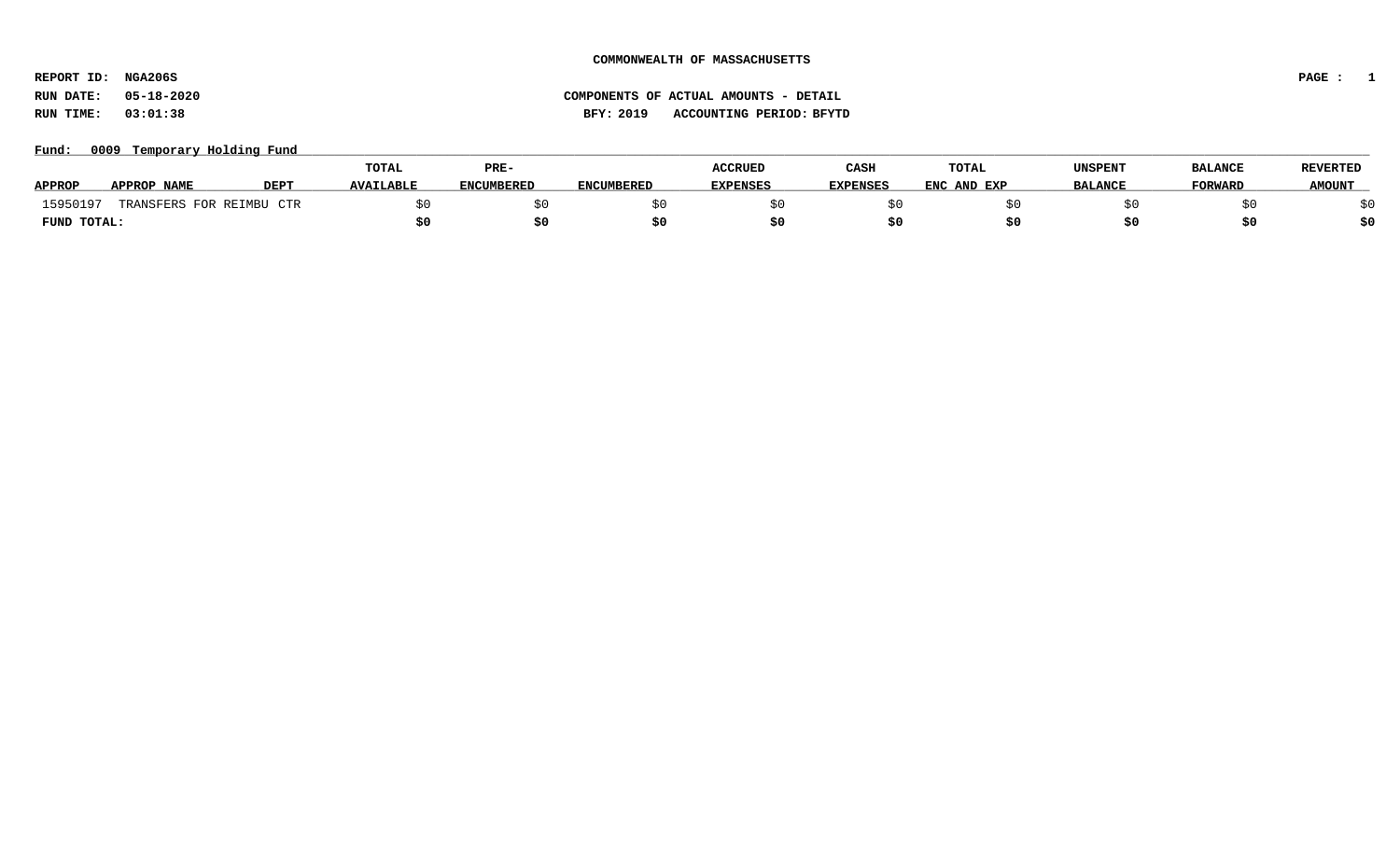**REPORT ID: NGA206S PAGE : 2**

**RUN DATE: 05-18-2020 COMPONENTS OF ACTUAL AMOUNTS - DETAIL**

**RUN TIME: 03:01:38 BFY: 2019 ACCOUNTING PERIOD: BFYTD**

**Fund: \_\_\_\_\_\_\_\_\_\_\_\_\_\_\_\_\_\_\_\_\_\_\_\_\_\_\_\_\_\_\_\_\_\_\_\_\_\_\_\_\_\_\_\_\_\_\_\_\_\_\_\_\_\_\_\_\_\_\_\_\_\_\_\_\_\_\_\_\_\_\_\_\_\_\_\_\_\_\_\_\_\_\_\_\_\_\_\_\_\_\_\_\_\_\_\_\_\_\_\_\_\_\_\_\_\_\_\_\_\_\_\_\_\_\_\_\_\_\_\_\_\_\_\_\_\_\_\_\_\_\_\_\_\_\_\_\_\_\_\_\_\_\_\_\_\_\_\_\_\_\_\_\_\_\_\_\_\_\_\_\_\_\_\_\_\_\_\_\_\_\_\_\_\_\_\_\_\_ 0010 General Fund**

## **TOTAL PRE- ACCRUED CASH TOTAL UNSPENT BALANCE REVERTED** <u>APPROP APPROPNAME – DEPT AVAILABLE ENCUMBERED ENCUMBERED EXPENSES EXPENSES ENCANDEXP BALANCE – FORWARD – AMOUNT</u> 03200003 SUPREME JUDICIAL COU SJC \$9.475,618 \$0 \$0 \$0 \$0 \$0 \$9.284,512 \$9.284,512 \$191,106 \$0 \$191,106 \$0 \$191,106 03200010 SUFFOLK COUNTY CLERK SJC \$1,736,249 \$0 \$0 \$0 \$1,656,199 \$1,656,199 \$80,050 \$0 \$0 \$80,050 \$0 03210001 COMMISSION ON JUDICI CJC \$864,335 \$0 \$0 \$0 \$853,967 \$853,967 \$853,967 \$10,368 \$0 \$10,368 \$10,368 03210100 BOARD OF BAR EXAMINE BBE \$1,605,228 \$0 \$0 \$0 \$1,593,167 \$1,593,167 \$12,061 \$0 \$12,061 03211500 COMMITTEE FOR PUBLIC CPC \$66.186.832 \$0 \$0 \$0 \$0 \$65.406.162 \$65.406.162 \$780.670 \$750.000 \$30.670 03211500 COMMITTEE FOR PUBLIC CTR \$56,600 \$0 \$0 \$0 \$40,577 \$40,577 \$16,023 \$0 \$0 \$16,023 03211504 CPCS Attorney Salari CPC \$0 \$0 \$0 \$0 \$0 \$0 \$0 \$0 \$0 03211510 COMPENSATION OF PRIV CPC \$162,339,205 \$0 \$0 \$0 \$0 \$160,353,293 \$160,353,293 \$1,985,912 \$1,985,912 \$1,985,912 03211513 Public Defender Divi CPC \$0 \$0 \$0 \$0 \$0 \$0 \$0 \$0 \$0 03211518 INDIGENT CLIENT FEES CPC \$0 \$0 \$0 \$0 \$0 \$0 \$0 \$0 \$0 03211520 INDIGENT PERSONS' FE CPC \$23,184,600 \$0 \$0 \$0 \$0 \$22,189,779 \$22,189,779 \$994,821 \$0 \$994,821 03211600 MASSACHUSETTS LEGAL SJC \$21,040,000 \$0 \$0 \$0 \$21,040,000 \$21,040,000 \$0 \$0 \$0 \$0 \$0 \$0 03212000 MENTAL HEALTH LEGAL MHL \$1,532,239 \$0 \$0 \$0 \$1,531,621 \$1,531,621 \$618 \$618 \$0 \$618 03212100 CORRECTIONAL LEGAL S SJC \$1,900,000 \$0 \$0 \$0 \$1,900,000 \$1,900,000 \$0 \$0 \$0 03212205 SOCIAL LAW LIBRARY I SJC \$2,133,787 \$0 \$0 \$0 \$2,133,787 \$2,133,787 \$0 \$0 \$0 \$0 \$0 \$0 \$0 03220100 FOR APPEALS COURT SA AGO \$0 \$0 \$0 \$0 \$0 \$0 \$0 \$0 \$0 03220100 FOR APPEALS COURT SA APC \$13,931,272 \$0 \$0 \$0 \$13,585,843 \$13,585,843 \$345,429 \$0 \$345,429 03300101 FOR SALARIES OF SUPE TRC \$71,725,592 \$0 \$0 \$0 \$0 \$70,505,906 \$70,505,906 \$1,219,686 \$0 \$1,219,686 03300102 FOR SALARIES OF DIST TRC \$0 \$0 \$0 \$0 \$0 \$0 \$0 \$0 \$0 03300103 FOR SALARIES OF PROB TRC \$0 \$0 \$0 \$0 \$0 \$0 \$0 \$0 \$0 03300104 FOR SALARIES OF LAND TRC \$0 \$0 \$0 \$0 \$0 \$0 \$0 \$0 \$0 03300105 FOR SALARIES OF BOST TRC \$0 \$0 \$0 \$0 \$0 \$0 \$0 \$0 \$0 03300106 FOR SALARIES OF HOUS TRC \$0 \$0 \$0 \$0 \$0 \$0 \$0 \$0 \$0 03300107 FOR SALARIES OF JUVE TRC \$0 \$0 \$0 \$0 \$0 \$0 \$0 \$0 \$0 03300300 ADMINISTRATIVE STAFF AGO \$22,500 \$0 \$0 \$0 \$16,717 \$5,717 \$16,783 \$0 \$16,783 \$0 \$16,783 03300300 ADMINISTRATIVE STAFF CJT \$2,930 \$0 \$0 \$0 \$793 \$793 \$2,137 \$2,137 \$0 \$2,137 03300300 ADMINISTRATIVE STAFF DCP \$0 \$0 \$0 \$0 \$0 \$0 \$0 \$0 \$0 03300300 ADMINISTRATIVE STAFF DMH \$2,862,176 \$0 \$0 \$0 \$1,699,148 \$2,699,148 \$163,028 \$163,028 \$163,028 \$163,028 03300300 ADMINISTRATIVE STAFF DOC \$70,728 \$0 \$0 \$0 \$0 \$70,728 \$70,728 \$0 \$0 \$0 \$0 \$0 \$0 03300300 ADMINISTRATIVE STAFF MCC \$39,800 \$0 \$0 \$0 \$39,800 \$39,800 \$39,800 \$0 \$0 \$0 \$0 \$0 03300300 ADMINISTRATIVE STAFF POL \$15,000 \$0 \$0 \$0 \$0 \$5,146 \$5,146 \$9,854 \$0 \$9,854 \$0 \$9,854 03300300 ADMINISTRATIVE STAFF SJC \$10.173 \$0 \$0 \$0 \$10.173 \$10.173 \$0 \$0 \$0 \$0 \$0 03300300 ADMINISTRATIVE STAFF TRC \$250,199,076 \$0 \$0 \$0 \$0 \$0 \$244,604,074 \$244,604,074 \$5,595,003 \$0 \$5,595,003 03300300 ADMINISTRATIVE STAFF UMS \$0 \$0 \$0 \$0 \$0 \$0 \$0 \$0 \$0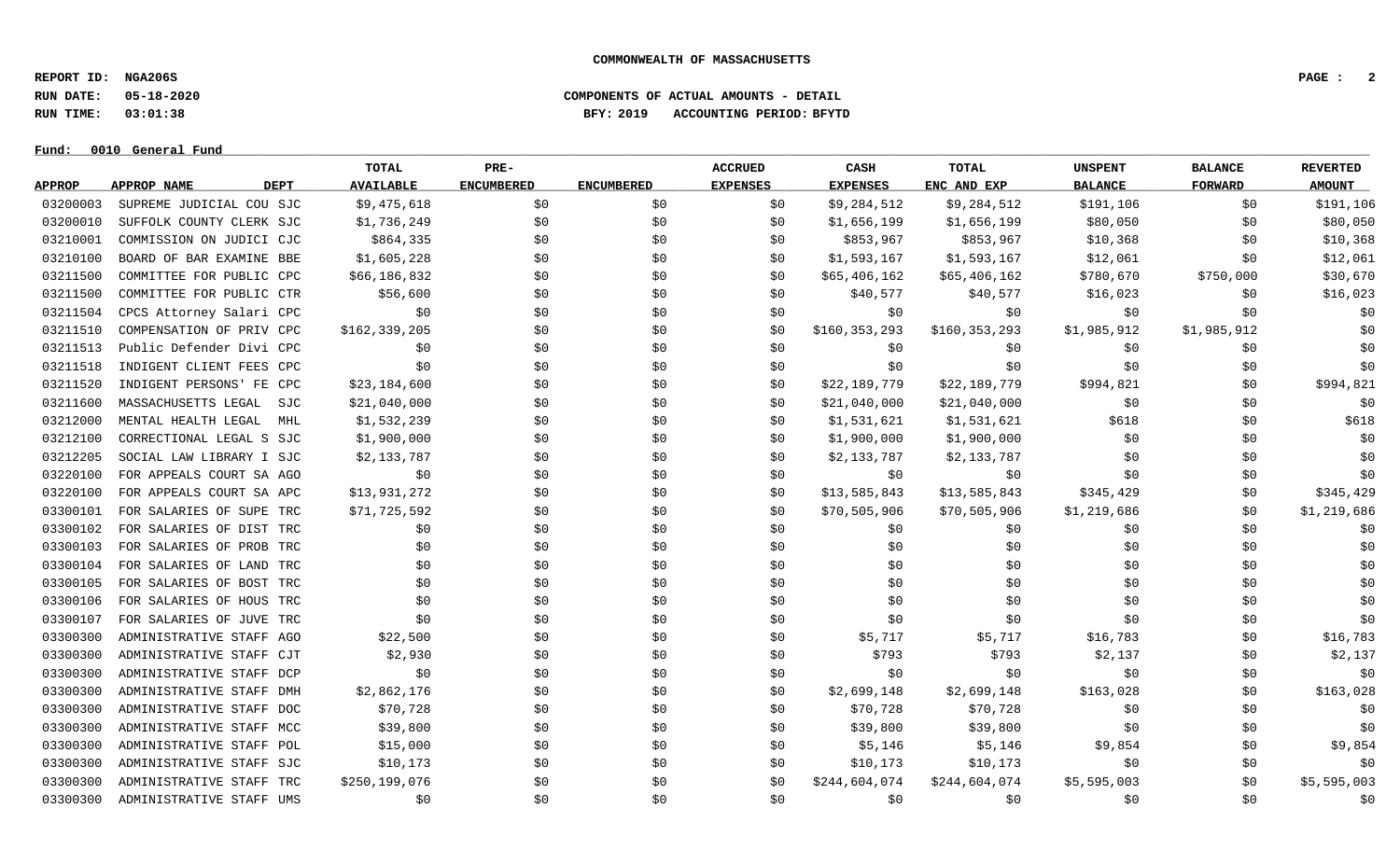**REPORT ID: NGA206S PAGE : 3**

**RUN DATE: 05-18-2020 COMPONENTS OF ACTUAL AMOUNTS - DETAIL**

**RUN TIME: 03:01:38 BFY: 2019 ACCOUNTING PERIOD: BFYTD**

|               |                          |             | TOTAL            | PRE-              |                   | <b>ACCRUED</b>  | CASH            | TOTAL        | <b>UNSPENT</b> | <b>BALANCE</b> | <b>REVERTED</b> |
|---------------|--------------------------|-------------|------------------|-------------------|-------------------|-----------------|-----------------|--------------|----------------|----------------|-----------------|
| <b>APPROP</b> | APPROP NAME              | <b>DEPT</b> | <b>AVAILABLE</b> | <b>ENCUMBERED</b> | <b>ENCUMBERED</b> | <b>EXPENSES</b> | <b>EXPENSES</b> | ENC AND EXP  | <b>BALANCE</b> | <b>FORWARD</b> | <b>AMOUNT</b>   |
| 03300312      | Trial Court CMV          | <b>TRC</b>  | \$0              | \$0               | \$0               | \$0             | \$0             | \$0          | \$0            | \$0            | \$0             |
| 03300317      | FOR SENTENCING COMMI TRC |             | \$0              | \$0\$             | \$0               | \$0             | \$0             | \$0          | \$0            | \$0            | \$0             |
| 03300338      | OPEIU FY08 Collectiv TRC |             | \$0              | \$0               | \$0               | \$0             | \$0             | \$0          | \$0            | \$0            | \$0             |
| 03300344      | Veterans Court Progr TRC |             | \$82,783         | \$0\$             | \$0               | \$0             | \$80,493        | \$80,493     | \$2,290        | \$0            | \$2,290         |
| 03300410      | ALTERNATIVE DISPUTE      | TRC         | \$0              | \$0               | \$0               | \$0             | \$0             | \$0          | \$0            | \$0            | \$0             |
| 03300441      | PERMANENCY MEDIATION TRC |             | \$250,000        | \$0               | \$0               | \$0             | \$250,000       | \$250,000    | \$0            | \$0            | \$0             |
| 03300500      | Trial Court Video Te TRC |             | \$247,500        | \$0               | \$0               | \$0             | \$212,737       | \$212,737    | \$34,763       | \$0            | \$34,763        |
| 03300599      | Recidivism Reduction TRC |             | \$1,438,291      | \$0               | \$0               | \$0             | \$996,343       | \$996,343    | \$441,948      | \$0            | \$441,948       |
| 03300601      | Specialty Drug Court DMH |             | \$1,913,498      | \$0               | \$0               | \$0             | \$1,669,632     | \$1,669,632  | \$243,866      | \$0            | \$243,866       |
| 03300601      | Specialty Drug Court TRC |             | \$3,768,924      | \$0               | \$0               | \$0             | \$2,516,951     | \$2,516,951  | \$1,251,973    | \$0            | \$1,251,973     |
| 03300601      | Specialty Drug Court VET |             | \$150,000        | \$0               | \$0               | \$0             | \$99,516        | \$99,516     | \$50,484       | \$0            | \$50,484        |
| 03300612      | Trial Court Substanc TRC |             | \$200,000        | \$0\$             | \$0               | \$0             | \$137,198       | \$137,198    | \$62,802       | \$0            | \$62,802        |
| 03300613      | CSG Reserve              | DOC         | \$495,658        | \$0               | \$0               | \$0             | \$434,281       | \$434,281    | \$61,377       | \$0            | \$61,377        |
| 03300613      | CSG Reserve              | EHS         | \$1,000,000      | \$0               | \$0               | \$0             | \$483,589       | \$483,589    | \$516,411      | \$0            | \$516,411       |
| 03300613      | CSG Reserve              | PAR         | \$130,000        | \$0               | \$0               | \$0             | \$129,999       | \$129,999    | \$1            | \$0            | \$1             |
| 03300613      | CSG Reserve              | SDH         | \$107,000        | \$0               | \$0               | \$0             | \$87,529        | \$87,529     | \$19,471       | \$0            | \$19,471        |
| 03300613      | CSG Reserve              | SDW         | \$110,000        | \$0               | \$0               | \$0             | \$106,696       | \$106,696    | \$3,304        | \$0            | \$3,304         |
| 03300613      | CSG Reserve              | TRC         | \$937,911        | \$0               | \$0               | \$0             | \$637,500       | \$637,500    | \$300,411      | \$0            | \$300,411       |
| 03303200      | SALARIES AND EXPENSE TRC |             | \$0              | \$0               | \$0               | \$0             | \$0             | \$0          | \$0            | \$0            | \$0             |
| 03303337      | Trial Court Addition TRC |             | \$0              | \$0               | \$0               | \$0             | \$0             | \$0          | \$0            | \$0            | \$0             |
| 03310100      | SUPERIOR COURT ADMIN TRC |             | \$33,498,163     | \$0\$             | \$0               | \$0             | \$33,395,721    | \$33,395,721 | \$102,442      | \$0            | \$102,442       |
| 03310300      | PAYMENTS TO MEDICAL      | TRC         | \$0              | \$0               | \$0               | \$0             | \$0             | \$0          | \$0            | \$0            | \$0             |
| 03312100      | BARNSTABLE SUPERIOR      | TRC         | \$0              | \$0               | \$0               | \$0             | \$0             | \$0          | \$0            | \$0            | \$0             |
| 03312200      | BERKSHIRE SUPERIOR C TRC |             | \$0              | \$0               | \$0               | \$0             | \$0             | \$0          | \$0            | \$0            | \$0             |
| 03312300      | BRISTOL SUPERIOR COU TRC |             | \$0              | \$0               | \$0               | \$0             | \$0             | \$0          | \$0            | \$0            | \$0             |
| 03312400      | DUKES SUPERIOR COURT TRC |             | \$0              | \$0               | \$0               | \$0             | \$0             | \$0          | \$0            | \$0            | \$0             |
| 03312500      | ESSEX SUPERIOR COURT TRC |             | \$0              | \$0               | \$0               | \$0             | \$0             | \$0          | \$0            | \$0            | \$0             |
| 03312600      | FRANKLIN SUPERIOR CO TRC |             | \$0              | \$0               | \$0               | \$0             | \$0             | \$0          | \$0            | \$0            | \$0             |
| 03312700      | HAMPDEN SUPERIOR COU TRC |             | \$0              | \$0               | \$0               | \$0             | \$0             | \$0          | \$0            | \$0            | \$0             |
| 03312800      | HAMPSHIRE SUPERIOR C TRC |             | \$0              | \$0               | \$0               | \$0             | \$0             | \$0          | \$0            | \$0            | \$0             |
| 03312900      | MIDDLESEX SUPERIOR C TRC |             | \$0              | \$0               | \$0               | \$0             | \$0             | \$0          | \$0            | \$0            | \$0             |
| 03313000      | NANTUCKET SUPERIOR C TRC |             | \$0              | \$0               | \$0               | \$0             | \$0             | \$0          | \$0            | \$0            | \$0             |
| 03313100      | NORFOLK SUPERIOR COU TRC |             | \$0              | \$0\$             | \$0               | \$0             | \$0             | \$0          | \$0            | \$0            | \$0             |
| 03313200      | PLYMOUTH SUPERIOR CO TRC |             | \$0              | \$0               | \$0               | \$0             | \$0             | \$0          | \$0            | \$0            | \$0             |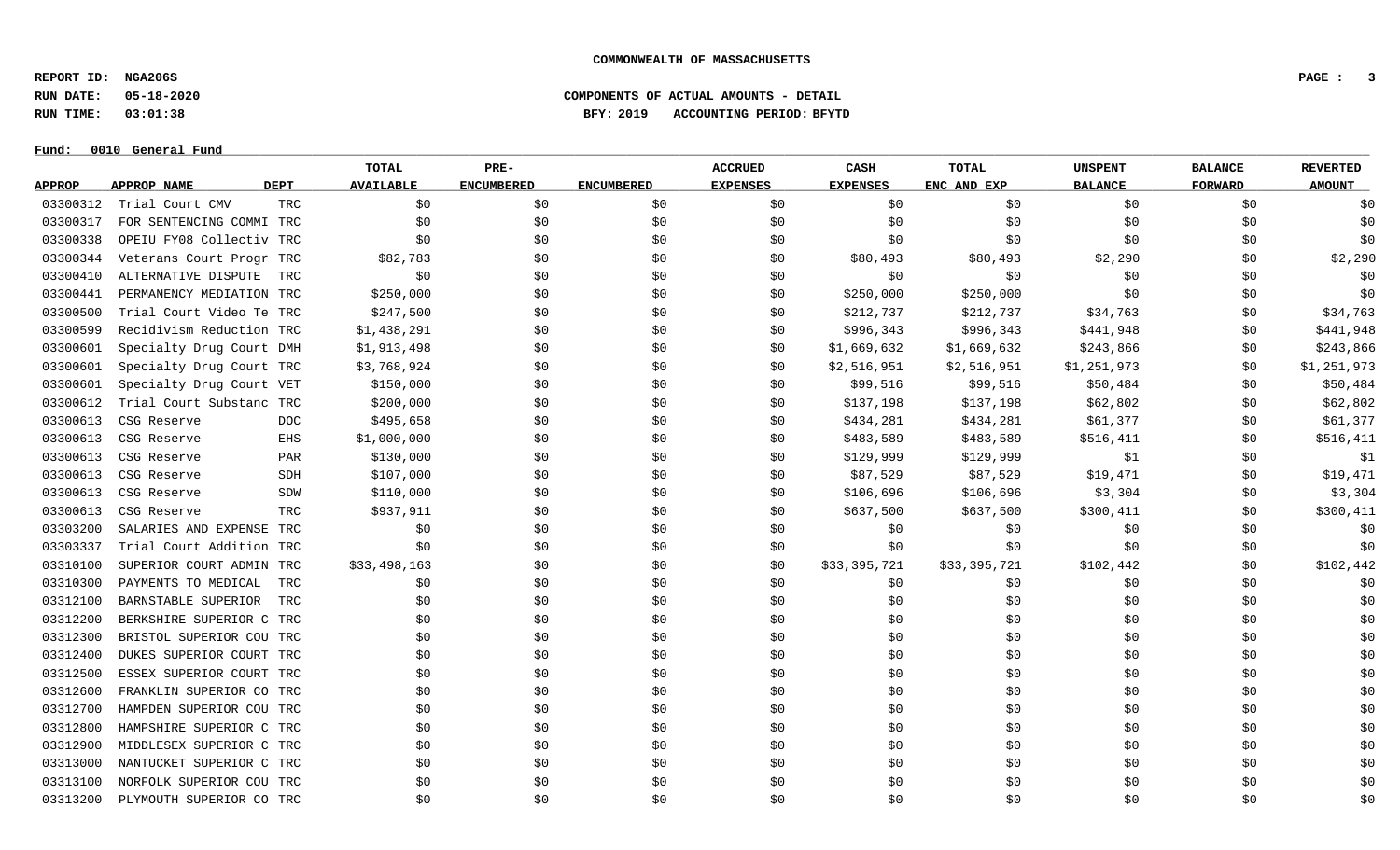**REPORT ID: NGA206S PAGE : 4**

**RUN DATE: 05-18-2020 COMPONENTS OF ACTUAL AMOUNTS - DETAIL**

**RUN TIME: 03:01:38 BFY: 2019 ACCOUNTING PERIOD: BFYTD**

|               |                            | TOTAL            | PRE-              |                   | <b>ACCRUED</b>  | CASH            | TOTAL        | <b>UNSPENT</b> | <b>BALANCE</b> | <b>REVERTED</b> |
|---------------|----------------------------|------------------|-------------------|-------------------|-----------------|-----------------|--------------|----------------|----------------|-----------------|
| <b>APPROP</b> | APPROP NAME<br><b>DEPT</b> | <b>AVAILABLE</b> | <b>ENCUMBERED</b> | <b>ENCUMBERED</b> | <b>EXPENSES</b> | <b>EXPENSES</b> | ENC AND EXP  | <b>BALANCE</b> | <b>FORWARD</b> | <b>AMOUNT</b>   |
| 03313300      | SUFFOLK SUPERIOR CIV TRC   | \$0              | \$0               | \$0               | \$0             | \$0             | \$0          | \$0            | \$0            | $\$0$           |
| 03313400      | SUFFOLK SUPERIOR CRI TRC   | \$0              | \$0               | \$0               | \$0             | \$0             | \$0          | \$0            | \$0            | \$0             |
| 03313500      | WORCESTER SUPERIOR C TRC   | \$0              | \$0               | \$0               | \$0             | \$0             | \$0          | \$0            | \$0            | \$0             |
| 03320100      | DISTRICT COURT ADMIN TRC   | \$72,352,041     | \$0               | \$0               | \$0             | \$72,077,720    | \$72,077,720 | \$274,321      | \$0            | \$274,321       |
| 03321100      | FIRST DISTRICT COURT TRC   | \$0              | \$0               | \$0               | \$0             | \$0             | \$0          | \$0            | \$0            | \$0             |
| 03321200      | SECOND DISTRICT COUR TRC   | \$0              | \$0               | \$0               | \$0             | \$0             | \$0          | \$0            | \$0            | \$0             |
| 03321203      | THIRD DISTRICT COURT TRC   | \$0              | \$0               | \$0               | \$0             | \$0             | \$0          | \$0            | \$0            | \$0             |
| 03321300      | DISTRICT COURT OF NO TRC   | \$0              | \$0               | \$0               | \$0             | \$0             | \$0          | \$0            | \$0            | \$0             |
| 03321400      | DISTRICT COURT OF CE TRC   | \$0              | \$0               | \$0               | \$0             | \$0             | \$0          | \$0            | \$0            | \$0             |
| 03321500      | DISTRICT COURT OF SO TRC   | \$0              | \$0               | \$0               | \$0             | \$0             | \$0          | \$0            | \$0            | \$0             |
| 03321600      | FIRST DISTRICT COURT TRC   | \$0              | \$0               | Ş0                | \$0             | \$0             | \$0          | \$0            | \$0            | \$0             |
| 03321700      | SECOND DISTRICT COUR TRC   | \$0              | \$0               | \$0               | \$0             | \$0             | \$0          | \$0            | \$0            | \$0             |
| 03321800      | THIRD DISTRICT COURT TRC   | \$0              | \$0               | \$0               | \$0             | \$0\$           | \$0          | \$0            | \$0            | \$0             |
| 03321900      | FOURTH DISTRICT COUR TRC   | \$0              | \$0               | \$0               | \$0             | \$0             | \$0          | \$0            | \$0            | \$0             |
| 03322000      | DISTRICT COURT OF ED TRC   | S0               | \$0               | \$0               | \$0             | \$0             | \$0          | \$0            | \$0            | \$0             |
| 03322100      | FIRST DISTRICT COURT TRC   | \$0              | \$0               | \$0               | \$0             | \$0             | \$0          | \$0            | \$0            | \$0             |
| 03322300      | THIRD DISTRICT COURT TRC   | \$0              | \$0               | \$0               | \$0             | \$0\$           | \$0          | \$0            | \$0\$          | \$0             |
| 03322400      | CENTRAL DISTRICT COU TRC   | \$0              | \$0               | \$0               | \$0             | \$0             | \$0          | \$0            | \$0            | \$0             |
| 03322500      | DISTRICT COURT OF EA TRC   | \$0              | \$0               | \$0               | \$0             | \$0\$           | \$0          | \$0            | \$0\$          | \$0             |
| 03322600      | DISTRICT COURT OF LA TRC   | \$0              | \$0               | \$0               | \$0             | \$0\$           | \$0          | \$0            | \$0            | \$0             |
| 03322700      | DISTRICT COURT OF SO TRC   | \$0              | \$0               | \$0               | \$0             | \$0             | \$0          | \$0            | \$0            | \$0             |
| 03322800      | DISTRICT COURT OF NE TRC   | \$0              | \$0               | \$0               | \$0             | \$0             | \$0          | \$0            | \$0            | \$0             |
| 03322900      | DISTRICT COURT OF PE TRC   | \$0              | \$0               | \$0               | \$0             | \$0             | \$0          | \$0            | \$0            | \$0             |
| 03323000      | DISTRICT COURT OF GR TRC   | \$0              | \$0               | \$0               | \$0             | \$0             | \$0          | \$0            | \$0            | \$0             |
| 03323100      | DISTRICT COURT OF OR TRC   | \$0              | \$0               | \$0               | \$0             | \$0             | \$0          | \$0            | \$0            | \$0             |
| 03323200      | DISTRICT COURT OF CH TRC   | \$0              | \$0               | \$0               | \$0             | \$0             | \$0          | \$0            | \$0            | \$0             |
| 03323300      | DISTRICT COURT OF HO TRC   | \$0              | \$0               | \$0               | \$0             | \$0             | \$0          | \$0            | \$0            | \$0             |
| 03323400      | DISTRICT COURT OF EA TRC   | S0               | \$0               | \$0               | \$0             | \$0             | \$0          | \$0            | \$0            | \$0             |
| 03323500      | DISTRICT COURT OF SP TRC   | \$0              | \$0               | \$0               | \$0             | \$0             | \$0          | \$0            | \$0            | \$0             |
| 03323600      | DISTRICT COURT OF WE TRC   | \$0              | \$0               | \$0               | \$0             | \$0             | \$0          | \$0            | \$0            | \$0             |
| 03323700      | DISTRICT COURT OF HA TRC   | \$0              | \$0               | \$0               | \$0             | \$0             | \$0          | \$0            | \$0            | \$0             |
| 03323800      | DISTRICT COURT OF EA TRC   | \$0              | \$0               | \$0               | \$0             | \$0             | \$0          | \$0            | \$0            | \$0             |
| 03323900      | DISTRICT COURT OF LO TRC   | \$0              | \$0               | \$0               | \$0             | \$0             | \$0          | \$0            | \$0            | \$0             |
| 03324000      | DISTRICT COURT OF SO TRC   | S0               | \$0               | \$0               | \$0             | \$0             | \$0          | \$0            | \$0            | \$0             |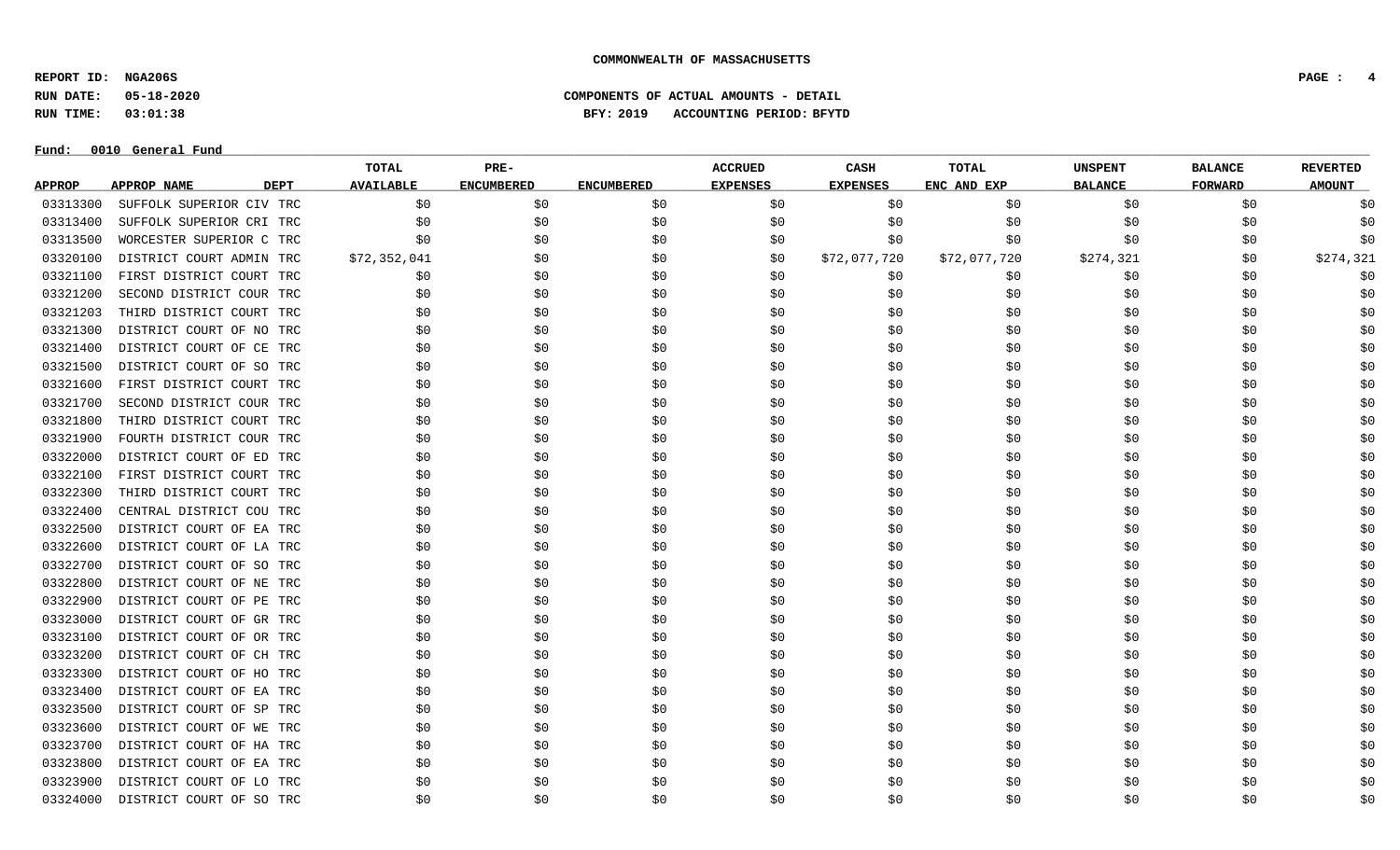**REPORT ID: NGA206S PAGE : 5**

### **RUN DATE: 05-18-2020 COMPONENTS OF ACTUAL AMOUNTS - DETAIL RUN TIME: 03:01:38 BFY: 2019 ACCOUNTING PERIOD: BFYTD**

|               |                                   | TOTAL            | $PRE-$            |                   | <b>ACCRUED</b>  | CASH            | <b>TOTAL</b> | <b>UNSPENT</b> | <b>BALANCE</b> | <b>REVERTED</b> |
|---------------|-----------------------------------|------------------|-------------------|-------------------|-----------------|-----------------|--------------|----------------|----------------|-----------------|
| <b>APPROP</b> | <b>DEPT</b><br><b>APPROP NAME</b> | <b>AVAILABLE</b> | <b>ENCUMBERED</b> | <b>ENCUMBERED</b> | <b>EXPENSES</b> | <b>EXPENSES</b> | ENC AND EXP  | <b>BALANCE</b> | FORWARD        | <b>AMOUNT</b>   |
| 03324100      | DISTRICT COURT OF NE TRC          | \$0              | \$0               | \$0               | \$0             | \$0             | \$0          | \$0            | \$0            | \$0             |
| 03324200      | DISTRICT COURT OF MA TRC          | \$0              | \$0               | \$0               | \$0             | \$0             | \$0          | \$0            | \$0            | \$0             |
| 03324300      | DISTRICT COURT OF NA TRC          | \$0              | \$0               | \$0               | \$0             | \$0             | \$0          | \$0            | \$0            | \$0             |
| 03324400      | FIRST DISTRICT COURT TRC          | \$0              | \$0               | \$0               | \$0             | \$0             | \$0          | \$0            | \$0            | \$0             |
| 03324500      | SECOND DISTRICT COUR TRC          | \$0              | \$0               | \$0               | \$0             | \$0             | \$0          | \$0            | \$0            | \$0             |
| 03324600      | THIRD DISTRICT COURT TRC          | \$0              | \$0               | \$0               | \$0             | \$0             | \$0          | \$0            | \$0            | \$0             |
| 03324700      | FOURTH DISTRICT COUR TRC          | \$0              | \$0               | \$0               | \$0             | \$0             | \$0          | \$0            | \$0            | \$0             |
| 03324800      | FIRST DISTRICT COURT TRC          | \$0              | \$0               | \$0               | \$0             | \$0             | \$0          | \$0            | \$0            | \$0             |
| 03324900      | FIRST DISTRICT COURT TRC          | \$0              | \$0               | \$0               | \$0             | \$0             | \$0          | \$0            | \$0            | \$0             |
| 03325000      | DISTRICT COURT OF CE TRC          | \$0              | \$0               | \$0               | \$0             | \$0             | \$0          | \$0            | \$0            | \$0             |
| 03325100      | DISTRICT COURT OF NA TRC          | \$0              | \$0               | \$0               | \$0             | \$0             | \$0          | \$0            | \$0            | \$0             |
| 03325200      | DISTRICT COURT OF NO TRC          | \$0              | \$0               | \$0               | \$0             | \$0             | \$0          | \$0            | \$0            | \$0             |
| 03325300      | DISTRICT COURT OF EA TRC          | \$0              | \$0               | \$0               | \$0             | \$0             | \$0          | \$0            | \$0            | \$0             |
| 03325400      | DISTRICT COURT OF WE TRC          | \$0              | \$0               | \$0               | \$0             | \$0             | \$0          | \$0            | \$0            | \$0             |
| 03325500      | DISTRICT COURT OF SO TRC          | \$0              | \$0               | \$0               | \$0             | \$0             | \$0          | \$0            | \$0            | \$0             |
| 03325600      | MUNICIPAL COURT OF B TRC          | \$0              | \$0               | \$0               | \$0             | \$0             | \$0          | \$0            | \$0            | \$0             |
| 03325700      | DISTRICT COURT OF BR TRC          | \$0              | \$0               | \$0               | \$0             | \$0             | \$0          | \$0            | \$0            | \$0             |
| 03325800      | SECOND DISTRICT COUR TRC          | \$0              | \$0               | \$0               | \$0             | \$0             | \$0          | \$0            | \$0            | \$0             |
| 03325900      | THIRD DISTRICT COURT TRC          | \$0              | \$0               | \$0               | \$0             | \$0             | \$0          | \$0            | \$0            | \$0             |
| 03326000      | FOURTH DISTRICT COUR TRC          | \$0              | \$0               | \$0               | \$0             | \$0             | \$0          | \$0            | \$0            | \$0             |
| 03326300      | DISTRICT COURT OF CH TRC          | \$0              | \$0               | \$0               | \$0             | \$0             | \$0          | \$0            | \$0            | \$0             |
| 03326900      | CENTRAL DISTRICT COU TRC          | \$0              | \$0               | \$0               | \$0             | \$0             | \$0          | \$0            | \$0            | \$0             |
| 03327000      | DISTRICT COURT OF FI TRC          | \$0              | \$0               | \$0               | \$0             | \$0             | \$0          | \$0            | \$0            | \$0             |
| 03327100      | DISTRICT COURT OF LE TRC          | \$0              | \$0               | \$0               | \$0             | \$0             | \$0          | \$0            | \$0            | \$0             |
| 03327200      | DISTRICT COURT OF WI TRC          | \$0              | \$0               | \$0               | \$0             | \$0             | \$0          | \$0            | \$0            | \$0             |
| 03327300      | FIRST DISTRICT COURT TRC          | \$0              | \$0               | \$0               | \$0             | \$0             | \$0          | \$0            | \$0            | \$0             |
| 03327400      | FIRST DISTRICT COURT TRC          | \$0              | \$0               | \$0               | \$0             | \$0             | \$0          | \$0            | \$0            | \$0             |
| 03327500      | SECOND DISTRICT COUR TRC          | \$0              | \$0               | \$0               | \$0             | \$0             | \$0          | \$0            | \$0            | \$0             |
| 03327600      | FIRST DISTRICT COURT TRC          | \$0              | \$0               | \$0               | \$0             | \$0             | \$0          | \$0            | \$0            | \$0             |
| 03327700      | SECOND DISTRICT COUR TRC          | \$0              | \$0               | \$0               | \$0             | \$0             | \$0          | \$0            | \$0            | \$0             |
| 03327800      | THIRD DISTRICT COURT TRC          | \$0              | \$0               | \$0               | \$0             | \$0             | \$0          | \$0            | \$0            | \$0             |
| 03327900      | DISTRICT COURT OF WE TRC          | \$0              | \$0               | \$0               | \$0             | \$0             | \$0          | \$0            | \$0            | \$0             |
| 03330002      | PROBATE AND FAMILY C TRC          | \$32,433,657     | \$0               | \$0               | \$0             | \$32,306,711    | \$32,306,711 | \$126,946      | \$0            | \$126,946       |
| 03330002      | PROBATE AND FAMILY C UMS          | \$0              | \$0               | \$0               | \$0             | \$0             | \$0          | \$0            | \$0            | \$0             |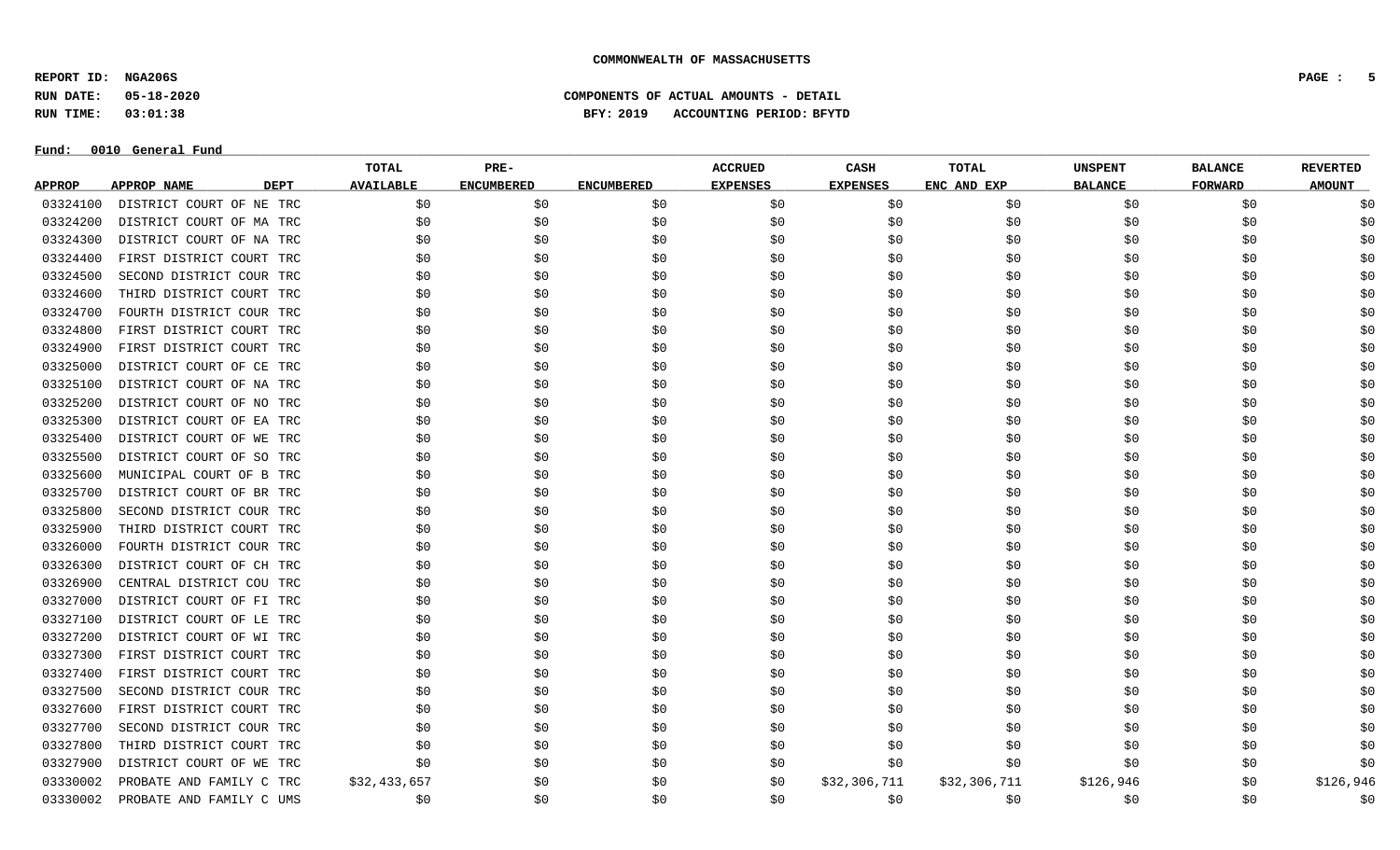**REPORT ID: NGA206S PAGE : 6**

**RUN DATE: 05-18-2020 COMPONENTS OF ACTUAL AMOUNTS - DETAIL**

**RUN TIME: 03:01:38 BFY: 2019 ACCOUNTING PERIOD: BFYTD**

#### $Fund: 0010$  General Fund

## **TOTAL PRE- ACCRUED CASH TOTAL UNSPENT BALANCE REVERTED** <u>APPROP APPROPNAME – DEPT AVAILABLE ENCUMBERED ENCUMBERED EXPENSES EXPENSES ENCANDEXP BALANCE – FORWARD – AMOUNT</u> 03330100 BARNSTABLE PROBATE C TRC \$0 \$0 \$0 \$0 \$0 \$0 \$0 \$0 \$0 03330150 BARNSTABLE PROBATE C TRC \$0 \$0 \$0 \$0 \$0 \$0 \$0 \$0 \$0 03330200 BERKSHIRE PROBATE CO TRC \$0 \$0 \$0 \$0 \$0 \$0 \$0 \$0 \$0 03330300 BRISTOL PROBATE COUR TRC \$0 \$0 \$0 \$0 \$0 \$0 \$0 \$0 \$0 03330400 DUKES PROBATE COURT TRC \$0 \$0 \$0 \$0 \$0 \$0 \$0 \$0 \$0 03330500 ESSEX PROBATE COURT TRC \$0 \$0 \$0 \$0 \$0 \$0 \$0 \$0 \$0 03330600 FRANKLIN PROBATE COU TRC \$0 \$0 \$0 \$0 \$0 \$0 \$0 \$0 \$0 03330700 HAMPDEN PROBATE COUR TRC \$0 \$0 \$0 \$0 \$0 \$0 \$0 \$0 \$0 03330711 HAMPDEN PROBATE COUR TRC \$0 \$0 \$0 \$0 \$0 \$0 \$0 \$0 \$0 03330800 HAMPSHIRE PROBATE CO TRC \$0 \$0 \$0 \$0 \$0 \$0 \$0 \$0 \$0 03330900 MIDDLESEX PROBATE CO TRC \$0 \$0 \$0 \$0 \$0 \$0 \$0 \$0 \$0 03330911 MIDDLESEX PROBATE CO TRC \$0 \$0 \$0 \$0 \$0 \$0 \$0 \$0 \$0 03330913 Middlesex Community TRC \$0 \$0 \$0 \$0 \$0 \$0 \$0 \$0 \$0 \$0 03331000 NANTUCKET PROBATE CO TRC \$0 \$0 \$0 \$0 \$0 \$0 \$0 \$0 \$0 03331100 NORFOLK PROBATE COUR TRC \$0 \$0 \$0 \$0 \$0 \$0 \$0 \$0 \$0 03331111 NORFOLK PROBATE COUR TRC \$0 \$0 \$0 \$0 \$0 \$0 \$0 \$0 \$0 03331200 PLYMOUTH PROBATE COU TRC \$0 \$0 \$0 \$0 \$0 \$0 \$0 \$0 \$0 03331300 SUFFOLK PROBATE COUR TRC \$0 \$0 \$0 \$0 \$0 \$0 \$0 \$0 \$0 03331313 SUFFOLK PROBATE COMM TRC \$0 \$0 \$0 \$0 \$0 \$0 \$0 \$0 \$0 03331400 WORCESTER PROBATE CO TRC \$0 \$0 \$0 \$0 \$0 \$0 \$0 \$0 \$0 03331411 WORCESTER PROBATE CO TRC \$0 \$0 \$0 \$0 \$0 \$0 \$0 \$0 \$0 03340001 LAND COURT-SALARIES TRC \$4,227,346 \$0 \$0 \$0 \$1,200,048 \$4,200,048 \$27,298 \$0 \$27,298 \$0 \$27,298 03350001 BOSTON MUNICIPAL COU TRC \$14,327,358 \$0 \$0 \$0 \$0 \$14,173,340 \$14,173,340 \$154,018 \$0 \$154,018 \$0 \$154 03350100 BRIGHTON DIVISION BO TRC \$0 \$0 \$0 \$0 \$0 \$0 \$0 \$0 \$0 03350200 CHARLESTOWN DIVISION TRC \$0 \$0 \$0 \$0 \$0 \$0 \$0 \$0 \$0 03350300 DORCHESTER DIVISION TRC \$0 \$0 \$0 \$0 \$0 \$0 \$0 \$0 \$0 03350400 EAST BOSTON DIVISION TRC \$0 \$0 \$0 \$0 \$0 \$0 \$0 \$0 \$0 03350500 ROXBURY DIVISION BOS TRC \$0 \$0 \$0 \$0 \$0 \$0 \$0 \$0 \$0 03350600 SOUTH BOSTON DIVISIO TRC \$0 \$0 \$0 \$0 \$0 \$0 \$0 \$0 \$0 03350700 WEST ROXBURY DIVISIO TRC \$0 \$0 \$0 \$0 \$0 \$0 \$0 \$0 \$0 03360002 HOUSING COURT DEPART TRC \$8,355,719 \$0 \$0 \$0 \$0 \$8,302,235 \$8,302,235 \$53,484 \$0 \$53,484 03360003 Housing Court Expans TRC \$2,671,501 \$0 \$0 \$0 \$2,533,486 \$2,533,486 \$138,015 \$0 \$138,015 \$0 \$138,015 03360100 BOSTON HOUSING COURT TRC \$0 \$0 \$0 \$0 \$0 \$0 \$0 \$0 \$0 03360200 HAMPDEN HOUSING COUR TRC \$0 \$0 \$0 \$0 \$0 \$0 \$0 \$0 \$0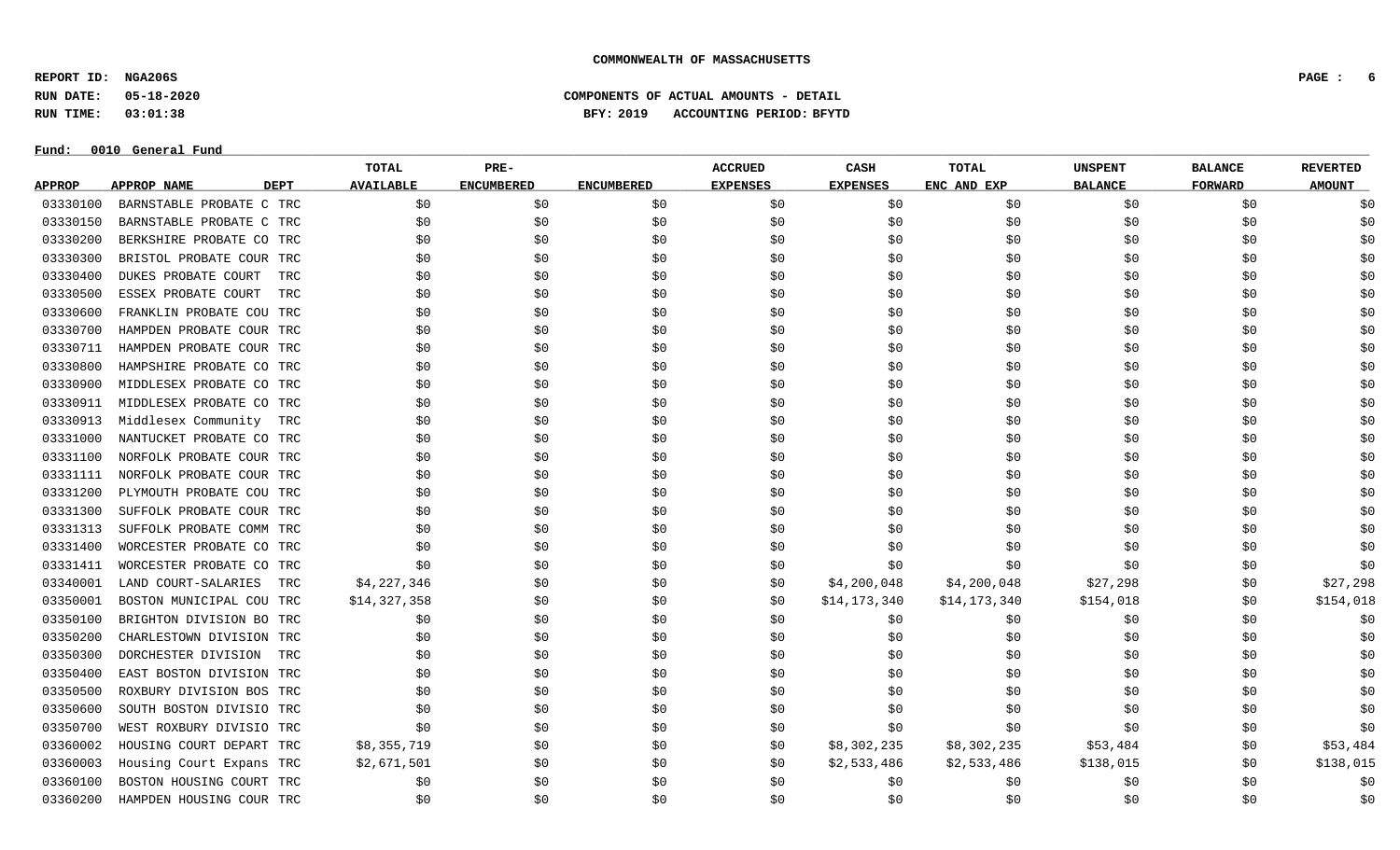**REPORT ID: NGA206S PAGE : 7**

**RUN DATE: 05-18-2020 COMPONENTS OF ACTUAL AMOUNTS - DETAIL**

**RUN TIME: 03:01:38 BFY: 2019 ACCOUNTING PERIOD: BFYTD**

#### $Fund: 0010$  General Fund

## **TOTAL PRE- ACCRUED CASH TOTAL UNSPENT BALANCE REVERTED** <u>APPROP APPROPNAME – DEPT AVAILABLE ENCUMBERED ENCUMBERED EXPENSES EXPENSES ENCANDEXP BALANCE – FORWARD – AMOUNT</u> 03360300 WORCESTER HOUSING CO TRC \$0 \$0 \$0 \$0 \$0 \$0 \$0 \$0 \$0 03360400 SOUTHEASTERN HOUSING TRC \$0 \$0 \$0 \$0 \$0 \$0 \$0 \$0 \$0 03360500 NORTHEASTERN HOUSING TRC \$0 \$0 \$0 \$0 \$0 \$0 \$0 \$0 \$0 03370002 JUVENILE COURT DEPAR TRC \$18,961,280 \$0 \$0 \$0 \$0 \$18,869,967 \$18,869,967 \$91,313 \$0 \$91,313 03370100 BOSTON JUVENILE COUR TRC \$0 \$0 \$0 \$0 \$0 \$0 \$0 \$0 \$0 03370200 BRISTOL JUVENILE COU TRC \$0 \$0 \$0 \$0 \$0 \$0 \$0 \$0 \$0 03370300 SPRINGFIELD JUVENILE TRC \$0 \$0 \$0 \$0 \$0 \$0 \$0 \$0 \$0 03370400 WORCESTER JUVENILE C TRC \$0 \$0 \$0 \$0 \$0 \$0 \$0 \$0 \$0 03370500 FOR IMPLEMENTATION O TRC \$0 \$0 \$0 \$0 \$0 \$0 \$0 \$0 \$0 03370600 ESSEX COUNTY JUVENIL TRC \$0 \$0 \$0 \$0 \$0 \$0 \$0 \$0 \$0 03370700 HAMPSHIRE & FRANKLIN TRC \$0 \$0 \$0 \$0 \$0 \$0 \$0 \$0 \$0 03370800 PLYMOUTH COUNTY JUVE TRC \$0 \$0 \$0 \$0 \$0 \$0 \$0 \$0 \$0 03370900 BERKSHIRE COUNTY JUV TRC \$0 \$0 \$0 \$0 \$0 \$0 \$0 \$0 \$0 03371000 Middlesex Juvenile C TRC \$0 \$0 \$0 \$0 \$0 \$0 \$0 \$0 \$0 03371100 Norfolk Juvenile Cou TRC \$0 \$0 \$0 \$0 \$0 \$0 \$0 \$0 \$0 03391001 COMMISSIONER OF PROB POL \$5,000 \$0 \$0 \$0 \$353 \$4,647 \$364,647 \$0 \$4,647 03391001 COMMISSIONER OF PROB TRC \$153,299,131 \$0 \$0 \$0 \$0 \$152,106,167 \$152,106,167 \$1,192,964 \$0 \$1,192,964 03391003 COMMUNITY CORRECTION HSD \$670,756 \$0 \$0 \$0 \$0 \$637,057 \$637,057 \$633,699 \$0 \$33,699 \$0 \$33,699 03391003 COMMUNITY CORRECTION SDD \$50,000 \$0 \$0 \$50,000 \$0 \$0 \$0 \$0 03391003 COMMUNITY CORRECTION SDE \$2,104,534 \$0 \$0 \$0 \$2,058,978 \$2,058,978 \$15,556 \$1 \$45,556 \$0 \$45,556 03391003 COMMUNITY CORRECTION SDH \$744,001 \$0 \$0 \$90 \$707,116 \$707,116 \$36,885 \$0 \$36,885 \$0 \$36,885 03391003 COMMUNITY CORRECTION SDM \$0 \$0 \$0 \$0 \$0 \$0 \$0 \$0 \$0 03391003 COMMUNITY CORRECTION SDN \$889,273 \$0 \$0 \$0 \$858,559 \$858,559 \$30,714 \$0 \$30,714 \$0 \$30,714 03391003 COMMUNITY CORRECTION SDW \$1,487,943 \$0 \$0 \$0 \$1,477,823 \$1,477,823 \$10,120 \$0 \$10,120 \$0 \$10,120 03391003 COMMUNITY CORRECTION TRC \$17,005,516 \$0 \$0 \$0 \$16,592,739 \$16,592,739 \$412,777 \$60 \$412,777 03391004 COMMUNITY CORRECTION TRC \$0 \$0 \$0 \$0 \$0 \$0 \$0 \$0 \$0 03391005 Divert Juveniles You TRC \$350,000 \$0 \$0 \$0 \$231,836 \$231,836 \$118,164 \$0 \$118,164 \$0 \$118,164 03391009 OFFICE OF COMMUNITY TRC \$0 \$0 \$0 \$0 \$0 \$0 \$0 \$0 \$0 03391011 Community Based Re-e TRC \$5,000,000 \$0 \$0 \$0 \$0 \$1,380,063 \$1,380,063 \$3,619,937 \$3,619,937 \$3,619,937 03392100 MIDDLESEX JURY COMMI TRC \$3,044,028 \$0 \$0 \$0 \$1,001,621 \$3,001,621 \$42,407 \$12,407 \$0 \$42,407 03400100 SUFFOLK DISTRICT ATT SUF \$20,599,620 \$0 \$0 \$0 \$0 \$20,584,006 \$20,584,006 \$15,614 \$0 \$15,614 03400198 Suffolk DA State Pol SUF \$375,779 \$0 \$0 \$0 \$353,565 \$353,565 \$22,214 \$0 \$22,214 03400200 NORTHERN DISTRICT AT DAA \$2,910 \$0 \$0 \$0 \$2,910 \$2,910 \$2,910 \$0 \$0 \$0 \$0 03400200 NORTHERN DISTRICT AT NOR \$17,170,579 \$0 \$0 \$0 \$17,170,314 \$17,170,314 \$265 \$0 \$265 \$0 \$265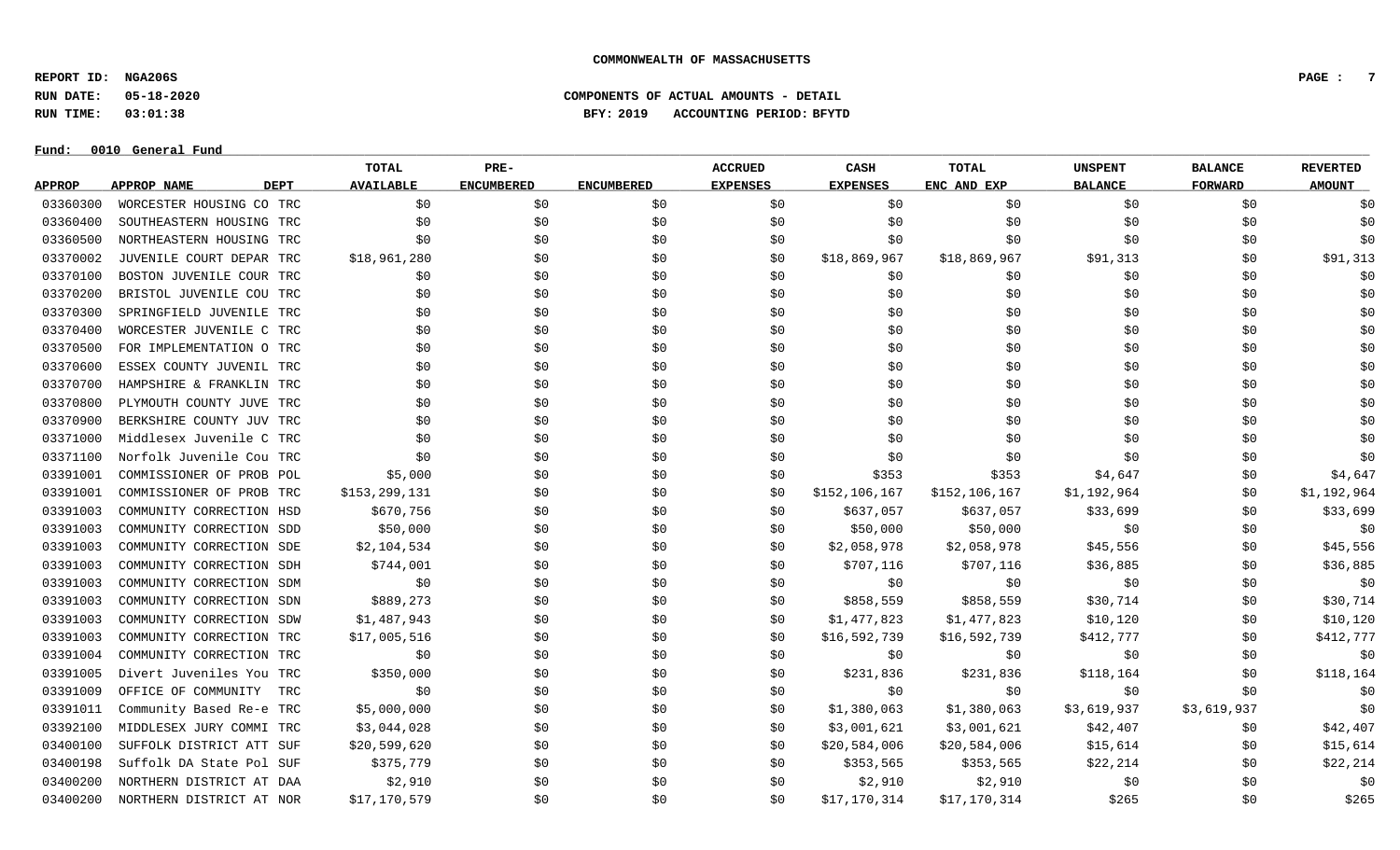**REPORT ID: NGA206S PAGE : 8**

**RUN DATE: 05-18-2020 COMPONENTS OF ACTUAL AMOUNTS - DETAIL**

**RUN TIME: 03:01:38 BFY: 2019 ACCOUNTING PERIOD: BFYTD**

#### $Fund: 0010$  General Fund

## **TOTAL PRE- ACCRUED CASH TOTAL UNSPENT BALANCE REVERTED** <u>APPROP APPROPNAME – DEPT AVAILABLE ENCUMBERED ENCUMBERED EXPENSES EXPENSES ENCANDEXP BALANCE – FORWARD – AMOUNT</u> 03400203 District Attorney He BER \$45,000 \$0 \$0 \$0 \$44,952 \$44,952 \$48 \$0 \$48 03400203 District Attorney He BRI \$45,000 \$0 \$0 \$0 \$0 \$15,000 \$45,000 \$45,000 \$0 \$0 \$0 \$0 \$0 03400203 District Attorney He CPI \$45,000 \$0 \$0 \$0 \$0 \$15,000 \$45,000 \$45,000 \$0 \$0 \$0 \$0 \$0 03400203 District Attorney He DAA \$0 \$0 \$0 \$0 \$0 \$0 \$0 \$0 \$0 03400203 District Attorney He EAS \$45,000 \$0 \$0 \$0 \$0 \$45,000 \$45,000 \$45,000 \$0 \$0 \$0 \$0 \$0 03400203 District Attorney He MID \$45,000 \$0 \$0 \$0 \$644,884 \$44,884 \$44,884 \$116 \$0 \$116 \$0 \$116 03400203 District Attorney He NFK \$45,000 \$0 \$0 \$0 \$0 \$45,000 \$45,000 \$45,000 \$0 \$0 \$0 \$0 \$0 03400203 District Attorney He NOR \$45,000 \$0 \$0 \$0 \$0 \$45,000 \$45,000 \$45,000 \$0 \$0 \$0 \$0 \$0 03400203 District Attorney He NWD \$45,000 \$0 \$0 \$0 \$0 \$45,000 \$45,000 \$45,000 \$0 \$0 \$0 \$0 \$0 03400203 District Attorney He PLY \$45,000 \$0 \$0 \$0 \$0 \$45,000 \$45,000 \$45,000 \$0 \$0 \$0 \$0 \$0 03400203 District Attorney He SUF \$45,000 \$0 \$0 \$0 \$0 \$15,000 \$45,000 \$45,000 \$0 \$0 \$0 \$0 \$0 03400203 District Attorney He WES \$45,000 \$0 \$0 \$0 \$0 \$45,000 \$45,000 \$45,000 \$0 \$0 \$0 \$0 \$0 03400298 Middlesex DA State P NOR \$556,816 \$0 \$0 \$549,804 \$549,804 \$549,804 \$7,012 \$0 \$7,012 03400300 EASTERN DISTRICT ATT DAA \$2,827 \$0 \$0 \$0 \$2,827 \$2,827 \$2,827 \$0 \$0 \$0 \$0 03400300 EASTERN DISTRICT ATT EAS \$10,333,763 \$0 \$0 \$0 \$10,333,436 \$10,333,436 \$10,333,436 \$327 \$0 \$327 03400300 EASTERN DISTRICT ATT NOR \$455 \$1955 \$0 \$0 \$0 \$455 \$455 \$1, \$0 \$0 \$0 \$0 \$0 03400398 Eastern DA State Pol EAS \$534,923 \$0 \$0 \$0 \$534,923 \$534,923 \$0 \$0 \$0 \$0 \$0 \$0 03400400 MIDDLE DISTRICT ATTO AGO \$2,050 \$0 \$0 \$0 \$2,050 \$2,050 \$2,050 \$0 \$0 \$0 \$0 \$0 \$0 03400400 MIDDLE DISTRICT ATTO DAA \$1,997 \$0 \$0 \$0 \$1,997 \$1,997 \$1,997 \$0 \$0 \$0 \$0 03400400 MIDDLE DISTRICT ATTO MID \$11,333,602 \$0 \$0 \$0 \$11,330,249 \$11,330,249 \$3,353 \$0 \$3,353 03400400 MIDDLE DISTRICT ATTO NOR \$455 \$0 \$0 \$0 \$0 \$455 \$455 \$155 \$0 \$0 \$0 \$0 \$0 03400410 UMASS MEDICAL DRUG L MID \$0 \$0 \$0 \$0 \$0 \$0 \$0 \$0 \$0 03400420 Worcester District A MID \$0 \$0 \$0 \$0 \$0 \$0 \$0 \$0 \$0 03400498 Worcester DA State P MID \$445,789 \$0 \$0 \$0 \$430,997 \$430,997 \$14,792 \$0 \$14,792 03400500 HAMPDEN DISTRICT ATT NOR \$455 \$1,59 \$0 \$0 \$0 \$455 \$455 \$1,50 \$0 \$0 \$0 \$0 \$0 \$0 \$0 \$0 \$0 \$0 \$1 \$1 \$1 \$ 03400500 HAMPDEN DISTRICT ATT WES \$10,542,939 \$0 \$0 \$0 \$0 \$10,541,479 \$10,541,479 \$1,460 \$1,460 \$0 \$1,460 03400598 Hampden DA State Pol WES \$366,442 \$0 \$0 \$0 \$366,442 \$366,442 \$366,442 \$0 \$0 \$0 \$0 \$0 \$0 03400600 NORTHWESTERN DISTRIC DAA \$1,582 \$0 \$0 \$0 \$1,582 \$1,582 \$1,582 \$0 \$0 \$0 \$0 03400600 NORTHWESTERN DISTRIC NOR \$455 \$0 \$0 \$0 \$155 \$455 \$1 \$1 \$0 \$0 \$0 \$0 \$0 \$0 03400600 NORTHWESTERN DISTRIC NWD \$7,592,393 \$0 \$0 \$0 \$0 \$0 \$6,683,487 \$6,683,487 \$908,906 \$705,000 \$203,906 03400698 Northwestern DA Stat NWD \$317,224 \$0 \$0 \$0 \$317,203 \$317,203 \$317,203 \$21 \$0 \$21 03400700 NORFOLK DISTRICT ATT AGO \$0 \$0 \$0 \$0 \$0 \$0 \$0 \$0 \$0 03400700 NORFOLK DISTRICT ATT NFK \$10,182,094 \$0 \$0 \$0 \$10,182,019 \$10,182,019 \$10,182,019 \$75 \$0 \$75 03400700 NORFOLK DISTRICT ATT NOR \$455 \$0 \$0 \$0 \$455 \$455 \$0 \$0 \$0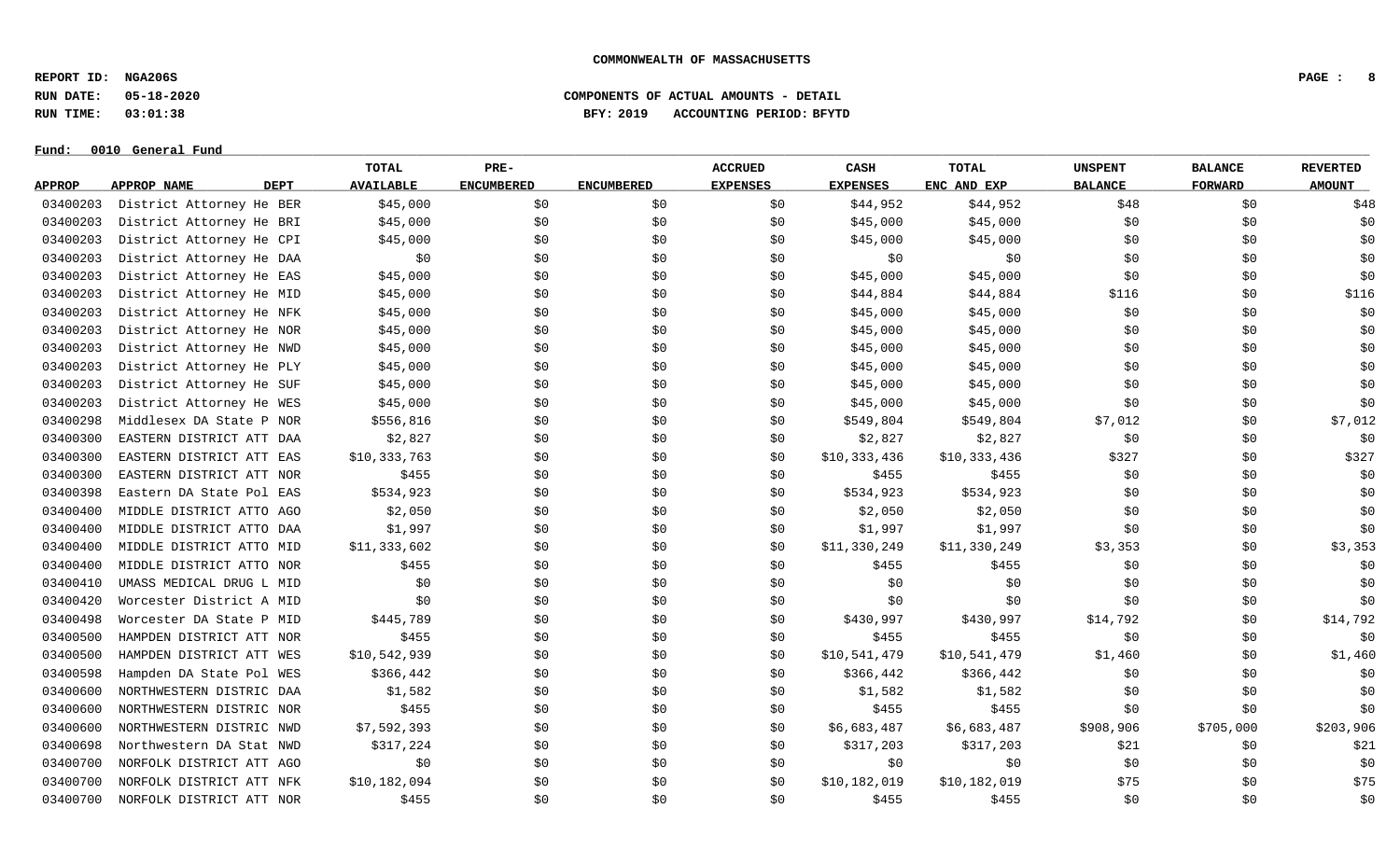**REPORT ID: NGA206S PAGE : 9**

**RUN DATE: 05-18-2020 COMPONENTS OF ACTUAL AMOUNTS - DETAIL**

**RUN TIME: 03:01:38 BFY: 2019 ACCOUNTING PERIOD: BFYTD**

#### $Fund: 0010$  General Fund

## **TOTAL PRE- ACCRUED CASH TOTAL UNSPENT BALANCE REVERTED** <u>APPROP APPROPNAME – DEPT AVAILABLE ENCUMBERED ENCUMBERED EXPENSES EXPENSES ENCANDEXP BALANCE – FORWARD – AMOUNT</u> 03400798 Norfolk DA State Pol NFK \$460,674 \$0 \$0 \$0 \$0 \$460,674 \$460,674 \$0 \$0 \$0 \$0 \$0 03400800 PLYMOUTH DISTRICT AT AGO \$0 \$0 \$0 \$0 \$0 \$0 \$0 \$0 \$0 03400800 PLYMOUTH DISTRICT AT NOR \$455 \$1 \$0 \$0 \$0 \$155 \$455 \$155 \$0 \$0 \$0 \$0 \$0 \$0 03400800 PLYMOUTH DISTRICT AT PLY \$9,424,341 \$0 \$0 \$0 \$9,319,859 \$9,319,859 \$104,482 \$104,482 \$104,482 \$104,482 03400802 Plymouth District At PLY \$0 \$0 \$0 \$0 \$0 \$0 \$0 \$0 \$0 03400898 Plymouth DA State Po PLY \$463,193 \$0 \$0 \$0 \$0 \$463,193 \$463,193 \$0 \$0 \$0 \$0 \$0 \$0 03400900 BRISTOL DISTRICT ATT BRI \$9,134,582 \$0 \$0 \$0 \$9,132,918 \$9,132,918 \$1,664 \$1,664 \$0 \$1,666 03400900 BRISTOL DISTRICT ATT NOR \$455 \$0 \$0 \$0 \$0 \$455 \$455 \$1 \$0 \$0 \$0 \$0 \$0 03400998 Bristol DA State Pol BRI \$597,570 \$0 \$0 \$0 \$498,913 \$498,913 \$498,913 \$98,657 \$98,657 \$98,657 \$98 03401000 CAPE AND ISLANDS DIS CPI \$4,701,804 \$0 \$0 \$0 \$1,701,645 \$4,701,645 \$159 \$159 \$0 \$159 03401000 CAPE AND ISLANDS DIS NOR \$455 \$0 \$0 \$0 \$0 \$455 \$455 \$155 \$0 \$0 \$0 \$0 \$0 \$0 03401098 Cape & Islands DA St CPI \$300,499 \$0 \$0 \$0 \$300,499 \$300,499 \$300,499 \$0 \$0 \$0 \$0 \$0 \$0 03401100 BERKSHIRE DISTRICT A BER \$4,666,763 \$0 \$0 \$0 \$1,358,600 \$4,358,600 \$308,163 \$308,163 \$308,163 \$0 03401100 BERKSHIRE DISTRICT A NOR \$155 \$1.55 \$0 \$0 \$155 \$155 \$155 \$155 \$0 \$0 \$0 \$0 03401102 BERKSHIRE DA MOVING BER \$0 \$0 \$0 \$0 \$0 \$0 \$0 \$0 \$0 03401198 Berkshire DA State P BER \$245,461 \$0 \$0 \$0 \$244,201 \$244,201 \$1,260 \$1,260 \$0 \$1,260 03402100 PROSECUTION MANAGEME DAA \$2,097,996 \$0 \$0 \$0 \$0 \$2,071,700 \$2,071,700 \$26,296 \$0 \$26,296 03402117 District Attorney Re BER \$22,384 \$0 \$0 \$0 \$22,384 \$22,384 \$22,384 \$0 \$0 \$0 \$0 \$0 \$0 03402117 District Attorney Re BRI 578,876 \$0 \$0 \$0 \$78,855 \$78,855 \$21 \$0 \$21 \$0 \$21 03402117 District Attorney Re CPI \$26,647 \$0 \$0 \$0 \$26,636 \$26,636 \$26,636 \$11 \$0 \$11 03402117 District Attorney Re DAA \$0 \$0 \$0 \$0 \$0 \$0 \$0 \$0 \$0 03402117 District Attorney Re EAS \$84,205 \$0 \$0 \$0 \$84,205 \$84,205 \$84,205 \$84,205 \$0 \$0 \$0 \$0 \$0 \$0 03402117 District Attorney Re MID \$94,864 \$0 \$0 \$0 \$94,863 \$94,863 \$94,863 \$1 \$0 \$1 \$0 \$1 03402117 District Attorney Re NFK \$69,283 \$0 \$0 \$0 \$69,263 \$69,263 \$69,263 \$20 \$0 \$0 \$20 03402117 District Attorney Re NOR \$100,000 \$0 \$0 \$0 \$100,000 \$100,000 \$100,000 \$0 \$0 \$0 \$0 \$0 03402117 District Attorney Re NWD \$30,911 \$0 \$0 \$0 \$0 \$30,911 \$30,911 \$0 \$0 \$0 \$0 03402117 District Attorney Re PLY \$68,217 \$0 \$0 \$0 \$68,211 \$68,211 \$68,211 \$6 \$0 \$0 \$6 03402117 District Attorney Re SUF \$100,000 \$0 \$0 \$0 \$0 \$100,000 \$100,000 \$0 \$0 \$0 \$0 \$0 \$0 03402117 District Attorney Re WES \$74,613 \$0 \$0 \$0 \$74,613 \$74,613 \$0 \$0 \$0 03406653 ADA Salary Reserve BER \$102,942 \$0 \$0 \$0 \$102,942 \$102,942 \$102,942 \$0 \$0 \$0 \$0 03406653 ADA Salary Reserve BRI \$362,745 \$0 \$0 \$0 \$362,703 \$362,703 \$42 \$0 \$0 \$42 03406653 ADA Salary Reserve CPI \$122,549 \$0 \$0 \$0 \$122,545 \$122,545 \$122,545 \$4 \$0 \$4 03406653 ADA Salary Reserve DAA \$0 \$0 \$0 \$0 \$0 \$0 \$0 \$0 \$0 03406653 ADA Salary Reserve EAS \$387,255 \$0 \$0 \$0 \$386,240 \$386,240 \$1,015 \$0 \$1,015 \$0 \$1,015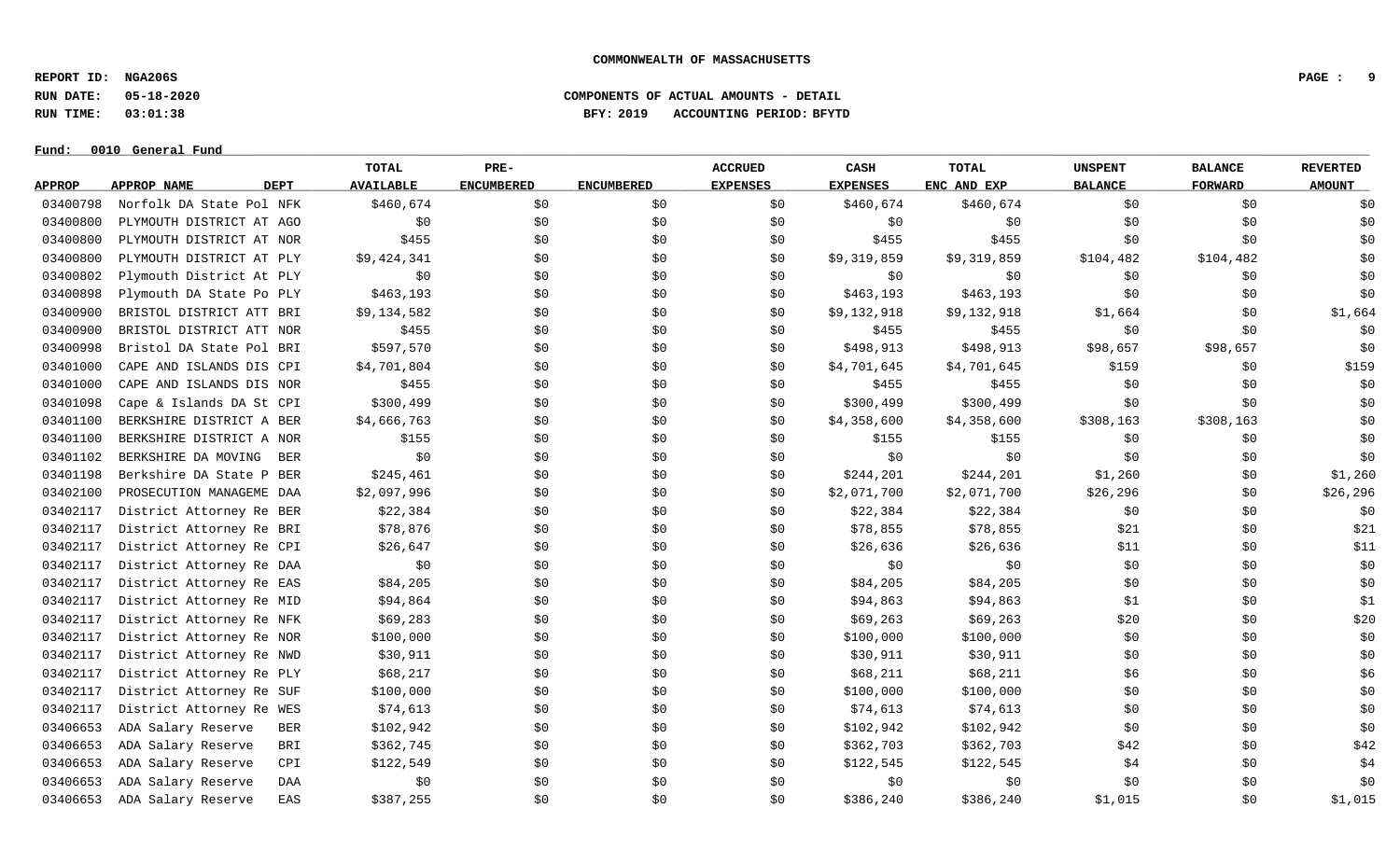**REPORT ID: NGA206S PAGE : 10**

**RUN DATE: 05-18-2020 COMPONENTS OF ACTUAL AMOUNTS - DETAIL**

**RUN TIME: 03:01:38 BFY: 2019 ACCOUNTING PERIOD: BFYTD**

 $Fund: 0010$  General Fund

## **TOTAL PRE- ACCRUED CASH TOTAL UNSPENT BALANCE REVERTED** <u>APPROP APPROPNAME – DEPT AVAILABLE ENCUMBERED ENCUMBERED EXPENSES EXPENSES ENCANDEXP BALANCE – FORWARD – AMOUNT</u> 03406653 ADA Salary Reserve MID \$436,275 \$0 \$0 \$0 \$436,274 \$436,274 \$436,274 \$1 \$1 \$0 \$1 03406653 ADA Salary Reserve NFK \$318,627 \$0 \$0 \$0 \$318,626 \$318,626 \$318,626 \$1 \$0 \$0 \$1 03406653 ADA Salary Reserve NOR \$735,294 \$0 \$0 \$0 \$735,294 \$735,294 \$735,294 \$0 \$0 \$0 \$0 \$0 03406653 ADA Salary Reserve NWD \$142,157 \$0 \$0 \$0 \$142,157 \$142,157 \$142,157 \$0 \$0 \$0 \$0 03406653 ADA Salary Reserve PLY \$313,725 \$0 \$0 \$0 \$313,716 \$313,716 \$9 \$9 \$0 \$9 03406653 ADA Salary Reserve SUF \$735,294 \$0 \$0 \$0 \$735,294 \$735,294 \$735,294 \$0 \$0 \$0 \$0 \$0 03406653 ADA Salary Reserve WES \$343,137 \$0 \$0 \$0 \$343,137 \$343,137 \$343,137 \$0 \$0 \$0 \$0 \$0 03408908 WIDEARENETWORK DAA \$1,743,001 \$0 \$0 \$0 \$1,742,987 \$1,742,987 \$14 \$0 \$0 \$14 04111000 OFFICES OF GOVERNOR, AGO \$5,000 \$0 \$0 \$0 \$0 \$0 \$0 \$5,000 \$5,000 \$5,000 \$0 \$0 04111000 OFFICES OF GOVERNOR, GCN \$300,402 \$0 \$0 \$0 \$298,348 \$298,348 \$2,055 \$2,055 \$2,055 \$0 04111000 OFFICES OF GOVERNOR, GOV \$5,899,232 \$0 \$0 \$0 \$4,752,042 \$4,752,042 \$1,147,190 \$1,147,190 \$1,147,190 \$0 04111001 Development Council GOV \$0 \$0 \$0 \$0 \$0 \$0 \$0 \$0 \$0 04111002 Commonwealth Corps P GOV \$0 \$0 \$0 \$0 \$0 \$0 \$0 \$0 \$0 04111003 Massachusetts-DC Off GOV \$0 \$0 \$0 \$0 \$0 \$0 \$0 \$0 \$0 04111004 Gaming Implementatio GOV \$0 \$0 \$0 \$0 \$0 \$0 \$0 \$0 \$0 04111005 Office of the Child GOV \$0 \$0 \$0 \$0 \$0 \$0 \$0 \$0 \$0 05110000 DEPARTMENT OF THE SE SEC \$6,457,442 \$0 \$0 \$0 \$0 \$6,408,239 \$6,408,239 \$49,203 \$19,203 \$0 \$49,203 05110001 STATE HOUSE GIFT SHO SEC  $\lessgtr 56,958$  \$0 \$2,787 \$2,787 \$4,171 \$0 \$4,171 05110002 CORPORATE DISSOLUTIO SEC \$349,374 \$0 \$0 \$344,563 \$344,563 \$4,811 \$0 \$4,811 \$0 \$4,811 05110108 SOFTWARE LICENSING R SEC \$0 \$0 \$0 \$0 \$0 \$0 \$0 \$0 \$0 05110200 FOR THE ADMINISTRATI SEC \$665,557 \$0 \$0 \$0 \$0 \$654,077 \$654,077 \$11,480 \$0 \$11,480 \$0 \$11,480 05110230 FOR THE EXPENSES OF SEC \$35,118 \$0 \$0 \$30 \$33,645 \$33,645 \$33,645 \$1,473 \$0 \$1,473 05110250 FOR THE MAINTENANCE SEC \$295,626 \$0 \$0 \$0 \$289,927 \$289,927 \$5,699 \$5,699 \$5,699 \$5,699 \$5,699 \$5,699 05110260 ADMINISTRATION OF TH SEC \$231,040 \$0 \$0 \$226,388 \$226,388 \$4,652 \$4,652 \$0 \$4,652 05110270 Census Data Technica SEC \$1,000,000 \$0 \$0 \$0 \$0 \$991,185 \$991,185 \$8,815 \$0 \$0 \$8,815 \$0 \$8,815 05110271 Complete Count Censu SEC \$400,000 \$0 \$0 \$0 \$0 \$0 \$0 \$0 \$400,000 \$400,000 \$400,000 \$0 05110272 Cities Complete Coun SEC \$1,000,000 \$0 \$0 \$0 \$0 \$0 \$0 \$1,000,000 \$1,000,000 \$1,000,000 \$0 05110420 ADDRESS CONFIDENTIAL SEC \$135,615 \$0 \$0 \$0 \$109,153 \$109,153 \$26,462 \$0 \$26,462 05170000 PRINTING-VARIOUS PUB SEC \$505,583 \$0 \$0 \$0 \$493,809 \$493,809 \$493,809 \$11,774 \$0 \$11,774 05210000 ELECTIONS-PRIMARY AN AGO \$5,000 \$0 \$0 \$0 \$0 \$0 \$0 \$5,000 \$5,000 \$0 \$5,000 \$0 \$5,000 05210000 ELECTIONS-PRIMARY AN SEC \$13,217,738 \$0 \$0 \$0 \$13,630,770 \$12,630,770 \$12,630,770 \$586,968 \$0 \$586,968 05210001 FOR MAILED VOTER REG SEC \$6,407,994 \$0 \$0 \$0 \$0 \$6,251,725 \$6,251,725 \$156,269 \$156,269 \$156,269 \$156,269 05210002 Early Voting SEC \$4,625,000 \$0 \$0 \$0 \$2,200,816 \$2,200,816 \$2,424,184 \$2,125,000 \$299,184 05210003 Special Primary and SEC \$0 \$0 \$0 \$0 \$0 \$0 \$0 \$0 \$0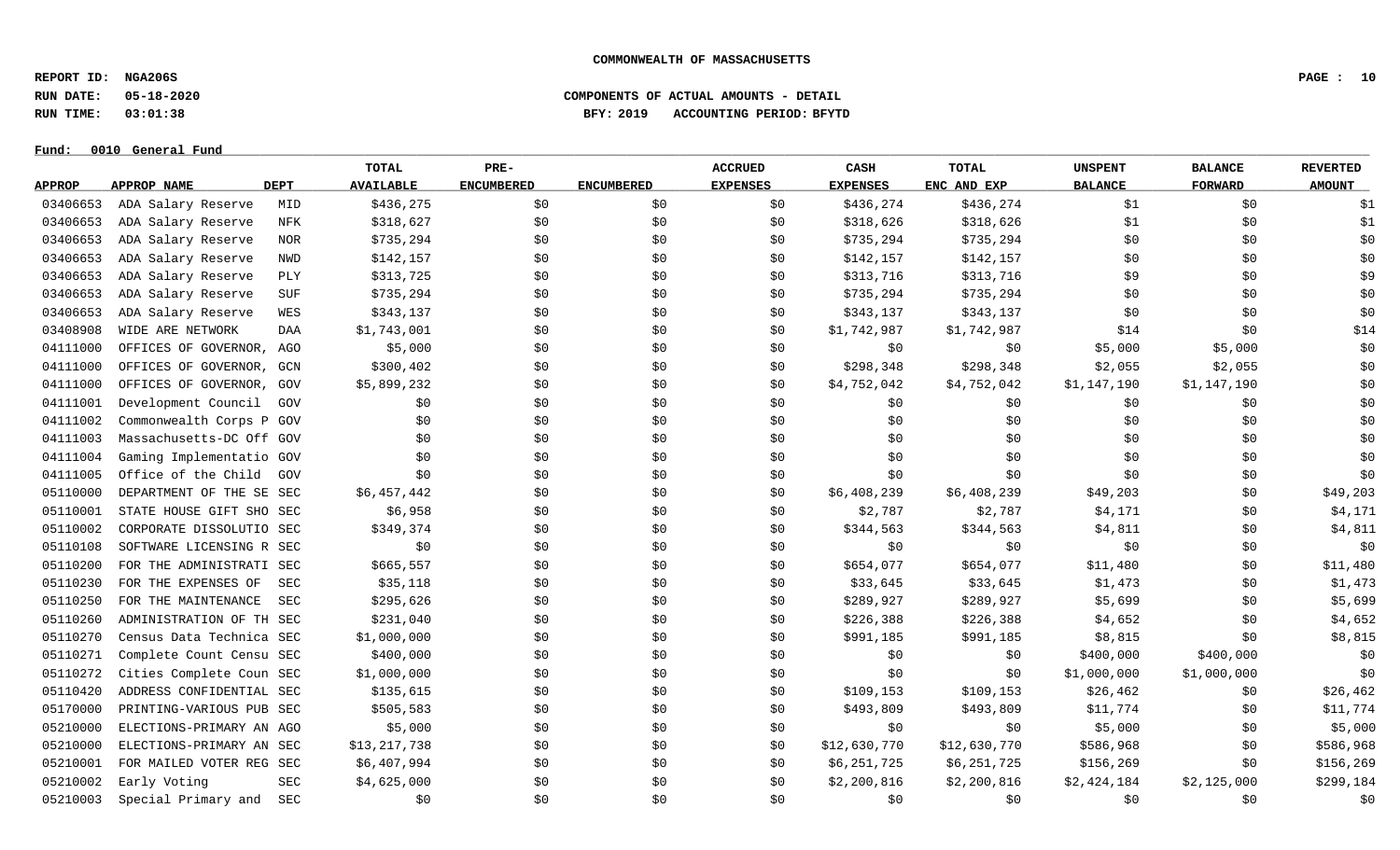**REPORT ID: NGA206S PAGE : 11**

**RUN DATE: 05-18-2020 COMPONENTS OF ACTUAL AMOUNTS - DETAIL**

**RUN TIME: 03:01:38 BFY: 2019 ACCOUNTING PERIOD: BFYTD**

#### $Fund: 0010$  General Fund

## **TOTAL PRE- ACCRUED CASH TOTAL UNSPENT BALANCE REVERTED** <u>APPROP APPROPNAME – DEPT AVAILABLE ENCUMBERED ENCUMBERED EXPENSES EXPENSES ENCANDEXP BALANCE – FORWARD – AMOUNT</u> 05210004 Special Primary and SEC \$0 \$0 \$0 \$0 \$0 \$0 \$0 \$0 \$0 05210005 Senate Special Elect SEC \$0 \$0 \$0 \$0 \$0 \$0 \$0 \$0 \$0 05210006 Post-Election Audits SEC \$0 \$0 \$0 \$0 \$0 \$0 \$0 \$0 \$0 05210007 Early Voting SEC \$0 \$0 \$0 \$0 \$0 \$0 \$0 \$0 \$0 05210010 Special Elections Re SEC \$0 \$0 \$0 \$0 \$0 \$0 \$0 \$0 \$0 05210012 Special Elections Re SEC \$0 \$0 \$0 \$0 \$0 \$0 \$0 \$0 \$0 05240000 ELECTIONS-INFORMATIO SEC \$1,705,000 \$0 \$0 \$0 \$1,668,878 \$1,668,878 \$36,122 \$0 \$36,122 \$0 \$36,122 05260100 MASSACHUSETTS HISTOR SEC \$932.724 \$0 \$0 \$0 \$0 \$925.850 \$925,850 \$6.874 \$0 \$0 \$6.874 05270100 BALLOT LAW COMMISSIO SEC \$10,281 \$0 \$0 \$0 \$153 \$153 \$10,128 \$0 \$10,128 \$0 \$10,128 05280100 RECORDS CONSERVATION SEC \$36,036 \$0 \$0 \$0 \$34,238 \$34,238 \$1,798 \$1,798 \$0 \$1,798 05400900 ESSEX REGISTRY OF DE SEC \$1,259,654 \$0 \$0 \$0 \$1,256,307 \$1,256,307 \$3,347 \$3,347 \$0 \$3,347 05401000 ESSEX REGISTRY OF DE SEC \$2,862,099 \$0 \$0 \$0 \$2,847,284 \$2,847,284 \$14,816 \$0 \$14,816 \$0 \$14,816 05401100 FRANKLIN COUNTY REGI SEC \$629,151 \$0 \$0 \$0 \$624,077 \$624,077 \$5,074 \$5,074 \$0 \$5,074 05401200 HAMPDEN REGISTRY OF SEC \$1,887,317 \$0 \$0 \$0 \$1,774,282 \$1,774,282 \$113,035 \$100,000 \$13,035 05401300 HAMPSHIRE REGISTRY O SEC \$809,004 \$0 \$0 \$0 \$799,699 \$799,699 \$9,305 \$9,305 \$0 \$9,305 05401400 MIDDLESEX NORTHERN D SEC \$1,180,999 \$0 \$0 \$0 \$0 \$1,072,749 \$1,072,749 \$108,250 \$100,000 \$8,250 05401500 MIDDLESEX SOUTHERN D SEC \$3,255,970 \$0 \$0 \$0 \$3,211,633 \$3,211,633 \$44,337 \$0 \$44,337 05401600 BERKSHIRE NORTHERN D SEC \$271,176 \$0 \$0 \$0 \$265,028 \$265,028 \$6,148 \$6,148 \$0 \$6,148 05401700 BERKSHIRE CENTRAL DI SEC \$464,058 \$0 \$0 \$0 \$460,804 \$460,804 \$3,254 \$3,254 \$0 \$3,254 05401800 BERKSHIRE SOUTHERN D SEC \$230,419 \$0 \$0 \$0 \$223,318 \$223,318 \$7,101 \$7,101 \$0 \$7,101 05401900 SUFFOLK REGISTRY OF SEC \$2,043,271 \$0 \$0 \$0 \$2,031,785 \$2,031,785 \$11,486 \$11,486 \$0 \$11,486 05402000 WORCESTERNORTHREGISEC \$689,260 \$0 \$0 \$0 \$684,779 \$684,779 \$4,481 \$0 \$4,481 05402100 WORCESTER REGISTRY O SEC \$2,316,743 \$0 \$0 \$0 \$2,238,713 \$2,238,713 \$2,238,713 \$78,030 \$0 \$78,030 05402500 Registry of Deeds Re SEC \$0 \$0 \$0 \$0 \$0 \$0 \$0 \$0 \$0 06100000 DEPARTMENT OF THE ST TRE \$9,614,105 \$0 \$0 \$0 \$0 \$0 \$9,562,743 \$9,562,743 \$51,362 \$0 \$51,362 06100010 Financial Literacy P TRE \$812,577 \$0 \$0 \$0 \$739,428 \$739,428 \$739,428 \$73,149 \$0 \$73,149 06100050 ALCOHOLIC BEVERAGES TRE \$3,695,505 \$0 \$0 \$0 \$3,615,386 \$3,615,386 \$80,119 \$0 \$0 \$80,119 06100051 ABCC Grant \$248,770 \$0 \$243,073 \$5,697 \$0 \$5,697 \$9 \$5,697 \$5,697 06100060 Office of the Treasu TRE \$145,849 \$0 \$0 \$0 \$145,717 \$145,717 \$132 \$0 \$132 06100140 Financial Institutio TRE \$0 \$0 \$0 \$0 \$0 \$0 \$0 \$0 \$0 06102000 Welcome Home Bill Bo TRE \$2,803,627 \$0 \$0 \$0 \$1,423,797 \$1,423,797 \$1,379,830 \$0 \$1,379,830 06111000 ADMINISTRATION AND E TRE \$44,500 \$0 \$0 \$0 \$19,700 \$19,700 \$19,700 \$24,800 \$0 \$24,800 \$24,800 06111010 Welcome Home Bill Li TRE \$0 \$0 \$0 \$0 \$0 \$0 \$0 \$0 \$0 06115500 ADDITIONAL ASSISTANC TRE \$0 \$0 \$0 \$0 \$0 \$0 \$0 \$0 \$0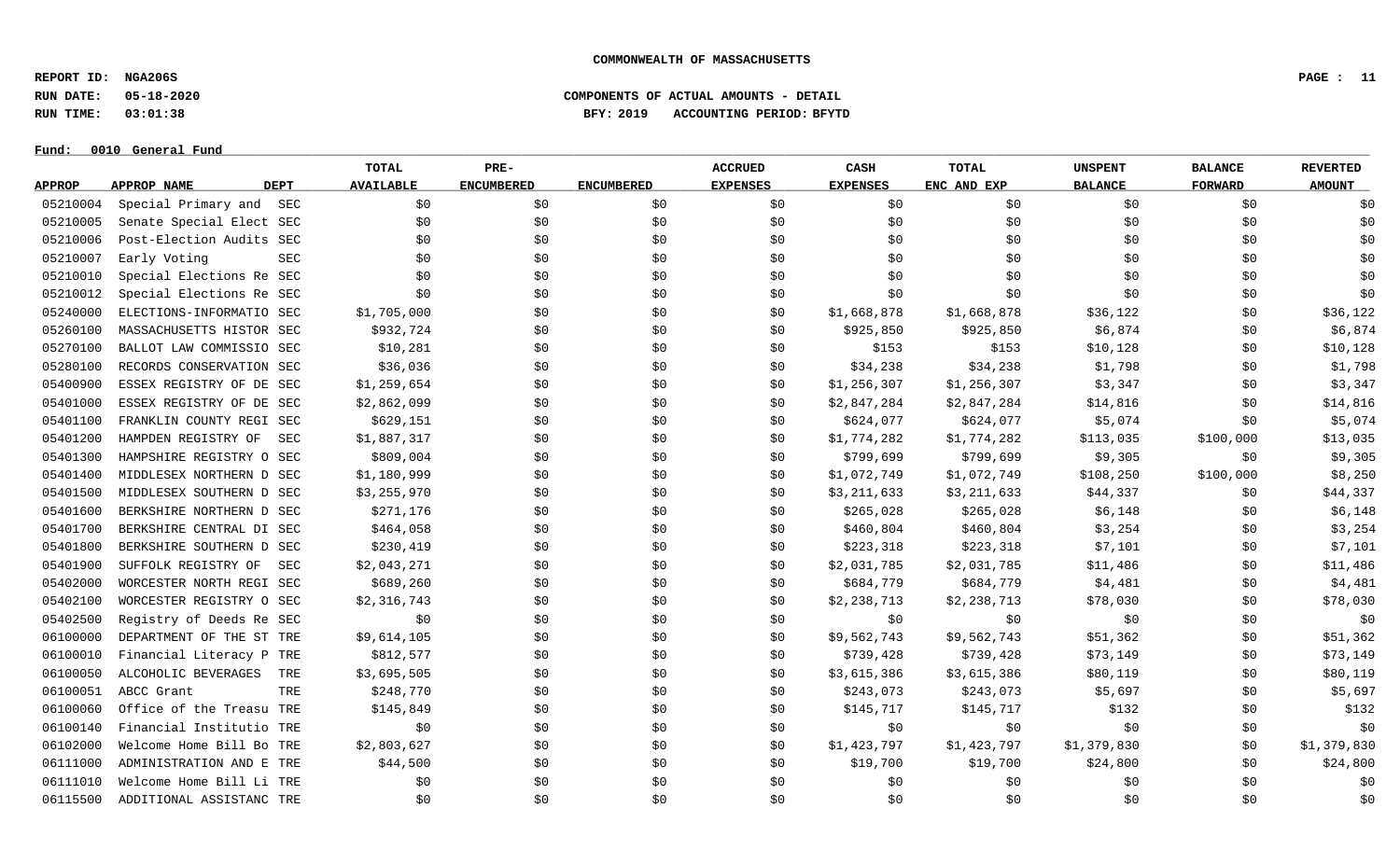**REPORT ID: NGA206S PAGE : 12**

**RUN DATE: 05-18-2020 COMPONENTS OF ACTUAL AMOUNTS - DETAIL**

**RUN TIME: 03:01:38 BFY: 2019 ACCOUNTING PERIOD: BFYTD**

#### $Fund: 0010$  General Fund

## **TOTAL PRE- ACCRUED CASH TOTAL UNSPENT BALANCE REVERTED** <u>APPROP APPROPNAME – DEPT AVAILABLE ENCUMBERED ENCUMBERED EXPENSES EXPENSES ENCANDEXP BALANCE – FORWARD – AMOUNT</u> 06115510 REIMBURSEMENTS TO CI TRE \$0 \$0 \$0 \$0 \$0 \$0 \$0 \$0 \$0 06115800 DISTRIBUTION TO CITI TRE \$0 \$0 \$0 \$0 \$0 \$0 \$0 \$0 \$0 06120001 State Retirement Boa TRE \$0 \$0 \$0 \$0 \$0 \$0 \$0 \$0 \$0 06120105 BENEFITS AUTHORIZED TRE \$900,000 \$ \$ \$ \$600,000 \$300,000 \$00 \$300,000 06200000 COMMISSIONERS ON FIR TRE \$0 \$0 \$0 \$0 \$0 \$0 \$0 \$0 \$0 06400000 LOTTERY COMMISSION-A DCP \$34,539 \$0 \$0 \$0 \$33,118 \$33,118 \$1,421 \$1,421 \$0 \$1,421 06400000 LOTTERY COMMISSION-A LOT \$84,354,917 \$0 \$0 \$0 \$0 \$83,002,151 \$83,002,151 \$1,352,765 \$0 \$1,352,765 06400000 LOTTERY COMMISSION-A TRE \$119,000 \$0 \$0 \$0 \$118,977 \$118,977 \$118,977 \$23 \$0 \$23 06400001 LOTTERY CORPORATE AD LOT \$0 \$0 \$0 \$0 \$0 \$0 \$0 \$0 \$0 06400005 KENO IMPLEMENTATION LOT \$3,032,859 \$0 \$0 \$0 \$15,017,188 \$3,017,188 \$3,017,188 \$15,671 \$0 \$15,671 06400010 FOR THE PURPOSE OF A LOT \$4,500,000 \$0 \$0 \$0 \$14,485,775 \$4,485,775 \$4,485,775 \$14,225 \$0 \$14,225 06400013 Lottery Anti-Litter LOT \$0 \$0 \$0 \$0 \$0 \$0 \$0 \$0 \$0 06400096 HEALTH & WELFARE, FY LOT \$437,287 \$0 \$0 \$0 \$137,287 \$437,287 \$137,287 \$0 \$0 \$0 \$0 06400300 MASSACHUSETTS CULTUR ART \$16.172.935 \$0 \$0 \$0 \$16.170.846 \$16.170.846 \$2.089 \$2.089 \$0 \$2.089 06990005 RANS Premiums Debt S TRE \$20,000,000 \$0 \$0 \$0 \$0 \$20,000,000 \$20,000,000 \$20,000,000 \$0 \$0 \$0 \$0 \$0 \$0 06990015 FOR THE PAYMENT OF I TRE \$2,165,974,339 \$0 \$0 \$0 \$0 \$0 \$0 \$2,147,924,588 \$2,147,924,588 \$18,049,751 \$0 \$18,049,751 06999100 PAYMENT OF INTEREST TRE \$30,768,785 \$0 \$0 \$0 \$0 \$24,390,459 \$24,390,459 \$6,378,326 \$0 \$6,378,326 07100000 STATE AUDITOR'S OFFI SAO \$15,340,379 \$0 \$0 \$0 \$0 \$14,951,258 \$14,951,258 \$389,121 \$300,000 \$89,121 07100100 BUREAU OF LOCAL MAND SAO \$358,278 \$0 \$0 \$0 \$341,952 \$341,952 \$16,326 \$16,326 \$0 \$16,326 07100200 BUREAU OF SPECIAL IN SAO \$1,817,565 \$0 \$0 \$0 \$1,678,167 \$1,678,167 \$1,678,167 \$139,398 \$0 \$139,398 07100220 HCCC Comprehensive I SAO \$0 \$0 \$0 \$0 \$0 \$0 \$0 \$0 \$0 07100225 Medicaid Audit Unit SAO \$1,198,713 \$0 \$0 \$0 \$1,023,723 \$1,023,723 \$174,990 \$174,990 \$174,990 \$174,990 07100300 Enhanced Bureau of S SAO \$464,597 \$0 \$0 \$0 \$383,481 \$383,481 \$81,116 \$0 \$81,116 \$0 \$81,116 08100000 DEPARTMENT OF THE AT AGO \$25,036,322 \$0 \$0 \$0 \$0 \$24,921,568 \$24,921,568 \$114,754 \$0 \$114,754 08100004 COMPENSATION TO VICT AGO \$2,227,677 \$2,200 \$0 \$0 \$1,227,677 \$2,227,677 \$0 \$0 \$0 \$0 \$0 \$0 08100013 False Claims RR AGO \$3,250,000 \$0 \$0 \$0 \$3,216,979 \$3,216,979 \$33,021 \$0 \$0 \$33,021 08100014 EXPENSES OF PUBLIC U AGO \$2,311,589 \$0 \$0 \$0 \$2,280,543 \$2,280,543 \$31,046 \$9 \$31,046 \$31,046 08100016 Clean Water and Air AGO \$75,000 \$0 \$0 \$0 \$0 \$11,262 \$11,262 \$63,738 \$0 \$63,738 08100021 FOR ADMINISTERING TH AGO \$4,369,880 \$0 \$0 \$0 \$3,912,464 \$3,912,464 \$457,416 \$0 \$457,416 \$0 \$457,416 08100045 FOR THE WAGE ENFORCE AGO \$4,022,591 \$0 \$0 \$0 \$3,987,612 \$3,987,612 \$34,979 \$0 \$34,979 08100061 Litigation and Enhan AGO \$2,631,645 \$0 \$0 \$0 \$2,610,386 \$2,610,386 \$21,259 \$0 \$21,259 08100098 State Police Overtim AGO \$414,257 \$0 \$0 \$0 \$412,227 \$412,227 \$2,030 \$0 \$2,030 08100201 EXPENSES INCURRED IN AGO \$1,469,594 \$0 \$0 \$0 \$0 \$1,377,044 \$1,377,044 \$92,550 \$0 \$92,550 08100223 Uniform Law Commissi AGO \$0 \$0 \$0 \$0 \$0 \$0 \$0 \$0 \$0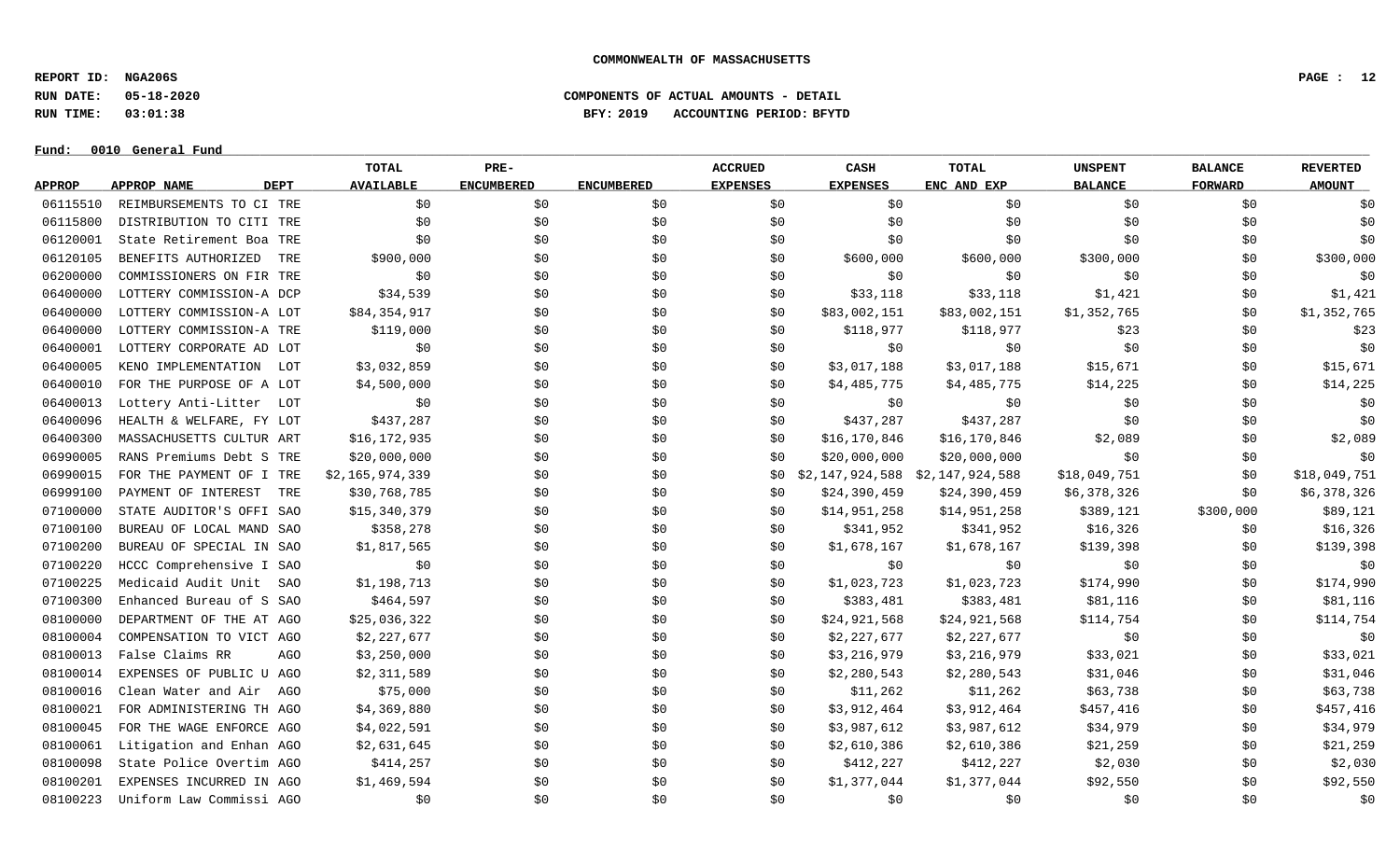**REPORT ID: NGA206S PAGE : 13**

**RUN DATE: 05-18-2020 COMPONENTS OF ACTUAL AMOUNTS - DETAIL**

**RUN TIME: 03:01:38 BFY: 2019 ACCOUNTING PERIOD: BFYTD**

 $Fund: 0010$  General Fund

## **TOTAL PRE- ACCRUED CASH TOTAL UNSPENT BALANCE REVERTED** <u>APPROP APPROPNAME – DEPT AVAILABLE ENCUMBERED ENCUMBERED EXPENSES EXPENSES ENCANDEXP BALANCE – FORWARD – AMOUNT</u> 08100338 AUTOMOBILE INSURANCE AGO \$425,914 \$0 \$0 \$377,111 \$377,111 \$377,111 \$48,803 \$0 \$48,803 08100399 WORKERS' COMPENSATIO AGO \$278,566 \$0 \$0 \$0 \$238,415 \$238,415 \$238,415 \$40,151 \$0 \$40,151 08101204 Gaming Enforcement D AGO \$442,364 \$0 \$0 \$0 \$271,134 \$271,134 \$171,230 \$0 \$171,230 08101205 Combating Opioid Add AGO \$1,800,000 \$0 \$0 \$0 \$1,619,382 \$1,619,382 \$180,618 \$0 \$180,618 \$0 \$180,618 08101206 Civil Penalties Reta AGO \$1,500,000 \$0 \$0 \$0 \$0 \$0 \$1,409,993 \$1,409,993 \$90,007 \$0 \$90,007 08400100 VICTIM AND WITNESS A VWA \$892,531 \$0 \$0 \$0 \$888,420 \$888,420 \$888,420 \$4,111 \$0 \$0 \$4,111 08400101 DOMESTIC VIOLENCE AD VWA \$1,007,114 \$0 \$0 \$0 \$1,004,640 \$1,004,640 \$2,474 \$0 \$2,474 09000100 STATE ETHICS COMMISS ETH \$2,254,948 \$0 \$0 \$0 \$2,197,925 \$2,197,925 \$2,197,925 \$57,023 \$0 \$57,023 09100200 OFFICE OF INSPECTOR AGO \$3,050 \$0 \$0 \$0 \$3,050 \$3,050 \$3,050 \$9 \$0 \$0 \$0 09100200 OFFICE OF INSPECTOR DCP \$0 \$0 \$0 \$0 \$0 \$0 \$0 \$0 \$0 09100200 OFFICE OF INSPECTOR IGO \$3,014,360 \$0 \$0 \$0 \$3,013,098 \$3,013,098 \$1,262 \$1,262 \$0 \$1,262 09100210 PUBLIC PURCHASING CE IGO \$904,674 \$0 \$0 \$0 \$0 \$903,128 \$903,128 \$1,546 \$1,546 \$0 \$1,546 09100220 Bureau of Program In IGO \$454,480 \$0 \$0 \$0 \$453,808 \$453,808 \$453,808 \$672 \$0 \$60 \$672 09100300 Inspector General Ma DCP \$32,000 \$0 \$0 \$0 \$0 \$32,000 \$32,000 \$0 \$0 \$0 \$0 \$0 \$0 09100300 Inspector General Ma IGO \$712,623 \$0 \$0 \$0 \$712,420 \$712,420 \$712,420 \$203 \$0 \$203 09200300 OFFICE OF CAMPAIGN A AGO \$1,815 \$0 \$0 \$0 \$1,815 \$1,815 \$1,815 \$0 \$0 \$0 \$0 09200300 OFFICE OF CAMPAIGN A CPF \$1,654,303 \$0 \$0 \$0 \$1,617,658 \$1,617,658 \$36,645 \$36,645 \$0 \$36,645 09300100 Operation of the Off DPH \$50,000 \$0 \$0 \$0 \$19,500 \$49,500 \$49,500 \$500 \$500 \$0 \$500 09300100 Operation of the Off ELD \$15,000 \$0 \$0 \$0 \$12,371 \$12,371 \$2,629 \$0 \$2,629 09300100 Operation of the Off OCA \$1,229,103 \$0 \$0 \$0 \$0 \$771,703 \$771,703 \$457,400 \$300,000 \$157,400 09400100 Mass Commission Agai CAD \$3,844,282 \$0 \$0 \$0 \$3,579,282 \$3,579,282 \$265,000 \$150,000 \$115,000 09400101 Fair Housing Assista AGO \$0 \$0 \$0 \$0 \$0 \$0 \$0 \$0 \$0 09400101 Fair Housing Assista CAD \$3,448,663 \$0 \$0 \$0 \$3,305,811 \$3,305,811 \$142,852 \$0 \$142,852 09400102 Discrimination Preve CAD \$318,515 \$0 \$0 \$0 \$269,013 \$269,013 \$49,502 \$0 \$49,502 09500000 COMMISSION ON THE ST CSW \$195,563 \$0 \$0 \$0 \$170,353 \$170,353 \$25,210 \$25,000 \$210 09500030 Commission on Grandp ANF \$40,000 \$0 \$0 \$0 \$0 \$0 \$0 \$0 \$40,000 \$40,000 \$40,000 \$0 09500030 Commission on Grandp DSS \$112,926 \$0 \$0 \$0 \$104,699 \$104,699 \$8,227 \$0 \$0 \$8,227 09500050 Commission on Gay, L ANF \$0 \$0 \$0 \$0 \$0 \$0 \$0 \$0 \$0 09500050 Commission on Gay, L DPH \$500,000 \$0 \$0 \$0 \$992,156 \$492,156 \$7,844 \$0 \$0 \$7,844 09500080 Commission on the St ANF \$0 \$0 \$0 \$0 \$0 \$0 \$0 \$0 \$0 09500080 Commission on the St TRE 580,000 \$0 \$0 \$0 \$0 \$73,683 \$73,683 \$6,317 \$0 \$6,317 10000001 OFFICE OF THE COMPTR DCP \$3,000 \$0 \$0 \$0 \$3,000 \$3,000 \$0 \$0 \$0 10000001 OFFICE OF THE COMPTR OSC \$9,222,762 \$0 \$0 \$0 \$0 \$0,170,255 \$9,170,255 \$52,507 \$0 \$52,507 10500140 MGC Payments to Citi MGC \$721,350 \$0 \$0 \$0 \$721,350 \$721,350 \$721,350 \$0 \$0 \$0 \$0 \$0 \$0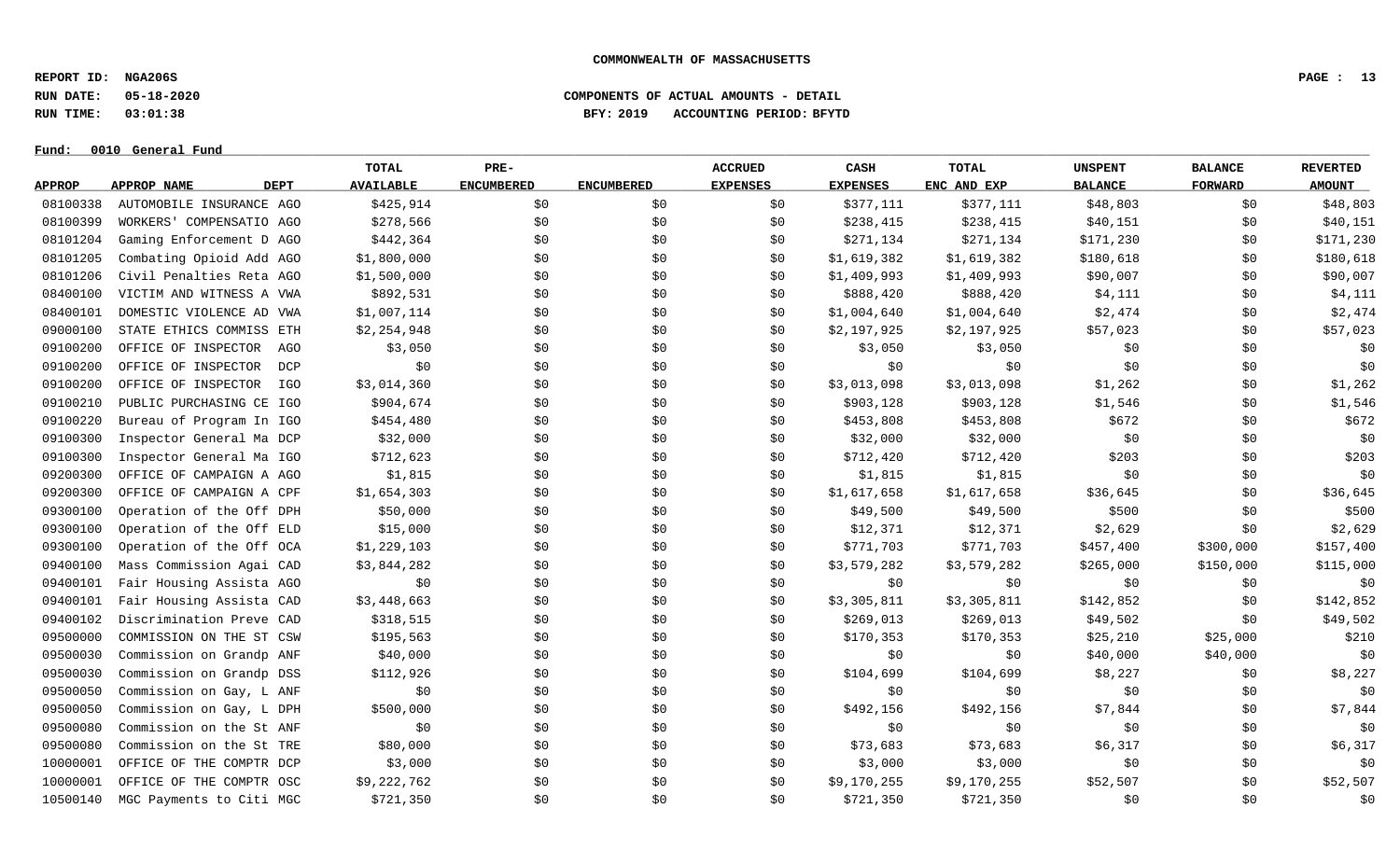**REPORT ID: NGA206S PAGE : 14**

**RUN DATE: 05-18-2020 COMPONENTS OF ACTUAL AMOUNTS - DETAIL**

**RUN TIME: 03:01:38 BFY: 2019 ACCOUNTING PERIOD: BFYTD**

|               |                            | TOTAL                     | PRE-              |                   | <b>ACCRUED</b>  | CASH            | <b>TOTAL</b> | <b>UNSPENT</b> | <b>BALANCE</b> | <b>REVERTED</b> |
|---------------|----------------------------|---------------------------|-------------------|-------------------|-----------------|-----------------|--------------|----------------|----------------|-----------------|
| <b>APPROP</b> | APPROP NAME<br><b>DEPT</b> | <b>AVAILABLE</b>          | <b>ENCUMBERED</b> | <b>ENCUMBERED</b> | <b>EXPENSES</b> | <b>EXPENSES</b> | ENC AND EXP  | <b>BALANCE</b> | <b>FORWARD</b> | <b>AMOUNT</b>   |
| 10700840      | Cannabis Control Com CNB   | \$8,258,816               | \$0               | \$0               | \$0             | \$6,219,899     | \$6,219,899  | \$2,038,917    | \$500,000      | \$1,538,917     |
| 10700840      | Cannabis Control Com DPH   | \$182,604                 | \$0               | \$0               | \$0             | \$177,385       | \$177,385    | \$5,219        | \$0            | \$5,219         |
| 10700840      | Cannabis Control Com EHS   | \$36,450                  | \$0               | \$0               | \$0             | \$0             | \$0          | \$36,450       | \$0            | \$36,450        |
| 10700840      | Cannabis Control Com EPS   | \$10,000                  | \$0               | \$0               | \$0             | \$10,000        | \$10,000     | \$0            | \$0            | \$0             |
| 10700841      | Cannabis Control Com CNB   | \$2,000,000               | \$0               | \$0               | \$0             | \$1,899,840     | \$1,899,840  | \$100, 160     | \$0            | \$100, 160      |
| 11001100      | COMMISSIONER OF ADMI ANF   | \$3,151,026               | \$0               | \$0               | \$0             | \$3,136,733     | \$3,136,733  | \$14,293       | \$0            | \$14,293        |
| 11001200      | ANF Expanded Respons ANF   | \$0                       | \$0               | \$0               | \$0             | \$0             | \$0          | \$0            | \$0            | \$0             |
| 11001201      | Office of Commonweal ANF   | \$0                       | \$0               | \$0               | \$0             | \$0             | \$0          | \$0            | \$0            | \$0             |
| 11001201      | Office of Commonweal GOV   | \$369,271                 | \$0               | \$0               | \$0             | \$368,977       | \$368,977    | \$294          | \$0            | \$294           |
| 11001560      | Massachusetts Develo ANF   | \$0                       | \$0               | \$0               | \$0             | \$0             | \$0          | \$0            | \$0            | \$0             |
| 11001700      | Administration and F ANF   | \$26,931,837              | \$0               | \$0               | \$0             | \$26,542,627    | \$26,542,627 | \$389,210      | \$0            | \$389,210       |
| 11001700      | Administration and F ITD   | \$0                       | \$0               | \$0               | \$0             | \$0             | \$0          | \$0            | \$0            | \$0             |
| 11002010      | Administrative Recor ANF   | \$0                       | \$0               | \$0               | \$0             | \$0             | \$0          | \$0            | \$0            | \$0             |
| 11006000      | Mass Development Sma ANF   | \$0                       | \$0               | \$0               | \$0             | \$0             | \$0          | \$0            | \$0            | \$0             |
| 11021128      | State House Accessib BSB   | \$113,227                 | \$0               | \$0               | \$0             | \$109,005       | \$109,005    | \$4,222        | \$0            | \$4,222         |
| 11021128      | State House Accessib MCD   | \$29,750                  | \$0               | \$0               | \$0             | \$29,579        | \$29,579     | \$171          | \$0            | \$171           |
| 11023199      | Office of Facilities DCP   | \$9,623,054               | \$0               | \$0               | \$0             | \$9,300,929     | \$9,300,929  | \$322,125      | \$0            | \$322,125       |
| 11023205      | MASSACHUSETTS INFORM DCP   | \$9,371,927               | \$0               | \$0               | \$0             | \$8,696,637     | \$8,696,637  | \$675,290      | \$0            | \$675,290       |
| 11023214      | STATE TRANSPORTATION DCP   | \$0                       | \$0               | \$0               | \$0             | \$0             | \$0          | \$0            | \$0            | \$0             |
| 11023231      | SPRINGFIELD STATE OF DCP   | \$0                       | \$0               | \$0               | \$0             | \$0             | \$0          | \$0            | \$0            | \$0             |
| 11023232      | DCAM Construction Re DCP   | \$300,000                 | \$0               | \$0               | \$0             | \$299,095       | \$299,095    | \$905          | \$0            | \$905           |
| 11023234      | ADA Compliance             | DCP<br>\$0                | \$0               | \$0               | \$0             | \$0             | \$0          | \$0            | \$0            | \$0             |
| 11023301      | BUREAU OF STATE BUIL BSB   | \$0                       | \$0               | \$0               | \$0             | \$0             | \$0          | \$0            | \$0            | \$0\$           |
| 11023302      | UTILITY COSTS FOR PR BSB   | \$0                       | \$0               | \$0               | \$0             | \$0             | \$0          | \$0            | \$0            | \$0             |
| 11023306      | <b>BSB State House</b>     | \$0<br><b>BSB</b>         | \$0               | \$0               | \$0             | \$0             | \$0          | \$0            | \$0            | \$0             |
| 11023307      | State House ADA            | \$0<br><b>BSB</b>         | \$0               | \$0               | \$0             | \$0             | \$0          | \$0            | \$0            | \$0             |
| 11023309      | Bureau of the State        | <b>BSB</b><br>\$0         | \$0               | \$0               | \$0             | \$0             | \$0          | \$0            | \$0            | \$0             |
| 11023309      | Bureau of the State        | DCP<br>\$0                | \$0               | \$0               | \$0             | \$0             | \$0          | \$0            | \$0            | \$0             |
| 11023309      | Bureau of the State        | \$0<br>SDE                | \$0               | \$0               | \$0             | \$0             | \$0          | \$0            | \$0            | \$0             |
| 11023331      | Office of the State        | \$2,971,584<br><b>BSB</b> | \$0               | \$0               | \$0             | \$2,905,187     | \$2,905,187  | \$66,397       | \$0            | \$66,397        |
| 11023331      | Office of the State        | \$16, 120<br>DCP          | \$0               | \$0               | \$0             | \$15,545        | \$15,545     | \$575          | \$0            | \$575           |
| 11023400      | Security Operations        | \$100,000<br><b>BSB</b>   | \$0               | \$0               | \$0             | \$92,136        | \$92,136     | \$7,864        | \$0            | \$7,864         |
| 11030000      | PAYMENTS FOR CONTING CTR   | \$355,433                 | \$0               | \$0               | \$0             | \$355,433       | \$355,433    | \$0            | \$0            | \$0             |
| 11030001      | DEBT COLLECTION PAYM BCC   | \$8,188                   | \$0               | \$0               | \$0             | \$8,188         | \$8,188      | \$0            | \$0            | \$0             |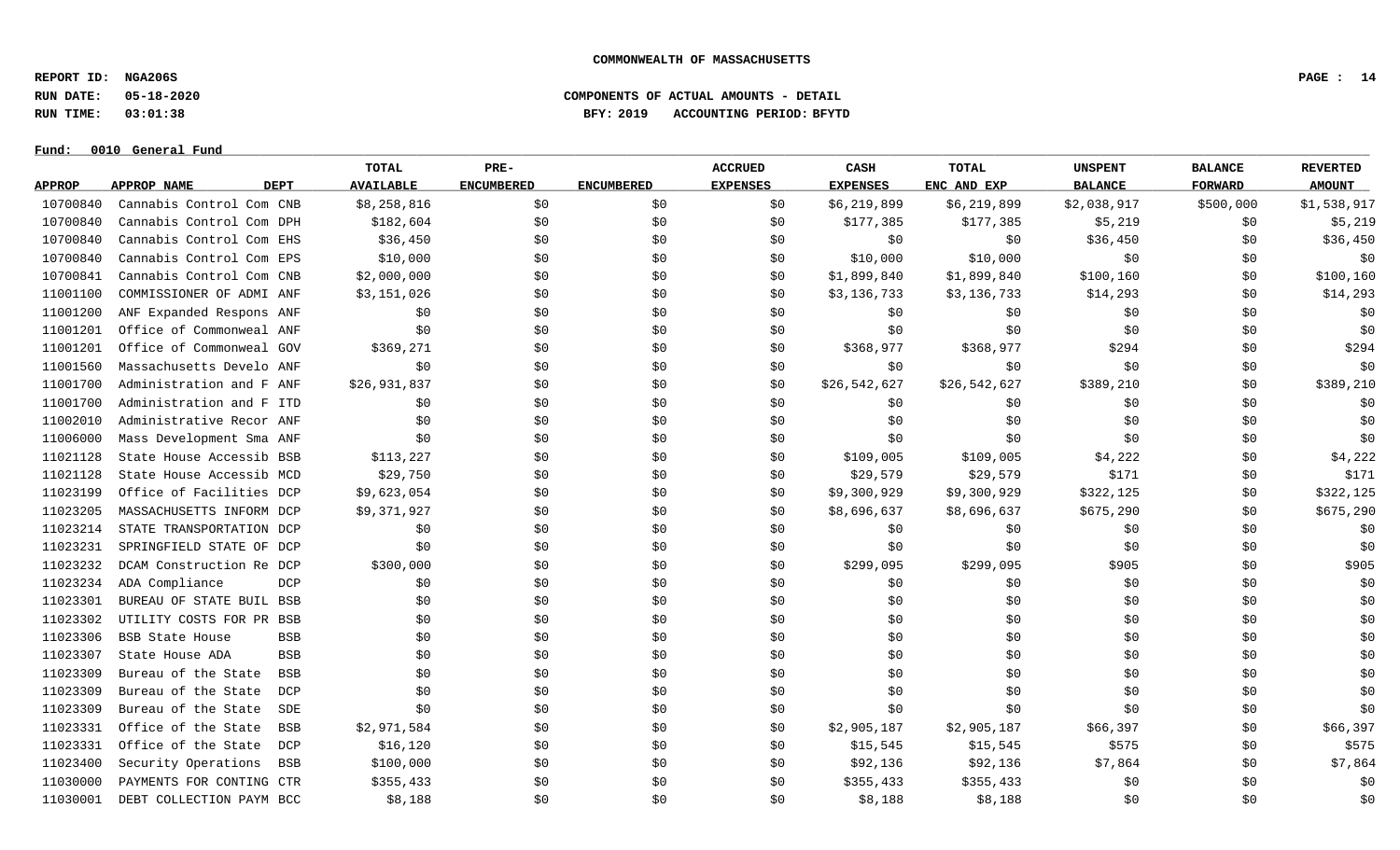**REPORT ID: NGA206S PAGE : 15**

### **RUN DATE: 05-18-2020 COMPONENTS OF ACTUAL AMOUNTS - DETAIL RUN TIME: 03:01:38 BFY: 2019 ACCOUNTING PERIOD: BFYTD**

| Fund:         | 0010 General Fund        |                  |                   |                   |                 |                 |              |                |                |                 |
|---------------|--------------------------|------------------|-------------------|-------------------|-----------------|-----------------|--------------|----------------|----------------|-----------------|
|               |                          | <b>TOTAL</b>     | PRE-              |                   | <b>ACCRUED</b>  | CASH            | <b>TOTAL</b> | <b>UNSPENT</b> | <b>BALANCE</b> | <b>REVERTED</b> |
| <b>APPROP</b> | APPROP NAME<br>DEPT      | <b>AVAILABLE</b> | <b>ENCUMBERED</b> | <b>ENCUMBERED</b> | <b>EXPENSES</b> | <b>EXPENSES</b> | ENC AND EXP  | <b>BALANCE</b> | <b>FORWARD</b> | <b>AMOUNT</b>   |
| 11030001      | DEBT COLLECTION PAYM BHC | \$77,225         | \$0               | \$0               | \$0             | \$77,225        | \$77,225     | \$0            | \$0            | \$0             |
| 11030001      | DEBT COLLECTION PAYM BRC | \$14,407         | \$0               | \$0               | \$0             | \$14,407        | \$14,407     | \$0            | \$0            | \$0             |
| 11030001      | DEBT COLLECTION PAYM BSC | \$73,541         | \$0               | \$0               | \$0             | \$73,541        | \$73,541     | \$0            | \$0            | \$0             |
| 11030001      | DEBT COLLECTION PAYM CCC | \$10,353         | \$0               | \$0               | \$0             | \$10,353        | \$10,353     | \$0            | \$0            | \$0             |
| 11030001      | DEBT COLLECTION PAYM CHE | \$0              | \$0               | \$0               | \$0             | \$0             | \$0          | \$0            | \$0            | \$0             |
| 11030001      | DEBT COLLECTION PAYM CME | \$0              | \$0               | \$0               | \$0             | \$0             | \$0          | \$0            | \$0            | \$0             |
| 11030001      | DEBT COLLECTION PAYM CPF | \$230            | \$0               | \$0               | \$0             | \$230           | \$230        | \$0            | \$0            | \$0             |
| 11030001      | DEBT COLLECTION PAYM CTR | \$0              | \$0               | \$0               | \$0             | \$0             | \$0          | \$0            | \$0            | \$0             |
| 11030001      | DEBT COLLECTION PAYM DFS | \$38             | \$0               | \$0               | \$0             | \$38            | \$38         | \$0            | \$0            | \$0             |
| 11030001      | DEBT COLLECTION PAYM DOR | \$0              | \$0               | \$0               | \$0             | \$0             | \$0          | \$0            | \$0            | \$0             |
| 11030001      | DEBT COLLECTION PAYM DOT | \$0              | \$0               | \$0               | \$0             | \$0             | \$0          | \$0            | \$0            | \$0             |
| 11030001      | DEBT COLLECTION PAYM DPH | \$657            | \$0               | \$0               | \$0             | \$657           | \$657        | \$0            | \$0            | \$0             |
| 11030001      | DEBT COLLECTION PAYM DPU | \$0              | \$0               | \$0               | \$0             | \$0             | \$0          | \$0            | \$0            | \$0             |
| 11030001      | DEBT COLLECTION PAYM DSS | \$2,396          | \$0               | \$0               | \$0             | \$2,396         | \$2,396      | \$0            | \$0            | \$0             |
| 11030001      | DEBT COLLECTION PAYM EHS | \$88             | \$0               | \$0               | \$0             | \$88            | \$88         | \$0            | \$0            | \$0             |
| 11030001      | DEBT COLLECTION PAYM EOL | \$8,617          | \$0               | \$0               | \$0             | \$8,617         | \$8,617      | \$0            | \$0            | \$0             |
| 11030001      | DEBT COLLECTION PAYM EQE | \$24,561         | \$0               | \$0               | \$0             | \$24,561        | \$24,561     | \$0            | \$0            | \$0             |
| 11030001      | DEBT COLLECTION PAYM FRC | \$3,375          | \$0               | \$0               | \$0             | \$3,375         | \$3,375      | \$0            | \$0            | \$0             |
| 11030001      | DEBT COLLECTION PAYM FSC | \$17,693         | \$0               | \$0               | \$0             | \$17,693        | \$17,693     | \$0            | \$0            | \$0             |
| 11030001      | DEBT COLLECTION PAYM GCC | \$13,568         | \$0               | \$0               | \$0             | \$13,568        | \$13,568     | \$0            | \$0            | \$0             |
| 11030001      | DEBT COLLECTION PAYM HCC | \$21,778         | \$0               | \$0               | \$0             | \$21,778        | \$21,778     | \$0            | \$0            | \$0             |
| 11030001      | DEBT COLLECTION PAYM LOT | \$32,072         | \$0               | \$0               | \$0             | \$32,072        | \$32,072     | \$0            | \$0            | \$0             |
| 11030001      | DEBT COLLECTION PAYM MAS | \$54,018         | \$0               | \$0               | \$0             | \$54,018        | \$54,018     | \$0            | \$0            | \$0             |
| 11030001      | DEBT COLLECTION PAYM MBC | \$14,365         | \$0               | \$0               | \$0             | \$14,365        | \$14,365     | \$0            | \$0            | \$0             |
| 11030001      | DEBT COLLECTION PAYM MCC | \$24,189         | \$0               | \$0               | \$0             | \$24,189        | \$24,189     | \$0            | \$0            | \$0             |
| 11030001      | DEBT COLLECTION PAYM MMA | \$1,290          | \$0               | \$0               | \$0             | \$1,290         | \$1,290      | \$0            | \$0            | \$0             |
| 11030001      | DEBT COLLECTION PAYM MWC | \$2,545          | \$0               | \$0               | \$0             | \$2,545         | \$2,545      | \$0            | \$0            | \$0             |
| 11030001      | DEBT COLLECTION PAYM NAC | \$725            | \$0               | \$0               | \$0             | \$725           | \$725        | \$0            | \$0            | \$0             |
| 11030001      | DEBT COLLECTION PAYM NEC | \$24,617         | \$0               | \$0               | \$0             | \$24,617        | \$24,617     | \$0            | \$0            | \$0             |
| 11030001      | DEBT COLLECTION PAYM NSC | \$30,687         | \$0               | \$0               | \$0             | \$30,687        | \$30,687     | \$0            | \$0            | \$0             |
| 11030001      | DEBT COLLECTION PAYM POL | \$0              | \$0               | \$0               | \$0             | \$0             | \$0          | \$0            | \$0            | \$0             |
| 11030001      | DEBT COLLECTION PAYM QCC | \$29,006         | \$0               | \$0               | \$0             | \$29,006        | \$29,006     | \$0            | \$0            | \$0             |
| 11030001      | DEBT COLLECTION PAYM RCC | \$0              | \$0               | \$0               | \$0             | \$0             | \$0          | \$0            | \$0            | \$0             |
| 11030001      | DEBT COLLECTION PAYM REG | \$0              | \$0               | \$0               | \$0             | \$0             | \$0          | \$0            | \$0            | \$0             |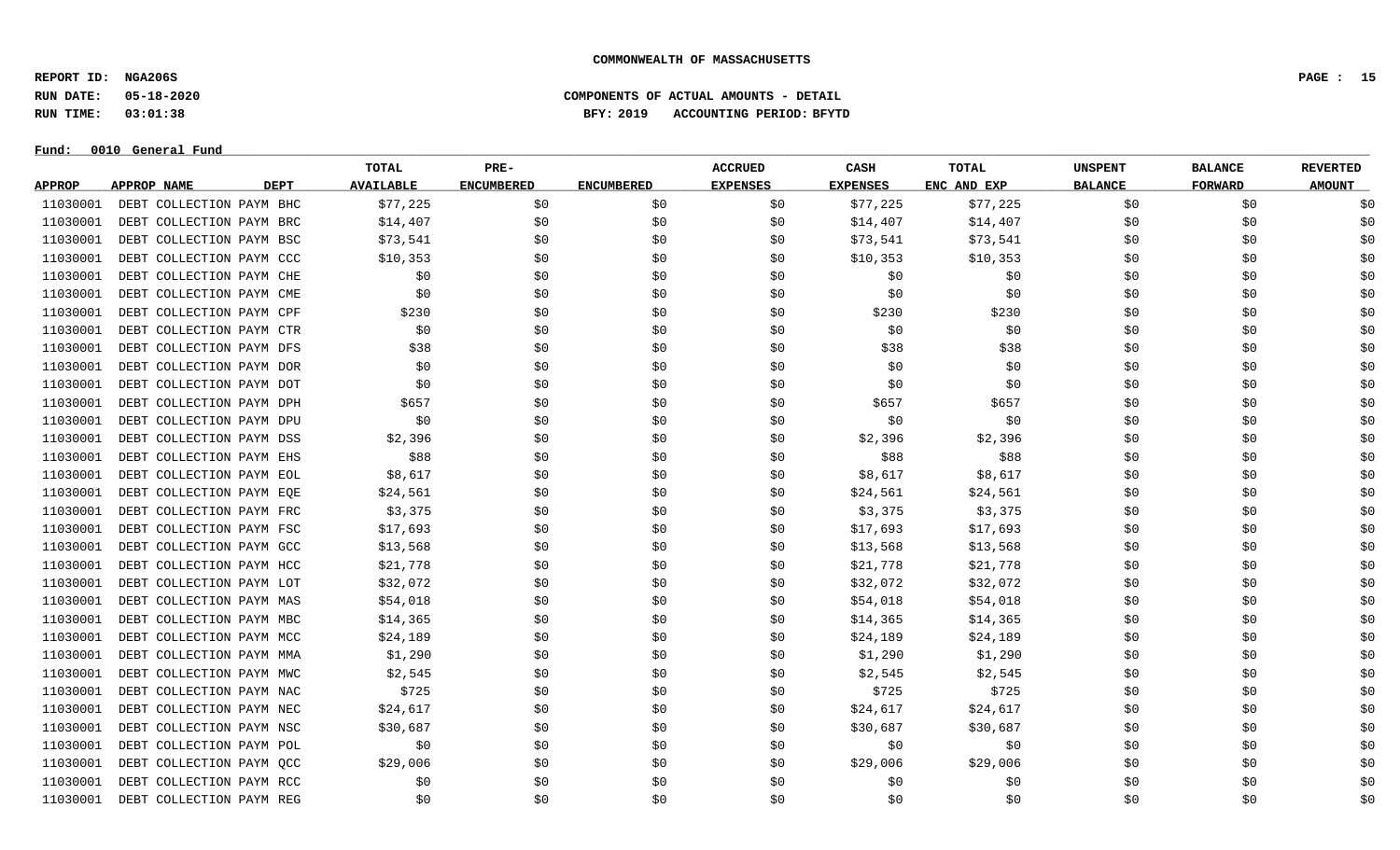**REPORT ID: NGA206S PAGE : 16**

**RUN DATE: 05-18-2020 COMPONENTS OF ACTUAL AMOUNTS - DETAIL**

**RUN TIME: 03:01:38 BFY: 2019 ACCOUNTING PERIOD: BFYTD**

 $Fund: 0010$  General Fund

## **TOTAL PRE- ACCRUED CASH TOTAL UNSPENT BALANCE REVERTED** <u>APPROP APPROPNAME – DEPT AVAILABLE ENCUMBERED ENCUMBERED EXPENSES EXPENSES ENCANDEXP BALANCE – FORWARD – AMOUNT</u> 11030001 DEBT COLLECTION PAYM RGT \$120,096 \$0 \$0 \$0 \$118,384 \$118,384 \$1,713 \$0 \$1,713 11030001 DEBT COLLECTION PAYM SCA \$0 \$0 \$0 \$0 \$0 \$0 \$0 \$0 \$0 11030001 DEBT COLLECTION PAYM SSA \$24,886 \$0 \$0 \$0 \$24,886 \$24,886 \$24,886 \$0 \$0 \$0 \$0 \$0 \$0 \$0 \$0 \$0 \$0 \$0 \$1 11030001 DEBT COLLECTION PAYM STC \$18,686 \$0 \$0 \$0 \$10,365 \$10,365 \$8,321 \$0 \$8,321 11030001 DEBT COLLECTION PAYM TRB \$200 \$0 \$0 \$0 \$200 \$200 \$0 \$0 \$0 11030001 DEBT COLLECTION PAYM UMS \$224,430 \$0 \$0 \$0 \$224,430 \$224,430 \$224,430 \$0 \$0 \$0 \$0 \$0 \$0 11030001 DEBT COLLECTION PAYM WEL \$0 \$0 \$0 \$0 \$0 \$0 \$0 \$0 \$0 11030001 DEBT COLLECTION PAYM WOR \$6,329 \$0 \$0 \$0 \$6,329 \$6,329 \$6,329 \$0 \$0 \$0 \$0 11030001 DEBT COLLECTION PAYM WSC  $\lesssim 2,054$  \$0 \$0 \$2,054 \$2,054 \$2,054 \$0 \$0 \$0 \$0 11036950 Rev Opt for over-pay CTR \$41,228 \$0 \$0 \$0 \$41,228 \$41,228 \$41,228 \$0 \$0 \$0 \$0 \$0 11060064 A&F Caseload Forecas ANF \$129,023 \$0 \$0 \$101,608 \$101,608 \$101,608 \$27,415 \$0 \$27,415 11072400 OFFICE ON DISABILITY OHA \$708,779 \$0 \$0 \$0 \$623,282 \$623,282 \$623,282 \$85,497 \$0 \$85,497 11072501 DISABLED PERSONS PRO DAC \$4,250,742 \$0 \$0 \$0 \$1,248,885 \$4,248,885 \$1,857 \$1,857 \$0 \$1,857 11081011 CIVIL SERVICE COMMIS CSC \$463,369 \$0 \$0 \$0 \$459,940 \$459,940 \$3,429 \$3,429 \$0 \$3,429 11085100 GROUP INSURANCE PROG GIC \$4,205,775 \$0 \$0 \$0 \$0 \$3,959,711 \$3,959,711 \$246,064 \$0 \$246,064 11085200 GROUP INSURANCE PREM GIC \$1,700,828,589 \$0 \$0 \$0 \$0 \$0 \$0 \$1,631,771,311 \$1,631,771,311 \$69,057,278 \$0 \$0 \$69,057,278 11085200 GROUP INSURANCE PREM UMS \$225,000 \$0 \$0 \$0 \$161,945 \$161,945 \$161,945 \$63,055 \$0 \$63,055 11085201 Municipal Health Car GIC \$2,216,352 \$0 \$0 \$0 \$1,396,682 \$1,396,682 \$819,670 \$819,670 \$819,670 11085202 Group Insurance Prem GIC \$0 \$0 \$0 \$0 \$0 \$0 \$0 \$0 \$0 11085350 GROUP INSURANCE PREM GIC \$0 \$0 \$0 \$0 \$0 \$0 \$0 \$0 \$0 11085400 GROUP INSURANCE PREM GIC \$0 \$0 \$0 \$0 \$0 \$0 \$0 \$0 \$0 11085500 FOR THE PROVISION OF GIC \$8,434,349 \$0 \$0 \$0 \$8,334,349 \$8,334,349 \$100,000 \$100,000 \$0 11101000 DIVISION OF ADMINIST ALA \$1,183,294 \$0 \$0 \$0 \$1,149,791 \$1,149,791 \$33,504 \$14,400 \$19,104 11204005 GEORGE FINGOLD LIBRA LIB \$891,469 \$0 \$0 \$0 \$884,963 \$884,963 \$884,963 \$6,506 \$0 \$6,506 \$6,506 11204006 Copy Charge Retained LIB \$0 \$0 \$0 \$0 \$0 \$0 \$0 \$0 \$0 12010100 DEPARTMENT OF REVENU AGO \$72,112 \$0 \$0 \$0 \$62,681 \$62,681 \$9,431 \$9,431 \$0 \$9,431 12010100 DEPARTMENT OF REVENU DOR \$81,711,331 \$0 \$0 \$0 \$0 \$81,422,127 \$81,422,127 \$289,204 \$0 \$289,204 \$289,204 12010100 DEPARTMENT OF REVENU ITD \$209,073 \$0 \$0 \$0 \$209,073 \$209,073 \$0 \$0 \$0 \$0 \$0 \$0 12010101 Tax Amnesty Program DOR \$0 \$0 \$0 \$0 \$0 \$0 \$0 \$0 \$0 12010118 Division of Local Se DOR \$0 \$0 \$0 \$0 \$0 \$0 \$0 \$0 \$0 12010122 Low Income Tax Clini DOR \$150,000 \$0 \$0 \$0 \$137,438 \$137,438 \$12,562 \$0 \$12,562 12010130 TAX REVENUE MANAGEME AGO \$0 \$0 \$0 \$0 \$0 \$0 \$0 \$0 \$0 12010130 TAX REVENUE MANAGEME DOR \$27,813,244 \$0 \$0 \$0 \$26,938,854 \$26,938,854 \$874,390 \$0 \$874,390 \$874,390 12010130 TAX REVENUE MANAGEME EHS \$0 \$0 \$0 \$0 \$0 \$0 \$0 \$0 \$0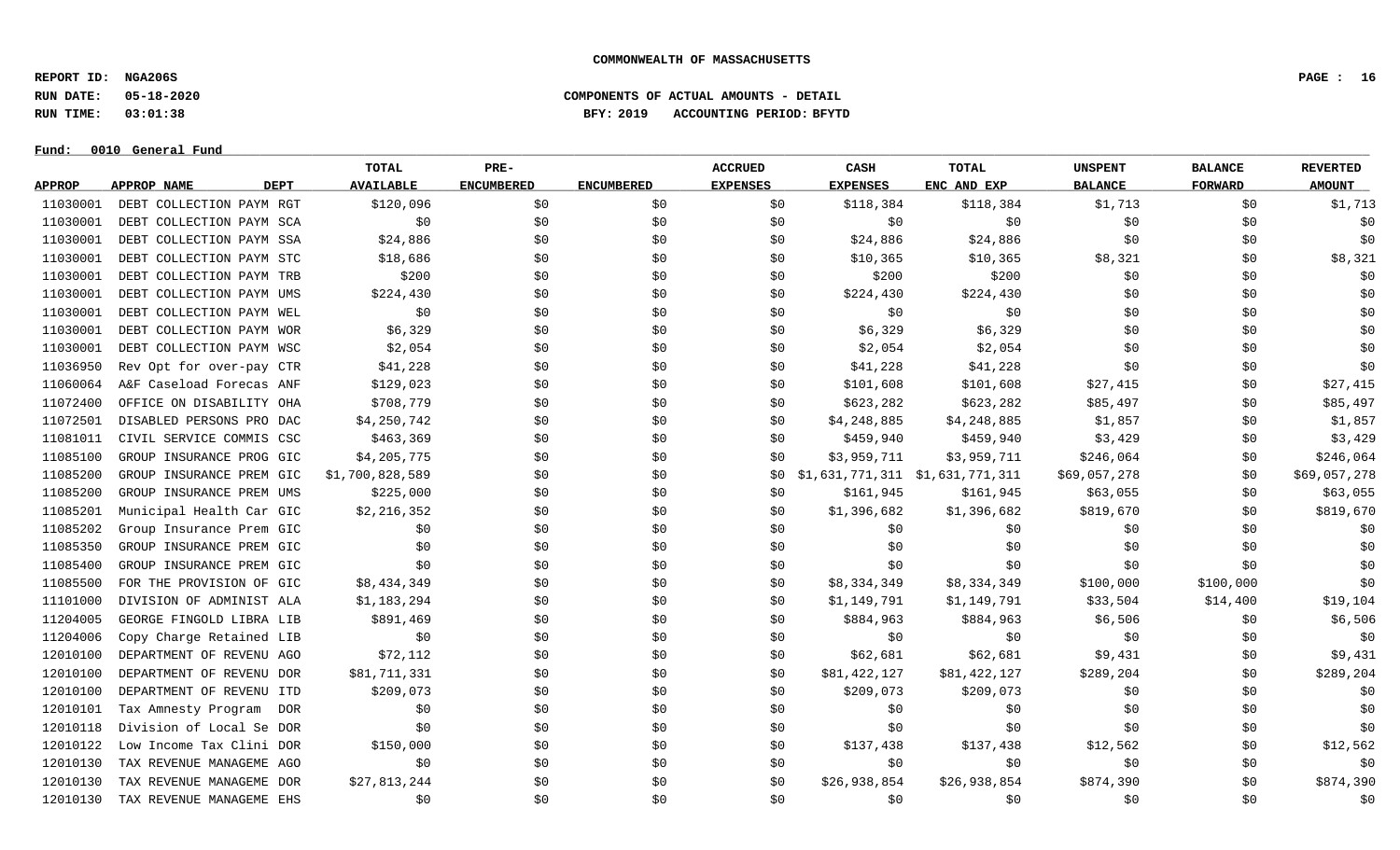**REPORT ID: NGA206S PAGE : 17**

**RUN DATE: 05-18-2020 COMPONENTS OF ACTUAL AMOUNTS - DETAIL**

**RUN TIME: 03:01:38 BFY: 2019 ACCOUNTING PERIOD: BFYTD**

 $Fund: 0010$  General Fund

## **TOTAL PRE- ACCRUED CASH TOTAL UNSPENT BALANCE REVERTED** <u>APPROP APPROPNAME – DEPT AVAILABLE ENCUMBERED ENCUMBERED EXPENSES EXPENSES ENCANDEXP BALANCE – FORWARD – AMOUNT</u> 12010130 TAX REVENUE MANAGEME EPS \$42,750 \$0 \$0 \$0 \$0 \$0 \$12,750 \$0 \$42,750 \$0 \$42,750 12010130 TAX REVENUE MANAGEME ITD \$26.738 \$0 \$0 \$0 \$26.738 \$26.738 \$26.738 \$0 \$0 \$0 \$0 \$0 12010130 TAX REVENUE MANAGEME POL \$20,250 \$0 \$0 \$0 \$0 \$0 \$20,250 \$0 \$20,250 12010130 TAX REVENUE MANAGEME TRE \$35,971 \$0 \$0 \$0 \$0 \$0 \$9 \$35,971 \$0 \$35,971 \$0 \$35,971 12010160 FOR THE ADMINISTRATI DOR \$35,435,804 \$0 \$0 \$0 \$33,432,697 \$33,432,697 \$2,003,107 \$2,000,000 \$3,107 12010164 CHILD SUPPORT ENFORC DOR \$4,638,030 \$0 \$0 \$10,354 \$0 \$4,627,676 \$4,627,676 \$10,354 \$0 \$10,354 12010164 CHILD SUPPORT ENFORC DPH \$291,000 \$0 \$0 \$0 \$290,071 \$290,071 \$929 \$0 \$929 12010164 CHILD SUPPORT ENFORC TRC \$1,742,348 \$0 \$0 \$0 \$1,693,583 \$1,693,583 \$48,765 \$0 \$48,765 12010400 Task Force on Illega AGO \$101,294 \$0 \$0 \$0 \$82,225 \$82,225 \$82,225 \$19,069 \$0 \$19,069 12010400 Task Force on Illega DOR \$165,278 \$0 \$0 \$0 \$126,871 \$126,871 \$126,871 \$38,407 \$0 \$38,407 12010400 Task Force on Illega DPH \$75,000 \$0 \$0 \$0 \$0 \$74,123 \$74,123 \$877 \$0 \$877 \$0 \$877 12010400 Task Force on Illega POL \$253,102 \$0 \$0 \$0 \$235,086 \$235,086 \$18,016 \$18,016 \$0 \$18,016 12010911 Expert Witnesses and DOR \$294,030 \$0 \$0 \$0 \$116,402 \$116,402 \$116,402 \$177,628 \$0 \$177,628 12311000 FOR THE RATE RELIEF DOR \$1,100,000 \$0 \$0 \$1,100,000 \$1,100,000 \$0 \$0 \$0 12320100 UNDERGROUND STORAGE DOR \$0 \$0 \$0 \$0 \$0 \$0 \$0 \$0 \$0 12320200 UNDERGROUND STORAGE DOR \$1,707,662 \$0 \$0 \$0 \$1,378,013 \$1,378,013 \$329,649 \$329,649 \$329,649 \$0 12320300 UNDERGROUND STORAGE DOR \$0 \$0 \$0 \$0 \$0 \$0 \$0 \$0 \$0 12332000 REIMBURSEMENT FOR LO DOR \$24,038,075 \$0 \$0 \$0 \$23,967,407 \$23,967,407 \$70,668 \$0 \$70,668 12332006 Motor Vehicle Excise DOR \$0 \$0 \$0 \$0 \$0 \$0 \$0 \$0 \$0 12332310 REIMBURSEMENT TO CIT DOR \$0 \$0 \$0 \$0 \$0 \$0 \$0 \$0 \$0 12332350 Unrestricted General DOR \$1,098,945,897 \$0 \$0 \$0 \$0 \$0 \$1,096,220,360 \$1,096,220,360 \$2,725,537 \$0 \$2,725,537 12332355 Local Aid Reversion DOR \$0 \$0 \$0 \$0 \$0 \$0 \$0 \$0 \$0 12332400 Reimbursement to Cit DOR \$28,478,131 \$0 \$0 \$0 \$28,478,118 \$28,478,118 \$13 \$0 \$13 \$0 \$13 12332401 40 S Payments DOR \$500,000 \$0 \$0 \$0 \$500,000 \$500,000 \$0 \$0 \$0 13101000 APPELLATE TAX BOARD ATB \$1,993,185 \$0 \$0 \$0 \$1,993,048 \$1,993,048 \$1,993,048 \$136 \$136 \$0 \$136 13101001 APPELLATE TAX BOARD ATB \$400,000 \$0 \$0 \$0 \$385,682 \$385,682 \$14,318 \$0 \$14,318 \$0 \$14,318 14100010 VETERANS' SERVICES A DCR \$1,052 \$0 \$0 \$0 \$0 \$0 \$1,052 \$0 \$1,052 14100010 VETERANS' SERVICES A VET \$3,992,528 \$0 \$0 \$0 \$3,290,965 \$3,290,965 \$701,562 \$100,000 \$601,562 14100012 FOR SERVICES TO VETE VET \$5,284,262 \$0 \$0 \$0 \$1,049,929 \$4,049,929 \$1,234,333 \$0 \$1,234,333 14100015 WOMEN VETERANS' OUTR VET \$113,584 \$0 \$0 \$0 \$109,722 \$109,722 \$3,862 \$3,862 \$0 \$3,862 14100018 AGAWAM VETERANS' CEM VET \$940,000 \$0 \$0 \$0 \$410,848 \$410,848 \$529,152 \$250,000 \$279,152 14100022 Veterans' Workforce VET \$100,000 \$0 \$0 \$0 \$0 \$0 \$0 \$100,000 \$100,000 \$100,000 \$100,000 \$0 14100024 Veteran Service Offi VET \$356,237 \$0 \$0 \$0 \$250,940 \$250,940 \$250,940 \$105,297 \$0 \$105,297 14100031 Massachusetts Iraq a VET \$0 \$0 \$0 \$0 \$0 \$0 \$0 \$0 \$0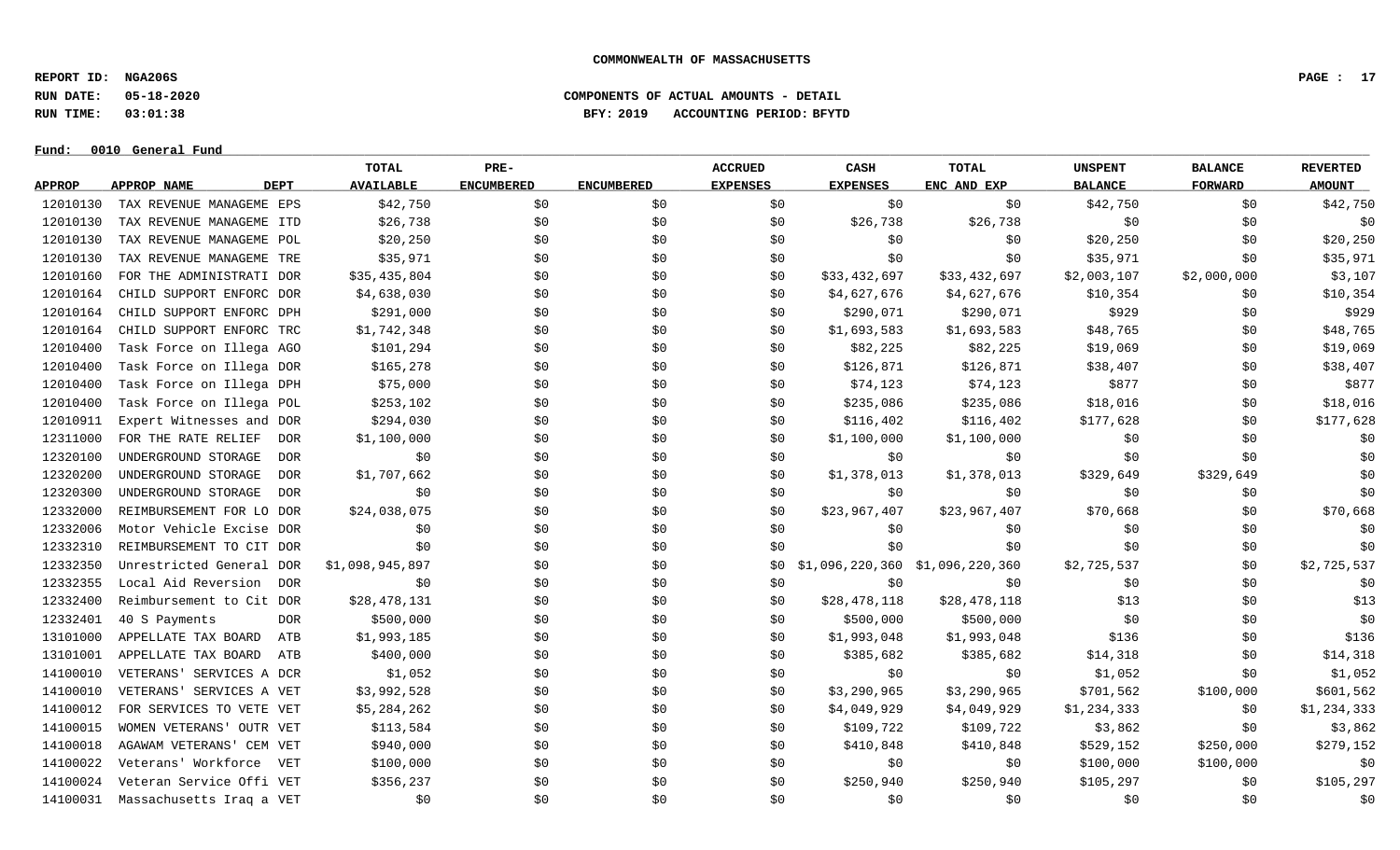**REPORT ID: NGA206S PAGE : 18**

**RUN DATE: 05-18-2020 COMPONENTS OF ACTUAL AMOUNTS - DETAIL**

**RUN TIME: 03:01:38 BFY: 2019 ACCOUNTING PERIOD: BFYTD**

 $Fund: 0010$  General Fund

## **TOTAL PRE- ACCRUED CASH TOTAL UNSPENT BALANCE REVERTED** <u>APPROP APPROPNAME – DEPT AVAILABLE ENCUMBERED ENCUMBERED EXPENSES EXPENSES ENCANDEXP BALANCE – FORWARD – AMOUNT</u> 14100075 Train Vets to Treat VET \$250,000 \$0 \$0 \$249,998 \$299,998 \$2 \$2 14100100 PENSION RECOVERY REV VET \$0 \$0 \$0 \$0 \$0 \$0 \$0 \$0 \$0 14100250 ASSISTANCE TO HOMELE VET \$3,232,655 \$0 \$0 \$0 \$1,098,872 \$3,098,872 \$133,783 \$0 \$133,783 14100251 NEW TRANSITIONAL HOU VET \$2,392,470 \$0 \$0 \$0 \$2,392,470 \$2,392,470 \$2,392,470 \$0 \$0 \$0 \$0 14100300 ANNUITIES TO CERTAIN VET \$0 \$0 \$0 \$0 \$0 \$0 \$0 \$0 \$0 14100400 VETERANS'BENEFITS VET \$75,910,270 \$0 \$0 \$0 \$0 \$71,104,870 \$71,104,870 \$4,805,400 \$0 \$4,805,400 \$4,805,400 14100630 VETERANS CEMETERIES VET \$1,184,538 \$0 \$0 \$0 \$1,136,303 \$1,136,303 \$48,235 \$48,235 \$0 \$48,235 14101616 War Memorials \$477,100 \$0 \$0 \$194,428 \$282,672 \$250,000 \$32,672 14501200 Health Policy Commis AGO \$74 \$0 \$0 \$0 \$70 \$74 \$74 \$74 \$0 \$0 \$0 \$0 \$0 14501200 Health Policy Commis EHS \$356,856 \$356,856 \$356,856 \$356,856 \$0 \$0 \$0 \$0 \$0 \$0 \$0 \$0 \$0 \$0 14501200 Health Policy Commis HCF \$0 \$0 \$0 \$0 \$0 \$0 \$0 \$0 \$0 14501200 Health Policy Commis HPC \$8,964,707 \$0 \$0 \$0 \$0 \$1,505,659 \$7,505,659 \$1,459,049 \$550,000 \$909,049 14501266 Academic Detailing HPC \$150,000 \$0 \$0 \$0 \$40,000 \$40,000 \$110,000 \$110,000 \$110,000 \$110,000 \$0 15901008 Transfer GF to Reimb CTR  $\lesssim 0$  \$0 \$0 \$197,139 \$197,139 (\$197,139) \$0 (\$197,139) \$0 (\$197,139) 15950010 Transfer frm General CTR  $$0$  \$0 \$0 \$0 \$0 \$0 \$30,579,099 \$30,579,099 (\$30,579,099) \$0 (\$30,579,099) 15950061 Transfer from GF to CTR \$0 \$0 \$0 \$0 \$0 \$0 \$0 \$0 \$0 15950070 Transfer General Fun CTR \$0 \$0 \$0 \$0 \$0 \$0 \$0 \$0 \$0 15950074 Transfer from GF to CTR \$0 \$0 \$0 \$0 \$0 \$0 \$0 \$0 \$0 15950079 Transfer of Proceeds CTR \$0 \$0 \$0 \$0 \$0 \$0 \$0 \$0 \$0 15950082 Transfer from GF to CTR \$0 \$0 \$0 \$0 \$0 \$0 \$0 \$0 \$0 15950089 Transfer from Genera CTR \$0 \$0 \$0 \$0 \$0 \$0 \$0 \$0 \$0 15950108 Transfer to Uncompen CTR \$0 \$0 \$0 \$0 \$0 \$0 \$0 \$0 \$0 15950109 County Assessment Tr CTR \$0 \$0 \$0 \$0 \$0 \$0 \$0 \$0 \$0 15950119 Transfer from GF to CTR \$0 \$0 \$0 \$0 \$0 \$0 \$0 \$0 \$0 15950124 Transfer from Genera CTR \$0 \$0 \$0 \$0 \$0 \$0 \$0 \$0 \$0 15950129 Transfer from GF to CTR \$0 \$0 \$0 \$0 \$0 \$0 \$0 \$0 \$0 15950138 Transfer from Genera CTR \$0 \$0 \$0 \$0 \$0 \$0 \$0 \$0 \$0 15950139 Transfer GF to CTF - CTR  $$0$  \$0 \$0 \$0 \$0 \$120,000,000 \$120,000,000 \$120,000,000) \$0 (\$120,000,000) 15950154 Permissible Tax Tran CTR \$0 \$0 \$0 \$0 \$0 \$0 \$0 \$0 \$0 15950155 Payroll Tax Funding CTR \$0 \$0 \$0 \$0 \$10,442,422 \$10,442,422 (\$10,442,422) \$0 (\$10,442,422) 15950161 Transfer from Genera CTR \$0 \$0 \$0 \$0 \$0 \$0 \$0 \$0 \$0 15950162 Transfer from Genera CTR \$0 \$0 \$0 \$0 \$0 \$0 \$0 \$0 \$0 15950198 transfer to affordab CTR \$0 \$0 \$0 \$0 \$0 \$0 \$0 \$0 \$0 15950212 Trnf GF to Central A CTR \$0 \$0 \$0 \$0 \$0 \$0 \$0 \$0 \$0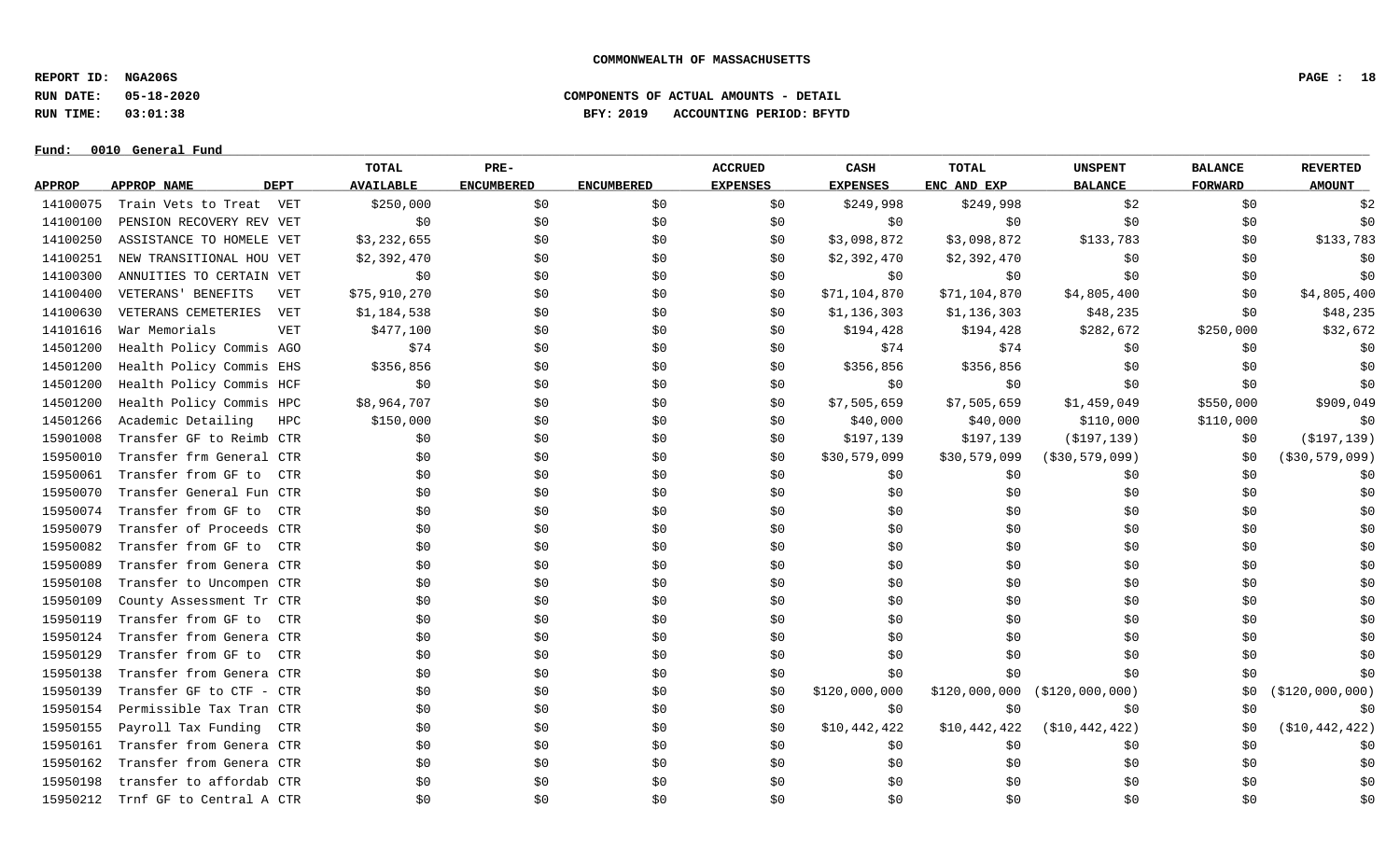**REPORT ID: NGA206S PAGE : 19**

**RUN DATE: 05-18-2020 COMPONENTS OF ACTUAL AMOUNTS - DETAIL**

**RUN TIME: 03:01:38 BFY: 2019 ACCOUNTING PERIOD: BFYTD**

#### $Fund: 0010$  General Fund

## **TOTAL PRE- ACCRUED CASH TOTAL UNSPENT BALANCE REVERTED** <u>APPROP APPROPNAME – DEPT AVAILABLE ENCUMBERED ENCUMBERED EXPENSES EXPENSES ENCANDEXP BALANCE – FORWARD – AMOUNT</u> 15950274 EOY xfr General Fund CTR \$0 \$0 \$0 \$0 \$0 \$0 \$0 \$0 \$0 15950275 EOY xfr to Local Cap CTR \$0 \$0 \$0 \$0 \$0 \$0 \$0 \$0 \$0 15950276 EOY xfr to Manufactu CTR \$0 \$0 \$0 \$0 \$0 \$0 \$0 \$0 \$0 15950277 EOY xfr to Community CTR \$0 \$0 \$0 \$0 \$0 \$0 \$0 \$0 \$0 15950300 TR GF to Housing Pre CTR \$0 \$0 \$0 \$0 \$0 \$0 \$0 \$0 \$0 15950902 Transfr frm General CTR \$0 \$0 \$0 \$0 \$0 \$0 \$0 \$0 \$0 15951010 Transfer to Pension CTR \$0 \$0 \$0 \$0 \$0 \$0 \$0 \$2,608,452,563 \$2,608,452,563 (\$2,608,452,563) \$0 \$0 \$0,8452,563 15951067 Delivery System Tran CTR \$0 \$0 \$0 \$0 \$0 \$0 \$0 \$0 \$0 15951068 Transfer from GF to CTR \$586,600,000 \$0 \$0 \$0 \$363,078,325 \$363,078,325 \$223,521,675 \$0 \$223,521,675 15951069 Health Insurance Tec CTR \$26,453,180 \$0 \$0 \$0 \$26,453,180 \$26,453,180 \$26,453,180 \$0 \$0 \$0 \$0 \$0 \$0 15951070 Safety Net Provider CTR \$171,640,000 \$0 \$0 \$171,640,000 \$0 \$0 \$0 15951075 Transfer from GF to CTR \$5,375,000 \$0 \$0 \$0 \$0 \$1,375,000 \$5,375,000 \$0 \$0 \$0 \$0 \$0 \$0 \$0 \$0 15951100 Unified Carrier Regi CTR \$500,000 \$0 \$0 \$0 \$500,000 \$500,000 \$0 \$0 \$0 15951105 Energy Facilities Tr CTR 575,000 \$0 \$0 \$0 \$0 \$15,000 \$75,000 \$75,000 \$0 \$0 \$0 \$0 \$0 15951132 Transfer from Genera CTR \$0 \$0 \$0 \$0 \$0 \$0 \$0 \$0 \$0 15951200 PFAS: 0% Loans \$10,650,000 \$0 \$0 \$0 \$10,650,000 \$10,650,000 \$10,650,000 \$0 15951205 PFAS: Additional CWT CTR \$9,050,000 \$0 \$0 \$0 \$0 \$0 \$9,050,000 \$9,050,000 \$0 15951500 Transfer from GF to CTR \$0 \$0 \$0 \$0 \$0 \$0 \$0 \$0 \$0 15951603 Transfer from Genera CTR \$0 \$0 \$0 \$0 \$0 \$0 \$0 \$0 \$0 15951751 Transfer from GF to CTR \$0 \$0 \$0 \$0 \$0 \$0 \$0 \$0 \$0 15952001 Transfer from GF to CTR \$0 \$0 \$0 \$0 \$0 \$0 \$0 \$0 \$0 15952005 GFtoUnderground Stor CTR \$0 \$0 \$0 \$0 \$85,390 \$85,390 \$85,390 (\$85,390 \$85,390 \$0 (\$85,390) 15952006 Transfer from Genera CTR \$0 \$0 \$0 \$0 \$0 \$0 \$0 \$0 \$0 15952398 Transfer from Genera CTR \$0 \$0 \$0 \$0 \$1,206,132,471 \$1,206,132,471 (\$1,206,132,471) \$0 (\$1,206,132,471) 15954104 Transfer from GF to CTR \$0 \$0 \$0 \$0 \$0 \$0 \$0 \$0 \$0 15954510 Substance Abuse Serv CTR \$0 \$0 \$0 \$0 \$0 \$0 \$0 \$0 \$0 15954632 Transfer to Stabiliz CTR \$0 \$0 \$0 \$0 \$0 \$0 \$0 \$0 \$0 15955501 ERIP Savings Reserve CTR \$0 \$0 \$0 \$0 \$0 \$0 \$0 \$0 \$0 15955819 GF to Comm Care Trus CTR \$45,772,939 \$0 \$0 \$0 \$15,772,939 \$45,772,939 \$15,772,939 \$0 \$0 \$0 \$0 \$0 15956123 Transfer from Genera CTR \$0 \$0 \$0 \$0 \$0 \$0 \$0 \$0 \$0 15956386 Local Roads and Brid CTR \$0 \$0 \$0 \$0 \$0 \$0 \$0 \$0 \$0 15956389 One-time MBTA Resour CTR \$32,000,000 \$0 \$0 \$0 \$0 \$0 \$0 \$0 \$32,000,000 \$32,000,000 \$32,000,000 \$0 15956580 Transfer GF to Massa CTR \$0 \$0 \$0 \$0 \$0 \$0 \$0 \$0 \$0 15956582 Transfer from GF to CTR \$0 \$0 \$0 \$0 \$0 \$0 \$0 \$0 \$0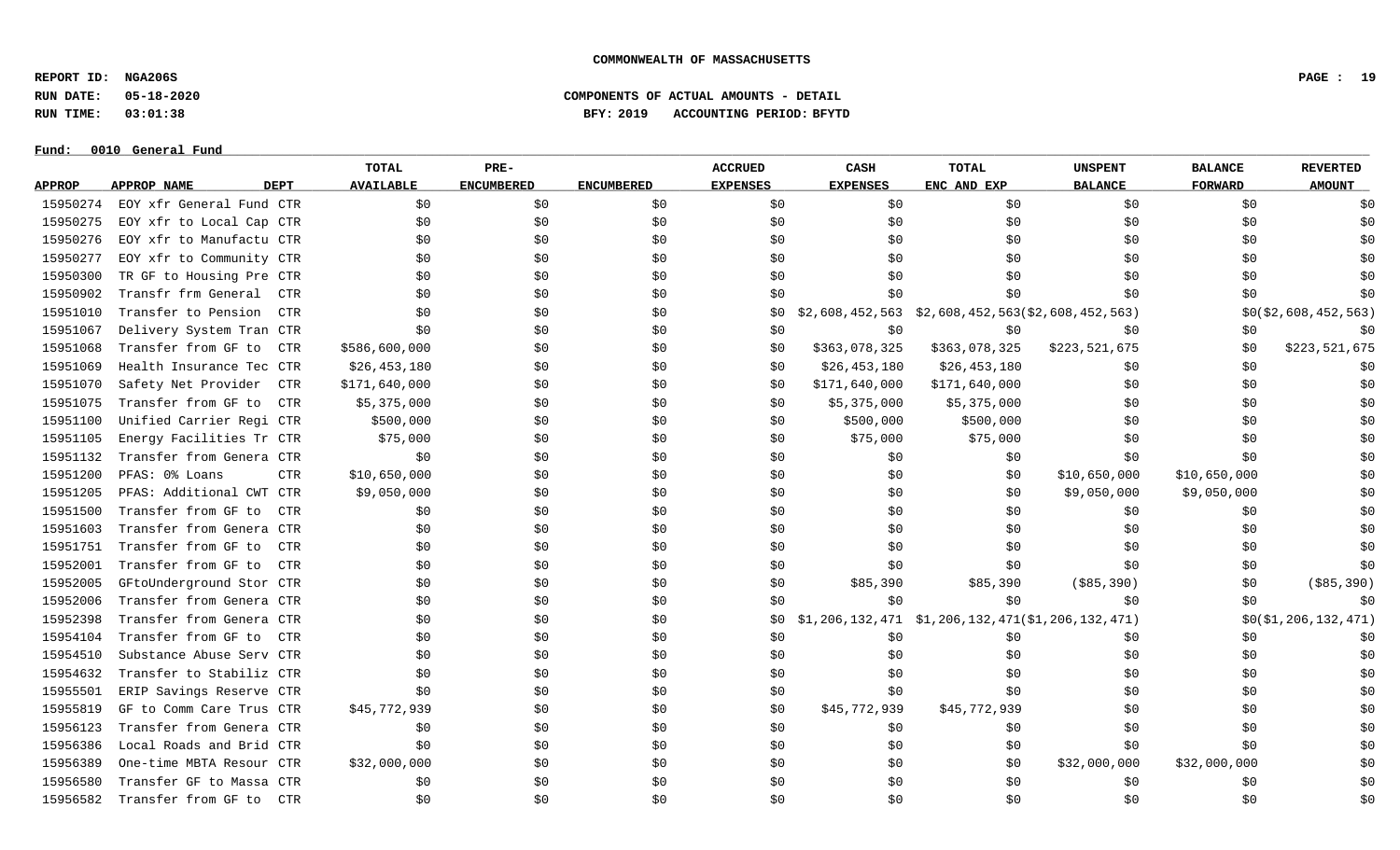**REPORT ID: NGA206S PAGE : 20**

**RUN DATE: 05-18-2020 COMPONENTS OF ACTUAL AMOUNTS - DETAIL**

**RUN TIME: 03:01:38 BFY: 2019 ACCOUNTING PERIOD: BFYTD**

#### $Fund: 0010$  General Fund

## **TOTAL PRE- ACCRUED CASH TOTAL UNSPENT BALANCE REVERTED** <u>APPROP APPROPNAME – DEPT AVAILABLE ENCUMBERED ENCUMBERED EXPENSES EXPENSES ENCANDEXP BALANCE – FORWARD – AMOUNT</u> 15956583 Infrastructure Devel CTR \$0 \$0 \$0 \$0 \$0 \$0 \$0 \$0 \$0 15956585 Low Income Housing T CTR \$0 \$0 \$0 \$0 \$0 \$0 \$0 \$0 \$0 15956588 Transfer from GF to CTR \$0 \$0 \$0 \$0 \$0 \$0 \$0 \$0 \$0 15956613 ANF Trust Sweeps CTR \$0 \$0 \$0 \$0 \$0 \$0 \$0 \$0 \$0 15956843 Trans from GF to Per CTR \$0 \$0 \$0 \$0 \$500,000 \$500,000 (\$500,000) \$0 (\$500,000) 15956844 TR GF to MarineRecFi CTR \$0 \$0 \$0 \$0 \$0 \$0 \$0 \$0 \$0 15957066 STEM Pipeline Fund CTR \$1,500,000 \$0 \$0 \$0 \$1,500,000 \$1,500,000 \$1,500,000 \$0 \$0 \$0 \$0 \$0 15959010 Transfer from Genera CTR \$0 \$0 \$0 \$0 \$20,000,000 \$20,000,000 (\$20,000,000) \$0 (\$20,000,000) 15959018 Transfer from GF to CTR \$0 \$0 \$0 \$0 \$0 \$0 \$0 \$0 \$0 15959167 Transfer to Human Se CTR \$0 \$0 \$0 \$0 \$0 \$0 \$0 \$0 \$0 15959168 Social Innovation Fi ANF \$9,100,000 \$0 \$0 \$0 \$9,100,000 \$9,100,000 \$0 \$0 \$0 15990010 Title 10 Funding ANF \$6,493,799 \$0 \$0 \$0 \$0 \$0 \$0 \$6,493,799 \$6,493,799 \$6,493,799 \$0 15990010 Title 10 Funding DPH \$1,506,201 \$0 \$0 \$0 \$3,691 \$3,691 \$1,502,510 \$1,500,000 \$2,510 15990014 Hurricane Maria and ANF \$5,000,000 \$0 \$0 \$0 \$0 \$0 \$0 \$5,000,000 \$0 \$1,000,000 \$0 \$5,000,000 \$5,000,000 15990016 Fraud and Abuse Prev ANF \$0 \$0 \$0 \$0 \$0 \$0 \$0 \$0 \$0 15990017 End Family Homelessn EHS \$0 \$0 \$0 \$0 \$0 \$0 \$0 \$0 \$0 15990018 Revenue Max Reserve ANF \$0 \$0 \$0 \$0 \$0 \$0 \$0 \$0 \$0 15990024 Agency Auditor Grant CTR \$0 \$0 \$0 \$0 \$0 \$0 \$0 \$0 \$0 15990025 Online Transaction R ANF \$0 \$0 \$0 \$0 \$0 \$0 \$0 \$0 \$0 15990026 Municipal Regionaliz ANF \$2,855,000 \$0 \$0 \$0 \$1,450,000 \$1,450,000 \$1,405,000 \$1,220,000 \$185,000 15990026 Municipal Regionaliz DOR \$5,300,000 \$0 \$0 \$0 \$1,994,037 \$4,994,037 \$305,963 \$0 \$305,963 \$0 \$305,963 15990026 Municipal Regionaliz EPS \$3,950,000 \$0 \$0 \$0 \$3,890,537 \$3,890,537 \$59,463 \$0 \$59,463 15990027 Administration and F ANF \$0 \$0 \$0 \$0 \$0 \$0 \$0 \$0 \$0 15990029 Personal Care Attend ANF \$0 \$0 \$0 \$0 \$0 \$0 \$0 \$0 \$0 15990042 OCCS Provider Rate I ANF \$0 \$0 \$0 \$0 \$0 \$0 \$0 \$0 \$0 15990044 Special Litigation R ANF \$0 \$0 \$0 \$0 \$0 \$0 \$0 \$0 \$0 15990044 Special Litigation R GOV \$0 \$0 \$0 \$0 \$0 \$0 \$0 \$0 \$0 15990045 Non-Profit Capital P ANF \$0 \$0 \$0 \$0 \$0 \$0 \$0 \$0 \$0 15990050 ROUTE 3 NORTH PROJEC ANF \$0 \$0 \$0 \$0 \$0 \$0 \$0 \$0 \$0 15990054 Hinton Lab Response AGO \$300,000 \$0 \$0 \$0 \$282,457 \$282,457 \$282,457 \$17,543 \$0 \$17,543 15990054 Hinton Lab Response ANF \$2,218,222 \$0 \$0 \$0 \$0 \$0 \$0 \$0 \$2,218,222 \$2,218,220 \$2,218,220 \$2,218,220 \$ 15990054 Hinton Lab Response CPC \$0 \$0 \$0 \$0 \$0 \$0 \$0 \$0 \$0 15990054 Hinton Lab Response EHS \$325,000 \$0 \$0 \$0 \$161,097 \$161,097 \$163,903 \$0 \$163,903 \$0 \$163,903 15990054 Hinton Lab Response NWD \$0 \$0 \$0 \$0 \$0 \$0 \$0 \$0 \$0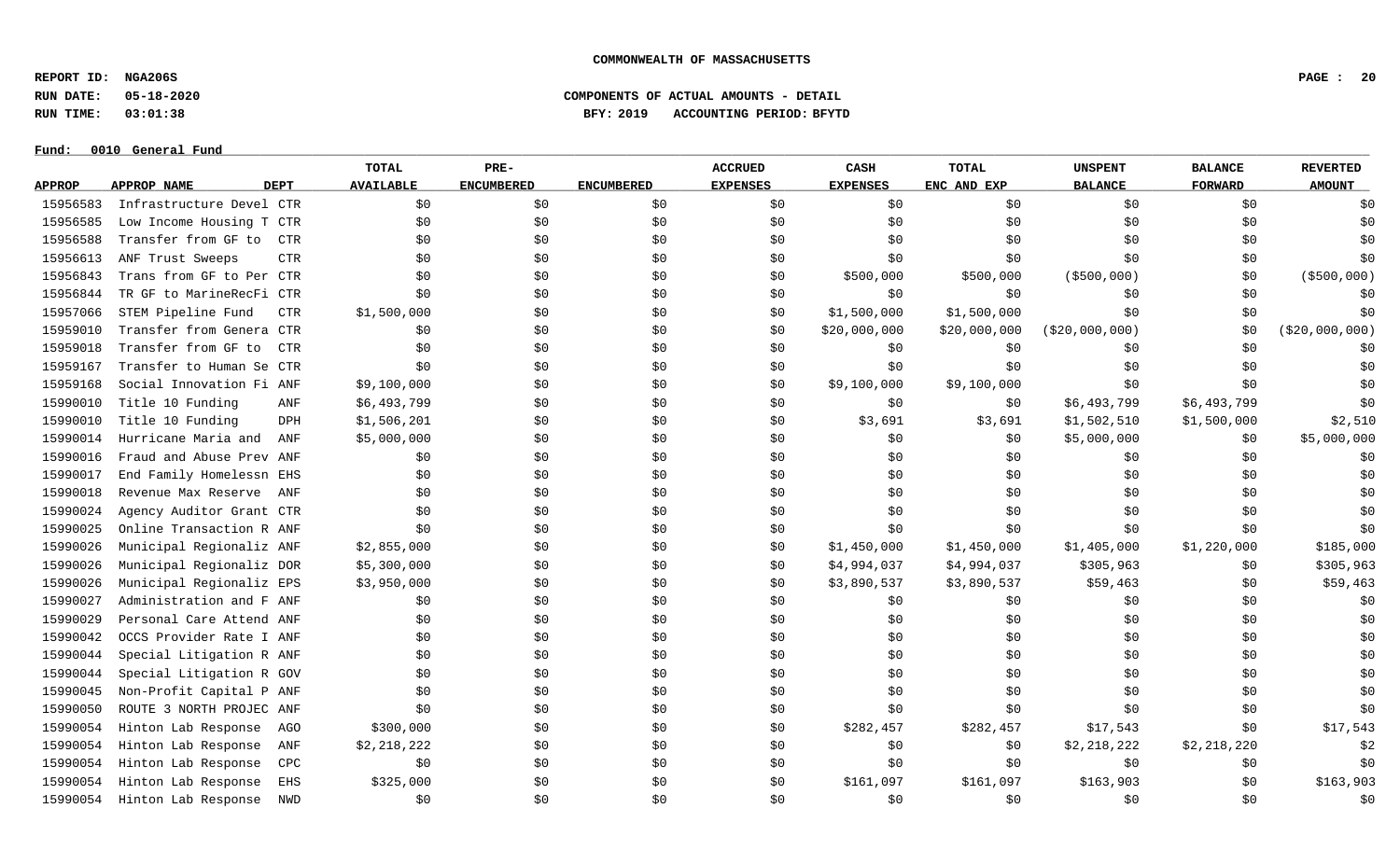**REPORT ID: NGA206S PAGE : 21**

**RUN DATE: 05-18-2020 COMPONENTS OF ACTUAL AMOUNTS - DETAIL**

**RUN TIME: 03:01:38 BFY: 2019 ACCOUNTING PERIOD: BFYTD**

|               |                          |             | <b>TOTAL</b>     | PRE-              |                   | <b>ACCRUED</b>  | CASH            | TOTAL        | <b>UNSPENT</b> | <b>BALANCE</b> | <b>REVERTED</b> |
|---------------|--------------------------|-------------|------------------|-------------------|-------------------|-----------------|-----------------|--------------|----------------|----------------|-----------------|
| <b>APPROP</b> | APPROP NAME              | <b>DEPT</b> | <b>AVAILABLE</b> | <b>ENCUMBERED</b> | <b>ENCUMBERED</b> | <b>EXPENSES</b> | <b>EXPENSES</b> | ENC AND EXP  | <b>BALANCE</b> | <b>FORWARD</b> | <b>AMOUNT</b>   |
| 15990054      | Hinton Lab Response      | SUF         | \$0              | \$0               | \$0               | \$0             | \$0             | \$0          | \$0            | \$0            | \$0             |
| 15990055      | ERIP Reserve Salary      | ANF         | \$0              | \$0               | \$0               | \$0             | \$0             | \$0          | \$0            | \$0            | \$0             |
| 15990057      | ERIP Pension Contrib ANF |             | \$0              | \$0               | \$0               | \$0             | \$0             | \$0          | \$0            | \$0            | \$0             |
| 15990063      | ERIP NonPayroll Cost ANF |             | \$0              | \$0               | \$0               | \$0             | \$0             | \$0          | \$0            | \$0            | \$0             |
| 15990081      | DPH Data Grant Reser ANF |             | \$0              | \$0               | \$0               | \$0             | \$0             | \$0          | \$0            | \$0            | \$0             |
| 15990087      | City of Worcester Pu ANF |             | \$0              | \$0               | \$0               | \$0             | \$0             | \$0          | \$0            | \$0\$          | \$0             |
| 15990090      | Extreme Weather Rese ANF |             | \$0              | \$0               | \$0               | \$0             | \$0             | \$0          | \$0            | \$0            | \$0             |
| 15990091      | Invertebrate Investi ANF |             | \$0              | \$0               | \$0               | \$0             | \$0             | \$0          | \$0            | \$0            | \$0             |
| 15990093      | CLEAN WATER CONTRACT ANF |             | \$0              | \$0               | \$0               | \$0             | \$0             | \$0          | \$0            | \$0            | \$0             |
| 15990093      | CLEAN WATER CONTRACT TRE |             | \$73,383,680     | \$0               | \$0               | \$0             | \$73,383,680    | \$73,383,680 | \$0            | \$0            | \$0             |
| 15990113      | Secretariat IT Reser ANF |             | \$0              | \$0               | \$0               | \$0             | \$0             | \$0          | \$0            | \$0            | \$0             |
| 15990117      | Boston Marathon Rese ANF |             | \$0              | \$0               | \$0               | \$0             | \$0             | \$0          | \$0            | \$0            | \$0             |
| 15990200      | DDS Employment First ANF |             | \$0              | \$0               | \$0               | \$0             | \$0             | \$0          | \$0            | \$0            | \$0             |
| 15990321      | Women's Preventive H EHS |             | \$0              | \$0               | \$0               | \$0             | \$0             | \$0          | \$0            | \$0            | \$0             |
| 15990415      | Boston Marathon Home ANF |             | \$0              | \$0               | \$0               | \$0             | \$0             | \$0          | \$0            | \$0            | \$0             |
| 15990500      | Early Education and ANF  |             | \$0              | \$0               | \$0               | \$0             | \$0             | \$0          | \$0            | \$0            | \$0             |
| 15990718      | Great White Shark Sa ENV |             | \$195,000        | \$0               | \$0               | \$0             | \$0             | \$0          | \$195,000      | \$195,000      | \$0             |
| 15990840      | Cannabis regulatory      | ANF         | \$0              | \$0               | \$0               | \$0             | \$0             | \$0          | \$0            | \$0            | \$0             |
| 15990999      | Org Transformation       | ANF         | \$0              | \$0               | \$0               | \$0             | \$0             | \$0          | \$0            | \$0            | \$0             |
| 15990999      | Org Transformation       | GOV         | \$575,655        | \$0               | \$0               | \$0             | \$566,118       | \$566,118    | \$9,537        | \$0            | \$9,537         |
| 15990999      | Org Transformation       | HRD         | \$0              | \$0               | \$0               | \$0             | \$0             | \$0          | \$0            | \$0            | \$0             |
| 15991004      | Commission to End Ho ANF |             | \$0              | \$0               | \$0               | \$0             | \$0             | \$0          | \$0            | \$0            | \$0             |
| 15991027      | Benefit Change Reimb ANF |             | \$0              | \$0               | \$0               | \$0             | \$0\$           | \$0          | \$0            | \$0            | \$0             |
| 15991030      | Rolland Court Monito CTR |             | \$0              | \$0               | \$0               | \$0             | \$0             | \$0          | \$0\$          | \$0            | \$0             |
| 15991031      | H1N1 Virus Reserve       | ANF         | \$0              | \$0               | \$0               | \$0             | \$0             | \$0          | \$0            | \$0            | \$0             |
| 15991100      | Reserve for Staffing DSS |             | \$0              | \$0               | \$0               | \$0             | \$0             | \$0          | \$0            | \$0            | \$0             |
| 15991100      | Reserve for Staffing EHS |             | \$0              | \$0               | \$0               | \$0             | \$0             | \$0          | \$0            | \$0            | \$0             |
| 15991206      | Child Care Collectiv ANF |             | \$0              | \$0               | \$0               | \$0             | \$0             | \$0          | \$0            | \$0            | \$0             |
| 15991300      | CPCS Process Evaluat ANF |             | \$0              | \$0               | \$0               | \$0             | \$0             | \$0          | \$0            | \$0            | \$0             |
| 15991300      | CPCS Process Evaluat TRE |             | \$0              | \$0               | \$0               | \$0             | \$0             | \$0          | \$0            | \$0            | \$0             |
| 15991301      | Program Evaluation R ANF |             | \$0              | \$0               | \$0               | \$0             | \$0             | \$0          | \$0            | \$0            | \$0             |
| 15991450      | Health Policy Commis ANF |             | \$0              | \$0               | \$0               | \$0             | \$0             | \$0          | \$0            | \$0            | \$0             |
| 15991450      | Health Policy Commis HPC |             | \$0              | \$0               | \$0               | \$0             | \$0             | \$0          | \$0            | \$0            | \$0             |
| 15991691      | Caseload and Deficie ANF |             | \$0              | \$0               | \$0               | \$0             | \$0             | \$0          | \$0            | \$0            | \$0             |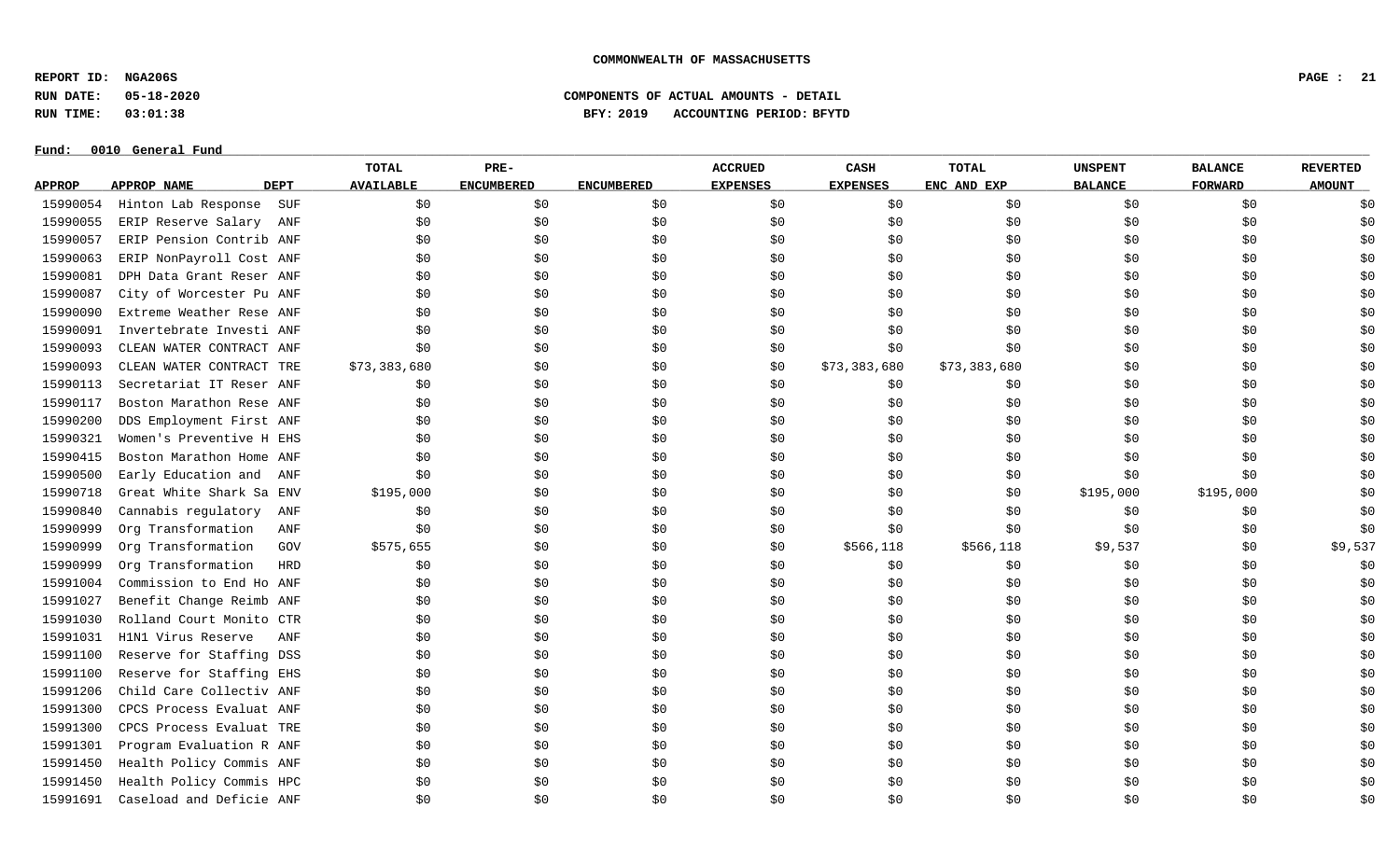**REPORT ID: NGA206S PAGE : 22**

**RUN DATE: 05-18-2020 COMPONENTS OF ACTUAL AMOUNTS - DETAIL**

**RUN TIME: 03:01:38 BFY: 2019 ACCOUNTING PERIOD: BFYTD**

|               |                            | <b>TOTAL</b>     | PRE-              |                   | <b>ACCRUED</b>  | CASH            | <b>TOTAL</b>  | <b>UNSPENT</b> | <b>BALANCE</b> | <b>REVERTED</b> |
|---------------|----------------------------|------------------|-------------------|-------------------|-----------------|-----------------|---------------|----------------|----------------|-----------------|
| <b>APPROP</b> | APPROP NAME<br><b>DEPT</b> | <b>AVAILABLE</b> | <b>ENCUMBERED</b> | <b>ENCUMBERED</b> | <b>EXPENSES</b> | <b>EXPENSES</b> | ENC AND EXP   | <b>BALANCE</b> | <b>FORWARD</b> | <b>AMOUNT</b>   |
| 15991701      | FEMA Declaration 329 ANF   | \$0              | \$0               | \$0               | \$0             | \$0             | \$0           | \$0            | \$0            | \$0             |
| 15991702      | DCR Ice Storm FEMA<br>ANF  | \$0              | \$0               | \$0\$             | \$0             | \$0             | \$0           | \$0            | \$0            | \$0             |
| 15991705      | June 1 Storm Reserve ANF   | \$0              | \$0               | \$0               | \$0             | \$0             | \$0           | \$0            | \$0            | \$0             |
| 15991706      | Local Cost of June 1 ANF   | \$0              | \$0               | \$0               | \$0             | \$0             | \$0           | \$0            | \$0            | \$0             |
| 15991707      | Remaining Local Cost ANF   | \$0              | \$0               | \$0               | \$0             | \$0             | \$0           | \$0            | \$0            | \$0             |
| 15991708      | March 2010 Floods Mu ANF   | \$0              | \$0               | \$0               | \$0             | \$0             | \$0           | \$0            | \$0            | \$0             |
| 15991709      | Tropical Storm Irene ANF   | \$0              | \$0               | \$0               | \$0             | \$0             | \$0           | \$0            | \$0            | \$0             |
| 15991710      | Local October 2011 S ANF   | \$0              | \$0               | \$0               | \$0             | \$0             | \$0           | \$0            | \$0            | \$0             |
| 15991711      | Local Tropical Storm ANF   | \$0              | \$0               | \$0\$             | \$0             | \$0             | \$0           | \$0            | \$0            | \$0             |
| 15991712      | Hurricane Sandy Rese ANF   | \$0              | \$0               | \$0               | \$0             | \$0             | \$0           | \$0            | \$0            | \$0             |
| 15991759      | Assabet Valley Reser ANF   | \$0              | \$0               | \$0               | \$0             | \$0             | \$0           | \$0            | \$0            | \$0             |
| 15991850      | Hampshire Council Re ANF   | \$250,000        | \$0               | \$0               | \$0             | \$0             | \$0           | \$250,000      | \$250,000      | \$0             |
| 15991968      | Travel and Tourism P ANF   | \$0              | \$0               | \$0               | \$0             | \$0             | \$0           | \$0            | \$0            | \$0             |
| 15991970      | CENTRAL ARTERY MAINT ANF   | \$125,000,000    | \$0               | \$0               | \$0             | \$125,000,000   | \$125,000,000 | \$0            | \$0            | \$0             |
| 15991971      | SNOW AND ICE EQUIPME ANF   | \$0              | \$0               | \$0               | \$0             | \$0             | \$0           | \$0            | \$0            | \$0             |
| 15991973      | Snow and Ice Reserve ANF   | \$0              | \$0               | \$0               | \$0             | \$0             | \$0           | \$0            | \$0            | \$0             |
| 15991974      | Section 125 Reserve ANF    | \$0              | \$0               | \$0               | \$0             | \$0             | \$0           | \$0            | \$0            | \$0             |
| 15991975      | Turnpike Authority R ANF   | \$0              | \$0               | \$0               | \$0             | \$0             | \$0           | \$0            | \$0            | \$0             |
| 15991977      | Commonwealth I-Cubed ANF   | \$13,575,575     | \$0               | \$0               | \$0             | \$9,860,436     | \$9,860,436   | \$3,715,139    | \$0            | \$3,715,139     |
| 15991978      | MBTA Contract Assist ANF   | \$0              | \$0               | \$0               | \$0             | \$0             | \$0           | \$0            | \$0            | \$0             |
| 15991982      | ANF<br>OPEIU Reserve       | \$0              | \$0               | \$0               | \$0             | \$0             | \$0           | \$0            | \$0            | \$0             |
| 15992002      | Reserve for DCF for<br>EHS | \$0              | \$0               | \$0               | \$0             | \$0             | \$0           | \$0            | \$0            | \$0             |
| 15992003      | Uniform Law Commissi ANF   | \$50,000         | \$0               | \$0               | \$0             | \$50,000        | \$50,000      | \$0            | \$0            | \$0             |
| 15992004      | Health Care Cost Con ANF   | \$0              | \$0               | \$0               | \$0             | \$0             | \$0           | \$0            | \$0            | \$0             |
| 15992005      | HURRICANE KATRINA<br>ANF   | \$0              | \$0               | \$0               | \$0             | \$0             | \$0           | \$0            | \$0            | \$0             |
| 15992007      | Chapter 224 Health C ANF   | \$0              | \$0               | \$0               | \$0             | \$0             | \$0           | \$0            | \$0            | \$0             |
| 15992008      | Health Care Cost Con ANF   | \$0              | \$0               | \$0               | \$0             | \$0             | \$0           | \$0            | \$0            | \$0             |
| 15992009      | Hale Hospital Reserv ANF   | \$0              | \$0               | \$0               | \$0             | \$0             | \$0           | \$0            | \$0            | \$0             |
| 15992010      | Regionalization Ince ANF   | \$0              | \$0               | \$0               | \$0             | \$0             | \$0           | \$0            | \$0            | \$0             |
| 15992012      | Health Care Cost Con ANF   | \$0              | \$0               | \$0               | \$0             | \$0             | \$0           | \$0            | \$0            | \$0             |
| 15992013      | Connor B Litigation<br>ANF | \$0              | \$0               | \$0               | \$0             | \$0             | \$0           | \$0            | \$0            | \$0             |
| 15992014      | Victim Reserve<br>ANF      | \$0              | \$0               | \$0\$             | \$0             | \$0             | \$0           | \$0            | \$0            | \$0             |
| 15992015      | Winter 2015 Storm Re ANF   | \$0              | \$0               | \$0               | \$0             | \$0             | \$0           | \$0            | \$0            | \$0             |
| 15992018      | Merrimack Valley Res ANF   | \$8,759,240      | \$0               | \$0               | \$0             | \$0             | \$0           | \$8,759,240    | \$5,000,000    | \$3,759,240     |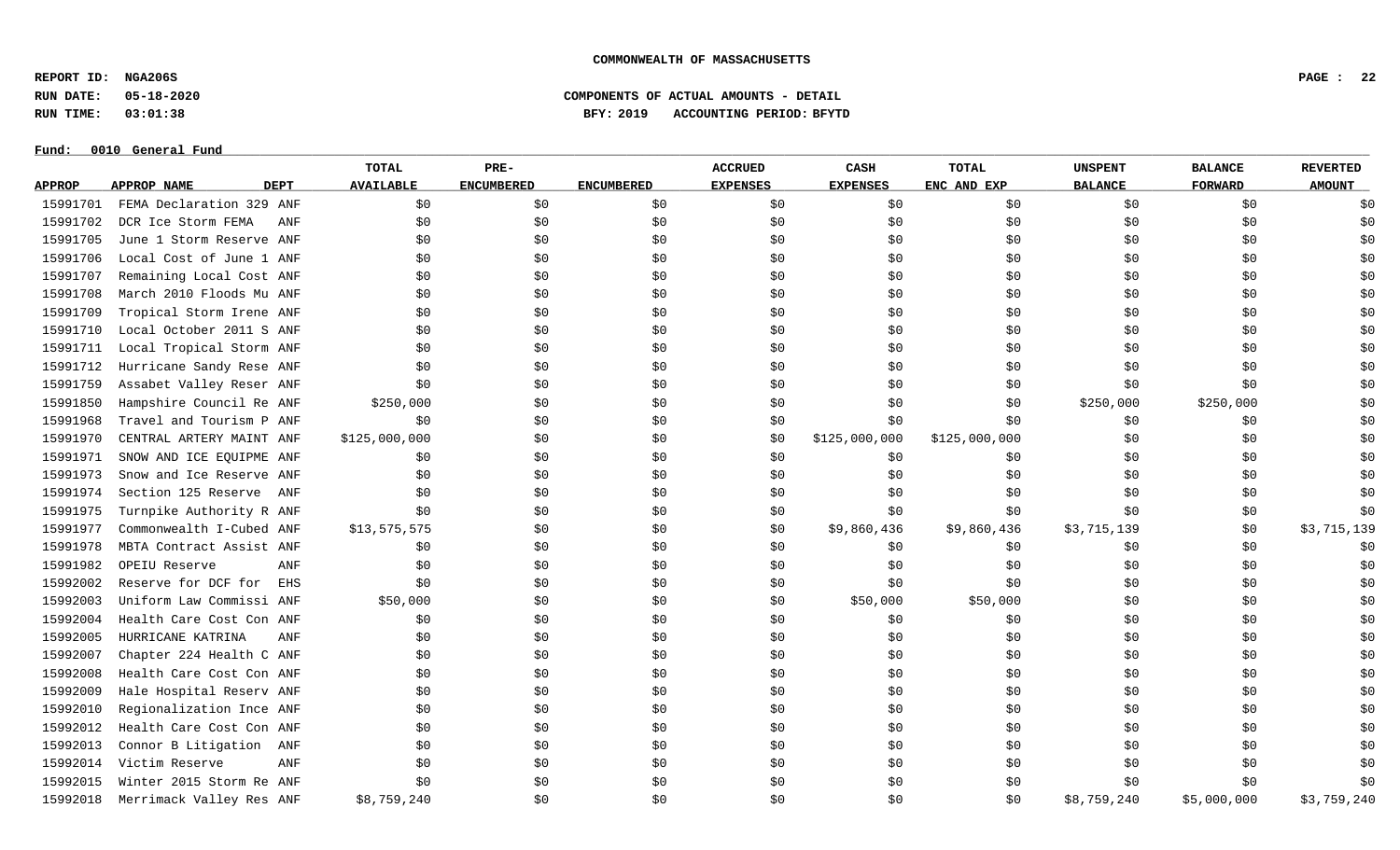**REPORT ID: NGA206S PAGE : 23**

**RUN DATE: 05-18-2020 COMPONENTS OF ACTUAL AMOUNTS - DETAIL**

**RUN TIME: 03:01:38 BFY: 2019 ACCOUNTING PERIOD: BFYTD**

|               |                          |             | TOTAL            | PRE-              |                   | <b>ACCRUED</b>  | CASH            | TOTAL        | <b>UNSPENT</b> | <b>BALANCE</b> | <b>REVERTED</b> |
|---------------|--------------------------|-------------|------------------|-------------------|-------------------|-----------------|-----------------|--------------|----------------|----------------|-----------------|
| <b>APPROP</b> | APPROP NAME              | <b>DEPT</b> | <b>AVAILABLE</b> | <b>ENCUMBERED</b> | <b>ENCUMBERED</b> | <b>EXPENSES</b> | <b>EXPENSES</b> | ENC AND EXP  | <b>BALANCE</b> | <b>FORWARD</b> | <b>AMOUNT</b>   |
| 15992019      | Cape Cod Tornado Rel ANF |             | \$3,020,000      | \$0               | \$0               | \$0             | \$0             | \$0          | \$3,020,000    | \$3,020,000    | \$0             |
| 15992962      | TERMINAL LEAVE RESER CTR |             | \$2,145,942      | \$0               | \$0               | \$0             | \$2,145,942     | \$2,145,942  | \$0            | \$0            | \$0             |
| 15993222      | MassHealth Reform Re ANF |             | \$696,627        | \$0               | \$0               | \$0             | \$0             | \$0          | \$696,627      | \$696,627      | \$0             |
| 15993222      | MassHealth Reform Re EOL |             | \$1,078,589      | \$0               | \$0               | \$0             | \$1,078,589     | \$1,078,589  | \$0            | \$0            | \$0             |
| 15993224      | Saltonstall Tax Bill ANF |             | \$0              | \$0               | \$0               | \$0             | \$0             | \$0          | \$0            | \$0            | \$0             |
| 15993234      | SOUTH ESSEX SEWAGE D ANF |             | \$33,914         | \$0               | \$0               | \$0             | \$19,067        | \$19,067     | \$14,847       | \$0            | \$14,847        |
| 15993381      | Hutchinson Reserve       | ANF         | \$0              | \$0               | \$0               | \$0             | \$0             | \$0\$        | \$0            | \$0            | \$0             |
| 15993384      | RESERVE FOR CERTAIN      | <b>CTR</b>  | \$17,111,624     | \$0               | \$0               | \$0             | \$16,043,295    | \$16,043,295 | \$1,068,329    | \$1,068,329    | \$0             |
| 15993393      | Correction Hayes Set CTR |             | \$0              | \$0               | \$0               | \$0             | \$0             | \$0          | \$0            | \$0            | \$0             |
| 15993394      | Lynn Settlement          | <b>CTR</b>  | \$0              | \$0               | \$0\$             | \$0             | \$0             | \$0\$        | \$0            | \$0            | \$0             |
| 15993553      | Executive Branch Per ANF |             | \$0              | \$0               | \$0               | \$0             | \$0             | \$0          | \$0            | \$0            | \$0             |
| 15993557      | Social Innovation Fi ANF |             | \$0              | \$0               | \$0               | \$0             | \$0             | \$0          | \$0            | \$0            | \$0             |
| 15993764      | Municipal Public Saf ANF |             | \$0              | \$0               | \$0               | \$0             | \$0             | \$0          | \$0            | \$0            | \$0             |
| 15993765      | Municipal Extreme We ANF |             | \$0              | \$0               | \$0               | \$0             | \$0             | \$0          | \$0            | \$0            | \$0             |
| 15993856      | FOR THE MASS INFORMA ANF |             | \$0              | \$0               | \$0               | \$0             | \$0             | \$0          | \$0            | \$0            | \$0             |
| 15993856      | FOR THE MASS INFORMA DCP |             | \$900,000        | \$0               | \$0               | \$0             | \$900,000       | \$900,000    | \$0            | \$0            | \$0             |
| 15993859      | Nanotechnology at UM ANF |             | \$0              | \$0               | \$0               | \$0             | \$0             | \$0\$        | \$0            | \$0            | \$0             |
| 15994000      | Community College Cr ANF |             | \$0              | \$0               | \$0               | \$0             | \$0             | \$0\$        | \$0            | \$0            | \$0             |
| 15994204      | SPAM CB Reserve          | ANF         | \$0              | \$0               | \$0               | \$0             | \$0             | \$0          | \$0            | \$0            | \$0             |
| 15994227      | CB Reserve - MA Nurs ANF |             | \$0              | \$0               | \$0               | \$0             | \$0             | \$0          | \$0            | \$0            | \$0             |
| 15994231      | NAGE FY08 Extension      | ANF         | \$0              | \$0               | \$0\$             | \$0             | \$0             | \$0          | \$0            | \$0            | \$0             |
| 15994234      | CB Reserve - MCOFU       | ANF         | \$0              | \$0               | \$0               | \$0             | \$0             | \$0          | \$0            | \$0            | \$0             |
| 15994252      | Coalition for Public ANF |             | \$0              | \$0               | \$0               | \$0             | \$0             | \$0          | \$0            | \$0            | \$0             |
| 15994253      | NEPBA (Unit 4A) - DO ANF |             | \$0              | \$0               | \$0               | \$0             | \$0             | \$0          | \$0            | \$0            | \$0             |
| 15994276      | SDM Teamster Local 1 ANF |             | \$0              | \$0               | \$0               | \$0             | \$0             | \$0          | \$0            | \$0            | \$0             |
| 15994278      | ABCC Contract, FY07      | ANF         | \$0              | \$0               | \$0               | \$0             | \$0             | \$0          | \$0            | \$0            | \$0             |
| 15994279      | UMass Amherst - GEO      | ANF         | \$0              | \$0               | \$0               | \$0             | \$0             | \$0          | \$0            | \$0            | \$0             |
| 15994280      | TPL Pay Adjustments      | ANF         | \$0              | \$0               | \$0               | \$0             | \$0             | \$0          | \$0            | \$0            | \$0             |
| 15994281      | NAGE CB Reserve          | ANF         | \$0              | \$0               | \$0               | \$0             | \$0             | \$0          | \$0            | \$0            | \$0             |
| 15994282      | SEIU CB Reserve          | ANF         | \$0              | \$0               | \$0               | \$0             | \$0             | \$0          | \$0            | \$0            | \$0             |
| 15994283      | AFSCME, Council 93 C ANF |             | \$0              | \$0               | \$0               | \$0             | \$0             | \$0          | \$0            | \$0            | \$0             |
| 15994284      | MOSES CB Reserve         | ANF         | \$0              | \$0               | \$0\$             | \$0             | \$0             | \$0          | \$0            | \$0            | \$0             |
| 15994285      | SEIU, Local 888 CB R ANF |             | \$0              | \$0               | \$0               | \$0             | \$0             | \$0          | \$0            | \$0            | \$0             |
| 15994286      | Registry of Deeds CB ANF |             | \$0              | \$0               | \$0               | \$0             | \$0             | \$0          | \$0            | \$0            | \$0             |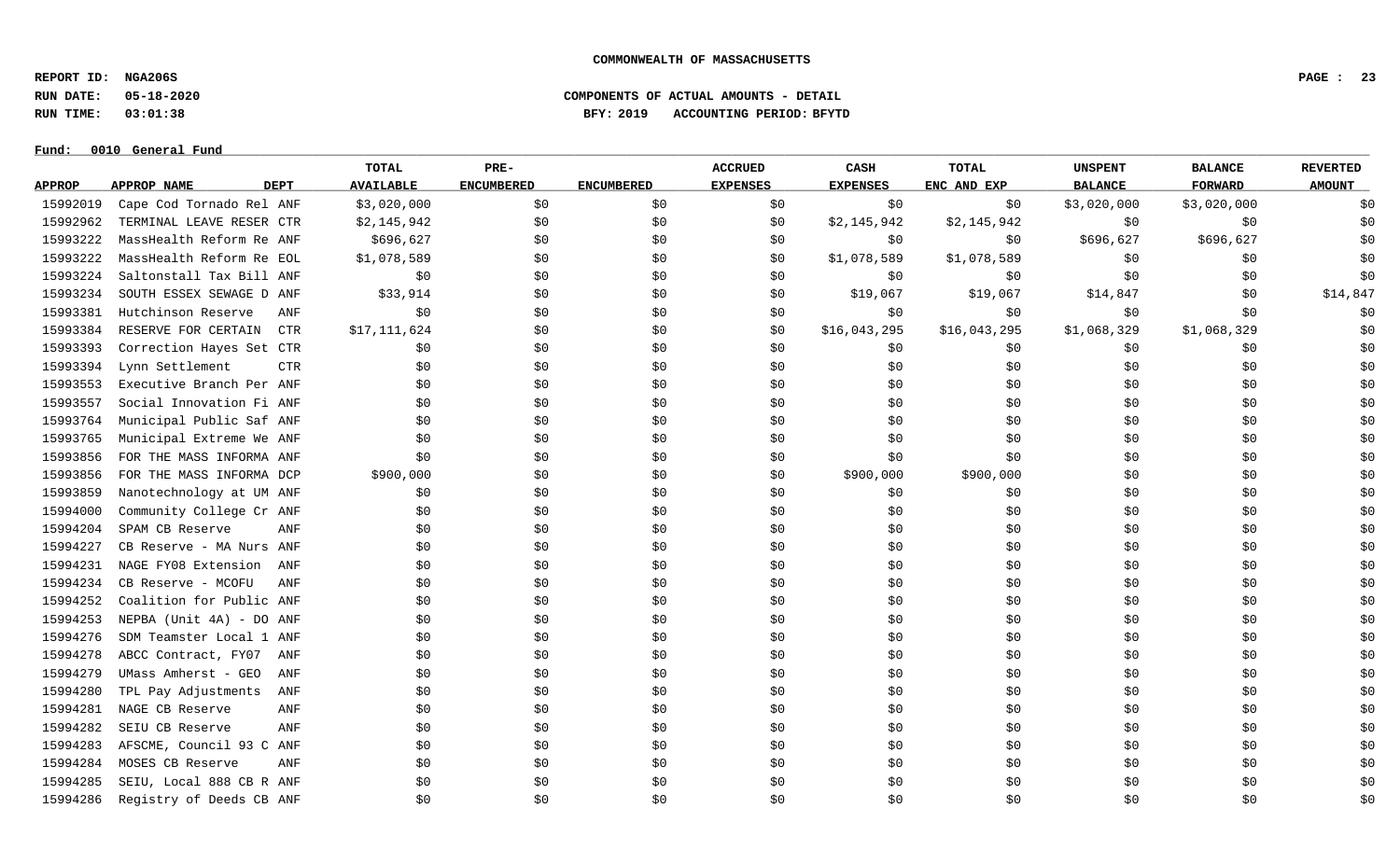**REPORT ID: NGA206S PAGE : 24**

**RUN DATE: 05-18-2020 COMPONENTS OF ACTUAL AMOUNTS - DETAIL**

**RUN TIME: 03:01:38 BFY: 2019 ACCOUNTING PERIOD: BFYTD**

#### $Fund: 0010$  General Fund

## **TOTAL PRE- ACCRUED CASH TOTAL UNSPENT BALANCE REVERTED** <u>APPROP APPROPNAME – DEPT AVAILABLE ENCUMBERED ENCUMBERED EXPENSES EXPENSES ENCANDEXP BALANCE – FORWARD – AMOUNT</u> 15994287 CB - Middlesex North ANF \$0 \$0 \$0 \$0 \$0 \$0 \$0 \$0 \$0 15994291 Essex Sheriff IBCO, ANF \$0 \$0 \$0 \$0 \$0 \$0 \$0 \$0 \$0 15994299 University of Massac ANF \$0 \$0 \$0 \$0 \$0 \$0 \$0 \$0 \$0 15994302 Barnstable Sheriff N ANF \$0 \$0 \$0 \$0 \$0 \$0 \$0 \$0 \$0 15994303 Barnstable Sheriff A ANF \$0 \$0 \$0 \$0 \$0 \$0 \$0 \$0 \$0 15994304 CB Reserve - Barnsta ANF \$0 \$0 \$0 \$0 \$0 \$0 \$0 \$0 \$0 15994305 Barnstable Radio Ope ANF \$0 \$0 \$0 \$0 \$0 \$0 \$0 \$0 \$0 15994307 Barnstable Sheriff N ANF \$0 \$0 \$0 \$0 \$0 \$0 \$0 \$0 \$0 15994308 Berkshire Sheriff IB ANF \$0 \$0 \$0 \$0 \$0 \$0 \$0 \$0 \$0 15994309 Berkshire County She ANF \$0 \$0 \$0 \$0 \$0 \$0 \$0 \$0 \$0 15994310 Bristol Clerical and ANF \$0 \$0 \$0 \$0 \$0 \$0 \$0 \$0 \$0 15994313 CB Reserve - Bristol ANF \$0 \$0 \$0 \$0 \$0 \$0 \$0 \$0 \$0 15994314 Franklin Admin-Profe ANF \$0 \$0 \$0 \$0 \$0 \$0 \$0 \$0 \$0 15994315 CB Reserve - Frankli ANF \$0 \$0 \$0 \$0 \$0 \$0 \$0 \$0 \$0 15994316 Hampden Sheriff NCEU ANF \$0 \$0 \$0 \$0 \$0 \$0 \$0 \$0 \$0 15994317 Hampden Sheriff NUCA ANF \$0 \$0 \$0 \$0 \$0 \$0 \$0 \$0 \$0 15994318 Hampden Sheriff SCOA ANF \$0 \$0 \$0 \$0 \$0 \$0 \$0 \$0 \$0 15994319 Hampshire Non-Unifor ANF \$0 \$0 \$0 \$0 \$0 \$0 \$0 \$0 \$0 15994320 Hampshire Sheriff Of ANF \$0 \$0 \$0 \$0 \$0 \$0 \$0 \$0 \$0 15994321 Hampshire Treatment ANF \$0 \$0 \$0 \$0 \$0 \$0 \$0 \$0 \$0 15994322 CB Middlesex NEPBA C ANF \$0 \$0 \$0 \$0 \$0 \$0 \$0 \$0 \$0 15994323 CB Middlesex South S ANF \$0 \$0 \$0 \$0 \$0 \$0 \$0 \$0 \$0 15994324 CB Middlesex Sheriff ANF \$0 \$0 \$0 \$0 \$0 \$0 \$0 \$0 \$0 15994325 CB-Norfolk Clerical ANF \$0 \$0 \$0 \$0 \$0 \$0 \$0 \$0 \$0 15994326 CB Reserve - Norfolk ANF \$0 \$0 \$0 \$0 \$0 \$0 \$0 \$0 \$0 15994327 CB Reserve - Norfolk ANF \$0 \$0 \$0 \$0 \$0 \$0 \$0 \$0 \$0 15994333 CB Suffolk Admin Sta ANF \$0 \$0 \$0 \$0 \$0 \$0 \$0 \$0 \$0 15994334 Suffolk Sheriff AFSC ANF \$0 \$0 \$0 \$0 \$0 \$0 \$0 \$0 \$0 15994335 Suffolk Sheriff AFSC ANF \$0 \$0 \$0 \$0 \$0 \$0 \$0 \$0 \$0 15994336 Worcester Sheriff NA ANF \$0 \$0 \$0 \$0 \$0 \$0 \$0 \$0 \$0 15994337 Worcester Sheriff Lo ANF \$0 \$0 \$0 \$0 \$0 \$0 \$0 \$0 \$0 15994339 Essex Sheriff IBCO, ANF \$0 \$0 \$0 \$0 \$0 \$0 \$0 \$0 \$0 15994340 CB Reserve Berkshire ANF \$0 \$0 \$0 \$0 \$0 \$0 \$0 \$0 \$0 15994341 Suffolk Sheriff JOEA ANF \$0 \$0 \$0 \$0 \$0 \$0 \$0 \$0 \$0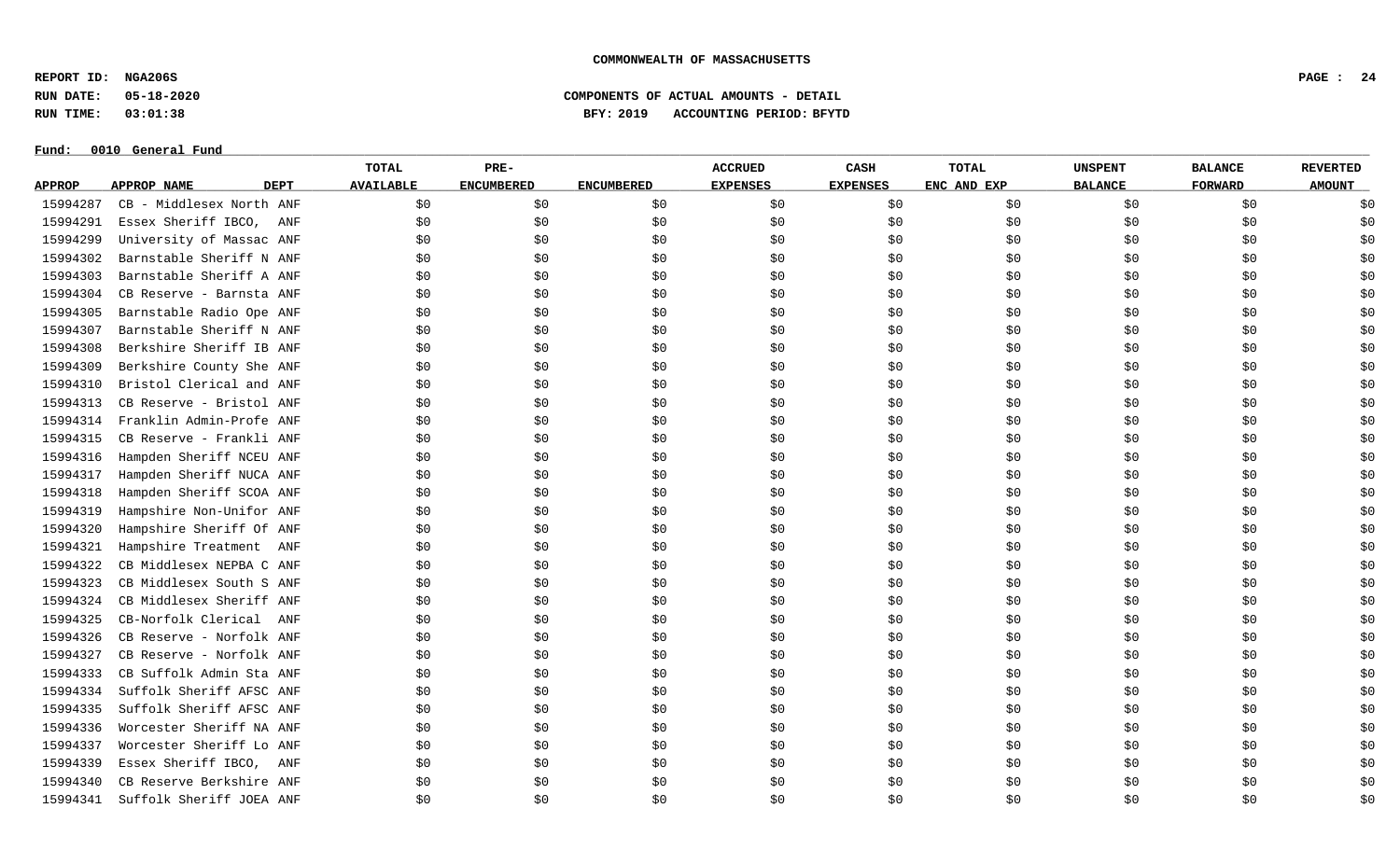**REPORT ID: NGA206S PAGE : 25**

**RUN DATE: 05-18-2020 COMPONENTS OF ACTUAL AMOUNTS - DETAIL**

**RUN TIME: 03:01:38 BFY: 2019 ACCOUNTING PERIOD: BFYTD**

# Fund:  $0010$  General Fund

## **TOTAL PRE- ACCRUED CASH TOTAL UNSPENT BALANCE REVERTED** <u>APPROP APPROPNAME – DEPT AVAILABLE ENCUMBERED ENCUMBERED EXPENSES EXPENSES ENCANDEXP BALANCE – FORWARD – AMOUNT</u> 15994343 Suffolk AFSCME Local ANF \$0 \$0 \$0 \$0 \$0 \$0 \$0 \$0 \$0 15994348 Worcester Sheriff NE ANF \$0 \$0 \$0 \$0 \$0 \$0 \$0 \$0 \$0 15994349 Worcester Sheriff UA ANF \$0 \$0 \$0 \$0 \$0 \$0 \$0 \$0 \$0 15994354 CB Reserve - Plymout ANF \$0 \$0 \$0 \$0 \$0 \$0 \$0 \$0 \$0 15994355 CB Reserve - Plymout ANF \$0 \$0 \$0 \$0 \$0 \$0 \$0 \$0 \$0 15994356 CB Reserve - Plymout ANF \$0 \$0 \$0 \$0 \$0 \$0 \$0 \$0 \$0 15994357 CB Reserve - Plymout ANF \$0 \$0 \$0 \$0 \$0 \$0 \$0 \$0 \$0 15994358 CB Reserve - Plymout ANF \$0 \$0 \$0 \$0 \$0 \$0 \$0 \$0 \$0 15994360 CB Reserve - Frankli ANF \$0 \$0 \$0 \$0 \$0 \$0 \$0 \$0 \$0 15994361 CB Reserve - Hampshi ANF \$0 \$0 \$0 \$0 \$0 \$0 \$0 \$0 \$0 15994362 CB Reserve - Bristol ANF \$0 \$0 \$0 \$0 \$0 \$0 \$0 \$0 \$0 15994370 CB Reserve - Plymout ANF \$0 \$0 \$0 \$0 \$0 \$0 \$0 \$0 \$0 15994380 Information Technolo ANF \$0 \$0 \$0 \$0 \$0 \$0 \$0 \$0 \$0 15994400 CB Reserve - Amherst ANF \$0 \$0 \$0 \$0 \$0 \$0 \$0 \$0 \$0 15994401 CB Reserve - Amherst ANF \$0 \$0 \$0 \$0 \$0 \$0 \$0 \$0 \$0 15994402 CB Reserve - Amherst ANF \$0 \$0 \$0 \$0 \$0 \$0 \$0 \$0 \$0 15994403 CB Reserve - Amherst ANF \$0 \$0 \$0 \$0 \$0 \$0 \$0 \$0 \$0 15994404 CB Reserve - Amherst ANF \$0 \$0 \$0 \$0 \$0 \$0 \$0 \$0 \$0 15994405 CB Reserve - Boston ANF \$0 \$0 \$0 \$0 \$0 \$0 \$0 \$0 \$0 15994407 CB Reserve - Boston ANF \$0 \$0 \$0 \$0 \$0 \$0 \$0 \$0 \$0 15994409 CB Reserve - Dartmou ANF \$0 \$0 \$0 \$0 \$0 \$0 \$0 \$0 \$0 15994410 CB Reserve - Dartmou ANF \$0 \$0 \$0 \$0 \$0 \$0 \$0 \$0 \$0 15994411 CB Reserve - Dartmou ANF \$0 \$0 \$0 \$0 \$0 \$0 \$0 \$0 \$0 15994412 CB Reserve- Lowell ANF \$0 \$0 \$0 \$0 \$0 \$0 \$0 \$0 \$0 15994413 CB Reserve - Lowell ANF \$0 \$0 \$0 \$0 \$0 \$0 \$0 \$0 \$0 15994414 CB Reserve - Lowell ANF \$0 \$0 \$0 \$0 \$0 \$0 \$0 \$0 \$0 15994415 CB - Umass Non-Facul ANF \$0 \$0 \$0 \$0 \$0 \$0 \$0 \$0 \$0 15994416 CB Reserve - Lowell ANF \$0 \$0 \$0 \$0 \$0 \$0 \$0 \$0 \$0 15994417 E.J. Collins, Jr. Ce ANF \$179,945 \$0 \$0 \$0 \$0 \$0 \$179,945 \$12,900 \$167,045 15994417 E.J. Collins, Jr. Ce UMS \$370,055 \$0 \$0 \$0 \$370,055 \$370,055 \$0 \$0 \$0 \$0 \$0 \$0 \$0 \$0 \$0 \$0 \$0 \$0 \$1 15994419 AFSCME, Council 93, ANF \$0 \$0 \$0 \$0 \$0 \$0 \$0 \$0 \$0 15994420 CB Reserve - APA/MTA ANF \$0 \$0 \$0 \$0 \$0 \$0 \$0 \$0 \$0 15994421 MCCC - MTA/NEA ANF \$0 \$0 \$0 \$0 \$0 \$0 \$0 \$0 \$0 15994422 CB Reserve - State C ANF \$0 \$0 \$0 \$0 \$0 \$0 \$0 \$0 \$0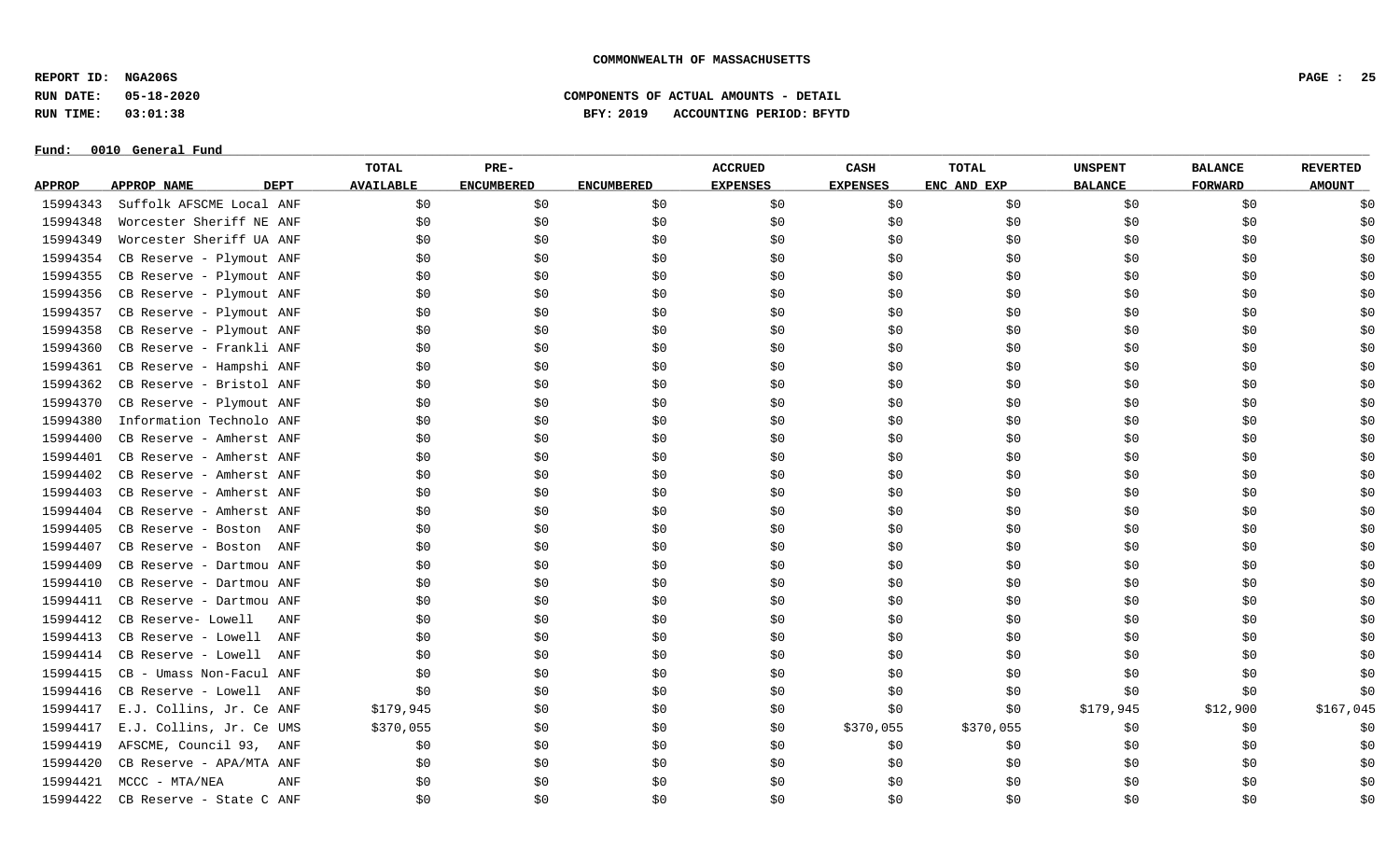**REPORT ID: NGA206S PAGE : 26**

**RUN DATE: 05-18-2020 COMPONENTS OF ACTUAL AMOUNTS - DETAIL**

**RUN TIME: 03:01:38 BFY: 2019 ACCOUNTING PERIOD: BFYTD**

|               |                          |             | <b>TOTAL</b>     | PRE-              |                   | <b>ACCRUED</b>  | CASH            | <b>TOTAL</b>  | <b>UNSPENT</b> | <b>BALANCE</b> | <b>REVERTED</b> |
|---------------|--------------------------|-------------|------------------|-------------------|-------------------|-----------------|-----------------|---------------|----------------|----------------|-----------------|
| <b>APPROP</b> | APPROP NAME              | <b>DEPT</b> | <b>AVAILABLE</b> | <b>ENCUMBERED</b> | <b>ENCUMBERED</b> | <b>EXPENSES</b> | <b>EXPENSES</b> | ENC AND EXP   | <b>BALANCE</b> | <b>FORWARD</b> | <b>AMOUNT</b>   |
| 15994424      | CB Reserve - Dartmou ANF |             | \$0              | \$0               | \$0\$             | \$0             | \$0             | \$0           | \$0            | \$0            | \$0             |
| 15994425      | CB Reserve Dartmouth ANF |             | \$0              | \$0               | \$0               | \$0             | \$0             | \$0           | \$0            | \$0            | \$0             |
| 15994430      | TRC CB Reserve           | ANF         | \$0              | \$0               | \$0               | \$0             | \$0             | \$0           | \$0            | \$0            | \$0             |
| 15994440      | UMASS CBA costs          | ANF         | \$0              | \$0               | \$0               | \$0             | \$0             | \$0           | \$0            | \$0            | \$0             |
| 15994441      | BHE CBA costs            | ANF         | \$0              | \$0               | \$0               | \$0             | \$0             | \$0           | \$0            | \$0            | \$0             |
| 15994442      | Sheriffs' CBA Costs      | ANF         | \$0              | \$0               | \$0               | \$0             | \$0             | \$0           | \$0            | \$0            | \$0             |
| 15994443      | Registeries of Deeds ANF |             | \$0              | \$0               | \$0\$             | \$0             | \$0             | \$0           | \$0            | \$0            | \$0             |
| 15994444      | CBA Costs                | ANF         | \$0              | \$0               | \$0               | \$0             | \$0             | \$0           | \$0            | \$0            | \$0             |
| 15994445      | Ouarter Point CB Res ANF |             | \$0              | \$0               | \$0               | \$0             | \$0             | \$0           | \$0            | \$0            | \$0             |
| 15994446      | DOL Reserve              | ANF         | \$0              | \$0               | \$0               | \$0             | \$0             | \$0           | \$0            | \$0            | \$0             |
| 15994447      | FY16 CB Contract Cos ANF |             | \$0              | \$0               | \$0               | \$0             | \$0             | \$0           | \$0            | \$0            | \$0             |
| 15994448      | FY17 CB Contract Cos ANF |             | \$22, 216, 455   | \$0               | \$0               | \$0             | \$830,677       | \$830,677     | \$21,385,778   | \$21,385,778   | \$0             |
| 15994449      | Collective Bargainin ANF |             | \$1,976,504      | \$0               | \$0               | \$0             | \$1,976,504     | \$1,976,504   | \$0            | \$0            | \$0             |
| 15994704      | RESERVE FOR SHERIFFS ANF |             | \$0              | \$0               | \$0               | \$0             | \$0             | \$0           | \$0            | \$0            | \$0             |
| 15995050      | Single Point of Cont ANF |             | \$0              | \$0               | \$0               | \$0             | \$0             | \$0           | \$0            | \$0            | \$0             |
| 15996124      | Life Sciences Invest ANF |             | \$0              | \$0               | \$0               | \$0             | \$0             | \$0           | \$0            | \$0            | \$0             |
| 15996152      | Tr to Retiree Benefi CTR |             | \$441,179,578    | \$0               | \$0               | \$0             | \$441,179,578   | \$441,179,578 | \$0            | \$0            | \$0             |
| 15996263      | EEE Reserve              | ANF         | \$0              | \$0               | \$0               | \$0             | \$0             | \$0\$         | \$0            | \$0            | \$0             |
| 15996379      | Collective Bargainin ANF |             | \$0              | \$0               | \$0               | \$0             | \$0             | \$0           | \$0            | \$0            | \$0             |
| 15996705      | METROPOLITAN AREA PL CTR |             | \$1,733,844      | \$0               | \$0\$             | \$0             | \$1,733,844     | \$1,733,844   | \$0            | \$0            | \$0             |
| 15996732      | Municipal OPEB Audit ANF |             | \$0              | \$0               | \$0               | \$0             | \$0             | \$0\$         | \$0            | \$0            | \$0             |
| 15996901      | Purchase of Service      | ANF         | \$0              | \$0               | \$0               | \$0             | \$0             | \$0           | \$0            | \$0            | \$0             |
| 15996902      | Purchase of Service      | <b>EHS</b>  | \$0              | \$0               | \$0               | \$0             | \$0             | \$0           | \$0            | \$0            | \$0             |
| 15996903      | Chapter 257 Reserve      | ANF         | \$20,500,000     | \$0               | \$0               | \$0             | \$0             | \$0           | \$20,500,000   | \$20,500,000   | \$0             |
| 15996903      | Chapter 257 Reserve      | EHS         | \$0              | \$0               | \$0               | \$0             | \$0             | \$0           | \$0            | \$0            | \$0             |
| 15996904      | FY14 Human Services      | ANF         | \$0              | \$0               | \$0               | \$0             | \$0             | \$0           | \$0            | \$0            | \$0             |
| 15996905      | FY14 Human Services      | <b>EHS</b>  | \$0              | \$0               | \$0               | \$0             | \$0             | \$0           | \$0            | \$0            | \$0             |
| 15997104      | UMS DARTMOUTH PERFOR ANF |             | \$0              | \$0               | \$0               | \$0             | \$0             | \$0           | \$0            | \$0            | \$0             |
| 15997104      | UMS DARTMOUTH PERFOR UMS |             | \$2,700,000      | \$0               | \$0               | \$0             | \$2,700,000     | \$2,700,000   | \$0            | \$0            | \$0             |
| 15997105      | Automated External D ANF |             | \$0              | \$0               | \$0               | \$0             | \$0             | \$0           | \$0            | \$0            | \$0             |
| 15997108      | Life Sciences - Smal ANF |             | \$0              | \$0               | \$0               | \$0             | \$0             | \$0\$         | \$0            | \$0            | \$0             |
| 15997114      | UMass Center at Spri RGT |             | \$0              | \$0               | \$0               | \$0             | \$0             | \$0           | \$0            | \$0            | \$0             |
| 15997114      | UMass Center at Spri UMS |             | \$250,000        | \$0               | \$0               | \$0             | \$250,000       | \$250,000     | \$0            | \$0            | \$0             |
| 15997115      | Rural and Urban Medi ANF |             | \$0              | \$0               | \$0               | \$0             | \$0             | \$0           | \$0            | \$0            | \$0             |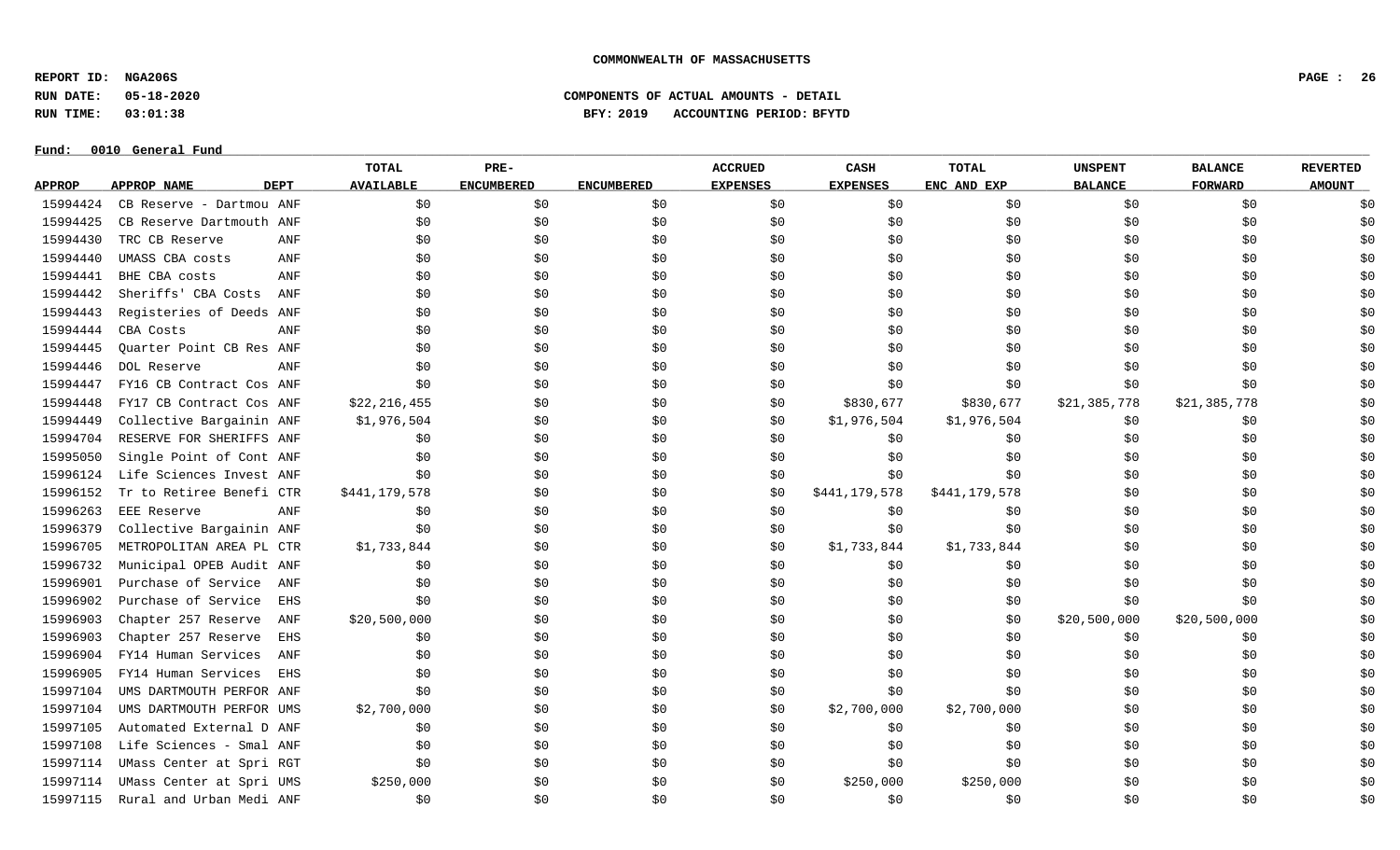**REPORT ID: NGA206S PAGE : 27**

**RUN DATE: 05-18-2020 COMPONENTS OF ACTUAL AMOUNTS - DETAIL**

**RUN TIME: 03:01:38 BFY: 2019 ACCOUNTING PERIOD: BFYTD**

|               |                          |             | <b>TOTAL</b>     | PRE-              |                   | <b>ACCRUED</b>  | CASH            | TOTAL        | <b>UNSPENT</b> | <b>BALANCE</b> | <b>REVERTED</b> |
|---------------|--------------------------|-------------|------------------|-------------------|-------------------|-----------------|-----------------|--------------|----------------|----------------|-----------------|
| <b>APPROP</b> | APPROP NAME              | <b>DEPT</b> | <b>AVAILABLE</b> | <b>ENCUMBERED</b> | <b>ENCUMBERED</b> | <b>EXPENSES</b> | <b>EXPENSES</b> | ENC AND EXP  | <b>BALANCE</b> | <b>FORWARD</b> | <b>AMOUNT</b>   |
| 15997770      | Bar Dues                 | ANF         | \$0              | \$0               | \$0               | \$0             | \$0             | \$0          | \$0            | \$0            | \$0             |
| 15997771      | Fair Hearing Evaluat ANF |             | \$0              | \$0               | \$0               | \$0             | \$0             | \$0          | \$0            | \$0            | \$0             |
| 15998020      | DOCS and Sheriff's F ANF |             | \$100,000        | \$0               | \$0               | \$0             | \$0             | \$0          | \$100,000      | \$0            | \$100,000       |
| 15998700      | Southbridge Armory       | ANF         | \$0              | \$0               | \$0               | \$0             | \$0             | \$0          | \$0            | \$0            | \$0             |
| 15998900      | DOC Hayes Recommenda ANF |             | \$0              | \$0               | \$0               | \$0             | \$0             | \$0          | \$0            | \$0            | \$0             |
| 15998910      | Sherriffs Reserve        | ANF         | \$8,002,748      | \$0               | \$0               | \$0             | \$0             | \$0          | \$8,002,748    | \$30,088       | \$7,972,660     |
| 17500100      | HUMAN RESOURCES DIVI GOV |             | \$50,000         | \$0               | \$0               | \$0             | \$49,132        | \$49,132     | \$868          | \$0            | \$868           |
| 17500100      | HUMAN RESOURCES DIVI HRD |             | \$4,240,621      | \$0               | \$0               | \$0             | \$4,158,444     | \$4,158,444  | \$82,177       | \$0            | \$82,177        |
| 17500102      | CIVIL SERVICE EXAM F AGO |             | \$0              | \$0               | \$0               | \$0             | \$0             | \$0          | \$0            | \$0            | \$0             |
| 17500102      | CIVIL SERVICE EXAM F GOV |             | \$58,000         | \$0               | \$0               | \$0             | \$58,000        | \$58,000     | \$0            | \$0            | \$0             |
| 17500102      | CIVIL SERVICE EXAM F HRD |             | \$2,226,094      | \$0               | \$0               | \$0             | \$2,214,990     | \$2,214,990  | \$11,104       | \$0            | \$11,104        |
| 17500111      | CIVIL SERVICE CONTIN HRD |             | \$0              | \$0               | \$0               | \$0             | \$0             | \$0          | \$0            | \$0            | \$0             |
| 17500119      | WORKERS COMP MIDDLES HRD |             | \$8,151          | \$0               | \$0               | \$0             | \$2,443         | \$2,443      | \$5,708        | \$0            | \$5,708         |
| 17500201      | PHYSICAL ABILITIES T HRD |             | \$0              | \$0               | \$0               | \$0             | \$0             | \$0          | \$0            | \$0            | \$0             |
| 17500202      | Additional Testing S HRD |             | \$0              | \$0               | \$0               | \$0             | \$0             | \$0          | \$0            | \$0            | \$0             |
| 17500300      | HEALTH AND WELFARE C HRD |             | \$32,835,628     | \$0               | \$0               | \$0             | \$32,835,581    | \$32,835,581 | \$47           | \$47           | \$0             |
| 17500500      | Section 107 Online B ITD |             | \$0              | \$0               | \$0               | \$0             | \$0             | \$0          | \$0            | \$0            | \$0             |
| 17500928      | Civil Service Exam       | <b>HRD</b>  | \$375,000        | \$0\$             | \$0               | \$0             | \$25,782        | \$25,782     | \$349,218      | \$349,000      | \$218           |
| 17750100      | DIVISION OF OPERATIO OSD |             | \$0              | \$0               | \$0               | \$0             | \$0             | \$0          | \$0            | \$0            | \$0             |
| 17750102      | Commonwealth Online      | OSD         | \$0              | \$0               | \$0               | \$0             | \$0             | \$0          | \$0            | \$0            | \$0             |
| 17750106      | Enhanced Vendor Audi OSD |             | \$0              | \$0               | \$0               | \$0             | \$0             | \$0          | \$0            | \$0            | \$0             |
| 17750115      | Statewide Contract F DCP |             | \$22,000         | \$0               | \$0               | \$0             | \$19,440        | \$19,440     | \$2,560        | \$0            | \$2,560         |
| 17750115      | Statewide Contract F GOV |             | \$0              | \$0               | \$0               | \$0             | \$0             | \$0          | \$0            | \$0            | \$0             |
| 17750115      | Statewide Contract F OSD |             | \$10,908,135     | \$0               | \$0               | \$0             | \$10,145,010    | \$10,145,010 | \$763,125      | \$0            | \$763,125       |
| 17750124      | COST REIMBURSEMENT O OSD |             | \$101,858        | \$0               | \$0               | \$0             | \$101,816       | \$101,816    | \$42           | \$0            | \$42            |
| 17750200      | Supplier Diversity 0 GOV |             | \$89,269         | \$0               | \$0               | \$0             | \$89,268        | \$89,268     | \$1            | \$0            | \$1             |
| 17750200      | Supplier Diversity O OSD |             | \$651,730        | \$0\$             | \$0               | \$0             | \$603,977       | \$603,977    | \$47,753       | \$0            | \$47,753        |
| 17750600      | RETAINED REVENUE STA OSD |             | \$452,676        | \$0               | \$0               | \$0             | \$90,385        | \$90,385     | \$362,291      | \$0            | \$362,291       |
| 17750700      | REPROGRAPHIC GOODS & OSD |             | \$42,687         | \$0               | \$0               | \$0             | \$42,270        | \$42,270     | \$417          | \$0            | \$417           |
| 17750900      | FEDERAL SURPLUS PROP OSD |             | \$19,770         | \$0               | \$0               | \$0             | \$1,216         | \$1,216      | \$18,554       | \$0            | \$18,554        |
| 17751100      | DISPOSAL OF SURPLUS      | OSD         | \$0              | \$0               | \$0               | \$0             | \$0             | \$0          | \$0            | \$0            | \$0             |
| 17751101      | Affirmative Marketin OSD |             | \$0              | \$0               | \$0               | \$0             | \$0             | \$0          | \$0            | \$0            | \$0             |
| 17900100      | DIVISION OF INFORMAT DOR |             | \$3,882          | \$0               | \$0               | \$0             | \$3,882         | \$3,882      | \$0            | \$0            | \$0             |
| 17900100      | DIVISION OF INFORMAT GOV |             | \$75,280         | \$0               | \$0               | \$0             | \$75,280        | \$75,280     | \$0            | \$0            | \$0             |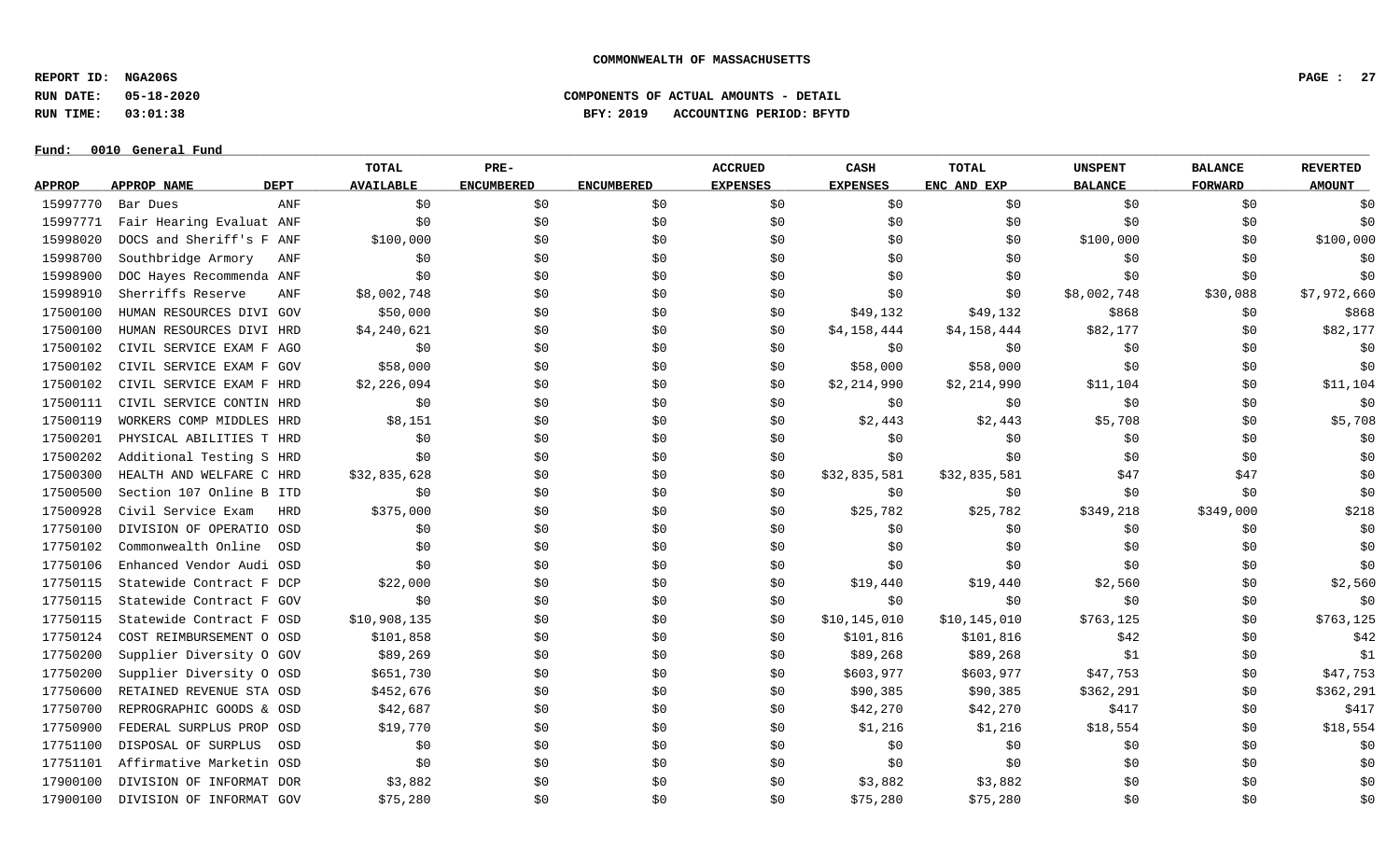**REPORT ID: NGA206S PAGE : 28**

**RUN DATE: 05-18-2020 COMPONENTS OF ACTUAL AMOUNTS - DETAIL**

**RUN TIME: 03:01:38 BFY: 2019 ACCOUNTING PERIOD: BFYTD**

### $Fund: 0010$  General Fund

## **TOTAL PRE- ACCRUED CASH TOTAL UNSPENT BALANCE REVERTED** <u>APPROP APPROPNAME – DEPT AVAILABLE ENCUMBERED ENCUMBERED EXPENSES EXPENSES ENCANDEXP BALANCE – FORWARD – AMOUNT</u> 17900100 DIVISION OF INFORMAT ITD \$2,943,132 \$0 \$0 \$0 \$2,923,357 \$2,923,357 \$19,775 \$19,775 \$0 \$19,775 17900150 Geographic and Envir ITD  $\lesssim 50$  \$0 \$0 \$0 \$0 \$0 \$0 \$0 \$0 \$0 \$0 \$0 \$0 \$0 17900300 COMPUTER SERVICES TO ITD \$1,460,670 \$0 \$0 \$0 \$0 \$1,377,731 \$1,377,731 \$82,939 \$0 \$82,939 17900350 Springfield Data Cen ITD \$0 \$0 \$0 \$0 \$0 \$0 \$0 \$0 \$0 17901700 Core Technology Serv CCC 550,000 \$0 \$0 \$0 \$0 \$50,000 \$50,000 \$50,000 \$0 \$0 \$0 \$0 \$0 17901700 Core Technology Serv EPS \$250,000 \$0 \$0 \$244,752 \$244,752 \$244,752 \$5,248 \$0 \$5,248 17901700 Core Technology Serv ITD \$30,386,521 \$0 \$0 \$0 \$0 \$29,038,671 \$29,038,671 \$1,347,850 \$0 \$1,347,850 20000100 ENVIRONMENTAL AFFAIR AGR \$0 \$0 \$0 \$0 \$0 \$0 \$0 \$0 \$0 20000100 ENVIRONMENTAL AFFAIR ENV \$9,733,229 \$0 \$0 \$0 \$9,636,339 \$9,636,339 \$96,890 \$96,890 \$0 \$96,890 \$96,890 20000100 ENVIRONMENTAL AFFAIR GOV \$28,000 \$0 \$0 \$0 \$0 \$28,000 \$28,000 \$28,000 \$0 \$0 \$0 \$0 \$0 \$0 20000101 Climate Adaptation a DCR \$172,377 \$0 \$0 \$0 \$170,000 \$170,000 \$2,377 \$0 \$2,377 20000101 Climate Adaptation a ENV \$1,821,622 \$0 \$0 \$0 \$1,782,699 \$1,782,699 \$38,923 \$0 \$38,923 20000101 Climate Adaptation a EQE \$150,000 \$0 \$0 \$0 \$0 \$150,000 \$150,000 \$150,000 \$0 \$0 \$0 \$0 \$0 20000101 Climate Adaptation a FWE \$50,000 \$0 \$0 \$0 \$17,032 \$47,032 \$2,968 \$0 \$2,968 \$2,968 20001011 Handling Charge Reta ENV \$32,725 \$0 \$0 \$0 \$32,075 \$32,075 \$32,075 \$650 \$0 \$650 20001012 Cranberry, Fishing, ENV \$1,500,000 \$0 \$0 \$0 \$0 \$0 \$0 \$1,500,000 \$1,500,000 \$1,500,000 \$0 20001013 Dams and Culverts ENV \$2,500,000 \$0 \$0 \$0 \$0 \$0 \$0 \$2,500,000 \$2,500,000 \$2,500,000 \$0 20001207 State Climatologist ENV \$0 \$0 \$0 \$0 \$0 \$0 \$0 \$0 \$0 20001700 Energy and Environme AGR \$31,927 \$0 \$0 \$0 \$23,672 \$23,672 \$8,255 \$0 \$8,255 20001700 Energy and Environme DCR \$395,051 \$0 \$0 \$0 \$395,051 \$395,051 \$395,051 \$0 \$0 \$0 \$0 \$0 20001700 Energy and Environme ENV \$9,507,145 \$0 \$0 \$0 \$9,216,554 \$9,216,554 \$290,591 \$0 \$290,591 20001700 Energy and Environme EQE \$241,796 \$0 \$0 \$0 \$195,858 \$195,858 \$45,938 \$0 \$0 \$45,938 20001700 Energy and Environme FWE \$82,625 \$0 \$0 \$0 \$68,800 \$68,800 \$68,800 \$13,825 \$0 \$13,825 20001700 Energy and Environme ITD \$437,000 \$0 \$0 \$0 \$0 \$437,000 \$437,000 \$437,000 \$0 \$0 \$0 \$0 \$0 20001709 Aquaculture ENV \$0 \$0 \$0 \$0 \$0 \$0 \$0 \$0 \$0 20009900 GEOGRAPHIC & ENVIRON ENV \$0 \$0 \$0 \$0 \$0 \$0 \$0 \$0 \$0 20011001 ENVIRONMENTAL AFFAIR ENV \$0 \$0 \$0 \$0 \$0 \$0 \$0 \$0 \$0 20100100 SOLID WASTE MANAGEME ENV \$0 \$0 \$0 \$0 \$0 \$0 \$0 \$0 \$0 20100200 Redemption Centers ENV \$0 \$0 \$0 \$0 \$0 \$0 \$0 \$0 \$0 20200100 OFFICE OF TOXICS USE ENV \$0 \$0 \$0 \$0 \$0 \$0 \$0 \$0 \$0 20301000 ENVIRONMENTAL LAW EN AGO \$5,000 \$0 \$0 \$0 \$1,506 \$1,506 \$3,494 \$0 \$3,494 20301000 ENVIRONMENTAL LAW EN ENV \$11,047,442 \$0 \$0 \$0 \$11,015,415 \$11,015,415 \$32,027 \$0 \$32,027 20301001 Environmental Law En ENV \$0 \$0 \$0 \$0 \$0 \$0 \$0 \$0 \$0 20301004 ENVIRONMENTAL POLICE ENV \$370,000 \$0 \$0 \$0 \$369,977 \$369,977 \$369,977 \$23 \$0 \$23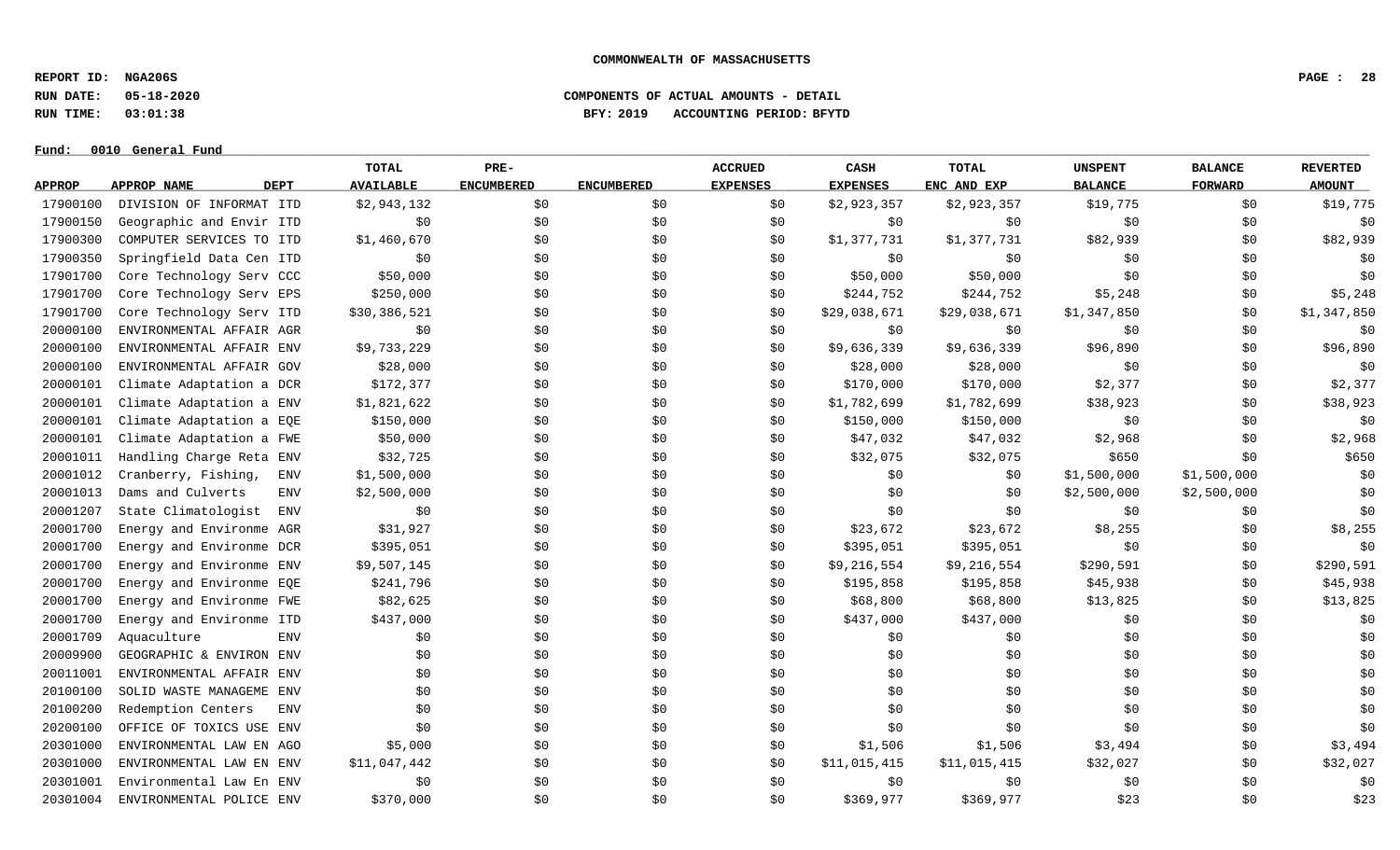**REPORT ID: NGA206S PAGE : 29**

**RUN DATE: 05-18-2020 COMPONENTS OF ACTUAL AMOUNTS - DETAIL**

**RUN TIME: 03:01:38 BFY: 2019 ACCOUNTING PERIOD: BFYTD**

 $Fund: 0010$  General Fund

## **TOTAL PRE- ACCRUED CASH TOTAL UNSPENT BALANCE REVERTED** <u>APPROP APPROPNAME – DEPT AVAILABLE ENCUMBERED ENCUMBERED EXPENSES EXPENSES ENCANDEXP BALANCE – FORWARD – AMOUNT</u> 21000012 Department of Public DPU \$10,091,999 \$0 \$0 \$0 \$0 \$10,089,999 \$10,089,999 \$2,000 \$0 \$2,000 \$2,000 21000012 Department of Public ENV \$462,270 \$0 \$0 \$388,208 \$388,208 \$388,208 \$74,062 \$0 \$74,062 21000013 Transportation Overs DPU \$266,811 \$0 \$0 \$0 \$266,810 \$266,810 \$266,810 \$1 \$0 \$1 21000014 Energy Facility Siti DPU \$0 \$0 \$0 \$0 \$0 \$0 \$0 \$0 \$0 21000015 Unified Carrier Regi DPU \$0 \$0 \$0 \$0 \$0 \$0 \$0 \$0 \$0 21000015 Unified Carrier Regi ENV \$0 \$0 \$0 \$0 \$0 \$0 \$0 \$0 \$0 21000016 Steam Distribution O DPU \$104,366 \$ \$0 \$104,366 \$0 \$0 \$0 21000017 TNC Oversight CHS \$85,000 \$0 \$0 \$0 \$82,119 \$82,119 \$2,881 \$0 \$2,881 \$0 21000017 TNC Oversight \$677,045 \$0 \$0 \$0 \$677,045 \$1,045 \$0 \$0 \$0 \$0 \$0 \$0 \$0 \$0 \$0 \$0 21000017 TNC Oversight ITD \$469,115 \$0 \$0 \$0 \$453,794 \$453,794 \$15,321 \$0 \$15,321 21000020 Pipeline Safety Mana DPU \$1,482,694 \$0 \$0 \$0 \$803,867 \$803,867 \$803,867 \$678,827 \$678,827 \$678,827 \$0 22000100 ENIVRONMENTAL COMPLI AGO \$9,000 \$0 \$0 \$0 \$4,195 \$4,195 \$4,805 \$4,805 \$0 \$4,805 22000100 ENIVRONMENTAL COMPLI DCP \$122,528 \$0 \$0 \$107,112 \$107,112 \$107,112 \$15,416 \$0 \$15,416 22000100 ENIVRONMENTAL COMPLI ENV \$250,000 \$0 \$0 \$0 \$248,122 \$248,122 \$1,878 \$1,878 \$0 \$1,878 22000100 ENIVRONMENTAL COMPLI EQE \$29,156,622 \$0 \$0 \$0 \$28,470,103 \$28,470,103 \$686,520 \$0 \$686,520 \$0 \$686,520 22000102 LICENSE/PERMIT/INSPE EQE \$650,150 \$0 \$0 \$0 \$645,207 \$645,207 \$4,943 \$0 \$4,943 22000107 Redemption Centers O EQE \$500,000 \$0 \$0 \$498,989 \$1,011 \$0 \$1,011 22000109 Compliance & Permitt EQE \$2,500,000 \$0 \$0 \$0 \$2,492,091 \$2,492,091 \$7,909 \$7,909 \$0 \$7,909 22000112 Compliance and Permi EOE \$2,500,000 \$0 \$0 \$0 \$2,496,159 \$2,496,159 \$3,841 \$0 \$3,841 22000135 Clean Water Planning EQE \$0 \$0 \$0 \$0 \$0 \$0 \$0 \$0 \$0 22000136 Water Technology Inn EQE \$0 \$0 \$0 \$0 \$0 \$0 \$0 \$0 \$0 22100100 TOXICS USE REDUCTION EQE \$0 \$0 \$0 \$0 \$0 \$0 \$0 \$0 \$0 22100105 Toxics Use Retained EQE \$0 \$0 \$0 \$0 \$0 \$0 \$0 \$0 \$0 22100106 Toxics Use Retained ENV \$644,096 \$0 \$0 \$0 \$0 \$631,502 \$631,502 \$12,594 \$12,594 \$0 \$12,594 22100106 Toxics Use Retained EQE \$2,268,674 \$0 \$0 \$0 \$2,091,438 \$2,091,438 \$177,235 \$0 \$177,235 22202220 CLEAN AIR ACT ADMINI AGO \$4,000 \$0 \$0 \$0 \$2,506 \$2,506 \$1,494 \$0 \$1,494 \$0 \$1,494 22202220 CLEAN AIR ACT ADMINI EQE \$856,314 \$0 \$0 \$0 \$843,270 \$843,270 \$843,270 \$13,044 \$0 \$13,044 22202221 CLEAN AIR ACT OPERAT EQE \$1,525,217 \$0 \$0 \$0 \$1,516,245 \$1,516,245 \$8,972 \$0 \$8,972 22502000 FEDERAL SAFE DRINKIN EQE \$2,218,561 \$0 \$0 \$0 \$2,148,698 \$2,148,698 \$59,863 \$0 \$0 \$69,863 22502002 PFAS -Testing EQE \$4,200,000 \$0 \$0 \$0 \$0 \$0 \$0 \$0 \$4,200,000 \$4,200,000 \$4,200,000 \$0 22608870 OFFICE OF INCIDENT R AGO \$500 \$0 \$0 \$0 \$0 \$0 \$500 \$0 \$500 22608870 OFFICE OF INCIDENT R EOE \$13,226,966 \$0 \$0 \$0 \$13,072,415 \$13,072,415 \$154,551 \$0 \$154,551 22608872 BROWNFIELDS SITE AUD EQE \$1,188,789 \$0 \$0 \$0 \$1,187,525 \$1,187,525 \$1,264 \$1,264 \$1,264 \$1,264 22608875 Cape Cod Wastewater EQE \$0 \$0 \$0 \$0 \$0 \$0 \$0 \$0 \$0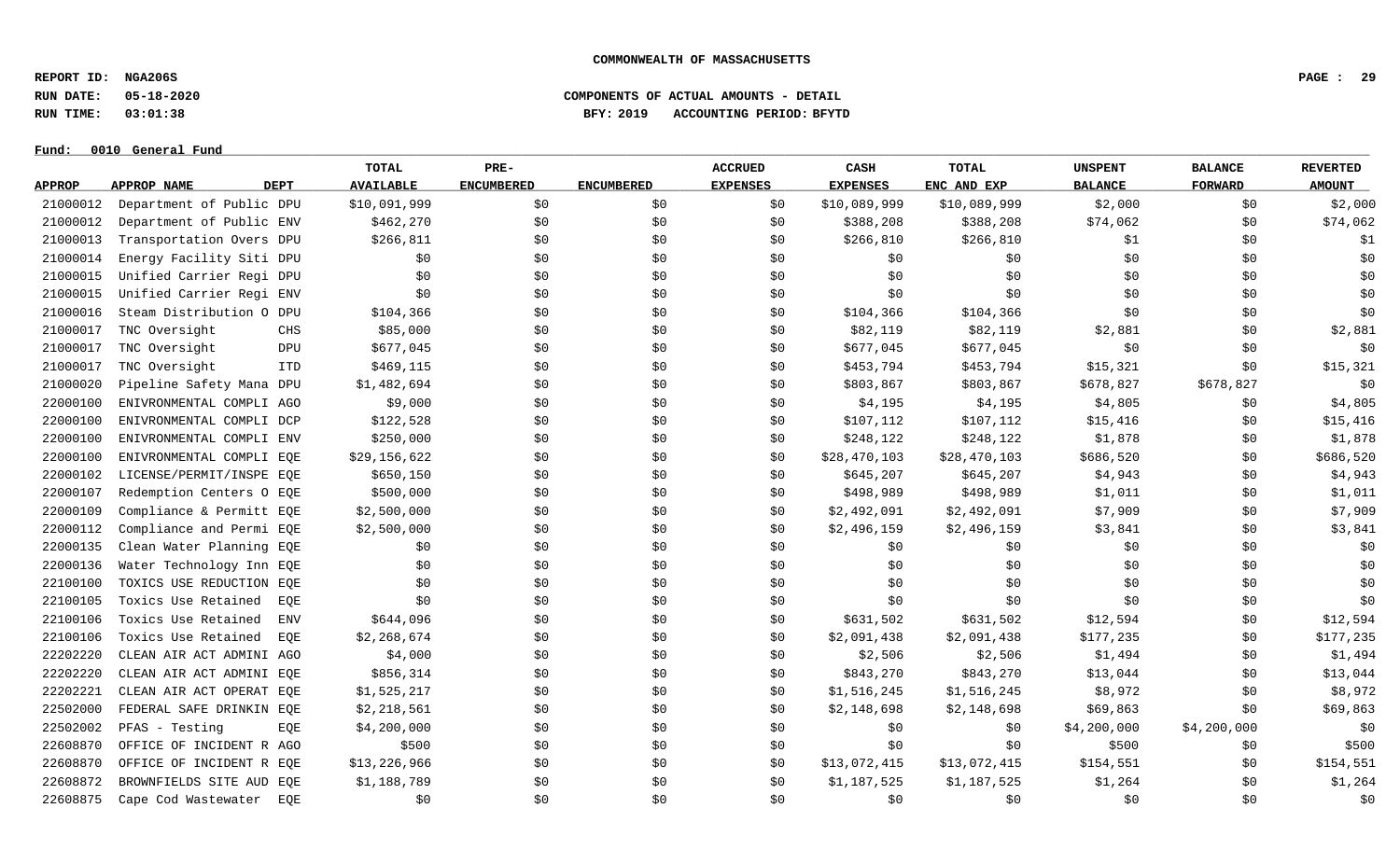**REPORT ID: NGA206S PAGE : 30**

**RUN DATE: 05-18-2020 COMPONENTS OF ACTUAL AMOUNTS - DETAIL**

**RUN TIME: 03:01:38 BFY: 2019 ACCOUNTING PERIOD: BFYTD**

#### $Fund: 0010$  General Fund

## **TOTAL PRE- ACCRUED CASH TOTAL UNSPENT BALANCE REVERTED** <u>APPROP APPROPNAME – DEPT AVAILABLE ENCUMBERED ENCUMBERED EXPENSES EXPENSES ENCANDEXP BALANCE – FORWARD – AMOUNT</u> 22608881 BOARD OF REGISTRATIO ENV \$53,852 \$0 \$0 \$18,915 \$18,937 \$18,937 \$18,937 \$18,937 \$18,937 22608881 BOARD OF REGISTRATIO EOE \$323,297 \$0 \$0 \$0 \$274,040 \$274,040 \$274,040 \$49,257 \$0 \$49,257 23000100 OFFICE OF COMMISSION FWE \$1,980,881 \$0 \$0 \$1,944,689 \$1,944,689 \$1,944,689 \$36,192 \$0 \$36,192 23000101 RIVERWAYS PROTECTION FWE \$1,270,648 \$0 \$0 \$0 \$1,269,121 \$1,269,121 \$1,527 \$1,527 \$0 \$1,527 23000110 Commercial Groundfis FWE \$0 \$0 \$0 \$0 \$0 \$0 \$0 \$0 \$0 23001011 SPORT Handling Fee FWE \$0 \$0 \$0 \$0 \$0 \$0 \$0 \$0 \$0 23100300 Natural Heritage and FWE \$220,000 \$0 \$0 \$0 \$212,869 \$212,869 \$7,131 \$0 \$7,131 23200100 PUBLIC ACCESS BOARD FWE \$603,172 \$0 \$0 \$0 \$0 \$594,297 \$594,297 \$8,875 \$0 \$0,875 \$0 \$8,875 23300100 DIV.OF MARINE FISHER FWE \$7,235,132 \$0 \$0 \$0 \$0 \$7,227,290 \$7,227,290 \$7,842 \$7,842 \$7,842 23300120 MARINE RECREATIONAL FWE \$779,211 \$0 \$0 \$0 \$779,204 \$779,204 \$779,204 \$7 \$0 \$0 \$7 23300121 MARINE RECREATIONAL FWE \$217,989 \$0 \$0 \$0 \$215,454 \$215,454 \$2,535 \$0 \$0 \$2,535 23300125 Saltwater Licenses R FWE \$0 \$0 \$0 \$0 \$0 \$0 \$0 \$0 \$0 23300150 Shellfish Purificati FWE \$47,016 \$0 \$0 \$0 \$46,870 \$46,870 \$146 \$146 \$0 \$146 23300199 Ventless Trap FWE \$250,000 \$0 \$0 \$249,970 \$30 \$0 \$30 25110100 DEPARTMENT OF AGRICU AGR \$11,600,604 \$0 \$0 \$0 \$0 \$0 \$0,459,357 \$6,459,357 \$5,141,247 \$5,100,000 \$41,247 25110100 DEPARTMENT OF AGRICU DCR \$9,500 \$0 \$0 \$0 \$9,500 \$9,500 \$9,500 \$9,500 \$0 \$0 \$0 \$0 25110105 FOR THE PURPOSE OF SAGR \$18,371,500 \$0 \$0 \$0 \$18,369,645 \$18,369,645 \$1,855 \$1,855 \$0 \$1,855 25110105 FOR THE PURPOSE OF S DCR \$13,500 \$0 \$0 \$0 \$13,500 \$13,500 \$13,500 \$0 \$0 \$0 \$0 \$0 \$0 25112000 Agricultural Innovat AGR \$0 \$0 \$0 \$0 \$0 \$0 \$0 \$0 \$0 25113002 DEVELOPMENT OF INTEG AGR \$62,549 \$0 \$0 \$0 \$62,549 \$62,549 \$0 \$0 \$0 28000100 CONSERVATION AND REC DCR \$4,713,734 \$0 \$0 \$0 \$4,690,609 \$4,690,609 \$23,125 \$0 \$23,125 28000101 WATERSHED MANAGEMENT DCR \$1,105,352 \$0 \$0 \$0 \$1,006,211 \$1,006,211 \$99,141 \$99,141 \$0 \$99,141 28000401 Stormwater Managemen DCR \$439,281 \$0 \$0 \$0 \$417,507 \$417,507 \$417,507 \$21,774 \$0 \$21,777 28000500 Beach Preservation DCR \$1,243,316 \$0 \$0 \$1,240,029 \$3,287 \$0 \$3,287 28000501 Beach Preservation DCR \$16,115,343 \$0 \$0 \$16,114,429 \$16,114,429 \$914 \$0 \$914 28000600 Pool Preservation DCR \$0 \$0 \$0 \$0 \$0 \$0 \$0 \$0 \$0 28000700 Dam Regulatory Offic DCR \$727,901 \$0 \$0 \$0 \$701,381 \$701,381 \$26,520 \$0 \$26,520 28009004 TRAILSIDE MUSEUM MIL DCR \$0 \$0 \$0 \$0 \$0 \$0 \$0 \$0 \$0 28100100 STATE PARKS AND RECR DCR \$41,163,295 \$0 \$0 \$0 \$0 \$40,978,574 \$40,978,574 \$184,721 \$0 \$184,721 28100100 STATE PARKS AND RECR DOC \$231,944 \$0 \$0 \$0 \$222,317 \$222,317 \$9,627 \$9,627 \$0 \$9,627 28100100 STATE PARKS AND RECR ENV \$203,460 \$0 \$0 \$0 \$170,313 \$170,313 \$33,147 \$0 \$33,147 28100100 STATE PARKS AND RECR SDE \$9,156 \$0 \$0 \$0 \$7,121 \$7,121 \$2,035 \$0 \$0 \$2,035 28100100 STATE PARKS AND RECR SDM \$5,290 \$0 \$0 \$0 \$3,866 \$3,866 \$1,424 \$0 \$0 \$1,424 28100122 Special Projects in DCR \$6,020,000 \$0 \$0 \$0 \$0 \$1,748,296 \$4,748,296 \$1,271,704 \$1,100,000 \$171,704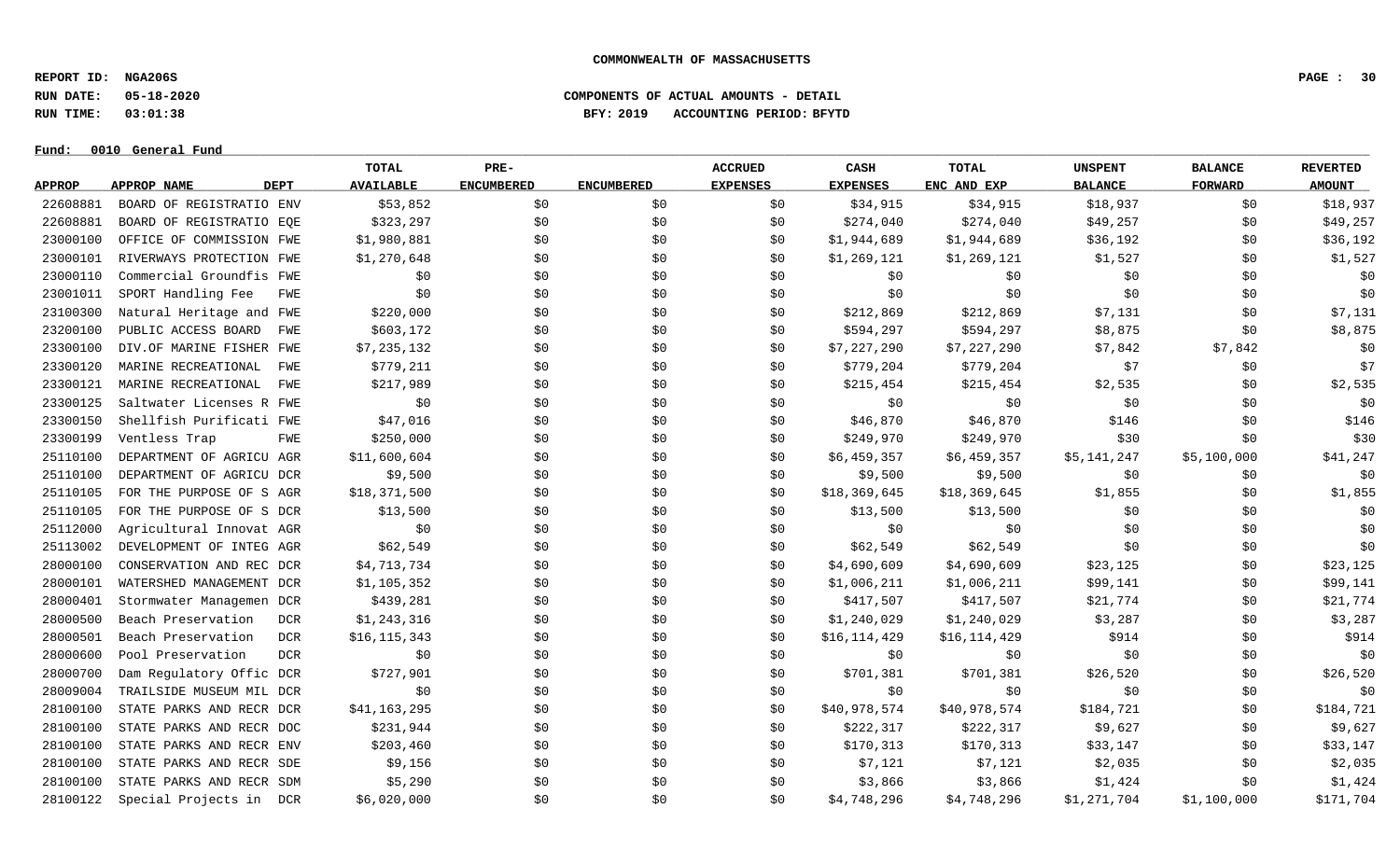**REPORT ID: NGA206S PAGE : 31**

**RUN DATE: 05-18-2020 COMPONENTS OF ACTUAL AMOUNTS - DETAIL**

**RUN TIME: 03:01:38 BFY: 2019 ACCOUNTING PERIOD: BFYTD**

#### $Fund: 0010$  General Fund

## **TOTAL PRE- ACCRUED CASH TOTAL UNSPENT BALANCE REVERTED** <u>APPROP APPROPNAME – DEPT AVAILABLE ENCUMBERED ENCUMBERED EXPENSES EXPENSES ENCANDEXP BALANCE – FORWARD – AMOUNT</u> 28100200 DCR Summer Employmen DCR \$0 \$0 \$0 \$0 \$0 \$0 \$0 \$0 \$0 28102000 SEASONAL HIRES STATE DCR \$0 \$0 \$0 \$0 \$0 \$0 \$0 \$0 \$0 28102042 DCR Retained Revenue DCR \$20,024,130 \$0 \$0 \$0 \$19,016,055 \$19,016,055 \$1,008,075 \$0 \$1,008,075 28200100 URBAN PARKS AND RECR DCR \$0 \$0 \$0 \$0 \$0 \$0 \$0 \$0 \$0 28200101 State House Park Ran DCR \$2,208,092 \$0 \$0 \$0 \$2,180,084 \$2,180,084 \$28.008 \$0 \$28,008 \$0 \$28,008 28200200 URBAN PARKS SEASONAL DCR \$0 \$0 \$0 \$0 \$0 \$0 \$0 \$0 \$0 28200300 Central Artery Parks DCR \$0 \$0 \$0 \$0 \$0 \$0 \$0 \$0 \$0 28201000 PARK RANGER CITATION DCR \$0 \$0 \$0 \$0 \$0 \$0 \$0 \$0 \$0 28201001 TELECOMMUNICATIONS R DCR \$0 \$0 \$0 \$0 \$0 \$0 \$0 \$0 \$0 28202000 PARKWAYS SNOW AND IC DCR \$3,000,000 \$0 \$0 \$0 \$3,000,000 \$3,000,000 \$0 \$0 \$0 28203001 SKATING RINKS RETAIN DCR \$0 \$0 \$0 \$0 \$0 \$0 \$0 \$0 \$0 28204420 PONKAPOAG GOLF COURS DCR \$0 \$0 \$0 \$0 \$0 \$0 \$0 \$0 \$0 28204421 LEO J. MARTIN GOLF C DCR \$0 \$0 \$0 \$0 \$0 \$0 \$0 \$0 \$0 28209005 PARKWAYS STREET LIGH DCR \$0 \$0 \$0 \$0 \$0 \$0 \$0 \$0 \$0 30001000 Department of Early EEC \$6,161,479 \$0 \$0 \$0 \$0 \$5,835,324 \$5,835,324 \$326,155 \$0 \$326,155 \$0 \$326,155 30001020 Quality Improvement EDU \$3,918,035 \$0 \$0 \$3,918,035 \$3,918,035 \$0 \$0 30001020 Quality Improvement EEC \$30,728,785 \$0 \$0 \$0 \$0 \$29,238,427 \$29,238,427 \$1,490,357 \$1,490,357 \$1,490,357 30001042 Center-Based Child C EEC \$0 \$0 \$0 \$0 \$0 \$0 \$0 \$0 \$0 30001050 EEC Assessment EEC \$0 \$0 \$0 \$0 \$0 \$0 \$0 \$0 \$0 30002000 Childcare Resource a EEC \$8,675,311 \$0 \$0 \$0 \$8,659,212 \$8,659,212 \$16,099 \$16,099 \$16,099 30002050 Children's Trust Fun EEC \$1,177,964 \$0 \$0 \$0 \$1,143,317 \$1,143,317 \$34,647 \$9 \$0 \$34,647 30003000 STEM Pre-School EEC \$0 \$0 \$0 \$0 \$0 \$0 \$0 \$0 \$0 30003050 Supportive Child Car EEC \$0 \$0 \$0 \$0 \$0 \$0 \$0 \$0 \$0 30003060 Supportive and TANF DSS \$59,047 \$0 \$0 \$9, \$59,047 \$59,047 \$59,047 \$9 \$0 \$0 \$0 \$0 \$0 \$0 \$0 \$0 30003060 Supportive and TANF EEC \$257,417,348 \$0 \$0 \$0 \$0 \$249,792,665 \$249,792,665 \$7,624,683 \$7,624,683 \$7,624,683 30004000 Pre-School Programs EEC \$0 \$0 \$0 \$0 \$0 \$0 \$0 \$0 \$0 30004040 Birth through Pre Sc EEC \$0 \$0 \$0 \$0 \$0 \$0 \$0 \$0 \$0 30004050 DTA Related Caseload EEC \$0 \$0 \$0 \$0 \$0 \$0 \$0 \$0 \$0 30004060 Income Eligible Earl EEC \$287,814,324 \$0 \$0 \$0 \$268,998,616 \$268,998,616 \$18,815,708 \$18,815,708 \$18,815,708 \$0 30004065 Provider Ouality Inv EEC \$0 \$0 \$0 \$0 \$0 \$0 \$0 \$0 30004070 Pre School Initiativ EEC \$0 \$0 \$0 \$0 \$0 \$0 \$0 \$0 \$0 30005000 Grants to Head Start EEC \$9,600,000 \$0 \$0 \$0 \$9,600,000 \$9,600,000 \$0 \$0 \$0 30005025 K1 Classroom Grant P EEC \$0 \$0 \$0 \$0 \$0 \$0 \$0 \$0 \$0 30005075 Universal Pre-Kinder EEC \$0 \$0 \$0 \$0 \$0 \$0 \$0 \$0 \$0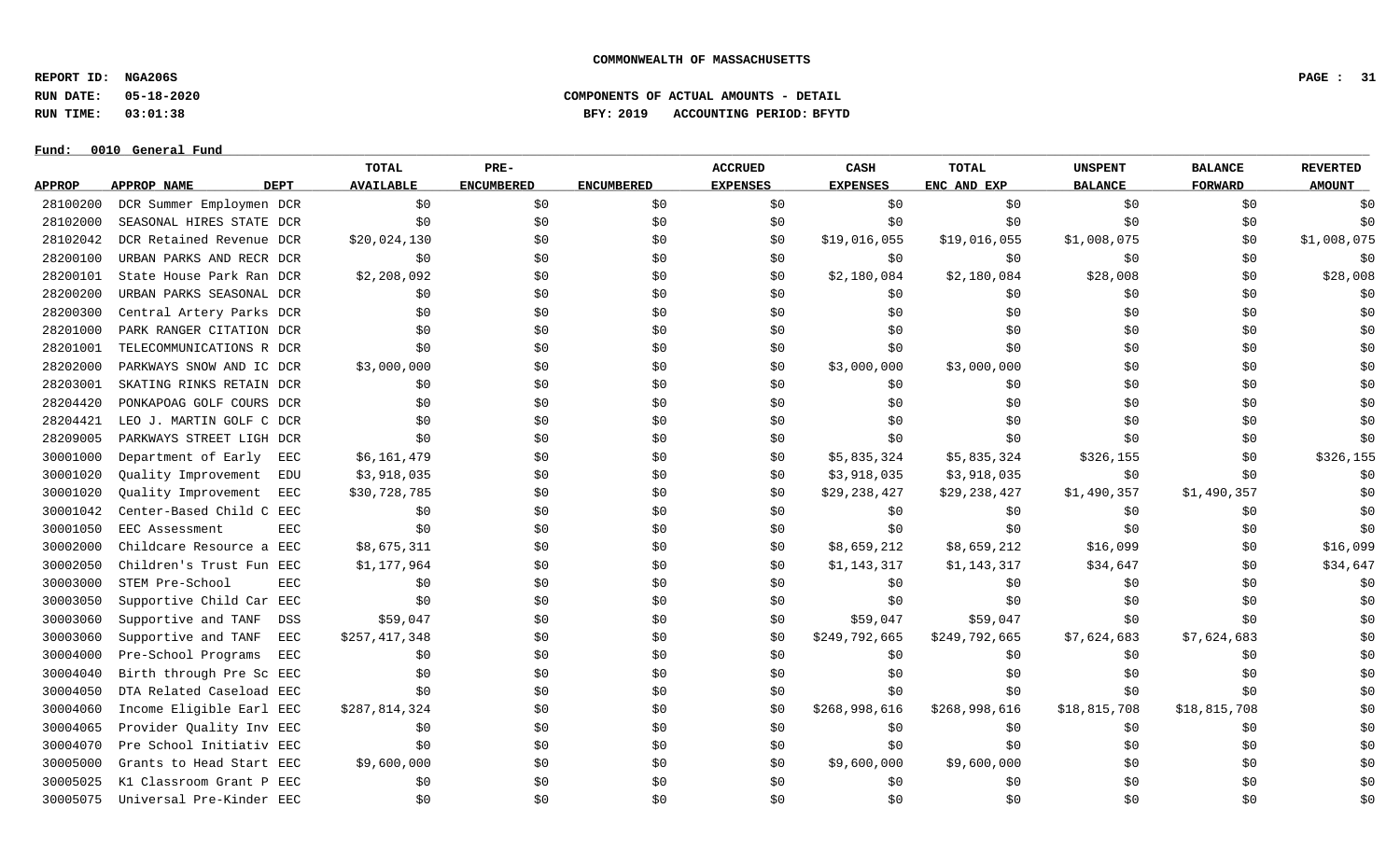**REPORT ID: NGA206S PAGE : 32**

**RUN DATE: 05-18-2020 COMPONENTS OF ACTUAL AMOUNTS - DETAIL**

**RUN TIME: 03:01:38 BFY: 2019 ACCOUNTING PERIOD: BFYTD**

#### $Fund: 0010$  General Fund

## **TOTAL PRE- ACCRUED CASH TOTAL UNSPENT BALANCE REVERTED** <u>APPROP APPROPNAME – DEPT AVAILABLE ENCUMBERED ENCUMBERED EXPENSES EXPENSES ENCANDEXP BALANCE – FORWARD – AMOUNT</u> 30006000 Quality Expenditures EEC \$0 \$0 \$0 \$0 \$0 \$0 \$0 \$0 \$0 30006025 Commonwealth Prescho EEC \$5,000,000 \$0 \$0 \$0 \$0 \$1,992,013 \$1,992,013 \$3,007,987 \$2,500,000 \$507,987 30006050 Professional Develop EEC \$0 \$0 \$0 \$0 \$0 \$0 \$0 \$0 \$0 30006075 Early Childhood Ment EEC \$2,500,000 \$0 \$0 \$0 \$2,179,045 \$2,179,045 \$320,955 \$0 \$320,955 30007000 Children's Trust Fun EEC \$14,911,908 \$0 \$0 \$0 \$14,572,820 \$14,572,820 \$339,088 \$0 \$339,088 \$0 \$339,088 30007020 Multi-Generational A EEC \$0 \$0 \$0 \$0 \$0 \$0 \$0 \$0 \$0 30007040 EEC Contingency Cont EEC \$424,363 \$0 \$0 \$0 \$420,430 \$420,430 \$3,932 \$0 \$3,932 30007050 Mass Family Networks EEC \$13,742,000 \$0 \$0 \$0 \$0 \$13,683,460 \$13,683,460 \$58,540 \$58,540 \$0 \$58,540 30007070 Reach Out and Read EEC \$1,000,000 \$0 \$0 \$0 \$1,000,000 \$1,000,000 \$0 \$0 \$0 40000005 Youth Violence Preve EHS \$8,395,000 \$0 \$0 \$0 \$0 \$7,808,180 \$7,808,180 \$586,820 \$250,000 \$336,820 40000007 Unaccompanied Homele DPH \$0 \$0 \$0 \$0 \$0 \$0 \$0 \$0 \$0 40000007 Unaccompanied Homele EHS \$3,126,500 \$0 \$0 \$0 \$0 \$2,993,499 \$2,993,499 \$133,001 \$0 \$133,001 40000007 Unaccompanied Homele OCD \$53,500 \$0 \$0 \$0 \$0 \$0 \$0 \$53,500 \$53,500 \$0 \$53,500 \$53,500 40000007 Unaccompanied Homele RGT \$120,000 \$0 \$0 \$0 \$120,000 \$120,000 \$120,000 \$0 \$0 \$0 \$0 \$0 \$0 40000008 Crossroads Organizat EHS \$0 \$0 \$0 \$0 \$0 \$0 \$0 \$0 \$0 40000009 Office of Health Equ DPH \$100,000 \$0 \$0 \$0 \$0 \$59,499 \$59,499 \$40,501 \$0 \$40,501 40000009 Office of Health Equ EHS \$0 \$0 \$0 \$0 \$0 \$0 \$0 \$0 \$0 40000014 Edward M. Kennedy Co EHS \$200,000 \$0 \$0 \$0 \$200,000 \$200,000 \$0 \$0 \$0 40000020 Nursing and Allied H EHS \$350,000 \$0 \$0 \$0 \$0 \$350,000 \$350,000 \$0 \$0 \$0 \$0 \$0 \$0 \$0 \$0 40000050 PCA Council EHS \$1,780,767 \$0 \$0 \$0 \$1,612,779 \$1,612,779 \$167,988 \$0 \$167,988 \$0 \$167,988 40000051 Family Access Center DMH \$0 \$0 \$0 \$0 \$0 \$0 \$0 \$0 \$0 40000051 Family Access Center DSS \$0 \$0 \$0 \$0 \$0 \$0 \$0 \$0 \$0 40000051 Family Access Center EHS \$500,000 \$0 \$0 \$0 \$0 \$0 \$500,000 \$0 \$500,000 40000082 HSN Claims Migration EHS \$0 \$0 \$0 \$0 \$0 \$0 \$0 \$0 \$0 40000112 Youths-at-Risk Match EHS \$0 \$0 \$0 \$0 \$0 \$0 \$0 \$0 \$0 40000114 Quality Care Fund Re EHS \$0 \$0 \$0 \$0 \$0 \$0 \$0 \$0 \$0 40000250 HIX Retained Revenue EHS \$8,285,479 \$0 \$0 \$0 \$0 \$0 \$0 \$8,285,479 \$8,285,479 \$8,285,479 \$0 40000265 Community Health Cen EHS \$0 \$0 \$0 \$0 \$0 \$0 \$0 \$0 \$0 40000300 ADMINISTRATION OF TH AGO \$20,000 \$0 \$0 \$0 \$0 \$8,044 \$8,044 \$11,956 \$0 \$11,956 \$11,956 40000300 ADMINISTRATION OF TH DMH \$0 \$0 \$0 \$0 \$0 \$0 \$0 \$0 \$0 40000300 ADMINISTRATION OF THOMR \$750,748 \$0 \$0 \$0 \$735,992 \$735,992 \$14,756 \$0 \$14,756 \$0 \$14,756 40000300 ADMINISTRATION OF THODR \$152,595 \$0 \$0 \$0 \$106,214 \$106,214 \$46,381 \$0 \$46,381 40000300 ADMINISTRATION OF TH DPH \$1,125,030 \$0 \$0 \$1,073,558 \$1,073,558 \$1,073,558 \$51,473 \$0 \$51,473 40000300 ADMINISTRATION OF TH EHS \$99,663,810 \$0 \$0 \$0 \$0 \$98,738,002 \$98,738,002 \$925,808 \$0 \$925,808 \$0 \$925,808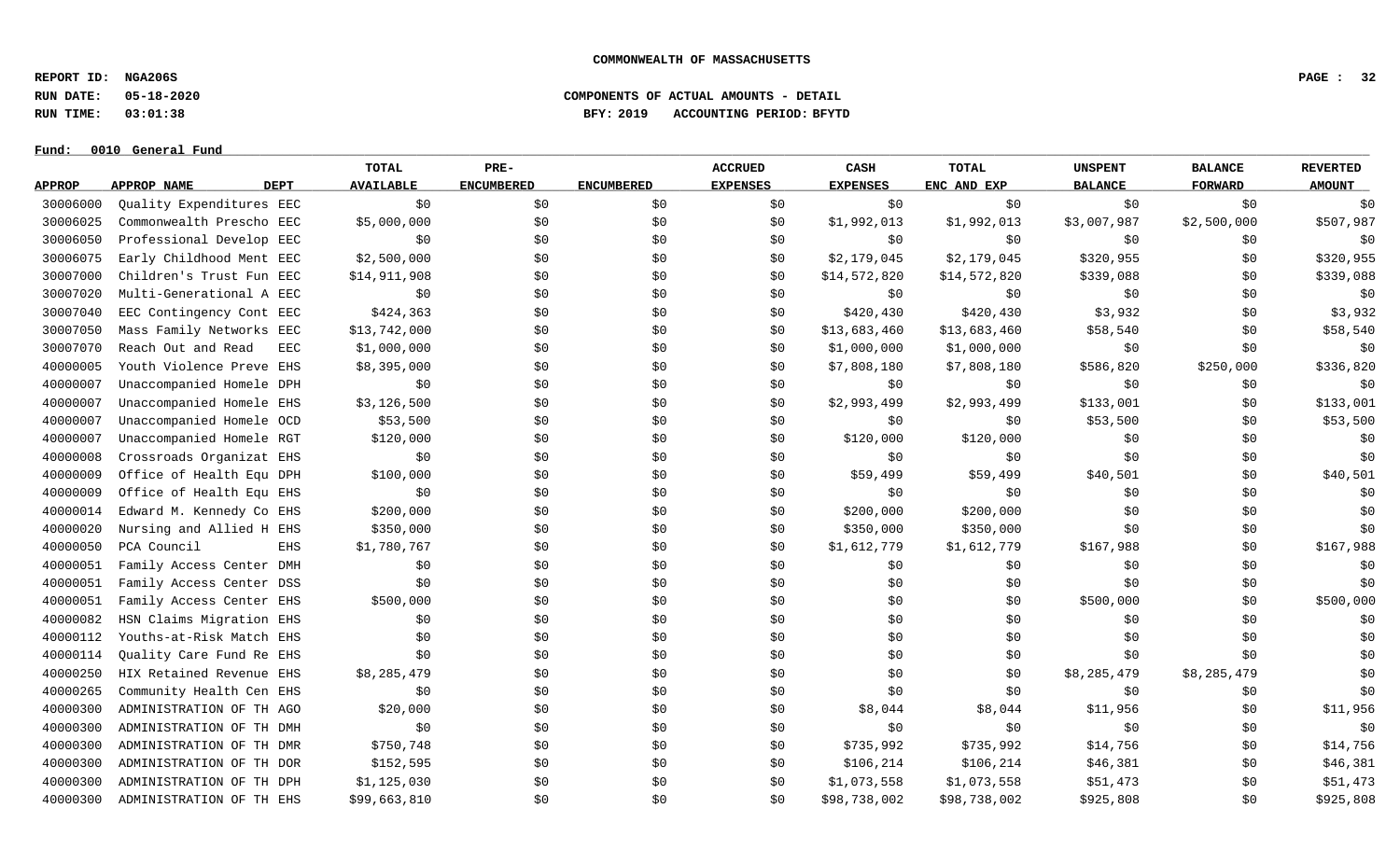**REPORT ID: NGA206S PAGE : 33**

**Fund: \_\_\_\_\_\_\_\_\_\_\_\_\_\_\_\_\_\_\_\_\_\_\_\_\_\_\_\_\_\_\_\_\_\_\_\_\_\_\_\_\_\_\_\_\_\_\_\_\_\_\_\_\_\_\_\_\_\_\_\_\_\_\_\_\_\_\_\_\_\_\_\_\_\_\_\_\_\_\_\_\_\_\_\_\_\_\_\_\_\_\_\_\_\_\_\_\_\_\_\_\_\_\_\_\_\_\_\_\_\_\_\_\_\_\_\_\_\_\_\_\_\_\_\_\_\_\_\_\_\_\_\_\_\_\_\_\_\_\_\_\_\_\_\_\_\_\_\_\_\_\_\_\_\_\_\_\_\_\_\_\_\_\_\_\_\_\_\_\_\_\_\_\_\_\_\_\_\_ 0010 General Fund**

### **RUN DATE: 05-18-2020 COMPONENTS OF ACTUAL AMOUNTS - DETAIL RUN TIME: 03:01:38 BFY: 2019 ACCOUNTING PERIOD: BFYTD**

|               |                            | <b>TOTAL</b>     | PRE-              |                   | <b>ACCRUED</b>  | CASH                            | <b>TOTAL</b>                      | <b>UNSPENT</b> | <b>BALANCE</b> | <b>REVERTED</b> |
|---------------|----------------------------|------------------|-------------------|-------------------|-----------------|---------------------------------|-----------------------------------|----------------|----------------|-----------------|
| <b>APPROP</b> | <b>DEPT</b><br>APPROP NAME | <b>AVAILABLE</b> | <b>ENCUMBERED</b> | <b>ENCUMBERED</b> | <b>EXPENSES</b> | <b>EXPENSES</b>                 | ENC AND EXP                       | <b>BALANCE</b> | <b>FORWARD</b> | <b>AMOUNT</b>   |
| 40000300      | ADMINISTRATION OF TH GOV   | \$417,534        | \$0               | \$0               | \$0             | \$410,703                       | \$410,703                         | \$6,831        | \$0            | \$6,831         |
| 40000300      | ADMINISTRATION OF TH HCF   | \$1,989,329      | \$0               | \$0               | \$0             | \$1,969,540                     | \$1,969,540                       | \$19,790       | \$0            | \$19,790        |
| 40000300      | ADMINISTRATION OF TH HRD   | \$120,660        | \$0               | \$0               | \$0             | \$113,922                       | \$113,922                         | \$6,737        | \$0            | \$6,737         |
| 40000300      | ADMINISTRATION OF TH MRC   | \$250,000        | \$0               | \$0               | \$0             | \$250,000                       | \$250,000                         | \$0            | \$0            | \$0             |
| 40000300      | ADMINISTRATION OF TH OCD   | \$58,500         | \$0               | \$0               | \$0             | \$27,719                        | \$27,719                          | \$30,781       | \$0            | \$30,781        |
| 40000301      | MassHealth - Auditin EHS   | \$0              | \$0               | \$0               | \$0             | \$0                             | \$0                               | \$0            | \$0            | \$0             |
| 40000309      | MassHealth Field Aud EHS   | \$0              | \$0               | \$0               | \$0             | \$0                             | \$0                               | \$0            | \$0            | \$0             |
| 40000320      | PRIOR YEAR COLLECTIO EHS   | \$225,000,000    | \$0               | \$0               | \$0             | \$225,000,000                   | \$225,000,000                     | \$0            | \$0            | \$0             |
| 40000321      | EOHHS Contingency Co EHS   | \$51,032,526     | \$0               | \$0               | \$0             | \$51,032,526                    | \$51,032,526                      | \$0            | \$0            | \$0             |
| 40000328      | State Plan Amendment EHS   | \$50,000         | \$0               | \$0               | \$0             | \$0                             | \$0                               | \$50,000       | \$0            | \$50,000        |
| 40000352      | MassHealth - Enrollm EHS   | \$0              | \$0               | \$0               | \$0             | \$0                             | \$0                               | \$0            | \$0            | \$0             |
| 40000360      | Health Information A EHS   | \$0              | \$0               | \$0               | \$0             | \$0                             | \$0                               | \$0            | \$0            | \$0             |
| 40000430      | COMMONHEALTH SUPPLEM EHS   | \$144,744,844    | \$0               | \$0               | \$0             | \$144,713,262                   | \$144,713,262                     | \$31,582       | \$0            | \$31,582        |
| 40000500      | MANAGED CARE PLAN<br>EHS   | \$5,213,343,041  | \$0               | \$0               | \$0             | \$5,213,343,041 \$5,213,343,041 |                                   | \$0            | \$0            | \$0             |
| 40000600      | MassHealth - Senior<br>ELD | \$0              | \$0               | \$0               | \$0             | \$0                             | \$0                               | \$0            | \$0            | \$0             |
| 40000601      | MassHealth Senior Ca EHS   | \$3,820,558,972  | \$0               | \$0               | SO.             |                                 | \$3,820,558,972 \$3,820,558,972   | \$0            | \$0            | \$0             |
| 40000640      | MassHealth Nursing H ELD   | \$0              | \$0               | \$0               | \$0             | \$0                             | \$0                               | \$0            | \$0            | \$0             |
| 40000641      | MassHealth Nursing H EHS   | \$375,258,217    | \$0               | \$0               | \$0             | \$365,367,935                   | \$365,367,935                     | \$9,890,282    | \$9,858,217    | \$32,065        |
| 40000650      | Community First Init EHS   | \$0              | \$0               | \$0               | \$0             | \$0                             | \$0                               | \$0            | \$0            | \$0             |
| 40000700      | INDEMNITY/THIRD PART DMR   | \$22,648,743     | \$0               | \$0               | \$0             | \$22,648,743                    | \$22,648,743                      | \$0            | \$0            | \$0             |
| 40000700      | INDEMNITY/THIRD PART DOR   | \$41,566         | \$0               | \$0               | \$0             | \$41,566                        | \$41,566                          | \$0            | \$0            | \$0             |
| 40000700      | INDEMNITY/THIRD PART DPH   | \$8,220,867      | \$0               | \$0               | \$0             | \$8,220,867                     | \$8,220,867                       | \$0            | \$0            | \$0             |
| 40000700      | INDEMNITY/THIRD PART EHS   | \$3,100,489,822  | \$0               | \$0               | \$0             |                                 | $$3,100,489,822$ $$3,100,489,822$ | \$0            | \$0            | \$0             |
| 40000700      | INDEMNITY/THIRD PART EPS   | \$11,907         | \$0               | \$0               | \$0             | \$11,907                        | \$11,907                          | \$0            | \$0            | \$0             |
| 40000700      | INDEMNITY/THIRD PART MRC   | \$4,894,456      | \$0               | \$0               | \$0             | \$4,894,456                     | \$4,894,456                       | \$0            | \$0            | \$0             |
| 40000700      | INDEMNITY/THIRD PART POL   | \$4,212          | \$0               | \$0               | \$0             | \$4,212                         | \$4,212                           | \$0            | \$0            | \$0             |
| 40000740      | MassHealth Primary C EHS   | \$0              | \$0               | \$0               | \$0             | \$0                             | \$0                               | \$0            | \$0            | \$0             |
| 40000870      | MassHealth - Basic E EHS   | \$0              | \$0               | \$0               | \$0             | \$0                             | \$0                               | \$0            | \$0            | \$0             |
| 40000875      | CERVICAL/BREAST CANC EHS   | \$6,191,803      | \$0               | \$0               | \$0             | \$6,191,793                     | \$6,191,793                       | \$10           | \$0            | \$10            |
| 40000880      | MassHealth - Family<br>EHS | \$413,445,932    | \$0               | \$0               | \$0             | \$413,445,932                   | \$413,445,932                     | \$0            | \$0            | \$0             |
| 40000885      | Small Business Emplo EHS   | \$22, 283, 084   | \$0               | \$0               | \$0             | \$22,283,084                    | \$22,283,084                      | \$0            | \$0            | \$0             |
| 40000890      | MassHealth - Employe EHS   | \$0              | \$0               | \$0               | \$0             | \$0                             | \$0                               | \$0            | \$0            | \$0             |
| 40000891      | MassHealth - Employe EHS   | \$0              | \$0               | \$0               | \$0             | \$0                             | \$0                               | \$0            | \$0            | \$0             |
| 40000895      | HEALTHY START<br>EHS       | \$0              | \$0               | \$0               | \$0             | \$0                             | \$0                               | \$0            | \$0            | \$0             |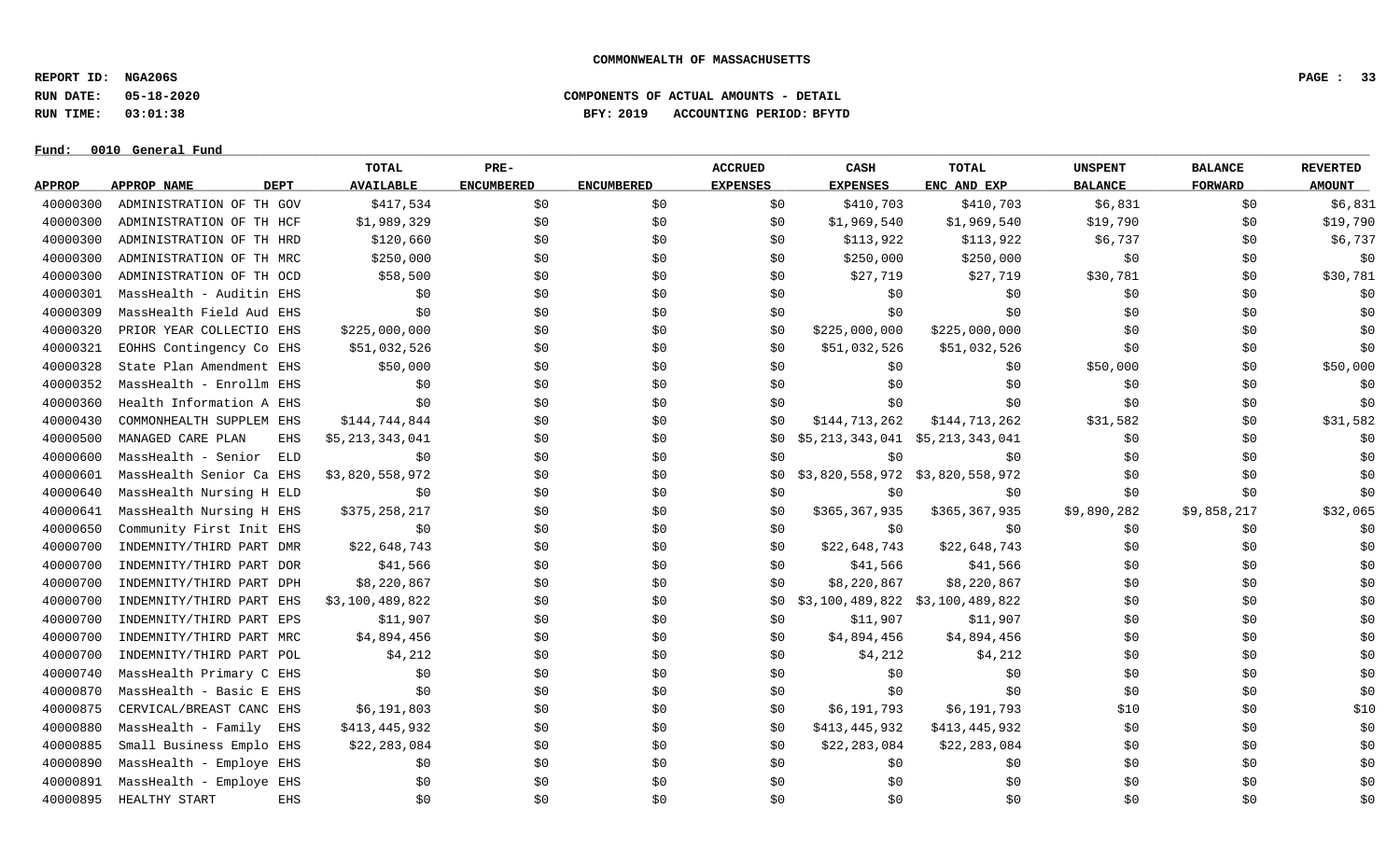**REPORT ID: NGA206S PAGE : 34**

**RUN DATE: 05-18-2020 COMPONENTS OF ACTUAL AMOUNTS - DETAIL**

**RUN TIME: 03:01:38 BFY: 2019 ACCOUNTING PERIOD: BFYTD**

|               |                            | <b>TOTAL</b>     | PRE-              |                   | <b>ACCRUED</b>  | CASH                            | <b>TOTAL</b>  | <b>UNSPENT</b> | <b>BALANCE</b> | <b>REVERTED</b> |
|---------------|----------------------------|------------------|-------------------|-------------------|-----------------|---------------------------------|---------------|----------------|----------------|-----------------|
| <b>APPROP</b> | APPROP NAME<br><b>DEPT</b> | <b>AVAILABLE</b> | <b>ENCUMBERED</b> | <b>ENCUMBERED</b> | <b>EXPENSES</b> | <b>EXPENSES</b>                 | ENC AND EXP   | <b>BALANCE</b> | <b>FORWARD</b> | <b>AMOUNT</b>   |
| 40000940      | ACA Expansion Popula EHS   | \$2,375,446,018  | \$0               | \$0               | \$0             | \$2,375,446,018 \$2,375,446,018 |               | \$0            | \$0            | \$0             |
| 40000950      | Children's Behaviora DMH   | \$49,713         | \$0               | \$0               | \$0             | \$49,713                        | \$49,713      | \$0            | \$0            | \$0             |
| 40000950      | Children's Behaviora EHS   | \$256,707,978    | \$0               | \$0               | \$0             | \$256,697,662                   | \$256,697,662 | \$10,316       | \$0            | \$10,316        |
| 40000990      | CHILDREN'S MEDICAL S EHS   | \$12,096,978     | \$0               | \$0               | \$0             | \$12,096,978                    | \$12,096,978  | \$0            | \$0            | \$0             |
| 40001400      | MASSHEALTH HIV EXPAN EHS   | \$9,731,416      | \$0               | \$0               | \$0             | \$9,731,416                     | \$9,731,416   | \$0            | \$0            | \$0             |
| 40001405      | MassHealth - Essenti EHS   | \$0              | \$0               | \$0               | \$0             | \$0                             | \$0           | \$0            | \$0            | \$0             |
| 40001420      | Medicare Part D Claw EHS   | \$425,567,964    | \$0               | \$0               | \$0             | \$425,567,964                   | \$425,567,964 | \$0            | \$0            | \$0             |
| 40001425      | Hutchinson Settlemen DMR   | \$82,767,866     | \$0               | \$0               | \$0             | \$82,767,866                    | \$82,767,866  | \$0            | \$0            | \$0             |
| 40001425      | Hutchinson Settlemen EHS   | \$4,034,250      | \$0               | \$0               | \$0             | \$4,034,250                     | \$4,034,250   | \$0            | \$0\$          | \$0             |
| 40001425      | Hutchinson Settlemen MRC   | \$6,935,195      | \$0               | \$0               | \$0             | \$6,935,195                     | \$6,935,195   | \$0            | \$0\$          | \$0             |
| 40001602      | MassHealth Operation EHS   | \$0              | \$0               | \$0               | \$0             | \$0                             | \$0           | \$0            | \$0\$          | \$0             |
| 40001604      | Health Care System R EHS   | \$0              | \$0\$             | \$0               | \$0             | \$0\$                           | \$0           | \$0            | \$0            | \$0             |
| 40001700      | Health and Human Ser EHS   | \$104,499,790    | \$0               | \$0               | \$0             | \$103,311,168                   | \$103,311,168 | \$1,188,622    | \$0\$          | \$1,188,622     |
| 40001700      | Health and Human Ser HCF   | \$0              | \$0               | \$0               | \$0             | \$0                             | \$0           | \$0            | \$0            | \$0             |
| 40030122      | Low-Income Citizensh ORI   | \$700,001        | \$0               | \$0               | \$0             | \$499,051                       | \$499,051     | \$200,950      | \$200,000      | \$950           |
| 41000060      | DIVISION OF HEALTH C AGO   | \$439            | \$0               | \$0               | \$0             | \$439                           | \$439         | \$0            | \$0            | \$0             |
| 41000060      | DIVISION OF HEALTH C EHS   | \$155,000        | \$0               | \$0               | \$0             | \$107,231                       | \$107,231     | \$47,769       | \$0            | \$47,769        |
| 41000060      | DIVISION OF HEALTH C HCF   | \$27,959,938     | \$0               | \$0               | \$0             | \$27,947,030                    | \$27,947,030  | \$12,908       | \$0            | \$12,908        |
| 41000061      | All Payer Claims Dat HCF   | \$172,185        | \$0               | \$0\$             | \$0             | \$172,185                       | \$172,185     | \$0            | \$0            | \$0             |
| 41000082      | HSN Claims Migration HCF   | \$0              | \$0               | \$0               | \$0             | \$0\$                           | \$0           | \$0            | \$0            | \$0             |
| 41000360      | HEALTH CARE QUALITY<br>HCF | \$0              | \$0               | \$0               | \$0             | \$0\$                           | \$0           | \$0            | \$0            | \$0             |
| 41100001      | COMMISSION FOR THE B MCB   | \$1,049,002      | \$0               | \$0               | \$0             | \$1,044,946                     | \$1,044,946   | \$4,056        | \$0            | \$4,056         |
| 41100001      | COMMISSION FOR THE B TRE   | \$297,271        | \$0               | \$0               | \$0             | \$297,271                       | \$297,271     | \$0            | \$0            | \$0             |
| 41101000      | COMMUNITY SERVICES P MCB   | \$6,753,965      | \$0               | \$0               | \$0             | \$6,676,457                     | \$6,676,457   | \$77,508       | \$0            | \$77,508        |
| 41101020      | MEDICAL ASSISTANCE E MCB   | \$0              | \$0               | \$0               | \$0             | \$0                             | \$0           | \$0            | \$0            | \$0             |
| 41102000      | TURNING TWENTY-TWO P MCB   | \$13,715,760     | \$0               | \$0               | \$0             | \$13,625,572                    | \$13,625,572  | \$90,188       | \$0\$          | \$90,188        |
| 41102000      | TURNING TWENTY-TWO P MCD   | \$5,500          | \$0               | \$0               | \$0             | \$2,446                         | \$2,446       | \$3,054        | \$0\$          | \$3,054         |
| 41102001      | NEW TURNING 22 CLIEN MCB   | \$0              | \$0               | \$0               | \$0             | \$0\$                           | \$0           | \$0            | \$0\$          | \$0             |
| 41103010      | VOCATIONAL REHABILIT CHS   | \$1,236          | \$0               | \$0               | \$0             | \$1,236                         | \$1,236       | \$0            | \$0            | \$0             |
| 41103010      | VOCATIONAL REHABILIT MCB   | \$3,339,864      | \$0               | \$0               | \$0             | \$3,254,528                     | \$3,254,528   | \$85,336       | \$0\$          | \$85,336        |
| 41200200      | Independent Living C MRC   | \$7,146,117      | \$0               | \$0               | \$0             | \$7,146,117                     | \$7,146,117   | \$0            | \$0\$          | \$0             |
| 41201000      | MASS REHABILITATION<br>CHS | \$0              | \$0               | \$0               | \$0             | \$0                             | \$0           | \$0            | \$0            | \$0             |
| 41201000      | MASS REHABILITATION<br>MRC | \$351,426        | \$0               | \$0\$             | \$0             | \$350,898                       | \$350,898     | \$528          | \$0\$          | \$528           |
| 41202000      | VOCATIONAL REHABILIT MRC   | \$10,419,052     | \$0\$             | \$0               | \$0             | \$10,386,083                    | \$10,386,083  | \$32,969       | \$0            | \$32,969        |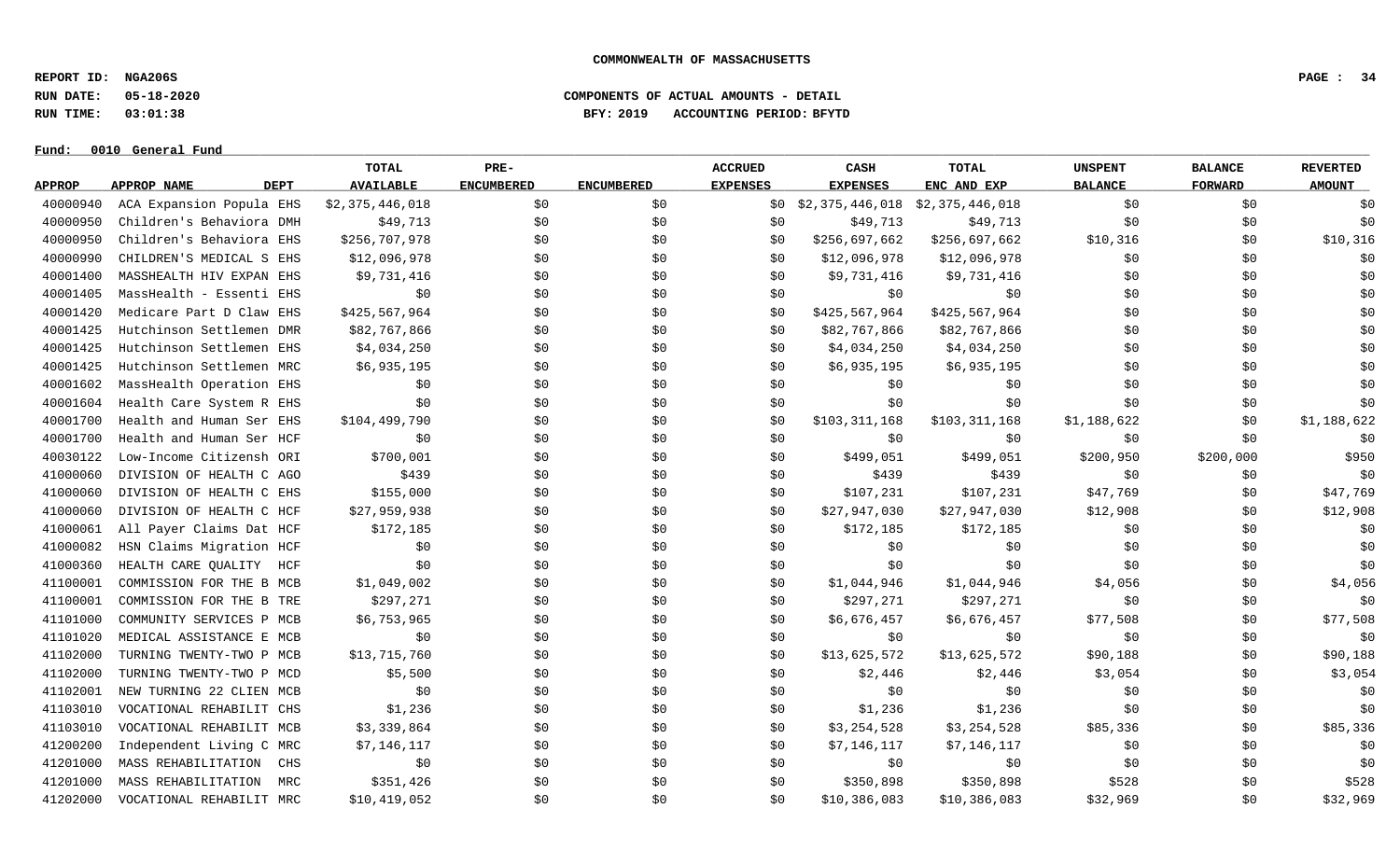**REPORT ID: NGA206S PAGE : 35**

**RUN DATE: 05-18-2020 COMPONENTS OF ACTUAL AMOUNTS - DETAIL**

**RUN TIME: 03:01:38 BFY: 2019 ACCOUNTING PERIOD: BFYTD**

 $Fund: 0010$  General Fund

## **TOTAL PRE- ACCRUED CASH TOTAL UNSPENT BALANCE REVERTED** <u>APPROP APPROPNAME – DEPT AVAILABLE ENCUMBERED ENCUMBERED EXPENSES EXPENSES ENCANDEXP BALANCE – FORWARD – AMOUNT</u> 41203000 EMPLOYMENT ASSISTANC BHC \$462,446 \$0 \$0 \$0 \$462,446 \$462,446 \$1 \$0 \$0 \$0 \$0 \$0 41203000 EMPLOYMENT ASSISTANC EOL \$200,000 \$0 \$0 \$0 \$200,000 \$200,000 \$0 \$0 \$0 41203000 EMPLOYMENT ASSISTANC MBC \$108,735 \$0 \$0 \$0 \$108,735 \$108,735 \$0 \$0 \$0 \$0 \$0 \$0 41203000 EMPLOYMENT ASSISTANC MRC \$11,543,038 \$0 \$0 \$0 \$10,532,350 \$11,532,350 \$10,688 \$0 \$10,688 \$0 \$10,688 41204000 INDEPENDENT LIVING A DMH \$387,945 \$0 \$0 \$0 \$387,940 \$387,940 \$387,940 \$4 \$0 \$4 41204000 INDEPENDENT LIVING A DMR \$505,644 \$0 \$0 \$0 \$498,833 \$498,833 \$6,810 \$6,810 \$0 \$6,810 \$6,810 41204000 INDEPENDENT LIVING A MRC \$10,250,048 \$0 \$0 \$0 \$0 \$0 \$0,448,375 \$9,448,375 \$801,673 \$630,000 \$171,673 41204001 MASSACHUSETTS HOUSIN MRC \$80,000 \$0 \$0 \$0 \$80,000 \$80,000 \$0 \$0 \$0 41204002 Living Independently MRC \$0 \$0 \$0 \$0 \$0 \$0 \$0 \$0 \$0 41204005 Living Independently MRC \$0 \$0 \$0 \$0 \$0 \$0 \$0 \$0 \$0 41204010 TURNING 22 SERVICES MRC \$322,187 \$0 \$0 \$0 \$142,104 \$142,104 \$180,083 \$0 \$180,083 \$0 \$180,083 41205000 HOMEMAKING SERVICES MRC \$4,377,084 \$0 \$0 \$0 \$4,345,720 \$4,345,720 \$4,345,720 \$31,364 \$0 \$31,364 41206000 HEAD INJURED SERVICE MRC \$16,797,113 \$0 \$0 \$0 \$16,649,900 \$16,649,900 \$147,213 \$0 \$147,213 41250100 COMMISSION FOR THE D MCD \$5,972,514 \$0 \$0 \$0 \$5,965,229 \$5,965,229 \$7,285 \$7,285 \$0 \$7,285 41250100 COMMISSION FOR THE D WEL  $\frac{1}{50}$   $\frac{1}{50}$   $\frac{1}{50}$   $\frac{1}{50}$   $\frac{1}{54}$ ,223  $\frac{1}{54}$ ,140  $\frac{1}{50}$   $\frac{1}{54}$ ,140  $\frac{1}{54}$  41250102 Interpreters for Sta MCD \$0 \$0 \$0 \$0 \$0 \$0 \$0 \$0 \$0 41800100 SOLDIERS' HOME IN CH CHE \$28,136,140 \$0 \$0 \$0 \$0 \$28,097,542 \$28,097,542 \$38,598 \$0 \$38,598 \$0 \$38,598 41801100 SOLDIERS' HOME, CHEL CHE \$633,496 \$0 \$0 \$0 \$610,213 \$610,213 \$23,284 \$23,284 \$23,284 \$0 41900100 SOLDIERS' HOME IN HO HLY \$23,276,201 \$0 \$0 \$0 \$0 \$23,218,442 \$23,218,442 \$57,758 \$0 \$57,758 \$0 \$57,758 41900101 Holyoke Antenna Reta HLY \$1,856 \$0 \$0 \$0 \$1,682 \$1,682 \$1,682 \$174 \$0 \$174 41900102 HOLYOKE SOLDIERS' HO HLY \$13,015 \$0 \$9,000 \$9,855 \$9,855 \$3,160 \$9,160 \$0 \$3,160 \$3,160 41900200 Holyoke Telephone an HLY \$50,000 \$0 \$0 \$32,338 \$32,338 \$32,338 \$17,662 \$0 \$17,662 41900300 Holyoke 12 Bed RR HLY \$926,688 \$0 \$80 \$810,730 \$810,730 \$115,958 \$115,958 \$10,730 41901100 SOLDIERS' HOME IN HO HLY \$1,101,015 \$0 \$0 \$0 \$628,330 \$628,330 \$472,685 \$472,685 \$472,685 \$0 42000010 DEPT OF YOUTH SERVIC CHS \$1,624 \$0 \$0 \$0 \$1,624 \$1,624 \$1,624 \$1,624 \$1,624 \$1,624 \$1,624 \$1,624 \$1,624 42000010 DEPT OF YOUTH SERVIC DYS \$4,659,178 \$0 \$0 \$0 \$3,983,080 \$3,983,080 \$676,098 \$300,000 \$376,098 42000100 NON-RESIDENTIAL SERV DMH \$55,000 \$0 \$0 \$0 \$52,645 \$2,355 \$2,355 \$0 \$2,355 \$2,355 \$2,355 \$2,355 \$2,355 42000100 NON-RESIDENTIAL SERV DPH \$20,000 \$0 \$0 \$0 \$17,682 \$17,682 \$2,318 \$0 \$2,318 42000100 NON-RESIDENTIAL SERV DSS \$5,000 \$0 \$0 \$0 \$5,000 \$5,000 \$0 \$0 \$0 42000100 NON-RESIDENTIAL SERV DYS \$23,960,303 \$0 \$0 \$0 \$22,714,461 \$22,714,461 \$1,245,842 \$0 \$1,245,842 42000200 RESIDENTIAL SERVICES DYS \$29,561,324 \$0 \$0 \$0 \$28,203,935 \$28,203,935 \$1,357,389 \$0 \$1,357,389 42000300 RESIDENTIAL SERVICES DCP \$0 \$0 \$0 \$0 \$0 \$0 \$0 \$0 \$0 42000300 RESIDENTIAL SERVICES DMH \$803,758 \$0 \$0 \$0 \$93,270 \$793,270 \$793,270 \$10,489 \$0 \$10,489 \$0 \$10,489 42000300 RESIDENTIAL SERVICES DYS \$115,587,958 \$0 \$0 \$0 \$0 \$109,088,354 \$109,088,354 \$6,499,604 \$0 \$6,499,604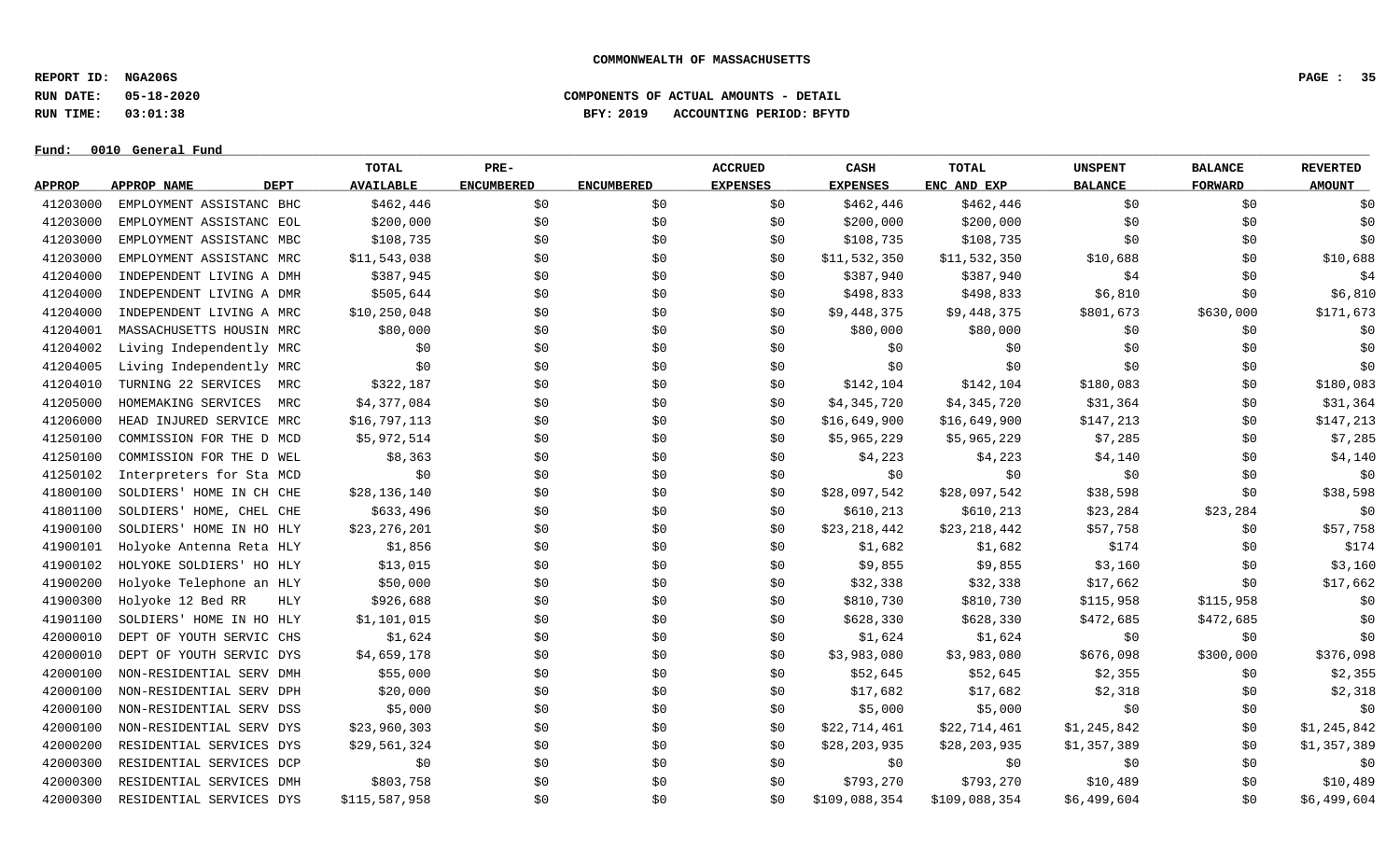**REPORT ID: NGA206S PAGE : 36**

**RUN DATE: 05-18-2020 COMPONENTS OF ACTUAL AMOUNTS - DETAIL**

**RUN TIME: 03:01:38 BFY: 2019 ACCOUNTING PERIOD: BFYTD**

 $Fund: 0010$  General Fund

## **TOTAL PRE- ACCRUED CASH TOTAL UNSPENT BALANCE REVERTED** <u>APPROP APPROPNAME – DEPT AVAILABLE ENCUMBERED ENCUMBERED EXPENSES EXPENSES ENCANDEXP BALANCE – FORWARD – AMOUNT</u> 42000300 RESIDENTIAL SERVICES EPS \$20,425 \$0 \$0 \$0 \$0 \$0 \$20,425 \$0 \$20,425 42000300 RESIDENTIAL SERVICES POL \$9,675 \$0 \$0 \$0 \$0 \$0 \$9,675 \$0 \$9,675 42000500 DYS Teacher's Salari DYS \$3,059,187 \$0 \$0 \$0 \$3,059,187 \$3,059,187 \$0 \$0 \$0 42000600 Department of Youth DYS \$2,397,359 \$0 \$0 \$0 \$1,466,510 \$1,466,510 \$930,849 \$930,849 \$930,849 \$930,849 44001000 DEPARTMENT OF PUBLIC AGO \$3,000 \$0 \$0 \$0 \$0 \$995 \$2,005 \$2,005 \$0 \$2,005 \$2,005 44001000 DEPARTMENT OF PUBLIC CHS \$14,532 \$0 \$0 \$14,501 \$14,501 \$14,501 \$31 \$0 \$19 44001000 DEPARTMENT OF PUBLIC EHS \$1,894,379 \$0 \$0 \$0 \$1,827,639 \$1,827,639 \$66,741 \$0 \$66,741 44001000 DEPARTMENT OF PUBLIC EOL \$8,800 \$0 \$0 \$0 \$3,626 \$3,626 \$5,174 \$0 \$0 \$5,174 44001000 DEPARTMENT OF PUBLIC TRE \$2,515,500 \$0 \$0 \$0 \$2,396,943 \$2,396,943 \$118,557 \$118,557 \$118,557 \$118,557 44001000 DEPARTMENT OF PUBLIC WEL \$59,387,145 \$0 \$0 \$0 \$0 \$58,450,886 \$58,450,886 \$936,258 \$0 \$936,258 44001001 Food Stamp Participa WEL \$8,334,546 \$0 \$0 \$0 \$8,055,612 \$8,055,612 \$278,934 \$0 \$278,934 44001020 Secure Jobs Connect WEL \$1,000,000 \$0 \$0 \$0 \$895,844 \$895,844 \$104,156 \$0 \$104,156 \$0 \$104,156 44001025 DOMESTIC VIOLENCE SP WEL \$1,669,512 \$0 \$0 \$1,665,183 \$1,665,183 \$4,329 \$4,329 \$9 \$4,329 44001100 Caseworker's Reserve WEL \$76,139,774 \$0 \$0 \$0 \$0 \$15,693,784 \$75,693,784 \$445,990 \$0 \$445,990 \$445,990 44001979 Pathways to Self Suf EOL \$1,000,000 \$0 \$0 \$0 \$0 \$898,205 \$898,205 \$101,795 \$0 \$101,795 \$0 \$101,795 44001979 Pathways to Self Suf WEL \$0 \$0 \$0 \$0 \$0 \$0 \$0 \$0 \$0 44011000 EMPLOYMENT AND TRAIN MRC \$270,700 \$0 \$0 \$0 \$250,245 \$250,245 \$250,245 \$20,455 \$0 \$20,455 44011000 EMPLOYMENT AND TRAIN ORI \$1,000,000 \$0 \$0 \$0 \$0 \$0 \$904,825 \$904,825 \$95,175 \$0 \$95,175 \$0 \$95,175 44011000 EMPLOYMENT AND TRAIN WEL \$13,068,526 \$0 \$0 \$0 \$11,960,654 \$11,960,654 \$1,107,872 \$400,000 \$707,872 44011101 Food Stamp Reimburse WEL \$0 \$0 \$0 \$0 \$0 \$0 \$0 \$0 \$0 44032000 DIRECT AID TO FAMILI WEL \$201,580,967 \$0 \$0 \$0 \$0 \$196,572,701 \$196,572,701 \$5,008,266 \$9 \$5,008,266 44032007 Supplemental Nutriti WEL \$300,000 \$0 \$0 \$0 \$264,301 \$264,301 \$35,699 \$0 \$35,699 44032008 SNAP Work Program Tr WEL \$1,500,000 \$0 \$0 \$0 \$0 \$21,923 \$1,478,077 \$0 \$1,478,077 \$0 \$1,478,077 44032119 FOR THE PROVISION OF DSS \$9,033,107 \$0 \$0 \$0 \$0 \$9,020,796 \$9,020,796 \$12,311 \$0 \$12,311 44032119 FOR THE PROVISION OF WEL \$0 \$0 \$0 \$0 \$0 \$0 \$0 \$0 \$0 44032120 FOR FAMILY SHELTER/T WEL \$0 \$0 \$0 \$0 \$0 \$0 \$0 \$0 \$0 44052000 DIRECT OLD AGE ASSIS EHS \$23,775,000 \$0 \$0 \$0 \$0 \$23,071,375 \$23,071,375 \$703,625 \$0 \$703,625 \$0 \$703,625 44052000 DIRECT OLD AGE ASSIS WEL \$196,691,788 \$0 \$0 \$0 \$0 \$0 \$186,677,522 \$186,677,522 \$10,014,266 \$0 \$10,014,266 44063000 FOR ASSIST. TO ORGAN WEL \$0 \$0 \$0 \$0 \$0 \$0 \$0 \$0 \$0 44063010 Home and Healthy for WEL \$0 \$0 \$0 \$0 \$0 \$0 \$0 \$0 \$0 44081000 EMERGENCY AID TO THE WEL \$76,264,729 \$0 \$0 \$0 \$74,504,534 \$74,504,534 \$1,760,195 \$0 \$1,760,195 45100020 Food Protection Prog DPH \$135,334 \$0 \$0 \$0 \$135,072 \$135,072 \$262 \$262 \$0 \$262 45100025 SEAL Dental Program DPH \$257,446 \$0 \$0 \$0 \$0 \$252,068 \$252,068 \$5,378 \$0 \$0 \$5,378 45100040 Pharmaceutical and M DPH \$73,734 \$0 \$0 \$0 \$20,963 \$20,963 \$20,963 \$52,771 \$0 \$52,771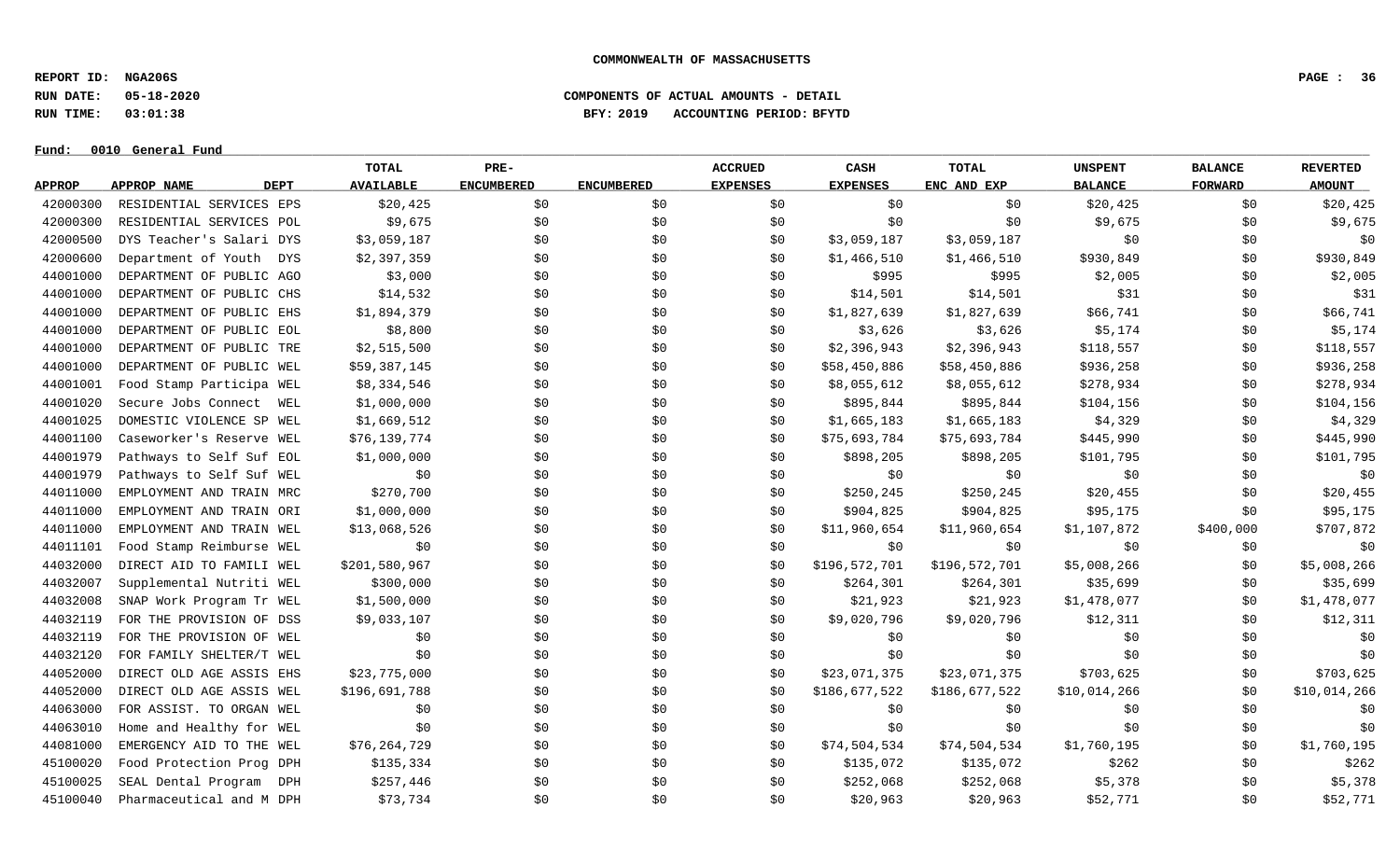**REPORT ID: NGA206S PAGE : 37**

**Fund: \_\_\_\_\_\_\_\_\_\_\_\_\_\_\_\_\_\_\_\_\_\_\_\_\_\_\_\_\_\_\_\_\_\_\_\_\_\_\_\_\_\_\_\_\_\_\_\_\_\_\_\_\_\_\_\_\_\_\_\_\_\_\_\_\_\_\_\_\_\_\_\_\_\_\_\_\_\_\_\_\_\_\_\_\_\_\_\_\_\_\_\_\_\_\_\_\_\_\_\_\_\_\_\_\_\_\_\_\_\_\_\_\_\_\_\_\_\_\_\_\_\_\_\_\_\_\_\_\_\_\_\_\_\_\_\_\_\_\_\_\_\_\_\_\_\_\_\_\_\_\_\_\_\_\_\_\_\_\_\_\_\_\_\_\_\_\_\_\_\_\_\_\_\_\_\_\_\_ 0010 General Fund**

# **RUN DATE: 05-18-2020 COMPONENTS OF ACTUAL AMOUNTS - DETAIL RUN TIME: 03:01:38 BFY: 2019 ACCOUNTING PERIOD: BFYTD**

|               |                            | <b>TOTAL</b>     | PRE-              |                   | <b>ACCRUED</b>  | CASH            | TOTAL        | <b>UNSPENT</b> | <b>BALANCE</b> | <b>REVERTED</b> |
|---------------|----------------------------|------------------|-------------------|-------------------|-----------------|-----------------|--------------|----------------|----------------|-----------------|
| <b>APPROP</b> | <b>DEPT</b><br>APPROP NAME | <b>AVAILABLE</b> | <b>ENCUMBERED</b> | <b>ENCUMBERED</b> | <b>EXPENSES</b> | <b>EXPENSES</b> | ENC AND EXP  | <b>BALANCE</b> | <b>FORWARD</b> | <b>AMOUNT</b>   |
| 45100100      | BUREAU OF ADMINISTRA DCP   | \$100,874        | \$0               | \$0               | \$0             | \$100,874       | \$100,874    | \$0            | \$0            | \$0             |
| 45100100      | BUREAU OF ADMINISTRA DPH   | \$18,100,250     | \$0               | \$0               | \$0             | \$17,797,014    | \$17,797,014 | \$303,236      | \$0            | \$303,236       |
| 45100100      | BUREAU OF ADMINISTRA EHS   | \$0              | \$0               | \$0               | \$0             | \$0             | \$0          | \$0            | \$0            | \$0             |
| 45100100      | BUREAU OF ADMINISTRA UMS   | \$190,310        | \$0               | \$0               | \$0             | \$190,310       | \$190,310    | \$0            | \$0            | \$0             |
| 45100106      | END OF LIFE CARE COM DPH   | \$0              | \$0               | \$0               | \$0             | \$0             | \$0          | \$0            | \$0            | \$0             |
| 45100110      | COMMUNITY AND OTHER<br>DPH | \$1,631,440      | \$0               | \$0               | \$0             | \$1,242,088     | \$1,242,088  | \$389,352      | \$350,000      | \$39,352        |
| 45100112      | Postpartum Depressio DPH   | \$200,000        | \$0\$             | \$0               | \$0             | \$195,433       | \$195,433    | \$4,567        | \$0            | \$4,567         |
| 45100600      | ENVIRONMENTAL HEALTH DPH   | \$4,106,704      | \$0               | \$0               | \$0             | \$3,988,824     | \$3,988,824  | \$117,880      | \$0            | \$117,880       |
| 45100615      | NUCLEAR SAFETY ASSES DPH   | \$1,797,179      | \$0               | \$0               | \$0             | \$1,786,375     | \$1,786,375  | \$10,804       | \$0            | \$10,804        |
| 45100616      | TO ESTABLISH & MAINT DPH   | \$1,045,969      | \$0               | \$0               | \$0             | \$941,125       | \$941,125    | \$104,844      | \$0            | \$104,844       |
| 45100710      | OFFICE OF REGULATION DPH   | \$11,623,757     | \$0               | \$0               | \$0             | \$10,989,493    | \$10,989,493 | \$634,264      | \$0            | \$634,264       |
| 45100712      | HEALTH FACILITIES LI DPH   | \$3,136,818      | \$0\$             | \$0               | \$0             | \$3,016,695     | \$3,016,695  | \$120, 123     | \$0            | \$120,123       |
| 45100715      | Primary Care Center DPH    | \$0              | \$0               | \$0               | \$0             | \$0             | \$0          | \$0            | \$0            | \$0             |
| 45100716      | Academic Detailing P DPH   | \$0              | \$0               | \$0               | \$0             | \$0             | \$0          | \$0            | \$0            | \$0             |
| 45100720      | CERTIFIED NURSE'S AI DPH   | \$0              | \$0               | \$0               | \$0             | \$0             | \$0          | \$0            | \$0            | \$0             |
| 45100721      | NURSING BOARD OF REG DPH   | \$789,065        | \$0               | \$0               | \$0             | \$789,042       | \$789,042    | \$23           | \$0            | \$23            |
| 45100722      | PHARMACY BOARD OF RE DPH   | \$1,206,764      | \$0               | \$0               | \$0             | \$1,206,747     | \$1,206,747  | \$17           | \$0            | \$17            |
| 45100723      | BOARD OF MEDICINE &<br>DPH | \$156,529        | \$0               | \$0               | \$0             | \$156,461       | \$156,461    | \$68           | \$0            | \$68            |
| 45100724      | Board of Registratio DPH   | \$300,503        | \$0\$             | \$0               | \$0             | \$300,503       | \$300,503    | \$0            | \$0            | \$0             |
| 45100725      | HEALTH BOARDS OF REG DPH   | \$414,902        | \$0               | \$0               | \$0             | \$414,900       | \$414,900    | \$2            | \$0            | \$2             |
| 45100726      | MEDICINE BOARD OF RE DPH   | \$0              | \$0               | \$0               | \$0             | \$0             | \$0          | \$0            | \$0            | \$0             |
| 45100790      | REGIONAL EMERGENCY M DPH   | \$807,000        | \$0               | \$0               | \$0             | \$805,155       | \$805,155    | \$1,845        | \$0            | \$1,845         |
| 45100810      | SEXUAL ASSAULT NURSE DPH   | \$6,320,059      | \$0               | \$0               | \$0             | \$5,082,938     | \$5,082,938  | \$1,237,121    | \$1,000,000    | \$237,121       |
| 45103008      | ALS Registry<br>DPH        | \$271,606        | \$0               | \$0               | \$0             | \$249,791       | \$249,791    | \$21,815       | \$0            | \$21,815        |
| 45103010      | Down Syndrome Clinic DPH   | \$150,000        | \$0               | \$0               | \$0             | \$150,000       | \$150,000    | \$0            | \$0\$          | \$0             |
| 45120103      | ACQUIRED IMMUNE DEFI CHS   | \$8,029          | \$0               | \$0               | \$0             | \$8,027         | \$8,027      | \$2            | \$0            | \$2             |
| 45120103      | ACQUIRED IMMUNE DEFI DCP   | \$200,000        | \$0               | \$0               | \$0             | \$186,636       | \$186,636    | \$13,364       | \$0            | \$13,364        |
| 45120103      | ACQUIRED IMMUNE DEFI DOC   | \$205,000        | \$0               | \$0               | \$0             | \$205,000       | \$205,000    | \$0            | \$0            | \$0             |
| 45120103      | ACOUIRED IMMUNE DEFI DPH   | \$30,373,681     | \$0               | \$0               | \$0             | \$28,974,302    | \$28,974,302 | \$1,399,379    | \$0            | \$1,399,379     |
| 45120103      | ACQUIRED IMMUNE DEFI MCD   | \$50,000         | \$0               | \$0               | \$0             | \$50,000        | \$50,000     | \$0            | \$0            | \$0             |
| 45120106      | HIV/AIDS DRUG ASSIST DPH   | \$7,500,000      | \$0               | \$0               | \$0             | \$7,483,799     | \$7,483,799  | \$16,201       | \$0            | \$16,201        |
| 45120200      | DIVISION OF ALCOHOLI BSD   | \$63,100         | \$0               | \$0               | \$0             | \$63,100        | \$63,100     | \$0            | \$0            | \$0             |
| 45120200      | DIVISION OF ALCOHOLI CHS   | \$8,029          | \$0               | \$0               | \$0             | \$8,027         | \$8,027      | \$2            | \$0            | \$2             |
| 45120200      | DIVISION OF ALCOHOLI DMH   | \$165, 230       | \$0               | \$0               | \$0             | \$162, 195      | \$162, 195   | \$3,035        | \$0            | \$3,035         |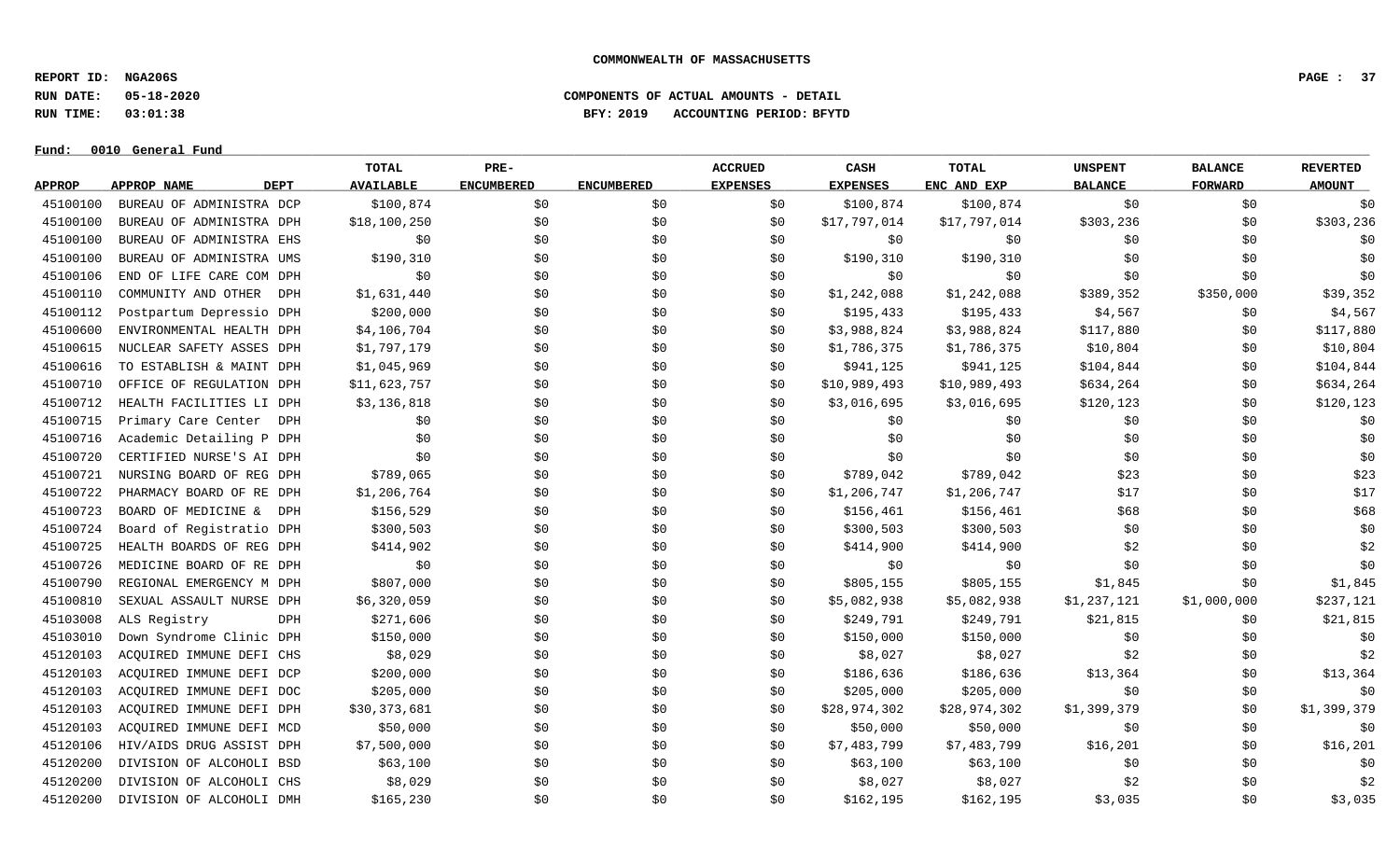**REPORT ID: NGA206S PAGE : 38**

**RUN DATE: 05-18-2020 COMPONENTS OF ACTUAL AMOUNTS - DETAIL**

**RUN TIME: 03:01:38 BFY: 2019 ACCOUNTING PERIOD: BFYTD**

 $Fund: 0010$  General Fund

# **TOTAL PRE- ACCRUED CASH TOTAL UNSPENT BALANCE REVERTED** <u>APPROP APPROPNAME – DEPT AVAILABLE ENCUMBERED ENCUMBERED EXPENSES EXPENSES ENCANDEXP BALANCE – FORWARD – AMOUNT</u> 45120200 DIVISION OF ALCOHOLI DOC \$500,000 \$0 \$0 \$0 \$500,000 \$500,000 \$500,000 \$0 \$0 \$0 \$0 \$0 \$0 45120200 DIVISION OF ALCOHOLI DPH \$112,478,907 \$0 \$0 \$0 \$108,617,943 \$108,617,943 \$3,860,964 \$0 \$3,860,964 \$0 45120200 DIVISION OF ALCOHOLI DYS \$337,670 \$0 \$0 \$0 \$337,670 \$337,670 \$0 \$0 \$0 \$0 \$0 \$0 45120200 DIVISION OF ALCOHOLI EHS \$27,117,785 \$0 \$0 \$0 \$0 \$27,117,785 \$27,117,785 \$0 \$0 \$0 \$0 \$0 \$0 45120200 DIVISION OF ALCOHOLI HSD \$52,500 \$0 \$0 \$0 \$52,417 \$52,417 \$83 \$0 \$83 45120200 DIVISION OF ALCOHOLI MCD \$271,517 \$0 \$0 \$0 \$271,517 \$271,517 \$271,517 \$0 \$0 \$0 \$0 45120200 DIVISION OF ALCOHOLI OCD \$240,000 \$0 \$0 \$0 \$240,000 \$240,000 \$240,000 \$0 \$0 \$0 \$0 \$0 \$0 \$0 45120200 DIVISION OF ALCOHOLI PAR \$200,000 \$0 \$0 \$0 \$200,000 \$200,000 \$200,000 \$0 \$0 \$0 \$0 \$0 45120200 DIVISION OF ALCOHOLI SDB \$51,012 \$0 \$0 \$0 \$50,940 \$50,940 \$50,940 \$72 \$0 \$0 \$72 45120200 DIVISION OF ALCOHOLI SDC \$46,430 \$0 \$0 \$0 \$35,824 \$35,824 \$10,606 \$0 \$10,606 \$10,606 45120200 DIVISION OF ALCOHOLI SDE \$70,200 \$0 \$0 \$0 \$0 \$70,200 \$70,200 \$0 \$0 \$0 \$0 \$0 \$0 \$0 \$0 45120200 DIVISION OF ALCOHOLI SDM \$77,200 \$0 \$0 \$0 \$0 \$77,200 \$77,200 \$17,200 \$0 \$0 \$0 \$0 \$0 45120200 DIVISION OF ALCOHOLI SDN \$56,100 \$0 \$0 \$0 \$56,095 \$56,095 \$56,095 \$5 \$0 \$0 \$5 45120200 DIVISION OF ALCOHOLI SDP \$56,200 \$0 \$0 \$0 \$0 \$56,200 \$56,200 \$56,200 \$0 \$0 \$0 \$0 \$0 45120200 DIVISION OF ALCOHOLI SDS \$80,700 \$0 \$0 \$0 \$0 \$77,823 \$77,823 \$2,877 \$20 \$0 \$2,877 45120201 Substance Abuse Step DPH \$4,908,180 \$0 \$0 \$0 \$1,540,629 \$4,540,629 \$367,551 \$0 \$367,551 \$0 \$367,551 45120202 Secure Treatment Fac DPH \$5,000,000 \$0 \$0 \$0 \$789,333 \$4,210,667 \$4,210,667 \$4,210,667 \$9 45120203 Substance Abuse Fami DPH \$1,440,450 \$0 \$0 \$0 \$1,241,074 \$1,241,074 \$199,376 \$0 \$199,376 \$0 \$199,376 45120204 Nasal Narcan Pilot E DPH \$1,020,000 \$0 \$0 \$0 \$0 \$894,449 \$894,449 \$125,551 \$0 \$125,551 \$0 \$125,551 45120205 Substance Abuse Gran DPH \$4,834,000 \$0 \$0 \$0 \$0 \$3,777,676 \$3,777,676 \$1,056,324 \$1,050,000 \$6,324 45120210 Substance Abuse Trea DPH \$0 \$0 \$0 \$0 \$0 \$0 \$0 \$0 \$0 45120211 Recovery High School DPH \$0 \$0 \$0 \$0 \$0 \$0 \$0 \$0 \$0 45120225 GAMBLERS TREATMENT P DPH \$1,500,000 \$0 \$0 \$0 \$1,386,864 \$1,386,864 \$113,136 \$0 \$113,136 45120500 DIVISION OF DENTAL HDPH \$832,639 \$0 \$0 \$0 \$829,395 \$829,395 \$3,245 \$3,245 \$0 \$3,245 45120500 DIVISION OF DENTAL HEHS \$1,196,644 \$1,196,644 \$1,000 \$0 \$0 \$1,196,644 \$1,196,644 \$0 \$0 \$0 \$0 \$0 45131000 FAMILY HEALTH PROGRA DPH \$6,303,558 \$0 \$0 \$0 \$0 \$6,218,688 \$6,218,688 \$84,870 \$0 \$84,870 45131002 FOR THE ADMINISTRATI CHS \$8,029 \$0 \$0 \$0 \$8,027 \$8,027 \$2 \$2 \$0 \$0 \$2 45131002 FOR THE ADMINISTRATI DPH \$11,861,696 \$0 \$0 \$0 \$0 \$11,832,401 \$11,832,401 \$29,295 \$0 \$29,295 45131010 EARLY INTERVENTION F DPH \$0 \$0 \$0 \$0 \$0 \$0 \$0 \$0 \$0 45131012 INFANT\_FORMULA\_PRICE\_DPH \$24,704,778 \$0 \$0 \$0 \$24,704,778 \$24,704,778 \$1 \$0 \$0 \$0 \$0 \$0 45131020 EARLY INTERVENTION S CHS \$8,029 \$0 \$0 \$0 \$8,027 \$8,027 \$2 \$0 \$0 \$2 45131020 EARLY INTERVENTION S DPH \$30,388,012 \$0 \$0 \$0 \$1,450,386,588 \$30,386,588 \$1,424 \$0 \$1,424 45131023 UNIVERSAL NEWBORN HE DPH \$83,028 \$0 \$0 \$0 \$0 \$80,480 \$80,480 \$80,480 \$2,548 \$0 \$0 \$2,548 45131024 Shaken Baby Syndrome DPH \$0 \$0 \$0 \$0 \$0 \$0 \$0 \$0 \$0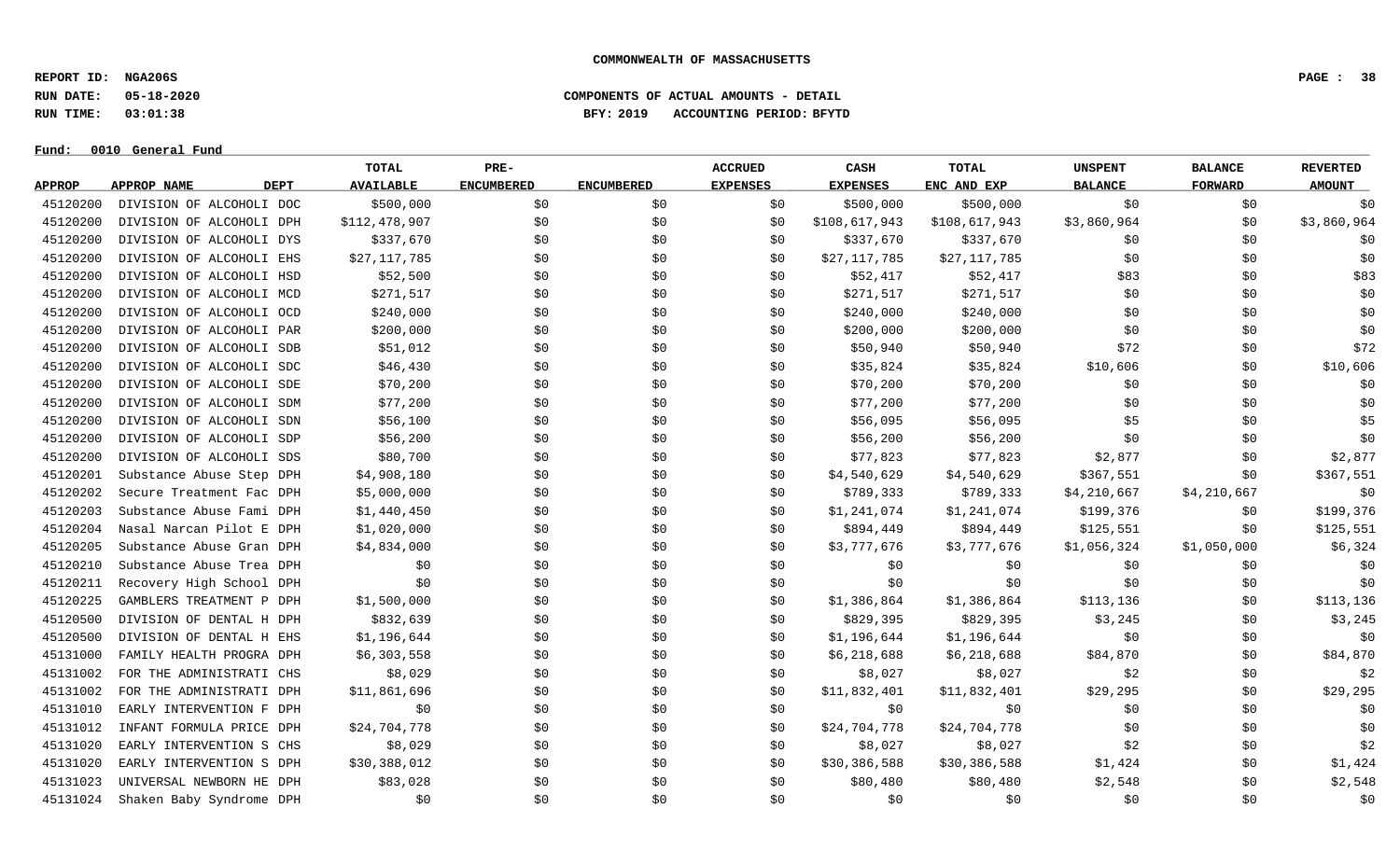**REPORT ID: NGA206S PAGE : 39**

**RUN DATE: 05-18-2020 COMPONENTS OF ACTUAL AMOUNTS - DETAIL**

**RUN TIME: 03:01:38 BFY: 2019 ACCOUNTING PERIOD: BFYTD**

 $Fund: 0010$  General Fund

# **TOTAL PRE- ACCRUED CASH TOTAL UNSPENT BALANCE REVERTED** <u>APPROP APPROPNAME – DEPT AVAILABLE ENCUMBERED ENCUMBERED EXPENSES EXPENSES ENCANDEXP BALANCE – FORWARD – AMOUNT</u> 45131026 SUICIDE PREVENTION DMH \$22,000 \$0 \$0 \$19,500 \$2,500 \$0 \$2,500 45131026 SUICIDE PREVENTION DPH \$3,673,686 \$0 \$0 \$0 \$3,461,385 \$3,461,385 \$212,301 \$0 \$212,300 \$212,301 45131026 SUICIDE PREVENTION ELD \$325,000 \$ \$ \$ \$325,000 \$0 \$0 \$0 \$0 45131026 SUICIDE PREVENTION VET \$482,470 \$0 \$0 \$0 \$374,007 \$374,007 \$108,463 \$0 \$108,463 \$0 \$108,463 45131027 Samaratins Inc Suici DPH \$400,000 \$0 \$0 \$0 \$0 \$400,000 \$400,000 \$0 \$0 \$0 \$0 \$0 \$0 \$0 45131098 Services to Survivor DPH \$200,000 \$0 \$0 \$0 \$200,000 \$200,000 \$0 \$0 \$0 45131111 Health Promotion and DPH \$4,059,369 \$0 \$0 \$0 \$1,726,154 \$3,726,154 \$333,215 \$0 \$333,215 45131121 STOP Stroke Program DPH \$500,000 \$0 \$0 \$0 \$386,730 \$386,730 \$113,270 \$113,270 \$0 \$113,270 45131130 Domestic Violence an DPH \$37,953,163 \$0 \$0 \$0 \$0 \$37,303,911 \$37,303,911 \$649,252 \$150,000 \$499,252 45131130 Domestic Violence an TRC \$71,409 \$0 \$0 \$0 \$11,409 \$71,409 \$90 \$71,409 \$0 \$0 \$0 \$0 \$0 \$0 \$0 \$0 \$0 \$0 \$0 45131131 Healthy Relationship DOE \$150,000 \$0 \$0 \$0 \$144,954 \$144,954 \$5,046 \$0 \$5,046 \$0 \$5,046 45131131 Healthy Relationship DPH \$0 \$0 \$0 \$0 \$0 \$0 \$0 \$0 \$0 45160263 BLOOD LEAD TESTING R DPH \$544,456 \$0 \$0 \$0 \$541,351 \$541,351 \$3,105 \$0 \$3,105 \$0 \$3,105 45161000 CENTER FOR LABORATOR DCP \$2,956,377 \$0 \$0 \$0 \$0 \$2,865,156 \$2,865,156 \$91,222 \$0 \$91,222 45161000 CENTER FOR LABORATOR DPH \$9,460,756 \$0 \$0 \$0 \$0 \$0 \$9,169,510 \$9,169,510 \$291,246 \$0 \$291,246 45161000 CENTER FOR LABORATOR EHS \$11,588 \$0 \$0 \$0 \$11,588 \$11,588 \$11,588 \$0 \$0 \$0 \$0 \$0 45161005 Sexual Transmitted I DPH \$1,000,000 \$0 \$0 \$0 \$876,649 \$876,649 \$123,351 \$0 \$123,351 \$0 \$123,351 45161010 Emergency Preparedne DPH \$1,509,345 \$0 \$0 \$0 \$1,424,958 \$1,424,958 \$84,387 \$84,387 \$0 \$84,387 45161022 FEES FOR TB TESTS RE DPH \$280,848 \$0 \$0 \$0 \$277,252 \$277,252 \$3,596 \$0 \$3,596 \$3,596 45161037 Mobile Integrated He DPH \$0 \$0 \$0 \$0 \$0 \$0 \$0 \$0 \$0 45161038 Home Health Agency L DPH \$0 \$0 \$0 \$0 \$0 \$0 \$0 \$0 \$0 45161039 Health Care Industry DPH \$235,294 \$0 \$0 \$0 \$71,831 \$71,831 \$163,462 \$163,462 \$163,462 \$0 45180200 VITAL RECORDS RETAIN DPH \$632,995 \$0 \$0 \$0 \$632,372 \$632,372 \$632,372 \$623 \$0 \$623 45309000 TEENAGE PREGNANCY PR DPH \$3,004,040 \$0 \$0 \$0 \$0 \$2,622,501 \$2,622,501 \$381,539 \$0 \$381,539 45701502 Infection Prevention DPH \$0 \$0 \$0 \$0 \$0 \$0 \$0 \$0 \$0 45801000 UNIVERSAL IMMUNIZATI DPH \$1,870,602 \$0 \$0 \$0 \$1,853,319 \$1,853,319 \$17,283 \$0 \$17,283 45801000 UNIVERSAL IMMUNIZATI UMS \$405,567 \$10 \$0 \$0 \$105,567 \$405,567 \$105,567 \$0 \$0 \$0 \$0 \$0 45900081 Public Health Evalua DPH \$0 \$0 \$0 \$0 \$0 \$0 \$0 \$0 \$0 45900250 School Based Health DPH \$12,890,704 \$0 \$0 \$12,471,766 \$12,471,766 \$418,938 \$100,000 \$318,938 45900300 FOR THE SMOKING PREV DPH \$4,218,872 \$0 \$0 \$0 \$1,003,045 \$4,003,045 \$215,827 \$0 \$215,827 \$0 \$215,827 45900912 WESTERN MASS HOSPITA DPH \$23,684,464 \$0 \$0 \$0 \$0 \$22,997,838 \$22,997,838 \$686,627 \$0 \$686,627 \$0 \$686,627 45900913 MEDICAL SERVICES FOR DPH \$387,289 \$0 \$0 \$0 \$252,681 \$252,681 \$134,608 \$0 \$134,608 \$0 \$134,608 45900914 Direct Care Staff Re DPH \$0 \$0 \$0 \$0 \$0 \$0 \$0 \$0 \$0 45900915 HOSPITAL OPERATIONS AGO \$4,000 \$0 \$0 \$0 \$3,367 \$3,367 \$3,367 \$633 \$0 \$633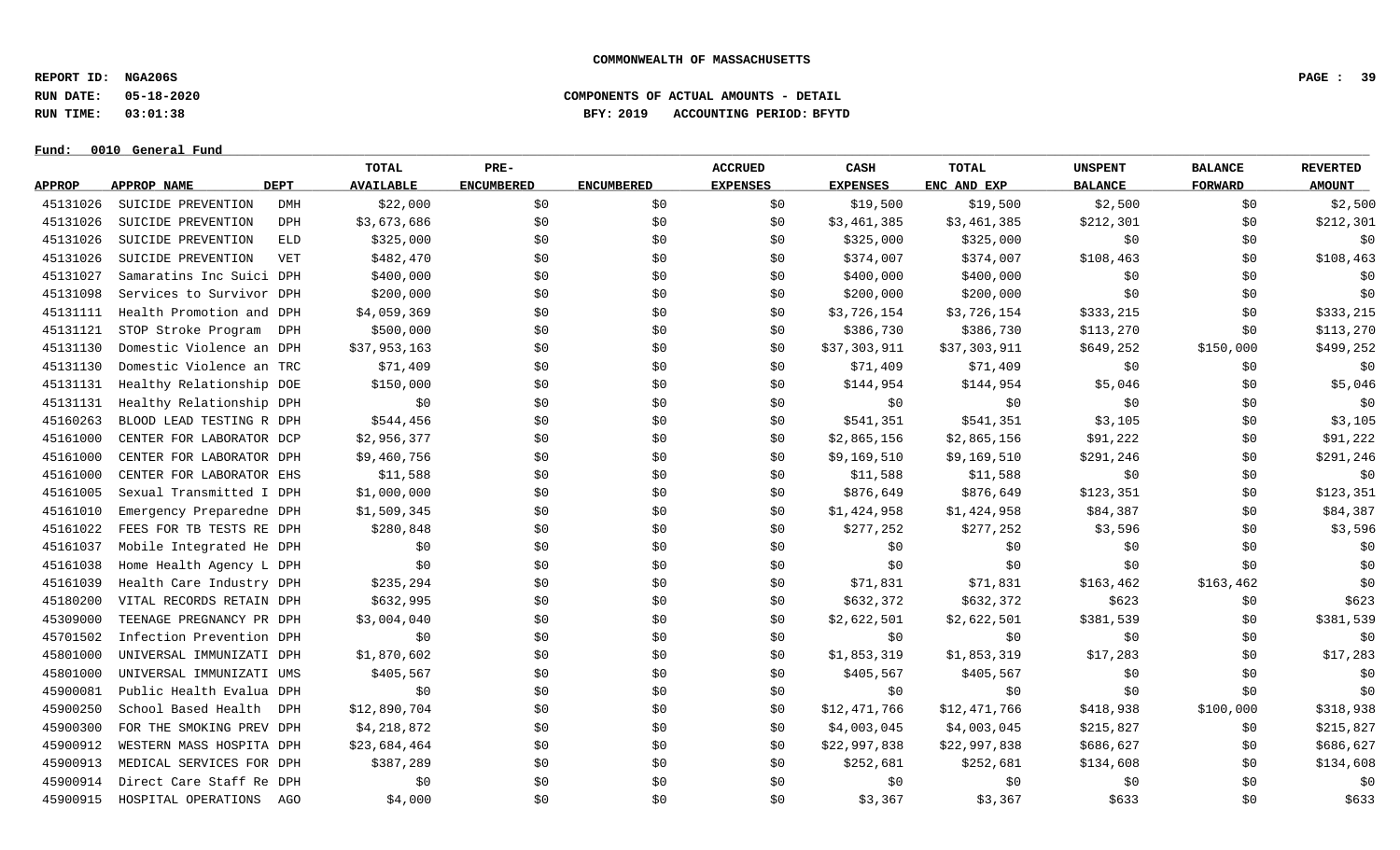**REPORT ID: NGA206S PAGE : 40**

**RUN DATE: 05-18-2020 COMPONENTS OF ACTUAL AMOUNTS - DETAIL**

**RUN TIME: 03:01:38 BFY: 2019 ACCOUNTING PERIOD: BFYTD**

 $Fund: 0010$  General Fund

# **TOTAL PRE- ACCRUED CASH TOTAL UNSPENT BALANCE REVERTED** <u>APPROP APPROPNAME – DEPT AVAILABLE ENCUMBERED ENCUMBERED EXPENSES EXPENSES ENCANDEXP BALANCE – FORWARD – AMOUNT</u> 45900915 HOSPITAL OPERATIONS DOC \$15,260 \$0 \$0 \$6,942 \$8,318 \$0 \$8,318 45900915 HOSPITAL OPERATIONS DPH \$162,117,335 \$0 \$0 \$0 \$0 \$160,651,448 \$160,651,448 \$1,465,887 \$0 \$1,465,887 45900917 Shattuck Hospital In DPH \$2,838,869 \$0 \$0 \$0 \$2,637,353 \$2,637,353 \$201,516 \$0 \$201,516 45900918 SOPS Department of C DPH \$21,120,925 \$0 \$0 \$0 \$20,910,878 \$210,047 \$210,047 \$10 \$10,047 \$0 \$210,047 45900924 Tewksbury Hospital R DPH \$1,901,980 \$0 \$0 \$0 \$1,847,503 \$1,847,503 \$54,477 \$0 \$54,477 45900925 Prostate Cancer Rese DPH \$800,000 \$0 \$0 \$0 \$0 \$799,483 \$799,483 \$517 \$0 \$0 \$517 45900930 Municipal Naloxone B DPH \$0 \$0 \$0 \$0 \$0 \$0 \$0 \$0 \$0 45901503 Pediatric Palliative DPH \$3,817,694 \$0 \$0 \$0 \$3,678,778 \$3,678,778 \$138,916 \$0 \$138,916 \$0 \$138,916 45901504 Gun and violent crim DPH \$20,000,000 \$0 \$0 \$0 \$0 \$1,242,957 \$1,242,957 \$18,757,043 \$18,757,043 \$0 45901506 Violence Prevention DPH \$2,001,545 \$0 \$0 \$0 \$0 \$1,838,620 \$1,838,620 \$162,925 \$0 \$162,925 \$0 \$162,925 45901507 YOUTH AT-RISK MATCHI DPH \$4,978,151 \$0 \$0 \$0 \$1,978,151 \$4,978,151 \$0 \$0 \$0 \$0 \$0 45902001 Tewksbury Hospital D DPH \$3,703,719 \$0 \$0 \$0 \$3,699,270 \$3,699,270 \$4,449 \$0 \$4,449 \$0 \$4,449 45902010 Grandparents Raising DPH \$0 \$0 \$0 \$0 \$0 \$0 \$0 \$0 \$0 45902010 Grandparents Raising ELD \$50,000 \$0 \$0 \$0 \$0 \$50,000 \$50,000 \$50,000 \$0 \$0 \$0 \$0 \$0 48000015 DSS CENTRAL AND REGI AGO \$13,000 \$0 \$0 \$0 \$7,184 \$7,184 \$7,184 \$5,816 \$0 \$5,816 48000015 DSS CENTRAL AND REGI CHS \$16,096 \$0 \$0 \$0 \$16,091 \$16,091 \$16,091 \$5 \$0 \$0 \$5 48000015 DSS CENTRAL AND REGI DSS \$103,741,682 \$0 \$0 \$0 \$0 \$102,265,929 \$102,265,929 \$1,475,753 \$0 \$1,475,753 48000016 ROCA Revolving Accou DSS \$582,066 \$0 \$0 \$0 \$582,066 \$582,066 \$0 \$0 \$0 48000021 Enhanced Comprehensi DSS \$0 \$0 \$0 \$0 \$0 \$0 \$0 \$0 \$0 48000025 PROGRAM OF FOSTER CA DSS \$4,404,586 \$0 \$0 \$0 \$4,355,061 \$4,355,061 \$49,525 \$0 \$49,525 48000030 DSS Regional Adminis DSS \$6,672,922 \$0 \$0 \$0 \$0 \$6,672,922 \$6,672,922 \$0 \$0 \$0 \$0 \$0 \$0 48000036 SEXUAL ABUSE INTERVE BER \$55,130 \$0 \$0 \$0 \$54,982 \$54,982 \$148 \$148 \$0 \$148 48000036 SEXUAL ABUSE INTERVE BRI \$90,144 \$0 \$0 \$0 \$0 \$89,279 \$89,279 \$89,279 \$865 \$0 \$865 48000036 SEXUAL ABUSE INTERVE DSS \$77,050 \$0 \$0 \$0 \$0 \$75,400 \$75,400 \$1,650 \$1,650 \$0 \$1,650 \$1,650 48000036 SEXUAL ABUSE INTERVE EAS \$55,789 \$0 \$0 \$0 \$55,789 \$55,789 \$0 \$0 \$0 48000036 SEXUAL ABUSE INTERVE MID \$54,957 \$0 \$0 \$0 \$54,956 \$54,956 \$1 \$1 \$0 \$1 \$0 \$1 48000036 SEXUAL ABUSE INTERVE NFK \$54,956 \$0 \$0 \$0 \$54,949 \$54,949 \$54,949 \$7 \$0 \$0 \$7 48000036 SEXUAL ABUSE INTERVE NOR \$75,575 \$0 \$0 \$0 \$0 \$75,000 \$75,000 \$75,000 \$575 \$0 \$0 \$575 48000036 SEXUAL ABUSE INTERVE NWD \$54,956 \$0 \$0 \$0 \$54,857 \$54,857 \$100 \$100 \$0 \$100 \$100 48000036 SEXUAL ABUSE INTERVE PLY \$54,957 \$0 \$0 \$0 \$54,877 \$54,877 \$54,877 \$79 \$0 \$79 48000036 SEXUAL ABUSE INTERVE SUF \$70,688 \$0 \$0 \$0 \$70,572 \$70,572 \$115 \$115 \$0 \$115 48000036 SEXUAL ABUSE INTERVE WES \$54,957 \$0 \$0 \$0 \$54,944 \$54,944 \$13 \$0 \$0 \$13 48000038 SERVICES FOR CHILDRE DMH \$290,000 \$0 \$0 \$250,000 \$250,000 \$40,000 \$40,000 \$40,000 \$40,000 48000038 SERVICES FOR CHILDRE DSS \$297,844,225 \$0 \$0 \$0 \$0 \$290,536,745 \$290,536,745 \$7,307,480 \$0 \$7,307,480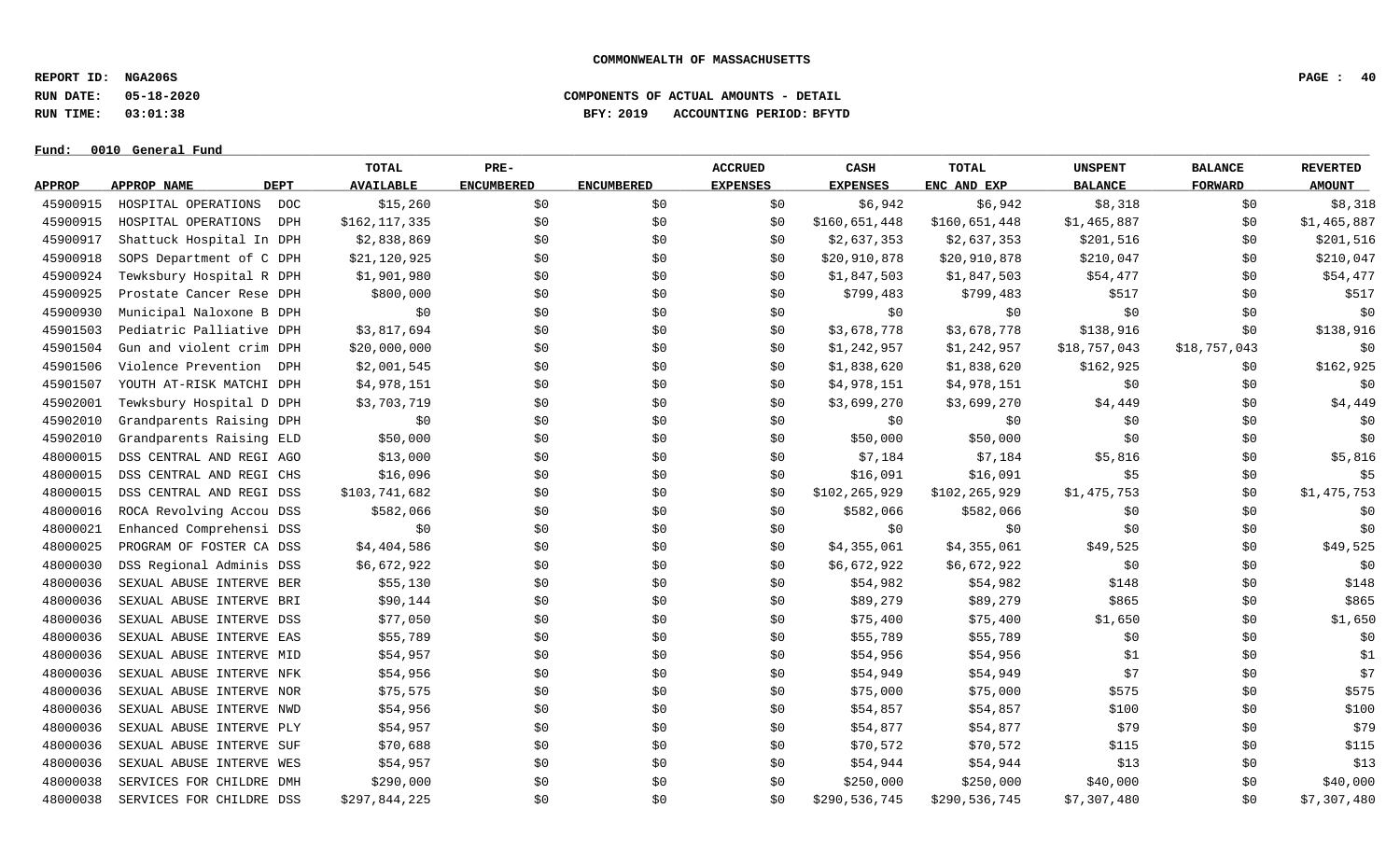**REPORT ID: NGA206S PAGE : 41**

**RUN DATE: 05-18-2020 COMPONENTS OF ACTUAL AMOUNTS - DETAIL**

# **RUN TIME: 03:01:38 BFY: 2019 ACCOUNTING PERIOD: BFYTD**

|               |                                   | TOTAL            | PRE-              |                   | <b>ACCRUED</b>  | CASH            | TOTAL         | <b>UNSPENT</b> | <b>BALANCE</b> | <b>REVERTED</b> |
|---------------|-----------------------------------|------------------|-------------------|-------------------|-----------------|-----------------|---------------|----------------|----------------|-----------------|
| <b>APPROP</b> | <b>DEPT</b><br>APPROP NAME        | <b>AVAILABLE</b> | <b>ENCUMBERED</b> | <b>ENCUMBERED</b> | <b>EXPENSES</b> | <b>EXPENSES</b> | ENC AND EXP   | <b>BALANCE</b> | <b>FORWARD</b> | <b>AMOUNT</b>   |
| 48000038      | SERVICES FOR CHILDRE DYS          | \$15,000         | \$0               | \$0               | \$0             | \$12,387        | \$12,387      | \$2,613        | \$0            | \$2,613         |
| 48000038      | SERVICES FOR CHILDRE EEC          | \$50,000         | \$0               | \$0               | \$0             | \$50,000        | \$50,000      | \$0            | \$0            | \$0             |
| 48000038      | SERVICES FOR CHILDRE EHS          | \$105,000        | \$0               | \$0               | \$0             | \$105,000       | \$105,000     | \$0            | \$0\$          | \$0             |
| 48000038      | SERVICES FOR CHILDRE EPS          | \$220,000        | \$0               | \$0               | \$0             | \$214,253       | \$214,253     | \$5,747        | \$0            | \$5,747         |
| 48000038      | SERVICES FOR CHILDRE MID          | \$100,000        | \$0               | \$0               | \$0             | \$100,000       | \$100,000     | \$0            | \$0\$          | \$0             |
| 48000038      | SERVICES FOR CHILDRE PLY          | \$175,000        | \$0               | \$0               | \$0             | \$175,000       | \$175,000     | \$0            | \$0            | \$0             |
| 48000038      | SERVICES FOR CHILDRE POL          | \$115,000        | \$0               | \$0               | \$0             | \$109,005       | \$109,005     | \$5,995        | \$0            | \$5,995         |
| 48000040      | Family Support and S DSS          | \$50,500,000     | \$0               | \$0               | \$0             | \$50,500,000    | \$50,500,000  | \$0            | \$0            | \$0             |
| 48000041      | DELIVERY OF GROUP CA DMH          | \$1,239,403      | \$0               | \$0               | \$0             | \$1,036,830     | \$1,036,830   | \$202,573      | \$0            | \$202,573       |
| 48000041      | DELIVERY OF GROUP CA DMR          | \$126,438        | \$0               | \$0               | \$0             | \$64,376        | \$64,376      | \$62,062       | \$0            | \$62,062        |
| 48000041      | DELIVERY OF GROUP CA DPH          | \$33,306         | \$0               | \$0               | \$0             | \$0             | \$0           | \$33,306       | \$0            | \$33,306        |
| 48000041      | DELIVERY OF GROUP CA DSS          | \$286,750,450    | \$0               | \$0               | \$0             | \$278,548,336   | \$278,548,336 | \$8,202,114    | \$4,500,000    | \$3,702,114     |
| 48000041      | DELIVERY OF GROUP CA EHS          | \$0              | \$0               | \$0               | \$0             | \$0             | \$0           | \$0            | \$0            | \$0             |
| 48000058      | Foster Care Parents<br>DSS        | \$750,000        | \$0               | \$0               | \$0             | \$621,928       | \$621,928     | \$128,072      | \$0            | \$128,072       |
| 48000091      | SOCIAL WORKER TRAINI DSS          | \$2,625,184      | \$0               | \$0               | \$0             | \$2,532,242     | \$2,532,242   | \$92,941       | \$0            | \$92,941        |
| 48000091      | SOCIAL WORKER TRAINI SSA          | \$91,461         | \$0               | \$0               | \$0             | \$90,959        | \$90,959      | \$502          | \$0            | \$502           |
| 48000151      | ALTERNATIVE OVERNIGH DSS          | \$509,943        | \$0               | \$0               | \$0             | \$509,943       | \$509,943     | \$0            | \$0            | \$0             |
| 48000200      | DCF Family Resource DSS           | \$16,051,112     | \$0               | \$0               | \$0             | \$10,739,592    | \$10,739,592  | \$5,311,520    | \$1,000,000    | \$4,311,520     |
| 48001100      | SOCIAL WORKERS AND T DSS          | \$251,018,337    | \$0               | \$0               | \$0             | \$249,358,834   | \$249,358,834 | \$1,659,503    | \$0            | \$1,659,503     |
| 48001400      | CONTRACTS FOR WOMEN DSS           | \$0              | \$0               | \$0               | \$0             | \$0             | \$0           | \$0            | \$0\$          | \$0             |
| 50110100      | ADMINISTRATION AND G DMH          | \$28,135,706     | \$0               | \$0               | \$0             | \$27,229,341    | \$27,229,341  | \$906,365      | \$0            | \$906,365       |
| 50425000      | FOR THE CHILD & ADOL DMH          | \$88,201,591     | \$0               | \$0               | \$0             | \$83,473,225    | \$83,473,225  | \$4,728,365    | \$0            | \$4,728,365     |
| 50425000      | FOR THE CHILD & ADOL DMR          | \$61,719         | \$0               | \$0               | \$0             | \$61,708        | \$61,708      | \$12           | \$0            | \$12            |
| 50425000      | FOR THE CHILD & ADOL DPH          | \$323,701        | \$0               | \$0               | \$0             | \$314,969       | \$314,969     | \$8,732        | \$0            | \$8,732         |
| 50425000      | FOR THE CHILD & ADOL DSS          | \$528,647        | \$0               | \$0               | \$0             | \$488,093       | \$488,093     | \$40,553       | \$0\$          | \$40,553        |
| 50425000      | FOR THE CHILD & ADOL EHS          | \$3,825,000      | \$0               | \$0               | \$0             | \$3,825,000     | \$3,825,000   | \$0            | \$0\$          | \$0             |
| 50460000      | Adult Mental Health<br>AGO        | \$4,000          | \$0               | \$0               | \$0             | \$2,682         | \$2,682       | \$1,318        | \$0            | \$1,318         |
| 50460000      | Adult Mental Health<br><b>DMH</b> | \$471,198,175    | \$0               | \$0               | \$0             | \$457,338,378   | \$457,338,378 | \$13,859,797   | \$5,870,000    | \$7,989,797     |
| 50460000      | Adult Mental Health<br>DMR        | \$769,978        | \$0               | \$0               | \$0             | \$668,123       | \$668,123     | \$101,855      | \$0            | \$101,855       |
| 50460000      | Adult Mental Health<br>DPH        | \$184,185        | \$0               | \$0               | \$0             | \$178,681       | \$178,681     | \$5,504        | \$0            | \$5,504         |
| 50460000      | Adult Mental Health<br>DYS        | \$0              | \$0               | \$0               | \$0             | \$0             | \$0           | \$0            | \$0            | \$0             |
| 50460000      | Adult Mental Health<br>EHS        | \$13,000,000     | \$0               | \$0               | SO.             | \$10,440,480    | \$10,440,480  | \$2,559,520    | \$0            | \$2,559,520     |
| 50460000      | Adult Mental Health<br>ELD        | \$606,600        | \$0               | \$0               | \$0             | \$567,635       | \$567,635     | \$38,965       | \$0            | \$38,965        |
| 50460000      | Adult Mental Health<br>MHL        | \$49,323         | \$0               | \$0               | \$0             | \$49,323        | \$49,323      | \$0            | \$0            | \$0             |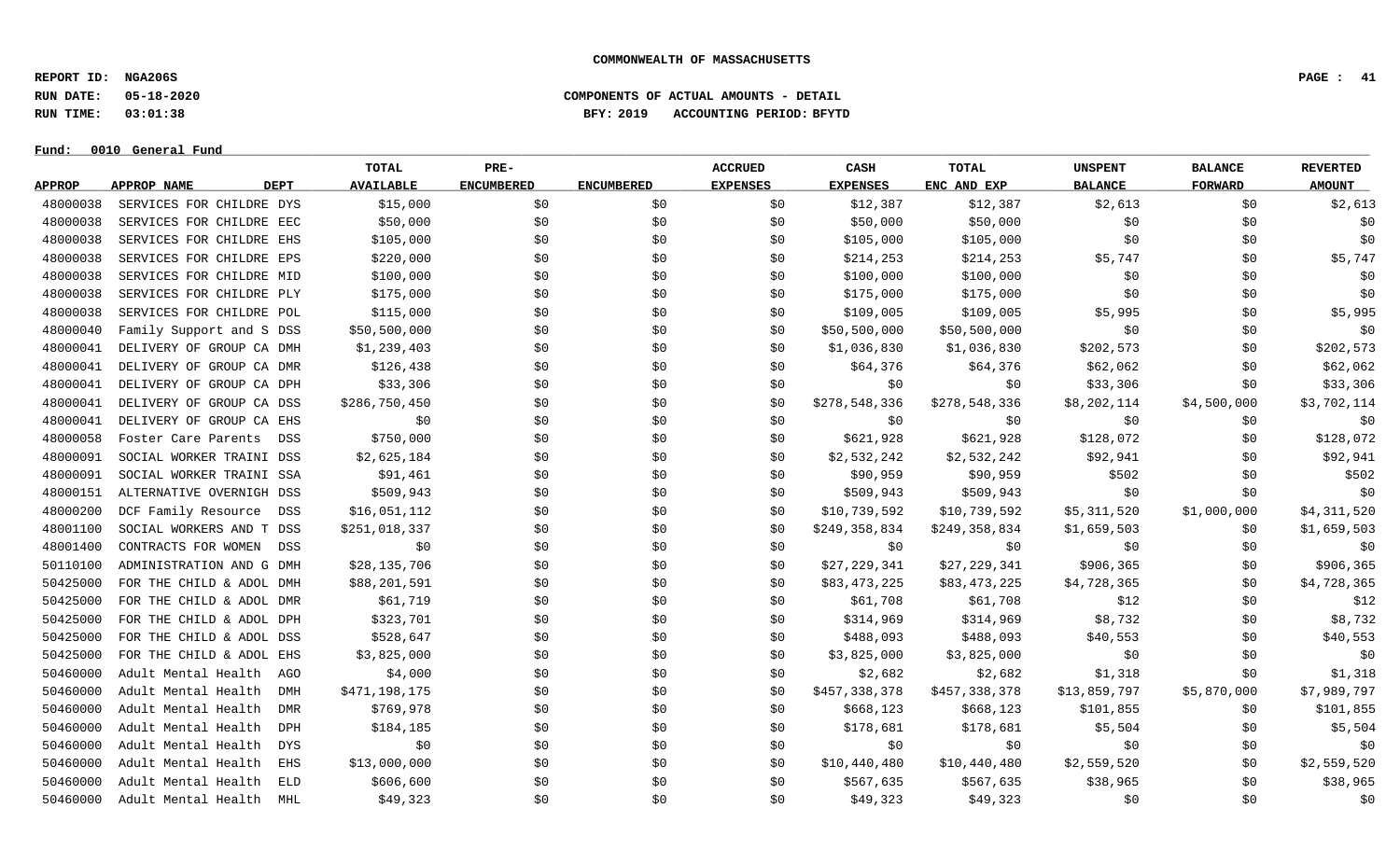**REPORT ID: NGA206S PAGE : 42**

**RUN DATE: 05-18-2020 COMPONENTS OF ACTUAL AMOUNTS - DETAIL**

**RUN TIME: 03:01:38 BFY: 2019 ACCOUNTING PERIOD: BFYTD**

|               |                            | TOTAL            | PRE-              |                   | <b>ACCRUED</b>  | CASH            | <b>TOTAL</b>                      | <b>UNSPENT</b> | <b>BALANCE</b> | <b>REVERTED</b> |
|---------------|----------------------------|------------------|-------------------|-------------------|-----------------|-----------------|-----------------------------------|----------------|----------------|-----------------|
| <b>APPROP</b> | <b>DEPT</b><br>APPROP NAME | <b>AVAILABLE</b> | <b>ENCUMBERED</b> | <b>ENCUMBERED</b> | <b>EXPENSES</b> | <b>EXPENSES</b> | ENC AND EXP                       | <b>BALANCE</b> | <b>FORWARD</b> | <b>AMOUNT</b>   |
| 50460000      | Adult Mental Health MRC    | \$0              | \$0               | \$0               | \$0             | \$0             | \$0                               | \$0            | \$0            | \$0             |
| 50460000      | Adult Mental Health<br>NFK | \$80,000         | \$0               | \$0               | \$0             | \$66,067        | \$66,067                          | \$13,933       | \$0            | \$13,933        |
| 50460000      | Adult Mental Health<br>OCD | \$3,720,841      | \$0               | \$0               | \$0             | \$3,387,425     | \$3,387,425                       | \$333,416      | \$0            | \$333,416       |
| 50460000      | Adult Mental Health<br>VET | \$141,831        | \$0               | \$0               | \$0             | \$105,934       | \$105,934                         | \$35,897       | \$0            | \$35,897        |
| 50460006      | Adult Community-Base DMH   | \$0              | \$0               | \$0               | \$0             | \$0             | \$0                               | \$0            | \$0            | \$0             |
| 50462000      | FOR SERVICES TO THE<br>DMH | \$22,727,689     | \$0               | \$0               | \$0             | \$22,407,284    | \$22,407,284                      | \$320,405      | \$0            | \$320,405       |
| 50464000      | CHOICE OCCUPANCY FEE DMH   | \$106,800        | \$0               | \$0               | \$0             | \$91,695        | \$91,695                          | \$15, 105      | \$0            | \$15,105        |
| 50470001      | EMERGENCY PROGRAMS & DMH   | \$14,129,864     | \$0               | \$0               | \$0             | \$13,403,784    | \$13,403,784                      | \$726,080      | \$0            | \$726,080       |
| 50470001      | EMERGENCY PROGRAMS & DMR   | \$139,273        | \$0               | \$0               | \$0             | \$139,271       | \$139,271                         | \$2            | \$0            | \$2             |
| 50470001      | EMERGENCY PROGRAMS & DPH   | \$0              | \$0               | \$0               | \$0             | \$0             | \$0                               | \$0            | \$0            | \$0             |
| 50470001      | EMERGENCY PROGRAMS & EHS   | \$9,872,388      | \$0\$             | \$0               | \$0             | \$9,872,388     | \$9,872,388                       | \$0            | \$0            | \$0             |
| 50550000      | FOR THE FORENSIC SER CHS   | \$10, 107        | \$0               | \$0               | \$0             | \$10,105        | \$10,105                          | \$2            | \$0            | \$2             |
| 50550000      | FOR THE FORENSIC SER DMH   | \$10,821,594     | \$0               | \$0               | \$0             | \$9,876,642     | \$9,876,642                       | \$944,952      | \$0            | \$944,952       |
| 50591017      | Worcester Recovery C DMH   | \$50,000         | \$0\$             | \$0               | \$0             | \$0             | \$0                               | \$50,000       | \$50,000       | \$0             |
| 50950015      | STATE PSYCHIATRIC HO DCP   | \$0              | \$0               | \$0               | \$0             | \$0             | \$0                               | \$0            | \$0            | \$0             |
| 50950015      | STATE PSYCHIATRIC HO DMH   | \$212,339,027    | \$0\$             | \$0               | \$0             | \$209,284,161   | \$209,284,161                     | \$3,054,867    | \$0            | \$3,054,867     |
| 50950015      | STATE PSYCHIATRIC HO DPH   | \$1,193,729      | \$0               | \$0               | \$0             | \$1,053,971     | \$1,053,971                       | \$139,758      | \$0            | \$139,758       |
| 50950017      | Trust Fund Contribut DMH   | \$0              | \$0               | \$0               | \$0             | \$0             | \$0                               | \$0            | \$0            | \$0             |
| 50951016      | Occupancy Fees Retai DMH   | \$369,647        | \$0               | \$0               | \$0             | \$362,662       | \$362,662                         | \$6,986        | \$0            | \$6,986         |
| 59111003      | DMR Administraion an CHS   | \$19,484         | \$0\$             | \$0               | \$0             | \$19,478        | \$19,478                          | \$6            | \$0            | \$6             |
| 59111003      | DMR Administraion an DMR   | \$73,076,931     | \$0               | \$0               | \$0             | \$72,664,052    | \$72,664,052                      | \$412,879      | \$0            | \$412,879       |
| 59111003      | DMR Administraion an HRD   | \$151,403        | \$0               | \$0               | \$0             | \$150,623       | \$150,623                         | \$780          | \$0            | \$780           |
| 59111003      | DMR Administraion an MRC   | \$12,324         | \$0               | \$0               | \$0             | \$12,324        | \$12,324                          | \$0            | \$0\$          | \$0             |
| 59111003      | DMR Administraion an POL   | \$3,970          | \$0               | \$0               | \$0             | \$0             | \$0                               | \$3,970        | \$0            | \$3,970         |
| 59111003      | DMR Administraion an WEL   | \$12,760         | \$0               | \$0               | \$0             | \$12,760        | \$12,760                          | \$0            | \$0            | \$0             |
| 59112000      | TRANSPORTATION COMPO DMR   | \$24,324,627     | \$0               | \$0               | \$0             | \$23,857,727    | \$23,857,727                      | \$466,900      | \$0            | \$466,900       |
| 59202000      | RESIDENTIAL AND DAY<br>DMH | \$588,275        | \$0               | \$0               | \$0             | \$502,963       | \$502,963                         | \$85,312       | \$0            | \$85,312        |
| 59202000      | RESIDENTIAL AND DAY<br>DMR | \$1,206,928,031  | \$0               | \$0               | SO.             |                 | $$1,195,810,454$ $$1,195,810,454$ | \$11,117,576   | \$0            | \$11,117,576    |
| 59202000      | RESIDENTIAL AND DAY<br>DPH | \$211,652        | \$0               | \$0               | \$0             | \$174,095       | \$174,095                         | \$37,557       | \$0            | \$37,557        |
| 59202000      | RESIDENTIAL AND DAY<br>EPS | \$855            | \$0               | \$0               | \$0             | \$855           | \$855                             | \$0            | \$0            | \$0             |
| 59202000      | RESIDENTIAL AND DAY<br>MRC | \$5,842,909      | \$0               | \$0               | \$0             | \$5,774,089     | \$5,774,089                       | \$68,820       | \$0            | \$68,820        |
| 59202002      | DDS Rolland Court Mo DMR   | \$0              | \$0               | \$0               | \$0             | \$0             | \$0                               | \$0            | \$0            | \$0             |
| 59202006      | Residential Rate Ini DMR   | \$0              | \$0               | \$0               | \$0             | \$0\$           | \$0                               | \$0            | \$0            | \$0             |
| 59202010      | FOR STATE OPERATED C AGO   | \$15,000         | \$0               | \$0               | \$0             | \$0             | \$0                               | \$15,000       | \$0            | \$15,000        |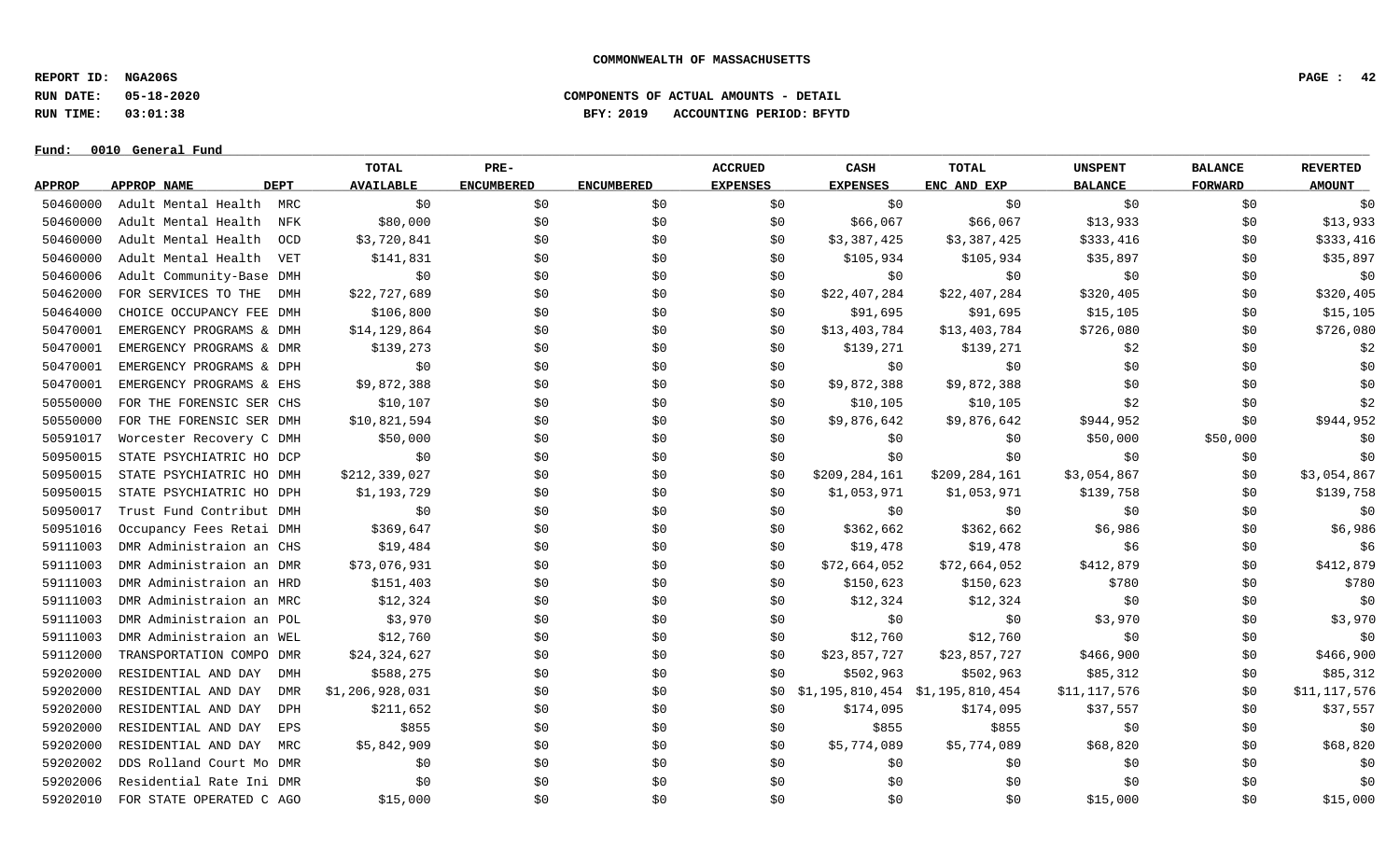**REPORT ID: NGA206S PAGE : 43**

**RUN DATE: 05-18-2020 COMPONENTS OF ACTUAL AMOUNTS - DETAIL**

**RUN TIME: 03:01:38 BFY: 2019 ACCOUNTING PERIOD: BFYTD**

|               |                                   | <b>TOTAL</b>     | PRE-              |                   | <b>ACCRUED</b>  | CASH            | <b>TOTAL</b>  | <b>UNSPENT</b> | <b>BALANCE</b> | <b>REVERTED</b> |
|---------------|-----------------------------------|------------------|-------------------|-------------------|-----------------|-----------------|---------------|----------------|----------------|-----------------|
| <b>APPROP</b> | <b>APPROP NAME</b><br><b>DEPT</b> | <b>AVAILABLE</b> | <b>ENCUMBERED</b> | <b>ENCUMBERED</b> | <b>EXPENSES</b> | <b>EXPENSES</b> | ENC AND EXP   | <b>BALANCE</b> | FORWARD        | <b>AMOUNT</b>   |
| 59202010      | FOR STATE OPERATED C DMR          | \$226,538,983    | \$0               | \$0               | \$0             | \$224,258,174   | \$224,258,174 | \$2,280,809    | \$0            | \$2,280,809     |
| 59202010      | FOR STATE OPERATED C DPH          | \$105,628        | \$0               | \$0               | \$0             | \$94,294        | \$94,294      | \$11,334       | \$0            | \$11,334        |
| 59202010      | FOR STATE OPERATED C EPS          | \$109,826        | \$0               | \$0               | \$0             | \$109,818       | \$109,818     | \$9            | \$0            | \$9             |
| 59202010      | FOR STATE OPERATED C MRC          | \$1,176          | \$0               | \$0               | \$0             | \$1,176         | \$1,176       | \$0            | \$0            | \$0\$           |
| 59202020      | DMR BOULET LAWSUIT<br><b>DMR</b>  | \$0              | \$0               | \$0               | \$0             | \$0             | \$0           | \$0            | \$0            | \$0             |
| 59202025      | FOR COMMUNITY BASED<br>DMH        | \$16, 112        | \$0               | \$0               | \$0             | \$16,088        | \$16,088      | \$24           | \$0            | \$24            |
| 59202025      | FOR COMMUNITY BASED<br><b>DMR</b> | \$219,764,735    | \$0               | \$0               | \$0             | \$202,861,353   | \$202,861,353 | \$16,903,381   | \$0            | \$16,903,381    |
| 59202025      | FOR COMMUNITY BASED<br>DOC        | \$170,352        | \$0               | \$0               | \$0             | \$170,352       | \$170,352     | \$0            | \$0\$          | \$0             |
| 59202026      | Community Based Empl DMR          | \$0              | \$0               | \$0               | \$0             | \$0             | \$0           | \$0            | \$0\$          | \$0             |
| 59203000      | RESPITE SERVICES PRO DMR          | \$65,077,932     | \$0               | \$0               | \$0             | \$63,009,737    | \$63,009,737  | \$2,068,195    | \$0            | \$2,068,195     |
| 59203010      | Autism Division Cont DMR          | \$6,979,994      | \$0               | \$0               | \$0             | \$5,407,297     | \$5,407,297   | \$1,572,697    | \$0            | \$1,572,697     |
| 59203020      | Autism Omnibus<br>DMH             | \$335,000        | \$0               | \$0               | \$0             | \$303,090       | \$303,090     | \$31,910       | \$0            | \$31,910        |
| 59203020      | Autism Omnibus<br>DMR             | \$17,624,530     | \$0               | \$0               | \$0             | \$16,622,695    | \$16,622,695  | \$1,001,835    | \$0            | \$1,001,835     |
| 59203020      | Autism Omnibus<br>EHS             | \$278,815        | \$0               | \$0               | \$0             | \$274,748       | \$274,748     | \$4,067        | \$0            | \$4,067         |
| 59203020      | Autism Omnibus<br>EPS             | \$170            | \$0               | \$0               | \$0             | \$170           | \$170         | \$0            | \$0            | \$0             |
| 59203020      | Autism Omnibus<br>MRC             | \$44,000         | \$0               | \$0               | \$0             | \$44,000        | \$44,000      | \$0            | \$0            | \$0             |
| 59203025      | Aging with Developme DMR          | \$100,000        | \$0               | \$0               | \$0             | \$43,494        | \$43,494      | \$56,506       | \$0            | \$56,506        |
| 59203025      | Aging with Developme ELD          | \$30,000         | \$0               | \$0               | \$0             | \$29,041        | \$29,041      | \$959          | \$0            | \$959           |
| 59205000      | TURNING TWENTY-TWO C DMR          | \$25,154,805     | \$0               | \$0               | \$0             | \$24,990,337    | \$24,990,337  | \$164,468      | \$0            | \$164,468       |
| 59301000      | FACILITY SERVICES PR DCP          | \$0              | \$0               | \$0               | \$0\$           | \$0             | \$0           | \$0            | \$0            | \$0             |
| 59301000      | FACILITY SERVICES PR DMR          | \$103,082,198    | \$0               | \$0               | \$0             | \$102,257,338   | \$102,257,338 | \$824,860      | \$0            | \$824,860       |
| 59301000      | FACILITY SERVICES PR DPH          | \$322,671        | \$0               | \$0               | \$0             | \$320,180       | \$320,180     | \$2,492        | \$0            | \$2,492         |
| 59301000      | FACILITY SERVICES PR EHS          | \$414,000        | \$0               | \$0               | \$0             | \$414,000       | \$414,000     | \$0            | \$0            | \$0             |
| 59301000      | FACILITY SERVICES PR EPS          | \$8,438          | \$0               | \$0               | \$0             | \$8,438         | \$8,438       | \$0            | \$0            | \$0             |
| 59301000      | FACILITY SERVICES PR POL          | \$30,141         | \$0               | \$0               | \$0             | \$0             | \$0           | \$30,141       | \$0            | \$30,141        |
| 59821000      | TEMPLETON FARM RETAI DMR          | \$0              | \$0               | \$0               | \$0             | \$0             | \$0           | \$0            | \$0            | \$0             |
| 70009101      | BOARD OF LIBRARY COM BLC          | \$1,286,760      | \$0               | \$0               | \$0             | \$1,275,445     | \$1,275,445   | \$11,315       | \$0            | \$11,315        |
| 70009401      | STATE AID TO REGIONA BLC          | \$10,282,140     | \$0               | \$0               | \$0             | \$10,282,140    | \$10,282,140  | \$0            | \$0            | \$0             |
| 70009402      | TALKING BOOK LIBRARY BLC          | \$454,966        | \$0               | \$0               | \$0             | \$454,966       | \$454,966     | \$0            | \$0            | \$0             |
| 70009403      | Library of Last Reco BLC          | \$0              | \$0               | \$0               | \$0             | \$0             | \$0           | \$0            | \$0            | \$0             |
| 70009406      | TALKING BOOK PROGRAM BLC          | \$2,588,155      | \$0               | \$0               | \$0             | \$2,588,155     | \$2,588,155   | \$0            | \$0            | \$0             |
| 70009501      | STATE AID TO PUBLIC<br>BLC        | \$9,612,700      | \$0               | \$0               | \$0             | \$9,562,700     | \$9,562,700   | \$50,000       | \$0            | \$50,000        |
| 70009506      | TELECOMMUNICATION EX BLC          | \$2,815,928      | \$0               | \$0               | \$0             | \$2,815,327     | \$2,815,327   | \$601          | \$0            | \$601           |
| 70009507      | Public Library Match BLC          | \$0              | \$0               | \$0               | \$0             | \$0             | \$0           | \$0            | \$0            | \$0             |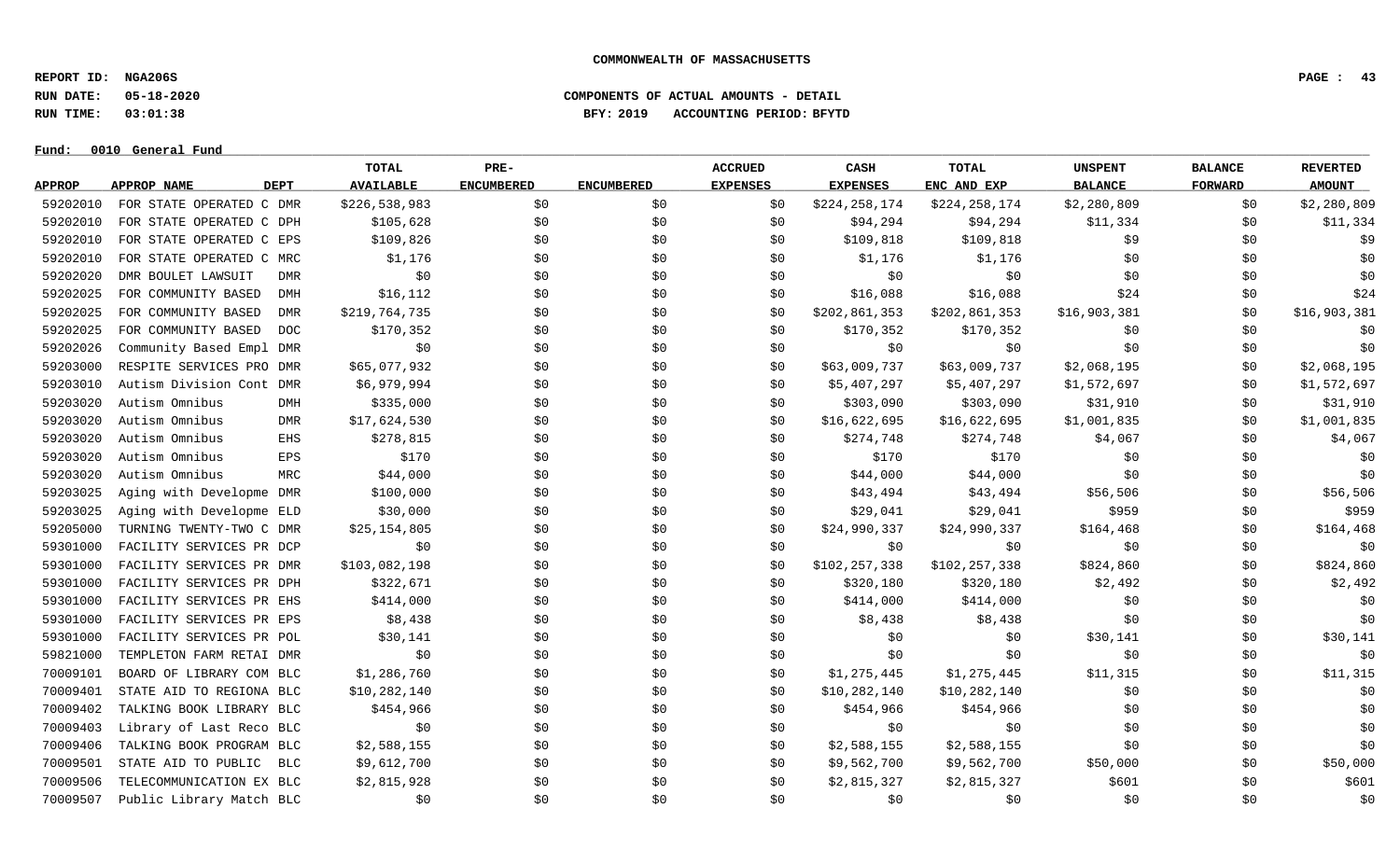**REPORT ID: NGA206S PAGE : 44**

**Fund: \_\_\_\_\_\_\_\_\_\_\_\_\_\_\_\_\_\_\_\_\_\_\_\_\_\_\_\_\_\_\_\_\_\_\_\_\_\_\_\_\_\_\_\_\_\_\_\_\_\_\_\_\_\_\_\_\_\_\_\_\_\_\_\_\_\_\_\_\_\_\_\_\_\_\_\_\_\_\_\_\_\_\_\_\_\_\_\_\_\_\_\_\_\_\_\_\_\_\_\_\_\_\_\_\_\_\_\_\_\_\_\_\_\_\_\_\_\_\_\_\_\_\_\_\_\_\_\_\_\_\_\_\_\_\_\_\_\_\_\_\_\_\_\_\_\_\_\_\_\_\_\_\_\_\_\_\_\_\_\_\_\_\_\_\_\_\_\_\_\_\_\_\_\_\_\_\_\_ 0010 General Fund**

# **RUN DATE: 05-18-2020 COMPONENTS OF ACTUAL AMOUNTS - DETAIL RUN TIME: 03:01:38 BFY: 2019 ACCOUNTING PERIOD: BFYTD**

|               |                          |             | <b>TOTAL</b>     | PRE-              |                   | <b>ACCRUED</b>  | CASH            | <b>TOTAL</b> | <b>UNSPENT</b> | <b>BALANCE</b> | <b>REVERTED</b> |
|---------------|--------------------------|-------------|------------------|-------------------|-------------------|-----------------|-----------------|--------------|----------------|----------------|-----------------|
| <b>APPROP</b> | APPROP NAME              | <b>DEPT</b> | <b>AVAILABLE</b> | <b>ENCUMBERED</b> | <b>ENCUMBERED</b> | <b>EXPENSES</b> | <b>EXPENSES</b> | ENC AND EXP  | <b>BALANCE</b> | <b>FORWARD</b> | <b>AMOUNT</b>   |
| 70009508      | Center for the Book      | BLC         | \$200,000        | \$0               | \$0               | \$0             | \$200,000       | \$200,000    | \$0            | \$0            | \$0             |
| 70020010      | EXECUTIVE OFFICE OF      | EED         | \$2,685,536      | \$0               | \$0               | \$0             | \$2,617,987     | \$2,617,987  | \$67,549       | \$0            | \$67,549        |
| 70020012      | Youths-at-Risk Summe EOL |             | \$22,446,000     | \$0               | \$0               | \$0             | \$11,055,500    | \$11,055,500 | \$11,390,500   | \$11,390,500   | \$0             |
| 70020013      | Streamlining of Stat EED |             | \$0              | \$0               | \$0               | \$0             | \$0             | \$0          | \$0            | \$0\$          | \$0             |
| 70020017      | Housing and Economic EED |             | \$2,257,730      | \$0               | \$0               | \$0             | \$2,051,616     | \$2,051,616  | \$206,114      | \$130,000      | \$76,114        |
| 70020017      | Housing and Economic ITD |             | \$111,632        | \$0               | \$0               | \$0             | \$111,631       | \$111,631    | \$1            | \$0            | \$1             |
| 70020017      | Housing and Economic OCD |             | \$415,256        | \$0               | \$0               | \$0             | \$415,256       | \$415,256    | \$0            | \$0            | \$0             |
| 70020020      | Workforce Dev. Grant EED |             | \$2,690,000      | \$0               | \$0               | \$0             | \$2,644,108     | \$2,644,108  | \$45,892       | \$0            | \$45,892        |
| 70020032      | Innovation Institute EED |             | \$2,500,000      | \$0               | \$0               | \$0             | \$2,500,000     | \$2,500,000  | \$0            | \$0            | \$0             |
| 70020033      | International Trade      | EED         | \$0              | \$0               | \$0               | \$0             | \$0             | \$0          | \$0            | \$0\$          | \$0             |
| 70020035      | Military Base Promot EED |             | \$0              | \$0               | \$0               | \$0             | \$0             | \$0          | \$0            | \$0            | \$0             |
| 70020036      | Urban Agenda Economi EED |             | \$650,000        | \$0               | \$0               | \$0             | \$550,000       | \$550,000    | \$100,000      | \$0            | \$100,000       |
| 70020039      | Community Compact Gr EED |             | \$0              | \$0               | \$0               | \$0             | \$0             | \$0          | \$0            | \$0            | \$0             |
| 70020040      | Small Business Techn EED |             | \$2,000,000      | \$0               | \$0               | \$0             | \$2,000,000     | \$2,000,000  | \$0            | \$0\$          | \$0             |
| 70020045      | Wireless Broadband A EED |             | \$0              | \$0               | \$0               | \$0             | \$0             | \$0          | \$0            | \$0            | \$0             |
| 70020101      | APPRENTICE TRAINING      | EOL         | \$0              | \$0               | \$0               | \$0             | \$0             | \$0          | \$0            | \$0            | \$0             |
| 70020600      | LABOR RELATIONS COMM LRC |             | \$0              | \$0               | \$0               | \$0             | \$0             | \$0          | \$0            | \$0            | \$0             |
| 70021075      | For the Workforce Co EOL |             | \$0              | \$0               | \$0               | \$0             | \$0             | \$0          | \$0            | \$0            | \$0             |
| 70021080      | Learn to Earn            | EOL         | \$968,640        | \$0               | \$0               | \$0             | \$899,750       | \$899,750    | \$68,890       | \$65,000       | \$3,890         |
| 70021080      | Learn to Earn            | WEL         | \$31,360         | \$0               | \$0               | \$0             | \$31,360        | \$31,360     | \$0            | \$0            | \$0             |
| 70021501      | MassVentures Operati     | EED         | \$0              | \$0               | \$0               | \$0             | \$0             | \$0          | \$0            | \$0            | \$0             |
| 70021502      | Transformative Devel EED |             | \$250,000        | \$0\$             | \$0               | \$0             | \$250,000       | \$250,000    | \$0            | \$0            | \$0             |
| 70021504      | Brownfields Redevelo EED |             | \$0              | \$0               | \$0               | \$0             | \$0             | \$0          | \$0            | \$0            | \$0             |
| 70021505      | Advanced Manufacturi EED |             | \$0              | \$0               | \$0               | \$0             | \$0             | \$0          | \$0            | \$0            | \$0             |
| 70021506      | "Working Cities" Tec EED |             | \$550,000        | \$0               | \$0               | \$0             | \$0             | \$0          | \$550,000      | \$0            | \$550,000       |
| 70021507      | Parking Management P EED |             | \$0              | \$0               | \$0               | \$0             | \$0             | \$0          | \$0            | \$0            | \$0             |
| 70021508      | Mass Tech Collaborat EED |             | \$1,575,000      | \$0               | \$0               | \$0             | \$1,575,000     | \$1,575,000  | \$0            | \$0            | \$0             |
| 70021509      | Entrepreneur-in-Resi EED |             | \$50,000         | \$0               | \$0               | \$0             | \$50,000        | \$50,000     | \$0            | \$0            | \$0             |
| 70021511      | Mass Tech Collaborat EED |             | \$0              | \$0               | \$0               | \$0             | \$0             | \$0          | \$0            | \$0            | \$0             |
| 70021512      | Big Data Innovation      | EED         | \$500,000        | \$0               | \$0               | \$0             | \$500,000       | \$500,000    | \$0            | \$0            | \$0             |
| 70021514      | North Shore InnoVent EOL |             | \$0              | \$0               | \$0               | \$0             | \$0             | \$0          | \$0            | \$0            | \$0             |
| 70021593      | Digital Health Inter EED |             | \$0              | \$0               | \$0               | \$0             | \$0             | \$0          | \$0            | \$0            | \$0             |
| 70030100      | EO Labor and Workfor EOL |             | \$942,048        | \$0               | \$0               | \$0             | \$727,265       | \$727,265    | \$214,783      | \$200,000      | \$14,783        |
| 70030100      | EO Labor and Workfor GOV |             | \$28,000         | \$0               | \$0               | \$0             | \$28,000        | \$28,000     | \$0            | \$0            | \$0             |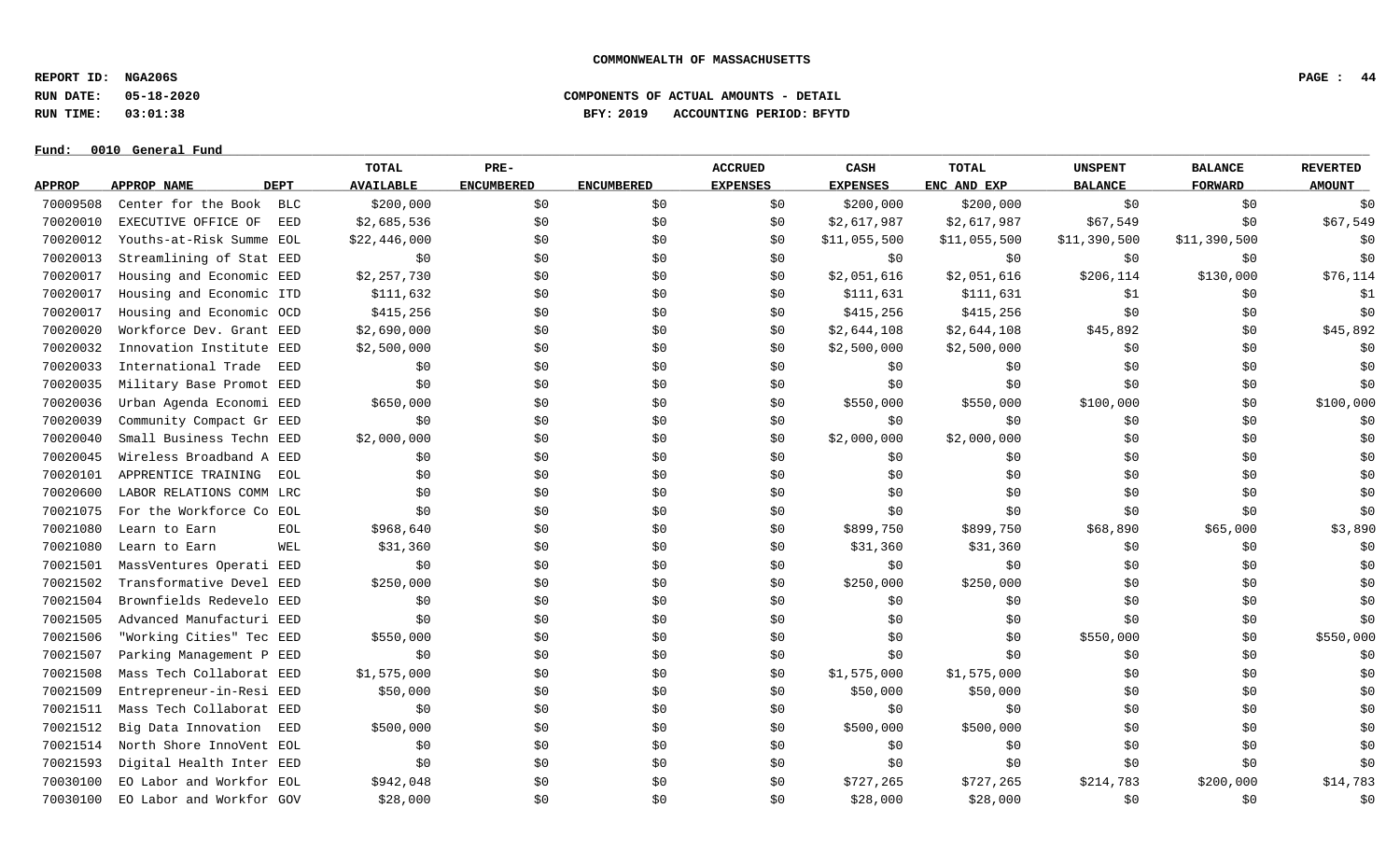**REPORT ID: NGA206S PAGE : 45**

**RUN DATE: 05-18-2020 COMPONENTS OF ACTUAL AMOUNTS - DETAIL**

**RUN TIME: 03:01:38 BFY: 2019 ACCOUNTING PERIOD: BFYTD**

|               |                            | <b>TOTAL</b>       | PRE-              |                   | <b>ACCRUED</b>  | CASH            | TOTAL        | <b>UNSPENT</b> | <b>BALANCE</b> | <b>REVERTED</b> |
|---------------|----------------------------|--------------------|-------------------|-------------------|-----------------|-----------------|--------------|----------------|----------------|-----------------|
| <b>APPROP</b> | <b>DEPT</b><br>APPROP NAME | <b>AVAILABLE</b>   | <b>ENCUMBERED</b> | <b>ENCUMBERED</b> | <b>EXPENSES</b> | <b>EXPENSES</b> | ENC AND EXP  | <b>BALANCE</b> | <b>FORWARD</b> | <b>AMOUNT</b>   |
| 70030100      | EO Labor and Workfor SEA   | \$150,000          | \$0               | \$0               | \$0             | \$150,000       | \$150,000    | \$0            | \$0            | \$0             |
| 70030101      | Shared Services Cost EOL   | \$1,948,449        | \$0               | \$0               | \$0             | \$1,108,289     | \$1,108,289  | \$840,160      | \$840,160      | \$0             |
| 70030150      | Demonstration Workfo EOL   | \$500,000          | \$0               | \$0               | \$0             | \$491,534       | \$491,534    | \$8,466        | \$0            | \$8,466         |
| 70030151      | Registered Apprentic EOL   | \$500,000          | \$0               | \$0               | \$0             | \$488,531       | \$488,531    | \$11,469       | \$0            | \$11,469        |
| 70030170      | Labor and Workforce        | \$0<br>EOL         | \$0\$             | \$0               | \$0             | \$0             | \$0          | \$0            | \$0            | \$0             |
| 70030200      | Department of Labor        | \$3,706,446<br>EOL | \$0\$             | \$0               | \$0             | \$3,700,659     | \$3,700,659  | \$5,787        | \$0            | \$5,787         |
| 70030201      | Asbestos, Deleading        | \$434,628<br>EOL   | \$0               | \$0               | \$0             | \$433,767       | \$433,767    | \$860          | \$0            | \$860           |
| 70030201      | Asbestos, Deleading        | \$21,336<br>EQE    | \$0               | \$0               | \$0             | \$21,023        | \$21,023     | \$313          | \$0            | \$313           |
| 70030300      | Department of Family DOR   | \$264,657          | \$0               | \$0               | \$0             | \$264,657       | \$264,657    | \$0            | \$0            | \$0             |
| 70030300      | Department of Family EOL   | \$4,735,343        | \$0               | \$0               | \$0             | \$470,082       | \$470,082    | \$4,265,262    | \$3,850,000    | \$415,262       |
| 70030500      | Division of Industri AGO   | \$18,000           | \$0\$             | \$0               | \$0             | \$7,138         | \$7,138      | \$10,862       | \$0            | \$10,862        |
| 70030500      | Division of Industri EOL   | \$20,148,018       | \$0               | \$0               | \$0             | \$19,486,348    | \$19,486,348 | \$661,670      | \$0            | \$661,670       |
| 70030500      | Division of Industri ITD   | \$0                | \$0               | \$0               | \$0             | \$0             | \$0          | \$0            | \$0            | \$0             |
| 70030604      | LONG TERM CARE CAREE EOL   | \$0                | \$0               | \$0               | \$0             | \$0             | \$0          | \$0            | \$0            | \$0             |
| 70030605      | Massachusetts Manufa EOL   | \$0                | \$0               | \$0               | \$0             | \$0             | \$0          | \$0            | \$0            | \$0             |
| 70030606      | Massachusetts Manufa EOL   | \$2,000,000        | \$0\$             | \$0               | \$0             | \$0             | \$0          | \$2,000,000    | \$0            | \$2,000,000     |
| 70030607      | Employment Program f EOL   | \$150,000          | \$0               | \$0               | \$0             | \$150,000       | \$150,000    | \$0            | \$0            | \$0             |
| 70030608      | Health Care Worker T EOL   | \$200,000          | \$0\$             | \$0               | \$0             | \$200,000       | \$200,000    | \$0            | \$0            | \$0             |
| 70030800      | MassHire Department        | \$4,495,579<br>EOL | \$0               | \$0               | \$0             | \$409,043       | \$409,043    | \$4,086,536    | \$4,085,697    | \$840           |
| 70030803      | ONE STOP CAREER CENT EOL   | \$4,460,051        | \$0               | \$0               | \$0             | \$4,027,453     | \$4,027,453  | \$432,598      | \$400,000      | \$32,598        |
| 70030808      | Mass Workforce Profe EOL   | \$0                | \$0               | \$0               | \$0             | \$0             | \$0          | \$0            | \$0            | \$0             |
| 70030809      | Massachusetts Workfo EOL   | \$0                | \$0               | \$0               | \$0             | \$0             | \$0          | \$0            | \$0            | \$0             |
| 70030900      | Division of Labor Re EOL   | \$2,643,765        | \$0\$             | \$0               | \$0             | \$2,576,902     | \$2,576,902  | \$66,863       | \$0            | \$66,863        |
| 70030901      | Arbitration and Medi EOL   | \$145,500          | \$0               | \$0               | \$0             | \$0             | \$0          | \$145,500      | \$0            | \$145,500       |
| 70030902      | Joint Labor Manageme EOL   | \$250,000          | \$0               | \$0               | \$0             | \$234,802       | \$234,802    | \$15,198       | \$0            | \$15,198        |
| 70031206      | Mass Service Allianc EOL   | \$3,240,000        | \$0               | \$0               | \$0             | \$3,233,968     | \$3,233,968  | \$6,032        | \$0            | \$6,032         |
| 70031641      | Small Business Assoc EOL   | \$0                | \$0               | \$0               | \$0             | \$0             | \$0          | \$0            | \$0            | \$0             |
| 70040001      | OFFICE OF INDIAN AFF OCD   | \$125,928          | \$0               | \$0               | \$0             | \$125,655       | \$125,655    | \$273          | \$0            | \$273           |
| 70040002      | Friends of the Homel OCD   | \$0                | \$0\$             | \$0               | \$0             | \$0             | \$0          | \$0            | \$0            | \$0             |
| 70040099      | COMMUNITIES AND DEVE OCD   | \$8,283,518        | \$0               | \$0               | \$0             | \$8,110,214     | \$8,110,214  | \$173,304      | \$0            | \$173,304       |
| 70040100      | Operation of Homeles AGO   | \$2,450            | \$0\$             | \$0               | \$0             | \$2,450         | \$2,450      | \$0            | \$0            | \$0             |
| 70040100      | Operation of Homeles OCD   | \$5,735,651        | \$0               | \$0               | \$0             | \$5,735,651     | \$5,735,651  | \$0            | \$0            | \$0             |
| 70040101      | Emergency Assistance DPH   | \$954,678          | \$0               | \$0               | \$0             | \$954,678       | \$954,678    | \$0            | \$0            | \$0             |
| 70040101      | Emergency Assistance DSS   | \$1,198,937        | \$0               | \$0               | \$0             | \$1,198,937     | \$1,198,937  | \$0            | \$0            | \$0             |
|               |                            |                    |                   |                   |                 |                 |              |                |                |                 |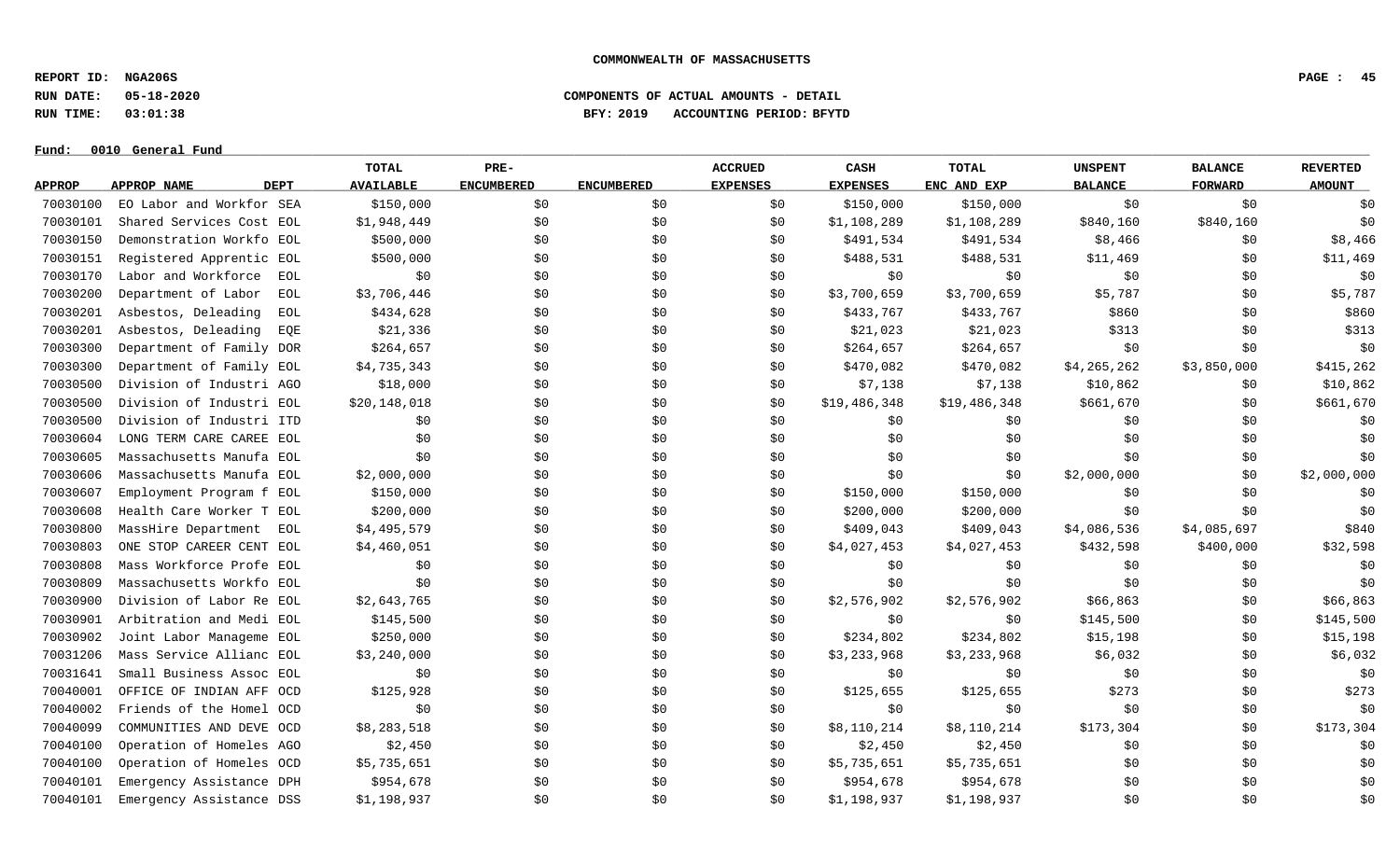**REPORT ID: NGA206S PAGE : 46**

**RUN DATE: 05-18-2020 COMPONENTS OF ACTUAL AMOUNTS - DETAIL**

**RUN TIME: 03:01:38 BFY: 2019 ACCOUNTING PERIOD: BFYTD**

|               |                                 | <b>TOTAL</b>     | PRE-              |                   | <b>ACCRUED</b>  | CASH            | TOTAL         | <b>UNSPENT</b> | <b>BALANCE</b> | <b>REVERTED</b> |
|---------------|---------------------------------|------------------|-------------------|-------------------|-----------------|-----------------|---------------|----------------|----------------|-----------------|
| <b>APPROP</b> | APPROP NAME<br><b>DEPT</b>      | <b>AVAILABLE</b> | <b>ENCUMBERED</b> | <b>ENCUMBERED</b> | <b>EXPENSES</b> | <b>EXPENSES</b> | ENC AND EXP   | <b>BALANCE</b> | <b>FORWARD</b> | <b>AMOUNT</b>   |
| 70040101      | Emergency Assistance OCD        | \$174,536,362    | \$0               | \$0               | \$0             | \$174,536,362   | \$174,536,362 | \$0            | \$0            | \$0             |
| 70040102      | Homeless Individuals DPH        | \$1,481,498      | \$0               | \$0               | \$0             | \$1,481,498     | \$1,481,498   | \$0            | \$0            | \$0             |
| 70040102      | Homeless Individuals OCD        | \$46,729,377     | \$0               | \$0               | \$0             | \$46,553,708    | \$46,553,708  | \$175,669      | \$0            | \$175,669       |
| 70040103      | Homeless Family EA S OCD        | \$0              | \$0               | \$0               | \$0             | \$0             | \$0           | \$0            | \$0            | \$0             |
| 70040104      | Home and Healthy for OCD        | \$2,390,000      | \$0               | \$0               | \$0             | \$2,390,000     | \$2,390,000   | \$0            | \$0            | \$0             |
| 70040106      | Homeless Family Pref OCD        | \$250,000        | \$0               | \$0               | \$0             | \$250,000       | \$250,000     | \$0            | \$0            | \$0             |
| 70040107      | Local Housing Progra OCD        | \$1,230,000      | \$0               | \$0               | \$0             | \$1,080,170     | \$1,080,170   | \$149,830      | \$50,000       | \$99,830        |
| 70040108      | MA shortterm housing OCD        | \$27,302,958     | \$0               | \$0               | \$0             | \$27,302,958    | \$27,302,958  | \$0            | \$0            | \$0             |
| 70040202      | Homeless Individuals OCD        | \$5,000,000      | \$0               | \$0               | \$0             | \$3,323,164     | \$3,323,164   | \$1,676,836    | \$1,676,836    | \$0             |
| 70041000      | Home Heating Assista OCD        | \$30,000,000     | \$0               | \$0               | \$0             | \$18,988,741    | \$18,988,741  | \$11,011,259   | \$11,011,259   | \$0             |
| 70041010      | Down Payment Assista OCD        | \$2,500,000      | \$0               | \$0               | \$0             | \$0             | \$0           | \$2,500,000    | \$2,500,000    | \$0             |
| 70042027      | Community Investment OCD        | \$0              | \$0               | \$0               | \$0             | \$0             | \$0           | \$0            | \$0            | \$0             |
| 70042475      | Soft Second Mortgage OCD        | \$0              | \$0               | \$0               | \$0             | \$0             | \$0           | \$0            | \$0            | \$0             |
| 70043036      | HOUSING SERVICES COM OCD        | \$3,000,000      | \$0               | \$0               | \$0             | \$2,981,244     | \$2,981,244   | \$18,756       | \$0            | \$18,756        |
| 70043045      | Tenancy Preservation OCD        | \$1,300,000      | \$0               | \$0               | \$0             | \$1,205,977     | \$1,205,977   | \$94,023       | \$0            | \$94,023        |
| 70044314      | SERVICE COORDINATORS OCD        | \$350,401        | \$0               | \$0               | \$0             | \$350,401       | \$350,401     | \$0            | \$0            | \$0             |
| 70049005      | FOR PAYMENTS TO HOUS OCD        | \$65,650,000     | \$0               | \$0               | \$0             | \$65,631,897    | \$65,631,897  | \$18,103       | \$0            | \$18,103        |
| 70049007      | Public Housing Refor OCD        | \$1,000,000      | \$0               | \$0               | \$0             | \$999,015       | \$999,015     | \$985          | \$0            | \$985           |
| 70049008      | Urban Agenda Housing OCD        | \$0\$            | \$0               | \$0               | \$0             | \$0             | \$0           | \$0            | \$0            | \$0             |
| 70049024      | RENTAL VOUCHERS<br>OCD          | \$100,000,000    | \$0               | \$0               | \$0             | \$94,655,971    | \$94,655,971  | \$5,344,029    | \$5,344,029    | \$0             |
| 70049030      | TRANSITIONAL RENTAL<br>OCD      | \$6,150,000      | \$0               | \$0               | \$0             | \$6,150,000     | \$6,150,000   | \$0            | \$0            | \$0             |
| 70049033      | CHAPTER 707 RENTAL A OCD        | \$6,548,125      | \$0               | \$0               | \$0             | \$6,547,706     | \$6,547,706   | \$419          | \$0            | \$419           |
| 70049201      | MASSACHUSETTS HOUSIN OCD        | \$0              | \$0               | \$0               | \$0             | \$0             | \$0           | \$0            | \$0            | \$0             |
| 70049315      | LOW INCOME HOUSING T AGO        | \$5,000          | \$0               | \$0               | \$0             | \$978           | \$978         | \$4,022        | \$0            | \$4,022         |
| 70049315      | LOW INCOME HOUSING T OCD        | \$2,402,455      | \$0               | \$0               | \$0             | \$2,353,407     | \$2,353,407   | \$49,048       | \$0            | \$49,048        |
| 70049316      | Homeless Housing Pil OCD        | \$22,029,639     | \$0               | \$0               | \$0             | \$20,000,000    | \$20,000,000  | \$2,029,639    | \$2,029,639    | \$0             |
| 70049317      | Individual Developme OCD        | \$0              | \$0               | \$0               | \$0             | \$0             | \$0           | \$0            | \$0            | \$0             |
| 70049322      | Secure Jobs Pilot<br><b>OCD</b> | \$0              | \$0               | \$0               | \$0             | \$0             | \$0           | \$0            | \$0            | \$0             |
| 70060000      | CONSUMER AFFAIRS & B GOV        | \$0              | \$0               | \$0               | \$0             | \$0             | \$0           | \$0            | \$0            | \$0             |
| 70060000      | CONSUMER AFFAIRS & B SCA        | \$1,129,013      | \$0               | \$0               | \$0             | \$1,119,898     | \$1,119,898   | \$9,115        | \$0            | \$9,115         |
| 70060010      | DIVISION OF BANKS<br><b>DOB</b> | \$18,407,213     | \$0               | \$0               | \$0             | \$17,402,882    | \$17,402,882  | \$1,004,332    | \$200,000      | \$804,332       |
| 70060010      | DIVISION OF BANKS<br>SCA        | \$252,491        | \$0               | \$0               | \$0             | \$252,491       | \$252,491     | \$0            | \$0            | \$0             |
| 70060010      | DIVISION OF BANKS<br>UMS        | \$20,025         | \$0               | \$0               | \$0             | \$20,025        | \$20,025      | \$0            | \$0            | \$0             |
| 70060011      | Investigations and E DOB        | \$2,050,000      | \$0               | \$0               | \$0             | \$1,520,542     | \$1,520,542   | \$529,458      | \$0            | \$529,458       |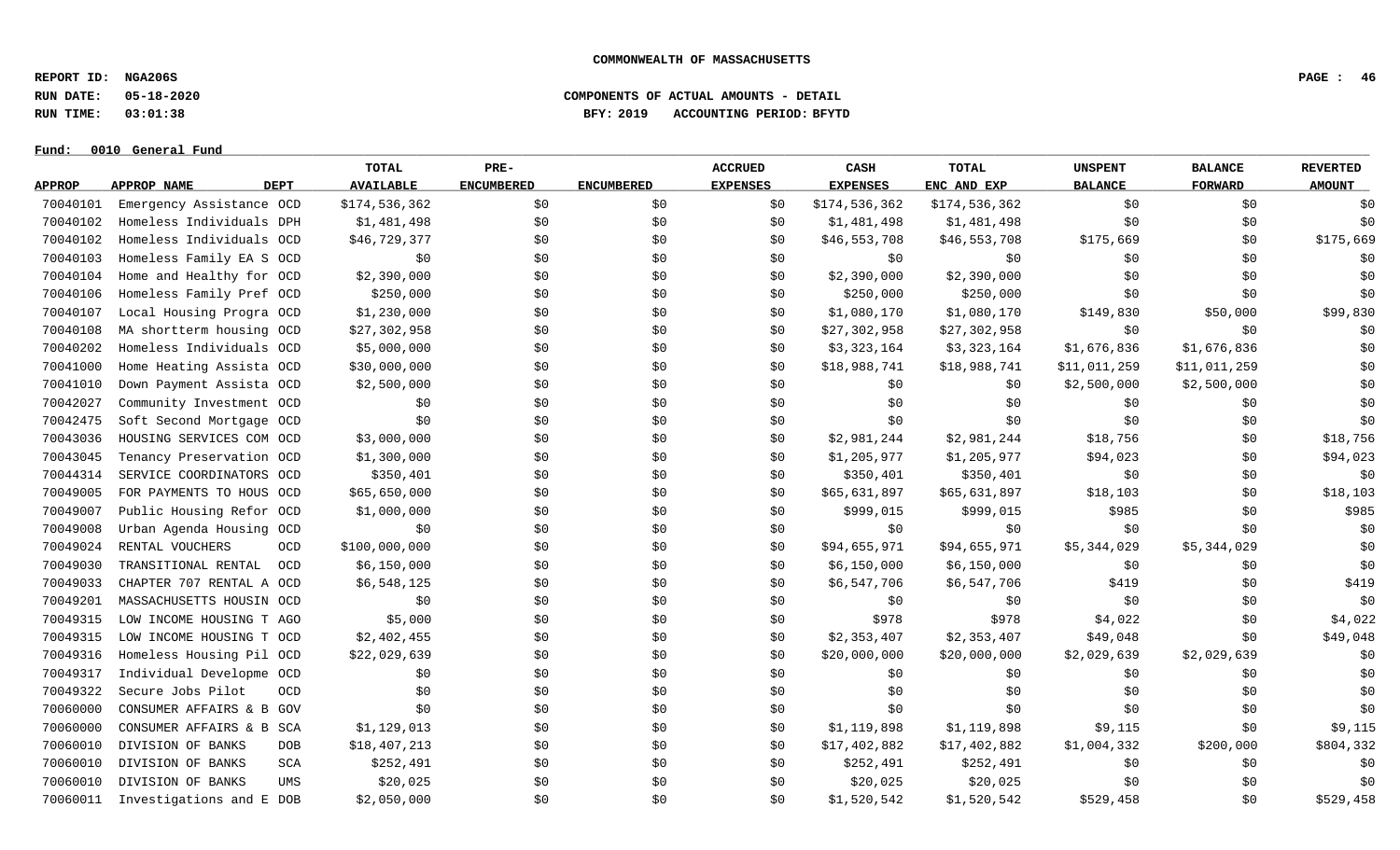**REPORT ID: NGA206S PAGE : 47**

**RUN DATE: 05-18-2020 COMPONENTS OF ACTUAL AMOUNTS - DETAIL**

**RUN TIME: 03:01:38 BFY: 2019 ACCOUNTING PERIOD: BFYTD**

|               |                            | TOTAL            | PRE-              |                   | <b>ACCRUED</b>  | CASH            | TOTAL        | <b>UNSPENT</b> | <b>BALANCE</b> | <b>REVERTED</b> |
|---------------|----------------------------|------------------|-------------------|-------------------|-----------------|-----------------|--------------|----------------|----------------|-----------------|
| <b>APPROP</b> | APPROP NAME<br><b>DEPT</b> | <b>AVAILABLE</b> | <b>ENCUMBERED</b> | <b>ENCUMBERED</b> | <b>EXPENSES</b> | <b>EXPENSES</b> | ENC AND EXP  | <b>BALANCE</b> | <b>FORWARD</b> | <b>AMOUNT</b>   |
| 70060011      | Investigations and E OCD   | \$0              | \$0               | \$0               | \$0             | \$0             | \$0          | \$0            | \$0            | \$0             |
| 70060020      | DIVISION OF INSURANC DOI   | \$13,371,942     | \$0               | \$0               | \$0             | \$12,722,322    | \$12,722,322 | \$649,620      | \$0            | \$649,620       |
| 70060020      | DIVISION OF INSURANC SCA   | \$266,899        | \$0               | \$0               | \$0             | \$266,899       | \$266,899    | \$0            | \$0            | \$0             |
| 70060029      | Health Care Access B DOI   | \$1,060,793      | \$0               | \$0               | \$0             | \$870,724       | \$870,724    | \$190,069      | \$0            | \$190,069       |
| 70060040      | DIVISION OF REGISTRA REG   | \$3,310,628      | \$0               | \$0               | \$0             | \$3,244,853     | \$3,244,853  | \$65,774       | \$0            | \$65,774        |
| 70060040      | DIVISION OF REGISTRA SCA   | \$260,994        | \$0               | \$0               | \$0             | \$260,994       | \$260,994    | \$0            | \$0            | \$0             |
| 70060043      | Home Improvement Con SCA   | \$500,000        | \$0               | \$0               | \$0             | \$493,434       | \$493,434    | \$6,566        | \$0            | \$6,566         |
| 70060060      | DIVISION OF STANDARD DOS   | \$555,847        | \$0               | \$0               | \$0             | \$545,777       | \$545,777    | \$10,070       | \$0            | \$10,070        |
| 70060060      | DIVISION OF STANDARD SCA   | \$0              | \$0               | \$0               | \$0             | \$0             | \$0          | \$0            | \$0            | \$0             |
| 70060065      | Item Pricing Inspect DOS   | \$509, 264       | \$0               | \$0               | \$0             | \$502, 257      | \$502,257    | \$7,007        | \$0            | \$7,007         |
| 70060066      | DIVISION OF STANDARD DOS   | \$160,372        | \$0\$             | \$0               | \$0             | \$130,407       | \$130,407    | \$29,965       | \$0            | \$29,965        |
| 70060067      | ITEM PRICING VIOLATI DOS   | \$58,751         | \$0               | \$0               | \$0             | \$58,749        | \$58,749     | \$2            | \$0            | \$2             |
| 70060068      | Auto Repair Retained DOS   | \$306,900        | \$0               | \$0               | \$0             | \$285,881       | \$285,881    | \$21,019       | \$0            | \$21,019        |
| 70060071      | Telecommunications a SCA   | \$156,264        | \$0               | \$0               | \$0             | \$148,208       | \$148,208    | \$8,057        | \$0            | \$8,057         |
| 70060071      | Telecommunications a TAC   | \$2,799,490      | \$0               | \$0               | \$0             | \$2,630,116     | \$2,630,116  | \$169,373      | \$113,074      | \$56,299        |
| 70060142      | Office of Public Saf DOC   | \$4,000          | \$0               | \$0               | \$0             | \$0             | \$0          | \$4,000        | \$0            | \$4,000         |
| 70060142      | Office of Public Saf DPH   | \$1,000          | \$0\$             | \$0               | \$0             | \$881           | \$881        | \$119          | \$0            | \$119           |
| 70060142      | Office of Public Saf REG   | \$14,668,245     | \$0\$             | \$0               | \$0             | \$14,339,613    | \$14,339,613 | \$328,632      | \$0            | \$328,632       |
| 70060142      | Office of Public Saf TRE   | \$0              | \$0               | \$0               | \$0             | \$0             | \$0          | \$0            | \$0            | \$0             |
| 70060151      | Proprietary Schools<br>REG | \$253, 205       | \$0               | \$0               | \$0             | \$253, 205      | \$253, 205   | \$0            | \$0            | \$0             |
| 70061000      | Division of Energy R ENE   | \$0              | \$0               | \$0               | \$0             | \$0             | \$0          | \$0            | \$0            | \$0             |
| 70061001      | RESIDENTIAL CONSERVA ENE   | \$222,577        | \$0               | \$0               | \$0             | \$221,550       | \$221,550    | \$1,027        | \$0            | \$1,027         |
| 70061003      | Division of Energy R ENE   | \$3,996,590      | \$0               | \$0               | \$0             | \$3,989,367     | \$3,989,367  | \$7,223        | \$0            | \$7,223         |
| 70070100      | ECONOMIC DEVELOPMENT SEA   | \$0              | \$0\$             | \$0               | \$0             | \$0             | \$0          | \$0            | \$0            | \$0             |
| 70070150      | Regional Economic De SEA   | \$1,000,000      | \$0               | \$0               | \$0             | \$995,477       | \$995,477    | \$4,523        | \$0            | \$4,523         |
| 70070200      | MORE Administration        | \$0<br>SEA       | \$0               | \$0               | \$0             | \$0             | \$0          | \$0            | \$0            | \$0             |
| 70070210      | Brownfields Redevelo SEA   | \$0              | \$0               | \$0               | \$0             | \$0             | \$0          | \$0            | \$0            | \$0             |
| 70070215      | Massachusetts Busine SEA   | \$0              | \$0               | \$0               | \$0             | \$0             | \$0          | \$0            | \$0            | \$0             |
| 70070300      | MASSACHUSETTS OFFICE AGR   | \$0              | \$0               | \$0               | \$0             | \$0\$           | \$0          | \$0            | \$0            | \$0             |
| 70070300      | MASSACHUSETTS OFFICE EED   | \$162,500        | \$0               | \$0               | \$0             | \$145,135       | \$145,135    | \$17,365       | \$0            | \$17,365        |
| 70070300      | MASSACHUSETTS OFFICE GOV   | \$27,350         | \$0\$             | \$0               | \$0             | \$27,314        | \$27,314     | \$36           | \$0            | \$36            |
| 70070300      | MASSACHUSETTS OFFICE OCD   | \$0              | \$0               | \$0               | \$0             | \$0             | \$0          | \$0            | \$0            | \$0             |
| 70070300      | MASSACHUSETTS OFFICE SEA   | \$1,437,697      | \$0               | \$0               | \$0             | \$1,189,428     | \$1,189,428  | \$248,269      | \$0            | \$248,269       |
| 70070334      | Small Business and E SEA   | \$0              | \$0               | \$0               | \$0             | \$0             | \$0          | \$0            | \$0            | \$0             |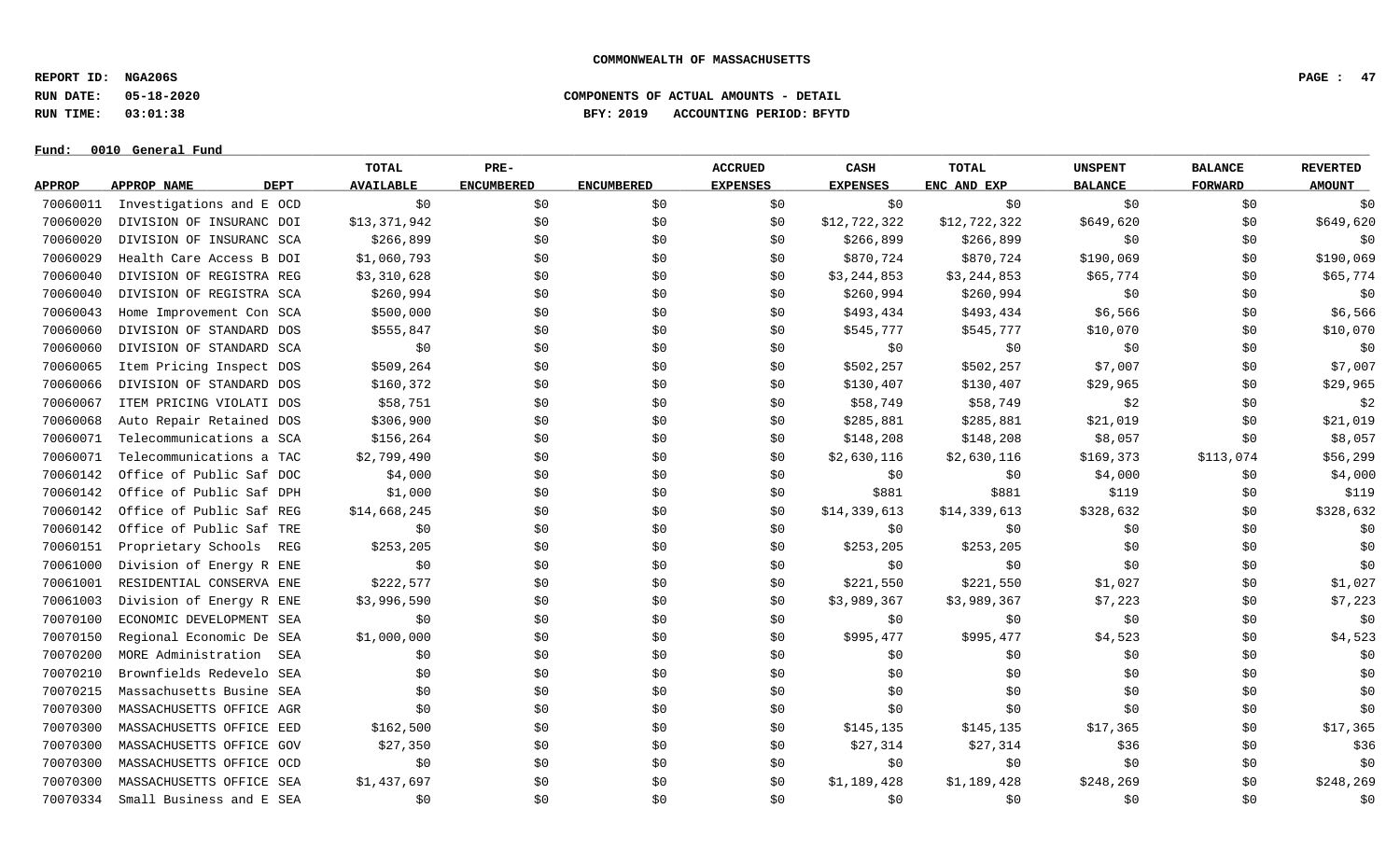**REPORT ID: NGA206S PAGE : 48**

**RUN DATE: 05-18-2020 COMPONENTS OF ACTUAL AMOUNTS - DETAIL**

**RUN TIME: 03:01:38 BFY: 2019 ACCOUNTING PERIOD: BFYTD**

|               |                          |             | TOTAL            | PRE-              |                   | <b>ACCRUED</b>  | CASH            | <b>TOTAL</b> | <b>UNSPENT</b> | <b>BALANCE</b> | <b>REVERTED</b> |
|---------------|--------------------------|-------------|------------------|-------------------|-------------------|-----------------|-----------------|--------------|----------------|----------------|-----------------|
| <b>APPROP</b> | APPROP NAME              | <b>DEPT</b> | <b>AVAILABLE</b> | <b>ENCUMBERED</b> | <b>ENCUMBERED</b> | <b>EXPENSES</b> | <b>EXPENSES</b> | ENC AND EXP  | <b>BALANCE</b> | <b>FORWARD</b> | <b>AMOUNT</b>   |
| 70070500      | FOR MASSACHUSETTS BI SEA |             | \$500,000        | \$0               | \$0               | \$0             | \$500,000       | \$500,000    | \$0            | \$0            | \$0             |
| 70070515      | SOUTH SHORE TRI-TOWN SEA |             | \$0              | \$0               | \$0               | \$0             | \$0             | \$0          | \$0            | \$0\$          | \$0             |
| 70070800      | SMALL BUSINESS CENTE SEA |             | \$1,174,360      | \$0               | \$0               | \$0             | \$1,162,426     | \$1,162,426  | \$11,934       | \$0            | \$11,934        |
| 70070801      | Microlending             | EED         | \$0              | \$0\$             | \$0               | \$0             | \$0\$           | \$0          | \$0            | \$0            | \$0             |
| 70070801      | Microlending             | SEA         | \$300,000        | \$0               | \$0               | \$0             | \$300,000       | \$300,000    | \$0            | \$0\$          | \$0             |
| 70070802      | Year Up                  | SEA         | \$0              | \$0               | \$0               | \$0             | \$0             | \$0          | \$0            | \$0\$          | \$0             |
| 70071200      | FOR THE MASSACHUSETT     | SEA         | \$0              | \$0               | \$0               | \$0             | \$0\$           | \$0          | \$0            | \$0\$          | \$0             |
| 70071202      | Mass Tech Collaborat SEA |             | \$850,000        | \$0               | \$0               | \$0             | \$850,000       | \$850,000    | \$0            | \$0            | \$0             |
| 70071500      | FOR THE EXPENSES OF      | SEA         | \$0              | \$0               | \$0               | \$0             | \$0             | \$0          | \$0            | \$0            | \$0             |
| 70071641      | Layoff Aversion Assi SEA |             | \$250,000        | \$0               | \$0               | \$0             | \$250,000       | \$250,000    | \$0            | \$0            | \$0             |
| 70080901      | Massachusetts Sports MMP |             | \$0              | \$0               | \$0               | \$0             | \$0             | \$0          | \$0            | \$0            | \$0             |
| 70080905      | Commercial Fishing B MMP |             | \$0              | \$0               | \$0               | \$0             | \$0             | \$0          | \$0            | \$0            | \$0             |
| 70081015      | Mass Office of Trave MMP |             | \$0              | \$0               | \$0               | \$0             | \$0             | \$0          | \$0            | \$0\$          | \$0             |
| 70081116      | Local Economic Devel MMP |             | \$13,929,500     | \$0               | \$0               | \$0             | \$9,929,488     | \$9,929,488  | \$4,000,012    | \$3,745,000    | \$255,012       |
| 70081117      | Local ED projects        | MMP         | \$7,395,000      | \$0               | \$0               | \$0             | \$0             | \$0          | \$7,395,000    | \$7,395,000    | \$0             |
| 70091700      | Education Informatio EDU |             | \$17,046,706     | \$0               | \$0               | \$0             | \$16,993,989    | \$16,993,989 | \$52,717       | \$0            | \$52,717        |
| 70091700      | Education Informatio EEC |             | \$73,359         | \$0\$             | \$0               | \$0             | \$47,825        | \$47,825     | \$25,534       | \$0            | \$25,534        |
| 70091700      | Education Informatio GOV |             | \$28,000         | \$0               | \$0               | \$0             | \$28,000        | \$28,000     | \$0            | \$0            | \$0             |
| 70091700      | Education Informatio ITD |             | \$1,188,380      | \$0               | \$0               | \$0             | \$1,174,955     | \$1,174,955  | \$13,425       | \$0\$          | \$13,425        |
| 70096379      | Office of the Secret EDU |             | \$2,069,119      | \$0               | \$0               | \$0             | \$2,068,008     | \$2,068,008  | \$1,111        | \$0            | \$1,111         |
| 70096379      | Office of the Secret EHS |             | \$0              | \$0               | \$0               | \$0             | \$0             | \$0          | \$0            | \$0            | \$0             |
| 70096390      | School Safety and Se EDU |             | \$0              | \$0               | \$0               | \$0             | \$0             | \$0          | \$0            | \$0            | \$0             |
| 70096400      | Programs for English DOE |             | \$216,770        | \$0\$             | \$0               | \$0             | \$216,770       | \$216,770    | \$0            | \$0            | \$0             |
| 70096400      | Programs for English EDU |             | \$0              | \$0               | \$0               | \$0             | \$0             | \$0          | \$0            | \$0            | \$0             |
| 70096402      | Gateway Cities Caree EDU |             | \$0              | \$0               | \$0               | \$0             | \$0             | \$0          | \$0            | \$0            | \$0             |
| 70096406      | Early College Initia EDU |             | \$0              | \$0               | \$0               | \$0             | \$0             | \$0          | \$0            | \$0            | \$0             |
| 70096407      | STEM Teacher Corps       | EDU         | \$0              | \$0               | \$0               | \$0             | \$0             | \$0          | \$0            | \$0            | \$0             |
| 70096600      | Early College Progra BHC |             | \$15,780         | \$0               | \$0               | \$0             | \$0             | \$0          | \$15,780       | \$0            | \$15,780        |
| 70096600      | Early College Progra DOE |             | \$160, 162       | \$0               | \$0               | \$0             | \$159,775       | \$159,775    | \$388          | \$0            | \$388           |
| 70096600      | Early College Progra DYS |             | \$100,000        | \$0               | \$0               | \$0             | \$94,594        | \$94,594     | \$5,406        | \$0            | \$5,406         |
| 70096600      | Early College Progra EDU |             | \$831,846        | \$0               | \$0               | \$0             | \$732,053       | \$732,053    | \$99,794       | \$0            | \$99,794        |
| 70096600      | Early College Progra FRC |             | \$44,300         | \$0               | \$0               | \$0             | \$44,300        | \$44,300     | \$0            | \$0\$          | \$0             |
| 70096600      | Early College Progra FSC |             | \$30,000         | \$0               | \$0               | \$0             | \$2,250         | \$2,250      | \$27,750       | \$0            | \$27,750        |
| 70096600      | Early College Progra MCC |             | \$36,844         | \$0               | \$0               | \$0             | \$350           | \$350        | \$36,494       | \$0            | \$36,494        |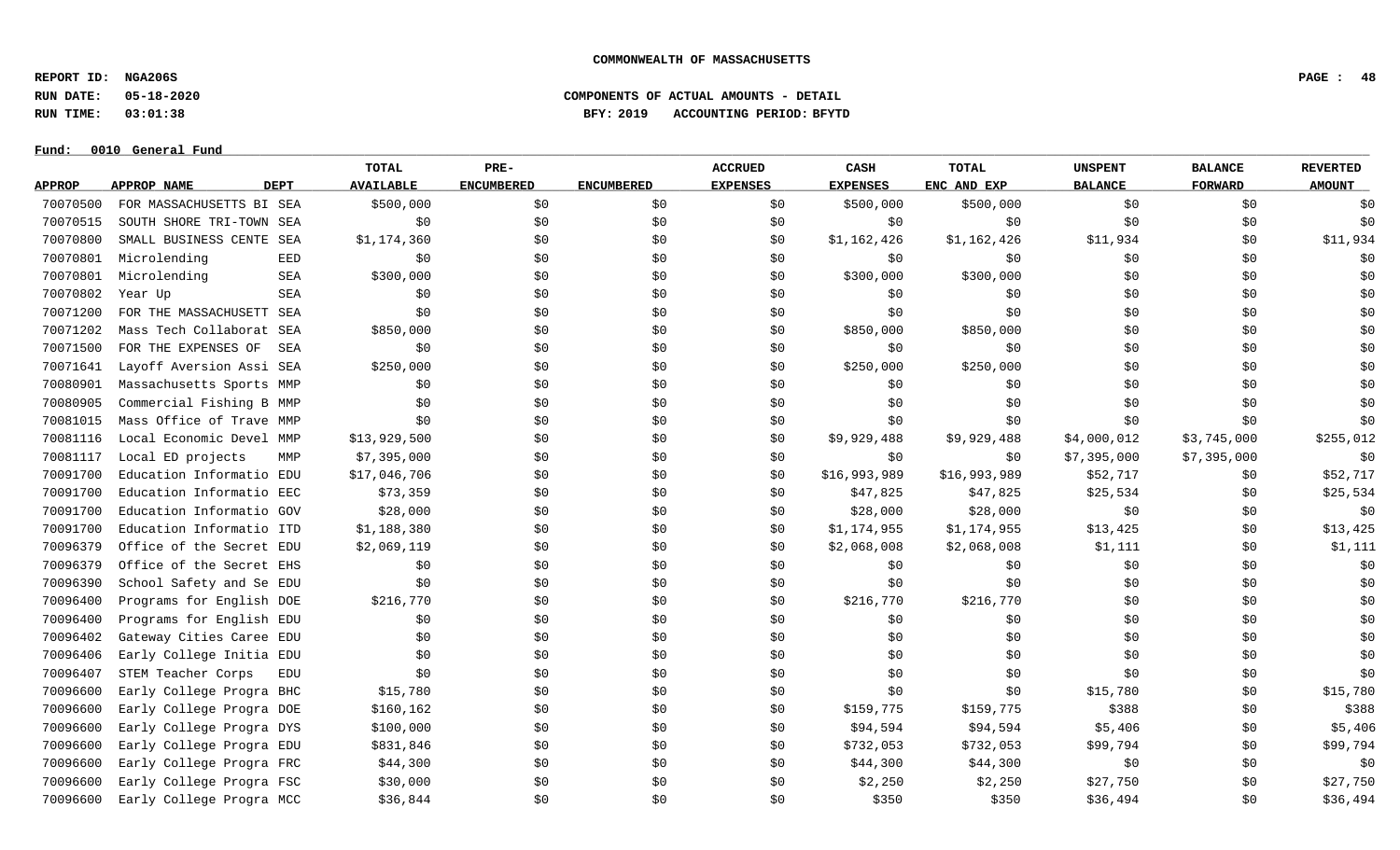**REPORT ID: NGA206S PAGE : 49**

**RUN DATE: 05-18-2020 COMPONENTS OF ACTUAL AMOUNTS - DETAIL**

**RUN TIME: 03:01:38 BFY: 2019 ACCOUNTING PERIOD: BFYTD**

#### $Fund: 0010$  General Fund

# **TOTAL PRE- ACCRUED CASH TOTAL UNSPENT BALANCE REVERTED** <u>APPROP APPROPNAME – DEPT AVAILABLE ENCUMBERED ENCUMBERED EXPENSES EXPENSES ENCANDEXP BALANCE – FORWARD – AMOUNT</u> 70096600 Early College Progra NEC \$198,000 \$0 \$0 \$0 \$197,658 \$197,658 \$342 \$0 \$30 \$342 70096600 Early College Progra NSC \$43,067 \$0 \$0 \$0 \$38,119 \$38,119 \$4,948 \$0 \$4,948 70096600 Early College Progra OCC \$150,000 \$0 \$0 \$0 \$123,939 \$123,939 \$26,061 \$0 \$26,061 \$26,061 70096600 Early College Progra WSC \$140,000 \$0 \$0 \$0 \$140,000 \$140,000 \$0 \$0 \$0 70096800 School Safety EDU \$9,248,135 \$0 \$ \$ \$ \$9,248,135 \$9,248,135 \$ \$0 70096800 School Safety EPS \$251,865 \$0 \$26,505 \$225,505 \$225,360 \$225,360 \$225,360 \$0 70097000 Data Sharing EDU \$0 \$0 \$0 \$0 \$0 \$0 \$0 \$0 \$0 70099600 Inclusive Concurrent EDU \$0 \$0 \$0 \$0 \$0 \$0 \$0 \$0 \$0 70100005 DEPARTMENT OF EDUCAT DOE \$13,157,238 \$0 \$0 \$0 \$13,149,595 \$13,149,595 \$13,149,595 \$7,643 \$0 \$7,643 70100012 RACIAL IMBALANCE PRO DOE \$22,182,582 \$0 \$0 \$0 \$22,182,189 \$22,182,189 \$393 \$0 \$393 70100020 Bay State Reading In DOE \$0 \$0 \$0 \$0 \$0 \$0 \$0 \$0 \$0 70100033 Literacy Programs DOE \$2,084,240 \$0 \$ \$0 \$2,072,434 \$2,072,434 \$11,806 \$0 \$11,806 70100050 Program Evaluation DOE \$0 \$0 \$0 \$0 \$0 \$0 \$0 \$0 \$0 70100060 Substance Abuse Coun DOE \$0 \$0 \$0 \$0 \$0 \$0 \$0 \$0 \$0 70100216 TEACHER QUALITY INVE DOE \$0 \$0 \$0 \$0 \$0 \$0 \$0 \$0 \$0 70101022 Certificate of Occup DOE \$0 \$0 \$0 \$0 \$0 \$0 \$0 \$0 \$0 70101192 Educational Improvem DOE \$2,015,000 \$0 \$0 \$0 \$1,623,930 \$1,623,930 \$391,070 \$390,000 \$1,070 \$1,070 70270016 MATCHING GRANTS FOR DOE \$0 \$0 \$0 \$0 \$0 \$0 \$0 \$0 \$0 70270019 SCHOOL TO WORK CONNE DOE \$5,000,000 \$0 \$0 \$0 \$4,938,264 \$4,938,264 \$61,736 \$0 \$61,736 70271004 English Language Acq DOE \$2,639,139 \$0 \$0 \$0 \$2,068,103 \$2,068,103 \$571,036 \$566,817 \$4,219 70280031 INSTITUTIONAL SCHOOL DOE \$7,534,075 \$0 \$0 \$0 \$7,526,836 \$7,526,836 \$7,240 \$7,240 \$0 \$7,240 70280031 INSTITUTIONAL SCHOOL DPH \$66,276 \$0 \$0 \$0 \$0 \$63,984 \$63,984 \$2,292 \$0 \$0 \$2,292 70301002 KINDERGARTEN EXPANSI DOE \$0 \$0 \$0 \$0 \$0 \$0 \$0 \$0 \$0 70301003 EARLY LITERACY GRANT DOE \$0 \$0 \$0 \$0 \$0 \$0 \$0 \$0 \$0 70301005 EARLY INTERVENTION T DOE \$0 \$0 \$0 \$0 \$0 \$0 \$0 \$0 \$0 70350002 BASIC ED ATTAINMENT BCC \$175,195 \$0 \$0 \$0 \$174,115 \$174,115 \$1,080 \$1,080 \$1,080 \$1,080 70350002 BASIC ED ATTAINMENT BHC \$1,486,906 \$0 \$0 \$0 \$1,286,196 \$1,286,196 \$200,710 \$0 \$200,710 \$0 \$200,710 70350002 BASIC ED ATTAINMENT BRC \$1,220,285 \$0 \$0 \$0 \$1,172,644 \$1,172,644 \$1,172,644 \$47,641 \$47,641 \$0 \$47,641 70350002 BASIC ED ATTAINMENT BSD \$116,415 \$0 \$0 \$0 \$116,393 \$116,393 \$22 \$0 \$0 \$22 70350002 BASIC ED ATTAINMENT CCC \$502,446 \$0 \$0 \$0 \$431,047 \$431,047 \$431,047 \$71,399 \$0 \$71,399 70350002 BASIC ED ATTAINMENT DOC \$5,288 \$0 \$0 \$0 \$5,286 \$5,286 \$5,286 \$2 \$0 \$0 \$2 70350002 BASIC ED ATTAINMENT DOE \$24,069,686 \$0 \$0 \$0 \$0 \$24,027,064 \$24,027,064 \$42,622 \$0 \$42,622 \$0 \$42,622 70350002 BASIC ED ATTAINMENT EDU \$175,300 \$0 \$0 \$0 \$155,386 \$155,386 \$19,914 \$0 \$19,914 \$0 \$19,914 70350002 BASIC ED ATTAINMENT EOL \$237,800 \$0 \$0 \$0 \$230,988 \$230,988 \$6,812 \$0 \$0 \$6,812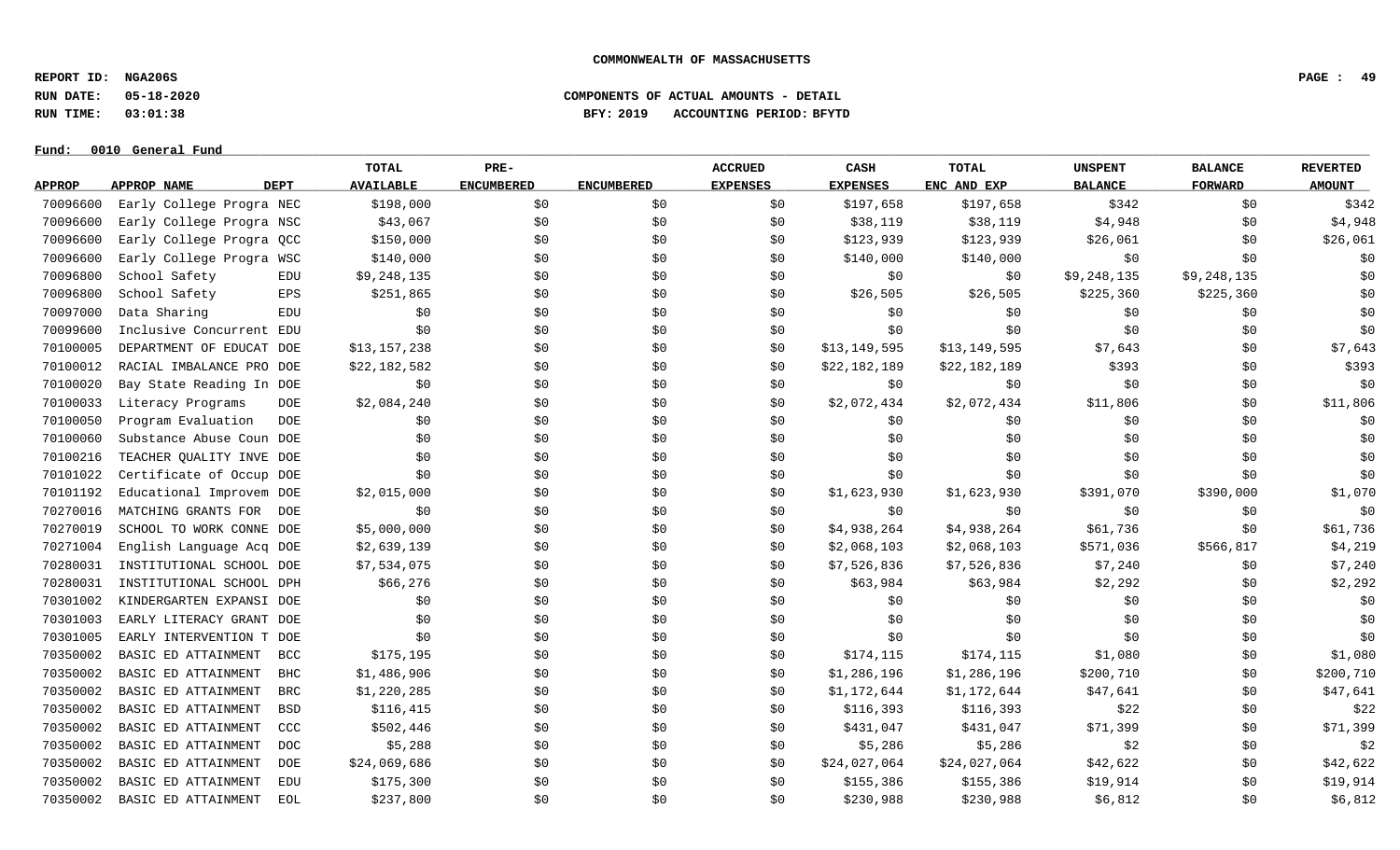**REPORT ID: NGA206S PAGE : 50**

**RUN DATE: 05-18-2020 COMPONENTS OF ACTUAL AMOUNTS - DETAIL**

**RUN TIME: 03:01:38 BFY: 2019 ACCOUNTING PERIOD: BFYTD**

 $Fund: 0010$  General Fund

# **TOTAL PRE- ACCRUED CASH TOTAL UNSPENT BALANCE REVERTED** <u>APPROP APPROPNAME – DEPT AVAILABLE ENCUMBERED ENCUMBERED EXPENSES EXPENSES ENCANDEXP BALANCE – FORWARD – AMOUNT</u> 70350002 BASICEDATTAINMENT EPS \$923 \$0 \$0 \$0 \$0 \$911 \$911 \$911 \$12 \$10 \$0 \$12 70350002 BASIC ED ATTAINMENT GCC \$4,788 \$0 \$0 \$4,782 \$4,782 \$6 \$6 \$0 \$9 \$6 70350002 BASIC ED ATTAINMENT HCC \$334,580 \$0 \$0 \$0 \$322,360 \$322,360 \$12,220 \$12,220 \$0 \$12,220 70350002 BASIC ED ATTAINMENT HSD \$149,815 \$0 \$0 \$0 \$124,451 \$124,451 \$25,364 \$0 \$25,364 \$0 \$25,364 70350002 BASIC ED ATTAINMENT MAS \$97,521 \$0 \$0 \$90 \$96,972 \$96,972 \$96,972 \$549 \$0 \$0 \$549 70350002 BASIC ED ATTAINMENT MCC \$361,582 \$0 \$0 \$0 \$331,934 \$331,934 \$29,648 \$29,648 \$0 \$29,648 70350002 BASIC ED ATTAINMENT MWC \$771,494 \$0 \$0 \$0 \$90 \$752,936 \$752,936 \$18,558 \$18,558 \$0 \$18,558 70350002 BASIC ED ATTAINMENT NAC \$218,498 \$0 \$0 \$0 \$215,198 \$215,198 \$3,300 \$3,300 \$0 \$3,300 70350002 BASIC ED ATTAINMENT NEC \$211,112 \$0 \$0 \$0 \$208,002 \$208,002 \$3,110 \$0 \$3,110 \$0 \$3,110 70350002 BASIC ED ATTAINMENT NSC \$55,688 \$0 \$0 \$0 \$55,687 \$55,687 \$1 \$1 \$0 \$1 \$0 \$1 70350002 BASIC ED ATTAINMENT QCC \$1,643,223 \$0 \$0 \$0 \$1,538,704 \$1,538,704 \$104,519 \$104,519 \$0 \$104,519 70350002 BASIC ED ATTAINMENT RCC \$4,788 \$0 \$0 \$0 \$4,788 \$4,788 \$4,788 \$0 \$9 \$0 \$0 \$0 \$0 70350002 BASIC ED ATTAINMENT SDB \$138,922 \$0 \$0 \$0 \$137,603 \$137,603 \$1,319 \$1,319 \$0 \$1,319 70350002 BASIC ED ATTAINMENT SDC \$61,415 \$0 \$0 \$0 \$0 \$60,302 \$60,302 \$1,113 \$0 \$0 \$1,113 70350002 BASIC ED ATTAINMENT SDD \$922 \$0 \$0 \$0 \$922 \$922 \$922 \$90 \$90 \$90 \$92 70350002 BASIC ED ATTAINMENT SDE \$1,415 \$0 \$0 \$0 \$1,415 \$1,415 \$1,415 \$0 \$0 \$0 \$0 70350002 BASIC ED ATTAINMENT SDF \$116,415 \$0 \$0 \$0 \$114,525 \$114,525 \$1,890 \$1,890 \$1,890 \$1,890 70350002 BASIC ED ATTAINMENT SDH \$255,615 \$0 \$0 \$0 \$242,087 \$242,087 \$242,087 \$13,528 \$0 \$13,528 \$0 \$13,528 70350002 BASIC ED ATTAINMENT SDM \$61,415 \$0 \$0 \$0 \$40,043 \$40,043 \$21,372 \$21,372 \$0 \$21,372 70350002 BASIC ED ATTAINMENT SDN \$922 \$0 \$0 \$0 \$922 \$922 \$922 \$90 \$90 \$90 \$92 70350002 BASIC ED ATTAINMENT SDP \$1,415 \$0 \$0 \$0 \$1,410 \$1,410 \$1,410 \$5 \$0 \$0 \$5 70350002 BASIC ED ATTAINMENT SDS \$144,200 \$0 \$0 \$0 \$109,732 \$109,732 \$34,468 \$0 \$34,468 \$0 \$34,468 70350002 BASIC ED ATTAINMENT SDW \$158,415 \$0 \$0 \$0 \$152,437 \$152,437 \$5,978 \$5,978 \$0 \$5,978 70350002 BASIC ED ATTAINMENT STC \$572,801 \$0 \$0 \$497,004 \$497,004 \$75,797 \$197,004 \$75,797 \$0 \$75,797 70350005 Homeless Student Tra DOE \$0 \$0 \$0 \$0 \$0 \$0 \$0 \$0 \$0 70350006 FOR THE REIMBURSEMEN DOE \$74,066,671 \$0 \$0 \$0 \$68,878,679 \$68,878,679 \$5,187,992 \$5,187,992 \$0 70350007 Non-Resident Pupil T DOE \$250,000 \$0 \$0 \$0 \$250,000 \$250,000 \$0 \$0 \$0 70350035 Advanced Placement M DOE \$2,932,985 \$0 \$0 \$0 \$2,906,755 \$2,906,755 \$26,230 \$26,230 \$26,230 70510015 TEMPORARY EMERGENCY DOE \$0 \$0 \$0 \$0 \$0 \$0 \$0 \$0 \$0 70520006 REIMBURSEMENT OF EDU DOE \$0 \$0 \$0 \$0 \$0 \$0 \$0 \$0 \$0 70531909 SCHOOL LUNCH PROGRAM DOE \$5,324,176 \$0 \$0 \$0 \$5,312,454 \$5,312,454 \$11,722 \$0 \$11,722 70531925 SCHOOL BREAKFAST PRO DOE \$4,824,867 \$0 \$0 \$0 \$1,763,171 \$4,763,171 \$4,763,171 \$61,695 \$61,695 \$0

70531925 SCHOOL BREAKFAST PRO WEL \$119,326 \$0 \$0 \$0 \$119,326 \$119,326 \$119,326 \$0 \$0 \$0 \$0 \$0 70610008 REIMBURSEMENT OF SCH DOE \$0 \$0 \$0 \$0 \$0 \$0 \$0 \$0 \$0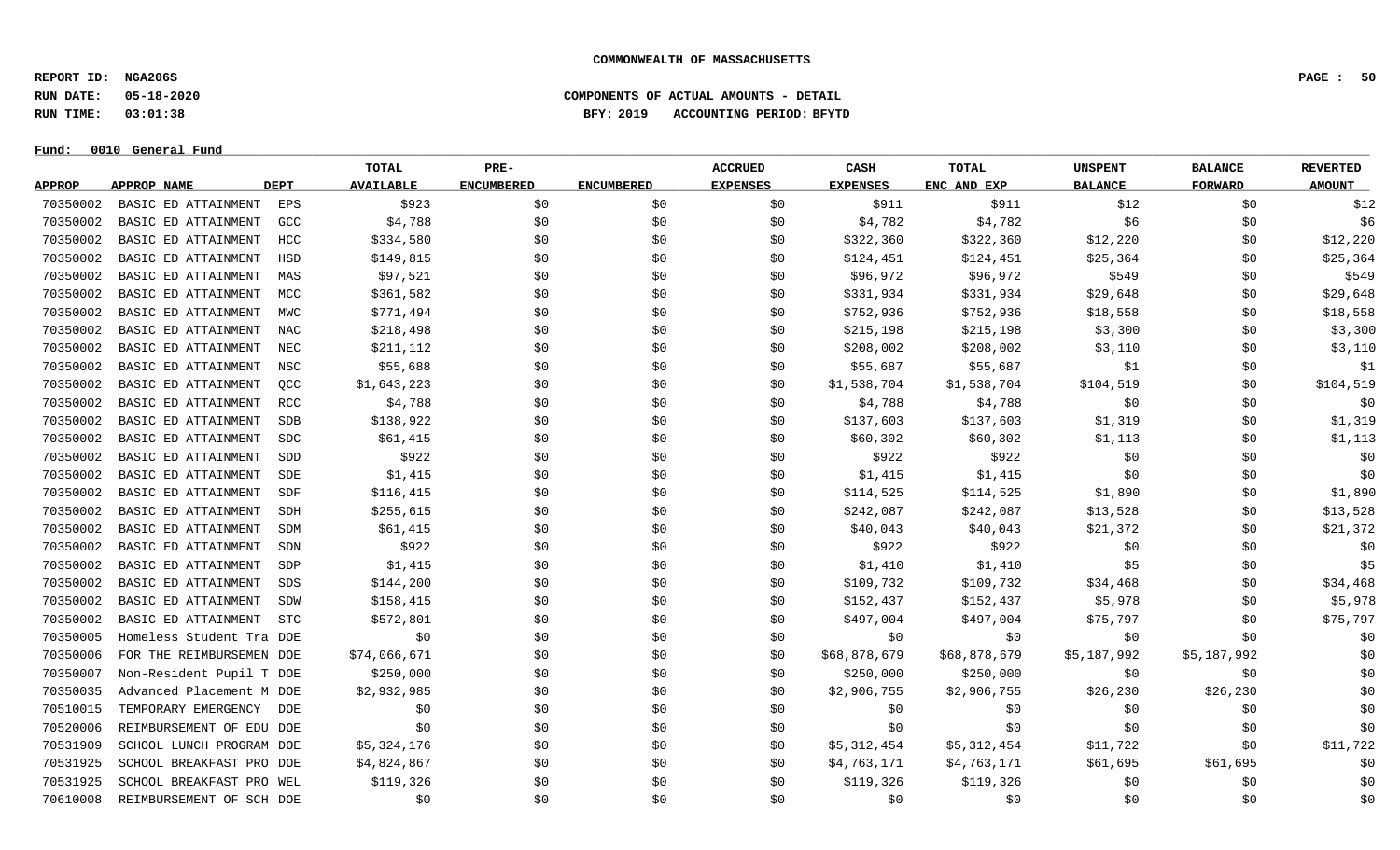**REPORT ID: NGA206S PAGE : 51**

**RUN DATE: 05-18-2020 COMPONENTS OF ACTUAL AMOUNTS - DETAIL**

**RUN TIME: 03:01:38 BFY: 2019 ACCOUNTING PERIOD: BFYTD**

|               |                            | <b>TOTAL</b>     | PRE-              |                   | <b>ACCRUED</b>  | CASH                            | TOTAL         | <b>UNSPENT</b> | <b>BALANCE</b> | <b>REVERTED</b> |
|---------------|----------------------------|------------------|-------------------|-------------------|-----------------|---------------------------------|---------------|----------------|----------------|-----------------|
| <b>APPROP</b> | APPROP NAME<br><b>DEPT</b> | <b>AVAILABLE</b> | <b>ENCUMBERED</b> | <b>ENCUMBERED</b> | <b>EXPENSES</b> | <b>EXPENSES</b>                 | ENC AND EXP   | <b>BALANCE</b> | <b>FORWARD</b> | <b>AMOUNT</b>   |
| 70610008      | REIMBURSEMENT OF SCH DOR   | \$4,907,573,321  | \$0               | \$0               | SO 1            | \$4,906,650,768 \$4,906,650,768 |               | \$922,553      | \$0            | \$922,553       |
| 70610010      | Chapter 70 Supplemen DOE   | \$9,328,580      | \$0               | \$0               | \$0             | \$322,908                       | \$322,908     | \$9,005,672    | \$9,005,672    | \$0             |
| 70610010      | Chapter 70 Supplemen DPH   | \$171,420        | \$0               | \$0               | \$0             | \$171,420                       | \$171,420     | \$0            | \$0            | \$0             |
| 70610011      | FOUNDATION RESERVE O DOE   | \$15,000,000     | \$0               | \$0               | \$0             | \$15,000,000                    | \$15,000,000  | \$0            | \$0            | \$0             |
| 70610012      | NON-EDUCATIONAL COST DOE   | \$321,390,108    | \$0               | \$0               | \$0             | \$318,493,173                   | \$318,493,173 | \$2,896,935    | \$1,998,540    | \$898,395       |
| 70610029      | EDUCATION REFORM AUD DOE   | \$907,466        | \$0               | \$0               | \$0             | \$904,560                       | \$904,560     | \$2,907        | \$0            | \$2,907         |
| 70610033      | Public School Milita DOE   | \$1,400,000      | \$0               | \$0               | \$0             | \$1,399,946                     | \$1,399,946   | \$54           | \$0            | \$54            |
| 70610222      | Low-Class Size Grant DOE   | \$0              | \$0               | \$0               | \$0             | \$0                             | \$0           | \$0            | \$0            | \$0             |
| 70610928      | Financial Litteracy<br>DOE | \$0              | \$0               | \$0               | \$0             | \$0                             | \$0           | \$0            | \$0            | \$0             |
| 70619010      | CHARTER SCHOOL REIMB DOE   | \$5,000,000      | \$0               | \$0               | \$0             | \$0                             | \$0           | \$5,000,000    | \$5,000,000    | \$0             |
| 70619010      | CHARTER SCHOOL REIMB DOR   | \$90,000,000     | \$0               | \$0               | \$0             | \$89,997,056                    | \$89,997,056  | \$2,944        | \$0            | \$2,944         |
| 70619011      | Innovation Schools<br>DOE  | \$200,000        | \$0               | \$0               | \$0             | \$200,000                       | \$200,000     | \$0            | \$0            | \$0             |
| 70619200      | STATEWIDE EDUCATIONA DOE   | \$554,394        | \$0               | \$0               | \$0             | \$553,632                       | \$553,632     | \$762          | \$0            | \$762           |
| 70619400      | STATEWIDE ASSESSMENT DOE   | \$32,188,850     | \$0               | \$0               | \$0             | \$32,125,058                    | \$32,125,058  | \$63,792       | \$0            | \$63,792        |
| 70619401      | Assessment Consortiu DOE   | \$400,000        | \$0\$             | \$0               | \$0             | \$400,000                       | \$400,000     | \$0            | \$0            | \$0             |
| 70619404      | COMPREHENSIVE ASSESS DOE   | \$0              | \$0               | \$0               | \$0             | \$0                             | \$0           | \$0            | \$0            | \$0             |
| 70619406      | Statewide College an DOE   | \$700,000        | \$0               | \$0               | \$0             | \$700,000                       | \$700,000     | \$0            | \$0            | \$0             |
| 70619408      | Targeted Interventio DOE   | \$12,782,161     | \$0               | \$0               | \$0             | \$10,455,106                    | \$10,455,106  | \$2,327,055    | \$2,270,700    | \$56,356        |
| 70619411      | Leadership Academies DOE   | \$0              | \$0               | \$0               | \$0             | \$0                             | \$0           | \$0            | \$0            | \$0             |
| 70619412      | Extended Learning Ti DOE   | \$14,015,824     | \$0               | \$0               | \$0             | \$14,015,069                    | \$14,015,069  | \$755          | \$0            | \$755           |
| 70619600      | Concurrent Enrollmen DOE   | \$0              | \$0               | \$0               | \$0             | \$0                             | \$0           | \$0            | \$0            | \$0             |
| 70619601      | Teacher Certificatio DOE   | \$1,939,374      | \$0               | \$0               | \$0             | \$1,921,949                     | \$1,921,949   | \$17,425       | \$0            | \$17,425        |
| 70619604      | TEACHER PREPARATION<br>DOE | \$0              | \$0               | \$0               | \$0             | \$0                             | \$0           | \$0            | \$0            | \$0             |
| 70619607      | Recovery High School DOE   | \$3,100,000      | \$0               | \$0               | \$0             | \$3,099,987                     | \$3,099,987   | \$13           | \$0            | \$13            |
| 70619608      | Teaching and Learnin DOE   | \$0              | \$0               | \$0               | \$0             | \$0                             | \$0           | \$0            | \$0            | \$0             |
| 70619610      | Citizen Schools Matc DOE   | \$0              | \$0               | \$0               | \$0             | \$0                             | \$0           | \$0            | \$0            | \$0             |
| 70619611      | After-School and Out DOE   | \$5,217,799      | \$0\$             | \$0               | \$0             | \$4,255,060                     | \$4,255,060   | \$962,739      | \$913,963      | \$48,777        |
| 70619611      | After-School and Out MCA   | \$18,750         | \$0               | \$0               | \$0             | \$0                             | \$0           | \$18,750       | \$0            | \$18,750        |
| 70619612      | FOR WORCESTER POLYTE DOE   | \$1,014,326      | \$0               | \$0               | \$0             | \$771,483                       | \$771,483     | \$242,843      | \$242,843      | \$0             |
| 70619614      | Alternative Educatio DOE   | \$0              | \$0               | \$0               | \$0             | \$0                             | \$0           | \$0            | \$0            | \$0             |
| 70619619      | FOR THE FRANKLIN INS DOE   | \$1              | \$0               | \$0               | \$0             | \$0                             | \$0           | \$1            | \$0            | \$1             |
| 70619621      | Gifted and Talented<br>DOE | \$0              | \$0               | \$0               | \$0             | \$0                             | \$0           | \$0            | \$0            | \$0             |
| 70619624      | School of Excellence DOE   | \$1,500,000      | \$0\$             | \$0               | \$0             | \$1,500,000                     | \$1,500,000   | \$0            | \$0            | \$0             |
| 70619626      | YOUTHBUILD GRANTS &<br>DOE | \$2,400,000      | \$0               | \$0               | \$0             | \$2,400,000                     | \$2,400,000   | \$0            | \$0            | \$0             |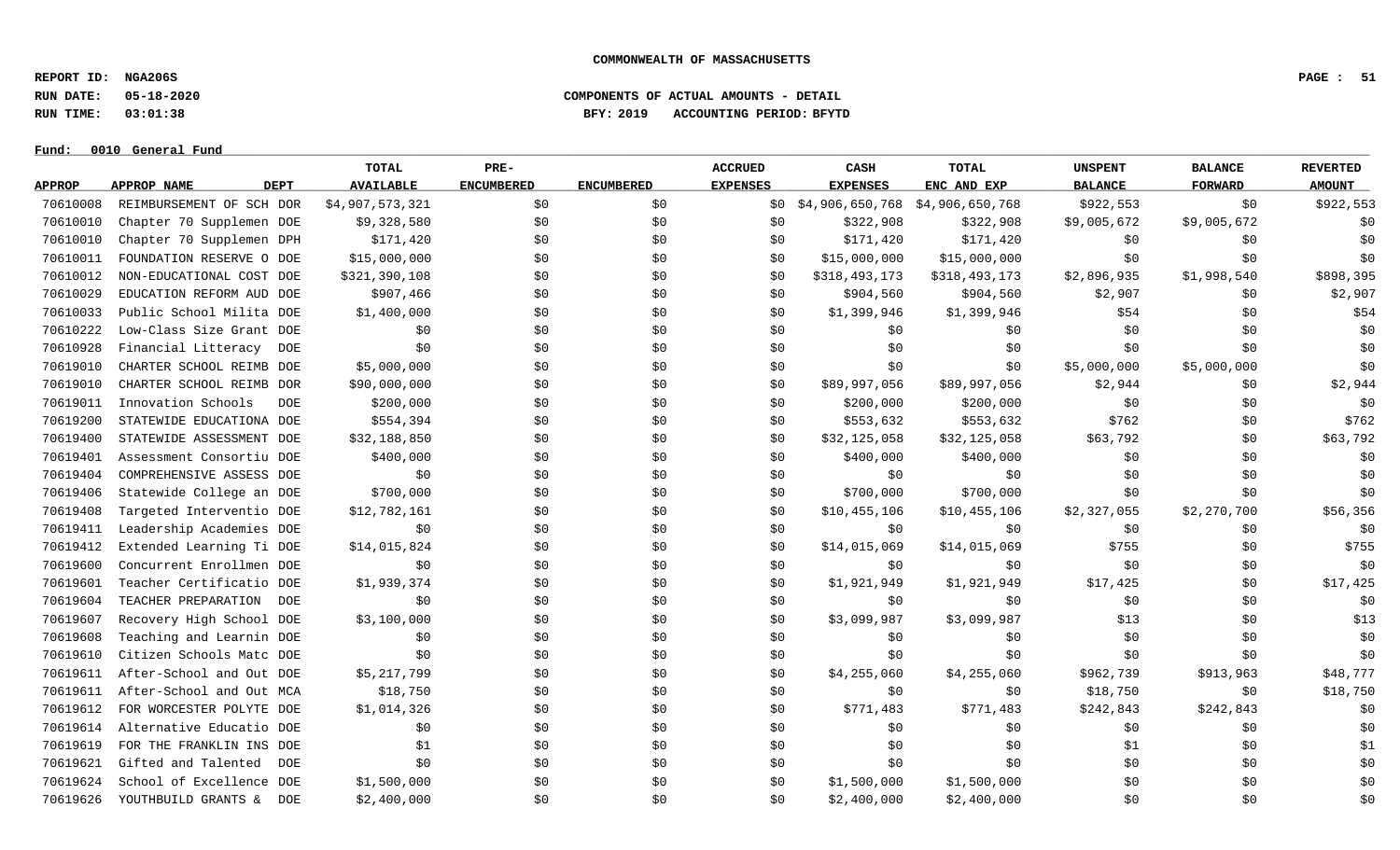**REPORT ID: NGA206S PAGE : 52**

**RUN DATE: 05-18-2020 COMPONENTS OF ACTUAL AMOUNTS - DETAIL**

**RUN TIME: 03:01:38 BFY: 2019 ACCOUNTING PERIOD: BFYTD**

#### $Fund: 0010$  General Fund

# **TOTAL PRE- ACCRUED CASH TOTAL UNSPENT BALANCE REVERTED** <u>APPROP APPROPNAME – DEPT AVAILABLE ENCUMBERED ENCUMBERED EXPENSES EXPENSES ENCANDEXP BALANCE – FORWARD – AMOUNT</u> 70619634 MENTORING MATCHING G DOE \$750,000 \$0 \$0 \$0 \$750,000 \$750,000 \$0 \$0 \$0 70619804 Teacher Content Trai DOE \$0 \$0 \$0 \$0 \$0 \$0 \$0 \$0 \$0 70619805 Bullying Prevention DOE \$0 \$0 \$0 \$0 \$0 \$0 \$0 \$0 \$0 70619810 Regionalization Bonu DOE \$56,920 \$0 \$0 \$0 \$56,920 \$56,920 \$0 \$0 \$0 70619811 Creative Challenge I DOE \$0 \$0 \$0 \$0 \$0 \$0 \$0 \$0 \$0 70619812 Child sexual abuse p DOE \$100,000 \$0 \$0 \$0 \$0 \$100,000 \$100,000 \$100,000 \$0 \$0 \$0 \$0 \$0 70619812 Child sexual abuse p EEC \$300,000 \$0 \$0 \$0 \$296,596 \$296,596 \$3,404 \$0 \$3,404 \$0 \$3,404 70619813 Rural School Aid DOE \$2,500,000 \$0 \$0 \$0 \$1,500,000 \$1,500,000 \$1,000,000 \$1,000,000 \$0 70619814 Summer Learning DOE \$500,000 \$0 \$20,672 \$40,672 \$479,328 \$479,328 70619815 Hate Crimes \$400,000 \$0 \$0 \$0 \$0 \$400,000 \$0 \$400,000 \$400,000 \$0 70660000 HIGHER EDUCATION COO RGT \$4,773,328 \$0 \$0 \$0 \$1,529,009 \$4,529,009 \$244,319 \$0 \$244,319 70660004 Office of Coordinati RGT \$0 \$0 \$0 \$0 \$0 \$0 \$0 \$0 \$0 70660005 Compact for Educatio RGT \$0 \$0 \$0 \$0 \$0 \$0 \$0 \$0 \$0 70660009 NEW ENGLAND BOARD OF RGT \$678,250 \$0 \$0 \$0 \$368,250 \$368,250 \$310,000 \$310,000 \$0 70660015 COMMUNITY COLLEGE WO BCC \$96,667 \$0 \$0 \$0 \$96,667 \$96,667 \$96,667 \$90 \$0 \$0 \$0 \$0 \$0 70660015 COMMUNITY COLLEGE WO BHC \$96,667 \$0 \$0 \$0 \$93,905 \$93,905 \$2,762 \$0 \$2,762 70660015 COMMUNITY COLLEGE WO BRC \$96,667 \$0 \$0 \$0 \$96,666 \$96,666 \$96,666 \$1 \$0 \$0 70660015 COMMUNITY COLLEGE WO CCC \$96,667 \$0 \$0 \$0 \$96,521 \$96,521 \$145 \$145 \$0 \$145 \$0 \$145 70660015 COMMUNITY COLLEGE WO GCC \$96,667 \$90 \$0 \$0 \$0 \$0 \$96,667 \$96,667 \$0 \$0 \$0 \$0 \$0 \$0 \$0 70660015 COMMUNITY COLLEGE WO HCC \$96,667 \$0 \$0 \$0 \$96,663 \$96,663 \$4 \$1 \$0 \$96,663 \$4 70660015 COMMUNITY COLLEGE WO MAS \$96,667 \$90 \$0 \$0 \$96,667 \$96,667 \$96,667 \$90 \$0 \$0 \$0 \$0 70660015 COMMUNITY COLLEGE WO MBC \$96,667 \$0 \$0 \$96,666 \$96,666 \$96,666 \$1 \$0 \$0 \$1 70660015 COMMUNITY COLLEGE WO MCC \$96,667 \$0 \$0 \$96,667 \$96,667 \$96,667 \$96,667 \$96,667 \$0 \$0 \$0 \$0 70660015 COMMUNITY COLLEGE WO MWC \$96,667 \$0 \$0 \$0 \$96,623 \$96,623 \$96,623 \$44 \$0 \$96 70660015 COMMUNITY COLLEGE WO NEC \$96,667 \$0 \$0 \$0 \$96,666 \$96,666 \$96,666 \$0 \$0 \$0 \$0 \$0 \$0 \$0 \$0 \$0 \$0 \$0 \$0 70660015 COMMUNITY COLLEGE WO NSC \$96,667 \$0 \$0 \$0 \$96,667 \$96,667 \$0 \$0 \$0 70660015 COMMUNITY COLLEGE WO QCC \$96,667 \$0 \$0 \$0 \$96,667 \$96,667 \$96,667 \$90 \$0 \$0 \$0 \$0 \$0 70660015 COMMUNITY COLLEGE WO RCC \$96,667 \$0 \$0 \$96,667 \$96,667 \$96,667 \$96,667 \$96,667 \$0 \$0 \$0 \$0 70660015 COMMUNITY COLLEGE WO RGT \$1,500,000 \$0 \$0 \$0 \$0 \$0 \$1,500,000 \$1,500,000 \$0 70660015 COMMUNITY COLLEGE WO STC \$96,667 \$10 \$0 \$0 \$96,667 \$96,667 \$96,667 \$0 \$0 \$0 \$0 \$0 \$0 \$0 \$0 \$0 \$0 \$0 \$0 70660016 FINANCIAL AID FOSTER RGT \$1,299,000 \$0 \$0 \$0 \$1,296,000 \$1,296,000 \$3,000 \$3,000 \$0 \$3,000 70660019 Dual Enrollment Gran RGT \$2,000,000 \$0 \$0 \$0 \$1,939,462 \$1,939,462 \$1,939,462 \$60,538 \$0 \$60,538 70660020 Nursing and Allied H RGT \$0 \$0 \$0 \$0 \$0 \$0 \$0 \$0 \$0 70660021 Foster Care and Adop RGT \$7,403,132 \$0 \$0 \$0 \$0 \$0 \$6,181,145 \$6,181,145 \$1,221,987 \$1,221,418 \$569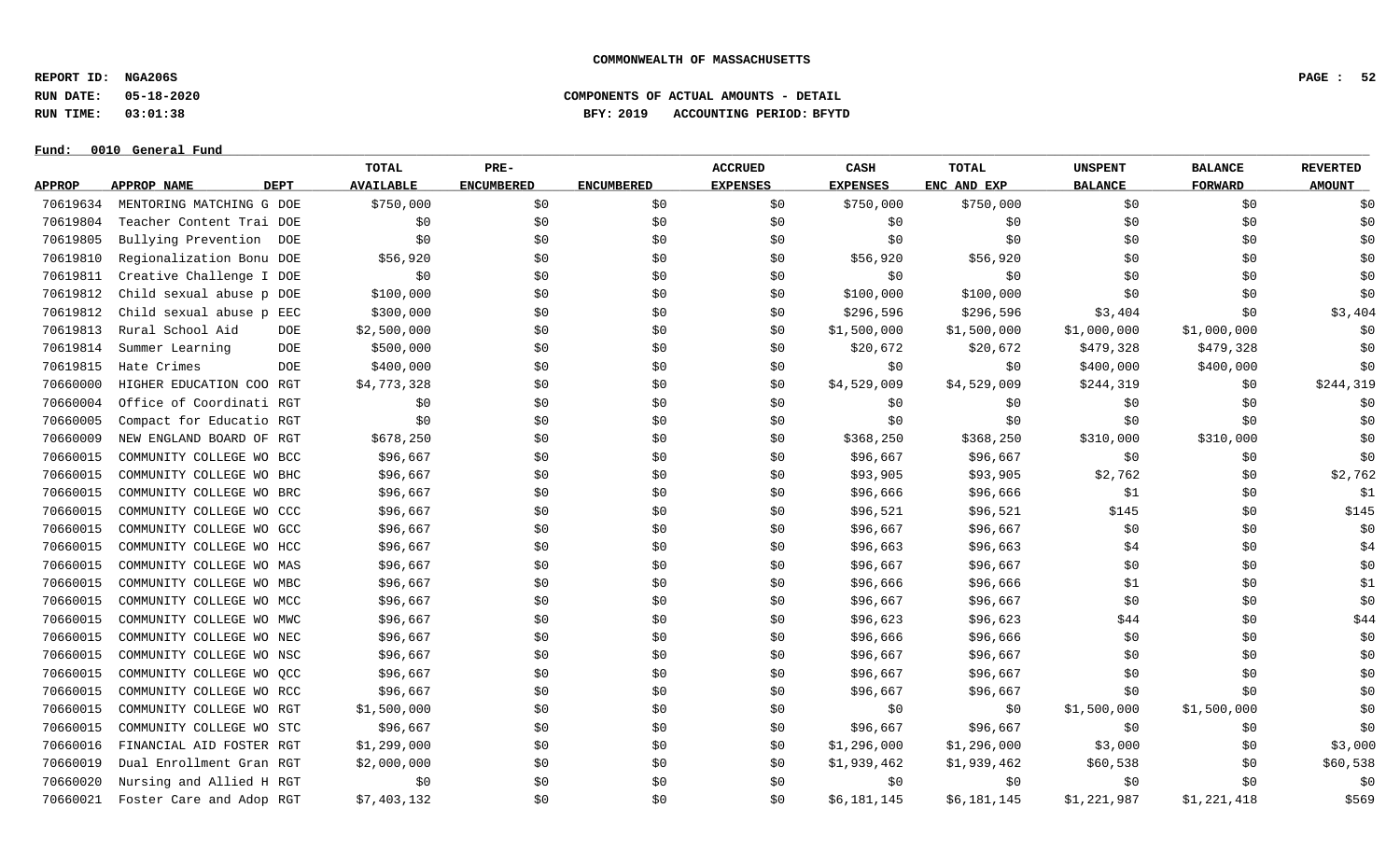**REPORT ID: NGA206S PAGE : 53**

**RUN DATE: 05-18-2020 COMPONENTS OF ACTUAL AMOUNTS - DETAIL**

**RUN TIME: 03:01:38 BFY: 2019 ACCOUNTING PERIOD: BFYTD**

|               |                          | <b>TOTAL</b>                    | PRE-              |                   | <b>ACCRUED</b>  | CASH            | <b>TOTAL</b> | <b>UNSPENT</b> | <b>BALANCE</b> | <b>REVERTED</b> |
|---------------|--------------------------|---------------------------------|-------------------|-------------------|-----------------|-----------------|--------------|----------------|----------------|-----------------|
| <b>APPROP</b> | APPROP NAME              | <b>DEPT</b><br><b>AVAILABLE</b> | <b>ENCUMBERED</b> | <b>ENCUMBERED</b> | <b>EXPENSES</b> | <b>EXPENSES</b> | ENC AND EXP  | <b>BALANCE</b> | <b>FORWARD</b> | <b>AMOUNT</b>   |
| 70660024      | SCHOOLS OF EXCELLENC RGT | \$0\$                           | \$0               | \$0               | \$0             | \$0             | \$0          | \$0            | \$0            | \$0             |
| 70660025      | Performance Manageme BCC | \$1,017                         | \$0               | \$0\$             | \$0             | \$1,017         | \$1,017      | \$0            | \$0\$          | \$0             |
| 70660025      | Performance Manageme BHC | \$196,811                       | \$0               | \$0               | \$0             | \$76,887        | \$76,887     | \$119,924      | \$88,359       | \$31,565        |
| 70660025      | Performance Manageme BRC | \$12,930                        | \$0               | \$0               | \$0             | \$12,923        | \$12,923     | \$7            | \$0            | \$7             |
| 70660025      | Performance Manageme BSC | \$109,291                       | \$0\$             | \$0               | \$0             | \$85,073        | \$85,073     | \$24,218       | \$21,725       | \$2,493         |
| 70660025      | Performance Manageme CCC | \$67,981                        | \$0\$             | \$0               | \$0             | \$67,981        | \$67,981     | \$0            | \$0            | \$0             |
| 70660025      | Performance Manageme FRC | \$101,290                       | \$0               | \$0               | \$0             | \$101,290       | \$101,290    | \$0            | \$0            | \$0             |
| 70660025      | Performance Manageme FSC | \$102,900                       | \$0               | \$0               | \$0             | \$51,473        | \$51,473     | \$51,427       | \$49,596       | \$1,831         |
| 70660025      | Performance Manageme GCC | \$51,549                        | \$0               | \$0               | \$0             | \$51,201        | \$51,201     | \$348          | \$0            | \$348           |
| 70660025      | Performance Manageme HCC | \$2,543                         | \$0               | \$0               | \$0             | \$2,543         | \$2,543      | \$0            | \$0            | \$0             |
| 70660025      | Performance Manageme MAS | \$78,279                        | \$0               | \$0               | \$0             | \$41,530        | \$41,530     | \$36,748       | \$35,356       | \$1,392         |
| 70660025      | Performance Manageme MBC | \$99,000                        | \$0\$             | \$0               | \$0             | \$43,498        | \$43,498     | \$55,502       | \$55,502       | \$0             |
| 70660025      | Performance Manageme MCA | \$509                           | \$0               | \$0               | \$0             | \$0             | \$0          | \$509          | \$0\$          | \$509           |
| 70660025      | Performance Manageme MCC | \$1,526                         | \$0               | \$0               | \$0             | \$0\$           | \$0          | \$1,526        | \$0            | \$1,526         |
| 70660025      | Performance Manageme MMA | \$49,827                        | \$0               | \$0               | \$0             | \$44,510        | \$44,510     | \$5,317        | \$5,317        | \$0             |
| 70660025      | Performance Manageme MWC | \$6,916                         | \$0               | \$0               | \$0             | \$6,386         | \$6,386      | \$530          | \$0\$          | \$530           |
| 70660025      | Performance Manageme NAC | \$509                           | \$0\$             | \$0               | \$0             | \$509           | \$509        | \$0            | \$0            | \$0             |
| 70660025      | Performance Manageme NEC | \$344,649                       | \$0               | \$0               | \$0             | \$193,128       | \$193,128    | \$151,521      | \$146,422      | \$5,099         |
| 70660025      | Performance Manageme NSC | \$277,576                       | \$0               | \$0               | \$0             | \$268,404       | \$268,404    | \$9,172        | \$9,157        | \$15            |
| 70660025      | Performance Manageme QCC | \$75,380                        | \$0               | \$0               | \$0             | \$58,346        | \$58,346     | \$17,035       | \$0            | \$17,035        |
| 70660025      | Performance Manageme RCC | \$509                           | \$0               | \$0               | \$0             | \$509           | \$509        | \$0            | \$0            | \$0             |
| 70660025      | Performance Manageme RGT | \$1,538,270                     | \$0               | \$0               | \$0             | \$1,145,468     | \$1,145,468  | \$392,802      | \$364,348      | \$28,454        |
| 70660025      | Performance Manageme SSA | \$171,904                       | \$0               | \$0               | \$0             | \$112,502       | \$112,502    | \$59,403       | \$58,632       | \$770           |
| 70660025      | Performance Manageme STC | \$93,879                        | \$0\$             | \$0               | \$0             | \$37,783        | \$37,783     | \$56,095       | \$28,193       | \$27,903        |
| 70660025      | Performance Manageme UMS | \$152,561                       | \$0               | \$0               | \$0             | \$26,692        | \$26,692     | \$125,869      | \$125,808      | \$61            |
| 70660025      | Performance Manageme WOR | \$93,209                        | \$0               | \$0               | \$0             | \$66,797        | \$66,797     | \$26,411       | \$16,485       | \$9,926         |
| 70660025      | Performance Manageme WSC | \$154,640                       | \$0               | \$0               | \$0             | \$108,335       | \$108,335    | \$46,304       | \$38,912       | \$7,392         |
| 70660035      | Science Technology E RGT | \$0                             | \$0               | \$0               | \$0             | \$0             | \$0          | \$0            | \$0            | \$0             |
| 70660040      | Bridges to College       | \$650,888<br>RGT                | \$0               | \$0               | \$0             | \$618,912       | \$618,912    | \$31,976       | \$17,121       | \$14,855        |
| 70660040      | Bridges to College       | \$26,150<br>SDH                 | \$0               | \$0               | \$0             | \$20,911        | \$20,911     | \$5,239        | \$5,214        | \$25            |
| 70660050      | Rapid Response Grant RGT | \$0                             | \$0\$             | \$0               | \$0             | \$0             | \$0          | \$0            | \$0            | \$0             |
| 70660070      | Civic Engagement Pro RGT | \$0                             | \$0               | \$0               | \$0             | \$0             | \$0          | \$0            | \$0            | \$0             |
| 70660100      | National Guard Fee W RGT | \$0                             | \$0               | \$0               | \$0             | \$0             | \$0          | \$0            | \$0\$          | \$0             |
| 70660111      | Higher Ed Consultant RGT | \$0                             | \$0               | \$0               | \$0             | \$0             | \$0          | \$0            | \$0            | \$0             |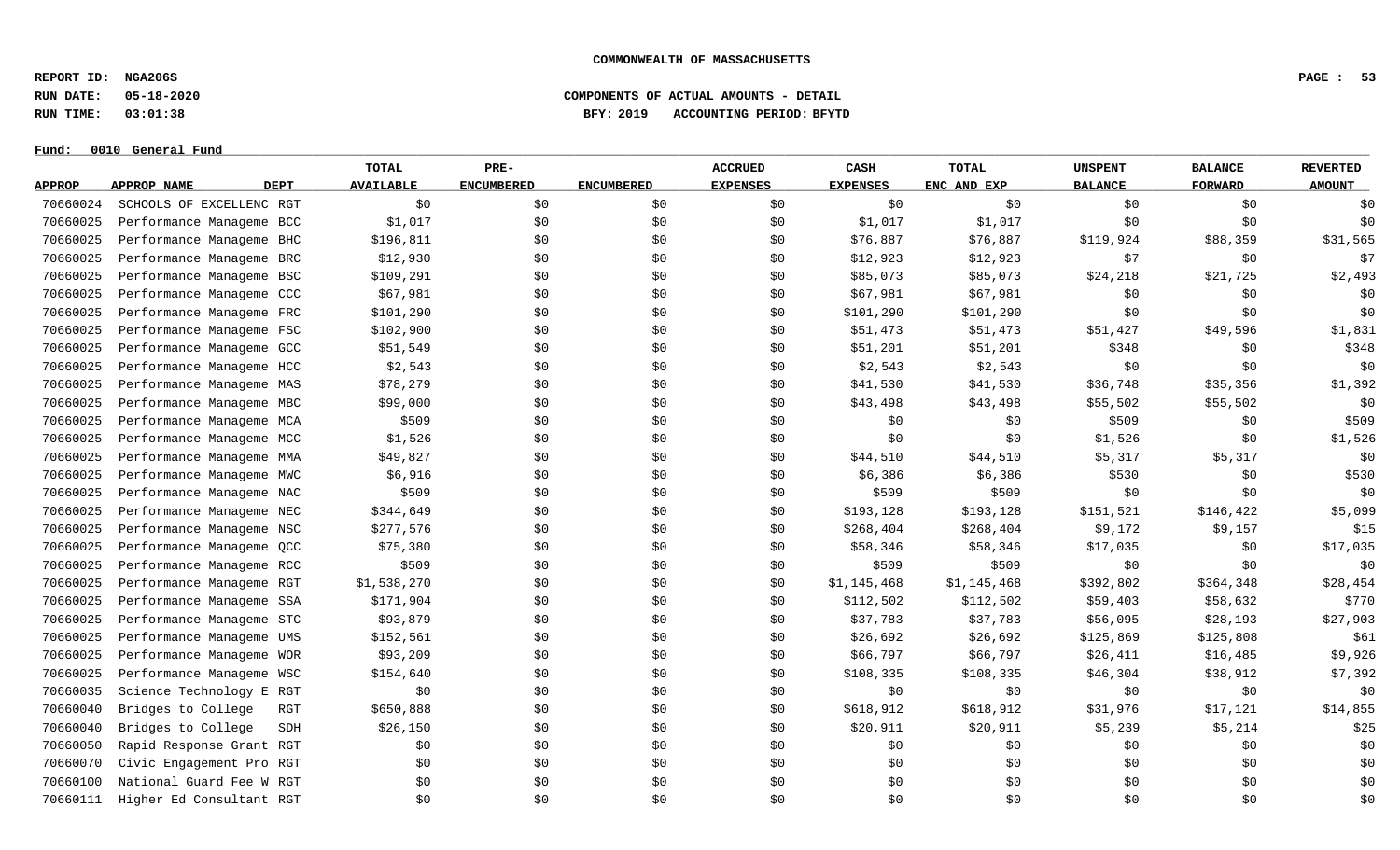**REPORT ID: NGA206S PAGE : 54**

**Fund: \_\_\_\_\_\_\_\_\_\_\_\_\_\_\_\_\_\_\_\_\_\_\_\_\_\_\_\_\_\_\_\_\_\_\_\_\_\_\_\_\_\_\_\_\_\_\_\_\_\_\_\_\_\_\_\_\_\_\_\_\_\_\_\_\_\_\_\_\_\_\_\_\_\_\_\_\_\_\_\_\_\_\_\_\_\_\_\_\_\_\_\_\_\_\_\_\_\_\_\_\_\_\_\_\_\_\_\_\_\_\_\_\_\_\_\_\_\_\_\_\_\_\_\_\_\_\_\_\_\_\_\_\_\_\_\_\_\_\_\_\_\_\_\_\_\_\_\_\_\_\_\_\_\_\_\_\_\_\_\_\_\_\_\_\_\_\_\_\_\_\_\_\_\_\_\_\_\_ 0010 General Fund**

# **RUN DATE: 05-18-2020 COMPONENTS OF ACTUAL AMOUNTS - DETAIL RUN TIME: 03:01:38 BFY: 2019 ACCOUNTING PERIOD: BFYTD**

|               |                            | <b>TOTAL</b>     | PRE-              |                   | <b>ACCRUED</b>  | CASH            | <b>TOTAL</b>  | <b>UNSPENT</b> | <b>BALANCE</b> | <b>REVERTED</b> |
|---------------|----------------------------|------------------|-------------------|-------------------|-----------------|-----------------|---------------|----------------|----------------|-----------------|
| <b>APPROP</b> | <b>DEPT</b><br>APPROP NAME | <b>AVAILABLE</b> | <b>ENCUMBERED</b> | <b>ENCUMBERED</b> | <b>EXPENSES</b> | <b>EXPENSES</b> | ENC AND EXP   | <b>BALANCE</b> | <b>FORWARD</b> | <b>AMOUNT</b>   |
| 70660115      | Endowment Incentive<br>RGT | \$10,000,000     | \$0               | \$0               | \$0             | \$0             | \$0           | \$10,000,000   | \$10,000,000   | \$0             |
| 70661116      | Higher Ed School Saf RGT   | \$5,000,000      | \$0               | \$0\$             | \$0             | \$0             | \$0           | \$5,000,000    | \$5,000,000    | \$0             |
| 70661129      | SARA Implementation<br>RGT | \$180,000        | \$0               | \$0               | \$0             | \$102,262       | \$102,262     | \$77,738       | \$50,000       | \$27,738        |
| 70661221      | Community College Wo BCC   | \$0              | \$0               | \$0               | \$0             | \$0             | \$0           | \$0            | \$0            | \$0             |
| 70661221      | Community College Wo BHC   | \$0              | \$0               | \$0               | \$0             | \$0             | \$0           | \$0            | \$0            | \$0             |
| 70661221      | Community College Wo BRC   | \$0              | \$0               | \$0               | \$0             | \$0             | \$0\$         | \$0            | \$0            | \$0             |
| 70661221      | Community College Wo CCC   | \$0              | \$0               | \$0               | \$0             | \$0\$           | \$0           | \$0            | \$0            | \$0             |
| 70661221      | Community College Wo GCC   | \$0              | \$0               | \$0               | \$0             | \$0             | \$0\$         | \$0            | \$0            | \$0             |
| 70661221      | Community College Wo HCC   | \$0              | \$0               | \$0               | \$0             | \$0             | \$0\$         | \$0            | \$0            | \$0             |
| 70661221      | Community College Wo MAS   | \$0              | \$0               | \$0               | \$0             | \$0             | \$0           | \$0            | \$0            | \$0             |
| 70661221      | Community College Wo MBC   | \$0              | \$0               | \$0               | \$0             | \$0             | \$0\$         | \$0            | \$0\$          | \$0             |
| 70661221      | Community College Wo MWC   | \$0              | \$0               | \$0               | \$0             | \$0             | \$0\$         | \$0            | \$0            | \$0             |
| 70661221      | Community College Wo NEC   | \$0              | \$0               | \$0               | \$0             | \$0             | \$0           | \$0            | \$0            | \$0             |
| 70661221      | Community College Wo NSC   | \$0              | \$0               | \$0               | \$0             | \$0             | \$0\$         | \$0            | \$0            | \$0             |
| 70661221      | Community College Wo QCC   | \$0              | \$0               | \$0               | \$0             | \$0             | \$0           | \$0            | \$0            | \$0             |
| 70661221      | Community College Wo RCC   | \$0              | \$0               | \$0               | \$0             | \$0             | \$0           | \$0            | \$0            | \$0             |
| 70661221      | Community College Wo RGT   | \$0              | \$0               | \$0               | \$0             | \$0             | \$0           | \$0            | \$0            | \$0             |
| 70661221      | Community College Wo STC   | \$0              | \$0               | \$0               | \$0             | \$0             | \$0           | \$0            | \$0            | \$0             |
| 70661400      | State University Inc BSC   | \$440,280        | \$0               | \$0               | \$0             | \$440,261       | \$440,261     | \$19           | \$0            | \$19            |
| 70661400      | State University Inc FRC   | \$279,135        | \$0               | \$0               | \$0             | \$279,135       | \$279,135     | \$0            | \$0            | \$0             |
| 70661400      | State University Inc FSC   | \$294,008        | \$0               | \$0               | \$0             | \$294,008       | \$294,008     | \$0            | \$0            | \$0             |
| 70661400      | State University Inc MCA   | \$180,782        | \$0               | \$0               | \$0             | \$180,769       | \$180,769     | \$13           | \$0            | \$13            |
| 70661400      | State University Inc MMA   | \$163,581        | \$0               | \$0               | \$0             | \$163,581       | \$163,581     | \$0            | \$0            | \$0             |
| 70661400      | State University Inc NAC   | \$163,195        | \$0               | \$0               | \$0             | \$163,195       | \$163, 195    | \$0            | \$0            | \$0             |
| 70661400      | State University Inc RGT   | \$0              | \$0               | \$0               | \$0             | \$0             | \$0           | \$0            | \$0            | \$0             |
| 70661400      | State University Inc SSA   | \$444,443        | \$0               | \$0               | \$0             | \$444,188       | \$444,188     | \$255          | \$0            | \$255           |
| 70661400      | State University Inc WOR   | \$266, 324       | \$0               | \$0               | \$0             | \$266,324       | \$266,324     | \$0            | \$0            | \$0             |
| 70661400      | State University Inc WSC   | \$270,940        | \$0               | \$0               | \$0             | \$270,940       | \$270,940     | \$0            | \$0            | \$0             |
| 70669600      | Inclusive Concurrent RGT   | \$1,861,516      | \$0               | \$0               | \$0             | \$1,564,120     | \$1,564,120   | \$297,396      | \$214,083      | \$83,313        |
| 70700031      | PROGRAM OF ASSISTANC RGT   | \$0              | \$0               | \$0               | \$0             | \$0             | \$0           | \$0            | \$0            | \$0             |
| 70700065      | RESERVE FOR THE ADMI DOE   | \$155,325        | \$0               | \$0               | \$0             | \$155,325       | \$155,325     | \$0            | \$0            | \$0             |
| 70700065      | RESERVE FOR THE ADMI EDU   | \$0              | \$0               | \$0               | \$0             | \$0             | \$0           | \$0            | \$0            | \$0             |
| 70700065      | RESERVE FOR THE ADMI RGT   | \$106,731,473    | \$0               | \$0               | \$0             | \$103,069,427   | \$103,069,427 | \$3,662,046    | \$3,500,000    | \$162,046       |
| 70700066      | High Demand Scholars RGT   | \$1,000,000      | \$0               | \$0               | \$0             | \$495,623       | \$495,623     | \$504,377      | \$500,000      | \$4,377         |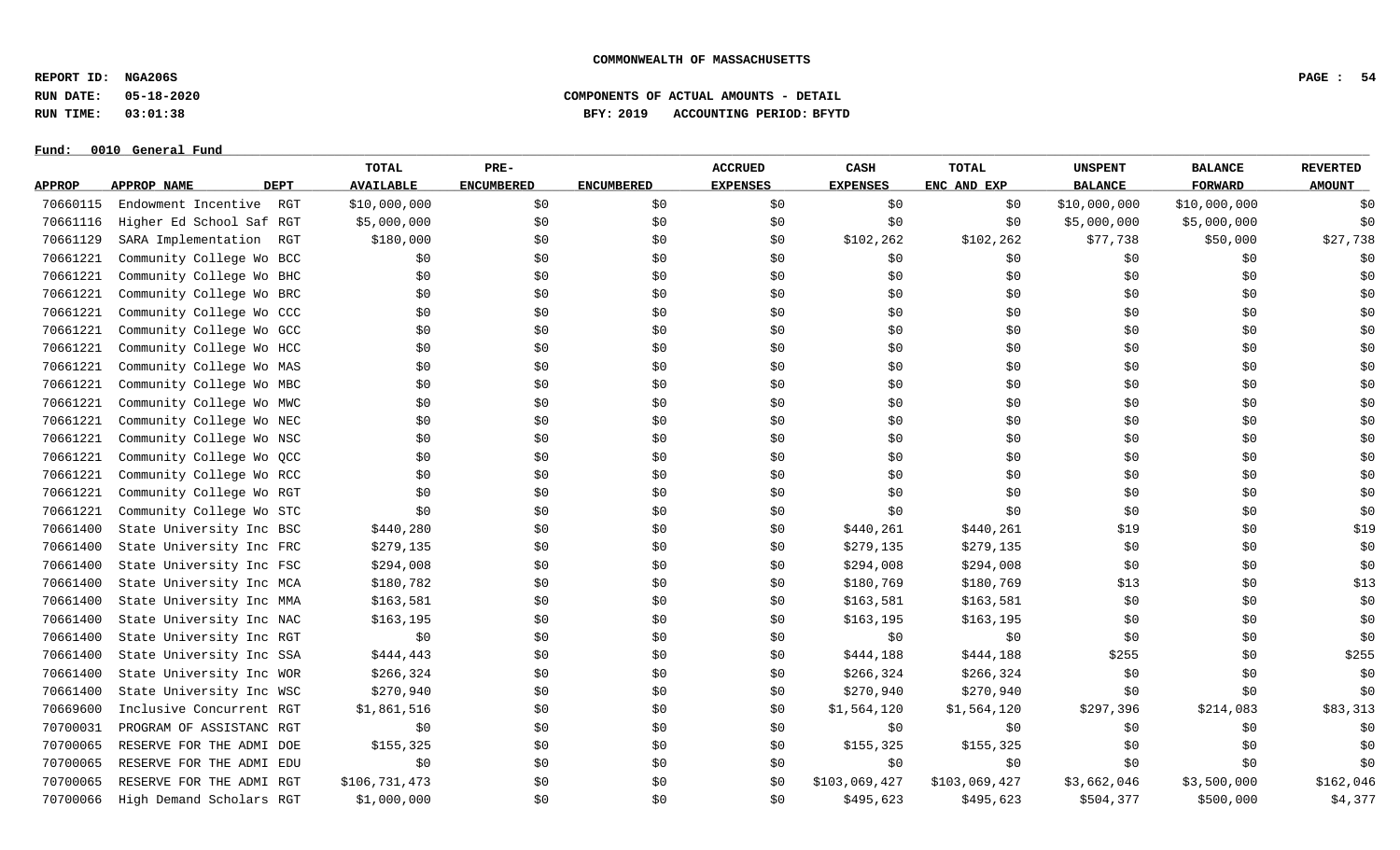**REPORT ID: NGA206S PAGE : 55**

**Fund: \_\_\_\_\_\_\_\_\_\_\_\_\_\_\_\_\_\_\_\_\_\_\_\_\_\_\_\_\_\_\_\_\_\_\_\_\_\_\_\_\_\_\_\_\_\_\_\_\_\_\_\_\_\_\_\_\_\_\_\_\_\_\_\_\_\_\_\_\_\_\_\_\_\_\_\_\_\_\_\_\_\_\_\_\_\_\_\_\_\_\_\_\_\_\_\_\_\_\_\_\_\_\_\_\_\_\_\_\_\_\_\_\_\_\_\_\_\_\_\_\_\_\_\_\_\_\_\_\_\_\_\_\_\_\_\_\_\_\_\_\_\_\_\_\_\_\_\_\_\_\_\_\_\_\_\_\_\_\_\_\_\_\_\_\_\_\_\_\_\_\_\_\_\_\_\_\_\_ 0010 General Fund**

# **RUN DATE: 05-18-2020 COMPONENTS OF ACTUAL AMOUNTS - DETAIL RUN TIME: 03:01:38 BFY: 2019 ACCOUNTING PERIOD: BFYTD**

|               |                            | <b>TOTAL</b>     | PRE-              |                   | <b>ACCRUED</b>  | CASH            | <b>TOTAL</b>  | <b>UNSPENT</b> | <b>BALANCE</b> | <b>REVERTED</b> |
|---------------|----------------------------|------------------|-------------------|-------------------|-----------------|-----------------|---------------|----------------|----------------|-----------------|
| <b>APPROP</b> | <b>DEPT</b><br>APPROP NAME | <b>AVAILABLE</b> | <b>ENCUMBERED</b> | <b>ENCUMBERED</b> | <b>EXPENSES</b> | <b>EXPENSES</b> | ENC AND EXP   | <b>BALANCE</b> | <b>FORWARD</b> | <b>AMOUNT</b>   |
| 70770023      | TUFTS SCHOOL OF VETE RGT   | \$5,500,000      | \$0               | \$0               | \$0             | \$5,500,000     | \$5,500,000   | \$0            | \$0            | \$0             |
| 70770024      | Tufts Vet Workforce<br>RGT | \$0              | \$0               | \$0               | \$0             | \$0             | \$0           | \$0            | \$0            | \$0             |
| 70800200      | Bay State Reading In RGT   | \$0              | \$0               | \$0               | \$0             | \$0             | \$0           | \$0            | \$0            | \$0             |
| 71000200      | OPERATION OF THE STA UMS   | \$553,084,181    | \$0               | \$0               | \$0             | \$553,082,748   | \$553,082,748 | \$1,433        | \$1,433        | \$0             |
| 71000207      | Flood Water Levels<br>UMS  | \$0              | \$0               | \$0               | \$0             | \$0             | \$0           | \$0            | \$0            | \$0             |
| 71000300      | Toxics Use Reduction UMS   | \$0              | \$0               | \$0               | \$0             | \$0             | \$0           | \$0            | \$0            | \$0             |
| 71000500      | AMHERST COMMONWEALTH UMS   | \$0              | \$0               | \$0               | \$0             | \$0             | \$0           | \$0            | \$0            | \$0             |
| 71000700      | Office of Dispute Re UMS   | \$990,000        | \$0               | \$0               | \$0             | \$990,000       | \$990,000     | \$0            | \$0            | \$0             |
| 71000801      | MA Technology Transf UMS   | \$400,000        | \$0               | \$0               | \$0             | \$399,909       | \$399,909     | \$91           | \$0            | \$91            |
| 71000802      | University of Massac UMS   | \$0              | \$0               | \$0               | \$0             | \$0             | \$0           | \$0            | \$0            | \$0             |
| 71000900      | Excellence in Medica UMS   | \$0              | \$0               | \$0               | \$0             | \$0             | \$0           | \$0            | \$0            | \$0             |
| 71000901      | Innovation Voucher P UMS   | \$2,000,000      | \$0               | \$0               | \$0             | \$2,000,000     | \$2,000,000   | \$0            | \$0            | \$0             |
| 71004000      | Massachusetts Commun BCC   | \$109,782        | \$0               | \$0               | \$0             | \$109,782       | \$109,782     | \$0            | \$0            | \$0             |
| 71004000      | Massachusetts Commun BHC   | \$259,479        | \$0               | \$0               | \$0             | \$259,312       | \$259,312     | \$167          | \$0            | \$167           |
| 71004000      | Massachusetts Commun BRC   | \$208,408        | \$0               | \$0               | \$0             | \$208,408       | \$208,408     | \$0            | \$0            | \$0             |
| 71004000      | Massachusetts Commun CCC   | \$123,116        | \$0               | \$0               | \$0             | \$123,003       | \$123,003     | \$113          | \$0            | \$113           |
| 71004000      | Massachusetts Commun GCC   | \$105,380        | \$0               | \$0               | \$0             | \$105,380       | \$105,380     | \$0            | \$0            | \$0             |
| 71004000      | Massachusetts Commun HCC   | \$202,089        | \$0               | \$0               | \$0             | \$202,089       | \$202,089     | \$0            | \$0            | \$0             |
| 71004000      | Massachusetts Commun MAS   | \$211,741        | \$0               | \$0               | \$0             | \$211,741       | \$211,741     | \$0            | \$0            | \$0             |
| 71004000      | Massachusetts Commun MBC   | \$161,190        | \$0               | \$0               | \$0             | \$161,190       | \$161,190     | \$0            | \$0            | \$0             |
| 71004000      | Massachusetts Commun MCC   | \$234,628        | \$0               | \$0               | \$0             | \$234,628       | \$234,628     | \$0            | \$0            | \$0             |
| 71004000      | Massachusetts Commun MWC   | \$145,601        | \$0               | \$0               | \$0             | \$145,379       | \$145,379     | \$222          | \$0            | \$222           |
| 71004000      | Massachusetts Commun NEC   | \$197,258        | \$0               | \$0               | \$0             | \$197,258       | \$197,258     | \$0            | \$0            | \$0             |
| 71004000      | Massachusetts Commun NSC   | \$216,186        | \$0               | \$0               | \$0             | \$216,186       | \$216,186     | \$0            | \$0            | \$0             |
| 71004000      | Massachusetts Commun QCC   | \$207,721        | \$0               | \$0               | \$0             | \$207,721       | \$207,721     | \$0            | \$0            | \$0             |
| 71004000      | Massachusetts Commun RCC   | \$115,438        | \$0               | \$0               | \$0             | \$115,438       | \$115,438     | \$0            | \$0            | \$0             |
| 71004000      | Massachusetts Commun RGT   | \$0              | \$0               | \$0               | \$0             | \$0             | \$0           | \$0            | \$0            | \$0             |
| 71004000      | Massachusetts Commun STC   | \$252,620        | \$0               | \$0               | \$0             | \$252,619       | \$252,619     | \$1            | \$0            | \$1             |
| 71090100      | BRIDGEWATER STATE CO BSC   | \$48,184,193     | \$0               | \$0               | \$0             | \$48,183,825    | \$48,183,825  | \$368          | \$0            | \$368           |
| 71100100      | FITCHBURG STATE COLL FSC   | \$32,176,176     | \$0               | \$0               | \$0             | \$32,176,176    | \$32,176,176  | \$0            | \$0            | \$0             |
| 71120100      | FRAMINGHAM STATE COL FRC   | \$31,560,399     | \$0               | \$0               | \$0             | \$31,560,338    | \$31,560,338  | \$60           | \$0            | \$60            |
| 71120101      | 1812 House<br>FRC          | \$0              | \$0               | \$0               | \$0             | \$0             | \$0           | \$0            | \$0            | \$0             |
| 71130100      | Mass College Liberal NAC   | \$17,785,357     | \$0               | \$0               | \$0             | \$17,785,357    | \$17,785,357  | \$0            | \$0\$          | \$0             |
| 71130101      | Gallery 51 at the Be NAC   | \$76,943         | \$0               | \$0               | \$0             | \$76,943        | \$76,943      | \$0            | \$0            | \$0             |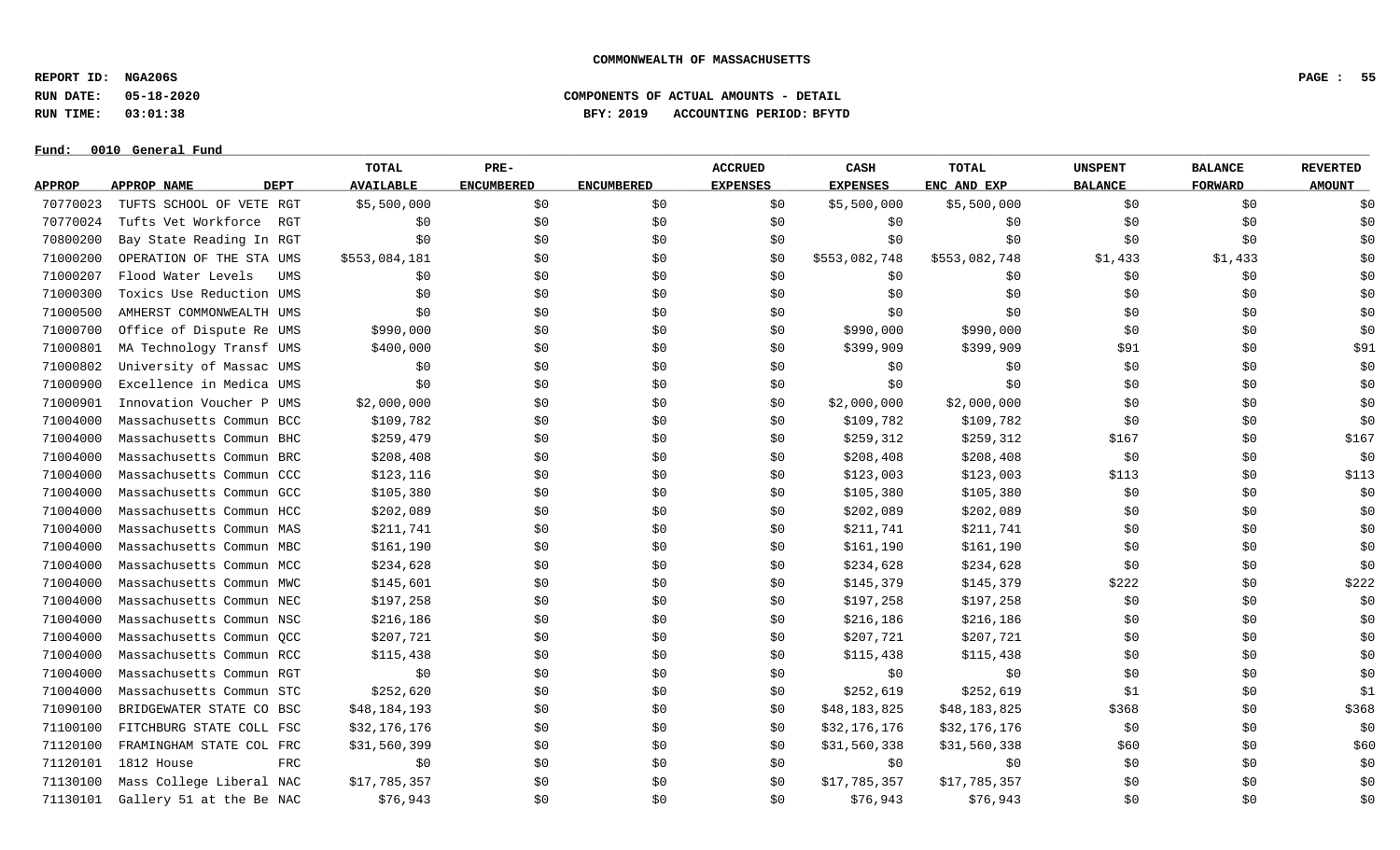**REPORT ID: NGA206S PAGE : 56**

**RUN DATE: 05-18-2020 COMPONENTS OF ACTUAL AMOUNTS - DETAIL**

**RUN TIME: 03:01:38 BFY: 2019 ACCOUNTING PERIOD: BFYTD**

 $Fund: 0010$  General Fund

# **TOTAL PRE- ACCRUED CASH TOTAL UNSPENT BALANCE REVERTED** <u>APPROP APPROPNAME – DEPT AVAILABLE ENCUMBERED ENCUMBERED EXPENSES EXPENSES ENCANDEXP BALANCE – FORWARD – AMOUNT</u> 71140100 SALEM STATE COLLEGE SSA \$48,639,807 \$0 \$0 \$18,639,288 \$48,639,288 \$48,639,288 \$519 \$0 \$519 71150100 WESTFIELD STATE COLL WSC \$29,802,881 \$0 \$0 \$0 \$29,802,105 \$29,802,105 \$776 \$776 \$0 \$776 71160100 WORCESTER STATE COLL WOR \$29,396,459 \$0 \$0 \$0 \$0 \$29,146,459 \$29,146,459 \$250,000 \$250,000 \$250,000 \$0 71170100 MASSACHUSETTS COLLEG MCA \$19,784,778 \$0 \$0 \$0 \$19,784,778 \$19,784,778 \$0 \$0 \$0 71180100 MASSACHUSETTS MARITI MMA \$17,900,704 \$0 \$0 \$0 \$17,900,704 \$17,900,704 \$0 \$0 \$0 71180101 Marine Hydrokinetic MMA \$0 \$0 \$0 \$0 \$0 \$0 \$0 \$0 \$0 75020100 BERKSHIRE COMMUNITY BCC \$11,462,539 \$0 \$0 \$0 \$11,462,539 \$11,462,539 \$0 \$0 \$0 75030100 BRISTOL COMMUNITY CO BRC \$21,908,150 \$0 \$0 \$0 \$21,908,150 \$21,908,150 \$0 \$0 \$0 75040100 CAPE COD COMMUNITY C CCC \$12,979,035 \$0 \$0 \$0 \$12,878,588 \$12,878,588 \$100,447 \$100,000 \$447 75040102 FAA-Certified Airfra CCC \$0 \$0 \$0 \$0 \$0 \$0 \$0 \$0 \$0 75050100 GREENFIELD COMMUNITY GCC \$11,054,334 \$0 \$0 \$0 \$11,054,334 \$11,054,334 \$0 \$0 \$0 75060100 HOLYOKE COMMUNITY CO HCC \$21,258,619 \$0 \$0 \$0 \$21,258,619 \$21,258,619 \$0 \$0 \$0 75070100 MASSACHUSETTS BAY CO MBC \$16,784,318 \$0 \$0 \$0 \$16,784,067 \$16,784,067 \$251 \$0 \$251 75080100 MASSASOIT COMMUNITY MAS \$22,334,654 \$0 \$0 \$0 \$12,328,489 \$22,328,489 \$1,166 \$0 \$0 \$6,166 \$0 75090100 MOUNT WACHUSETT COMM MWC \$15,595,973 \$0 \$0 \$0 \$15,495,820 \$15,495,820 \$100,153 \$100,000 \$153 75090101 Brewer Center for Ci MWC \$150,000 \$0 \$0 \$0 \$149,860 \$149,860 \$140 \$0 \$140 75090125 Youth Venture MWC \$0 \$0 \$0 \$0 \$0 \$0 \$0 \$0 \$0 75090140 Civic Engagement Pro MWC \$0 \$0 \$0 \$0 \$0 \$0 \$0 \$0 \$0 75100100 NORTHERN ESSEX COMMU NEC \$20,702,610 \$0 \$0 \$0 \$20,702,610 \$20,702,610 \$0 \$0 \$0 75100200 Northern Essex Commu NEC \$1,200,091 \$0 \$0 \$0 \$1,075,770 \$1,075,770 \$124,321 \$0 \$124,321 75110100 NORTH SHORE COMMUNIT NSC \$22,724,802 \$0 \$0 \$0 \$0 \$22,724,802 \$22,724,802 \$0 \$0 \$0 \$0 \$0 \$0 \$0 75120100 QUINSIGAMOND COMMUNI QCC \$21,877,065 \$0 \$0 \$0 \$21,876,988 \$21,876,988 \$21,876,988 \$77 \$0 \$77 75140100 SPRINGFIELD COMMUNIT STC \$26,324,095 \$0 \$0 \$0 \$26,323,967 \$26,323,967 \$128 \$0 \$128 75140102 Center for Tele & In STC \$0 \$0 \$0 \$0 \$0 \$0 \$0 \$0 \$0 75150100 ROXBURY COMMUNITY CO AGO \$0 \$0 \$0 \$0 \$0 \$0 \$0 \$0 \$0 75150100 ROXBURY COMMUNITY CO RCC \$11.102.414 \$0 \$0 \$0 \$11.102.412 \$11.102.412 \$2 \$0 \$2 75150120 Reggie Lewis Track & RCC \$925,000 \$0 \$0 \$0 \$924,890 \$924,890 \$924,890 \$110 \$0 \$0 \$110 75150121 REGGIE LEWIS TRACK A RCC \$328,000 \$0 \$0 \$0 \$328,000 \$328,000 \$0 \$0 \$0 75160100 MIDDLESEX COMMUNITY MCC \$24,538,068 \$0 \$0 \$0 \$24,538,068 \$24,538,068 \$24,538,068 \$0 \$0 \$0 \$0 \$0 75180100 BUNKER HILL COMMUNIT BHC \$27,370,768 \$0 \$0 \$0 \$0 \$27,354,596 \$27,354,596 \$16,172 \$0 \$16,172 75180120 PACE initiative RGT \$200,000 \$0 \$0 \$0 \$200,000 \$200,000 \$0 \$0 \$0 75200424 HEALTH & WELFARE RES RGT \$5,317,214 \$0 \$0 \$0 \$5,317,214 \$5,317,214 \$0 \$0 \$0 75200425 Lyme Disease Prep RGT \$1,000,000 \$0 \$0 \$0 \$1,000,000 \$1,000,000 \$0 \$0 \$0 80000004 Sheriff Medicare Law EPS \$0 \$0 \$0 \$0 \$0 \$0 \$0 \$0 \$0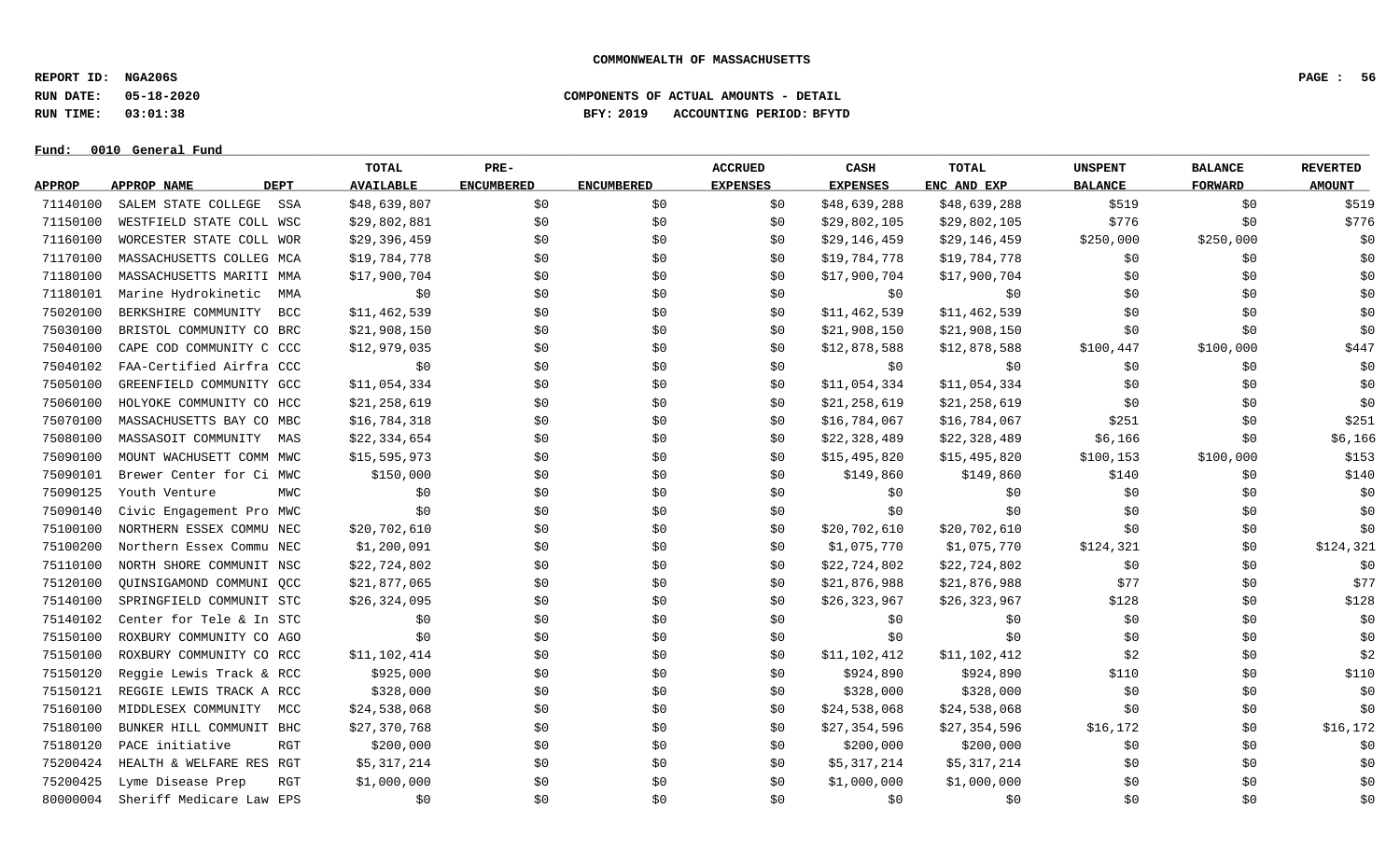**REPORT ID: NGA206S PAGE : 57**

**RUN DATE: 05-18-2020 COMPONENTS OF ACTUAL AMOUNTS - DETAIL**

**RUN TIME: 03:01:38 BFY: 2019 ACCOUNTING PERIOD: BFYTD**

#### $Fund: 0010$  General Fund

# **TOTAL PRE- ACCRUED CASH TOTAL UNSPENT BALANCE REVERTED** <u>APPROP APPROPNAME – DEPT AVAILABLE ENCUMBERED ENCUMBERED EXPENSES EXPENSES ENCANDEXP BALANCE – FORWARD – AMOUNT</u> 80000010 FOR THE COMMUNITY PO EPS \$0 \$0 \$0 \$0 \$0 \$0 \$0 \$0 \$0 80000036 Protective Vests EPS \$0 \$0 \$0 \$0 \$0 \$0 \$0 \$0 \$0 80000038 Witness Protection AGO \$0 \$0 \$0 \$0 \$0 \$0 \$0 \$0 \$0 80000038 Witness Protection BRI \$0 \$0 \$0 \$0 \$0 \$0 \$0 \$0 \$0 80000038 Witness Protection EAS \$0 \$0 \$0 \$0 \$0 \$0 \$0 \$0 \$0 80000038 Witness Protection EPS \$94,538 \$0 \$0 \$0 \$0 \$0 \$0 \$0 \$94,538 \$0 \$94,538 \$0 \$94,538 80000038 Witness Protection MID \$7,822 \$0 \$5,822 \$2,000 \$0 \$2,000 \$2,000 80000038 Witness Protection NOR \$0 \$0 \$0 \$0 \$0 \$0 \$0 \$0 \$0 80000038 Witness Protection PLY \$6,640 \$0 \$0 \$0 \$6,581 \$6,581 \$59 \$0 \$0 \$59 80000038 Witness Protection SUF \$130,579 \$0 \$0 \$129,046 \$1,534 \$0 \$1,534 80000038 Witness Protection WES \$10,421 \$0 \$0 \$10,421 \$0 \$0 \$0 \$0 \$0 \$10,421 \$0 \$0 \$0 \$0 \$0 80000040 FOR THE POLICE CAREE EPS \$0 \$0 \$0 \$0 \$0 \$0 \$0 \$0 \$0 80000054 Municipal Officer Gr EPS \$0 \$0 \$0 \$0 \$0 \$0 \$0 \$0 \$0 80000060 TRAFFIC STOP DATA CO EPS \$0 \$0 \$0 \$0 \$0 \$0 \$0 \$0 \$0 80000070 Commission on Crimin EPS \$128,780 \$0 \$0 \$0 \$128,216 \$128,216 \$128,216 \$564 \$0 \$564 80000105 OFFICE OF CHIEF MEDI CME \$10,768,928 \$0 \$0 \$0 \$0 \$10,388,943 \$10,388,943 \$379,985 \$150,000 \$229,985 80000105 OFFICE OF CHIEF MEDI EPS \$5,811 \$0 \$0 \$0 \$0 \$0 \$0 \$5,811 \$0 \$0 \$5,811 80000105 OFFICE OF CHIEF MEDI POL \$1,235,376 \$0 \$0 \$0 \$1,208,617 \$1,208,617 \$26,759 \$0 \$26,759 \$0 \$26,759 80000110 Criminal History Sys CHS \$2,622,934 \$0 \$0 \$0 \$1,839,167 \$1,839,167 \$783,767 \$763,874 \$19,893 80000111 CORI Retained Revenu CHS \$3,873,850 \$0 \$0 \$0 \$3,345,683 \$3,345,683 \$528,167 \$528,167 \$528,167 \$0 80000111 CORI Retained Revenu GOV \$28,000 \$0 \$0 \$0 \$28,000 \$28,000 \$28,000 \$0 \$0 \$0 \$0 \$0 \$0 \$0 \$0 \$0 \$0 \$0 \$0 80000122 CHIEF MEDICAL EXAMIN CME \$2,824,211 \$0 \$0 \$0 \$2,727,228 \$2,727,228 \$2,727,228 \$96,983 \$0 \$96,983 80000122 CHIEF MEDICAL EXAMIN DPH \$1,000 \$0 \$0 \$0 \$0 \$0 \$1,000 \$1,000 \$0 \$1,000 \$0 \$1,000 80000122 CHIEF MEDICAL EXAMIN POL \$164,624 \$0 \$0 \$0 \$154,566 \$154,566 \$10,058 \$0 \$10,058 \$0 \$10,058 80000125 SEX OFFENDER REGISTR SOR \$4,773,516 \$0 \$0 \$0 \$0 \$1,683,100 \$4,683,100 \$90,416 \$0 \$90,416 80000202 SEXUAL ASSAULT EVIDE EPS \$85,956 \$0 \$0 \$0 \$0 \$77,636 \$77,636 \$8,320 \$8,320 \$0 \$8,320 80000313 Local Public Safety EPS \$3,976,000 \$0 \$0 \$0 \$3,447,500 \$3,447,500 \$528,500 \$400,000 \$128,500 \$128,500 80000600 Exec. Office of Publ EPS \$3,442,400 \$0 \$0 \$0 \$2,710,235 \$2,710,235 \$732,165 \$732,165 \$732,165 \$0 80000619 S.A.F.E. Programs EPS \$0 \$0 \$0 \$0 \$0 \$0 \$0 \$0 \$0 80000650 Illegal Tobacco Task EPS \$0 \$0 \$0 \$0 \$0 \$0 \$0 \$0 \$0 80001000 Evidence-Based Progr EPS \$0 \$0 \$0 \$0 \$0 \$0 \$0 \$0 \$0 80001001 Boston Regional Coun EPS \$850,000 \$0 \$0 \$0 \$0 \$850,000 \$850,000 \$0 \$0 \$0 \$0 \$0 \$0 \$0 80001002 Firearm Gun Safety S EPS \$0 \$0 \$0 \$0 \$0 \$0 \$0 \$0 \$0 80001020 Municipal Grants for EPS \$0 \$0 \$0 \$0 \$0 \$0 \$0 \$0 \$0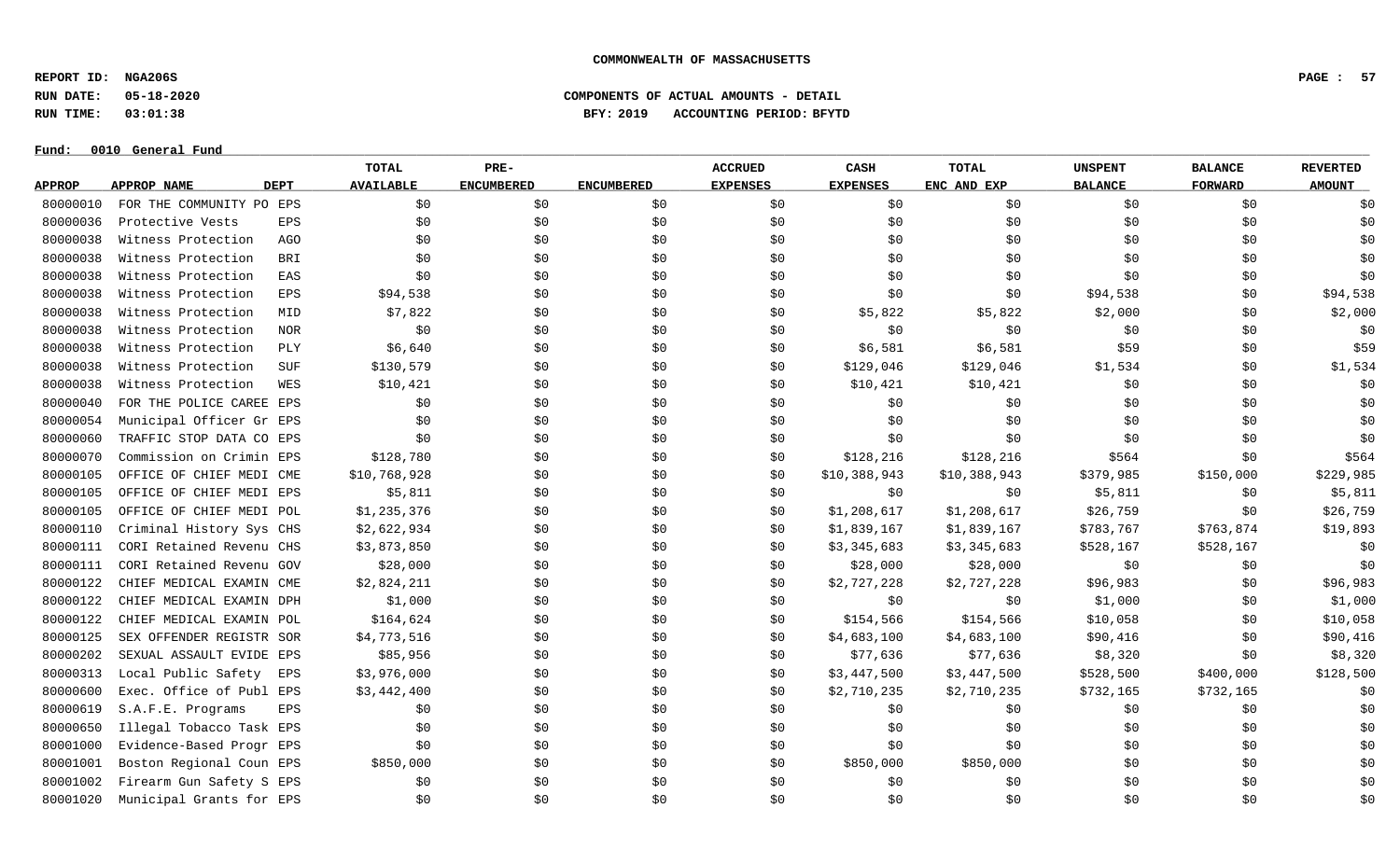**REPORT ID: NGA206S PAGE : 58**

**RUN DATE: 05-18-2020 COMPONENTS OF ACTUAL AMOUNTS - DETAIL**

**RUN TIME: 03:01:38 BFY: 2019 ACCOUNTING PERIOD: BFYTD**

 $Fund: 0010$  General Fund

# **TOTAL PRE- ACCRUED CASH TOTAL UNSPENT BALANCE REVERTED** <u>APPROP APPROPNAME – DEPT AVAILABLE ENCUMBERED ENCUMBERED EXPENSES EXPENSES ENCANDEXP BALANCE – FORWARD – AMOUNT</u> 80001127 Nonprofit Security G EPS \$1,000,000 \$0 \$0 \$0 \$0 \$0 \$0 \$1,000,000 \$1,000,000 \$1,000,000 \$0 80001700 Public Safety Inform CHS \$0 \$0 \$0 \$0 \$0 \$0 \$0 \$0 \$0 80001700 Public Safety Inform EPS \$15,562,274 \$0 \$0 \$0 \$15,478,104 \$15,478,104 \$84,170 \$84,170 \$84,170 \$84,170 80001700 Public Safety Inform ITD \$96,798 \$0 \$0 \$0 \$92,720 \$92,720 \$4,078 \$0 \$0 \$4,078 80001800 Mental Health Public EPS \$0 \$0 \$0 \$0 \$0 \$0 \$0 \$0 \$0 81000006 STATE POLICE PRIVATE POL \$26,658,577 \$0 \$0 \$0 \$0 \$25,730,270 \$25,730,270 \$928,307 \$928,307 \$0 \$928,307 81000012 State Police Securit POL \$2,200,000 \$0 \$0 \$0 \$2,196,476 \$2,196,476 \$3,524 \$0 \$3,524 \$0 \$3,524 81000018 Federal Reimbursemen POL \$2,442,063 \$0 \$0 \$0 \$2,399,185 \$2,399,185 \$42,878 \$12,878 \$0 \$42,878 81000020 STATE POLICE TELECOM POL \$0 \$0 \$0 \$0 \$0 \$0 \$0 \$0 \$0 81000101 Auto Etching Retaine POL \$0 \$0 \$0 \$0 \$0 \$0 \$0 \$0 \$0 81000111 Gang Prevention Gran EPS \$8,002,596 \$0 \$0 \$0 \$0 \$7,962,942 \$7,962,942 \$39,654 \$39,654 \$0 \$39,654 81000515 New State Police Cla POL \$5,799,601 \$0 \$0 \$0 \$1,346,934 \$4,346,934 \$1,452,667 \$0 \$1,452,667 \$0 \$1,452,667 81001001 Department of State AGO \$421,500 \$0 \$0 \$0 \$286,394 \$286,394 \$135,106 \$135,106 \$135,106 \$135,106 \$135,106 81001001 Department of State CJT \$11,190 \$0 \$0 \$0 \$10,539 \$10,539 \$10,539 \$651 \$0 \$651 \$0 \$651 81001001 Department of State DCP \$0 \$0 \$0 \$0 \$0 \$0 \$0 \$0 \$0 81001001 Department of State DOC \$150,097 \$0 \$0 \$0 \$150,096 \$150,096 \$150,096 \$1 \$0 \$1 81001001 Department of State EPS \$119,564 \$0 \$0 \$0 \$119,534 \$119,534 \$30 \$30 \$0 \$30 81001001 Department of State POL \$282,186,827 \$0 \$0 \$0 \$0 \$276,230,457 \$276,230,457 \$5,956,370 \$4,000,000 \$1,956,370 81001004 State Police Crime L EPS \$10,885 \$0 \$0 \$0 \$0 \$9,970 \$9,970 \$9,970 \$916 \$0 \$10 \$916 81001004 State Police Crime L POL \$22,089,325 \$0 \$0 \$0 \$20,430,801 \$20,430,801 \$1,658,523 \$1,560,000 \$98,523 81001005 UMASS Drug Lab POL \$0 \$0 \$0 \$0 \$0 \$0 \$0 \$0 \$0 81001005 UMASS Drug Lab UMS \$389,736 \$0 \$0 \$0 \$389,736 \$389,736 \$90 \$0 \$0 \$0 \$0 81001014 SAEK Testing POL \$8,000,000 \$0 \$0 \$0 \$0 \$8,000,000 \$8,000,000 \$0 82000200 FOR ADMINISTRATION O AGO \$9,000 \$0 \$0 \$0 \$0 \$0 \$0 \$9,000 \$9,000 \$0 \$9,000 \$0 \$9,000 82000200 FOR ADMINISTRATION O CJT \$4,820,825 \$0 \$0 \$0 \$1,585,030 \$4,585,030 \$235,795 \$0 \$235,795 \$0 \$235,795 82000200 FORADMINISTRATION O EPS \$96,798 \$0 \$0 \$90 \$90 \$92,904 \$92,904 \$3,894 \$3,894 \$0 \$3,894 \$3,894 82000200 FOR ADMINISTRATION O SDP \$61,801 \$0 \$0 \$0 \$0 \$61,801 \$61,801 \$0 \$0 \$0 \$0 \$0 \$0 \$0 \$0 82000222 MUNICIPAL POLICE NEW CJT \$1,012,530 \$0 \$0 \$960,958 \$960,958 \$960,958 \$51,572 \$0 \$960,958 \$0 \$51,572 82000222 MUNICIPAL POLICE NEW POL \$0 \$0 \$0 \$0 \$0 \$0 \$0 \$0 \$0 83240000 DEPARTMENT OF FIRE S DFS \$27,191,584 \$0 \$0 \$0 \$0 \$24,976,026 \$24,976,026 \$2,215,558 \$1,213,708 \$1,001,850 83240000 DEPARTMENT OF FIRE S DOC \$200,000 \$0 \$0 \$0 \$0 \$200,000 \$200,000 \$0 \$0 \$0 \$0 \$0 \$0 \$0 83240000 DEPARTMENT OF FIRE S NOR \$0 \$0 \$0 \$0 \$0 \$0 \$0 \$0 \$0 83240304 Fire Code Enforcemen DFS \$6,400 \$0 \$0 \$0 \$1,765 \$1,765 \$4,635 \$0 \$4,635 83240500 Boiler Inspection RR DFS \$2,200,001 \$0 \$0 \$0 \$1,816,005 \$1,816,005 \$383,996 \$383,996 \$383,996 \$383,996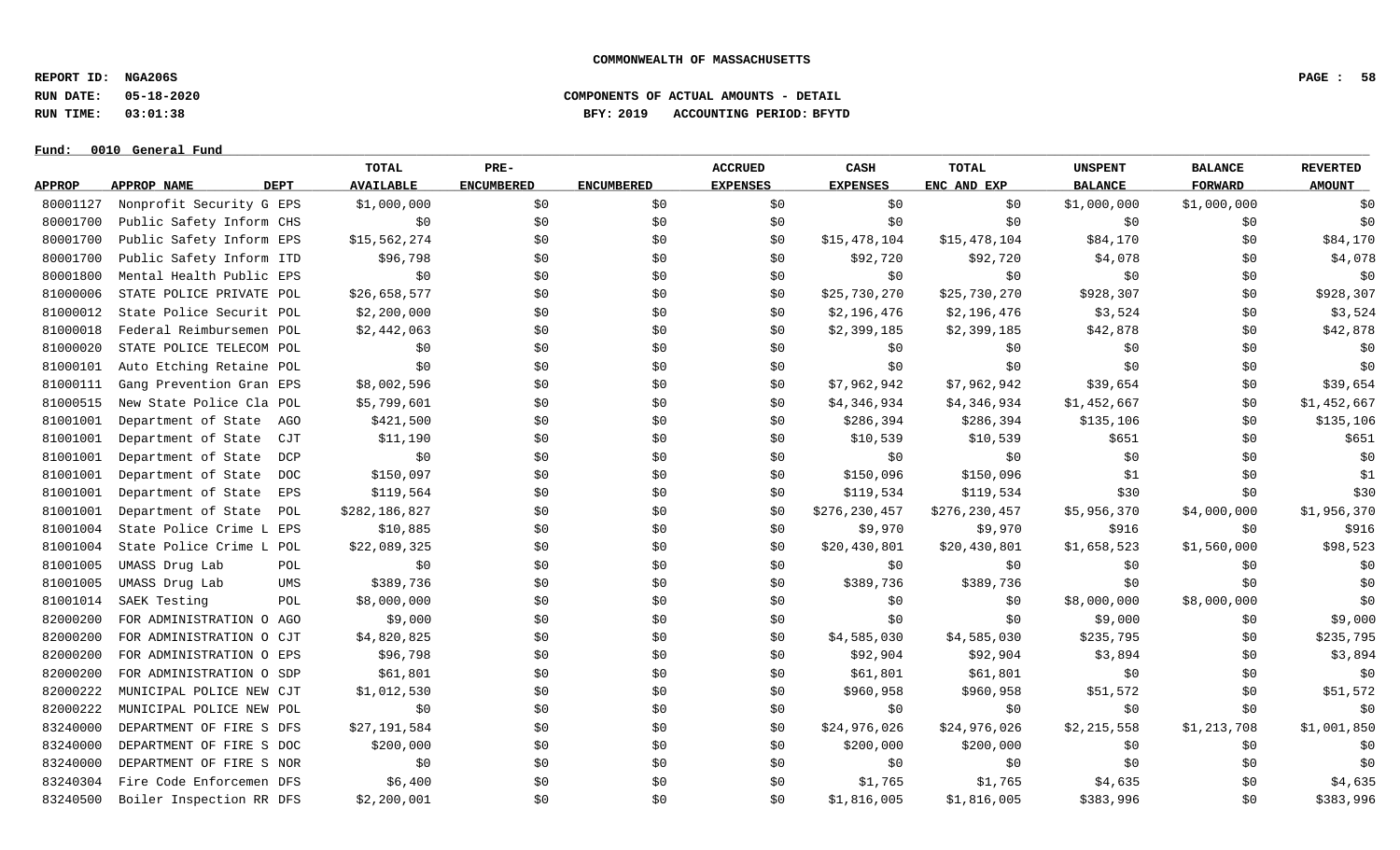**REPORT ID: NGA206S PAGE : 59**

**RUN DATE: 05-18-2020 COMPONENTS OF ACTUAL AMOUNTS - DETAIL**

**RUN TIME: 03:01:38 BFY: 2019 ACCOUNTING PERIOD: BFYTD**

 $Fund: 0010$  General Fund

# **TOTAL PRE- ACCRUED CASH TOTAL UNSPENT BALANCE REVERTED** <u>APPROP APPROPNAME – DEPT AVAILABLE ENCUMBERED ENCUMBERED EXPENSES EXPENSES ENCANDEXP BALANCE – FORWARD – AMOUNT</u> 83241101 UNDERGROUND STORAGE DFS \$0 \$0 \$0 \$0 \$0 \$0 \$0 \$0 \$0 87000001 MILITARY DIVISION CJT \$6,083 \$0 \$6,083 \$0 \$0 \$0 \$0 87000001 MILITARYDIVISION MIL \$10,743,675 \$0 \$0 \$0 \$0 \$10,642,343 \$10,642,343 \$101,332 \$101,332 \$101,332 \$101,332 87000005 Pilgrim Power Plant MIL \$0 \$0 \$0 \$0 \$0 \$0 \$0 \$0 \$0 87001140 ARMORY RENTAL - USE MIL \$109.049 \$0 \$0 \$0 \$107.106 \$107.106 \$1.942 \$0 \$1.942 87001150 National Guard Tuiti MIL \$22,303,890 \$0 \$0 \$0 \$13,600,683 \$13,600,683 \$8,703,207 \$8,702,548 \$659 87001160 Welcome Home Bonus L MIL \$1,175,964 \$0 \$0 \$0 \$839,612 \$839,612 \$336,352 \$0 \$336,352 \$0 \$336,352 88000001 CIVIL DEFENSE AGENCY CDA \$5,236,374 \$0 \$0 \$0 \$1,157,543 \$4,157,543 \$1,078,831 \$0 \$1,078,831 88000001 CIVIL DEFENSE AGENCY MIL  $\frac{132}{35,823}$  \$0 \$0 \$17,691 \$17,691 \$18,132 \$0 \$18,132 88000001 CIVIL DEFENSE AGENCY OCD \$100 \$0 \$0 \$0 \$0 \$0 \$0 \$100 \$0 \$100 \$0 \$100 \$0 \$100 88000100 ESTABLISHMENT & OPER CDA \$494,086 \$0 \$0 \$0 \$493,748 \$493,748 \$493,748 \$338 \$0 \$338 88000200 RADIOLOGICAL EMERGEN CDA \$0 \$0 \$0 \$0 \$0 \$0 \$0 \$0 \$0 88000300 SEABROOK NUCLEAR MON CDA \$0 \$0 \$0 \$0 \$0 \$0 \$0 \$0 \$0 88000400 Flood Disaster Reimb CDA \$0 \$0 \$0 \$0 \$0 \$0 \$0 \$0 \$0 88000500 MEMA Retained Revenu CDA \$0 \$0 \$0 \$0 \$0 \$0 \$0 \$0 \$0 89000001 ADMINISTRATION AND 0 AGO \$32,980 \$0 \$0 \$10,839 \$10,839 \$10,839 \$22,141 \$0 \$22,141 89000001 ADMINISTRATION AND O DMH \$0 \$0 \$0 \$0 \$0 \$0 \$0 \$0 \$0 89000001 ADMINISTRATION AND O DOC \$670,134,342 \$0 \$0 \$0 \$658,037,641 \$658,037,641 \$12,096,701 \$9,110,978 \$2,985,723 89000001 ADMINISTRATION AND O EPS \$301,150 \$0 \$0 \$0 \$298,445 \$298,445 \$2,705 \$0 \$2,705 \$0 \$2,705 89000001 ADMINISTRATION AND O HRD \$0 \$0 \$0 \$0 \$0 \$0 \$0 \$0 \$0 89000002 MASAC DOC \$10,900,108 \$0 \$0 \$10,877,375 \$10,877,375 \$22,733 \$0 \$22,733 89000003 Criminal Justice man DOC \$3,602,848 \$0 \$0 \$0 \$0 \$1,605,980 \$1,605,980 \$1,996,868 \$1,013,185 \$983,683 89000006 DEPARTMENT OF CORREC DOC \$0 \$0 \$0 \$0 \$0 \$0 \$0 \$0 \$0 89000010 PRISON INDUSTRIES AN DOC \$5,478,924 \$0 \$0 \$0 \$5,363,793 \$5,363,793 \$115,131 \$0 \$115,131 89000011 INDUSTRIES AND FARM DOC \$1,710,868 \$0 \$0 \$0 \$1,521,453 \$1,521,453 \$189,415 \$189,415 \$0 \$189,415 89000050 DOC Fees RR \$7,984,668 \$0 \$0 \$6,471,185 \$6,471,185 \$1,513,483 \$0 \$1,513,483 89000976 New DOC CO Class DOC \$9,336,000 \$0 \$0 \$0 \$0 \$9,336,000 \$9,336,000 \$0 \$0 \$0 \$0 \$0 \$0 89001100 Re-Entry Programs DOC \$580,000 \$0 \$0 \$573,962 \$6,038 \$5,038 \$6,038 89100000 FOR A RESERVE TO FUN EPS \$0 \$0 \$0 \$0 \$0 \$0 \$0 \$0 \$0 89100002 Barnstable County Se EPS \$0 \$0 \$0 \$0 \$0 \$0 \$0 \$0 \$0 89100003 Mental Health Forens EPS \$0 \$0 \$0 \$0 \$0 \$0 \$0 \$0 \$0 89100010 FOR LEMUEL SHATTUCK EPS \$0 \$0 \$0 \$0 \$0 \$0 \$0 \$0 \$0 89100102 HAMPDEN COUNTY CORRE SDH \$78,801,926 \$0 \$0 \$0 \$79,355,993 \$79,355,993 (\$554,068) \$0 (\$554,068) 89100105 WORCESTER COUNTY COR DCP \$0 \$0 \$0 \$0 \$0 \$0 \$0 \$0 \$0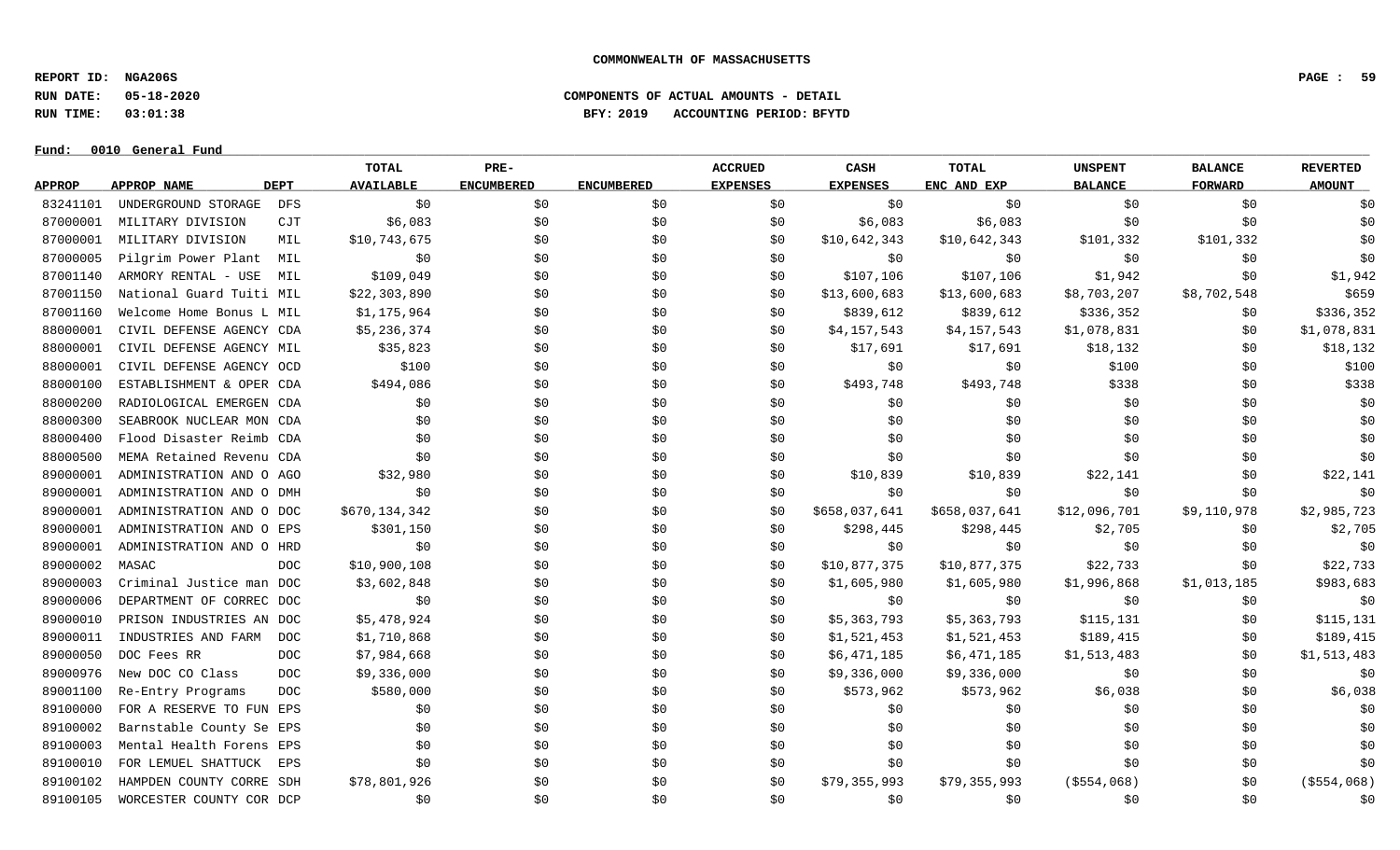**REPORT ID: NGA206S PAGE : 60**

**RUN DATE: 05-18-2020 COMPONENTS OF ACTUAL AMOUNTS - DETAIL**

**RUN TIME: 03:01:38 BFY: 2019 ACCOUNTING PERIOD: BFYTD**

 $Fund: 0010$  General Fund

# **TOTAL PRE- ACCRUED CASH TOTAL UNSPENT BALANCE REVERTED** <u>APPROP APPROPNAME – DEPT AVAILABLE ENCUMBERED ENCUMBERED EXPENSES EXPENSES ENCANDEXP BALANCE – FORWARD – AMOUNT</u> 89100105 WORCESTER COUNTY COR SDW \$51,697,380 \$0 \$0 \$0 \$0 \$0 \$52,412,476 \$52,412,476 (\$715,096) \$0 (\$715,096) 89100106 Reimbursement from H SDW \$0 \$0 \$0 \$0 \$0 \$0 \$0 \$0 \$0 89100107 FORMER MIDDLESEX COU AGO \$6,000 \$0 \$0 \$0 \$9,041 \$4,041 \$1,959 \$1,959 \$1,959 \$1,959 89100107 FORMER MIDDLESEX COU DCP \$0 \$0 \$0 \$0 \$0 \$0 \$0 \$0 \$0 89100107 FORMER MIDDLESEX COU SDM \$71,240,917 \$0 \$0 \$0 \$0 \$11,229,711 \$71,229,711 \$11,206 \$0 \$11,206 \$11,206 89100108 FRANKLIN COUNTY CORR SDF \$18,330,481 \$0 \$0 \$0 \$18,644,976 \$18,644,976 (\$314,495) \$0 (\$314,495) 89100110 HAMPSHIRE COUNTY COR HSD \$15,364,519 \$0 \$0 \$0 \$15,312,726 \$15,312,726 \$15,312,726 \$51,793 \$0 \$51,793 89100145 BERKSHIRE SHERIFF'S SDB \$19,068,746 \$0 \$0 \$0 \$19,064,136 \$19,064,136 \$19,064,136 \$4,611 \$0 \$4,611 89100445 BERKSHIRE SHERIFF'S SDB \$395,033 \$0 \$0 \$0 \$395,033 \$395,033 \$395,033 \$0 \$0 \$0 \$0 89100446 Berkshire Retained R SDB \$0 \$0 \$0 \$0 \$0 \$0 \$0 \$0 \$0 89100619 ESSEX SHERIFF'S DEPA SDE \$73,732,025 \$0 \$0 \$0 \$74,425,742 \$74,425,742 (\$693,717) \$0 (\$693,717) 89100888 Franklin Sheriff Ind SDF \$0 \$0 \$0 \$0 \$0 \$0 \$0 \$0 \$0 89101000 HAMPDEN PRISON INDUS SDH \$2,857,828 \$0 \$0 \$0 \$13,844,365 \$2,844,365 \$13,463 \$0 \$13,463 89101010 Hampden Sheriff Regi SDH \$1,143,503 \$0 \$0 \$1,140,698 \$1,141,698 \$1,141,698 \$1,806 \$1,806 \$1,806 \$1,806 89101020 Hampden Sheriff Inma SDH \$616,809 \$0 \$0 \$0 \$616,275 \$616,275 \$616,275 \$534 \$0 \$534 89101030 Western Mass Regiona SDH \$4,239,738 \$0 \$0 \$0 \$9,239,332 \$4,239,332 \$4,239,332 \$406 \$0 \$406 89101100 MIDDLESEX PRISON IND SDM \$1,131 \$0 \$0 \$0 \$0 \$0 \$1,131 \$0 \$1,131 \$0 \$1,131 89101101 Middlesex Sheriff Me SDM \$900,495 \$0 \$0 \$0 \$900,444 \$900,444 \$900,444 \$51 \$0 \$51 89101112 Hampshire Regional L HSD \$170,386 \$0 \$0 \$0 \$170,121 \$170,121 \$170,121 \$265 \$0 \$265 89107110 MASS SHERIFF'S ASSOC SDA \$461,742 \$0 \$0 \$0 \$369,433 \$369,433 \$92,309 \$0 \$0 \$92,309 89108200 Barnstable Sheriff's AGO \$1,500 \$0 \$0 \$0 \$1,137 \$1,137 \$363 \$0 \$363 89108200 Barnstable Sheriff's BSD \$14,479 \$0 \$0 \$0 \$14,479 \$14,479 \$14,479 \$0 \$0 \$0 \$0 \$0 89108200 Barnstable Sheriff's SDC \$30,259,104 \$0 \$0 \$0 \$31,357,826 \$31,357,826 \$31,357,826 (\$1,098,722) \$0 (\$1,098,722) 89108300 Bristol Sheriff's De AGO \$0 \$0 \$0 \$0 \$0 \$0 \$0 \$0 \$0 89108300 Bristol Sheriff's De BSD \$53,157,460 \$0 \$0 \$0 \$0 \$53,350,955 \$53,350,955 (\$193,495) \$0 (\$193,495) 89108300 Bristol Sheriff's De DCP \$0 \$0 \$0 \$0 \$0 \$0 \$0 \$0 \$0 89108318 Bristol County Sheri BSD \$0 \$0 \$0 \$0 \$0 \$0 \$0 \$0 \$0 89108400 Dukes Sheriff's Depa SDD \$3,149,890 \$0 \$0 \$0 \$0 \$3,561,528 \$3,561,528 (\$411,638) \$0 (\$411,638) 89108500 Nantucket Sheriff's NSD \$545,492 \$0 \$0 \$0 \$539,231 \$539,231 \$6,261 \$6,261 \$0 \$6,261 89108500 Nantucket Sheriff's SDC \$227,509 \$0 \$0 \$0 \$221,282 \$221,282 \$6,227 \$6,227 \$0 \$6,227 89108600 Norfolk Sheriff's De DCP \$0 \$0 \$0 \$0 \$0 \$0 \$0 \$0 \$0 89108600 Norfolk Sheriff's De SDN \$36,563,538 \$0 \$0 \$0 \$17,826,497 \$37,826,497 (\$1,262,959) \$0 (\$1,262,959) 89108700 Plymouth Sheriff's D DCP \$0 \$0 \$0 \$0 \$0 \$0 \$0 \$0 \$0 89108700 Plymouth Sheriff's D SDP \$64,759,066 \$0 \$0 \$0 \$0 \$0 \$0 \$67,217,436 \$67,217,436 (\$2,458,370) \$0 (\$2,458,370)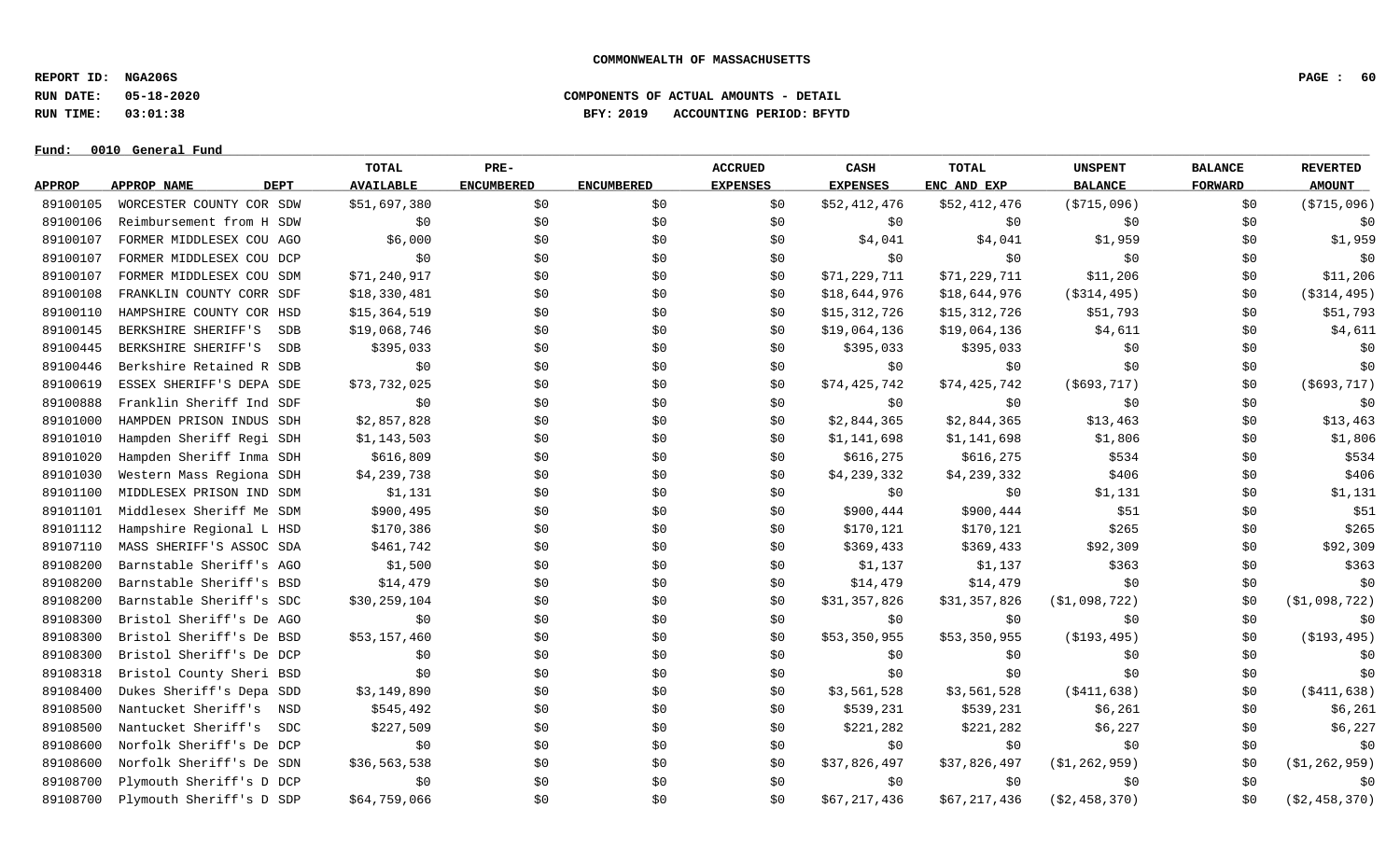**REPORT ID: NGA206S PAGE : 61**

**RUN DATE: 05-18-2020 COMPONENTS OF ACTUAL AMOUNTS - DETAIL**

**RUN TIME: 03:01:38 BFY: 2019 ACCOUNTING PERIOD: BFYTD**

 $Fund: 0010$  General Fund

# **TOTAL PRE- ACCRUED CASH TOTAL UNSPENT BALANCE REVERTED** <u>APPROP APPROPNAME – DEPT AVAILABLE ENCUMBERED ENCUMBERED EXPENSES EXPENSES ENCANDEXP BALANCE – FORWARD – AMOUNT</u> 89108800 Suffolk Sheriff's De AGO \$0 \$0 \$0 \$0 \$0 \$0 \$0 \$0 \$0 89108800 Suffolk Sheriff's De SDS \$114,970,599 \$0 \$0 \$0 \$0 \$0 \$115,037,950 \$115,037,950 (\$67,351) \$0 (\$67,351) 89500001 PAROLE BOARD EPS \$9,776 \$0 \$9,776 \$9,776 \$0 \$0 \$0 89500001 PAROLE BOARD PAR \$21,196,686 \$0 \$ \$0 \$17,702,992 \$17,702,992 \$3,493,695 \$0 \$3,493,695 89500002 VICTIM AND WITNESS A PAR \$219,465 \$0 \$0 \$0 \$175,231 \$175,231 \$44,234 \$0 \$0 \$44,234 89500008 SEX OFFENDER MANAGEM PAR \$0 \$0 \$0 \$0 \$0 \$0 \$0 \$0 \$0 91100100 ELDER AFFAIRS ADMINI AGO \$0 \$0 \$0 \$0 \$0 \$0 \$0 \$0 \$0 91100100 ELDER AFFAIRS ADMINI ELD \$2.155,248 \$0 \$0 \$0 \$2,147,919 \$2,147,919 \$7,329 \$7,329 \$0 \$7,329 91100104 HCBS Policy Lab ELD \$0 \$0 \$0 \$0 \$0 \$0 \$0 \$0 \$0 91100600 Community Choices ELD \$228,150,762 \$0 \$0 \$0 \$0 \$228,064,879 \$228,064,879 \$85,883 \$0 \$85,883 91101455 SENIOR PRESCRIPTION ELD \$16,954,074 \$0 \$ \$0 \$16,892,035 \$16,892,035 \$62,039 \$0 \$62,039 91101500 ENHANCED COMMUNITY O ELD \$0 \$0 \$0 \$0 \$0 \$0 \$0 \$0 \$0 91101604 SUPPORTIVE SENIOR HO ELD \$5,910,893 \$0 \$0 \$0 \$1,910,888 \$5,910,888 \$5,910,888 \$5 \$0 \$0 \$5 91101630 HOME CARE SERVICES F ELD \$175,600,824 \$0 \$0 \$0 \$0 \$175,543,607 \$175,543,607 \$57,217 \$57,217 \$57,217 \$0 91101633 HOME CARE PROGRAM AD CHS \$25,181 \$0 \$0 \$0 \$25,176 \$25,176 \$6 \$6 \$0 \$0 \$6 91101633 HOME CARE PROGRAM AD ELD \$58,923,753 \$0 \$0 \$0 \$58,923,662 \$58,923,662 \$58,923,662 \$91 \$0 \$91 91101635 Enough Pay to Stay ELD \$10,083,230 \$0 \$0 \$0 \$0 \$0 \$0 \$0 \$10,083,230 \$10,083,230 \$10,083,230 \$10,083,230 91101636 PROTECTIVE SERVICES ELD \$31,615,614 \$0 \$0 \$0 \$0 \$30,870,881 \$30,870,881 \$744,733 \$0 \$0 \$744,733 91101640 Geriatric Mental Hea ELD \$0 \$0 \$0 \$0 \$0 \$0 \$0 \$0 \$0 91101650 Family Caregivers Pr ELD \$0 \$0 \$0 \$0 \$0 \$0 \$0 \$0 \$0 91101660 PROGRAM OF CONGREGAT ELD \$2,063,482 \$0 \$0 \$2,026,442 \$2,026,442 \$2,026,442 \$37,040 \$0 \$37,040 91101700 Elder Homeless Place ELD \$286,000 \$0 \$0 \$0 \$286,000 \$286,000 \$286,000 \$0 \$0 \$0 \$0 \$0 \$0 91101900 PROGRAMS PROVIDING L ELD \$7,268,675 \$0 \$0 \$0 \$1,7266,947 \$7,266,947 \$1,728 \$0 \$1,728 91102500 Vets Independence Pl ELD \$0 \$0 \$0 \$0 \$0 \$0 \$0 \$0 \$0 91109002 GRANTS TO COUNCILS O ELD \$17,776,125 \$0 \$0 \$0 \$17,691,082 \$17,691,082 \$17,691,082 \$85,043 \$0 \$85,043 95000000 SENATE OPERATIONS SEN \$28,431,666 \$0 \$0 \$0 \$20,244,278 \$20,244,278 \$8,187,388 \$8,187,388 \$8,187,388 \$0 95100000 Operations of Senate SEN \$0 \$0 \$0 \$0 \$0 \$0 \$0 \$0 \$0 96000000 HOUSE OPERATIONS HOU \$66,042,476 \$0 \$0 \$0 \$10,153,047 \$40,153,047 \$25,889,428 \$25,889,428 \$10,153,047 96100000 Operations of House HOU \$770,392 \$0 \$0 \$0 \$0 \$0 \$0 \$0 \$770,392 \$770,392 \$770,392 \$0 97000000 JOINT LEGISLATIVE OP LEG \$10,266,341 \$0 \$0 \$0 \$0 \$7,245,266 \$7,245,266 \$3,021,075 \$3,021,075 \$3,021,075 97000010 Early Education Advi LEG \$0 \$0 \$0 \$0 \$0 \$0 \$0 \$0 \$0 97000020 Metropolitan Beaches LEG \$0 \$0 \$0 \$0 \$0 \$0 \$0 \$0 \$0 97000100 Spec comm. on after LEG \$0 \$0 \$0 \$0 \$0 \$0 \$0 \$0 \$0

97000200 Commission on Beache LEG \$0 \$0 \$0 \$0 \$0 \$0 \$0 \$0 \$0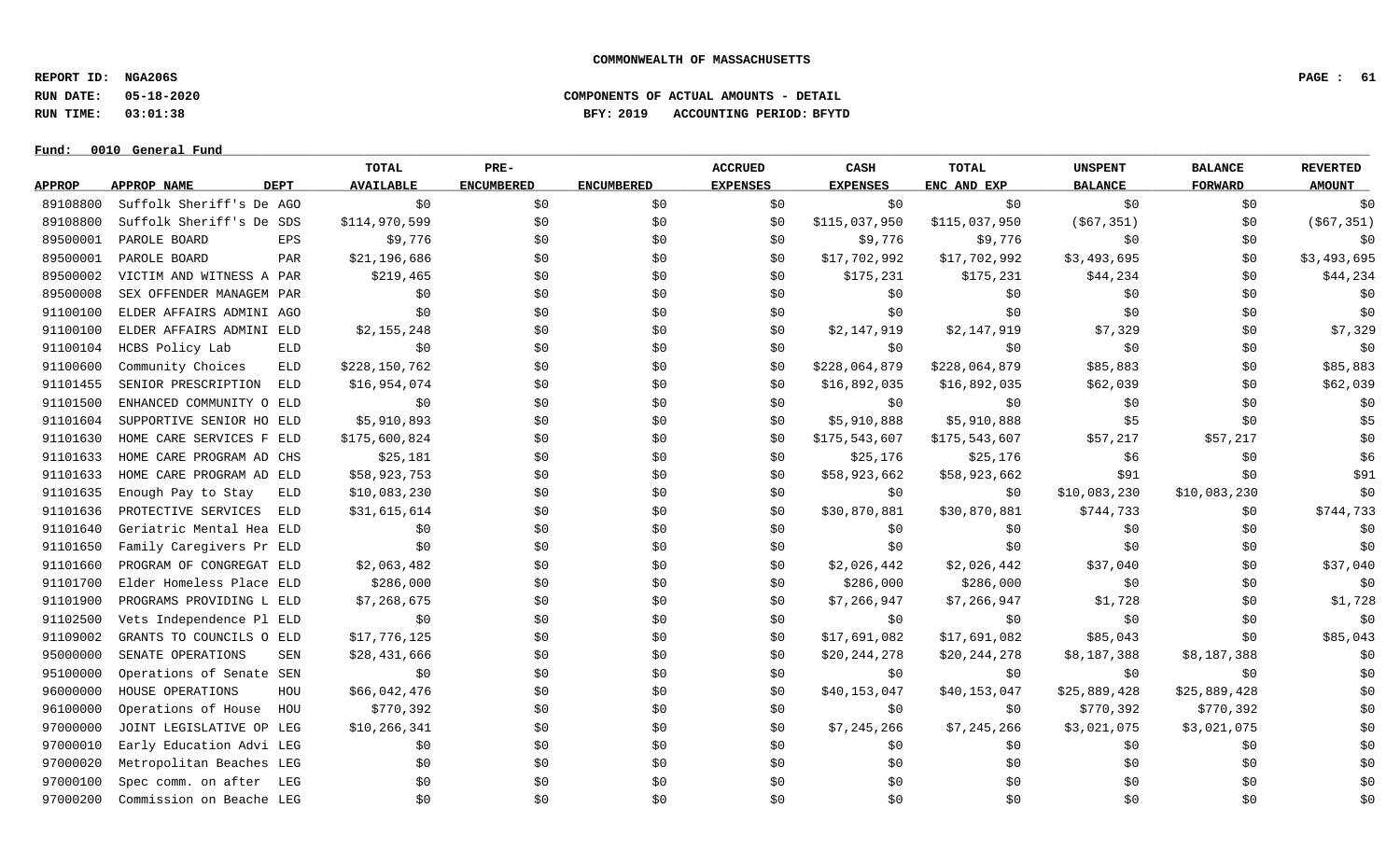**REPORT ID: NGA206S PAGE : 62**

**RUN DATE: 05-18-2020 COMPONENTS OF ACTUAL AMOUNTS - DETAIL**

**RUN TIME: 03:01:38 BFY: 2019 ACCOUNTING PERIOD: BFYTD**

|               |                          |             | <b>TOTAL</b>     | PRE-              |                   | <b>ACCRUED</b>  | CASH            | TOTAL                                                | UNSPENT        | <b>BALANCE</b>                 | <b>REVERTED</b> |
|---------------|--------------------------|-------------|------------------|-------------------|-------------------|-----------------|-----------------|------------------------------------------------------|----------------|--------------------------------|-----------------|
| <b>APPROP</b> | APPROP NAME              | <b>DEPT</b> | <b>AVAILABLE</b> | <b>ENCUMBERED</b> | <b>ENCUMBERED</b> | <b>EXPENSES</b> | <b>EXPENSES</b> | ENC AND EXP                                          | <b>BALANCE</b> | FORWARD                        | <b>AMOUNT</b>   |
| 97000701      | Hynes Convention Cen LEG |             |                  | \$0               |                   |                 |                 |                                                      |                |                                | \$0             |
|               |                          | RGT         |                  | \$0               |                   |                 | \$1,713         | \$1,713                                              | (\$1,713)      |                                | \$1,713)        |
| FUND TOTAL:   |                          |             | \$42,074,914,777 | \$0               | S0                |                 |                 | \$0\$45,095,386,135\$45,095,386,135(\$3,020,471,358) |                | \$437,605,682(\$3,458,077,039) |                 |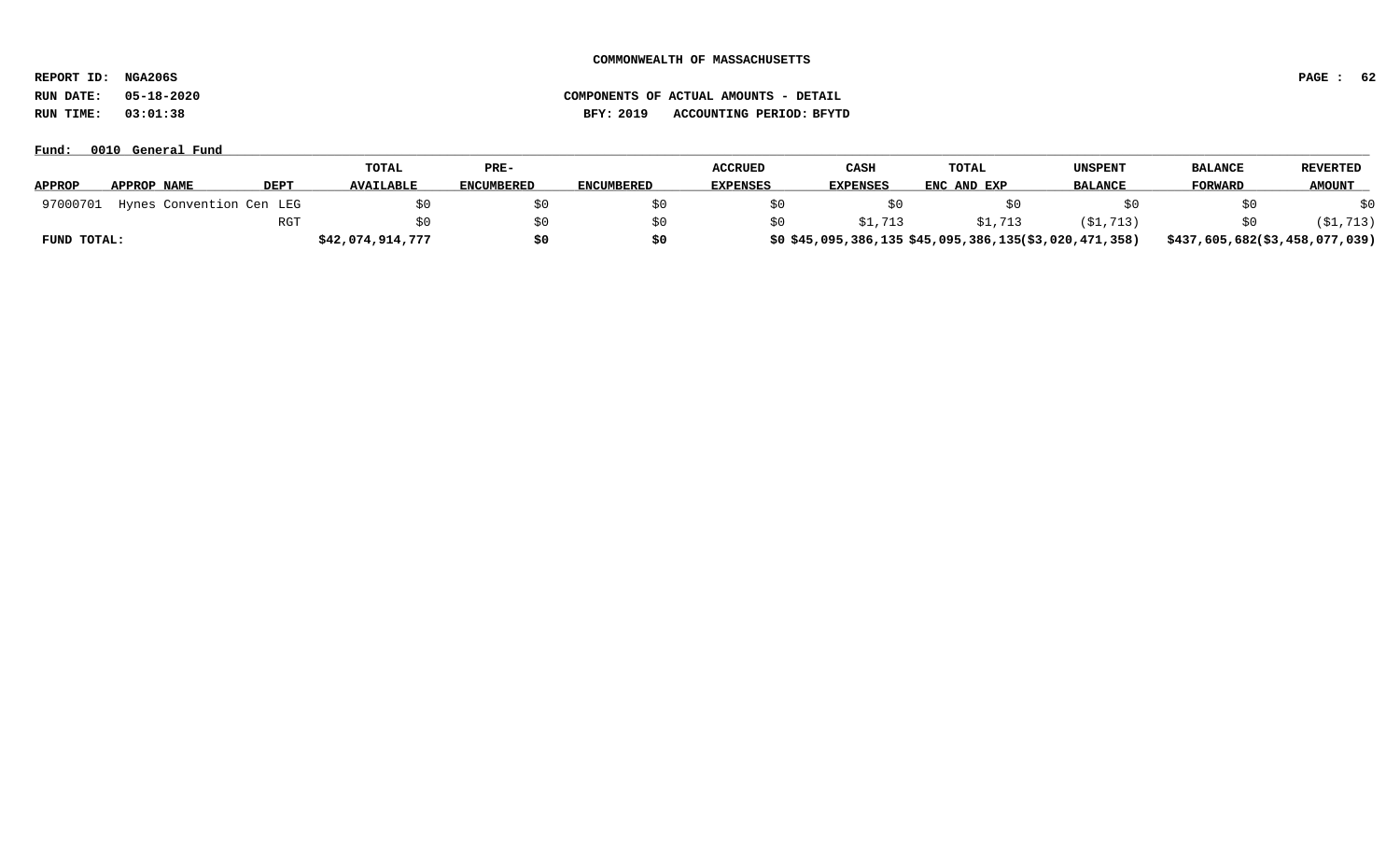**REPORT ID: NGA206S PAGE : 63**

# **RUN DATE: 05-18-2020 COMPONENTS OF ACTUAL AMOUNTS - DETAIL RUN TIME: 03:01:38 BFY: 2019 ACCOUNTING PERIOD: BFYTD**

# Fund: 0011 Commonwealth Stabilization Fund

|               |                          |             | TOTAL            | PRE-              |            | <b>ACCRUED</b>  | CASH            | TOTAL        | UNSPENT           | <b>BALANCE</b> | <b>REVERTED</b>   |
|---------------|--------------------------|-------------|------------------|-------------------|------------|-----------------|-----------------|--------------|-------------------|----------------|-------------------|
| <b>APPROP</b> | APPROP NAME              | <b>DEPT</b> | <b>AVAILABLE</b> | <b>ENCUMBERED</b> | ENCUMBERED | <b>EXPENSES</b> | <b>EXPENSES</b> | ENC AND EXP  | <b>BALANCE</b>    | FORWARD        | <b>AMOUNT</b>     |
| 15950380      | Transfers of Revenue CTR |             |                  | \$0               | S0         |                 |                 |              |                   | SO.            | \$0               |
| 15950381      | Transfer of Revenue      | CTR.        |                  | \$0               | SO.        |                 | SO.             |              |                   | \$0            | \$0               |
| 15950382      | Transfer of Revenue      | CTR.        |                  | \$0               | SO.        | S0              | \$84,839,945    | \$84,839,945 | ( \$84, 839, 945) | SO.            | ( \$84, 839, 945) |
| FUND TOTAL:   |                          |             |                  | \$0               | \$0        | S0              | \$84,839,945    | \$84,839,945 | $($ \$84,839,945) | 50             | $($ \$84,839,945) |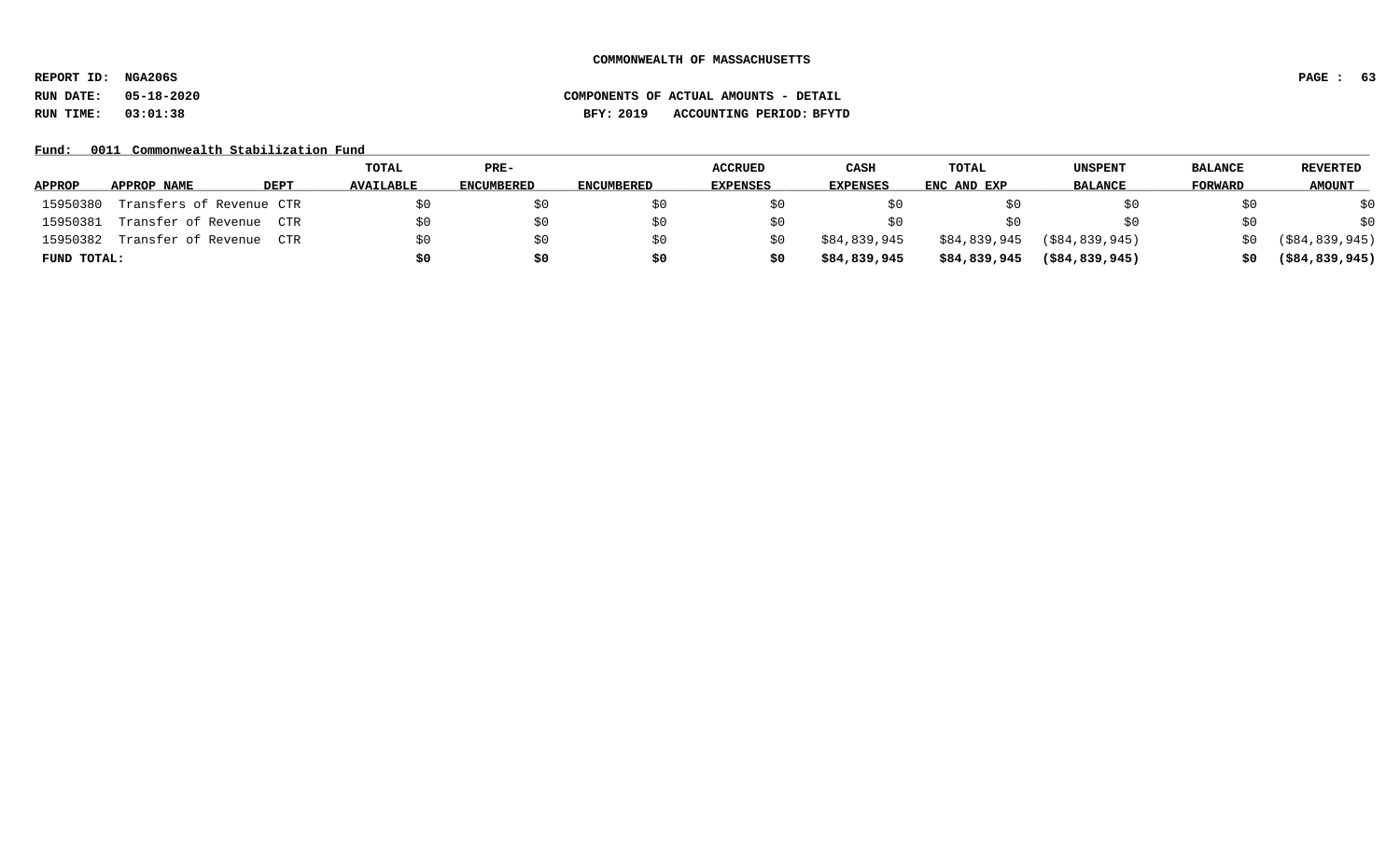**REPORT ID: NGA206S PAGE : 64**

# **RUN DATE: 05-18-2020 COMPONENTS OF ACTUAL AMOUNTS - DETAIL RUN TIME: 03:01:38 BFY: 2019 ACCOUNTING PERIOD: BFYTD**

Fund: 0015 Intragovernmental Services Fund

|               |                            | <b>TOTAL</b>              | PRE-              |                   | <b>ACCRUED</b>  | CASH            | <b>TOTAL</b> | <b>UNSPENT</b> | <b>BALANCE</b> | <b>REVERTED</b> |
|---------------|----------------------------|---------------------------|-------------------|-------------------|-----------------|-----------------|--------------|----------------|----------------|-----------------|
| <b>APPROP</b> | <b>DEPT</b><br>APPROP NAME | <b>AVAILABLE</b>          | <b>ENCUMBERED</b> | <b>ENCUMBERED</b> | <b>EXPENSES</b> | <b>EXPENSES</b> | ENC AND EXP  | <b>BALANCE</b> | <b>FORWARD</b> | <b>AMOUNT</b>   |
| 03212215      | Suffolk Social Law L SJC   | \$0                       | \$0               | \$0               | \$0             | \$0             | \$0          | \$0            | \$0            | \$0             |
| 05110003      | PUBLICATIONS & COMP        | \$15,011<br>SEC           | \$0\$             | \$0               | \$0             | \$0             | \$0\$        | \$15,011       | \$0            | \$15,011        |
| 05110235      | COMPENSATION REVENUE SEC   | \$0                       | \$0               | \$0               | \$0             | \$0             | \$0          | \$0            | \$0            | \$0             |
| 06990018      | Agency Debt Service        | \$16,066,434<br>TRE       | \$0               | \$0               | \$0             | \$16,066,434    | \$16,066,434 | \$0            | \$0            | \$0             |
| 10000005      | SINGLE AUDIT CHARGEB OSC   | \$1,623,930               | \$0               | \$0               | \$0             | \$1,622,873     | \$1,622,873  | \$1,057        | \$0            | \$1,057         |
| 10000008      | MMARS Chargeback           | \$3,879,495<br><b>OSC</b> | \$0               | \$0               | \$0             | \$3,270,817     | \$3,270,817  | \$608,678      | \$608,678      | \$0             |
| 10000601      | Chargeback for HRCMS CTR   | \$1,191,422               | \$0               | \$0               | \$0             | \$888,941       | \$888,941    | \$302,481      | \$300,000      | \$2,481         |
| 10000601      | Chargeback for HRCMS HRD   | \$996,594                 | \$0               | \$0               | \$0             | \$978,986       | \$978,986    | \$17,608       | \$0            | \$17,608        |
| 11001701      | Chargeback for Admin ANF   | \$17,301,592              | \$0\$             | \$0               | \$0             | \$17,301,592    | \$17,301,592 | \$0            | \$0            | \$0             |
| 11001701      | Chargeback for Admin ITD   | \$449,436                 | \$0               | \$0               | \$0             | \$449,436       | \$449,436    | \$0            | \$0            | \$0             |
| 11001800      | Chapter 257 ISF            | ANF<br>\$0                | \$0               | \$0               | \$0             | \$0             | \$0          | \$0            | \$0            | \$0             |
| 11023224      | Saltonstall Lease Pa DCP   | \$13,531,934              | \$0               | \$0               | \$0             | \$12,796,228    | \$12,796,228 | \$735,706      | \$0            | \$735,706       |
| 11023226      | Chargeback for State DCP   | \$2,704,239               | \$0               | \$0               | \$0             | \$2,688,938     | \$2,688,938  | \$15,301       | \$0            | \$15,301        |
| 11023333      | STATE BUILDINGS OPER BSB   | \$0                       | \$0\$             | \$0               | \$0             | \$0             | \$0          | \$0            | \$0            | \$0             |
| 11023336      | HURLEY STATE BUILDIN BSB   | \$0                       | \$0               | \$0               | \$0             | \$0             | \$0          | \$0            | \$0            | \$0             |
| 15950032      | INTRAGOVERNMENTAL SE CTR   | \$0                       | \$0\$             | \$0               | \$0             | \$3,452,923     | \$3,452,923  | ( \$3,452,923) | \$0            | ( \$3,452,923)  |
| 15992040      | PRIOR YEAR DEFICIENC CTR   | \$7,869,228               | \$0               | \$0               | \$0             | \$7,866,382     | \$7,866,382  | \$2,845        | \$0            | \$2,845         |
| 15993100      | Unempl Comp/MED Secu CTR   | \$34,133,802              | \$0               | \$0               | \$0             | \$34,133,802    | \$34,133,802 | \$0            | \$0            | \$0             |
| 17500101      | TRAINING PROGRAM ADM HRD   | \$236,841                 | \$0               | \$0               | \$0             | \$235,024       | \$235,024    | \$1,817        | \$0            | \$1,817         |
| 17500105      | Worker's Compensatio HRD   | \$63,038,948              | \$0               | \$0               | \$0             | \$61,152,747    | \$61,152,747 | \$1,886,201    | \$1,886,201    | \$0             |
| 17500106      | WORKERS' COMPENSATIO HRD   | \$912,643                 | \$0               | \$0               | \$0             | \$910,937       | \$910,937    | \$1,705        | \$0            | \$1,705         |
| 17500600      | Chargeback for Human ANF   | \$61,649                  | \$0               | \$0               | \$0             | \$50,865        | \$50,865     | \$10,784       | \$0            | \$10,784        |
| 17500600      | Chargeback for Human HRD   | \$3,941,228               | \$0               | \$0               | \$0             | \$3,672,387     | \$3,672,387  | \$268,840      | \$250,000      | \$18,840        |
| 17500601      | Chargeback for HRCMS HRD   | \$0                       | \$0               | \$0               | \$0             | \$0             | \$0\$        | \$0            | \$0            | \$0             |
| 17500601      | Chargeback for HRCMS OSC   | \$0                       | \$0               | \$0               | \$0             | \$0             | \$0          | \$0            | \$0            | \$0             |
| 17750800      | FOR THE PURCHASE, OP OSD   | \$4,490,981               | \$0               | \$0               | \$0             | \$3,674,310     | \$3,674,310  | \$816,671      | \$350,000      | \$466,671       |
| 17751000      | PRINTING, PHOTOCOPYI OSD   | \$374,476                 | \$0               | \$0               | \$0             | \$353,864       | \$353,864    | \$20,612       | \$0\$          | \$20,612        |
| 17900200      | FOR THE COSTS OF COM DCP   | \$2,528,526               | \$0               | \$0               | \$0             | \$2,528,526     | \$2,528,526  | \$0            | \$0            | \$0             |
| 17900200      | FOR THE COSTS OF COM EDU   | \$0                       | \$0               | \$0               | \$0             | \$0             | \$0          | \$0            | \$0            | \$0             |
| 17900200      | FOR THE COSTS OF COM ITD   | \$46,729,894              | \$0               | \$0               | \$0             | \$44,377,207    | \$44,377,207 | \$2,352,687    | \$2,352,687    | \$0             |
| 17900400      | FOR THE PURCHASE & H ITD   | \$2,182,545               | \$0               | \$0               | \$0             | \$2,131,034     | \$2,131,034  | \$51,511       | \$0            | \$51,511        |
| 17901701      | Core Technology Serv DOC   | \$317,159                 | \$0               | \$0               | \$0             | \$317,159       | \$317,159    | \$0            | \$0            | \$0             |
| 17901701      | Core Technology Serv GOV   | \$44,038                  | \$0\$             | \$0               | \$0             | \$44,038        | \$44,038     | \$0            | \$0            | \$0             |
| 17901701      | Core Technology Serv ITD   | \$34,832,142              | \$0\$             | \$0               | \$0             | \$30,010,428    | \$30,010,428 | \$4,821,715    | \$4,821,715    | \$0             |
|               |                            |                           |                   |                   |                 |                 |              |                |                |                 |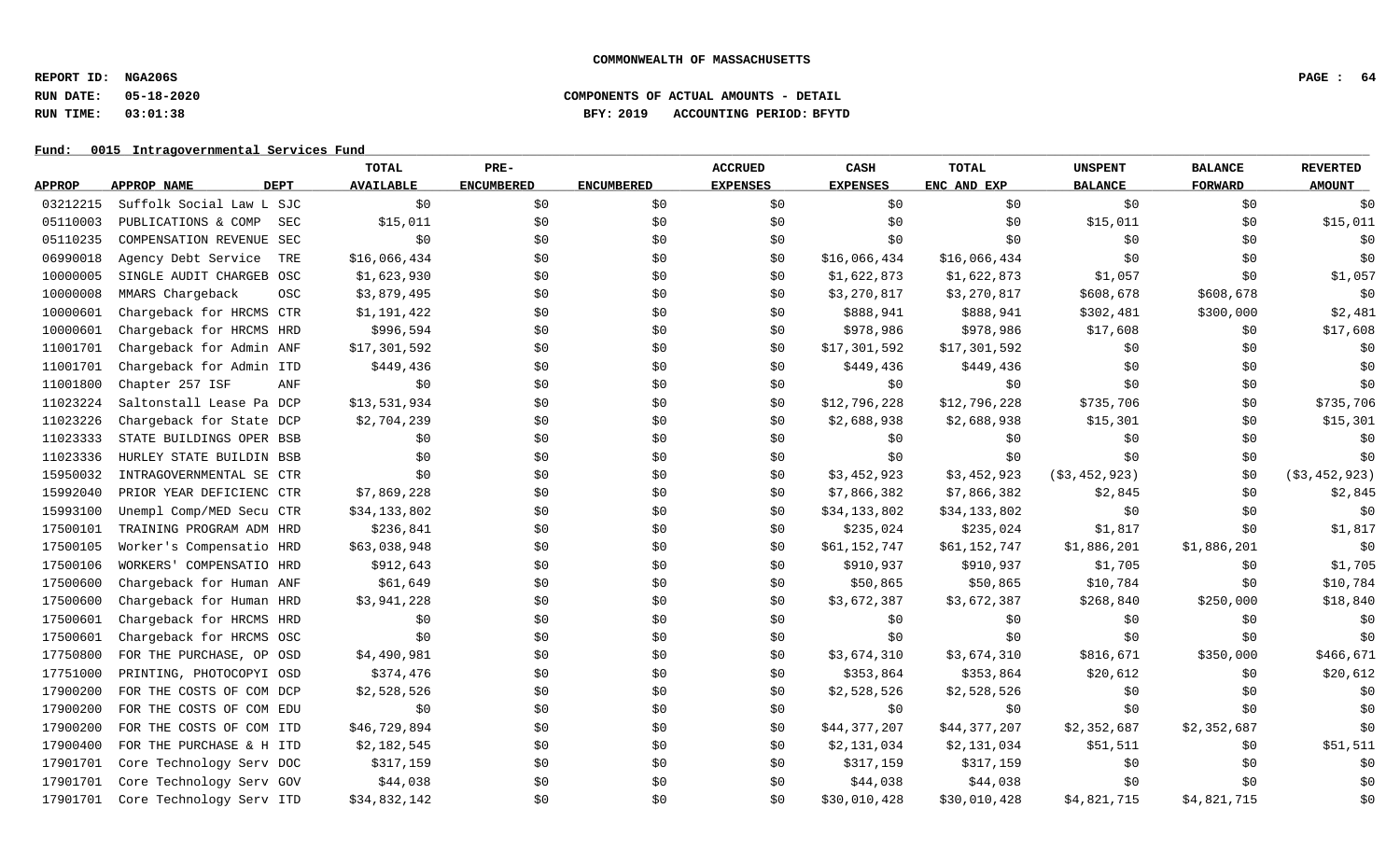**REPORT ID: NGA206S PAGE : 65**

# **RUN DATE: 05-18-2020 COMPONENTS OF ACTUAL AMOUNTS - DETAIL RUN TIME: 03:01:38 BFY: 2019 ACCOUNTING PERIOD: BFYTD**

Fund: 0015 Intragovernmental Services Fund

|               |                                   | TOTAL            | PRE-              |                   | <b>ACCRUED</b>  | CASH            | <b>TOTAL</b>  | <b>UNSPENT</b> | <b>BALANCE</b> | <b>REVERTED</b> |
|---------------|-----------------------------------|------------------|-------------------|-------------------|-----------------|-----------------|---------------|----------------|----------------|-----------------|
| <b>APPROP</b> | <b>DEPT</b><br><b>APPROP NAME</b> | <b>AVAILABLE</b> | <b>ENCUMBERED</b> | <b>ENCUMBERED</b> | <b>EXPENSES</b> | <b>EXPENSES</b> | ENC AND EXP   | <b>BALANCE</b> | <b>FORWARD</b> | <b>AMOUNT</b>   |
| 20001701      | Chargeback for Energ ENV          | \$1,850,956      | \$0               | \$0               | \$0             | \$1,741,382     | \$1,741,382   | \$109,574      | \$0            | \$109,574       |
| 20011002      | MEPA FILING FEE & CO ENV          | \$0              | \$0               | \$0               | \$0             | \$0             | \$0           | \$0            | \$0            | \$0             |
| 20301002      | OVERTIME & SPECIAL D ENV          | \$0              | \$0               | \$0               | \$0             | \$0             | \$0           | \$0            | \$0            | \$0             |
| 40000102      | HUMAN SERVICES TRANS EHS          | \$11,965,309     | \$0               | \$0               | \$0             | \$11,945,005    | \$11,945,005  | \$20,304       | \$0            | \$20,304        |
| 40000103      | CORE ADMINISTRATION<br>EHS        | \$22,430,140     | \$0               | \$0               | \$0             | \$22,285,674    | \$22,285,674  | \$144,466      | \$0            | \$144,466       |
| 40001701      | Chargeback for Healt EHS          | \$28,193,316     | \$0               | \$0               | \$0             | \$27,317,522    | \$27,317,522  | \$875,794      | \$0            | \$875,794       |
| 41250122      | FOR THE COSTS OF INT MCD          | \$350,000        | \$0               | \$0               | \$0             | \$349,662       | \$349,662     | \$338          | \$0            | \$338           |
| 45100108      | State Office for Pha DPH          | \$45,492,916     | \$0               | \$0               | \$0             | \$45,489,431    | \$45,489,431  | \$3,485        | \$0            | \$3,485         |
| 45900901      | State Hospitals ISF<br>DPH        | \$133,558        | \$0               | \$0               | \$0             | \$48,527        | \$48,527      | \$85,031       | \$0            | \$85,031        |
| 45900903      | Shattuck County Corr DPH          | \$2,068,145      | \$0\$             | \$0               | \$0             | \$1,788,931     | \$1,788,931   | \$279,214      | \$0            | \$279,214       |
| 59480012      | FOR THE COSTS OF RES DMR          | \$5,607,340      | \$0               | \$0               | \$0             | \$5,607,340     | \$5,607,340   | \$0            | \$0            | \$0             |
| 70020018      | Chargeback for Housi EED          | \$1,895,390      | \$0               | \$0               | \$0             | \$1,895,390     | \$1,895,390   | \$0            | \$0            | \$0             |
| 70020018      | Chargeback for Housi ITD          | \$117,824        | \$0               | \$0               | \$0             | \$117,824       | \$117,824     | \$0            | \$0            | \$0             |
| 70030171      | Chargeback for Labor EOL          | \$0              | \$0               | \$0               | \$0             | \$0             | \$0           | \$0            | \$0            | \$0             |
| 70091701      | Chargeback for Educa EDU          | \$618,666        | \$0               | \$0               | \$0             | \$611,838       | \$611,838     | \$6,828        | \$0            | \$6,828         |
| 80001701      | Chargeback for Publi EPS          | \$9,161,031      | \$0               | \$0               | \$0             | \$9,099,899     | \$9,099,899   | \$61,132       | \$0            | \$61,132        |
| 81000002      | State Police Details POL          | \$38,828,789     | \$0               | \$0               | \$0             | \$38,257,722    | \$38,257,722  | \$571,066      | \$0            | \$571,066       |
| 81000003      | STATEWIDE TELECOMMUN POL          | \$51,623         | \$0               | \$0               | \$0             | \$0             | \$0           | \$51,623       | \$0            | \$51,623        |
| 87001145      | FOR THE COSTS OF UTI MIL          | \$13,000         | \$0               | \$0               | \$0             | \$10,290        | \$10,290      | \$2,710        | \$0            | \$2,710         |
| 89000021      | FOR THE COSTS OF PRO DOC          | \$11,573,058     | \$0               | \$0               | \$0             | \$10,433,431    | \$10,433,431  | \$1,139,627    | \$400,000      | \$739,627       |
| FUND TOTAL:   |                                   | \$439,805,247    | \$0               | \$0               | \$0             | \$427,975,746   | \$427,975,746 | \$11,829,500   | \$10,969,281   | \$860,220       |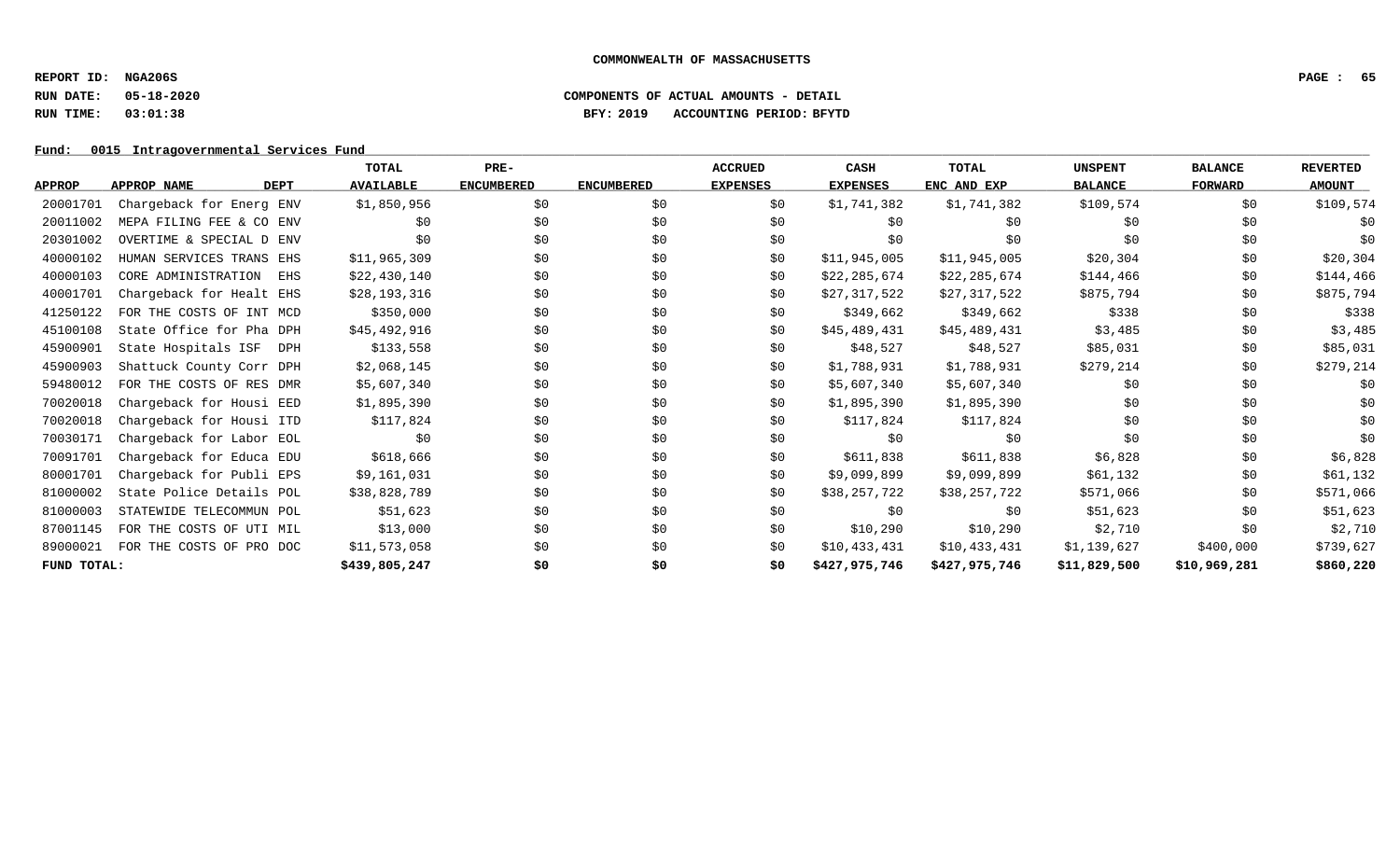**REPORT ID: NGA206S PAGE : 66**

# **RUN DATE: 05-18-2020 COMPONENTS OF ACTUAL AMOUNTS - DETAIL RUN TIME: 03:01:38 BFY: 2019 ACCOUNTING PERIOD: BFYTD**

Fund: 0018 Dam and Seawall Repair or Removal Fund

|               |                            |             | TOTAL            | PRE-              |                   | <b>ACCRUED</b>  | CASH            | <b>TOTAL</b> | UNSPENT        | <b>BALANCE</b> | <b>REVERTED</b> |
|---------------|----------------------------|-------------|------------------|-------------------|-------------------|-----------------|-----------------|--------------|----------------|----------------|-----------------|
| <b>APPROP</b> | APPROP NAME                | <b>DEPT</b> | <b>AVAILABLE</b> | <b>ENCUMBERED</b> | <b>ENCUMBERED</b> | <b>EXPENSES</b> | <b>EXPENSES</b> | ENC AND EXP  | <b>BALANCE</b> | <b>FORWARD</b> | <b>AMOUNT</b>   |
| 20000118      | J Dam and Seawall Repa ENV |             | \$6,333,964      |                   |                   |                 |                 |              | \$6,333,964    | \$6,333,964    |                 |
| FUND TOTAL:   |                            |             | \$6,333,964      |                   |                   |                 |                 |              | \$6,333,964    | \$6,333,964    |                 |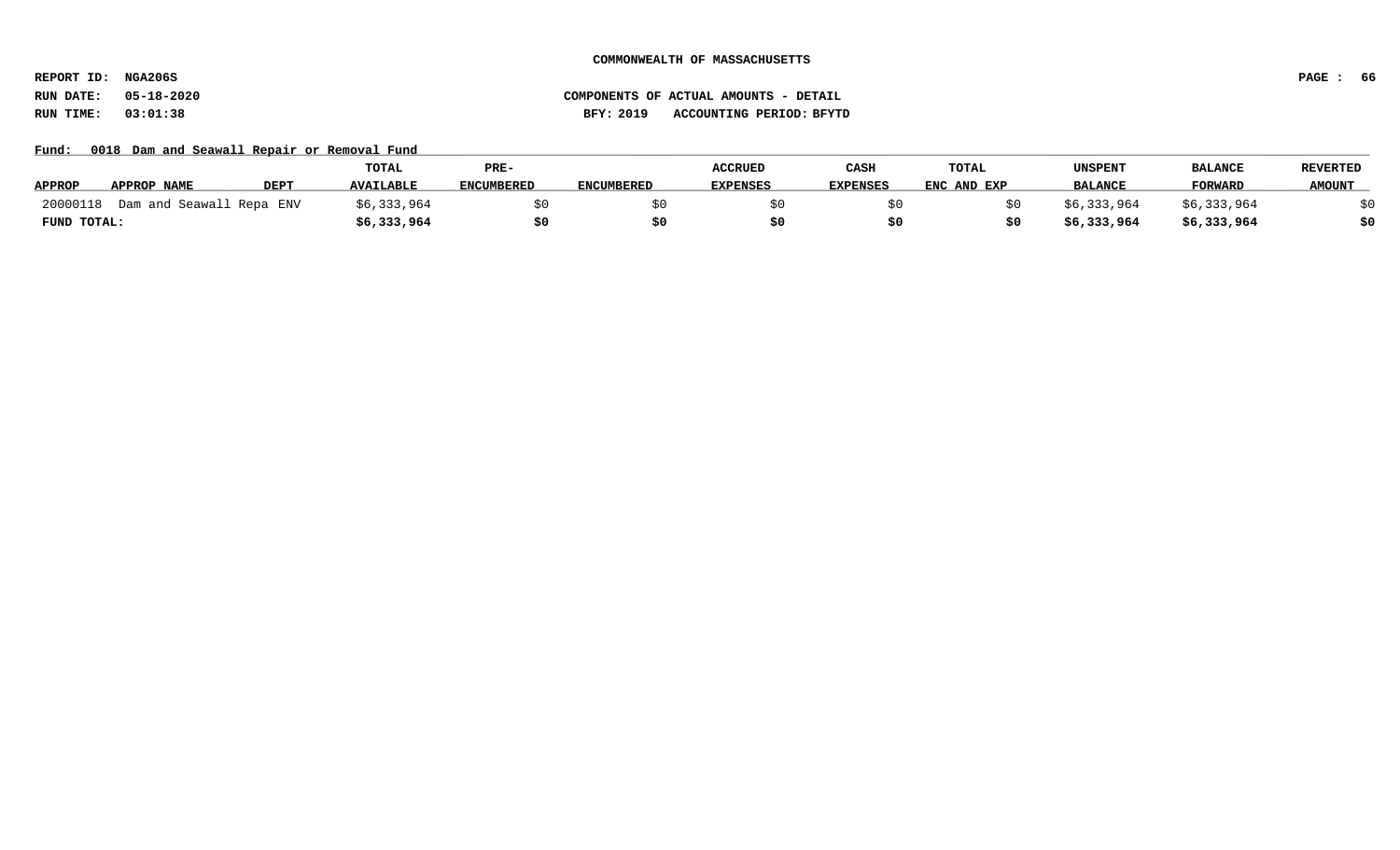**REPORT ID: NGA206S PAGE : 67**

**RUN DATE: 05-18-2020 COMPONENTS OF ACTUAL AMOUNTS - DETAIL RUN TIME: 03:01:38 BFY: 2019 ACCOUNTING PERIOD: BFYTD**

Fund: 0020 Department of Telecom & Energy Fund

|               |                          |             | <b>TOTAL</b>     | PRE-       |                   | <b>ACCRUED</b>  | CASH            | <b>TOTAL</b> | UNSPENT        | <b>BALANCE</b> | <b>REVERTED</b> |
|---------------|--------------------------|-------------|------------------|------------|-------------------|-----------------|-----------------|--------------|----------------|----------------|-----------------|
| <b>APPROP</b> | APPROP NAME              | <b>DEPT</b> | <b>AVAILABLE</b> | ENCUMBERED | <b>ENCUMBERED</b> | <b>EXPENSES</b> | <b>EXPENSES</b> | ENC AND EXP  | <b>BALANCE</b> | <b>FORWARD</b> | <b>AMOUNT</b>   |
| 70060075      | DEPT OF TELECOMMUNIC DPU |             | \$9,101,291      |            |                   |                 | \$5,842,143     | \$5,842,143  | \$3,259,147    | \$3,259,147    |                 |
| FUND TOTAL:   |                          |             | \$9,101,291      |            |                   |                 | \$5,842,143     | \$5,842,143  | \$3,259,147    | \$3,259,147    | \$0             |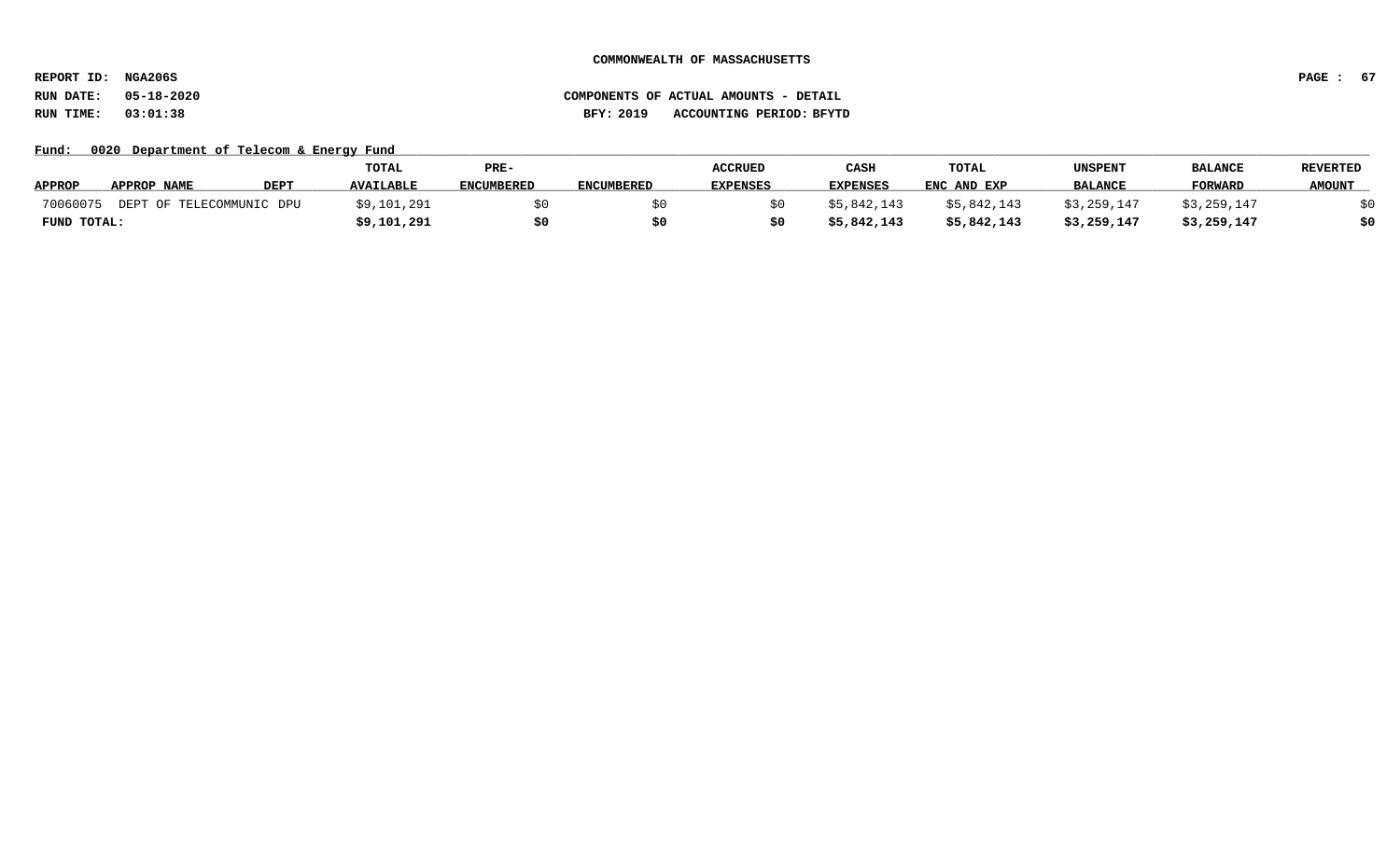**REPORT ID: NGA206S PAGE : 68**

# **RUN DATE: 05-18-2020 COMPONENTS OF ACTUAL AMOUNTS - DETAIL RUN TIME: 03:01:38 BFY: 2019 ACCOUNTING PERIOD: BFYTD**

Fund: 0024 Fingerprint-Based Background Check Fund

|               |                          |             | TOTAL            | PRE-              |                   | ACCRUED         | CASH            | <b>TOTAL</b> | <b>UNSPENT</b> | <b>BALANCE</b> | <b>REVERTED</b> |
|---------------|--------------------------|-------------|------------------|-------------------|-------------------|-----------------|-----------------|--------------|----------------|----------------|-----------------|
| <b>APPROP</b> | APPROP NAME              | <b>DEPT</b> | <b>AVAILABLE</b> | <b>ENCUMBERED</b> | <b>ENCUMBERED</b> | <b>EXPENSES</b> | <b>EXPENSES</b> | ENC AND EXP  | <b>BALANCE</b> | FORWARD        | <b>AMOUNT</b>   |
| 80000024      | Fingerprint-Based Ba CHS |             | \$766,103        | S0                |                   |                 | \$766,103       | \$766,103    |                | SO.            | \$0             |
| 80000024      | Fingerprint-Based Ba EPS |             | \$7,901,844      | \$0               |                   |                 | \$1,986,408     | \$1,986,408  | \$5,915,436    | \$5,915,436    | \$0             |
| 80000024      | Fingerprint-Based Ba POL |             | \$1,817,062      | \$0               |                   |                 | \$1,693,758     | \$1,693,758  | \$123,304      | \$123,304      | \$0             |
| FUND TOTAL:   |                          |             | \$10,485,009     | \$0               | \$0               | S0              | \$4,446,269     | \$4,446,269  | \$6,038,740    | \$6,038,740    | \$0             |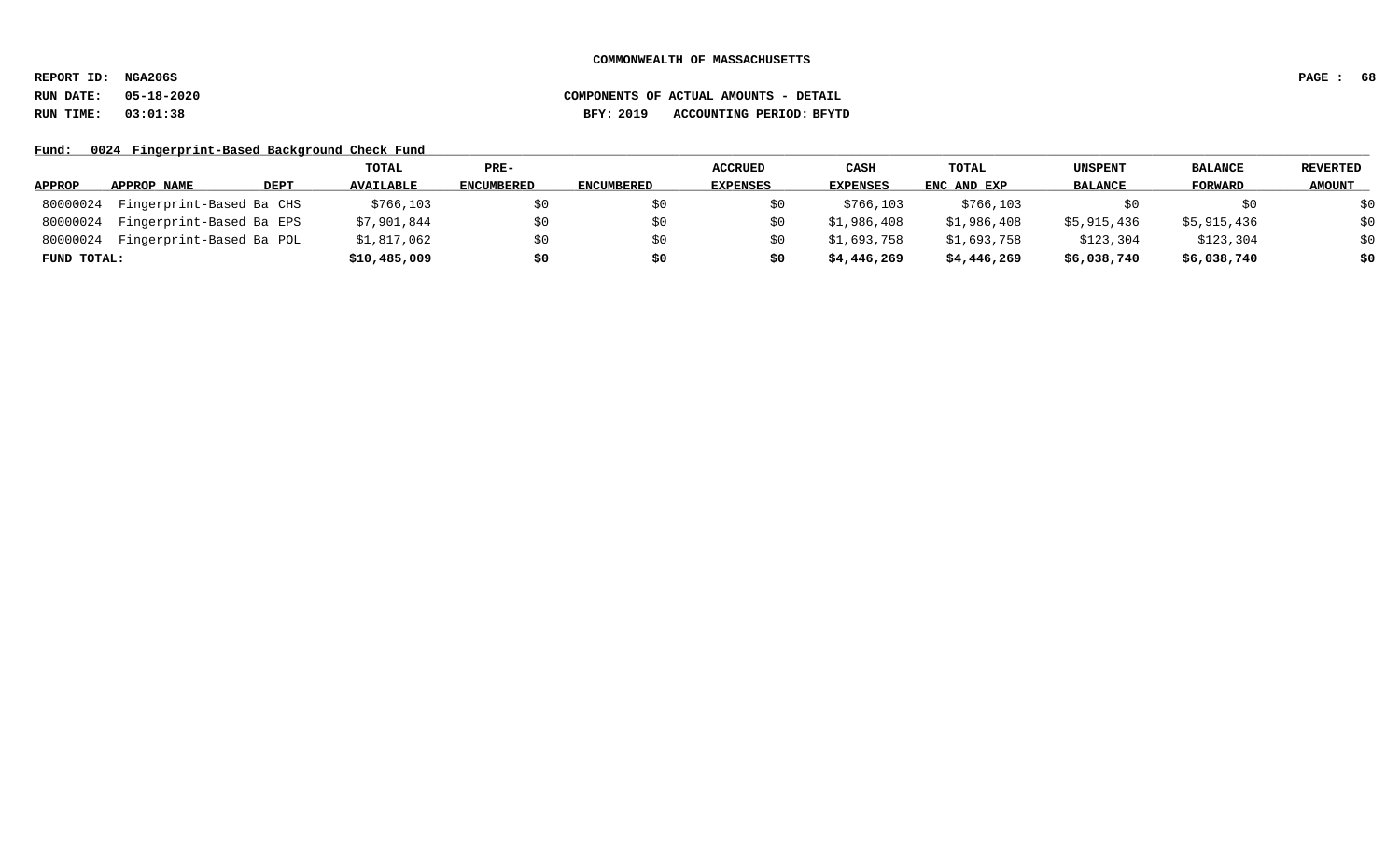**REPORT ID: NGA206S PAGE : 69**

# **RUN DATE: 05-18-2020 COMPONENTS OF ACTUAL AMOUNTS - DETAIL RUN TIME: 03:01:38 BFY: 2019 ACCOUNTING PERIOD: BFYTD**

Fund: 0025 Liability Management and Reduction Fund

|               |                          |             | TOTAL            | PRE-              |                   | <b>ACCRUED</b>  | CASH            | TOTAL       | <b>UNSPENT</b> | <b>BALANCE</b> | <b>REVERTED</b> |
|---------------|--------------------------|-------------|------------------|-------------------|-------------------|-----------------|-----------------|-------------|----------------|----------------|-----------------|
| <b>APPROP</b> | APPROP NAME              | <b>DEPT</b> | <b>AVAILABLE</b> | <b>ENCUMBERED</b> | <b>ENCUMBERED</b> | <b>EXPENSES</b> | <b>EXPENSES</b> | ENC AND EXP | <b>BALANCE</b> | FORWARD        | <b>AMOUNT</b>   |
| 10003382      | LIABILITY MANAGEMENT AGO |             | \$183,826        | S0                |                   |                 | \$67,920        | \$67,920    | \$115,906      | \$115,906      | \$0             |
| 10003382      | LIABILITY MANAGEMENT CTR |             | \$3,914,791      | \$0               |                   |                 | \$1,492,424     | \$1,492,424 | \$2,422,367    | \$2,422,367    | \$0             |
| 10003382      | LIABILITY MANAGEMENT OSC |             | \$119,811        | SO.               |                   |                 | \$119,811       | \$119,811   | SÜ             | SO.            | \$0             |
| FUND TOTAL:   |                          |             | \$4,218,428      | \$0               | s0                |                 | \$1,680,154     | \$1,680,154 | \$2,538,273    | \$2,538,273    | \$0             |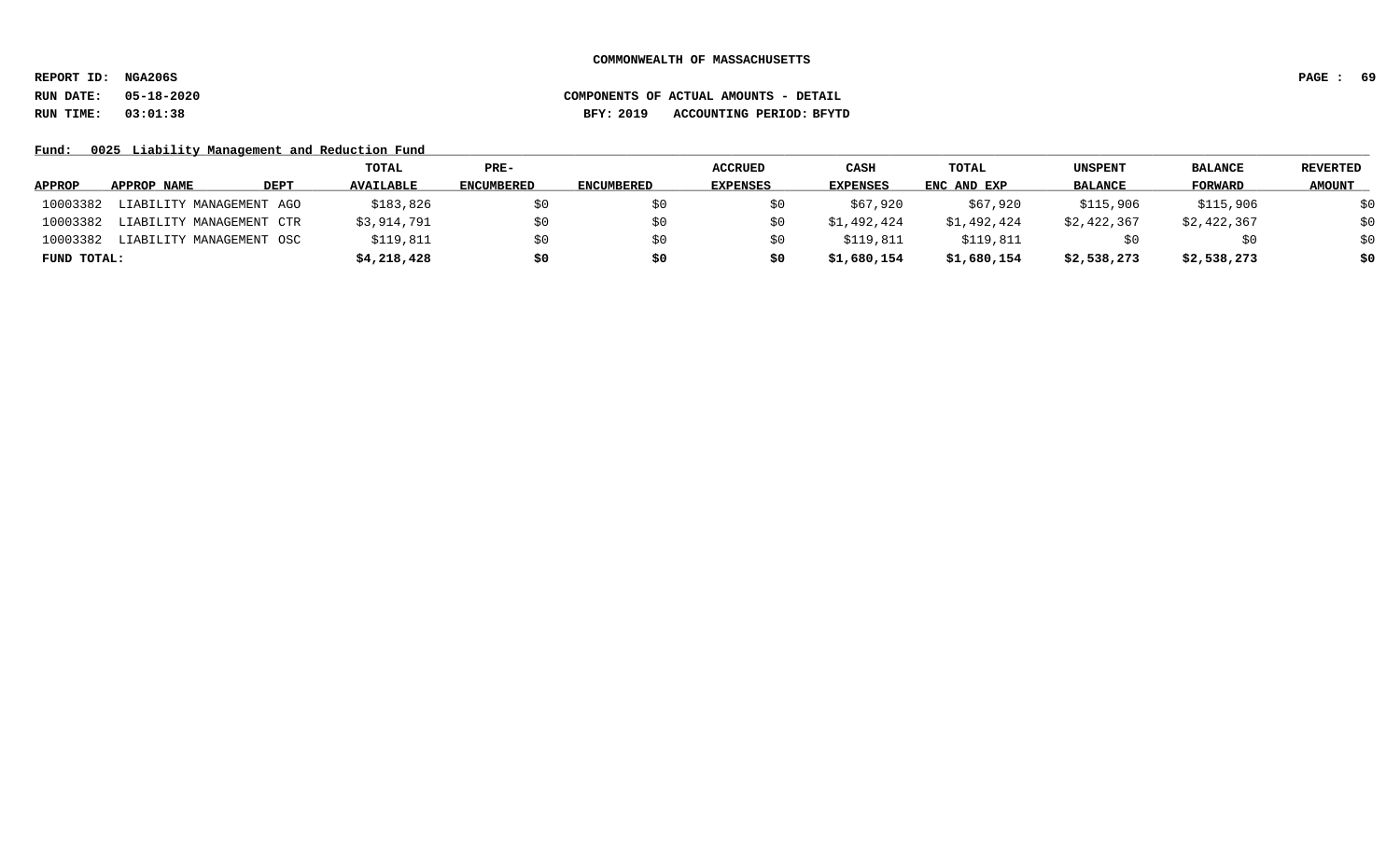**REPORT ID: NGA206S PAGE : 70**

# **RUN DATE: 05-18-2020 COMPONENTS OF ACTUAL AMOUNTS - DETAIL RUN TIME: 03:01:38 BFY: 2019 ACCOUNTING PERIOD: BFYTD**

Fund: 0027 Medical Marijuana Trust Fund

|               |                   |             | TOTAL            | PRE-       |                   | <b>ACCRUED</b>  | CASH         | <b>TOTAL</b> | UNSPENT        | <b>BALANCE</b> | <b>REVERTED</b> |
|---------------|-------------------|-------------|------------------|------------|-------------------|-----------------|--------------|--------------|----------------|----------------|-----------------|
| <b>APPROP</b> | APPROP NAME       | <b>DEPT</b> | <b>AVAILABLE</b> | ENCUMBERED | <b>ENCUMBERED</b> | <b>EXPENSES</b> | EXPENSES     | ENC AND EXP  | <b>BALANCE</b> | FORWARD        | <b>AMOUNT</b>   |
| 45100038      | Medical Marijuana | DPH         | \$24,771,337     |            |                   |                 | \$24,771,337 | \$24,771,337 |                |                | ₹∩              |
| 45100038      | Medical Marijuana | POL         | \$21,359         |            |                   |                 | \$21,359     | \$21,359     |                | \$0            | \$0             |
| FUND TOTAL:   |                   |             | \$24,792,696     | S0         |                   | \$0             | \$24,792,696 | \$24,792,696 | \$0            | \$0            | \$0             |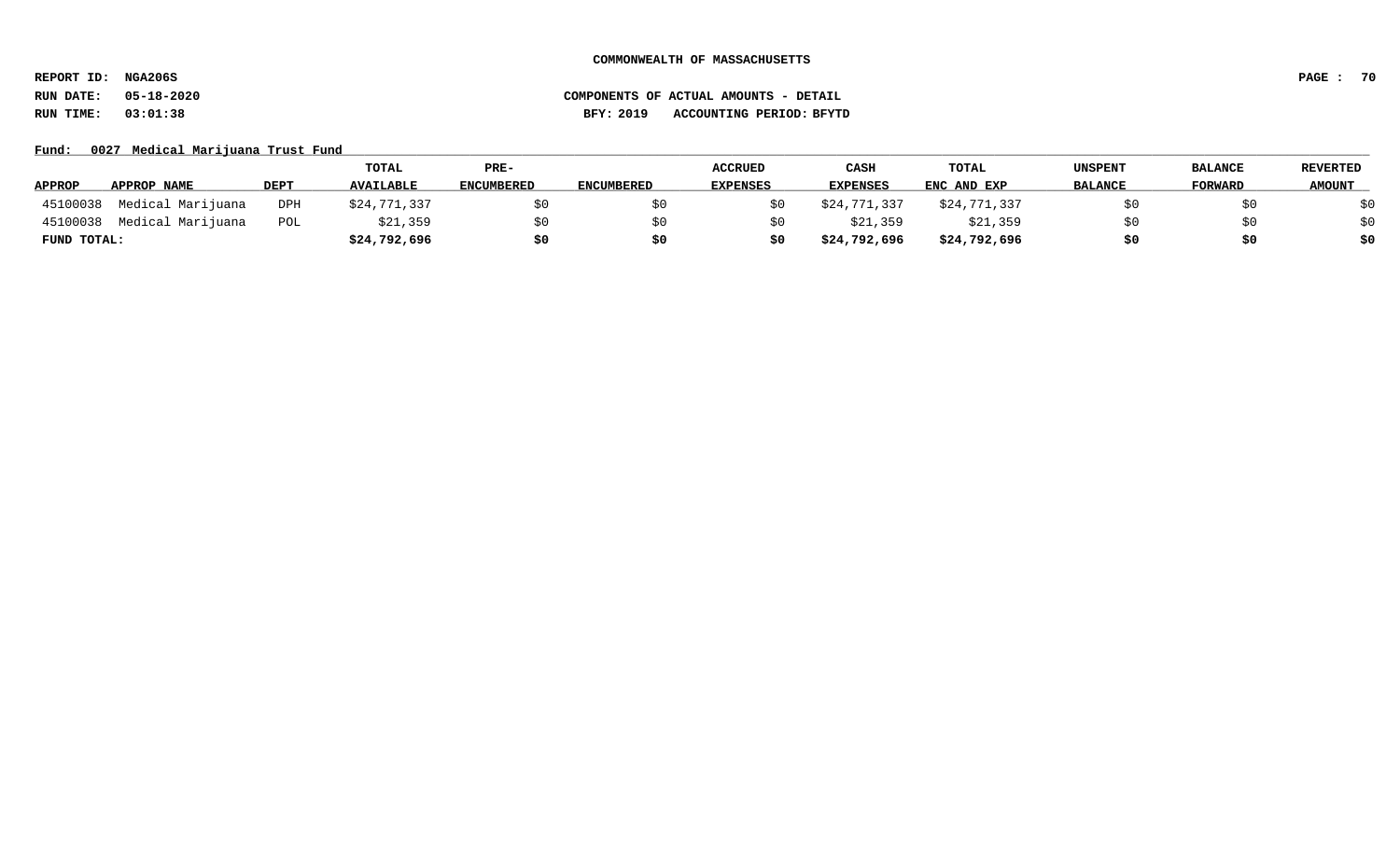**REPORT ID: NGA206S PAGE : 71**

# **RUN DATE: 05-18-2020 COMPONENTS OF ACTUAL AMOUNTS - DETAIL RUN TIME: 03:01:38 BFY: 2019 ACCOUNTING PERIOD: BFYTD**

Fund: 0028 Essex Regional Emerg Comm Center Fund

|               |                          |             | <b>TOTAL</b>     | PRE-              |                   | <b>ACCRUED</b>  | CASH            | <b>TOTAL</b> | UNSPENT        | <b>BALANCE</b> | <b>REVERTED</b> |
|---------------|--------------------------|-------------|------------------|-------------------|-------------------|-----------------|-----------------|--------------|----------------|----------------|-----------------|
| <b>APPROP</b> | <b>APPROP NAME</b>       | <b>DEPT</b> | <b>AVAILABLE</b> | <b>ENCUMBERED</b> | <b>ENCUMBERED</b> | <b>EXPENSES</b> | <b>EXPENSES</b> | ENC AND EXP  | <b>BALANCE</b> | <b>FORWARD</b> | <b>AMOUNT</b>   |
| 89100610      | Essex Regional Emerg SDE |             | \$633,999        |                   |                   |                 | \$595,849       | \$595,849    | \$38,151       | \$38,151       |                 |
| FUND TOTAL:   |                          |             | \$633,999        |                   |                   |                 | \$595,849       | \$595,849    | \$38,151       | \$38,151       |                 |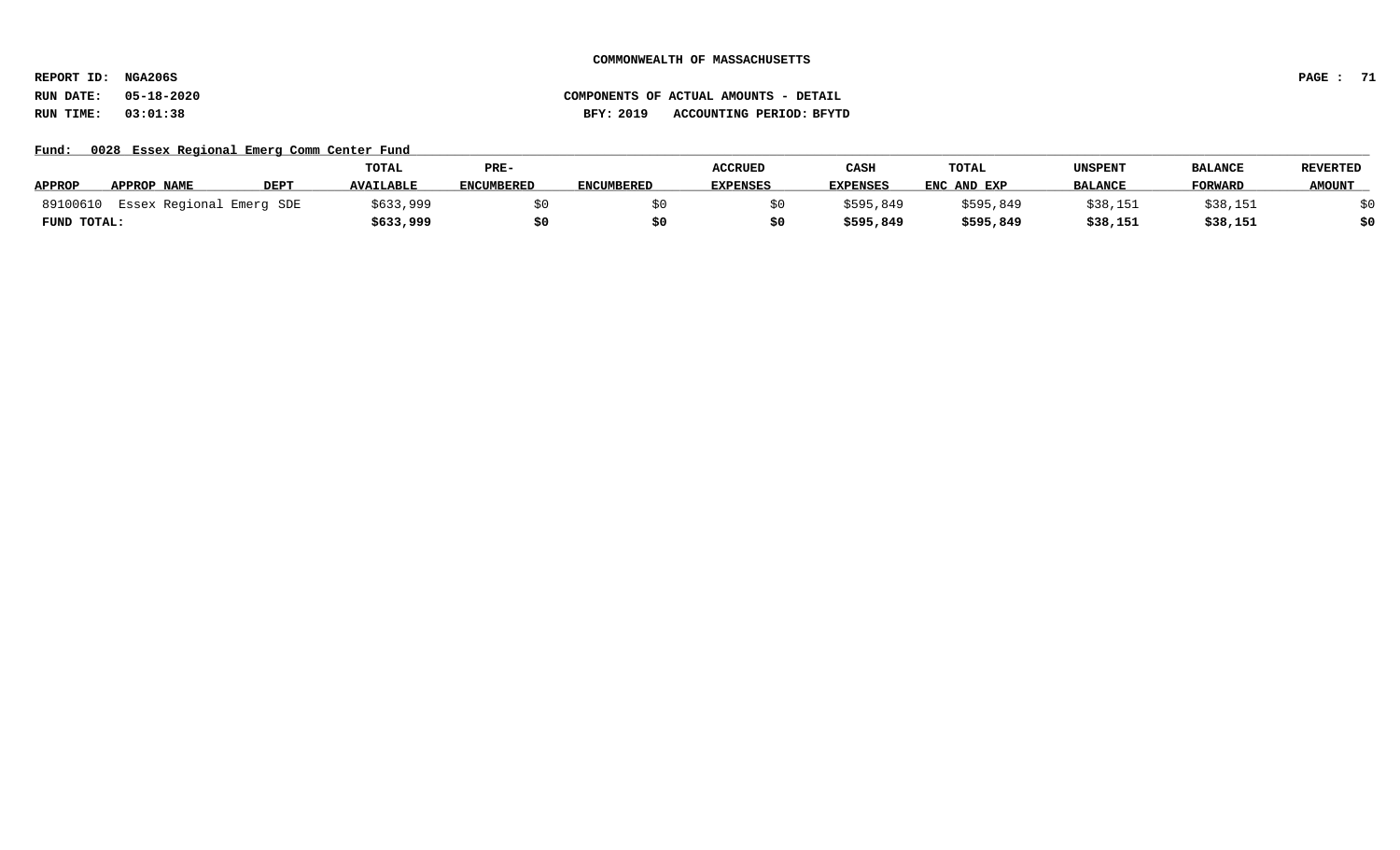**REPORT ID: NGA206S PAGE : 72**

# Fund: 0031 Dockside Testing Trust Fund

|               |                          |             | <b>TOTAL</b>     | PRE-              |                   | <b>ACCRUED</b>  | CASH            | <b>TOTAL</b> | UNSPENT        | <b>BALANCI</b> | <b>REVERTED</b> |
|---------------|--------------------------|-------------|------------------|-------------------|-------------------|-----------------|-----------------|--------------|----------------|----------------|-----------------|
| <b>APPROP</b> | APPROP NAME              | <b>DEPT</b> | <b>AVAILABLE</b> | <b>ENCUMBERED</b> | <b>ENCUMBERED</b> | <b>EXPENSES</b> | <b>EXPENSES</b> | ENC AND EXP  | <b>BALANCE</b> | <b>FORWARD</b> | <b>AMOUNT</b>   |
| 45000031      | Dockside Testing Tru DPH |             | \$436,378        |                   |                   |                 | \$210,287       | \$210,287    | \$226,091      | \$226,091      |                 |
| FUND TOTAL:   |                          |             | \$436,378        | \$0               |                   |                 | \$210,287       | \$210,287    | \$226,091      | \$226,091      | \$0             |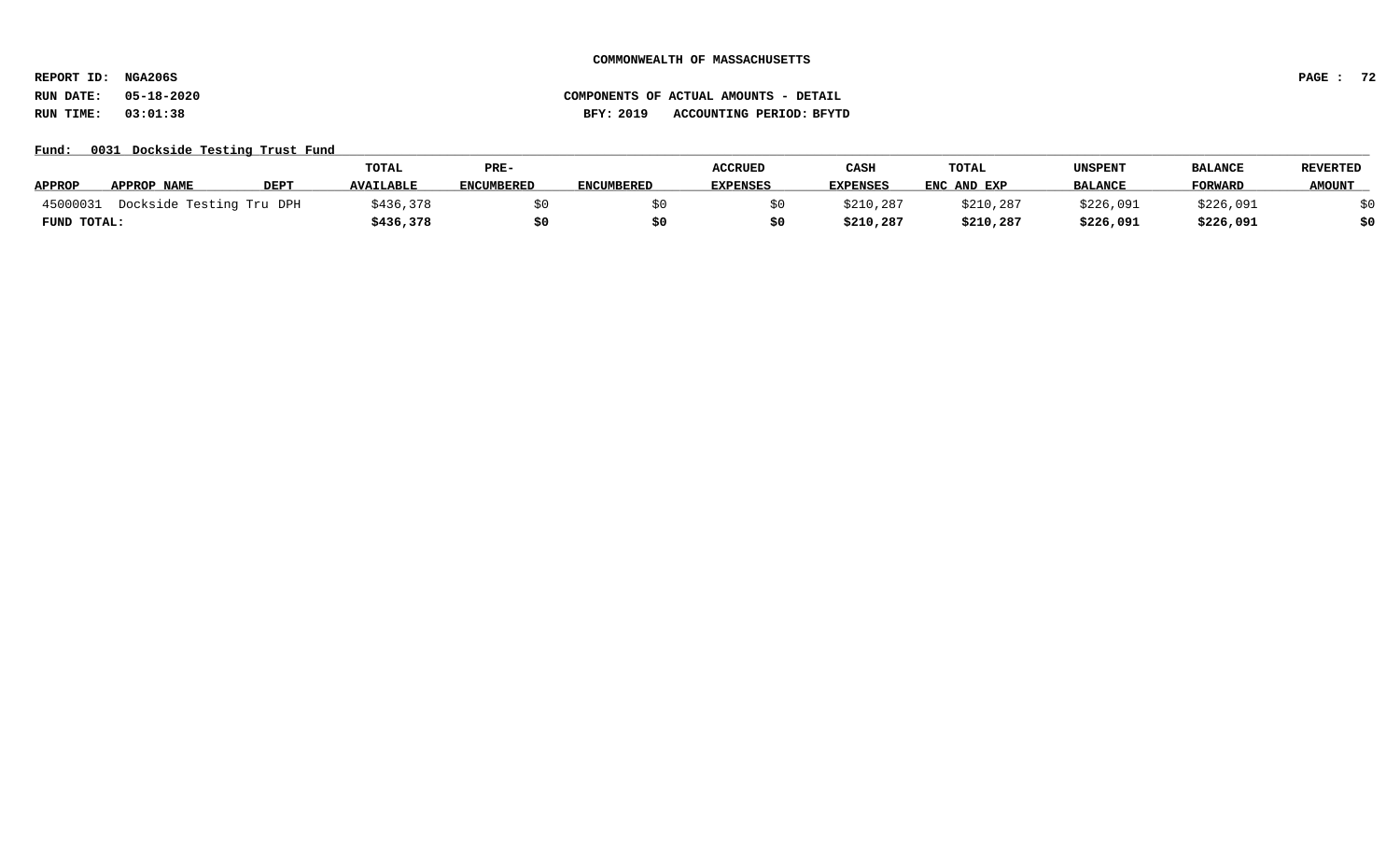**REPORT ID: NGA206S PAGE : 73**

# **RUN DATE: 05-18-2020 COMPONENTS OF ACTUAL AMOUNTS - DETAIL RUN TIME: 03:01:38 BFY: 2019 ACCOUNTING PERIOD: BFYTD**

Fund: 0033 Commonwealth of Massachusetts Civil Monetary Penalty (CMP) F

|               |             |                      | <b>TOTAL</b>     | PRE-              |                   | <b>ACCRUED</b>  | CASH            | <b>TOTAL</b> | UNSPENT        | <b>BALANCE</b> | <b>REVERTED</b> |
|---------------|-------------|----------------------|------------------|-------------------|-------------------|-----------------|-----------------|--------------|----------------|----------------|-----------------|
| <b>APPROP</b> | APPROP NAME | <b>DEPT</b>          | <b>AVAILABLE</b> | <b>ENCUMBERED</b> | <b>ENCUMBERED</b> | <b>EXPENSES</b> | <b>EXPENSES</b> | ENC AND EXP  | <b>BALANCE</b> | <b>FORWARD</b> | <b>AMOUNT</b>   |
| 45100714      | CIVIL       | . MONETARY PENAL DPH | \$9,837,683      |                   |                   |                 | 3311,945        | \$311,945    | \$9,525,738    | \$9,525,738    |                 |
| FUND TOTAL:   |             |                      | \$9,837,683      |                   |                   |                 | \$311,945       | \$311,945    | \$9,525,738    | \$9,525,738    |                 |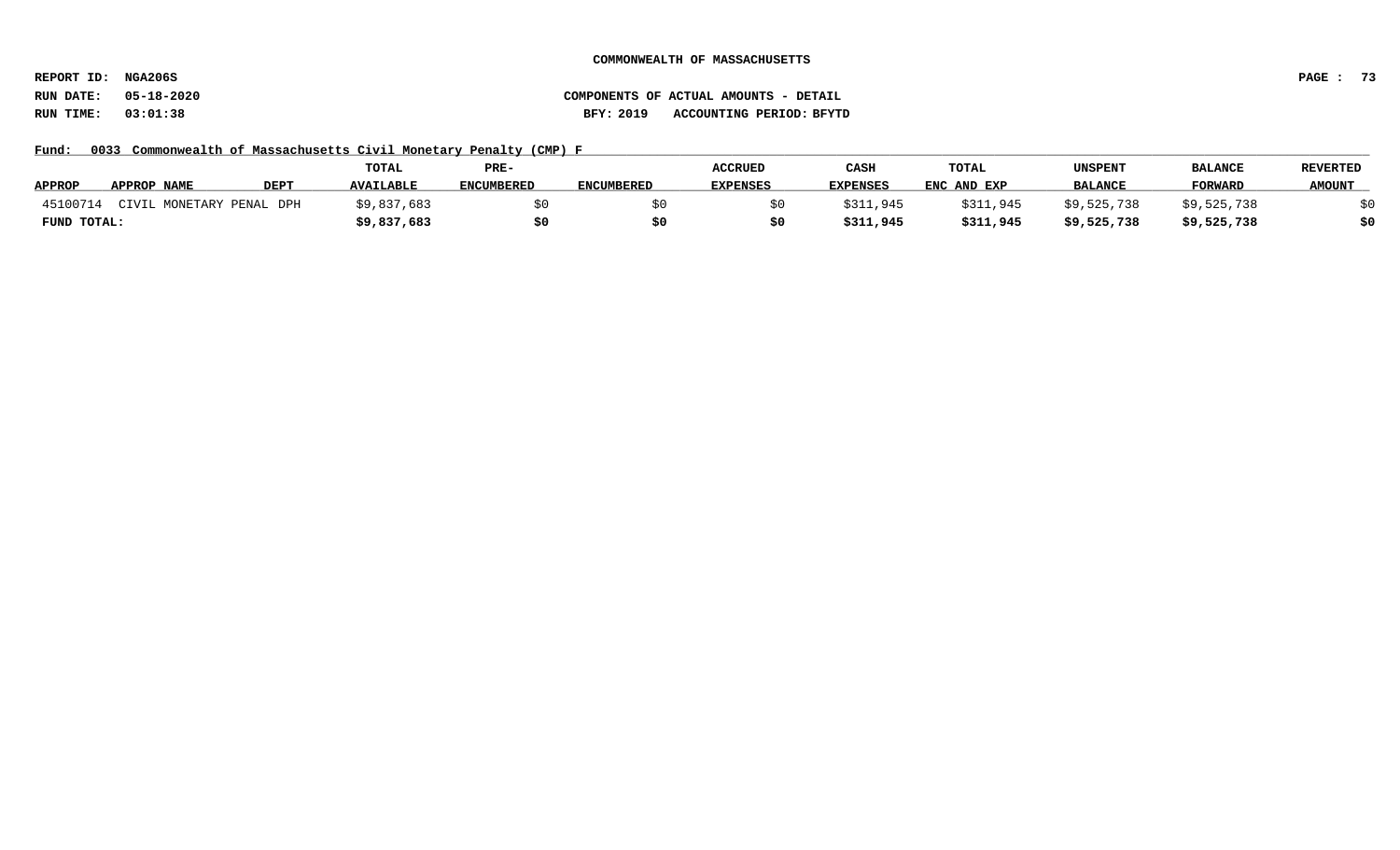**REPORT ID: NGA206S PAGE : 74**

# **RUN DATE: 05-18-2020 COMPONENTS OF ACTUAL AMOUNTS - DETAIL RUN TIME: 03:01:38 BFY: 2019 ACCOUNTING PERIOD: BFYTD**

Fund: 0034 MBTA State & Local Contributions Fund

|               |             |             | <b>TOTAL</b>                             | PRE-              |                   | <b>ACCRUED</b>  | CASH                                | <b>TOTAL</b> | UNSPENT        | <b>BALANCE</b> | <b>REVERTED</b> |
|---------------|-------------|-------------|------------------------------------------|-------------------|-------------------|-----------------|-------------------------------------|--------------|----------------|----------------|-----------------|
| <b>APPROP</b> | APPROP NAME | <b>DEPT</b> | <b>AVAILABLE</b>                         | <b>ENCUMBERED</b> | <b>ENCUMBERED</b> | <b>EXPENSES</b> | <b>EXPENSES</b>                     | ENC AND EXP  | <b>BALANCE</b> | <b>FORWARD</b> | <b>AMOUNT</b>   |
| 60059987      |             |             | MBTA STATE & LOCAL C TRE \$1,223,321,212 |                   |                   |                 | \$0 \$1,223,321,212 \$1,223,321,212 |              |                |                |                 |
| FUND TOTAL:   |             |             | \$1,223,321,212                          |                   |                   |                 | \$0\$1,223,321,212\$1,223,321,212   |              |                | S0             |                 |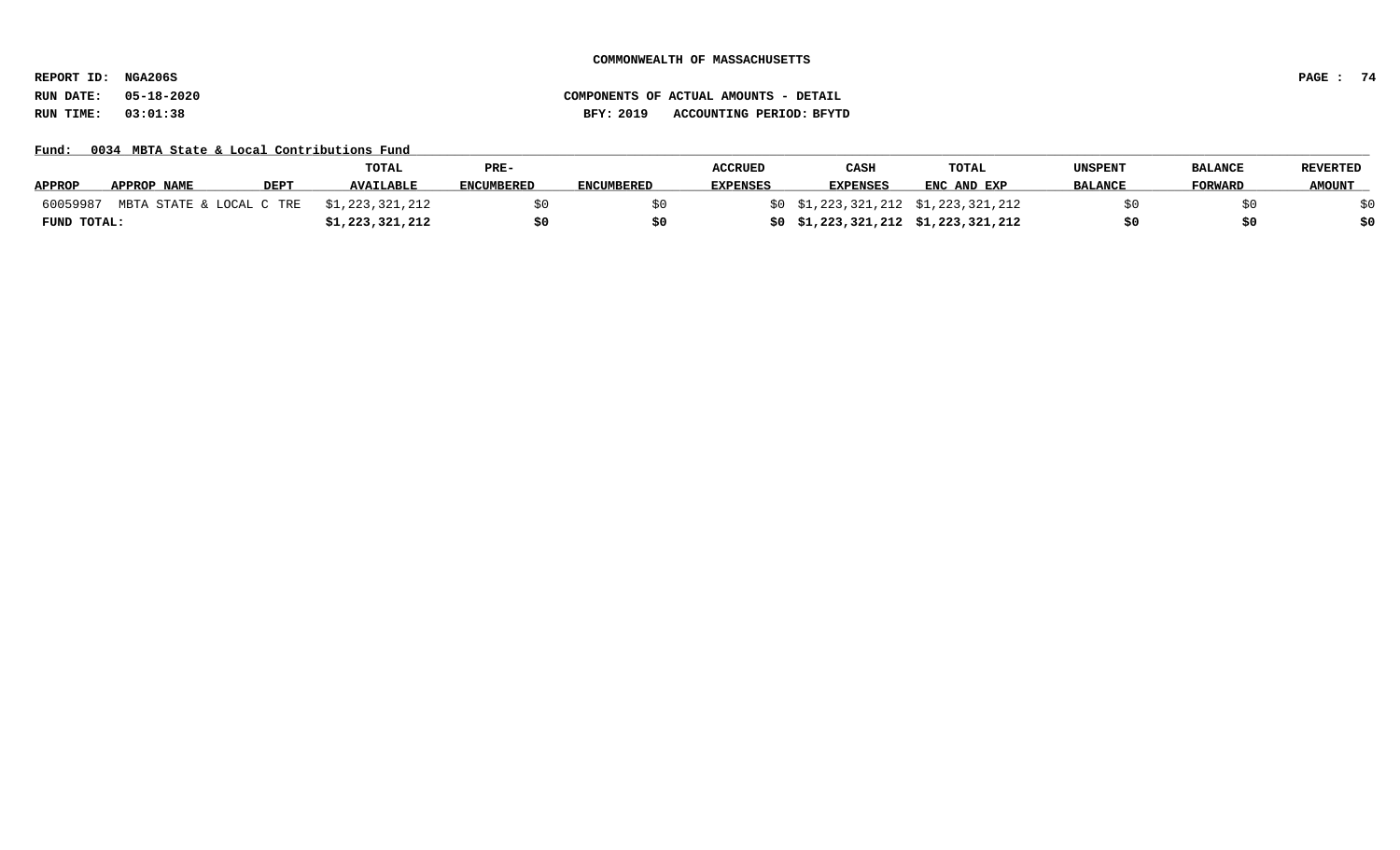**REPORT ID: NGA206S PAGE : 75**

Fund: 0036 Catastrophic Illness in Children Relief Fund

|               |                          |             | TOTAL            | PRE-              |                   | <b>ACCRUED</b>  | CASH            | <b>TOTAL</b> | UNSPENT        | <b>BALANCE</b> | <b>REVERTED</b> |
|---------------|--------------------------|-------------|------------------|-------------------|-------------------|-----------------|-----------------|--------------|----------------|----------------|-----------------|
| <b>APPROP</b> | APPROP NAME              | <b>DEPT</b> | <b>AVAILABLE</b> | <b>ENCUMBERED</b> | <b>ENCUMBERED</b> | <b>EXPENSES</b> | <b>EXPENSES</b> | ENC AND EXP  | <b>BALANCE</b> | <b>FORWARD</b> | <b>AMOUNT</b>   |
| 45140100      | CATASTROPHIC ILLNESS DPH |             | \$8,455,933      |                   |                   |                 | \$2,774,665     | \$2,774,665  | \$5,681,268    | \$5,681,268    |                 |
| FUND TOTAL:   |                          |             | \$8,455,933      |                   |                   |                 | \$2,774,665     | \$2,774,665  | \$5,681,268    | \$5,681,268    |                 |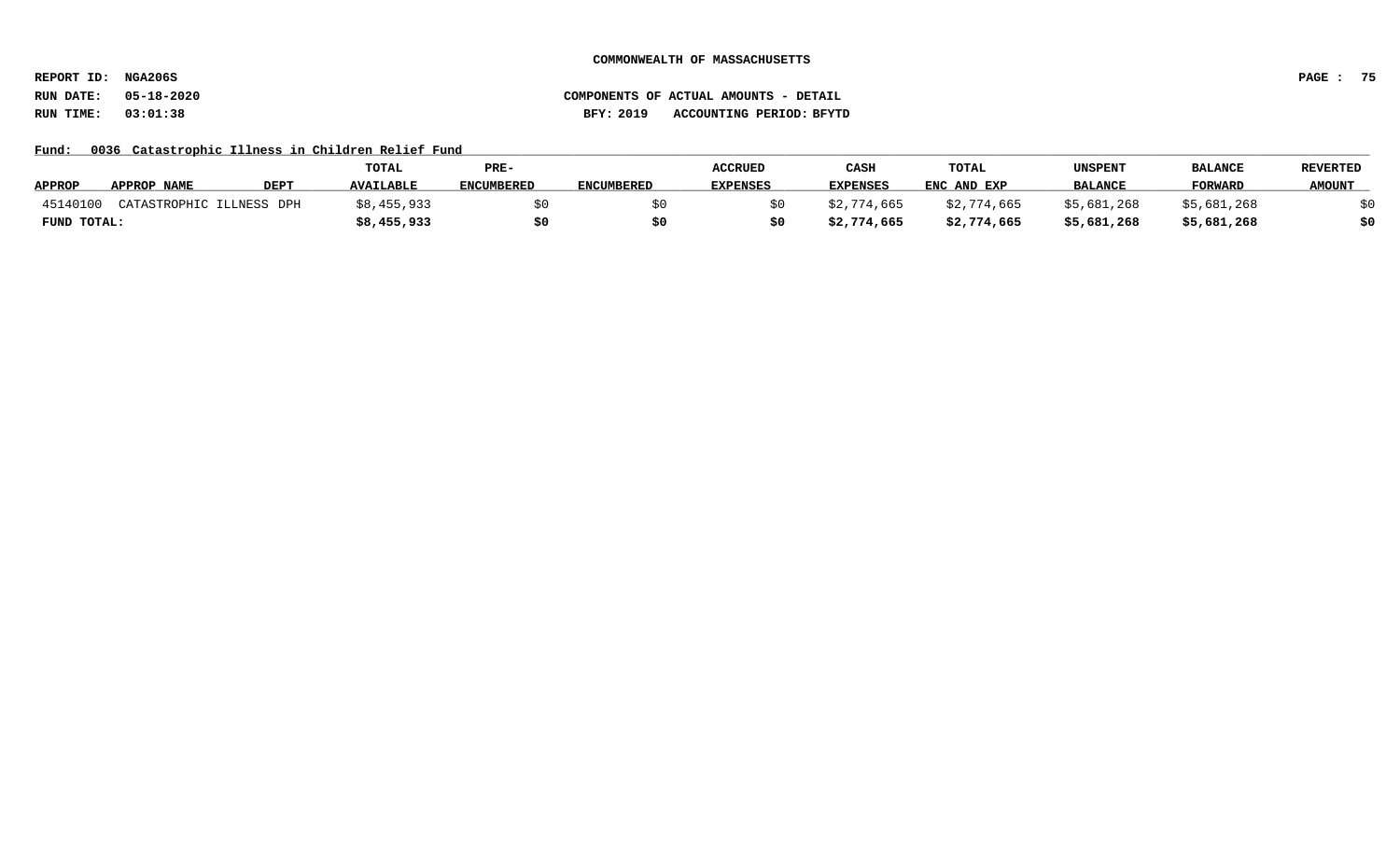**REPORT ID: NGA206S PAGE : 76**

# **RUN DATE: 05-18-2020 COMPONENTS OF ACTUAL AMOUNTS - DETAIL RUN TIME: 03:01:38 BFY: 2019 ACCOUNTING PERIOD: BFYTD**

### Fund: 0037 MBTA Infrastructure Renovation Fund

|               |                          |             | <b>TOTAL</b>     | PRE-              |                   | <b>ACCRUED</b>  | CASH            | <b>TOTAL</b> | UNSPENT        | <b>BALANCE</b> | <b>REVERTED</b> |
|---------------|--------------------------|-------------|------------------|-------------------|-------------------|-----------------|-----------------|--------------|----------------|----------------|-----------------|
| <b>APPROP</b> | APPROP NAME              | <b>DEPT</b> | <b>AVAILABLE</b> | <b>ENCUMBERED</b> | <b>ENCUMBERED</b> | <b>EXPENSES</b> | <b>EXPENSES</b> | ENC AND EXP  | <b>BALANCE</b> | <b>FORWARD</b> | <b>AMOUNT</b>   |
| 06102032      | MBTA Infrastructure      | TRE         |                  |                   |                   |                 |                 |              |                |                | \$0             |
| 06107245      | MBTA OLD COLONY RAIL TRE |             |                  | SO.               |                   |                 |                 |              |                |                | \$0             |
| FUND TOTAL:   |                          |             |                  | \$0               |                   |                 | \$0             | \$0          |                |                | \$0             |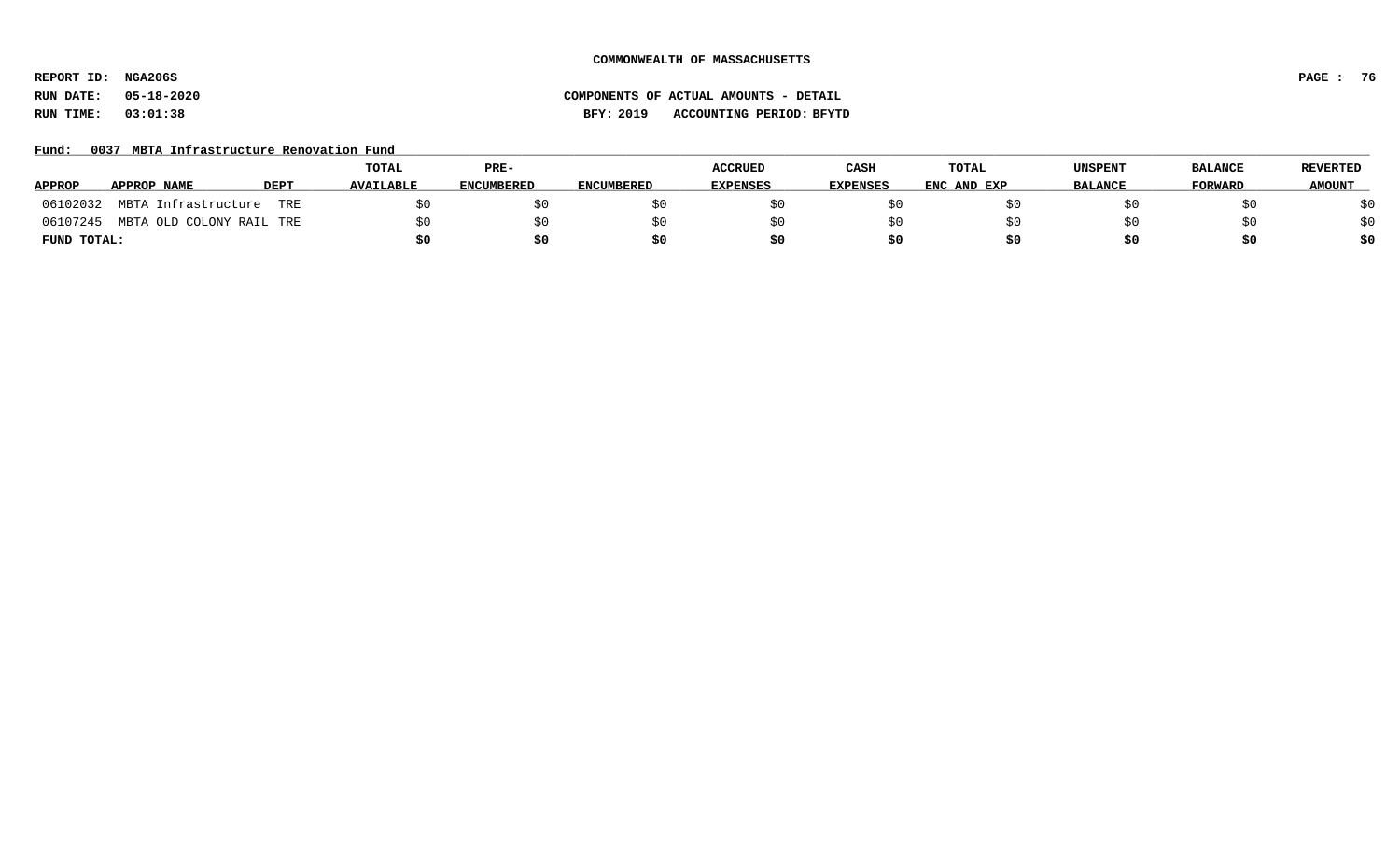**REPORT ID: NGA206S PAGE : 77**

# **RUN DATE: 05-18-2020 COMPONENTS OF ACTUAL AMOUNTS - DETAIL RUN TIME: 03:01:38 BFY: 2019 ACCOUNTING PERIOD: BFYTD**

### Fund: 0038 Community Preservation Trust Fund

|               |                                   |             | TOTAL            | PRE-              |                   | <b>ACCRUED</b>  | CASH            | TOTAL        | UNSPENT        | <b>BALANCE</b> | <b>REVERTED</b> |
|---------------|-----------------------------------|-------------|------------------|-------------------|-------------------|-----------------|-----------------|--------------|----------------|----------------|-----------------|
| <b>APPROP</b> | APPROP NAME                       | <b>DEPT</b> | <b>AVAILABLE</b> | <b>ENCUMBERED</b> | <b>ENCUMBERED</b> | <b>EXPENSES</b> | <b>EXPENSES</b> | ENC AND EXP  | <b>BALANCE</b> | <b>FORWARD</b> | <b>AMOUNT</b>   |
| 12012286      | MASS COMMUNITY PRESE DOR          |             | \$54,610,452     |                   |                   |                 | \$33,855,708    | \$33,855,708 | \$20,754,744   | \$20,754,744   | \$0             |
|               | 12016278 MA Community Preserv DOR |             |                  | \$0               |                   |                 |                 |              |                |                | \$0             |
| FUND TOTAL:   |                                   |             | \$54,610,452     | \$0               | \$0               |                 | \$33,855,708    | \$33,855,708 | \$20,754,744   | \$20,754,744   | \$0             |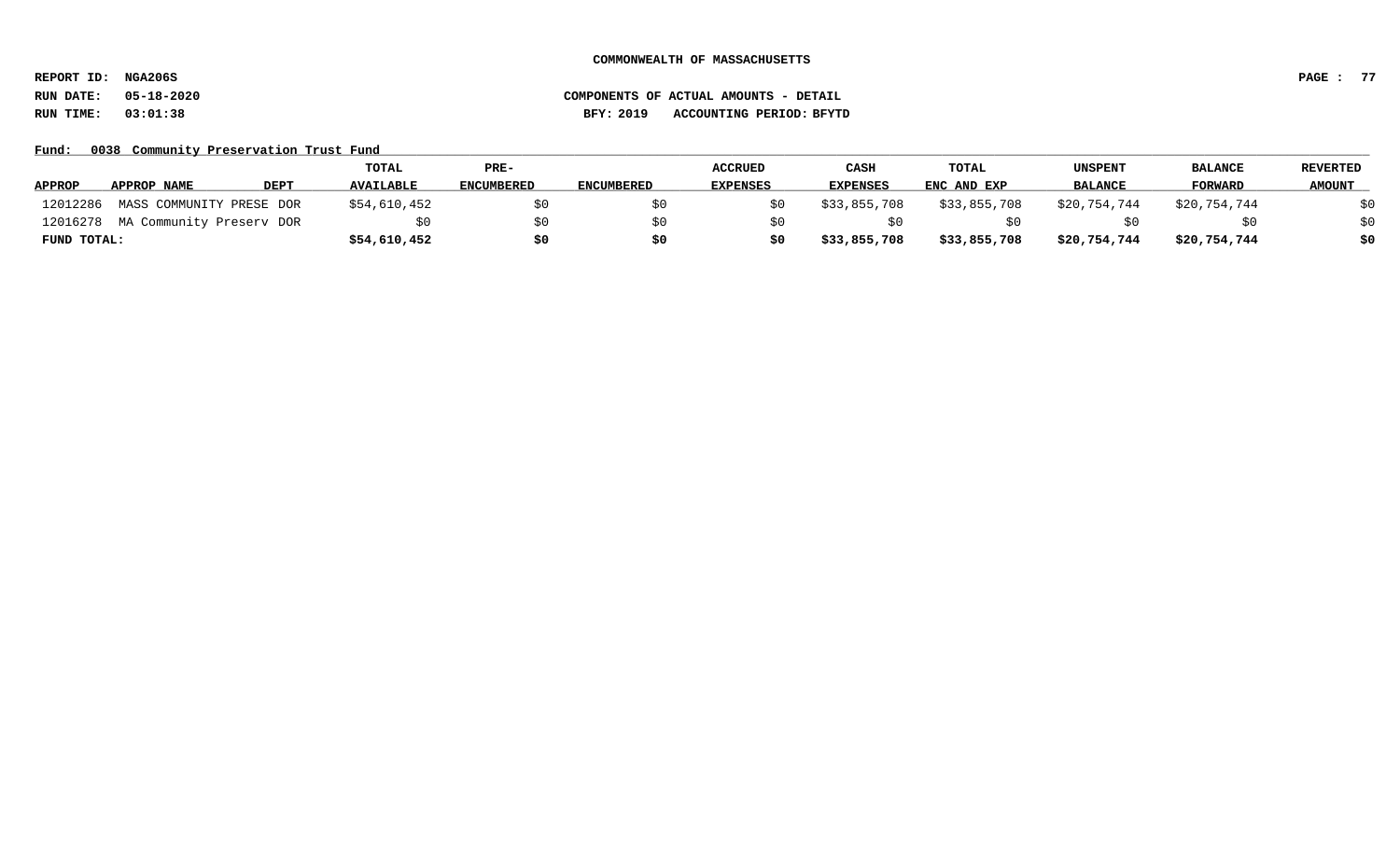**REPORT ID: NGA206S PAGE : 78**

# **RUN DATE: 05-18-2020 COMPONENTS OF ACTUAL AMOUNTS - DETAIL RUN TIME: 03:01:38 BFY: 2019 ACCOUNTING PERIOD: BFYTD**

Fund: 0039 Health Insurance Portability & Accountability Act Fund (HIPP

|               |                          |      | TOTAL            | PRE-              |                   | <b>ACCRUED</b> | CASH            | TOTAL        | <b>UNSPENT</b> | <b>BALANCE</b> | <b>REVERTED</b> |
|---------------|--------------------------|------|------------------|-------------------|-------------------|----------------|-----------------|--------------|----------------|----------------|-----------------|
| <b>APPROP</b> | APPROP NAME              | DEPT | <b>AVAILABLE</b> | <b>ENCUMBERED</b> | <b>ENCUMBERED</b> | EXPENSES       | <b>EXPENSES</b> | ENC AND EXP  | <b>BALANCE</b> | FORWARD        | <b>AMOUNT</b>   |
| 40004000      | HEALTH INSURANCE POR DMR |      | \$7,418,437      | S0                |                   |                | \$7,099,862     | \$7,099,862  | \$318,575      | \$318,575      | \$0             |
| 40004000      | HEALTH INSURANCE POR DPH |      | \$2,774,707      | S0                |                   |                | \$2,077,552     | \$2,077,552  | \$697,155      | \$697,155      | \$0             |
| 40004000      | HEALTH INSURANCE POR EHS |      | \$7,562,935      | \$0               |                   | S0             | \$4,774,259     | \$4,774,259  | \$2,788,676    | \$2,788,676    | \$0             |
| FUND TOTAL:   |                          |      | \$17,756,078     | \$0               |                   | s0             | \$13,951,673    | \$13,951,673 | \$3,804,405    | \$3,804,405    | \$0             |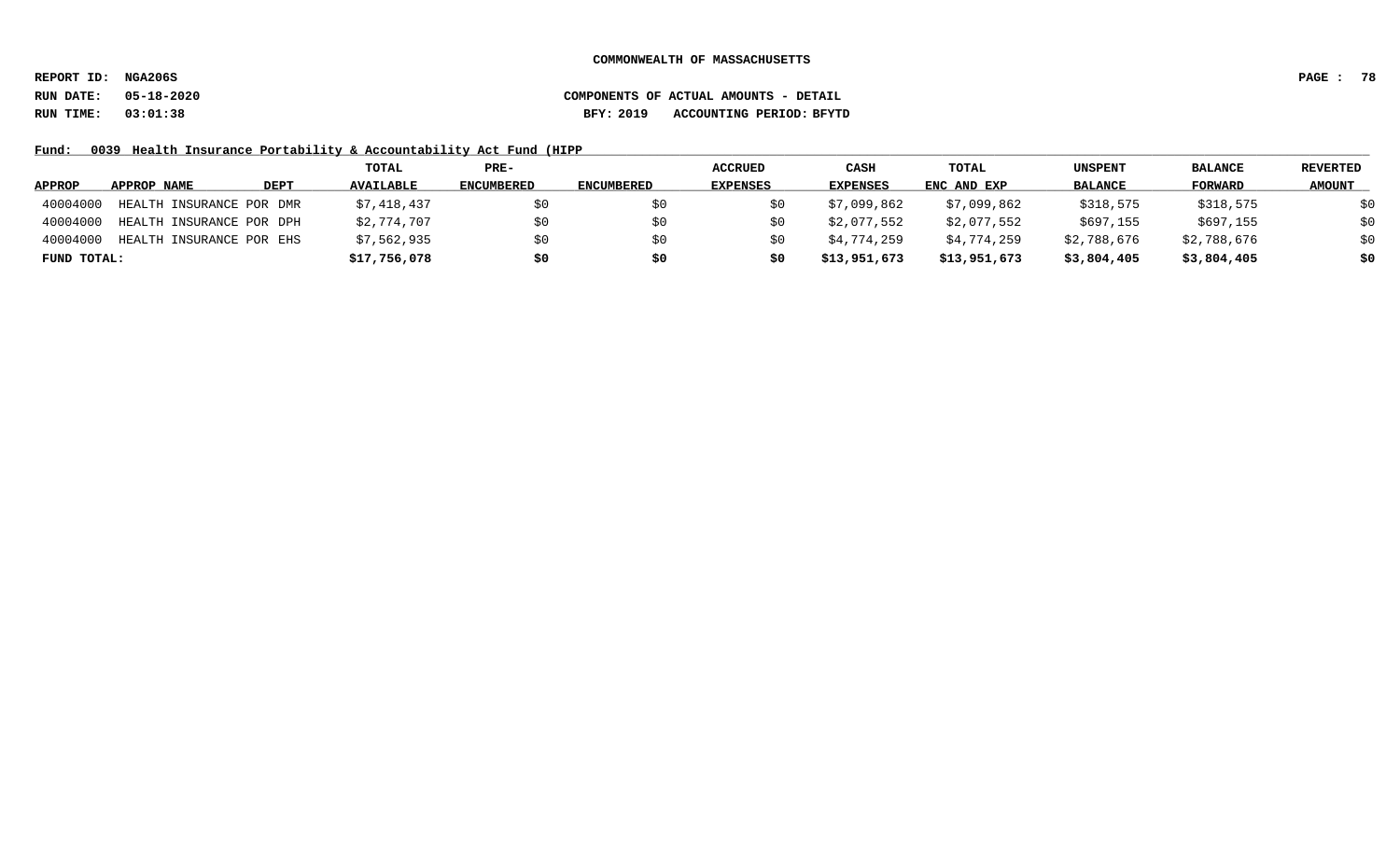**REPORT ID: NGA206S PAGE : 79**

**RUN DATE: 05-18-2020 COMPONENTS OF ACTUAL AMOUNTS - DETAIL**

**RUN TIME: 03:01:38 BFY: 2019 ACCOUNTING PERIOD: BFYTD**

### **Fund: \_\_\_\_\_\_\_\_\_\_\_\_\_\_\_\_\_\_\_\_\_\_\_\_\_\_\_\_\_\_\_\_\_\_\_\_\_\_\_\_\_\_\_\_\_\_\_\_\_\_\_\_\_\_\_\_\_\_\_\_\_\_\_\_\_\_\_\_\_\_\_\_\_\_\_\_\_\_\_\_\_\_\_\_\_\_\_\_\_\_\_\_\_\_\_\_\_\_\_\_\_\_\_\_\_\_\_\_\_\_\_\_\_\_\_\_\_\_\_\_\_\_\_\_\_\_\_\_\_\_\_\_\_\_\_\_\_\_\_\_\_\_\_\_\_\_\_\_\_\_\_\_\_\_\_\_\_\_\_\_\_\_\_\_\_\_\_\_\_\_\_\_\_\_\_\_\_\_ 0040 State Racing Fund**

|               |                          |             | TOTAL            | PRE-              |                   | <b>ACCRUED</b>  | CASH            | TOTAL       | <b>UNSPENT</b> | <b>BALANCE</b> | REVERTED      |
|---------------|--------------------------|-------------|------------------|-------------------|-------------------|-----------------|-----------------|-------------|----------------|----------------|---------------|
| <b>APPROP</b> | APPROP NAME              | <b>DEPT</b> | <b>AVAILABLE</b> | <b>ENCUMBERED</b> | <b>ENCUMBERED</b> | <b>EXPENSES</b> | <b>EXPENSES</b> | ENC AND EXP | <b>BALANCE</b> | <b>FORWARD</b> | <b>AMOUNT</b> |
| 10500003      | MGC Mass Racing Deve DPH |             | \$70,000         | SO.               |                   |                 | \$70,000        | \$70,000    |                |                | \$0           |
| 10500003      | MGC Mass Racing Deve MGC |             | \$3,977,462      | \$0               | \$0               | \$0             | \$2,953,384     | \$2,953,384 | \$1,024,079    | \$1,024,079    | \$0           |
| 70060001      | MASS RACING DEVELOPM REG |             | SO.              | \$0               | S0                | SO.             |                 |             |                |                | \$0           |
| FUND TOTAL:   |                          |             | \$4,047,462      | \$0               | \$0               | \$0             | \$3,023,384     | \$3,023,384 | \$1,024,079    | \$1,024,079    | \$0           |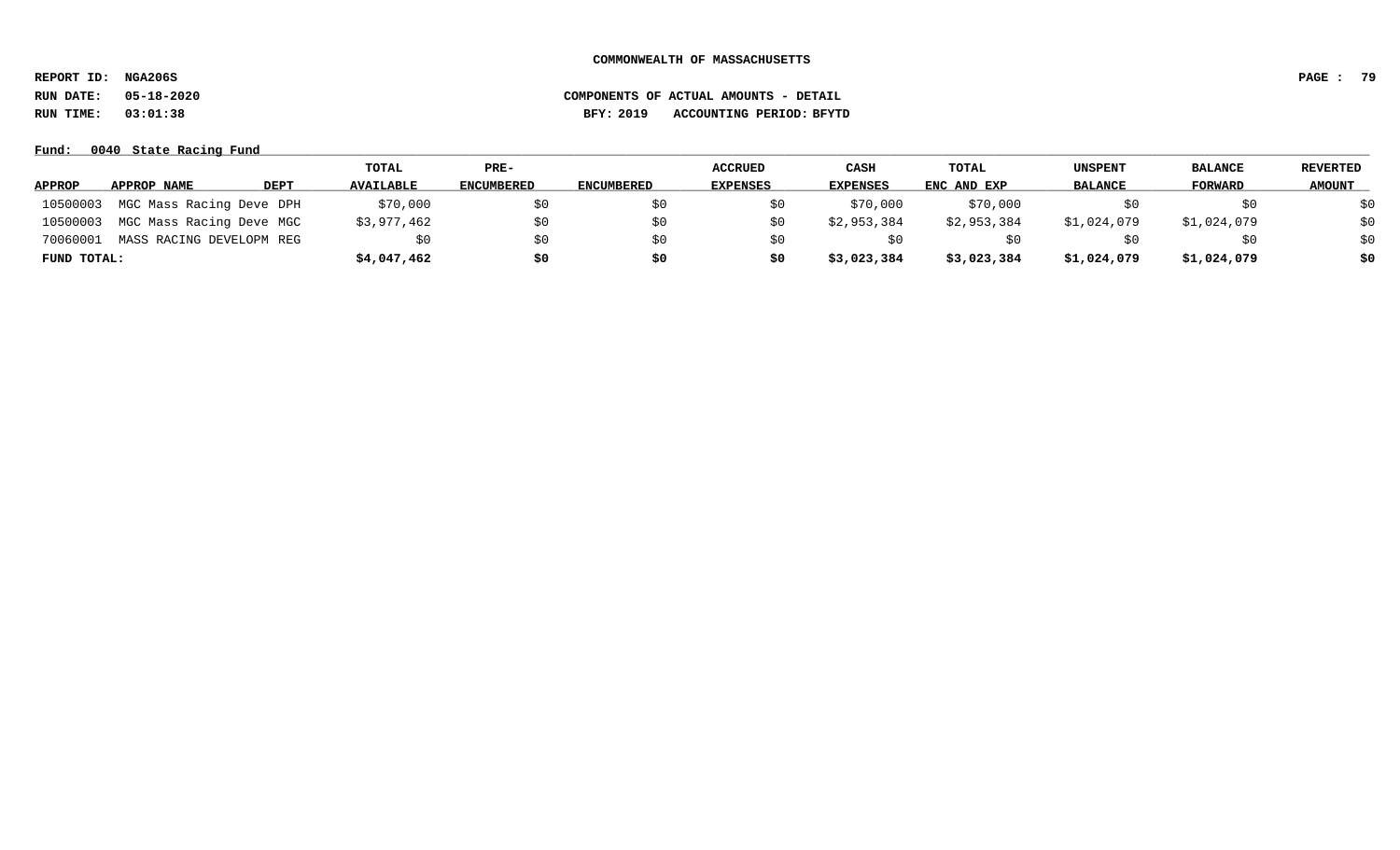**REPORT ID: NGA206S PAGE : 80**

# **RUN DATE: 05-18-2020 COMPONENTS OF ACTUAL AMOUNTS - DETAIL RUN TIME: 03:01:38 BFY: 2019 ACCOUNTING PERIOD: BFYTD**

Fund: 0041 Division of Professional Licensure Fund

|               |                          |             | TOTAL            | PRE-              |                   | <b>ACCRUED</b>  | <b>CASH</b>  | <b>TOTAL</b> | <b>UNSPENT</b> | <b>BALANCE</b> | REVERTED      |
|---------------|--------------------------|-------------|------------------|-------------------|-------------------|-----------------|--------------|--------------|----------------|----------------|---------------|
| <b>APPROP</b> | APPROP NAME              | <b>DEPT</b> | <b>AVAILABLE</b> | <b>ENCUMBERED</b> | <b>ENCUMBERED</b> | <b>EXPENSES</b> | EXPENSES     | ENC AND EXP  | <b>BALANCE</b> | FORWARD        | <b>AMOUNT</b> |
| 15954626      | Transfer to General      | CTR         |                  |                   |                   |                 | SO.          |              | SU.            | SO.            | \$0           |
| 70060056      | DIVISION OF PROFESSI DCP |             | \$33,572         | SΩ                |                   | SO.             | \$33,572     | \$33,572     |                | \$0            | \$0           |
| 70060056      | DIVISION OF PROFESSI REG |             | \$15,965,818     | S0                |                   | \$0             | \$11,106,728 | \$11,106,728 | \$4,859,090    | \$4,859,090    | \$0           |
| FUND TOTAL:   |                          |             | \$15,999,390     | \$0               |                   | \$0             | \$11,140,300 | \$11,140,300 | \$4,859,090    | \$4,859,090    | \$0           |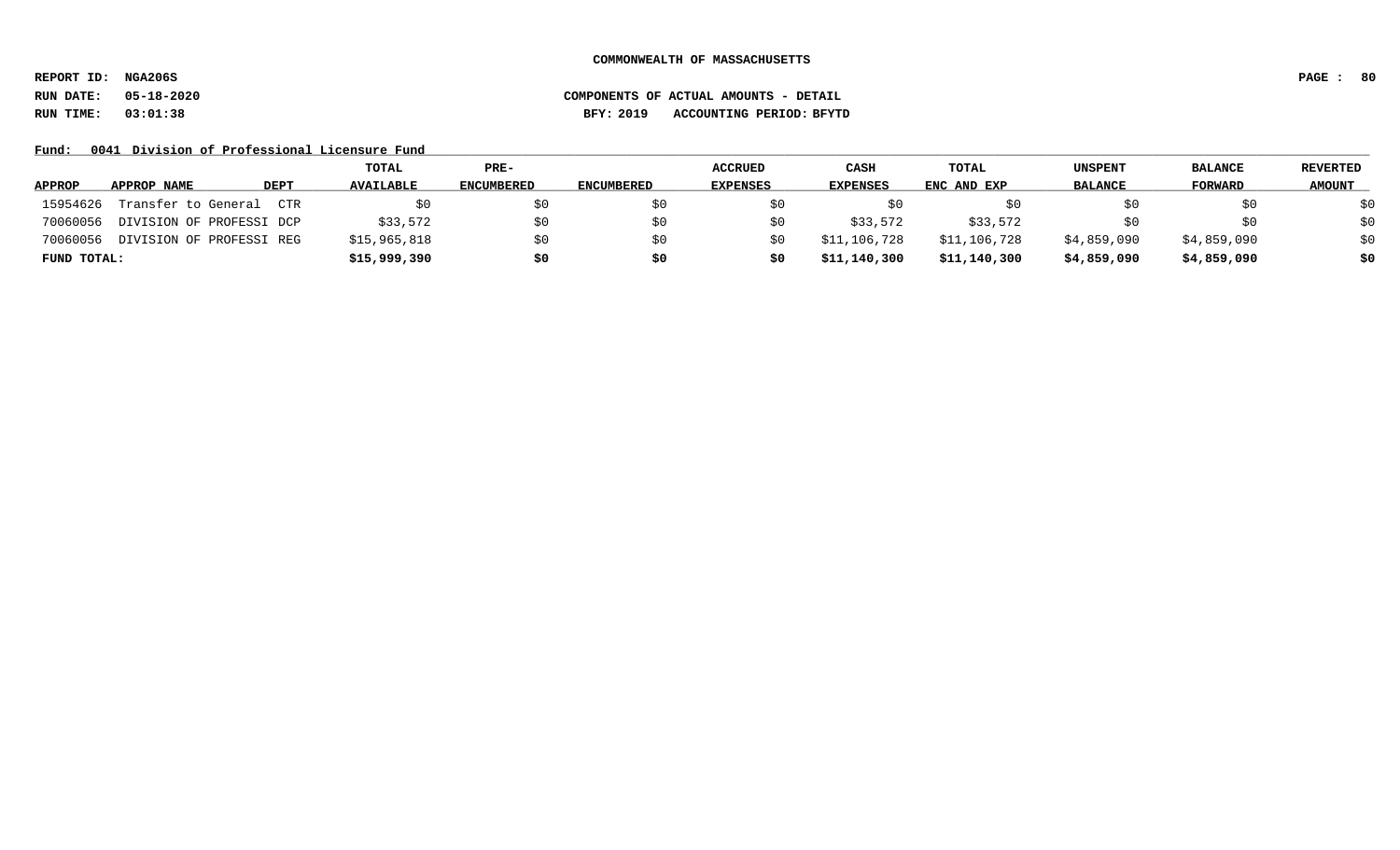# **RUN DATE: 05-18-2020 COMPONENTS OF ACTUAL AMOUNTS - DETAIL RUN TIME: 03:01:38 BFY: 2019 ACCOUNTING PERIOD: BFYTD**

Fund: 0042 Victims of Drunk Driving Trust Fund

|               |                          |             | TOTAL            | $PRE-$            |                   | <b>ACCRUED</b>  | CASH            | <b>TOTAL</b> | <b>UNSPENT</b> | <b>BALANCE</b> | REVERTED      |
|---------------|--------------------------|-------------|------------------|-------------------|-------------------|-----------------|-----------------|--------------|----------------|----------------|---------------|
| <b>APPROP</b> | APPROP NAME              | <b>DEPT</b> | <b>AVAILABLE</b> | <b>ENCUMBERED</b> | <b>ENCUMBERED</b> | <b>EXPENSES</b> | <b>EXPENSES</b> | ENC AND EXP  | <b>BALANCE</b> | FORWARD        | <b>AMOUNT</b> |
| 03300328      | VICTIMS OF DRUNK DRI TRC |             | \$4,368          | \$0               | \$0               | \$0             | \$0             | \$0          | \$4,368        | \$4,368        | \$0           |
| 06103765      | VICTIMS OF DRUNK DRI MID |             | \$31,000         | \$0               | \$0               | \$0             | \$30,946        | \$30,946     | \$54           | \$54           | \$0           |
| 06103765      | VICTIMS OF DRUNK DRI NFK |             | \$14,956         | \$0               | \$0               | \$0             | \$14,090        | \$14,090     | \$866          | \$866          | \$0           |
| 06103765      | VICTIMS OF DRUNK DRI PAR |             | \$0              | \$0               | \$0               | \$0             | \$0             | \$0          | \$0            | \$0            | \$0           |
| 06103765      | VICTIMS OF DRUNK DRI TRE |             | \$455,412        | \$0               | \$0               | \$0             | \$0             | \$0          | \$455,412      | \$455,412      | \$0           |
| 06103765      | VICTIMS OF DRUNK DRI VWA |             | \$436,634        | \$0               | \$0               | \$0             | \$210,672       | \$210,672    | \$225,962      | \$225,962      | \$0           |
| 06103765      | VICTIMS OF DRUNK DRI WES |             | \$44,000         | \$0               | \$0               | \$0             | \$43,944        | \$43,944     | \$56           | \$56           | \$0           |
| FUND TOTAL:   |                          |             | \$986,370        | \$0               | \$0               | \$0             | \$299,651       | \$299,651    | \$686,719      | \$686,719      | \$0           |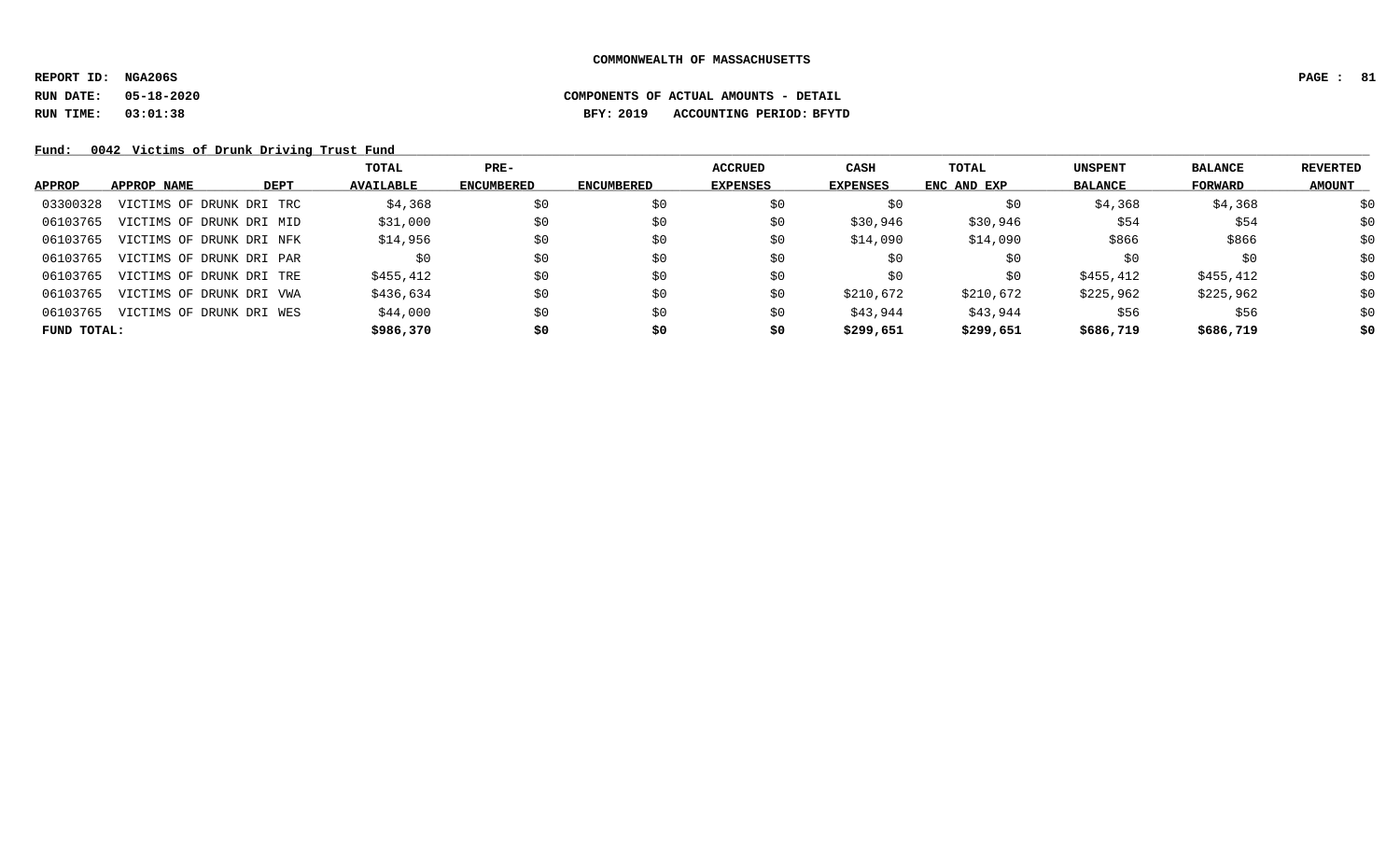**REPORT ID: NGA206S PAGE : 82**

### Fund: 0043 State Athletic Commission Fund

|               |                          |             | TOTAL            | PRE-              |                   | <b>ACCRUED</b>  | CASE            | TOTAL       | UNSPENT        | <b>BALANCE</b> | <b>REVERTED</b> |
|---------------|--------------------------|-------------|------------------|-------------------|-------------------|-----------------|-----------------|-------------|----------------|----------------|-----------------|
| <b>APPROP</b> | APPROP NAME              | <b>DEPT</b> | <b>AVAILABLE</b> | <b>ENCUMBERED</b> | <b>ENCUMBERED</b> | <b>EXPENSES</b> | <b>EXPENSES</b> | ENC AND EXP | <b>BALANCE</b> | <b>FORWARD</b> | <b>AMOUNT</b>   |
| 83151032      | State Athletic Commi REG |             | \$425,829        |                   |                   |                 | \$108,101       | \$108,101   | \$317,728      | \$317,728      |                 |
| FUND TOTAL:   |                          |             | \$425,829        | \$0               |                   |                 | \$108,101       | \$108,101   | \$317,728      | \$317,728      | \$0             |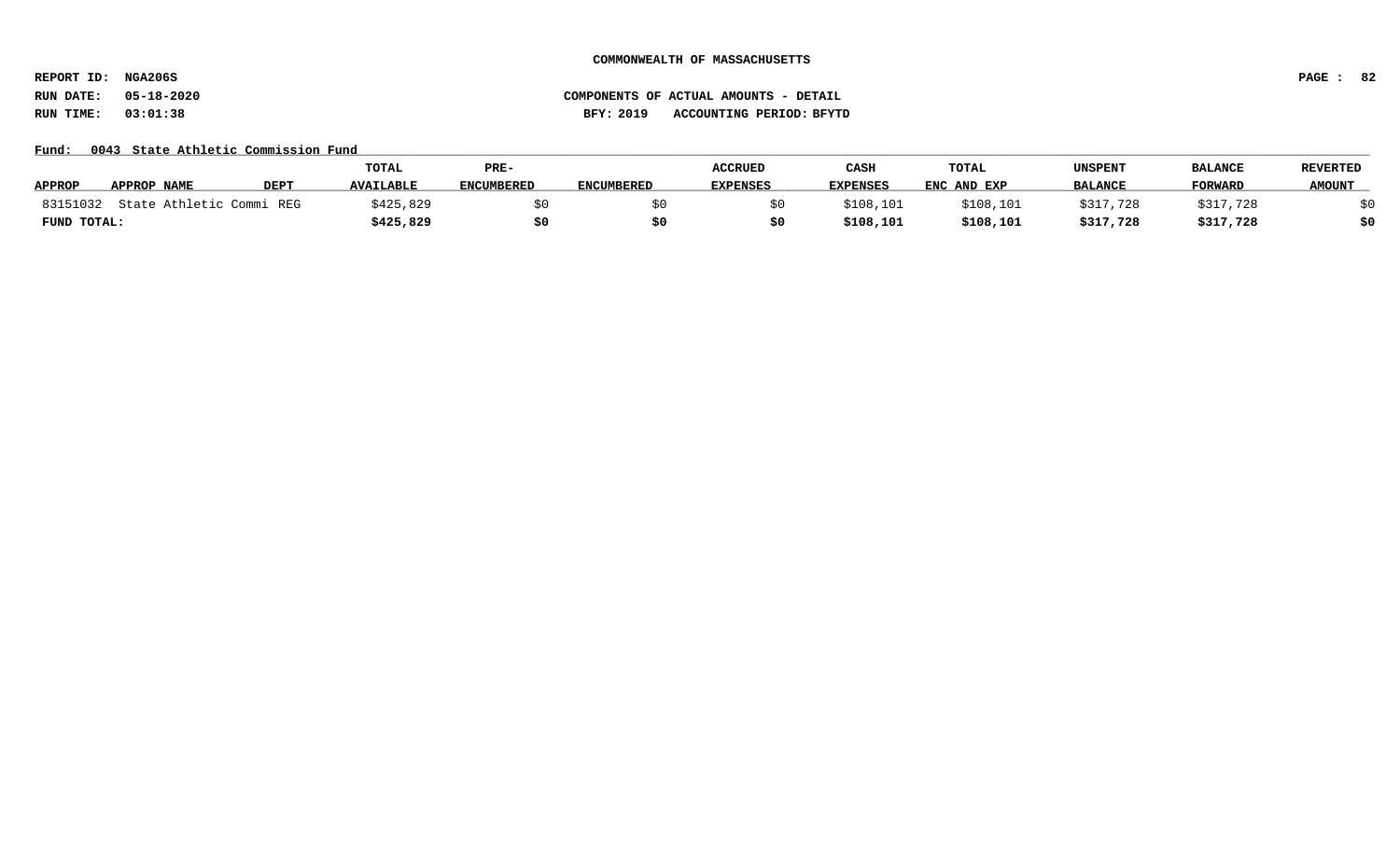### **RUN DATE: 05-18-2020 COMPONENTS OF ACTUAL AMOUNTS - DETAIL RUN TIME: 03:01:38 BFY: 2019 ACCOUNTING PERIOD: BFYTD**

|               |                                   | <b>TOTAL</b>     | PRE-              |                   | <b>ACCRUED</b>  | CASH            | <b>TOTAL</b>  | <b>UNSPENT</b> | <b>BALANCE</b> | <b>REVERTED</b> |
|---------------|-----------------------------------|------------------|-------------------|-------------------|-----------------|-----------------|---------------|----------------|----------------|-----------------|
| <b>APPROP</b> | <b>DEPT</b><br>APPROP NAME        | <b>AVAILABLE</b> | <b>ENCUMBERED</b> | <b>ENCUMBERED</b> | <b>EXPENSES</b> | <b>EXPENSES</b> | ENC AND EXP   | <b>BALANCE</b> | <b>FORWARD</b> | <b>AMOUNT</b>   |
| 60300001      | Settlements and Agre DOT          | \$476,521        | \$0               | \$0               | \$0             | \$0             | \$0           | \$476,521      | \$476,521      | \$0             |
| 60440000      | MTTF Operating Funds DOT          | \$25,119,359     | \$0               | \$0               | \$0             | \$0             | \$0           | \$25, 119, 359 | \$25,119,359   | \$0             |
| 60440001      | Mass DOT Non-toll Op DOT          | \$323,680,888    | \$0               | \$0               | \$0             | \$301,745,769   | \$301,745,769 | \$21,935,119   | \$21,935,119   | \$0             |
| 60440001      | Mass DOT Non-toll Op EED          | \$0              | \$0               | \$0               | \$0             | \$0             | \$0           | \$0            | \$0            | \$0             |
| 60440003      | Mass DOT Non-Toll Op DOT          | \$0              | \$0               | \$0               | \$0             | \$0             | \$0           | \$0            | \$0            | \$0             |
| 60440050      | Non-Toll Pay Go<br><b>DOT</b>     | \$35,000,000     | \$0               | \$0               | \$0             | \$34,147,128    | \$34,147,128  | \$852,872      | \$849,917      | \$2,955         |
| 60440053      | Non-Toll Pay Go - Pa DOT          | \$0              | \$0               | \$0               | \$0             | \$0             | \$0           | \$0            | \$0            | \$0             |
| 60449000      | DOT Bond Refunding<br>DOT         | \$526,015,317    | \$0               | \$0               | \$0             | \$526,015,317   | \$526,015,317 | \$0            | \$0            | \$0             |
| 60449998      | Insurance Reserve<br>DOT          | \$0              | \$0               | \$0               | \$0             | \$0             | \$0           | \$0            | \$0            | \$0             |
| 60449999      | General Reserve<br>DOT            | \$32,410,950     | \$0               | \$0               | \$0             | \$0             | \$0           | \$32,410,950   | \$32,410,950   | \$0             |
| 61050630      | MassDOT 2010 Senior<br>DOT        | \$76,309,110     | \$0\$             | \$0               | \$0             | \$62,646,131    | \$62,646,131  | \$13,662,979   | \$13,662,979   | \$0             |
| 61050635      | MassDOT 2010 Senior<br><b>DOT</b> | \$87,381,421     | \$0               | \$0               | \$0             | \$0             | \$0           | \$87,381,421   | \$87,381,421   | \$0             |
| 61050636      | MassDOT 2010 Senior<br><b>DOT</b> | \$7,523,865      | \$0               | \$0\$             | \$0             | \$4,780,165     | \$4,780,165   | \$2,743,700    | \$2,743,700    | \$0             |
| 61050637      | MassDOT 2010 Senior<br>DOT        | \$7,965,290      | \$0               | \$0               | \$0             | \$5,165,591     | \$5,165,591   | \$2,799,699    | \$2,799,699    | \$0             |
| 61050638      | DOT - MHS 2010 Serie DOT          | \$1,712,826      | \$0               | \$0               | \$0             | \$0             | \$0           | \$1,712,826    | \$1,712,826    | \$0             |
| 61050640      | 2010 Refunding - Ser DOT          | \$0              | \$0               | \$0               | \$0             | \$0             | \$0           | \$0            | \$0            | \$0             |
| 61050641      | 2010 Refunding - Ser DOT          | \$4,424,771      | \$0               | \$0               | \$0             | \$4,424,771     | \$4,424,771   | \$0            | \$0            | \$0             |
| 61050642      | 2010 Refunding - Ser DOT          | \$4,839,246      | \$0\$             | \$0               | \$0             | \$4,839,246     | \$4,839,246   | \$0            | \$0            | \$0             |
| 61050643      | 2010 Refunding - Ser DOT          | \$5,841,580      | \$0               | \$0               | \$0             | \$5,841,580     | \$5,841,580   | \$0            | \$0            | \$0             |
| 61050644      | 2010 Refunding - Ser DOT          | \$5,954,383      | \$0               | \$0               | \$0             | \$5,954,382     | \$5,954,382   | \$1            | \$1            | \$0             |
| 61050645      | 2010 Refunding - Ser DOT          | \$4,826,425      | \$0               | \$0               | \$0             | \$4,826,425     | \$4,826,425   | \$0            | \$0            | \$0             |
| 61050646      | 2010 Refunding - Ser DOT          | \$0              | \$0               | \$0               | \$0             | \$0             | \$0           | \$0            | \$0            | \$0             |
| 61050647      | 2010 Refunding - Ser DOT          | \$49,829,908     | \$0               | \$0               | \$0             | \$20,860,438    | \$20,860,438  | \$28,969,471   | \$28,969,471   | \$0             |
| 61050648      | 2010 Refunding - Ser DOT          | \$27,786,005     | \$0               | \$0               | \$0             | \$27,786,005    | \$27,786,005  | \$0            | \$0            | \$0             |
| 61050649      | 2018 Refunding Serie DOT          | \$10,115,866     | \$0               | \$0               | \$0             | \$4,353,388     | \$4,353,388   | \$5,762,479    | \$5,762,479    | \$0             |
| 61050675      | 2010 Refunding - Reb DOT          | \$1,716,534      | \$0\$             | \$0\$             | \$0             | \$0             | \$0           | \$1,716,534    | \$1,716,534    | \$0             |
| 61050681      | 2019 Refunding - Ser DOT          | \$13,209,891     | \$0               | \$0               | \$0             | \$0             | \$0           | \$13,209,891   | \$13,209,891   | \$0             |
| 61050682      | 2019 Refunding - Ser DOT          | \$1,998,493      | \$0               | \$0\$             | \$0             | \$0             | \$0           | \$1,998,493    | \$1,998,493    | \$0             |
| 61050683      | 2019 Refunding - Ser DOT          | \$2,105,880      | \$0               | \$0               | \$0             | \$0             | \$0           | \$2,105,880    | \$2,105,880    | \$0             |
| 61060091      | CA/T Parcel Trust<br><b>DOT</b>   | \$0              | \$0               | \$0               | \$0             | \$0             | \$0           | \$0            | \$0            | \$0             |
| 61060601      | MHS CA/T Account<br><b>DOT</b>    | \$0              | \$0               | \$0               | \$0             | \$0             | \$0           | \$0            | \$0            | \$0             |
| 61060615      | MHS Revenue Account<br><b>DOT</b> | \$28,707,739     | \$0               | \$0               | \$0             | \$0             | \$0           | \$28,707,739   | \$28,707,739   | \$0             |
| 61060616      | MHS Revenue Account- DOT          | \$63,179,707     | \$0               | \$0               | \$0             | \$0             | \$0           | \$63,179,707   | \$63,179,707   | \$0             |
| 61060620      | MHS Operating Accoun DCP          | \$676,086        | \$0               | \$0               | \$0             | \$595,706       | \$595,706     | \$80,380       | \$80,380       | \$0             |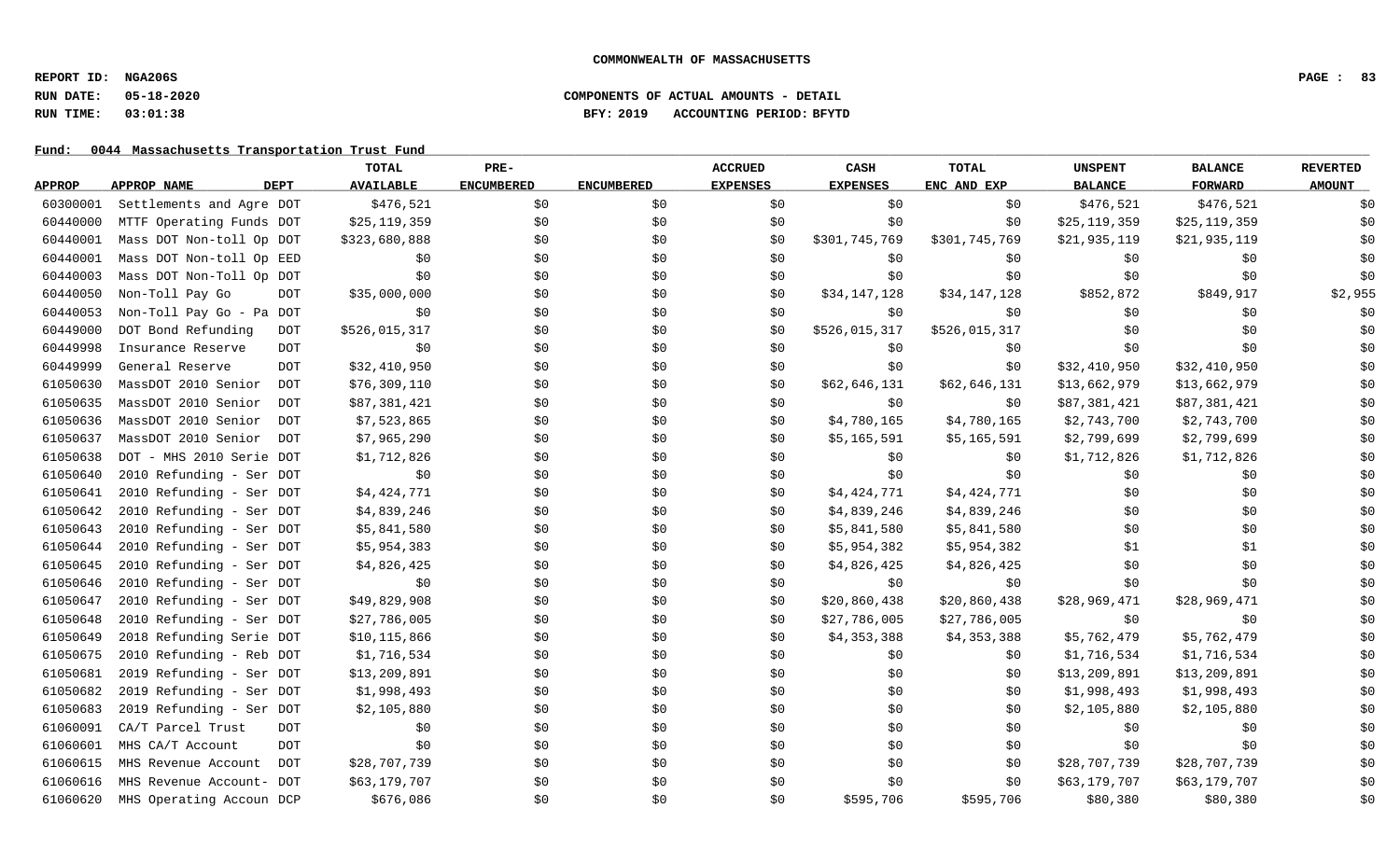# **RUN DATE: 05-18-2020 COMPONENTS OF ACTUAL AMOUNTS - DETAIL RUN TIME: 03:01:38 BFY: 2019 ACCOUNTING PERIOD: BFYTD**

|               |                                   | TOTAL            | PRE-              |                   | <b>ACCRUED</b>  | CASH            | <b>TOTAL</b>  | <b>UNSPENT</b> | <b>BALANCE</b> | <b>REVERTED</b> |
|---------------|-----------------------------------|------------------|-------------------|-------------------|-----------------|-----------------|---------------|----------------|----------------|-----------------|
| <b>APPROP</b> | <b>DEPT</b><br>APPROP NAME        | <b>AVAILABLE</b> | <b>ENCUMBERED</b> | <b>ENCUMBERED</b> | <b>EXPENSES</b> | <b>EXPENSES</b> | ENC AND EXP   | <b>BALANCE</b> | <b>FORWARD</b> | <b>AMOUNT</b>   |
| 61060620      | MHS Operating Accoun DOT          | \$141, 119, 039  | \$0               | \$0               | \$0             | \$108,417,521   | \$108,417,521 | \$32,701,518   | \$32,701,518   | \$0             |
| 61060620      | MHS Operating Accoun EOL          | \$0              | \$0               | \$0               | \$0             | \$0             | \$0           | \$0            | \$0            | \$0             |
| 61060620      | MHS Operating Accoun IGO          | \$0              | \$0               | \$0               | \$0             | \$0             | \$0           | \$0            | \$0            | \$0             |
| 61060620      | MHS Operating Accoun ITD          | \$0              | \$0               | \$0               | \$0             | \$0             | \$0           | \$0            | \$0            | \$0             |
| 61060620      | MHS Operating Accoun POL          | \$120,763        | \$0               | \$0               | \$0             | \$13,418        | \$13,418      | \$107,345      | \$107,345      | \$0             |
| 61060620      | MHS Operating Accoun SDS          | \$553,410        | \$0               | \$0               | \$0             | \$449,197       | \$449,197     | \$104,213      | \$104,213      | \$0             |
| 61060620      | MHS Operating Accoun TRE          | \$103,500        | \$0               | \$0               | \$0             | \$91,335        | \$91,335      | \$12,165       | \$12,165       | \$0             |
| 61060621      | MHS Operating Accoun DOT          | \$0              | \$0               | \$0               | \$0             | \$0             | \$0           | \$0            | \$0            | \$0             |
| 61060623      | MHS Operating Accoun DOT          | \$0              | \$0               | \$0               | \$0             | \$0             | \$0           | \$0            | \$0            | \$0             |
| 61060625      | MHS Operating and Ma DOT          | \$0              | \$0               | \$0               | \$0             | \$0             | \$0           | \$0            | \$0            | \$0             |
| 61060630      | MHS Senior Debt Serv DOT          | \$82,612,283     | \$0               | \$0               | \$0             | \$36,085,000    | \$36,085,000  | \$46,527,283   | \$46,527,283   | \$0             |
| 61060635      | MHS Senior Debt Serv DOT          | \$23,669,133     | \$0               | \$0               | \$0             | \$0             | \$0           | \$23,669,133   | \$23,669,133   | \$0             |
| 61060640      | MHS Subordinated Deb DOT          | \$0              | \$0               | \$0               | \$0             | \$0             | \$0           | \$0            | \$0            | \$0             |
| 61060645      | MHS Subordinated Deb DOT          | \$0              | \$0               | \$0               | \$0             | \$0             | \$0           | \$0            | \$0            | \$0             |
| 61060650      | MHS Capital Reinvest DCR          | \$268,313        | \$0               | \$0               | \$0             | \$185,253       | \$185,253     | \$83,060       | \$83,060       | \$0             |
| 61060650      | MHS Capital Reinvest DOT          | \$122,013,484    | \$0               | \$0               | \$0             | \$68,757,057    | \$68,757,057  | \$53,256,427   | \$53,256,427   | \$0             |
| 61060650      | MHS Capital Reinvest SDS          | \$0              | \$0               | \$0               | \$0             | \$0             | \$0           | \$0            | \$0            | \$0             |
| 61060651      | MHS Capital Reinvest DOT          | \$0              | \$0               | \$0               | \$0             | \$0             | \$0           | \$0            | \$0            | \$0             |
| 61060652      | MHS Developer Fees<br><b>DOT</b>  | \$0              | \$0               | \$0               | \$0             | \$0             | \$0           | \$0            | \$0            | \$0             |
| 61060653      | MHS Capital Reinvest DOT          | \$0              | \$0               | \$0               | \$0             | \$0             | \$0           | \$0            | \$0            | \$0             |
| 61060660      | MHS General Account DOT           | \$32,956,989     | \$0               | \$0               | \$0             | \$2,017,786     | \$2,017,786   | \$30,939,203   | \$30,939,203   | \$0             |
| 61060670      | MHS Senior Rebate Ac DOT          | \$4,292,603      | \$0               | \$0               | \$0             | \$0             | \$0           | \$4,292,603    | \$4,292,603    | \$0             |
| 61060675      | MHS Subordinated Reb DOT          | \$43             | \$0               | \$0               | \$0             | \$0             | \$0           | \$43           | \$43           | \$0             |
| 61060691      | MTA Insurance Reserv DOT          | \$11,716,451     | \$0               | \$0               | \$0             | \$0             | \$0           | \$11,716,451   | \$11,716,451   | \$0             |
| 61069998      | MHS Insurance Reserv DOT          | \$0              | \$0               | \$0               | \$0             | \$0             | \$0           | \$0            | \$0            | \$0             |
| 61069999      | MHS General Reserve<br><b>DOT</b> | \$22,164,240     | \$0               | \$0               | \$0             | \$0             | \$0           | \$22,164,240   | \$22,164,240   | \$0             |
| 61070501      | WT Bond Account<br><b>DOT</b>     | \$0              | \$0               | \$0               | \$0             | \$0             | \$0           | \$0            | \$0            | \$0             |
| 61070515      | WT Revenue Account<br><b>DOT</b>  | \$74,830,895     | \$0               | \$0               | \$0             | \$0             | \$0           | \$74,830,895   | \$74,830,895   | \$0             |
| 61070516      | WT Revenue Account E DOT          | \$0              | \$0               | \$0               | \$0             | \$0             | \$0           | \$0            | \$0            | \$0             |
| 61070520      | WT Operating Account DCP          | \$448,307        | \$0               | \$0               | \$0             | \$439,871       | \$439,871     | \$8,435        | \$8,435        | \$0             |
| 61070520      | WT Operating Account DOT          | \$96,899,795     | \$0               | \$0               | \$0             | \$69,180,464    | \$69,180,464  | \$27,719,331   | \$27,719,331   | \$0             |
| 61070520      | WT Operating Account EOL          | \$0              | \$0               | \$0               | \$0             | \$0             | \$0           | \$0            | \$0            | \$0             |
| 61070520      | WT Operating Account IGO          | \$0              | \$0               | \$0               | \$0             | \$0             | \$0           | \$0            | \$0            | \$0             |
| 61070520      | WT Operating Account ITD          | \$0              | \$0               | \$0               | \$0             | \$0             | \$0           | \$0            | \$0            | \$0             |
|               |                                   |                  |                   |                   |                 |                 |               |                |                |                 |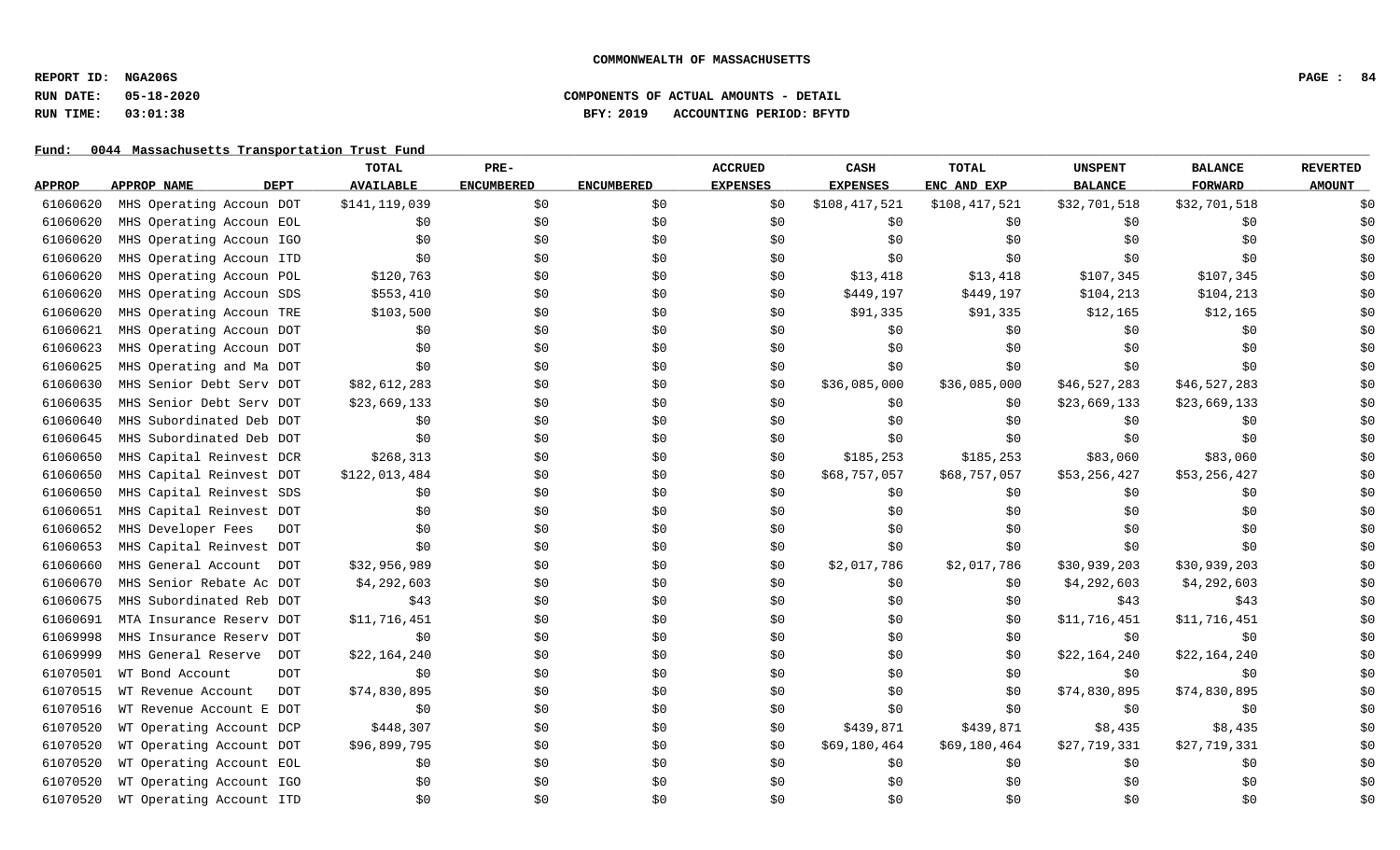# **RUN DATE: 05-18-2020 COMPONENTS OF ACTUAL AMOUNTS - DETAIL RUN TIME: 03:01:38 BFY: 2019 ACCOUNTING PERIOD: BFYTD**

|               |                                  | <b>TOTAL</b>     | PRE-              |                   | <b>ACCRUED</b>  | CASH            | <b>TOTAL</b> | <b>UNSPENT</b> | <b>BALANCE</b> | <b>REVERTED</b> |
|---------------|----------------------------------|------------------|-------------------|-------------------|-----------------|-----------------|--------------|----------------|----------------|-----------------|
| <b>APPROP</b> | <b>DEPT</b><br>APPROP NAME       | <b>AVAILABLE</b> | <b>ENCUMBERED</b> | <b>ENCUMBERED</b> | <b>EXPENSES</b> | <b>EXPENSES</b> | ENC AND EXP  | <b>BALANCE</b> | <b>FORWARD</b> | <b>AMOUNT</b>   |
| 61070520      | WT Operating Account POL         | \$181,768        | \$0               | \$0               | \$0             | \$87,358        | \$87,358     | \$94,410       | \$94,410       | \$0             |
| 61070520      | WT Operating Account TRE         | \$115,000        | \$0               | \$0               | \$0             | \$115,000       | \$115,000    | \$0            | \$0            | \$0             |
| 61070521      | WT Operating Account DOT         | \$0              | \$0               | \$0               | \$0             | \$0             | \$0\$        | \$0            | \$0            | \$0             |
| 61070523      | WT Operating Account DOT         | \$0              | \$0               | \$0               | \$0             | \$0             | \$0          | \$0            | \$0            | \$0             |
| 61070530      | WT Senior Debt Servi DOT         | \$0              | \$0               | \$0               | \$0             | \$0             | \$0          | \$0            | \$0            | \$0             |
| 61070531      | DOT - WT 2011 Series DOT         | \$106,823        | \$0               | \$0               | \$0             | \$0\$           | \$0          | \$106,823      | \$106,823      | \$0             |
| 61070532      | DOT - WT 2011 Series DOT         | \$95,084         | \$0               | \$0               | \$0             | \$0             | \$0          | \$95,084       | \$95,084       | \$0             |
| 61070533      | $DOT - WT 2011 D/S Re DOT$       | \$0              | \$0               | \$0               | \$0             | \$0             | \$0          | \$0            | \$0            | \$0             |
| 61070534      | $DOT - WT 2011 D/S Re DOT$       | \$0              | \$0               | \$0               | \$0             | \$0             | \$0          | \$0            | \$0            | \$0             |
| 61070550      | WT Capital Reinvestm DOT         | \$49,218,406     | \$0               | \$0               | \$0             | \$37,407,149    | \$37,407,149 | \$11,811,256   | \$11,811,256   | \$0             |
| 61070550      | WT Capital Reinvestm ENV         | \$0              | \$0               | \$0               | \$0             | \$0             | \$0          | \$0            | \$0            | \$0             |
| 61070550      | WT Capital Reinvestm SDB         | \$0              | \$0               | \$0               | \$0             | \$0             | \$0          | \$0            | \$0            | \$0             |
| 61070550      | WT Capital Reinvestm SDH         | \$5,687          | \$0               | \$0               | \$0             | \$5,687         | \$5,687      | \$0            | \$0            | \$0             |
| 61070550      | WT Capital Reinvestm SDM         | \$2,673          | \$0               | \$0               | \$0             | \$2,673         | \$2,673      | \$0            | \$0            | \$0             |
| 61070550      | WT Capital Reinvestm SDN         | \$0              | \$0               | \$0               | \$0             | \$0             | \$0          | \$0            | \$0            | \$0             |
| 61070550      | WT Capital Reinvestm SDW         | \$167,033        | \$0               | \$0               | \$0             | \$167,033       | \$167,033    | \$0            | \$0            | \$0             |
| 61070551      | WT Capital Reinvestm DOT         | \$0              | \$0               | \$0               | \$0             | \$0             | \$0          | \$0            | \$0            | \$0             |
| 61070553      | WT Capital Reinvestm DOT         | \$0              | \$0               | \$0               | \$0             | \$0             | \$0          | \$0            | \$0            | \$0             |
| 61070560      | WT Western Turnpike<br>DOT       | \$12,508         | \$0               | \$0               | \$0             | \$12,508        | \$12,508     | \$0            | \$0            | \$0             |
| 61079998      | WT Insurance Reserve DOT         | \$0              | \$0               | \$0               | \$0             | \$0             | \$0          | \$0            | \$0            | \$0             |
| 61079999      | WT General Reserve<br><b>DOT</b> | \$138,891,514    | \$0               | \$0               | \$0             | \$0             | \$0          | \$138,891,514  | \$138,891,514  | \$0             |
| 61080690      | MTA General Fund Acc DOT         | \$10,485,658     | \$0               | \$0               | \$0             | \$2,740,000     | \$2,740,000  | \$7,745,658    | \$7,745,658    | \$0             |
| 61090915      | MHS Tobin<br><b>DOT</b>          | \$16,015,886     | \$0               | \$0               | \$0             | \$0             | \$0          | \$16,015,886   | \$16,015,886   | \$0             |
| 61090920      | DCP<br>Tobin Operating           | \$264,002        | \$0               | \$0               | \$0             | \$249,722       | \$249,722    | \$14,279       | \$14,279       | \$0             |
| 61090920      | Tobin Operating<br><b>DOT</b>    | \$11,505,665     | \$0               | \$0               | \$0             | \$7,750,824     | \$7,750,824  | \$3,754,841    | \$3,754,841    | \$0             |
| 61090920      | Tobin Operating<br>TRE           | \$11,500         | \$0               | \$0               | \$0             | \$0             | \$0          | \$11,500       | \$11,500       | \$0             |
| 61090923      | DOT<br>Tobin Operating - pa      | \$0              | \$0               | \$0\$             | \$0             | \$0             | \$0          | \$0            | \$0            | \$0             |
| 61090950      | Tobin Capital<br><b>DOT</b>      | \$35,000,000     | \$0               | \$0               | \$0             | \$19,773,020    | \$19,773,020 | \$15,226,980   | \$15,226,980   | \$0             |
| 61090953      | Tobin Capital - payr DOT         | \$0              | \$0               | \$0               | \$0             | \$0             | \$0          | \$0            | \$0            | \$0             |
| 61090960      | Tobin General<br><b>DOT</b>      | \$0              | \$0               | \$0               | \$0             | \$0             | \$0          | \$0            | \$0            | \$0             |
| 61099998      | <b>DOT</b><br>TOBIN Insurance    | \$0              | \$0               | \$0               | \$0             | \$0             | \$0          | \$0            | \$0            | \$0             |
| 61099999      | TOBIN General Reserv DOT         | \$98,665,437     | \$0               | \$0               | \$0             | \$0             | \$0          | \$98,665,437   | \$98,665,437   | \$0             |
| 61100001      | Highway Administrati BSD         | \$97,172         | \$0               | \$0               | \$0             | \$97,172        | \$97,172     | \$0            | \$0            | \$0             |
| 61100001      | Highway Administrati DOT         | \$151,318        | \$0               | \$0               | \$0             | \$0             | \$0          | \$151,318      | \$151,318      | \$0             |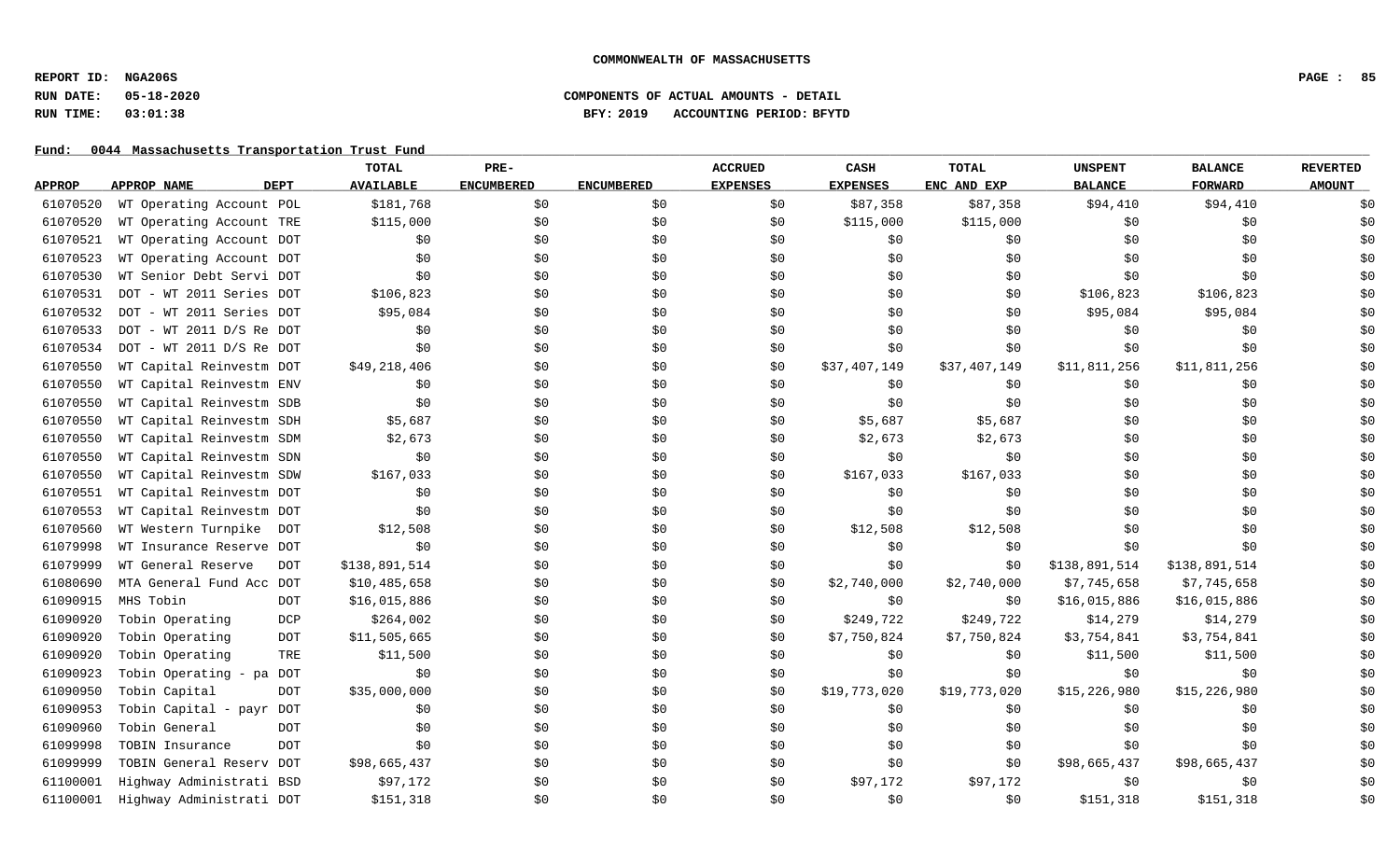# **RUN DATE: 05-18-2020 COMPONENTS OF ACTUAL AMOUNTS - DETAIL RUN TIME: 03:01:38 BFY: 2019 ACCOUNTING PERIOD: BFYTD**

|               |                                   | <b>TOTAL</b>     | PRE-              |                   | <b>ACCRUED</b>  | CASH            | <b>TOTAL</b> | <b>UNSPENT</b> | <b>BALANCE</b> | <b>REVERTED</b> |
|---------------|-----------------------------------|------------------|-------------------|-------------------|-----------------|-----------------|--------------|----------------|----------------|-----------------|
| <b>APPROP</b> | <b>DEPT</b><br><b>APPROP NAME</b> | <b>AVAILABLE</b> | <b>ENCUMBERED</b> | <b>ENCUMBERED</b> | <b>EXPENSES</b> | <b>EXPENSES</b> | ENC AND EXP  | <b>BALANCE</b> | <b>FORWARD</b> | <b>AMOUNT</b>   |
| 61100001      | Highway Administrati EQE          | \$175,798        | \$0               | \$0               | \$0             | \$173,508       | \$173,508    | \$2,290        | \$2,290        | \$0             |
| 61100001      | Highway Administrati FWE          | \$121,102        | \$0\$             | \$0               | \$0             | \$113,946       | \$113,946    | \$7,156        | \$7,156        | \$0             |
| 61100001      | Highway Administrati HSD          | \$31,776         | \$0               | \$0               | \$0             | \$31,776        | \$31,776     | \$0            | \$0            | \$0             |
| 61100001      | Highway Administrati SDB          | \$44,408         | \$0               | \$0               | \$0             | \$34,896        | \$34,896     | \$9,512        | \$9,512        | \$0             |
| 61100001      | Highway Administrati SDC          | \$46,917         | \$0               | \$0               | \$0             | \$46,917        | \$46,917     | \$0            | \$0            | \$0             |
| 61100001      | Highway Administrati SDD          | \$23,752         | \$0               | \$0               | \$0             | \$23,752        | \$23,752     | \$0            | \$0            | \$0             |
| 61100001      | Highway Administrati SDE          | \$33,564         | \$0               | \$0               | \$0             | \$33,564        | \$33,564     | \$0            | \$0            | \$0             |
| 61100001      | Highway Administrati SDH          | \$69,079         | \$0               | \$0               | \$0             | \$69,079        | \$69,079     | \$0            | \$0            | \$0             |
| 61100001      | Highway Administrati SDM          | \$0              | \$0               | \$0               | \$0             | \$0             | \$0          | \$0            | \$0            | \$0             |
| 61100001      | Highway Administrati SDN          | \$0              | \$0               | \$0               | \$0             | \$0             | \$0          | \$0            | \$0            | \$0             |
| 61100001      | Highway Administrati SDS          | \$0              | \$0               | \$0               | \$0             | \$0             | \$0          | \$0            | \$0            | \$0             |
| 61100001      | Highway Administrati SDW          | \$34,690         | \$0               | \$0               | \$0             | \$34,690        | \$34,690     | \$0            | \$0            | \$0             |
| 61107201      | SNOW AND ICE CONTROL DCR          | \$0              | \$0               | \$0               | \$0             | \$0             | \$0\$        | \$0            | \$0            | \$0             |
| 61107201      | SNOW AND ICE CONTROL DOT          | \$78,064,634     | \$0\$             | \$0               | \$0             | \$78,064,634    | \$78,064,634 | \$0            | \$0            | \$0             |
| 61107501      | FOR THE PURCHASE OF<br>DOT        | \$383,871        | \$0               | \$0               | \$0             | \$0             | \$0          | \$383,871      | \$383,871      | \$0             |
| 61121850      | Supplemental Municip DOT          | \$40,000,000     | \$0               | \$0               | \$0             | \$4,554,860     | \$4,554,860  | \$35,445,140   | \$35,445,140   | \$0             |
| 61300352      | ROUTE 3 PROJECT EXPE DOT          | \$0              | \$0               | \$0               | \$0             | \$0             | \$0          | \$0            | \$0            | \$0             |
| 61300353      | Reimbursement from R DOT          | \$0              | \$0               | \$0               | \$0             | \$0             | \$0          | \$0            | \$0            | \$0             |
| 61303051      | WAMPANOAG TRIBE OF A DOT          | \$0              | \$0               | \$0               | \$0             | \$0             | \$0          | \$0            | \$0            | \$0             |
| 61303054      | SECTION 61 EXPENDABL DOT          | \$253,170        | \$0               | \$0               | \$0             | \$0\$           | \$0          | \$253,170      | \$253,170      | \$0             |
| 61410713      | BROWNFIELD SITE CLEA DOT          | \$0              | \$0               | \$0               | \$0             | \$0             | \$0          | \$0            | \$0            | \$0             |
| 64100001      | Registry Administrat DOT          | \$0              | \$0               | \$0               | \$0             | \$0             | \$0          | \$0            | \$0            | \$0             |
| 64100001      | Registry Administrat EPS          | \$0              | \$0               | \$0               | \$0             | \$0             | \$0          | \$0            | \$0            | \$0             |
| 64100001      | Registry Administrat POL          | \$0              | \$0               | \$0               | \$0             | \$0             | \$0\$        | \$0            | \$0            | \$0             |
| 64100012      | Environmental Regist DOT          | \$78,084         | \$0               | \$0               | \$0             | \$20,545        | \$20,545     | \$57,539       | \$57,539       | \$0             |
| 64100017      | Special Plate Cost o DOT          | \$363,335        | \$0               | \$0               | \$0             | \$311,125       | \$311,125    | \$52,211       | \$52,211       | \$0             |
| 64100100      | Merit Rating Board A DOT          | \$10,897,299     | \$0               | \$0               | \$0             | \$10,138,105    | \$10,138,105 | \$759,194      | \$759,194      | \$0             |
| 64300213      | CMVI Hearing Fee Ret DOT          | \$200,000        | \$0               | \$0               | \$0             | \$0             | \$0          | \$200,000      | \$200,000      | \$0             |
| 64400088      | PERFORM REGIST INFO<br>DOT        | \$0              | \$0               | \$0               | \$0             | \$0\$           | \$0\$        | \$0            | \$0            | \$0             |
| 64400089      | COMMERCIAL VEHICLE I DOT          | \$96,311         | \$0               | \$0               | \$0             | \$96,412        | \$96,412     | ( \$101)       | ( \$101)       | \$0             |
| 64400090      | CDL INFORMATION SYST DOT          | \$98,895         | \$0               | \$0               | \$0             | \$134,875       | \$134,875    | ( \$35, 979)   | ( \$35, 979)   | \$0             |
| 64400090      | CDL INFORMATION SYST EPS          | \$0              | \$0               | \$0               | \$0             | \$0             | \$0          | \$0            | \$0            | \$0             |
| 64400090      | CDL INFORMATION SYST POL          | \$0              | \$0               | \$0               | \$0             | \$0             | \$0          | \$0            | \$0            | \$0             |
| 64400096      | STATE DONOR REGISTRY DOT          | \$0              | \$0               | \$0               | \$0             | \$0             | \$0          | \$0            | \$0            | \$0             |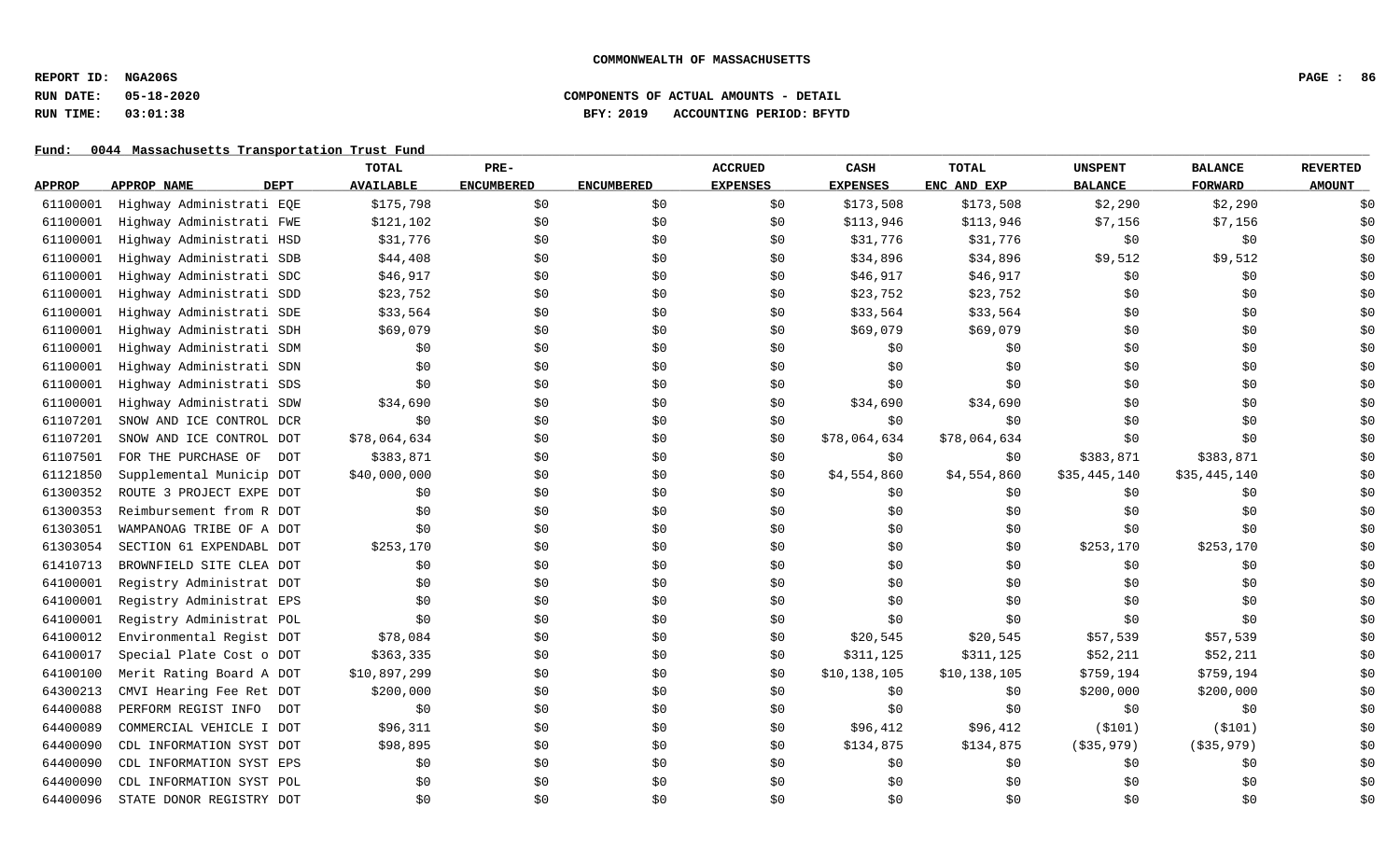**REPORT ID: NGA206S PAGE : 87**

### **RUN DATE: 05-18-2020 COMPONENTS OF ACTUAL AMOUNTS - DETAIL RUN TIME: 03:01:38 BFY: 2019 ACCOUNTING PERIOD: BFYTD**

|               |                                   | <b>TOTAL</b>     | PRE-              |                   | <b>ACCRUED</b>  | CASH            | TOTAL        | <b>UNSPENT</b> | <b>BALANCE</b> | <b>REVERTED</b> |
|---------------|-----------------------------------|------------------|-------------------|-------------------|-----------------|-----------------|--------------|----------------|----------------|-----------------|
| <b>APPROP</b> | <b>DEPT</b><br><b>APPROP NAME</b> | <b>AVAILABLE</b> | <b>ENCUMBERED</b> | <b>ENCUMBERED</b> | <b>EXPENSES</b> | <b>EXPENSES</b> | ENC AND EXP  | <b>BALANCE</b> | <b>FORWARD</b> | <b>AMOUNT</b>   |
| 64400097      | COMMERCIAL DRIVER LI DOT          | \$0              | \$0               | \$0               | \$0             | \$0             | \$0\$        | \$0            | \$0            | \$0             |
| 64400098      | SAFETY DATA IMPROVEM DOT          | \$0              | \$0               | \$0               | \$0             | \$0             | \$0          | \$0            | \$0            | \$0             |
| 64400099      | REAL ID DEMONSTRATIO DOT          | \$0              | \$0               | \$0               | \$0             | \$0             | \$0          | \$0            | \$0            | \$0             |
| 66100001      | Rail and Transit Adm DOT          | \$0              | \$0               | \$0               | \$0             | \$0             | \$0          | \$0            | \$0            | \$0             |
| 66120015      | CERTAIN CONTRACT ASS DOT          | \$88,000,000     | \$0               | \$0               | \$0             | \$84,000,000    | \$84,000,000 | \$4,000,000    | \$4,000,000    | \$0             |
| 66323500      | GLX Project Cambridg DOT          | \$5,154,691      | \$0               | \$0               | \$0             | \$0             | \$0          | \$5,154,691    | \$5,154,691    | \$0             |
| 66323502      | GLX Project Somervil DOT          | \$10,309,382     | \$0               | \$0               | \$0             | \$0             | \$0          | \$10,309,382   | \$10,309,382   | \$0             |
| 66329514      | RTA FORWARD FUNDING<br><b>DOT</b> | \$0              | \$0               | \$0               | \$0             | \$0             | \$0          | \$0            | \$0            | \$0             |
| 66400025      | URBAN RING TUNNEL ST DOT          | \$0              | \$0               | \$0               | \$0             | \$0             | \$0          | \$0            | \$0            | \$0             |
| 66420018      | Section 5311 Nonurba DOT          | \$4,266,858      | \$0               | \$0               | \$0             | \$4,255,294     | \$4,255,294  | \$11,563       | \$11,470       | \$93            |
| 66420019      | SECTION 5307 TRANSPO DOT          | \$0              | \$0               | \$0               | \$0             | \$0             | \$0          | \$0            | \$0            | \$0             |
| 66420020      | Section 5316 Job Acc DOT          | \$83,027         | \$0               | \$0               | \$0             | \$83,035        | \$83,035     | $($ \$8)       | $($ \$8)       | \$0             |
| 66420020      | Section 5316 Job Acc EHS          | (51)             | \$0               | \$0               | \$0             | \$0             | \$0          | (S1)           | (S1)           | \$0             |
| 66420022      | TRANSIT PLANNING RES DOT          | \$0              | \$0               | \$0               | \$0             | \$0             | \$0          | \$0            | \$0            | \$0             |
| 66420023      | Section 5303 & 5304<br>DOT        | \$3,386,775      | \$0               | \$0               | \$0             | \$3,386,223     | \$3,386,223  | \$551          | \$551          | \$0             |
| 66420026      | Section 5317 New Fre DMR          | \$0              | \$0               | \$0               | \$0             | \$0             | \$0\$        | \$0            | \$0            | \$0             |
| 66420026      | Section 5317 New Fre DOT          | \$75,326         | \$0               | \$0               | \$0             | \$75,213        | \$75,213     | \$113          | \$113          | \$0             |
| 66420026      | Section 5317 New Fre EHS          | \$0              | \$0               | \$0               | \$0             | \$0             | \$0          | \$0            | \$0            | \$0             |
| 66420027      | TRANSIT CAPITAL ASSI DOT          | \$0              | \$0               | \$0               | \$0             | \$0             | \$0          | \$0            | \$0            | \$0             |
| 66420028      | INTERMODAL TRANSPORT DOT          | \$0              | \$0               | \$0               | \$0             | \$0             | \$0          | \$0            | \$0            | \$0             |
| 66420029      | BusPlus Replacement<br>DOT        | (52)             | \$0               | \$0               | \$0             | \$0             | \$0          | (52)           | (52)           | \$0             |
| 66420030      | Transit Grant Bus an DOT          | \$758,910        | \$0               | \$0               | \$0             | \$758,914       | \$758,914    | (53)           | (53)           | \$0             |
| 66420031      | CMA Springfield Unio DOT          | \$0              | \$0               | \$0               | \$0             | \$0             | \$0          | \$0            | \$0            | \$0             |
| 66420049      | Section 5310 Special DOT          | \$6,012,629      | \$0               | \$0               | \$0             | \$5,994,308     | \$5,994,308  | \$18,322       | \$18,322       | \$0             |
| 66420049      | Section 5310 Special EHS          | \$71,573         | \$0               | \$0               | \$0             | \$71,573        | \$71,573     | \$0            | \$0            | \$0             |
| 66430011      | Fast Track New Bedfo DOT          | \$0              | \$0               | \$0               | \$0             | \$0             | \$0\$        | \$0            | \$0            | \$0             |
| 66430012      | ARRA Knowledge Corri DOT          | \$0              | \$0               | \$0               | \$0             | \$0             | \$0          | \$0            | \$0            | \$0             |
| 66430013      | Boston South Station DOT          | \$1,865,373      | \$0               | \$0               | \$0             | \$1,865,373     | \$1,865,373  | \$0            | \$0\$          | \$0             |
| 66430014      | High Speed Rail Corr DOT          | \$0              | \$0               | \$0               | \$0             | \$0             | \$0          | \$0            | \$0            | \$0             |
| 66430015      | Patriot Corridor Dou DOT          | \$226,579        | \$0               | \$0               | \$0             | \$226,579       | \$226,579    | \$0            | \$0            | \$0             |
| 66430016      | Northampton Station DOT           | \$0              | \$0               | \$0               | \$0             | \$0             | \$0          | \$0            | \$0            | \$0             |
| 67100100      | Massachusetts Depart DCP          | \$5,340,003      | \$0               | \$0               | \$0             | \$4,823,661     | \$4,823,661  | \$516,342      | \$516,342      | \$0             |
| 67100100      | Massachusetts Depart DOT          | \$50,622         | \$0               | \$0               | \$0             | \$0             | \$0          | \$50,622       | \$50,622       | \$0             |
| 67100100      | Massachusetts Depart GOV          | \$113,790        | \$0               | \$0               | \$0             | \$113,790       | \$113,790    | \$0            | \$0            | \$0             |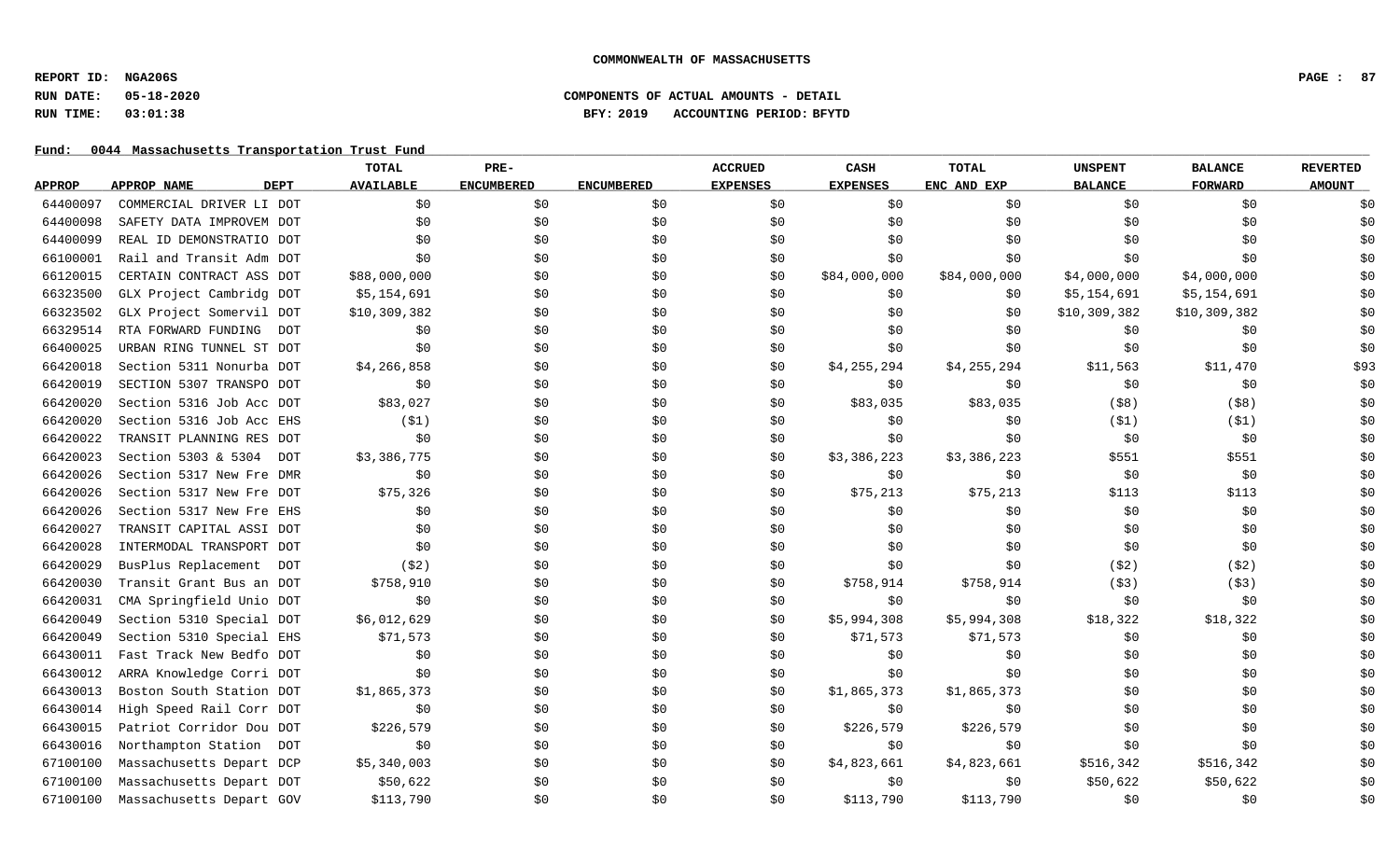**REPORT ID: NGA206S PAGE : 88**

**RUN DATE: 05-18-2020 COMPONENTS OF ACTUAL AMOUNTS - DETAIL**

**RUN TIME: 03:01:38 BFY: 2019 ACCOUNTING PERIOD: BFYTD**

|             |                                   | TOTAL            | PRE-              |                   | <b>ACCRUED</b>  | CASH                                                                     | TOTAL       | <b>UNSPENT</b> | <b>BALANCE</b> | <b>REVERTED</b> |
|-------------|-----------------------------------|------------------|-------------------|-------------------|-----------------|--------------------------------------------------------------------------|-------------|----------------|----------------|-----------------|
| APPROP      | APPROP NAME<br><b>DEPT</b>        | <b>AVAILABLE</b> | <b>ENCUMBERED</b> | <b>ENCUMBERED</b> | <b>EXPENSES</b> | <b>EXPENSES</b>                                                          | ENC AND EXP | <b>BALANCE</b> | <b>FORWARD</b> | <b>AMOUNT</b>   |
| 67100100    | Massachusetts Depart IGO          | \$0              | \$0               | \$0               | \$0             |                                                                          | \$0         | SO.            | \$0            | \$0             |
| 67100100    | Massachusetts Depart ITD          | \$0              | \$0               | S0                | \$0             | \$0                                                                      | S0          | SO.            | SO.            | \$0             |
| 67100100    | Massachusetts Depart SCA          | \$71,596         | \$0               | \$0               | \$0             | \$71,596                                                                 | \$71,596    | SO.            | SO.            | \$0             |
| 67100110    | RETAINED REVENUE-FOR DOT          |                  | \$0               | S0                | \$0             | \$0                                                                      | \$0         |                | \$0            | \$0             |
| 67100150    | Transportation Netwo DOT          | \$3,239,876      | \$0               | \$0               | \$0             | \$0                                                                      | \$0         | \$3,239,876    | \$3,239,876    | \$0             |
| 67103328    | Debt Collection<br><b>DOT</b>     | S0               | \$0               | \$0               | \$0             | \$0                                                                      | \$0         |                | S0             | \$0             |
| 67301202    | MassDOT Joint Transp DOT          | \$250,214        | \$0               | \$0               | \$0             | \$0                                                                      | \$0         | \$250,214      | \$250, 214     | \$0             |
| 67309514    | Norfolk Southern RR DOT           | \$76,243         | \$0               | S0                | \$0             | \$0                                                                      | \$0         | \$76,243       | \$76,243       | \$0             |
|             | 67420064 MA Construction Care DOT | (50)             | \$0               | \$0               | \$0             | \$0                                                                      | S0          | (50)           | (50)           | \$0             |
| 68100003    | Aeronautics Administ DOT          | \$0              | \$0               | S0                | \$0             | \$0                                                                      | \$0         | \$0            | \$0            | \$0             |
| 68303250    | Statewide Airport Sy DOT          | \$442            | \$0               | S0                | \$0             | S O                                                                      | \$0         | \$442          | \$442          | \$0             |
| FUND TOTAL: |                                   | \$2,583,941,032  | \$0               | \$0               |                 | $$0$ $$1,567,635,329$ $$1,567,635,329$ $$1,016,305,702$ $$1,016,302,654$ |             |                |                | \$3,048         |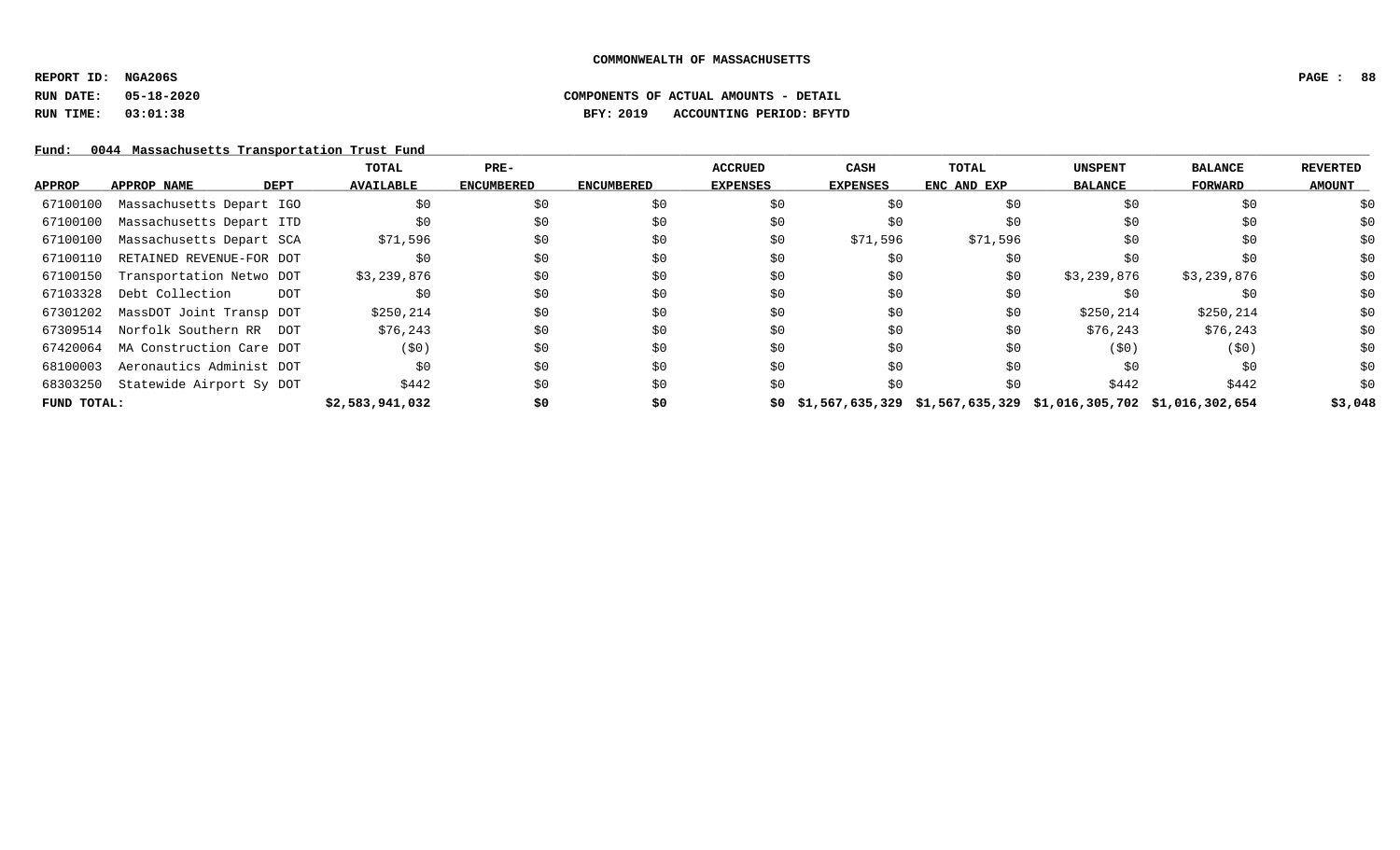**REPORT ID: NGA206S PAGE : 89**

**RUN DATE: 05-18-2020 COMPONENTS OF ACTUAL AMOUNTS - DETAIL RUN TIME: 03:01:38 BFY: 2019 ACCOUNTING PERIOD: BFYTD**

Fund: 0047 Organ and Tissue Donor Registration Fund

|               |                          |             | TOTAL            | PRE-              |                   | <b>ACCRUED</b>  | CASH            | TOTAL       | UNSPENT        | <b>BALANCE</b> | <b>REVERTED</b> |
|---------------|--------------------------|-------------|------------------|-------------------|-------------------|-----------------|-----------------|-------------|----------------|----------------|-----------------|
| <b>APPROP</b> | APPROP NAME              | <b>DEPT</b> | <b>AVAILABLE</b> | <b>ENCUMBERED</b> | <b>ENCUMBERED</b> | <b>EXPENSES</b> | <b>EXPENSES</b> | ENC AND EXP | <b>BALANCE</b> | <b>FORWARD</b> | <b>AMOUNT</b>   |
| 45106837      | Organ Tissue Donor R DPH |             | \$959,135        |                   |                   |                 | \$197,963       | \$197,963   | \$761,172      | \$761,172      |                 |
| FUND TOTAL:   |                          |             | \$959,135        |                   |                   |                 | \$197,963       | \$197,963   | \$761,172      | \$761,172      |                 |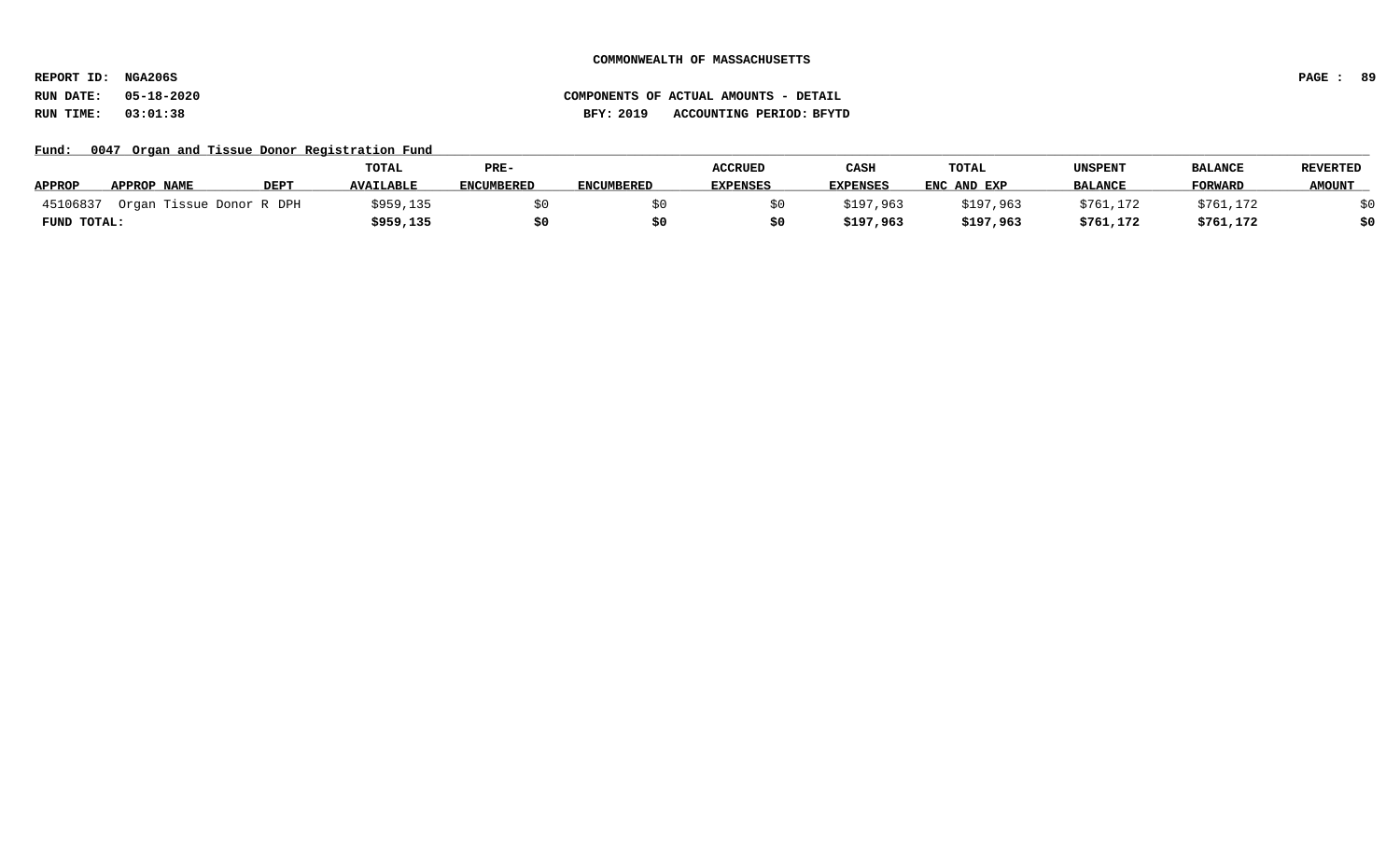**REPORT ID: NGA206S PAGE : 90**

**RUN DATE: 05-18-2020 COMPONENTS OF ACTUAL AMOUNTS - DETAIL RUN TIME: 03:01:38 BFY: 2019 ACCOUNTING PERIOD: BFYTD**

Fund: 0048 Department of Fire Services Hazardous Material Emergency Mit

|               |                     |             | <b>TOTAL</b>     | PRE-              |                   | <b>ACCRUED</b>  | CASH            | <b>TOTAL</b> | UNSPENT        | <b>BALANCE</b> | <b>REVERTED</b> |
|---------------|---------------------|-------------|------------------|-------------------|-------------------|-----------------|-----------------|--------------|----------------|----------------|-----------------|
| <b>APPROP</b> | APPROP NAME         | <b>DEPT</b> | <b>AVAILABLE</b> | <b>ENCUMBERED</b> | <b>ENCUMBERED</b> | <b>EXPENSES</b> | <b>EXPENSES</b> | ENC AND EXP  | <b>BALANCE</b> | <b>FORWARD</b> | <b>AMOUNT</b>   |
| 8324101       | HAZARDOUS MATERIALS | DFS         | \$842,366        |                   |                   |                 | ;592,331        | \$592,331    | \$250,035      | \$250,035      |                 |
| FUND TOTAL:   |                     |             | \$842,366        |                   |                   |                 | \$592,331       | \$592,331    | \$250,035      | \$250,035      |                 |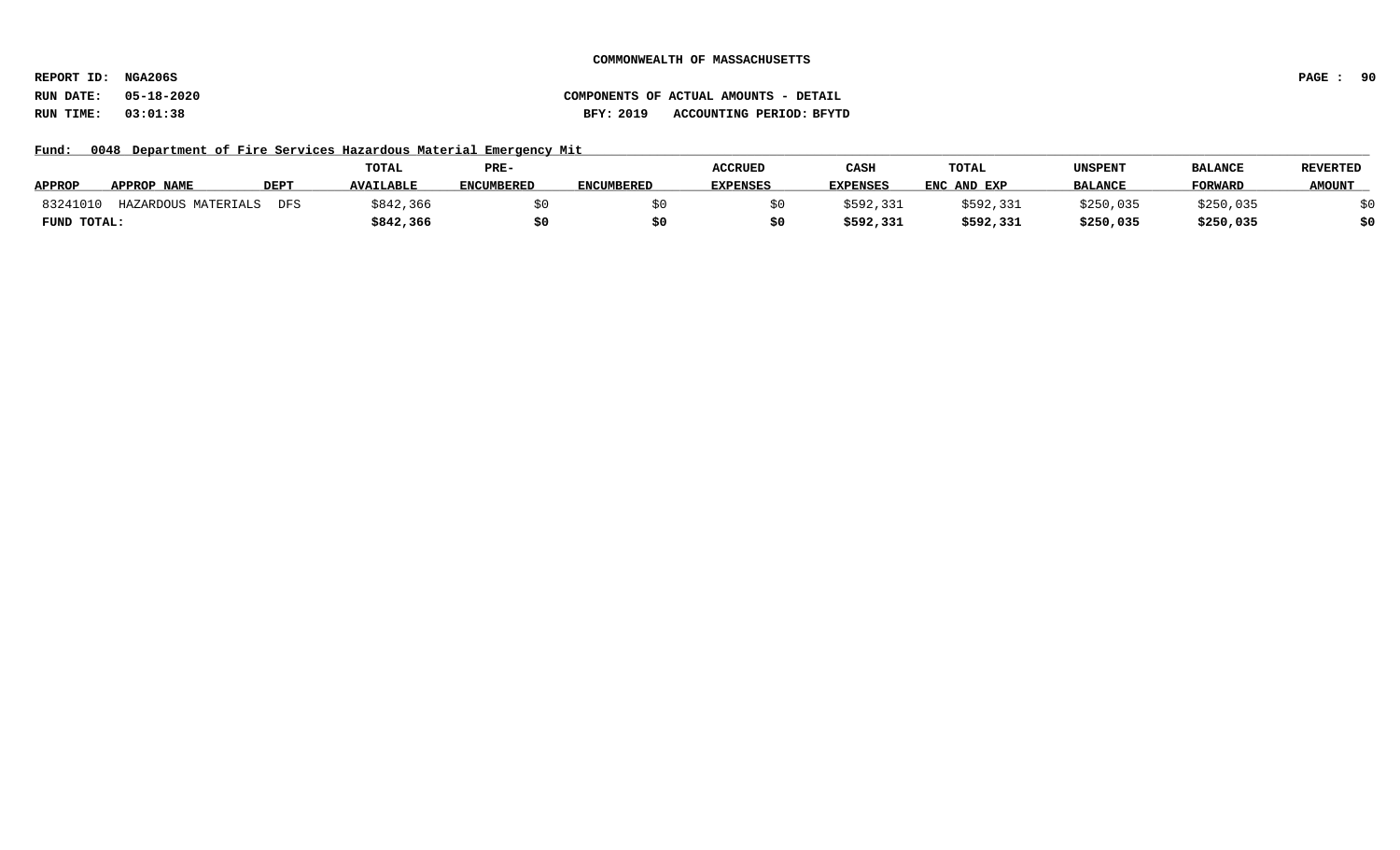**REPORT ID: NGA206S PAGE : 91**

# **RUN DATE: 05-18-2020 COMPONENTS OF ACTUAL AMOUNTS - DETAIL RUN TIME: 03:01:38 BFY: 2019 ACCOUNTING PERIOD: BFYTD**

### Fund: 0049 Registers Technological Fund

|               |                          |             | <b>TOTAL</b>     | PRE-              |                   | <b>ACCRUED</b>  | CASH            | TOTAL       | UNSPENT        | <b>BALANCE</b> | <b>REVERTED</b> |
|---------------|--------------------------|-------------|------------------|-------------------|-------------------|-----------------|-----------------|-------------|----------------|----------------|-----------------|
| <b>APPROP</b> | APPROP NAME              | <b>DEPT</b> | <b>AVAILABLE</b> | <b>ENCUMBERED</b> | <b>ENCUMBERED</b> | <b>EXPENSES</b> | <b>EXPENSES</b> | ENC AND EXP | <b>BALANCE</b> | <b>FORWARD</b> | <b>AMOUNT</b>   |
| 05266601      | REGISTERS TECHNOLOGI SEC |             | \$5,101,956      |                   |                   |                 | \$4,173,235     | \$4,173,235 | \$928,721      | \$928,721      |                 |
| FUND TOTAL:   |                          |             | \$5,101,956      | \$0               |                   |                 | \$4,173,235     | \$4,173,235 | \$928,721      | \$928,721      | \$0             |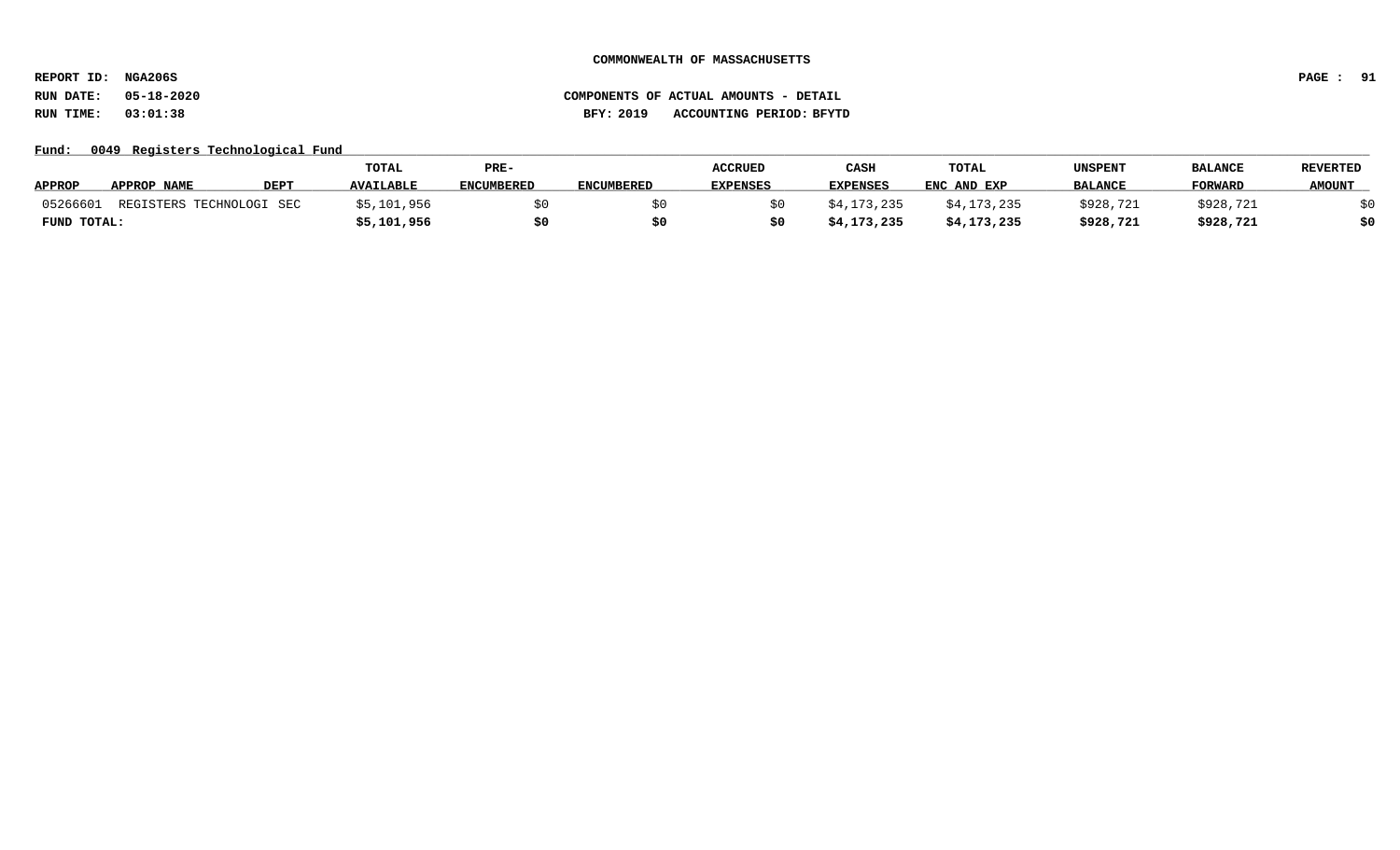**REPORT ID: NGA206S PAGE : 92**

### **RUN DATE: 05-18-2020 COMPONENTS OF ACTUAL AMOUNTS - DETAIL RUN TIME: 03:01:38 BFY: 2019 ACCOUNTING PERIOD: BFYTD**

Fund: 0050 County Registers Techological Fund

|               |                          |             | TOTAL            | PRE-              |                   | <b>ACCRUED</b>  | CASH            | TOTAL       | UNSPENT        | <b>BALANCE</b> | REVERTED      |
|---------------|--------------------------|-------------|------------------|-------------------|-------------------|-----------------|-----------------|-------------|----------------|----------------|---------------|
| <b>APPROP</b> | APPROP NAME              | <b>DEPT</b> | <b>AVAILABLE</b> | <b>ENCUMBERED</b> | <b>ENCUMBERED</b> | <b>EXPENSES</b> | <b>EXPENSES</b> | ENC AND EXP | <b>BALANCE</b> | <b>FORWARD</b> | <b>AMOUNT</b> |
| 17906602      | COUNTY REGISTERS TEC ITD |             | \$5,493,006      |                   |                   |                 | \$1,114,178     | \$1,114,178 | \$4,378,829    | \$4,378,829    |               |
| FUND TOTAL:   |                          |             | \$5,493,006      |                   |                   |                 | \$1,114,178     | \$1,114,178 | \$4,378,829    | \$4,378,829    | \$0           |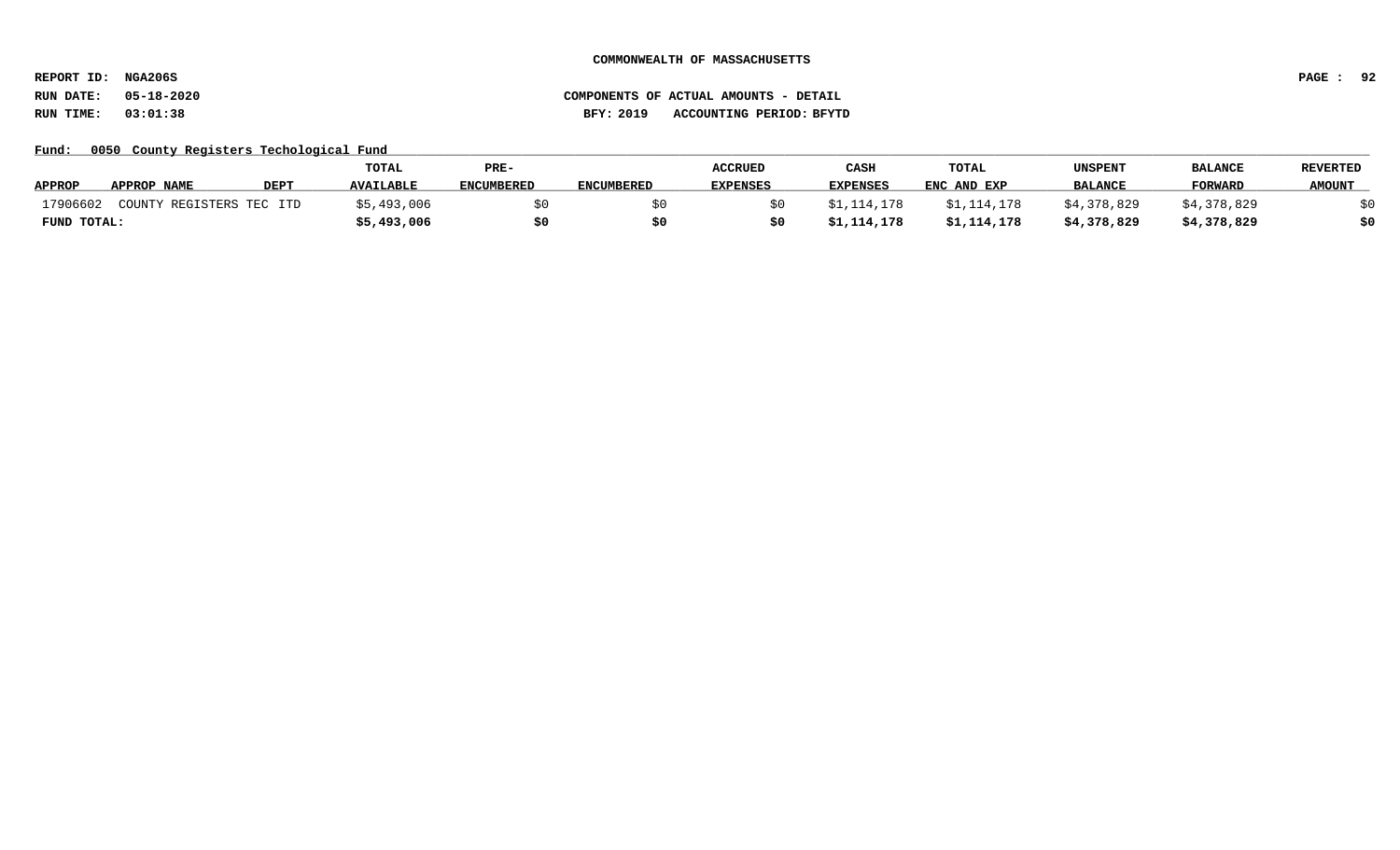**REPORT ID: NGA206S PAGE : 93**

**RUN DATE: 05-18-2020 COMPONENTS OF ACTUAL AMOUNTS - DETAIL RUN TIME: 03:01:38 BFY: 2019 ACCOUNTING PERIOD: BFYTD**

**Fund: \_\_\_\_\_\_\_\_\_\_\_\_\_\_\_\_\_\_\_\_\_\_\_\_\_\_\_\_\_\_\_\_\_\_\_\_\_\_\_\_\_\_\_\_\_\_\_\_\_\_\_\_\_\_\_\_\_\_\_\_\_\_\_\_\_\_\_\_\_\_\_\_\_\_\_\_\_\_\_\_\_\_\_\_\_\_\_\_\_\_\_\_\_\_\_\_\_\_\_\_\_\_\_\_\_\_\_\_\_\_\_\_\_\_\_\_\_\_\_\_\_\_\_\_\_\_\_\_\_\_\_\_\_\_\_\_\_\_\_\_\_\_\_\_\_\_\_\_\_\_\_\_\_\_\_\_\_\_\_\_\_\_\_\_\_\_\_\_\_\_\_\_\_\_\_\_\_\_ 0051 State Elections Fund**

|               |                          |             | TOTAL            | PRE-              |                   | <b>ACCRUED</b>  | <b>CASH</b>     | <b>TOTAL</b> | <b>UNSPENT</b> | <b>BALANCE</b> | REVERTED      |
|---------------|--------------------------|-------------|------------------|-------------------|-------------------|-----------------|-----------------|--------------|----------------|----------------|---------------|
| <b>APPROP</b> | APPROP NAME              | <b>DEPT</b> | <b>AVAILABLE</b> | <b>ENCUMBERED</b> | <b>ENCUMBERED</b> | <b>EXPENSES</b> | <b>EXPENSES</b> | ENC AND EXP  | <b>BALANCE</b> | FORWARD        | <b>AMOUNT</b> |
| 12015600      | STATE ELECTION CAMPA CPF |             | \$1,210,258      |                   |                   |                 | \$1,087,992     | \$1,087,992  | \$122,266      | \$122,266      | \$0           |
| 12015600      | STATE ELECTION CAMPA DOR |             | \$236,310        |                   |                   |                 |                 |              | \$236,310      | \$236,310      | \$0           |
| FUND TOTAL:   |                          |             | \$1,446,567      | \$0               |                   |                 | \$1,087,992     | \$1,087,992  | \$358,576      | \$358,576      | \$0           |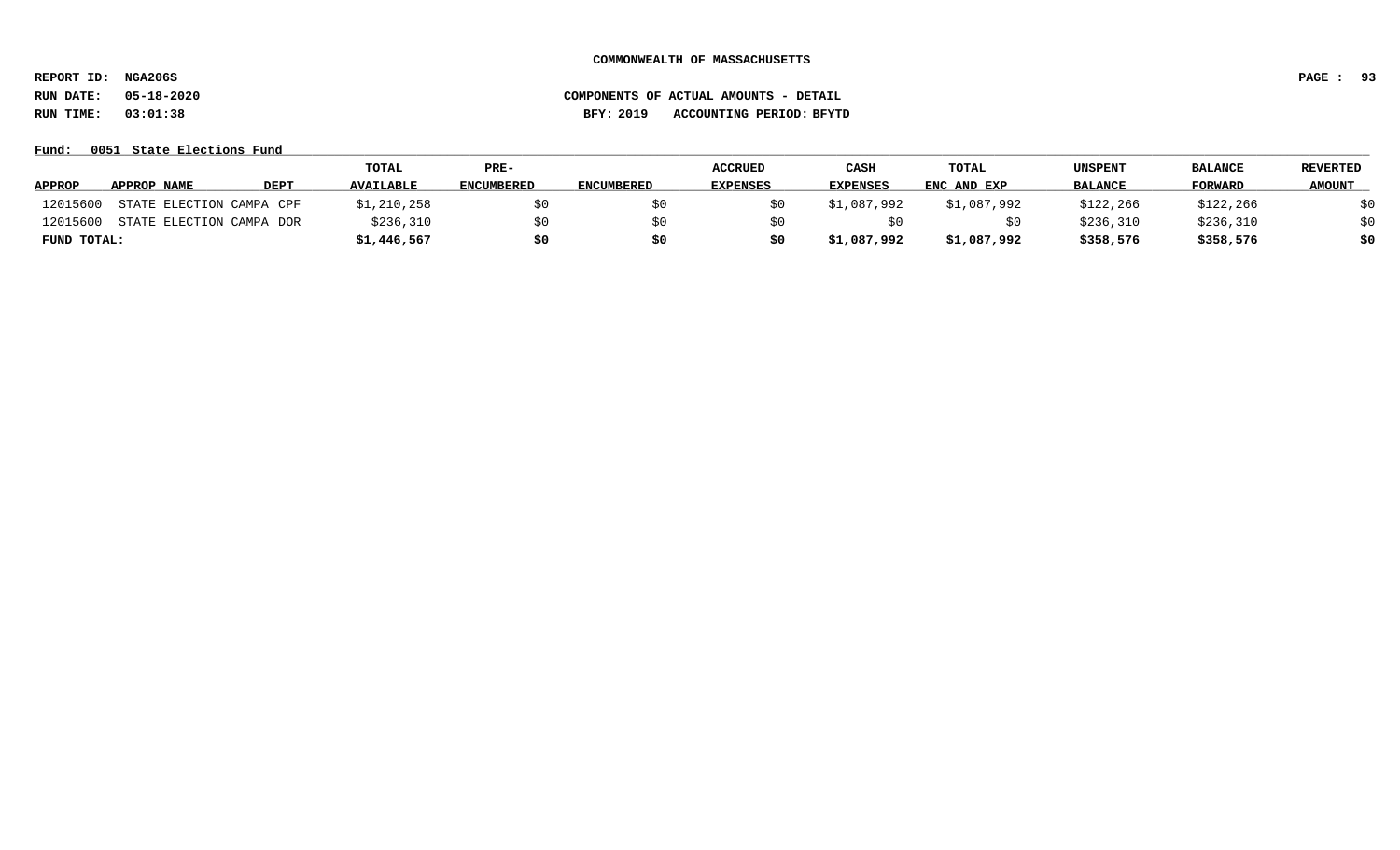**REPORT ID: NGA206S PAGE : 94**

**RUN DATE: 05-18-2020 COMPONENTS OF ACTUAL AMOUNTS - DETAIL**

**RUN TIME: 03:01:38 BFY: 2019 ACCOUNTING PERIOD: BFYTD**

**Fund: \_\_\_\_\_\_\_\_\_\_\_\_\_\_\_\_\_\_\_\_\_\_\_\_\_\_\_\_\_\_\_\_\_\_\_\_\_\_\_\_\_\_\_\_\_\_\_\_\_\_\_\_\_\_\_\_\_\_\_\_\_\_\_\_\_\_\_\_\_\_\_\_\_\_\_\_\_\_\_\_\_\_\_\_\_\_\_\_\_\_\_\_\_\_\_\_\_\_\_\_\_\_\_\_\_\_\_\_\_\_\_\_\_\_\_\_\_\_\_\_\_\_\_\_\_\_\_\_\_\_\_\_\_\_\_\_\_\_\_\_\_\_\_\_\_\_\_\_\_\_\_\_\_\_\_\_\_\_\_\_\_\_\_\_\_\_\_\_\_\_\_\_\_\_\_\_\_\_ 0056 Enhanced 911 Fund**

|               |                   |            | TOTAL            | PRE-              |                   | <b>ACCRUED</b>  | CASH            | TOTAL        | <b>UNSPENT</b> | <b>BALANCE</b> | REVERTED      |
|---------------|-------------------|------------|------------------|-------------------|-------------------|-----------------|-----------------|--------------|----------------|----------------|---------------|
| <b>APPROP</b> | APPROP NAME       | DEPT       | <b>AVAILABLE</b> | <b>ENCUMBERED</b> | <b>ENCUMBERED</b> | <b>EXPENSES</b> | <b>EXPENSES</b> | ENC AND EXP  | <b>BALANCE</b> | <b>FORWARD</b> | <b>AMOUNT</b> |
| 80000913      | Enhanced 911 Fund | EPS        | \$226,700,542    | \$0               | \$0               | \$0             | \$80,065,602    | \$80,065,602 | \$146,634,940  | \$146,634,940  | \$0           |
| 80000911      | Enhanced 911 Fund | <b>ITD</b> | \$374,103        | \$0               | \$0               | \$0             | \$374,103       | \$374,103    | \$0            | \$0            | \$0           |
| 80000911      | Enhanced 911 Fund | MCD        | \$85,000         | \$0               | \$0               | \$0             | \$85,000        | \$85,000     | \$0            | \$0            | \$0           |
| 80000911      | Enhanced 911 Fund | POL        | \$3,316,095      | \$0               | \$0               | \$0             | \$3,316,095     | \$3,316,095  | \$0            | \$0            | \$0           |
| 80000911      | Enhanced 911 Fund | SDB        | \$2,134,987      | \$0               | \$0               | \$0             | \$2,134,987     | \$2,134,987  | \$0            | \$0            | \$0           |
| 80000911      | Enhanced 911 Fund | SDC        | \$1,764,568      | \$0               | \$0               | \$0             | \$1,764,568     | \$1,764,568  | \$0            | \$0            | \$0           |
| 80000911      | Enhanced 911 Fund | SDD        | \$1,054,272      | \$0               | \$0               | \$0             | \$1,054,272     | \$1,054,272  | \$0            | \$0            | \$0           |
| 80000911      | Enhanced 911 Fund | SDE        | \$4,030,789      | \$0               | \$0               | \$0             | \$4,030,789     | \$4,030,789  | \$0            | \$0            | \$0           |
| FUND TOTAL:   |                   |            | \$239,460,355    | \$0               | \$0               | \$0             | \$92,825,415    | \$92,825,415 | \$146,634,940  | \$146,634,940  | \$0           |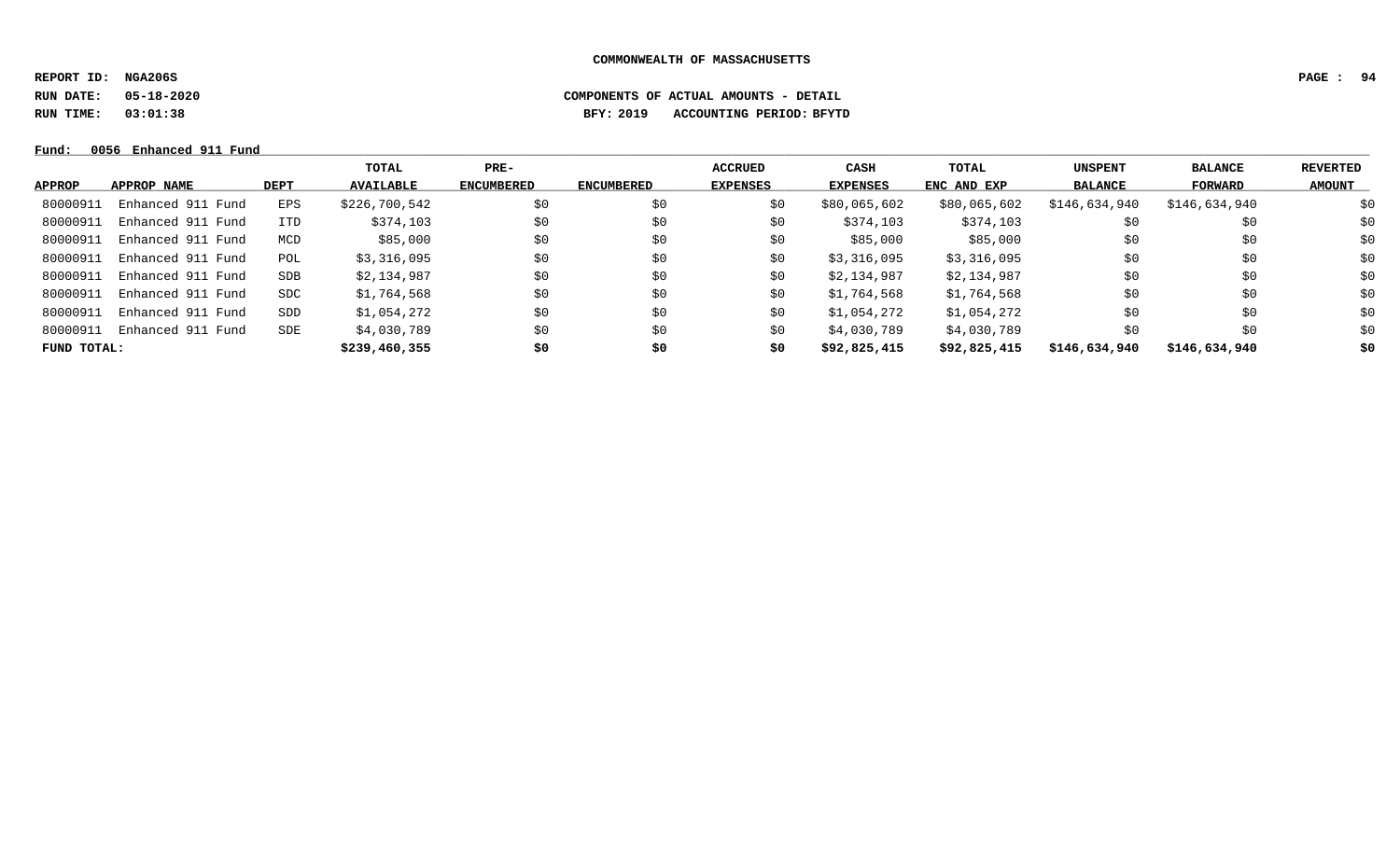**REPORT ID: NGA206S PAGE : 95**

# **RUN DATE: 05-18-2020 COMPONENTS OF ACTUAL AMOUNTS - DETAIL RUN TIME: 03:01:38 BFY: 2019 ACCOUNTING PERIOD: BFYTD**

Fund: 0057 Counsel for Indigent Salary Enhancement Trust Fund

|               |                          |             | TOTAL            | PRE-              |                   | <b>ACCRUED</b>  | CASH            | TOTAL       | <b>UNSPENT</b> | <b>BALANCE</b> | <b>REVERTED</b> |
|---------------|--------------------------|-------------|------------------|-------------------|-------------------|-----------------|-----------------|-------------|----------------|----------------|-----------------|
| <b>APPROP</b> | APPROP NAME              | <b>DEPT</b> | <b>AVAILABLE</b> | <b>ENCUMBERED</b> | <b>ENCUMBERED</b> | <b>EXPENSES</b> | <b>EXPENSES</b> | ENC AND EXP | <b>BALANCE</b> | FORWARD        | <b>AMOUNT</b>   |
| 03300057      | Counsel for Indigent CPC |             | \$2,230          |                   |                   |                 |                 |             | \$2,230        | \$2,230        | \$0             |
| 03300057      | Counsel for Indigent TRC |             |                  |                   |                   |                 |                 |             | \$15           | \$15           | \$0             |
| FUND TOTAL:   |                          |             | \$2,245          | \$0               |                   |                 | \$0             |             | \$2,245        | \$2,245        | \$0             |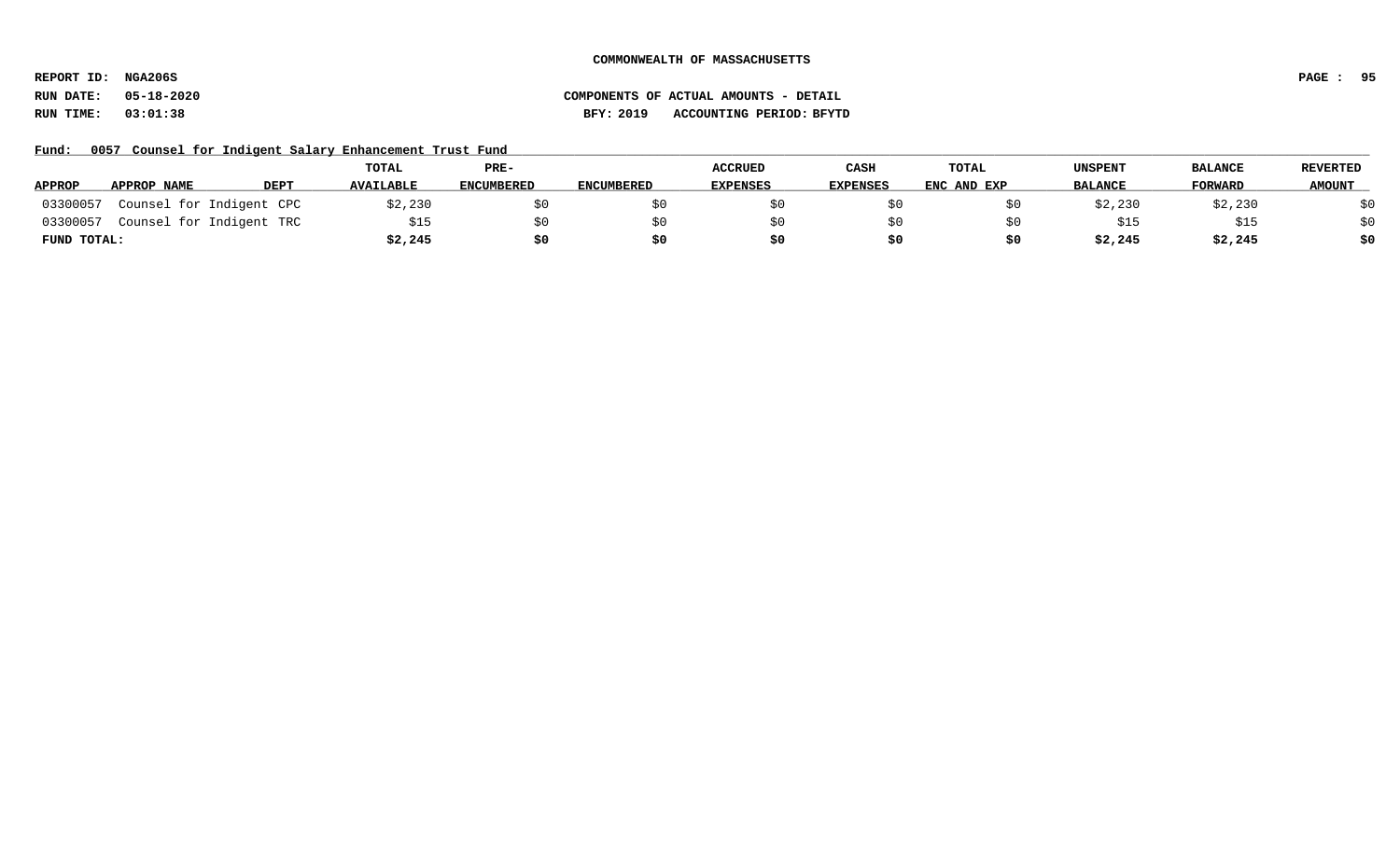**REPORT ID: NGA206S PAGE : 96**

**RUN DATE: 05-18-2020 COMPONENTS OF ACTUAL AMOUNTS - DETAIL RUN TIME: 03:01:38 BFY: 2019 ACCOUNTING PERIOD: BFYTD**

### Fund: 0058 Smart Growth Housing Trust Fund

|               |                          |             | TOTAL            | PRE-              |                   | <b>ACCRUED</b>  | CASH            | TOTAL       | UNSPENT        | <b>BALANCE</b> | <b>REVERTED</b> |
|---------------|--------------------------|-------------|------------------|-------------------|-------------------|-----------------|-----------------|-------------|----------------|----------------|-----------------|
| <b>APPROP</b> | <b>APPROP NAME</b>       | <b>DEPT</b> | <b>AVAILABLE</b> | <b>ENCUMBERED</b> | <b>ENCUMBERED</b> | <b>EXPENSES</b> | <b>EXPENSES</b> | ENC AND EXP | <b>BALANCE</b> | <b>FORWARD</b> | <b>AMOUNT</b>   |
| 70044500      | OCD Smart Growth Hou OCD |             |                  |                   |                   |                 |                 |             |                |                |                 |
| FUND TOTAL:   |                          |             |                  |                   |                   |                 |                 |             |                |                | \$0             |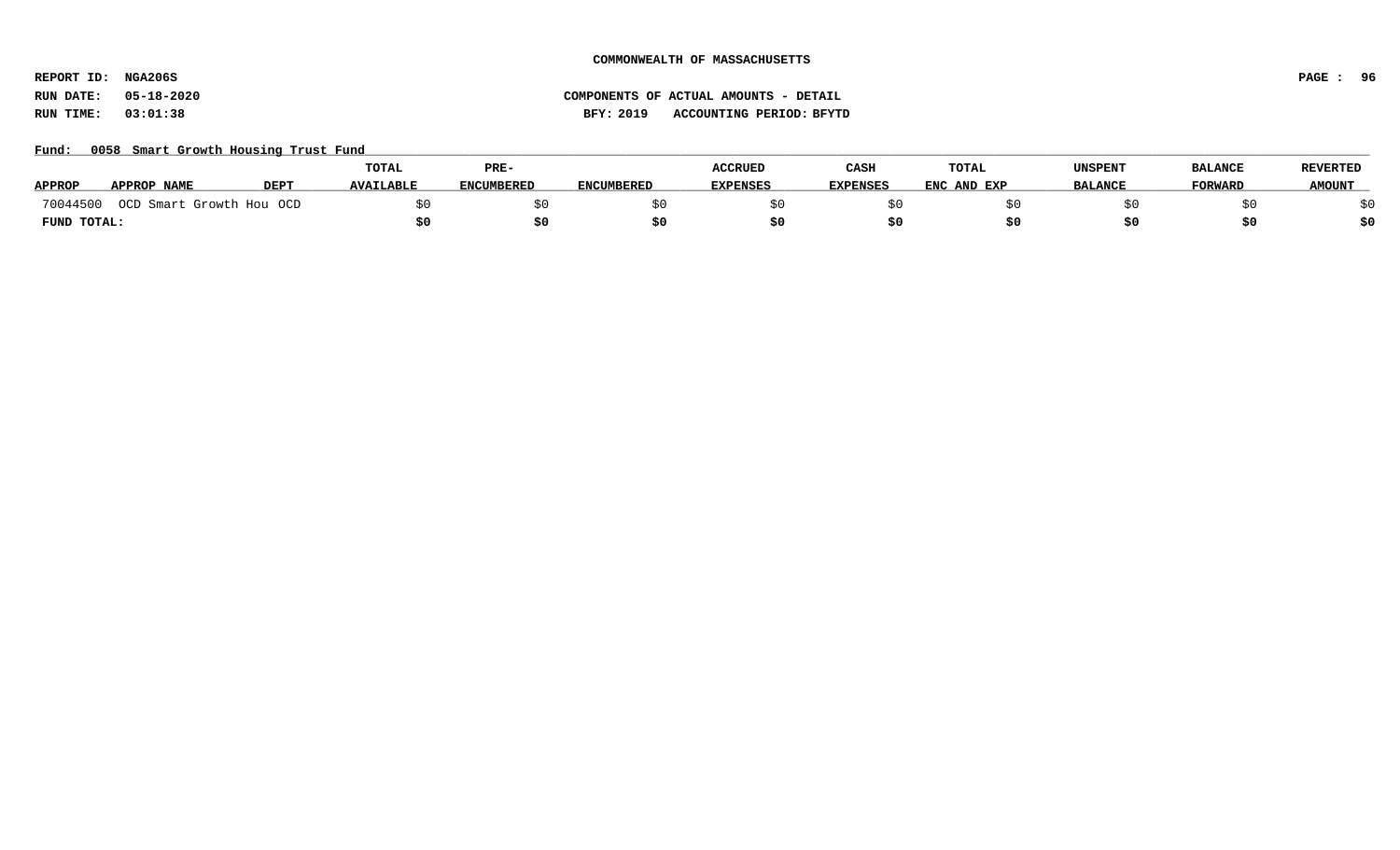**REPORT ID: NGA206S PAGE : 97**

Fund: 0059 Special Projects Permitting and Oversight Fund

|               |                          |             | <b>TOTAL</b>     | PRE-              |                   | <b>ACCRUED</b>  | CASH            | TOTAL       | UNSPENT        | <b>BALANCE</b> | REVERTED      |
|---------------|--------------------------|-------------|------------------|-------------------|-------------------|-----------------|-----------------|-------------|----------------|----------------|---------------|
| <b>APPROP</b> | APPROP NAME              | <b>DEPT</b> | <b>AVAILABLE</b> | <b>ENCUMBERED</b> | <b>ENCUMBERED</b> | <b>EXPENSES</b> | <b>EXPENSES</b> | ENC AND EXP | <b>BALANCE</b> | <b>FORWARD</b> | <b>AMOUNT</b> |
| 22000059      | Special Projects Per EQE |             | \$9,666,899      |                   |                   |                 | \$2,628,084     | \$2,628,084 | \$7,038,814    | \$7,038,814    |               |
| FUND TOTAL:   |                          |             | \$9,666,899      |                   |                   |                 | \$2,628,084     | \$2,628,084 | \$7,038,814    | \$7,038,814    | \$0           |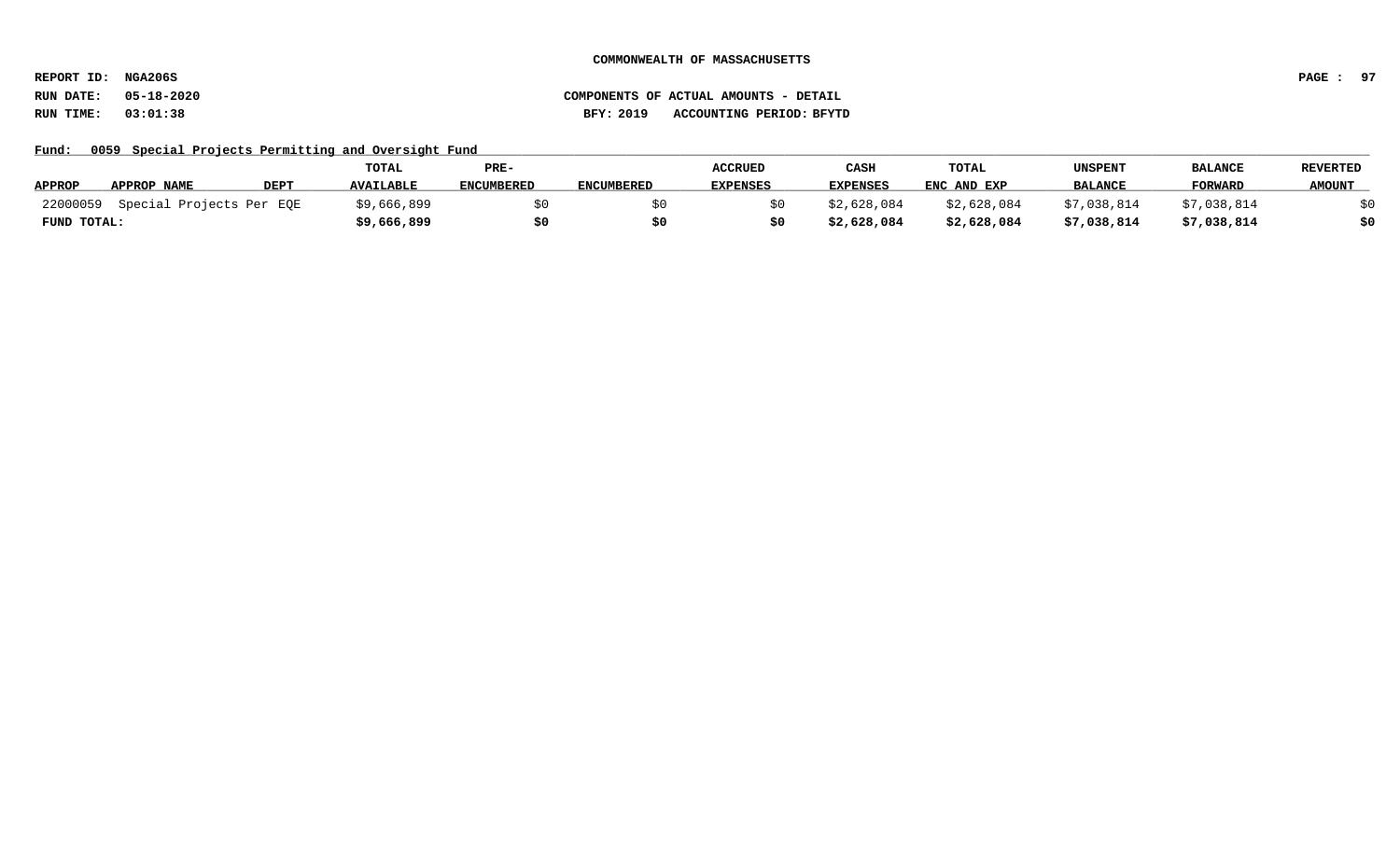**REPORT ID: NGA206S PAGE : 98**

Fund: 0060 Division of Energy Resources Credit Trust Fund

|               |                          |             | TOTAL            | PRE-              |                   | <b>ACCRUED</b>  | CASH            | TOTAL       | <b>UNSPENT</b> | <b>BALANCE</b> | <b>REVERTED</b> |
|---------------|--------------------------|-------------|------------------|-------------------|-------------------|-----------------|-----------------|-------------|----------------|----------------|-----------------|
| <b>APPROP</b> | APPROP NAME              | <b>DEPT</b> | <b>AVAILABLE</b> | <b>ENCUMBERED</b> | <b>ENCUMBERED</b> | <b>EXPENSES</b> | <b>EXPENSES</b> | ENC AND EXP | <b>BALANCE</b> | <b>FORWARD</b> | <b>AMOUNT</b>   |
| 70067061      | Division of Energy R ENE |             | \$1,700,581      |                   |                   |                 | \$1,657,753     | \$1,657,753 | \$42,828       | \$42,828       |                 |
| FUND TOTAL:   |                          |             | \$1,700,581      |                   |                   |                 | \$1,657,753     | \$1,657,753 | \$42,828       | \$42,828       | \$0             |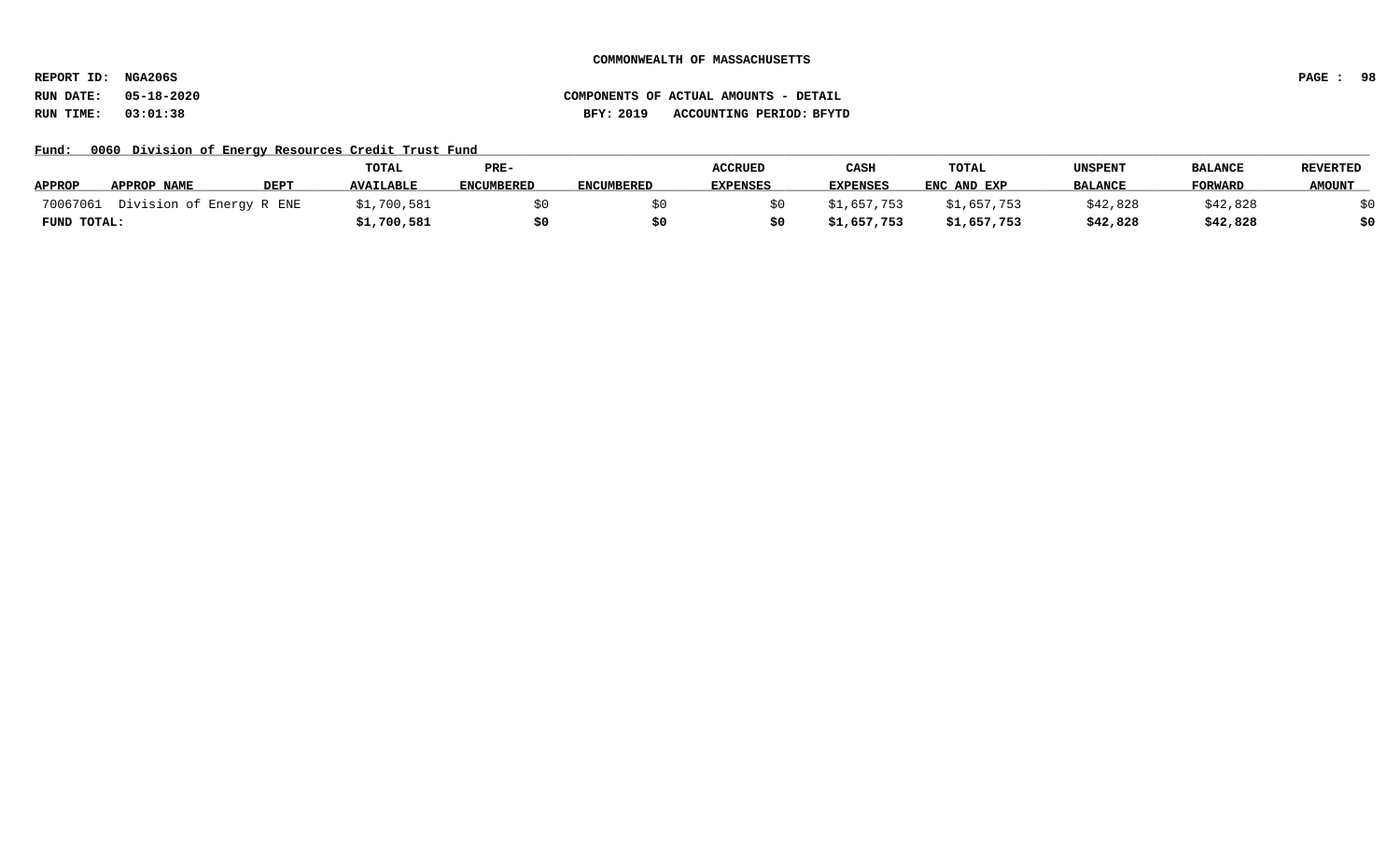**REPORT ID: NGA206S PAGE : 99**

# **RUN DATE: 05-18-2020 COMPONENTS OF ACTUAL AMOUNTS - DETAIL RUN TIME: 03:01:38 BFY: 2019 ACCOUNTING PERIOD: BFYTD**

Fund: 0062 School Modernization and Reconstruction Trust Fund

|               |                          |      | TOTAL            | PRE-       |                   | <b>ACCRUED</b>  | CASH            | <b>TOTAL</b>  | UNSPENT        | <b>BALANCE</b> | <b>REVERTED</b> |
|---------------|--------------------------|------|------------------|------------|-------------------|-----------------|-----------------|---------------|----------------|----------------|-----------------|
| <b>APPROP</b> | APPROP NAME              | DEPT | <b>AVAILABLE</b> | ENCUMBERED | <b>ENCUMBERED</b> | <b>EXPENSES</b> | <b>EXPENSES</b> | ENC AND EXP   | <b>BALANCE</b> | <b>FORWARD</b> | <b>AMOUNT</b>   |
| 06107220      | School Modernization TRE |      | \$893,200,383    |            |                   |                 | \$893,200,383   | \$893,200,383 |                |                |                 |
| FUND TOTAL:   |                          |      | \$893,200,383    |            |                   |                 | \$893,200,383   | \$893,200,383 |                |                |                 |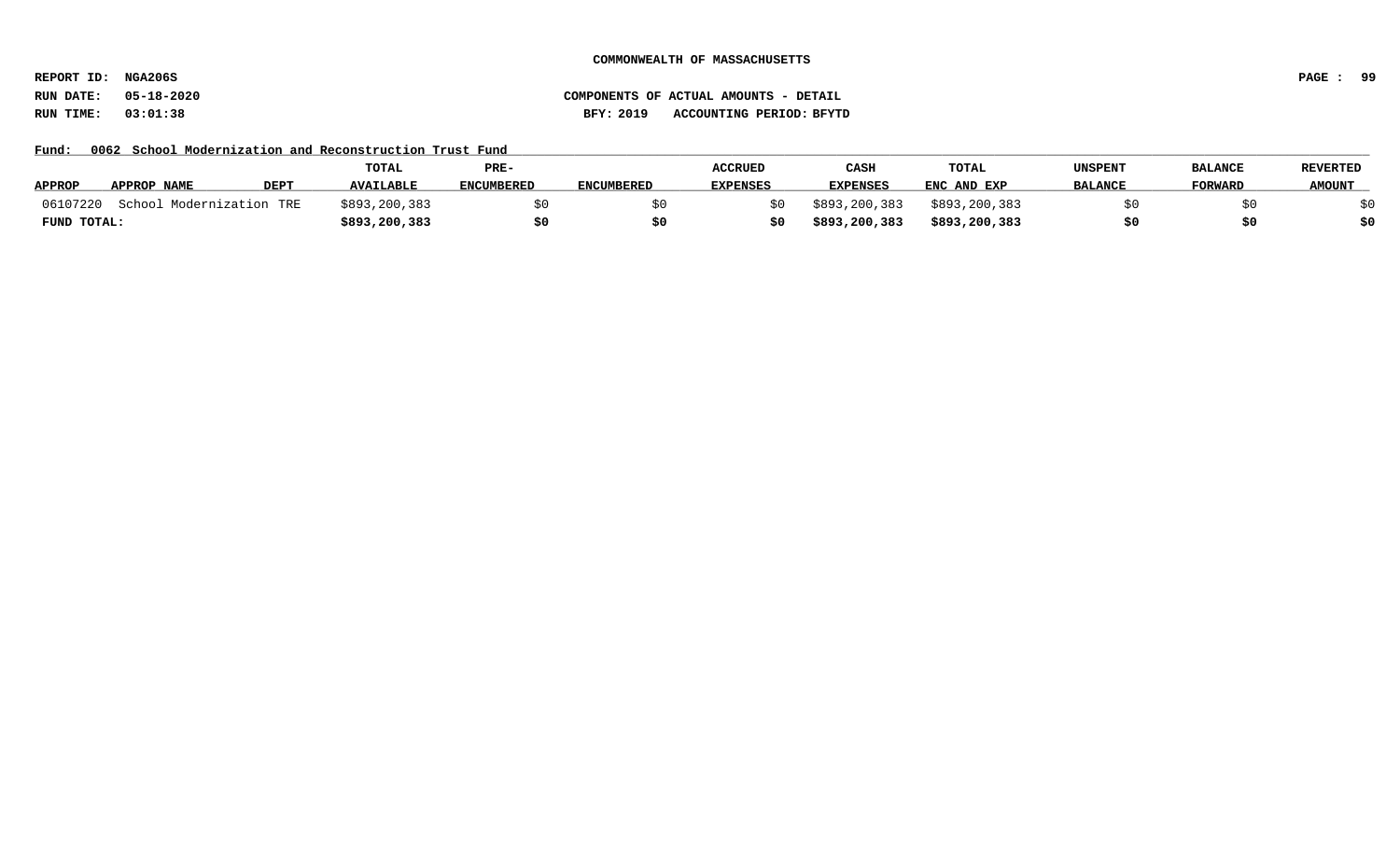**REPORT ID: NGA206S PAGE : 100**

### Fund: 0065 Roche Community Rink Fund

|               |                          |             | <b>TOTAL</b>     | PRE-              |                   | <b>ACCRUED</b>  | CASH            | <b>TOTAL</b> | UNSPENT        | <b>BALANCI</b> | <b>REVERTED</b> |
|---------------|--------------------------|-------------|------------------|-------------------|-------------------|-----------------|-----------------|--------------|----------------|----------------|-----------------|
| <b>APPROP</b> | APPROP NAME              | <b>DEPT</b> | <b>AVAILABLE</b> | <b>ENCUMBERED</b> | <b>ENCUMBERED</b> | <b>EXPENSES</b> | <b>EXPENSES</b> | ENC AND EXP  | <b>BALANCE</b> | <b>FORWARD</b> | <b>AMOUNT</b>   |
| 28000065      | Roche Community Rink DCR |             | \$592,579        |                   |                   |                 |                 |              | \$592,579      | \$592,579      |                 |
| FUND TOTAL:   |                          |             | \$592,579        | \$0               |                   |                 |                 |              | \$592,579      | \$592,579      | \$0             |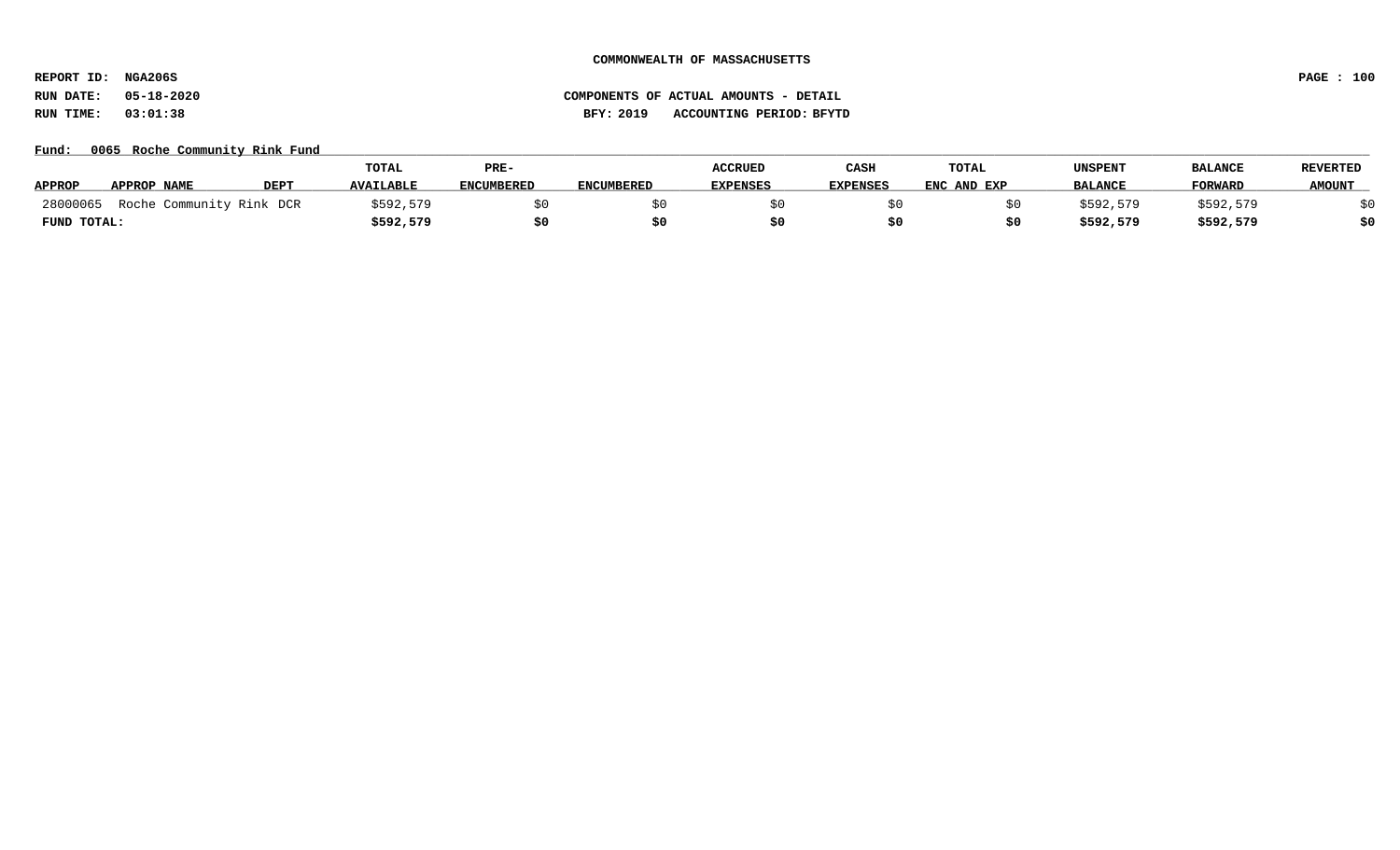**REPORT ID: NGA206S PAGE : 101**

# **RUN DATE: 05-18-2020 COMPONENTS OF ACTUAL AMOUNTS - DETAIL RUN TIME: 03:01:38 BFY: 2019 ACCOUNTING PERIOD: BFYTD**

### Fund: 0066 Commonwealth Care Trust Fund

|               |                          |             | TOTAL            | $PRE-$            |                   | <b>ACCRUED</b>  | CASH            | TOTAL         | UNSPENT        | <b>BALANCE</b> | <b>REVERTED</b> |
|---------------|--------------------------|-------------|------------------|-------------------|-------------------|-----------------|-----------------|---------------|----------------|----------------|-----------------|
| <b>APPROP</b> | APPROP NAME              | <b>DEPT</b> | <b>AVAILABLE</b> | <b>ENCUMBERED</b> | <b>ENCUMBERED</b> | <b>EXPENSES</b> | <b>EXPENSES</b> | ENC AND EXP   | <b>BALANCE</b> | <b>FORWARD</b> | <b>AMOUNT</b>   |
| 15995819      | Commonwealth Care Tr ANF |             | \$488,102,782    | \$0               | SO.               | SO.             | \$358,582,880   | \$358,582,880 | \$129,519,902  | \$129,519,902  | \$0             |
| 15995819      | Commonwealth Care Tr EOL |             | \$3,309,026      | \$0               | S0                | S0              | \$3,127,350     | \$3,127,350   | \$181,676      | \$181,676      | \$0             |
| 70020099      | Fair Share Assessmen EOL |             | \$99,249         | \$0               | S0                | S0              |                 | SU            | \$99,249       | \$99,249       | \$0             |
| FUND TOTAL:   |                          |             | \$491,511,058    | \$0               | \$0               | S0              | \$361,710,230   | \$361,710,230 | \$129,800,828  | \$129,800,828  | \$0             |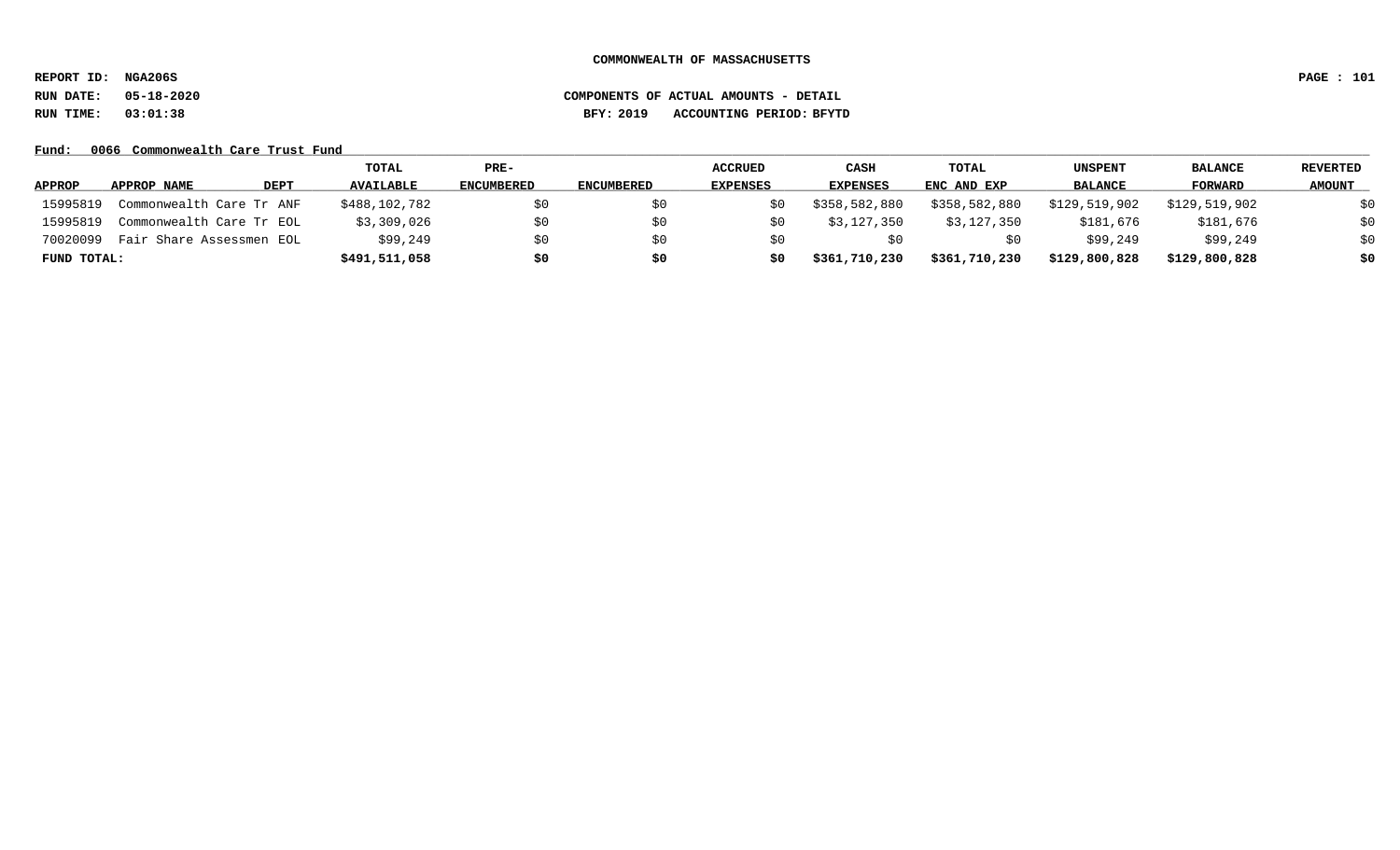**REPORT ID: NGA206S PAGE : 102**

# **RUN DATE: 05-18-2020 COMPONENTS OF ACTUAL AMOUNTS - DETAIL RUN TIME: 03:01:38 BFY: 2019 ACCOUNTING PERIOD: BFYTD**

Fund: 0068 Medical Assistance Trust Fund

|               |                          |             | <b>TOTAL</b>     | PRE-              |                   | <b>ACCRUED</b>  | <b>CASH</b>     | <b>TOTAL</b>  | UNSPENT        | <b>BALANCE</b> | <b>REVERTED</b> |
|---------------|--------------------------|-------------|------------------|-------------------|-------------------|-----------------|-----------------|---------------|----------------|----------------|-----------------|
| <b>APPROP</b> | APPROP NAME              | <b>DEPT</b> | <b>AVAILABLE</b> | <b>ENCUMBERED</b> | <b>ENCUMBERED</b> | <b>EXPENSES</b> | <b>EXPENSES</b> | ENC AND EXP   | <b>BALANCE</b> | <b>FORWARD</b> | <b>AMOUNT</b>   |
| 40001068      | Medical Assistance T EHS |             | \$530,881,110    |                   |                   |                 | \$530,881,110   | \$530,881,110 |                |                |                 |
| FUND TOTAL:   |                          |             | \$530,881,110    |                   |                   |                 | \$530,881,110   | \$530,881,110 |                | \$0            |                 |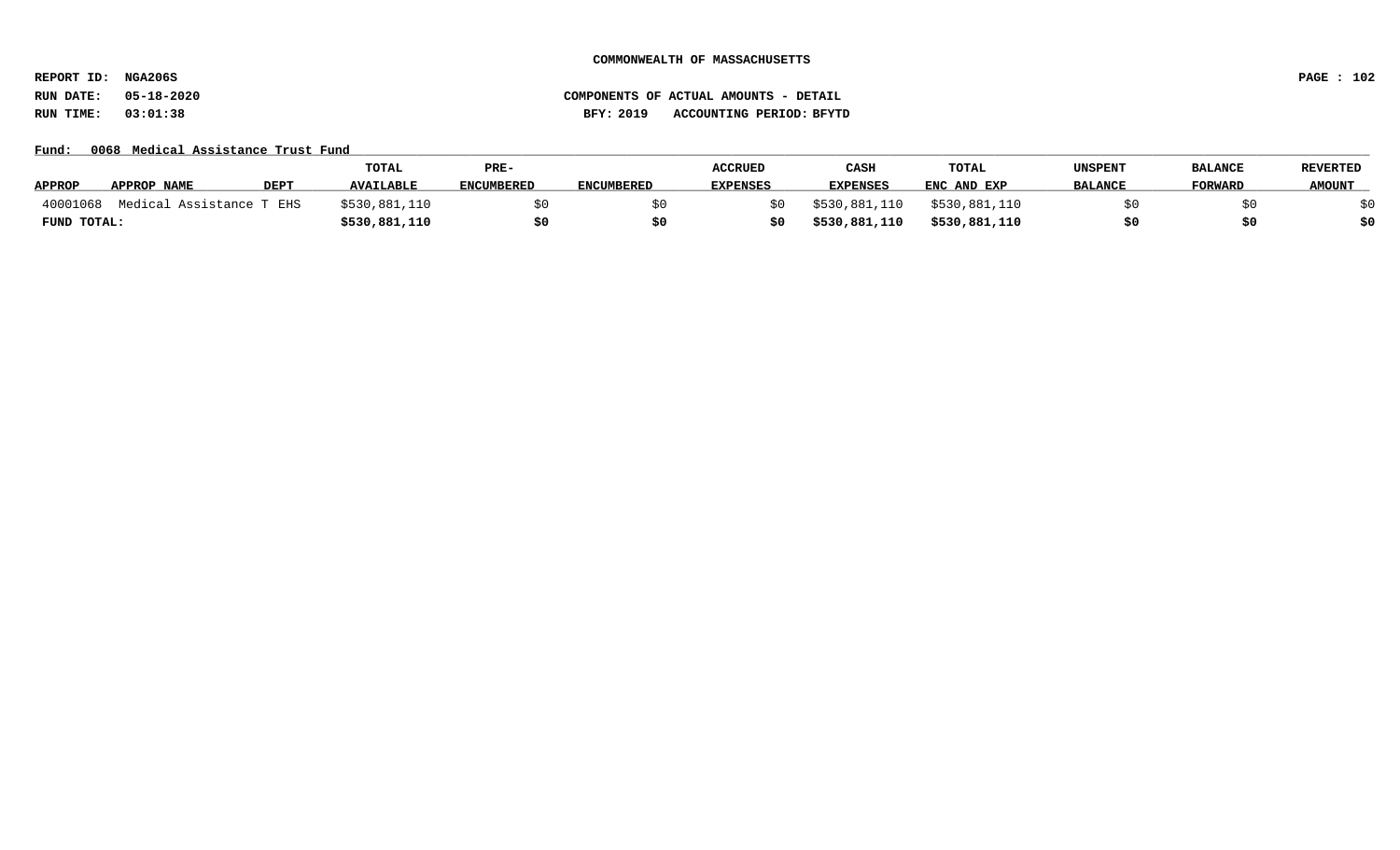**REPORT ID: NGA206S PAGE : 103**

### **RUN DATE: 05-18-2020 COMPONENTS OF ACTUAL AMOUNTS - DETAIL RUN TIME: 03:01:38 BFY: 2019 ACCOUNTING PERIOD: BFYTD**

### Fund: 0071 Healthcare Workforce Transformation Fd

|               |             |                          | TOTAL            | PRE-              |                   | <b>ACCRUED</b>  | CASH            | <b>TOTAL</b> | UNSPENT        | <b>BALANCE</b> | <b>REVERTED</b> |
|---------------|-------------|--------------------------|------------------|-------------------|-------------------|-----------------|-----------------|--------------|----------------|----------------|-----------------|
| <b>APPROP</b> | APPROP NAME | <b>DEPT</b>              | <b>AVAILABLE</b> | <b>ENCUMBERED</b> | <b>ENCUMBERED</b> | <b>EXPENSES</b> | <b>EXPENSES</b> | ENC AND EXP  | <b>BALANCE</b> | <b>FORWARD</b> | <b>AMOUNT</b>   |
| 70031224      |             | Health Care Workforc DPH | \$257,536        |                   |                   |                 | \$257,500       | \$257,500    | \$36           | \$36           | \$0             |
| 70031224      |             | Health Care Workforc EOL |                  | SO.               |                   |                 |                 |              |                |                | \$0             |
| FUND TOTAL:   |             |                          | \$257,537        | \$0               |                   |                 | \$257,500       | \$257,500    | \$37           | \$37           | \$0             |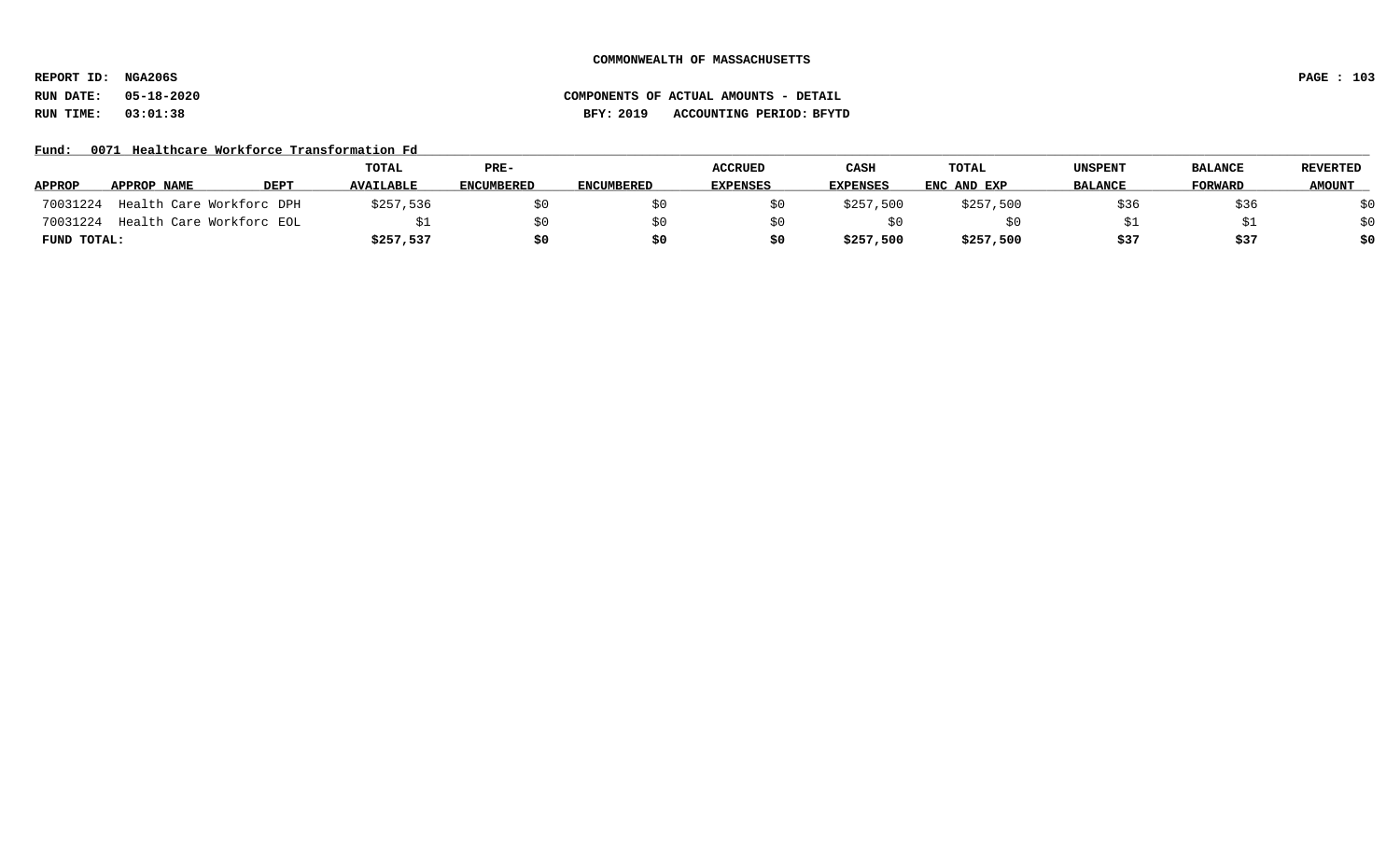**REPORT ID: NGA206S PAGE : 104**

### **RUN DATE: 05-18-2020 COMPONENTS OF ACTUAL AMOUNTS - DETAIL RUN TIME: 03:01:38 BFY: 2019 ACCOUNTING PERIOD: BFYTD**

Fund: 0074 Workforce Competitiveness Trust Fund

|               |                          |             | TOTAL            | PRE-              |                   | <b>ACCRUED</b>  | CASH            | <b>TOTAL</b> | UNSPENT        | <b>BALANCE</b> | <b>REVERTED</b> |
|---------------|--------------------------|-------------|------------------|-------------------|-------------------|-----------------|-----------------|--------------|----------------|----------------|-----------------|
| <b>APPROP</b> | APPROP NAME              | <b>DEPT</b> | <b>AVAILABLE</b> | <b>ENCUMBERED</b> | <b>ENCUMBERED</b> | <b>EXPENSES</b> | <b>EXPENSES</b> | ENC AND EXP  | <b>BALANCE</b> | <b>FORWARD</b> | <b>AMOUNT</b>   |
| 70021074      | Workforce Competitiv EOL |             | \$7,938,044      |                   |                   |                 | \$1,060,514     | \$1,060,514  | \$6,877,530    | \$6,877,530    |                 |
| FUND TOTAL:   |                          |             | \$7,938,044      |                   |                   |                 | \$1,060,514     | \$1,060,514  | \$6,877,530    | \$6,877,530    | \$0             |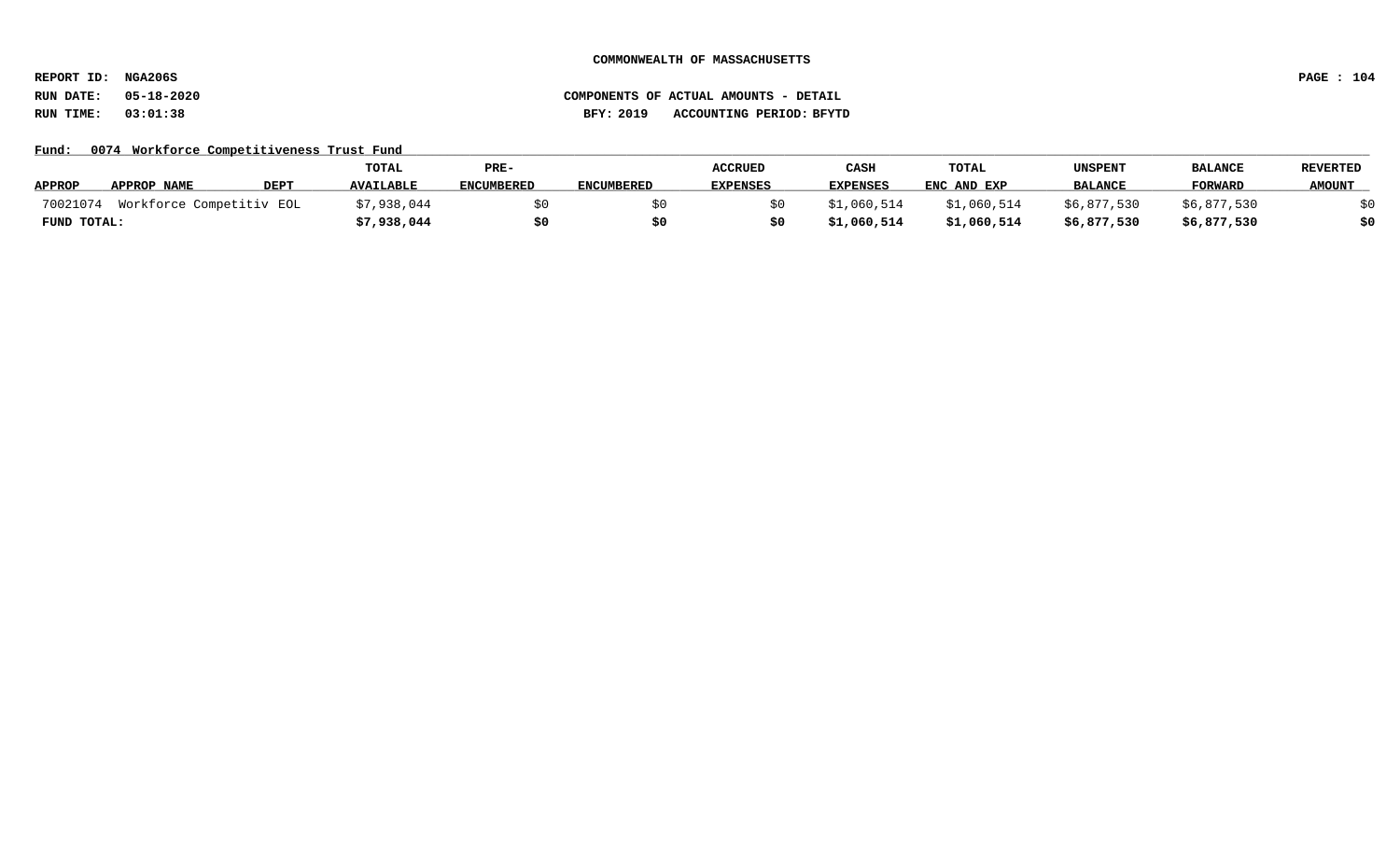**REPORT ID: NGA206S PAGE : 105**

# **RUN DATE: 05-18-2020 COMPONENTS OF ACTUAL AMOUNTS - DETAIL RUN TIME: 03:01:38 BFY: 2019 ACCOUNTING PERIOD: BFYTD**

Fund: 0076 Fire Prevention and Public Safety Fund

|               |                     |             | TOTAL            | PRE-              |                   | <b>ACCRUED</b>  | CASH            | <b>TOTAL</b> | UNSPENT        | <b>BALANCE</b> | REVERTED      |
|---------------|---------------------|-------------|------------------|-------------------|-------------------|-----------------|-----------------|--------------|----------------|----------------|---------------|
| <b>APPROP</b> | APPROP NAME         | <b>DEPT</b> | <b>AVAILABLE</b> | <b>ENCUMBERED</b> | <b>ENCUMBERED</b> | <b>EXPENSES</b> | <b>EXPENSES</b> | ENC AND EXP  | <b>BALANCE</b> | <b>FORWARD</b> | <b>AMOUNT</b> |
| 83240179      | Fire Prevention and | <b>DFS</b>  | .792<br>, 74,    |                   |                   |                 | \$23,252        | \$23,252     | \$51,540       | 1,540ر         | \$0           |
| FUND TOTAL:   |                     |             | \$74,792         |                   |                   |                 | \$23,252        | \$23,252     | \$51,540       | \$51,540       | \$0           |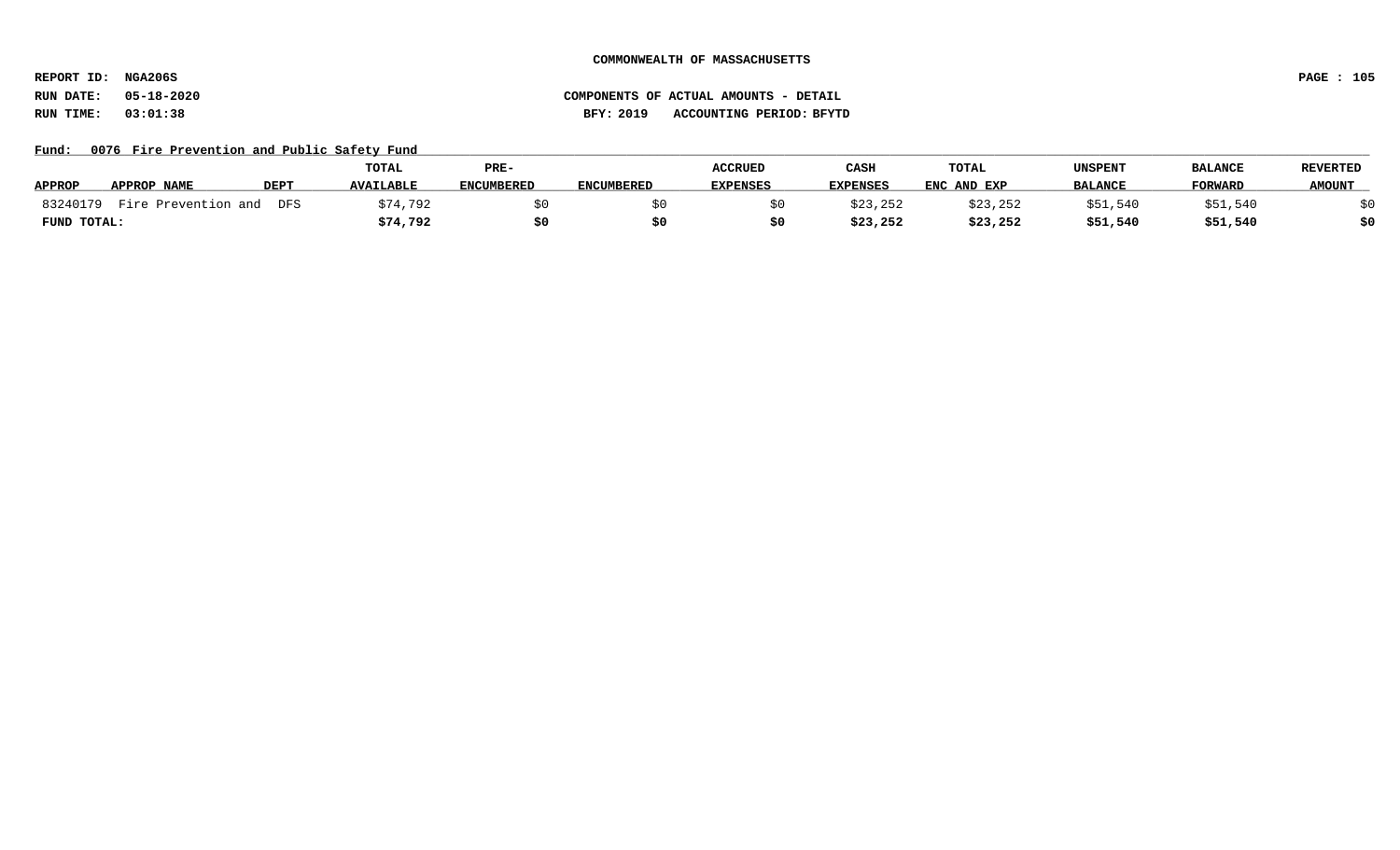**REPORT ID: NGA206S PAGE : 106**

# **RUN DATE: 05-18-2020 COMPONENTS OF ACTUAL AMOUNTS - DETAIL RUN TIME: 03:01:38 BFY: 2019 ACCOUNTING PERIOD: BFYTD**

Fund: 0077 Health Safety Net Trust Fund

|               |                          |      | TOTAL            | $PRE-$            |            | <b>ACCRUED</b>  | CASH          | TOTAL         | <b>UNSPENT</b> | <b>BALANCE</b> | REVERTED      |
|---------------|--------------------------|------|------------------|-------------------|------------|-----------------|---------------|---------------|----------------|----------------|---------------|
| <b>APPROP</b> | APPROP NAME              | DEPT | <b>AVAILABLE</b> | <b>ENCUMBERED</b> | ENCUMBERED | <b>EXPENSES</b> | EXPENSES      | ENC AND EXP   | <b>BALANCE</b> | FORWARD        | <b>AMOUNT</b> |
| 40000090      | Health Safety Net Pa EHS |      | \$99,625,483     | \$0               | \$0        | S0              | \$79,084,900  | \$79,084,900  | \$20,540,583   | \$20,540,583   | \$0           |
| 40000091      | Health Safety Net Pa EHS |      | \$359,509,584    | \$0               | \$0        | S0              | \$304,128,459 | \$304,128,459 | \$55,381,125   | \$55,381,125   | \$0           |
| 40000092      | Health Safety Net Cl EHS |      | \$37,895,493     | \$0               | \$0        | \$0             | \$9,433,129   | \$9,433,129   | \$28,462,364   | \$28,462,364   | \$0           |
| 40000092      | Health Safety Net Cl IGO |      | \$831,071        | \$0               | \$0        | S0              | \$316,957     | \$316,957     | \$514,115      | \$514,115      | \$0           |
| 41000090      | Health Safety Net Pa HCF |      | \$0              | \$0               | \$0        | \$0             | \$0           | \$0           | \$0            | \$0            | \$0           |
| 41000092      | Health Safety Net Op HCF |      | \$0              | \$0               | \$0        | S0              | \$0           | \$0           | \$0            | \$0            | \$0           |
| FUND TOTAL:   |                          |      | \$497,861,631    | \$0               | \$0        | \$0             | \$392,963,445 | \$392,963,445 | \$104,898,187  | \$104,898,187  | \$0           |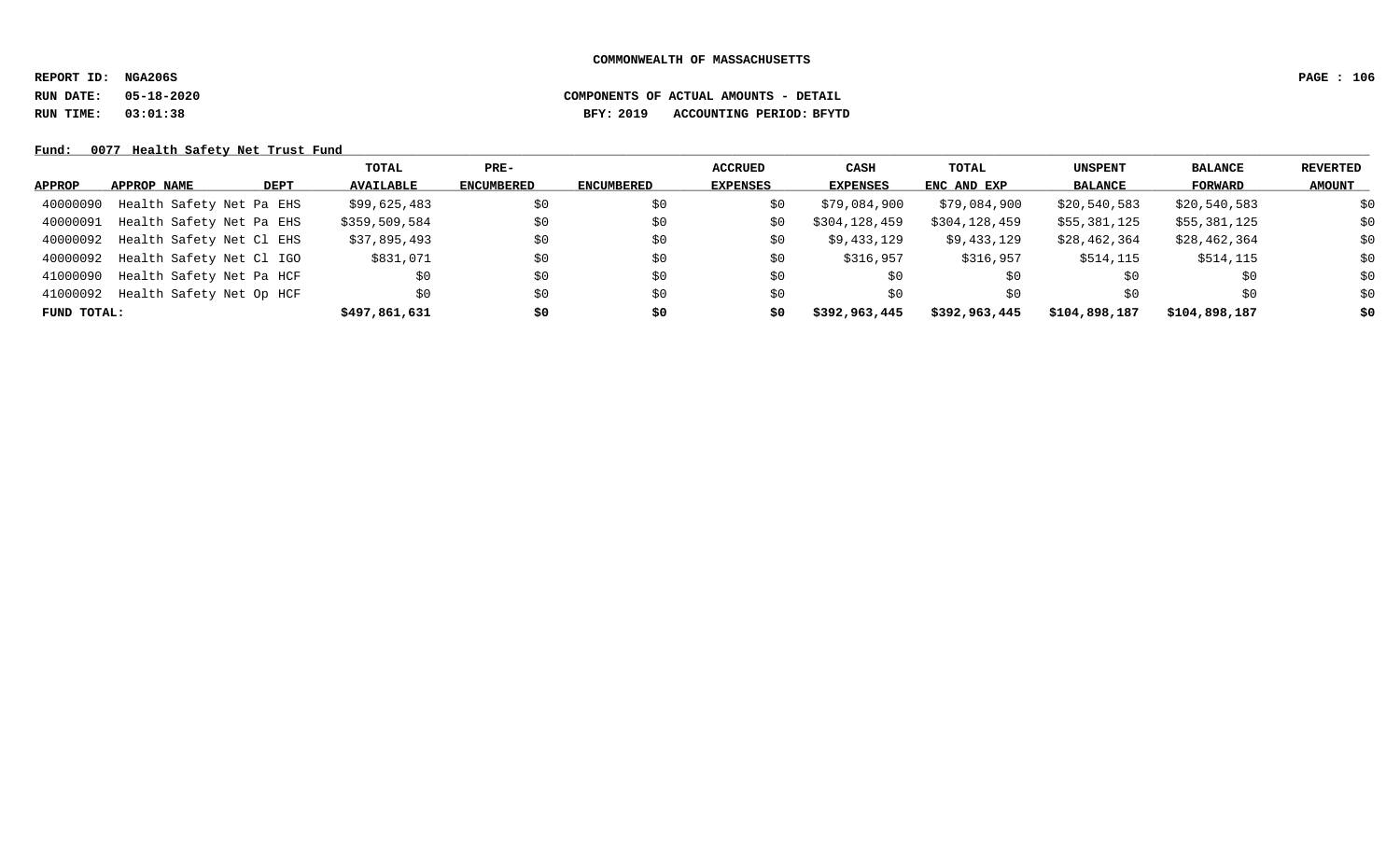**REPORT ID: NGA206S PAGE : 107**

# **RUN DATE: 05-18-2020 COMPONENTS OF ACTUAL AMOUNTS - DETAIL RUN TIME: 03:01:38 BFY: 2019 ACCOUNTING PERIOD: BFYTD**

Fund: 0078 Cigarette Fire Safety & Firefighter Protection Enforcement

|               |                          |             | TOTAL            | PRE-              |                   | <b>ACCRUED</b>  | CASH            | <b>TOTAL</b> | <b>UNSPENT</b> | <b>BALANCE</b> | <b>REVERTED</b> |
|---------------|--------------------------|-------------|------------------|-------------------|-------------------|-----------------|-----------------|--------------|----------------|----------------|-----------------|
| <b>APPROP</b> | APPROP NAME              | <b>DEPT</b> | <b>AVAILABLE</b> | <b>ENCUMBERED</b> | <b>ENCUMBERED</b> | <b>EXPENSES</b> | <b>EXPENSES</b> | ENC AND EXP  | <b>BALANCE</b> | <b>FORWARD</b> | <b>AMOUNT</b>   |
| 80000620      | Cigarette Fire Safet DFS |             | \$2,618,924      |                   |                   |                 | \$1,029,077     | \$1,029,077  | \$1,589,847    | \$1,589,847    | \$0             |
| 80000620      | Cigarette Fire Safet EPS |             | \$43,942         | ŚΩ                |                   |                 |                 |              | \$43,942       | \$43,942       | \$0             |
| FUND TOTAL:   |                          |             | \$2,662,866      | \$0               |                   | \$0             | \$1,029,077     | \$1,029,077  | \$1,633,790    | \$1,633,790    | \$0             |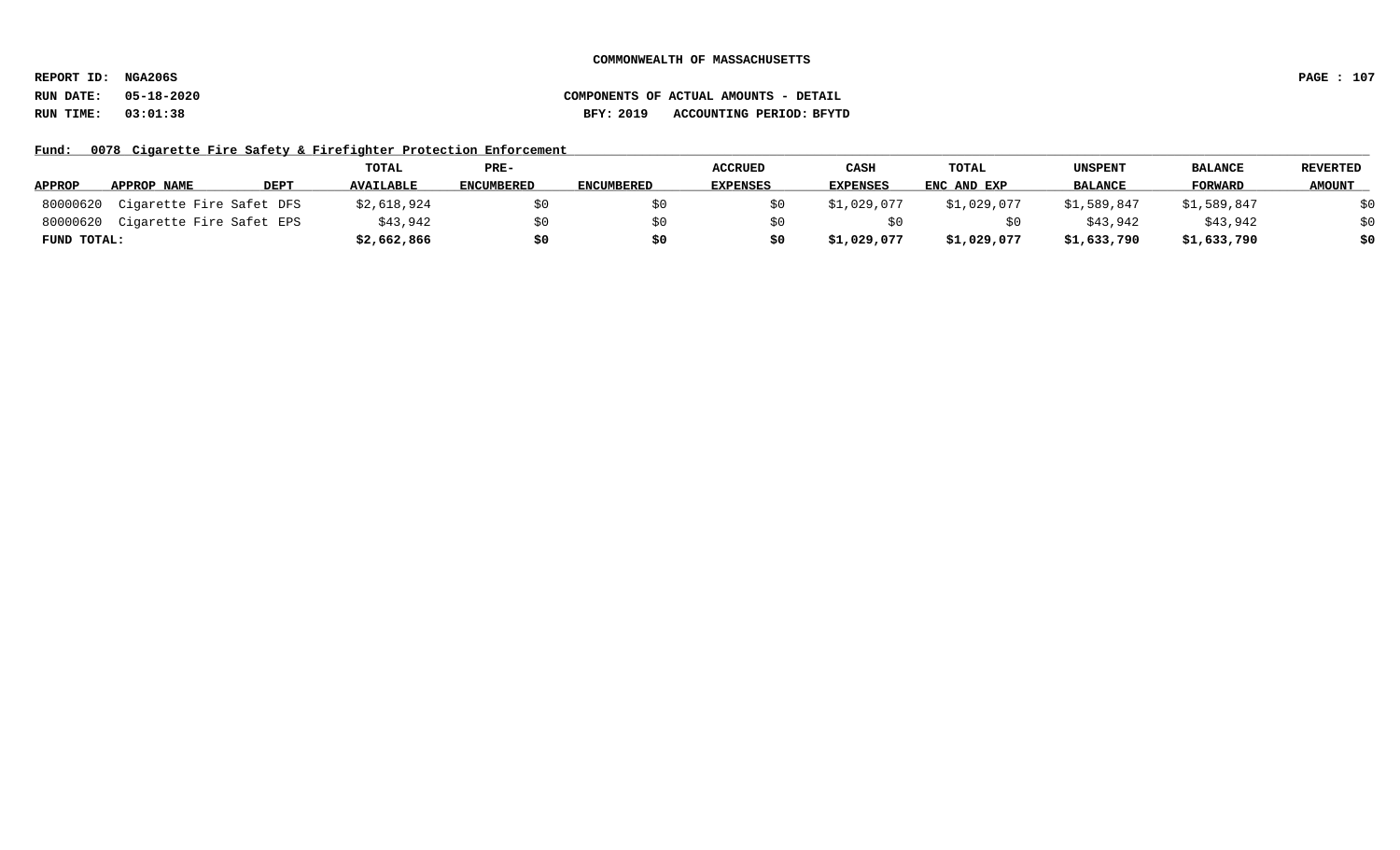**REPORT ID: NGA206S PAGE : 108**

**RUN DATE: 05-18-2020 COMPONENTS OF ACTUAL AMOUNTS - DETAIL RUN TIME: 03:01:38 BFY: 2019 ACCOUNTING PERIOD: BFYTD**

Fund: 0079 Agricultural Inspection & Infrastructure Fund

|               |                          |             | TOTAL            | PRE-              |                   | <b>ACCRUED</b>  | CASH            | TOTAL       | <b>UNSPENT</b> | <b>BALANCE</b> | <b>REVERTED</b> |
|---------------|--------------------------|-------------|------------------|-------------------|-------------------|-----------------|-----------------|-------------|----------------|----------------|-----------------|
| <b>APPROP</b> | APPROP NAME              | <b>DEPT</b> | <b>AVAILABLE</b> | <b>ENCUMBERED</b> | <b>ENCUMBERED</b> | <b>EXPENSES</b> | <b>EXPENSES</b> | ENC AND EXP | <b>BALANCE</b> | <b>FORWARD</b> | <b>AMOUNT</b>   |
| 25112236      | Agricultural Inspect AGR |             |                  |                   |                   |                 |                 |             |                |                |                 |
| FUND TOTAL:   |                          |             |                  |                   |                   |                 |                 |             |                |                |                 |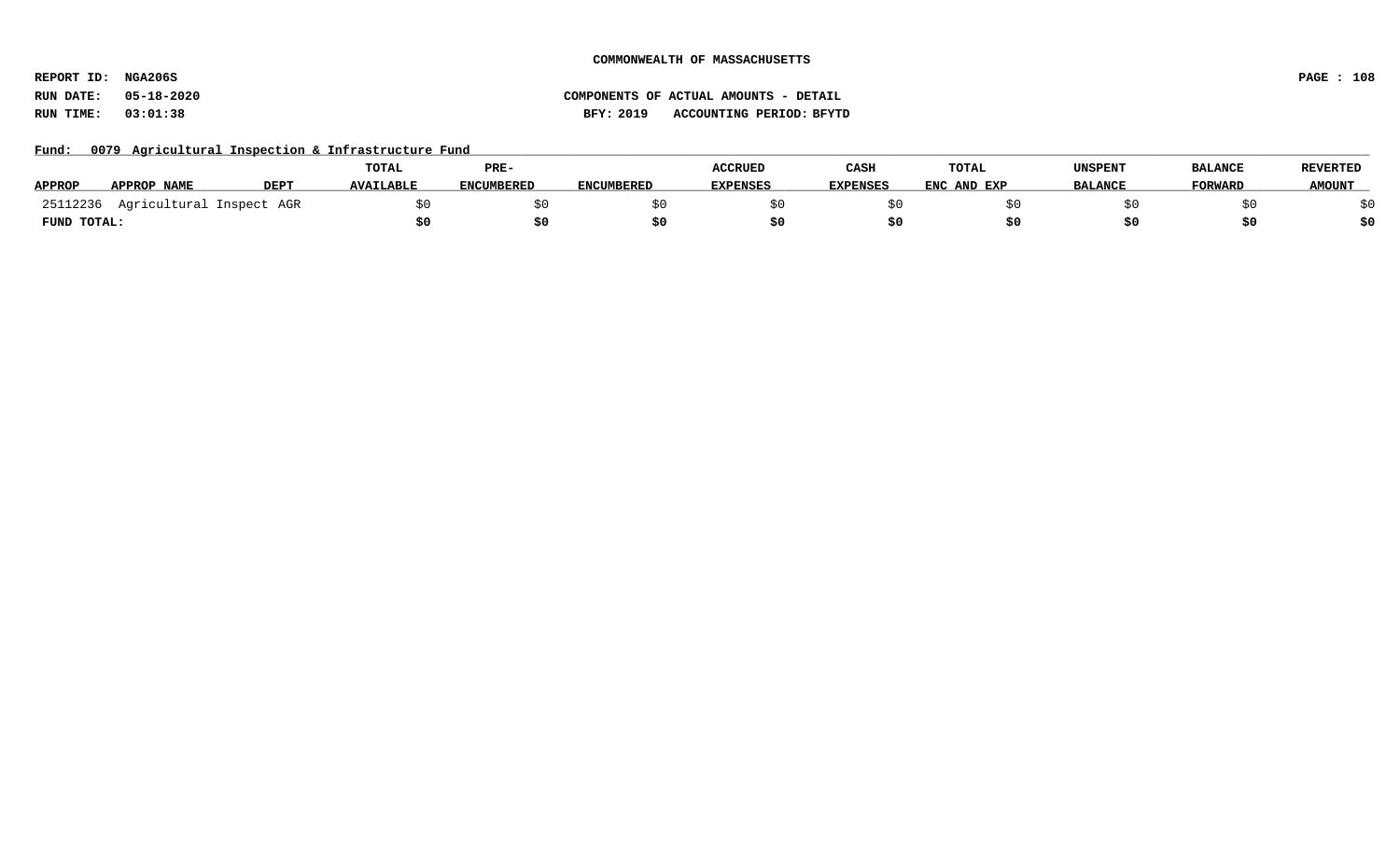**REPORT ID: NGA206S PAGE : 109**

Fund: 0082 Central Artery/Tunnel PProject Repair & Maintenance Trust Fu

|               |                          |      | <b>TOTAL</b>     | PRE-              |                   | <b>ACCRUED</b>  | CASH            | <b>TOTAL</b> | <b>UNSPENT</b> | <b>BALANCE</b> | <b>REVERTED</b> |
|---------------|--------------------------|------|------------------|-------------------|-------------------|-----------------|-----------------|--------------|----------------|----------------|-----------------|
| <b>APPROP</b> | APPROP NAME              | DEPT | <b>AVAILABLE</b> | <b>ENCUMBERED</b> | <b>ENCUMBERED</b> | <b>EXPENSES</b> | <b>EXPENSES</b> | ENC AND EXP  | <b>BALANCE</b> | <b>FORWARD</b> | <b>AMOUNT</b>   |
| 61300082      | CA/TUNNEL REPAIR AND DOT |      |                  |                   |                   |                 |                 |              |                |                | \$0             |
| 67300082      | CA/TUNNEL REPAIR AND DOT |      | \$393,278,696    |                   |                   | S 0             | \$40,637,625    | \$40,637,625 | \$352,641,071  | \$352,641,071  | \$0             |
| FUND TOTAL:   |                          |      | \$393,278,696    | \$0               |                   | SO.             | \$40,637,625    | \$40,637,625 | \$352,641,071  | \$352,641,071  | \$0             |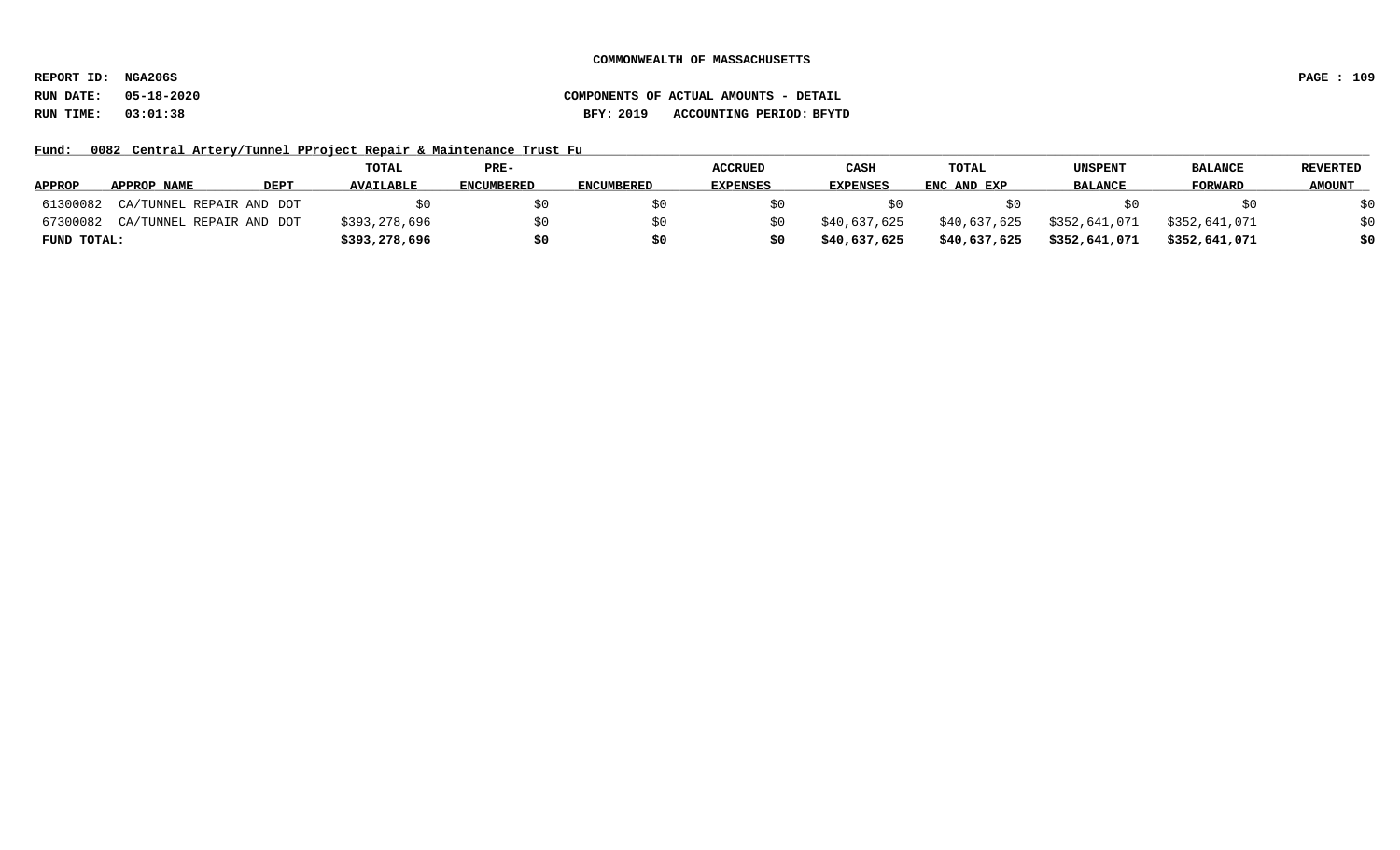**REPORT ID: NGA206S PAGE : 110**

# **RUN DATE: 05-18-2020 COMPONENTS OF ACTUAL AMOUNTS - DETAIL RUN TIME: 03:01:38 BFY: 2019 ACCOUNTING PERIOD: BFYTD**

Fund: 0085 Mass. Nursing & Allied Health Workforce Development Trust Fd

|               |                          |      | TOTAL            | PRE-              |                   | <b>ACCRUED</b>  | CASH            | <b>TOTAL</b> | <b>UNSPENT</b> | <b>BALANCE</b> | <b>REVERTED</b> |
|---------------|--------------------------|------|------------------|-------------------|-------------------|-----------------|-----------------|--------------|----------------|----------------|-----------------|
| <b>APPROP</b> | APPROP NAME              | DEPT | <b>AVAILABLE</b> | <b>ENCUMBERED</b> | <b>ENCUMBERED</b> | <b>EXPENSES</b> | <b>EXPENSES</b> | ENC AND EXP  | <b>BALANCE</b> | <b>FORWARD</b> | <b>AMOUNT</b>   |
| 40006012      | Nursing & Allied Hea EHS |      | \$546,625        |                   |                   |                 | \$11,685        | \$11,685     | \$534,940      | \$534,940      | \$0             |
| 70666012      | Nursing & Allied Hea RGT |      | \$453,571        |                   |                   | SO.             | \$452,068       | \$452,068    | \$1,503        | \$1,503        | \$0             |
| FUND TOTAL:   |                          |      | \$1,000,196      | \$0               |                   | \$0             | \$463,753       | \$463,753    | \$536,443      | \$536,443      | \$0             |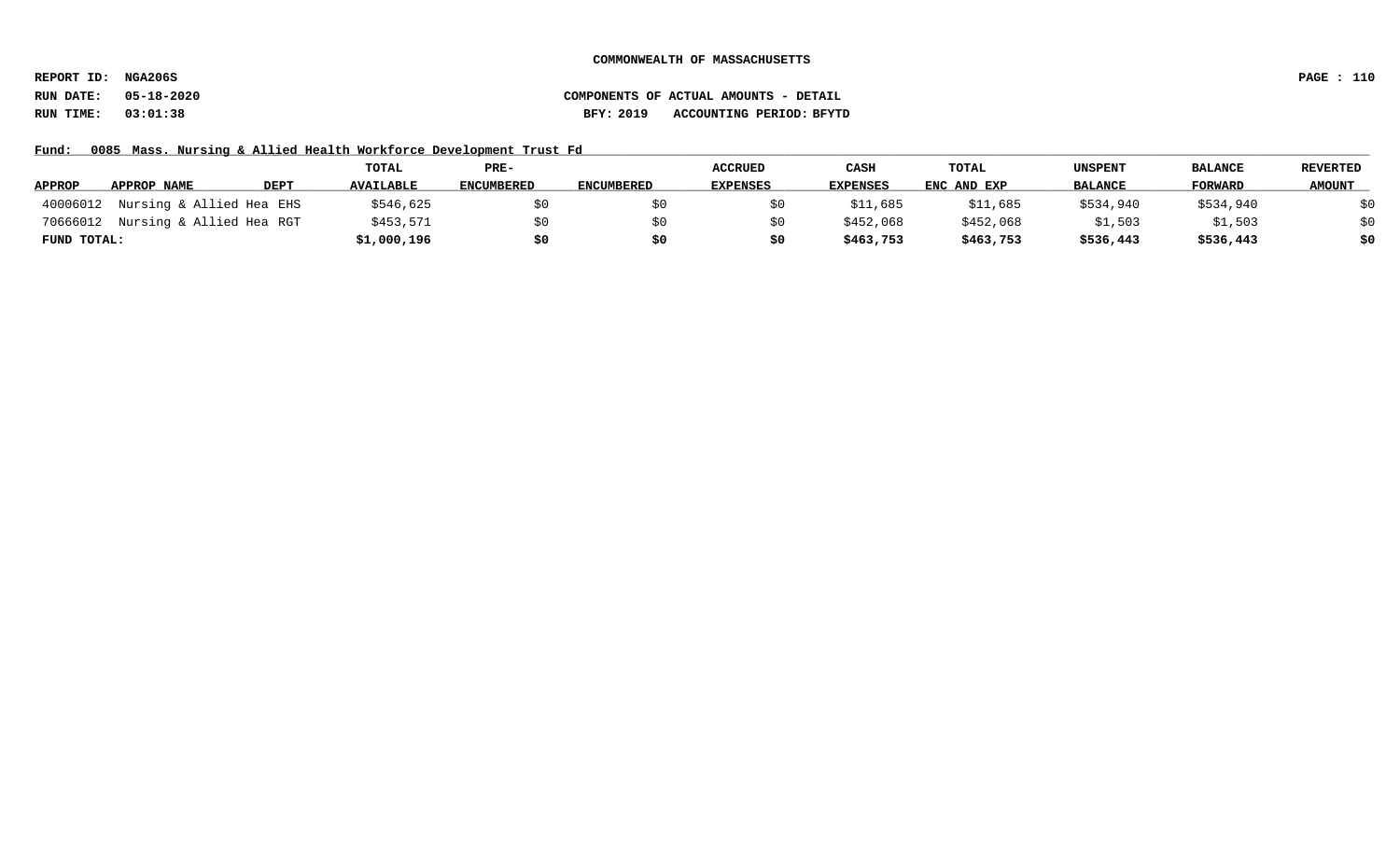**REPORT ID: NGA206S PAGE : 111**

### **RUN DATE: 05-18-2020 COMPONENTS OF ACTUAL AMOUNTS - DETAIL RUN TIME: 03:01:38 BFY: 2019 ACCOUNTING PERIOD: BFYTD**

Fund: 0086 Health Information Technology Trust Fund

|               |                          |             | TOTAL            | PRE-              |                   | <b>ACCRUED</b>  | CASH            | TOTAL         | UNSPENT          | <b>BALANCE</b>   | <b>REVERTED</b> |
|---------------|--------------------------|-------------|------------------|-------------------|-------------------|-----------------|-----------------|---------------|------------------|------------------|-----------------|
| <b>APPROP</b> | APPROP NAME              | <b>DEPT</b> | <b>AVAILABLE</b> | <b>ENCUMBERED</b> | <b>ENCUMBERED</b> | <b>EXPENSES</b> | <b>EXPENSES</b> | ENC AND EXP   | <b>BALANCE</b>   | <b>FORWARD</b>   | <b>AMOUNT</b>   |
| 40001069      | Health Information T DCP |             | \$123,290        | S0                |                   |                 | \$123,290       | \$123,290     |                  | SO.              | \$0             |
| 40001069      | Health Information T EHS |             | \$91,731,927     | \$0               |                   |                 | \$98,760,484    | \$98,760,484  | (S7, 028, 557)   | (\$7,028,557)    | \$0             |
| 40001069      | Health Information T ITD |             | \$6,398,763      | \$0               |                   |                 | \$3,832,724     | \$3,832,724   | \$2,566,039      | \$2,566,039      | \$0             |
| FUND TOTAL:   |                          |             | \$98,253,981     | \$0               | \$0               | \$0             | \$102,716,498   | \$102,716,498 | $($ \$4,462,517) | $($ \$4,462,517) | \$0             |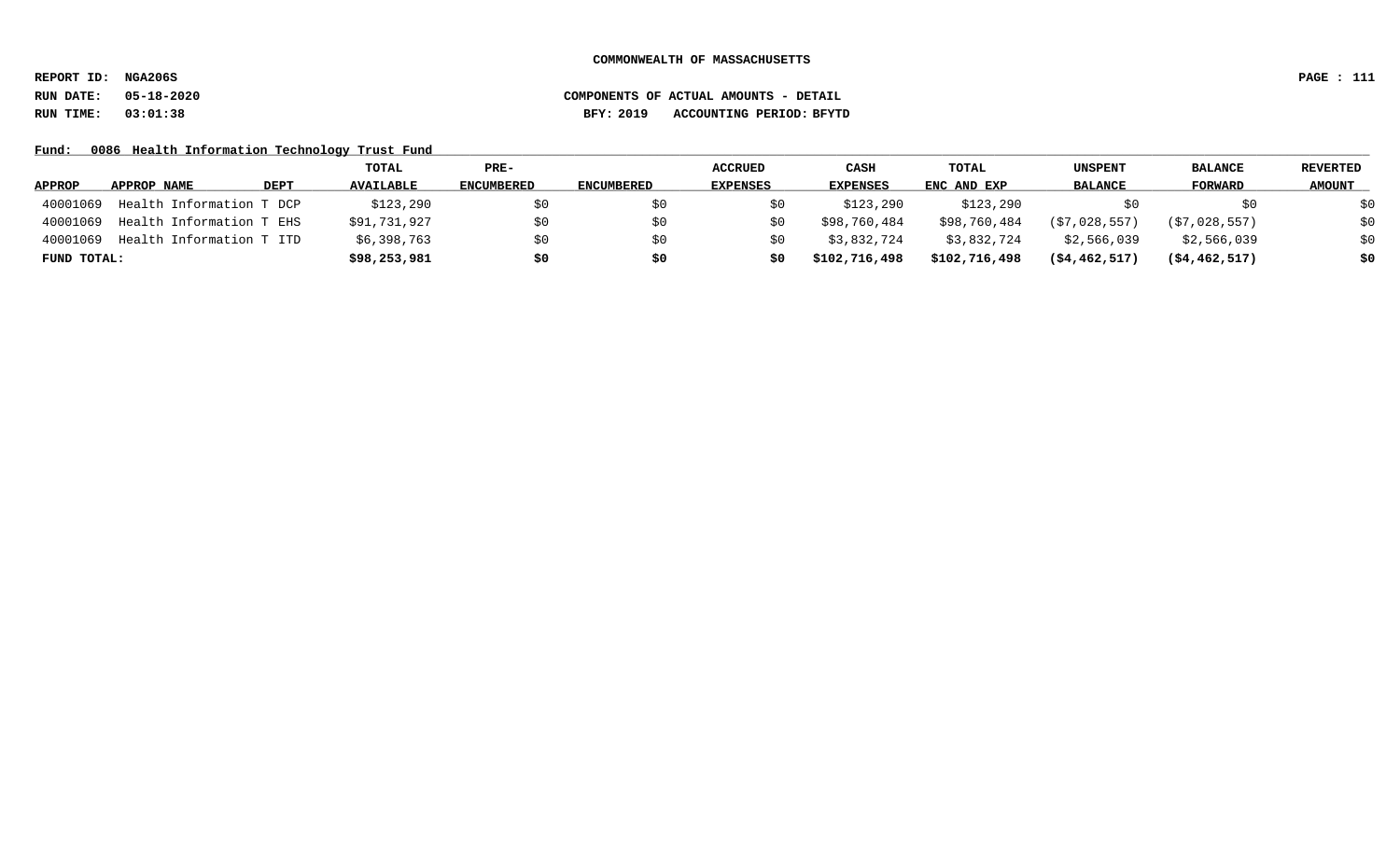**REPORT ID: NGA206S PAGE : 112**

# **RUN DATE: 05-18-2020 COMPONENTS OF ACTUAL AMOUNTS - DETAIL RUN TIME: 03:01:38 BFY: 2019 ACCOUNTING PERIOD: BFYTD**

Fund: 0087 Build America Bonds Subsidy Trust Fund

|                                 |             | TOTAL            | PRE-              |                   | <b>ACCRUED</b>  | CASH            | TOTAL        | <b>UNSPENT</b> | <b>BALANCE</b> | REVERTED      |
|---------------------------------|-------------|------------------|-------------------|-------------------|-----------------|-----------------|--------------|----------------|----------------|---------------|
| <b>APPROP</b><br>APPROP NAME    | <b>DEPT</b> | <b>AVAILABLE</b> | <b>ENCUMBERED</b> | <b>ENCUMBERED</b> | <b>EXPENSES</b> | <b>EXPENSES</b> | ENC AND EXP  | <b>BALANCE</b> | <b>FORWARD</b> | <b>AMOUNT</b> |
| 06122227<br>Build America Bonds | TRE         | \$55,476,732     |                   |                   |                 | \$46,661,939    | \$46,661,939 | \$8,814,792    | \$8,814,792    |               |
| FUND TOTAL:                     |             | \$55,476,732     |                   |                   | \$0             | \$46,661,939    | \$46,661,939 | \$8,814,792    | \$8,814,792    | \$0           |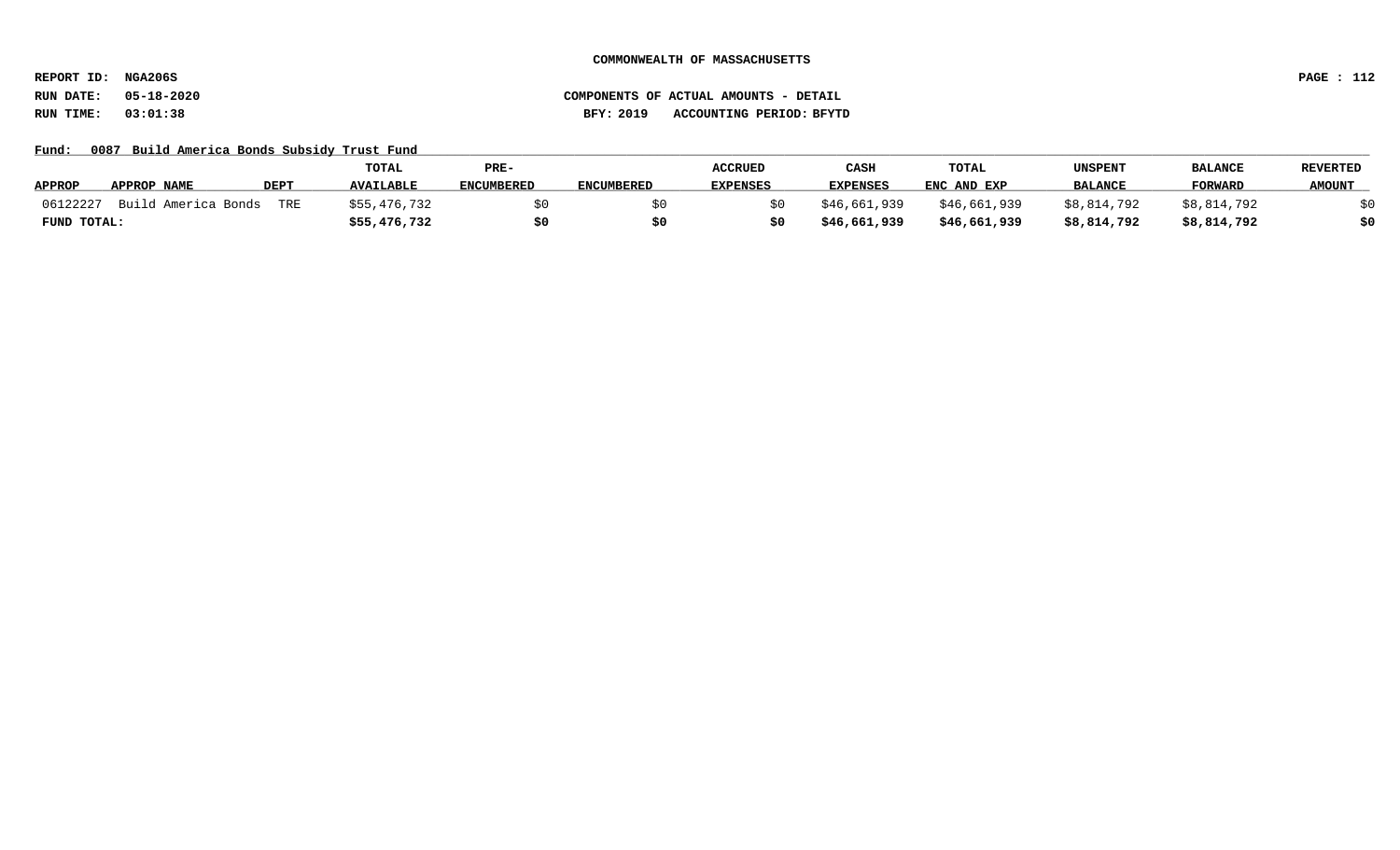**REPORT ID: NGA206S PAGE : 113**

Fund: 0089 Housing Preservation and Stabilizaion Fund

|               |                          |             | <b>TOTAL</b>     | PRE-              |                   | <b>ACCRUED</b>  | CASH            | TOTAL       | UNSPENT        | <b>BALANCE</b> | <b>REVERTED</b> |
|---------------|--------------------------|-------------|------------------|-------------------|-------------------|-----------------|-----------------|-------------|----------------|----------------|-----------------|
| <b>APPROP</b> | APPROP NAME              | <b>DEPT</b> | <b>AVAILABLE</b> | <b>ENCUMBERED</b> | <b>ENCUMBERED</b> | <b>EXPENSES</b> | <b>EXPENSES</b> | ENC AND EXP | <b>BALANCE</b> | <b>FORWARD</b> | <b>AMOUNT</b>   |
| 70044778      | Housing Preservation OCD |             | \$20,051,233     |                   |                   |                 | \$5,345,017     | \$5,345,017 | \$14,706,216   | \$14,706,216   |                 |
| FUND TOTAL:   |                          |             | \$20,051,233     |                   |                   |                 | \$5,345,017     | \$5,345,017 | \$14,706,216   | \$14,706,216   | \$0             |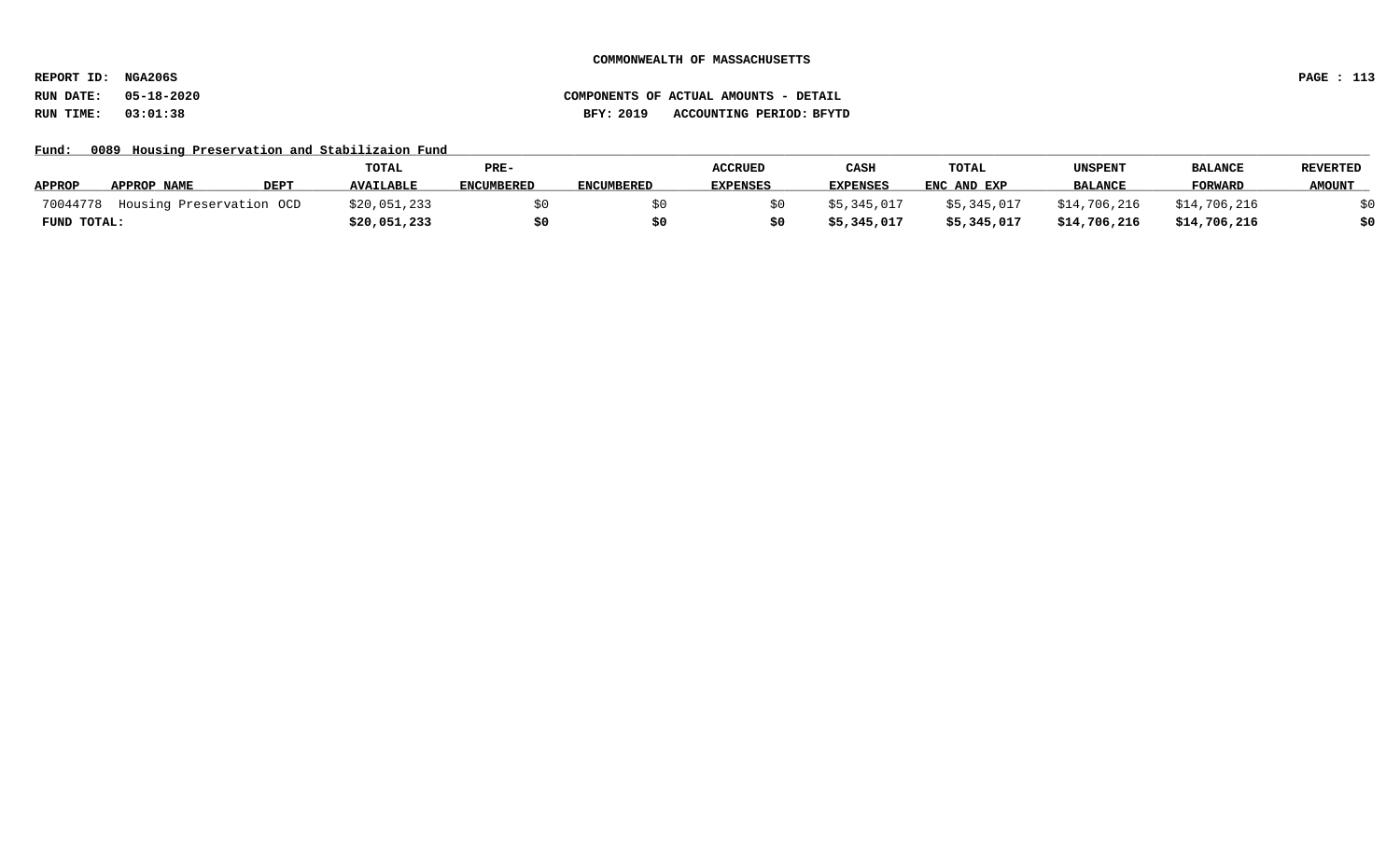**REPORT ID: NGA206S PAGE : 114**

# **RUN DATE: 05-18-2020 COMPONENTS OF ACTUAL AMOUNTS - DETAIL RUN TIME: 03:01:38 BFY: 2019 ACCOUNTING PERIOD: BFYTD**

### Fund: 0090 Public Safety Training Fund

|               |                          |             | TOTAL            | PRE-       |                   | <b>ACCRUED</b>  | CASH      | <b>TOTAL</b> | UNSPENT        | <b>BALANCE</b> | <b>REVERTED</b> |
|---------------|--------------------------|-------------|------------------|------------|-------------------|-----------------|-----------|--------------|----------------|----------------|-----------------|
| <b>APPROP</b> | APPROP NAME              | <b>DEPT</b> | <b>AVAILABLE</b> | ENCUMBERED | <b>ENCUMBERED</b> | <b>EXPENSES</b> | EXPENSES  | ENC AND EXP  | <b>BALANCE</b> | <b>FORWARD</b> | <b>AMOUNT</b>   |
| 15959000      | Fringe/Indirect Char CTR |             |                  |            |                   |                 | \$358,194 | \$358,194    | (\$358,194)    |                | (\$358,194)     |
| FUND TOTAL:   |                          |             |                  |            |                   |                 | \$358,194 | \$358,194    | $($ \$358,194) |                | (\$358,194)     |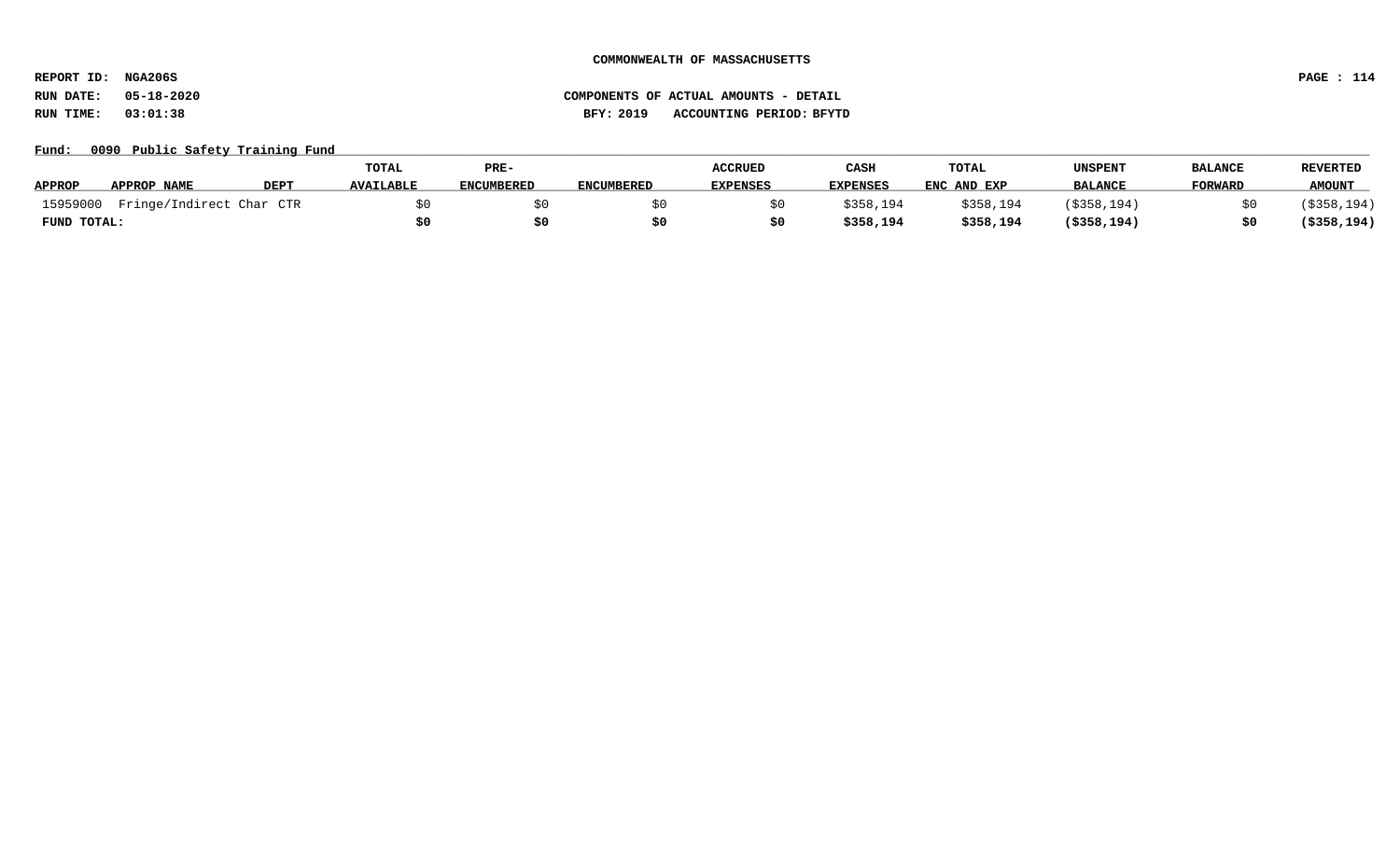**REPORT ID: NGA206S PAGE : 115**

## **RUN DATE: 05-18-2020 COMPONENTS OF ACTUAL AMOUNTS - DETAIL RUN TIME: 03:01:38 BFY: 2019 ACCOUNTING PERIOD: BFYTD**

### Fund: 0091 Office of Refugees and Immigrants Trust

|               |                          |             | <b>TOTAL</b>     | PRE-              |                   | <b>ACCRUED</b>  | CASH            | TOTAL       | UNSPENT        | <b>BALANCE</b> | <b>REVERTED</b> |
|---------------|--------------------------|-------------|------------------|-------------------|-------------------|-----------------|-----------------|-------------|----------------|----------------|-----------------|
| <b>APPROP</b> | APPROP NAME              | <b>DEPT</b> | <b>AVAILABLE</b> | <b>ENCUMBERED</b> | <b>ENCUMBERED</b> | <b>EXPENSES</b> | <b>EXPENSES</b> | ENC AND EXP | <b>BALANCE</b> | <b>FORWARD</b> | <b>AMOUNT</b>   |
| 40030091      | Office of Refugees a ORI |             | \$211,529        |                   |                   |                 | \$65,865        | \$65,865    | \$145,664      | \$145,664      |                 |
| FUND TOTAL:   |                          |             | \$211,529        |                   |                   |                 | \$65,865        | \$65,865    | \$145,664      | \$145,664      | \$0             |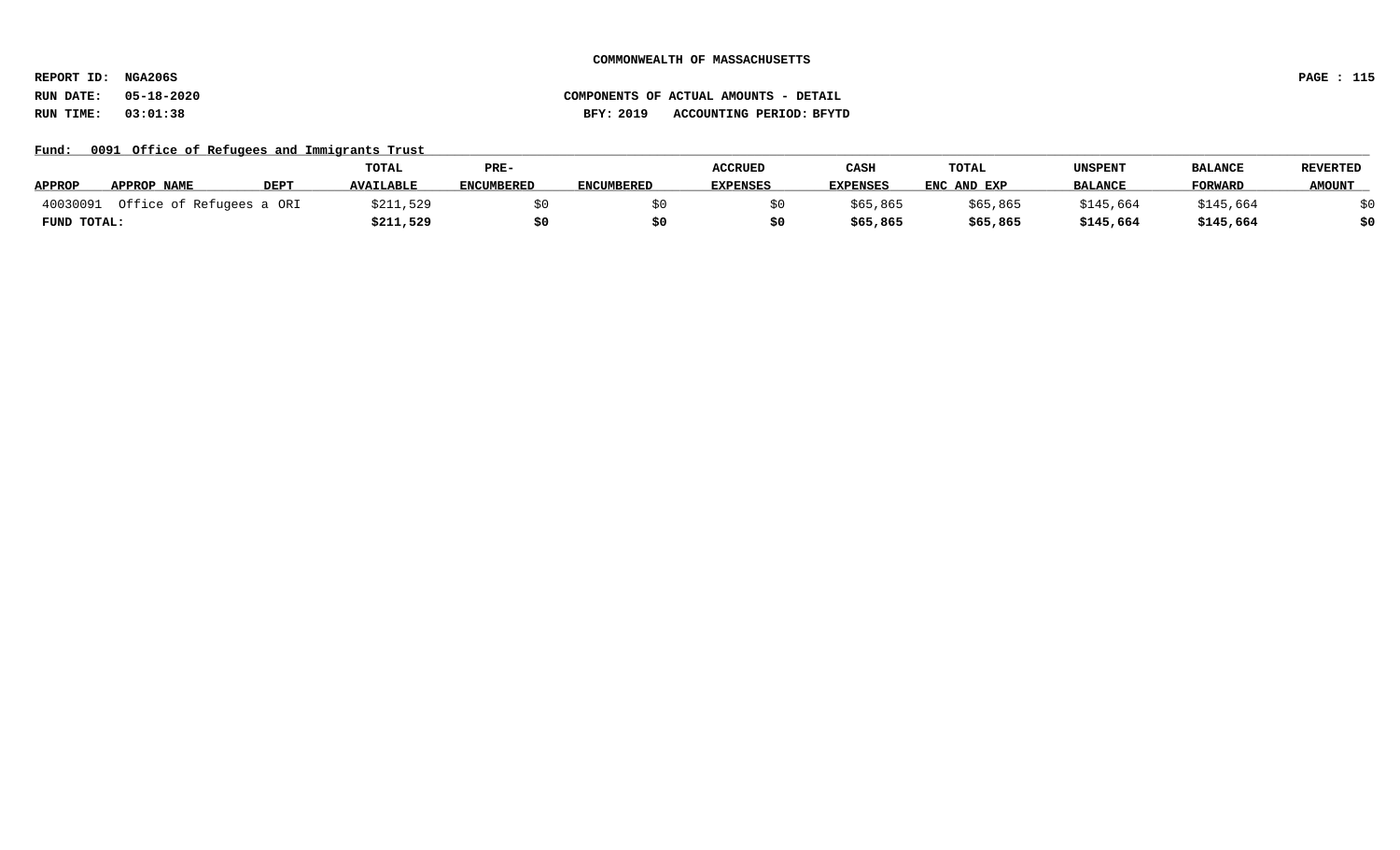**REPORT ID: NGA206S PAGE : 116**

### **RUN DATE: 05-18-2020 COMPONENTS OF ACTUAL AMOUNTS - DETAIL RUN TIME: 03:01:38 BFY: 2019 ACCOUNTING PERIOD: BFYTD**

Fund: 0092 Housing and Economic Development Trust Fund

|               |                          |             | <b>TOTAL</b>     | PRE-              |                   | <b>ACCRUED</b>  | CASH            | <b>TOTAL</b> | <b>UNSPENT</b> | <b>BALANCE</b> | <b>REVERTED</b> |
|---------------|--------------------------|-------------|------------------|-------------------|-------------------|-----------------|-----------------|--------------|----------------|----------------|-----------------|
| <b>APPROP</b> | APPROP NAME              | <b>DEPT</b> | <b>AVAILABLE</b> | <b>ENCUMBERED</b> | <b>ENCUMBERED</b> | <b>EXPENSES</b> | <b>EXPENSES</b> | ENC AND EXP  | <b>BALANCE</b> | <b>FORWARD</b> | <b>AMOUNT</b>   |
| 70040092      | Housing and Economic OCD |             |                  |                   |                   |                 |                 |              |                |                |                 |
| FUND TOTAL:   |                          |             |                  |                   |                   |                 |                 |              |                |                |                 |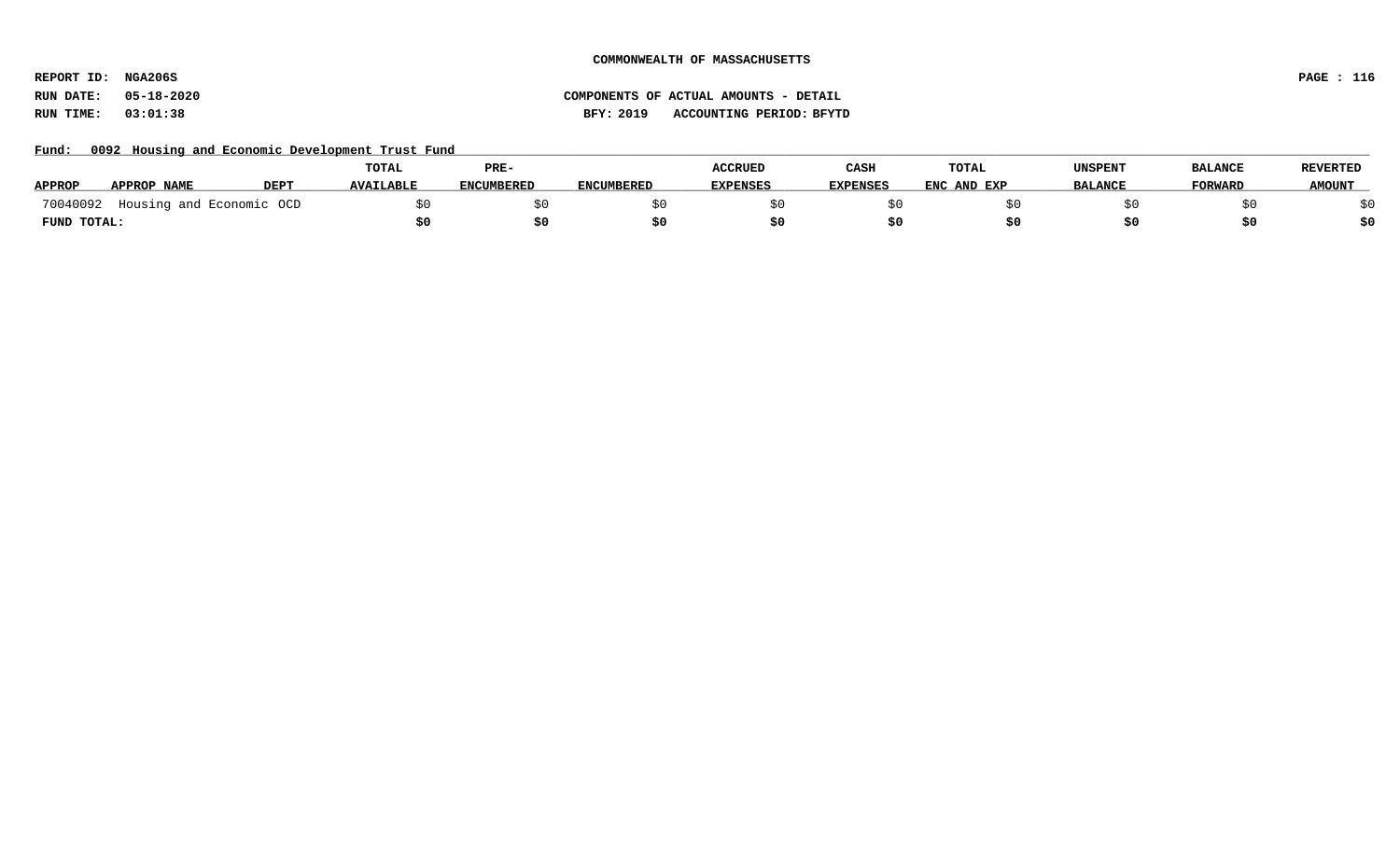**REPORT ID: NGA206S PAGE : 117**

# **RUN DATE: 05-18-2020 COMPONENTS OF ACTUAL AMOUNTS - DETAIL RUN TIME: 03:01:38 BFY: 2019 ACCOUNTING PERIOD: BFYTD**

Fund: 0093 Veterans Independence Plus Initiative Fund

|               |                          |             | TOTAL            | PRE-              |                   | <b>ACCRUED</b>  | CASH            | <b>TOTAL</b> | <b>UNSPENT</b> | <b>BALANCE</b> | <b>REVERTED</b> |
|---------------|--------------------------|-------------|------------------|-------------------|-------------------|-----------------|-----------------|--------------|----------------|----------------|-----------------|
| <b>APPROP</b> | APPROP NAME              | <b>DEPT</b> | <b>AVAILABLE</b> | <b>ENCUMBERED</b> | <b>ENCUMBERED</b> | <b>EXPENSES</b> | <b>EXPENSES</b> | ENC AND EXP  | <b>BALANCE</b> | <b>FORWARD</b> | <b>AMOUNT</b>   |
| 91100093      | Veterans Independenc ELD |             | \$70,045         |                   |                   |                 | \$20,897        | \$20,897     | \$49,148       | \$49,148       |                 |
| FUND TOTAL:   |                          |             | \$70,045         |                   |                   |                 | \$20,897        | \$20,897     | \$49,148       | \$49,148       |                 |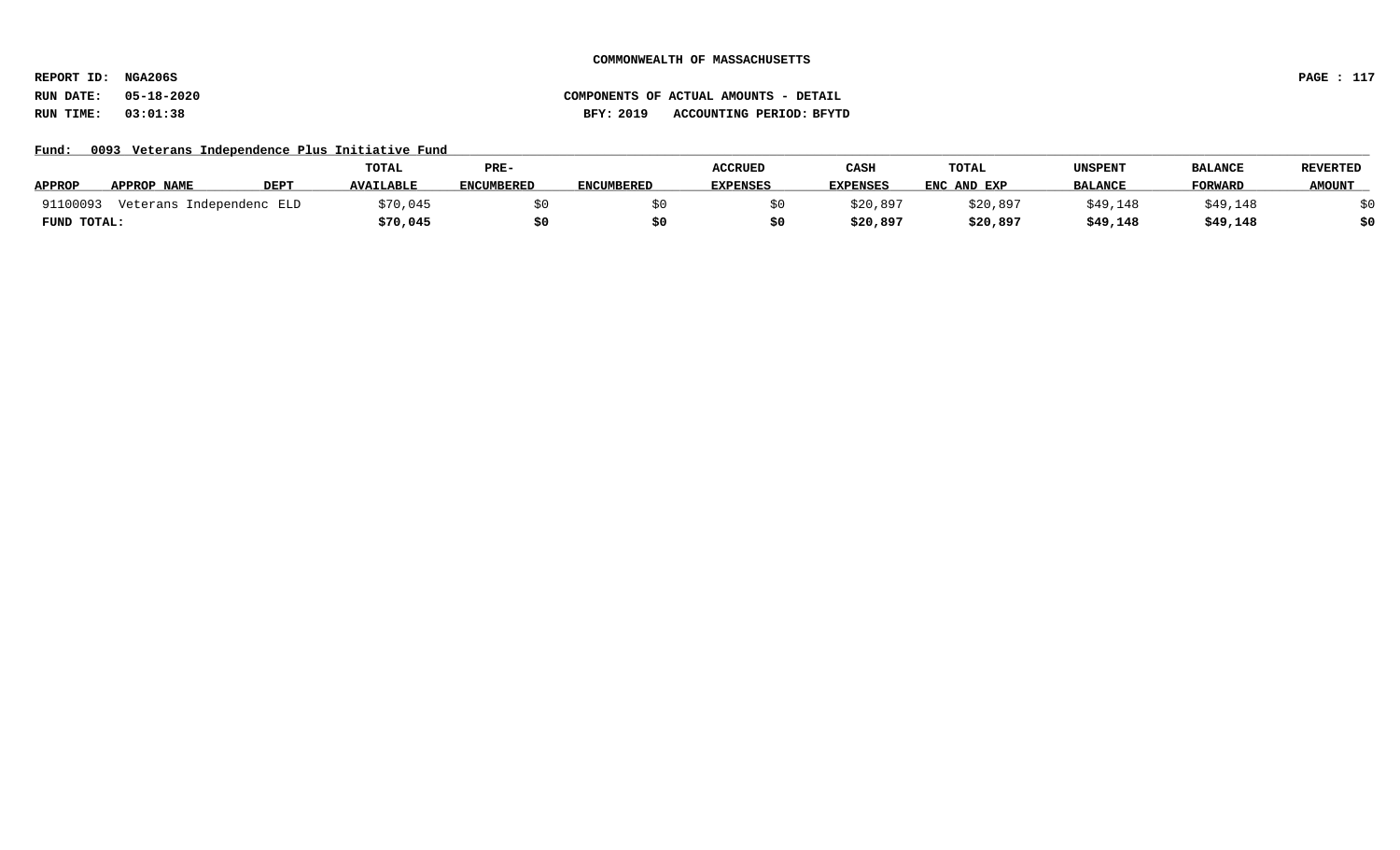**REPORT ID: NGA206S PAGE : 118**

**RUN DATE: 05-18-2020 COMPONENTS OF ACTUAL AMOUNTS - DETAIL RUN TIME: 03:01:38 BFY: 2019 ACCOUNTING PERIOD: BFYTD**

Fund: 0094 Children and Families Protection Fund

|               |                     |             | TOTAL            | PRE-              |                   | <b>ACCRUED</b>  | CASH            | <b>TOTAL</b> | <b>UNSPENT</b> | <b>BALANCE</b> | <b>REVERTED</b> |
|---------------|---------------------|-------------|------------------|-------------------|-------------------|-----------------|-----------------|--------------|----------------|----------------|-----------------|
| <b>APPROP</b> | <b>APPROP NAME</b>  | <b>DEPT</b> | <b>AVAILABLE</b> | <b>ENCUMBERED</b> | <b>ENCUMBERED</b> | <b>EXPENSES</b> | <b>EXPENSES</b> | ENC AND EXP  | <b>BALANCE</b> | <b>FORWARD</b> | <b>AMOUNT</b>   |
| 15950094      | Transf frm Children | CTR         |                  |                   |                   |                 |                 |              |                |                |                 |
| FUND TOTAL:   |                     |             |                  |                   |                   |                 |                 |              |                | S0             |                 |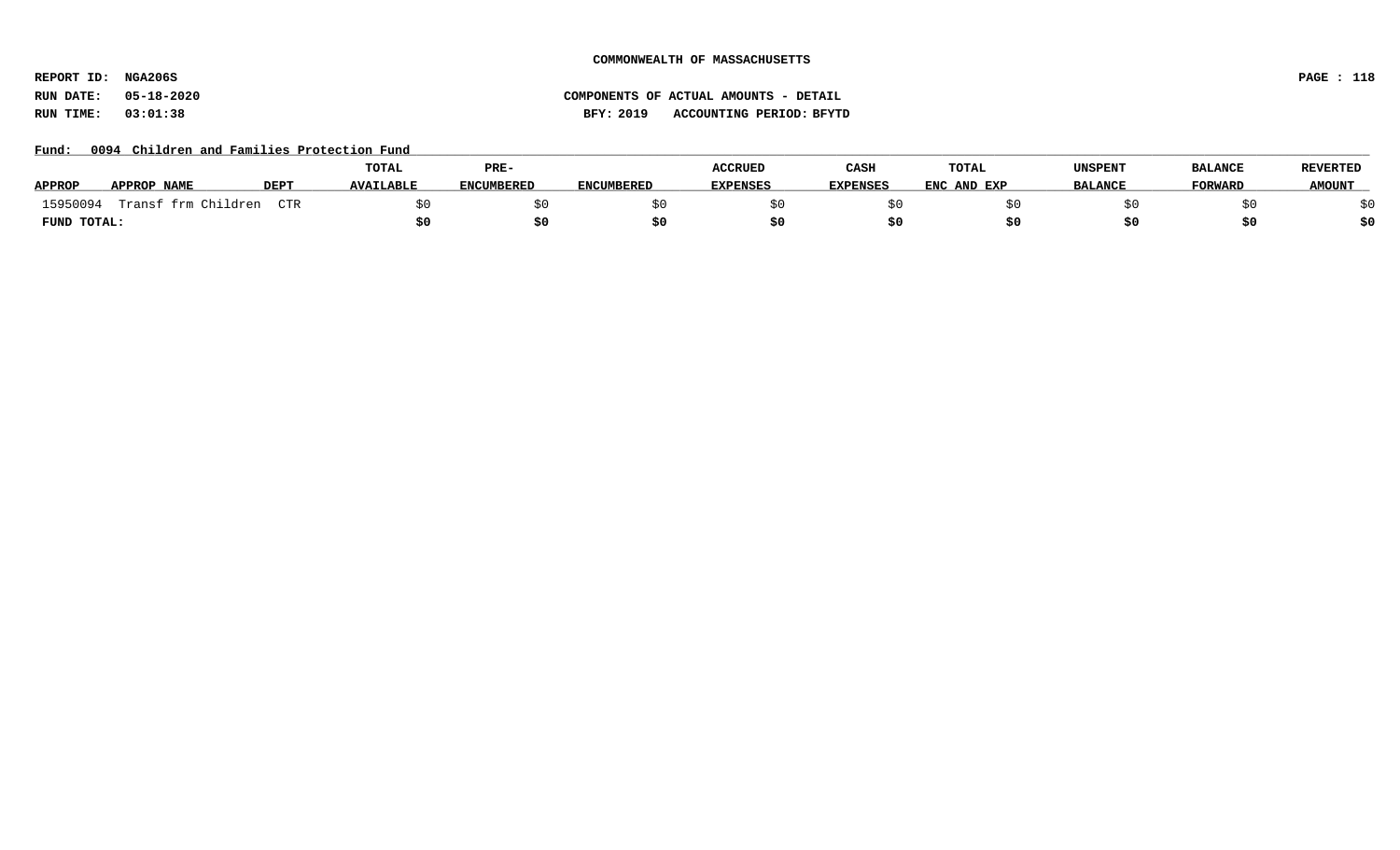**REPORT ID: NGA206S PAGE : 119**

# **RUN DATE: 05-18-2020 COMPONENTS OF ACTUAL AMOUNTS - DETAIL RUN TIME: 03:01:38 BFY: 2019 ACCOUNTING PERIOD: BFYTD**

Fund: 0095 Community First Trust Fund - Budgeted

|               |                          |             | <b>TOTAL</b>     | PRE-              |                   | <b>ACCRUED</b>  | CASH     | TOTAL       | <b>UNSPENT</b> | <b>BALANCE</b> | REVERTED      |
|---------------|--------------------------|-------------|------------------|-------------------|-------------------|-----------------|----------|-------------|----------------|----------------|---------------|
| <b>APPROP</b> | APPROP NAME              | <b>DEPT</b> | <b>AVAILABLE</b> | <b>ENCUMBERED</b> | <b>ENCUMBERED</b> | <b>EXPENSES</b> | EXPENSES | ENC AND EXP | <b>BALANCE</b> | FORWARD        | <b>AMOUNT</b> |
| 15950092      | CFTF Transfer for Ap CTR |             |                  |                   |                   |                 |          |             |                | \$0            | \$0           |
| 15950095      | CFTF Transfer for Ap CTR |             | SO.              | SO.               |                   |                 |          |             | \$0            | \$0            | \$0           |
| 15959500      | Fringe/Indirect Char CTR |             | \$0              | \$0               |                   |                 |          |             | SO.            | \$0            | \$0           |
| FUND TOTAL:   |                          |             | \$0              | \$0               |                   | S0              | \$0      | S0          | \$0            | \$0            | \$0           |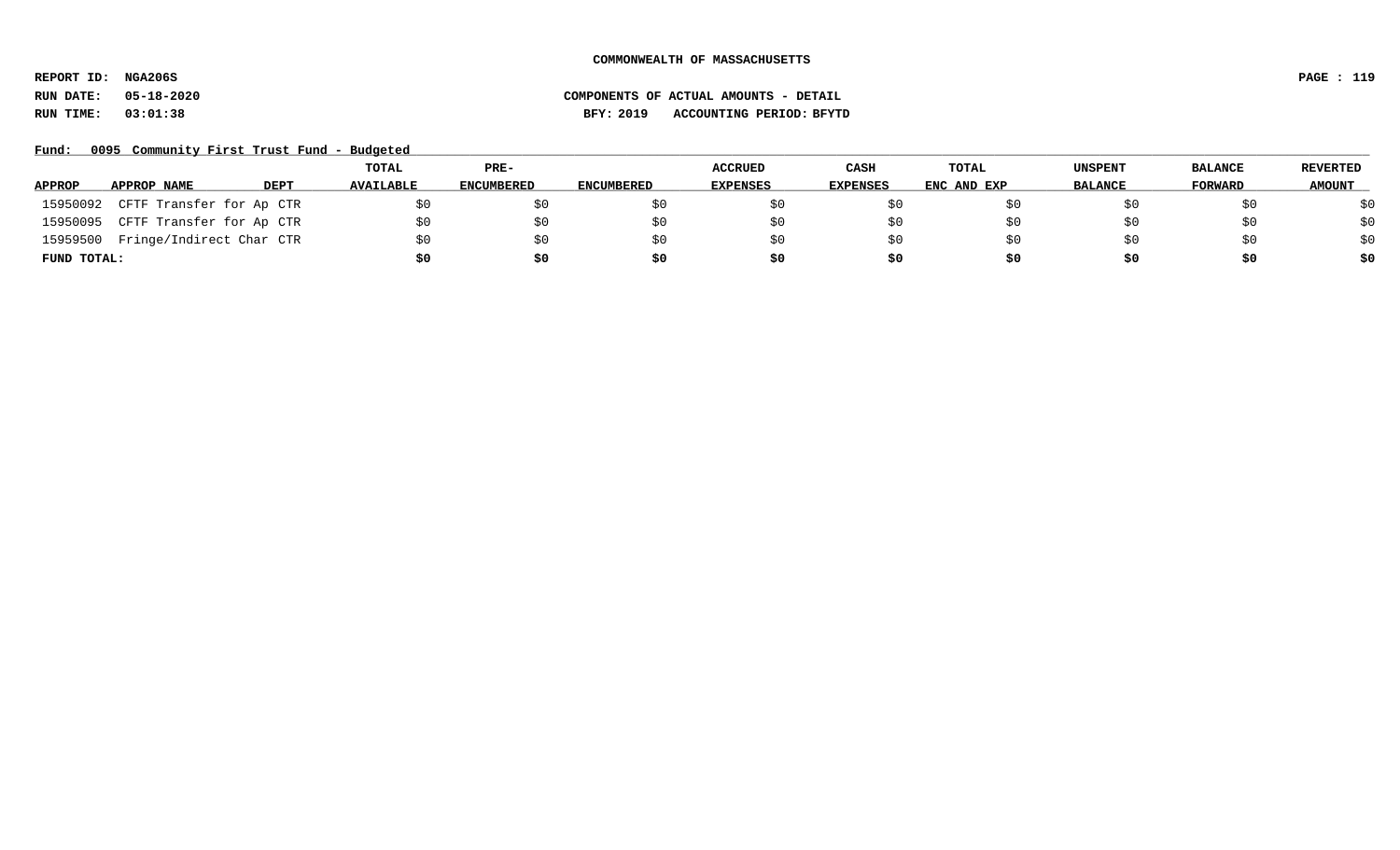**REPORT ID: NGA206S PAGE : 120**

# **RUN DATE: 05-18-2020 COMPONENTS OF ACTUAL AMOUNTS - DETAIL RUN TIME: 03:01:38 BFY: 2019 ACCOUNTING PERIOD: BFYTD**

### Fund: 0096 Massachusetts Environmental Police Tr Fund

|               |                    |             | TOTAL            | PRE-              |                   | <b>ACCRUED</b>  | CASH            | TOTAL       | UNSPENT        | <b>BALANCE</b> | <b>REVERTED</b> |
|---------------|--------------------|-------------|------------------|-------------------|-------------------|-----------------|-----------------|-------------|----------------|----------------|-----------------|
| <b>APPROP</b> | <b>APPROP NAME</b> | <b>DEPT</b> | <b>AVAILABLE</b> | <b>ENCUMBERED</b> | <b>ENCUMBERED</b> | <b>EXPENSES</b> | <b>EXPENSES</b> | ENC AND EXP | <b>BALANCE</b> | <b>FORWARI</b> | <b>AMOUNT</b>   |
| 20308778      | Mass Environmental | ENV         | \$603,785        |                   |                   |                 | \$277,215       | \$277,215   | \$326,570      | \$326,570      |                 |
| FUND TOTAL:   |                    |             | \$603,785        |                   |                   |                 | \$277,215       | \$277,215   | \$326,570      | \$326,570      | \$0             |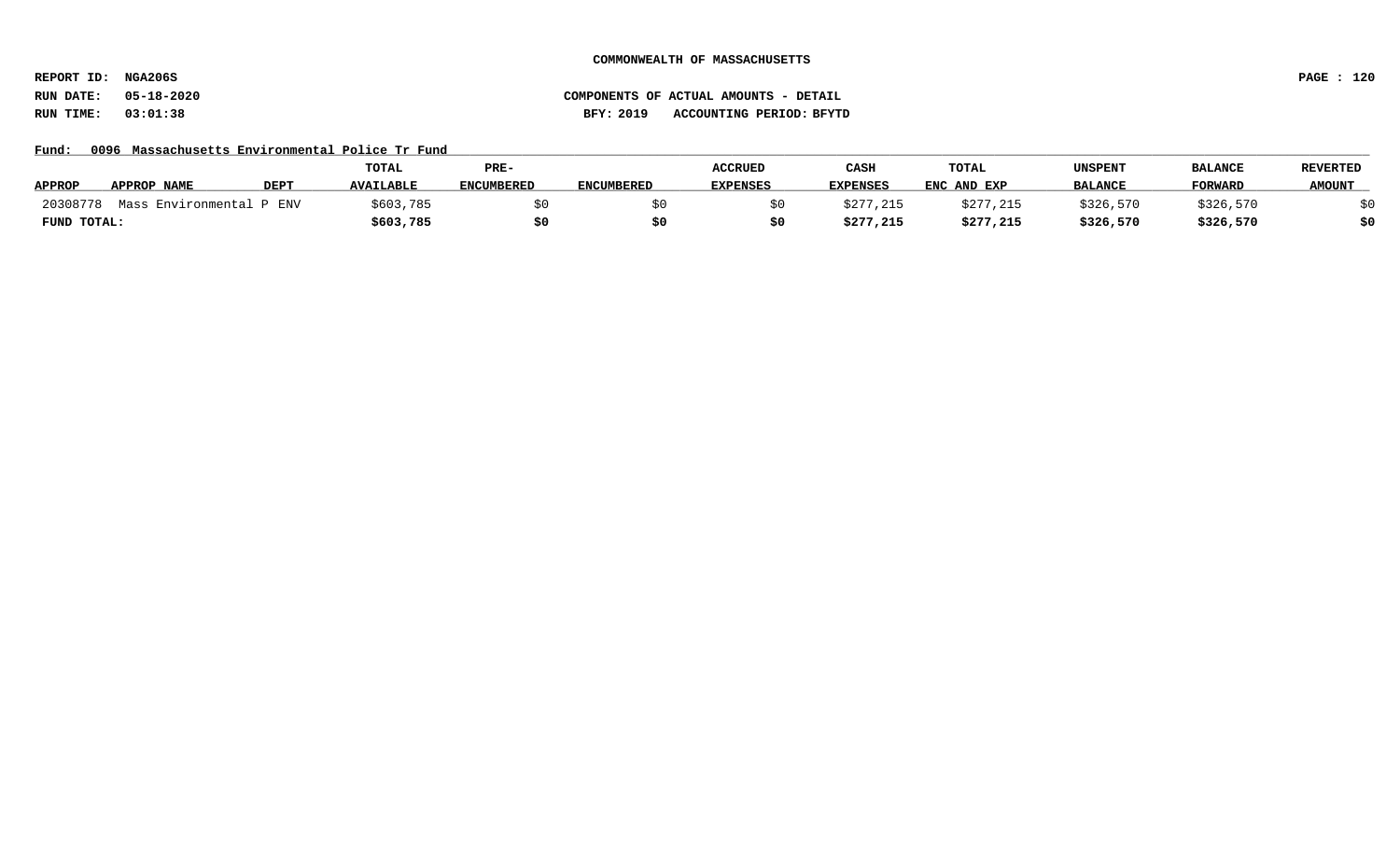**REPORT ID: NGA206S PAGE : 121**

Fund: 0097 Community First Trust Fund - Non-Budgeted

|               |                          |             | TOTAL            | PRE-       |                   | <b>ACCRUED</b>  | CASH            | <b>TOTAL</b> | <b>UNSPENT</b> | <b>BALANCE</b> | REVERTED      |
|---------------|--------------------------|-------------|------------------|------------|-------------------|-----------------|-----------------|--------------|----------------|----------------|---------------|
| <b>APPROP</b> | APPROP NAME              | <b>DEPT</b> | <b>AVAILABLE</b> | ENCUMBERED | <b>ENCUMBERED</b> | <b>EXPENSES</b> | <b>EXPENSES</b> | ENC AND EXP  | <b>BALANCE</b> | FORWARD        | <b>AMOUNT</b> |
| 40000097      | Community First Trus EHS |             | \$1,327,703      |            |                   |                 | \$1,322,900     | \$1,322,900  | \$4,803        | \$4,803        | ₹∩            |
| 40000097      | Community First Trus MRC |             |                  |            |                   |                 |                 |              |                | \$0            | \$0           |
| FUND TOTAL:   |                          |             | \$1,327,703      | S0         |                   | \$0             | \$1,322,900     | \$1,322,900  | \$4,803        | \$4,803        | \$0           |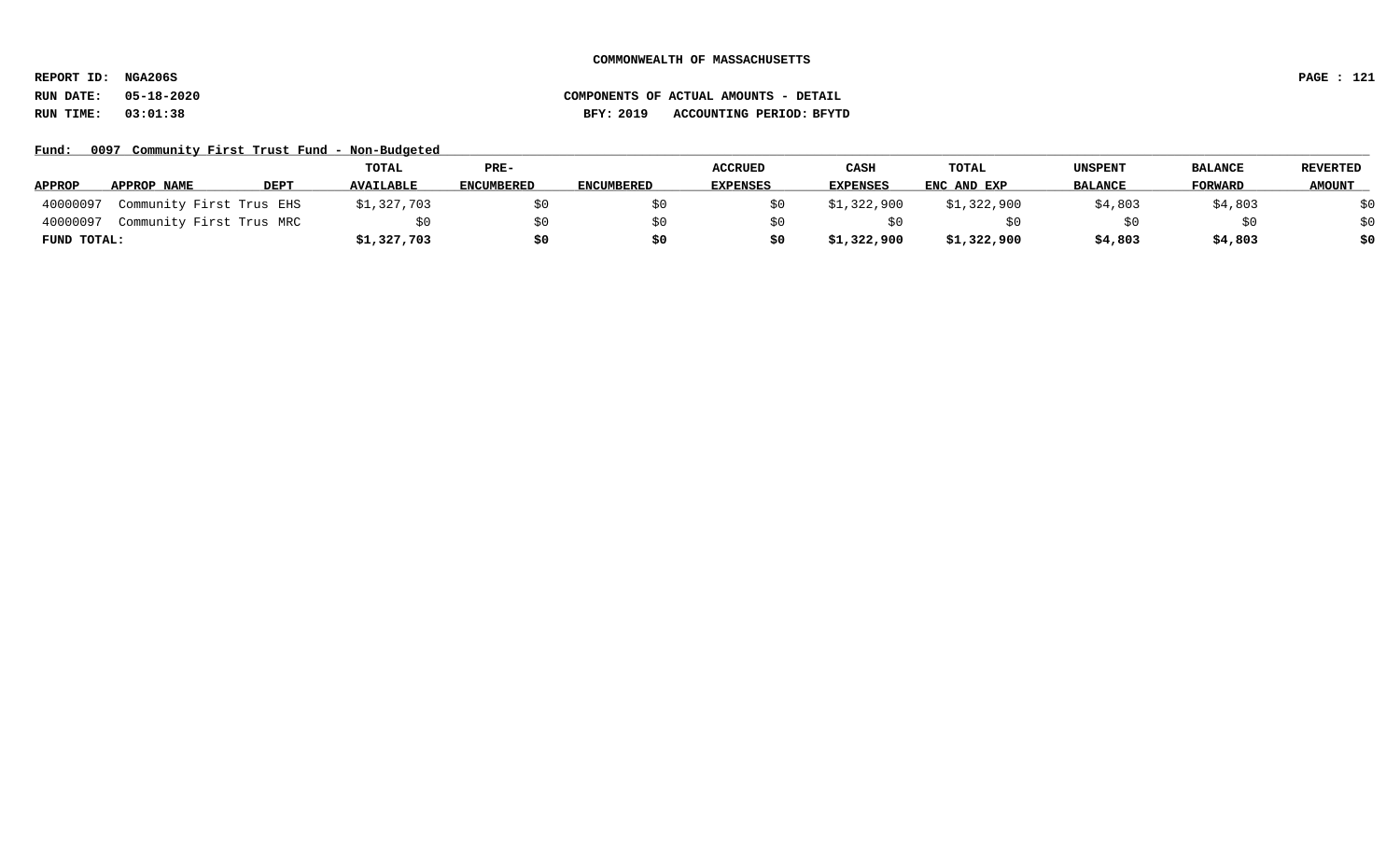**REPORT ID: NGA206S PAGE : 122**

# **RUN DATE: 05-18-2020 COMPONENTS OF ACTUAL AMOUNTS - DETAIL RUN TIME: 03:01:38 BFY: 2019 ACCOUNTING PERIOD: BFYTD**

Fund: 0099 Domestic and Sexual Violence Prevention & Victim Assist Fund

|               |                          |             | TOTAL            | PRE-              |                   | <b>ACCRUED</b>  | CASH            | <b>TOTAL</b> | <b>UNSPENT</b> | <b>BALANCE</b> | <b>REVERTED</b> |
|---------------|--------------------------|-------------|------------------|-------------------|-------------------|-----------------|-----------------|--------------|----------------|----------------|-----------------|
| <b>APPROP</b> | APPROP NAME              | <b>DEPT</b> | <b>AVAILABLE</b> | <b>ENCUMBERED</b> | <b>ENCUMBERED</b> | <b>EXPENSES</b> | <b>EXPENSES</b> | ENC AND EXP  | <b>BALANCE</b> | FORWARD        | <b>AMOUNT</b>   |
| 45131135      | Domestic & Sexual Vi DPH |             | \$48,182         |                   |                   |                 |                 |              | \$48,182       | \$48,182       |                 |
| FUND TOTAL:   |                          |             | \$48,182         |                   |                   |                 |                 |              | \$48,182       | \$48,182       | \$0             |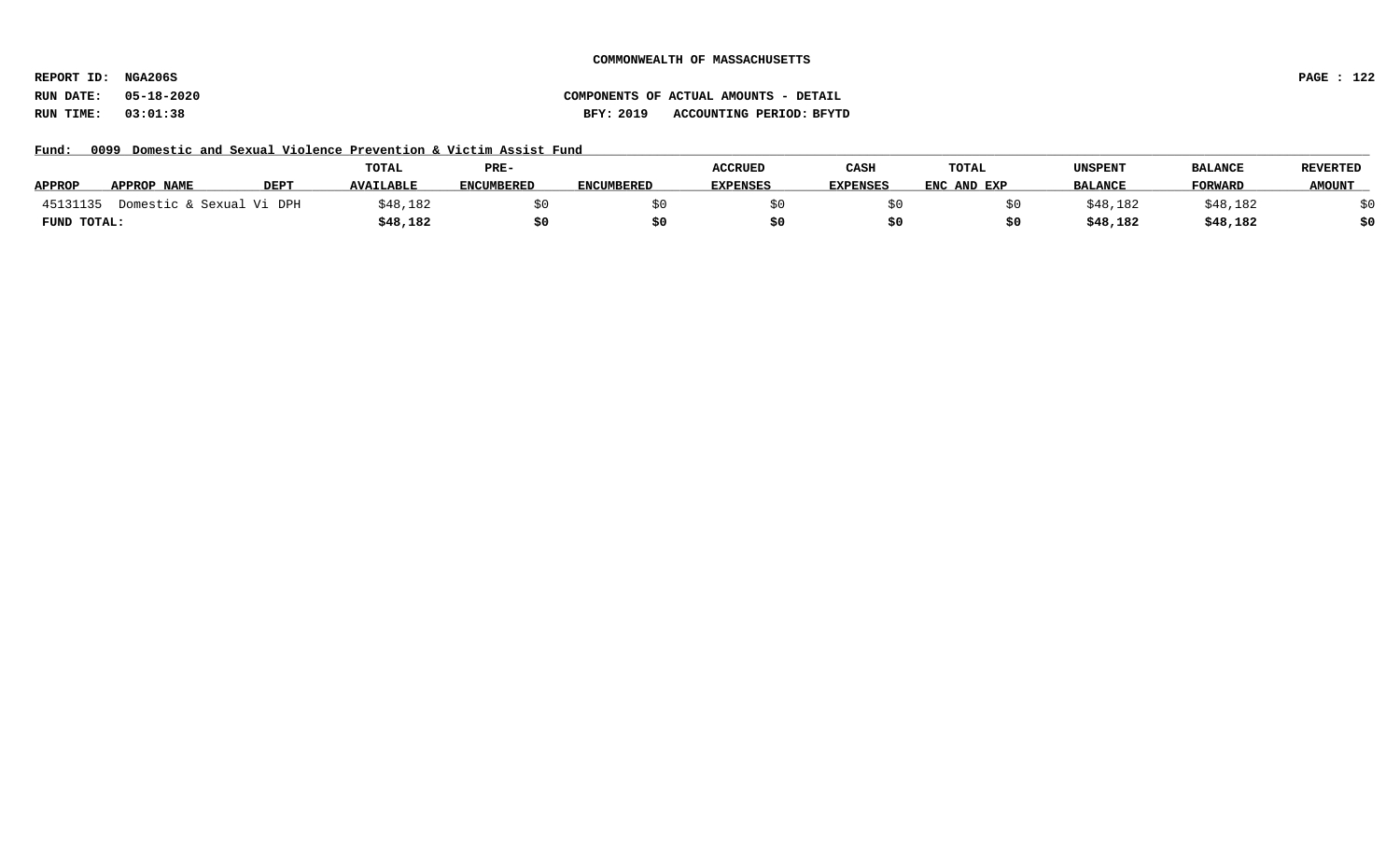**REPORT ID: NGA206S PAGE : 123**

**RUN DATE: 05-18-2020 COMPONENTS OF ACTUAL AMOUNTS - DETAIL**

**RUN TIME: 03:01:38 BFY: 2019 ACCOUNTING PERIOD: BFYTD**

|               |                                   | <b>TOTAL</b>     | PRE-              |                   | <b>ACCRUED</b>  | CASH            | <b>TOTAL</b> | <b>UNSPENT</b> | <b>BALANCE</b> | <b>REVERTED</b> |
|---------------|-----------------------------------|------------------|-------------------|-------------------|-----------------|-----------------|--------------|----------------|----------------|-----------------|
| <b>APPROP</b> | <b>DEPT</b><br><b>APPROP NAME</b> | <b>AVAILABLE</b> | <b>ENCUMBERED</b> | <b>ENCUMBERED</b> | <b>EXPENSES</b> | <b>EXPENSES</b> | ENC AND EXP  | <b>BALANCE</b> | <b>FORWARD</b> | <b>AMOUNT</b>   |
| 03201701      | State Court Data Sha CPC          | \$0              | \$0               | \$0\$             | \$0             | \$0             | \$0\$        | \$0            | \$0            | \$0             |
| 03201701      | State Court Data Sha SJC          | \$974            | \$0               | \$0               | \$0             | \$0             | \$0          | \$974          | \$974          | \$0             |
| 03201710      | State Court Improvem CPC          | \$27,927         | \$0               | \$0               | \$0             | \$27,927        | \$27,927     | \$0            | \$0            | \$0             |
| 03201710      | State Court Improvem DSS          | \$3,097          | \$0               | \$0               | \$0             | \$3,097         | \$3,097      | \$0            | \$0            | \$0             |
| 03201710      | State Court Improvem SJC          | \$70,143         | \$0               | \$0               | \$0             | \$70,143        | \$70, 143    | \$0            | \$0            | \$0             |
| 03201710      | State Court Improvem TRC          | \$16, 119        | \$0               | \$0               | \$0             | \$16, 119       | \$16,119     | \$0            | \$0            | \$0             |
| 03201711      | State Court Improvem CPC          | \$73,783         | \$0               | \$0               | \$0             | \$73,783        | \$73,783     | \$0            | \$0            | \$0             |
| 03201711      | State Court Improvem DSS          | \$28,058         | \$0               | \$0               | \$0             | \$28,058        | \$28,058     | \$0            | \$0            | \$0             |
| 03201711      | State Court Improvem SJC          | \$1,450          | \$0               | \$0               | \$0             | \$1,450         | \$1,450      | \$0            | \$0            | \$0             |
| 03201711      | State Court Improvem TRC          | \$5,646          | \$0               | \$0\$             | \$0             | \$5,646         | \$5,646      | \$0            | \$0            | \$0             |
| 03201713      | State Court Improvem CPC          | \$89,760         | \$0               | \$0\$             | \$0             | \$89,760        | \$89,760     | \$0            | \$0            | \$0             |
| 03201713      | State Court Improvem DSS          | \$6,868          | \$0               | \$0               | \$0             | \$6,868         | \$6,868      | \$0            | \$0            | \$0             |
| 03201713      | State Court Improvem SJC          | \$38,001         | \$0               | \$0               | \$0             | \$38,001        | \$38,001     | \$0            | \$0            | \$0             |
| 03201713      | State Court Improvem TRC          | \$16,599         | \$0               | \$0               | \$0             | \$16,599        | \$16,599     | \$0            | \$0            | \$0             |
| 03201715      | Post Conviction DNA<br>CPC        | \$12,934         | \$0               | \$0               | \$0             | \$12,934        | \$12,934     | \$0            | \$0            | \$0             |
| 03201715      | Post Conviction DNA<br><b>NOR</b> | \$0              | \$0               | \$0               | \$0             | \$0             | \$0          | \$0            | \$0            | \$0             |
| 03201715      | Post Conviction DNA<br>POL        | \$0              | \$0               | \$0               | \$0             | \$0             | \$0          | \$0            | \$0            | \$0             |
| 03201715      | Post Conviction DNA<br>TRC        | \$0              | \$0               | \$0               | \$0             | \$0             | \$0          | \$0            | \$0            | \$0             |
| 03201800      | Wrongful Conviction<br><b>CPC</b> | \$0              | \$0               | \$0               | \$0             | \$0             | \$0          | \$0            | \$0            | \$0             |
| 03201801      | Post Conviction DNA<br><b>CPC</b> | \$58,671         | \$0               | \$0               | \$0             | \$58,671        | \$58,671     | \$0            | \$0            | \$0             |
| 03201801      | Post Conviction DNA<br><b>NOR</b> | \$17,295         | \$0               | \$0               | \$0             | \$17,295        | \$17,295     | \$0            | \$0            | \$0             |
| 03201801      | Post Conviction DNA<br>POL        | \$53,166         | \$0               | \$0               | \$0             | \$53,166        | \$53,166     | \$0            | \$0            | \$0             |
| 03201802      | Massachusetts Collab CPC          | \$37,030         | \$0               | \$0               | \$0             | \$37,030        | \$37,030     | \$0            | \$0            | \$0             |
| 03201803      | Wrongful Conviction<br>CPC        | \$0              | \$0               | \$0               | \$0             | \$0             | \$0\$        | \$0            | \$0            | \$0             |
| 03201804      | OJJDP FY17 JUSTICE R CPC          | \$167,585        | \$0               | \$0               | \$0             | \$167,585       | \$167,585    | \$0            | \$0            | \$0             |
| 03201900      | Bloodsworth Grant<br><b>CPC</b>   | \$0              | \$0               | \$0               | \$0             | \$0             | \$0          | \$0            | \$0            | \$0             |
| 03219886      | FGIDEONIMPINDG<br><b>CPC</b>      | \$4,115          | \$0               | \$0               | \$0             | \$4,115         | \$4,115      | \$0            | \$0            | \$0             |
| 03300444      | Second Chance Act Pr TRC          | \$34             | \$0               | \$0               | \$0             | \$34            | \$34         | \$0            | \$0            | \$0             |
| 03304620      | F03304620<br><b>TRC</b>           | \$11,139         | \$0               | \$0               | \$0             | \$11,139        | \$11,139     | \$0            | \$0            | \$0             |
| 03321101      | Expnd Subst Abuse Tr TRC          | \$299,491        | \$0               | \$0               | \$0             | \$299,491       | \$299,491    | \$0            | \$0            | \$0             |
| 03321201      | Mission Cape Cod<br>TRC           | \$67,881         | \$0               | \$0               | \$0             | \$67,881        | \$67,881     | \$0            | \$0            | \$0             |
| 03322701      | Adult Drug Court Dis TRC          | \$24             | \$0               | \$0               | \$0             | \$24            | \$24         | \$0            | \$0            | \$0             |
| 03325001      | Adult Drug Court Dis<br>TRC       | \$1,823          | \$0               | \$0               | \$0             | \$1,823         | \$1,823      | \$0            | \$0            | \$0             |
| 03325301      | Mission / BMetro Pro TRC          | \$185,192        | \$0               | \$0               | \$0             | \$185,192       | \$185,192    | \$0            | \$0            | \$0             |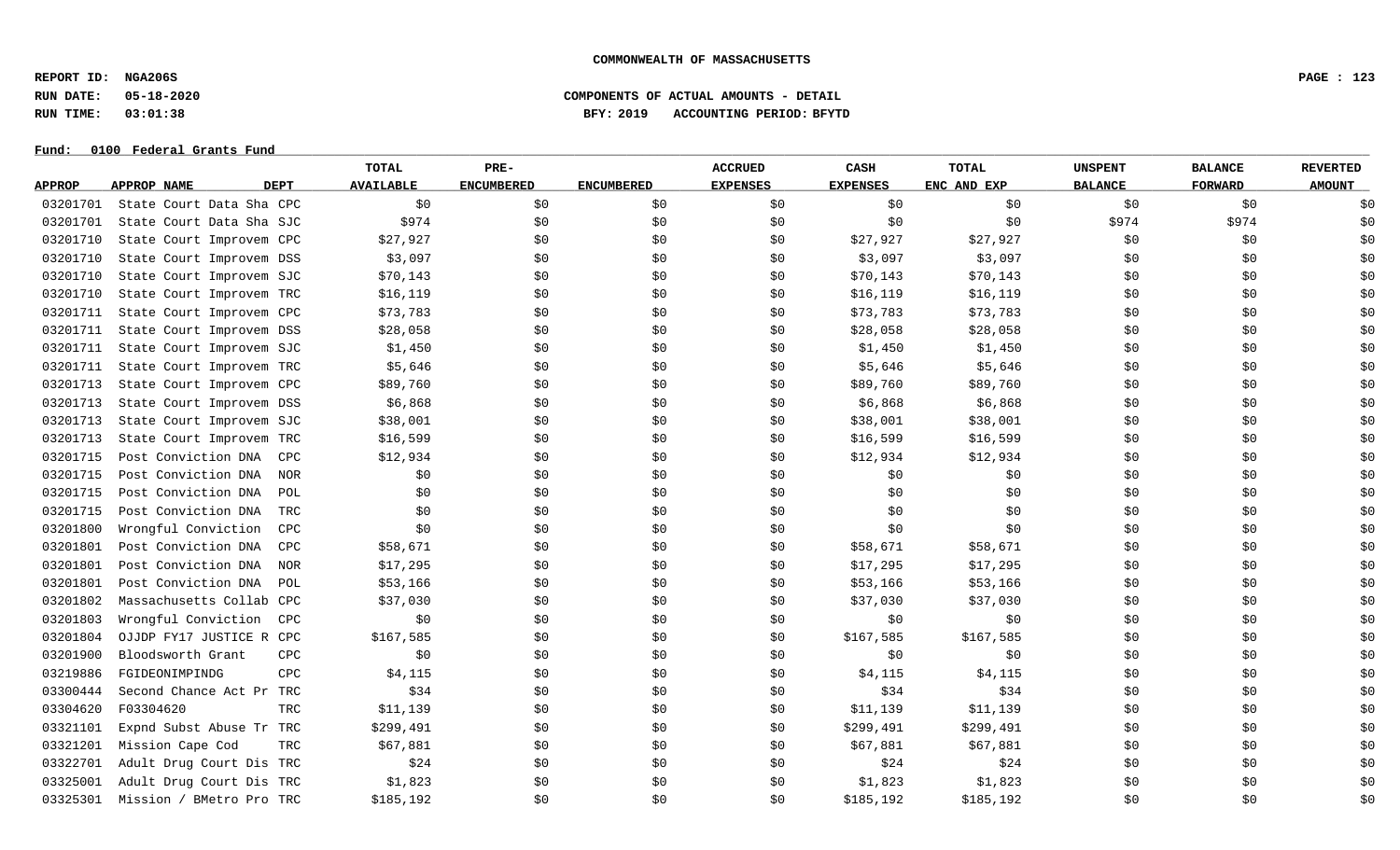**REPORT ID: NGA206S PAGE : 124**

**RUN DATE: 05-18-2020 COMPONENTS OF ACTUAL AMOUNTS - DETAIL**

**RUN TIME: 03:01:38 BFY: 2019 ACCOUNTING PERIOD: BFYTD**

|               |                            | <b>TOTAL</b>     | PRE-              |                   | <b>ACCRUED</b>  | CASH            | <b>TOTAL</b> | <b>UNSPENT</b> | <b>BALANCE</b> | <b>REVERTED</b> |
|---------------|----------------------------|------------------|-------------------|-------------------|-----------------|-----------------|--------------|----------------|----------------|-----------------|
| <b>APPROP</b> | APPROP NAME<br><b>DEPT</b> | <b>AVAILABLE</b> | <b>ENCUMBERED</b> | <b>ENCUMBERED</b> | <b>EXPENSES</b> | <b>EXPENSES</b> | ENC AND EXP  | <b>BALANCE</b> | <b>FORWARD</b> | <b>AMOUNT</b>   |
| 03330801      | Mission Hope               | \$245,514<br>TRC | \$0               | \$0               | \$0             | \$245,514       | \$245,514    | \$0            | \$0            | \$0             |
| 03370201      | Families First: Impr BSD   |                  | \$0<br>\$0        | \$0               | \$0             | \$0             | \$0          | \$0            | \$0            | \$0             |
| 03370201      | Families First: Impr TRC   |                  | \$3,927<br>\$0    | \$0               | \$0             | \$3,927         | \$3,927      | \$0            | \$0            | \$0             |
| 03391010      | 2nd CHANCE ACT: Juve CPC   | \$125,107        | \$0               | \$0               | \$0             | \$125,107       | \$125,107    | \$0            | \$0            | \$0             |
| 03391010      | 2nd CHANCE ACT: Juve DYS   | \$105,319        | \$0               | \$0               | \$0             | \$105,319       | \$105,319    | \$0            | \$0            | \$0             |
| 03391010      | 2nd CHANCE ACT: Juve TRC   | \$174,686        | \$0               | \$0               | \$0             | \$174,686       | \$174,686    | \$0            | \$0            | \$0             |
| 03391013      | FY16 Adult Drug Cour TRC   | \$256,923        | \$0               | \$0               | \$0             | \$256,923       | \$256,923    | \$0            | \$0            | \$0             |
| 03400237      | CHILDREN'S ADVOCACY        | NOR              | \$5,336<br>\$0    | \$0               | \$0             | \$0             | \$0          | \$5,336        | \$5,336        | \$0             |
| 03400465      | Child Sexual Predato MID   |                  | \$0<br>\$0        | \$0               | \$0             | \$0             | \$0\$        | \$0            | \$0            | \$0             |
| 03400470      | Harold Rogers Prescr MID   |                  | \$0<br>\$0        | \$0               | \$0             | \$0             | \$0          | \$0\$          | \$0            | \$0             |
| 03400531      | COMMUNITY GUN VIOLEN WES   |                  | \$1<br>\$0        | \$0               | \$0             | \$0             | \$0          | \$1            | \$1            | \$0             |
| 03400540      | PROJECT SENTRY             | WES              | \$0<br>\$0        | \$0               | \$0             | \$0             | \$0          | \$0            | \$0            | \$0             |
| 03400655      | Child Sexual Predato NWD   |                  | \$0<br>\$0        | \$0               | \$0             | \$0             | \$0          | \$0            | \$0            | \$0             |
| 03400660      | Hal Rogers                 | <b>NOR</b>       | \$0<br>\$0        | \$0               | \$0             | \$0             | \$0          | \$0            | \$0            | \$0             |
| 03400660      | Hal Rogers                 | NWD              | \$35<br>\$0       | \$0               | \$0             | \$0             | \$0          | \$35           | \$35           | \$0             |
| 03400757      | Harold Rogers Prescr NFK   |                  | \$0<br>\$0        | \$0               | \$0             | \$0             | \$0          | \$0            | \$0            | \$0             |
| 03400805      | OVC - Drug Endangere PLY   | \$40,372         | \$0               | \$0               | \$0             | \$40,108        | \$40,108     | \$264          | \$264          | \$0             |
| 03400806      | PLY WEED AND SEED          | <b>PLY</b>       | \$1<br>\$0        | \$0               | \$0             | \$1             | \$1          | \$0            | \$0            | \$0             |
| 03400816      | Brockton's Promise D PLY   | \$105,708        | \$0               | \$0               | \$0             | \$114,558       | \$114,558    | ( \$8, 850)    | ( \$8, 850)    | \$0             |
| 03400823      | Child Sexual Predato PLY   |                  | \$0<br>\$0        | \$0               | \$0             | \$0             | \$0          | \$0            | \$0            | \$0             |
| 03400827      | Justice Assistance G PLY   |                  | \$0<br>\$0        | \$0               | \$0             | \$0             | \$0          | \$0            | \$0            | \$0             |
| 03400828      | Byrne JAG Grant            | PLY              | \$0<br>\$0        | \$0               | \$0             | \$0             | \$0          | \$0            | \$0            | \$0             |
| 03400829      | Byrne JAG Grant            | PLY              | \$0<br>\$0        | \$0               | \$0             | \$0             | \$0          | \$0            | \$0            | \$0             |
| 03400902      | Adult Treatment Cour BRI   | \$129,223        | \$0               | \$0               | \$0             | \$129, 223      | \$129,223    | \$0            | \$0            | \$0             |
| 03400904      | F.R Expansion of Sub BRI   | \$87,946         | \$0               | \$0               | \$0             | \$87,946        | \$87,946     | \$0            | \$0            | \$0             |
| 03400906      | BRI Weed and Seed 2        | BRI              | \$0<br>\$0        | \$0               | \$0             | \$0             | \$0          | \$0            | \$0            | \$0             |
| 05210800      | ELECTION ASSISTANCE        | SEC              | \$0<br>\$0        | \$0               | \$0             | \$0             | \$0          | \$0            | \$0            | \$0             |
| 05260112      | Underrepresented Com SEC   |                  | \$0<br>\$0        | \$0               | \$0             | \$0             | \$0          | \$0            | \$0            | \$0             |
| 05260113      | New Preserve Survey        | \$916,769<br>SEC | \$0               | \$0               | \$0             | \$916,769       | \$916,769    | \$0            | \$0            | \$0             |
| 05260116      | Preserve America Gra SEC   |                  | \$1,428<br>\$0    | \$0               | \$0             | \$1,428         | \$1,428      | \$0            | \$0            | \$0             |
| 05260118      | National Maritime He SEC   | \$43,369         | \$0               | \$0               | \$0             | \$43,369        | \$43,369     | \$0            | \$0            | \$0             |
| 05260127      | Hurricane Sandy Reli DCR   | \$444,388        | \$0               | \$0               | \$0             | \$444,388       | \$444,388    | \$0            | \$0            | \$0             |
| 05260127      | Hurricane Sandy Reli SEC   |                  | \$0<br>\$0        | \$0               | \$0             | \$0             | \$0\$        | \$0            | \$0            | \$0             |
| 05291400      | PRESERVING RECORDS O SEC   |                  | \$393<br>\$0      | \$0               | \$0             | \$0             | \$0          | \$393          | \$393          | \$0             |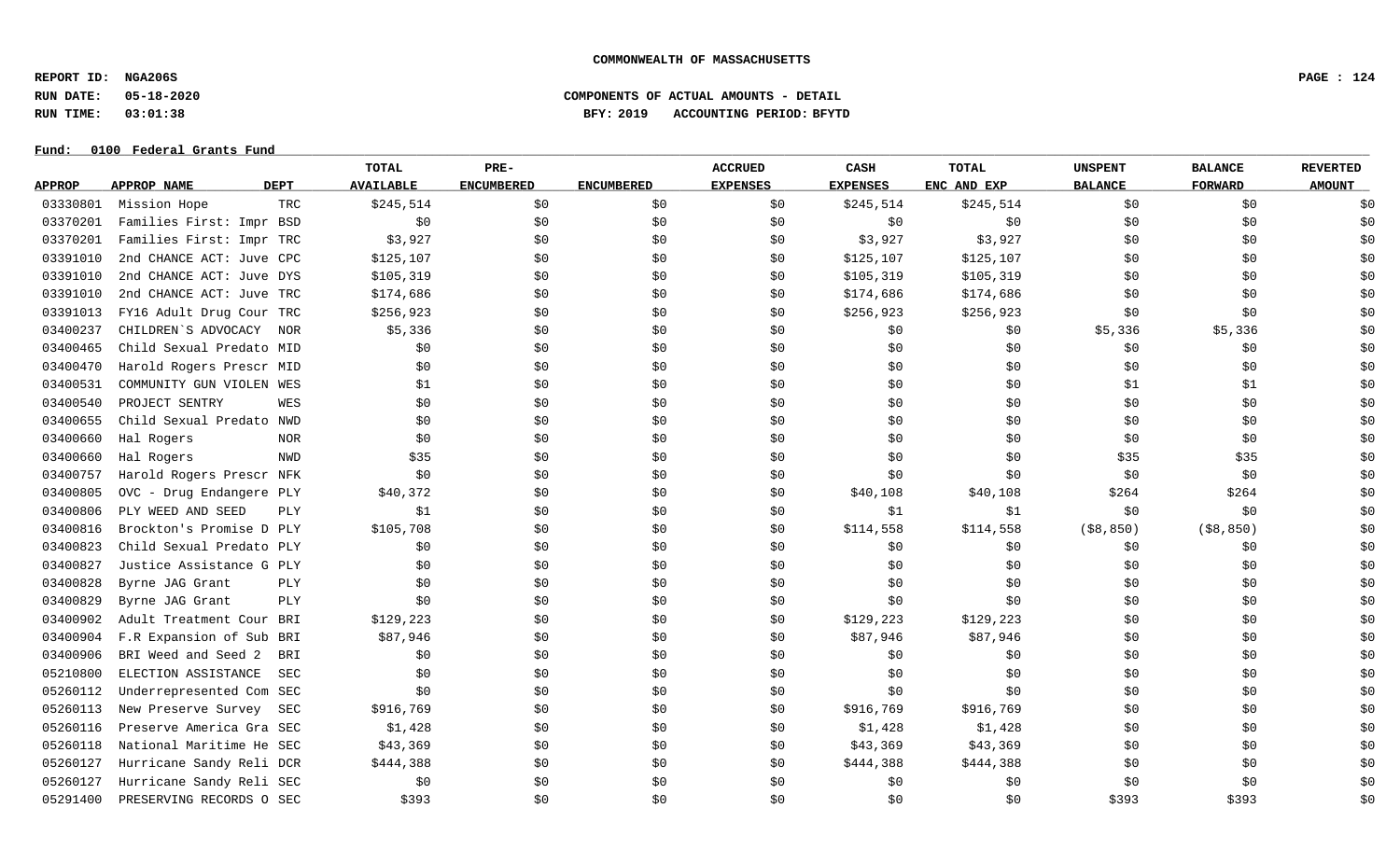**REPORT ID: NGA206S PAGE : 125**

# **RUN DATE: 05-18-2020 COMPONENTS OF ACTUAL AMOUNTS - DETAIL RUN TIME: 03:01:38 BFY: 2019 ACCOUNTING PERIOD: BFYTD**

|               |                                   | TOTAL            | PRE-              |                   | <b>ACCRUED</b>  | CASH            | <b>TOTAL</b> | <b>UNSPENT</b> | <b>BALANCE</b> | <b>REVERTED</b> |
|---------------|-----------------------------------|------------------|-------------------|-------------------|-----------------|-----------------|--------------|----------------|----------------|-----------------|
| <b>APPROP</b> | <b>DEPT</b><br><b>APPROP NAME</b> | <b>AVAILABLE</b> | <b>ENCUMBERED</b> | <b>ENCUMBERED</b> | <b>EXPENSES</b> | <b>EXPENSES</b> | ENC AND EXP  | <b>BALANCE</b> | <b>FORWARD</b> | <b>AMOUNT</b>   |
| 05291600      | Historic Records Adv SEC          | \$47,154         | \$0               | \$0               | \$0             | \$27,824        | \$27,824     | \$19,330       | \$19,330       | \$0             |
| 06409716      | FOLK & TRADITIONAL A ART          | \$30,001         | \$0               | \$0               | \$0             | \$30,000        | \$30,000     | \$1            | \$1            | \$0             |
| 06409717      | BASIC STATE GRANT<br>ART          | \$610,200        | \$0               | \$0               | \$0             | \$610,200       | \$610,200    | \$0            | \$0            | \$0             |
| 06409718      | ARTISTS IN EDUCATION ART          | \$63,500         | \$0               | \$0               | \$0             | \$63,500        | \$63,500     | \$0            | \$0            | \$0             |
| 06409724      | YOUTH REACH STATE & ART           | \$197,000        | \$0               | \$0               | \$0             | \$197,000       | \$197,000    | \$0            | \$0            | \$0             |
| 06409734      | Promotion of the Art ART          | \$0              | \$0               | \$0               | \$0             | \$0             | \$0          | \$0            | \$0            | \$0             |
| 08100008      | Stop School Violence AGO          | \$4,615          | \$0               | \$0               | \$0             | \$4,615         | \$4,615      | \$0            | \$0            | \$0             |
| 08100009      | HUD Special Project<br>AGO        | \$0              | \$0               | \$0               | \$0             | \$0             | \$0          | \$0            | \$0            | \$0             |
| 08100025      | Massachusetts Compou AGO          | \$4,733,317      | \$0               | \$0               | \$0             | \$4,733,317     | \$4,733,317  | \$0            | \$0            | \$0             |
| 08100026      | CRIME VICTIM COMPENS AGO          | \$2,785,748      | \$0               | \$0               | \$0             | \$2,525,025     | \$2,525,025  | \$260,723      | \$260,723      | \$0             |
| 08100029      | Anti-Terrorism Progr AGO          | \$3,858          | \$0               | \$0               | \$0             | \$3,858         | \$3,858      | \$0            | \$0            | \$0             |
| 08100050      | Cops Anti-Heroin Tas AGO          | \$837,370        | \$0               | \$0               | \$0             | \$837,370       | \$837,370    | \$0            | \$0            | \$0             |
| 08400108      | Voca Grant Training<br>AGO        | \$0              | \$0               | \$0               | \$0             | \$0             | \$0          | \$0            | \$0            | \$0             |
| 08400108      | Voca Grant Training<br>BRI        | \$0              | \$0               | \$0               | \$0             | \$0             | \$0          | \$0            | \$0            | \$0             |
| 08400108      | Voca Grant Training<br>EAS        | \$0              | \$0               | \$0               | \$0             | \$0             | \$0          | \$0            | \$0            | \$0             |
| 08400108      | Voca Grant Training<br>MID        | \$0              | \$0               | \$0               | \$0             | \$0             | \$0          | \$0            | \$0            | \$0             |
| 08400108      | Voca Grant Training<br>NFK        | \$0              | \$0               | \$0               | \$0             | \$0             | \$0          | \$0            | \$0            | \$0             |
| 08400108      | Voca Grant Training<br>PLY        | \$0              | \$0               | \$0               | \$0             | \$0             | \$0          | \$0            | \$0            | \$0             |
| 08400108      | Voca Grant Training<br><b>SUF</b> | \$0              | \$0               | \$0               | \$0             | \$0             | \$0          | \$0            | \$0            | \$0             |
| 08400108      | Voca Grant Training<br>TRE        | \$0              | \$0               | \$0               | \$0             | \$0             | \$0          | \$0            | \$0            | \$0             |
| 08400108      | Voca Grant Training<br>VWA        | \$37,718         | \$0               | \$0               | \$0             | \$37,718        | \$37,718     | \$0            | \$0            | \$0             |
| 08400108      | Voca Grant Training<br>WES        | \$0              | \$0               | \$0               | \$0             | \$0             | \$0          | \$0            | \$0            | \$0             |
| 08400110      | CRIME VICTIMS ASSIST AGO          | \$37,371         | \$0               | \$0               | \$0             | \$37,768        | \$37,768     | ( \$397)       | ( \$397)       | \$0             |
| 08400110      | CRIME VICTIMS ASSIST BRI          | \$68,753         | \$0               | \$0               | \$0             | \$68,313        | \$68,313     | \$440          | \$440          | \$0             |
| 08400110      | CRIME VICTIMS ASSIST CHS          | \$63,304         | \$0               | \$0               | \$0             | \$71,653        | \$71,653     | ( \$8, 349)    | ( \$8, 349)    | \$0             |
| 08400110      | CRIME VICTIMS ASSIST DAC          | \$693,583        | \$0               | \$0               | \$0             | \$708,465       | \$708,465    | ( \$14, 882)   | ( \$14, 882)   | \$0             |
| 08400110      | CRIME VICTIMS ASSIST EAS          | \$251,993        | \$0               | \$0               | \$0             | \$262,593       | \$262,593    | ( \$10, 600 )  | ( \$10, 600)   | \$0             |
| 08400110      | CRIME VICTIMS ASSIST EHS          | \$151,992        | \$0               | \$0               | \$0             | \$151,992       | \$151,992    | \$0            | \$0            | \$0             |
| 08400110      | CRIME VICTIMS ASSIST MCD          | \$307,926        | \$0               | \$0               | \$0             | \$330,510       | \$330,510    | ( \$22, 584)   | ( \$22, 584)   | \$0             |
| 08400110      | CRIME VICTIMS ASSIST MID          | \$347,186        | \$0               | \$0               | \$0             | \$389,189       | \$389,189    | ( \$42,003)    | ( \$42,003)    | \$0             |
| 08400110      | CRIME VICTIMS ASSIST NFK          | \$378,542        | \$0               | \$0               | \$0             | \$412,998       | \$412,998    | $($ \$34,456)  | $($ \$34,456)  | \$0             |
| 08400110      | CRIME VICTIMS ASSIST NWD          | \$211,100        | \$0               | \$0               | \$0             | \$215,894       | \$215,894    | ( \$4, 794)    | ( \$4, 794)    | \$0             |
| 08400110      | CRIME VICTIMS ASSIST PAR          | \$310,961        | \$0               | \$0               | \$0             | \$328,696       | \$328,696    | ( \$17, 735)   | ( \$17, 735)   | \$0             |
| 08400110      | CRIME VICTIMS ASSIST PLY          | \$199,650        | \$0               | \$0               | \$0             | \$203,985       | \$203,985    | ( \$4, 335)    | ( \$4, 335)    | \$0             |
|               |                                   |                  |                   |                   |                 |                 |              |                |                |                 |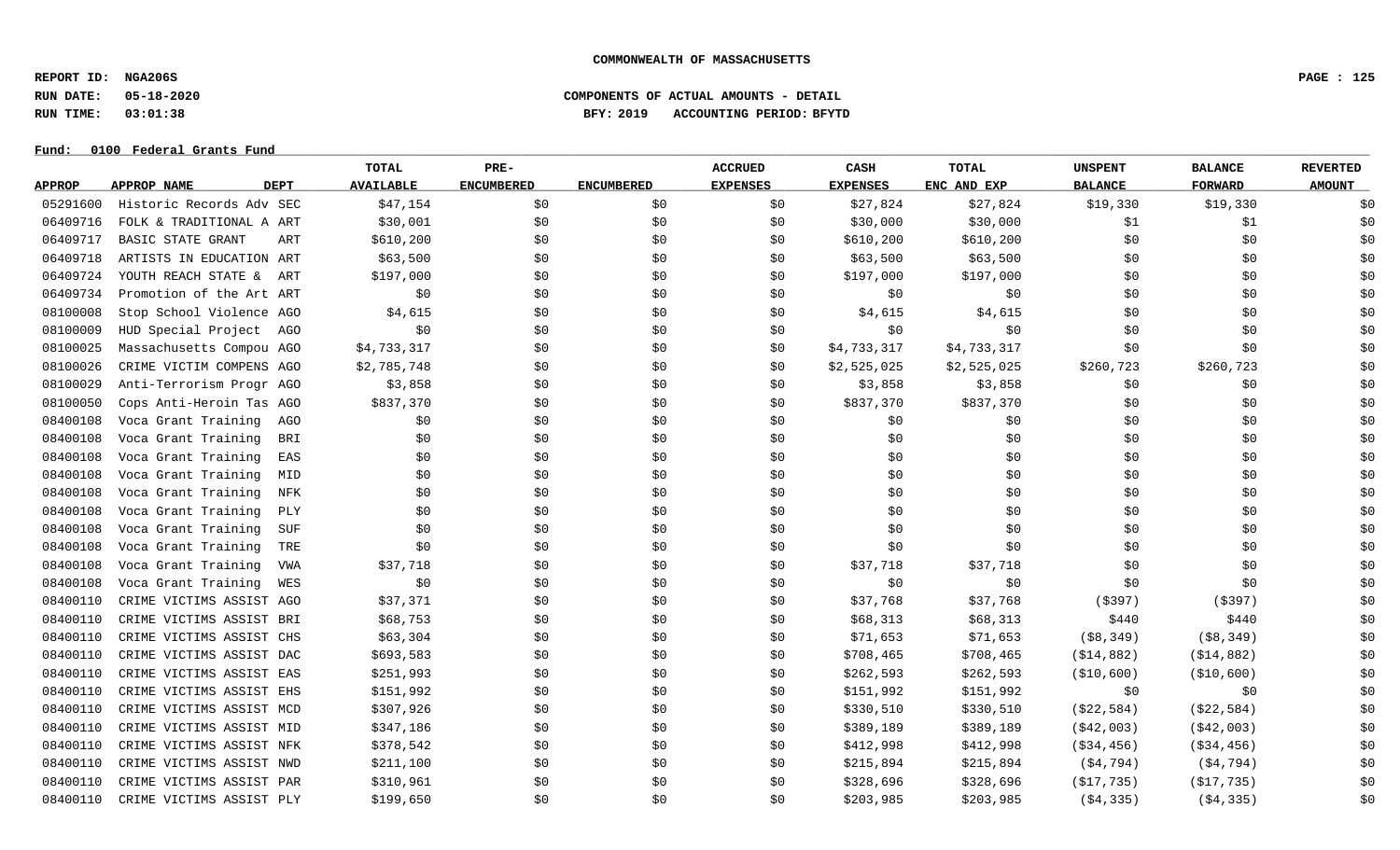**REPORT ID: NGA206S PAGE : 126**

### **RUN DATE: 05-18-2020 COMPONENTS OF ACTUAL AMOUNTS - DETAIL RUN TIME: 03:01:38 BFY: 2019 ACCOUNTING PERIOD: BFYTD**

|               |                                   | TOTAL            | PRE-              |                   | <b>ACCRUED</b>  | CASH            | <b>TOTAL</b> | <b>UNSPENT</b> | <b>BALANCE</b> | <b>REVERTED</b> |
|---------------|-----------------------------------|------------------|-------------------|-------------------|-----------------|-----------------|--------------|----------------|----------------|-----------------|
| <b>APPROP</b> | <b>APPROP NAME</b><br><b>DEPT</b> | <b>AVAILABLE</b> | <b>ENCUMBERED</b> | <b>ENCUMBERED</b> | <b>EXPENSES</b> | <b>EXPENSES</b> | ENC AND EXP  | <b>BALANCE</b> | <b>FORWARD</b> | <b>AMOUNT</b>   |
| 08400110      | CRIME VICTIMS ASSIST SDC          | \$63,881         | \$0               | \$0               | \$0             | \$72,870        | \$72,870     | ( \$8, 990)    | ( \$8, 990)    | \$0             |
| 08400110      | CRIME VICTIMS ASSIST SDN          | \$55,583         | \$0               | \$0               | \$0             | \$54,280        | \$54,280     | \$1,304        | \$1,304        | \$0             |
| 08400110      | CRIME VICTIMS ASSIST SUF          | \$194,461        | \$0               | \$0               | \$0             | \$196,888       | \$196,888    | ( \$2, 426)    | ( \$2, 426)    | \$0             |
| 08400110      | CRIME VICTIMS ASSIST TRC          | \$413,874        | \$0               | \$0               | \$0             | \$448,547       | \$448,547    | ( \$34, 673)   | ( \$34, 673)   | \$0             |
| 08400110      | CRIME VICTIMS ASSIST VWA          | \$37,052,302     | \$0               | \$0               | \$0             | \$36,848,676    | \$36,848,676 | \$203,626      | \$203,626      | \$0             |
| 08400110      | CRIME VICTIMS ASSIST WES          | \$239,986        | \$0               | \$0               | \$0             | \$248,132       | \$248,132    | $($ \$8,146)   | (\$8,146)      | \$0             |
| 08400114      | Anti-terrorism and E MCD          | \$0              | \$0               | \$0               | \$0             | \$0             | \$0          | \$0            | \$0            | \$0             |
| 08400114      | Anti-terrorism and E POL          | \$0              | \$0               | \$0               | \$0             | \$0             | \$0          | \$0            | \$0            | \$0             |
| 08400114      | Anti-terrorism and E VWA          | \$0              | \$0               | \$0               | \$0             | \$0             | \$0          | \$0            | \$0            | \$0             |
| 11001117      | AGRICULTURAL MATCHIN ANF          | \$431            | \$0               | \$0               | \$0             | \$0             | \$0          | \$431          | \$431          | \$0             |
| 11001702      | Developmental Disabi ADD          | \$1,315,843      | \$0               | \$0               | \$0             | \$1,315,843     | \$1,315,843  | \$0            | \$0            | \$0             |
| 11001703      | OSPM-SURVEY UNMET NE ADD          | \$0              | \$0               | \$0               | \$0             | \$0             | \$0          | \$0            | \$0            | \$0             |
| 11072016      | Improving the Well B DAC          | \$486            | \$0               | \$0               | \$0             | \$0             | \$0          | \$486          | \$486          | \$0             |
| 11072019      | FY19TEAMAPS<br><b>DAC</b>         | \$217,102        | \$0               | \$0               | \$0             | \$217,102       | \$217,102    | \$0            | \$0            | \$0             |
| 11072450      | CLIENT ASSISTANCE PR OHA          | \$247,662        | \$0               | \$0               | \$0             | \$245,962       | \$245,962    | \$1,700        | \$1,700        | \$0             |
| 11072509      | Multi-Disciplinary R DAC          | \$2,059          | \$0               | \$0               | \$0             | \$0             | \$0          | \$2,059        | \$2,059        | \$0             |
| 12010109      | ENFORCEMENT STATE S<br>DOR        | \$147,163        | \$0               | \$0               | \$0             | \$147,163       | \$147,163    | \$0            | \$0            | \$0             |
| 14100019      | HUD VASH - Homeless<br>VET        | \$0              | \$0               | \$0               | \$0             | \$0             | \$0          | \$0            | \$0            | \$0             |
| 14100056      | Veterans' Workforce<br>VET        | \$0              | \$0               | \$0               | \$0             | \$0             | \$0          | \$0            | \$0            | \$0             |
| 14100057      | VA Homeless Initiati VET          | \$0              | \$0               | \$0               | \$0             | \$0             | \$0          | \$0            | \$0            | \$0             |
| 14100058      | Nat'l Ctr on Homeles VET          | \$0              | \$0               | \$0               | \$0             | \$0             | \$0          | \$0            | \$0            | \$0             |
| 14100059      | Agawam Cemetary Expa DCP          | \$0              | \$0               | \$0               | \$0             | \$0             | \$0          | \$0            | \$0            | \$0             |
| 14100059      | Agawam Cemetary Expa VET          | \$0              | \$0               | \$0               | \$0             | \$0             | \$0          | \$0            | \$0            | \$0             |
| 20000096      | Community Resilience ENV          | \$24,931         | \$0               | \$0               | \$0             | \$24,931        | \$24,931     | \$0            | \$0            | \$0             |
| 20000131      | COOPERATING TECHNICA ENV          | \$1              | \$0               | \$0               | \$0             | \$0             | \$0          | \$1            | \$1            | \$0             |
| 20000132      | National Coastal Ass ENV          | \$0              | \$0               | \$0               | \$0             | \$0             | \$0          | \$0            | \$0            | \$0             |
| 20000141      | COASTAL ZONE MANAGEM ENV          | \$2,639,663      | \$0               | \$0               | \$0             | \$2,608,823     | \$2,608,823  | \$30,841       | \$30,841       | \$0             |
| 20000148      | NATIONAL ESTUARY PRO ENV          | \$56,277         | \$0               | \$0               | \$0             | \$0             | \$0          | \$56,277       | \$56,277       | \$0             |
| 20000177      | WETLANDS DEVELOPMENT ENV          | \$136,345        | \$0               | \$0               | \$0             | \$135,675       | \$135,675    | \$670          | \$670          | \$0             |
| 20000181      | Boem Clean Energy<br><b>ENV</b>   | \$0              | \$0               | \$0               | \$0             | \$0             | \$0          | \$0            | \$0            | \$0             |
| 20000186      | AQUATIC NUISANCE SPE DCR          | \$0              | \$0               | \$0               | \$0             | \$0             | \$0          | \$0            | \$0            | \$0             |
| 20000186      | AQUATIC NUISANCE SPE ENV          | \$2,465          | \$0               | \$0               | \$0             | \$0             | \$0          | \$2,465        | \$2,465        | \$0             |
| 20000195      | Web Mapping Services ENV          | \$374            | \$0               | \$0               | \$0             | \$0             | \$0          | \$374          | \$374          | \$0             |
| 20000248      | Mass Bays Estuary Pr ENV          | \$698,548        | \$0               | \$0               | \$0             | \$706,894       | \$706,894    | $($ \$8,346)   | $($ \$8,346)   | \$0             |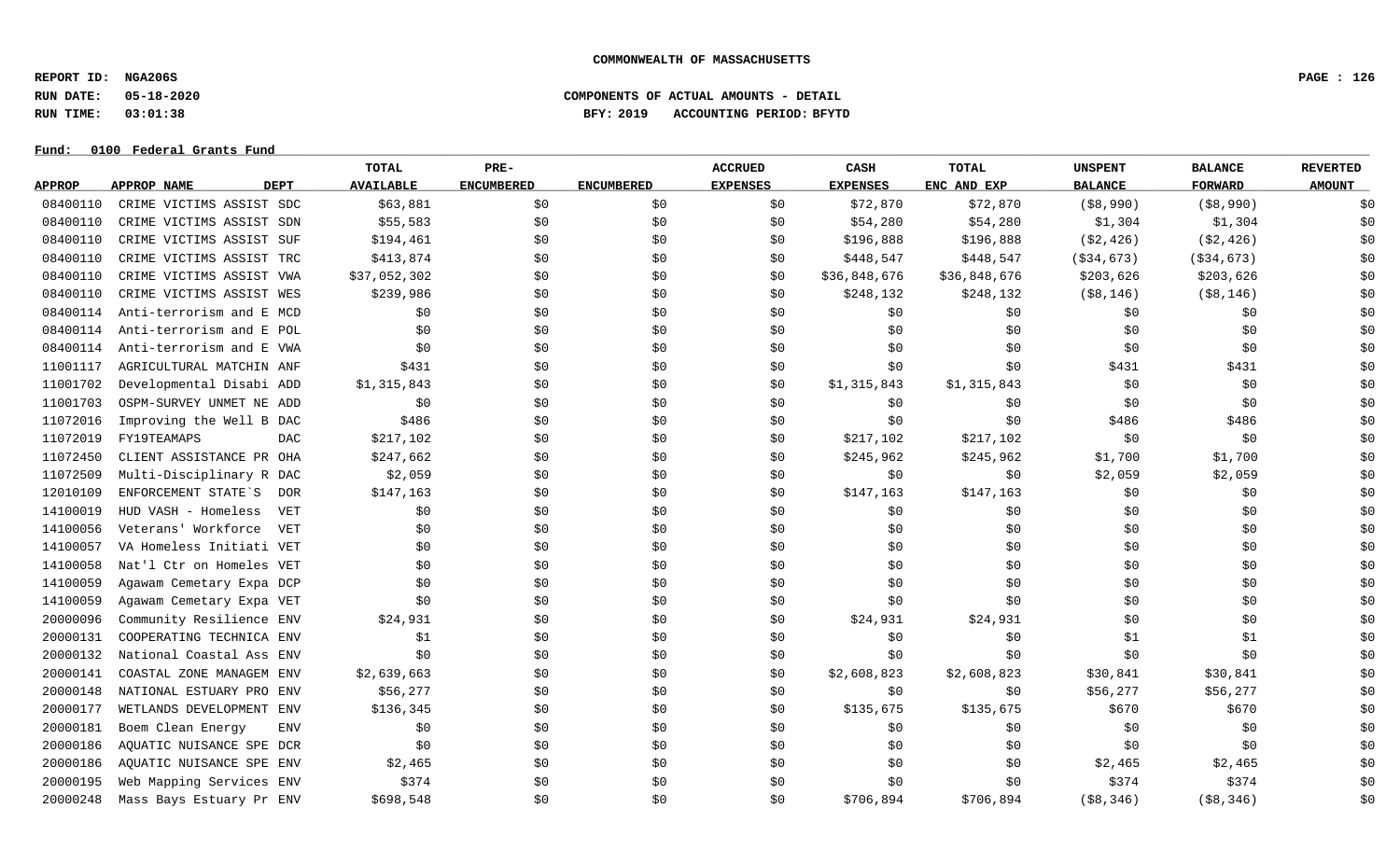**REPORT ID: NGA206S PAGE : 127**

**RUN DATE: 05-18-2020 COMPONENTS OF ACTUAL AMOUNTS - DETAIL**

**RUN TIME: 03:01:38 BFY: 2019 ACCOUNTING PERIOD: BFYTD**

|               |                          | <b>TOTAL</b>                    | PRE-              |                   | <b>ACCRUED</b>  | CASH            | <b>TOTAL</b> | <b>UNSPENT</b> | <b>BALANCE</b> | <b>REVERTED</b> |
|---------------|--------------------------|---------------------------------|-------------------|-------------------|-----------------|-----------------|--------------|----------------|----------------|-----------------|
| <b>APPROP</b> | APPROP NAME              | <b>DEPT</b><br><b>AVAILABLE</b> | <b>ENCUMBERED</b> | <b>ENCUMBERED</b> | <b>EXPENSES</b> | <b>EXPENSES</b> | ENC AND EXP  | <b>BALANCE</b> | <b>FORWARD</b> | <b>AMOUNT</b>   |
| 20000248      | Mass Bays Estuary Pr FWE | \$0                             | \$0               | \$0               | \$0             | \$0             | \$0\$        | \$0            | \$0            | \$0             |
| 20000249      | MBP Exchange Network ENV | \$0                             | \$0               | \$0\$             | \$0             | \$0\$           | \$0          | \$0            | \$0            | \$0             |
| 20000550      | Pollution Prevention ENV | \$0                             | \$0               | \$0               | \$0             | \$0             | \$0          | \$0            | \$0            | \$0             |
| 20006063      | PPIS - IMPROVING CHE ENV | \$0                             | \$0               | \$0               | \$0             | \$0             | \$0          | \$0            | \$0            | \$0             |
| 20009701      | OUTDOOR RECREATION P ENV | \$492,010                       | \$0               | \$0               | \$0             | \$0             | \$0          | \$492,010      | \$492,010      | \$0             |
| 20009702      | NPS Land & Water Con ENV | \$2,636,873                     | \$0               | \$0               | \$0             | \$2,751,336     | \$2,751,336  | ( \$114, 463)  | ( \$114, 463)  | \$0             |
| 20009730      | BUZZARDS BAY CONSERV ENV | \$15,503                        | \$0               | \$0               | \$0             | \$0             | \$0          | \$15,503       | \$15,503       | \$0             |
| 20009735      | Buzzards Bay Estuary ENV | \$822,523                       | \$0               | \$0               | \$0             | \$817,328       | \$817,328    | \$5,195        | \$5,195        | \$0             |
| 20009760      | INVENTORY OF NAVY SH ENV | \$2,245                         | \$0               | \$0               | \$0             | \$0             | \$0          | \$2,245        | \$2,245        | \$0             |
| 20300013      | JEA BETWEEN NOAA/OLE ENV | \$845,989                       | \$0               | \$0               | \$0             | \$846,904       | \$846,904    | $($ \$915)     | ( \$915)       | \$0             |
| 20300108      | FISHERIES ENFORCEMEN ENV | \$14,280                        | \$0               | \$0               | \$0             | \$0             | \$0          | \$14,280       | \$14,280       | \$0             |
| 20300191      | Port Security Grant      | \$1,340<br>ENV                  | \$0               | \$0\$             | \$0             | \$1,340         | \$1,340      | \$0            | \$0\$          | \$0             |
| 20300235      | Port Security Grant      | \$3,217<br><b>ENV</b>           | \$0               | \$0               | \$0             | \$3,215         | \$3,215      | \$1            | \$1            | \$0             |
| 20300237      | Port Security Grant      | \$0<br><b>ENV</b>               | \$0               | \$0               | \$0             | \$0\$           | \$0\$        | \$0            | \$0            | \$0             |
| 20300239      | Port Security Grant      | \$130<br><b>ENV</b>             | \$0               | \$0               | \$0             | \$0             | \$0          | \$130          | \$130          | \$0             |
| 20300242      | Port Security Grant      | ENV<br>\$0                      | \$0               | \$0               | \$0             | \$0\$           | \$0          | \$0            | \$0            | \$0             |
| 20300313      | PSG 0313                 | <b>ENV</b><br>\$0               | \$0               | \$0               | \$0             | \$0             | \$0          | \$0\$          | \$0            | \$0             |
| 20300358      | Port Security 0358       | \$0<br>ENV                      | \$0               | \$0               | \$0             | \$0\$           | \$0          | \$0            | \$0\$          | \$0             |
| 20300360      | PSG 0360                 | <b>ENV</b><br>\$0               | \$0               | \$0               | \$0             | \$0             | \$0          | \$0            | \$0            | \$0             |
| 20300361      | PSG 0361                 | <b>ENV</b><br>\$0               | \$0               | \$0               | \$0             | \$0             | \$0          | \$0            | \$0            | \$0             |
| 20300366      | Port Security Grant      | <b>ENV</b><br>\$0               | \$0               | \$0               | \$0             | \$0             | \$0          | \$0            | \$0\$          | \$0             |
| 20300414      | Port Security Grant      | \$0<br>ENV                      | \$0               | \$0               | \$0             | \$0             | \$0          | \$0            | \$0            | \$0             |
| 20300460      | Port Security 0460       | \$0<br>ENV                      | \$0               | \$0               | \$0             | \$0             | \$0          | \$0            | \$0\$          | \$0             |
| 20300664      | Port Security Grant      | \$116,082<br>ENV                | \$0               | \$0               | \$0             | \$116,082       | \$116,082    | \$0            | \$0            | \$0             |
| 20304361      | Port Security 4361       | \$0<br><b>ENV</b>               | \$0               | \$0               | \$0             | \$0             | \$0          | \$0\$          | \$0            | \$0             |
| 20309701      | SAFE BOATING PROGRAM ENV | \$1,488,641                     | \$0               | \$0               | \$0             | \$1,301,231     | \$1,301,231  | \$187,411      | \$187,411      | \$0             |
| 21009013      | Rail Fixed Guideway      | \$512,711<br>DPU                | \$0               | \$0               | \$0             | \$505,673       | \$505,673    | \$7,039        | \$0            | \$7,039         |
| 21009013      | Rail Fixed Guideway      | \$533,809<br><b>ENV</b>         | \$0               | \$0               | \$0             | \$533,809       | \$533,809    | \$0            | \$0            | \$0             |
| 22009706      | WATER QUALITY MANAGE EQE | \$528,257                       | \$0               | \$0               | \$0             | \$528,257       | \$528,257    | \$0            | \$0            | \$0             |
| 22009712      | COOPERATIVE AGREEMEN EQE | \$715,526                       | \$0               | \$0               | \$0             | \$753,338       | \$753,338    | ( \$37, 811)   | ( \$37, 811)   | \$0             |
| 22009717      | DEPT OF DEFENSE ENVI EQE | \$1,360,806                     | \$0               | \$0               | \$0             | \$1,573,465     | \$1,573,465  | ( \$212, 659)  | ( \$212, 659)  | \$0             |
| 22009722      | BAIRD & MCGUIRE 4TH      | \$1,019<br>EQE                  | \$0               | \$0               | \$0             | \$0             | \$0          | \$1,019        | \$1,019        | \$0             |
| 22009724      | SUPERFUND BLOCK GRAN EQE | \$705,768                       | \$0               | \$0               | \$0             | \$643,384       | \$643,384    | \$62,384       | \$62,384       | \$0             |
| 22009728      | BROWNFIELDS ASSESSME EQE | \$170, 206                      | \$0               | \$0               | \$0             | \$168,900       | \$168,900    | \$1,305        | \$1,305        | \$0             |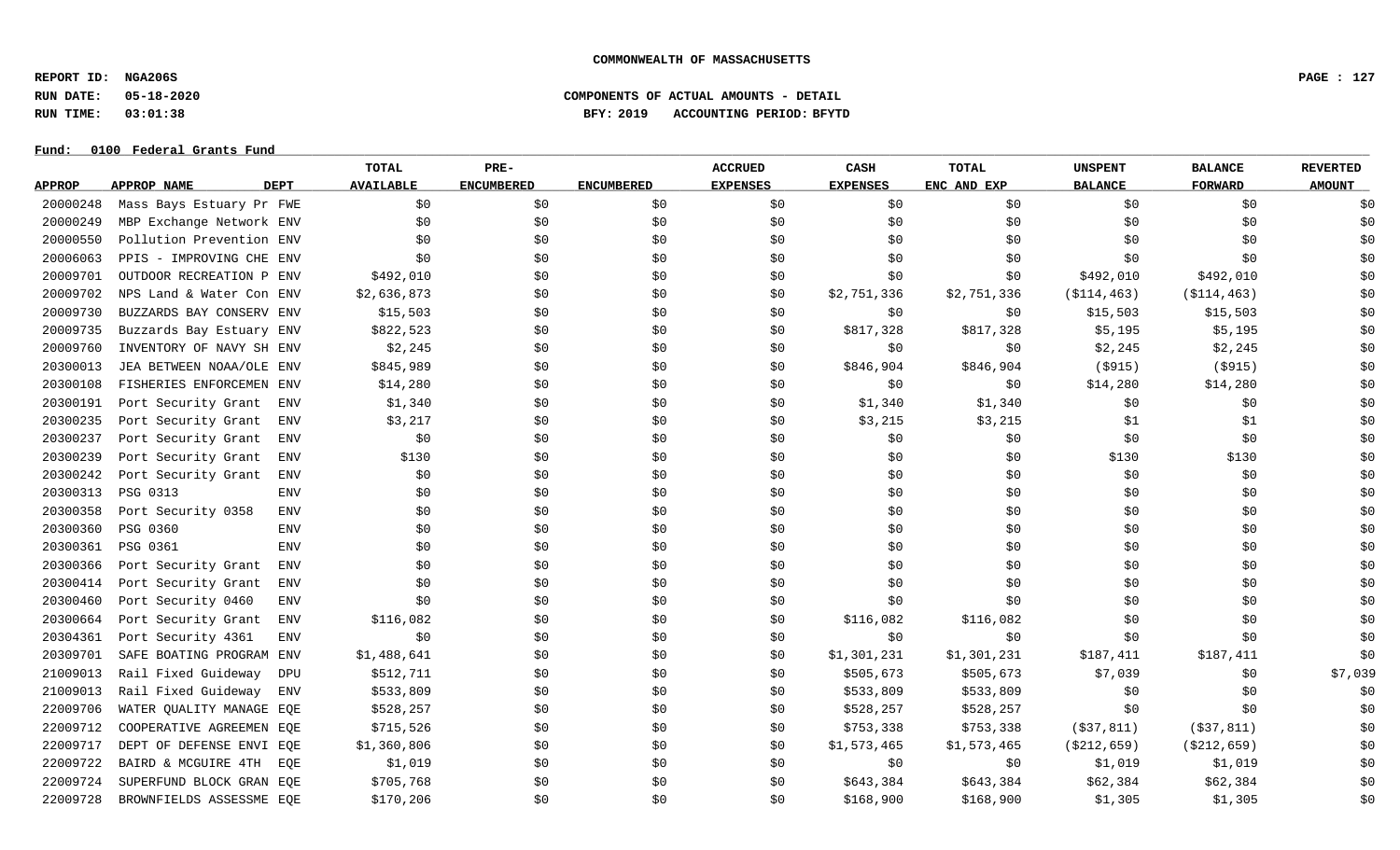**REPORT ID: NGA206S PAGE : 128**

# **RUN DATE: 05-18-2020 COMPONENTS OF ACTUAL AMOUNTS - DETAIL RUN TIME: 03:01:38 BFY: 2019 ACCOUNTING PERIOD: BFYTD**

|               |                            | TOTAL            | PRE-              |                   | <b>ACCRUED</b>  | CASH            | <b>TOTAL</b> | <b>UNSPENT</b> | <b>BALANCE</b> | <b>REVERTED</b> |
|---------------|----------------------------|------------------|-------------------|-------------------|-----------------|-----------------|--------------|----------------|----------------|-----------------|
| <b>APPROP</b> | APPROP NAME<br><b>DEPT</b> | <b>AVAILABLE</b> | <b>ENCUMBERED</b> | <b>ENCUMBERED</b> | <b>EXPENSES</b> | <b>EXPENSES</b> | ENC AND EXP  | <b>BALANCE</b> | <b>FORWARD</b> | <b>AMOUNT</b>   |
| 22009731      | BROWNFIELDS RESPONSE EQE   | \$0              | \$0               | \$0               | \$0             | \$0             | \$0          | \$0            | \$0            | \$0             |
| 22009732      | Brownfield Support T EQE   | \$39,597         | \$0               | \$0               | \$0             | \$39,597        | \$39,597     | \$0            | \$0            | \$0             |
| 22309702      | PERFORMANCE PARTNERS ENV   | \$0              | \$0               | \$0               | \$0             | \$0             | \$0          | \$0            | \$0            | \$0             |
| 22309702      | PERFORMANCE PARTNERS EOE   | \$15,377,775     | \$0               | \$0               | \$0             | \$15,271,703    | \$15,271,703 | \$106,072      | \$106,072      | \$0             |
| 22309707      | Exchange Network Imp EQE   | \$2,883          | \$0               | \$0               | \$0             | \$0             | \$0          | \$2,883        | \$2,883        | \$0             |
| 22309708      | National Environment EQE   | \$28             | \$0               | \$0               | \$0             | \$0             | \$0          | \$28           | \$28           | \$0             |
| 22309757      | National Hydrography EQE   | \$0              | \$0\$             | \$0               | \$0             | \$0             | \$0          | \$0            | \$0            | \$0             |
| 22409771      | Wastewater Operator<br>EQE | \$14             | \$0               | \$0               | \$0             | \$0             | \$0          | \$14           | \$14           | \$0             |
| 22409773      | Tech Assist and Trai EQE   | \$0              | \$0               | \$0               | \$0             | \$0             | \$0          | \$0            | \$0            | \$0             |
| 22409777      | Public Water Supply<br>EQE | \$0              | \$0               | \$0               | \$0             | \$0             | \$0          | \$0            | \$0            | \$0             |
| 22409778      | Healthy Communities<br>EQE | \$0              | \$0               | \$0               | \$0             | \$0             | \$0\$        | \$0            | \$0            | \$0             |
| 22409780      | MA Statewide Water U EOE   | \$0              | \$0               | \$0               | \$0             | \$0             | \$0          | \$0            | \$0            | \$0             |
| 22409781      | Environmental Inform EQE   | \$19,084         | \$0               | \$0               | \$0             | \$19,084        | \$19,084     | \$0            | \$0            | \$0             |
| 22409784      | Water Use Data and R EOE   | \$31,060         | \$0\$             | \$0               | \$0             | \$31,060        | \$31,060     | \$0            | \$0            | \$0             |
| 22509712      | CLEAN AIR ACT SECTIO EQE   | \$351,789        | \$0               | \$0               | \$0             | \$351,486       | \$351,486    | \$303          | \$303          | \$0             |
| 22509716      | AMBIENT AIR TOXICS P EQE   | \$60,166         | \$0               | \$0               | \$0             | \$60,166        | \$60,166     | \$0            | \$0            | \$0             |
| 22509721      | BIOWATCH MONITORING<br>EQE | \$5,003          | \$0               | \$0               | \$0             | \$0             | \$0\$        | \$5,003        | \$5,003        | \$0             |
| 22509726      | Homeland Security Co DPH   | \$626,269        | \$0               | \$0               | \$0             | \$643,855       | \$643,855    | ( \$17, 586)   | ( \$17, 586)   | \$0             |
| 22509726      | Homeland Security Co EQE   | \$1,019,937      | \$0               | \$0               | \$0             | \$1,002,299     | \$1,002,299  | \$17,638       | \$17,638       | \$0             |
| 22509732      | Underground Storage<br>EQE | \$528,966        | \$0               | \$0               | \$0             | \$528,966       | \$528,966    | \$0            | \$0            | \$0             |
| 22509736      | MA Clean Diesel<br>EOE     | \$0              | \$0               | \$0               | \$0             | \$0             | \$0          | \$0            | \$0            | \$0             |
| 22509738      | Airport Lead Ambient EOE   | \$0              | \$0               | \$0               | \$0             | \$0             | \$0          | \$0            | \$0            | \$0             |
| 22509739      | Near Road NO.2 Ambie EOE   | \$8,628          | \$0               | \$0               | \$0             | \$8,628         | \$8,628      | \$0            | \$0            | \$0             |
| 22509741      | MA Clean Diesel Prog EQE   | \$0\$            | \$0               | \$0               | \$0             | \$0\$           | \$0          | \$0            | \$0            | \$0             |
| 22509744      | Mass Clean Diesel Pr EOE   | \$161,524        | \$0               | \$0               | \$0             | \$161,524       | \$161,524    | \$0            | \$0            | \$0             |
| 23000112      | RIVER RESTORE PROGRA FWE   | \$64             | \$0               | \$0               | \$0             | \$0             | \$0          | \$64           | \$64           | \$0             |
| 23000114      | USFWS Partners for F FWE   | \$0              | \$0               | \$0               | \$0             | \$0             | \$0          | \$0            | \$0            | \$0             |
| 23000115      | USFWS Eastern Brook FWE    | \$0              | \$0               | \$0               | \$0             | \$0             | \$0          | \$0            | \$0            | \$0             |
| 23000117      | Coastal Projects - U FWE   | \$0              | \$0               | \$0               | \$0             | \$0             | \$0          | \$0            | \$0            | \$0             |
| 23000118      | NOAA Coastal and Mar FWE   | \$42,339         | \$0               | \$0               | \$0             | \$47,837        | \$47,837     | ( \$5,498)     | $($ \$5,498)   | \$0             |
| 23000119      | Hurricane Sandy Disa FWE   | \$310,280        | \$0               | \$0               | \$0             | \$298,611       | \$298,611    | \$11,668       | \$11,668       | \$0             |
| 23000179      | EEL River Restoratio FWE   | \$0              | \$0               | \$0               | \$0             | \$0             | \$0          | \$0            | \$0            | \$0             |
| 23100115      | LANDOWNER INCENTIVE<br>FWE | \$0              | \$0               | \$0               | \$0             | \$0             | \$0          | \$0            | \$0            | \$0             |
| 23100116      | LANDOWNER INCENTIVE<br>FWE | \$0              | \$0               | \$0               | \$0             | \$0             | \$0          | \$0            | \$0            | \$0             |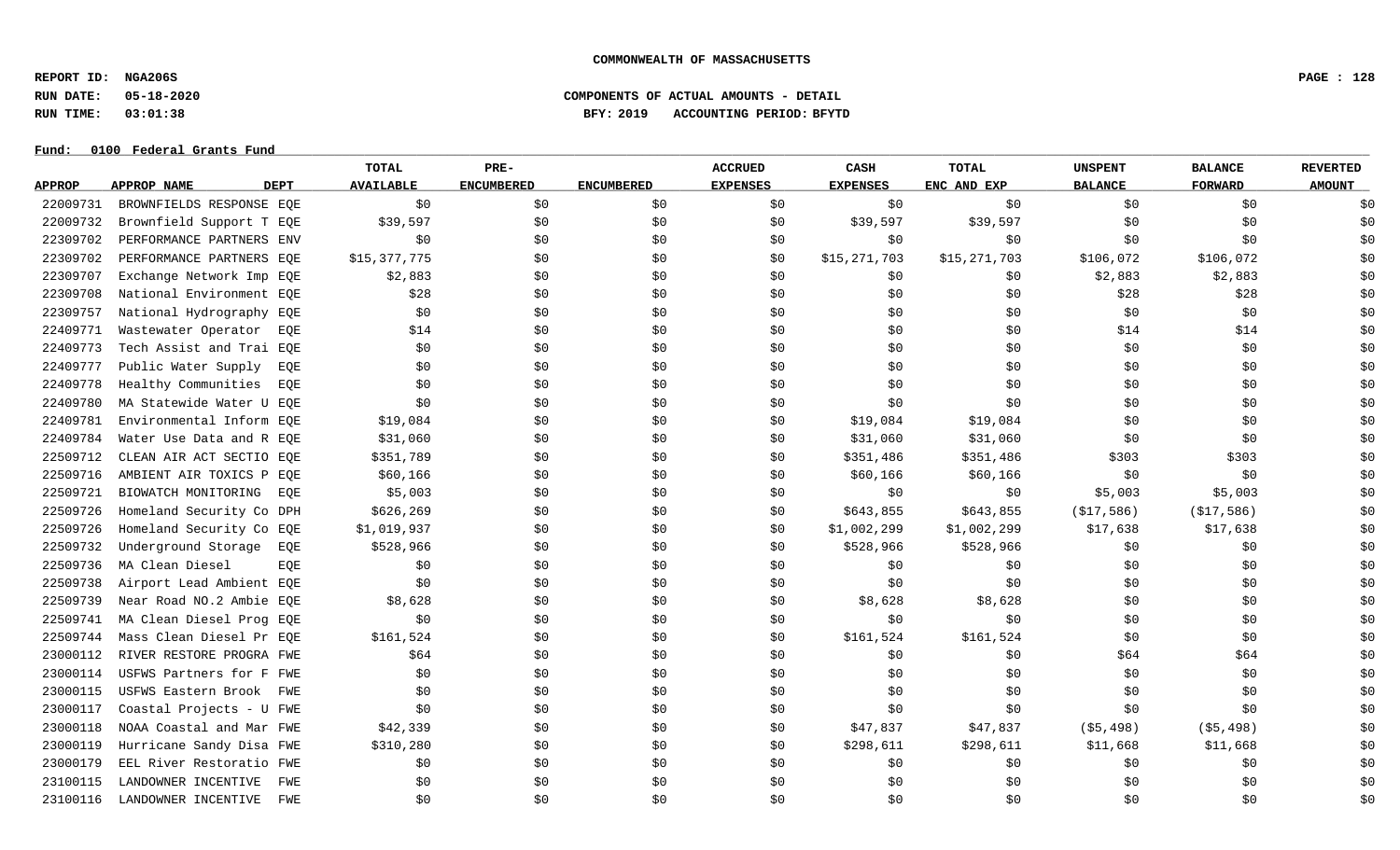**REPORT ID: NGA206S PAGE : 129**

**RUN DATE: 05-18-2020 COMPONENTS OF ACTUAL AMOUNTS - DETAIL**

**RUN TIME: 03:01:38 BFY: 2019 ACCOUNTING PERIOD: BFYTD**

|               |                                   | <b>TOTAL</b>           | PRE-              |                   | <b>ACCRUED</b>  | CASH            | <b>TOTAL</b> | <b>UNSPENT</b> | <b>BALANCE</b> | <b>REVERTED</b> |
|---------------|-----------------------------------|------------------------|-------------------|-------------------|-----------------|-----------------|--------------|----------------|----------------|-----------------|
| <b>APPROP</b> | <b>DEPT</b><br><b>APPROP NAME</b> | <b>AVAILABLE</b>       | <b>ENCUMBERED</b> | <b>ENCUMBERED</b> | <b>EXPENSES</b> | <b>EXPENSES</b> | ENC AND EXP  | <b>BALANCE</b> | <b>FORWARD</b> | <b>AMOUNT</b>   |
| 23100118      | Junior Duck Stamp Pr FWE          | \$0                    | \$0               | \$0\$             | \$0             | \$0             | \$0\$        | \$0            | \$0            | \$0             |
| 23100120      | NE Cottontail                     | \$75,417<br><b>FWE</b> | \$0               | \$0\$             | \$0             | \$75,417        | \$75,417     | \$0            | \$0            | \$0             |
| 23100121      | White Nose Syndrome               | \$0<br>FWE             | \$0               | \$0               | \$0             | \$0             | \$0          | \$0            | \$0            | \$0             |
| 23309222      | CLEAN VESSEL                      | \$1,366,995<br>FWE     | \$0               | \$0               | \$0             | \$1,369,415     | \$1,369,415  | ( \$2, 419)    | ( \$2, 419)    | \$0             |
| 23309712      | COMMERCIAL FISHERIES FWE          | \$182,230              | \$0               | \$0               | \$0             | \$179,267       | \$179,267    | \$2,964        | \$2,964        | \$0             |
| 23309713      | RIGHT WHALE CONSERVA FWE          | \$59,547               | \$0               | \$0               | \$0             | \$0             | \$0\$        | \$59,547       | \$59,547       | \$0             |
| 23309714      | COMMERCIAL FISHERIES FWE          | \$5,042                | \$0               | \$0               | \$0             | \$0             | \$0          | \$5,042        | \$5,042        | \$0             |
| 23309725      | BOATING INFRASTRUCTU FWE          | \$26,010               | \$0               | \$0               | \$0             | \$26,010        | \$26,010     | \$0            | \$0            | \$0             |
| 23309726      | LOBSTER TRAP ESCAPE               | \$978<br>FWE           | \$0               | \$0               | \$0             | \$0             | \$0          | \$978          | \$978          | \$0             |
| 23309730      | INTERSTATE FISHERIES FWE          | \$248,413              | \$0               | \$0\$             | \$0             | \$248,009       | \$248,009    | \$404          | \$404          | \$0             |
| 23309732      | ACCSP IMPLEMENTATION FWE          | \$11,904               | \$0               | \$0               | \$0             | \$11,575        | \$11,575     | \$329          | \$329          | \$0             |
| 23309733      | TESTING COD AVOIDING FWE          | \$63,227               | \$0               | \$0\$             | \$0             | \$63,788        | \$63,788     | ( \$562)       | ( \$562)       | \$0             |
| 23309736      | Marine Fisheries Ins FWE          | \$0                    | \$0               | \$0               | \$0             | \$0             | \$0          | \$0            | \$0            | \$0             |
| 23309738      | Red Tide Economic Re FWE          | \$495                  | \$0               | \$0               | \$0             | \$0             | \$0          | \$495          | \$495          | \$0             |
| 23309739      | Turtle Disengagement FWE          | \$624,136              | \$0               | \$0               | \$0             | \$624,254       | \$624,254    | ( \$118)       | ( \$118)       | \$0             |
| 23309741      | Mass Fisheries Econo FWE          | \$83,815               | \$0               | \$0               | \$0             | \$83,815        | \$83,815     | \$0            | \$0            | \$0             |
| 23309742      | Age and Growth Proje FWE          | \$334,557              | \$0               | \$0               | \$0             | \$275,518       | \$275,518    | \$59,038       | \$59,038       | \$0             |
| 23309743      | F-64-C-18 SFR Coordi FWE          | \$130,587              | \$0               | \$0               | \$0             | \$129,146       | \$129,146    | \$1,441        | \$1,441        | \$0             |
| 23309744      | Marine Fisheries Ins FWE          | \$32,057               | \$0               | \$0               | \$0             | \$32,057        | \$32,057     | \$0            | \$0            | \$0             |
| 25110002      | Energy Audit and Ass AGR          | \$22,044               | \$0               | \$0               | \$0             | \$37,963        | \$37,963     | ( \$15, 919)   | ( \$15, 919)   | \$0             |
| 25110004      | Food Safety Program<br>AGR        | \$947,919              | \$0               | \$0               | \$0             | \$900,502       | \$900,502    | \$47,418       | \$47,418       | \$0             |
| 25110004      | Food Safety Program<br>ENV        | \$90,958               | \$0               | \$0               | \$0             | \$81,842        | \$81,842     | \$9,116        | \$9,116        | \$0             |
| 25110005      | Management of HighPr AGR          | \$0                    | \$0               | \$0\$             | \$0             | \$0             | \$0          | \$0            | \$0            | \$0             |
| 25110310      | PESTICIDE ENFORCEMEN AGR          | \$463,203              | \$0               | \$0               | \$0             | \$329,262       | \$329,262    | \$133,941      | \$133,941      | \$0             |
| 25110310      | PESTICIDE ENFORCEMEN DCR          | \$2,650                | \$0               | \$0               | \$0             | \$2,650         | \$2,650      | \$0            | \$0            | \$0             |
| 25110320      | CERTIFICATION OF PES AGR          | \$340,369              | \$0               | \$0               | \$0             | \$0             | \$0          | \$340,369      | \$340,369      | \$0             |
| 25110400      | COOPERATIVE AGRICULT AGR          | \$192,204              | \$0               | \$0               | \$0             | \$168,786       | \$168,786    | \$23,418       | \$23,418       | \$0             |
| 25110972      | FARMLAND PROTECTION<br>AGR        | \$12,803,781           | \$0               | \$0               | \$0             | \$1,170,197     | \$1,170,197  | \$11,633,585   | \$11,633,585   | \$0             |
| 25110972      | FARMLAND PROTECTION               | \$0<br>DCR             | \$0               | \$0               | \$0             | \$0             | \$0          | \$0            | \$0            | \$0             |
| 25110972      | FARMLAND PROTECTION<br><b>ENV</b> | \$0                    | \$0               | \$0\$             | \$0             | \$0             | \$0          | \$0            | \$0            | \$0             |
| 25111022      | MAD COW DISEASE ENHA AGR          | \$69,166               | \$0               | \$0               | \$0             | \$0             | \$0          | \$69,166       | \$69,166       | \$0             |
| 25111023      | ENHANCED SURVEILLANC AGR          | \$61,822               | \$0               | \$0               | \$0             | \$0             | \$0          | \$61,822       | \$61,822       | \$0             |
| 25111024      | EXOTIC NEWCASTLE DIS AGR          | \$1,464                | \$0               | \$0               | \$0             | \$0             | \$0          | \$1,464        | \$1,464        | \$0             |
| 25111025      | Country of Origin La AGR          | \$34,974               | \$0               | \$0               | \$0             | \$34,445        | \$34,445     | \$529          | \$529          | \$0             |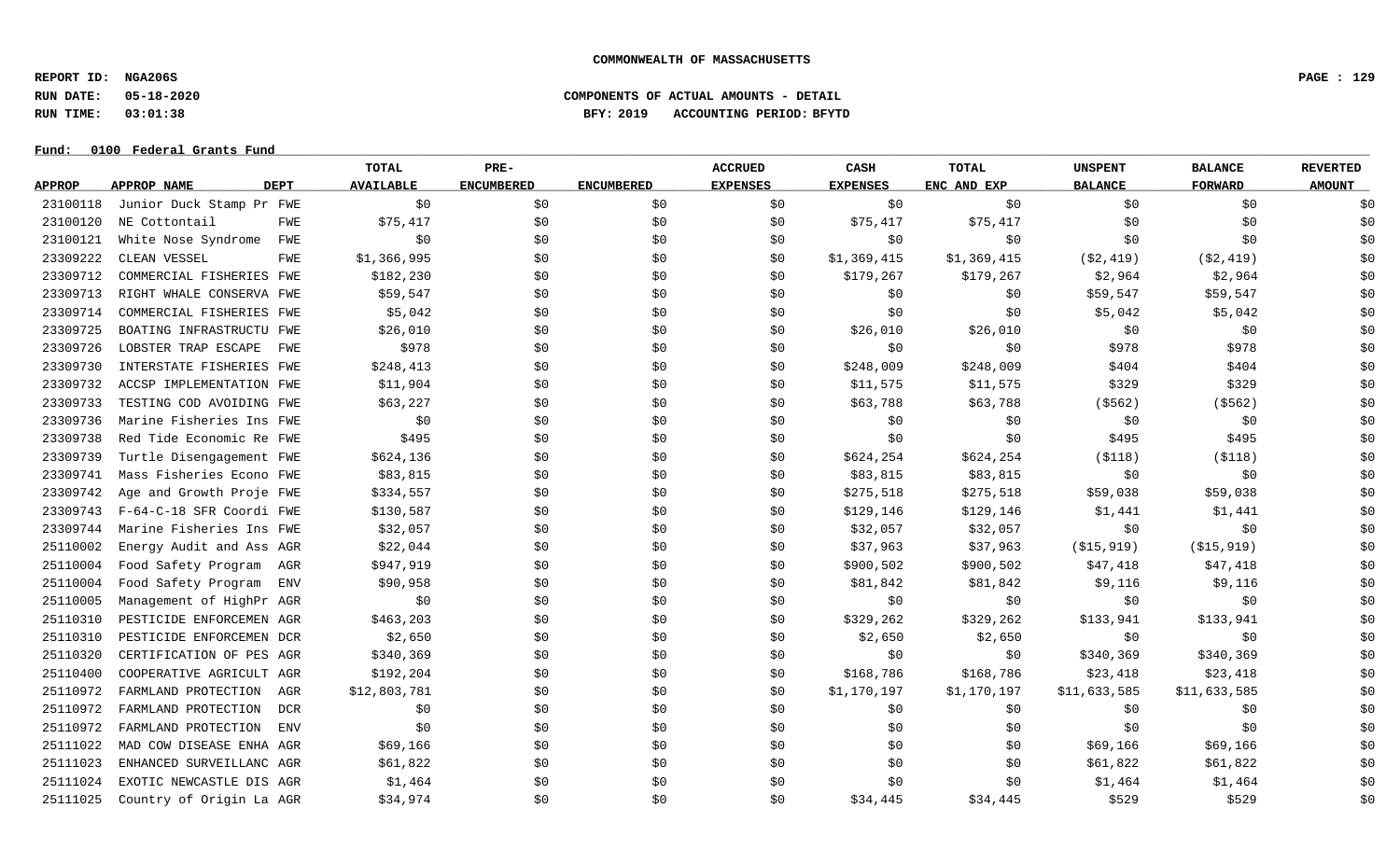**REPORT ID: NGA206S PAGE : 130**

### **RUN DATE: 05-18-2020 COMPONENTS OF ACTUAL AMOUNTS - DETAIL RUN TIME: 03:01:38 BFY: 2019 ACCOUNTING PERIOD: BFYTD**

|               |                                   | <b>TOTAL</b>     | PRE-              |                   | <b>ACCRUED</b>  | CASH            | <b>TOTAL</b> | <b>UNSPENT</b> | <b>BALANCE</b> | <b>REVERTED</b> |
|---------------|-----------------------------------|------------------|-------------------|-------------------|-----------------|-----------------|--------------|----------------|----------------|-----------------|
| <b>APPROP</b> | <b>DEPT</b><br><b>APPROP NAME</b> | <b>AVAILABLE</b> | <b>ENCUMBERED</b> | <b>ENCUMBERED</b> | <b>EXPENSES</b> | <b>EXPENSES</b> | ENC AND EXP  | <b>BALANCE</b> | <b>FORWARD</b> | <b>AMOUNT</b>   |
| 25111025      | Country of Origin La DCR          | \$4,350          | \$0               | \$0               | \$0             | \$4,350         | \$4,350      | \$0            | \$0            | \$0             |
| 25151002      | ANIMAL DISEASE SURVE AGR          | \$3,302          | \$0               | \$0               | \$0             | \$0             | \$0          | \$3,302        | \$3,302        | \$0             |
| 25151003      | VOLUNTARY JOHNES DIS AGR          | \$23,939         | \$0               | \$0               | \$0             | \$0             | \$0          | \$23,939       | \$23,939       | \$0             |
| 25151004      | SCRAPIE DISEASE SURV AGR          | \$7,228          | \$0               | \$0               | \$0             | \$0             | \$0          | \$7,228        | \$7,228        | \$0             |
| 25151005      | Low Pathogenic Avian AGR          | \$4,460          | \$0               | \$0               | \$0             | \$0             | \$0          | \$4,460        | \$4,460        | \$0             |
| 25151006      | National Animal Iden AGR          | \$53,584         | \$0               | \$0               | \$0             | \$52,780        | \$52,780     | \$804          | \$804          | \$0             |
| 25151008      | Highly Pathogenic Av AGR          | \$127,049        | \$0               | \$0               | \$0             | \$124,980       | \$124,980    | \$2,070        | \$2,070        | \$0             |
| 25169002      | DEVELOPMENT OF INSTI AGR          | \$148,808        | \$0               | \$0               | \$0             | \$399,295       | \$399,295    | ( \$250, 486)  | ( \$250, 486)  | \$0             |
| 25169003      | FARMERS MARKET COUPO AGR          | \$530,108        | \$0               | \$0               | \$0             | \$529,573       | \$529,573    | \$535          | \$535          | \$0             |
| 25169003      | FARMERS MARKET COUPO DPH          | \$7,623          | \$0               | \$0               | \$0             | \$7,623         | \$7,623      | \$0            | \$0            | \$0             |
| 25169004      | SENIOR FARMERS MARKE AGR          | \$575,641        | \$0               | \$0               | \$0             | \$535,640       | \$535,640    | \$40,000       | \$40,000       | \$0             |
| 25169004      | SENIOR FARMERS MARKE ELD          | \$0              | \$0               | \$0               | \$0             | \$0             | \$0          | \$0            | \$0            | \$0             |
| 25169007      | ORGANIC CERTIFICATIO AGR          | \$14,065         | \$0               | \$0               | \$0             | \$63,699        | \$63,699     | ( \$49, 634)   | $($ \$49,634)  | \$0             |
| 28009707      | NATIONAL FLOOD INSUR DCR          | \$202,811        | \$0               | \$0               | \$0             | \$202,617       | \$202,617    | \$193          | \$193          | \$0             |
| 28009710      | FEMA Map Mod CA Impl DCR          | \$390            | \$0               | \$0               | \$0             | \$0             | \$0          | \$390          | \$390          | \$0             |
| 28009711      | FEMA Cooperating Tec DCR          | \$0              | \$0               | \$0               | \$0             | \$0             | \$0          | \$0            | \$0            | \$0             |
| 28009718      | NPS Task Agreement f DCR          | \$0              | \$0               | \$0               | \$0             | \$0             | \$0          | \$0            | \$0            | \$0             |
| 28009722      | Heritage Landscape A DCR          | \$0              | \$0               | \$0               | \$0             | \$0             | \$0          | \$0            | \$0            | \$0             |
| 28009724      | FEMA Dam Safety 2013 DCR          | \$135,928        | \$0               | \$0               | \$0             | \$135,928       | \$135,928    | \$0            | \$0            | \$0             |
| 28009727      | Boston Harbor Island DCR          | \$1,117          | \$0               | \$0               | \$0             | \$0             | \$0          | \$1,117        | \$1,117        | \$0             |
| 28009728      | REHABILITATION SERVI DCR          | \$4,039          | \$0               | \$0               | \$0             | \$0             | \$0          | \$4,039        | \$4,039        | \$0             |
| 28209702      | RURAL COMMUNITY FIRE DCR          | \$0              | \$0               | \$0               | \$0             | \$0             | \$0          | \$0            | \$0            | \$0             |
| 28209704      | NRCS - WILDLIFE INCE DCR          | \$6,856          | \$0               | \$0               | \$0             | \$0             | \$0          | \$6,856        | \$6,856        | \$0             |
| 28209705      | ANIMAL & PLANT HEALT AGR          | \$75,383         | \$0               | \$0               | \$0             | \$84,812        | \$84,812     | ( \$9, 429)    | ( \$9, 429)    | \$0             |
| 28209705      | ANIMAL & PLANT HEALT DCR          | \$3,561,464      | \$0               | \$0               | \$0             | \$3,847,295     | \$3,847,295  | ( \$285, 831)  | ( \$285, 831)  | \$0             |
| 28209705      | ANIMAL & PLANT HEALT ENV          | \$1,448          | \$0               | \$0               | \$0             | \$1,448         | \$1,448      | \$0            | \$0            | \$0             |
| 28209706      | NCRS Agree Help Land DCR          | \$0              | \$0               | \$0               | \$0             | \$0             | \$0          | \$0            | \$0            | \$0             |
| 28209707      | 2014 NRCS Coop Agree DCR          | \$0              | \$0               | \$0               | \$0             | \$0             | \$0          | \$0            | \$0            | \$0             |
| 28209708      | 2014 NRCS Dam Rehabi DCR          | \$0              | \$0               | \$0               | \$0             | \$0             | \$0          | \$0            | \$0            | \$0             |
| 28209709      | Regional Conservatio DCR          | \$0              | \$0               | \$0               | \$0             | \$0             | \$0          | \$0            | \$0            | \$0             |
| 28209710      | 2016 NRCS VPA-HIP Mo DCR          | \$169,821        | \$0               | \$0               | \$0             | \$169,821       | \$169,821    | \$0            | \$0            | \$0             |
| 28209902      | Volunteer Fire Assis DCR          | \$38,469         | \$0               | \$0               | \$0             | \$40,369        | \$40,369     | ( \$1, 900)    | (\$1,900)      | \$0             |
| 28209918      | 2018 NPS Agreement<br>DCR         | \$50,828         | \$0               | \$0               | \$0             | \$50,828        | \$50,828     | \$0            | \$0            | \$0             |
| 28219705      | SHADE TREE & FOREST<br>DCR        | \$0              | \$0               | \$0               | \$0             | \$0             | \$0          | \$0            | \$0            | \$0             |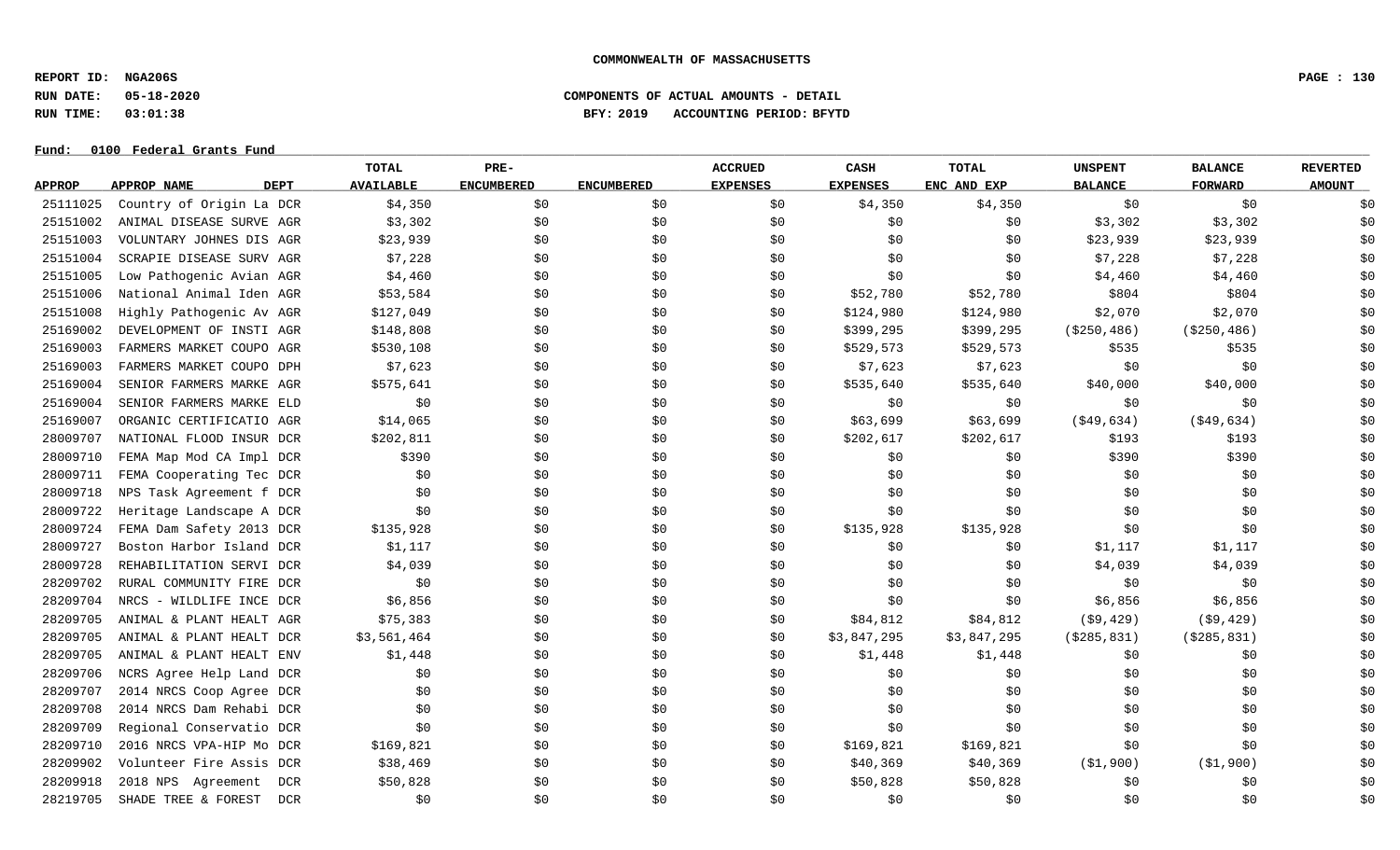**REPORT ID: NGA206S PAGE : 131**

# **RUN DATE: 05-18-2020 COMPONENTS OF ACTUAL AMOUNTS - DETAIL RUN TIME: 03:01:38 BFY: 2019 ACCOUNTING PERIOD: BFYTD**

|               |                                   | TOTAL            | PRE-              |                   | <b>ACCRUED</b>  | CASH            | <b>TOTAL</b> | <b>UNSPENT</b> | <b>BALANCE</b> | <b>REVERTED</b> |
|---------------|-----------------------------------|------------------|-------------------|-------------------|-----------------|-----------------|--------------|----------------|----------------|-----------------|
| <b>APPROP</b> | <b>APPROP NAME</b><br><b>DEPT</b> | <b>AVAILABLE</b> | <b>ENCUMBERED</b> | <b>ENCUMBERED</b> | <b>EXPENSES</b> | <b>EXPENSES</b> | ENC AND EXP  | <b>BALANCE</b> | <b>FORWARD</b> | <b>AMOUNT</b>   |
| 28219708      | Urban Forest Program DCR          | \$0              | \$0               | \$0               | \$0             | \$0             | \$0          | \$0            | \$0            | \$0             |
| 28219709      | FORESTRY PLANNING<br><b>DCR</b>   | \$0              | \$0               | \$0               | \$0             | \$0             | \$0          | \$0            | \$0            | \$0             |
| 28219711      | RURAL FIRE PREVENTIO DCR          | \$0              | \$0               | \$0               | \$0             | \$0             | \$0          | \$0            | \$0            | \$0             |
| 28219713      | WILDLAND URBAN INTER DCR          | \$0              | \$0               | \$0               | \$0             | \$0             | \$0          | \$0            | \$0            | \$0             |
| 28219715      | Creating Buy Local M DCR          | \$0              | \$0               | \$0               | \$0             | \$0             | \$0          | \$0            | \$0            | \$0             |
| 28219716      | Emergency Forest Res DCR          | \$0              | \$0               | \$0               | \$0             | \$0             | \$0          | \$0            | \$0            | \$0             |
| 28219717      | Forest Legacy Admini DCR          | \$0              | \$0               | \$0               | \$0             | \$0             | \$0          | \$0            | \$0            | \$0             |
| 28219722      | FOREST RESOURCE MANA DCR          | \$4,014          | \$0               | \$0               | \$0             | \$0             | \$0          | \$4,014        | \$4,014        | \$0             |
| 28219725      | 2014 USFS Woodbank G DCR          | \$0              | \$0               | \$0               | \$0             | \$0             | \$0          | \$0            | \$0            | \$0             |
| 28219726      | FOREST HEALTH MANAGE DCR          | \$0              | \$0               | \$0               | \$0             | \$0             | \$0          | \$0            | \$0            | \$0             |
| 28219727      | 2014 Hemlock Wooly A DCR          | \$0              | \$0               | \$0               | \$0             | \$0             | \$0          | \$0            | \$0            | \$0             |
| 28219800      | ARRA USFS Native Spe DCR          | \$0              | \$0               | \$0               | \$0             | \$0             | \$0          | \$0            | \$0            | \$0             |
| 28219801      | ARRA USFS SouthEast DCR           | \$0              | \$0               | \$0               | \$0             | \$0             | \$0          | \$0            | \$0            | \$0             |
| 28219905      | Urban and Community<br>DCR        | \$265,983        | \$0               | \$0               | \$0             | \$277,323       | \$277,323    | ( \$11, 341)   | ( \$11, 341)   | \$0             |
| 28219908      | US Forest Service AL DCR          | \$0              | \$0               | \$0               | \$0             | \$0             | \$0          | \$0            | \$0            | \$0             |
| 28219909      | Forest Stewardship C DCR          | \$183,824        | \$0               | \$0               | \$0             | \$178,287       | \$178,287    | \$5,537        | \$5,537        | \$0             |
| 28219911      | State Fire Assistanc DCR          | \$289,437        | \$0               | \$0               | \$0             | \$299,650       | \$299,650    | ( \$10, 213)   | ( \$10, 213)   | \$0             |
| 28219913      | Hazard Fuels Managem DCR          | \$409,190        | \$0               | \$0               | \$0             | \$409,389       | \$409,389    | ( \$199)       | ( \$199)       | \$0             |
| 28219917      | Forest Legacy Admini DCR          | \$1,695,849      | \$0               | \$0               | \$0             | \$1,696,579     | \$1,696,579  | ( \$729)       | (5729)         | \$0             |
| 28219925      | Peer Leader and Land DCR          | \$13,519         | \$0               | \$0               | \$0             | \$13,519        | \$13,519     | \$0            | \$0            | \$0             |
| 28219926      | Forest Health Progra DCR          | \$74,866         | \$0               | \$0               | \$0             | \$71,986        | \$71,986     | \$2,881        | \$2,881        | \$0             |
| 28219927      | Hemlock Wooly Adelgi DCR          | \$32,166         | \$0               | \$0               | \$0             | \$32,391        | \$32,391     | ( \$226)       | ( \$226)       | \$0             |
| 28309732      | USFWS Coastal Wetlan DCR          | \$0\$            | \$0               | \$0               | \$0             | \$0             | \$0          | \$0            | \$0            | \$0             |
| 28309733      | 2014 USFWS AIS Manag DCR          | \$21,055         | \$0               | \$0               | \$0             | \$21,055        | \$21,055     | \$0            | \$0            | \$0             |
| 28309735      | 2016 USGS NTL Ground DCR          | \$47,699         | \$0               | \$0               | \$0             | \$47,699        | \$47,699     | \$0            | \$0            | \$0             |
| 28309736      | 2017White Nose Syndr DCR          | \$10,561         | \$0               | \$0               | \$0             | \$10,561        | \$10,561     | \$0            | \$0            | \$0             |
| 28409709      | WAQUOIT BAY NATIONAL DCR          | \$627,797        | \$0               | \$0               | \$0             | \$643,236       | \$643,236    | ( \$15, 439)   | ( \$15, 439)   | \$0             |
| 28409712      | 2011 NOAA Grant for DCR           | \$0              | \$0               | \$0               | \$0             | \$0             | \$0          | \$0            | \$0            | \$0             |
| 28409713      | '13 NOAA Funding for DCR          | \$0              | \$0               | \$0               | \$0             | \$0             | \$0          | \$0            | \$0            | \$0             |
| 28409756      | EMPACT BOSTON HARBOR DCR          | \$1,443          | \$0               | \$0               | \$0             | \$0             | \$0          | \$1,443        | \$1,443        | \$0             |
| 28509701      | Recreational Trails DCR           | \$1,368,166      | \$0               | \$0               | \$0             | \$1,428,722     | \$1,428,722  | ( \$60, 556)   | ( \$60, 556)   | \$0             |
| 28509702      | Mt Greylock TCSP for DCR          | \$0              | \$0               | \$0               | \$0             | \$0             | \$0          | \$0            | \$0            | \$0             |
| 30000707      | Head Start Collabora EEC          | \$181,996        | \$0               | \$0               | \$0             | \$182,186       | \$182,186    | ( \$190)       | ( \$190)       | \$0             |
| 30000709      | 18CCDBG OPRE PHASE2<br><b>EDU</b> | \$0              | \$0               | \$0               | \$0             | \$0             | \$0          | \$0            | \$0            | \$0             |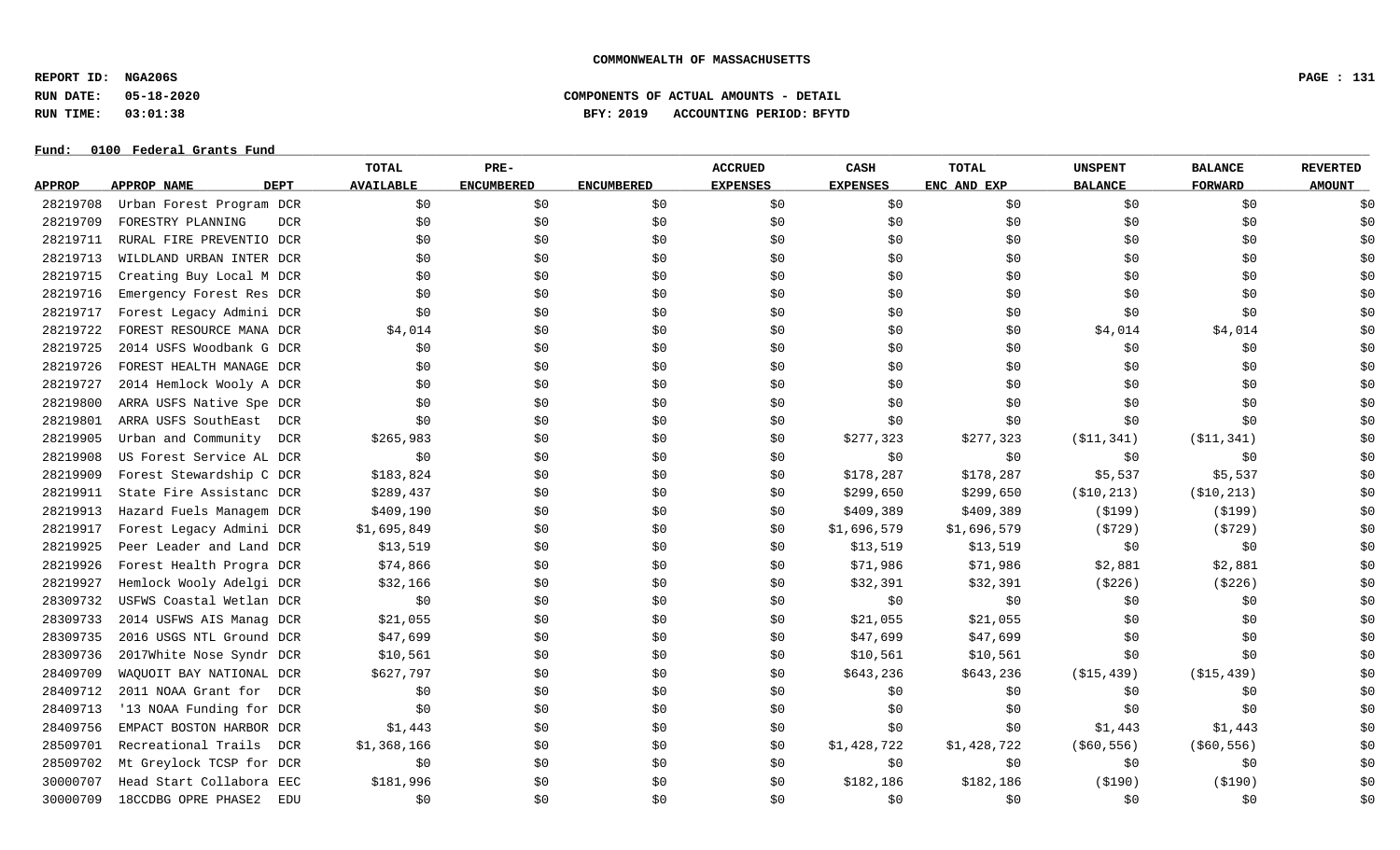**REPORT ID: NGA206S PAGE : 132**

**RUN DATE: 05-18-2020 COMPONENTS OF ACTUAL AMOUNTS - DETAIL**

# **RUN TIME: 03:01:38 BFY: 2019 ACCOUNTING PERIOD: BFYTD**

|               |                            | TOTAL            | PRE-              |                   | <b>ACCRUED</b>  | <b>CASH</b>     | TOTAL        | <b>UNSPENT</b> | <b>BALANCE</b> | <b>REVERTED</b> |
|---------------|----------------------------|------------------|-------------------|-------------------|-----------------|-----------------|--------------|----------------|----------------|-----------------|
| <b>APPROP</b> | APPROP NAME<br><b>DEPT</b> | <b>AVAILABLE</b> | <b>ENCUMBERED</b> | <b>ENCUMBERED</b> | <b>EXPENSES</b> | <b>EXPENSES</b> | ENC AND EXP  | <b>BALANCE</b> | <b>FORWARD</b> | <b>AMOUNT</b>   |
| 30000709      | 18CCDBG OPRE PHASE2<br>EEC | \$225,935        | \$0               | \$0               | \$0             | \$225,935       | \$225,935    | \$0            | \$0            | \$0             |
| 30002009      | Child Care Discretio EEC   | \$0              | \$0               | \$0               | \$0             | \$0             | \$0          | \$0            | \$0            | \$0             |
| 30002010      | Race to the Top Earl EEC   | \$0              | \$0               | \$0               | \$0             | \$0             | \$0          | \$0            | \$0            | \$0             |
| 30002010      | Race to the Top Earl OCD   | \$0              | \$0               | \$0               | \$0             | \$0             | \$0          | \$0            | \$0            | \$0             |
| 30004001      | PreSchool Developmen DOE   | \$5,631          | \$0               | \$0               | \$0             | \$5,631         | \$5,631      | \$0            | \$0            | \$0             |
| 30004001      | PreSchool Developmen EDU   | \$231,393        | \$0               | \$0               | \$0             | \$236,663       | \$236,663    | ( \$5, 270)    | ( \$5, 270)    | \$0             |
| 30004001      | PreSchool Developmen EEC   | \$15,651,940     | \$0               | \$0               | \$0             | \$15,651,940    | \$15,651,940 | \$0            | \$0            | \$0             |
| 30008021      | 17 CCDF OPRE COOP Ag EEC   | \$5,230          | \$0               | \$0               | \$0             | \$5,230         | \$5,230      | \$0            | \$0            | \$0             |
| 30009002      | Child Abuse Preventi EEC   | \$4,560          | \$0               | \$0               | \$0             | \$4,560         | \$4,560      | \$0            | \$0            | \$0             |
| 30009003      | Child Abuse Preventi EEC   | \$489,960        | \$0               | \$0               | \$0             | \$489,960       | \$489,960    | \$0            | \$0            | \$0             |
| 40000026      | Ensuring Continued C EHS   | \$0              | \$0               | \$0               | \$0             | \$0             | \$0\$        | \$0            | \$0            | \$0             |
| 40000033      | Integrate Care for D EHS   | \$8,329          | \$0\$             | \$0               | \$0             | \$0             | \$0\$        | \$8,329        | \$8,329        | \$0             |
| 40000340      | MEDICAID & SCHIP PAY EHS   | \$24,645         | \$0               | \$0               | \$0             | \$0             | \$0          | \$24,645       | \$24,645       | \$0             |
| 40000544      | CHIPRA Quality Demon EHS   | \$0              | \$0               | \$0               | \$0             | \$0             | \$0          | \$0            | \$0            | \$0             |
| 40000708      | HEAD START DEMONSTRA EHS   | \$15,304         | \$0               | \$0               | \$0             | \$0             | \$0          | \$15,304       | \$15,304       | \$0             |
| 40000826      | Money Follows the Pe EHS   | \$18,987         | \$0               | \$0               | \$0             | \$18,693        | \$18,693     | \$294          | \$294          | \$0             |
| 40001120      | Adult Quality Medica EHS   | \$0              | \$0               | \$0               | \$0             | \$0             | \$0\$        | \$0            | \$0            | \$0             |
| 40001169      | State Innovation Mod DMH   | \$0              | \$0               | \$0               | \$0             | \$0             | \$0          | \$0            | \$0            | \$0             |
| 40001169      | State Innovation Mod DPH   | \$0              | \$0               | \$0               | \$0             | \$0             | \$0          | \$0            | \$0            | \$0             |
| 40001169      | State Innovation Mod EHS   | \$0              | \$0               | \$0               | \$0             | \$0             | \$0          | \$0            | \$0            | \$0             |
| 40001169      | State Innovation Mod ELD   | \$0              | \$0               | \$0               | \$0             | \$0             | \$0          | \$0            | \$0            | \$0             |
| 40001235      | Demonstration to Int EHS   | \$1,700          | \$0               | \$0               | \$0             | \$0             | \$0          | \$1,700        | \$1,700        | \$0             |
| 40001314      | Demonstration Ombuds EHS   | \$0              | \$0               | \$0               | \$0             | \$0             | \$0          | \$0            | \$0            | \$0             |
| 40001315      | Demonstration Ombuds EHS   | \$462,355        | \$0               | \$0               | \$0             | \$462,355       | \$462,355    | \$0            | \$0            | \$0             |
| 40001436      | Adult Core Contracep EHS   | \$45,376         | \$0               | \$0               | \$0             | \$45,376        | \$45,376     | \$0            | \$0            | \$0             |
| 40001544      | CHIPRA Quality Demon EHS   | \$0              | \$0               | \$0               | \$0             | \$0             | \$0          | \$0            | \$0            | \$0             |
| 40001826      | Money Follows the Pe EHS   | \$0              | \$0               | \$0               | \$0             | \$0             | \$0          | \$0            | \$0            | \$0             |
| 40001826      | Money Follows the Pe MRC   | \$0              | \$0               | \$0               | \$0             | \$0             | \$0          | \$0            | \$0            | \$0             |
| 40009058      | My Young Child Healt EHS   | \$0              | \$0               | \$0               | \$0             | \$0             | \$0          | \$0            | \$0            | \$0             |
| 40009158      | MA Young Child Healt EHS   | \$0              | \$0               | \$0               | \$0             | \$0             | \$0          | \$0            | \$0            | \$0             |
| 40009401      | COMMUNITY MENTAL HEA DMH   | $($ \$90,457)    | \$0               | \$0               | \$0             | \$0             | \$0          | ( \$90, 457)   | ( \$90, 457)   | \$0             |
| 40009401      | COMMUNITY MENTAL HEA EHS   | \$0              | \$0               | \$0               | \$0             | \$0             | \$0          | \$0            | \$0            | \$0             |
| 40030802      | RMA Cooperative<br>ORI     | \$30,996         | \$0               | \$0               | \$0             | \$0             | \$0          | \$30,996       | \$30,996       | \$0             |
| 40030803      | Refugee School Impac ORI   | \$5,066          | \$0               | \$0               | \$0             | \$5,066         | \$5,066      | \$0            | \$0            | \$0             |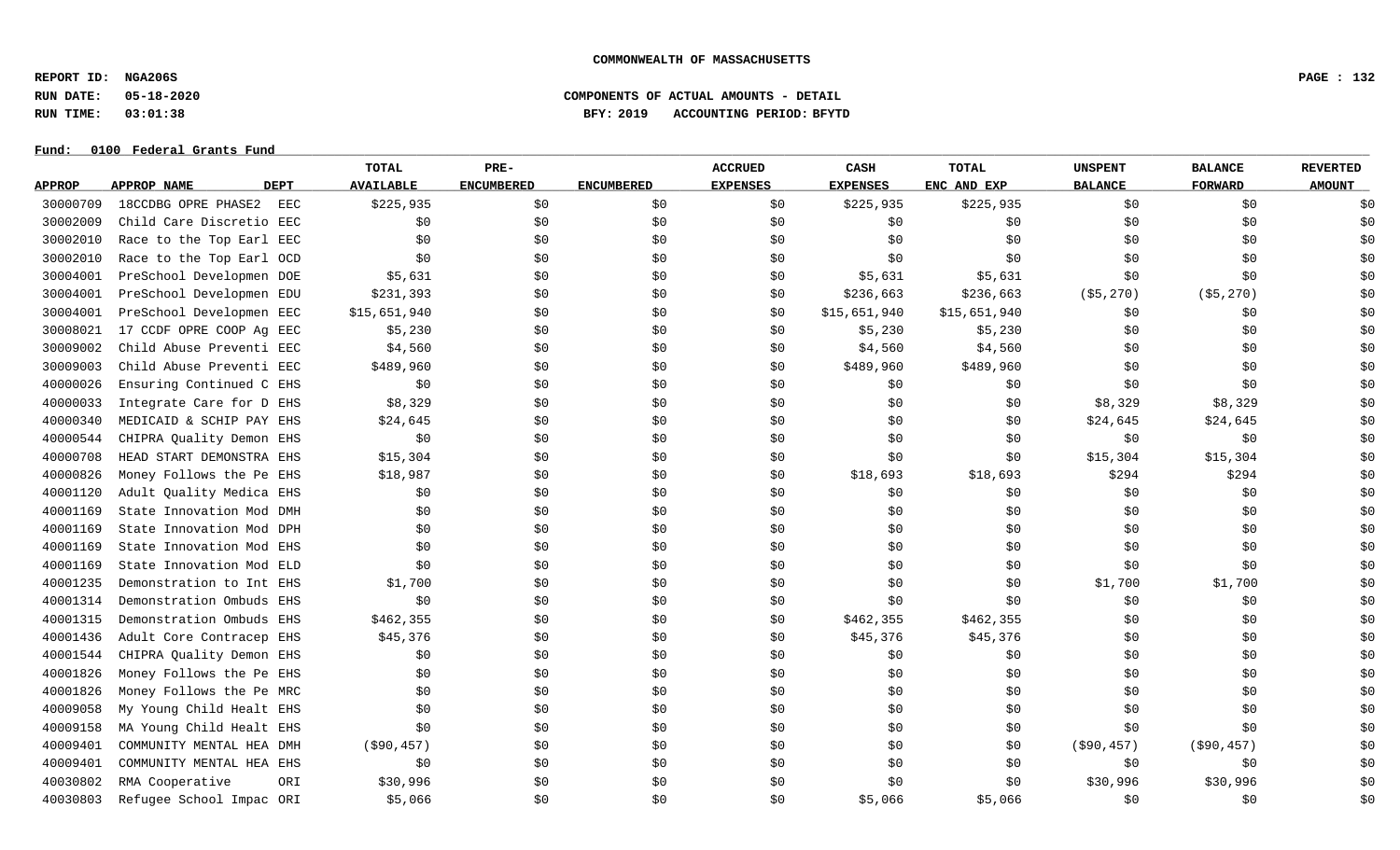**REPORT ID: NGA206S PAGE : 133**

# **RUN DATE: 05-18-2020 COMPONENTS OF ACTUAL AMOUNTS - DETAIL RUN TIME: 03:01:38 BFY: 2019 ACCOUNTING PERIOD: BFYTD**

|               |                                   | <b>TOTAL</b>     | PRE-              |                   | <b>ACCRUED</b>  | CASH            | <b>TOTAL</b> | <b>UNSPENT</b> | <b>BALANCE</b> | <b>REVERTED</b> |
|---------------|-----------------------------------|------------------|-------------------|-------------------|-----------------|-----------------|--------------|----------------|----------------|-----------------|
| <b>APPROP</b> | <b>APPROP NAME</b><br><b>DEPT</b> | <b>AVAILABLE</b> | <b>ENCUMBERED</b> | <b>ENCUMBERED</b> | <b>EXPENSES</b> | <b>EXPENSES</b> | ENC AND EXP  | <b>BALANCE</b> | <b>FORWARD</b> | <b>AMOUNT</b>   |
| 40030804      | REFUGEE TARGETED ASS ORI          | \$0              | \$0               | \$0               | \$0             | \$0             | \$0          | \$0            | \$0            | \$0             |
| 40030806      | REFUGEE CASH, MEDICA DPH          | \$0              | \$0               | \$0               | \$0             | \$0             | \$0          | \$0            | \$0            | \$0             |
| 40030806      | REFUGEE CASH, MEDICA DSS          | \$0              | \$0               | \$0               | \$0             | \$0             | \$0          | \$0            | \$0            | \$0             |
| 40030806      | REFUGEE CASH, MEDICA ORI          | \$577,741        | \$0               | \$0               | \$0             | \$0             | \$0          | \$577,741      | \$577,741      | \$0             |
| 40030807      | STATE LEGALIZATION I ORI          | \$132,545        | \$0               | \$0               | \$0             | \$0             | \$0          | \$132,545      | \$132,545      | \$0             |
| 40030808      | Youth Mentoring<br>ORI            | \$37,191         | \$0               | \$0               | \$0             | \$37,191        | \$37,191     | \$0            | \$0            | \$0             |
| 40030810      | Refugee Agricultural ORI          | \$745            | \$0               | \$0               | \$0             | \$0             | \$0          | \$745          | \$745          | \$0             |
| 40030814      | Refugee Preventative ORI          | \$0              | \$0               | \$0               | \$0             | \$0             | \$0\$        | \$0            | \$0            | \$0             |
| 40030815      | Wilson Fish<br>ORI                | \$5,804          | \$0               | \$0               | \$0             | \$0             | \$0          | \$5,804        | \$5,804        | \$0             |
| 40030816      | Refugee Health Promo ORI          | \$114,973        | \$0               | \$0               | \$0             | \$113,628       | \$113,628    | \$1,345        | \$1,345        | \$0             |
| 40030818      | Elderly Refugee Serv ORI          | \$91,495         | \$0               | \$0               | \$0             | \$91,490        | \$91,490     | \$5            | \$5            | \$0             |
| 40030819      | Targeted Assist Disc ORI          | \$47,392         | \$0               | \$0               | \$0             | \$47,049        | \$47,049     | \$343          | \$343          | \$0             |
| 40030821      | School Impact<br>ORI              | \$203,414        | \$0               | \$0               | \$0             | \$203,407       | \$203,407    | \$7            | \$7            | \$0             |
| 40030822      | 13 Peer Award<br>ORI              | \$0              | \$0\$             | \$0               | \$0             | \$0             | \$0          | \$0            | \$0            | \$0             |
| 40030823      | 13 Cuban Haitian Awa<br>ORI       | \$0              | \$0               | \$0               | \$0             | \$0             | \$0          | \$0            | \$0            | \$0             |
| 40030825      | Wilson Fish<br>ORI                | \$0              | \$0               | \$0               | \$0             | \$0             | \$0\$        | \$0            | \$0            | \$0             |
| 40030826      | 13 Refugee Cash and<br><b>DPH</b> | \$918,681        | \$0               | \$0               | \$0             | \$915,684       | \$915,684    | \$2,997        | \$2,997        | \$0             |
| 40030826      | 13 Refugee Cash and<br>DSS        | \$8,494,725      | \$0               | \$0               | \$0             | \$8,494,725     | \$8,494,725  | \$0            | \$0            | \$0             |
| 40030826      | 13 Refugee Cash and<br><b>EHS</b> | \$0              | \$0               | \$0               | \$0             | \$0             | \$0          | \$0            | \$0            | \$0             |
| 40030826      | 13 Refugee Cash and<br>ORI        | \$595,029        | \$0               | \$0               | \$0             | \$562,462       | \$562,462    | \$32,567       | \$32,567       | \$0             |
| 40030833      | 13 Refugee School Im ORI          | \$0              | \$0               | \$0               | \$0             | \$0             | \$0          | \$0            | \$0            | \$0             |
| 40030834      | Refugee School Impac ORI          | \$568            | \$0               | \$0               | \$0             | \$568           | \$568        | \$0            | \$0            | \$0             |
| 40030835      | Wilson Fish<br>ORI                | \$1,529,265      | \$0               | \$0               | \$0             | \$1,522,836     | \$1,522,836  | \$6,428        | \$6,428        | \$0             |
| 40030844      | Refugee Targeted Ass ORI          | \$167,696        | \$0\$             | \$0               | \$0             | \$167,694       | \$167,694    | \$2            | \$2            | \$0             |
| 40030851      | Mass Refugee Enterpr ORI          | ( \$1, 285)      | \$0\$             | \$0               | \$0             | \$0             | \$0          | ( \$1, 285)    | ( \$1, 285)    | \$0             |
| 40030855      | Refugee Social Servi ORI          | \$1,553,989      | \$0               | \$0               | \$0             | \$1,553,989     | \$1,553,989  | \$0            | \$0            | \$0             |
| 40030858      | Empowering Families<br>ORI        | \$0              | \$0               | \$0               | \$0             | \$0             | \$0          | \$0            | \$0            | \$0             |
| 41103020      | AID TO THE BLIND-VOC MCB          | \$24,682         | \$0               | \$0               | \$0             | \$0             | \$0          | \$24,682       | \$24,682       | \$0             |
| 41103021      | BASIC SUPPORT GRANT- AGO          | \$1,018          | \$0               | \$0               | \$0             | \$1,018         | \$1,018      | \$0            | \$0            | \$0             |
| 41103021      | BASIC SUPPORT GRANT- EOL          | \$70,373         | \$0               | \$0               | \$0             | \$70,373        | \$70,373     | \$0            | \$0            | \$0             |
| 41103021      | BASIC SUPPORT GRANT- MCB          | \$6,587,453      | \$0               | \$0               | \$0             | \$6,508,947     | \$6,508,947  | \$78,506       | \$78,506       | \$0             |
| 41103021      | BASIC SUPPORT GRANT- MRC          | \$0              | \$0               | \$0               | \$0             | \$0             | \$0          | \$0            | \$0            | \$0             |
| 41103021      | BASIC SUPPORT GRANT- UMS          | \$0              | \$0               | \$0               | \$0             | \$0             | \$0          | \$0            | \$0            | \$0             |
| 41103023      | INDEPENDENT LIVING P MCB          | \$0              | \$0               | \$0               | \$0             | \$0             | \$0          | \$0            | \$0            | \$0             |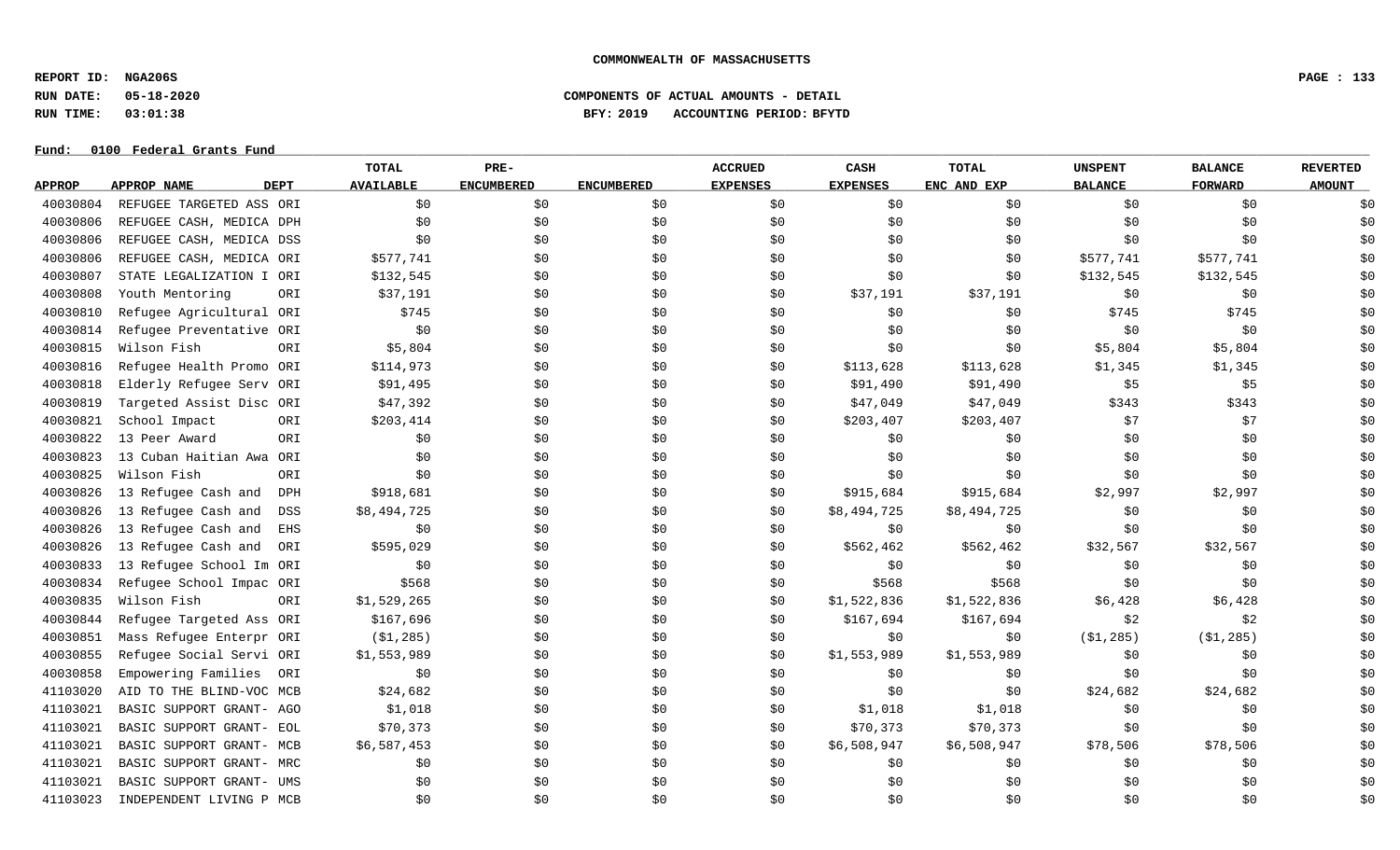**REPORT ID: NGA206S PAGE : 134**

**RUN DATE: 05-18-2020 COMPONENTS OF ACTUAL AMOUNTS - DETAIL**

**RUN TIME: 03:01:38 BFY: 2019 ACCOUNTING PERIOD: BFYTD**

|               |                            | <b>TOTAL</b>     | PRE-              |                   | <b>ACCRUED</b>  | <b>CASH</b>     | <b>TOTAL</b> | <b>UNSPENT</b> | <b>BALANCE</b> | <b>REVERTED</b> |
|---------------|----------------------------|------------------|-------------------|-------------------|-----------------|-----------------|--------------|----------------|----------------|-----------------|
| <b>APPROP</b> | APPROP NAME<br><b>DEPT</b> | <b>AVAILABLE</b> | <b>ENCUMBERED</b> | <b>ENCUMBERED</b> | <b>EXPENSES</b> | <b>EXPENSES</b> | ENC AND EXP  | <b>BALANCE</b> | <b>FORWARD</b> | <b>AMOUNT</b>   |
| 41103025      | Federal Independent MCB    | \$0              | \$0               | \$0               | \$0             | \$0             | \$0\$        | \$0            | \$0            | \$0             |
| 41103026      | INDEPENDENT LIVING P MCB   | \$818,676        | \$0               | \$0               | \$0             | \$672,372       | \$672,372    | \$146,304      | \$146,304      | \$0             |
| 41103027      | REHABILITATION TRAIN MCB   | \$0              | \$0               | \$0               | \$0             | \$0             | \$0          | \$0            | \$0            | \$0             |
| 41103028      | SUPPORTED EMPLOYMENT MCB   | \$0              | \$0               | \$0               | \$0             | \$0             | \$0          | \$0            | \$0            | \$0             |
| 41103030      | Basic Support Vocati MCB   | \$0              | \$0               | \$0               | \$0             | \$0             | \$0          | \$0            | \$0            | \$0             |
| 41200020      | VOCATIONAL REHABILIT BCC   | \$111,685        | \$0               | \$0               | \$0             | \$111,685       | \$111,685    | \$0            | \$0            | \$0             |
| 41200020      | VOCATIONAL REHABILIT BRC   | \$292,810        | \$0               | \$0               | \$0             | \$292,810       | \$292,810    | \$0            | \$0            | \$0             |
| 41200020      | VOCATIONAL REHABILIT CHS   | \$9,156          | \$0               | \$0               | \$0             | \$9,156         | \$9,156      | \$0            | \$0            | \$0             |
| 41200020      | VOCATIONAL REHABILIT EHS   | \$203,424        | \$0               | \$0               | \$0             | \$203,424       | \$203,424    | \$0            | \$0            | \$0             |
| 41200020      | VOCATIONAL REHABILIT EOL   | \$426,537        | \$0               | \$0               | \$0             | \$426,537       | \$426,537    | \$0            | \$0            | \$0             |
| 41200020      | VOCATIONAL REHABILIT MAS   | \$2,340          | \$0               | \$0               | \$0             | \$2,340         | \$2,340      | \$0            | \$0            | \$0             |
| 41200020      | VOCATIONAL REHABILIT MRC   | \$32,943,927     | \$0               | \$0               | \$0             | \$31,293,453    | \$31,293,453 | \$1,650,474    | \$1,650,474    | \$0             |
| 41200020      | VOCATIONAL REHABILIT NEC   | \$86,605         | \$0               | \$0               | \$0             | \$86,605        | \$86,605     | \$0            | \$0            | \$0             |
| 41200020      | VOCATIONAL REHABILIT NSC   | \$0              | \$0               | \$0               | \$0             | \$0             | \$0          | \$0            | \$0            | \$0             |
| 41200020      | VOCATIONAL REHABILIT QCC   | \$9,443          | \$0               | \$0               | \$0             | \$9,443         | \$9,443      | \$0            | \$0            | \$0             |
| 41200040      | VR & CSPD Training<br>MRC  | \$0              | \$0               | \$0               | \$0             | \$0             | \$0\$        | \$0            | \$0            | \$0             |
| 41200187      | SUPPORTED EMPLOYMENT MRC   | \$625,273        | \$0               | \$0               | \$0             | \$590,377       | \$590,377    | \$34,895       | \$34,895       | \$0             |
| 41200191      | INFORMED MEMBERS PLA MRC   | \$187,821        | \$0               | \$0               | \$0             | \$226,435       | \$226,435    | ( \$38, 614)   | ( \$38, 614)   | \$0             |
| 41200192      | DEVELOPMENTAL DISABI MRC   | \$0              | \$0               | \$0               | \$0             | \$0             | \$0          | \$0            | \$0            | \$0             |
| 41200511      | VOCATIONAL REHABILIT AGO   | \$171,643        | \$0               | \$0               | \$0             | \$170,300       | \$170,300    | \$1,344        | \$1,344        | \$0             |
| 41200511      | VOCATIONAL REHABILIT MRC   | \$47,110,713     | \$0\$             | \$0               | \$0             | \$47,049,569    | \$47,049,569 | \$61,144       | \$61,144       | \$0             |
| 41200603      | Innovation Strategie MRC   | \$0              | \$0               | \$0               | \$0             | \$0             | \$0          | \$0            | \$0\$          | \$0             |
| 41200608      | Traumatic Brain Inju MRC   | \$20,652         | \$0               | \$0               | \$0             | \$0             | \$0          | \$20,652       | \$20,652       | \$0             |
| 41200610      | Elder TBI Year 1<br>MRC    | \$1,279          | \$0               | \$0               | \$0             | \$0             | \$0          | \$1,279        | \$1,279        | \$0             |
| 41200751      | FFY15 Assistive Tech MRC   | \$523,952        | \$0               | \$0               | \$0             | \$451,500       | \$451,500    | \$72,452       | \$72,452       | \$0             |
| 41200751      | FFY15 Assistive Tech UMS   | \$0              | \$0               | \$0               | \$0             | \$0             | \$0          | \$0            | \$0            | \$0             |
| 41200752      | FFY15IL PART C<br>MRC      | \$1,446,695      | \$0               | \$0               | \$0             | \$1,446,695     | \$1,446,695  | \$0            | \$0            | \$0             |
| 41200753      | Independent Living P MCB   | \$21,908         | \$0               | \$0               | \$0             | \$21,908        | \$21,908     | \$0            | \$0            | \$0             |
| 41200753      | Independent Living P MRC   | \$331,943        | \$0               | \$0               | \$0             | \$331,943       | \$331,943    | \$0            | \$0            | \$0             |
| 41200754      | FFY17 Transition Pat MRC   | \$1,095,727      | \$0               | \$0               | \$0             | \$1,095,727     | \$1,095,727  | \$0            | \$0            | \$0             |
| 41200755      | TBI State Partnershi DPH   | \$1              | \$0               | \$0               | \$0             | \$1             | \$1          | \$0            | \$0            | \$0             |
| 41200755      | TBI State Partnershi MRC   | \$143,707        | \$0               | \$0               | \$0             | \$141,739       | \$141,739    | \$1,968        | \$1,968        | \$0             |
| 41200756      | MRC Empowering Choic MRC   | \$554,301        | \$0               | \$0               | \$0             | \$536,220       | \$536,220    | \$18,081       | \$18,081       | \$0             |
| 41200759      | FFY15 Independent Li MRC   | \$631            | \$0               | \$0               | \$0             | \$0             | \$0          | \$631          | \$631          | \$0             |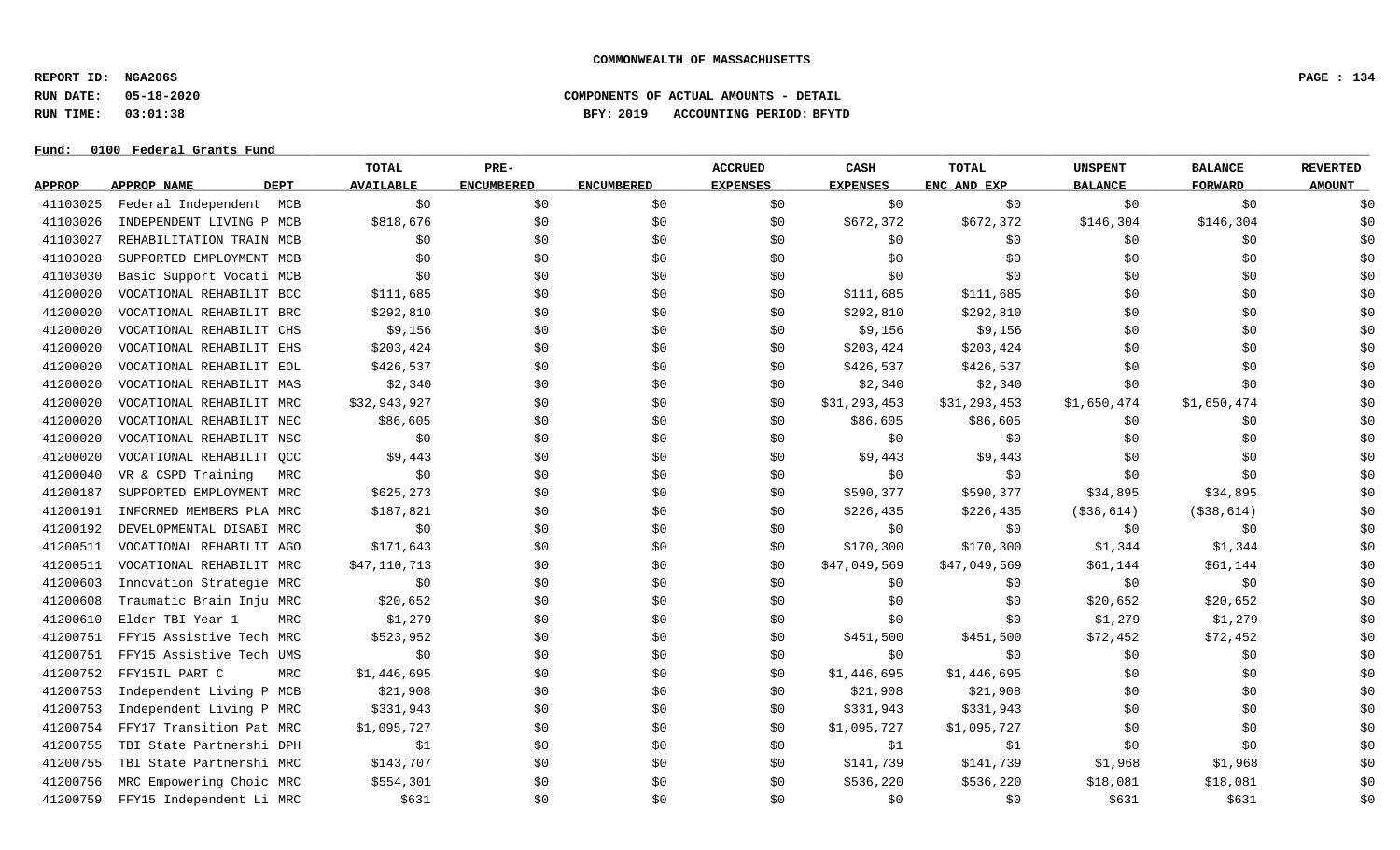**REPORT ID: NGA206S PAGE : 135**

# **RUN DATE: 05-18-2020 COMPONENTS OF ACTUAL AMOUNTS - DETAIL RUN TIME: 03:01:38 BFY: 2019 ACCOUNTING PERIOD: BFYTD**

|               |                                   | <b>TOTAL</b>     | PRE-              |                   | <b>ACCRUED</b>  | CASH            | <b>TOTAL</b> | <b>UNSPENT</b> | <b>BALANCE</b> | <b>REVERTED</b> |
|---------------|-----------------------------------|------------------|-------------------|-------------------|-----------------|-----------------|--------------|----------------|----------------|-----------------|
| <b>APPROP</b> | <b>DEPT</b><br><b>APPROP NAME</b> | <b>AVAILABLE</b> | <b>ENCUMBERED</b> | <b>ENCUMBERED</b> | <b>EXPENSES</b> | <b>EXPENSES</b> | ENC AND EXP  | <b>BALANCE</b> | <b>FORWARD</b> | <b>AMOUNT</b>   |
| 41200760      | INDEPENDENT LIVING<br>MRC         | \$27,727         | \$0               | \$0               | \$0             | \$0             | \$0\$        | \$27,727       | \$27,727       | \$0             |
| 41200768      | Assistive Tech Act<br><b>DMR</b>  | \$0\$            | \$0               | \$0               | \$0             | \$0             | \$0          | \$0            | \$0            | \$0             |
| 41200768      | Assistive Tech Act<br>MRC         | \$5,274          | \$0               | \$0               | \$0             | \$0             | \$0          | \$5,274        | \$5,274        | \$0             |
| 42001602      | Second Chance Treatm DYS          | \$0              | \$0               | \$0               | \$0             | \$0             | \$0          | \$0            | \$0            | \$0             |
| 42001605      | Second Chance Act Tr DYS          | \$5,898          | \$0               | \$0               | \$0             | \$0             | \$0          | \$5,898        | \$5,898        | \$0             |
| 42001606      | 13 Refugee Cash and<br>DYS        | \$84,418         | \$0               | \$0               | \$0             | \$84,418        | \$84,418     | \$0            | \$0            | \$0             |
| 44000705      | MCKINNEY EMERGENCY S OCD          | \$4,118,612      | \$0               | \$0               | \$0             | \$4,118,612     | \$4,118,612  | \$0            | \$0            | \$0             |
| 44000707      | CONTINUUM OF CARE SU DMH          | \$695,330        | \$0               | \$0               | \$0             | \$695,330       | \$695,330    | \$0            | \$0            | \$0             |
| 44000707      | CONTINUUM OF CARE SU DPH          | \$708,555        | \$0               | \$0               | \$0             | \$834,157       | \$834,157    | ( \$125, 602)  | ( \$125, 602)  | \$0             |
| 44000707      | CONTINUUM OF CARE SU OCD          | \$8,647,827      | \$0               | \$0               | \$0             | \$8,647,826     | \$8,647,826  | \$0            | \$0            | \$0             |
| 44000707      | CONTINUUM OF CARE SU WEL          | \$0              | \$0               | \$0\$             | \$0             | \$0             | \$0          | \$0            | \$0            | \$0             |
| 44003062      | '13 SNAP Program and WEL          | \$0\$            | \$0               | \$0               | \$0             | \$0             | \$0\$        | \$0            | \$0            | \$0             |
| 44003063      | Increase Farmers Mar WEL          | \$0              | \$0               | \$0               | \$0             | \$0             | \$0          | \$0            | \$0            | \$0             |
| 44003064      | Nutrition Education<br>WEL        | \$5,503,515      | \$0               | \$0               | \$0             | \$5,503,515     | \$5,503,515  | \$0            | \$0            | \$0             |
| 44003066      | Training for Food St WEL          | \$0              | \$0               | \$0               | \$0             | \$0             | \$0          | \$0            | \$0            | \$0             |
| 44003067      | FOOD STAMP EMPLOYMEN WEL          | \$1,735,524      | \$0               | \$0               | \$0             | \$1,735,524     | \$1,735,524  | \$0            | \$0            | \$0             |
| 44003081      | Food Insecurity Nutr TRE          | \$0              | \$0               | \$0               | \$0             | \$0             | \$0          | \$0            | \$0            | \$0             |
| 44003081      | Food Insecurity Nutr WEL          | \$442,497        | \$0               | \$0               | \$0             | \$442,497       | \$442,497    | \$0            | \$0            | \$0             |
| 44009404      | McKinney Shelter Plu OCD          | \$0              | \$0               | \$0               | \$0             | \$0             | \$0          | \$0            | \$0            | \$0             |
| 45001000      | PREVENTIVE HEALTH SE DPH          | \$9,161          | \$0               | \$0               | \$0             | \$0             | \$0          | \$9,161        | \$9,161        | \$0             |
| 45001001      | Preventive Health an DPH          | \$1,508,241      | \$0\$             | \$0               | \$0             | \$1,508,241     | \$1,508,241  | \$0            | \$0            | \$0             |
| 45001002      | Preventive Health an DPH          | \$3,575,358      | \$0               | \$0               | \$0             | \$3,575,358     | \$3,575,358  | \$0            | \$0            | \$0             |
| 45001025      | Strengthening Public DPH          | (50)             | \$0               | \$0               | \$0             | \$0             | \$0          | (50)           | (50)           | \$0             |
| 45001026      | Strengthening Public DPH          | \$0              | \$0               | \$0               | \$0             | \$0             | \$0          | \$0            | \$0            | \$0             |
| 45001050      | RAPE PREVENTION & ED DPH          | \$172            | \$0               | \$0               | \$0             | \$0             | \$0          | \$172          | \$172          | \$0             |
| 45001054      | Mass Sexual Assault DPH           | \$438,082        | \$0               | \$0               | \$0             | \$438,082       | \$438,082    | \$0            | \$0            | \$0             |
| 45001056      | Mass Rape Prevention DPH          | \$798,654        | \$0               | \$0               | \$0             | \$798,654       | \$798,654    | \$0            | \$0            | \$0             |
| 45001067      | Proposal Upon the In DPH          | \$2,622          | \$0               | \$0               | \$0             | \$0             | \$0          | \$2,622        | \$2,622        | \$0             |
| 45001068      | Proposal to Build Up DPH          | \$0              | \$0               | \$0               | \$0             | \$0             | \$0          | \$0            | \$0            | \$0             |
| 45001069      | State Loan Repayment DPH          | \$550,000        | \$0               | \$0               | \$0             | \$550,000       | \$550,000    | \$0            | \$0            | \$0             |
| 45001070      | OMH State Partnershi DPH          | \$227,695        | \$0               | \$0               | \$0             | \$227,695       | \$227,695    | \$0            | \$0            | \$0             |
| 45002000      | MATERNAL AND CHILD H DPH          | \$11,490,269     | \$0               | \$0               | \$0             | \$11,439,406    | \$11,439,406 | \$50,863       | \$50,863       | \$0             |
| 45002000      | MATERNAL AND CHILD H WEL          | \$3,099          | \$0               | \$0               | SO.             | \$3,099         | \$3,099      | \$0            | \$0            | \$0             |
| 45021012      | COOPERATIVE HEALTH S DPH          | \$1,241,633      | \$0               | \$0               | \$0             | \$583,327       | \$583,327    | \$658,306      | \$658,306      | \$0             |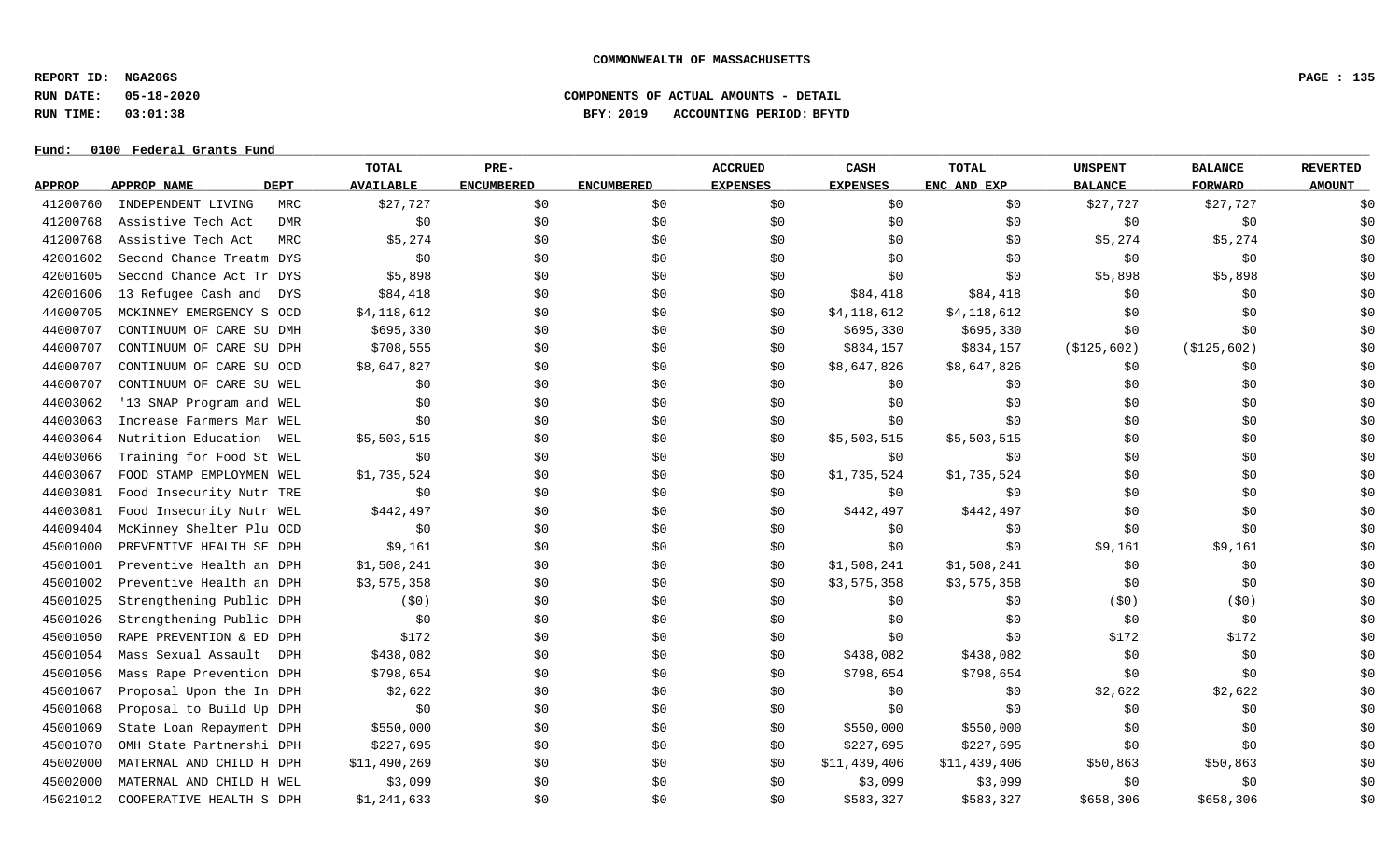**REPORT ID: NGA206S PAGE : 136**

# **RUN DATE: 05-18-2020 COMPONENTS OF ACTUAL AMOUNTS - DETAIL RUN TIME: 03:01:38 BFY: 2019 ACCOUNTING PERIOD: BFYTD**

|               |                                   | <b>TOTAL</b>     | PRE-              |                   | <b>ACCRUED</b>  | CASH            | <b>TOTAL</b> | <b>UNSPENT</b> | <b>BALANCE</b> | <b>REVERTED</b> |
|---------------|-----------------------------------|------------------|-------------------|-------------------|-----------------|-----------------|--------------|----------------|----------------|-----------------|
| <b>APPROP</b> | APPROP NAME<br><b>DEPT</b>        | <b>AVAILABLE</b> | <b>ENCUMBERED</b> | <b>ENCUMBERED</b> | <b>EXPENSES</b> | <b>EXPENSES</b> | ENC AND EXP  | <b>BALANCE</b> | <b>FORWARD</b> | <b>AMOUNT</b>   |
| 45100107      | State Loan Repayment DPH          | \$0              | \$0               | \$0               | \$0             | \$0             | \$0          | \$0            | \$0            | \$0             |
| 45100113      | OFFICE OF RURAL HEAL DPH          | \$80             | \$0               | \$0               | \$0             | \$0             | \$0          | \$80           | \$80           | \$0             |
| 45100114      | State Primary Care O DPH          | \$141,779        | \$0               | \$0               | \$0             | \$141,779       | \$141,779    | \$0            | \$0            | \$0             |
| 45100117      | State Office of Rura DPH          | \$160,790        | \$0               | \$0               | \$0             | \$160,790       | \$160,790    | \$0            | \$0            | \$0             |
| 45100119      | RURAL HOSPITAL FLEXI DPH          | \$0              | \$0               | \$0               | \$0             | \$0             | \$0          | \$0            | \$0            | \$0             |
| 45100120      | Rural Hospital Flexi DPH          | \$306, 218       | \$0               | \$0               | \$0             | \$306, 218      | \$306,218    | \$0            | \$0            | \$0             |
| 45100219      | SMALL RURAL HOSPITAL DPH          | \$0              | \$0               | \$0               | \$0             | \$0             | \$0          | \$0            | \$0            | \$0             |
| 45100222      | Grants to States to<br><b>DPH</b> | \$0              | \$0               | \$0               | \$0             | \$0             | \$0          | \$0            | \$0            | \$0             |
| 45100223      | Oral Health Workforc DPH          | \$145,641        | \$0               | \$0               | \$0             | \$145,641       | \$145,641    | \$0            | \$0            | \$0             |
| 45100224      | Small Rural Hospital DPH          | \$61,020         | \$0               | \$0               | \$0             | \$61,020        | \$61,020     | \$0            | \$0            | \$0             |
| 45100225      | Children's Oral Heal DPH          | \$197,635        | \$0               | \$0               | \$0             | \$197,635       | \$197,635    | \$0            | \$0            | \$0             |
| 45100227      | Clinical Community A DPH          | \$1,181,221      | \$0               | \$0               | \$0             | \$1,181,221     | \$1,181,221  | \$0            | \$0            | \$0             |
| 45100400      | MEDICARE & MEDICAID<br>DPH        | \$9,683          | \$0               | \$0               | \$0             | \$0             | \$0          | \$9,683        | \$9,683        | \$0             |
| 45100401      | Medicare and Medicai DPH          | \$8,630,686      | \$0               | \$0               | \$0             | \$8,613,795     | \$8,613,795  | \$16,891       | \$16,891       | \$0             |
| 45100404      | BIOTERRORISM HOSPITA CME          | \$0              | \$0               | \$0               | \$0             | \$0             | \$0          | \$0            | \$0            | \$0             |
| 45100404      | BIOTERRORISM HOSPITA DPH          | \$4,165,892      | \$0               | \$0               | \$0             | \$4,164,091     | \$4,164,091  | \$1,801        | \$1,801        | \$0             |
| 45100500      | CLINICAL LABORATORY<br><b>DPH</b> | \$0              | \$0               | \$0               | \$0             | \$0             | \$0          | \$0            | \$0            | \$0             |
| 45100501      | Clinical Laboratory<br>DPH        | \$275,335        | \$0               | \$0               | \$0             | \$275,335       | \$275,335    | \$0            | \$0            | \$0             |
| 45100507      | Impact Act-Conductin DPH          | \$0              | \$0               | \$0               | \$0             | \$0             | \$0          | \$0            | \$0            | \$0             |
| 45100609      | NRC Security Inspect DPH          | \$31,867         | \$0               | \$0               | \$0             | \$0             | \$0          | \$31,867       | \$31,867       | \$0             |
| 45100617      | Drug Control Program DPH          | \$0              | \$0               | \$0               | \$0             | \$0             | \$0          | \$0            | \$0            | \$0             |
| 45100619      | FDA INSPECTION OF FO DPH          | \$273,779        | \$0               | \$0               | \$0             | \$251,755       | \$251,755    | \$22,023       | \$22,023       | \$0             |
| 45100627      | Prescription Drug Mo DPH          | \$1              | \$0               | \$0               | \$0             | \$0             | \$0          | \$1            | \$1            | \$0             |
| 45100629      | HAROLD RODGERS PRESC DPH          | \$1              | \$0               | \$0               | \$0             | \$0             | \$0          | \$1            | \$1            | \$0             |
| 45100636      | CHILDHOOD LEADPAINT<br>DPH        | \$2,282          | \$0               | \$0               | \$0             | \$0             | \$0          | \$2,282        | \$2,282        | \$0             |
| 45100637      | Food Protect Rapid R DPH          | \$109,089        | \$0               | \$0               | \$0             | \$109,236       | \$109,236    | ( \$148)       | ( \$148)       | \$0             |
| 45100639      | Food Protection Rapi DPH          | \$0              | \$0               | \$0               | \$0             | \$0             | \$0          | \$0            | \$0            | \$0             |
| 45100643      | Harold Rodgers Presc DPH          | \$147,958        | \$0               | \$0               | \$0             | \$147,958       | \$147,958    | \$0            | \$0            | \$0             |
| 45100644      | Harold Rogers Tech E DPH          | \$0              | \$0               | \$0               | \$0             | \$0             | \$0          | \$0            | \$0            | \$0             |
| 45100812      | Sexual Assault Foren DOC          | \$0              | \$0               | \$0               | \$0             | \$0             | \$0          | \$0            | \$0            | \$0             |
| 45100812      | Sexual Assault Foren DPH          | \$434,790        | \$0               | \$0               | \$0             | \$434,790       | \$434,790    | \$0            | \$0            | \$0             |
| 45109014      | MAMMOGRAPHY QUALITY<br>DPH        | \$544,966        | \$0               | \$0               | \$0             | \$300,052       | \$300,052    | \$244,913      | \$244,913      | \$0             |
| 45109040      | DIABETES CONTROL PRO DPH          | \$4,311          | \$0               | \$0               | \$0             | \$0             | \$0          | \$4,311        | \$4,311        | \$0             |
| 45109043      | DEMO PROGRAM TO COND DPH          | \$43,180         | \$0               | \$0               | \$0             | \$0             | \$0          | \$43,180       | \$43,180       | \$0             |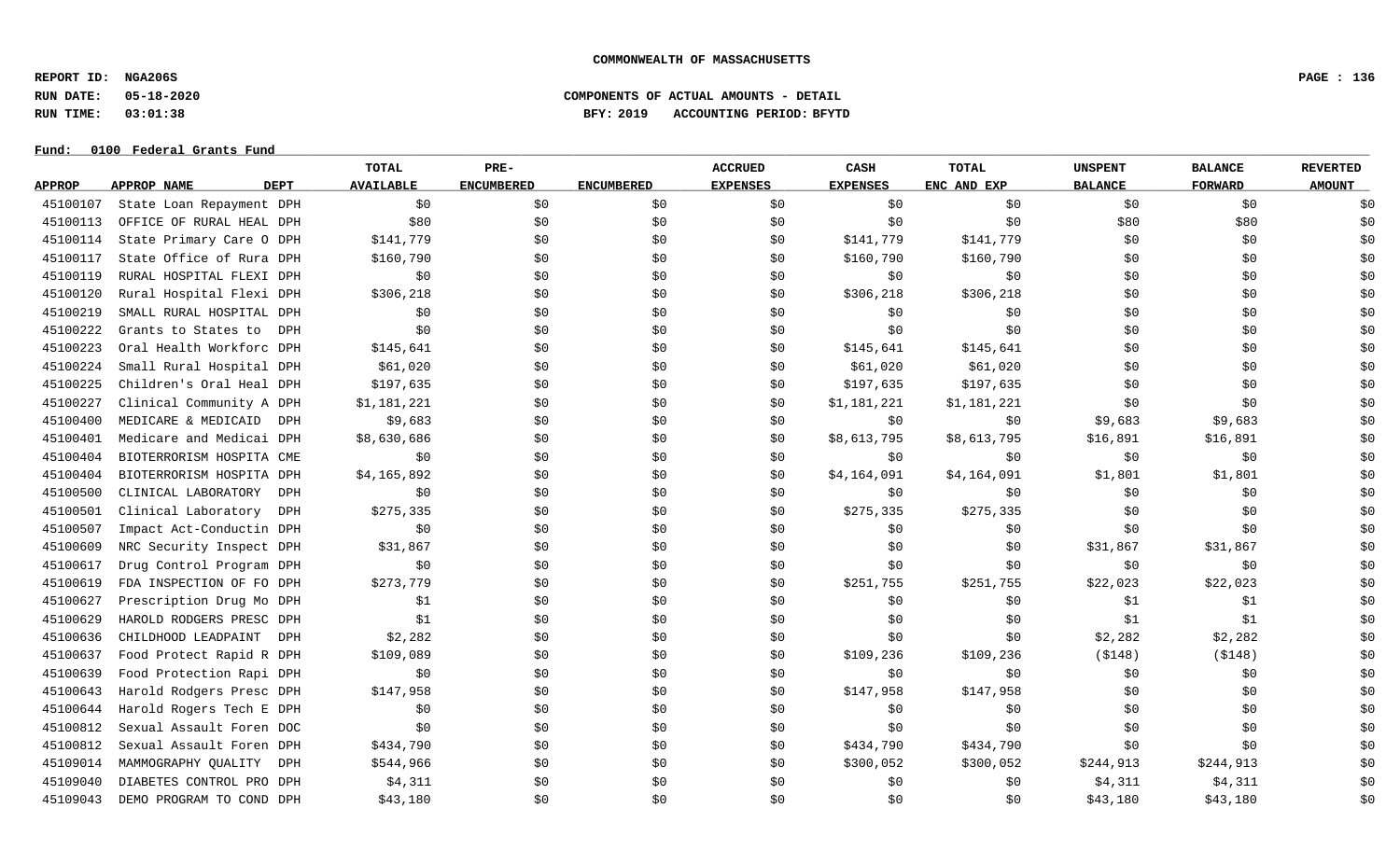**REPORT ID: NGA206S PAGE : 137**

# **RUN DATE: 05-18-2020 COMPONENTS OF ACTUAL AMOUNTS - DETAIL RUN TIME: 03:01:38 BFY: 2019 ACCOUNTING PERIOD: BFYTD**

|               |                          |             | TOTAL            | PRE-              |                   | <b>ACCRUED</b>  | CASH            | <b>TOTAL</b> | <b>UNSPENT</b> | <b>BALANCE</b> | <b>REVERTED</b> |
|---------------|--------------------------|-------------|------------------|-------------------|-------------------|-----------------|-----------------|--------------|----------------|----------------|-----------------|
| <b>APPROP</b> | <b>APPROP NAME</b>       | <b>DEPT</b> | <b>AVAILABLE</b> | <b>ENCUMBERED</b> | <b>ENCUMBERED</b> | <b>EXPENSES</b> | <b>EXPENSES</b> | ENC AND EXP  | <b>BALANCE</b> | <b>FORWARD</b> | <b>AMOUNT</b>   |
| 45109048      | INDOOR RADON DEVELOP DPH |             | \$174,912        | \$0               | \$0               | \$0             | \$172,296       | \$172,296    | \$2,616        | \$2,616        | \$0             |
| 45109053      | BEACH MONITORING         | DPH         | \$232,576        | \$0               | \$0               | \$0             | \$232,576       | \$232,576    | (50)           | (50)           | \$0             |
| 45109056      | NATIONAL ENVIRON PUB DPH |             | \$41,700         | \$0               | \$0               | \$0             | \$0             | \$0          | \$41,700       | \$41,700       | \$0             |
| 45109059      | Maintenance & Enhanc DPH |             | \$0              | \$0               | \$0               | \$0             | \$0             | \$0          | \$0            | \$0            | \$0             |
| 45109060      | Development and Impl DPH |             | \$0              | \$0               | \$0               | \$0             | \$0             | \$0          | \$0            | \$0            | \$0             |
| 45109062      | PREVALENCE OF ALS & DPH  |             | \$7,149          | \$0               | \$0               | \$0             | \$0             | \$0          | \$7,149        | \$7,149        | \$0             |
| 45109063      | ENVIRONMENTAL & HEAL DPH |             | \$12,339         | \$0               | \$0               | \$0             | \$0             | \$0          | \$12,339       | \$12,339       | \$0             |
| 45109064      | Enhanced MFRPS Capac DPH |             | \$0              | \$0               | \$0               | \$0             | \$0             | \$0          | \$0            | \$0            | \$0             |
| 45109065      | Reduce Environmental DPH |             | \$536,807        | \$0               | \$0               | \$0             | \$536,807       | \$536,807    | \$0            | \$0            | \$0             |
| 45109066      | Devlpmnt & Implement DPH |             | \$51,590         | \$0               | \$0               | \$0             | \$51,590        | \$51,590     | \$0            | \$0            | \$0             |
| 45109067      | Development & implem DPH |             | \$226,632        | \$0               | \$0               | \$0             | \$226,632       | \$226,632    | \$0            | \$0            | \$0             |
| 45109068      | Maintenance & Enhanc DPH |             | \$848,677        | \$0               | \$0               | \$0             | \$848,677       | \$848,677    | \$0            | \$0            | \$0             |
| 45109069      | Mass Childhood Lead      | DPH         | \$116,137        | \$0               | \$0               | \$0             | \$116,137       | \$116,137    | \$0            | \$0            | \$0             |
| 45109070      | Food Protection Prog DPH |             | \$326,777        | \$0               | \$0               | \$0             | \$326,777       | \$326,777    | \$0            | \$0            | \$0             |
| 45109071      | MASS CHILDHOOD LEAD      | DPH         | \$351,971        | \$0               | \$0               | \$0             | \$351,971       | \$351,971    | \$0            | \$0            | \$0             |
| 45120100      | Sexually Transmitted DPH |             | \$1,509,566      | \$0               | \$0               | \$0             | \$1,509,566     | \$1,509,566  | \$0            | \$0            | \$0             |
| 45120104      | Mass App for STD Sur DPH |             | \$0              | \$0               | \$0               | \$0             | \$0             | \$0          | \$0            | \$0            | \$0             |
| 45120108      | Mass Applications fo DPH |             | \$383,016        | \$0               | \$0               | \$0             | \$374,924       | \$374,924    | \$8,092        | \$8,092        | \$0             |
| 45120150      | Immunization and Vac DPH |             | \$6,852,533      | \$0               | \$0               | \$0             | \$6,852,533     | \$6,852,533  | \$0            | \$0            | \$0             |
| 45120177      | Enhancing Immunizati DPH |             | \$0              | \$0               | \$0               | \$0             | \$0             | \$0          | \$0            | \$0            | \$0             |
| 45120179      | VACCINATION ASSISTAN DPH |             | \$7,399          | \$0               | \$0               | \$0             | \$0             | \$0          | \$7,399        | \$7,399        | \$0             |
| 45120180      | EPIDEMIOLOGY AND LAB DPH |             | \$12,405         | \$0               | \$0               | \$0             | \$0             | \$0          | \$12,405       | \$12,405       | \$0             |
| 45120183      | LAB MARKER RECENT HI DPH |             | \$7,000          | \$0               | \$0               | \$0             | \$0             | \$0          | \$7,000        | \$7,000        | \$0             |
| 45120184      | VIRAL HEPATITIS PREV DPH |             | \$3,658          | \$0               | \$0               | \$0             | \$0             | \$0          | \$3,658        | \$3,658        | \$0             |
| 45120185      | ARRA-IT-ELC              | DPH         | \$234            | \$0               | \$0               | \$0             | \$117           | \$117        | \$117          | \$117          | \$0             |
| 45120186      | Epidemiology and Lab DPH |             | \$195,168        | \$0               | \$0               | \$0             | \$195,168       | \$195,168    | \$0            | \$0            | \$0             |
| 45120187      | PPHF (Prevention and DPH |             | \$0              | \$0               | \$0               | \$0             | \$0             | \$0          | \$0            | \$0            | \$0             |
| 45120189      | ELC Non PPHF             | DPH         | \$0              | \$0               | \$0               | \$0             | \$0             | \$0          | \$0            | \$0            | \$0             |
| 45120190      | PPHF Increasing HPV      | DPH         | \$449,042        | \$0               | \$0               | \$0             | \$449,042       | \$449,042    | \$0            | \$0            | \$0             |
| 45120195      | Build & Enhance Epid AGR |             | \$98,545         | \$0               | \$0               | \$0             | \$98,545        | \$98,545     | \$0            | \$0            | \$0             |
| 45120195      | Build & Enhance Epid DPH |             | \$5,143,883      | \$0               | \$0               | \$0             | \$5,143,883     | \$5,143,883  | \$0            | \$0            | \$0             |
| 45120196      | Supplemental Funding DPH |             | \$622,271        | \$0               | \$0               | \$0             | \$622,271       | \$622,271    | \$0            | \$0            | \$0             |
| 45129065      | State Outcomes Measu DPH |             | \$0              | \$0               | \$0               | \$0             | \$0             | \$0          | \$0            | \$0            | \$0             |
| 45129069      | Substance Abuse Prev DCP |             | \$342,079        | \$0               | \$0               | \$0             | \$342,079       | \$342,079    | \$0            | \$0            | \$0             |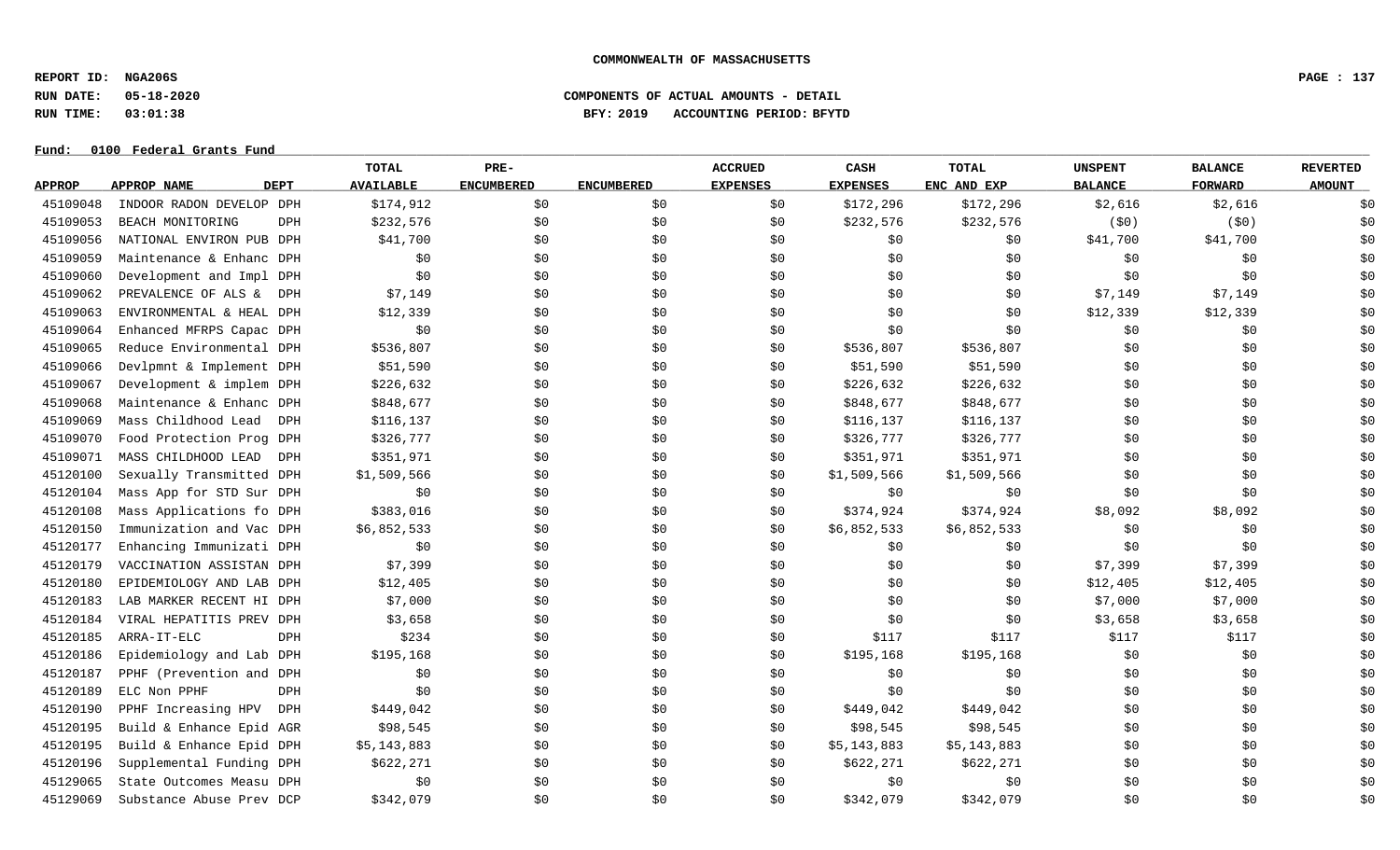**REPORT ID: NGA206S PAGE : 138**

**RUN DATE: 05-18-2020 COMPONENTS OF ACTUAL AMOUNTS - DETAIL**

**RUN TIME: 03:01:38 BFY: 2019 ACCOUNTING PERIOD: BFYTD**

|               |                            | TOTAL                  | PRE-              |                   | <b>ACCRUED</b>  | CASH            | <b>TOTAL</b> | <b>UNSPENT</b> | <b>BALANCE</b> | <b>REVERTED</b> |
|---------------|----------------------------|------------------------|-------------------|-------------------|-----------------|-----------------|--------------|----------------|----------------|-----------------|
| <b>APPROP</b> | APPROP NAME<br><b>DEPT</b> | <b>AVAILABLE</b>       | <b>ENCUMBERED</b> | <b>ENCUMBERED</b> | <b>EXPENSES</b> | <b>EXPENSES</b> | ENC AND EXP  | <b>BALANCE</b> | <b>FORWARD</b> | <b>AMOUNT</b>   |
| 45129069      | Substance Abuse Prev DPH   | \$31,954,115           | \$0               | \$0\$             | \$0             | \$31,946,376    | \$31,946,376 | \$7,739        | \$7,739        | \$0             |
| 45129069      | Substance Abuse Prev DSS   | \$0                    | \$0               | \$0               | \$0             | \$0             | \$0          | \$0            | \$0            | \$0             |
| 45129069      | Substance Abuse Prev EAS   | \$89,266               | \$0               | \$0               | \$0             | \$89,266        | \$89,266     | \$0            | \$0            | \$0             |
| 45129069      | Substance Abuse Prev MCD   | \$153,483              | \$0               | \$0               | \$0             | \$153,483       | \$153,483    | \$0            | \$0            | \$0             |
| 45129069      | Substance Abuse Prev SDD   | \$4,600                | \$0               | \$0               | \$0             | \$4,600         | \$4,600      | \$0            | \$0            | \$0             |
| 45129069      | Substance Abuse Prev SDF   | \$18,354               | \$0               | \$0               | \$0             | \$18,404        | \$18,404     | $($ \$50)      | $($ \$50)      | \$0             |
| 45129069      | Substance Abuse Prev SDH   | \$106,504              | \$0               | \$0               | \$0             | \$106,504       | \$106,504    | \$0            | \$0            | \$0             |
| 45129069      | Substance Abuse Prev SDW   | \$78,655               | \$0               | \$0               | \$0             | \$78,181        | \$78,181     | \$474          | \$474          | \$0             |
| 45129069      | Substance Abuse Prev TRC   | \$134,364              | \$0               | \$0               | \$0             | \$134,364       | \$134,364    | \$0            | \$0            | \$0             |
| 45129071      | OJJDP Substance Abus DPH   | \$1                    | \$0               | \$0               | \$0             | \$0             | \$0\$        | \$1            | \$1            | \$0             |
| 45129072      | Massachusetts Access DPH   | \$0                    | \$0               | \$0               | \$0             | \$0             | \$0          | \$0            | \$0            | \$0             |
| 45129075      | Drug Court Discretio DPH   | \$0                    | \$0               | \$0\$             | \$0             | \$0             | \$0\$        | \$0            | \$0            | \$0             |
| 45129075      | Drug Court Discretio SJC   | \$0\$                  | \$0               | \$0\$             | \$0             | \$0             | \$0          | \$0            | \$0            | \$0             |
| 45129076      | State Prevention Fra DPH   | \$0                    | \$0               | \$0\$             | \$0             | \$0             | \$0          | \$0            | \$0            | \$0             |
| 45129078      | State Adolescent Tre DPH   | \$0                    | \$0               | \$0               | \$0             | \$0             | \$0          | \$0            | \$0            | \$0             |
| 45129079      | Mission Forward            | DPH<br>\$0             | \$0               | \$0               | \$0             | \$0             | \$0          | \$0            | \$0            | \$0             |
| 45129079      | Mission Forward            | <b>TRC</b><br>\$0      | \$0               | \$0               | \$0             | \$0             | \$0          | \$0            | \$0            | \$0             |
| 45129080      | Enhance MA Support S DPH   | \$0                    | \$0               | \$0               | \$0             | \$0             | \$0          | \$0            | \$0            | \$0             |
| 45129081      | Promoting Safe and S DPH   | \$0                    | \$0               | \$0               | \$0             | \$0             | \$0          | \$0            | \$0            | \$0             |
| 45129082      | Mass Family Recovery DPH   | \$25,609               | \$0               | \$0               | \$0             | \$25,609        | \$25,609     | \$0            | \$0            | \$0             |
| 45129083      | MCH Research               | DPH<br>\$0             | \$0               | \$0               | \$0             | \$0             | \$0          | \$0            | \$0            | \$0             |
| 45129084      | Mass ATR-IV Building DPH   | \$0                    | \$0               | \$0               | \$0             | \$0             | \$0          | \$0            | \$0            | \$0             |
| 45129085      | Strategic Prevention DPH   | \$2,434,479            | \$0               | \$0               | \$0             | \$2,434,479     | \$2,434,479  | \$0            | \$0            | \$0             |
| 45129086      | The Moms Do Care Pro DPH   | \$145,037              | \$0               | \$0               | \$0             | \$145,037       | \$145,037    | \$0            | \$0            | \$0             |
| 45129087      | MA State Youth Treat DPH   | \$332,469              | \$0               | \$0\$             | \$0             | \$332,469       | \$332,469    | \$0            | \$0            | \$0             |
| 45129088      | Mission: Housed Enha DPH   | \$0                    | \$0               | \$0\$             | \$0             | \$0             | \$0          | \$0            | \$0            | \$0             |
| 45129089      | Prevent Prescription CME   | \$7,840                | \$0               | \$0               | \$0             | \$7,840         | \$7,840      | \$0            | \$0            | \$0             |
| 45129089      | Prevent Prescription DPH   | \$2,737,380            | \$0               | \$0               | \$0             | \$2,737,380     | \$2,737,380  | \$0            | \$0            | \$0             |
| 45129090      | Massachusetts State        | \$81,444<br><b>BSD</b> | \$0               | \$0               | \$0             | \$81,477        | \$81,477     | ( \$33)        | ( \$33)        | \$0             |
| 45129090      | Massachusetts State        | \$10,355,785<br>DPH    | \$0               | \$0               | \$0             | \$10,348,196    | \$10,348,196 | \$7,589        | \$7,589        | \$0             |
| 45129090      | Massachusetts State        | \$82,465<br>SDF        | \$0               | \$0               | \$0             | \$82,465        | \$82,465     | \$0            | \$0            | \$0             |
| 45129090      | Massachusetts State        | \$83,000<br>SDH        | \$0               | \$0               | \$0             | \$83,000        | \$83,000     | \$0            | \$0            | \$0             |
| 45129090      | Massachusetts State        | \$72,650<br>SDM        | \$0               | \$0               | \$0             | \$72,650        | \$72,650     | \$0            | \$0            | \$0             |
| 45129090      | Massachusetts State        | \$41,054<br>SDS        | \$0               | \$0               | \$0             | \$41,054        | \$41,054     | \$0            | \$0            | \$0             |
|               |                            |                        |                   |                   |                 |                 |              |                |                |                 |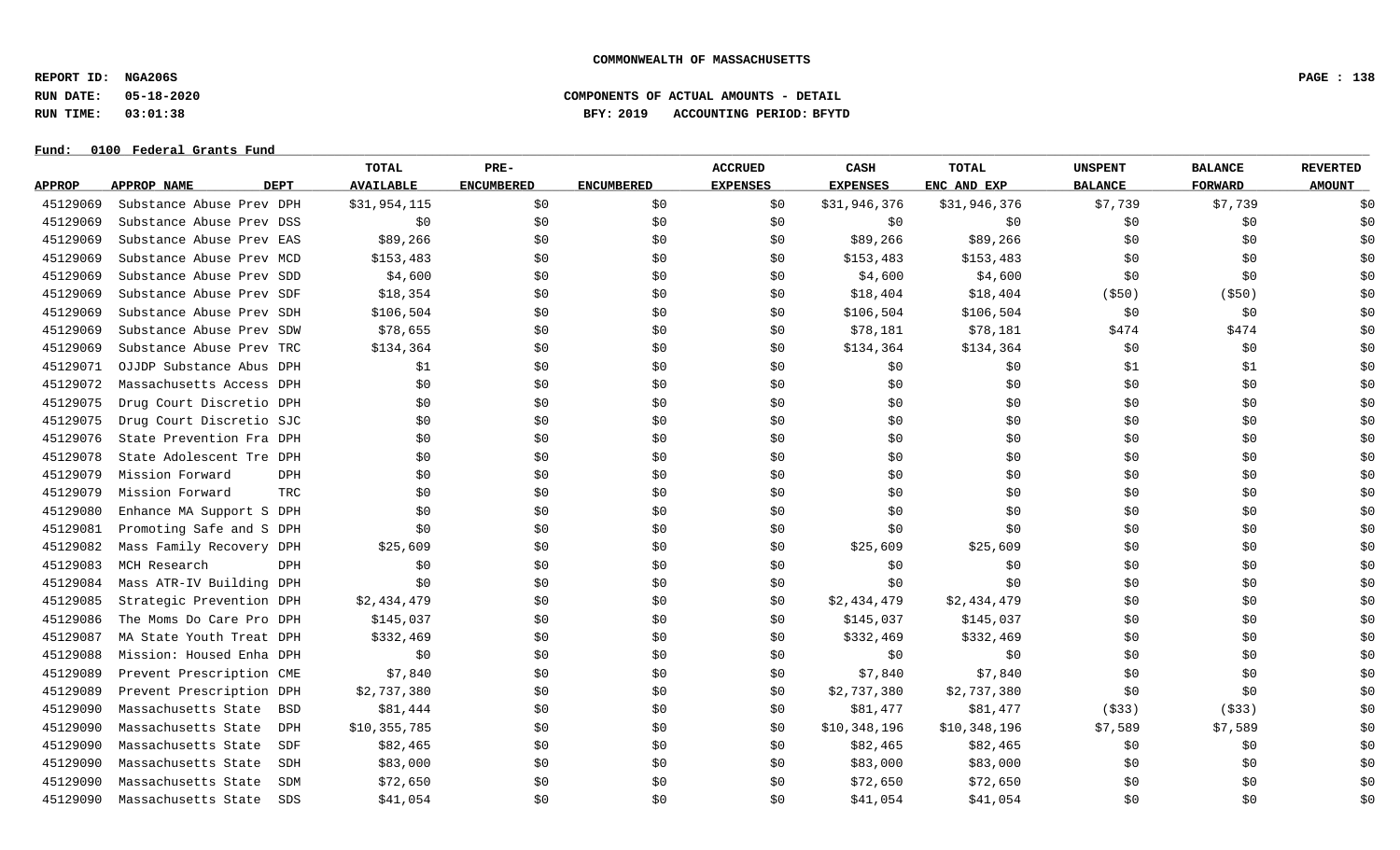**REPORT ID: NGA206S PAGE : 139**

# **RUN DATE: 05-18-2020 COMPONENTS OF ACTUAL AMOUNTS - DETAIL RUN TIME: 03:01:38 BFY: 2019 ACCOUNTING PERIOD: BFYTD**

|               |                                   | TOTAL            | PRE-              |                   | <b>ACCRUED</b>  | CASH            | <b>TOTAL</b> | <b>UNSPENT</b> | <b>BALANCE</b> | <b>REVERTED</b> |
|---------------|-----------------------------------|------------------|-------------------|-------------------|-----------------|-----------------|--------------|----------------|----------------|-----------------|
| <b>APPROP</b> | <b>APPROP NAME</b><br><b>DEPT</b> | <b>AVAILABLE</b> | <b>ENCUMBERED</b> | <b>ENCUMBERED</b> | <b>EXPENSES</b> | <b>EXPENSES</b> | ENC AND EXP  | <b>BALANCE</b> | <b>FORWARD</b> | <b>AMOUNT</b>   |
| 45129090      | Massachusetts State<br>SDW        | \$90,574         | \$0               | \$0               | \$0             | \$90,574        | \$90,574     | \$0            | \$0            | \$0             |
| 45129091      | Massachusetts PPW PT DPH          | \$996,426        | \$0               | \$0               | \$0             | \$996,426       | \$996,426    | \$0            | \$0            | \$0             |
| 45129092      | MEDICATION ASSISTANT DPH          | \$285,625        | \$0               | \$0               | \$0             | \$285,625       | \$285,625    | \$0            | \$0            | \$0             |
| 45129093      | Massachusetts State<br><b>BSD</b> | \$17,000         | \$0               | \$0               | \$0             | \$17,000        | \$17,000     | \$0            | \$0            | \$0             |
| 45129093      | Massachusetts State<br><b>DPH</b> | \$10,841,251     | \$0               | \$0               | \$0             | \$10,841,251    | \$10,841,251 | \$0            | \$0            | \$0             |
| 45129093      | Massachusetts State<br>SDF        | \$11,993         | \$0               | \$0               | \$0             | \$11,993        | \$11,993     | \$0            | \$0            | \$0             |
| 45129093      | Massachusetts State<br><b>SDH</b> | \$16,190         | \$0               | \$0               | \$0             | \$16,190        | \$16,190     | \$0            | \$0            | \$0             |
| 45129093      | Massachusetts State<br><b>SDS</b> | \$0              | \$0               | \$0               | \$0             | \$0             | \$0          | \$0            | \$0            | \$0             |
| 45129093      | Massachusetts State<br>SDW        | \$0              | \$0               | \$0               | \$0             | \$0             | \$0          | \$0            | \$0            | \$0             |
| 45129426      | UNIFORM ALCOHOL & DR DPH          | \$210,319        | \$0               | \$0               | \$0             | \$18            | \$18         | \$210,301      | \$210,301      | \$0             |
| 45130111      | HOUSING OPPORTUNITIE DPH          | \$349,877        | \$0               | \$0               | \$0             | \$349,877       | \$349,877    | \$0            | \$0            | \$0             |
| 45131225      | Mass Implementation<br>DPH        | \$0              | \$0               | \$0               | \$0             | \$0             | \$0          | \$0            | \$0            | \$0             |
| 45131226      | Mass Implementation<br>DPH        | \$40,459         | \$0               | \$0               | \$0             | \$40,459        | \$40,459     | \$0            | \$0            | \$0             |
| 45131226      | Mass Implementation<br>EEC        | \$0              | \$0               | \$0               | \$0             | \$0             | \$0          | \$0            | \$0            | \$0             |
| 45139007      | NUTRITIONAL STATUS O DPH          | \$73,523,485     | \$0               | \$0               | \$0             | \$73,523,485    | \$73,523,485 | \$0            | \$0            | \$0             |
| 45139010      | Integrated Community DPH          | \$0              | \$0               | \$0               | \$0             | \$0             | \$0          | \$0            | \$0            | \$0             |
| 45139018      | AUGMENTATION & EVALU DPH          | \$15,654         | \$0               | \$0               | \$0             | \$0             | \$0          | \$15,654       | \$15,654       | \$0             |
| 45139019      | HIV TESTING - REGULA DPH          | \$128            | \$0               | \$0               | \$0             | \$0             | \$0          | \$128          | \$128          | \$0             |
| 45139021      | PROGRAM FOR INFANTS<br>ALA        | \$0              | \$0               | \$0               | \$0             | \$0             | \$0          | \$0            | \$0            | \$0             |
| 45139021      | PROGRAM FOR INFANTS<br><b>DPH</b> | \$7,953,700      | \$0               | \$0               | \$0             | \$7,938,635     | \$7,938,635  | \$15,065       | \$15,065       | \$0             |
| 45139022      | SECONDARY CONDITIONS DPH          | \$1,009          | \$0               | \$0               | \$0             | \$0             | \$0          | \$1,009        | \$1,009        | \$0             |
| 45139023      | Mass HIV/AIDS Nation DPH          | \$0              | \$0               | \$0               | \$0             | \$0             | \$0          | \$0            | \$0            | \$0             |
| 45139027      | MASS CARE: COMMUNITY DPH          | \$4,492          | \$0               | \$0               | \$0             | \$0             | \$0          | \$4,492        | \$4,492        | \$0             |
| 45139030      | PLANNING A COMPREHEN DPH          | \$730            | \$0               | \$0               | \$0             | \$0             | \$0          | \$730          | \$730          | \$0             |
| 45139031      | State Systems Develo DPH          | \$105,528        | \$0               | \$0               | \$0             | \$105,528       | \$105,528    | \$0            | \$0            | \$0             |
| 45139037      | RYAN WHITE COMPREHEN DPH          | \$23,493,856     | \$0               | \$0               | \$0             | \$23,050,912    | \$23,050,912 | \$442,945      | \$442,945      | \$0             |
| 45139038      | SHELTER PLUS CARE-WO DPH          | \$0              | \$0               | \$0               | \$0             | \$0             | \$0          | \$0            | \$0            | \$0             |
| 45139039      | HIV AIDS Surveillanc DPH          | \$0              | \$0               | \$0               | \$0             | \$0             | \$0          | \$0            | \$0            | \$0             |
| 45139040      | HIV/AIDS Surveillanc DPH          | \$0              | \$0               | \$0               | \$0             | \$0             | \$0          | \$0            | \$0            | \$0             |
| 45139041      | HIT Capacity Buildin DPH          | \$0              | \$0               | \$0               | \$0             | \$0             | \$0          | \$0            | \$0            | \$0             |
| 45139042      | Systems Linkages and DPH          | \$0              | \$0               | \$0               | \$0             | \$0             | \$0          | \$0            | \$0            | \$0             |
| 45139043      | Mass IMPACT<br>DPH                | \$0              | \$0               | \$0               | \$0             | \$0             | \$0          | \$0            | \$0            | \$0             |
| 45139044      | MassREACH Evaluate E DPH          | \$401,563        | \$0               | \$0               | \$0             | \$401,563       | \$401,563    | \$0            | \$0            | \$0             |
| 45139045      | HIV/AIDS Surveillanc DPH          | \$0              | \$0               | \$0               | \$0             | \$0             | \$0          | \$0            | \$0            | \$0             |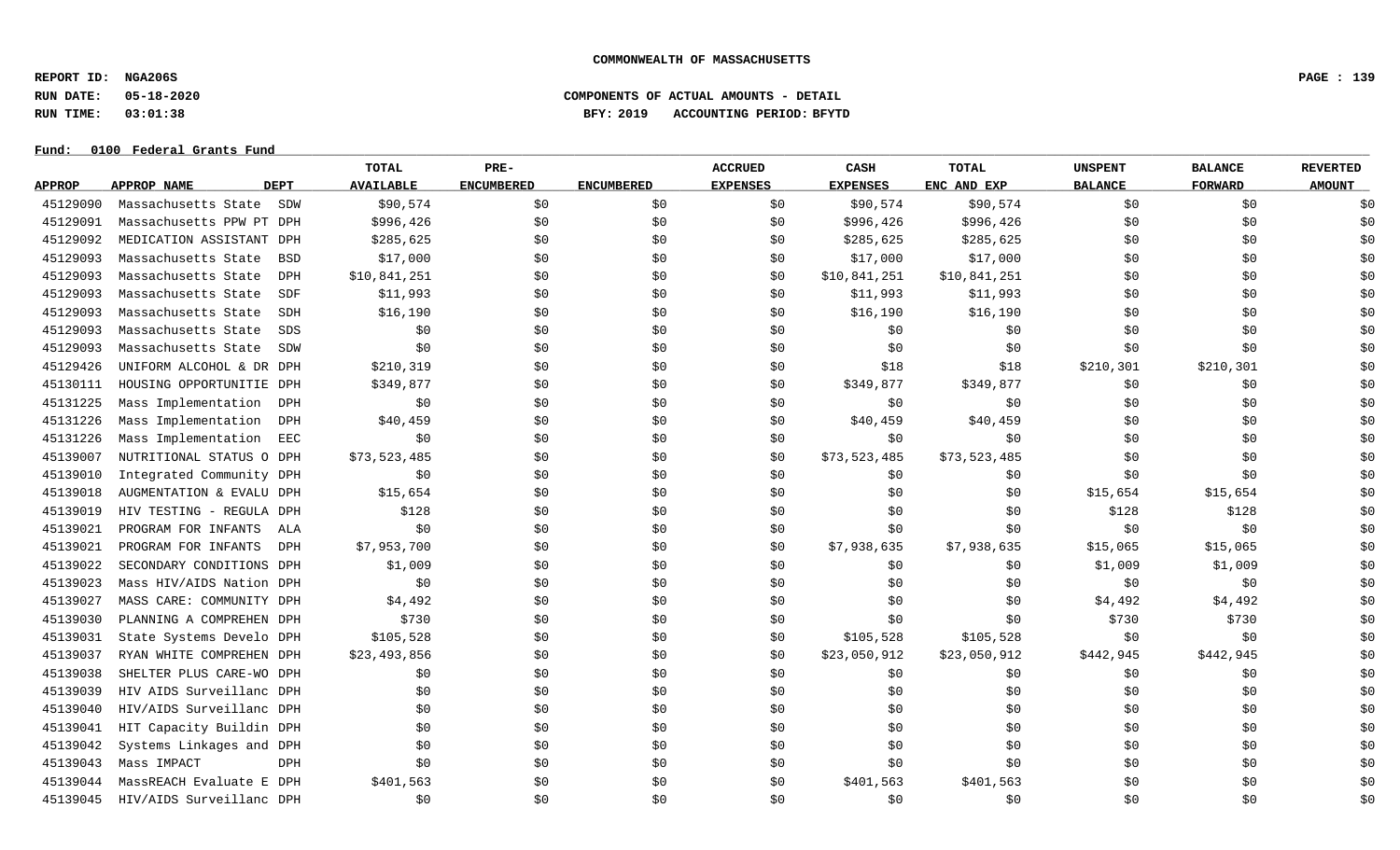**REPORT ID: NGA206S PAGE : 140**

### **RUN DATE: 05-18-2020 COMPONENTS OF ACTUAL AMOUNTS - DETAIL RUN TIME: 03:01:38 BFY: 2019 ACCOUNTING PERIOD: BFYTD**

|               |                                   | TOTAL            | PRE-              |                   | <b>ACCRUED</b>  | CASH            | <b>TOTAL</b> | <b>UNSPENT</b> | <b>BALANCE</b> | <b>REVERTED</b> |
|---------------|-----------------------------------|------------------|-------------------|-------------------|-----------------|-----------------|--------------|----------------|----------------|-----------------|
| <b>APPROP</b> | <b>DEPT</b><br><b>APPROP NAME</b> | <b>AVAILABLE</b> | <b>ENCUMBERED</b> | <b>ENCUMBERED</b> | <b>EXPENSES</b> | <b>EXPENSES</b> | ENC AND EXP  | <b>BALANCE</b> | <b>FORWARD</b> | <b>AMOUNT</b>   |
| 45139046      | CONGENITAL ANOMALIES DPH          | \$3,148          | \$0               | \$0               | \$0             | \$0             | \$0          | \$3,148        | \$3,148        | \$0             |
| 45139047      | PS12-1201 Comprehens DPH          | \$7,352,562      | \$0               | \$0               | \$0             | \$7,352,562     | \$7,352,562  | \$0            | \$0            | \$0             |
| 45139048      | Mass HIV/AIDS Nation DPH          | \$0              | \$0               | \$0               | \$0             | \$0             | \$0          | \$0            | \$0            | \$0             |
| 45139049      | National HIV Behavio DPH          | \$406,008        | \$0               | \$0               | \$0             | \$406,008       | \$406,008    | \$0            | \$0            | \$0             |
| 45139050      | MAX CARE: MAXIMIZING DPH          | \$45             | \$0               | \$0               | \$0             | \$0             | \$0          | \$45           | \$45           | \$0             |
| 45139051      | RURAL DOMESTIC VIOLE DPH          | (50)             | \$0               | \$0               | \$0             | \$0             | \$0          | (50)           | (50)           | \$0             |
| 45139052      | Prog to Expand Laten DPH          | \$444,647        | \$0               | \$0               | \$0             | \$444,647       | \$444,647    | \$0            | \$0            | \$0             |
| 45139053      | MAIncrease HPV Vacci DPH          | \$207,752        | \$0               | \$0               | \$0             | \$207,752       | \$207,752    | \$0            | \$0            | \$0             |
| 45139054      | Assistance to Firefi DPH          | \$0              | \$0               | \$0               | \$0             | \$0             | \$0          | \$0            | \$0            | \$0             |
| 45139055      | Antibiotic Stewarshi DPH          | \$100, 219       | \$0               | \$0               | \$0             | \$86,444        | \$86,444     | \$13,775       | \$13,775       | \$0             |
| 45139063      | State Sexual Risk Av DPH          | \$525,161        | \$0               | \$0               | \$0             | \$525,161       | \$525,161    | \$0            | \$0            | \$0             |
| 45139066      | UNIVERSAL NEWBORN HE DPH          | \$19,492         | \$0               | \$0               | \$0             | \$0             | \$0          | \$19,492       | \$19,492       | \$0             |
| 45139069      | HIV INTERVENTION CAR DPH          | \$5,475          | \$0               | \$0               | \$0             | \$0             | \$0          | \$5,475        | \$5,475        | \$0             |
| 45139070      | EMSC Partnership Gra DPH          | \$117,708        | \$0               | \$0               | \$0             | \$117,708       | \$117,708    | \$0            | \$0            | \$0             |
| 45139071      | EARLY HEARING DETECT DPH          | \$0              | \$0               | \$0               | \$0             | \$0             | \$0          | \$0            | \$0            | \$0             |
| 45139073      | MEDICAL HOME PROJECT DPH          | \$663            | \$0               | \$0               | \$0             | \$0             | \$0          | \$663          | \$663          | \$0             |
| 45139074      | GENETICS SERVICES PR DPH          | \$578            | \$0               | \$0               | \$0             | \$0             | \$0          | \$578          | \$578          | \$0             |
| 45139076      | EARLY CHILDHOOD COMP DPH          | \$0              | \$0               | \$0               | \$0             | \$0             | \$0          | \$0            | \$0            | \$0             |
| 45139077      | EMERGENCY MEDICAL SE DPH          | \$0              | \$0               | \$0               | \$0             | \$0             | \$0          | \$0            | \$0            | \$0             |
| 45139078      | ASTHMA PLANNING COLL DPH          | \$36,507         | \$0               | \$0               | \$0             | \$0             | \$0          | \$36,507       | \$36,507       | \$0             |
| 45139081      | State Implementation DPH          | \$3,246          | \$0               | \$0               | \$0             | \$0             | \$0          | \$3,246        | \$3,246        | \$0             |
| 45139085      | Pregnancy Risk Asses DPH          | \$846            | \$0               | \$0               | \$0             | \$0             | \$0          | \$846          | \$846          | \$0             |
| 45139092      | Addressing Asthma He DPH          | \$1,366          | \$0               | \$0               | \$0             | \$0             | \$0          | \$1,366        | \$1,366        | \$0             |
| 45139093      | Mass Launch<br>DPH                | \$0              | \$0               | \$0               | \$0             | \$0             | \$0          | \$0            | \$0            | \$0             |
| 45139094      | Special Projects of<br>DPH        | \$143,325        | \$0               | \$0               | \$0             | \$143,325       | \$143,325    | \$0            | \$0            | \$0             |
| 45139097      | Hud-Office of Health DPH          | \$0              | \$0               | \$0               | \$0             | \$0             | \$0          | \$0            | \$0            | \$0             |
| 45139098      | ACA Maternal Infant<br>DPH        | \$0              | \$0               | \$0               | \$0             | \$0             | \$0          | \$0            | \$0            | \$0             |
| 45139099      | Maternal Infant and<br>DPH        | \$0              | \$0               | \$0               | \$0             | \$0             | \$0          | \$0            | \$0            | \$0             |
| 45139100      | Surveillance on Cong DPH          | \$0              | \$0               | \$0               | \$0             | \$0             | \$0          | \$0            | \$0            | \$0             |
| 45139101      | Mass Center for Birt DPH          | \$0              | \$0               | \$0               | \$0             | \$0             | \$0          | \$0            | \$0            | \$0             |
| 45139102      | EMERGENCY MED SERVS<br>DPH        | \$342            | \$0               | \$0               | \$0             | \$0             | \$0          | \$342          | \$342          | \$0             |
| 45139103      | Maternal Infant and<br><b>DPH</b> | \$0              | \$0               | \$0               | \$0             | \$0             | \$0          | \$0            | \$0            | \$0             |
| 45139103      | Maternal Infant and<br>EEC        | \$0              | \$0               | \$0               | \$0             | \$0             | \$0          | \$0            | \$0            | \$0             |
| 45139104      | Universal Newborn He DPH          | \$249,892        | \$0               | \$0               | \$0             | \$249,723       | \$249,723    | \$169          | \$169          | \$0             |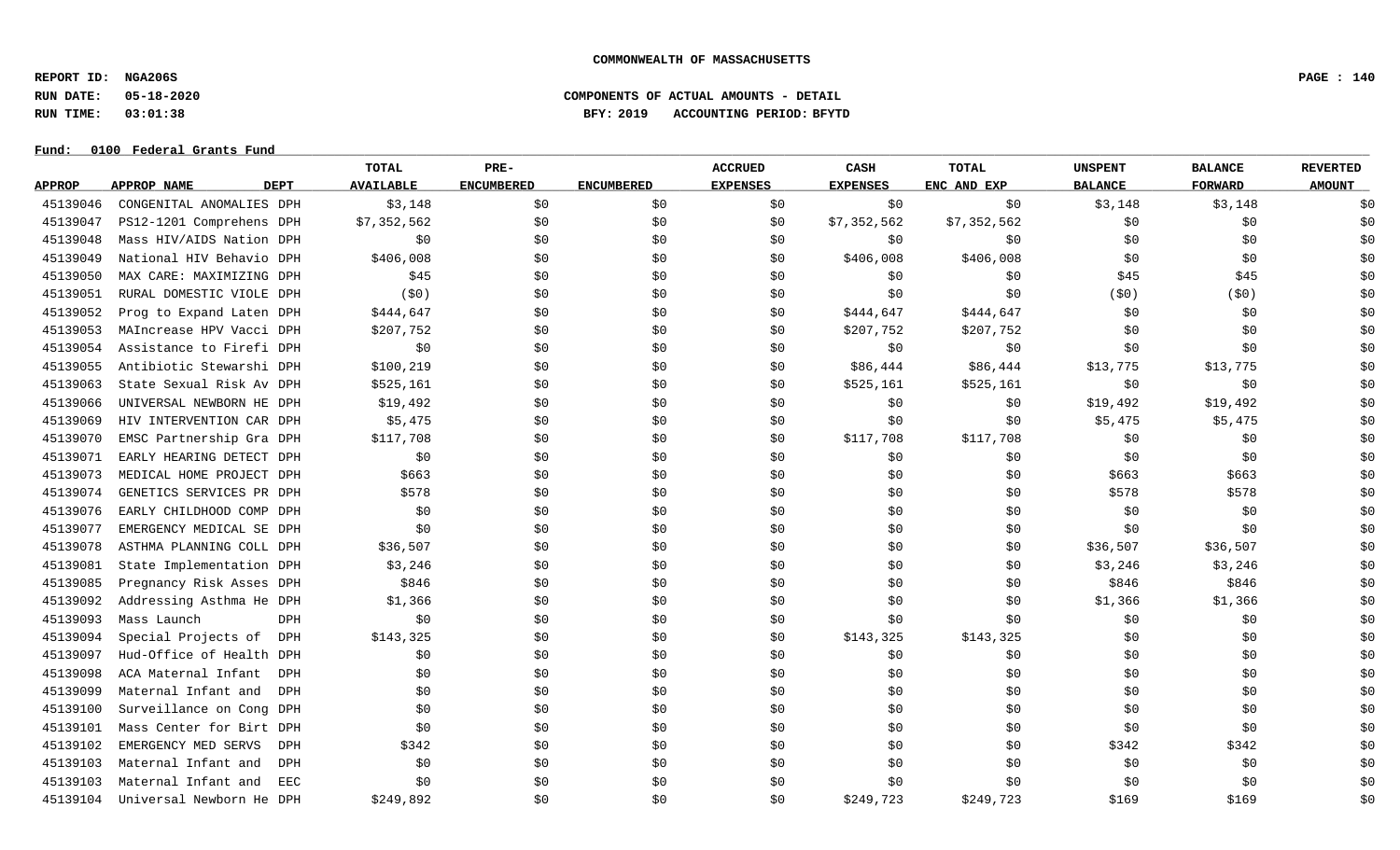**REPORT ID: NGA206S PAGE : 141**

# **RUN DATE: 05-18-2020 COMPONENTS OF ACTUAL AMOUNTS - DETAIL RUN TIME: 03:01:38 BFY: 2019 ACCOUNTING PERIOD: BFYTD**

|               |                          |             | <b>TOTAL</b>     | PRE-              |                   | <b>ACCRUED</b>  | CASH            | <b>TOTAL</b> | <b>UNSPENT</b> | <b>BALANCE</b> | <b>REVERTED</b> |
|---------------|--------------------------|-------------|------------------|-------------------|-------------------|-----------------|-----------------|--------------|----------------|----------------|-----------------|
| <b>APPROP</b> | <b>APPROP NAME</b>       | <b>DEPT</b> | <b>AVAILABLE</b> | <b>ENCUMBERED</b> | <b>ENCUMBERED</b> | <b>EXPENSES</b> | <b>EXPENSES</b> | ENC AND EXP  | <b>BALANCE</b> | <b>FORWARD</b> | <b>AMOUNT</b>   |
| 45139105      | Mass EHDI Project        | <b>DPH</b>  | \$0              | \$0               | \$0               | \$0             | \$0             | \$0          | \$0            | \$0            | \$0             |
| 45139106      | Mass. Comprehensive      | DPH         | \$678,387        | \$0               | \$0               | \$0             | \$678,387       | \$678,387    | \$0            | \$0            | \$0             |
| 45139107      | Mass. Center for Bir DPH |             | \$374,953        | \$0               | \$0               | \$0             | \$387,920       | \$387,920    | ( \$12, 966)   | ( \$12, 966)   | \$0             |
| 45139108      | Congenital Heart Def DPH |             | \$0              | \$0               | \$0               | \$0             | \$0             | \$0          | \$0            | \$0            | \$0             |
| 45139109      | Mass Perinatal Quali DPH |             | \$174,740        | \$0               | \$0               | \$0             | \$174,740       | \$174,740    | \$0            | \$0            | \$0             |
| 45139110      | B [Existing] - PRAMS DPH |             | \$215,611        | \$0               | \$0               | \$0             | \$215,589       | \$215,589    | \$22           | \$22           | \$0             |
| 45139111      | CISS SECCS Planning      | DPH         | \$458,621        | \$0               | \$0               | \$0             | \$458,621       | \$458,621    | \$0            | \$0            | \$0             |
| 45139112      | MA EHDI Project          | <b>DPH</b>  | \$240,966        | \$0               | \$0               | \$0             | \$240,966       | \$240,966    | \$0            | \$0            | \$0             |
| 45139113      | Maternal, Infant, &      | DPH         | \$5,475,861      | \$0               | \$0               | \$0             | \$5,475,861     | \$5,475,861  | \$0            | \$0            | \$0             |
| 45139113      | Maternal, Infant, &      | EDU         | \$158,048        | \$0               | \$0               | \$0             | \$160,824       | \$160,824    | ( \$2, 777)    | ( \$2, 777)    | \$0             |
| 45139113      | Maternal, Infant, &      | EEC         | \$791,750        | \$0               | \$0               | \$0             | \$803,005       | \$803,005    | ( \$11, 255)   | ( \$11, 255)   | \$0             |
| 45139114      | Surveillance and Int DPH |             | \$77,816         | \$0               | \$0               | \$0             | \$77,816        | \$77,816     | \$0            | \$0            | \$0             |
| 45139115      | Cooperative Agreemen DPH |             | \$31,035         | \$0               | \$0               | \$0             | \$31,035        | \$31,035     | \$0            | \$0            | \$0             |
| 45139116      | Massachusetts Essent DPH |             | \$264,963        | \$0               | \$0               | \$0             | \$264,963       | \$264,963    | \$0            | \$0            | \$0             |
| 45139116      | Massachusetts Essent EEC |             | \$0              | \$0               | \$0               | \$0             | \$0             | \$0          | \$0            | \$0            | \$0             |
| 45139117      | BirthDefectsStudytoE DPH |             | \$807,061        | \$0               | \$0               | \$0             | \$807,061       | \$807,061    | \$0            | \$0            | \$0             |
| 45139119      | MMRC Opioid              | DPH         | \$50,000         | \$0               | \$0               | \$0             | \$9,025         | \$9,025      | \$40,975       | \$40,975       | \$0             |
| 45139127      | Ryan White Title IV DPH  |             | \$626,488        | \$0               | \$0               | \$0             | \$626,488       | \$626,488    | \$0            | \$0            | \$0             |
| 45139193      | Mass Launch Expansio DPH |             | \$759,812        | \$0               | \$0               | \$0             | \$759,812       | \$759,812    | \$0            | \$0            | \$0             |
| 45141008      | 2010 WIC Special Pro DPH |             | \$0              | \$0               | \$0               | \$0             | \$0             | \$0          | \$0            | \$0            | \$0             |
| 45141012      | Women Infants and Ch DPH |             | \$0              | \$0               | \$0               | \$0             | \$0             | \$0          | \$0            | \$0            | \$0             |
| 45141013      | FY2015 WIC Special P DPH |             | \$26,454         | \$0               | \$0               | \$0             | \$26,454        | \$26,454     | \$0            | \$0            | \$0             |
| 45141014      | WIC Regional Infrast DPH |             | \$31,152         | \$0               | \$0               | \$0             | \$31,152        | \$31,152     | \$0            | \$0            | \$0             |
| 45150115      | TUBERCULOSIS CONTROL DPH |             | \$5,971          | \$0               | \$0               | \$0             | \$0             | \$0          | \$5,971        | \$5,971        | \$0             |
| 45150116      | Tuberculosis Elimina DPH |             | \$1,671,600      | \$0               | \$0               | \$0             | \$1,671,600     | \$1,671,600  | \$0            | \$0            | \$0             |
| 45150121      | TUBERCULOSIS EPIDEMI DPH |             | \$4,456          | \$0               | \$0               | \$0             | \$0             | \$0          | \$4,456        | \$4,456        | \$0             |
| 45150204      | Strengthening Survei DPH |             | \$0              | \$0               | \$0               | \$0             | \$0             | \$0          | \$0            | \$0            | \$0             |
| 45150205      | HIV TRAINING THROUGH DPH |             | \$112            | \$0               | \$0               | \$0             | \$0             | \$0          | \$112          | \$112          | \$0             |
| 45150206      | Health Literacy & Or DPH |             | \$152            | \$0               | \$0               | \$0             | \$0             | \$0          | \$152          | \$152          | \$0             |
| 45150208      | Sylvie Ratelle PTC S DPH |             | \$0              | \$0               | \$0               | \$0             | \$0             | \$0          | \$0            | \$0            | \$0             |
| 45150209      | Strengthening Survei DPH |             | \$0              | \$0               | \$0               | \$0             | \$0             | \$0          | \$0            | \$0            | \$0             |
| 45150210      | The Sylvie Ratelle P DPH |             | \$356,254        | \$0               | \$0               | \$0             | \$356,254       | \$356,254    | \$0            | \$0            | \$0             |
| 45150212      | Surveillance for Dis DPH |             | \$0              | \$0               | \$0               | \$0             | \$0             | \$0          | \$0            | \$0            | \$0             |
| 45151120      | PPHF 2014 Immunizati DPH |             | \$0              | \$0               | \$0               | \$0             | \$0             | \$0          | \$0            | \$0            | \$0             |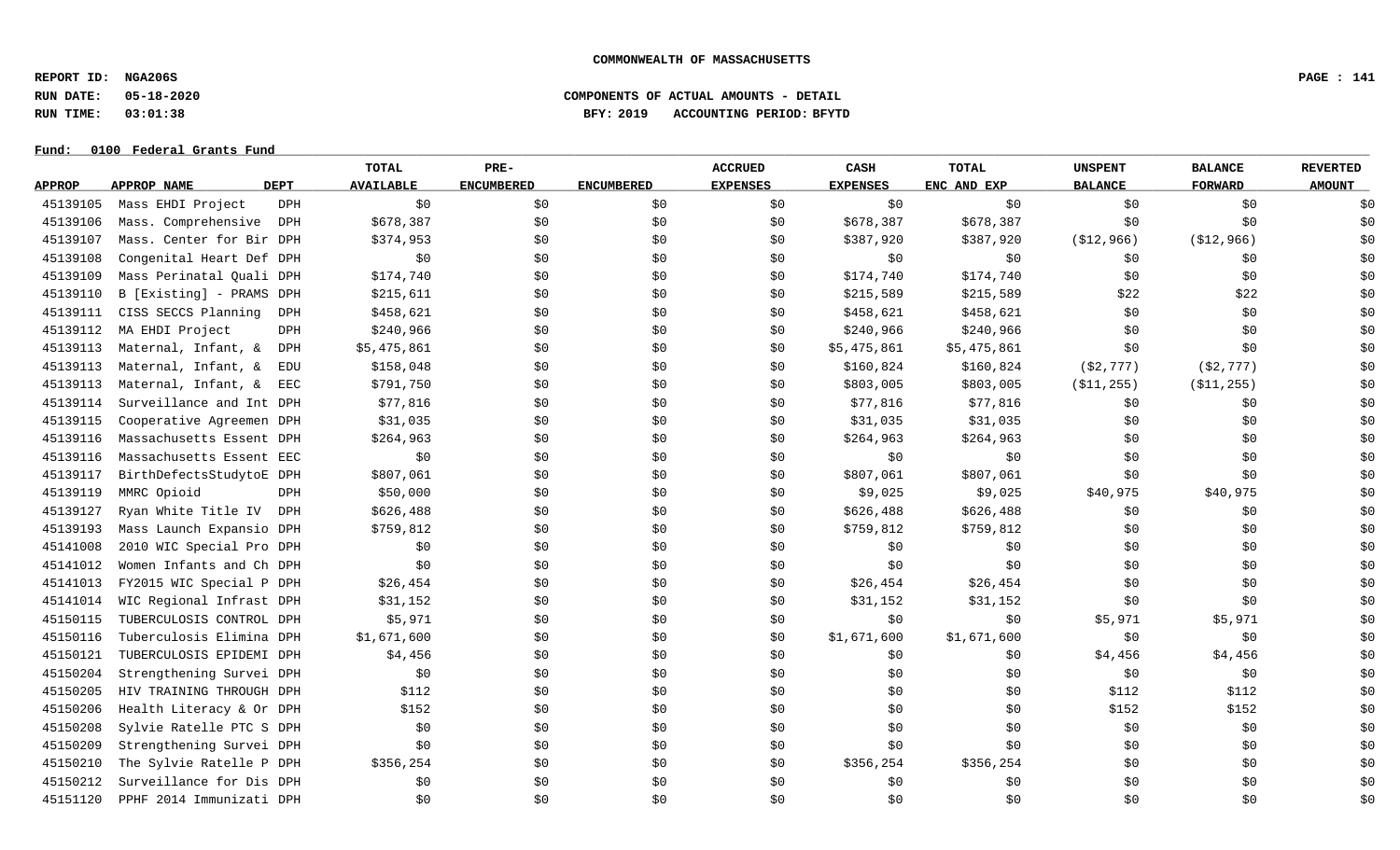**REPORT ID: NGA206S PAGE : 142**

# **RUN DATE: 05-18-2020 COMPONENTS OF ACTUAL AMOUNTS - DETAIL RUN TIME: 03:01:38 BFY: 2019 ACCOUNTING PERIOD: BFYTD**

|               |                            | <b>TOTAL</b>     | PRE-              |                   | <b>ACCRUED</b>  | CASH            | <b>TOTAL</b> | <b>UNSPENT</b> | <b>BALANCE</b> | <b>REVERTED</b> |
|---------------|----------------------------|------------------|-------------------|-------------------|-----------------|-----------------|--------------|----------------|----------------|-----------------|
| <b>APPROP</b> | <b>DEPT</b><br>APPROP NAME | <b>AVAILABLE</b> | <b>ENCUMBERED</b> | <b>ENCUMBERED</b> | <b>EXPENSES</b> | <b>EXPENSES</b> | ENC AND EXP  | <b>BALANCE</b> | <b>FORWARD</b> | <b>AMOUNT</b>   |
| 45151124      | Adult Viral Hepatiti DPH   | \$0              | \$0               | \$0               | \$0             | \$0             | \$0\$        | \$0            | \$0            | \$0             |
| 45151125      | Viral Hepatitis Prev DPH   | \$578,455        | \$0               | \$0               | \$0             | \$577,423       | \$577,423    | \$1,033        | \$1,033        | \$0             |
| 45151126      | Expansion & Operatio DPH   | \$182,078        | \$0\$             | \$0               | \$0             | \$182,078       | \$182,078    | \$0            | \$0            | \$0             |
| 45151127      | Utilization of Immun DPH   | \$0              | \$0               | \$0               | \$0             | \$0             | \$0          | \$0            | \$0            | \$0             |
| 45161009      | (PHPR) Coop Agreemen DPH   | \$0              | \$0               | \$0               | \$0             | \$0             | \$0          | \$0            | \$0            | \$0             |
| 45161021      | PUBLIC HEALTH PREPAR CME   | \$0              | \$0               | \$0               | \$0             | \$0             | \$0          | \$0            | \$0            | \$0             |
| 45161021      | PUBLIC HEALTH PREPAR DCP   | \$96,717         | \$0               | \$0               | \$0             | \$96,717        | \$96,717     | \$0            | \$0            | \$0             |
| 45161021      | PUBLIC HEALTH PREPAR DPH   | \$13,103,951     | \$0               | \$0               | \$0             | \$13,278,068    | \$13,278,068 | ( \$174, 118)  | ( \$174, 118)  | \$0             |
| 45161024      | Ebola Preparedness a DPH   | \$814,935        | \$0               | \$0               | \$0             | \$560,000       | \$560,000    | \$254,935      | \$254,935      | \$0             |
| 45161030      | Cooperative Agreemen DPH   | \$2,574,377      | \$0               | \$0               | \$0             | \$2,574,377     | \$2,574,377  | \$0            | \$0            | \$0             |
| 45161030      | Cooperative Agreemen EHS   | \$70,000         | \$0               | \$0               | \$0             | \$70,000        | \$70,000     | \$0            | \$0            | \$0             |
| 45161034      | Accreditation for St DPH   | \$148            | \$0               | \$0               | \$0             | \$0             | \$0\$        | \$148          | \$148          | \$0             |
| 45161035      | Mass Expanded Biomon DPH   | \$766,911        | \$0               | \$0               | \$0             | \$766,911       | \$766,911    | \$0            | \$0            | \$0             |
| 45161036      | MDPH HSLI Laboratory DPH   | \$143,877        | \$0               | \$0               | \$0             | \$142,755       | \$142,755    | \$1,122        | \$1,122        | \$0             |
| 45161040      | MA/Region 1Partnersh DPH   | \$0              | \$0               | \$0               | \$0             | \$0             | \$0          | \$0            | \$0            | \$0             |
| 45180505      | TECH DATA & MASS BIR DPH   | ( \$524)         | \$0               | \$0               | \$0             | \$9,460         | \$9,460      | (59, 984)      | (\$9,984)      | \$0             |
| 45180509      | OCCUPATIONAL HEALTH DPH    | \$1,251          | \$0               | \$0               | \$0             | \$0\$           | \$0          | \$1,251        | \$1,251        | \$0             |
| 45180514      | NATIONAL VIOLENT DEA DPH   | \$28             | \$0               | \$0               | \$0             | \$0             | \$0          | \$28           | \$28           | \$0             |
| 45180519      | Max Use of Mass Work DPH   | \$49,594         | \$0               | \$0               | \$0             | \$49,594        | \$49,594     | \$0            | \$0            | \$0             |
| 45180519      | Max Use of Mass Work EOL   | \$0              | \$0               | \$0               | \$0             | \$0             | \$0\$        | \$0            | \$0            | \$0             |
| 45180520      | Mass Violent Death R CME   | \$3,920          | \$0               | \$0               | \$0             | \$3,920         | \$3,920      | \$0            | \$0            | \$0             |
| 45180520      | Mass Violent Death R DPH   | \$235, 253       | \$0               | \$0               | \$0             | \$235,149       | \$235,149    | \$104          | \$104          | \$0             |
| 45180520      | Mass Violent Death R POL   | \$1,746          | \$0               | \$0\$             | \$0             | \$1,746         | \$1,746      | \$0            | \$0            | \$0             |
| 45180530      | STATE ASSESSMENT INI DPH   | \$86             | \$0               | \$0               | \$0             | \$0             | \$0          | \$86           | \$86           | \$0             |
| 45180532      | CORE OCCUPATIONAL HE DPH   | \$17,946         | \$0               | \$0               | \$0             | \$0             | \$0\$        | \$17,946       | \$17,946       | \$0             |
| 45180534      | Public Health Injury DPH   | \$0              | \$0               | \$0               | \$0             | \$0             | \$0          | \$0            | \$0            | \$0             |
| 45180535      | Expanded Occupationa DPH   | \$645,876        | \$0               | \$0               | \$0             | \$647,349       | \$647,349    | ( \$1,472)     | ( \$1,472)     | \$0             |
| 45180535      | Expanded Occupationa EOL   | \$15,000         | \$0               | \$0               | \$0             | \$15,000        | \$15,000     | \$0            | \$0            | \$0             |
| 45181000      | PROCUREMENT OF INFOR DPH   | \$195,347        | \$0               | \$0               | \$0             | \$31,309        | \$31,309     | \$164,038      | \$164,038      | \$0             |
| 45181002      | MASSACHUSETTS DEATH<br>DPH | \$554,316        | \$0               | \$0               | \$0             | \$62,440        | \$62,440     | \$491,876      | \$491,876      | \$0             |
| 45181003      | BIRTH RECORDS-MASSAC DPH   | \$704,750        | \$0               | \$0               | \$0             | \$208,481       | \$208,481    | \$496,269      | \$496,269      | \$0             |
| 45189022      | SENTINEL EVENT NOTIF DPH   | \$197            | \$0               | \$0               | \$0             | \$0             | \$0          | \$197          | \$197          | \$0             |
| 45189023      | CENSUS OF FATAL OCCU DPH   | \$42,397         | \$0\$             | \$0               | \$0             | \$41,723        | \$41,723     | \$673          | \$673          | \$0             |
| 45189025      | FATALITY SURVEILLANC DPH   | \$900            | \$0               | \$0               | \$0             | \$0             | \$0          | \$900          | \$900          | \$0             |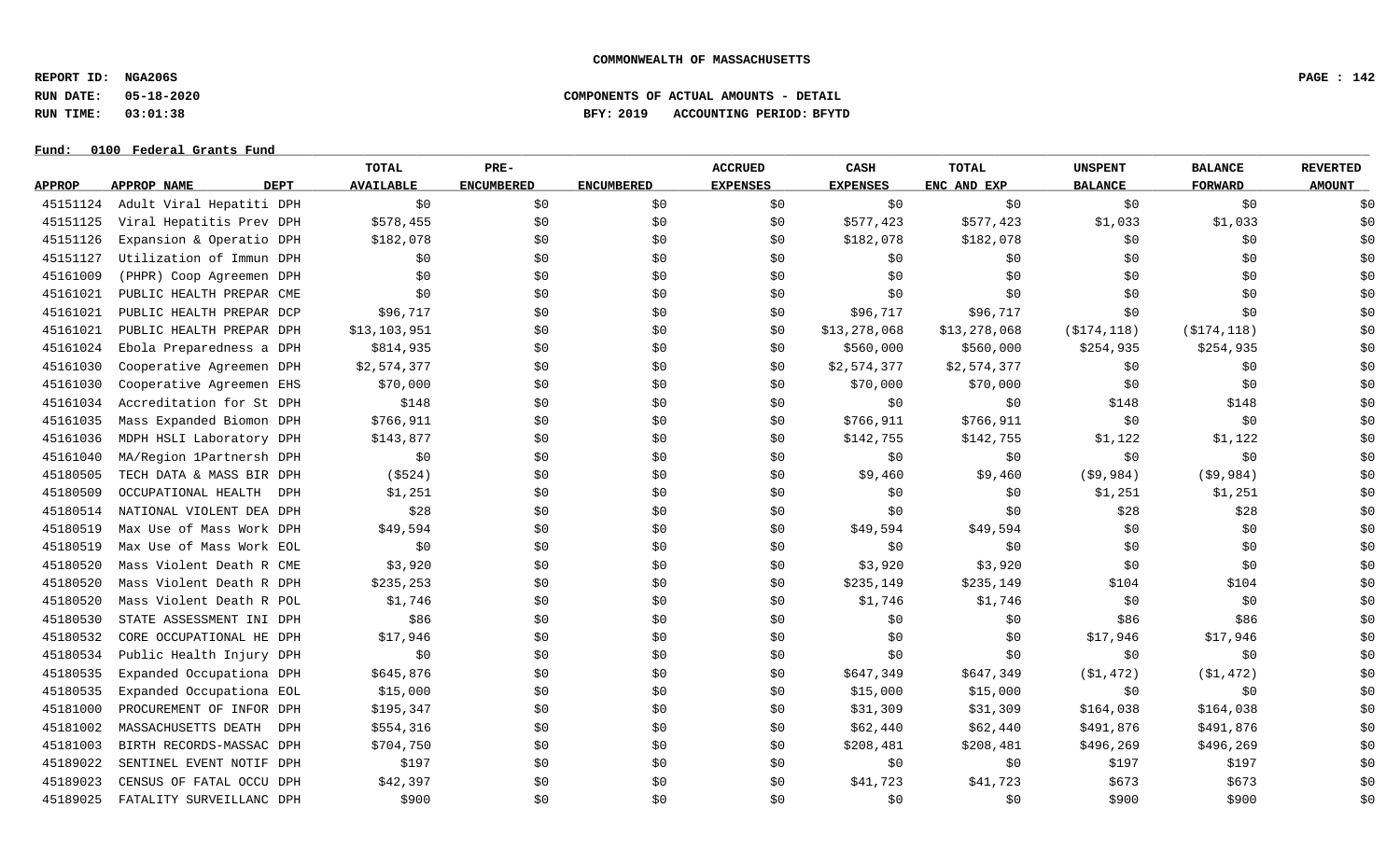**REPORT ID: NGA206S PAGE : 143**

# **RUN DATE: 05-18-2020 COMPONENTS OF ACTUAL AMOUNTS - DETAIL RUN TIME: 03:01:38 BFY: 2019 ACCOUNTING PERIOD: BFYTD**

|               |                                    | TOTAL            | PRE-              |                   | <b>ACCRUED</b>  | CASH            | <b>TOTAL</b> | <b>UNSPENT</b> | <b>BALANCE</b> | <b>REVERTED</b> |
|---------------|------------------------------------|------------------|-------------------|-------------------|-----------------|-----------------|--------------|----------------|----------------|-----------------|
| <b>APPROP</b> | <b>APPROP NAME</b><br><b>DEPT</b>  | <b>AVAILABLE</b> | <b>ENCUMBERED</b> | <b>ENCUMBERED</b> | <b>EXPENSES</b> | <b>EXPENSES</b> | ENC AND EXP  | <b>BALANCE</b> | <b>FORWARD</b> | <b>AMOUNT</b>   |
| 45189034      | Core Violence & Inju DPH           | \$5,925          | \$0               | \$0               | \$0             | \$0             | \$0\$        | \$5,925        | \$5,925        | \$0             |
| 45189038      | MDPH Youth Suicide P DPH           | \$0              | \$0               | \$0               | \$0             | \$0             | \$0          | \$0            | \$0            | \$0             |
| 45189039      | MA Youth Suicide Pre DPH           | \$636,221        | \$0               | \$0               | \$0             | \$636,221       | \$636,221    | \$0            | \$0            | \$0             |
| 45189041      | Surveillance of Work DPH           | \$286            | \$0               | \$0               | \$0             | \$143           | \$143        | \$143          | \$143          | \$0             |
| 45189044      | MA Citizen Verificat DPH           | \$10,466         | \$0               | \$0               | \$0             | \$10,364        | \$10,364     | \$101          | \$101          | \$0             |
| 45189051      | Behavioral Risk Fact DPH           | \$0              | \$0               | \$0               | \$0             | \$0             | \$0          | \$0            | \$0            | \$0             |
| 45189052      | Behavioral Risk Fact DPH           | \$339,607        | \$0               | \$0               | \$0             | \$339,607       | \$339,607    | \$0            | \$0            | \$0             |
| 45189053      | Behavioral Risk Fact DPH           | \$1,608          | \$0               | \$0               | \$0             | \$1,608         | \$1,608      | \$0            | \$0            | \$0             |
| 45701511      | MASSACHUSETTS PASS K DPH           | \$12,108         | \$0               | \$0               | \$0             | \$0             | \$0          | \$12,108       | \$12,108       | \$0             |
| 45701512      | NATIONAL CANCER PREV DPH           | \$570            | \$0               | \$0               | \$0             | \$0             | \$0          | \$570          | \$570          | \$0             |
| 45701513      | Colorectal Cancer Sc DPH           | \$0              | \$0               | \$0               | \$0             | \$0             | \$0          | \$0            | \$0            | \$0             |
| 45701515      | CHRONIC DISEASE PREV DPH           | \$46,760         | \$0               | \$0               | \$0             | \$0             | \$0          | \$46,760       | \$46,760       | \$0             |
| 45701517      | Massachusetts Nutrit DPH           | \$1              | \$0               | \$0               | \$0             | \$0             | \$0          | \$1            | \$1            | \$0             |
| 45701520      | Massachusetts Integr DPH           | \$0              | \$0               | \$0               | \$0             | \$0             | \$0          | \$0            | \$0            | \$0             |
| 45701525      | $FDA - 10 - Tobacco$<br>DPH        | \$0              | \$0               | \$0               | \$0             | \$0             | \$0          | \$0            | \$0            | \$0             |
| 45701526      | Demonstrating the Ca DPH           | \$0              | \$0               | \$0               | \$0             | \$0             | \$0          | \$0            | \$0            | \$0             |
| 45701527      | Personal Responsibil DOE           | \$193,884        | \$0               | \$0               | \$0             | \$193,884       | \$193,884    | \$0            | \$0            | \$0             |
| 45701527      | Personal Responsibil DPH           | \$748,215        | \$0               | \$0               | \$0             | \$746,691       | \$746,691    | \$1,524        | \$1,524        | \$0             |
| 45701531      | Behavioral Risk Fact DPH           | \$0              | \$0               | \$0               | \$0             | \$0             | \$0          | \$0            | \$0            | \$0             |
| 45701534      | $FDA - 11 - Tobacco$<br><b>DPH</b> | \$647,707        | \$0               | \$0               | \$0             | \$749,753       | \$749,753    | ( \$102, 046)  | ( \$102, 046)  | \$0             |
| 45701535      | MA Health Impact Ass DPH           | \$0              | \$0               | \$0               | \$0             | \$0             | \$0          | \$0            | \$0            | \$0             |
| 45701538      | MA Community Transfo DPH           | \$0              | \$0               | \$0               | \$0             | \$0             | \$0          | \$0            | \$0            | \$0             |
| 45701539      | Childhood Obesity<br><b>DPH</b>    | \$0              | \$0               | \$0               | \$0             | \$0             | \$0          | \$0            | \$0            | \$0             |
| 45701540      | Category B Implement DPH           | \$0              | \$0               | \$0               | \$0             | \$0             | \$0          | \$0            | \$0            | \$0             |
| 45701541      | Support for Pregnant DPH           | \$929,515        | \$0               | \$0               | \$0             | \$929,515       | \$929,515    | \$0            | \$0            | \$0             |
| 45701542      | Improve Health of Pe DPH           | \$0              | \$0               | \$0               | \$0             | \$0             | \$0          | \$0            | \$0            | \$0             |
| 45701543      | MA Cancer Prevention DPH           | \$0              | \$0               | \$0               | \$0             | \$0             | \$0          | \$0            | \$0            | \$0             |
| 45701544      | Paul Coverdell Natio DPH           | \$4,709          | \$0               | \$0               | \$0             | \$0             | \$0          | \$4,709        | \$4,709        | \$0             |
| 45701545      | Ensuring Quitline Ca DPH           | \$243,238        | \$0               | \$0               | \$0             | \$243,238       | \$243,238    | \$0            | \$0            | \$0             |
| 45701546      | Behavioral Factor Su DPH           | \$0              | \$0               | \$0               | \$0             | \$0             | \$0          | \$0            | \$0            | \$0             |
| 45701547      | MASS STATE HEALTH PR DPH           | \$0              | \$0               | \$0               | \$0             | \$0             | \$0          | \$0            | \$0            | \$0             |
| 45701548      | Paul Coverall Nation DPH           | \$886,817        | \$0               | \$0               | \$0             | \$886,817       | \$886,817    | \$0            | \$0            | \$0             |
| 45701549      | Massachusetts Health DPH           | \$397,970        | \$0               | \$0               | SO.             | \$397,970       | \$397,970    | \$0            | \$0            | \$0             |
| 45701550      | Improving the Health DPH           | \$0              | \$0               | \$0               | \$0             | \$0             | \$0          | \$0            | \$0            | \$0             |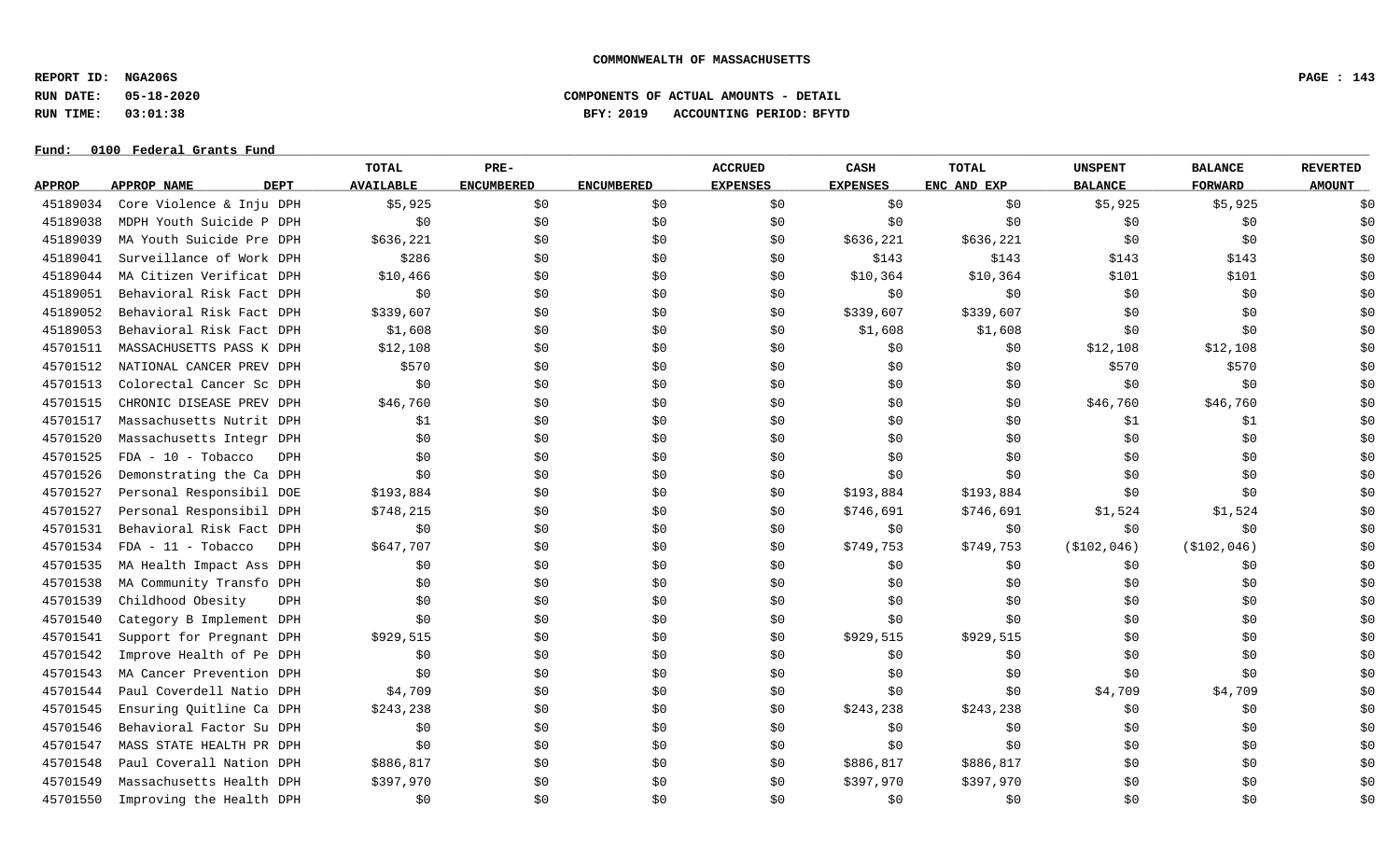**REPORT ID: NGA206S PAGE : 144**

# **RUN DATE: 05-18-2020 COMPONENTS OF ACTUAL AMOUNTS - DETAIL RUN TIME: 03:01:38 BFY: 2019 ACCOUNTING PERIOD: BFYTD**

|               |                            | TOTAL            | PRE-              |                   | <b>ACCRUED</b>  | CASH            | <b>TOTAL</b> | <b>UNSPENT</b> | <b>BALANCE</b> | <b>REVERTED</b> |
|---------------|----------------------------|------------------|-------------------|-------------------|-----------------|-----------------|--------------|----------------|----------------|-----------------|
| <b>APPROP</b> | <b>DEPT</b><br>APPROP NAME | <b>AVAILABLE</b> | <b>ENCUMBERED</b> | <b>ENCUMBERED</b> | <b>EXPENSES</b> | <b>EXPENSES</b> | ENC AND EXP  | <b>BALANCE</b> | <b>FORWARD</b> | <b>AMOUNT</b>   |
| 45701551      | MA Cancer Prevention DPH   | \$0              | \$0               | \$0               | \$0             | \$0             | \$0          | \$0            | \$0            | \$0             |
| 45701552      | Mass State Health Pr DPH   | \$415,643        | \$0               | \$0               | \$0             | \$415,643       | \$415,643    | \$0            | \$0            | \$0             |
| 45701553      | Mass State Health Pr DPH   | \$25,968         | \$0               | \$0               | \$0             | \$25,968        | \$25,968     | \$0            | \$0            | \$0             |
| 45701554      | FY14 Family Planning DPH   | \$3,007,281      | \$0               | \$0               | \$0             | \$3,007,281     | \$3,007,281  | \$0            | \$0            | \$0             |
| 45701555      | Colorectal Cancer Sc DPH   | \$0              | \$0               | \$0               | \$0             | \$0             | \$0          | \$0            | \$0            | \$0             |
| 45701556      | Core Violence and In DPH   | \$0              | \$0               | \$0               | \$0             | \$0             | \$0          | \$0            | \$0            | \$0             |
| 45701557      | MA Organized Approac DPH   | \$638,770        | \$0               | \$0               | \$0             | \$638,770       | \$638,770    | \$0            | \$0            | \$0             |
| 45701558      | MA Health Impact Ass DPH   | \$0              | \$0               | \$0               | \$0             | \$0             | \$0          | \$0            | \$0            | \$0             |
| 45701559      | Mass State & Local P DPH   | \$498,408        | \$0               | \$0               | \$0             | \$498,408       | \$498,408    | \$0            | \$0            | \$0             |
| 45701560      | Tobacco Control Prog DPH   | \$1,541,940      | \$0               | \$0               | \$0             | \$1,541,940     | \$1,541,940  | \$0            | \$0            | \$0             |
| 45701561      | Massachusetts Core V DPH   | \$572,526        | \$0               | \$0               | \$0             | \$572,526       | \$572,526    | \$0            | \$0            | \$0             |
| 45701562      | The family Violence<br>DPH | \$2,051,212      | \$0               | \$0               | \$0             | \$2,051,212     | \$2,051,212  | \$0            | \$0            | \$0             |
| 45701563      | Enhanced Opioid-Invo CME   | \$9,852          | \$0               | \$0               | \$0             | \$9,852         | \$9,852      | \$0            | \$0            | \$0             |
| 45701563      | Enhanced Opioid-Invo DPH   | \$447,462        | \$0               | \$0               | \$0             | \$447,462       | \$447,462    | \$0            | \$0            | \$0             |
| 45701563      | Enhanced Opioid-Invo POL   | \$39,201         | \$0               | \$0               | \$0             | \$39,201        | \$39,201     | \$0            | \$0            | \$0             |
| 45701564      | MA Diabetes and Hear DPH   | \$1,246,386      | \$0               | \$0               | \$0             | \$1,317,202     | \$1,317,202  | (\$70,817)     | ( \$70, 817)   | \$0             |
| 45701565      | InnovState&LclPHStra DPH   | \$1,112,142      | \$0               | \$0               | \$0             | \$1,112,142     | \$1,112,142  | \$0            | \$0            | \$0             |
| 45701566      | Reducing Older Adult DPH   | \$63,318         | \$0               | \$0               | \$0             | \$62,270        | \$62,270     | \$1,048        | \$1,048        | \$0             |
| 45701571      | MA Cancer Prevention DPH   | \$2,985,794      | \$0               | \$0               | \$0             | \$2,993,776     | \$2,993,776  | (57,982)       | (57,982)       | \$0             |
| 45701572      | National Cancer Inst DPH   | \$128,278        | \$0               | \$0               | \$0             | \$133,081       | \$133,081    | ( \$4, 803)    | ( \$4, 803)    | \$0             |
| 45900306      | DESIGN & CHARACTERIZ DPH   | \$7,620          | \$0               | \$0               | \$0             | \$0             | \$0          | \$7,620        | \$7,620        | \$0             |
| 48000005      | CHILDREN'S JUSTICE A DSS   | \$347            | \$0               | \$0               | \$0             | \$0             | \$0          | \$347          | \$347          | \$0             |
| 48000005      | CHILDREN'S JUSTICE A PLY   | \$0              | \$0               | \$0               | \$0             | \$0             | \$0          | \$0            | \$0            | \$0             |
| 48000005      | CHILDREN'S JUSTICE A SUF   | \$0              | \$0               | \$0               | \$0             | \$0             | \$0          | \$0            | \$0            | \$0             |
| 48000006      | Children Justice Act DSS   | \$299,024        | \$0               | \$0               | \$0             | \$299,024       | \$299,024    | \$0            | \$0            | \$0             |
| 48000007      | FAMILY VIOLENCE PREV DSS   | \$325            | \$0               | \$0               | \$0             | \$0             | \$0          | \$325          | \$325          | \$0             |
| 48000009      | TITLE IV-E INDEPENDE DSS   | \$3,130,662      | \$0               | \$0               | \$0             | \$3,109,252     | \$3,109,252  | \$21,410       | \$21,410       | \$0             |
| 48000013      | FAMILY PRESERVATION<br>DSS | \$4,936,764      | \$0               | \$0               | \$0             | \$4,630,935     | \$4,630,935  | \$305,829      | \$305,829      | \$0             |
| 48000084      | Educational and Trai DSS   | \$1,271,076      | \$0               | \$0               | \$0             | \$1,264,961     | \$1,264,961  | \$6,115        | \$6,115        | \$0             |
| 48000085      | EDUCATIONAL & TRAINI DSS   | \$0              | \$0               | \$0               | \$0             | \$0             | \$0          | \$0            | \$0            | \$0             |
| 48000089      | Adoption Incentives<br>DSS | \$57,604         | \$0               | \$0               | \$0             | \$57,604        | \$57,604     | \$0            | \$0            | \$0             |
| 48001634      | TLPN IMPROVING SERVI DSS   | \$1,558          | \$0               | \$0               | \$0             | \$0             | \$0          | \$1,558        | \$1,558        | \$0             |
| 48990001      | CHILD WELFARE SERVIC DSS   | \$3,475,328      | \$0               | \$0               | \$0             | \$3,370,520     | \$3,370,520  | \$104,808      | \$104,808      | \$0             |
| 48990021      | National Center for<br>DSS | \$471,123        | \$0               | \$0               | \$0             | \$471,123       | \$471,123    | \$0            | \$0            | \$0             |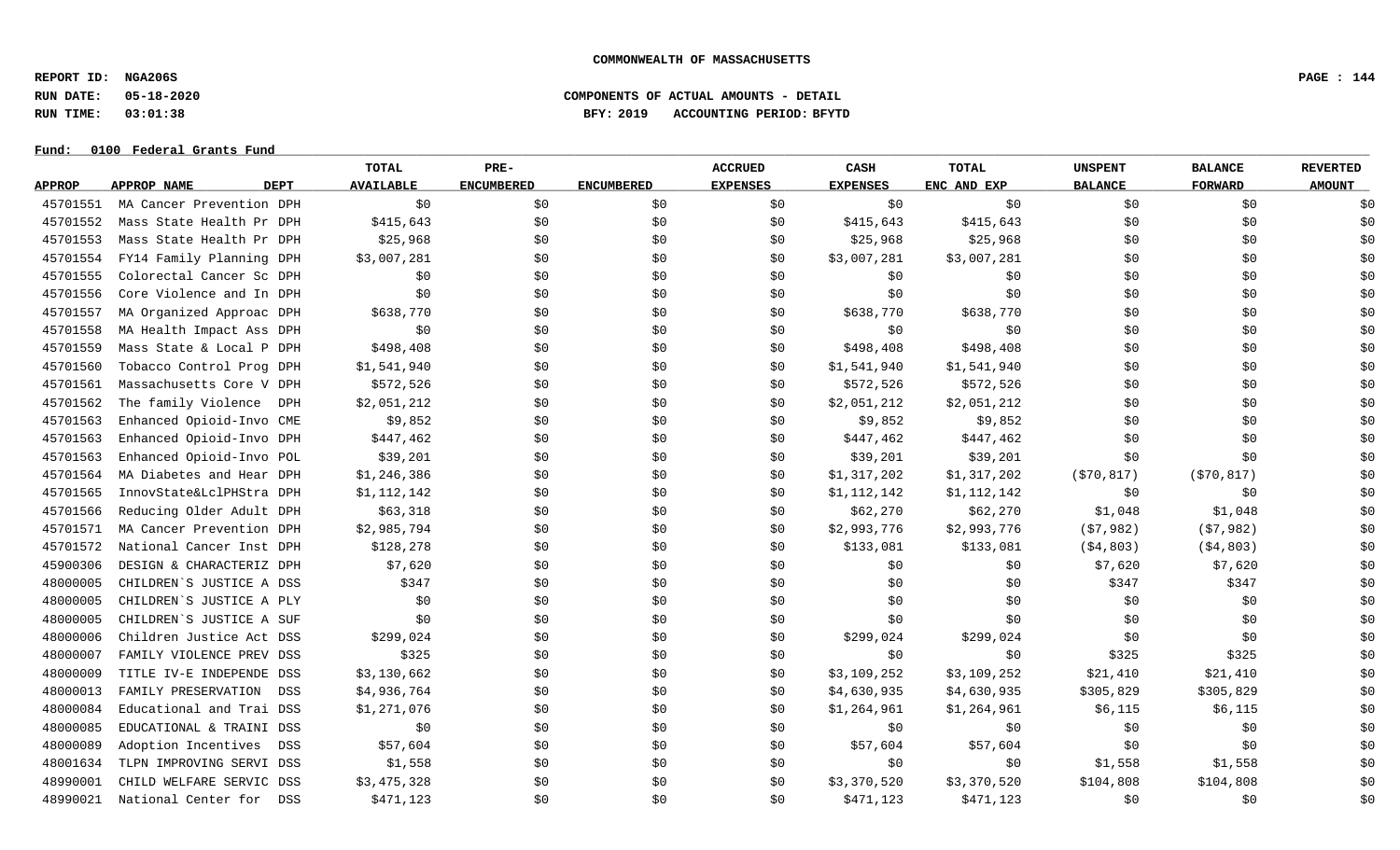**REPORT ID: NGA206S PAGE : 145**

# **RUN DATE: 05-18-2020 COMPONENTS OF ACTUAL AMOUNTS - DETAIL RUN TIME: 03:01:38 BFY: 2019 ACCOUNTING PERIOD: BFYTD**

|               |                                   | TOTAL            | PRE-              |                   | <b>ACCRUED</b>  | CASH            | <b>TOTAL</b> | <b>UNSPENT</b> | <b>BALANCE</b> | <b>REVERTED</b> |
|---------------|-----------------------------------|------------------|-------------------|-------------------|-----------------|-----------------|--------------|----------------|----------------|-----------------|
| <b>APPROP</b> | <b>APPROP NAME</b><br><b>DEPT</b> | <b>AVAILABLE</b> | <b>ENCUMBERED</b> | <b>ENCUMBERED</b> | <b>EXPENSES</b> | <b>EXPENSES</b> | ENC AND EXP  | <b>BALANCE</b> | <b>FORWARD</b> | <b>AMOUNT</b>   |
| 48990022      | CHILD ABUSE AND NEGL DSS          | \$2,003          | \$0               | \$0               | \$0             | \$0             | \$0          | \$2,003        | \$2,003        | \$0             |
| 48990022      | CHILD ABUSE AND NEGL EEC          | \$0              | \$0               | \$0               | \$0             | \$0             | \$0          | \$0            | \$0            | \$0             |
| 48990024      | Massachusetts Child<br>DSS        | \$0              | \$0               | \$0               | \$0             | \$0             | \$0          | \$0            | \$0            | \$0             |
| 48990025      | MA Child Trauma Proj DSS          | \$0              | \$0               | \$0               | \$0             | \$0             | \$0          | \$0            | \$0            | \$0             |
| 50129121      | PROJECT FOR ASSISTAN DMH          | \$0              | \$0               | \$0               | \$0             | \$0             | \$0          | \$0            | \$0            | \$0             |
| 50129122      | Project for Assistan DMH          | \$1,537,748      | \$0               | \$0               | \$0             | \$1,537,748     | \$1,537,748  | \$0            | \$0            | \$0             |
| 50129123      | Healthy Transitions<br>DMH        | \$0              | \$0               | \$0               | \$0             | \$0             | \$0          | \$0            | \$0            | \$0             |
| 50129162      | Systm of Care Expans<br>DMH       | \$0              | \$0               | \$0               | \$0             | \$0             | \$0          | \$0            | \$0            | \$0             |
| 50129164      | DIG 2011<br><b>DMH</b>            | \$0              | \$0               | \$0               | \$0             | \$0             | \$0          | \$0            | \$0            | \$0             |
| 50129171      | NITT Healthy Transit DMH          | \$987,940        | \$0               | \$0               | \$0             | \$987,940       | \$987,940    | \$0            | \$0            | \$0             |
| 50129172      | Court Related Enhanc DMH          | \$281,061        | \$0               | \$0               | \$0             | \$283,921       | \$283,921    | ( \$2, 860)    | ( \$2, 860)    | \$0             |
| 50129173      | Primary and Behavior DMH          | \$397,708        | \$0               | \$0               | \$0             | \$397,708       | \$397,708    | \$0            | \$0            | \$0             |
| 50129174      | Second Chance Act Re DMH          | \$68,718         | \$0               | \$0               | \$0             | \$68,718        | \$68,718     | \$0            | \$0            | \$0             |
| 50129174      | Second Chance Act Re SDH          | \$0              | \$0               | \$0               | \$0             | \$0             | \$0          | \$0            | \$0            | \$0             |
| 50129175      | Planning for Certifi DMH          | \$0              | \$0               | \$0               | \$0             | \$0             | \$0          | \$0            | \$0            | \$0             |
| 50129176      | Suicide prevention<br>DMH         | \$394,669        | \$0               | \$0               | \$0             | \$405,416       | \$405, 416   | ( \$10, 746)   | ( \$10, 746)   | \$0             |
| 50129401      | Block Grants for Com DMH          | \$12,917,728     | \$0               | \$0               | \$0             | \$12,917,728    | \$12,917,728 | \$0            | \$0            | \$0             |
| 50129401      | Block Grants for Com DPH          | \$68,554         | \$0               | \$0               | \$0             | \$68,554        | \$68,554     | \$0            | \$0            | \$0             |
| 50129402      | Expansion and Sustai DMH          | \$1,295,631      | \$0               | \$0               | \$0             | \$1,295,631     | \$1,295,631  | \$0            | \$0            | \$0             |
| 50149105      | DATA INFRASTRUCTURE<br>DMH        | \$695            | \$0               | \$0               | \$0             | \$0             | \$0          | \$695          | \$695          | \$0             |
| 50469102      | SHELTER PLUS CARE PR DMH          | \$179,218        | \$0               | \$0               | \$0             | \$179,218       | \$179,218    | \$0            | \$0            | \$0             |
| 50479101      | WORCESTER COMMUNITIE DMH          | \$408            | \$0               | \$0               | \$0             | \$0             | \$0          | \$408          | \$408          | \$0             |
| 59113023      | Lifespan Respite Pro DMR          | \$150,051        | \$0               | \$0               | \$0             | \$150,051       | \$150,051    | \$0            | \$0            | \$0             |
| 59470007      | MASS BRIDGES TO COMM DMR          | \$3,245          | \$0               | \$0               | \$0             | \$0             | \$0\$        | \$3,245        | \$3,245        | \$0             |
| 59470012      | Lifespan Respite Car DMR          | \$0              | \$0               | \$0               | \$0             | \$0             | \$0          | \$0            | \$0            | \$0             |
| 59470013      | Lifespan Respite Car DMR          | \$0              | \$0               | \$0               | \$0             | \$0             | \$0          | \$0            | \$0            | \$0             |
| 59470014      | Lifespan Respite Car DMR          | \$0              | \$0               | \$0               | \$0             | \$0             | \$0          | \$0            | \$0            | \$0             |
| 59470015      | Lifespan Respite Car DMR          | \$0              | \$0               | \$0               | \$0             | \$0             | \$0          | \$0            | \$0            | \$0             |
| 59470021      | Partnership for Tran DMR          | \$241,639        | \$0               | \$0               | \$0             | \$241,639       | \$241,639    | \$0            | \$0            | \$0             |
| 70009700      | FEDERAL RESERVE<br><b>BLC</b>     | \$157,554        | \$0               | \$0               | \$0             | \$0             | \$0          | \$157,554      | \$157,554      | \$0             |
| 70009701      | Federal National Lea BLC          | \$13             | \$0               | \$0               | \$0             | \$0             | \$0          | \$13           | \$13           | \$0             |
| 70009702      | LIBRARY SERVICES AND BLC          | \$3,053,451      | \$0               | \$0               | \$0             | \$3,054,042     | \$3,054,042  | $($ \$591)     | ( \$591)       | \$0             |
| 70009703      | Collaborative Traini BLC          | \$67,575         | \$0               | \$0               | SO.             | \$67,552        | \$67,552     | \$23           | \$23           | \$0             |
| 70009703      | Collaborative Traini DFS          | \$1,710          | \$0               | \$0               | \$0             | \$1,710         | \$1,710      | \$0            | \$0            | \$0             |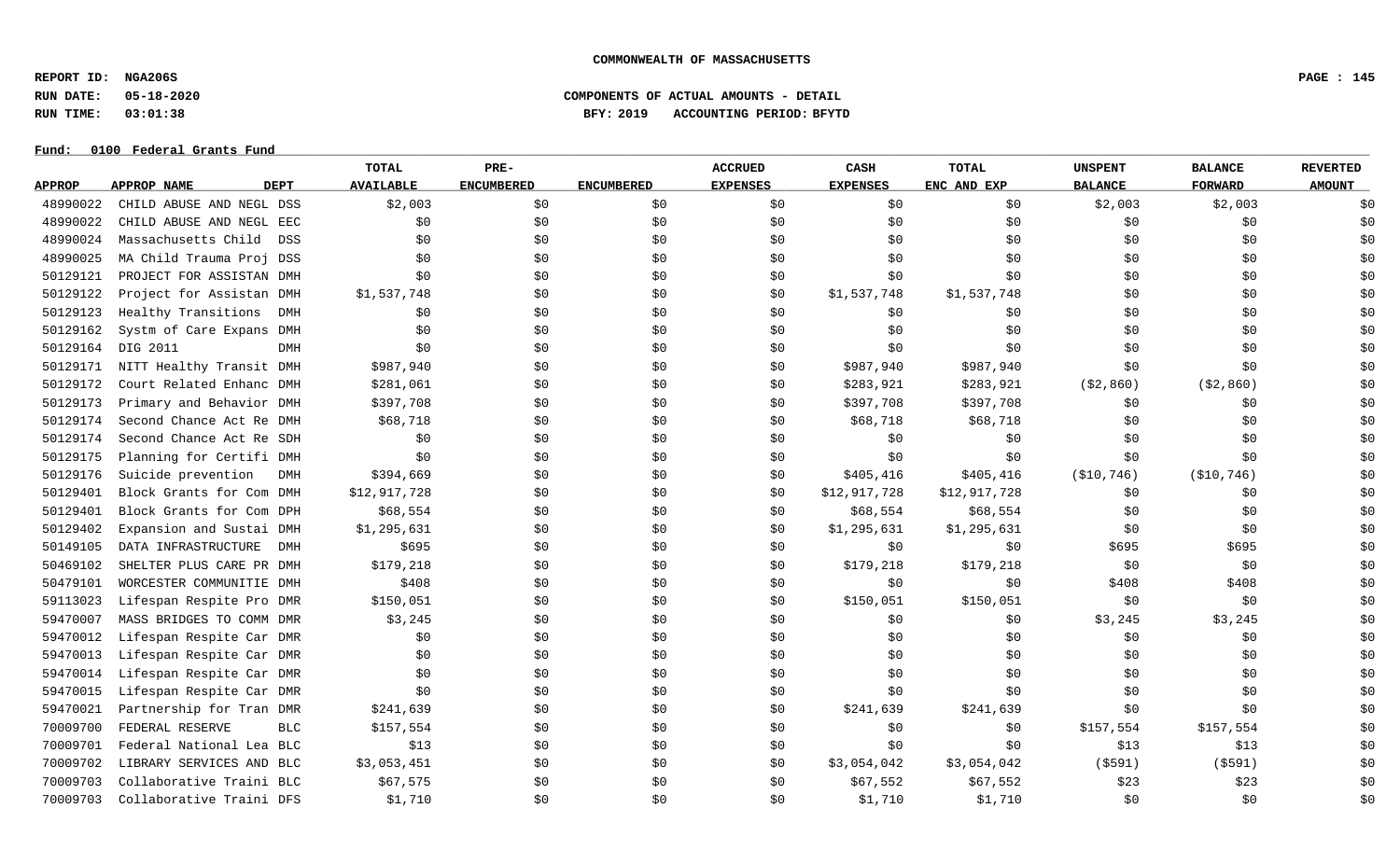**REPORT ID: NGA206S PAGE : 146**

**RUN DATE: 05-18-2020 COMPONENTS OF ACTUAL AMOUNTS - DETAIL**

# **RUN TIME: 03:01:38 BFY: 2019 ACCOUNTING PERIOD: BFYTD**

|               |                            | TOTAL            | PRE-              |                   | <b>ACCRUED</b>  | CASH            | <b>TOTAL</b> | <b>UNSPENT</b> | <b>BALANCE</b> | <b>REVERTED</b> |
|---------------|----------------------------|------------------|-------------------|-------------------|-----------------|-----------------|--------------|----------------|----------------|-----------------|
| <b>APPROP</b> | <b>DEPT</b><br>APPROP NAME | <b>AVAILABLE</b> | <b>ENCUMBERED</b> | <b>ENCUMBERED</b> | <b>EXPENSES</b> | <b>EXPENSES</b> | ENC AND EXP  | <b>BALANCE</b> | <b>FORWARD</b> | <b>AMOUNT</b>   |
| 70021625      | Veterans WIP FY 07<br>EOL  | \$1              | \$0               | \$0               | \$0             | \$0             | \$0          | \$1            | \$1            | \$0             |
| 70022013      | Mine Safety and Heal EOL   | \$97,299         | \$0               | \$0               | \$0             | \$94,331        | \$94,331     | \$2,968        | \$2,968        | \$0             |
| 70026510      | Women's Paid Leave A EOL   | \$0              | \$0               | \$0               | \$0             | \$0\$           | \$0          | \$0            | \$0            | \$0             |
| 70026621      | DET ADMINISTRATIVE C EOL   | \$10,271,455     | \$0               | \$0               | \$0             | \$10,447,766    | \$10,447,766 | ( \$176, 312)  | ( \$176, 312)  | \$0             |
| 70026622      | American Apprentices EOL   | \$651,230        | \$0               | \$0               | \$0             | \$651,230       | \$651,230    | \$0            | \$0            | \$0             |
| 70026623      | Work Opportunity Tax EOL   | \$3,985          | \$0               | \$0               | \$0             | \$3,985         | \$3,985      | \$0            | \$0            | \$0             |
| 70026624      | UNEMPLOYMENT INSURAN AGO   | \$389,262        | \$0               | \$0               | \$0             | \$389,262       | \$389,262    | \$0            | \$0            | \$0             |
| 70026624      | UNEMPLOYMENT INSURAN EOL   | \$61,711,788     | \$0               | \$0               | \$0             | \$62,583,013    | \$62,583,013 | $($ \$871,225) | $($ \$871,225) | \$0             |
| 70026624      | UNEMPLOYMENT INSURAN TRE   | \$13,279         | \$0               | \$0               | \$0             | \$13,279        | \$13,279     | \$0            | \$0            | \$0             |
| 70026625      | Labor Certification<br>EOL | \$681,128        | \$0               | \$0               | \$0             | \$682,069       | \$682,069    | (5941)         | (5941)         | \$0             |
| 70026626      | EMPLOYMENT SERVICE P EOL   | \$14,607,233     | \$0               | \$0               | \$0             | \$13,750,037    | \$13,750,037 | \$857,196      | \$857,196      | \$0             |
| 70026628      | FEDERAL DISABLED VET EOL   | \$2,670,910      | \$0               | \$0               | \$0             | \$2,625,905     | \$2,625,905  | \$45,005       | \$45,005       | \$0             |
| 70026629      | FEDERAL LOCAL VETERA EOL   | \$12,298         | \$0               | \$0               | \$0             | \$0             | \$0          | \$12,298       | \$12,298       | \$0             |
| 70026632      | EOL Unemployment Adm EOL   | \$812,315        | \$0               | \$0               | \$0             | \$0\$           | \$0          | \$812,315      | \$812,315      | \$0             |
| 70029701      | FEDERAL BUREAU OF LA EOL   | \$1,806,054      | \$0               | \$0               | \$0             | \$1,806,289     | \$1,806,289  | ( \$235)       | ( \$235)       | \$0             |
| 70031010      | TRADE EXPANSION ACT<br>EOL | \$6,078,270      | \$0               | \$0               | \$0             | \$6,175,357     | \$6,175,357  | ( \$97,087)    | ( \$97,087)    | \$0             |
| 70031630      | ADULT ACTIVITIES - W EOL   | \$12,001,459     | \$0               | \$0               | \$0             | \$12,410,085    | \$12,410,085 | $($ \$408,626) | $($ \$408,626) | \$0             |
| 70031630      | ADULT ACTIVITIES - W EPS   | \$0              | \$0               | \$0               | \$0             | \$0             | \$0          | \$0            | \$0            | \$0             |
| 70031631      | YOUTH FORMULA GRANTS EOL   | \$13,265,608     | \$0               | \$0               | \$0             | \$13,102,821    | \$13,102,821 | \$162,787      | \$162,787      | \$0             |
| 70031632      | DISLOCATED WORKERS - EOL   | \$541,373        | \$0               | \$0               | \$0             | \$0             | \$0          | \$541,373      | \$541,373      | \$0             |
| 70031636      | Workforce Data Quali EOL   | \$0              | \$0               | \$0               | \$0             | \$0\$           | \$0          | \$0            | \$0            | \$0             |
| 70031777      | WIA National Emergen EOL   | \$1,670,755      | \$0               | \$0               | \$0             | \$1,813,184     | \$1,813,184  | ( \$142, 429)  | ( \$142, 429)  | \$0             |
| 70031778      | WIA Dislocated Worke EOL   | \$15,693,429     | \$0               | \$0               | \$0             | \$15,813,647    | \$15,813,647 | ( \$120, 218)  | ( \$120, 218)  | \$0             |
| 70031779      | Disaster Response Hu EOL   | \$931,623        | \$0               | \$0               | \$0             | \$792,909       | \$792,909    | \$138,714      | \$138,714      | \$0             |
| 70031780      | Dislocated Worker Na EOL   | \$0              | \$0               | \$0               | \$0             | \$0             | \$0          | \$0            | \$0            | \$0             |
| 70031781      | WIA DLW National Res DOE   | \$0              | \$0               | \$0               | \$0             | \$0             | \$0          | \$0            | \$0            | \$0             |
| 70031781      | WIA DLW National Res EOL   | \$507,950        | \$0               | \$0               | \$0             | \$539,910       | \$539,910    | ( \$31, 960)   | ( \$31, 960)   | \$0             |
| 70031783      | Workforce Innovation ANF   | \$0              | \$0               | \$0               | \$0             | \$0             | \$0          | \$0            | \$0            | \$0             |
| 70031783      | Workforce Innovation EOL   | \$0              | \$0               | \$0               | \$0             | \$0\$           | \$0          | \$0            | \$0\$          | \$0             |
| 70031785      | Apprenticeships USA EOL    | \$675,278        | \$0               | \$0               | \$0             | \$675,631       | \$675,631    | ( \$353)       | ( \$353)       | \$0             |
| 70034203      | BLS Statistical Surv EOL   | \$77,019         | \$0               | \$0               | \$0             | \$77,019        | \$77,019     | \$0            | \$0            | \$0             |
| 70034204      | Adult Blood Lead Lev EOL   | \$11,735         | \$0               | \$0               | \$0             | \$0             | \$0          | \$11,735       | \$11,735       | \$0             |
| 70034206      | Lead License Enforce EOL   | \$65,784         | \$0               | \$0               | \$0             | \$61,642        | \$61,642     | \$4,142        | \$4,142        | \$0             |
| 70034212      | Asbestos Licensing & EOL   | \$72,575         | \$0               | \$0               | \$0             | \$70,730        | \$70,730     | \$1,845        | \$1,845        | \$0             |
|               |                            |                  |                   |                   |                 |                 |              |                |                |                 |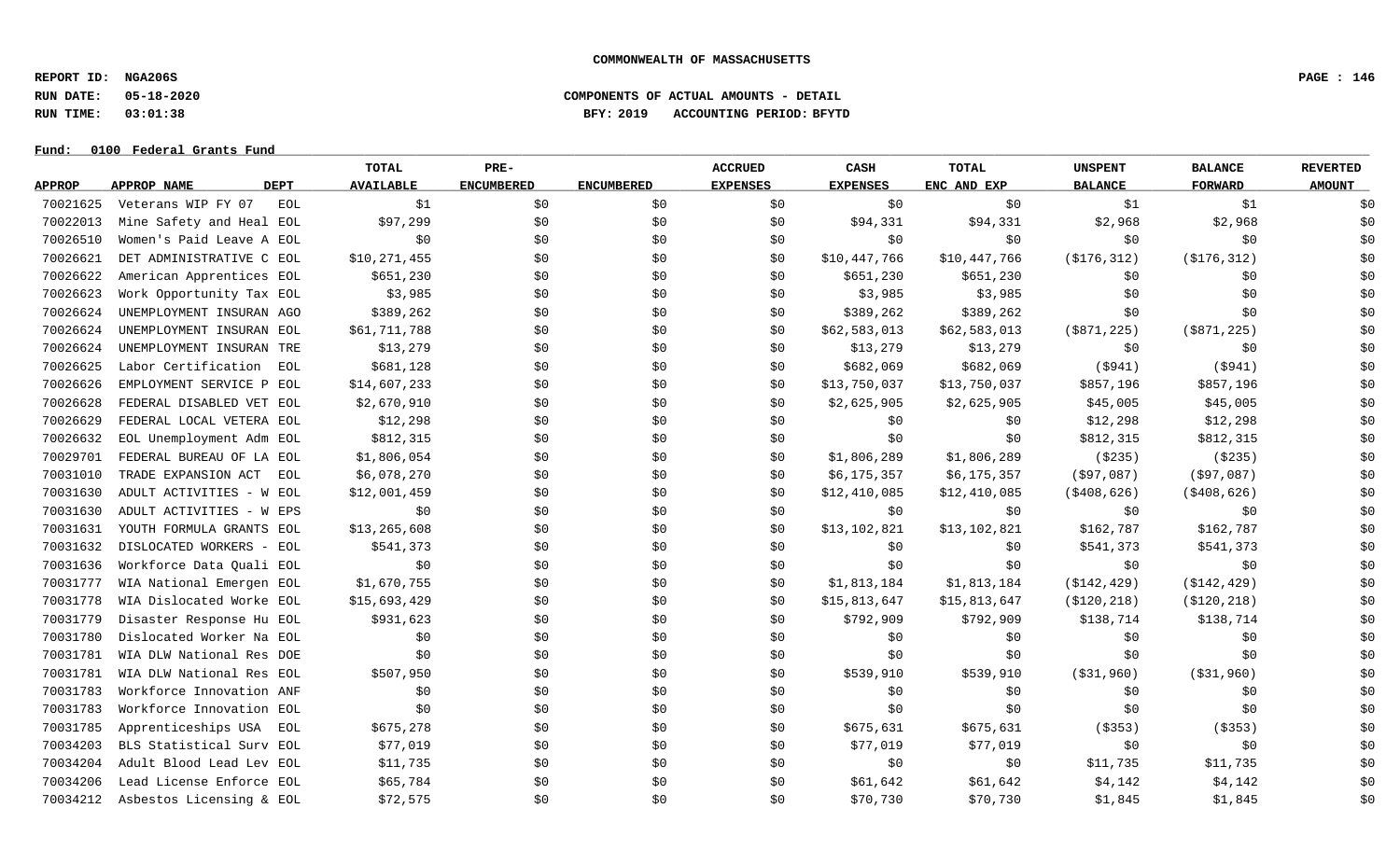**REPORT ID: NGA206S PAGE : 147**

### **RUN DATE: 05-18-2020 COMPONENTS OF ACTUAL AMOUNTS - DETAIL RUN TIME: 03:01:38 BFY: 2019 ACCOUNTING PERIOD: BFYTD**

|               |                                   | TOTAL            | PRE-              |                   | <b>ACCRUED</b>  | CASH            | <b>TOTAL</b>  | <b>UNSPENT</b>   | <b>BALANCE</b>   | <b>REVERTED</b> |
|---------------|-----------------------------------|------------------|-------------------|-------------------|-----------------|-----------------|---------------|------------------|------------------|-----------------|
| <b>APPROP</b> | <b>APPROP NAME</b><br><b>DEPT</b> | <b>AVAILABLE</b> | <b>ENCUMBERED</b> | <b>ENCUMBERED</b> | <b>EXPENSES</b> | <b>EXPENSES</b> | ENC AND EXP   | <b>BALANCE</b>   | <b>FORWARD</b>   | <b>AMOUNT</b>   |
| 70034213      | Lead Licensing & Mon EOL          | \$224,409        | \$0               | \$0               | \$0             | \$224,409       | \$224,409     | \$0              | \$0              | \$0             |
| 70034215      | O.S.H.A. Data Collec EOL          | \$3,621          | \$0\$             | \$0               | \$0             | \$0             | \$0           | \$3,621          | \$3,621          | \$0             |
| 70034216      | Lead Enforcement Coo EOL          | \$2,544          | \$0               | \$0               | \$0             | \$0             | \$0           | \$2,544          | \$2,544          | \$0             |
| 70034217      | Renovation, Repair a EOL          | \$973            | \$0               | \$0               | \$0             | \$0             | \$0           | \$973            | \$973            | \$0             |
| 70036627      | O.S.H.A. Onsite Cons EOL          | \$1,396,362      | \$0               | \$0               | \$0             | \$1,348,833     | \$1,348,833   | \$47,529         | \$47,529         | \$0             |
| 70042030      | WEATHERIZATION ASSIS OCD          | \$7,634,018      | \$0               | \$0               | SO.             | \$7,633,176     | \$7,633,176   | \$842            | \$842            | \$0             |
| 70042033      | LOW INCOME HOME ENER OCD          | \$149,798,294    | \$0               | \$0               | \$0             | \$149,644,290   | \$149,644,290 | \$154,004        | \$154,004        | \$0             |
| 70042033      | LOW INCOME HOME ENER WEL          | \$2,295,185      | \$0               | \$0               | \$0             | \$2,295,185     | \$2,295,185   | \$0              | \$0              | \$0             |
| 70042034      | COMMUNITY SERVICE BL OCD          | \$17,869,375     | \$0               | \$0               | \$0             | \$17,869,375    | \$17,869,375  | \$0              | \$0              | \$0             |
| 70043037      | SMALL CITIES COMMUNI OCD          | \$30,789,767     | \$0               | \$0               | \$0             | \$30,699,324    | \$30,699,324  | \$90,443         | \$90,443         | \$0             |
| 70043038      | OCD Neighborhood Sta OCD          | \$6,124          | \$0\$             | \$0               | \$0             | \$6,124         | \$6,124       | \$0              | \$0              | \$0             |
| 70043040      | CDBG Disaster Recove OCD          | \$0              | \$0               | \$0               | \$0             | \$0             | \$0           | \$0              | \$0              | \$0             |
| 70049009      | SECTION 8 SUBSTANTIA OCD          | \$13,912,479     | \$0               | \$0               | \$0             | \$13,436,983    | \$13,436,983  | \$475,496        | \$475,496        | \$0             |
| 70049011      | SUPPORTIVE HOUSING D OCD          | \$32,950         | \$0\$             | \$0               | \$0             | \$0             | \$0\$         | \$32,950         | \$32,950         | \$0             |
| 70049014      | FEDERAL HOUSING VOUC OCD          | \$5,997,117      | \$0               | \$0               | \$0             | \$5,947,602     | \$5,947,602   | \$49,515         | \$49,515         | \$0             |
| 70049015      | Moving to Work, Hous OCD          | \$261,475,566    | \$0\$             | \$0               | \$0             | \$270,381,603   | \$270,381,603 | $($ \$8,906,037) | ( \$8, 906, 037) | \$0             |
| 70049015      | Moving to Work, Hous WEL          | \$546,739        | \$0               | \$0               | \$0             | \$774,236       | \$774,236     | ( \$227, 497)    | ( \$227, 497)    | \$0             |
| 70049016      | Family Unification P OCD          | \$2,578,045      | \$0               | \$0               | \$0             | \$2,305,543     | \$2,305,543   | \$272,503        | \$272,503        | \$0             |
| 70049017      | Supportive Housing f OCD          | \$1,779,462      | \$0               | \$0               | \$0             | \$749,361       | \$749,361     | \$1,030,101      | \$1,030,101      | \$0             |
| 70049018      | Section 811 Prad Pro OCD          | \$411,742        | \$0               | \$0               | \$0             | \$364,153       | \$364,153     | \$47,590         | \$47,590         | \$0             |
| 70049019      | SECTION 8 MODERATE R OCD          | \$11,811,665     | \$0\$             | \$0               | \$0             | \$6,799,362     | \$6,799,362   | \$5,012,303      | \$5,012,303      | \$0             |
| 70049020      | SECTION 8 NEW CONSTR OCD          | \$5,766,863      | \$0               | \$0               | \$0             | \$5,438,486     | \$5,438,486   | \$328,377        | \$328,377        | \$0             |
| 70049021      | Family Self Sufficie OCD          | \$740,487        | \$0               | \$0               | \$0             | \$740,487       | \$740,487     | \$0              | \$0              | \$0             |
| 70049028      | HOME INVESTMENT PART OCD          | \$5,592,963      | \$0               | \$0               | \$0             | \$5,592,963     | \$5,592,963   | \$0              | \$0              | \$0             |
| 70049029      | National Housing Tru OCD          | \$2,050,037      | \$0               | \$0               | \$0             | \$2,050,037     | \$2,050,037   | \$0              | \$0              | \$0             |
| 70066001      | Health Ins Rate Revi DOI          | \$0              | \$0               | \$0               | \$0             | \$0             | \$0           | \$0              | \$0              | \$0             |
| 70066002      | Health Insurance Rat DOI          | \$110,333        | \$0               | \$0               | \$0             | \$110,333       | \$110,333     | \$0              | \$0              | \$0             |
| 70066002      | Health Insurance Rat HCF          | \$0              | \$0               | \$0               | \$0             | \$0             | \$0           | \$0              | \$0              | \$0             |
| 70066003      | Further Enhance Rate DOI          | \$44,517         | \$0               | \$0               | \$0             | \$44,517        | \$44,517      | \$0              | \$0              | \$0             |
| 70066004      | Further Insurance Ma DOI          | \$110,648        | \$0               | \$0               | \$0             | \$100,615       | \$100,615     | \$10,032         | \$10,032         | \$0             |
| 70066005      | The State Flexibilit DOI          | \$0              | \$0               | \$0               | \$0             | \$0             | \$0           | \$0              | \$0              | \$0             |
| 70069000      | MOTOR CARRIER SAFETY DPU          | \$16,510         | \$0               | \$0               | \$0             | \$0             | \$0           | \$16,510         | \$16,510         | \$0             |
| 70069002      | PIPELINE SECURITY<br><b>DPU</b>   | \$2,742,053      | \$0               | \$0               | \$0             | \$1,589,969     | \$1,589,969   | \$1,152,084      | \$1,152,084      | \$0             |
| 70069003      | MA New Entrant Safet DPU          | \$96,278         | \$0               | \$0               | \$0             | \$0             | \$0           | \$96,278         | \$96,278         | \$0             |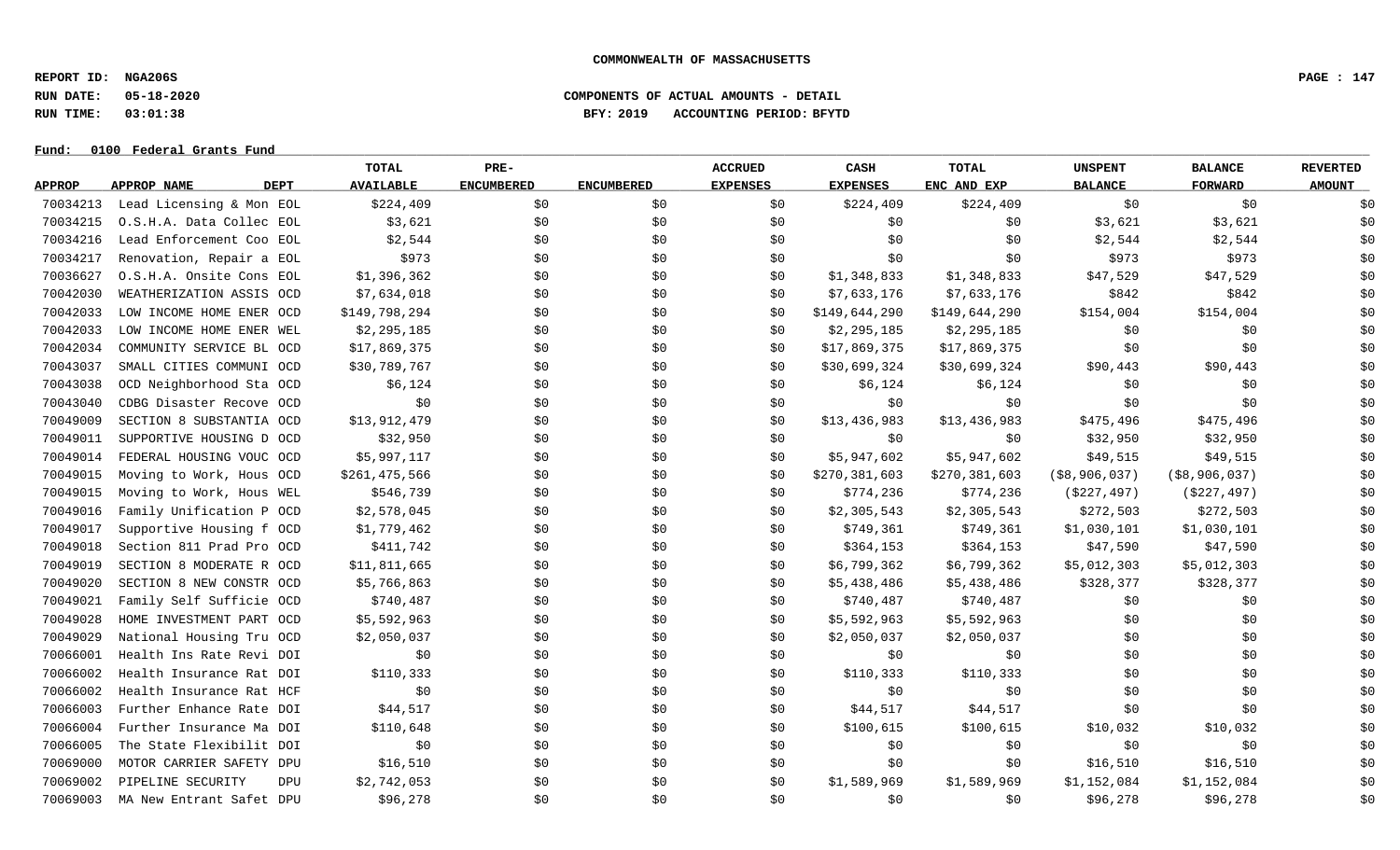**REPORT ID: NGA206S PAGE : 148**

**RUN DATE: 05-18-2020 COMPONENTS OF ACTUAL AMOUNTS - DETAIL**

**RUN TIME: 03:01:38 BFY: 2019 ACCOUNTING PERIOD: BFYTD**

|               |                            | <b>TOTAL</b>      | PRE-              |                   | <b>ACCRUED</b>  | CASH            | TOTAL       | <b>UNSPENT</b> | <b>BALANCE</b> | <b>REVERTED</b> |
|---------------|----------------------------|-------------------|-------------------|-------------------|-----------------|-----------------|-------------|----------------|----------------|-----------------|
| <b>APPROP</b> | APPROP NAME<br><b>DEPT</b> | <b>AVAILABLE</b>  | <b>ENCUMBERED</b> | <b>ENCUMBERED</b> | <b>EXPENSES</b> | <b>EXPENSES</b> | ENC AND EXP | <b>BALANCE</b> | <b>FORWARD</b> | <b>AMOUNT</b>   |
| 70069208      | REBUILD COMMUNITIES        | ENE<br>\$3,974    | \$0               | \$0               | \$0             | \$0             | \$0         | \$3,974        | \$3,974        | \$0             |
| 70069220      | POTENTIAL FOR WIND E ENE   | \$1,883           | \$0               | \$0               | \$0             | \$0             | \$0         | \$1,883        | \$1,883        | \$0             |
| 70069224      | CLEAN CITIES COORDIN ENE   | \$530             | \$0               | \$0               | \$0             | \$0             | \$0         | \$530          | \$530          | \$0             |
| 70069227      | PUBLIC HOUSING ENERG ENE   | \$6,728           | \$0               | \$0               | \$0             | \$0             | \$0         | \$6,728        | \$6,728        | \$0             |
| 70069242      | NASEO - Energy Assur ENE   | \$3               | \$0               | \$0               | \$0             | \$0             | \$0         | \$3            | \$3            | \$0             |
| 70069304      | Catalyzing the Home        | \$0<br>ENE        | \$0               | \$0               | \$0             | \$0             | \$0         | \$0            | \$0            | \$0             |
| 70069305      | Raising the Bar            | <b>ENE</b><br>\$0 | \$0               | \$0               | \$0             | \$0             | \$0         | \$0            | \$0            | \$0             |
| 70069307      | Saphire                    | <b>ENE</b><br>\$0 | \$0               | \$0               | \$0             | \$0             | \$0         | \$0            | \$0            | \$0             |
| 70069308      | Comm Facility Fund f DCP   | \$0               | \$0               | \$0               | \$0             | \$0             | \$0         | \$0            | \$0            | \$0             |
| 70069308      | Comm Facility Fund f ENE   | \$0               | \$0               | \$0               | \$0             | \$0             | \$0         | \$0            | \$0            | \$0             |
| 70069309      | Clean Cities               | \$68,056<br>ENE   | \$0               | \$0\$             | \$0             | \$68,056        | \$68,056    | \$0            | \$0            | \$0             |
| 70069700      | State Heating Oil an ENE   | \$0               | \$0               | \$0               | \$0             | \$0             | \$0         | \$0            | \$0            | \$0             |
| 70069701      | State Heating Oil &        | \$0<br>ENE        | \$0               | \$0               | \$0             | \$0             | \$0         | \$0            | \$0            | \$0             |
| 70069720      | STATE HEATING OIL AN ENE   | \$0               | \$0               | \$0               | \$0             | \$0             | \$0         | \$0            | \$0            | \$0             |
| 70069731      | State Energy Plan          | \$0<br>ENE        | \$0               | \$0               | \$0             | \$0             | \$0         | \$0            | \$0            | \$0             |
| 70069732      | SEP - State Energy P ENE   | \$1,036,420       | \$0               | \$0               | \$0             | \$1,036,420     | \$1,036,420 | \$0            | \$0            | \$0             |
| 70069743      | STATE ENERGY PLAN          | <b>ENE</b><br>\$0 | \$0               | \$0               | \$0             | \$0             | \$0         | \$0            | \$0            | \$0             |
| 70069757      | NORTHEAST REGIONAL B ENE   | \$1               | \$0               | \$0               | \$0             | \$0             | \$0         | \$1            | \$1            | \$0             |
| 70079015      | PORT SECURITY RISK A SEA   | \$680             | \$0               | \$0               | \$0             | \$0             | \$0         | \$680          | \$680          | \$0             |
| 70079021      | Port Security Grant        | SEA<br>\$1        | \$0               | \$0               | \$0             | \$0             | \$0         | \$1            | \$1            | \$0             |
| 70079022      | Port Security Grant        | \$131<br>SEA      | \$0               | \$0               | \$0             | \$0             | \$0         | \$131          | \$131          | \$0             |
| 70089020      | FStepJobs                  | MMP<br>\$10,000   | \$0               | \$0               | \$0             | \$0             | \$0         | \$10,000       | \$10,000       | \$0             |
| 70089021      | State Trade Export P MMP   | \$0               | \$0               | \$0\$             | \$0             | \$0             | \$0         | \$0            | \$0            | \$0             |
| 70089021      | State Trade Export P SEA   | \$0               | \$0               | \$0               | \$0             | \$0             | \$0         | \$0            | \$0            | \$0             |
| 70089022      | State Trade Export P MMP   | \$0               | \$0               | \$0               | \$0             | \$0             | \$0         | \$0            | \$0            | \$0             |
| 70089023      | State Trade Export P MMP   | \$142,620         | \$0               | \$0               | \$0             | \$142,620       | \$142,620   | \$0            | \$0            | \$0             |
| 70089024      | State Trade Export P MMP   | \$31,667          | \$0               | \$0               | \$0             | \$184,571       | \$184,571   | ( \$152, 905)  | ( \$152, 905)  | \$0             |
| 70096100      | Preschool Developmen EDU   | \$184,558         | \$0               | \$0               | \$0             | \$187,194       | \$187,194   | ( \$2, 635)    | ( \$2, 635)    | \$0             |
| 70109706      | COMMON CORE DATA PRO DOE   | \$296,328         | \$0               | \$0               | \$0             | \$165,623       | \$165,623   | \$130,706      | \$130,706      | \$0             |
| 70320228      | MASSACHUSETTS AIDS E DOE   | \$22,724          | \$0               | \$0               | \$0             | \$0             | \$0         | \$22,724       | \$22,724       | \$0             |
| 70350166      | EVEN START FAMILY LI DOE   | \$96,084          | \$0               | \$0               | \$0             | \$0             | \$0         | \$96,084       | \$96,084       | \$0             |
| 70350210      | ADVANCED PLACEMENT F DOE   | \$15,308          | \$0               | \$0               | \$0             | \$15,308        | \$15,308    | \$0            | \$0            | \$0             |
| 70380107      | ADULT BASIC EDUCATIO BHC   | \$83,286          | \$0               | \$0               | \$0             | \$83,286        | \$83,286    | \$0            | \$0            | \$0             |
| 70380107      | ADULT BASIC EDUCATIO BRC   | \$292,120         | \$0               | \$0               | \$0             | \$292,106       | \$292,106   | \$14           | \$14           | \$0             |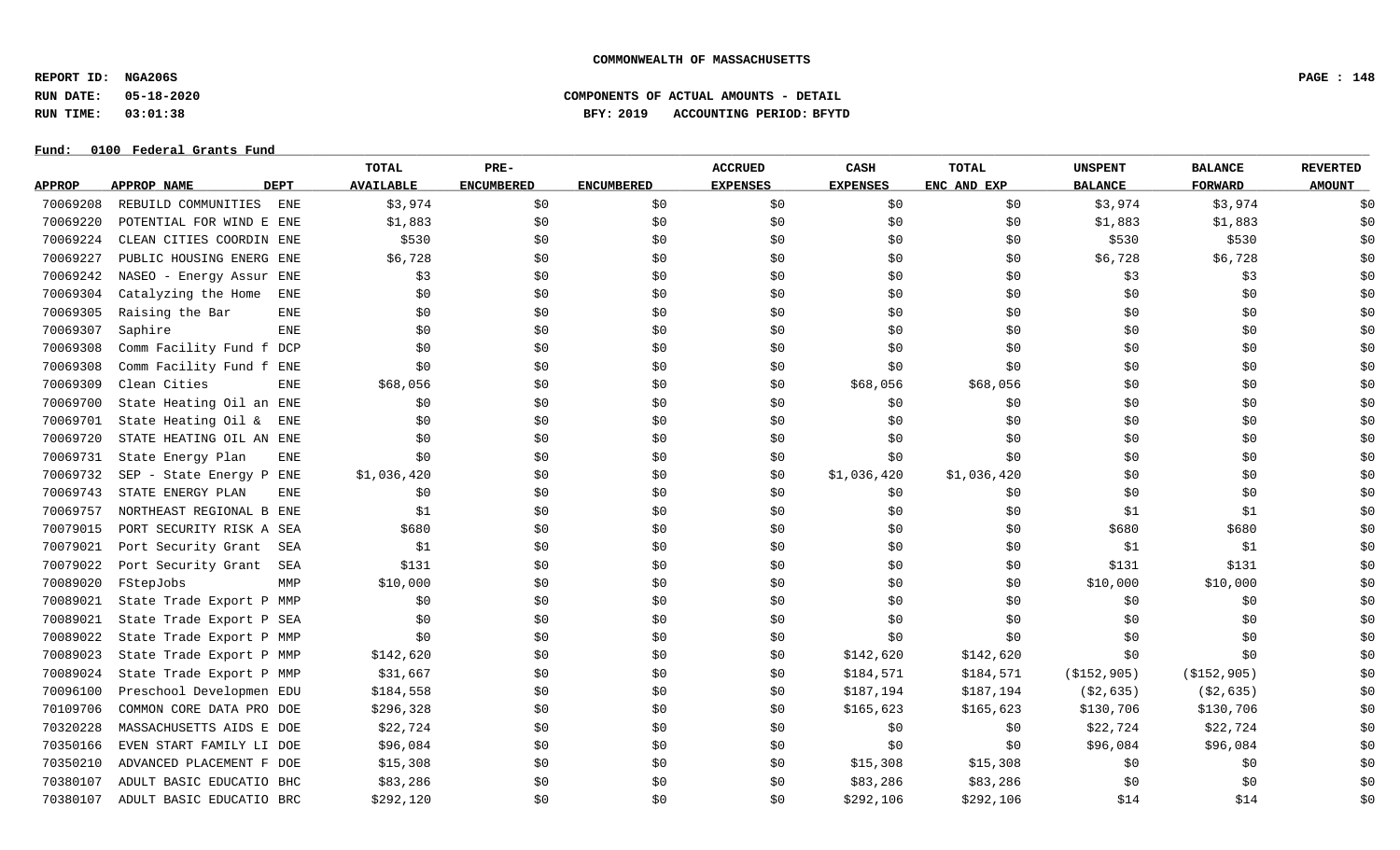**REPORT ID: NGA206S PAGE : 149**

### **RUN DATE: 05-18-2020 COMPONENTS OF ACTUAL AMOUNTS - DETAIL RUN TIME: 03:01:38 BFY: 2019 ACCOUNTING PERIOD: BFYTD**

|               |                                   | <b>TOTAL</b>     | PRE-              |                   | <b>ACCRUED</b>  | CASH            | <b>TOTAL</b>  | <b>UNSPENT</b> | <b>BALANCE</b> | <b>REVERTED</b> |
|---------------|-----------------------------------|------------------|-------------------|-------------------|-----------------|-----------------|---------------|----------------|----------------|-----------------|
| <b>APPROP</b> | <b>APPROP NAME</b><br><b>DEPT</b> | <b>AVAILABLE</b> | <b>ENCUMBERED</b> | <b>ENCUMBERED</b> | <b>EXPENSES</b> | <b>EXPENSES</b> | ENC AND EXP   | <b>BALANCE</b> | <b>FORWARD</b> | <b>AMOUNT</b>   |
| 70380107      | ADULT BASIC EDUCATIO BSD          | \$3,283          | \$0               | \$0               | \$0             | \$3,283         | \$3,283       | \$0            | \$0            | \$0             |
| 70380107      | ADULT BASIC EDUCATIO CCC          | \$192,197        | \$0               | \$0               | \$0             | \$192,197       | \$192,197     | \$0            | \$0            | \$0             |
| 70380107      | ADULT BASIC EDUCATIO DOC          | \$482,135        | \$0\$             | \$0               | \$0             | \$482,135       | \$482,135     | \$0            | \$0            | \$0             |
| 70380107      | ADULT BASIC EDUCATIO DOE          | \$7,238,020      | \$0               | \$0               | \$0             | \$7,087,802     | \$7,087,802   | \$150, 218     | \$150,218      | \$0             |
| 70380107      | ADULT BASIC EDUCATIO EOL          | \$203,689        | \$0               | \$0               | \$0             | \$203,689       | \$203,689     | \$0            | \$0            | \$0             |
| 70380107      | ADULT BASIC EDUCATIO HCC          | \$872,894        | \$0               | \$0               | S0              | \$872,894       | \$872,894     | \$0            | \$0            | \$0             |
| 70380107      | ADULT BASIC EDUCATIO MAS          | \$174,669        | \$0\$             | \$0               | S0              | \$174,669       | \$174,669     | \$0            | \$0            | \$0             |
| 70380107      | ADULT BASIC EDUCATIO MWC          | \$131,162        | \$0               | \$0               | \$0             | \$131,162       | \$131,162     | \$0            | \$0            | \$0             |
| 70380107      | ADULT BASIC EDUCATIO NEC          | \$188,346        | \$0               | \$0               | \$0             | \$188,346       | \$188,346     | \$0            | \$0            | \$0             |
| 70380107      | ADULT BASIC EDUCATIO NSC          | \$375,974        | \$0               | \$0\$             | \$0             | \$375,974       | \$375,974     | \$0            | \$0            | \$0             |
| 70380107      | ADULT BASIC EDUCATIO QCC          | \$215,338        | \$0               | \$0               | \$0             | \$215,338       | \$215,338     | \$0            | \$0            | \$0             |
| 70380107      | ADULT BASIC EDUCATIO SDB          | \$19,083         | \$0               | \$0               | \$0             | \$19,083        | \$19,083      | \$0            | \$0            | \$0             |
| 70380107      | ADULT BASIC EDUCATIO SDC          | \$2,967          | \$0\$             | \$0               | \$0             | \$2,967         | \$2,967       | \$0            | \$0            | \$0             |
| 70380107      | ADULT BASIC EDUCATIO SDH          | \$22,981         | \$0               | \$0               | \$0             | \$22,981        | \$22,981      | \$0            | \$0            | \$0             |
| 70380107      | ADULT BASIC EDUCATIO SDN          | \$1,103          | \$0               | \$0               | \$0             | \$1,103         | \$1,103       | \$0            | \$0            | \$0             |
| 70380107      | ADULT BASIC EDUCATIO SDW          | \$18,114         | \$0               | \$0               | \$0             | \$18,114        | \$18,114      | \$0            | \$0            | \$0             |
| 70380107      | ADULT BASIC EDUCATIO STC          | \$0              | \$0\$             | \$0               | \$0             | \$0             | \$0\$         | \$0            | \$0            | \$0             |
| 70389004      | MASS. PLAN FOR COMMU DOE          | \$7,212          | \$0               | \$0               | \$0             | \$0             | \$0           | \$7,212        | \$7,212        | \$0             |
| 70431001      | TITLE I GRANTS TO LO DOE          | \$216,048,840    | \$0               | \$0               | \$0             | \$215,994,505   | \$215,994,505 | \$54,335       | \$54,335       | \$0             |
| 70431004      | MIGRANT EDUCATION<br><b>DOE</b>   | \$1,476,392      | \$0               | \$0               | \$0             | \$1,476,392     | \$1,476,392   | \$0            | \$0            | \$0             |
| 70431005      | TITLE I/NEGLECTED &<br><b>BSD</b> | \$109,524        | \$0\$             | \$0               | \$0             | \$109,524       | \$109,524     | \$0            | \$0            | \$0             |
| 70431005      | TITLE I/NEGLECTED &<br><b>DOE</b> | \$769,309        | \$0               | \$0               | \$0             | \$2,346         | \$2,346       | \$766,962      | \$766,962      | \$0             |
| 70431005      | TITLE I/NEGLECTED &<br><b>DYS</b> | \$991,028        | \$0               | \$0               | \$0             | \$991,028       | \$991,028     | \$0            | \$0            | \$0             |
| 70431005      | TITLE I/NEGLECTED &<br><b>HSD</b> | \$10,421         | \$0               | \$0               | \$0             | \$10,421        | \$10,421      | \$0            | \$0            | \$0             |
| 70431005      | TITLE I/NEGLECTED &<br><b>SDB</b> | \$0              | \$0               | \$0               | \$0             | \$0             | \$0           | \$0            | \$0            | \$0             |
| 70431005      | TITLE I/NEGLECTED &<br>SDC        | \$9,133          | \$0               | \$0               | \$0             | \$9,133         | \$9,133       | \$0            | \$0            | \$0             |
| 70431005      | TITLE I/NEGLECTED &<br>SDE        | \$100,000        | \$0\$             | \$0               | \$0             | \$100,000       | \$100,000     | \$0            | \$0            | \$0             |
| 70431005      | TITLE I/NEGLECTED &<br>SDF        | \$20,511         | \$0               | \$0               | \$0             | \$20,511        | \$20,511      | \$0            | \$0            | \$0             |
| 70431005      | TITLE I/NEGLECTED &<br>SDH        | \$164,374        | \$0               | \$0               | \$0             | \$164,374       | \$164,374     | \$0            | \$0            | \$0             |
| 70431005      | TITLE I/NEGLECTED &<br>SDM        | \$30,689         | \$0               | \$0               | \$0             | \$30,689        | \$30,689      | \$0            | \$0            | \$0             |
| 70431005      | TITLE I/NEGLECTED &<br>SDN        | \$46,258         | \$0               | \$0               | S0              | \$46,258        | \$46,258      | \$0            | \$0            | \$0             |
| 70431005      | TITLE I/NEGLECTED &<br>SDP        | \$119,481        | \$0               | \$0               | S0              | \$119,481       | \$119,481     | \$0            | \$0            | \$0             |
| 70431005      | TITLE I/NEGLECTED &<br>SDS        | \$63,389         | \$0               | \$0               | S0              | \$63,389        | \$63,389      | \$0            | \$0            | \$0             |
| 70431005      | TITLE I/NEGLECTED &<br>SDW        | \$24,400         | \$0               | \$0               | \$0             | \$24,400        | \$24,400      | \$0            | \$0            | \$0             |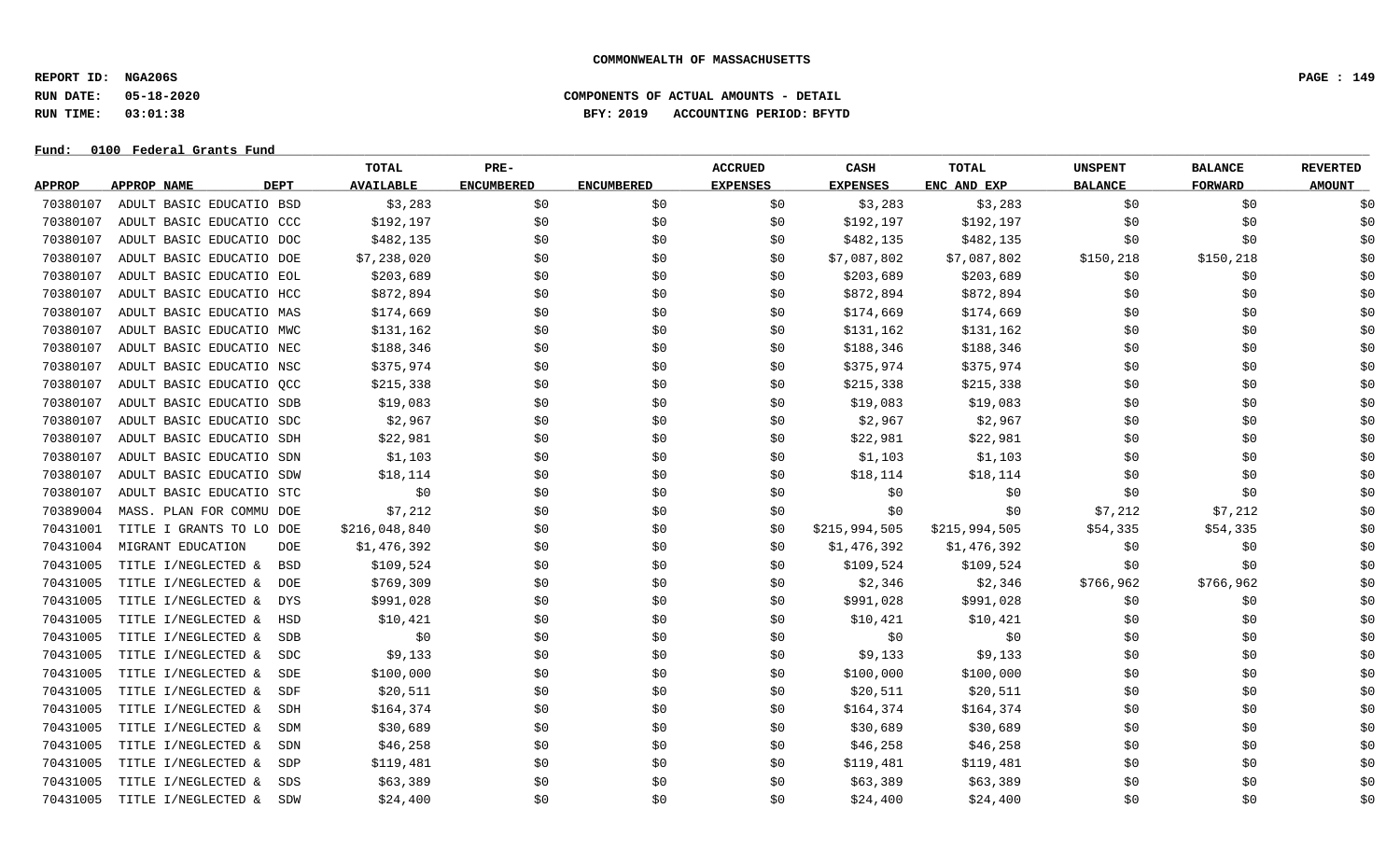**REPORT ID: NGA206S PAGE : 150**

**Fund: \_\_\_\_\_\_\_\_\_\_\_\_\_\_\_\_\_\_\_\_\_\_\_\_\_\_\_\_\_\_\_\_\_\_\_\_\_\_\_\_\_\_\_\_\_\_\_\_\_\_\_\_\_\_\_\_\_\_\_\_\_\_\_\_\_\_\_\_\_\_\_\_\_\_\_\_\_\_\_\_\_\_\_\_\_\_\_\_\_\_\_\_\_\_\_\_\_\_\_\_\_\_\_\_\_\_\_\_\_\_\_\_\_\_\_\_\_\_\_\_\_\_\_\_\_\_\_\_\_\_\_\_\_\_\_\_\_\_\_\_\_\_\_\_\_\_\_\_\_\_\_\_\_\_\_\_\_\_\_\_\_\_\_\_\_\_\_\_\_\_\_\_\_\_\_\_\_\_ 0100 Federal Grants Fund**

### **RUN DATE: 05-18-2020 COMPONENTS OF ACTUAL AMOUNTS - DETAIL RUN TIME: 03:01:38 BFY: 2019 ACCOUNTING PERIOD: BFYTD**

|               |                            | TOTAL               | PRE-              |                   | <b>ACCRUED</b>  | CASH            | TOTAL         | <b>UNSPENT</b> | <b>BALANCE</b> | <b>REVERTED</b> |
|---------------|----------------------------|---------------------|-------------------|-------------------|-----------------|-----------------|---------------|----------------|----------------|-----------------|
| <b>APPROP</b> | <b>DEPT</b><br>APPROP NAME | <b>AVAILABLE</b>    | <b>ENCUMBERED</b> | <b>ENCUMBERED</b> | <b>EXPENSES</b> | <b>EXPENSES</b> | ENC AND EXP   | <b>BALANCE</b> | <b>FORWARD</b> | <b>AMOUNT</b>   |
| 70431006      | School Improvement G DOE   | \$4,171,022         | \$0               | \$0               | \$0             | \$4,032,915     | \$4,032,915   | \$138,107      | \$138,107      | \$0             |
| 70432001      | TEACHER & PRINCIPAL        | \$35,443,129<br>DOE | \$0               | \$0               | \$0             | \$35,407,203    | \$35,407,203  | \$35,926       | \$35,926       | \$0             |
| 70432002      | ENHANCING EDUCATION        | \$182,819<br>DOE    | \$0               | \$0               | \$0             | \$0             | \$0           | \$182,819      | \$182,819      | \$0             |
| 70432003      | TITLE IIB MATH & SCI DOE   | \$197,250           | \$0               | \$0               | \$0             | (\$14,690)      | (\$14,690)    | \$211,940      | \$211,940      | \$0             |
| 70433001      | ENGLISH LANGUAGE ACO DOE   | \$14,841,522        | \$0               | \$0               | \$0             | \$14,804,670    | \$14,804,670  | \$36,852       | \$36,852       | \$0             |
| 70434001      | SAFE DRUG FREE SCHOO DOE   | \$187,815           | \$0               | \$0               | \$0             | \$0             | \$0           | \$187,815      | \$187,815      | \$0             |
| 70434002      | AFTER SCHOOL LEARNIN DOE   | \$19,206,239        | \$0               | \$0               | \$0             | \$19,007,686    | \$19,007,686  | \$198,553      | \$198,553      | \$0             |
| 70434004      | FY18 Student Support DOE   | \$11,823,267        | \$0               | \$0               | \$0             | \$11,768,470    | \$11,768,470  | \$54,797       | \$54,797       | \$0             |
| 70435001      | INNOVATIVE EDUCATION DOE   | \$1,012             | \$0               | \$0               | \$0             | \$0             | \$0           | \$1,012        | \$1,012        | \$0             |
| 70436001      | GRANTS FOR STATE ASS DOE   | \$6,224,892         | \$0               | \$0               | \$0             | \$6,192,869     | \$6,192,869   | \$32,023       | \$32,023       | \$0             |
| 70436001      | GRANTS FOR STATE ASS EDU   | \$169               | \$0               | \$0               | \$0             | \$0             | \$0           | \$169          | \$169          | \$0             |
| 70436002      | RURAL AND LOW-INCOME DOE   | \$64,689            | \$0               | \$0               | \$0             | \$37,255        | \$37,255      | \$27,434       | \$27,434       | \$0             |
| 70436501      | EDUCATION FOR HOMELE DOE   | \$1,198,225         | \$0               | \$0               | \$0             | \$1,181,926     | \$1,181,926   | \$16,300       | \$16,300       | \$0             |
| 70436501      | EDUCATION FOR HOMELE RGT   | \$4,164             | \$0               | \$0               | \$0             | \$4,164         | \$4,164       | \$0            | \$0            | \$0             |
| 70437001      | SPECIAL EDUCATION GR ALA   | \$3,148,091         | \$0               | \$0               | \$0             | \$3,148,091     | \$3,148,091   | \$0            | \$0            | \$0             |
| 70437001      | SPECIAL EDUCATION GR DOE   | \$277,709,469       | \$0               | \$0               | \$0             | \$277,728,804   | \$277,728,804 | (\$19,335)     | ( \$19, 335)   | \$0             |
| 70437001      | SPECIAL EDUCATION GR EDU   | \$158,432           | \$0               | \$0               | \$0             | \$161,066       | \$161,066     | ( \$2,635)     | ( \$2, 635)    | \$0             |
| 70437001      | SPECIAL EDUCATION GR EEC   | \$0                 | \$0               | \$0               | \$0             | \$0             | \$0           | \$0            | \$0            | \$0             |
| 70437001      | SPECIAL EDUCATION GR FSC   | \$63,340            | \$0               | \$0               | \$0             | \$63,340        | \$63,340      | \$0            | \$0            | \$0             |
| 70437001      | SPECIAL EDUCATION GR MCD   | \$163,058           | \$0               | \$0               | \$0             | \$163,058       | \$163,058     | \$0            | \$0            | \$0             |
| 70437002      | PRESCHOOL GRANTS           | \$8,538,326<br>DOE  | \$0               | \$0               | \$0             | \$7,831,019     | \$7,831,019   | \$707,307      | \$707,307      | \$0             |
| 70437002      | PRESCHOOL GRANTS           | \$0<br>DPH          | \$0               | \$0               | \$0             | \$0             | \$0           | \$0            | \$0            | \$0             |
| 70437002      | PRESCHOOL GRANTS           | \$784,834<br>EEC    | \$0               | \$0               | \$0             | \$785,256       | \$785,256     | ( \$422)       | ( \$422)       | \$0             |
| 70438001      | VOCATIONAL EDUCATION BCC   | \$89,023            | \$0               | \$0               | \$0             | \$89,023        | \$89,023      | \$0            | \$0            | \$0             |
| 70438001      | VOCATIONAL EDUCATION BHC   | \$468,591           | \$0               | \$0               | \$0             | \$468,591       | \$468,591     | \$0            | \$0            | \$0             |
| 70438001      | VOCATIONAL EDUCATION BRC   | \$167,665           | \$0               | \$0               | \$0             | \$167,665       | \$167,665     | \$0            | \$0            | \$0             |
| 70438001      | VOCATIONAL EDUCATION CCC   | \$97,003            | \$0               | \$0               | \$0             | \$97,003        | \$97,003      | \$0            | \$0            | \$0             |
| 70438001      | VOCATIONAL EDUCATION DOC   | \$2,274             | \$0               | \$0               | \$0             | \$2,274         | \$2,274       | \$0            | \$0            | \$0             |
| 70438001      | VOCATIONAL EDUCATION DOE   | \$14,870,995        | \$0               | \$0               | \$0             | \$14,207,030    | \$14,207,030  | \$663,964      | \$663,964      | \$0             |
| 70438001      | VOCATIONAL EDUCATION DYS   | \$0                 | \$0               | \$0               | \$0             | \$0             | \$0           | \$0            | \$0            | \$0             |
| 70438001      | VOCATIONAL EDUCATION EDU   | \$243,750           | \$0               | \$0               | \$0             | \$219,458       | \$219,458     | \$24,292       | \$21,651       | \$2,640         |
| 70438001      | VOCATIONAL EDUCATION FSC   | \$382,892           | \$0               | \$0               | \$0             | \$382,892       | \$382,892     | \$0            | \$0            | \$0             |
| 70438001      | VOCATIONAL EDUCATION GCC   | \$47,418            | \$0               | \$0               | \$0             | \$47,418        | \$47,418      | \$0            | \$0            | \$0             |
| 70438001      | VOCATIONAL EDUCATION HCC   | \$192,755           | \$0               | \$0               | \$0             | \$192,755       | \$192,755     | \$0            | \$0            | \$0             |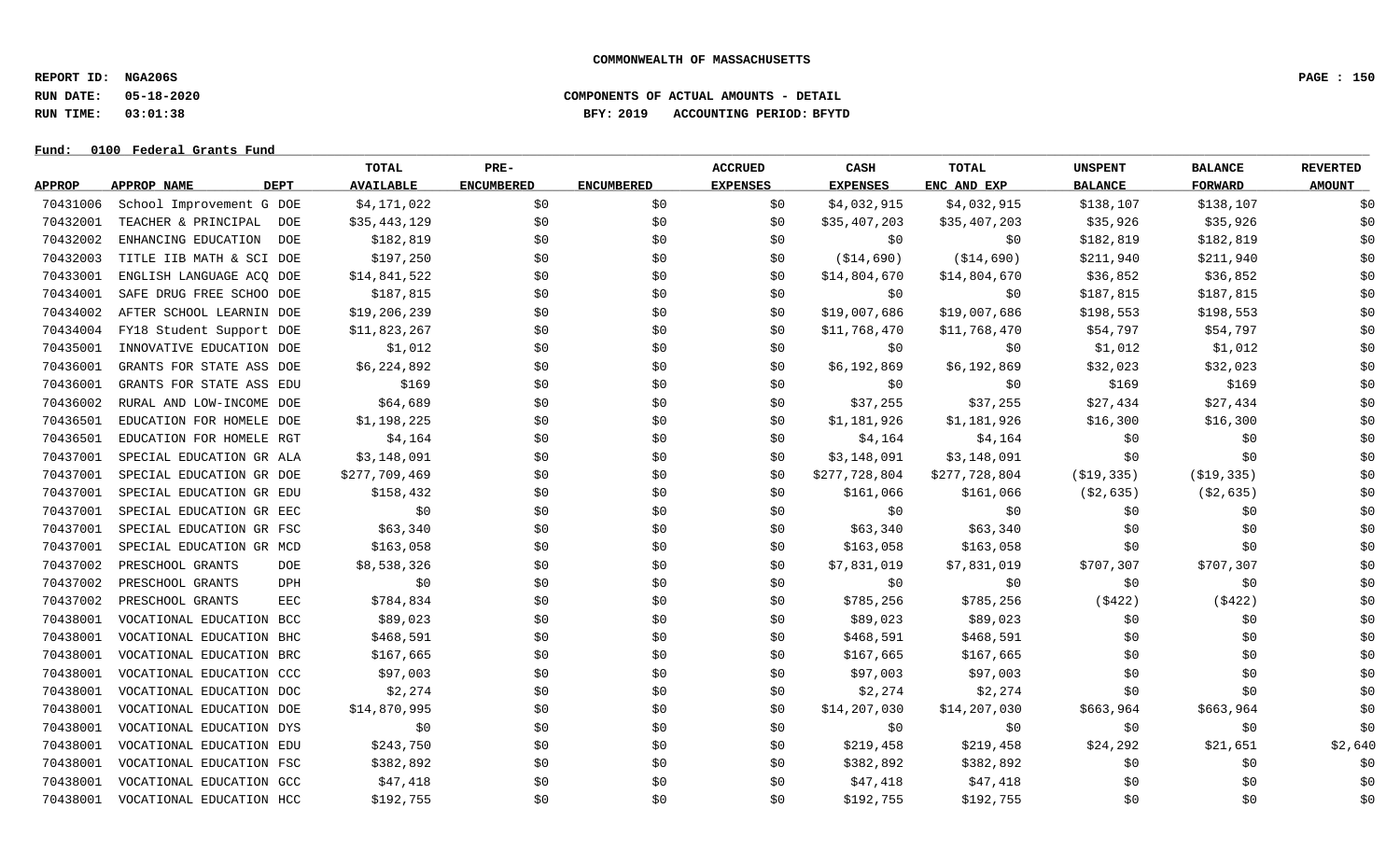**REPORT ID: NGA206S PAGE : 151**

### **RUN DATE: 05-18-2020 COMPONENTS OF ACTUAL AMOUNTS - DETAIL RUN TIME: 03:01:38 BFY: 2019 ACCOUNTING PERIOD: BFYTD**

|               |                                   | <b>TOTAL</b>     | PRE-              |                   | <b>ACCRUED</b>  | CASH            | TOTAL        | <b>UNSPENT</b> | <b>BALANCE</b> | <b>REVERTED</b> |
|---------------|-----------------------------------|------------------|-------------------|-------------------|-----------------|-----------------|--------------|----------------|----------------|-----------------|
| <b>APPROP</b> | <b>APPROP NAME</b><br><b>DEPT</b> | <b>AVAILABLE</b> | <b>ENCUMBERED</b> | <b>ENCUMBERED</b> | <b>EXPENSES</b> | <b>EXPENSES</b> | ENC AND EXP  | <b>BALANCE</b> | <b>FORWARD</b> | <b>AMOUNT</b>   |
| 70438001      | VOCATIONAL EDUCATION HSD          | \$15,814         | \$0               | \$0               | \$0             | \$15,360        | \$15,360     | \$454          | \$454          | \$0             |
| 70438001      | VOCATIONAL EDUCATION MAS          | \$254,477        | \$0               | \$0               | \$0             | \$254,477       | \$254,477    | \$0            | \$0            | \$0             |
| 70438001      | VOCATIONAL EDUCATION MBC          | \$77,864         | \$0               | \$0               | \$0             | \$77,864        | \$77,864     | \$0            | \$0            | \$0             |
| 70438001      | VOCATIONAL EDUCATION MCC          | \$226,973        | \$0               | \$0               | \$0             | \$227,291       | \$227,291    | ( \$318)       | ( \$318)       | \$0             |
| 70438001      | VOCATIONAL EDUCATION MWC          | \$159,141        | \$0               | \$0               | \$0             | \$159,141       | \$159,141    | \$0            | \$0            | \$0             |
| 70438001      | VOCATIONAL EDUCATION NEC          | \$304,655        | \$0               | \$0               | \$0             | \$304,655       | \$304,655    | \$0            | \$0            | \$0             |
| 70438001      | VOCATIONAL EDUCATION NSC          | \$302,254        | \$0               | \$0               | \$0             | \$302,254       | \$302,254    | \$0            | \$0            | \$0             |
| 70438001      | VOCATIONAL EDUCATION QCC          | \$317,260        | \$0               | \$0               | \$0             | \$317,260       | \$317,260    | \$0            | \$0            | \$0             |
| 70438001      | VOCATIONAL EDUCATION RCC          | \$140,977        | \$0               | \$0               | \$0             | \$140,977       | \$140,977    | \$0            | \$0            | \$0             |
| 70438001      | VOCATIONAL EDUCATION SDB          | \$49,069         | \$0               | \$0               | \$0             | \$49,069        | \$49,069     | \$0            | \$0            | \$0             |
| 70438001      | VOCATIONAL EDUCATION SDE          | \$36,640         | \$0               | \$0               | \$0             | \$36,640        | \$36,640     | \$0            | \$0            | \$0             |
| 70438001      | VOCATIONAL EDUCATION SDF          | \$0              | \$0               | \$0               | \$0             | \$0             | \$0\$        | \$0            | \$0            | \$0             |
| 70438001      | VOCATIONAL EDUCATION SDH          | \$46,805         | \$0               | \$0               | \$0             | \$46,805        | \$46,805     | \$0            | \$0            | \$0             |
| 70438001      | VOCATIONAL EDUCATION SDM          | \$0              | \$0               | \$0               | \$0             | \$0             | \$0          | \$0            | \$0            | \$0             |
| 70438001      | VOCATIONAL EDUCATION SDP          | \$0              | \$0               | \$0               | \$0             | \$0             | \$0          | \$0            | \$0            | \$0             |
| 70438001      | VOCATIONAL EDUCATION STC          | \$162,693        | \$0               | \$0               | \$0             | \$162,693       | \$162,693    | \$0            | \$0            | \$0             |
| 70438001      | VOCATIONAL EDUCATION WOR          | \$46,988         | \$0               | \$0               | \$0             | \$46,988        | \$46,988     | \$0            | \$0            | \$0             |
| 70438001      | VOCATIONAL EDUCATION WSC          | \$0              | \$0               | \$0               | \$0             | \$0             | \$0          | \$0            | \$0            | \$0             |
| 70438002      | TECHNICAL PREPARATIO DOE          | \$88,945         | \$0               | \$0               | \$0             | \$0             | \$0          | \$88,945       | \$88,945       | \$0             |
| 70440020      | project focus academ DOE          | \$143,529        | \$0               | \$0               | \$0             | \$143,529       | \$143,529    | \$0            | \$0            | \$0             |
| 70456300      | Emergency Impact Aid DOE          | \$15,850,234     | \$0               | \$0               | \$0             | \$15,850,234    | \$15,850,234 | \$0            | \$0            | \$0             |
| 70471218      | Online Writing Assis DOE          | \$0              | \$0               | \$0               | \$0             | \$0             | \$0          | \$0            | \$0            | \$0             |
| 70479008      | Learn and Serve<br><b>DOE</b>     | \$9,849          | \$0               | \$0               | \$0             | \$0             | \$0          | \$9,849        | \$9,849        | \$0             |
| 70480228      | IMP Health and Educa DOE          | \$110            | \$0               | \$0               | \$0             | \$0             | \$0          | \$110          | \$110          | \$0             |
| 70480228      | IMP Health and Educa DPH          | \$0              | \$0               | \$0               | \$0             | \$0             | \$0          | \$0            | \$0            | \$0             |
| 70480229      | Promoting Science Ba DOE          | \$0              | \$0               | \$0               | \$0             | \$0             | \$0          | \$0            | \$0            | \$0             |
| 70481000      | FY2019 MTSS Academy<br>DOE        | \$65,354         | \$0               | \$0               | \$0             | \$65,354        | \$65,354     | \$0            | \$0            | \$0             |
| 70481500      | MA High School Gradu DOE          | \$0              | \$0               | \$0               | \$0             | \$0             | \$0          | \$0            | \$0            | \$0             |
| 70482320      | The Center for Disea DOE          | \$0              | \$0               | \$0               | \$0             | \$0             | \$0          | \$0            | \$0            | \$0             |
| 70482321      | CDC Funding to Promo DOE          | \$136,790        | \$0               | \$0               | \$0             | \$135,864       | \$135,864    | \$926          | \$926          | \$0             |
| 70482322      | CDC Funding for Well DOE          | \$327,552        | \$0               | \$0               | \$0             | \$327,552       | \$327,552    | \$0            | \$0            | \$0             |
| 70482322      | CDC Funding for Well DPH          | \$25,180         | \$0               | \$0               | \$0             | \$25,180        | \$25,180     | \$0            | \$0            | \$0             |
| 70482322      | CDC Funding for Well FRC          | \$10,377         | \$0               | \$0               | S0              | \$10,377        | \$10,377     | \$0            | \$0            | \$0             |
| 70482700      | Teacher Incentives<br><b>DOE</b>  | \$0              | \$0               | \$0               | \$0             | \$0             | \$0          | \$0            | \$0            | \$0             |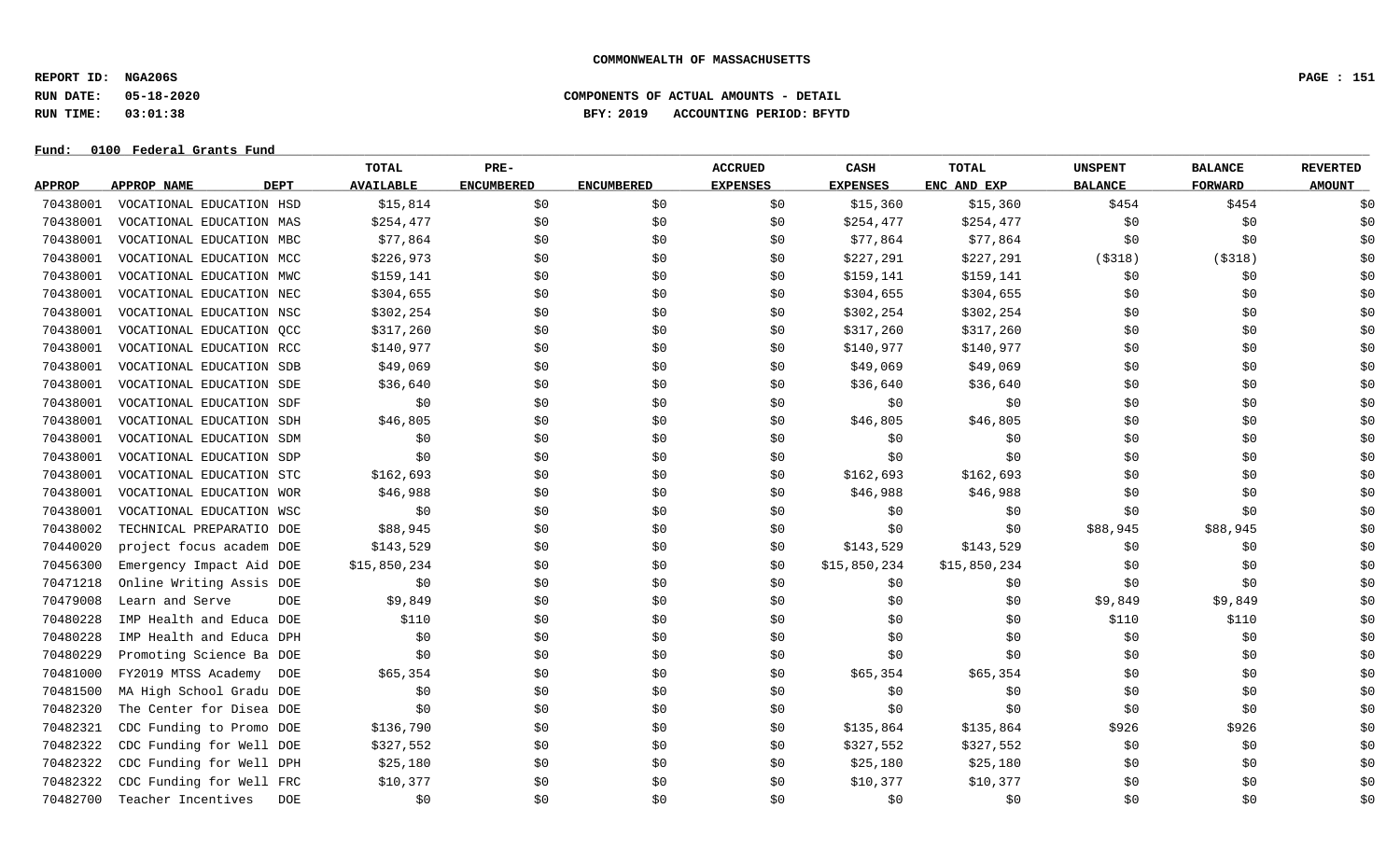**REPORT ID: NGA206S PAGE : 152**

**RUN DATE: 05-18-2020 COMPONENTS OF ACTUAL AMOUNTS - DETAIL**

**RUN TIME: 03:01:38 BFY: 2019 ACCOUNTING PERIOD: BFYTD**

# Fund:  $0100$  Federal Grants Fund

# **TOTAL PRE- ACCRUED CASH TOTAL UNSPENT BALANCE REVERTED** <u>APPROP APPROPNAME – DEPT AVAILABLE ENCUMBERED ENCUMBERED EXPENSES EXPENSES ENCANDEXP BALANCE – FORWARD – AMOUNT</u> 70486364 Massachusetts Emerge DOE \$13 \$0 \$0 \$0 \$0 \$0 \$0 \$0 \$13 \$13 \$0 70487323 Striving Readers Com DOE \$0 \$0 \$0 \$0 \$0 \$0 \$0 \$0 \$0 70489144 Msix State Data Oual DOE \$68,182 \$0 \$0 \$0 \$68,181 \$68,181 \$1 \$1 \$1 \$1 \$1 70489200 Data Systems Grant S DOE \$1,780,652 \$0 \$0 \$0 \$1,780,652 \$1,780,652 \$0 \$0 \$0 70489200 Data Systems Grant S EDU \$237,169 \$0 \$0 \$0 \$240,908 \$240,908 \$240,908 (\$3,739) (\$3,739) \$0 70489200 Data Systems Grant S EOL \$60,115 \$0 \$0 \$0 \$0 \$60,115 \$60,115 \$0 \$0 \$0 \$0 \$0 \$0 \$0 70532008 Nuts Fresh Fruits an DOE \$3,382,555 \$0 \$0 \$0 \$3,382,555 \$3,382,555 \$0 \$0 \$0 70532010 CN Grant St Prog Rev DOE \$75 \$0 \$0 \$0 \$0 \$75 \$75 \$75 \$0 \$0 \$0 \$0 \$0 \$0 70532012 CN Direct Certified DOE \$0 \$0 \$0 \$0 \$0 \$0 \$0 \$0 \$0 70532015 FY15 CNP Professiona DOE \$0 \$0 \$0 \$0 \$0 \$0 \$0 \$0 \$0 70532019 FY2019 Emergency Foo DOE \$232,000 \$0 \$0 \$0 \$0 \$0 \$232,000 \$232,000 \$0 70532112 SPECIAL ASSISTANCE F DOE \$356,507,127 \$0 \$0 \$0 \$356,398,184 \$356,398,184 \$108,943 \$108,943 \$0 70532112 SPECIAL ASSISTANCE F DPH \$83,997 \$0 \$0 \$0 \$83,997 \$83,997 \$83,997 \$0 \$0 \$0 \$0 70532117 CHILD CARE PROGRAM DOE \$4,635,961 \$0 \$0 \$0 \$4,635,961 \$4,635,961 \$9 \$0 \$0 \$0 \$0 70532119 CN School Food Equip DOE \$387,086 \$90 \$0 \$0 \$387,086 \$387,086 \$387,086 \$0 \$0 \$0 \$0 \$0 70532125 FY15 Commodity Assit DOE \$200,465 \$0 \$0 \$0 \$200,465 \$200,465 \$200,465 \$0 \$0 \$0 \$0 \$0 70532126 TEMPORARY EMERGENCY DOE \$1,399,904 \$0 \$0 \$0 \$1,400,017 \$1,400,017 (\$113) (\$113) \$0 70532127 FY17 Farm to School DOE \$62,334 \$0 \$0 \$0 \$62,334 \$62,334 \$62,334 \$0 \$0 \$0 \$0 \$0 70532128 FY2019 Child and Adu DOE \$0 \$0 \$0 \$0 \$0 \$0 \$0 \$0 \$0 70532202 SPECIAL SUMMER FOOD DOE \$9,910 \$ \$ \$ \$ \$5,664 \$5,664 \$4,246 \$4,246 \$0 70532202 SPECIAL SUMMER FOOD DPH \$0 \$0 \$0 \$0 \$0 \$0 \$0 \$0 \$0 70532266 CNP Team Nutrition DOE \$0 \$0 \$0 \$0 \$0 \$0 \$0 \$0 \$0 70532750 School Breakfast Exp DOE \$0 \$0 \$0 \$0 \$0 \$0 \$0 \$0 \$0 70533272 Direct Certification DOE \$508,506 \$0 \$0 \$0 \$0 \$0 \$0 \$508,506 \$508,506 \$508,506 \$0 \$0 70570519 Local Wellness DOE \$0 \$0 \$0 \$0 \$0 \$0 \$0 \$0 \$0 70601006 School Improvement G DOE \$0 \$0 \$0 \$0 \$0 \$0 \$0 \$0 \$0 70606501 Education for Homele DOE \$0 \$0 \$0 \$0 \$0 \$0 \$0 \$0 \$0 70607001 Special Education Gr DOE \$0 \$0 \$0 \$0 \$0 \$0 \$0 \$0 \$0 70607002 Special Education Pr DOE \$0 \$0 \$0 \$0 \$0 \$0 \$0 \$0 \$0 70607002 Special Education Pr EEC  $$2,266$   $$0$   $$0$   $$0$   $$0$   $$0$   $$0$   $$0$   $$2,266$   $$2,266$   $$2,266$   $$2,266$   $$30$ 70607888 ARRA Stabilization F DOE \$11,293 \$0 \$0 \$0 \$0 (\$9,280) (\$9,280) \$20,573 \$20,573 \$0 \$20,573 70607888 ARRA Stabilization F EDU \$0 \$0 \$0 \$0 \$0 \$0 \$0 \$0 \$0 70609200 ARRA Accelerated Stu DOE \$0 \$0 \$0 \$0 \$0 \$0 \$0 \$0 \$0 70610005 State Fiscal Stabili DOE \$0 \$0 \$0 \$0 \$0 \$0 \$0 \$0 \$0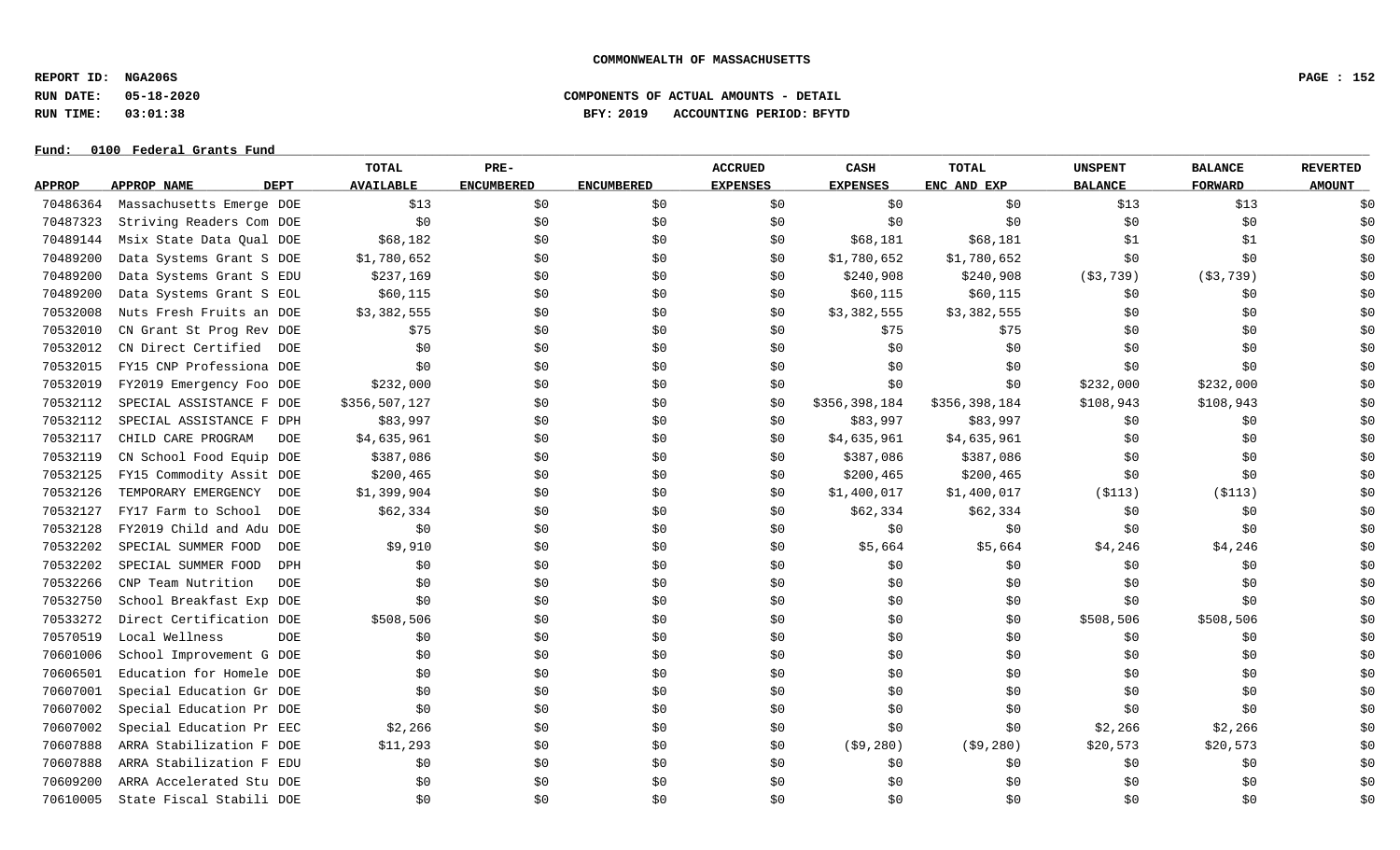**REPORT ID: NGA206S PAGE : 153**

### **RUN DATE: 05-18-2020 COMPONENTS OF ACTUAL AMOUNTS - DETAIL RUN TIME: 03:01:38 BFY: 2019 ACCOUNTING PERIOD: BFYTD**

|               |                          |             | TOTAL            | PRE-              |                   | <b>ACCRUED</b>  | CASH            | <b>TOTAL</b> | <b>UNSPENT</b> | <b>BALANCE</b> | <b>REVERTED</b> |
|---------------|--------------------------|-------------|------------------|-------------------|-------------------|-----------------|-----------------|--------------|----------------|----------------|-----------------|
| <b>APPROP</b> | <b>APPROP NAME</b>       | <b>DEPT</b> | <b>AVAILABLE</b> | <b>ENCUMBERED</b> | <b>ENCUMBERED</b> | <b>EXPENSES</b> | <b>EXPENSES</b> | ENC AND EXP  | <b>BALANCE</b> | <b>FORWARD</b> | <b>AMOUNT</b>   |
| 70610005      | State Fiscal Stabili EDU |             | \$0              | \$0               | \$0               | \$0             | \$0             | \$0          | \$0            | \$0            | \$0             |
| 70620008      | OFFICE OF SCHOOL LUN AGO |             | \$0              | \$0               | \$0               | \$0             | \$0             | \$0\$        | \$0            | \$0            | \$0             |
| 70620008      | OFFICE OF SCHOOL LUN DOE |             | \$4,588,844      | \$0               | \$0               | \$0             | \$4,596,952     | \$4,596,952  | $($ \$8,108)   | $($ \$8,108)   | \$0             |
| 70620008      | OFFICE OF SCHOOL LUN EDU |             | \$36,042         | \$0               | \$0               | \$0             | \$34,004        | \$34,004     | \$2,037        | \$540          | \$1,497         |
| 70620008      | OFFICE OF SCHOOL LUN EHS |             | \$230,799        | \$0               | \$0               | SO.             | \$132,912       | \$132,912    | \$97,887       | \$97,887       | \$0             |
| 70620008      | OFFICE OF SCHOOL LUN FRC |             | \$544,746        | \$0               | \$0               | \$0             | \$544,746       | \$544,746    | \$0            | \$0            | \$0             |
| 70620017      | CHARTER SCHOOLS ASSI DOE |             | \$3,211,817      | \$0               | \$0               | \$0             | \$3,211,817     | \$3,211,817  | \$0            | \$0            | \$0             |
| 70661574      | IMPROVING TEACHER QU RGT |             | \$617,561        | \$0               | \$0               | \$0             | \$146,145       | \$146,145    | \$471,416      | \$471,416      | \$0             |
| 70661575      | Mass Teach               | RGT         | \$107,540        | \$0               | \$0               | \$0             | \$112,055       | \$112,055    | ( \$4, 516)    | ( \$4, 516)    | \$0             |
| 70661616      | College Access Chall RGT |             | \$1,211          | \$0               | \$0               | \$0             | \$0             | \$0          | \$1,211        | \$1,211        | \$0             |
| 70666033      | Gear Up II               | RGT         | \$2,648,179      | \$0\$             | \$0\$             | \$0             | \$2,616,001     | \$2,616,001  | \$32,179       | \$32,179       | \$0             |
| 71000215      | Food Emergency Respo DPH |             | \$1,224          | \$0               | \$0               | \$0             | \$0             | \$0          | \$1,224        | \$1,224        | \$0             |
| 71000215      | Food Emergency Respo UMS |             | \$0              | \$0               | \$0               | \$0             | \$0             | \$0          | \$0            | \$0            | \$0             |
| 71000216      | MA Health Care Refor DPH |             | \$0              | \$0               | \$0               | \$0             | \$0             | \$0          | \$0            | \$0            | \$0             |
| 71000216      | MA Health Care Refor UMS |             | \$0              | \$0\$             | \$0               | \$0             | \$0\$           | \$0          | \$0            | \$0            | \$0             |
| 71000218      | Mentoring Youth in T MCB |             | \$0              | \$0               | \$0               | \$0             | \$0             | \$0          | \$0            | \$0            | \$0             |
| 71000218      | Mentoring Youth in T UMS |             | \$26,078         | \$0\$             | \$0               | \$0             | \$0             | \$0          | \$26,078       | \$26,078       | \$0             |
| 71149713      | National Science Fou SSA |             | \$0              | \$0               | \$0               | \$0             | \$0             | \$0          | \$0            | \$0            | \$0             |
| 71149714      | SPECIAL PROGRAMS FOR SSA |             | \$492            | \$0\$             | \$0               | \$0             | \$0             | \$0          | \$492          | \$492          | \$0             |
| 71166224      | Central Mass Writing WOR |             | \$2,785          | \$0               | \$0               | \$0             | \$2,784         | \$2,784      | \$0            | \$0            | \$0             |
| 71166229      | National Science Fou WOR |             | \$465            | \$0               | \$0               | \$0             | \$465           | \$465        | \$0            | \$0            | \$0             |
| 71166271      | NIH Cancer Research      | WOR         | \$2,818          | \$0               | \$0               | \$0             | \$2,818         | \$2,818      | \$0            | \$0            | \$0             |
| 74103093      | POLYMER BUILDING CON UMS |             | \$832,264        | \$0               | \$0               | \$0             | \$0\$           | \$0          | \$832,264      | \$832,264      | \$0             |
| 74113092      | Work Incentive Plann UMS |             | \$3,073          | \$0               | \$0               | \$0             | \$0             | \$0          | \$3,073        | \$3,073        | \$0             |
| 74118888      | CDDER - Association      | DPH         | \$0              | \$0               | \$0               | \$0             | \$0             | \$0          | \$0            | \$0\$          | \$0             |
| 74118888      | CDDER - Association      | UMS         | \$0              | \$0\$             | \$0               | \$0             | \$0             | \$0          | \$0            | \$0            | \$0             |
| 75036555      | TITLE III - STRENGTH BRC |             | \$90,972         | \$0               | \$0               | \$0             | \$101,053       | \$101,053    | ( \$10,082)    | ( \$10,082)    | \$0             |
| 75036557      | Trio-Talent Search       | <b>BRC</b>  | \$123,647        | \$0\$             | \$0               | \$0             | \$129,803       | \$129,803    | ( \$6, 157)    | ( \$6, 157)    | \$0             |
| 75039711      | Special Services For BRC |             | \$233,162        | \$0               | \$0               | \$0             | \$238,687       | \$238,687    | ( \$5, 525)    | ( \$5, 525)    | \$0             |
| 75039714      | Upward Bound Program BRC |             | \$98,413         | \$0               | \$0               | \$0             | \$106,021       | \$106,021    | (57,608)       | ( \$7,608)     | \$0             |
| 75091490      | EDUCATIONAL OPPORTUN MWC |             | \$227,490        | \$0               | \$0               | \$0             | \$226,771       | \$226,771    | \$719          | \$719          | \$0             |
| 75099714      | SPECIAL SERVICES FOR MWC |             | \$598,467        | \$0               | \$0               | \$0             | \$559,431       | \$559,431    | \$39,036       | \$39,036       | \$0             |
| 75099717      | Upward Bound Math an MWC |             | \$112,293        | \$0               | \$0               | S0              | \$111,635       | \$111,635    | \$658          | \$658          | \$0             |
| 75099718      | TALENT SEARCH            | <b>MWC</b>  | \$305,211        | \$0               | \$0               | \$0             | \$304,271       | \$304,271    | \$939          | \$939          | \$0             |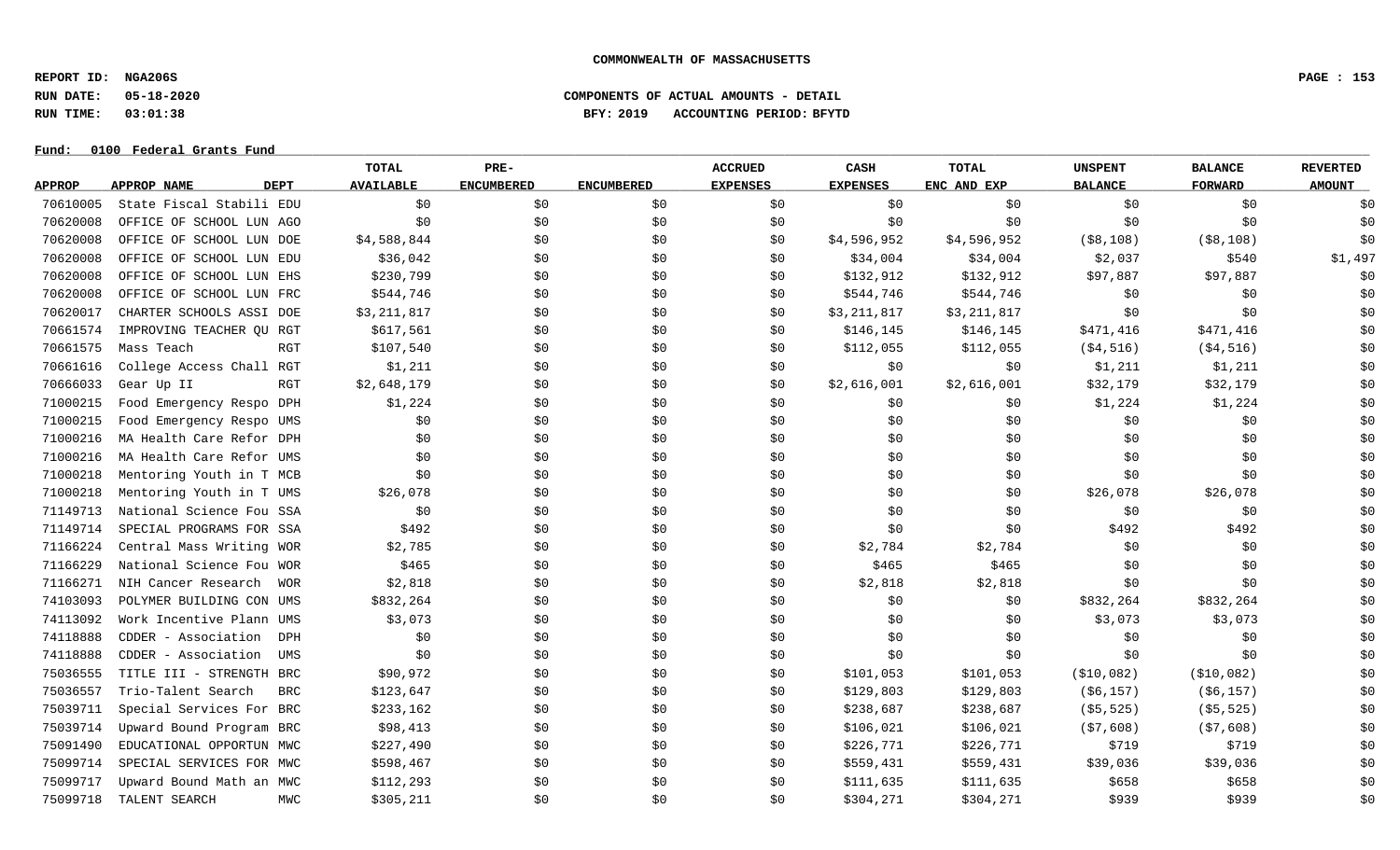**REPORT ID: NGA206S PAGE : 154**

**RUN DATE: 05-18-2020 COMPONENTS OF ACTUAL AMOUNTS - DETAIL**

**RUN TIME: 03:01:38 BFY: 2019 ACCOUNTING PERIOD: BFYTD**

|               |                          |             | <b>TOTAL</b>     | PRE-              |                   | <b>ACCRUED</b>  | <b>CASH</b>     | TOTAL       | <b>UNSPENT</b> | <b>BALANCE</b> | <b>REVERTED</b> |
|---------------|--------------------------|-------------|------------------|-------------------|-------------------|-----------------|-----------------|-------------|----------------|----------------|-----------------|
| <b>APPROP</b> | APPROP NAME              | <b>DEPT</b> | <b>AVAILABLE</b> | <b>ENCUMBERED</b> | <b>ENCUMBERED</b> | <b>EXPENSES</b> | <b>EXPENSES</b> | ENC AND EXP | <b>BALANCE</b> | <b>FORWARD</b> | <b>AMOUNT</b>   |
| 75099720      | MWC Gear Up 2011         | MWC         | \$103,695        | \$0               | \$0               | \$0             | \$102,237       | \$102,237   | \$1,458        | \$1,458        | \$0             |
| 75119711      | SPECIAL SERVICES FOR NSC |             | \$491,654        | \$0               | \$0               | \$0             | \$450,300       | \$450,300   | \$41,353       | \$41,353       | \$0             |
| 75119740      | UPWARD BOUND             | NSC         | \$328,575        | \$0               | \$0               | \$0             | \$270,252       | \$270,252   | \$58,323       | \$58,323       | \$0             |
| 75119750      | TALENT SEARCH            | <b>NSC</b>  | \$357,121        | \$0               | \$0               | \$0             | \$317,823       | \$317,823   | \$39,299       | \$39,299       | \$0             |
| 76118003      | Medicade Infrastruct DPH |             | \$0              | \$0               | \$0               | \$0             | \$0             | \$0         | \$0            | \$0            | \$0             |
| 76118003      | Medicade Infrastruct MRC |             | \$0              | \$0               | \$0               | \$0             | \$0             | \$0         | \$0            | \$0            | \$0             |
| 76118003      | Medicade Infrastruct UMS |             | \$5,207          | \$0               | \$0               | \$0             | \$5,207         | \$5,207     | \$0            | \$0            | \$0             |
| 80000114      | Smart Office Support CHS |             | \$2,448          | \$0               | \$0               | \$0             | \$0             | \$0         | \$2,448        | \$2,448        | \$0             |
| 80000198      | COPS 2010 Technology CHS |             | \$0              | \$0               | \$0               | \$0             | \$0             | \$0         | \$0            | \$0            | \$0             |
| 80002015      | FFY2009 Recovery Act EPS |             | \$1,326          | \$0               | \$0               | \$0             | \$0             | \$0         | \$1,326        | \$1,326        | \$0             |
| 80002017      | '13 Emergency Law En EPS |             | \$0              | \$0               | \$0               | \$0             | \$0             | \$0         | \$0            | \$0            | \$0             |
| 80004600      | Juvenile Justice and EPS |             | \$0              | \$0               | \$0\$             | \$0             | \$0             | \$0\$       | \$0            | \$0            | \$0             |
| 80004602      | JUVENILE JUSTICE DEL EPS |             | \$39,518         | \$0               | \$0               | \$0             | \$0             | \$0         | \$39,518       | \$39,518       | \$0             |
| 80004603      | JUVENILE JUSTICE DEL BER |             | \$10,788         | \$0               | \$0               | \$0             | \$10,788        | \$10,788    | \$0            | \$0            | \$0             |
| 80004603      | JUVENILE JUSTICE DEL BSD |             | \$19,987         | \$0               | \$0               | \$0             | \$19,987        | \$19,987    | \$0            | \$0            | \$0             |
| 80004603      | JUVENILE JUSTICE DEL CJT |             | \$0              | \$0               | \$0               | \$0             | \$0             | \$0         | \$0            | \$0            | \$0             |
| 80004603      | JUVENILE JUSTICE DEL DYS |             | \$46,488         | \$0               | \$0               | \$0             | \$46,488        | \$46,488    | \$0            | \$0            | \$0             |
| 80004603      | JUVENILE JUSTICE DEL EAS |             | \$0              | \$0               | \$0               | \$0             | \$0             | \$0         | \$0            | \$0            | \$0             |
| 80004603      | JUVENILE JUSTICE DEL EPS |             | \$335,653        | \$0               | \$0               | \$0             | \$356,944       | \$356,944   | ( \$21, 291)   | ( \$21, 291)   | \$0             |
| 80004603      | JUVENILE JUSTICE DEL MID |             | \$58,103         | \$0               | \$0               | \$0             | \$72,530        | \$72,530    | ( \$14, 427)   | ( \$14, 427)   | \$0             |
| 80004603      | JUVENILE JUSTICE DEL NOR |             | \$4,895          | \$0               | \$0               | \$0             | \$4,895         | \$4,895     | \$0            | \$0            | \$0             |
| 80004603      | JUVENILE JUSTICE DEL PLY |             | \$15,431         | \$0               | \$0               | \$0             | \$15,431        | \$15,431    | \$0            | \$0            | \$0             |
| 80004603      | JUVENILE JUSTICE DEL SDE |             | \$19,378         | \$0               | \$0               | \$0             | \$19,378        | \$19,378    | \$0            | \$0            | \$0             |
| 80004603      | JUVENILE JUSTICE DEL SDM |             | \$12,754         | \$0               | \$0               | \$0             | \$12,113        | \$12,113    | \$641          | \$641          | \$0             |
| 80004603      | JUVENILE JUSTICE DEL SUF |             | \$17,081         | \$0               | \$0               | \$0             | \$17,081        | \$17,081    | \$0            | \$0            | \$0             |
| 80004608      | DRUG FREE SCHOOLS AN BRI |             | \$0              | \$0               | \$0               | \$0             | \$0             | \$0         | \$0            | \$0            | \$0             |
| 80004608      | DRUG FREE SCHOOLS AN EPS |             | \$85,033         | \$0               | \$0               | \$0             | \$0             | \$0         | \$85,033       | \$85,033       | \$0             |
| 80004608      | DRUG FREE SCHOOLS AN MID |             | \$0              | \$0               | \$0               | \$0             | \$0             | \$0         | \$0            | \$0            | \$0             |
| 80004609      | NARCOTICS CONTROL AS EPS |             | \$9,384          | \$0               | \$0               | \$0             | \$0             | \$0         | \$9,384        | \$9,384        | \$0             |
| 80004609      | NARCOTICS CONTROL AS SDH |             | \$0              | \$0               | \$0               | \$0             | \$0             | \$0         | \$0            | \$0            | \$0             |
| 80004610      | STATISTICAL ANALYSIS EPS |             | \$67,290         | \$0               | \$0               | \$0             | \$65,978        | \$65,978    | \$1,313        | \$1,313        | \$0             |
| 80004611      | Justice Assistance G BSC |             | \$0              | \$0               | \$0               | \$0             | \$0             | \$0         | \$0            | \$0            | \$0             |
| 80004611      | Justice Assistance G BSD |             | \$543            | \$0               | \$0               | \$0             | \$0             | \$0         | \$543          | \$543          | \$0             |
| 80004611      | Justice Assistance G DOC |             | \$54,680         | \$0               | \$0               | \$0             | \$54,680        | \$54,680    | \$0            | \$0            | \$0             |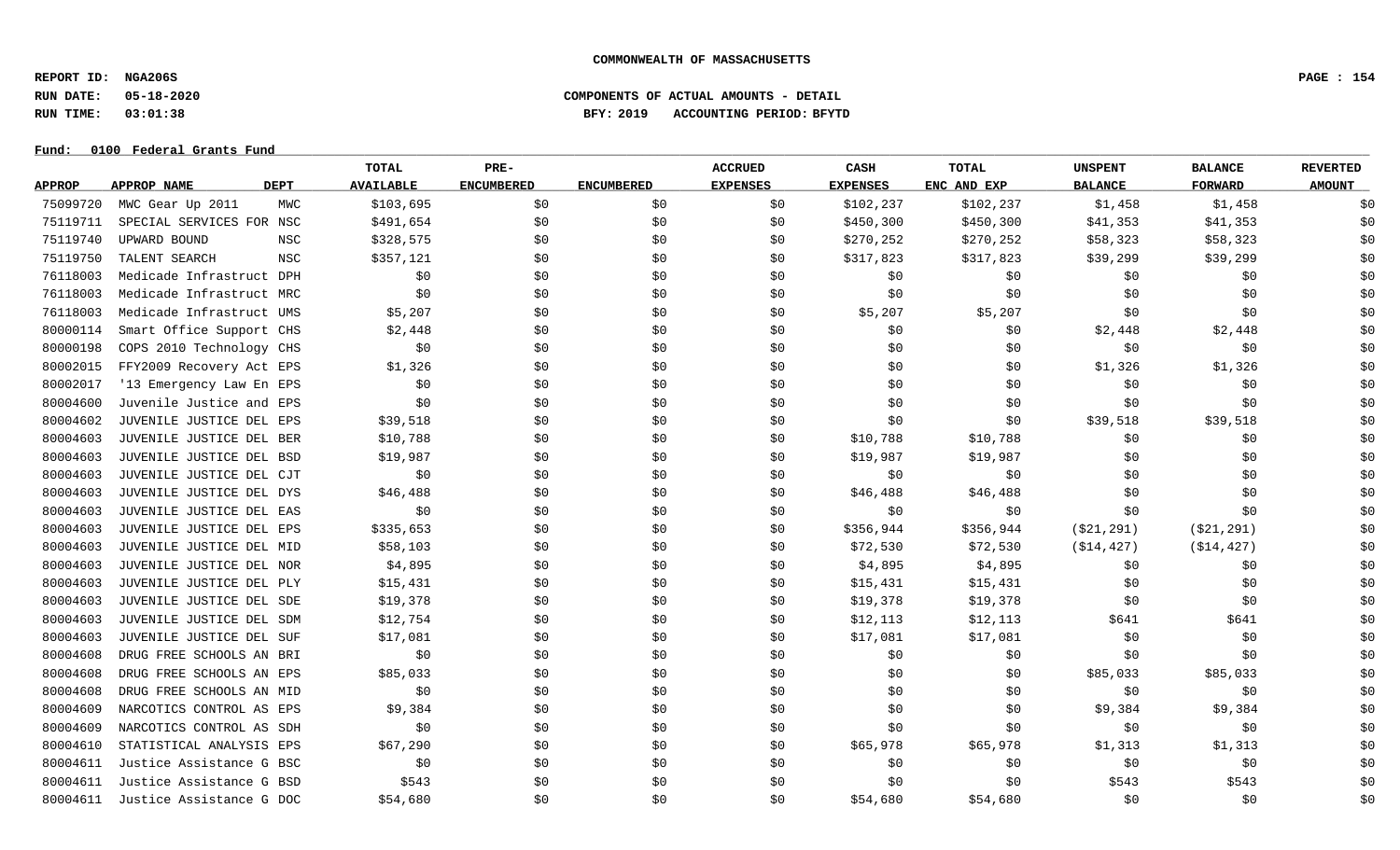**REPORT ID: NGA206S PAGE : 155**

**RUN DATE: 05-18-2020 COMPONENTS OF ACTUAL AMOUNTS - DETAIL**

# **RUN TIME: 03:01:38 BFY: 2019 ACCOUNTING PERIOD: BFYTD**

|               |                                   | TOTAL                 | PRE-              |                   | <b>ACCRUED</b>  | CASH            | TOTAL       | <b>UNSPENT</b> | <b>BALANCE</b> | <b>REVERTED</b> |
|---------------|-----------------------------------|-----------------------|-------------------|-------------------|-----------------|-----------------|-------------|----------------|----------------|-----------------|
| <b>APPROP</b> | <b>DEPT</b><br><b>APPROP NAME</b> | <b>AVAILABLE</b>      | <b>ENCUMBERED</b> | <b>ENCUMBERED</b> | <b>EXPENSES</b> | <b>EXPENSES</b> | ENC AND EXP | <b>BALANCE</b> | <b>FORWARD</b> | <b>AMOUNT</b>   |
| 80004611      | Justice Assistance G EAS          | \$0                   | \$0               | \$0               | \$0             | \$0             | \$0         | \$0            | \$0            | \$0             |
| 80004611      | Justice Assistance G EPS          | \$1,917,740           | \$0               | \$0               | \$0             | \$2,091,030     | \$2,091,030 | ( \$173, 290)  | ( \$173, 290)  | \$0             |
| 80004611      | Justice Assistance G HSD          | \$0                   | \$0               | \$0               | \$0             | \$0             | \$0         | \$0            | \$0            | \$0             |
| 80004611      | Justice Assistance G MID          | \$0                   | \$0               | \$0               | \$0             | \$0             | \$0         | \$0            | \$0            | \$0             |
| 80004611      | Justice Assistance G NFK          | \$34,934              | \$0               | \$0               | \$0             | \$34,934        | \$34,934    | \$0            | \$0            | \$0             |
| 80004611      | Justice Assistance G NWD          | \$7,732               | \$0               | \$0               | \$0             | \$7,732         | \$7,732     | \$0            | \$0            | \$0             |
| 80004611      | Justice Assistance G PAR          | \$0                   | \$0               | \$0               | \$0             | \$0             | \$0         | \$0            | \$0            | \$0             |
| 80004611      | Justice Assistance G PLY          | \$0                   | \$0               | \$0               | \$0             | \$0             | \$0         | \$0            | \$0            | \$0             |
| 80004611      | Justice Assistance G POL          | \$80,240              | \$0               | \$0               | \$0             | \$80,240        | \$80,240    | \$0            | \$0            | \$0             |
| 80004611      | Justice Assistance G SDB          | \$0                   | \$0               | \$0               | \$0             | \$0             | \$0         | \$0            | \$0            | \$0             |
| 80004611      | Justice Assistance G SDC          | \$0                   | \$0               | \$0               | \$0             | \$0             | \$0         | \$0            | \$0            | \$0             |
| 80004611      | Justice Assistance G SDE          | \$0                   | \$0               | \$0               | \$0             | \$0             | \$0         | \$0            | \$0            | \$0             |
| 80004611      | Justice Assistance G SDF          | \$0                   | \$0               | \$0               | \$0             | \$0             | \$0         | \$0            | \$0            | \$0             |
| 80004611      | Justice Assistance G SDH          | \$0                   | \$0               | \$0               | \$0             | \$0             | \$0         | \$0            | \$0            | \$0             |
| 80004611      | Justice Assistance G SDM          | \$0                   | \$0               | \$0               | \$0             | \$0             | \$0         | \$0            | \$0            | \$0             |
| 80004611      | Justice Assistance G SDN          | \$0                   | \$0               | \$0               | \$0             | \$0             | \$0         | \$0            | \$0            | \$0             |
| 80004611      | Justice Assistance G SDP          | \$0                   | \$0               | \$0               | \$0             | \$0             | \$0         | \$0            | \$0            | \$0             |
| 80004611      | Justice Assistance G SDS          | \$0                   | \$0               | \$0               | \$0             | \$0             | \$0         | \$0            | \$0            | \$0             |
| 80004611      | Justice Assistance G SDW          | \$14,444              | \$0               | \$0               | S0              | \$14,444        | \$14,444    | \$0            | \$0            | \$0             |
| 80004611      | Justice Assistance G SOR          | \$95,916              | \$0               | \$0               | \$0             | \$95,916        | \$95,916    | \$0            | \$0            | \$0             |
| 80004611      | Justice Assistance G VWA          | \$0                   | \$0               | \$0               | \$0             | \$0             | \$0         | \$0            | \$0            | \$0             |
| 80004613      | Magi FFY 2006                     | \$0<br>BRI            | \$0               | \$0               | \$0             | \$0             | \$0         | \$0            | \$0            | \$0             |
| 80004613      | Magi FFY 2006                     | <b>EPS</b><br>\$1,724 | \$0               | \$0               | \$0             | \$0             | \$0         | \$1,724        | \$1,724        | \$0             |
| 80004614      | Encourage Arrest Gra CJT          | \$0                   | \$0               | \$0               | \$0             | \$0             | \$0         | \$0            | \$0            | \$0             |
| 80004614      | Encourage Arrest Gra EPS          | \$0\$                 | \$0               | \$0               | \$0             | \$0             | \$0         | \$0            | \$0            | \$0             |
| 80004619      | TITLE V - DELINOUENC EPS          | \$0                   | \$0               | \$0               | \$0             | \$0             | \$0         | \$0            | \$0            | \$0             |
| 80004620      | STOP VIOLENCE AGAINS AGO          | \$0                   | \$0               | \$0               | \$0             | \$0             | \$0         | \$0            | \$0            | \$0             |
| 80004620      | STOP VIOLENCE AGAINS BRI          | \$68,196              | \$0               | \$0               | \$0             | \$68,196        | \$68,196    | \$0            | \$0            | \$0             |
| 80004620      | STOP VIOLENCE AGAINS DAA          | \$69,629              | \$0               | \$0               | \$0             | \$69,629        | \$69,629    | \$0            | \$0            | \$0             |
| 80004620      | STOP VIOLENCE AGAINS DOC          | \$53,558              | \$0               | \$0               | \$0             | \$53,958        | \$53,958    | ( \$400)       | ( \$400)       | \$0             |
| 80004620      | STOP VIOLENCE AGAINS DPH          | \$108,786             | \$0               | \$0               | \$0             | \$108,786       | \$108,786   | \$0            | \$0            | \$0             |
| 80004620      | STOP VIOLENCE AGAINS EPS          | \$1,675,953           | \$0               | \$0               | \$0             | \$1,528,038     | \$1,528,038 | \$147,915      | \$147,915      | \$0             |
| 80004620      | STOP VIOLENCE AGAINS MID          | \$84,939              | \$0               | \$0               | S0              | \$84,939        | \$84,939    | \$0            | \$0            | \$0             |
| 80004620      | STOP VIOLENCE AGAINS NFK          | \$146,308             | \$0               | \$0               | \$0             | \$146,308       | \$146,308   | \$0            | \$0            | \$0             |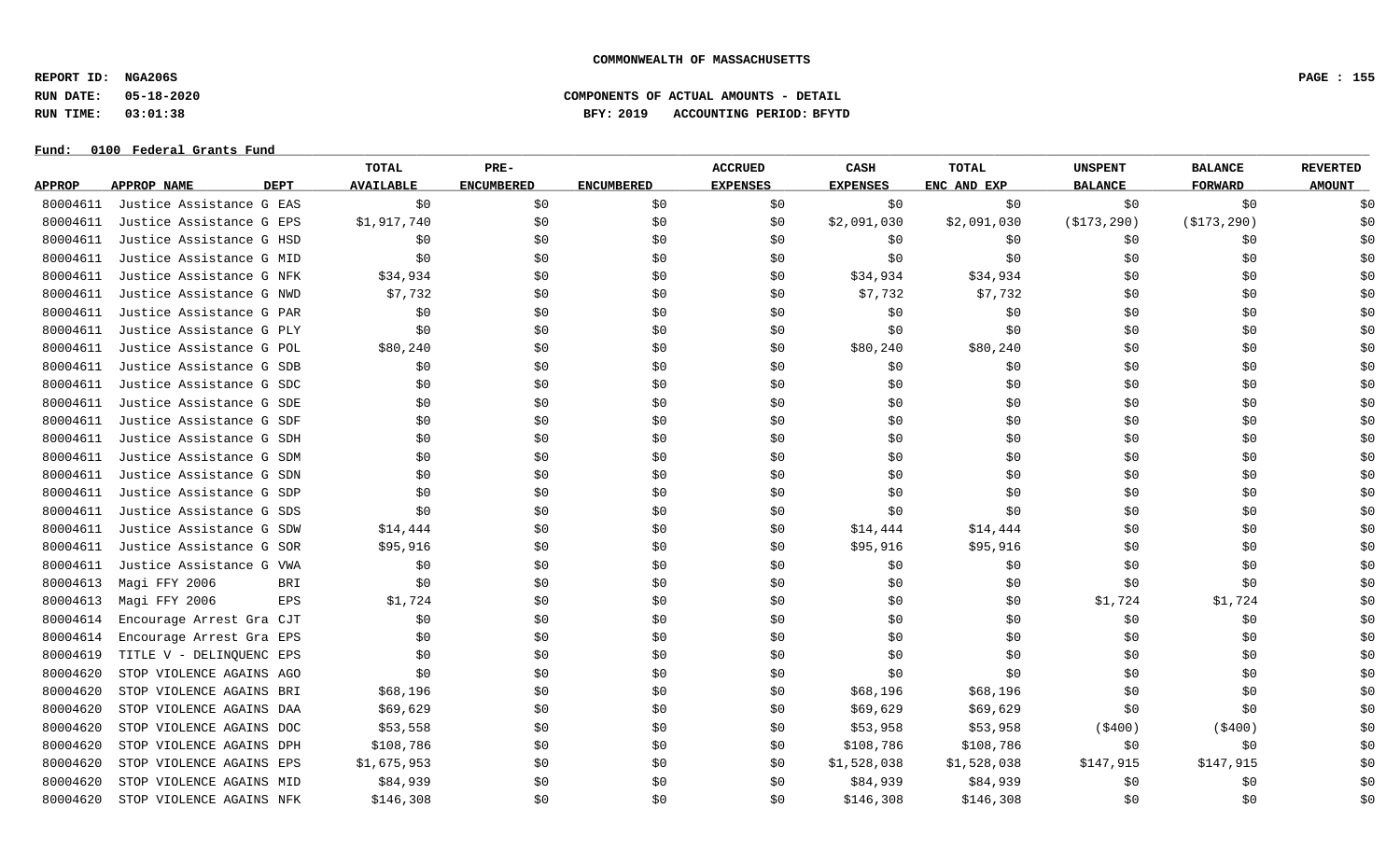**REPORT ID: NGA206S PAGE : 156**

### **RUN DATE: 05-18-2020 COMPONENTS OF ACTUAL AMOUNTS - DETAIL RUN TIME: 03:01:38 BFY: 2019 ACCOUNTING PERIOD: BFYTD**

|               |                                   | <b>TOTAL</b>     | PRE-              |                   | <b>ACCRUED</b>  | CASH            | <b>TOTAL</b> | <b>UNSPENT</b> | <b>BALANCE</b> | <b>REVERTED</b> |
|---------------|-----------------------------------|------------------|-------------------|-------------------|-----------------|-----------------|--------------|----------------|----------------|-----------------|
| <b>APPROP</b> | <b>APPROP NAME</b><br><b>DEPT</b> | <b>AVAILABLE</b> | <b>ENCUMBERED</b> | <b>ENCUMBERED</b> | <b>EXPENSES</b> | <b>EXPENSES</b> | ENC AND EXP  | <b>BALANCE</b> | <b>FORWARD</b> | <b>AMOUNT</b>   |
| 80004620      | STOP VIOLENCE AGAINS NWD          | \$73,122         | \$0               | \$0               | \$0             | \$73,122        | \$73,122     | \$0            | \$0            | \$0             |
| 80004620      | STOP VIOLENCE AGAINS PLY          | \$0              | \$0               | \$0               | \$0             | \$0             | \$0          | \$0            | \$0            | \$0             |
| 80004620      | STOP VIOLENCE AGAINS SDH          | \$22,760         | \$0               | \$0               | \$0             | \$22,760        | \$22,760     | \$0            | \$0            | \$0             |
| 80004620      | STOP VIOLENCE AGAINS TRC          | \$63,458         | \$0               | \$0               | SO.             | \$63,458        | \$63,458     | \$0            | \$0            | \$0             |
| 80004620      | STOP VIOLENCE AGAINS WES          | $($ \$8)         | \$0               | \$0               | \$0             | \$0             | \$0          | $($ \$8)       | $($ \$8)       | \$0             |
| 80004622      | FFY15 Residential Su BSD          | \$15,500         | \$0               | \$0               | SO.             | \$15,500        | \$15,500     | \$0            | \$0            | \$0             |
| 80004622      | FFY15 Residential Su DOC          | \$22,497         | \$0               | \$0               | \$0             | \$22,497        | \$22,497     | \$0            | \$0            | \$0             |
| 80004622      | FFY15 Residential Su EPS          | \$27,171         | \$0               | \$0               | \$0             | \$26,079        | \$26,079     | \$1,092        | \$1,092        | \$0             |
| 80004622      | FFY15 Residential Su HSD          | \$4,235          | \$0               | \$0               | \$0             | \$4,235         | \$4,235      | \$0            | \$0            | \$0             |
| 80004622      | FFY15 Residential Su SDB          | \$18,625         | \$0               | \$0               | \$0             | \$18,625        | \$18,625     | \$0            | \$0            | \$0             |
| 80004622      | FFY15 Residential Su SDC          | \$25,000         | \$0               | \$0               | \$0             | \$25,000        | \$25,000     | \$0            | \$0            | \$0             |
| 80004622      | FFY15 Residential Su SDE          | \$0              | \$0               | \$0               | \$0             | \$0             | \$0          | \$0            | \$0            | \$0             |
| 80004622      | FFY15 Residential Su SDF          | \$24,570         | \$0               | \$0               | \$0             | \$24,570        | \$24,570     | \$0            | \$0            | \$0             |
| 80004622      | FFY15 Residential Su SDM          | \$16,480         | \$0               | \$0               | \$0             | \$16,480        | \$16,480     | \$0            | \$0            | \$0             |
| 80004622      | FFY15 Residential Su SDN          | \$13,340         | \$0               | \$0               | \$0             | \$13,340        | \$13,340     | \$0            | \$0            | \$0             |
| 80004622      | FFY15 Residential Su SDP          | \$15,090         | \$0               | \$0               | \$0             | \$16,000        | \$16,000     | ( \$910)       | ( \$910)       | \$0             |
| 80004622      | FFY15 Residential Su SDW          | \$9,394          | \$0               | \$0               | \$0             | \$9,394         | \$9,394      | \$0            | \$0            | \$0             |
| 80004623      | CRIMINAL HISTORY IMP EPS          | \$0              | \$0               | \$0               | \$0             | \$0             | \$0          | \$0            | \$0            | \$0             |
| 80004624      | STATE PRISONER RESID EPS          | \$204,986        | \$0               | \$0               | \$0             | \$0             | \$0          | \$204,986      | \$204,986      | \$0             |
| 80004625      | LOCAL LAW ENFORCEMEN EPS          | \$10,517         | \$0               | \$0               | \$0             | \$0             | \$0          | \$10,517       | \$10,517       | \$0             |
| 80004626      | VIOLENT OFFENDER INC EPS          | \$2,688          | \$0               | \$0               | \$0             | \$0             | \$0          | \$2,688        | \$2,688        | \$0             |
| 80004627      | FFY15 Sex Offender R EPS          | \$0              | \$0               | \$0               | \$0             | \$0             | \$0          | \$0            | \$0            | \$0             |
| 80004627      | FFY15 Sex Offender R SOR          | \$239,834        | \$0               | \$0               | \$0             | \$239,834       | \$239,834    | \$0            | \$0            | \$0             |
| 80004628      | National Criminal Hi EPS          | \$1,023,214      | \$0               | \$0               | \$0             | \$975,674       | \$975,674    | \$47,540       | \$47,540       | \$0             |
| 80004629      | NationalInstantCrimi EPS          | \$0              | \$0               | \$0               | \$0             | \$0             | \$0          | \$0            | \$0            | \$0             |
| 80004630      | FFY16 Countering Vio DOC          | \$270,479        | \$0               | \$0               | \$0             | \$270,479       | \$270,479    | \$0            | \$0            | \$0             |
| 80004630      | FFY16 Countering Vio EPS          | \$0              | \$0               | \$0               | \$0             | \$0             | \$0          | \$0            | \$0            | \$0             |
| 80004633      | MOTOR VEHICLE THEFT<br>EPS        | \$22,417         | \$0               | \$0               | \$0             | \$0             | \$0          | \$22,417       | \$22,417       | \$0             |
| 80004634      | JUVENILE ACCOUNTABIL EPS          | \$676            | \$0               | \$0               | \$0             | \$0             | \$0          | \$676          | \$676          | \$0             |
| 80004638      | INTERNET CRIMES AGAI AGO          | \$0              | \$0               | \$0               | \$0             | \$0             | \$0          | \$0            | \$0            | \$0             |
| 80004638      | INTERNET CRIMES AGAI EPS          | \$77,245         | \$0               | \$0               | \$0             | \$0             | \$0          | \$77,245       | \$77,245       | \$0             |
| 80004638      | INTERNET CRIMES AGAI POL          | \$0              | \$0               | \$0               | \$0             | \$0             | \$0          | \$0            | \$0            | \$0             |
| 80004639      | John Justice Grant<br>AGO         | \$3,988          | \$0               | \$0               | S0              | \$3,988         | \$3,988      | \$0            | \$0            | \$0             |
| 80004639      | John Justice Grant<br><b>CPC</b>  | \$19,939         | \$0               | \$0               | \$0             | \$19,939        | \$19,939     | \$0            | \$0            | \$0             |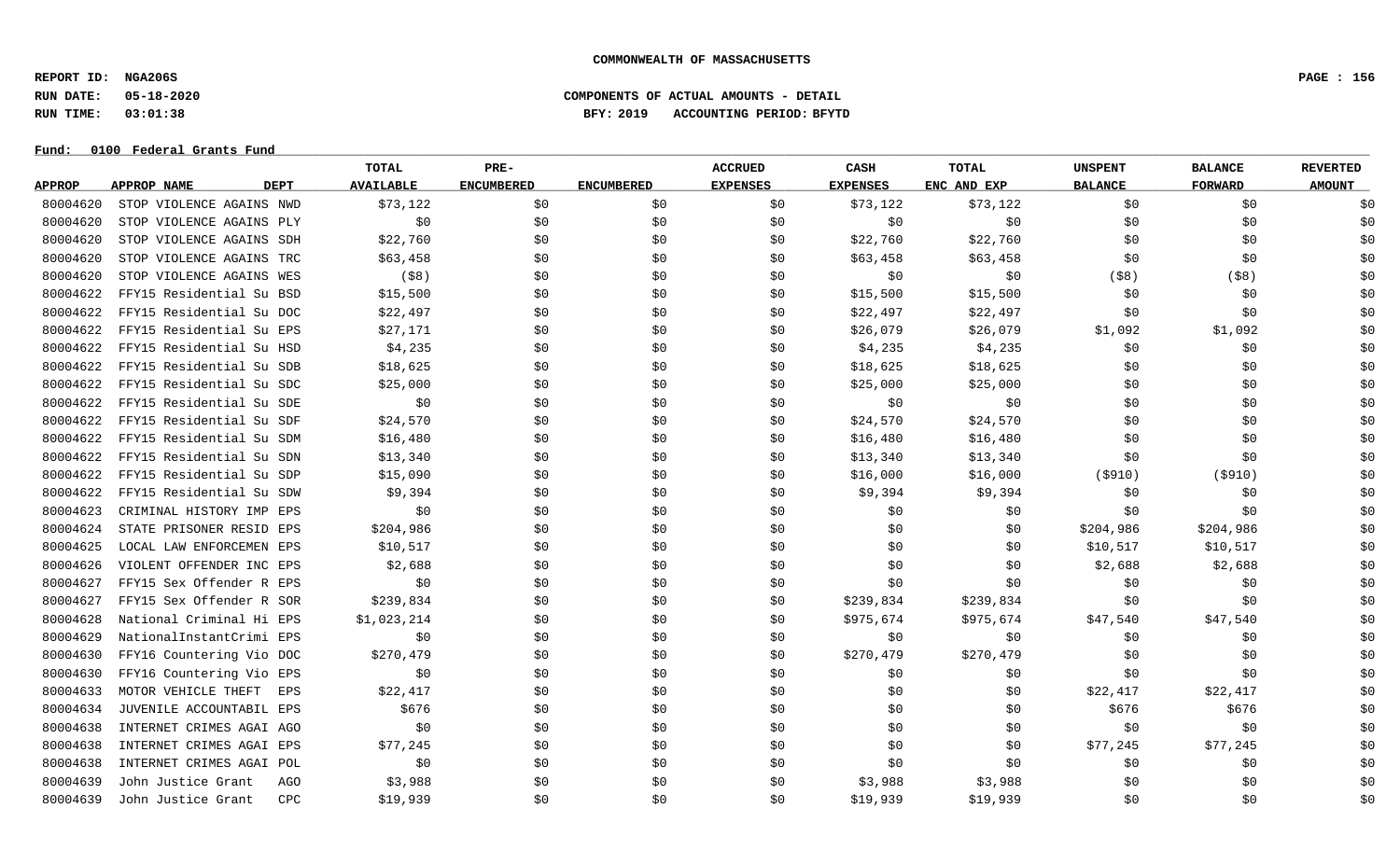**REPORT ID: NGA206S PAGE : 157**

**RUN DATE: 05-18-2020 COMPONENTS OF ACTUAL AMOUNTS - DETAIL**

**RUN TIME: 03:01:38 BFY: 2019 ACCOUNTING PERIOD: BFYTD**

|               |                           |             | <b>TOTAL</b>     | PRE-              |                   | <b>ACCRUED</b>  | CASH            | TOTAL       | <b>UNSPENT</b> | <b>BALANCE</b> | <b>REVERTED</b> |
|---------------|---------------------------|-------------|------------------|-------------------|-------------------|-----------------|-----------------|-------------|----------------|----------------|-----------------|
| <b>APPROP</b> | APPROP NAME               | <b>DEPT</b> | <b>AVAILABLE</b> | <b>ENCUMBERED</b> | <b>ENCUMBERED</b> | <b>EXPENSES</b> | <b>EXPENSES</b> | ENC AND EXP | <b>BALANCE</b> | <b>FORWARD</b> | <b>AMOUNT</b>   |
| 80004639      | John Justice Grant        | EPS         | \$4,597          | \$0               | \$0               | \$0             | \$3,495         | \$3,495     | \$1,102        | \$1,102        | \$0             |
| 80004639      | John Justice Grant        | MID         | \$7,976          | \$0               | \$0               | \$0             | \$7,976         | \$7,976     | \$0            | \$0            | \$0             |
| 80004639      | John Justice Grant        | SUF         | \$7,976          | \$0               | \$0               | \$0             | \$7,976         | \$7,976     | \$0            | \$0            | \$0             |
| 80004641      | Sex Offender Registr EPS  |             | \$0              | \$0               | \$0               | \$0             | \$0             | \$0\$       | \$0            | \$0            | \$0             |
| 80004643      | FFY2014 Prison Rape       | <b>DOC</b>  | \$96,996         | \$0               | \$0               | \$0             | \$96,996        | \$96,996    | \$0            | \$0            | \$0             |
| 80004643      | FFY2014 Prison Rape       | EPS         | \$0              | \$0               | \$0               | \$0             | \$0             | \$0         | \$0            | \$0            | \$0             |
| 80004644      | Prison Rape Eliminat EPS  |             | \$0              | \$0               | \$0               | \$0             | \$0             | \$0         | \$0            | \$0            | \$0             |
| 80004645      | FFY17 Support for Ad EPS  |             | \$16,769         | \$0               | \$0               | \$0             | \$16,769        | \$16,769    | \$0            | \$0            | \$0             |
| 80004645      | FFY17 Support for Ad SOR  |             | \$176,445        | \$0               | \$0               | \$0             | \$176,445       | \$176,445   | \$0            | \$0            | \$0             |
| 80004646      | FFY18VAWAAdmn, Courts BRI |             | \$46,959         | \$0               | \$0               | \$0             | \$46,959        | \$46,959    | \$0            | \$0            | \$0             |
| 80004646      | FFY18VAWAAdmn, Courts DAA |             | \$39,152         | \$0               | \$0\$             | \$0             | \$39,152        | \$39,152    | \$0            | \$0            | \$0             |
| 80004646      | FFY18VAWAAdmn, Courts DOC |             | \$13,020         | \$0               | \$0               | \$0             | \$13,020        | \$13,020    | \$0            | \$0            | \$0             |
| 80004646      | FFY18VAWAAdmn, Courts DPH |             | \$16,311         | \$0               | \$0               | \$0             | \$15,635        | \$15,635    | \$675          | \$675          | \$0             |
| 80004646      | FFY18VAWAAdmn, Courts EPS |             | \$789,071        | \$0               | \$0               | \$0             | \$789,071       | \$789,071   | \$0            | \$0            | \$0             |
| 80004646      | FFY18VAWAAdmn, Courts MID |             | \$38,744         | \$0               | \$0               | \$0             | \$38,744        | \$38,744    | \$0            | \$0            | \$0             |
| 80004646      | FFY18VAWAAdmn, Courts NFK |             | \$99,349         | \$0               | \$0               | \$0             | \$99,349        | \$99,349    | \$0            | \$0            | \$0             |
| 80004646      | FFY18VAWAAdmn, Courts NWD |             | \$33,041         | \$0               | \$0               | \$0             | \$33,041        | \$33,041    | \$0            | \$0            | \$0             |
| 80004646      | FFY18VAWAAdmn, Courts SDH |             | \$8,948          | \$0               | \$0               | \$0             | \$13,698        | \$13,698    | ( \$4, 750)    | ( \$4, 750)    | \$0             |
| 80004646      | FFY18VAWAAdmn, Courts TRC |             | \$63,620         | \$0               | \$0               | \$0             | \$63,620        | \$63,620    | \$0            | \$0            | \$0             |
| 80004666      | FFY18 Sexual Assault EPS  |             | \$0              | \$0               | \$0               | \$0             | \$0             | \$0\$       | \$0            | \$0            | \$0             |
| 80004690      | JUSTICE INFO TECHNOL EPS  |             | \$15,207         | \$0               | \$0               | \$0             | \$0             | \$0         | \$15,207       | \$15,207       | \$0             |
| 80004691      | STATE HOMELAND SECUR EPS  |             | \$31,667         | \$0               | \$0               | \$0             | \$0             | \$0         | \$31,667       | \$31,667       | \$0             |
| 80004692      | HOMELAND SECURITY II BSB  |             | \$0              | \$0               | \$0               | \$0             | \$0             | \$0         | \$0            | \$0            | \$0             |
| 80004692      | HOMELAND SECURITY II BSD  |             | \$0              | \$0               | \$0\$             | \$0             | \$0             | \$0         | \$0            | \$0            | \$0             |
| 80004692      | HOMELAND SECURITY II CDA  |             | \$214,636        | \$0               | \$0               | \$0             | \$213,111       | \$213,111   | \$1,525        | \$1,525        | \$0             |
| 80004692      | HOMELAND SECURITY II CJT  |             | \$38,143         | \$0               | \$0               | \$0             | \$38,143        | \$38,143    | \$0            | \$0            | \$0             |
| 80004692      | HOMELAND SECURITY II DFS  |             | \$38,868         | \$0               | \$0               | \$0             | \$38,868        | \$38,868    | \$0            | \$0            | \$0             |
| 80004692      | HOMELAND SECURITY II DOC  |             | \$0              | \$0               | \$0               | \$0             | \$0             | \$0         | \$0            | \$0            | \$0             |
| 80004692      | HOMELAND SECURITY II EPS  |             | \$4,940,198      | \$0               | \$0               | \$0             | \$4,935,978     | \$4,935,978 | \$4,220        | \$4,220        | \$0             |
| 80004692      | HOMELAND SECURITY II EQE  |             | \$80,616         | \$0               | \$0               | \$0             | \$80,616        | \$80,616    | \$0            | \$0            | \$0             |
| 80004692      | HOMELAND SECURITY II OHA  |             | \$112,184        | \$0               | \$0               | \$0             | \$112,184       | \$112,184   | \$0            | \$0            | \$0             |
| 80004692      | HOMELAND SECURITY II PAR  |             | \$40,867         | \$0               | \$0               | \$0             | \$40,867        | \$40,867    | \$0            | \$0            | \$0             |
| 80004692      | HOMELAND SECURITY II POL  |             | \$34,521         | \$0               | \$0               | \$0             | \$34,521        | \$34,521    | \$0            | \$0            | \$0             |
| 80004692      | HOMELAND SECURITY II SDC  |             | \$1,954          | \$0               | \$0               | \$0             | \$1,954         | \$1,954     | \$0            | \$0            | \$0             |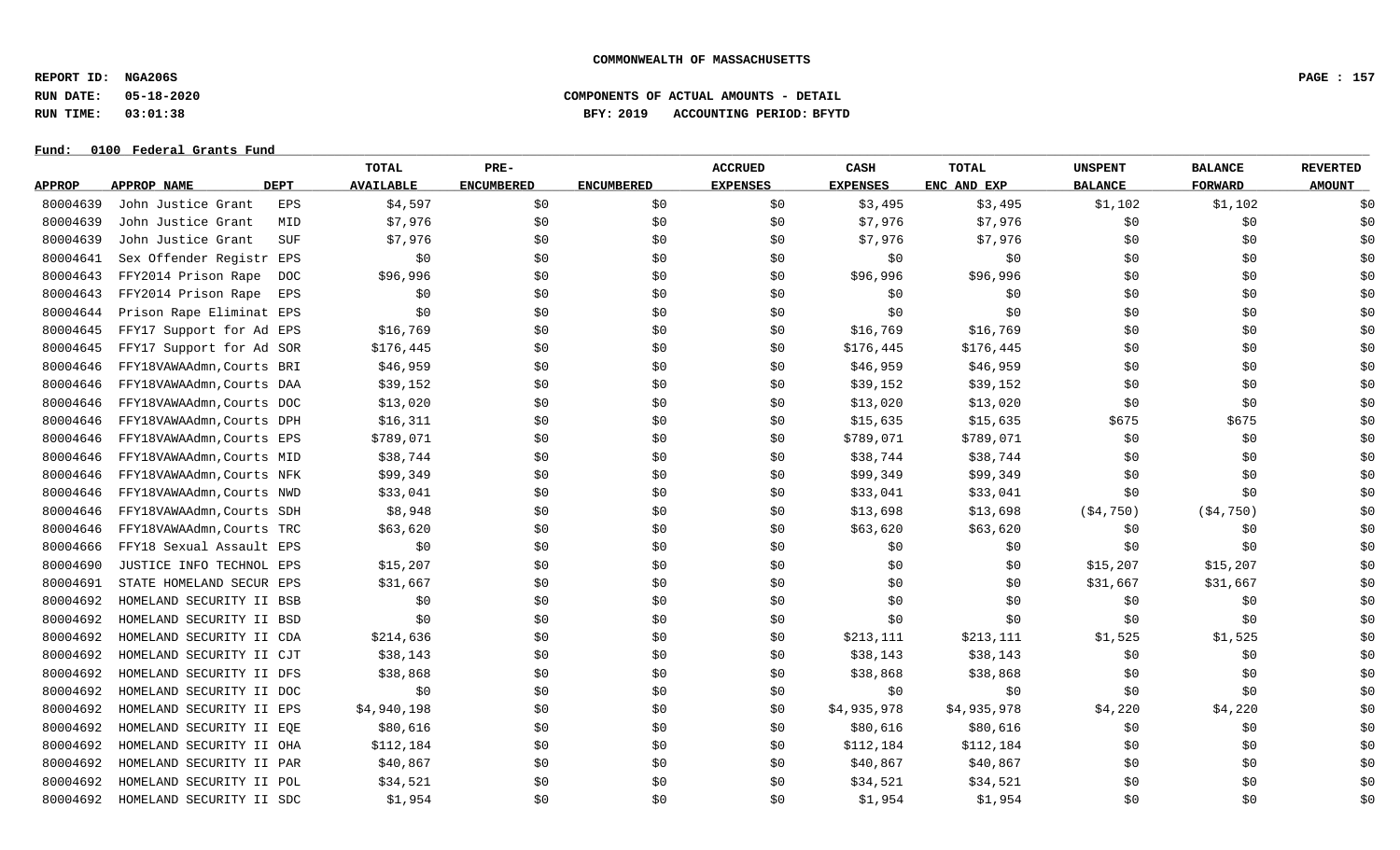**REPORT ID: NGA206S PAGE : 158**

# **RUN DATE: 05-18-2020 COMPONENTS OF ACTUAL AMOUNTS - DETAIL RUN TIME: 03:01:38 BFY: 2019 ACCOUNTING PERIOD: BFYTD**

|               |                                   | TOTAL            | PRE-              |                   | <b>ACCRUED</b>  | <b>CASH</b>     | <b>TOTAL</b> | <b>UNSPENT</b> | <b>BALANCE</b> | <b>REVERTED</b> |
|---------------|-----------------------------------|------------------|-------------------|-------------------|-----------------|-----------------|--------------|----------------|----------------|-----------------|
| <b>APPROP</b> | <b>DEPT</b><br><b>APPROP NAME</b> | <b>AVAILABLE</b> | <b>ENCUMBERED</b> | <b>ENCUMBERED</b> | <b>EXPENSES</b> | <b>EXPENSES</b> | ENC AND EXP  | <b>BALANCE</b> | <b>FORWARD</b> | <b>AMOUNT</b>   |
| 80004692      | HOMELAND SECURITY II SDM          | \$0              | \$0               | \$0               | \$0             | \$0             | \$0          | \$0            | \$0            | \$0             |
| 80004692      | HOMELAND SECURITY II SDN          | \$0              | \$0               | \$0               | \$0             | \$0             | \$0          | \$0            | \$0            | \$0             |
| 80004693      | PROJECT SAFE NEIGHBO EAS          | \$0              | \$0               | \$0               | \$0             | \$0             | \$0          | \$0            | \$0            | \$0             |
| 80004693      | PROJECT SAFE NEIGHBO EPS          | \$29,869         | \$0               | \$0               | \$0             | \$28,318        | \$28,318     | \$1,551        | \$1,551        | \$0             |
| 80004693      | PROJECT SAFE NEIGHBO NOR          | \$0              | \$0               | \$0               | \$0             | \$0             | \$0          | \$0            | \$0            | \$0             |
| 80004693      | PROJECT SAFE NEIGHBO PLY          | \$167,752        | \$0               | \$0               | \$0             | \$167,434       | \$167,434    | \$317          | \$317          | \$0             |
| 80004694      | URBAN AREAS SECURITY EPS          | \$99,020         | \$0               | \$0               | \$0             | \$0             | \$0          | \$99,020       | \$99,020       | \$0             |
| 80004694      | URBAN AREAS SECURITY POL          | \$0              | \$0               | \$0               | \$0             | \$0             | \$0          | \$0            | \$0            | \$0             |
| 80004695      | Buffer Zone Protecti EPS          | ( \$1, 274 )     | \$0               | \$0               | \$0             | \$0             | \$0          | ( \$1, 274 )   | ( \$1, 274 )   | \$0             |
| 80004697      | PUBLIC SAFETY INTERO EPS          | \$8,813          | \$0               | \$0               | \$0             | \$0             | \$0          | \$8,813        | \$8,813        | \$0             |
| 80004701      | Port Security Grant<br>EPS        | \$0              | \$0               | \$0               | \$0             | \$0             | \$0          | \$0            | \$0            | \$0             |
| 80004703      | 08 Regional Catastro EPS          | \$0              | \$0               | \$0               | \$0             | \$0             | \$0          | \$0            | \$0            | \$0             |
| 80004705      | FY09 Emergency Manag EPS          | \$0              | \$0               | \$0               | \$0             | \$0             | \$0          | \$0            | \$0            | \$0             |
| 80004706      | Emergency Operation<br>EPS        | \$0              | \$0               | \$0               | \$0             | \$0             | \$0          | \$0            | \$0            | \$0             |
| 80004707      | Non Profit Security<br>EPS        | \$71,173         | \$0               | \$0               | \$0             | \$71,173        | \$71,173     | \$0            | \$0            | \$0             |
| 80004794      | Urban Areas Initiati BSB          | \$0              | \$0               | \$0               | \$0             | \$0             | \$0          | \$0            | \$0            | \$0             |
| 80004794      | Urban Areas Initiati BSD          | \$0              | \$0               | \$0               | \$0             | \$0             | \$0          | \$0            | \$0            | \$0             |
| 80004794      | Urban Areas Initiati CDA          | \$3,106          | \$0               | \$0               | \$0             | \$3,106         | \$3,106      | \$0            | \$0            | \$0             |
| 80004794      | Urban Areas Initiati CME          | \$0              | \$0               | \$0               | \$0             | \$0             | \$0          | \$0            | \$0            | \$0             |
| 80004794      | Urban Areas Initiati DFS          | \$0              | \$0               | \$0               | \$0             | \$0             | \$0          | \$0            | \$0            | \$0             |
| 80004794      | Urban Areas Initiati EPS          | \$10,732,863     | \$0               | \$0               | \$0             | \$10,718,949    | \$10,718,949 | \$13,914       | \$13,914       | \$0             |
| 80004794      | Urban Areas Initiati EOE          | \$12,523         | \$0               | \$0               | \$0             | \$12,523        | \$12,523     | \$0            | \$0            | \$0             |
| 80004794      | Urban Areas Initiati OHA          | \$10,044         | \$0               | \$0               | \$0             | \$10,044        | \$10,044     | \$0            | \$0            | \$0             |
| 80004794      | Urban Areas Initiati POL          | \$2,180,386      | \$0               | \$0               | \$0             | \$2,180,386     | \$2,180,386  | \$0            | \$0            | \$0             |
| 80004794      | Urban Areas Initiati SDM          | \$0              | \$0               | \$0               | \$0             | \$0             | \$0          | \$0            | \$0            | \$0             |
| 80004794      | Urban Areas Initiati SDN          | \$0              | \$0               | \$0               | \$0             | \$0             | \$0          | \$0            | \$0            | \$0             |
| 80004799      | FY11 Citizen Corp Gr EPS          | \$19             | \$0               | \$0               | \$0             | \$0             | \$0          | \$19           | \$19           | \$0             |
| 80004804      | STATE AGENCY PROGRAM CJT          | \$9,333          | \$0               | \$0               | \$0             | \$24,115        | \$24,115     | ( \$14, 783)   | ( \$14, 783)   | \$0             |
| 80004804      | STATE AGENCY PROGRAM DAA          | \$61,545         | \$0               | \$0               | \$0             | \$64,961        | \$64,961     | $($ \$3,415)   | ( \$3, 415)    | \$0             |
| 80004804      | STATE AGENCY PROGRAM DOT          | \$0              | \$0               | \$0               | \$0             | \$0             | \$0          | \$0            | \$0            | \$0             |
| 80004804      | STATE AGENCY PROGRAM DPH          | \$0              | \$0               | \$0               | \$0             | \$0             | \$0          | \$0            | \$0            | \$0             |
| 80004804      | STATE AGENCY PROGRAM EPS          | \$3,743,990      | \$0               | \$0               | \$0             | \$3,507,328     | \$3,507,328  | \$236,662      | \$236,662      | \$0             |
| 80004804      | STATE AGENCY PROGRAM POL          | \$385,692        | \$0               | \$0               | SO.             | \$568,002       | \$568,002    | ( \$182, 310)  | ( \$182, 310)  | \$0             |
| 80004804      | STATE AGENCY PROGRAM TRE          | (50)             | \$0               | \$0               | \$0             | \$0             | \$0          | (50)           | (50)           | \$0             |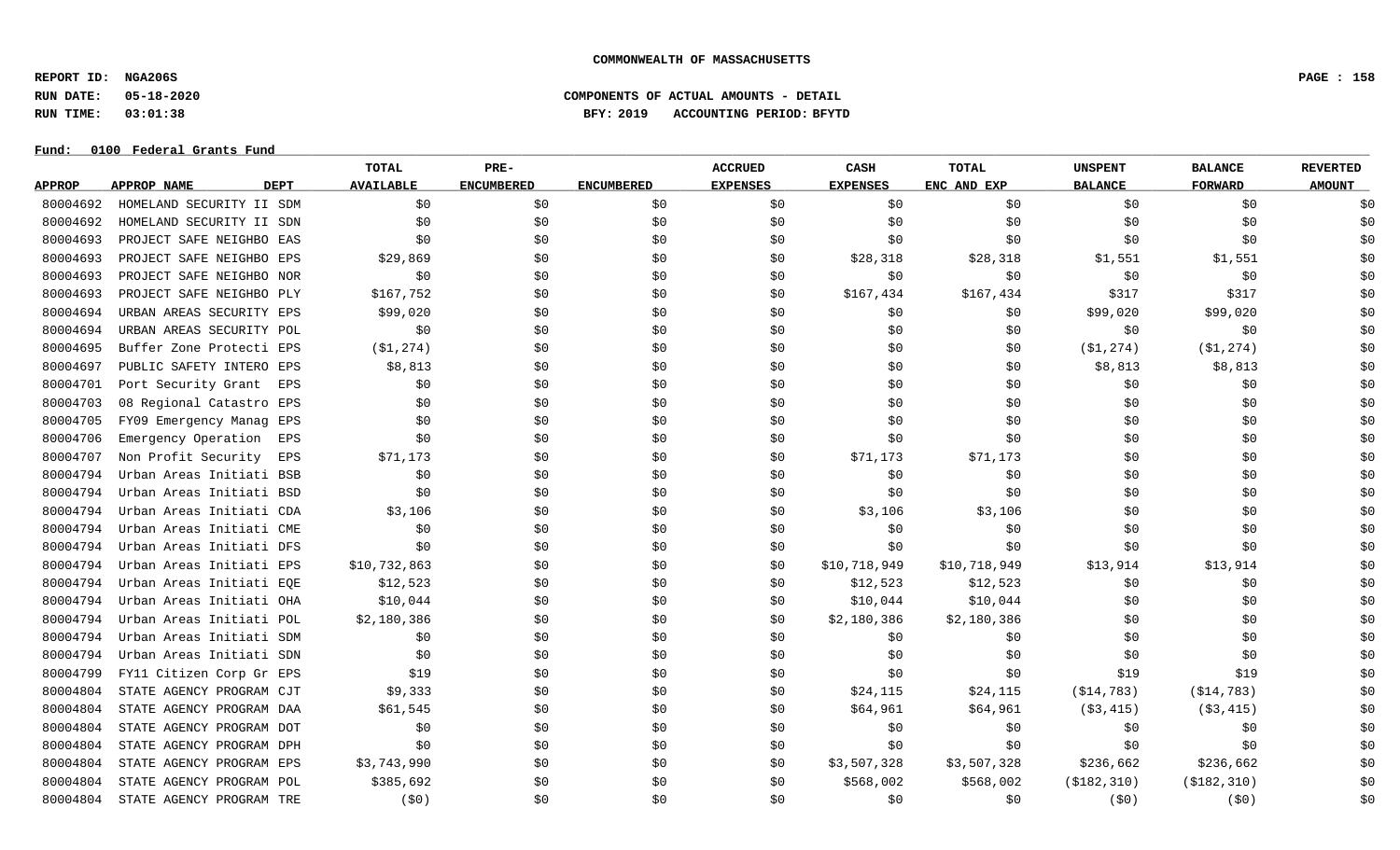**REPORT ID: NGA206S PAGE : 159**

# **RUN DATE: 05-18-2020 COMPONENTS OF ACTUAL AMOUNTS - DETAIL RUN TIME: 03:01:38 BFY: 2019 ACCOUNTING PERIOD: BFYTD**

|               |                                   | TOTAL                    | PRE-              |                   | <b>ACCRUED</b>  | CASH            | <b>TOTAL</b> | <b>UNSPENT</b> | <b>BALANCE</b> | <b>REVERTED</b> |
|---------------|-----------------------------------|--------------------------|-------------------|-------------------|-----------------|-----------------|--------------|----------------|----------------|-----------------|
| <b>APPROP</b> | <b>APPROP NAME</b><br><b>DEPT</b> | <b>AVAILABLE</b>         | <b>ENCUMBERED</b> | <b>ENCUMBERED</b> | <b>EXPENSES</b> | <b>EXPENSES</b> | ENC AND EXP  | <b>BALANCE</b> | <b>FORWARD</b> | <b>AMOUNT</b>   |
| 80004805      | Map 21 405 Programs<br>CJT        | \$189,676                | \$0               | \$0\$             | \$0             | \$294,761       | \$294,761    | ( \$105,085)   | ( \$105,085)   | \$0             |
| 80004805      | Map 21 405 Programs               | \$83,228<br>DAA          | \$0               | \$0               | \$0             | \$87,610        | \$87,610     | ( \$4, 382)    | ( \$4, 382)    | \$0             |
| 80004805      | Map 21 405 Programs               | \$162,407<br><b>DOT</b>  | \$0               | \$0               | \$0             | \$195,680       | \$195,680    | $($ \$33,273)  | $($ \$33,273)  | \$0             |
| 80004805      | Map 21 405 Programs               | \$146,011<br>DPH         | \$0               | \$0               | \$0             | \$163,173       | \$163, 173   | ( \$17, 162)   | ( \$17, 162)   | \$0             |
| 80004805      | Map 21 405 Programs               | \$1,928,558<br>EPS       | \$0               | \$0               | \$0             | \$2,590,312     | \$2,590,312  | ( \$661, 754)  | ( \$661, 754)  | \$0             |
| 80004805      | Map 21 405 Programs               | \$1,027,887<br>POL       | \$0               | \$0               | \$0             | \$1,103,810     | \$1,103,810  | ( \$75, 922)   | ( \$75, 922)   | \$0             |
| 80004805      | Map 21 405 Programs               | \$0<br>TRC               | \$0               | \$0               | \$0             | \$10,742        | \$10,742     | ( \$10, 742)   | ( \$10, 742)   | \$0             |
| 80004805      | Map 21 405 Programs               | \$142,808<br>TRE         | \$0               | \$0               | \$0             | \$147,793       | \$147,793    | ( \$4, 985)    | (\$4,985)      | \$0             |
| 80004806      | Fast Act 1906 Prohib EPS          | \$0                      | \$0               | \$0               | \$0             | \$0             | \$0          | \$0            | \$0            | \$0             |
| 80004826      | State and Local Impl EPS          | \$311,975                | \$0               | \$0               | \$0             | \$290,466       | \$290,466    | \$21,508       | \$21,508       | \$0             |
| 80004834      | OLDER ROAD USERS HW               | \$75,162<br>EPS          | \$0               | \$0               | \$0             | \$0             | \$0          | \$75,162       | \$75,162       | \$0             |
| 80004839      | Enforcing Underage D EPS          | \$1,702                  | \$0               | \$0               | \$0             | \$0             | \$0\$        | \$1,702        | \$1,702        | \$0             |
| 80004840      | Enforce UD Laws                   | ( \$6,052)<br><b>EPS</b> | \$0               | \$0               | \$0             | \$0             | \$0          | ( \$6,052)     | ( \$6,052)     | \$0             |
| 80004841      | Fatality Analysis Re DOT          | \$54,302                 | \$0               | \$0               | \$0             | \$60,009        | \$60,009     | ( \$5, 707)    | ( \$5,707)     | \$0             |
| 80004841      | Fatality Analysis Re EPS          | \$0                      | \$0               | \$0               | \$0             | \$0             | \$0          | \$0            | \$0            | \$0             |
| 80004842      | Click It or Ticket N EPS          | \$1,678                  | \$0               | \$0               | \$0             | \$0             | \$0          | \$1,678        | \$1,678        | \$0             |
| 80004842      | Click It or Ticket N POL          | \$0                      | \$0               | \$0               | \$0             | \$0             | \$0          | \$0            | \$0            | \$0             |
| 80004845      | Texting Ban Enforcem EPS          | \$5                      | \$0               | \$0               | \$0             | \$0             | \$0          | \$5            | \$5            | \$0             |
| 80005700      | FY11 Metropolitan Me EPS          | \$0                      | \$0               | \$0               | \$0             | \$0             | \$0          | \$0            | \$0            | \$0             |
| 81000209      | REGION 1 TRAINING AC POL          | \$2                      | \$0               | \$0               | \$0             | \$0             | \$0          | \$2            | \$2            | \$0             |
| 81000210      | MOTOR CARRIER SAFETY POL          | \$378                    | \$0               | \$0               | \$0             | \$0             | \$0          | \$378          | \$378          | \$0             |
| 81000212      | FMCSA Motorcoach & V POL          | \$89,890                 | \$0               | \$0               | \$0             | \$89,890        | \$89,890     | \$0            | \$0            | \$0             |
| 81000215      | Federal Motor Carrie POL          | \$177                    | \$0               | \$0               | \$0             | \$0             | \$0          | \$177          | \$177          | \$0             |
| 81000216      | Federal Motor Carrie POL          | \$2,650                  | \$0               | \$0               | \$0             | \$0             | \$0          | \$2,650        | \$2,650        | \$0             |
| 81000217      | Federal Motor Carrie POL          | \$1,100                  | \$0               | \$0               | \$0             | \$0             | \$0          | \$1,100        | \$1,100        | \$0             |
| 81002010      | Federal Motor Carrie DOT          | \$183,238                | \$0               | \$0               | \$0             | \$183,238       | \$183,238    | \$0            | \$0            | \$0             |
| 81002010      | Federal Motor Carrie POL          | \$3,786,518              | \$0               | \$0               | \$0             | \$3,823,306     | \$3,823,306  | ( \$36, 787)   | ( \$36, 787)   | \$0             |
| 81002021      | FMCSA Safety Admin D POL          | \$0                      | \$0               | \$0               | \$0             | \$0             | \$0          | \$0            | \$0            | \$0             |
| 81002023      | Federal Motor Carrie POL          | \$0                      | \$0               | \$0               | \$0             | \$0             | \$0          | \$0            | \$0            | \$0             |
| 81002058      | N.E.S.P.A.C. - REGIO POL          | \$0                      | \$0               | \$0               | \$0             | \$0             | \$0          | \$0            | \$0            | \$0             |
| 81002640      | ICAC Continuation                 | \$24,449<br>AGO          | \$0               | \$0               | \$0             | \$24,449        | \$24,449     | \$0            | \$0            | \$0             |
| 81002640      | ICAC Continuation                 | \$20,476<br><b>BER</b>   | \$0               | \$0               | \$0             | \$20,476        | \$20,476     | \$0            | \$0            | \$0             |
| 81002640      | ICAC Continuation                 | \$320,771<br>POL         | \$0               | \$0               | \$0             | \$319,548       | \$319,548    | \$1,222        | \$1,222        | \$0             |
| 81002642      | FFY16 Wounded VET Hi POL          | \$0                      | \$0               | \$0               | \$0             | \$0             | \$0          | \$0            | \$0            | \$0             |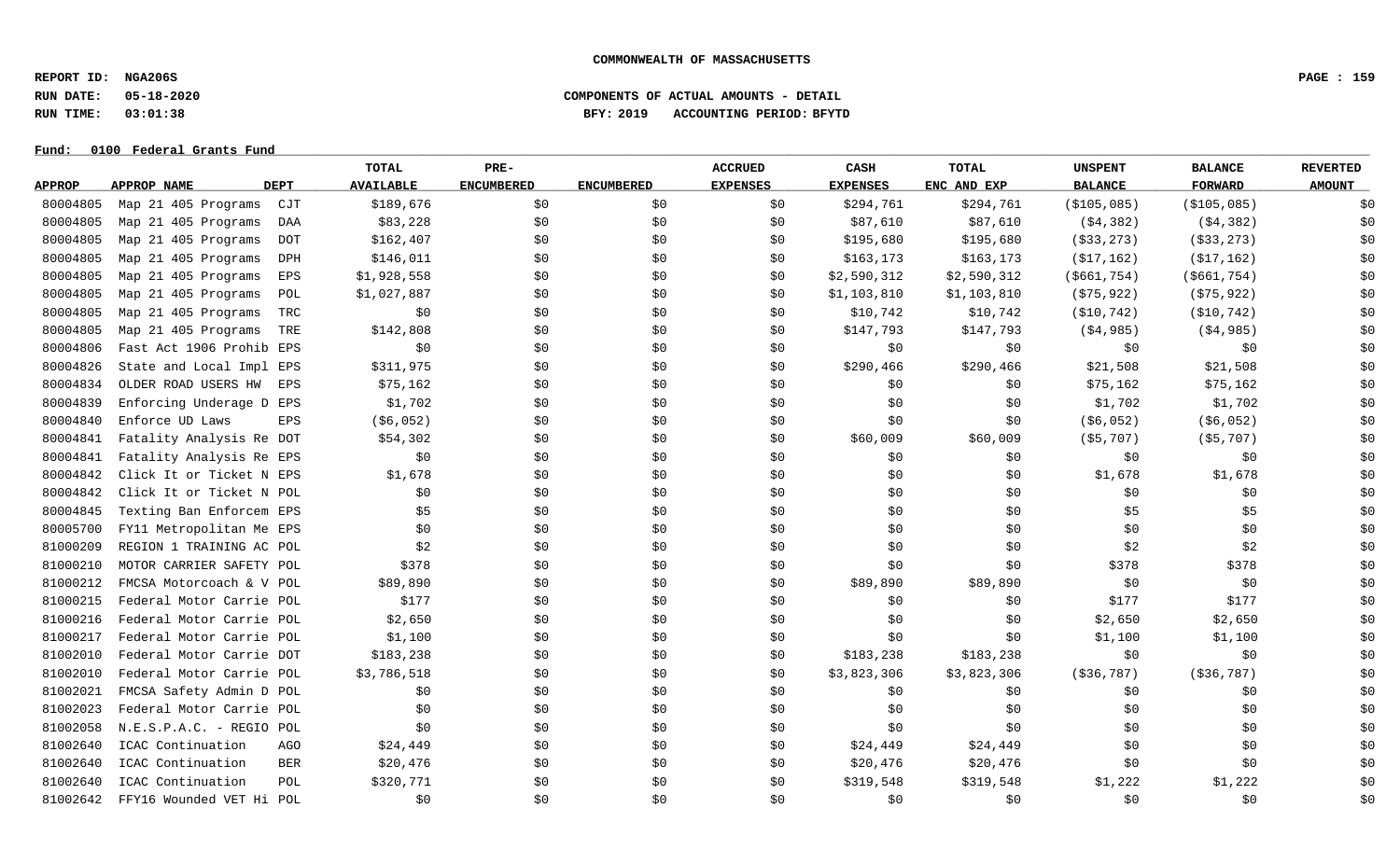**REPORT ID: NGA206S PAGE : 160**

# **RUN DATE: 05-18-2020 COMPONENTS OF ACTUAL AMOUNTS - DETAIL RUN TIME: 03:01:38 BFY: 2019 ACCOUNTING PERIOD: BFYTD**

|               |                                   | TOTAL            | PRE-              |                   | <b>ACCRUED</b>  | CASH            | <b>TOTAL</b> | <b>UNSPENT</b> | <b>BALANCE</b> | <b>REVERTED</b> |
|---------------|-----------------------------------|------------------|-------------------|-------------------|-----------------|-----------------|--------------|----------------|----------------|-----------------|
| <b>APPROP</b> | <b>APPROP NAME</b><br><b>DEPT</b> | <b>AVAILABLE</b> | <b>ENCUMBERED</b> | <b>ENCUMBERED</b> | <b>EXPENSES</b> | <b>EXPENSES</b> | ENC AND EXP  | <b>BALANCE</b> | <b>FORWARD</b> | <b>AMOUNT</b>   |
| 81003412      | FFY16 BAND14SPECTRUM POL          | \$0              | \$0               | \$0\$             | \$0             | \$0             | \$0          | \$0            | \$0            | \$0             |
| 81009702      | Port Security Grant<br>POL        | \$0              | \$0               | \$0               | \$0             | \$0             | \$0          | \$0            | \$0            | \$0             |
| 81009703      | NATIONAL INCIDENT BA POL          | \$16, 253        | \$0               | \$0               | \$0             | \$0             | \$0          | \$16, 253      | \$16, 253      | \$0             |
| 81009704      | FY14 Port Security G POL          | \$0              | \$0               | \$0               | \$0             | \$0             | \$0          | \$0            | \$0            | \$0             |
| 81009706      | CANNABIS ERADICATE/C POL          | \$753            | \$0               | \$0               | \$0             | \$0             | \$0          | \$753          | \$753          | \$0             |
| 81009707      | FY15 Port Security G POL          | \$104,697        | \$0               | \$0               | \$0             | \$104,697       | \$104,697    | \$0            | \$0            | \$0             |
| 81009708      | FFY16 Port Security<br>POL        | \$0              | \$0               | \$0\$             | \$0             | \$0             | \$0          | \$0            | \$0            | \$0             |
| 81009709      | Port Security Grant<br>POL        | \$0              | \$0               | \$0               | \$0             | \$0             | \$0          | \$0            | \$0            | \$0             |
| 81009710      | FY18 Port Security G POL          | \$26,170         | \$0               | \$0\$             | \$0             | \$26,170        | \$26,170     | \$0            | \$0            | \$0             |
| 81009725      | Paul Coverdell NFS<br>POL         | \$18             | \$0               | \$0               | \$0             | \$0             | \$0          | \$18           | \$18           | \$0             |
| 81009729      | Coverdell Forensic S POL          | \$470            | \$0               | \$0               | \$0             | \$0             | \$0          | \$470          | \$470          | \$0             |
| 81009753      | 12 DNA Backlog Reduc POL          | \$0              | \$0               | \$0               | \$0             | \$0             | \$0          | \$0            | \$0            | \$0             |
| 81009754      | '13 DNA Backlog Redu POL          | \$0              | \$0               | \$0               | \$0             | \$0             | \$0          | \$0            | \$0            | \$0             |
| 81009755      | '13 Paul Coverdell P POL          | \$0              | \$0               | \$0               | \$0             | \$0             | \$0          | \$0            | \$0            | \$0             |
| 81009756      | FFY14 Paul Coverdell POL          | \$46             | \$0               | \$0               | \$0             | \$0             | \$0          | \$46           | \$46           | \$0             |
| 81009757      | FF14 Forensic DNA Ba POL          | \$0              | \$0               | \$0               | \$0             | \$0             | \$0          | \$0            | \$0            | \$0             |
| 81009758      | FFY15 Forensic DNA B POL          | \$0              | \$0               | \$0               | \$0             | \$0             | \$0          | \$0            | \$0            | \$0             |
| 81009759      | FY15 Paul Coverdell POL           | \$0              | \$0               | \$0               | \$0             | \$0             | \$0          | \$0            | \$0            | \$0             |
| 81009760      | FFY16 PAUL COVERDELL CME          | \$0              | \$0               | \$0               | \$0             | \$0             | \$0          | \$0            | \$0            | \$0             |
| 81009760      | FFY16 PAUL COVERDELL POL          | \$0              | \$0               | \$0               | \$0             | \$0             | \$0          | \$0            | \$0            | \$0             |
| 81009761      | FFY16 Forensic DNA B POL          | \$602,898        | \$0               | \$0               | \$0             | \$602,898       | \$602,898    | \$0            | \$0            | \$0             |
| 81009762      | FFY17 Paul Coverdell CME          | \$27,848         | \$0               | \$0               | \$0             | \$27,848        | \$27,848     | \$0            | \$0            | \$0             |
| 81009762      | FFY17 Paul Coverdell POL          | \$105, 287       | \$0               | \$0               | \$0             | \$105,287       | \$105,287    | \$0            | \$0            | \$0             |
| 81009763      | FY17 DNA Capacity En POL          | \$646,631        | \$0               | \$0               | \$0             | \$646,631       | \$646,631    | \$0            | \$0            | \$0             |
| 81009764      | FFY17 DNA CAPACITY E POL          | \$0              | \$0               | \$0\$             | \$0             | \$0             | \$0          | \$0            | \$0            | \$0             |
| 81009765      | FY18 DNA Capacity En POL          | \$49,006         | \$0               | \$0               | \$0             | \$49,006        | \$49,006     | \$0            | \$0            | \$0             |
| 81009766      | FFY18 Paul Coverdell CME          | \$11,050         | \$0               | \$0               | \$0             | \$11,050        | \$11,050     | \$0            | \$0            | \$0             |
| 81009766      | FFY18 Paul Coverdell POL          | \$258,703        | \$0               | \$0               | \$0             | \$258,703       | \$258,703    | \$0            | \$0            | \$0             |
| 83241505      | USFA/NFA STATE FIRE<br>DFS        | \$20,000         | \$0               | \$0               | \$0             | \$20,000        | \$20,000     | \$0            | \$0            | \$0             |
| 83249702      | FY2017 Assistance to DFS          | \$434,783        | \$0               | \$0               | \$0             | \$434,783       | \$434,783    | \$0            | \$0            | \$0             |
| 83249703      | FY16 Assistance to F DFS          | \$0              | \$0               | \$0               | \$0             | \$0             | \$0          | \$0            | \$0            | \$0             |
| 83249704      | FY15 Assistance to F DFS          | \$0              | \$0               | \$0               | \$0             | \$0             | \$0          | \$0            | \$0            | \$0             |
| 83249705      | FY2014 Assistance to DFS          | \$1              | \$0               | \$0               | \$0             | \$0             | \$0          | \$1            | \$1            | \$0             |
| 83249706      | FY2013 Assistance to DFS          | \$0              | \$0               | \$0               | \$0             | \$0             | \$0          | \$0            | \$0            | \$0             |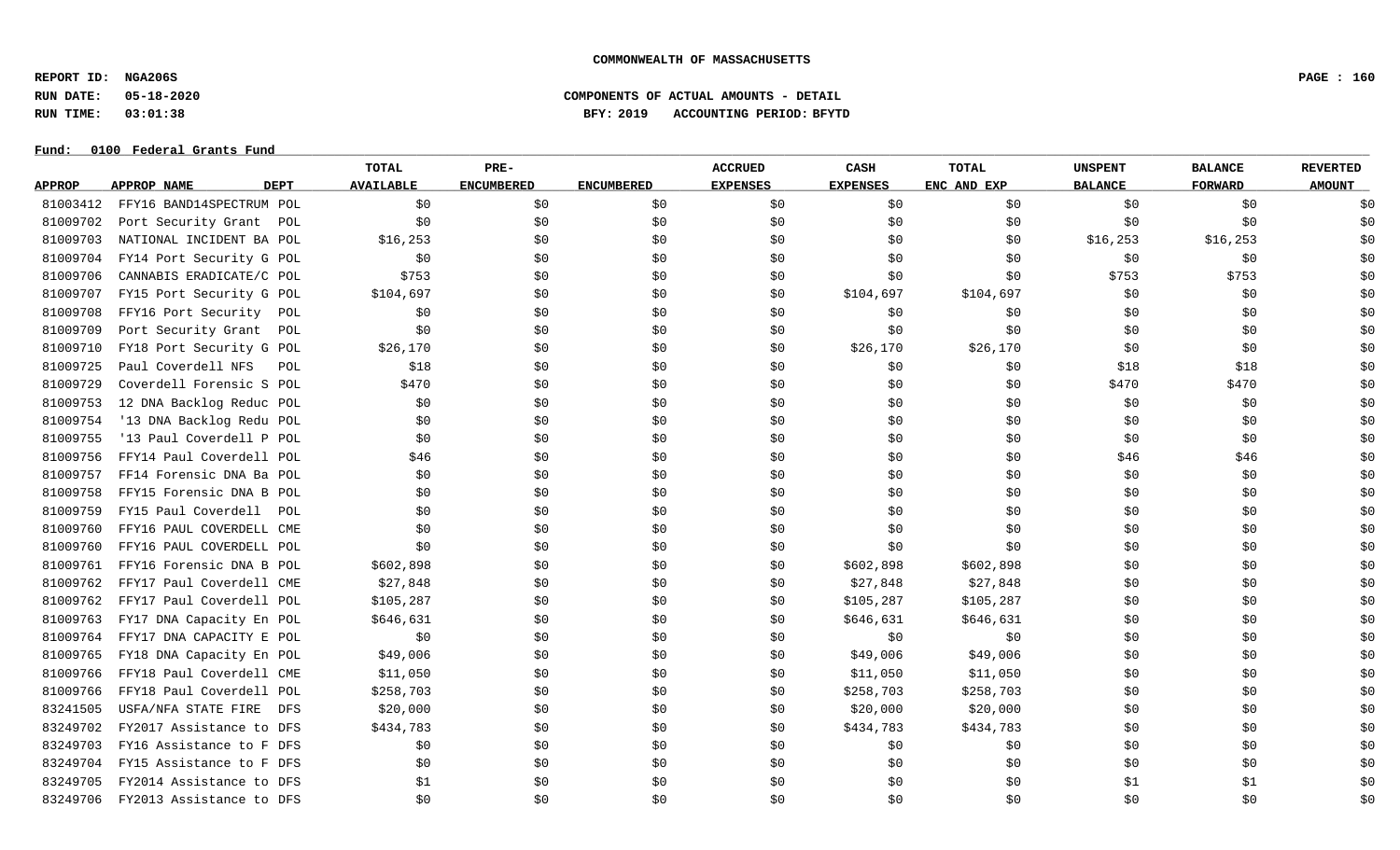**REPORT ID: NGA206S PAGE : 161**

**RUN DATE: 05-18-2020 COMPONENTS OF ACTUAL AMOUNTS - DETAIL**

**RUN TIME: 03:01:38 BFY: 2019 ACCOUNTING PERIOD: BFYTD**

|               |                                   | <b>TOTAL</b>     | PRE-              |                   | <b>ACCRUED</b>  | CASH            | <b>TOTAL</b> | <b>UNSPENT</b>   | <b>BALANCE</b>   | <b>REVERTED</b> |
|---------------|-----------------------------------|------------------|-------------------|-------------------|-----------------|-----------------|--------------|------------------|------------------|-----------------|
| <b>APPROP</b> | <b>DEPT</b><br><b>APPROP NAME</b> | <b>AVAILABLE</b> | <b>ENCUMBERED</b> | <b>ENCUMBERED</b> | <b>EXPENSES</b> | <b>EXPENSES</b> | ENC AND EXP  | <b>BALANCE</b>   | <b>FORWARD</b>   | <b>AMOUNT</b>   |
| 83249709      | FY14 Assistance to F DFS          | \$1              | \$0               | \$0\$             | \$0             | \$0             | \$0\$        | \$1              | \$1              | \$0             |
| 87000014      | ARNG Administrative<br>MIL        | \$0              | \$0               | \$0               | \$0             | \$430           | \$430        | ( \$430)         | ( \$430)         | \$0             |
| 87000302      | Replacement of Opera DCP          | \$0              | \$0               | \$0               | \$0             | \$0             | \$0\$        | \$0              | \$0              | \$0             |
| 87000302      | Replacement of Opera MIL          | \$0              | \$0\$             | \$0               | \$0             | \$0             | \$0          | \$0              | \$0              | \$0             |
| 87001001      | Army National Guard<br>DCP        | \$232,359        | \$0               | \$0               | \$0             | \$604,783       | \$604,783    | $($ \$372,423)   | $($ \$372,423)   | \$0             |
| 87001001      | Army National Guard<br>MIL        | \$14,027,691     | \$0               | \$0               | \$0             | \$15,541,552    | \$15,541,552 | ( \$1, 513, 861) | ( \$1, 513, 861) | \$0             |
| 87001002      | Army National Guard<br>EOE        | \$43,183         | \$0               | \$0               | \$0             | \$43,183        | \$43,183     | \$0              | \$0              | \$0             |
| 87001002      | Army National Guard<br>MIL        | \$3,016,114      | \$0               | \$0               | \$0             | \$3,155,724     | \$3,155,724  | ( \$139, 609)    | ( \$139, 609)    | \$0             |
| 87001003      | Army National Guard<br>MIL        | \$1,893,900      | \$0               | \$0               | \$0             | \$1,893,898     | \$1,893,898  | \$2              | \$2              | \$0             |
| 87001004      | Army National Guard<br>MIL        | \$145,803        | \$0               | \$0               | \$0             | \$145,803       | \$145,803    | \$0\$            | \$0              | \$0             |
| 87001005      | Army National Guard<br>MIL        | \$453,579        | \$0               | \$0               | \$0             | \$465,041       | \$465,041    | ( \$11, 462)     | ( \$11, 462)     | \$0             |
| 87001007      | Army National Guard<br>MIL        | \$642,806        | \$0               | \$0               | \$0             | \$756,323       | \$756,323    | ( \$113, 517)    | ( \$113, 517)    | \$0             |
| 87001010      | Army National Guard<br>MIL        | \$94,225         | \$0               | \$0               | \$0             | \$94,665        | \$94,665     | ( \$440)         | ( \$440)         | \$0             |
| 87001011      | Emergency Mgt Progra MIL          | \$46,350         | \$0               | \$0               | \$0             | \$46,350        | \$46,350     | \$0              | \$0              | \$0             |
| 87001021      | Air National Guard F MIL          | \$8,139,724      | \$0               | \$0               | \$0             | \$9,029,437     | \$9,029,437  | ( \$889, 714)    | ( \$889, 714)    | \$0             |
| 87001022      | Air National Guard E MIL          | \$80,003         | \$0               | \$0               | \$0             | \$80,600        | \$80,600     | ( \$597)         | (\$597)          | \$0             |
| 87001023      | Air National Guard S MIL          | \$1,722,439      | \$0\$             | \$0\$             | \$0             | \$1,726,272     | \$1,726,272  | ( \$3, 833)      | ( \$3, 833)      | \$0             |
| 87001024      | Air National Guard F MIL          | \$2,943,586      | \$0               | \$0               | \$0             | \$2,943,586     | \$2,943,586  | \$0              | \$0              | \$0             |
| 87001034      | Intergovernmental Su MIL          | \$51,400         | \$0               | \$0               | \$0             | \$51,400        | \$51,400     | \$0              | \$0              | \$0             |
| 87001040      | Air National Guard D MIL          | \$729,931        | \$0               | \$0\$             | \$0             | \$730,099       | \$730,099    | ( \$168)         | ( \$168)         | \$0             |
| 87001041      | State Family Program MIL          | \$0              | \$0               | \$0               | \$0             | \$0             | \$0\$        | \$0              | \$0              | \$0             |
| 87002001      | Natick National Guar MIL          | \$0              | \$0               | \$0               | \$0             | \$0             | \$0          | \$0              | \$0              | \$0             |
| 87002002      | National Guard Milit MIL          | \$0              | \$0               | \$0               | \$0             | \$0             | \$0          | \$0              | \$0              | \$0             |
| 87002012      | OTIS ANGB PROJECTS<br>MIL         | \$0              | \$0               | \$0               | \$0             | \$0             | \$0          | \$0              | \$0              | \$0             |
| 87002101      | OTIS ANGB Multiple P MIL          | \$2,100,567      | \$0               | \$0               | \$0             | \$2,511,418     | \$2,511,418  | ( \$410, 851)    | ( \$410, 851)    | \$0             |
| 87002201      | Multipurpose Machine MIL          | \$0              | \$0               | \$0               | \$0             | \$224,000       | \$224,000    | ( \$224,000)     | ( \$224,000)     | \$0             |
| 87003076      | Air National Guard S MIL          | \$0              | \$0               | \$0               | \$0             | \$0             | \$0\$        | \$0              | \$0              | \$0             |
| 88000003      | EMERGENCY MANAGEMENT CDA          | \$6,524          | \$0               | \$0               | \$0             | \$0             | \$0          | \$6,524          | \$6,524          | \$0             |
| 88000004      | FFY18 Port Security<br>CDA        | \$0              | \$0               | \$0               | \$0             | \$0             | \$0          | \$0              | \$0              | \$0             |
| 88000012      | FY08 Legislative Pre CDA          | \$0              | \$0\$             | \$0               | \$0             | \$0             | \$0          | \$0              | \$0              | \$0             |
| 88000042      | HAZARDOUS MATERIALS<br>BSD        | \$0              | \$0               | \$0               | \$0             | \$0             | \$0          | \$0              | \$0              | \$0             |
| 88000042      | HAZARDOUS MATERIALS<br>CDA        | \$125,116        | \$0               | \$0               | \$0             | \$121,033       | \$121,033    | \$4,083          | \$4,083          | \$0             |
| 88000042      | HAZARDOUS MATERIALS<br><b>DFS</b> | \$152,899        | \$0               | \$0               | \$0             | \$156,746       | \$156,746    | ( \$3, 846)      | ( \$3, 846)      | \$0             |
| 88000048      | FLOOD MITIGATION ASS CDA          | \$1              | \$0               | \$0               | \$0             | \$0             | \$0\$        | \$1              | \$1              | \$0             |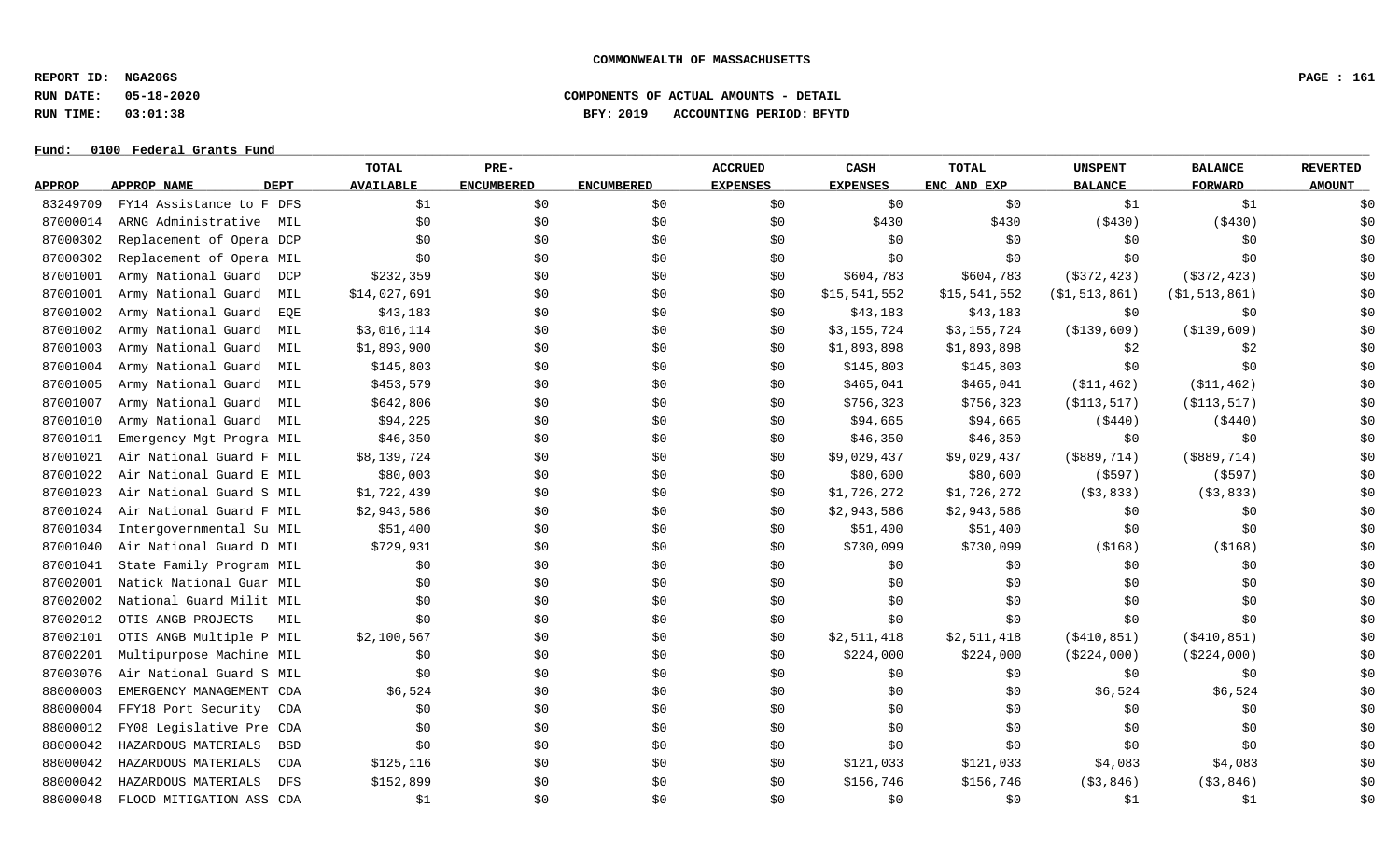**REPORT ID: NGA206S PAGE : 162**

# **RUN DATE: 05-18-2020 COMPONENTS OF ACTUAL AMOUNTS - DETAIL RUN TIME: 03:01:38 BFY: 2019 ACCOUNTING PERIOD: BFYTD**

|               |                            | TOTAL            | PRE-              |                   | <b>ACCRUED</b>  | CASH            | <b>TOTAL</b> | <b>UNSPENT</b> | <b>BALANCE</b> | <b>REVERTED</b> |
|---------------|----------------------------|------------------|-------------------|-------------------|-----------------|-----------------|--------------|----------------|----------------|-----------------|
| <b>APPROP</b> | APPROP NAME<br><b>DEPT</b> | <b>AVAILABLE</b> | <b>ENCUMBERED</b> | <b>ENCUMBERED</b> | <b>EXPENSES</b> | <b>EXPENSES</b> | ENC AND EXP  | <b>BALANCE</b> | <b>FORWARD</b> | <b>AMOUNT</b>   |
| 88000064      | HAZARD MITIGATION GR CDA   | \$2,942,819      | \$0               | \$0               | \$0             | \$2,942,362     | \$2,942,362  | \$457          | \$457          | \$0             |
| 88000065      | January 2015 Snow St CDA   | \$124,337        | \$0               | \$0               | \$0             | \$124,337       | \$124,337    | \$0            | \$0            | \$0             |
| 88000072      | March 2-3, 2018 Seve CDA   | \$36,501         | \$0               | \$0               | \$0             | \$36,501        | \$36,501     | \$0            | \$0            | \$0             |
| 88000079      | March 13-14 2018 Sev CDA   | \$30,698         | \$0               | \$0               | \$0             | \$30,698        | \$30,698     | \$0            | \$0            | \$0             |
| 88000082      | SNOW REMOVAL FUNDS F CDA   | \$98,100         | \$0               | \$0               | \$0             | \$0             | \$0          | \$98,100       | \$98,100       | \$0             |
| 88000083      | SNOW REMOVAL DECEMBE CDA   | \$1,082          | \$0               | \$0               | \$0             | \$0             | \$0          | \$1,082        | \$1,082        | \$0             |
| 88000087      | Pre-Disaster Mitigat CDA   | \$0              | \$0               | \$0               | \$0             | \$0             | \$0          | \$0            | \$0            | \$0             |
| 88000088      | FEMA - 3201 - Emerge CDA   | \$420,106        | \$0               | \$0               | \$0             | \$0             | \$0          | \$420,106      | \$420,106      | \$0             |
| 88000089      | Severe Repetitive Lo CDA   | \$0              | \$0               | \$0               | \$0             | \$0             | \$0          | \$0            | \$0            | \$0             |
| 88001642      | FEMA - May 2006 Floo CDA   | \$0              | \$0               | \$0               | \$0             | \$0             | \$0          | \$0            | \$0            | \$0             |
| 88001644      | FY 11 Pre Disaster M CDA   | \$599,117        | \$0               | \$0               | \$0             | \$599,117       | \$599,117    | \$0            | \$0            | \$0             |
| 88001645      | FY10 Flood Mitigatio CDA   | \$44,771         | \$0               | \$0               | \$0             | \$44,771        | \$44,771     | \$0            | \$0            | \$0             |
| 88001646      | FY16 Flood Mitigatio CDA   | \$0              | \$0               | \$0               | \$0             | \$0             | \$0\$        | \$0            | \$0            | \$0             |
| 88001701      | FEMA1701 April Nor'E CDA   | \$0              | \$0               | \$0               | \$0             | \$0             | \$0          | \$0            | \$0            | \$0             |
| 88001813      | FEMA 1813 DR Decembe CDA   | \$1,213,137      | \$0               | \$0               | \$0             | \$0             | \$0          | \$1,213,137    | \$1,213,137    | \$0             |
| 88001895      | March 2010 Flood<br>CDA    | \$0              | \$0               | \$0               | \$0             | \$0             | \$0          | \$0            | \$0            | \$0             |
| 88001959      | January 2011 Snowsto CDA   | \$599,974        | \$0               | \$0               | \$0             | \$599,974       | \$599,974    | \$0            | \$0            | \$0             |
| 88001994      | June 1 2011 Tornadoe CDA   | \$597,826        | \$0               | \$0               | \$0             | \$593,369       | \$593,369    | \$4,457        | \$4,457        | \$0             |
| 88002009      | October 2005 Floods<br>CDA | \$0              | \$0               | \$0               | \$0             | \$0             | \$0          | \$0            | \$0            | \$0             |
| 88002012      | FFY12 Emergency Mana CDA   | \$7,921,685      | \$0               | \$0               | \$0             | \$7,919,768     | \$7,919,768  | \$1,917        | \$1,917        | \$0             |
| 88002012      | FFY12 Emergency Mana EPS   | \$19,330         | \$0               | \$0               | \$0             | \$19,330        | \$19,330     | \$0            | \$0            | \$0             |
| 88003330      | Emergency Declaratio CDA   | \$0              | \$0               | \$0               | \$0             | \$0             | \$0          | \$0            | \$0            | \$0             |
| 88003362      | Presidential Declara CDA   | \$0              | \$0               | \$0               | \$0             | \$0             | \$0          | \$0            | \$0            | \$0             |
| 88004028      | Tropical Storm Irene CDA   | \$895,663        | \$0               | \$0               | \$0             | \$888,231       | \$888,231    | \$7,431        | \$7,431        | \$0             |
| 88004051      | October Snow Storm<br>CDA  | \$46,041         | \$0               | \$0               | \$0             | \$46,041        | \$46,041     | \$0            | \$0            | \$0             |
| 88004097      | October 2012 Hurrica CDA   | \$465, 404       | \$0               | \$0               | \$0             | \$408,500       | \$408,500    | \$56,904       | \$56,904       | \$0             |
| 88004110      | Presidential Declara CDA   | \$3,981,288      | \$0               | \$0               | \$0             | \$4,034,680     | \$4,034,680  | $($ \$53,392)  | $($ \$53,392)  | \$0             |
| 88004214      | January 26-28 Severe CDA   | \$204,196        | \$0               | \$0               | \$0             | \$203,259       | \$203, 259   | \$937          | \$937          | \$0             |
| 88004372      | March 2-3, 2018 Seve CDA   | \$243,578        | \$0               | \$0               | \$0             | \$242,616       | \$242,616    | \$962          | \$962          | \$0             |
| 88004379      | March 13-14 2018 Sev CDA   | \$227,847        | \$0               | \$0               | \$0             | \$227,010       | \$227,010    | \$836          | \$836          | \$0             |
| 88011646      | Flood Mitigation Ass CDA   | \$0              | \$0               | \$0               | \$0             | \$0             | \$0          | \$0            | \$0            | \$0             |
| 88100065      | JANUARY 26-28, SEVER CDA   | \$3,449,799      | \$0               | \$0               | \$0             | \$3,701,683     | \$3,701,683  | ( \$251, 884)  | ( \$251, 884)  | \$0             |
| 88101644      | PreDisaster Mitigati CDA   | \$0              | \$0               | \$0               | \$0             | \$0             | \$0          | \$0            | \$0            | \$0             |
| 88101645      | FFY 18 National Eart CDA   | \$18,050         | \$0               | \$0               | \$0             | \$18,050        | \$18,050     | \$0            | \$0            | \$0             |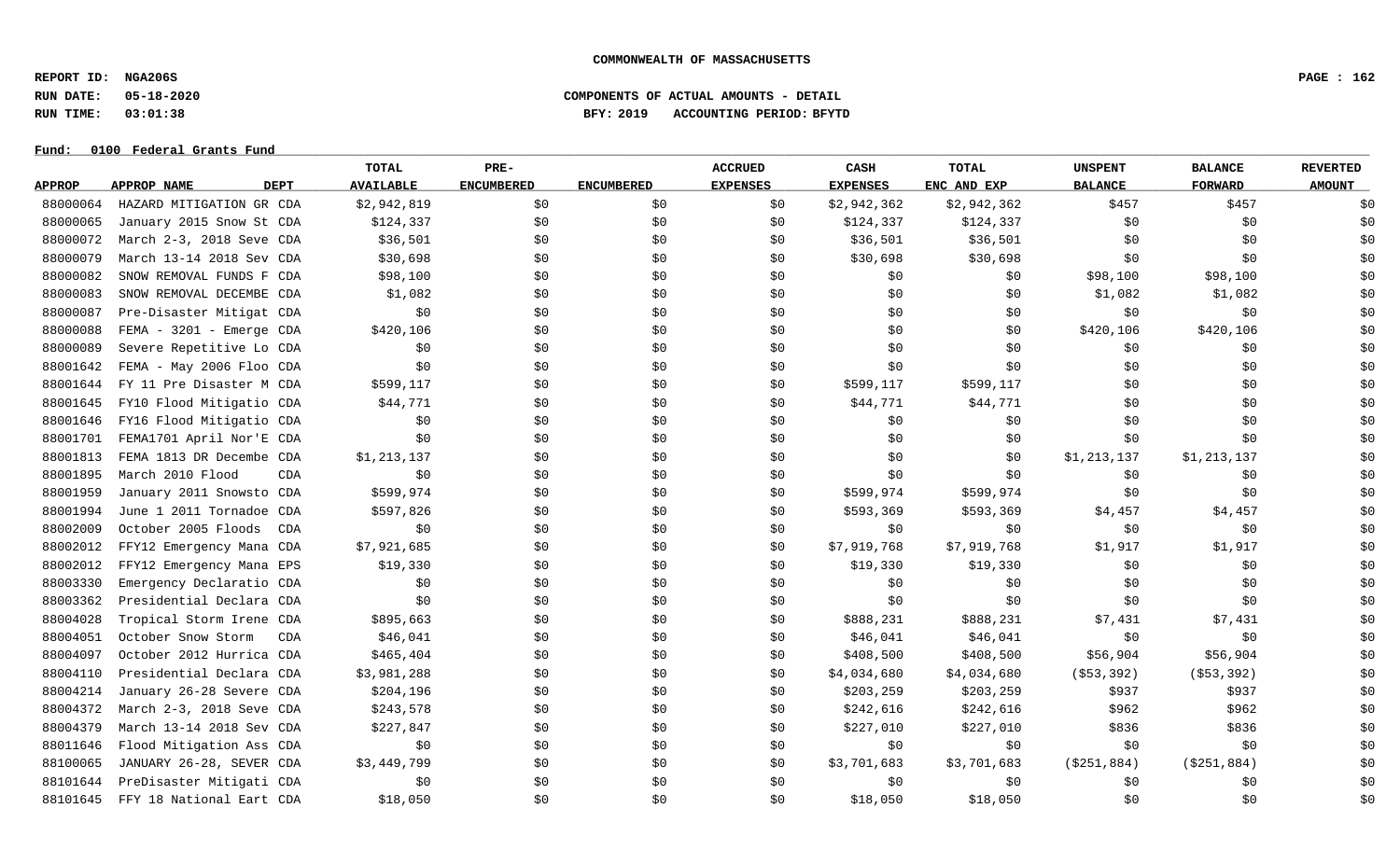**REPORT ID: NGA206S PAGE : 163**

### **Fund: \_\_\_\_\_\_\_\_\_\_\_\_\_\_\_\_\_\_\_\_\_\_\_\_\_\_\_\_\_\_\_\_\_\_\_\_\_\_\_\_\_\_\_\_\_\_\_\_\_\_\_\_\_\_\_\_\_\_\_\_\_\_\_\_\_\_\_\_\_\_\_\_\_\_\_\_\_\_\_\_\_\_\_\_\_\_\_\_\_\_\_\_\_\_\_\_\_\_\_\_\_\_\_\_\_\_\_\_\_\_\_\_\_\_\_\_\_\_\_\_\_\_\_\_\_\_\_\_\_\_\_\_\_\_\_\_\_\_\_\_\_\_\_\_\_\_\_\_\_\_\_\_\_\_\_\_\_\_\_\_\_\_\_\_\_\_\_\_\_\_\_\_\_\_\_\_\_\_ 0100 Federal Grants Fund**

|               |                          |             | TOTAL            | PRE-              |                   | <b>ACCRUED</b>  | <b>CASH</b>     | TOTAL        | <b>UNSPENT</b> | <b>BALANCE</b> | <b>REVERTED</b> |
|---------------|--------------------------|-------------|------------------|-------------------|-------------------|-----------------|-----------------|--------------|----------------|----------------|-----------------|
| <b>APPROP</b> | APPROP NAME              | <b>DEPT</b> | <b>AVAILABLE</b> | <b>ENCUMBERED</b> | <b>ENCUMBERED</b> | <b>EXPENSES</b> | <b>EXPENSES</b> | ENC AND EXP  | <b>BALANCE</b> | <b>FORWARD</b> | <b>AMOUNT</b>   |
| 88101646      | Hazard Mitigation Gr CDA |             | \$0              | \$0               | \$0               | \$0             | \$0             | \$0          | \$0            | \$0            | \$0             |
| 88104214      | Jan 26-28 Severe Win CDA |             | \$1,034,750      | \$0               | \$0\$             | \$0             | \$1,034,750     | \$1,034,750  | \$0            | \$0            | \$0             |
| 88104372      | March 2-3, 2018 Seve CDA |             | \$2,197,208      | \$0               | \$0               | \$0             | \$2,197,208     | \$2,197,208  | \$0            | \$0            | \$0             |
| 88104379      | March 13-14, 2018 Se CDA |             | \$11,217,307     | \$0               | \$0               | \$0             | \$11,224,738    | \$11,224,738 | (57, 431)      | (57, 431)      | \$0             |
| 89030068      | PREA Zero Tolerance DOC  |             | \$0              | \$0               | \$0               | \$0             | \$0             | \$0          | \$0            | \$0            | \$0             |
| 89036202      | SERIOUS & VIOLENT OF DOC |             | \$0              | \$0               | \$0               | \$0             | \$0             | \$0          | \$0            | \$0            | \$0             |
| 89036202      | SERIOUS & VIOLENT OF DPH |             | \$0              | \$0               | \$0               | \$0             | \$0             | \$0          | \$0            | \$0            | \$0             |
| 89039008      | Second Chance Act CI DOC |             | \$61             | \$0               | \$0               | \$0             | \$61            | \$61         | \$0            | \$0            | \$0             |
| 89100118      | LIFE SKILLS FOR OFFE SDH |             | \$474            | \$0               | \$0               | \$0             | \$0             | \$0          | \$474          | \$474          | \$0             |
| 89100139      | Security Technology      | SDM         | \$0              | \$0               | \$0\$             | \$0             | \$0             | \$0          | \$0            | \$0            | \$0             |
| 89100141      | BJA FY17 JMHCP           | SDM         | \$128,937        | \$0               | \$0               | \$0             | \$128,937       | \$128,937    | \$0            | \$0            | \$0             |
| 89100142      | COPS 2006 Technology SDM |             | \$0              | \$0               | \$0               | \$0             | \$0             | \$0          | \$0            | \$0            | \$0             |
| 89100143      | Surveillance Vehicle SDM |             | \$0              | \$0               | \$0               | \$0             | \$0             | \$0          | \$0            | \$0            | \$0             |
| 89100173      | BJA FY12 PREA Demons SDM |             | \$0              | \$0               | \$0               | \$0             | \$0             | \$0          | \$0            | \$0            | \$0             |
| 89100512      | Second Chance Act Ad SDW |             | \$0              | \$0               | \$0               | \$0             | \$0             | \$0          | \$0            | \$0            | \$0             |
| 89100533      | CREATING A CULTURE O SDW |             | \$850            | \$0               | \$0               | \$0             | \$0             | \$0          | \$850          | \$850          | \$0             |
| 89100620      | Second Chance Act        | SDE         | \$0              | \$0               | \$0               | \$0             | \$0             | \$0          | \$0            | \$0            | \$0             |
| 89100622      | Mental Health Jail D SDE |             | \$0              | \$0               | \$0               | \$0             | \$0             | \$0          | \$0            | \$0            | \$0             |
| 89100623      | Essex Tech Carrers P SDE |             | \$170,333        | \$0               | \$0               | \$0             | \$170,333       | \$170,333    | \$0            | \$0            | \$0             |
| 89100624      | ECSD Mental Health D SDE |             | \$83,651         | \$0               | \$0               | \$0             | \$83,651        | \$83,651     | \$0            | \$0            | \$0             |
| 89100813      | Second Chance Act Re SDF |             | \$0              | \$0               | \$0               | \$0             | \$0             | \$0          | \$0            | \$0            | \$0             |
| 89100814      | BJA JMHCP REENTRY 16 SDF |             | \$64,585         | \$0               | \$0\$             | \$0             | \$64,585        | \$64,585     | \$0            | \$0            | \$0             |
| 89100815      | OJJDP OAYI Empowerme SDF |             | \$218,070        | \$0               | \$0               | \$0             | \$218,070       | \$218,070    | \$0            | \$0            | \$0             |
| 89100816      | SAMHSA MAT 18 20         | SDF         | \$282,318        | \$0               | \$0               | \$0             | \$282,318       | \$282,318    | \$0            | \$0            | \$0             |
| 89108218      | Port Security Grant      | SDC         | \$0              | \$0               | \$0               | \$0             | \$0             | \$0\$        | \$0            | \$0            | \$0             |
| 89108223      | Vivitrol Increased P SDC |             | \$240,026        | \$0               | \$0               | \$0             | \$239,704       | \$239,704    | \$323          | \$323          | \$0             |
| 89108627      | PREA Demonstration P SDN |             | \$700            | \$0               | \$0               | \$0             | \$0             | \$0          | \$700          | \$700          | \$0             |
| 89108628      | FY16 Justice and Men SDN |             | \$32,297         | \$0               | \$0               | \$0             | \$32,297        | \$32,297     | \$0            | \$0            | \$0             |
| 89108865      | SDS Sexual Assualt P SDS |             | \$17,904         | \$0               | \$0               | \$0             | \$0             | \$0          | \$17,904       | \$17,904       | \$0             |
| 89502017      | Parole Recovery Oppo PAR |             | \$72,996         | \$0               | \$0               | \$0             | \$72,996        | \$72,996     | \$0            | \$0            | \$0             |
| 89502017      | Parole Recovery Oppo UMS |             | \$0              | \$0               | \$0               | \$0             | \$0             | \$0          | \$0            | \$0            | \$0             |
| 91101074      | OLDER AMERICANS ASSI ELD |             | \$78,839         | \$0               | \$0               | \$0             | \$108,573       | \$108,573    | ( \$29, 735)   | ( \$29, 735)   | \$0             |
| 91101075      | Title VII Ombudsman      | ELD         | \$398,860        | \$0               | \$0               | \$0             | \$398,860       | \$398,860    | \$0            | \$0            | \$0             |
| 91101076      | Title IIIB Supportiv ELD |             | \$13,546,465     | \$0               | \$0               | \$0             | \$13,361,753    | \$13,361,753 | \$184,713      | \$184,713      | \$0             |

**RUN DATE: 05-18-2020 COMPONENTS OF ACTUAL AMOUNTS - DETAIL RUN TIME: 03:01:38 BFY: 2019 ACCOUNTING PERIOD: BFYTD**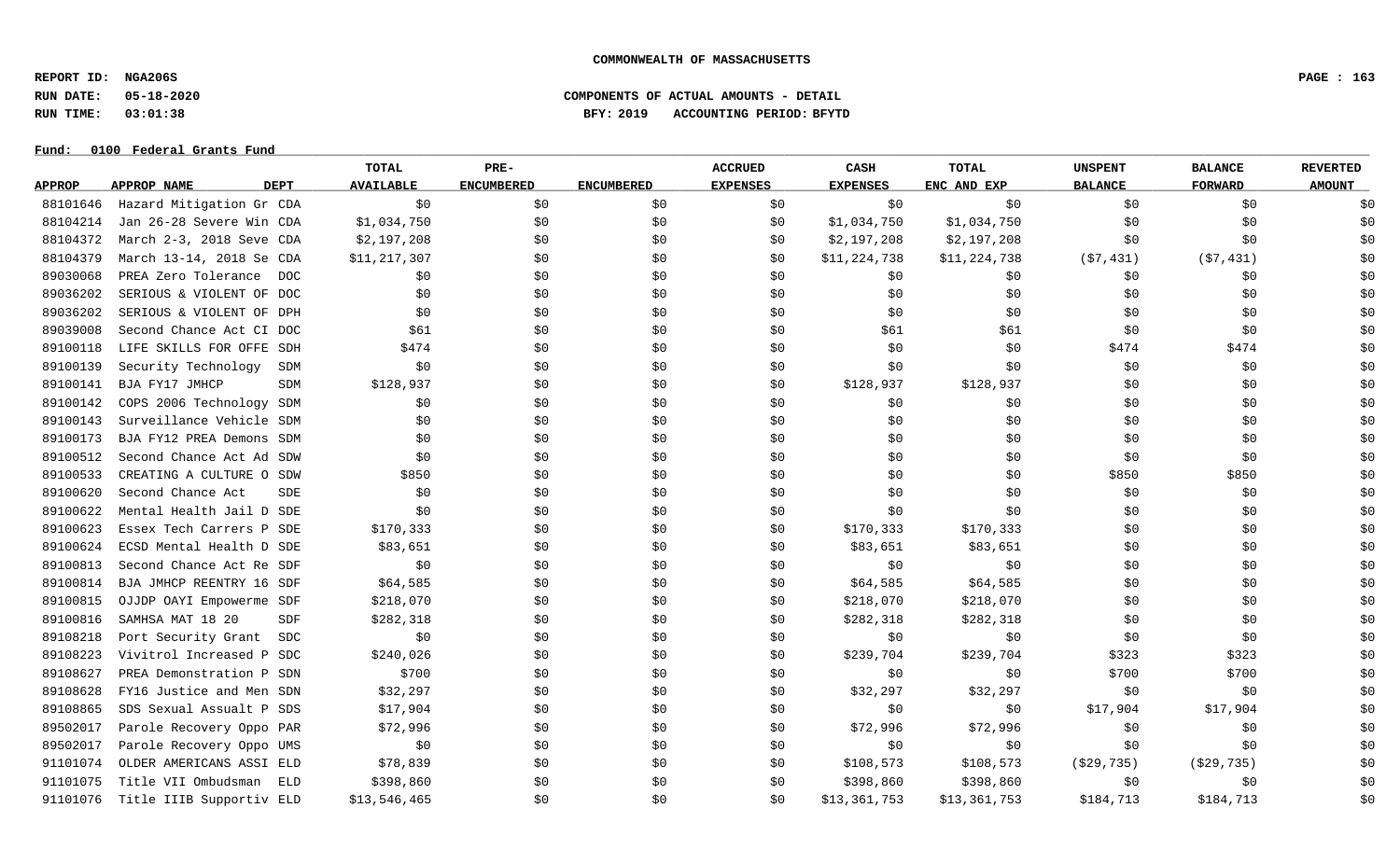**REPORT ID: NGA206S PAGE : 164**

### **RUN DATE: 05-18-2020 COMPONENTS OF ACTUAL AMOUNTS - DETAIL RUN TIME: 03:01:38 BFY: 2019 ACCOUNTING PERIOD: BFYTD**

|               |                                   | TOTAL            | PRE-              |                   | <b>ACCRUED</b>  | CASH            | TOTAL                           | UNSPENT        | <b>BALANCE</b> | <b>REVERTED</b> |
|---------------|-----------------------------------|------------------|-------------------|-------------------|-----------------|-----------------|---------------------------------|----------------|----------------|-----------------|
| <b>APPROP</b> | <b>DEPT</b><br><b>APPROP NAME</b> | <b>AVAILABLE</b> | <b>ENCUMBERED</b> | <b>ENCUMBERED</b> | <b>EXPENSES</b> | <b>EXPENSES</b> | ENC AND EXP                     | <b>BALANCE</b> | <b>FORWARD</b> | <b>AMOUNT</b>   |
| 91101077      | NATIONAL FAMILY CARE ELD          | \$4,014,120      | \$0               | \$0               | \$0             | \$4,006,458     | \$4,006,458                     | \$7,662        | \$7,662        | \$0             |
| 91101079      | IIID Preventitive He ELD          | \$580,554        | \$0               | \$0               | \$0             | \$580,554       | \$580,554                       | \$0            | \$0            | \$0             |
| 91101094      | State Health Insuran ELD          | \$896,929        | \$0               | \$0               | \$0             | \$898,672       | \$898,672                       | ( \$1, 743)    | ( \$1, 743)    | \$0             |
| 91101095      | HEALTH INFORMATION C ELD          | \$0              | \$0               | \$0               | \$0             | \$0             | \$0                             | \$0            | \$0            | \$0             |
| 91101147      | FY2018 MIPPA: PRIORI ELD          | \$31,353         | \$0               | \$0               | \$0             | \$31,353        | \$31,353                        | \$0            | \$0            | \$0             |
| 91101148      | FY2018 MIPPA: PRIORI ELD          | \$19,711         | \$0               | \$0               | SO.             | \$19,711        | \$19,711                        | \$0            | \$0            | \$0             |
| 91101149      | FY2018 MIPPA: PRIORI ELD          | \$0              | \$0               | \$0               | \$0             | \$0             | \$0                             | \$0            | \$0            | \$0             |
| 91101151      | FY2017 MIPPA: Priori ELD          | \$145,637        | \$0               | \$0               | \$0             | \$145,637       | \$145,637                       | \$0            | \$0            | \$0             |
| 91101152      | FY2017 MIPPA: Priori ELD          | \$35,449         | \$0               | \$0               | \$0             | \$35,449        | \$35,449                        | \$0            | \$0            | \$0             |
| 91101153      | FY2017 MIPPA: Priori ELD          | \$6,272          | \$0               | \$0               | \$0             | \$6,272         | \$6,272                         | \$0            | \$0            | \$0             |
| 91101157      | Ombudsman One Care P ELD          | \$282,390        | \$0               | \$0               | \$0             | \$282,390       | \$282,390                       | \$0            | \$0            | \$0             |
| 91101163      | MA EOEA Protective S ELD          | \$141,659        | \$0               | \$0               | \$0             | \$141,659       | \$141,659                       | \$0            | \$0            | \$0             |
| 91101164      | MA NWD ADRC Project<br>ELD        | \$6,032          | \$0               | \$0               | \$0             | \$6,714         | \$6,714                         | $($ \$681)     | ( \$681)       | \$0             |
| 91101164      | MA NWD ADRC Project<br>MRC        | \$457            | \$0               | \$0               | \$0             | \$457           | \$457                           | \$0            | \$0            | \$0             |
| 91101165      | MA ADSSP Part B Proj ELD          | \$73,217         | \$0               | \$0               | \$0             | \$73,217        | \$73,217                        | \$0            | \$0            | \$0             |
| 91101173      | OLDER AMERICANS ACT- ELD          | \$16,949,853     | \$0               | \$0               | \$0             | \$16,804,392    | \$16,804,392                    | \$145,461      | \$145,461      | \$0             |
| 91101174      | NUTRITION SERVICES I ELD          | \$6,246,801      | \$0\$             | \$0               | \$0             | \$5,879,173     | \$5,879,173                     | \$367,628      | \$367,628      | \$0             |
| 91101178      | COMMUNITY SERVICE EM ELD          | \$1,688,794      | \$0               | \$0               | \$0             | \$1,682,550     | \$1,682,550                     | \$6,244        | \$6,244        | \$0             |
| 91101178      | COMMUNITY SERVICE EM EOL          | \$25,362         | \$0\$             | \$0               | \$0             | \$25,362        | \$25,362                        | \$0            | \$0            | \$0             |
| 91101181      | CASH IN LIEU OF COMM ELD          | \$122,888        | \$0               | \$0               | \$0             | \$0             | \$0                             | \$122,888      | \$122,888      | \$0             |
| 91101189      | MA Model Systems for ELD          | \$222,823        | \$0               | \$0               | \$0             | \$204,281       | \$204,281                       | \$18,542       | \$18,542       | \$0             |
| 91101190      | Massachusetts Chroni ELD          | \$0              | \$0               | \$0               | \$0             | \$0\$           | \$0\$                           | \$0            | \$0            | \$0             |
| 91101191      | The Enhanced ADRC Op ELD          | \$9,126          | \$0               | \$0               | \$0             | \$0             | \$0                             | \$9,126        | \$9,126        | \$0             |
| 91101192      | SHINE ADRC Options C ELD          | \$0              | \$0\$             | \$0               | \$0             | \$0             | \$0                             | \$0            | \$0            | \$0             |
| 91101193      | 2013 MIPPA SHINE<br>ELD           | \$0              | \$0               | \$0               | \$0             | \$0             | \$0                             | \$0            | \$0            | \$0             |
| 91101194      | 2013 MIPPA ADRC<br><b>ELD</b>     | ( \$15, 969)     | \$0               | \$0               | \$0             | \$0             | \$0                             | ( \$15, 969)   | ( \$15, 969)   | \$0             |
| 91101195      | Medicare Improvement ELD          | \$0              | \$0               | \$0               | \$0             | \$0             | \$0                             | \$0            | \$0            | \$0             |
| 91101196      | Medicare Improvs SHI ELD          | (S1)             | \$0               | \$0               | \$0             | \$0             | \$0                             | ( \$1)         | (51)           | \$0             |
| 91101197      | Alzheimer's Supporti ELD          | \$230,494        | \$0               | \$0               | \$0             | \$230,494       | \$230,494                       | \$0            | \$0            | \$0             |
| 91102457      | SPRINGFIELD MULTICUL ELD          | \$6,059          | \$0               | \$0               | \$0             | \$0             | \$0                             | \$6,059        | \$6,059        | \$0             |
| 91103037      | Mass Community Livin ELD          | \$274            | \$0               | \$0               | \$0             | \$0             | \$0                             | \$274          | \$274          | \$0             |
|               | EHS                               | \$0              | \$0               | \$0               | \$0             | \$11,712        | \$11,712                        | ( \$11, 712)   | \$0            | ( \$11, 712)    |
|               | MRC                               | \$0              | \$0               | \$0               | \$0             | ( \$11, 712)    | ( \$11, 712)                    | \$11,712       | \$0            | \$11,712        |
| FUND TOTAL:   |                                   | \$2,461,349,778  | \$0               | \$0               | \$0             |                 | \$2,437,045,545 \$2,437,045,545 | \$24,304,232   | \$24,293,056   | \$11,176        |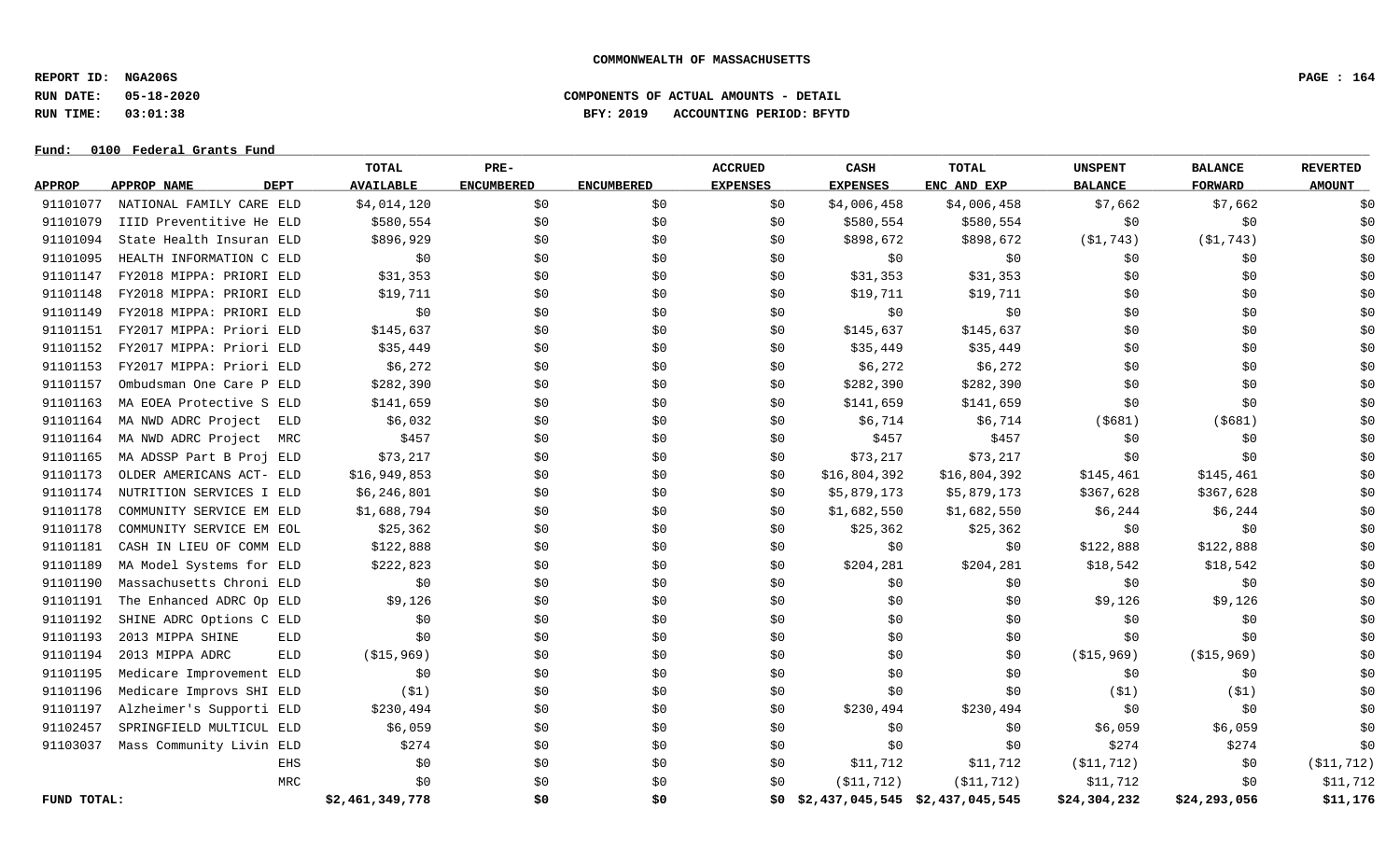**REPORT ID: NGA206S PAGE : 165**

### **RUN DATE: 05-18-2020 COMPONENTS OF ACTUAL AMOUNTS - DETAIL RUN TIME: 03:01:38 BFY: 2019 ACCOUNTING PERIOD: BFYTD**

Fund: 0103 Commonwealth Transportation Fund

|               |                          |             | TOTAL            | PRE-              |                   | <b>ACCRUED</b>  | <b>CASH</b>     | TOTAL                           | <b>UNSPENT</b>     | <b>BALANCE</b> | <b>REVERTED</b>    |
|---------------|--------------------------|-------------|------------------|-------------------|-------------------|-----------------|-----------------|---------------------------------|--------------------|----------------|--------------------|
| <b>APPROP</b> | APPROP NAME              | <b>DEPT</b> | <b>AVAILABLE</b> | <b>ENCUMBERED</b> | <b>ENCUMBERED</b> | <b>EXPENSES</b> | <b>EXPENSES</b> | ENC AND EXP                     | <b>BALANCE</b>     | <b>FORWARD</b> | <b>AMOUNT</b>      |
| 06990014      | Accelerated Bridge P TRE |             | \$200,856,574    | \$0               | \$0               | \$0             | \$194,789,031   | \$194,789,031                   | \$6,067,543        | \$0            | \$6,067,543        |
| 06990016      | Accelerated Bridge P TRE |             | \$0              | \$0               | \$0               | \$0             | \$0             | \$0                             | \$0                | \$0            |                    |
| 06992004      | CA/T FUNDING SHORTFA TRE |             | \$0              | \$0               | \$0               | \$0             | \$0             | \$0                             | \$0                | \$0            |                    |
| 06992005      | Central Artery/Tunne TRE |             | \$56,855,086     | \$0               | \$0               | \$0             | \$48,491,371    | \$48,491,371                    | \$8,363,715        | \$0            | \$8,363,715        |
| 06999101      | GRANT ANTICIPATION N TRE |             | \$0              | \$0               | \$0               | \$0             | \$0             | \$0                             | \$0                | \$0            | \$0                |
| 15950103      | Transfer Comm Trnspr CTR |             | \$0              | \$0               | \$0               | \$0             | \$40,410,458    | \$40,410,458                    | (S40, 410, 458)    | \$0            | ( \$40, 410, 458)  |
| 15951003      | Transfr to General F CTR |             | \$3,791,742      | \$0               | \$0               | \$0             | \$3,791,742     | \$3,791,742                     | \$0                | \$0            | \$0                |
| 15952007      | Fringe/Indirect Char CTR |             | \$0              | \$0               | \$0               | \$0             | \$0             | \$0                             | \$0                | \$0            |                    |
| 15952393      | Transfer from C Tran CTR |             | \$0              | \$0               | \$0               | \$0             | \$231,634,089   | \$231,634,089                   | (S231, 634, 089)   | \$0            | ( \$231, 634, 089) |
| 15956367      | Performance and Asse DOT |             | \$0              | \$0               | \$0               | \$0             | \$0             | \$0                             | \$0                | \$0            | Ş0                 |
| 15956368      | Transfer from Common CTR |             | \$366,497,546    | \$0               | \$0               | \$0             | \$366,497,546   | \$366,497,546                   | \$0                | \$0            | \$0                |
| 15956369      | CTF Transfer to MBTA CTR |             | \$127,000,000    | \$0               | \$0               | \$0             | \$127,000,000   | \$127,000,000                   | \$0                | \$0            | \$0                |
| 15956370      | CTF Transfer to RTA CTR  |             | \$88,000,000     | \$0               | \$0               | \$0             | \$88,000,000    | \$88,000,000                    | \$0                | \$0            | \$0                |
| 15956371      | EOY xfr Commonwealth CTR |             | \$0              | \$0               | \$0               | \$0             | \$0             | \$0                             | \$0                | \$0            | \$0                |
| 15956379      | Merit Rating Board       | CTR         | \$9,768,209      | \$0               | \$0               | \$0             | \$9,768,209     | \$9,768,209                     | \$0                | \$0            | \$0                |
| 15956386      | Local Roads and Brid CTR |             | \$20,000,000     | \$0               | \$0               | \$0             | \$20,000,000    | \$20,000,000                    | \$0                | \$0            | \$0                |
| 15959103      | Transfer from Comm T CTR |             | \$0              | \$0               | \$0               | \$0             | \$0             | \$0                             | \$0                | \$0            | \$0                |
| 15990056      | Mass Turnpike Author ANF |             | \$0              | \$0               | \$0               | \$0             | \$0             | \$0                             | \$0                | \$0            | \$0                |
| 15990058      | Regional Transit Aut ANF |             | \$0              | \$0               | \$0               | \$0             | \$0             | \$0                             | \$0                | \$0            | \$0                |
| 15990059      | Mass Bay Transportat ANF |             | \$0              | \$0               | \$0               | \$0             | \$0             | \$0                             | \$0                | \$0            | \$0                |
| 15999003      | Transportation Refor ANF |             | \$0              | \$0               | \$0               | \$0             | \$0             | \$0                             | \$0                | \$0            | \$0                |
|               |                          | <b>DOT</b>  | \$0              | \$0               | \$60              | \$0             | \$0             | \$60                            | $($ \$60)          | SO.            | $($ \$60)          |
| FUND TOTAL:   |                          |             | \$872,769,157    | \$0               | \$60              | \$0             |                 | \$1,130,382,447 \$1,130,382,507 | ( \$257, 613, 350) | \$0            | $($ \$257,613,350) |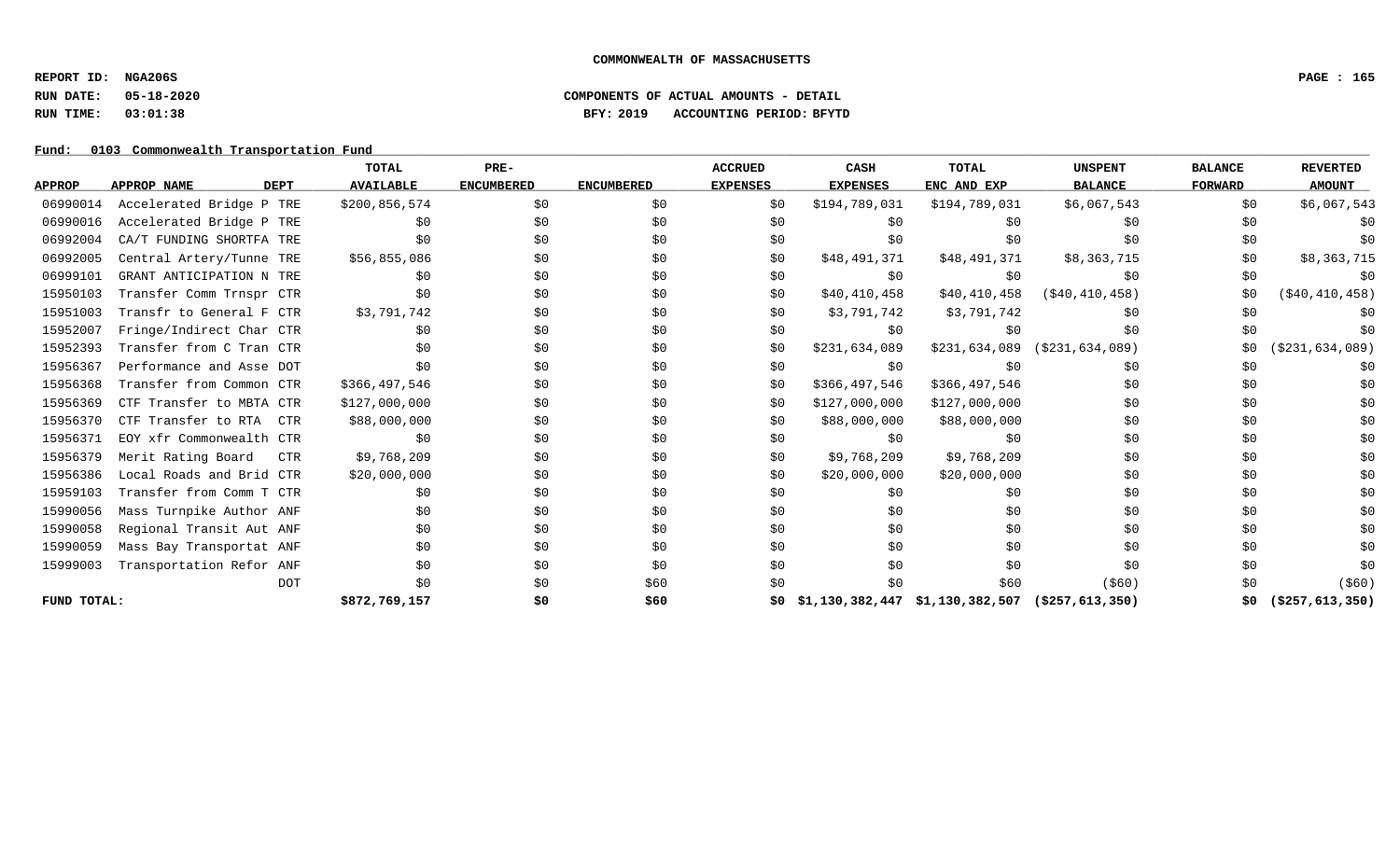**REPORT ID: NGA206S PAGE : 166**

# **RUN DATE: 05-18-2020 COMPONENTS OF ACTUAL AMOUNTS - DETAIL RUN TIME: 03:01:38 BFY: 2019 ACCOUNTING PERIOD: BFYTD**

Fund: 0104 Climate Change Adaptation Infrastructure Investment Fund

|               |                          |             | TOTAL            | PRE-              |                   | <b>ACCRUED</b>  | CASH            | TOTAL       | <b>UNSPENT</b> | <b>BALANCE</b> | <b>REVERTED</b> |
|---------------|--------------------------|-------------|------------------|-------------------|-------------------|-----------------|-----------------|-------------|----------------|----------------|-----------------|
| <b>APPROP</b> | APPROP NAME              | <b>DEPT</b> | <b>AVAILABLE</b> | <b>ENCUMBERED</b> | <b>ENCUMBERED</b> | <b>EXPENSES</b> | <b>EXPENSES</b> | ENC AND EXP | <b>BALANCE</b> | <b>FORWARD</b> | <b>AMOUNT</b>   |
| 20000104      | Climate Change Adapt ENV |             |                  |                   |                   |                 |                 |             |                |                |                 |
| FUND TOTAL:   |                          |             |                  |                   |                   |                 |                 |             |                |                |                 |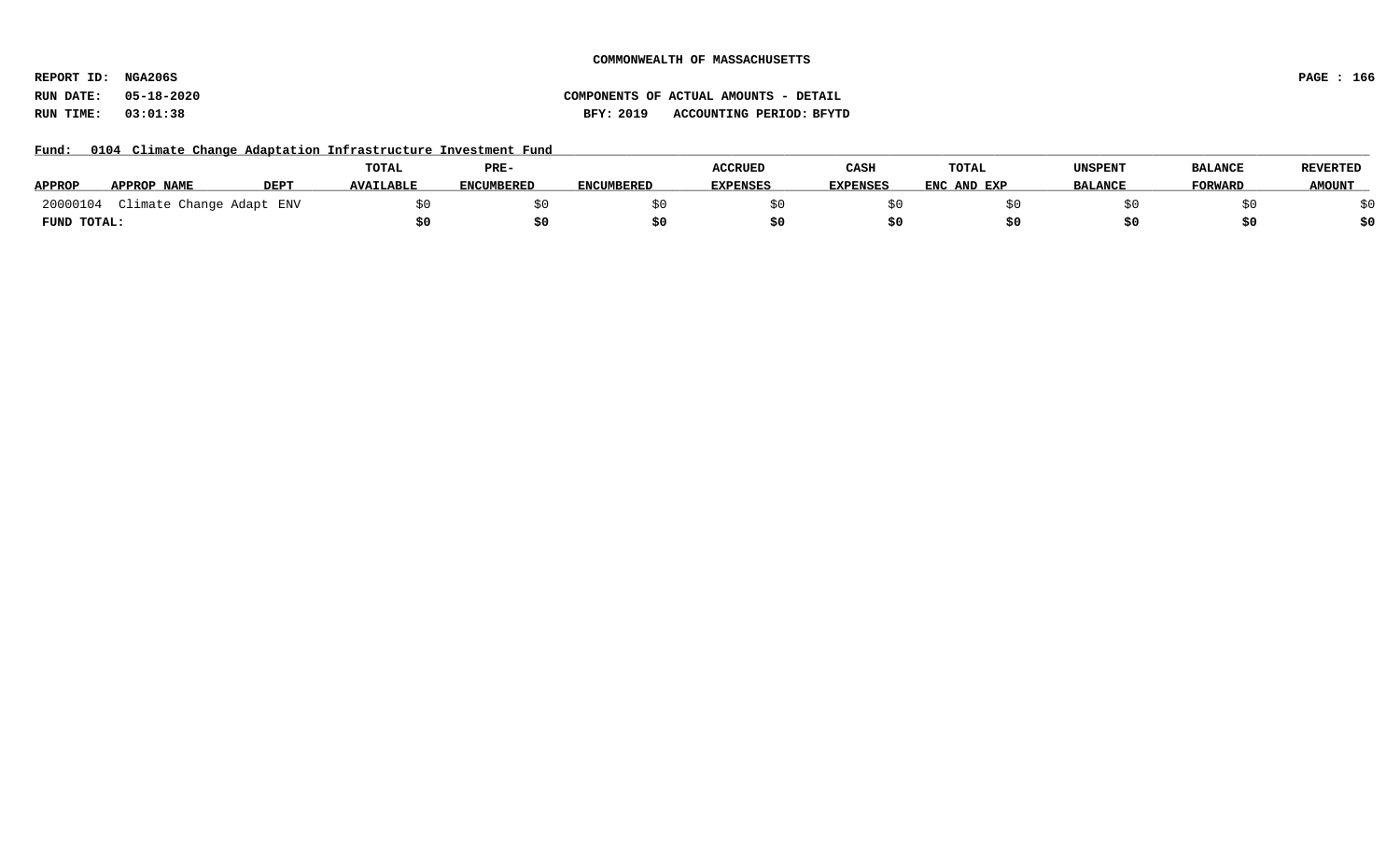**REPORT ID: NGA206S PAGE : 167**

### Fund: 0105 Massachusetts Seafood Marketing Program Fund

|               |                          |                  | <b>TOTAL</b>     | PRE-              |                   | <b>ACCRUED</b>  | CASH            | TOTAL       | UNSPENT        | <b>BALANCE</b> | <b>REVERTED</b> |
|---------------|--------------------------|------------------|------------------|-------------------|-------------------|-----------------|-----------------|-------------|----------------|----------------|-----------------|
| <b>APPROP</b> | APPROP NAME              | DEP <sub>1</sub> | <b>AVAILABLE</b> | <b>ENCUMBERED</b> | <b>ENCUMBERED</b> | <b>EXPENSES</b> | <b>EXPENSES</b> | ENC AND EXP | <b>BALANCE</b> | <b>FORWARD</b> | <b>AMOUNT</b>   |
| 23300104      | Massachusetts Seafoo FWE |                  | \$512,083        |                   |                   |                 | \$168,774       | \$168,774   | \$343,309      | \$343,309      |                 |
| FUND TOTAL:   |                          |                  | \$512,083        |                   |                   |                 | \$168,774       | \$168,774   | \$343,309      | \$343,309      | \$0             |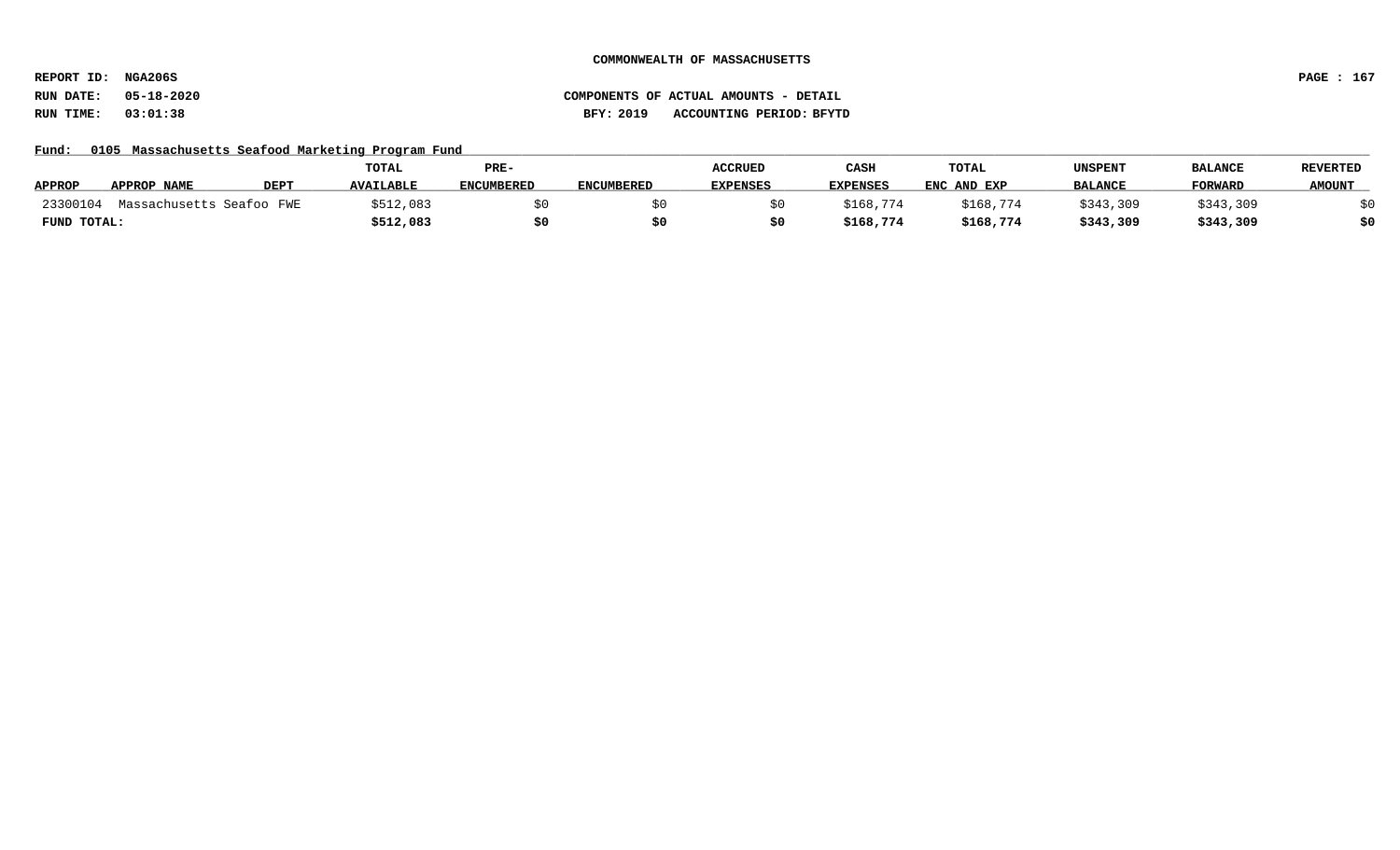**REPORT ID: NGA206S PAGE : 168**

# **RUN DATE: 05-18-2020 COMPONENTS OF ACTUAL AMOUNTS - DETAIL RUN TIME: 03:01:38 BFY: 2019 ACCOUNTING PERIOD: BFYTD**

Fund: 0107 Government Land Bank Fund

|               |                          |             | TOTAL             | PRE-              |                   | <b>ACCRUED</b>  | CASH            | <b>TOTAL</b> | UNSPENT           | <b>BALANCE</b>    | <b>REVERTED</b> |
|---------------|--------------------------|-------------|-------------------|-------------------|-------------------|-----------------|-----------------|--------------|-------------------|-------------------|-----------------|
| <b>APPROP</b> | APPROP NAME              | <b>DEPT</b> | <b>AVAILABLE</b>  | <b>ENCUMBERED</b> | <b>ENCUMBERED</b> | <b>EXPENSES</b> | <b>EXPENSES</b> | ENC AND EXP  | <b>BALANCE</b>    | <b>FORWARD</b>    | <b>AMOUNT</b>   |
| 06998101      | DISCOUNT ON SALE OF      | TRE         | ( \$30, 882, 155) | \$0               |                   |                 | \$4,254,638     | \$4,254,638  | ( \$35, 136, 793) | ( \$35, 136, 793) | \$0             |
| 06998200      | FOR CERTAIN SERIAL B TRE |             | \$103,968         | SO.               |                   |                 |                 |              | \$103,968         | \$103,968         | \$0             |
| FUND TOTAL:   |                          |             | $($ \$30,778,187) | \$0               | \$0               |                 | \$4,254,638     | \$4,254,638  | $($ \$35,032,825) | $($ \$35,032,825) | \$0             |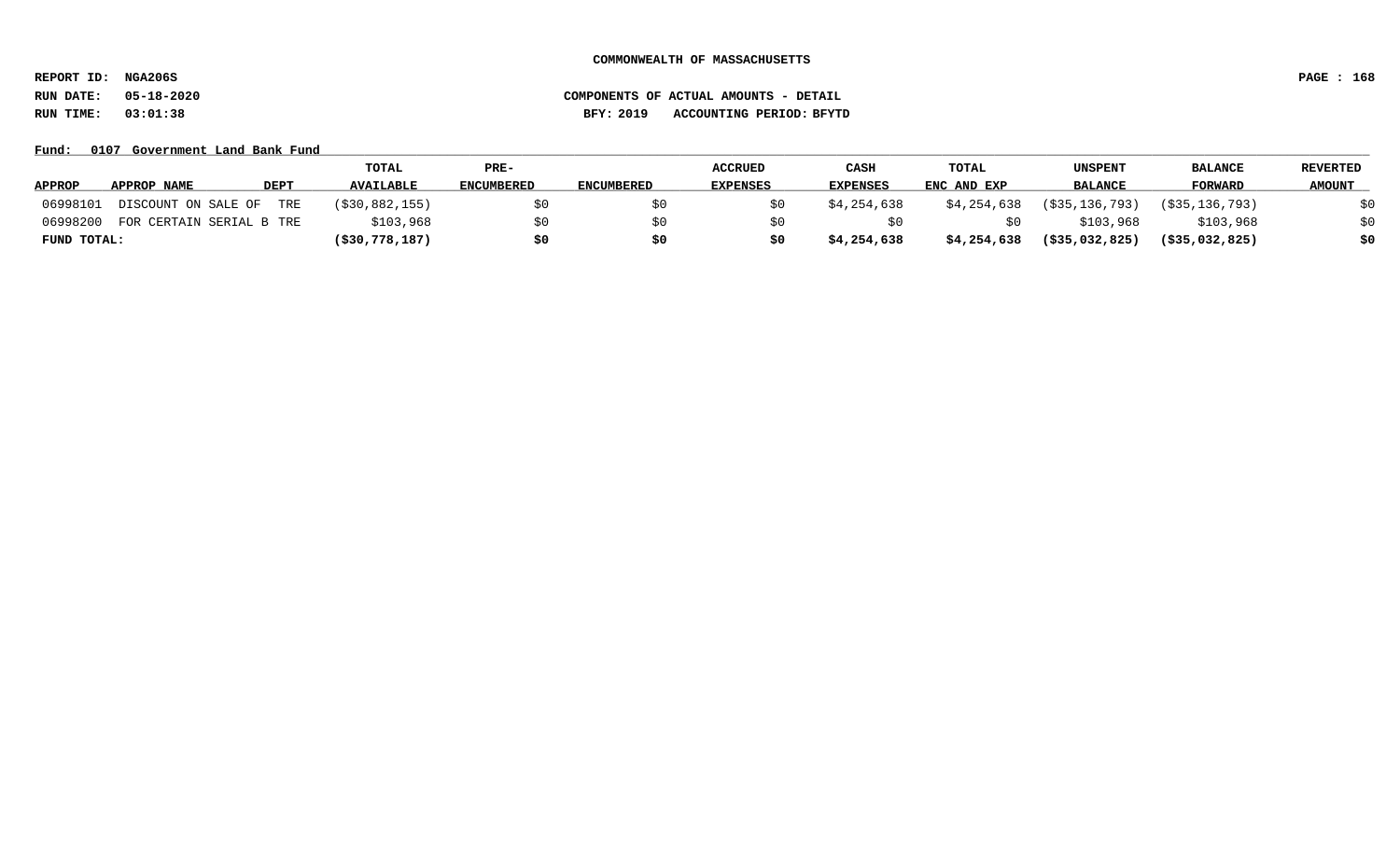**REPORT ID: NGA206S PAGE : 169**

**RUN DATE: 05-18-2020 COMPONENTS OF ACTUAL AMOUNTS - DETAIL RUN TIME: 03:01:38 BFY: 2019 ACCOUNTING PERIOD: BFYTD**

Fund: 0108 Natural Heritage and Endangered Species Fund

|               |                          |             | TOTAL            | PRE-              |                   | <b>ACCRUED</b>  | CASH            | <b>TOTAL</b> | <b>UNSPENT</b> | <b>BALANCE</b> | <b>REVERTED</b> |
|---------------|--------------------------|-------------|------------------|-------------------|-------------------|-----------------|-----------------|--------------|----------------|----------------|-----------------|
| <b>APPROP</b> | APPROP NAME              | <b>DEPT</b> | <b>AVAILABLE</b> | <b>ENCUMBERED</b> | <b>ENCUMBERED</b> | <b>EXPENSES</b> | <b>EXPENSES</b> | ENC AND EXP  | <b>BALANCE</b> | <b>FORWARD</b> | <b>AMOUNT</b>   |
| 23100301      | HERITAGE AND SPECIES FWE |             | \$4,933,340      |                   |                   |                 | \$2.547.205     | \$2,547,205  | \$2,386,135    | \$2,386,135    |                 |
| FUND TOTAL:   |                          |             | \$4,933,340      |                   |                   |                 | \$2,547,205     | \$2,547,205  | \$2,386,135    | \$2,386,135    |                 |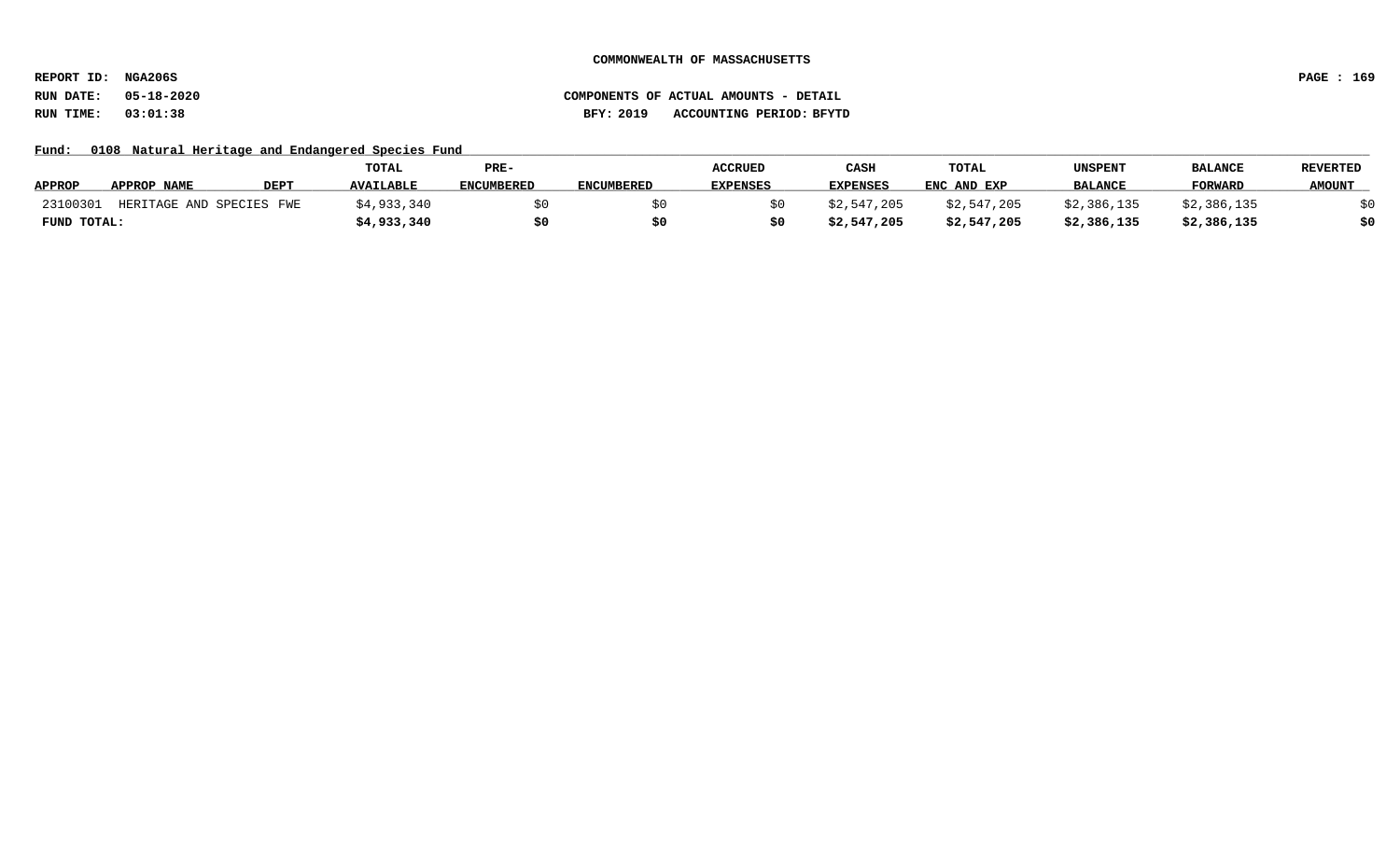**REPORT ID: NGA206S PAGE : 170**

# **RUN DATE: 05-18-2020 COMPONENTS OF ACTUAL AMOUNTS - DETAIL RUN TIME: 03:01:38 BFY: 2019 ACCOUNTING PERIOD: BFYTD**

Fund: 0109 Massachusetts Mathematics, Science, Technology and Engineer

|             |                             |             | TOTAL            | $PRE-$            |                   | ACCRUED         | <b>CASH</b> | <b>TOTAL</b> | <b>UNSPENT</b> | <b>BALANCE</b> | REVERTED      |
|-------------|-----------------------------|-------------|------------------|-------------------|-------------------|-----------------|-------------|--------------|----------------|----------------|---------------|
| APPROP      | APPROP NAME                 | <b>DEPT</b> | <b>AVAILABLE</b> | <b>ENCUMBERED</b> | <b>ENCUMBERED</b> | <b>EXPENSES</b> | EXPENSES    | ENC AND EXP  | <b>BALANCE</b> | FORWARD        | <b>AMOUNT</b> |
| 70660109    | MATH, SCIENCE, TECH, EN BSC |             | \$14,081         | \$0               | \$0               | \$0             | \$14,081    | \$14,081     | \$0            | \$0            | \$0           |
| 70660109    | MATH, SCIENCE, TECH, EN CCC |             | \$15,000         | \$0               | \$0               | \$0             | \$15,000    | \$15,000     | \$0            | \$0            | \$0           |
| 70660109    | MATH, SCIENCE, TECH, EN DOE |             | \$0              | \$0               | \$0               | \$0             | S0          | \$0          | \$0            | \$0            | \$0           |
| 70660109    | MATH, SCIENCE, TECH, EN EDU |             | \$883,880        | \$0               | \$0               | \$0             | \$764,209   | \$764,209    | \$119,671      | \$119,671      | \$0           |
| 70660109    | MATH, SCIENCE, TECH, EN FRC |             | \$6,470          | \$0               | \$0               | \$0             | \$6,470     | \$6,470      | \$0            | \$0            | \$0           |
| 70660109    | MATH, SCIENCE, TECH, EN NAC |             | \$15,000         | \$0               | \$0               | S0              | \$15,000    | \$15,000     | \$0            | \$0            | \$0           |
| 70660109    | MATH, SCIENCE, TECH, EN RGT |             | \$1,664,984      | \$0               | \$0               | \$0             | \$218,016   | \$218,016    | \$1,446,968    | \$1,446,968    | \$0           |
| 70660109    | MATH, SCIENCE, TECH, EN WSC |             | \$0              | \$0               | \$0               | \$0             | \$0         | \$0          | \$0            | \$0            | \$0           |
| FUND TOTAL: |                             |             | \$2,599,415      | \$0               | \$0               | \$0             | \$1,032,776 | \$1,032,776  | \$1,566,639    | \$1,566,639    | \$0           |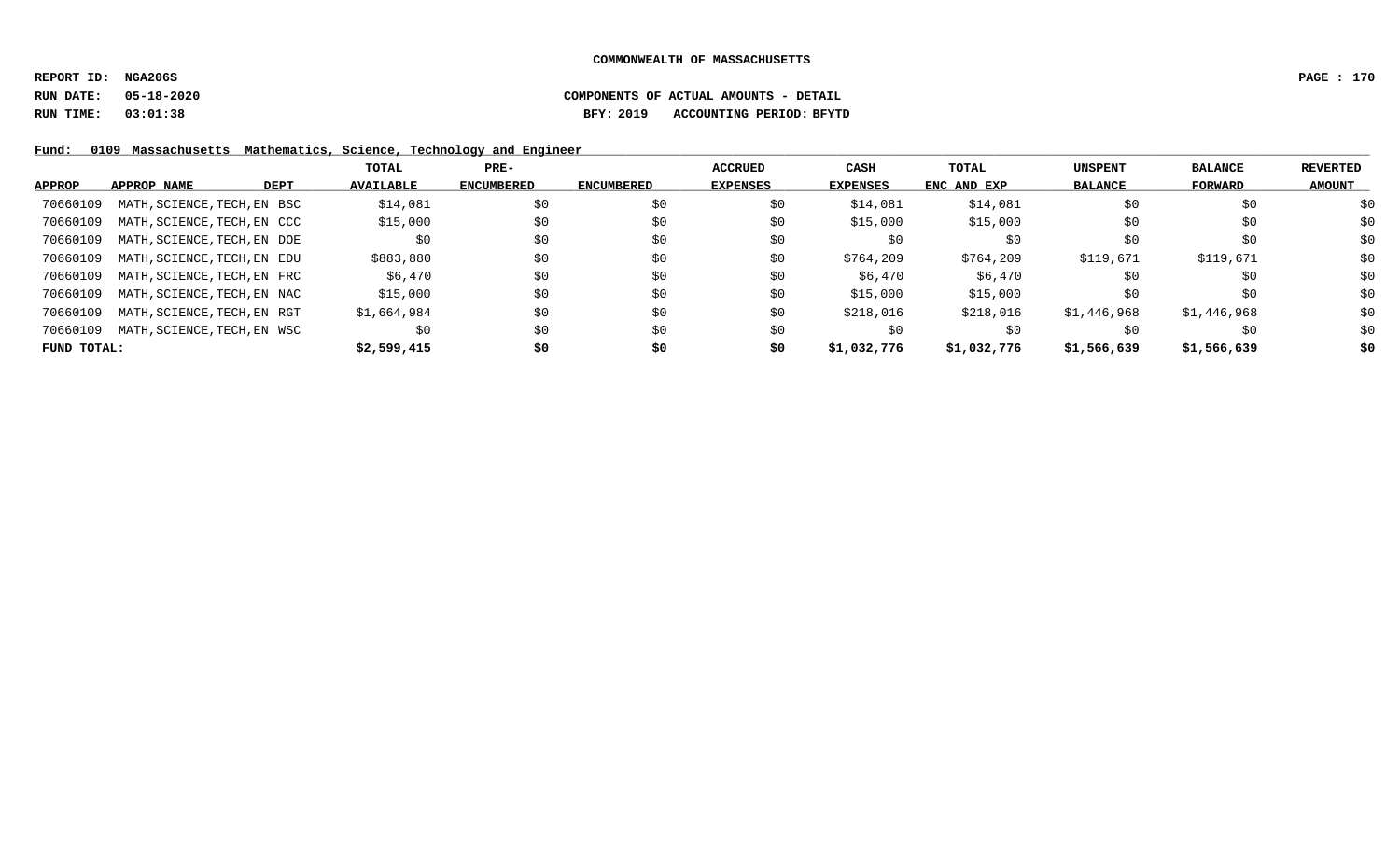**REPORT ID: NGA206S PAGE : 171**

# **RUN DATE: 05-18-2020 COMPONENTS OF ACTUAL AMOUNTS - DETAIL RUN TIME: 03:01:38 BFY: 2019 ACCOUNTING PERIOD: BFYTD**

Fund: 0111 MA Alternative & Clean Energy Inv Tr Fund

|               |                          |             | TOTAL            | PRE-              |                   | <b>ACCRUED</b>  | CASH     | <b>TOTAL</b> | <b>UNSPENT</b> | <b>BALANCE</b> | <b>REVERTED</b> |
|---------------|--------------------------|-------------|------------------|-------------------|-------------------|-----------------|----------|--------------|----------------|----------------|-----------------|
| <b>APPROP</b> | APPROP NAME              | <b>DEPT</b> | <b>AVAILABLE</b> | <b>ENCUMBERED</b> | <b>ENCUMBERED</b> | <b>EXPENSES</b> | EXPENSES | ENC AND EXP  | <b>BALANCE</b> | <b>FORWARD</b> | <b>AMOUNT</b>   |
| 06100111      | MA Alternative & Cle TRE |             | \$23,567         |                   |                   |                 |          |              | \$23,567       | \$23,567       | ςU              |
| 20001111      | MA Alternative and C ENV |             |                  |                   |                   |                 | \$0      |              |                |                | \$0             |
| FUND TOTAL:   |                          |             | \$23,567         |                   |                   | SO.             |          |              | \$23,567       | \$23,567       | \$0             |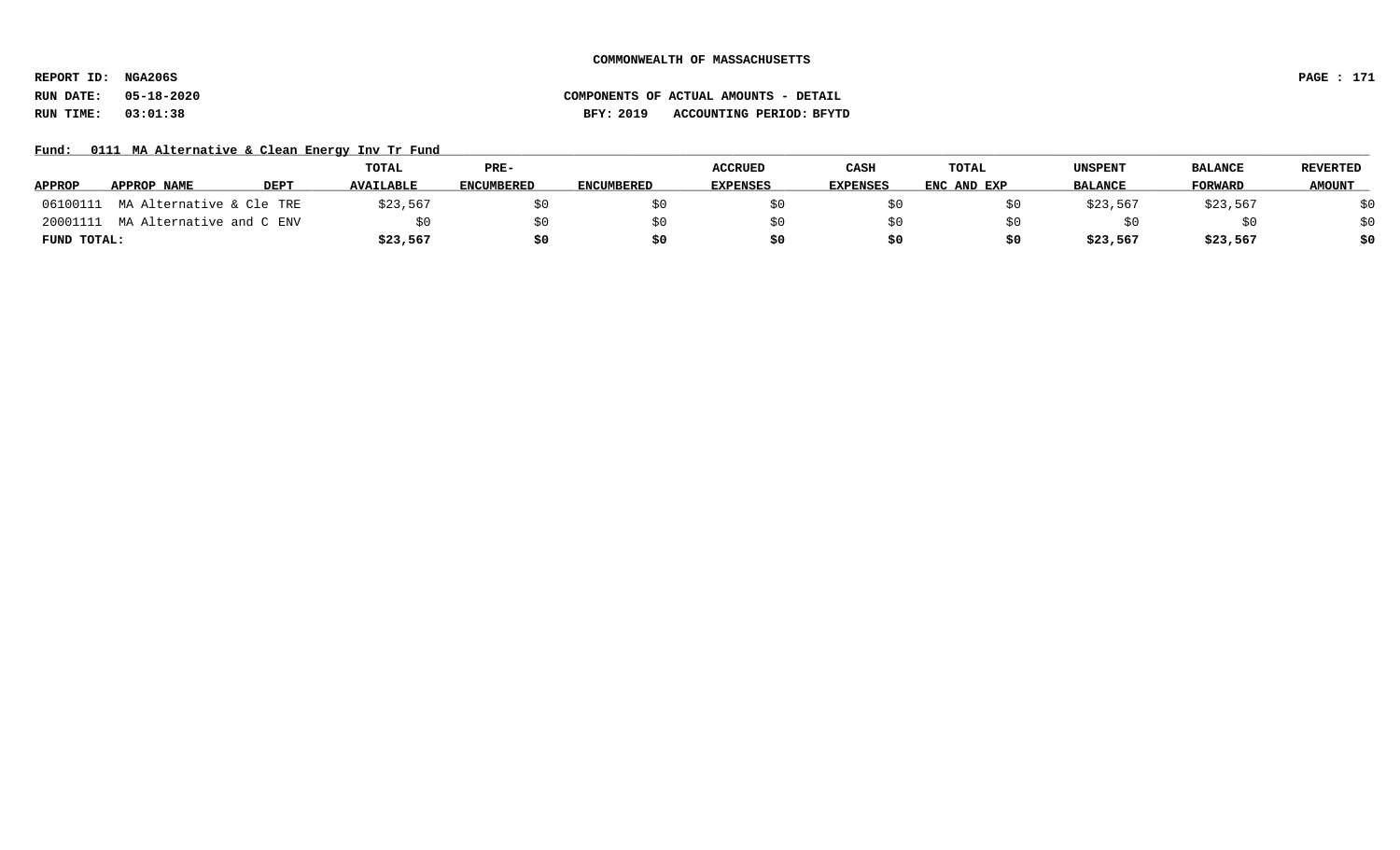**REPORT ID: NGA206S PAGE : 172**

**RUN DATE: 05-18-2020 COMPONENTS OF ACTUAL AMOUNTS - DETAIL**

**RUN TIME: 03:01:38 BFY: 2019 ACCOUNTING PERIOD: BFYTD**

#### Fund: 0112 RGGI Auction Trust Fund

|               |                         |      | TOTAL            | $PRE-$            |                   | <b>ACCRUED</b>  | CASH            | TOTAL        | <b>UNSPENT</b> | <b>BALANCE</b> | <b>REVERTED</b> |
|---------------|-------------------------|------|------------------|-------------------|-------------------|-----------------|-----------------|--------------|----------------|----------------|-----------------|
| <b>APPROP</b> | APPROP NAME             | DEPT | <b>AVAILABLE</b> | <b>ENCUMBERED</b> | <b>ENCUMBERED</b> | <b>EXPENSES</b> | <b>EXPENSES</b> | ENC AND EXP  | <b>BALANCE</b> | FORWARD        | <b>AMOUNT</b>   |
| 20000113      | Regional Greenhouse AGR |      | \$102,257        | \$0               | \$0               | \$0             | \$102,257       | \$102,257    | \$0            | \$0            | \$0             |
| 20000113      | Regional Greenhouse DMR |      | \$0              | \$0               | \$0               | \$0             | \$0             | \$0          | \$0            | \$0            | \$0             |
| 20000113      | Regional Greenhouse DOC |      |                  | \$0               | \$0               | \$0             | \$0             | \$0          | \$0            | \$0            | \$0             |
| 20000113      | Regional Greenhouse ENE |      | \$45,449,670     | \$0               | \$0               | \$0             | \$39,924,628    | \$39,924,628 | \$5,525,042    | \$5,525,042    | \$0             |
| 20000113      | Regional Greenhouse ENV |      | \$14,153,360     | \$0               | \$0               | \$0             | \$286,332       | \$286,332    | \$13,867,029   | \$13,867,029   | \$0             |
| 20000113      | Regional Greenhouse EOE |      | \$810,478        | \$0               | \$0               | \$0             | \$588,762       | \$588,762    | \$221,716      | \$221,716      | \$0             |
| 20000113      | Regional Greenhouse OSD |      | \$41,772         | \$0               | \$0               | \$0             | \$4,988         | \$4,988      | \$36,785       | \$36,785       | \$0             |
| FUND TOTAL:   |                         |      | \$60,557,538     | \$0               | \$0               | \$0             | \$40,906,966    | \$40,906,966 | \$19,650,572   | \$19,650,572   | \$0             |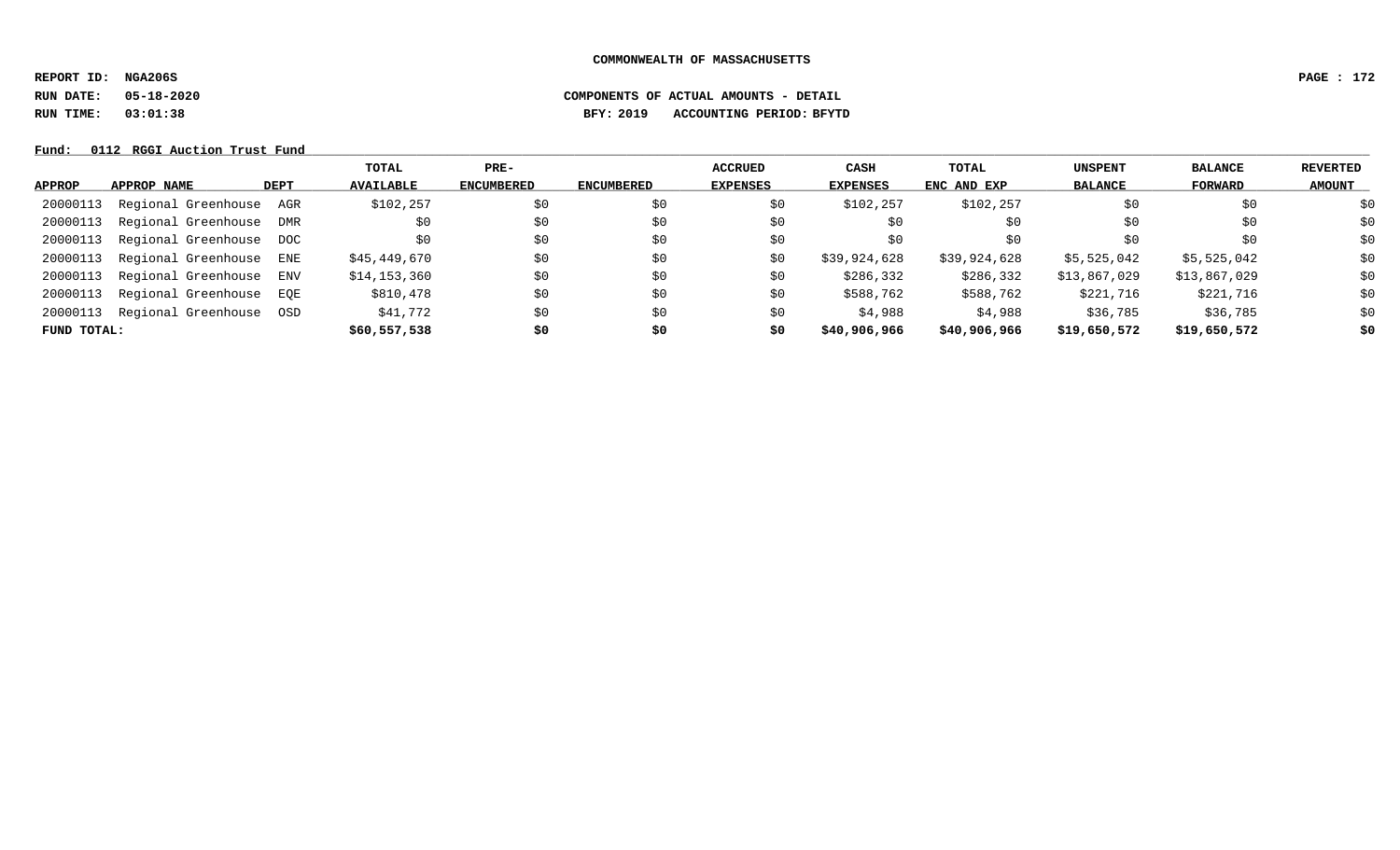**REPORT ID: NGA206S PAGE : 173**

### **RUN DATE: 05-18-2020 COMPONENTS OF ACTUAL AMOUNTS - DETAIL RUN TIME: 03:01:38 BFY: 2019 ACCOUNTING PERIOD: BFYTD**

Fund: 0113 Mosquito and Greenhead Fly Control Fund

|               |                          |             | TOTAL            | PRE-              |                   | <b>ACCRUED</b>  | CASH            | <b>TOTAL</b> | <b>UNSPENT</b> | <b>BALANCE</b> | <b>REVERTED</b> |
|---------------|--------------------------|-------------|------------------|-------------------|-------------------|-----------------|-----------------|--------------|----------------|----------------|-----------------|
| <b>APPROP</b> | <b>APPROP NAME</b>       | <b>DEPT</b> | <b>AVAILABLE</b> | <b>ENCUMBERED</b> | <b>ENCUMBERED</b> | <b>EXPENSES</b> | <b>EXPENSES</b> | ENC AND EXP  | <b>BALANCE</b> | FORWARD        | <b>AMOUNT</b>   |
| 25200000      | ADMINISTRATION           | AGR         | \$73,472         | \$0               | \$0               | \$0             | \$73,467        | \$73,467     | \$5            | \$5            | \$0             |
| 25200000      | ADMINISTRATION           | <b>SRB</b>  | \$478,486        | \$0               | \$0               | \$0             | \$458,460       | \$458,460    | \$20,026       | \$20,026       | \$0             |
| 25200300      | CAPE COD MOSQUITO CO DPH |             | \$7,920          | \$0               | \$0               | \$0             | \$7,920         | \$7,920      | \$0            | \$0            | \$0             |
| 25200300      | CAPE COD MOSQUITO CO SRB |             | \$2,318,759      | \$0               | \$0               | \$0             | \$2,187,606     | \$2,187,606  | \$131,152      | \$131,152      | \$0             |
| 25200302      | MARTHA'S VINEYARD MO DPH |             | \$300            | \$0               | \$0               | \$0             | \$300           | \$300        | \$0            | \$0            | \$0             |
| 25200302      | MARTHA'S VINEYARD MO SRB |             | \$1,500          | \$0               | \$0               | \$0             | \$0             | \$0          | \$1,500        | \$1,500        | \$0             |
| 25200900      | SUFFOLK COUNTY-MOSQU DPH |             | \$1,978          | \$0               | \$0               | \$0             | \$1,978         | \$1,978      | \$0            | \$0            | \$0             |
| 25200900      | SUFFOLK COUNTY-MOSQU SRB |             | \$328,485        | \$0               | \$0               | \$0             | \$292,486       | \$292,486    | \$35,998       | \$35,998       | \$0             |
| 25201000      | CENTRAL MASSACHUSETT DPH |             | \$30,304         | \$0               | \$0               | \$0             | \$30,304        | \$30,304     | \$0            | \$0            | \$0             |
| 25201000      | CENTRAL MASSACHUSETT SRB |             | \$2,883,119      | \$0               | \$0               | \$0             | \$2,526,366     | \$2,526,366  | \$356,753      | \$356,753      | \$0             |
| 25201100      | BERKSHIRE COUNTY MOS DPH |             | \$8,839          | \$0               | \$0               | \$0             | \$8,735         | \$8,735      | \$104          | \$104          | \$0             |
| 25201100      | BERKSHIRE COUNTY MOS SRB |             | \$307,256        | \$0               | \$0               | \$0             | \$239,715       | \$239,715    | \$67,541       | \$67,541       | \$0             |
| 25201200      | NORFOLK COUNTY MOSQU DPH |             | \$5,725          | \$0               | \$0               | \$0             | \$5,635         | \$5,635      | \$91           | \$91           | \$0             |
| 25201200      | NORFOLK COUNTY MOSQU SRB |             | \$1,933,244      | \$0               | \$0               | \$0             | \$1,871,983     | \$1,871,983  | \$61,261       | \$61,261       | \$0             |
| 25201300      | BRISTOL COUNTY MOSQU DPH |             | \$12,569         | \$0               | \$0               | \$0             | \$12,569        | \$12,569     | \$0            | \$0            | \$0             |
| 25201300      | BRISTOL COUNTY MOSQU SRB |             | \$1,551,277      | \$0               | \$0               | \$0             | \$1,391,828     | \$1,391,828  | \$159,449      | \$159,449      | \$0             |
| 25201301      | BRISTOL-SOUTH PLYMOU SRB |             | \$0              | \$0               | \$0               | \$0             | \$0             | \$0          | \$0            | \$0            | \$0             |
| 25201400      | PLYMOUTH COUNTY MOSO DPH |             | \$11,220         | \$0               | \$0               | \$0             | \$11,037        | \$11,037     | \$182          | \$182          | \$0             |
| 25201400      | PLYMOUTH COUNTY MOSO SRB |             | \$2,279,502      | \$0               | \$0               | \$0             | \$1,851,863     | \$1,851,863  | \$427,639      | \$427,639      | \$0             |
| 25201500      | NORTH EAST MOSQUITO      | DPH         | \$15,420         | \$0               | \$0               | \$0             | \$15,420        | \$15,420     | \$0            | \$0            | \$0             |
| 25201500      | NORTH EAST MOSQUITO      | SRB         | \$2,012,992      | \$0               | \$0               | \$0             | \$1,675,380     | \$1,675,380  | \$337,612      | \$337,612      | \$0             |
| 25201501      | NORTH SHORE MOSQUITO SRB |             | \$99,223         | \$0               | \$0               | \$0             | \$15,822        | \$15,822     | \$83,401       | \$83,401       | \$0             |
| 25201600      | EAST MIDDLESEX MOSQU DPH |             | \$5,130          | \$0               | \$0               | \$0             | \$3,770         | \$3,770      | \$1,360        | \$1,360        | \$0             |
| 25201600      | EAST MIDDLESEX MOSQU SRB |             | \$838,170        | \$0               | \$0               | \$0             | \$771,098       | \$771,098    | \$67,071       | \$67,071       | \$0             |
| 25202300      | CAPE COD GREENHEAD F SRB |             | \$38,044         | \$0               | \$0               | \$0             | \$15,594        | \$15,594     | \$22,450       | \$22,450       | \$0             |
| 25202357      | Pioneer Valley Mosqu DPH |             | \$25,427         | \$0               | \$0               | \$0             | \$25,427        | \$25,427     | \$0            | \$0            | \$0             |
| 25202357      | Pioneer Valley Mosqu SRB |             | \$134,573        | \$0               | \$0               | \$0             | \$1,269         | \$1,269      | \$133,304      | \$133,304      | \$0             |
| 25202500      | NORTH SHORE GREENHEA SRB |             | \$112,570        | \$0               | \$0               | \$0             | \$99,337        | \$99,337     | \$13,233       | \$13,233       | \$0             |
| 25202700      | Scituate Greenhead F SRB |             | \$0              | \$0               | \$0               | \$0             | \$0             | \$0          | \$0            | \$0            | \$0             |
| 25202702      | Marshfield Greenhead SRB |             | \$0              | \$0               | \$0               | \$0             | \$0             | \$0          | \$0            | \$0            | \$0             |
| FUND TOTAL:   |                          |             | \$15,515,503     | \$0               | \$0               | \$0             | \$13,595,369    | \$13,595,369 | \$1,920,133    | \$1,920,133    | \$0             |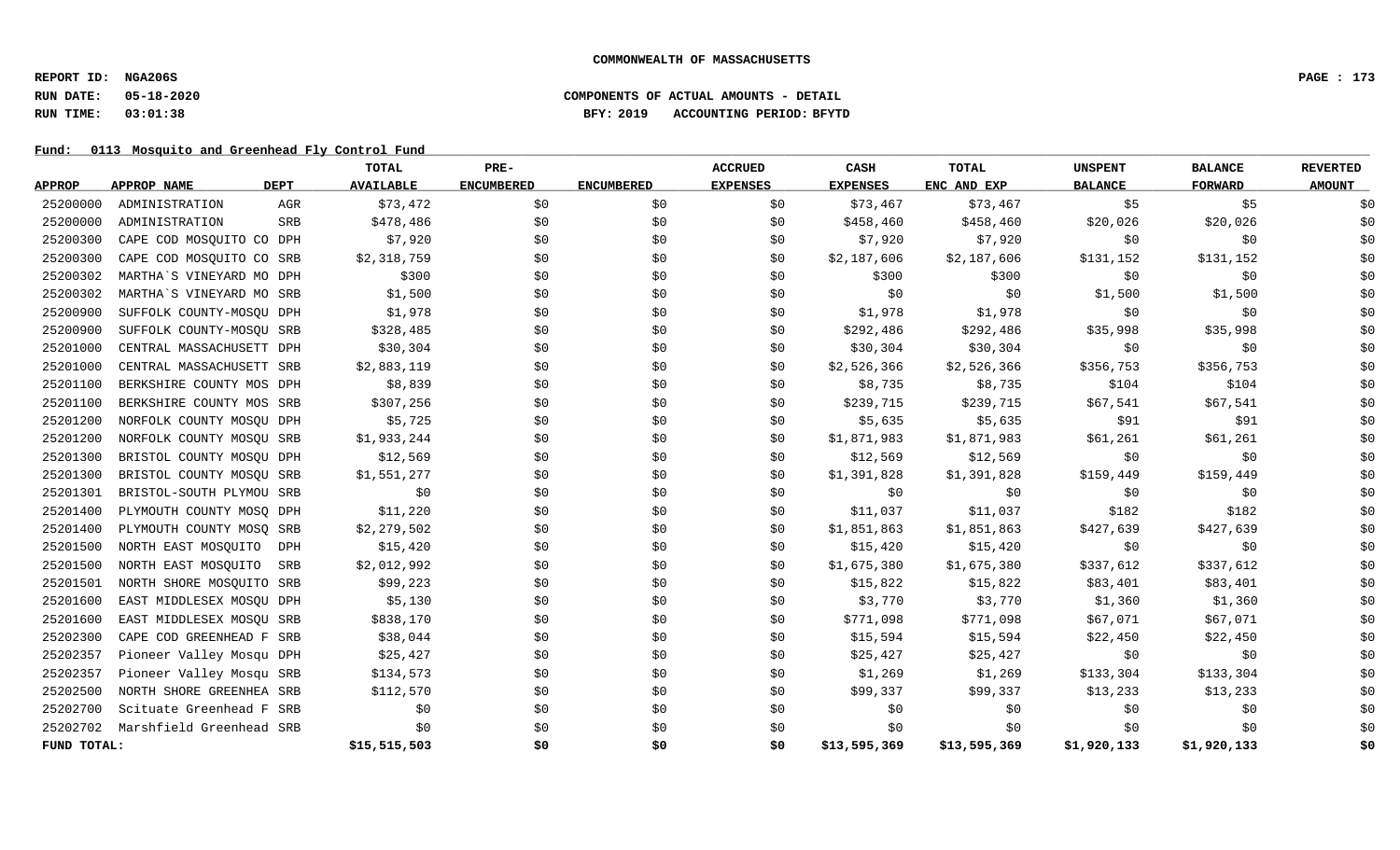**REPORT ID: NGA206S PAGE : 174**

# **RUN DATE: 05-18-2020 COMPONENTS OF ACTUAL AMOUNTS - DETAIL RUN TIME: 03:01:38 BFY: 2019 ACCOUNTING PERIOD: BFYTD**

Fund: 0114 Inland Fisheries and Game Fund

|             |                          |             | TOTAL            | $PRE-$            |                   | <b>ACCRUED</b>  | <b>CASH</b>     | TOTAL        | <b>UNSPENT</b> | <b>BALANCE</b> | REVERTED       |
|-------------|--------------------------|-------------|------------------|-------------------|-------------------|-----------------|-----------------|--------------|----------------|----------------|----------------|
| APPROP      | APPROP NAME              | <b>DEPT</b> | <b>AVAILABLE</b> | <b>ENCUMBERED</b> | <b>ENCUMBERED</b> | <b>EXPENSES</b> | <b>EXPENSES</b> | ENC AND EXP  | <b>BALANCE</b> | FORWARD        | <b>AMOUNT</b>  |
| 15950045    | Fringe/Indirect Char CTR |             | \$0              | \$0               | \$0               | \$0             | \$3,473,350     | \$3,473,350  | (S3, 473, 350) | \$0            | ( \$3,473,350) |
| 23100200    | Fisheries & Wildlife AGO |             | \$5,000          | \$0               | \$0               | \$0             | S0              | \$0          | \$5,000        | \$0            | \$5,000        |
| 23100200    | Fisheries & Wildlife DCP |             | \$160,954        | \$0               | \$0               | \$0             | \$74,982        | \$74,982     | \$85,972       | \$0            | \$85,972       |
| 23100200    | Fisheries & Wildlife FWE |             | \$15, 150, 545   | \$0               | \$0               | \$0             | \$13,178,252    | \$13,178,252 | \$1,972,293    | \$0            | \$1,972,293    |
| 23100306    | Hunter Safety Progra FWE |             | \$481,146        | \$0               | \$0               | \$0             | \$339,553       | \$339,553    | \$141,593      | \$0            | \$141,593      |
| 23100316    | WILDLIFE HABITAT LAN FWE |             | \$1,900,000      | \$0               | \$0               | \$0             | \$1,346,628     | \$1,346,628  | \$553,372      | \$0            | \$553,372      |
| 23100317    | Waterfowl Management FWE |             | \$65,000         | \$0               | \$0               | \$0             | \$42,944        | \$42,944     | \$22,056       | \$0            | \$22,056       |
| FUND TOTAL: |                          |             | \$17,762,645     | \$0               | \$0               | \$0             | \$18,455,708    | \$18,455,708 | $($ \$693,063) | \$0            | $($ \$693,063) |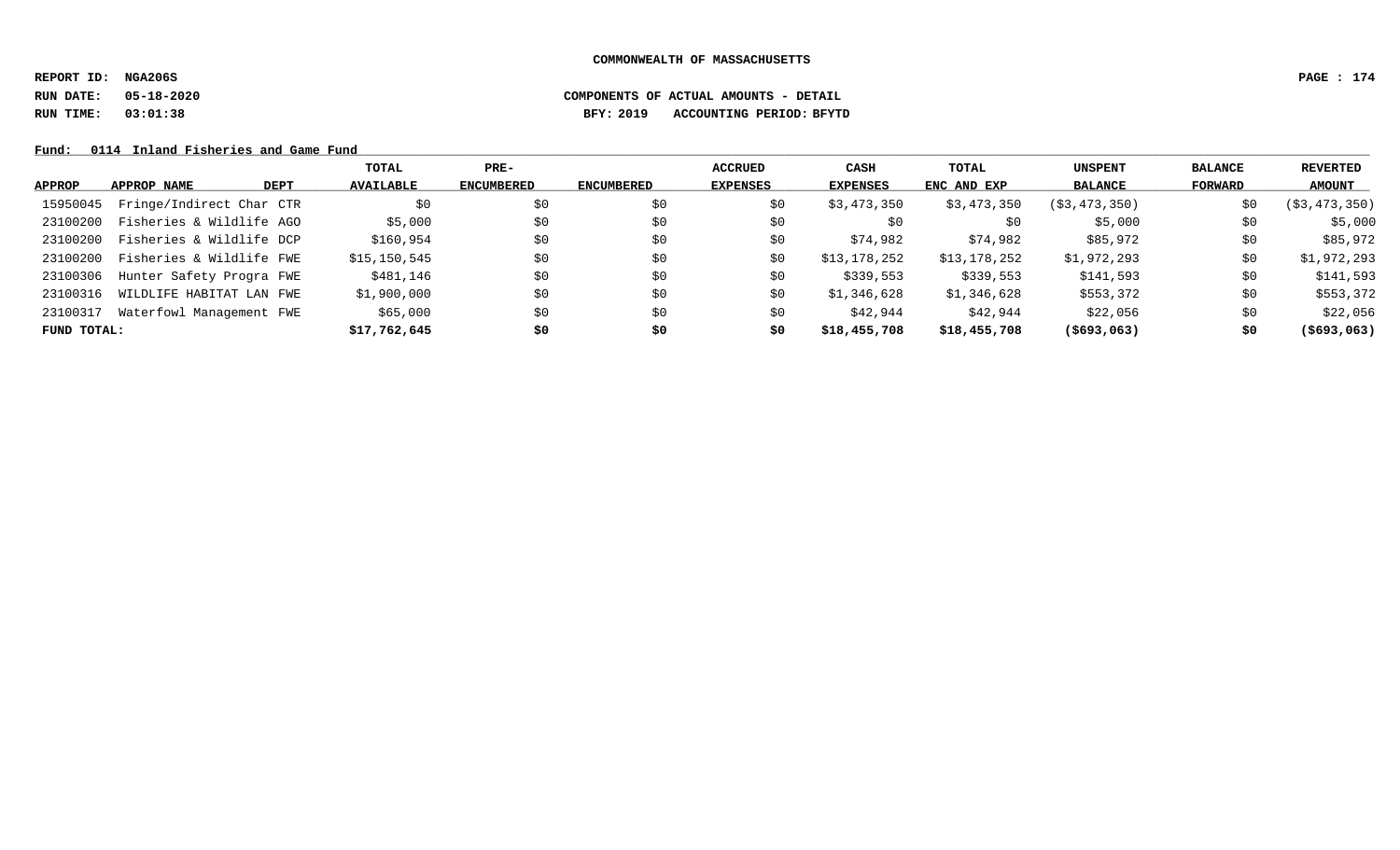**REPORT ID: NGA206S PAGE : 175**

# **RUN DATE: 05-18-2020 COMPONENTS OF ACTUAL AMOUNTS - DETAIL RUN TIME: 03:01:38 BFY: 2019 ACCOUNTING PERIOD: BFYTD**

Fund: 0115 Ocean Resources and Waterways Tr Fund

|                                                    | TOTAL            | PRE-              |                   | <b>ACCRUED</b>  | CASH            | TOTAL       | UNSPENT        | <b>BALANCE</b> | <b>REVERTED</b> |
|----------------------------------------------------|------------------|-------------------|-------------------|-----------------|-----------------|-------------|----------------|----------------|-----------------|
| <b>APPROP</b><br><b>DEPT</b><br><b>APPROP NAME</b> | <b>AVAILABLE</b> | <b>ENCUMBERED</b> | <b>ENCUMBERED</b> | <b>EXPENSES</b> | <b>EXPENSES</b> | ENC AND EXP | <b>BALANCE</b> | <b>FORWARD</b> | <b>AMOUNT</b>   |
| 20000115<br><b>ENV</b><br>Ocean Resources and      | 3377<br>7,991    |                   |                   |                 |                 |             | 377,991        | \$377,991      |                 |
| FUND TOTAL:                                        | \$377,991        |                   |                   |                 |                 |             | \$377,991      | \$377,991      | \$0             |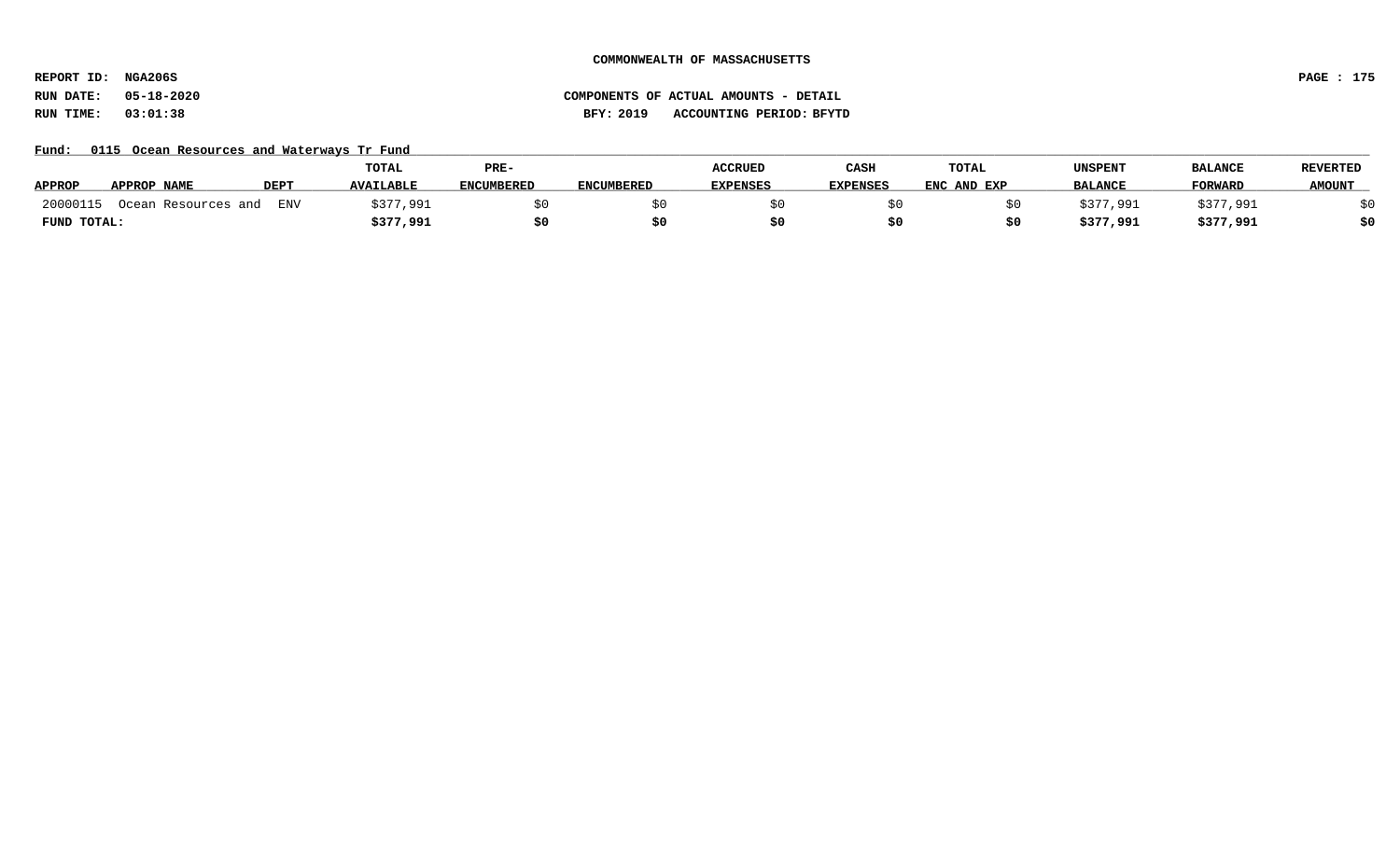**REPORT ID: NGA206S PAGE : 176**

# **RUN DATE: 05-18-2020 COMPONENTS OF ACTUAL AMOUNTS - DETAIL RUN TIME: 03:01:38 BFY: 2019 ACCOUNTING PERIOD: BFYTD**

Fund: 0116 Marine Recreational Fisheries Development Fd

|               |                          |      | TOTAL            | PRE-       |                   | <b>ACCRUED</b>  | CASH        | <b>TOTAL</b> | <b>UNSPENT</b> | <b>BALANCE</b> | REVERTED      |
|---------------|--------------------------|------|------------------|------------|-------------------|-----------------|-------------|--------------|----------------|----------------|---------------|
| <b>APPROP</b> | APPROP NAME              | DEPT | <b>AVAILABLE</b> | ENCUMBERED | <b>ENCUMBERED</b> | <b>EXPENSES</b> | EXPENSES    | ENC AND EXP  | <b>BALANCE</b> | FORWARD        | <b>AMOUNT</b> |
| 15959116      | Transfer from Marine CTR |      | SO.              | \$0        |                   |                 |             |              |                | SO.            | \$0           |
| 15959117      | Fringe & Indirect Ma CTR |      | \$0              | \$0        |                   |                 | \$182,744   | \$182,744    | (\$182,744)    | \$0            | ( \$182, 744) |
| 23300300      | Saltwater Sportfish      | FWE  | \$2,424,160      | \$0        |                   |                 | \$1,563,613 | \$1,563,613  | \$860,547      | \$750,000      | \$110,547     |
| FUND TOTAL:   |                          |      | \$2,424,160      | \$0        | \$0               | Ş0              | \$1,746,357 | \$1,746,357  | \$677,803      | \$750,000      | (572, 197)    |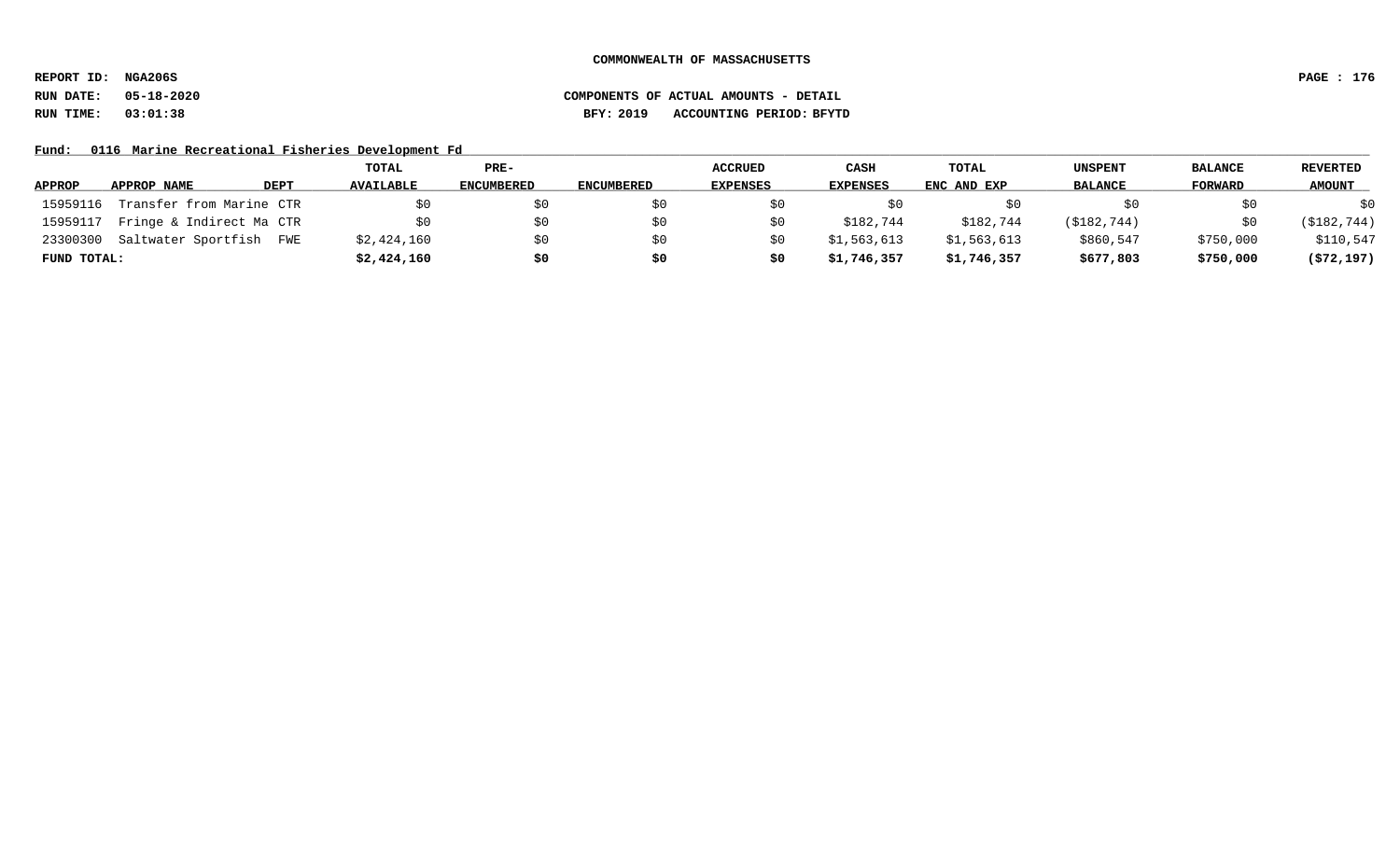**REPORT ID: NGA206S PAGE : 177**

# **RUN DATE: 05-18-2020 COMPONENTS OF ACTUAL AMOUNTS - DETAIL RUN TIME: 03:01:38 BFY: 2019 ACCOUNTING PERIOD: BFYTD**

### Fund: 0117 Off-Highway Vehicle Program fund

|               |                         |             | <b>TOTAL</b>     | PRE-              |                   | <b>ACCRUED</b>  | CASH            | TOTAL       | UNSPENT        | <b>BALANCE</b> | <b>REVERTED</b> |
|---------------|-------------------------|-------------|------------------|-------------------|-------------------|-----------------|-----------------|-------------|----------------|----------------|-----------------|
| <b>APPROP</b> | APPROP NAME             | <b>DEPT</b> | <b>AVAILABLE</b> | <b>ENCUMBERED</b> | <b>ENCUMBERED</b> | <b>EXPENSES</b> | <b>EXPENSES</b> | ENC AND EXP | <b>BALANCE</b> | <b>FORWARD</b> | <b>AMOUNT</b>   |
| 20000117      | Off-Highway Vehicle DCR |             | \$436,577        | \$0               |                   |                 | \$104,208       | \$104,208   | \$332,369      | \$332,369      | \$0             |
| 20000117      | Off-Highway Vehicle     | ENV         | \$742,693        | \$0               |                   |                 | \$488,365       | \$488,365   | \$254,329      | \$254,329      | \$0             |
| FUND TOTAL:   |                         |             | \$1,179,271      | \$0               |                   |                 | \$592,573       | \$592,573   | \$586,698      | \$586,698      | \$0             |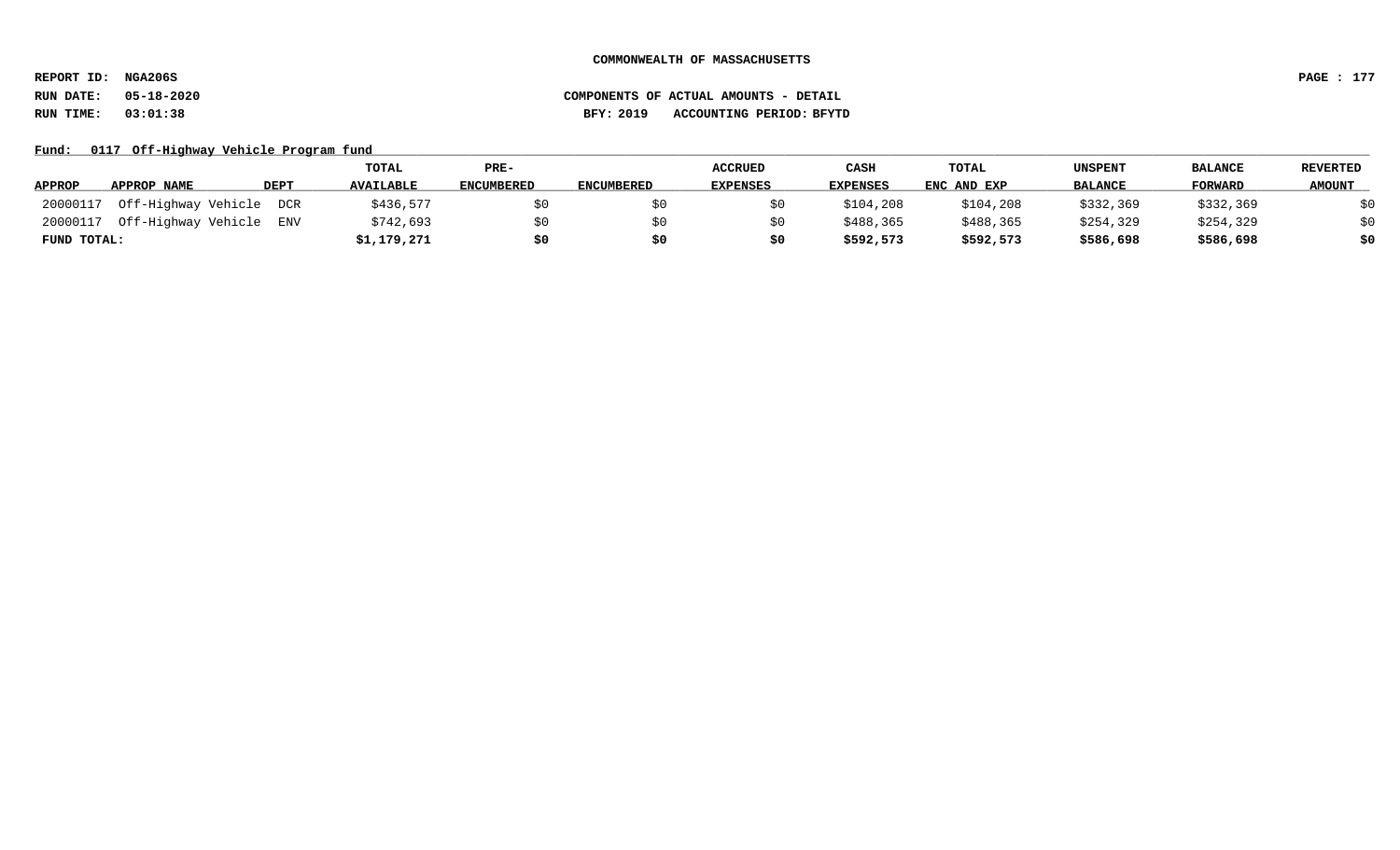**REPORT ID: NGA206S PAGE : 178**

### Fund: 0121 Workforce Training Trust Fund

|               |                                   |             | TOTAL            | PRE-              |                   | <b>ACCRUED</b>  | CASI            | TOTAL        | UNSPENT        | <b>BALANCI</b> | <b>REVERTED</b> |
|---------------|-----------------------------------|-------------|------------------|-------------------|-------------------|-----------------|-----------------|--------------|----------------|----------------|-----------------|
| <b>APPROP</b> | APPROP NAME                       | <b>DEPT</b> | <b>AVAILABLE</b> | <b>ENCUMBERED</b> | <b>ENCUMBERED</b> | <b>EXPENSES</b> | <b>EXPENSES</b> | ENC AND EXP  | <b>BALANCE</b> | <b>FORWARD</b> | <b>AMOUNT</b>   |
|               | 70030135 Workforce Training T EOL |             | \$66,275,380     |                   |                   |                 | \$27,815,037    | \$27,815,037 | \$38,460,343   | \$38,460,343   |                 |
| FUND TOTAL:   |                                   |             | \$66,275,380     | \$0               | \$0               |                 | \$27,815,037    | \$27,815,037 | \$38,460,343   | \$38,460,343   |                 |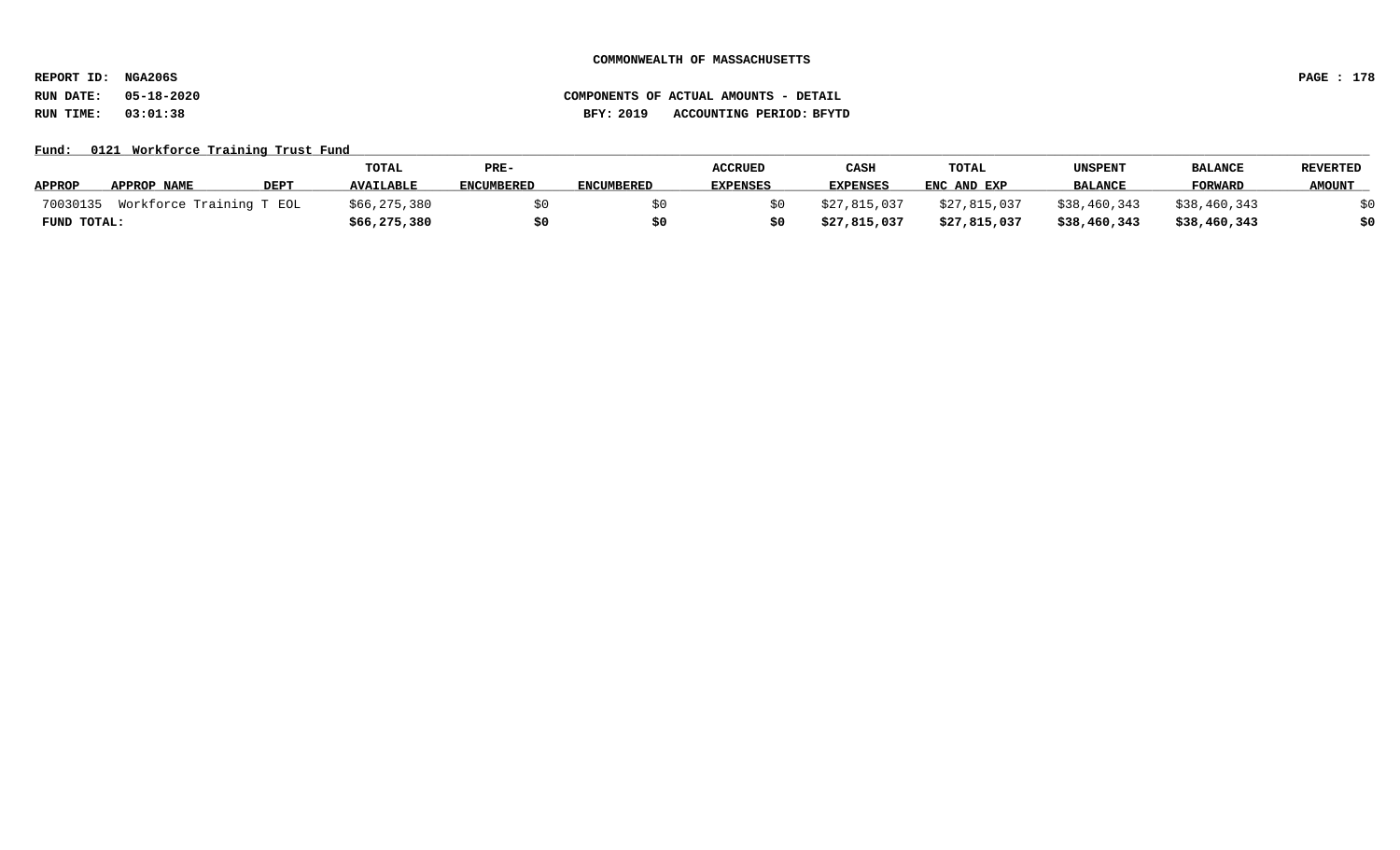**REPORT ID: NGA206S PAGE : 179**

**RUN DATE: 05-18-2020 COMPONENTS OF ACTUAL AMOUNTS - DETAIL**

**RUN TIME: 03:01:38 BFY: 2019 ACCOUNTING PERIOD: BFYTD**

### Fund:  $0122$  Oil Overcharge Fund

|               |                          |             | TOTAL            | PRE-       |                   | <b>ACCRUED</b>  | CASH            | TOTAL       | UNSPENT        | <b>BALANCE</b> | <b>REVERTED</b> |
|---------------|--------------------------|-------------|------------------|------------|-------------------|-----------------|-----------------|-------------|----------------|----------------|-----------------|
| <b>APPROP</b> | APPROP NAME              | <b>DEPT</b> | <b>AVAILABLE</b> | ENCUMBERED | <b>ENCUMBERED</b> | <b>EXPENSES</b> | <b>EXPENSES</b> | ENC AND EXP | <b>BALANCE</b> | FORWARD        | <b>AMOUNT</b>   |
| 70067011      | NORTHEAST PETROLEUM      | ENE         | \$186            | SÜ         | S0                | SO.             |                 | Sυ          | \$186          | \$186          | \$0             |
| 70067014      | EXXON OIL OVERCHARGE ENE |             | \$20             | SO.        | S0                | \$0             |                 | S0          | \$20           | \$20           | \$0             |
| 70067016      | STRIPPER OIL WELL        | <b>ENE</b>  | \$396,081        | SO.        | S0                | SO.             | \$2,290         | \$2,290     | \$393,791      | \$393,791      | \$0             |
| 70067021      | N.B.P. OIL OVERCHARG ENE |             |                  | SO.        | \$0               | SO.             | S0              | S0          |                |                | \$0             |
| FUND TOTAL:   |                          |             | \$396,288        | s0         | \$0               | \$0             | \$2,290         | \$2,290     | \$393,997      | \$393,997      | \$0             |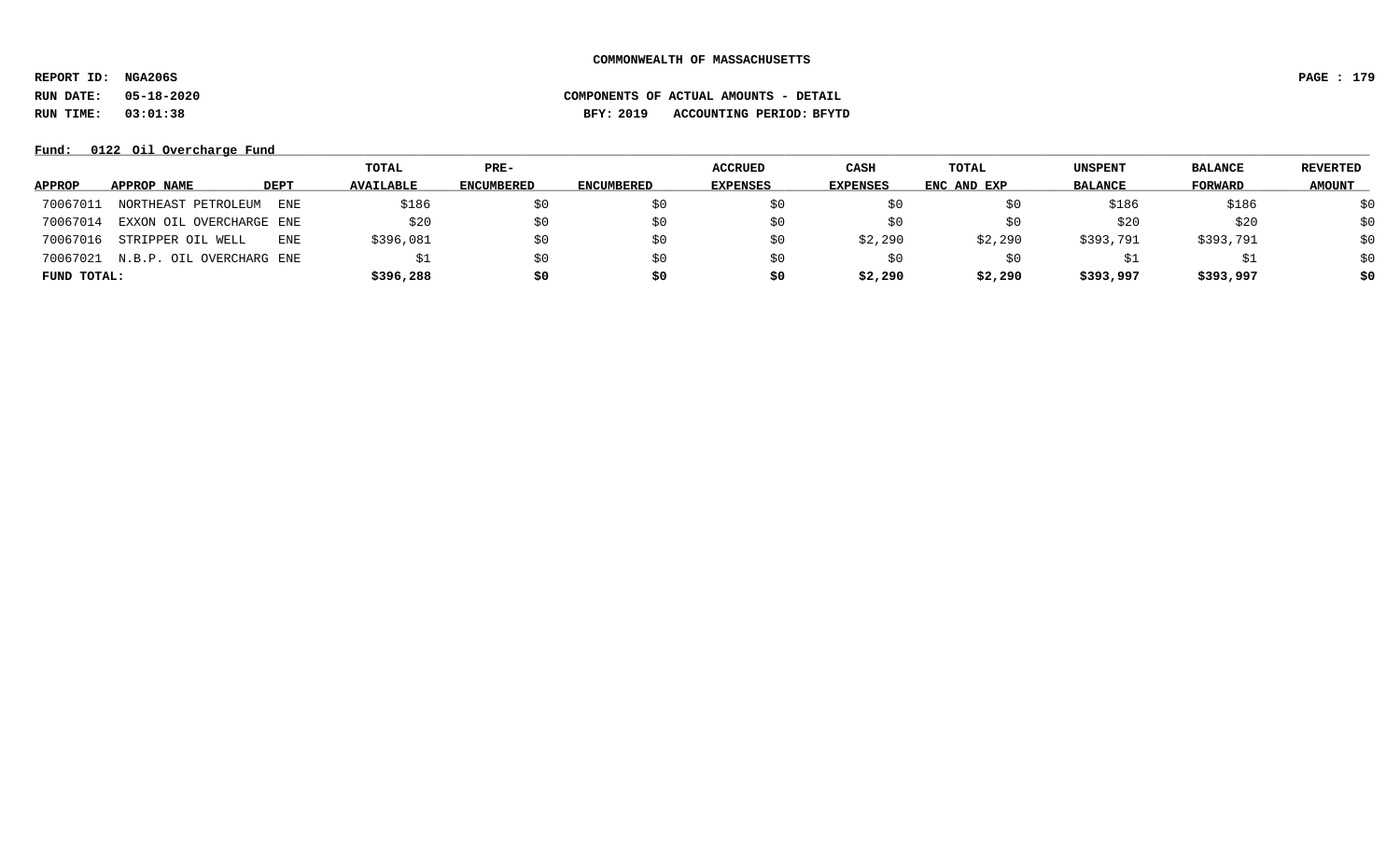**REPORT ID: NGA206S PAGE : 180**

# **RUN DATE: 05-18-2020 COMPONENTS OF ACTUAL AMOUNTS - DETAIL RUN TIME: 03:01:38 BFY: 2019 ACCOUNTING PERIOD: BFYTD**

#### Fund: 0124 Substance Abuse Services Fund

|               |                          |      | TOTAL            | PRE-              |                   | <b>ACCRUED</b>  | CASH            | <b>TOTAL</b> | UNSPENT        | <b>BALANCE</b> | <b>REVERTED</b> |
|---------------|--------------------------|------|------------------|-------------------|-------------------|-----------------|-----------------|--------------|----------------|----------------|-----------------|
| <b>APPROP</b> | APPROP NAME              | DEPT | <b>AVAILABLE</b> | <b>ENCUMBERED</b> | <b>ENCUMBERED</b> | <b>EXPENSES</b> | <b>EXPENSES</b> | ENC AND EXP  | <b>BALANCE</b> | <b>FORWARD</b> | <b>AMOUNT</b>   |
| 45100226      | Substance Abuse Serv DPH |      | \$59,348         |                   |                   |                 | \$59,348        | \$59,348     |                |                |                 |
| FUND TOTAL:   |                          |      | \$59,348         | \$0               |                   |                 | \$59,348        | \$59,348     |                |                | \$0             |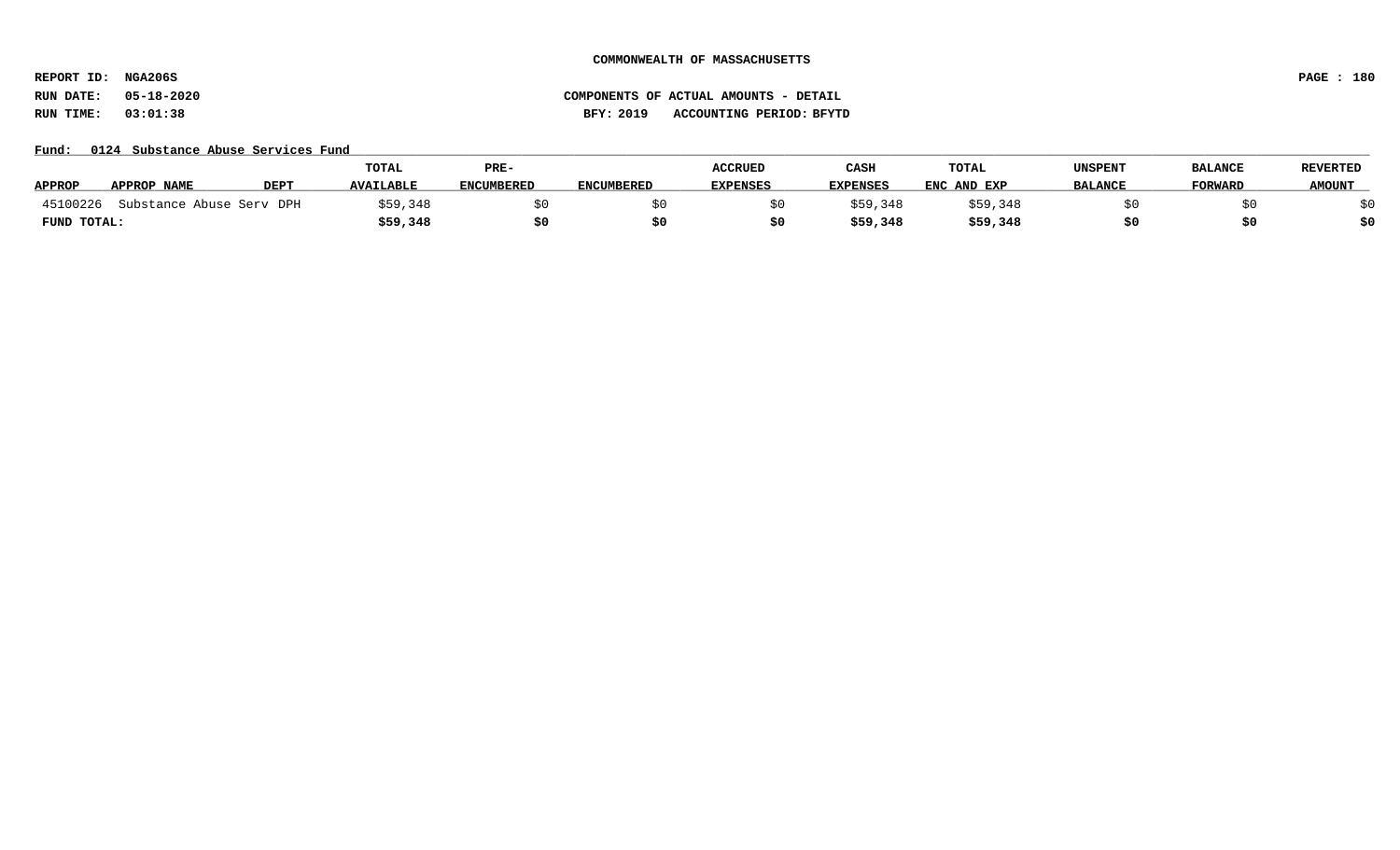**REPORT ID: NGA206S PAGE : 181**

### **RUN DATE: 05-18-2020 COMPONENTS OF ACTUAL AMOUNTS - DETAIL RUN TIME: 03:01:38 BFY: 2019 ACCOUNTING PERIOD: BFYTD**

Fund: 0127 Victims of Human Trafficking Trust Fund

|               |                                   |             | <b>TOTAL</b>     | PRE-              |                   | <b>ACCRUED</b>  | <b>CASH</b> | <b>TOTAL</b> | <b>UNSPENT</b> | <b>BALANCE</b> | <b>REVERTED</b> |
|---------------|-----------------------------------|-------------|------------------|-------------------|-------------------|-----------------|-------------|--------------|----------------|----------------|-----------------|
| <b>APPROP</b> | APPROP NAME                       | <b>DEPT</b> | <b>AVAILABLE</b> | <b>ENCUMBERED</b> | <b>ENCUMBERED</b> | <b>EXPENSES</b> | EXPENSES    | ENC AND EXP  | <b>BALANCE</b> | <b>FORWARD</b> | <b>AMOUNT</b>   |
| 06100690      | Victims of Human Tra TRE          |             | \$116,738        |                   |                   |                 |             |              | \$116,738      | \$116,738      | \$0             |
|               | 08400690 Victims of Human Tra VWA |             |                  |                   |                   |                 |             |              |                |                | \$0             |
| FUND TOTAL:   |                                   |             | \$116,738        | \$0               |                   | S0              |             |              | \$116,738      | \$116,738      | \$0             |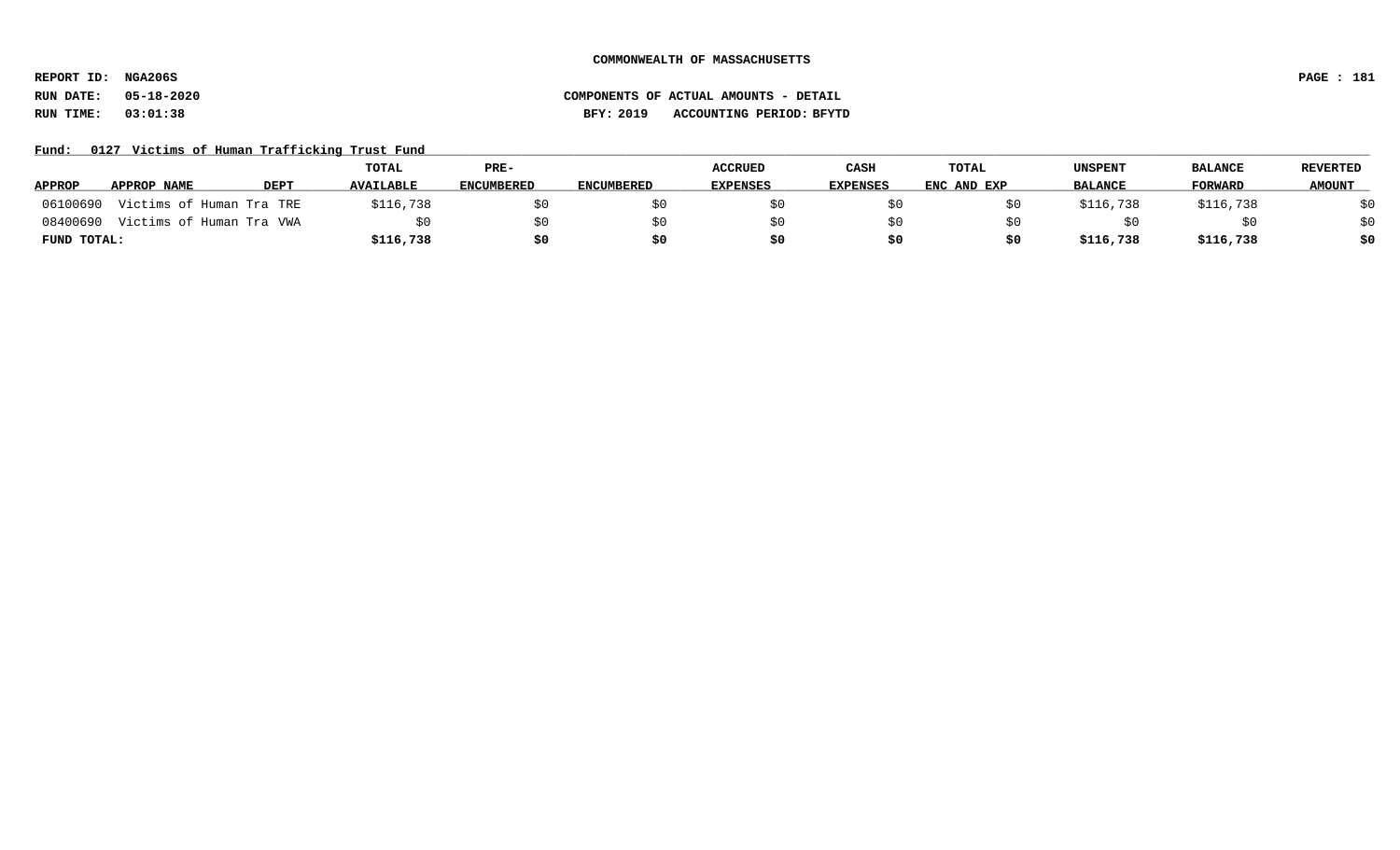**REPORT ID: NGA206S PAGE : 182**

# **RUN DATE: 05-18-2020 COMPONENTS OF ACTUAL AMOUNTS - DETAIL RUN TIME: 03:01:38 BFY: 2019 ACCOUNTING PERIOD: BFYTD**

Fund: 0128 Delivery System Transformation Initiatives Trust Fund

|               |                                   |             | TOTAL            | PRE-              |                   | <b>ACCRUED</b>  | CASH            | TOTAL       | <b>UNSPENT</b> | <b>BALANCE</b> | <b>REVERTED</b> |
|---------------|-----------------------------------|-------------|------------------|-------------------|-------------------|-----------------|-----------------|-------------|----------------|----------------|-----------------|
| <b>APPROP</b> | <b>APPROP NAME</b>                | <b>DEP1</b> | <b>AVAILABLE</b> | <b>ENCUMBERED</b> | <b>ENCUMBERED</b> | <b>EXPENSES</b> | <b>EXPENSES</b> | ENC AND EXP | <b>BALANCE</b> | <b>FORWARD</b> | <b>AMOUNT</b>   |
|               | 40001067 Delivery System Tran EHS |             |                  |                   |                   |                 |                 |             |                |                |                 |
| FUND TOTAL:   |                                   |             |                  |                   |                   |                 |                 |             |                |                |                 |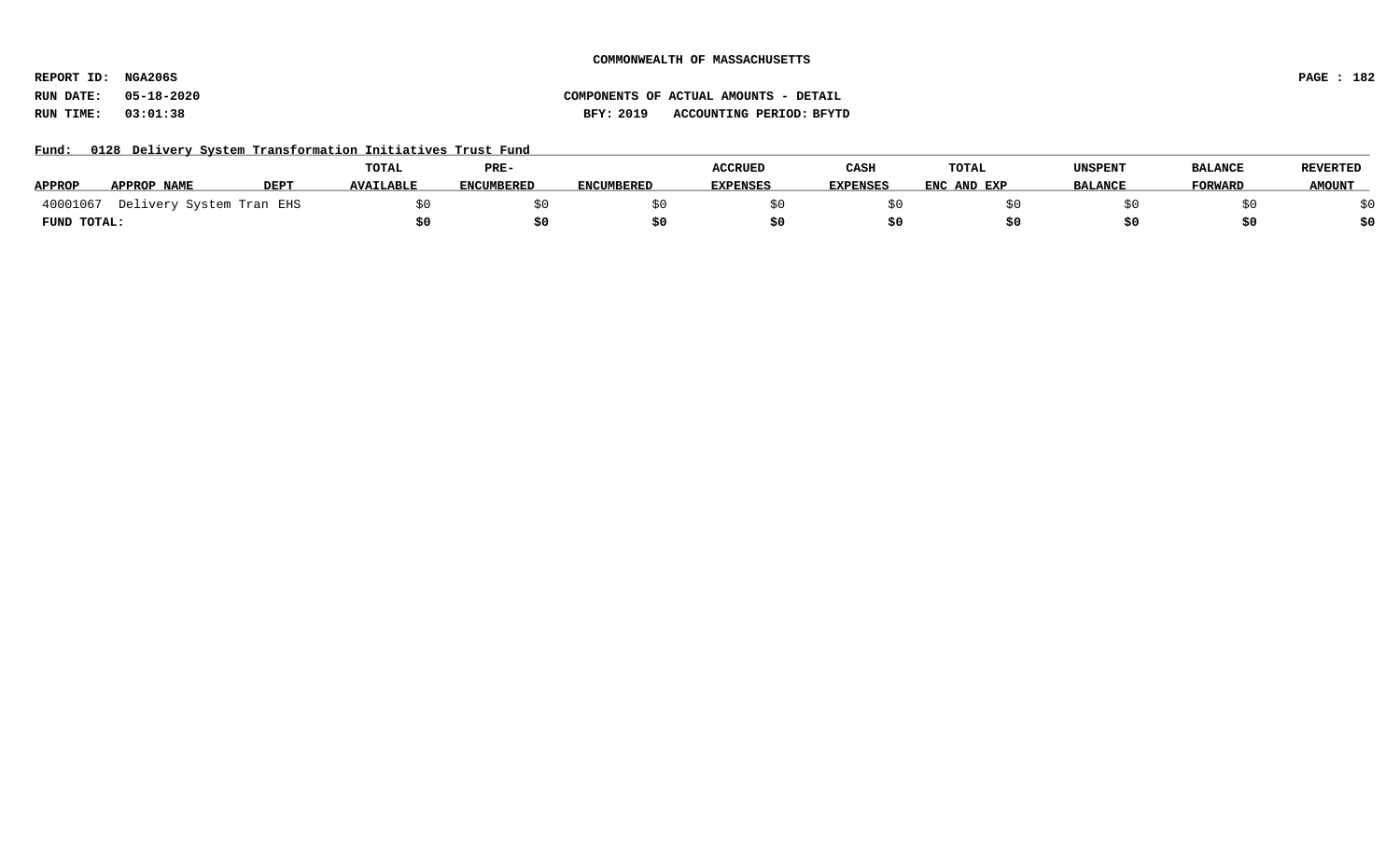**REPORT ID: NGA206S PAGE : 183**

# **RUN DATE: 05-18-2020 COMPONENTS OF ACTUAL AMOUNTS - DETAIL RUN TIME: 03:01:38 BFY: 2019 ACCOUNTING PERIOD: BFYTD**

Fund: 0129 Money Follows the Person Rebalancing Demonstration Grant Tr

|             |                          |      | TOTAL            | PRE-              |                   | <b>ACCRUED</b>  | CASH            | TOTAL       | <b>UNSPENT</b> | <b>BALANCE</b> | <b>REVERTED</b> |
|-------------|--------------------------|------|------------------|-------------------|-------------------|-----------------|-----------------|-------------|----------------|----------------|-----------------|
| APPROP      | APPROP NAME              | DEPT | <b>AVAILABLE</b> | <b>ENCUMBERED</b> | <b>ENCUMBERED</b> | <b>EXPENSES</b> | <b>EXPENSES</b> | ENC AND EXP | <b>BALANCE</b> | FORWARD        | <b>AMOUNT</b>   |
| 40000129    | Money Follows the Pe DMR |      | \$7,100,168      | \$0               |                   |                 | \$7,090,865     | \$7,090,865 | \$9,303        | \$9,303        | \$0             |
| 40000129    | Money Follows the Pe EHS |      | \$397,038        | \$0               |                   |                 |                 |             | \$397,038      | \$397,038      | \$0             |
| 40000129    | Money Follows the Pe MRC |      | \$3,891,925      | \$0               | S0                |                 | \$2,503,843     | \$2,503,843 | \$1,388,083    | \$1,388,083    | \$0             |
| FUND TOTAL: |                          |      | \$11,389,131     | \$0               | \$0               | s0              | \$9,594,708     | \$9,594,708 | \$1,794,423    | \$1,794,423    | \$0             |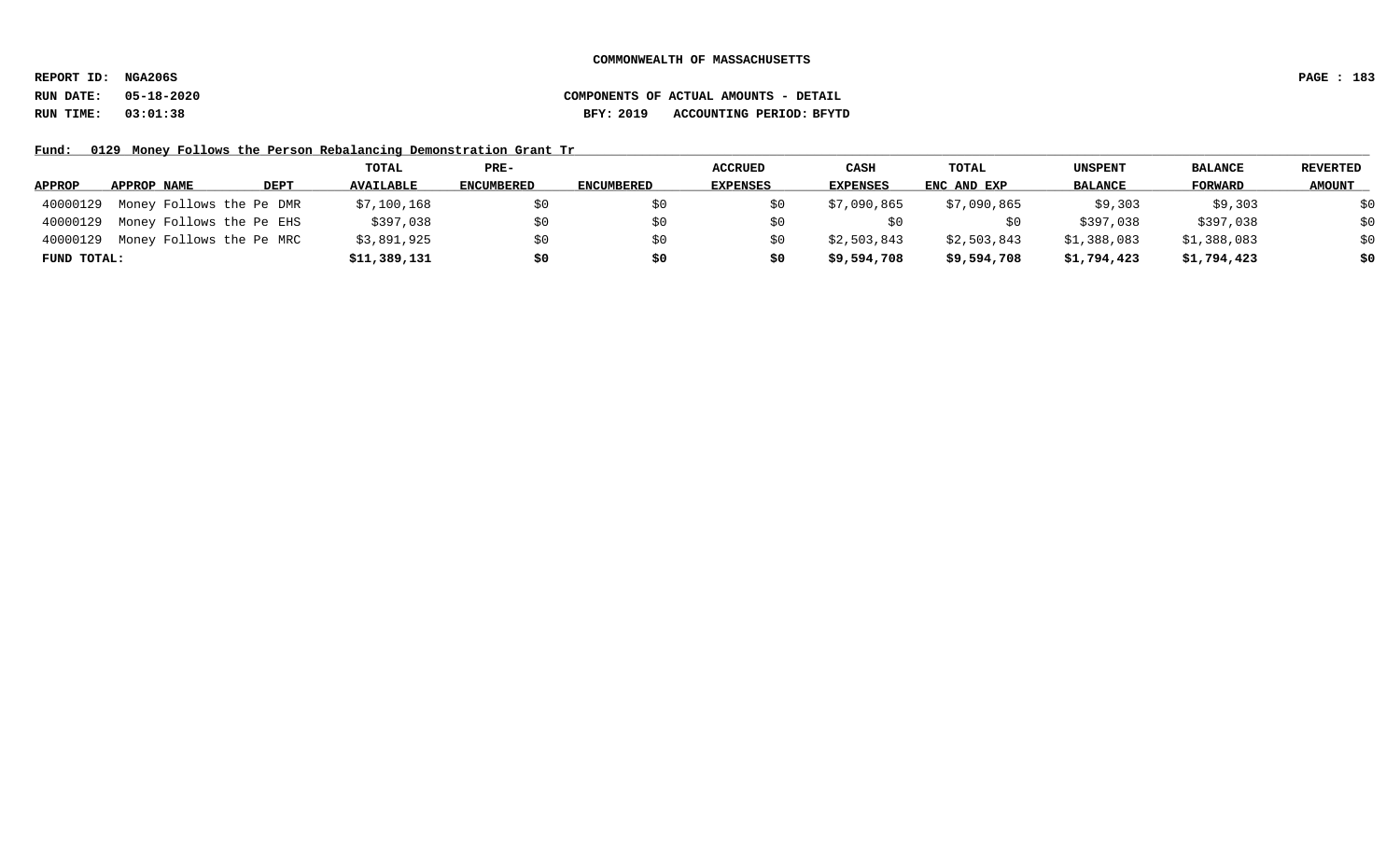**REPORT ID: NGA206S PAGE : 184**

**RUN DATE: 05-18-2020 COMPONENTS OF ACTUAL AMOUNTS - DETAIL RUN TIME: 03:01:38 BFY: 2019 ACCOUNTING PERIOD: BFYTD**

Fund: 0130 State Lottery and Gaming Fund

|                             |             | TOTAL            | PRE-              |                   | <b>ACCRUED</b>  | CASH            | <b>TOTAL</b>                           | UNSPENT        | <b>BALANCE</b> | <b>REVERTED</b> |
|-----------------------------|-------------|------------------|-------------------|-------------------|-----------------|-----------------|----------------------------------------|----------------|----------------|-----------------|
| APPROP<br>APPROP NAME       | <b>DEPT</b> | <b>AVAILABLE</b> | <b>ENCUMBERED</b> | <b>ENCUMBERED</b> | <b>EXPENSES</b> | <b>EXPENSES</b> | ENC AND EXP                            | <b>BALANCE</b> | <b>FORWARD</b> | <b>AMOUNT</b>   |
| 06407001<br>BALANCE, JULY 1 | LOT         | \$5,649,055,336  |                   |                   |                 |                 | $$0$ $$5,615,461,467$ $$5,615,461,467$ | \$33,593,869   | \$33,593,869   |                 |
| FUND TOTAL:                 |             | \$5,649,055,336  |                   |                   |                 |                 | \$5,615,461,467 \$5,615,461,467        | \$33,593,869   | \$33,593,869   | \$0             |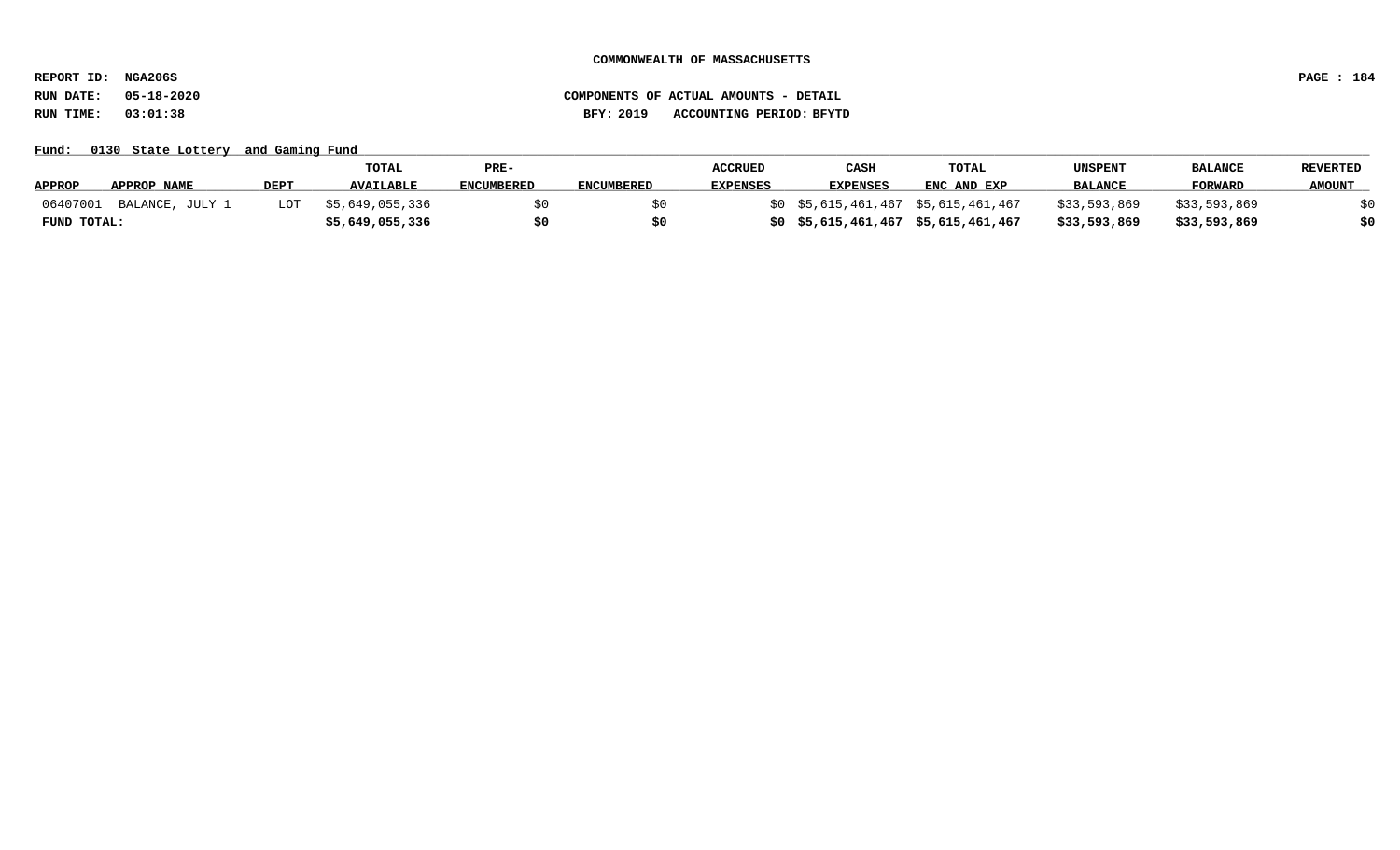**REPORT ID: NGA206S PAGE : 185**

# **RUN DATE: 05-18-2020 COMPONENTS OF ACTUAL AMOUNTS - DETAIL RUN TIME: 03:01:38 BFY: 2019 ACCOUNTING PERIOD: BFYTD**

**Fund: \_\_\_\_\_\_\_\_\_\_\_\_\_\_\_\_\_\_\_\_\_\_\_\_\_\_\_\_\_\_\_\_\_\_\_\_\_\_\_\_\_\_\_\_\_\_\_\_\_\_\_\_\_\_\_\_\_\_\_\_\_\_\_\_\_\_\_\_\_\_\_\_\_\_\_\_\_\_\_\_\_\_\_\_\_\_\_\_\_\_\_\_\_\_\_\_\_\_\_\_\_\_\_\_\_\_\_\_\_\_\_\_\_\_\_\_\_\_\_\_\_\_\_\_\_\_\_\_\_\_\_\_\_\_\_\_\_\_\_\_\_\_\_\_\_\_\_\_\_\_\_\_\_\_\_\_\_\_\_\_\_\_\_\_\_\_\_\_\_\_\_\_\_\_\_\_\_\_ 0131 Arts Lottery Fund**

|               |                          |      | <b>TOTAL</b>     | PRE-              |            | <b>ACCRUED</b>  | CASH            | TOTAL        | UNSPENT        | <b>BALANCE</b> | <b>REVERTED</b> |
|---------------|--------------------------|------|------------------|-------------------|------------|-----------------|-----------------|--------------|----------------|----------------|-----------------|
| <b>APPROP</b> | APPROP NAME              | DEPT | <b>AVAILABLE</b> | <b>ENCUMBERED</b> | ENCUMBERED | <b>EXPENSES</b> | <b>EXPENSES</b> | ENC AND EXP  | <b>BALANCE</b> | <b>FORWARD</b> | <b>AMOUNT</b>   |
| 06405799      | STATE ARTS LOTTERY-B LOT |      | \$41,131,737     | \$0               |            |                 | \$37,239,306    | \$37,239,306 | \$3,892,431    | \$3,892,431    | \$0             |
|               |                          | CTR  |                  | SO.               |            |                 | (\$33)          | (\$33)       | \$33           |                | \$33            |
| FUND TOTAL:   |                          |      | \$41,131,737     | \$0               |            |                 | \$37,239,273    | \$37,239,273 | \$3,892,464    | \$3,892,431    | \$33            |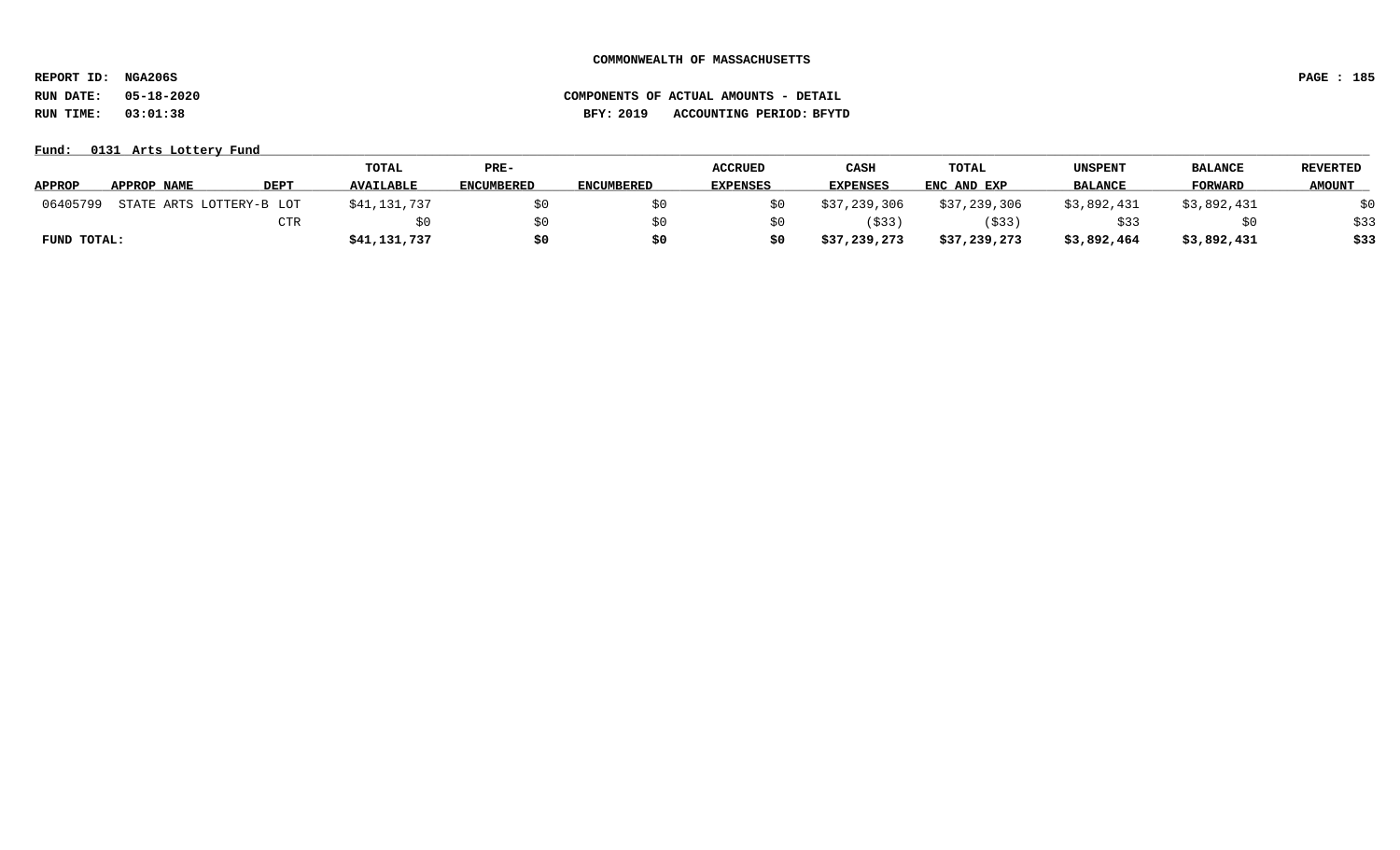**REPORT ID: NGA206S PAGE : 186**

# **RUN DATE: 05-18-2020 COMPONENTS OF ACTUAL AMOUNTS - DETAIL RUN TIME: 03:01:38 BFY: 2019 ACCOUNTING PERIOD: BFYTD**

Fund: 0132 Dept Public Utilities Storm Trust Fund

|               |                          |             | <b>TOTAL</b>     | PRE-              |                   | <b>ACCRUED</b>  | CASH            | TOTAL       | <b>UNSPENT</b> | <b>BALANCE</b> | <b>REVERTED</b> |
|---------------|--------------------------|-------------|------------------|-------------------|-------------------|-----------------|-----------------|-------------|----------------|----------------|-----------------|
| <b>APPROP</b> | <b>APPROP NAME</b>       | <b>DEPT</b> | <b>AVAILABLE</b> | <b>ENCUMBERED</b> | <b>ENCUMBERED</b> | <b>EXPENSES</b> | <b>EXPENSES</b> | ENC AND EXP | <b>BALANCE</b> | <b>FORWARD</b> | <b>AMOUNT</b>   |
| 21000218      | DPU Storm Trust Fund DPU |             | \$626,701        |                   |                   |                 | \$333,514       | \$333,514   | \$293,187      | \$293,187      |                 |
| FUND TOTAL:   |                          |             | \$626,701        |                   |                   |                 | \$333,514       | \$333,514   | \$293,187      | \$293,187      |                 |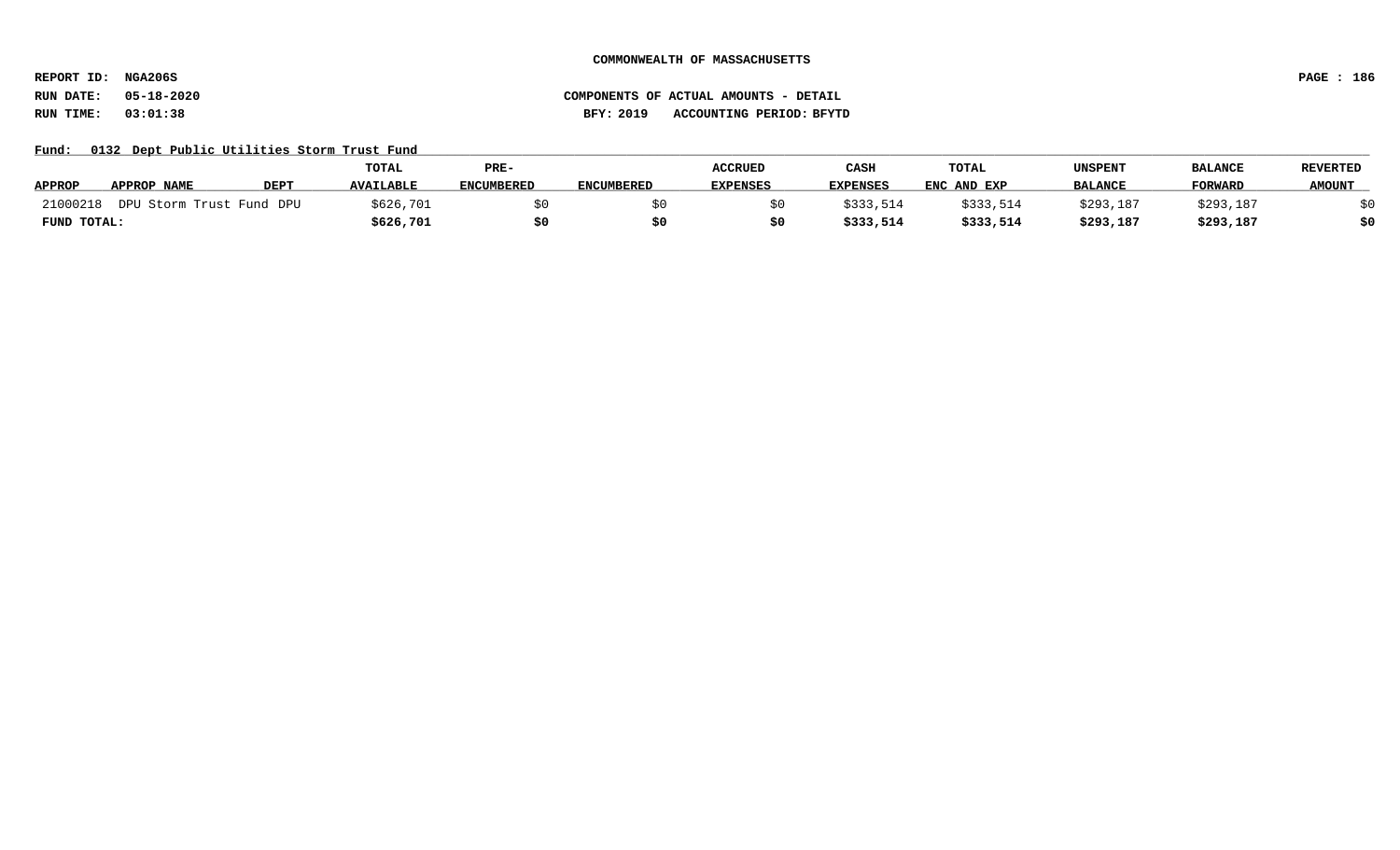**REPORT ID: NGA206S PAGE : 187**

**RUN DATE: 05-18-2020 COMPONENTS OF ACTUAL AMOUNTS - DETAIL RUN TIME: 03:01:38 BFY: 2019 ACCOUNTING PERIOD: BFYTD**

### Fund: 0134 Homeless Animal Prev & Care Fund

|               |                          |             | <b>TOTAL</b>     | PRE-              |                   | <b>ACCRUED</b>  | CASH            | TOTAL       | UNSPENT        | <b>BALANCE</b> | <b>REVERTED</b> |
|---------------|--------------------------|-------------|------------------|-------------------|-------------------|-----------------|-----------------|-------------|----------------|----------------|-----------------|
| <b>APPROP</b> | APPROP NAME              | <b>DEPT</b> | <b>AVAILABLE</b> | <b>ENCUMBERED</b> | <b>ENCUMBERED</b> | <b>EXPENSES</b> | <b>EXPENSES</b> | ENC AND EXP | <b>BALANCE</b> | <b>FORWARD</b> | <b>AMOUNT</b>   |
| 25111193      | Homeless Animal Prev AGR |             | \$749,422        |                   |                   |                 | \$352,566       | \$352,566   | \$396,856      | \$396,856      |                 |
| FUND TOTAL:   |                          |             | \$749,422        | \$0               |                   |                 | \$352,566       | \$352,566   | \$396,856      | \$396,856      | \$0             |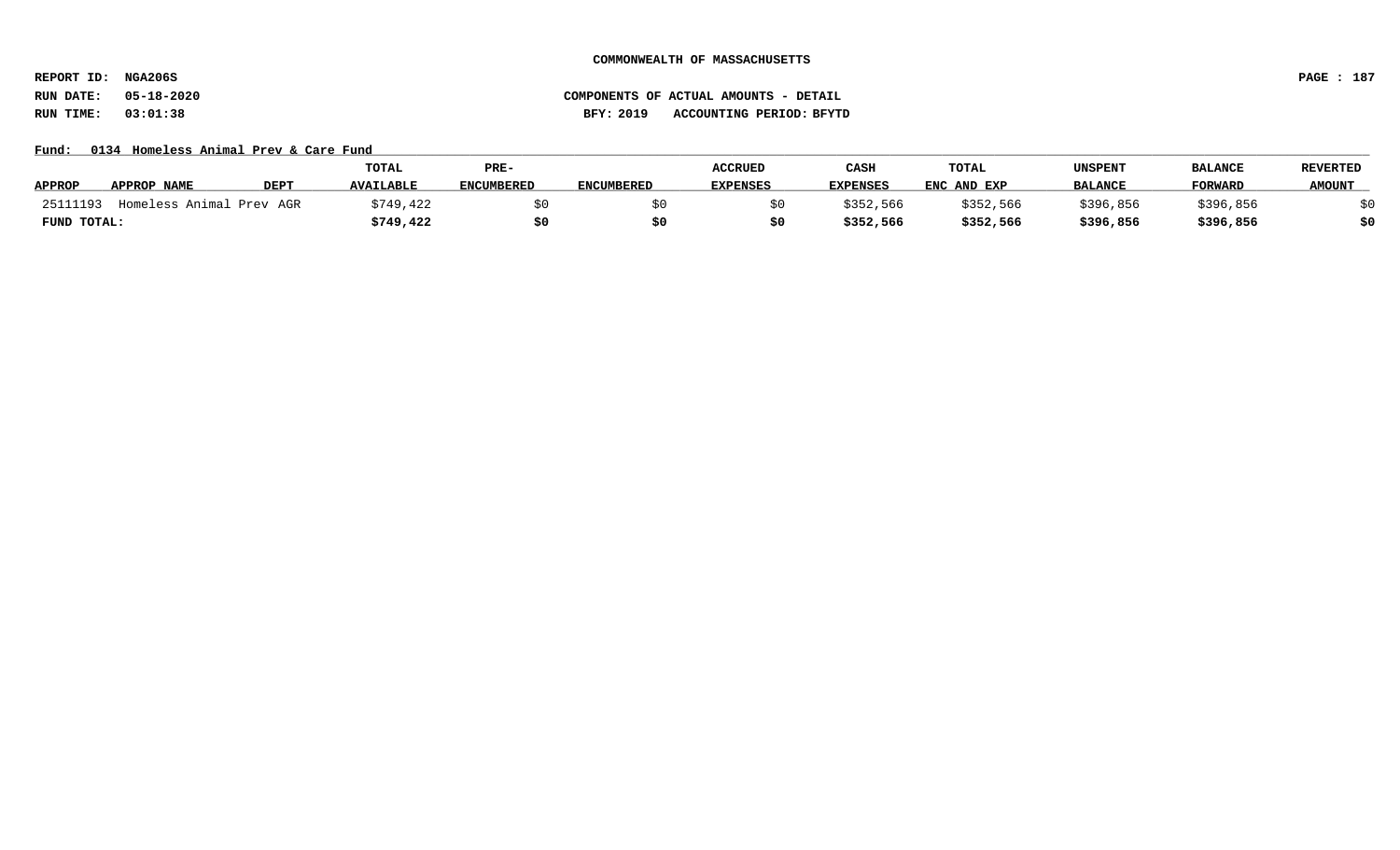**REPORT ID: NGA206S PAGE : 188**

# **RUN DATE: 05-18-2020 COMPONENTS OF ACTUAL AMOUNTS - DETAIL RUN TIME: 03:01:38 BFY: 2019 ACCOUNTING PERIOD: BFYTD**

# Fund: 0135 Horseneck Beach Reservation Trust Fund

|               |                          |      | <b>TOTAL</b>     | PRE-              |                   | <b>ACCRUED</b>  | CASH            | TOTAL       | UNSPENT        | <b>BALANCE</b> | <b>REVERTED</b> |
|---------------|--------------------------|------|------------------|-------------------|-------------------|-----------------|-----------------|-------------|----------------|----------------|-----------------|
| <b>APPROP</b> | APPROP NAME              | DEPT | <b>AVAILABLE</b> | <b>ENCUMBERED</b> | <b>ENCUMBERED</b> | <b>EXPENSES</b> | <b>EXPENSES</b> | ENC AND EXP | <b>BALANCE</b> | <b>FORWARL</b> | <b>AMOUNT</b>   |
| 28000649      | Horseneck Beach Rese DCR |      | 384,348          |                   |                   |                 | \$27,168        | \$27,168    | \$57,180       | \$57,180       |                 |
| FUND TOTAL:   |                          |      | \$84,348         |                   |                   |                 | \$27,168        | \$27,168    | \$57,180       | \$57,180       | \$0             |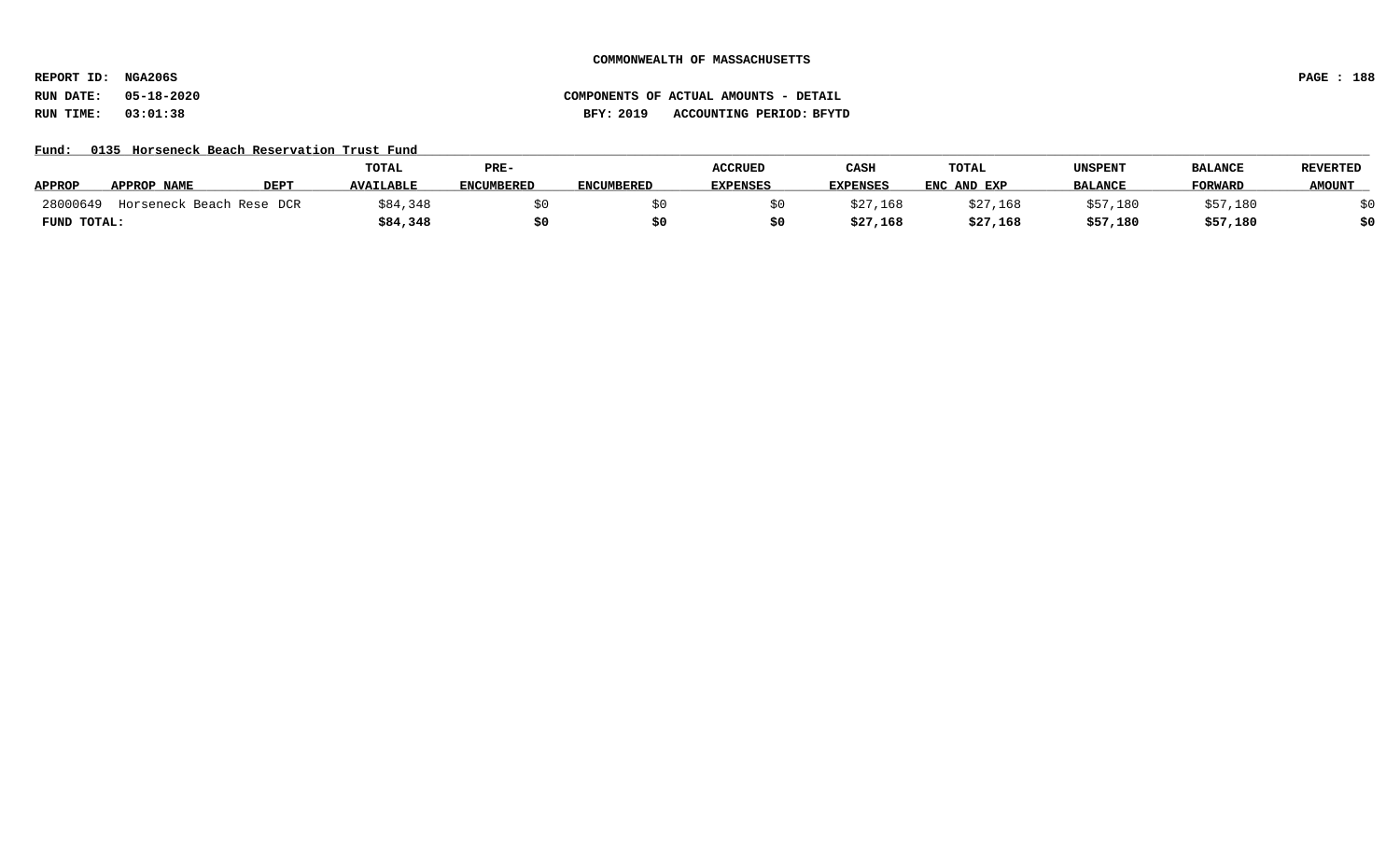**REPORT ID: NGA206S PAGE : 189**

### **RUN DATE: 05-18-2020 COMPONENTS OF ACTUAL AMOUNTS - DETAIL RUN TIME: 03:01:38 BFY: 2019 ACCOUNTING PERIOD: BFYTD**

Fund: 0136 Environmental Trust Fund

|               |                          |             | TOTAL            | PRE-              |                   | <b>ACCRUED</b>  | CASH            | <b>TOTAL</b> | UNSPENT        | <b>BALANCE</b> | <b>REVERTED</b> |
|---------------|--------------------------|-------------|------------------|-------------------|-------------------|-----------------|-----------------|--------------|----------------|----------------|-----------------|
| <b>APPROP</b> | APPROP NAME              | <b>DEPT</b> | <b>AVAILABLE</b> | <b>ENCUMBERED</b> | <b>ENCUMBERED</b> | <b>EXPENSES</b> | <b>EXPENSES</b> | ENC AND EXP  | <b>BALANCE</b> | <b>FORWARD</b> | <b>AMOUNT</b>   |
| 20006051      | MASS BAY ENV TRUST/E ENV |             | \$2,792,941      | S0                |                   |                 | \$1,103,201     | \$1,103,201  | \$1,689,740    | \$1,689,740    | \$0             |
| 20006051      | MASS BAY ENV TRUST/E FWE |             | \$200,000        | S0                |                   |                 | \$200,000       | \$200,000    |                | S0             | \$0             |
| FUND TOTAL:   |                          |             | \$2,992,941      | \$0               | \$0               |                 | \$1,303,201     | \$1,303,201  | \$1,689,740    | \$1,689,740    | \$0             |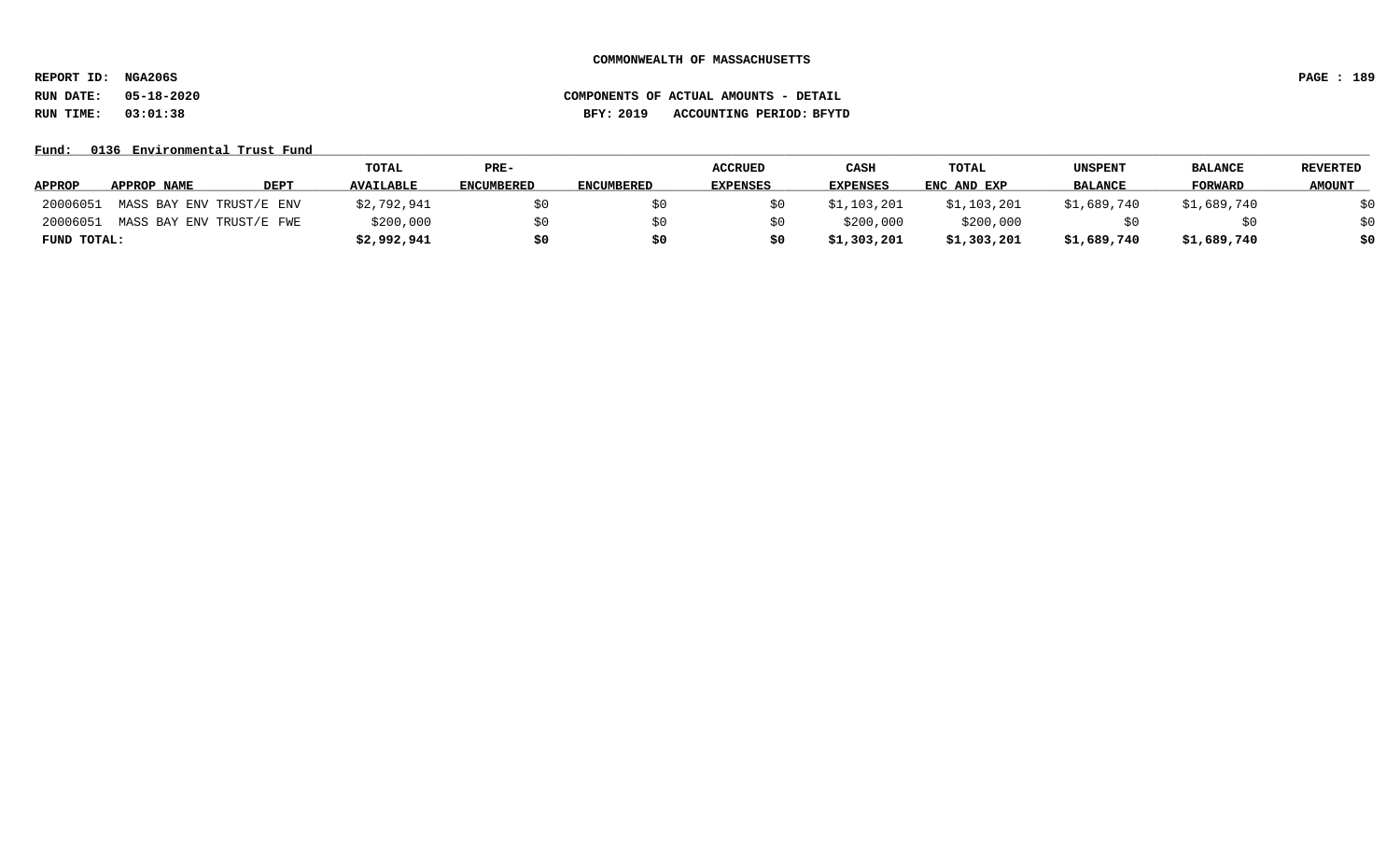**REPORT ID: NGA206S PAGE : 190**

### **RUN DATE: 05-18-2020 COMPONENTS OF ACTUAL AMOUNTS - DETAIL RUN TIME: 03:01:38 BFY: 2019 ACCOUNTING PERIOD: BFYTD**

Fund: 0137 Social Innovation Financing Trust Fd

|               |                          |             | TOTAL            | PRE-              |                   | <b>ACCRUED</b>  | CASH        | <b>TOTAL</b> | UNSPENT        | <b>BALANCE</b> | <b>REVERTED</b> |
|---------------|--------------------------|-------------|------------------|-------------------|-------------------|-----------------|-------------|--------------|----------------|----------------|-----------------|
| <b>APPROP</b> | APPROP NAME              | <b>DEPT</b> | <b>AVAILABLE</b> | <b>ENCUMBERED</b> | <b>ENCUMBERED</b> | <b>EXPENSES</b> | EXPENSES    | ENC AND EXP  | <b>BALANCE</b> | <b>FORWARD</b> | <b>AMOUNT</b>   |
| 11007438      | Social Innovation Fi ANF |             | \$20,083,139     |                   |                   |                 | \$4,661,925 | \$4,661,925  | \$15,421,214   | \$15,421,214   |                 |
| FUND TOTAL:   |                          |             | \$20,083,139     |                   |                   |                 | \$4,661,925 | \$4,661,925  | \$15,421,214   | \$15,421,214   | \$0             |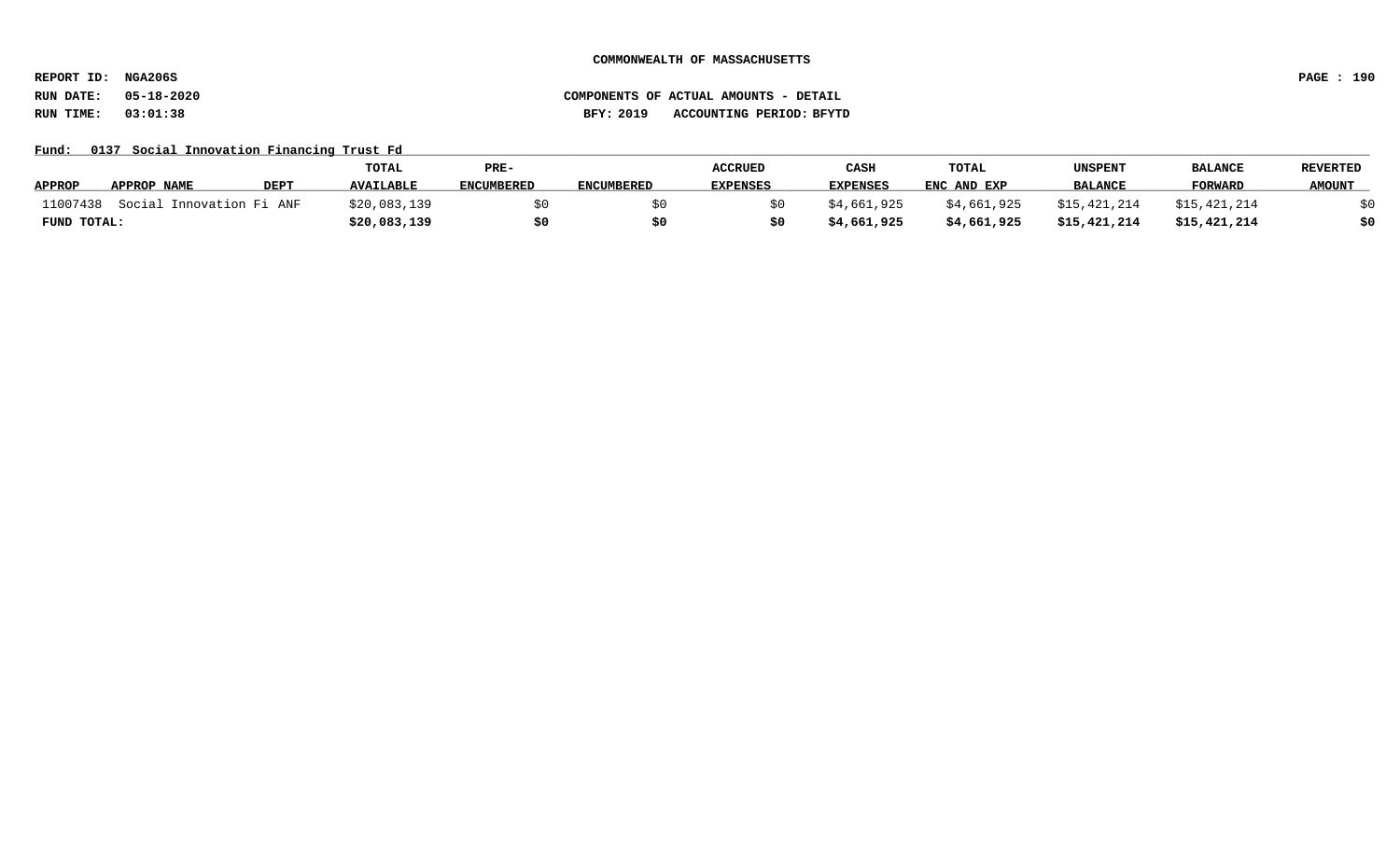**REPORT ID: NGA206S PAGE : 191**

# **RUN DATE: 05-18-2020 COMPONENTS OF ACTUAL AMOUNTS - DETAIL RUN TIME: 03:01:38 BFY: 2019 ACCOUNTING PERIOD: BFYTD**

Fund: 0138 Children's Trust Fund

|               |                          |             | TOTAL            | PRE-              |                   | <b>ACCRUED</b>  | CASH            | TOTAL       | <b>UNSPENT</b> | <b>BALANCE</b> | REVERTED      |
|---------------|--------------------------|-------------|------------------|-------------------|-------------------|-----------------|-----------------|-------------|----------------|----------------|---------------|
| <b>APPROP</b> | APPROP NAME              | <b>DEPT</b> | <b>AVAILABLE</b> | <b>ENCUMBERED</b> | <b>ENCUMBERED</b> | <b>EXPENSES</b> | <b>EXPENSES</b> | ENC AND EXP | <b>BALANCE</b> | FORWARD        | <b>AMOUNT</b> |
| 03390015      | OCP Fatherhood Progr TRC |             |                  |                   |                   |                 |                 |             |                |                | ₹∩            |
| 4130000       | CHILDREN'S TRUST FUN EEC |             | \$201,286        |                   |                   |                 | \$5,260         | \$5,260     | \$196,026      | \$196,026      | \$0           |
| FUND TOTAL:   |                          |             | \$201,286        | \$0               |                   | S0              | \$5,260         | \$5,260     | \$196,026      | \$196,026      | \$0           |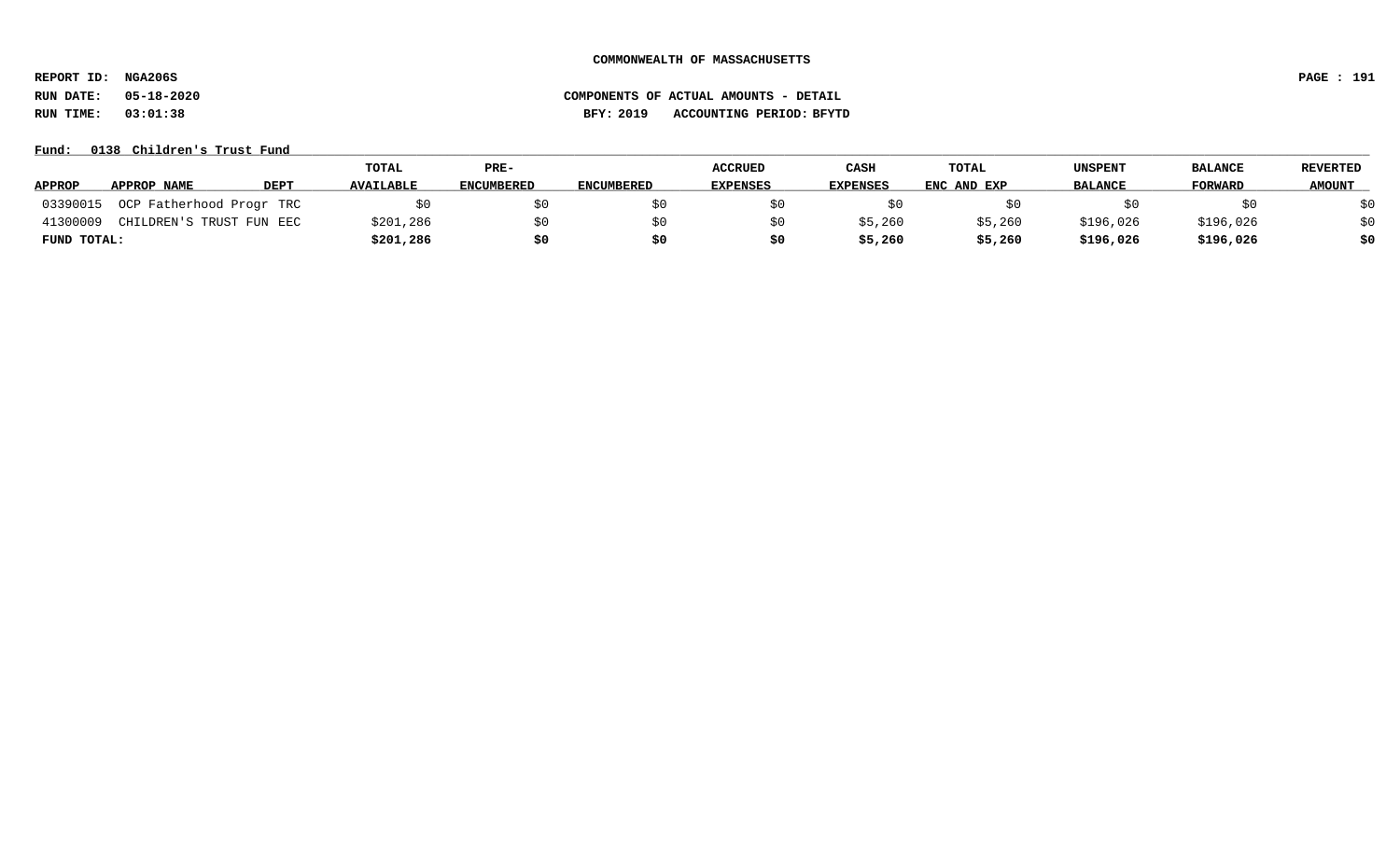**REPORT ID: NGA206S PAGE : 192**

# **RUN DATE: 05-18-2020 COMPONENTS OF ACTUAL AMOUNTS - DETAIL RUN TIME: 03:01:38 BFY: 2019 ACCOUNTING PERIOD: BFYTD**

Fund: 0142 Child Support Enforcement Fund

|             |                          |      | TOTAL            | $PRE-$            |                   | <b>ACCRUED</b>  | CASH            | TOTAL        | <b>UNSPENT</b> | <b>BALANCE</b> | <b>REVERTED</b> |
|-------------|--------------------------|------|------------------|-------------------|-------------------|-----------------|-----------------|--------------|----------------|----------------|-----------------|
| APPROP      | APPROP NAME              | DEPT | <b>AVAILABLE</b> | <b>ENCUMBERED</b> | <b>ENCUMBERED</b> | <b>EXPENSES</b> | <b>EXPENSES</b> | ENC AND EXP  | <b>BALANCE</b> | FORWARD        | <b>AMOUNT</b>   |
| 12010161    | DOR CHILD SUPPORT EN DOR |      | \$0              | \$0               | \$0               | \$0             | \$0             | \$0          | \$0            | \$0            | \$0             |
| 12010162    | Impact on Child Supp DOR |      | \$0              | \$0               | \$0               | \$0             | \$0             | \$0          | \$0            | \$0            | \$0             |
| 12010165    | DOR Child Support En DOR |      | \$11,063,394     | \$0               | \$0               | \$0             | \$11,029,902    | \$11,029,902 | \$33,492       | \$0            | \$33,492        |
| 12010410    | DOR CHILD SUPPORT EN BRI |      | \$61,668         | \$0               | \$0               | \$0             | \$61,668        | \$61,668     | \$0            | \$0            | \$0             |
| 12010410    | DOR CHILD SUPPORT EN DOR |      | \$17,581,382     | \$0               | \$0               | \$0             | \$11,022,781    | \$11,022,781 | \$6,558,601    | \$6,558,601    | \$0             |
| 12010410    | DOR CHILD SUPPORT EN NFK |      | \$67,846         | \$0               | \$0               | \$0             | \$67,846        | \$67,846     | \$0            | \$0            | \$0             |
| 12010410    | DOR CHILD SUPPORT EN NOR |      | \$63,248         | \$0               | \$0               | \$0             | \$63,248        | \$63,248     | \$0            | \$0            | \$0             |
| 12010410    | DOR CHILD SUPPORT EN PLY |      | \$74,053         | \$0               | \$0               | \$0             | \$74,053        | \$74,053     | \$0            | \$0            | \$0             |
| 12010410    | DOR CHILD SUPPORT EN TRE |      | \$9,145          | \$0               | \$0               | \$0             | \$0             | \$0          | \$9,145        | \$9,145        | \$0             |
| 12012498    | CSE Penalties and In DOR |      | \$5,777,397      | \$0               | \$0               | \$0             | \$4,171,731     | \$4,171,731  | \$1,605,666    | \$1,605,666    | \$0             |
| FUND TOTAL: |                          |      | \$34,698,133     | \$0               | \$0               | \$0             | \$26,491,229    | \$26,491,229 | \$8,206,904    | \$8,173,412    | \$33,492        |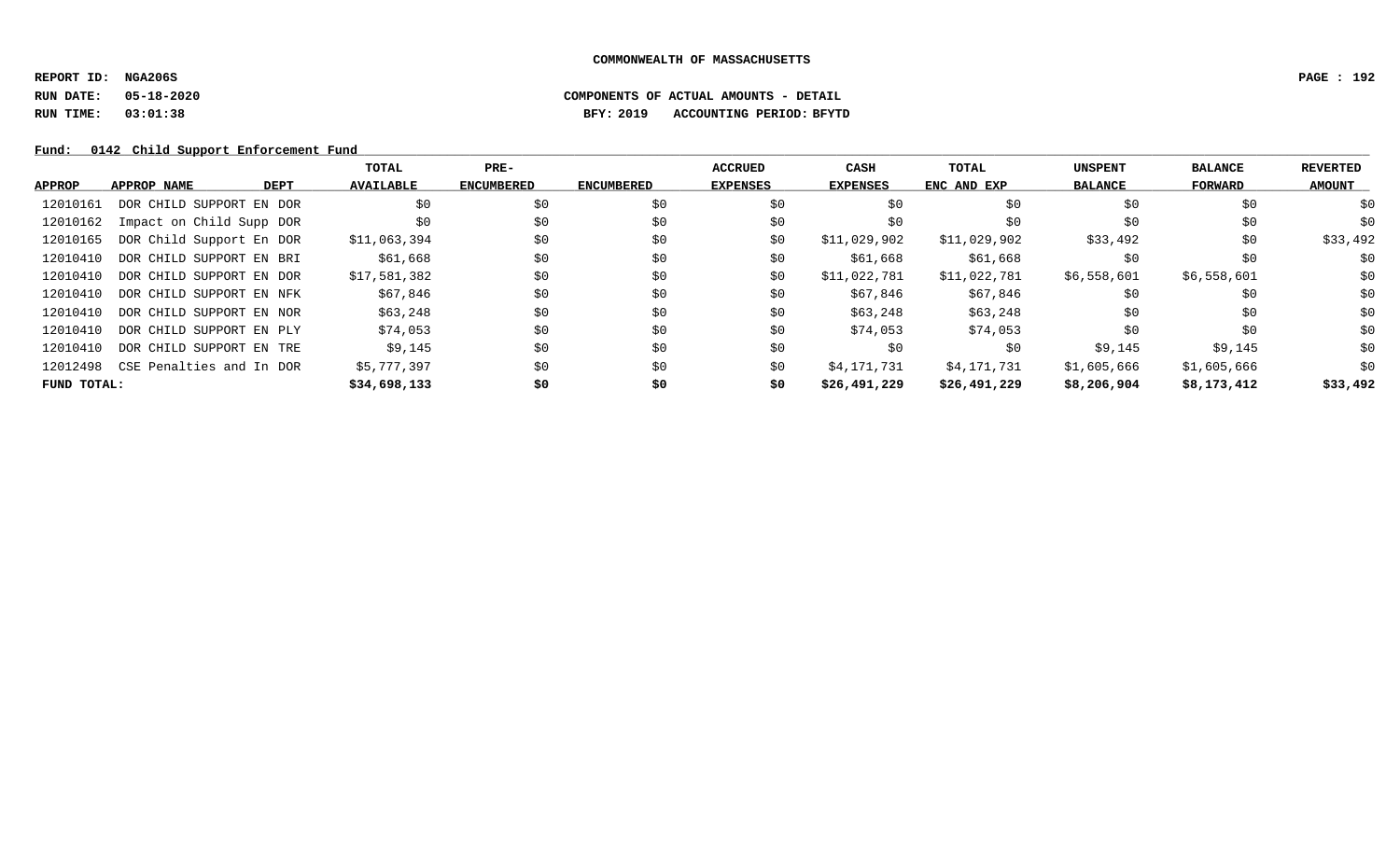**REPORT ID: NGA206S PAGE : 193**

### **RUN DATE: 05-18-2020 COMPONENTS OF ACTUAL AMOUNTS - DETAIL RUN TIME: 03:01:38 BFY: 2019 ACCOUNTING PERIOD: BFYTD**

### Fund: 0143 Massachusetts Military Family Relief Fund

|               |                          |                  | TOTAL            | PRE-              |                   | <b>ACCRUED</b>  | CASH            | TOTAL       | UNSPENT        | <b>BALANCE</b> | <b>REVERTED</b> |
|---------------|--------------------------|------------------|------------------|-------------------|-------------------|-----------------|-----------------|-------------|----------------|----------------|-----------------|
| <b>APPROP</b> | APPROP NAME              | DEP <sub>1</sub> | <b>AVAILABLE</b> | <b>ENCUMBERED</b> | <b>ENCUMBERED</b> | <b>EXPENSES</b> | <b>EXPENSES</b> | ENC AND EXP | <b>BALANCE</b> | <b>FORWARD</b> | <b>AMOUNT</b>   |
| 87000143      | Friends of Massachus MIL |                  | \$892,247        |                   |                   |                 | \$250,000       | \$250,000   | \$642,247      | \$642,247      |                 |
| FUND TOTAL:   |                          |                  | \$892,247        |                   |                   |                 | \$250,000       | \$250,000   | \$642,247      | \$642,247      | \$0             |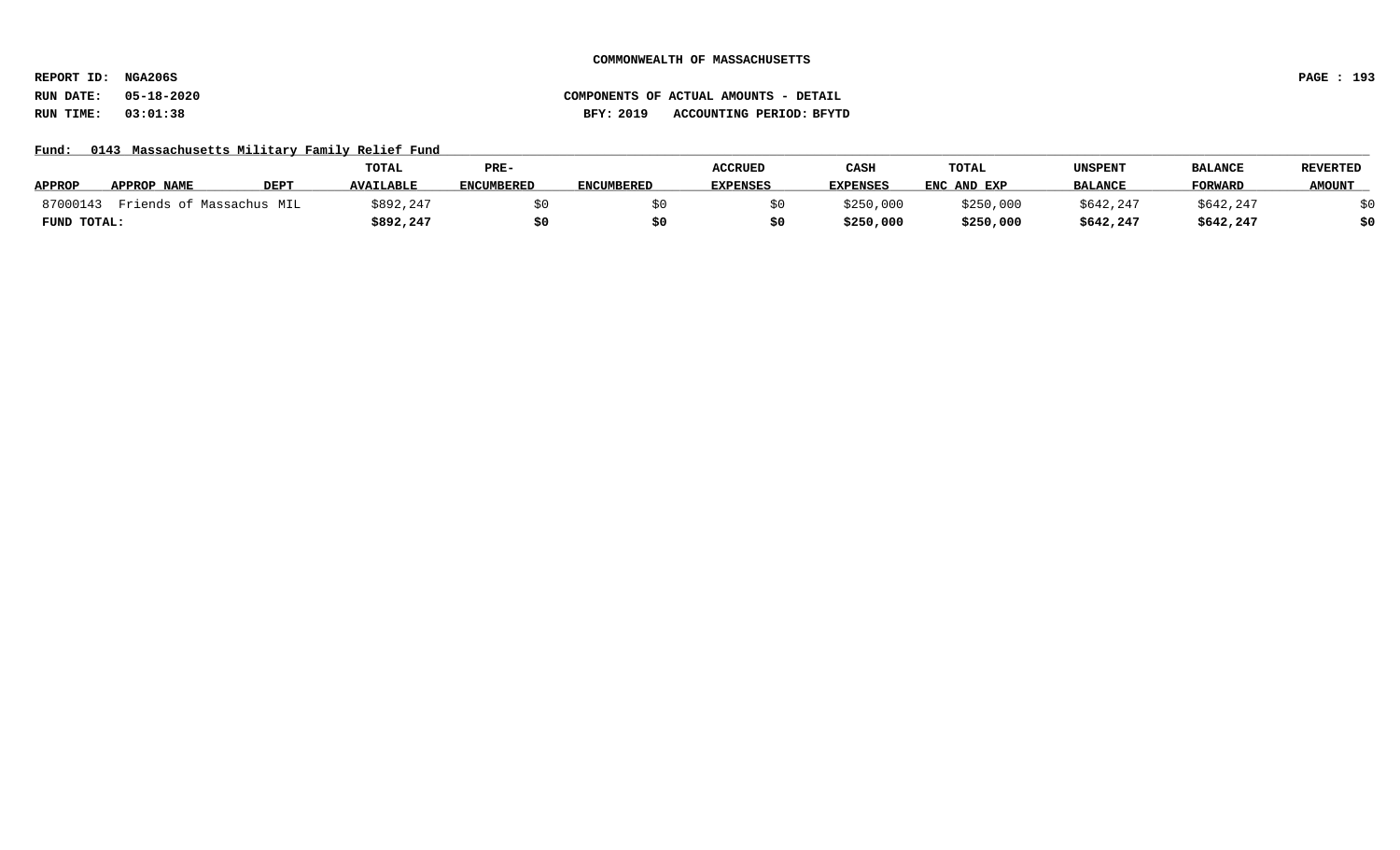**REPORT ID: NGA206S PAGE : 194**

# **RUN DATE: 05-18-2020 COMPONENTS OF ACTUAL AMOUNTS - DETAIL RUN TIME: 03:01:38 BFY: 2019 ACCOUNTING PERIOD: BFYTD**

Fund: 0145 Department of Industrial Accidents Special Fund

|               |                          |             | <b>TOTAL</b>     | PRE-       |                   | <b>ACCRUED</b>  | CASH            | <b>TOTAL</b> | UNSPENT        | <b>BALANCE</b> | <b>REVERTED</b> |
|---------------|--------------------------|-------------|------------------|------------|-------------------|-----------------|-----------------|--------------|----------------|----------------|-----------------|
| <b>APPROP</b> | APPROP NAME              | <b>DEPT</b> | <b>AVAILABLE</b> | ENCUMBERED | <b>ENCUMBERED</b> | <b>EXPENSES</b> | <b>EXPENSES</b> | ENC AND EXP  | <b>BALANCE</b> | <b>FORWARD</b> | <b>AMOUNT</b>   |
| 70030202      | Massachusetts Indust EOL |             | \$42,391,734     |            |                   |                 | \$26,839,130    | \$26,839,130 | \$15,552,604   | \$15,552,604   |                 |
| FUND TOTAL:   |                          |             | \$42,391,734     |            |                   |                 | \$26,839,130    | \$26,839,130 | \$15,552,604   | \$15,552,604   | \$0             |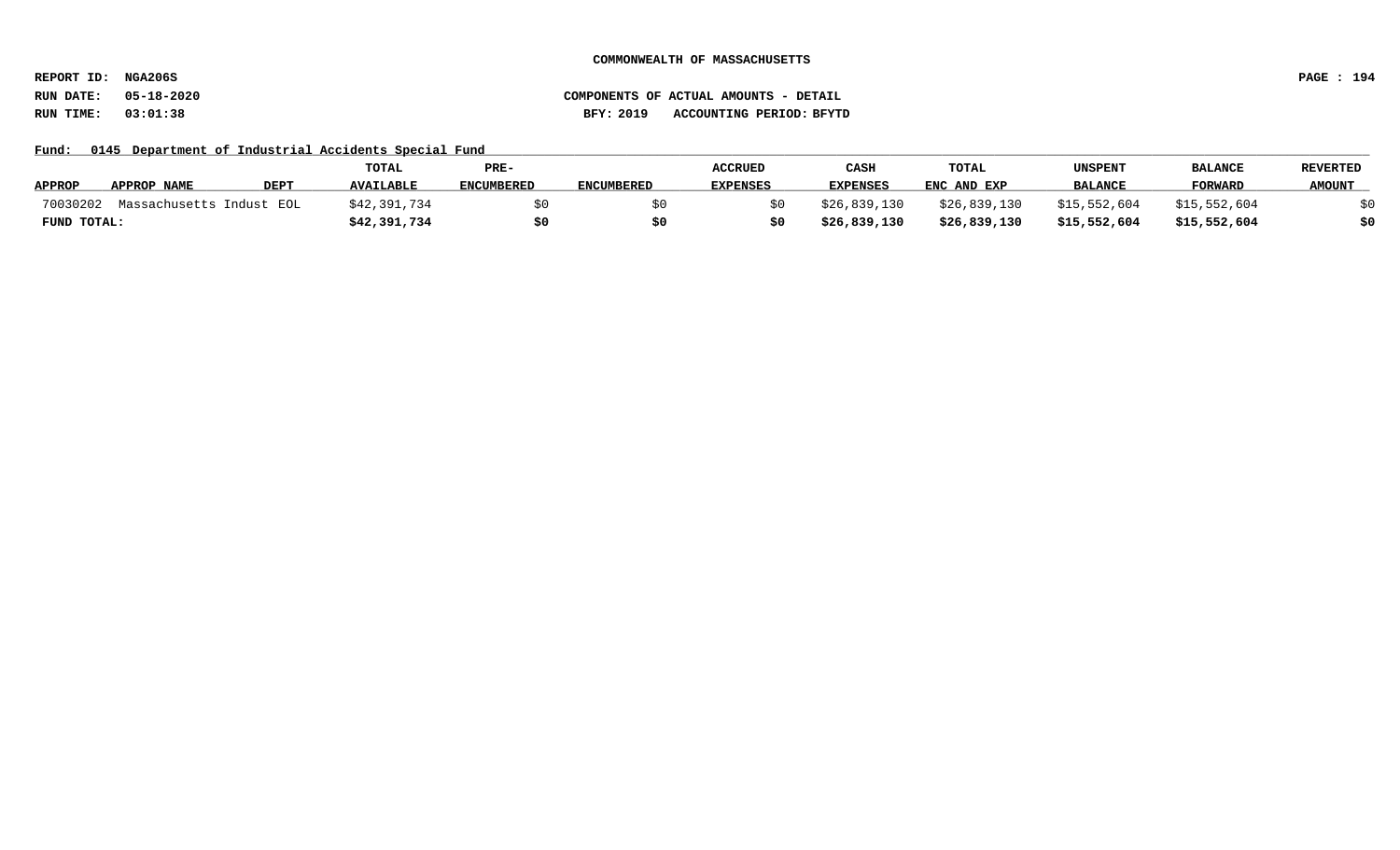**REPORT ID: NGA206S PAGE : 195**

# **RUN DATE: 05-18-2020 COMPONENTS OF ACTUAL AMOUNTS - DETAIL RUN TIME: 03:01:38 BFY: 2019 ACCOUNTING PERIOD: BFYTD**

### Fund: 0148 Logan airport Health Study Trust Fund

|               |                          |             | <b>TOTAL</b>     | PRE-              |                   | <b>ACCRUED</b>  | CASH            | TOTAL       | UNSPENT        | <b>BALANCE</b> | <b>REVERTED</b> |
|---------------|--------------------------|-------------|------------------|-------------------|-------------------|-----------------|-----------------|-------------|----------------|----------------|-----------------|
| <b>APPROP</b> | APPROP NAME              | <b>DEPT</b> | <b>AVAILABLE</b> | <b>ENCUMBERED</b> | <b>ENCUMBERED</b> | <b>EXPENSES</b> | <b>EXPENSES</b> | ENC AND EXP | <b>BALANCE</b> | <b>FORWARI</b> | <b>AMOUNT</b>   |
| 45100624      | Logan Airport Health DPH |             | \$90,433         |                   |                   |                 | \$75,624        | \$75,624    | \$14,809       | .4,809         |                 |
| FUND TOTAL:   |                          |             | \$90,433         |                   |                   |                 | \$75,624        | \$75,624    | \$14,809       | \$14,809       | \$0             |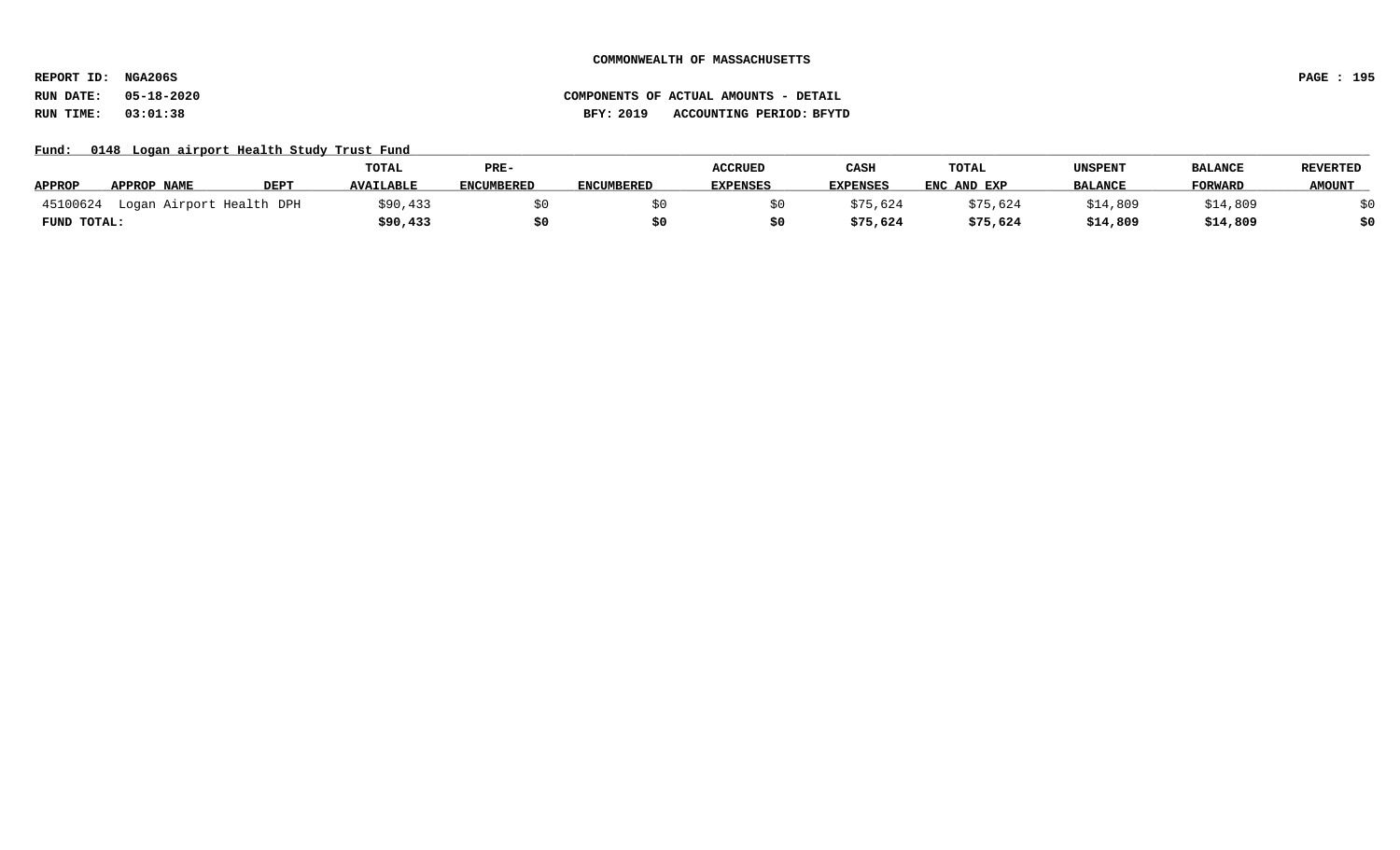**REPORT ID: NGA206S PAGE : 196**

# **RUN DATE: 05-18-2020 COMPONENTS OF ACTUAL AMOUNTS - DETAIL RUN TIME: 03:01:38 BFY: 2019 ACCOUNTING PERIOD: BFYTD**

Fund: 0153 Massachusetts State Public Health HIV and Hepatitis Fund

|               |                          |             | <b>TOTAL</b>     | PRE-              |                   | <b>ACCRUED</b>  | CASH            | TOTAL       | UNSPENT        | <b>BALANCE</b> | <b>REVERTED</b> |
|---------------|--------------------------|-------------|------------------|-------------------|-------------------|-----------------|-----------------|-------------|----------------|----------------|-----------------|
| <b>APPROP</b> | <b>APPROP NAME</b>       | <b>DEPT</b> | <b>AVAILABLE</b> | <b>ENCUMBERED</b> | <b>ENCUMBERED</b> | <b>EXPENSES</b> | <b>EXPENSES</b> | ENC AND EXP | <b>BALANCE</b> | <b>FORWARD</b> | <b>AMOUNT</b>   |
| 45120105      | MASSACHUSETTS AIDS F DPH |             | \$330,096        |                   |                   |                 | \$93,450        | \$93,450    | \$236,646      | \$236,646      |                 |
| FUND TOTAL:   |                          |             | \$330,096        |                   |                   |                 | \$93,450        | \$93,450    | \$236,646      | \$236,646      |                 |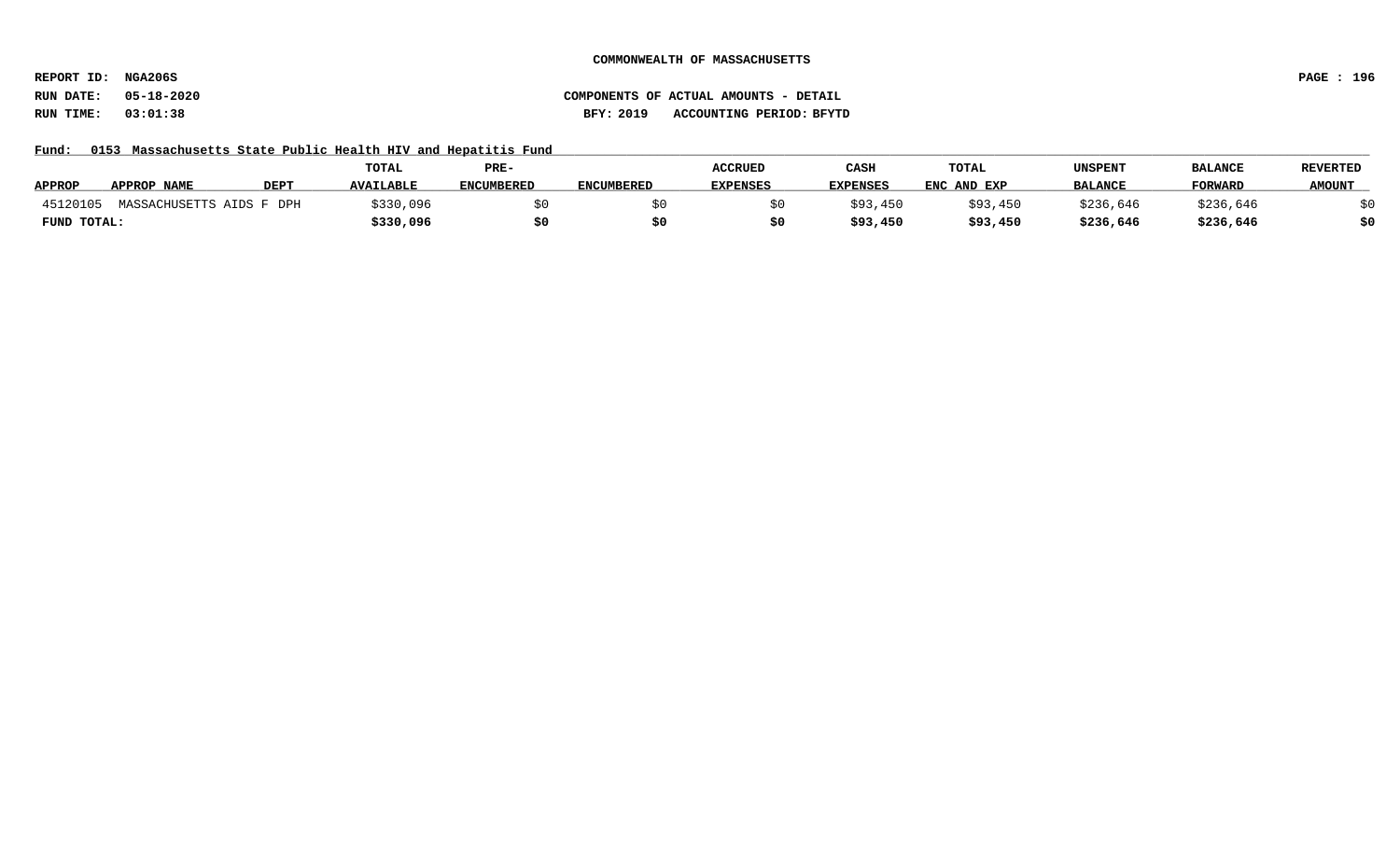**REPORT ID: NGA206S PAGE : 197**

# **RUN DATE: 05-18-2020 COMPONENTS OF ACTUAL AMOUNTS - DETAIL RUN TIME: 03:01:38 BFY: 2019 ACCOUNTING PERIOD: BFYTD**

Fund: 0162 Trust Fund For the Head Injury Treatment Service Fund

|               |                               |             | TOTAL            | PRE-              |                   | <b>ACCRUED</b>  | CASH            | <b>TOTAL</b> | UNSPENT        | <b>BALANCE</b> | <b>REVERTED</b> |
|---------------|-------------------------------|-------------|------------------|-------------------|-------------------|-----------------|-----------------|--------------|----------------|----------------|-----------------|
| <b>APPROP</b> | APPROP NAME                   | <b>DEPT</b> | <b>AVAILABLE</b> | <b>ENCUMBERED</b> | <b>ENCUMBERED</b> | <b>EXPENSES</b> | <b>EXPENSES</b> | ENC AND EXP  | <b>BALANCE</b> | <b>FORWARD</b> | <b>AMOUNT</b>   |
| 41206002      | HEAD<br>) INJURED RETAINE MRC |             | \$10,977,535     |                   |                   |                 | \$6,589,672     | \$6,589,672  | \$4,387,863    | \$4,387,863    |                 |
| FUND TOTAL:   |                               |             | \$10,977,535     |                   |                   |                 | \$6,589,672     | \$6,589,672  | \$4,387,863    | \$4,387,863    |                 |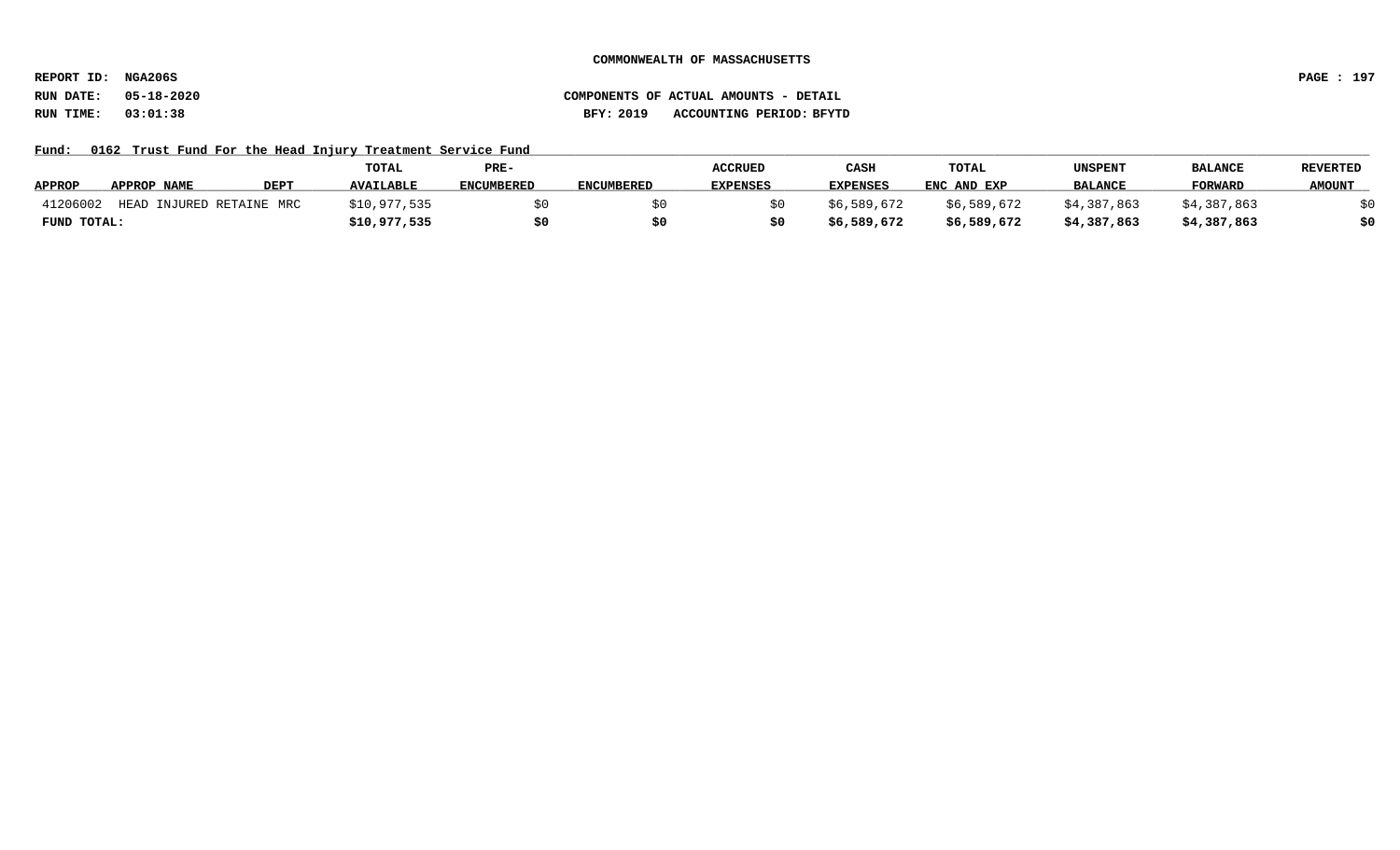**REPORT ID: NGA206S PAGE : 198**

# **RUN DATE: 05-18-2020 COMPONENTS OF ACTUAL AMOUNTS - DETAIL RUN TIME: 03:01:38 BFY: 2019 ACCOUNTING PERIOD: BFYTD**

### Fund: 0163 Massachusetts Tourism Fund

|               |                                   | TOTAL            | PRE-              |                   | <b>ACCRUED</b>  | CASH            | TOTAL       | <b>UNSPENT</b> | <b>BALANCE</b> | <b>REVERTED</b> |
|---------------|-----------------------------------|------------------|-------------------|-------------------|-----------------|-----------------|-------------|----------------|----------------|-----------------|
| <b>APPROP</b> | <b>APPROP NAME</b><br><b>DEPT</b> | <b>AVAILABLE</b> | <b>ENCUMBERED</b> | <b>ENCUMBERED</b> | <b>EXPENSES</b> | <b>EXPENSES</b> | ENC AND EXP | <b>BALANCE</b> | <b>FORWARD</b> | <b>AMOUNT</b>   |
| 15950080      | Fringe/Indirect Char CTR          | \$0              | \$0               | \$0               | \$0             | \$0             | \$0         | \$0            | \$0            | \$0             |
| 15950163      | Transfer of Mass Tro CTR          | \$0              | \$0               | \$0               | \$0             | \$0             | \$0         | \$0            | \$0            |                 |
| 15950270      | EOY xfr Mass Tourism CTR          | \$0              | \$0               | \$0               | \$0             | \$0             | \$0         | \$0            | \$0            | S0              |
| 15950271      | EOY xfr to Local Cap CTR          | \$0              | \$0               | \$0               | \$0             | \$0             | \$0         | \$0            | \$0            | \$0             |
| 15950272      | EOY xfr to Manufactu CTR          | \$0              | \$0               | \$0               | \$0             | \$0             | \$0         | \$0            | \$0            |                 |
| 15950273      | EOY xfr to Community CTR          | \$0              | \$0               | \$0               | \$0             | \$0             | \$0         | \$0            | \$0            | S0              |
| 15959163      | Transfer from Touris CTR          | \$0              | \$0               | \$0               | \$0             | \$0             | \$0         | \$0            | \$0            | \$0             |
| 70070952      | Commonwealth Zoologi SEA          | \$4,675,000      | \$0               | \$0               | \$0             | \$4,675,000     | \$4,675,000 | \$0            | \$0            | S0              |
| 70080900      | Massachusetts Office AGR          | SO.              | \$0               | \$0               | \$0             | \$0             | \$0         | \$0            | \$0            |                 |
| 70080900      | Massachusetts Office DCR          | \$0              | \$0               | \$0               | \$0             | \$0             | \$0         | \$0            | \$0            | \$0             |
| 70080900      | Massachusetts Office DOE          | \$0              | \$0               | \$0               | \$0             | SO.             | \$0         | \$0            | \$0            | S0              |
| 70080900      | Massachusetts Office EDU          | \$0              | \$0               | \$0               | \$0             | \$0             | \$0         | \$0            | \$0            | \$0             |
| 70080900      | Massachusetts Office EED          | \$162,500        | \$0               | \$0               | \$0             | \$138,516       | \$138,516   | \$23,984       | \$0            | \$23,984        |
| 70080900      | Massachusetts Office ENV          | SO.              | \$0               | \$0               | \$0             | SO.             | \$0         | \$0            | \$0            | \$0             |
| 70080900      | Massachusetts Office EPS          | \$0              | \$0               | \$0               | \$0             | \$0             | \$0         | \$0            | \$0            | \$0             |
| 70080900      | Massachusetts Office MMP          | \$800,676        | \$0               | \$0               | \$0             | \$446,578       | \$446,578   | \$354,098      | \$250,000      | \$104,098       |
| 70080900      | Massachusetts Office RGT          | SO.              | \$0               | \$0               | \$0             | SO.             | \$0         | \$0            | \$0            | \$0             |
| 70081000      | Local Tourist Counci MMP          | \$0              | \$0               | \$0               | \$0             | \$0             | \$0         | \$0            | \$0            | \$0             |
| 70081300      | Massachusetts Intern MMP          | \$120,212        | \$0               | \$0               | \$0             | \$118,137       | \$118,137   | \$2,075        | \$0            | \$2,075         |
| FUND TOTAL:   |                                   | \$5,758,388      | \$0               | \$0               | \$0             | \$5,378,232     | \$5,378,232 | \$380,156      | \$250,000      | \$130,156       |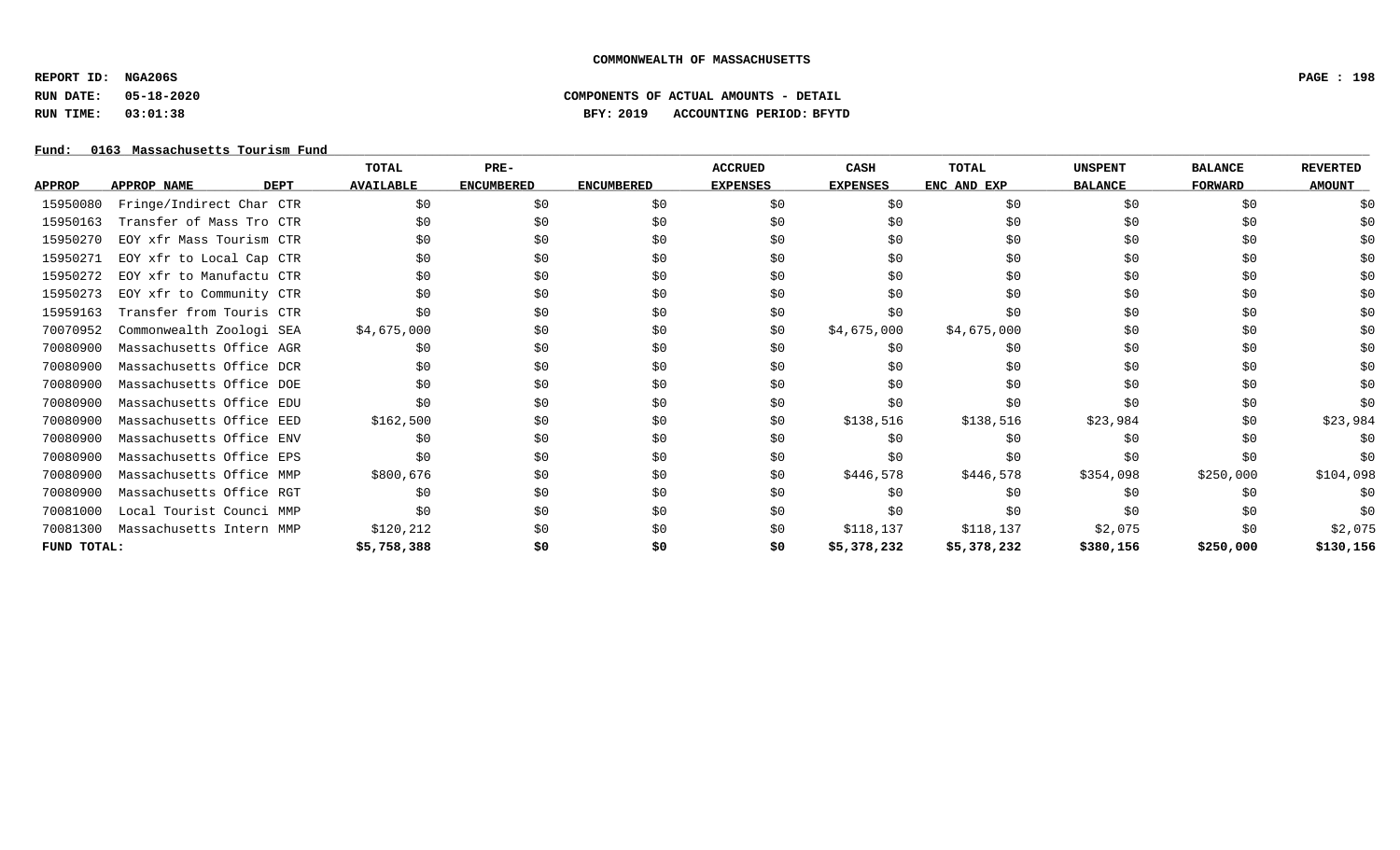**REPORT ID: NGA206S PAGE : 199**

### **RUN DATE: 05-18-2020 COMPONENTS OF ACTUAL AMOUNTS - DETAIL RUN TIME: 03:01:38 BFY: 2019 ACCOUNTING PERIOD: BFYTD**

Fund: 0168 Board of Registration in Medicine Fund

|               |                          |             | <b>TOTAL</b>     | PRE-       |                   | <b>ACCRUED</b>  | CASH            | <b>TOTAL</b> | UNSPENT        | <b>BALANCE</b> | <b>REVERTED</b> |
|---------------|--------------------------|-------------|------------------|------------|-------------------|-----------------|-----------------|--------------|----------------|----------------|-----------------|
| <b>APPROP</b> | APPROP NAME              | <b>DEPT</b> | <b>AVAILABLE</b> | ENCUMBERED | <b>ENCUMBERED</b> | <b>EXPENSES</b> | <b>EXPENSES</b> | ENC AND EXP  | <b>BALANCE</b> | <b>FORWARD</b> | <b>AMOUNT</b>   |
| 45100729      | BOARD OF REGISTRATIO DPH |             | \$18,651,502     |            |                   |                 | \$10,372,145    | \$10,372,145 | \$8,279,357    | \$8,279,357    |                 |
| FUND TOTAL:   |                          |             | \$18,651,502     |            |                   |                 | \$10,372,145    | \$10,372,145 | \$8,279,357    | \$8,279,357    | \$0             |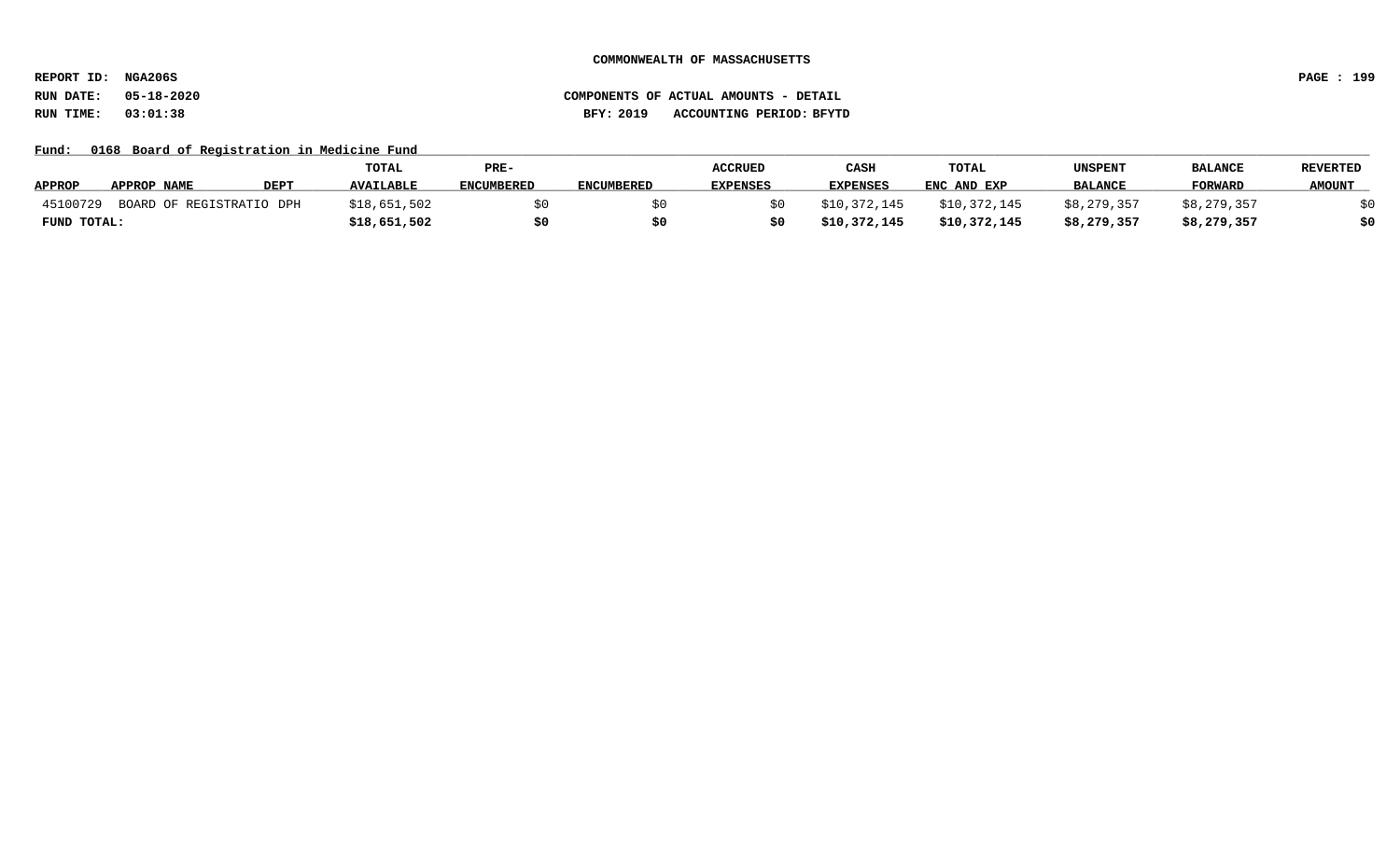**REPORT ID: NGA206S PAGE : 200**

**RUN DATE: 05-18-2020 COMPONENTS OF ACTUAL AMOUNTS - DETAIL RUN TIME: 03:01:38 BFY: 2019 ACCOUNTING PERIOD: BFYTD**

Fund: 0170 Water Pollution Abatement Projects Administration Fund

|               |                          |             | TOTAL            | PRE-       |                   | <b>ACCRUED</b>  | <b>CASH</b>     | TOTAL       | <b>UNSPENT</b> | <b>BALANCE</b> | <b>REVERTED</b> |
|---------------|--------------------------|-------------|------------------|------------|-------------------|-----------------|-----------------|-------------|----------------|----------------|-----------------|
| <b>APPROP</b> | APPROP NAME              | <b>DEPT</b> | <b>AVAILABLE</b> | ENCUMBERED | <b>ENCUMBERED</b> | <b>EXPENSES</b> | <b>EXPENSES</b> | ENC AND EXP | <b>BALANCE</b> | FORWARD        | <b>AMOUNT</b>   |
| 22006007      | FEDERAL WATER POLLUT EOE |             | \$3,227,841      | \$0        |                   |                 | \$2,915,055     | \$2,915,055 | \$312,786      | \$312,786      | \$0             |
| 22006008      | DRINKING WATER STATE EOE |             | \$4,707,267      | \$0        |                   | Sθ              | \$4,092,614     | \$4,092,614 | \$614,653      | \$614,653      | \$0             |
| 22906007      | EQE Clean Water Revo EQE |             | \$0              | \$0        | \$0               | SU.             | Ş0              |             | SU             | \$0            | \$0             |
| 22906008      | EQE Drinking Water R EQE |             | \$0              | \$0        | S0                | SU              | SO.             | \$0         | \$0            | \$0            | \$0             |
| FUND TOTAL:   |                          |             | \$7,935,108      | \$0        | \$0               | S0              | \$7,007,670     | \$7,007,670 | \$927,439      | \$927,439      | \$0             |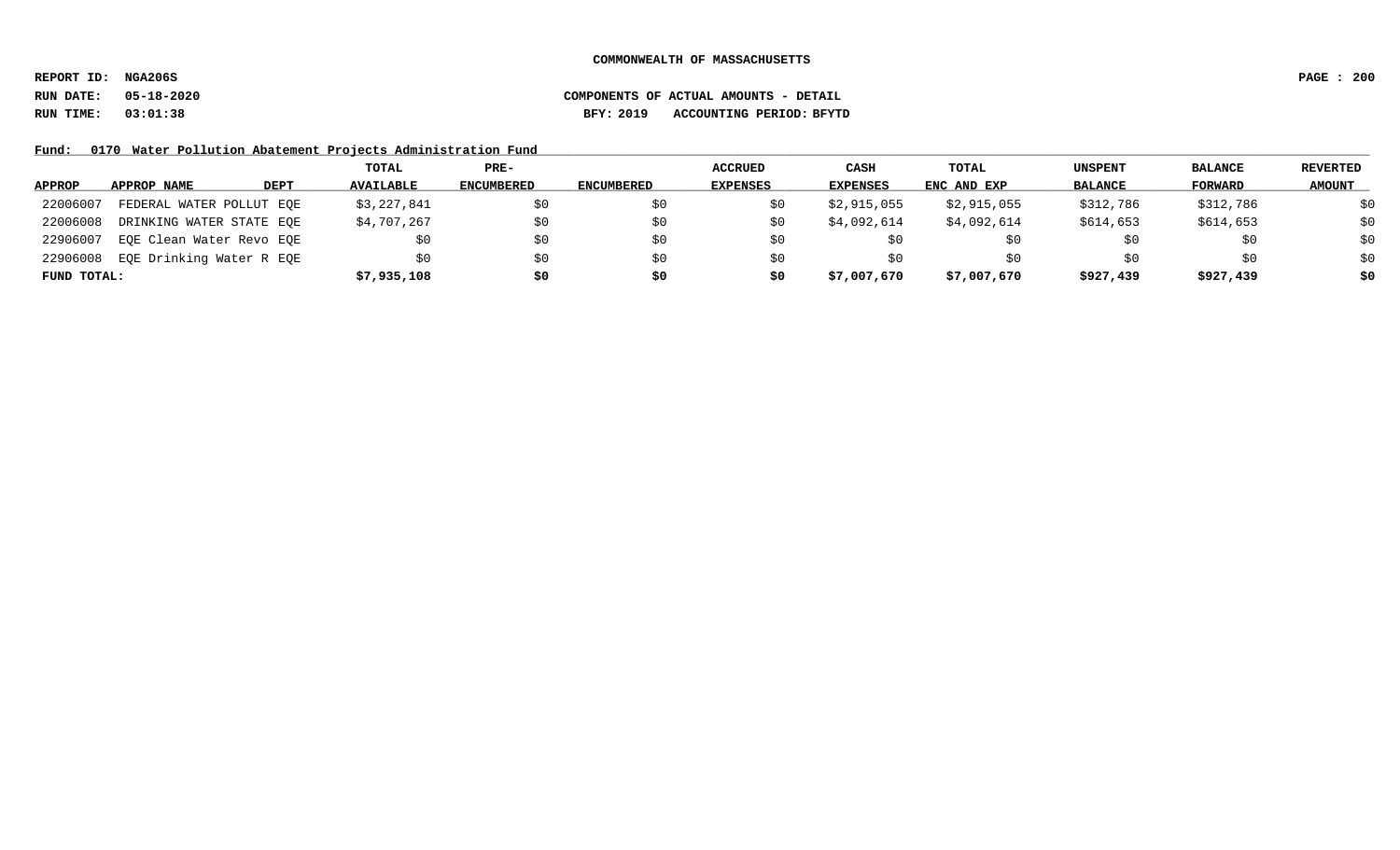**REPORT ID: NGA206S PAGE : 201**

# **RUN DATE: 05-18-2020 COMPONENTS OF ACTUAL AMOUNTS - DETAIL RUN TIME: 03:01:38 BFY: 2019 ACCOUNTING PERIOD: BFYTD**

Fund: 0174 Commonwealth Sewer Rate Relief Fund

|               |                               |             | TOTAL            | PRE-              |            | <b>ACCRUED</b>  | CASH            | <b>TOTAL</b> | <b>UNSPENT</b> | <b>BALANCE</b> | <b>REVERTED</b> |
|---------------|-------------------------------|-------------|------------------|-------------------|------------|-----------------|-----------------|--------------|----------------|----------------|-----------------|
| <b>APPROP</b> | <b>APPROP NAME</b>            | <b>DEPT</b> | <b>AVAILABLE</b> | <b>ENCUMBERED</b> | ENCUMBERED | <b>EXPENSES</b> | <b>EXPENSES</b> | ENC AND EXP  | <b>BALANCE</b> | <b>FORWARD</b> | <b>AMOUNT</b>   |
| 12311         | RATE RELIEF<br><b>C TM TD</b> | <b>DOR</b>  |                  |                   |            |                 |                 |              |                |                |                 |
| FUND TOTAL:   |                               |             |                  |                   |            |                 |                 |              |                | S0             |                 |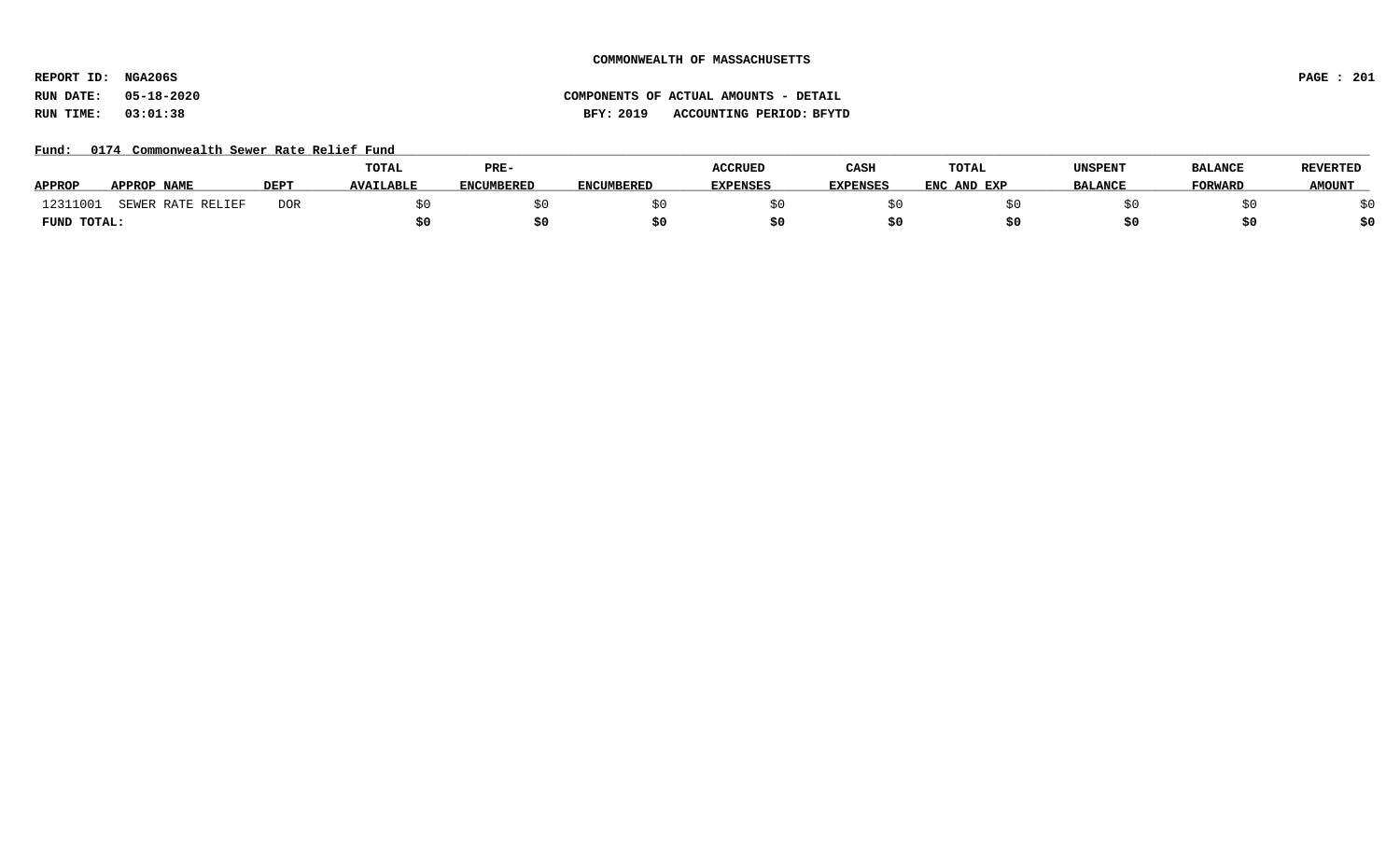**REPORT ID: NGA206S PAGE : 202**

Fund: 0176 Motor Vehicle Safety Inspection Trust Fund

|               |                          |             | <b>TOTAL</b>     | PRE-              |                   | <b>ACCRUED</b>  | CASH            | <b>TOTAL</b> | <b>UNSPENT</b> | <b>BALANCE</b> | REVERTED      |
|---------------|--------------------------|-------------|------------------|-------------------|-------------------|-----------------|-----------------|--------------|----------------|----------------|---------------|
| <b>APPROP</b> | APPROP NAME              | <b>DEPT</b> | <b>AVAILABLE</b> | <b>ENCUMBERED</b> | <b>ENCUMBERED</b> | <b>EXPENSES</b> | <b>EXPENSES</b> | ENC AND EXP  | <b>BALANCE</b> | FORWARD        | <b>AMOUNT</b> |
| 64300054      | MOTOR VEHICLE SAFETY DOT |             | \$60,018,847     |                   |                   |                 | \$58,467,265    | \$58,467,265 | \$1,551,582    | \$1,551,582    | \$0           |
| 64300054      | MOTOR VEHICLE SAFETY EOE |             | \$3,784,696      |                   |                   |                 | \$3,062,467     | \$3,062,467  | \$722,229      | \$722,229      | \$0           |
| FUND TOTAL:   |                          |             | \$63,803,543     | \$0               |                   | \$0             | \$61,529,732    | \$61,529,732 | \$2,273,811    | \$2,273,811    | \$0           |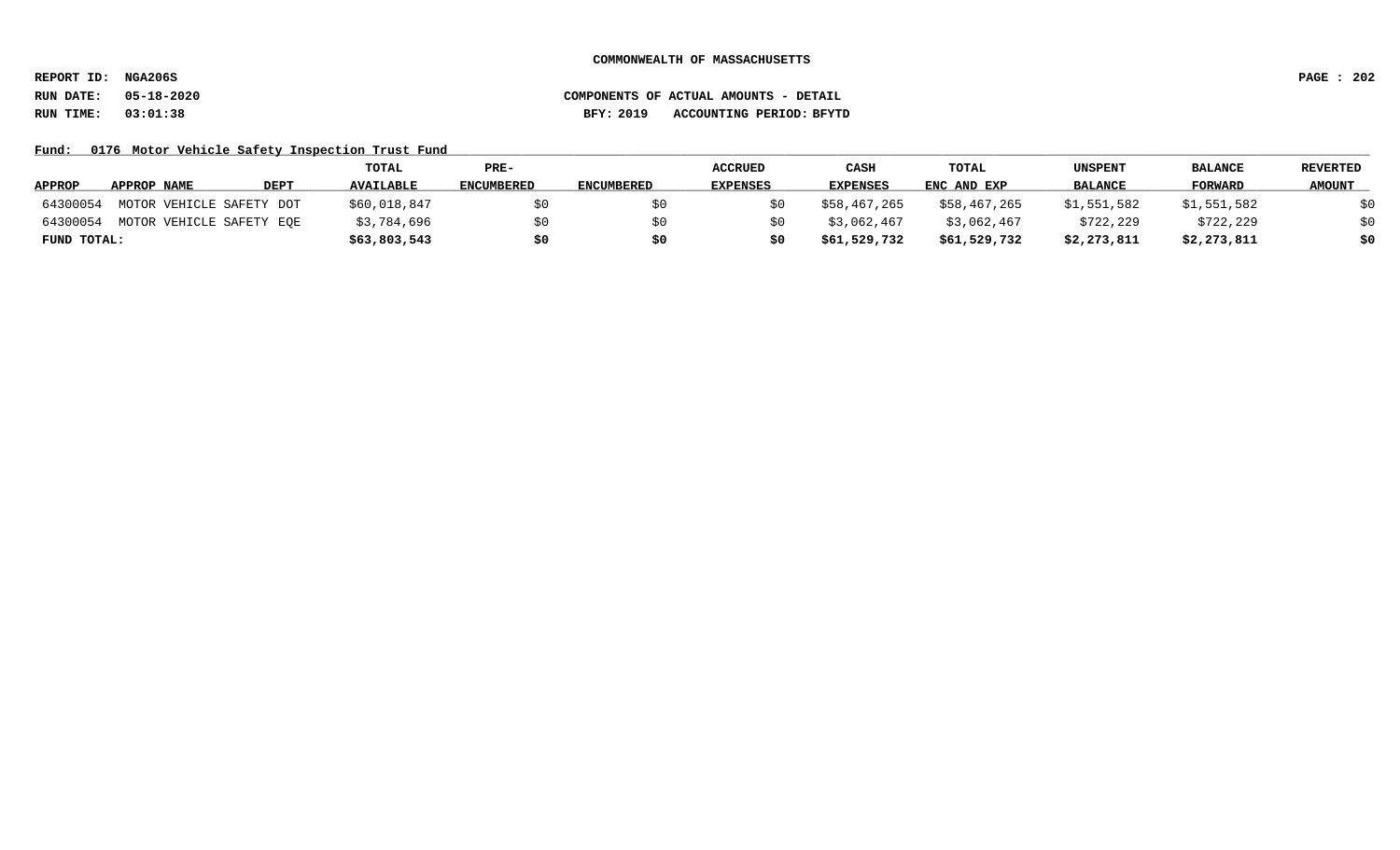**REPORT ID: NGA206S PAGE : 203**

# **RUN DATE: 05-18-2020 COMPONENTS OF ACTUAL AMOUNTS - DETAIL RUN TIME: 03:01:38 BFY: 2019 ACCOUNTING PERIOD: BFYTD**

### Fund: 0182 Capital Expenditure Reserve Fund

|               |                          |             | <b>TOTAL</b>     | PRE-              |                   | <b>ACCRUED</b>  | CASH            | TOTAL       | UNSPENT        | <b>BALANCE</b> | <b>REVERTED</b> |
|---------------|--------------------------|-------------|------------------|-------------------|-------------------|-----------------|-----------------|-------------|----------------|----------------|-----------------|
| <b>APPROP</b> | APPROP NAME              | <b>DEPT</b> | <b>AVAILABLE</b> | <b>ENCUMBERED</b> | <b>ENCUMBERED</b> | <b>EXPENSES</b> | <b>EXPENSES</b> | ENC AND EXP | <b>BALANCE</b> | <b>FORWARD</b> | <b>AMOUNT</b>   |
| 15994300      | INTEREST ON PIKE PAY ANF |             |                  | \$0               |                   |                 |                 |             |                |                | \$0             |
| 15994301      | APRIL/JUN PIKE PAYMN ANF |             |                  | \$0               |                   |                 |                 |             |                |                | \$0             |
| FUND TOTAL:   |                          |             |                  | \$0               |                   |                 |                 | s0          |                |                | \$0             |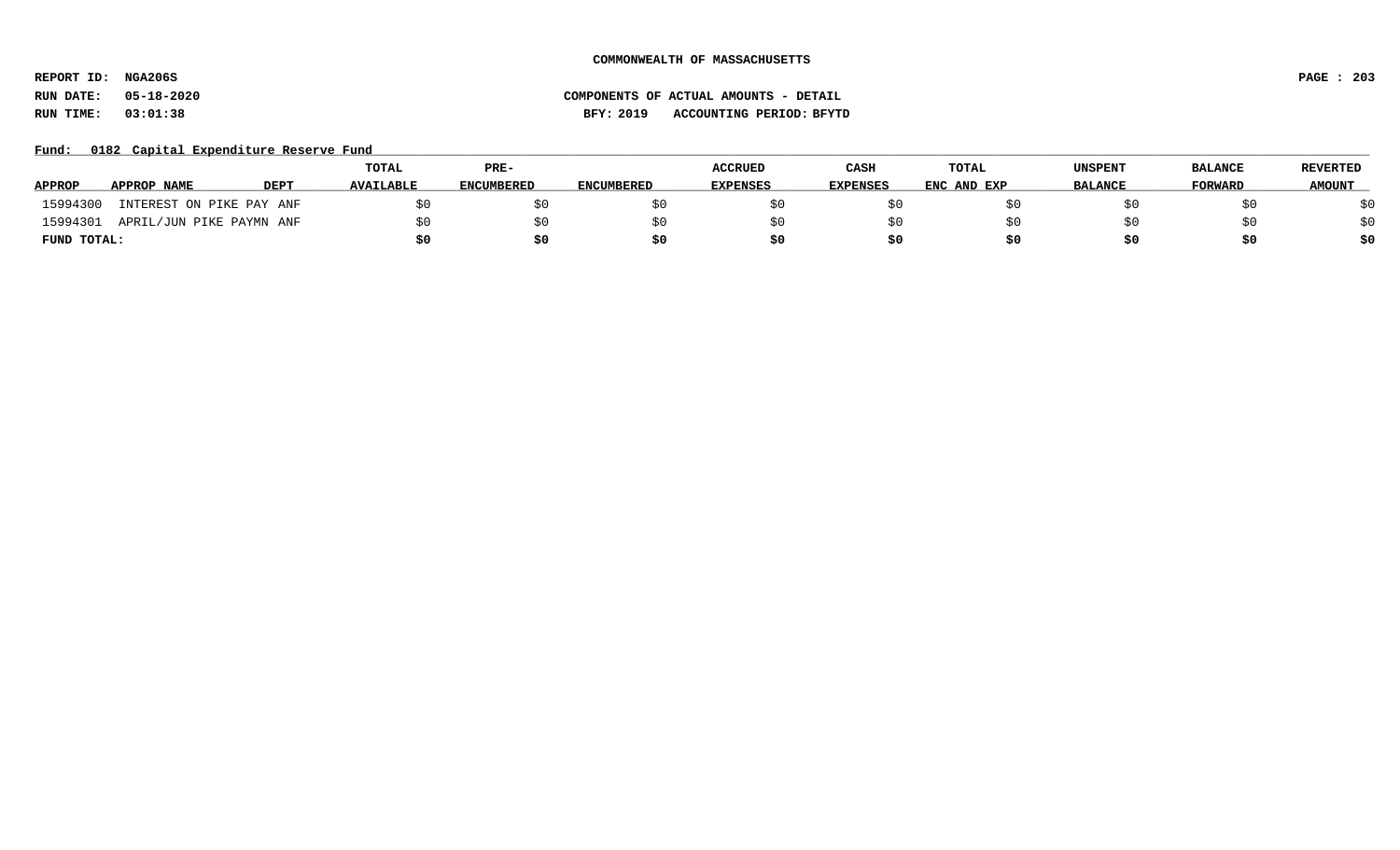**REPORT ID: NGA206S PAGE : 204**

**RUN DATE: 05-18-2020 COMPONENTS OF ACTUAL AMOUNTS - DETAIL RUN TIME: 03:01:38 BFY: 2019 ACCOUNTING PERIOD: BFYTD**

Fund: 0190 Child Care Quality Fund

|               |                          |             | TOTAL            | PRE-              |                   | <b>ACCRUED</b>  | CASH            | <b>TOTAL</b> | <b>UNSPENT</b> | <b>BALANCE</b> | <b>REVERTED</b> |
|---------------|--------------------------|-------------|------------------|-------------------|-------------------|-----------------|-----------------|--------------|----------------|----------------|-----------------|
| <b>APPROP</b> | <b>APPROP NAME</b>       | <b>DEPT</b> | <b>AVAILABLE</b> | <b>ENCUMBERED</b> | <b>ENCUMBERED</b> | <b>EXPENSES</b> | <b>EXPENSES</b> | ENC AND EXP  | <b>BALANCE</b> | <b>FORWARD</b> | <b>AMOUNT</b>   |
| 41302900      | CHILD CARE QUALITY F EEC |             | , 327, 314       |                   |                   |                 |                 |              | 31,327,314     | \$1,327,314    |                 |
| FUND TOTAL:   |                          |             | \$1,327,314      |                   |                   |                 |                 |              | \$1,327,314    | \$1,327,314    |                 |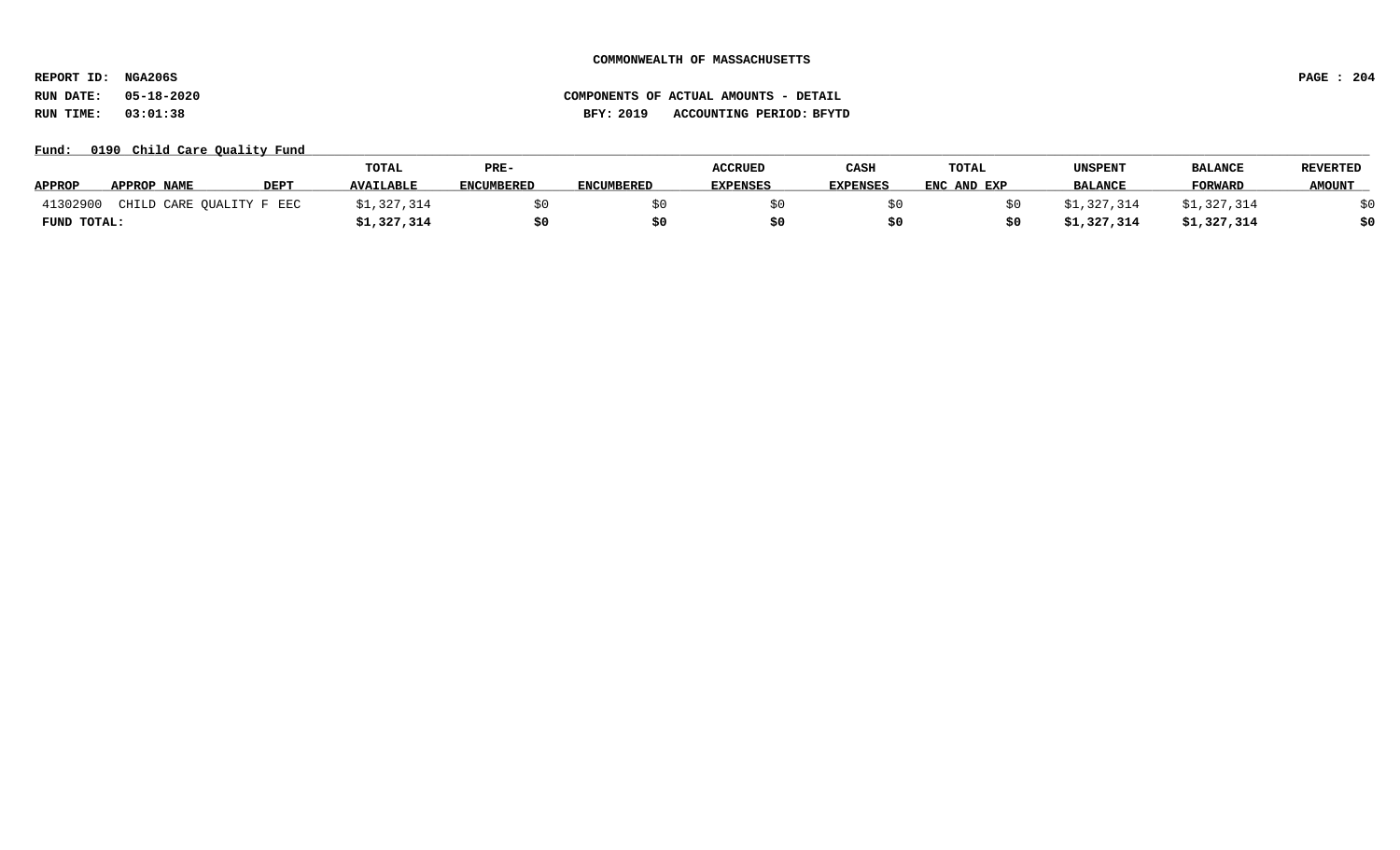**REPORT ID: NGA206S PAGE : 205**

### **RUN DATE: 05-18-2020 COMPONENTS OF ACTUAL AMOUNTS - DETAIL RUN TIME: 03:01:38 BFY: 2019 ACCOUNTING PERIOD: BFYTD**

Fund: 0197 Convention and Exhibition Center Fund

|               |                          |             | TOTAL            | PRE-              |                   | <b>ACCRUED</b>  | CASH            | <b>TOTAL</b> | UNSPENT        | <b>BALANCE</b> | <b>REVERTED</b> |
|---------------|--------------------------|-------------|------------------|-------------------|-------------------|-----------------|-----------------|--------------|----------------|----------------|-----------------|
| <b>APPROP</b> | APPROP NAME              | <b>DEPT</b> | <b>AVAILABLE</b> | <b>ENCUMBERED</b> | <b>ENCUMBERED</b> | <b>EXPENSES</b> | <b>EXPENSES</b> | ENC AND EXP  | <b>BALANCE</b> | FORWARD        | <b>AMOUNT</b>   |
| 06998197      | Debt Service Expense TRE |             | \$265,968,489    | \$0               |                   |                 | \$54,601,438    | \$54,601,438 | \$211,367,051  | \$211,367,051  | \$0             |
| 15992221      | BOSTON CONVENTION CE ANF |             | \$97,198,334     | \$0               |                   |                 | \$39,710,656    | \$39,710,656 | \$57,487,678   | \$57,487,678   | \$0             |
| FUND TOTAL:   |                          |             | \$363,166,822    | \$0               | \$0               |                 | \$94,312,093    | \$94,312,093 | \$268,854,729  | \$268,854,729  | \$0             |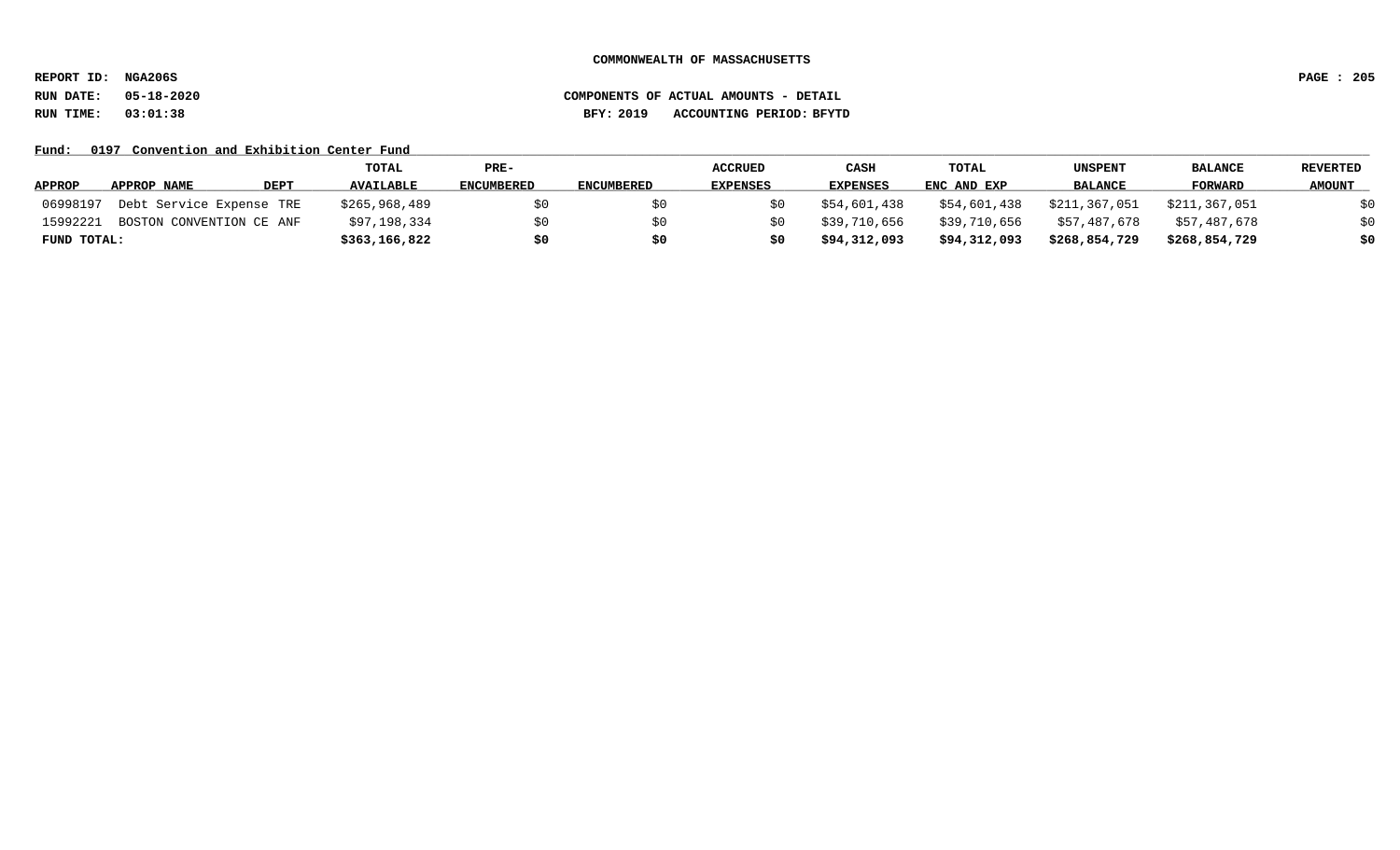**REPORT ID: NGA206S PAGE : 206**

### **RUN DATE: 05-18-2020 COMPONENTS OF ACTUAL AMOUNTS - DETAIL RUN TIME: 03:01:38 BFY: 2019 ACCOUNTING PERIOD: BFYTD**

Fund: 0199 Firearms Fingerprint Identity Verification Trust Fund

|               |                          |             | TOTAL            | PRE-              |                   | <b>ACCRUED</b>  | CASH            | TOTAL       | <b>UNSPENT</b> | <b>BALANCE</b> | REVERTED      |
|---------------|--------------------------|-------------|------------------|-------------------|-------------------|-----------------|-----------------|-------------|----------------|----------------|---------------|
| <b>APPROP</b> | APPROP NAME              | <b>DEPT</b> | <b>AVAILABLE</b> | <b>ENCUMBERED</b> | <b>ENCUMBERED</b> | <b>EXPENSES</b> | <b>EXPENSES</b> | ENC AND EXP | <b>BALANCE</b> | <b>FORWARD</b> | <b>AMOUNT</b> |
| 81004949      | FIREARMS FINGERPRINT POL |             | \$6,292,509      |                   |                   |                 | \$1,163,290     | \$1,163,290 | \$5,129,219    | \$5,129,219    |               |
| FUND TOTAL:   |                          |             | \$6,292,509      |                   |                   |                 | \$1,163,290     | \$1,163,290 | \$5,129,219    | \$5,129,219    | \$0           |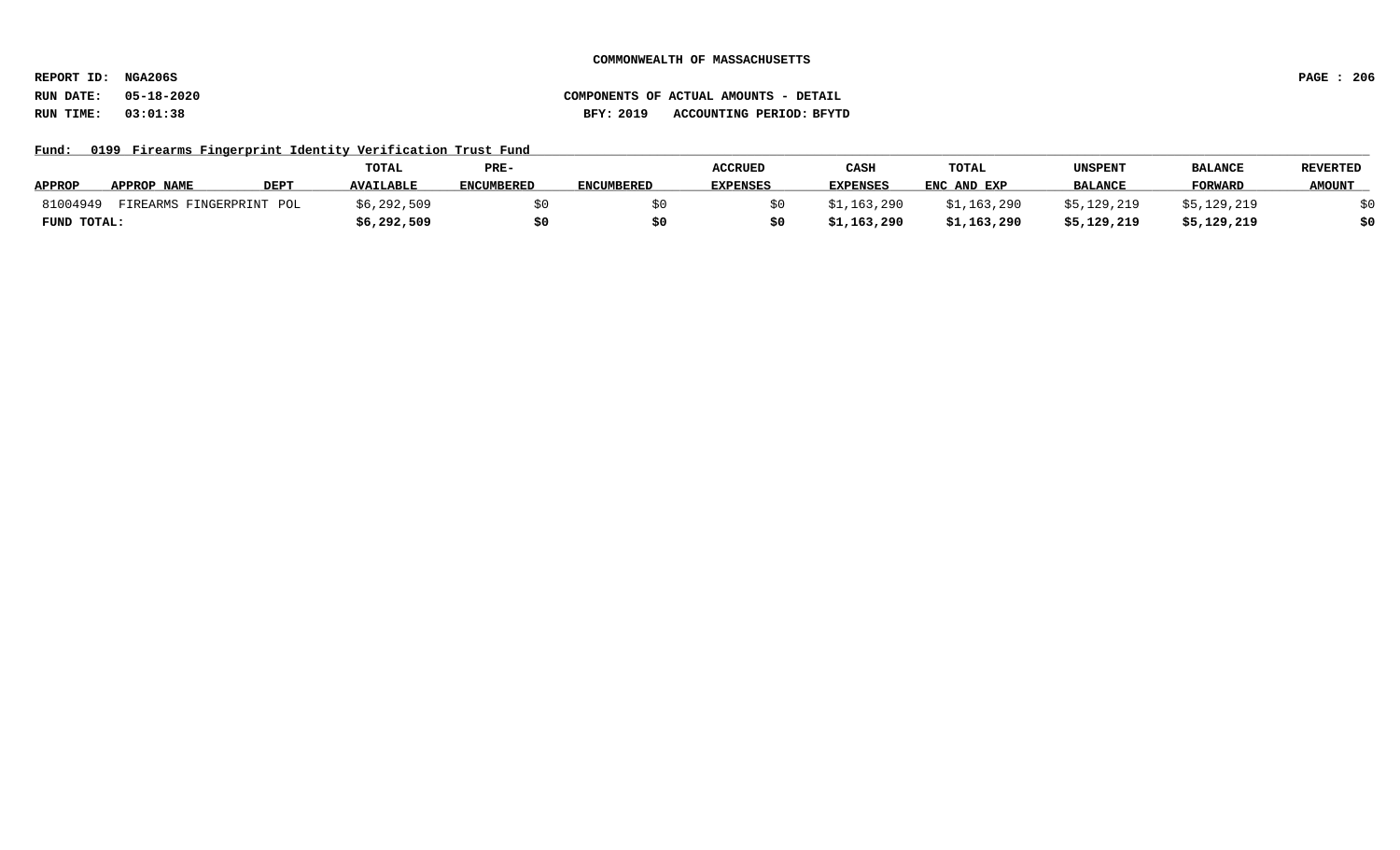**REPORT ID: NGA206S PAGE : 207**

### **RUN DATE: 05-18-2020 COMPONENTS OF ACTUAL AMOUNTS - DETAIL RUN TIME: 03:01:38 BFY: 2019 ACCOUNTING PERIOD: BFYTD**

|               |                            | TOTAL            | PRE-              |                   | <b>ACCRUED</b>  | CASH            | <b>TOTAL</b> | <b>UNSPENT</b>  | <b>BALANCE</b> | <b>REVERTED</b> |
|---------------|----------------------------|------------------|-------------------|-------------------|-----------------|-----------------|--------------|-----------------|----------------|-----------------|
| <b>APPROP</b> | APPROP NAME<br><b>DEPT</b> | <b>AVAILABLE</b> | <b>ENCUMBERED</b> | <b>ENCUMBERED</b> | <b>EXPENSES</b> | <b>EXPENSES</b> | ENC AND EXP  | <b>BALANCE</b>  | <b>FORWARD</b> | <b>AMOUNT</b>   |
| 03300951      | INTEGRATED INFORMATI TRC   | \$19,961         | \$0               | \$0               | \$0             | \$0             | \$0          | \$19,961        | \$19,961       | \$0             |
| 03302204      | COURT FACILITIES CAP DCP   | \$340,018        | \$0\$             | \$0               | \$0             | \$2,750         | \$2,750      | \$337,268       | \$337,268      | \$0             |
| 03302208      | COURT MASTERPLAN REP DCP   | \$3,761,263      | \$0               | \$0               | \$0             | \$0\$           | \$0          | \$3,761,263     | \$3,761,263    | \$0             |
| 03302223      | Court Facility Impro DCP   | \$30,881,243     | \$0               | \$0               | \$0             | \$61,540        | \$61,540     | \$30,819,703    | \$30,819,703   | \$0             |
| 03308968      | FRANKLIN CTY COURTHO DCP   | \$0              | \$0               | \$0               | \$0             | \$0             | \$0          | \$0             | \$0            | \$0             |
| 03309010      | INTERMEDIATE SANCTIO TRC   | \$10,000,000     | \$0               | \$0               | \$0             | \$0             | \$0          | \$10,000,000    | \$10,000,000   | \$0             |
| 03309997      | Intermediate Sanctio EPS   | \$10,000,000     | \$0               | \$0               | \$0             | \$0             | \$0          | \$10,000,000    | \$10,000,000   | \$0             |
| 03325962      | TAUNTON COURTHOUSE A DCP   | \$637,411        | \$0               | \$0               | \$0             | \$0\$           | \$0          | \$637,411       | \$637,411      | \$0             |
| 05260911      | Mass Historic Grants SEC   | \$16,812         | \$0               | \$0               | \$0             | \$0             | \$0          | \$16,812        | \$16,812       | \$0             |
| 05260912      | Preservation of Hist SEC   | \$1,937          | \$0               | \$0               | \$0             | \$0             | \$0          | \$1,937         | \$1,937        | \$0             |
| 05262010      | HISTORIC PRESERVATIO SEC   | \$45,503         | \$0               | \$0               | \$0             | \$0             | \$0          | \$45,503        | \$45,503       | \$0             |
| 05262011      | HISTORIC PRESERVATIO SEC   | \$6,243,130      | \$0               | \$0               | \$0             | \$0             | \$0          | \$6,243,130     | \$6,243,130    | \$0             |
| 05262012      | Historic Preservatio SEC   | \$16,227,950     | \$0               | \$0               | \$0             | \$1,536,974     | \$1,536,974  | \$14,690,976    | \$14,690,976   | \$0             |
| 06102366      | Clean Water Revolvin TRE   | \$0              | \$0               | \$0               | \$0             | \$0             | \$0          | \$0             | \$0            | \$0             |
| 06108910      | Federal Drinking Wat TRE   | \$0              | \$0               | \$0               | \$0             | \$0             | \$0\$        | \$0             | \$0            | \$0             |
| 06201000      | Clean Water Revolvin TRE   | \$0              | \$0               | \$0               | \$0             | \$0             | \$0          | \$0             | \$0            | \$0             |
| 06201001      | Mass Clean Water Tru TRE   | \$23,064,597     | \$0               | \$0               | \$0             | \$21,050,600    | \$21,050,600 | \$2,013,997     | \$2,013,997    | \$0             |
| 06201002      | Clean Water Trust<br>TRE   | \$60,333,000     | \$0               | \$0               | \$0             | \$0             | \$0          | \$60,333,000    | \$60,333,000   | \$0             |
| 06202000      | Federal Drinking Wat TRE   | \$0              | \$0               | \$0               | \$0             | \$0             | \$0          | \$0             | \$0            | \$0             |
| 06400007      | KENO Equipment<br>LOT      | \$0              | \$0               | \$0               | \$0             | \$0             | \$0\$        | \$0             | \$0            | \$0             |
| 06400035      | Lottery IT Hardware<br>ITD | \$11,712,874     | \$0\$             | \$0               | \$0             | \$0             | \$0          | \$11,712,874    | \$11,712,874   | \$0             |
| 06400035      | Lottery IT Hardware<br>LOT | \$19,299,387     | \$0               | \$0               | \$0             | \$18,273,247    | \$18,273,247 | \$1,026,140     | \$1,026,140    | \$0             |
| 06400301      | Cultural Facility Co ANF   | \$6,294,669      | \$0               | \$0               | \$0             | \$0             | \$0          | \$6,294,669     | \$6,294,669    | \$0             |
| 06400302      | Massachusetts Cultur ANF   | \$30,317,135     | \$0               | \$0               | \$0             | \$10,329,999    | \$10,329,999 | \$19,987,136    | \$19,987,136   | \$0             |
| 06400304      | Cultural Facility Fu ANF   | \$50,000,000     | \$0               | \$0               | \$0             | \$0\$           | \$0          | \$50,000,000    | \$50,000,000   | \$0             |
| 11001561      | PARKING FACILITIES R ANF   | \$16,464,954     | \$0               | \$0               | \$0             | \$0             | \$0          | \$16,464,954    | \$16,464,954   | \$0             |
| 11001590      | Military Facilities<br>ANF | \$156,189,947    | \$0               | \$0               | \$0             | \$0\$           | \$0          | \$156,189,947   | \$156,189,947  | \$0             |
| 11001590      | Military Facilities<br>EED | \$1,000,000      | \$0               | \$0               | \$0             | \$1,000,000     | \$1,000,000  | \$0             | \$0            | \$0             |
| 11002511      | Marine Industrial In ANF   | \$5,904,750      | \$0               | \$0               | \$0             | \$0             | \$0          | \$5,904,750     | \$5,904,750    | \$0             |
| 11002530      | Massachusetts Water<br>ANF | \$10,000,000     | \$0               | \$0               | \$0             | \$0             | \$0          | \$10,000,000    | \$10,000,000   | \$0             |
| 11003000      | Grants for UST Remov ANF   | \$2,000,000      | \$0               | \$0               | \$0             | \$0             | \$0          | \$2,000,000     | \$2,000,000    | \$0             |
| 11003001      | Facilities Grants to ANF   | \$253,610,456    | \$0               | \$0               | \$0             | \$500,000       | \$500,000    | \$253, 110, 456 | \$253,110,456  | \$0             |
| 11003001      | Facilities Grants to DOR   | \$3,018,031      | \$0               | \$0               | \$0             | \$3,018,031     | \$3,018,031  | \$0             | \$0            | \$0             |
| 11003001      | Facilities Grants to OCD   | \$3,161,438      | \$0               | \$0               | \$0             | \$1,874,917     | \$1,874,917  | \$1,286,521     | \$1,286,521    | \$0             |
|               |                            |                  |                   |                   |                 |                 |              |                 |                |                 |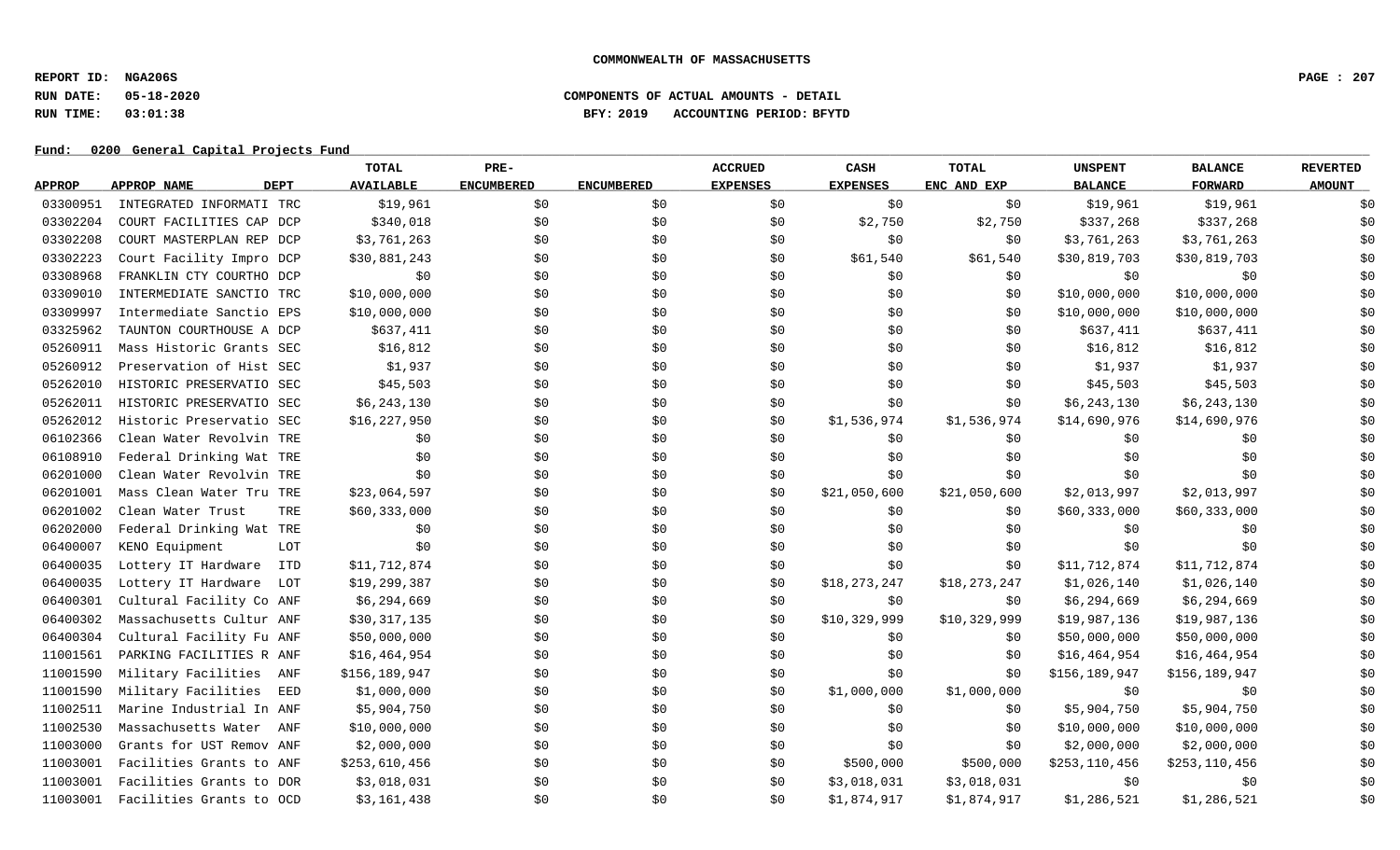**REPORT ID: NGA206S PAGE : 208**

### **RUN DATE: 05-18-2020 COMPONENTS OF ACTUAL AMOUNTS - DETAIL RUN TIME: 03:01:38 BFY: 2019 ACCOUNTING PERIOD: BFYTD**

|               |                            | TOTAL            | PRE-              |                   | <b>ACCRUED</b>  | CASH            | <b>TOTAL</b> | <b>UNSPENT</b> | <b>BALANCE</b> | <b>REVERTED</b> |
|---------------|----------------------------|------------------|-------------------|-------------------|-----------------|-----------------|--------------|----------------|----------------|-----------------|
| <b>APPROP</b> | APPROP NAME<br><b>DEPT</b> | <b>AVAILABLE</b> | <b>ENCUMBERED</b> | <b>ENCUMBERED</b> | <b>EXPENSES</b> | <b>EXPENSES</b> | ENC AND EXP  | <b>BALANCE</b> | <b>FORWARD</b> | <b>AMOUNT</b>   |
| 11003001      | Facilities Grants to OHA   | \$1,473,254      | \$0               | \$0               | \$0             | \$1,358,253     | \$1,358,253  | \$115,001      | \$115,001      | \$0             |
| 11003002      | Vocational School Eq ANF   | \$2,725          | \$0               | \$0               | \$0             | \$0             | \$0          | \$2,725        | \$2,725        | \$0             |
| 11003002      | Vocational School Eq EED   | \$1,561,105      | \$0               | \$0               | \$0             | \$0             | \$0          | \$1,561,105    | \$1,561,105    | \$0             |
| 11003003      | Municipal Facility a ANF   | \$0              | \$0\$             | \$0               | \$0             | \$0             | \$0          | \$0            | \$0            | \$0             |
| 11003003      | Municipal Facility a DCP   | \$76,632,375     | \$0               | \$0               | \$0             | \$0             | \$0          | \$76,632,375   | \$76,632,375   | \$0             |
| 11003003      | Municipal Facility a EEC   | \$0              | \$0               | \$0               | \$0             | \$0\$           | \$0          | \$0            | \$0            | \$0             |
| 11003003      | Municipal Facility a EED   | \$0              | \$0               | \$0               | \$0             | \$0             | \$0          | \$0            | \$0            | \$0             |
| 11003003      | Municipal Facility a MMP   | \$0              | \$0               | \$0               | \$0             | \$0             | \$0\$        | \$0            | \$0            | \$0             |
| 11003005      | Local Projects 2018 ANF    | \$325,895,359    | \$0               | \$0               | \$0             | \$0             | \$0          | \$325,895,359  | \$325,895,359  | \$0             |
| 11003005      | Local Projects 2018<br>EED | \$454,216        | \$0               | \$0               | \$0             | \$454,216       | \$454,216    | \$0            | \$0            | \$0             |
| 11007400      | MA Community Develop ANF   | \$0              | \$0               | \$0               | \$0             | \$0             | \$0          | \$0            | \$0            | \$0             |
| 11007500      | Massachusetts Growth ANF   | \$3,225,000      | \$0               | \$0               | \$0             | \$0             | \$0\$        | \$3,225,000    | \$3,225,000    | \$0             |
| 11007500      | Massachusetts Growth EED   | \$650,000        | \$0\$             | \$0               | \$0             | \$650,000       | \$650,000    | \$0            | \$0            | \$0             |
| 11007985      | CONVENTION HALLS REG ANF   | \$44,392,221     | \$0               | \$0               | \$0             | \$0             | \$0          | \$44,392,221   | \$44,392,221   | \$0             |
| 11008001      | MA Community Investm ANF   | \$55,597,016     | \$0\$             | \$0               | \$0             | \$0             | \$0          | \$55,597,016   | \$55,597,016   | \$0             |
| 11008020      | MA Opportunity Reloc ANF   | \$222,134        | \$0               | \$0               | \$0             | \$0             | \$0          | \$222,134      | \$222,134      | \$0             |
| 11009200      | Equipment for Genera ANF   | \$207,819,905    | \$0               | \$0               | \$0             | \$0             | \$0          | \$207,819,905  | \$207,819,905  | \$0             |
| 11009200      | Equipment for Genera DFS   | \$0              | \$0               | \$0               | \$0             | \$0             | \$0          | \$0            | \$0            | \$0             |
| 11009200      | Equipment for Genera DSS   | \$0              | \$0\$             | \$0               | \$0             | \$0             | \$0\$        | \$0            | \$0            | \$0             |
| 11009200      | Equipment for Genera ENV   | \$240,000        | \$0               | \$0               | \$0             | \$144,629       | \$144,629    | \$95,371       | \$95,371       | \$0             |
| 11009200      | Equipment for Genera EOL   | \$12,985         | \$0               | \$0               | \$0             | \$12,985        | \$12,985     | \$0            | \$0            | \$0             |
| 11009200      | Equipment for Genera EPS   | \$3,732,400      | \$0               | \$0               | \$0             | \$3,554,423     | \$3,554,423  | \$177,977      | \$177,977      | \$0             |
| 11009200      | Equipment for Genera ITD   | \$4,474,233      | \$0               | \$0               | \$0             | \$3,383,409     | \$3,383,409  | \$1,090,825    | \$1,090,825    | \$0             |
| 11009200      | Equipment for Genera MCB   | \$0              | \$0               | \$0               | \$0             | \$0             | \$0          | \$0            | \$0            | \$0             |
| 11009200      | Equipment for Genera MIL   | \$60,000         | \$0               | \$0               | \$0             | \$60,000        | \$60,000     | \$0            | \$0            | \$0             |
| 11009200      | Equipment for Genera MRC   | \$30             | \$0\$             | \$0               | \$0             | \$0\$           | \$0          | \$30           | \$30           | \$0             |
| 11009200      | Equipment for Genera OCD   | \$1,070,000      | \$0               | \$0               | \$0             | \$868,511       | \$868,511    | \$201,489      | \$201,489      | \$0             |
| 11009200      | Equipment for Genera OHA   | \$3,300          | \$0               | \$0               | \$0             | \$3,300         | \$3,300      | \$0            | \$0            | \$0             |
| 11009200      | Equipment for Genera OSD   | \$6,561,989      | \$0               | \$0               | \$0             | \$6,149,202     | \$6,149,202  | \$412,787      | \$412,787      | \$0             |
| 11009201      | Capital Equipment<br>ANF   | \$2,000,000      | \$0               | \$0               | \$0             | \$0             | \$0          | \$2,000,000    | \$2,000,000    | \$0             |
| 11020004      | COUNTY CORRECTION FA DCP   | \$293,524        | \$0               | \$0               | \$0             | \$8,200         | \$8,200      | \$285,324      | \$285,324      | \$0             |
| 11020890      | OFFICE OF REGENTS OP DCP   | \$0              | \$0               | \$0               | \$0             | \$0             | \$0          | \$0            | \$0            | \$0             |
| 11020964      | STATE/COMM COLL FURN DCP   | \$0              | \$0               | \$0               | \$0             | \$0             | \$0          | \$0            | \$0            | \$0             |
| 11021960      | CHESTNUT HILL RESERV DCP   | \$0              | \$0               | \$0               | \$0             | \$0             | \$0          | \$0            | \$0            | \$0             |
|               |                            |                  |                   |                   |                 |                 |              |                |                |                 |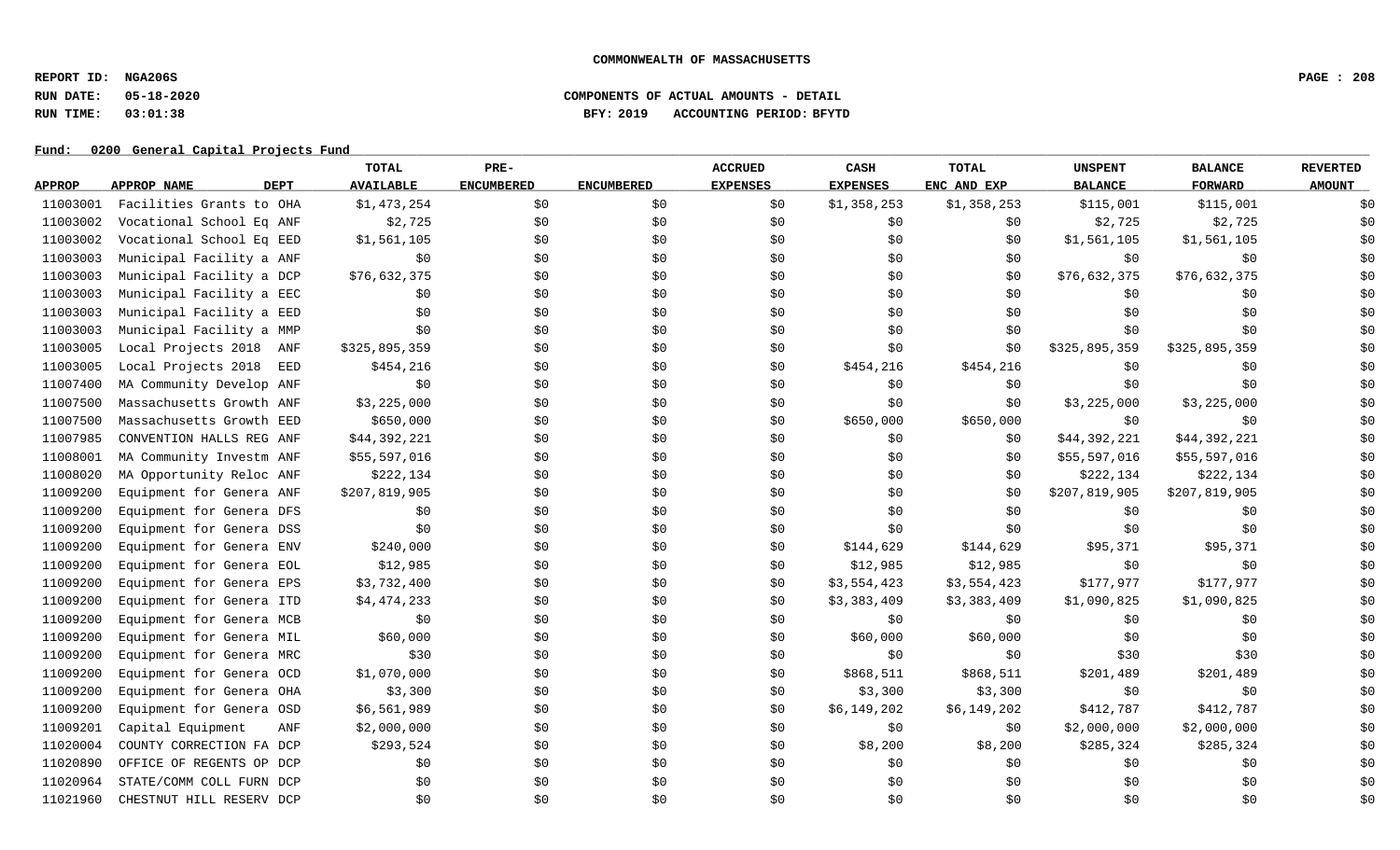**REPORT ID: NGA206S PAGE : 209**

# **RUN DATE: 05-18-2020 COMPONENTS OF ACTUAL AMOUNTS - DETAIL RUN TIME: 03:01:38 BFY: 2019 ACCOUNTING PERIOD: BFYTD**

|               |                            | TOTAL            | PRE-              |                   | <b>ACCRUED</b>  | CASH            | <b>TOTAL</b> | <b>UNSPENT</b> | <b>BALANCE</b> | <b>REVERTED</b> |
|---------------|----------------------------|------------------|-------------------|-------------------|-----------------|-----------------|--------------|----------------|----------------|-----------------|
| <b>APPROP</b> | <b>DEPT</b><br>APPROP NAME | <b>AVAILABLE</b> | <b>ENCUMBERED</b> | <b>ENCUMBERED</b> | <b>EXPENSES</b> | <b>EXPENSES</b> | ENC AND EXP  | <b>BALANCE</b> | <b>FORWARD</b> | <b>AMOUNT</b>   |
| 11021994      | Division of Capital DCP    | \$2,927,757      | \$0               | \$0               | \$0             | \$13,984        | \$13,984     | \$2,913,773    | \$2,913,773    | \$0             |
| 11022008      | State Facility Impro BCC   | \$0              | \$0               | \$0               | \$0             | \$0             | \$0          | \$0            | \$0            | \$0             |
| 11022008      | State Facility Impro BHC   | \$0              | \$0               | \$0               | \$0             | \$0             | \$0\$        | \$0            | \$0            | \$0             |
| 11022008      | State Facility Impro BRC   | \$0              | \$0               | \$0               | \$0             | \$0             | \$0          | \$0            | \$0            | \$0             |
| 11022008      | State Facility Impro BSD   | \$267,604        | \$0               | \$0               | \$0             | \$0             | \$0          | \$267,604      | \$267,604      | \$0             |
| 11022008      | State Facility Impro CCC   | \$175,946        | \$0               | \$0               | \$0             | \$0             | \$0          | \$175,946      | \$175,946      | \$0             |
| 11022008      | State Facility Impro CHE   | \$0              | \$0               | \$0               | \$0             | \$0             | \$0          | \$0            | \$0            | \$0             |
| 11022008      | State Facility Impro DCP   | \$89,298,824     | \$0               | \$0               | \$0             | \$3,206,934     | \$3,206,934  | \$86,091,890   | \$86,091,890   | \$0             |
| 11022008      | State Facility Impro DCR   | \$21,993         | \$0               | \$0               | \$0             | \$0\$           | \$0          | \$21,993       | \$21,993       | \$0             |
| 11022008      | State Facility Impro DMH   | \$0              | \$0               | \$0               | \$0             | \$0             | \$0          | \$0            | \$0            | \$0             |
| 11022008      | State Facility Impro DMR   | \$91,297         | \$0               | \$0               | \$0             | \$91,297        | \$91,297     | \$0            | \$0            | \$0             |
| 11022008      | State Facility Impro DOC   | \$0              | \$0               | \$0               | \$0             | \$0             | \$0          | \$0            | \$0            | \$0             |
| 11022008      | State Facility Impro DPH   | \$0              | \$0               | \$0               | \$0             | \$0             | \$0          | \$0            | \$0            | \$0             |
| 11022008      | State Facility Impro DYS   | \$0              | \$0               | \$0               | \$0             | \$0             | \$0          | \$0            | \$0            | \$0             |
| 11022008      | State Facility Impro HLY   | \$0              | \$0               | \$0               | \$0             | \$0             | \$0\$        | \$0            | \$0            | \$0             |
| 11022008      | State Facility Impro HRD   | \$0              | \$0               | \$0               | \$0             | \$0             | \$0          | \$0            | \$0            | \$0             |
| 11022008      | State Facility Impro MIL   | \$0              | \$0               | \$0               | \$0             | \$0             | \$0          | \$0            | \$0            | \$0             |
| 11022008      | State Facility Impro POL   | \$72,747         | \$0               | \$0               | \$0             | \$0             | \$0          | \$72,747       | \$72,747       | \$0             |
| 11022008      | State Facility Impro SDB   | \$218,555        | \$0               | \$0               | \$0             | \$0             | \$0          | \$218,555      | \$218,555      | \$0             |
| 11022008      | State Facility Impro STC   | \$4,207          | \$0               | \$0               | \$0             | \$4,207         | \$4,207      | \$0            | \$0            | \$0             |
| 11022008      | State Facility Impro TRC   | \$197,841        | \$0               | \$0               | \$0             | \$6,110         | \$6,110      | \$191,731      | \$191,731      | \$0             |
| 11022008      | State Facility Impro UMS   | \$0              | \$0               | \$0               | \$0             | \$0             | \$0\$        | \$0            | \$0            | \$0             |
| 11022009      | Commonwealth Facilit ANF   | \$151            | \$0               | \$0               | \$0             | \$0             | \$0          | \$151          | \$151          | \$0             |
| 11022009      | Commonwealth Facilit BCC   | \$14,490         | \$0               | \$0               | \$0             | \$0             | \$0          | \$14,490       | \$14,490       | \$0             |
| 11022009      | Commonwealth Facilit BHC   | \$0              | \$0               | \$0               | \$0             | \$0             | \$0          | \$0            | \$0            | \$0             |
| 11022009      | Commonwealth Facilit BRC   | \$200,051        | \$0               | \$0\$             | \$0             | \$200,051       | \$200,051    | \$0            | \$0            | \$0             |
| 11022009      | Commonwealth Facilit BSB   | \$10,481         | \$0               | \$0               | \$0             | \$10,481        | \$10,481     | \$0            | \$0            | \$0             |
| 11022009      | Commonwealth Facilit BSC   | \$0              | \$0               | \$0               | \$0             | \$0             | \$0          | \$0            | \$0            | \$0             |
| 11022009      | Commonwealth Facilit CCC   | \$51,962         | \$0               | \$0               | \$0             | \$48,780        | \$48,780     | \$3,182        | \$3,182        | \$0             |
| 11022009      | Commonwealth Facilit CDA   | \$54,970         | \$0               | \$0               | \$0             | \$54,970        | \$54,970     | \$0            | \$0            | \$0             |
| 11022009      | Commonwealth Facilit DCP   | \$190,467,547    | \$0               | \$0               | \$0             | \$42,788,219    | \$42,788,219 | \$147,679,329  | \$147,679,329  | \$0             |
| 11022009      | Commonwealth Facilit DCR   | \$52,634         | \$0               | \$0               | \$0             | \$28,024        | \$28,024     | \$24,610       | \$24,610       | \$0             |
| 11022009      | Commonwealth Facilit DMH   | \$147,186        | \$0               | \$0               | \$0             | \$36,763        | \$36,763     | \$110,423      | \$110,423      | \$0             |
| 11022009      | Commonwealth Facilit DMR   | \$0              | \$0               | \$0               | \$0             | \$0             | \$0\$        | \$0            | \$0            | \$0             |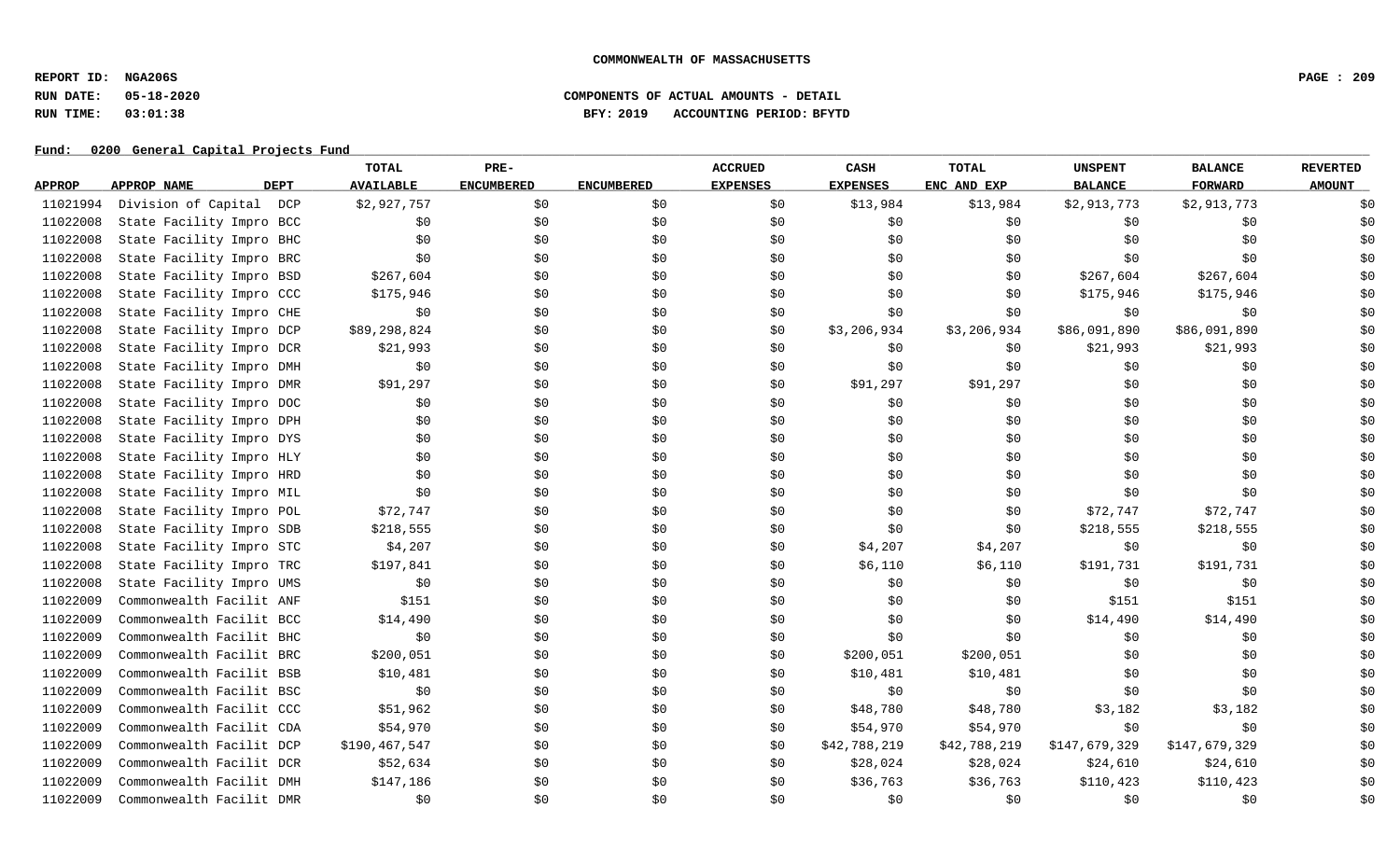**REPORT ID: NGA206S PAGE : 210**

# **RUN DATE: 05-18-2020 COMPONENTS OF ACTUAL AMOUNTS - DETAIL RUN TIME: 03:01:38 BFY: 2019 ACCOUNTING PERIOD: BFYTD**

|               |                            | TOTAL            | PRE-              |                   | <b>ACCRUED</b>  | CASH            | <b>TOTAL</b> | <b>UNSPENT</b> | <b>BALANCE</b> | <b>REVERTED</b> |
|---------------|----------------------------|------------------|-------------------|-------------------|-----------------|-----------------|--------------|----------------|----------------|-----------------|
| <b>APPROP</b> | <b>DEPT</b><br>APPROP NAME | <b>AVAILABLE</b> | <b>ENCUMBERED</b> | <b>ENCUMBERED</b> | <b>EXPENSES</b> | <b>EXPENSES</b> | ENC AND EXP  | <b>BALANCE</b> | <b>FORWARD</b> | <b>AMOUNT</b>   |
| 11022009      | Commonwealth Facilit DOT   | \$0              | \$0               | \$0               | \$0             | \$0             | \$0          | \$0            | \$0            | \$0             |
| 11022009      | Commonwealth Facilit DPH   | \$1,702,451      | \$0               | \$0               | \$0             | \$1,350,319     | \$1,350,319  | \$352,132      | \$352,132      | \$0             |
| 11022009      | Commonwealth Facilit DYS   | \$16,305         | \$0               | \$0               | \$0             | \$16,305        | \$16,305     | \$0            | \$0            | \$0             |
| 11022009      | Commonwealth Facilit FRC   | \$632,514        | \$0               | \$0               | \$0             | \$632,514       | \$632,514    | \$0            | \$0            | \$0             |
| 11022009      | Commonwealth Facilit HLY   | \$0              | \$0               | \$0               | \$0             | \$0             | \$0          | \$0            | \$0            | \$0             |
| 11022009      | Commonwealth Facilit HRD   | \$96,267         | \$0               | \$0               | \$0             | \$96,267        | \$96,267     | \$0            | \$0            | \$0             |
| 11022009      | Commonwealth Facilit MCA   | \$0              | \$0               | \$0               | \$0             | \$0             | \$0          | \$0            | \$0            | \$0             |
| 11022009      | Commonwealth Facilit MCC   | \$0              | \$0               | \$0               | \$0             | \$0             | \$0          | \$0            | \$0            | \$0             |
| 11022009      | Commonwealth Facilit MIL   | \$308,184        | \$0               | \$0               | \$0             | \$77,933        | \$77,933     | \$230, 250     | \$230,250      | \$0             |
| 11022009      | Commonwealth Facilit MWC   | \$42,288         | \$0               | \$0               | \$0             | \$35,319        | \$35,319     | \$6,968        | \$6,968        | \$0             |
| 11022009      | Commonwealth Facilit NAC   | \$100,592        | \$0               | \$0               | \$0             | \$41,477        | \$41,477     | \$59,115       | \$59,115       | \$0             |
| 11022009      | Commonwealth Facilit NSC   | \$19,340         | \$0               | \$0               | \$0             | \$17,733        | \$17,733     | \$1,607        | \$1,607        | \$0             |
| 11022009      | Commonwealth Facilit PLY   | \$0              | \$0               | \$0               | \$0             | \$0             | \$0          | \$0            | \$0            | \$0             |
| 11022009      | Commonwealth Facilit POL   | \$307,921        | \$0               | \$0               | \$0             | \$14,864        | \$14,864     | \$293,057      | \$293,057      | \$0             |
| 11022009      | Commonwealth Facilit QCC   | \$0              | \$0               | \$0               | \$0             | \$0             | \$0          | \$0            | \$0            | \$0             |
| 11022009      | Commonwealth Facilit RCC   | \$0              | \$0               | \$0               | \$0             | \$0             | \$0          | \$0            | \$0            | \$0             |
| 11022009      | Commonwealth Facilit SDM   | \$0              | \$0               | \$0               | \$0             | \$0             | \$0          | \$0            | \$0            | \$0             |
| 11022009      | Commonwealth Facilit SDW   | \$0              | \$0               | \$0               | \$0             | \$0             | \$0          | \$0            | \$0            | \$0             |
| 11022009      | Commonwealth Facilit SSA   | \$0              | \$0               | \$0               | \$0             | \$0             | \$0          | \$0            | \$0            | \$0             |
| 11022009      | Commonwealth Facilit STC   | \$0              | \$0               | \$0               | \$0             | \$0             | \$0          | \$0            | \$0            | \$0             |
| 11022009      | Commonwealth Facilit TRC   | \$537,591        | \$0               | \$0               | \$0             | \$102,025       | \$102,025    | \$435,566      | \$435,566      | \$0             |
| 11022009      | Commonwealth Facilit UMS   | \$0              | \$0               | \$0               | \$0             | \$0             | \$0          | \$0            | \$0            | \$0             |
| 11022009      | Commonwealth Facilit WOR   | \$0              | \$0               | \$0               | \$0             | \$0             | \$0          | \$0            | \$0            | \$0             |
| 11022009      | Commonwealth Facilit WSC   | \$325,808        | \$0               | \$0               | \$0             | \$324,052       | \$324,052    | \$1,757        | \$1,757        | \$0             |
| 11022010      | FORMER COUNTY FACILI DCP   | \$31,820         | \$0               | \$0               | \$0             | \$0             | \$0          | \$31,820       | \$31,820       | \$0             |
| 11022014      | Commonwealth Facilit BCC   | \$972,779        | \$0               | \$0               | \$0             | \$678,677       | \$678,677    | \$294,102      | \$294,102      | \$0             |
| 11022014      | Commonwealth Facilit BHC   | \$298,250        | \$0               | \$0               | \$0             | \$295,570       | \$295,570    | \$2,680        | \$2,680        | \$0             |
| 11022014      | Commonwealth Facilit BRC   | \$9,173          | \$0               | \$0               | \$0             | \$9,173         | \$9,173      | \$0            | \$0            | \$0             |
| 11022014      | Commonwealth Facilit CCC   | \$16,500         | \$0               | \$0               | \$0             | \$0             | \$0          | \$16,500       | \$16,500       | \$0             |
| 11022014      | Commonwealth Facilit DCP   | \$16,554,834     | \$0               | \$0               | \$0             | \$314,842       | \$314,842    | \$16,239,992   | \$16,239,992   | \$0             |
| 11022014      | Commonwealth Facilit FSC   | \$0              | \$0               | \$0               | \$0             | \$0             | \$0          | \$0            | \$0            | \$0             |
| 11022014      | Commonwealth Facilit GCC   | \$31,245         | \$0               | \$0               | \$0             | \$31,245        | \$31,245     | \$0            | \$0            | \$0             |
| 11022014      | Commonwealth Facilit MAS   | \$109,000        | \$0               | \$0               | \$0             | \$109,000       | \$109,000    | \$0            | \$0            | \$0             |
| 11022014      | Commonwealth Facilit MBC   | \$269,999        | \$0               | \$0               | \$0             | \$269,999       | \$269,999    | \$0            | \$0            | \$0             |
|               |                            |                  |                   |                   |                 |                 |              |                |                |                 |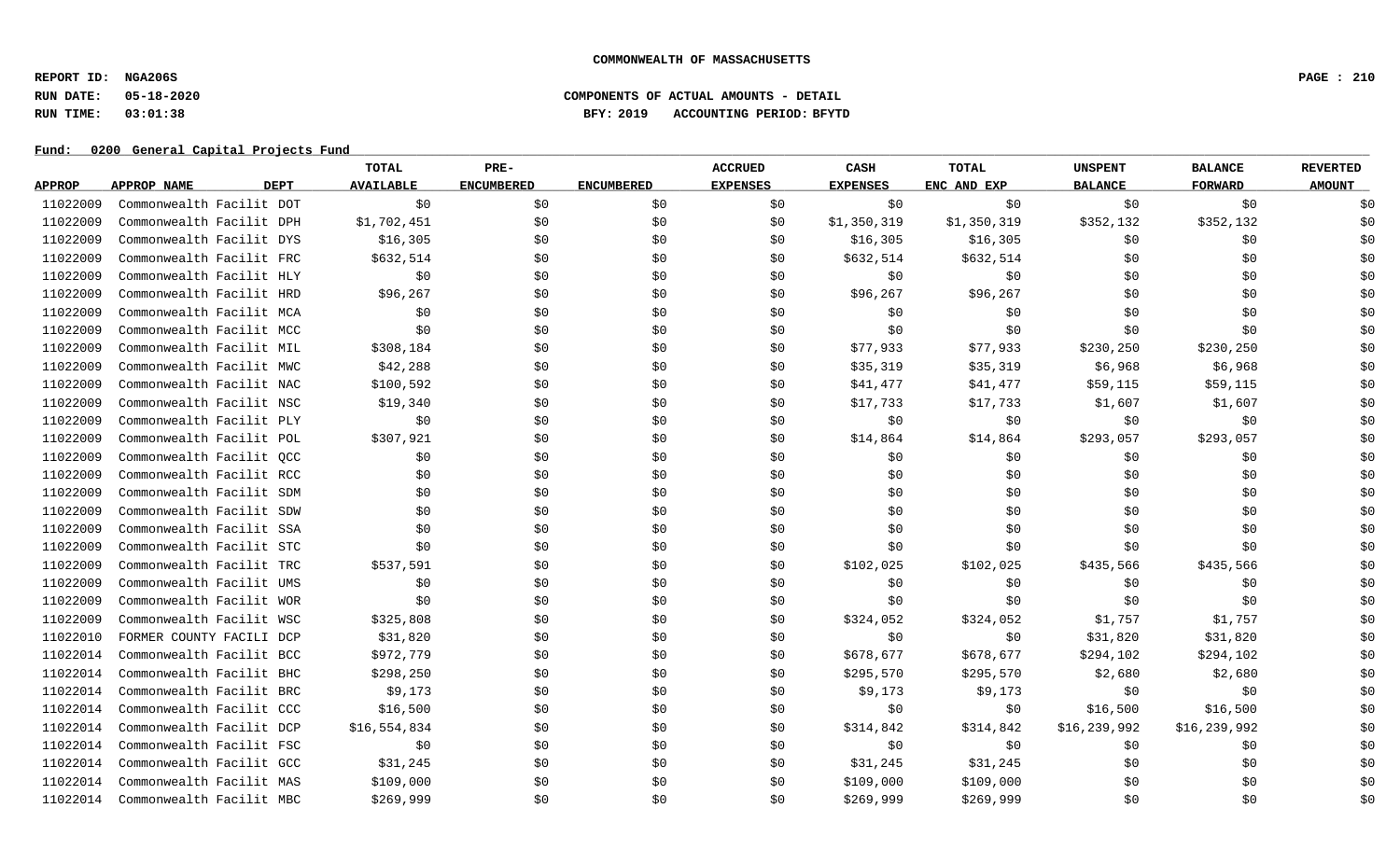**REPORT ID: NGA206S PAGE : 211**

## **RUN DATE: 05-18-2020 COMPONENTS OF ACTUAL AMOUNTS - DETAIL RUN TIME: 03:01:38 BFY: 2019 ACCOUNTING PERIOD: BFYTD**

|               |                            | TOTAL            | PRE-              |                   | <b>ACCRUED</b>  | CASH            | TOTAL        | <b>UNSPENT</b> | <b>BALANCE</b> | <b>REVERTED</b> |
|---------------|----------------------------|------------------|-------------------|-------------------|-----------------|-----------------|--------------|----------------|----------------|-----------------|
| <b>APPROP</b> | <b>DEPT</b><br>APPROP NAME | <b>AVAILABLE</b> | <b>ENCUMBERED</b> | <b>ENCUMBERED</b> | <b>EXPENSES</b> | <b>EXPENSES</b> | ENC AND EXP  | <b>BALANCE</b> | <b>FORWARD</b> | <b>AMOUNT</b>   |
| 11022014      | Commonwealth Facilit MCC   | \$36,000         | \$0               | \$0               | \$0             | \$36,000        | \$36,000     | \$0            | \$0            | \$0             |
| 11022014      | Commonwealth Facilit NEC   | \$306,035        | \$0               | \$0               | \$0             | \$37,481        | \$37,481     | \$268,554      | \$268,554      | \$0             |
| 11022014      | Commonwealth Facilit NSC   | \$77,998         | \$0               | \$0               | \$0             | \$49,250        | \$49,250     | \$28,748       | \$28,748       | \$0             |
| 11022014      | Commonwealth Facilit QCC   | \$354,620        | \$0               | \$0               | \$0             | \$300,322       | \$300,322    | \$54,298       | \$54,298       | \$0             |
| 11022014      | Commonwealth Facilit SSA   | \$0              | \$0               | \$0               | \$0             | \$0             | \$0          | \$0            | \$0            | \$0             |
| 11022014      | Commonwealth Facilit TRC   | \$25,018         | \$0               | \$0               | \$0             | \$25,018        | \$25,018     | \$0            | \$0            | \$0             |
| 11022015      | Accelerated Energy P DCP   | \$35,776,729     | \$0               | \$0               | \$0             | \$3,696,101     | \$3,696,101  | \$32,080,628   | \$32,080,628   | \$0             |
| 11022015      | Accelerated Energy P GCC   | \$49,000         | \$0               | \$0               | \$0             | \$450           | \$450        | \$48,550       | \$48,550       | \$0             |
| 11022015      | Accelerated Energy P UMS   | \$0              | \$0               | \$0               | \$0             | \$0             | \$0          | \$0            | \$0            | \$0             |
| 11022016      | Accelerated Energy P DCP   | \$196,632,003    | \$0               | \$0               | \$0             | \$7,012,587     | \$7,012,587  | \$189,619,415  | \$189,619,415  | \$0             |
| 11022017      | General Facilities 2 AGO   | \$3,992          | \$0               | \$0               | \$0             | \$2,500         | \$2,500      | \$1,492        | \$1,492        | \$0             |
| 11022017      | General Facilities 2 BSB   | \$31,999         | \$0               | \$0               | \$0             | \$0             | \$0\$        | \$31,999       | \$31,999       | \$0             |
| 11022017      | General Facilities 2 DCP   | \$677,523,663    | \$0               | \$0               | \$0             | \$36,938,151    | \$36,938,151 | \$640,585,512  | \$640,582,633  | \$2,879         |
| 11022017      | General Facilities 2 DOR   | \$1,257,014      | \$0               | \$0               | \$0             | \$1,257,014     | \$1,257,014  | \$0            | \$0            | \$0             |
| 11022017      | General Facilities 2 DOT   | \$856,999        | \$0               | \$0               | \$0             | \$0             | \$0\$        | \$856,999      | \$856,999      | \$0             |
| 11022017      | General Facilities 2 ENV   | \$67,334         | \$0               | \$0               | \$0             | \$54,437        | \$54,437     | \$12,897       | \$12,897       | \$0             |
| 11022017      | General Facilities 2 FWE   | \$258,999        | \$0               | \$0               | \$0             | \$254,735       | \$254,735    | \$4,264        | \$4,264        | \$0             |
| 11022018      | Energy and Resilienc DCP   | \$149,684,409    | \$0               | \$0               | \$0             | \$391,237       | \$391,237    | \$149,293,172  | \$149,293,172  | \$0             |
| 11022018      | Energy and Resilienc DOC   | \$95,315         | \$0               | \$0               | \$0             | \$95,314        | \$95,314     | \$0            | \$0            | \$0             |
| 11022018      | Energy and Resilienc DPH   | \$220,277        | \$0               | \$0               | \$0             | \$202,108       | \$202,108    | \$18,168       | \$18,168       | \$0             |
| 11022018      | Energy and Resilienc SDM   | \$0              | \$0               | \$0               | \$0             | \$0             | \$0\$        | \$0            | \$0            | \$0             |
| 11022019      | Energy and Resilienc DCP   | \$85,000,000     | \$0               | \$0               | \$0             | \$0             | \$0          | \$85,000,000   | \$85,000,000   | \$0             |
| 11022204      | ADMINISTRATIVE COSTS DCP   | \$0              | \$0               | \$0               | \$0             | \$0\$           | \$0          | \$0            | \$0            | \$0             |
| 11023014      | ADMINISTRATIVE EXPEN DCP   | \$0              | \$0               | \$0               | \$0             | \$0             | \$0          | \$0            | \$0            | \$0             |
| 11025000      | Wall Experimental St DCP   | \$95,347         | \$0               | \$0               | \$0             | \$0             | \$0          | \$95,347       | \$95,347       | \$0             |
| 11025600      | Court Facilities Cap DCP   | \$207,689,785    | \$0               | \$0               | \$0             | \$55,748,023    | \$55,748,023 | \$151,941,762  | \$151,941,762  | \$0             |
| 11025600      | Court Facilities Cap TRC   | \$14,860,436     | \$0               | \$0               | \$0             | \$9,200,767     | \$9,200,767  | \$5,659,669    | \$5,659,669    | \$0             |
| 11025700      | Court Facilities 201 DCP   | \$753,444,932    | \$0               | \$0               | \$0             | \$1,444,233     | \$1,444,233  | \$752,000,699  | \$752,000,699  | \$0             |
| 11025700      | Court Facilities 201 TRC   | \$7,055,068      | \$0               | \$0               | \$0             | \$2,085,727     | \$2,085,727  | \$4,969,342    | \$4,969,342    | \$0             |
| 11026000      | Energy Efficiency Pr DCP   | \$6,280,434      | \$0               | \$0               | \$0             | \$63,879        | \$63,879     | \$6,216,555    | \$6,216,555    | \$0             |
| 11026896      | CORRECTIONS SPECIAL<br>DCP | \$0              | \$0               | \$0               | \$0             | \$0             | \$0          | \$0            | \$0            | \$0             |
| 11027000      | Cronin Building Reha DCP   | \$2,250          | \$0               | \$0               | \$0             | \$0             | \$0          | \$2,250        | \$2,250        | \$0             |
| 11027886      | FIRE PROTECTION IMPR DCP   | \$0              | \$0               | \$0               | \$0             | \$0             | \$0          | \$0            | \$0            | \$0             |
| 11027887      | RELOCATION AND PROTE DCP   | \$0              | \$0               | \$0               | \$0             | \$0             | \$0          | \$0            | \$0\$          | \$0             |
|               |                            |                  |                   |                   |                 |                 |              |                |                |                 |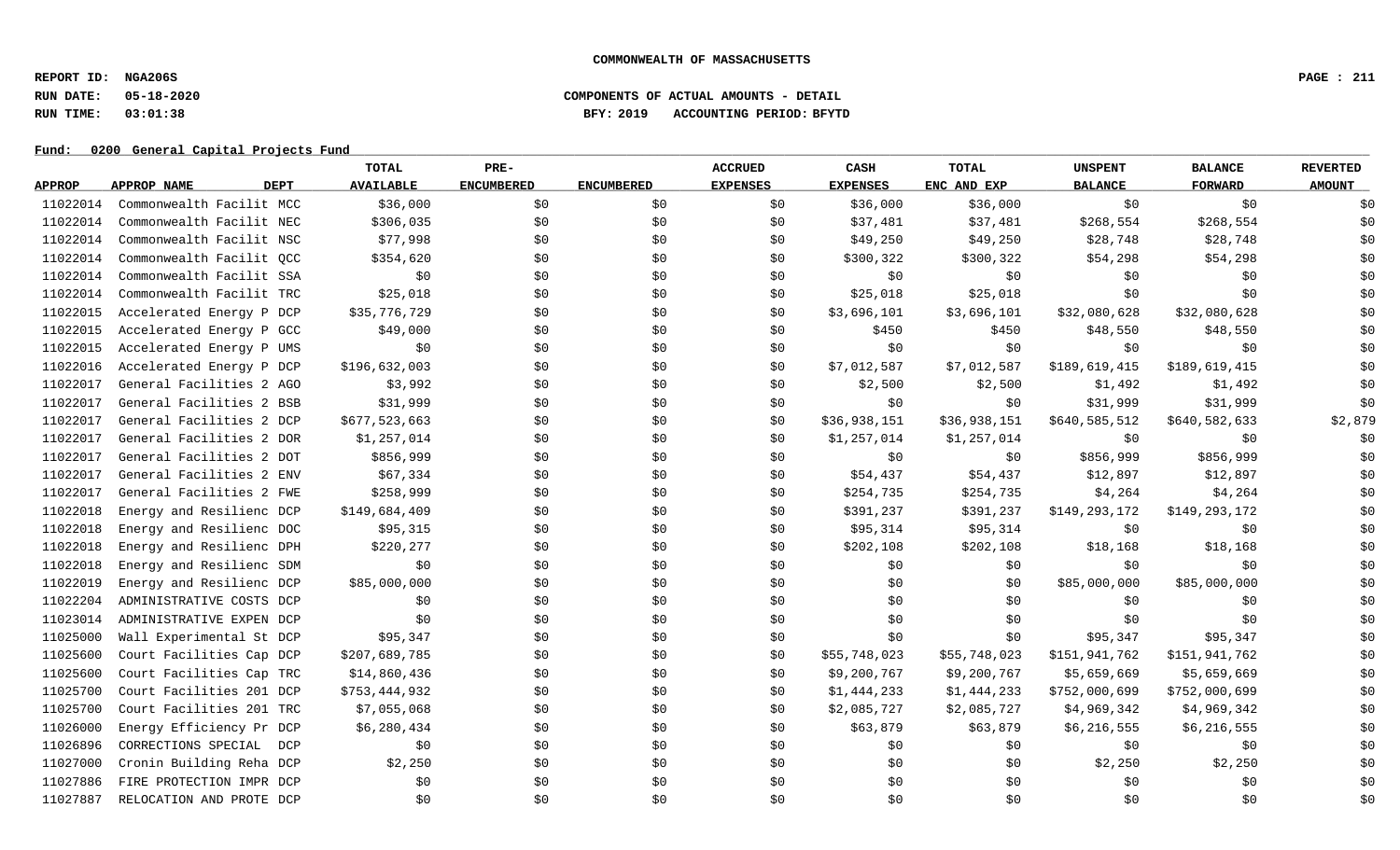**REPORT ID: NGA206S PAGE : 212**

# **RUN DATE: 05-18-2020 COMPONENTS OF ACTUAL AMOUNTS - DETAIL RUN TIME: 03:01:38 BFY: 2019 ACCOUNTING PERIOD: BFYTD**

|               |                            | TOTAL            | PRE-              |                   | <b>ACCRUED</b>  | CASH            | <b>TOTAL</b>  | <b>UNSPENT</b> | <b>BALANCE</b> | <b>REVERTED</b> |
|---------------|----------------------------|------------------|-------------------|-------------------|-----------------|-----------------|---------------|----------------|----------------|-----------------|
| <b>APPROP</b> | APPROP NAME<br><b>DEPT</b> | <b>AVAILABLE</b> | <b>ENCUMBERED</b> | <b>ENCUMBERED</b> | <b>EXPENSES</b> | <b>EXPENSES</b> | ENC AND EXP   | <b>BALANCE</b> | <b>FORWARD</b> | <b>AMOUNT</b>   |
| 11027888      | PROJECT PROGRAMMING<br>DCP | \$0              | \$0               | \$0               | \$0             | \$0             | \$0           | \$0            | \$0            | \$0             |
| 11027890      | STATE HOUSE RENOVATI DCP   | \$1,458,750      | \$0               | \$0               | \$0             | \$617,962       | \$617,962     | \$840,788      | \$840,788      | \$0             |
| 11027891      | SPRINGFIELD ST.OFFIC DCP   | \$2,503          | \$0               | \$0               | \$0             | \$0             | \$0           | \$2,503        | \$2,503        | \$0             |
| 11027896      | DEMOLITION OF CERTAI DCP   | \$0              | \$0               | \$0               | \$0             | \$0             | \$0           | \$0            | \$0            | \$0             |
| 11027897      | ENVIRONMENTAL IMPACT DCP   | \$0              | \$0               | \$0               | \$0             | \$0             | \$0           | \$0            | \$0            | \$0             |
| 11027930      | STATE HOUSE RENOVATI DCP   | \$2,052,361      | \$0               | \$0               | \$0             | \$0             | \$0           | \$2,052,361    | \$2,052,361    | \$0             |
| 11027943      | ASBESTOS REMOVAL/ENC DCP   | \$5,118          | \$0\$             | \$0               | \$0             | \$0             | \$0           | \$5,118        | \$5,118        | \$0             |
| 11027944      | ADA COMPLIANCE RENOV DCP   | \$181,038        | \$0               | \$0               | \$0             | \$0             | \$0           | \$181,038      | \$181,038      | \$0             |
| 11027948      | ASSET MANAGEMENT & D DCP   | \$8,652          | \$0               | \$0               | \$0             | \$0             | \$0           | \$8,652        | \$8,652        | \$0             |
| 11027949      | ADMINISTRATIVE COSTS DCP   | \$0              | \$0               | \$0               | \$0             | \$0             | \$0           | \$0            | \$0            | \$0             |
| 11027960      | ADMINISTRATIVE COSTS DCP   | \$0              | \$0               | \$0               | \$0             | \$0             | \$0           | \$0            | \$0            | \$0             |
| 11027967      | COUNTY CORREC FACILI DCP   | \$16,057,867     | \$0               | \$0               | \$0             | \$0\$           | \$0           | \$16,057,867   | \$16,057,867   | \$0             |
| 11028791      | FIRE PROTECTION IMPR DCP   | \$0              | \$0               | \$0               | \$0             | \$0             | \$0           | \$0            | \$0            | \$0             |
| 11028819      | SPECIAL REPAIRS AND<br>DCP | \$0              | \$0               | \$0               | \$0             | \$0             | \$0           | \$0            | \$0            | \$0             |
| 11028869      | PREVENTIVE MAINT. ST DCP   | \$0              | \$0               | \$0               | \$0             | \$0             | \$0           | \$0            | \$0            | \$0             |
| 11028883      | FIRE PROTECTION IMPR DCP   | \$0              | \$0               | \$0               | \$0             | \$0             | \$0           | \$0            | \$0            | \$0             |
| 11028888      | ASBESTOS REMOVAL, SAL DCP  | \$0              | \$0               | \$0               | \$0             | \$0             | \$0           | \$0            | \$0            | \$0             |
| 11028890      | FIRE PROTECTION IMPR DCP   | \$0              | \$0               | \$0               | \$0             | \$0             | \$0           | \$0            | \$0            | \$0             |
| 11028894      | IMPROVEMENT OF WATER DCP   | \$0              | \$0               | \$0               | \$0             | \$0             | \$0           | \$0            | \$0            | \$0             |
| 11028944      | STATE OWNED OFFICE S DCP   | \$0              | \$0               | \$0               | \$0             | \$0\$           | \$0           | \$0            | \$0            | \$0             |
| 11028968      | STATE & COUNTY CORRE DCP   | \$100,077        | \$0               | \$0               | \$0             | \$0             | \$0           | \$100,077      | \$100,077      | \$0             |
| 11028969      | INMATE CAPACITY INCR DCP   | \$0              | \$0               | \$0               | \$0             | \$0             | \$0           | \$0            | \$0            | \$0             |
| 11028981      | 100 NASHUA ST RMV BL DCP   | \$0              | \$0               | \$0               | \$0             | \$0             | \$0           | \$0            | \$0            | \$0             |
| 11029960      | ADMINISTRATIVE COSTS DCP   | \$0              | \$0               | \$0               | \$0             | \$0             | \$0           | \$0            | \$0            | \$0             |
| 11029981      | DANVERS SH REUSE & R DCP   | \$0              | \$0               | \$0               | \$0             | \$0\$           | \$0           | \$0            | \$0            | \$0             |
| 15990023      | RECAPITALIZATION SMA ANF   | \$0              | \$0               | \$0               | \$0             | \$0             | \$0           | \$0            | \$0            | \$0             |
| 15990265      | General Capital Refu TRE   | \$282,557,599    | \$0               | \$0               | \$0             | \$282,557,599   | \$282,557,599 | \$0            | \$0            | \$0             |
| 15991951      | Transportation Impro ANF   | \$19,500,000     | \$0               | \$0               | \$0             | \$0             | \$0           | \$19,500,000   | \$19,500,000   | \$0             |
| 15991999      | CA/T OVERSIGHT COORD ANF   | \$0              | \$0               | \$0               | \$0             | \$0             | \$0           | \$0            | \$0            | \$0             |
| 15993747      | State and Community<br>ANF | \$5,986,748      | \$0               | \$0               | \$0             | \$0             | \$0           | \$5,986,748    | \$5,986,748    | \$0             |
| 15994994      | WACHUSETT RESERVOIR<br>ANF | \$897,318        | \$0               | \$0               | \$0             | \$0             | \$0           | \$897,318      | \$897,318      | \$0             |
| 15997060      | Broadband Incentive<br>ANF | \$0              | \$0               | \$0               | \$0             | \$0             | \$0           | \$0            | \$0            | \$0             |
| 15997061      | Broadband Last Mile<br>ANF | \$17,868,505     | \$0               | \$0               | \$0             | \$4,705,964     | \$4,705,964   | \$13,162,541   | \$13,162,541   | \$0             |
| 15997061      | Broadband Last Mile<br>EED | \$0              | \$0               | \$0               | \$0             | \$0             | \$0           | \$0            | \$0            | \$0             |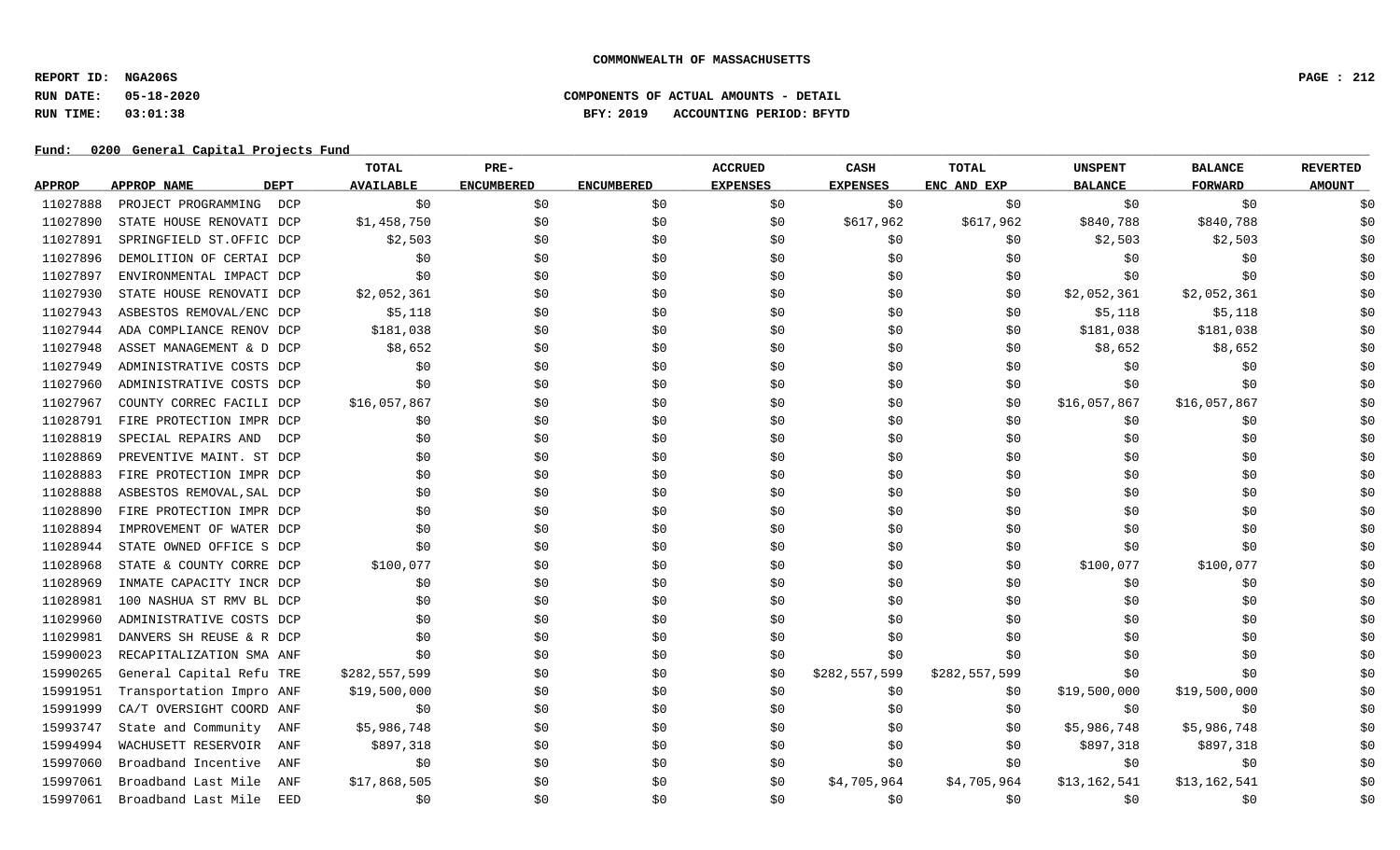**REPORT ID: NGA206S PAGE : 213**

# **RUN DATE: 05-18-2020 COMPONENTS OF ACTUAL AMOUNTS - DETAIL RUN TIME: 03:01:38 BFY: 2019 ACCOUNTING PERIOD: BFYTD**

|               |                            | TOTAL            | PRE-              |                   | <b>ACCRUED</b>  | CASH            | <b>TOTAL</b> | <b>UNSPENT</b> | <b>BALANCE</b> | <b>REVERTED</b> |
|---------------|----------------------------|------------------|-------------------|-------------------|-----------------|-----------------|--------------|----------------|----------------|-----------------|
| <b>APPROP</b> | <b>DEPT</b><br>APPROP NAME | <b>AVAILABLE</b> | <b>ENCUMBERED</b> | <b>ENCUMBERED</b> | <b>EXPENSES</b> | <b>EXPENSES</b> | ENC AND EXP  | <b>BALANCE</b> | <b>FORWARD</b> | <b>AMOUNT</b>   |
| 15997062      | School IT Infrastruc ANF   | \$27,286,639     | \$0               | \$0               | \$0             | \$0             | \$0          | \$27,286,639   | \$27,286,639   | \$0             |
| 15997062      | School IT Infrastruc DOE   | \$0              | \$0               | \$0               | \$0             | \$0             | \$0\$        | \$0            | \$0            | \$0             |
| 15997062      | School IT Infrastruc ITD   | \$1,683,728      | \$0               | \$0               | \$0             | \$1,626,658     | \$1,626,658  | \$57,070       | \$57,070       | \$0             |
| 15997063      | Integrated Autism Da ANF   | \$12,000,000     | \$0               | \$0               | \$0             | \$0             | \$0          | \$12,000,000   | \$12,000,000   | \$0             |
| 15997065      | Broadband Last Mile<br>EED | \$32,000,000     | \$0               | \$0               | \$0             | \$8,101,649     | \$8,101,649  | \$23,898,351   | \$23,898,351   | \$0             |
| 15997066      | Broadband Last Mile<br>EED | \$13,000,000     | \$0               | \$0               | \$0             | \$12,815,860    | \$12,815,860 | \$184,140      | \$184,140      | \$0             |
| 15997156      | Nano-manufacturing a ANF   | \$0              | \$0               | \$0               | \$0             | \$0             | \$0          | \$0            | \$0            | \$0             |
| 15998000      | TOWN OF SOUTHBRIDGE<br>ANF | \$0              | \$0               | \$0               | \$0             | \$0             | \$0          | \$0            | \$0            | \$0             |
| 15998001      | PUBLIC SAFETY ANTI-T EPS   | \$131,328        | \$0               | \$0               | \$0             | \$0             | \$0          | \$131,328      | \$131,328      | \$0             |
| 17902010      | E-GOVERNMENT RESERVE EHS   | \$0              | \$0               | \$0               | \$0             | \$0             | \$0          | \$0            | \$0            | \$0             |
| 17902010      | E-GOVERNMENT RESERVE ITD   | \$21,248         | \$0               | \$0               | \$0             | \$0             | \$0          | \$21,248       | \$21,248       | \$0             |
| 17902011      | INFORMATION TECHNOLO ITD   | \$0              | \$0               | \$0               | \$0             | \$0             | \$0          | \$0            | \$0            | \$0             |
| 17902012      | CENTRALIZED MESSAGIN ITD   | \$0              | \$0\$             | \$0               | \$0             | \$0             | \$0          | \$0            | \$0            | \$0             |
| 17902013      | FOR A SECOND ACTIVE<br>ITD | \$391,066        | \$0               | \$0               | \$0             | \$0             | \$0          | \$391,066      | \$391,066      | \$0             |
| 17902014      | STATEWIDE WIRELESS C ITD   | \$0              | \$0\$             | \$0               | \$0             | \$0             | \$0          | \$0            | \$0            | \$0             |
| 17902015      | Information Technolo EHS   | \$0              | \$0               | \$0               | \$0             | \$0             | \$0          | \$0            | \$0            | \$0             |
| 17902015      | Information Technolo ITD   | \$106            | \$0               | \$0               | \$0             | \$0             | \$0          | \$106          | \$106          | \$0             |
| 17902016      | Statewide Performanc ITD   | \$708,017        | \$0               | \$0               | \$0             | \$0             | \$0          | \$708,017      | \$708,017      | \$0             |
| 17902017      | Attorney General's O ITD   | \$0              | \$0               | \$0               | \$0             | \$0             | \$0          | \$0            | \$0            | \$0             |
| 17902018      | Springfield Data Cen ITD   | \$4,136,910      | \$0               | \$0               | \$0             | \$0             | \$0          | \$4,136,910    | \$4,136,910    | \$0             |
| 17902500      | Second Data Center<br>DCP  | \$4,212,619      | \$0\$             | \$0               | \$0             | \$45,760        | \$45,760     | \$4,166,859    | \$4,166,859    | \$0             |
| 17903000      | IT Equipment and Pro ANF   | \$665,305        | \$0               | \$0               | \$0             | \$643,214       | \$643,214    | \$22,090       | \$22,090       | \$0             |
| 17903000      | IT Equipment and Pro DOT   | \$0              | \$0               | \$0               | \$0             | \$0             | \$0\$        | \$0            | \$0            | \$0             |
| 17903000      | IT Equipment and Pro EDU   | \$3,403,099      | \$0               | \$0               | \$0             | \$3,367,822     | \$3,367,822  | \$35,277       | \$35,277       | \$0             |
| 17903000      | IT Equipment and Pro EED   | \$0              | \$0               | \$0               | \$0             | \$0\$           | \$0\$        | \$0            | \$0            | \$0             |
| 17903000      | IT Equipment and Pro ENV   | \$5,700          | \$0               | \$0               | \$0             | \$5,700         | \$5,700      | \$0            | \$0            | \$0             |
| 17903000      | IT Equipment and Pro EPS   | \$2,533,419      | \$0\$             | \$0               | \$0             | \$334,318       | \$334,318    | \$2,199,101    | \$2,199,101    | \$0             |
| 17903000      | IT Equipment and Pro HRD   | \$162,500        | \$0               | \$0               | \$0             | \$162,500       | \$162,500    | \$0            | \$0            | \$0             |
| 17903000      | IT Equipment and Pro ITD   | \$898,725        | \$0               | \$0               | \$0             | \$0             | \$0          | \$898,725      | \$898,725      | \$0             |
| 17903000      | IT Equipment and Pro OSC   | \$0              | \$0               | \$0               | \$0             | \$0             | \$0          | \$0            | \$0            | \$0             |
| 17903000      | IT Equipment and Pro SAO   | \$0              | \$0               | \$0               | \$0             | \$0             | \$0          | \$0            | \$0            | \$0             |
| 17903000      | IT Equipment and Pro SJC   | \$0              | \$0               | \$0               | \$0             | \$0             | \$0          | \$0            | \$0            | \$0             |
| 17903001      | IT Projects and Equi ANF   | \$500,000        | \$0               | \$0               | \$0             | \$499,995       | \$499,995    | \$5            | \$5            | \$0             |
| 17903001      | IT Projects and Equi DCP   | \$12,338         | \$0               | \$0               | \$0             | \$12,338        | \$12,338     | \$0            | \$0            | \$0             |
|               |                            |                  |                   |                   |                 |                 |              |                |                |                 |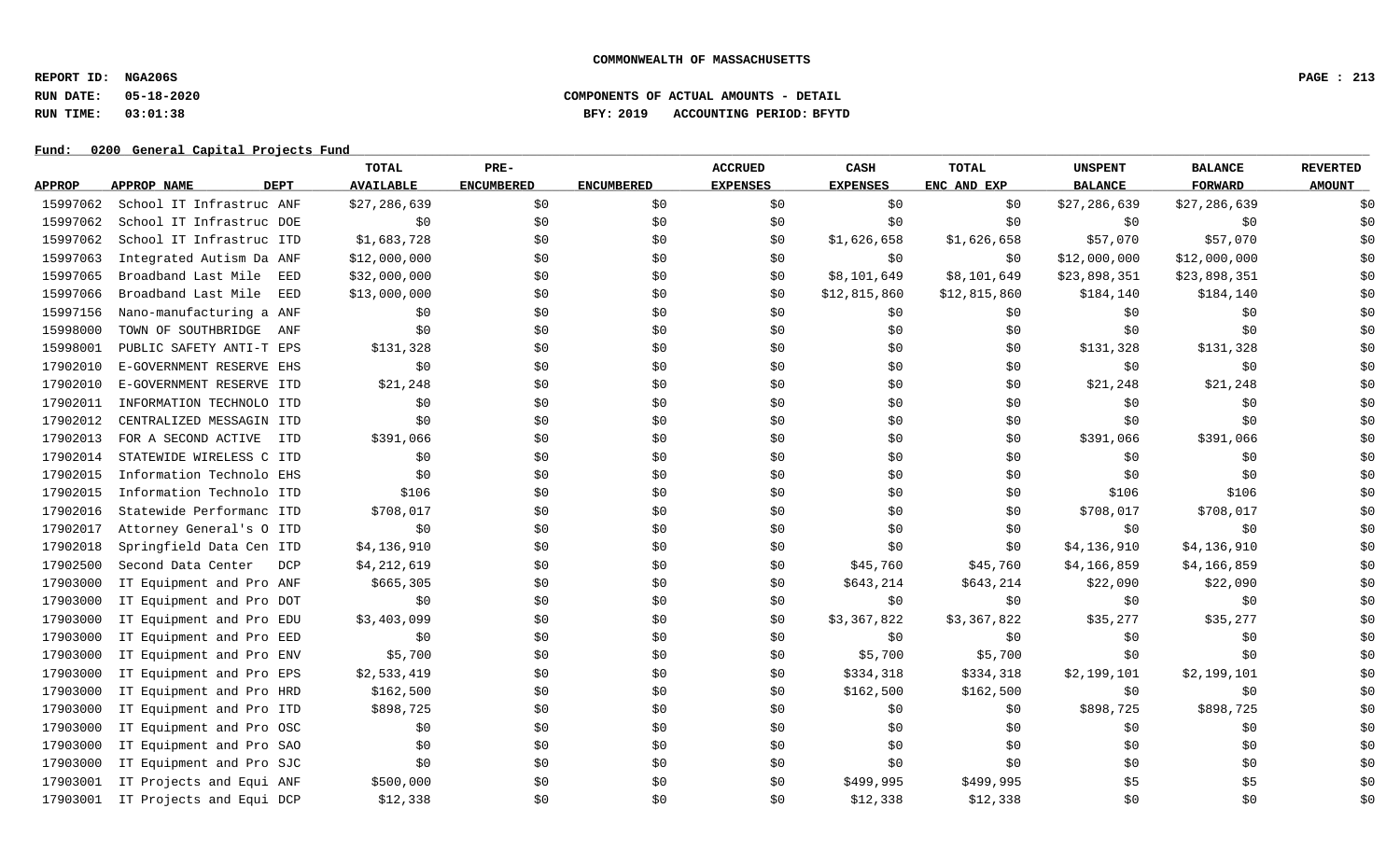**REPORT ID: NGA206S PAGE : 214**

# **RUN DATE: 05-18-2020 COMPONENTS OF ACTUAL AMOUNTS - DETAIL RUN TIME: 03:01:38 BFY: 2019 ACCOUNTING PERIOD: BFYTD**

|               |                            | TOTAL            | PRE-              |                   | <b>ACCRUED</b>  | CASH            | <b>TOTAL</b> | <b>UNSPENT</b> | <b>BALANCE</b> | <b>REVERTED</b> |
|---------------|----------------------------|------------------|-------------------|-------------------|-----------------|-----------------|--------------|----------------|----------------|-----------------|
| <b>APPROP</b> | <b>DEPT</b><br>APPROP NAME | <b>AVAILABLE</b> | <b>ENCUMBERED</b> | <b>ENCUMBERED</b> | <b>EXPENSES</b> | <b>EXPENSES</b> | ENC AND EXP  | <b>BALANCE</b> | <b>FORWARD</b> | <b>AMOUNT</b>   |
| 17903001      | IT Projects and Equi DPH   | \$0              | \$0               | \$0               | \$0             | \$0             | \$0          | \$0            | \$0            | \$0             |
| 17903001      | IT Projects and Equi EDU   | \$1,181,288      | \$0\$             | \$0               | \$0             | \$1,181,288     | \$1,181,288  | \$0            | \$0            | \$0             |
| 17903001      | IT Projects and Equi EEC   | \$32,766         | \$0               | \$0               | \$0             | \$32,766        | \$32,766     | \$0            | \$0            | \$0             |
| 17903001      | IT Projects and Equi EED   | \$0              | \$0               | \$0               | \$0             | \$0             | \$0\$        | \$0            | \$0            | \$0             |
| 17903001      | IT Projects and Equi EHS   | \$4,155,532      | \$0               | \$0               | \$0             | \$4,096,845     | \$4,096,845  | \$58,688       | \$58,688       | \$0             |
| 17903001      | IT Projects and Equi ENV   | \$2,545,170      | \$0               | \$0               | \$0             | \$2,423,559     | \$2,423,559  | \$121,611      | \$121,611      | \$0             |
| 17903001      | IT Projects and Equi EOL   | \$8,620          | \$0               | \$0               | \$0             | \$0             | \$0          | \$8,620        | \$8,620        | \$0             |
| 17903001      | IT Projects and Equi EPS   | \$7,599,912      | \$0               | \$0               | \$0             | \$7,417,473     | \$7,417,473  | \$182,439      | \$182,439      | \$0             |
| 17903001      | IT Projects and Equi ETH   | \$0              | \$0               | \$0               | \$0             | \$0             | \$0          | \$0            | \$0            | \$0             |
| 17903001      | IT Projects and Equi HRD   | \$3,900          | \$0               | \$0               | \$0             | \$0             | \$0          | \$3,900        | \$3,900        | \$0             |
| 17903001      | IT Projects and Equi ITD   | \$13,806,601     | \$0               | \$0               | \$0             | \$10,712,958    | \$10,712,958 | \$3,093,644    | \$3,093,644    | \$0             |
| 17903001      | IT Projects and Equi SAO   | \$0              | \$0               | \$0               | \$0             | \$0             | \$0          | \$0            | \$0            | \$0             |
| 17903001      | IT Projects and Equi SJC   | \$1,770          | \$0               | \$0               | \$0\$           | \$0\$           | \$0          | \$1,770        | \$1,770        | \$0             |
| 17903001      | IT Projects and Equi TRE   | \$340,106        | \$0               | \$0               | \$0             | \$339,650       | \$339,650    | \$456          | \$456          | \$0             |
| 17903002      | Health and Human Ser ANF   | \$323,080        | \$0               | \$0               | \$0             | \$81,000        | \$81,000     | \$242,080      | \$242,080      | \$0             |
| 17903002      | Health and Human Ser DOR   | \$2,426,239      | \$0               | \$0               | \$0             | \$2,352,353     | \$2,352,353  | \$73,886       | \$73,886       | \$0             |
| 17903002      | Health and Human Ser EDU   | \$3,692,927      | \$0               | \$0               | \$0             | \$1,990,060     | \$1,990,060  | \$1,702,867    | \$1,702,867    | \$0             |
| 17903002      | Health and Human Ser EEC   | \$92,925         | \$0               | \$0               | \$0             | \$0             | \$0          | \$92,925       | \$92,925       | \$0             |
| 17903002      | Health and Human Ser EHS   | \$950,280        | \$0               | \$0               | \$0             | \$574,494       | \$574,494    | \$375,786      | \$375,786      | \$0             |
| 17903002      | Health and Human Ser ENV   | \$156,178        | \$0               | \$0               | \$0             | \$156,178       | \$156,178    | \$0            | \$0            | \$0             |
| 17903002      | Health and Human Ser EOL   | \$850,000        | \$0               | \$0               | \$0             | \$850,000       | \$850,000    | \$0            | \$0            | \$0             |
| 17903002      | Health and Human Ser HCF   | \$1,768,835      | \$0               | \$0               | \$0             | \$1,606,418     | \$1,606,418  | \$162,417      | \$162,417      | \$0             |
| 17903002      | Health and Human Ser ITD   | \$57,391,839     | \$0               | \$0               | \$0             | \$5,430,695     | \$5,430,695  | \$51,961,145   | \$51,961,145   | \$0             |
| 17903002      | Health and Human Ser TRE   | \$1,166,904      | \$0               | \$0               | \$0             | \$1,164,484     | \$1,164,484  | \$2,420        | \$2,420        | \$0             |
| 17903003      | Self Financing IT Pr AGO   | \$857,136        | \$0               | \$0               | \$0             | \$847,013       | \$847,013    | \$10, 123      | \$10, 123      | \$0             |
| 17903003      | Self Financing IT Pr ANF   | \$3,339,005      | \$0               | \$0               | \$0             | \$3,168,969     | \$3,168,969  | \$170,036      | \$170,036      | \$0             |
| 17903003      | Self Financing IT Pr CTR   | \$175,000        | \$0               | \$0               | \$0             | \$167,670       | \$167,670    | \$7,330        | \$7,330        | \$0             |
| 17903003      | Self Financing IT Pr DCP   | \$300,000        | \$0               | \$0               | \$0             | \$299,999       | \$299,999    | \$1            | \$1            | \$0             |
| 17903003      | Self Financing IT Pr DOR   | \$5,937,210      | \$0               | \$0               | \$0             | \$2,513,479     | \$2,513,479  | \$3,423,731    | \$3,423,731    | \$0             |
| 17903003      | Self Financing IT Pr DOT   | \$468,000        | \$0               | \$0               | \$0             | \$468,000       | \$468,000    | \$0            | \$0            | \$0             |
| 17903003      | Self Financing IT Pr DPH   | \$45,340         | \$0               | \$0               | \$0             | \$45,340        | \$45,340     | \$0            | \$0            | \$0             |
| 17903003      | Self Financing IT Pr EDU   | \$5,963,009      | \$0               | \$0               | \$0             | \$4,207,541     | \$4,207,541  | \$1,755,468    | \$1,755,468    | \$0             |
| 17903003      | Self Financing IT Pr EEC   | \$0              | \$0               | \$0               | \$0             | \$0             | \$0          | \$0            | \$0            | \$0             |
| 17903003      | Self Financing IT Pr EED   | \$0              | \$0               | \$0               | \$0             | \$0             | \$0\$        | \$0            | \$0            | \$0             |
|               |                            |                  |                   |                   |                 |                 |              |                |                |                 |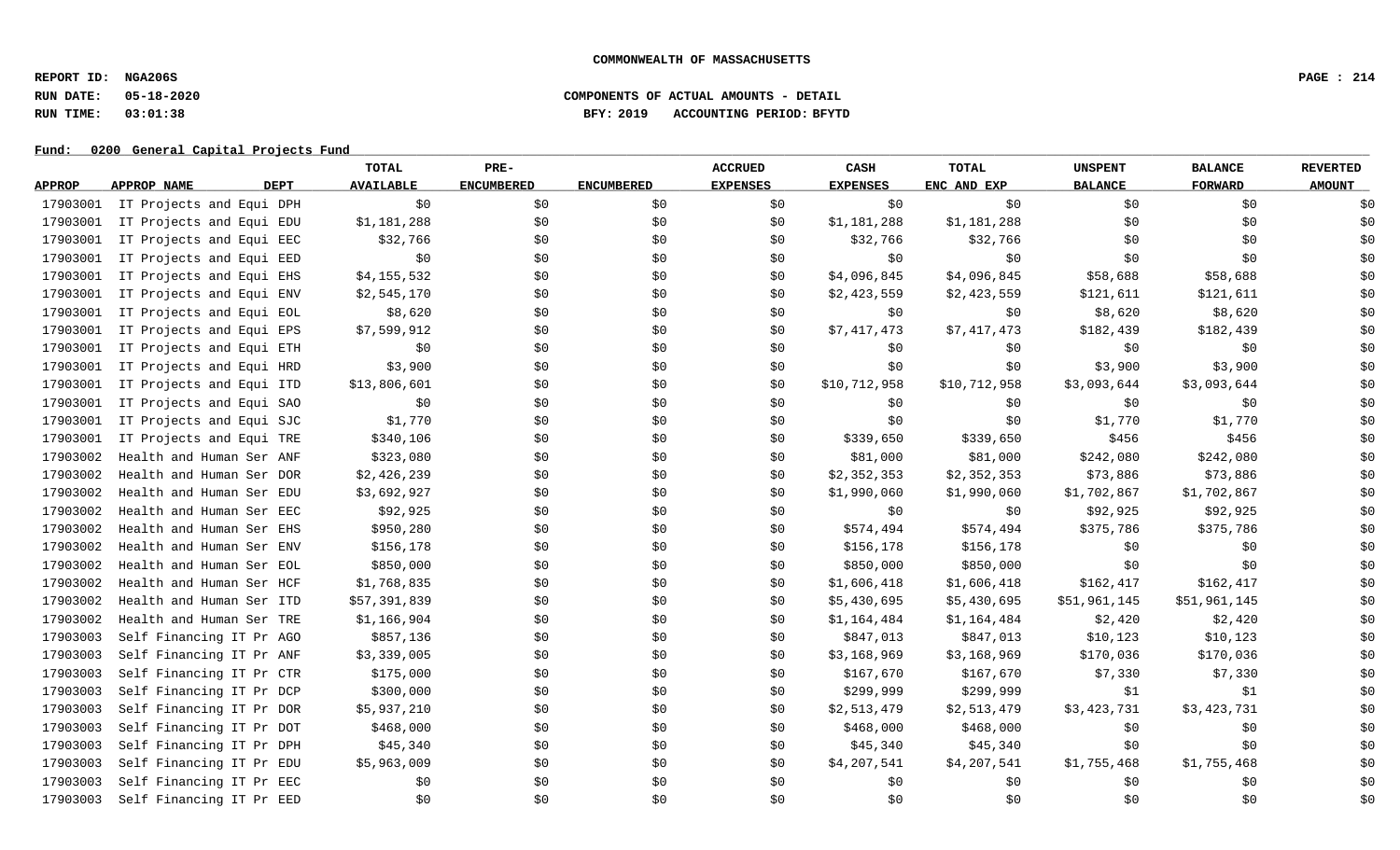**REPORT ID: NGA206S PAGE : 215**

## **RUN DATE: 05-18-2020 COMPONENTS OF ACTUAL AMOUNTS - DETAIL RUN TIME: 03:01:38 BFY: 2019 ACCOUNTING PERIOD: BFYTD**

|               |                            | TOTAL            | PRE-              |                   | <b>ACCRUED</b>  | CASH            | TOTAL        | <b>UNSPENT</b> | <b>BALANCE</b> | <b>REVERTED</b> |
|---------------|----------------------------|------------------|-------------------|-------------------|-----------------|-----------------|--------------|----------------|----------------|-----------------|
| <b>APPROP</b> | <b>DEPT</b><br>APPROP NAME | <b>AVAILABLE</b> | <b>ENCUMBERED</b> | <b>ENCUMBERED</b> | <b>EXPENSES</b> | <b>EXPENSES</b> | ENC AND EXP  | <b>BALANCE</b> | <b>FORWARD</b> | <b>AMOUNT</b>   |
| 17903003      | Self Financing IT Pr EHS   | \$14,951,940     | \$0               | \$0\$             | \$0             | \$13,801,503    | \$13,801,503 | \$1,150,438    | \$1,150,438    | \$0             |
| 17903003      | Self Financing IT Pr ENV   | \$795,788        | \$0               | \$0               | \$0             | \$628,502       | \$628,502    | \$167,286      | \$167,286      | \$0             |
| 17903003      | Self Financing IT Pr EOL   | \$742,500        | \$0               | \$0               | \$0             | \$742,500       | \$742,500    | \$0            | \$0            | \$0             |
| 17903003      | Self Financing IT Pr EPS   | \$0              | \$0               | \$0               | \$0             | \$0             | \$0          | \$0            | \$0            | \$0             |
| 17903003      | Self Financing IT Pr HCF   | \$1,273,737      | \$0               | \$0               | \$0             | \$1,273,737     | \$1,273,737  | \$0            | \$0            | \$0             |
| 17903003      | Self Financing IT Pr ITD   | \$22,186,509     | \$0               | \$0               | \$0             | \$18,688,418    | \$18,688,418 | \$3,498,090    | \$3,498,090    | \$0             |
| 17903003      | Self Financing IT Pr OSD   | \$190,572        | \$0               | \$0               | \$0             | \$0             | \$0          | \$190,572      | \$190,572      | \$0             |
| 17903003      | Self Financing IT Pr TRE   | \$644,531        | \$0               | \$0               | \$0             | \$501,740       | \$501,740    | \$142,791      | \$142,791      | \$0             |
| 17903004      | Transportation IT In DOT   | \$6,883,895      | \$0               | \$0               | \$0             | \$6,317,264     | \$6,317,264  | \$566,632      | \$566,632      | \$0             |
| 17903004      | Transportation IT In ITD   | \$0              | \$0               | \$0               | \$0             | \$0             | \$0          | \$0            | \$0            | \$0             |
| 17903005      | ATLAS-RMV System Mod DOT   | \$19,116,105     | \$0               | \$0               | \$0             | \$17,151,004    | \$17,151,004 | \$1,965,101    | \$1,965,101    | \$0             |
| 17903005      | ATLAS-RMV System Mod ITD   | \$40,883,895     | \$0               | \$0               | \$0             | \$0             | \$0          | \$40,883,895   | \$40,883,895   | \$0             |
| 20002010      | BIORESERVES LAND ACQ ENV   | \$330            | \$0               | \$0               | \$0             | \$0             | \$0          | \$330          | \$330          | \$0             |
| 20002011      | LAND STEWARDSHIP<br>ENV    | \$2,347,294      | \$0               | \$0               | \$0             | \$0             | \$0          | \$2,347,294    | \$2,347,294    | \$0             |
| 20002012      | PRIVATE FORESTLANDS<br>ENV | \$912,619        | \$0               | \$0               | \$0             | \$0             | \$0          | \$912,619      | \$912,619      | \$0             |
| 20002013      | LAND ACQUISITION BY<br>ENV | \$90,128         | \$0               | \$0               | \$0             | \$0             | \$0          | \$90,128       | \$90,128       | \$0             |
| 20002014      | LAND ACQUISITION CIT ENV   | \$35,173         | \$0               | \$0               | \$0             | \$0             | \$0          | \$35,173       | \$35,173       | \$0             |
| 20002015      | STATE URBAN RECREATI ENV   | \$6,285          | \$0               | \$0               | \$0             | \$0             | \$0          | \$6,285        | \$6,285        | \$0             |
| 20002016      | CONSERVATION PARTNER ENV   | \$50,706         | \$0               | \$0               | \$0\$           | \$0             | \$0          | \$50,706       | \$50,706       | \$0             |
| 20002017      | WATERSHED PRESERVATI ENV   | \$7,958,553      | \$0               | \$0               | \$0             | \$0             | \$0          | \$7,958,553    | \$7,958,553    | \$0             |
| 20002018      | COASTAL POLLUTION RE ENV   | \$34,681         | \$0               | \$0               | \$0             | \$0             | \$0          | \$34,681       | \$34,681       | \$0             |
| 20002019      | COASTAL WATERSHEDS P ENV   | \$2,412          | \$0               | \$0               | \$0             | \$0             | \$0          | \$2,412        | \$2,412        | \$0             |
| 20002020      | UNDERWATER ARCHAEOLO ENV   | \$147,542        | \$0               | \$0               | \$0             | \$0             | \$0          | \$147,542      | \$147,542      | \$0             |
| 20002021      | COMMUNITY PRESERVATI ENV   | \$8,083          | \$0               | \$0               | \$0             | \$0             | \$0          | \$8,083        | \$8,083        | \$0             |
| 20002022      | COMMUNITY PRESERVATI ENV   | \$4,879          | \$0               | \$0               | \$0             | \$0             | \$0          | \$4,879        | \$4,879        | \$0             |
| 20002023      | INFRASTRUCTURE IMPRO ENV   | \$65             | \$0               | \$0               | \$0\$           | \$0             | \$0\$        | \$65           | \$65           | \$0             |
| 20002024      | NATURAL RESOURCE RES ENV   | \$940,513        | \$0               | \$0\$             | \$0             | \$0             | \$0          | \$940,513      | \$940,513      | \$0             |
| 20002025      | CLIMATE CHANGE PLANN ENV   | \$395,021        | \$0               | \$0               | \$0             | \$394,728       | \$394,728    | \$293          | \$293          | \$0             |
| 20002026      | ENVIRONMENTAL EDUCAT ENV   | \$12,828         | \$0               | \$0               | \$0             | \$0             | \$0          | \$12,828       | \$12,828       | \$0             |
| 20002028      | Urban Self Help Gran ENV   | \$137,414        | \$0               | \$0               | \$0             | \$0             | \$0          | \$137,414      | \$137,414      | \$0             |
| 20002029      | Community Preservati ENV   | \$3,463          | \$0               | \$0               | \$0             | \$0             | \$0          | \$3,463        | \$3,463        | \$0             |
| 20002035      | MUDDY RIVER FLOOD PR ENV   | \$3,614,671      | \$0               | \$0               | \$0             | \$0             | \$0          | \$3,614,671    | \$3,614,671    | \$0             |
| 20006966      | COASTAL FACILITIES I ENV   | \$17,337,938     | \$0               | \$0               | \$0             | \$0             | \$0          | \$17,337,938   | \$17,337,938   | \$0             |
| 20006967      | COMMONWEALTH OWNED P ENV   | \$3,476,277      | \$0               | \$0               | \$0             | \$0             | \$0          | \$3,476,277    | \$3,476,277    | \$0             |
|               |                            |                  |                   |                   |                 |                 |              |                |                |                 |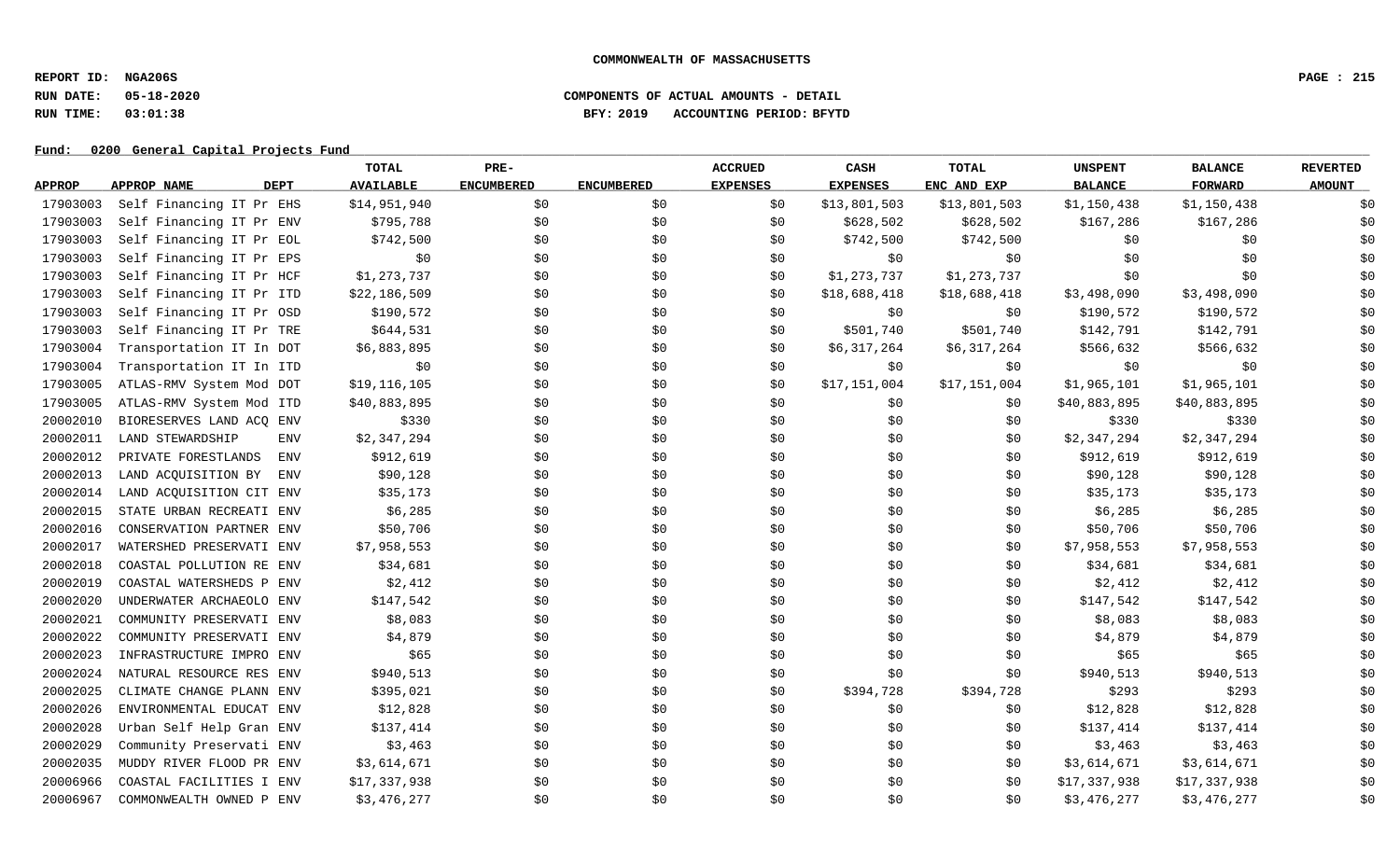**REPORT ID: NGA206S PAGE : 216**

### **RUN DATE: 05-18-2020 COMPONENTS OF ACTUAL AMOUNTS - DETAIL RUN TIME: 03:01:38 BFY: 2019 ACCOUNTING PERIOD: BFYTD**

|               |                            | TOTAL            | PRE-              |                   | <b>ACCRUED</b>  | CASH            | <b>TOTAL</b> | <b>UNSPENT</b> | <b>BALANCE</b> | <b>REVERTED</b> |
|---------------|----------------------------|------------------|-------------------|-------------------|-----------------|-----------------|--------------|----------------|----------------|-----------------|
| <b>APPROP</b> | <b>DEPT</b><br>APPROP NAME | <b>AVAILABLE</b> | <b>ENCUMBERED</b> | <b>ENCUMBERED</b> | <b>EXPENSES</b> | <b>EXPENSES</b> | ENC AND EXP  | <b>BALANCE</b> | <b>FORWARD</b> | <b>AMOUNT</b>   |
| 20006969      | DESIGNATED PORT AREA ENV   | \$2,773,238      | \$0               | \$0               | \$0             | \$0             | \$0          | \$2,773,238    | \$2,773,238    | \$0             |
| 20007013      | Local Conservation L ENV   | \$681,113        | \$0               | \$0               | \$0             | \$309,103       | \$309,103    | \$372,010      | \$372,010      | \$0             |
| 20007014      | Local Community Park ENV   | \$1,058,953      | \$0               | \$0               | \$0             | \$324,604       | \$324,604    | \$734,348      | \$734,348      | \$0             |
| 20007015      | Urban Parks<br><b>ENV</b>  | \$56,575         | \$0               | \$0               | \$0             | \$0             | \$0          | \$56,575       | \$56,575       | \$0             |
| 20007016      | Non-Profit Recreatio ENV   | \$368,352        | \$0               | \$0               | \$0             | \$361,337       | \$361,337    | \$7,014        | \$7,014        | \$0             |
| 20007018      | Coastal Zone Managem ENV   | \$923,190        | \$0               | \$0               | \$0             | \$824,287       | \$824,287    | \$98,903       | \$98,903       | \$0             |
| 20007022      | Office of Geographic ENV   | \$11,483,487     | \$0\$             | \$0               | \$0             | \$291,394       | \$291,394    | \$11,192,092   | \$11,192,092   | \$0             |
| 20007023      | ENV Infrastructure<br>ENV  | \$1,006,432      | \$0               | \$0               | \$0             | \$57,697        | \$57,697     | \$948,735      | \$948,735      | \$0             |
| 20007024      | Damaged Natural Reso ENV   | \$1,500,000      | \$0               | \$0               | \$0             | \$0             | \$0          | \$1,500,000    | \$1,500,000    | \$0             |
| 20007025      | Integrated Energy Pr DCR   | \$827            | \$0               | \$0               | \$0             | \$0             | \$0          | \$827          | \$827          | \$0             |
| 20007025      | Integrated Energy Pr ENV   | \$9,166,985      | \$0               | \$0               | \$0             | \$687,255       | \$687,255    | \$8,479,730    | \$8,479,730    | \$0             |
| 20007025      | Integrated Energy Pr ITD   | \$0              | \$0               | \$0               | \$0             | \$0             | \$0          | \$0            | \$0            | \$0             |
| 20007026      | Coastal Infrastructu ENV   | \$109,661,981    | \$0               | \$0               | \$0             | \$5,696,920     | \$5,696,920  | \$103,965,061  | \$103,965,061  | \$0             |
| 20007028      | <b>ENV</b><br>Dam Projects | \$19,417,814     | \$0               | \$0\$             | \$0             | \$10,796,858    | \$10,796,858 | \$8,620,956    | \$8,620,956    | \$0             |
| 20007029      | Conservation Distric ENV   | \$1,504,989      | \$0               | \$0               | \$0             | \$189,836       | \$189,836    | \$1,315,153    | \$1,315,153    | \$0             |
| 20007031      | Climate Change Adapt ENV   | \$10,000,000     | \$0               | \$0               | \$0             | \$0             | \$0          | \$10,000,000   | \$10,000,000   | \$0             |
| 20007051      | Land Planning for Sm ENV   | \$10,990,533     | \$0               | \$0               | \$0             | \$1,164,099     | \$1,164,099  | \$9,826,435    | \$9,826,435    | \$0             |
| 20007052      | Private Forestlands<br>ENV | \$4,814,763      | \$0               | \$0               | \$0             | \$140,161       | \$140,161    | \$4,674,602    | \$4,674,602    | \$0             |
| 20007053      | Energy and Environme ENV   | \$267,014        | \$0               | \$0               | \$0             | \$263,942       | \$263,942    | \$3,072        | \$3,072        | \$0             |
| 20007054      | Parkland Acquisition ENV   | \$37,474,215     | \$0               | \$0               | \$0             | \$6,306,848     | \$6,306,848  | \$31,167,367   | \$31,167,367   | \$0             |
| 20007055      | Integrated Energy an DOR   | \$0              | \$0               | \$0               | \$0             | \$0             | \$0          | \$0            | \$0            | \$0             |
| 20007055      | Integrated Energy an ENV   | \$14,455,303     | \$0               | \$0               | \$0             | \$0             | \$0          | \$14,455,303   | \$14,455,303   | \$0             |
| 20007056      | Conservation Partner ENV   | \$8,000,000      | \$0               | \$0               | \$0             | \$248,966       | \$248,966    | \$7,751,034    | \$7,751,034    | \$0             |
| 20007057      | Urban and Suburban P DCR   | \$0              | \$0               | \$0               | \$0             | \$0             | \$0          | \$0            | \$0            | \$0             |
| 20007057      | Urban and Suburban P ENV   | \$48,311,682     | \$0               | \$0               | \$0             | \$8,148,445     | \$8,148,445  | \$40,163,237   | \$40,163,237   | \$0             |
| 20007058      | Landscape Partnershi DCR   | \$0              | \$0\$             | \$0               | \$0             | \$0\$           | \$0          | \$0\$          | \$0            | \$0             |
| 20007058      | Landscape Partnershi ENV   | \$30,241,337     | \$0               | \$0               | \$0             | \$722,663       | \$722,663    | \$29,518,674   | \$29,518,674   | \$0             |
| 20007058      | Landscape Partnershi FWE   | \$1,300,000      | \$0               | \$0\$             | \$0             | \$1,300,000     | \$1,300,000  | \$0            | \$0            | \$0             |
| 20007059      | Aqueduct Recreationa ENV   | \$2,000,000      | \$0               | \$0               | \$0             | \$0             | \$0          | \$2,000,000    | \$2,000,000    | \$0             |
| 20007060      | Open Space Land Acqu ENV   | \$20,000,000     | \$0               | \$0               | \$0             | \$0             | \$0          | \$20,000,000   | \$20,000,000   | \$0             |
| 20007061      | Foresting and Tree P DCR   | \$1,116,849      | \$0               | \$0               | \$0             | \$1,103,767     | \$1,103,767  | \$13,082       | \$13,082       | \$0             |
| 20007061      | Foresting and Tree P ENV   | \$47,512,192     | \$0               | \$0               | \$0             | \$0             | \$0          | \$47,512,192   | \$47,512,192   | \$0             |
| 20007062      | Lake and Pond Recrea ENV   | \$26,507,668     | \$0               | \$0               | \$0             | \$542,668       | \$542,668    | \$25,965,000   | \$25,965,000   | \$0             |
| 20007063      | Statewide Climate Ce ENV   | \$20,000,000     | \$0               | \$0               | \$0             | \$0             | \$0          | \$20,000,000   | \$20,000,000   | \$0             |
|               |                            |                  |                   |                   |                 |                 |              |                |                |                 |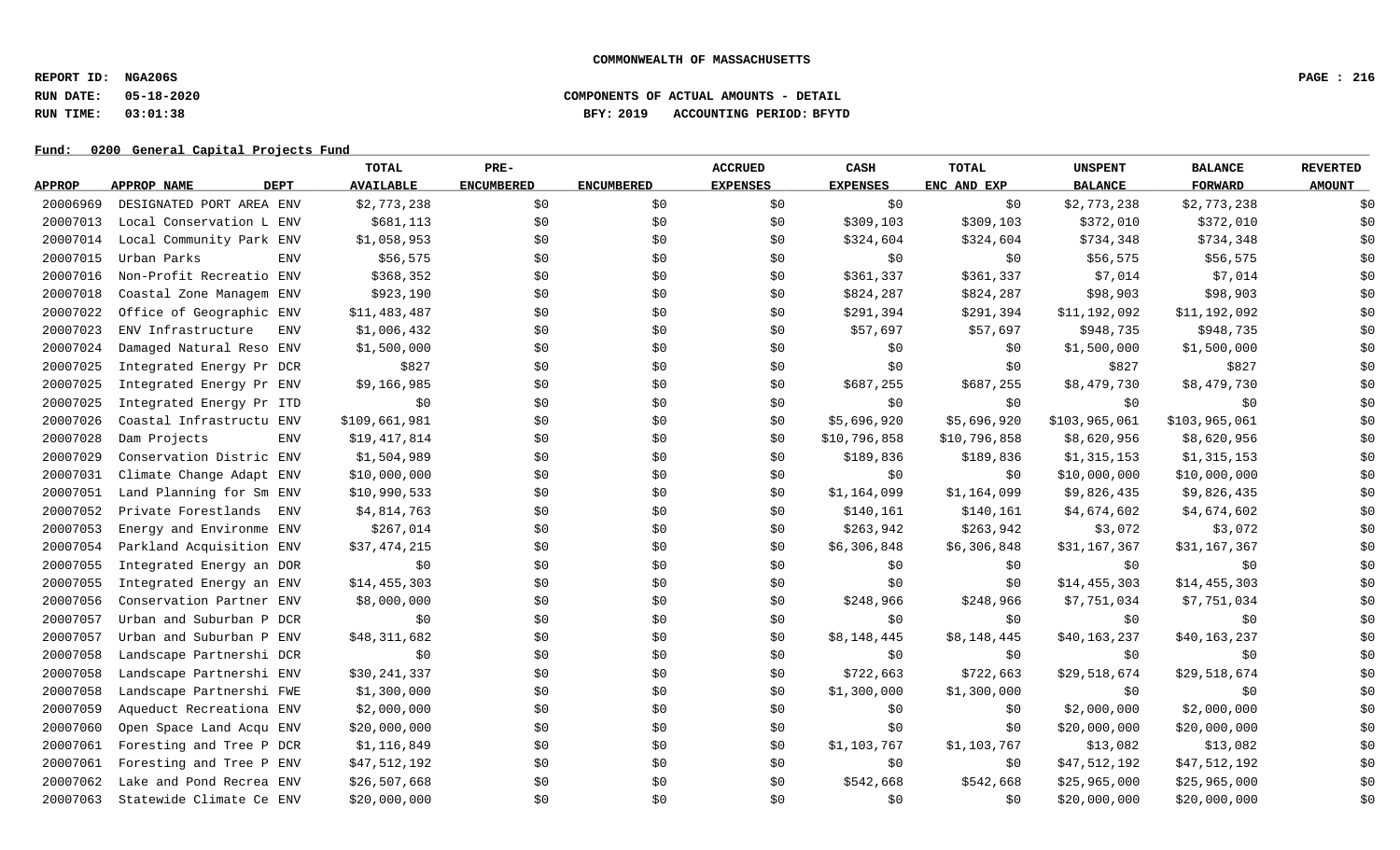**REPORT ID: NGA206S PAGE : 217**

## **RUN DATE: 05-18-2020 COMPONENTS OF ACTUAL AMOUNTS - DETAIL RUN TIME: 03:01:38 BFY: 2019 ACCOUNTING PERIOD: BFYTD**

|               |                                   | TOTAL            | PRE-              |                   | <b>ACCRUED</b>  | CASH            | <b>TOTAL</b> | <b>UNSPENT</b> | <b>BALANCE</b> | <b>REVERTED</b> |
|---------------|-----------------------------------|------------------|-------------------|-------------------|-----------------|-----------------|--------------|----------------|----------------|-----------------|
| <b>APPROP</b> | <b>DEPT</b><br>APPROP NAME        | <b>AVAILABLE</b> | <b>ENCUMBERED</b> | <b>ENCUMBERED</b> | <b>EXPENSES</b> | <b>EXPENSES</b> | ENC AND EXP  | <b>BALANCE</b> | <b>FORWARD</b> | <b>AMOUNT</b>   |
| 20007064      | Climate Change Land ENV           | \$30,000,000     | \$0               | \$0               | \$0             | \$0             | \$0          | \$30,000,000   | \$30,000,000   | \$0             |
| 20007065      | Statewide Tree Plant ENV          | \$10,000,000     | \$0               | \$0               | \$0             | \$0             | \$0          | \$10,000,000   | \$10,000,000   | \$0             |
| 20007066      | Local Acquisition fo ENV          | \$12,000,000     | \$0               | \$0               | \$0             | \$1,687,448     | \$1,687,448  | \$10,312,552   | \$10,312,552   | \$0             |
| 20007070      | Regional Climate Cha CDA          | \$75,153         | \$0               | \$0               | \$0             | \$74,939        | \$74,939     | \$214          | \$214          | \$0             |
| 20007070      | Regional Climate Cha ENV          | \$3,833,784      | \$0               | \$0               | \$0             | \$3,540,631     | \$3,540,631  | \$293,153      | \$293,153      | \$0             |
| 20007071      | EEA Infrastructure<br><b>ENV</b>  | \$10,500,000     | \$0               | \$0               | \$0             | \$0             | \$0          | \$10,500,000   | \$10,500,000   | \$0             |
| 20007072      | Environmental Grants ENV          | \$225,000,000    | \$0               | \$0               | \$0             | \$200,000       | \$200,000    | \$224,800,000  | \$224,800,000  | \$0             |
| 20007073      | Coastal Infrastructu ENV          | \$100,000,000    | \$0               | \$0               | \$0             | \$0             | \$0          | \$100,000,000  | \$100,000,000  | \$0             |
| 20007074      | ENV Flood Control<br>ENV          | \$85,000,000     | \$0               | \$0               | \$0             | \$393,000       | \$393,000    | \$84,607,000   | \$84,607,000   | \$0             |
| 20007075      | Land Protection<br><b>ENV</b>     | \$32,000,000     | \$0               | \$0               | \$0             | \$0             | \$0          | \$32,000,000   | \$32,000,000   | \$0             |
| 20007077      | Urban Parks<br><b>ENV</b>         | \$60,000,000     | \$0               | \$0               | \$0             | \$0             | \$0          | \$60,000,000   | \$60,000,000   | \$0             |
| 20007078      | MassTrails<br><b>ENV</b>          | \$25,000,000     | \$0\$             | \$0               | \$0             | \$0             | \$0          | \$25,000,000   | \$25,000,000   | \$0             |
| 20007079      | Environmental Protec DCR          | \$75,500,000     | \$0               | \$0               | \$0             | \$0             | \$0          | \$75,500,000   | \$75,500,000   | \$0             |
| 20007080      | Climate Adaptation I ENV          | \$100,000,000    | \$0               | \$0               | \$0             | \$0             | \$0          | \$100,000,000  | \$100,000,000  | \$0             |
| 20007081      | Climate Adaptation G ENV          | \$75,000,000     | \$0\$             | \$0               | \$0             | \$7,511,573     | \$7,511,573  | \$67,488,427   | \$67,488,427   | \$0             |
| 20007084      | Global Warming Solut ENV          | \$5,000,000      | \$0               | \$0               | \$0             | \$0             | \$0          | \$5,000,000    | \$5,000,000    | \$0             |
| 20007085      | Research for Climate ENV          | \$10,000,000     | \$0               | \$0               | \$0             | \$0             | \$0          | \$10,000,000   | \$10,000,000   | \$0             |
| 20007135      | Monsanto Cleanup<br><b>ENV</b>    | \$50,000,000     | \$0               | \$0               | \$0             | \$0             | \$0          | \$50,000,000   | \$50,000,000   | \$0             |
| 20007968      | ELECTRONIC FISH DISP ENV          | \$0              | \$0               | \$0               | \$0             | \$0             | \$0          | \$0            | \$0            | \$0             |
| 20007992      | WATERSHEDS RESTORATI ENV          | \$0              | \$0               | \$0               | \$0             | \$0             | \$0          | \$0            | \$0            | \$0             |
| 20007993      | ACQUISITION OF LAND<br><b>ENV</b> | \$0              | \$0               | \$0               | \$0             | \$0             | \$0          | \$0            | \$0            | \$0             |
| 20009963      | ABANDONED BUILDINGS<br><b>ENV</b> | \$0              | \$0               | \$0               | \$0             | \$0             | \$0          | \$0            | \$0            | \$0             |
| 22002011      | WATER QUALITY MONITO EQE          | \$5,024          | \$0               | \$0               | \$0             | \$0             | \$0          | \$5,024        | \$5,024        | \$0             |
| 22002012      | STATEWIDE AIR MONITO EQE          | \$44             | \$0               | \$0               | \$0             | \$0\$           | \$0          | \$44           | \$44           | \$0             |
| 22002013      | SOLID WASTE FACILITI EOE          | \$3              | \$0\$             | \$0               | \$0             | \$0             | \$0          | \$3            | \$3            | \$0             |
| 22002014      | INFORMATION TECH SYS EQE          | \$29,173         | \$0               | \$0               | \$0             | \$0             | \$0          | \$29,173       | \$29,173       | \$0             |
| 22002015      | OIL & HAZARDOUS MATE EQE          | \$1,100          | \$0               | \$0               | \$0             | \$0             | \$0          | \$1,100        | \$1,100        | \$0             |
| 22002016      | FACILITY & INFRASTRU EOE          | \$3              | \$0               | \$0               | \$0             | \$0             | \$0          | \$3            | \$3            | \$0             |
| 22002017      | GROUNDWATER PROTECTI ENV          | \$619,962        | \$0               | \$0               | \$0             | \$599,537       | \$599,537    | \$20,425       | \$20,425       | \$0             |
| 22002017      | GROUNDWATER PROTECTI EQE          | \$5,372,017      | \$0               | \$0               | \$0             | \$0             | \$0          | \$5,372,017    | \$5,372,017    | \$0             |
| 22002018      | Statewide Air Monito EQE          | \$342            | \$0               | \$0               | \$0             | \$0             | \$0          | \$342          | \$342          | \$0             |
| 22002019      | Solid Waste Faciliti EOE          | \$41,236         | \$0               | \$0               | \$0             | \$0             | \$0          | \$41,236       | \$41,236       | \$0             |
| 22007011      | Water Quality Protec EQE          | \$1,541,086      | \$0               | \$0               | \$0             | \$1,286,418     | \$1,286,418  | \$254,668      | \$254,668      | \$0             |
| 22007012      | Statewide Air Monito EOE          | \$1,377,270      | \$0               | \$0               | \$0             | \$0             | \$0          | \$1,377,270    | \$1,377,270    | \$0             |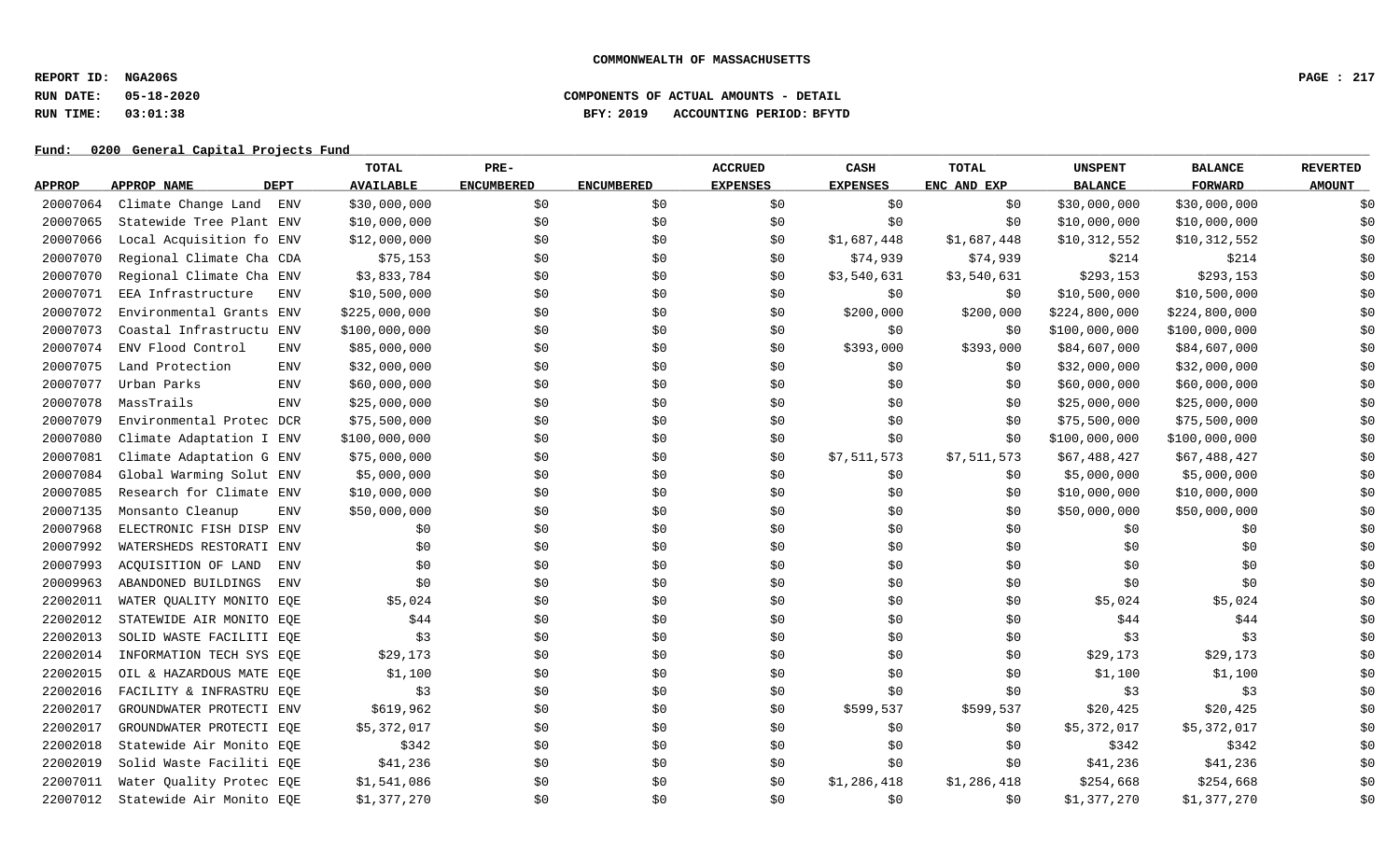**REPORT ID: NGA206S PAGE : 218**

## **RUN DATE: 05-18-2020 COMPONENTS OF ACTUAL AMOUNTS - DETAIL RUN TIME: 03:01:38 BFY: 2019 ACCOUNTING PERIOD: BFYTD**

|               |                            | TOTAL            | PRE-              |                   | <b>ACCRUED</b>  | CASH            | <b>TOTAL</b> | <b>UNSPENT</b> | <b>BALANCE</b> | <b>REVERTED</b> |
|---------------|----------------------------|------------------|-------------------|-------------------|-----------------|-----------------|--------------|----------------|----------------|-----------------|
| <b>APPROP</b> | APPROP NAME<br>DEPT        | <b>AVAILABLE</b> | <b>ENCUMBERED</b> | <b>ENCUMBERED</b> | <b>EXPENSES</b> | <b>EXPENSES</b> | ENC AND EXP  | <b>BALANCE</b> | <b>FORWARD</b> | <b>AMOUNT</b>   |
| 22007013      | Solid Waste Manageme EOE   | \$751,748        | \$0               | \$0               | \$0             | \$748,175       | \$748,175    | \$3,574        | \$3,574        | \$0             |
| 22007014      | DEP Information Syst ENV   | \$128,450        | \$0               | \$0               | \$0             | \$128,450       | \$128,450    | \$0            | \$0            | \$0             |
| 22007014      | DEP Information Syst EQE   | \$12,246,838     | \$0               | \$0               | \$0             | \$42,857        | \$42,857     | \$12,203,981   | \$12,203,981   | \$0             |
| 22007015      | Hazardous Waste Clea CDA   | \$0              | \$0               | \$0               | \$0             | \$0             | \$0          | \$0            | \$0\$          | \$0             |
| 22007015      | Hazardous Waste Clea EQE   | \$20,004,273     | \$0               | \$0               | \$0             | \$3,937,335     | \$3,937,335  | \$16,066,939   | \$16,066,939   | \$0             |
| 22007015      | Hazardous Waste Clea FWE   | \$29,297         | \$0               | \$0               | \$0             | \$29,297        | \$29,297     | \$0            | \$0            | \$0             |
| 22007016      | Superfund Sites 21E<br>EOE | \$45,000,000     | \$0               | \$0               | \$0             | \$2,000,000     | \$2,000,000  | \$43,000,000   | \$43,000,000   | \$0             |
| 22007017      | Drinking Water Land<br>EOE | \$18,584,440     | \$0               | \$0               | \$0             | \$0             | \$0          | \$18,584,440   | \$18,584,440   | \$0             |
| 22007018      | Water Supplier Infra EQE   | \$25,000,000     | \$0               | \$0               | \$0             | \$0             | \$0          | \$25,000,000   | \$25,000,000   | \$0             |
| 22007019      | Grants for Electric<br>EOE | \$15,000,000     | \$0               | \$0               | \$0             | \$0             | \$0          | \$15,000,000   | \$15,000,000   | \$0             |
| 22007021      | Water and Air Qualit DPH   | \$45,000         | \$0               | \$0               | \$0             | \$45,000        | \$45,000     | \$0            | \$0            | \$0             |
| 22007021      | Water and Air Qualit ENV   | \$0              | \$0               | \$0               | \$0             | \$0             | \$0          | \$0            | \$0            | \$0             |
| 22007021      | Water and Air Qualit EQE   | \$57,562,174     | \$0               | \$0               | \$0             | \$6,811,853     | \$6,811,853  | \$50,750,321   | \$50,750,321   | \$0             |
| 22007022      | Water and Air Protec EOE   | \$150,000,000    | \$0               | \$0               | \$0             | \$12,023        | \$12,023     | \$149,987,977  | \$149,987,977  | \$0             |
| 22007023      | Solid Waste Manageme EQE   | \$9,784,255      | \$0               | \$0               | \$0             | \$511,122       | \$511,122    | \$9,273,134    | \$9,273,134    | \$0             |
| 22007024      | Solid Waste Clean Up EQE   | \$9,000,000      | \$0               | \$0               | \$0             | \$0             | \$0          | \$9,000,000    | \$9,000,000    | \$0             |
| 22007025      | Hazardous Waste Clea CDA   | \$79,541         | \$0               | \$0               | \$0             | \$79,021        | \$79,021     | \$520          | \$520          | \$0             |
| 22007025      | Hazardous Waste Clea EQE   | \$1,516,746      | \$0               | \$0               | \$0             | \$333,748       | \$333,748    | \$1,182,998    | \$1,182,998    | \$0             |
| 22007991      | LAWRENCE SENATOR WIL EQE   | \$7,320          | \$0               | \$0               | \$0             | \$0             | \$0          | \$7,320        | \$7,320        | \$0             |
| 22408820      | WATER POLLUTION, CLE EQE   | \$16,175,101     | \$0               | \$0               | \$0             | \$0             | \$0          | \$16, 175, 101 | \$16, 175, 101 | \$0             |
| 22508820      | REHABILITATING WATER EQE   | \$2,137,006      | \$0               | \$0               | \$0             | \$0             | \$0          | \$2,137,006    | \$2,137,006    | \$0             |
| 22508822      | CONTAMINATION OF PUB EQE   | \$1,836,684      | \$0               | \$0               | \$0             | \$0             | \$0          | \$1,836,684    | \$1,836,684    | \$0             |
| 22508881      | GROUNDWATER AQUIFER<br>EOE | \$0              | \$0               | \$0               | \$0             | \$0\$           | \$0          | \$0            | \$0            | \$0             |
| 23000421      | Fish and Game Land A FWE   | \$30,000,000     | \$0               | \$0               | \$0             | \$0             | \$0          | \$30,000,000   | \$30,000,000   | \$0             |
| 23002010      | LAND ACQUISITION FOR FWE   | \$3,466          | \$0               | \$0               | \$0             | \$0             | \$0          | \$3,466        | \$3,466        | \$0             |
| 23002011      | INFRASTRUCTURE IMPRO FWE   | \$56,276         | \$0               | \$0               | \$0             | \$0             | \$0          | \$56,276       | \$56,276       | \$0             |
| 23002012      | DISTRICT FACILITIES<br>FWE | \$15,305         | \$0               | \$0               | \$0             | \$0             | \$0          | \$15,305       | \$15,305       | \$0             |
| 23002013      | ECOLOGICAL RESTORATI FWE   | \$0              | \$0               | \$0               | \$0             | \$0             | \$0          | \$0            | \$0            | \$0             |
| 23002014      | UPLAND HABITAT RESTO FWE   | \$2,055          | \$0               | \$0               | \$0             | \$0             | \$0          | \$2,055        | \$2,055        | \$0             |
| 23002015      | RIVER RESTORE GRANTS FWE   | \$0              | \$0               | \$0               | \$0             | \$0             | \$0          | \$0            | \$0            | \$0             |
| 23002016      | BOAT LAUNCHING FACIL FWE   | \$0              | \$0               | \$0               | \$0             | \$0             | \$0          | \$0            | \$0            | \$0             |
| 23002017      | PUBLIC ACCESS SITES<br>FWE | \$252,099        | \$0               | \$0               | \$0             | \$0             | \$0          | \$252,099      | \$252,099      | \$0             |
| 23007010      | Fish and Game Land A FWE   | \$26,463         | \$0               | \$0               | \$0             | \$24,013        | \$24,013     | \$2,450        | \$2,450        | \$0             |
| 23007011      | Fish and Game Facili FWE   | \$710            | \$0\$             | \$0               | \$0             | \$0             | \$0          | \$710          | \$710          | \$0             |
|               |                            |                  |                   |                   |                 |                 |              |                |                |                 |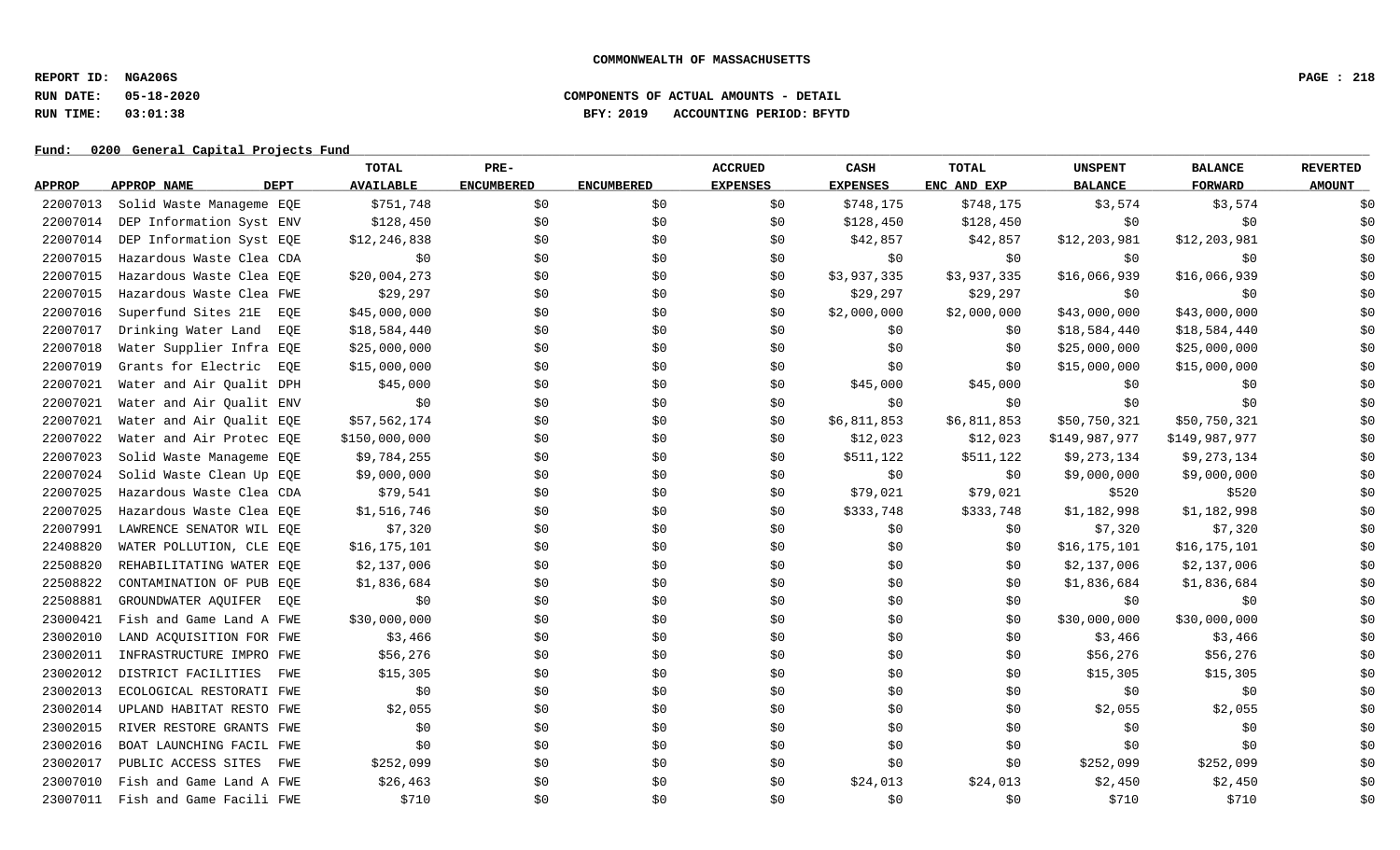**REPORT ID: NGA206S PAGE : 219**

## **RUN DATE: 05-18-2020 COMPONENTS OF ACTUAL AMOUNTS - DETAIL RUN TIME: 03:01:38 BFY: 2019 ACCOUNTING PERIOD: BFYTD**

|               |                          |            | TOTAL            | PRE-              |                   | <b>ACCRUED</b>  | CASH            | <b>TOTAL</b> | <b>UNSPENT</b> | <b>BALANCE</b> | <b>REVERTED</b> |
|---------------|--------------------------|------------|------------------|-------------------|-------------------|-----------------|-----------------|--------------|----------------|----------------|-----------------|
| <u>APPROP</u> | APPROP NAME              | DEPT       | <b>AVAILABLE</b> | <b>ENCUMBERED</b> | <b>ENCUMBERED</b> | <b>EXPENSES</b> | <b>EXPENSES</b> | ENC AND EXP  | <b>BALANCE</b> | <b>FORWARD</b> | <b>AMOUNT</b>   |
| 23007013      | Endangered Species       | <b>FWE</b> | \$4,726,172      | \$0               | \$0               | \$0             | \$447,739       | \$447,739    | \$4,278,433    | \$4,278,433    | \$0             |
| 23007014      | Habitat Protection       | <b>FWE</b> | \$12,693,243     | \$0               | \$0               | \$0             | \$1,005,310     | \$1,005,310  | \$11,687,933   | \$11,687,933   | \$0             |
| 23007015      | River Restoration Pr FWE |            | \$640            | \$0               | \$0               | \$0             | \$0             | \$0          | \$640          | \$640          | \$0             |
| 23007016      | Boating Access           | <b>FWE</b> | \$7,124,259      | \$0               | \$0               | \$0             | \$1,296,254     | \$1,296,254  | \$5,828,005    | \$5,828,005    | \$0             |
| 23007017      | Wildlife Conservatio FWE |            | \$9,963,111      | \$0               | \$0               | \$0             | \$0             | \$0          | \$9,963,111    | \$9,963,111    | \$0             |
| 23007018      | Marine Fisheries Hab FWE |            | \$5,713,374      | \$0               | \$0               | \$0             | \$0             | \$0          | \$5,713,374    | \$5,713,374    | \$0             |
| 23007019      | Fish and Game Infras FWE |            | \$50,000,000     | \$0               | \$0               | \$0             | \$20,000        | \$20,000     | \$49,980,000   | \$49,980,000   | \$0             |
| 23007020      | Fish and Game Land P FWE |            | \$27,795,049     | \$0               | \$0               | \$0             | \$5,512,925     | \$5,512,925  | \$22,282,124   | \$22,282,124   | \$0             |
| 23007021      | Fish and Game Infras FWE |            | \$5,243,231      | \$0               | \$0               | \$0             | \$1,782,291     | \$1,782,291  | \$3,460,940    | \$3,460,940    | \$0             |
| 23007022      | Fish and Game Habita FWE |            | \$55,000,000     | \$0               | \$0               | \$0             | \$0             | \$0          | \$55,000,000   | \$55,000,000   | \$0             |
| 23007023      | Endangered Species C FWE |            | \$2,000,000      | \$0               | \$0               | \$0             | \$0             | \$0          | \$2,000,000    | \$2,000,000    | \$0             |
| 23007024      | Upland Habitat Manag FWE |            | \$3,000,000      | \$0               | \$0               | \$0             | \$0             | \$0          | \$3,000,000    | \$3,000,000    | \$0             |
| 23007025      | River and Wetland Re FWE |            | \$12,006,120     | \$0               | \$0               | \$0             | \$3,781,273     | \$3,781,273  | \$8,224,846    | \$8,224,846    | \$0             |
| 23007026      | Boat Ramps               | <b>FWE</b> | \$21,668,110     | \$0               | \$0               | \$0             | \$0             | \$0          | \$21,668,110   | \$21,668,110   | \$0             |
| 23007027      | Fresh Water Aquatic      | FWE        | \$4,000,000      | \$0               | \$0               | \$0             | \$0             | \$0          | \$4,000,000    | \$4,000,000    | \$0             |
| 23007028      | Marine Fisheries Res FWE |            | \$4,790,000      | \$0               | \$0               | \$0             | \$0             | \$0          | \$4,790,000    | \$4,790,000    | \$0             |
| 23007967      | FISH HATCHERIES INFR FWE |            | \$0              | \$0               | \$0               | \$0             | \$0             | \$0          | \$0            | \$0\$          | \$0             |
| 23007991      | GLOUCESTER ANNISQUAM FWE |            | \$0              | \$0               | \$0               | \$0             | \$0             | \$0          | \$0            | \$0            | \$0             |
| 23007992      | RIVERWAYS PROTECTION FWE |            | \$0              | \$0               | \$0               | \$0             | \$0             | \$0          | \$0            | \$0            | \$0             |
| 23008961      | INFRASTRUCTURE IMPRO FWE |            | \$0              | \$0               | \$0               | \$0             | \$0             | \$0          | \$0            | \$0            | \$0             |
| 23008970      | LAND ACQUISITION RIV FWE |            | \$0              | \$0               | \$0               | \$0             | \$0             | \$0          | \$0            | \$0            | \$0             |
| 23300103      | Vessel Buyback Progr ENV |            | \$4,616          | \$0\$             | \$0               | \$0             | \$0             | \$0          | \$4,616        | \$4,616        | \$0             |
| 25002012      | AGRICULTURAL PRESERV AGR |            | \$0              | \$0               | \$0               | \$0             | \$0             | \$0          | \$0            | \$0            | \$0             |
| 25002013      | AGRO-ENVIRONMENTAL T AGR |            | \$0              | \$0               | \$0               | \$0             | \$0             | \$0          | \$0            | \$0            | \$0             |
| 25002014      | NON-POINT SOURCE POL AGR |            | \$0              | \$0               | \$0               | \$0             | \$0             | \$0          | \$0            | \$0            | \$0             |
| 25002015      | AQUACULTURE PROJECT      | AGR        | \$0              | \$0               | \$0               | \$0             | \$0             | \$0          | \$0            | \$0            | \$0             |
| 25007011      | Agricultural Preserv AGR |            | \$20,000,000     | \$0               | \$0               | \$0             | \$0             | \$0          | \$20,000,000   | \$20,000,000   | \$0             |
| 25007012      | Agricultural Preserv AGR |            | \$7,333,709      | \$0               | \$0               | \$0             | \$2,881,748     | \$2,881,748  | \$4,451,961    | \$4,451,961    | \$0             |
| 25007013      | Farm Viability           | AGR        | \$9,831,738      | \$0               | \$0               | \$0             | \$3,418,096     | \$3,418,096  | \$6,413,642    | \$6,413,642    | \$0             |
| 25007014      | Agriculture Pollutio AGR |            | \$1,060,338      | \$0               | \$0               | \$0             | \$258,645       | \$258,645    | \$801,693      | \$801,693      | \$0             |
| 25007021      | Agricultural Program AGR |            | \$54,000,000     | \$0               | \$0               | \$0             | \$0             | \$0          | \$54,000,000   | \$54,000,000   | \$0             |
| 25007023      | Agricultural Economi AGR |            | \$15,485,000     | \$0               | \$0               | \$0             | \$0             | \$0          | \$15,485,000   | \$15,485,000   | \$0             |
| 25007024      | Agricultural Environ AGR |            | \$2,000,000      | \$0               | \$0               | \$0             | \$0             | \$0          | \$2,000,000    | \$2,000,000    | \$0             |
| 25110122      | Agricultural Preserv AGR |            | \$20,000,000     | \$0\$             | \$0               | \$0             | \$0             | \$0          | \$20,000,000   | \$20,000,000   | \$0             |
|               |                          |            |                  |                   |                   |                 |                 |              |                |                |                 |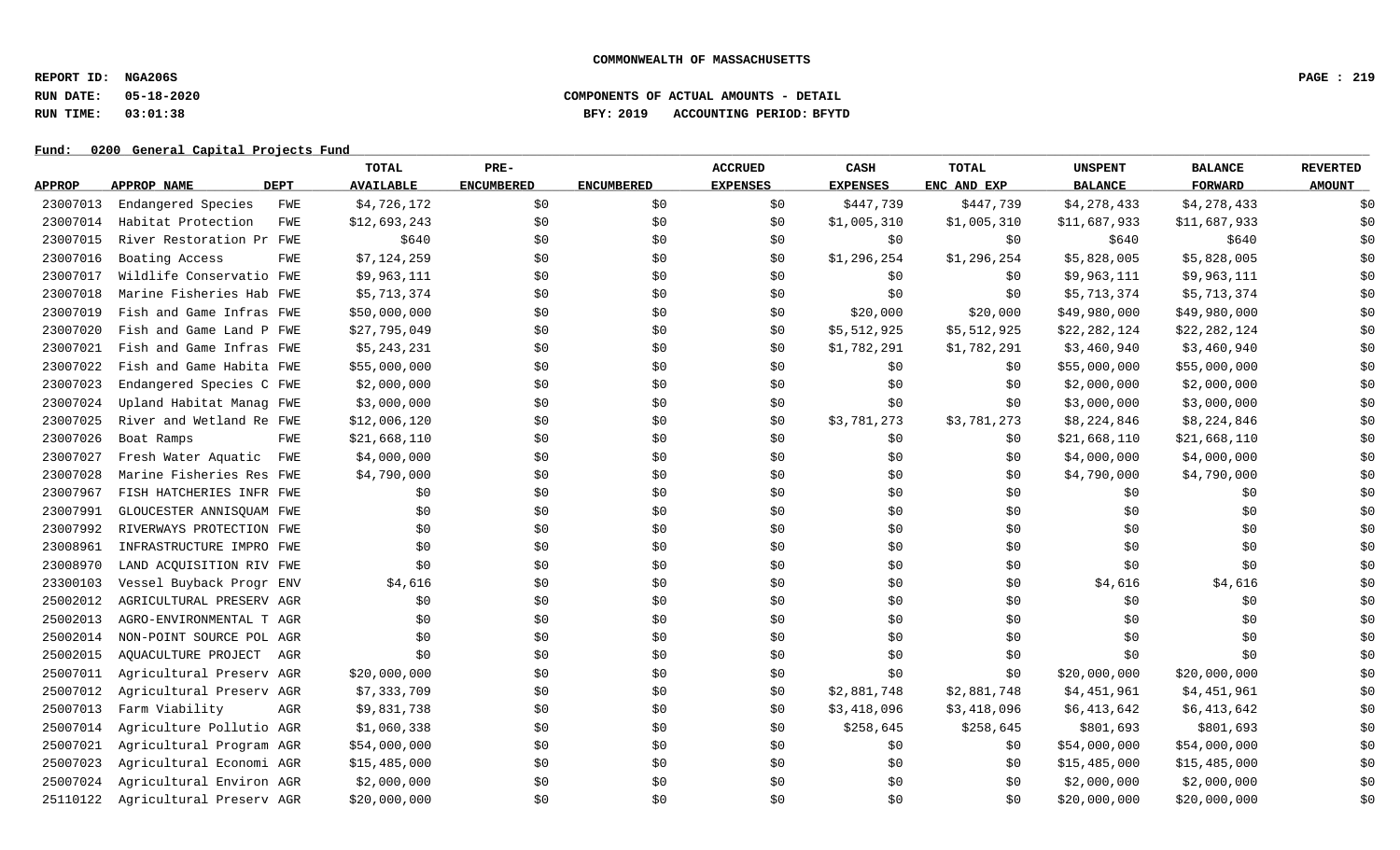**REPORT ID: NGA206S PAGE : 220**

## **RUN DATE: 05-18-2020 COMPONENTS OF ACTUAL AMOUNTS - DETAIL RUN TIME: 03:01:38 BFY: 2019 ACCOUNTING PERIOD: BFYTD**

|               |                                   | TOTAL            | PRE-              |                   | <b>ACCRUED</b>  | CASH            | <b>TOTAL</b> | <b>UNSPENT</b> | <b>BALANCE</b> | <b>REVERTED</b> |
|---------------|-----------------------------------|------------------|-------------------|-------------------|-----------------|-----------------|--------------|----------------|----------------|-----------------|
| <b>APPROP</b> | <b>DEPT</b><br>APPROP NAME        | <b>AVAILABLE</b> | <b>ENCUMBERED</b> | <b>ENCUMBERED</b> | <b>EXPENSES</b> | <b>EXPENSES</b> | ENC AND EXP  | <b>BALANCE</b> | <b>FORWARD</b> | <b>AMOUNT</b>   |
| 28000009      | STATE PIERS IMPROVEM DCR          | \$0              | \$0               | \$0               | \$0             | \$0             | \$0          | \$0            | \$0            | \$0             |
| 28000018      | BIKE PATH CONSTRUCTI DCR          | \$0              | \$0               | \$0               | \$0             | \$0\$           | \$0          | \$0            | \$0            | \$0             |
| 28000102      | Kennedy Memorial Rin DCR          | \$8,068          | \$0               | \$0               | \$0             | \$0\$           | \$0          | \$8,068        | \$8,068        | \$0             |
| 28000103      | General Edwards Brid DCR          | \$14,337         | \$0               | \$0               | \$0             | \$0             | \$0          | \$14,337       | \$14,337       | \$0             |
| 28000104      | Winthrop Beach Resto DCR          | \$0              | \$0               | \$0               | \$0             | \$0             | \$0          | \$0            | \$0            | \$0             |
| 28000109      | Park and Beach Maint DCR          | \$61,500         | \$0               | \$0               | \$0             | \$0             | \$0          | \$61,500       | \$61,500       | \$0             |
| 28000611      | Community Pool Renov DCR          | \$3,480          | \$0\$             | \$0               | \$0             | \$0             | \$0          | \$3,480        | \$3,480        | \$0             |
| 28001121      | DCR Land Acquisition DCR          | \$40,000,000     | \$0               | \$0               | \$0             | \$0             | \$0          | \$40,000,000   | \$40,000,000   | \$0             |
| 28002011      | LAND ACOUISITION<br><b>DCR</b>    | \$0              | \$0               | \$0               | \$0             | \$0\$           | \$0          | \$0            | \$0            | \$0             |
| 28002012      | STATE FORESTS & PARK DCR          | \$211            | \$0               | \$0               | \$0             | \$0             | \$0          | \$211          | \$211          | \$0             |
| 28002013      | FOREST MANAGEMENT &<br>DCR        | \$8              | \$0               | \$0               | \$0             | \$0\$           | \$0          | \$8            | \$8            | \$0             |
| 28002014      | EQUIPMENT PURCHASE & DCR          | \$7              | \$0               | \$0               | \$0             | \$0             | \$0          | \$7            | \$7            | \$0             |
| 28002015      | ENVIRONMENTAL REMEDI DCR          | \$0              | \$0               | \$0               | \$0             | \$0             | \$0          | \$0            | \$0\$          | \$0             |
| 28002016      | DAM INSPECTION & REP DCR          | \$0\$            | \$0               | \$0               | \$0             | \$0             | \$0          | \$0            | \$0            | \$0             |
| 28002017      | LAKE, POND AND WATER DCR          | \$0              | \$0               | \$0               | \$0             | \$0             | \$0          | \$0            | \$0            | \$0             |
| 28002018      | STREAM FLOW & GROUND DCR          | \$0              | \$0               | \$0               | \$0             | \$0             | \$0          | \$0            | \$0            | \$0             |
| 28002019      | NATURAL RESOURCE PRO DCR          | \$67,213         | \$0               | \$0               | \$0             | \$0             | \$0          | \$67,213       | \$67,213       | \$0             |
| 28002020      | RESOURCE MANAGEMENT<br>DCR        | \$0              | \$0               | \$0               | \$0             | \$0             | \$0          | \$0            | \$0            | \$0             |
| 28002021      | RESOURCE MANAGEMENT<br><b>DCR</b> | \$0              | \$0               | \$0               | \$0             | \$0             | \$0          | \$0            | \$0            | \$0             |
| 28007011      | DCR Land Acquisition DCR          | \$10,750,595     | \$0\$             | \$0               | \$0             | \$4,293,053     | \$4,293,053  | \$6,457,542    | \$6,457,542    | \$0             |
| 28007012      | Storm Water Manageme AGO          | \$0              | \$0\$             | \$0               | \$0             | \$0             | \$0          | \$0            | \$0            | \$0             |
| 28007012      | Storm Water Manageme DCR          | \$137,242        | \$0               | \$0               | \$0             | \$116,801       | \$116,801    | \$20,441       | \$20,441       | \$0             |
| 28007013      | Forest Management an DCR          | \$6,950,581      | \$0               | \$0               | \$0             | \$1,082,791     | \$1,082,791  | \$5,867,790    | \$5,867,790    | \$0             |
| 28007013      | Forest Management an FWE          | \$127,208        | \$0               | \$0               | \$0             | \$127,208       | \$127,208    | \$0            | \$0            | \$0             |
| 28007014      | Waterway Projects<br><b>DCR</b>   | \$50,000,000     | \$0               | \$0               | \$0             | \$0             | \$0          | \$50,000,000   | \$50,000,000   | \$0             |
| 28007015      | Heritage Landscape P DCR          | \$5,871,093      | \$0               | \$0               | \$0             | \$0             | \$0          | \$5,871,093    | \$5,871,093    | \$0             |
| 28007016      | Dam Construction and DCR          | \$15,214,131     | \$0               | \$0               | \$0             | \$4,287,968     | \$4,287,968  | \$10,926,163   | \$10,926,163   | \$0             |
| 28007017      | Lake and Pond Protec DCR          | \$51,222         | \$0               | \$0               | \$0             | \$0             | \$0          | \$51,222       | \$51,222       | \$0             |
| 28007018      | Federal Water Match<br>DCR        | \$18,389,316     | \$0               | \$0               | \$0             | \$925,509       | \$925,509    | \$17,463,807   | \$17,463,807   | \$0             |
| 28007019      | Resource Management<br>DCR        | \$1,129,496      | \$0               | \$0               | \$0             | \$56,164        | \$56,164     | \$1,073,332    | \$1,073,332    | \$0             |
| 28007020      | Water Resource Prote DCR          | \$20,000,000     | \$0               | \$0               | \$0             | \$0             | \$0          | \$20,000,000   | \$20,000,000   | \$0             |
| 28007022      | Private Forest Grant DCR          | \$1,541,701      | \$0               | \$0               | \$0             | \$10,137        | \$10,137     | \$1,531,564    | \$1,531,564    | \$0             |
| 28007023      | DCR Trees<br><b>DCR</b>           | \$25,000,000     | \$0               | \$0               | \$0             | \$0             | \$0          | \$25,000,000   | \$25,000,000   | \$0             |
| 28007025      | Recreation Facilitie DCR          | \$105,000,000    | \$0\$             | \$0               | \$0             | \$0             | \$0          | \$105,000,000  | \$105,000,000  | \$0             |
|               |                                   |                  |                   |                   |                 |                 |              |                |                |                 |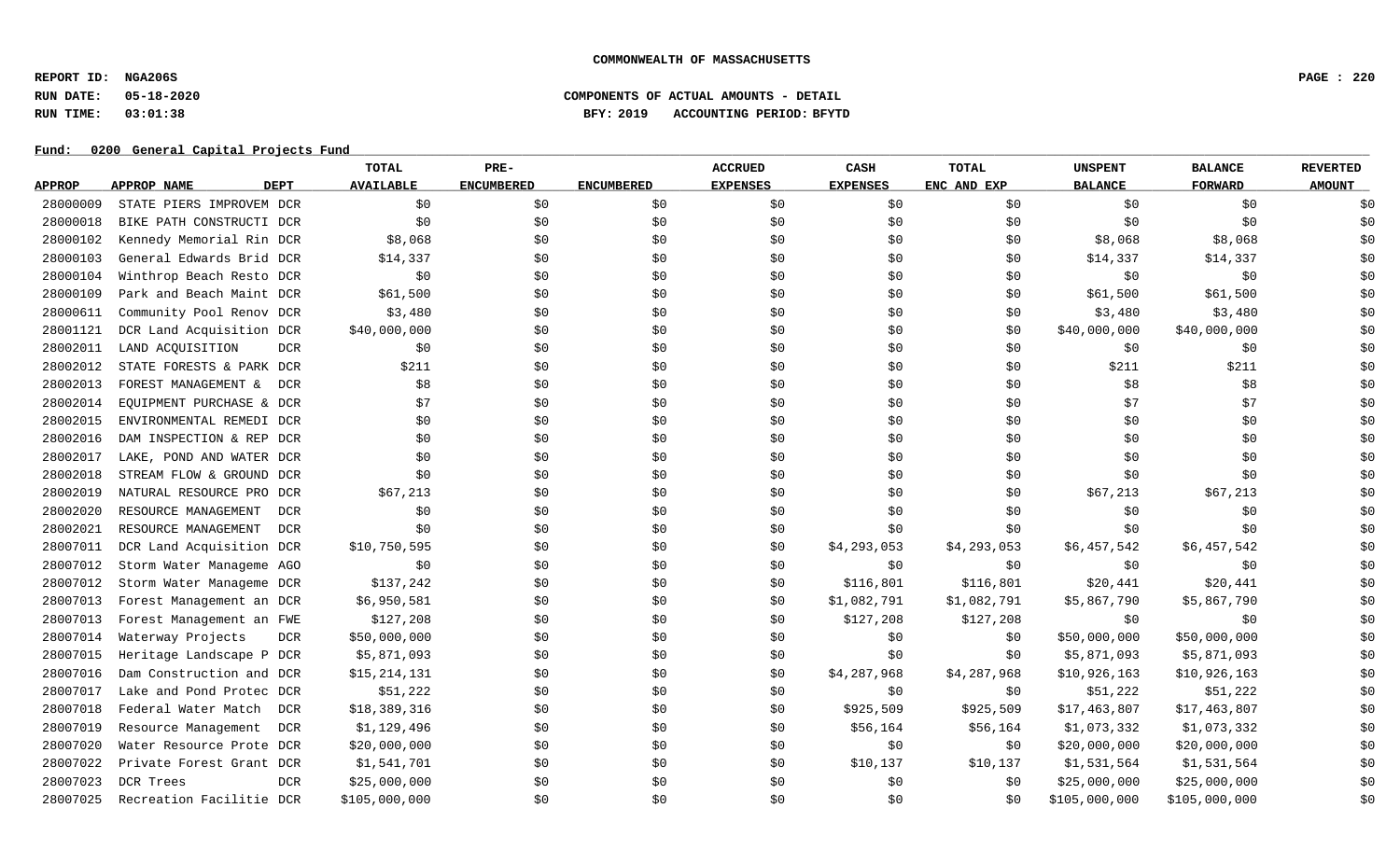**REPORT ID: NGA206S PAGE : 221**

## **RUN DATE: 05-18-2020 COMPONENTS OF ACTUAL AMOUNTS - DETAIL RUN TIME: 03:01:38 BFY: 2019 ACCOUNTING PERIOD: BFYTD**

|               |                                 | TOTAL            | PRE-              |                   | <b>ACCRUED</b>  | CASH            | TOTAL       | <b>UNSPENT</b> | <b>BALANCE</b> | <b>REVERTED</b> |
|---------------|---------------------------------|------------------|-------------------|-------------------|-----------------|-----------------|-------------|----------------|----------------|-----------------|
| <b>APPROP</b> | <b>DEPT</b><br>APPROP NAME      | <b>AVAILABLE</b> | <b>ENCUMBERED</b> | <b>ENCUMBERED</b> | <b>EXPENSES</b> | <b>EXPENSES</b> | ENC AND EXP | <b>BALANCE</b> | <b>FORWARD</b> | <b>AMOUNT</b>   |
| 28007027      | Department of Conser DCR        | \$57,147,547     | \$0               | \$0               | \$0             | \$17,157        | \$17,157    | \$57,130,390   | \$57,130,390   | \$0             |
| 28007031      | Water Protection and AGO        | \$0              | \$0\$             | \$0               | \$0             | \$0             | \$0         | \$0            | \$0            | \$0             |
| 28007031      | Water Protection and DCR        | \$411,844        | \$0               | \$0               | \$0             | \$0             | \$0         | \$411,844      | \$411,844      | \$0             |
| 28007032      | Natural Resource Res DCP        | \$130,000        | \$0               | \$0               | \$0             | \$0             | \$0         | \$130,000      | \$130,000      | \$0             |
| 28007032      | Natural Resource Res DCR        | \$20,887,843     | \$0               | \$0               | \$0             | \$6,127,700     | \$6,127,700 | \$14,760,143   | \$14,760,143   | \$0             |
| 28007033      | DCR Water Protection DCR        | \$10,000,000     | \$0               | \$0               | \$0             | \$0             | \$0         | \$10,000,000   | \$10,000,000   | \$0             |
| 28007035      | Emergency Dam Repair DCR        | \$17,368,103     | \$0               | \$0               | \$0             | \$169,852       | \$169,852   | \$17,198,251   | \$17,198,251   | \$0             |
| 28007097      | Waterway Projects<br><b>DCR</b> | \$5,759,606      | \$0               | \$0               | \$0             | \$767,563       | \$767,563   | \$4,992,042    | \$4,992,042    | \$0             |
| 28007098      | Coastal Harbor Dredg DCR        | \$617,727        | \$0               | \$0               | \$0             | \$248,891       | \$248,891   | \$368,836      | \$368,836      | \$0             |
| 28007107      | Coastal and inland W DCP        | \$229,316        | \$0               | \$0               | \$0             | \$229,316       | \$229,316   | \$0            | \$0            | \$0             |
| 28007107      | Coastal and inland W DCR        | \$96,504,350     | \$0               | \$0               | \$0             | \$5,664         | \$5,664     | \$96,498,686   | \$96,498,686   | \$0             |
| 28007108      | Dredging Projects<br><b>DCR</b> | \$30,000,000     | \$0               | \$0               | \$0             | \$0             | \$0         | \$30,000,000   | \$30,000,000   | \$0             |
| 28007109      | Waterway Projects<br><b>DCR</b> | \$5,000,000      | \$0               | \$0               | \$0             | \$0             | \$0         | \$5,000,000    | \$5,000,000    | \$0             |
| 28007991      | FOREST & PARKS SYSTE DCR        | \$0              | \$0               | \$0               | \$0             | \$0             | \$0         | \$0            | \$0            | \$0             |
| 28007993      | SKATING RINK REPAIRS DCR        | \$0              | \$0               | \$0               | \$0             | \$0             | \$0         | \$0            | \$0            | \$0             |
| 28007994      | DAMS & FLOOD CONTROL DCR        | \$0              | \$0               | \$0               | \$0             | \$0             | \$0         | \$0            | \$0            | \$0             |
| 28103302      | Boat Ramp Harwich an DCR        | \$35,000         | \$0               | \$0               | \$0             | \$0             | \$0         | \$35,000       | \$35,000       | \$0             |
| 28103303      | Renovation of Dilboy DCR        | \$0              | \$0               | \$0               | \$0             | \$0             | \$0         | \$0            | \$0            | \$0             |
| 28107872      | PROJECT PROGRAMMING, DCR        | \$9,228          | \$0               | \$0               | \$0             | \$0             | \$0         | \$9,228        | \$9,228        | \$0             |
| 28108802      | CONSTRUCTION OF CULV DCR        | \$21,000         | \$0               | \$0               | \$0             | \$0             | \$0         | \$21,000       | \$21,000       | \$0             |
| 28202011      | WATERSHED LAND ACQUI DCR        | \$11,662,359     | \$0               | \$0               | \$0             | \$0             | \$0         | \$11,662,359   | \$11,662,359   | \$0             |
| 28202012      | WATERSHED INFRASTRUC DCR        | \$2,570,140      | \$0               | \$0               | \$0             | \$0             | \$0         | \$2,570,140    | \$2,570,140    | \$0             |
| 28207882      | MAINTENANCE OF BUILD DCR        | \$0              | \$0               | \$0               | \$0             | \$0             | \$0         | \$0            | \$0            | \$0             |
| 28208861      | GREYLOCK GLEN DEVELO DCR        | \$914,599        | \$0               | \$0               | \$0             | \$0             | \$0         | \$914,599      | \$914,599      | \$0             |
| 28208881      | URBAN HERITAGE STATE DCR        | \$0              | \$0               | \$0               | \$0             | \$0             | \$0         | \$0            | \$0            | \$0             |
| 28208882      | RESTORATION OF OLMST DCR        | \$0              | \$0               | \$0               | \$0             | \$0\$           | \$0\$       | \$0            | \$0            | \$0             |
| 28208883      | CLEANING & DREDGING<br>DCR      | \$0              | \$0\$             | \$0               | \$0             | \$0             | \$0         | \$0            | \$0            | \$0             |
| 28208936      | FOR ACQUISITION OF D DCR        | \$0\$            | \$0               | \$0               | \$0             | \$0\$           | \$0         | \$0            | \$0            | \$0             |
| 28208960      | WATERSHED MANAGEMENT DCR        | \$0              | \$0               | \$0               | \$0             | \$0             | \$0         | \$0            | \$0            | \$0             |
| 28208961      | HALLET ST. SITE DORC DCR        | \$0              | \$0               | \$0               | \$0             | \$0             | \$0         | \$0            | \$0            | \$0             |
| 28402013      | RECREATION LAND ACQU DCR        | \$823,176        | \$0               | \$0               | \$0             | \$0             | \$0         | \$823,176      | \$823,176      | \$0             |
| 28402014      | PROPERTIES IMPROVEME DCR        | \$2,465          | \$0               | \$0               | \$0             | \$0             | \$0         | \$2,465        | \$2,465        | \$0             |
| 28402015      | BEACH IMPROVEMENTSS<br>DCR      | \$0              | \$0               | \$0               | \$0             | \$0             | \$0         | \$0            | \$0            | \$0             |
| 28402017      | WATER QUALITY/FLOOD<br>DCR      | \$0\$            | \$0               | \$0               | \$0             | \$0             | \$0         | \$0            | \$0            | \$0             |
|               |                                 |                  |                   |                   |                 |                 |             |                |                |                 |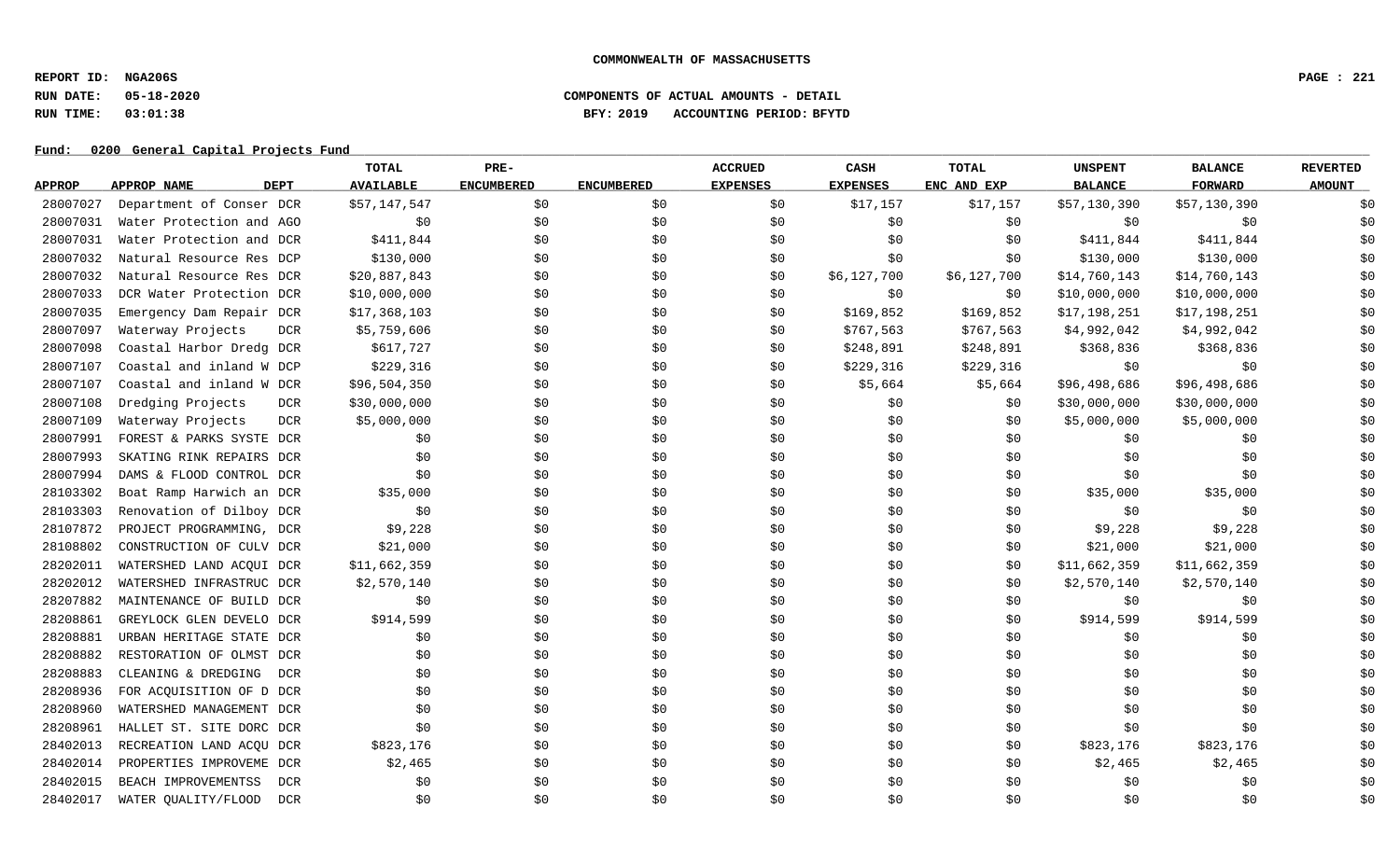**REPORT ID: NGA206S PAGE : 222**

## **RUN DATE: 05-18-2020 COMPONENTS OF ACTUAL AMOUNTS - DETAIL RUN TIME: 03:01:38 BFY: 2019 ACCOUNTING PERIOD: BFYTD**

|               |                                 | TOTAL            | PRE-              |                   | <b>ACCRUED</b>  | CASH            | TOTAL        | <b>UNSPENT</b> | <b>BALANCE</b> | <b>REVERTED</b> |
|---------------|---------------------------------|------------------|-------------------|-------------------|-----------------|-----------------|--------------|----------------|----------------|-----------------|
| <b>APPROP</b> | <b>DEPT</b><br>APPROP NAME      | <b>AVAILABLE</b> | <b>ENCUMBERED</b> | <b>ENCUMBERED</b> | <b>EXPENSES</b> | <b>EXPENSES</b> | ENC AND EXP  | <b>BALANCE</b> | <b>FORWARD</b> | <b>AMOUNT</b>   |
| 28402018      | ROLLING STOCK & IT E DCR        | \$11             | \$0               | \$0               | \$0             | \$0             | \$0          | \$11           | \$11           | \$0             |
| 28402019      | SANITARY STRUCTURES<br>DCR      | \$5,900          | \$0\$             | \$0               | \$0             | \$0             | \$0\$        | \$5,900        | \$5,900        | \$0             |
| 28402020      | ENVIRONMENTAL REMEDI DCR        | \$0              | \$0               | \$0               | \$0             | \$0             | \$0          | \$0            | \$0            | \$0             |
| 28402023      | BEAVER BROOK FLOOD M DCR        | \$1,800,124      | \$0               | \$0               | \$0             | \$0             | \$0          | \$1,800,124    | \$1,800,124    | \$0             |
| 28407014      | DCR Facilities<br><b>DCR</b>    | \$0              | \$0               | \$0               | \$0             | \$0             | \$0          | \$0            | \$0            | \$0             |
| 28407017      | Flood Control Facili DCR        | \$91,773         | \$0               | \$0               | \$0             | \$0             | \$0          | \$91,773       | \$91,773       | \$0             |
| 28407024      | Recreational Facilit DCP        | \$0              | \$0               | \$0               | \$0             | \$0             | \$0          | \$0            | \$0            | \$0             |
| 28407024      | Recreational Facilit DCR        | \$80,704,832     | \$0\$             | \$0               | \$0             | \$59,265,376    | \$59,265,376 | \$21,439,456   | \$21,434,325   | \$5,131         |
| 28407024      | Recreational Facilit DOC        | \$59,657         | \$0               | \$0               | \$0             | \$59,657        | \$59,657     | \$0            | \$0\$          | \$0             |
| 28407024      | Recreational Facilit DOT        | \$0              | \$0               | \$0               | \$0             | \$0             | \$0          | \$0            | \$0            | \$0             |
| 28407025      | DCR Flood Control<br><b>DCR</b> | \$420,000,000    | \$0               | \$0               | \$0             | \$6,210,919     | \$6,210,919  | \$413,789,081  | \$413,789,081  | \$0             |
| 28407026      | Municipal Recreation DCR        | \$2,606,655      | \$0               | \$0               | \$0             | \$2,410,844     | \$2,410,844  | \$195,810      | \$195,810      | \$0             |
| 28407027      | Flood Control Facili DCR        | \$9,353,834      | \$0\$             | \$0               | \$0             | \$2,737,366     | \$2,737,366  | \$6,616,469    | \$6,616,469    | \$0             |
| 28407875      | REPAIR OF TWO DAMS A DCR        | \$0              | \$0               | \$0               | \$0             | \$0             | \$0\$        | \$0            | \$0            | \$0             |
| 28407993      | FLOOD CONTROL FACILI DCR        | \$3,910          | \$0\$             | \$0               | \$0             | \$0             | \$0          | \$3,910        | \$3,910        | \$0             |
| 28407994      | CLEAN STATE INTIATIV DCR        | \$0              | \$0               | \$0               | \$0             | \$0             | \$0          | \$0            | \$0            | \$0             |
| 28408886      | LAND ACQUISITION & R DCR        | \$0              | \$0               | \$0               | \$0             | \$0             | \$0          | \$0            | \$0            | \$0             |
| 28408963      | SANITARY STRUCTURES<br>DCR      | \$659            | \$0               | \$0               | \$0             | \$0             | \$0          | \$659          | \$659          | \$0             |
| 28408965      | LAND ACQUISITION, PL DCR        | \$0              | \$0               | \$0               | \$0             | \$0             | \$0          | \$0            | \$0            | \$0             |
| 28409990      | COMMISSION ROADS & B DCR        | \$0              | \$0\$             | \$0               | \$0             | \$0             | \$0          | \$0            | \$0            | \$0             |
| 28501512      | Sea Wall Grant Progr DCR        | \$0              | \$0               | \$0               | \$0             | \$0             | \$0          | \$0            | \$0            | \$0             |
| 28506966      | PUBLIC CHANNELS DRED DCR        | \$0              | \$0\$             | \$0               | \$0             | \$0             | \$0          | \$0            | \$0            | \$0             |
| 28506967      | RIVERS & HARBORS PRE DCR        | \$948,819        | \$0               | \$0               | \$0             | \$0             | \$0          | \$948,819      | \$948,819      | \$0             |
| 28509969      | UNSAFE WHARVES & PIE DCR        | \$0              | \$0\$             | \$0               | \$0             | \$0             | \$0          | \$0            | \$0            | \$0             |
| 28902023      | BRIDGE & PARKWAY REP DCR        | \$29,533         | \$0               | \$0               | \$0             | \$0             | \$0          | \$29,533       | \$29,533       | \$0             |
| 28902040      | COMMONWEALTH ZOOLOGI DCR        | \$4,000,000      | \$0               | \$0               | \$0             | \$0             | \$0          | \$4,000,000    | \$4,000,000    | \$0             |
| 28907010      | DCR Parkway Improvem DCR        | \$231,667        | \$0\$             | \$0               | \$0             | \$0             | \$0          | \$231,667      | \$231,667      | \$0             |
| 28907011      | DCR Bridge Reconstru DCR        | \$58,924,039     | \$0               | \$0               | \$0             | \$25,027,692    | \$25,027,692 | \$33,896,347   | \$33,894,747   | \$1,600         |
| 28907034      | DCR Roads and Bridge DCR        | \$160,000,000    | \$0\$             | \$0               | \$0             | \$0             | \$0          | \$160,000,000  | \$160,000,000  | \$0             |
| 28907035      | Department of Conser DCP        | \$0              | \$0               | \$0               | \$0             | \$0             | \$0          | \$0            | \$0            | \$0             |
| 28907035      | Department of Conser DCR        | \$80,548,471     | \$0               | \$0               | \$0             | \$5,811,507     | \$5,811,507  | \$74,736,964   | \$74,736,964   | \$0             |
| 28958968      | SKATING RINK RENOVAT DCR        | \$0              | \$0               | \$0               | \$0             | \$0             | \$0          | \$0            | \$0            | \$0             |
| 30000400      | Early Childhood Buil EEC        | \$4,000,000      | \$0\$             | \$0               | \$0             | \$0             | \$0          | \$4,000,000    | \$4,000,000    | \$0             |
| 30000410      | Early Education and EEC         | \$45,000,000     | \$0               | \$0               | \$0             | \$6,236,500     | \$6,236,500  | \$38,763,500   | \$38,763,500   | \$0             |
|               |                                 |                  |                   |                   |                 |                 |              |                |                |                 |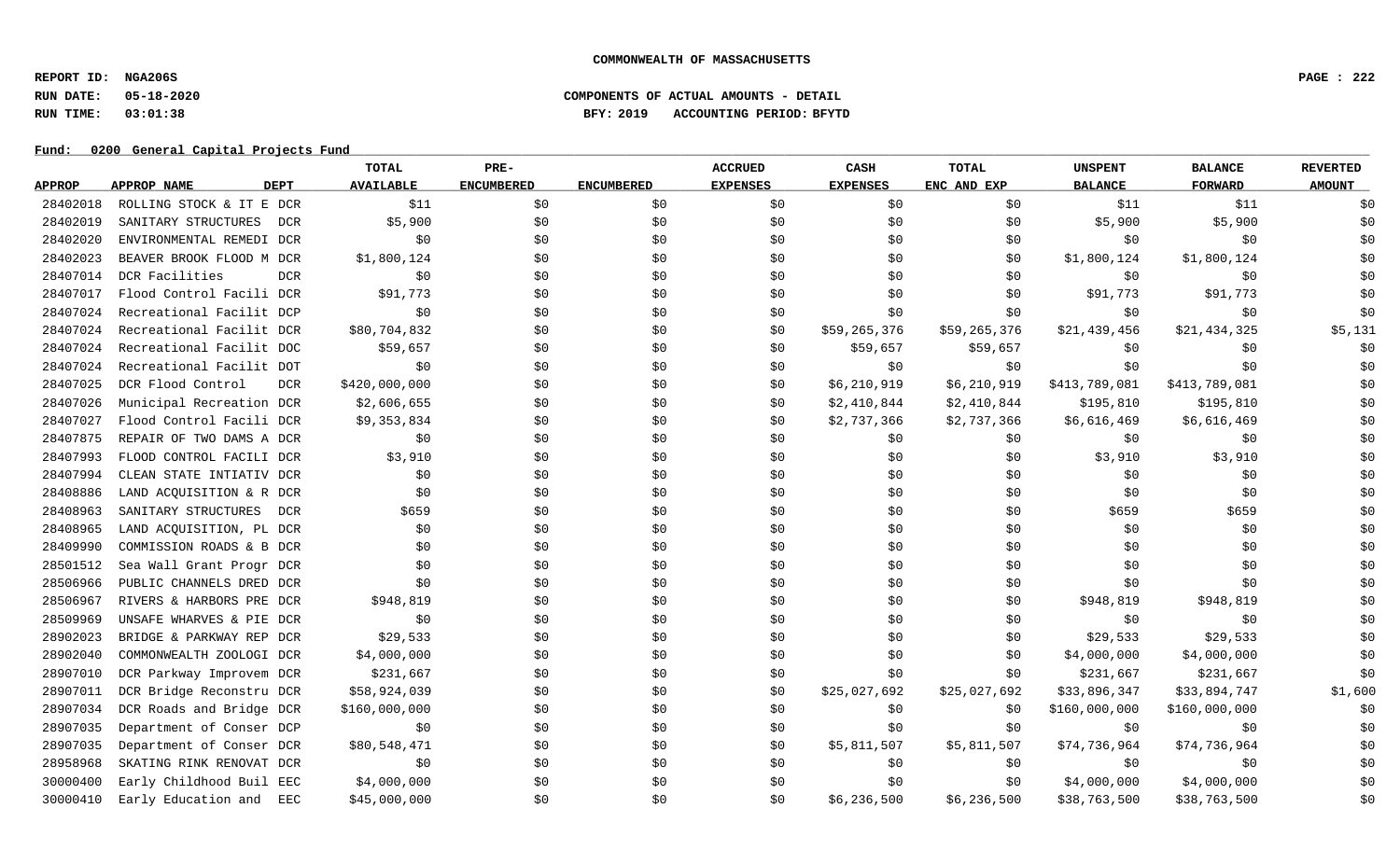**REPORT ID: NGA206S PAGE : 223**

## **RUN DATE: 05-18-2020 COMPONENTS OF ACTUAL AMOUNTS - DETAIL RUN TIME: 03:01:38 BFY: 2019 ACCOUNTING PERIOD: BFYTD**

|               |                                   | TOTAL            | PRE-              |                   | <b>ACCRUED</b>  | CASH            | <b>TOTAL</b> | <b>UNSPENT</b> | <b>BALANCE</b> | <b>REVERTED</b> |
|---------------|-----------------------------------|------------------|-------------------|-------------------|-----------------|-----------------|--------------|----------------|----------------|-----------------|
| <b>APPROP</b> | <b>APPROP NAME</b><br><b>DEPT</b> | <b>AVAILABLE</b> | <b>ENCUMBERED</b> | <b>ENCUMBERED</b> | <b>EXPENSES</b> | <b>EXPENSES</b> | ENC AND EXP  | <b>BALANCE</b> | <b>FORWARD</b> | <b>AMOUNT</b>   |
| 37227870      | HANDICAPPED COMMUNIT OCD          | \$2,278,030      | \$0               | \$0               | \$0             | \$0             | \$0          | \$2,278,030    | \$2,278,030    | \$0             |
| 37228865      | CONTRACT WITH HOUSIN OCD          | \$0              | \$0               | \$0               | \$0             | \$0             | \$0          | \$0            | \$0            | \$0             |
| 37228873      | SPECIAL NEEDS HOUSIN OCD          | \$0              | \$0               | \$0               | \$0             | \$0             | \$0          | \$0            | \$0            | \$0             |
| 37228875      | FEDERAL HOUSING MODE OCD          | \$0              | \$0               | \$0               | \$0             | \$0             | \$0          | \$0            | \$0            | \$0             |
| 37228891      | GRANTS FOR DEVELOPME OCD          | \$1,103,473      | \$0               | \$0               | \$0             | \$0             | \$0          | \$1,103,473    | \$1,103,473    | \$0             |
| 37228892      | GRANTS FOR DEVELOP O OCD          | \$9,079,433      | \$0               | \$0               | \$0             | \$43,661        | \$43,661     | \$9,035,772    | \$9,035,772    | \$0             |
| 40002011      | HUMAN SERVICE FACILI DCP          | \$258,597        | \$0               | \$0               | \$0             | \$0             | \$0          | \$258,597      | \$258,597      | \$0             |
| 40002020      | Human Services Facil DCP          | \$1,447,215      | \$0               | \$0               | \$0             | \$0             | \$0          | \$1,447,215    | \$1,447,215    | \$0             |
| 40002020      | Human Services Facil DPH          | \$0              | \$0               | \$0               | \$0             | \$0             | \$0          | \$0            | \$0            | \$0             |
| 40002020      | Human Services Facil HLY          | \$0              | \$0               | \$0               | \$0             | \$0             | \$0          | \$0            | \$0            | \$0             |
| 40002022      | Health and Human Ser CHE          | \$0              | \$0               | \$0               | \$0             | \$0             | \$0          | \$0            | \$0            | \$0             |
| 40002022      | Health and Human Ser DCP          | \$166,104,864    | \$0               | \$0               | \$0             | \$95,069,122    | \$95,069,122 | \$71,035,742   | \$71,035,742   | \$0             |
| 40002022      | Health and Human Ser DMH          | \$950,354        | \$0               | \$0               | \$0             | \$45,730        | \$45,730     | \$904,624      | \$904,624      | \$0             |
| 40002022      | Health and Human Ser DMR          | \$1,490,813      | \$0               | \$0               | \$0             | ( \$33)         | ( \$33)      | \$1,490,847    | \$1,490,847    | \$0             |
| 40002022      | Health and Human Ser DOT          | \$500,000        | \$0               | \$0               | \$0             | \$0             | \$0          | \$500,000      | \$500,000      | \$0             |
| 40002022      | Health and Human Ser DPH          | \$1,887,229      | \$0               | \$0               | \$0             | \$889,543       | \$889,543    | \$997,687      | \$997,687      | \$0             |
| 40002022      | Health and Human Ser DYS          | \$731            | \$0               | \$0               | \$0             | \$0             | \$0          | \$731          | \$731          | \$0             |
| 40002022      | Health and Human Ser EHS          | \$577,578        | \$0               | \$0               | \$0             | \$361,942       | \$361,942    | \$215,637      | \$215,637      | \$0             |
| 40002022      | Health and Human Ser HLY          | \$53,888         | \$0               | \$0               | \$0             | \$53,888        | \$53,888     | \$0            | \$0            | \$0             |
| 40002022      | Health and Human Ser VET          | \$0              | \$0               | \$0               | \$0             | \$0             | \$0          | \$0            | \$0            | \$0             |
| 40002024      | Chelsea Soldiers Hom DCP          | \$197,598,595    | \$0\$             | \$0               | \$0             | \$9,325,491     | \$9,325,491  | \$188,273,104  | \$188,273,104  | \$0             |
| 40002025      | HHS Facilities 2018<br>DCP        | \$394,778,650    | \$0               | \$0               | \$0             | \$2,697,348     | \$2,697,348  | \$392,081,302  | \$392,081,302  | \$0             |
| 40002025      | HHS Facilities 2018<br><b>DMH</b> | \$3,692,993      | \$0               | \$0               | \$0             | \$241,576       | \$241,576    | \$3,451,417    | \$3,451,417    | \$0             |
| 40002025      | HHS Facilities 2018<br><b>DMR</b> | \$661,489        | \$0               | \$0               | \$0             | \$122,753       | \$122,753    | \$538,736      | \$538,736      | \$0             |
| 40002025      | HHS Facilities 2018<br><b>DOT</b> | \$0              | \$0               | \$0               | \$0             | \$0\$           | \$0\$        | \$0            | \$0            | \$0             |
| 40002025      | HHS Facilities 2018<br>DPH        | \$1,236,868      | \$0               | \$0               | \$0             | \$383,274       | \$383,274    | \$853,594      | \$853,594      | \$0             |
| 40002025      | HHS Facilities 2018<br>HLY        | \$630,000        | \$0               | \$0               | \$0             | \$438,755       | \$438,755    | \$191,245      | \$191,245      | \$0             |
| 40008000      | FOR COSTS ASSOCIATED EHS          | \$0              | \$0               | \$0               | \$0             | \$0             | \$0          | \$0            | \$0            | \$0             |
| 40008100      | EMERGENCY RPRS/DEMOL DCP          | \$0              | \$0               | \$0               | \$0             | \$0             | \$0          | \$0            | \$0            | \$0             |
| 40108831      | CAPITAL OUTLAY LOAN- EHS          | \$0              | \$0               | \$0               | \$0             | \$0             | \$0          | \$0            | \$0            | \$0             |
| 41807890      | REPAIRS CHELSEA SOLD DCP          | \$0              | \$0               | \$0               | \$0             | \$0             | \$0          | \$0            | \$0            | \$0             |
| 41807891      | REPAIRS CHELSEA SOLD DCP          | \$0              | \$0               | \$0               | \$0             | \$0             | \$0          | \$0            | \$0            | \$0             |
| 42008968      | DEPT YOUTH SERVICES<br>DCP        | \$0              | \$0               | \$0               | \$0             | \$0             | \$0          | \$0            | \$0            | \$0             |
| 42388871      | RELOCATE HALE BUILDI DCP          | \$0              | \$0               | \$0               | \$0             | \$0             | \$0          | \$0            | \$0            | \$0             |
|               |                                   |                  |                   |                   |                 |                 |              |                |                |                 |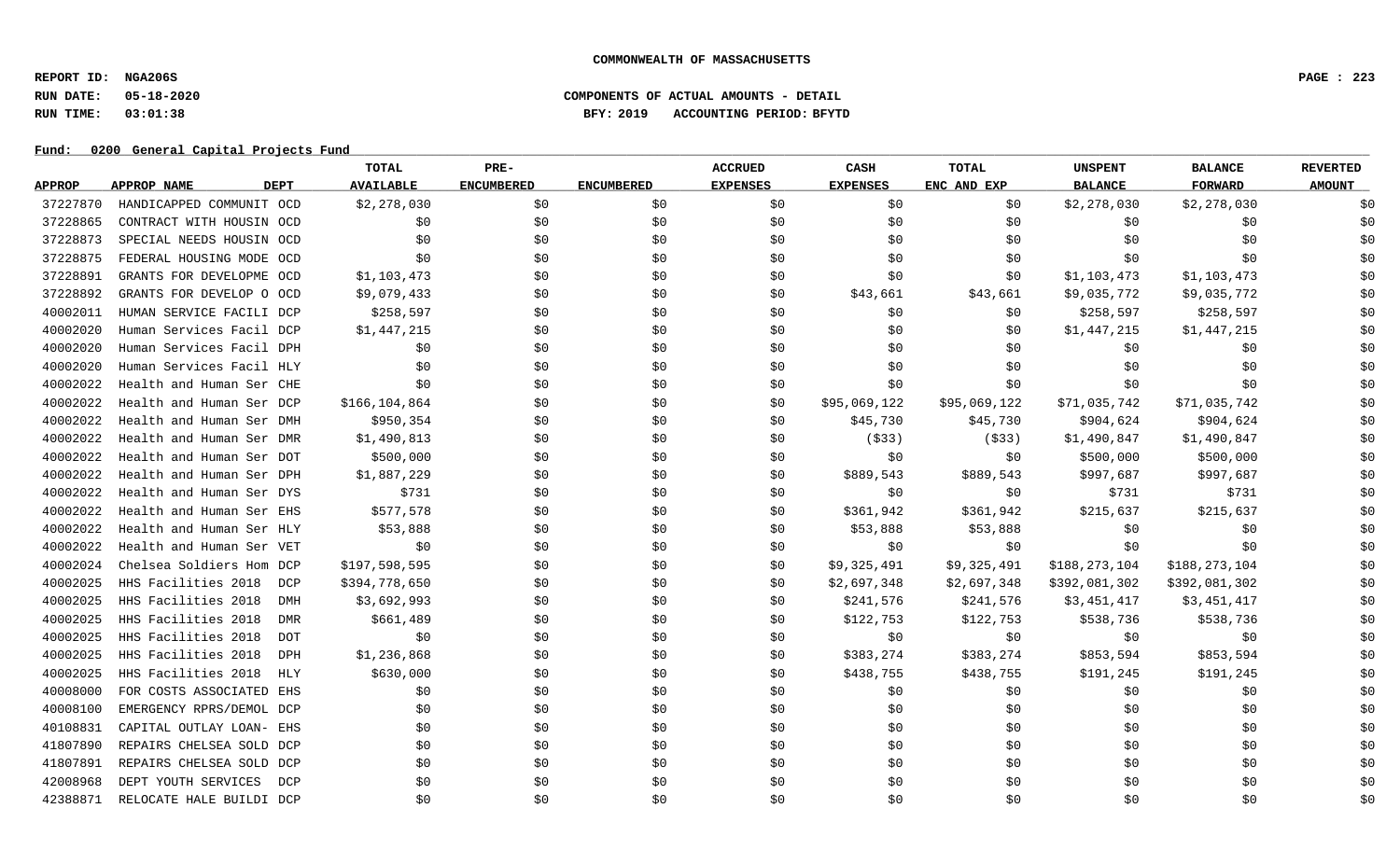**REPORT ID: NGA206S PAGE : 224**

# **RUN DATE: 05-18-2020 COMPONENTS OF ACTUAL AMOUNTS - DETAIL RUN TIME: 03:01:38 BFY: 2019 ACCOUNTING PERIOD: BFYTD**

|               |                                   | TOTAL                 | PRE-              |                   | <b>ACCRUED</b>  | CASH            | <b>TOTAL</b> | <b>UNSPENT</b> | <b>BALANCE</b> | <b>REVERTED</b> |
|---------------|-----------------------------------|-----------------------|-------------------|-------------------|-----------------|-----------------|--------------|----------------|----------------|-----------------|
| <b>APPROP</b> | <b>APPROP NAME</b><br><b>DEPT</b> | <b>AVAILABLE</b>      | <b>ENCUMBERED</b> | <b>ENCUMBERED</b> | <b>EXPENSES</b> | <b>EXPENSES</b> | ENC AND EXP  | <b>BALANCE</b> | <b>FORWARD</b> | <b>AMOUNT</b>   |
| 45367890      | REPLACE WINDOWS-TEWK DCP          | \$0                   | \$0\$             | \$0               | \$0             | \$0             | \$0          | \$0            | \$0            | \$0             |
| 45377891      | REPAIRS TO HEATING/A DCP          | \$0                   | \$0               | \$0\$             | \$0             | \$0\$           | \$0          | \$0            | \$0\$          | \$0             |
| 45909999      | DEFIBRILLATION EQUIP EHS          | \$0                   | \$0               | \$0               | \$0             | \$0             | \$0          | \$0            | \$0            | \$0             |
| 50118841      | FOR RENOVATION, CONS DCP          | \$0                   | \$0               | \$0               | \$0             | \$0             | \$0          | \$0            | \$0            | \$0             |
| 50118842      | FOR STUDY, PLANS & D DCP          | \$0                   | \$0               | \$0               | \$0             | \$0             | \$0          | \$0            | \$0            | \$0             |
| 50958870      | RESERVE FOR STATE HO DCP          | \$0                   | \$0               | \$0               | \$0             | \$0             | \$0          | \$0            | \$0            | \$0             |
| 50958872      | ACUTE INPATIENT FACI DCP          | \$0                   | \$0               | \$0               | \$0             | \$0             | \$0          | \$0            | \$0            | \$0             |
| 55008893      | FOR NORTHAMPTON SH S DCP          | \$0                   | \$0               | \$0               | \$0             | \$0             | \$0          | \$0            | \$0            | \$0             |
| 55009000      | FOR MEDFIELD SH VARI DCP          | \$0                   | \$0               | \$0               | \$0             | \$0\$           | \$0          | \$0            | \$0            | \$0             |
| 55009100      | FOR TAUNTON SH BESSE DCP          | \$0                   | \$0               | \$0               | \$0             | \$0             | \$0          | \$0            | \$0            | \$0             |
| 55009220      | FOR WESTBOROUGH SH C DCP          | \$0                   | \$0               | \$0               | \$0             | \$0             | \$0          | \$0            | \$0            | \$0             |
| 55009400      | FOR WORCESTER SH BRY DCP          | \$1,306,850           | \$0               | \$0               | \$0             | \$0             | \$0          | \$1,306,850    | \$1,306,850    | \$0             |
| 55009405      | Worcester State Psyc DCP          | \$152,751             | \$0               | \$0               | \$0             | \$11,500        | \$11,500     | \$141,251      | \$141,251      | \$0             |
| 58008100      | FOR ROOF REPAIRS AT               | \$0<br>DCP            | \$0               | \$0\$             | \$0             | \$0             | \$0          | \$0            | \$0\$          | \$0             |
| 58008120      | FOR FERNALD SCHOOL P DCP          | \$0                   | \$0               | \$0               | \$0             | \$0\$           | \$0          | \$0            | \$0            | \$0             |
| 58008300      | FOR MONSON DEVELOPME DCP          | \$0                   | \$0               | \$0               | \$0             | \$0\$           | \$0          | \$0            | \$0\$          | \$0             |
| 58008810      | FOR BELCHERTOWN SS S DCP          | \$0                   | \$0               | \$0               | \$0             | \$0             | \$0          | \$0            | \$0            | \$0             |
| 58009000      | FOR INSTALLATION OF               | \$0<br>DCP            | \$0               | \$0               | \$0             | \$0             | \$0          | \$0            | \$0            | \$0             |
| 61210029      | TRANSPORTATION IMPRO DOT          | \$1,795,205           | \$0               | \$0               | \$0             | \$0             | \$0          | \$1,795,205    | \$1,795,205    | \$0             |
| 61210473      | SAFETY RELATED EQUIP DOT          | \$659,802             | \$0               | \$0               | \$0             | \$0             | \$0          | \$659,802      | \$659,802      | \$0             |
| 61211315      | Complete Streets                  | \$0<br><b>DOT</b>     | \$0               | \$0               | \$0             | \$0             | \$0          | \$0            | \$0            | \$0             |
| 61219014      | OUINCY EMINENT DOMAI DOT          | \$7,000,000           | \$0               | \$0               | \$0             | \$0             | \$0          | \$7,000,000    | \$7,000,000    | \$0             |
| 61219015      | MYSTIC VALLEY DEVELO DOT          | \$2,000,000           | \$0               | \$0               | \$0             | \$0             | \$0          | \$2,000,000    | \$2,000,000    | \$0             |
| 61221223      | Chapter 90 Municipal DOT          | \$9,857,068           | \$0               | \$0               | \$0             | \$5,588,465     | \$5,588,465  | \$4,268,603    | \$4,268,603    | \$0             |
| 61221323      | Ch 90 Municipal Road DOT          | \$117,825,886         | \$0               | \$0               | \$0             | \$5,646,153     | \$5,646,153  | \$112,179,733  | \$112,179,733  | \$0             |
| 61221524      | Municipal Ways Const DOT          | \$42,527,892          | \$0               | \$0               | \$0             | \$16,037,583    | \$16,037,583 | \$26,490,309   | \$26,490,309   | \$0             |
| 61239013      | PUBLIC WORKS ECONOMI DOT          | \$0                   | \$0               | \$0               | \$0             | \$0             | \$0          | \$0            | \$0            | \$0             |
| 66200420      | RAIL IMPROVEMENTS                 | \$8,466<br><b>DOT</b> | \$0               | \$0               | \$0             | \$0             | \$0          | \$8,466        | \$8,466        | \$0             |
| 66200421      | TRANSIT ORIENTED DEV DOT          | \$0                   | \$0               | \$0               | \$0             | \$0             | \$0          | \$0            | \$0            | \$0             |
| 66200708      | STATEWIDE IMPLEMENTA DOT          | \$13,740,896          | \$0               | \$0               | \$0             | \$0             | \$0          | \$13,740,896   | \$13,740,896   | \$0             |
| 66207967      | RAILROAD LINE CLEARA DOT          | \$35,000,000          | \$0               | \$0               | \$0             | \$0             | \$0          | \$35,000,000   | \$35,000,000   | \$0             |
| 66208800      | RAIL TRANSPORTATION               | \$682,355<br>DOT      | \$0               | \$0               | \$0             | \$0             | \$0          | \$682,355      | \$682,355      | \$0             |
| 66209510      | NORTH/SOUTH STATION               | \$47,818,218<br>DOT   | \$0               | \$0               | \$0             | \$0             | \$0          | \$47,818,218   | \$47,818,218   | \$0             |
| 66209610      | RAIL IMPROVEMENTS                 | \$1,226<br><b>DOT</b> | \$0               | \$0               | \$0             | \$0             | \$0          | \$1,226        | \$1,226        | \$0             |
|               |                                   |                       |                   |                   |                 |                 |              |                |                |                 |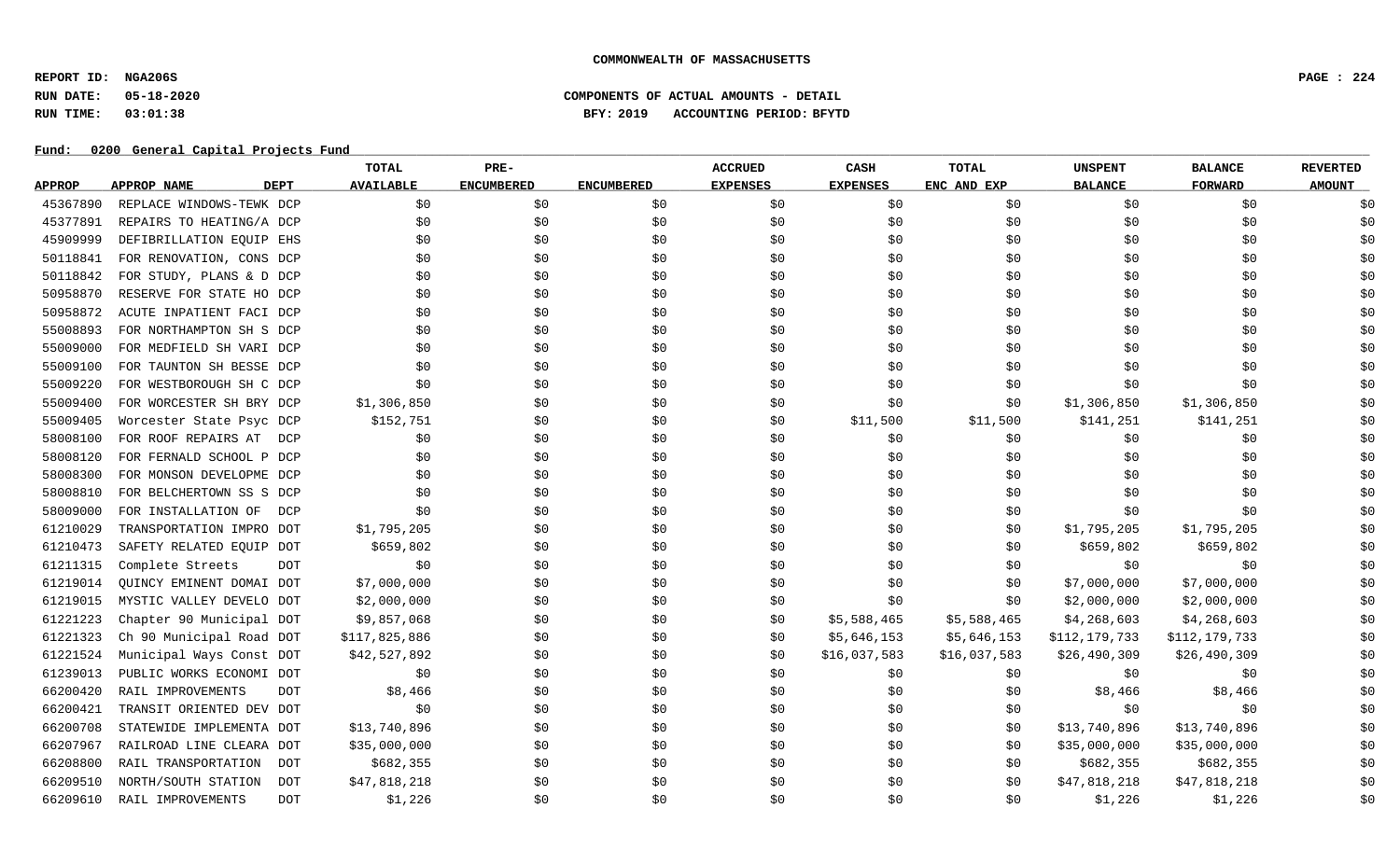**REPORT ID: NGA206S PAGE : 225**

## **RUN DATE: 05-18-2020 COMPONENTS OF ACTUAL AMOUNTS - DETAIL RUN TIME: 03:01:38 BFY: 2019 ACCOUNTING PERIOD: BFYTD**

|               |                                   | TOTAL            | PRE-              |                   | <b>ACCRUED</b>  | CASH            | <b>TOTAL</b> | <b>UNSPENT</b> | <b>BALANCE</b> | <b>REVERTED</b> |
|---------------|-----------------------------------|------------------|-------------------|-------------------|-----------------|-----------------|--------------|----------------|----------------|-----------------|
| <b>APPROP</b> | <b>DEPT</b><br>APPROP NAME        | <b>AVAILABLE</b> | <b>ENCUMBERED</b> | <b>ENCUMBERED</b> | <b>EXPENSES</b> | <b>EXPENSES</b> | ENC AND EXP  | <b>BALANCE</b> | <b>FORWARD</b> | <b>AMOUNT</b>   |
| 66212040      | FAIRMOUNT MBTA COMMU DOT          | \$43,500,000     | \$0               | \$0               | \$0             | \$0\$           | \$0          | \$43,500,000   | \$43,500,000   | \$0             |
| 66212041      | LYNN MBTA BLUE LINE<br>DOT        | \$246,500,000    | \$0               | \$0               | \$0             | \$0             | \$0          | \$246,500,000  | \$246,500,000  | \$0             |
| 66212042      | NEW BEDFORD/FALL RIV DOT          | \$425,000,000    | \$0\$             | \$0               | \$0             | \$0             | \$0          | \$425,000,000  | \$425,000,000  | \$0             |
| 66212043      | HAVERHILL MBTA RAIL<br><b>DOT</b> | \$43,750,000     | \$0               | \$0               | \$0             | \$0             | \$0          | \$43,750,000   | \$43,750,000   | \$0             |
| 66212044      | WORCESTER MBTA RAIL<br><b>DOT</b> | \$21,500,000     | \$0               | \$0               | \$0             | \$0\$           | \$0          | \$21,500,000   | \$21,500,000   | \$0             |
| 66212045      | FITCHBURG MBTA RAIL<br><b>DOT</b> | \$9,500,000      | \$0               | \$0               | \$0             | \$0             | \$0          | \$9,500,000    | \$9,500,000    | \$0             |
| 66212046      | ASHMONT MBTA RED LIN DOT          | \$25,000,000     | \$0               | \$0               | \$0             | \$0             | \$0          | \$25,000,000   | \$25,000,000   | \$0             |
| 66212047      | MATTAPAN MBTA MATCH DOT           | \$4,000,000      | \$0               | \$0               | \$0             | \$0             | \$0          | \$4,000,000    | \$4,000,000    | \$0             |
| 66212048      | UPHAMS CORNER/MORTON DOT          | \$7,000,000      | \$0               | \$0               | \$0             | \$0             | \$0          | \$7,000,000    | \$7,000,000    | \$0             |
| 66212049      | SALEM MBTA RAIL MATC DOT          | \$24,000,000     | \$0               | \$0               | \$0             | \$0             | \$0          | \$24,000,000   | \$24,000,000   | \$0             |
| 66220456      | REGIONAL INTERMODAL<br><b>DOT</b> | \$16, 203, 333   | \$0               | \$0               | \$0             | \$8,563,703     | \$8,563,703  | \$7,639,630    | \$7,639,630    | \$0             |
| 67200019      | TRANSPORTATION IMPRO DOT          | \$767,139        | \$0               | \$0               | \$0             | \$0\$           | \$0          | \$767,139      | \$767,139      | \$0             |
| 67200431      | PUBLIC TRANSPORTATIO DOT          | \$757,716        | \$0               | \$0               | \$0             | \$1,000         | \$1,000      | \$756,716      | \$756,716      | \$0             |
| 67201335      | Boston Harbor Dredgi DOT          | \$65,000,000     | \$0               | \$0               | \$0             | \$35,000,000    | \$35,000,000 | \$30,000,000   | \$30,000,000   | \$0             |
| 67201336      | Highway Buffer Zones DCR          | \$110,000        | \$0               | \$0               | \$0             | \$0             | \$0          | \$110,000      | \$110,000      | \$0             |
| 67201340      | Conley Terminal Impr DOT          | \$109,500,000    | \$0               | \$0               | \$0             | \$0             | \$0          | \$109,500,000  | \$109,500,000  | \$0             |
| 67201341      | Cruiseport<br><b>DOT</b>          | \$100,000,000    | \$0               | \$0               | \$0             | \$0\$           | \$0          | \$100,000,000  | \$100,000,000  | \$0             |
| 67201350      | Coastal Facility Imp DCP          | \$0              | \$0               | \$0               | \$0             | \$0             | \$0          | \$0            | \$0            | \$0             |
| 67201350      | Coastal Facility Imp DOT          | \$98,213,023     | \$0               | \$0               | \$0             | \$0             | \$0          | \$98,213,023   | \$98,213,023   | \$0             |
| 67201350      | Coastal Facility Imp EED          | \$9,289,850      | \$0               | \$0               | \$0             | \$7,981,726     | \$7,981,726  | \$1,308,124    | \$1,308,124    | \$0             |
| 67201351      | Seaport Economic Cou EED          | \$0              | \$0               | \$0               | \$0             | \$0             | \$0          | \$0            | \$0            | \$0             |
| 67201955      | TRANSPORTATION RELAT DOT          | \$19,090,000     | \$0               | \$0               | \$0             | \$0             | \$0          | \$19,090,000   | \$19,090,000   | \$0             |
| 67207010      | LEADING BY EXAMPLE P DOT          | \$2,590          | \$0               | \$0               | \$0             | \$0             | \$0          | \$2,590        | \$2,590        | \$0             |
| 68209500      | AIRPORT SYSTEMS PLAN DOT          | \$2,481,673      | \$0               | \$0               | \$0             | \$0             | \$0          | \$2,481,673    | \$2,481,673    | \$0             |
| 68209680      | AIRPORT DEVELOPMENT<br>DOT        | \$8,793,226      | \$0\$             | \$0               | \$0             | \$0\$           | \$0          | \$8,793,226    | \$8,793,226    | \$0             |
| 68209981      | AIRPORT PLANNING, DEV DOT         | \$247,031        | \$0               | \$0               | \$0             | \$4,909         | \$4,909      | \$242,122      | \$242,122      | \$0             |
| 70009010      | PUBLIC LIBRARY PROJE BLC          | \$0              | \$0               | \$0               | \$0             | \$0\$           | \$0          | \$0            | \$0            | \$0             |
| 70009090      | Public Library Grant BLC          | \$3,943          | \$0               | \$0               | \$0             | \$0             | \$0          | \$3,943        | \$3,943        | \$0             |
| 70009091      | Library Capital Gran BLC          | \$113,396,292    | \$0               | \$0               | \$0             | \$19,972,268    | \$19,972,268 | \$93,424,024   | \$93,424,024   | \$0             |
| 70020015      | Life Sciences Invest ANF          | \$44,199,825     | \$0               | \$0               | \$0             | \$103,313       | \$103,313    | \$44,096,512   | \$44,096,512   | \$0             |
| 70020015      | Life Sciences Invest EED          | \$22,047,594     | \$0               | \$0               | \$0             | \$22,046,917    | \$22,046,917 | \$677          | \$677          | \$0             |
| 70020016      | Life Sciences 2018<br><b>EED</b>  | \$472,970,000    | \$0               | \$0               | \$0             | \$39,993,940    | \$39,993,940 | \$432,976,060  | \$432,976,060  | \$0             |
| 70021120      | Local Individual Pro EED          | \$537,345,000    | \$0               | \$0               | \$0             | \$2,000,000     | \$2,000,000  | \$535,345,000  | \$535,345,000  | \$0             |
| 70021351      | Seaport Economic Cou EED          | \$50,000,000     | \$0               | \$0               | \$0             | \$0             | \$0          | \$50,000,000   | \$50,000,000   | \$0             |
|               |                                   |                  |                   |                   |                 |                 |              |                |                |                 |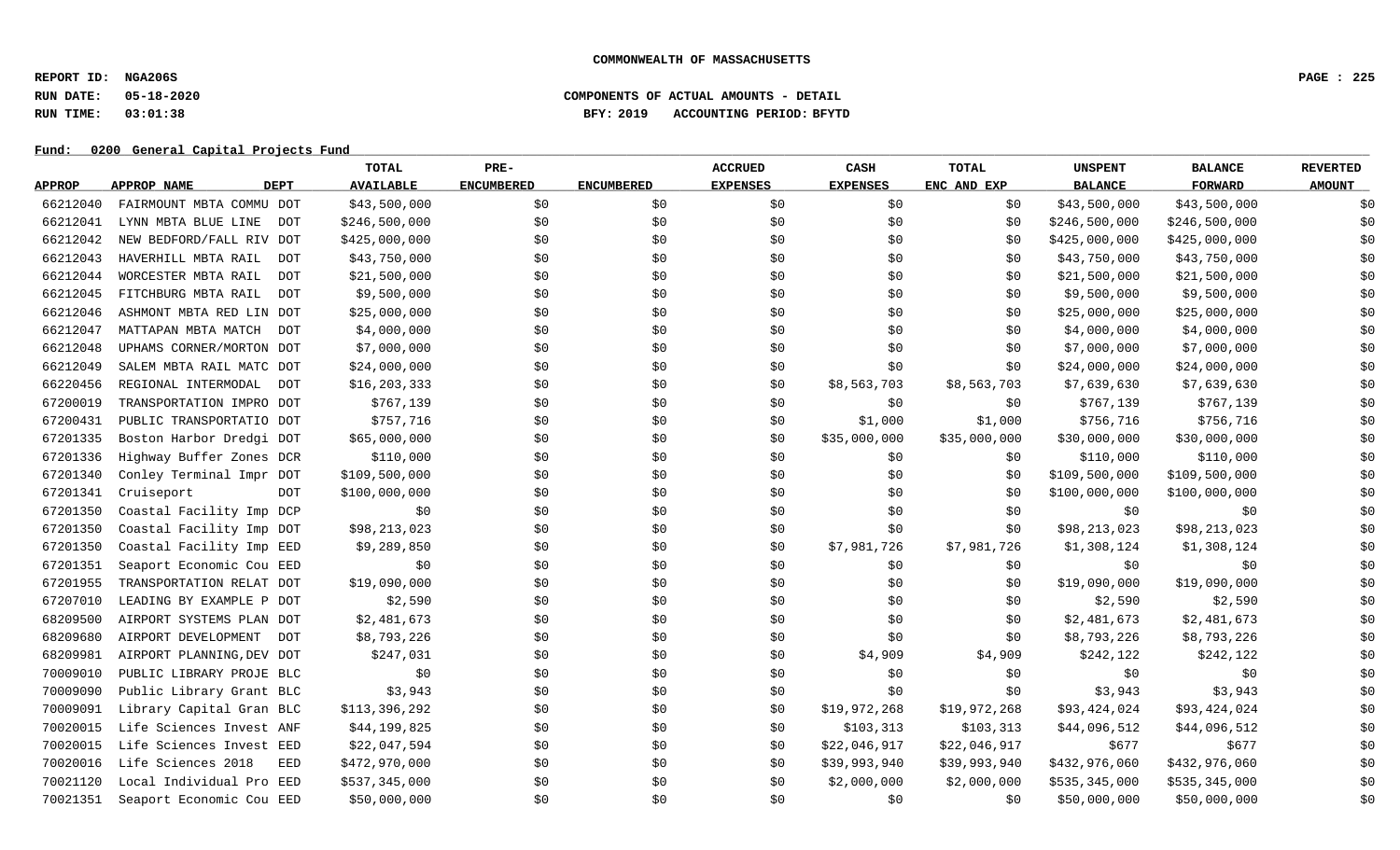**REPORT ID: NGA206S PAGE : 226**

## **RUN DATE: 05-18-2020 COMPONENTS OF ACTUAL AMOUNTS - DETAIL RUN TIME: 03:01:38 BFY: 2019 ACCOUNTING PERIOD: BFYTD**

|               |                               | TOTAL            | PRE-              |                   | <b>ACCRUED</b>  | CASH            | <b>TOTAL</b> | <b>UNSPENT</b> | <b>BALANCE</b> | <b>REVERTED</b> |
|---------------|-------------------------------|------------------|-------------------|-------------------|-----------------|-----------------|--------------|----------------|----------------|-----------------|
| <b>APPROP</b> | <b>DEPT</b><br>APPROP NAME    | <b>AVAILABLE</b> | <b>ENCUMBERED</b> | <b>ENCUMBERED</b> | <b>EXPENSES</b> | <b>EXPENSES</b> | ENC AND EXP  | <b>BALANCE</b> | <b>FORWARD</b> | <b>AMOUNT</b>   |
| 70021521      | Small Business Techn EED      | \$12,500,000     | \$0               | \$0               | \$0             | \$2,575,000     | \$2,575,000  | \$9,925,000    | \$9,925,000    | \$0             |
| 70028005      | Public Works Economi EED      | \$1,115,426      | \$0               | \$0               | \$0             | \$0             | \$0          | \$1,115,426    | \$1,115,426    | \$0             |
| 70028006      | MassWorks Infastruct DOT      | \$0              | \$0               | \$0               | \$0             | \$0             | \$0          | \$0            | \$0            | \$0             |
| 70028006      | MassWorks Infastruct EED      | \$278,659,300    | \$0               | \$0               | \$0             | \$79,851,042    | \$79,851,042 | \$198,808,258  | \$198,808,258  | \$0             |
| 70028006      | MassWorks Infastruct OCD      | \$148,958        | \$0               | \$0               | \$0             | \$148,656       | \$148,656    | \$302          | \$302          | \$0             |
| 70028007      | National Network for EED      | \$34,489,398     | \$0               | \$0               | \$0             | \$6,231,474     | \$6,231,474  | \$28,257,925   | \$28,257,925   | \$0             |
| 70028008      | Site Assembly<br><b>EED</b>   | \$10,723,654     | \$0               | \$0               | \$0             | \$2,500,000     | \$2,500,000  | \$8,223,654    | \$8,223,654    | \$0             |
| 70028009      | Innovation Infrastru EED      | \$14,075,613     | \$0               | \$0               | \$0             | \$1,250,000     | \$1,250,000  | \$12,825,613   | \$12,825,613   | \$0             |
| 70028011      | Transformative Devel EED      | \$39,972,371     | \$0               | \$0               | \$0             | \$798,503       | \$798,503    | \$39,173,868   | \$39,173,868   | \$0             |
| 70028012      | R&D Matching Fund<br>EED      | \$11,358,262     | \$0\$             | \$0               | \$0             | \$697,422       | \$697,422    | \$10,660,840   | \$10,660,840   | \$0             |
| 70028013      | Advanced Manufacturi<br>EED   | \$30,000,000     | \$0               | \$0               | \$0             | \$0             | \$0          | \$30,000,000   | \$30,000,000   | \$0             |
| 70028014      | Mass Food Trust<br>AGR        | \$1,000,000      | \$0               | \$0               | \$0             | \$1,000,000     | \$1,000,000  | \$0            | \$0            | \$0             |
| 70028014      | Mass Food Trust<br><b>EED</b> | \$5,396,000      | \$0               | \$0               | \$0             | \$0             | \$0          | \$5,396,000    | \$5,396,000    | \$0             |
| 70028016      | Designated Port Area EED      | \$23,000,000     | \$0               | \$0               | \$0             | \$1,357,000     | \$1,357,000  | \$21,643,000   | \$21,643,000   | \$0             |
| 70028017      | Cybersecurity Traini EED      | \$4,775,000      | \$0               | \$0               | \$0             | \$0             | \$0          | \$4,775,000    | \$4,775,000    | \$0             |
| 70028018      | Local Capital Projec EED      | \$22,971,511     | \$0               | \$0               | \$0             | \$249,511       | \$249,511    | \$22,722,000   | \$22,722,000   | \$0             |
| 70028019      | CDFI matching grants EED      | \$0              | \$0               | \$0               | \$0             | \$0             | \$0          | \$0            | \$0            | \$0             |
| 70028020      | Transit Oriented Dev EED      | \$685,791        | \$0               | \$0               | \$0             | \$0             | \$0          | \$685,791      | \$685,791      | \$0             |
| 70028021      | Brownfields Redevelo EED      | \$40,741,639     | \$0               | \$0               | \$0             | \$2,500,000     | \$2,500,000  | \$38,241,639   | \$38,241,639   | \$0             |
| 70028022      | Cybersecurity<br><b>EED</b>   | \$2,500,000      | \$0               | \$0               | \$0             | \$0             | \$0          | \$2,500,000    | \$2,500,000    | \$0             |
| 70028023      | Coastal Community Dr EED      | \$50,000,000     | \$0               | \$0               | \$0             | \$3,281,654     | \$3,281,654  | \$46,718,346   | \$46,718,346   | \$0             |
| 70028024      | MassWorks 2018<br>EED         | \$250,000,000    | \$0               | \$0               | \$0             | \$0             | \$0          | \$250,000,000  | \$250,000,000  | \$0             |
| 70028025      | Massachusetts Manufa EED      | \$25,000,000     | \$0               | \$0               | \$0             | \$0             | \$0          | \$25,000,000   | \$25,000,000   | \$0             |
| 70028026      | CDFI Small Business<br>EED    | \$1,250,000      | \$0\$             | \$0               | \$0             | \$250,000       | \$250,000    | \$1,000,000    | \$1,000,000    | \$0             |
| 70028060      | MA Opportunity Reloc EED      | \$3,819,776      | \$0               | \$0               | \$0             | \$0             | \$0          | \$3,819,776    | \$3,819,776    | \$0             |
| 70040033      | Public Housing - Gen OCD      | \$1,715,897      | \$0               | \$0               | \$0             | \$433,704       | \$433,704    | \$1,282,192    | \$1,282,192    | \$0             |
| 70040034      | Family and Elderly-D OCD      | \$50,000,000     | \$0               | \$0               | \$0             | \$0             | \$0          | \$50,000,000   | \$50,000,000   | \$0             |
| 70040036      | Housing Innovations<br>OCD    | \$2              | \$0               | \$0               | \$0             | \$0             | \$0\$        | \$2            | \$2            | \$0             |
| 70040039      | Home Modifications f MRC      | \$6,500,000      | \$0               | \$0               | \$0             | \$6,500,000     | \$6,500,000  | \$0            | \$0            | \$0             |
| 70040039      | Home Modifications f OCD      | \$0              | \$0               | \$0               | \$0             | \$0             | \$0          | \$0            | \$0            | \$0             |
| 70040040      | Populations with Spe OCD      | \$4,461,399      | \$0               | \$0               | \$0             | \$4,460,899     | \$4,460,899  | \$500          | \$500          | \$0             |
| 70040041      | Community Based Hous OCD      | \$17,092,623     | \$0               | \$0               | \$0             | \$4,924,191     | \$4,924,191  | \$12,168,431   | \$12,168,431   | \$0             |
| 70040042      | Affordable Housing T OCD      | \$80,000,000     | \$0               | \$0               | \$0             | \$40,000,000    | \$40,000,000 | \$40,000,000   | \$40,000,000   | \$0             |
| 70040043      | Housing Stabilizatio OCD      | \$18,024,819     | \$0               | \$0               | \$0             | \$15,578,356    | \$15,578,356 | \$2,446,463    | \$2,446,463    | \$0             |
|               |                               |                  |                   |                   |                 |                 |              |                |                |                 |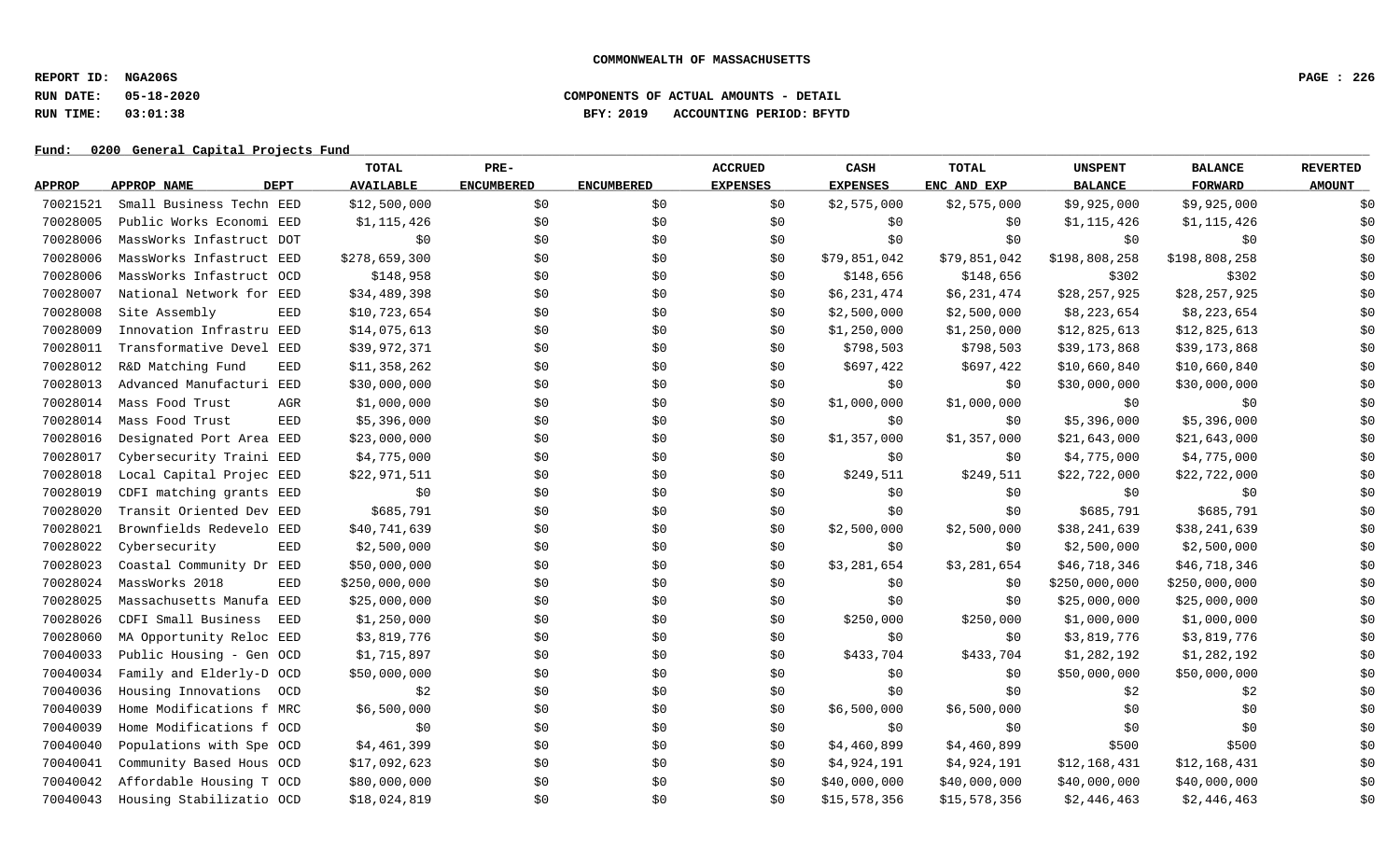**REPORT ID: NGA206S PAGE : 227**

### **RUN DATE: 05-18-2020 COMPONENTS OF ACTUAL AMOUNTS - DETAIL RUN TIME: 03:01:38 BFY: 2019 ACCOUNTING PERIOD: BFYTD**

|               |                          |             | TOTAL            | PRE-              |                   | <b>ACCRUED</b>  | CASH            | <b>TOTAL</b> | <b>UNSPENT</b>  | <b>BALANCE</b>  | <b>REVERTED</b> |
|---------------|--------------------------|-------------|------------------|-------------------|-------------------|-----------------|-----------------|--------------|-----------------|-----------------|-----------------|
| <b>APPROP</b> | APPROP NAME              | <b>DEPT</b> | <b>AVAILABLE</b> | <b>ENCUMBERED</b> | <b>ENCUMBERED</b> | <b>EXPENSES</b> | <b>EXPENSES</b> | ENC AND EXP  | <b>BALANCE</b>  | <b>FORWARD</b>  | <b>AMOUNT</b>   |
| 70040044      | Public Housing           | OCD         | \$192,437,566    | \$0               | \$0               | \$0             | \$84,835,403    | \$84,835,403 | \$107,602,163   | \$107,602,163   | \$0             |
| 70040045      | State-aided family a OCD |             | \$23,907,070     | \$0               | \$0               | \$0             | \$5,661,177     | \$5,661,177  | \$18,245,892    | \$18,245,892    | \$0             |
| 70040046      | Housing Innovations      | OCD         | \$32,300,167     | \$0               | \$0               | \$0             | \$14,831,163    | \$14,831,163 | \$17,469,004    | \$17,469,004    | \$0             |
| 70040047      | Capital Improvement      | OCD         | \$9,124,500      | \$0               | \$0               | \$0             | \$8,246,500     | \$8,246,500  | \$878,000       | \$878,000       | \$0             |
| 70040048      | Developing Residenti OCD |             | \$5,322,269      | \$0               | \$0               | \$0             | \$3,111,400     | \$3,111,400  | \$2,210,869     | \$2,210,869     | \$0             |
| 70040049      | Home Modification Pr OCD |             | \$60,000,000     | \$0               | \$0               | \$0             | \$0             | \$0          | \$60,000,000    | \$60,000,000    | \$0             |
| 70040050      | Facilities Consolida OCD |             | \$65,000,000     | \$0               | \$0               | \$0             | \$7,138,601     | \$7,138,601  | \$57,861,399    | \$57,861,399    | \$0             |
| 70040051      | Community Based Hous OCD |             | \$55,000,000     | \$0               | \$0               | \$0             | \$75,832        | \$75,832     | \$54,924,168    | \$54,924,168    | \$0             |
| 70040052      | Affordable Housing T OCD |             | \$400,000,000    | \$0               | \$0               | \$0             | \$10,000,000    | \$10,000,000 | \$390,000,000   | \$390,000,000   | \$0             |
| 70040053      | Housing Stabilizatio OCD |             | \$150,000,000    | \$0               | \$0               | \$0             | \$20,263,211    | \$20,263,211 | \$129,736,789   | \$129,736,789   | \$0             |
| 70040055      | Public Housing Demon OCD |             | \$50,000,000     | \$0               | \$0               | \$0             | \$1,810,000     | \$1,810,000  | \$48,190,000    | \$48,190,000    | \$0             |
| 70040056      | Housing Innovations      | OCD         | \$100,000,000    | \$0               | \$0               | \$0             | \$113,690       | \$113,690    | \$99,886,310    | \$99,886,310    | \$0             |
| 70040057      | Capital Improvement      | <b>OCD</b>  | \$125,000,000    | \$0               | \$0               | \$0             | \$1,753,500     | \$1,753,500  | \$123, 246, 500 | \$123, 246, 500 | \$0             |
| 70040058      | Transit Orient Desig OCD |             | \$50,000,000     | \$0               | \$0               | \$0             | \$6,227,106     | \$6,227,106  | \$43,772,894    | \$43,772,894    | \$0             |
| 70040060      | Workforce Housing        | <b>OCD</b>  | \$100,000,000    | \$0               | \$0               | \$0             | \$0             | \$0          | \$100,000,000   | \$100,000,000   | \$0             |
| 70040061      | Public Housing - Gen OCD |             | \$600,000,000    | \$0               | \$0               | \$0             | \$13,446,466    | \$13,446,466 | \$586,553,534   | \$586,553,534   | \$0             |
| 70040086      | Municipal Economic D OCD |             | \$21,605         | \$0               | \$0               | \$0             | \$0             | \$0          | \$21,605        | \$21,605        | \$0             |
| 70040098      | Economic Grants to M OCD |             | \$3,524,799      | \$0               | \$0               | \$0             | \$0\$           | \$0          | \$3,524,799     | \$3,524,799     | \$0             |
| 70042052      | Grant to Worcester - OCD |             | \$10,817         | \$0               | \$0               | \$0             | \$0\$           | \$0          | \$10,817        | \$10,817        | \$0             |
| 70047012      | COMMUNITY DEVELOPMEN OCD |             | \$40,711         | \$0               | \$0               | \$0             | \$0             | \$0          | \$40,711        | \$40,711        | \$0             |
| 70048016      | Smart Growth Trust F OCD |             | \$12,634,440     | \$0               | \$0               | \$0             | \$2,191,000     | \$2,191,000  | \$10,443,440    | \$10,443,440    | \$0             |
| 70048017      | Urban Revitalization OCD |             | \$1,000,000      | \$0               | \$0               | \$0             | \$0\$           | \$0          | \$1,000,000     | \$1,000,000     | \$0             |
| 70048018      | Workforce Housing Pr OCD |             | \$25,000,000     | \$0\$             | \$0               | \$0             | \$0             | \$0          | \$25,000,000    | \$25,000,000    | \$0             |
| 70049118      | URBAN REVITALIZATION OCD |             | \$3,202,422      | \$0               | \$0               | \$0             | \$1,094,868     | \$1,094,868  | \$2,107,554     | \$2,107,554     | \$0             |
| 70058025      | MA Opportunity Reloc EED |             | \$2,087,409      | \$0               | \$0               | \$0             | \$495,398       | \$495,398    | \$1,592,012     | \$1,592,012     | \$0             |
| 70058035      | Community Developmen EED |             | \$1,487,395      | \$0               | \$0               | \$0\$           | \$0\$           | \$0          | \$1,487,395     | \$1,487,395     | \$0             |
| 70076300      | Zoo Facility Improve SEA |             | \$11,389,132     | \$0               | \$0               | \$0             | \$3,000,000     | \$3,000,000  | \$8,389,132     | \$8,389,132     | \$0             |
| 70079035      | Westfield - Engineer SEA |             | \$2,100,000      | \$0               | \$0               | \$0             | \$0             | \$0          | \$2,100,000     | \$2,100,000     | \$0             |
| 70079040      | Massachusetts Techno ANF |             | \$5,000,000      | \$0               | \$0               | \$0             | \$0             | \$0          | \$5,000,000     | \$5,000,000     | \$0             |
| 70092005      | Workforce Skills Cab BHC |             | \$130,836        | \$0               | \$0               | \$0             | \$130,836       | \$130,836    | \$0             | \$0             | \$0             |
| 70092005      | Workforce Skills Cab EDU |             | \$13,705,955     | \$0               | \$0               | \$0             | \$11,892,965    | \$11,892,965 | \$1,812,990     | \$1,812,990     | \$0             |
| 70092005      | Workforce Skills Cab EOL |             | \$280,000        | \$0               | \$0               | \$0             | \$280,000       | \$280,000    | \$0             | \$0             | \$0             |
| 70092005      | Workforce Skills Cab GCC |             | \$82,882         | \$0               | \$0               | \$0             | \$82,882        | \$82,882     | \$0             | \$0             | \$0             |
| 70092005      | Workforce Skills Cab MAS |             | \$615,309        | \$0               | \$0               | \$0             | \$615,309       | \$615,309    | \$0             | \$0             | \$0             |
|               |                          |             |                  |                   |                   |                 |                 |              |                 |                 |                 |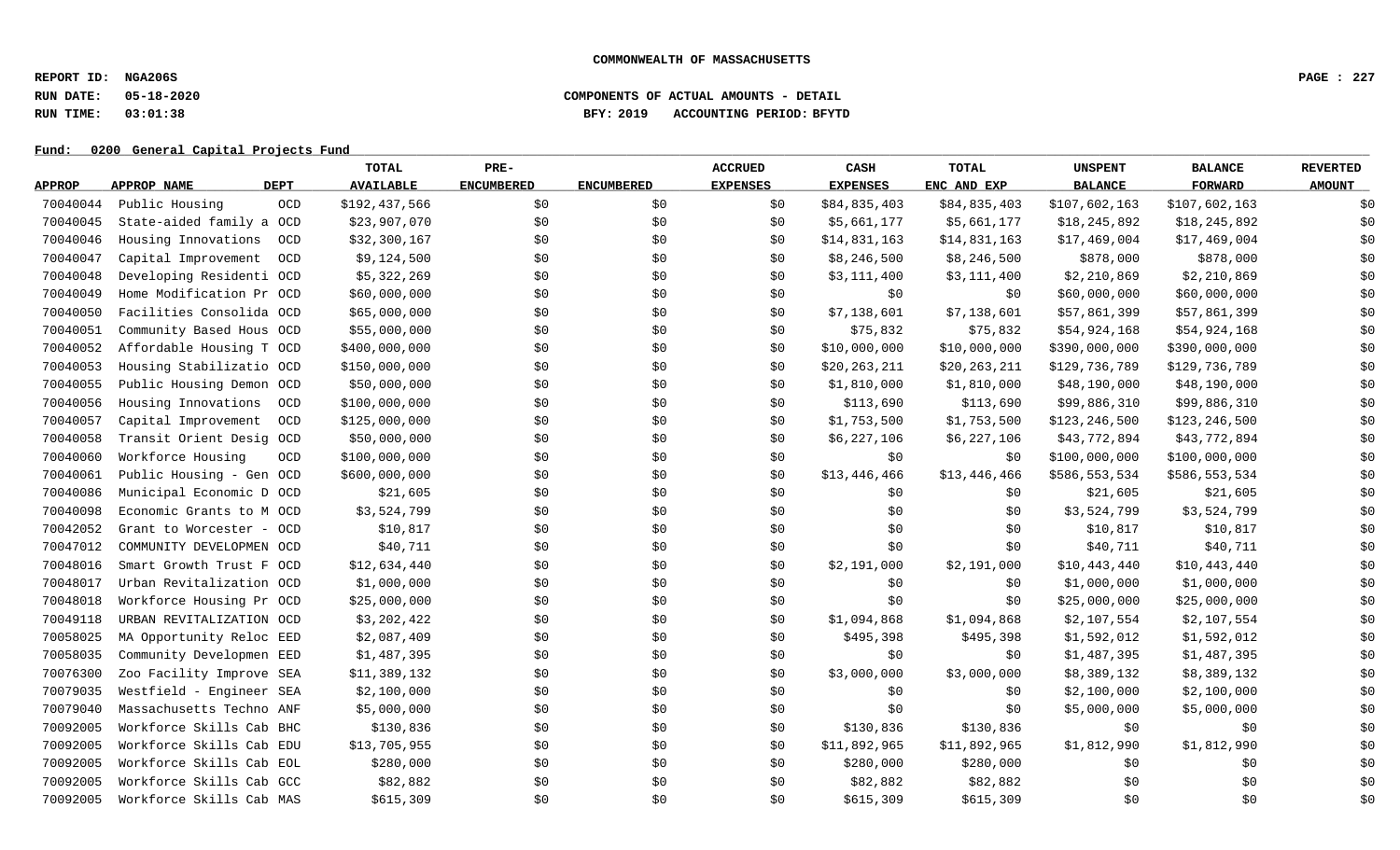**REPORT ID: NGA206S PAGE : 228**

## **RUN DATE: 05-18-2020 COMPONENTS OF ACTUAL AMOUNTS - DETAIL RUN TIME: 03:01:38 BFY: 2019 ACCOUNTING PERIOD: BFYTD**

|               |                          |             | TOTAL            | PRE-              |                   | <b>ACCRUED</b>  | CASH            | <b>TOTAL</b> | <b>UNSPENT</b> | <b>BALANCE</b> | <b>REVERTED</b> |
|---------------|--------------------------|-------------|------------------|-------------------|-------------------|-----------------|-----------------|--------------|----------------|----------------|-----------------|
| <b>APPROP</b> | APPROP NAME              | <b>DEPT</b> | <b>AVAILABLE</b> | <b>ENCUMBERED</b> | <b>ENCUMBERED</b> | <b>EXPENSES</b> | <b>EXPENSES</b> | ENC AND EXP  | <b>BALANCE</b> | <b>FORWARD</b> | <b>AMOUNT</b>   |
| 70092005      | Workforce Skills Cab MBC |             | \$569,974        | \$0               | \$0               | \$0             | \$569,974       | \$569,974    | \$0            | \$0            | \$0             |
| 70092005      | Workforce Skills Cab MCC |             | \$623,516        | \$0               | \$0               | \$0             | \$623,516       | \$623,516    | \$0            | \$0            | \$0             |
| 70092005      | Workforce Skills Cab MWC |             | \$432,864        | \$0               | \$0               | \$0             | \$432,864       | \$432,864    | \$0            | \$0            | \$0             |
| 70092005      | Workforce Skills Cab NSC |             | \$226,130        | \$0               | \$0               | \$0             | \$226,130       | \$226,130    | \$0            | \$0            | \$0             |
| 70092006      | Early College Capita EDU |             | \$2,400,000      | \$0               | \$0               | \$0             | \$0             | \$0\$        | \$2,400,000    | \$2,400,000    | \$0             |
| 70092007      | Workforce Skills Gra EDU |             | \$73,000,000     | \$0               | \$0               | \$0             | \$0             | \$0          | \$73,000,000   | \$73,000,000   | \$0             |
| 70092007      | Workforce Skills Gra NSC |             | \$2,000,000      | \$0               | \$0               | \$0             | \$512,987       | \$512,987    | \$1,487,013    | \$1,487,013    | \$0             |
| 70660099      | Mass Tech Matching G EED |             | \$5,244,373      | \$0               | \$0               | \$0             | \$0             | \$0          | \$5,244,373    | \$5,244,373    | \$0             |
| 70660099      | Mass Tech Matching G SEA |             | \$11,924,172     | \$0               | \$0               | \$0             | \$0             | \$0          | \$11,924,172   | \$11,924,172   | \$0             |
| 70662010      | STATE & COMMUNITY CO DCP |             | \$3,936,112      | \$0               | \$0               | \$0             | \$0             | \$0          | \$3,936,112    | \$3,936,112    | \$0             |
| 70668000      | State and Community      | AGO         | \$0              | \$0               | \$0               | \$0             | \$0             | \$0          | \$0            | \$0            | \$0             |
| 70668000      | State and Community      | <b>BCC</b>  | \$152,192        | \$0               | \$0               | \$0             | \$152,192       | \$152,192    | \$0            | \$0            | \$0             |
| 70668000      | State and Community      | <b>BHC</b>  | \$28,625         | \$0               | \$0               | \$0             | \$20,000        | \$20,000     | \$8,625        | \$8,625        | \$0             |
| 70668000      | State and Community      | <b>BRC</b>  | \$1,182,022      | \$0               | \$0               | \$0             | \$1,126,098     | \$1,126,098  | \$55,924       | \$55,924       | \$0             |
| 70668000      | State and Community      | <b>BSC</b>  | \$72,959         | \$0               | \$0               | \$0             | \$53,532        | \$53,532     | \$19,428       | \$19,428       | \$0             |
| 70668000      | State and Community      | CCC         | \$0              | \$0               | \$0               | \$0             | \$0             | \$0          | \$0            | \$0            | \$0             |
| 70668000      | State and Community      | DCP         | \$463,480,294    | \$0               | \$0               | \$0             | \$38,925,056    | \$38,925,056 | \$424,555,238  | \$424,555,238  | \$0             |
| 70668000      | State and Community      | FRC         | \$416,357        | \$0               | \$0               | \$0             | \$416,357       | \$416,357    | \$0            | \$0            | \$0             |
| 70668000      | State and Community      | FSC         | \$0              | \$0               | \$0               | \$0             | \$0             | \$0          | \$0            | \$0            | \$0             |
| 70668000      | State and Community      | GCC         | \$138,274        | \$0               | \$0               | \$0             | \$132,996       | \$132,996    | \$5,278        | \$5,278        | \$0             |
| 70668000      | State and Community      | MAS         | \$0              | \$0               | \$0               | \$0             | \$0             | \$0\$        | \$0            | \$0            | \$0             |
| 70668000      | State and Community      | MBC         | \$0              | \$0               | \$0               | \$0             | \$0             | \$0\$        | \$0            | \$0            | \$0             |
| 70668000      | State and Community      | MCA         | \$157,075        | \$0\$             | \$0               | \$0             | \$76,500        | \$76,500     | \$80,575       | \$80,575       | \$0             |
| 70668000      | State and Community      | MCC         | \$0              | \$0               | \$0               | \$0             | \$0             | \$0          | \$0            | \$0            | \$0             |
| 70668000      | State and Community      | MMA         | \$0              | \$0               | \$0               | \$0             | \$0             | \$0          | \$0            | \$0            | \$0             |
| 70668000      | State and Community      | MWC         | \$201,028        | \$0               | \$0               | \$0             | \$23,900        | \$23,900     | \$177,128      | \$177,128      | \$0             |
| 70668000      | State and Community      | NAC         | \$500            | \$0               | \$0               | \$0             | \$0             | \$0          | \$500          | \$500          | \$0             |
| 70668000      | State and Community      | NEC         | \$65,996         | \$0               | \$0               | \$0             | \$62,496        | \$62,496     | \$3,500        | \$3,500        | \$0             |
| 70668000      | State and Community      | NSC         | \$113,873        | \$0               | \$0               | \$0             | \$0             | \$0          | \$113,873      | \$113,873      | \$0             |
| 70668000      | State and Community      | QCC         | \$70,000         | \$0               | \$0               | \$0             | \$69,698        | \$69,698     | \$302          | \$302          | \$0             |
| 70668000      | State and Community      | RCC         | \$6,492          | \$0               | \$0               | \$0             | \$6,492         | \$6,492      | \$0            | \$0            | \$0             |
| 70668000      | State and Community      | SSA         | \$1,230,930      | \$0               | \$0               | \$0             | \$1,230,930     | \$1,230,930  | \$0            | \$0            | \$0             |
| 70668000      | State and Community      | STC         | \$2,065,856      | \$0\$             | \$0               | \$0             | \$751,449       | \$751,449    | \$1,314,407    | \$1,314,407    | \$0             |
| 70668000      | State and Community      | WOR         | \$309,200        | \$0               | \$0               | \$0             | \$0             | \$0          | \$309,200      | \$309,200      | \$0             |
|               |                          |             |                  |                   |                   |                 |                 |              |                |                |                 |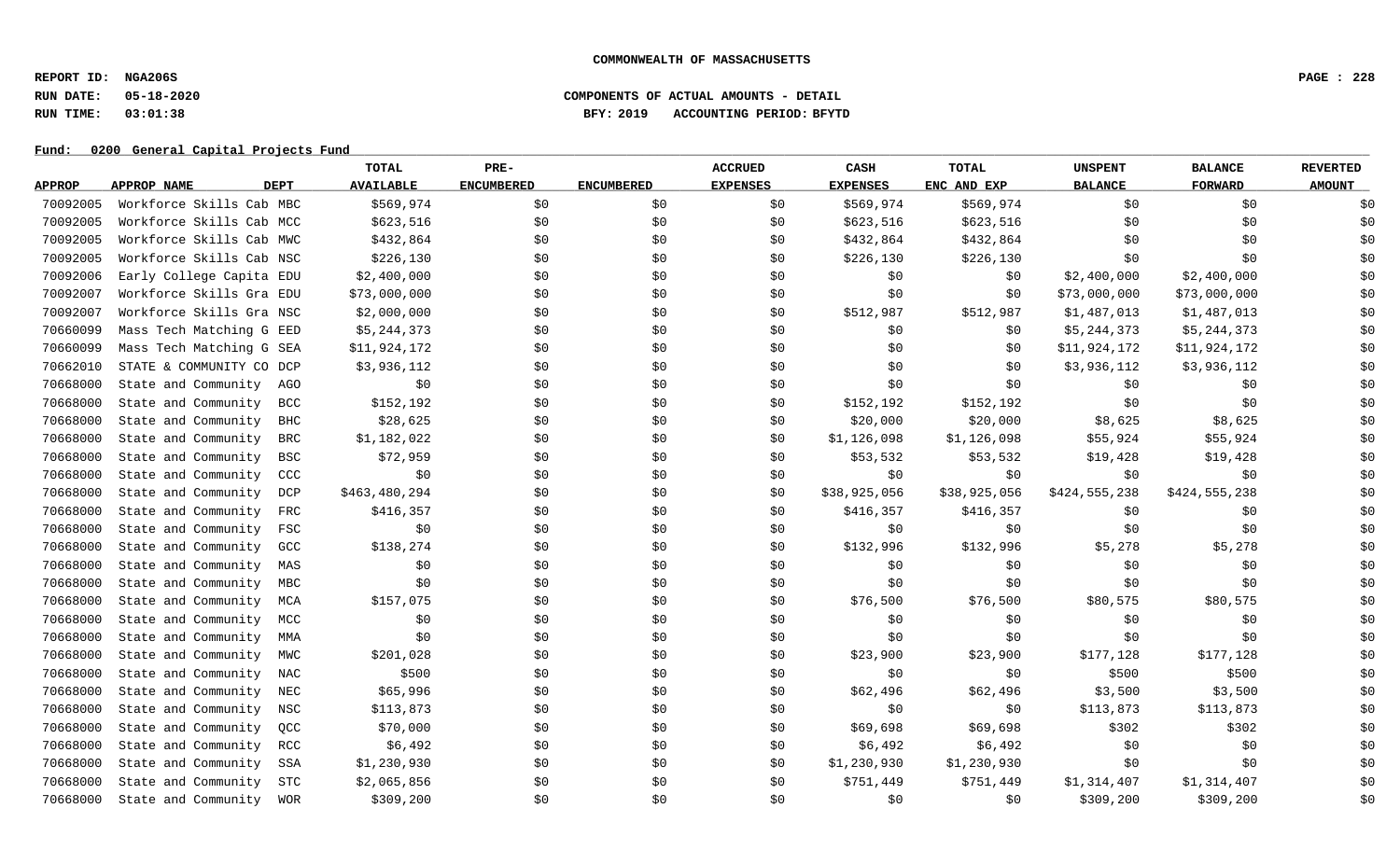**REPORT ID: NGA206S PAGE : 229**

## **RUN DATE: 05-18-2020 COMPONENTS OF ACTUAL AMOUNTS - DETAIL RUN TIME: 03:01:38 BFY: 2019 ACCOUNTING PERIOD: BFYTD**

|               |                          |             | TOTAL            | PRE-              |                   | <b>ACCRUED</b>  | CASH            | <b>TOTAL</b> | <b>UNSPENT</b> | <b>BALANCE</b> | <b>REVERTED</b> |
|---------------|--------------------------|-------------|------------------|-------------------|-------------------|-----------------|-----------------|--------------|----------------|----------------|-----------------|
| <b>APPROP</b> | APPROP NAME              | <b>DEPT</b> | <b>AVAILABLE</b> | <b>ENCUMBERED</b> | <b>ENCUMBERED</b> | <b>EXPENSES</b> | <b>EXPENSES</b> | ENC AND EXP  | <b>BALANCE</b> | <b>FORWARD</b> | <b>AMOUNT</b>   |
| 70668000      | State and Community      | WSC         | \$0              | \$0               | \$0               | \$0             | \$0             | \$0          | \$0            | \$0            | \$0             |
| 70668110      | Higher Ed Facilities BCC |             | \$144,199        | \$0               | \$0               | \$0             | \$3,000         | \$3,000      | \$141,199      | \$141,199      | \$0             |
| 70668110      | Higher Ed Facilities BHC |             | \$304,833        | \$0               | \$0               | \$0             | \$0             | \$0          | \$304,833      | \$304,833      | \$0             |
| 70668110      | Higher Ed Facilities BRC |             | \$2,965,924      | \$0               | \$0               | \$0             | \$1,931,416     | \$1,931,416  | \$1,034,508    | \$1,034,508    | \$0             |
| 70668110      | Higher Ed Facilities BSC |             | \$985,892        | \$0               | \$0               | \$0             | \$565,333       | \$565,333    | \$420,559      | \$420,559      | \$0             |
| 70668110      | Higher Ed Facilities CCC |             | \$3,673,125      | \$0               | \$0               | \$0             | \$1,906,796     | \$1,906,796  | \$1,766,329    | \$1,766,329    | \$0             |
| 70668110      | Higher Ed Facilities DCP |             | \$900,836,040    | \$0               | \$0               | \$0             | \$7,057,278     | \$7,057,278  | \$893,778,761  | \$893,778,761  | \$0             |
| 70668110      | Higher Ed Facilities FRC |             | \$2,531,946      | \$0               | \$0               | \$0             | \$2,108,383     | \$2,108,383  | \$423,563      | \$423,563      | \$0             |
| 70668110      | Higher Ed Facilities FSC |             | \$1,465,499      | \$0               | \$0               | \$0             | \$1,293,980     | \$1,293,980  | \$171,519      | \$171,519      | \$0             |
| 70668110      | Higher Ed Facilities GCC |             | \$920,874        | \$0               | \$0               | \$0             | \$41,777        | \$41,777     | \$879,097      | \$879,097      | \$0             |
| 70668110      | Higher Ed Facilities HCC |             | \$2,058,560      | \$0               | \$0               | \$0             | \$101,658       | \$101,658    | \$1,956,902    | \$1,956,902    | \$0             |
| 70668110      | Higher Ed Facilities MAS |             | \$5,200,553      | \$0               | \$0               | \$0             | \$986,993       | \$986,993    | \$4,213,560    | \$4,213,560    | \$0             |
| 70668110      | Higher Ed Facilities MBC |             | \$1,192,442      | \$0               | \$0               | \$0             | \$221,833       | \$221,833    | \$970,610      | \$970,610      | \$0             |
| 70668110      | Higher Ed Facilities MCA |             | \$7,074,305      | \$0               | \$0               | \$0             | \$7,074,304     | \$7,074,304  | \$1            | \$1            | \$0             |
| 70668110      | Higher Ed Facilities MCC |             | \$988,384        | \$0               | \$0               | \$0             | \$240,330       | \$240,330    | \$748,054      | \$748,054      | \$0             |
| 70668110      | Higher Ed Facilities MMA |             | \$1,148,995      | \$0               | \$0               | \$0             | \$886,779       | \$886,779    | \$262,216      | \$262,216      | \$0             |
| 70668110      | Higher Ed Facilities MWC |             | \$299,495        | \$0               | \$0               | \$0             | \$79,975        | \$79,975     | \$219,520      | \$219,520      | \$0             |
| 70668110      | Higher Ed Facilities NAC |             | \$1,193,152      | \$0               | \$0               | \$0             | \$8,153         | \$8,153      | \$1,184,999    | \$1,184,999    | \$0             |
| 70668110      | Higher Ed Facilities NEC |             | \$1,113,094      | \$0               | \$0               | \$0             | \$139,355       | \$139,355    | \$973,739      | \$973,739      | \$0             |
| 70668110      | Higher Ed Facilities NSC |             | \$1,398,074      | \$0               | \$0               | \$0             | \$18,814        | \$18,814     | \$1,379,260    | \$1,379,260    | \$0             |
| 70668110      | Higher Ed Facilities QCC |             | \$2,395,088      | \$0               | \$0               | \$0             | \$245,877       | \$245,877    | \$2,149,211    | \$2,149,211    | \$0             |
| 70668110      | Higher Ed Facilities RCC |             | \$78,498         | \$0               | \$0               | \$0             | \$53,948        | \$53,948     | \$24,550       | \$24,550       | \$0             |
| 70668110      | Higher Ed Facilities SSA |             | \$383,818        | \$0               | \$0               | \$0             | \$175,670       | \$175,670    | \$208,148      | \$208,148      | \$0             |
| 70668110      | Higher Ed Facilities STC |             | \$5,138,633      | \$0               | \$0               | \$0             | \$1,615,821     | \$1,615,821  | \$3,522,812    | \$3,522,812    | \$0             |
| 70668110      | Higher Ed Facilities WOR |             | \$5,240,942      | \$0               | \$0               | \$0             | \$3,745,890     | \$3,745,890  | \$1,495,052    | \$1,495,052    | \$0             |
| 70668110      | Higher Ed Facilities WSC |             | \$1,267,635      | \$0               | \$0               | \$0             | \$113,421       | \$113,421    | \$1,154,214    | \$1,154,214    | \$0             |
| 71001000      | UMass Campus Facilit DCP |             | \$485,253,886    | \$0               | \$0               | \$0             | \$7,210,398     | \$7,210,398  | \$478,043,487  | \$478,043,487  | \$0             |
| 71001000      | UMass Campus Facilit EED |             | \$13,168,896     | \$0               | \$0               | \$0             | \$0             | \$0          | \$13,168,896   | \$13,168,896   | \$0             |
| 71001000      | UMass Campus Facilit UMS |             | \$48,783,367     | \$0               | \$0               | \$0             | \$28,214,358    | \$28,214,358 | \$20,569,010   | \$20,569,010   | \$0             |
| 71001135      | Resiliency Measures      | EDU         | \$5,000,000      | \$0               | \$0               | \$0             | \$0             | \$0          | \$5,000,000    | \$5,000,000    | \$0             |
| 71003000      | UMass Center for Urb EDU |             | \$25,300,000     | \$0               | \$0               | \$0             | \$0             | \$0          | \$25,300,000   | \$25,300,000   | \$0             |
| 71003001      | Technology Upgrades      | EDU         | \$5,000,000      | \$0               | \$0               | \$0             | \$0             | \$0          | \$5,000,000    | \$5,000,000    | \$0             |
| 71003002      | UMass Cranberry Stat EDU |             | \$5,500,000      | \$0               | \$0               | \$0             | \$0             | \$0          | \$5,500,000    | \$5,500,000    | \$0             |
| 71003003      | UMass Timber Frame D EDU |             | \$3,000,000      | \$0               | \$0               | \$0             | \$0             | \$0          | \$3,000,000    | \$3,000,000    | \$0             |
|               |                          |             |                  |                   |                   |                 |                 |              |                |                |                 |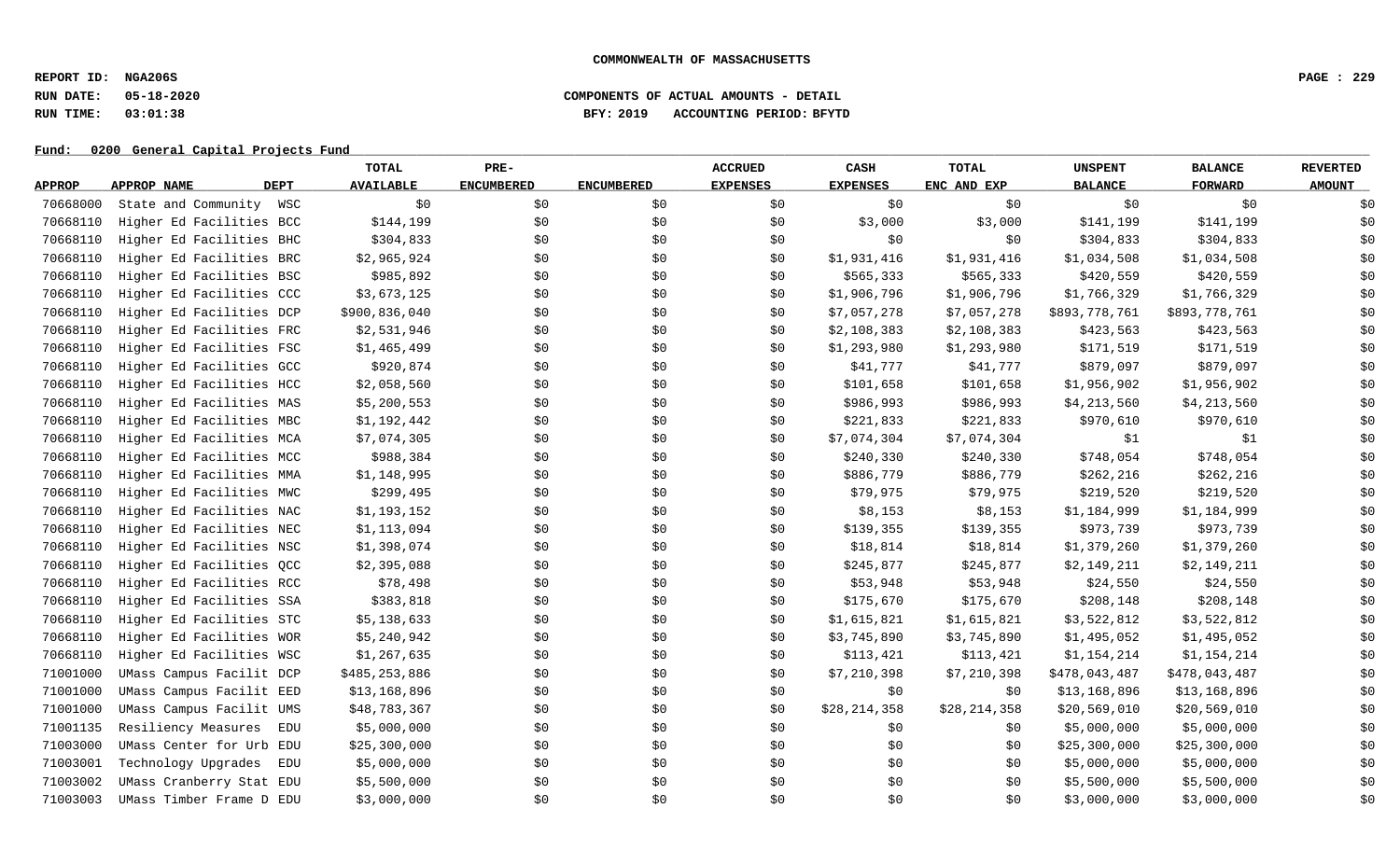**REPORT ID: NGA206S PAGE : 230**

## **RUN DATE: 05-18-2020 COMPONENTS OF ACTUAL AMOUNTS - DETAIL RUN TIME: 03:01:38 BFY: 2019 ACCOUNTING PERIOD: BFYTD**

|               |                                   | TOTAL            | PRE-              |                   | <b>ACCRUED</b>  | CASH            | TOTAL       | <b>UNSPENT</b> | <b>BALANCE</b> | <b>REVERTED</b> |
|---------------|-----------------------------------|------------------|-------------------|-------------------|-----------------|-----------------|-------------|----------------|----------------|-----------------|
| <b>APPROP</b> | <b>DEPT</b><br><b>APPROP NAME</b> | <b>AVAILABLE</b> | <b>ENCUMBERED</b> | <b>ENCUMBERED</b> | <b>EXPENSES</b> | <b>EXPENSES</b> | ENC AND EXP | <b>BALANCE</b> | <b>FORWARD</b> | <b>AMOUNT</b>   |
| 71090961      | BRIDGEWATER SC REPAI DCP          | \$0              | \$0               | \$0               | \$0             | \$0             | \$0         | \$0            | \$0            | \$0             |
| 71090962      | BRIDGEWATER SC ATHLE DCP          | \$0              | \$0               | \$0               | \$0             | \$0             | \$0         | \$0            | \$0            | \$0             |
| 71097893      | RENOVATION OF BOYDEN DCP          | \$0              | \$0               | \$0               | \$0             | \$0             | \$0         | \$0            | \$0            | \$0             |
| 71100960      | FITCHBURG SC REPAIRS DCP          | \$0              | \$0               | \$0               | \$0             | \$0             | \$0         | \$0            | \$0            | \$0             |
| 71120961      | FRAMINGHAM SC ATHLET DCP          | \$0              | \$0               | \$0               | \$0             | \$0             | \$0         | \$0            | \$0            | \$0             |
| 71140961      | SALEM SC GTE SITE LO DCP          | \$0              | \$0               | \$0               | \$0             | \$0             | \$0         | \$0            | \$0            | \$0             |
| 71150961      | WESTFIELD SC ATHLETI DCP          | \$0              | \$0               | \$0               | \$0             | \$0             | \$0         | \$0            | \$0            | \$0             |
| 71160103      | Rockwood Field Impro WOR          | \$0              | \$0               | \$0               | \$0             | \$0             | \$0         | \$0            | \$0            | \$0             |
| 71180960      | MARITIME ACADEMY REP DCP          | \$0              | \$0               | \$0               | \$0             | \$0             | \$0         | \$0            | \$0            | \$0             |
| 71180961      | MARITIME ACADEMY MAR DCP          | \$0              | \$0               | \$0               | \$0             | \$0             | \$0         | \$0            | \$0            | \$0             |
| 71187962      | MARITIME ACADEMY COP DCP          | \$0              | \$0               | \$0               | \$0             | \$0             | \$0         | \$0            | \$0            | \$0             |
| 72200961      | UMASS LOWELL STUDENT DCP          | \$0              | \$0               | \$0               | \$0             | \$0\$           | \$0         | \$0            | \$0            | \$0             |
| 72207893      | PURCHASE OF LAND AND DCP          | \$0              | \$0               | \$0               | \$0             | \$0             | \$0         | \$0            | \$0            | \$0             |
| 72207894      | MILL SITE CAMPUS DEV DCP          | \$18, 295, 088   | \$0               | \$0               | \$0             | \$0             | \$0         | \$18, 295, 088 | \$18,295,088   | \$0             |
| 74117960      | UMS WORCESTER REPAIR DCP          | \$10, 257, 422   | \$0               | \$0               | \$0             | \$2,500         | \$2,500     | \$10,254,922   | \$10,254,922   | \$0             |
| 74527961      | UMS BOSTON PORT PLAN DCP          | \$0              | \$0               | \$0               | \$0             | \$0             | \$0         | \$0            | \$0            | \$0             |
| 74527964      | UMS BOSTON PARKING G DCP          | \$0              | \$0               | \$0               | \$0             | \$0             | \$0         | \$0            | \$0            | \$0             |
| 74527965      | UMS BOSTON CAMPUS CE DCP          | \$0              | \$0               | \$0               | \$0             | \$0             | \$0         | \$0            | \$0            | \$0             |
| 75020960      | BERKSHIRE COMM COLL DCP           | \$0              | \$0               | \$0               | \$0             | \$0             | \$0         | \$0            | \$0            | \$0             |
| 75037892      | CONSTRUCTION OF SCIE DCP          | \$0              | \$0               | \$0               | \$0             | \$0             | \$0         | \$0            | \$0            | \$0             |
| 75037960      | BRISOL COMM COLL REP DCP          | \$0              | \$0               | \$0               | \$0             | \$0             | \$0         | \$0            | \$0            | \$0             |
| 75047960      | CAPE COD COMM COLL R DCP          | \$0              | \$0               | \$0               | \$0             | \$0             | \$0         | \$0            | \$0            | \$0             |
| 75067961      | HOLYOKE CC TECHNOLOG DCP          | \$0              | \$0               | \$0               | \$0             | \$0             | \$0         | \$0            | \$0            | \$0             |
| 75067962      | HOLYOKE CC ATHLETIC<br>DCP        | \$0              | \$0               | \$0               | \$0             | \$0             | \$0         | \$0            | \$0            | \$0             |
| 75077960      | MASS BAY COMM COLL R DCP          | \$0              | \$0               | \$0               | \$0             | \$0\$           | \$0         | \$0            | \$0            | \$0             |
| 75090103      | Field Maintenance<br>MWC          | \$150            | \$0               | \$0               | \$0             | \$0             | \$0         | \$150          | \$150          | \$0             |
| 75097960      | MT WACHUSETT CC REPA DCP          | \$0              | \$0               | \$0               | \$0             | \$0             | \$0         | \$0            | \$0            | \$0             |
| 75107960      | NORTHERN ESSEX CC RE DCP          | \$0              | \$0               | \$0               | \$0             | \$0             | \$0         | \$0            | \$0            | \$0             |
| 75107961      | NORTHERN ESSEX CC HA DCP          | \$0              | \$0               | \$0               | \$0             | \$0             | \$0         | \$0            | \$0            | \$0             |
| 75117960      | NORTH SHORE CC REPAI DCP          | \$0              | \$0               | \$0               | \$0             | \$0             | \$0         | \$0            | \$0            | \$0             |
| 75127961      | QUINSIGAMOND CC LEAR DCP          | \$0              | \$0               | \$0               | \$0             | \$0             | \$0         | \$0            | \$0            | \$0             |
| 75147960      | SPRINGFIELD TECH CC<br>DCP        | \$0              | \$0               | \$0               | \$0             | \$0             | \$0         | \$0            | \$0            | \$0             |
| 75147961      | SPRINGFIELD TECH CC<br>DCP        | \$0              | \$0               | \$0               | \$0             | \$0             | \$0         | \$0            | \$0            | \$0             |
| 75167960      | MIDDLESEX CC REPAIRS DCP          | \$0              | \$0               | \$0               | \$0             | \$0             | \$0         | \$0            | \$0            | \$0             |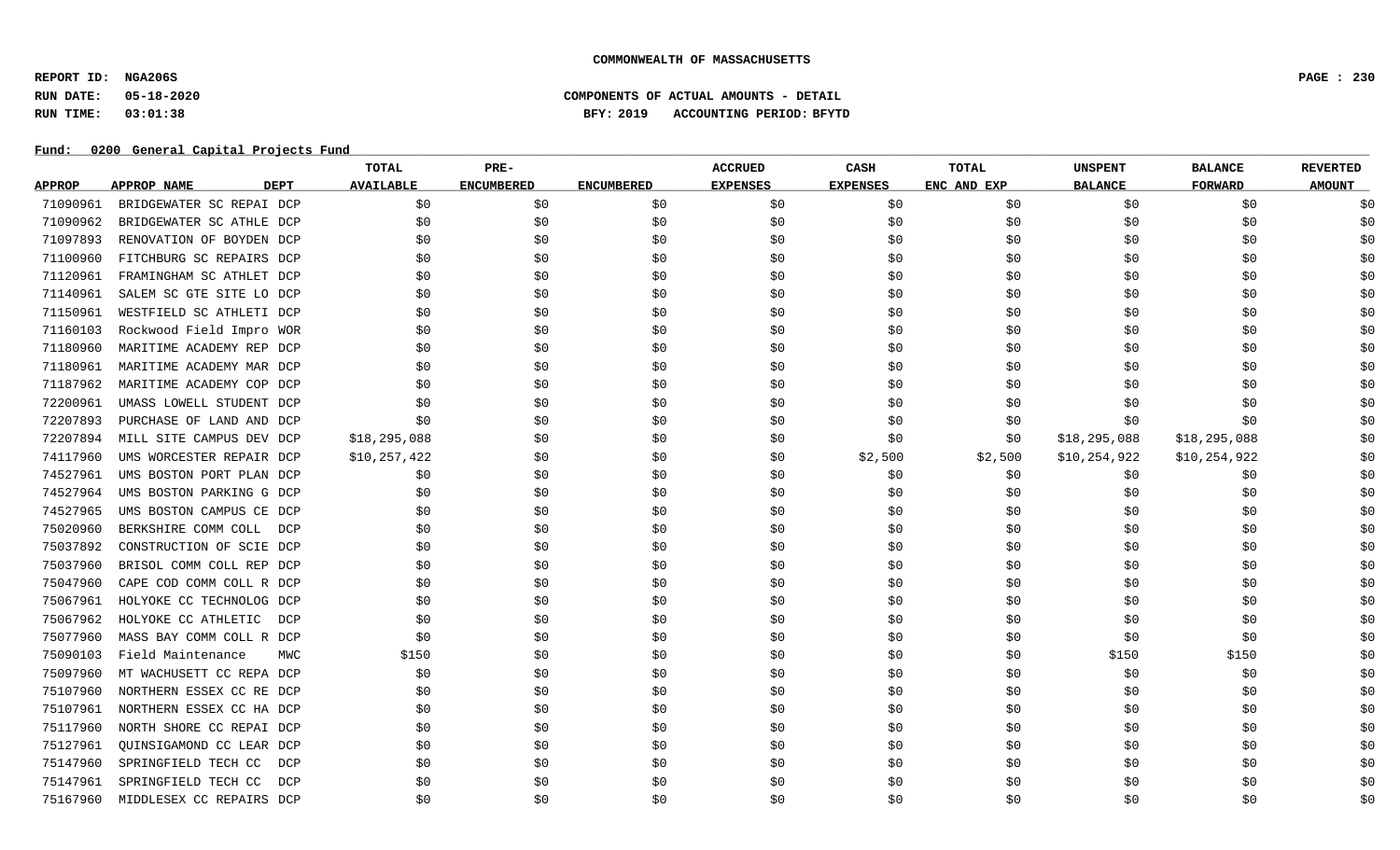**REPORT ID: NGA206S PAGE : 231**

## **RUN DATE: 05-18-2020 COMPONENTS OF ACTUAL AMOUNTS - DETAIL RUN TIME: 03:01:38 BFY: 2019 ACCOUNTING PERIOD: BFYTD**

|               |                            | TOTAL            | PRE-              |                   | <b>ACCRUED</b>  | CASH            | <b>TOTAL</b> | <b>UNSPENT</b> | <b>BALANCE</b> | <b>REVERTED</b> |
|---------------|----------------------------|------------------|-------------------|-------------------|-----------------|-----------------|--------------|----------------|----------------|-----------------|
| <u>APPROP</u> | <b>DEPT</b><br>APPROP NAME | <b>AVAILABLE</b> | <b>ENCUMBERED</b> | <b>ENCUMBERED</b> | <b>EXPENSES</b> | <b>EXPENSES</b> | ENC AND EXP  | <b>BALANCE</b> | <b>FORWARD</b> | <b>AMOUNT</b>   |
| 80000018      | FIREFIGHTER SAFETY E EPS   | \$0              | \$0\$             | \$0               | \$0             | \$0             | \$0          | \$0            | \$0            | \$0             |
| 80000053      | Worcester Public Saf EPS   | \$1              | \$0               | \$0               | \$0             | \$0             | \$0\$        | \$1            | \$1            | \$0             |
| 80000700      | Equipment for Public DFS   | \$0              | \$0\$             | \$0               | \$0             | \$0             | \$0          | \$0            | \$0            | \$0             |
| 80000700      | Equipment for Public EPS   | \$746,673        | \$0               | \$0               | \$0             | \$0\$           | \$0          | \$746,673      | \$746,673      | \$0             |
| 80000701      | Public Safety Equipm CME   | \$0              | \$0               | \$0               | \$0             | \$0\$           | \$0          | \$0            | \$0            | \$0             |
| 80000701      | Public Safety Equipm DFS   | \$0              | \$0               | \$0               | \$0             | \$0             | \$0          | \$0            | \$0            | \$0             |
| 80000701      | Public Safety Equipm EPS   | \$6,068          | \$0               | \$0               | \$0             | \$0             | \$0          | \$6,068        | \$6,068        | \$0             |
| 80000702      | Public Safety Equipm CDA   | \$21,861         | \$0               | \$0               | \$0             | \$21,861        | \$21,861     | \$0            | \$0            | \$0             |
| 80000702      | Public Safety Equipm DFS   | \$627,041        | \$0               | \$0               | \$0             | \$586,319       | \$586,319    | \$40,722       | \$40,722       | \$0             |
| 80000702      | Public Safety Equipm DOC   | \$3,479,330      | \$0               | \$0               | \$0             | \$3,477,395     | \$3,477,395  | \$1,934        | \$1,934        | \$0             |
| 80000702      | Public Safety Equipm EPS   | \$12,356,151     | \$0               | \$0               | \$0             | \$166,934       | \$166,934    | \$12,189,217   | \$12,189,217   | \$0             |
| 80000702      | Public Safety Equipm MIL   | \$10,159         | \$0               | \$0               | \$0             | \$10,159        | \$10,159     | \$0            | \$0            | \$0             |
| 80000702      | Public Safety Equipm PAR   | \$806,443        | \$0               | \$0               | \$0             | \$806,443       | \$806,443    | \$0            | \$0            | \$0             |
| 80000702      | Public Safety Equipm POL   | \$2,699,016      | \$0               | \$0               | \$0             | \$1,675,748     | \$1,675,748  | \$1,023,268    | \$1,023,268    | \$0             |
| 80002007      | MEMA Emergency Prepa CDA   | \$6,000,000      | \$0               | \$0               | \$0             | \$0             | \$0          | \$6,000,000    | \$6,000,000    | \$0             |
| 80002010      | MOBILE DATA NETWORK/ EPS   | \$0              | \$0               | \$0               | \$0             | \$0             | \$0          | \$0            | \$0            | \$0             |
| 80002013      | Public Safety Mobile POL   | \$1,097,690      | \$0               | \$0               | \$0             | \$0\$           | \$0          | \$1,097,690    | \$1,097,690    | \$0             |
| 80002014      | FIRE SERVICE FACILIT EPS   | \$941            | \$0               | \$0               | \$0             | \$0             | \$0          | \$941          | \$941          | \$0             |
| 80002019      | STATE POLICE LAB & E EPS   | \$0              | \$0               | \$0               | \$0             | \$0\$           | \$0          | \$0            | \$0            | \$0             |
| 80002020      | Mobile Data Network POL    | \$251,561        | \$0               | \$0               | \$0             | \$0             | \$0          | \$251,561      | \$251,561      | \$0             |
| 80002021      | Mobile Data Network<br>EPS | \$4,257          | \$0               | \$0               | \$0             | \$0\$           | \$0          | \$4,257        | \$4,257        | \$0             |
| 80002021      | Mobile Data Network POL    | \$88,079         | \$0               | \$0               | \$0             | \$1,440         | \$1,440      | \$86,639       | \$86,639       | \$0             |
| 80002022      | Municipal Mobile Dat EPS   | \$20,000,000     | \$0               | \$0               | \$0             | \$0             | \$0          | \$20,000,000   | \$20,000,000   | \$0             |
| 80002030      | State Police Communi POL   | \$67,200,010     | \$0               | \$0               | \$0             | \$0             | \$0          | \$67,200,010   | \$67,200,010   | \$0             |
| 80003500      | Public Safety Facili EPS   | \$43,637,918     | \$0               | \$0               | \$0             | \$0             | \$0          | \$43,637,918   | \$43,637,918   | \$0             |
| 80003501      | Municipal Safety Fac EPS   | \$15,650,000     | \$0               | \$0               | \$0             | \$0\$           | \$0\$        | \$15,650,000   | \$15,650,000   | \$0             |
| 80003502      | Public Safety Facili BSD   | \$318,410        | \$0               | \$0               | \$0             | \$208,009       | \$208,009    | \$110,402      | \$110,402      | \$0             |
| 80003502      | Public Safety Facili CDA   | \$42,999         | \$0               | \$0               | \$0             | \$41,300        | \$41,300     | \$1,699        | \$1,699        | \$0             |
| 80003502      | Public Safety Facili CME   | \$169,998        | \$0               | \$0               | \$0             | \$168,812       | \$168,812    | \$1,186        | \$1,186        | \$0             |
| 80003502      | Public Safety Facili DCP   | \$477,179,518    | \$0               | \$0               | \$0             | \$797,874       | \$797,874    | \$476,381,643  | \$476,381,643  | \$0             |
| 80003502      | Public Safety Facili DFS   | \$29,999         | \$0               | \$0               | \$0             | \$0             | \$0          | \$29,999       | \$29,999       | \$0             |
| 80003502      | Public Safety Facili DOC   | \$5,901,012      | \$0               | \$0               | \$0             | \$1,923,540     | \$1,923,540  | \$3,977,472    | \$3,977,472    | \$0             |
| 80003502      | Public Safety Facili DOT   | \$1,004,999      | \$0               | \$0               | \$0             | \$0             | \$0          | \$1,004,999    | \$1,004,999    | \$0             |
| 80003502      | Public Safety Facili MIL   | \$2,042,513      | \$0               | \$0               | \$0             | \$75,876        | \$75,876     | \$1,966,637    | \$1,966,637    | \$0             |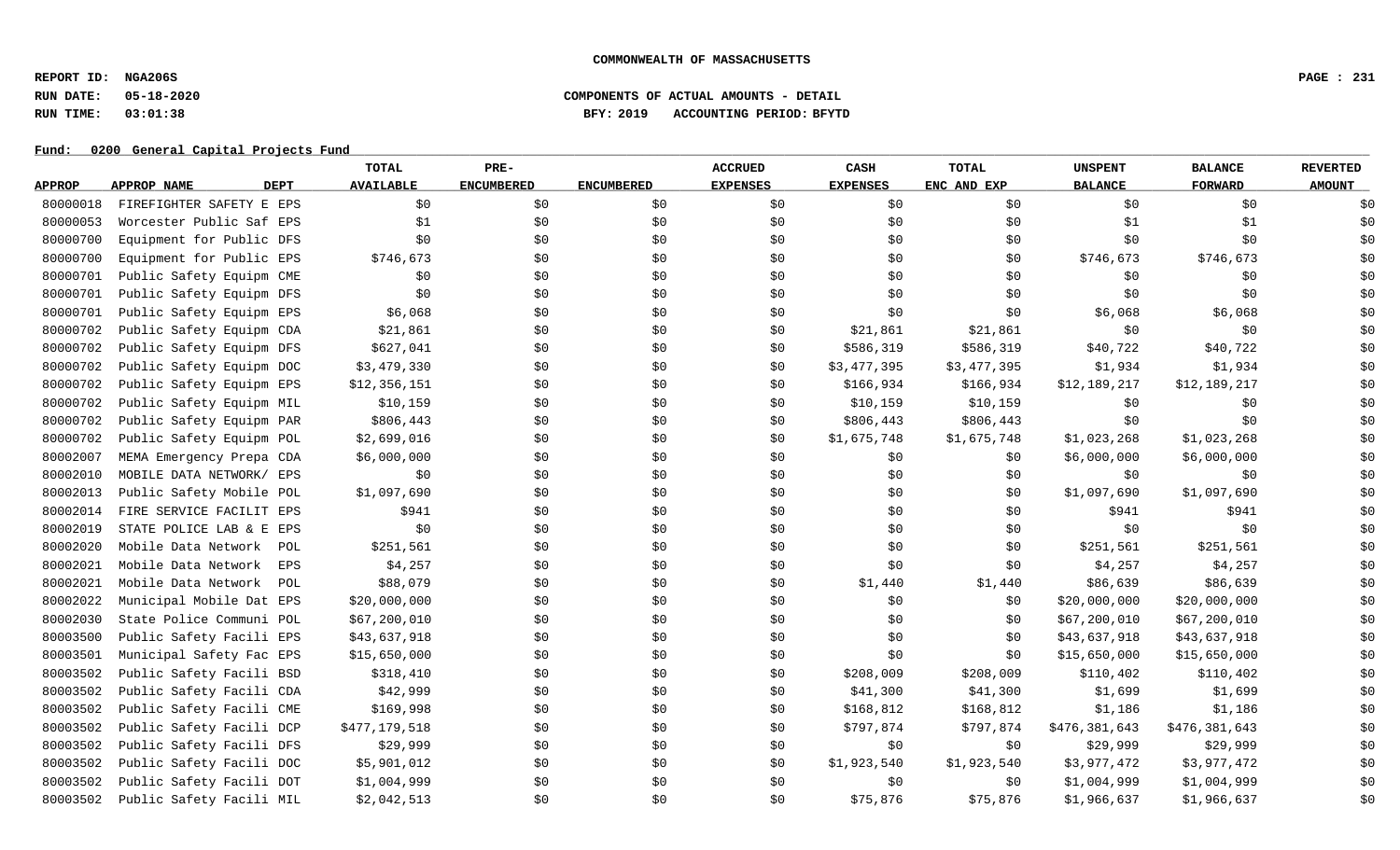**REPORT ID: NGA206S PAGE : 232**

## **RUN DATE: 05-18-2020 COMPONENTS OF ACTUAL AMOUNTS - DETAIL RUN TIME: 03:01:38 BFY: 2019 ACCOUNTING PERIOD: BFYTD**

|               |                            | TOTAL            | PRE-              |                   | <b>ACCRUED</b>  | CASH            | <b>TOTAL</b> | <b>UNSPENT</b> | <b>BALANCE</b> | <b>REVERTED</b> |
|---------------|----------------------------|------------------|-------------------|-------------------|-----------------|-----------------|--------------|----------------|----------------|-----------------|
| <b>APPROP</b> | <b>DEPT</b><br>APPROP NAME | <b>AVAILABLE</b> | <b>ENCUMBERED</b> | <b>ENCUMBERED</b> | <b>EXPENSES</b> | <b>EXPENSES</b> | ENC AND EXP  | <b>BALANCE</b> | <b>FORWARD</b> | <b>AMOUNT</b>   |
| 80003502      | Public Safety Facili POL   | \$5,307,847      | \$0               | \$0               | \$0             | \$1,606,094     | \$1,606,094  | \$3,701,753    | \$3,701,753    | \$0             |
| 80003502      | Public Safety Facili SDB   | \$856,078        | \$0\$             | \$0               | \$0             | \$2,025         | \$2,025      | \$854,053      | \$854,053      | \$0             |
| 80003502      | Public Safety Facili SDC   | \$2,071,997      | \$0               | \$0               | \$0             | \$59,342        | \$59,342     | \$2,012,655    | \$2,012,655    | \$0             |
| 80003502      | Public Safety Facili SDE   | \$170,086        | \$0               | \$0               | \$0             | \$72,748        | \$72,748     | \$97,338       | \$97,338       | \$0             |
| 80003502      | Public Safety Facili SDH   | \$1,221,999      | \$0               | \$0               | \$0             | \$1,200         | \$1,200      | \$1,220,799    | \$1,220,799    | \$0             |
| 80003502      | Public Safety Facili SDN   | \$2,063,996      | \$0               | \$0               | \$0             | \$351,079       | \$351,079    | \$1,712,917    | \$1,712,917    | \$0             |
| 80003502      | Public Safety Facili SDS   | \$745,037        | \$0               | \$0               | \$0             | \$93,824        | \$93,824     | \$651,213      | \$651,213      | \$0             |
| 80003502      | Public Safety Facili SDW   | \$873,512        | \$0               | \$0               | \$0             | \$681,896       | \$681,896    | \$191,616      | \$191,616      | \$0             |
| 80004900      | Fire Training Facili DCP   | \$38,000         | \$0               | \$0               | \$0             | \$0             | \$0          | \$38,000       | \$38,000       | \$0             |
| 80009012      | STOW FIRE SERVICES H DCP   | \$82,965         | \$0               | \$0               | \$0             | \$0             | \$0          | \$82,965       | \$82,965       | \$0             |
| 81000024      | CRUISER REPLACEMENT<br>POL | \$0              | \$0               | \$0               | \$0             | \$0             | \$0          | \$0            | \$0            | \$0             |
| 81000025      | Public Safety Cruise POL   | \$2,001,199      | \$0               | \$0               | \$0             | \$0             | \$0          | \$2,001,199    | \$2,001,199    | \$0             |
| 81000026      | Cybersecurity<br>EPS       | \$25,000,000     | \$0\$             | \$0               | \$0\$           | \$0             | \$0          | \$25,000,000   | \$25,000,000   | \$0             |
| 81000033      | New State Police Cri POL   | \$1,665,207      | \$0               | \$0               | \$0             | \$0             | \$0          | \$1,665,207    | \$1,665,207    | \$0             |
| 81002025      | Police Cruisers for<br>POL | \$39,587         | \$0               | \$0               | \$0             | \$0             | \$0          | \$39,587       | \$39,587       | \$0             |
| 81002026      | Massachusetts State<br>EPS | \$6,814,294      | \$0               | \$0               | \$0             | \$0             | \$0          | \$6,814,294    | \$6,814,294    | \$0             |
| 81002026      | Massachusetts State<br>POL | \$12,500,000     | \$0               | \$0               | \$0             | \$12,486,135    | \$12,486,135 | \$13,865       | \$13,865       | \$0             |
| 81009000      | Helicopters for Stat POL   | \$884,114        | \$0               | \$0               | \$0             | \$0             | \$0          | \$884,114      | \$884,114      | \$0             |
| 81009962      | HELICOPTERS<br><b>EPS</b>  | \$0              | \$0               | \$0               | \$0             | \$0\$           | \$0          | \$0            | \$0            | \$0             |
| 81997966      | STATE POLICE STATION DCP   | \$24,343         | \$0               | \$0               | \$0             | \$0             | \$0          | \$24,343       | \$24,343       | \$0             |
| 81997967      | NEW STATE POLICE FAC DCP   | \$0              | \$0\$             | \$0               | \$0             | \$0             | \$0          | \$0            | \$0            | \$0             |
| 85001000      | Chief Medical Examin CME   | \$126,495        | \$0               | \$0               | \$0             | \$126,269       | \$126,269    | \$226          | \$226          | \$0             |
| 85001000      | Chief Medical Examin DCP   | \$6,760,643      | \$0               | \$0               | \$0             | \$4,254,237     | \$4,254,237  | \$2,506,406    | \$2,506,406    | \$0             |
| 88002096      | LOCAL EMERGENCY PLAN CDA   | \$0              | \$0               | \$0               | \$0             | \$0             | \$0          | \$0            | \$0            | \$0             |
| 89007500      | DOC Facility - Hayes DCP   | \$322,434        | \$0               | \$0               | \$0             | \$0\$           | \$0          | \$322,434      | \$322,434      | \$0             |
| 89007500      | DOC Facility - Hayes DOC   | \$1,224,688      | \$0               | \$0               | \$0             | \$1,164,055     | \$1,164,055  | \$60,633       | \$60,633       | \$0             |
| 89008500      | Jail and Correctiona BSD   | \$825,803        | \$0               | \$0               | \$0             | \$162,655       | \$162,655    | \$663,149      | \$663,149      | \$0             |
| 89008500      | Jail and Correctiona DCP   | \$199,093,104    | \$0               | \$0               | \$0             | \$34,102,403    | \$34,102,403 | \$164,990,700  | \$164,990,700  | \$0             |
| 89008500      | Jail and Correctiona DOC   | \$8,709,869      | \$0               | \$0               | \$0             | \$3,949,540     | \$3,949,540  | \$4,760,329    | \$4,760,329    | \$0             |
| 89008500      | Jail and Correctiona HSD   | \$0              | \$0               | \$0               | \$0             | \$0             | \$0          | \$0            | \$0            | \$0             |
| 89008500      | Jail and Correctiona SDB   | \$508,000        | \$0               | \$0               | \$0             | \$31,500        | \$31,500     | \$476,500      | \$476,500      | \$0             |
| 89008500      | Jail and Correctiona SDC   | \$308,213        | \$0               | \$0               | \$0             | \$18,190        | \$18,190     | \$290,023      | \$290,023      | \$0             |
| 89008500      | Jail and Correctiona SDD   | \$20,999         | \$0               | \$0               | \$0             | \$20,472        | \$20,472     | \$527          | \$527          | \$0             |
| 89008500      | Jail and Correctiona SDE   | \$199,367        | \$0               | \$0               | \$0             | \$27,842        | \$27,842     | \$171,525      | \$171,525      | \$0             |
|               |                            |                  |                   |                   |                 |                 |              |                |                |                 |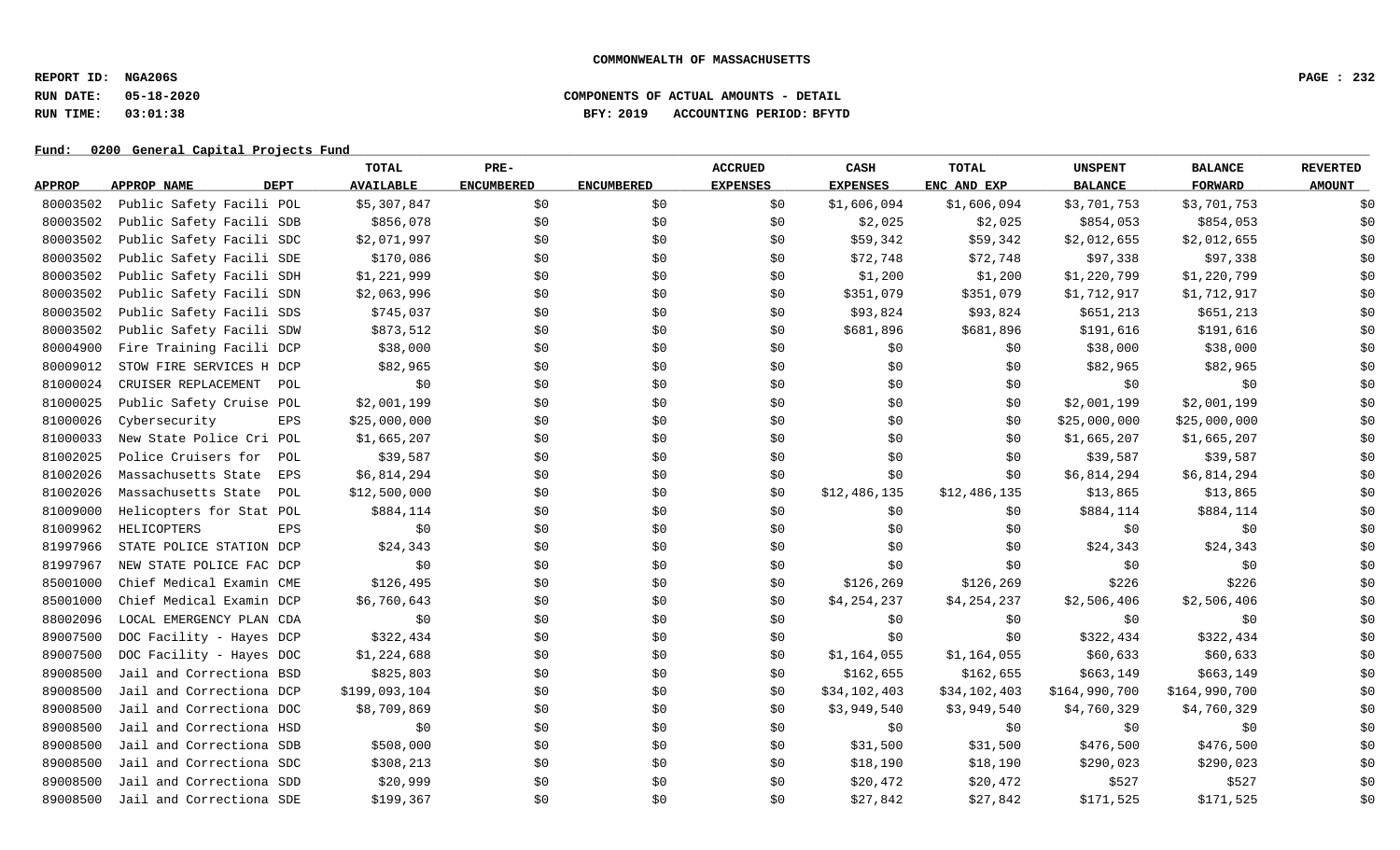**REPORT ID: NGA206S PAGE : 233**

## **RUN DATE: 05-18-2020 COMPONENTS OF ACTUAL AMOUNTS - DETAIL RUN TIME: 03:01:38 BFY: 2019 ACCOUNTING PERIOD: BFYTD**

|               |                                  | TOTAL            | PRE-              |                   | <b>ACCRUED</b>  | CASH            | TOTAL                                                                 | <b>UNSPENT</b> | <b>BALANCE</b> | <b>REVERTED</b> |
|---------------|----------------------------------|------------------|-------------------|-------------------|-----------------|-----------------|-----------------------------------------------------------------------|----------------|----------------|-----------------|
| <b>APPROP</b> | DEPT<br>APPROP NAME              | <b>AVAILABLE</b> | <b>ENCUMBERED</b> | <b>ENCUMBERED</b> | <b>EXPENSES</b> | <b>EXPENSES</b> | ENC AND EXP                                                           | <b>BALANCE</b> | FORWARD        | <b>AMOUNT</b>   |
| 89008500      | Jail and Correctiona SDH         | \$762,511        | \$0               | \$0               | \$0             | \$762,511       | \$762,511                                                             | \$0            | \$0            | \$0             |
| 89008500      | Jail and Correctiona SDM         | \$861,304        | \$0               | \$0               | \$0             | \$694,856       | \$694,856                                                             | \$166,448      | \$166,448      | \$0             |
| 89008500      | Jail and Correctiona SDN         | \$1,128,522      | \$0               | \$0               | \$0             | \$529,197       | \$529,197                                                             | \$599,324      | \$599,324      | \$0             |
| 89008500      | Jail and Correctiona SDS         | \$0              | \$0               | \$0               | \$0             | \$0             | \$0                                                                   | \$0            | \$0            | \$0             |
| 89008500      | Jail and Correctiona SDW         | \$651,649        | \$0               | \$0               | \$0             | \$87,363        | \$87,363                                                              | \$564,287      | \$564,287      | \$0             |
| 89008500      | Jail and Correctiona TRC         | \$14,988         | \$0\$             | \$0               | \$0             | \$14,988        | \$14,988                                                              | \$0            | \$0            | \$0             |
| 89100023      | CORRECTION FACILITY<br>DCP       | \$1,052,870      | \$0               | \$0               | \$0             | \$0             | \$0                                                                   | \$1,052,870    | \$1,052,870    | \$0             |
| 93003909      | ENERGY CONSERVATION<br>ENE       | \$697,408        | \$0               | \$0               | \$0             | \$0             | \$0                                                                   | \$697,408      | \$697,408      | \$0             |
| 93007010      | Leading by Example P ENE         | \$1,658,869      | \$0               | \$0               | \$0             | \$0             | \$0                                                                   | \$1,658,869    | \$1,658,869    | \$0             |
| 93007030      | Leading by Example<br><b>ENE</b> | \$5,000,000      | \$0               | \$0               | \$0             | \$0             | \$0                                                                   | \$5,000,000    | \$5,000,000    | \$0             |
| 93007031      | Leading by Example - ENE         | \$3,800,000      | \$0               | \$0               | \$0             | \$0             | \$0                                                                   | \$3,800,000    | \$3,800,000    | \$0             |
| 93007909      | Energy Conservation ENE          | \$10,416,267     | \$0               | \$0               | \$0             | \$0             | \$0                                                                   | \$10,416,267   | \$10,416,267   | \$0             |
| 93007918      | Energy Conservation<br>ENE       | \$25,000,000     | \$0               | \$0               | \$0             | \$0             | \$0                                                                   | \$25,000,000   | \$25,000,000   | \$0             |
| 93007919      | Energy Conservation ENE          | \$10,000,000     | \$0               | \$0               | \$0             | \$0             | \$0                                                                   | \$10,000,000   | \$10,000,000   | \$0             |
| FUND TOTAL:   |                                  | \$18,052,100,347 | \$0               | \$0               |                 |                 | \$0 \$1,714,558,406 \$1,714,558,406 \$16,337,541,941 \$16,337,532,330 |                |                | \$9,610         |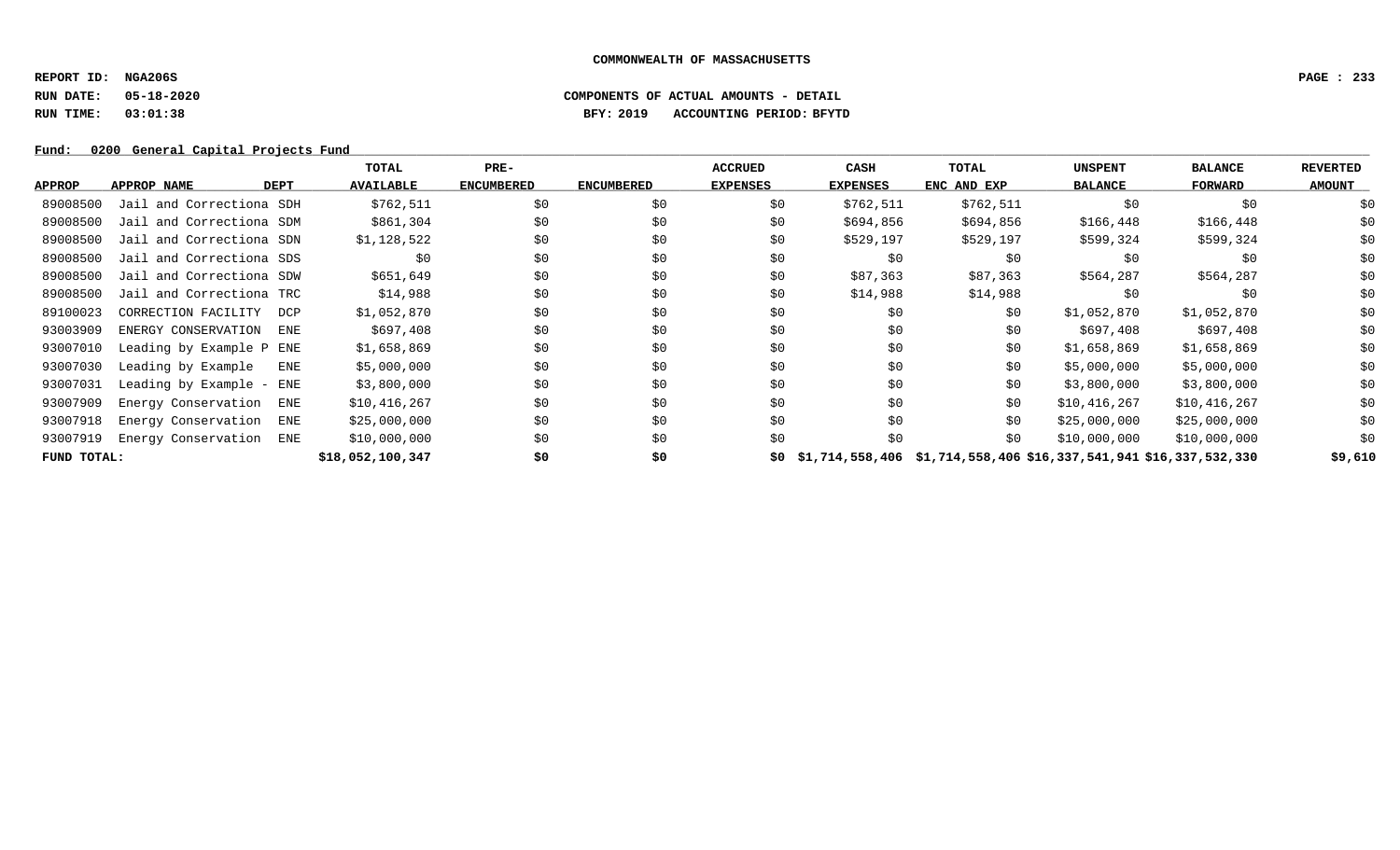**REPORT ID: NGA206S PAGE : 234**

## **RUN DATE: 05-18-2020 COMPONENTS OF ACTUAL AMOUNTS - DETAIL RUN TIME: 03:01:38 BFY: 2019 ACCOUNTING PERIOD: BFYTD**

Fund: 0203 Convention Center and Exhibition Center Projects Fund

|               |                          |             | TOTAL            | PRE-       |                   | <b>ACCRUED</b>  | CASH     | <b>TOTAL</b> | UNSPENT        | <b>BALANCE</b>                         | REVERTED      |
|---------------|--------------------------|-------------|------------------|------------|-------------------|-----------------|----------|--------------|----------------|----------------------------------------|---------------|
| <b>APPROP</b> | APPROP NAME              | <b>DEPT</b> | <b>AVAILABLE</b> | ENCUMBERED | <b>ENCUMBERED</b> | <b>EXPENSES</b> | EXPENSES | ENC AND EXP  | <b>BALANCE</b> | FORWARD                                | <b>AMOUNT</b> |
| 01010101      | Convention Center Ex ANF |             | \$1,000,000,000  | \$0        |                   |                 |          |              |                | $$0$ $$1,000,000,000$ $$1,000,000,000$ | \$0           |
| 11007981      | BOSTON CONVENTION CE ANF |             | \$4,575,750      | \$0        |                   |                 |          |              | \$4,575,750    | \$4,575,750                            | \$0           |
| 11007982      | SPRINGFIELD CIVIC CE ANF |             | \$0              | \$0        |                   | SU.             | \$0      |              |                | SO.                                    | \$0           |
| FUND TOTAL:   |                          |             | \$1,004,575,750  | \$0        | \$0               | \$0             | \$0      |              |                | \$0 \$1,004,575,750 \$1,004,575,750    | \$0           |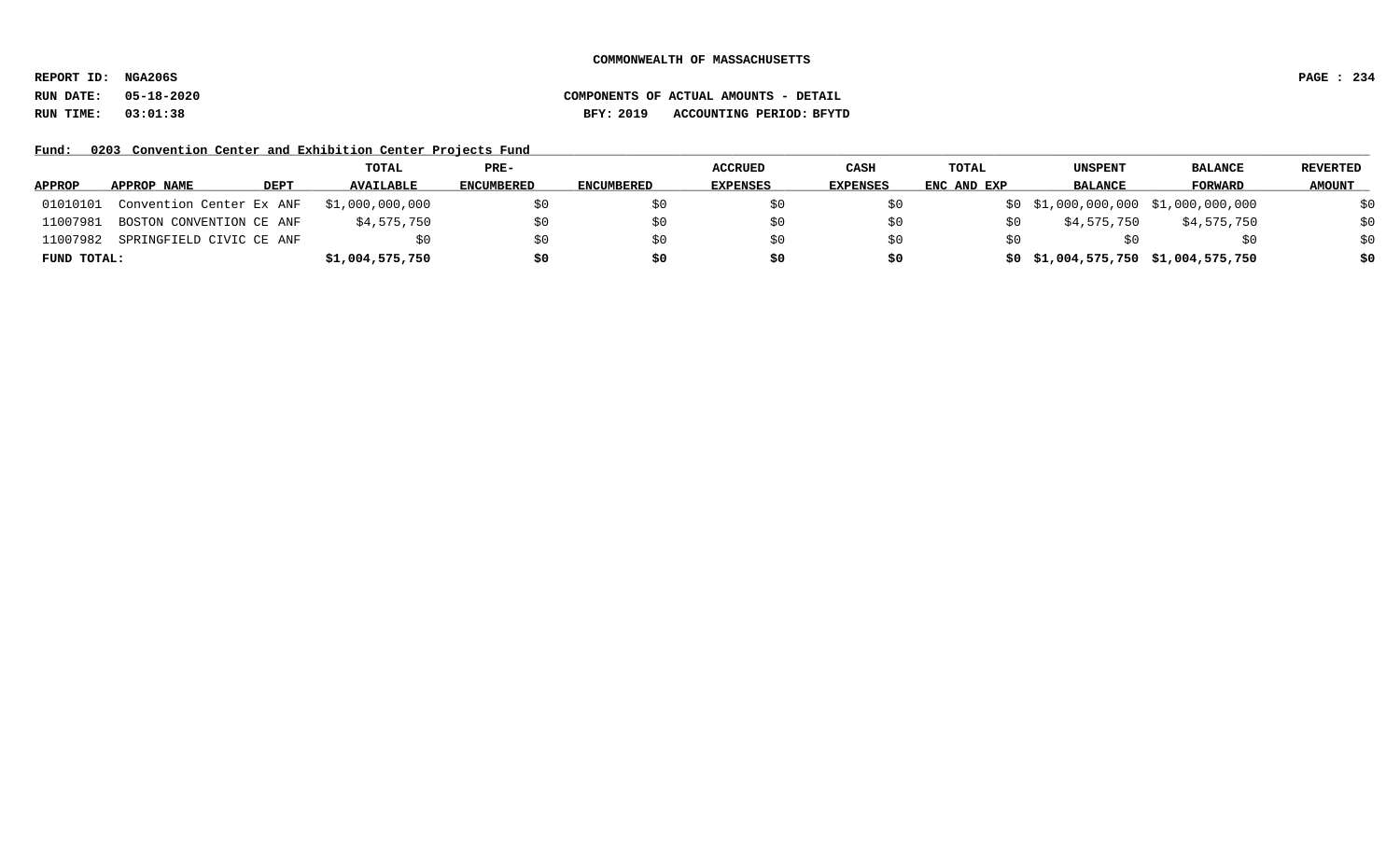**REPORT ID: NGA206S PAGE : 235**

## **RUN DATE: 05-18-2020 COMPONENTS OF ACTUAL AMOUNTS - DETAIL RUN TIME: 03:01:38 BFY: 2019 ACCOUNTING PERIOD: BFYTD**

Fund: 0204 Capital Improvement and Investment Trust Fund

|               |                          |             | TOTAL            | PRE-              |                   | <b>ACCRUED</b>  | CASH            | <b>TOTAL</b> | <b>UNSPENT</b> | <b>BALANCE</b> | <b>REVERTED</b> |
|---------------|--------------------------|-------------|------------------|-------------------|-------------------|-----------------|-----------------|--------------|----------------|----------------|-----------------|
| <b>APPROP</b> | APPROP NAME              | <b>DEPT</b> | <b>AVAILABLE</b> | <b>ENCUMBERED</b> | <b>ENCUMBERED</b> | <b>EXPENSES</b> | <b>EXPENSES</b> | ENC AND EXP  | <b>BALANCE</b> | <b>FORWARD</b> | <b>AMOUNT</b>   |
| 05260101      | MATCHING GRANTS HIST SEC |             | \$0              | \$0               | \$0               | \$0             | \$0             | \$0          | \$0            | \$0            |                 |
| 05260111      | NON-MATCHING GRANTS      | SEC         | \$0              | \$0               | \$0               | \$0             | \$0             | \$0          | \$0            | \$0            | \$0             |
| 05268998      | HISTORIC PRESERVATIO SEC |             | \$0              | \$0               | \$0               | \$0             | \$0             | \$0          | \$0            | \$0            | \$0             |
| 11021991      | CAPITAL ASSETS ENGIN DCP |             | \$0              | \$0               | \$0               | \$0             | \$0             | \$0          | \$0            | \$0            | \$0             |
| 11021992      | COMPREHENSIVE CAPITA DCP |             | \$0              | \$0               | \$0               | \$0             | \$0             | \$0          | \$0            | \$0            | \$0             |
| 11025996      | LAND TRANSFER ASSOCI DCP |             | \$0              | \$0               | \$0               | \$0             | \$0             | \$0          | \$0            | \$0            | \$0             |
| 15996615      | General Obligation B TRE |             | \$3,049,266      | \$0               | \$0               | \$0             | \$3,049,266     | \$3,049,266  | \$0            | \$0            | \$0             |
| 20001997      | DREDGING OF LAKES, P ENV |             | \$0              | \$0               | \$0               | \$0             | \$0             | \$0          | \$0            | \$0            | \$0             |
| 28001122      | MUDDY RIVER RESTORAT DCR |             | \$0              | \$0               | \$0               | \$0             | \$0             | \$0          | \$0            | \$0            | \$0             |
| 28201420      | LOWER NEPONSET RIVER DCR |             | \$3,053,235      | \$0               | \$0               | \$0             | \$0             | \$0          | \$3,053,235    | \$3,053,235    | \$0             |
| 28206996      | PRESERVATION OF HIST DCR |             | \$0              | \$0               | \$0               | \$0             |                 | \$0          | \$0            | \$0            | \$0             |
| 28958998      | COMMISSION PROPERTIE DCR |             | \$0              | \$0               | \$0               | \$0             | \$0             | \$0          | \$0            | \$0            | \$0             |
| 70660013      | HIGHER EDUCATION BUI RGT |             | \$0              | \$0               | \$0               | \$0             | \$0             | \$0          | \$0            | \$0            | \$0             |
| 80000019      | BULLETPROOF VEST REI EPS |             | \$0              | \$0               | \$0               | \$0             | \$0             | \$0          | \$0            | \$0            | \$0             |
| 89001981      | EMERGENCY REPAIRS VA DOC |             | \$0              | \$0               | \$0               | \$0             |                 | \$0          | \$0            | \$0            | \$0             |
| FUND TOTAL:   |                          |             | \$6,102,501      | \$0               | \$0               | \$0             | \$3,049,266     | \$3,049,266  | \$3,053,235    | \$3,053,235    | \$0             |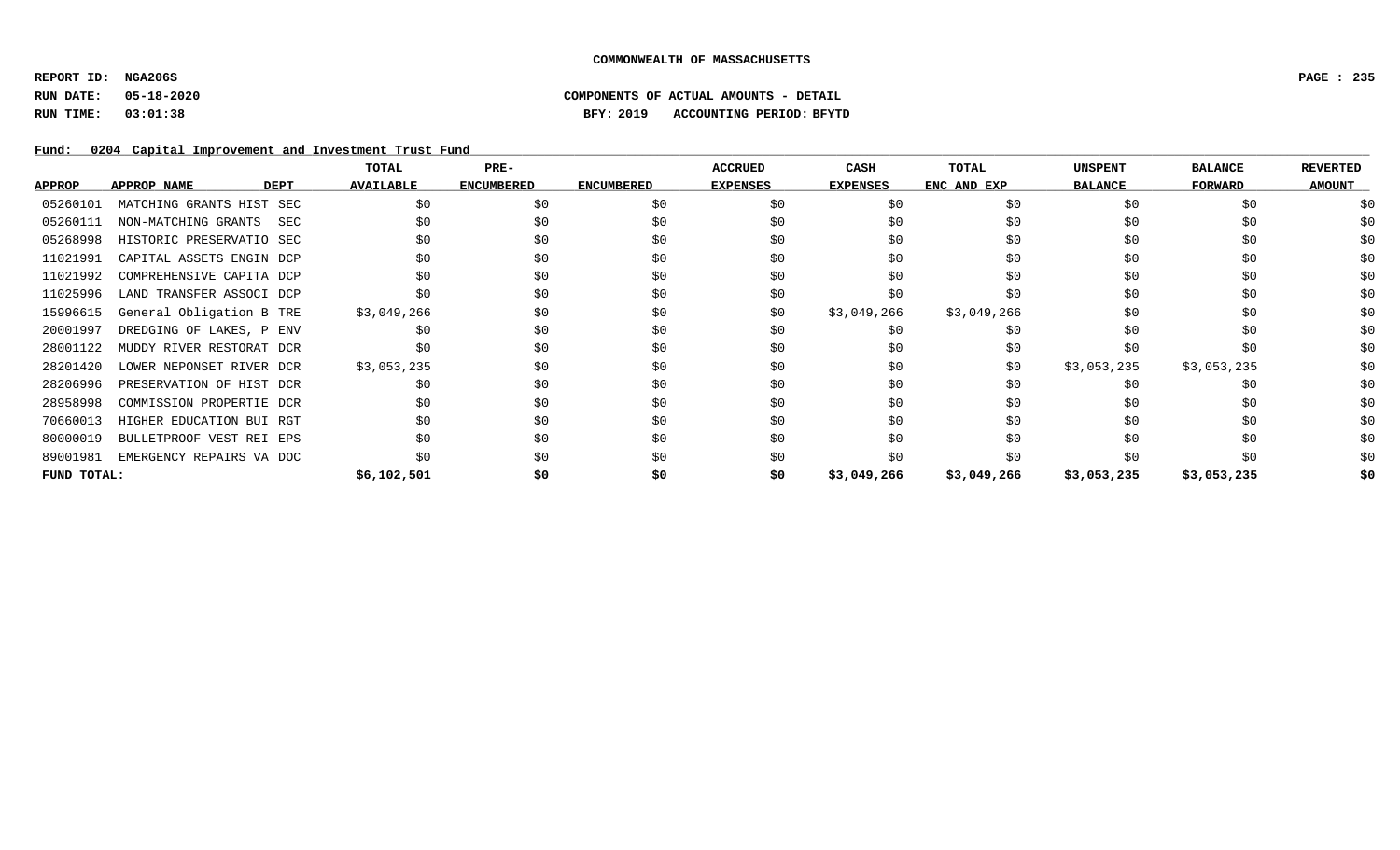**REPORT ID: NGA206S PAGE : 236**

## **RUN DATE: 05-18-2020 COMPONENTS OF ACTUAL AMOUNTS - DETAIL RUN TIME: 03:01:38 BFY: 2019 ACCOUNTING PERIOD: BFYTD**

|               |                                   | TOTAL            | PRE-              |                   | <b>ACCRUED</b>  | CASH            | <b>TOTAL</b>  | <b>UNSPENT</b> | <b>BALANCE</b> | <b>REVERTED</b> |
|---------------|-----------------------------------|------------------|-------------------|-------------------|-----------------|-----------------|---------------|----------------|----------------|-----------------|
| <b>APPROP</b> | <b>DEPT</b><br><b>APPROP NAME</b> | <b>AVAILABLE</b> | <b>ENCUMBERED</b> | <b>ENCUMBERED</b> | <b>EXPENSES</b> | <b>EXPENSES</b> | ENC AND EXP   | <b>BALANCE</b> | <b>FORWARD</b> | <b>AMOUNT</b>   |
| 06606604      | DEBT SERVICE REFUNDI TRE          | \$11,949,000     | \$0               | \$0               | \$0             | \$0             | \$0           | \$11,949,000   | \$11,949,000   | \$0             |
| 06606605      | Debt Service Refundi TRE          | \$0              | \$0               | \$0               | \$0             | \$0             | \$0           | \$0            | \$0            | \$0             |
| 06606606      | Debt Service Crossov TRE          | \$10,888         | \$0               | \$0               | \$0             | \$0             | \$0           | \$10,888       | \$10,888       | \$0             |
| 15990267      | HW Capital Refunded<br>TRE        | \$505,053,772    | \$0               | \$0               | \$0             | \$505,053,772   | \$505,053,772 | \$0            | \$0            | \$0             |
| 15990367      | DOT Bond Refunding<br><b>DOT</b>  | \$0              | \$0               | \$0               | \$0             | \$0             | \$0           | \$0            | \$0            | \$0             |
| 20001962      | MA MARITIME ACADEMY<br>DCP        | \$0              | \$0               | \$0               | \$0             | \$0             | \$0           | \$0            | \$0            | \$0             |
| 23208978      | WINTHROP BOAT LAUNCH FWE          | \$0              | \$0               | \$0               | \$0             | \$0             | \$0           | \$0            | \$0            | \$0             |
| 28000950      | STATE FOREST & PARK<br>DCR        | \$0              | \$0               | \$0               | \$0             | \$0             | \$0           | \$0            | \$0            | \$0             |
| 28000951      | STATE FOREST & PARK<br>DCR        | \$0              | \$0               | \$0               | \$0             | \$0             | \$0           | \$0            | \$0            | \$0             |
| 28000952      | BIKEWAYS & RAIL TRAI DCR          | \$0              | \$0               | \$0               | \$0             | \$0             | \$0           | \$0            | \$0            | \$0             |
| 28001961      | FIRE OBSERVATION TOW DCR          | \$0              | \$0               | \$0               | \$0             | \$0             | \$0           | \$0            | \$0            | \$0             |
| 28900012      | HIGHWAY IMPROVEMENT<br><b>DCR</b> | \$0              | \$0               | \$0               | \$0             | \$0             | \$0           | \$0            | \$0            | \$0             |
| 28900013      | HIGHWAY IMPROVEMENT<br>DCR        | \$0\$            | \$0               | \$0               | \$0             | \$0             | \$0           | \$0            | \$0            | \$0             |
| 28900014      | PARKWAYS & BOULEVARD DCR          | \$0              | \$0               | \$0               | \$0             | \$0             | \$0           | \$0            | \$0            | \$0             |
| 28900015      | PARKWAYS CONSTRUCTIO DCR          | \$0              | \$0               | \$0               | \$0             | \$0             | \$0           | \$0            | \$0            | \$0             |
| 28900016      | TELECOMMUNICATIONS T DCR          | \$0              | \$0               | \$0               | \$0             | \$0             | \$0           | \$0            | \$0            | \$0             |
| 28900017      | MDC PARKWAYS & BOULE DCR          | \$0              | \$0               | \$0               | \$0             | \$0             | \$0           | \$0            | \$0            | \$0             |
| 28900019      | FOR CHARLES RIVER CO DCR          | \$0              | \$0               | \$0               | \$0             | \$0             | \$0           | \$0            | \$0            | \$0             |
| 28900800      | Accelerated Bridge P DCR          | \$0              | \$0               | \$0               | \$0             | \$0             | \$0           | \$0            | \$0            | \$0             |
| 28907020      | DCR Parkways<br><b>DCR</b>        | \$125,000,000    | \$0               | \$0               | \$0             | \$0             | \$0           | \$125,000,000  | \$125,000,000  | \$0             |
| 60010816      | Growth Districts Ini ANF          | \$0              | \$0               | \$0               | \$0             | \$0             | \$0           | \$0            | \$0            | \$0             |
| 60010818      | Off-Street Parking P ANF          | \$45,000,000     | \$0               | \$0               | \$0             | \$0             | \$0           | \$45,000,000   | \$45,000,000   | \$0             |
| 61210417      | NON-FEDERAL ROADWAY<br>DOT        | \$18,764,019     | \$0               | \$0               | \$0             | \$2,626,723     | \$2,626,723   | \$16,137,296   | \$16,137,296   | \$0             |
| 61210462      | DURABLE EQUIPMENT<br>DOT          | \$7,793          | \$0               | \$0               | \$0             | \$0             | \$0           | \$7,793        | \$7,793        | \$0             |
| 61210464      | NETWORKING & INTELLI DOT          | \$3,000,000      | \$0               | \$0               | \$0             | \$0             | \$0           | \$3,000,000    | \$3,000,000    | \$0             |
| 61210717      | NON-FEDERALLY ASSIST DOT          | \$14,295,269     | \$0               | \$0               | \$0             | \$1,049,336     | \$1,049,336   | \$13, 245, 933 | \$13, 245, 933 | \$0             |
| 61210800      | ACCELERATED BRIDGE P DCR          | \$559,678        | \$0               | \$0               | \$0             | \$4,820         | \$4,820       | \$554,858      | \$554,858      | \$0             |
| 61210800      | ACCELERATED BRIDGE P DOT          | \$115,264,705    | \$0               | \$0               | \$0             | \$82,307,569    | \$82,307,569  | \$32,957,136   | \$32,957,136   | \$0             |
| 61210810      | Accelerated Bridge P DOT          | \$0              | \$0               | \$0               | \$0             | \$0             | \$0           | \$0            | \$0            | \$0             |
| 61210817      | NON-FEDERALLY ASSIST DOT          | \$10,465,242     | \$0               | \$0               | \$0             | \$658,736       | \$658,736     | \$9,806,506    | \$9,806,506    | \$0             |
| 61210827      | HEAVY DUTY EQUIPMENT DOT          | \$7,500,000      | \$0               | \$0               | \$0             | \$0             | \$0           | \$7,500,000    | \$7,500,000    | \$0             |
| 61210837      | REMOVAL OF HAZARDOUS DOT          | \$240,311        | \$0               | \$0               | \$0             | \$0             | \$0           | \$240,311      | \$240,311      | \$0             |
| 61210838      | HAZARDOUS WASTE MATE DOT          | \$119,199        | \$0               | \$0               | \$0             | \$0             | \$0           | \$119,199      | \$119,199      | \$0             |
| 61210847      | Statewide Road and B DCP          | \$0              | \$0               | \$0               | \$0             | \$0             | \$0           | \$0            | \$0            | \$0             |
|               |                                   |                  |                   |                   |                 |                 |               |                |                |                 |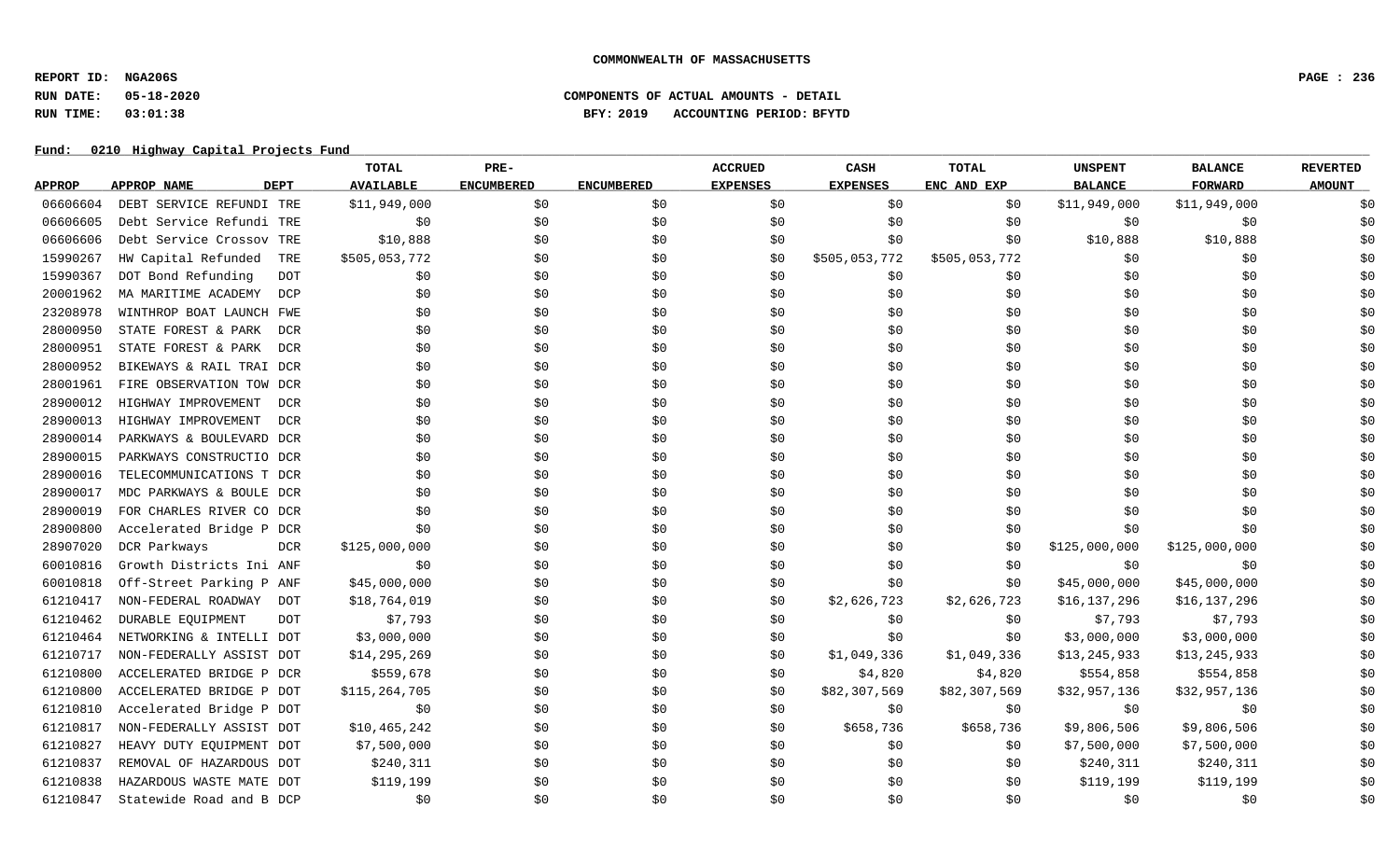**REPORT ID: NGA206S PAGE : 237**

### **RUN DATE: 05-18-2020 COMPONENTS OF ACTUAL AMOUNTS - DETAIL RUN TIME: 03:01:38 BFY: 2019 ACCOUNTING PERIOD: BFYTD**

|               |                                   | TOTAL            | PRE-              |                   | <b>ACCRUED</b>  | CASH            | <b>TOTAL</b> | <b>UNSPENT</b>                                | <b>BALANCE</b> | <b>REVERTED</b> |
|---------------|-----------------------------------|------------------|-------------------|-------------------|-----------------|-----------------|--------------|-----------------------------------------------|----------------|-----------------|
| <b>APPROP</b> | <b>DEPT</b><br>APPROP NAME        | <b>AVAILABLE</b> | <b>ENCUMBERED</b> | <b>ENCUMBERED</b> | <b>EXPENSES</b> | <b>EXPENSES</b> | ENC AND EXP  | <b>BALANCE</b>                                | <b>FORWARD</b> | <b>AMOUNT</b>   |
| 61210847      | Statewide Road and B DOT          | \$27,595,042     | \$0               | \$0               | \$0             | \$2,342,578     | \$2,342,578  | \$25,252,464                                  | \$25,252,464   | \$0             |
| 61211217      | Non-Federal Aid - Ro DOT          | \$11,246,561     | \$0               | \$0               | \$0             | \$1,910,668     | \$1,910,668  | \$9,335,893                                   | \$9,335,893    | \$0             |
| 61211315      | Complete Streets<br><b>DOT</b>    | \$55,000,000     | \$0               | \$0               | \$0             | \$0             | \$0          | \$55,000,000                                  | \$55,000,000   | \$0             |
| 61211317      | Non-Federal Aid High AGO          | \$815,768        | \$0               | \$0               | \$0             | \$168,519       | \$168,519    | \$647,249                                     | \$647,249      | \$0             |
| 61211317      | Non-Federal Aid High DCP          | \$8,075,290      | \$0               | \$0               | \$0             | \$3,303,615     | \$3,303,615  | \$4,771,675                                   | \$4,771,675    | \$0             |
| 61211317      | Non-Federal Aid High DOT          | \$1,790,092,245  | \$0               | \$0               | \$0             | \$317,101,009   |              | \$317,101,009 \$1,472,991,236 \$1,472,991,236 |                | \$0             |
| 61211317      | Non-Federal Aid High ENE          | \$3,430,350      | \$0               | \$0               | \$0             | \$128,802       | \$128,802    | \$3,301,548                                   | \$3,301,548    | \$0             |
| 61211317      | Non-Federal Aid High EQE          | \$3,000,000      | \$0               | \$0               | \$0             | \$3,000,000     | \$3,000,000  | \$0                                           | \$0            | \$0             |
| 61211317      | Non-Federal Aid High FWE          | \$126,167        | \$0               | \$0               | \$0             | \$24,988        | \$24,988     | \$101,179                                     | \$101,179      | \$0             |
| 61211317      | Non-Federal Aid High MMP          | \$0              | \$0               | \$0               | \$0             | \$0             | \$0          | \$0                                           | \$0            | \$0             |
| 61211318      | Complete Streets<br><b>DOT</b>    | \$48,359,483     | \$0               | \$0               | \$0             | \$8,486,600     | \$8,486,600  | \$39,872,883                                  | \$39,872,883   | \$0             |
| 61211718      | Municipal Bridge Pro DOT          | \$49,029,919     | \$0               | \$0               | \$0             | \$5,563,069     | \$5,563,069  | \$43,466,849                                  | \$43,466,849   | \$0             |
| 61218868      | ACCESS TO STATE OWNE DOT          | \$912,722        | \$0               | \$0               | \$0             | \$0             | \$0          | \$912,722                                     | \$912,722      | \$0             |
| 61219122      | OFFSTREET PARKING PR DOT          | \$5,000,000      | \$0               | \$0               | \$0             | \$0             | \$0          | \$5,000,000                                   | \$5,000,000    | \$0             |
| 61219500      | FOR PUBLIC IMPROVEME DOT          | \$2,163,102      | \$0               | \$0               | \$0             | \$197,119       | \$197,119    | \$1,965,983                                   | \$1,965,983    | \$0             |
| 61219530      | BICYCLE ROUTES TO UR DOT          | \$1,951,278      | \$0               | \$0               | \$0             | \$0             | \$0          | \$1,951,278                                   | \$1,951,278    | \$0             |
| 61219555      | FOR HAZARDOUS MATERI DOT          | \$368,999        | \$0               | \$0               | \$0             | \$0             | \$0          | \$368,999                                     | \$368,999      | \$0             |
| 61219559      | FOR BRIDGE PAINTING<br>DOT        | \$2,471,433      | \$0               | \$0               | \$0             | \$361,242       | \$361,242    | \$2,110,191                                   | \$2,110,191    | \$0             |
| 61219560      | FOR ENVIRON CONTAMIN DOT          | \$179,303        | \$0               | \$0               | \$0             | \$0             | \$0          | \$179,303                                     | \$179,303      | \$0             |
| 61219581      | FOR ROUTE 57 EXTENSI DOT          | \$410,351        | \$0               | \$0               | \$0             | \$0             | \$0          | \$410,351                                     | \$410,351      | \$0             |
| 61219592      | MUNICIPAL CHEMICAL S DOT          | \$61,244         | \$0               | \$0               | \$0             | \$0             | \$0          | \$61,244                                      | \$61,244       | \$0             |
| 61219604      | CHEMICAL STORAGE FAC DOT          | \$9,619,661      | \$0               | \$0               | \$0             | \$0             | \$0          | \$9,619,661                                   | \$9,619,661    | \$0             |
| 61219605      | KENMORE SQUARE SIDEW DOT          | \$7,000,000      | \$0               | \$0               | \$0             | \$0             | \$0          | \$7,000,000                                   | \$7,000,000    | \$0             |
| 61219610      | WEYMOUTH NAVAL AIR S DOT          | \$48,710,000     | \$0               | \$0               | \$0             | \$0             | \$0          | \$48,710,000                                  | \$48,710,000   | \$0             |
| 61219617      | NON-FEDERALLY AIDED<br>DOT        | \$3,501          | \$0               | \$0               | \$0             | \$0             | \$0          | \$3,501                                       | \$3,501        | \$0             |
| 61219620      | TOURIST INFO CENTER<br><b>DOT</b> | \$4,124,913      | \$0               | \$0               | \$0             | \$0\$           | \$0          | \$4,124,913                                   | \$4,124,913    | \$0             |
| 61219627      | NON-FEDERALLY AIDED<br><b>DOT</b> | \$2,612          | \$0               | \$0               | \$0             | \$0             | \$0          | \$2,612                                       | \$2,612        | \$0             |
| 61219629      | DEPT-OWNED GARAGES & DOT          | \$70,666         | \$0               | \$0               | \$0             | \$0             | \$0          | \$70,666                                      | \$70,666       | \$0             |
| 61219660      | ENVIRONMENTAL REQUIR DOT          | \$284,888        | \$0               | \$0               | \$0             | \$0             | \$0          | \$284,888                                     | \$284,888      | \$0             |
| 61219669      | HIGHWAY BRIDGES & OT DOT          | \$229            | \$0               | \$0               | \$0             | \$0             | \$0          | \$229                                         | \$229          | \$0             |
| 61219701      | WORCESTER UNION STAT DOT          | \$10,000,000     | \$0               | \$0               | \$0             | \$0             | \$0          | \$10,000,000                                  | \$10,000,000   | \$0             |
| 61219702      | BICYCLE & PEDESTRIAN DOT          | \$19,218,220     | \$0               | \$0               | \$0             | \$0             | \$0          | \$19,218,220                                  | \$19,218,220   | \$0             |
| 61219717      | NFA ROADWAY PROJECTS AGO          | \$33             | \$0               | \$0               | \$0             | \$0             | \$0          | \$33                                          | \$33           | \$0             |
| 61219717      | NFA ROADWAY PROJECTS DOT          | \$179,844        | \$0               | \$0               | \$0             | \$4,545         | \$4,545      | \$175,299                                     | \$175,299      | \$0             |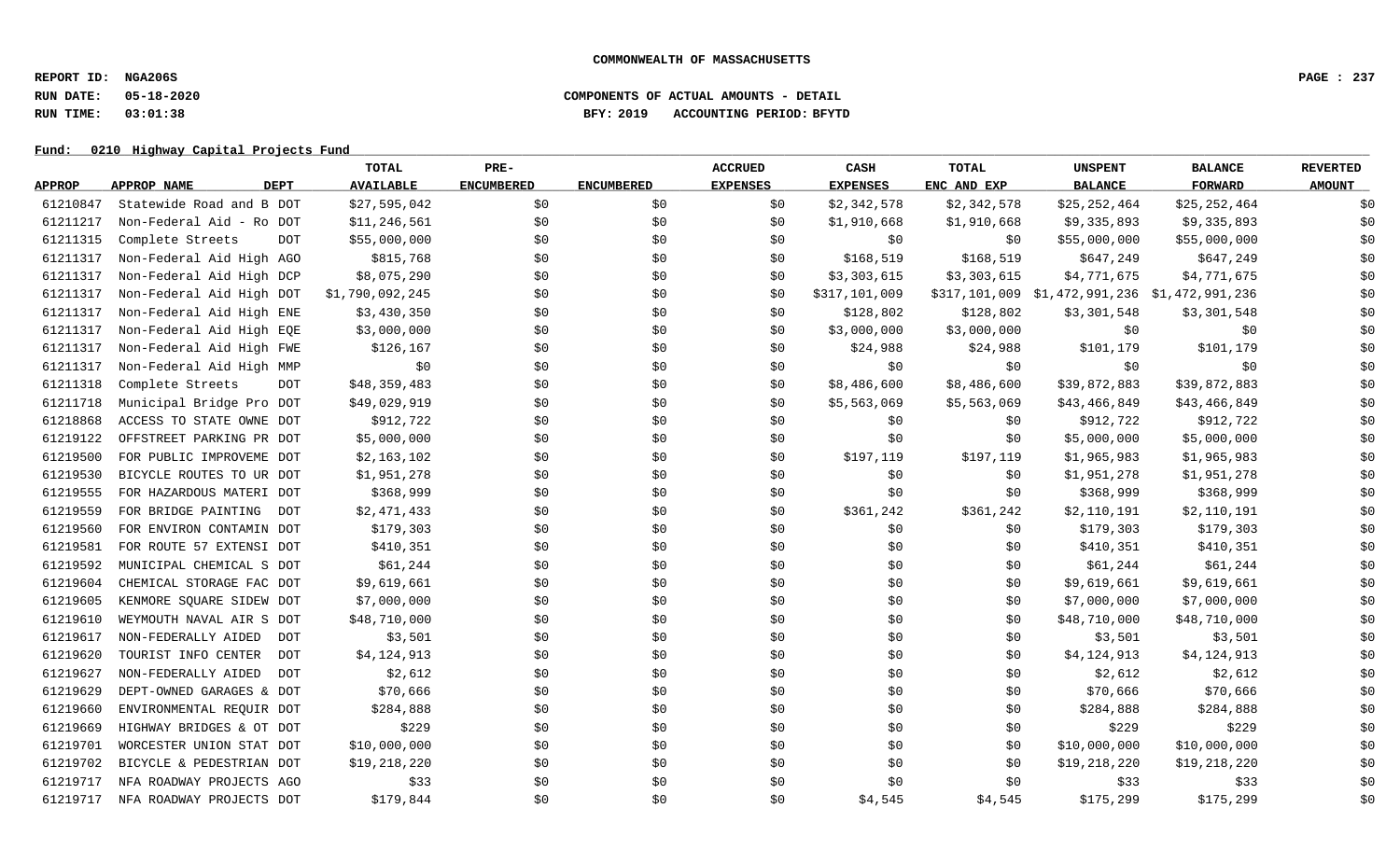**REPORT ID: NGA206S PAGE : 238**

## **RUN DATE: 05-18-2020 COMPONENTS OF ACTUAL AMOUNTS - DETAIL RUN TIME: 03:01:38 BFY: 2019 ACCOUNTING PERIOD: BFYTD**

|               |                                   | TOTAL            | PRE-              |                   | <b>ACCRUED</b>  | CASH            | <b>TOTAL</b> | <b>UNSPENT</b> | <b>BALANCE</b> | <b>REVERTED</b> |
|---------------|-----------------------------------|------------------|-------------------|-------------------|-----------------|-----------------|--------------|----------------|----------------|-----------------|
| <b>APPROP</b> | <b>DEPT</b><br><b>APPROP NAME</b> | <b>AVAILABLE</b> | <b>ENCUMBERED</b> | <b>ENCUMBERED</b> | <b>EXPENSES</b> | <b>EXPENSES</b> | ENC AND EXP  | <b>BALANCE</b> | <b>FORWARD</b> | <b>AMOUNT</b>   |
| 61219769      | BRIDGE IMPROVEMENTS<br>DOT        | \$10, 217, 152   | \$0\$             | \$0               | \$0             | \$760,899       | \$760,899    | \$9,456,253    | \$9,456,253    | \$0             |
| 61219799      | SPRINGFIELD ROUTE 91 DOT          | \$10,138,022     | \$0               | \$0               | \$0             | \$0             | \$0          | \$10,138,022   | \$10,138,022   | \$0             |
| 61219917      | NFA ROADWAY PROJECTS DOT          | \$206,600        | \$0               | \$0               | \$0             | \$0             | \$0          | \$206,600      | \$206,600      | \$0             |
| 61219918      | TOURIST INFORMATION<br><b>DOT</b> | \$7,500,000      | \$0               | \$0               | \$0             | \$0             | \$0          | \$7,500,000    | \$7,500,000    | \$0             |
| 61219920      | LANDSCAPE MATERIAL F DOT          | \$2,000,000      | \$0               | \$0               | \$0             | \$0             | \$0          | \$2,000,000    | \$2,000,000    | \$0             |
| 61219927      | NON-FEDERAL ROADWAY<br>DOT        | \$16,836         | \$0               | \$0               | \$0             | \$0             | \$0          | \$16,836       | \$16,836       | \$0             |
| 61219929      | HIGHWAY FACILITIES U DOT          | \$29,836         | \$0               | \$0               | \$0             | \$0             | \$0          | \$29,836       | \$29,836       | \$0             |
| 61219960      | ENVIRONMENTAL LAW CO DOT          | \$34,127,208     | \$0               | \$0               | \$0             | \$0             | \$0          | \$34,127,208   | \$34,127,208   | \$0             |
| 61219964      | MICROWAVE/RADIO COMM DOT          | \$2,933,763      | \$0               | \$0               | \$0             | \$0             | \$0          | \$2,933,763    | \$2,933,763    | \$0             |
| 61219965      | COMPUTER HARDWARE/SO DOT          | \$199,965        | \$0               | \$0               | \$0             | \$0             | \$0          | \$199,965      | \$199,965      | \$0             |
| 61219969      | BRIDGE IMPROVEMENTS<br><b>DOT</b> | \$39,358,132     | \$0               | \$0               | \$0             | \$4,034,100     | \$4,034,100  | \$35,324,032   | \$35,324,032   | \$0             |
| 61220498      | CHAPTER 90 PROGRAM<br><b>DOT</b>  | \$3,265,460      | \$0               | \$0               | \$0             | \$1,592,380     | \$1,592,380  | \$1,673,080    | \$1,673,080    | \$0             |
| 61220798      | CHAPTER 90 TRANSPORT DOT          | \$0              | \$0               | \$0               | \$0             | \$0             | \$0          | \$0            | \$0            | \$0             |
| 61220867      | CHAPTER 90 - MUNICIP DOT          | \$3,359,670      | \$0               | \$0               | \$0             | \$661,069       | \$661,069    | \$2,698,601    | \$2,698,601    | \$0             |
| 61220868      | CHAPTER 90 TOWN & CO DOT          | \$46,742,882     | \$0               | \$0               | \$0             | \$1,113,459     | \$1,113,459  | \$45,629,423   | \$45,629,423   | \$0             |
| 61221190      | Municipal Ways Const DOT          | \$5,849,092      | \$0               | \$0               | \$0             | \$2,123,369     | \$2,123,369  | \$3,725,723    | \$3,725,723    | \$0             |
| 61221224      | Chapter 90 - Local R DOT          | \$50,452,105     | \$0               | \$0               | \$0             | \$26,110,033    | \$26,110,033 | \$24,342,072   | \$24,342,072   | \$0             |
| 61221720      | Fiscal 2018 Chapter<br>DOT        | \$97,888,067     | \$0               | \$0               | \$0             | \$53,067,879    | \$53,067,879 | \$44,820,188   | \$44,820,188   | \$0             |
| 61221724      | Municipal Roads Cons DOT          | \$72,722,509     | \$0               | \$0               | \$0             | \$26,648,588    | \$26,648,588 | \$46,073,921   | \$46,073,921   | \$0             |
| 61221824      | Municipal Roads and<br><b>DOT</b> | \$200,000,000    | \$0               | \$0               | \$0             | \$68,228,752    | \$68,228,752 | \$131,771,248  | \$131,771,248  | \$0             |
| 61222024      | AO19C16S3 Municipal<br><b>DOT</b> | \$200,000,000    | \$0               | \$0               | \$0             | \$0             | \$0          | \$200,000,000  | \$200,000,000  | \$0             |
| 61230499      | PUBLIC WORKS ECONOMI DOT          | \$0              | \$0               | \$0               | \$0             | \$0             | \$0          | \$0            | \$0            | \$0             |
| 61230877      | PUBLIC WORKS ECONOMI DOT          | \$0              | \$0               | \$0               | \$0             | \$0             | \$0          | \$0            | \$0            | \$0             |
| 61240428      | SMALL TOWN ROADS AND DOT          | \$0              | \$0               | \$0               | \$0             | \$0             | \$0          | \$0            | \$0            | \$0             |
| 61240887      | SMALL TOWN ROAD ASSI DOT          | \$0              | \$0               | \$0               | \$0             | \$0             | \$0          | \$0            | \$0            | \$0             |
| 61240888      | SMALL TOWN RURAL ASS DOT          | \$2,933,450      | \$0               | \$0               | \$0             | \$0             | \$0          | \$2,933,450    | \$2,933,450    | \$0             |
| 61259717      | NFA CENTRAL ARTERY/T DOT          | \$31,467,955     | \$0               | \$0               | \$0             | \$0             | \$0\$        | \$31,467,955   | \$31,467,955   | \$0             |
| 61259937      | NON-FEDERALLY AIDED<br>DOT        | \$34,351,308     | \$0               | \$0               | \$0             | \$0             | \$0          | \$34,351,308   | \$34,351,308   | \$0             |
| 64201317      | Registry of Motor Ve DOT          | \$51,895,534     | \$0               | \$0               | \$0             | \$2,763,513     | \$2,763,513  | \$49,132,021   | \$49,132,021   | \$0             |
| 66200418      | PITTSFIELD DOWNTOWN<br><b>DOT</b> | \$7,000,000      | \$0               | \$0               | \$0             | \$0             | \$0          | \$7,000,000    | \$7,000,000    | \$0             |
| 66200804      | RAIL TRANSPORTATION<br><b>DOT</b> | \$65,960         | \$0               | \$0               | \$0             | \$0             | \$0          | \$65,960       | \$65,960       | \$0             |
| 66200805      | WATER TRANSPORTATION DOT          | \$4,648,733      | \$0               | \$0               | \$0             | \$0             | \$0          | \$4,648,733    | \$4,648,733    | \$0             |
| 66200806      | TRANSIT ORIENTED DEV DOT          | \$20,000,000     | \$0               | \$0               | \$0             | \$0             | \$0          | \$20,000,000   | \$20,000,000   | \$0             |
| 66200884      | RAIL TRANSPORTATION DOT           | \$780,067        | \$0               | \$0               | \$0             | \$0             | \$0          | \$780,067      | \$780,067      | \$0             |
|               |                                   |                  |                   |                   |                 |                 |              |                |                |                 |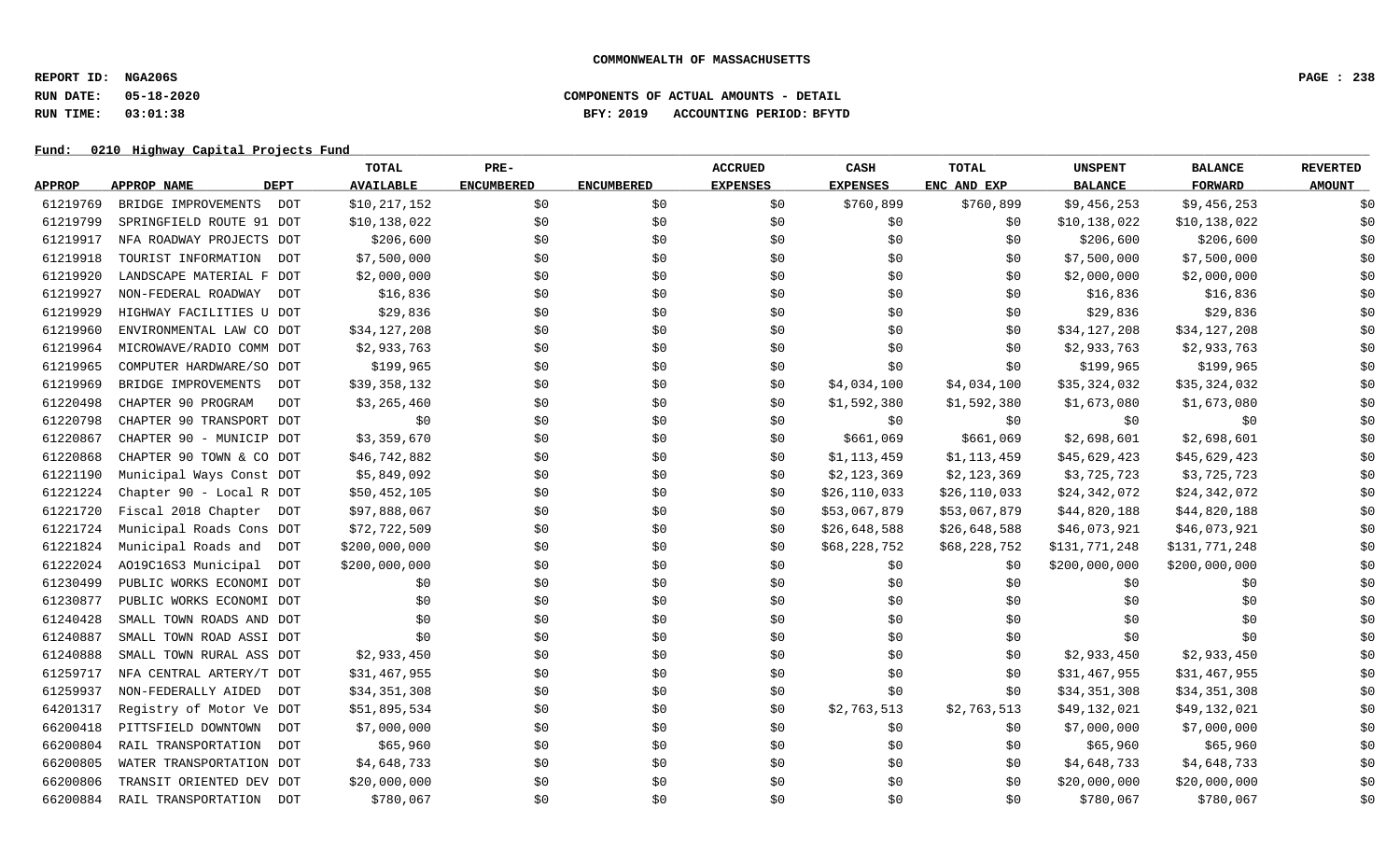**REPORT ID: NGA206S PAGE : 239**

### **RUN DATE: 05-18-2020 COMPONENTS OF ACTUAL AMOUNTS - DETAIL RUN TIME: 03:01:38 BFY: 2019 ACCOUNTING PERIOD: BFYTD**

|               |                                   | <b>TOTAL</b>     | PRE-              |                   | <b>ACCRUED</b>  | CASH            | <b>TOTAL</b> | <b>UNSPENT</b>                                | <b>BALANCE</b>  | <b>REVERTED</b> |
|---------------|-----------------------------------|------------------|-------------------|-------------------|-----------------|-----------------|--------------|-----------------------------------------------|-----------------|-----------------|
| <b>APPROP</b> | <b>DEPT</b><br>APPROP NAME        | <b>AVAILABLE</b> | <b>ENCUMBERED</b> | <b>ENCUMBERED</b> | <b>EXPENSES</b> | <b>EXPENSES</b> | ENC AND EXP  | <b>BALANCE</b>                                | <b>FORWARD</b>  | <b>AMOUNT</b>   |
| 66200885      | MARINE TRANSPORTATIO DOT          | \$8,345,282      | \$0               | \$0               | \$0             | \$0             | \$0          | \$8,345,282                                   | \$8,345,282     | \$0             |
| 66209709      | SPRINGFIELD UNION IN DOT          | \$6,250,000      | \$0               | \$0               | \$0             | \$0             | \$0          | \$6,250,000                                   | \$6,250,000     | \$0             |
| 66210813      | FITCHBURG COMMUTER R DOT          | \$8,000,000      | \$0               | \$0               | \$0             | \$0             | \$0          | \$8,000,000                                   | \$8,000,000     | \$0             |
| 66210815      | MBTA INTEROPERABILIT DOT          | \$5,000,000      | \$0               | \$0               | \$0             | \$0\$           | \$0          | \$5,000,000                                   | \$5,000,000     | \$0             |
| 66210820      | MBTA FITCHBURG LINE<br><b>DOT</b> | \$67,000,000     | \$0               | \$0               | \$0             | \$0             | \$0          | \$67,000,000                                  | \$67,000,000    | \$0             |
| 66211308      | <b>MBTA</b><br><b>DOT</b>         | \$1,937,118,272  | \$0               | \$0               | \$0             | \$251,264,037   |              | \$251,264,037 \$1,685,854,235 \$1,685,854,235 |                 | \$0             |
| 66220405      | REGIONAL TRANSIT AUT DOT          | \$25,099         | \$0               | \$0               | \$0             | \$0             | \$0\$        | \$25,099                                      | \$25,099        | \$0             |
| 66220455      | MOBILITY ASSISTANCE<br><b>DOT</b> | \$0\$            | \$0               | \$0               | \$0             | \$0             | \$0          | \$0                                           | \$0             | \$0             |
| 66220801      | REGIONAL TRANSIT AUT DOT          | \$58,830         | \$0               | \$0               | \$0             | \$0             | \$0          | \$58,830                                      | \$58,830        | \$0             |
| 66220802      | MOBILITY ASSISTANCE<br><b>DOT</b> | \$49,478         | \$0               | \$0\$             | \$0             | \$0             | \$0          | \$49,478                                      | \$49,478        | \$0             |
| 66220803      | INTERMODAL TRANSPORT DOT          | \$0              | \$0               | \$0               | \$0             | \$0             | \$0          | \$0                                           | \$0             | \$0             |
| 66220881      | REGIONAL TRANSIT AUT DOT          | \$484,188        | \$0               | \$0               | \$0             | \$0\$           | \$0          | \$484,188                                     | \$484,188       | \$0             |
| 66220882      | MOBILITY ASSISTANCE<br><b>DOT</b> | \$726,477        | \$0               | \$0               | \$0             | \$0             | \$0\$        | \$726,477                                     | \$726,477       | \$0             |
| 66221205      | Regional Transit Aut DOT          | \$5,121,972      | \$0               | \$0\$             | \$0             | \$0             | \$0          | \$5,121,972                                   | \$5,121,972     | \$0             |
| 66221280      | Rail Improvements<br><b>DOT</b>   | \$94,945,293     | \$0               | \$0               | \$0             | \$58,460,589    | \$58,460,589 | \$36,484,704                                  | \$36,484,704    | \$0             |
| 66221305      | RTA Capital Program<br><b>DOT</b> | \$189,430,429    | \$0               | \$0\$             | \$0             | \$30,014,822    | \$30,014,822 | \$159,415,607                                 | \$159,415,607   | \$0             |
| 66221380      | Statewide Rail Progr DOT          | \$489,434        | \$0               | \$0               | \$0             | \$1             | \$1          | \$489,433                                     | \$489,433       | \$0             |
| 66221381      | South Coast Rail<br><b>DOT</b>    | \$2,171,865,910  | \$0               | \$0               | \$0             | \$44,154,488    | \$44,154,488 | \$2,127,711,422                               | \$2,127,711,422 | \$0             |
| 66221382      | Green Line Extension DOT          | \$970,628,603    | \$0               | \$0               | \$0             | \$888,149       | \$888,149    | \$969,740,455                                 | \$969,740,455   | \$0             |
| 66221383      | South Station<br><b>DOT</b>       | \$321,477,205    | \$0               | \$0\$             | \$0             | \$2,123,233     | \$2,123,233  | \$319,353,971                                 | \$319,353,971   | \$0             |
| 66221384      | Regional Rail Projec DOT          | \$174,876,859    | \$0               | \$0               | \$0             | \$9,003,819     | \$9,003,819  | \$165,873,040                                 | \$165,873,040   | \$0             |
| 66221385      | Knowledge Corridor<br><b>DOT</b>  | \$461,253        | \$0               | \$0               | \$0             | \$461,253       | \$461,253    | \$0                                           | \$0             | \$0             |
| 66221386      | North South Rail Lin DOT          | \$260,612        | \$0               | \$0               | \$0             | \$245,277       | \$245,277    | \$15,335                                      | \$15,335        | \$0             |
| 66221387      | MAP & Intermodal & I DOT          | \$775,499        | \$0               | \$0\$             | \$0             | \$286,360       | \$286,360    | \$489,139                                     | \$489,139       | \$0             |
| 66221787      | Mobility Assistance<br>DOT        | \$25,121,715     | \$0               | \$0               | \$0             | \$4,212,323     | \$4,212,323  | \$20,909,392                                  | \$20,909,392    | \$0             |
| 66221980      | A019C16S5 Rail Impro DOT          | \$200,000,000    | \$0               | \$0\$             | \$0             | \$0             | \$0          | \$200,000,000                                 | \$200,000,000   | \$0             |
| 66229606      | TRANSP PROJECTS, EQUI DOT         | \$674,939        | \$0               | \$0               | \$0             | \$0             | \$0          | \$674,939                                     | \$674,939       | \$0             |
| 66229905      | TRANSPORTATION PROJE DOT          | \$54,719         | \$0               | \$0               | \$0             | \$0             | \$0          | \$54,719                                      | \$54,719        | \$0             |
| 66229945      | MOBILITY ASSISTANCE<br><b>DOT</b> | \$0              | \$0               | \$0               | \$0             | \$0             | \$0          | \$0                                           | \$0             | \$0             |
| 66229957      | REGIONAL INTERMODAL<br><b>DOT</b> | \$600,363        | \$0               | \$0               | \$0             | \$0             | \$0          | \$600, 363                                    | \$600,363       | \$0             |
| 67200450      | CAPE COD EMERGENCY T DOT          | \$366,500        | \$0               | \$0               | \$0             | \$0             | \$0          | \$366,500                                     | \$366,500       | \$0             |
| 67200500      | WESTOVER AIRPORT<br><b>DOT</b>    | \$15,000,000     | \$0               | \$0               | \$0             | \$0             | \$0          | \$15,000,000                                  | \$15,000,000    | \$0             |
| 67200807      | COMPUTER EQUIPMENT<br><b>DOT</b>  | \$3,171,442      | \$0               | \$0               | \$0             | \$0             | \$0          | \$3,171,442                                   | \$3,171,442     | \$0             |
| 67200808      | FACILITY REHABILITAT DOT          | \$291,595        | \$0               | \$0               | \$0             | \$0             | \$0          | \$291,595                                     | \$291,595       | \$0             |
|               |                                   |                  |                   |                   |                 |                 |              |                                               |                 |                 |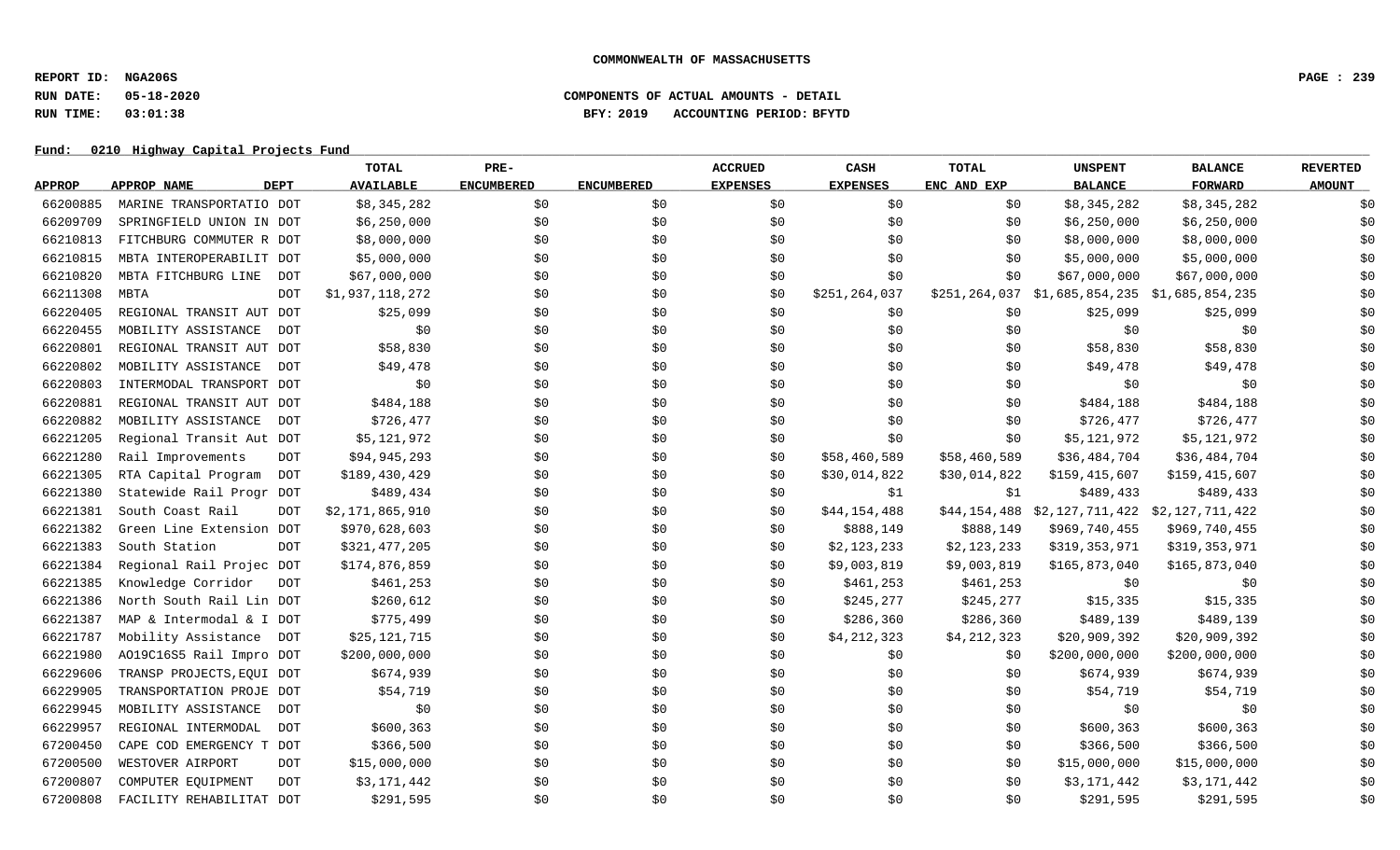**REPORT ID: NGA206S PAGE : 240**

## **RUN DATE: 05-18-2020 COMPONENTS OF ACTUAL AMOUNTS - DETAIL RUN TIME: 03:01:38 BFY: 2019 ACCOUNTING PERIOD: BFYTD**

|               |                                   |            | TOTAL            | $PRE-$            |                   | <b>ACCRUED</b>  | CASH            | TOTAL                                                           | <b>UNSPENT</b> | <b>BALANCE</b> | <b>REVERTED</b> |
|---------------|-----------------------------------|------------|------------------|-------------------|-------------------|-----------------|-----------------|-----------------------------------------------------------------|----------------|----------------|-----------------|
| <b>APPROP</b> | <b>APPROP NAME</b><br><b>DEPT</b> |            | <b>AVAILABLE</b> | <b>ENCUMBERED</b> | <b>ENCUMBERED</b> | <b>EXPENSES</b> | <b>EXPENSES</b> | ENC AND EXP                                                     | <b>BALANCE</b> | <b>FORWARD</b> | <b>AMOUNT</b>   |
| 67200809      | FLEET VEHICLES AND D DOT          |            | \$1,500,000      | \$0               | \$0               | \$0             | \$0             | \$0                                                             | \$1,500,000    | \$1,500,000    | \$0             |
| 67200810      | SECURITY EQUIPMENT                | DOT        | \$713,363        | \$0               | \$0               | \$0             | \$0             | \$0                                                             | \$713,363      | \$713,363      | \$0             |
| 67200812      | SIP COMMITMENTS                   | <b>DOT</b> | \$450,430,476    | \$0               | \$0               | \$0             | \$0             | \$0                                                             | \$450,430,476  | \$450,430,476  | \$0             |
| 67201307      | IT - Systems and Har DOT          |            | \$62,558,898     | \$0               | \$0               | \$0             | \$20,621,230    | \$20,621,230                                                    | \$41,937,668   | \$41,937,668   | \$0             |
| 67209655      | MARINE TRANSPORTATIO DOT          |            | \$1,784,084      | \$0               | \$0               | \$0             | \$0             | \$0                                                             | \$1,784,084    | \$1,784,084    | \$0             |
| 68200801      | AIRPORT IMPROVEMENT               | DOT        | \$40,000,000     | \$0               | \$0               | \$0             | \$0             | \$0                                                             | \$40,000,000   | \$40,000,000   | \$0             |
| 68201301      | Aeronautics                       | <b>DOT</b> | \$47,709,848     | \$0               | \$0               | \$0             | \$20,986,088    | \$20,986,088                                                    | \$26,723,760   | \$26,723,760   | \$0             |
| 68209980      | AIRPORT PLANNING, DE DOT          |            | \$3,925,359      | \$0               | \$0               | \$0             | \$0             | \$0                                                             | \$3,925,359    | \$3,925,359    | \$0             |
| 70028010      | Small Town Roads and EED          |            | \$177,340        | \$0               | \$0               | \$0             | \$0             | \$0                                                             | \$177,340      | \$177,340      | \$0             |
| 70028015      | Public Works Economi EED          |            | \$1,865,080      | \$0               | \$0               | \$0             | \$0             | \$0                                                             | \$1,865,080    | \$1,865,080    | \$0             |
| 70028030      | Small Town Road Assi EED          |            | \$706,473        | \$0               | \$0               | \$0             | \$0             | \$0                                                             | \$706,473      | \$706,473      | \$0             |
| 70028040      | Small Town Road Assi EED          |            | \$0              | \$0               | \$0               | \$0             | \$0             | \$0                                                             | \$0            | \$0            | \$0             |
| 70028045      | Public Works Economi EED          |            | \$2,845,885      | \$0               | \$0               | \$0             | \$0             | \$0                                                             | \$2,845,885    | \$2,845,885    | \$0             |
| 70028050      | Intermodal Transport EED          |            | \$1,402,343      | \$0               | \$0               | \$0             | \$0             | \$0                                                             | \$1,402,343    | \$1,402,343    | \$0             |
| 70028055      | Growth Districts Ini EED          |            | \$123,102        | \$0               | \$0               | \$0             | \$0             | \$0                                                             | \$123,102      | \$123,102      | \$0             |
| 70028065      | Growth Districts Ini EED          |            | \$1,373,227      | \$0               | \$0               | \$0             | \$0             | \$0                                                             | \$1,373,227    | \$1,373,227    | \$0             |
| 81009961      | TWO LIGHT TWIN HELIC POL          |            | \$0              | \$0               | \$0               | \$0             | \$0             | \$0                                                             | \$0            | \$0            | \$0             |
| 82008842      | FOR STUDY, PLANS, AC DCP          |            | \$0              | \$0               | \$0               | \$0             | \$0             | \$0                                                             | \$0            | \$0            | \$0             |
| FUND TOTAL:   |                                   |            | \$10,732,671,452 | \$0               | \$0               |                 |                 | \$1,564,119,416 \$1,564,119,416 \$9,168,552,036 \$9,168,552,036 |                |                | \$0             |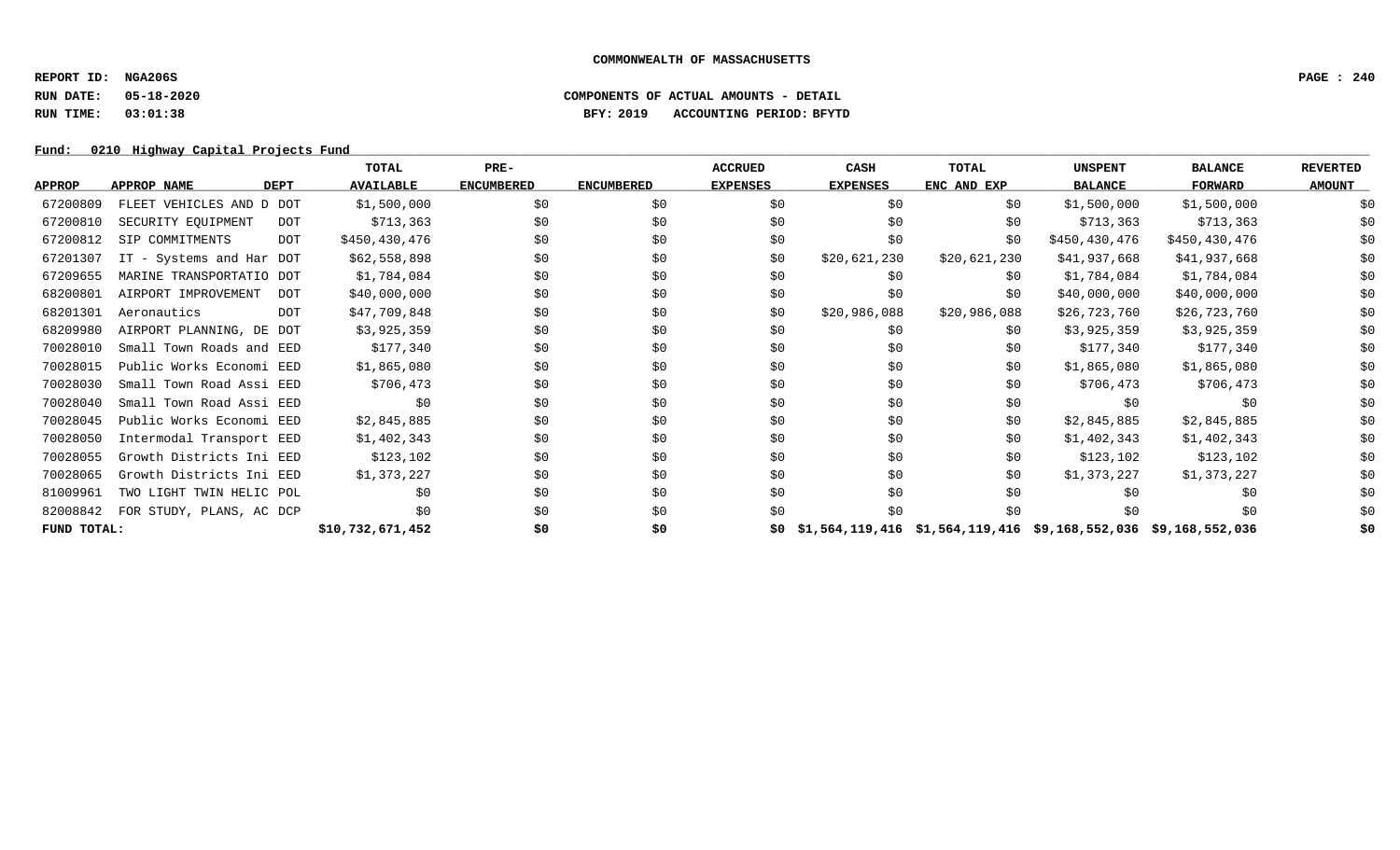**REPORT ID: NGA206S PAGE : 241**

**RUN DATE: 05-18-2020 COMPONENTS OF ACTUAL AMOUNTS - DETAIL**

**RUN TIME: 03:01:38 BFY: 2019 ACCOUNTING PERIOD: BFYTD**

# Fund: 0211 State Bond Share Fund

|               |                                   | <b>TOTAL</b>     | PRE-              |                   | <b>ACCRUED</b>  | CASH            | <b>TOTAL</b> | <b>UNSPENT</b>                                | <b>BALANCE</b> | <b>REVERTED</b> |
|---------------|-----------------------------------|------------------|-------------------|-------------------|-----------------|-----------------|--------------|-----------------------------------------------|----------------|-----------------|
| <b>APPROP</b> | <b>DEPT</b><br>APPROP NAME        | <b>AVAILABLE</b> | <b>ENCUMBERED</b> | <b>ENCUMBERED</b> | <b>EXPENSES</b> | <b>EXPENSES</b> | ENC AND EXP  | <b>BALANCE</b>                                | <b>FORWARD</b> | <b>AMOUNT</b>   |
| 15990275      | Bond Refunding<br>TRE             | \$70,713,160     | \$0               | \$0               | \$0             | \$70,713,160    | \$70,713,160 | \$0                                           | \$0            | \$0             |
| 61210317      | STATE MATCH HIGHWAY<br>DOT        | \$23,400,559     | \$0               | \$0               | \$0             | \$215, 245      | \$215,245    | \$23,185,314                                  | \$23,185,314   | \$0             |
| 61210411      | STATE MATCH '04 C291 DOT          | \$21,057,832     | \$0               | \$0               | \$0             | \$0             | \$0          | \$21,057,832                                  | \$21,057,832   | \$0             |
| 61210720      | CHAPTER 27 A 2007 SE DOT          | \$10,097,631     | \$0               | \$0               | \$0             | \$4,207,727     | \$4,207,727  | \$5,889,904                                   | \$5,889,904    | \$0             |
| 61210818      | TRANSPORTATION IMPRO DOT          | \$94,776,145     | \$0               | \$0               | \$0             | ( \$37, 154)    | (\$37,154)   | \$94,813,299                                  | \$94,813,299   | \$0             |
| 61211218      | State Match Account<br>DOT        | \$57,587,668     | \$0               | \$0               | \$0             | ( \$75, 222)    | ( \$75, 222) | \$57,662,890                                  | \$57,662,890   | \$0             |
| 61211319      | State Match Appropri DOT          | \$108,817,456    | \$0               | \$0               | \$0             | \$21,114,956    | \$21,114,956 | \$87,702,500                                  | \$87,702,500   | \$0             |
| 61211719      | State Match Appropri DOT          | \$76,907,402     | \$0               | \$0               | \$0             | \$63,461,161    | \$63,461,161 | \$13,446,241                                  | \$13,446,241   | \$0             |
| 61211819      | A018C209S77 State Ma DOT          | \$178,500,000    | \$0               | \$0               | \$0             | \$20,795,501    | \$20,795,501 | \$157,704,499                                 | \$157,704,499  | \$0             |
| 61211919      | A019C16S4 State Matc DOT          | \$270,000,000    | \$0               | \$0               | \$0             | \$0             | \$0          | \$270,000,000                                 | \$270,000,000  | \$0             |
| 61219524      | STATE MATCH HW BOND<br><b>DOT</b> | \$53,165,740     | \$0               | \$0               | \$0             | \$0             | \$0          | \$53,165,740                                  | \$53,165,740   | \$0             |
| 61219525      | STATE MATCH HW BOND<br>DOT        | \$70,012,946     | \$0               | \$0               | \$0             | \$0             | \$0          | \$70,012,946                                  | \$70,012,946   | \$0             |
| 61219526      | State Match Highway<br><b>DOT</b> | \$59,933,149     | \$0               | \$0               | \$0             | \$0             | \$0          | \$59,933,149                                  | \$59,933,149   | \$0             |
| 61219618      | STATE MATCH HY BOND<br>DOT        | \$7,949,375      | \$0               | \$0               | \$0             | \$0             | \$0          | \$7,949,375                                   | \$7,949,375    | \$0             |
| 61219630      | STATE MATCH HY BOND<br>DOT        | \$4,488,943      | \$0               | \$0               | \$0             | \$0             | \$0          | \$4,488,943                                   | \$4,488,943    | \$0             |
| 61219646      | STATE MATCH HWY BOND DOT          | \$284,740        | \$0               | \$0               | \$0             | \$0             | \$0          | \$284,740                                     | \$284,740      | \$0             |
| 61219718      | STATE MATCH HW BOND<br>DOT        | \$38,321,047     | \$0               | \$0               | \$0             | \$0             | \$0          | \$38,321,047                                  | \$38,321,047   | \$0             |
| 61219719      | STATE MATCH HW BOND<br><b>DOT</b> | \$57,585,090     | \$0               | \$0               | \$0             | \$0             | \$0          | \$57,585,090                                  | \$57,585,090   | \$0             |
| 61219720      | STATE MATCH HW BOND<br><b>DOT</b> | \$216,002        | \$0               | \$0               | \$0             | \$0             | \$0          | \$216,002                                     | \$216,002      | \$0             |
| 61219945      | STATE MATCH HW BOND<br>DOT        | \$31,130,007     | \$0               | \$0               | \$0             | \$47,060        | \$47,060     | \$31,082,947                                  | \$31,082,947   | \$0             |
| 61259640      | CENTRAL ARTERY A91 C DOT          | \$10,216,908     | \$0               | \$0               | \$0             | \$0             | \$0          | \$10, 216, 908                                | \$10,216,908   | \$0             |
| 61259641      | CENTRAL ARTERY A94 C DOT          | \$22,357,956     | \$0               | \$0               | \$0             | \$0             | \$0          | \$22,357,956                                  | \$22,357,956   | \$0             |
| 61259642      | CENTRAL ARTERY A94 C DOT          | \$3,021,112      | \$0               | \$0               | \$0             | \$0             | \$0          | \$3,021,112                                   | \$3,021,112    | \$0             |
| 61259643      | CENTRAL ARTERY A96 C DOT          | \$334,750        | \$0               | \$0               | \$0             | \$0             | \$0          | \$334,750                                     | \$334,750      | \$0             |
| 61259644      | CENTRAL ARTERY A96 C DOT          | \$2,938,804      | \$0               | \$0               | \$0             | \$0             | \$0          | \$2,938,804                                   | \$2,938,804    | \$0             |
| 61259645      | CENTRAL ARTERY A97 C DOT          | \$68,860,227     | \$0               | \$0               | \$0             | \$0             | \$0          | \$68,860,227                                  | \$68,860,227   | \$0             |
| 61259940      | CAT/SR&B A2000 C.87<br><b>DOT</b> | \$12,095,446     | \$0               | \$0               | \$0             | \$0             | \$0          | \$12,095,446                                  | \$12,095,446   | \$0             |
| 61259941      | STATE MATCH HW BOND<br>DOT        | \$167,313,391    | \$0               | \$0               | \$0             | \$0             | \$0          | \$167,313,391                                 | \$167,313,391  | \$0             |
| FUND TOTAL:   |                                   | \$1,522,083,486  | \$0               | \$0               | \$0             | \$180,442,434   |              | \$180,442,434 \$1,341,641,052 \$1,341,641,052 |                | \$0             |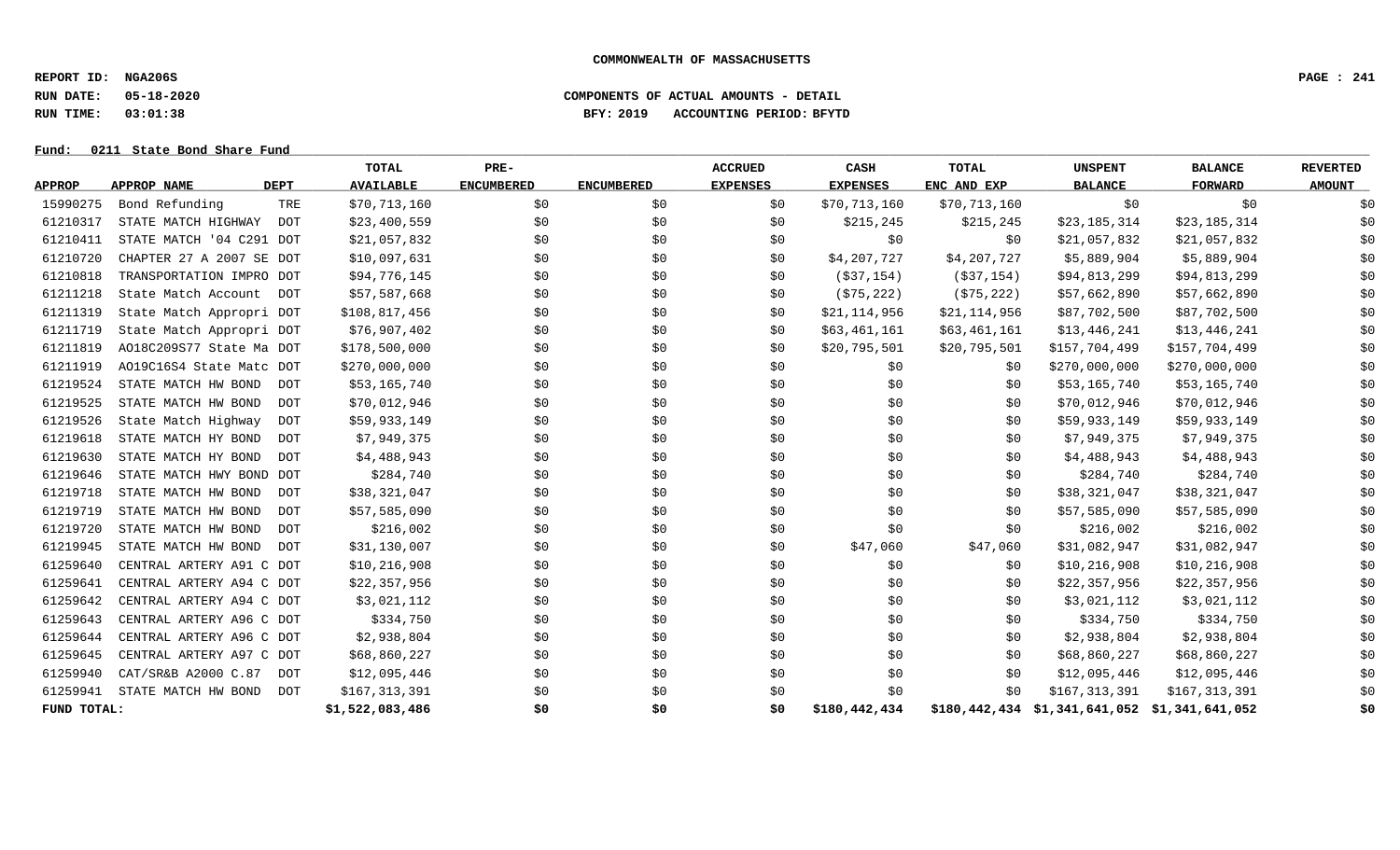**REPORT ID: NGA206S PAGE : 242**

**RUN DATE: 05-18-2020 COMPONENTS OF ACTUAL AMOUNTS - DETAIL RUN TIME: 03:01:38 BFY: 2019 ACCOUNTING PERIOD: BFYTD**

Fund: 0212 Central Artery Statewide Road & Bridge Infrastructure Fund

|               |                          |             | TOTAL            | $PRE-$            |                   | <b>ACCRUED</b>  | <b>CASH</b>  | <b>TOTAL</b> | <b>UNSPENT</b> | <b>BALANCE</b> | <b>REVERTED</b> |
|---------------|--------------------------|-------------|------------------|-------------------|-------------------|-----------------|--------------|--------------|----------------|----------------|-----------------|
| <b>APPROP</b> | APPROP NAME              | <b>DEPT</b> | <b>AVAILABLE</b> | <b>ENCUMBERED</b> | <b>ENCUMBERED</b> | <b>EXPENSES</b> | EXPENSES     | ENC AND EXP  | <b>BALANCE</b> | FORWARD        | <b>AMOUNT</b>   |
| 15996616      | General Obligation B TRE |             | \$68,066,339     | \$0               | \$0               | \$0             | \$68,066,339 | \$68,066,339 | \$0            | \$0            | \$0             |
| 61252002      | CENTRAL ARTERY/TED W DOT |             | \$5,109,017      | \$0               | \$0               | \$0             | \$0          | \$0          | \$5,109,017    | \$5,109,017    | \$0             |
| 61252004      | INVESTMENT EARNINGS DOT  |             | \$555,615        | \$0               | \$0               | \$0             | \$0          | \$0          | \$555,615      | \$555,615      | \$0             |
| 61252006      | BOND PROCEEDS GO 200 DOT |             | \$85,503         | \$0               | \$0               | \$0             | \$0          | \$0          | \$85,503       | \$85,503       | \$0             |
| 61252021      | CA/T PIKE                | <b>DOT</b>  | \$166            | \$0               | \$0               | \$0             | \$0          | \$0          | \$166          | \$166          | \$0             |
| 61252022      | CA/T PORT                | <b>DOT</b>  | \$257            | \$0               | \$0               | \$0             | \$0          | \$0          | \$257          | \$257          | \$0             |
| 61252023      | CA/T RECOVERIES - C2 DOT |             | \$49,191,123     | \$0               | \$0               | \$0             | \$0          | \$0          | \$49,191,123   | \$49,191,123   | \$0             |
| 61252031      | DEFEASED DEBT            | <b>DOT</b>  | \$1,081          | \$0               | \$0               | \$0             | \$0          | \$0          | \$1,081        | \$1,081        | \$0             |
| 61252032      | EXCESS RMV (CA/T)        | <b>DOT</b>  | \$14,499,163     | \$0               | \$0               | \$0             | \$3,907      | \$3,907      | \$14,495,256   | \$14,495,256   | \$0             |
| FUND TOTAL:   |                          |             | \$137,508,264    | \$0               | \$0               | \$0             | \$68,070,245 | \$68,070,245 | \$69,438,019   | \$69,438,019   | \$0             |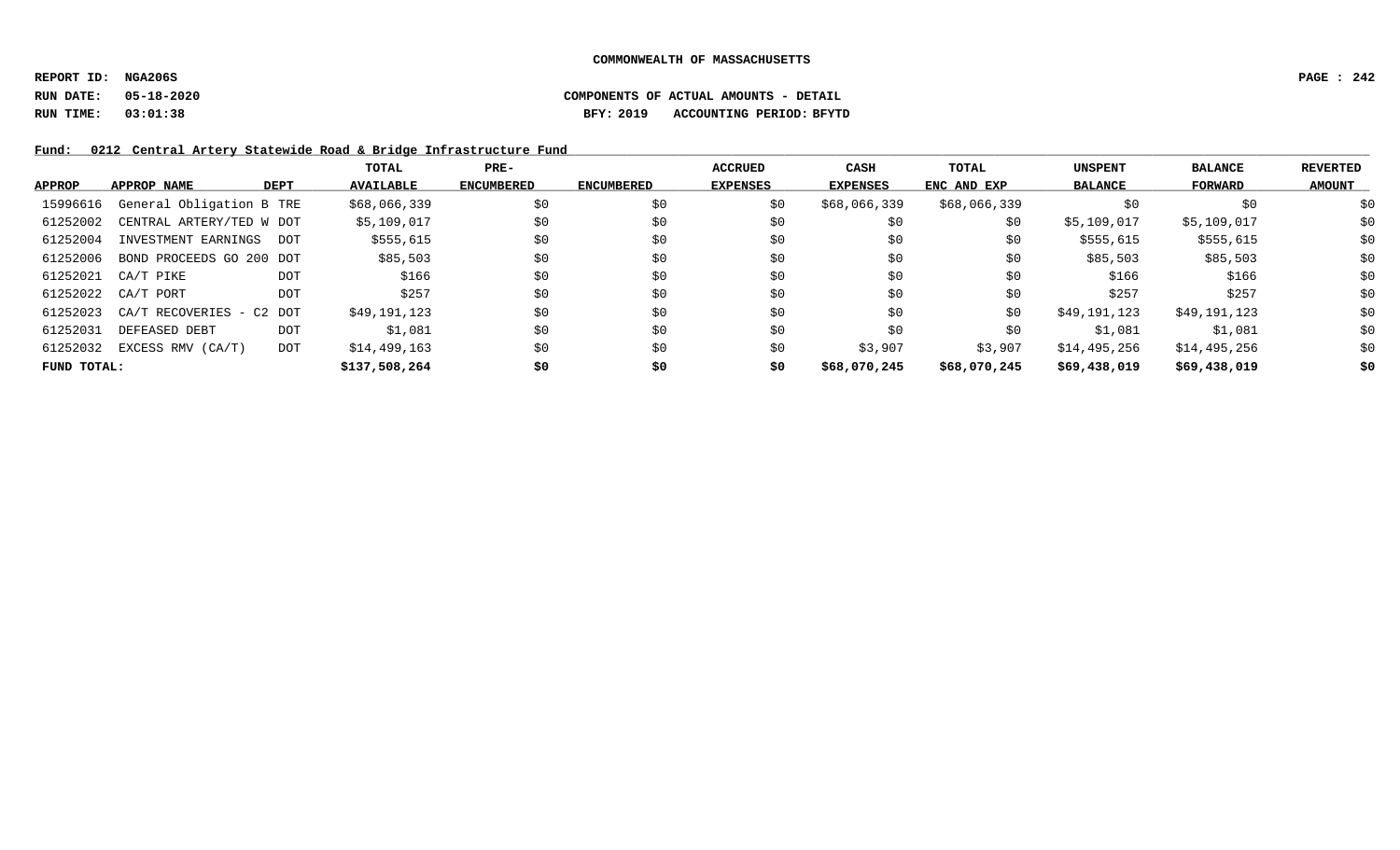**REPORT ID: NGA206S PAGE : 243**

## **RUN DATE: 05-18-2020 COMPONENTS OF ACTUAL AMOUNTS - DETAIL RUN TIME: 03:01:38 BFY: 2019 ACCOUNTING PERIOD: BFYTD**

Fund: 0271 Local Aid Capital Fund

|               |                           |             | TOTAL            | $PRE-$            |                   | <b>ACCRUED</b>  | CASH            | <b>TOTAL</b> | <b>UNSPENT</b> | <b>BALANCE</b> | <b>REVERTED</b> |
|---------------|---------------------------|-------------|------------------|-------------------|-------------------|-----------------|-----------------|--------------|----------------|----------------|-----------------|
| <b>APPROP</b> | <b>APPROP NAME</b>        | <b>DEPT</b> | <b>AVAILABLE</b> | <b>ENCUMBERED</b> | <b>ENCUMBERED</b> | <b>EXPENSES</b> | <b>EXPENSES</b> | ENC AND EXP  | <b>BALANCE</b> | <b>FORWARD</b> | <b>AMOUNT</b>   |
| 03308890      | CONSTR., ETC.OF STATE DCP |             | \$1,700          | \$0               | \$0               | \$0             | \$0             | \$0          | \$1,700        | \$1,700        |                 |
| 06102365      | LOCAL WATER POLLUTIO TRE  |             | \$0              | \$0               | \$0               | \$0             | \$0             | \$0          | \$0            | \$0            |                 |
| 11009101      | LOCKUP FACILITIES IM ANF  |             | \$0              | \$0               | \$0               | \$0             | \$0             | \$0          | \$0            | \$0            | \$0             |
| 11009520      | FOR PURPOSES OF AN O ANF  |             | \$8,516,922      | \$0               | \$0               | \$0             | \$0             | \$0          | \$8,516,922    | \$8,516,922    | \$0             |
| 15990273      | Local Aid Refunded B TRE  |             | \$26,466,559     | \$0               | \$0               | \$0             | \$26,466,559    | \$26,466,559 | \$0            | \$0            | \$0             |
| 22409101      | WATER POLLUTION, CLE EQE  |             | SO.              | \$0               | \$0               | \$0             | \$0             | \$0          | \$0            | \$0            | \$0             |
| 22409105      | CONTAMINATION PUBLIC EQE  |             | \$0              | \$0               | \$0               | \$0             | \$0             | \$0          | \$0            | \$0            | \$0             |
| 22409106      | CONSTRUC DRINKING WA EQE  |             | \$0              | \$0               | \$0               | \$0             | \$0             | \$0          | \$0            | \$0            |                 |
| 22409107      | PUBLIC WATER SUPPLY EQE   |             | \$0              | \$0               | \$0               | \$0             | \$0             | \$0          | \$0            | \$0            | \$0             |
| 22609882      | SOLID WASTE CLEANUP, EQE  |             | \$0              | \$0               | \$0               | \$0             | \$0             | \$0          | \$0            | \$0            | \$0             |
| 28208951      | REIMBURSEMENT TO REV DCR  |             | \$0              | \$0               | \$0               | \$0             | \$0             | \$0          | \$0            | \$0            | \$0             |
| 28408950      | FLOOD CONTROL FACILI DCR  |             | \$0              | \$0               | \$0               | \$0             | \$0             | \$0          | \$0            | \$0            | \$0             |
| 28408952      | MDC FACILITIES IMPRO DCR  |             | \$0              | \$0               | \$0               | \$0             | \$0             | \$0          | \$0            | \$0            | \$0             |
| 28408956      | BOSTON HARBOR BEACHE DCR  |             | \$0              | \$0               | \$0               | \$0             | \$0             | \$0          | \$0            | \$0            | \$0             |
| 28409101      | CHARLES RIVER WATER       | DCR         | \$0              | \$0               | \$0               | \$0             | \$0             | \$0          | \$0            | \$0            | \$0             |
| 28409104      | REFURBISH THE PETER       | <b>DCR</b>  | \$0              | \$0               | \$0               | \$0             | \$0             | \$0          | \$0            | \$0            | \$0             |
| 28509951      | COASTAL COMMUNITIES       | DCR         | \$379,952        | \$0               | \$0               | \$0             | \$0             | \$0          | \$379,952      | \$379,952      | \$0             |
| 80007950      | MATCHING GRANTS FOR       | EPS         | \$227,690        | \$0               | \$0               | \$0             | \$0             | \$0          | \$227,690      | \$227,690      | \$0             |
| FUND TOTAL:   |                           |             | \$35,592,823     | \$0               | \$0               | \$0             | \$26,466,559    | \$26,466,559 | \$9,126,264    | \$9,126,264    | \$0             |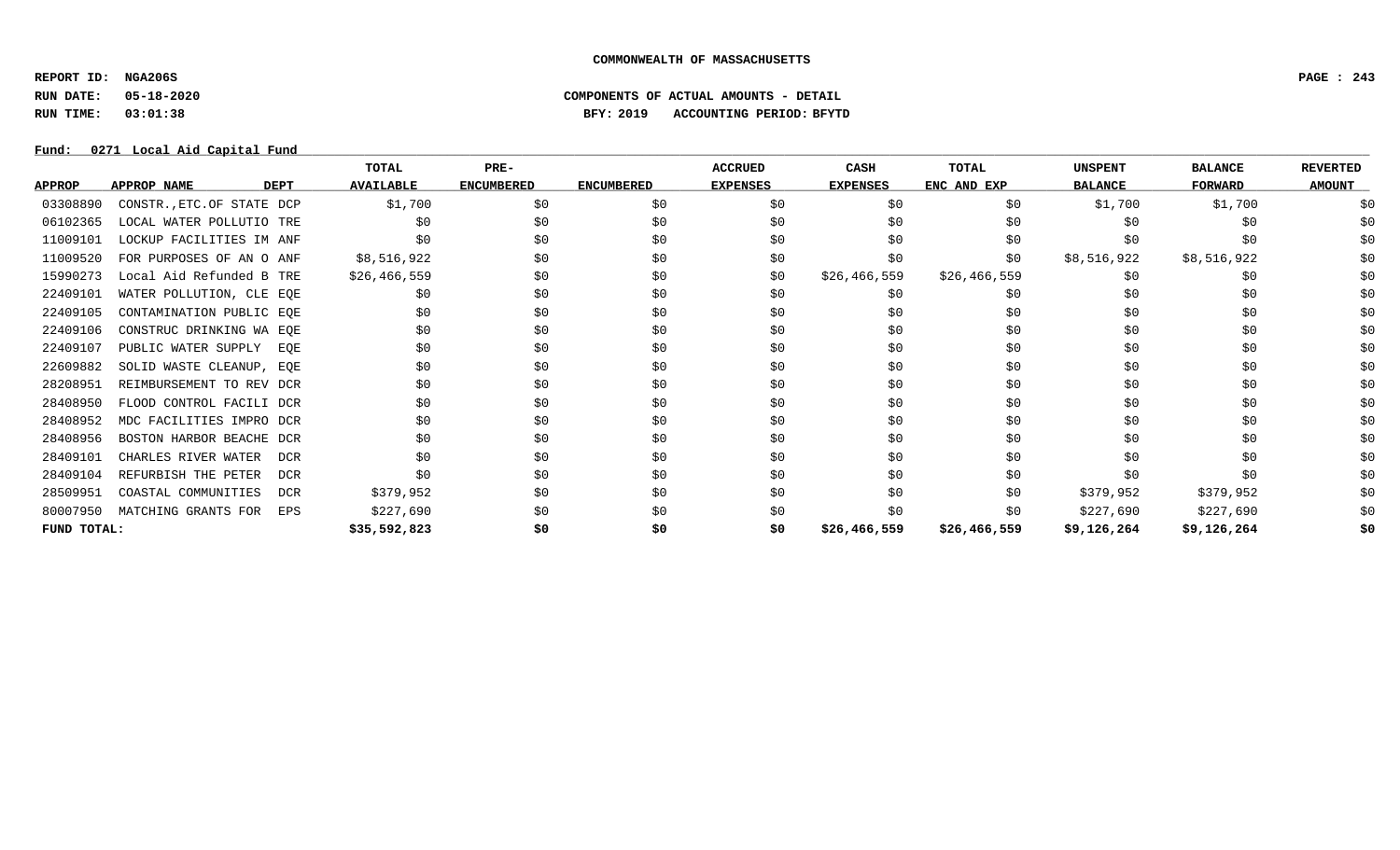**REPORT ID: NGA206S PAGE : 244**

## **RUN DATE: 05-18-2020 COMPONENTS OF ACTUAL AMOUNTS - DETAIL RUN TIME: 03:01:38 BFY: 2019 ACCOUNTING PERIOD: BFYTD**

Fund: 0278 Government Land Bank Capital Projects Fund

|               |                          |      | TOTAL            | PRE-              |                   | <b>ACCRUED</b>  | CASH            | TOTAL       | <b>UNSPENT</b> | <b>BALANCE</b> | <b>REVERTED</b> |
|---------------|--------------------------|------|------------------|-------------------|-------------------|-----------------|-----------------|-------------|----------------|----------------|-----------------|
| <b>APPROP</b> | APPROP NAME              | DEPT | <b>AVAILABLE</b> | <b>ENCUMBERED</b> | <b>ENCUMBERED</b> | <b>EXPENSES</b> | <b>EXPENSES</b> | ENC AND EXP | <b>BALANCE</b> | FORWARD        | <b>AMOUNT</b>   |
| 11001993      | GOVERNMENT LAND BANK ANF |      | \$1,978,867      | S0                |                   |                 |                 |             | \$1,978,867    | \$1,978,867    | \$0             |
| 11001993      | GOVERNMENT LAND BANK EED |      | \$500,000        | SO.               |                   |                 | \$500,000       | \$500,000   | SU.            | \$0            | \$0             |
| 15990299      | Gov Land Bank Refund TRE |      | SO.              | \$0               |                   |                 |                 |             | \$0            | \$0            | \$0             |
| FUND TOTAL:   |                          |      | \$2,478,867      | \$0               | \$0               | so              | \$500,000       | \$500,000   | \$1,978,867    | \$1,978,867    | \$0             |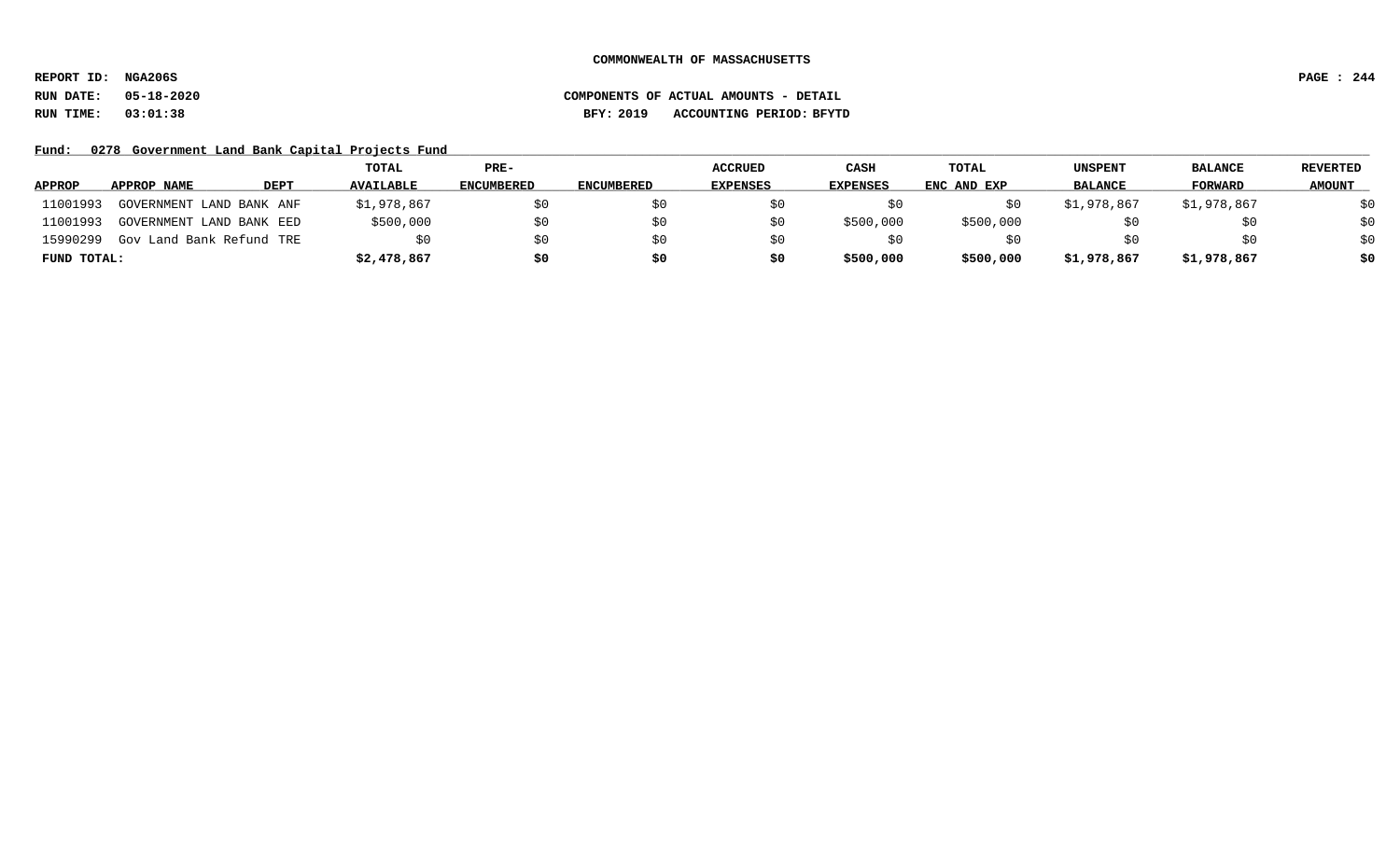**REPORT ID: NGA206S PAGE : 245**

### **RUN DATE: 05-18-2020 COMPONENTS OF ACTUAL AMOUNTS - DETAIL RUN TIME: 03:01:38 BFY: 2019 ACCOUNTING PERIOD: BFYTD**

Fund: 0290 Federal Highway Construction Program Capital Projects Fund

|               |                            | TOTAL            | PRE-              |                   | <b>ACCRUED</b>  | CASH            | <b>TOTAL</b>  | <b>UNSPENT</b>                    | <b>BALANCE</b> | <b>REVERTED</b> |
|---------------|----------------------------|------------------|-------------------|-------------------|-----------------|-----------------|---------------|-----------------------------------|----------------|-----------------|
| <b>APPROP</b> | APPROP NAME<br><b>DEPT</b> | <b>AVAILABLE</b> | <b>ENCUMBERED</b> | <b>ENCUMBERED</b> | <b>EXPENSES</b> | <b>EXPENSES</b> | ENC AND EXP   | <b>BALANCE</b>                    | <b>FORWARD</b> | <b>AMOUNT</b>   |
| 61210315      | INTERSTATE FEDERAL A DOT   | \$3,104,123      | \$0               | \$0               | \$0             | \$0             | \$0           | \$3,104,123                       | \$3,104,123    | \$0             |
| 61210316      | FEDERAL AID PROJECTS DOT   | \$4,847,005      | \$0               | \$0\$             | \$0             | \$1,114,821     | \$1,114,821   | \$3,732,185                       | \$3,732,185    | \$0             |
| 61210415      | INTERSTATE FEDERAL A DOT   | \$1,917,373      | \$0               | \$0               | \$0             | \$0             | \$0           | \$1,917,373                       | \$1,917,373    | \$0             |
| 61210416      | FEDERAL AID HIGHWAY DOT    | \$13,204,187     | \$0               | \$0               | \$0             | \$135,439       | \$135,439     | \$13,068,748                      | \$13,068,748   | \$0             |
| 61210715      | INTERSTATE FEDERAL A DOT   | \$41             | \$0               | \$0               | \$0             | \$0             | \$0           | \$41                              | \$41           | \$0             |
| 61210716      | NON-INTERSTATE FEDER AGO   | \$0              | \$0               | \$0               | \$0             | \$0             | \$0           | \$0                               | \$0            | \$0             |
| 61210716      | NON-INTERSTATE FEDER DCR   | \$4,851,850      | \$0               | \$0               | \$0             | \$4,179,101     | \$4,179,101   | \$672,749                         | \$672,749      | \$0             |
| 61210716      | NON-INTERSTATE FEDER DOT   | \$47,930,163     | \$0               | \$0               | \$0             | \$143,128       | \$143,128     | \$47,787,035                      | \$47,787,035   | \$0             |
| 61210815      | FEDERALLY ASSISTED C DOT   | \$785,466        | \$0               | \$0               | \$0             | \$0             | \$0           | \$785,466                         | \$785,466      | \$0             |
| 61210816      | FEDERALLY ASSISTED C AGO   | \$0              | \$0               | \$0               | \$0             | \$0             | \$0           | \$0                               | \$0            | \$0             |
| 61210816      | FEDERALLY ASSISTED C DOT   | \$90,082,085     | \$0               | \$0               | \$0             | \$1,330,329     | \$1,330,329   | \$88,751,756                      | \$88,751,756   | \$0             |
| 61210826      | Highway Projects - A DOT   | \$17,387,085     | \$0               | \$0               | \$0             | \$0             | \$0           | \$17,387,085                      | \$17,387,085   | \$0             |
| 61211215      | Federal Aid - Inters DOT   | \$29,562,039     | \$0               | \$0               | \$0             | \$52,597        | \$52,597      | \$29,509,442                      | \$29,509,442   | \$0             |
| 61211216      | Federal Aid - Non-In DOT   | \$27,888,924     | \$0               | \$0               | \$0             | \$2,644,623     | \$2,644,623   | \$25, 244, 300                    | \$25, 244, 300 | \$0             |
| 61211216      | Federal Aid - Non-In ENE   | \$0              | \$0               | \$0\$             | \$0             | \$0             | \$0           | \$0                               | \$0            | \$0             |
| 61211314      | Federal Aid Highway DOT    | \$390,702,409    | \$0               | \$0               | \$0             | \$172,114,296   | \$172,114,296 | \$218,588,113                     | \$218,588,113  | \$0             |
| 61211714      | Federal Aid Highway<br>AGO | \$45,014         | \$0               | \$0               | \$0             | \$0             | \$0           | \$45,014                          | \$45,014       | \$0             |
| 61211714      | Federal Aid Highway<br>DOT | \$595,532,376    | \$0               | \$0               | \$0             | \$352,677,686   | \$352,677,686 | \$242,854,690                     | \$242,854,690  | \$0             |
| 61211714      | Federal Aid Highway<br>DPH | \$100,000        | \$0               | \$0               | \$0             | \$99,775        | \$99,775      | \$225                             | \$225          | \$0             |
| 61211714      | Federal Aid Highway<br>ITD | \$1,000          | \$0               | \$0               | \$0             | \$0             | \$0           | \$1,000                           | \$1,000        | \$0             |
| 61211715      | Fed Highway Authoriz DOT   | \$992,000,000    | \$0               | \$0               | \$0             | \$87,009,045    | \$87,009,045  | \$904,990,955                     | \$904,990,955  | \$0             |
| 61211914      | A019C16S4 Federal Ai DOT   | \$1,500,000,000  | \$0               | \$0               | \$0             | \$0             | SO.           | $$1,500,000,000$ $$1,500,000,000$ |                | \$0             |
| 61219113      | RESEARCH AND PLANNIN DOT   | \$65,478         | \$0               | \$0               | \$0             | \$0             | \$0           | \$65,478                          | \$65,478       | \$0             |
| 61219513      | TRANSPORTATION IMPRO DOT   | \$792,772        | \$0               | \$0               | \$0             | \$0\$           | \$0           | \$792,772                         | \$792,772      | \$0             |
| 61219515      | TRANSPORTATION IMPRO DOT   | \$175,346        | \$0               | \$0               | \$0             | \$0             | \$0           | \$175,346                         | \$175,346      | \$0             |
| 61219535      | Transportation Impro DOT   | \$180,464        | \$0               | \$0               | \$0             | \$0             | \$0           | \$180,464                         | \$180,464      | \$0             |
| 61219615      | INTERSTATE FEDERAL A DOT   | \$19,467         | \$0               | \$0               | \$0             | \$0             | \$0\$         | \$19,467                          | \$19,467       | \$0             |
| 61219616      | FEDERAL AID PROJECTS DOT   | \$2,794,860      | \$0               | \$0               | \$0             | \$57,546        | \$57,546      | \$2,737,314                       | \$2,737,314    | \$0             |
| 61219626      | STATE HIGHWAYS & ROA DOT   | \$11,961         | \$0               | \$0               | \$0             | \$0             | \$0           | \$11,961                          | \$11,961       | \$0             |
| 61219716      | FEDERAL AID PROJECTS AGO   | \$0              | \$0               | \$0               | \$0             | \$0             | \$0           | \$0                               | \$0            | \$0             |
| 61219716      | FEDERAL AID PROJECTS DOT   | \$255,743        | \$0               | \$0               | \$0             | \$0             | \$0           | \$255,743                         | \$255,743      | \$0             |
| 61219915      | INTERSTATE FEDERAL A DOT   | \$240,964        | \$0               | \$0               | \$0             | \$0             | \$0           | \$240,964                         | \$240,964      | \$0             |
| 61219916      | FEDERAL AID PROJECTS DOT   | \$103,549        | \$0               | \$0               | \$0             | \$46,778        | \$46,778      | \$56,771                          | \$56,771       | \$0             |
| 61219926      | Federal Aid Projects DOT   | \$1,499          | \$0               | \$0               | \$0             | \$0             | \$0           | \$1,499                           | \$1,499        | \$0             |
|               |                            |                  |                   |                   |                 |                 |               |                                   |                |                 |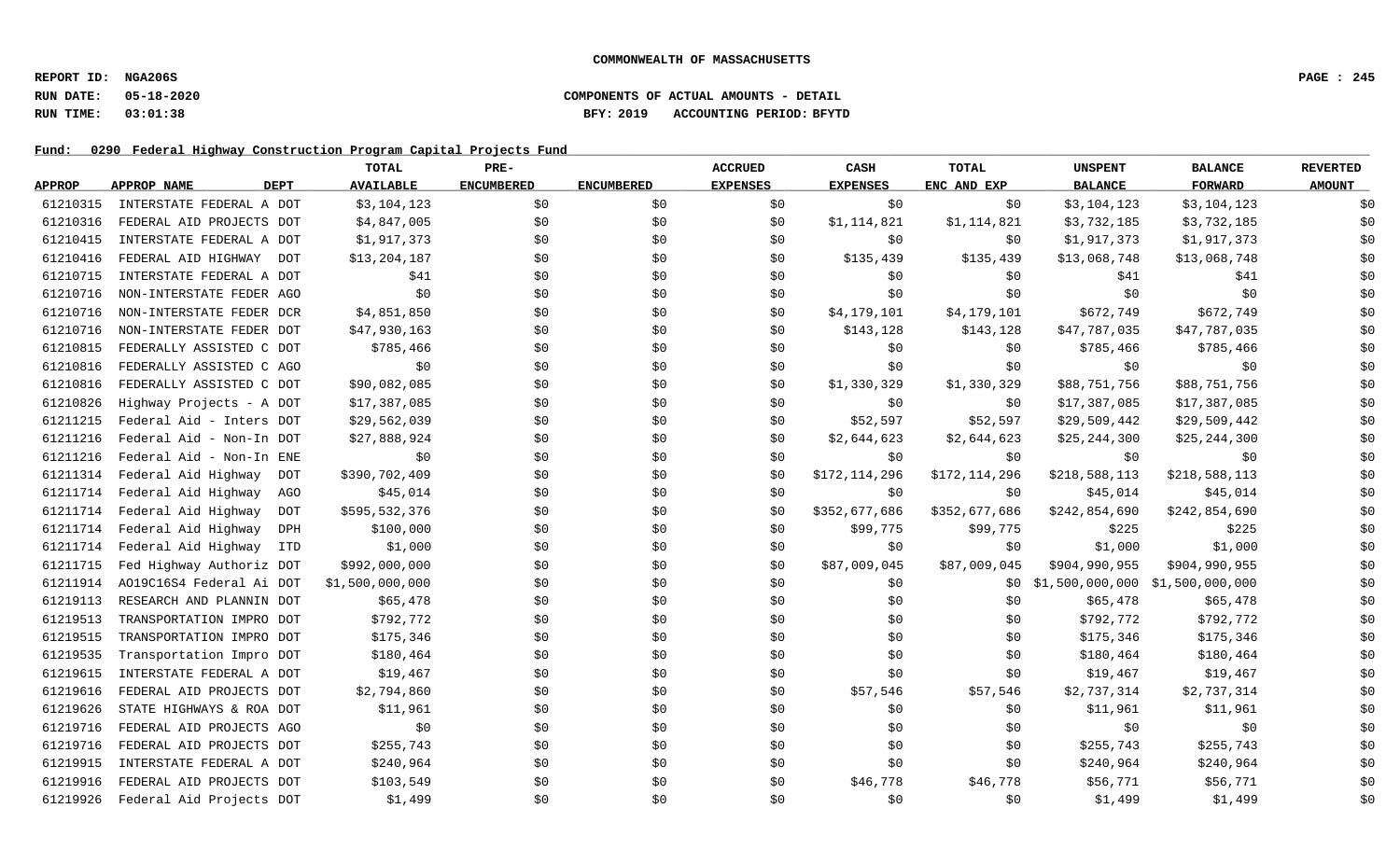**REPORT ID: NGA206S PAGE : 246**

**RUN DATE: 05-18-2020 COMPONENTS OF ACTUAL AMOUNTS - DETAIL RUN TIME: 03:01:38 BFY: 2019 ACCOUNTING PERIOD: BFYTD**

Fund: 0290 Federal Highway Construction Program Capital Projects Fund

|               |                          | TOTAL            | $PRE-$            |            | <b>ACCRUED</b>  | CASH            | TOTAL       | <b>UNSPENT</b>                | <b>BALANCE</b>  | REVERTED      |
|---------------|--------------------------|------------------|-------------------|------------|-----------------|-----------------|-------------|-------------------------------|-----------------|---------------|
| <b>APPROP</b> | DEPT<br>APPROP NAME      | <b>AVAILABLE</b> | <b>ENCUMBERED</b> | ENCUMBERED | <b>EXPENSES</b> | <b>EXPENSES</b> | ENC AND EXP | <b>BALANCE</b>                | FORWARD         | <b>AMOUNT</b> |
| 61259716      | CENTRAL ARTERY/TED W DOT | \$42,610,445     | \$0               |            |                 | \$0             | \$0         | \$42,610,445                  | \$42,610,445    | \$0           |
| 61259726      | Central Artery/Ted W DOT |                  | \$0               | \$0        | S0              | \$0             | \$0         |                               | \$0             | \$0           |
| 61259934      | FEDERAL AID PROJECTS DOT | \$637,372,578    | \$0               |            | S0              | \$0             | S0          | \$637,372,578                 | \$637,372,578   | \$0           |
| 61259935      | INTERSTATE FEDERAL A DOT | \$64,626,197     | \$0               | \$0        | S0              | \$0             | S0          | \$64,626,197                  | \$64,626,197    | \$0           |
| 61259936      | FEDERAL AID PROJECTS DOT | \$171,990,672    | \$0               | \$0        | S0              | \$0             | \$0         | \$171,990,672                 | \$171,990,672   | \$0           |
| FUND TOTAL:   |                          | \$4,641,183,138  | \$0               | S0         | S0              | \$621,605,165   |             | \$621,605,165 \$4,019,577,973 | \$4,019,577,973 | \$0           |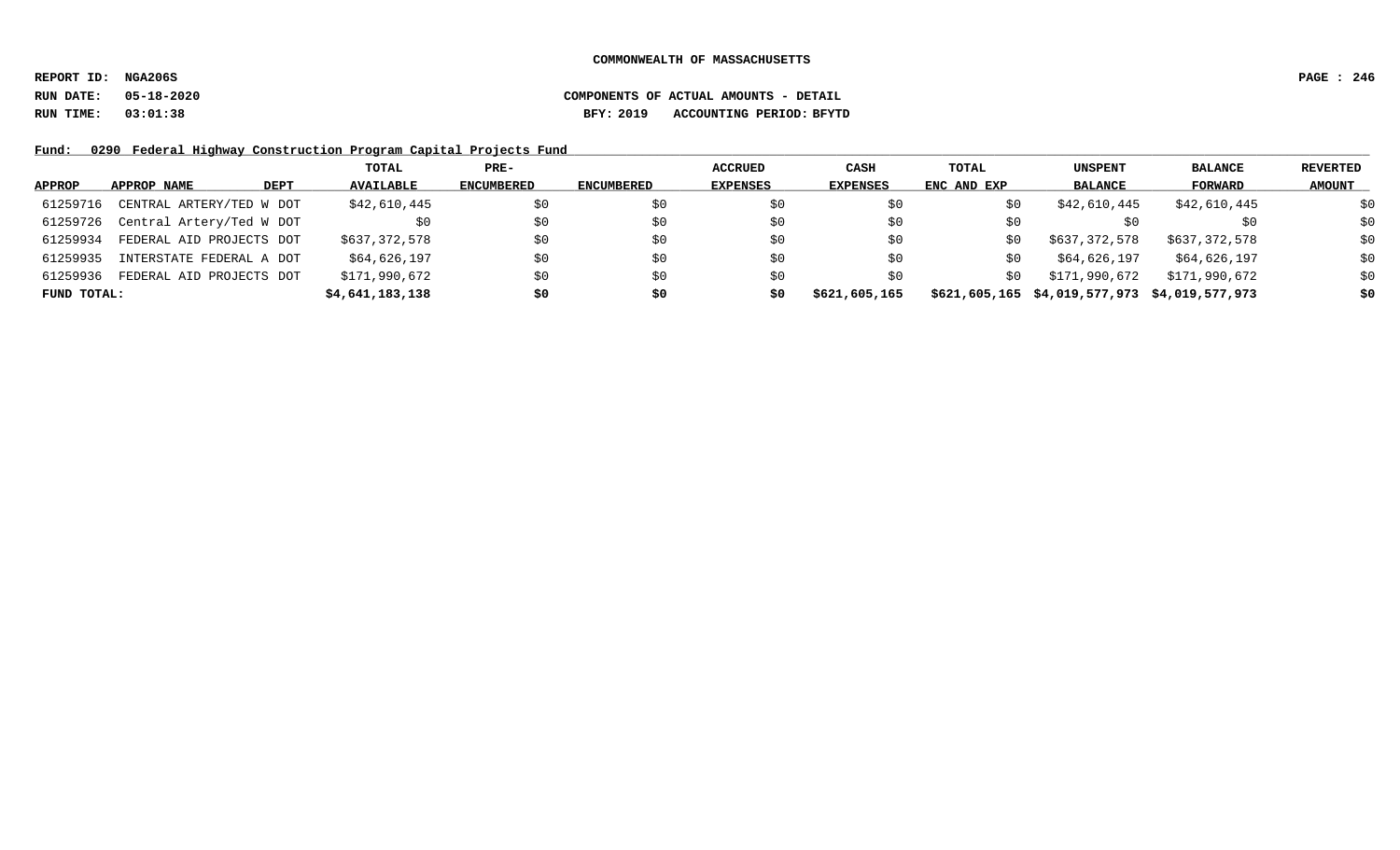**REPORT ID: NGA206S PAGE : 247**

## **RUN DATE: 05-18-2020 COMPONENTS OF ACTUAL AMOUNTS - DETAIL RUN TIME: 03:01:38 BFY: 2019 ACCOUNTING PERIOD: BFYTD**

|               |                          |      | TOTAL            | PRE-              |                   | <b>ACCRUED</b>  | CASH            | <b>TOTAL</b> | <b>UNSPENT</b> | <b>BALANCE</b> | <b>REVERTED</b> |
|---------------|--------------------------|------|------------------|-------------------|-------------------|-----------------|-----------------|--------------|----------------|----------------|-----------------|
| <b>APPROP</b> | APPROP NAME              | DEPT | <b>AVAILABLE</b> | <b>ENCUMBERED</b> | <b>ENCUMBERED</b> | <b>EXPENSES</b> | <b>EXPENSES</b> | ENC AND EXP  | <b>BALANCE</b> | <b>FORWARD</b> | <b>AMOUNT</b>   |
| 03010860      | MHLAC TRUST              | MHL  | \$271,818        | \$0               | \$0               | \$0             | \$38,884        | \$38,884     | \$232,935      | \$232,935      | \$0             |
| 03061106      | LAND REGISTRATION AS TRC |      | \$60,311         | \$0\$             | \$0               | \$0             | \$0             | \$0          | \$60,311       | \$60,311       | \$0             |
| 03200008      | Access to Justice Ex SJC |      | \$0              | \$0\$             | \$0               | \$0             | \$0             | \$0          | \$0            | \$0            | \$0             |
| 03200009      | Attorney Conducted V SJC |      | \$0              | \$0               | \$0               | \$0             | \$0             | \$0          | \$0            | \$0            | \$0             |
| 03200046      | MASSACHUSETTS BAR FO SJC |      | \$0              | \$0               | \$0               | \$0             | \$0             | \$0          | \$0            | \$0            | \$0             |
| 03211604      | NEW ENGLAND SCHOOL O CPC |      | \$0              | \$0               | \$0               | \$0             | \$0             | \$0          | \$0            | \$0            | \$0             |
| 03211606      | COMMITEE FOR PUBLIC      | CPC  | \$247,981        | \$0               | \$0               | \$0             | \$128,049       | \$128,049    | \$119,932      | \$119,932      | \$0             |
| 03211611      | JUVENILE ADVOCACY PR CPC |      | \$27,791         | \$0               | \$0               | \$0             | \$2,856         | \$2,856      | \$24,935       | \$24,935       | \$0             |
| 03300092      | Transgender Training TRC |      | \$471            | \$0               | \$0               | \$0             | \$471           | \$471        | \$0            | \$0            | \$0             |
| 03300355      | Brooke Court Service TRC |      | \$5              | \$0               | \$0               | \$0             | \$0             | \$0          | \$5            | \$5            | \$0             |
| 03301162      | Document Translation TRC |      | \$0              | \$0               | \$0               | \$0             | \$0             | \$0          | \$0            | \$0            | \$0             |
| 03302008      | LAWRENCE LAW LIBRARY TRC |      | \$0              | \$0               | \$0               | \$0             | \$0             | \$0          | \$0            | \$0            | \$0             |
| 03302413      | JOHN AND ETHEL GOLDB TRC |      | \$12,479         | \$0               | \$0               | \$0             | \$10,235        | \$10,235     | \$2,244        | \$2,244        | \$0             |
| 03302420      | JUDICIAL INSTITUTE D TRC |      | \$0              | \$0               | \$0               | \$0             | \$0             | \$0          | \$0            | \$0            | \$0             |
| 03303232      | Courthouse Security      | TRC  | \$0              | \$0               | \$0               | \$0             | \$0             | \$0          | \$0            | \$0            | \$0             |
| 03323105      | SHAW FOUNDATION GRAN TRC |      | \$1,000          | \$0\$             | \$0               | \$0             | \$0             | \$0          | \$1,000        | \$1,000        | \$0             |
| 03350011      | Veterans Court           | TRC  | \$55,410         | \$0               | \$0               | \$0             | \$987           | \$987        | \$54,423       | \$54,423       | \$0             |
| 03350016      | Substance Abuse Coun TRC |      | \$0              | \$0               | \$0               | \$0             | \$0             | \$0          | \$0            | \$0            | \$0             |
| 03370205      | Bristol Cty Juvenile TRC |      | \$0              | \$0               | \$0               | \$0             | \$0             | \$0          | \$0            | \$0            | \$0             |
| 03400114      | FORFEITED FUNDS G.L. AGO |      | \$0              | \$0               | \$0               | \$0             | \$0             | \$0          | \$0            | \$0            | \$0             |
| 03400114      | FORFEITED FUNDS G.L. DAA |      | \$4,487          | \$0               | \$0               | \$0             | \$4,487         | \$4,487      | \$0            | \$0            | \$0             |
| 03400114      | FORFEITED FUNDS G.L. SUF |      | \$1,978,721      | \$0\$             | \$0               | \$0             | \$988,469       | \$988,469    | \$990,252      | \$990,252      | \$0             |
| 03400115      | SUFFOLK D.A. EXPENDA SUF |      | \$60,305         | \$0               | \$0               | \$0             | \$47,824        | \$47,824     | \$12,481       | \$12,481       | \$0             |
| 03400123      | Insurance Fraud Pros BER |      | \$50,158         | \$0               | \$0               | \$0             | \$23,449        | \$23,449     | \$26,709       | \$26,709       | \$0             |
| 03400212      | Federal Forfeiture - NOR |      | \$675,629        | \$0               | \$0               | \$0             | \$19,327        | \$19,327     | \$656,302      | \$656,302      | \$0             |
| 03400213      | FEDERAL FORFEITURE 1 NOR |      | \$799,649        | \$0               | \$0               | \$0             | \$27,859        | \$27,859     | \$771,791      | \$771,791      | \$0             |
| 03400214      | FORFEITED FUNDS G.L. NOR |      | \$1,060,745      | \$0               | \$0               | \$0             | \$432,898       | \$432,898    | \$627,847      | \$627,847      | \$0             |
| 03400215      | NORTHERN DISTRICT AT NOR |      | \$70,497         | \$0               | \$0               | \$0             | \$63,545        | \$63,545     | \$6,952        | \$6,952        | \$0             |
| 03400216      | NORTHERN DISTRICT AT NOR |      | \$197,816        | \$0               | \$0               | \$0             | \$3,761         | \$3,761      | \$194,055      | \$194,055      | \$0             |
| 03400217      | PREVENTION OF VIOLEN NOR |      | \$0              | \$0               | \$0               | \$0             | \$0             | \$0          | \$0            | \$0            | \$0             |
| 03400236      | Middlesex District A NOR |      | \$40,000         | \$0               | \$0               | \$0             | \$40,000        | \$40,000     | \$0            | \$0            | \$0             |
| 03400312      | CONFERENCE REGISTRAT EAS |      | \$182,395        | \$0               | \$0               | \$0             | \$97,010        | \$97,010     | \$85,386       | \$85,386       | \$0             |
| 03400313      | FEDERAL NARCOTIC FOR EAS |      | \$2,204,651      | \$0\$             | \$0               | SO.             | \$109,023       | \$109,023    | \$2,095,628    | \$2,095,628    | \$0             |
| 03400314      | FORFEITED FUNDS G.L. DAA |      | \$0              | \$0\$             | \$0               | \$0             | \$0             | \$0\$        | \$0            | \$0            | \$0             |
|               |                          |      |                  |                   |                   |                 |                 |              |                |                |                 |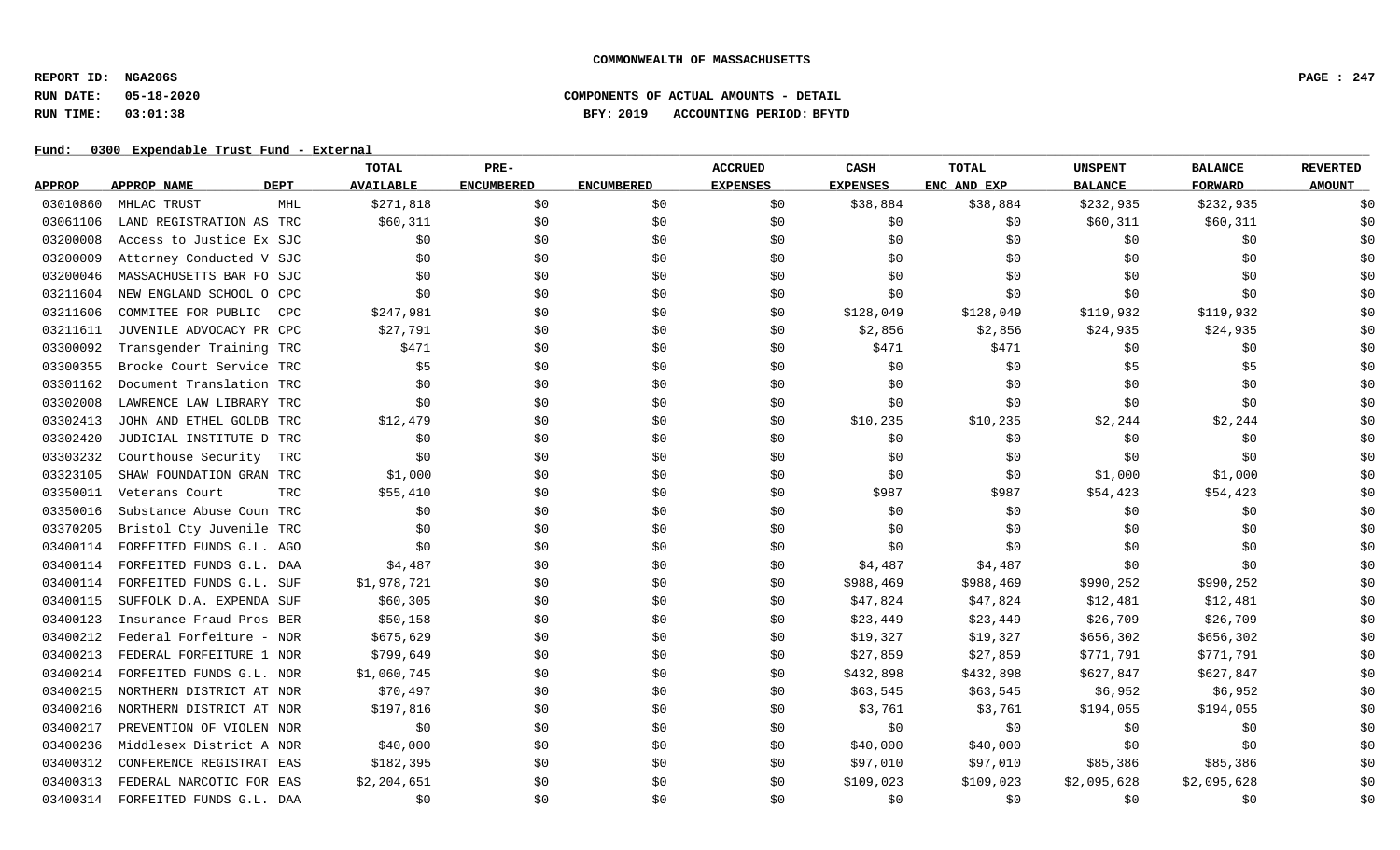**REPORT ID: NGA206S PAGE : 248**

## **RUN DATE: 05-18-2020 COMPONENTS OF ACTUAL AMOUNTS - DETAIL RUN TIME: 03:01:38 BFY: 2019 ACCOUNTING PERIOD: BFYTD**

|               |                            | TOTAL            | PRE-              |                   | <b>ACCRUED</b>  | CASH            | <b>TOTAL</b> | <b>UNSPENT</b> | <b>BALANCE</b> | <b>REVERTED</b> |
|---------------|----------------------------|------------------|-------------------|-------------------|-----------------|-----------------|--------------|----------------|----------------|-----------------|
| <b>APPROP</b> | <b>DEPT</b><br>APPROP NAME | <b>AVAILABLE</b> | <b>ENCUMBERED</b> | <b>ENCUMBERED</b> | <b>EXPENSES</b> | <b>EXPENSES</b> | ENC AND EXP  | <b>BALANCE</b> | <b>FORWARD</b> | <b>AMOUNT</b>   |
| 03400314      | FORFEITED FUNDS G.L. EAS   | \$1,677,319      | \$0               | \$0               | \$0             | \$324,574       | \$324,574    | \$1,352,745    | \$1,352,745    | \$0             |
| 03400318      | Operating Under the<br>EAS | \$13             | \$0               | \$0               | \$0             | \$0\$           | \$0          | \$13           | \$13           | \$0             |
| 03400325      | Eastern District Att EAS   | \$143,585        | \$0               | \$0               | \$0             | \$119,812       | \$119,812    | \$23,773       | \$23,773       | \$0             |
| 03400414      | FORFEITED FUNDS G.L. MID   | \$634,838        | \$0               | \$0               | \$0             | \$490,539       | \$490,539    | \$144,299      | \$144,299      | \$0             |
| 03400417      | CAC Trust<br>MID           | \$98,672         | \$0               | \$0               | \$0             | \$98,466        | \$98,466     | \$206          | \$206          | \$0             |
| 03400418      | FEDERAL ASSET FORFEI MID   | \$16,734         | \$0               | \$0               | \$0             | \$10,000        | \$10,000     | \$6,734        | \$6,734        | \$0             |
| 03400419      | Insurance Fraud Pros MID   | \$40,000         | \$0               | \$0               | \$0             | \$39,995        | \$39,995     | \$5            | \$5            | \$0             |
| 03400426      | Melanie's Law Operat MID   | \$0              | \$0               | \$0               | \$0             | \$0             | \$0          | \$0            | \$0            | \$0             |
| 03400514      | FORFEITED FUNDS G.L. DAA   | \$0              | \$0               | \$0               | \$0             | \$0             | \$0          | \$0            | \$0            | \$0             |
| 03400514      | FORFEITED FUNDS G.L. WES   | \$685,954        | \$0               | \$0               | \$0             | \$386,569       | \$386,569    | \$299,385      | \$299,385      | \$0             |
| 03400516      | FEDERAL NARCOTIC FOR SDH   | \$19,998         | \$0               | \$0               | \$0             | \$19,998        | \$19,998     | \$0            | \$0            | \$0             |
| 03400516      | FEDERAL NARCOTIC FOR WES   | \$202,613        | \$0               | \$0               | \$0             | \$130,928       | \$130,928    | \$71,685       | \$71,685       | \$0             |
| 03400545      | Insurance Fraud Pros WES   | \$95,229         | \$0\$             | \$0               | \$0             | \$42,368        | \$42,368     | \$52,861       | \$52,861       | \$0             |
| 03400570      | ORGANIZED CRIME UNIT WES   | \$27,927         | \$0               | \$0               | \$0             | \$27,927        | \$27,927     | \$0            | \$0            | \$0             |
| 03400575      | Federal Forfeiture - WES   | \$602,663        | \$0               | \$0               | \$0             | \$174,182       | \$174,182    | \$428,482      | \$428,482      | \$0             |
| 03400614      | FORFEITED FUNDS G.L. NWD   | \$608,836        | \$0               | \$0               | \$0             | \$223,793       | \$223,793    | \$385,043      | \$385,043      | \$0             |
| 03400615      | FEDERAL ASSET FORFEI NWD   | \$81,122         | \$0               | \$0               | \$0             | \$14,011        | \$14,011     | \$67,111       | \$67,111       | \$0             |
| 03400631      | Operating Under the NWD    | \$0              | \$0               | \$0               | \$0             | \$0             | \$0          | \$0            | \$0            | \$0             |
| 03400709      | CRIMINAL PROSECUTION NFK   | \$69,727         | \$0               | \$0               | \$0             | \$18,383        | \$18,383     | \$51,344       | \$51,344       | \$0             |
| 03400714      | FORFEITED FUNDS G.L. NFK   | \$897,965        | \$0               | \$0               | \$0             | \$463,419       | \$463,419    | \$434,546      | \$434,546      | \$0             |
| 03400715      | FEDERAL ASSET FORFEI NFK   | \$343,833        | \$0               | \$0               | \$0             | \$28,061        | \$28,061     | \$315,772      | \$315,772      | \$0             |
| 03400716      | NFK Insurance Fraud<br>NFK | \$88,247         | \$0               | \$0               | \$0             | \$31,193        | \$31,193     | \$57,055       | \$57,055       | \$0             |
| 03400717      | Melanie's Law Operat NFK   | \$4,755          | \$0               | \$0               | \$0             | \$0             | \$0          | \$4,755        | \$4,755        | \$0             |
| 03400718      | Other Federal Asset<br>NFK | \$216,584        | \$0               | \$0               | \$0             | \$8,150         | \$8,150      | \$208,434      | \$208,434      | \$0             |
| 03400814      | FORFEITED FUNDS G.L. PLY   | \$403,541        | \$0               | \$0               | \$0             | \$369,338       | \$369,338    | \$34,203       | \$34,203       | \$0             |
| 03400817      | FEDERAL FORFEITURE A PLY   | \$43,397         | \$0               | \$0               | \$0             | \$38,699        | \$38,699     | \$4,698        | \$4,698        | \$0             |
| 03400831      | Operating Under the<br>PLY | \$2,043          | \$0               | \$0               | \$0             | \$0\$           | \$0          | \$2,043        | \$2,043        | \$0             |
| 03400914      | FORFEITED FUNDS G.L. BRI   | \$1,467,310      | \$0               | \$0               | \$0             | \$783,011       | \$783,011    | \$684,299      | \$684,299      | \$0             |
| 03400915      | FEDERAL ASSET FORFEI BRI   | \$50,708         | \$0               | \$0               | \$0             | \$0             | \$0          | \$50,708       | \$50,708       | \$0             |
| 03400918      | BRI Insurance Fraud<br>BRI | \$115,464        | \$0               | \$0               | \$0             | \$19,351        | \$19,351     | \$96,113       | \$96,113       | \$0             |
| 03400924      | Federal Forfeiture F BRI   | \$0              | \$0               | \$0               | \$0             | \$0             | \$0          | \$0            | \$0            | \$0             |
| 03401014      | FORFEITED FUNDS G.L. CPI   | \$282,113        | \$0               | \$0               | \$0             | \$144,669       | \$144,669    | \$137,444      | \$137,444      | \$0             |
| 03401031      | Operating Under the<br>CPI | \$0              | \$0               | \$0               | \$0             | \$0             | \$0          | \$0            | \$0            | \$0             |
| 03401032      | CPI JUVENILE DIVERSI CPI   | \$1,085          | \$0               | \$0               | \$0             | \$1,085         | \$1,085      | \$0            | \$0            | \$0             |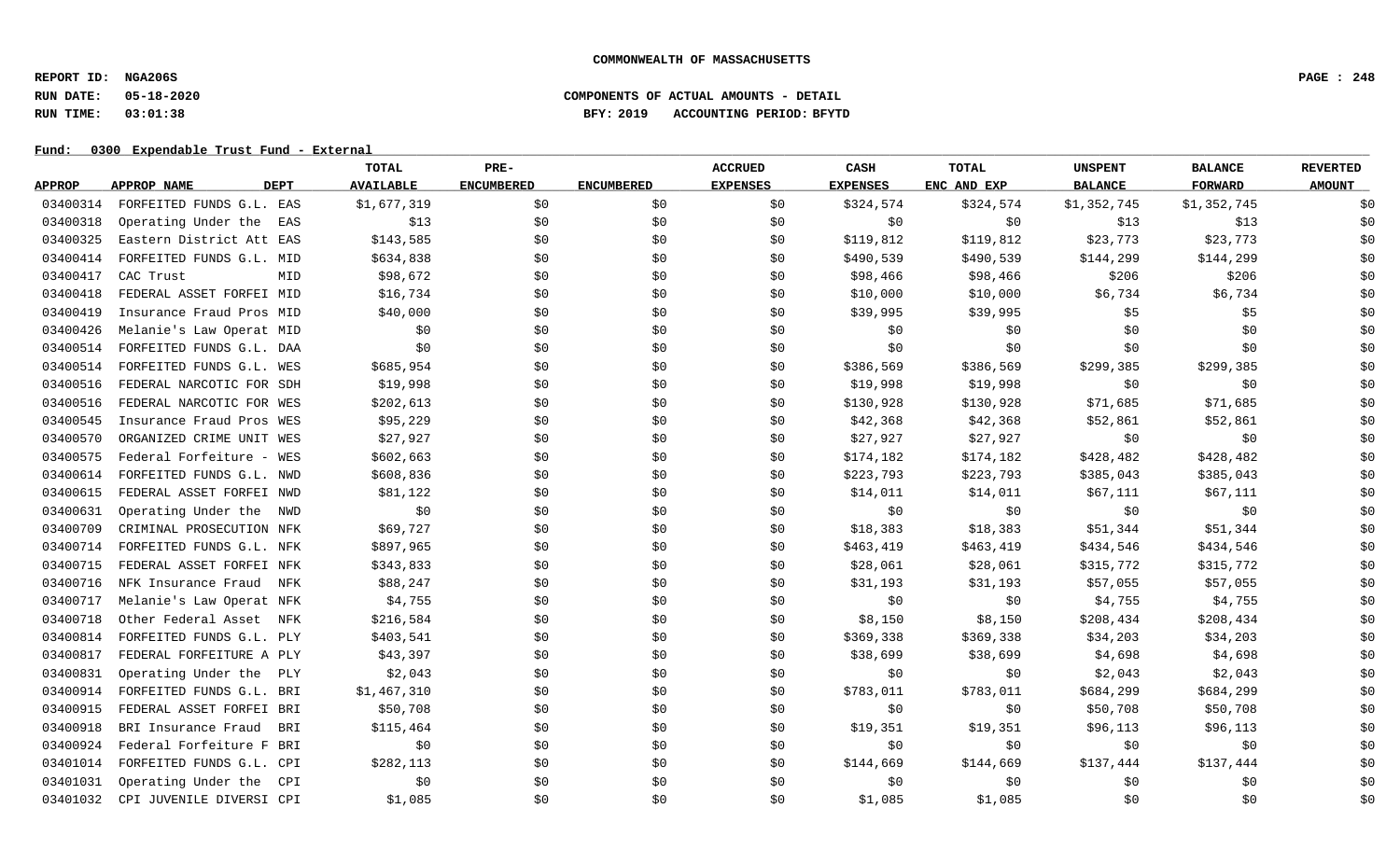**REPORT ID: NGA206S PAGE : 249**

## **RUN DATE: 05-18-2020 COMPONENTS OF ACTUAL AMOUNTS - DETAIL RUN TIME: 03:01:38 BFY: 2019 ACCOUNTING PERIOD: BFYTD**

|               |                            | TOTAL            | PRE-              |                   | <b>ACCRUED</b>  | CASH            | <b>TOTAL</b>  | <b>UNSPENT</b> | <b>BALANCE</b> | <b>REVERTED</b> |
|---------------|----------------------------|------------------|-------------------|-------------------|-----------------|-----------------|---------------|----------------|----------------|-----------------|
| <b>APPROP</b> | <b>DEPT</b><br>APPROP NAME | <b>AVAILABLE</b> | <b>ENCUMBERED</b> | <b>ENCUMBERED</b> | <b>EXPENSES</b> | <b>EXPENSES</b> | ENC AND EXP   | <b>BALANCE</b> | <b>FORWARD</b> | <b>AMOUNT</b>   |
| 03401050      | FEDERAL FORFEITURE A CPI   | \$101,033        | \$0               | \$0               | \$0             | \$20, 287       | \$20,287      | \$80,746       | \$80,746       | \$0             |
| 03401104      | Melanie's Law Operat BER   | \$0              | \$0               | \$0               | \$0             | \$0\$           | \$0           | \$0            | \$0            | \$0             |
| 03401114      | FORFEITED FUNDS G.L. BER   | \$79,675         | \$0               | \$0               | \$0             | \$47,596        | \$47,596      | \$32,080       | \$32,080       | \$0             |
| 03401115      | BERKSHIRE DA FEDERAL BER   | \$2,765          | \$0               | \$0               | \$0             | \$0             | \$0           | \$2,765        | \$2,765        | \$0             |
| 03402105      | DUES ACCOUNT DISTRIC DAA   | \$43,752         | \$0               | \$0               | \$0             | \$11,884        | \$11,884      | \$31,868       | \$31,868       | \$0             |
| 03402109      | DA PERSONNEL TRAININ DAA   | \$112,735        | \$0               | \$0               | \$0             | \$85,565        | \$85,565      | \$27,169       | \$27,169       | \$0             |
| 05266600      | MASSACHUSETTS HISTOR SEC   | \$105,198        | \$0               | \$0               | \$0             | \$0             | \$0           | \$105,198      | \$105,198      | \$0             |
| 05291100      | ARCHIVES ADVISORY CO SEC   | \$4,192          | \$0               | \$0               | \$0             | \$0             | \$0           | \$4,192        | \$4,192        | \$0             |
| 06100093      | A HERO'S WELCOME TRU TRE   | \$148,702        | \$0               | \$0               | \$0             | \$0             | \$0           | \$148,702      | \$148,702      | \$0             |
| 06100093      | A HERO'S WELCOME TRU VET   | \$10,000         | \$0               | \$0               | \$0             | \$4,500         | \$4,500       | \$5,500        | \$5,500        | \$0             |
| 06100094      | QEBA Excess Plan X<br>TRE  | \$0              | \$0               | \$0               | \$0             | \$0             | \$0           | \$0            | \$0            | \$0             |
| 06101722      | Silver Haired Legisl TRE   | \$1,221          | \$0               | \$0               | \$0             | \$0             | \$0           | \$1,221        | \$1,221        | \$0             |
| 06110004      | Economic Empowerment TRE   | \$0              | \$0\$             | \$0               | \$0             | \$0             | \$0           | \$0            | \$0            | \$0             |
| 06115012      | PAYMENTS PURSUANT TO TRE   | \$758,735        | \$0               | \$0               | \$0             | \$0             | \$0           | \$758,735      | \$758,735      | \$0             |
| 06120000      | STATE BOARD OF RETIR TRE   | \$12,059,538     | \$0\$             | \$0               | \$0             | \$8,970,530     | \$8,970,530   | \$3,089,008    | \$3,089,008    | \$0             |
| 06120078      | Optional Retirement<br>RGT | \$0              | \$0               | \$0               | \$0             | \$0             | \$0           | \$0            | \$0            | \$0             |
| 06120078      | Optional Retirement<br>TRE | \$0              | \$0               | \$0               | \$0             | \$0             | \$0           | \$0            | \$0            | \$0             |
| 06120079      | Cost of Living Adjus TRE   | \$22,092,478     | \$0               | \$0               | \$0             | \$15,850,857    | \$15,850,857  | \$6,241,621    | \$6,241,621    | \$0             |
| 06120100      | State Board of Retir TRE   | \$8,924,991      | \$0               | \$0               | \$0             | \$6,884,667     | \$6,884,667   | \$2,040,324    | \$2,040,324    | \$0             |
| 06120112      | Economic Empowerment TRE   | \$190,734        | \$0               | \$0               | \$0             | \$27,795        | \$27,795      | \$162,939      | \$162,939      | \$0             |
| 06121013      | Martin H. McNamara A TRE   | \$227,976        | \$0               | \$0               | \$0             | \$32,984        | \$32,984      | \$194,992      | \$194,992      | \$0             |
| 06121014      | ABCC Expendable Trus TRE   | \$0              | \$0               | \$0               | \$0             | \$0             | \$0           | \$0            | \$0            | \$0             |
| 06402102      | MassDevelopment Expe ART   | \$327,488        | \$0               | \$0               | \$0             | \$324,139       | \$324,139     | \$3,349        | \$3,349        | \$0             |
| 06402162      | Big Yellow School Bu ART   | \$0              | \$0               | \$0               | \$0             | \$0             | \$0           | \$0            | \$0            | \$0             |
| 06406501      | MA CULTURAL COUNCIL<br>ART | \$79,970         | \$0               | \$0               | \$0             | \$1,000         | \$1,000       | \$78,970       | \$78,970       | \$0             |
| 06406502      | Intergovernmental Pe ART   | \$425            | \$0               | \$0               | \$0             | \$0             | \$0           | \$425          | \$425          | \$0             |
| 06406562      | Music Educators/Teac ART   | \$170,133        | \$0\$             | \$0               | \$0             | \$106,032       | \$106,032     | \$64,102       | \$64,102       | \$0             |
| 06409725      | Commonwealth Awards<br>ART | \$6              | \$0               | \$0               | \$0             | \$0             | \$0           | \$6            | \$6            | \$0             |
| 06501700      | ABANDONED PROPERTY<br>TRE  | \$254,590,108    | \$0               | \$0               | \$12            | \$254,090,097   | \$254,090,108 | \$500,000      | \$500,000      | \$0             |
| 07100066      | AGREEMENTS WITH FED. SAO   | \$920,547        | \$0               | \$0               | \$0             | \$0             | \$0           | \$920,547      | \$920,547      | \$0             |
| 08100015      | 94C Narcotics Forfei AGO   | \$31,857         | \$0               | \$0               | \$0             | \$0             | \$0           | \$31,857       | \$31,857       | \$0             |
| 08100027      | Lombardo vs UMass Bo AGO   | \$754            | \$0               | \$0               | \$0             | \$0             | \$0           | \$754          | \$754          | \$0             |
| 08100030      | 94C Narcotics Civil AGO    | \$1,084          | \$0               | \$0               | \$0             | \$0             | \$0           | \$1,084        | \$1,084        | \$0             |
| 08100032      | Regional Gas Capacit AGO   | \$210,843        | \$0               | \$0               | \$0             | \$197,339       | \$197,339     | \$13,504       | \$13,504       | \$0             |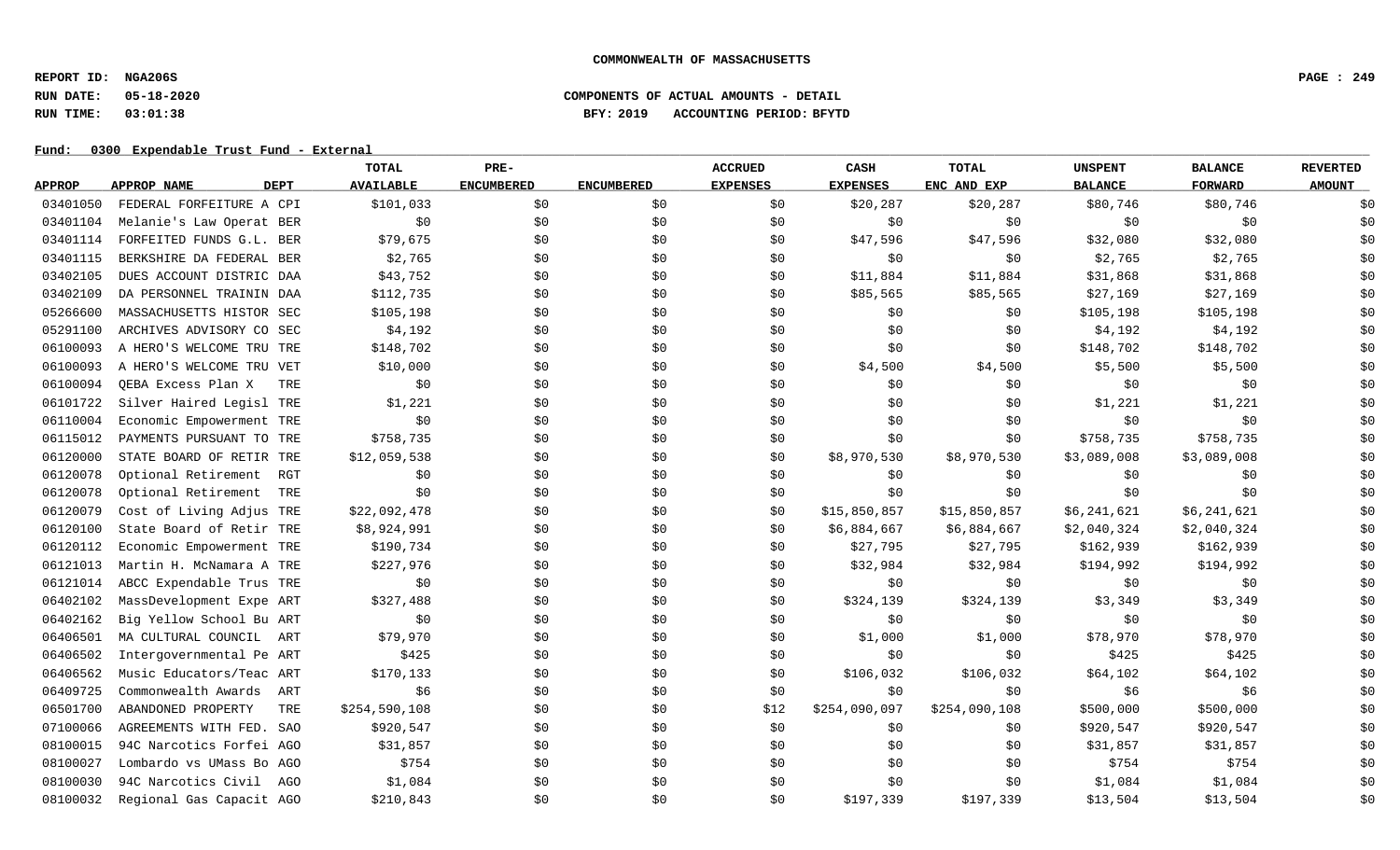**REPORT ID: NGA206S PAGE : 250**

## **RUN DATE: 05-18-2020 COMPONENTS OF ACTUAL AMOUNTS - DETAIL RUN TIME: 03:01:38 BFY: 2019 ACCOUNTING PERIOD: BFYTD**

|               |                                   | <b>TOTAL</b>     | PRE-              |                   | <b>ACCRUED</b>  | CASH            | <b>TOTAL</b> | <b>UNSPENT</b> | <b>BALANCE</b> | <b>REVERTED</b> |
|---------------|-----------------------------------|------------------|-------------------|-------------------|-----------------|-----------------|--------------|----------------|----------------|-----------------|
| <b>APPROP</b> | <b>DEPT</b><br>APPROP NAME        | <b>AVAILABLE</b> | <b>ENCUMBERED</b> | <b>ENCUMBERED</b> | <b>EXPENSES</b> | <b>EXPENSES</b> | ENC AND EXP  | <b>BALANCE</b> | <b>FORWARD</b> | <b>AMOUNT</b>   |
| 08100033      | LOCAL CONSUMER AID F AGO          | \$3,640,067      | \$0               | \$0               | \$0             | \$1,872,793     | \$1,872,793  | \$1,767,274    | \$1,767,274    | \$0             |
| 08100033      | LOCAL CONSUMER AID F DCP          | \$0              | \$0               | \$0               | \$0             | \$0             | \$0          | \$0            | \$0            | \$0             |
| 08100033      | LOCAL CONSUMER AID F NFK          | \$9,843          | \$0               | \$0               | \$0             | \$9,843         | \$9,843      | \$0            | \$0            | \$0             |
| 08100033      | LOCAL CONSUMER AID F NWD          | \$80,708         | \$0               | \$0               | \$0             | \$80,708        | \$80,708     | \$0            | \$0            | \$0             |
| 08100034      | 94C Narcotics Civil AGO           | \$213            | \$0               | \$0               | \$0             | \$0             | \$0\$        | \$213          | \$213          | \$0             |
| 08100035      | Thomas Galvin vs RCC AGO          | \$8,562          | \$0               | \$0               | \$0             | \$0             | \$0          | \$8,562        | \$8,562        | \$0             |
| 08100038      | 94C Narcotics Civil AGO           | \$2,122          | \$0               | \$0               | \$0             | \$0             | \$0          | \$2,122        | \$2,122        | \$0             |
| 08100040      | John & Jane Does 1-3 AGO          | \$3,390          | \$0               | \$0               | \$0             | \$0             | \$0          | \$3,390        | \$3,390        | \$0             |
| 08100044      | 94C Narcotics Civil<br>AGO        | \$105,626        | \$0               | \$0               | \$0             | \$0             | \$0          | \$105,626      | \$105,626      | \$0             |
| 08100046      | 94C Narcotics Civil<br><b>AGO</b> | \$6,633          | \$0               | \$0               | \$0             | \$0             | \$0          | \$6,633        | \$6,633        | \$0             |
| 08100047      | 94C Narcotics Civil<br>AGO        | \$4,433          | \$0               | \$0               | \$0             | \$0             | \$0          | \$4,433        | \$4,433        | \$0             |
| 08100048      | 94C Drug Seizures<br>AGO          | \$337,027        | \$0               | \$0               | \$0             | \$0             | \$0\$        | \$337,027      | \$337,027      | \$0             |
| 08100049      | Non 94C Seizures<br>AGO           | \$2,324,258      | \$0               | \$0\$             | \$0             | \$65,779        | \$65,779     | \$2,258,479    | \$2,258,479    | \$0             |
| 08100099      | Case of Donald Maced AGO          | \$3,825          | \$0               | \$0               | \$0             | \$0             | \$0\$        | \$3,825        | \$3,825        | \$0             |
| 08100101      | MGL C180 S8A<br><b>AGO</b>        | \$39             | \$0               | \$0               | \$0             | \$0             | \$0          | \$39           | \$39           | \$0             |
| 08100103      | Lawsuit of Richard L AGO          | \$5,000          | \$0               | \$0               | \$0             | \$373           | \$373        | \$4,627        | \$4,627        | \$0             |
| 08100105      | Case of Bryan v. Bri AGO          | \$8,071          | \$0               | \$0               | \$0             | \$8,071         | \$8,071      | \$0            | \$0            | \$0             |
| 08100106      | Provigil Antitrust F AGO          | \$794,681        | \$0               | \$0               | \$0             | \$57,485        | \$57,485     | \$737,196      | \$737,196      | \$0             |
| 08100108      | Empire Design & Cons AGO          | \$2,500          | \$0               | \$0               | \$0             | \$681           | \$681        | \$1,819        | \$1,819        | \$0             |
| 08100125      | Boehringer Trust<br>AGO           | \$197,183        | \$0               | \$0               | \$0             | \$0             | \$0          | \$197,183      | \$197,183      | \$0             |
| 08100126      | Medtronic Trust<br>AGO            | \$2,000,000      | \$0               | \$0               | \$0             | \$0             | \$0          | \$2,000,000    | \$2,000,000    | \$0             |
| 08100127      | National Grid<br>AGO              | \$3,000,000      | \$0               | \$0               | \$0             | \$1,615,000     | \$1,615,000  | \$1,385,000    | \$1,385,000    | \$0             |
| 08100128      | Shield/SMS Search/Ou AGO          | \$15,000         | \$0               | \$0               | \$0             | \$15,000        | \$15,000     | \$0            | \$0            | \$0             |
| 08100129      | HSG Search/Outreach<br>AGO        | \$23,000         | \$0               | \$0               | \$0             | \$0\$           | \$0          | \$23,000       | \$23,000       | \$0             |
| 08100130      | Viridian Energy<br>AGO            | \$2,921,000      | \$0               | \$0               | \$0             | \$2,762,359     | \$2,762,359  | \$158,641      | \$158,641      | \$0             |
| 08100131      | Sirahan vs Parlon Ca AGO          | \$750            | \$0               | \$0               | \$0             | \$750           | \$750        | \$0            | \$0            | \$0             |
| 08100133      | Care.Com Settlement<br>AGO        | \$355,000        | \$0               | \$0               | \$0             | \$0             | \$0          | \$355,000      | \$355,000      | \$0             |
| 08100135      | Mclaughlin/Cartiero<br>AGO        | \$25,000         | \$0               | \$0               | \$0             | \$4,636         | \$4,636      | \$20,364       | \$20,364       | \$0             |
| 08100136      | Disability Rights Tr AGO          | \$7,500          | \$0               | \$0               | \$0             | \$0             | \$0\$        | \$7,500        | \$7,500        | \$0             |
| 08100137      | Commonwealth v. Mehl AGO          | \$25,000         | \$0               | \$0               | \$0             | \$0             | \$0          | \$25,000       | \$25,000       | \$0             |
| 08100138      | Triangle Fund<br>AG <sub>O</sub>  | \$130,000        | \$0               | \$0               | \$0             | \$0             | \$0          | \$130,000      | \$130,000      | \$0             |
| 08100139      | Strahan v. Parlon Ca AGO          | \$2,074          | \$0               | \$0               | \$0             | \$2,055         | \$2,055      | \$19           | \$19           | \$0             |
| 08100142      | National Identity Th AGO          | \$42,281         | \$0               | \$0               | \$0             | \$31,103        | \$31,103     | \$11,178       | \$11,178       | \$0             |
| 08100143      | Chapman Media Trust AGO           | \$20,000         | \$0\$             | \$0               | \$0             | \$0             | \$0\$        | \$20,000       | \$20,000       | \$0             |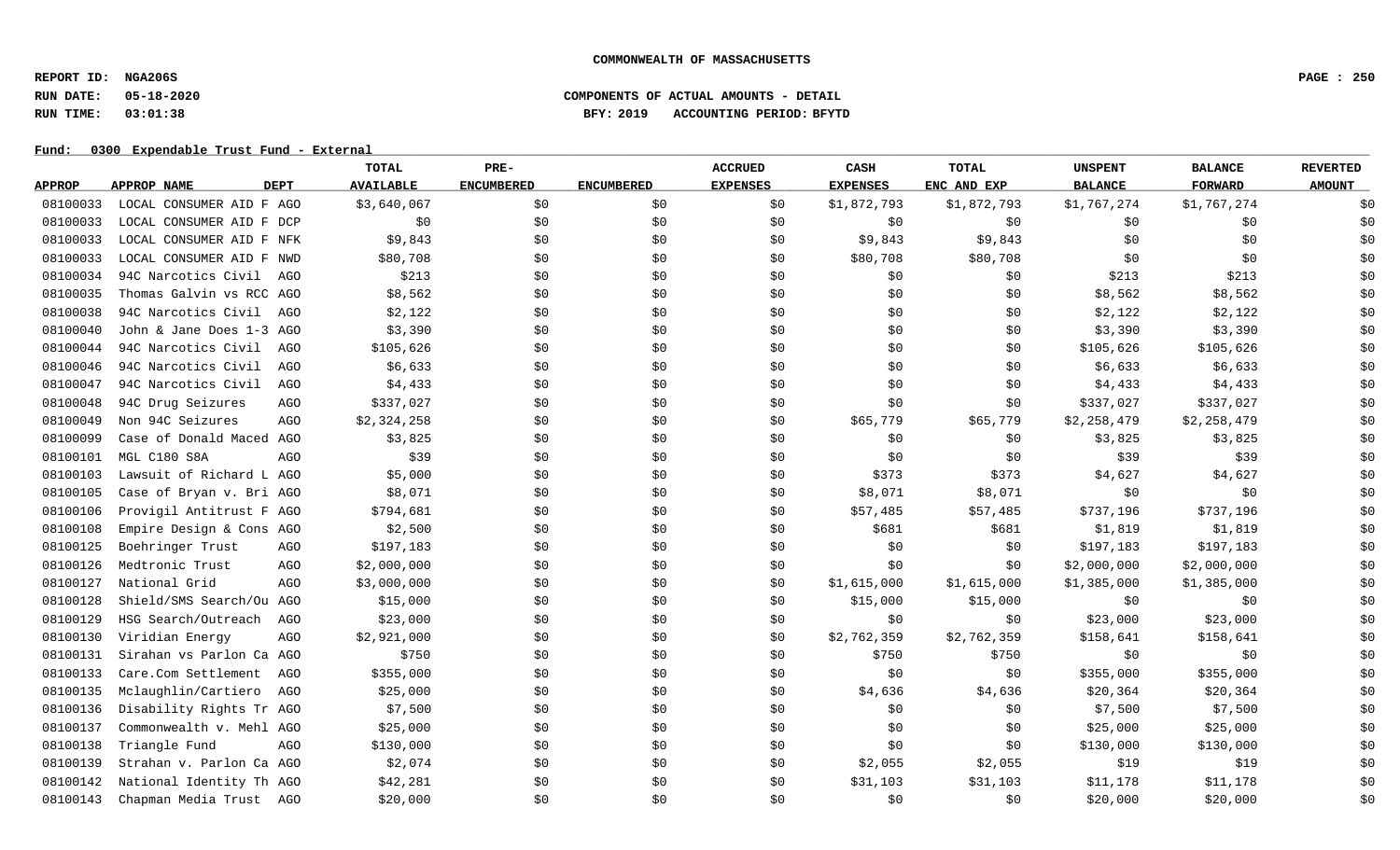**REPORT ID: NGA206S PAGE : 251**

## **RUN DATE: 05-18-2020 COMPONENTS OF ACTUAL AMOUNTS - DETAIL RUN TIME: 03:01:38 BFY: 2019 ACCOUNTING PERIOD: BFYTD**

|               |                               | TOTAL            | PRE-              |                   | <b>ACCRUED</b>  | CASH            | <b>TOTAL</b> | <b>UNSPENT</b> | <b>BALANCE</b> | <b>REVERTED</b> |
|---------------|-------------------------------|------------------|-------------------|-------------------|-----------------|-----------------|--------------|----------------|----------------|-----------------|
| <b>APPROP</b> | <b>DEPT</b><br>APPROP NAME    | <b>AVAILABLE</b> | <b>ENCUMBERED</b> | <b>ENCUMBERED</b> | <b>EXPENSES</b> | <b>EXPENSES</b> | ENC AND EXP  | <b>BALANCE</b> | <b>FORWARD</b> | <b>AMOUNT</b>   |
| 08100144      | Mary E. Davles v. RC AGO      | \$5,000          | \$0               | \$0               | \$0             | \$2,001         | \$2,001      | \$2,999        | \$2,999        | \$0             |
| 08100149      | Tracy Kandolin v. We AGO      | \$578            | \$0               | \$0               | \$0             | \$565           | \$565        | \$13           | \$13           | \$0             |
| 08100150      | Gallagher v. UML<br>AGO       | \$10,000         | \$0               | \$0               | \$0             | \$4,372         | \$4,372      | \$5,628        | \$5,628        | \$0             |
| 08100151      | Lord and Taylor<br><b>AGO</b> | \$100,000        | \$0               | \$0               | \$0             | \$0             | \$0          | \$100,000      | \$100,000      | \$0             |
| 08100152      | BBE Corp v. Cape Cod AGO      | \$5,000          | \$0               | \$0               | \$0             | \$0             | \$0          | \$5,000        | \$5,000        | \$0             |
| 08100155      | Deborah St. Peter v. AGO      | \$2,500          | \$0               | \$0               | \$0             | \$441           | \$441        | \$2,059        | \$2,059        | \$0             |
| 08100156      | Wayne Wood v. Bristo AGO      | \$10,000         | \$0               | \$0               | \$0             | \$0             | \$0          | \$10,000       | \$10,000       | \$0             |
| 08100166      | Granada Trust<br>AGO          | \$250,000        | \$0               | \$0               | \$0             | \$0             | \$0          | \$250,000      | \$250,000      | \$0             |
| 08100167      | AHI Receivership Fun AGO      | \$63,901         | \$0               | \$0               | \$0             | \$0             | \$0          | \$63,901       | \$63,901       | \$0             |
| 08100414      | FORFEITED FUNDS G.L. AGO      | \$857,250        | \$0               | \$0               | \$0             | \$282,586       | \$282,586    | \$574,665      | \$574,665      | \$0             |
| 08100414      | FORFEITED FUNDS G.L. DOC      | \$10,382         | \$0               | \$0               | \$0             | \$10,382        | \$10,382     | \$0            | \$0            | \$0             |
| 08100417      | NATIONAL ASSOCIATION AGO      | \$1,022          | \$0               | \$0               | \$0             | \$515           | \$515        | \$507          | \$507          | \$0             |
| 08100418      | Conference, Training AGO      | \$393,506        | \$0               | \$0               | \$0             | \$205,830       | \$205,830    | \$187,676      | \$187,676      | \$0             |
| 08100444      | FORFEITED FUNDS-FEDE AGO      | \$390,205        | \$0               | \$0               | \$0             | \$28,518        | \$28,518     | \$361,687      | \$361,687      | \$0             |
| 08100444      | FORFEITED FUNDS-FEDE POL      | \$2,047          | \$0               | \$0               | \$0             | \$2,047         | \$2,047      | \$0            | \$0            | \$0             |
| 08100444      | FORFEITED FUNDS-FEDE RGT      | \$0              | \$0               | \$0               | \$0             | \$0             | \$0          | \$0            | \$0            | \$0             |
| 08101113      | Salem State Litigati AGO      | \$0              | \$0               | \$0               | \$0             | \$0             | \$0          | \$0            | \$0            | \$0             |
| 08101122      | Donaldo Macedo v. UM AGO      | \$13,000         | \$0               | \$0               | \$0             | \$12,484        | \$12,484     | \$516          | \$516          | \$0             |
| 08103024      | Narcotics Civil Forf AGO      | \$77,180         | \$0\$             | \$0               | \$0             | \$0             | \$0          | \$77,180       | \$77,180       | \$0             |
| 08103218      | BRC Ledoux Litigatio AGO      | \$2,268          | \$0               | \$0               | \$0             | \$0             | \$0          | \$2,268        | \$2,268        | \$0             |
| 08103227      | MAS Mandeville Litig AGO      | \$858            | \$0               | \$0               | \$0             | \$0             | \$0          | \$858          | \$858          | \$0             |
| 08103228      | CCC Dallaire Litigat AGO      | \$0              | \$0               | \$0               | \$0             | \$0             | \$0          | \$0            | \$0            | \$0             |
| 08103244      | Baldwin Realty Trust AGO      | \$1,000          | \$0               | \$0               | \$0             | \$1,000         | \$1,000      | \$0            | \$0            | \$0             |
| 08106560      | Roxbury Community Co AGO      | \$0              | \$0               | \$0               | \$0             | \$0             | \$0          | \$0            | \$0            | \$0             |
| 08106631      | AIR POLLUTION CONTRO AGO      | \$0              | \$0\$             | \$0               | \$0             | \$0             | \$0\$        | \$0            | \$0            | \$0             |
| 08106661      | COASTAL ZONE MANAGEM AGO      | \$2,693          | \$0               | \$0               | \$0             | \$0\$           | \$0\$        | \$2,693        | \$2,693        | \$0             |
| 08107067      | INSURANCE FRAUD PROS AGO      | \$71,850         | \$0               | \$0               | \$0             | \$6,361         | \$6,361      | \$65,488       | \$65,488       | \$0             |
| 08107089      | 2004 Sears Consumer AGO       | \$0              | \$0               | \$0               | \$0             | \$0             | \$0          | \$0            | \$0            | \$0             |
| 08107101      | Steward Health Care<br>AGO    | \$504,743        | \$0               | \$0               | \$0             | \$0             | \$0          | \$504,743      | \$504,743      | \$0             |
| 08107105      | Consumer and Communi AGO      | \$1,867,042      | \$0               | \$0               | \$0             | \$952,762       | \$952,762    | \$914,280      | \$914,280      | \$0             |
| 08107106      | Sullivan vs DHE Trus AGO      | \$995            | \$0               | \$0               | \$0             | \$0             | \$0          | \$995          | \$995          | \$0             |
| 08107411      | AGO / UMS Employment AGO      | \$2,852          | \$0               | \$0               | \$0             | \$0             | \$0          | \$2,852        | \$2,852        | \$0             |
| 08107503      | AGO/BRC Campbell v. AGO       | \$4,327          | \$0               | \$0               | \$0             | \$0             | \$0          | \$4,327        | \$4,327        | \$0             |
| 08109729      | BCC Litigation Suppo AGO      | \$0              | \$0               | \$0               | \$0             | \$0             | \$0          | \$0            | \$0            | \$0             |
|               |                               |                  |                   |                   |                 |                 |              |                |                |                 |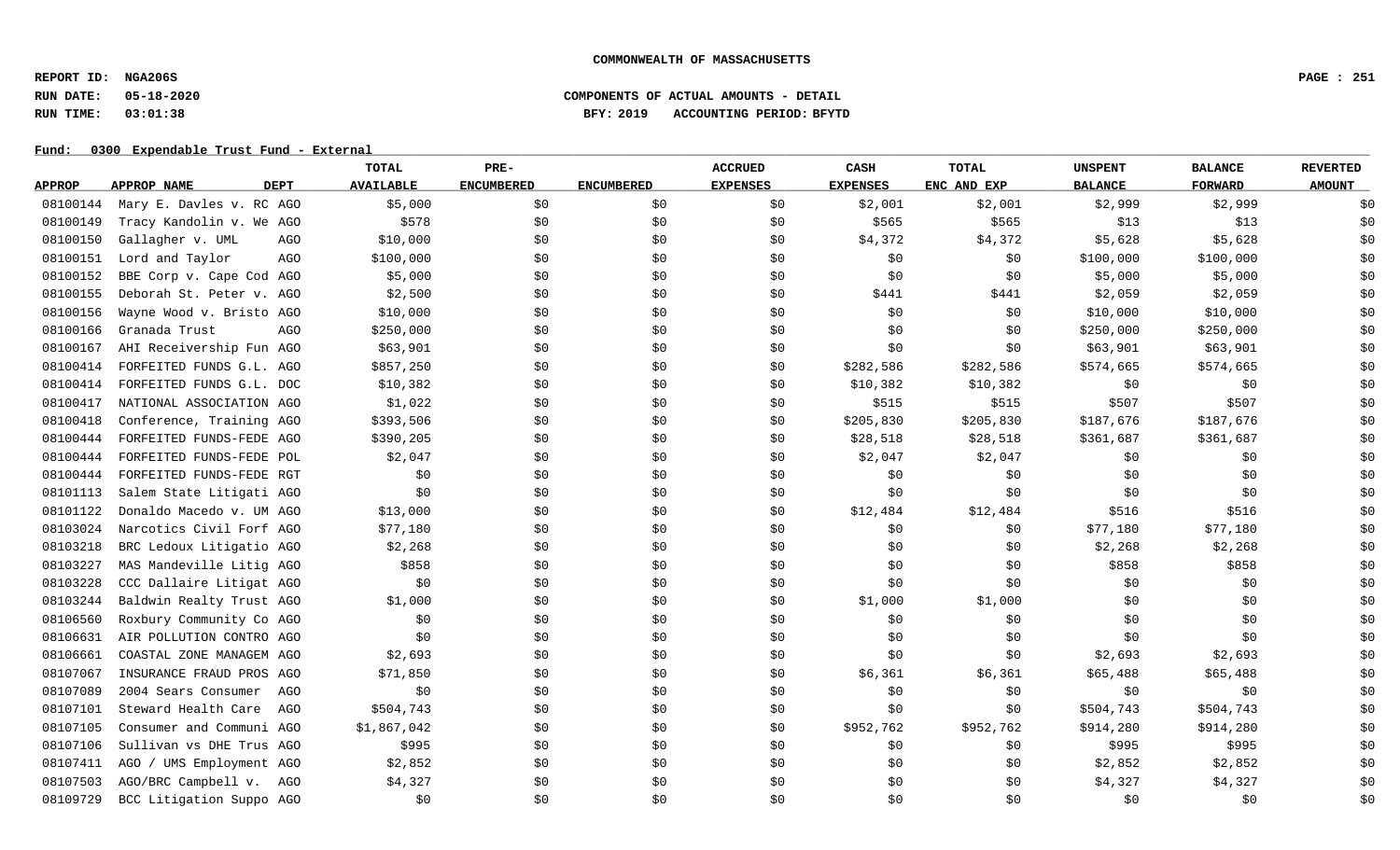**REPORT ID: NGA206S PAGE : 252**

## **RUN DATE: 05-18-2020 COMPONENTS OF ACTUAL AMOUNTS - DETAIL RUN TIME: 03:01:38 BFY: 2019 ACCOUNTING PERIOD: BFYTD**

|               |                               | <b>TOTAL</b>     | PRE-              |                   | <b>ACCRUED</b>  | CASH            | <b>TOTAL</b> | <b>UNSPENT</b> | <b>BALANCE</b> | <b>REVERTED</b> |
|---------------|-------------------------------|------------------|-------------------|-------------------|-----------------|-----------------|--------------|----------------|----------------|-----------------|
| <b>APPROP</b> | <b>DEPT</b><br>APPROP NAME    | <b>AVAILABLE</b> | <b>ENCUMBERED</b> | <b>ENCUMBERED</b> | <b>EXPENSES</b> | <b>EXPENSES</b> | ENC AND EXP  | <b>BALANCE</b> | <b>FORWARD</b> | <b>AMOUNT</b>   |
| 08400115      | VICTIM WITNESS ASSIS VWA      | \$209,785        | \$0               | \$0               | \$0             | \$21,231        | \$21,231     | \$188,553      | \$188,553      | \$0             |
| 09100206      | Inspector General Ad IGO      | \$0              | \$0               | \$0               | \$0             | \$0             | \$0          | \$0            | \$0            | \$0             |
| 09103235      | Inspector General Ad IGO      | \$199,387        | \$0\$             | \$0               | \$0             | \$16,679        | \$16,679     | \$182,709      | \$182,709      | \$0             |
| 09400121      | Fair Housing and Tes CAD      | \$223            | \$0               | \$0               | \$0             | \$0             | \$0          | \$223          | \$223          | \$0             |
| 09402145      | Discriminatory Lendi CAD      | \$0              | \$0               | \$0               | \$0             | \$0             | \$0          | \$0            | \$0            | \$0             |
| 09500001      | COMMISSION ON THE ST CSW      | \$48,082         | \$0               | \$0               | \$0             | \$0             | \$0          | \$48,082       | \$48,082       | \$0             |
| 10000006      | INTERCEPT FEES<br>OSC         | \$3,516,831      | \$0               | \$0               | \$0             | \$312,288       | \$312,288    | \$3,204,544    | \$3,204,544    | \$0             |
| 10000015      | MBTA Conversion to C CTR      | \$673,122        | \$0               | \$0               | \$0             | \$671,462       | \$671,462    | \$1,659        | \$1,659        | \$0             |
| 10000015      | MBTA Conversion to C GIC      | \$0              | \$0               | \$0               | \$0             | \$0             | \$0\$        | \$0            | \$0            | \$0             |
| 10000015      | MBTA Conversion to C HRD      | \$0              | \$0               | \$0               | \$0             | \$0             | \$0          | \$0            | \$0            | \$0             |
| 10000015      | MBTA Conversion to C ITD      | \$526,778        | \$0               | \$0               | \$0             | \$502,281       | \$502,281    | \$24,496       | \$24,496       | \$0             |
| 10006368      | MDOT Transition<br><b>CTR</b> | \$2,162,821      | \$0               | \$0               | \$0             | \$0             | \$0          | \$2,162,821    | \$2,162,821    | \$0             |
| 10006368      | MDOT Transition<br>OSC        | \$80,538         | \$0               | \$0\$             | \$0             | \$80,381        | \$80,381     | \$157          | \$157          | \$0             |
| 10500002      | MGC - Racing Stabili MGC      | \$304,459        | \$0               | \$0               | \$0             | \$0             | \$0          | \$304,459      | \$304,459      | \$0             |
| 10500008      | MGC Forfeiture Accou MGC      | \$7,229          | \$0               | \$0               | \$0             | \$0             | \$0          | \$7,229        | \$7,229        | \$0             |
| 11001122      | Economic Development ANF      | \$186,657        | \$0\$             | \$0               | \$0             | \$0             | \$0          | \$186,657      | \$186,657      | \$0             |
| 11001500      | Federal Stimulus Ove ANF      | \$949,772        | \$0               | \$0               | \$0             | \$0             | \$0          | \$949,772      | \$949,772      | \$0             |
| 11001704      | DD Suite Expendable ADD       | \$196,657        | \$0               | \$0               | \$0             | \$136,468       | \$136,468    | \$60,189       | \$60,189       | \$0             |
| 11002346      | Commonwealth Federal ANF      | \$0              | \$0               | \$0               | \$0             | \$0             | \$0          | \$0            | \$0            | \$0             |
| 11002533      | Boston Edison Settle ANF      | \$0              | \$0               | \$0               | \$0             | \$0             | \$0          | \$0            | \$0            | \$0             |
| 11002543      | South Shore Tri-Town ANF      | \$0              | \$0               | \$0               | \$0             | \$0             | \$0          | \$0            | \$0            | \$0             |
| 11002728      | Commonwealth Perform AGO      | \$5,000          | \$0               | \$0               | \$0             | \$0             | \$0          | \$5,000        | \$5,000        | \$0             |
| 11002728      | Commonwealth Perform ANF      | \$1,002,696      | \$0\$             | \$0               | \$0             | \$267,395       | \$267,395    | \$735,301      | \$735,301      | \$0             |
| 11020006      | WOR Theatre Renovati DCP      | \$0\$            | \$0               | \$0               | \$0             | \$0\$           | \$0          | \$0            | \$0            | \$0             |
| 11020013      | New Athletic Facilit DCP      | \$803,488        | \$0               | \$0               | \$0             | \$803,488       | \$803,488    | \$0            | \$0            | \$0             |
| 11020017      | UMS Lowell North Cam DCP      | \$0              | \$0               | \$0               | \$0             | \$0             | \$0          | \$0            | \$0            | \$0             |
| 11020018      | NSC Update Facilitie DCP      | \$1,000          | \$0               | \$0               | \$0             | \$0             | \$0\$        | \$1,000        | \$1,000        | \$0             |
| 11020019      | DINING HALL RENOVATI DCP      | \$0              | \$0               | \$0               | \$0             | \$0             | \$0          | \$0            | \$0            | \$0             |
| 11020020      | Renovation of MH to<br>DCP    | \$860,613        | \$0               | \$0               | \$0             | \$837,604       | \$837,604    | \$23,010       | \$23,010       | \$0             |
| 11020021      | UMS Facility Operati DCP      | \$0              | \$0               | \$0               | \$0             | \$0             | \$0\$        | \$0            | \$0            | \$0             |
| 11020022      | Performance Maintena DCP      | \$9,042          | \$0               | \$0               | \$0             | \$9,042         | \$9,042      | \$0            | \$0            | \$0             |
| 11020029      | FRC Energy & Water P DCP      | \$0              | \$0               | \$0               | \$0             | \$0             | \$0          | \$0            | \$0            | \$0             |
| 11020042      | Olsen Hall Renovatio DCP      | \$0              | \$0               | \$0               | \$0             | \$0             | \$0          | \$0            | \$0            | \$0             |
| 11020045      | Templeton Developmen DCP      | \$37,997         | \$0               | \$0               | \$0             | \$25,308        | \$25,308     | \$12,689       | \$12,689       | \$0             |
|               |                               |                  |                   |                   |                 |                 |              |                |                |                 |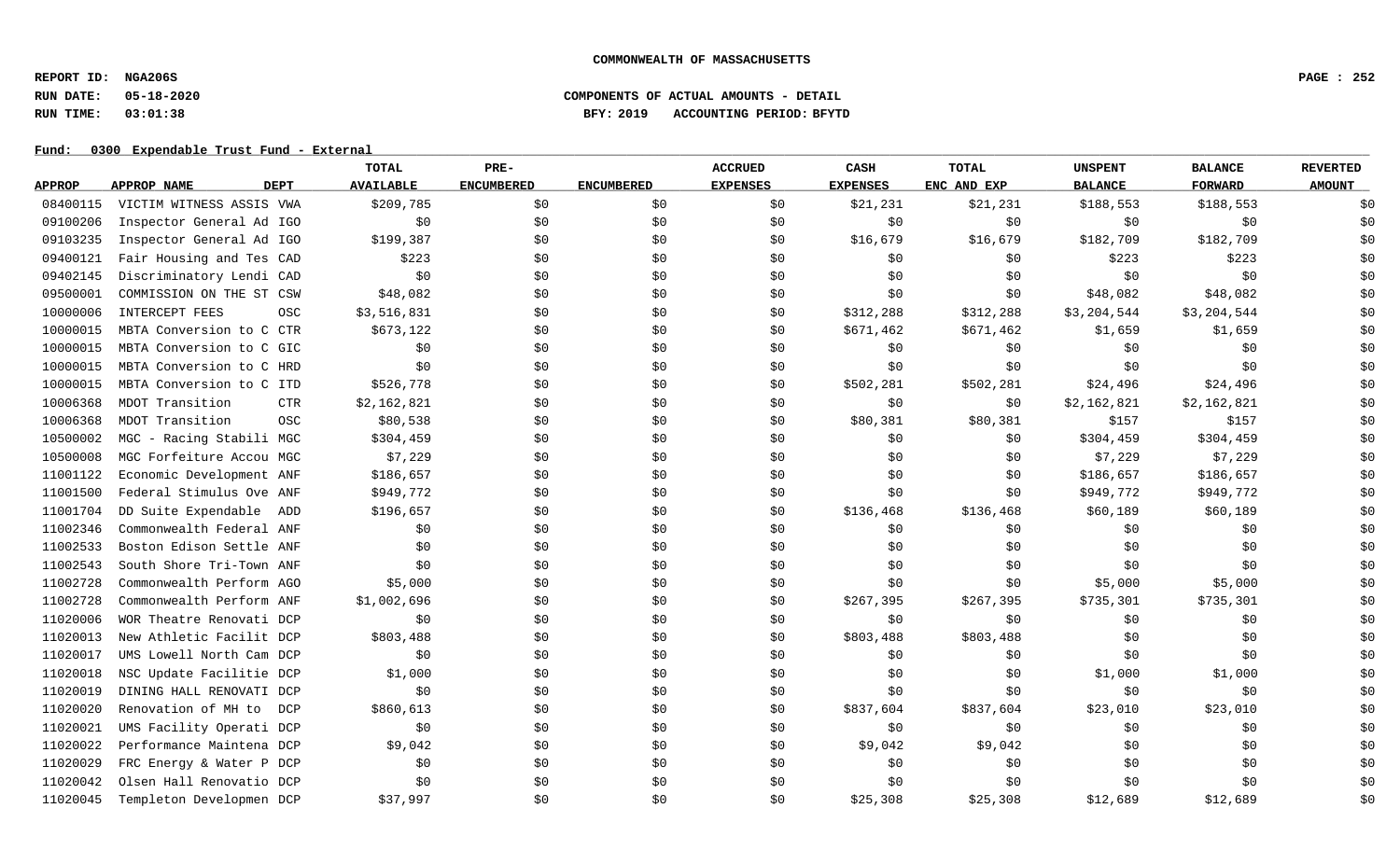**REPORT ID: NGA206S PAGE : 253**

# **RUN DATE: 05-18-2020 COMPONENTS OF ACTUAL AMOUNTS - DETAIL RUN TIME: 03:01:38 BFY: 2019 ACCOUNTING PERIOD: BFYTD**

|               |                            | TOTAL            | PRE-              |                   | <b>ACCRUED</b>  | <b>CASH</b>     | <b>TOTAL</b> | <b>UNSPENT</b> | <b>BALANCE</b> | <b>REVERTED</b> |
|---------------|----------------------------|------------------|-------------------|-------------------|-----------------|-----------------|--------------|----------------|----------------|-----------------|
| <b>APPROP</b> | APPROP NAME<br><b>DEPT</b> | <b>AVAILABLE</b> | <b>ENCUMBERED</b> | <b>ENCUMBERED</b> | <b>EXPENSES</b> | <b>EXPENSES</b> | ENC AND EXP  | <b>BALANCE</b> | <b>FORWARD</b> | <b>AMOUNT</b>   |
| 11020052      | UMS WORCESTER LIBRAR DCP   | \$0              | \$0               | \$0               | \$0             | \$0             | \$0\$        | \$0            | \$0            | \$0             |
| 11020054      | VERTICAL TRANSPORTAT DCP   | \$0              | \$0               | \$0               | \$0             | \$0             | \$0          | \$0            | \$0            | \$0             |
| 11020055      | Dower Center Renovat DCP   | \$0              | \$0               | \$0               | \$0             | \$0             | \$0          | \$0            | \$0            | \$0             |
| 11020057      | Post Installation Wa DCP   | \$0              | \$0               | \$0               | \$0             | \$0             | \$0          | \$0            | \$0            | \$0             |
| 11020059      | Boston & Maine Railr DCP   | \$104,994        | \$0               | \$0               | \$0             | \$5,023         | \$5,023      | \$99,971       | \$99,971       | \$0             |
| 11020060      | Fund Maint and Perfr DCP   | \$2,000,306      | \$0               | \$0               | \$0             | \$1,209,937     | \$1,209,937  | \$790,369      | \$790,369      | \$0             |
| 11020065      | AV Equipment for DCA DCP   | \$0              | \$0               | \$0               | \$0             | \$0             | \$0          | \$0            | \$0            | \$0             |
| 11020070      | CHILLER REPLACEMENT<br>DCP | \$0              | \$0               | \$0               | \$0             | \$0             | \$0\$        | \$0            | \$0            | \$0             |
| 11020072      | Worcester State Hosp DCP   | \$5,883          | \$0               | \$0               | \$0             | \$0             | \$0          | \$5,883        | \$5,883        | \$0             |
| 11020074      | NORTHERN ESSEX CC F<br>DCP | \$0              | \$0               | \$0               | \$0             | \$0             | \$0          | \$0            | \$0            | \$0             |
| 11020075      | SALEM STATE CENTRAL<br>DCP | \$0              | \$0               | \$0               | \$0             | \$0             | \$0          | \$0            | \$0            | \$0             |
| 11020077      | OCC Renovation - Pro DCP   | \$3,371,988      | \$0\$             | \$0               | \$0             | \$221,865       | \$221,865    | \$3,150,123    | \$3,150,123    | \$0             |
| 11020095      | North Point DCR Main DCP   | \$11,426,857     | \$0               | \$0               | \$0             | \$4,438,796     | \$4,438,796  | \$6,988,061    | \$6,988,061    | \$0             |
| 11020096      | UMMS Worcester Medic DCP   | \$995,000        | \$0               | \$0               | \$0             | \$775,570       | \$775,570    | \$219,430      | \$219,430      | \$0             |
| 11020098      | Talbot Building Reno DCP   | \$2,800,000      | \$0               | \$0               | \$0             | \$2,800,000     | \$2,800,000  | \$0            | \$0            | \$0             |
| 11020109      | Tower Building Renew DCP   | \$22,601         | \$0               | \$0               | \$0             | \$1             | \$1          | \$22,600       | \$22,600       | \$0             |
| 11020119      | Chelmsford Forum and DCP   | \$3,067,076      | \$0               | \$0               | \$0             | \$113,628       | \$113,628    | \$2,953,448    | \$2,953,448    | \$0             |
| 11020119      | Chelmsford Forum and UMS   | \$1,101,770      | \$0               | \$0               | \$0             | \$1,101,770     | \$1,101,770  | \$0            | \$0            | \$0             |
| 11020122      | External Funding Con DCP   | \$100,000        | \$0\$             | \$0               | \$0             | \$0             | \$0\$        | \$100,000      | \$100,000      | \$0             |
| 11020123      | Bristol Community Co DCP   | \$3,899,999      | \$0               | \$0               | \$0             | \$91,670        | \$91,670     | \$3,808,329    | \$3,808,329    | \$0             |
| 11021113      | Salem State Theatre DCP    | \$53,315         | \$0\$             | \$0               | \$0             | \$3,949         | \$3,949      | \$49,366       | \$49,366       | \$0             |
| 11021965      | NSC Lynn Campus Reno DCP   | \$923            | \$0               | \$0               | \$0             | \$0             | \$0\$        | \$923          | \$923          | \$0             |
| 11022148      | Suffolk County Wet C DCP   | \$150,835        | \$0               | \$0               | \$0             | \$0             | \$0          | \$150,835      | \$150,835      | \$0             |
| 11022149      | Real Property Auctio DCP   | \$221,138        | \$0               | \$0               | \$0             | \$0             | \$0          | \$221,138      | \$221,138      | \$0             |
| 11022158      | DCP Roof Repair Proj DCP   | \$0              | \$0               | \$0               | \$0             | \$0             | \$0          | \$0            | \$0            | \$0             |
| 11022261      | Theater Renovation S DCP   | \$0              | \$0               | \$0               | \$0             | \$0             | \$0          | \$0            | \$0            | \$0             |
| 11022289      | Feasibility Study fo DCP   | \$0              | \$0               | \$0               | \$0             | \$0             | \$0\$        | \$0            | \$0            | \$0             |
| 11022492      | BHE - Danvers Campus DCP   | \$0              | \$0               | \$0               | \$0             | \$0             | \$0          | \$0            | \$0            | \$0             |
| 11022494      | Forward Capacity Mar BCC   | \$207,104        | \$0               | \$0               | \$0             | \$85,911        | \$85,911     | \$121,193      | \$121,193      | \$0             |
| 11022494      | Forward Capacity Mar BHC   | \$29,233         | \$0               | \$0               | \$0             | \$18,494        | \$18,494     | \$10,740       | \$10,740       | \$0             |
| 11022494      | Forward Capacity Mar BRC   | \$5,435          | \$0               | \$0               | \$0             | \$1,423         | \$1,423      | \$4,012        | \$4,012        | \$0             |
| 11022494      | Forward Capacity Mar BSC   | \$27,072         | \$0               | \$0               | \$0             | \$26,917        | \$26,917     | \$155          | \$155          | \$0             |
| 11022494      | Forward Capacity Mar BSD   | \$25,804         | \$0               | \$0               | \$0             | \$17,859        | \$17,859     | \$7,945        | \$7,945        | \$0             |
| 11022494      | Forward Capacity Mar CCC   | \$182            | \$0               | \$0               | \$0             | \$0             | \$0\$        | \$182          | \$182          | \$0             |
|               |                            |                  |                   |                   |                 |                 |              |                |                |                 |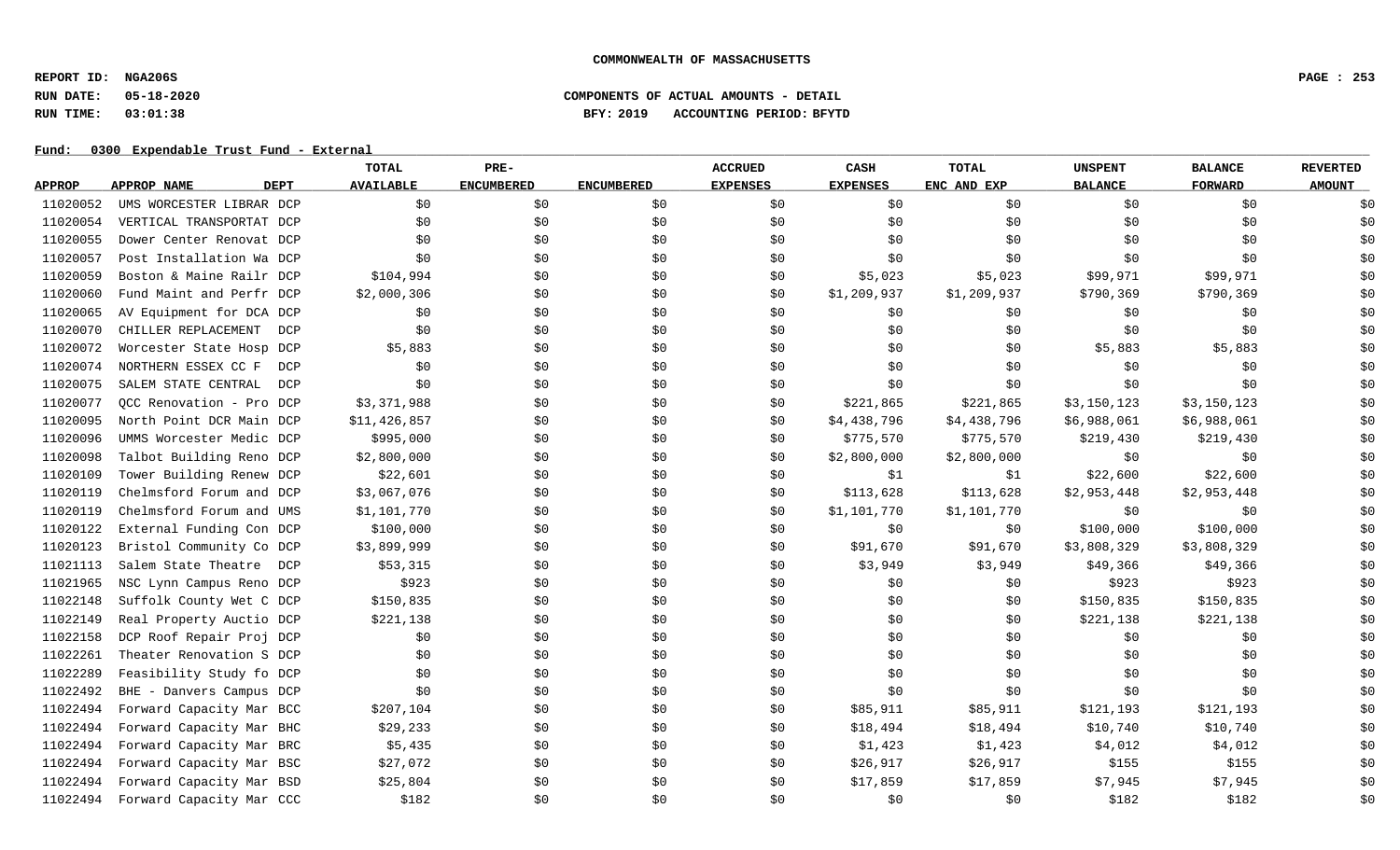**REPORT ID: NGA206S PAGE : 254**

# **RUN DATE: 05-18-2020 COMPONENTS OF ACTUAL AMOUNTS - DETAIL RUN TIME: 03:01:38 BFY: 2019 ACCOUNTING PERIOD: BFYTD**

|               |                                   | TOTAL            | PRE-              |                   | <b>ACCRUED</b>  | CASH            | <b>TOTAL</b> | <b>UNSPENT</b> | <b>BALANCE</b> | <b>REVERTED</b> |
|---------------|-----------------------------------|------------------|-------------------|-------------------|-----------------|-----------------|--------------|----------------|----------------|-----------------|
| <b>APPROP</b> | <b>DEPT</b><br><b>APPROP NAME</b> | <b>AVAILABLE</b> | <b>ENCUMBERED</b> | <b>ENCUMBERED</b> | <b>EXPENSES</b> | <b>EXPENSES</b> | ENC AND EXP  | <b>BALANCE</b> | <b>FORWARD</b> | <b>AMOUNT</b>   |
| 11022494      | Forward Capacity Mar CHE          | \$2,301          | \$0               | \$0               | \$0             | \$2,287         | \$2,287      | \$14           | \$14           | \$0             |
| 11022494      | Forward Capacity Mar CME          | \$30             | \$0               | \$0               | \$0             | \$0             | \$0          | \$30           | \$30           | \$0             |
| 11022494      | Forward Capacity Mar DCP          | \$14,657,746     | \$0               | \$0               | \$0             | \$3,063,801     | \$3,063,801  | \$11,593,944   | \$11,593,944   | \$0             |
| 11022494      | Forward Capacity Mar DCR          | \$54,874         | \$0               | \$0               | \$0             | \$54,874        | \$54,874     | \$0            | \$0            | \$0             |
| 11022494      | Forward Capacity Mar DMH          | \$0              | \$0               | \$0               | \$0             | \$0             | \$0          | \$0            | \$0            | \$0             |
| 11022494      | Forward Capacity Mar DMR          | \$461,543        | \$0               | \$0               | \$0             | \$285,830       | \$285,830    | \$175,712      | \$175,712      | \$0             |
| 11022494      | Forward Capacity Mar DOC          | \$712, 215       | \$0               | \$0               | \$0             | \$393,408       | \$393,408    | \$318,807      | \$318,807      | \$0             |
| 11022494      | Forward Capacity Mar DPH          | \$0              | \$0               | \$0               | \$0             | \$0             | \$0          | \$0            | \$0            | \$0             |
| 11022494      | Forward Capacity Mar DYS          | \$0              | \$0               | \$0               | \$0             | \$0             | \$0          | \$0            | \$0            | \$0             |
| 11022494      | Forward Capacity Mar EQE          | \$174,828        | \$0               | \$0               | \$0             | \$0             | \$0          | \$174,828      | \$174,828      | \$0             |
| 11022494      | Forward Capacity Mar FRC          | \$12,161         | \$0               | \$0               | \$0             | \$8,713         | \$8,713      | \$3,448        | \$3,448        | \$0             |
| 11022494      | Forward Capacity Mar FSC          | \$33,381         | \$0               | \$0               | \$0             | \$33,381        | \$33,381     | \$0            | \$0            | \$0             |
| 11022494      | Forward Capacity Mar FWE          | \$21,516         | \$0               | \$0               | \$0             | \$19,853        | \$19,853     | \$1,663        | \$1,663        | \$0             |
| 11022494      | Forward Capacity Mar GCC          | \$28,012         | \$0               | \$0               | \$0             | \$0             | \$0          | \$28,012       | \$28,012       | \$0             |
| 11022494      | Forward Capacity Mar HCC          | \$18,009         | \$0               | \$0               | \$0             | \$18,009        | \$18,009     | \$0            | \$0            | \$0             |
| 11022494      | Forward Capacity Mar HLY          | \$15,151         | \$0               | \$0               | \$0             | \$1,380         | \$1,380      | \$13,771       | \$13,771       | \$0             |
| 11022494      | Forward Capacity Mar MAS          | \$348,534        | \$0               | \$0               | \$0             | \$0             | \$0          | \$348,534      | \$348,534      | \$0             |
| 11022494      | Forward Capacity Mar MBC          | \$97             | \$0               | \$0               | \$0             | \$97            | \$97         | \$0            | \$0            | \$0             |
| 11022494      | Forward Capacity Mar MCA          | \$4,489          | \$0               | \$0               | \$0             | \$4,022         | \$4,022      | \$468          | \$468          | \$0             |
| 11022494      | Forward Capacity Mar MIL          | \$0              | \$0               | \$0               | \$0             | \$0             | \$0          | \$0            | \$0            | \$0             |
| 11022494      | Forward Capacity Mar MMA          | \$12,237         | \$0               | \$0               | \$0             | \$12,237        | \$12,237     | \$0            | \$0            | \$0             |
| 11022494      | Forward Capacity Mar MWC          | \$85,436         | \$0               | \$0               | \$0             | \$42,257        | \$42,257     | \$43,179       | \$43,179       | \$0             |
| 11022494      | Forward Capacity Mar NAC          | \$2,236          | \$0               | \$0               | \$0             | \$2,080         | \$2,080      | \$156          | \$156          | \$0             |
| 11022494      | Forward Capacity Mar NSC          | \$97,601         | \$0               | \$0               | \$0             | \$40,431        | \$40,431     | \$57,170       | \$57,170       | \$0             |
| 11022494      | Forward Capacity Mar POL          | \$0              | \$0               | \$0               | \$0             | \$0             | \$0          | \$0            | \$0            | \$0             |
| 11022494      | Forward Capacity Mar RCC          | \$28,460         | \$0               | \$0               | \$0             | \$0             | \$0          | \$28,460       | \$28,460       | \$0             |
| 11022494      | Forward Capacity Mar SDB          | \$211,597        | \$0               | \$0               | \$0             | \$0             | \$0          | \$211,597      | \$211,597      | \$0             |
| 11022494      | Forward Capacity Mar SDE          | \$34,854         | \$0               | \$0               | \$0             | \$33,188        | \$33,188     | \$1,666        | \$1,666        | \$0             |
| 11022494      | Forward Capacity Mar SDF          | \$3,971          | \$0               | \$0               | \$0             | \$1,580         | \$1,580      | \$2,392        | \$2,392        | \$0             |
| 11022494      | Forward Capacity Mar SDH          | \$50,709         | \$0               | \$0               | \$0             | \$0             | \$0          | \$50,709       | \$50,709       | \$0             |
| 11022494      | Forward Capacity Mar SDM          | \$58,133         | \$0               | \$0               | \$0             | \$0             | \$0          | \$58,133       | \$58,133       | \$0             |
| 11022494      | Forward Capacity Mar SDP          | \$12,879         | \$0               | \$0               | \$0             | \$0             | \$0          | \$12,879       | \$12,879       | \$0             |
| 11022494      | Forward Capacity Mar SDS          | \$112            | \$0               | \$0               | \$0             | \$0             | \$0          | \$112          | \$112          | \$0             |
| 11022494      | Forward Capacity Mar SSA          | \$162,795        | \$0               | \$0               | \$0             | \$119,263       | \$119,263    | \$43,532       | \$43,532       | \$0             |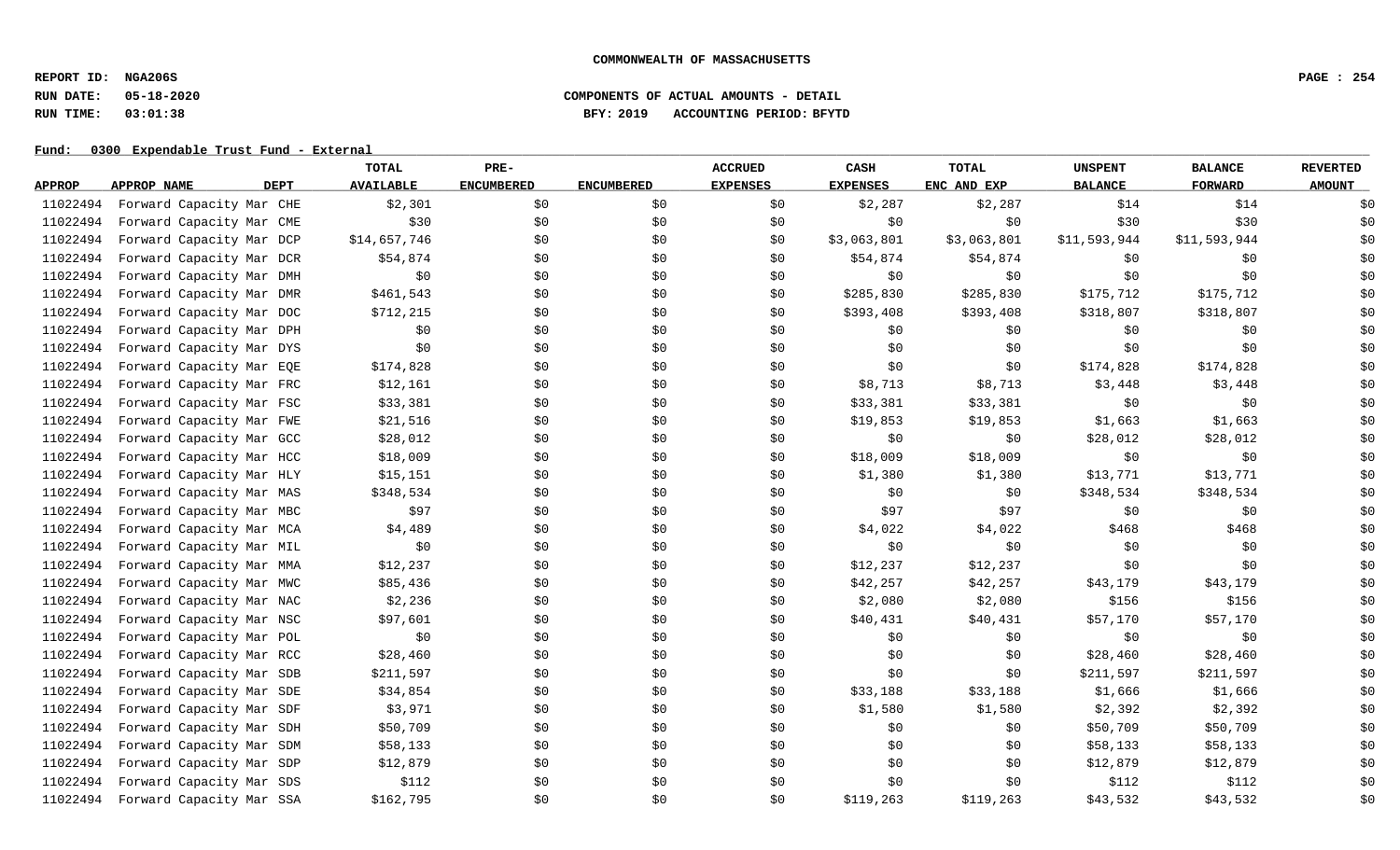**REPORT ID: NGA206S PAGE : 255**

# **RUN DATE: 05-18-2020 COMPONENTS OF ACTUAL AMOUNTS - DETAIL RUN TIME: 03:01:38 BFY: 2019 ACCOUNTING PERIOD: BFYTD**

|               |                                   | TOTAL            | PRE-              |                   | <b>ACCRUED</b>  | CASH            | <b>TOTAL</b> | <b>UNSPENT</b> | <b>BALANCE</b> | <b>REVERTED</b> |
|---------------|-----------------------------------|------------------|-------------------|-------------------|-----------------|-----------------|--------------|----------------|----------------|-----------------|
| <b>APPROP</b> | <b>DEPT</b><br>APPROP NAME        | <b>AVAILABLE</b> | <b>ENCUMBERED</b> | <b>ENCUMBERED</b> | <b>EXPENSES</b> | <b>EXPENSES</b> | ENC AND EXP  | <b>BALANCE</b> | <b>FORWARD</b> | <b>AMOUNT</b>   |
| 11022494      | Forward Capacity Mar STC          | \$3,055          | \$0               | \$0               | \$0             | \$2,065         | \$2,065      | \$990          | \$990          | \$0             |
| 11022494      | Forward Capacity Mar TRC          | \$412,039        | \$0               | \$0               | \$0             | \$36,000        | \$36,000     | \$376,039      | \$376,039      | \$0             |
| 11022494      | Forward Capacity Mar UMS          | \$1,213,591      | \$0               | \$0               | \$0             | \$401,187       | \$401,187    | \$812,405      | \$812,405      | \$0             |
| 11022494      | Forward Capacity Mar WOR          | \$2,566          | \$0               | \$0               | \$0             | \$0             | \$0          | \$2,566        | \$2,566        | \$0             |
| 11022494      | Forward Capacity Mar WSC          | \$145,901        | \$0               | \$0               | \$0             | \$4,517         | \$4,517      | \$141,384      | \$141,384      | \$0             |
| 11022513      | Library Renovation - DCP          | \$0              | \$0               | \$0               | \$0             | \$0             | \$0          | \$0            | \$0            | \$0             |
| 11022516      | Feasibility Study at DCP          | \$0              | \$0               | \$0               | \$0             | \$0             | \$0          | \$0            | \$0            | \$0             |
| 11023238      | Salem State Performa DCP          | \$7,566          | \$0               | \$0               | \$0             | \$7,566         | \$7,566      | \$0            | \$0            | \$0             |
| 11023261      | SURPLUS PROPERTIES T DCP          | \$190,876        | \$0               | \$0               | \$0             | \$10,566        | \$10,566     | \$180,310      | \$180,310      | \$0             |
| 11023261      | SURPLUS PROPERTIES T MBC          | \$338,336        | \$0               | \$0               | \$0             | \$338,336       | \$338,336    | \$0            | \$0            | \$0             |
| 11023304      | STATE HOUSE SPECIAL<br><b>BSB</b> | \$34             | \$0               | \$0               | \$34            | \$0             | \$34         | \$0            | \$0            | \$0             |
| 11023304      | STATE HOUSE SPECIAL<br>DCP        | \$0              | \$0               | \$0               | \$0             | \$0             | \$0\$        | \$0            | \$0            | \$0             |
| 11023304      | STATE HOUSE SPECIAL<br><b>DCR</b> | \$0              | \$0               | \$0               | \$0             | \$0             | \$0          | \$0            | \$0            | \$0             |
| 11025122      | UMS BNRI Building St DCP          | \$42,064         | \$0               | \$0               | \$0             | \$0             | \$0\$        | \$42,064       | \$42,064       | \$0             |
| 11026001      | MMA - Repurposing Hu DCP          | \$0              | \$0               | \$0               | \$0             | \$0             | \$0          | \$0            | \$0            | \$0             |
| 11026010      | Conant Science Build DCP          | \$0              | \$0               | \$0               | \$0             | \$0             | \$0          | \$0            | \$0            | \$0             |
| 11026025      | MAS Energy & Water C DCP          | \$172,282        | \$0               | \$0               | \$0             | \$0             | \$0          | \$172,282      | \$172,282      | \$0             |
| 11026060      | Maintenance and M&V<br>DCP        | \$0              | \$0               | \$0               | \$0             | \$0             | \$0          | \$0            | \$0            | \$0             |
| 11026300      | Architectural Servic DCP          | \$80             | \$0               | \$0               | \$0             | \$0             | \$0          | \$80           | \$80           | \$0             |
| 11026566      | MCC HVAC Derby Build DCP          | \$0              | \$0               | \$0               | \$0             | \$0             | \$0          | \$0            | \$0            | \$0             |
| 11028705      | NEC Demolition of Ex DCP          | \$0              | \$0               | \$0               | \$0             | \$0             | \$0          | \$0            | \$0            | \$0             |
| 11028706      | NEC Post Installatio DCP          | \$46,514         | \$0               | \$0               | \$0             | \$46,514        | \$46,514     | \$0            | \$0            | \$0             |
| 11029702      | Building Renovation<br>DCP        | \$1,638,860      | \$0               | \$0               | \$0             | \$1,339,020     | \$1,339,020  | \$299,839      | \$299,839      | \$0             |
| 11072490      | DISABILITY & BUSINES OHA          | \$221,874        | \$0               | \$0               | \$0             | \$23,835        | \$23,835     | \$198,039      | \$198,039      | \$0             |
| 11082058      | E-RETIREMENT PROJECT TRB          | \$0              | \$0               | \$0               | \$0             | \$0             | \$0          | \$0            | \$0            | \$0             |
| 11084000      | TEACHERS RETIREMENT<br>TRB        | \$14,784,009     | \$0               | \$0               | \$0             | \$13,533,122    | \$13,533,122 | \$1,250,887    | \$1,250,887    | \$0             |
| 11086000      | PUBLIC EMPLOYEE RETI PER          | \$11,528,665     | \$0               | \$0               | \$0             | \$9,674,707     | \$9,674,707  | \$1,853,958    | \$1,853,958    | \$0             |
| 11200608      | ALAN FOX MEMORIAL FU LIB          | \$4              | \$0               | \$0               | \$0             | \$0             | \$0          | \$4            | \$4            | \$0             |
| 11202100      | BASIC LIFE AND A.D. & GIC         | \$2,537,909      | \$0               | \$0               | \$0             | \$0             | \$0\$        | \$2,537,909    | \$2,537,909    | \$0             |
| 11202200      | OPTIONAL LIFE AND A. GIC          | \$29,347,705     | \$0               | \$0               | \$0             | \$2,000,000     | \$2,000,000  | \$27,347,705   | \$27,347,705   | \$0             |
| 11202300      | BASIC HEALTH & OME I GIC          | \$0              | \$0               | \$0               | \$0             | \$0             | \$0          | \$0            | \$0            | \$0             |
| 11202400      | BASIC CIC & BASIC CI GIC          | \$0              | \$0               | \$0               | \$0             | \$0             | \$0          | \$0            | \$0            | \$0             |
| 11202611      | GROUP INSURANCE TRUS GIC          | \$17,909         | \$0               | \$0               | \$0             | \$0             | \$0          | \$17,909       | \$17,909       | \$0             |
| 11203100      | ELDERLY GOVT. RETIRE GIC          | \$164,937        | \$0               | \$0               | \$0             | \$0             | \$0          | \$164,937      | \$164,937      | \$0             |
|               |                                   |                  |                   |                   |                 |                 |              |                |                |                 |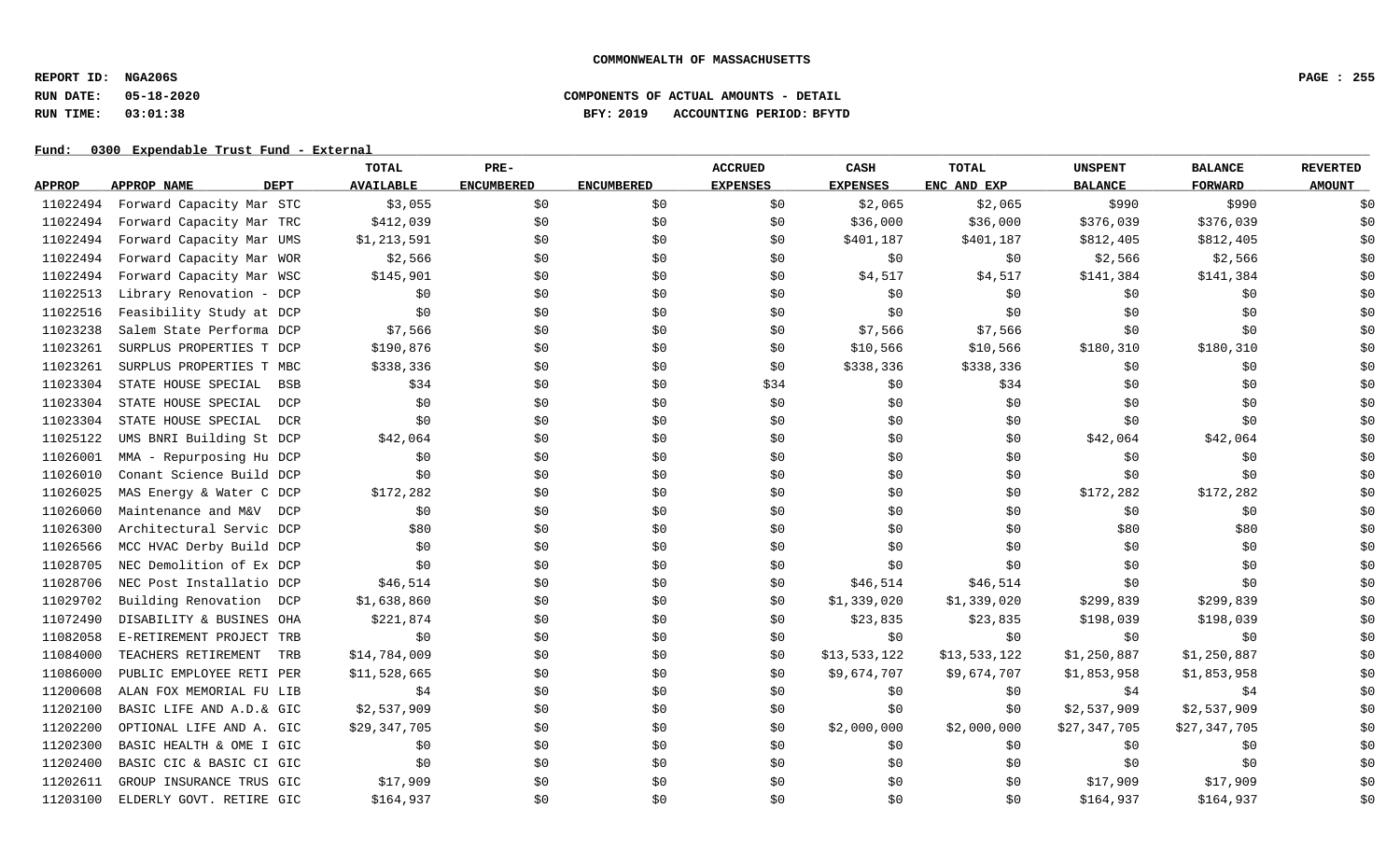**REPORT ID: NGA206S PAGE : 256**

# **RUN DATE: 05-18-2020 COMPONENTS OF ACTUAL AMOUNTS - DETAIL RUN TIME: 03:01:38 BFY: 2019 ACCOUNTING PERIOD: BFYTD**

|               |                            | <b>TOTAL</b>     | PRE-              |                   | <b>ACCRUED</b>  | CASH            | <b>TOTAL</b> | <b>UNSPENT</b> | <b>BALANCE</b> | <b>REVERTED</b> |
|---------------|----------------------------|------------------|-------------------|-------------------|-----------------|-----------------|--------------|----------------|----------------|-----------------|
| <b>APPROP</b> | <b>DEPT</b><br>APPROP NAME | <b>AVAILABLE</b> | <b>ENCUMBERED</b> | <b>ENCUMBERED</b> | <b>EXPENSES</b> | <b>EXPENSES</b> | ENC AND EXP  | <b>BALANCE</b> | <b>FORWARD</b> | <b>AMOUNT</b>   |
| 11203200      | ELDERLY GOVT. RETIRE GIC   | \$68,011         | \$0               | \$0               | \$0             | \$1,893         | \$1,893      | \$66,118       | \$66,118       | \$0             |
| 11203611      | GROUP INSURANCE TRUS GIC   | \$79,036         | \$0               | \$0               | \$0             | \$3,881         | \$3,881      | \$75,156       | \$75,156       | \$0             |
| 11204008      | State Library of Mas LIB   | \$13,096         | \$0               | \$0               | \$0             | \$3,189         | \$3,189      | \$9,906        | \$9,906        | \$0             |
| 11204100      | R.M.T.LIFE AND A.D.& GIC   | \$116,898        | \$0               | \$0               | \$0             | \$0             | \$0          | \$116,898      | \$116,898      | \$0             |
| 11204200      | RETIRED MUNICIPAL TE GIC   | \$3,448,185      | \$0               | \$0               | \$0             | \$1,177,631     | \$1,177,631  | \$2,270,554    | \$2,270,554    | \$0             |
| 11204300      | RETIRED MUNICIPAL TE GIC   | \$120,540        | \$0               | \$0               | \$0             | \$79,877        | \$79,877     | \$40,663       | \$40,663       | \$0             |
| 11204611      | GROUP INSURANCE TRUS GIC   | \$0              | \$0               | \$0               | SO.             | \$0             | \$0          | \$0            | \$0            | \$0             |
| 11205611      | ACCUMULATED NET INTE GIC   | \$4,003,753      | \$0               | \$0               | \$0             | \$0             | \$0          | \$4,003,753    | \$4,003,753    | \$0             |
| 12010112      | HIGHER EDUCATION STU DOR   | \$0              | \$0               | \$0               | \$0             | \$0             | \$0          | \$0            | \$0            | \$0             |
| 12010113      | MASS. UNITED STATES<br>DOR | \$0              | \$0               | \$0               | \$0             | \$0             | \$0          | \$0            | \$0            | \$0             |
| 12010132      | Springfield Transiti DOR   | \$0              | \$0               | \$0               | \$0             | \$0             | \$0          | \$0            | \$0            | \$0             |
| 12010133      | TAX COLLECTION SERVI DOR   | \$1,290,683      | \$0               | \$0               | \$0             | \$1,288,718     | \$1,288,718  | \$1,965        | \$1,965        | \$0             |
| 12010134      | NESTOA Conference 20 DOR   | \$0              | \$0               | \$0               | \$0             | \$0             | \$0          | \$0            | \$0            | \$0             |
| 12010135      | Lawrence Overseer Ex DOR   | \$0              | \$0               | \$0               | \$0             | \$0             | \$0          | \$0            | \$0            | \$0             |
| 12010201      | Underground Storage DOR    | \$473,010        | \$0               | \$0               | \$0             | \$0             | \$0          | \$473,010      | \$473,010      | \$0             |
| 12012186      | Prior Year Recoverie DOR   | \$0              | \$0               | \$0               | \$0             | \$0             | \$0          | \$0            | \$0            | \$0             |
| 12012295      | FTA Northeastern Reg DOR   | \$0              | \$0               | \$0               | \$0             | \$0             | \$0          | \$0            | \$0            | \$0             |
| 12313573      | DIVISION OF LOCAL SE DOR   | \$37,634         | \$0               | \$0               | \$0             | \$32,600        | \$32,600     | \$5,034        | \$5,034        | \$0             |
| 14100011      | Women's Veterans Net VET   | \$724            | \$0               | \$0               | \$0             | \$0             | \$0          | \$724          | \$724          | \$0             |
| 14100600      | THE WAR VETERANS REI VET   | \$4,866          | \$0               | \$0               | \$0             | \$799           | \$799        | \$4,068        | \$4,068        | \$0             |
| 14102526      | Vet Training account BSB   | \$3,300          | \$0               | \$0               | \$0             | \$510           | \$510        | \$2,790        | \$2,790        | \$0             |
| 14102526      | Vet Training account MRC   | \$0              | \$0               | \$0               | \$0             | \$0             | \$0          | \$0            | \$0            | \$0             |
| 14102526      | Vet Training account VET   | \$15,684         | \$0               | \$0               | \$0             | \$0             | \$0          | \$15,684       | \$15,684       | \$0             |
| 14102537      | Veterans Empowerment VET   | \$310            | \$0               | \$0               | \$0             | \$194           | \$194        | \$116          | \$116          | \$0             |
| 17750110      | OSD<br>NASPO FUNDS         | \$62,021         | \$0               | \$0               | \$0             | \$9,779         | \$9,779      | \$52,242       | \$52,242       | \$0             |
| 17750120      | STATEWIDE TRAINING & OSD   | \$655,564        | \$0               | \$0               | \$0             | \$39,268        | \$39,268     | \$616, 297     | \$616,297      | \$0             |
| 17750122      | PROCUREMENT ACCESS & OSD   | \$11,457         | \$0               | \$0               | \$0             | \$0             | \$0          | \$11,457       | \$11,457       | \$0             |
| 17750123      | UNIFORM FINANCIAL ST OSD   | \$37,929         | \$0               | \$0               | \$0             | \$0             | \$0          | \$37,929       | \$37,929       | \$0             |
| 17752220      | Unified Certificatio OSD   | \$20,415         | \$0               | \$0               | \$0             | \$0             | \$0          | \$20,415       | \$20,415       | \$0             |
| 17907057      | HIX-IES Expendable T ITD   | \$0              | \$0               | \$0               | \$0             | \$0             | \$0          | \$0            | \$0            | \$0             |
| 17907204      | School IT Digital Co ITD   | \$732,803        | \$0               | \$0               | \$0             | \$685,676       | \$685,676    | \$47,127       | \$47,127       | \$0             |
| 20006001      | LOW-LEVEL RADIOCATIV ENV   | \$0              | \$0               | \$0               | \$0             | \$0             | \$0          | \$0            | \$0            | \$0             |
| 20006009      | GULF OF MAINE CONSER ENV   | \$62,152         | \$0               | \$0               | \$0             | \$31,323        | \$31,323     | \$30,829       | \$30,829       | \$0             |
| 20006010      | NEW BEDFORD HARBOR N ENV   | \$4,525          | \$0               | \$0               | \$0             | \$0             | \$0          | \$4,525        | \$4,525        | \$0             |
|               |                            |                  |                   |                   |                 |                 |              |                |                |                 |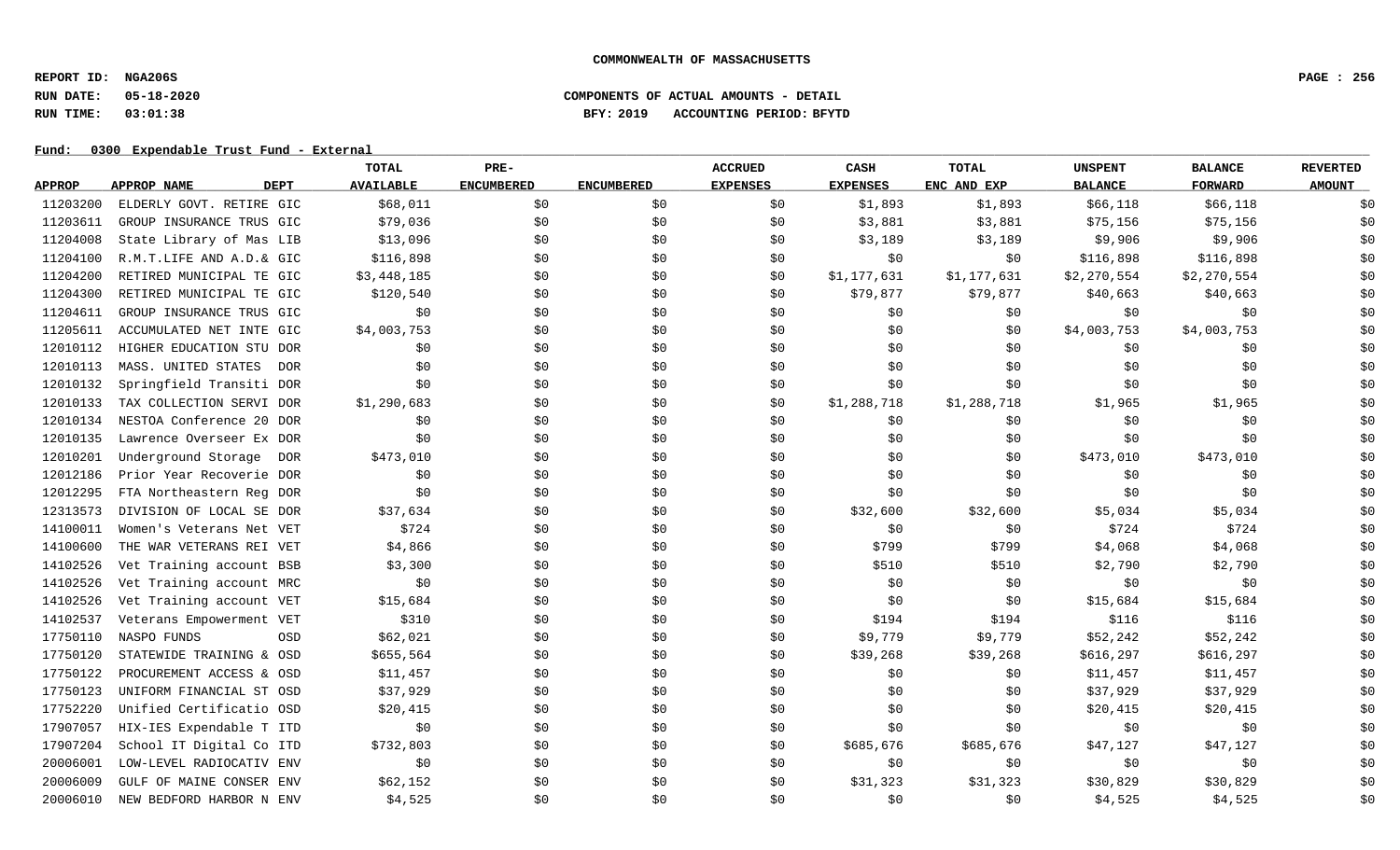**REPORT ID: NGA206S PAGE : 257**

# **RUN DATE: 05-18-2020 COMPONENTS OF ACTUAL AMOUNTS - DETAIL RUN TIME: 03:01:38 BFY: 2019 ACCOUNTING PERIOD: BFYTD**

|               |                                   | TOTAL            | PRE-              |                   | <b>ACCRUED</b>  | CASH            | <b>TOTAL</b> | <b>UNSPENT</b> | <b>BALANCE</b> | <b>REVERTED</b> |
|---------------|-----------------------------------|------------------|-------------------|-------------------|-----------------|-----------------|--------------|----------------|----------------|-----------------|
| <b>APPROP</b> | <b>DEPT</b><br>APPROP NAME        | <b>AVAILABLE</b> | <b>ENCUMBERED</b> | <b>ENCUMBERED</b> | <b>EXPENSES</b> | <b>EXPENSES</b> | ENC AND EXP  | <b>BALANCE</b> | <b>FORWARD</b> | <b>AMOUNT</b>   |
| 20006010      | NEW BEDFORD HARBOR N FWE          | \$2,260          | \$0               | \$0               | \$0             | \$2,240         | \$2,240      | \$20           | \$20           | \$0             |
| 20006013      | BOSTON HARBOR NAVIGA ENV          | \$0              | \$0               | \$0               | \$0             | \$0             | \$0          | \$0            | \$0            | \$0             |
| 20006030      | Mass GIS Photo Base<br><b>ENV</b> | \$0              | \$0               | \$0               | \$0             | \$0             | \$0          | \$0            | \$0            | \$0             |
| 20006031      | Broadband Mapping Ex ENV          | \$0              | \$0               | \$0               | \$0             | \$0             | \$0          | \$0            | \$0            | \$0             |
| 20006060      | FORD FOUNDATION AWAR ENV          | \$0              | \$0               | \$0               | \$0             | \$0             | \$0          | \$0            | \$0            | \$0             |
| 20006080      | MASS OCEAN RESOURCES ENV          | \$0              | \$0               | \$0               | \$0             | \$0             | \$0          | \$0            | \$0            | \$0             |
| 21000076      | Green Communities Ac DPU          | \$4              | \$0               | \$0               | \$0             | \$0             | \$0          | \$4            | \$4            | \$0             |
| 22000052      | RB Liquidation Park EOE           | \$329,221        | \$0               | \$0               | \$0             | \$127,477       | \$127,477    | \$201,744      | \$201,744      | \$0             |
| 22000086      | Mercury Management A EQE          | \$0              | \$0               | \$0               | \$0             | \$0             | \$0          | \$0            | \$0            | \$0             |
| 22000647      | Oil Spill Prevention EQE          | \$27,281,471     | \$0               | \$0               | \$0             | \$1,029,144     | \$1,029,144  | \$26,252,327   | \$26,252,327   | \$0             |
| 22000884      | SPRINGFIELD MATERIAL EOE          | \$530,112        | \$0               | \$0               | \$0             | \$197,152       | \$197,152    | \$332,960      | \$332,960      | \$0             |
| 22002494      | Energy Demand Reduct DCP          | \$276,498        | \$0               | \$0               | \$0             | \$0             | \$0          | \$276,498      | \$276,498      | \$0             |
| 22002494      | Energy Demand Reduct EQE          | \$396,897        | \$0               | \$0               | \$0             | \$0             | \$0          | \$396,897      | \$396,897      | \$0             |
| 22002542      | USGen of New England EQE          | \$865,027        | \$0               | \$0               | \$0             | \$0\$           | \$0          | \$865,027      | \$865,027      | \$0             |
| 22002673      | Boston Junk Expendab EQE          | \$299,975        | \$0               | \$0               | \$0             | \$0             | \$0          | \$299,975      | \$299,975      | \$0             |
| 22002674      | Sustainable Material EQE          | \$17,727,169     | \$0               | \$0               | \$0             | \$8,058,944     | \$8,058,944  | \$9,668,225    | \$9,668,225    | \$0             |
| 22002675      | Motors Liquidating C EQE          | \$817,890        | \$0               | \$0               | \$0             | \$0             | \$0          | \$817,890      | \$817,890      | \$0             |
| 22002676      | Natural Resource Dam AGO          | \$1,114          | \$0               | \$0               | \$0             | \$1,114         | \$1,114      | \$0            | \$0            | \$0             |
| 22002676      | Natural Resource Dam EQE          | \$12,734,492     | \$0\$             | \$0               | \$0             | \$529,465       | \$529,465    | \$12,205,027   | \$12,205,027   | \$0             |
| 22002676      | Natural Resource Dam FWE          | \$885,290        | \$0               | \$0               | \$0             | \$259,670       | \$259,670    | \$625,620      | \$625,620      | \$0             |
| 22006001      | DEQE ADMINISTRATION<br>DCP        | \$113,948        | \$0               | \$0               | \$0             | \$113,596       | \$113,596    | \$352          | \$352          | \$0             |
| 22006001      | DEQE ADMINISTRATION<br>EQE        | \$4,874,296      | \$0               | \$0               | \$0             | \$4,728,548     | \$4,728,548  | \$145,747      | \$145,747      | \$0             |
| 22006009      | INTERSTATE TECHNOLOG EOE          | \$18, 265        | \$0               | \$0               | \$0             | \$0             | \$0          | \$18,265       | \$18,265       | \$0             |
| 22006010      | TEWKSBURY INDUSTRIES EQE          | \$536,503        | \$0               | \$0               | \$0             | \$0             | \$0          | \$536,503      | \$536,503      | \$0             |
| 22006014      | NEW BEDFORD HARBOR S EOE          | \$1,366,067      | \$0               | \$0               | \$0             | \$0             | \$0          | \$1,366,067    | \$1,366,067    | \$0             |
| 22006015      | ROUTE 3 NORTH DESIGN EQE          | \$74             | \$0               | \$0               | \$0             | \$0             | \$0          | \$74           | \$74           | \$0             |
| 22006016      | GENERAL ELECTRIC CON EQE          | \$1,650,706      | \$0               | \$0               | \$0             | \$47,555        | \$47,555     | \$1,603,151    | \$1,603,151    | \$0             |
| 22006017      | NORTHEAST ENERGY ASS EOE          | \$11,800         | \$0               | \$0               | \$0             | \$0             | \$0          | \$11,800       | \$11,800       | \$0             |
| 22006020      | Tronox Incorporated<br>EQE        | \$67,903,130     | \$0               | \$0               | \$0             | \$4,224,606     | \$4,224,606  | \$63,678,524   | \$63,678,524   | \$0             |
| 22006021      | KATRINA PROPERTIES,<br>EOE        | \$26, 224        | \$0               | \$0               | \$0             | \$0             | \$0          | \$26,224       | \$26, 224      | \$0             |
| 22006022      | NAVAL AIR STATION DE EQE          | \$40,407         | \$0               | \$0               | \$0             | \$0             | \$0          | \$40,407       | \$40,407       | \$0             |
| 22006023      | Children's Museum Wh EQE          | \$534,412        | \$0               | \$0               | \$0             | \$66,000        | \$66,000     | \$468,412      | \$468,412      | \$0             |
| 22006024      | STARMET NUCLEAR META EQE          | \$435,224        | \$0               | \$0               | \$0             | \$0             | \$0          | \$435,224      | \$435,224      | \$0             |
| 22006160      | Volkswagen Litigatio EQE          | \$0              | \$0               | \$0               | \$0             | \$0             | \$0          | \$0            | \$0            | \$0             |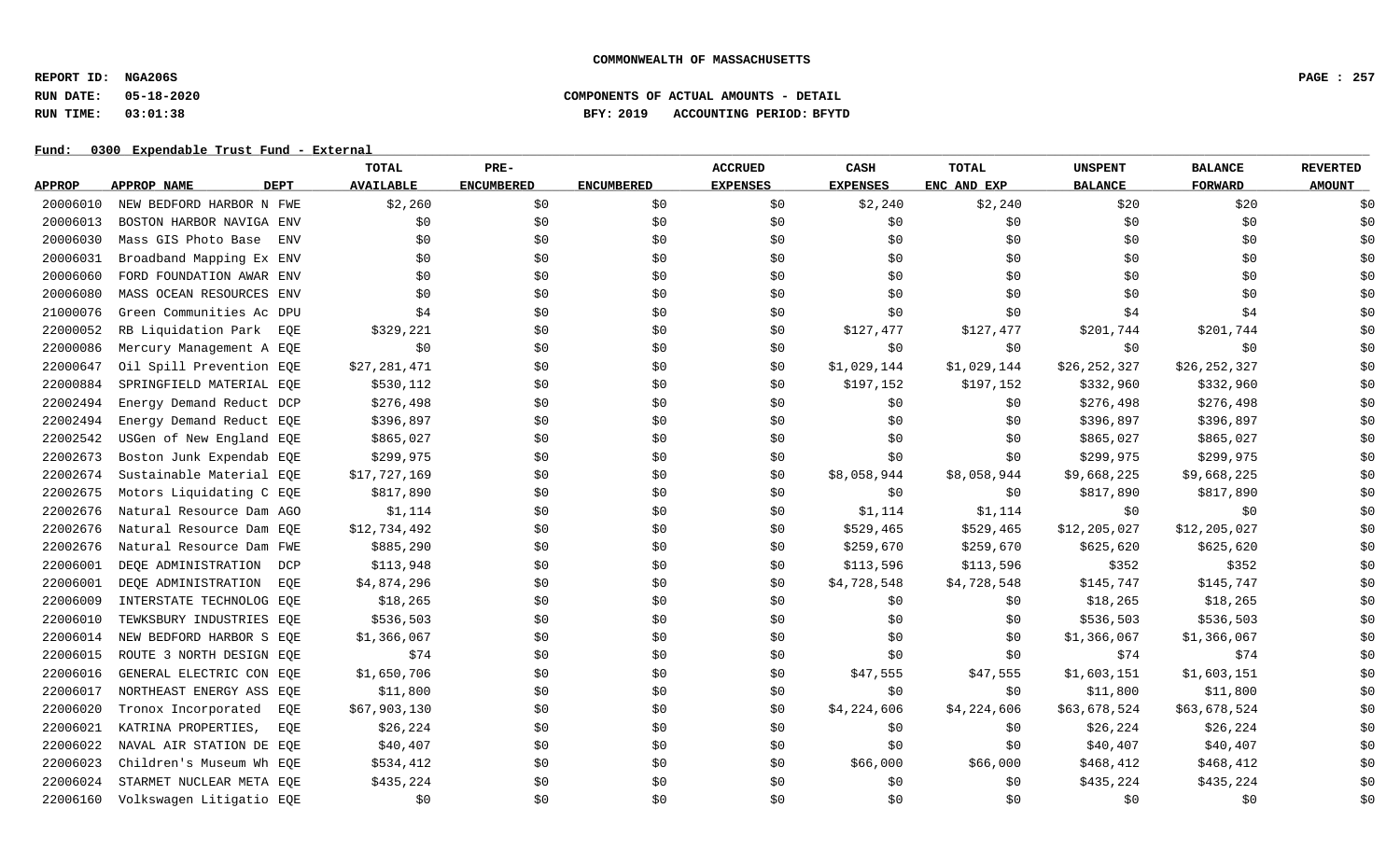**REPORT ID: NGA206S PAGE : 258**

# **RUN DATE: 05-18-2020 COMPONENTS OF ACTUAL AMOUNTS - DETAIL RUN TIME: 03:01:38 BFY: 2019 ACCOUNTING PERIOD: BFYTD**

|               |                                   | TOTAL            | PRE-              |                   | <b>ACCRUED</b>  | CASH            | <b>TOTAL</b> | <b>UNSPENT</b> | <b>BALANCE</b> | <b>REVERTED</b> |
|---------------|-----------------------------------|------------------|-------------------|-------------------|-----------------|-----------------|--------------|----------------|----------------|-----------------|
| <b>APPROP</b> | <b>DEPT</b><br><b>APPROP NAME</b> | <b>AVAILABLE</b> | <b>ENCUMBERED</b> | <b>ENCUMBERED</b> | <b>EXPENSES</b> | <b>EXPENSES</b> | ENC AND EXP  | <b>BALANCE</b> | <b>FORWARD</b> | <b>AMOUNT</b>   |
| 22006383      | LUST Cost Recovery E EQE          | \$3,982          | \$0               | \$0               | \$0             | \$0             | \$0          | \$3,982        | \$3,982        | \$0             |
| 22006384      | 51 Old Ferry Road Tr EQE          | \$658,839        | \$0               | \$0               | \$0             | \$0             | \$0          | \$658,839      | \$658,839      | \$0             |
| 22006385      | Green Chemistry Expe EQE          | \$241,021        | \$0               | \$0               | \$0             | \$14,378        | \$14,378     | \$226,643      | \$226,643      | \$0             |
| 22006431      | SILRESIM LOWELL OPER EQE          | \$11,655,432     | \$0               | \$0               | \$0             | \$993,756       | \$993,756    | \$10,661,676   | \$10,661,676   | \$0             |
| 22006432      | SILRESIM LOWELL REPL EQE          | \$1,866,316      | \$0               | \$0               | \$0             | \$108,486       | \$108,486    | \$1,757,830    | \$1,757,830    | \$0             |
| 22006433      | CHARLES GEORGE TYNGS EQE          | \$10,445,572     | \$0               | \$0               | \$0             | \$297,303       | \$297,303    | \$10,148,269   | \$10,148,269   | \$0             |
| 22006434      | CHARLES GEORGE TYNGS EQE          | \$142            | \$0               | \$0               | \$0             | \$0             | \$0          | \$142          | \$142          | \$0             |
| 22009725      | FORT DEVENS TRUST<br>EOE          | \$185,712        | \$0               | \$0               | \$0             | \$1,483         | \$1,483      | \$184,229      | \$184,229      | \$0             |
| 22009745      | Boston Harbor Water<br>EQE        | \$0              | \$0               | \$0               | \$0             | \$0             | \$0\$        | \$0            | \$0            | \$0             |
| 22009746      | Climate Protection a ENV          | \$799,700        | \$0               | \$0               | \$0             | \$0             | \$0          | \$799,700      | \$799,700      | \$0             |
| 22009746      | Climate Protection a EQE          | \$2,129,611      | \$0               | \$0               | \$0             | \$50,144        | \$50,144     | \$2,079,467    | \$2,079,467    | \$0             |
| 23001300      | DFG Ecological Mitig FWE          | \$5,031,746      | \$0               | \$0               | \$0             | \$532,764       | \$532,764    | \$4,498,982    | \$4,498,982    | \$0             |
| 23006007      | Division of Ecologic FWE          | \$612,186        | \$0               | \$0               | \$0             | \$134,327       | \$134,327    | \$477,858      | \$477,858      | \$0             |
| 23006008      | NFWF Grant Expendabl FWE          | \$543,378        | \$0               | \$0               | \$0             | \$459,209       | \$459,209    | \$84,169       | \$84,169       | \$0             |
| 23100303      | Federal Electronic D FWE          | \$107,007        | \$0               | \$0               | \$0             | \$106,954       | \$106,954    | \$53           | \$53           | \$0             |
| 23300101      | MARINE MAMMALS, FISH ENV          | \$21,143         | \$0               | \$0               | \$0             | \$0             | \$0\$        | \$21,143       | \$21,143       | \$0             |
| 23300101      | MARINE MAMMALS, FISH FWE          | \$5,207,062      | \$0               | \$0               | \$0             | \$1,006,278     | \$1,006,278  | \$4,200,784    | \$4,200,784    | \$0             |
| 23306002      | BIOLOGICAL INVESTIGA FWE          | \$0              | \$0               | \$0               | \$0             | \$0             | \$0\$        | \$0            | \$0            | \$0             |
| 25110001      | EXPOSITION BUILDING<br>AGR        | \$252,382        | \$0               | \$0               | \$0             | \$77,115        | \$77,115     | \$175,267      | \$175,267      | \$0             |
| 25110001      | EXPOSITION BUILDING DCP           | \$30,539         | \$0               | \$0               | \$0             | \$29,739        | \$29,739     | \$800          | \$800          | \$0             |
| 25111020      | Dairy Promotion Trus AGR          | \$377,017        | \$0               | \$0               | \$0             | \$236,413       | \$236,413    | \$140,604      | \$140,604      | \$0             |
| 25112250      | MA Food Policy Expen AGR          | \$0              | \$0               | \$0               | \$0             | \$0             | \$0\$        | \$0            | \$0            | \$0             |
| 25116916      | MILK PRODUCERS SECUR AGR          | \$0              | \$0               | \$0               | \$0             | \$0             | \$0          | \$0            | \$0            | \$0             |
| 25181002      | SIMULCAST WAGERING O AGR          | \$339            | \$0               | \$0               | \$0             | \$0             | \$0          | \$339          | \$339          | \$0             |
| 28000060      | Dam Safety Expendabl DCR          | \$61,326         | \$0               | \$0               | \$0             | \$0             | \$0          | \$61,326       | \$61,326       | \$0             |
| 28000647      | Nantasket Beach Rese DCR          | \$0              | \$0               | \$0               | \$0             | \$0             | \$0          | \$0            | \$0            | \$0             |
| 28000648      | New Charles River Ba DCP          | \$2,637,568      | \$0               | \$0               | \$0             | \$1,127,007     | \$1,127,007  | \$1,510,561    | \$1,510,561    | \$0             |
| 28000648      | New Charles River Ba DCR          | \$16,177,341     | \$0               | \$0               | \$0             | \$133,550       | \$133,550    | \$16,043,791   | \$16,043,791   | \$0             |
| 28001010      | Anna Maria College S DCR          | \$46,526         | \$0               | \$0               | \$0             | \$0             | \$0          | \$46,526       | \$46,526       | \$0             |
| 28002002      | INTERSTATE FIREFIGHT DCR          | \$352,278        | \$0               | \$0               | \$0             | \$264,624       | \$264,624    | \$87,654       | \$87,654       | \$0             |
| 28002002      | INTERSTATE FIREFIGHT FWE          | \$73,147         | \$0               | \$0               | \$0             | \$73,147        | \$73,147     | \$0            | \$0            | \$0             |
| 28003234      | Scusset Beach State<br>DCR        | \$266, 215       | \$0               | \$0               | \$0             | \$75,365        | \$75,365     | \$190,850      | \$190,850      | \$0             |
| 28006002      | ENVIRONMENTAL MANAGE AGO          | \$44,925         | \$0               | \$0               | \$0             | \$15,827        | \$15,827     | \$29,098       | \$29,098       | \$0             |
| 28006002      | ENVIRONMENTAL MANAGE DCR          | \$9,986,133      | \$0               | \$0               | \$0             | \$1,776,284     | \$1,776,284  | \$8,209,850    | \$8,209,850    | \$0             |
|               |                                   |                  |                   |                   |                 |                 |              |                |                |                 |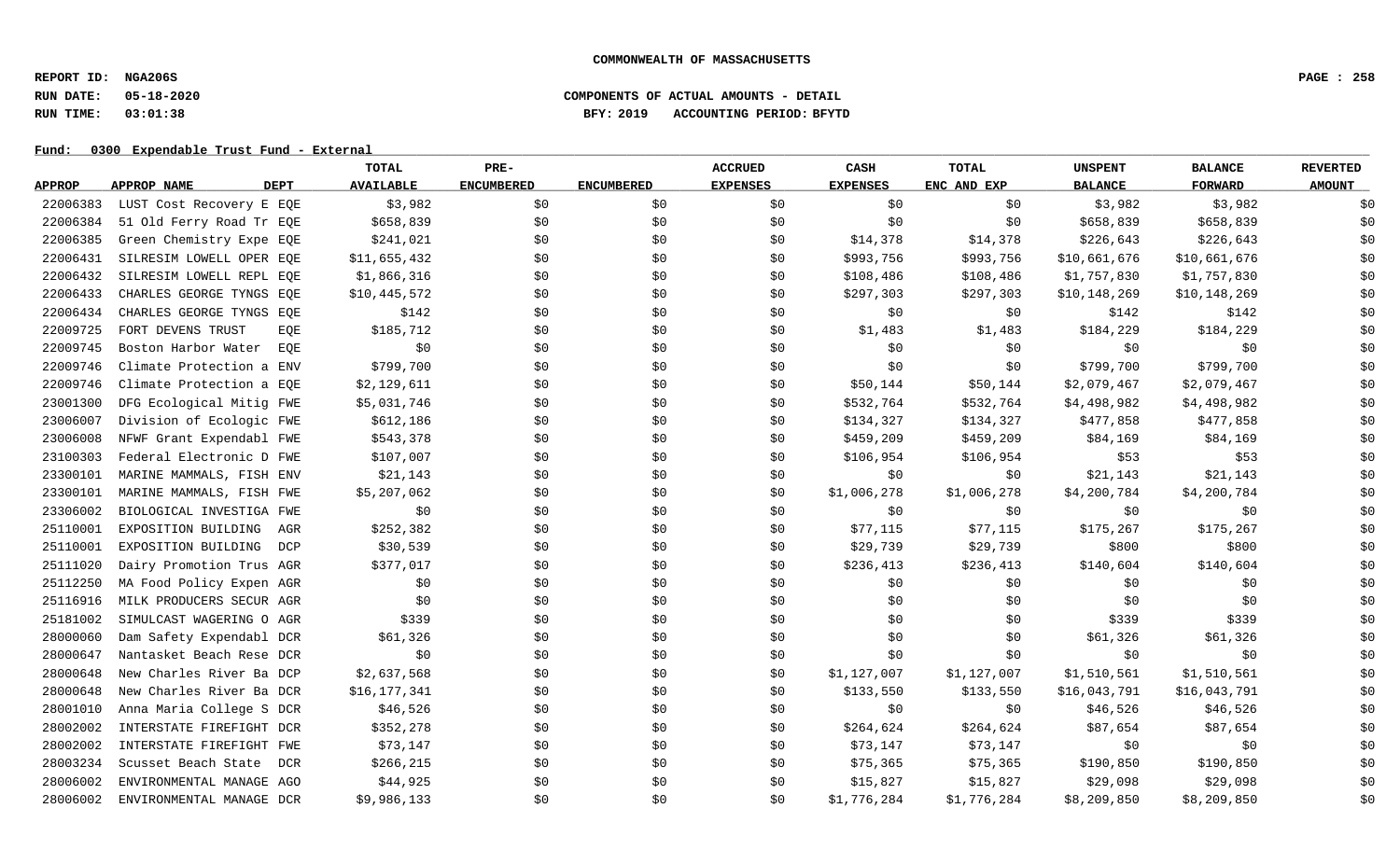**REPORT ID: NGA206S PAGE : 259**

# **RUN DATE: 05-18-2020 COMPONENTS OF ACTUAL AMOUNTS - DETAIL RUN TIME: 03:01:38 BFY: 2019 ACCOUNTING PERIOD: BFYTD**

|               |                                   | TOTAL            | PRE-              |                   | <b>ACCRUED</b>  | CASH            | <b>TOTAL</b> | <b>UNSPENT</b> | <b>BALANCE</b> | <b>REVERTED</b> |
|---------------|-----------------------------------|------------------|-------------------|-------------------|-----------------|-----------------|--------------|----------------|----------------|-----------------|
| <b>APPROP</b> | <b>DEPT</b><br><b>APPROP NAME</b> | <b>AVAILABLE</b> | <b>ENCUMBERED</b> | <b>ENCUMBERED</b> | <b>EXPENSES</b> | <b>EXPENSES</b> | ENC AND EXP  | <b>BALANCE</b> | <b>FORWARD</b> | <b>AMOUNT</b>   |
| 28006006      | CAMPGROUND RESERVATI DCR          | \$924,523        | \$0               | \$0               | \$0             | \$755,530       | \$755,530    | \$168,993      | \$168,993      | \$0             |
| 28200776      | SHAWME-CROWELL STATE DCR          | \$106,920        | \$0               | \$0               | \$0             | \$0             | \$0          | \$106,920      | \$106,920      | \$0             |
| 28206006      | MASSACHUSETTS RE-LEA DCR          | \$405,571        | \$0               | \$0               | \$0             | \$2,700         | \$2,700      | \$402,871      | \$402,871      | \$0             |
| 28206009      | DREDGING LAKE TASHMO DCR          | \$0              | \$0               | \$0               | \$0             | \$0             | \$0          | \$0            | \$0            | \$0             |
| 28206012      | DREDGING OF ROCK HAR DCR          | \$0              | \$0               | \$0               | \$0             | \$0             | \$0          | \$0            | \$0            | \$0             |
| 28206016      | DREDGING EAST RIVER<br>DCR        | \$0              | \$0               | \$0               | \$0             | \$0             | \$0          | \$0            | \$0            | \$0             |
| 28206017      | DREDGING LYNN HARBOR DCR          | \$0              | \$0               | \$0               | \$0             | \$0             | \$0          | \$0            | \$0            | \$0             |
| 28206019      | DREDGING ESSEX RIVER DCR          | \$0              | \$0               | \$0               | \$0             | \$0             | \$0          | \$0            | \$0            | \$0             |
| 28206022      | RESERVOIR MAINTENANC DCR          | \$66,073         | \$0               | \$0               | \$0             | \$0             | \$0          | \$66,073       | \$66,073       | \$0             |
| 28206023      | DREDGING HODGKINS CO DCR          | \$0              | \$0               | \$0               | \$0             | \$0             | \$0          | \$0            | \$0            | \$0             |
| 28206024      | DREDGING COLE RIVER<br>DCR        | \$0              | \$0               | \$0               | \$0             | \$0             | \$0          | \$0            | \$0            | \$0             |
| 28206025      | FOREST PRODUCTS TRUS DCR          | \$636,594        | \$0               | \$0               | \$0             | \$44,123        | \$44,123     | \$592,471      | \$592,471      | \$0             |
| 28206027      | SCHOONER ERNESTINA C DCR          | \$3,247,338      | \$0               | \$0               | \$0             | \$1,572,034     | \$1,572,034  | \$1,675,304    | \$1,675,304    | \$0             |
| 28206029      | Dredging Lower Bass<br><b>DCR</b> | \$0              | \$0               | \$0               | \$0             | \$0             | \$0\$        | \$0            | \$0            | \$0             |
| 28206030      | Dredging Lower Bass<br>DCR        | \$0              | \$0               | \$0               | \$0             | \$0             | \$0          | \$0            | \$0            | \$0             |
| 28206032      | TOWN OF WEYMOUTH POR DCR          | \$0              | \$0               | \$0               | \$0             | \$0             | \$0          | \$0            | \$0            | \$0             |
| 28206038      | DREDGING OF WINTHROP DCR          | \$0              | \$0               | \$0               | \$0             | \$0             | \$0          | \$0            | \$0            | \$0             |
| 28206042      | MARBLEHEAD DREDGING<br><b>DCR</b> | \$0              | \$0               | \$0               | \$0             | \$0             | \$0          | \$0            | \$0            | \$0             |
| 28207200      | Douglas State Forest DCR          | \$42,675         | \$0               | \$0               | \$0             | \$0             | \$0          | \$42,675       | \$42,675       | \$0             |
| 28221441      | WATERSHED DIVISION T DCR          | \$8,261,460      | \$0               | \$0               | \$0             | \$8,255,642     | \$8,255,642  | \$5,818        | \$5,818        | \$0             |
| 28221445      | Watershed Land Acqui DCR          | \$2,185,882      | \$0               | \$0               | \$0             | \$1,956,000     | \$1,956,000  | \$229,882      | \$229,882      | \$0             |
| 28221446      | Abandoned Vessel Tru DCR          | \$0              | \$0               | \$0               | \$0             | \$0             | \$0          | \$0            | \$0            | \$0             |
| 28221447      | Salisbury Beach Pres DCR          | \$383,832        | \$0               | \$0               | \$0             | \$63,689        | \$63,689     | \$320,143      | \$320,143      | \$0             |
| 28300100      | Water Supply Protect DCR          | \$17,230,977     | \$0               | \$0               | \$0             | \$16,754,508    | \$16,754,508 | \$476,469      | \$476,469      | \$0             |
| 28480052      | GENERAL PARK TRUST P DCR          | \$7,602,303      | \$0               | \$0               | \$0             | \$1,519,825     | \$1,519,825  | \$6,082,477    | \$6,082,477    | \$0             |
| 28480052      | GENERAL PARK TRUST P DOC          | \$157,499        | \$0               | \$0               | \$0             | \$157,499       | \$157,499    | \$0            | \$0            | \$0             |
| 28480056      | DILBOY FIELD TRUST P DCR          | \$643,814        | \$0               | \$0               | \$0             | \$0             | \$0          | \$643,814      | \$643,814      | \$0             |
| 28480057      | METRO PARKS LAND TRU DCR          | \$1,421,452      | \$0               | \$0\$             | \$0             | \$333,297       | \$333,297    | \$1,088,155    | \$1,088,155    | \$0             |
| 28480058      | METRO PARKS LAND TRU DCR          | \$118,245        | \$0               | \$0               | \$0             | \$0             | \$0          | \$118,245      | \$118,245      | \$0             |
| 28480059      | JOHN FITZGERALD KENN DCR          | \$0              | \$0               | \$0               | \$0             | \$0             | \$0          | \$0            | \$0            | \$0             |
| 28480060      | FUND TO BE APPROPRIA DCR          | \$578,168        | \$0               | \$0               | \$0             | \$0             | \$0          | \$578,168      | \$578,168      | \$0             |
| 28480066      | DCR SPECIAL EVENTS T DCR          | \$2,120,881      | \$0               | \$0               | \$0             | \$585,931       | \$585,931    | \$1,534,950    | \$1,534,950    | \$0             |
| 28480066      | DCR SPECIAL EVENTS T DOC          | \$44,612         | \$0               | \$0               | \$0             | \$27,642        | \$27,642     | \$16,970       | \$16,970       | \$0             |
| 28480067      | ENCROACHMENT RECLAMA DCR          | \$49,843         | \$0               | \$0               | \$0             | \$0             | \$0\$        | \$49,843       | \$49,843       | \$0             |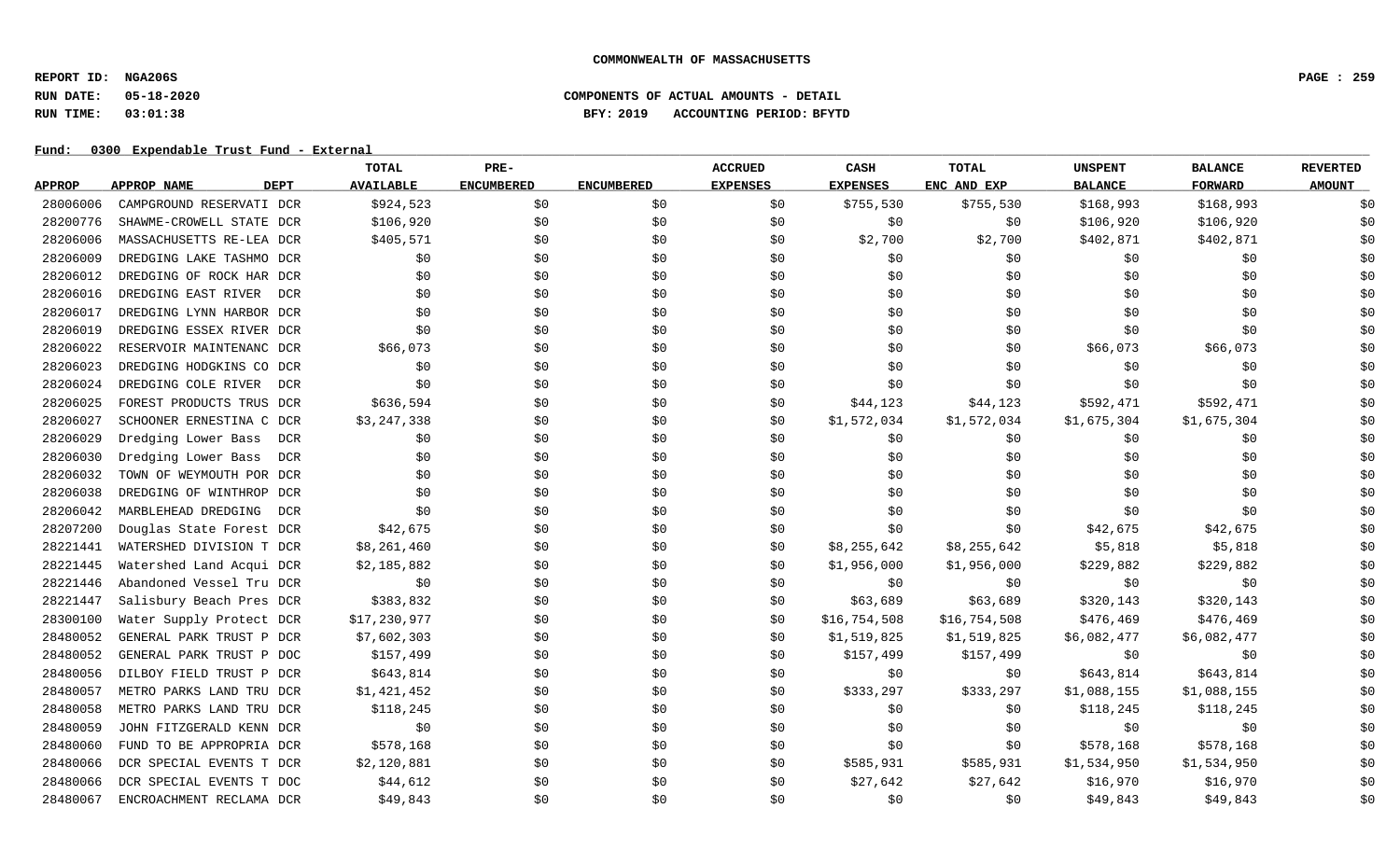**REPORT ID: NGA206S PAGE : 260**

# **RUN DATE: 05-18-2020 COMPONENTS OF ACTUAL AMOUNTS - DETAIL RUN TIME: 03:01:38 BFY: 2019 ACCOUNTING PERIOD: BFYTD**

|               |                                   | <b>TOTAL</b>     | PRE-              |                   | <b>ACCRUED</b>  | CASH            | <b>TOTAL</b> | <b>UNSPENT</b> | <b>BALANCE</b> | <b>REVERTED</b> |
|---------------|-----------------------------------|------------------|-------------------|-------------------|-----------------|-----------------|--------------|----------------|----------------|-----------------|
| <b>APPROP</b> | <b>DEPT</b><br><b>APPROP NAME</b> | <b>AVAILABLE</b> | <b>ENCUMBERED</b> | <b>ENCUMBERED</b> | <b>EXPENSES</b> | <b>EXPENSES</b> | ENC AND EXP  | <b>BALANCE</b> | <b>FORWARD</b> | <b>AMOUNT</b>   |
| 30000008      | Help Me Grow Expenda EEC          | \$523            | \$0               | \$0               | \$0             | \$0             | \$0          | \$523          | \$523          | \$0             |
| 30000091      | Strengthening Data T EEC          | \$206,216        | \$0               | \$0               | \$0             | \$165,067       | \$165,067    | \$41,149       | \$41,149       | \$0             |
| 30000163      | Early Childhood Supp EEC          | \$0              | \$0               | \$0               | \$0             | \$0             | \$0          | \$0            | \$0            | \$0             |
| 37432059      | BOSTON EDISON TRUST<br>OCD        | \$0              | \$0               | \$0               | \$0             | \$0             | \$0          | \$0            | \$0            | \$0             |
| 37706640      | FEDERAL GRANT ADMINI AGO          | \$0              | \$0               | \$0               | \$0             | \$0             | \$0          | \$0            | \$0            | \$0             |
| 37706640      | FEDERAL GRANT ADMINI OCD          | \$273,843        | \$0               | \$0               | \$0             | \$33,327        | \$33,327     | \$240,516      | \$240,516      | \$0             |
| 37706700      | OLD COLONY PLANNING<br>- OCD      | \$179,271        | \$0               | \$0               | \$0             | \$138,492       | \$138,492    | \$40,779       | \$40,779       | \$0             |
| 40000330      | Connector Administra EHS          | \$4,217,956      | \$0               | \$0               | \$0             | \$2,992,967     | \$2,992,967  | \$1,224,989    | \$1,224,989    | \$0             |
| 40000330      | Connector Administra HCF          | \$0              | \$0               | \$0               | \$0             | \$0             | \$0          | \$0            | \$0            | \$0             |
| 40000896      | MASSHEALTH ESSENTIAL EHS          | \$0              | \$0               | \$0               | \$0             | \$0             | \$0          | \$0            | \$0            | \$0             |
| 40004005      | Youth at Risk Expend EHS          | \$11             | \$0               | \$0               | \$0             | \$0             | \$0          | \$11           | \$11           | \$0             |
| 40030820      | AmeriCorps MA New Am ORI          | \$581            | \$0               | \$0               | \$0             | \$0             | \$0          | \$581          | \$581          | \$0             |
| 40032044      | ORI<br>ISED ORI Contract          | \$0              | \$0               | \$0               | \$0             | \$0             | \$0\$        | \$0            | \$0            | \$0             |
| 41000164      | Betsy Lehman Center<br>HCF        | \$0              | \$0               | \$0               | \$0             | \$0             | \$0          | \$0            | \$0            | \$0             |
| 41103236      | Vocational Rehab Cos MCB          | \$447,607        | \$0               | \$0               | \$0             | \$447,333       | \$447,333    | \$274          | \$274          | \$0             |
| 41106600      | EDUCATIONAL PURPOSES MCB          | \$842,290        | \$0               | \$0               | \$0             | \$19,640        | \$19,640     | \$822,650      | \$822,650      | \$0             |
| 41106606      | VENDING FACILITY OPE MCB          | \$190,214        | \$0               | \$0               | \$0             | \$90,904        | \$90,904     | \$99,310       | \$99,310       | \$0             |
| 41200029      | VOCATIONAL REHABILIT AGO          | \$2,714          | \$0               | \$0               | \$0             | \$0             | \$0          | \$2,714        | \$2,714        | \$0             |
| 41200029      | VOCATIONAL REHABILIT BCC          | \$0              | \$0               | \$0               | \$0             | \$0             | \$0          | \$0            | \$0            | \$0             |
| 41200029      | VOCATIONAL REHABILIT BRC          | \$500            | \$0               | \$0               | \$0             | \$0             | \$0          | \$500          | \$500          | \$0             |
| 41200029      | VOCATIONAL REHABILIT EHS          | \$0              | \$0               | \$0               | \$0             | \$0             | \$0          | \$0            | \$0            | \$0             |
| 41200029      | VOCATIONAL REHABILIT EOL          | \$10,000         | \$0               | \$0               | \$0             | \$0             | \$0          | \$10,000       | \$10,000       | \$0             |
| 41200029      | VOCATIONAL REHABILIT GCC          | \$0              | \$0               | \$0               | \$0             | \$0             | \$0\$        | \$0            | \$0            | \$0             |
| 41200029      | VOCATIONAL REHABILIT HCC          | \$133,134        | \$0               | \$0               | \$0             | \$133,134       | \$133,134    | \$0            | \$0            | \$0             |
| 41200029      | VOCATIONAL REHABILIT MCA          | \$43,986         | \$0               | \$0               | \$0             | \$41,681        | \$41,681     | \$2,305        | \$2,305        | \$0             |
| 41200029      | VOCATIONAL REHABILIT MCC          | \$25,000         | \$0               | \$0               | \$0             | \$25,000        | \$25,000     | \$0            | \$0            | \$0             |
| 41200029      | VOCATIONAL REHABILIT MRC          | \$12,414,239     | \$0               | \$0               | \$0             | \$2,483,503     | \$2,483,503  | \$9,930,736    | \$9,930,736    | \$0             |
| 41200029      | VOCATIONAL REHABILIT NEC          | \$0              | \$0               | \$0               | \$0             | \$0             | \$0          | \$0            | \$0            | \$0             |
| 41200029      | VOCATIONAL REHABILIT NSC          | \$0              | \$0               | \$0               | \$0             | \$0             | \$0          | \$0            | \$0            | \$0             |
| 41200029      | VOCATIONAL REHABILIT QCC          | \$20,138         | \$0               | \$0               | \$0             | \$4,345         | \$4,345      | \$15,793       | \$15,793       | \$0             |
| 41200030      | NURSING PROJECT - CO MRC          | \$37,228         | \$0               | \$0               | \$0             | \$2,027         | \$2,027      | \$35,201       | \$35,201       | \$0             |
| 41200032      | MRC Employment Servi MRC          | \$179,936        | \$0               | \$0               | \$0             | \$179,936       | \$179,936    | \$0            | \$0            | \$0             |
| 41250104      | Interpreter Services MCD          | \$630,873        | \$0               | \$0               | \$0             | \$369,489       | \$369,489    | \$261,384      | \$261,384      | \$0             |
| 41250107      | Training and Technol MCD          | \$0              | \$0               | \$0               | \$0             | \$0             | \$0          | \$0            | \$0            | \$0             |
|               |                                   |                  |                   |                   |                 |                 |              |                |                |                 |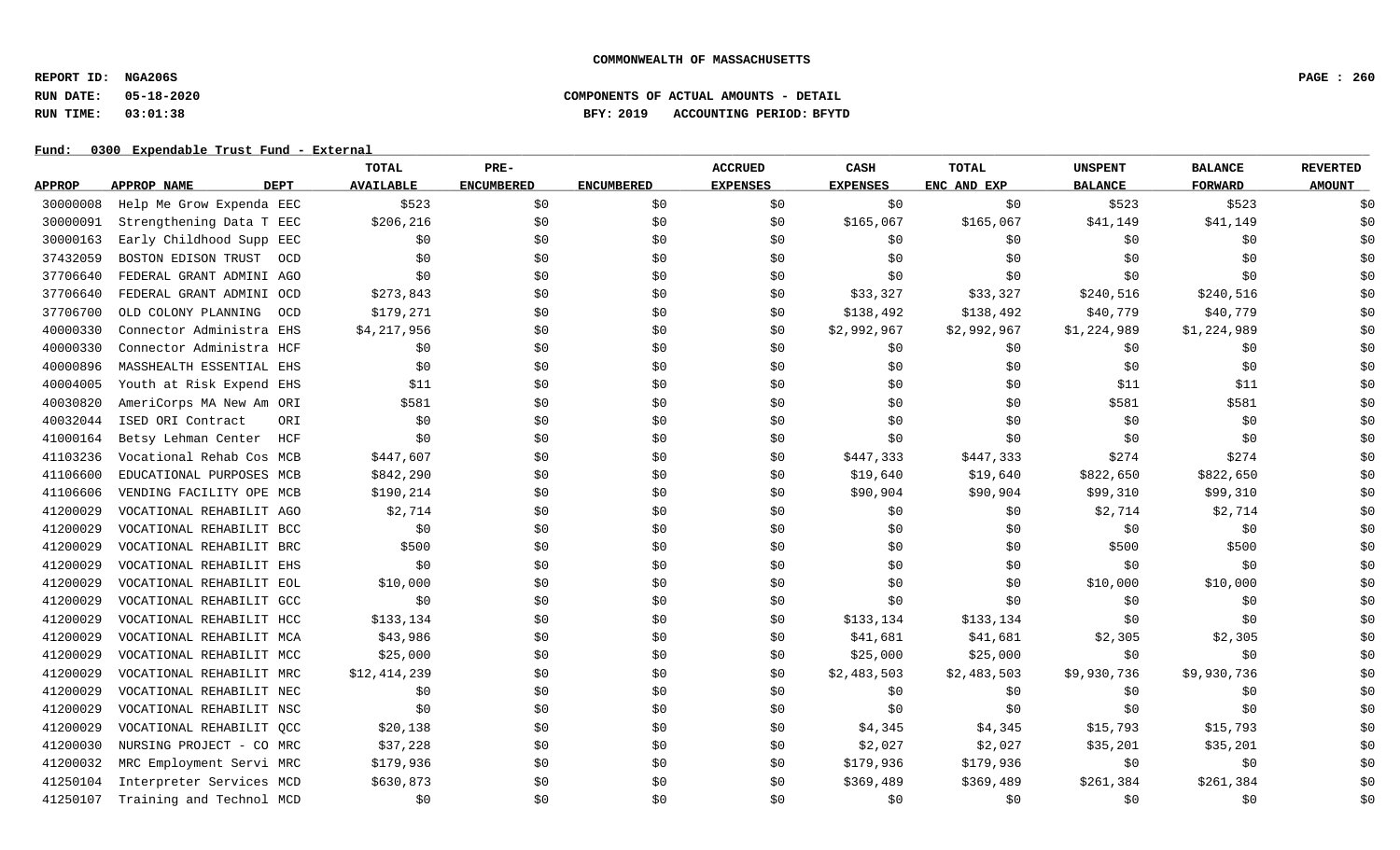**REPORT ID: NGA206S PAGE : 261**

# **RUN DATE: 05-18-2020 COMPONENTS OF ACTUAL AMOUNTS - DETAIL RUN TIME: 03:01:38 BFY: 2019 ACCOUNTING PERIOD: BFYTD**

|               |                          | TOTAL                           | PRE-              |                   | <b>ACCRUED</b>  | CASH            | <b>TOTAL</b>  | <b>UNSPENT</b> | <b>BALANCE</b> | <b>REVERTED</b> |
|---------------|--------------------------|---------------------------------|-------------------|-------------------|-----------------|-----------------|---------------|----------------|----------------|-----------------|
| <b>APPROP</b> | APPROP NAME              | <b>DEPT</b><br><b>AVAILABLE</b> | <b>ENCUMBERED</b> | <b>ENCUMBERED</b> | <b>EXPENSES</b> | <b>EXPENSES</b> | ENC AND EXP   | <b>BALANCE</b> | <b>FORWARD</b> | <b>AMOUNT</b>   |
| 41610002      | BOXERS FUND (BOXERS      | \$0<br>DPS                      | \$0               | \$0               | \$0             | \$0             | \$0           | \$0            | \$0            | \$0             |
| 41610002      | BOXERS FUND (BOXERS      | \$239,084<br><b>REG</b>         | \$0               | \$0               | \$0             | \$0             | \$0           | \$239,084      | \$239,084      | \$0             |
| 41801101      | Soldiers' Home Telec CHE | \$0                             | \$0               | \$0               | \$0             | \$0\$           | \$0           | \$0            | \$0            | \$0             |
| 42020602      | Annie E. Casey Found DYS | \$108,984                       | \$0               | \$0               | \$0             | \$41,935        | \$41,935      | \$67,050       | \$67,050       | \$0             |
| 42020603      | Lookout Foundation E DYS | \$509,257                       | \$0               | \$0               | \$0             | \$133,989       | \$133,989     | \$375,268      | \$375,268      | \$0             |
| 42020603      | Lookout Foundation E TRC | \$96,439                        | \$0               | \$0               | \$0             | \$96,439        | \$96,439      | \$0            | \$0            | \$0             |
| 42022112      | DYS School Lunch Pro DYS | \$858,184                       | \$0               | \$0               | \$0             | \$138,721       | \$138,721     | \$719,464      | \$719,464      | \$0             |
| 42028001      | DYS Expendable Trust DYS | \$425,284                       | \$0               | \$0               | \$0             | \$519           | \$519         | \$424,765      | \$424,765      | \$0             |
| 44000066      | ARLOTTIE A POTTS TRU WEL | \$85,251                        | \$0               | \$0               | \$0             | \$0\$           | \$0           | \$85,251       | \$85,251       | \$0             |
| 44002061      | SPAULDING-POTTER CHA WEL | \$0                             | \$0               | \$0               | \$0             | \$0             | \$0           | \$0            | \$0            | \$0             |
| 44003082      | Food Insecurity Nutr WEL | \$34,334                        | \$0               | \$0               | \$0             | \$1,000         | \$1,000       | \$33,334       | \$33,334       | \$0             |
| 44010062      | SAWYER MARCELLA STRE WEL | \$0                             | \$0               | \$0               | \$0             | \$0             | \$0           | \$0            | \$0            | \$0             |
| 44010065      | ANNA LEE EXPENDABLE      | \$0<br>WEL                      | \$0               | \$0               | \$0             | \$0             | \$0           | \$0            | \$0            | \$0             |
| 44010066      | Advanced Modern Init WEL | \$47                            | \$0               | \$0               | \$0             | \$0             | \$0           | \$47           | \$47           | \$0             |
| 44010074      | Supplemental Nutriti WEL | \$5,750,423                     | \$0               | \$0               | \$0             | \$1,614,754     | \$1,614,754   | \$4,135,669    | \$4,135,669    | \$0             |
| 45100035      | Ortho-McNeil Janssen DPH | \$87,347                        | \$0               | \$0               | \$0             | \$0             | \$0           | \$87,347       | \$87,347       | \$0             |
| 45100070      | Safety and Health fo DPH | \$11,094                        | \$0               | \$0               | \$0             | \$0             | \$0           | \$11,094       | \$11,094       | \$0             |
| 45100410      | Steward and Caritas      | \$2,376<br>DPH                  | \$0               | \$0               | \$0             | \$0             | \$0           | \$2,376        | \$2,376        | \$0             |
| 45100606      | UREA FORMALDEHYDE FO DPH | \$183                           | \$0               | \$0               | \$0             | \$0             | \$0           | \$183          | \$183          | \$0             |
| 45100622      | RADIATION CONTROL TR DPH | \$1,730,165                     | \$0               | \$0               | \$0             | \$565,584       | \$565,584     | \$1,164,582    | \$1,164,582    | \$0             |
| 45100635      | LEAD PAINT EDUCATION DPH | \$6,730,471                     | \$0               | \$0               | \$0             | \$2,834,752     | \$2,834,752   | \$3,895,718    | \$3,895,718    | \$0             |
| 45100732      | FY12 BORIM Physician DPH | \$0                             | \$0               | \$0               | \$0             | \$0             | \$0           | \$0            | \$0            | \$0             |
| 45101016      | Vaccine Purchase Tru DPH | \$130,246,671                   | \$0               | \$0               | \$0             | \$101,077,609   | \$101,077,609 | \$29,169,062   | \$29,169,062   | \$0             |
| 45101016      | Vaccine Purchase Tru TRE | \$0                             | \$0               | \$0               | \$0             | \$0             | \$0           | \$0            | \$0            | \$0             |
| 45101016      | Vaccine Purchase Tru UMS | \$72,000                        | \$0               | \$0               | \$0             | \$72,000        | \$72,000      | \$0            | \$0            | \$0             |
| 45106921      | HEALTH CARE QUALITY      | \$0<br>DPH                      | \$0               | \$0               | \$0             | \$0             | \$0           | \$0            | \$0            | \$0             |
| 45131110      | Wellness Initiative      | \$90,150<br><b>DPH</b>          | \$0               | \$0               | \$0             | \$30,712        | \$30,712      | \$59,438       | \$59,438       | \$0             |
| 45139095      | PELL Data System & R DPH | \$305,473                       | \$0               | \$0               | \$0             | \$108,526       | \$108,526     | \$196,947      | \$196,947      | \$0             |
| 45140200      | Thomas P. Kennedy Sp DPH | \$2,123,570                     | \$0               | \$0               | \$0             | \$0             | \$0           | \$2,123,570    | \$2,123,570    | \$0             |
| 45161011      | Emergency Stockpile      | \$0<br>DPH                      | \$0               | \$0               | \$0             | \$0             | \$0           | \$0            | \$0            | \$0             |
| 45161031      | Medical Reserve Corp DPH | \$0                             | \$0               | \$0               | \$0             | \$0             | \$0           | \$0            | \$0            | \$0             |
| 45161032      | Bio-Watch Laboratory DPH | \$114,575                       | \$0               | \$0               | \$0             | \$5,409         | \$5,409       | \$109,165      | \$109,165      | \$0             |
| 45161033      | Molecular Tests for      | \$150,572<br>DPH                | \$0               | \$0               | \$0             | \$5,414         | \$5,414       | \$145,158      | \$145,158      | \$0             |
| 45180201      | National Assoc for P DPH | \$59,748                        | \$0\$             | \$0               | \$0             | \$0             | \$0           | \$59,748       | \$59,748       | \$0             |
|               |                          |                                 |                   |                   |                 |                 |               |                |                |                 |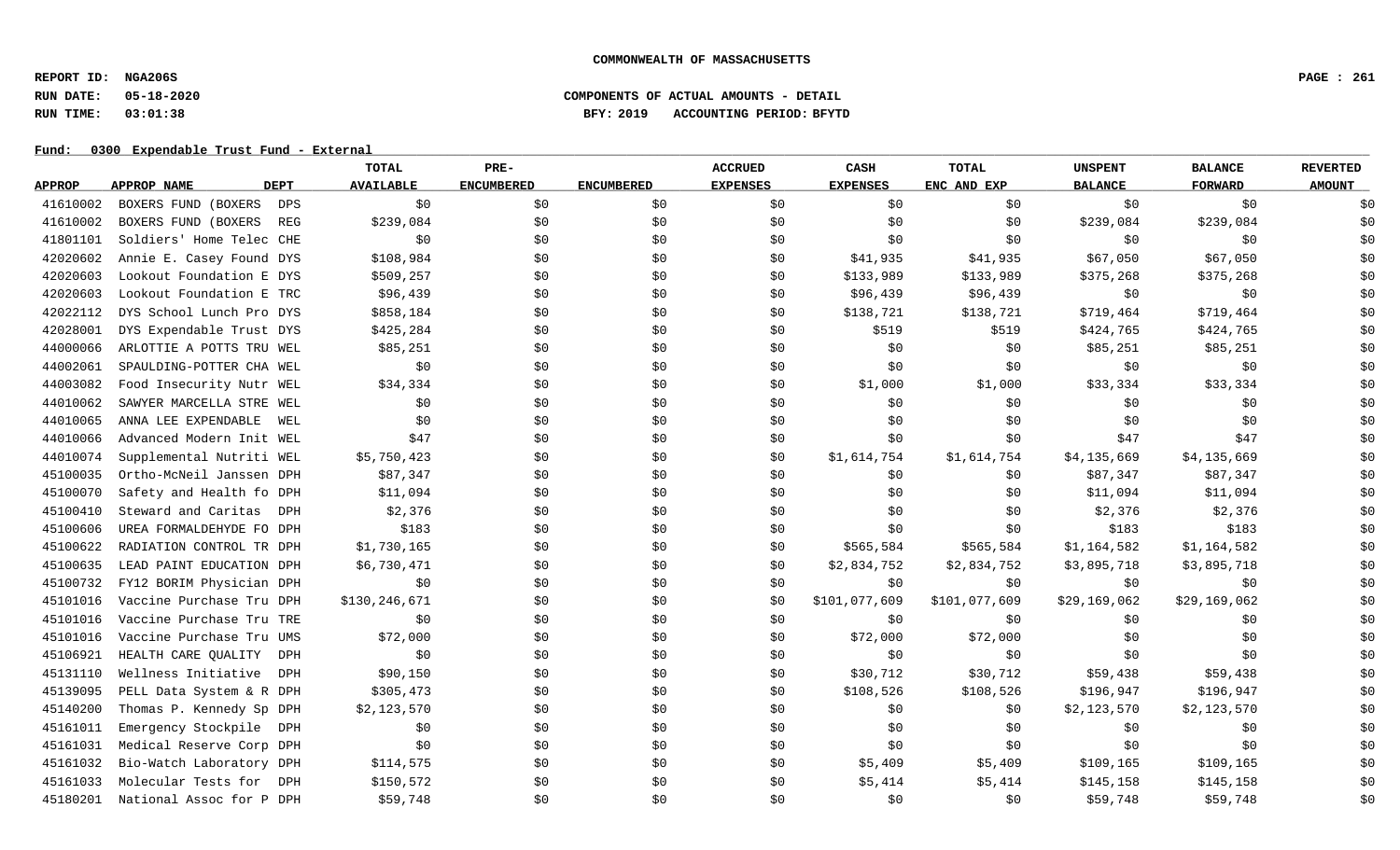**REPORT ID: NGA206S PAGE : 262**

# **RUN DATE: 05-18-2020 COMPONENTS OF ACTUAL AMOUNTS - DETAIL RUN TIME: 03:01:38 BFY: 2019 ACCOUNTING PERIOD: BFYTD**

|               |                                 | TOTAL            | PRE-              |                   | <b>ACCRUED</b>  | CASH            | TOTAL       | <b>UNSPENT</b> | <b>BALANCE</b> | <b>REVERTED</b> |
|---------------|---------------------------------|------------------|-------------------|-------------------|-----------------|-----------------|-------------|----------------|----------------|-----------------|
| <b>APPROP</b> | <b>DEPT</b><br>APPROP NAME      | <b>AVAILABLE</b> | <b>ENCUMBERED</b> | <b>ENCUMBERED</b> | <b>EXPENSES</b> | <b>EXPENSES</b> | ENC AND EXP | <b>BALANCE</b> | <b>FORWARD</b> | <b>AMOUNT</b>   |
| 45180300      | Post-Partum Educatio DPH        | \$461,723        | \$0               | \$0               | \$0             | \$160,845       | \$160,845   | \$300,878      | \$300,878      | \$0             |
| 45189035      | Newborn Screening Se DPH        | \$1,503,748      | \$0\$             | \$0               | \$0             | \$552,053       | \$552,053   | \$951,695      | \$951,695      | \$0             |
| 45189037      | Healthy People Healt DPH        | \$0              | \$0               | \$0               | \$0             | \$0             | \$0         | \$0            | \$0            | \$0             |
| 45189043      | Unnatural Causes Exp DPH        | \$0              | \$0               | \$0               | \$0             | \$0             | \$0         | \$0            | \$0            | \$0             |
| 45189048      | Behavioral Risk Fact DPH        | \$0              | \$0               | \$0               | \$0             | \$0             | \$0         | \$0            | \$0            | \$0             |
| 45701518      | Stroke System of Car DPH        | \$0              | \$0               | \$0               | \$0             | \$0             | \$0         | \$0            | \$0            | \$0             |
| 45701519      | Cardiovascular Disea DPH        | \$0              | \$0               | \$0               | \$0             | \$0             | \$0         | \$0            | \$0            | \$0             |
| 45903240      | Municipal Naloxone B DPH        | \$0              | \$0\$             | \$0               | \$0             | \$0             | \$0         | \$0            | \$0            | \$0             |
| 45909122      | WESTERN MASS HOSPITA DPH        | \$6,428          | \$0               | \$0               | \$0             | \$0             | \$0         | \$6,428        | \$6,428        | \$0             |
| 48003110      | SOCIAL SERVICES-PRIV DSS        | \$108,311        | \$0               | \$0               | \$0             | \$13,900        | \$13,900    | \$94,411       | \$94,411       | \$0             |
| 48998102      | CHARDON STREET TEMPO DSS        | \$24,138         | \$0               | \$0               | \$0             | \$0             | \$0         | \$24,138       | \$24,138       | \$0             |
| 48998103      | EXPENDABLE TRUST D.C DSS        | \$199,306        | \$0               | \$0               | \$0             | \$3,000         | \$3,000     | \$196,306      | \$196,306      | \$0             |
| 50112001      | MENTAL HEALTH INFORM DMH        | \$16,178,948     | \$0               | \$0               | \$0             | \$6,169,737     | \$6,169,737 | \$10,009,211   | \$10,009,211   | \$0             |
| 50116015      | DMH Behavioral Healt DMH        | \$171,705        | \$0               | \$0               | \$0             | \$137,362       | \$137,362   | \$34,343       | \$34,343       | \$0             |
| 50119101      | SURETY MONEY - TRANS DMR        | \$0              | \$0               | \$0               | \$0             | \$0             | \$0         | \$0            | \$0            | \$0             |
| 50952690      | MMHC Facility Reserv DMH        | \$222,945        | \$0               | \$0               | \$0             | \$0             | \$0         | \$222,945      | \$222,945      | \$0             |
| 53119101      | TRUST FUND, SOLOMON<br>DMH      | \$3,066,662      | \$0               | \$0               | \$0             | \$258,864       | \$258,864   | \$2,807,797    | \$2,807,797    | \$0             |
| 54839101      | WALTER E. FERNALD ST DMR        | \$1,785          | \$0               | \$0               | \$0             | \$0             | \$0         | \$1,785        | \$1,785        | \$0             |
| 55352689      | CAPE COD AND ISLANDS DMH        | \$19,987,125     | \$0               | \$0               | \$0             | \$3,196,788     | \$3,196,788 | \$16,790,336   | \$16,790,336   | \$0             |
| 55402689      | BROCKTON MULTI SERVI DMH        | \$6,099,474      | \$0               | \$0               | \$0             | \$1,141,323     | \$1,141,323 | \$4,958,151    | \$4,958,151    | \$0             |
| 55412689      | TRUST FUND FOR THE O DMH        | \$17,880,134     | \$0               | \$0               | \$0             | \$2,753,881     | \$2,753,881 | \$15, 126, 253 | \$15, 126, 253 | \$0             |
| 55412689      | TRUST FUND FOR THE O DPH        | \$0              | \$0               | \$0               | \$0             | \$0             | \$0         | \$0            | \$0            | \$0             |
| 55422689      | RESEARCH AND/OR TRAI DMH        | \$130,535        | \$0               | \$0               | \$0             | \$111,328       | \$111,328   | \$19,207       | \$19,207       | \$0             |
| 55422689      | RESEARCH AND/OR TRAI EHS        | \$67,500         | \$0               | \$0               | \$0             | \$67,500        | \$67,500    | \$0            | \$0            | \$0             |
| 56512689      | MASS. MENTAL HEALTH C DMH       | \$1,664,707      | \$0               | \$0               | \$0             | \$436,663       | \$436,663   | \$1,228,044    | \$1,228,044    | \$0             |
| 56522689      | FULLER MENTAL HEALTH DMH        | \$23,772,279     | \$0               | \$0               | \$0             | \$2,751,704     | \$2,751,704 | \$21,020,574   | \$21,020,574   | \$0             |
| 56532689      | LINDEMANN MENTAL HEA DCP        | \$0              | \$0               | \$0               | \$0             | \$0             | \$0         | \$0            | \$0            | \$0             |
| 56532689      | LINDEMANN MENTAL HEA DMH        | \$350,870        | \$0               | \$0               | \$0             | \$8,178         | \$8,178     | \$342,692      | \$342,692      | \$0             |
| 56542689      | MH CTR'S MARY S. PAL DMH        | \$106,850        | \$0               | \$0               | \$0             | \$0             | \$0         | \$106,850      | \$106,850      | \$0             |
| 56552690      | GOVERNOR FRANCIS P.<br>DMH      | \$1,385,789      | \$0               | \$0               | \$0             | \$0             | \$0         | \$1,385,789    | \$1,385,789    | \$0             |
| 58512689      | TRUST FUND THE OPERA DMH        | \$3,552,770      | \$0               | \$0               | \$0             | \$533,637       | \$533,637   | \$3,019,133    | \$3,019,133    | \$0             |
| 59110001      | PARENTS GUARDIANS<br><b>DMR</b> | \$0              | \$0               | \$0               | \$0             | \$0             | \$0         | \$0            | \$0            | \$0             |
| 59112001      | DEPARTMENT OF MENTAL AGO        | \$0              | \$0               | \$0               | \$0             | \$0             | \$0         | \$0            | \$0            | \$0             |
| 59112001      | DEPARTMENT OF MENTAL DMR        | \$21,123,278     | \$0               | \$0               | \$0             | \$7,213,691     | \$7,213,691 | \$13,909,587   | \$13,909,587   | \$0             |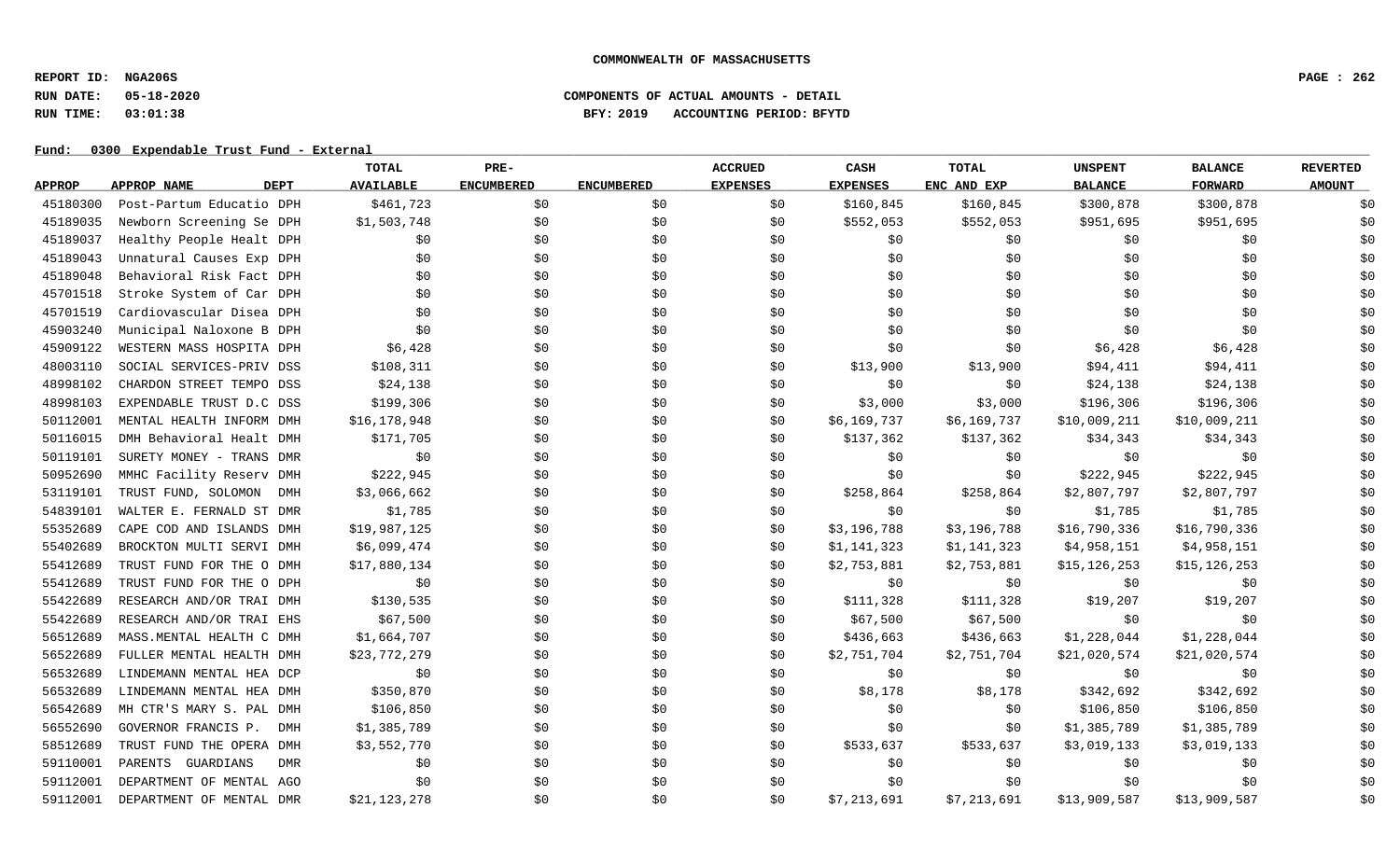**REPORT ID: NGA206S PAGE : 263**

# **RUN DATE: 05-18-2020 COMPONENTS OF ACTUAL AMOUNTS - DETAIL RUN TIME: 03:01:38 BFY: 2019 ACCOUNTING PERIOD: BFYTD**

|               |                                | <b>TOTAL</b>     | PRE-              |                   | <b>ACCRUED</b>  | CASH            | <b>TOTAL</b> | <b>UNSPENT</b> | <b>BALANCE</b> | <b>REVERTED</b> |
|---------------|--------------------------------|------------------|-------------------|-------------------|-----------------|-----------------|--------------|----------------|----------------|-----------------|
| <b>APPROP</b> | <b>DEPT</b><br>APPROP NAME     | <b>AVAILABLE</b> | <b>ENCUMBERED</b> | <b>ENCUMBERED</b> | <b>EXPENSES</b> | <b>EXPENSES</b> | ENC AND EXP  | <b>BALANCE</b> | <b>FORWARD</b> | <b>AMOUNT</b>   |
| 59112001      | DEPARTMENT OF MENTAL DPH       | \$0              | \$0               | \$0               | \$0             | \$0             | \$0          | \$0            | \$0            | \$0             |
| 59112001      | DEPARTMENT OF MENTAL EHS       | \$188,632        | \$0               | \$0               | \$0             | \$188,632       | \$188,632    | \$0            | \$0            | \$0             |
| 59112001      | DEPARTMENT OF MENTAL WES       | \$80,134         | \$0               | \$0               | \$0             | \$78,622        | \$78,622     | \$1,512        | \$1,512        | \$0             |
| 59200002      | BELCHERTOWN CAROUSEL DMR       | \$391,210        | \$0               | \$0               | \$0             | \$2,336         | \$2,336      | \$388,873      | \$388,873      | \$0             |
| 70009407      | BILL AND MELINDA GAT BLC       | \$12             | \$0               | \$0               | \$0             | \$0             | \$0          | \$12           | \$12           | \$0             |
| 70020109      | Division of Apprenst EOL       | \$639,521        | \$0               | \$0               | \$0             | \$374,690       | \$374,690    | \$264,831      | \$264,831      | \$0             |
| 70029304      | State Small Business EED       | \$0              | \$0               | \$0               | \$0             | \$0             | \$0          | \$0            | \$0            | \$0             |
| 70030005      | Emory National Insti EOL       | \$0              | \$0               | \$0               | \$0             | \$0             | \$0          | \$0            | \$0            | \$0             |
| 70030019      | MASSJOBS COUNCIL<br><b>EOL</b> | \$0              | \$0               | \$0               | \$0             | \$0             | \$0\$        | \$0            | \$0            | \$0             |
| 70030168      | Skills Assessment fo EOL       | \$0              | \$0               | \$0               | \$0             | \$0             | \$0          | \$0            | \$0            | \$0             |
| 70030204      | General Industrial A EOL       | \$95,449,805     | \$0               | \$0               | \$0             | \$51,036,762    | \$51,036,762 | \$44,413,043   | \$44,413,043   | \$0             |
| 70030208      | Impartial Medical Ex EOL       | \$5,544,448      | \$0               | \$0               | \$0             | \$1,797,400     | \$1,797,400  | \$3,747,048    | \$3,747,048    | \$0             |
| 70030290      | Worker's Compensatio EOL       | \$409,694        | \$0               | \$0               | \$0             | \$166,236       | \$166,236    | \$243,458      | \$243,458      | \$0             |
| 70031106      | Unemployment Comp Co EOL       | \$21,395,562     | \$0               | \$0               | \$0             | \$16,227,320    | \$16,227,320 | \$5,168,243    | \$5,168,243    | \$0             |
| 70031108      | Underground Economy<br>EOL     | \$0              | \$0               | \$0               | \$0             | \$0             | \$0          | \$0            | \$0            | \$0             |
| 70031626      | ROCKEFELLER FOUNDATI EOL       | \$0              | \$0               | \$0               | \$0             | \$0             | \$0          | \$0            | \$0            | \$0             |
| 70033237      | Career Readiness Exp EOL       | \$10,786         | \$0               | \$0               | \$0             | \$0\$           | \$0          | \$10,786       | \$10,786       | \$0             |
| 70036622      | Federal Loan Interes EOL       | \$170,619        | \$0               | \$0               | \$0             | \$0             | \$0          | \$170,619      | \$170,619      | \$0             |
| 70040006      | Employer Assisted Ho OCD       | \$159,089        | \$0               | \$0               | \$0             | \$0\$           | \$0          | \$159,089      | \$159,089      | \$0             |
| 70040011      | Indian Affairs Commi OCD       | \$237            | \$0               | \$0               | \$0             | \$0             | \$0          | \$237          | \$237          | \$0             |
| 70040013      | Moving to Economic O OCD       | \$298,313        | \$0               | \$0               | \$0             | \$0             | \$0          | \$298,313      | \$298,313      | \$0             |
| 70040014      | DHCD Administration OCD        | \$0              | \$0               | \$0               | \$0             | \$0             | \$0          | \$0            | \$0            | \$0             |
| 70040016      | 40B Project Eligibil OCD       | \$149,566        | \$0               | \$0               | \$0             | \$31,840        | \$31,840     | \$117,726      | \$117,726      | \$0             |
| 70040054      | Massachusetts HOME I OCD       | \$6,342,764      | \$0               | \$0               | \$0             | \$965,104       | \$965,104    | \$5,377,660    | \$5,377,660    | \$0             |
| 70042361      | SEC 8 ADMIN FEE SUBS OCD       | \$2,435,154      | \$0               | \$0               | \$0             | \$902,924       | \$902,924    | \$1,532,230    | \$1,532,230    | \$0             |
| 70042363      | SEC 8 ADMIN FEE HOUS OCD       | \$8,407,875      | \$0               | \$0               | \$0             | \$4,994,193     | \$4,994,193  | \$3,413,682    | \$3,413,682    | \$0             |
| 70042364      | SEC 8 ADMIN FEE MODE OCD       | \$640,028        | \$0               | \$0               | \$0             | \$134,435       | \$134,435    | \$505,593      | \$505,593      | \$0             |
| 70042365      | SEC 8 ADMIN FEE NEW<br>OCD     | \$1,104,093      | \$0               | \$0               | \$0             | \$861,948       | \$861,948    | \$242,146      | \$242,146      | \$0             |
| 70042367      | Rental Voucher Progr OCD       | \$0              | \$0               | \$0               | \$0             | \$0             | \$0          | \$0            | \$0            | \$0             |
| 70042369      | TCAP & TCX Asset Man OCD       | \$1,420,336      | \$0               | \$0               | \$0             | \$237,335       | \$237,335    | \$1,183,000    | \$1,183,000    | \$0             |
| 70042416      | New Public Housing C OCD       | \$352,705        | \$0               | \$0               | \$0             | \$0             | \$0          | \$352,705      | \$352,705      | \$0             |
| 70049026      | Massachusetts Non-Fe OCD       | \$14,831,756     | \$0               | \$0               | \$0             | \$5,061,105     | \$5,061,105  | \$9,770,651    | \$9,770,651    | \$0             |
| 70049300      | Affordable Housing T AGO       | \$25,497         | \$0               | \$0               | \$0             | \$22,271        | \$22,271     | \$3,225        | \$3,225        | \$0             |
| 70049300      | Affordable Housing T OCD       | \$6,030,302      | \$0               | \$0               | \$0             | \$5,878,019     | \$5,878,019  | \$152, 283     | \$152,283      | \$0             |
|               |                                |                  |                   |                   |                 |                 |              |                |                |                 |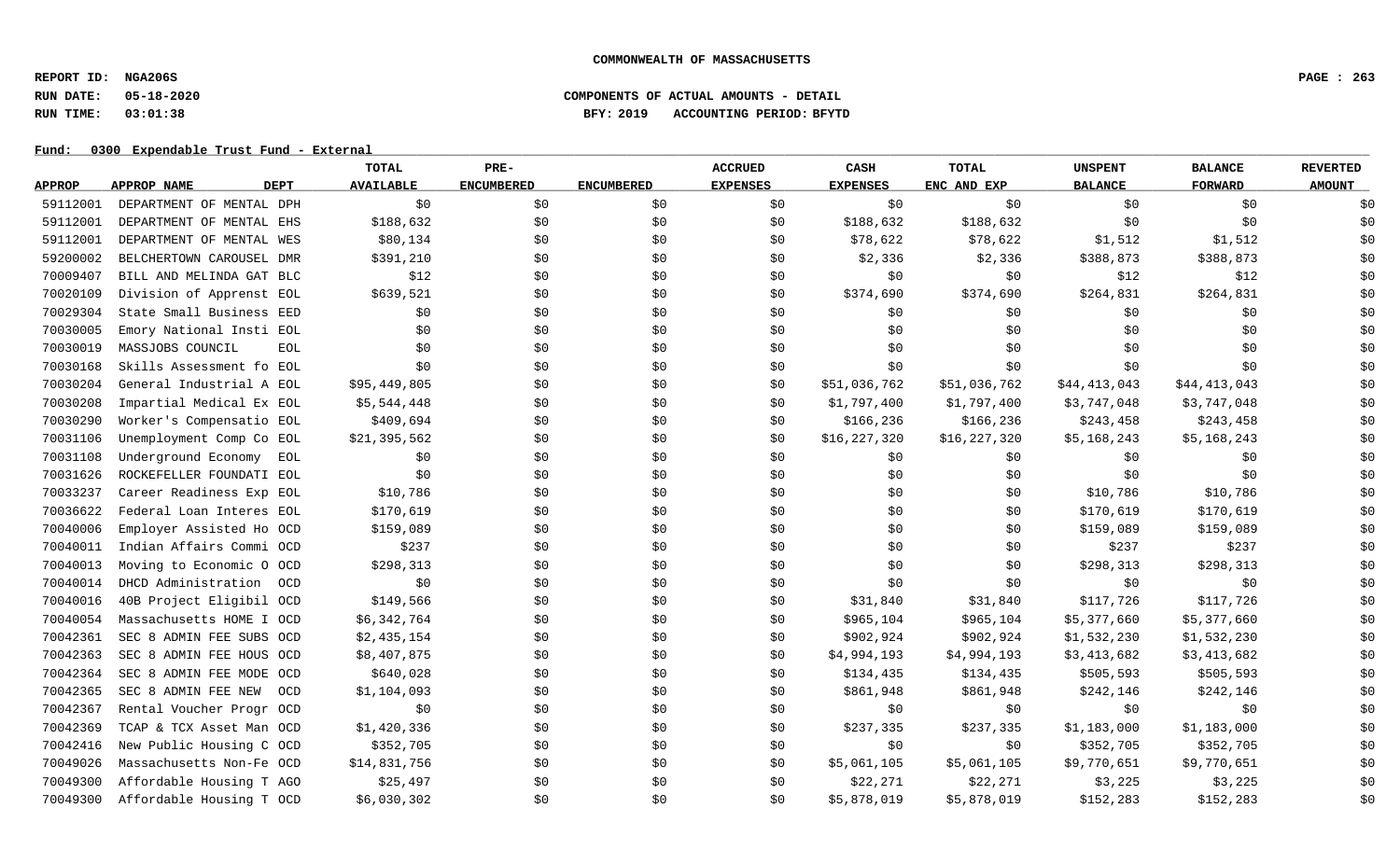**REPORT ID: NGA206S PAGE : 264**

# **RUN DATE: 05-18-2020 COMPONENTS OF ACTUAL AMOUNTS - DETAIL RUN TIME: 03:01:38 BFY: 2019 ACCOUNTING PERIOD: BFYTD**

|               |                            | <b>TOTAL</b>     | PRE-              |                   | <b>ACCRUED</b>  | <b>CASH</b>     | <b>TOTAL</b> | <b>UNSPENT</b> | <b>BALANCE</b> | <b>REVERTED</b> |
|---------------|----------------------------|------------------|-------------------|-------------------|-----------------|-----------------|--------------|----------------|----------------|-----------------|
| <b>APPROP</b> | APPROP NAME<br><b>DEPT</b> | <b>AVAILABLE</b> | <b>ENCUMBERED</b> | <b>ENCUMBERED</b> | <b>EXPENSES</b> | <b>EXPENSES</b> | ENC AND EXP  | <b>BALANCE</b> | <b>FORWARD</b> | <b>AMOUNT</b>   |
| 70049302      | Innovation Partnersh EED   | \$0              | \$0               | \$0               | \$0             | \$0             | \$0\$        | \$0            | \$0            | \$0             |
| 70049303      | Housing and Econcomi EED   | \$50,757         | \$0               | \$0               | \$0             | \$0             | \$0          | \$50,757       | \$50,757       | \$0             |
| 70049305      | Housing and Communit OCD   | \$785            | \$0               | \$0               | \$0             | \$0             | \$0          | \$785          | \$785          | \$0             |
| 70060041      | Mortgage Loan Settle DOB   | \$4,412,827      | \$0               | \$0               | \$0             | \$88,576        | \$88,576     | \$4,324,251    | \$4,324,251    | \$0             |
| 70060041      | Mortgage Loan Settle TRE   | \$173,082        | \$0               | \$0               | \$0             | \$159,659       | \$159,659    | \$13,422       | \$13,422       | \$0             |
| 70060044      | Consumer Bond Claim<br>DOB | \$50,287         | \$0               | \$0               | \$0             | \$0             | \$0          | \$50,287       | \$50,287       | \$0             |
| 70060059      | TRU Litigation<br>REG      | \$100,000        | \$0               | \$0               | \$0             | \$100,000       | \$100,000    | \$0            | \$0            | \$0             |
| 70067030      | ELECTRIC VEHICLE DEM ENE   | \$0              | \$0               | \$0               | \$0             | \$0             | \$0          | \$0            | \$0            | \$0             |
| 70067040      | TELECOMMMUTING INITI ENE   | \$959            | \$0               | \$0               | \$0             | \$0             | \$0          | \$959          | \$959          | \$0             |
| 70067051      | Building Code: Adopt ENE   | \$0              | \$0               | \$0               | \$0             | \$0             | \$0          | \$0            | \$0            | \$0             |
| 70067056      | Alternative Complian AGR   | \$1,318,386      | \$0               | \$0               | \$0             | \$1,315,362     | \$1,315,362  | \$3,024        | \$3,024        | \$0             |
| 70067056      | Alternative Complian DCP   | \$2,391,770      | \$0               | \$0               | \$0             | \$1,250,272     | \$1,250,272  | \$1,141,498    | \$1,139,311    | \$2,187         |
| 70067056      | Alternative Complian DOC   | \$30,300         | \$0               | \$0               | \$0             | \$30,300        | \$30,300     | \$0            | \$0            | \$0             |
| 70067056      | Alternative Complian ENE   | \$52,719,472     | \$0               | \$0               | \$0             | \$14,722,053    | \$14,722,053 | \$37,997,418   | \$37,997,418   | \$0             |
| 70067056      | Alternative Complian ENV   | \$1,571,835      | \$0               | \$0               | \$0             | \$1,214,308     | \$1,214,308  | \$357,528      | \$357,528      | \$0             |
| 70067056      | Alternative Complian NAC   | \$41,734         | \$0               | \$0               | \$0             | \$41,734        | \$41,734     | \$0            | \$0            | \$0             |
| 70067056      | Alternative Complian OCD   | \$1,143,940      | \$0               | \$0               | \$0             | \$607,639       | \$607,639    | \$536,301      | \$536,301      | \$0             |
| 70067056      | Alternative Complian SSA   | \$193,500        | \$0               | \$0               | \$0             | \$193,500       | \$193,500    | \$0            | \$0            | \$0             |
| 70067060      | Division of Energy R DCP   | \$30,394         | \$0               | \$0               | \$0             | \$30,393        | \$30,393     | \$1            | \$1            | \$0             |
| 70067060      | Division of Energy R DCR   | \$3,216,674      | \$0               | \$0               | \$0             | \$3,127,231     | \$3,127,231  | \$89,443       | \$89,443       | \$0             |
| 70067060      | Division of Energy R DOT   | \$0              | \$0               | \$0               | \$0             | \$0             | \$0\$        | \$0            | \$0            | \$0             |
| 70067060      | Division of Energy R ENE   | \$39,525,294     | \$0               | \$0               | \$0             | \$24,763,608    | \$24,763,608 | \$14,761,686   | \$14,761,686   | \$0             |
| 70067060      | Division of Energy R FWE   | \$0              | \$0               | \$0               | \$0             | \$0             | \$0          | \$0            | \$0            | \$0             |
| 70067060      | Division of Energy R OCD   | \$18,149         | \$0               | \$0               | \$0             | \$0             | \$0          | \$18,149       | \$18,149       | \$0             |
| 70079010      | Small Business and E SEA   | \$11,425         | \$0               | \$0               | \$0             | \$0             | \$0          | \$11,425       | \$11,425       | \$0             |
| 70080501      | Annual Governor's To MMP   | \$1,473          | \$0               | \$0               | \$0             | \$0             | \$0          | \$1,473        | \$1,473        | \$0             |
| 70081050      | MMP International Tr MMP   | \$4,718          | \$0               | \$0               | \$0             | \$0             | \$0\$        | \$4,718        | \$4,718        | \$0             |
| 70089012      | Domestic Marketing E MMP   | \$40,651         | \$0               | \$0               | \$0             | \$0             | \$0          | \$40,651       | \$40,651       | \$0             |
| 70089019      | Massachusetts Intern MMP   | \$31,397         | \$0               | \$0               | \$0             | \$0             | \$0          | \$31,397       | \$31,397       | \$0             |
| 70096381      | NGA State Strategies EDU   | \$1,111          | \$0               | \$0               | \$0             | \$0             | \$0          | \$1,111        | \$1,111        | \$0             |
| 70100021      | EDUCATION RESEARCH T DOE   | \$4,275          | \$0               | \$0               | \$0             | \$1,754         | \$1,754      | \$2,520        | \$2,520        | \$0             |
| 70100024      | DEPT. OF EDUCATION C DOE   | \$0              | \$0               | \$0               | \$0             | \$0             | \$0\$        | \$0            | \$0            | \$0             |
| 70101600      | Education Developmen DOE   | \$108,353        | \$0               | \$0               | \$0             | \$83,602        | \$83,602     | \$24,751       | \$24,751       | \$0             |
| 70101601      | Gates Foundation EPI DOE   | \$423,827        | \$0               | \$0               | \$0             | \$403,568       | \$403,568    | \$20,259       | \$20,259       | \$0             |
|               |                            |                  |                   |                   |                 |                 |              |                |                |                 |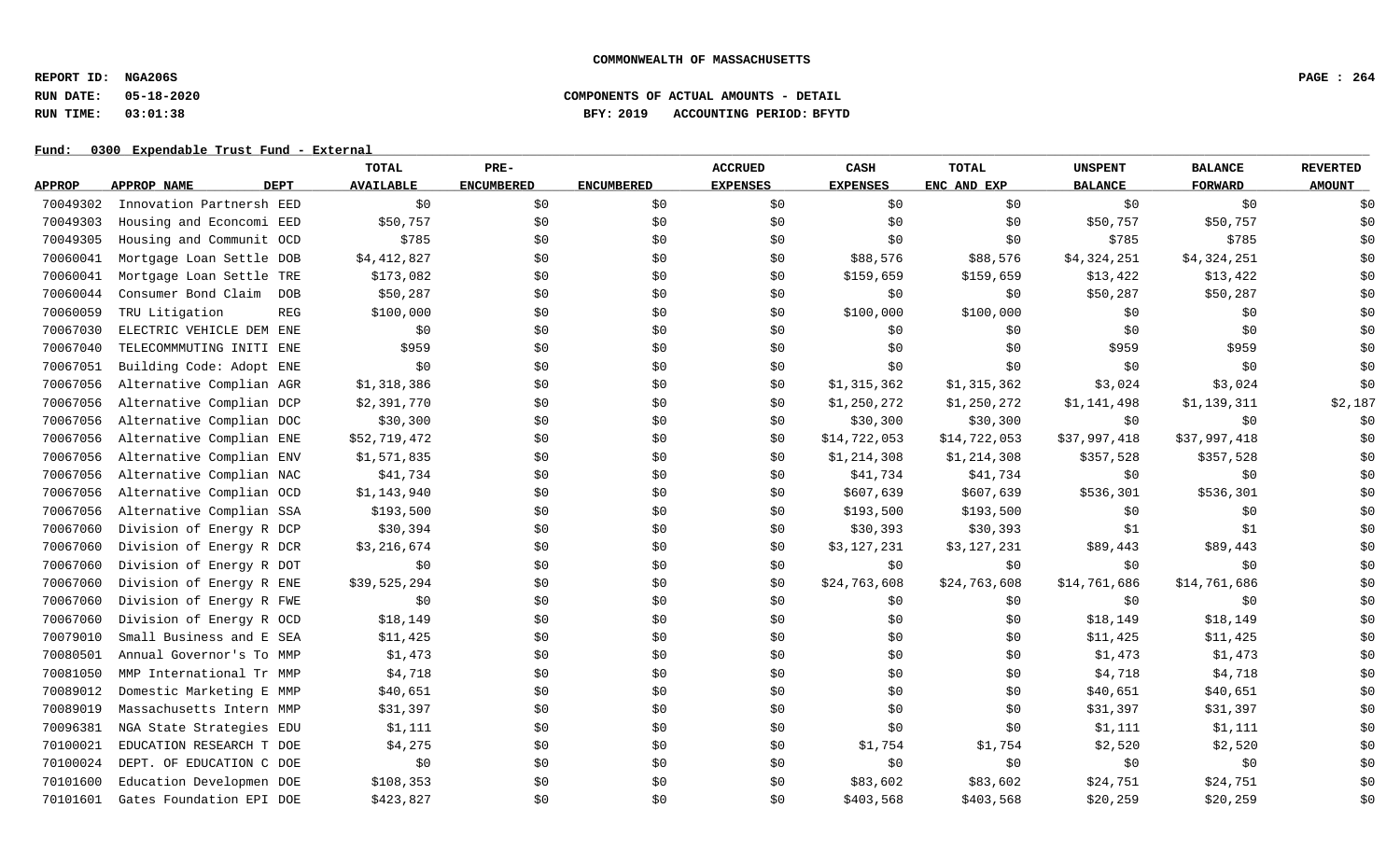**REPORT ID: NGA206S PAGE : 265**

# **RUN DATE: 05-18-2020 COMPONENTS OF ACTUAL AMOUNTS - DETAIL RUN TIME: 03:01:38 BFY: 2019 ACCOUNTING PERIOD: BFYTD**

|               |                                   | TOTAL            | PRE-              |                   | <b>ACCRUED</b>  | <b>CASH</b>     | <b>TOTAL</b> | <b>UNSPENT</b> | <b>BALANCE</b> | <b>REVERTED</b> |
|---------------|-----------------------------------|------------------|-------------------|-------------------|-----------------|-----------------|--------------|----------------|----------------|-----------------|
| <b>APPROP</b> | <b>DEPT</b><br>APPROP NAME        | <b>AVAILABLE</b> | <b>ENCUMBERED</b> | <b>ENCUMBERED</b> | <b>EXPENSES</b> | <b>EXPENSES</b> | ENC AND EXP  | <b>BALANCE</b> | <b>FORWARD</b> | <b>AMOUNT</b>   |
| 70101601      | Gates Foundation EPI RGT          | \$0              | \$0               | \$0               | \$0             | \$0             | \$0\$        | \$0            | \$0            | \$0             |
| 70101602      | Gates Implementation DOE          | \$92,829         | \$0\$             | \$0               | \$0             | \$92,828        | \$92,828     | \$1            | \$1            | \$0             |
| 70101603      | Massachusetts State<br>DOE        | \$29,550         | \$0               | \$0               | \$0             | \$15,712        | \$15,712     | \$13,838       | \$13,838       | \$0             |
| 70101604      | Massachusetts New Sk DOE          | \$1,004,796      | \$0               | \$0               | \$0             | \$330,010       | \$330,010    | \$674,786      | \$674,786      | \$0             |
| 70101604      | Massachusetts New Sk EDU          | \$398,513        | \$0               | \$0               | \$0             | \$315,023       | \$315,023    | \$83,490       | \$83,490       | \$0             |
| 70101604      | Massachusetts New Sk EOL          | \$26,430         | \$0               | \$0               | \$0             | \$26,430        | \$26,430     | \$0            | \$0            | \$0             |
| 70101604      | Massachusetts New Sk SSA          | \$93,333         | \$0               | \$0               | \$0             | \$84,986        | \$84,986     | \$8,347        | \$8,347        | \$0             |
| 70101605      | Mass Educator Networ DOE          | \$301,572        | \$0               | \$0               | \$0             | \$301,330       | \$301,330    | \$242          | \$242          | \$0             |
| 70101606      | Massachusetts Partne DOE          | \$157,673        | \$0               | \$0               | \$0             | \$60,807        | \$60,807     | \$96,866       | \$96,866       | \$0             |
| 70101607      | Nellie Mae Alternati DOE          | \$56,965         | \$0               | \$0               | \$0             | \$44,294        | \$44,294     | \$12,671       | \$12,671       | \$0             |
| 70101608      | Barr Foundation Dive DOE          | \$84,011         | \$0               | \$0               | \$0             | \$83,935        | \$83,935     | \$76           | \$76           | \$0             |
| 70101609      | Elementary and Secon DOE          | \$175,000        | \$0\$             | \$0               | \$0             | \$101,291       | \$101,291    | \$73,709       | \$73,709       | \$0             |
| 70101610      | Statewide Family Eng DOE          | \$0              | \$0               | \$0               | \$0             | \$0             | \$0\$        | \$0            | \$0            | \$0             |
| 70101611      | Influence 100 Expend DOE          | \$280,000        | \$0\$             | \$0               | \$0             | \$0             | \$0          | \$280,000      | \$280,000      | \$0             |
| 70101612      | OpenSciEd Pilot Expe DOE          | \$142,500        | \$0               | \$0               | \$0             | \$16,900        | \$16,900     | \$125,600      | \$125,600      | \$0             |
| 70101613      | Early College Fellow DOE          | \$0              | \$0\$             | \$0               | \$0             | \$0             | \$0          | \$0            | \$0\$          | \$0             |
| 70102752      | Cross State Learning DOE          | \$0              | \$0               | \$0               | \$0             | \$0             | \$0          | \$0            | \$0            | \$0             |
| 70102901      | Administration & Cos ALA          | \$268,000        | \$0               | \$0               | \$0             | \$246,572       | \$246,572    | \$21,428       | \$21,428       | \$0             |
| 70102901      | Administration & Cos DOE          | \$5,524,816      | \$0               | \$0               | \$0             | \$2,124,750     | \$2,124,750  | \$3,400,066    | \$3,400,066    | \$0             |
| 70102901      | Administration & Cos EDU          | \$118,221        | \$0               | \$0               | \$0             | \$79,742        | \$79,742     | \$38,480       | \$35,782       | \$2,697         |
| 70102901      | Administration & Cos GOV          | \$0              | \$0\$             | \$0               | \$0             | \$0             | \$0\$        | \$0            | \$0            | \$0             |
| 70104001      | DOE SCHOOL IMPROVEME DOE          | \$170            | \$0               | \$0               | \$0             | \$170           | \$170        | \$0            | \$0            | \$0             |
| 70104227      | Integrating College<br>DOE        | \$0              | \$0               | \$0               | \$0             | \$0             | \$0\$        | \$0            | \$0            | \$0             |
| 70105001      | JOHN F. MONBOUQUETTE DOE          | \$5,790          | \$0               | \$0               | \$0             | \$0             | \$0          | \$5,790        | \$5,790        | \$0             |
| 70106483      | Time Collaborative T DOE          | \$2              | \$0\$             | \$0               | \$0             | \$0             | \$0          | \$2            | \$2            | \$0             |
| 70106484      | Virtual Schools Trus DOE          | \$500,458        | \$0               | \$0               | \$0             | \$178,324       | \$178,324    | \$322,134      | \$322,134      | \$0             |
| 70107272      | PARCC Expendable Tru DOE          | \$0              | \$0\$             | \$0               | \$0             | \$0             | \$0\$        | \$0            | \$0            | \$0             |
| 70108373      | Network to Transform DOE          | \$68,780         | \$0\$             | \$0               | \$0             | \$4,910         | \$4,910      | \$63,870       | \$63,870       | \$0             |
| 70108700      | MASS EMPOWERING EDUC DOE          | \$0              | \$0\$             | \$0               | \$0             | \$0             | \$0\$        | \$0            | \$0            | \$0             |
| 70109601      | MASS TEACHER OF THE<br>DOE        | \$2,409          | \$0               | \$0               | \$0             | \$602           | \$602        | \$1,806        | \$1,806        | \$0             |
| 70440725      | Redesigning the Amer DOE          | \$0              | \$0               | \$0               | \$0             | \$0             | \$0          | \$0            | \$0            | \$0             |
| 70483108      | Learning from Pilot<br>DOE        | \$0              | \$0               | \$0               | \$0             | \$0             | \$0          | \$0            | \$0            | \$0             |
| 70484100      | NGA Center for Best<br><b>DOE</b> | \$0              | \$0               | \$0               | \$0             | \$0             | \$0          | \$0            | \$0            | \$0             |
| 70532101      | SCHOOL LUNCH DISTRIB DOE          | \$2,760,522      | \$0               | \$0               | \$0             | \$755,755       | \$755,755    | \$2,004,766    | \$2,004,766    | \$0             |
|               |                                   |                  |                   |                   |                 |                 |              |                |                |                 |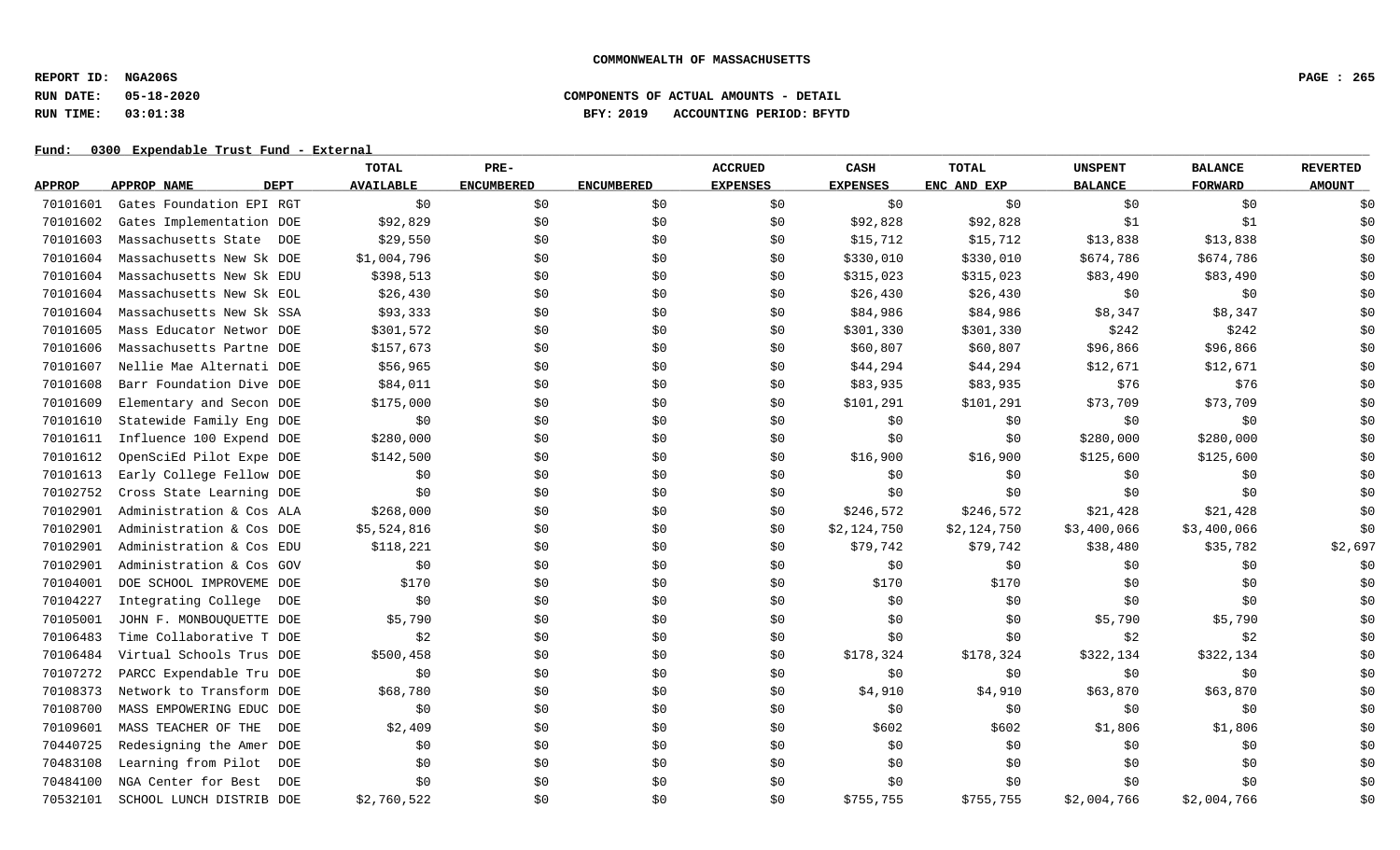**REPORT ID: NGA206S PAGE : 266**

# **RUN DATE: 05-18-2020 COMPONENTS OF ACTUAL AMOUNTS - DETAIL RUN TIME: 03:01:38 BFY: 2019 ACCOUNTING PERIOD: BFYTD**

|               |                            |     | TOTAL            | PRE-              |                   | <b>ACCRUED</b>  | CASH            | TOTAL        | <b>UNSPENT</b> | <b>BALANCE</b> | <b>REVERTED</b> |
|---------------|----------------------------|-----|------------------|-------------------|-------------------|-----------------|-----------------|--------------|----------------|----------------|-----------------|
| <b>APPROP</b> | <b>APPROP NAME</b><br>DEPT |     | <b>AVAILABLE</b> | <b>ENCUMBERED</b> | <b>ENCUMBERED</b> | <b>EXPENSES</b> | <b>EXPENSES</b> | ENC AND EXP  | <b>BALANCE</b> | <b>FORWARD</b> | <b>AMOUNT</b>   |
| 70556613      | Millicent Library Tr DOE   |     | \$3,397          | \$0               | \$0               | \$0             | \$2,091         | \$2,091      | \$1,306        | \$1,306        | \$0             |
| 70660078      | Optional Retirement        | RGT | \$15,091,296     | \$0               | \$0\$             | \$0             | \$13,234,854    | \$13,234,854 | \$1,856,443    | \$1,856,443    | \$0             |
| 70666004      | VETERANS EDUCATION T RGT   |     | \$406,035        | \$0               | \$0               | \$0             | \$397,737       | \$397,737    | \$8,298        | \$8,298        | \$0             |
| 70666006      | REGENTS' CENTRAL SER RGT   |     | \$485,935        | \$0               | \$0               | \$0             | \$146,060       | \$146,060    | \$339,875      | \$339,875      | \$0             |
| 70666008      | REGENTS' LICENSING F RGT   |     | \$515,895        | \$0               | \$0               | \$0             | \$59,205        | \$59,205     | \$456,690      | \$456,690      | \$0             |
| 70666010      | AGNES M. LINDSAY TRU RGT   |     | \$26,159         | \$0               | \$0               | \$0             | \$23,170        | \$23,170     | \$2,989        | \$2,989        | \$0             |
| 70666011      | EDUCATIONAL OPPORTUN RGT   |     | \$7              | \$0               | \$0               | \$0             | \$0             | \$0          | \$7            | \$7            | \$0             |
| 70666013      | Endowment Incentive        | RGT | \$0              | \$0               | \$0               | \$0             | \$0             | \$0          | \$0            | \$0            | \$0             |
| 70666035      | Veterans' Education        | RGT | \$216,779        | \$0               | \$0               | \$0             | \$64,737        | \$64,737     | \$152,042      | \$152,042      | \$0             |
| 70666036      | Davis Educational Fo RGT   |     | \$25,184         | \$0               | \$0               | \$0             | \$0             | \$0          | \$25,184       | \$25,184       | \$0             |
| 70666382      | Community College Wo RGT   |     | \$0              | \$0               | \$0               | \$0             | \$0             | \$0          | \$0            | \$0            | \$0             |
| 70666666      | GEAR UP SCHOLARSHIP        | RGT | \$1,324,255      | \$0               | \$0               | \$0             | \$320,202       | \$320,202    | \$1,004,053    | \$1,004,053    | \$0             |
| 70706606      | TECHNICAL EDUCATION        | TRE | \$233,516        | \$0               | \$0               | \$0             | \$0             | \$0          | \$233,516      | \$233,516      | \$0             |
| 70706607      | TECHNICAL EDUCATION        | TRE | \$1,299,709      | \$0               | \$0               | \$0             | \$0             | \$0\$        | \$1,299,709    | \$1,299,709    | \$0             |
| 70706610      | ELIZABETH P SOHIER L BLC   |     | \$119            | \$0               | \$0               | \$0             | \$0             | \$0          | \$119          | \$119          | \$0             |
| 70707002      | NO INTEREST LOAN REP RGT   |     | \$14,557,948     | \$0               | \$0               | \$0             | \$4,912,585     | \$4,912,585  | \$9,645,363    | \$9,645,363    | \$0             |
| 71008787      | Out of State Tuition UMS   |     | \$0              | \$0               | \$0               | \$0             | \$0             | \$0          | \$0            | \$0            | \$0             |
| 71098787      | Out of State Tuition BSC   |     | \$0              | \$0               | \$0               | \$0             | \$0             | \$0          | \$0            | \$0            | \$0             |
| 71108787      | Out of State Tuition FSC   |     | \$0              | \$0               | \$0               | \$0             | \$0             | \$0          | \$0            | \$0            | \$0             |
| 71128787      | Out of State Tuition FRC   |     | \$0              | \$0               | \$0               | \$0             | \$0             | \$0          | \$0            | \$0            | \$0             |
| 71148787      | Out of State Tuition SSA   |     | \$0              | \$0               | \$0               | \$0             | \$0             | \$0          | \$0            | \$0            | \$0             |
| 71158787      | Out of State Tuition WSC   |     | \$0              | \$0               | \$0               | \$0             | \$0             | \$0          | \$0            | \$0            | \$0             |
| 71168787      | Out of State Tuition WOR   |     | \$0              | \$0               | \$0               | \$0             | \$0             | \$0          | \$0            | \$0            | \$0             |
| 74113500      | Benefit Offset Trust MRC   |     | \$0              | \$0               | \$0               | \$0             | \$0             | \$0          | \$0            | \$0            | \$0             |
| 74113500      | Benefit Offset Trust UMS   |     | \$20,256         | \$0               | \$0               | \$0             | \$20,256        | \$20,256     | \$0            | \$0            | \$0             |
| 75028787      | Out of State Tuition BCC   |     | \$0              | \$0               | \$0               | \$0             | \$0             | \$0          | \$0            | \$0            | \$0             |
| 75038787      | Out of State Tuition BRC   |     | \$0              | \$0               | \$0               | \$0             | \$0             | \$0          | \$0            | \$0            | \$0             |
| 75048787      | Out of State Tuition CCC   |     | \$0              | \$0               | \$0               | \$0             | \$0             | \$0          | \$0            | \$0            | \$0             |
| 75058787      | Out of State Tuition GCC   |     | \$0              | \$0               | \$0               | \$0             | \$0             | \$0          | \$0            | \$0            | \$0             |
| 75068787      | Out of State Tuition HCC   |     | \$0              | \$0               | \$0               | \$0             | \$0             | \$0          | \$0            | \$0            | \$0             |
| 75078787      | Out of State Tuition MBC   |     | \$0              | \$0               | \$0               | \$0             | \$0             | \$0          | \$0            | \$0            | \$0             |
| 75088787      | Out of State Tuition MAS   |     | \$0              | \$0               | \$0               | \$0             | \$0             | \$0          | \$0            | \$0            | \$0             |
| 75098787      | Out of State Tuition MWC   |     | \$0              | \$0               | \$0               | \$0             | \$0             | \$0          | \$0            | \$0            | \$0             |
| 75108787      | Out of State Tuition NEC   |     | \$0              | \$0               | \$0               | \$0             | \$0             | \$0          | \$0            | \$0            | \$0             |
|               |                            |     |                  |                   |                   |                 |                 |              |                |                |                 |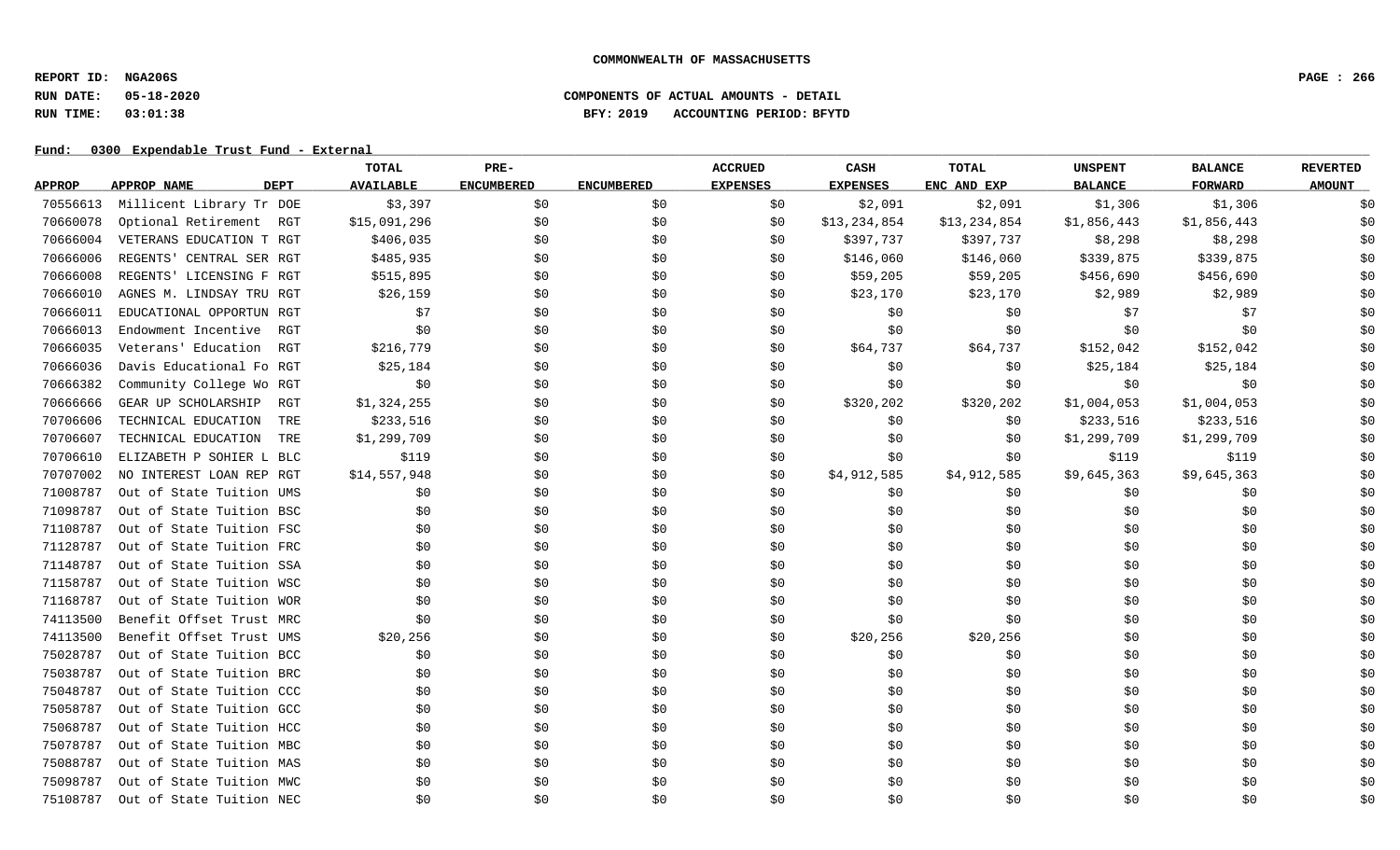**REPORT ID: NGA206S PAGE : 267**

# **RUN DATE: 05-18-2020 COMPONENTS OF ACTUAL AMOUNTS - DETAIL RUN TIME: 03:01:38 BFY: 2019 ACCOUNTING PERIOD: BFYTD**

|               |                            | <b>TOTAL</b>     | PRE-              |                   | <b>ACCRUED</b>  | CASH            | <b>TOTAL</b> | <b>UNSPENT</b> | <b>BALANCE</b> | <b>REVERTED</b> |
|---------------|----------------------------|------------------|-------------------|-------------------|-----------------|-----------------|--------------|----------------|----------------|-----------------|
| <b>APPROP</b> | <b>DEPT</b><br>APPROP NAME | <b>AVAILABLE</b> | <b>ENCUMBERED</b> | <b>ENCUMBERED</b> | <b>EXPENSES</b> | <b>EXPENSES</b> | ENC AND EXP  | <b>BALANCE</b> | <b>FORWARD</b> | <b>AMOUNT</b>   |
| 75118787      | Out of State Tuition NSC   | \$0              | \$0               | \$0               | \$0             | \$0             | \$0          | \$0            | \$0            | \$0             |
| 75128787      | Out of State Tuition OCC   | \$0              | \$0               | \$0               | \$0             | \$0             | \$0          | \$0            | \$0            | \$0             |
| 75148787      | Out of State Tuition STC   | \$0              | \$0               | \$0               | \$0             | \$0             | \$0          | \$0            | \$0            | \$0             |
| 75153245      | RCC Educational Serv RCC   | \$0              | \$0               | \$0               | \$0             | \$0             | \$0          | \$0            | \$0            | \$0             |
| 75158787      | Out of State Tuition RCC   | \$0              | \$0               | \$0               | \$0             | \$0             | \$0          | \$0            | \$0            | \$0             |
| 75168787      | Out of State Tuition MCC   | \$0              | \$0               | \$0               | \$0             | \$0             | \$0          | \$0            | \$0            | \$0             |
| 75188787      | Out of State Tuition BHC   | \$0              | \$0\$             | \$0               | \$0             | \$0             | \$0          | \$0            | \$0            | \$0             |
| 80000085      | Highway Safety Trust CJT   | \$6,104          | \$0               | \$0               | \$0             | \$0             | \$0          | \$6,104        | \$6,104        | \$0             |
| 80000085      | Highway Safety Trust EPS   | \$39,603         | \$0               | \$0               | \$0             | \$8,890         | \$8,890      | \$30,713       | \$30,713       | \$0             |
| 80000088      | Bulletproof Vest Rei EPS   | \$86,247         | \$0               | \$0               | \$0             | \$0             | \$0          | \$86,247       | \$86,247       | \$0             |
| 80000094      | Harbormaster Trainin EPS   | \$0              | \$0               | \$0               | \$0             | \$0             | \$0          | \$0            | \$0            | \$0             |
| 80000104      | State DNA Database T POL   | \$223,314        | \$0               | \$0               | \$0             | \$144,366       | \$144,366    | \$78,948       | \$78,948       | \$0             |
| 80000109      | STATEWIDE EMERGENCY<br>EPS | \$0              | \$0               | \$0               | \$0             | \$0             | \$0          | \$0            | \$0            | \$0             |
| 80000149      | Criminal Offender Re CHS   | \$105,877        | \$0               | \$0               | \$0             | \$0             | \$0          | \$105,877      | \$105,877      | \$0             |
| 80000226      | Sex Offender Registr SOR   | \$959,290        | \$0               | \$0               | \$0             | \$789,827       | \$789,827    | \$169, 463     | \$169,463      | \$0             |
| 80004653      | School of Reentry Ex EPS   | \$0              | \$0               | \$0               | \$0             | \$0             | \$0          | \$0            | \$0            | \$0             |
| 80006612      | SPECIAL PUBLIC EVENT CDA   | \$120,921        | \$0               | \$0               | \$0             | \$119,647       | \$119,647    | \$1,274        | \$1,274        | \$0             |
| 80006612      | SPECIAL PUBLIC EVENT DFS   | \$34,999         | \$0               | \$0               | \$0             | \$22,993        | \$22,993     | \$12,006       | \$12,006       | \$0             |
| 80006612      | SPECIAL PUBLIC EVENT EPS   | \$818,667        | \$0               | \$0               | \$0             | \$107,521       | \$107,521    | \$711,146      | \$711,146      | \$0             |
| 80006612      | SPECIAL PUBLIC EVENT MIL   | \$61,999         | \$0               | \$0               | \$0             | \$61,999        | \$61,999     | \$0            | \$0            | \$0             |
| 80006613      | Juvenile Accountabil EAS   | \$0              | \$0               | \$0               | \$0             | \$0             | \$0          | \$0            | \$0            | \$0             |
| 80006613      | Juvenile Accountabil EPS   | \$450            | \$0               | \$0               | \$0             | \$0             | \$0          | \$450          | \$450          | \$0             |
| 80006613      | Juvenile Accountabil TRC   | \$0              | \$0               | \$0               | \$0             | \$0             | \$0          | \$0            | \$0            | \$0             |
| 81000810      | State Police Troop F POL   | \$40,783,465     | \$0               | \$0               | \$0             | \$40,732,037    | \$40,732,037 | \$51,428       | \$51,428       | \$0             |
| 81004444      | DRUG MONEY FORFEITUR POL   | \$8,460,255      | \$0               | \$0               | \$0             | \$1,698,313     | \$1,698,313  | \$6,761,942    | \$6,761,942    | \$0             |
| 81004545      | DRUG MONEY STATE FOR POL   | \$3,323,564      | \$0               | \$0               | \$0             | \$362,831       | \$362,831    | \$2,960,733    | \$2,960,733    | \$0             |
| 81008374      | Fleet Vehicle Mainte POL   | \$947,328        | \$0               | \$0               | \$0             | \$442,207       | \$442,207    | \$505,121      | \$505,121      | \$0             |
| 83112872      | Open Trenches and Ex REG   | \$2,350          | \$0               | \$0               | \$0             | \$0             | \$0          | \$2,350        | \$2,350        | \$0             |
| 83150023      | DPS Inspectional Ser REG   | \$325,382        | \$0               | \$0               | \$0             | \$166, 191      | \$166,191    | \$159,192      | \$159,192      | \$0             |
| 83154161      | Massport Assigned St REG   | \$365,394        | \$0               | \$0               | \$0             | \$32,679        | \$32,679     | \$332,715      | \$332,715      | \$0             |
| 83240160      | MASS FIRE TRUST FUND DFS   | \$799,647        | \$0               | \$0               | \$0             | \$426,316       | \$426,316    | \$373,331      | \$373,331      | \$0             |
| 87000050      | Chargeable Transient MIL   | \$825,932        | \$0               | \$0               | \$0             | \$231,861       | \$231,861    | \$594,071      | \$594,071      | \$0             |
| 87002240      | National Guard Asset MIL   | \$241,051        | \$0               | \$0               | \$0             | \$51,925        | \$51,925     | \$189,126      | \$189,126      | \$0             |
| 87002240      | National Guard Asset WES   | \$27,664         | \$0\$             | \$0               | \$0             | \$27,664        | \$27,664     | \$0            | \$0            | \$0             |
|               |                            |                  |                   |                   |                 |                 |              |                |                |                 |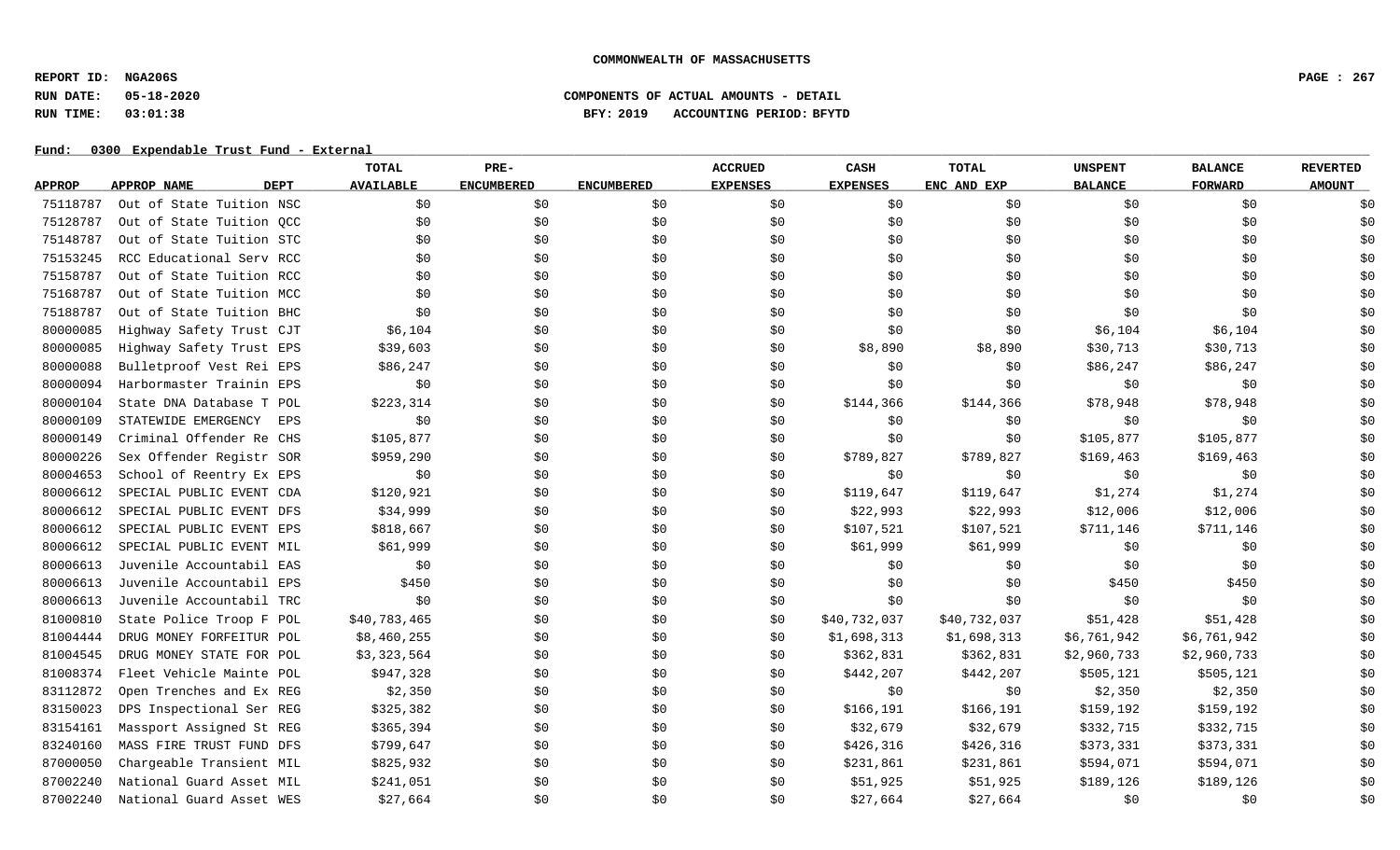**REPORT ID: NGA206S PAGE : 268**

# **RUN DATE: 05-18-2020 COMPONENTS OF ACTUAL AMOUNTS - DETAIL RUN TIME: 03:01:38 BFY: 2019 ACCOUNTING PERIOD: BFYTD**

|               |                                     | TOTAL            | PRE-              |                   | <b>ACCRUED</b>  | CASH            | <b>TOTAL</b> | <b>UNSPENT</b> | <b>BALANCE</b> | <b>REVERTED</b> |
|---------------|-------------------------------------|------------------|-------------------|-------------------|-----------------|-----------------|--------------|----------------|----------------|-----------------|
| <b>APPROP</b> | <b>DEPT</b><br><b>APPROP NAME</b>   | <b>AVAILABLE</b> | <b>ENCUMBERED</b> | <b>ENCUMBERED</b> | <b>EXPENSES</b> | <b>EXPENSES</b> | ENC AND EXP  | <b>BALANCE</b> | <b>FORWARD</b> | <b>AMOUNT</b>   |
| 88000013      | Interstate Emergency CDA            | \$533,398        | \$0               | \$0               | \$0             | \$229,067       | \$229,067    | \$304,330      | \$304,330      | \$0             |
| 88000013      | Interstate Emergency DCR            | \$1,927          | \$0               | \$0               | \$0             | \$1,927         | \$1,927      | \$0            | \$0            | \$0             |
| 88000013      | Interstate Emergency EQE            | \$17,690         | \$0               | \$0               | \$0             | \$12,645        | \$12,645     | \$5,045        | \$5,045        | \$0             |
| 88000013      | Interstate Emergency MIL            | \$27,045         | \$0               | \$0               | \$0             | \$27,045        | \$27,045     | \$0            | \$0            | \$0             |
| 88000024      | EMERGENCY MANAGEMENT CDA            | \$2,681,744      | \$0               | \$0               | \$0             | \$1,767,676     | \$1,767,676  | \$914,068      | \$914,068      | \$0             |
| 88000024      | EMERGENCY MANAGEMENT DCP            | \$11,642         | \$0               | \$0               | \$0             | \$1,489         | \$1,489      | \$10,153       | \$10,153       | \$0             |
| 88000024      | EMERGENCY MANAGEMENT EPS            | \$0              | \$0               | \$0               | \$0             | \$0             | \$0          | \$0            | \$0            | \$0             |
| 89000081      | Inmate Workcrew Expe DOC            | \$161,910        | \$0               | \$0               | \$0             | \$147,332       | \$147,332    | \$14,578       | \$14,578       | \$0             |
| 89000115      | FRAMINGHAM BOND INTE DOC            | \$6,290          | \$0               | \$0               | \$0             | \$0             | \$0          | \$6,290        | \$6,290        | \$0             |
| 89001178      | Renewable Energy Tru DOC            | \$25, 213        | \$0               | \$0               | \$0             | \$783           | \$783        | \$24,430       | \$24,430       | \$0             |
| 89002495      | Division of Educatio DOC            | \$337,935        | \$0               | \$0               | \$0             | \$125,380       | \$125,380    | \$212,555      | \$212,555      | \$0             |
| 89009000      | INMATE PROGRAM FUND<br>DOC          | \$666,603        | \$0               | \$0               | \$0             | \$504,642       | \$504,642    | \$161,961      | \$161,961      | \$0             |
| 89100080      | Berkshire County DA<br>SDB          | \$0              | \$0               | \$0               | \$0             | \$0             | \$0          | \$0            | \$0            | \$0             |
| 89100083      | Berkshire County DOJ SDB            | \$0              | \$0               | \$0               | \$0             | \$0             | \$0          | \$0            | \$0            | \$0             |
| 89100089      | HSD Security Detail<br>HSD          | \$92,157         | \$0               | \$0               | \$0             | \$75,444        | \$75,444     | \$16,714       | \$16,714       | \$0             |
| 89100150      | - Safe Schools<br><b>SDB</b><br>SDB | \$0              | \$0               | \$0               | \$0             | \$0             | \$0          | \$0            | \$0            | \$0             |
| 89100247      | Drug Task Force Expe HSD            | \$18,277         | \$0               | \$0               | \$0             | \$1,500         | \$1,500      | \$16,777       | \$16,777       | \$0             |
| 89100444      | College Transitions<br>SDB          | \$0              | \$0               | \$0               | \$0             | \$0             | \$0          | \$0            | \$0            | \$0             |
| 89100447      | Middlesex Sheriff's<br><b>SDM</b>   | \$39,592         | \$0               | \$0               | \$0             | \$0             | \$0          | \$39,592       | \$39,592       | \$0             |
| 89100448      | Middlesex Sheriff's<br><b>SDM</b>   | \$0              | \$0               | \$0               | \$0             | \$0             | \$0          | \$0            | \$0            | \$0             |
| 89100449      | Middlesex Sheriff's<br>SDM          | \$46,842         | \$0               | \$0               | \$0             | \$46,762        | \$46,762     | \$80           | \$80           | \$0             |
| 89100473      | ED Improved Reentry<br>SDM          | \$342            | \$0               | \$0               | \$0             | \$0             | \$0          | \$342          | \$342          | \$0             |
| 89100513      | Program Patient Tran SDW            | \$0              | \$0               | \$0               | \$0             | \$0             | \$0          | \$0            | \$0            | \$0             |
| 89100615      | Essex County Sheriff SDE            | \$44,381         | \$0               | \$0               | \$0             | \$12,780        | \$12,780     | \$31,602       | \$31,602       | \$0             |
| 89100729      | Berkshire County Hou SDB            | \$0              | \$0               | \$0               | \$0             | \$0             | \$0          | \$0            | \$0            | \$0             |
| 89101011      | Hampden Sheriffs WMC SDH            | \$0              | \$0               | \$0               | \$0             | \$0             | \$0          | \$0            | \$0            | \$0             |
| 89103233      | Federal Forfeitured<br>SDH          | \$73,622         | \$0               | \$0               | \$0             | \$581           | \$581        | \$73,041       | \$73,041       | \$0             |
| 89108211      | Communications Fund<br>SDC          | \$1,292,800      | \$0               | \$0               | \$0             | \$1,291,125     | \$1,291,125  | \$1,675        | \$1,675        | \$0             |
| 89108212      | Police Detail Fund - SDC            | \$150,060        | \$0               | \$0               | \$0             | \$140,240       | \$140,240    | \$9,819        | \$9,819        | \$0             |
| 89108214      | Social Security Admi SDC            | \$120,032        | \$0               | \$0               | \$0             | \$45,376        | \$45,376     | \$74,656       | \$74,656       | \$0             |
| 89108215      | State Drug Forfeitur SDC            | \$17,954         | \$0               | \$0               | \$0             | \$16,729        | \$16,729     | \$1,225        | \$1,225        | \$0             |
| 89108216      | Federal Drug Forfeit SDC            | \$17,579         | \$0               | \$0               | \$0             | \$6,096         | \$6,096      | \$11,483       | \$11,483       | \$0             |
| 89108220      | Barnstable County Sh SDC            | \$0              | \$0               | \$0               | \$0             | \$0             | \$0          | \$0            | \$0            | \$0             |
| 89108221      | SDC Civil Process Fu SDC            | \$178,566        | \$0               | \$0               | \$0             | \$178,496       | \$178,496    | \$70           | \$70           | \$0             |
|               |                                     |                  |                   |                   |                 |                 |              |                |                |                 |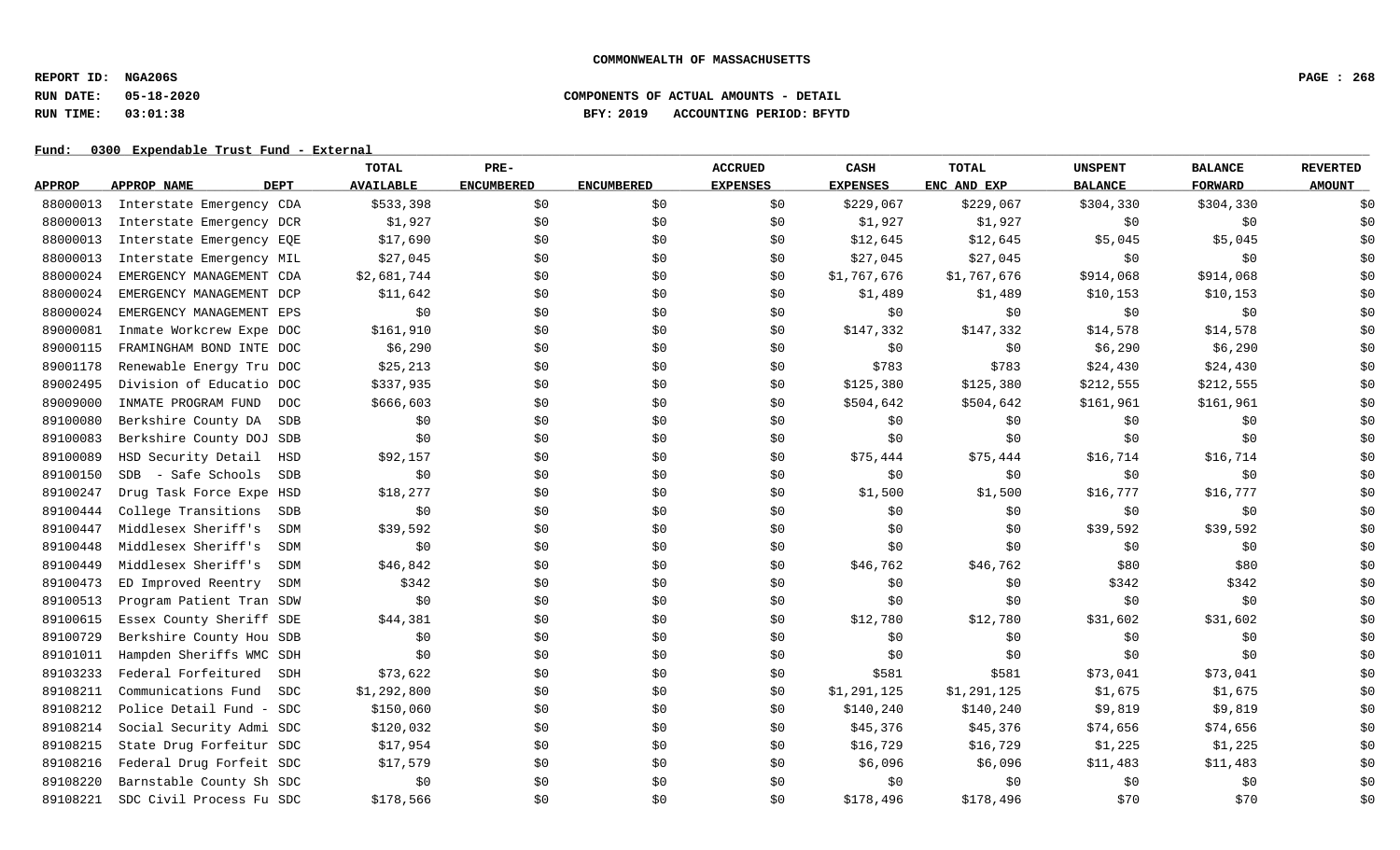**REPORT ID: NGA206S PAGE : 269**

# **RUN DATE: 05-18-2020 COMPONENTS OF ACTUAL AMOUNTS - DETAIL RUN TIME: 03:01:38 BFY: 2019 ACCOUNTING PERIOD: BFYTD**

|               |                                   | TOTAL            | PRE-              |                   | <b>ACCRUED</b>  | CASH            | <b>TOTAL</b> | <b>UNSPENT</b> | <b>BALANCE</b> | <b>REVERTED</b> |
|---------------|-----------------------------------|------------------|-------------------|-------------------|-----------------|-----------------|--------------|----------------|----------------|-----------------|
| <b>APPROP</b> | <b>DEPT</b><br><b>APPROP NAME</b> | <b>AVAILABLE</b> | <b>ENCUMBERED</b> | <b>ENCUMBERED</b> | <b>EXPENSES</b> | <b>EXPENSES</b> | ENC AND EXP  | <b>BALANCE</b> | <b>FORWARD</b> | <b>AMOUNT</b>   |
| 89108222      | Barnstable County Sh SDC          | \$369,828        | \$0               | \$0               | \$0             | \$307,789       | \$307,789    | \$62,039       | \$62,039       | \$0             |
| 89108620      | Norfolk County Sheri SDN          | \$4              | \$0               | \$0               | \$0             | \$0             | \$0          | \$4            | \$4            | \$0             |
| 89108621      | Norfolk County Sheri SDN          | \$80,668         | \$0               | \$0               | \$0             | \$54,041        | \$54,041     | \$26,627       | \$26,627       | \$0             |
| 89108622      | Norfolk County Sheri SDN          | \$136,284        | \$0               | \$0               | \$0             | \$444           | \$444        | \$135,840      | \$135,840      | \$0             |
| 89108624      | Norfolk Cty Sheriff SDN           | \$77,326         | \$0\$             | \$0               | \$0             | \$39,579        | \$39,579     | \$37,747       | \$37,747       | \$0             |
| 89108625      | Norfolk Cty Sheriff<br>SDN        | \$412,915        | \$0               | \$0               | \$0             | \$150,417       | \$150,417    | \$262,498      | \$262,498      | \$0             |
| 89108711      | Plymouth County Sher SDP          | \$378,316        | \$0               | \$0               | \$0             | \$283,414       | \$283,414    | \$94,902       | \$94,902       | \$0             |
| 89108712      | Plymouth County Sher SDP          | \$0              | \$0               | \$0               | \$0             | \$0             | \$0          | \$0            | \$0            | \$0             |
| 89108713      | Plymouth County Sher SDP          | \$0              | \$0               | \$0               | \$0             | \$0             | \$0          | \$0            | \$0            | \$0             |
| 89108714      | Plymouth County Sher SDP          | \$33,372         | \$0               | \$0               | \$0             | \$33,372        | \$33,372     | \$0            | \$0            | \$0             |
| 89108715      | Plymouth County Sher SDP          | \$1              | \$0               | \$0               | \$0             | \$0             | \$0          | \$1            | \$1            | \$0             |
| 89108716      | Facility Maintentanc SDP          | \$0              | \$0               | \$0               | \$0             | \$0             | \$0          | \$0            | \$0            | \$0             |
| 89108720      | Plymouth County Sher SDP          | \$114,692        | \$0\$             | \$0               | \$0             | \$114,690       | \$114,690    | \$2            | \$2            | \$0             |
| 89108820      | Suffolk County Sheri SDS          | \$202,126        | \$0               | \$0               | \$0             | \$202,126       | \$202,126    | \$0            | \$0            | \$0             |
| 89108821      | Suffolk County Sheri SDS          | \$136,464        | \$0               | \$0               | \$0             | \$133,221       | \$133,221    | \$3,244        | \$3,244        | \$0             |
| 89108823      | Suffolk County Sheri SDS          | \$0              | \$0               | \$0               | \$0             | \$0             | \$0          | \$0            | \$0            | \$0             |
| 89500009      | Parole Board Expenda PAR          | \$184,928        | \$0               | \$0               | \$0             | \$0             | \$0          | \$184,928      | \$184,928      | \$0             |
| 90001809      | INDUSTRY SPECIALIST<br>SEA        | \$20, 205        | \$0               | \$0               | \$0             | \$0             | \$0          | \$20,205       | \$20,205       | \$0             |
| 90002220      | SOMWBA - MBTA<br><b>SEA</b>       | \$0              | \$0               | \$0               | \$0             | \$0             | \$0          | \$0            | \$0            | \$0             |
| 92000140      | GIFTS AND DONATIONS- SCA          | \$93,185         | \$0\$             | \$0               | \$0             | \$11,128        | \$11,128     | \$82,056       | \$82,056       | \$0             |
| 92000300      | RESIDENTIAL CONTRACT SCA          | \$2,492,411      | \$0\$             | \$0               | \$0             | \$311,124       | \$311,124    | \$2,181,287    | \$2,181,287    | \$0             |
| 92000711      | Racing Stabilization SCA          | \$0              | \$0               | \$0               | \$0             | \$0             | \$0          | \$0            | \$0            | \$0             |
| 92216600      | DARWIN BARNARD CEMET<br>TRE       | \$18             | \$0               | \$0               | \$0             | \$0\$           | \$0          | \$18           | \$18           | \$0             |
| 92216602      | BENJAMIN H BICKNELL<br>TRE        | \$18             | \$0               | \$0               | \$0             | \$0             | \$0          | \$18           | \$18           | \$0             |
| 92216603      | FRANKLIN N BLAKE CEM TRE          | \$38             | \$0               | \$0               | \$0             | \$0             | \$0          | \$38           | \$38           | \$0             |
| 92216605      | PHOEBE R CLIFFORD CE TRE          | \$18             | \$0               | \$0               | \$0             | \$0             | \$0          | \$18           | \$18           | \$0             |
| 92216606      | MARY L CROWELL CEMET TRE          | \$306            | \$0               | \$0               | \$0             | \$0             | \$0          | \$306          | \$306          | \$0             |
| 92216607      | ELLA C DAVIS CEMETER TRE          | \$21             | \$0               | \$0               | \$0             | \$0             | \$0          | \$21           | \$21           | \$0             |
| 92216608      | SARAH DRAPER CEMETER TRE          | \$124            | \$0               | \$0               | \$0             | \$0             | \$0          | \$124          | \$124          | \$0             |
| 92216609      | AUSTIN B FLETCHER CE TRE          | \$2,759          | \$0               | \$0               | \$0             | \$0             | \$0          | \$2,759        | \$2,759        | \$0             |
| 92216610      | JULIUS A GEORGE CEME TRE          | \$201            | \$0               | \$0               | \$0             | \$0             | \$0          | \$201          | \$201          | \$0             |
| 92216612      | ROSE GORDON CEMETERY TRE          | \$36             | \$0               | \$0               | \$0             | \$0             | \$0          | \$36           | \$36           | \$0             |
| 92216613      | EDWARD R LYMAN CEMET TRE          | \$24             | \$0               | \$0               | \$0             | \$0             | \$0          | \$24           | \$24           | \$0             |
| 92216614      | PHILIP MCBRYAN CEMET TRE          | \$106            | \$0\$             | \$0               | \$0             | \$0             | \$0          | \$106          | \$106          | \$0             |
|               |                                   |                  |                   |                   |                 |                 |              |                |                |                 |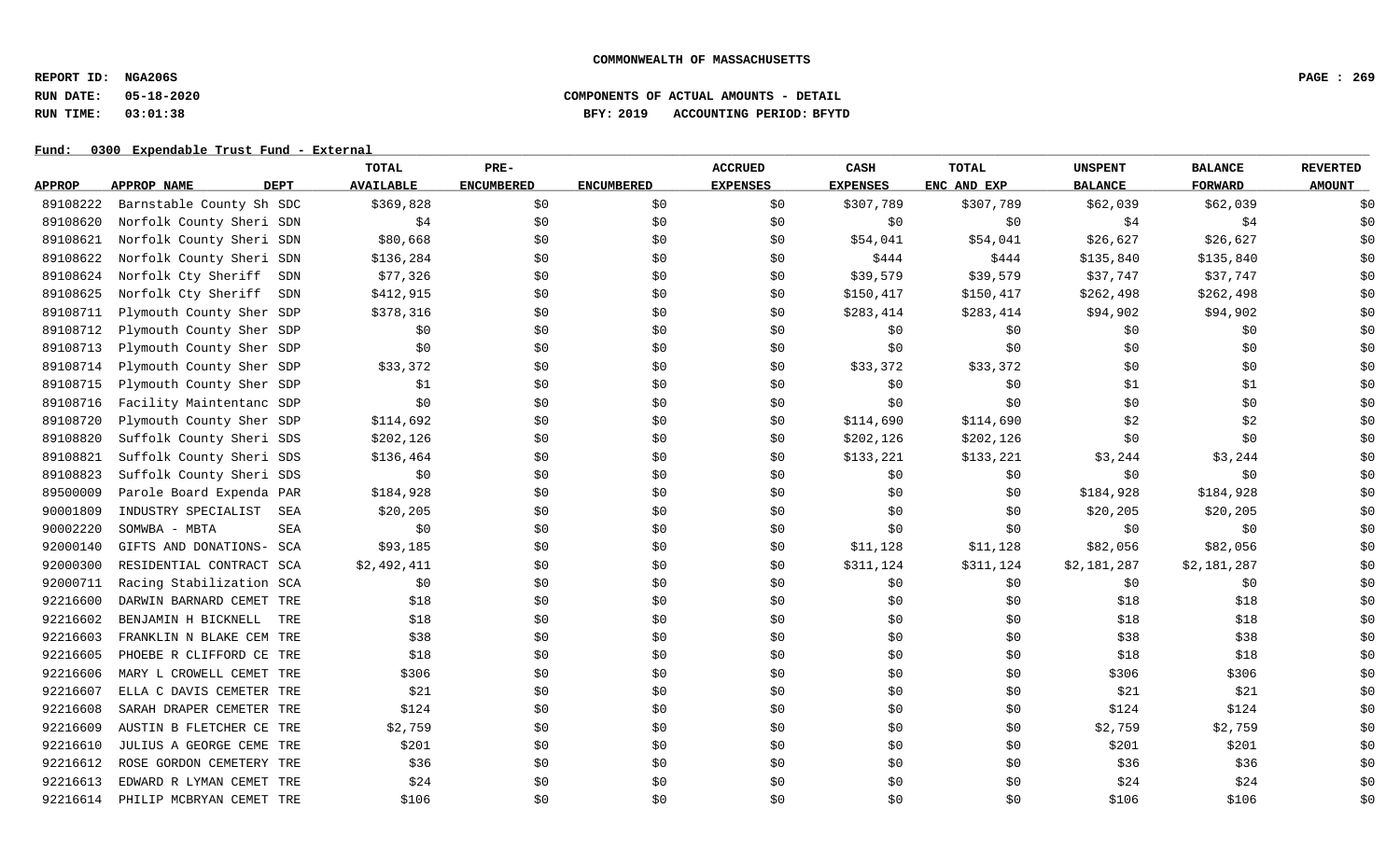**REPORT ID: NGA206S PAGE : 270**

# **RUN DATE: 05-18-2020 COMPONENTS OF ACTUAL AMOUNTS - DETAIL RUN TIME: 03:01:38 BFY: 2019 ACCOUNTING PERIOD: BFYTD**

|               |                                   | TOTAL            | PRE-              |                   | <b>ACCRUED</b>  | <b>CASH</b>     | <b>TOTAL</b>  | <b>UNSPENT</b> | <b>BALANCE</b> | <b>REVERTED</b> |
|---------------|-----------------------------------|------------------|-------------------|-------------------|-----------------|-----------------|---------------|----------------|----------------|-----------------|
| <b>APPROP</b> | <b>APPROP NAME</b><br><b>DEPT</b> | <b>AVAILABLE</b> | <b>ENCUMBERED</b> | <b>ENCUMBERED</b> | <b>EXPENSES</b> | <b>EXPENSES</b> | ENC AND EXP   | <b>BALANCE</b> | <b>FORWARD</b> | <b>AMOUNT</b>   |
| 92216615      | MILES R MOFFAT CEMET TRE          | \$49             | \$0               | \$0               | \$0             | \$0             | \$0           | \$49           | \$49           | \$0             |
| 92216616      | MARY MURPHY CEMETERY TRE          | \$21             | \$0               | \$0               | \$0             | \$0             | \$0           | \$21           | \$21           | \$0             |
| 92216617      | NEW BRAINTREE CEMETE TRE          | \$507            | \$0               | \$0               | \$0             | \$0             | \$0           | \$507          | \$507          | \$0             |
| 92216618      | ELIZABETH H PAGE CEM TRE          | \$21             | \$0               | \$0               | \$0             | \$0             | \$0           | \$21           | \$21           | \$0             |
| 92216619      | DAVID PARHAM CEMETER TRE          | \$18             | \$0               | \$0               | \$0             | \$0             | \$0           | \$18           | \$18           | \$0             |
| 92216620      | BESSIE PORTER CEMETE TRE          | \$148            | \$0               | \$0               | \$0             | \$0             | \$0           | \$148          | \$148          | \$0             |
| 92216621      | PERPETUAL CARE OF LO TRE          | \$455,047        | \$0               | \$0               | \$0             | \$0             | \$0           | \$455,047      | \$455,047      | \$0             |
| 92216622      | JAMES REED CEMETERY<br>TRE        | \$106            | \$0               | \$0               | \$0             | \$0             | \$0           | \$106          | \$106          | \$0             |
| 92216625      | RIHCARDS PLAINVILLE<br>TRE        | \$124            | \$0               | \$0               | \$0             | \$0             | \$0           | \$124          | \$124          | \$0             |
| 92216626      | SARAH A SAWYER CEMET TRE          | \$18             | \$0               | \$0               | \$0             | \$0             | \$0           | \$18           | \$18           | \$0             |
| 92216627      | ADELINE A SHAW CEMET TRE          | \$28             | \$0               | \$0               | \$0             | \$0             | \$0           | \$28           | \$28           | \$0             |
| 92216628      | HANNAH W SMITH CEMET TRE          | \$27             | \$0               | \$0               | \$0             | \$0             | \$0           | \$27           | \$27           | \$0             |
| 92216630      | CAROLYN REES STICKLE TRE          | \$21             | \$0               | \$0               | \$0             | \$0             | \$0           | \$21           | \$21           | \$0             |
| 92216631      | SILBERT CEMETERY TRU TRE          | \$106            | \$0               | \$0               | \$0             | \$0             | \$0           | \$106          | \$106          | \$0             |
| 92216632      | ADELBERT D THAYER CE TRE          | \$202            | \$0               | \$0               | \$0             | \$0             | \$0           | \$202          | \$202          | \$0             |
| 92216633      | FRANCIS N THAYER CEM TRE          | \$18             | \$0               | \$0               | \$0             | \$0             | \$0           | \$18           | \$18           | \$0             |
| 92216634      | TOWNSEND GROUND CEME TRE          | \$18             | \$0               | \$0               | \$0             | \$0             | \$0           | \$18           | \$18           | \$0             |
| 92227500      | MEDICAL MALPRACTICE<br>DOI        | \$545,816        | \$0               | \$0               | \$0             | \$82,014        | \$82,014      | \$463,801      | \$463,801      | \$0             |
| 92227650      | WORKERS COMPENSATION DOI          | \$1,055,811      | \$0               | \$0               | \$0             | \$326,617       | \$326,617     | \$729,194      | \$729,194      | \$0             |
| 92227900      | SRB MEDICAL MALPRACT DOI          | \$537,726        | \$0               | \$0               | \$0             | \$138,212       | \$138,212     | \$399,514      | \$399,514      | \$0             |
| FUND TOTAL:   |                                   | \$1,407,963,843  | \$0               | \$0               | \$46            | \$761,926,640   | \$761,926,686 | \$646,037,157  | \$646,032,272  | \$4,885         |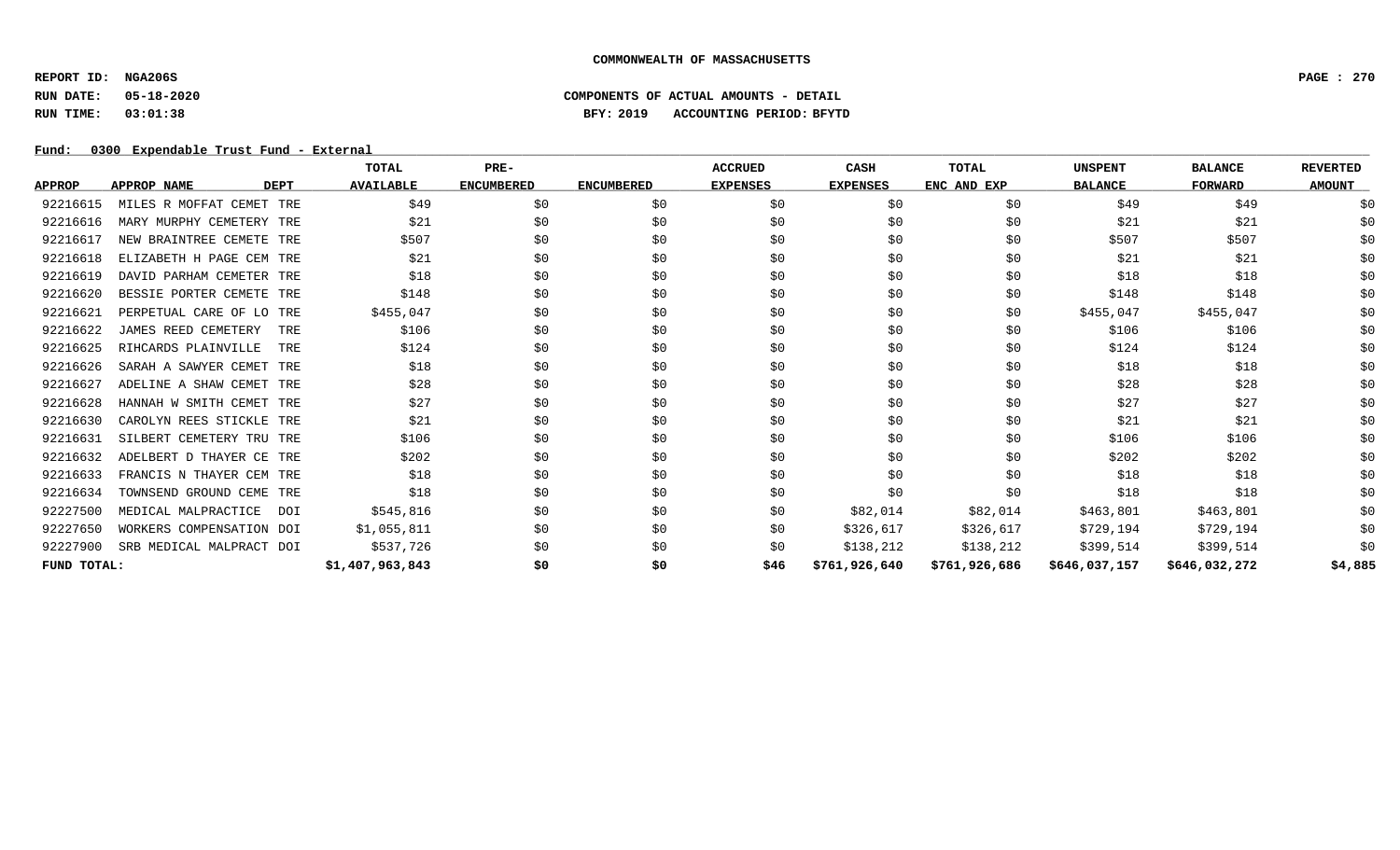**REPORT ID: NGA206S PAGE : 271**

# **RUN DATE: 05-18-2020 COMPONENTS OF ACTUAL AMOUNTS - DETAIL RUN TIME: 03:01:38 BFY: 2019 ACCOUNTING PERIOD: BFYTD**

**Fund: \_\_\_\_\_\_\_\_\_\_\_\_\_\_\_\_\_\_\_\_\_\_\_\_\_\_\_\_\_\_\_\_\_\_\_\_\_\_\_\_\_\_\_\_\_\_\_\_\_\_\_\_\_\_\_\_\_\_\_\_\_\_\_\_\_\_\_\_\_\_\_\_\_\_\_\_\_\_\_\_\_\_\_\_\_\_\_\_\_\_\_\_\_\_\_\_\_\_\_\_\_\_\_\_\_\_\_\_\_\_\_\_\_\_\_\_\_\_\_\_\_\_\_\_\_\_\_\_\_\_\_\_\_\_\_\_\_\_\_\_\_\_\_\_\_\_\_\_\_\_\_\_\_\_\_\_\_\_\_\_\_\_\_\_\_\_\_\_\_\_\_\_\_\_\_\_\_\_ 0330 Revolving Loan Fund**

|               |                     |             | TOTAL            | PRE-              |                   | <b>ACCRUED</b>  | CASH            | <b>TOTAL</b> | UNSPENT        | <b>BALANCE</b> | <b>REVERTED</b> |
|---------------|---------------------|-------------|------------------|-------------------|-------------------|-----------------|-----------------|--------------|----------------|----------------|-----------------|
| <b>APPROP</b> | <b>APPROP NAME</b>  | <b>DEPT</b> | <b>AVAILABLE</b> | <b>ENCUMBERED</b> | <b>ENCUMBERED</b> | <b>EXPENSES</b> | <b>EXPENSES</b> | ENC AND EXP  | <b>BALANCE</b> | <b>FORWARD</b> | <b>AMOUNT</b>   |
| 37243041      | CDBG Program Income | OCD         | \$98,802         |                   |                   |                 | \$19,862        | \$19,862     | \$78,940       | \$78,940       |                 |
| FUND TOTAL:   |                     |             | \$98,802         |                   |                   |                 | \$19,862        | \$19,862     | \$78,940       | \$78,940       |                 |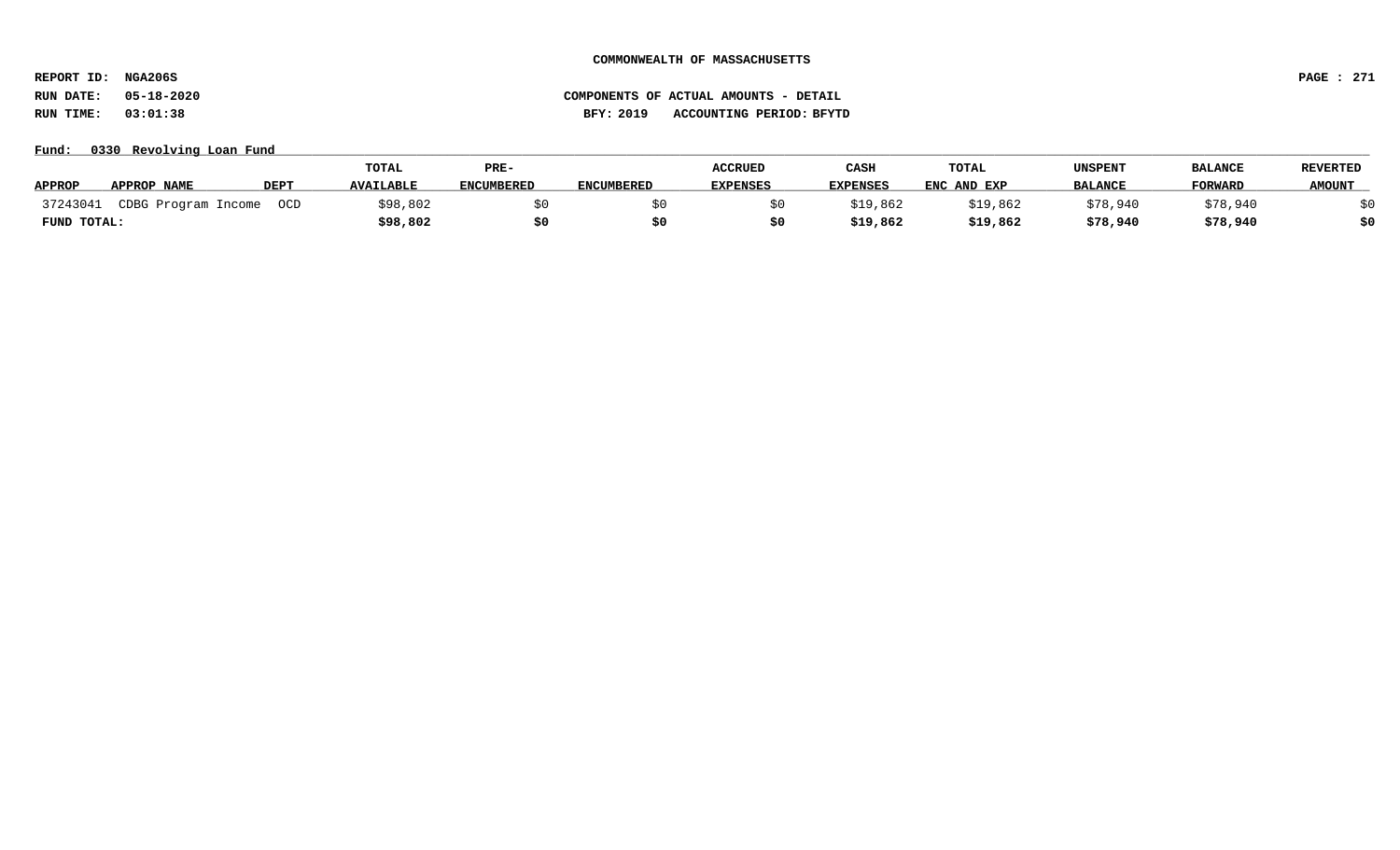**REPORT ID: NGA206S PAGE : 272**

# **RUN DATE: 05-18-2020 COMPONENTS OF ACTUAL AMOUNTS - DETAIL RUN TIME: 03:01:38 BFY: 2019 ACCOUNTING PERIOD: BFYTD**

|               |                            | <b>TOTAL</b>     | PRE-              |                   | <b>ACCRUED</b>  | CASH            | <b>TOTAL</b> | <b>UNSPENT</b> | <b>BALANCE</b> | <b>REVERTED</b> |
|---------------|----------------------------|------------------|-------------------|-------------------|-----------------|-----------------|--------------|----------------|----------------|-----------------|
| <b>APPROP</b> | APPROP NAME<br><b>DEPT</b> | <b>AVAILABLE</b> | <b>ENCUMBERED</b> | <b>ENCUMBERED</b> | <b>EXPENSES</b> | <b>EXPENSES</b> | ENC AND EXP  | <b>BALANCE</b> | <b>FORWARD</b> | <b>AMOUNT</b>   |
| 03400676      | DA INVESTIGATIONS, T NWD   | \$244,346        | \$0               | \$0               | \$0             | \$152,021       | \$152,021    | \$92,325       | \$92,325       | \$0             |
| 03400882      | PLY ANCILLARY RECEIV PLY   | \$204, 244       | \$0               | \$0\$             | \$0             | \$149,168       | \$149,168    | \$55,075       | \$55,075       | \$0             |
| 03400917      | Operating Under the<br>BRI | \$0              | \$0               | \$0               | \$0             | \$0             | \$0          | \$0            | \$0            | \$0             |
| 06102100      | WPA Administrative E TRE   | \$2,148,448      | \$0               | \$0               | \$0             | \$1,762,609     | \$1,762,609  | \$385,839      | \$385,839      | \$0             |
| 06107200      | Asian American Commi TRE   | \$3,279          | \$0               | \$0               | \$0             | \$0             | \$0          | \$3,279        | \$3,279        | \$0             |
| 08107200      | Central Artery/Tunne AGO   | \$124,161        | \$0               | \$0               | \$0             | \$8,255         | \$8,255      | \$115,906      | \$115,906      | \$0             |
| 08107201      | Mass DOT Representat AGO   | \$3,557          | \$0               | \$0               | \$0             | \$0             | \$0          | \$3,557        | \$3,557        | \$0             |
| 09402144      | MCAD - Discriminatio CAD   | \$0              | \$0               | \$0               | \$0             | \$0\$           | \$0          | \$0            | \$0            | \$0             |
| 10000002      | MMARS & Payroll Acce OSC   | \$0              | \$0               | \$0               | \$0             | \$0             | \$0          | \$0            | \$0            | \$0             |
| 12012203      | RETAINED TAX INTERCE DOR   | \$2,480,764      | \$0               | \$0               | \$0             | \$0\$           | \$0          | \$2,480,764    | \$2,480,764    | \$0             |
| 12012204      | RETAINED IRS TAX INT DOR   | \$2,245,644      | \$0               | \$0               | \$0             | \$0             | \$0          | \$2,245,644    | \$2,245,644    | \$0             |
| 20000105      | Upper Cape Water Sup ENV   | \$0              | \$0               | \$0               | \$0             | \$0\$           | \$0          | \$0            | \$0            | \$0             |
| 20000105      | Upper Cape Water Sup FWE   | \$70,000         | \$0               | \$0               | \$0             | \$18,219        | \$18,219     | \$51,781       | \$51,781       | \$0             |
| 20000107      | SEAFLOOR MAPPING EXP ENV   | \$195,632        | \$0               | \$0\$             | \$0             | \$165,346       | \$165,346    | \$30,286       | \$30,286       | \$0             |
| 20000108      | Office of Technical<br>ENV | \$130            | \$0               | \$0               | \$0             | \$0\$           | \$0          | \$130          | \$130          | \$0             |
| 20000112      | State Parks Preserva ENV   | \$0              | \$0               | \$0               | \$0             | \$0             | \$0          | \$0            | \$0            | \$0             |
| 20002077      | MTC Partnership Rene AGR   | \$15,607         | \$0               | \$0               | \$0             | \$15,341        | \$15,341     | \$266          | \$266          | \$0             |
| 20002077      | MTC Partnership Rene ENV   | \$1,236,551      | \$0               | \$0               | \$0             | \$23,630        | \$23,630     | \$1,212,920    | \$1,212,920    | \$0             |
| 22000350      | WPA DEP Administrati EQE   | \$2,314,158      | \$0               | \$0               | \$0             | \$1,603,331     | \$1,603,331  | \$710,827      | \$710,827      | \$0             |
| 22002233      | EQE - DB Companies,<br>EQE | \$34,847         | \$0               | \$0               | \$0             | \$0             | \$0          | \$34,847       | \$34,847       | \$0             |
| 23200102      | Fishing and Boating<br>FWE | \$1,709,968      | \$0               | \$0               | \$0             | \$365,534       | \$365,534    | \$1,344,434    | \$1,344,434    | \$0             |
| 25112234      | AGR Mitigation Expen AGR   | \$142,280        | \$0               | \$0               | \$0             | \$133,200       | \$133,200    | \$9,080        | \$9,080        | \$0             |
| 28480071      | Blue Hills Reservati DCR   | \$766,456        | \$0               | \$0               | \$0             | \$38,675        | \$38,675     | \$727,780      | \$727,780      | \$0             |
| 28480071      | Blue Hills Reservati ENV   | \$15,325         | \$0               | \$0               | \$0             | \$15,325        | \$15,325     | \$0            | \$0            | \$0             |
| 28480072      | REVERE BEACH RESERVA DCR   | \$153            | \$0               | \$0               | \$0             | \$0             | \$0          | \$153          | \$153          | \$0             |
| 45100625      | LOW LEVEL RADIOACTIV DPH   | \$1,623,845      | \$0               | \$0               | \$0             | \$288,168       | \$288,168    | \$1,335,677    | \$1,335,677    | \$0             |
| 45100727      | QUALITY IN HEALTH PR DPH   | \$0              | \$0               | \$0\$             | \$438           | \$0             | \$438        | ( \$438)       | \$0            | ( \$438)        |
| 45100727      | QUALITY IN HEALTH PR TRE   | \$0              | \$0               | \$0               | \$0             | \$0             | \$0          | \$0            | \$0\$          | \$0             |
| 45102059      | MASS HOSPITAL SCHOOL DPH   | \$36,737         | \$0               | \$0               | \$0             | \$5,578         | \$5,578      | \$31,159       | \$31,159       | \$0             |
| 45102062      | Western Mass Hospita DPH   | \$0              | \$0               | \$0               | \$0             | \$0             | \$0          | \$0            | \$0            | \$0             |
| 45102082      | Lemuel Shattuck Hosp DPH   | \$13             | \$0               | \$0               | \$0             | \$0             | \$0          | \$13           | \$13           | \$0             |
| 48998104      | Casey Family-Centere DSS   | \$51             | \$0               | \$0               | \$0             | \$0             | \$0          | \$51           | \$51           | \$0             |
| 70020110      | Division of Apprenti EOL   | \$0              | \$0               | \$0               | \$0             | \$0             | \$0          | \$0            | \$0            | \$0             |
| 70022700      | Fraud Penalty Fund<br>EOL  | \$0              | \$0               | \$0               | \$0             | \$0\$           | \$0          | \$0            | \$0            | \$0             |
|               |                            |                  |                   |                   |                 |                 |              |                |                |                 |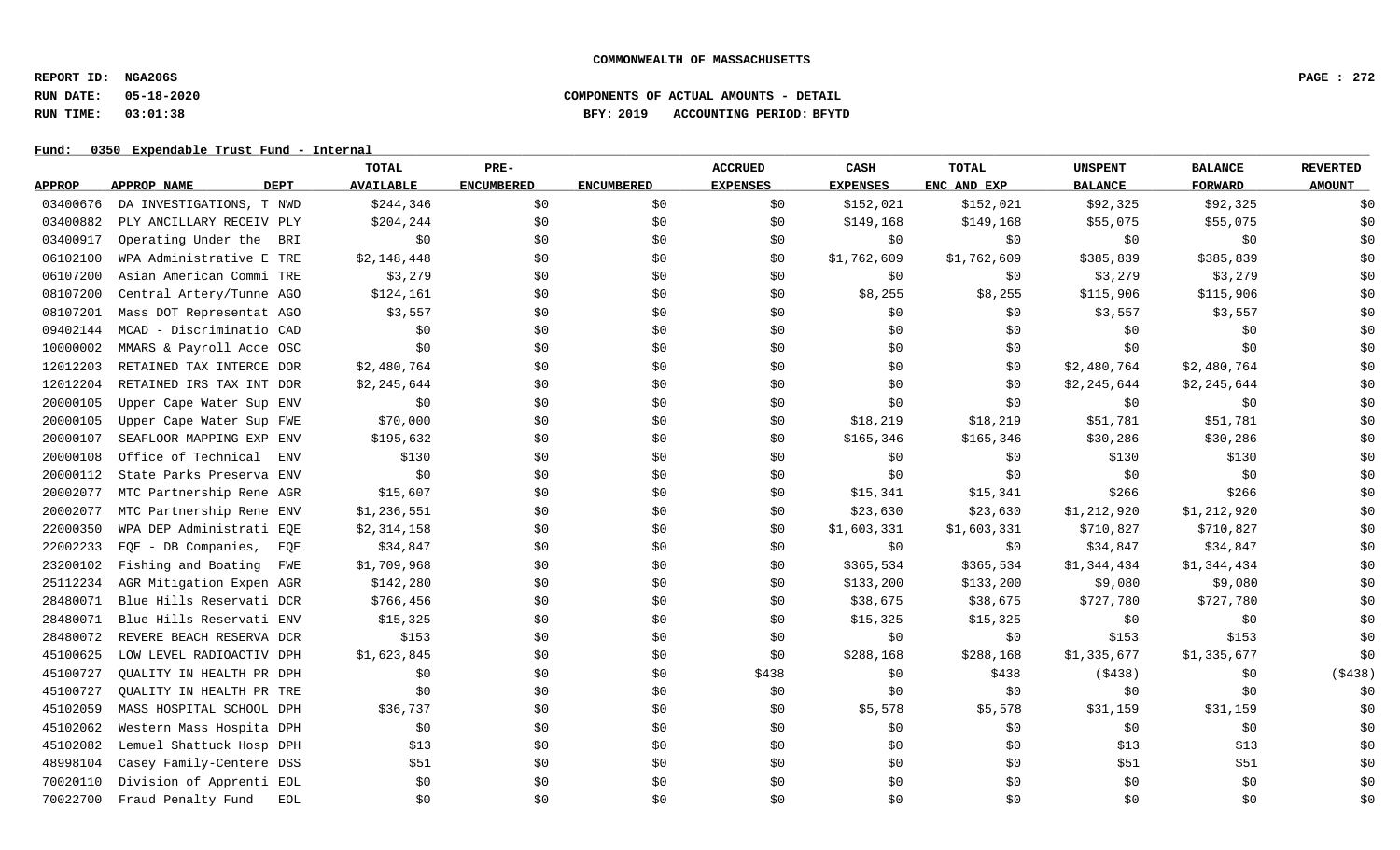**REPORT ID: NGA206S PAGE : 273**

# **RUN DATE: 05-18-2020 COMPONENTS OF ACTUAL AMOUNTS - DETAIL RUN TIME: 03:01:38 BFY: 2019 ACCOUNTING PERIOD: BFYTD**

|             |                          |             | TOTAL            | $PRE-$            |                   | <b>ACCRUED</b>  | CASH        | TOTAL       | <b>UNSPENT</b> | <b>BALANCE</b> | <b>REVERTED</b> |
|-------------|--------------------------|-------------|------------------|-------------------|-------------------|-----------------|-------------|-------------|----------------|----------------|-----------------|
| APPROP      | APPROP NAME              | <b>DEPT</b> | <b>AVAILABLE</b> | <b>ENCUMBERED</b> | <b>ENCUMBERED</b> | <b>EXPENSES</b> | EXPENSES    | ENC AND EXP | <b>BALANCE</b> | FORWARD        | <b>AMOUNT</b>   |
| 70025819    | Administration of Fa EOL |             | \$789,309        | \$0               | \$0               | \$0             | \$0         | \$0         | \$789,309      | \$789,309      | \$0             |
| 70042723    | FEMA Overpayment Col OCD |             | \$0              | \$0               | \$0               | \$0             | \$0         | \$0         | \$0            | \$0            | \$0             |
| 70060009    | Allocation of AIB Fu DOI |             | \$355,124        | \$0               | \$0               | \$0             | \$0         | \$0         | \$355,124      | \$355,124      | \$0             |
| 70060009    | Allocation of AIB Fu REG |             | \$325,694        | \$0               | \$0               | \$0             | \$325,694   | \$325,694   | \$0            | \$0            | \$0             |
| 70062161    | Distributed Energy R ENE |             | \$0              | \$0               | \$0               | \$0             | \$0         | \$0         | \$0            | \$0            | \$0             |
| 70096380    | Readiness Expendable EDU |             | \$630            | \$0               | \$0               | \$0             | \$0         | \$0         | \$630          | \$630          | \$0             |
| 80006615    | Community Security E EPS |             | \$9,621          | \$0               | \$0               | \$0             | \$0         | \$0         | \$9,621        | \$9,621        | \$0             |
| 89100613    | NARCOTIC FORFEITURE      | SDE         | \$34,013         | \$0               | \$0               | \$0             | \$0         | \$0         | \$34,013       | \$34,013       | \$0             |
| FUND TOTAL: |                          |             | \$17,130,585     | \$0               | \$0               | \$438           | \$5,070,095 | \$5,070,532 | \$12,060,053   | \$12,060,491   | ( \$438)        |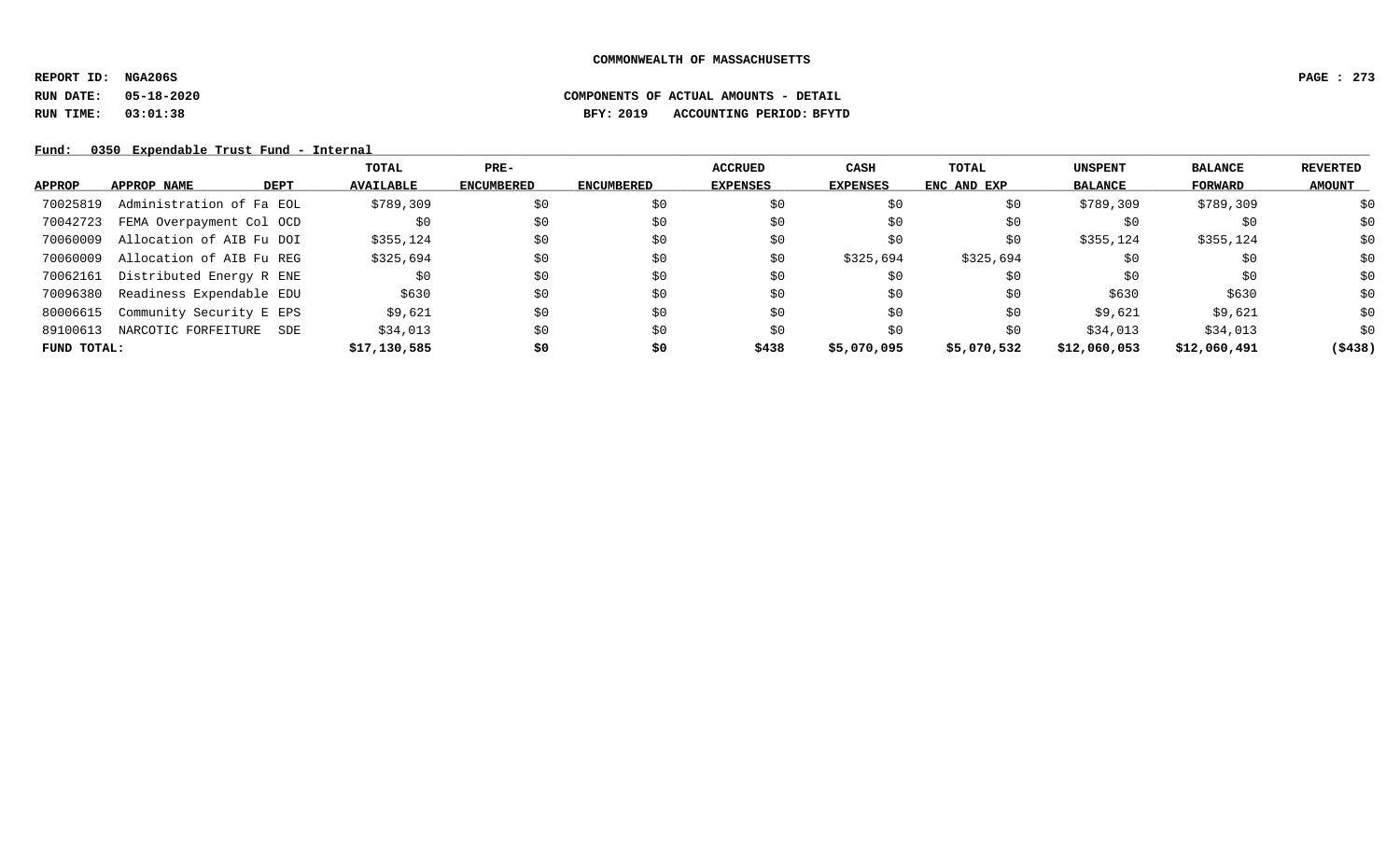**REPORT ID: NGA206S PAGE : 274**

# **RUN DATE: 05-18-2020 COMPONENTS OF ACTUAL AMOUNTS - DETAIL RUN TIME: 03:01:38 BFY: 2019 ACCOUNTING PERIOD: BFYTD**

Fund: 0400 Nonexpendable Trust Fund

|               |                                   | TOTAL            | PRE-              |                   | <b>ACCRUED</b>  | <b>CASH</b>     | <b>TOTAL</b> | <b>UNSPENT</b> | <b>BALANCE</b> | <b>REVERTED</b> |
|---------------|-----------------------------------|------------------|-------------------|-------------------|-----------------|-----------------|--------------|----------------|----------------|-----------------|
| <b>APPROP</b> | <b>DEPT</b><br><b>APPROP NAME</b> | <b>AVAILABLE</b> | <b>ENCUMBERED</b> | <b>ENCUMBERED</b> | <b>EXPENSES</b> | <b>EXPENSES</b> | ENC AND EXP  | <b>BALANCE</b> | <b>FORWARD</b> | <b>AMOUNT</b>   |
| 14100700      | THE WAR VETERANS REI VET          | \$13,775         | \$0               | \$0               | \$0             | \$0             | \$0          | \$13,775       | \$13,775       | \$0             |
| 42028000      | DYS Investment Trust DYS          | \$102, 203       | \$0               | \$0               | \$0             | \$0             | \$0          | \$102, 203     | \$102,203      | \$0             |
| 44000063      | SAWYER MARCELLA STRE WEL          | \$0              | \$0               | \$0               | \$0             | \$0             | \$0          | \$0            | \$0            | \$0             |
| 44000064      | GEORGE E WYE NON-EXP WEL          | \$0              | \$0               | \$0               | \$0             | \$0             | \$0          | \$0            | \$0            | \$0             |
| 44000065      | ANNA LEE NON-EXPENDA WEL          | \$0              | \$0               | \$0               | \$0             | \$0             | \$0          | \$0            | \$0            | \$0             |
| 70556623      | MILLICENT LIBRARY FU DOE          | \$100,000        | \$0               | \$0               | \$0             | \$0             | \$0          | \$100,000      | \$100,000      | \$0             |
| 70556624      | ELIZABETH R. STEVENS DOE          | \$24,873         | \$0               | \$0               | \$0             | \$0             | \$0          | \$24,873       | \$24,873       | \$0             |
| 70556625      | FRANK S. STEVENS SCH DOE          | \$25,000         | \$0               | \$0               | \$0             | \$0             | \$0          | \$25,000       | \$25,000       | \$0             |
| 70556629      | MASSACHUSETTS SCHOOL DOE          | \$0              | \$0               | \$0               | \$0             | \$0             | \$0          | \$0            | \$0            | \$0             |
| 70706626      | TECHNICAL EDUCATION<br>TRE        | \$142,000        | \$0               | \$0               | \$0             | \$0             | \$0          | \$142,000      | \$142,000      | \$0             |
| 70706627      | TECHNICAL EDUCATION<br>TRE        | \$219,000        | \$0               | \$0               | \$0             | \$0             | \$0          | \$219,000      | \$219,000      | \$0             |
| 71096621      | ELIZABETH CASE STEVE BSC          | \$15,000         | \$0               | \$0               | \$0             | \$0             | \$0          | \$15,000       | \$15,000       | \$0             |
| 71096622      | ALICE SMITHICK MILLS BSC          | \$1,000          | \$0               | \$0               | \$0             | \$0             | \$0          | \$1,000        | \$1,000        | \$0             |
| 71096623      | GUSTAVUS A HINCKLEY<br><b>BSC</b> | \$5,000          | \$0               | \$0               | \$0             | \$0             | \$0          | \$5,000        | \$5,000        | \$0             |
| 71176620      | MERCY A BAILEY FUND- MCA          | \$1,599          | \$0               | \$0               | \$0             | \$0             | \$0          | \$1,599        | \$1,599        | \$0             |
| 71176621      | ROBERT CHARLES BILLI MCA          | \$1,500          | \$0               | \$0               | \$0             | \$0             | \$0          | \$1,500        | \$1,500        | \$0             |
| 71176622      | ANNIE E BLAKE SCHOLA MCA          | \$10,000         | \$0               | \$0               | \$0             | \$0             | \$0          | \$10,000       | \$10,000       | \$0             |
| 71176623      | ANNIE L COX SCHOLARS MCA          | \$2,500          | \$0               | \$0               | \$0             | \$0             | \$0          | \$2,500        | \$2,500        | \$0             |
| 71176624      | REBECCA R JOSLIN SCH MCA          | \$4,908          | \$0               | \$0               | \$0             | \$0             | \$0          | \$4,908        | \$4,908        | \$0             |
| 71176625      | ALBERT H MUNSELL FUN MCA          | \$9,218          | \$0               | \$0               | \$0             | \$0             | \$0          | \$9,218        | \$9,218        | \$0             |
| 89000213      | WALPOLE CHARACTER BO DOC          | \$10,000         | \$0               | \$0               | \$0             | \$0             | \$0          | \$10,000       | \$10,000       | \$0             |
| 89000215      | FRAMINGHAM CHARACTER DOC          | \$10,000         | \$0               | \$0               | \$0             | \$0             | \$0          | \$10,000       | \$10,000       | \$0             |
| 92216650      | DARWIN BARNARD CEMET TRE          | \$200            | \$0               | \$0               | \$0             | \$0             | \$0          | \$200          | \$200          | \$0             |
| 92216652      | BENJAMIN H BICKNELL<br>TRE        | \$200            | \$0               | \$0               | \$0             | \$0             | \$0          | \$200          | \$200          | \$0             |
| 92216653      | FRANKLIN N BLAKE CEM TRE          | \$400            | \$0               | \$0               | \$0             | \$0             | \$0          | \$400          | \$400          | \$0             |
| 92216654      | ABBIE BODWELL CEMETE TRE          | \$330            | \$0               | \$0               | \$0             | \$0             | \$0          | \$330          | \$330          | \$0             |
| 92216655      | PHOEBE R CLIFFORD CE TRE          | \$200            | \$0               | \$0               | \$0             | \$0             | \$0          | \$200          | \$200          | \$0             |
| 92216656      | MARY L. CROWELL CEMET TRE         | \$3,000          | \$0               | \$0               | \$0             | \$0             | \$0          | \$3,000        | \$3,000        | \$0             |
| 92216657      | ELLA C DAVIS CEMETER TRE          | \$200            | \$0               | \$0               | \$0             | \$0             | \$0          | \$200          | \$200          | \$0             |
| 92216658      | SARA DRAPER CEMETERY TRE          | \$400            | \$0               | \$0               | \$0             | \$0             | \$0          | \$400          | \$400          | \$0             |
| 92216659      | AUSTIN B FLETCHER CE TRE          | \$25,000         | \$0               | \$0               | \$0             | \$0             | \$0          | \$25,000       | \$25,000       | \$0             |
| 92216660      | JULIUS A GEORGE CEME TRE          | \$2,000          | \$0               | \$0               | \$0             | \$0             | \$0          | \$2,000        | \$2,000        | \$0             |
| 92216661      | TAMAR A GOLDTHWAITE<br>TRE        | \$3,800          | \$0               | \$0               | \$0             | \$0             | \$0          | \$3,800        | \$3,800        | \$0             |
| 92216662      | ROSE GORDON CEMETERY TRE          | \$375            | \$0               | \$0               | \$0             | \$0             | \$0          | \$375          | \$375          | \$0             |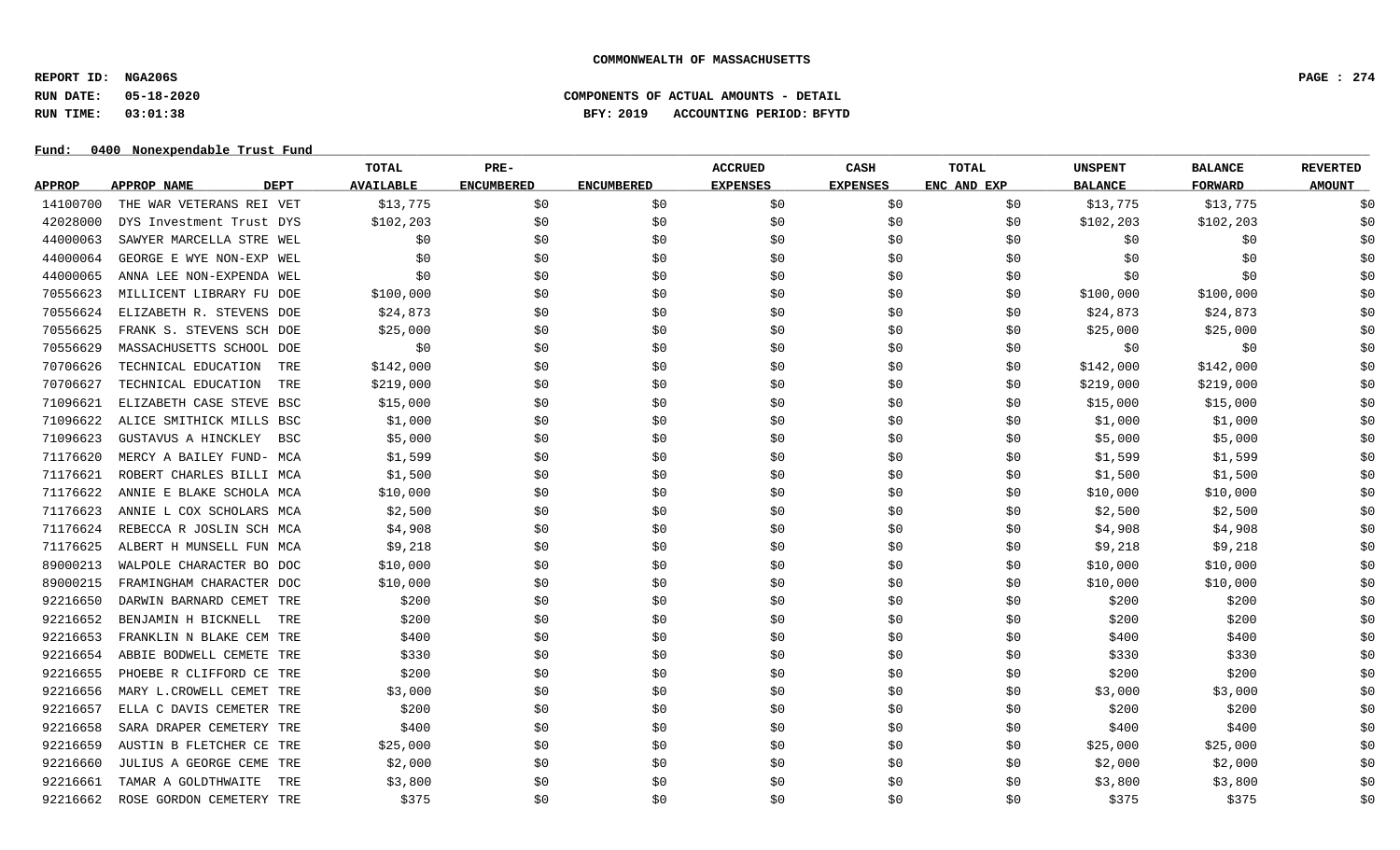**REPORT ID: NGA206S PAGE : 275**

**RUN DATE: 05-18-2020 COMPONENTS OF ACTUAL AMOUNTS - DETAIL**

**RUN TIME: 03:01:38 BFY: 2019 ACCOUNTING PERIOD: BFYTD**

## Fund: 0400 Nonexpendable Trust Fund

|               |                          |             | TOTAL            | PRE-              |                   | <b>ACCRUED</b>  | <b>CASH</b>     | <b>TOTAL</b> | <b>UNSPENT</b> | <b>BALANCE</b> | <b>REVERTED</b> |
|---------------|--------------------------|-------------|------------------|-------------------|-------------------|-----------------|-----------------|--------------|----------------|----------------|-----------------|
| <b>APPROP</b> | APPROP NAME              | <b>DEPT</b> | <b>AVAILABLE</b> | <b>ENCUMBERED</b> | <b>ENCUMBERED</b> | <b>EXPENSES</b> | <b>EXPENSES</b> | ENC AND EXP  | <b>BALANCE</b> | <b>FORWARD</b> | <b>AMOUNT</b>   |
| 92216663      | EDWARD R LYMAN CEMET TRE |             | \$250            | \$0               | \$0               | \$0             | \$0             | \$0          | \$250          | \$250          | \$0             |
| 92216664      | PHILIP MCBRYAN CEMET TRE |             | \$1,000          | \$0               | \$0               | \$0             | \$0             | \$0          | \$1,000        | \$1,000        | \$0             |
| 92216665      | MILES R MOFFAT CEMET TRE |             | \$500            | \$0               | \$0               | \$0             | \$0             | \$0          | \$500          | \$500          | \$0             |
| 92216666      | MARY MURPHY CEMETERY TRE |             | \$200            | \$0               | \$0               | \$0             | \$0             | \$0          | \$200          | \$200          | \$0             |
| 92216667      | NEW BRAINTREE CEMETE TRE |             | \$5,000          | \$0               | \$0               | \$0             | \$0             | \$0          | \$5,000        | \$5,000        | \$0             |
| 92216668      | ELIZABETH H PAGE CEM TRE |             | \$200            | \$0               | \$0               | \$0             | \$0             | \$0          | \$200          | \$200          | \$0             |
| 92216669      | DAVID PARHAM CEMETER TRE |             | \$200            | \$0               | \$0               | \$0             | \$0             | \$0          | \$200          | \$200          | \$0             |
| 92216670      | BESSIE PORTER CEMETE TRE |             | \$250            | \$0               | \$0               | \$0             | \$0             | \$0          | \$250          | \$250          | \$0             |
| 92216671      | PERPETUAL CARE OF LO TRE |             | \$17,516         | \$0               | \$0               | \$0             | \$0             | \$0          | \$17,516       | \$17,516       | \$0             |
| 92216672      | JAMES REED CEMETERY      | TRE         | \$1,000          | \$0               | \$0               | \$0             | \$0             | \$0          | \$1,000        | \$1,000        | \$0             |
| 92216674      | RICHARDS NEWELL BURY TRE |             | \$1,000          | \$0               | \$0               | \$0             | \$0             | \$0          | \$1,000        | \$1,000        | \$0             |
| 92216675      | RICHARDS PLAINVILLE      | TRE         | \$1,000          | \$0               | \$0               | \$0             | \$0             | \$0          | \$1,000        | \$1,000        | \$0             |
| 92216676      | SARAH A SAWYER CEMET TRE |             | \$200            | \$0               | \$0               | \$0             | \$0             | \$0          | \$200          | \$200          | \$0             |
| 92216677      | ADELINE A SHAW CEMET TRE |             | \$300            | \$0               | \$0               | \$0             | \$0             | \$0          | \$300          | \$300          | \$0             |
| 92216678      | HANNAH W SMITH CEMET TRE |             | \$300            | \$0               | \$0               | \$0             | \$0             | \$0          | \$300          | \$300          | \$0             |
| 92216679      | FRANK A SPAULDING CE TRE |             | \$300            | \$0               | \$0               | \$0             | \$0             | \$0          | \$300          | \$300          | \$0             |
| 92216680      | CAROLYN REES STICKLE TRE |             | \$200            | \$0               | \$0               | \$0             | \$0             | \$0          | \$200          | \$200          | \$0             |
| 92216681      | SILBERT CEMETERY TRU TRE |             | \$1,000          | \$0               | \$0               | \$0             | \$0             | \$0          | \$1,000        | \$1,000        | \$0             |
| 92216682      | ADELBERT D THAYER CE TRE |             | \$2,000          | \$0               | \$0               | \$0             | \$0             | \$0          | \$2,000        | \$2,000        | \$0             |
| 92216683      | FRANCIS N THAYER CEM TRE |             | \$200            | \$0               | \$0               | \$0             | \$0             | \$0          | \$200          | \$200          | \$0             |
| 92216684      | TOWNSEND GROUND CEME TRE |             | \$200            | \$0               | \$0               | \$0             | \$0             | \$0          | \$200          | \$200          | \$0             |
| FUND TOTAL:   |                          |             | \$766,498        | \$0               | \$0               | \$0             | \$0             | \$0          | \$766,498      | \$766,498      | \$0             |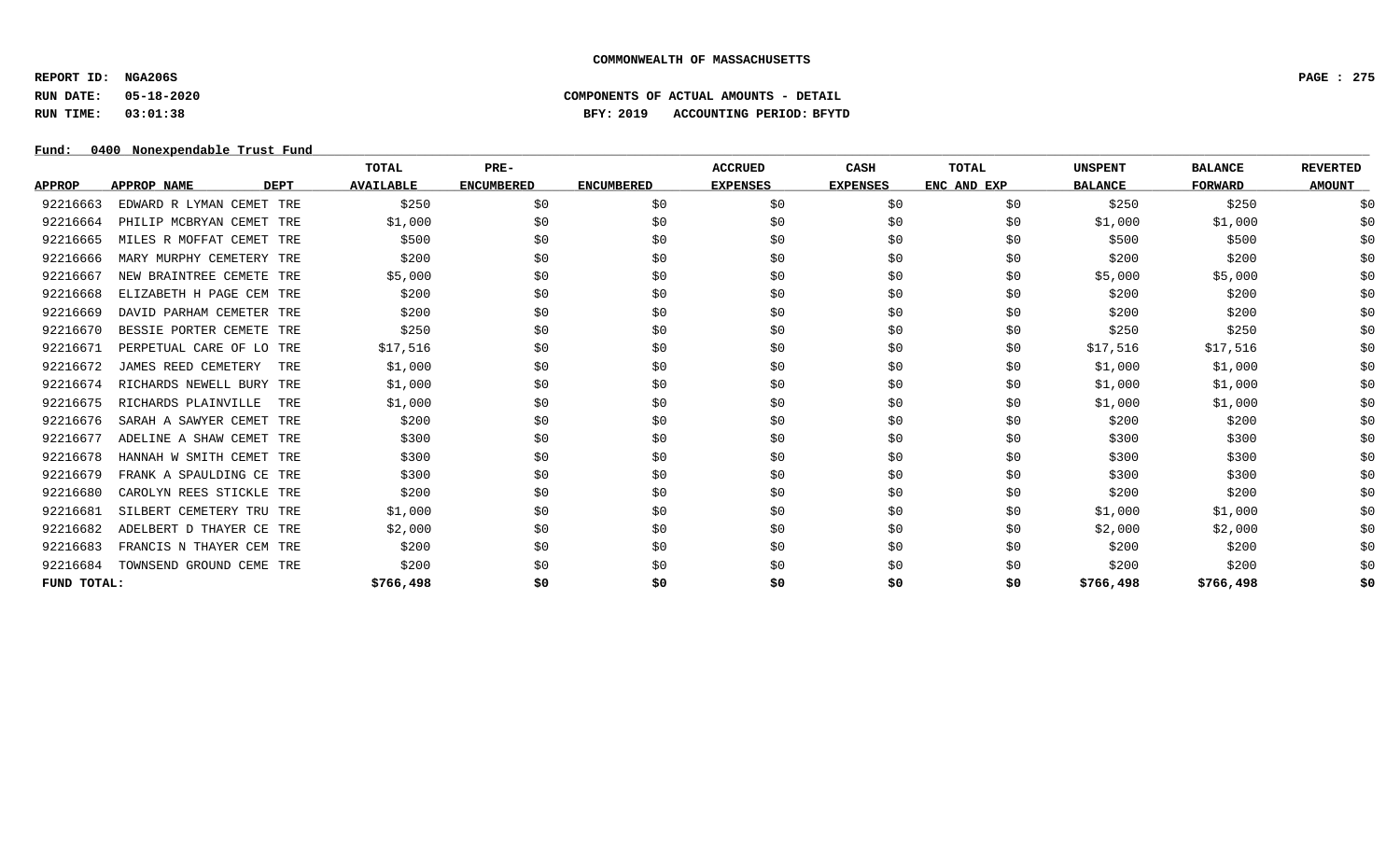**REPORT ID: NGA206S PAGE : 276**

**RUN DATE: 05-18-2020 COMPONENTS OF ACTUAL AMOUNTS - DETAIL**

**RUN TIME: 03:01:38 BFY: 2019 ACCOUNTING PERIOD: BFYTD**

## **Fund: \_\_\_\_\_\_\_\_\_\_\_\_\_\_\_\_\_\_\_\_\_\_\_\_\_\_\_\_\_\_\_\_\_\_\_\_\_\_\_\_\_\_\_\_\_\_\_\_\_\_\_\_\_\_\_\_\_\_\_\_\_\_\_\_\_\_\_\_\_\_\_\_\_\_\_\_\_\_\_\_\_\_\_\_\_\_\_\_\_\_\_\_\_\_\_\_\_\_\_\_\_\_\_\_\_\_\_\_\_\_\_\_\_\_\_\_\_\_\_\_\_\_\_\_\_\_\_\_\_\_\_\_\_\_\_\_\_\_\_\_\_\_\_\_\_\_\_\_\_\_\_\_\_\_\_\_\_\_\_\_\_\_\_\_\_\_\_\_\_\_\_\_\_\_\_\_\_\_ 0410 Water Pollution Fund**

|               |                          |      | TOTAL            | $PRE-$            |                   | <b>ACCRUED</b>  | CASH            | TOTAL       | UNSPENT        | <b>BALANCE</b> | <b>REVERTED</b> |
|---------------|--------------------------|------|------------------|-------------------|-------------------|-----------------|-----------------|-------------|----------------|----------------|-----------------|
| <b>APPROP</b> | APPROP NAME              | DEPT | <b>AVAILABLE</b> | <b>ENCUMBERED</b> | <b>ENCUMBERED</b> | <b>EXPENSES</b> | <b>EXPENSES</b> | ENC AND EXP | <b>BALANCE</b> | <b>FORWARD</b> | <b>AMOUNT</b>   |
| 06502000      | ADMIN.OVERHEAD WATER WPA |      | \$8,425          | \$0               | S0                | SO.             |                 |             | \$8,425        | \$8,425        | \$0             |
| 06502040      | FOR AUDITING TRACKIN WPA |      | \$2,740,454      | \$0               | \$0               | SO.             | \$2,740,454     | \$2,740,454 |                | SO.            | \$0             |
| 06502041      | WPA Clean Water Revo WPA |      |                  | \$0               | SO.               | SO.             |                 |             | SO.            | SO.            | \$0             |
| 06502070      | SPECIAL PROJECT COND WPA |      | \$256,337        | \$0               | \$0               | SO.             | SO.             | so          | \$256,337      | \$256,337      | \$0             |
| FUND TOTAL:   |                          |      | \$3,005,216      | \$0               | \$0               | \$0             | \$2,740,454     | \$2,740,454 | \$264,761      | \$264,761      | \$0             |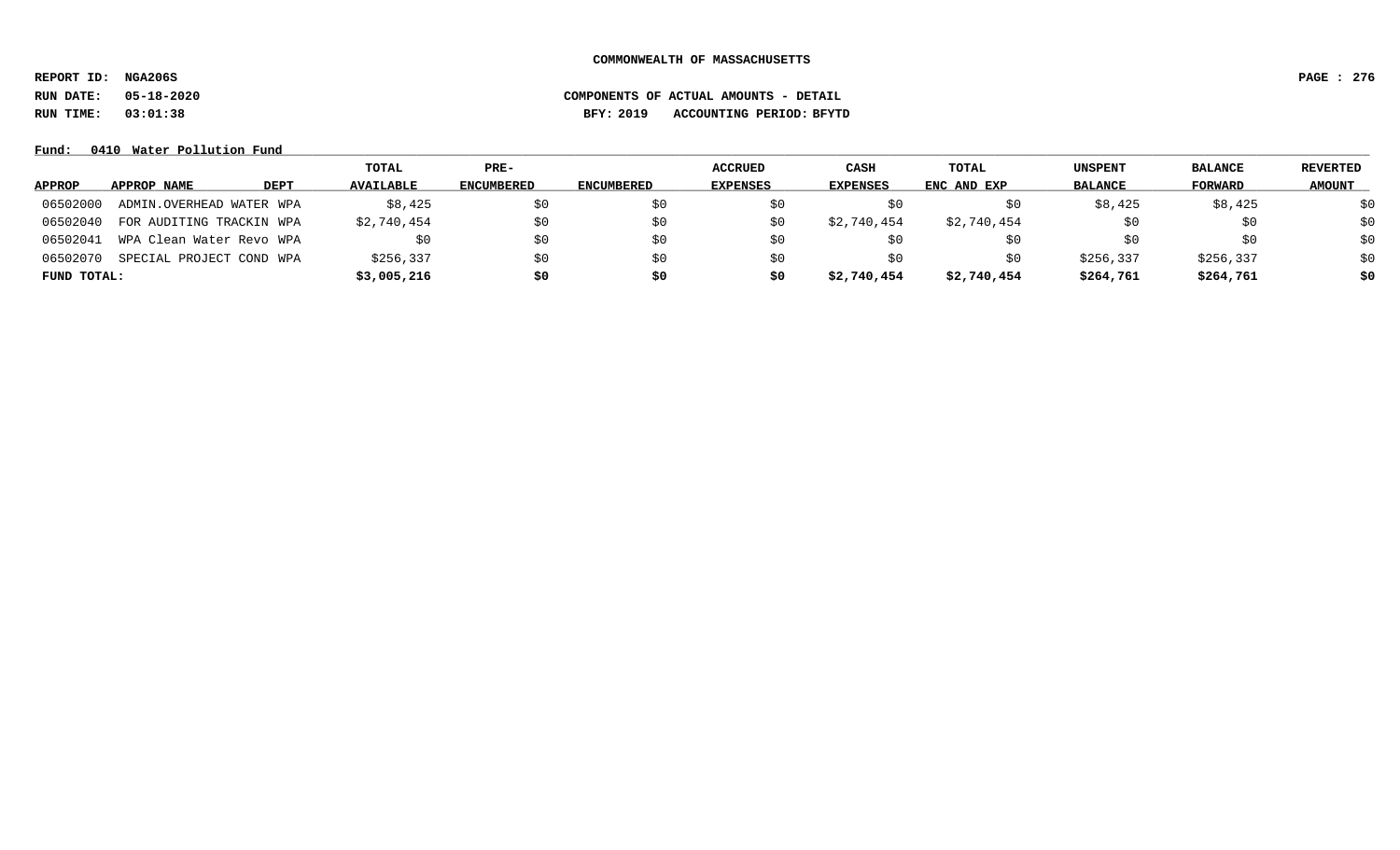**REPORT ID: NGA206S PAGE : 277**

## Fund: 0412 Drinking Water Revolving Fund

|                                      |             | TOTAL            | PRE-              |                   | <b>ACCRUED</b>  | CASE            | TOTAL       | UNSPENT        | <b>BALANCE</b> | <b>REVERTED</b> |
|--------------------------------------|-------------|------------------|-------------------|-------------------|-----------------|-----------------|-------------|----------------|----------------|-----------------|
| <b>APPROP</b><br>APPROP NAME         | <b>DEPT</b> | <b>AVAILABLE</b> | <b>ENCUMBERED</b> | <b>ENCUMBERED</b> | <b>EXPENSES</b> | <b>EXPENSES</b> | ENC AND EXP | <b>BALANCE</b> | <b>FORWARD</b> | <b>AMOUNT</b>   |
| 06100136<br>DRINKING WATER SRF C WPA |             | \$3,996,724      |                   |                   |                 | \$3,996,724     | \$3,996,724 |                |                |                 |
| FUND TOTAL:                          |             | \$3,996,724      | \$0               | S0                |                 | \$3,996,724     | \$3,996,724 |                |                | \$0             |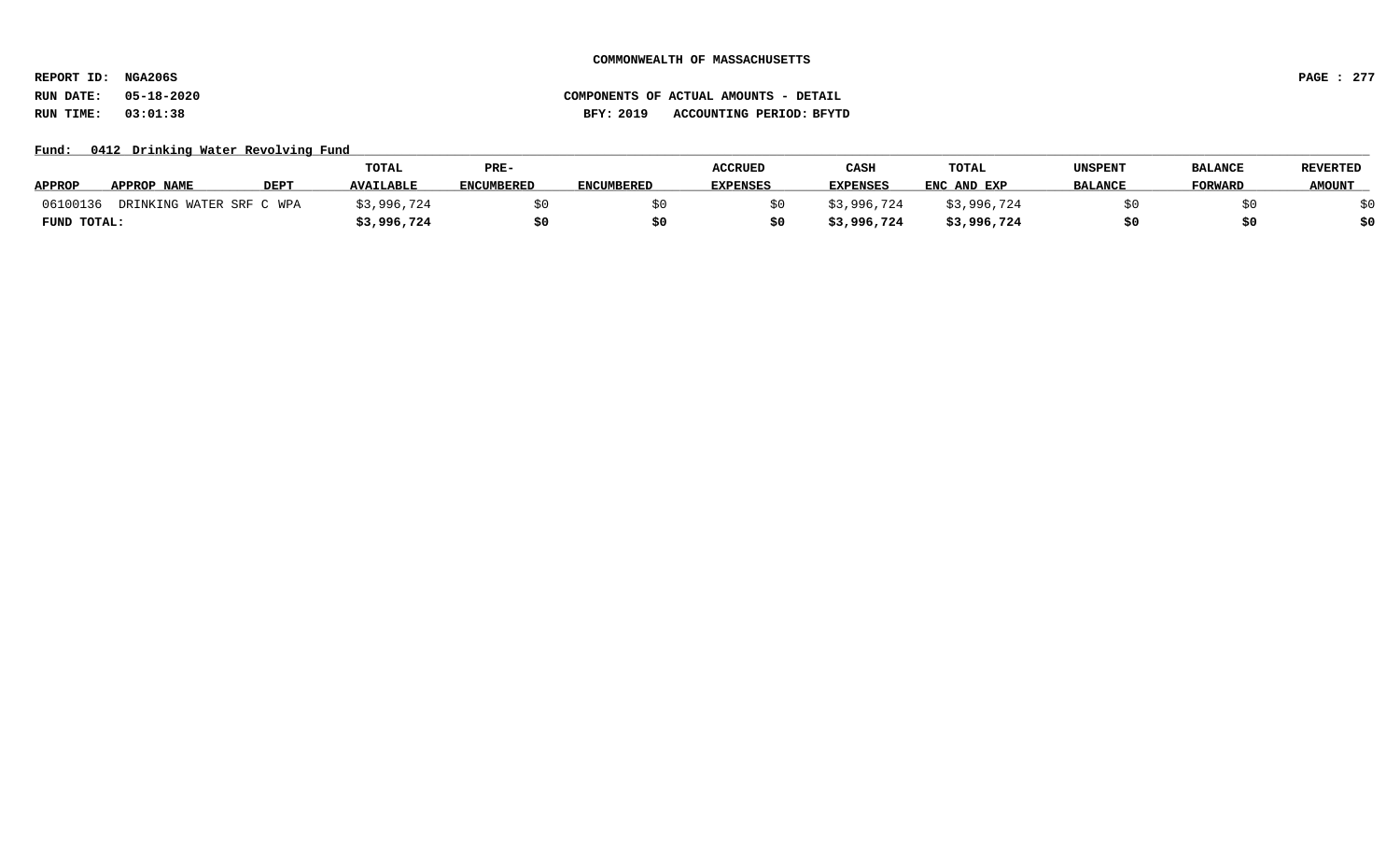**REPORT ID: NGA206S PAGE : 278**

# **RUN DATE: 05-18-2020 COMPONENTS OF ACTUAL AMOUNTS - DETAIL RUN TIME: 03:01:38 BFY: 2019 ACCOUNTING PERIOD: BFYTD**

### Fund: 0500 State Retirement Fund

|               |                          |      | TOTAL            | PRE-              |                   | <b>ACCRUED</b>  | CASH          | TOTAL         | UNSPENT        | <b>BALANCE</b> | <b>REVERTED</b> |
|---------------|--------------------------|------|------------------|-------------------|-------------------|-----------------|---------------|---------------|----------------|----------------|-----------------|
| <b>APPROP</b> | <b>APPROP NAME</b>       | DEPT | <b>AVAILABLE</b> | <b>ENCUMBERED</b> | <b>ENCUMBERED</b> | <b>EXPENSES</b> | EXPENSES      | ENC AND EXP   | <b>BALANCE</b> | <b>FORWARD</b> | <b>AMOUNT</b>   |
| 06121600      | ST.EMPLOYEES ANNUITI TRE |      | \$562,783,031    | \$0               |                   |                 | \$518,922,554 | \$518,922,554 | \$43,860,478   | \$43,860,478   | \$0             |
| 15957730      | State Retirement Fun TRE |      |                  | \$0               |                   |                 |               |               |                |                | \$0             |
| FUND TOTAL:   |                          |      | \$562,783,031    | \$0               | \$0               |                 | \$518,922,554 | \$518,922,554 | \$43,860,478   | \$43,860,478   | \$0             |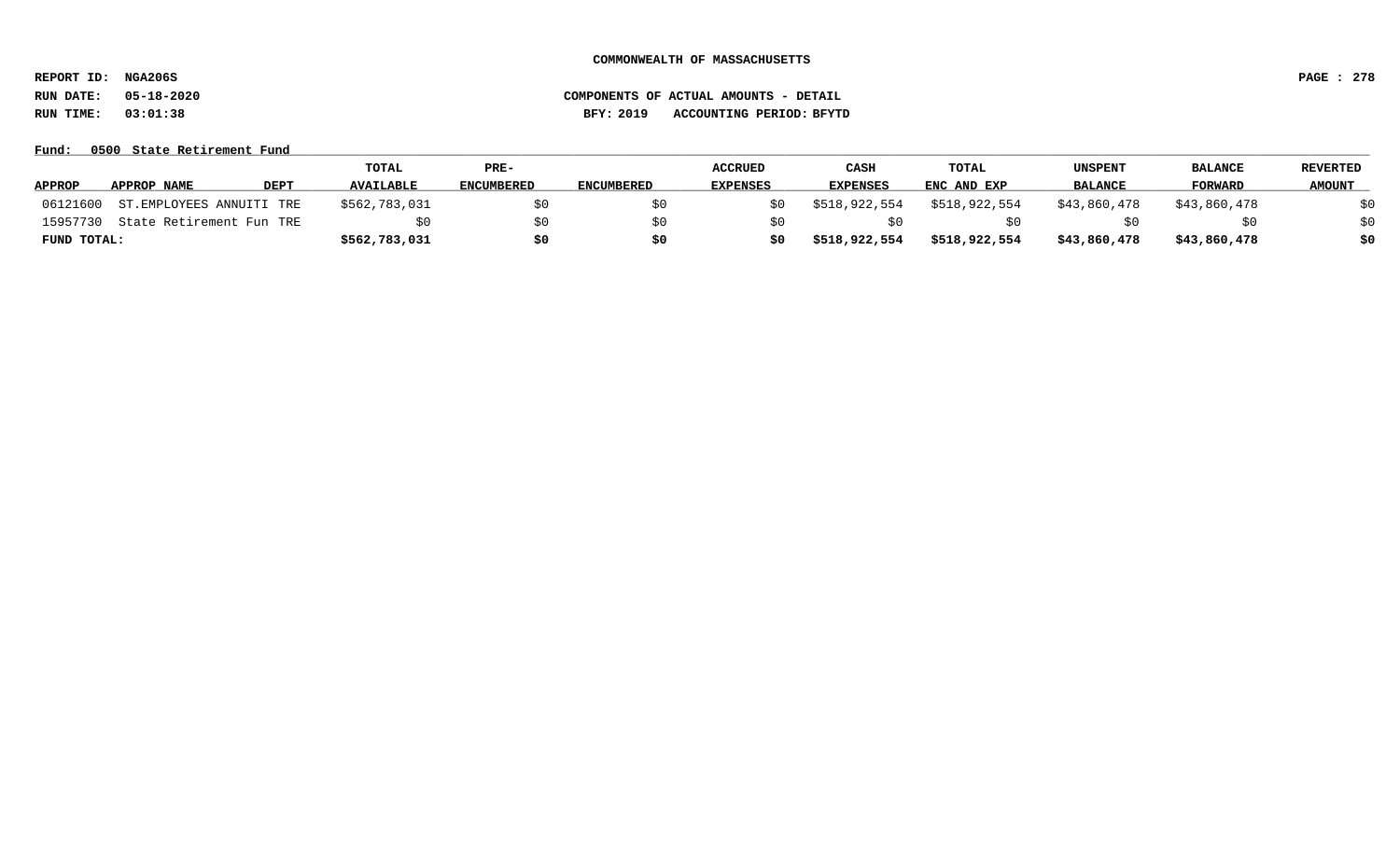**REPORT ID: NGA206S PAGE : 279**

# **RUN DATE: 05-18-2020 COMPONENTS OF ACTUAL AMOUNTS - DETAIL RUN TIME: 03:01:38 BFY: 2019 ACCOUNTING PERIOD: BFYTD**

### Fund: 0520 Teacher's Retirement Fund

|               |                          |             | <b>TOTAL</b>     | $PRE-$            |                   | <b>ACCRUED</b>  | CASH            | TOTAL         | UNSPENT        | <b>BALANCE</b> | <b>REVERTED</b> |
|---------------|--------------------------|-------------|------------------|-------------------|-------------------|-----------------|-----------------|---------------|----------------|----------------|-----------------|
| <b>APPROP</b> | APPROP NAME              | <b>DEPT</b> | <b>AVAILABLE</b> | <b>ENCUMBERED</b> | <b>ENCUMBERED</b> | <b>EXPENSES</b> | <b>EXPENSES</b> | ENC AND EXP   | <b>BALANCE</b> | <b>FORWARD</b> | <b>AMOUNT</b>   |
| 15957731      | Teacher's Retirement TRB |             |                  | \$0               |                   |                 |                 |               |                |                | \$0             |
| 70259600      | TEACHERS ANNUITIES F TRB |             | \$717,800,888    | \$0               |                   |                 | \$655,352,945   | \$655,352,945 | \$62,447,943   | \$62,447,943   | \$0             |
| FUND TOTAL:   |                          |             | \$717,800,888    | \$0               | S0                |                 | \$655,352,945   | \$655,352,945 | \$62,447,943   | \$62,447,943   | \$0             |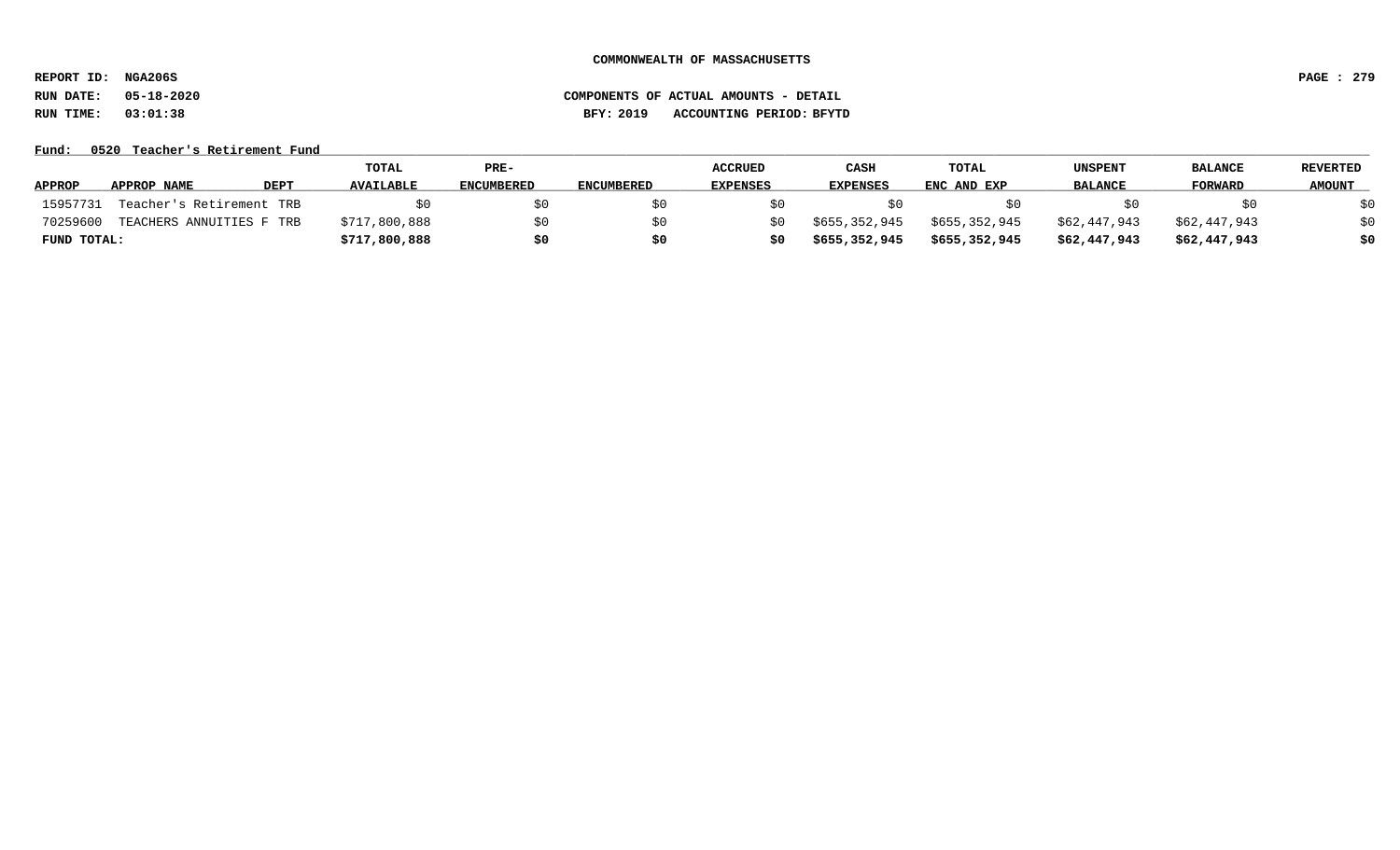**REPORT ID: NGA206S PAGE : 280**

# **RUN DATE: 05-18-2020 COMPONENTS OF ACTUAL AMOUNTS - DETAIL RUN TIME: 03:01:38 BFY: 2019 ACCOUNTING PERIOD: BFYTD**

## Fund: 0530 Teacher's Military Retirement Fund

|               |                           |             | <b>TOTAL</b>     | PRE-              |                   | <b>ACCRUED</b>  | CASH            | <b>TOTAL</b> | UNSPENT        | <b>BALANCI</b> | <b>REVERTED</b> |
|---------------|---------------------------|-------------|------------------|-------------------|-------------------|-----------------|-----------------|--------------|----------------|----------------|-----------------|
| <b>APPROP</b> | APPROP NAME               | <b>DEPT</b> | <b>AVAILABLE</b> | <b>ENCUMBERED</b> | <b>ENCUMBERED</b> | <b>EXPENSES</b> | <b>EXPENSES</b> | ENC AND EXP  | <b>BALANCE</b> | FORWARD        | <b>AMOUNT</b>   |
| 70259650      | TEACHERS'RET. MILITAR TRB |             | \$378,983        |                   |                   |                 |                 |              | ;378,983       | \$378,983      |                 |
| FUND TOTAL:   |                           |             | \$378,983        | S0                |                   |                 |                 |              | \$378,983      | \$378,983      | ċ٨              |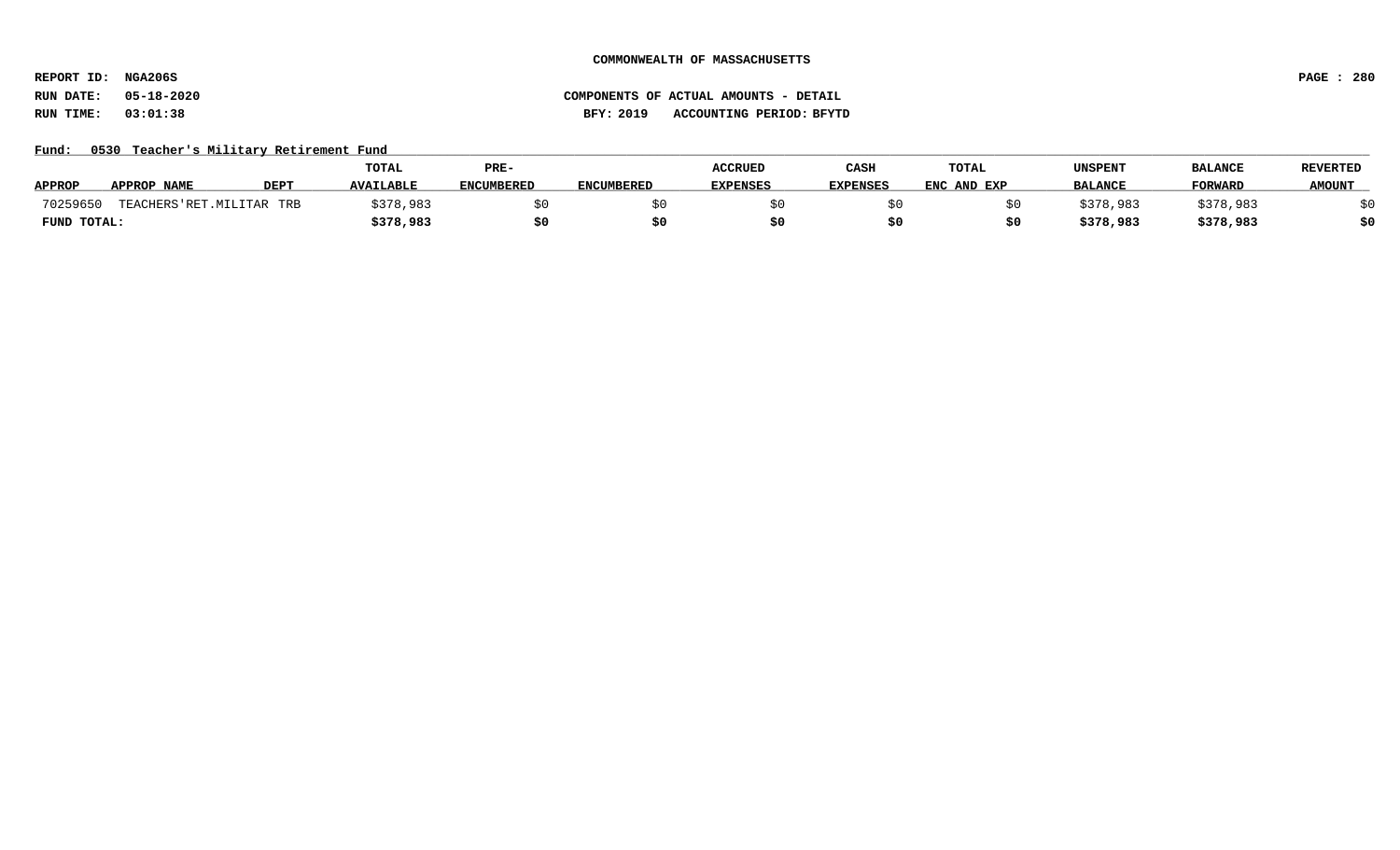**REPORT ID: NGA206S PAGE : 281**

# **RUN DATE: 05-18-2020 COMPONENTS OF ACTUAL AMOUNTS - DETAIL RUN TIME: 03:01:38 BFY: 2019 ACCOUNTING PERIOD: BFYTD**

## Fund: 0540 State Retiree Benefits Trust Fund

|             |                          |             | TOTAL            | $PRE-$            |                   | <b>ACCRUED</b>  | CASH            | TOTAL         | <b>UNSPENT</b> | <b>BALANCE</b> | REVERTED      |
|-------------|--------------------------|-------------|------------------|-------------------|-------------------|-----------------|-----------------|---------------|----------------|----------------|---------------|
| APPROP      | APPROP NAME              | <b>DEPT</b> | <b>AVAILABLE</b> | <b>ENCUMBERED</b> | <b>ENCUMBERED</b> | <b>EXPENSES</b> | <b>EXPENSES</b> | ENC AND EXP   | <b>BALANCE</b> | FORWARD        | <b>AMOUNT</b> |
| 06127723    | State Retiree Benefi CTR |             | \$0              | \$0               | \$0               | \$0             | S0              | S0            | \$0            | \$0            | \$0           |
| 06127723    | State Retiree Benefi GIC |             | \$441,179,578    | \$0               | \$0               | SO.             | \$441,179,578   | \$441,179,578 | \$0            | \$0            | \$0           |
| 09305400    | Administration Healt HST |             | \$251,456        | \$0               | \$0               | \$0             | \$170,797       | \$170,797     | \$80,659       | \$80,659       | \$0           |
| 09305401    | Principal and Intere HST |             | \$0              | \$0               | \$0               | \$0             | \$0             | \$0           | \$0            | \$0            | \$0           |
| 15957732    | State Retiree Benefi HST |             | \$0              | \$0               | \$0               | \$0             | \$0             | \$0           | \$0            | \$0            | \$0           |
| 15957735    | State Retiree Benefi HST |             | \$0              | \$0               | SO.               | \$0             | SO.             | \$0           | SO.            | \$0            | \$0           |
| 62000000    | MTA Retirees Benefit DOT |             | \$1,447,772      | \$0               | \$0               | \$0             | \$676,314       | \$676,314     | \$771,458      | \$771,458      | \$0           |
| FUND TOTAL: |                          |             | \$442,878,806    | \$0               | \$0               | \$0             | \$442,026,689   | \$442,026,689 | \$852,117      | \$852,117      | \$0           |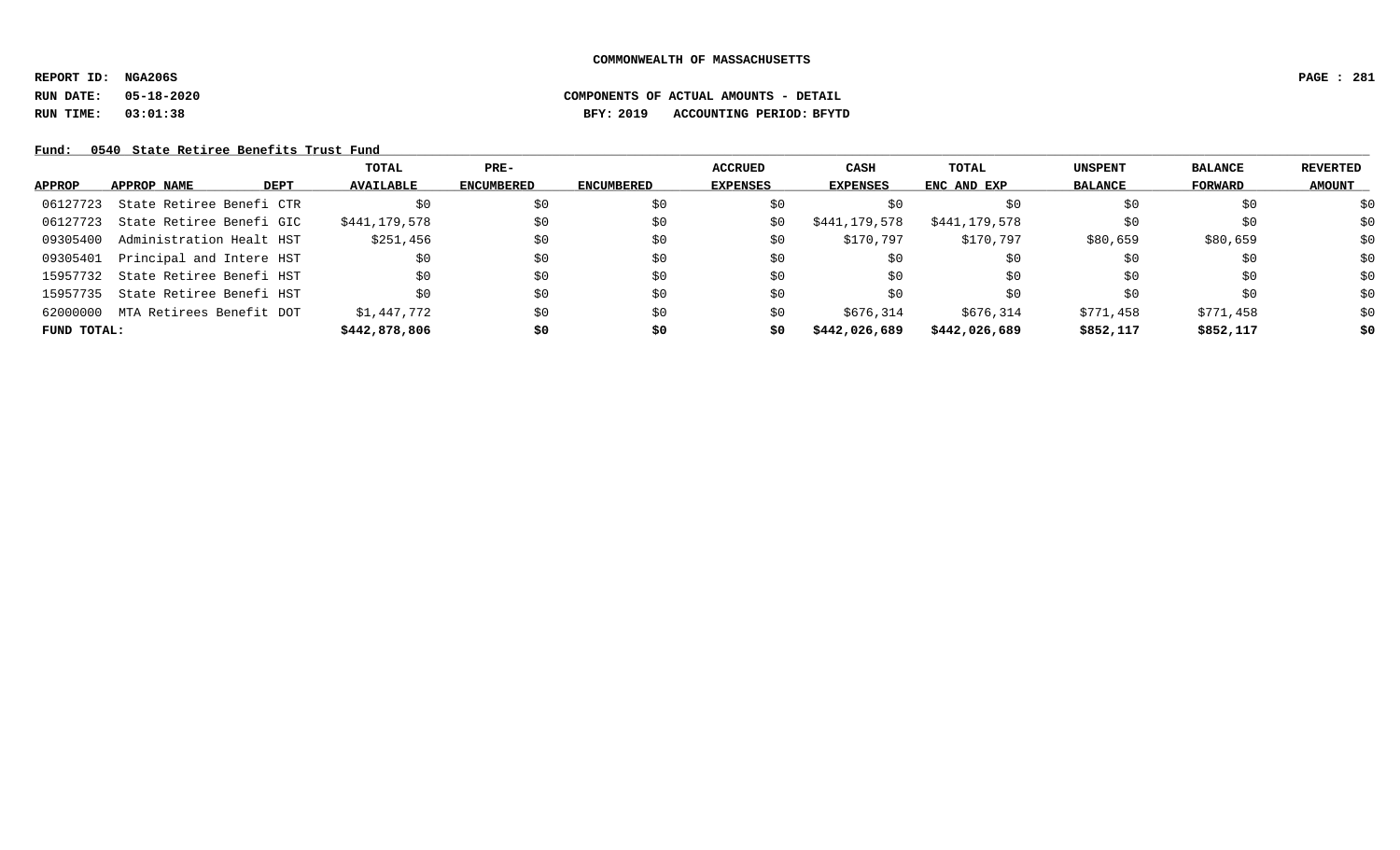**REPORT ID: NGA206S PAGE : 282**

# **RUN DATE: 05-18-2020 COMPONENTS OF ACTUAL AMOUNTS - DETAIL RUN TIME: 03:01:38 BFY: 2019 ACCOUNTING PERIOD: BFYTD**

Fund: 0550 Pension Reserves Investment Fund

|             |                            | TOTAL            | $PRE-$            |                   | <b>ACCRUED</b>  | CASH                                   | TOTAL       | <b>UNSPENT</b> | <b>BALANCE</b> | <b>REVERTED</b> |
|-------------|----------------------------|------------------|-------------------|-------------------|-----------------|----------------------------------------|-------------|----------------|----------------|-----------------|
| APPROP      | APPROP NAME<br>DEPT        | <b>AVAILABLE</b> | <b>ENCUMBERED</b> | <b>ENCUMBERED</b> | <b>EXPENSES</b> | <b>EXPENSES</b>                        | ENC AND EXP | <b>BALANCE</b> | FORWARD        | <b>AMOUNT</b>   |
| 06121020    | STATE RETIREMENT BD<br>RGT | \$0              | \$0               | \$0               | \$0             |                                        | \$0         | \$0            | \$0            | \$0             |
| 06121020    | STATE RETIREMENT BD<br>TRE | \$1,935,279,033  | \$0               | \$0               |                 | $$0$ $$1,909,137,853$ $$1,909,137,853$ |             | \$26,141,180   | \$26,141,180   | \$0             |
| 06121021    | Cost of Living Adj C TRE   | \$0              | \$0               | \$0               | \$0             | Sυ                                     | S0          |                | \$0            | \$0             |
| 06121022    | Optional Retirement RGT    | \$1,824,444      | \$0               | \$0               | \$0             | \$0                                    | \$0         | \$1,824,444    | \$1,824,444    | \$0             |
| 06121022    | Optional Retirement TRE    | \$0              | \$0               | \$0               | \$0             | \$0                                    | \$0         |                | \$0            | \$0             |
| 06121023    | Accounting for Pensi TRE   | \$600,000        | \$0               | \$0               | \$0             | \$0                                    | \$0         | \$600,000      | \$600,000      | \$0             |
| 06122000    | MISCELLANEOUS RETIRE TRE   | \$0              | \$0               | \$0               | \$0             | \$0                                    | \$0         | S0             | \$0            | \$0             |
| 11081020    | TEACHER RETIREMENT B TRB   | \$2,599,035,858  | \$0               | \$0               |                 | $$0$ $$2,579,779,570$ $$2,579,779,570$ |             | \$19,256,288   | \$19,256,288   | \$0             |
| 11081023    | Accounting for Pensi TRB   | \$62,095         | \$0               | \$0               | \$0             | SO.                                    | \$0         | \$62,095       | \$62,095       | \$0             |
| 11081025    | PENSION LIABILITY TR TRB   | \$0              | \$0               | \$0               | \$0             | \$0                                    | \$0         | \$0            | \$0            | \$0             |
| FUND TOTAL: |                            | \$4,536,801,430  | \$0               | \$0               |                 | $$0$ $$4,488,917,422$ $$4,488,917,422$ |             | \$47,884,007   | \$47,884,007   | \$0             |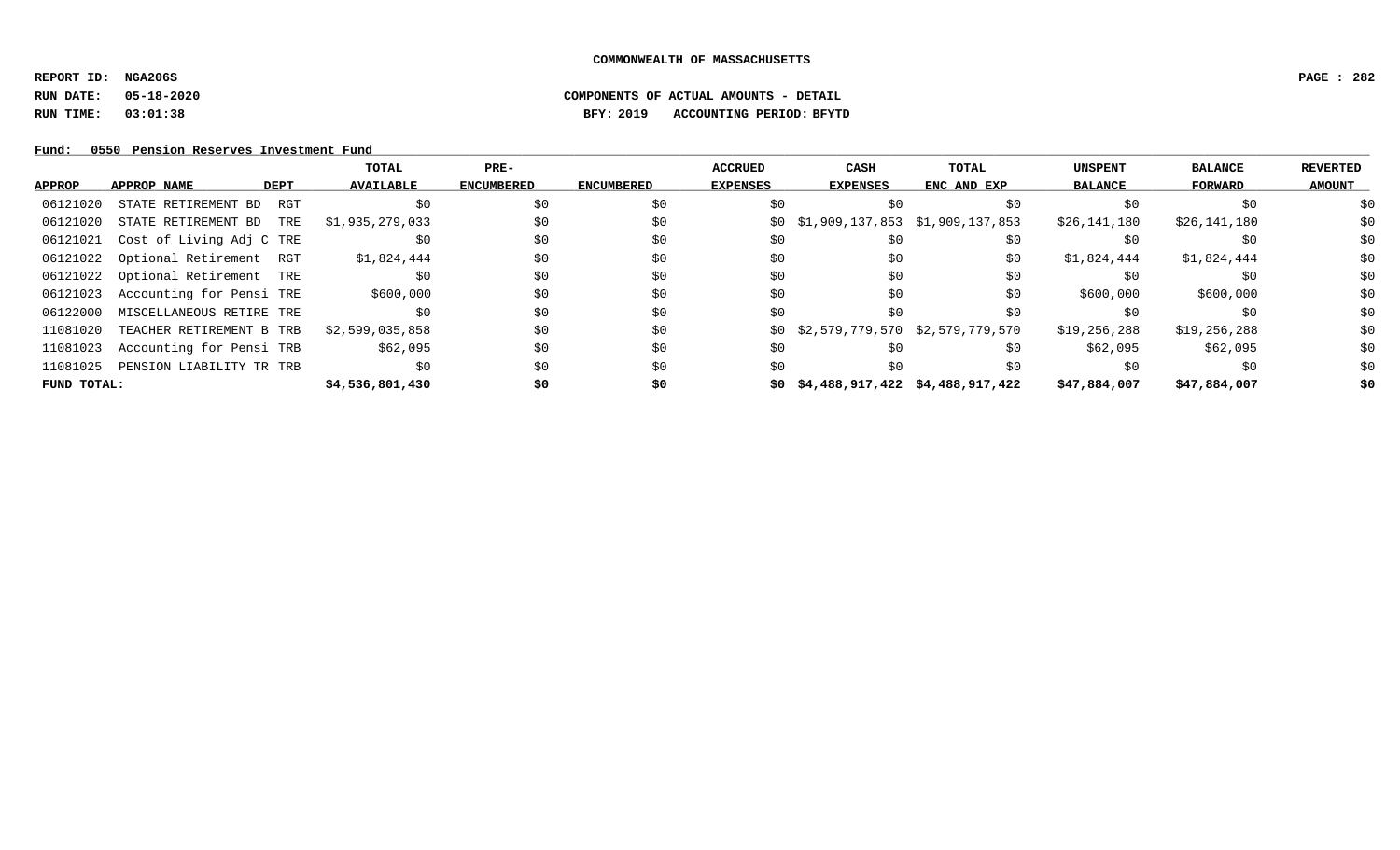**REPORT ID: NGA206S PAGE : 283**

# **RUN DATE: 05-18-2020 COMPONENTS OF ACTUAL AMOUNTS - DETAIL RUN TIME: 03:01:38 BFY: 2019 ACCOUNTING PERIOD: BFYTD**

### Fund: 0560 MTA Employee Retirement System

|               |                                   |             | <b>TOTAL</b>     | PRE-              |            | <b>ACCRUED</b>  | CASH            | TOTAL       | UNSPENT        | <b>BALANCE</b> | <b>REVERTED</b> |
|---------------|-----------------------------------|-------------|------------------|-------------------|------------|-----------------|-----------------|-------------|----------------|----------------|-----------------|
| <b>APPROP</b> | APPROP NAME                       | <b>DEPT</b> | <b>AVAILABLE</b> | <b>ENCUMBERED</b> | ENCUMBERED | <b>EXPENSES</b> | <b>EXPENSES</b> | ENC AND EXP | <b>BALANCE</b> | <b>FORWARD</b> | <b>AMOUNT</b>   |
|               | 15957733 MTA Employee Retirem TRE |             |                  | \$0               |            |                 |                 |             |                |                | \$0             |
| 15957734      | MTA Employee Retirem TRE          |             |                  | SO.               |            |                 |                 |             |                |                | \$0             |
| FUND TOTAL:   |                                   |             |                  | \$0               | S0         | \$0             |                 | S0          |                |                | \$0             |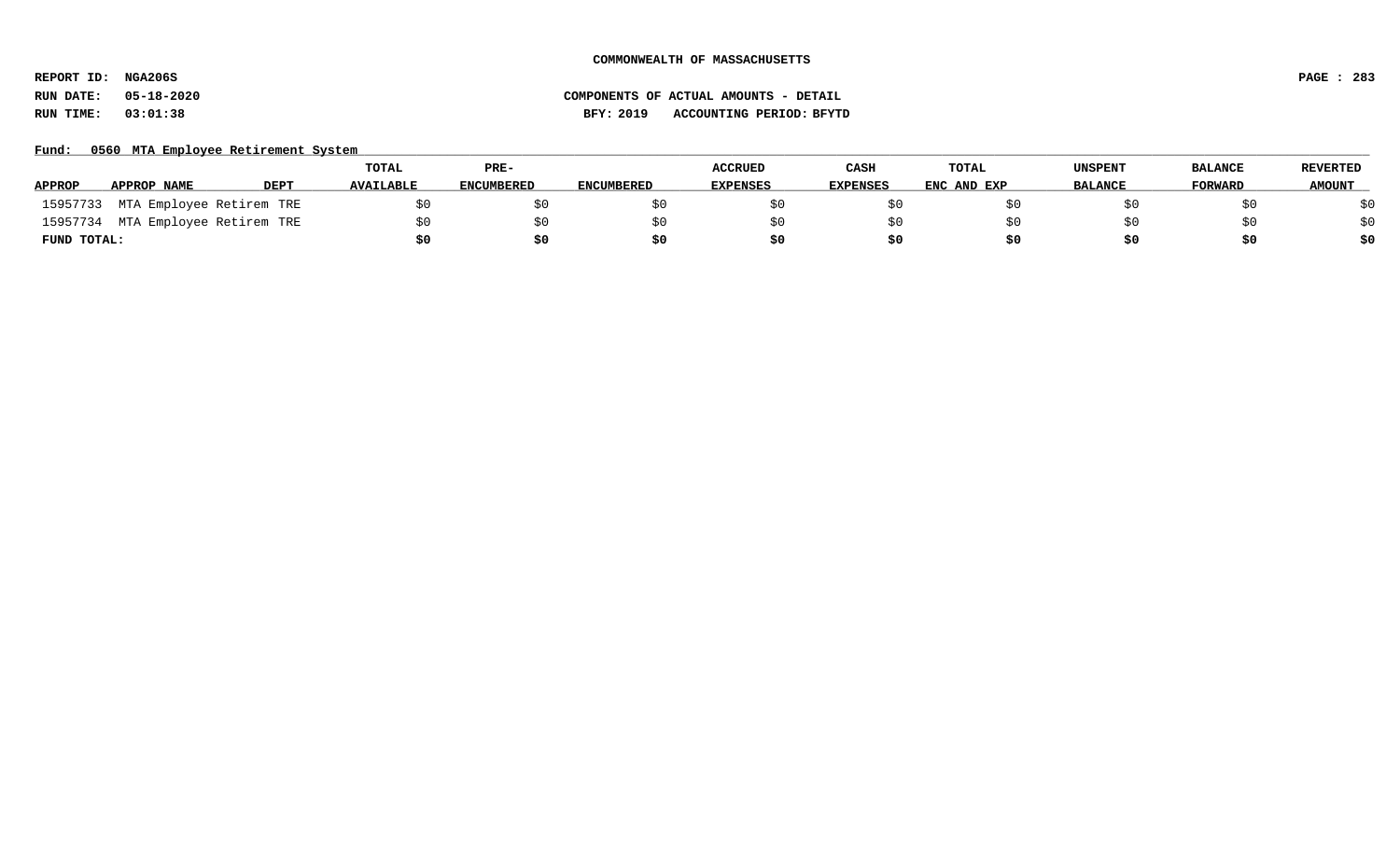**REPORT ID: NGA206S PAGE : 284**

# **RUN DATE: 05-18-2020 COMPONENTS OF ACTUAL AMOUNTS - DETAIL RUN TIME: 03:01:38 BFY: 2019 ACCOUNTING PERIOD: BFYTD**

**Fund: \_\_\_\_\_\_\_\_\_\_\_\_\_\_\_\_\_\_\_\_\_\_\_\_\_\_\_\_\_\_\_\_\_\_\_\_\_\_\_\_\_\_\_\_\_\_\_\_\_\_\_\_\_\_\_\_\_\_\_\_\_\_\_\_\_\_\_\_\_\_\_\_\_\_\_\_\_\_\_\_\_\_\_\_\_\_\_\_\_\_\_\_\_\_\_\_\_\_\_\_\_\_\_\_\_\_\_\_\_\_\_\_\_\_\_\_\_\_\_\_\_\_\_\_\_\_\_\_\_\_\_\_\_\_\_\_\_\_\_\_\_\_\_\_\_\_\_\_\_\_\_\_\_\_\_\_\_\_\_\_\_\_\_\_\_\_\_\_\_\_\_\_\_\_\_\_\_\_ 0600 Agency Fund**

|               |                          |             | <b>TOTAL</b>     | PRE-              |                   | <b>ACCRUED</b>  | CASH            | TOTAL         | <b>UNSPENT</b> | <b>BALANCE</b> | <b>REVERTED</b> |
|---------------|--------------------------|-------------|------------------|-------------------|-------------------|-----------------|-----------------|---------------|----------------|----------------|-----------------|
| <b>APPROP</b> | APPROP NAME              | <b>DEPT</b> | <b>AVAILABLE</b> | <b>ENCUMBERED</b> | <b>ENCUMBERED</b> | <b>EXPENSES</b> | <b>EXPENSES</b> | ENC AND EXP   | <b>BALANCE</b> | <b>FORWARD</b> | <b>AMOUNT</b>   |
| 03400317      | STATE POLICE SEIZED      | EAS         | \$811,089        | \$0               | \$0               | \$0             | \$0             | \$0           | \$811,089      | \$811,089      | \$0             |
| 05110266      | ARCHIVES MUSEUM TRUS SEC |             | \$203,614        | \$0               | \$0               | \$0             | \$78,476        | \$78,476      | \$125,138      | \$125,138      | \$0             |
| 05110500      | SECURITIES TRUST FUN SEC |             | \$193,861        | \$0               | \$0               | \$0             | \$0             | \$0           | \$193,861      | \$193,861      | \$0             |
| 05110600      | CITIZENS INFORMATION SEC |             | \$1,111          | \$0               | \$0               | \$0             | \$0             | \$0           | \$1,111        | \$1,111        | \$0             |
| 05110700      | INVESTOR PROTECTION      | SEC         | \$50,000         | \$0               | \$0               | \$0             | \$0             | \$0           | \$50,000       | \$50,000       | \$0             |
| 05110800      | COMMONWEALTH INVESTO SEC |             | \$60,000         | \$0               | \$0               | \$0             | \$0             | \$0           | \$60,000       | \$60,000       | \$0             |
| 05110900      | WORKER & SMALL INVES SEC |             | \$3,023,722      | \$0               | \$0               | \$0             | \$118,620       | \$118,620     | \$2,905,102    | \$2,905,102    | \$0             |
| 05210700      | HELP AMERICA VOTE AC SEC |             | \$50,877,639     | \$0               | \$0               | \$0             | \$4,729,315     | \$4,729,315   | \$46,148,324   | \$46,148,324   | \$0             |
| 05401901      | SUFFOLK REGISTRY OF      | SEC         | \$0              | \$0               | \$0               | \$0             | \$0             | \$0           | \$0            | \$0            | \$0             |
| 06100606      | MISCELLANEOUS ESCROW TRE |             | \$413,927        | \$0               | \$0               | \$0             | \$0             | \$0           | \$413,927      | \$413,927      | \$0             |
| 06407003      | Mega Millions JP Esc LOT |             | \$0              | \$0               | \$0               | \$0             | \$0             | \$0           | \$0            | \$0            | \$0             |
| 06407004      | Power Ball Receipts      | LOT         | \$0              | \$0\$             | \$0               | \$0             | \$0             | \$0           | \$0            | \$0            | \$0             |
| 06407005      | Lucky for Life           | LOT         | \$3,765,112      | \$0\$             | \$0               | \$0             | \$3,765,112     | \$3,765,112   | \$0            | \$0            | \$0             |
| 09100205      | Proceeds of Rebate R IGO |             | \$0              | \$0               | \$0               | \$0             | \$0             | \$0           | \$0            | \$0            | \$0             |
| 10500012      | MGC Plainridge Racec MGC |             | \$108,012        | \$0\$             | \$0               | \$0             | \$0             | \$0           | \$108,012      | \$108,012      | \$0             |
| 10500013      | MGC Plainridge Racec MGC |             | \$475,929        | \$0               | \$0               | \$0             | \$0             | \$0           | \$475,929      | \$475,929      | \$0             |
| 10500014      | Brockton Promotional MGC |             | \$0              | \$0               | \$0               | \$0             | \$0             | \$0           | \$0            | \$0            | \$0             |
| 10500015      | Brockton Capital Imp MGC |             | \$0              | \$0               | \$0               | \$0             | \$0             | \$0           | \$0            | \$0            | \$0             |
| 10500018      | MGC Massasoit Promot MGC |             | \$8,820          | \$0               | \$0               | \$0             | \$0             | \$0           | \$8,820        | \$8,820        | \$0             |
| 10500019      | MGC Massasoit Capita MGC |             | \$6,554          | \$0\$             | \$0               | \$0             | \$0             | \$0           | \$6,554        | \$6,554        | \$0             |
| 10500021      | MGC Sterling Suffolk MGC |             | \$339,311        | \$0               | \$0               | \$0             | \$194,523       | \$194,523     | \$144,788      | \$144,788      | \$0             |
| 10500022      | MGC Sterling Suffolk MGC |             | \$2,352,718      | \$0               | \$0               | \$0             | \$102,821       | \$102,821     | \$2,249,897    | \$2,249,897    | \$0             |
| 10500027      | MGC Wonderland Greyh MGC |             | \$1,795          | \$0\$             | \$0               | \$0             | \$0             | \$0           | \$1,795        | \$1,795        | \$0             |
| 10500028      | MGC Wonderland Greyh MGC |             | \$1,795          | \$0               | \$0               | \$0             | \$0             | \$0\$         | \$1,795        | \$1,795        | \$0             |
| 11006581      | Commonwealth Health      | ANF         | \$0              | \$0\$             | \$0               | \$0             | \$0             | \$0           | \$0            | \$0            | \$0             |
| 11023222      | DCPO ESCROW              | <b>DCP</b>  | \$5,096,204      | \$0\$             | \$0               | \$0             | \$61,045        | \$61,045      | \$5,035,159    | \$5,035,159    | \$0             |
| 12010119      | BOSTON CONV CENTER A DOR |             | \$1,837,063      | \$0               | \$0               | \$0             | \$1,562,199     | \$1,562,199   | \$274,864      | \$274,864      | \$0             |
| 12010120      | INTERNATIONAL FUEL T DOR |             | \$319,940        | \$0\$             | \$0               | \$0             | \$69,548        | \$69,548      | \$250,392      | \$250,392      | \$0             |
| 12010125      | Local Option Meals E DOR |             | \$154,333,508    | \$0               | \$0               | \$0             | \$141,541,518   | \$141,541,518 | \$12,791,990   | \$12,791,990   | \$0             |
| 12010285      | Revere Rental Vehicl DOR |             | \$205,150        | \$0               | \$0               | \$0             | \$205,150       | \$205,150     | \$0            | \$0            | \$0             |
| 12010353      | Worcester DCU Capita DOR |             | \$2,575,515      | \$0               | \$0               | \$0             | \$2,380,878     | \$2,380,878   | \$194,637      | \$194,637      | \$0             |
| 12010401      | EMBARKATION FEES ESC DOR |             | \$1,719,929      | \$0               | \$0               | S0              | \$1,665,931     | \$1,665,931   | \$53,998       | \$53,998       | \$0             |
| 12010402      | Unclaimed Funds Titl DOR |             | \$394,003        | \$0\$             | \$0               | \$0             | \$0             | \$0           | \$394,003      | \$394,003      | \$0             |
| 12010411      | CHILD SUPPORT TRUST      | DOR         | \$629,419,650    | \$0               | \$0               | \$0             | \$612,623,802   | \$612,623,802 | \$16,795,848   | \$16,795,848   | \$0             |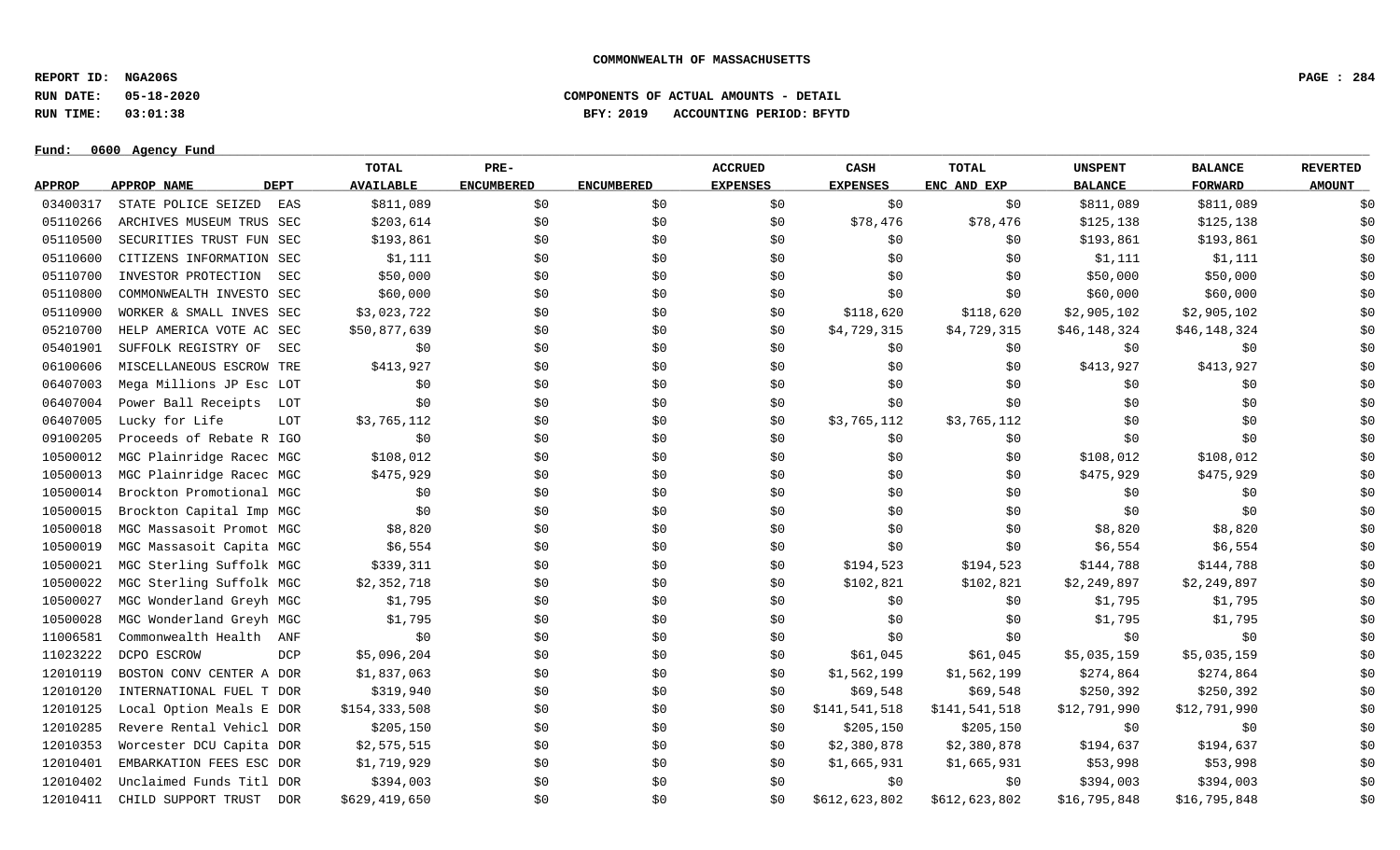**REPORT ID: NGA206S PAGE : 285**

**RUN DATE: 05-18-2020 COMPONENTS OF ACTUAL AMOUNTS - DETAIL**

**RUN TIME: 03:01:38 BFY: 2019 ACCOUNTING PERIOD: BFYTD**

**Fund: \_\_\_\_\_\_\_\_\_\_\_\_\_\_\_\_\_\_\_\_\_\_\_\_\_\_\_\_\_\_\_\_\_\_\_\_\_\_\_\_\_\_\_\_\_\_\_\_\_\_\_\_\_\_\_\_\_\_\_\_\_\_\_\_\_\_\_\_\_\_\_\_\_\_\_\_\_\_\_\_\_\_\_\_\_\_\_\_\_\_\_\_\_\_\_\_\_\_\_\_\_\_\_\_\_\_\_\_\_\_\_\_\_\_\_\_\_\_\_\_\_\_\_\_\_\_\_\_\_\_\_\_\_\_\_\_\_\_\_\_\_\_\_\_\_\_\_\_\_\_\_\_\_\_\_\_\_\_\_\_\_\_\_\_\_\_\_\_\_\_\_\_\_\_\_\_\_\_ 0600 Agency Fund**

|               |                            | TOTAL               | PRE-              |                   | <b>ACCRUED</b>  | CASH                                   | TOTAL         | <b>UNSPENT</b> | <b>BALANCE</b> | <b>REVERTED</b> |
|---------------|----------------------------|---------------------|-------------------|-------------------|-----------------|----------------------------------------|---------------|----------------|----------------|-----------------|
| <b>APPROP</b> | APPROP NAME<br><b>DEPT</b> | <b>AVAILABLE</b>    | <b>ENCUMBERED</b> | <b>ENCUMBERED</b> | <b>EXPENSES</b> | <b>EXPENSES</b>                        | ENC AND EXP   | <b>BALANCE</b> | <b>FORWARD</b> | <b>AMOUNT</b>   |
| 12012624      | URBAN REDEVELOPMENT        | \$34,072,934<br>DOR | \$0               | \$0               | \$0             | \$31,334,131                           | \$31,334,131  | \$2,738,802    | \$2,738,802    | \$0             |
| 12012625      | Suffolk County Retir DOR   | \$3,874,533         | \$0               | \$0               | \$0             | \$3,874,532                            | \$3,874,532   | \$1            | \$1            | \$0             |
| 12013600      | TAX AND ASSESSMENT F TRE   | \$2,318,978         | \$0               | \$0               | \$0             | \$0                                    | \$0           | \$2,318,978    | \$2,318,978    | \$0             |
| 12013781      | Local Option Cannabi DOR   | \$3,892,684         | \$0               | \$0               | \$0             | \$2,899,300                            | \$2,899,300   | \$993,384      | \$993,384      | \$0             |
| 12014640      | PAYMENTS TO CITIES A DOR   | \$250,520,511       | \$0               | \$0               | \$0             | \$227,457,169                          | \$227,457,169 | \$23,063,342   | \$23,063,342   | \$0             |
| 12014650      | PAYMENTS TO CITIES A DOR   | \$38,805,751        | \$0               | \$0               | \$0             | \$35,683,700                           | \$35,683,700  | \$3,122,051    | \$3,122,051    | \$0             |
| 12019008      | CHARTER SCHOOL PAYME DOR   | \$637,059,455       | \$0               | \$0               | \$0             | \$637,059,455                          | \$637,059,455 | \$0            | \$0            | \$0             |
| 12019095      | SCHOOL CHOICE PAYMEN DOR   | \$113,850,246       | \$0               | \$0               | \$0             | \$111,235,883                          | \$111,235,883 | \$2,614,363    | \$2,614,363    | \$0             |
| 15900600      | CTR statewide admin CTR    | \$893               | \$0               | \$0               | \$0             | \$0                                    | \$0           | \$893          | \$893          | \$0             |
| 15996123      | Massachusetts Life S CTR   | \$10,003,000        | \$0               | \$0               | \$0             | \$10,000,000                           | \$10,000,000  | \$3,000        | \$3,000        | \$0             |
| 17907205      | School IT Digital Co ITD   | \$999,149           | \$0               | \$0               | \$0             | \$954,343                              | \$954,343     | \$44,806       | \$44,806       | \$0             |
| 44025011      | MUNICIPAL MEDICAID         | \$99,519,658<br>EHS | \$0               | \$0               | \$0             | \$99,436,575                           | \$99,436,575  | \$83,083       | \$83,083       | \$0             |
| 45100602      | DPH ESCROW FUND, FOO DPH   | \$19,000            | \$0               | \$0               | \$0             | \$0                                    | \$0           | \$19,000       | \$19,000       | \$0             |
| 45131014      | WIC ESCROW                 | \$14,855<br>DPH     | \$0               | \$0               | \$0             | \$2,358                                | \$2,358       | \$12,497       | \$12,497       | \$0             |
| 48008105      | TITLE II & TITLE XVI DSS   | \$4,129,257         | \$0               | \$0               | \$0             | \$2,016,101                            | \$2,016,101   | \$2,113,156    | \$2,113,156    | \$0             |
| 48008106      | TITLE II & XVI RETRO DSS   | \$530,211           | \$0               | \$0               | \$0             | \$2,430                                | \$2,430       | \$527,782      | \$527,782      | \$0             |
| 59110601      | SNAP Metro Region          | \$0<br>DMR          | \$0               | \$0               | \$0             | \$0                                    | \$0           | \$0            | \$0            | \$0             |
| 59110602      | SNAP Central West Re DMR   | \$0                 | \$0               | \$0               | \$0             | \$0                                    | \$0           | \$0            | \$0            | \$0             |
| 59110603      | SNAP Northeast Regio DMR   | \$0                 | \$0               | \$0               | \$0             | \$0                                    | \$0           | \$0            | \$0            | \$0             |
| 59110604      | SNAP Southeast Regio DMR   | \$0                 | \$0               | \$0               | \$0             | \$0                                    | \$0           | \$0            | \$0            | \$0             |
| 70060069      | TRANSIENT VENDOR SPE DOS   | \$73,500            | \$0               | \$0               | \$0             | \$0                                    | \$0           | \$73,500       | \$73,500       | \$0             |
| 80000084      | COMMONWEALTH SECURIT EPS   | \$0                 | \$0               | \$0               | \$0             | \$0                                    | \$0           | \$0            | \$0            | \$0             |
| 92300600      | FEDERAL APPRAISAL SU REG   | \$56,440            | \$0               | \$0               | \$0             | \$56,440                               | \$56,440      | \$0            | \$0            | \$0             |
| FUND TOTAL:   |                            | \$2,058,337,025     | \$0               | \$0               |                 | $$0$ $$1,931,111,354$ $$1,931,111,354$ |               | \$127,225,671  | \$127,225,671  | \$0             |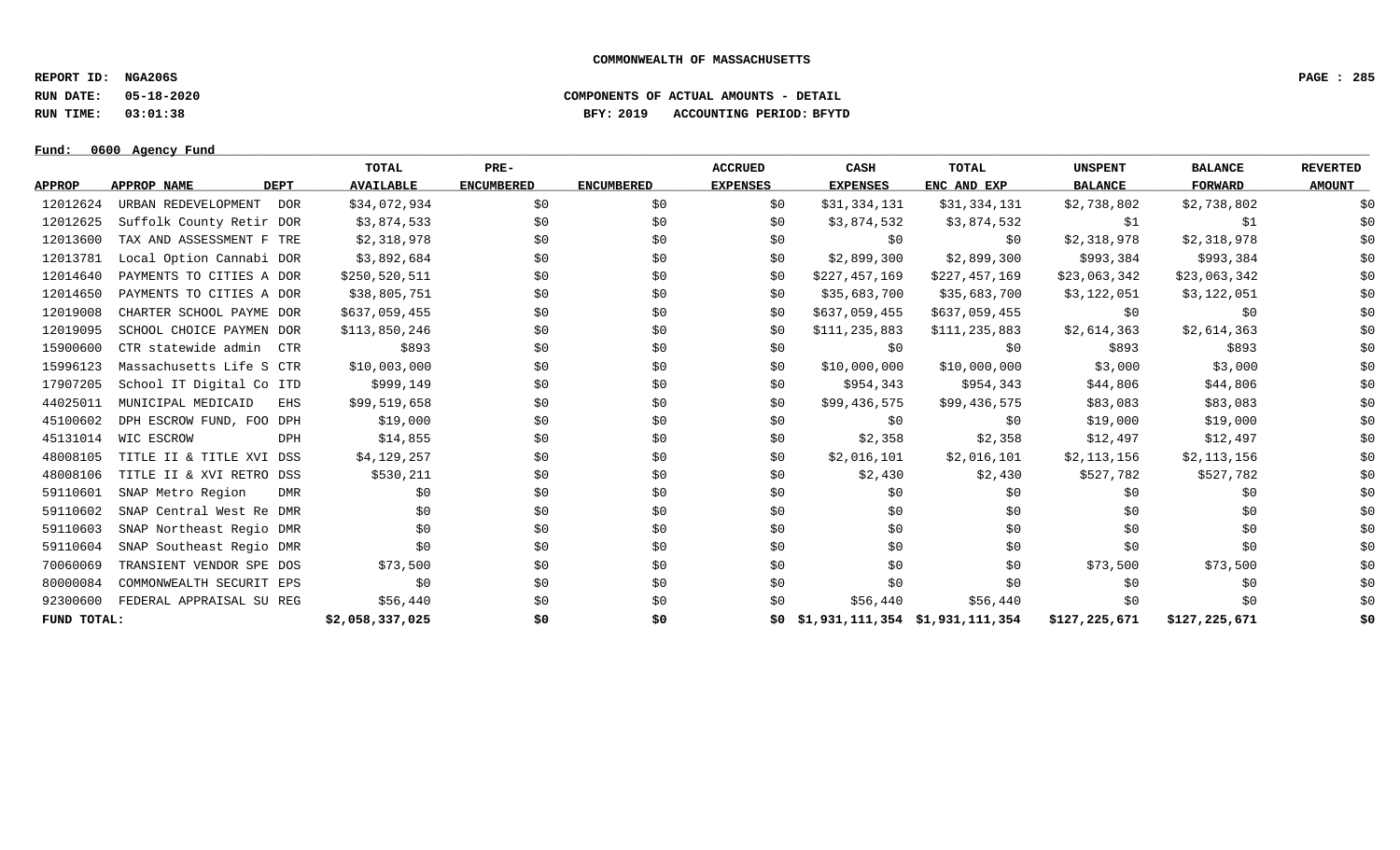**REPORT ID: NGA206S PAGE : 286**

**RUN DATE: 05-18-2020 COMPONENTS OF ACTUAL AMOUNTS - DETAIL**

**RUN TIME: 03:01:38 BFY: 2019 ACCOUNTING PERIOD: BFYTD**

## Fund:  $0610$  Suspense Fund

# **TOTAL PRE- ACCRUED CASH TOTAL UNSPENT BALANCE REVERTED** <u>APPROP APPROPNAME – DEPT AVAILABLE ENCUMBERED ENCUMBERED EXPENSES EXPENSES ENCANDEXP BALANCE – FORWARD – AMOUNT</u> 06100300 UNCLAIMED DEPOSITS-P TRE \$137,013 \$0 \$0 \$0 \$0 \$0 \$137,013 \$137,013 \$137,013 \$137,013 \$0 06100600 UNCLAIMED WAGE FUND- TRE \$48,406 \$0 \$0 \$0 \$0 \$0 \$0 \$48,406 \$18,406 \$48,406 \$48,406 \$0 06100601 Unpaid Check Fund – TRE \$15,888 \$0 \$0 \$0 \$0 \$15,888 \$15,888 \$15,888 06100603 EMINENT DOMAIN UNCLA TRE \$10.633.291 \$0 \$0 \$0 \$0 \$2.020.029 \$2.020.029 \$8,613.263 \$8,613,263 \$8,613,263 06100604 Convention Authority TRE 526 \$0 \$0 \$0 \$0 \$0 \$0 \$0 \$26 \$26 \$26 \$26 06100605 UNPAID CHECK FUND TRE \$99,715,965 \$0 \$0 \$7,263,849 \$7,263,849 \$62,452,116 \$62,452,116 \$62,452,116 \$0 06100622 COURTUNCLAIMEDFUND TRE \$1,390,857 \$0 \$0 \$0 \$0 \$0 \$0 \$1,390,857 \$1,390,857 \$1,390,857 \$0 06108736 UNPAID CHECKS PENSIO TRE \$843,392 \$0 \$0 \$0 \$119,154 \$119,154 \$724,238 \$724,238 \$724,238 \$724,238 08100302 DS14OIFS AGO \$340,271 \$0 \$ \$0 \$71,842 \$71,842 \$268,429 \$268,429 \$268,429 08100303 HSBC 35B AOD AGO \$750,000 \$0 \$0 \$0 \$0 \$0 \$750,000 \$750,000 \$0 08100304 Amgen Grant AGO \$700,000 \$0 \$0 \$283,566 \$283,566 \$416,434 \$416,434 \$416,434 \$0 08100307 93A Unfair and Decep AGO \$3,116,267 \$0 \$0 \$0 \$364,015 \$364,015 \$2,752,252 \$2,752,252 \$2,752,252 \$0 08100308 Ryder Funeral Home 9 AGO \$191,133 \$0 \$ \$ \$ \$0 \$191,133 \$0 \$0 08100309 S and P AGO \$560,913 \$0 \$0 \$15,273 \$15,273 \$545,640 \$545,640 \$15,273 \$545,640 \$545,640 \$15,273 \$545,640 \$545,640 \$0 08100310 ISIS Parenting aGO \$138,708 \$0 \$0 \$0 \$0 \$0 \$0 \$138,708 \$138,708 \$138,708 \$0 08100312 Cardtronics Inc AGO \$23,053 \$0 \$0 \$0 \$0 \$0 \$23,053 \$23,053 \$0 08100313 Chase Bank AGO \$949,900 \$0 \$0 \$0 \$0 \$0 \$949,900 \$949,900 \$0 08100314 Amgen Enforcement AGO \$295,511 \$0 \$ \$0 \$295,511 \$295,511 \$0 08100315 15-4A-IMPLEM AGO \$159,050 \$0 \$0 \$0 \$11,069 \$11,069 \$11,069 \$147,981 \$147,981 \$147,981 \$0 08100316 Project Here AGO \$1,625,000 \$0 \$0 \$442,827 \$442,827 \$1,182,173 \$1,182,173 \$1,182,173 08100317 15-VOY-46 AGO \$428,923 \$0 \$0 \$0 \$0 \$0 \$428,923 \$428,923 \$0 08100320 Commonwealth vs Rout AGO \$1,800 \$0 \$0 \$0 \$1,800 \$1,800 \$1,800 \$1,800 \$0 \$0 \$0 \$0 \$0 \$0 08100321 Commonwealth vs. The AGO \$365,000 \$0 \$0 \$0 \$0 \$0 \$0 \$365,000 \$365,000 \$365,000 \$365,000 \$0 08100323 Boston Grand Prix Li AGO \$235,906 \$0 \$0 \$0 \$0 \$0 \$0 \$235,906 \$235,906 \$235,906 \$235,906 \$0 08100325 Defeat Device and Co AGO \$1,472,031 \$0 \$0 \$0 \$30,743 \$30,743 \$1,441,287 \$1,441,287 \$1,441,287 \$0 08100326 CVS Pharmacy AGO \$198,302 \$0 \$0 \$166,485 \$166,485 \$31,817 \$31,817 \$0 08100326 CVS Pharmacy BER \$8,160 \$0 \$0 \$8,160 \$0 \$0 \$0 \$0 \$0 \$0 \$0 \$0 08100326 CVS Pharmacy BRI \$0 \$0 \$0 \$0 \$0 \$0 \$0 \$0 \$0 08100326 CVS Pharmacy EAS \$10,873 \$0 \$0 \$10,873 \$0 \$0 \$0 \$0 08100326 CVS Pharmacy MID \$6 ,200 \$ \$ \$ \$6 ,200 \$ \$0 \$0 \$0 \$0 \$0 \$0 \$0 08100326 CVS Pharmacy PLY \$6,745 \$0 \$0 \$6,745 \$0 \$0 \$0 \$0 08100327 CTA Construction AGO \$11,354 \$0 \$ \$ \$0 \$11,354 \$11,354 \$0 08100328 Ditech Financial LLC AGO \$174,053 \$0 \$0 \$0 \$3,937 \$3,937 \$170,116 \$170,116 \$170,116 \$0 08100329 Fernandes Masonry In AGO \$27,500 \$0 \$0 \$0 \$0 \$6,954 \$6,954 \$20,546 \$20,546 \$20,546 \$0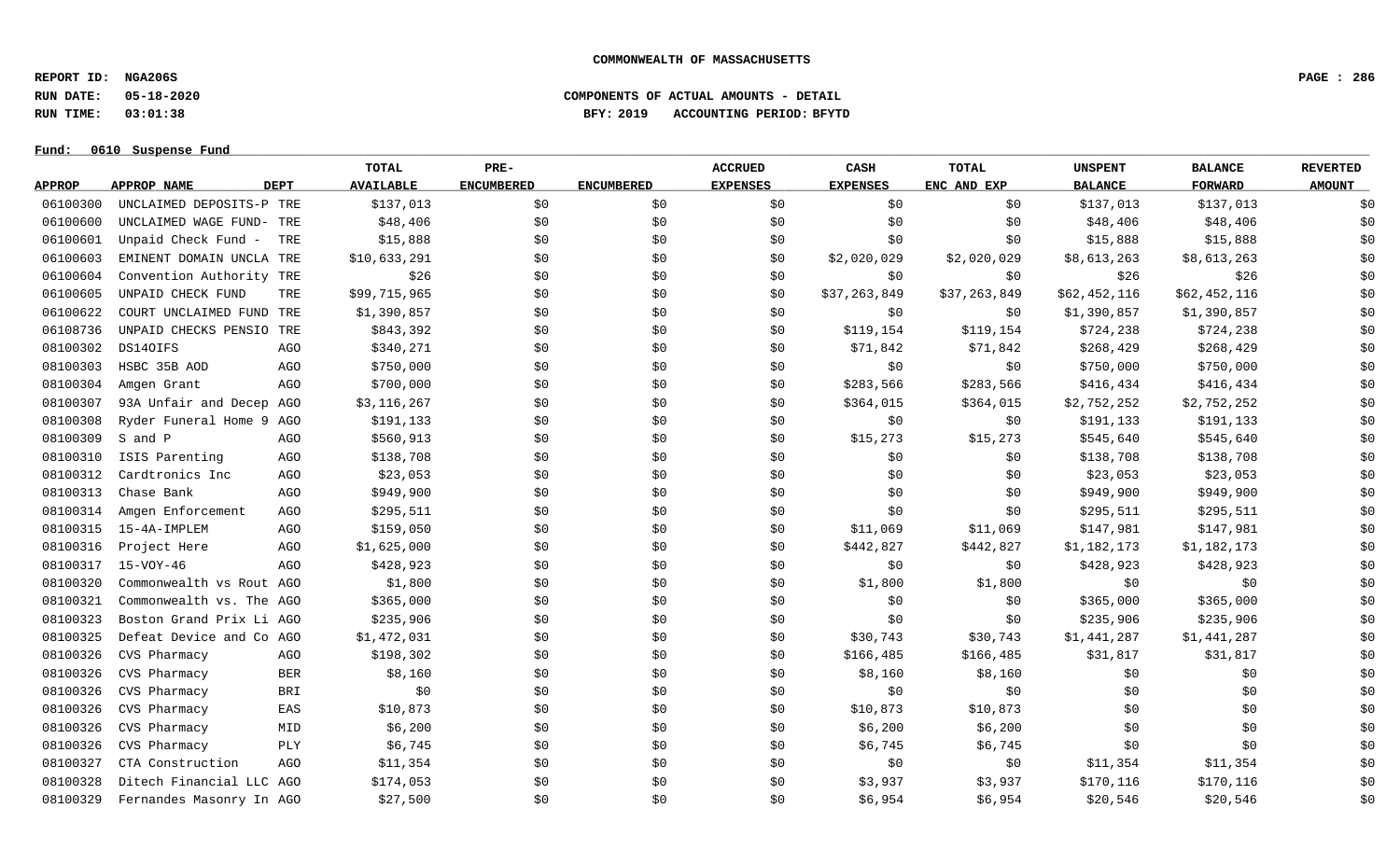**REPORT ID: NGA206S PAGE : 287**

**RUN DATE: 05-18-2020 COMPONENTS OF ACTUAL AMOUNTS - DETAIL**

**RUN TIME: 03:01:38 BFY: 2019 ACCOUNTING PERIOD: BFYTD**

### **Fund: \_\_\_\_\_\_\_\_\_\_\_\_\_\_\_\_\_\_\_\_\_\_\_\_\_\_\_\_\_\_\_\_\_\_\_\_\_\_\_\_\_\_\_\_\_\_\_\_\_\_\_\_\_\_\_\_\_\_\_\_\_\_\_\_\_\_\_\_\_\_\_\_\_\_\_\_\_\_\_\_\_\_\_\_\_\_\_\_\_\_\_\_\_\_\_\_\_\_\_\_\_\_\_\_\_\_\_\_\_\_\_\_\_\_\_\_\_\_\_\_\_\_\_\_\_\_\_\_\_\_\_\_\_\_\_\_\_\_\_\_\_\_\_\_\_\_\_\_\_\_\_\_\_\_\_\_\_\_\_\_\_\_\_\_\_\_\_\_\_\_\_\_\_\_\_\_\_\_ 0610 Suspense Fund**

|               |                            | TOTAL            | PRE-              |                   | <b>ACCRUED</b>  | <b>CASH</b>     | TOTAL       | <b>UNSPENT</b> | <b>BALANCE</b> | <b>REVERTED</b> |
|---------------|----------------------------|------------------|-------------------|-------------------|-----------------|-----------------|-------------|----------------|----------------|-----------------|
| <b>APPROP</b> | APPROP NAME<br><b>DEPT</b> | <b>AVAILABLE</b> | <b>ENCUMBERED</b> | <b>ENCUMBERED</b> | <b>EXPENSES</b> | <b>EXPENSES</b> | ENC AND EXP | <b>BALANCE</b> | <b>FORWARD</b> | <b>AMOUNT</b>   |
| 08100330      | Auto Number One Inc. AGO   | \$2              | \$0               | \$0               | \$0             | \$2             | \$2         | \$0            | \$0            | \$0             |
| 08100331      | Abilify                    | \$379,755<br>AGO | \$0               | \$0               | \$0             | \$88,095        | \$88,095    | \$291,660      | \$291,660      | \$0             |
| 08100332      | Moody's                    | AGO<br>\$839,956 | \$0               | \$0               | \$0             | \$0             | \$0         | \$839,956      | \$839,956      | \$0             |
| 08100333      | Moniz, Matthews, and AGO   | \$0              | \$0               | \$0               | \$0             | \$0             | \$0         | \$0            | \$0            | \$0             |
| 08100334      | Unwrapped Inc              | \$51,039<br>AGO  | \$0               | \$0               | \$0             | \$823           | \$823       | \$50,216       | \$50,216       | \$0             |
| 08100335      | Universal Drywall          | \$125,000<br>AGO | \$0               | \$0               | \$0             | \$14,071        | \$14,071    | \$110,929      | \$110,929      | \$0             |
| 08100336      | Johnson & Johnson Co AGO   | \$880,775        | \$0               | \$0               | \$0             | \$377,840       | \$377,840   | \$502,935      | \$502,935      | \$0             |
| 08100337      | Commonwealth v. Lust AGO   | \$50,502         | \$0\$             | \$0\$             | \$0             | \$0             | \$0         | \$50,502       | \$50,502       | \$0             |
| 08100340      | Multi-State Data Bre AGO   | \$241,992        | \$0               | \$0               | \$0             | \$17,647        | \$17,647    | \$224,345      | \$224,345      | \$0             |
| 08100341      | Source One Financial AGO   | \$200,000        | \$0               | \$0               | \$0             | \$199,736       | \$199,736   | \$264          | \$264          | \$0             |
| 08100342      | Nationstar Trust           | \$500,000<br>AGO | \$0               | \$0               | \$0             | \$450,000       | \$450,000   | \$50,000       | \$50,000       | \$0             |
| 08100343      | Veterans Settlement        | \$0<br>AGO       | \$0               | \$0               | \$0             | \$0             | \$0         | \$0            | \$0            | \$0             |
| 08100344      | Gee Settlement Fund        | \$150,000<br>AGO | \$0               | \$0               | \$0             | \$0             | \$0\$       | \$150,000      | \$150,000      | \$0             |
| 08100346      | Stage One Investors        | \$125,000<br>AGO | \$0               | \$0               | \$0             | \$97,546        | \$97,546    | \$27,454       | \$27,454       | \$0             |
| 08100347      | Shellpoint                 | \$450,000<br>AGO | \$0               | \$0               | \$0             | \$0             | \$0\$       | \$450,000      | \$450,000      | \$0             |
| 08100348      | Profile Realty Trust AGO   | \$111,826        | \$0\$             | \$0               | \$0             | \$95,000        | \$95,000    | \$16,826       | \$16,826       | \$0             |
| 08100349      | Caliber Trust              | \$500,000<br>AGO | \$0               | \$0               | \$0             | \$0             | \$0         | \$500,000      | \$500,000      | \$0             |
| 08100351      | Com v Michael O'Donn AGO   | \$29,264         | \$0               | \$0               | \$0             | \$0             | \$0         | \$29,264       | \$29,264       | \$0             |
| 08100352      | Granada Restitution<br>AGO | \$50,000         | \$0               | \$0               | \$0             | \$0             | \$0         | \$50,000       | \$50,000       | \$0             |
| 08100526      | ATTORNEY GENERAL UNN AGO   | \$6,084,581      | \$0               | \$0               | \$1,216         | \$1,433,232     | \$1,434,448 | \$4,650,134    | \$4,650,134    | \$0             |
| 08102030      | GMAC Mortgage              | \$111,248<br>AGO | \$0               | \$0               | \$0             | \$0             | \$0         | \$111,248      | \$111,248      | \$0             |
| 08102155      | Comm vs Creative Sol AGO   | \$8,444          | \$0               | \$0               | \$0             | \$0             | \$0         | \$8,444        | \$8,444        | \$0             |
| 08102577      | Comm v Cluxton             | \$0<br>AGO       | \$0               | \$0\$             | \$0             | \$0             | \$0         | \$0            | \$0            | \$0             |
| 08102710      | Commonwealth vs Cent AGO   | \$0              | \$0               | \$0               | \$0             | \$0             | \$0         | \$0            | \$0            | \$0             |
| 08102725      | Comm v. William Gall AGO   | \$2,161,207      | \$0               | \$0               | \$0             | \$10,333        | \$10,333    | \$2,150,874    | \$2,150,874    | \$0             |
| 08102728      | Comm v. Mark Howland AGO   | \$1,500          | \$0               | \$0               | \$0             | \$0             | \$0         | \$1,500        | \$1,500        | \$0             |
| 08102729      | Commonwealth of Mass AGO   | \$456,335        | \$0               | \$0               | \$0             | \$12,079        | \$12,079    | \$444,256      | \$444,256      | \$0             |
| 08102736      | Commonwealth vs the<br>AGO | \$123,225        | \$0               | \$0               | \$0             | \$78,000        | \$78,000    | \$45,225       | \$45,225       | \$0             |
| 08102769      | Commonwealth vs Free AGO   | \$95,231         | \$0\$             | \$0\$             | \$0             | \$0             | \$0         | \$95,231       | \$95,231       | \$0             |
| 08102771      | TJX Companies Trust<br>AGO | \$1,638,617      | \$0               | \$0               | \$0             | \$5,077         | \$5,077     | \$1,633,540    | \$1,633,540    | \$0             |
| 08102772      | TJX Companies Trust<br>AGO | \$1,464,615      | \$0               | \$0               | \$0             | ( \$74, 771)    | (574, 771)  | \$1,539,387    | \$1,539,387    | \$0             |
| 08102779      | Comm. v. W.B. Mason, AGO   | \$43,165         | \$0               | \$0               | \$0             | \$10,091        | \$10,091    | \$33,074       | \$33,074       | \$0             |
| 08102782      | Commonwealth vs Mega AGO   | \$50,806         | \$0               | \$0               | \$0             | \$50,806        | \$50,806    | \$0            | \$0            | \$0             |
| 08102796      | Motorcycle Valuation AGO   | \$167,903        | \$0               | \$0               | \$0             | \$6,778         | \$6,778     | \$161,124      | \$161,124      | \$0             |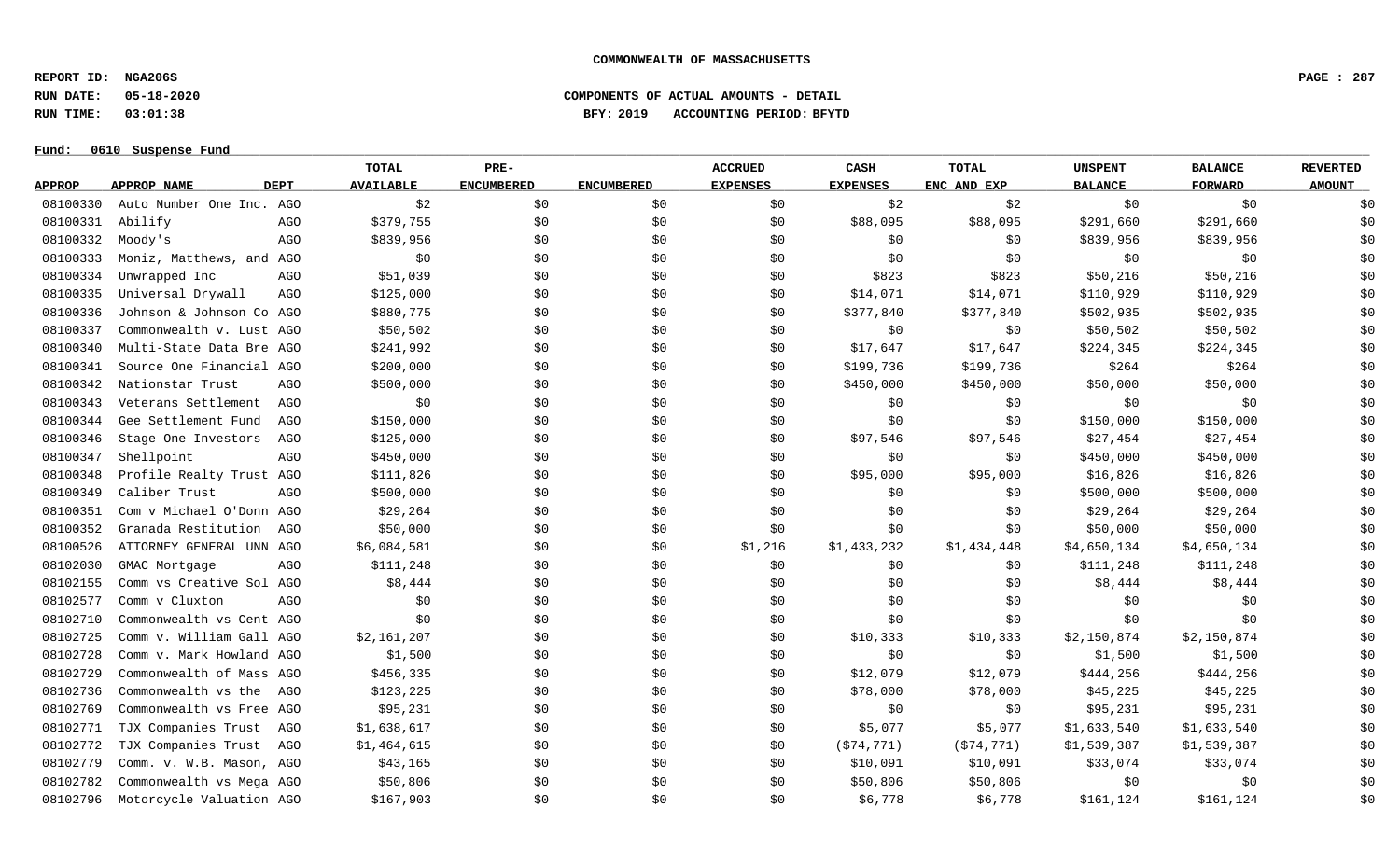**REPORT ID: NGA206S PAGE : 288**

# **RUN DATE: 05-18-2020 COMPONENTS OF ACTUAL AMOUNTS - DETAIL RUN TIME: 03:01:38 BFY: 2019 ACCOUNTING PERIOD: BFYTD**

| Fund: 0610 |  | Suspense Fund |
|------------|--|---------------|
|            |  |               |

|               |                                    | <b>TOTAL</b>     | PRE-              |                   | <b>ACCRUED</b>  | CASH            | <b>TOTAL</b> | <b>UNSPENT</b> | <b>BALANCE</b> | <b>REVERTED</b> |
|---------------|------------------------------------|------------------|-------------------|-------------------|-----------------|-----------------|--------------|----------------|----------------|-----------------|
| <b>APPROP</b> | <b>DEPT</b><br>APPROP NAME         | <b>AVAILABLE</b> | <b>ENCUMBERED</b> | <b>ENCUMBERED</b> | <b>EXPENSES</b> | <b>EXPENSES</b> | ENC AND EXP  | <b>BALANCE</b> | <b>FORWARD</b> | <b>AMOUNT</b>   |
| 08102902      | Comm. v. Countrywide AGO           | \$1,423,054      | \$0               | \$0               | \$0             | \$134,697       | \$134,697    | \$1,288,357    | \$1,288,357    | \$0             |
| 08102905      | Commonwealth v. Crow AGO           | \$128,949        | \$0\$             | \$0               | \$0             | \$0             | \$0          | \$128,949      | \$128,949      | \$0             |
| 08102907      | Comm. V. Barry Krock AGO           | \$1,435          | \$0               | \$0               | \$0             | \$0             | \$0\$        | \$1,435        | \$1,435        | \$0             |
| 08102909      | Comm. V. Morgan Stan AGO           | \$1,573,519      | \$0               | \$0               | \$0             | \$2,263         | \$2,263      | \$1,571,256    | \$1,571,256    | \$0             |
| 08102911      | Comm. v. CVS Pharmac AGO           | \$574,125        | \$0               | \$0               | \$0             | \$0             | \$0          | \$574,125      | \$574,125      | \$0             |
| 08102929      | Comm V. the Dannon C AGO           | \$98,700         | \$0               | \$0               | \$0             | \$1,645         | \$1,645      | \$97,055       | \$97,055       | \$0             |
| 08102942      | Commonwealth vs Astr AGO           | \$994,419        | \$0               | \$0               | \$0             | \$229,443       | \$229,443    | \$764,976      | \$764,976      | \$0             |
| 08102945      | Comm. V. US Life<br>AGO            | \$62,123         | \$0               | \$0               | \$0             | \$47,918        | \$47,918     | \$14,205       | \$14,205       | \$0             |
| 08102971      | Comm V. Bradford Whi AGO           | \$3,950          | \$0               | \$0               | \$0             | \$0             | \$0          | \$3,950        | \$3,950        | \$0             |
| 08103017      | Walgreens - Assuranc AGO           | \$274,662        | \$0               | \$0               | \$0             | \$0             | \$0          | \$274,662      | \$274,662      | \$0             |
| 08103018      | Commonwealth vs Heat AGO           | \$6,000          | \$0               | \$0               | \$0             | \$0             | \$0          | \$6,000        | \$6,000        | \$0             |
| 08103019      | Option One Litigatio AGO           | \$1,379,255      | \$0               | \$0               | \$0             | \$14,855        | \$14,855     | \$1,364,400    | \$1,364,400    | \$0             |
| 08103040      | Motorcycle Holdings<br>AGO         | \$3,360,255      | \$0               | \$0               | \$0             | \$0             | \$0          | \$3,360,255    | \$3,360,255    | \$0             |
| 08103043      | Securitization<br>AGO              | \$2,069,405      | \$0               | \$0               | \$0             | \$0             | \$0          | \$2,069,405    | \$2,069,405    | \$0             |
| 08103044      | Lasell College<br>AGO              | \$0              | \$0               | \$0               | \$0             | \$0             | \$0          | \$0            | \$0            | \$0             |
| 08103045      | Premium Finance<br>AG <sub>O</sub> | \$0              | \$0               | \$0               | \$0             | \$0             | \$0          | \$0            | \$0            | \$0             |
| 08103080      | Comm v Hanover Insur AGO           | \$325,354        | \$0               | \$0               | \$0             | \$0             | \$0          | \$325,354      | \$325,354      | \$0             |
| 08103089      | Bank Settlement Fund AGO           | \$77,129         | \$0               | \$0               | \$0             | \$15,592        | \$15,592     | \$61,537       | \$61,537       | \$0             |
| 08103093      | Genesis Health Care<br>AGO         | \$29,495         | \$0               | \$0               | \$0             | \$22,710        | \$22,710     | \$6,785        | \$6,785        | \$0             |
| 08103096      | McGee Wholesale Cars AGO           | \$0              | \$0               | \$0               | \$0             | \$0             | \$0          | \$0            | \$0            | \$0             |
| 08103098      | South Shore Hospital AGO           | \$211,770        | \$0               | \$0               | \$0             | \$0             | \$0          | \$211,770      | \$211,770      | \$0             |
| 08103107      | Abbott Laboratories<br>AGO         | \$135,139        | \$0               | \$0               | \$0             | \$15,525        | \$15,525     | \$119,615      | \$119,615      | \$0             |
| 08103122      | Chapter 12 False Cla AGO           | \$24,203         | \$0               | \$0               | \$0             | \$20,931        | \$20,931     | \$3,272        | \$3,272        | \$0             |
| 08103131      | Target Corporation<br>AGO          | \$466,161        | \$0               | \$0               | \$0             | \$19,798        | \$19,798     | \$446,363      | \$446,363      | \$0             |
| 08103134      | Commonwealth of MA v AGO           | \$253,751        | \$0               | \$0               | \$0             | \$0             | \$0          | \$253,751      | \$253,751      | \$0             |
| 08103139      | New England Internet AGO           | \$207,011        | \$0               | \$0               | \$0             | \$0             | \$0          | \$207,011      | \$207,011      | \$0             |
| 08103145      | Morgan Stanley Princ AGO           | \$1,175,195      | \$0               | \$0               | \$0             | \$0             | \$0          | \$1,175,195    | \$1,175,195    | \$0             |
| 08103152      | OuinStreet Settlemen AGO           | \$696,608        | \$0               | \$0               | \$0             | \$150,000       | \$150,000    | \$546,608      | \$546,608      | \$0             |
| 08103160      | Goldthwait Data Brea AGO           | \$67,500         | \$0               | \$0               | \$0             | \$0             | \$0          | \$67,500       | \$67,500       | \$0             |
| 08103169      | Comm. V. Glaxosmithk AGO           | \$1,105,047      | \$0               | \$0               | \$0             | \$410,055       | \$410,055    | \$694,993      | \$694,993      | \$0             |
| 08103170      | Commonwealth vs Glax AGO           | \$6,506          | \$0               | \$0               | \$0             | \$0             | \$0          | \$6,506        | \$6,506        | \$0             |
| 08103170      | Commonwealth vs Glax DPH           | \$71,936         | \$0               | \$0               | \$0             | \$71,694        | \$71,694     | \$241          | \$241          | \$0             |
| 08103173      | Surcharge - BD13<br>AGO            | \$1,660,270      | \$0               | \$0               | \$0             | \$100,000       | \$100,000    | \$1,560,270    | \$1,560,270    | \$0             |
| 08103174      | Tradition<br>AG <sub>O</sub>       | \$0              | \$0               | \$0               | \$0             | \$0             | \$0          | \$0            | \$0            | \$0             |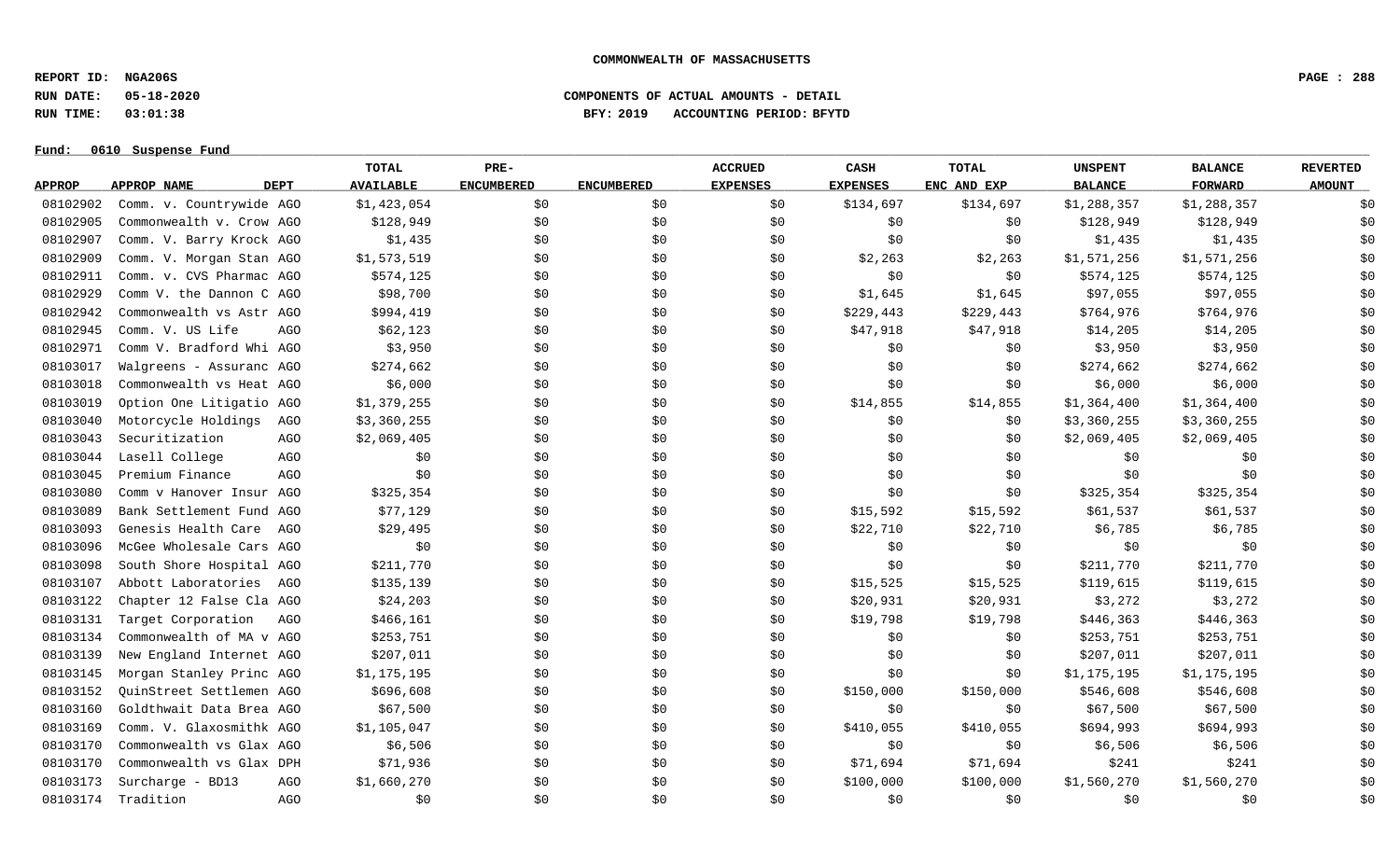**REPORT ID: NGA206S PAGE : 289**

**RUN DATE: 05-18-2020 COMPONENTS OF ACTUAL AMOUNTS - DETAIL**

**RUN TIME: 03:01:38 BFY: 2019 ACCOUNTING PERIOD: BFYTD**

#### Fund:  $0610$  Suspense Fund

# **TOTAL PRE- ACCRUED CASH TOTAL UNSPENT BALANCE REVERTED** <u>APPROP APPROPNAME – DEPT AVAILABLE ENCUMBERED ENCUMBERED EXPENSES EXPENSES ENCANDEXP BALANCE – FORWARD – AMOUNT</u> 08103183 Lender Processing Se AGO \$143,355 \$0 \$0 \$0 \$15,671 \$15,671 \$127,684 \$127,684 \$127,684 \$0 08103187 Girouard, et al 2012 AGO \$57,568 \$0 \$0 \$0 \$0 \$0 \$0 \$0 \$57,568 \$57,568 \$57,568 \$0 \$57,568 \$0 08103188 Com. V. Keith Miller AGO \$0 \$0 \$0 \$0 \$0 \$0 \$0 \$0 \$0 08103202 Father and Son Reloc AGO \$0 \$0 \$0 \$0 \$0 \$0 \$0 \$0 \$0 08103208 In Re GJ-2013 AGO \$23,868 \$0 \$ \$ \$ \$0 \$23,868 \$23,868 \$0 08103210 Attorney General Tru AGO \$46,940 \$0 \$0 \$42,388 \$42,388 \$42,388 \$4,552 \$4,552 \$4,552 \$0 08103212 13-0185A Agency Acco AGO \$648,843 \$0 \$0 \$0 \$0 \$0 \$0 \$648,843 \$648,843 \$648,843 \$0 08103215 EPIPEN AGO \$257,633 \$0 \$0 \$253,500 \$253,500 \$4,133 \$4,133 \$0 08103215 EPIPEN DPH \$13,367 \$0 \$0 \$13,206 \$161 \$161 \$0 08103216 13-00357B AGO \$1,564,137 \$0 \$0 \$0 \$879,794 \$879,794 \$684,343 \$684,343 \$684,343 \$0 08103219 Comm. V. Consumer He AGO \$50,000 \$0 \$0 \$0 \$0 \$0 \$0 \$0 \$50,000 \$50,000 \$50,000 \$0 08103220 Risperdal Grant AGO \$450,749 \$0 \$0 \$253,393 \$197,356 \$197,356 \$197,356 \$197,356 \$197,356 \$197,356 \$197,356 \$197,356 \$197,356 \$197,356 \$197,356 \$197,356 \$197,356 \$197,356 08103221 Risperdal Enforcemen AGO \$680,728 \$0 \$0 \$0 \$169,139 \$169,139 \$169,139 \$511,588 \$511,588 \$0 08103230 13-3679 AGO \$410,465 \$0 \$0 \$0 \$0 \$0 \$410,465 \$410,465 \$0 08106998 COMMONWEALTH VS RICH AGO \$0 \$0 \$0 \$0 \$0 \$0 \$0 \$0 \$0 08107009 MERRILL LYNCH FEDERA AGO \$236,875 \$0 \$0 \$0 \$0 \$0 \$0 \$236,875 \$236,875 \$236,875 \$0 \$0 08107018 COMM OF MASS VS SEAR AGO \$7.142.756 \$0 \$0 \$0 \$212,603 \$212,603 \$6.930.153 \$6.930.153 \$6.930.153 \$0 08107030 COMMONWEALTH VS KING AGO \$0 \$0 \$0 \$0 \$0 \$0 \$0 \$0 \$0 08107056 COMMONWEALTH VS R & AGO \$0 \$0 \$0 \$0 \$0 \$0 \$0 \$0 \$0 08107058 CLAIMED WAGES ATTORN AGO \$424,064 \$0 \$0 \$0 \$200,252 \$200,252 \$223,813 \$223,813 \$223,813 \$0 08107069 PROCEEDS OF 95-034-3 AGO \$16,843 \$0 \$0 \$0 \$0 \$0 \$0 \$16,843 \$16,843 \$16,843 \$0 08107084 COMM V GREAT LAKES C AGO \$0 \$0 \$0 \$0 \$0 \$0 \$0 \$0 \$0 08107097 Buspar Multi-State A AGO \$20,054 \$0 \$0 \$0 \$0 \$0 \$0 \$0 \$20,054 \$20,054 \$20,054 \$1 09000102 Middlesex Retirement ETH \$0 \$0 \$0 \$0 \$0 \$0 \$0 \$0 \$0 10500025 MGC Investments Escr MGC \$0 \$0 \$0 \$0 \$0 \$0 \$0 \$0 \$0 11020016 DCAMM Project Number DCP \$89,085 \$0 \$0 \$16,818 \$36,818 \$36,818 \$52,268 \$52,268 \$52,268 \$0 11020311 Culinary Art Kitchen DCP \$161,041 \$0 \$0 \$0 \$0 \$0 \$161,041 \$161,041 \$161,041 \$0 11023156 Hemenway Science Cen DCP \$29,079 \$0 \$0 \$0 \$0 \$0 \$0 \$0 \$29,079 \$29,079 \$29,079 \$0 11023175 WORAthletic and Sci DCP 51 \$0 \$0 \$0 \$0 \$0 \$0 \$1 \$1 \$1 \$0 11023190 MCA Center for Desig DCP \$0 \$0 \$0 \$0 \$0 \$0 \$0 \$0 \$0 11023201 HCC Jarvis Avenue Pr DCP \$152,188 \$0 \$0 \$0 \$152,188 \$152,188 \$152,188 \$0 \$0 \$0 \$0 \$0 11023207 UMS Amh Data Center DCP \$0 \$0 \$0 \$0 \$0 \$0 \$0 \$0 \$0 11023218 New Physical Science DCP \$1,698,062 \$0 \$0 \$0 \$1,698,062 \$1,698,062 \$0 \$0 \$0 \$0 \$0 \$0 11023220 SSA Mainstage Theatr DCP \$0 \$0 \$0 \$0 \$0 \$0 \$0 \$0 \$0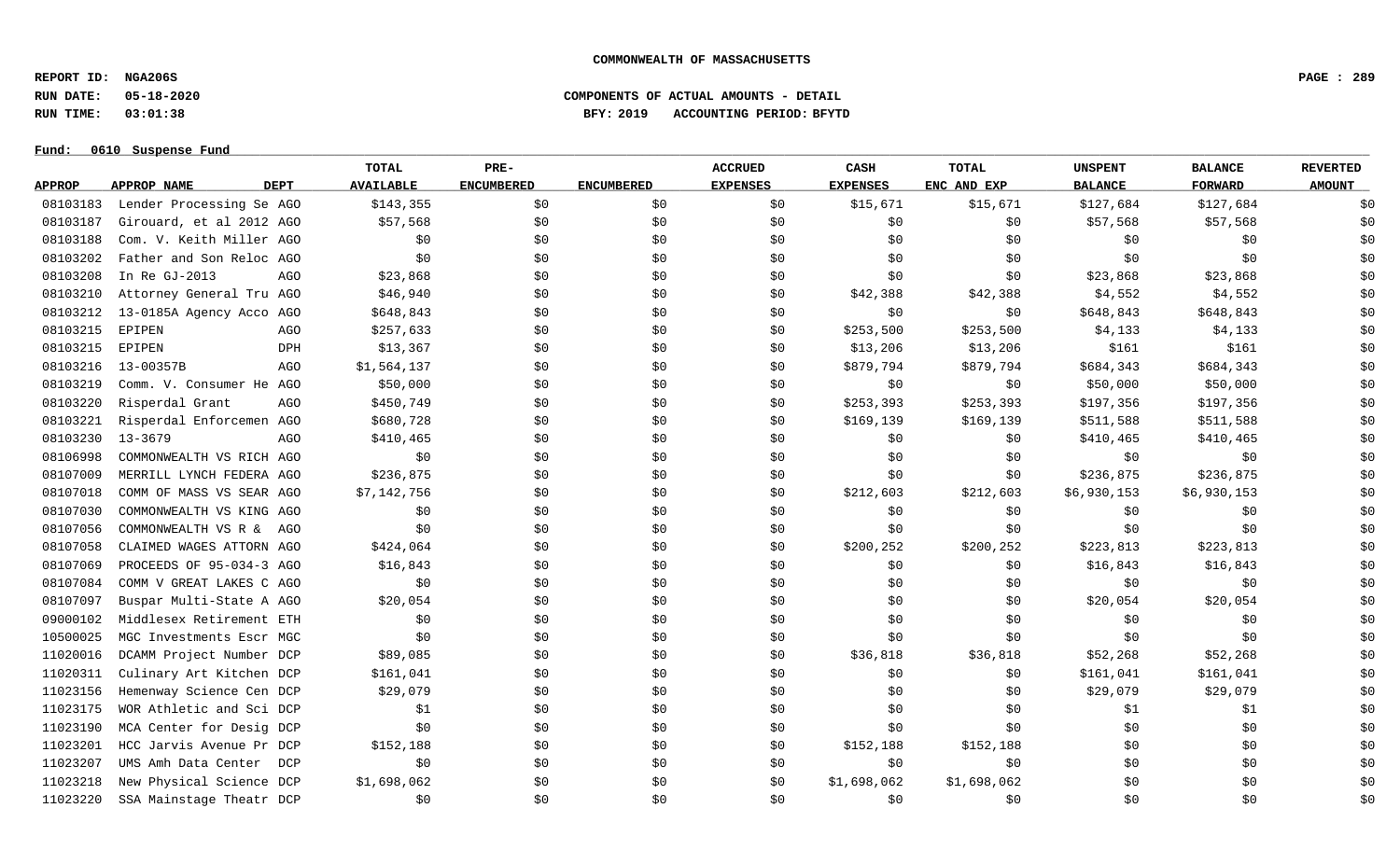**REPORT ID: NGA206S PAGE : 290**

**RUN DATE: 05-18-2020 COMPONENTS OF ACTUAL AMOUNTS - DETAIL**

**RUN TIME: 03:01:38 BFY: 2019 ACCOUNTING PERIOD: BFYTD**

|               |                                  | TOTAL            | PRE-              |                   | <b>ACCRUED</b>  | CASH            | TOTAL        | <b>UNSPENT</b> | <b>BALANCE</b> | <b>REVERTED</b> |
|---------------|----------------------------------|------------------|-------------------|-------------------|-----------------|-----------------|--------------|----------------|----------------|-----------------|
| <b>APPROP</b> | APPROP NAME<br><b>DEPT</b>       | <b>AVAILABLE</b> | <b>ENCUMBERED</b> | <b>ENCUMBERED</b> | <b>EXPENSES</b> | <b>EXPENSES</b> | ENC AND EXP  | <b>BALANCE</b> | <b>FORWARD</b> | <b>AMOUNT</b>   |
| 11023221      | MWC Haley Academic C DCP         | \$0              | \$0               | \$0               | \$0             | \$0             | \$0          | \$0            | \$0            | \$0             |
| 11023227      | UMS Amherst New Acad DCP         | \$468,354        | \$0               | \$0               | \$0             | \$0             | \$0          | \$468,354      | \$468,354      | \$0             |
| 11023229      | UMD SMAST Project<br>DCP         | \$117,616        | \$0               | \$0               | \$0             | \$0             | \$0          | \$117,616      | \$117,616      | \$0             |
| 11023246      | WSC New Science Cent DCP         | \$0              | \$0               | \$0               | \$0             | \$0             | \$0          | \$0            | \$0            | \$0             |
| 11023247      | BSC Welcome Center A DCP         | S0               | \$0               | \$0               | \$0             | \$0             | \$0          | \$0            | \$0            | \$0             |
| 11031604      | CHECK CLEARING FUND<br>CTR       | \$0              | \$0               | \$0               | \$0             | \$0             | \$0          | \$0            | \$0            | \$0             |
| 11033138      | CTR RECON<br><b>CTR</b>          | \$1,521,602      | \$0               | \$0               | \$0             | \$29,278        | \$29,278     | \$1,492,324    | \$1,492,324    | \$0             |
| 11081181      | CRAB Teachers Retire TRB         | \$172,971        | \$0               | \$0               | \$0             | \$0             | \$0          | \$172,971      | \$172,971      | \$0             |
| 14501225      | MA e-Health Institut HPC         | S0               | \$0               | \$0               | \$0             | \$0             | \$0          | SO.            | \$0            | \$0             |
| 15901030      | CTR Municipal Interc CTR         | \$0              | \$0               | \$0               | \$0             | \$0             | \$0          | SO.            | \$0            | \$0             |
| 15901031      | IRS Lien Intercept<br><b>CTR</b> | S0               | \$0               | \$0               | \$0             | \$0             | \$0          | \$0            | \$0            | \$0             |
| 28200777      | LOGGING OPERATION-PE DCR         | \$110,000        | \$0               | \$0               | \$0             | \$26,000        | \$26,000     | \$84,000       | \$84,000       | \$0             |
| 28206003      | GUARANTEED DEPOSIT W DCR         | \$0              | \$0               | \$0               | \$0             | \$0             | \$0          | \$0            | \$0            | \$0             |
| 28206005      | EAST BRIMFIELD DAM A DCR         | S0               | \$0               | \$0               | \$0             | \$0             | \$0          | \$0            | \$0            | \$0             |
| 40002005      | DECEASED RECIPIENTS<br>EHS       | \$5,171,091      | \$0               | \$0               | \$0             | \$1,251,150     | \$1,251,150  | \$3,919,940    | \$3,919,940    | \$0             |
| 41805060      | PATIENTS' UNCLAIMED<br>CHE       | \$98,199         | \$0               | \$0               | \$0             | \$0             | \$0          | \$98,199       | \$98,199       | \$0             |
| 41905060      | PATIENTS UNCLAIMED F HLY         | \$0              | \$0\$             | \$0               | \$0             | \$0             | \$0          | \$0            | \$0            | \$0             |
| 70033157      | Polaroid Bankruptcy<br>EOL       | \$246,665        | \$0               | \$0               | \$0             | \$16,455        | \$16,455     | \$230,210      | \$230,210      | \$0             |
| 89001600      | PAY CLAIMANTS & TRAN DOC         | \$1,681,635      | \$0               | \$0               | \$0             | \$935           | \$935        | \$1,680,700    | \$1,680,700    | \$0             |
| FUND TOTAL:   |                                  | \$184,042,238    | \$0               | \$0               | \$1,216         | \$50,213,863    | \$50,215,079 | \$133,827,160  | \$133,827,160  | \$0             |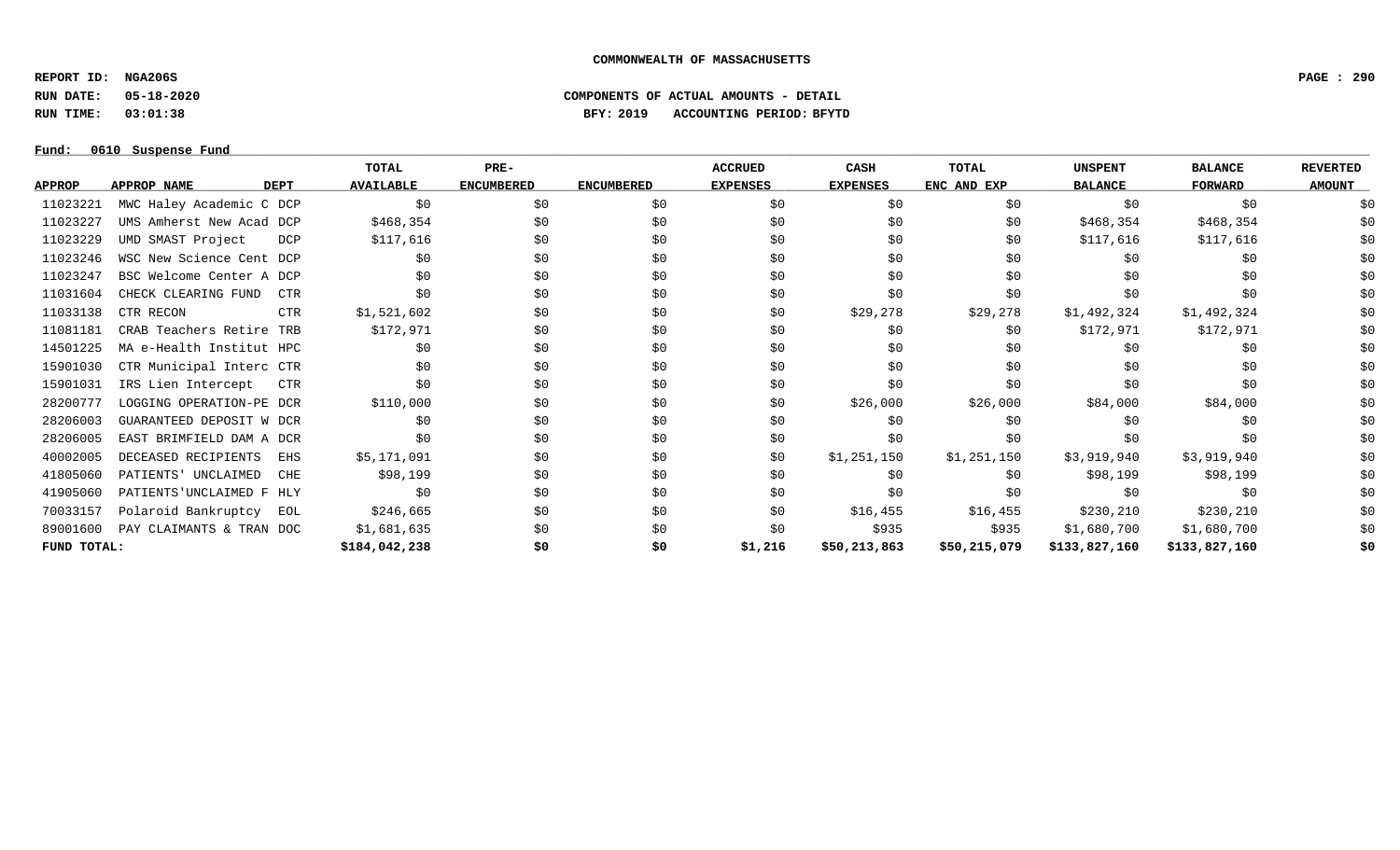**REPORT ID: NGA206S PAGE : 291**

**RUN DATE: 05-18-2020 COMPONENTS OF ACTUAL AMOUNTS - DETAIL**

# **RUN TIME: 03:01:38 BFY: 2019 ACCOUNTING PERIOD: BFYTD**

|               |                          |             | TOTAL            | $PRE-$            |            | <b>ACCRUED</b>  | <b>CASH</b>     | TOTAL        | <b>UNSPENT</b> | <b>BALANCE</b> | REVERTED      |
|---------------|--------------------------|-------------|------------------|-------------------|------------|-----------------|-----------------|--------------|----------------|----------------|---------------|
| <b>APPROP</b> | APPROP NAME              | <b>DEPT</b> | <b>AVAILABLE</b> | <b>ENCUMBERED</b> | ENCUMBERED | <b>EXPENSES</b> | <b>EXPENSES</b> | ENC AND EXP  | <b>BALANCE</b> | FORWARD        | <b>AMOUNT</b> |
| 89000612      | Inmate Escrow Funds      | DOC         | \$37,101,519     | \$0               | \$0        |                 | \$23,539,689    | \$23,539,689 | \$13,561,830   | \$13,561,830   | \$0           |
| 89001013      | CEDAR JUNCTION AT WA DOC |             | \$24,334         | \$0               | \$0        | S0              | \$0             | \$0          | \$24,334       | \$24,334       | \$0           |
| 89100109      | INMATE FUNDS ON DEPO SDM |             | \$167,474        | \$0               | \$0        | Sυ              | \$0             | \$0          | \$167,474      | \$167,474      | \$0           |
| 89100140      | INMATE ESCROW            | SDW         | \$399,308        | \$0               | SO.        | S0              | \$2,655         | \$2,655      | \$396,653      | \$396,653      | \$0           |
| 89100151      | FORMER INMATE UNCLAI HSD |             | \$0              | \$0               | SO.        | S0              | SO.             | S0           | S0             | \$0            | \$0           |
| FUND TOTAL:   |                          |             | \$37,692,634     | \$0               | \$0        | S0              | \$23,542,344    | \$23,542,344 | \$14,150,291   | \$14,150,291   | \$0           |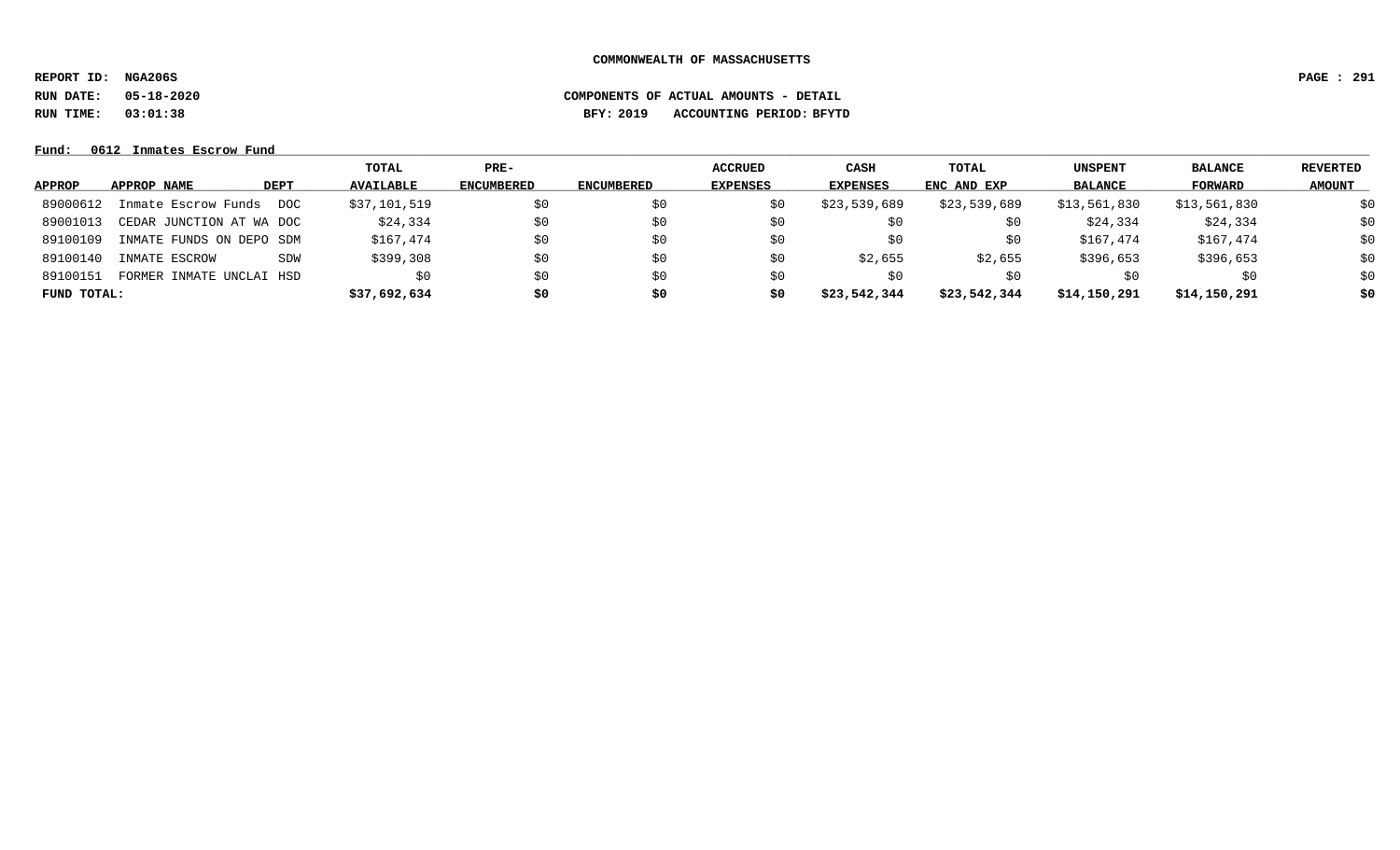**REPORT ID: NGA206S PAGE : 292**

# **RUN DATE: 05-18-2020 COMPONENTS OF ACTUAL AMOUNTS - DETAIL RUN TIME: 03:01:38 BFY: 2019 ACCOUNTING PERIOD: BFYTD**

Fund: 0630 Unemployment Compensation Fund

|             |                            | TOTAL            | $PRE-$            |                   | <b>ACCRUED</b>  | CASH        | TOTAL                                                                    | UNSPENT        | <b>BALANCE</b> | <b>REVERTED</b> |
|-------------|----------------------------|------------------|-------------------|-------------------|-----------------|-------------|--------------------------------------------------------------------------|----------------|----------------|-----------------|
| APPROP      | DEPT<br>APPROP NAME        | <b>AVAILABLE</b> | <b>ENCUMBERED</b> | <b>ENCUMBERED</b> | <b>EXPENSES</b> | EXPENSES    | ENC AND EXP                                                              | <b>BALANCE</b> | FORWARD        | <b>AMOUNT</b>   |
| 70023368    | Disaster Relief and<br>EOL |                  | \$0               | \$0               | S0              |             | S0                                                                       |                | \$0            | \$0             |
| 70026633    | EOL Additional Unemp EOL   |                  | \$0               | \$0               | S0              | S0          | S0                                                                       | SO.            | \$0            | \$0             |
| 70026635    | EOL Additional Unemp EOL   |                  | \$0               | \$0               | S0              | SO.         | SO.                                                                      | SO.            | \$0            | \$0             |
| 70036605    | Payments to Director EOL   | \$3,089,209,985  | \$0               | \$0               |                 |             | $$0$ $$1,457,931,403$ $$1,457,931,403$ $$1,631,278,582$ $$1,631,278,582$ |                |                | \$0             |
| 70036635    | Trade and NAFTA Unem EOL   | \$6,711,307      | \$0               | \$0               | S0              | \$6,711,307 | \$6,711,307                                                              |                | \$0            | \$0             |
| FUND TOTAL: |                            | \$3,095,921,292  | \$0               | \$0               |                 |             | $$0$ $$1,464,642,710$ $$1,464,642,710$ $$1,631,278,582$ $$1,631,278,582$ |                |                | \$0             |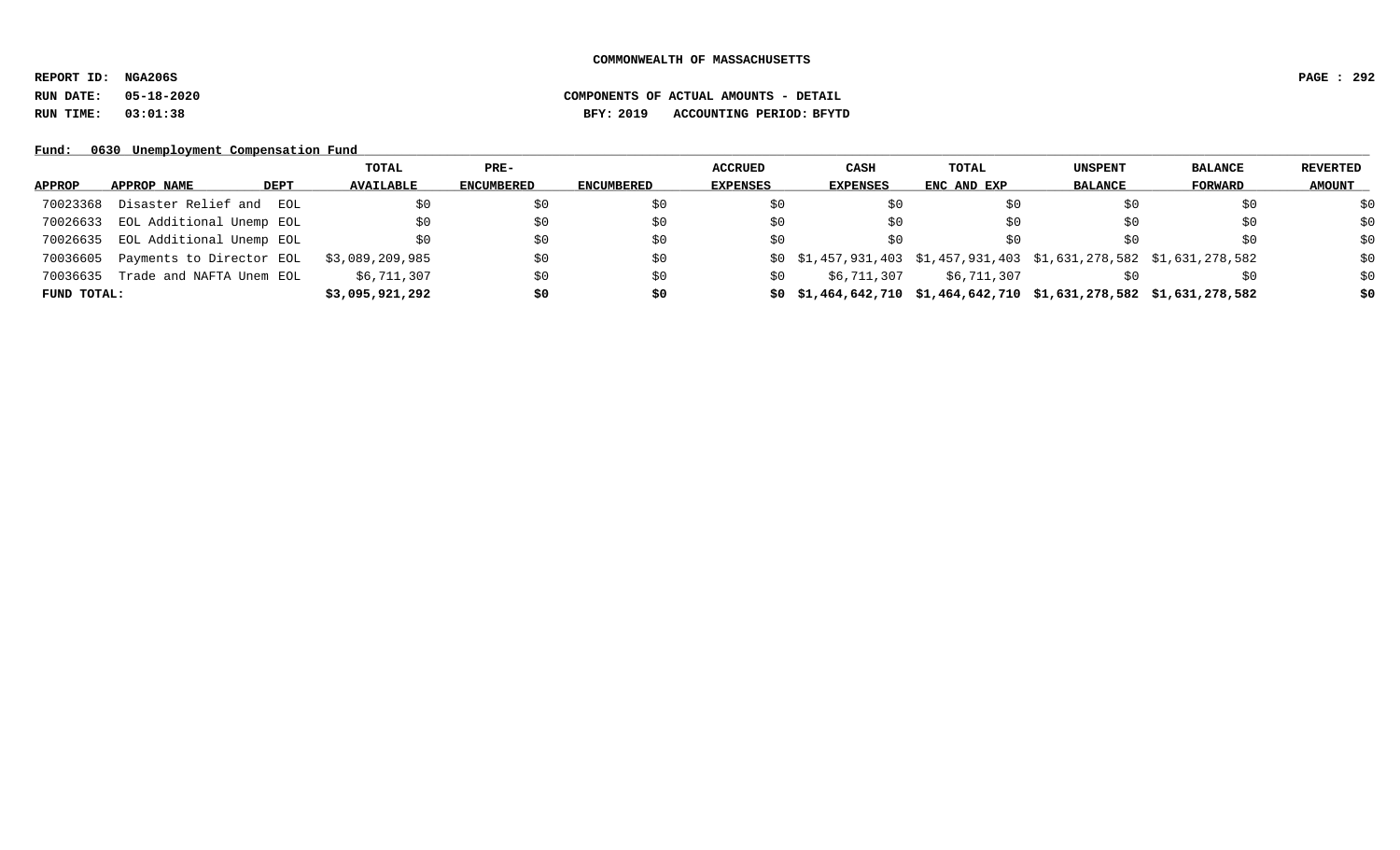**REPORT ID: NGA206S PAGE : 293**

**RUN DATE: 05-18-2020 COMPONENTS OF ACTUAL AMOUNTS - DETAIL RUN TIME: 03:01:38 BFY: 2019 ACCOUNTING PERIOD: BFYTD**

Fund: 0641 DUA Assets Held in Trust

|               |             |             | <b>TOTAL</b>                             | PRE-       |                   | <b>ACCRUED</b>  | CASH            | <b>TOTAL</b>                        | UNSPENT        | <b>BALANCE</b> | <b>REVERTED</b> |
|---------------|-------------|-------------|------------------------------------------|------------|-------------------|-----------------|-----------------|-------------------------------------|----------------|----------------|-----------------|
| <b>APPROP</b> | APPROP NAME | <b>DEPT</b> | <b>AVAILABLE</b>                         | ENCUMBERED | <b>ENCUMBERED</b> | <b>EXPENSES</b> | <b>EXPENSES</b> | ENC AND EXP                         | <b>BALANCE</b> | FORWARD        | <b>AMOUNT</b>   |
| 70032500      |             |             | DUA Assets Held in T EOL \$2,406,587,854 |            |                   |                 |                 | \$0 \$2,307,438,869 \$2,307,438,869 | \$99,148,985   | \$99,148,985   |                 |
| FUND TOTAL:   |             |             | \$2,406,587,854                          | \$0        |                   |                 |                 | \$0\$2,307,438,869\$2,307,438,869   | \$99,148,985   | \$99,148,985   | \$0             |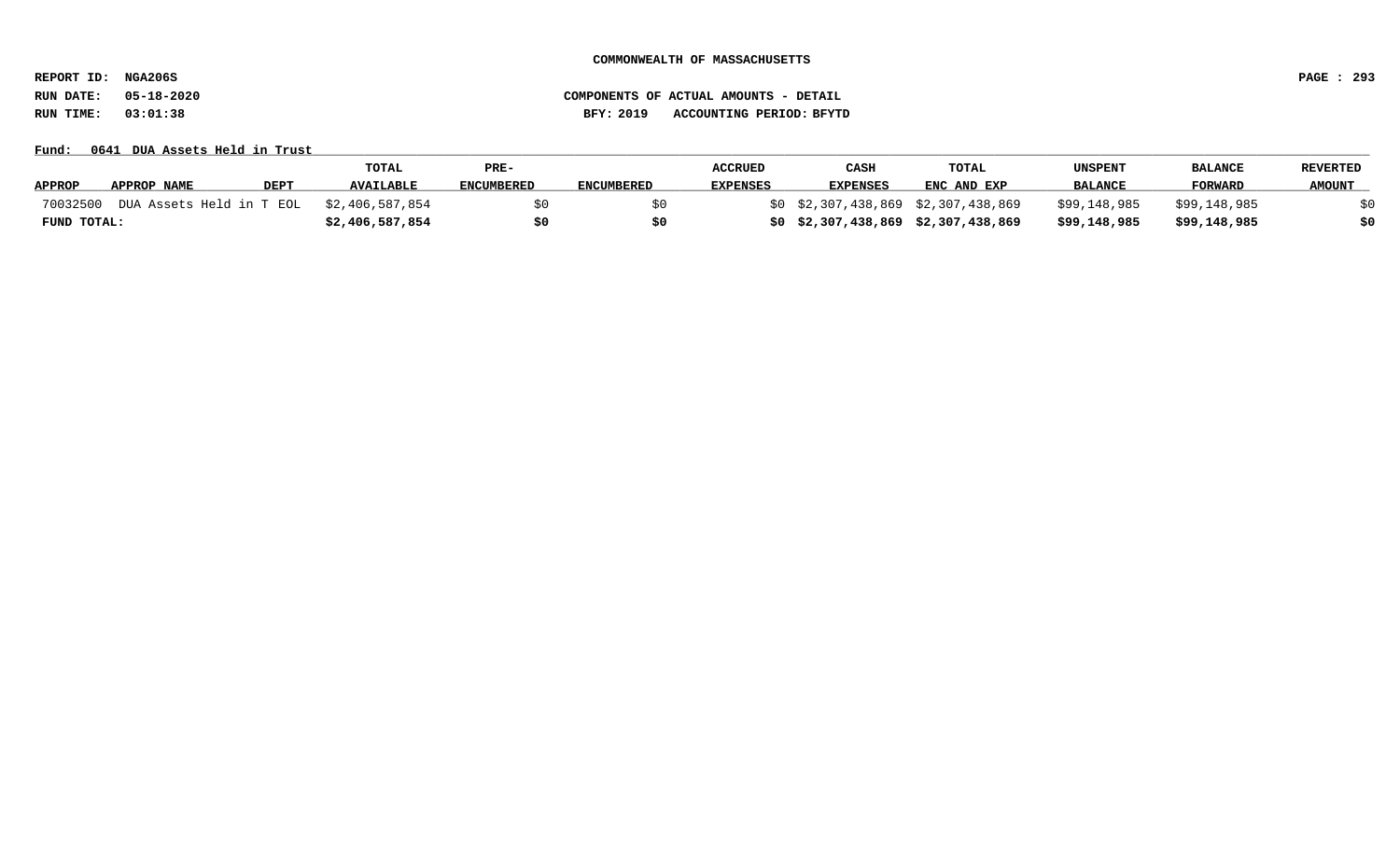**REPORT ID: NGA206S PAGE : 294**

**RUN DATE: 05-18-2020 COMPONENTS OF ACTUAL AMOUNTS - DETAIL RUN TIME: 03:01:38 BFY: 2019 ACCOUNTING PERIOD: BFYTD**

Fund: 0642 GIC Assets Held in Trust

|               |                          |             | TOTAL            | PRE-              |                   | <b>ACCRUED</b>  | CASH            | TOTAL         | UNSPENT        | <b>BALANCE</b> | <b>REVERTED</b> |
|---------------|--------------------------|-------------|------------------|-------------------|-------------------|-----------------|-----------------|---------------|----------------|----------------|-----------------|
| <b>APPROP</b> | APPROP NAME              | <b>DEPT</b> | <b>AVAILABLE</b> | <b>ENCUMBERED</b> | <b>ENCUMBERED</b> | <b>EXPENSES</b> | <b>EXPENSES</b> | ENC AND EXP   | <b>BALANCE</b> | <b>FORWARD</b> | <b>AMOUNT</b>   |
| 11202500      | GIC Assets Held in T GIC |             | \$756,250,575    |                   |                   |                 | \$637,844,676   | \$637,844,676 | \$118,405,899  | \$118,405,899  |                 |
| FUND TOTAL:   |                          |             | \$756, 250, 575  |                   |                   |                 | \$637,844,676   | \$637,844,676 | \$118,405,899  | \$118,405,899  | \$0             |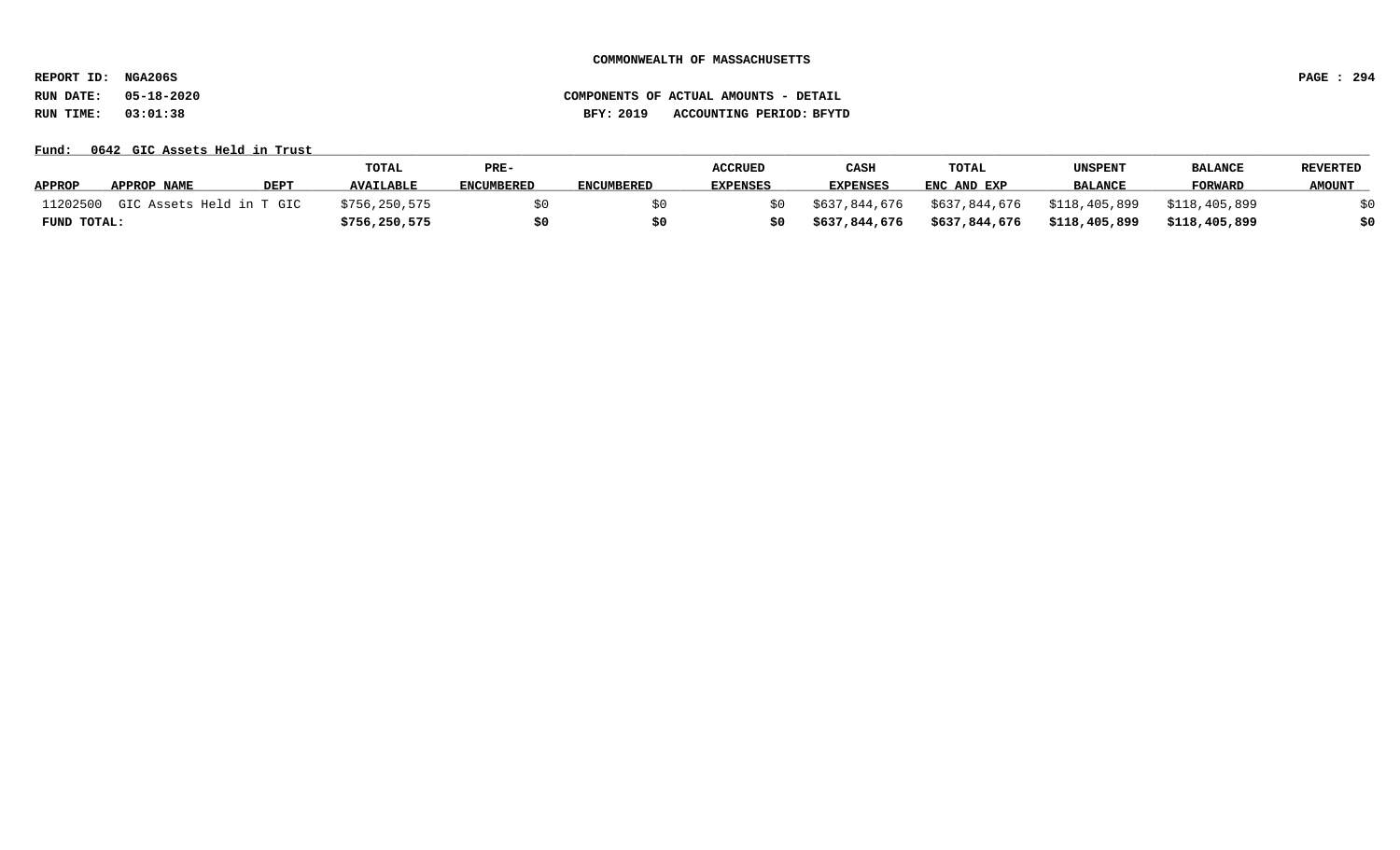**REPORT ID: NGA206S PAGE : 295**

**RUN DATE: 05-18-2020 COMPONENTS OF ACTUAL AMOUNTS - DETAIL**

**RUN TIME: 03:01:38 BFY: 2019 ACCOUNTING PERIOD: BFYTD**

| <b>DEPT</b><br><b>AVAILABLE</b><br><b>ENCUMBERED</b><br><b>EXPENSES</b><br>ENC AND EXP<br><b>BALANCE</b><br><b>FORWARD</b><br>APPROP NAME<br><b>ENCUMBERED</b><br><b>EXPENSES</b><br><b>APPROP</b><br>\$3,895,708<br>\$2,764,537<br>\$1,131,171<br>62000019<br>International Regist DOT<br>\$0<br>\$0<br>\$0<br>\$2,764,537<br>\$1,131,171<br>62000103<br>Birnie Est<br>\$19<br>\$0<br>\$0\$<br>\$19<br><b>DOT</b><br>\$0<br>\$19<br>\$0<br>\$0<br>62000104<br>\$53<br>Birnie Est<br><b>DOT</b><br>\$0<br>\$0<br>\$53<br>\$53<br>\$0<br>\$0<br>\$0<br>62000109<br>\$65,252<br>Bosdevgrp1<br><b>DOT</b><br>\$0<br>\$0<br>\$0<br>\$0<br>\$0<br>\$65,252<br>\$65,252<br>62000118<br>\$6,705<br>\$5,873<br><b>DOT</b><br>\$0\$<br>\$0<br>\$0<br>\$832<br>\$832<br>\$5,873<br>Cana Lease 4<br>62000123<br>\$46,016<br>Cont Dev A.b.<br><b>DOT</b><br>\$46,016<br>\$0<br>\$0<br>\$0<br>\$0<br>\$0<br>\$46,016<br>62000124<br>Coplpllsth<br>\$11,504<br>\$11,504<br>\$11,504<br>\$0<br>\$0<br>\$0<br>\$0<br>\$0<br>DOT<br>62000130<br>\$10,077<br><b>DOT</b><br>\$10,077<br>\$0<br>\$0<br>\$0<br>\$0<br>\$0<br>\$10,077<br>Gateway<br>62000133<br>Gulf Oil Ltd Prtshp<br>\$843,700<br>\$0<br>\$0<br>\$0<br>\$0<br>\$843,700<br><b>DOT</b><br>\$0<br>\$843,700<br>62000137<br>Ken/Fen Pcl<br><b>DOT</b><br>\$231,764<br>\$0<br>\$0<br>\$0<br>\$0<br>\$0<br>\$231,764<br>\$231,764<br>62000138<br>\$53,014<br>\$0<br>\$0\$<br>\$0<br>\$0<br>\$0<br>Kenmore Square<br><b>DOT</b><br>\$53,014<br>\$53,014<br>62000143<br>McDonald's Reinvestm DOT<br>\$2,504,247<br>\$0<br>\$0<br>\$0<br>\$767,917<br>\$767,917<br>\$1,736,330<br>\$1,736,330<br>62000159<br>\$1,241<br>\$0\$<br>Parcel 24 South Leas DOT<br>\$0<br>\$0<br>\$0\$<br>\$1,241<br>\$1,241<br>\$0<br>62000161<br>Parcel 7 Mer<br>\$39,470<br>\$0<br>\$2,829<br>\$2,829<br>\$36,641<br>\$36,641<br><b>DOT</b><br>\$0<br>\$0<br>62000176<br>Wgreen Llc<br>\$21,997<br>\$0<br>\$0<br>\$0<br>\$0<br>\$0\$<br>\$21,997<br>\$21,997<br><b>DOT</b><br>62000179<br>Special Plate Retain DOT<br>\$0<br>\$0<br>\$0<br>\$0<br>\$0<br>\$0<br>\$0<br>\$0<br>62000180<br>\$0<br>United We Stand Spec DOT<br>\$0<br>\$0<br>\$0<br>\$0<br>\$0<br>\$0<br>\$0<br>62000181<br>\$4,077,126<br>\$0\$<br>\$3,826,523<br>\$3,826,523<br>\$250,603<br>\$250,603<br>Red Sox Special Plat DOT<br>\$0<br>\$0<br>62000182<br>Cape Cod & Islands S DOT<br>\$0<br>\$0<br>\$0<br>\$0<br>\$0<br>\$0<br>\$0<br>\$0<br>62000183<br>Plans & Specificatio DOT<br>\$0<br>\$0<br>\$0<br>\$0<br>\$0<br>\$0<br>\$0<br>\$0<br>62000185<br>Civil Motor Vehicle<br>\$18,084,808<br>\$0<br>\$0<br>\$15,872,667<br>\$15,872,667<br>\$2,212,141<br>\$2,212,141<br>DOT<br>\$0<br>62000186<br>\$10,974<br>\$0<br>\$10,974<br>\$10,974<br>Right of Way Escrow<br><b>DOT</b><br>\$0<br>\$0<br>\$0<br>\$0<br>62000187<br>Boston Metro Distric DOT<br>\$25,005<br>\$0<br>\$0\$<br>\$25,000<br>\$5<br>\$5<br>\$0<br>\$25,000<br>62000188<br>Serta-Advances to Au DOT<br>\$3,129,871<br>\$0<br>\$0<br>\$0<br>\$3,129,871<br>\$3,129,871<br>\$0<br>\$0<br>62000189<br>Lowell Rta-Advances<br>\$2,778,961<br>\$0\$<br>\$0\$<br>\$2,778,960<br>\$2,778,960<br>\$1<br>\$1<br>DOT<br>\$0<br>62000190<br>Greater Attleboro-Ta DOT<br>\$4,161,682<br>\$0<br>\$0<br>\$4,136,582<br>\$4,136,582<br>\$25,100<br>\$25,100<br>\$0<br>62000191<br>\$7,237<br>\$7,237<br>Brockton TA-Adv to A DOT<br>\$2,861,355<br>\$0<br>\$0<br>\$2,854,118<br>\$2,854,118<br>\$0<br>62000192<br>Montachusetts Region DOT<br>\$2,160,515<br>\$0<br>\$0<br>\$2,156,683<br>\$2,156,683<br>\$3,832<br>\$3,832<br>\$0<br>62000193<br>\$3,692,561<br>\$307,653<br>\$307,653<br>Merrimac Valley RTA- DOT<br>\$0<br>\$0<br>\$3,384,908<br>\$3,384,908<br>\$0<br>62000194<br>Berkshire Regional T DOT<br>\$919,648<br>\$905,105<br>\$0<br>\$0<br>\$0<br>\$905, 105<br>\$14,543<br>\$14,543<br>62000195<br>\$8,569,283<br>\$8,516,726<br>Lower Pioneer Valley DOT<br>\$0<br>\$0<br>\$0<br>\$8,516,726<br>\$52,557<br>\$52,557<br>62000196<br>Worcester RTA-Advanc DOT<br>\$4,950,752<br>\$0<br>\$4,656,779<br>\$4,656,779<br>\$293,973<br>\$293,973<br>\$0<br>\$0<br>62000197<br>Cape Cod RTA-Adv to<br>\$1,890,812<br>\$0<br>\$0<br>\$1,868,730<br>\$1,868,730<br>\$22,082<br>\$22,082<br>\$0<br>DOT<br>62000198<br>\$0<br>Cape Ann TA-Adv to A DOT<br>\$549,801<br>\$0<br>\$0<br>\$546,934<br>\$546,934<br>\$2,867<br>\$2,867 |  | TOTAL | PRE- | <b>ACCRUED</b> | CASH | <b>TOTAL</b> | <b>UNSPENT</b> | <b>BALANCE</b> | <b>REVERTED</b> |
|---------------------------------------------------------------------------------------------------------------------------------------------------------------------------------------------------------------------------------------------------------------------------------------------------------------------------------------------------------------------------------------------------------------------------------------------------------------------------------------------------------------------------------------------------------------------------------------------------------------------------------------------------------------------------------------------------------------------------------------------------------------------------------------------------------------------------------------------------------------------------------------------------------------------------------------------------------------------------------------------------------------------------------------------------------------------------------------------------------------------------------------------------------------------------------------------------------------------------------------------------------------------------------------------------------------------------------------------------------------------------------------------------------------------------------------------------------------------------------------------------------------------------------------------------------------------------------------------------------------------------------------------------------------------------------------------------------------------------------------------------------------------------------------------------------------------------------------------------------------------------------------------------------------------------------------------------------------------------------------------------------------------------------------------------------------------------------------------------------------------------------------------------------------------------------------------------------------------------------------------------------------------------------------------------------------------------------------------------------------------------------------------------------------------------------------------------------------------------------------------------------------------------------------------------------------------------------------------------------------------------------------------------------------------------------------------------------------------------------------------------------------------------------------------------------------------------------------------------------------------------------------------------------------------------------------------------------------------------------------------------------------------------------------------------------------------------------------------------------------------------------------------------------------------------------------------------------------------------------------------------------------------------------------------------------------------------------------------------------------------------------------------------------------------------------------------------------------------------------------------------------------------------------------------------------------------------------------------------------------------------------------------------------------------------------------------------------------------------------------------------------------------------------------------------------------------------------------------------------------------------------------------------------------------------------------------------------------------------------------------------------------------------------------------------------------------------------------------------------------------------------------------------------------------------------------------------------------------------------------------------------------------------------------------------------------------------------------------------------------------------------------|--|-------|------|----------------|------|--------------|----------------|----------------|-----------------|
|                                                                                                                                                                                                                                                                                                                                                                                                                                                                                                                                                                                                                                                                                                                                                                                                                                                                                                                                                                                                                                                                                                                                                                                                                                                                                                                                                                                                                                                                                                                                                                                                                                                                                                                                                                                                                                                                                                                                                                                                                                                                                                                                                                                                                                                                                                                                                                                                                                                                                                                                                                                                                                                                                                                                                                                                                                                                                                                                                                                                                                                                                                                                                                                                                                                                                                                                                                                                                                                                                                                                                                                                                                                                                                                                                                                                                                                                                                                                                                                                                                                                                                                                                                                                                                                                                                                                                                                       |  |       |      |                |      |              |                |                | <b>AMOUNT</b>   |
|                                                                                                                                                                                                                                                                                                                                                                                                                                                                                                                                                                                                                                                                                                                                                                                                                                                                                                                                                                                                                                                                                                                                                                                                                                                                                                                                                                                                                                                                                                                                                                                                                                                                                                                                                                                                                                                                                                                                                                                                                                                                                                                                                                                                                                                                                                                                                                                                                                                                                                                                                                                                                                                                                                                                                                                                                                                                                                                                                                                                                                                                                                                                                                                                                                                                                                                                                                                                                                                                                                                                                                                                                                                                                                                                                                                                                                                                                                                                                                                                                                                                                                                                                                                                                                                                                                                                                                                       |  |       |      |                |      |              |                |                | \$0             |
|                                                                                                                                                                                                                                                                                                                                                                                                                                                                                                                                                                                                                                                                                                                                                                                                                                                                                                                                                                                                                                                                                                                                                                                                                                                                                                                                                                                                                                                                                                                                                                                                                                                                                                                                                                                                                                                                                                                                                                                                                                                                                                                                                                                                                                                                                                                                                                                                                                                                                                                                                                                                                                                                                                                                                                                                                                                                                                                                                                                                                                                                                                                                                                                                                                                                                                                                                                                                                                                                                                                                                                                                                                                                                                                                                                                                                                                                                                                                                                                                                                                                                                                                                                                                                                                                                                                                                                                       |  |       |      |                |      |              |                |                | \$0             |
|                                                                                                                                                                                                                                                                                                                                                                                                                                                                                                                                                                                                                                                                                                                                                                                                                                                                                                                                                                                                                                                                                                                                                                                                                                                                                                                                                                                                                                                                                                                                                                                                                                                                                                                                                                                                                                                                                                                                                                                                                                                                                                                                                                                                                                                                                                                                                                                                                                                                                                                                                                                                                                                                                                                                                                                                                                                                                                                                                                                                                                                                                                                                                                                                                                                                                                                                                                                                                                                                                                                                                                                                                                                                                                                                                                                                                                                                                                                                                                                                                                                                                                                                                                                                                                                                                                                                                                                       |  |       |      |                |      |              |                |                | \$0             |
|                                                                                                                                                                                                                                                                                                                                                                                                                                                                                                                                                                                                                                                                                                                                                                                                                                                                                                                                                                                                                                                                                                                                                                                                                                                                                                                                                                                                                                                                                                                                                                                                                                                                                                                                                                                                                                                                                                                                                                                                                                                                                                                                                                                                                                                                                                                                                                                                                                                                                                                                                                                                                                                                                                                                                                                                                                                                                                                                                                                                                                                                                                                                                                                                                                                                                                                                                                                                                                                                                                                                                                                                                                                                                                                                                                                                                                                                                                                                                                                                                                                                                                                                                                                                                                                                                                                                                                                       |  |       |      |                |      |              |                |                | \$0             |
|                                                                                                                                                                                                                                                                                                                                                                                                                                                                                                                                                                                                                                                                                                                                                                                                                                                                                                                                                                                                                                                                                                                                                                                                                                                                                                                                                                                                                                                                                                                                                                                                                                                                                                                                                                                                                                                                                                                                                                                                                                                                                                                                                                                                                                                                                                                                                                                                                                                                                                                                                                                                                                                                                                                                                                                                                                                                                                                                                                                                                                                                                                                                                                                                                                                                                                                                                                                                                                                                                                                                                                                                                                                                                                                                                                                                                                                                                                                                                                                                                                                                                                                                                                                                                                                                                                                                                                                       |  |       |      |                |      |              |                |                | \$0             |
|                                                                                                                                                                                                                                                                                                                                                                                                                                                                                                                                                                                                                                                                                                                                                                                                                                                                                                                                                                                                                                                                                                                                                                                                                                                                                                                                                                                                                                                                                                                                                                                                                                                                                                                                                                                                                                                                                                                                                                                                                                                                                                                                                                                                                                                                                                                                                                                                                                                                                                                                                                                                                                                                                                                                                                                                                                                                                                                                                                                                                                                                                                                                                                                                                                                                                                                                                                                                                                                                                                                                                                                                                                                                                                                                                                                                                                                                                                                                                                                                                                                                                                                                                                                                                                                                                                                                                                                       |  |       |      |                |      |              |                |                | \$0             |
|                                                                                                                                                                                                                                                                                                                                                                                                                                                                                                                                                                                                                                                                                                                                                                                                                                                                                                                                                                                                                                                                                                                                                                                                                                                                                                                                                                                                                                                                                                                                                                                                                                                                                                                                                                                                                                                                                                                                                                                                                                                                                                                                                                                                                                                                                                                                                                                                                                                                                                                                                                                                                                                                                                                                                                                                                                                                                                                                                                                                                                                                                                                                                                                                                                                                                                                                                                                                                                                                                                                                                                                                                                                                                                                                                                                                                                                                                                                                                                                                                                                                                                                                                                                                                                                                                                                                                                                       |  |       |      |                |      |              |                |                | \$0             |
|                                                                                                                                                                                                                                                                                                                                                                                                                                                                                                                                                                                                                                                                                                                                                                                                                                                                                                                                                                                                                                                                                                                                                                                                                                                                                                                                                                                                                                                                                                                                                                                                                                                                                                                                                                                                                                                                                                                                                                                                                                                                                                                                                                                                                                                                                                                                                                                                                                                                                                                                                                                                                                                                                                                                                                                                                                                                                                                                                                                                                                                                                                                                                                                                                                                                                                                                                                                                                                                                                                                                                                                                                                                                                                                                                                                                                                                                                                                                                                                                                                                                                                                                                                                                                                                                                                                                                                                       |  |       |      |                |      |              |                |                | \$0             |
|                                                                                                                                                                                                                                                                                                                                                                                                                                                                                                                                                                                                                                                                                                                                                                                                                                                                                                                                                                                                                                                                                                                                                                                                                                                                                                                                                                                                                                                                                                                                                                                                                                                                                                                                                                                                                                                                                                                                                                                                                                                                                                                                                                                                                                                                                                                                                                                                                                                                                                                                                                                                                                                                                                                                                                                                                                                                                                                                                                                                                                                                                                                                                                                                                                                                                                                                                                                                                                                                                                                                                                                                                                                                                                                                                                                                                                                                                                                                                                                                                                                                                                                                                                                                                                                                                                                                                                                       |  |       |      |                |      |              |                |                | \$0             |
|                                                                                                                                                                                                                                                                                                                                                                                                                                                                                                                                                                                                                                                                                                                                                                                                                                                                                                                                                                                                                                                                                                                                                                                                                                                                                                                                                                                                                                                                                                                                                                                                                                                                                                                                                                                                                                                                                                                                                                                                                                                                                                                                                                                                                                                                                                                                                                                                                                                                                                                                                                                                                                                                                                                                                                                                                                                                                                                                                                                                                                                                                                                                                                                                                                                                                                                                                                                                                                                                                                                                                                                                                                                                                                                                                                                                                                                                                                                                                                                                                                                                                                                                                                                                                                                                                                                                                                                       |  |       |      |                |      |              |                |                | \$0             |
|                                                                                                                                                                                                                                                                                                                                                                                                                                                                                                                                                                                                                                                                                                                                                                                                                                                                                                                                                                                                                                                                                                                                                                                                                                                                                                                                                                                                                                                                                                                                                                                                                                                                                                                                                                                                                                                                                                                                                                                                                                                                                                                                                                                                                                                                                                                                                                                                                                                                                                                                                                                                                                                                                                                                                                                                                                                                                                                                                                                                                                                                                                                                                                                                                                                                                                                                                                                                                                                                                                                                                                                                                                                                                                                                                                                                                                                                                                                                                                                                                                                                                                                                                                                                                                                                                                                                                                                       |  |       |      |                |      |              |                |                | \$0             |
|                                                                                                                                                                                                                                                                                                                                                                                                                                                                                                                                                                                                                                                                                                                                                                                                                                                                                                                                                                                                                                                                                                                                                                                                                                                                                                                                                                                                                                                                                                                                                                                                                                                                                                                                                                                                                                                                                                                                                                                                                                                                                                                                                                                                                                                                                                                                                                                                                                                                                                                                                                                                                                                                                                                                                                                                                                                                                                                                                                                                                                                                                                                                                                                                                                                                                                                                                                                                                                                                                                                                                                                                                                                                                                                                                                                                                                                                                                                                                                                                                                                                                                                                                                                                                                                                                                                                                                                       |  |       |      |                |      |              |                |                | \$0             |
|                                                                                                                                                                                                                                                                                                                                                                                                                                                                                                                                                                                                                                                                                                                                                                                                                                                                                                                                                                                                                                                                                                                                                                                                                                                                                                                                                                                                                                                                                                                                                                                                                                                                                                                                                                                                                                                                                                                                                                                                                                                                                                                                                                                                                                                                                                                                                                                                                                                                                                                                                                                                                                                                                                                                                                                                                                                                                                                                                                                                                                                                                                                                                                                                                                                                                                                                                                                                                                                                                                                                                                                                                                                                                                                                                                                                                                                                                                                                                                                                                                                                                                                                                                                                                                                                                                                                                                                       |  |       |      |                |      |              |                |                | \$0             |
|                                                                                                                                                                                                                                                                                                                                                                                                                                                                                                                                                                                                                                                                                                                                                                                                                                                                                                                                                                                                                                                                                                                                                                                                                                                                                                                                                                                                                                                                                                                                                                                                                                                                                                                                                                                                                                                                                                                                                                                                                                                                                                                                                                                                                                                                                                                                                                                                                                                                                                                                                                                                                                                                                                                                                                                                                                                                                                                                                                                                                                                                                                                                                                                                                                                                                                                                                                                                                                                                                                                                                                                                                                                                                                                                                                                                                                                                                                                                                                                                                                                                                                                                                                                                                                                                                                                                                                                       |  |       |      |                |      |              |                |                | \$0             |
|                                                                                                                                                                                                                                                                                                                                                                                                                                                                                                                                                                                                                                                                                                                                                                                                                                                                                                                                                                                                                                                                                                                                                                                                                                                                                                                                                                                                                                                                                                                                                                                                                                                                                                                                                                                                                                                                                                                                                                                                                                                                                                                                                                                                                                                                                                                                                                                                                                                                                                                                                                                                                                                                                                                                                                                                                                                                                                                                                                                                                                                                                                                                                                                                                                                                                                                                                                                                                                                                                                                                                                                                                                                                                                                                                                                                                                                                                                                                                                                                                                                                                                                                                                                                                                                                                                                                                                                       |  |       |      |                |      |              |                |                | \$0             |
|                                                                                                                                                                                                                                                                                                                                                                                                                                                                                                                                                                                                                                                                                                                                                                                                                                                                                                                                                                                                                                                                                                                                                                                                                                                                                                                                                                                                                                                                                                                                                                                                                                                                                                                                                                                                                                                                                                                                                                                                                                                                                                                                                                                                                                                                                                                                                                                                                                                                                                                                                                                                                                                                                                                                                                                                                                                                                                                                                                                                                                                                                                                                                                                                                                                                                                                                                                                                                                                                                                                                                                                                                                                                                                                                                                                                                                                                                                                                                                                                                                                                                                                                                                                                                                                                                                                                                                                       |  |       |      |                |      |              |                |                | \$0             |
|                                                                                                                                                                                                                                                                                                                                                                                                                                                                                                                                                                                                                                                                                                                                                                                                                                                                                                                                                                                                                                                                                                                                                                                                                                                                                                                                                                                                                                                                                                                                                                                                                                                                                                                                                                                                                                                                                                                                                                                                                                                                                                                                                                                                                                                                                                                                                                                                                                                                                                                                                                                                                                                                                                                                                                                                                                                                                                                                                                                                                                                                                                                                                                                                                                                                                                                                                                                                                                                                                                                                                                                                                                                                                                                                                                                                                                                                                                                                                                                                                                                                                                                                                                                                                                                                                                                                                                                       |  |       |      |                |      |              |                |                | \$0             |
|                                                                                                                                                                                                                                                                                                                                                                                                                                                                                                                                                                                                                                                                                                                                                                                                                                                                                                                                                                                                                                                                                                                                                                                                                                                                                                                                                                                                                                                                                                                                                                                                                                                                                                                                                                                                                                                                                                                                                                                                                                                                                                                                                                                                                                                                                                                                                                                                                                                                                                                                                                                                                                                                                                                                                                                                                                                                                                                                                                                                                                                                                                                                                                                                                                                                                                                                                                                                                                                                                                                                                                                                                                                                                                                                                                                                                                                                                                                                                                                                                                                                                                                                                                                                                                                                                                                                                                                       |  |       |      |                |      |              |                |                | \$0             |
|                                                                                                                                                                                                                                                                                                                                                                                                                                                                                                                                                                                                                                                                                                                                                                                                                                                                                                                                                                                                                                                                                                                                                                                                                                                                                                                                                                                                                                                                                                                                                                                                                                                                                                                                                                                                                                                                                                                                                                                                                                                                                                                                                                                                                                                                                                                                                                                                                                                                                                                                                                                                                                                                                                                                                                                                                                                                                                                                                                                                                                                                                                                                                                                                                                                                                                                                                                                                                                                                                                                                                                                                                                                                                                                                                                                                                                                                                                                                                                                                                                                                                                                                                                                                                                                                                                                                                                                       |  |       |      |                |      |              |                |                | \$0             |
|                                                                                                                                                                                                                                                                                                                                                                                                                                                                                                                                                                                                                                                                                                                                                                                                                                                                                                                                                                                                                                                                                                                                                                                                                                                                                                                                                                                                                                                                                                                                                                                                                                                                                                                                                                                                                                                                                                                                                                                                                                                                                                                                                                                                                                                                                                                                                                                                                                                                                                                                                                                                                                                                                                                                                                                                                                                                                                                                                                                                                                                                                                                                                                                                                                                                                                                                                                                                                                                                                                                                                                                                                                                                                                                                                                                                                                                                                                                                                                                                                                                                                                                                                                                                                                                                                                                                                                                       |  |       |      |                |      |              |                |                | \$0             |
|                                                                                                                                                                                                                                                                                                                                                                                                                                                                                                                                                                                                                                                                                                                                                                                                                                                                                                                                                                                                                                                                                                                                                                                                                                                                                                                                                                                                                                                                                                                                                                                                                                                                                                                                                                                                                                                                                                                                                                                                                                                                                                                                                                                                                                                                                                                                                                                                                                                                                                                                                                                                                                                                                                                                                                                                                                                                                                                                                                                                                                                                                                                                                                                                                                                                                                                                                                                                                                                                                                                                                                                                                                                                                                                                                                                                                                                                                                                                                                                                                                                                                                                                                                                                                                                                                                                                                                                       |  |       |      |                |      |              |                |                | \$0             |
|                                                                                                                                                                                                                                                                                                                                                                                                                                                                                                                                                                                                                                                                                                                                                                                                                                                                                                                                                                                                                                                                                                                                                                                                                                                                                                                                                                                                                                                                                                                                                                                                                                                                                                                                                                                                                                                                                                                                                                                                                                                                                                                                                                                                                                                                                                                                                                                                                                                                                                                                                                                                                                                                                                                                                                                                                                                                                                                                                                                                                                                                                                                                                                                                                                                                                                                                                                                                                                                                                                                                                                                                                                                                                                                                                                                                                                                                                                                                                                                                                                                                                                                                                                                                                                                                                                                                                                                       |  |       |      |                |      |              |                |                | \$0             |
|                                                                                                                                                                                                                                                                                                                                                                                                                                                                                                                                                                                                                                                                                                                                                                                                                                                                                                                                                                                                                                                                                                                                                                                                                                                                                                                                                                                                                                                                                                                                                                                                                                                                                                                                                                                                                                                                                                                                                                                                                                                                                                                                                                                                                                                                                                                                                                                                                                                                                                                                                                                                                                                                                                                                                                                                                                                                                                                                                                                                                                                                                                                                                                                                                                                                                                                                                                                                                                                                                                                                                                                                                                                                                                                                                                                                                                                                                                                                                                                                                                                                                                                                                                                                                                                                                                                                                                                       |  |       |      |                |      |              |                |                | \$0             |
|                                                                                                                                                                                                                                                                                                                                                                                                                                                                                                                                                                                                                                                                                                                                                                                                                                                                                                                                                                                                                                                                                                                                                                                                                                                                                                                                                                                                                                                                                                                                                                                                                                                                                                                                                                                                                                                                                                                                                                                                                                                                                                                                                                                                                                                                                                                                                                                                                                                                                                                                                                                                                                                                                                                                                                                                                                                                                                                                                                                                                                                                                                                                                                                                                                                                                                                                                                                                                                                                                                                                                                                                                                                                                                                                                                                                                                                                                                                                                                                                                                                                                                                                                                                                                                                                                                                                                                                       |  |       |      |                |      |              |                |                | \$0             |
|                                                                                                                                                                                                                                                                                                                                                                                                                                                                                                                                                                                                                                                                                                                                                                                                                                                                                                                                                                                                                                                                                                                                                                                                                                                                                                                                                                                                                                                                                                                                                                                                                                                                                                                                                                                                                                                                                                                                                                                                                                                                                                                                                                                                                                                                                                                                                                                                                                                                                                                                                                                                                                                                                                                                                                                                                                                                                                                                                                                                                                                                                                                                                                                                                                                                                                                                                                                                                                                                                                                                                                                                                                                                                                                                                                                                                                                                                                                                                                                                                                                                                                                                                                                                                                                                                                                                                                                       |  |       |      |                |      |              |                |                | \$0             |
|                                                                                                                                                                                                                                                                                                                                                                                                                                                                                                                                                                                                                                                                                                                                                                                                                                                                                                                                                                                                                                                                                                                                                                                                                                                                                                                                                                                                                                                                                                                                                                                                                                                                                                                                                                                                                                                                                                                                                                                                                                                                                                                                                                                                                                                                                                                                                                                                                                                                                                                                                                                                                                                                                                                                                                                                                                                                                                                                                                                                                                                                                                                                                                                                                                                                                                                                                                                                                                                                                                                                                                                                                                                                                                                                                                                                                                                                                                                                                                                                                                                                                                                                                                                                                                                                                                                                                                                       |  |       |      |                |      |              |                |                | \$0             |
|                                                                                                                                                                                                                                                                                                                                                                                                                                                                                                                                                                                                                                                                                                                                                                                                                                                                                                                                                                                                                                                                                                                                                                                                                                                                                                                                                                                                                                                                                                                                                                                                                                                                                                                                                                                                                                                                                                                                                                                                                                                                                                                                                                                                                                                                                                                                                                                                                                                                                                                                                                                                                                                                                                                                                                                                                                                                                                                                                                                                                                                                                                                                                                                                                                                                                                                                                                                                                                                                                                                                                                                                                                                                                                                                                                                                                                                                                                                                                                                                                                                                                                                                                                                                                                                                                                                                                                                       |  |       |      |                |      |              |                |                | \$0             |
|                                                                                                                                                                                                                                                                                                                                                                                                                                                                                                                                                                                                                                                                                                                                                                                                                                                                                                                                                                                                                                                                                                                                                                                                                                                                                                                                                                                                                                                                                                                                                                                                                                                                                                                                                                                                                                                                                                                                                                                                                                                                                                                                                                                                                                                                                                                                                                                                                                                                                                                                                                                                                                                                                                                                                                                                                                                                                                                                                                                                                                                                                                                                                                                                                                                                                                                                                                                                                                                                                                                                                                                                                                                                                                                                                                                                                                                                                                                                                                                                                                                                                                                                                                                                                                                                                                                                                                                       |  |       |      |                |      |              |                |                | \$0             |
|                                                                                                                                                                                                                                                                                                                                                                                                                                                                                                                                                                                                                                                                                                                                                                                                                                                                                                                                                                                                                                                                                                                                                                                                                                                                                                                                                                                                                                                                                                                                                                                                                                                                                                                                                                                                                                                                                                                                                                                                                                                                                                                                                                                                                                                                                                                                                                                                                                                                                                                                                                                                                                                                                                                                                                                                                                                                                                                                                                                                                                                                                                                                                                                                                                                                                                                                                                                                                                                                                                                                                                                                                                                                                                                                                                                                                                                                                                                                                                                                                                                                                                                                                                                                                                                                                                                                                                                       |  |       |      |                |      |              |                |                | \$0             |
|                                                                                                                                                                                                                                                                                                                                                                                                                                                                                                                                                                                                                                                                                                                                                                                                                                                                                                                                                                                                                                                                                                                                                                                                                                                                                                                                                                                                                                                                                                                                                                                                                                                                                                                                                                                                                                                                                                                                                                                                                                                                                                                                                                                                                                                                                                                                                                                                                                                                                                                                                                                                                                                                                                                                                                                                                                                                                                                                                                                                                                                                                                                                                                                                                                                                                                                                                                                                                                                                                                                                                                                                                                                                                                                                                                                                                                                                                                                                                                                                                                                                                                                                                                                                                                                                                                                                                                                       |  |       |      |                |      |              |                |                | \$0             |
|                                                                                                                                                                                                                                                                                                                                                                                                                                                                                                                                                                                                                                                                                                                                                                                                                                                                                                                                                                                                                                                                                                                                                                                                                                                                                                                                                                                                                                                                                                                                                                                                                                                                                                                                                                                                                                                                                                                                                                                                                                                                                                                                                                                                                                                                                                                                                                                                                                                                                                                                                                                                                                                                                                                                                                                                                                                                                                                                                                                                                                                                                                                                                                                                                                                                                                                                                                                                                                                                                                                                                                                                                                                                                                                                                                                                                                                                                                                                                                                                                                                                                                                                                                                                                                                                                                                                                                                       |  |       |      |                |      |              |                |                | \$0             |
|                                                                                                                                                                                                                                                                                                                                                                                                                                                                                                                                                                                                                                                                                                                                                                                                                                                                                                                                                                                                                                                                                                                                                                                                                                                                                                                                                                                                                                                                                                                                                                                                                                                                                                                                                                                                                                                                                                                                                                                                                                                                                                                                                                                                                                                                                                                                                                                                                                                                                                                                                                                                                                                                                                                                                                                                                                                                                                                                                                                                                                                                                                                                                                                                                                                                                                                                                                                                                                                                                                                                                                                                                                                                                                                                                                                                                                                                                                                                                                                                                                                                                                                                                                                                                                                                                                                                                                                       |  |       |      |                |      |              |                |                | \$0             |
|                                                                                                                                                                                                                                                                                                                                                                                                                                                                                                                                                                                                                                                                                                                                                                                                                                                                                                                                                                                                                                                                                                                                                                                                                                                                                                                                                                                                                                                                                                                                                                                                                                                                                                                                                                                                                                                                                                                                                                                                                                                                                                                                                                                                                                                                                                                                                                                                                                                                                                                                                                                                                                                                                                                                                                                                                                                                                                                                                                                                                                                                                                                                                                                                                                                                                                                                                                                                                                                                                                                                                                                                                                                                                                                                                                                                                                                                                                                                                                                                                                                                                                                                                                                                                                                                                                                                                                                       |  |       |      |                |      |              |                |                | \$0             |
|                                                                                                                                                                                                                                                                                                                                                                                                                                                                                                                                                                                                                                                                                                                                                                                                                                                                                                                                                                                                                                                                                                                                                                                                                                                                                                                                                                                                                                                                                                                                                                                                                                                                                                                                                                                                                                                                                                                                                                                                                                                                                                                                                                                                                                                                                                                                                                                                                                                                                                                                                                                                                                                                                                                                                                                                                                                                                                                                                                                                                                                                                                                                                                                                                                                                                                                                                                                                                                                                                                                                                                                                                                                                                                                                                                                                                                                                                                                                                                                                                                                                                                                                                                                                                                                                                                                                                                                       |  |       |      |                |      |              |                |                | \$0             |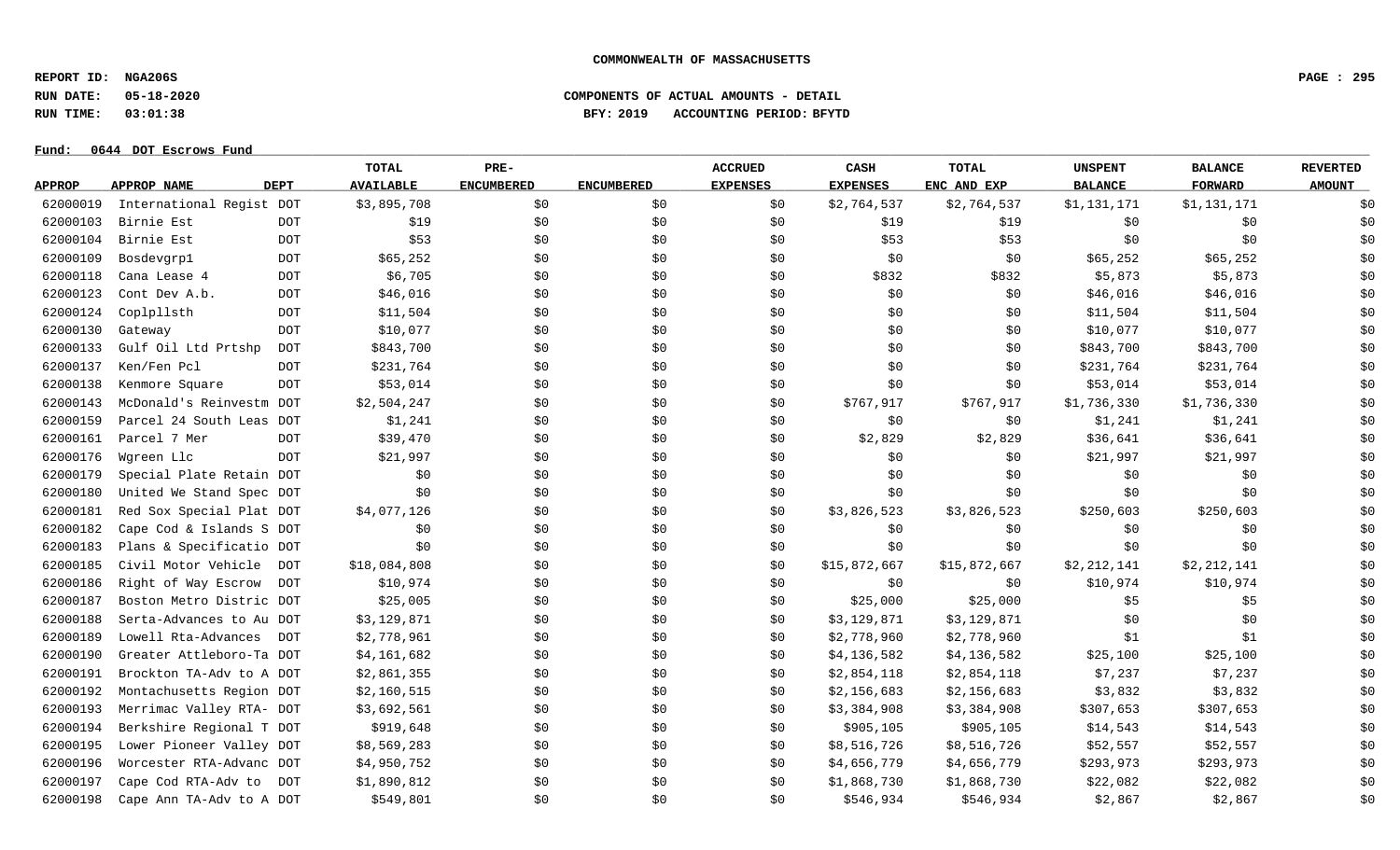**REPORT ID: NGA206S PAGE : 296**

**RUN DATE: 05-18-2020 COMPONENTS OF ACTUAL AMOUNTS - DETAIL**

**RUN TIME: 03:01:38 BFY: 2019 ACCOUNTING PERIOD: BFYTD**

|               |                          |             | <b>TOTAL</b>     | PRE-              |                   | <b>ACCRUED</b>  | CASH            | <b>TOTAL</b>  | <b>UNSPENT</b> | <b>BALANCE</b> | <b>REVERTED</b> |
|---------------|--------------------------|-------------|------------------|-------------------|-------------------|-----------------|-----------------|---------------|----------------|----------------|-----------------|
| <b>APPROP</b> | APPROP NAME              | <b>DEPT</b> | <b>AVAILABLE</b> | <b>ENCUMBERED</b> | <b>ENCUMBERED</b> | <b>EXPENSES</b> | <b>EXPENSES</b> | ENC AND EXP   | <b>BALANCE</b> | <b>FORWARD</b> | <b>AMOUNT</b>   |
| 62000199      | Franklin RTA-Advance DOT |             | \$445,869        | \$0               | \$0\$             | \$0             | \$445,100       | \$445,100     | \$769          | \$769          | \$0             |
| 62000200      | Martha's Vineyard TA DOT |             | \$936,252        | \$0               | \$0               | \$0             | \$891,674       | \$891,674     | \$44,578       | \$44,578       | \$0             |
| 62000201      | Nantucket RTA Advanc DOT |             | \$408,302        | \$0               | \$0               | \$0             | \$408,302       | \$408,302     | \$0            | \$0            | \$0             |
| 62000202      | Metro West Transit A DOT |             | \$3,276,903      | \$0               | \$0               | \$0             | \$3,276,903     | \$3,276,903   | \$0            | \$0            | \$0             |
| 62000204      | AT&T Lease               | <b>DOT</b>  | \$10,417         | \$0               | \$0               | \$0             | \$0             | \$0           | \$10,417       | \$10,417       | \$0             |
| 62000209      | IAG Escrow Account       | <b>DOT</b>  | \$171,306,054    | \$0               | \$0\$             | \$0             | \$171,113,847   | \$171,113,847 | \$192,207      | \$192,207      | \$0             |
| 62000213      | CMVI Hearing Fee         | <b>DOT</b>  | \$0              | \$0               | \$0               | \$0             | \$0             | \$0           | \$0            | \$0            | \$0             |
| 62000214      | FastLane Bond Holder DOT |             | \$980,493        | \$0               | \$0               | \$0             | \$0             | \$0           | \$980,493      | \$980,493      | \$0             |
| 62000220      | Simpson Lease Third      | <b>DOT</b>  | \$25,173         | \$0               | \$0               | \$0             | \$0             | \$0           | \$25,173       | \$25,173       | \$0             |
| 62000226      | CAT Parcel 9 Normand DOT |             | \$6,986          | \$0               | \$0               | \$0             | \$5,861         | \$5,861       | \$1,125        | \$1,125        | \$0             |
| 62000231      | Roxbury PAR9 Melnea      | DOT         | \$54,024         | \$0               | \$0\$             | \$0             | \$0             | \$0           | \$54,024       | \$54,024       | \$0             |
| 62000234      | Parcel 10 Madison Tr DOT |             | \$27,054         | \$0               | \$0\$             | \$0             | \$0             | \$0           | \$27,054       | \$27,054       | \$0             |
| 62000235      | Veolia - Cambridge S DOT |             | \$12             | \$0               | \$0               | \$0             | \$0             | \$0           | \$12           | \$12           | \$0             |
| 62000239      | FAA Airport Improvem DOT |             | \$33,352,800     | \$0               | \$0               | \$0             | \$33,352,800    | \$33,352,800  | \$0            | \$0            | \$0             |
| 62000243      | Boston Residential P DOT |             | \$55,643         | \$0               | \$0               | \$0             | \$0             | \$0           | \$55,643       | \$55,643       | \$0             |
| 62000244      | Boston Residential P DOT |             | \$26,497         | \$0               | \$0               | \$0             | \$0             | \$0           | \$26,497       | \$26,497       | \$0             |
| 62000245      | Level 3 - I-93 Commu DOT |             | \$5,167          | \$0               | \$0               | \$0             | \$0             | \$0           | \$5,167        | \$5,167        | \$0             |
| 62000246      | Parcel 14 Weymouth       | DOT         | \$3,179          | \$0               | \$0               | \$0             | \$0             | \$0           | \$3,179        | \$3,179        | \$0             |
| 62000247      | ROW Escrow Deposits      | DOT         | \$4,350,653      | \$0               | \$0               | \$0             | \$135,500       | \$135,500     | \$4,215,153    | \$4,215,153    | \$0             |
| 62000249      | 186 Communications-C DOT |             | \$10             | \$0               | \$0               | \$0             | \$0             | \$0           | \$10           | \$10           | \$0             |
| 62000250      | Lightower Fiber-Barn DOT |             | \$1,175          | \$0               | \$0               | \$0             | \$0             | \$0           | \$1,175        | \$1,175        | \$0             |
| 62000251      | ADG Scotia Selection DOT |             | \$211,902        | \$0               | \$0               | \$0             | \$0             | \$0           | \$211,902      | \$211,902      | \$0             |
| 62000252      | ADG Scotia Selection DOT |             | \$211,902        | \$0               | \$0\$             | \$0             | \$0             | \$0           | \$211,902      | \$211,902      | \$0             |
| 62000258      | Parcel 24 - 3rd Part DOT |             | \$49,221         | \$0               | \$0               | \$0             | \$0             | \$0           | \$49,221       | \$49,221       | \$0             |
| 62000259      | Boston N Wyman 3rd P DOT |             | \$24,998         | \$0               | \$0\$             | \$0             | \$0             | \$0           | \$24,998       | \$24,998       | \$0             |
| 62000260      | Normandy RE Partners DOT |             | \$105,797        | \$0               | \$0               | \$0             | \$0             | \$0           | \$105,797      | \$105,797      | \$0             |
| 62000261      | GTI Properties Licen DOT |             | \$52,874         | \$0               | \$0               | \$0             | \$0             | \$0\$         | \$52,874       | \$52,874       | \$0             |
| 62000264      | Trinity Par 2A - 2B      | DOT         | \$74,503         | \$0               | \$0               | \$0             | \$1,058         | \$1,058       | \$73,445       | \$73,445       | \$0             |
| 62000265      | ADG Scotia-Parcel12- DOT |             | \$104,937        | \$0               | \$0               | \$0             | \$29,582        | \$29,582      | \$75,355       | \$75,355       | \$0             |
| 62000266      | ADG Scotia-Parcel15- DOT |             | \$110,372        | \$0               | \$0               | \$0             | \$34,793        | \$34,793      | \$75,579       | \$75,579       | \$0             |
| 62000267      | Normandy Partners RE DOT |             | \$528,498        | \$0               | \$0               | \$0             | \$0             | \$0           | \$528,498      | \$528,498      | \$0             |
| 62000270      | Parcel 13B - Boston DOT  |             | \$101,083        | \$0               | \$0               | \$0             | \$48,084        | \$48,084      | \$52,999       | \$52,999       | \$0             |
| 62000272      | MA Solar Hiway Licen DOT |             | \$0              | \$0               | \$0               | \$0             | \$0             | \$0\$         | \$0            | \$0            | \$0             |
| 62000273      | BosProp Back Bay Sta DOT |             | \$100,117        | \$0               | \$0               | \$0             | \$184           | \$184         | \$99,933       | \$99,933       | \$0             |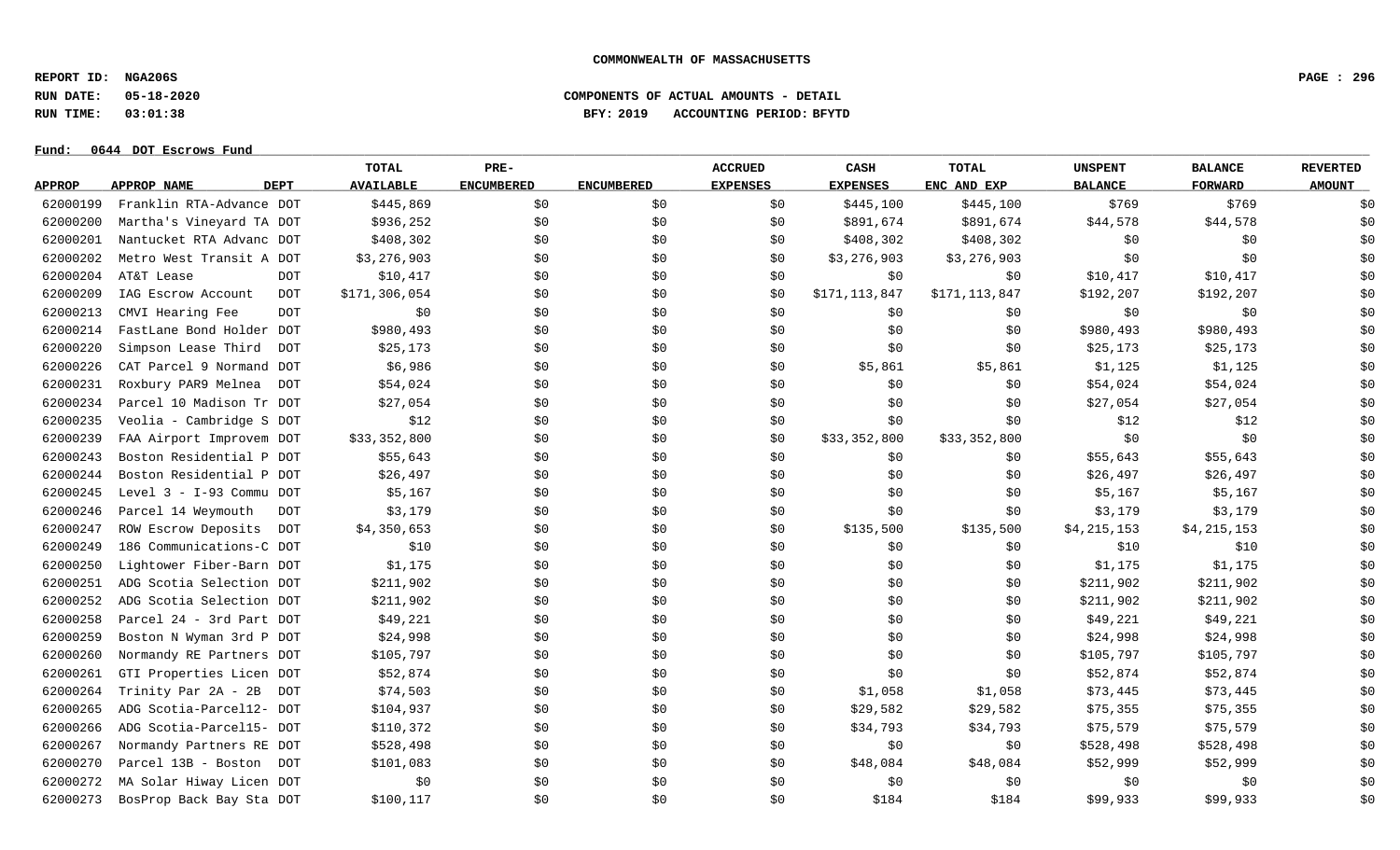**REPORT ID: NGA206S PAGE : 297**

**RUN DATE: 05-18-2020 COMPONENTS OF ACTUAL AMOUNTS - DETAIL**

**RUN TIME: 03:01:38 BFY: 2019 ACCOUNTING PERIOD: BFYTD**

|               |                                  | TOTAL            | PRE-              |                   | <b>ACCRUED</b>  | CASH            | TOTAL         | <b>UNSPENT</b> | <b>BALANCE</b> | <b>REVERTED</b> |
|---------------|----------------------------------|------------------|-------------------|-------------------|-----------------|-----------------|---------------|----------------|----------------|-----------------|
| <b>APPROP</b> | DEPT<br>APPROP NAME              | <b>AVAILABLE</b> | <b>ENCUMBERED</b> | <b>ENCUMBERED</b> | <b>EXPENSES</b> | <b>EXPENSES</b> | ENC AND EXP   | <b>BALANCE</b> | FORWARD        | <b>AMOUNT</b>   |
| 62000275      | Backbay PCL13 Select DOT         | \$211,235        | \$0               | \$0               | \$0             | \$0             | \$0           | \$211,235      | \$211,235      | \$0             |
| 62000276      | NE - Tran Safety Con DOT         | \$0              | \$0               | \$0               | \$0             | \$0             | \$0           | \$0            | \$0            | \$0\$           |
| 62000277      | Related Beal Post Le DOT         | \$51,826         | \$0               | \$0               | \$0             | \$0\$           | \$0           | \$51,826       | \$51,826       | \$0\$           |
| 62000278      | Outfront Media MHS P DOT         | \$10,534         | \$0\$             | \$0               | \$0             | \$0             | \$0           | \$10,534       | \$10,534       | \$0             |
| 62000281      | Skyworld Outdoor Adv DOT         | \$10,534         | \$0               | \$0               | \$0             | \$0             | \$0           | \$10,534       | \$10,534       | \$0             |
| 62000283      | Hynes Station Green DOT          | \$0              | \$0               | \$0               | \$0             | \$0\$           | \$0           | \$0            | \$0            | \$0             |
| 62000285      | Gulf Oil Selection D DOT         | \$855,304        | \$0               | \$0               | \$0             | \$0\$           | \$0           | \$855,304      | \$855,304      | \$0             |
| 62000286      | Gulf Oil RFP Bid Dep DOT         | \$102,260        | \$0               | \$0               | \$0             | \$0\$           | \$0           | \$102,260      | \$102,260      | \$0             |
| 62000287      | Mobilitie Services L DOT         | \$2,145          | \$0               | \$0               | \$0             | \$0             | \$0           | \$2,145        | \$2,145        | \$0             |
| 62000288      | Travel Service Plaza DOT         | \$208,347        | \$0               | \$0               | \$0             | \$0             | \$0           | \$208,347      | \$208,347      | \$0             |
| 62000289      | GMR Holdings of NH<br>DOT        | \$90             | \$0               | \$0               | \$0             | \$0             | \$0           | \$90           | \$90           | \$0             |
| 62000290      | Galaxy Development<br><b>DOT</b> | \$61,817         | \$0               | \$0               | \$0             | \$0             | \$0           | \$61,817       | \$61,817       | \$0             |
| 62000291      | SLT Carver Plympton<br>DOT       | \$15,464         | \$0               | \$0               | \$0             | \$0             | \$0           | \$15,464       | \$15,464       | \$0             |
| 62000644      | Fenway Center Closin DOT         | \$51,681         | \$0               | \$0               | \$0             | \$0             | \$0           | \$51,681       | \$51,681       | \$0             |
| FUND TOTAL:   |                                  | \$284,124,028    | \$0               | \$0               | \$0             | \$267,939,461   | \$267,939,461 | \$16,184,567   | \$16,184,567   | \$0             |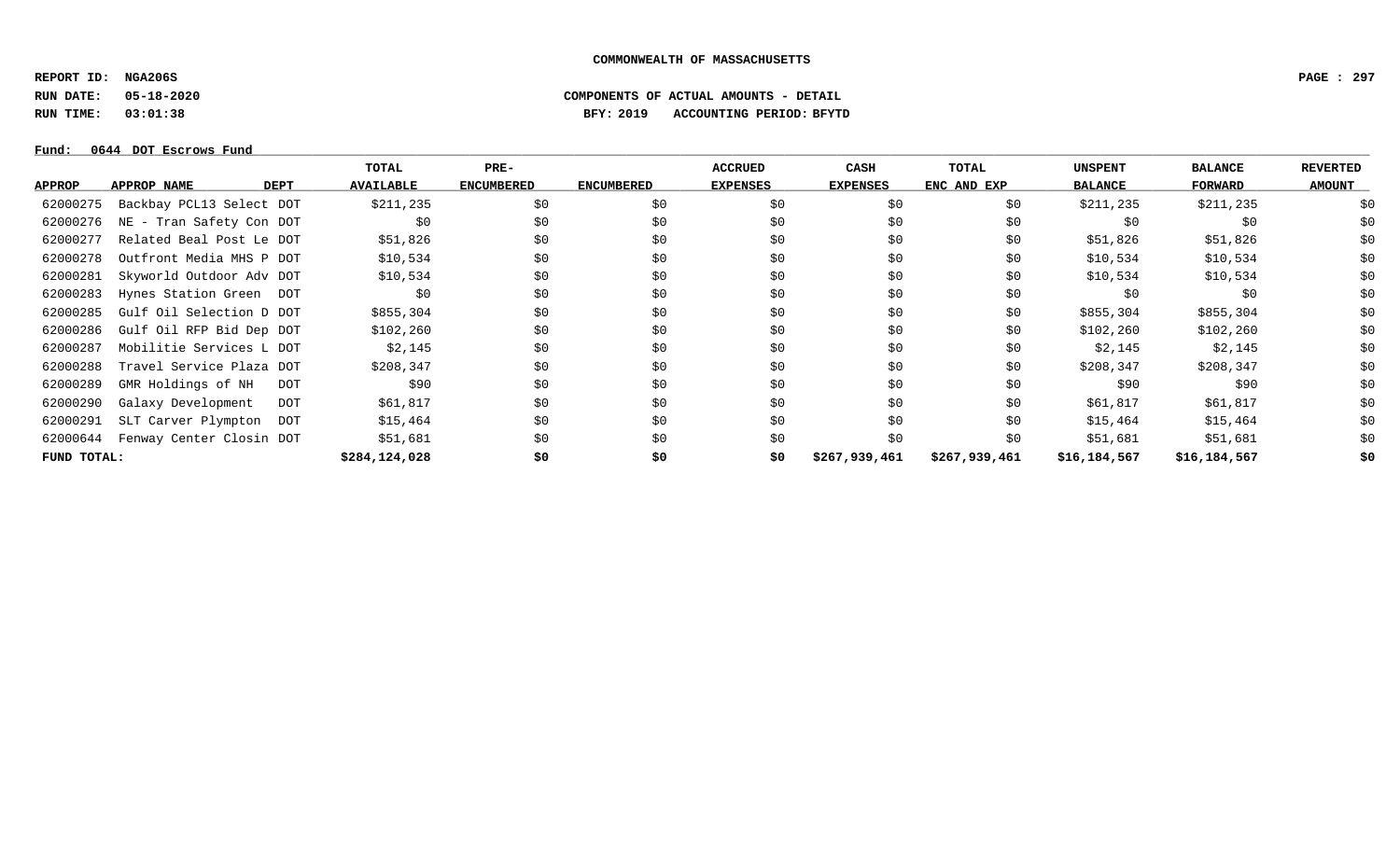**REPORT ID: NGA206S PAGE : 298**

**RUN DATE: 05-18-2020 COMPONENTS OF ACTUAL AMOUNTS - DETAIL**

**RUN TIME: 03:01:38 BFY: 2019 ACCOUNTING PERIOD: BFYTD**

### Fund: 0680 Payroll Withholdings Fund

|               |                            |     | TOTAL            | $PRE-$            |                   | <b>ACCRUED</b>  | CASH                            | TOTAL         | <b>UNSPENT</b>   | <b>BALANCE</b>    | <b>REVERTED</b> |
|---------------|----------------------------|-----|------------------|-------------------|-------------------|-----------------|---------------------------------|---------------|------------------|-------------------|-----------------|
| <b>APPROP</b> | <b>DEPT</b><br>APPROP NAME |     | <b>AVAILABLE</b> | <b>ENCUMBERED</b> | <b>ENCUMBERED</b> | <b>EXPENSES</b> | <b>EXPENSES</b>                 | ENC AND EXP   | <b>BALANCE</b>   | <b>FORWARD</b>    | <b>AMOUNT</b>   |
| 06505630      | Federal Withholding        | OST | \$670,227        | \$0               | \$0               | \$0             | \$644,022                       | \$644,022     | \$26,205         | \$26,205          | \$0             |
| 06505639      | Medicare/FICA - SBA        | OST | \$149,343        | \$0               | \$0               | \$0             | \$199,291                       | \$199,291     | ( \$49, 948)     | $($ \$49,948)     | \$0             |
| 06505640      | State Withholding -        | OST | \$275,458        | \$0               | \$0               | \$0             | \$272,283                       | \$272,283     | \$3,175          | \$3,175           | \$0             |
| 06506630      | WITHHOLDING TAX FUND OST   |     | \$1,310,321,488  | \$0               | \$0               | \$0             | \$1,311,172,483 \$1,311,172,483 |               | $($ \$850,996)   | ( \$850, 996)     | \$0             |
| 06506639      | MEDICARE TAX PAYABLE OST   |     | \$204,841,249    | \$0               | \$0               | \$0             | \$194,503,884                   | \$194,503,884 | \$10,337,365     | \$10,337,365      | \$0             |
| 06506640      | WITHHOLDING TAX FUND OST   |     | \$331,439,461    | \$0               | \$0               | \$0             | \$332,475,220                   | \$332,475,220 | (S1, 035, 759)   | (S1, 035, 759)    | \$0\$           |
| 06506642      | W/H - US Source Inco CTR   |     | \$5,250          | \$0               | \$0               | \$0             | \$0                             | \$0           | \$5,250          | \$5,250           | \$0             |
| 06506645      | EMPLOYEES US SAVING        | TRE | \$643,382        | \$0               | \$0               | \$0             | \$0                             | \$0           | \$643,382        | \$643,382         | \$0             |
| 06507630      | Federal Withholding        | OST | \$69,060,129     | \$0               | \$0               | \$0             | \$69,060,054                    | \$69,060,054  | \$76             | \$76              | \$0\$           |
| 06507635      | OASDI - Social Secur OST   |     | \$55,739,226     | \$0               | \$0               | \$0             | \$66,561,074                    | \$66,561,074  | (\$10,821,847)   | ( \$10, 821, 847) | \$0             |
| 06507639      | Medicare/FICA - MBTA OST   |     | \$12,812,466     | \$0               | \$0               | \$0             | \$15,960,343                    | \$15,960,343  | (S3, 147, 877)   | (\$3,147,877)     | \$0             |
| 06507640      | State Withholding - OST    |     | \$21,256,469     | \$0               | \$0               | \$0             | \$23,918,534                    | \$23,918,534  | ( \$2, 662, 065) | (S2, 662, 065)    | \$0             |
| 67101000      | DOT Payroll Deductio DOT   |     | \$184,121        | \$0               | \$0               | \$0             | \$184,121                       | \$184,121     | \$0              | \$0               | \$0             |
| FUND TOTAL:   |                            |     | \$2,007,398,270  | \$0               | \$0               | 50.             | \$2,014,951,309 \$2,014,951,309 |               | ( \$7,553,039)   | (57, 553, 039)    | \$0             |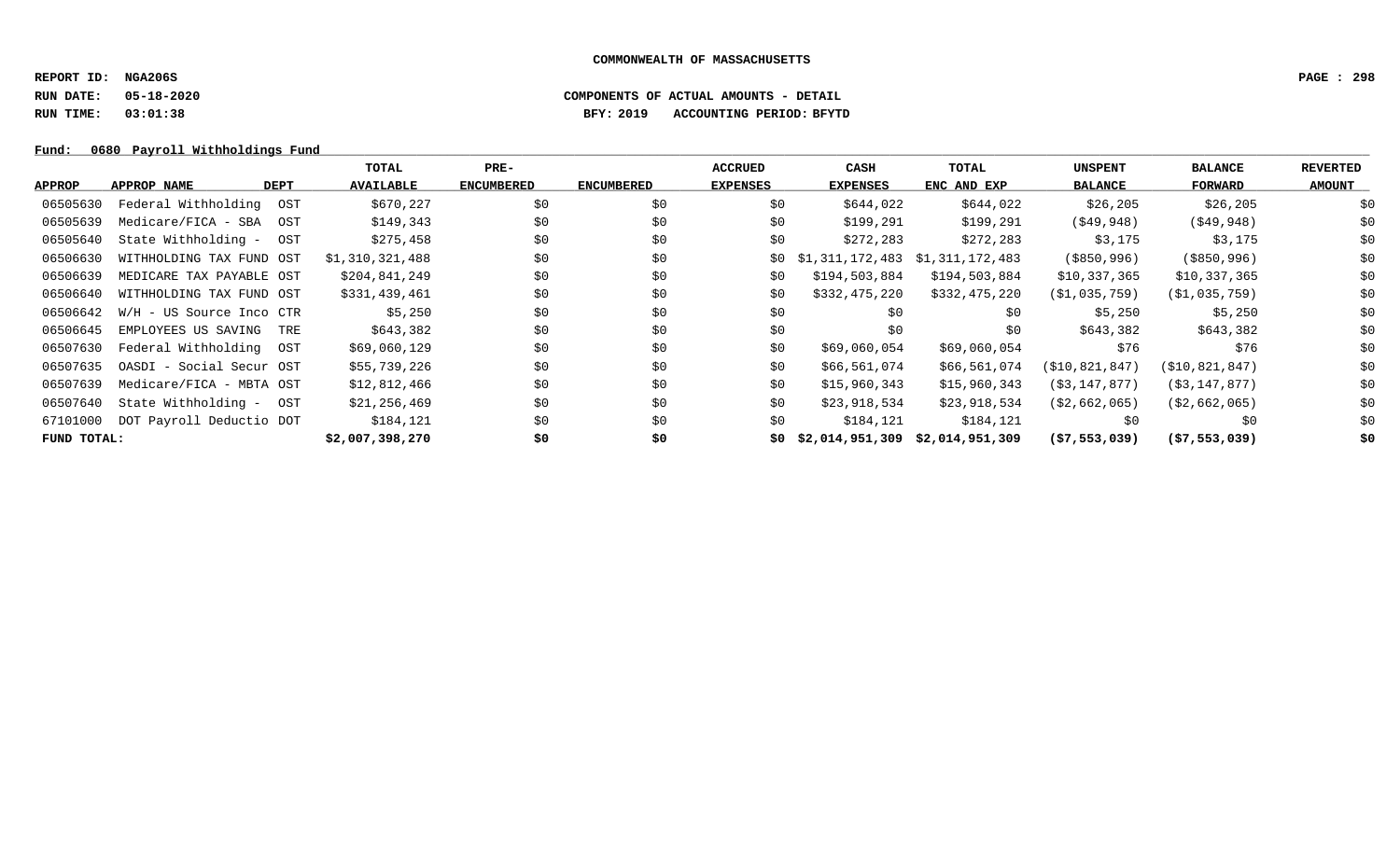**REPORT ID: NGA206S PAGE : 299**

**RUN DATE: 05-18-2020 COMPONENTS OF ACTUAL AMOUNTS - DETAIL**

**RUN TIME: 03:01:38 BFY: 2019 ACCOUNTING PERIOD: BFYTD**

|               |                          |      | TOTAL            | $PRE-$            |            | <b>ACCRUED</b>  | <b>CASH</b>     | TOTAL         | UNSPENT        | <b>BALANCE</b> | <b>REVERTED</b> |
|---------------|--------------------------|------|------------------|-------------------|------------|-----------------|-----------------|---------------|----------------|----------------|-----------------|
| <b>APPROP</b> | APPROP NAME              | DEPT | <b>AVAILABLE</b> | <b>ENCUMBERED</b> | ENCUMBERED | <b>EXPENSES</b> | <b>EXPENSES</b> | ENC AND EXP   | <b>BALANCE</b> | FORWARD        | <b>AMOUNT</b>   |
| 69500010      | MBTA Payroll Budgeta MBT |      | \$515,180,293    | \$0               | \$0        |                 | \$512,028,131   | \$512,028,131 | \$3,152,161    | \$3,152,161    | \$0             |
| 69500100      | MBTA Payroll Reimbur MBT |      | \$4,953,463      | \$0               | \$0        | S0              | \$4,831,395     | \$4,831,395   | \$122,068      | \$122,068      | \$0             |
| 69500200      | MBTA Payroll Capital MBT |      | \$56,987,564     | \$0               | \$0        |                 | \$56,179,357    | \$56,179,357  | \$808,207      | \$808,207      | \$0             |
| FUND TOTAL:   |                          |      | \$577,121,320    | \$0               | \$0        | \$0             | \$573,038,884   | \$573,038,884 | \$4,082,436    | \$4,082,436    | \$0             |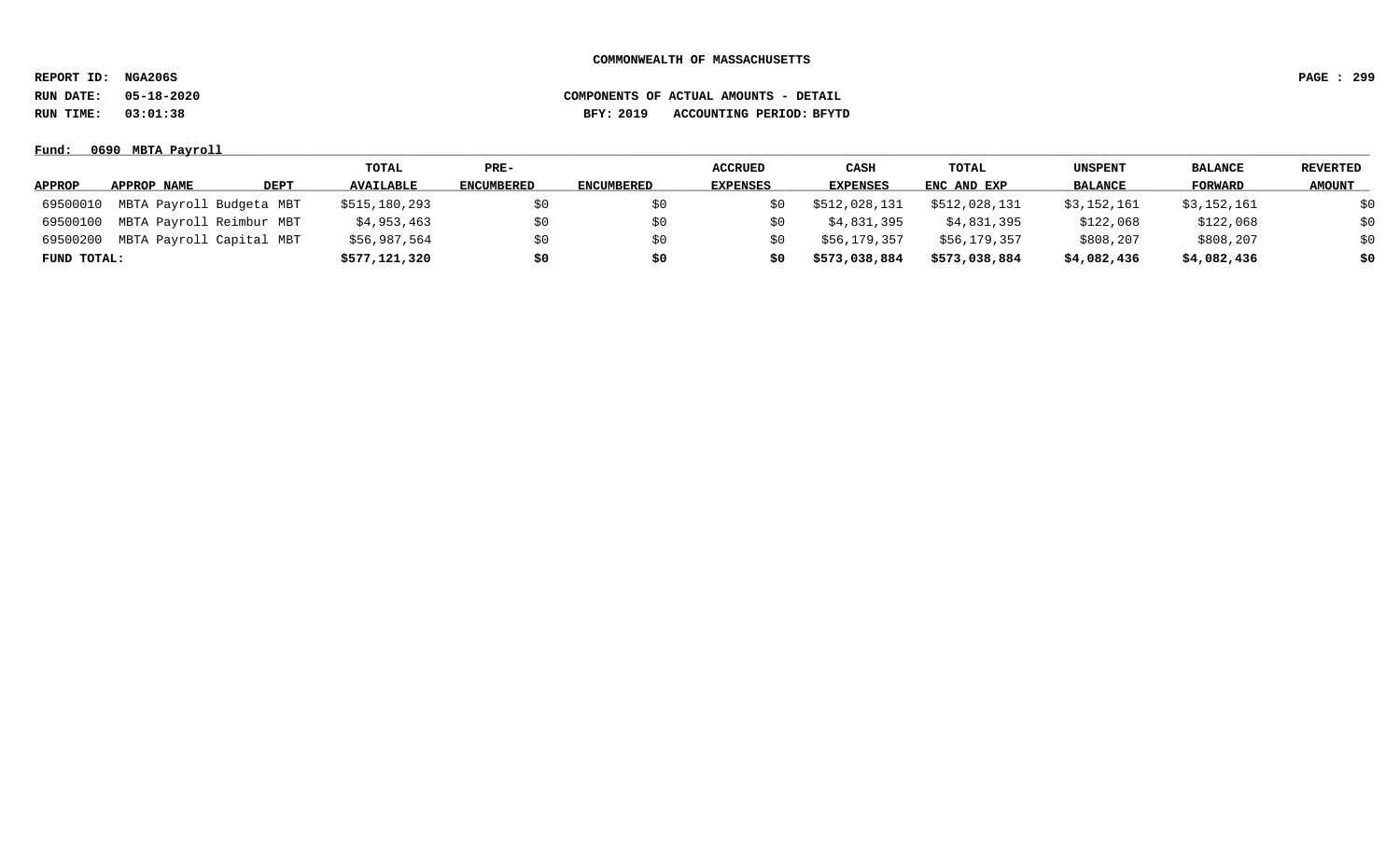**REPORT ID: NGA206S PAGE : 300**

| Fund:         | 0693 MSBA Payroll        |      |                  |            |                   |                 |                 |             |                |                |                 |  |  |
|---------------|--------------------------|------|------------------|------------|-------------------|-----------------|-----------------|-------------|----------------|----------------|-----------------|--|--|
|               |                          |      | TOTAL            | PRE-       |                   | <b>ACCRUED</b>  | CASH            | TOTAL       | UNSPENT        | <b>BALANCE</b> | <b>REVERTED</b> |  |  |
| <b>APPROP</b> | APPROP NAME              | DEPT | <b>AVAILABLE</b> | ENCUMBERED | <b>ENCUMBERED</b> | <b>EXPENSES</b> | <b>EXPENSES</b> | ENC AND EXP | <b>BALANCE</b> | <b>FORWARD</b> | <b>AMOUNT</b>   |  |  |
| 69300010      | MSBA Payroll General SBA |      | \$6,709,656      | \$0        |                   |                 | \$6,510,477     | \$6,510,477 | \$199,179      | \$199,179      | \$0             |  |  |
| 69300200      | MSBA Payroll Placeho SBA |      | SO.              | \$0        |                   |                 | S0              |             |                | \$0            | \$0             |  |  |
| FUND TOTAL:   |                          |      | \$6,709,656      | \$0        |                   |                 | \$6,510,477     | \$6,510,477 | \$199,179      | \$199,179      | \$0             |  |  |

# **RUN DATE: 05-18-2020 COMPONENTS OF ACTUAL AMOUNTS - DETAIL RUN TIME: 03:01:38 BFY: 2019 ACCOUNTING PERIOD: BFYTD**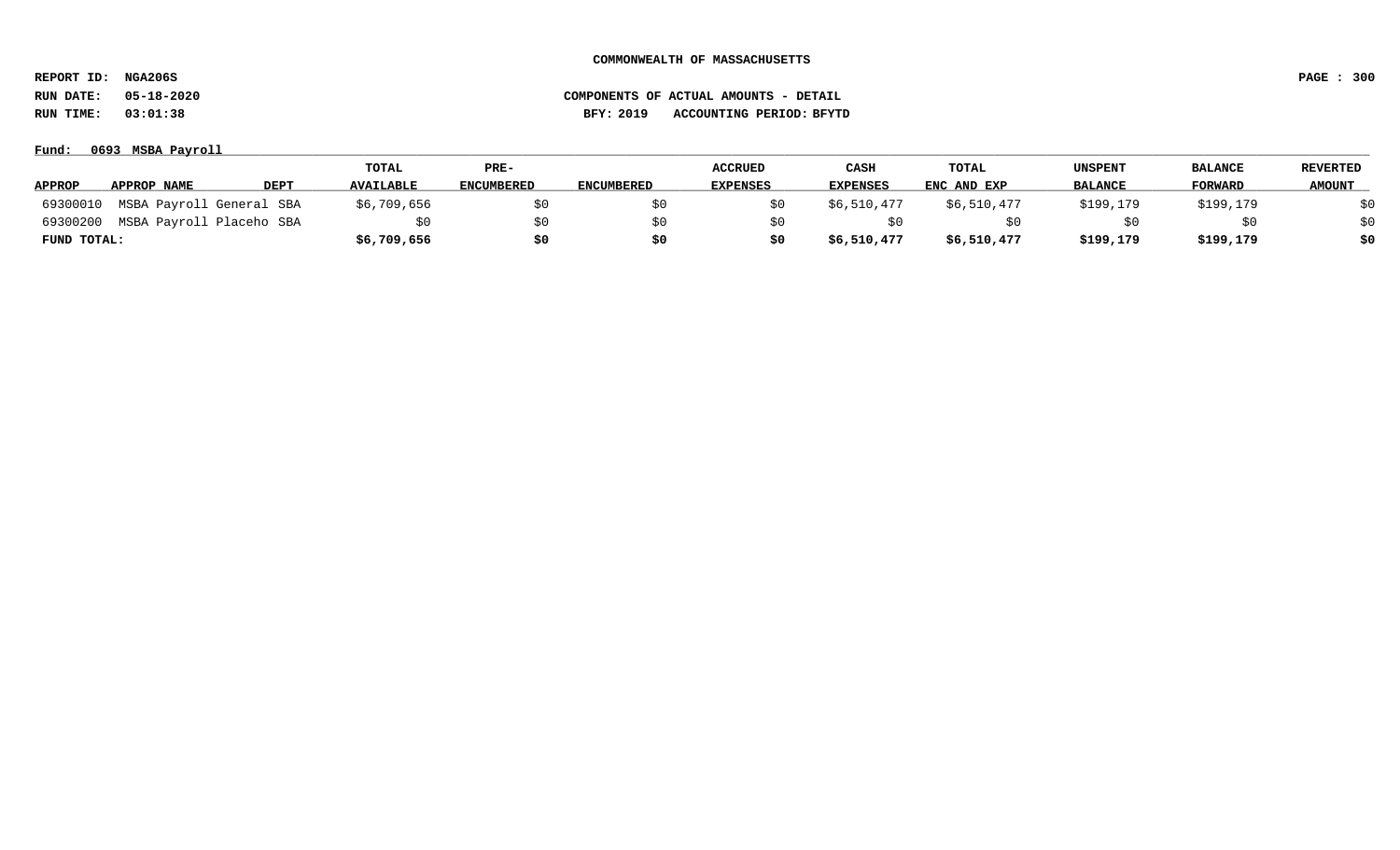**REPORT ID: NGA206S PAGE : 301**

# **RUN DATE: 05-18-2020 COMPONENTS OF ACTUAL AMOUNTS - DETAIL RUN TIME: 03:01:38 BFY: 2019 ACCOUNTING PERIOD: BFYTD**

Fund: 0703 Grant Anticipation Note Trust Fund

|               |                          |             | TOTAL            | $PRE-$            |                   | <b>ACCRUED</b>  | <b>CASH</b>     | TOTAL         | <b>UNSPENT</b> | <b>BALANCE</b> | REVERTED          |
|---------------|--------------------------|-------------|------------------|-------------------|-------------------|-----------------|-----------------|---------------|----------------|----------------|-------------------|
| <b>APPROP</b> | <b>APPROP NAME</b>       | <b>DEPT</b> | <b>AVAILABLE</b> | <b>ENCUMBERED</b> | <b>ENCUMBERED</b> | <b>EXPENSES</b> | <b>EXPENSES</b> | ENC AND EXP   | <b>BALANCE</b> | FORWARD        | <b>AMOUNT</b>     |
| 06100703      | 2010 Series A - Bond TRE |             | \$0              | \$0               | \$0               | \$0             | \$0             | \$0           | \$0            | \$0            | \$0               |
| 06100704      | ABP 2010 Series A De TRE |             |                  | \$0               | \$0               | \$0             | \$0             | \$0           | \$0            | \$0            | \$0               |
| 06104261      | GANS TREASURY REVENU TRE |             | \$647,666,241    | \$0               | \$0               | \$0             | \$504,197,845   | \$504,197,845 | \$143,468,396  | \$216,812,073  | ( \$73, 343, 677) |
| 06104262      | GANS TREASURY PROJEC TRE |             | \$19,019,854     | \$0               | \$0               | \$0             | \$0             | \$0           | \$19,019,854   | \$19,019,854   | \$0               |
| 06104263      | GANS TREASURY REFUND TRE |             |                  | \$0               | \$0               | \$0             | \$0             | \$0           | SO.            | SO.            | \$0               |
| 06104264      | GANS Treasury Debt S TRE |             | \$172,292,174    | \$0               | \$0               | \$0             | \$100,492,903   | \$100,492,903 | \$71,799,271   | \$71,799,271   | \$0               |
| 06104265      | GANS Special Obligat TRE |             | S0               | \$0               | \$0               | \$0             | \$0             | \$0           | SO.            | SO.            | \$0               |
| 06104266      | GANS Capitalized Int TRE |             | \$8,877          | \$0               | \$0               | S0              | \$0             | \$0           | \$8,877        | \$8,877        | \$0               |
| FUND TOTAL:   |                          |             | \$838,987,146    | \$0               | \$0               | \$0             | \$604,690,749   | \$604,690,749 | \$234,296,398  | \$307,640,075  | (573, 343, 677)   |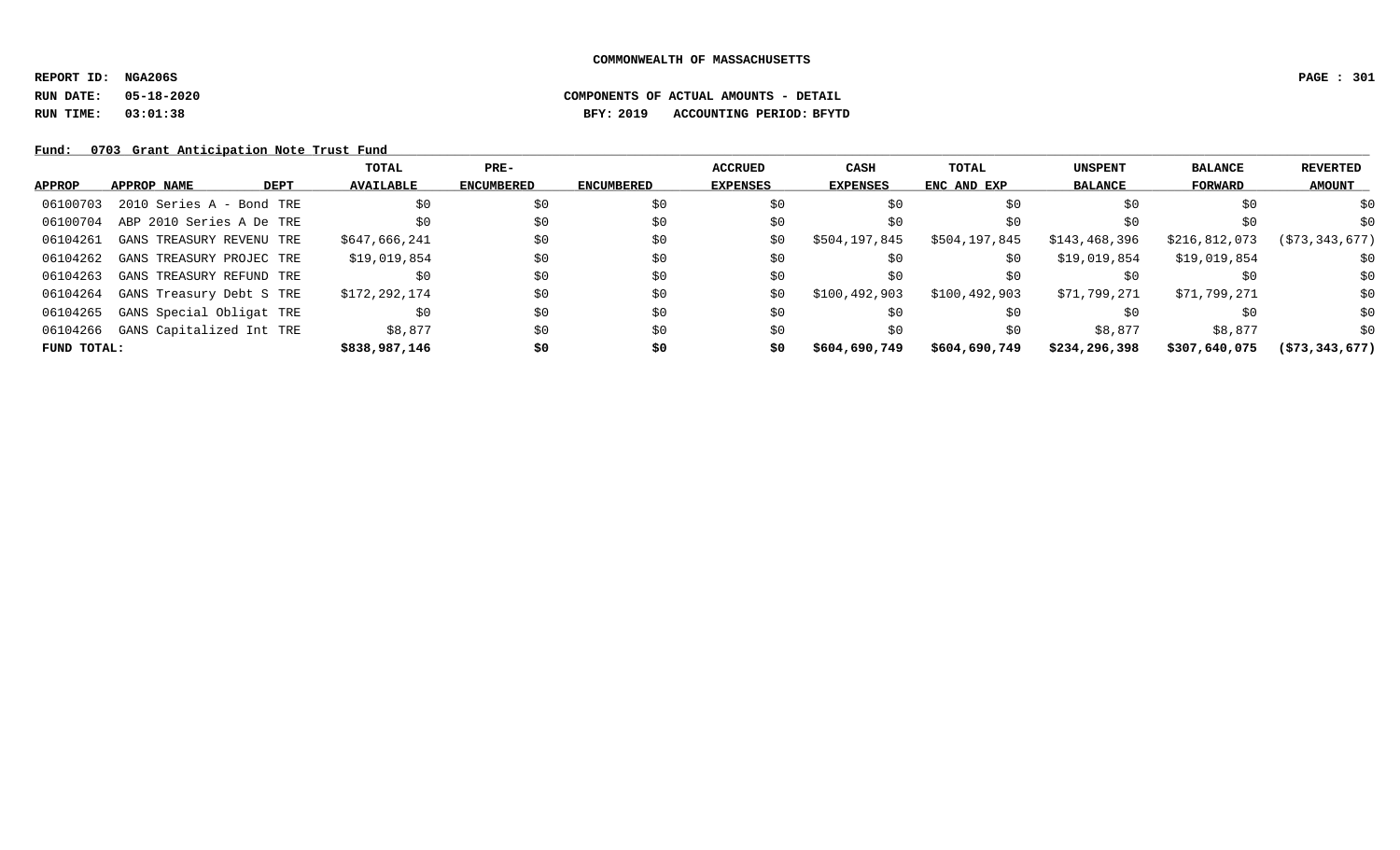**REPORT ID: NGA206S PAGE : 302**

### Fund: 0710 Debt Services Bonds Matured

|               |                                   | TOTAL            | $PRE-$            |                   | <b>ACCRUED</b>  | <b>CASH</b>                         | TOTAL       | UNSPENT        | <b>BALANCE</b> | REVERTED      |
|---------------|-----------------------------------|------------------|-------------------|-------------------|-----------------|-------------------------------------|-------------|----------------|----------------|---------------|
| <b>APPROP</b> | <b>DEPT</b><br>APPROP NAME        | <b>AVAILABLE</b> | <b>ENCUMBERED</b> | <b>ENCUMBERED</b> | <b>EXPENSES</b> | <b>EXPENSES</b>                     | ENC AND EXP | <b>BALANCE</b> | FORWARD        | <b>AMOUNT</b> |
| 06606600      | BOND REDEMPTIONS-PAY TRE          | \$3,651,916,212  |                   |                   |                 | \$0 \$3,600,265,618 \$3,600,265,618 |             | \$51,650,595   | \$51,650,595   |               |
|               | 06606602 Tr From General Fund TRE |                  |                   |                   |                 |                                     |             |                |                |               |
| FUND TOTAL:   |                                   | \$3,651,916,212  |                   |                   |                 | \$0 \$3,600,265,618 \$3,600,265,618 |             | \$51,650,595   | \$51,650,595   | \$0           |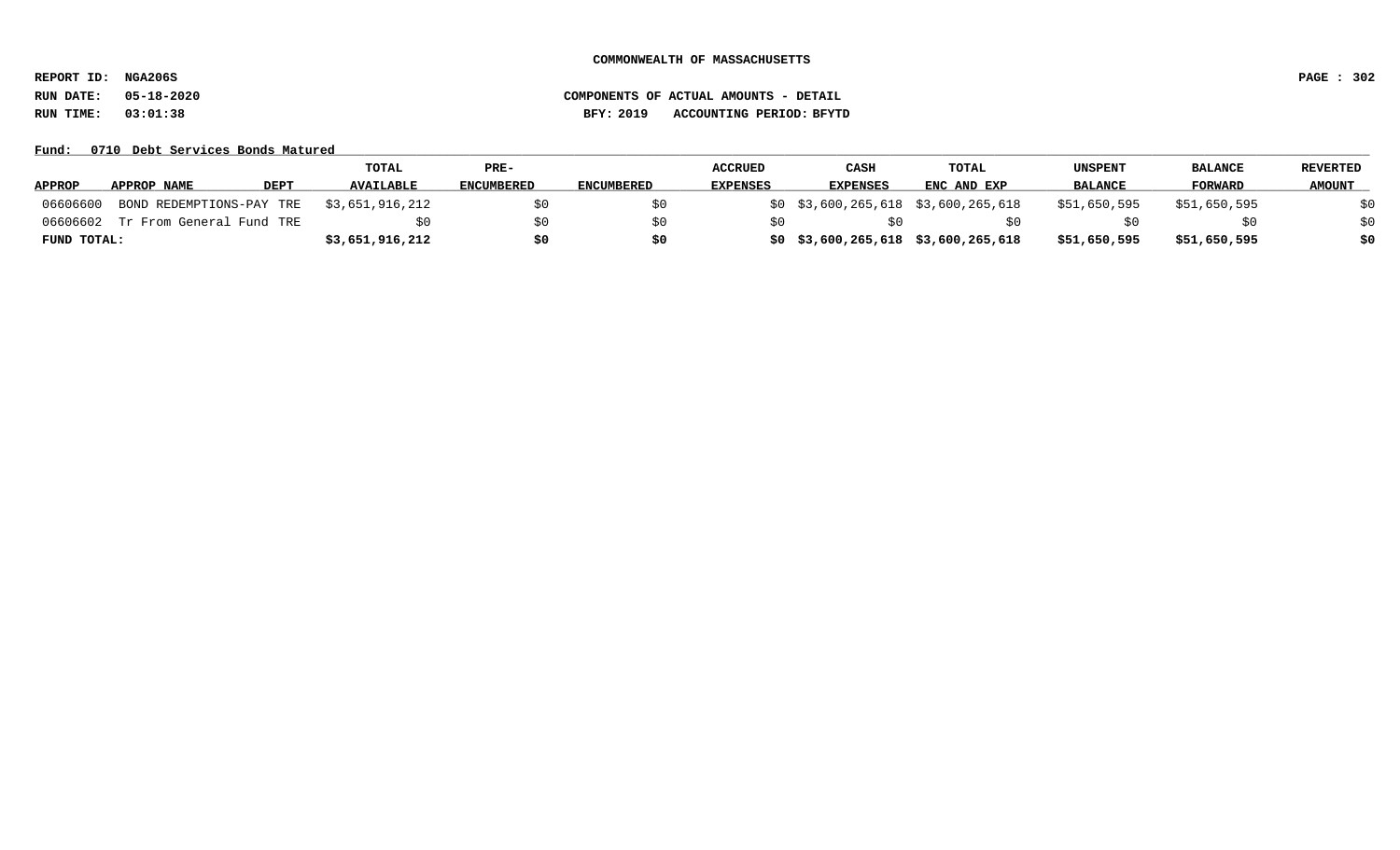**REPORT ID: NGA206S PAGE : 303**

# **RUN DATE: 05-18-2020 COMPONENTS OF ACTUAL AMOUNTS - DETAIL RUN TIME: 03:01:38 BFY: 2019 ACCOUNTING PERIOD: BFYTD**

Fund: 0711 Debt Service - Highway Fund

|               |                          |             | TOTAL            | $PRE-$            |                   | <b>ACCRUED</b>  | CASH          | TOTAL         | <b>UNSPENT</b> | <b>BALANCE</b> | REVERTED      |
|---------------|--------------------------|-------------|------------------|-------------------|-------------------|-----------------|---------------|---------------|----------------|----------------|---------------|
| <b>APPROP</b> | APPROP NAME              | <b>DEPT</b> | <b>AVAILABLE</b> | <b>ENCUMBERED</b> | <b>ENCUMBERED</b> | <b>EXPENSES</b> | EXPENSES      | ENC AND EXP   | <b>BALANCE</b> | FORWARD        | <b>AMOUNT</b> |
| 06100711      | Recovery Zone Specia TRE |             | \$100,267,928    | \$0               | SO.               | S0              | \$97,764,111  | \$97,764,111  | \$2,503,816    | \$2,503,816    | \$0           |
| 06600711      | Rail Enhancement Pro TRE |             | \$78,424,885     | \$0               | \$0               | S0              | \$78,424,885  | \$78,424,885  | (50)           | (50)           | \$0           |
| 06607111      | SPECIAL OBLIGATION B TRE |             |                  | \$0               | \$0               | S0              | \$0           | \$0           | \$0            | \$0            | \$0           |
| 06607121      | SPECIAL OBLIGATION B TRE |             | \$0              | \$0               | \$0               | \$0             | \$0           | \$0           | \$0            | \$0            | \$0           |
| 06607127      | SPECIAL OBLIGATION B TRE |             |                  | \$0               | \$0               | \$0             | \$0           | S0            | S0             | \$0            | \$0           |
| 06607128      | SPECIAL OBLIGATION B TRE |             | \$56,652,175     | \$0               | \$0               | S0              | \$29,818,119  | \$29,818,119  | \$26,834,056   | \$26,834,056   | \$0           |
| FUND TOTAL:   |                          |             | \$235,344,987    | \$0               | \$0               | \$0             | \$206,007,115 | \$206,007,115 | \$29,337,872   | \$29,337,872   | \$0           |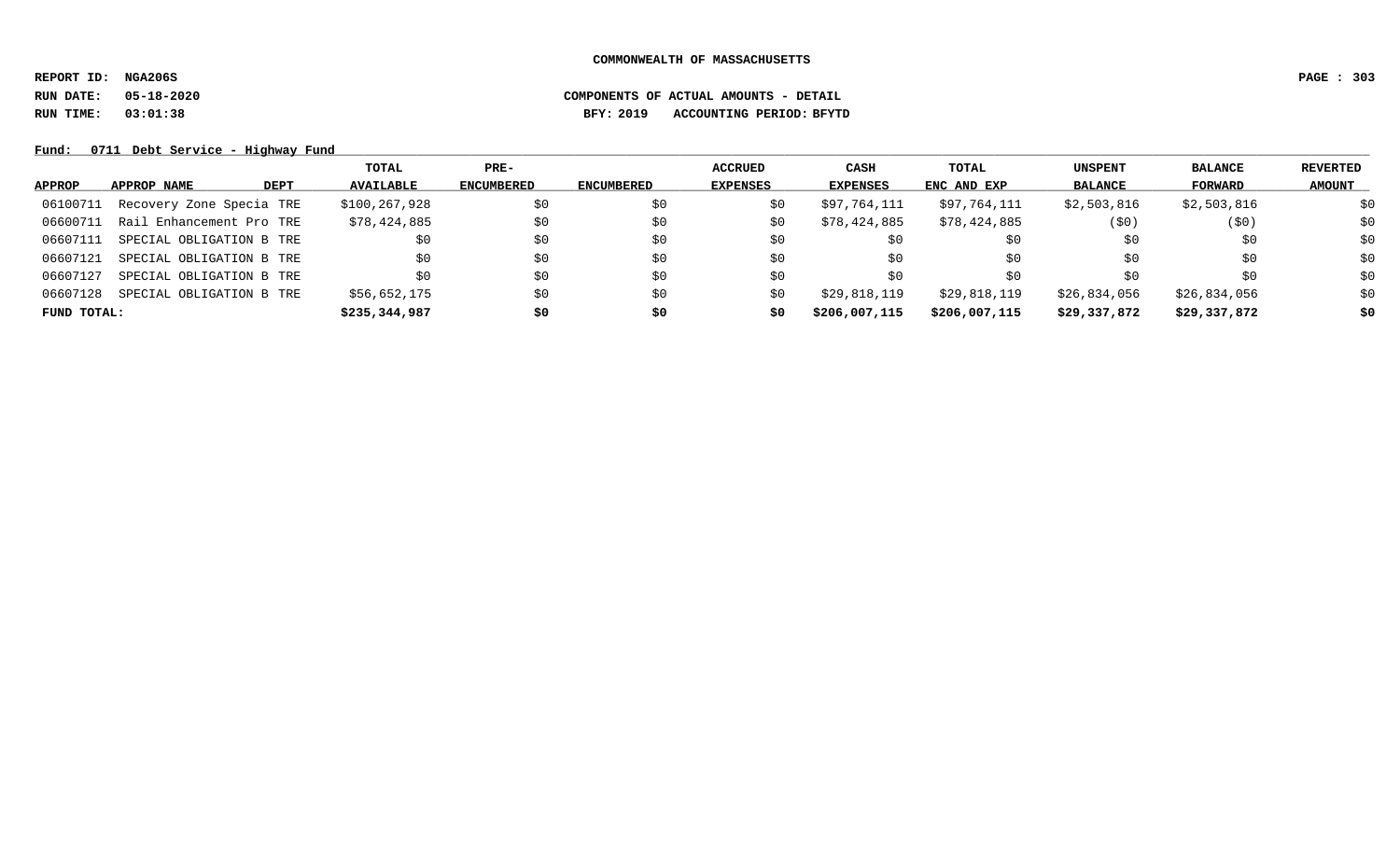### **RUN DATE: 05-18-2020 COMPONENTS OF ACTUAL AMOUNTS - DETAIL RUN TIME: 03:01:38 BFY: 2019 ACCOUNTING PERIOD: BFYTD**

|               |                            | <b>TOTAL</b>     | PRE-              |                   | <b>ACCRUED</b>  | CASH            | TOTAL        | <b>UNSPENT</b> | <b>BALANCE</b> | <b>REVERTED</b> |
|---------------|----------------------------|------------------|-------------------|-------------------|-----------------|-----------------|--------------|----------------|----------------|-----------------|
| <b>APPROP</b> | APPROP NAME<br><b>DEPT</b> | <b>AVAILABLE</b> | <b>ENCUMBERED</b> | <b>ENCUMBERED</b> | <b>EXPENSES</b> | <b>EXPENSES</b> | ENC AND EXP  | <b>BALANCE</b> | <b>FORWARD</b> | <b>AMOUNT</b>   |
| 71008788      | Out of State Tuition UMS   | \$0              | \$0               | \$0               | \$0             | \$0             | \$0          | \$0            | \$0            | \$0             |
| 71070027      | Mass College Liberal NAC   | \$23,003         | \$0\$             | \$0               | \$0             | \$23,003        | \$23,003     | \$0            | \$0            | \$0             |
| 71070029      | WESTFIELD-CONTINUING WSC   | \$7,143,493      | \$0               | \$0               | \$0             | \$7,133,412     | \$7,133,412  | \$10,081       | \$10,081       | \$0             |
| 71070030      | WORCESTER-CONTINUING WOR   | \$6,713,189      | \$0               | \$0               | \$0             | \$6,088,727     | \$6,088,727  | \$624,462      | \$624,462      | \$0             |
| 71070031      | MASS COLLEGE OF ART- MCA   | \$2,390,080      | \$0               | \$0               | \$0             | \$2,347,345     | \$2,347,345  | \$42,735       | \$42,735       | \$0             |
| 71096001      | AUTHORITY DORMITORY- BSC   | \$4,881,470      | \$0               | \$0               | \$0             | \$4,734,347     | \$4,734,347  | \$147,123      | \$147,123      | \$0             |
| 71096010      | NON-APPROPRIATED FUN BSC   | \$71,936,999     | \$0               | \$0               | \$0             | \$69,229,420    | \$69,229,420 | \$2,707,579    | \$2,707,579    | \$0             |
| 71096013      | STUDENT GOVERNMENT A BSC   | \$167,009        | \$0               | \$0               | \$0             | \$160,821       | \$160,821    | \$6,188        | \$6,188        | \$0             |
| 71096601      | ELIZABETH CASE STEVE BSC   | \$16,786         | \$0               | \$0               | \$0             | \$0             | \$0          | \$16,786       | \$16,786       | \$0             |
| 71096602      | ALICE SMITHICK MILLS BSC   | \$2,442          | \$0               | \$0               | \$0             | \$0             | \$0          | \$2,442        | \$2,442        | \$0             |
| 71098788      | Out of State Tuition BSC   | \$215,438        | \$0               | \$0               | \$0             | \$0             | \$0          | \$215,438      | \$215,438      | \$0             |
| 71099731      | GUSTAVUS A. HINCKLEY BSC   | \$1,152          | \$0               | \$0               | \$0             | \$0             | \$0          | \$1,152        | \$1,152        | \$0             |
| 71106015      | PROFESSIONAL DEVELOP FSC   | \$417,036        | \$0               | \$0               | \$0             | \$291,877       | \$291,877    | \$125,159      | \$125,159      | \$0             |
| 71106022      | DOE FEDERAL SERVICE<br>FSC | \$0              | \$0               | \$0               | \$0             | \$0             | \$0          | \$0            | \$0            | \$0             |
| 71106045      | MISCELLANEOUS PAYROL FSC   | \$353,495        | \$0               | \$0               | \$0             | \$329,215       | \$329,215    | \$24,280       | \$24,280       | \$0             |
| 71106051      | CONTINUING EDUCATION FSC   | \$5,710,783      | \$0               | \$0               | \$0             | \$5,039,288     | \$5,039,288  | \$671,496      | \$671,496      | \$0             |
| 71106052      | AUTHORITY DORMITORY<br>FSC | \$2,142,744      | \$0               | \$0               | \$0             | \$1,766,822     | \$1,766,822  | \$375,921      | \$375,921      | \$0             |
| 71106058      | ADMINISTRATIVE COST<br>FSC | \$285,837        | \$0               | \$0               | \$0             | \$223,495       | \$223,495    | \$62,342       | \$62,342       | \$0             |
| 71106060      | SPECIAL FEE INTEREST FSC   | \$11,659,104     | \$0               | \$0               | \$0             | \$10,855,416    | \$10,855,416 | \$803,688      | \$803,688      | \$0             |
| 71106061      | FSC<br>Intercept           | \$0              | \$0               | \$0               | \$0             | \$0             | \$0          | \$0            | \$0            | \$0             |
| 71106065      | GRANT OVERHEAD PAYRO FSC   | \$760,261        | \$0               | \$0               | \$0             | \$683,911       | \$683,911    | \$76,351       | \$76,351       | \$0             |
| 71108788      | Out of State Tuition FSC   | \$1,511,100      | \$0               | \$0               | \$0             | \$1,511,100     | \$1,511,100  | \$0            | \$0            | \$0             |
| 71126901      | ARTS AND HUMANITIES<br>FRC | \$14,017         | \$0               | \$0               | \$0             | \$1,680         | \$1,680      | \$12,337       | \$12,337       | \$0             |
| 71126902      | ATHLETICS TRUST FUND FRC   | \$401,384        | \$0               | \$0               | \$0             | \$363,222       | \$363,222    | \$38,162       | \$38,162       | \$0             |
| 71126904      | CAMPUS POLICE TRUST<br>FRC | \$102,884        | \$0               | \$0               | \$0             | \$94,277        | \$94,277     | \$8,606        | \$8,606        | \$0             |
| 71126909      | COLLEGE CENTER TRUST FRC   | \$257,130        | \$0               | \$0               | \$0             | \$241,989       | \$241,989    | \$15,140       | \$15,140       | \$0             |
| 71126910      | CONTINUING EDUCATION FRC   | \$5,772,034      | \$0               | \$0               | \$0             | \$5,369,271     | \$5,369,271  | \$402,763      | \$402,763      | \$0             |
| 71126911      | RESIDENCE HALL TRUST FRC   | \$3,351,117      | \$0               | \$0               | \$0             | \$3,131,034     | \$3,131,034  | \$220,082      | \$220,082      | \$0             |
| 71126913      | ACADEMIC SUPPORT TRU FRC   | \$1,024,843      | \$0               | \$0               | \$0             | \$962,264       | \$962,264    | \$62,579       | \$62,579       | \$0             |
| 71126914      | COLLEGE OPERATIONS T FRC   | \$13,474,329     | \$0               | \$0               | \$0             | \$12,870,144    | \$12,870,144 | \$604,184      | \$604,184      | \$0             |
| 71126915      | FEDERAL GRANT OVERHE FRC   | \$1              | \$0               | \$0               | \$0             | \$0             | \$0          | \$1            | \$1            | \$0             |
| 71126916      | FEDERAL STUDENT FINA FRC   | \$33,854         | \$0               | \$0               | \$0             | \$0             | \$0          | \$33,854       | \$33,854       | \$0             |
| 71126917      | GENERAL PURPOSE TRUS FRC   | \$1,098,638      | \$0               | \$0               | \$0             | \$1,059,361     | \$1,059,361  | \$39,276       | \$39,276       | \$0             |
| 71126919      | HEALTH TRUST FUND-PA FRC   | \$263,761        | \$0               | \$0               | \$0             | \$253,544       | \$253,544    | \$10,217       | \$10,217       | \$0             |
|               |                            |                  |                   |                   |                 |                 |              |                |                |                 |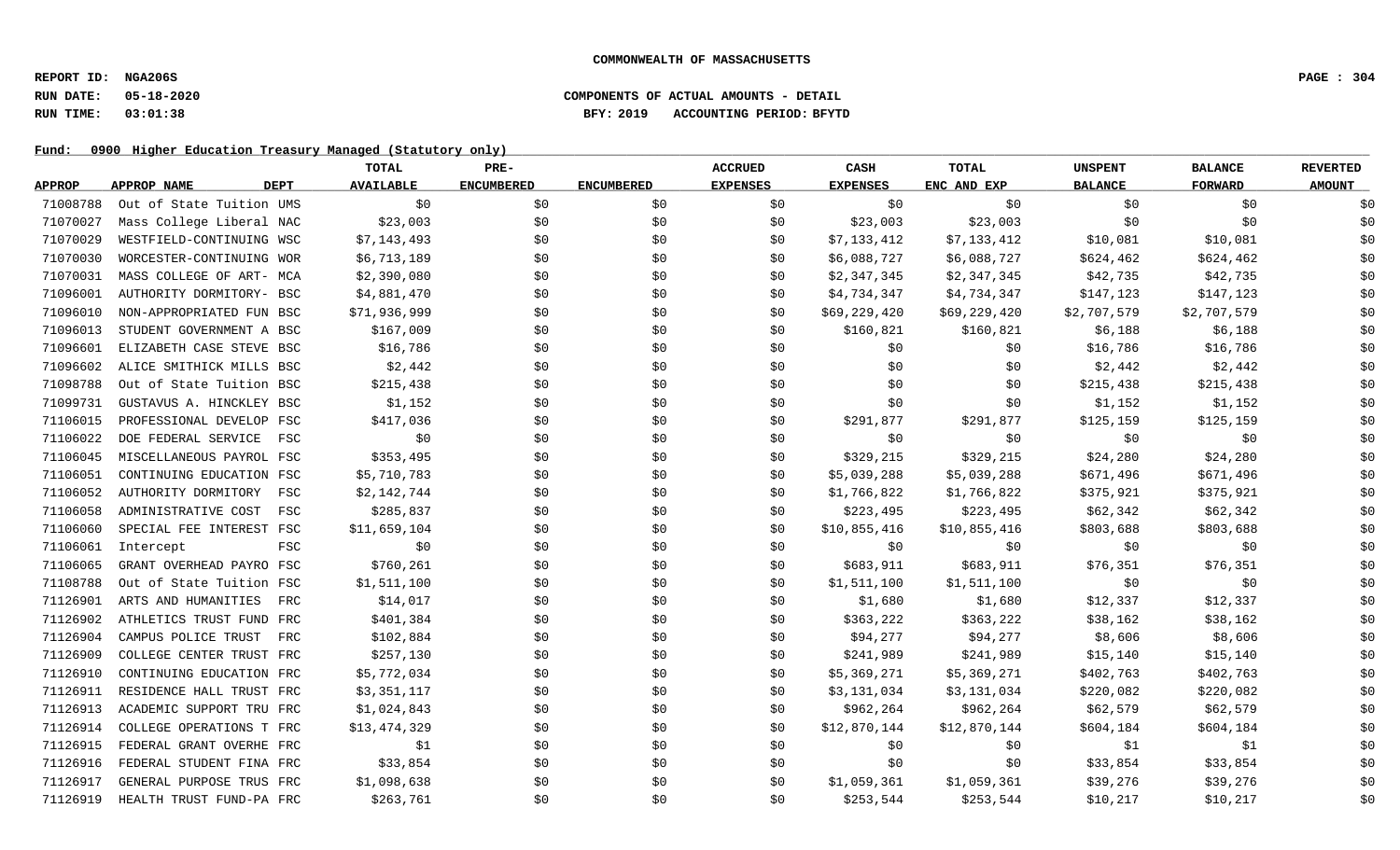# **RUN DATE: 05-18-2020 COMPONENTS OF ACTUAL AMOUNTS - DETAIL RUN TIME: 03:01:38 BFY: 2019 ACCOUNTING PERIOD: BFYTD**

|               |                                  | TOTAL            | $PRE-$            |                   | <b>ACCRUED</b>  | CASH            | <b>TOTAL</b> | <b>UNSPENT</b> | <b>BALANCE</b> | <b>REVERTED</b> |
|---------------|----------------------------------|------------------|-------------------|-------------------|-----------------|-----------------|--------------|----------------|----------------|-----------------|
| <b>APPROP</b> | APPROP NAME<br><b>DEPT</b>       | <b>AVAILABLE</b> | <b>ENCUMBERED</b> | <b>ENCUMBERED</b> | <b>EXPENSES</b> | <b>EXPENSES</b> | ENC AND EXP  | <b>BALANCE</b> | <b>FORWARD</b> | <b>AMOUNT</b>   |
| 71126922      | LIBRARY TRUST FUND-P FRC         | \$155,220        | \$0               | \$0               | \$0             | \$139,759       | \$139,759    | \$15,461       | \$15,461       | \$0             |
| 71126930      | PLACEMENT TRUST FUND FRC         | \$89,663         | \$0               | \$0               | \$0             | \$78,545        | \$78,545     | \$11,117       | \$11,117       | \$0             |
| 71126934      | RESEARCH, GRANTS AND FRC         | \$629,364        | \$0               | \$0               | \$0             | \$596,733       | \$596,733    | \$32,631       | \$32,631       | \$0             |
| 71126935      | RESIDENCE HALL COUNC FRC         | \$1,209          | \$0               | \$0               | \$0             | \$0             | \$0          | \$1,209        | \$1,209        | \$0             |
| 71126936      | STUDENT ACTIVITIES T FRC         | \$34,208         | \$0               | \$0               | \$0             | \$27,411        | \$27,411     | \$6,797        | \$6,797        | \$0             |
| 71126937      | STUDENT ACTIVITIES C FRC         | \$46,528         | \$0               | \$0               | \$0             | \$16,485        | \$16,485     | \$30,044       | \$30,044       | \$0             |
| 71128788      | Out of State Tuition FRC         | \$880,001        | \$0               | \$0               | \$0             | \$879,995       | \$879,995    | \$6            | \$6            | \$0             |
| 71130130      | Out of State Tuition NAC         | \$739,537        | \$0               | \$0               | \$0             | \$641,157       | \$641,157    | \$98,380       | \$98,380       | \$0             |
| 71136603      | SPECIAL TRUST FUND<br>NAC        | \$4,379,930      | \$0               | \$0               | \$0             | \$3,827,710     | \$3,827,710  | \$552,220      | \$552,220      | \$0             |
| 71136604      | NAC Part-Time Trust<br>NAC       | \$3,458,604      | \$0               | \$0               | \$0             | \$3,365,986     | \$3,365,986  | \$92,618       | \$92,618       | \$0             |
| 71141113      | SPECIAL ASSESSMENT F SSA         | \$52,425,648     | \$0               | \$0               | \$0             | \$52,508,427    | \$52,508,427 | ( \$82, 779)   | ( \$82, 779)   | \$0             |
| 71146001      | DORMITORY TRUST FUND SSA         | \$1,144          | \$0               | \$0               | \$0             | \$0             | \$0          | \$1,144        | \$1,144        | \$0             |
| 71146607      | STUDENT FEE CHARGEBA SSA         | \$308,876        | \$0               | \$0               | \$0             | \$306,965       | \$306,965    | \$1,911        | \$1,911        | \$0             |
| 71147188      | Library Architectura SSA         | \$0              | \$0               | \$0               | \$0             | \$0             | \$0          | \$0            | \$0            | \$0             |
| 71148788      | Out of State Tuition SSA         | \$765,577        | \$0               | \$0               | \$0             | \$764,802       | \$764,802    | \$775          | \$775          | \$0             |
| 71156001      | WESTFIELD-AUTHORITY<br>WSC       | \$3,771,841      | \$0               | \$0               | \$0             | \$3,765,533     | \$3,765,533  | \$6,308        | \$6,308        | \$0             |
| 71156014      | SPECIAL TRUST FUND W WSC         | \$32,596,851     | \$0               | \$0               | \$0             | \$32,582,281    | \$32,582,281 | \$14,570       | \$14,570       | \$0             |
| 71158788      | Out of State Tuition WSC         | \$0              | \$0               | \$0               | \$0             | \$0             | \$0          | \$0            | \$0            | \$0             |
| 71166010      | OVERHEAD GRANT EXPEN WOR         | \$749,303        | \$0               | \$0               | \$0             | \$599,333       | \$599,333    | \$149,970      | \$149,970      | \$0             |
| 71166015      | AUTHORITY DORMITORY<br>WOR       | \$1,995,381      | \$0               | \$0               | \$0             | \$1,800,795     | \$1,800,795  | \$194,585      | \$194,585      | \$0             |
| 71166252      | College Work Study<br><b>WOR</b> | \$236,995        | \$0               | \$0               | \$0             | \$190,067       | \$190,067    | \$46,928       | \$46,928       | \$0             |
| 71166600      | ELLA M WHITNEY SCHOL WOR         | \$804,510        | \$0               | \$0               | \$0             | \$803,488       | \$803,488    | \$1,021        | \$1,021        | \$0             |
| 71166602      | SUPPLEMENTAL FULL-TI WOR         | \$14,891,291     | \$0               | \$0               | \$0             | \$13,406,853    | \$13,406,853 | \$1,484,438    | \$1,484,438    | \$0             |
| 71166603      | SPECIAL SALARIES ACC WOR         | \$4,987,069      | \$0               | \$0               | \$0             | \$4,454,402     | \$4,454,402  | \$532,667      | \$532,667      | \$0             |
| 71166608      | Student Wages-Non Wo WOR         | \$997,096        | \$0               | \$0               | \$0             | \$849,677       | \$849,677    | \$147,419      | \$147,419      | \$0             |
| 71168788      | Out of State Tuition WOR         | \$1,000,000      | \$0               | \$0               | \$0             | \$996,936       | \$996,936    | \$3,064        | \$3,064        | \$0             |
| 71173001      | TRUST FUND PAYROLL<br>MCA        | \$13,334,308     | \$0               | \$0               | \$0             | \$12,859,293    | \$12,859,293 | \$475,014      | \$475,014      | \$0             |
| 71174001      | Mass Art Trust Payro MCA         | \$2,583,445      | \$0               | \$0               | \$0             | \$2,515,367     | \$2,515,367  | \$68,078       | \$68,078       | \$0             |
| 71174111      | Mass Art Student Fin MCA         | \$165,262        | \$0               | \$0               | \$0             | \$165,260       | \$165,260    | \$2            | \$2            | \$0             |
| 71176001      | MASS COLLEGE OF ART- MCA         | \$423,238        | \$0               | \$0               | \$0             | \$404,296       | \$404,296    | \$18,942       | \$18,942       | \$0             |
| 71176600      | MERCY A BAILEY FUND<br>MCA       | \$52             | \$0               | \$0               | \$0             | \$0             | \$0          | \$52           | \$52           | \$0             |
| 71176601      | ROBERT CHARLES BILLI MCA         | \$97             | \$0               | \$0               | \$0             | \$77            | \$77         | \$20           | \$20           | \$0             |
| 71176602      | ANNIE E BLAKE SCHOLA MCA         | \$331            | \$0               | \$0               | \$0             | \$199           | \$199        | \$132          | \$132          | \$0             |
| 71176603      | ANNIE L COX SCHOLARS MCA         | \$82             | \$0               | \$0               | \$0             | \$49            | \$49         | \$33           | \$33           | \$0             |
|               |                                  |                  |                   |                   |                 |                 |              |                |                |                 |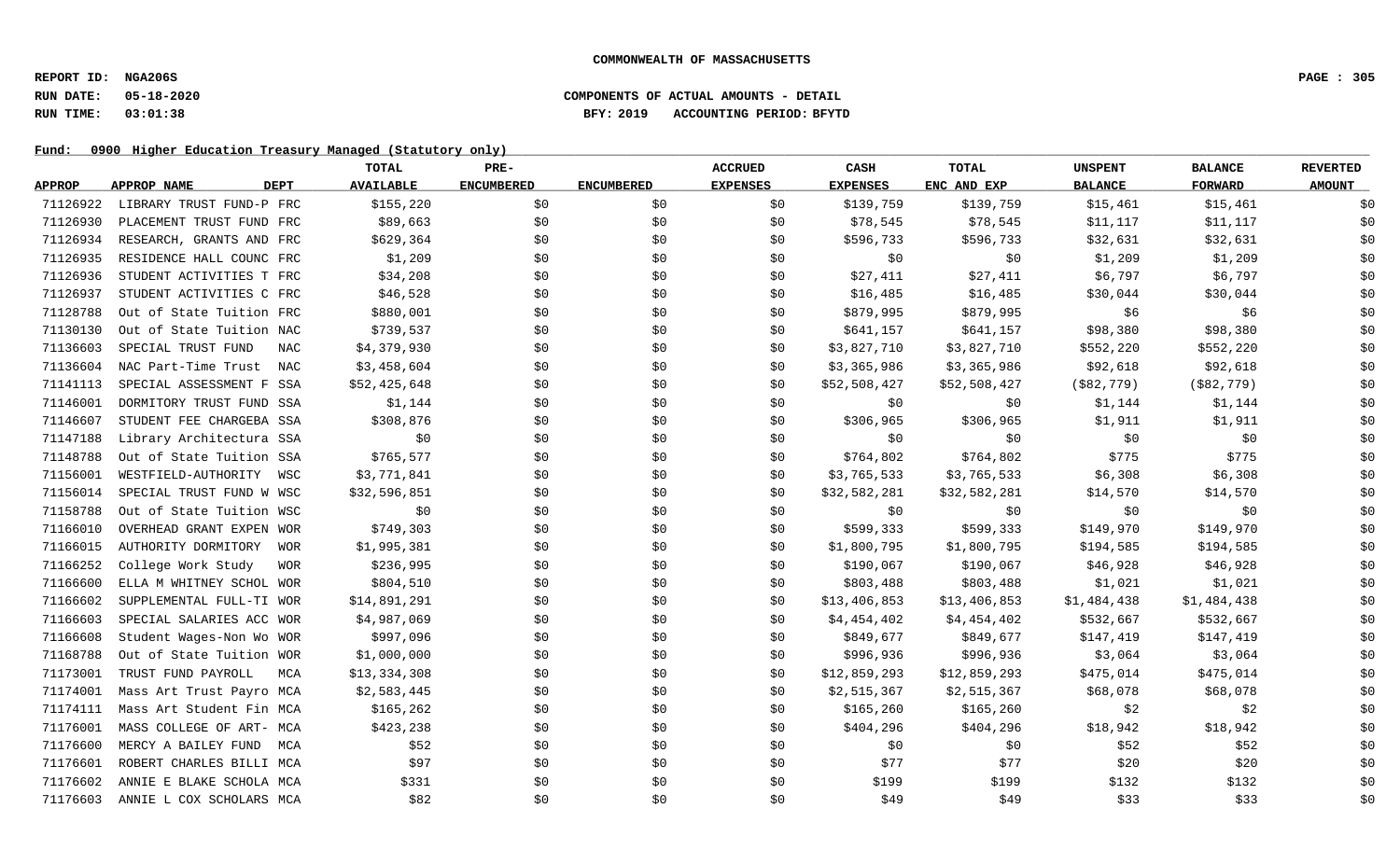### **RUN DATE: 05-18-2020 COMPONENTS OF ACTUAL AMOUNTS - DETAIL RUN TIME: 03:01:38 BFY: 2019 ACCOUNTING PERIOD: BFYTD**

|               |                            | TOTAL                      | PRE-              |                   | <b>ACCRUED</b>  | CASH            | <b>TOTAL</b> | <b>UNSPENT</b> | <b>BALANCE</b> | <b>REVERTED</b> |
|---------------|----------------------------|----------------------------|-------------------|-------------------|-----------------|-----------------|--------------|----------------|----------------|-----------------|
| <b>APPROP</b> | <b>APPROP NAME</b><br>DEPT | <b>AVAILABLE</b>           | <b>ENCUMBERED</b> | <b>ENCUMBERED</b> | <b>EXPENSES</b> | <b>EXPENSES</b> | ENC AND EXP  | <b>BALANCE</b> | <b>FORWARD</b> | <b>AMOUNT</b>   |
| 71176604      | REBECCA R JOSLIN SCH MCA   | \$3,316                    | \$0               | \$0               | \$0             | \$0             | \$0          | \$3,316        | \$3,316        | \$0             |
| 71176606      | ALBERT H MUNSELL FUN MCA   | \$308                      | \$0               | \$0               | \$0             | \$186           | \$186        | \$122          | \$122          | \$0             |
| 71186001      | AUTHORITY DORMITORY- MMA   | \$7,484,700                | \$0               | \$0               | \$0             | \$7,166,878     | \$7,166,878  | \$317,822      | \$317,822      | \$0             |
| 71189000      | CONTINUING EDUCATION MMA   | \$2,309,727                | \$0               | \$0               | \$0             | \$1,993,087     | \$1,993,087  | \$316,640      | \$316,640      | \$0             |
| 72200070      | CHARGEBACKS UMS LOWE UMS   | \$978,012                  | \$0               | \$0               | \$0             | \$851,030       | \$851,030    | \$126,982      | \$126,982      | \$0             |
| 73100001      | UMASS DARTMOUTH-CHAR UMS   | \$2,805,904                | \$0               | \$0               | \$0             | \$2,805,833     | \$2,805,833  | \$71           | \$71           | \$0             |
| 74000101      | INTERDEPT TRUST UMS        | \$1,901<br>UMS             | \$0               | \$0               | \$0             | \$0             | \$0          | \$1,901        | \$1,901        | \$0             |
| 74000102      | INTERDEPT TRUST UMS        | \$1,169<br>UMS             | \$0               | \$0               | \$0             | \$0             | \$0          | \$1,169        | \$1,169        | \$0             |
| 74000103      | INTERDEPT TRUST UMS        | \$306,986<br>UMS           | \$0               | \$0               | \$0             | \$268,601       | \$268,601    | \$38,385       | \$38,385       | \$0             |
| 74000699      | UMS CREBS Bond Payme UMS   | \$126,130                  | \$0               | \$0               | \$0             | \$126,130       | \$126,130    | \$0            | \$0            | \$0             |
| 74006779      | MASS TECHNOLOGY TRAN UMS   |                            | \$0<br>\$0        | \$0               | \$0             | \$0             | \$0          | \$0            | \$0            | \$0             |
| 74100001      | TRUST UMS-AMHERST 10 UMS   | \$2,218,756                | \$0               | \$0               | \$0             | \$1,738,778     | \$1,738,778  | \$479,978      | \$479,978      | \$0             |
| 74101391      | FAMILY NUTRITION UMA UMS   |                            | \$0<br>\$0        | \$0               | \$0             | \$0             | \$0          | \$0            | \$0            | \$0             |
| 74110050      | INTERDEPARTMENTAL "6 UMS   | \$1,437,957                | \$0               | \$0               | \$0             | \$1,437,957     | \$1,437,957  | \$0            | \$0            | \$0             |
| 74110060      | ADMINISTRATIVE FFP R UMS   | \$62,380,767               | \$0               | \$0               | \$0             | \$62,380,767    | \$62,380,767 | \$0            | \$0            | \$0             |
| 74111177      | UMS Intercept Fund         | \$1,478,178<br>UMS         | \$0               | \$0               | \$0             | \$1,478,178     | \$1,478,178  | \$0            | \$0            | \$0             |
| 74111178      | UMS Trust Fund             | <b>UMS</b>                 | \$0<br>\$0        | \$0               | \$0             | \$0             | \$0          | \$0            | \$0            | \$0             |
| 74161122      | TRUST UMS BOSTON 200 UMS   | \$405,939                  | \$0               | \$0               | \$0             | \$376,254       | \$376,254    | \$29,685       | \$29,685       | \$0             |
| 75028788      | Out of State Tuition BCC   | \$60,000                   | \$0               | \$0               | \$0             | \$60,000        | \$60,000     | \$0            | \$0            | \$0             |
| 75029703      | BCC Trust Fund Payro BCC   | \$2,660,948                | \$0               | \$0               | \$0             | \$2,635,781     | \$2,635,781  | \$25,168       | \$25,168       | \$0             |
| 75029707      | CHARGEBACK ADMINSTRA BCC   | \$122,286                  | \$0               | \$0               | \$0             | \$118,512       | \$118,512    | \$3,774        | \$3,774        | \$0             |
| 75029709      | BCC MISCELLANEOUS GR BCC   | \$924,702                  | \$0               | \$0               | \$0             | \$812,523       | \$812,523    | \$112,178      | \$112,178      | \$0             |
| 75029729      | BAY STATE SKILLS GRA BCC   | \$220,565                  | \$0               | \$0               | \$0             | \$197,428       | \$197,428    | \$23,137       | \$23,137       | \$0             |
| 75034000      | PAYROLL CLEARING           | \$25,214,162<br><b>BRC</b> | \$0               | \$0               | \$0             | \$20,804,983    | \$20,804,983 | \$4,409,178    | \$4,409,178    | \$0             |
| 75036551      | OVERHEAD GRANT EXPEN BRC   | \$407,405                  | \$0               | \$0               | \$0             | \$305,583       | \$305,583    | \$101,822      | \$101,822      | \$0             |
| 75036553      | STATE DEPT OF EDUCAT BRC   | \$298,623                  | \$0               | \$0               | \$0             | \$18,805        | \$18,805     | \$279,817      | \$279,817      | \$0             |
| 75038788      | Out of State Tuition BRC   | \$31,374                   | \$0               | \$0               | \$0             | \$31,374        | \$31,374     | \$0            | \$0            | \$0             |
| 75040001      | TRUST FUND PAYROLL         | \$9,212,845<br>CCC         | \$0               | \$0               | \$0             | \$9,079,326     | \$9,079,326  | \$133,520      | \$133,520      | \$0             |
| 75048788      | Out of State Tuition CCC   | \$12                       | \$0               | \$0               | \$0             | \$0             | \$0          | \$12           | \$12           | \$0             |
| 75050200      | BOOKSTORE PAYROLL          | GCC                        | \$0<br>\$0        | \$0               | \$0             | \$0             | \$0          | \$0            | \$0            | \$0             |
| 75056551      | OVERHEAD GRANT EXPEN GCC   | \$4,805,999                | \$0               | \$0               | SO.             | \$4,613,501     | \$4,613,501  | \$192,498      | \$192,498      | \$0             |
| 75056554      | DOE GRANTS PAYROLL         | GCC                        | \$0<br>\$0        | \$0               | \$0             | \$0             | \$0          | \$0            | \$0            | \$0             |
| 75058788      | Out of State Tuition GCC   | \$63,000                   | \$0               | \$0               | SO.             | \$63,000        | \$63,000     | \$0            | \$0            | \$0             |
| 75060012      | CHARGEBACK                 | HCC<br>\$16,443,351        | \$0               | \$0               | \$0             | \$16, 255, 626  | \$16,255,626 | \$187,725      | \$187,725      | \$0             |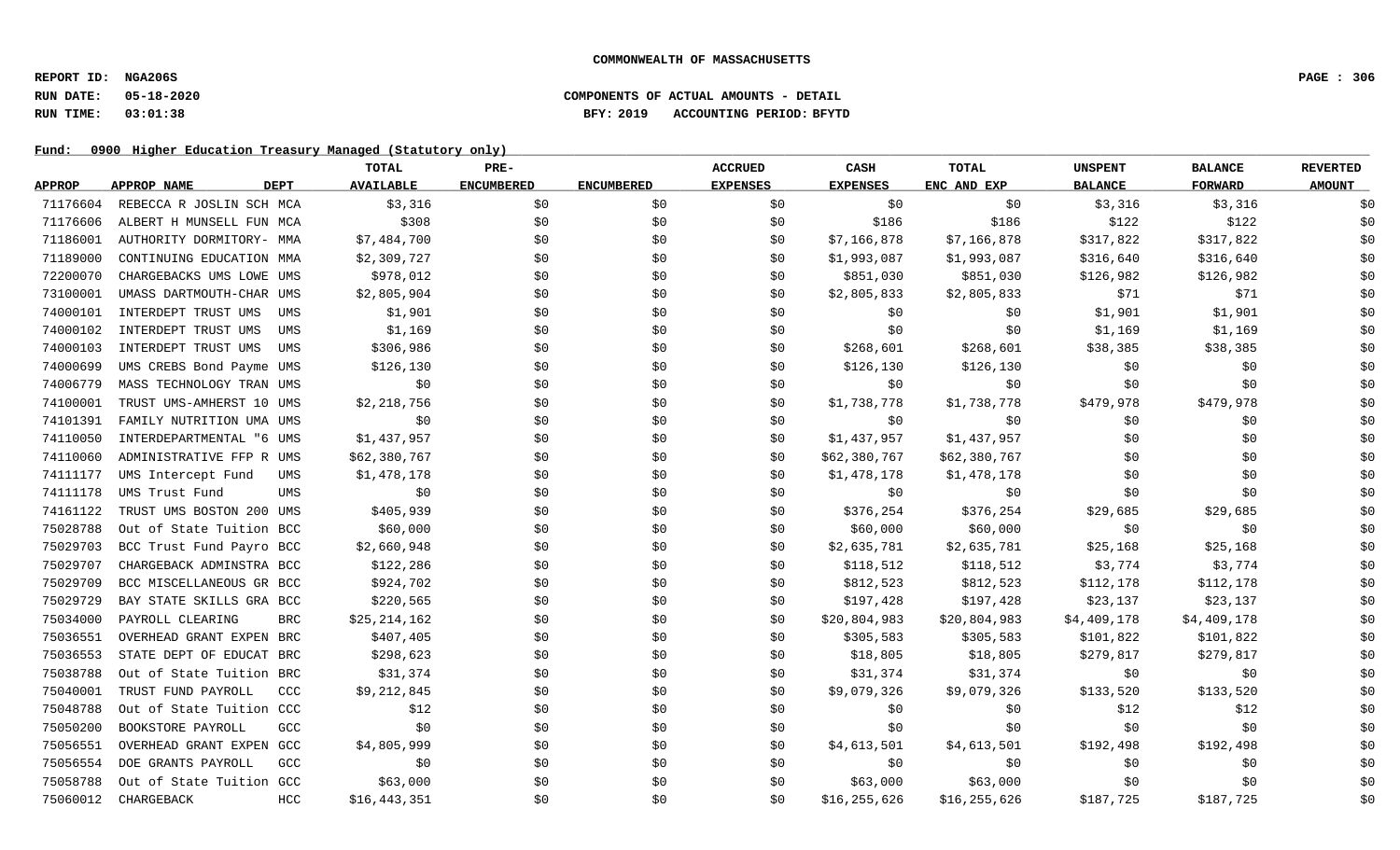### **RUN DATE: 05-18-2020 COMPONENTS OF ACTUAL AMOUNTS - DETAIL RUN TIME: 03:01:38 BFY: 2019 ACCOUNTING PERIOD: BFYTD**

|               |                          |             | <b>TOTAL</b>     | PRE-              |                   | <b>ACCRUED</b>  | CASH            | TOTAL        | <b>UNSPENT</b> | <b>BALANCE</b> | <b>REVERTED</b> |
|---------------|--------------------------|-------------|------------------|-------------------|-------------------|-----------------|-----------------|--------------|----------------|----------------|-----------------|
| <b>APPROP</b> | APPROP NAME              | <b>DEPT</b> | <b>AVAILABLE</b> | <b>ENCUMBERED</b> | <b>ENCUMBERED</b> | <b>EXPENSES</b> | <b>EXPENSES</b> | ENC AND EXP  | <b>BALANCE</b> | <b>FORWARD</b> | <b>AMOUNT</b>   |
| 75068788      | Out of State Tuition HCC |             | \$135,428        | \$0               | \$0               | \$0             | \$135,351       | \$135,351    | \$78           | \$78           | \$0             |
| 75076561      | TRUST FUND PAYROLL       | MBC         | \$9,402,813      | \$0\$             | \$0               | \$0             | \$8,896,956     | \$8,896,956  | \$505,857      | \$505,857      | \$0             |
| 75078788      | Out of State Tuition MBC |             | \$0              | \$0               | \$0               | \$0             | \$0             | \$0          | \$0            | \$0            | \$0             |
| 75086025      | OPERATING FUND           | MAS         | \$17,947,696     | \$0               | \$0               | \$0             | \$16,777,600    | \$16,777,600 | \$1,170,096    | \$1,170,096    | \$0             |
| 75088788      | Out of State Tuition MAS |             | \$215,046        | \$0               | \$0               | \$0             | \$0             | \$0          | \$215,046      | \$215,046      | \$0             |
| 75096551      | OVERHEAD GRANT EXPEN MWC |             | \$118,542        | \$0               | \$0               | \$0             | \$113,336       | \$113,336    | \$5,206        | \$5,206        | \$0             |
| 75096709      | DOE FEDERAL GRANT AL MWC |             | \$834,427        | \$0               | \$0               | \$0             | \$803,763       | \$803,763    | \$30,664       | \$30,664       | \$0             |
| 75098788      | Out of State Tuition MWC |             | \$80,000         | \$0               | \$0               | \$0             | \$79,919        | \$79,919     | \$82           | \$82           | \$0             |
| 75099202      | DAY TRUST FUNDS          | MWC         | \$579,677        | \$0               | \$0               | SO.             | \$477,045       | \$477,045    | \$102,632      | \$102,632      | \$0             |
| 75099802      | NON-FEDERAL GRANTS       | MWC         | \$761,463        | \$0               | \$0               | \$0             | \$570,297       | \$570,297    | \$191,167      | \$191,167      | \$0             |
| 75099902      | DCE Trust Fund           | MWC         | \$7,514,572      | \$0               | \$0               | \$0             | \$7,053,910     | \$7,053,910  | \$460,661      | \$460,661      | \$0             |
| 75099903      | MWC COLLEGE DAY TRUS MWC |             | \$4,853,960      | \$0               | \$0               | \$0             | \$4,397,333     | \$4,397,333  | \$456,627      | \$456,627      | \$0             |
| 75108705      | INSTITUTIONAL EDUCAT NEC |             | \$13,683,331     | \$0               | \$0               | \$0             | \$13,097,360    | \$13,097,360 | \$585,971      | \$585,971      | \$0             |
| 75108788      | Out of State Tuition NEC |             | \$128,278        | \$0               | \$0               | \$0             | \$124,845       | \$124,845    | \$3,434        | \$3,434        | \$0             |
| 75111961      | GENERAL STUDENT FEE      | NSC         | \$256,868        | \$0               | \$0               | \$0             | \$191,394       | \$191,394    | \$65,473       | \$65,473       | \$0             |
| 75111963      | STUDENT ACTIVITIES       | NSC         | \$46, 263        | \$0               | \$0               | \$0             | \$36,095        | \$36,095     | \$10,168       | \$10,168       | \$0             |
| 75111965      | GENERAL STUDENT FEE      | NSC         | \$14,816,625     | \$0               | \$0               | \$0             | \$12,011,907    | \$12,011,907 | \$2,804,718    | \$2,804,718    | \$0             |
| 75111971      | EDUCATIONAL RESERVE      | NSC         | \$916,853        | \$0               | \$0               | \$0             | \$738,042       | \$738,042    | \$178,811      | \$178,811      | \$0             |
| 75111974      | <b>BOOKSTORE</b>         | <b>NSC</b>  | \$0              | \$0               | \$0               | \$0             | \$0             | \$0          | \$0            | \$0            | \$0             |
| 75111983      | WORK STUDY PAYROLL C NSC |             | \$196,187        | \$0               | \$0               | \$0             | \$148,203       | \$148,203    | \$47,984       | \$47,984       | \$0             |
| 75116510      | DEPARTMENT OF EDUCAT NSC |             | \$709,873        | \$0               | \$0               | \$0             | \$587,462       | \$587,462    | \$122,411      | \$122,411      | \$0             |
| 75116546      | SUMMER FOOD PROGRAM NSC  |             | \$0              | \$0               | \$0               | \$0             | \$0             | \$0          | \$0            | \$0            | \$0             |
| 75116551      | OVERHEAD EXPENSE ACC NSC |             | \$7,299          | \$0               | \$0               | \$0             | \$271           | \$271        | \$7,027        | \$7,027        | \$0             |
| 75118788      | Out of State Tuition NSC |             | \$262,302        | \$0               | \$0               | \$0             | \$120,498       | \$120,498    | \$141,805      | \$141,805      | \$0             |
| 75126524      | STUDENT ACTIVITY TRU QCC |             | \$24,159,876     | \$0               | \$0               | \$0             | \$23,343,231    | \$23,343,231 | \$816,645      | \$816,645      | \$0             |
| 75126545      | BOOKSTORE TRUST FUND QCC |             | \$0              | \$0               | \$0               | \$0             | \$0             | \$0          | \$0            | \$0            | \$0             |
| 75126551      | OUINSIGAMOND COMMUNI OCC |             | \$359,563        | \$0               | \$0               | \$0             | \$337,396       | \$337,396    | \$22,167       | \$22,167       | \$0             |
| 75128788      | Out of State Tuition QCC |             | \$156,057        | \$0               | \$0               | \$0             | \$154,526       | \$154,526    | \$1,531        | \$1,531        | \$0             |
| 75129703      | COMMUNITY COLLEGE CE OCC |             | \$217,273        | \$0               | \$0               | \$0             | \$196,865       | \$196,865    | \$20,407       | \$20,407       | \$0             |
| 75148788      | Out of State Tuition STC |             | \$202,405        | \$0               | \$0               | \$0             | \$202,405       | \$202,405    | \$0            | \$0            | \$0             |
| 75149702      | EVENING CLASSES          | <b>STC</b>  | \$12,673,017     | \$0               | \$0               | SO.             | \$12,116,353    | \$12,116,353 | \$556,665      | \$556,665      | \$0             |
| 75150910      | TEACHING LEARNING CE RCC |             | \$0              | \$0               | \$0               | \$0             | \$0             | \$0          | \$0            | \$0            | \$0             |
| 75158788      | Out of State Tuition RCC |             | \$0              | \$0               | \$0               | \$0             | \$0             | \$0          | \$0            | \$0            | \$0             |
| 75159003      | DIVISION OF EXTENDED RCC |             | \$0              | \$0               | \$0               | \$0             | \$0             | \$0          | \$0            | \$0            | \$0             |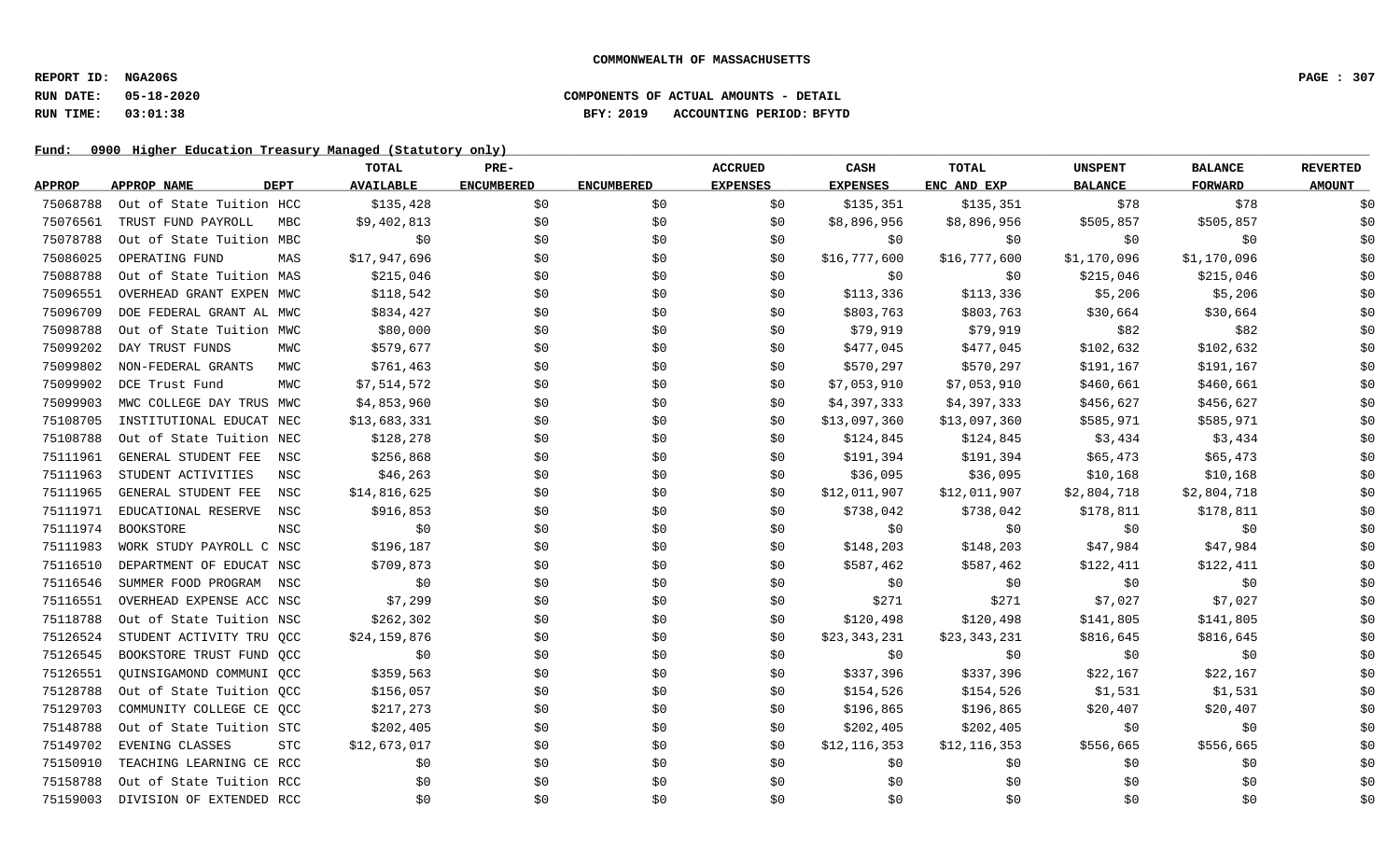### **RUN DATE: 05-18-2020 COMPONENTS OF ACTUAL AMOUNTS - DETAIL RUN TIME: 03:01:38 BFY: 2019 ACCOUNTING PERIOD: BFYTD**

|               |                          |             | TOTAL            | $PRE-$            |                   | <b>ACCRUED</b>  | CASH          | <b>TOTAL</b>  | <b>UNSPENT</b> | <b>BALANCE</b> | <b>REVERTED</b> |
|---------------|--------------------------|-------------|------------------|-------------------|-------------------|-----------------|---------------|---------------|----------------|----------------|-----------------|
| <b>APPROP</b> | APPROP NAME              | <b>DEPT</b> | <b>AVAILABLE</b> | <b>ENCUMBERED</b> | <b>ENCUMBERED</b> | <b>EXPENSES</b> | EXPENSES      | ENC AND EXP   | <b>BALANCE</b> | FORWARD        | <b>AMOUNT</b>   |
| 75159005      | ALL COLLEGE PURPOSE      | AGO         | \$0              | \$0               | \$0               | \$0             | \$0           | \$0           | \$0            | \$0            | \$0             |
| 75159005      | ALL COLLEGE PURPOSE      | RCC         | \$3,098,133      | \$0               | \$0               | \$0             | \$3,087,177   | \$3,087,177   | \$10,956       | \$10,956       | \$0             |
| 75166551      | OVERHEAD GRANT EXPEN MCC |             | \$1,206,856      | \$0               | \$0               | \$0             | \$1,009,861   | \$1,009,861   | \$196,995      | \$196,995      | \$0             |
| 75166553      | MCC Benefited Employ MCC |             | \$4,988,952      | \$0               | \$0               | \$0             | \$4,650,768   | \$4,650,768   | \$338,184      | \$338,184      | \$0             |
| 75166554      | MCC Non-Benefited Em MCC |             | \$12,813,869     | \$0               | \$0               | \$0             | \$12,280,749  | \$12,280,749  | \$533,120      | \$533,120      | \$0             |
| 75166555      | MCC Charter School       | MCC         | \$912,486        | \$0               | \$0               | \$0             | \$889,508     | \$889,508     | \$22,978       | \$22,978       | \$0             |
| 75168788      | Out of State Tuition MCC |             | \$228,219        | \$0               | \$0               | \$0             | \$228,219     | \$228,219     | \$0            | \$0            | \$0             |
| 75186119      | PROGRAM DEVELOPMENT      | BHC         | \$1,723,482      | \$0               | \$0               | \$0             | \$1,560,114   | \$1,560,114   | \$163,369      | \$163,369      | \$0             |
| 75186300      | GENERAL COLLEGE TRUS BHC |             | \$28,428,983     | \$0               | \$0               | \$0             | \$28,379,242  | \$28,379,242  | \$49,741       | \$49,741       | \$0             |
| 75188788      | Out of State Tuition BHC |             | \$1,900,042      | \$0               | \$0               | \$0             | \$1,899,986   | \$1,899,986   | \$57           | \$57           | \$0             |
| FUND TOTAL:   |                          |             | \$593,519,809    | \$0               | \$0               | \$0             | \$565,630,974 | \$565,630,974 | \$27,888,835   | \$27,888,835   | \$0             |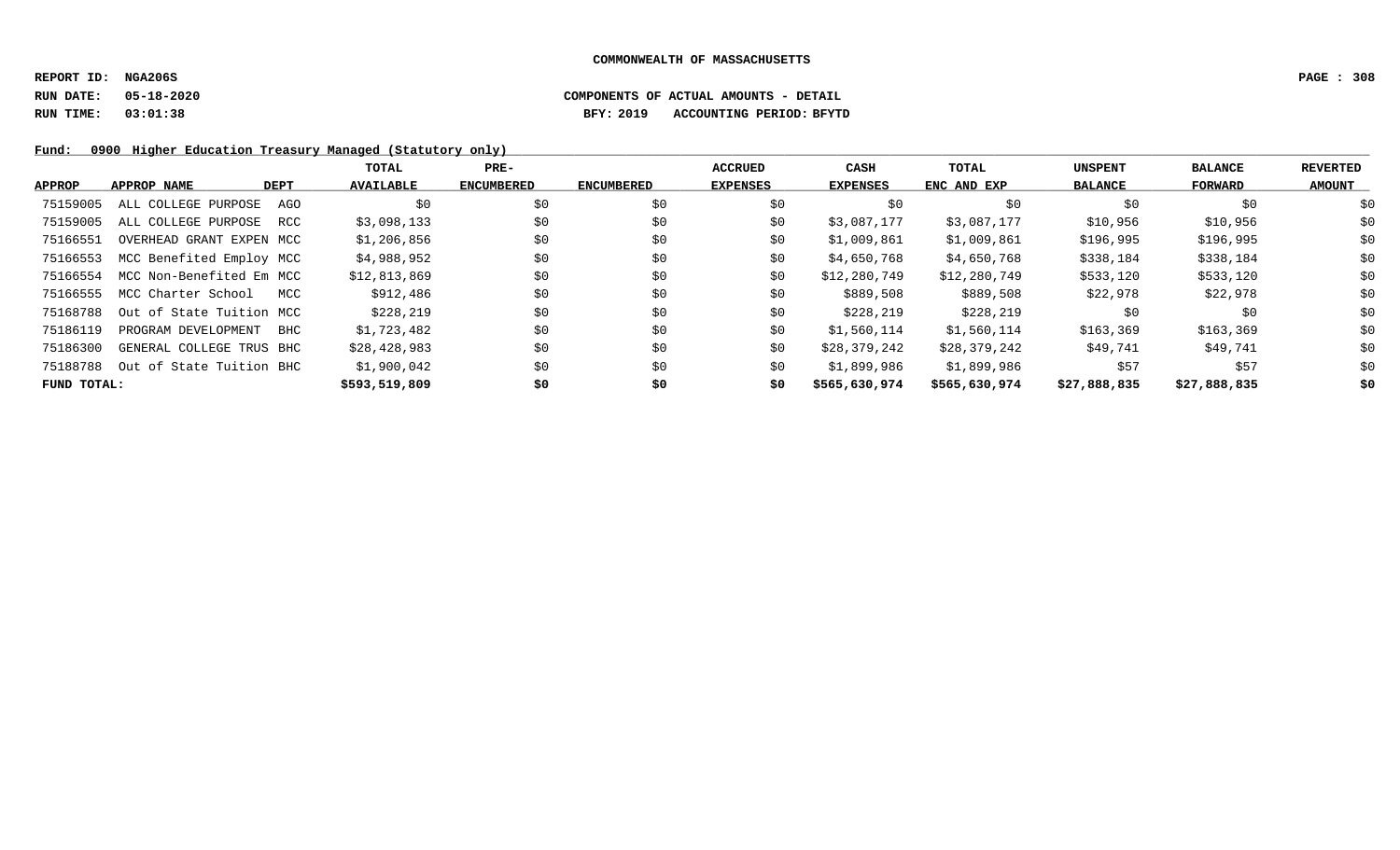### **RUN DATE: 05-18-2020 COMPONENTS OF ACTUAL AMOUNTS - DETAIL RUN TIME: 03:01:38 BFY: 2019 ACCOUNTING PERIOD: BFYTD**

|               |                          |             | TOTAL            | PRE-              |                   | <b>ACCRUED</b>  | CASH            | <b>TOTAL</b>  | <b>UNSPENT</b> | <b>BALANCE</b> | <b>REVERTED</b> |
|---------------|--------------------------|-------------|------------------|-------------------|-------------------|-----------------|-----------------|---------------|----------------|----------------|-----------------|
| <b>APPROP</b> | APPROP NAME              | <b>DEPT</b> | <b>AVAILABLE</b> | <b>ENCUMBERED</b> | <b>ENCUMBERED</b> | <b>EXPENSES</b> | <b>EXPENSES</b> | ENC AND EXP   | <b>BALANCE</b> | <b>FORWARD</b> | <b>AMOUNT</b>   |
| 71096002      | KEYES LIBRARY ENDOWM BSC |             | \$2,000          | \$0               | \$0               | \$0             | \$0             | \$0           | \$2,000        | \$2,000        | \$0             |
| 71096011      | NON-APPROPRIATED FUN BSC |             | \$154,638,342    | \$0               | \$0\$             | \$0             | \$117,461,466   | \$117,461,466 | \$37,176,877   | \$37,176,877   | \$0             |
| 71096012      | <b>AGENCY FUNDS</b>      | <b>BSC</b>  | \$25,126,765     | \$0               | \$0               | \$0             | \$24,250,641    | \$24,250,641  | \$876,124      | \$876,124      | \$0             |
| 71096015      | PELL GRANT               | <b>BSC</b>  | \$15,351,836     | \$0               | \$0               | \$0             | \$15,623,408    | \$15,623,408  | ( \$271, 572)  | ( \$271, 572)  | \$0             |
| 71096016      | SUPPLEMENTAL EDUCATI BSC |             | \$317,590        | \$0               | \$0               | \$0             | \$327,590       | \$327,590     | ( \$10,000)    | ( \$10,000)    | \$0             |
| 71096017      | COLLEGE WORK STUDY P BSC |             | \$370,791        | \$0               | \$0               | \$0             | \$441,938       | \$441,938     | (571, 147)     | ( \$71, 147)   | \$0             |
| 71096018      | PERKINS LOAN PROGRAM BSC |             | \$0              | \$0               | \$0               | \$0             | \$0             | \$0           | \$0            | \$0            | \$0             |
| 71096022      | NMR Acquisition          | <b>BSC</b>  | \$0              | \$0               | \$0               | \$0             | \$0             | \$0           | \$0            | \$0            | \$0             |
| 71096023      | Brazil Consortium in BSC |             | \$0              | \$0               | \$0               | \$0             | \$0             | \$0           | \$0            | \$0            | \$0             |
| 71096024      | Polarimetric Imaging BSC |             | \$0              | \$0               | \$0               | \$0             | \$0             | \$0           | \$0            | \$0            | \$0             |
| 71096026      | Academic Competitive BSC |             | \$0              | \$0               | \$0               | \$0             | \$0             | \$0           | \$0            | \$0            | \$0             |
| 71096031      | NIH AlphaB Cryistall BSC |             | \$0              | \$0               | \$0               | \$0             | \$0             | \$0           | \$0            | \$0            | \$0             |
| 71096032      | RUI Collaborative Re BSC |             | \$0              | \$0               | \$0               | \$0             | \$0             | \$0           | \$0            | \$0            | \$0             |
| 71096037      | REMOTE SENSING APPLI BSC |             | \$0              | \$0               | \$0               | \$0             | \$0             | \$0\$         | \$0            | \$0            | \$0             |
| 71096038      | BIOTECH FOR STUDENTS BSC |             | \$0              | \$0               | \$0\$             | \$0             | \$0             | \$0           | \$0            | \$0            | \$0             |
| 71096042      | IRES Track 1: Shirak BSC |             | \$0              | \$0               | \$0               | \$0             | \$43,497        | \$43,497      | ( \$43, 497)   | ( \$43, 497)   | \$0             |
| 71096043      | NSF Eclipse Observat BSC |             | \$0              | \$0               | \$0               | \$0             | \$0             | \$0           | \$0            | \$0            | \$0             |
| 71096044      | Graduate Assistance      | <b>BSC</b>  | \$35,825         | \$0               | \$0               | \$0             | \$58,701        | \$58,701      | ( \$22, 876)   | ( \$22, 876)   | \$0             |
| 71096045      | Smart Grant              | BSC         | ( \$1, 551)      | \$0               | \$0               | \$0             | \$0             | \$0           | ( \$1, 551)    | ( \$1, 551)    | \$0             |
| 71096046      | Emerging Legislature     | BSC         | \$0              | \$0               | \$0               | \$0             | \$0             | \$0           | \$0            | \$0            | \$0             |
| 71096047      | Stream                   | <b>BSC</b>  | \$0              | \$0               | \$0               | \$0             | \$0             | \$0\$         | \$0            | \$0            | \$0             |
| 71096048      | Common Data Format B     | BSC         | \$0              | \$0               | \$0               | \$0             | \$0             | \$0           | \$0            | \$0            | \$0             |
| 71096049      | NOYCE BSC                | <b>BSC</b>  | \$144,932        | \$0               | \$0               | \$0             | \$262, 263      | \$262, 263    | ( \$117, 331)  | ( \$117, 331)  | \$0             |
| 71096050      | Biodiesel Research       | <b>BSC</b>  | \$0              | \$0               | \$0               | \$0             | \$0             | \$0           | \$0            | \$0            | \$0             |
| 71096051      | Yali Award               | <b>BSC</b>  | \$144,956        | \$0               | \$0               | \$0             | \$145,028       | \$145,028     | (572)          | (572)          | \$0             |
| 71096052      | SEISMIC                  | <b>BSC</b>  | \$145,300        | \$0               | \$0               | \$0             | \$167,457       | \$167,457     | ( \$22, 158)   | ( \$22, 158)   | \$0             |
| 71096053      | Jumpstart                | <b>BSC</b>  | \$108,277        | \$0               | \$0               | \$0             | \$154,384       | \$154,384     | ( \$46, 107)   | ( \$46, 107)   | \$0             |
| 71096054      | Lab Redox                | <b>BSC</b>  | \$4,889          | \$0               | \$0               | \$0             | \$4,889         | \$4,889       | \$0            | \$0            | \$0             |
| 71096055      | NE Bay Watershed         | <b>BSC</b>  | \$51,180         | \$0               | \$0               | \$0             | \$94,612        | \$94,612      | ( \$43, 432)   | ( \$43, 432)   | \$0             |
| 71096620      | AUXILIARY OPERATIONS     | BSC         | \$40,021,159     | \$0               | \$0               | \$0             | \$38,049,990    | \$38,049,990  | \$1,971,169    | \$1,971,169    | \$0             |
| 71096624      | DIRECT LENDING           | BSC         | \$54,650,241     | \$0               | \$0               | \$0             | \$54,819,910    | \$54,819,910  | ( \$169, 669)  | ( \$169, 669)  | \$0             |
| 71096625      | Teach Grant              | <b>BSC</b>  | \$46,954         | \$0               | \$0               | \$0             | \$58,830        | \$58,830      | ( \$11, 876)   | ( \$11, 876)   | \$0             |
| 71106029      | EXPANDING HORIZONS S FSC |             | \$0              | \$0               | \$0               | \$0             | \$0             | \$0           | \$0            | \$0            | \$0             |
| 71106038      | DOE GRANTS AND GRANT FSC |             | \$292,013        | \$0               | \$0               | \$0             | \$374,092       | \$374,092     | ( \$82,080)    | ( \$82,080)    | \$0             |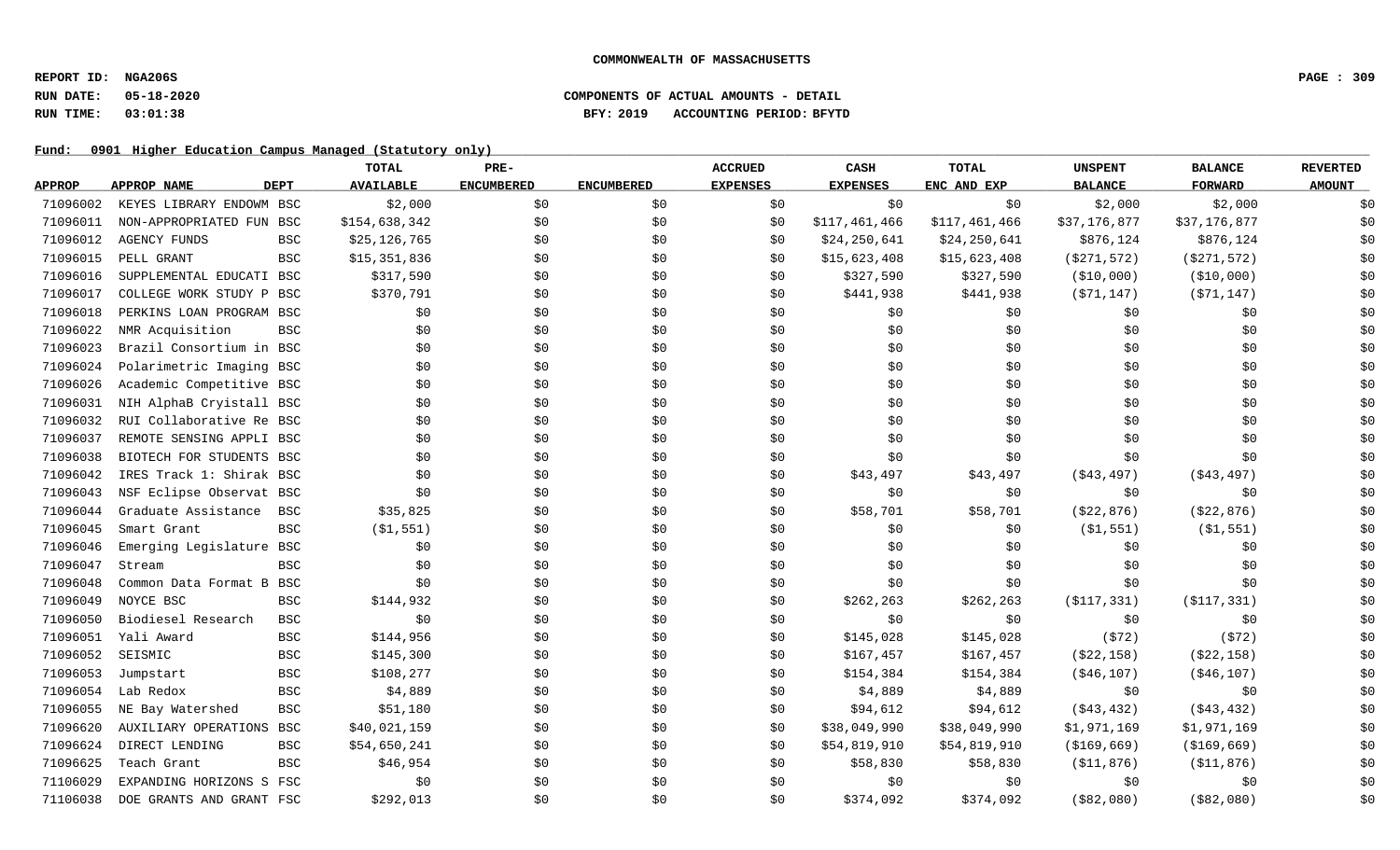### **RUN DATE: 05-18-2020 COMPONENTS OF ACTUAL AMOUNTS - DETAIL RUN TIME: 03:01:38 BFY: 2019 ACCOUNTING PERIOD: BFYTD**

|               |                                  | TOTAL             | PRE-              |                   | <b>ACCRUED</b>  | CASH              | <b>TOTAL</b>      | <b>UNSPENT</b> | <b>BALANCE</b> | <b>REVERTED</b> |
|---------------|----------------------------------|-------------------|-------------------|-------------------|-----------------|-------------------|-------------------|----------------|----------------|-----------------|
| <b>APPROP</b> | APPROP NAME<br>DEPT              | <b>AVAILABLE</b>  | <b>ENCUMBERED</b> | <b>ENCUMBERED</b> | <b>EXPENSES</b> | <b>EXPENSES</b>   | ENC AND EXP       | <b>BALANCE</b> | <b>FORWARD</b> | <b>AMOUNT</b>   |
| 71106047      | CO-STEP SPECIAL ED G FSC         | \$0               | \$0               | \$0               | \$0             | \$0               | \$0               | \$0            | \$0            | \$0             |
| 71106601      | TRUST FUNDS-FITCHBUR FSC         | \$104,969,159     | \$0               | \$0               | \$0             | \$63,227,410      | \$63,227,410      | \$41,741,748   | \$41,741,748   | \$0             |
| 71106602      | ENDOWMENTS-FITCHBURG FSC         | \$419,968         | \$0               | \$0               | \$0             | \$0               | \$0               | \$419,968      | \$419,968      | \$0             |
| 71106604      | PELL-FITCHBURG STATE FSC         | \$6,969,095       | \$0               | \$0               | \$0             | \$6,969,095       | \$6,969,095       | \$0            | \$0            | \$0             |
| 71106605      | SEOG-FITCHBURG STATE FSC         | \$245,710         | \$0               | \$0               | \$0             | \$245,710         | \$245,710         | \$0            | \$0            | \$0             |
| 71106606      | PERKINS-FITCHBURG ST FSC         | \$479,071         | \$0               | \$0               | \$0             | \$26,736          | \$26,736          | \$452,335      | \$452,335      | \$0             |
| 71106607      | WORK STUDY-FITCHBURG FSC         | \$184,097         | \$0               | \$0               | \$0             | \$184,097         | \$184,097         | \$0            | \$0            | \$0             |
| 71106608      | NURSING STUDENT LOAN FSC         | \$244,873         | \$0               | \$0               | \$0             | \$61,927          | \$61,927          | \$182,946      | \$182,946      | \$0             |
| 71106620      | <b>AGENCY FUNDS</b><br>FSC       | \$38,910,769      | \$0               | \$0               | \$0             | \$38,839,748      | \$38,839,748      | \$71,021       | \$71,021       | \$0             |
| 71106630      | UPWARD BOUND PROGRAM FSC         | \$0               | \$0               | \$0               | \$0             | \$0               | \$0               | \$0            | \$0            | \$0             |
| 71106634      | NATIONAL SCIENCE FOU FSC         | \$0               | \$0               | \$0               | \$0             | \$0               | \$0               | \$0            | \$0            | \$0             |
| 71106636      | UNEXPENDED PLANT FUN FSC         | \$4,069,096       | \$0               | \$0               | \$0             | \$1,610,858       | \$1,610,858       | \$2,458,238    | \$2,458,238    | \$0             |
| 71106637      | RETIREMENT OF INDEBT FSC         | \$16, 251, 689    | \$0               | \$0               | \$0             | \$5,983,201       | \$5,983,201       | \$10,268,488   | \$10,268,488   | \$0             |
| 71106638      | SPED - Personnel Pre FSC         | \$0               | \$0               | \$0               | \$0             | \$0               | \$0               | \$0            | \$0            | \$0             |
| 71106639      | Academic Competitive FSC         | \$923,927         | \$0               | \$0               | \$0             | \$974,616         | \$974,616         | ( \$50,689)    | ( \$50,689)    | \$0             |
| 71106640      | National Science and FSC         | \$0               | \$0               | \$0               | \$0             | \$0               | \$0               | \$0            | \$0            | \$0             |
| 71126101      | ARTS AND HUMANITIES<br>FRC       | \$161,119         | \$0               | \$0               | \$0             | \$160,359         | \$160,359         | \$759          | \$759          | \$0             |
| 71126102      | ATHLETICS TRUST FUND FRC         | \$3,655,973       | \$0               | \$0               | \$0             | \$3,697,257       | \$3,697,257       | ( \$41, 283)   | ( \$41, 283)   | \$0             |
| 71126104      | CAMPUS POLICE TRUST<br>FRC       | \$349,607         | \$0               | \$0               | \$0             | \$365,869         | \$365,869         | ( \$16, 262)   | ( \$16, 262)   | \$0             |
| 71126108      | CHILD DEVELOPMENT LA FRC         | \$0               | \$0               | \$0               | \$0             | \$0               | \$0               | \$0            | \$0            | \$0             |
| 71126109      | COLLEGE CENTER TRUST FRC         | \$2,140,681       | \$0               | \$0               | \$0             | \$2,169,098       | \$2,169,098       | ( \$28, 417)   | ( \$28, 417)   | \$0             |
| 71126110      | CONTINUING EDUCATION FRC         | \$9,108,879       | \$0               | \$0               | \$0             | \$9,435,610       | \$9,435,610       | ( \$326, 731)  | ( \$326, 731)  | \$0             |
| 71126111      | RESIDENCE HALL TRUST FRC         | \$19,700,606      | \$0               | \$0               | \$0             | \$19,787,316      | \$19,787,316      | ( \$86, 711)   | $($ \$86,711)  | \$0             |
| 71126112      | RESIDENCE HALL DAMAG FRC         | \$438,593         | \$0               | \$0               | \$0             | \$593,482         | \$593,482         | ( \$154, 889)  | ( \$154, 889)  | \$0             |
| 71126113      | ACADEMIC SUPPORT TRU FRC         | \$3,432,279       | \$0               | \$0               | \$0             | \$3,593,607       | \$3,593,607       | ( \$161, 328)  | ( \$161, 328)  | \$0             |
| 71126114      | COLLEGE OPERATIONS T FRC         | \$51,164,478      | \$0               | \$0               | \$0             | ( \$26, 571, 864) | ( \$26, 571, 864) | \$77,736,342   | \$77,736,342   | \$0             |
| 71126115      | FEDERAL GRANT OVERHE FRC         | \$111,095         | \$0               | \$0               | \$0             | \$111,095         | \$111,095         | \$0            | \$0            | \$0             |
| 71126116      | FEDERAL STUDENT FINA FRC         | ( \$23, 451)      | \$0               | \$0               | \$0             | ( \$42, 526)      | ( \$42, 526)      | \$19,075       | \$19,075       | \$0             |
| 71126117      | GENERAL PURPOSE TRUS FRC         | \$53,943,038      | \$0               | \$0               | \$0             | \$52,547,762      | \$52,547,762      | \$1,395,277    | \$1,395,277    | \$0             |
| 71126119      | HEALTH TRUST FUND<br><b>FRC</b>  | \$1,128,917       | \$0               | \$0               | \$0             | \$1,136,049       | \$1,136,049       | (57, 132)      | (57, 132)      | \$0             |
| 71126120      | PLANT FUND<br><b>FRC</b>         | ( \$11, 530, 466) | \$0               | \$0               | \$0             | (S11, 530, 472)   | (S11, 530, 472)   | \$6            | \$6            | \$0             |
| 71126122      | LIBRARY TRUST FUND<br>FRC        | \$1,017,680       | \$0               | \$0               | \$0             | \$1,827,569       | \$1,827,569       | ( \$809, 889)  | ( \$809, 889)  | \$0             |
| 71126126      | NURSING TRUST FUND<br><b>FRC</b> | \$0               | \$0               | \$0               | \$0             | \$0               | \$0               | \$0            | \$0            | \$0             |
| 71126128      | MASS REGENTS SCHOLAR FRC         | \$946,159         | \$0               | \$0               | \$0             | \$926,130         | \$926,130         | \$20,028       | \$20,028       | \$0             |
|               |                                  |                   |                   |                   |                 |                   |                   |                |                |                 |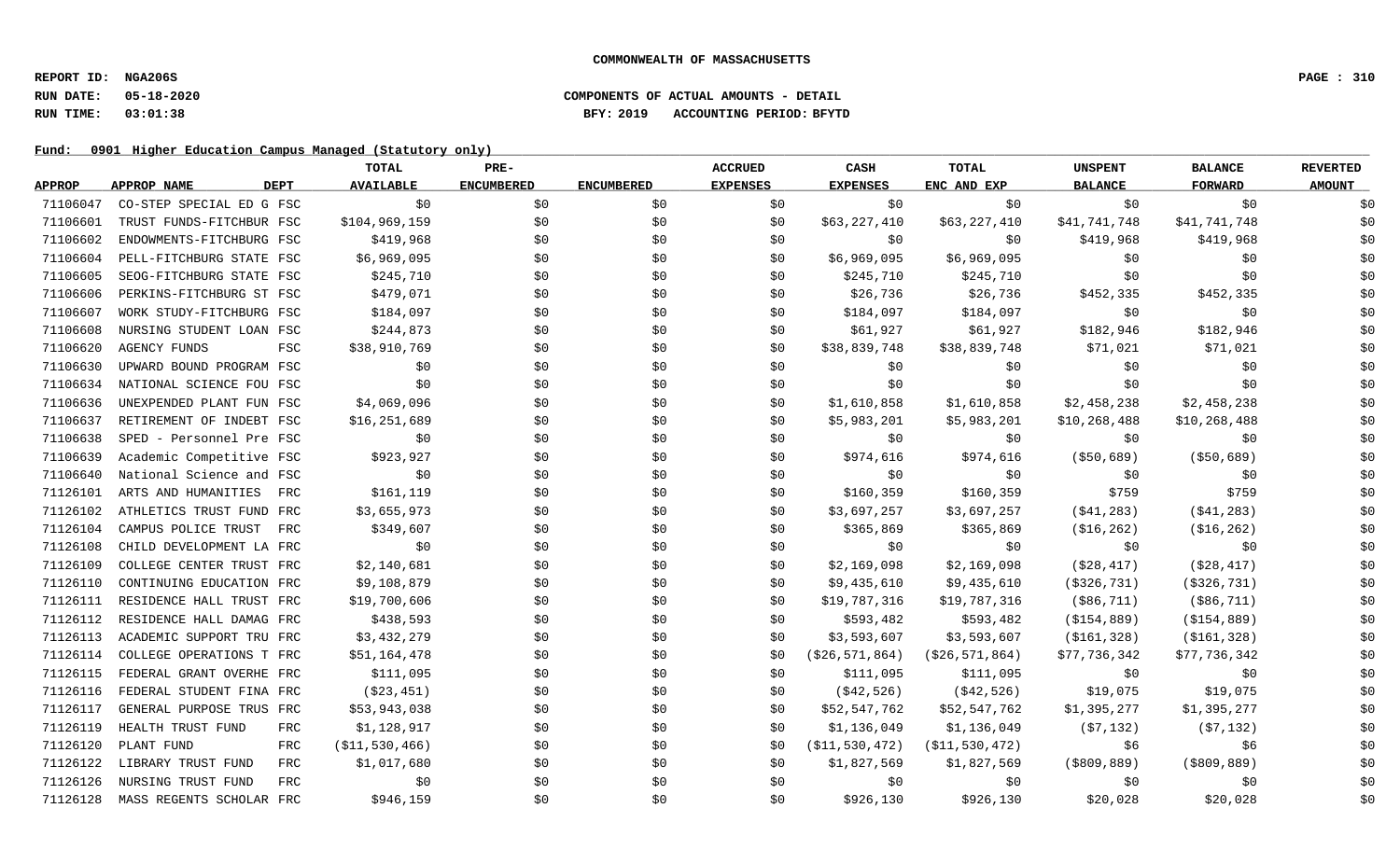### **RUN DATE: 05-18-2020 COMPONENTS OF ACTUAL AMOUNTS - DETAIL RUN TIME: 03:01:38 BFY: 2019 ACCOUNTING PERIOD: BFYTD**

|               |                                   | TOTAL            | PRE-              |                   | <b>ACCRUED</b>  | CASH            | <b>TOTAL</b> | <b>UNSPENT</b>   | <b>BALANCE</b>   | <b>REVERTED</b> |
|---------------|-----------------------------------|------------------|-------------------|-------------------|-----------------|-----------------|--------------|------------------|------------------|-----------------|
| <b>APPROP</b> | <b>APPROP NAME</b><br><b>DEPT</b> | <b>AVAILABLE</b> | <b>ENCUMBERED</b> | <b>ENCUMBERED</b> | <b>EXPENSES</b> | <b>EXPENSES</b> | ENC AND EXP  | <b>BALANCE</b>   | <b>FORWARD</b>   | <b>AMOUNT</b>   |
| 71126130      | PLACEMENT TRUST FUND FRC          | \$664,051        | \$0               | \$0               | \$0             | \$671,483       | \$671,483    | (57, 432)        | (57, 432)        | \$0             |
| 71126132      | PRESIDENT'S SCHOLARS FRC          | \$600,865        | \$0\$             | \$0               | \$0             | \$605,113       | \$605,113    | ( \$4, 248)      | ( \$4, 248)      | \$0             |
| 71126134      | RESEARCH, GRANTS AND FRC          | \$4,711,763      | \$0               | \$0               | \$0             | \$4,760,428     | \$4,760,428  | ( \$48, 665)     | ( \$48, 665)     | \$0             |
| 71126135      | RESIDENCE HALL COUNC FRC          | \$6,687          | \$0               | \$0               | \$0             | \$6,687         | \$6,687      | \$0              | \$0              | \$0             |
| 71126136      | STUDENT ACTIVITIES T FRC          | \$1,313,769      | \$0               | \$0               | \$0             | \$1,345,863     | \$1,345,863  | ( \$32,094)      | ( \$32,094)      | \$0             |
| 71126137      | STUDENT ACTIVITIES C FRC          | \$298,615        | \$0               | \$0               | \$0             | \$292,098       | \$292,098    | \$6,517          | \$6,517          | \$0             |
| 71126138      | STUDENT EMERGENCY LO FRC          | \$48,938         | \$0               | \$0               | \$0             | \$48,938        | \$48,938     | \$0              | \$0              | \$0             |
| 71126139      | HEALTH INSURANCE TRU FRC          | \$1,080,208      | \$0               | \$0               | \$0             | \$1,164,081     | \$1,164,081  | ( \$83, 873)     | ( \$83, 873)     | \$0             |
| 71126140      | CLEARING ACCOUNTS<br><b>FRC</b>   | \$9,501,002      | \$0               | \$0               | \$0             | \$12,531,967    | \$12,531,967 | ( \$3,030,965)   | ( \$3,030,965)   | \$0             |
| 71126141      | PELL GRANT<br><b>FRC</b>          | \$6,544,609      | \$0               | \$0               | \$0             | \$6,544,609     | \$6,544,609  | \$0              | \$0              | \$0             |
| 71126142      | SUPPLEMENTAL EDUC. O FRC          | \$150,233        | \$0               | \$0               | \$0             | \$150, 233      | \$150,233    | \$0              | \$0              | \$0             |
| 71126143      | COLLEGE WORK STUDY P FRC          | \$92,928         | \$0               | \$0               | \$0             | \$185,856       | \$185,856    | ( \$92, 928)     | ( \$92, 928)     | \$0             |
| 71126144      | PERKINS LOAN PROGRAM FRC          | \$246,043        | \$0               | \$0               | \$0             | \$267,824       | \$267,824    | ( \$21, 781)     | ( \$21, 781)     | \$0             |
| 71126145      | PRESIDENT'S SCHOLARS FRC          | \$1,238,604      | \$0               | \$0               | \$0             | \$1,217,722     | \$1,217,722  | \$20,882         | \$20,882         | \$0             |
| 71126146      | MARION SCHERNER LEON FRC          | \$1,000,000      | \$0               | \$0               | \$0             | \$1,000,000     | \$1,000,000  | \$0              | \$0              | \$0             |
| 71126147      | MARION SCHERNER LEON FRC          | \$13,856         | \$0               | \$0               | \$0             | \$13,837        | \$13,837     | \$19             | \$19             | \$0             |
| 71136608      | TRUST FUNDS<br><b>NAC</b>         | \$41,321,291     | \$0               | \$0               | \$0             | \$28,455,740    | \$28,455,740 | \$12,865,551     | \$12,865,551     | \$0             |
| 71136701      | <b>NAC</b><br>PELL GRANT          | \$2,665,947      | \$0               | \$0               | \$0             | \$2,665,947     | \$2,665,947  | \$0              | \$0              | \$0             |
| 71136702      | SUPPLEMENTAL EDUCATI NAC          | \$64,952         | \$0               | \$0               | \$0             | \$64,952        | \$64,952     | \$0              | \$0              | \$0             |
| 71136703      | COLLEGE WORK STUDY P NAC          | \$335,605        | \$0               | \$0               | \$0             | \$335,605       | \$335,605    | \$0              | \$0              | \$0             |
| 71136704      | PERKINS LOAN FUND<br><b>NAC</b>   | \$222,208        | \$0               | \$0               | \$0             | \$24,958        | \$24,958     | \$197,250        | \$197,250        | \$0             |
| 71139706      | <b>AGENCY FUND</b><br><b>NAC</b>  | \$220,280        | \$0               | \$0               | \$0             | \$151,078       | \$151,078    | \$69,202         | \$69,202         | \$0             |
| 71146650      | OTHER NON-APPROPRIAT SSA          | \$148,636,863    | \$0               | \$0               | \$0             | \$59,166,678    | \$59,166,678 | \$89,470,185     | \$89,470,185     | \$0             |
| 71146670      | NATIONAL DEFENSE STU SSA          | ( \$246, 395)    | \$0               | \$0               | \$0             | \$3,136         | \$3,136      | ( \$249, 531)    | ( \$249, 531)    | \$0             |
| 71146671      | PELL GRANTS<br>SSA                | \$12,221,209     | \$0               | \$0               | \$0             | \$12,320,749    | \$12,320,749 | $($ \$99,540)    | $($ \$99,540)    | \$0             |
| 71146672      | SUPPLEMENTAL EDUCATI SSA          | \$406,324        | \$0               | \$0               | \$0             | \$408,263       | \$408,263    | (\$1,939)        | (\$1,939)        | \$0             |
| 71146673      | NURSING LOAN PROGRAM SSA          | \$254,262        | \$0               | \$0               | \$0             | \$16,873        | \$16,873     | \$237,389        | \$237,389        | \$0             |
| 71146674      | COLLEGE WORK STUDY P SSA          | \$1,930,755      | \$0               | \$0               | \$0             | \$529,594       | \$529,594    | \$1,401,161      | \$1,401,161      | \$0             |
| 71146677      | National Smart Grant SSA          | \$0              | \$0               | \$0               | \$0             | \$0             | \$0          | \$0              | \$0              | \$0             |
| 71146678      | Academic Competitive SSA          | \$0              | \$0               | \$0               | \$0             | \$0             | \$0          | \$0              | \$0              | \$0             |
| 71146679      | Scholarships for Dis SSA          | \$0              | \$0               | \$0               | \$0             | \$0             | \$0          | \$0              | \$0              | \$0             |
| 71146680      | Advanced Education N SSA          | \$0              | \$0               | \$0               | \$0             | \$0\$           | \$0\$        | \$0              | \$0              | \$0             |
| 71146681      | Teach Grant<br>SSA                | \$10,785         | \$0               | \$0               | \$0             | \$10,785        | \$10,785     | \$0              | \$0              | \$0             |
| 71150002      | STUDENT SUPPORT GRAN WSC          | ( \$3, 646, 624) | \$0               | \$0               | \$0             | \$284,043       | \$284,043    | ( \$3, 930, 668) | ( \$3, 930, 668) | \$0             |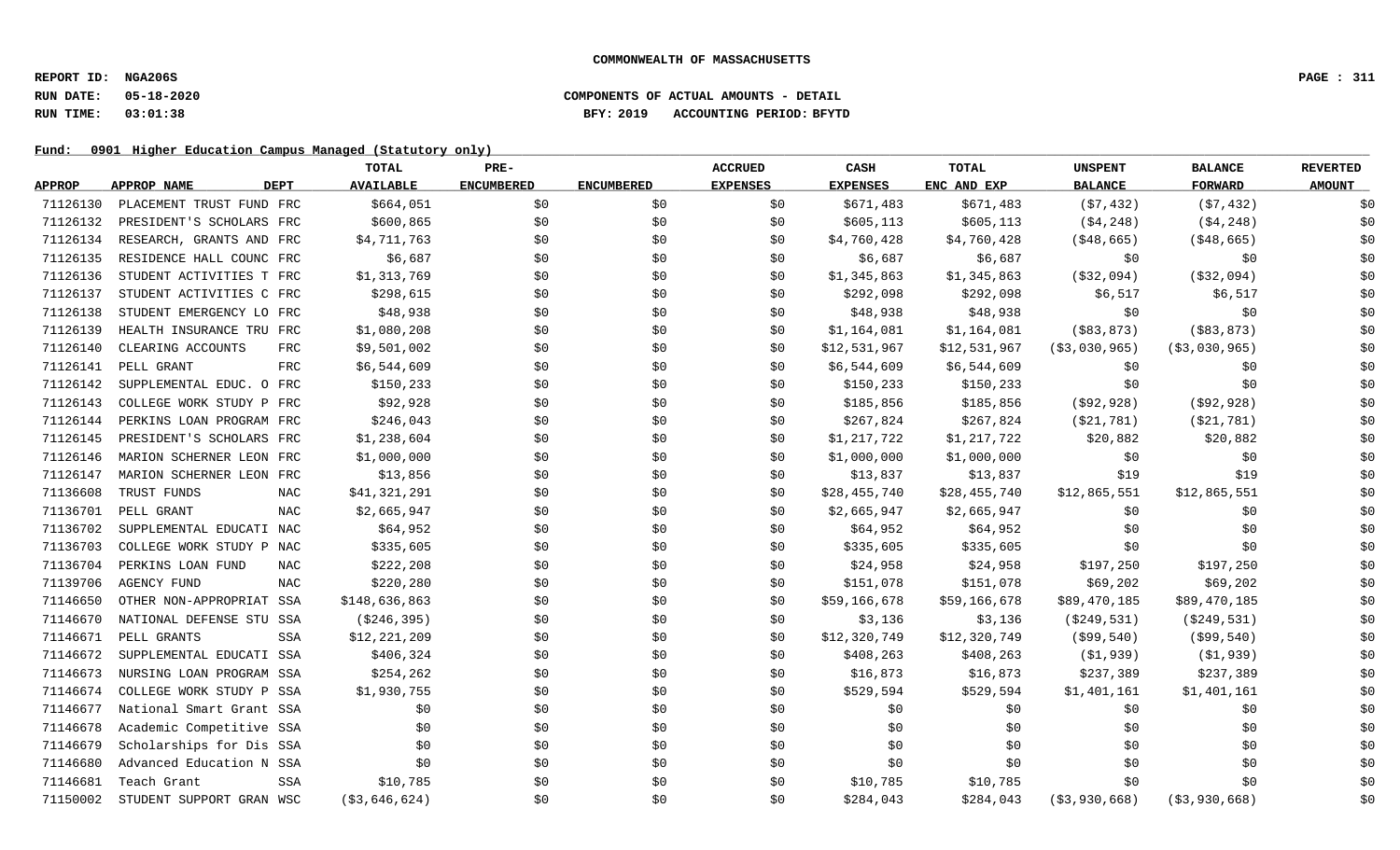# **RUN DATE: 05-18-2020 COMPONENTS OF ACTUAL AMOUNTS - DETAIL RUN TIME: 03:01:38 BFY: 2019 ACCOUNTING PERIOD: BFYTD**

|               |                            | <b>TOTAL</b>              | PRE-              |                   | <b>ACCRUED</b>  | CASH            | <b>TOTAL</b> | <b>UNSPENT</b>   | <b>BALANCE</b>   | <b>REVERTED</b> |
|---------------|----------------------------|---------------------------|-------------------|-------------------|-----------------|-----------------|--------------|------------------|------------------|-----------------|
| <b>APPROP</b> | APPROP NAME<br><b>DEPT</b> | <b>AVAILABLE</b>          | <b>ENCUMBERED</b> | <b>ENCUMBERED</b> | <b>EXPENSES</b> | <b>EXPENSES</b> | ENC AND EXP  | <b>BALANCE</b>   | <b>FORWARD</b>   | <b>AMOUNT</b>   |
| 71150006      | STUDENT SUPPORT GRAN WSC   | \$3,500,781               | \$0               | \$0               | \$0             | \$0             | \$0          | \$3,500,781      | \$3,500,781      | \$0             |
| 71150508      | SUPPLEMENTAL EDUCATI WSC   | \$289,914                 | \$0               | \$0               | \$0             | \$295,448       | \$295,448    | ( \$5, 534)      | ( \$5, 534)      | \$0             |
| 71156603      | NATIONAL DEFENSE STU WSC   | \$541,068                 | \$0               | \$0               | \$0             | \$20,900        | \$20,900     | \$520,168        | \$520,168        | \$0             |
| 71156604      | PELL GRANTS                | \$7,043,075<br>WSC        | \$0               | \$0               | \$0             | \$7,938,937     | \$7,938,937  | $($ \$895,863)   | ( \$895, 863)    | \$0             |
| 71156605      | STUDENT FEES/INTERES WSC   | \$158,792,366             | \$0               | \$0               | \$0             | \$84,565,716    | \$84,565,716 | \$74,226,650     | \$74,226,650     | \$0             |
| 71156606      | <b>AGENCY FUND</b>         | $($ \$8,104,824)<br>WSC   | \$0               | \$0               | \$0             | \$1,624,555     | \$1,624,555  | ( \$9, 729, 379) | ( \$9, 729, 379) | \$0             |
| 71156607      | COLLEGE WORK STUDY         | \$452,940<br>WSC          | \$0               | \$0               | \$0             | \$370,068       | \$370,068    | \$82,873         | \$82,873         | \$0             |
| 71156610      | STUDENT LOANS              | \$22,329<br>WSC           | \$0               | \$0               | \$0             | \$0             | \$0          | \$22,329         | \$22,329         | \$0             |
| 71156612      | SUBSTANCE ABUSE PREV WSC   | \$1,117                   | \$0               | \$0               | \$0             | \$0             | \$0          | \$1,117          | \$1,117          | \$0             |
| 71166601      | WOR College Work Stu WOR   | \$0                       | \$0               | \$0               | \$0             | \$0             | \$0          | \$0              | \$0              | \$0             |
| 71166604      | NON-APPROPRIATED FUN WOR   | \$370,524,481             | \$0               | \$0               | \$0             | \$38,923,721    | \$38,923,721 | \$331,600,759    | \$331,600,759    | \$0             |
| 71166605      | <b>AGENCY FUNDS</b>        | <b>WOR</b><br>\$0         | \$0               | \$0               | \$0             | \$0             | \$0          | \$0              | \$0              | \$0             |
| 71166607      | WOR Supplemental Edu WOR   | \$0                       | \$0               | \$0               | \$0             | \$0             | \$0\$        | \$0              | \$0              | \$0             |
| 71169224      | Central Mass Writing WOR   | \$0                       | \$0\$             | \$0               | \$0             | \$0             | \$0          | \$0              | \$0              | \$0             |
| 71169229      | National Science Fou WOR   | \$53,993                  | \$0               | \$0               | \$0             | \$0             | \$0\$        | \$53,993         | \$53,993         | \$0             |
| 71169701      | WOR College Work Stu WOR   | \$211,426                 | \$0               | \$0               | \$0             | \$219,876       | \$219,876    | ( \$8, 450)      | ( \$8, 450)      | \$0             |
| 71169706      | WOR Pell Grants            | \$7,514,943<br><b>WOR</b> | \$0               | \$0               | \$0             | \$7,506,493     | \$7,506,493  | \$8,450          | \$8,450          | \$0             |
| 71169707      | SUPPLEMENTAL EDUCATI WOR   | \$319,339                 | \$0               | \$0               | \$0             | \$319,339       | \$319,339    | \$0              | \$0              | \$0             |
| 71169708      | Academic Competitive WOR   | \$0                       | \$0               | \$0               | \$0             | \$0             | \$0          | \$0              | \$0              | \$0             |
| 71169709      | Academic Competitive WOR   | \$0                       | \$0               | \$0               | \$0             | \$0             | \$0          | \$0              | \$0              | \$0             |
| 71169710      | National Smart Grant WOR   | \$0                       | \$0\$             | \$0               | \$0             | \$0             | \$0\$        | \$0              | \$0              | \$0             |
| 71169711      | National Smart Grant WOR   | \$0                       | \$0               | \$0               | \$0             | \$0             | \$0          | \$0              | \$0              | \$0             |
| 71169750      | WOR Perkins Loan           | <b>WOR</b><br>\$270,891   | \$0               | \$0               | \$0             | \$178,454       | \$178,454    | \$92,437         | \$92,437         | \$0             |
| 71172100      | TRUST FUNDS                | \$50,887,155<br>MCA       | \$0               | \$0               | \$0             | \$34,857,596    | \$34,857,596 | \$16,029,559     | \$16,029,559     | \$0             |
| 71172402      | MCA Scholarships           | \$7,588,371<br>MCA        | \$0               | \$0               | \$0             | \$7,337,822     | \$7,337,822  | \$250,549        | \$250,549        | \$0             |
| 71172502      | COLLEGE WORK STUDY P MCA   | \$88,712                  | \$0               | \$0               | \$0             | \$88,712        | \$88,712     | \$0              | \$0              | \$0             |
| 71172504      | PELL-FEDERAL FUNDS         | \$2,517,986<br>MCA        | \$0               | \$0               | \$0             | \$2,517,986     | \$2,517,986  | \$0              | \$0              | \$0             |
| 71172505      | Academic Competitive MCA   | \$0                       | \$0               | \$0               | \$0             | \$0\$           | \$0          | \$0              | \$0              | \$0             |
| 71172508      | SUPPLEMENTAL EDUC OP MCA   | \$96,056                  | \$0               | \$0               | \$0             | \$96,056        | \$96,056     | \$0              | \$0              | \$0             |
| 71172600      | AGENCY FUNDS - ACTIV MCA   | \$765,743                 | \$0               | \$0               | \$0             | \$765,743       | \$765,743    | \$0              | \$0              | \$0             |
| 71180005      | COLLEGE WORK STUDY P MMA   | \$113,134                 | \$0               | \$0               | SO.             | \$113,134       | \$113,134    | \$0              | \$0              | \$0             |
| 71180014      | Supplemental Educati MMA   | \$59,699                  | \$0               | \$0               | \$0             | \$59,699        | \$59,699     | \$0              | \$0              | \$0             |
| 71180015      | Pell                       | \$1,238,877<br>MMA        | \$0               | \$0               | \$0             | \$1,238,877     | \$1,238,877  | \$0              | \$0              | \$0             |
| 71181000      | <b>AGENCY FUNDS</b>        | \$10,277,960<br>MMA       | \$0               | \$0               | \$0             | \$10,277,960    | \$10,277,960 | \$0              | \$0              | \$0             |
|               |                            |                           |                   |                   |                 |                 |              |                  |                  |                 |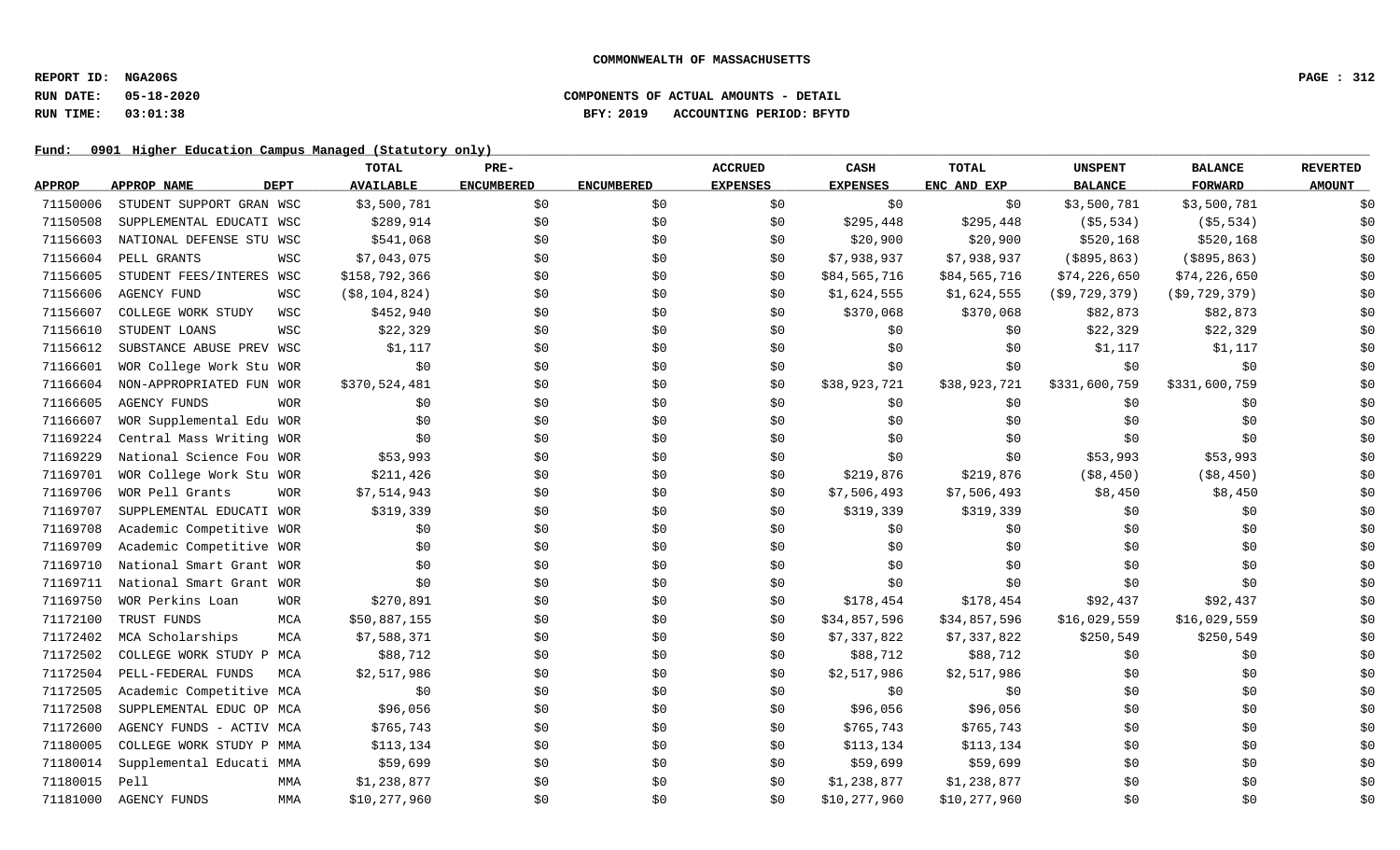# **RUN DATE: 05-18-2020 COMPONENTS OF ACTUAL AMOUNTS - DETAIL RUN TIME: 03:01:38 BFY: 2019 ACCOUNTING PERIOD: BFYTD**

|               |                            | TOTAL             | PRE-              |                   | <b>ACCRUED</b>  | CASH            | TOTAL         | <b>UNSPENT</b>                                                  | <b>BALANCE</b>     | <b>REVERTED</b> |
|---------------|----------------------------|-------------------|-------------------|-------------------|-----------------|-----------------|---------------|-----------------------------------------------------------------|--------------------|-----------------|
| <b>APPROP</b> | <b>APPROP NAME</b><br>DEPT | <b>AVAILABLE</b>  | <b>ENCUMBERED</b> | <b>ENCUMBERED</b> | <b>EXPENSES</b> | <b>EXPENSES</b> | ENC AND EXP   | <b>BALANCE</b>                                                  | <b>FORWARD</b>     | <b>AMOUNT</b>   |
| 71184000      | MMA ENTERPRISE FUNDS MMA   | \$53,527,213      | \$0               | \$0               | \$0             | \$40,800,598    | \$40,800,598  | \$12,726,615                                                    | \$12,726,615       |                 |
| 74006119      | AMHERST OTHER NON-AP UMS   | \$0               | \$0               | \$0\$             | \$0             | \$0             | \$0           | \$0                                                             | \$0                | \$0             |
| 74006129      | BOSTON OTHER NON-APP UMS   | \$0               | \$0               | \$0               | \$0             | \$0             | \$0           | \$0                                                             | \$0                | \$0             |
| 74006139      | DARTMOUTH OTHER NON- UMS   | \$0               | \$0               | \$0               | \$0             | \$0             | \$0           | \$0                                                             | \$0                | \$0             |
| 74006159      | LOWELL OTHER NON-APP UMS   | \$0               | \$0               | \$0               | \$0             | \$0             | \$0           | \$0                                                             | \$0                | \$0             |
| 74006169      | WORCESTER OTHER NON- UMS   | \$0               | \$0               | \$0               | \$0             | \$0             | \$0           | \$0                                                             | \$0                | \$0             |
| 74006179      | CENTRAL OFFICE OTHER UMS   | \$0               | \$0               | \$0               | \$0             | \$0             | \$0           | \$0                                                             | \$0                | \$0             |
| 74006199      | Other Non-Appropriat UMS   | \$4,132,417,502   | \$0               | \$0               | \$0             |                 |               | \$2,500,011,538 \$2,500,011,538 \$1,632,405,964 \$1,632,405,964 |                    | \$0             |
| 74006219      | AMHERST FEDERAL NON- UMS   | \$0               | \$0               | \$0               | \$0             | \$0             | \$0           | \$0                                                             | \$0                | \$0             |
| 74006229      | BOSTON FEDERAL NON-A UMS   | \$0               | \$0               | \$0               | \$0             | \$0             | \$0           | \$0                                                             | \$0                | \$0             |
| 74006239      | DARTMOUTH FEDERAL NO UMS   | \$0               | \$0               | \$0               | \$0             | \$0             | \$0           | \$0                                                             | \$0                | \$0             |
| 74006259      | LOWELL FEDERAL NON-A UMS   | \$0               | \$0               | \$0               | \$0             | \$0             | \$0           | \$0                                                             | \$0                | \$0             |
| 74006269      | WORCESTER FEDERAL NO UMS   | \$0               | \$0               | \$0               | \$0             | \$0             | \$0           | \$0                                                             | \$0                | \$0             |
| 74006279      | CENTRAL OFFICE FEDER UMS   | \$0               | \$0               | \$0               | \$0             | \$0             | \$0           | \$0                                                             | \$0                | \$0             |
| 74006299      | Federal Non-Appropri UMS   | \$189,374,185     | \$0               | \$0               | \$0             | \$305,951,690   | \$305,951,690 | (\$116,577,505)                                                 | ( \$116, 577, 505) | \$0             |
| 74006319      | AMHERST ENDOWMENTS N UMS   | \$0               | \$0               | \$0               | \$0             | \$0             | \$0           | \$0                                                             | \$0                | \$0             |
| 74006329      | BOSTON ENDOWMENTS NO UMS   | \$0               | \$0               | \$0               | \$0             | \$0             | \$0           | \$0                                                             | \$0                | \$0             |
| 74006339      | DARTMOUTH ENDOWMENTS UMS   | \$0               | \$0               | \$0               | \$0             | \$0             | \$0           | \$0                                                             | \$0                | \$0             |
| 74006359      | LOWELL ENDOWMENTS NO UMS   | \$0               | \$0               | \$0               | \$0             | \$0             | \$0           | \$0                                                             | \$0                | \$0             |
| 74006369      | WORCESTER ENDOWMENTS UMS   | \$0               | \$0               | \$0               | \$0             | \$0             | \$0           | \$0                                                             | \$0                | \$0             |
| 74006379      | CENTRAL OFFICE ENDOW UMS   | \$0               | \$0               | \$0               | \$0             | \$0             | \$0           | \$0                                                             | \$0                | \$0             |
| 74006399      | Endowment Funds - Um UMS   | \$91,865,608      | \$0               | \$0               | \$0             | \$17,940,012    | \$17,940,012  | \$73,925,596                                                    | \$73,925,596       | \$0             |
| 74006419      | AMHERST AGENCY NON-A UMS   | \$0               | \$0               | \$0               | \$0             | \$0             | \$0           | \$0                                                             | \$0                | \$0             |
| 74006429      | BOSTON AGENCY NON-AP UMS   | \$0               | \$0               | \$0               | \$0             | \$0\$           | \$0           | \$0                                                             | \$0                | \$0             |
| 74006439      | DARTMOUTH AGENCY NON UMS   | \$0               | \$0               | \$0               | \$0             | \$0             | \$0           | \$0                                                             | \$0                | \$0             |
| 74006459      | LOWELL AGENCY NON-AP UMS   | \$0               | \$0               | \$0               | \$0             | \$0             | \$0           | \$0                                                             | \$0                | \$0             |
| 74006469      | WORCESTER AGENCY NON UMS   | $($ \$358,454)    | \$0               | \$0               | \$0             | \$0             | \$0           | $($ \$358,454)                                                  | ( \$358, 454)      | \$0             |
| 74006479      | CENTRAL OFFICE AGENC UMS   | \$0               | \$0               | \$0               | \$0             | \$0             | \$0           | \$0                                                             | \$0                | \$0             |
| 74006499      | Agency Funds - Umass UMS   | \$189,545,343     | \$0               | \$0               | \$0             | \$166,637,669   | \$166,637,669 | \$22,907,674                                                    | \$22,907,674       | \$0             |
| 74006569      | GROUP PRACTICE STATU UMS   | \$0               | \$0               | \$0               | \$0             | \$0             | \$0           | \$0                                                             | \$0                | \$0             |
| 74006669      | HOSPITAL STATUTORY A UMS   | ( \$33, 231, 599) | \$0               | \$0               | \$0             | \$0             | \$0           | ( \$33, 231, 599)                                               | ( \$33, 231, 599)  | \$0             |
| 75022200      | <b>ENDOWMENTS</b><br>BCC   | \$71,759          | \$0               | \$0               | \$0             | \$8,500         | \$8,500       | \$63,259                                                        | \$63,259           | \$0             |
| 75022400      | OTHER TRUST FUNDS<br>BCC   | \$8,967,184       | \$0               | \$0               | \$0             | \$8,834,207     | \$8,834,207   | \$132,977                                                       | \$132,977          | \$0             |
| 75022500      | PELL GRANTS<br>BCC         | \$2,825,280       | \$0               | \$0               | \$0             | \$2,825,280     | \$2,825,280   | \$0                                                             | \$0                | \$0             |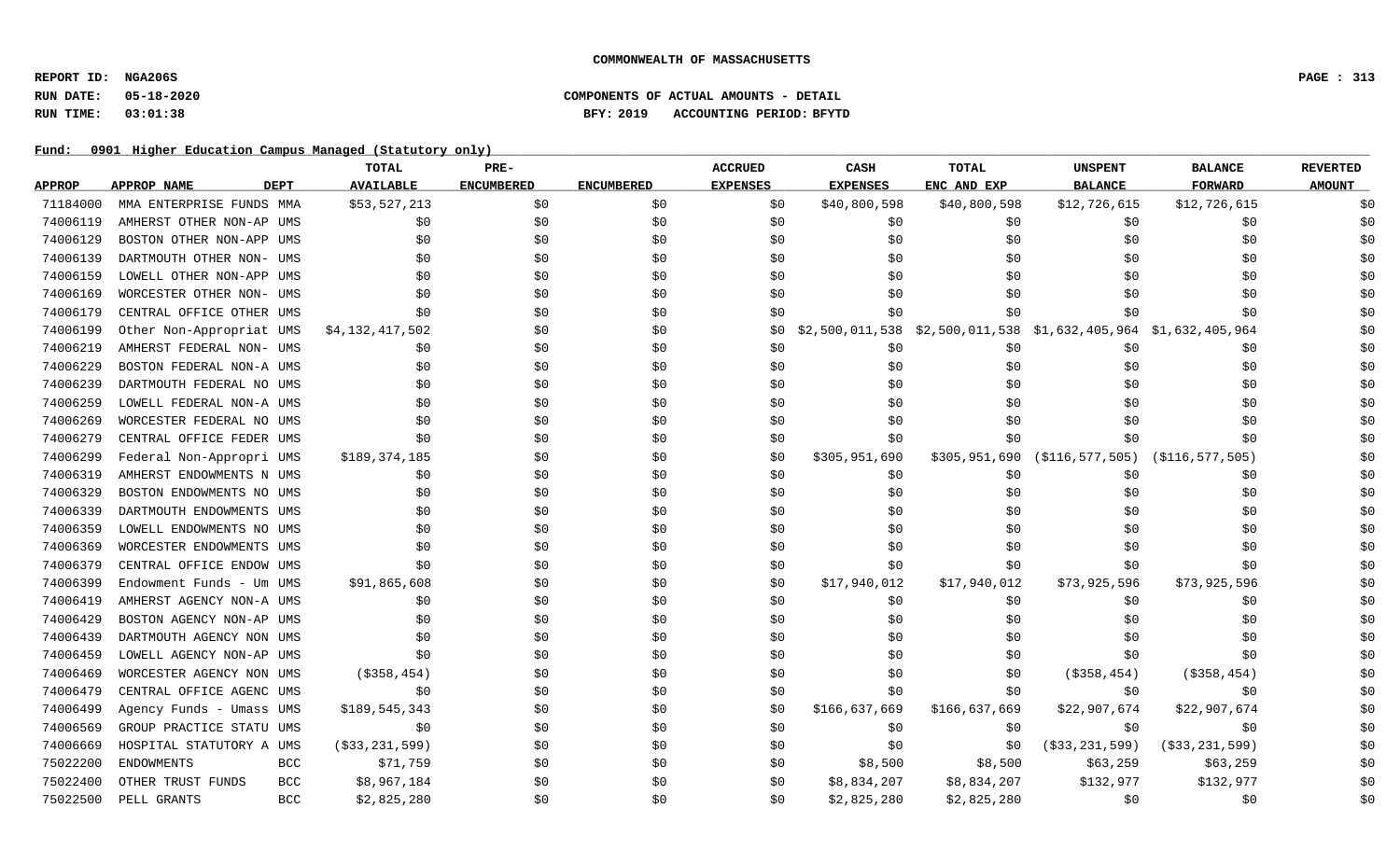# **RUN DATE: 05-18-2020 COMPONENTS OF ACTUAL AMOUNTS - DETAIL RUN TIME: 03:01:38 BFY: 2019 ACCOUNTING PERIOD: BFYTD**

|               |                                  | TOTAL                      | PRE-              |                   | <b>ACCRUED</b>  | CASH            | TOTAL          | <b>UNSPENT</b>    | <b>BALANCE</b>  | <b>REVERTED</b> |
|---------------|----------------------------------|----------------------------|-------------------|-------------------|-----------------|-----------------|----------------|-------------------|-----------------|-----------------|
| <b>APPROP</b> | APPROP NAME<br>DEPT              | <b>AVAILABLE</b>           | <b>ENCUMBERED</b> | <b>ENCUMBERED</b> | <b>EXPENSES</b> | <b>EXPENSES</b> | ENC AND EXP    | <b>BALANCE</b>    | FORWARD         | <b>AMOUNT</b>   |
| 75022501      | COLLEGE WORK STUDY-F BCC         | \$83,340                   | \$0               | \$0               | \$0             | \$83,340        | \$83,340       | \$0               | \$0             | \$0             |
| 75022502      | SUPPLEMENTAL EDUCATI BCC         | \$85,572                   | \$0               | \$0               | \$0             | \$85,572        | \$85,572       | \$0               | \$0             | \$0             |
| 75022503      | BCC Academic Competi BCC         | \$0                        | \$0               | \$0               | \$0             | \$0             | \$0            | \$0               | \$0             | \$0             |
| 75022509      | FIPSE COMPREHENSIVE BCC          | \$0                        | \$0               | \$0               | \$0             | \$0             | \$0            | \$0               | \$0             | \$0             |
| 75022510      | TITLE III STRENGTHEN BCC         | \$413,516                  | \$0               | \$0               | \$0             | \$413,516       | \$413,516      | \$0               | \$0             | \$0             |
| 75022512      | NATIONAL LEARN & SER BCC         | $\uparrow$ 50              | \$0               | \$0               | \$0             | \$0             | \$0            | \$0               | \$0             | \$0             |
| 75022513      | TRIO STUDENT SUPPORT BCC         | \$242,634                  | \$0               | \$0               | \$0             | \$245,645       | \$245,645      | ( \$3, 011)       | ( \$3, 011)     | \$0             |
| 75022514      | BCC Guaranteed Stude BCC         | \$0                        | \$0               | \$0               | \$0             | \$0             | \$0            | \$0               | \$0             | \$0             |
| 75032222      | PELL GRANTS<br><b>BRC</b>        | \$12,991,500               | \$0               | \$0               | \$0             | \$12,991,500    | \$12,991,500   | \$0               | \$0             | \$0             |
| 75032223      | FEDERAL WORK STUDY P BRC         | \$232,535                  | \$0               | \$0               | \$0             | \$232,535       | \$232,535      | \$0               | \$0             | \$0             |
| 75032224      | SUPPLEMENTAL EDUCATI BRC         | \$341,011                  | \$0               | \$0               | \$0             | \$341,731       | \$341,731      | (\$720)           | (\$720)         | \$0             |
| 75032225      | PERKINS LOAN PROGRAM BRC         | $\uplus$ 0                 | \$0               | \$0               | \$0             | \$0             | $\frac{1}{50}$ | \$0               | \$0             | \$0             |
| 75032226      | SCHOLARSHIP TRUST<br><b>BRC</b>  | \$1,132,856                | \$0               | \$0               | \$0             | \$1,247,179     | \$1,247,179    | (S114, 323)       | ( \$114, 323)   | \$0             |
| 75032228      | AGENCY FUNDS - SCHOL BRC         | \$1,057,744                | \$0               | \$0\$             | \$0             | \$1,076,681     | \$1,076,681    | (\$18,937)        | (\$18,937)      | \$0             |
| 75034101      | DIVISION OF CONTINUI BRC         | $\frac{1}{50}$             | \$0               | \$0               | \$0             | \$0             | $\frac{1}{50}$ | $\frac{1}{50}$    | $\uplus$ 0      | \$0             |
| 75034111      | TRUST DISBURSEMENTS<br>BRC       | \$54,188,269               | \$0               | \$0               | \$0             | \$29,137,273    | \$29,137,273   | \$25,050,997      | \$25,050,997    | \$0             |
| 75034121      | STUDENT ACTIVITY FEE BRC         | \$2,536,778                | \$0               | \$0               | \$0             | \$1,841,622     | \$1,841,622    | \$695,155         | \$695,155       | \$0             |
| 75034131      | AGENCY FUNDS<br><b>BRC</b>       | \$6,094                    | \$0               | \$0               | \$0             | \$0             | \$0            | \$6,094           | \$6,094         | \$0             |
| 75036111      | OVERHEAD GRANT TRUST BRC         | \$3,594,139                | \$0               | \$0               | \$0             | \$669,317       | \$669,317      | \$2,924,822       | \$2,924,822     | \$0             |
| 75036114      | UPWARD BOUND<br>BRC              | \$510,374                  | \$0               | \$0               | \$0             | \$336,997       | \$336,997      | \$173,377         | \$173,377       | \$0             |
| 75036119      | D.E.A.R.E. DRUG PREV BRC         | $\frac{1}{2}$ 0            | \$0               | \$0               | \$0             | $\frac{1}{50}$  | \$0            | $\frac{1}{50}$    | $\frac{1}{50}$  | \$0             |
| 75036121      | SPECIAL GRANTS<br>BRC            | ( \$15, 997, 252)          | \$0               | \$0               | \$0             | \$2,908,135     | \$2,908,135    | ( \$18, 905, 386) | (S18, 905, 386) | \$0             |
| 75036131      | SPECIAL SERVICES                 | \$376,789<br><b>BRC</b>    | \$0               | \$0               | \$0             | \$390,862       | \$390,862      | ( \$14,073)       | (\$14,073)      | \$0             |
| 75036160      | TITLE III STRENGTHEN BRC         | \$64,518                   | \$0               | \$0               | \$0             | \$140,316       | \$140,316      | (\$75,797)        | (\$75,797)      | \$0             |
| 75036200      | STATE DEPT OF EDUCAT BRC         | \$2,472,600                | \$0               | \$0               | \$0             | \$98,302        | \$98,302       | \$2,374,297       | \$2,374,297     | \$0             |
| 75036201      | JOB TRAINING PARTNER BRC         | \$0                        | \$0               | \$0               | \$0             | \$0             | \$0            | \$0               | \$0             | \$0             |
| 75036202      | SCHOOL TO WORK - BRC BRC         | \$0                        | \$0               | \$0               | \$0             | \$0             | \$0            | \$0               | \$0             | \$0             |
| 75044000      | CCCC TRUST FUNDS                 | \$41,713,582<br><b>CCC</b> | \$0               | \$0               | \$0             | \$17,152,938    | \$17,152,938   | \$24,560,644      | \$24,560,644    | \$0             |
| 75044001      | CCCC AGENCY FUNDS<br>CCC         | \$0                        | \$0               | \$0               | \$0             | \$0             | \$0            | \$0               | \$0             | \$0             |
| 75044002      | ENDOWMENT FUNDS                  | \$20,000<br><b>CCC</b>     | \$0               | \$0               | \$0             | \$0             | \$0            | \$20,000          | \$20,000        | \$0             |
| 75044003      | PELL GRANTS - CCCC<br><b>CCC</b> | \$3,547,299                | \$0               | \$0               | SO.             | \$3,541,778     | \$3,541,778    | \$5,521           | \$5,521         | \$0             |
| 75044004      | SEOG CCCC<br>CCC                 | \$72,332                   | \$0               | \$0               | \$0             | \$112,066       | \$112,066      | (\$39,734)        | (\$39,734)      | \$0             |
| 75044005      | COLLEGE WORK STUDY P CCC         | \$135,331                  | \$0               | \$0               | \$0             | \$56,014        | \$56,014       | \$79,316          | \$79,316        | \$0             |
| 75044006      | DOL Grant Revenue - CCC          | \$0                        | \$0               | \$0               | \$0             | \$0             | \$0            | \$0               | \$0             | \$0             |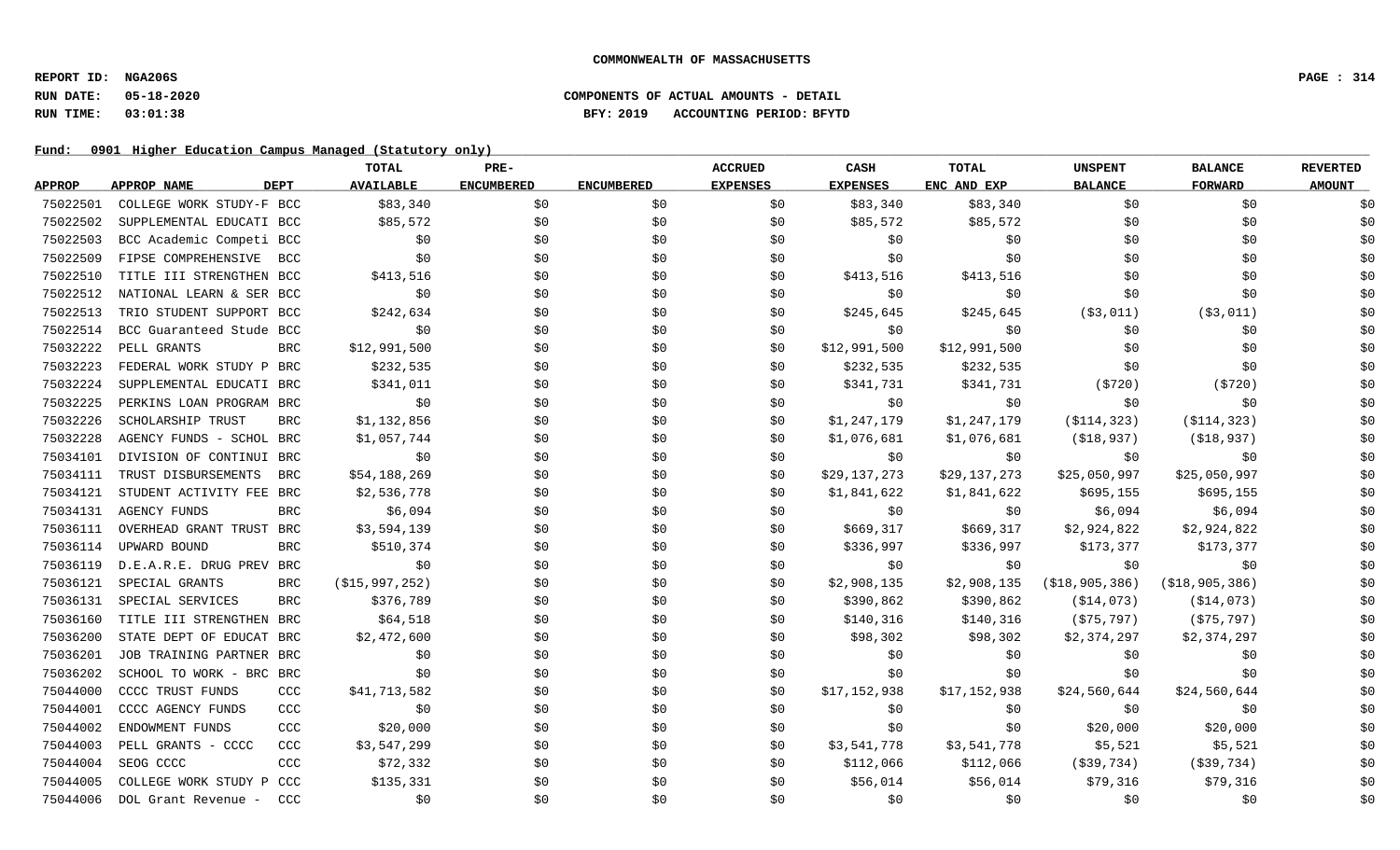# **RUN DATE: 05-18-2020 COMPONENTS OF ACTUAL AMOUNTS - DETAIL RUN TIME: 03:01:38 BFY: 2019 ACCOUNTING PERIOD: BFYTD**

|               |                          |             | <b>TOTAL</b>     | PRE-              |                   | <b>ACCRUED</b>  | CASH            | TOTAL        | <b>UNSPENT</b>   | <b>BALANCE</b>   | <b>REVERTED</b> |
|---------------|--------------------------|-------------|------------------|-------------------|-------------------|-----------------|-----------------|--------------|------------------|------------------|-----------------|
| <b>APPROP</b> | APPROP NAME              | <b>DEPT</b> | <b>AVAILABLE</b> | <b>ENCUMBERED</b> | <b>ENCUMBERED</b> | <b>EXPENSES</b> | <b>EXPENSES</b> | ENC AND EXP  | <b>BALANCE</b>   | <b>FORWARD</b>   | <b>AMOUNT</b>   |
| 75044007      | PERKINS LOAN PROGRAM CCC |             | \$0              | \$0               | \$0               | \$0             | \$0             | \$0          | \$0              | \$0              | \$0             |
| 75044008      | NURSING STUDENT LOAN CCC |             | \$0              | \$0\$             | \$0               | \$0             | \$0             | \$0          | \$0              | \$0              | \$0             |
| 75044009      | STUDENT SUPPORT SERV CCC |             | \$837,682        | \$0\$             | \$0               | \$0             | \$1,580,209     | \$1,580,209  | ( \$742, 527)    | ( \$742, 527)    | \$0             |
| 75050501      | COLLEGE WORK STUDY       | GCC         | \$156,969        | \$0               | \$0               | \$0             | \$190,160       | \$190,160    | ( \$33,191)      | ( \$33,191)      | \$0             |
| 75050502      | PELL GRANTS              | GCC         | \$2,270,199      | \$0               | \$0               | \$0             | \$2,174,330     | \$2,174,330  | \$95,869         | \$95,869         | \$0             |
| 75050503      | SUPPLEMENTAL EDUCATI GCC |             | \$70,347         | \$0               | \$0               | \$0             | \$64,927        | \$64,927     | \$5,420          | \$5,420          | \$0             |
| 75050506      | NURSING STUDENT LOAN GCC |             | \$0              | \$0               | \$0               | \$0             | \$0             | \$0          | \$0              | \$0              | \$0             |
| 75050507      | PERKINS LOAN PROGRAM GCC |             | \$0              | \$0               | \$0               | \$0             | \$0             | \$0          | \$0              | \$0              | \$0             |
| 75050699      | <b>AGENCY FUNDS</b>      | GCC         | \$143,951        | \$0               | \$0               | \$0             | \$126,396       | \$126,396    | \$17,555         | \$17,555         | \$0             |
| 75050799      | NON-APPROPRIATED FUN GCC |             | \$13,402,650     | \$0               | \$0               | \$0             | \$9,183,069     | \$9,183,069  | \$4,219,581      | \$4,219,581      | \$0             |
| 75057128      | GCC - Other Federal      | GCC         | \$301,341        | \$0               | \$0               | \$0             | \$457,267       | \$457,267    | (\$155,926)      | (\$155,926)      | \$0             |
| 75060001      | OTHER FUNDS              | HCC         | \$25,691,769     | \$0               | \$0               | \$0             | \$13,392,689    | \$13,392,689 | \$12,299,080     | \$12,299,080     | \$0             |
| 75060005      | SUPPLEMENTAL EDUCATI HCC |             | \$0              | \$0               | \$0               | \$0             | \$0             | \$0          | \$0              | \$0              | \$0             |
| 75060006      | VETERANS PROGRAM         | HCC         | \$0              | \$0               | \$0               | \$0             | \$0             | \$0\$        | \$0              | \$0              | \$0             |
| 75060007      | TITLE III                | HCC         | \$0              | \$0\$             | \$0               | \$0             | \$0             | \$0          | \$0              | \$0              | \$0             |
| 75060008      | INSTRUCTIONAL ASSIST HCC |             | \$10,945,550     | \$0               | \$0               | \$0             | \$10,532,504    | \$10,532,504 | \$413,046        | \$413,046        | \$0             |
| 75060009      | FUNDS IN POST SECOND HCC |             | \$0              | \$0               | \$0               | \$0             | \$0             | \$0          | \$0              | \$0              | \$0             |
| 75060017      | STUDENT ACTIVITY AGE HCC |             | \$139,079        | \$0               | \$0               | \$0             | \$146,842       | \$146,842    | (57, 763)        | (57, 763)        | \$0             |
| 75076553      | OTHER TRUST FUNDS        | MBC         | \$30,036,032     | \$0               | \$0               | \$0             | \$20,012,704    | \$20,012,704 | \$10,023,328     | \$10,023,328     | \$0             |
| 75076554      | PELL GRANT PROGRAM       | <b>MBC</b>  | \$215,555        | \$0\$             | \$0               | \$0             | \$0             | \$0          | \$215,555        | \$215,555        | \$0             |
| 75076556      | SUPPLEMENTAL EDUCATI MBC |             | \$4,223,926      | \$0               | \$0               | \$0             | \$0             | \$0          | \$4,223,926      | \$4,223,926      | \$0             |
| 75076557      | NURSING STUDENT LOAN MBC |             | \$0              | \$0               | \$0               | \$0             | \$0             | \$0          | \$0              | \$0              | \$0             |
| 75076558      | COLLEGE WORK STUDY       | <b>MBC</b>  | ( \$49, 756)     | \$0               | \$0               | \$0             | \$0             | \$0          | $($ \$49,756)    | ( \$49, 756)     | \$0             |
| 75086053      | TRIO (STUDENT SUPPOR MAS |             | \$351,980        | \$0               | \$0               | \$0             | \$342,430       | \$342,430    | \$9,550          | \$9,550          | \$0             |
| 75086054      | <b>AUXILIARY FUNDS</b>   | MAS         | \$258,704        | \$0               | \$0               | \$0             | \$658,926       | \$658,926    | $($ \$400,223)   | ( \$400, 223)    | \$0             |
| 75086101      | PELL                     | MAS         | \$9,012,829      | \$0               | \$0               | \$0             | \$9,015,203     | \$9,015,203  | ( \$2, 374)      | (\$2,374)        | \$0             |
| 75086102      | SUPPLEMENTAL EDUC OP MAS |             | \$215,940        | \$0\$             | \$0               | \$0             | \$216,290       | \$216,290    | ( \$350)         | (\$350)          | \$0             |
| 75086103      | COLLEGE WORK STUDY P MAS |             | \$130,472        | \$0               | \$0               | \$0             | \$124,433       | \$124,433    | \$6,039          | \$6,039          | \$0             |
| 75086104      | MAS Academic Competi MAS |             | \$0              | \$0               | \$0               | \$0             | \$0             | \$0          | \$0              | \$0              | \$0             |
| 75086105      | HRSA Nursing Scholar MAS |             | \$0              | \$0               | \$0               | \$0             | \$0             | \$0          | \$0              | \$0              | \$0             |
| 75086106      | National Science Fou MAS |             | \$194,273        | \$0               | \$0               | \$0             | \$198,087       | \$198,087    | ( \$3, 814)      | ( \$3, 814)      | \$0             |
| 75086125      | OPERATING FUND           | MAS         | \$56,208,869     | \$0               | \$0               | \$0             | \$24,356,087    | \$24,356,087 | \$31,852,783     | \$31,852,783     | \$0             |
| 75086190      | <b>AGENCY FUNDS</b>      | MAS         | ( \$1, 280, 833) | \$0               | \$0               | \$0             | \$426,438       | \$426,438    | ( \$1, 707, 272) | ( \$1, 707, 272) | \$0             |
| 75086199      | GRANT ACTIVITY           | MAS         | \$1,802,190      | \$0               | \$0               | \$0             | \$2,313,531     | \$2,313,531  | $($ \$511,341)   | $($ \$511,341)   | \$0             |
|               |                          |             |                  |                   |                   |                 |                 |              |                  |                  |                 |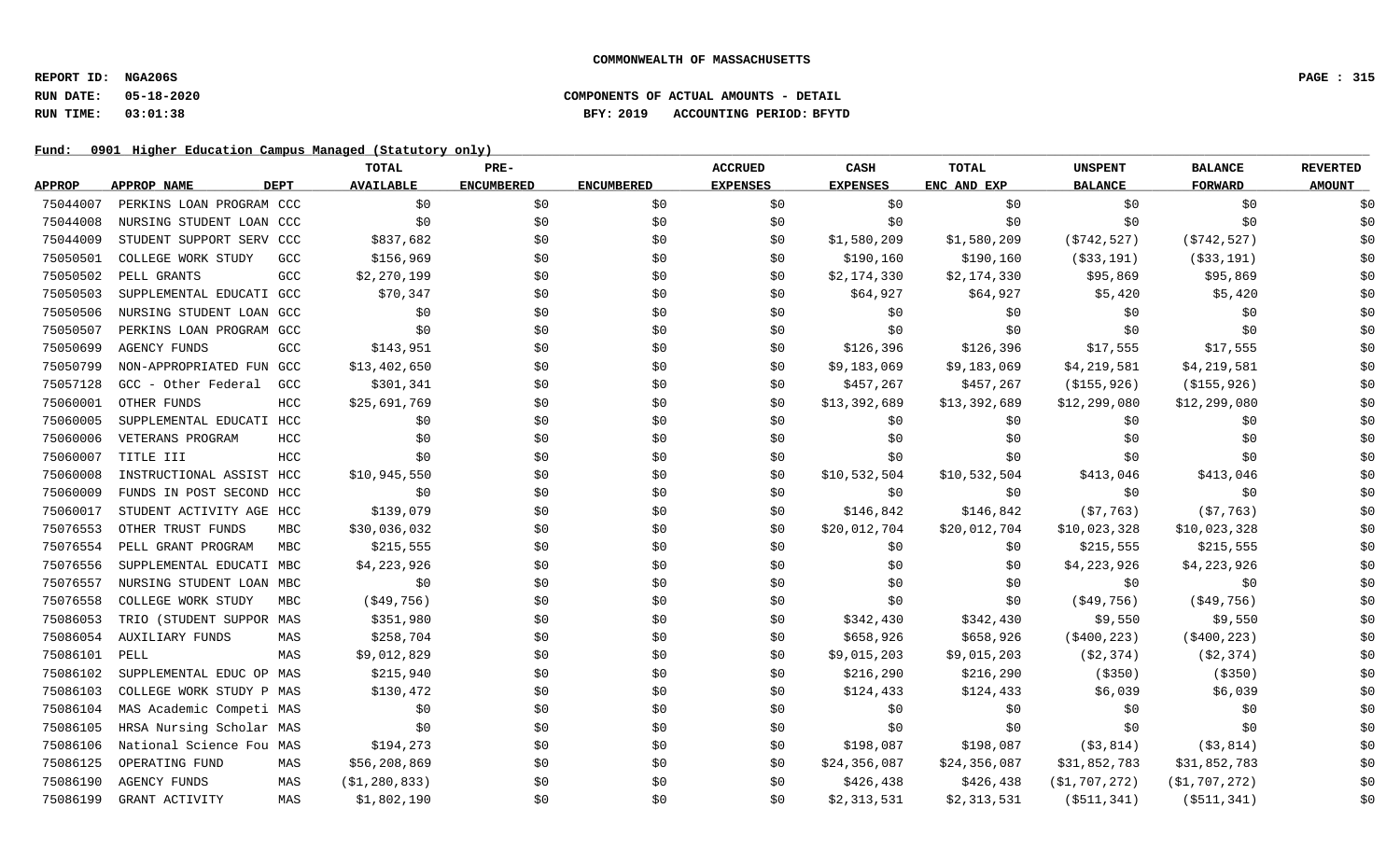# **RUN DATE: 05-18-2020 COMPONENTS OF ACTUAL AMOUNTS - DETAIL RUN TIME: 03:01:38 BFY: 2019 ACCOUNTING PERIOD: BFYTD**

|               |                          |             | TOTAL            | PRE-              |                   | <b>ACCRUED</b>  | CASH            | <b>TOTAL</b> | <b>UNSPENT</b> | <b>BALANCE</b> | <b>REVERTED</b> |
|---------------|--------------------------|-------------|------------------|-------------------|-------------------|-----------------|-----------------|--------------|----------------|----------------|-----------------|
| <b>APPROP</b> | APPROP NAME              | <b>DEPT</b> | <b>AVAILABLE</b> | <b>ENCUMBERED</b> | <b>ENCUMBERED</b> | <b>EXPENSES</b> | <b>EXPENSES</b> | ENC AND EXP  | <b>BALANCE</b> | <b>FORWARD</b> | <b>AMOUNT</b>   |
| 75087144      | DIRECT LENDING           | MAS         | \$4,547,948      | \$0               | \$0               | \$0             | \$4,591,589     | \$4,591,589  | (\$43,641)     | ( \$43,641)    | \$0             |
| 75091491      | EDUCATIONAL OPPORTUN MWC |             | \$0              | \$0               | \$0               | \$0             | \$0\$           | \$0          | \$0            | \$0            | \$0             |
| 75096703      | PERKINS LOAN-FEDERAL MWC |             | \$0              | \$0               | \$0               | \$0             | \$0             | \$0          | \$0            | \$0            | \$0             |
| 75096710      | DOE FEDERAL GRANT EX MWC |             | \$0\$            | \$0               | \$0               | \$0             | \$0             | \$0          | \$0            | \$0            | \$0             |
| 75099200      | DAY TRUST FUNDS          | MWC         | \$37,325,667     | \$0               | \$0               | \$0             | \$31,419,198    | \$31,419,198 | \$5,906,470    | \$5,906,470    | \$0             |
| 75099800      | <b>GRANTS</b>            | MWC         | \$195,583        | \$0               | \$0               | \$0             | \$0             | \$0          | \$195,583      | \$195,583      | \$0             |
| 75099863      | PELL GRANTS              | MWC         | \$0              | \$0               | \$0               | \$0             | \$0             | \$0          | \$0            | \$0            | \$0             |
| 75099900      | DIVISION OF CONTINUI MWC |             | \$84,154         | \$0               | \$0               | \$0             | \$0             | \$0          | \$84,154       | \$84,154       | \$0             |
| 75107048      | NEC Guaranteed Stude NEC |             | \$5,104,571      | \$0               | \$0               | \$0             | \$5,104,571     | \$5,104,571  | \$0            | \$0            | \$0             |
| 75107100      | NEC Financial Aid Tr NEC |             | \$1,490,715      | \$0               | \$0               | \$0             | \$1,339,461     | \$1,339,461  | \$151,255      | \$151,255      | \$0             |
| 75107120      | NEC College Work Stu NEC |             | \$107,156        | \$0               | \$0               | \$0             | \$107,156       | \$107,156    | \$0            | \$0            | \$0             |
| 75107121      | NEC Pell Grants          | NEC         | \$8,543,715      | \$0               | \$0               | \$0             | \$8,543,715     | \$8,543,715  | \$0            | \$0            | \$0             |
| 75107122      | NEC SEOG                 | NEC         | \$306,127        | \$0               | \$0               | \$0             | \$306,127       | \$306,127    | \$0            | \$0            | \$0             |
| 75107158      | NEC Academic Competi NEC |             | \$0              | \$0               | \$0               | \$0             | \$0             | \$0          | \$0            | \$0            | \$0             |
| 75108000      | ALL COLLEGE PURPOSE      | NEC         | \$36,233,071     | \$0               | \$0               | \$0             | \$30,711,856    | \$30,711,856 | \$5,521,215    | \$5,521,215    | \$0             |
| 75108900      | ENDOWMENT SCHOLARSHI NEC |             | \$5,101,071      | \$0               | \$0               | \$0             | \$21,856        | \$21,856     | \$5,079,215    | \$5,079,215    | \$0             |
| 75108920      | COLLEGE WORK STUDY P NEC |             | \$0              | \$0               | \$0               | \$0             | \$0             | \$0          | \$0            | \$0            | \$0             |
| 75111964      | STUDENT ACTIVITIES       | NSC         | \$141,470        | \$0               | \$0               | \$0             | \$141,426       | \$141,426    | \$44           | \$44           | \$0             |
| 75111966      | GENERAL STUDENT FEE      | NSC         | \$33,903,238     | \$0               | \$0               | \$0             | \$22,744,663    | \$22,744,663 | \$11,158,575   | \$11,158,575   | \$0             |
| 75111972      | EDUCATIONAL RESERVE      | NSC         | \$4,362,240      | \$0               | \$0               | \$0             | \$2,150,239     | \$2,150,239  | \$2,212,000    | \$2,212,000    | \$0             |
| 75111973      | BOOKSTORE                | <b>NSC</b>  | \$3,537,457      | \$0               | \$0               | \$0             | \$3,537,457     | \$3,537,457  | \$0            | \$0            | \$0             |
| 75111975      | ALL COLLEGE PURPOSE      | NSC         | \$3,866          | \$0               | \$0               | \$0             | \$0             | \$0          | \$3,866        | \$3,866        | \$0             |
| 75111976      | DONOR TRUST              | NSC         | \$129,183        | \$0               | \$0               | \$0             | \$4,354         | \$4,354      | \$124,829      | \$124,829      | \$0             |
| 75111977      | PELL                     | <b>NSC</b>  | \$9,367,615      | \$0               | \$0               | \$0             | \$9,365,698     | \$9,365,698  | \$1,917        | \$1,917        | \$0             |
| 75111978      | SUPPLEMENTAL ED OPPO NSC |             | \$224,978        | \$0               | \$0               | \$0             | \$224,178       | \$224,178    | \$800          | \$800          | \$0             |
| 75111979      | COLLEGE WORK STUDY P NSC |             | \$159,255        | \$0               | \$0               | \$0             | \$160,000       | \$160,000    | ( \$745)       | (5745)         | \$0             |
| 75111980      | AGENCY FUNDS ACCOUNT NSC |             | \$9,146,612      | \$0               | \$0               | \$0             | \$9,104,950     | \$9,104,950  | \$41,662       | \$41,662       | \$0             |
| 75111981      | STATE STUDENT AID        | <b>NSC</b>  | \$1,120,062      | \$0               | \$0               | \$0             | \$1,119,834     | \$1,119,834  | \$228          | \$228          | \$0             |
| 75111985      | FACILITIES DEVELOPME NSC |             | \$2,968,900      | \$0               | \$0               | \$0             | \$193,321       | \$193,321    | \$2,775,579    | \$2,775,579    | \$0             |
| 75116511      | DEPARTMENT OF EDUCAT NSC |             | \$2,404,737      | \$0               | \$0               | \$0             | \$2,449,415     | \$2,449,415  | (\$44,678)     | ( \$44, 678)   | \$0             |
| 75116552      | OVERHEAD TRUST NSC       | NSC         | \$3,215,211      | \$0               | \$0               | \$0             | \$18,940        | \$18,940     | \$3,196,272    | \$3,196,272    | \$0             |
| 75126546      | BOOKSTORE TRUST FUND QCC |             | \$0              | \$0               | \$0               | \$0             | \$0             | \$0          | \$0            | \$0            | \$0             |
| 75126601      | PELL PROGRAM FUND        | QCC         | \$13,114,051     | \$0               | \$0               | \$0             | \$13,114,051    | \$13,114,051 | \$0            | \$0            | \$0             |
| 75126602      | SUPPLEMENTAL EDUC OP QCC |             | \$357,385        | \$0               | \$0               | \$0             | \$357,385       | \$357,385    | \$0            | \$0            | \$0             |
|               |                          |             |                  |                   |                   |                 |                 |              |                |                |                 |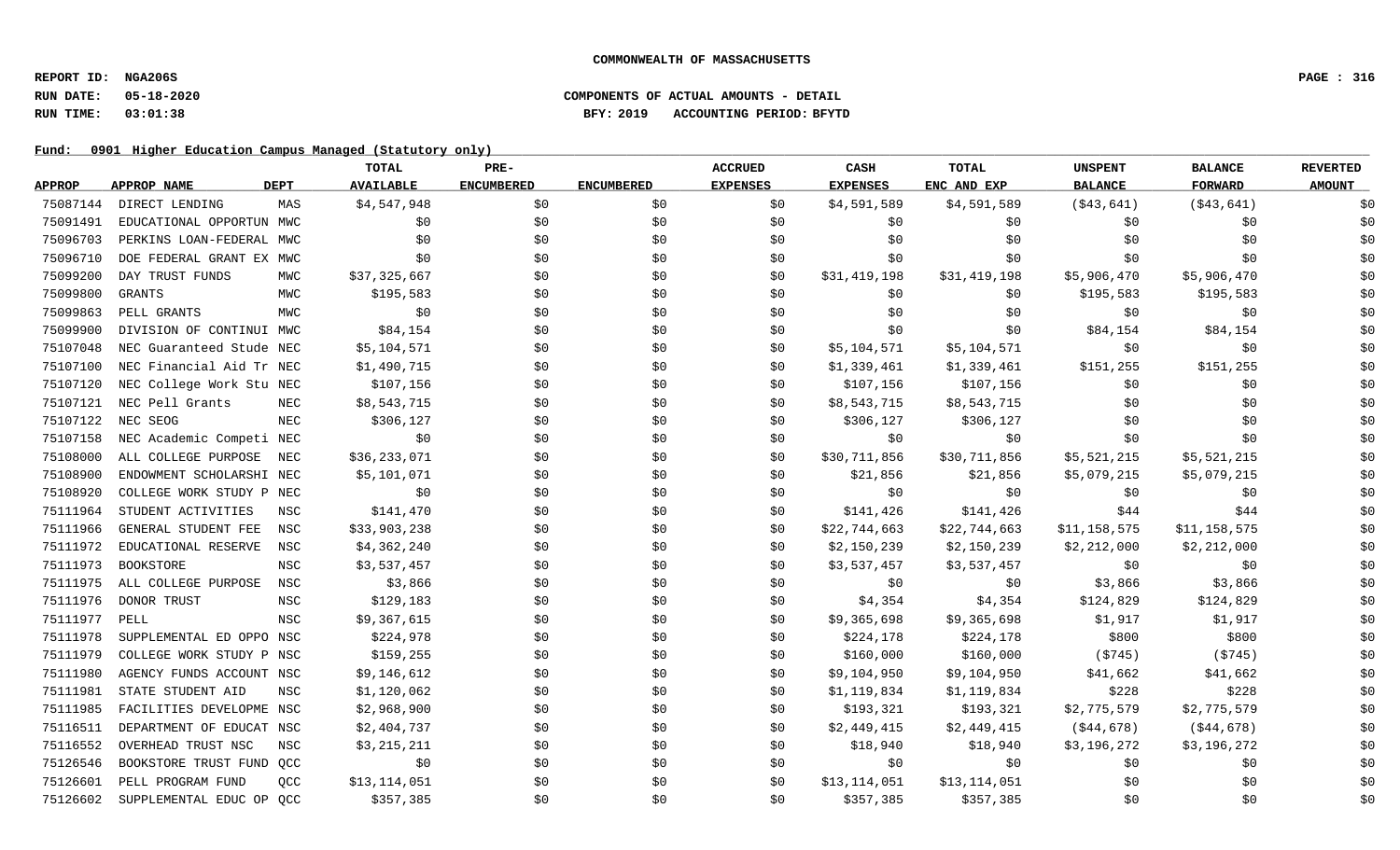# **RUN DATE: 05-18-2020 COMPONENTS OF ACTUAL AMOUNTS - DETAIL RUN TIME: 03:01:38 BFY: 2019 ACCOUNTING PERIOD: BFYTD**

|               |                          |             | TOTAL            | PRE-              |                   | <b>ACCRUED</b>  | <b>CASH</b>     | <b>TOTAL</b> | <b>UNSPENT</b> | <b>BALANCE</b> | <b>REVERTED</b> |
|---------------|--------------------------|-------------|------------------|-------------------|-------------------|-----------------|-----------------|--------------|----------------|----------------|-----------------|
| <b>APPROP</b> | <b>APPROP NAME</b>       | <b>DEPT</b> | <b>AVAILABLE</b> | <b>ENCUMBERED</b> | <b>ENCUMBERED</b> | <b>EXPENSES</b> | <b>EXPENSES</b> | ENC AND EXP  | <b>BALANCE</b> | <b>FORWARD</b> | <b>AMOUNT</b>   |
| 75126603      | COLLEGE WORK STUDY P QCC |             | \$203,299        | \$0               | \$0               | \$0             | \$203,299       | \$203,299    | \$0            | \$0            | \$0             |
| 75126620      | TRUST FUNDS              | QCC         | \$58,456,880     | \$0               | \$0               | \$0             | \$39,542,977    | \$39,542,977 | \$18,913,903   | \$18,913,903   | \$0             |
| 75126640      | <b>AGENCY FUNDS</b>      | QCC         | \$781,680        | \$0               | \$0               | \$0             | \$577,532       | \$577,532    | \$204,148      | \$204,148      | \$0             |
| 75126660      | ENDOWMENT FUNDS          | QCC         | \$0              | \$0               | \$0               | \$0             | \$0             | \$0          | \$0            | \$0            | \$0             |
| 75148500      | FEDERAL INSTITUTIONA STC |             | ( \$6, 595)      | \$0               | \$0               | \$0             | \$0             | \$0          | ( \$6, 595)    | ( \$6, 595)    | \$0             |
| 75148520      | TRUST FUNDS SPRINGFI STC |             | \$188,581,016    | \$0               | \$0               | \$0             | \$20,992,931    | \$20,992,931 | \$167,588,084  | \$167,588,084  | \$0             |
| 75148704      | STUDENT ACTIVITIES T STC |             | \$539,979        | \$0               | \$0               | \$0             | \$0             | \$0          | \$539,979      | \$539,979      | \$0             |
| 75148801      | FEDERAL COLLEGE WORK STC |             | \$309,804        | \$0               | \$0               | \$0             | \$214,018       | \$214,018    | \$95,786       | \$95,786       | \$0             |
| 75148802      | FEDERAL PELL PROGRAM STC |             | \$14,788,996     | \$0               | \$0               | \$0             | \$10,402,242    | \$10,402,242 | \$4,386,754    | \$4,386,754    | \$0             |
| 75148803      | SUPPLEMENTAL EDUC OP STC |             | ( \$210, 869)    | \$0               | \$0               | \$0             | \$178,000       | \$178,000    | ( \$388, 869)  | $($ \$388,869) | \$0             |
| 75148804      | FEDERAL NURSING LOAN STC |             | \$7,950          | \$0               | \$0               | \$0             | \$0             | \$0          | \$7,950        | \$7,950        | \$0             |
| 75148805      | FEDERAL PERKINS LOAN STC |             | ( \$105, 378)    | \$0               | \$0               | \$0             | \$0             | \$0          | ( \$105, 378)  | ( \$105, 378)  | \$0             |
| 75159101      | COLLEGE WORK STUDY P RCC |             | \$118,743        | \$0               | \$0               | \$0             | \$118,743       | \$118,743    | \$0            | \$0            | \$0             |
| 75159102      | SUPPLEMENTAL EDUCATI RCC |             | \$224,778        | \$0               | \$0               | \$0             | \$224,758       | \$224,758    | \$20           | \$20           | \$0             |
| 75159103      | PELL GRANT               | RCC         | \$4,078,758      | \$0               | \$0               | \$0             | \$4,078,758     | \$4,078,758  | \$0            | \$0            | \$0             |
| 75159104      | MASS STATE SCHOLARSH RCC |             | \$636,399        | \$0               | \$0               | \$0             | \$636,399       | \$636,399    | \$0            | \$0            | \$0             |
| 75159111      | GENERAL ACCOUNT          | <b>RCC</b>  | \$0              | \$0               | \$0               | \$0             | \$0             | \$0          | \$0            | \$0            | \$0             |
| 75159117      | DIVISION OF EXTENDED RCC |             | \$0              | \$0               | \$0               | \$0             | \$0             | \$0          | \$0            | \$0            | \$0             |
| 75159119      | DFAFS ACCOUNT            | <b>RCC</b>  | \$1,371          | \$0               | \$0               | \$0             | \$1,371         | \$1,371      | \$0            | \$0            | \$0             |
| 75159135      | DISBURSEMENT ACCOUNT RCC |             | \$7,625,760      | \$0               | \$0               | \$0             | \$7,595,489     | \$7,595,489  | \$30,271       | \$30,271       | \$0             |
| 75159140      | COMMONWEALTH RECEIPT RCC |             | \$0              | \$0               | \$0               | \$0             | \$0             | \$0          | \$0            | \$0            | \$0             |
| 75159141      | NATIONAL DIRECT STUD RCC |             | \$5,290          | \$0               | \$0               | \$0             | \$5,290         | \$5,290      | \$0            | \$0            | \$0             |
| 75159142      | ALL COLLEGE PURPOSE      | RCC         | \$0              | \$0               | \$0               | \$0             | \$0             | \$0          | \$0            | \$0            | \$0             |
| 75159147      | INVESTMENT ACCOUNT       | <b>RCC</b>  | \$0              | \$0               | \$0               | \$0             | \$0             | \$0          | \$0            | \$0            | \$0             |
| 75159148      | RCC Capital Contribu RCC |             | \$0              | \$0               | \$0               | \$0             | \$0             | \$0          | \$0            | \$0            | \$0             |
| 75159149      | CAMPUS MANAGED GRANT RCC |             | \$9,526          | \$0               | \$0               | \$0             | \$9,526         | \$9,526      | \$0            | \$0            | \$0             |
| 75162000      | OTHER NON-APPROPRIAT MCC |             | \$68,335,470     | \$0               | \$0               | \$0             | \$31,944,919    | \$31,944,919 | \$36,390,551   | \$36,390,551   | \$0             |
| 75162075      | <b>AGENCY FUNDS</b>      | MCC         | \$18,074,493     | \$0               | \$0               | \$0             | \$6,797,886     | \$6,797,886  | \$11,276,606   | \$11,276,606   | \$0             |
| 75162125      | HEALTH CAREERS OPPOR MCC |             | \$0              | \$0               | \$0               | \$0             | \$0             | \$0          | \$0            | \$0            | \$0             |
| 75162225      | PELL GRANTS              | MCC         | \$8,773,387      | \$0               | \$0               | \$0             | \$8,045,431     | \$8,045,431  | \$727,957      | \$727,957      | \$0             |
| 75162325      | SUPPLEMENTAL EDUCATI MCC |             | \$370,086        | \$0               | \$0               | \$0             | \$296,749       | \$296,749    | \$73,336       | \$73,336       | \$0             |
| 75162350      | COLLEGE WORK STUDY       | MCC         | \$752,574        | \$0               | \$0               | \$0             | \$174,014       | \$174,014    | \$578,560      | \$578,560      | \$0             |
| 75162375      | TALENT SEARCH            | MCC         | ( \$162, 352)    | \$0               | \$0               | \$0             | \$599,059       | \$599,059    | ( \$761, 411)  | ( \$761, 411)  | \$0             |
| 75162400      | INTERNATIONAL STUDIE MCC |             | ( \$62, 533)     | \$0\$             | \$0               | \$0             | \$0             | \$0          | ( \$62, 533)   | ( \$62, 533)   | \$0             |
|               |                          |             |                  |                   |                   |                 |                 |              |                |                |                 |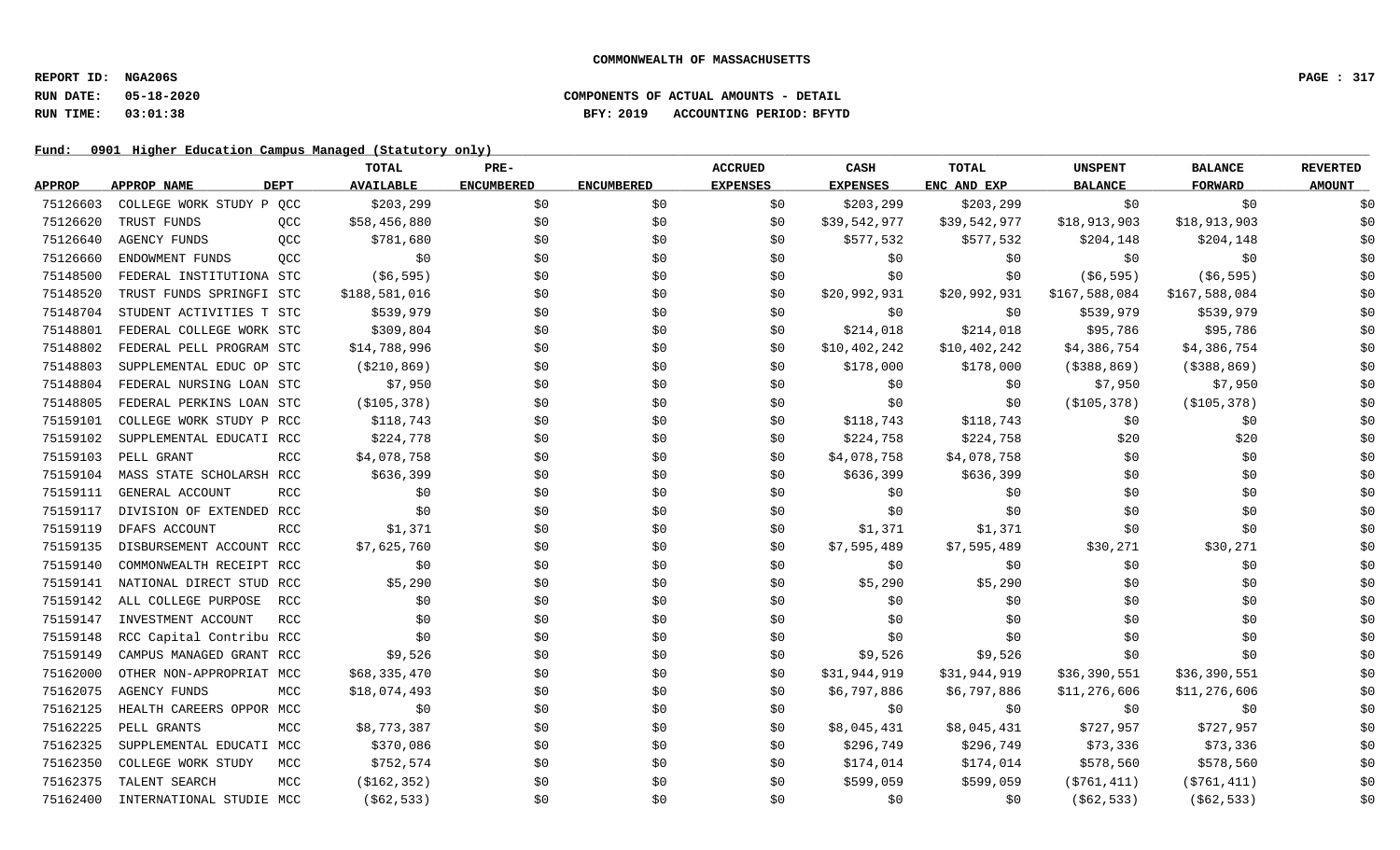### **RUN DATE: 05-18-2020 COMPONENTS OF ACTUAL AMOUNTS - DETAIL RUN TIME: 03:01:38 BFY: 2019 ACCOUNTING PERIOD: BFYTD**

|               |                            | TOTAL            | $PRE-$            |                   | <b>ACCRUED</b>  | CASH            | TOTAL                                                           | <b>UNSPENT</b>   | <b>BALANCE</b>   | <b>REVERTED</b> |
|---------------|----------------------------|------------------|-------------------|-------------------|-----------------|-----------------|-----------------------------------------------------------------|------------------|------------------|-----------------|
| <b>APPROP</b> | APPROP NAME<br><b>DEPT</b> | <b>AVAILABLE</b> | <b>ENCUMBERED</b> | <b>ENCUMBERED</b> | <b>EXPENSES</b> | <b>EXPENSES</b> | ENC AND EXP                                                     | <b>BALANCE</b>   | <b>FORWARD</b>   | <b>AMOUNT</b>   |
| 75162425      | COMMON GROUND IDENTI MCC   | ( \$2,602,641)   | \$0               | \$0               | \$0             | \$1,776,112     | \$1,776,112                                                     | ( \$4, 378, 753) | ( \$4, 378, 753) | \$0             |
| 75162450      | STUDENT SUPPORT SERV MCC   | \$89,733         | \$0               | \$0               | \$0             | \$332,966       | \$332,966                                                       | ( \$243, 233)    | ( \$243, 233)    | \$0             |
| 75162475      | Advanced Biotechnolo MCC   | \$9,011          | \$0               | \$0               | \$0             | \$0             | \$0                                                             | \$9,011          | \$9,011          | \$0             |
| 75162476      | CAREER PATHWAYS - MC MCC   | \$6,812,258      | \$0               | \$0               | \$0             | \$4,559,702     | \$4,559,702                                                     | \$2,252,556      | \$2,252,556      | \$0             |
| 75162485      | UPWARD BOUND PROGRAM MCC   | \$902,543        | \$0               | \$0               | \$0             | \$597,913       | \$597,913                                                       | \$304,630        | \$304,630        | \$0             |
| 75162491      | STEP UP - CAREER LAD MCC   | \$1,168,134      | \$0               | \$0               | \$0             | \$0             | \$0                                                             | \$1,168,134      | \$1,168,134      | \$0             |
| 75186120      | PROGRAM DEVELOPMENT<br>BHC | \$3,719,952      | \$0               | \$0               | \$0             | \$4,155,742     | \$4,155,742                                                     | $($ \$435,790)   | $($ \$435,790)   | \$0             |
| 75186121      | FEDERAL STUDENT AID- BHC   | \$22,971,129     | \$0               | \$0               | \$0             | \$23,000,715    | \$23,000,715                                                    | ( \$29, 587)     | ( \$29, 587)     | \$0             |
| 75186122      | SUPPLEMENTAL EDUC OP BHC   | \$649,857        | \$0               | \$0               | \$0             | \$653,519       | \$653,519                                                       | ( \$3, 662)      | ( \$3, 662)      | \$0             |
| 75186128      | FEDERAL COLLEGE WORK BHC   | \$473,071        | \$0               | \$0               | \$0             | \$492,781       | \$492,781                                                       | (\$19,709)       | ( \$19, 709 )    | \$0             |
| 75186301      | GENERAL COLLEGE TRUS BHC   | \$73,638,449     | \$0               | \$0               | \$0             | \$52,321,685    | \$52,321,685                                                    | \$21,316,764     | \$21,316,764     | \$0             |
| 75186321      | CUSTODIAL ACCOUNTS B BHC   | \$6,603,646      | \$0               | \$0               | \$0             | \$7,801,069     | \$7,801,069                                                     | ( \$1, 197, 423) | ( \$1, 197, 423) | \$0             |
| 75186322      | FEDERAL STUDENT SERV BHC   | \$15,000         | \$0               | \$0               | \$0             | \$15,000        | \$15,000                                                        | \$0              | \$0              | \$0             |
| 75186323      | FEDERAL NURSING GRAN BHC   | \$300,000        | \$0               | \$0               | \$0             | \$300,000       | \$300,000                                                       | \$0              | \$0              | \$0             |
| 75186324      | Federal Nursing Gran BHC   | \$0              | \$0               | \$0               | \$0             | \$0             | \$0                                                             | \$0              | \$0              | \$0             |
| FUND TOTAL:   |                            | \$7,018,021,293  | \$0               | \$0               | \$0             |                 | \$4,350,334,037 \$4,350,334,037 \$2,667,687,256 \$2,667,687,256 |                  |                  | \$0             |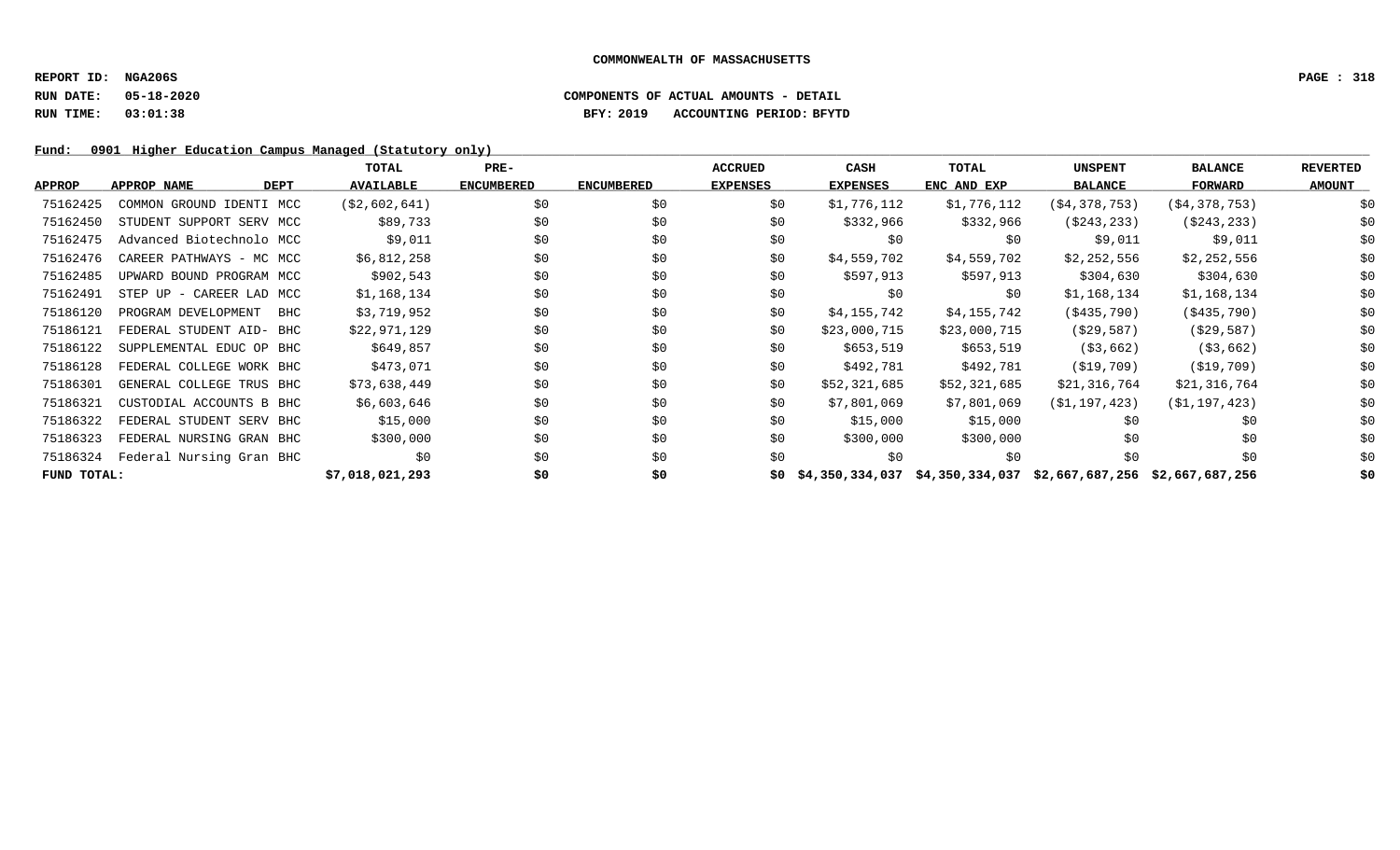**REPORT ID: NGA206S PAGE : 319**

# **RUN DATE: 05-18-2020 COMPONENTS OF ACTUAL AMOUNTS - DETAIL RUN TIME: 03:01:38 BFY: 2019 ACCOUNTING PERIOD: BFYTD**

Fund: 0902 The Haverhill Satellite Center Trust Fund

|                                               | TOTAL            | PRE-              |                   | <b>ACCRUED</b>  | CASH            | TOTAL       | UNSPENT        | <b>BALANCE</b> | <b>REVERTED</b> |
|-----------------------------------------------|------------------|-------------------|-------------------|-----------------|-----------------|-------------|----------------|----------------|-----------------|
| <b>APPROP</b><br>APPROP NAME<br>DEPT          | <b>AVAILABLE</b> | <b>ENCUMBERED</b> | <b>ENCUMBERED</b> | <b>EXPENSES</b> | <b>EXPENSES</b> | ENC AND EXP | <b>BALANCE</b> | <b>FORWARD</b> | <b>AMOUNT</b>   |
| Haverhill Satellite<br>71000902<br><b>UMS</b> | \$5,407,015      |                   |                   |                 | \$743,125       | \$743,125   | \$4,663,890    | \$4,663,890    |                 |
| FUND TOTAL:                                   | \$5,407,015      |                   |                   |                 | \$743,125       | \$743,125   | \$4,663,890    | \$4,663,890    |                 |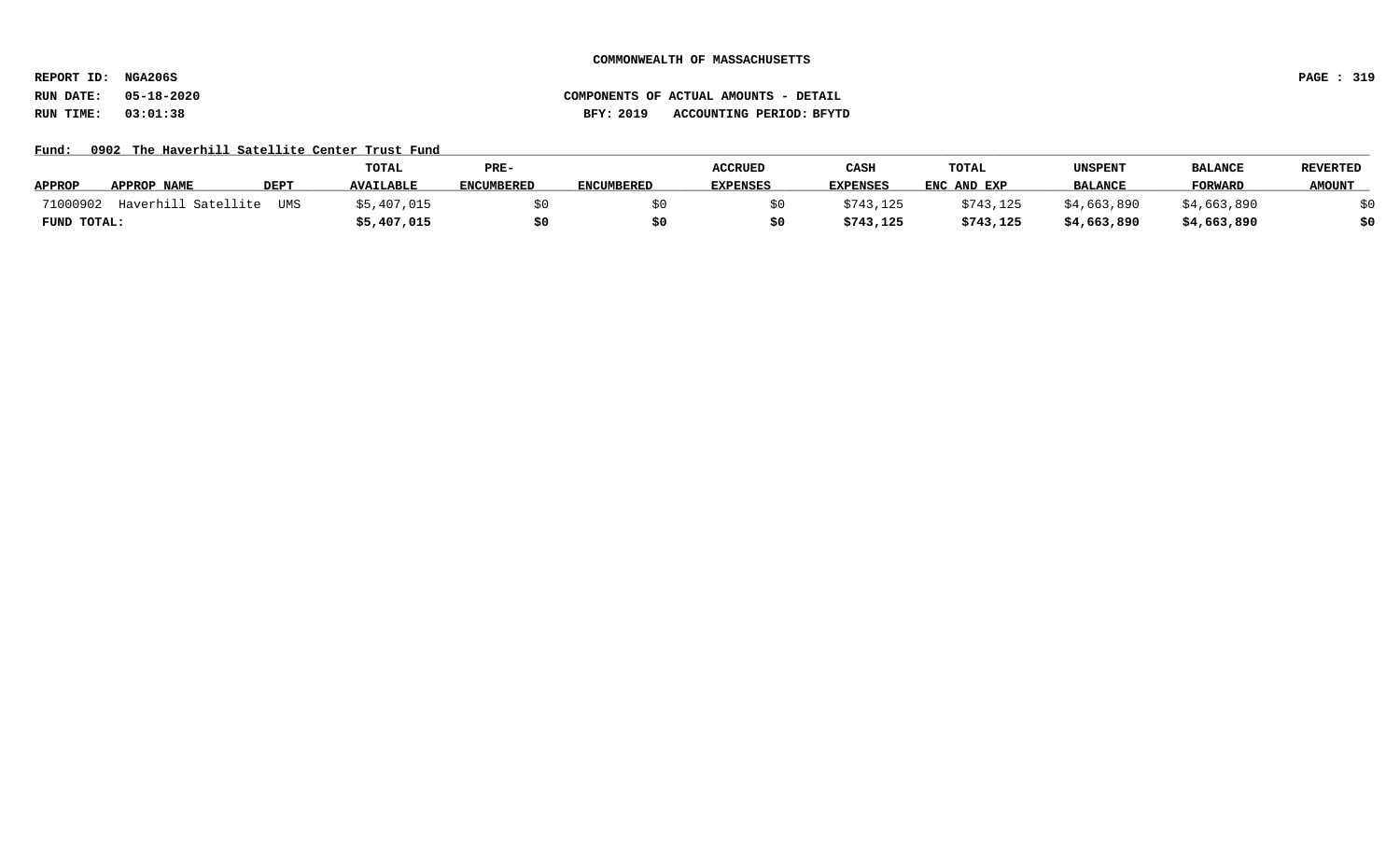**REPORT ID: NGA206S PAGE : 320**

**RUN DATE: 05-18-2020 COMPONENTS OF ACTUAL AMOUNTS - DETAIL**

**RUN TIME: 03:01:38 BFY: 2019 ACCOUNTING PERIOD: BFYTD**

|                 |                                   | <b>TOTAL</b>     | PRE-              |                   | <b>ACCRUED</b>  | <b>CASH</b>     | TOTAL       | <b>UNSPENT</b> | <b>BALANCE</b> | <b>REVERTED</b> |
|-----------------|-----------------------------------|------------------|-------------------|-------------------|-----------------|-----------------|-------------|----------------|----------------|-----------------|
| <b>APPROP</b>   | <b>APPROP NAME</b><br><b>DEPT</b> | <b>AVAILABLE</b> | <b>ENCUMBERED</b> | <b>ENCUMBERED</b> | <b>EXPENSES</b> | <b>EXPENSES</b> | ENC AND EXP | <b>BALANCE</b> | <b>FORWARD</b> | <b>AMOUNT</b>   |
| 99999999        | PAYROLL HOLD ACCOUNT 999          | \$0              | \$0               | \$0               | \$0             | \$0             | \$0         | \$0            | \$0            | \$0             |
| ADD99999        | PAYROLL HOLD ACCOUNT ADD          | \$0              | \$0               | \$0               | \$0             | \$0             | \$0         | \$0            | \$0            | \$0             |
| AG099999        | PAYROLL HOLD ACCOUNT AGO          | \$0              | \$0               | \$0               | \$0             | \$0             | \$0         | \$0            | \$0            | \$0             |
| AGR99999        | PAYROLL HOLD ACCOUNT AGR          | \$0              | \$0               | \$0               | \$0             | \$0             | \$0         | \$0            | \$0            | \$0             |
| ALA99999        | PAYROLL HOLD ACCOUNT ALA          | \$0              | \$0               | \$0               | \$0             | \$0             | \$0         | \$0            | \$0            | \$0             |
| ANF99999        | PAYROLL HOLD ACCOUNT ANF          | \$0              | \$0               | \$0               | \$0             | \$0             | \$0         | \$0            | \$0            | \$0             |
| APC99999        | PAYROLL HOLD ACCOUNT APC          | \$0              | \$0               | \$0               | \$0             | \$0             | \$0         | \$0            | \$0            | \$0             |
| ART99999        | PAYROLL HOLD ACCOUNT ART          | \$0              | \$0               | \$0               | \$0             | \$0             | \$0         | \$0            | \$0            | \$0             |
| ATB99999        | PAYROLL HOLD ACCOUNT ATB          | \$0              | \$0               | \$0               | \$0             | \$0             | \$0         | \$0            | \$0            | \$0             |
| <b>BBE99999</b> | PAYROLL HOLD ACCOUNT BBE          | \$0              | \$0               | \$0               | \$0             | \$0             | \$0         | \$0            | \$0            | \$0             |
| <b>BCC99999</b> | PAYROLL HOLD ACCOUNT BCC          | \$0              | \$0               | \$0               | \$0             | \$0             | \$0         | \$0            | \$0            | \$0             |
| <b>BER99999</b> | PAYROLL HOLD ACCOUNT BER          | \$0              | \$0               | \$0               | \$0             | \$0             | \$0         | \$0            | \$0            | \$0             |
| BHC99999        | PAYROLL HOLD ACCOUNT BHC          | \$0              | \$0               | \$0               | \$0             | \$0             | \$0         | \$0            | \$0            | \$0             |
| BLC99999        | PAYROLL HOLD ACCOUNT BLC          | \$0              | \$0               | \$0               | \$0             | \$0             | \$0         | \$0            | \$0            | \$0             |
| BRC99999        | PAYROLL HOLD ACCOUNT BRC          | \$0              | \$0               | \$0               | \$0             | \$0             | \$0         | \$0            | \$0            | \$0             |
| BRI99999        | PAYROLL HOLD ACCOUNT BRI          | \$0              | \$0               | \$0               | \$0             | \$0             | \$0         | \$0            | \$0            | \$0             |
| <b>BSB99999</b> | PAYROLL HOLD ACCOUNT BSB          | \$0              | \$0               | \$0               | \$0             | \$0             | \$0         | \$0            | \$0            | \$0             |
| <b>BSC99999</b> | PAYROLL HOLD ACCOUNT BSC          | \$0              | \$0               | \$0               | \$0             | \$0             | \$0         | \$0            | \$0            | \$0             |
| BSD99999        | PAYROLL HOLD ACCOUNT BSD          | \$0              | \$0               | \$0               | \$0             | \$0             | \$0         | \$0            | \$0            | \$0             |
| CAD99999        | PAYROLL HOLD ACCOUNT CAD          | \$0              | \$0               | \$0               | \$0             | \$0             | \$0         | \$0            | \$0            | \$0             |
| CCC99999        | PAYROLL HOLD ACCOUNT CCC          | \$0              | \$0               | \$0               | \$0             | \$0             | \$0         | \$0            | \$0            | \$0             |
| CDA99999        | PAYROLL HOLD ACCOUNT CDA          | \$0              | \$0               | \$0               | \$0             | \$0             | \$0         | \$0            | \$0            | \$0             |
| CHE99999        | PAYROLL HOLD ACCOUNT CHE          | \$0              | \$0               | \$0               | \$0             | \$0             | \$0         | \$0            | \$0            | \$0             |
| CHS99999        | PAYROLL HOLD ACCOUNT CHS          | \$0              | \$0               | \$0               | \$0             | \$0             | \$0         | \$0            | \$0            | \$0             |
| CJC99999        | PAYROLL HOLD ACCOUNT CJC          | \$0              | \$0               | \$0               | \$0             | \$0             | \$0         | \$0            | \$0            | \$0             |
| CJT99999        | PAYROLL HOLD ACCOUNT CJT          | \$0              | \$0               | \$0               | \$0             | \$0             | \$0         | \$0            | \$0            | \$0             |
| CME99999        | PAYROLL HOLD ACCOUNT CME          | \$0              | \$0               | \$0               | \$0             | \$0             | \$0         | \$0            | \$0            | \$0             |
| CNB99999        | PAYROLL HOLD ACCOUNT CNB          | \$0              | \$0               | \$0               | \$0             | \$0             | \$0         | \$0            | \$0            | \$0             |
| CPC99999        | PAYROLL HOLD ACCOUNT CPC          | \$0              | \$0               | \$0               | \$0             | \$0             | \$0         | \$0            | \$0            | \$0             |
| CPF99999        | PAYROLL HOLD ACCOUNT CPF          | \$0              | \$0               | \$0               | \$0             | \$0             | \$0         | \$0            | \$0            | \$0             |
| CPI99999        | PAYROLL HOLD ACCOUNT CPI          | \$0              | \$0               | \$0               | \$0             | \$0             | \$0         | \$0            | \$0            | \$0             |
| CSC99999        | PAYROLL HOLD ACCOUNT CSC          | \$0              | \$0               | \$0               | \$0             | \$0             | \$0         | \$0            | \$0            | \$0             |
| CSW99999        | PAYROLL HOLD ACCOUNT CSW          | \$0              | \$0               | \$0               | \$0             | \$0             | \$0         | \$0            | \$0            | \$0             |
| CTR99999        | PAYROLL HOLD ACCOUNT CTR          | S0               | \$0               | S0                | \$0             | \$0             | \$0         | \$0            | S0             | \$0             |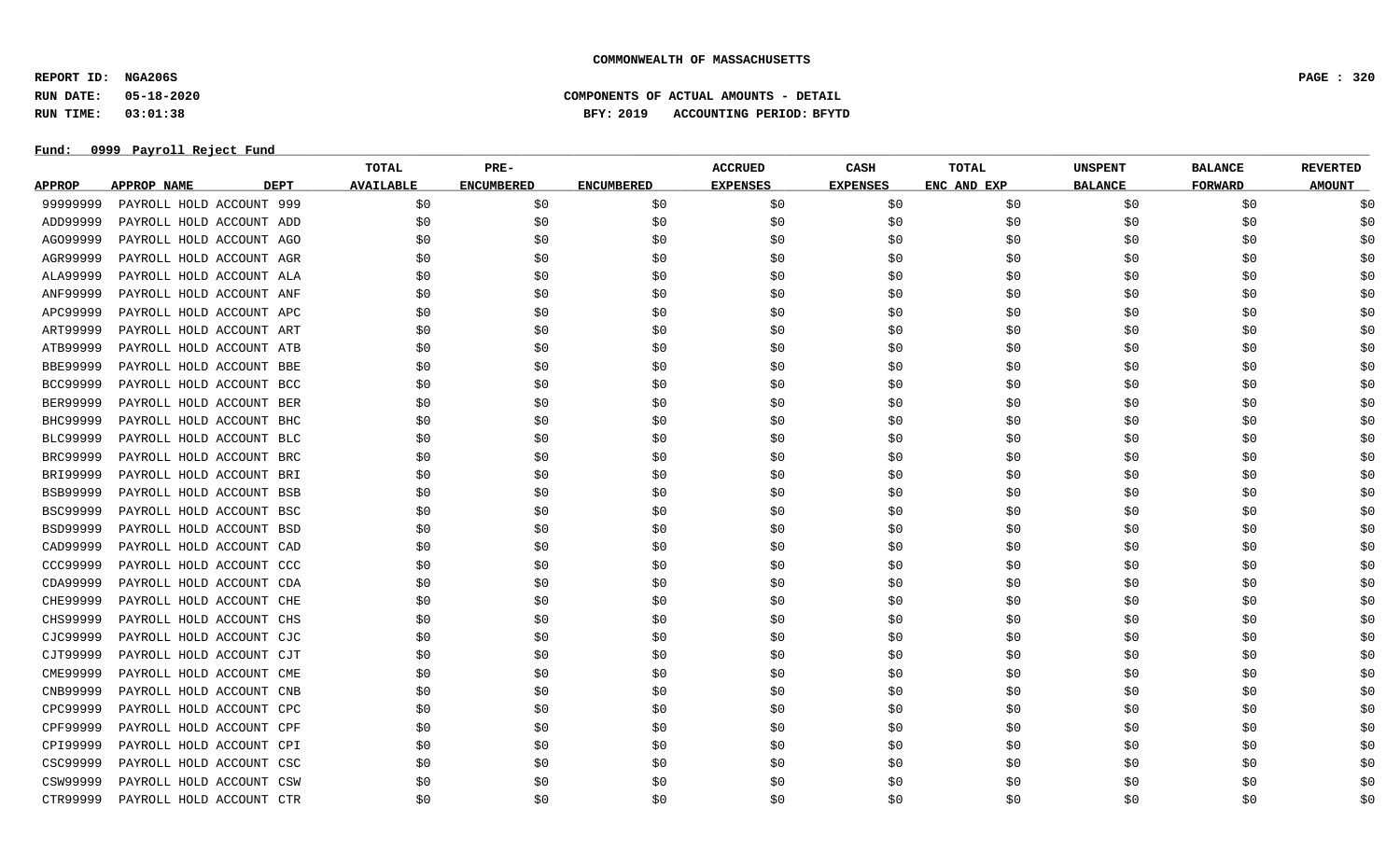**REPORT ID: NGA206S PAGE : 321**

**RUN DATE: 05-18-2020 COMPONENTS OF ACTUAL AMOUNTS - DETAIL**

**RUN TIME: 03:01:38 BFY: 2019 ACCOUNTING PERIOD: BFYTD**

|                 |                                   | <b>TOTAL</b>     | PRE-              |                   | <b>ACCRUED</b>  | CASH            | <b>TOTAL</b> | <b>UNSPENT</b> | <b>BALANCE</b> | <b>REVERTED</b> |
|-----------------|-----------------------------------|------------------|-------------------|-------------------|-----------------|-----------------|--------------|----------------|----------------|-----------------|
| <b>APPROP</b>   | <b>APPROP NAME</b><br><b>DEPT</b> | <b>AVAILABLE</b> | <b>ENCUMBERED</b> | <b>ENCUMBERED</b> | <b>EXPENSES</b> | <b>EXPENSES</b> | ENC AND EXP  | <b>BALANCE</b> | <b>FORWARD</b> | <b>AMOUNT</b>   |
| DAA99999        | PAYROLL HOLD ACCOUNT DAA          | \$0              | \$0               | \$0               | \$0             | \$0             | \$0          | \$0            | \$0            | \$0             |
| DAC99999        | PAYROLL HOLD ACCOUNT DAC          | \$0              | \$0               | \$0               | \$0             | \$0             | \$0          | \$0            | \$0            | \$0             |
| DCP99999        | PAYROLL HOLD ACCOUNT DCP          | \$0              | \$0               | \$0               | \$0             | \$0             | \$0          | \$0            | \$0            | \$0             |
| DCR99999        | PAYROLL HOLD ACCOUNT DCR          | \$0              | \$0               | \$0               | \$0             | \$0             | \$0          | \$0            | \$0            | \$0             |
| DFS99999        | PAYROLL HOLD ACCOUNT DFS          | \$0              | \$0               | \$0               | \$0             | \$0             | \$0          | \$0            | \$0            | \$0             |
| DMH99999        | PAYROLL HOLD ACCOUNT DMH          | \$0              | \$0               | \$0               | \$0             | \$0             | \$0          | \$0            | \$0            | \$0             |
| DMR99999        | PAYROLL HOLD ACCOUNT DMR          | \$0              | \$0               | \$0               | \$0             | \$0             | \$0          | \$0            | \$0            | \$0             |
| DOB99999        | PAYROLL HOLD ACCOUNT DOB          | \$0              | \$0               | \$0\$             | \$0             | \$0             | \$0          | \$0            | \$0            | \$0             |
| DOC99999        | PAYROLL HOLD ACCOUNT DOC          | \$0              | \$0               | \$0               | \$0             | \$0             | \$0          | \$0            | \$0            | \$0             |
| DOE99999        | PAYROLL HOLD ACCOUNT DOE          | \$0              | \$0               | \$0               | \$0             | \$0             | \$0          | \$0            | \$0            | \$0             |
| DOI99999        | PAYROLL HOLD ACCOUNT DOI          | \$0              | \$0               | \$0               | \$0             | \$0             | \$0          | \$0            | \$0            | \$0             |
| DOR99999        | PAYROLL HOLD ACCOUNT DOR          | \$0              | \$0               | \$0               | \$0             | \$0             | \$0          | \$0            | \$0            | \$0             |
| DOS99999        | PAYROLL HOLD ACCOUNT DOS          | \$0              | \$0               | \$0               | \$0             | \$0             | \$0          | \$0            | \$0            | \$0             |
| DOT99999        | Payroll Hold<br>DOT               | \$0              | \$0               | \$0               | \$0             | \$0             | \$0          | \$0            | \$0            | \$0             |
| DPH99999        | PAYROLL HOLD ACCOUNT DPH          | \$0              | \$0               | \$0               | \$0             | \$0             | \$0          | \$0            | \$0            | \$0             |
| DPU99999        | PAYROLL HOLD ACCOUNT DPU          | \$0              | \$0               | \$0               | \$0             | \$0             | \$0          | \$0            | \$0            | \$0             |
| DSS99999        | PAYROLL HOLD ACCOUNT DSS          | \$0              | \$0               | \$0               | \$0             | \$0             | \$0          | \$0            | \$0            | \$0             |
| DYS99999        | PAYROLL HOLD ACCOUNT DYS          | \$0              | \$0               | \$0               | \$0             | \$0             | \$0          | \$0            | \$0            | \$0             |
| EAS99999        | PAYROLL HOLD ACCOUNT EAS          | \$0              | \$0               | \$0               | \$0             | \$0             | \$0          | \$0            | \$0            | \$0             |
| EDU99999        | PAYROLL HOLD ACCOUNT EDU          | \$0              | \$0               | \$0\$             | \$0             | \$0             | \$0          | \$0            | \$0            | \$0             |
| <b>EEC99999</b> | Payroll Hold Account EEC          | \$0              | \$0               | \$0               | \$0             | \$0             | \$0          | \$0            | \$0            | \$0             |
| <b>EED99999</b> | PAYROLL HOLD ACCOUNT EED          | \$0              | \$0               | \$0               | \$0             | \$0             | \$0          | \$0            | \$0            | \$0             |
| EHS99999        | PAYROLL HOLD ACCOUNT EHS          | \$0              | \$0               | \$0               | \$0             | \$0             | \$0          | \$0            | \$0            | \$0             |
| ELD99999        | PAYROLL HOLD ACCOUNT ELD          | \$0              | \$0               | \$0               | \$0             | \$0             | \$0          | \$0            | \$0            | \$0             |
| ENE99999        | PAYROLL HOLD ACCOUNT ENE          | \$0              | \$0               | \$0               | \$0             | \$0             | \$0          | \$0            | \$0            | \$0             |
| ENV99999        | PAYROLL HOLD ACCOUNT ENV          | \$0              | \$0               | \$0               | \$0             | \$0             | \$0          | \$0            | \$0            | \$0             |
| EOL99999        | PAYROLL HOLD ACCOUNT EOL          | \$0              | \$0               | \$0               | \$0             | \$0             | \$0          | \$0            | \$0            | \$0             |
| EPS99999        | PAYROLL HOLD ACCOUNT EPS          | \$0              | \$0               | \$0               | \$0             | \$0             | \$0          | \$0            | \$0            | \$0             |
| EQE99999        | PAYROLL HOLD ACCOUNT EQE          | \$0              | \$0               | \$0               | \$0             | \$0             | \$0          | \$0            | \$0            | \$0             |
| ETH99999        | PAYROLL HOLD ACCOUNT ETH          | \$0              | \$0               | \$0               | \$0             | \$0             | \$0          | \$0            | \$0            | \$0             |
| FRC99999        | PAYROLL HOLD ACCOUNT FRC          | \$0              | \$0               | \$0               | \$0             | \$0             | \$0          | \$0            | \$0            | \$0             |
| FSC99999        | PAYROLL HOLD ACCOUNT FSC          | \$0              | \$0               | \$0               | \$0             | \$0             | \$0          | \$0            | \$0            | \$0             |
| <b>FWE99999</b> | PAYROLL HOLD ACCOUNT FWE          | \$0              | \$0               | \$0               | \$0             | \$0             | \$0          | \$0            | \$0            | \$0             |
| GCC99999        | PAYROLL HOLD ACCOUNT GCC          | S0               | \$0               | S0                | \$0             | \$0             | \$0          | \$0            | S0             | \$0             |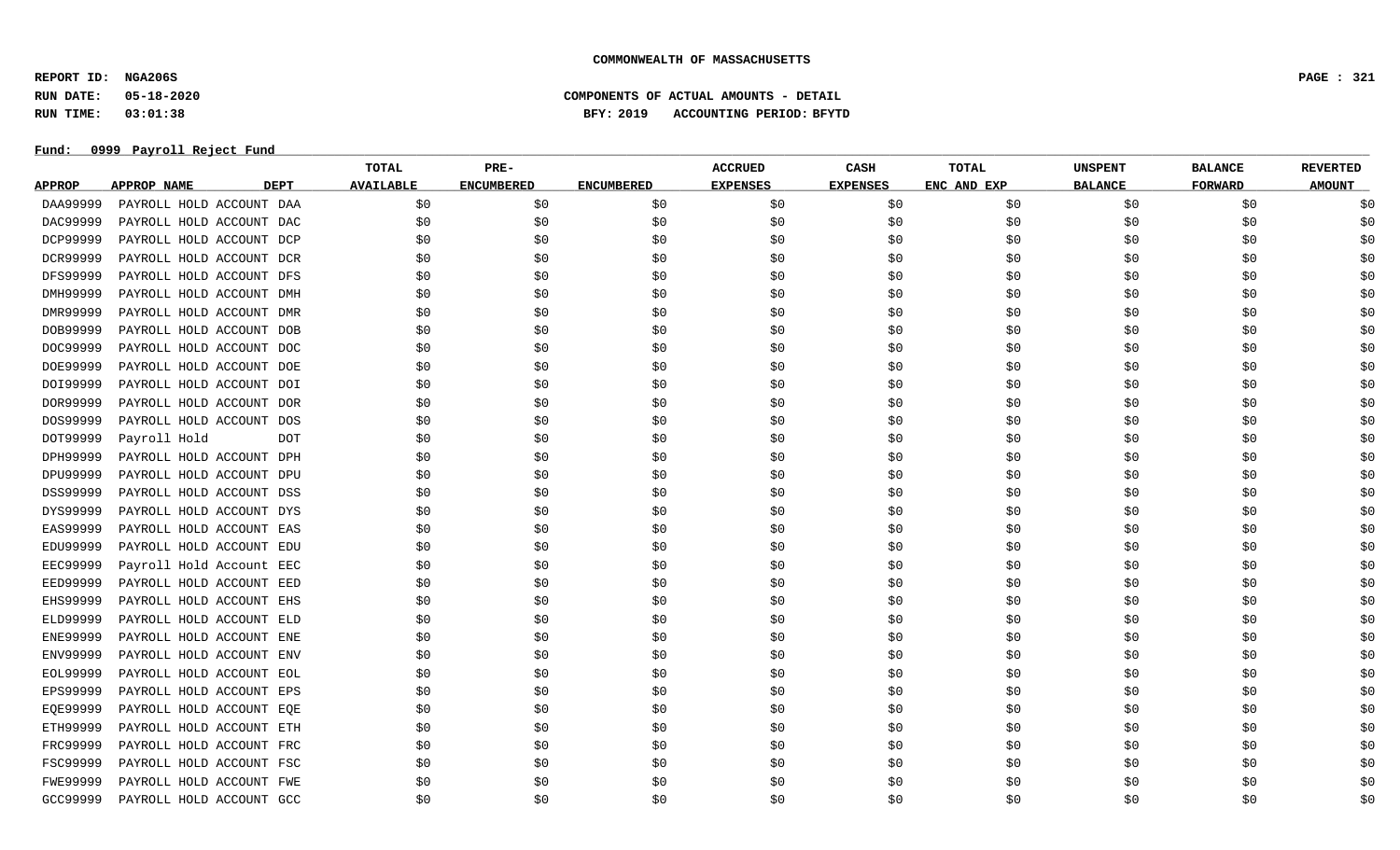**REPORT ID: NGA206S PAGE : 322**

**RUN DATE: 05-18-2020 COMPONENTS OF ACTUAL AMOUNTS - DETAIL**

**RUN TIME: 03:01:38 BFY: 2019 ACCOUNTING PERIOD: BFYTD**

|                 |                                   | <b>TOTAL</b>     | PRE-              |                   | <b>ACCRUED</b>  | CASH            | <b>TOTAL</b> | <b>UNSPENT</b> | <b>BALANCE</b> | <b>REVERTED</b> |
|-----------------|-----------------------------------|------------------|-------------------|-------------------|-----------------|-----------------|--------------|----------------|----------------|-----------------|
| <b>APPROP</b>   | <b>APPROP NAME</b><br><b>DEPT</b> | <b>AVAILABLE</b> | <b>ENCUMBERED</b> | <b>ENCUMBERED</b> | <b>EXPENSES</b> | <b>EXPENSES</b> | ENC AND EXP  | <b>BALANCE</b> | <b>FORWARD</b> | <b>AMOUNT</b>   |
| GCN99999        | PAYROLL HOLD ACCOUNT GCN          | \$0              | \$0               | \$0               | \$0             | \$0             | \$0          | \$0            | \$0            | \$0             |
| GIC99999        | PAYROLL HOLD ACCOUNT GIC          | \$0              | \$0               | \$0\$             | \$0             | \$0             | \$0          | \$0            | \$0            | \$0             |
| GOV99999        | PAYROLL HOLD ACCOUNT GOV          | \$0              | \$0               | \$0               | \$0             | \$0             | \$0          | \$0            | \$0            | \$0             |
| HCC99999        | PAYROLL HOLD ACCOUNT HCC          | \$0              | \$0               | \$0               | \$0             | \$0             | \$0          | \$0            | \$0            | \$0             |
| <b>HCF99999</b> | PAYROLL HOLD ACCOUNT HCF          | \$0              | \$0               | \$0               | \$0             | \$0             | \$0          | \$0            | \$0            | \$0             |
| HLY99999        | PAYROLL HOLD ACCOUNT HLY          | \$0              | \$0               | \$0               | \$0             | \$0             | \$0          | \$0            | \$0            | \$0             |
| HOU99999        | PAYROLL HOLD ACCOUNT HOU          | \$0              | \$0               | \$0               | \$0             | \$0             | \$0          | \$0            | \$0            | \$0             |
| HPC99999        | Payroll Hold Account HPC          | \$0              | \$0               | \$0               | \$0             | \$0             | \$0          | \$0            | \$0            | \$0             |
| HRD99999        | PAYROLL HOLD ACCOUNT HRD          | \$0              | \$0               | \$0               | \$0             | \$0             | \$0          | \$0            | \$0            | \$0             |
| HSD99999        | PAYROLL HOLD ACCOUNT HSD          | \$0              | \$0               | \$0               | \$0             | \$0             | \$0          | \$0            | \$0            | \$0             |
| HST99999        | Payroll Hold Account HST          | \$0              | \$0               | \$0               | \$0             | \$0             | \$0          | \$0            | \$0            | \$0             |
| IG099999        | PAYROLL HOLD ACCOUNT IGO          | \$0              | \$0               | \$0               | \$0             | \$0             | \$0          | \$0            | \$0            | \$0             |
| ITD99999        | PAYROLL HOLD ACCOUNT ITD          | \$0              | \$0               | \$0               | \$0             | \$0             | \$0          | \$0            | \$0            | \$0             |
| LEG99999        | PAYROLL HOLD ACCOUNT LEG          | \$0              | \$0               | \$0               | \$0             | \$0             | \$0          | \$0            | \$0            | \$0             |
| LIB99999        | PAYROLL HOLD ACCOUNT LIB          | \$0              | \$0               | \$0               | \$0             | \$0             | \$0          | \$0            | \$0            | \$0             |
| LOT99999        | PAYROLL HOLD ACCOUNT LOT          | \$0              | \$0               | \$0               | \$0             | \$0             | \$0          | \$0            | \$0            | \$0             |
| LRC99999        | PAYROLL HOLD ACCOUNT LRC          | \$0              | \$0               | \$0               | \$0             | \$0             | \$0          | \$0            | \$0            | \$0             |
| MAS99999        | PAYROLL HOLD ACCOUNT MAS          | \$0              | \$0               | \$0               | \$0             | \$0             | \$0          | \$0            | \$0            | \$0             |
| MBC99999        | PAYROLL HOLD ACCOUNT MBC          | \$0              | \$0               | \$0               | \$0             | \$0             | \$0          | \$0            | \$0            | \$0             |
| MBT99999        | PAYROLL HOLD ACCOUNT MBT          | \$0              | \$0               | \$0               | \$0             | \$0             | \$0          | \$0            | \$0            | \$0             |
| MCA99999        | PAYROLL HOLD ACCOUNT MCA          | \$0              | \$0               | \$0               | \$0             | \$0             | \$0          | \$0            | \$0            | \$0             |
| MCB99999        | PAYROLL HOLD ACCOUNT MCB          | \$0              | \$0               | \$0               | \$0             | \$0             | \$0          | \$0            | \$0            | \$0             |
| MCC99999        | PAYROLL HOLD ACCOUNT MCC          | \$0              | \$0               | \$0               | \$0             | \$0             | \$0          | \$0            | \$0            | \$0             |
| MCD99999        | PAYROLL HOLD ACCOUNT MCD          | \$0              | \$0               | \$0               | \$0             | \$0             | \$0          | \$0            | \$0            | \$0             |
| MGC99999        | Payroll Hold Account MGC          | \$0              | \$0               | \$0               | \$0             | \$0             | \$0          | \$0            | \$0            | \$0             |
| MHL99999        | PAYROLL HOLD ACCOUNT MHL          | \$0              | \$0               | \$0               | \$0             | \$0             | \$0          | \$0            | \$0            | \$0             |
| MID99999        | PAYROLL HOLD ACCOUNT MID          | \$0              | \$0               | \$0               | \$0             | \$0             | \$0          | \$0            | \$0            | \$0             |
| MIL99999        | PAYROLL HOLD ACCOUNT MIL          | \$0              | \$0               | \$0               | \$0             | \$0             | \$0          | \$0            | \$0            | \$0             |
| MMA99999        | PAYROLL HOLD ACCOUNT MMA          | \$0              | \$0               | \$0               | \$0             | \$0             | \$0          | \$0            | \$0            | \$0             |
| MMP99999        | Payroll Hold Account MMP          | \$0              | \$0               | \$0               | \$0             | \$0             | \$0          | \$0            | \$0            | \$0             |
| MRC99999        | PAYROLL HOLD ACCOUNT MRC          | \$0              | \$0               | \$0               | \$0             | \$0             | \$0          | \$0            | \$0            | \$0             |
| MWC99999        | PAYROLL HOLD ACCOUNT MWC          | \$0              | \$0               | \$0               | \$0             | \$0             | \$0          | \$0            | \$0            | \$0             |
| NAC99999        | PAYROLL HOLD ACCOUNT NAC          | \$0              | \$0               | \$0               | \$0             | \$0             | \$0          | \$0            | \$0            | \$0             |
| <b>NEC99999</b> | PAYROLL HOLD ACCOUNT NEC          | \$0              | \$0               | S0                | \$0             | \$0             | \$0          | \$0            | S0             | \$0             |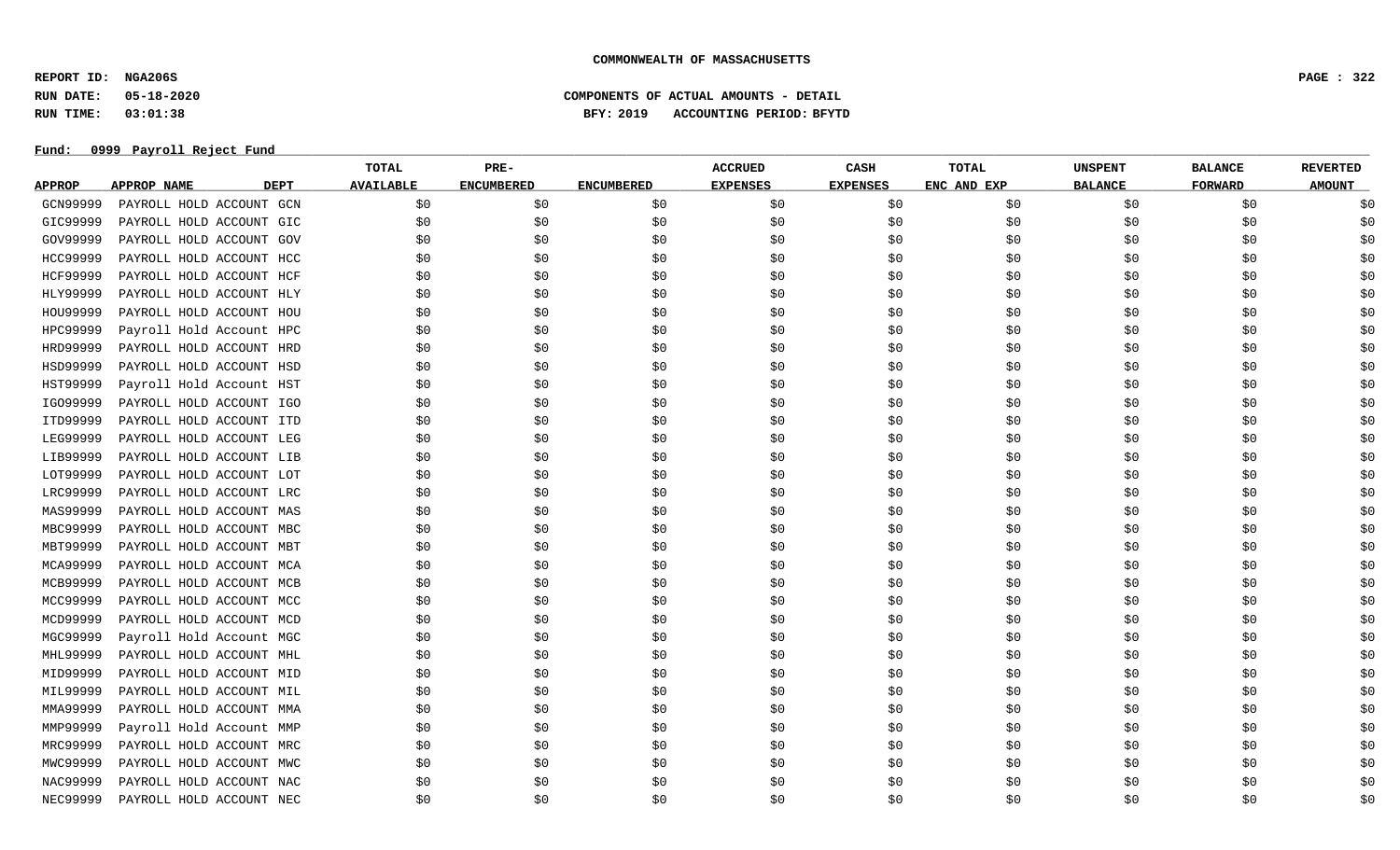**REPORT ID: NGA206S PAGE : 323**

**RUN DATE: 05-18-2020 COMPONENTS OF ACTUAL AMOUNTS - DETAIL**

**RUN TIME: 03:01:38 BFY: 2019 ACCOUNTING PERIOD: BFYTD**

|                 |                                   | <b>TOTAL</b>     | PRE-              |                   | <b>ACCRUED</b>  | CASH            | <b>TOTAL</b> | <b>UNSPENT</b> | <b>BALANCE</b> | <b>REVERTED</b> |
|-----------------|-----------------------------------|------------------|-------------------|-------------------|-----------------|-----------------|--------------|----------------|----------------|-----------------|
| <b>APPROP</b>   | <b>APPROP NAME</b><br><b>DEPT</b> | <b>AVAILABLE</b> | <b>ENCUMBERED</b> | <b>ENCUMBERED</b> | <b>EXPENSES</b> | <b>EXPENSES</b> | ENC AND EXP  | <b>BALANCE</b> | <b>FORWARD</b> | <b>AMOUNT</b>   |
| NFK99999        | PAYROLL HOLD ACCOUNT NFK          | \$0              | \$0               | \$0               | \$0             | \$0             | \$0          | \$0            | \$0            | \$0             |
| NOR99999        | PAYROLL HOLD ACCOUNT NOR          | \$0              | \$0               | \$0               | \$0             | \$0             | \$0          | \$0            | \$0            | \$0             |
| <b>NSC99999</b> | PAYROLL HOLD ACCOUNT NSC          | \$0              | \$0               | \$0               | \$0             | \$0             | \$0          | \$0            | \$0            | \$0             |
| NSD99999        | PAYROLL HOLD ACCOUNT NSD          | \$0              | \$0               | \$0               | \$0             | \$0             | \$0          | \$0            | \$0            | \$0             |
| NWD99999        | PAYROLL HOLD ACCOUNT NWD          | \$0              | \$0               | \$0               | \$0             | \$0             | \$0          | \$0            | \$0            | \$0             |
| OCA99999        | Payroll Hold Account OCA          | \$0              | \$0               | \$0               | \$0             | \$0             | \$0          | \$0            | \$0            | \$0             |
| OCD99999        | PAYROLL HOLD ACCOUNT OCD          | \$0              | \$0               | \$0               | \$0             | \$0             | \$0          | \$0            | \$0            | \$0             |
| OHA99999        | PAYROLL HOLD ACCOUNT OHA          | \$0              | \$0               | \$0               | \$0             | \$0             | \$0          | \$0            | \$0            | \$0             |
| ORI99999        | PAYROLL HOLD ACCOUNT ORI          | \$0              | \$0               | \$0               | \$0             | \$0             | \$0          | \$0            | \$0            | \$0             |
| OSC99999        | PAYROLL HOLD ACCOUNT OSC          | \$0              | \$0               | \$0               | \$0             | \$0             | \$0          | \$0            | \$0            | \$0             |
| OSD99999        | PAYROLL HOLD ACCOUNT OSD          | \$0              | \$0               | \$0               | \$0             | \$0             | \$0          | \$0            | \$0            | \$0             |
| OST99999        | Payroll Hold Account OST          | \$0              | \$0               | \$0               | \$0             | \$0             | \$0          | \$0            | \$0            | \$0             |
| PAR99999        | PAYROLL HOLD ACCOUNT PAR          | \$0              | \$0               | \$0               | \$0             | \$0             | \$0          | \$0            | \$0            | \$0             |
| PER99999        | PAYROLL HOLD ACCOUNT PER          | \$0              | \$0               | \$0               | \$0             | \$0             | \$0          | \$0            | \$0            | \$0             |
| PLY99999        | PAYROLL HOLD ACCOUNT PLY          | \$0              | \$0               | \$0               | \$0             | \$0             | \$0          | \$0            | \$0            | \$0             |
| POL99999        | PAYROLL HOLD ACCOUNT POL          | \$0              | \$0               | \$0               | \$0             | \$0             | \$0          | \$0            | \$0            | \$0             |
| QCC99999        | PAYROLL HOLD ACCOUNT QCC          | \$0              | \$0               | \$0               | \$0             | \$0             | \$0          | \$0            | \$0            | \$0             |
| RCC99999        | PAYROLL HOLD ACCOUNT RCC          | \$0              | \$0               | \$0               | \$0             | \$0             | \$0          | \$0            | \$0            | \$0             |
| REG99999        | PAYROLL HOLD ACCOUNT REG          | \$0              | \$0               | \$0               | \$0             | \$0             | \$0          | \$0            | \$0            | \$0             |
| RGT99999        | PAYROLL HOLD ACCOUNT RGT          | \$0              | \$0               | \$0               | \$0             | \$0             | \$0          | \$0            | \$0            | \$0             |
| SA099999        | PAYROLL HOLD ACCOUNT SAO          | \$0              | \$0               | \$0               | \$0             | \$0             | \$0          | \$0            | \$0            | \$0             |
| SBA99999        | PAYROLL HOLD ACCOUNT SBA          | \$0              | \$0               | \$0               | \$0             | \$0             | \$0          | \$0            | \$0            | \$0             |
| SCA99999        | PAYROLL HOLD ACCOUNT SCA          | \$0              | \$0               | \$0               | \$0             | \$0             | \$0          | \$0            | \$0            | \$0             |
| SDA99999        | PAYROLL HOLD ACCOUNT SDA          | \$0              | \$0               | \$0               | \$0             | \$0             | \$0          | \$0            | \$0            | \$0             |
| SDB99999        | PAYROLL HOLD ACCOUNT SDB          | \$0              | \$0               | \$0               | \$0             | \$0             | \$0          | \$0            | \$0            | \$0             |
| SDC99999        | PAYROLL HOLD ACCOUNT SDC          | \$0              | \$0               | \$0               | \$0             | \$0             | \$0          | \$0            | \$0            | \$0             |
| SDD99999        | PAYROLL HOLD ACCOUNT SDD          | \$0              | \$0               | \$0               | \$0             | \$0             | \$0          | \$0            | \$0            | \$0             |
| SDE99999        | PAYROLL HOLD ACCOUNT SDE          | \$0              | \$0               | \$0               | \$0             | \$0             | \$0          | \$0            | \$0            | \$0             |
| SDF99999        | PAYROLL HOLD ACCOUNT SDF          | \$0              | \$0               | \$0               | \$0             | \$0             | \$0          | \$0            | \$0            | \$0             |
| SDH99999        | PAYROLL HOLD ACCOUNT SDH          | \$0              | \$0               | \$0               | \$0             | \$0             | \$0          | \$0            | \$0            | \$0             |
| SDM99999        | PAYROLL HOLD ACCOUNT SDM          | \$0              | \$0               | \$0               | \$0             | \$0             | \$0          | \$0            | \$0            | \$0             |
| SDN99999        | PAYROLL HOLD ACCOUNT SDN          | \$0              | \$0               | \$0               | \$0             | \$0             | \$0          | \$0            | \$0            | \$0             |
| SDP99999        | PAYROLL HOLD ACCOUNT SDP          | \$0              | \$0               | \$0               | \$0             | \$0             | \$0          | \$0            | \$0            | \$0             |
| SDS99999        | PAYROLL HOLD ACCOUNT SDS          | \$0              | \$0               | S0                | \$0             | \$0             | \$0          | \$0            | S0             | \$0             |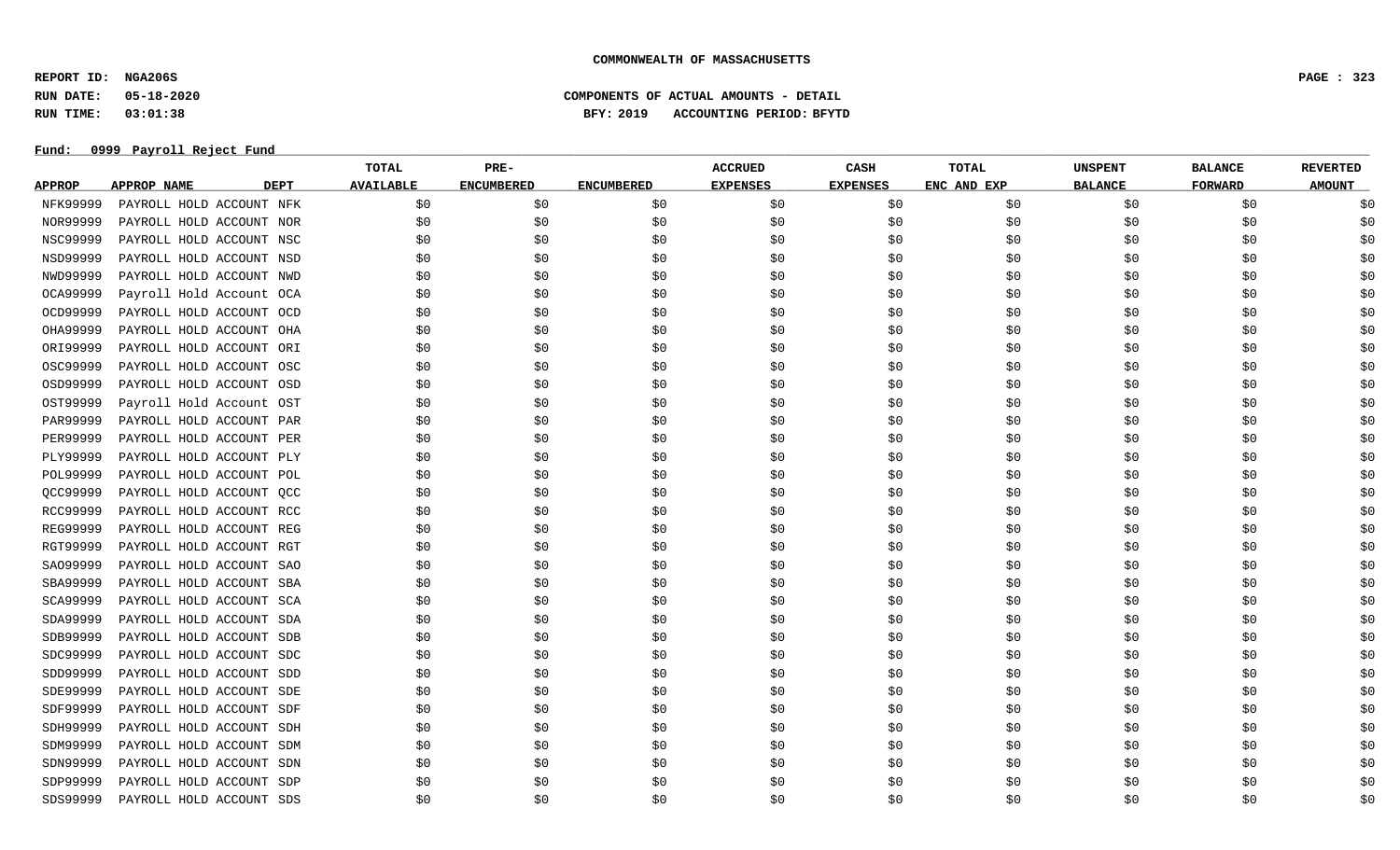**REPORT ID: NGA206S PAGE : 324**

# **RUN DATE: 05-18-2020 COMPONENTS OF ACTUAL AMOUNTS - DETAIL RUN TIME: 03:01:38 BFY: 2019 ACCOUNTING PERIOD: BFYTD**

|                 |                          |             | <b>TOTAL</b>     | PRE-              |                   | <b>ACCRUED</b>  | CASH            | <b>TOTAL</b> | <b>UNSPENT</b> | <b>BALANCE</b> | <b>REVERTED</b> |
|-----------------|--------------------------|-------------|------------------|-------------------|-------------------|-----------------|-----------------|--------------|----------------|----------------|-----------------|
| <b>APPROP</b>   | APPROP NAME              | <b>DEPT</b> | <b>AVAILABLE</b> | <b>ENCUMBERED</b> | <b>ENCUMBERED</b> | <b>EXPENSES</b> | <b>EXPENSES</b> | ENC AND EXP  | <b>BALANCE</b> | <b>FORWARD</b> | <b>AMOUNT</b>   |
| SDW99999        | PAYROLL HOLD ACCOUNT SDW |             | \$0              | \$0               | \$0               | \$0             | \$0             | \$0          | \$0            | \$0            |                 |
| <b>SEA99999</b> | PAYROLL HOLD ACCOUNT SEA |             | \$0              | \$0               | \$0               | \$0             | \$0             | SO.          | \$0            | \$0            |                 |
| SEC99999        | PAYROLL HOLD ACCOUNT SEC |             | S0               | \$0               | \$0               | \$0             | \$0             | \$0          | \$0            | \$0            |                 |
| <b>SEN99999</b> | PAYROLL HOLD ACCOUNT SEN |             | \$0              | \$0               | \$0               | \$0             | \$0             | \$0          | \$0            | \$0            |                 |
| SJC99999        | PAYROLL HOLD ACCOUNT SJC |             | \$0              | \$0               | \$0               | \$0             | \$0             | \$0          | \$0            | \$0            |                 |
| SOR99999        | PAYROLL HOLD ACCOUNT SOR |             | SO.              | \$0               | \$0               | SO.             | \$0             | \$0          | \$0            | \$0            |                 |
| SRB99999        | PAYROLL HOLD ACCOUNT SRB |             | \$0              | \$0               | \$0               | \$0             | \$0             | \$0          | \$0            | \$0            |                 |
| SSA99999        | PAYROLL HOLD ACCOUNT SSA |             | \$0              | \$0               | \$0               | \$0             | \$0             | \$0          | \$0            | \$0            |                 |
| STC99999        | PAYROLL HOLD ACCOUNT STC |             | \$0              | \$0               | \$0               | \$0             | \$0             | \$0          | \$0            | \$0            |                 |
| SUF99999        | PAYROLL HOLD ACCOUNT SUF |             | \$0              | \$0               | \$0               | \$0             | \$0             | \$0          | \$0            | \$0            |                 |
| TAC99999        | Payroll Hold Account TAC |             | \$0              | \$0               | \$0               | \$0             | \$0             | \$0          | \$0            | \$0            |                 |
| TRB99999        | PAYROLL HOLD ACCOUNT TRB |             | S0               | \$0               | \$0               | \$0             | \$0             | \$0          | \$0            | \$0            |                 |
| TRC99999        | PAYROLL HOLD ACCOUNT TRC |             | \$0              | \$0               | \$0               | \$0             | \$0             | \$0          | \$0            | \$0            |                 |
| TRE99999        | PAYROLL HOLD ACCOUNT TRE |             | S0               | \$0               | \$0               | S0              | \$0             | \$0          | \$0            | \$0            |                 |
| UMS99999        | PAYROLL HOLD ACCOUNT UMS |             | S0               | \$0               | \$0               | \$0             | \$0             | \$0          | \$0            | \$0            |                 |
| VET99999        | PAYROLL HOLD ACCOUNT VET |             | \$0              | \$0               | \$0               | \$0             | \$0             | \$0          | \$0            | \$0            |                 |
| VWA99999        | PAYROLL HOLD ACCOUNT VWA |             | SO.              | \$0               | \$0               | \$0             | \$0             | \$0          | \$0            | \$0            |                 |
| WEL99999        | PAYROLL HOLD ACCOUNT WEL |             | \$0              | \$0               | \$0               | \$0             | \$0             | SO.          | \$0            | \$0            |                 |
| <b>WES99999</b> | PAYROLL HOLD ACCOUNT WES |             | \$0              | \$0               | \$0               | \$0             | \$0             | \$0          | \$0            | \$0            |                 |
| WOR99999        | PAYROLL HOLD ACCOUNT WOR |             | \$0              | \$0               | \$0               | \$0             | \$0             | \$0          | \$0            | \$0            |                 |
| WSC99999        | PAYROLL HOLD ACCOUNT WSC |             | S0               | \$0               | SO.               | S0              | S0              |              | \$0            | \$0            |                 |
| FUND TOTAL:     |                          |             | \$0              | \$0               | \$0               | \$0             | \$0             | \$0          | \$0            | \$0            | \$0             |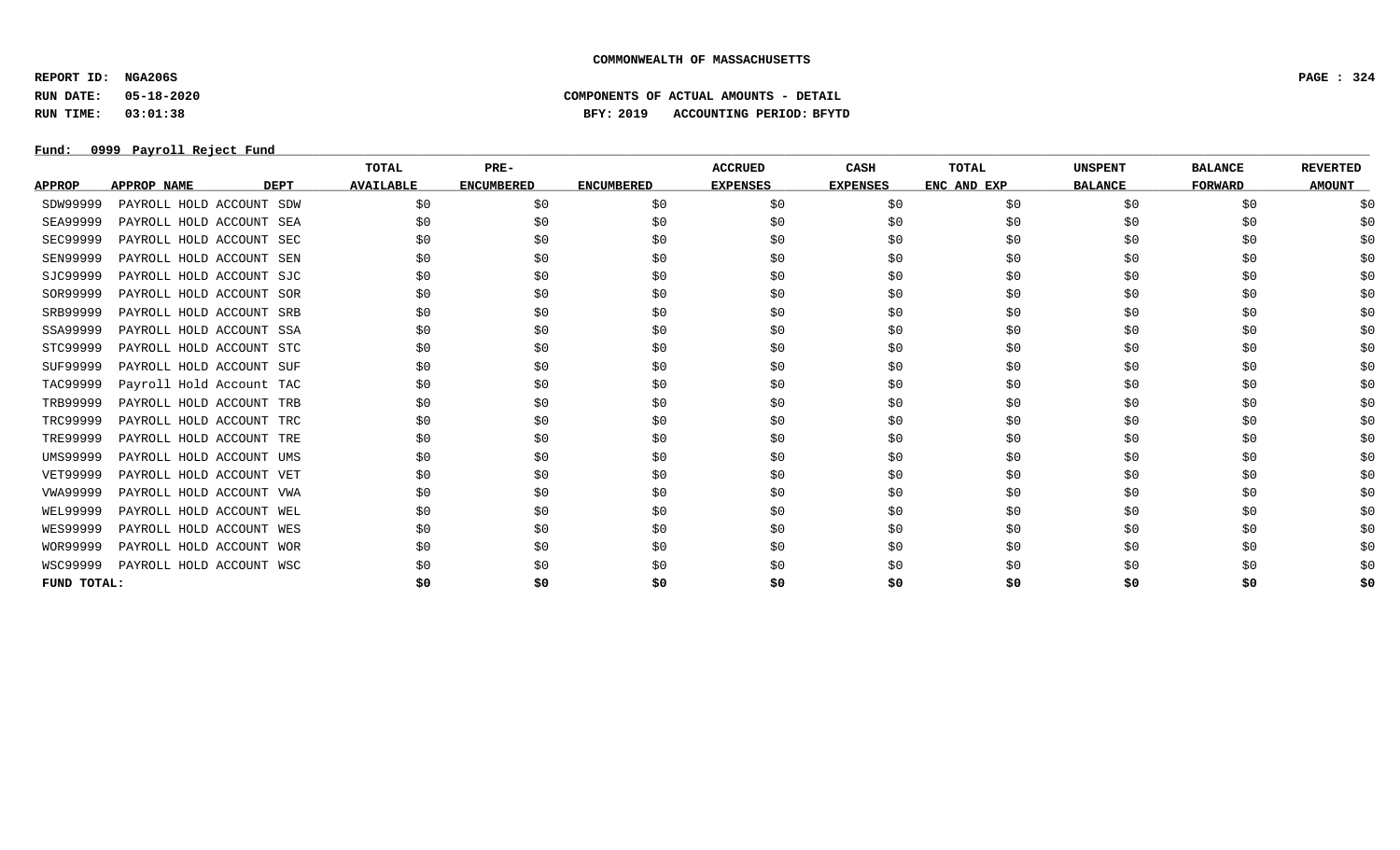**REPORT ID: NGA206S PAGE : 325**

### **RUN DATE: 05-18-2020 COMPONENTS OF ACTUAL AMOUNTS - DETAIL RUN TIME: 03:01:38 BFY: 2019 ACCOUNTING PERIOD: BFYTD**

Fund: 1100 Mass Gaming Control Fund

|             |                          |             | TOTAL            | $PRE-$            |                   | ACCRUED         | <b>CASH</b>  | <b>TOTAL</b> | <b>UNSPENT</b> | <b>BALANCE</b> | REVERTED      |
|-------------|--------------------------|-------------|------------------|-------------------|-------------------|-----------------|--------------|--------------|----------------|----------------|---------------|
| APPROP      | APPROP NAME              | <b>DEPT</b> | <b>AVAILABLE</b> | <b>ENCUMBERED</b> | <b>ENCUMBERED</b> | <b>EXPENSES</b> | EXPENSES     | ENC AND EXP  | <b>BALANCE</b> | FORWARD        | <b>AMOUNT</b> |
| 10500001    | Mass. Gaming Commiss AGO |             | \$2,313,653      | \$0               | \$0               | \$0             | \$2,278,666  | \$2,278,666  | \$34,987       | \$34,987       | \$0           |
| 10500001    | Mass. Gaming Commiss DOC |             | \$10,382         | \$0               | \$0               | \$0             | \$10,382     | \$10,382     | \$0            | \$0            | \$0           |
| 10500001    | Mass. Gaming Commiss DPH |             | \$990,568        | \$0               | \$0               | \$0             | \$990,568    | \$990,568    | \$0            | \$0            | \$0           |
| 10500001    | Mass. Gaming Commiss EHS |             | \$12,000         | \$0               | \$0               | \$0             | \$0          | \$0          | \$12,000       | \$12,000       | \$0           |
| 10500001    | Mass. Gaming Commiss HCC |             | \$45,000         | \$0               | \$0               | \$0             | \$0          | \$0          | \$45,000       | \$45,000       | \$0           |
| 10500001    | Mass. Gaming Commiss MGC |             | \$38,297,247     | \$0               | \$0               | \$0             | \$33,015,731 | \$33,015,731 | \$5,281,516    | \$5,281,516    | \$0           |
| 10500001    | Mass. Gaming Commiss POL |             | \$50,000         | \$0               | \$0               | \$0             | \$50,000     | \$50,000     | \$0            | \$0            | \$0           |
| 10500001    | Mass. Gaming Commiss TRE |             | \$0              | \$0               | \$0               | S0              | S0           | \$0          | \$0            | \$0            | \$0           |
| FUND TOTAL: |                          |             | \$41,718,850     | \$0               | \$0               | \$0             | \$36,345,347 | \$36,345,347 | \$5,373,503    | \$5,373,503    | \$0           |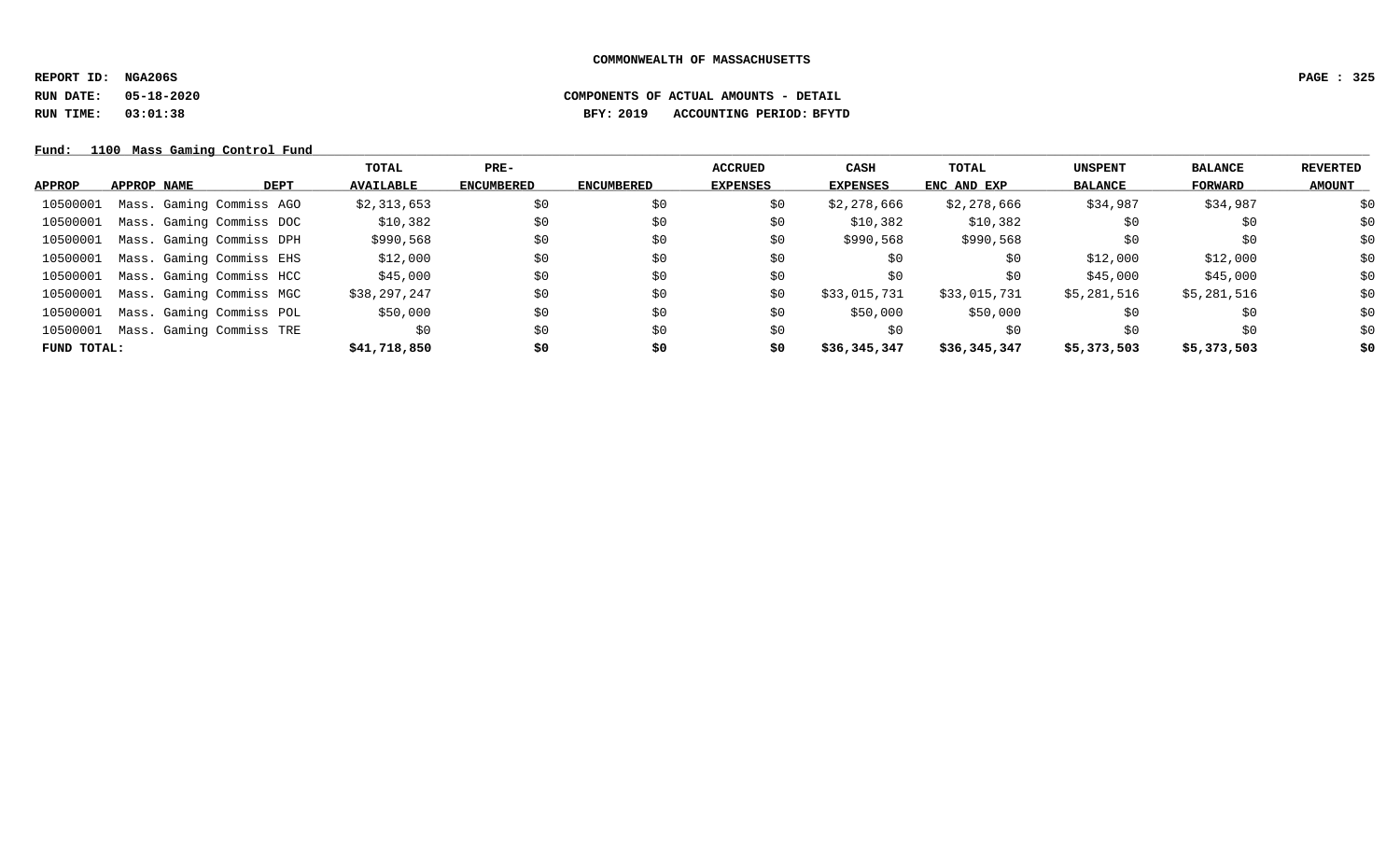**REPORT ID: NGA206S PAGE : 326**

### **RUN DATE: 05-18-2020 COMPONENTS OF ACTUAL AMOUNTS - DETAIL RUN TIME: 03:01:38 BFY: 2019 ACCOUNTING PERIOD: BFYTD**

Fund: 1101 Public Health Trust Fund

|               |                     |             | TOTAL            | PRE-              |                   | <b>ACCRUED</b>  | CASH            | TOTAL       | <b>UNSPENT</b> | <b>BALANCE</b> | <b>REVERTED</b> |
|---------------|---------------------|-------------|------------------|-------------------|-------------------|-----------------|-----------------|-------------|----------------|----------------|-----------------|
| <b>APPROP</b> | APPROP NAME         | <b>DEPT</b> | <b>AVAILABLE</b> | <b>ENCUMBERED</b> | <b>ENCUMBERED</b> | <b>EXPENSES</b> | <b>EXPENSES</b> | ENC AND EXP | <b>BALANCE</b> | FORWARD        | <b>AMOUNT</b>   |
| 40001101      | Public Health Trust | DPH         | \$1,351,006      | \$0               |                   |                 | \$849,168       | \$849,168   | \$501,838      | \$501,838      | \$0             |
| 40001101      | Public Health Trust | EHS         | \$2,539,411      | \$0               |                   |                 |                 |             | \$2,539,411    | \$2,539,411    | \$0             |
| 40001101      | Public Health Trust | MGC         | \$1,000,000      | \$0               |                   |                 | \$1,000,000     | \$1,000,000 |                | \$0            | \$0             |
| FUND TOTAL:   |                     |             | \$4,890,417      | \$0               | \$0               | Ş0              | \$1,849,168     | \$1,849,168 | \$3,041,249    | \$3,041,249    | \$0             |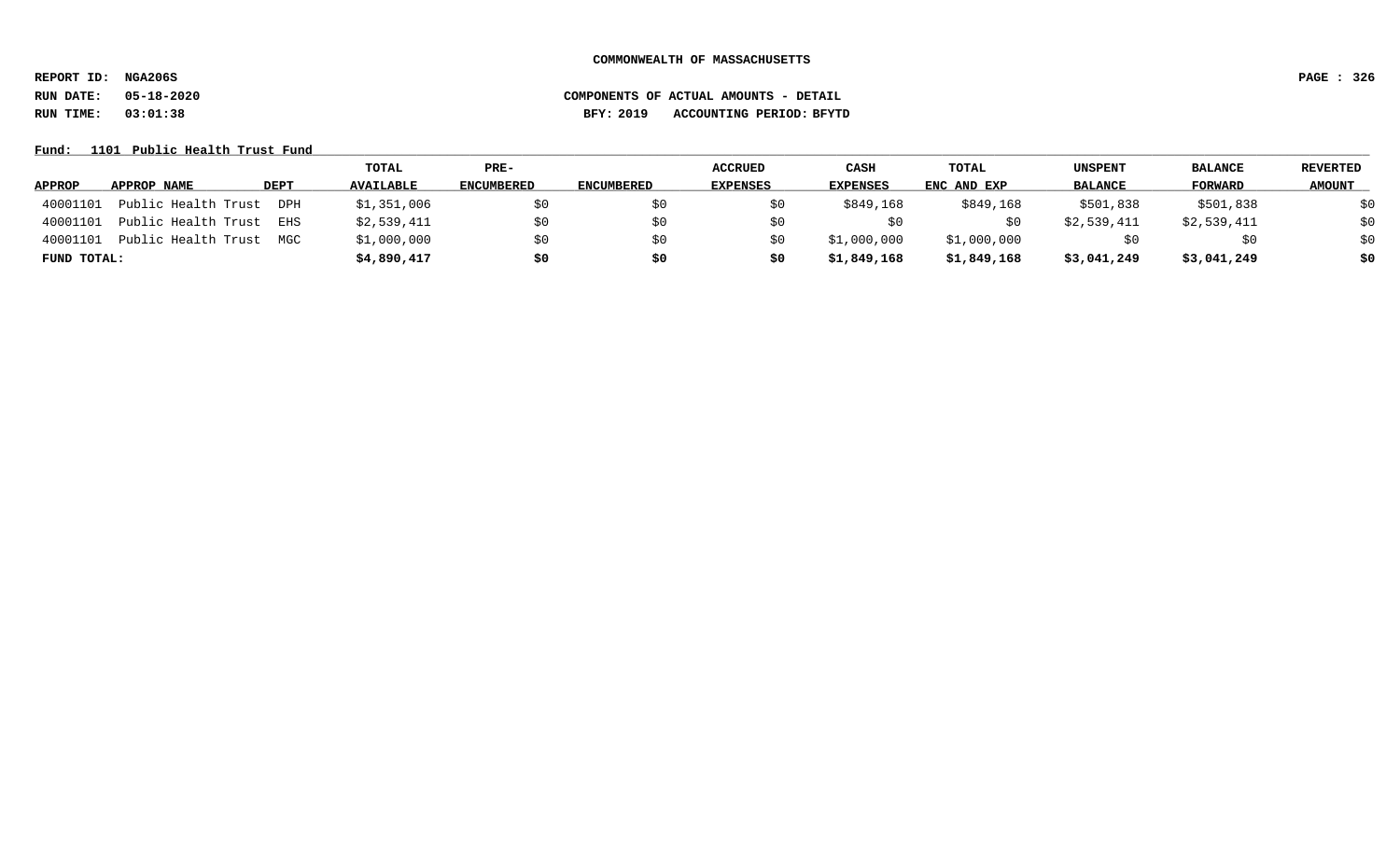**REPORT ID: NGA206S PAGE : 327**

**RUN DATE: 05-18-2020 COMPONENTS OF ACTUAL AMOUNTS - DETAIL**

**RUN TIME: 03:01:38 BFY: 2019 ACCOUNTING PERIOD: BFYTD**

**Fund: \_\_\_\_\_\_\_\_\_\_\_\_\_\_\_\_\_\_\_\_\_\_\_\_\_\_\_\_\_\_\_\_\_\_\_\_\_\_\_\_\_\_\_\_\_\_\_\_\_\_\_\_\_\_\_\_\_\_\_\_\_\_\_\_\_\_\_\_\_\_\_\_\_\_\_\_\_\_\_\_\_\_\_\_\_\_\_\_\_\_\_\_\_\_\_\_\_\_\_\_\_\_\_\_\_\_\_\_\_\_\_\_\_\_\_\_\_\_\_\_\_\_\_\_\_\_\_\_\_\_\_\_\_\_\_\_\_\_\_\_\_\_\_\_\_\_\_\_\_\_\_\_\_\_\_\_\_\_\_\_\_\_\_\_\_\_\_\_\_\_\_\_\_\_\_\_\_\_ 1102 Gaming Revenue Fund**

|             |                          |      | TOTAL            | $PRE-$            |            | <b>ACCRUED</b>  | <b>CASH</b>     | TOTAL         | <b>UNSPENT</b> | <b>BALANCE</b> | <b>REVERTED</b> |
|-------------|--------------------------|------|------------------|-------------------|------------|-----------------|-----------------|---------------|----------------|----------------|-----------------|
| APPROP      | APPROP NAME              | DEPT | <b>AVAILABLE</b> | <b>ENCUMBERED</b> | ENCUMBERED | <b>EXPENSES</b> | <b>EXPENSES</b> | ENC AND EXP   | <b>BALANCE</b> | FORWARD        | <b>AMOUNT</b>   |
| 10500006    | Gaming Revenue Fund MGC  |      | \$35,500,000     | \$0               | \$0        | Sυ              | \$35,500,000    | \$35,500,000  |                | \$0            | \$0             |
| 10500007    | Gaming Revenue Fund MGC  |      | \$68,393,209     | \$0               | \$0        | S0              | \$68,393,209    | \$68,393,209  | SO.            | \$0            | \$0             |
| 10500009    | Gaming Revenue Tax - MGC |      | \$58,171,728     | \$0               | \$0        | S0              | \$58,171,728    | \$58,171,728  | SO.            | \$0            | \$0             |
| 10500010    | Gaming Revenue Tax - MGC |      | \$4,136,613      | \$0               | \$0        | SU.             | \$4,136,613     | \$4,136,613   | SO.            | \$0            | \$0             |
| FUND TOTAL: |                          |      | \$166,201,550    | \$0               | \$0        | S0              | \$166,201,550   | \$166,201,550 | \$0            | \$0            | \$0             |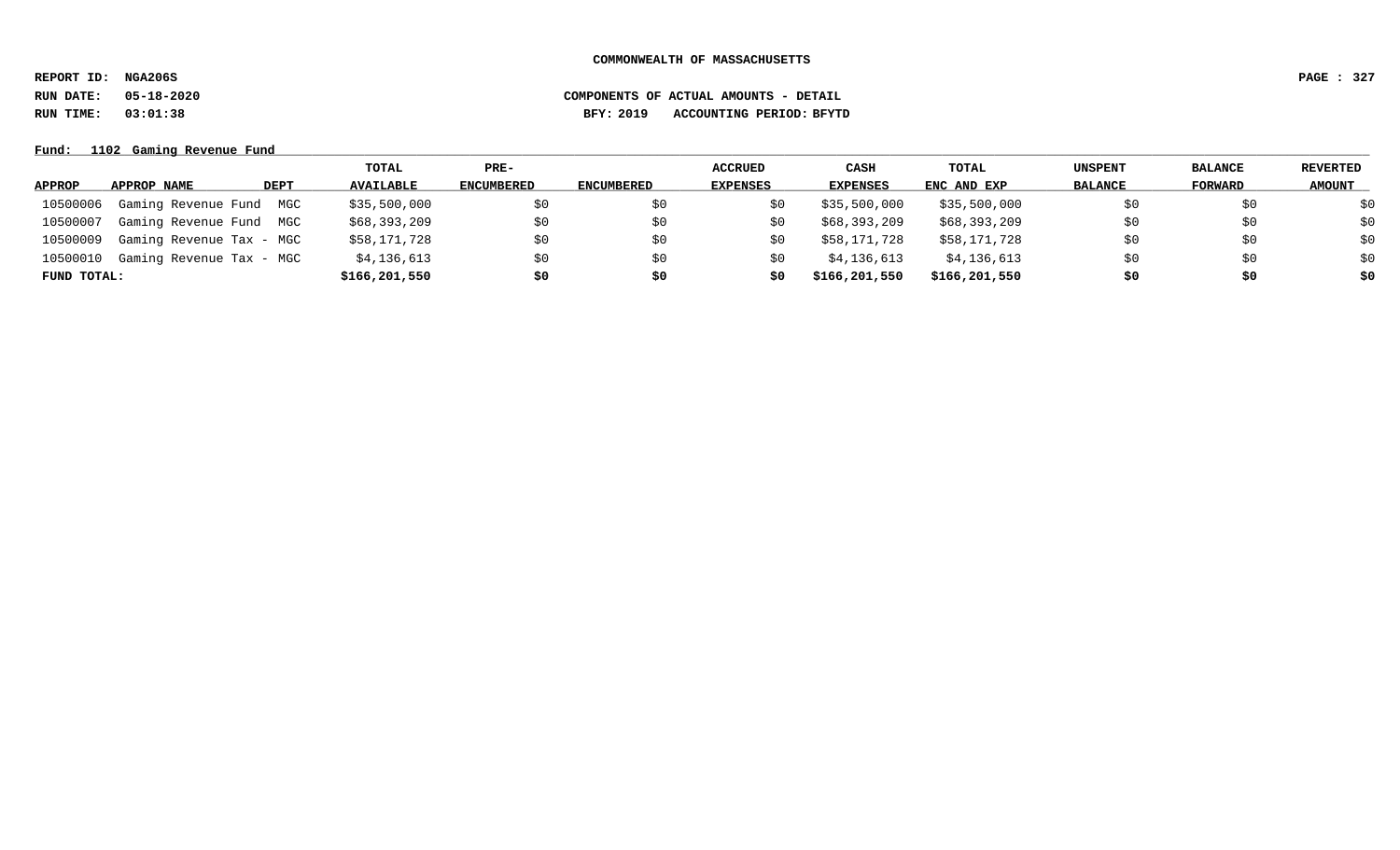**REPORT ID: NGA206S PAGE : 328**

# **RUN DATE: 05-18-2020 COMPONENTS OF ACTUAL AMOUNTS - DETAIL RUN TIME: 03:01:38 BFY: 2019 ACCOUNTING PERIOD: BFYTD**

#### Fund: 1103 Race Horse Development Fund

|               |                          |             | <b>TOTAL</b>     | PRE-              |                   | <b>ACCRUED</b>  | CASH            | TOTAL        | UNSPENT        | <b>BALANCE</b> | <b>REVERTED</b> |
|---------------|--------------------------|-------------|------------------|-------------------|-------------------|-----------------|-----------------|--------------|----------------|----------------|-----------------|
| <b>APPROP</b> | APPROP NAME              | <b>DEPT</b> | <b>AVAILABLE</b> | <b>ENCUMBERED</b> | <b>ENCUMBERED</b> | <b>EXPENSES</b> | <b>EXPENSES</b> | ENC AND EXP  | <b>BALANCE</b> | <b>FORWARD</b> | <b>AMOUNT</b>   |
| 10500005      | Race Horse Developme MGC |             | \$30,391,797     |                   |                   |                 | \$17,073,217    | \$17,073,217 | \$13,318,580   | \$13,318,580   |                 |
| FUND TOTAL:   |                          |             | \$30,391,797     | \$0               | \$0               |                 | \$17,073,217    | \$17,073,217 | \$13,318,580   | \$13,318,580   | \$0             |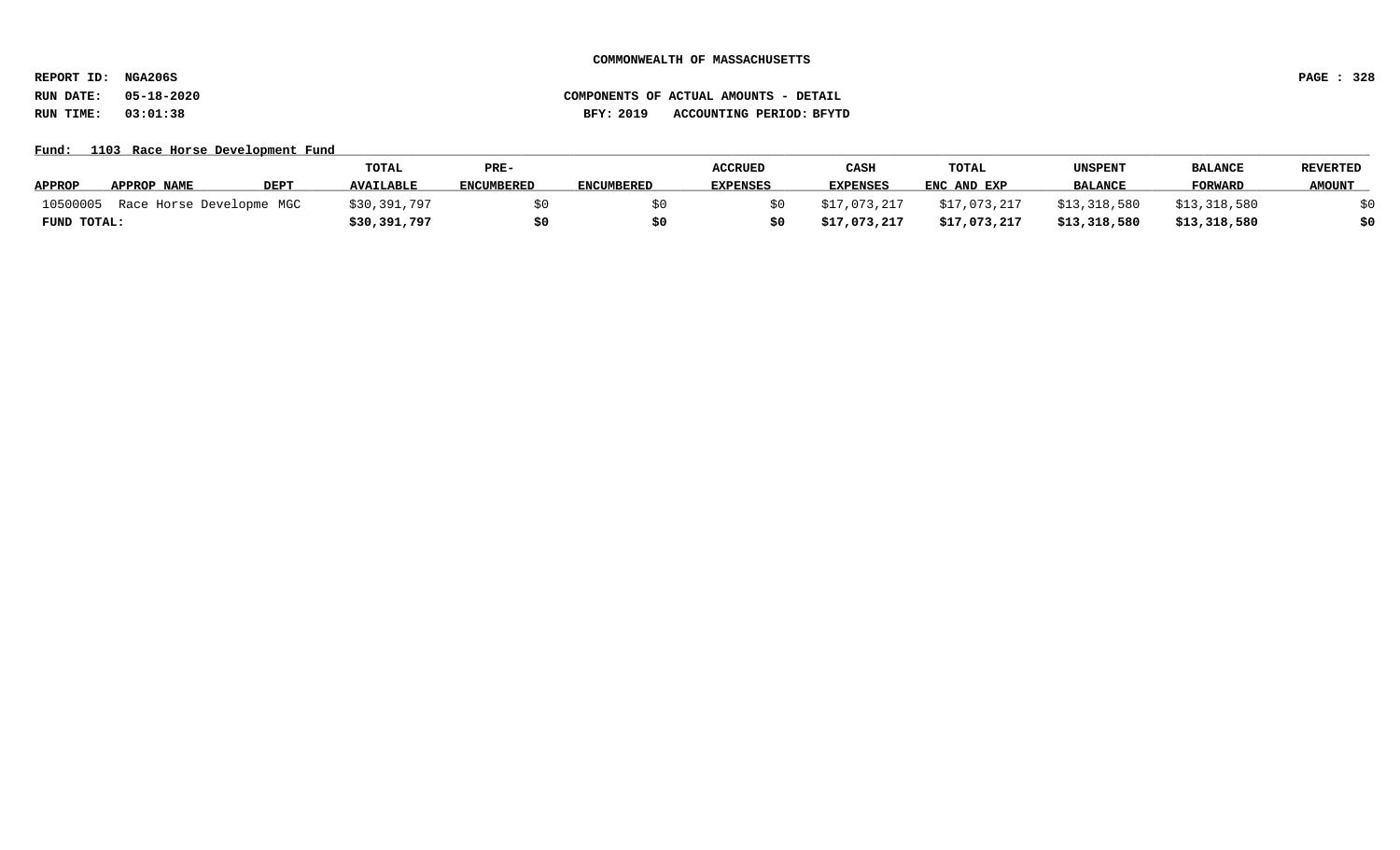**REPORT ID: NGA206S PAGE : 329**

# **RUN DATE: 05-18-2020 COMPONENTS OF ACTUAL AMOUNTS - DETAIL RUN TIME: 03:01:38 BFY: 2019 ACCOUNTING PERIOD: BFYTD**

Fund: 1104 Community Mitigation Fund

|             |                          |      | TOTAL            | $PRE-$            |                   | <b>ACCRUED</b>  | CASH            | TOTAL       | <b>UNSPENT</b> | <b>BALANCE</b> | <b>REVERTED</b> |
|-------------|--------------------------|------|------------------|-------------------|-------------------|-----------------|-----------------|-------------|----------------|----------------|-----------------|
| APPROP      | APPROP NAME              | DEPT | <b>AVAILABLE</b> | <b>ENCUMBERED</b> | <b>ENCUMBERED</b> | <b>EXPENSES</b> | <b>EXPENSES</b> | ENC AND EXP | <b>BALANCE</b> | FORWARD        | <b>AMOUNT</b>   |
| 10500004    | Community Mitigation HCC |      | \$217,307        | \$0               | S0                | S0              | \$175,963       | \$175,963   | \$41,344       | \$41,344       | \$0             |
| 10500004    | Community Mitigation MGC |      | \$18,224,737     | \$0               | \$0               | S0              | \$1,809,049     | \$1,809,049 | \$16,415,688   | \$16,415,688   | \$0             |
| 10500004    | Community Mitigation SDH |      | \$400,000        | \$0               | SO.               | S0              | \$400,000       | \$400,000   | \$0            | \$0            | \$0             |
| 10500004    | Community Mitigation STC |      | \$177,441        | \$0               | \$0               | S0              | \$173,359       | \$173,359   | \$4,082        | \$4,082        | \$0             |
| 10500004    | Community Mitigation WES |      | \$12,258         | \$0               | SO.               | S0              | \$12,258        | \$12,258    | S0             | \$0            | \$0             |
| FUND TOTAL: |                          |      | \$19,031,743     | \$0               | \$0               | \$0             | \$2,570,628     | \$2,570,628 | \$16,461,114   | \$16,461,114   | \$0             |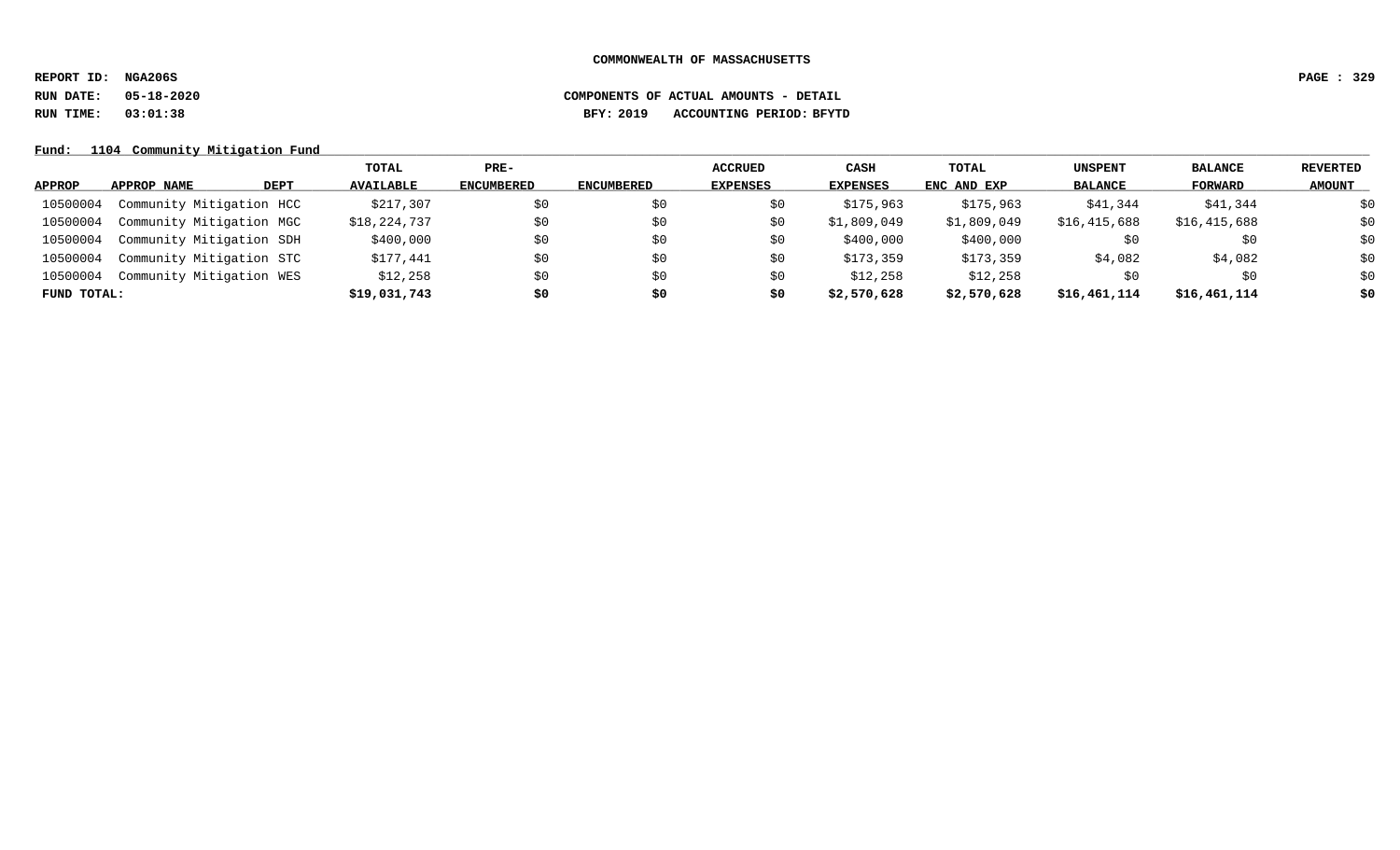**REPORT ID: NGA206S PAGE : 330**

### **RUN DATE: 05-18-2020 COMPONENTS OF ACTUAL AMOUNTS - DETAIL RUN TIME: 03:01:38 BFY: 2019 ACCOUNTING PERIOD: BFYTD**

Fund: 1105 Transportation Infrastructure & Development Fund

|             |                          |      | TOTAL            | PRE-              |                   | <b>ACCRUED</b>  | CASH            | TOTAL       | <b>UNSPENT</b> | <b>BALANCE</b> | <b>REVERTED</b> |
|-------------|--------------------------|------|------------------|-------------------|-------------------|-----------------|-----------------|-------------|----------------|----------------|-----------------|
| APPROP      | APPROP NAME              | DEPT | <b>AVAILABLE</b> | <b>ENCUMBERED</b> | <b>ENCUMBERED</b> | <b>EXPENSES</b> | <b>EXPENSES</b> | ENC AND EXP | <b>BALANCE</b> | FORWARD        | <b>AMOUNT</b>   |
| 61100000    | Gaming Funded Projec DOT |      | \$461,748        | \$0               | S0                |                 | SO.             | \$0         | \$461,748      | \$461,748      | \$0             |
| 61100050    | Cities and Towns Gam DOT |      | \$360,863        | \$0               | \$0               | SÜ              | \$340,500       | \$340,500   | \$20,363       | \$20,363       | \$0             |
| 61100051    | DOT Gaming Funded Pr DOT |      | \$2,609,223      | \$0               | \$0               | S0              | \$1,261,349     | \$1,261,349 | \$1,347,875    | \$1,347,875    | \$0             |
| 61109998    | Cities and Towns Gam DOT |      | \$1,101,289      | \$0               | \$0               | S0              | \$0             | \$0         | \$1,101,289    | \$1,101,289    | \$0             |
| 61109999    | DOT Gaming Funded Pr DOT |      | \$233,445        | \$0               | \$0               | S0              | SO.             | S0          | \$233,445      | \$233,445      | \$0             |
| FUND TOTAL: |                          |      | \$4,766,568      | \$0               | \$0               | \$0             | \$1,601,849     | \$1,601,849 | \$3,164,720    | \$3,164,720    | \$0             |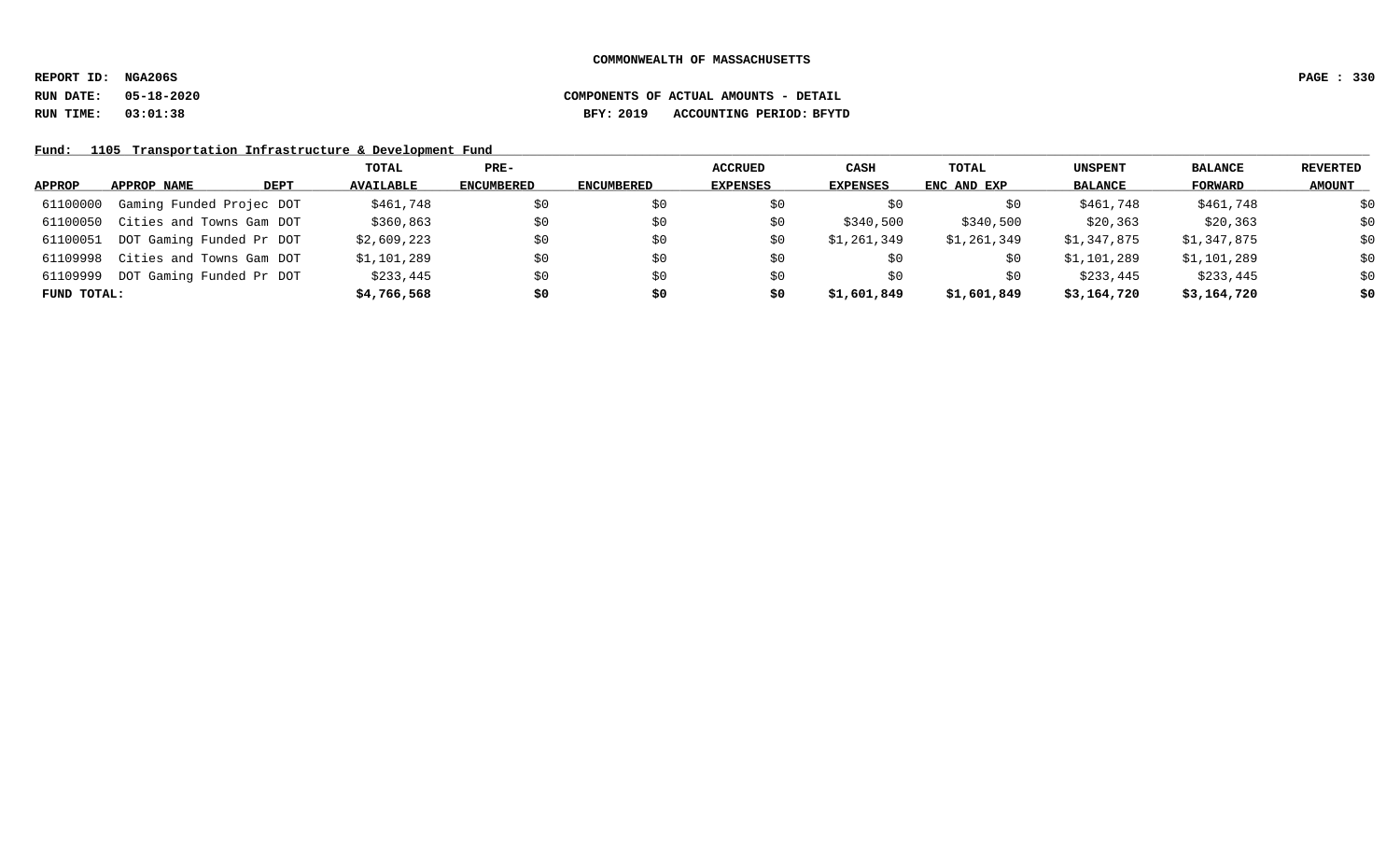**REPORT ID: NGA206S PAGE : 331**

# **RUN DATE: 05-18-2020 COMPONENTS OF ACTUAL AMOUNTS - DETAIL RUN TIME: 03:01:38 BFY: 2019 ACCOUNTING PERIOD: BFYTD**

Fund: 1106 Local Capital Projects Fund

|               |                          |             | TOTAL            | PRE-              |                   | <b>ACCRUED</b>  | <b>CASH</b>     | TOTAL       | UNSPENT        | <b>BALANCE</b> | REVERTED      |
|---------------|--------------------------|-------------|------------------|-------------------|-------------------|-----------------|-----------------|-------------|----------------|----------------|---------------|
| <b>APPROP</b> | APPROP NAME              | <b>DEPT</b> | <b>AVAILABLE</b> | <b>ENCUMBERED</b> | <b>ENCUMBERED</b> | <b>EXPENSES</b> | <b>EXPENSES</b> | ENC AND EXP | <b>BALANCE</b> | <b>FORWARD</b> | <b>AMOUNT</b> |
| 15952396      | Transfer from Local      | CTR         | \$0              | \$0               |                   |                 | \$105,034       | \$105,034   | (\$105,034)    |                | ( \$105, 034) |
| 70020021      | Local Capital Projec EED |             | \$0              | \$0               |                   |                 | S 0             |             |                | \$0            | \$0           |
| 70049031      | Accessible Affordabl OCD |             | \$2,698,841      | \$0               |                   |                 | \$2,698,841     | \$2,698,841 |                | SO.            | \$0           |
| FUND TOTAL:   |                          |             | \$2,698,841      | \$0               |                   |                 | \$2,803,875     | \$2,803,875 | ( \$105, 034)  | \$0            | ( \$105, 034) |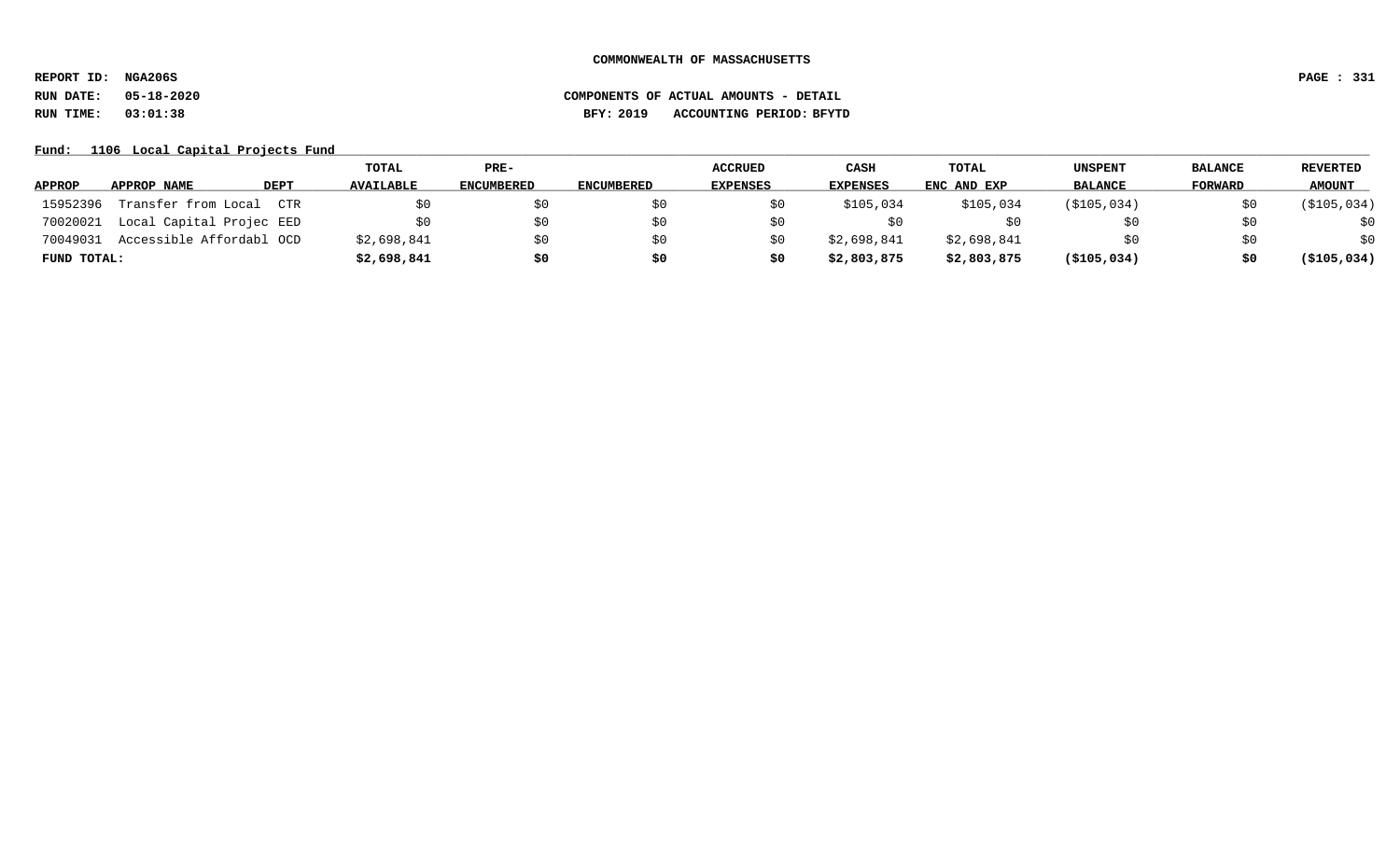# **REPORT ID: NGA206S PAGE : 332**

# **RUN DATE: 05-18-2020 COMPONENTS OF ACTUAL AMOUNTS - DETAIL RUN TIME: 03:01:38 BFY: 2019 ACCOUNTING PERIOD: BFYTD**

### Fund: 1150 Gaming Local Aid Fund

|               |                          |             | <b>TOTAL</b>     | PRE-              |                   | <b>ACCRUED</b>  | CASH            | TOTAL       | UNSPENT        | <b>BALANCE</b> | <b>REVERTED</b> |
|---------------|--------------------------|-------------|------------------|-------------------|-------------------|-----------------|-----------------|-------------|----------------|----------------|-----------------|
| <b>APPROP</b> | APPROP NAME              | <b>DEPT</b> | <b>AVAILABLE</b> | <b>ENCUMBERED</b> | <b>ENCUMBERED</b> | <b>EXPENSES</b> | <b>EXPENSES</b> | ENC AND EXP | <b>BALANCE</b> | <b>FORWARD</b> | <b>AMOUNT</b>   |
| 15952392      | Transfer from Gaming CTR |             |                  |                   |                   |                 |                 |             |                |                |                 |
| FUND TOTAL:   |                          |             |                  | \$0               |                   |                 |                 |             |                |                | \$0             |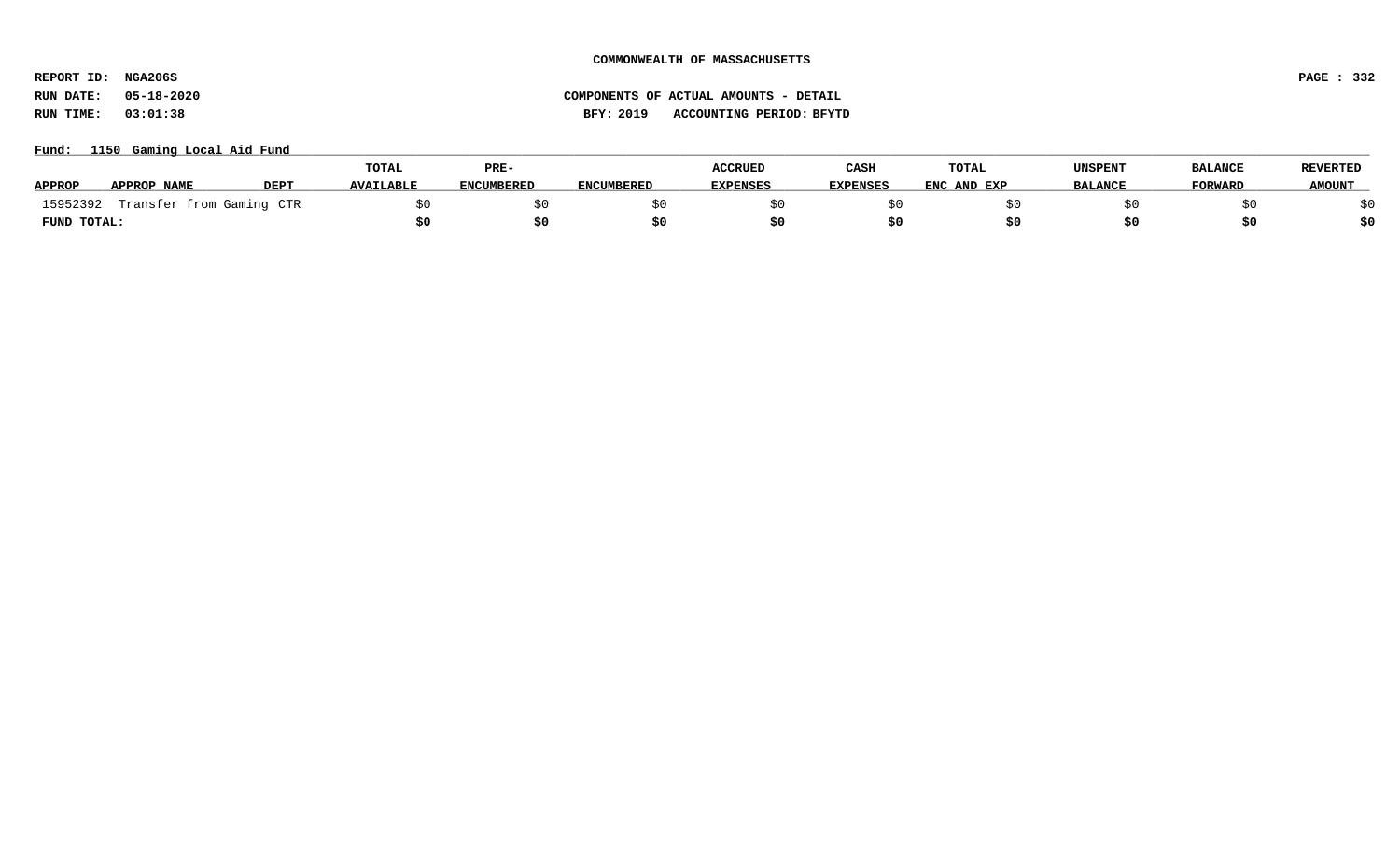**REPORT ID: NGA206S PAGE : 333**

**RUN DATE: 05-18-2020 COMPONENTS OF ACTUAL AMOUNTS - DETAIL**

**RUN TIME: 03:01:38 BFY: 2019 ACCOUNTING PERIOD: BFYTD**

#### **Fund: \_\_\_\_\_\_\_\_\_\_\_\_\_\_\_\_\_\_\_\_\_\_\_\_\_\_\_\_\_\_\_\_\_\_\_\_\_\_\_\_\_\_\_\_\_\_\_\_\_\_\_\_\_\_\_\_\_\_\_\_\_\_\_\_\_\_\_\_\_\_\_\_\_\_\_\_\_\_\_\_\_\_\_\_\_\_\_\_\_\_\_\_\_\_\_\_\_\_\_\_\_\_\_\_\_\_\_\_\_\_\_\_\_\_\_\_\_\_\_\_\_\_\_\_\_\_\_\_\_\_\_\_\_\_\_\_\_\_\_\_\_\_\_\_\_\_\_\_\_\_\_\_\_\_\_\_\_\_\_\_\_\_\_\_\_\_\_\_\_\_\_\_\_\_\_\_\_\_ 1151 Education Fund**

|               |                          |             | TOTAL            | PRE-              |                   | <b>ACCRUED</b>  | CASH      | <b>TOTAL</b> | UNSPENT        | <b>BALANCE</b> | <b>REVERTED</b> |
|---------------|--------------------------|-------------|------------------|-------------------|-------------------|-----------------|-----------|--------------|----------------|----------------|-----------------|
| <b>APPROP</b> | APPROP NAME              | <b>DEPT</b> | <b>AVAILABLE</b> | <b>ENCUMBERED</b> | <b>ENCUMBERED</b> | <b>EXPENSES</b> | EXPENSES  | ENC AND EXP  | <b>BALANCE</b> | FORWARD        | <b>AMOUNT</b>   |
| 15951151      | Fringe: Education Fu CTR |             |                  | \$0               |                   |                 | \$10,700  | \$10,700     | ( \$10, 700 )  | \$0            | ( \$10, 700 )   |
| 15952390      | Transfer frm Educati CTR |             |                  | SO.               |                   |                 | \$276,029 | \$276,029    | (\$276,029)    | \$0            | (\$276,029)     |
| FUND TOTAL:   |                          |             |                  | \$0               |                   |                 | \$286,729 | \$286,729    | (\$286,729)    | \$0            | ( \$286, 729 )  |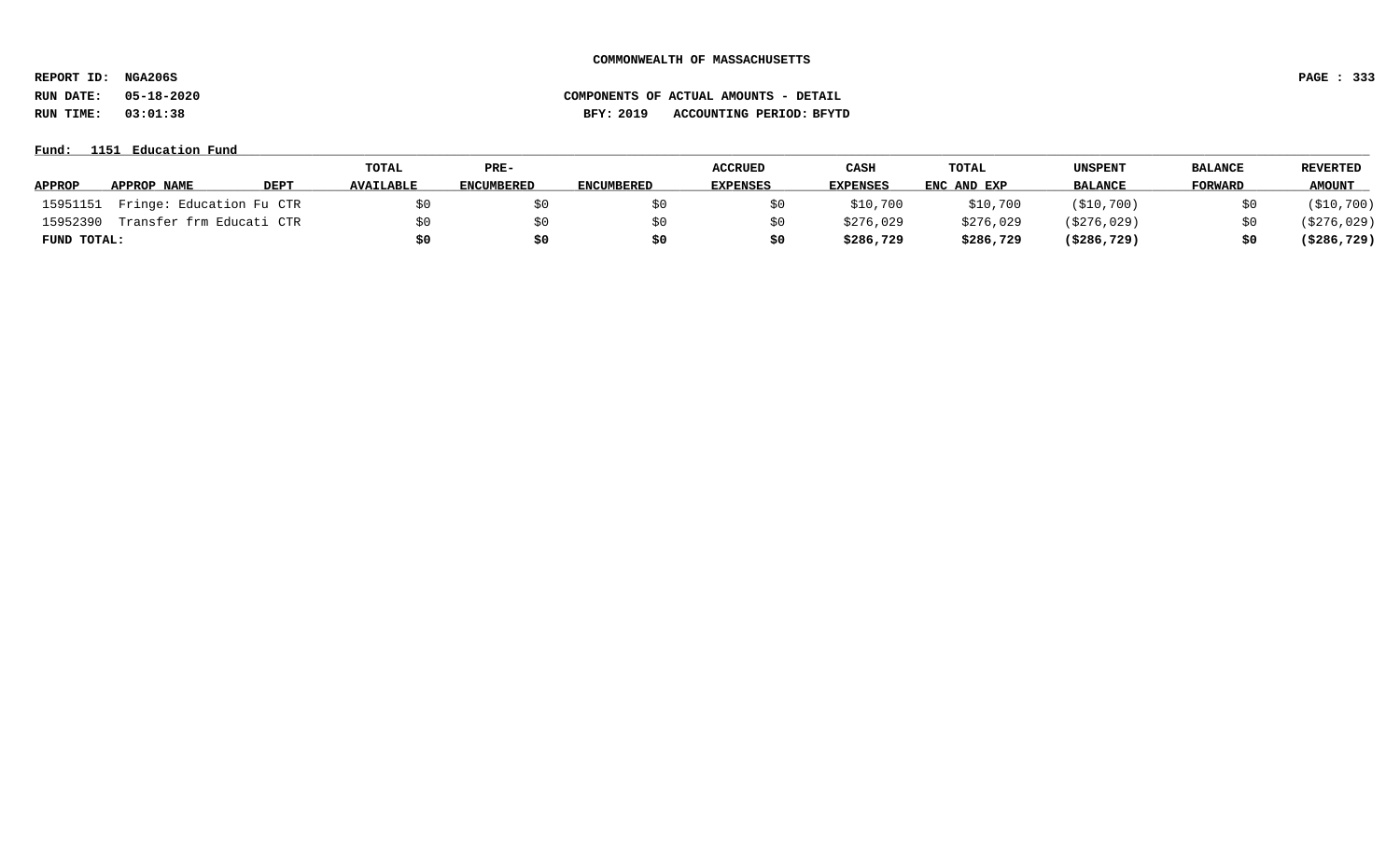**REPORT ID: NGA206S PAGE : 334**

### **RUN DATE: 05-18-2020 COMPONENTS OF ACTUAL AMOUNTS - DETAIL RUN TIME: 03:01:38 BFY: 2019 ACCOUNTING PERIOD: BFYTD**

### Fund: 1152 Local Aid Stabilzation Fund

|               |                          |      | TOTAL            | PRE-              |                   | ACCRUED         | CASH            | TOTAL       | UNSPENT        | <b>BALANCE</b> | <b>REVERTED</b> |
|---------------|--------------------------|------|------------------|-------------------|-------------------|-----------------|-----------------|-------------|----------------|----------------|-----------------|
| <b>APPROP</b> | APPROP NAME              | DEPT | <b>AVAILABLE</b> | <b>ENCUMBERED</b> | <b>ENCUMBERED</b> | <b>EXPENSES</b> | <b>EXPENSES</b> | ENC AND EXP | <b>BALANCE</b> | <b>FORWARD</b> | <b>AMOUNT</b>   |
| 70350008      | Homeless Student Tra DOE |      | \$11,099,500     |                   |                   |                 | \$9,099,500     | \$9,099,500 | \$2,000,000    | \$2,000,000    |                 |
| FUND TOTAL:   |                          |      | \$11,099,500     | \$0               |                   |                 | \$9,099,500     | \$9,099,500 | \$2,000,000    | \$2,000,000    | \$0             |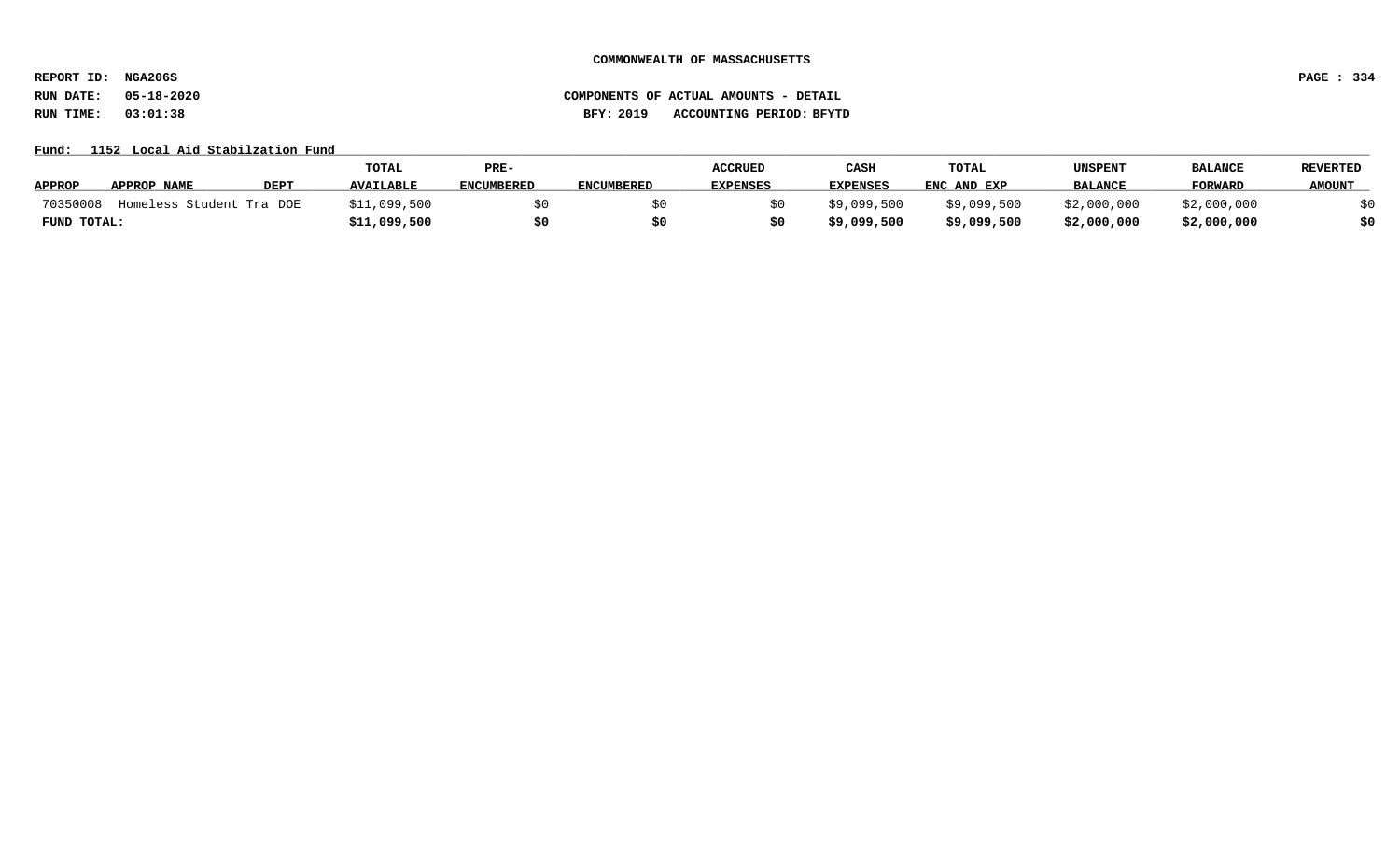**REPORT ID: NGA206S PAGE : 335**

# **RUN DATE: 05-18-2020 COMPONENTS OF ACTUAL AMOUNTS - DETAIL RUN TIME: 03:01:38 BFY: 2019 ACCOUNTING PERIOD: BFYTD**

Fund: 1153 Gaming Economic Devl Fund

|               |                          |             | TOTAL            | $PRE-$            |                   | <b>ACCRUED</b>  | CASH            | TOTAL       | <b>UNSPENT</b> | <b>BALANCE</b> | <b>REVERTED</b> |
|---------------|--------------------------|-------------|------------------|-------------------|-------------------|-----------------|-----------------|-------------|----------------|----------------|-----------------|
| <b>APPROP</b> | APPROP NAME              | <b>DEPT</b> | <b>AVAILABLE</b> | <b>ENCUMBERED</b> | <b>ENCUMBERED</b> | <b>EXPENSES</b> | <b>EXPENSES</b> | ENC AND EXP | <b>BALANCE</b> | FORWARD        | <b>AMOUNT</b>   |
| 15951153      | Fringe: Gaming Econo CTR |             | \$0              | \$0               | \$0               | \$0             | \$42,425        | \$42,425    | ( \$42, 425)   | \$0            | ( \$42, 425)    |
| 15952399      | Trsfr frm Gaming Eco CTR |             | \$0              | \$0               | \$0               | \$0             | \$274,967       | \$274,967   | ( \$274, 967)  | \$0            | ( \$274, 967)   |
| 30007066      | EEC Provider Higher      | <b>BCC</b>  | \$123,384        | \$0               | \$0               | \$0             | \$123,384       | \$123,384   | \$0            | \$0            | \$0             |
| 30007066      | EEC Provider Higher      | BHC         | \$111,686        | \$0               | \$0               | \$0             | \$111,686       | \$111,686   | \$0            | \$0            | \$0             |
| 30007066      | EEC Provider Higher      | BRC         | \$11,777         | \$0               | \$0               | \$0             | \$11,777        | \$11,777    | \$0            | \$0            | \$0             |
| 30007066      | EEC Provider Higher      | CCC         | \$156,595        | \$0               | \$0               | \$0             | \$156,595       | \$156,595   | \$0            | \$0            | \$0             |
| 30007066      | EEC Provider Higher      | EEC         | \$7,969,448      | \$0               | \$0               | \$0             | \$0             | \$0         | \$7,969,448    | \$7,969,448    | \$0             |
| 30007066      | EEC Provider Higher      | GCC         | \$165, 553       | \$0               | \$0               | \$0             | \$165, 553      | \$165,553   | \$0            | \$0            | \$0             |
| 30007066      | EEC Provider Higher      | HCC         | \$126,145        | \$0               | \$0               | \$0             | \$126,145       | \$126,145   | \$0            | \$0            | \$0             |
| 30007066      | EEC Provider Higher      | MAS         | \$181,410        | \$0               | \$0               | \$0             | \$181,410       | \$181,410   | \$0            | \$0            | \$0             |
| 30007066      | EEC Provider Higher      | MBC         | \$229,199        | \$0               | \$0               | \$0             | \$229,199       | \$229,199   | \$0            | \$0            | \$0             |
| 30007066      | EEC Provider Higher      | MCC         | \$63,426         | \$0               | \$0               | \$0             | \$63,426        | \$63,426    | \$0            | \$0            | \$0             |
| 30007066      | EEC Provider Higher      | MWC         | \$164,633        | \$0               | \$0               | \$0             | \$164,633       | \$164,633   | \$0            | \$0            | \$0             |
| 30007066      | EEC Provider Higher      | NSC         | \$453,569        | \$0               | \$0               | \$0             | \$453,569       | \$453,569   | \$0            | \$0            | \$0             |
| 30007066      | EEC Provider Higher      | OCC         | \$158,863        | \$0               | \$0               | \$0             | \$158,863       | \$158,863   | \$0            | \$0            | \$0             |
| 30007066      | EEC Provider Higher      | RCC         | \$39,882         | \$0               | \$0               | \$0             | \$39,882        | \$39,882    | \$0            | \$0            | \$0             |
| 30007066      | EEC Provider Higher      | STC         | \$44,430         | \$0               | \$0               | \$0             | \$44,430        | \$44,430    | \$0            | \$0            | \$0             |
| FUND TOTAL:   |                          |             | \$10,000,000     | \$0               | \$0               | \$0             | \$2,347,944     | \$2,347,944 | \$7,652,056    | \$7,969,448    | $($ \$317,392)  |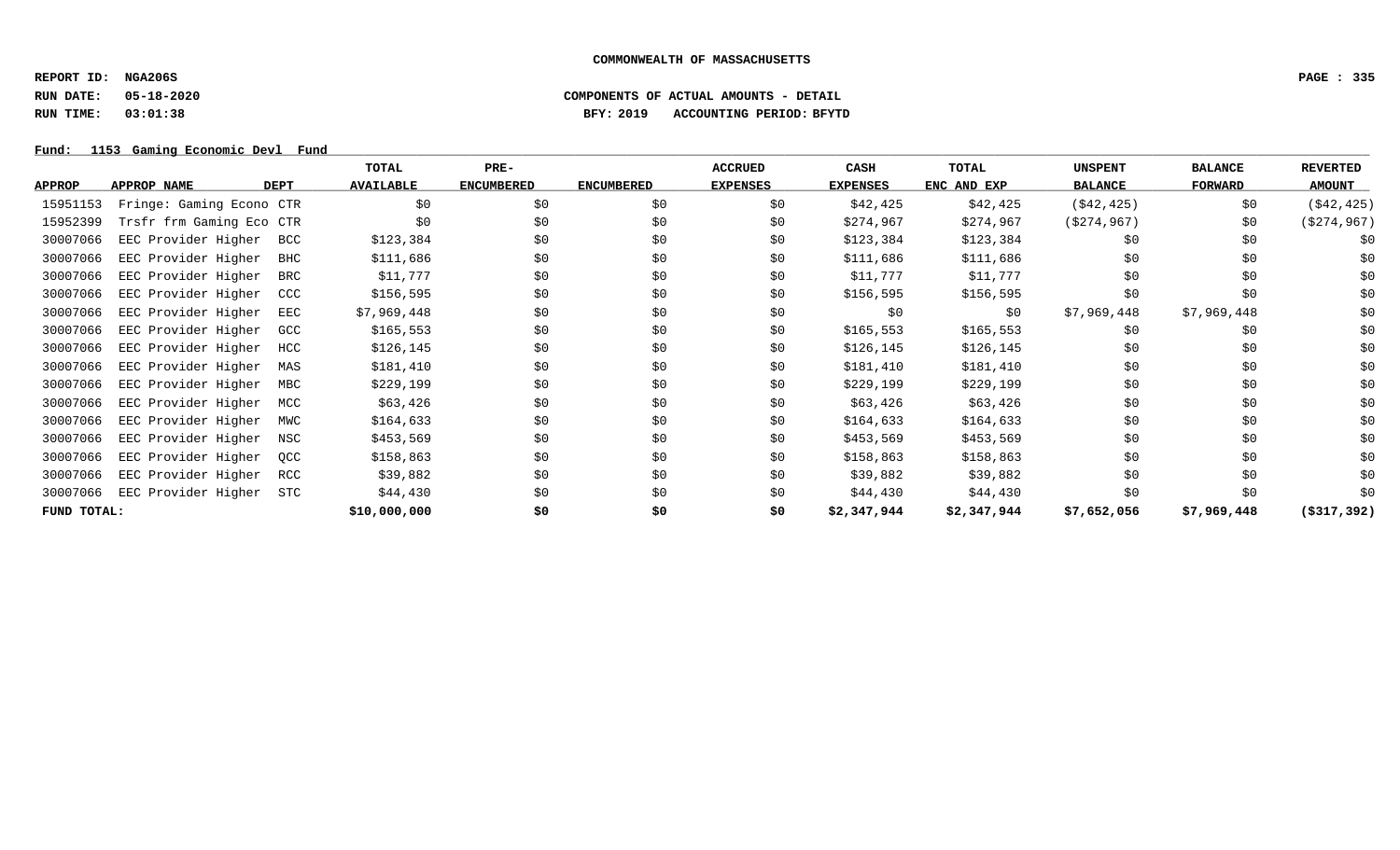**REPORT ID: NGA206S PAGE : 336**

**RUN DATE: 05-18-2020 COMPONENTS OF ACTUAL AMOUNTS - DETAIL**

**RUN TIME: 03:01:38 BFY: 2019 ACCOUNTING PERIOD: BFYTD**

### **Fund: \_\_\_\_\_\_\_\_\_\_\_\_\_\_\_\_\_\_\_\_\_\_\_\_\_\_\_\_\_\_\_\_\_\_\_\_\_\_\_\_\_\_\_\_\_\_\_\_\_\_\_\_\_\_\_\_\_\_\_\_\_\_\_\_\_\_\_\_\_\_\_\_\_\_\_\_\_\_\_\_\_\_\_\_\_\_\_\_\_\_\_\_\_\_\_\_\_\_\_\_\_\_\_\_\_\_\_\_\_\_\_\_\_\_\_\_\_\_\_\_\_\_\_\_\_\_\_\_\_\_\_\_\_\_\_\_\_\_\_\_\_\_\_\_\_\_\_\_\_\_\_\_\_\_\_\_\_\_\_\_\_\_\_\_\_\_\_\_\_\_\_\_\_\_\_\_\_\_ 1154 Manufacturing Fund**

|             |                          |             | TOTAL            | $PRE-$            |                   | <b>ACCRUED</b>  | <b>CASH</b>     | TOTAL       | <b>UNSPENT</b> | <b>BALANCE</b> | <b>REVERTED</b> |
|-------------|--------------------------|-------------|------------------|-------------------|-------------------|-----------------|-----------------|-------------|----------------|----------------|-----------------|
| APPROP      | APPROP NAME              | <b>DEPT</b> | <b>AVAILABLE</b> | <b>ENCUMBERED</b> | <b>ENCUMBERED</b> | <b>EXPENSES</b> | <b>EXPENSES</b> | ENC AND EXP | <b>BALANCE</b> | FORWARD        | <b>AMOUNT</b>   |
| 15951154    | Fringe and Indirect CTR  |             |                  | S0                | SO.               | \$0             |                 | 5U          |                |                | \$0             |
| 15993858    | KERR MILL PROJECT IN ANF |             |                  | \$0               | \$0               | \$0             | \$0             | ŞΟ          |                | \$0            | \$0             |
| 70020022    | Advanced Manufacturi EED |             |                  | \$0               | \$0               | \$0             | \$0             | ŞΟ          |                | Şυ             | \$0             |
| 70030606    | Massachusetts Manufa EOL |             |                  | \$0               | SO.               | \$0             | \$0             | S0          | SU             | \$0            | \$0             |
| FUND TOTAL: |                          |             | so               | \$0               | \$0               | \$0             | S0              | S0          | S0             | \$0            | \$0             |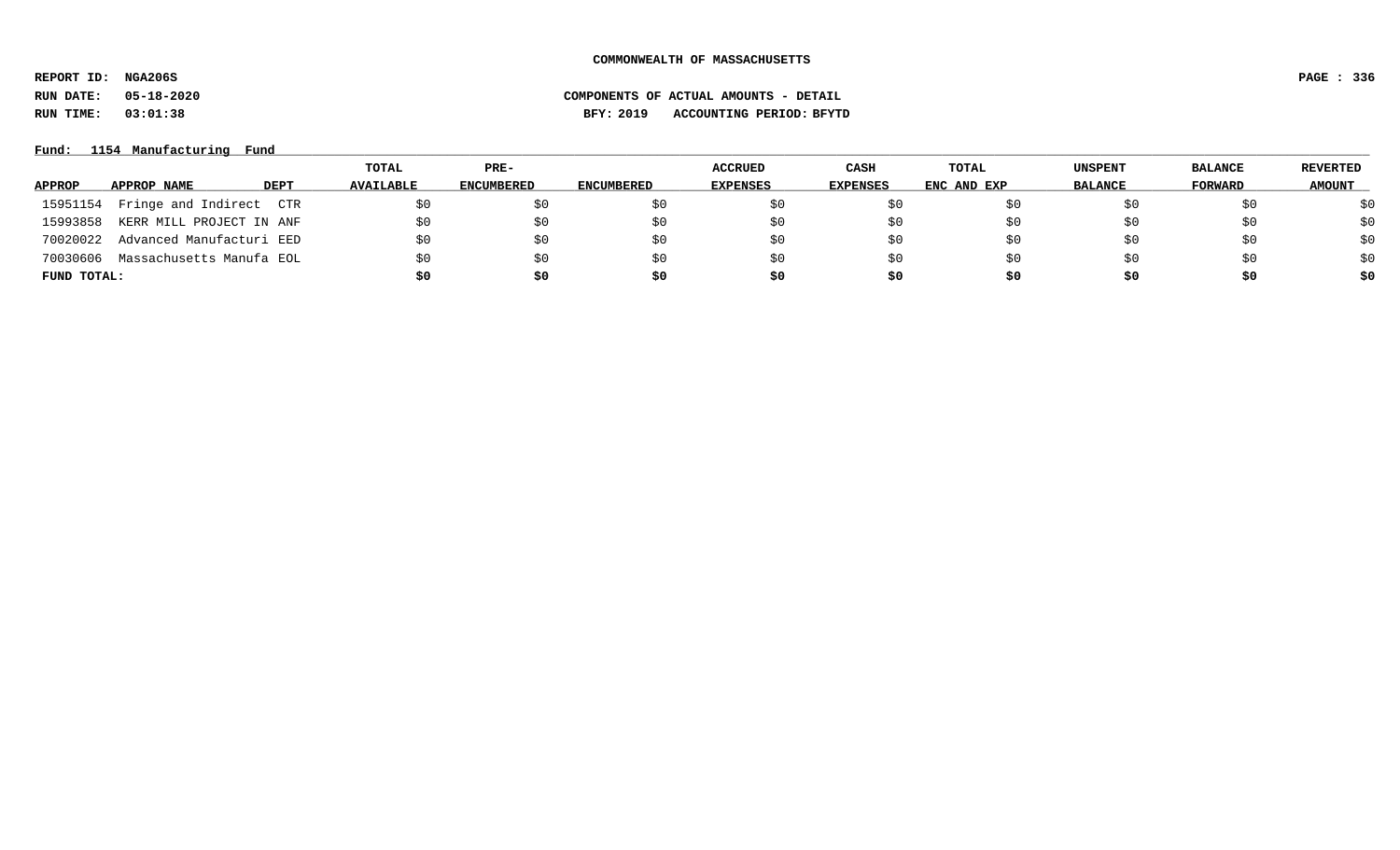**REPORT ID: NGA206S PAGE : 337**

# **RUN DATE: 05-18-2020 COMPONENTS OF ACTUAL AMOUNTS - DETAIL RUN TIME: 03:01:38 BFY: 2019 ACCOUNTING PERIOD: BFYTD**

Fund: 1155 Community College Fund

|               |                          |             | TOTAL            | PRE-       |                   | <b>ACCRUED</b>  | CASH        | TOTAL       | <b>UNSPENT</b> | <b>BALANCE</b> | REVERTED      |
|---------------|--------------------------|-------------|------------------|------------|-------------------|-----------------|-------------|-------------|----------------|----------------|---------------|
| <b>APPROP</b> | APPROP NAME              | <b>DEPT</b> | <b>AVAILABLE</b> | ENCUMBERED | <b>ENCUMBERED</b> | <b>EXPENSES</b> | EXPENSES    | ENC AND EXP | <b>BALANCE</b> | FORWARD        | <b>AMOUNT</b> |
| 15951155      | Fringe & Indirect Ch CTR |             | SO.              | \$0        |                   |                 |             |             |                | \$0            | \$0           |
| 70660036      | STEM Starter Academy RGT |             | \$4,775,000      | \$0        |                   |                 | \$4,587,421 | \$4,587,421 | \$187,579      | \$50,000       | \$137,579     |
| 71004000      | Massachusetts Commun RGT |             | \$0              | \$0        |                   |                 |             |             |                | \$0            | \$0           |
| FUND TOTAL:   |                          |             | \$4,775,000      | \$0        | \$0               | so              | \$4,587,421 | \$4,587,421 | \$187,579      | \$50,000       | \$137,579     |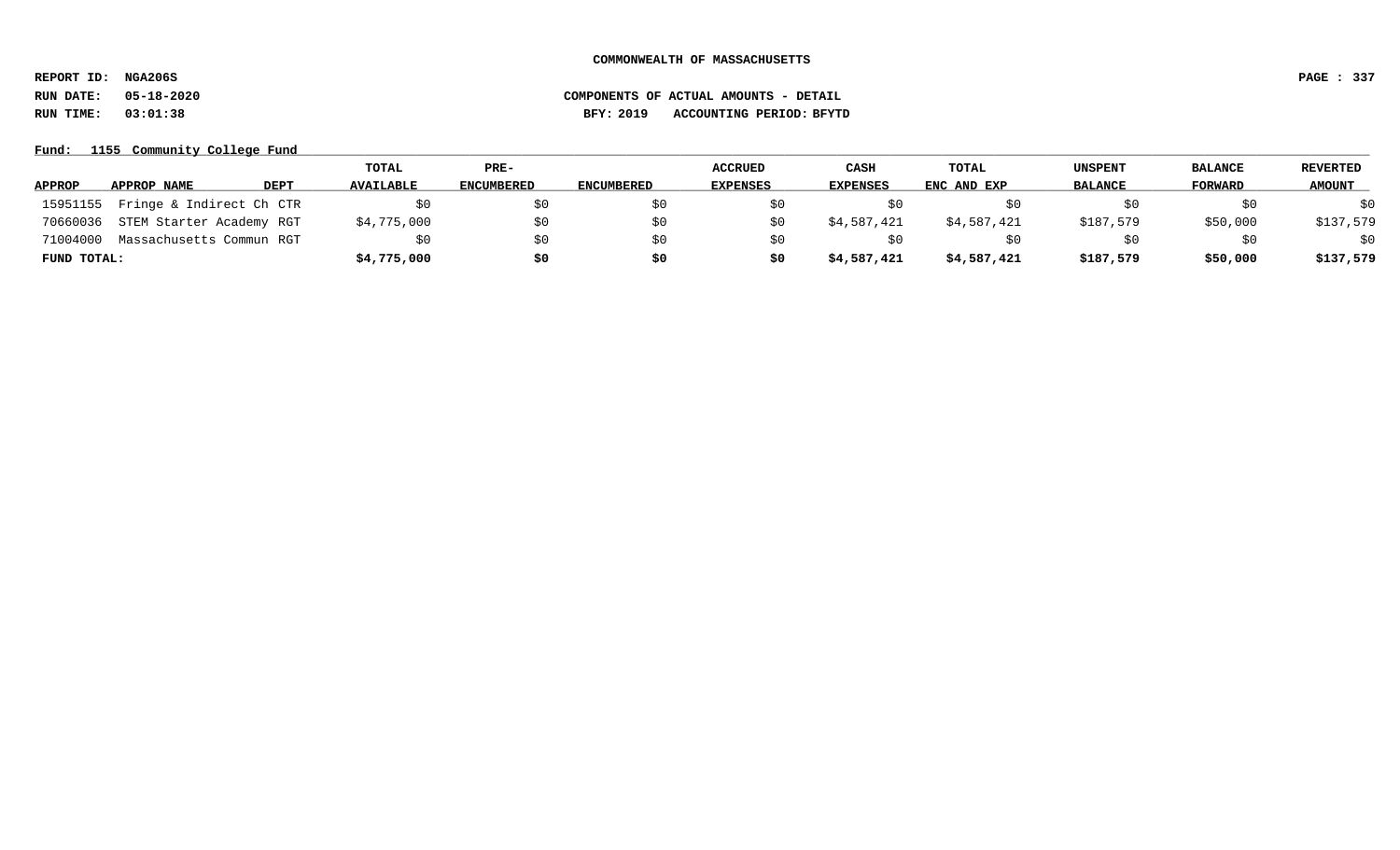**REPORT ID: NGA206S PAGE : 338**

# **RUN DATE: 05-18-2020 COMPONENTS OF ACTUAL AMOUNTS - DETAIL RUN TIME: 03:01:38 BFY: 2019 ACCOUNTING PERIOD: BFYTD**

### Fund: 1201 Healthcare Payment Reform Fund

|               |                          |             | TOTAL        | PRE-              |                   | <b>ACCRUED</b>  | CASH            | TOTAL       | UNSPENT        | <b>BALANCE</b> | <b>REVERTED</b> |
|---------------|--------------------------|-------------|--------------|-------------------|-------------------|-----------------|-----------------|-------------|----------------|----------------|-----------------|
| <b>APPROP</b> | APPROP NAME              | <b>DEPT</b> | AVAILABLE    | <b>ENCUMBERED</b> | <b>ENCUMBERED</b> | <b>EXPENSES</b> | <b>EXPENSES</b> | ENC AND EXP | <b>BALANCE</b> | <b>FORWARD</b> | <b>AMOUNT</b>   |
| 14501201      | Healthcare Payment R HPC |             | \$10,078,145 |                   |                   |                 | \$2.591.579     | \$2,591,579 | \$7,486,566    | \$7,486,566    |                 |
| FUND TOTAL:   |                          |             | \$10,078,145 | \$0               |                   |                 | \$2,591,579     | \$2,591,579 | \$7,486,566    | \$7,486,566    | \$0             |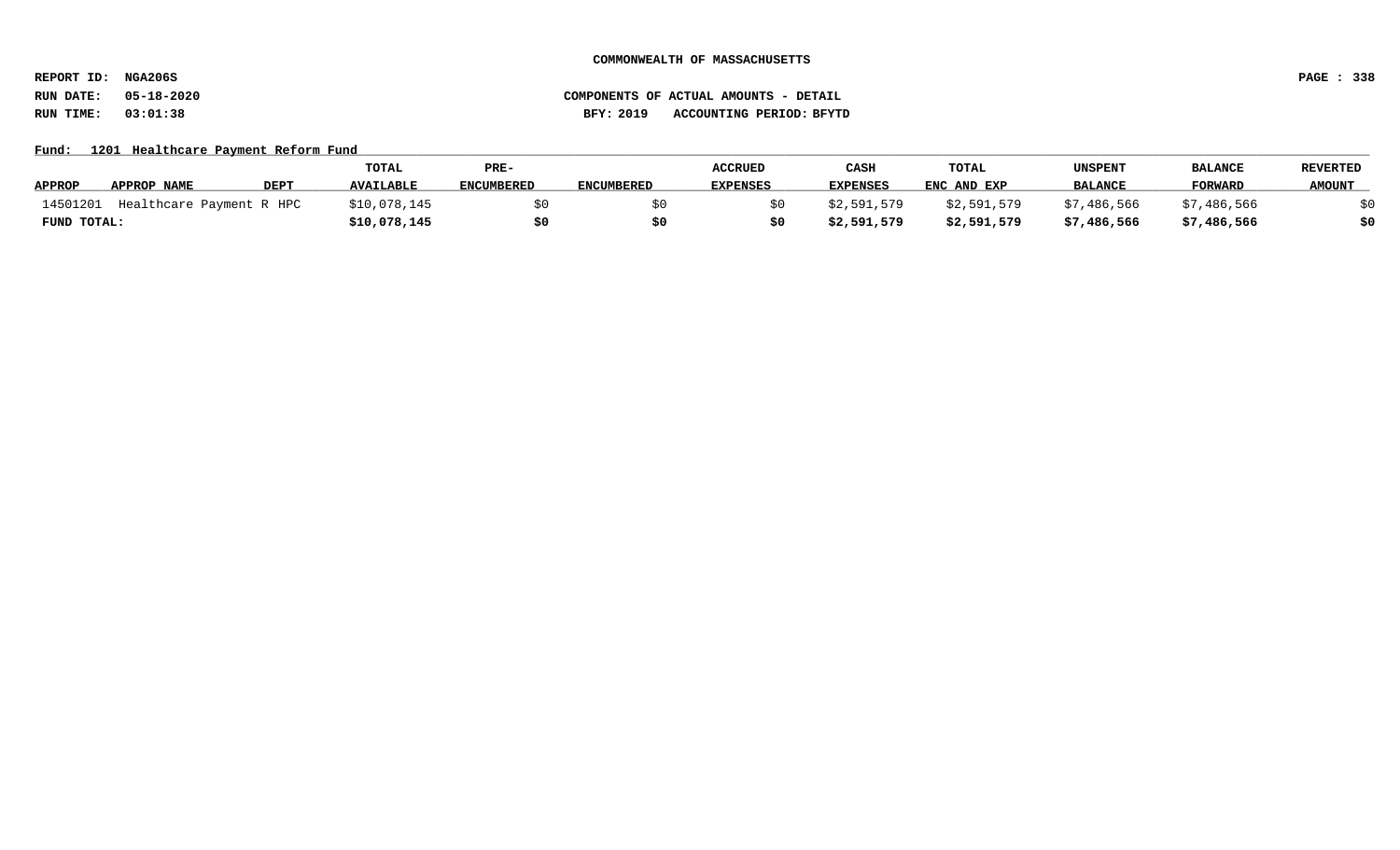**REPORT ID: NGA206S PAGE : 339**

# **RUN DATE: 05-18-2020 COMPONENTS OF ACTUAL AMOUNTS - DETAIL RUN TIME: 03:01:38 BFY: 2019 ACCOUNTING PERIOD: BFYTD**

Fund: 1202 Distressed Hospital Trust Fund

|               |                     |             | TOTAL            | PRE-              |                   | <b>ACCRUED</b>  | CASH            | TOTAL       | UNSPENT        | <b>BALANCE</b> | <b>REVERTED</b> |
|---------------|---------------------|-------------|------------------|-------------------|-------------------|-----------------|-----------------|-------------|----------------|----------------|-----------------|
| <b>APPROP</b> | APPROP NAME         | <b>DEPT</b> | <b>AVAILABLE</b> | <b>ENCUMBERED</b> | <b>ENCUMBERED</b> | <b>EXPENSES</b> | <b>EXPENSES</b> | ENC AND EXP | <b>BALANCE</b> | <b>FORWARD</b> | <b>AMOUNT</b>   |
| 14501224      | Distressed Hospital | DPH         | \$475,922        | SO.               |                   |                 | \$444,681       | \$444,681   | \$31,241       | \$31,241       | \$0             |
| 14501224      | Distressed Hospital | HPC         | \$16,685,389     | \$0               |                   |                 | \$2,760,018     | \$2,760,018 | \$13,925,370   | \$13,925,370   | \$0             |
| FUND TOTAL:   |                     |             | \$17,161,310     | \$0               |                   |                 | \$3,204,699     | \$3,204,699 | \$13,956,611   | \$13,956,611   | \$0             |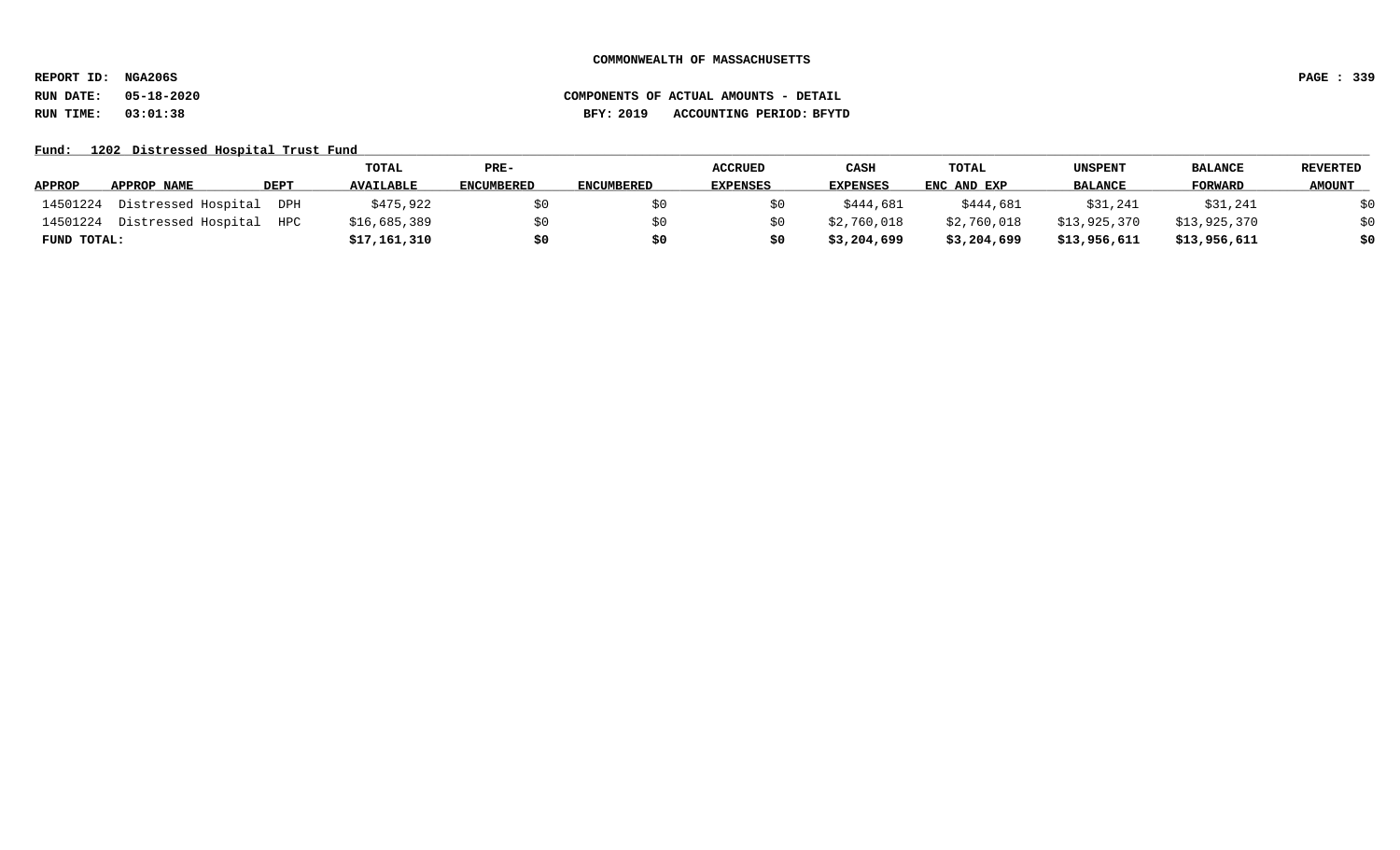**REPORT ID: NGA206S PAGE : 340**

**RUN DATE: 05-18-2020 COMPONENTS OF ACTUAL AMOUNTS - DETAIL RUN TIME: 03:01:38 BFY: 2019 ACCOUNTING PERIOD: BFYTD**

Fund: 1203 Prevention and Wellness Trust Fund

|               |                          |             | TOTAL            | PRE-              |                   | <b>ACCRUED</b>  | CASH            | TOTAL       | UNSPENT        | <b>BALANCE</b> | REVERTED      |
|---------------|--------------------------|-------------|------------------|-------------------|-------------------|-----------------|-----------------|-------------|----------------|----------------|---------------|
| <b>APPROP</b> | APPROP NAME              | <b>DEPT</b> | <b>AVAILABLE</b> | <b>ENCUMBERED</b> | <b>ENCUMBERED</b> | <b>EXPENSES</b> | <b>EXPENSES</b> | ENC AND EXP | <b>BALANCE</b> | <b>FORWARD</b> | <b>AMOUNT</b> |
| 45131224      | Prevention and Welln DPH |             | \$2,013,431      |                   |                   |                 | \$180,161       | \$180,161   | \$1,833,270    | \$1,833,270    |               |
| FUND TOTAL:   |                          |             | \$2,013,431      |                   |                   |                 | \$180,161       | \$180,161   | \$1,833,270    | \$1,833,270    | \$0           |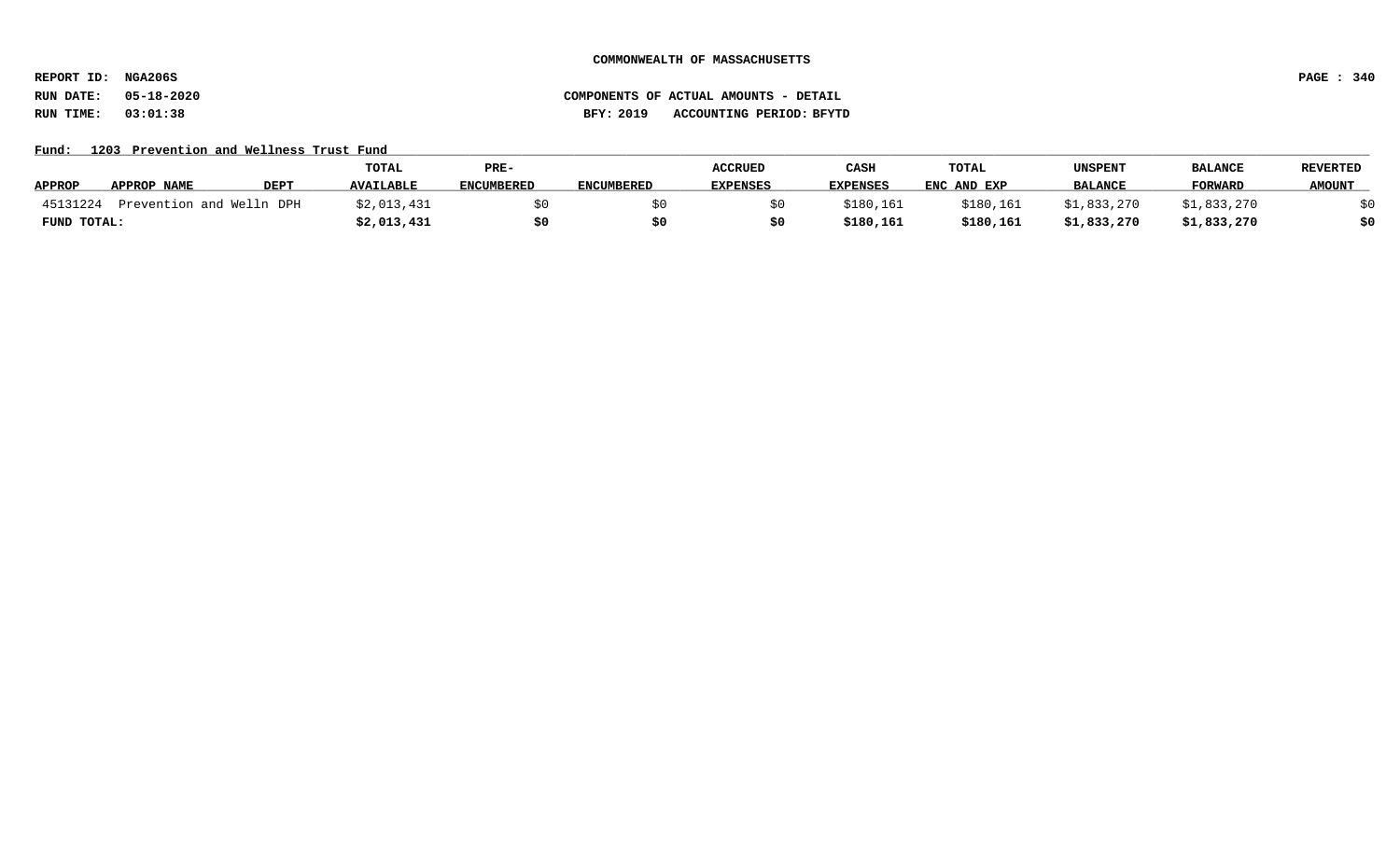**REPORT ID: NGA206S PAGE : 341**

### **RUN DATE: 05-18-2020 COMPONENTS OF ACTUAL AMOUNTS - DETAIL RUN TIME: 03:01:38 BFY: 2019 ACCOUNTING PERIOD: BFYTD**

### Fund: 1204 Massachusetts Health Info Exchange Fund

|               |                          |             | TOTAL            | PRE-              |                   | <b>ACCRUED</b>  | CASH            | <b>TOTAL</b> | UNSPENT        | <b>BALANCE</b> | <b>REVERTED</b> |
|---------------|--------------------------|-------------|------------------|-------------------|-------------------|-----------------|-----------------|--------------|----------------|----------------|-----------------|
| <b>APPROP</b> | <b>APPROP NAME</b>       | <b>DEPT</b> | <b>AVAILABLE</b> | <b>ENCUMBERED</b> | <b>ENCUMBERED</b> | <b>EXPENSES</b> | <b>EXPENSES</b> | ENC AND EXP  | <b>BALANCE</b> | FORWARD        | <b>AMOUNT</b>   |
| 40001224      | MA Health Informatio EHS |             | \$695,074        |                   |                   |                 | \$411,614       | \$411,614    | \$283,460      | \$283,460      |                 |
| FUND TOTAL:   |                          |             | \$695,074        |                   |                   |                 | \$411,614       | \$411,614    | \$283,460      | \$283,460      | \$0             |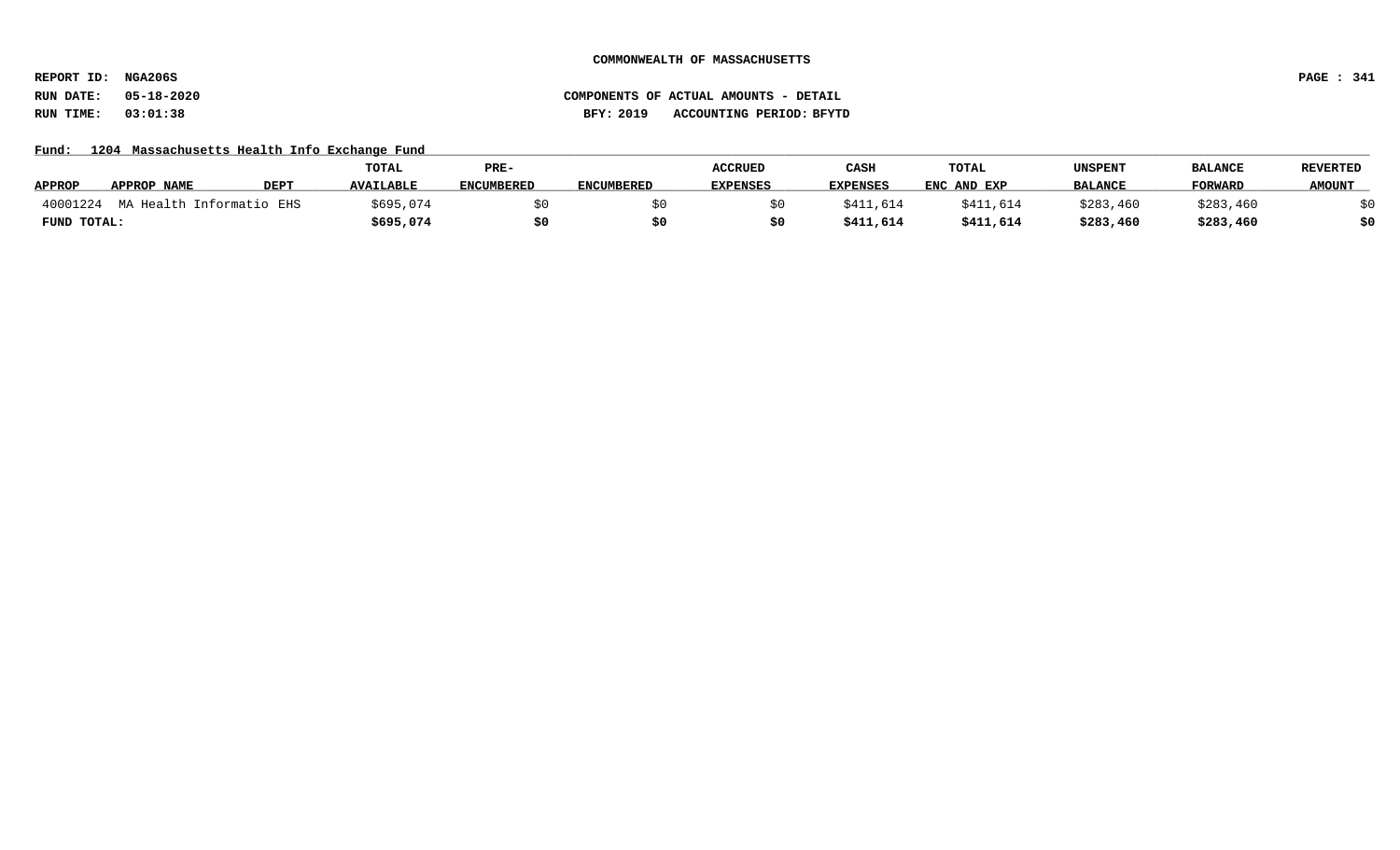**REPORT ID: NGA206S PAGE : 342**

**RUN DATE: 05-18-2020 COMPONENTS OF ACTUAL AMOUNTS - DETAIL RUN TIME: 03:01:38 BFY: 2019 ACCOUNTING PERIOD: BFYTD**

### Fund: 1300 Capital Needs Investment Fund

|               |                          |             | TOTAL            | PRE-              |                   | <b>ACCRUED</b>  | CASH            | TOTAL       | UNSPENT        | <b>BALANCE</b> | <b>REVERTED</b> |
|---------------|--------------------------|-------------|------------------|-------------------|-------------------|-----------------|-----------------|-------------|----------------|----------------|-----------------|
| <b>APPROP</b> | APPROP NAME              | <b>DEPT</b> | <b>AVAILABLE</b> | <b>ENCUMBERED</b> | <b>ENCUMBERED</b> | <b>EXPENSES</b> | <b>EXPENSES</b> | ENC AND EXP | <b>BALANCE</b> | <b>FORWARD</b> | <b>AMOUNT</b>   |
| 70020023      | Capital Needs Invest EED |             | \$721,638        |                   |                   |                 | \$23,059        | \$23,059    | \$698,579      | \$698,579      |                 |
| FUND TOTAL:   |                          |             | \$721,638        |                   |                   |                 | \$23,059        | \$23,059    | \$698,579      | \$698,579      | \$0             |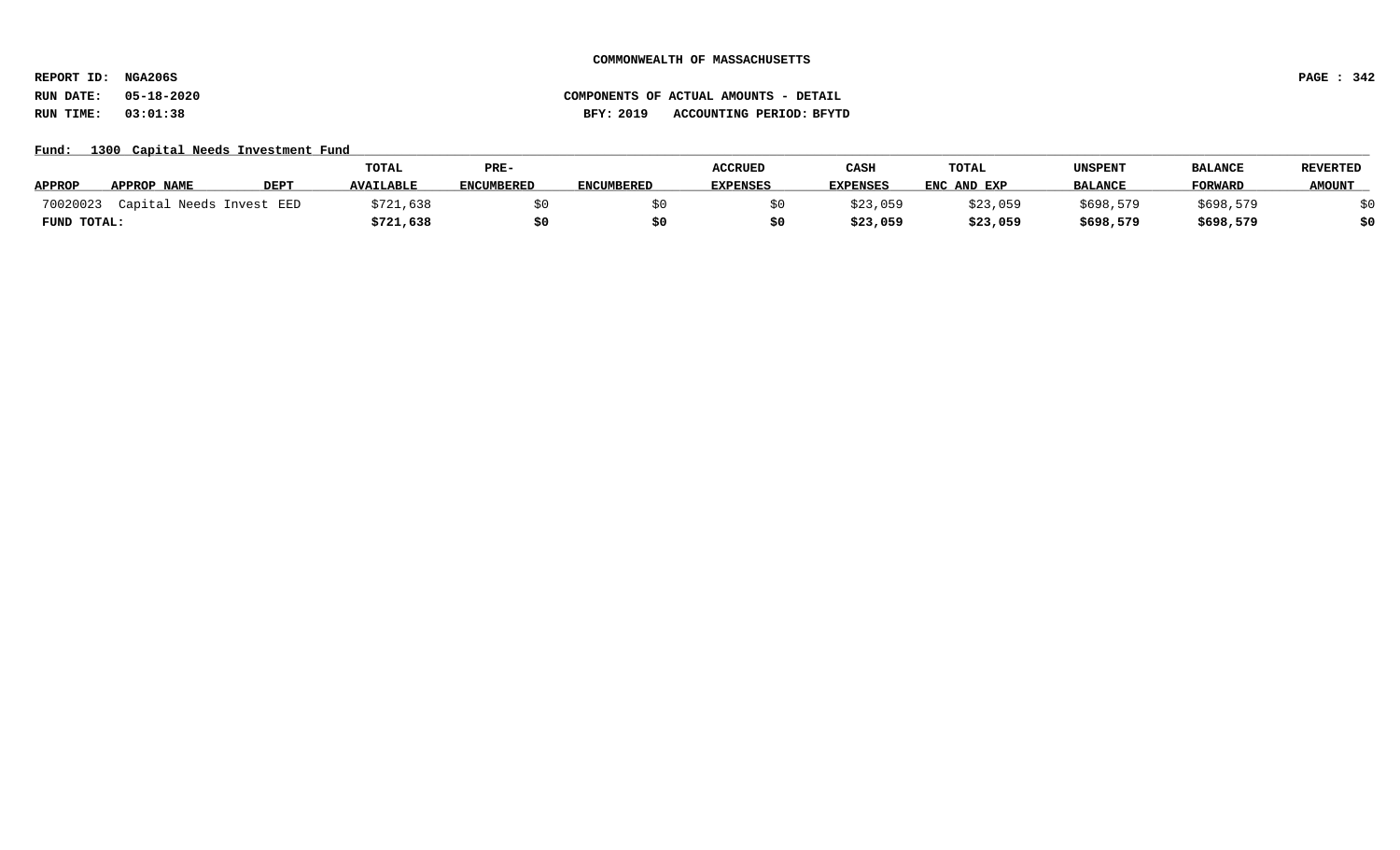**REPORT ID: NGA206S PAGE : 343**

# **RUN DATE: 05-18-2020 COMPONENTS OF ACTUAL AMOUNTS - DETAIL RUN TIME: 03:01:38 BFY: 2019 ACCOUNTING PERIOD: BFYTD**

### Fund: 1301 Securities Fraud Prosecution Fund

|               |                            |      | <b>TOTAL</b>     | PRE-              |                   | <b>ACCRUED</b>  | CASH            | <b>TOTAL</b> | UNSPENT        | <b>BALANCE</b> | <b>REVERTED</b> |
|---------------|----------------------------|------|------------------|-------------------|-------------------|-----------------|-----------------|--------------|----------------|----------------|-----------------|
| <b>APPROP</b> | APPROP NAME                | DEP1 | <b>AVAILABLE</b> | <b>ENCUMBERED</b> | <b>ENCUMBERED</b> | <b>EXPENSES</b> | <b>EXPENSES</b> | ENC AND EXP  | <b>BALANCE</b> | <b>FORWARD</b> | <b>AMOUNT</b>   |
| 05110010      | . Securities Fraud Pro SEC |      |                  |                   |                   |                 |                 |              |                |                |                 |
| FUND TOTAL:   |                            |      |                  |                   |                   |                 |                 |              |                |                | \$0             |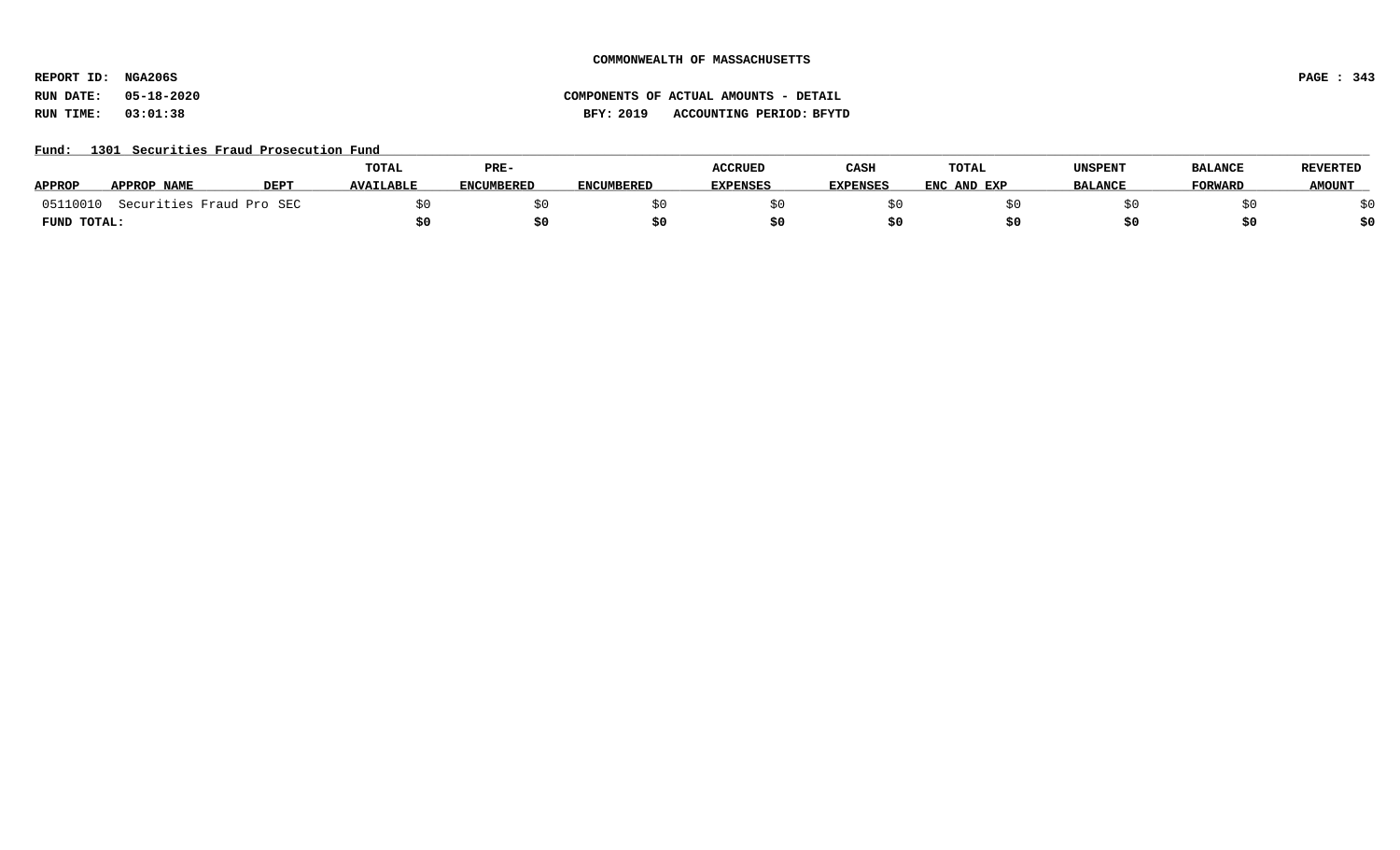**REPORT ID: NGA206S PAGE : 344**

# **RUN DATE: 05-18-2020 COMPONENTS OF ACTUAL AMOUNTS - DETAIL RUN TIME: 03:01:38 BFY: 2019 ACCOUNTING PERIOD: BFYTD**

Fund: 1304 Flood Control Compact Fund

|               |                          |             | <b>TOTAL</b>     | PRE-              |                   | <b>ACCRUED</b>  | CASH            | <b>TOTAL</b> | <b>UNSPENT</b> | <b>BALANCE</b> | <b>REVERTED</b> |
|---------------|--------------------------|-------------|------------------|-------------------|-------------------|-----------------|-----------------|--------------|----------------|----------------|-----------------|
| <b>APPROP</b> | APPROP NAME              | <b>DEPT</b> | <b>AVAILABLE</b> | <b>ENCUMBERED</b> | <b>ENCUMBERED</b> | <b>EXPENSES</b> | <b>EXPENSES</b> | ENC AND EXP  | <b>BALANCE</b> | <b>FORWARD</b> | <b>AMOUNT</b>   |
| 28201304      | Flood Control Compac DCR |             |                  |                   |                   |                 |                 |              |                |                |                 |
| FUND TOTAL:   |                          |             |                  |                   |                   |                 |                 |              |                |                |                 |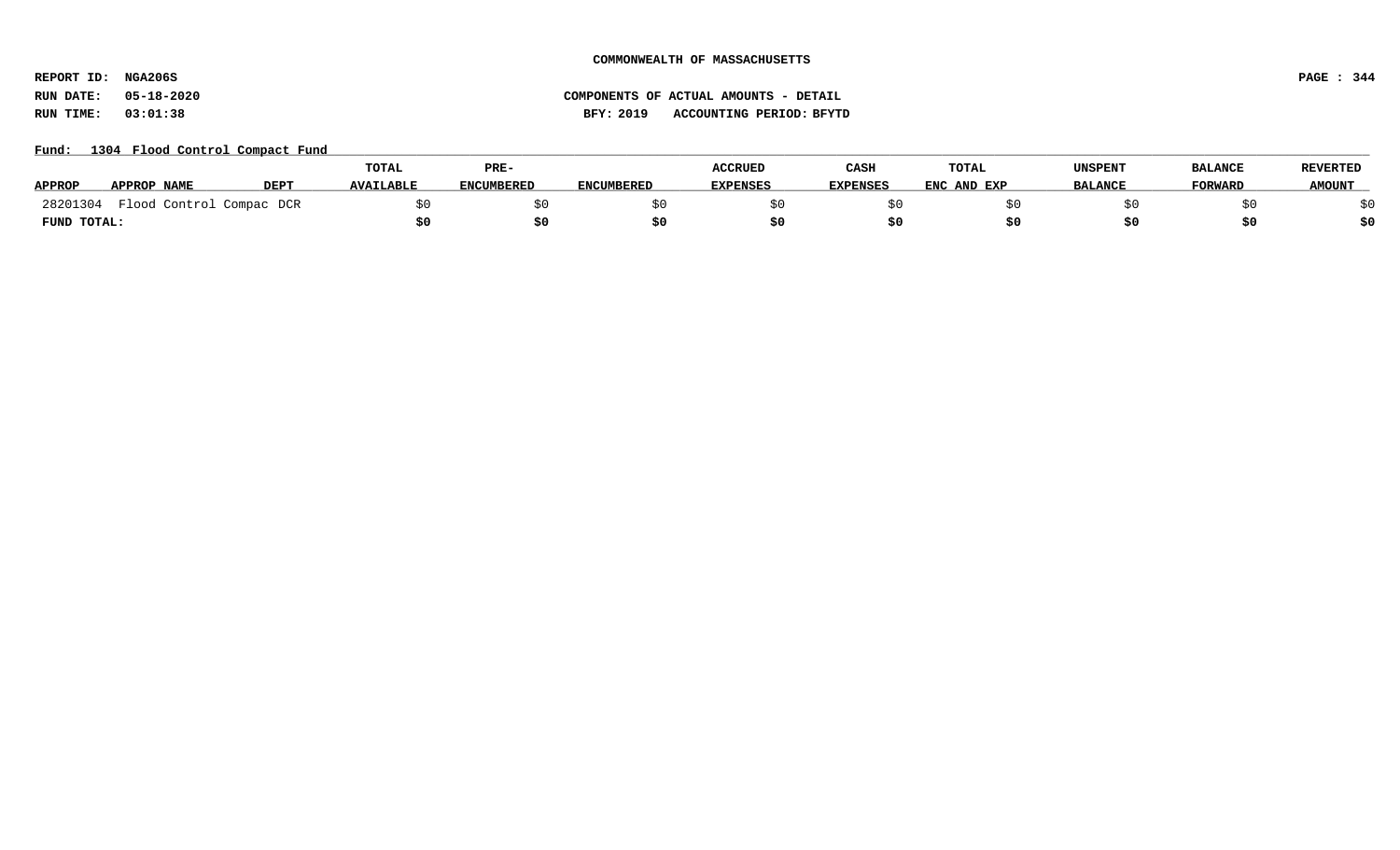**REPORT ID: NGA206S PAGE : 345**

# **RUN DATE: 05-18-2020 COMPONENTS OF ACTUAL AMOUNTS - DETAIL RUN TIME: 03:01:38 BFY: 2019 ACCOUNTING PERIOD: BFYTD**

Fund: 1305 Massachusetts Tourism Trust Fund

|               |                          |      | <b>TOTAL</b>     | PRE-              |                   | <b>ACCRUED</b>  | <b>CASH</b>     | <b>TOTAL</b> | <b>UNSPENT</b> | <b>BALANCE</b> | REVERTED      |
|---------------|--------------------------|------|------------------|-------------------|-------------------|-----------------|-----------------|--------------|----------------|----------------|---------------|
| <b>APPROP</b> | APPROP NAME              | DEPT | <b>AVAILABLE</b> | <b>ENCUMBERED</b> | <b>ENCUMBERED</b> | <b>EXPENSES</b> | <b>EXPENSES</b> | ENC AND EXP  | <b>BALANCE</b> | FORWARD        | <b>AMOUNT</b> |
| 70080902      | Massachusetts Touris GOV |      | SO.              | S0                |                   |                 |                 |              |                | SO.            | \$0           |
| 70080902      | Massachusetts Touris MMP |      | \$5,214,392      | \$0               |                   |                 | \$3,180,611     | \$3,180,611  | \$2,033,780    | \$2,033,780    | \$0           |
| 70081001      | Regional Tourism Cou MMP |      | \$6,586,850      | \$0               |                   |                 | \$6,000,000     | \$6,000,000  | \$586,850      | \$586,850      | \$0           |
| FUND TOTAL:   |                          |      | \$11,801,242     | \$0               | \$0               | S0              | \$9,180,611     | \$9,180,611  | \$2,620,631    | \$2,620,631    | \$0           |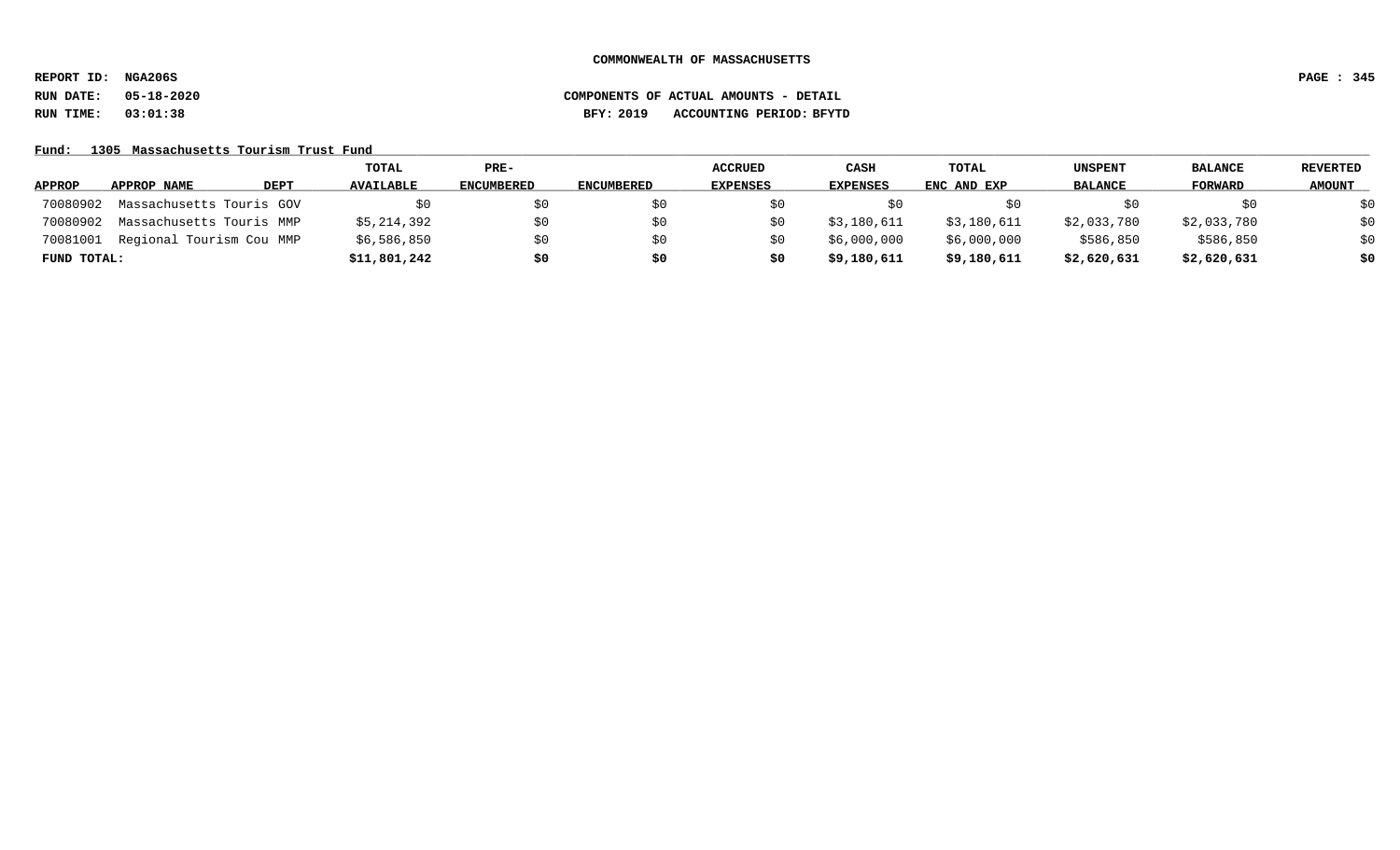**REPORT ID: NGA206S PAGE : 346**

### **RUN DATE: 05-18-2020 COMPONENTS OF ACTUAL AMOUNTS - DETAIL RUN TIME: 03:01:38 BFY: 2019 ACCOUNTING PERIOD: BFYTD**

Fund: 1306 Long-Term Care Facility Quality Improvement Fund

|               |                                   |             | TOTAL            | PRE-              |                   | <b>ACCRUED</b>  | CASH            | TOTAL       | <b>UNSPENT</b> | <b>BALANCE</b> | <b>REVERTED</b> |
|---------------|-----------------------------------|-------------|------------------|-------------------|-------------------|-----------------|-----------------|-------------|----------------|----------------|-----------------|
| <b>APPROP</b> | APPROP NAME                       | <b>DEPT</b> | <b>AVAILABLE</b> | <b>ENCUMBERED</b> | <b>ENCUMBERED</b> | <b>EXPENSES</b> | <b>EXPENSES</b> | ENC AND EXP | <b>BALANCE</b> | <b>FORWARD</b> | <b>AMOUNT</b>   |
|               | 45031306 Long-Term Care Facil DPH |             | \$180,100        |                   |                   |                 |                 |             | \$180,100      | \$180,100      |                 |
| FUND TOTAL:   |                                   |             | \$180,100        |                   |                   |                 |                 |             | \$180,100      | \$180,100      |                 |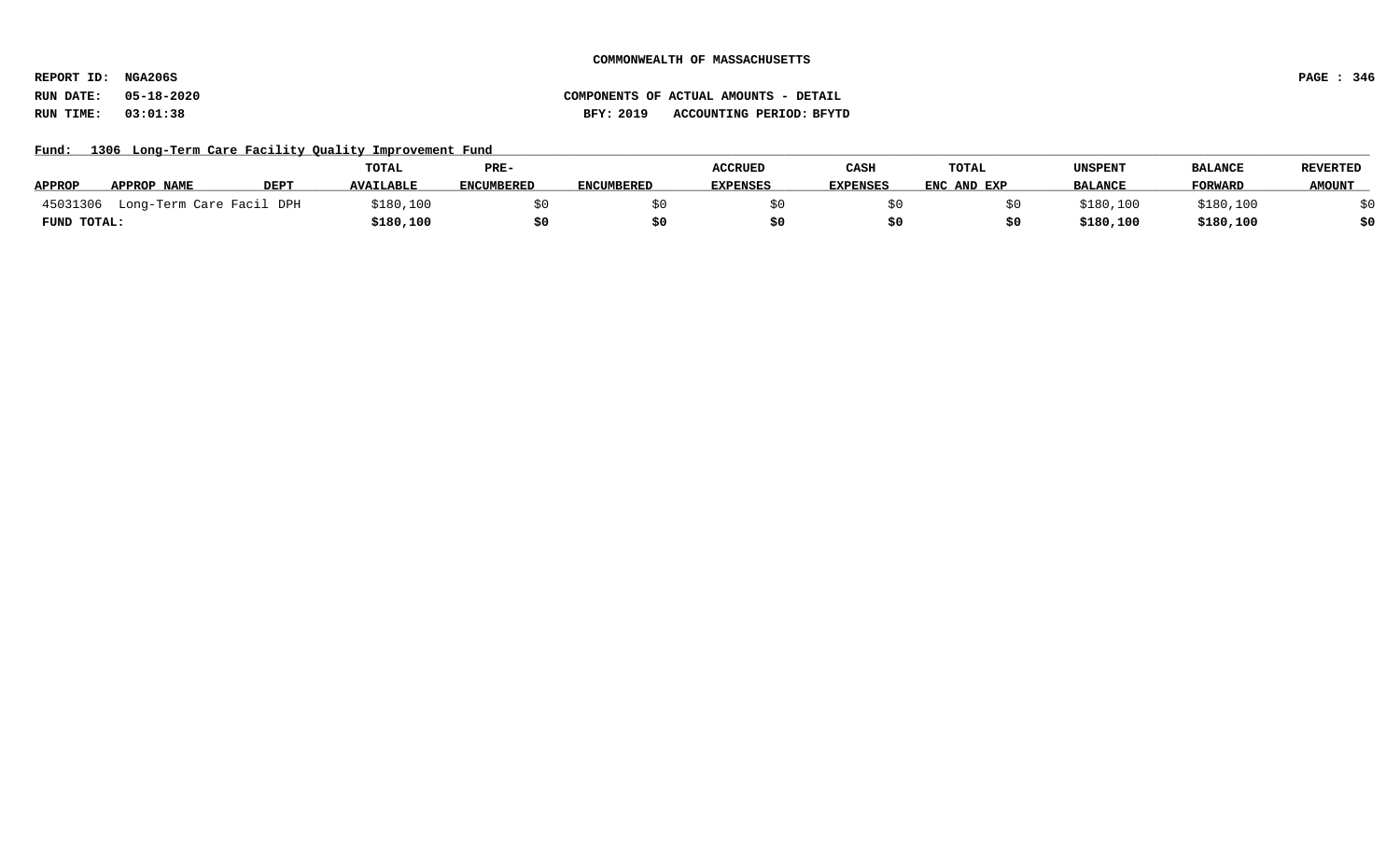**REPORT ID: NGA206S PAGE : 347**

### **RUN DATE: 05-18-2020 COMPONENTS OF ACTUAL AMOUNTS - DETAIL RUN TIME: 03:01:38 BFY: 2019 ACCOUNTING PERIOD: BFYTD**

Fund: 1307 Sexual Assault Nurse Examiner Trust Fund

|               |                          |             | TOTAL            | PRE-              |                   | <b>ACCRUED</b>  | CASH            | <b>TOTAL</b> | UNSPENT        | <b>BALANCE</b> | <b>REVERTED</b> |
|---------------|--------------------------|-------------|------------------|-------------------|-------------------|-----------------|-----------------|--------------|----------------|----------------|-----------------|
| <b>APPROP</b> | APPROP NAME              | <b>DEPT</b> | <b>AVAILABLE</b> | <b>ENCUMBERED</b> | <b>ENCUMBERED</b> | <b>EXPENSES</b> | <b>EXPENSES</b> | ENC AND EXP  | <b>BALANCE</b> | FORWARD        | <b>AMOUNT</b>   |
| 45031307      | Sexual Assault Nurse DPH |             | \$1,903          |                   |                   |                 |                 |              | 31,903         | 1,903          |                 |
| FUND TOTAL:   |                          |             | \$1,903          |                   |                   |                 |                 |              | \$1,903        | \$1,903        |                 |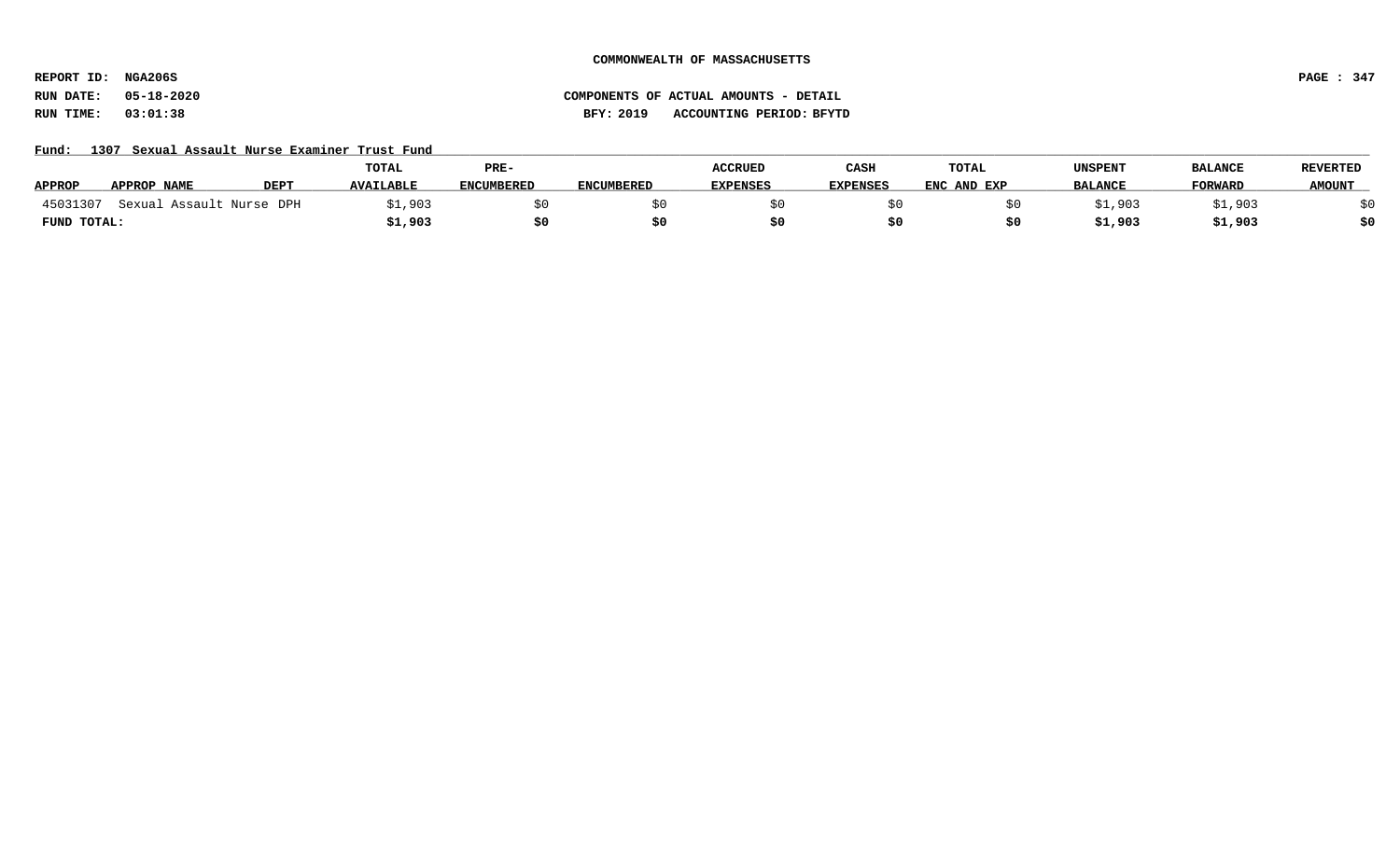**REPORT ID: NGA206S PAGE : 348**

# **RUN DATE: 05-18-2020 COMPONENTS OF ACTUAL AMOUNTS - DETAIL RUN TIME: 03:01:38 BFY: 2019 ACCOUNTING PERIOD: BFYTD**

### Fund: 1308 Public Records Assistance Fund

|               |                      |                  | <b>TOTAL</b>     | PRE-              |                   | <b>ACCRUED</b>  | CASH     | TOTAL       | UNSPENT        | <b>BALANCE</b> | <b>REVERTED</b> |
|---------------|----------------------|------------------|------------------|-------------------|-------------------|-----------------|----------|-------------|----------------|----------------|-----------------|
| <b>APPROP</b> | APPROP NAME          | DEP <sub>1</sub> | <b>AVAILABLE</b> | <b>ENCUMBERED</b> | <b>ENCUMBERED</b> | <b>EXPENSES</b> | EXPENSES | ENC AND EXP | <b>BALANCE</b> | <b>FORWARD</b> | <b>AMOUNT</b>   |
| 17901308      | Public Records Assis | ITD              |                  |                   |                   |                 |          |             |                |                |                 |
| FUND TOTAL:   |                      |                  |                  | \$0               |                   |                 |          |             |                |                | \$0             |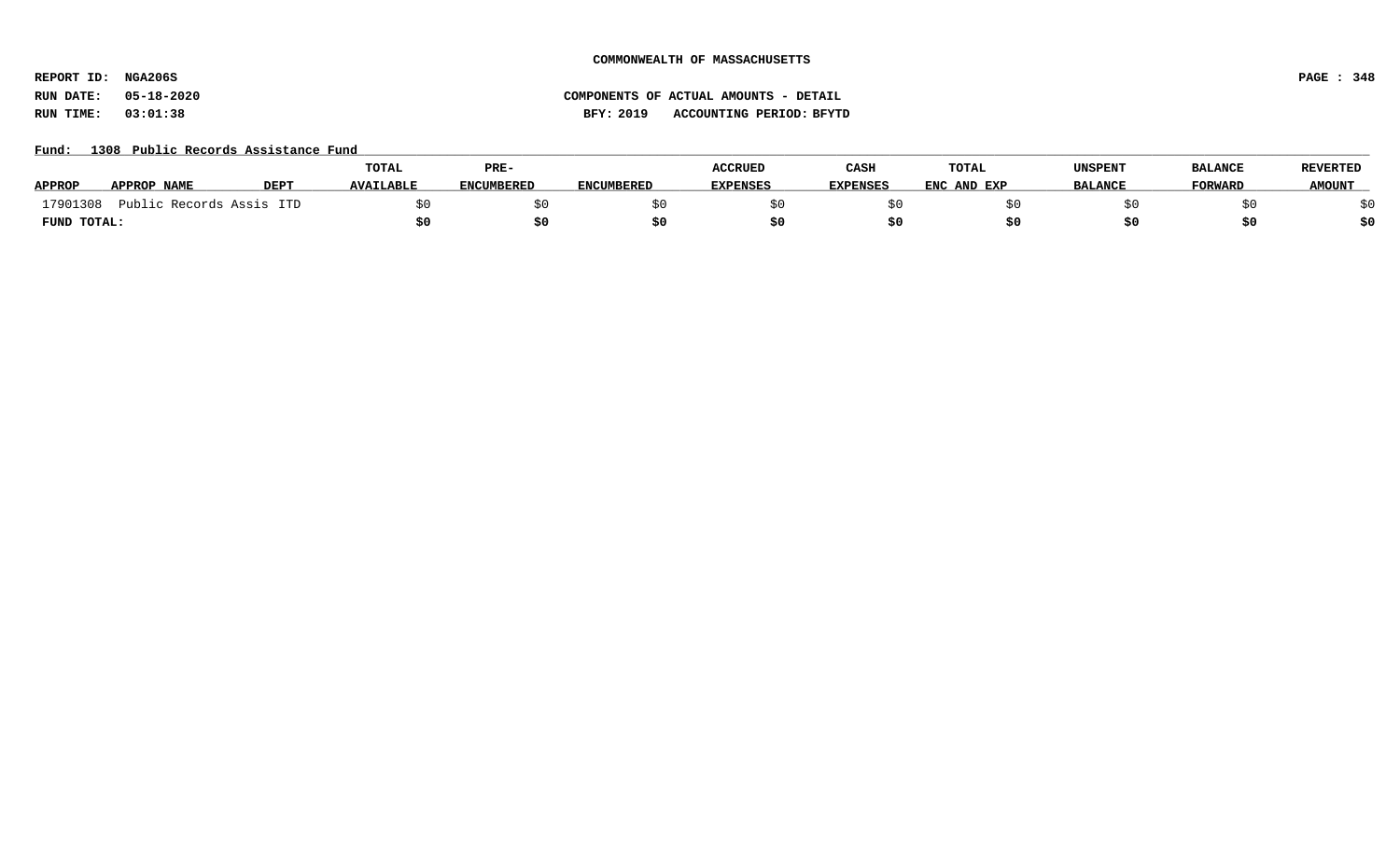**REPORT ID: NGA206S PAGE : 349**

### **RUN DATE: 05-18-2020 COMPONENTS OF ACTUAL AMOUNTS - DETAIL RUN TIME: 03:01:38 BFY: 2019 ACCOUNTING PERIOD: BFYTD**

Fund: 1309 MassHealth Delivery System Reform Trust Fund

|               |                     |             | <b>TOTAL</b>     | PRE-       |                   | <b>ACCRUED</b>  | <b>CASH</b>   | <b>TOTAL</b>  | <b>UNSPENT</b> | <b>BALANCE</b> | REVERTED      |
|---------------|---------------------|-------------|------------------|------------|-------------------|-----------------|---------------|---------------|----------------|----------------|---------------|
| <b>APPROP</b> | APPROP NAME         | <b>DEPT</b> | <b>AVAILABLE</b> | ENCUMBERED | <b>ENCUMBERED</b> | <b>EXPENSES</b> | EXPENSES      | ENC AND EXP   | <b>BALANCE</b> | FORWARD        | <b>AMOUNT</b> |
| 40001309      | MassHealth Delivery | EHS         | \$612,782,555    | \$0        |                   |                 | \$585,254,667 | \$585,254,667 | \$27,527,888   | \$27,527,888   | \$0           |
| 40001309      | MassHealth Delivery | ELD         | \$83,900         | \$0        |                   |                 | \$83,900      | \$83,900      |                | \$0            | \$0           |
| 40001309      | MassHealth Delivery | EOL         | \$2,920,750      | \$0        |                   |                 | \$2,920,750   | \$2,920,750   |                | \$0            | \$0           |
| FUND TOTAL:   |                     |             | \$615,787,205    | \$0        | \$0               | s0              | \$588,259,317 | \$588,259,317 | \$27,527,888   | \$27,527,888   | \$0           |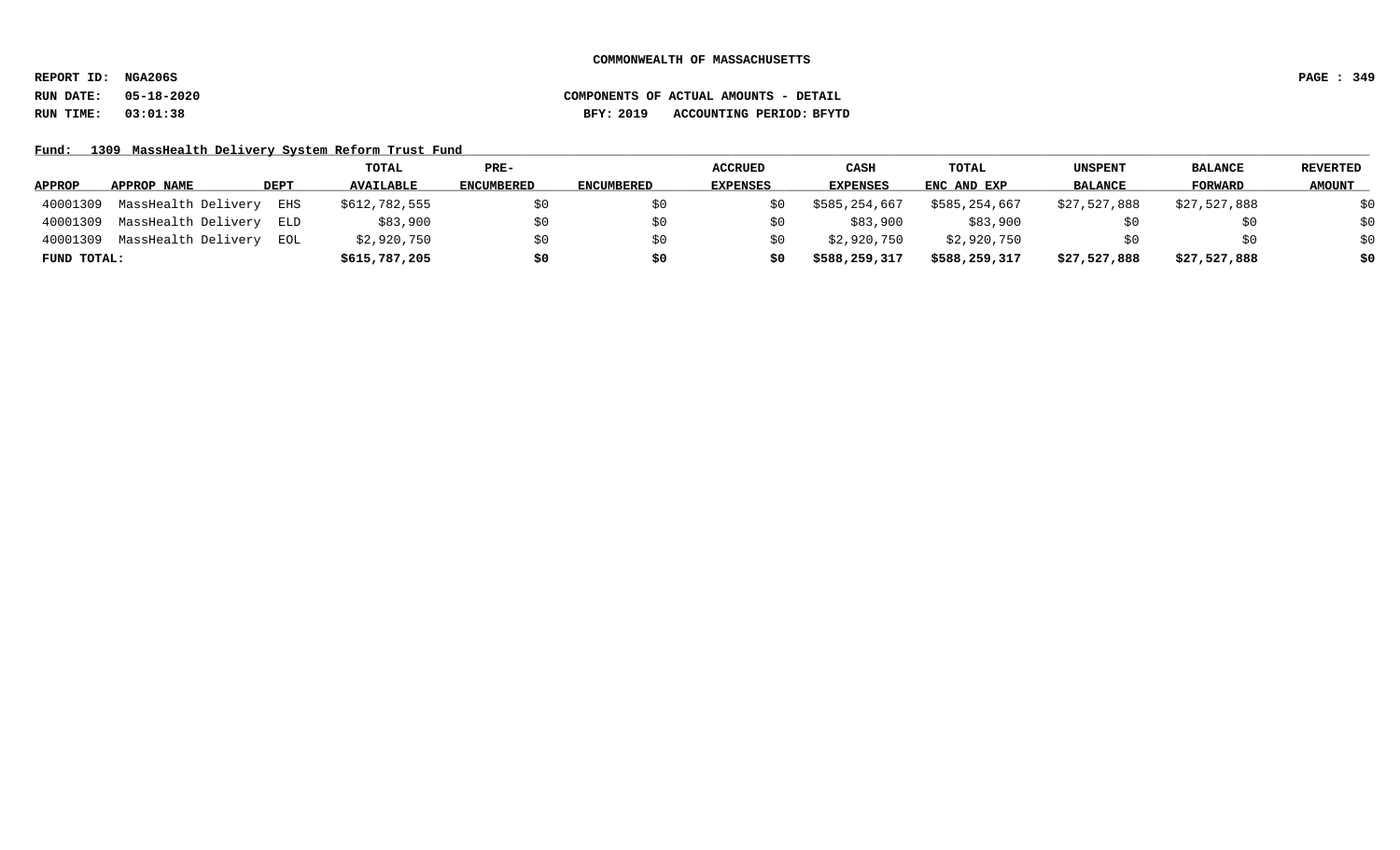**REPORT ID: NGA206S PAGE : 350**

# **RUN DATE: 05-18-2020 COMPONENTS OF ACTUAL AMOUNTS - DETAIL RUN TIME: 03:01:38 BFY: 2019 ACCOUNTING PERIOD: BFYTD**

Fund: 1310 Community Hospital Reinvestment Trust Fund

|               |                          |             | <b>TOTAL</b>     | PRE-              |                   | <b>ACCRUED</b>  | CASH            | <b>TOTAL</b>  | UNSPENT        | <b>BALANCE</b> | <b>REVERTED</b> |
|---------------|--------------------------|-------------|------------------|-------------------|-------------------|-----------------|-----------------|---------------|----------------|----------------|-----------------|
| <b>APPROP</b> | <b>APPROP NAME</b>       | <b>DEPT</b> | <b>AVAILABLE</b> | <b>ENCUMBERED</b> | <b>ENCUMBERED</b> | <b>EXPENSES</b> | <b>EXPENSES</b> | ENC AND EXP   | <b>BALANCE</b> | <b>FORWARD</b> | <b>AMOUNT</b>   |
| 40001310      | Community Hospital R EHS |             | \$10,834,766     |                   |                   |                 | (\$155,362)     | ( \$155, 362) | \$10,990,128   | \$10,990,128   |                 |
| FUND TOTAL:   |                          |             | \$10,834,766     |                   |                   |                 | (\$155,362)     | ( \$155, 362) | \$10,990,128   | \$10,990,128   |                 |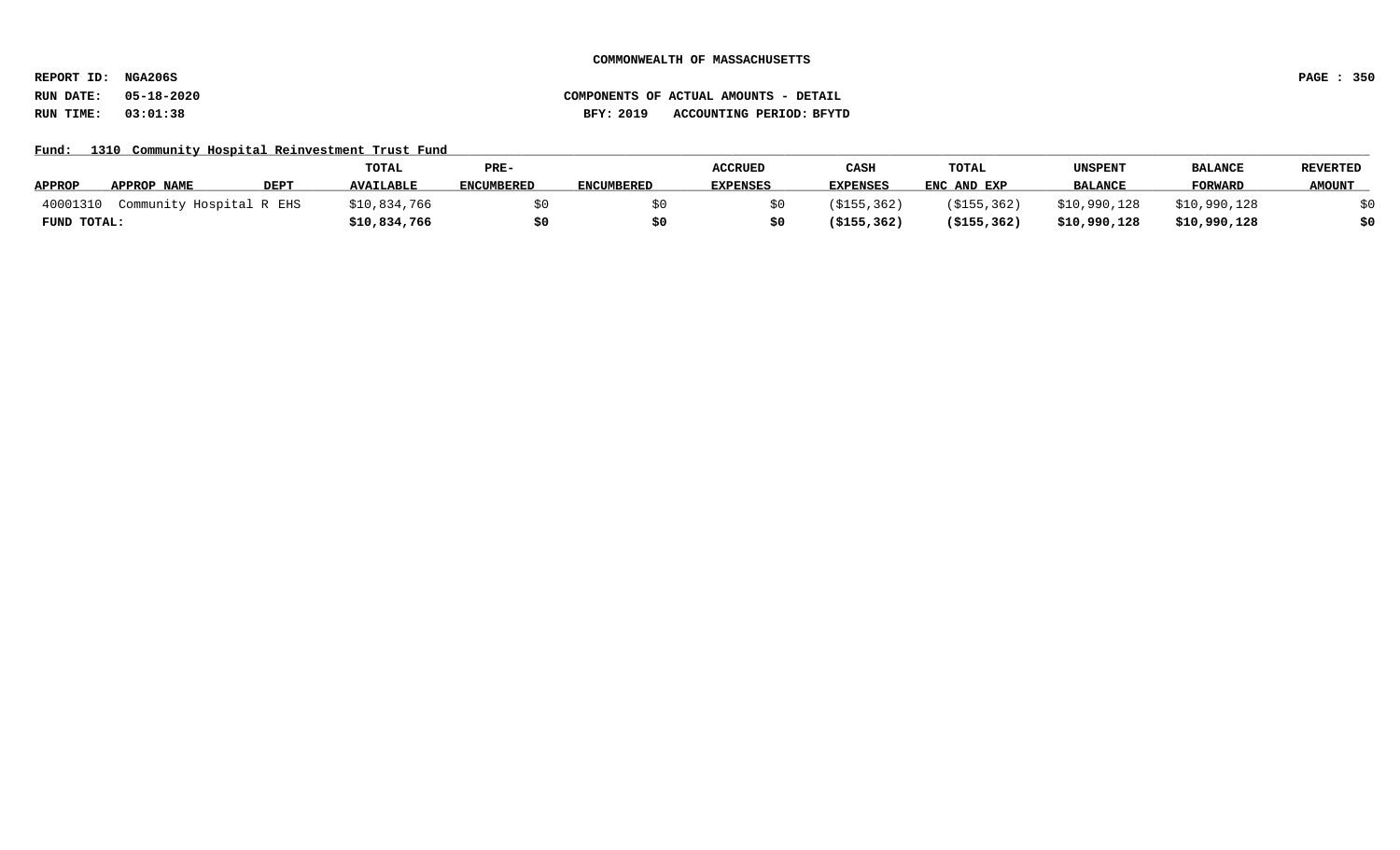**REPORT ID: NGA206S PAGE : 351**

**RUN DATE: 05-18-2020 COMPONENTS OF ACTUAL AMOUNTS - DETAIL RUN TIME: 03:01:38 BFY: 2019 ACCOUNTING PERIOD: BFYTD**

### Fund: 1311 Olmsted Park Improvement Fund

|               |                |             | TOTAL            | PRE-              |                   | <b>ACCRUED</b> | CASH     | <b>TOTAL</b> | UNSPENT        | <b>BALANCE</b> | <b>REVERTED</b> |
|---------------|----------------|-------------|------------------|-------------------|-------------------|----------------|----------|--------------|----------------|----------------|-----------------|
| <b>APPROP</b> | APPROP NAME    | <b>DEPT</b> | <b>AVAILABLE</b> | <b>ENCUMBERED</b> | <b>ENCUMBERED</b> | EXPENSES       | EXPENSES | ENC AND EXP  | <b>BALANCE</b> | <b>FORWARD</b> | <b>AMOUNT</b>   |
| 28201311      | Olmsted Park I | Improve DCR |                  |                   |                   |                |          |              |                |                |                 |
| FUND TOTAL:   |                |             |                  |                   |                   |                |          |              |                |                | \$0             |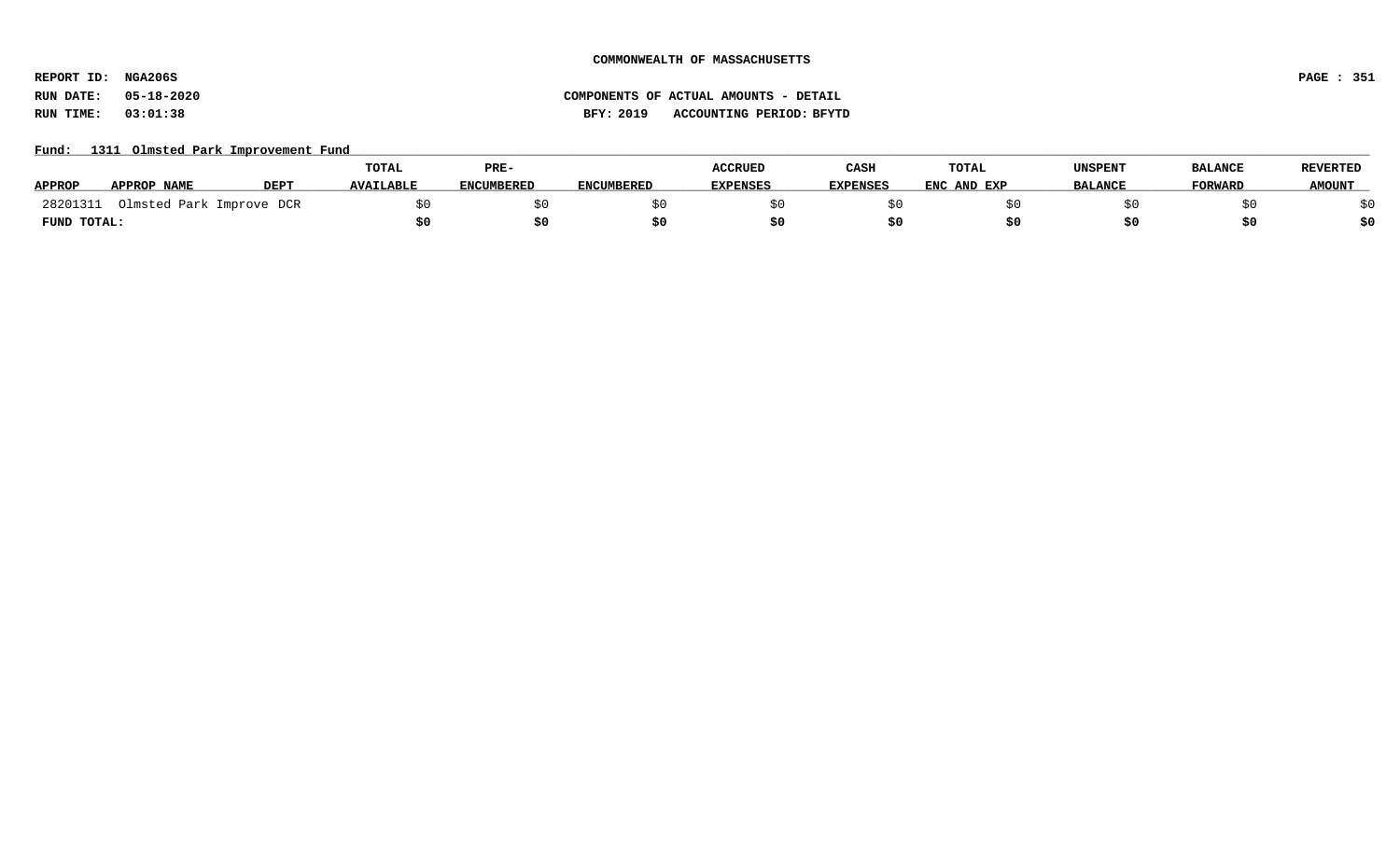**REPORT ID: NGA206S PAGE : 352**

# **RUN DATE: 05-18-2020 COMPONENTS OF ACTUAL AMOUNTS - DETAIL RUN TIME: 03:01:38 BFY: 2019 ACCOUNTING PERIOD: BFYTD**

### Fund: 1312 Transportation Infrastructure Enhancement Trust Fund

|               |                          |             | TOTAL            | PRE-              |            | <b>ACCRUED</b>  | CASH            | <b>TOTAL</b> | UNSPENT        | <b>BALANCE</b> | <b>REVERTED</b> |
|---------------|--------------------------|-------------|------------------|-------------------|------------|-----------------|-----------------|--------------|----------------|----------------|-----------------|
| <b>APPROP</b> | <b>APPROP NAME</b>       | <b>DEPT</b> | <b>AVAILABLE</b> | <b>ENCUMBERED</b> | ENCUMBERED | <b>EXPENSES</b> | <b>EXPENSES</b> | ENC AND EXP  | <b>BALANCE</b> | FORWARD        | <b>AMOUNT</b>   |
| 21001312      | Transportation Infra DPU |             | \$16, 264, 511   |                   |            |                 | \$16,262,530    | \$16,262,530 | \$1,981        | 1,981'         |                 |
| FUND TOTAL:   |                          |             | \$16, 264, 511   |                   |            |                 | \$16,262,530    | \$16,262,530 | \$1,981        | \$1,981        | \$0             |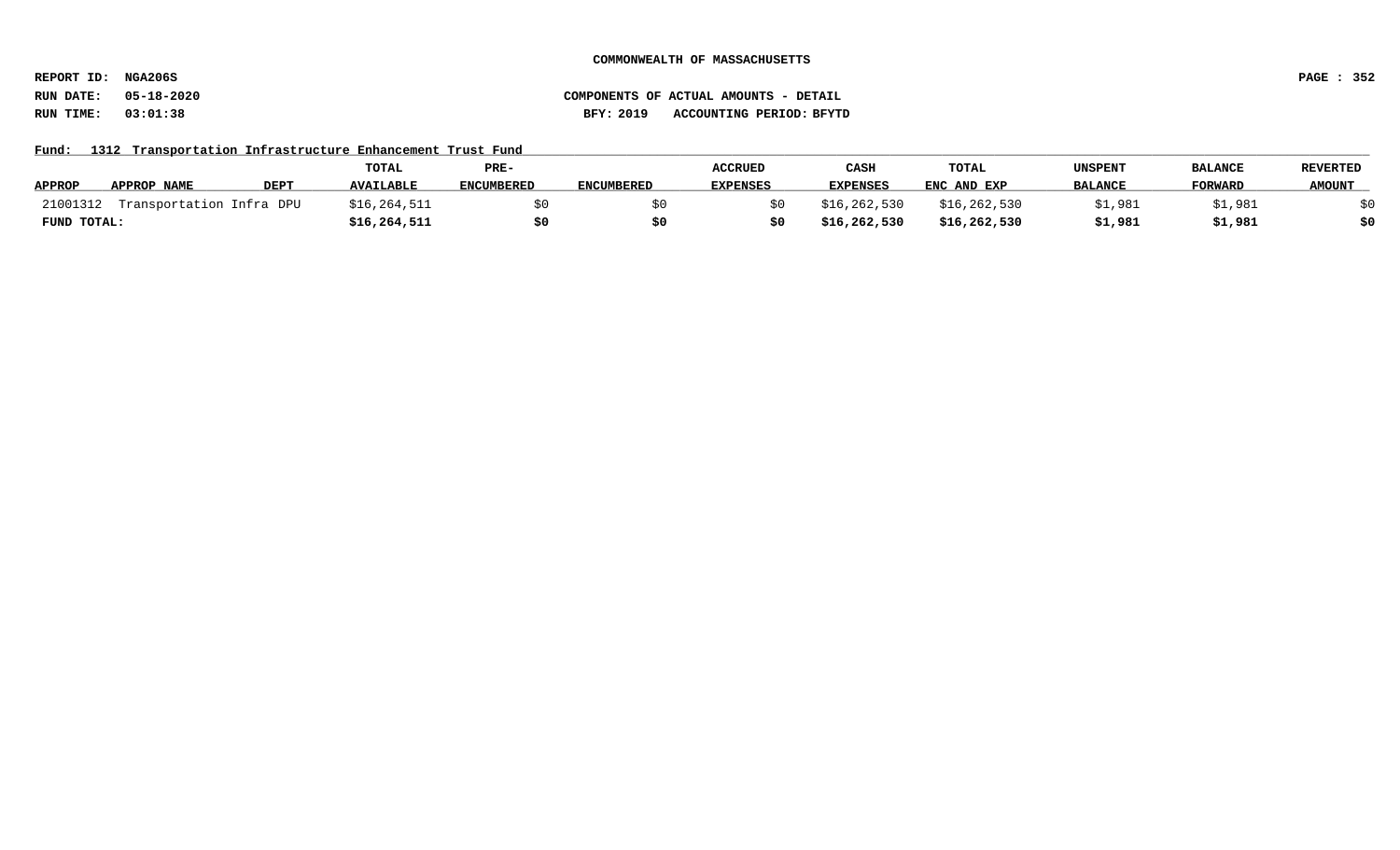**REPORT ID: NGA206S PAGE : 353**

Fund: 1314 Non-Acute Care Hospital Reimbursement Trust Fund

|               |                          |             | TOTAL            | PRE-              |                   | <b>ACCRUED</b>  | CASH            | TOTAL        | <b>UNSPENT</b> | <b>BALANCE</b> | <b>REVERTED</b> |
|---------------|--------------------------|-------------|------------------|-------------------|-------------------|-----------------|-----------------|--------------|----------------|----------------|-----------------|
| <b>APPROP</b> | APPROP NAME              | <b>DEPT</b> | <b>AVAILABLE</b> | <b>ENCUMBERED</b> | <b>ENCUMBERED</b> | <b>EXPENSES</b> | <b>EXPENSES</b> | ENC AND EXP  | <b>BALANCE</b> | <b>FORWARD</b> | <b>AMOUNT</b>   |
| 40001313      | Non Acute Care Hospi EHS |             | \$17,651,720     |                   |                   | S O I           | \$10,704,180    | \$10,704,180 | \$6,947,540    | \$6,947,540    |                 |
| FUND TOTAL:   |                          |             | \$17,651,720     |                   |                   | 50              | \$10,704,180    | \$10,704,180 | \$6,947,540    | \$6,947,540    | \$0             |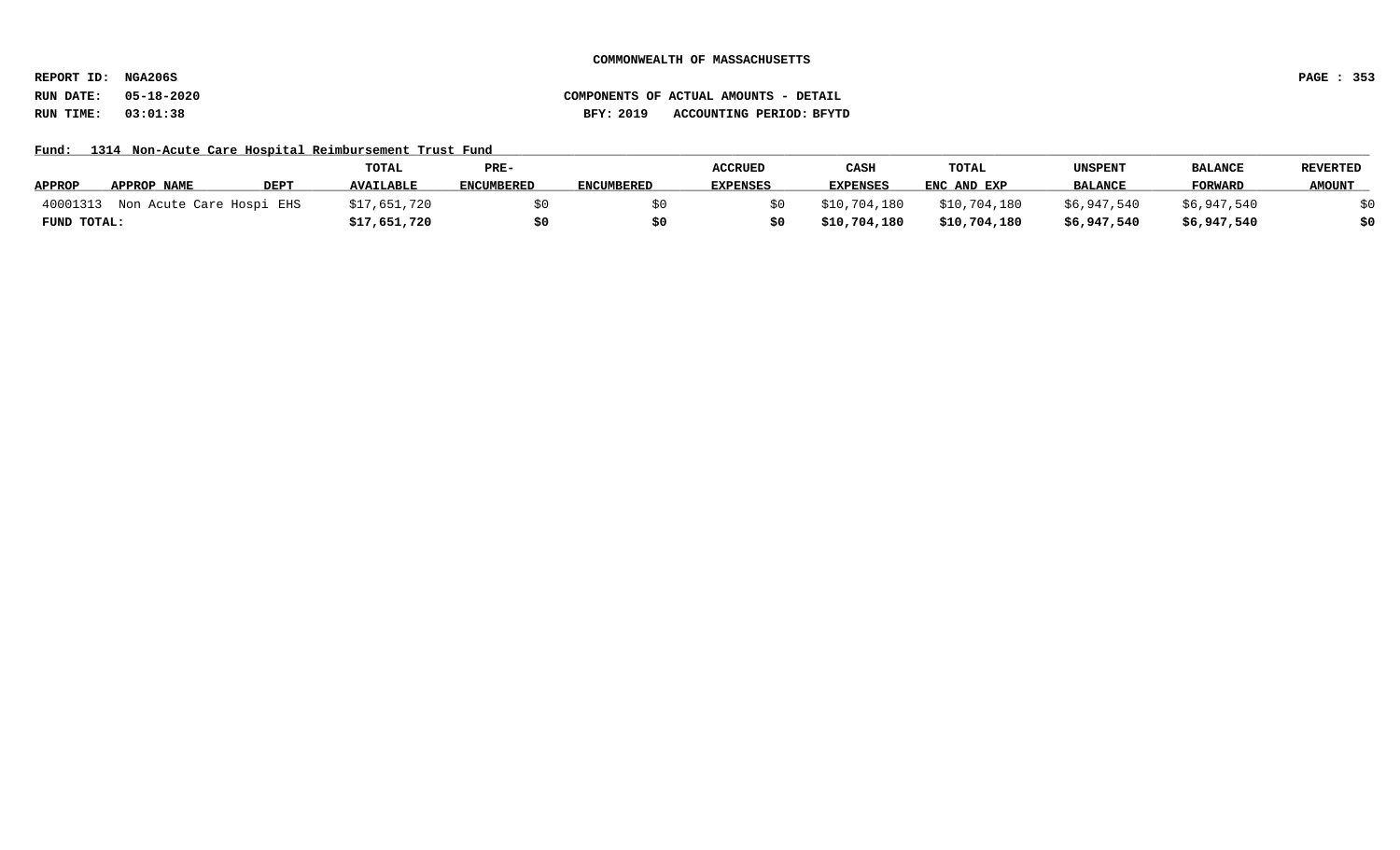**REPORT ID: NGA206S PAGE : 354**

# **RUN DATE: 05-18-2020 COMPONENTS OF ACTUAL AMOUNTS - DETAIL RUN TIME: 03:01:38 BFY: 2019 ACCOUNTING PERIOD: BFYTD**

Fund: 1315 Municipal Epinephrine Bulk Purchase Trust Fund

|               |                          |      | TOTAL            | PRE-              |                   | <b>ACCRUED</b>  | CASH            | TOTAL       | <b>UNSPENT</b> | <b>BALANCE</b> | <b>REVERTED</b> |
|---------------|--------------------------|------|------------------|-------------------|-------------------|-----------------|-----------------|-------------|----------------|----------------|-----------------|
| <b>APPROP</b> | <b>APPROP NAME</b>       | DEP. | <b>AVAILABLE</b> | <b>ENCUMBERED</b> | <b>ENCUMBERED</b> | <b>EXPENSES</b> | <b>EXPENSES</b> | ENC AND EXP | <b>BALANCE</b> | <b>FORWARD</b> | <b>AMOUNT</b>   |
| 45101315      | Municipal Epinephrin DPH |      |                  |                   |                   |                 |                 |             |                |                |                 |
| FUND TOTAL:   |                          |      |                  |                   |                   |                 |                 |             |                |                |                 |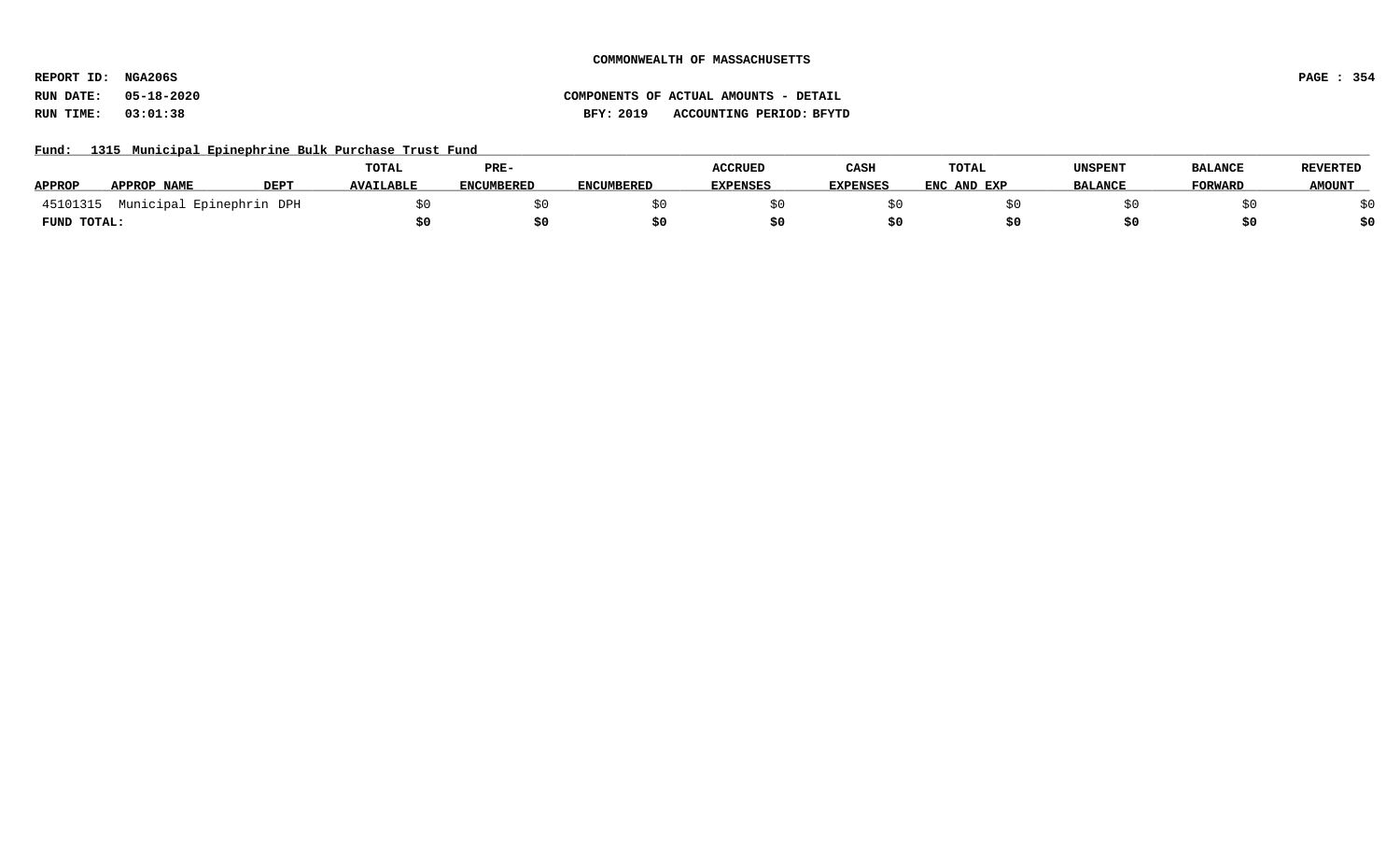**REPORT ID: NGA206S PAGE : 355**

Fund: 1316 Substance Use Disorder Federal Reinvestment Trust Fund

|               |                          |             | TOTAL            | PRE-              |                   | <b>ACCRUED</b>  | CASH            | <b>TOTAL</b> | <b>UNSPENT</b> | <b>BALANCE</b> | REVERTED      |
|---------------|--------------------------|-------------|------------------|-------------------|-------------------|-----------------|-----------------|--------------|----------------|----------------|---------------|
| <b>APPROP</b> | APPROP NAME              | <b>DEPT</b> | <b>AVAILABLE</b> | <b>ENCUMBERED</b> | <b>ENCUMBERED</b> | <b>EXPENSES</b> | <b>EXPENSES</b> | ENC AND EXP  | <b>BALANCE</b> | FORWARD        | <b>AMOUNT</b> |
| 40001316      | Substance Use Disord DPH |             | \$4,340,066      | SO.               |                   |                 | \$2,430,333     | \$2,430,333  | \$1,909,733    | \$1,909,733    | \$0           |
| 40001316      | Substance Use Disord EHS |             | \$34,168,357     |                   |                   |                 | \$8,572,427     | \$8,572,427  | \$25,595,930   | \$25,595,930   | \$0           |
| FUND TOTAL:   |                          |             | \$38,508,424     | \$0               |                   | \$0             | \$11,002,760    | \$11,002,760 | \$27,505,664   | \$27,505,664   | \$0           |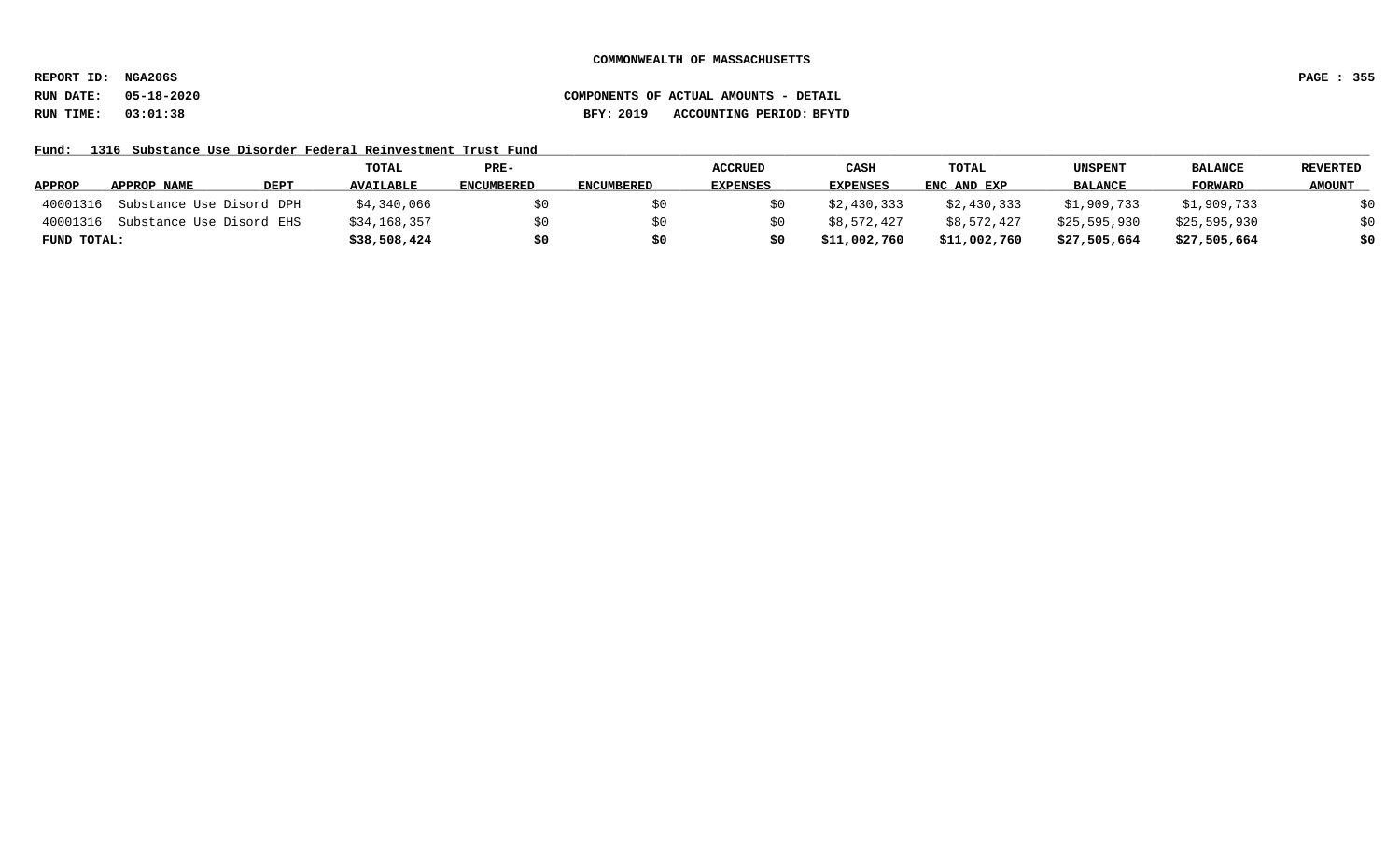**REPORT ID: NGA206S PAGE : 356**

# **RUN DATE: 05-18-2020 COMPONENTS OF ACTUAL AMOUNTS - DETAIL RUN TIME: 03:01:38 BFY: 2019 ACCOUNTING PERIOD: BFYTD**

#### Fund: 1317 Nickerson State Park Trust Fund

|               |                          |             | <b>TOTAL</b>     | PRE-              |                   | <b>ACCRUED</b>  | CASH            | <b>TOTAL</b> | UNSPENT        | <b>BALANCE</b> | REVERTED      |
|---------------|--------------------------|-------------|------------------|-------------------|-------------------|-----------------|-----------------|--------------|----------------|----------------|---------------|
| <b>APPROP</b> | APPROP NAME              | <b>DEPT</b> | <b>AVAILABLE</b> | <b>ENCUMBERED</b> | <b>ENCUMBERED</b> | <b>EXPENSES</b> | <b>EXPENSES</b> | ENC AND EXP  | <b>BALANCE</b> | FORWARD        | <b>AMOUNT</b> |
| 28201317      | Nickerson State Park DCR |             | \$113,752        |                   |                   |                 |                 |              | \$113,752      | \$113,752      |               |
| FUND TOTAL:   |                          |             | \$113,752        | S0                |                   |                 |                 |              | \$113,752      | \$113,752      | \$0           |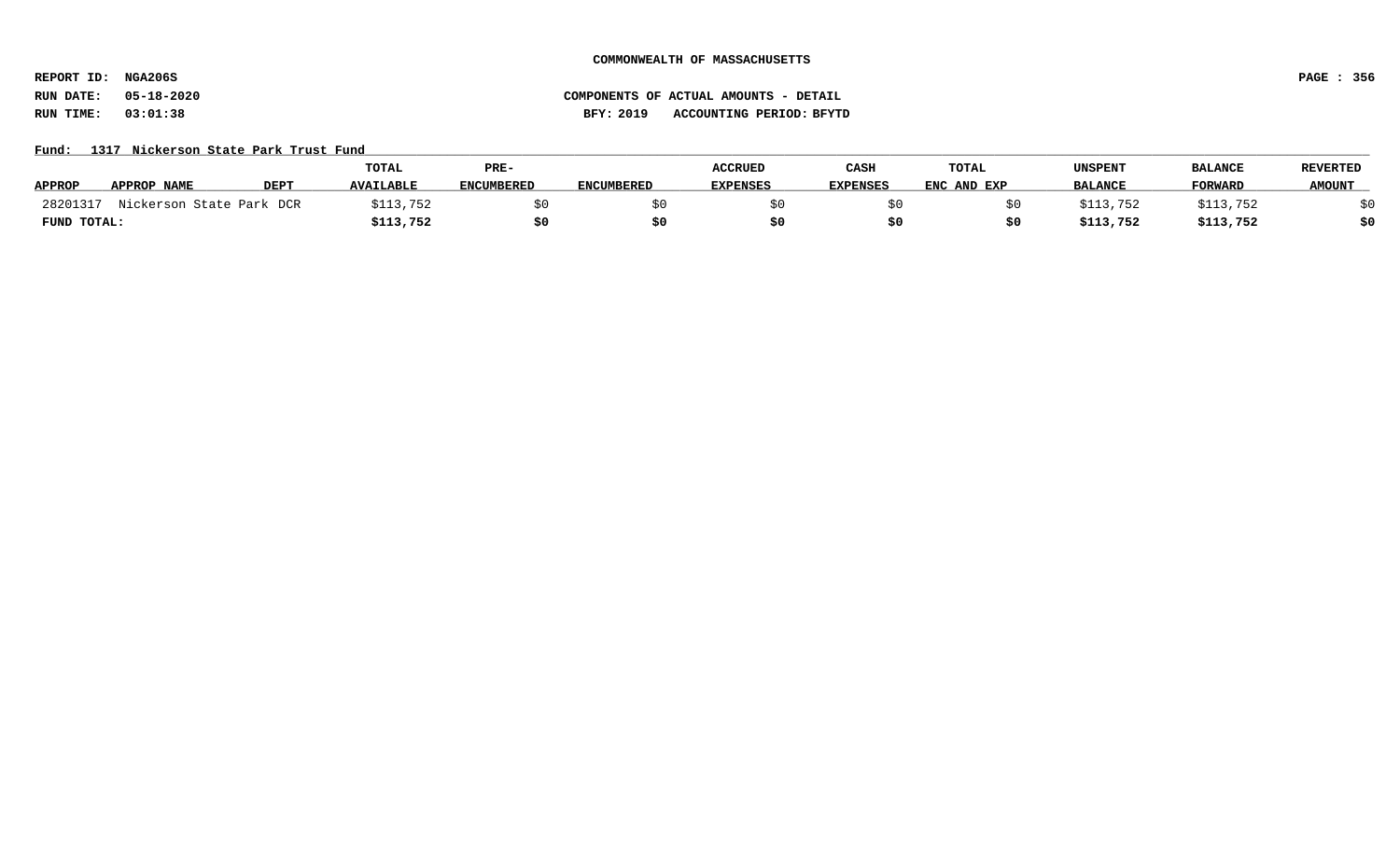**REPORT ID: NGA206S PAGE : 357**

### **RUN DATE: 05-18-2020 COMPONENTS OF ACTUAL AMOUNTS - DETAIL RUN TIME: 03:01:38 BFY: 2019 ACCOUNTING PERIOD: BFYTD**

Fund: 1318 Massachusetts United States Olympic Fund

|               |                          |      | <b>TOTAL</b>     | PRE-              |                   | <b>ACCRUED</b>  | CASH            | <b>TOTAL</b> | UNSPENT        | <b>BALANCE</b> | <b>REVERTED</b> |
|---------------|--------------------------|------|------------------|-------------------|-------------------|-----------------|-----------------|--------------|----------------|----------------|-----------------|
| <b>APPROP</b> | <b>APPROP NAME</b>       | DEPT | <b>AVAILABLE</b> | <b>ENCUMBERED</b> | <b>ENCUMBERED</b> | <b>EXPENSES</b> | <b>EXPENSES</b> | ENC AND EXP  | <b>BALANCE</b> | <b>FORWARD</b> | <b>AMOUNT</b>   |
| 12011318      | Massachusetts United DOR |      | \$150,308        |                   |                   |                 | \$75,080        | \$75,080     | \$75,228       | \$75,228       |                 |
| FUND TOTAL:   |                          |      | \$150,308        |                   |                   |                 | \$75,080        | \$75,080     | \$75,228       | \$75,228       |                 |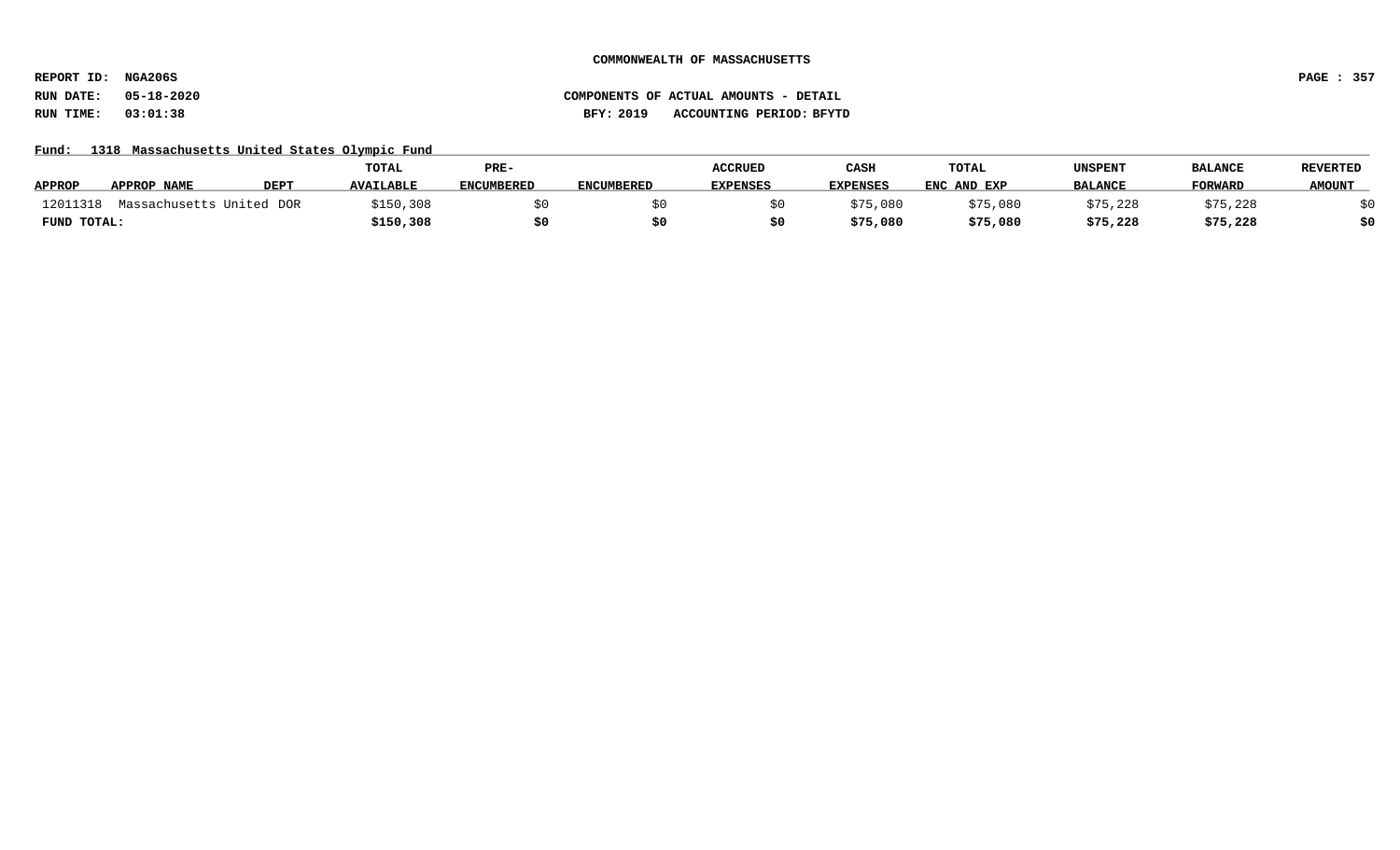**REPORT ID: NGA206S PAGE : 358**

**RUN DATE: 05-18-2020 COMPONENTS OF ACTUAL AMOUNTS - DETAIL**

**RUN TIME: 03:01:38 BFY: 2019 ACCOUNTING PERIOD: BFYTD**

# Fund: 1319 State House Special Event Fund

|             |                         |             | TOTAL            | $PRE-$            |                   | <b>ACCRUED</b>  | CASH            | TOTAL       | UNSPENT        | <b>BALANCE</b> | <b>REVERTED</b> |
|-------------|-------------------------|-------------|------------------|-------------------|-------------------|-----------------|-----------------|-------------|----------------|----------------|-----------------|
| APPROP      | APPROP NAME             | <b>DEPT</b> | <b>AVAILABLE</b> | <b>ENCUMBERED</b> | <b>ENCUMBERED</b> | <b>EXPENSES</b> | <b>EXPENSES</b> | ENC AND EXP | <b>BALANCE</b> | <b>FORWARD</b> | <b>AMOUNT</b>   |
| 11023319    | State House Special     | BSB         | \$266,702        |                   | SO.               | SO.             | \$72,708        | \$72,708    | \$193,994      | \$193,994      | \$0             |
| 11023319    | State House Special DCP |             |                  | \$0               | \$0               | \$0             |                 | ŞΟ          |                | 5U             | \$0             |
| 11023319    | State House Special DCR |             |                  | \$0               | \$0               | SO.             | \$0             | Sυ          |                | SU.            | \$0             |
| FUND TOTAL: |                         |             | \$266,702        | \$0               | \$0               | \$0             | \$72,708        | \$72,708    | \$193,994      | \$193,994      | \$0             |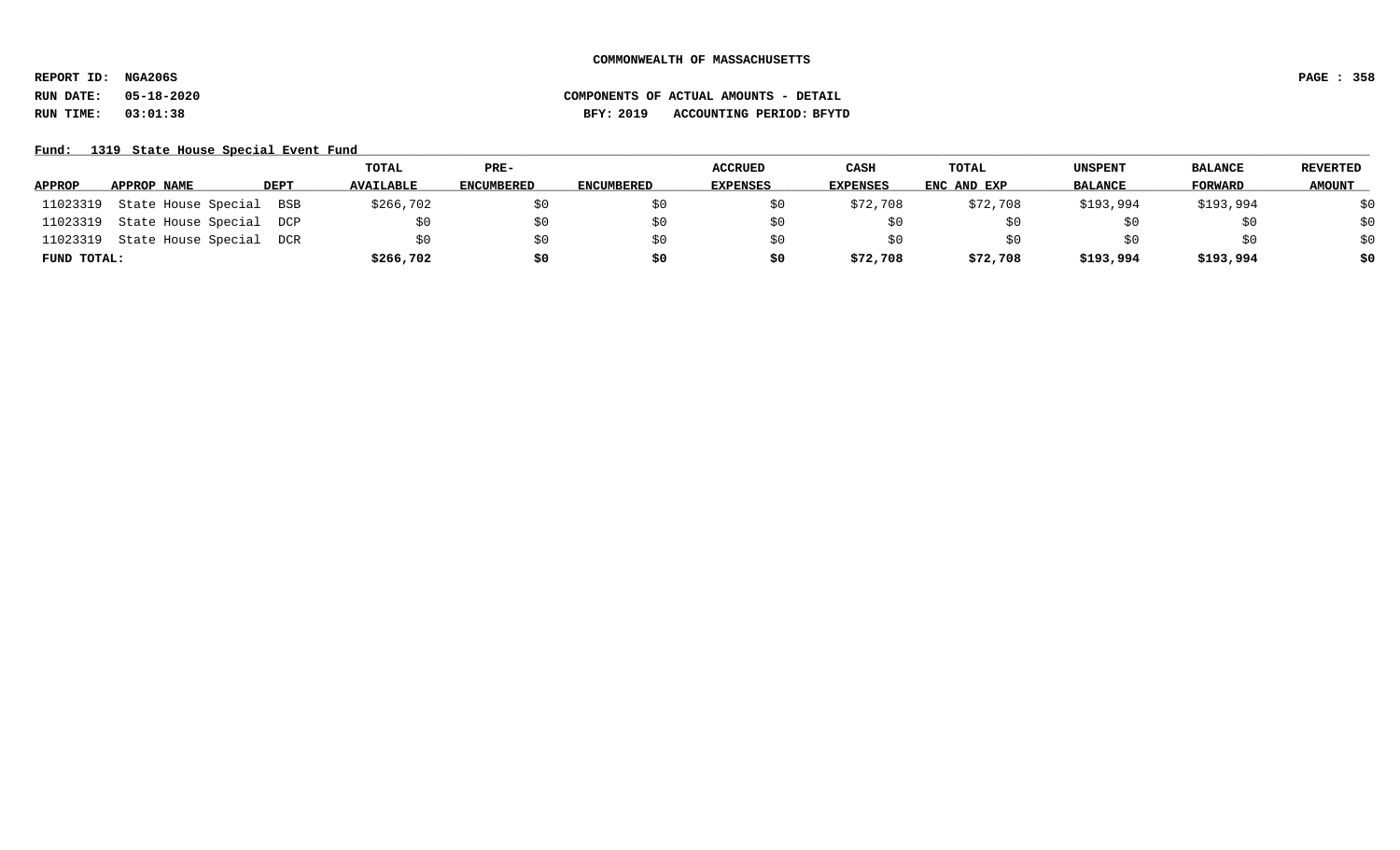**REPORT ID: NGA206S PAGE : 359**

### **RUN DATE: 05-18-2020 COMPONENTS OF ACTUAL AMOUNTS - DETAIL RUN TIME: 03:01:38 BFY: 2019 ACCOUNTING PERIOD: BFYTD**

Fund: 1320 Quality in Health Professions Trust Fund

|               |                          |             | TOTAL            | PRE-              |                   | <b>ACCRUED</b>  | CASH            | <b>TOTAL</b> | <b>UNSPENT</b> | <b>BALANCE</b> | REVERTED      |
|---------------|--------------------------|-------------|------------------|-------------------|-------------------|-----------------|-----------------|--------------|----------------|----------------|---------------|
| <b>APPROP</b> | APPROP NAME              | <b>DEPT</b> | <b>AVAILABLE</b> | <b>ENCUMBERED</b> | <b>ENCUMBERED</b> | <b>EXPENSES</b> | <b>EXPENSES</b> | ENC AND EXP  | <b>BALANCE</b> | FORWARD        | <b>AMOUNT</b> |
| 45001320      | Quality in Health Pr DPH |             | \$15,705,796     |                   |                   |                 | \$11,523,853    | \$11,523,853 | \$4,181,943    | \$4,181,943    | \$0           |
| 45001320      | Quality in Health Pr TRE |             |                  |                   |                   |                 |                 |              |                | \$0            | \$0           |
| FUND TOTAL:   |                          |             | \$15,705,796     | S0                |                   | \$0             | \$11,523,853    | \$11,523,853 | \$4,181,943    | \$4,181,943    | \$0           |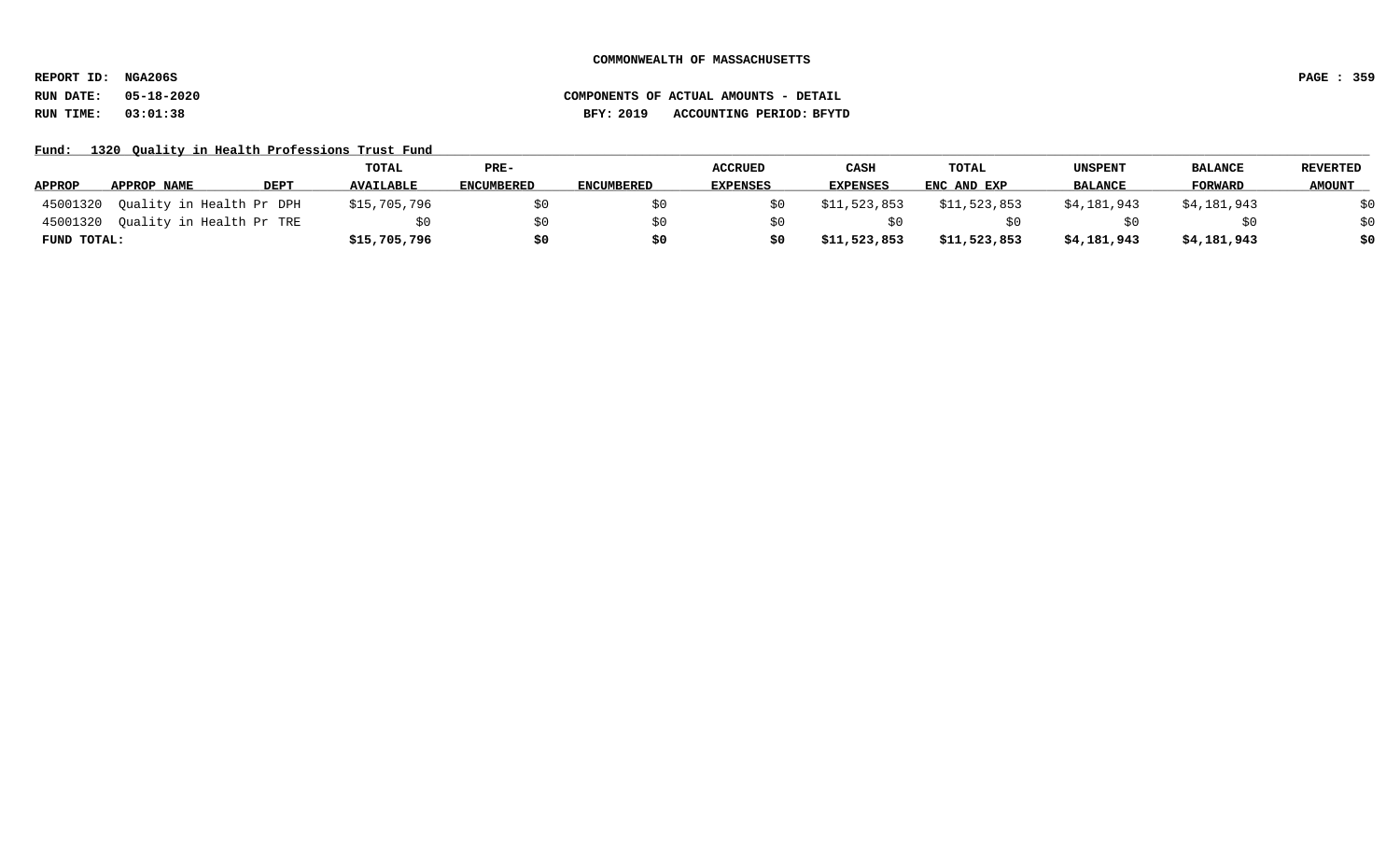**REPORT ID: NGA206S PAGE : 360**

# **RUN DATE: 05-18-2020 COMPONENTS OF ACTUAL AMOUNTS - DETAIL RUN TIME: 03:01:38 BFY: 2019 ACCOUNTING PERIOD: BFYTD**

### Fund: 1321 State Parks Preservation Trust Fund

|               |                          |             | <b>TOTAL</b>     | PRE-              |                   | <b>ACCRUED</b>  | CASH            | TOTAL       | UNSPENT        | <b>BALANCE</b> | <b>REVERTED</b> |
|---------------|--------------------------|-------------|------------------|-------------------|-------------------|-----------------|-----------------|-------------|----------------|----------------|-----------------|
| <b>APPROP</b> | APPROP NAME              | <b>DEPT</b> | <b>AVAILABLE</b> | <b>ENCUMBERED</b> | <b>ENCUMBERED</b> | <b>EXPENSES</b> | <b>EXPENSES</b> | ENC AND EXP | <b>BALANCE</b> | <b>FORWARD</b> | <b>AMOUNT</b>   |
| 20001321      | State Parks Preserva ENV |             |                  |                   |                   |                 |                 |             |                |                |                 |
| FUND TOTAL:   |                          |             |                  | \$0               |                   |                 |                 |             |                |                | \$0             |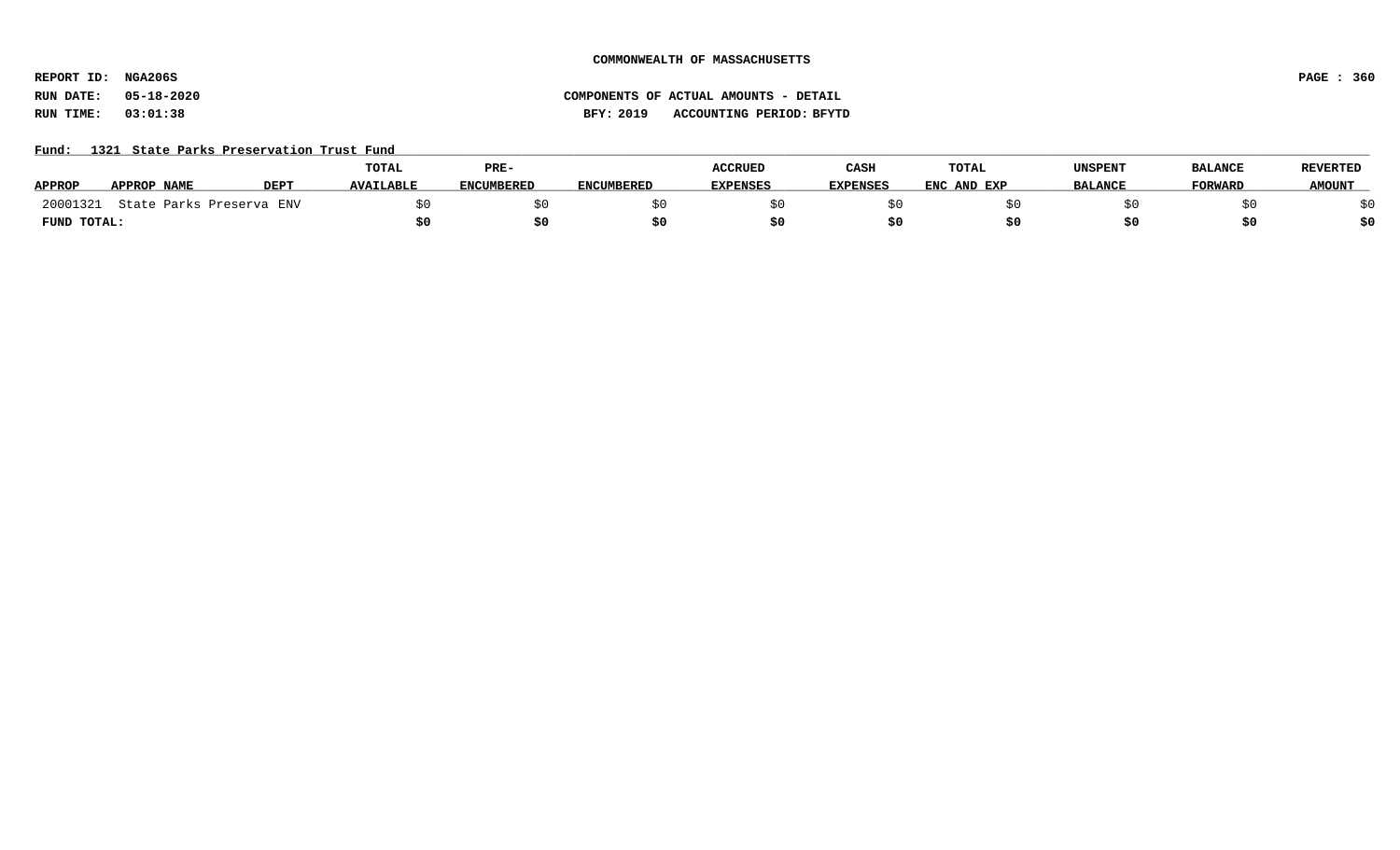**REPORT ID: NGA206S PAGE : 361**

# **RUN DATE: 05-18-2020 COMPONENTS OF ACTUAL AMOUNTS - DETAIL RUN TIME: 03:01:38 BFY: 2019 ACCOUNTING PERIOD: BFYTD**

# Fund: 1322 Abandoned Vessel Trust Fund

|               |                          |             | <b>TOTAL</b>     | PRE-              |            | <b>ACCRUED</b> | CASH            | TOTAL       | UNSPENT        | <b>BALANCE</b> | <b>REVERTED</b> |
|---------------|--------------------------|-------------|------------------|-------------------|------------|----------------|-----------------|-------------|----------------|----------------|-----------------|
| <b>APPROP</b> | APPROP NAME              | <b>DEPT</b> | <b>AVAILABLE</b> | <b>ENCUMBERED</b> | ENCUMBERED | EXPENSES       | <b>EXPENSES</b> | ENC AND EXP | <b>BALANCE</b> | <b>FORWARD</b> | <b>AMOUNT</b>   |
| 28001322      | Abandoned Vessel Tru DCR |             |                  |                   |            |                |                 |             |                |                |                 |
| FUND TOTAL:   |                          |             |                  |                   |            |                |                 |             |                |                | \$0             |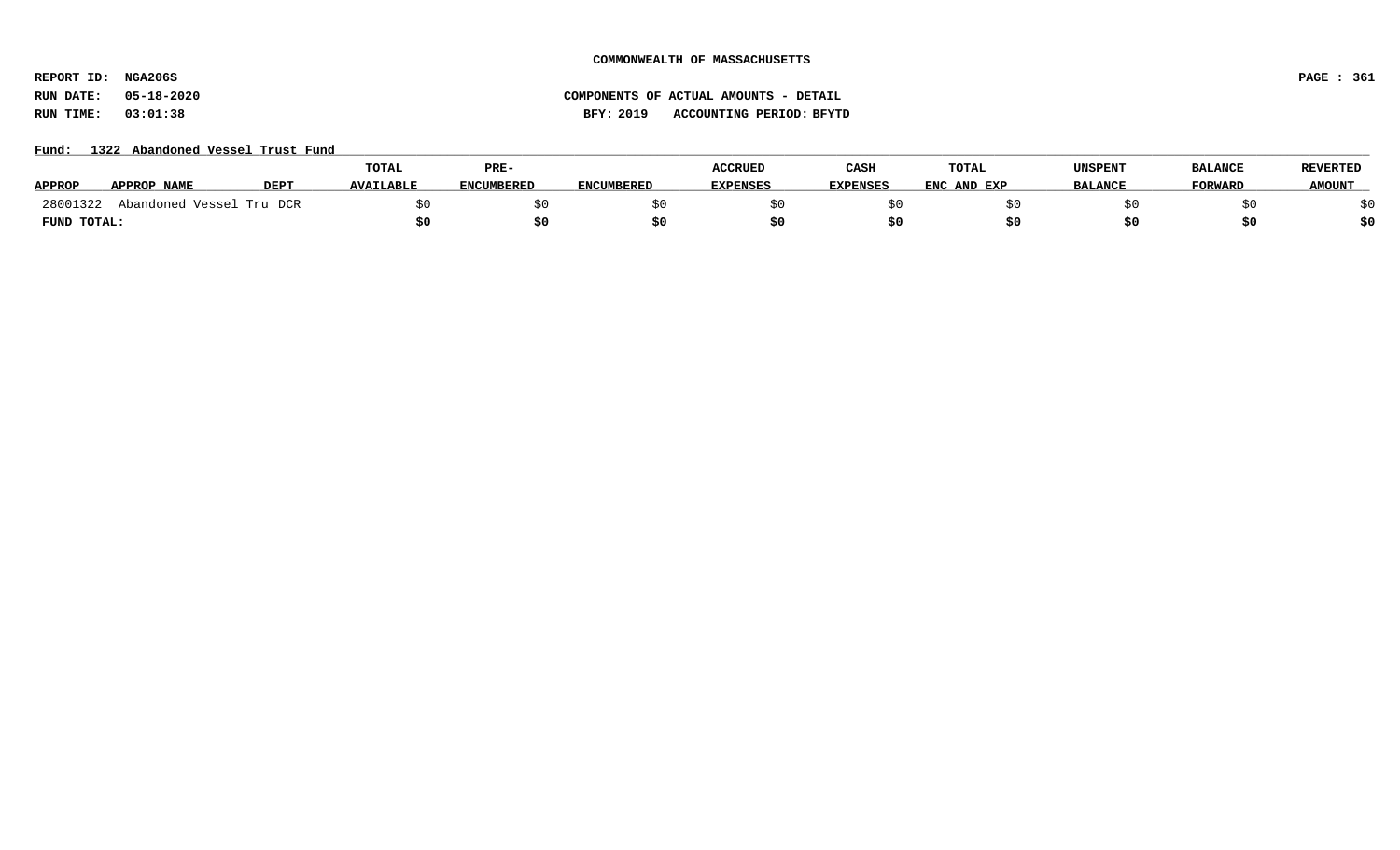**REPORT ID: NGA206S PAGE : 362**

# **RUN DATE: 05-18-2020 COMPONENTS OF ACTUAL AMOUNTS - DETAIL RUN TIME: 03:01:38 BFY: 2019 ACCOUNTING PERIOD: BFYTD**

# Fund: 1323 Nantasket Beach Reservation Trust Fund

|               |                          |                  | TOTAL            | PRE-              |                   | <b>ACCRUED</b>  | CASH            | TOTAL       | UNSPENT        | <b>BALANCE</b> | <b>REVERTED</b> |
|---------------|--------------------------|------------------|------------------|-------------------|-------------------|-----------------|-----------------|-------------|----------------|----------------|-----------------|
| <b>APPROP</b> | APPROP NAME              | DEP <sub>1</sub> | <b>AVAILABLE</b> | <b>ENCUMBERED</b> | <b>ENCUMBERED</b> | <b>EXPENSES</b> | <b>EXPENSES</b> | ENC AND EXP | <b>BALANCE</b> | <b>FORWARD</b> | <b>AMOUNT</b>   |
| 28001323      | Nantasket Beach Rese DCR |                  | \$588,255        |                   |                   |                 | \$19,071        | \$19,071    | \$569,184      | \$569,184      |                 |
| FUND TOTAL:   |                          |                  | \$588,255        |                   |                   |                 | \$19,071        | \$19,071    | \$569,184      | \$569,184      | \$0             |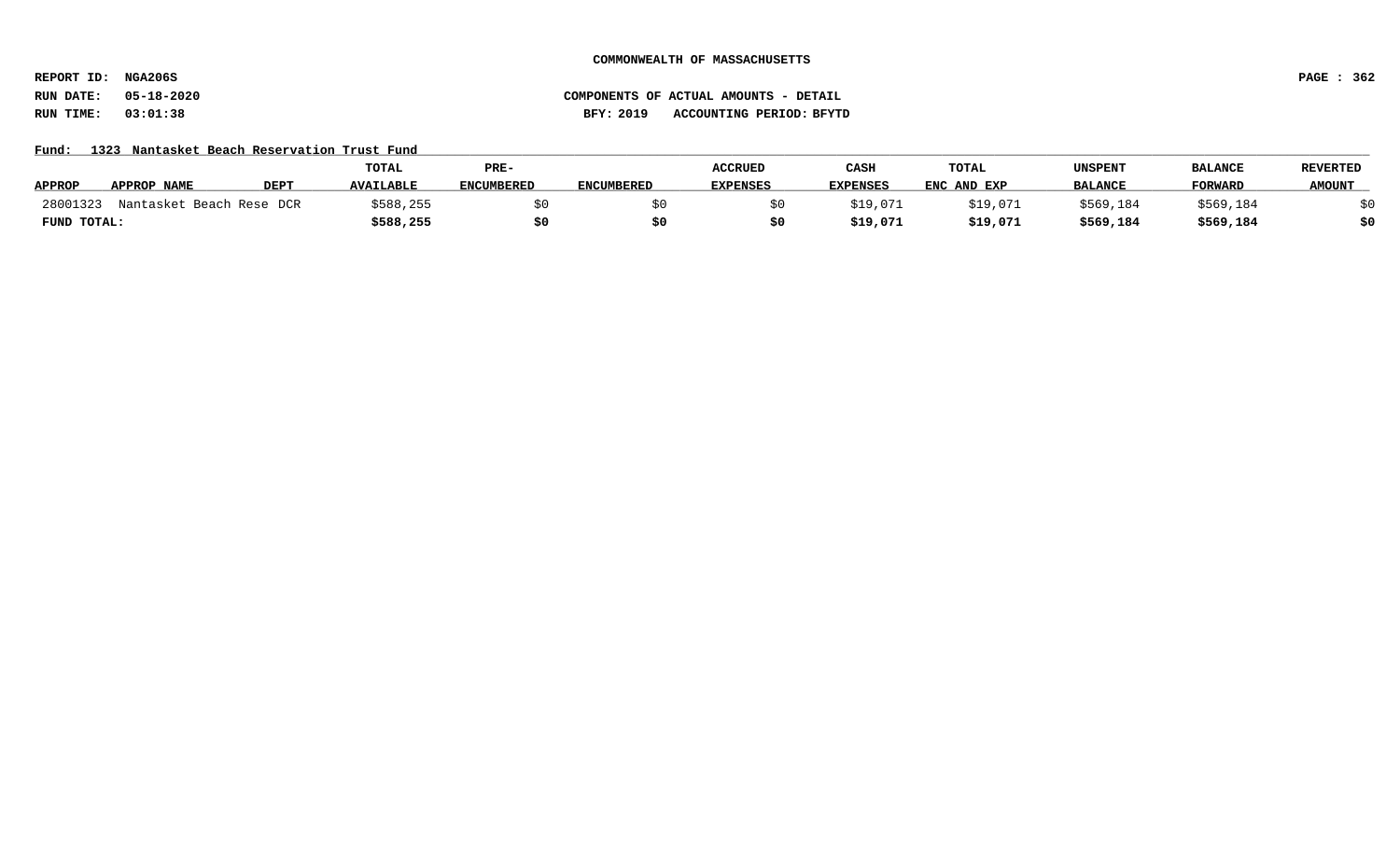**REPORT ID: NGA206S PAGE : 363**

# Fund: 1324 Milk Producers Security Fund

|               |                          |             | <b>TOTAL</b>     | PRE-              |                   | <b>ACCRUED</b>  | CASH            | <b>TOTAL</b> | UNSPENT        | <b>BALANCI</b> | <b>REVERTED</b> |
|---------------|--------------------------|-------------|------------------|-------------------|-------------------|-----------------|-----------------|--------------|----------------|----------------|-----------------|
| <b>APPROP</b> | APPROP NAME              | <b>DEPT</b> | <b>AVAILABLE</b> | <b>ENCUMBERED</b> | <b>ENCUMBERED</b> | <b>EXPENSES</b> | <b>EXPENSES</b> | ENC AND EXP  | <b>BALANCE</b> | <b>FORWARD</b> | <b>AMOUNT</b>   |
| 25001324      | Milk Producers Secur AGR |             | \$1,217,442      |                   |                   |                 |                 |              | ⊥,217,442      | \$1,217,442    |                 |
| FUND TOTAL:   |                          |             | \$1,217,442      | \$0               |                   |                 |                 |              | \$1,217,442    | \$1,217,442    | \$0             |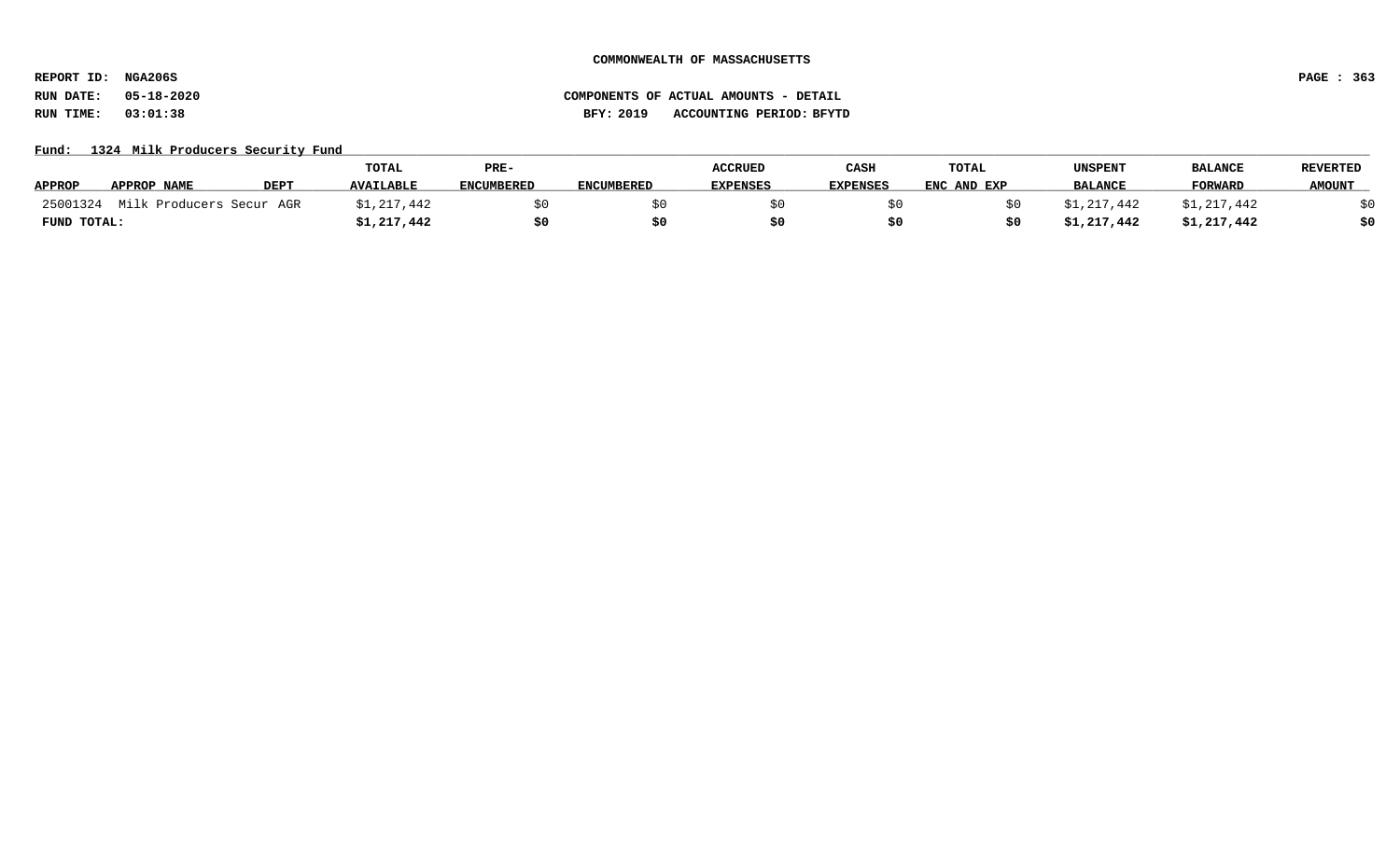**REPORT ID: NGA206S PAGE : 364**

# **RUN DATE: 05-18-2020 COMPONENTS OF ACTUAL AMOUNTS - DETAIL RUN TIME: 03:01:38 BFY: 2019 ACCOUNTING PERIOD: BFYTD**

# Fund: 1325 Commonwealth Security Trust Fund

|               |                          |             | <b>TOTAL</b>     | PRE-              |                   | <b>ACCRUED</b>  | CASH            | TOTAL       | UNSPENT        | <b>BALANCE</b> | <b>REVERTED</b> |
|---------------|--------------------------|-------------|------------------|-------------------|-------------------|-----------------|-----------------|-------------|----------------|----------------|-----------------|
| <b>APPROP</b> | APPROP NAME              | <b>DEPT</b> | <b>AVAILABLE</b> | <b>ENCUMBERED</b> | <b>ENCUMBERED</b> | <b>EXPENSES</b> | <b>EXPENSES</b> | ENC AND EXP | <b>BALANCE</b> | <b>FORWARD</b> | <b>AMOUNT</b>   |
| 80001325      | Commonwealth Securit EPS |             | \$332,226        |                   |                   |                 |                 |             | 3332,226       | \$332,226      |                 |
| FUND TOTAL:   |                          |             | \$332,226        | \$0               |                   |                 |                 |             | \$332,226      | \$332,226      | \$0             |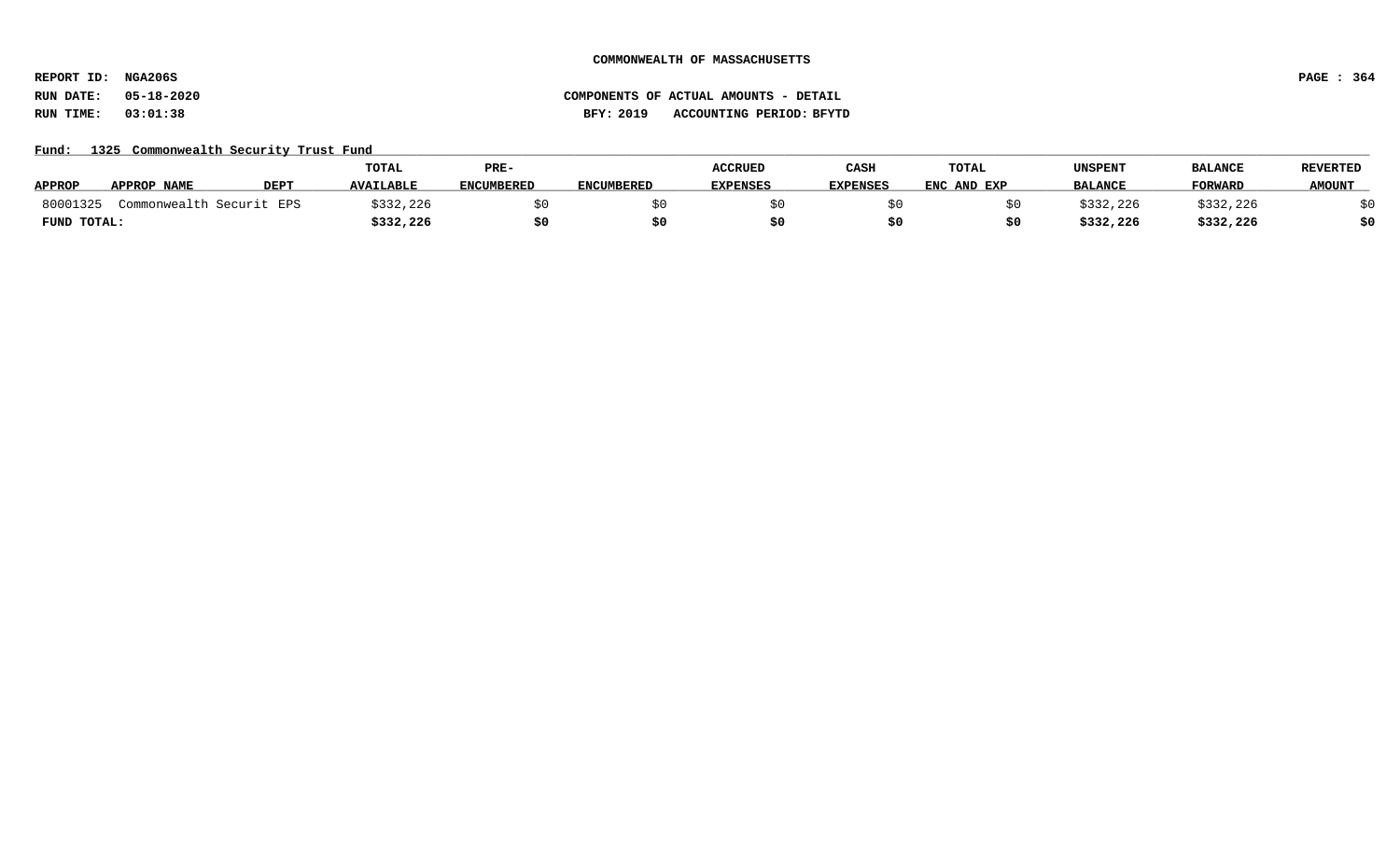**REPORT ID: NGA206S PAGE : 365**

# **RUN DATE: 05-18-2020 COMPONENTS OF ACTUAL AMOUNTS - DETAIL RUN TIME: 03:01:38 BFY: 2019 ACCOUNTING PERIOD: BFYTD**

# Fund: 1326 Endowment Incentive Holding Fund

|               |                        |      | <b>TOTAL</b>     | PRE-              |                   | <b>ACCRUED</b>  | CASH            | <b>TOTAL</b> | UNSPENT        | <b>BALANCE</b> | <b>REVERTED</b> |
|---------------|------------------------|------|------------------|-------------------|-------------------|-----------------|-----------------|--------------|----------------|----------------|-----------------|
| <b>APPROP</b> | APPROP NAME            | DEP1 | <b>AVAILABLE</b> | <b>ENCUMBERED</b> | <b>ENCUMBERED</b> | <b>EXPENSES</b> | <b>EXPENSES</b> | ENC AND EXP  | <b>BALANCE</b> | <b>FORWARD</b> | <b>AMOUNT</b>   |
| 70661326      | Endowment<br>Incentive | RGT  |                  |                   |                   |                 |                 |              |                |                |                 |
| FUND TOTAL:   |                        |      |                  |                   |                   |                 |                 |              |                |                | \$0             |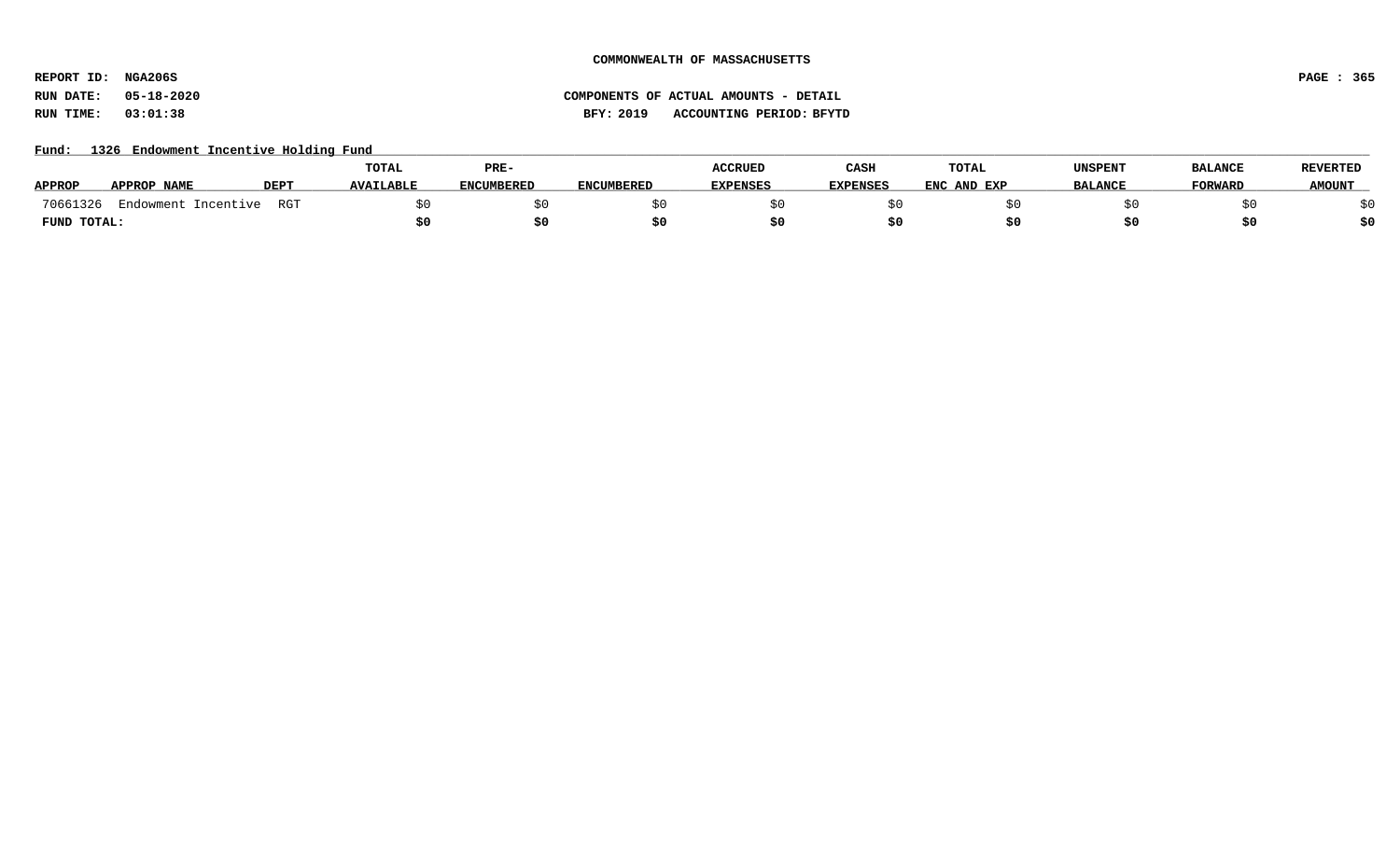**REPORT ID: NGA206S PAGE : 366**

# **RUN DATE: 05-18-2020 COMPONENTS OF ACTUAL AMOUNTS - DETAIL RUN TIME: 03:01:38 BFY: 2019 ACCOUNTING PERIOD: BFYTD**

# Fund: 1327 Organ Transplant Fund

|               |                          |             | <b>TOTAL</b>     | PRE-              |                   | <b>ACCRUED</b>  | CASH            | <b>TOTAL</b> | UNSPENT        | <b>BALANCI</b> | <b>REVERTED</b> |
|---------------|--------------------------|-------------|------------------|-------------------|-------------------|-----------------|-----------------|--------------|----------------|----------------|-----------------|
| <b>APPROP</b> | APPROP NAME              | <b>DEPT</b> | <b>AVAILABLE</b> | <b>ENCUMBERED</b> | <b>ENCUMBERED</b> | <b>EXPENSES</b> | <b>EXPENSES</b> | ENC AND EXP  | <b>BALANCE</b> | <b>FORWARD</b> | <b>AMOUNT</b>   |
| 45001327      | Organ Transplant Fun DPH |             | \$1,225,825      |                   |                   |                 | \$27,299        | \$27,299     | \$1,198,526    | \$1,198,526    |                 |
| FUND TOTAL:   |                          |             | 1,225,825ء       | \$0               |                   |                 | \$27,299        | \$27,299     | \$1,198,526    | \$1,198,526    | \$0             |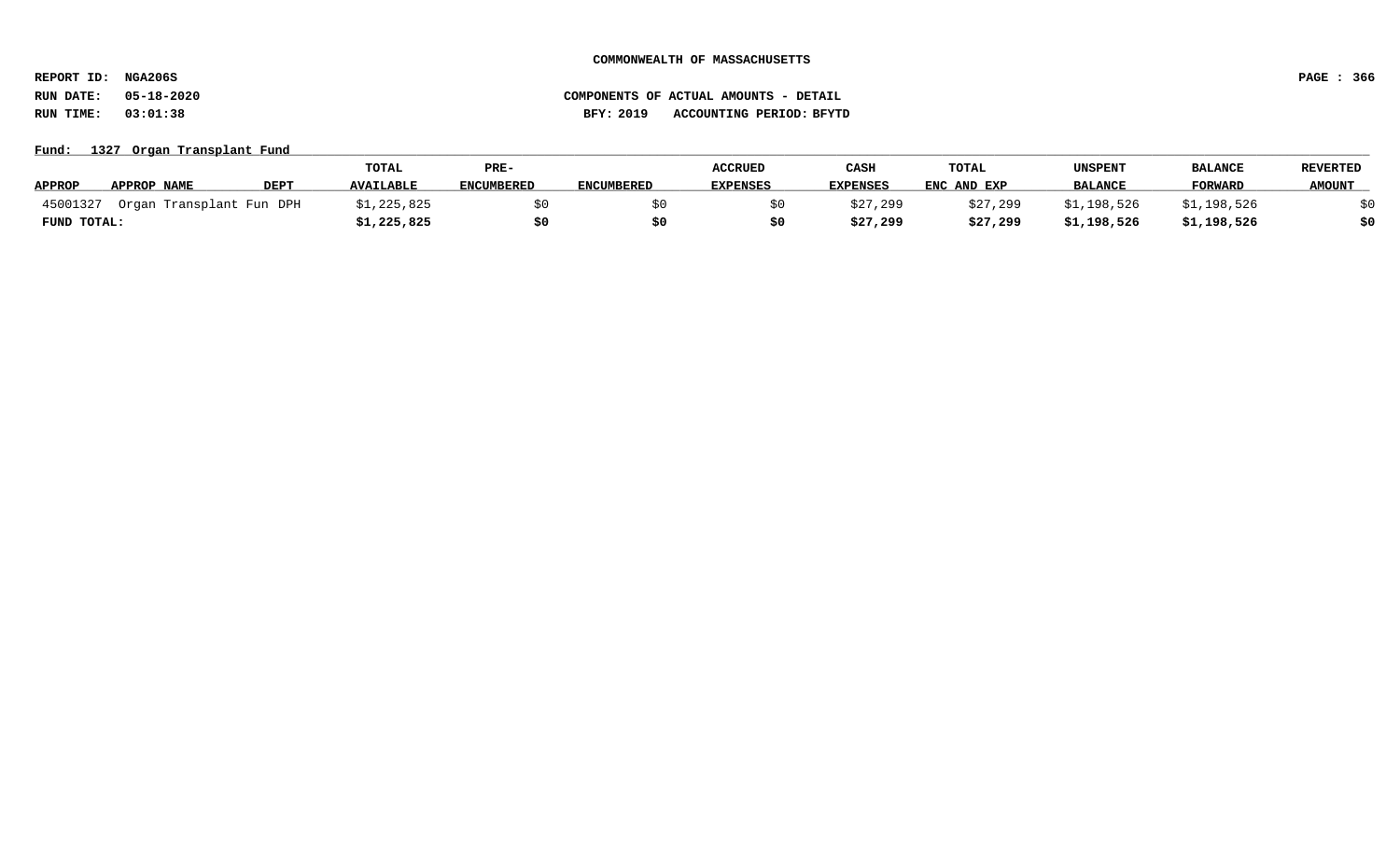**REPORT ID: NGA206S PAGE : 367**

# **RUN DATE: 05-18-2020 COMPONENTS OF ACTUAL AMOUNTS - DETAIL RUN TIME: 03:01:38 BFY: 2019 ACCOUNTING PERIOD: BFYTD**

# Fund: 1328 Municipal Police Training Fnd

|               |                          |             | <b>TOTAL</b>     | PRE-              |                   | <b>ACCRUED</b>  | CASH            | TOTAL       | UNSPENT        | <b>BALANCE</b> | <b>REVERTED</b> |
|---------------|--------------------------|-------------|------------------|-------------------|-------------------|-----------------|-----------------|-------------|----------------|----------------|-----------------|
| <b>APPROP</b> | <b>APPROP NAME</b>       | <b>DEPT</b> | <b>AVAILABLE</b> | <b>ENCUMBERED</b> | <b>ENCUMBERED</b> | <b>EXPENSES</b> | <b>EXPENSES</b> | ENC AND EXP | <b>BALANCE</b> | <b>FORWARD</b> | <b>AMOUNT</b>   |
| 80001328      | Municipal Police Tra EPS |             | \$1,094,524      |                   |                   |                 |                 |             | .,094,524      | \$1,094,524    |                 |
| FUND TOTAL:   |                          |             | \$1,094,524      |                   |                   |                 |                 |             | \$1,094,524    | \$1,094,524    | \$0             |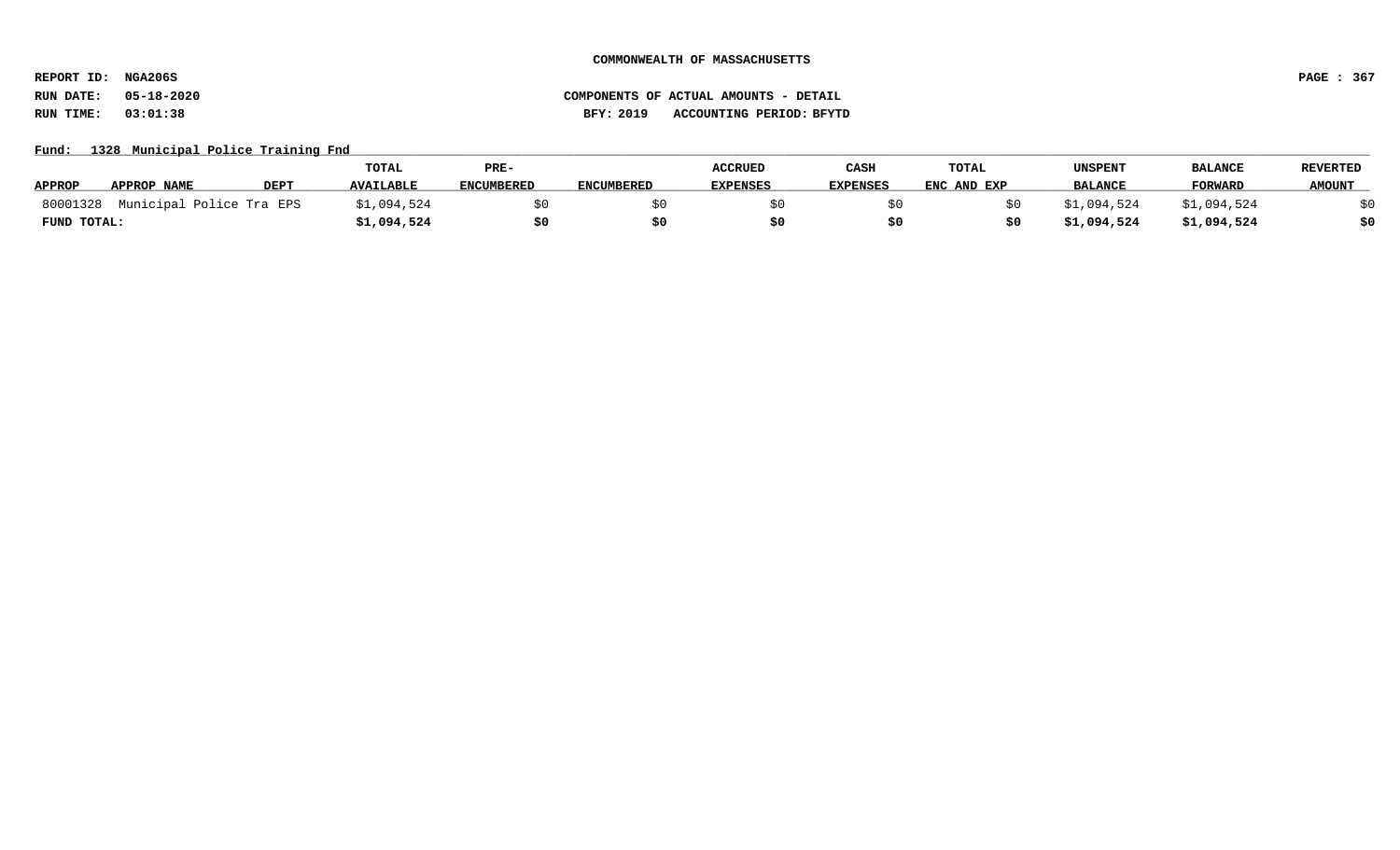**REPORT ID: NGA206S PAGE : 368**

# **RUN DATE: 05-18-2020 COMPONENTS OF ACTUAL AMOUNTS - DETAIL RUN TIME: 03:01:38 BFY: 2019 ACCOUNTING PERIOD: BFYTD**

Fund: 1329 Energy Facilities Siting Board Trust Fund

|               |                          |             | TOTAL            | PRE-              |                   | <b>ACCRUED</b>  | CASH            | TOTAL       | <b>UNSPENT</b> | <b>BALANCE</b> | <b>REVERTED</b> |
|---------------|--------------------------|-------------|------------------|-------------------|-------------------|-----------------|-----------------|-------------|----------------|----------------|-----------------|
| <b>APPROP</b> | APPROP NAME              | <b>DEPT</b> | <b>AVAILABLE</b> | <b>ENCUMBERED</b> | <b>ENCUMBERED</b> | <b>EXPENSES</b> | <b>EXPENSES</b> | ENC AND EXP | <b>BALANCE</b> | <b>FORWARD</b> | <b>AMOUNT</b>   |
| 21001329      | Energy Facilities Si DPU |             | \$168,669        |                   |                   |                 |                 |             | \$168,669      | \$168,669      |                 |
| FUND TOTAL:   |                          |             | \$168,669        |                   |                   |                 |                 |             | \$168,669      | \$168,669      | \$0             |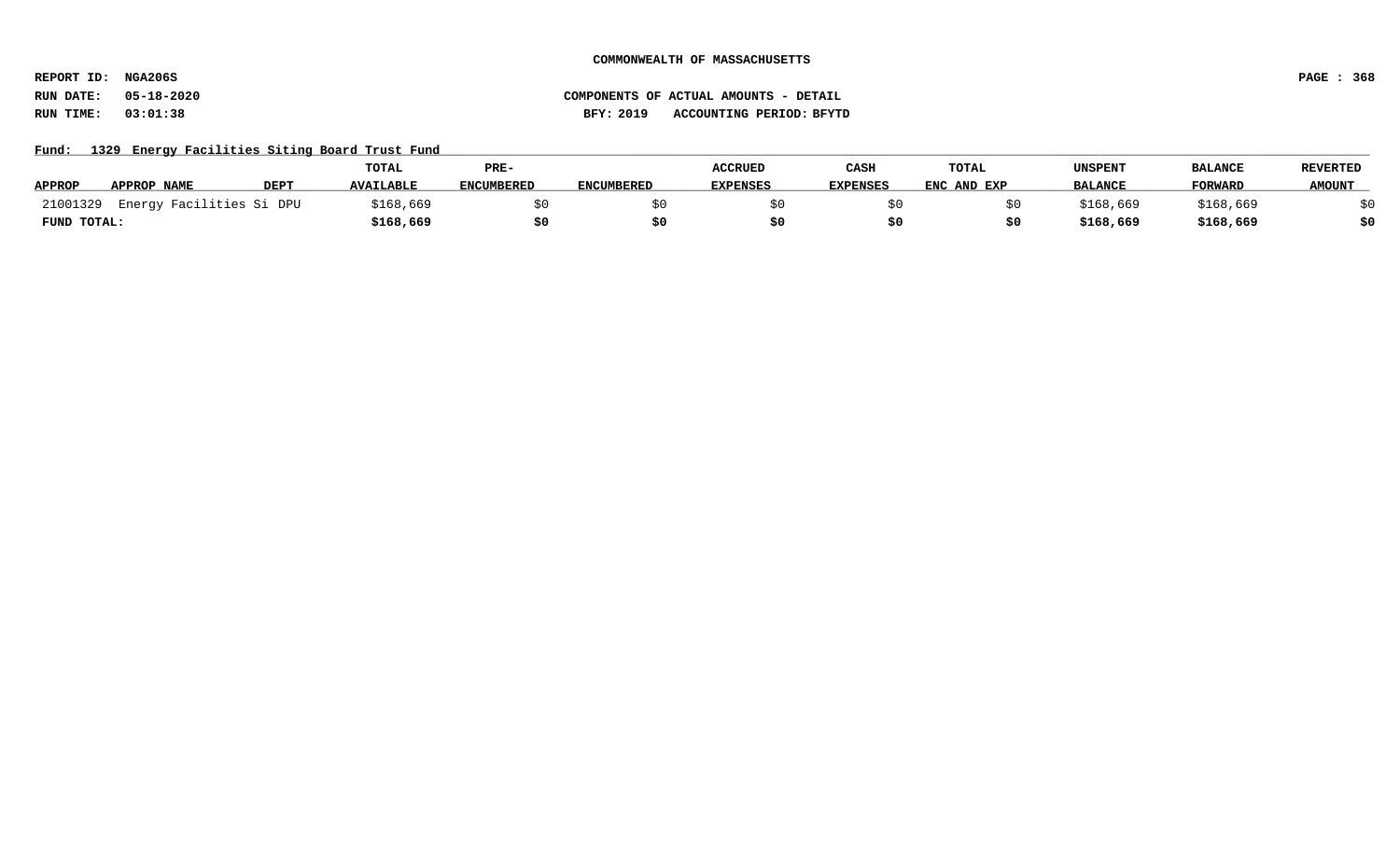**REPORT ID: NGA206S PAGE : 369**

**RUN DATE: 05-18-2020 COMPONENTS OF ACTUAL AMOUNTS - DETAIL RUN TIME: 03:01:38 BFY: 2019 ACCOUNTING PERIOD: BFYTD**

Fund: 1330 Unified Carrier Registration Trust Fund

|               |                                   |             | TOTAL            | PRE-              |                   | <b>ACCRUED</b>  | CASH            | TOTAL       | <b>UNSPENT</b> | <b>BALANCE</b> | <b>REVERTED</b> |
|---------------|-----------------------------------|-------------|------------------|-------------------|-------------------|-----------------|-----------------|-------------|----------------|----------------|-----------------|
| <b>APPROP</b> | <b>APPROP NAME</b>                | <b>DEPT</b> | <b>AVAILABLE</b> | <b>ENCUMBERED</b> | <b>ENCUMBERED</b> | <b>EXPENSES</b> | <b>EXPENSES</b> | ENC AND EXP | <b>BALANCE</b> | <b>FORWARD</b> | <b>AMOUNT</b>   |
|               | 21001330 Unified Carrier Regi DPU |             | \$2,937,526      |                   |                   |                 | \$2,071,352     | \$2,071,352 | \$866,174      | \$866,174      |                 |
| FUND TOTAL:   |                                   |             | \$2,937,526      |                   |                   |                 | \$2,071,352     | \$2,071,352 | \$866,174      | \$866,174      |                 |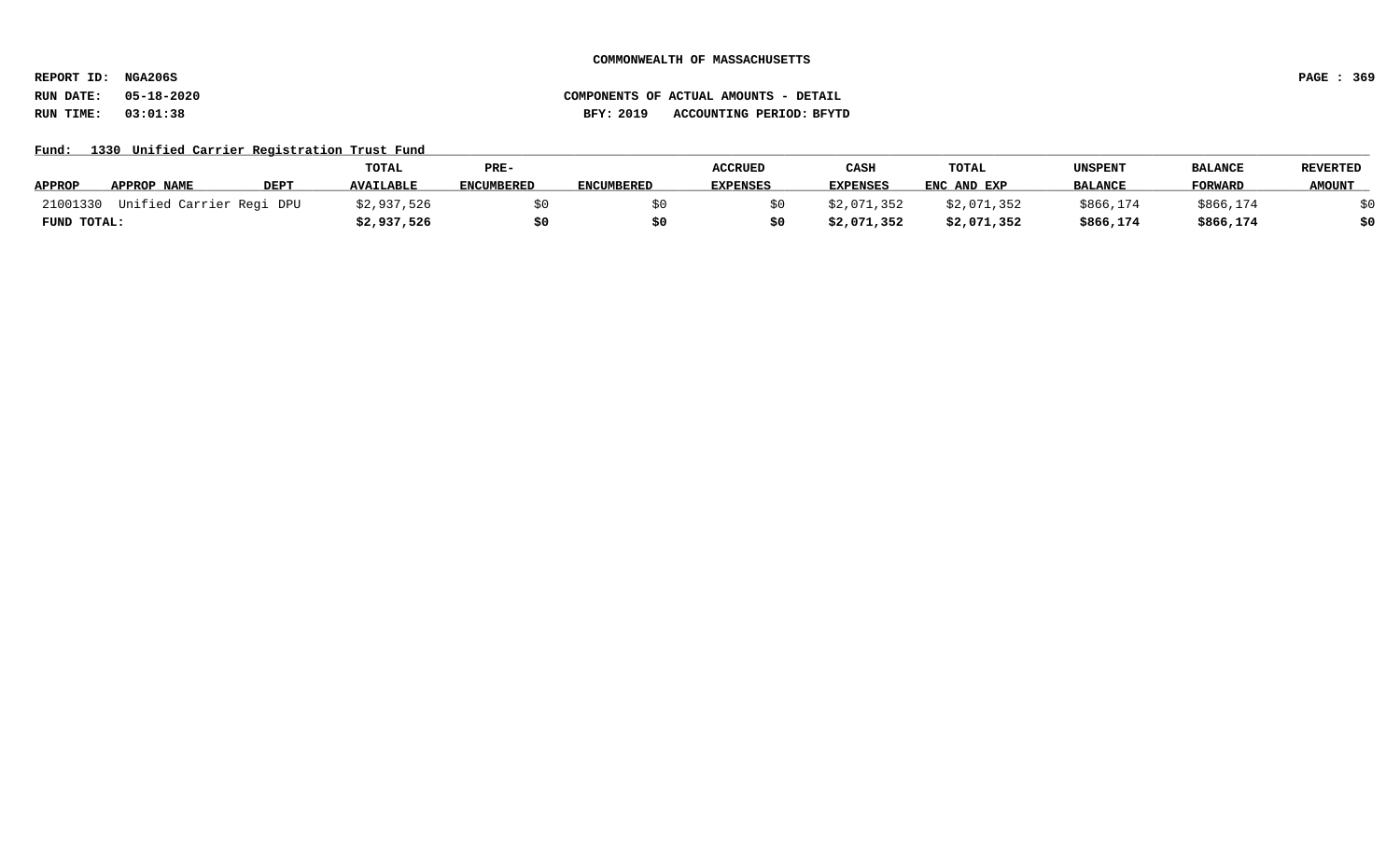**REPORT ID: NGA206S PAGE : 370**

Fund: 1331 Municipal Naloxone Bulk Purchase Trust Fund

|               |                          |             | <b>TOTAL</b>     | PRE-              |                   | <b>ACCRUED</b>  | CASH            | TOTAL       | <b>UNSPENT</b> | <b>BALANCE</b> | <b>REVERTED</b> |
|---------------|--------------------------|-------------|------------------|-------------------|-------------------|-----------------|-----------------|-------------|----------------|----------------|-----------------|
| <b>APPROP</b> | APPROP NAME              | <b>DEP1</b> | <b>AVAILABLE</b> | <b>ENCUMBERED</b> | <b>ENCUMBERED</b> | <b>EXPENSES</b> | <b>EXPENSES</b> | ENC AND EXP | <b>BALANCE</b> | <b>FORWARD</b> | <b>AMOUNT</b>   |
| 45001331      | Municipal Naloxone B DPH |             | \$1,231,970      |                   |                   |                 | \$946,124       | \$946,124   | \$285,846      | \$285,846      |                 |
| FUND TOTAL:   |                          |             | \$1,231,970      |                   |                   |                 | \$946,124       | \$946,124   | \$285,846      | \$285,846      |                 |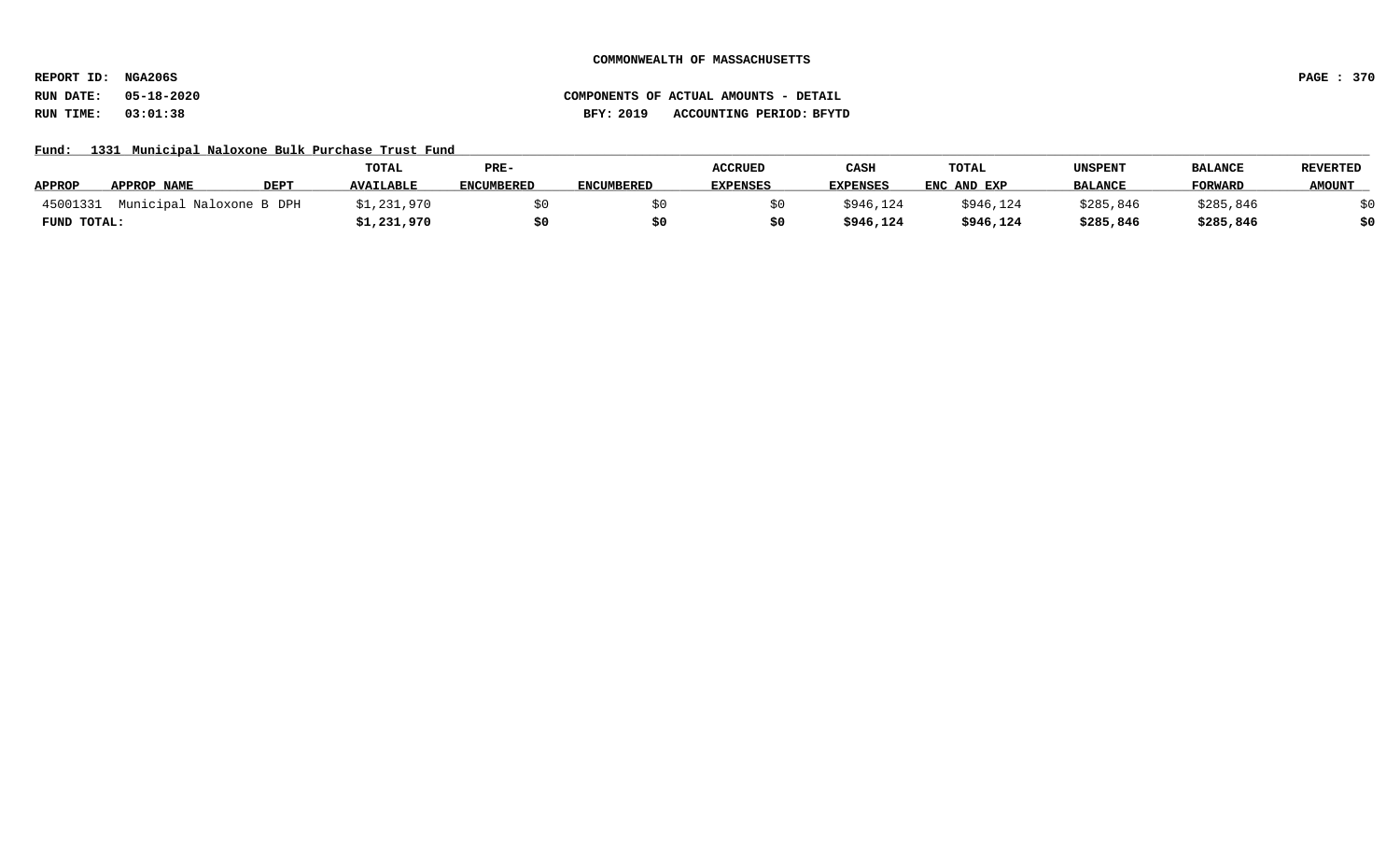**REPORT ID: NGA206S PAGE : 371**

# **RUN DATE: 05-18-2020 COMPONENTS OF ACTUAL AMOUNTS - DETAIL RUN TIME: 03:01:38 BFY: 2019 ACCOUNTING PERIOD: BFYTD**

Fund: 1332 Debt and Long - Term Liability Reduction Trust Fund

|               |                          |             | TOTAL            | PRE-              |                   | <b>ACCRUED</b>  | CASH            | <b>TOTAL</b> | <b>UNSPENT</b> | <b>BALANCE</b> | <b>REVERTED</b> |
|---------------|--------------------------|-------------|------------------|-------------------|-------------------|-----------------|-----------------|--------------|----------------|----------------|-----------------|
| <b>APPROP</b> | APPROP NAME              | <b>DEPT</b> | <b>AVAILABLE</b> | <b>ENCUMBERED</b> | <b>ENCUMBERED</b> | <b>EXPENSES</b> | <b>EXPENSES</b> | ENC AND EXP  | <b>BALANCE</b> | <b>FORWARD</b> | <b>AMOUNT</b>   |
| 11001332      | Debt and Long-Term L ANF |             | \$9,780,834      |                   |                   |                 |                 |              | \$9,780,834    | \$9,780,834    |                 |
| FUND TOTAL:   |                          |             | \$9,780,834      |                   |                   |                 |                 |              | \$9,780,834    | \$9,780,834    |                 |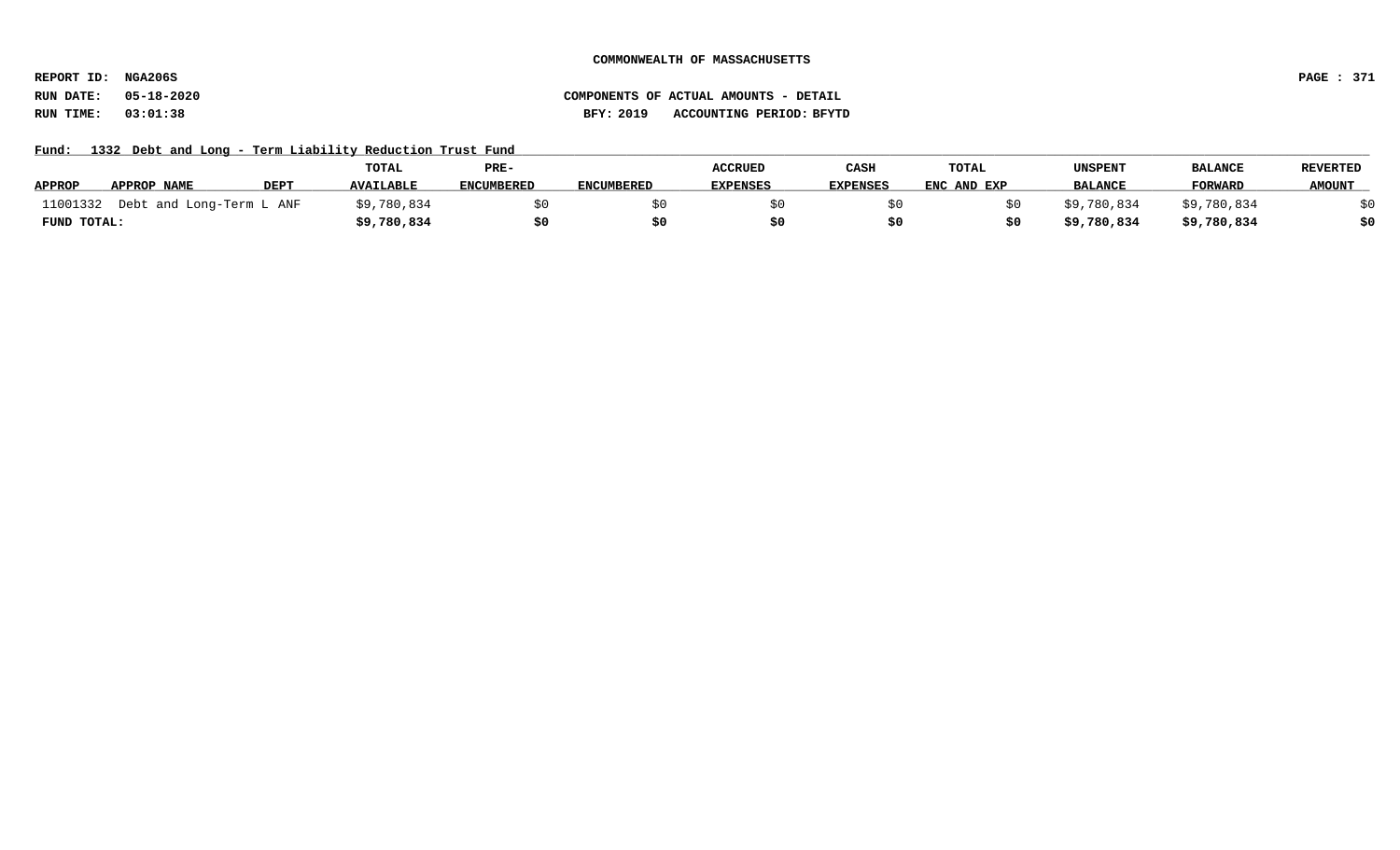**REPORT ID: NGA206S PAGE : 372**

**RUN DATE: 05-18-2020 COMPONENTS OF ACTUAL AMOUNTS - DETAIL RUN TIME: 03:01:38 BFY: 2019 ACCOUNTING PERIOD: BFYTD**

Fund: 1333 Safety Net Provider Trust Fund

|                                  |             | <b>TOTAL</b>     | PRE-              |                   | ACCRUED         | <b>CASH</b>   | <b>TOTAL</b>  | UNSPENT        | <b>BALANCE</b> | <b>REVERTED</b> |
|----------------------------------|-------------|------------------|-------------------|-------------------|-----------------|---------------|---------------|----------------|----------------|-----------------|
| <b>APPROP</b><br>APPROP NAME     | <b>DEPT</b> | <b>AVAILABLE</b> | <b>ENCUMBERED</b> | <b>ENCUMBERED</b> | <b>EXPENSES</b> | EXPENSES      | ENC AND EXP   | <b>BALANCE</b> | FORWARD        | <b>AMOUNT</b>   |
| 40001333 Safety Net Provider EHS |             | \$171,640,000    |                   |                   |                 | \$167,599,000 | \$167,599,000 | \$4,041,000    | \$4,041,000    |                 |
| FUND TOTAL:                      |             | \$171,640,000    |                   |                   |                 | \$167,599,000 | \$167,599,000 | \$4,041,000    | \$4,041,000    | \$0             |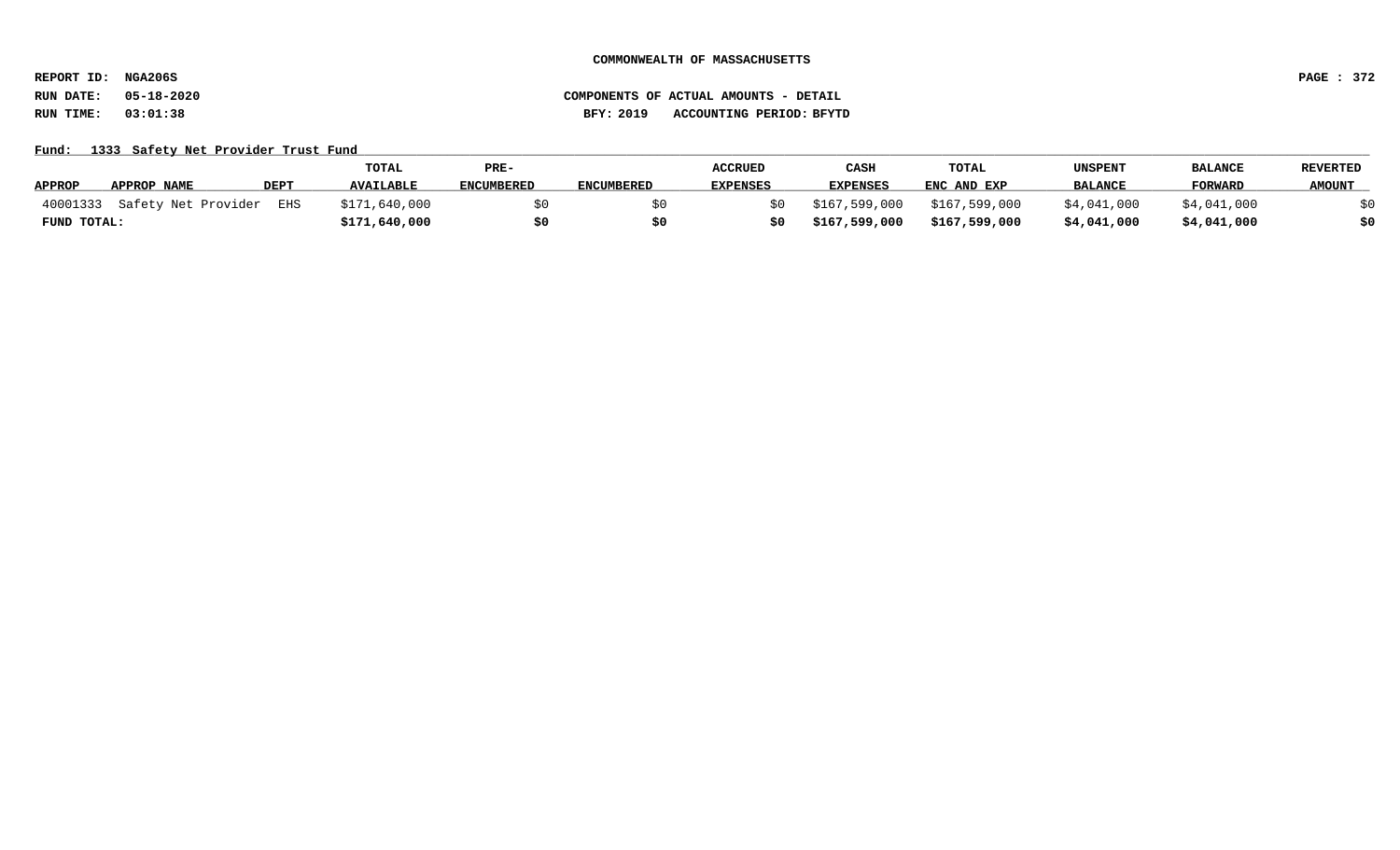**REPORT ID: NGA206S PAGE : 373**

**RUN DATE: 05-18-2020 COMPONENTS OF ACTUAL AMOUNTS - DETAIL RUN TIME: 03:01:38 BFY: 2019 ACCOUNTING PERIOD: BFYTD**

Fund: 1334 Public Health Grant Trust Fund

|               |                        |             | TOTAL            | PRE-              |                   | <b>ACCRUED</b>  | CASH      | <b>TOTAL</b> | UNSPENT        | <b>BALANCE</b> | <b>REVERTED</b> |
|---------------|------------------------|-------------|------------------|-------------------|-------------------|-----------------|-----------|--------------|----------------|----------------|-----------------|
| <b>APPROP</b> | <b>APPROP NAME</b>     | <b>DEPT</b> | <b>AVAILABLE</b> | <b>ENCUMBERED</b> | <b>ENCUMBERED</b> | <b>EXPENSES</b> | EXPENSES  | ENC AND EXP  | <b>BALANCE</b> | <b>FORWARD</b> | <b>AMOUNT</b>   |
| 45001334      | Public Health<br>Grant | DPH         | \$175,381        |                   |                   |                 | \$170,046 | \$170,046    | \$5,335        | ;5,335         |                 |
| FUND TOTAL:   |                        |             | \$175,381        |                   |                   |                 | \$170,046 | \$170,046    | \$5,335        | \$5,335        | \$0             |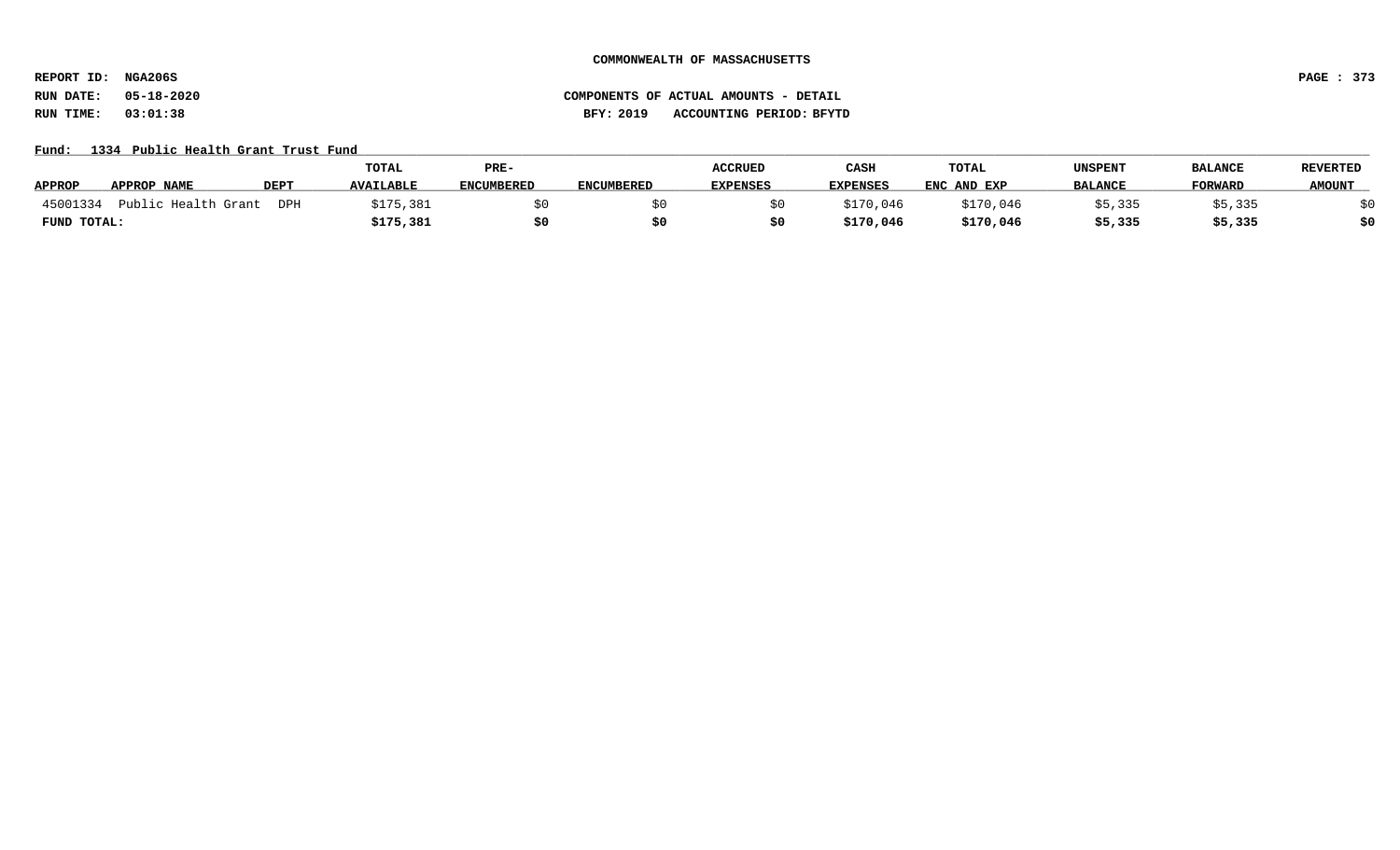**REPORT ID: NGA206S PAGE : 374**

# **RUN DATE: 05-18-2020 COMPONENTS OF ACTUAL AMOUNTS - DETAIL RUN TIME: 03:01:38 BFY: 2019 ACCOUNTING PERIOD: BFYTD**

Fund: 1335 Commonwealth Facility Trust for Energy Efficiency

|               |                          |      | TOTAL            | PRE-              |                   | <b>ACCRUED</b>  | CASH            | <b>TOTAL</b> | <b>UNSPENT</b> | <b>BALANCE</b> | <b>REVERTED</b> |
|---------------|--------------------------|------|------------------|-------------------|-------------------|-----------------|-----------------|--------------|----------------|----------------|-----------------|
| <b>APPROP</b> | APPROP NAME              | DEPT | <b>AVAILABLE</b> | <b>ENCUMBERED</b> | <b>ENCUMBERED</b> | <b>EXPENSES</b> | <b>EXPENSES</b> | ENC AND EXP  | <b>BALANCE</b> | <b>FORWARD</b> | <b>AMOUNT</b>   |
| 11021335      | Commonwealth Facilit DCP |      | \$348,581        |                   |                   |                 |                 |              | \$348,581      | \$348,581      | \$0             |
| 11021335      | Commonwealth Facilit TRC |      | \$151,419        |                   |                   |                 | \$151,419       | \$151,419    |                |                | \$0             |
| FUND TOTAL:   |                          |      | \$500,000        | \$0               |                   | S0              | \$151,419       | \$151,419    | \$348,581      | \$348,581      | \$0             |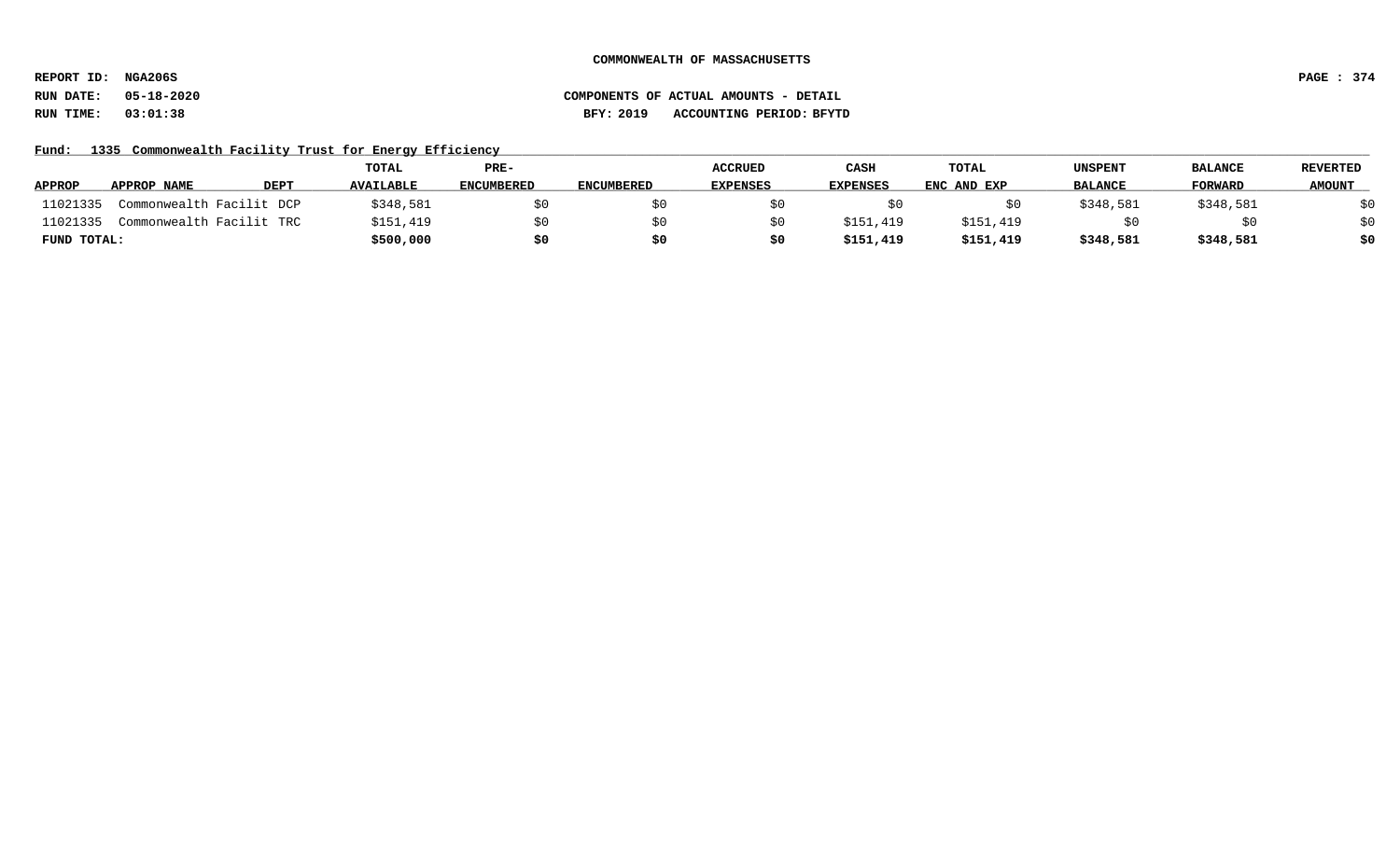**REPORT ID: NGA206S PAGE : 375**

# **RUN DATE: 05-18-2020 COMPONENTS OF ACTUAL AMOUNTS - DETAIL RUN TIME: 03:01:38 BFY: 2019 ACCOUNTING PERIOD: BFYTD**

## Fund: 1336 Garden of Peace Trust Fund

|               |                          |      | TOTAL            | PRE-       |            | <b>ACCRUED</b>  | CASH            | <b>TOTAL</b> | UNSPENT        | <b>BALANCE</b> | <b>REVERTED</b> |
|---------------|--------------------------|------|------------------|------------|------------|-----------------|-----------------|--------------|----------------|----------------|-----------------|
| <b>APPROP</b> | APPROP NAME              | DEPT | <b>AVAILABLE</b> | ENCUMBERED | ENCUMBERED | <b>EXPENSES</b> | <b>EXPENSES</b> | ENC AND EXP  | <b>BALANCE</b> | FORWARD        | <b>AMOUNT</b>   |
| 08401336      | Garden of Peace Trus VWA |      | \$212,496        |            |            |                 | \$665           | \$665        | \$211.831      | \$211,831      |                 |
| FUND TOTAL:   |                          |      | \$212,496        | \$0        |            |                 | \$665           | \$665        | \$211,831      | \$211,831      | \$0             |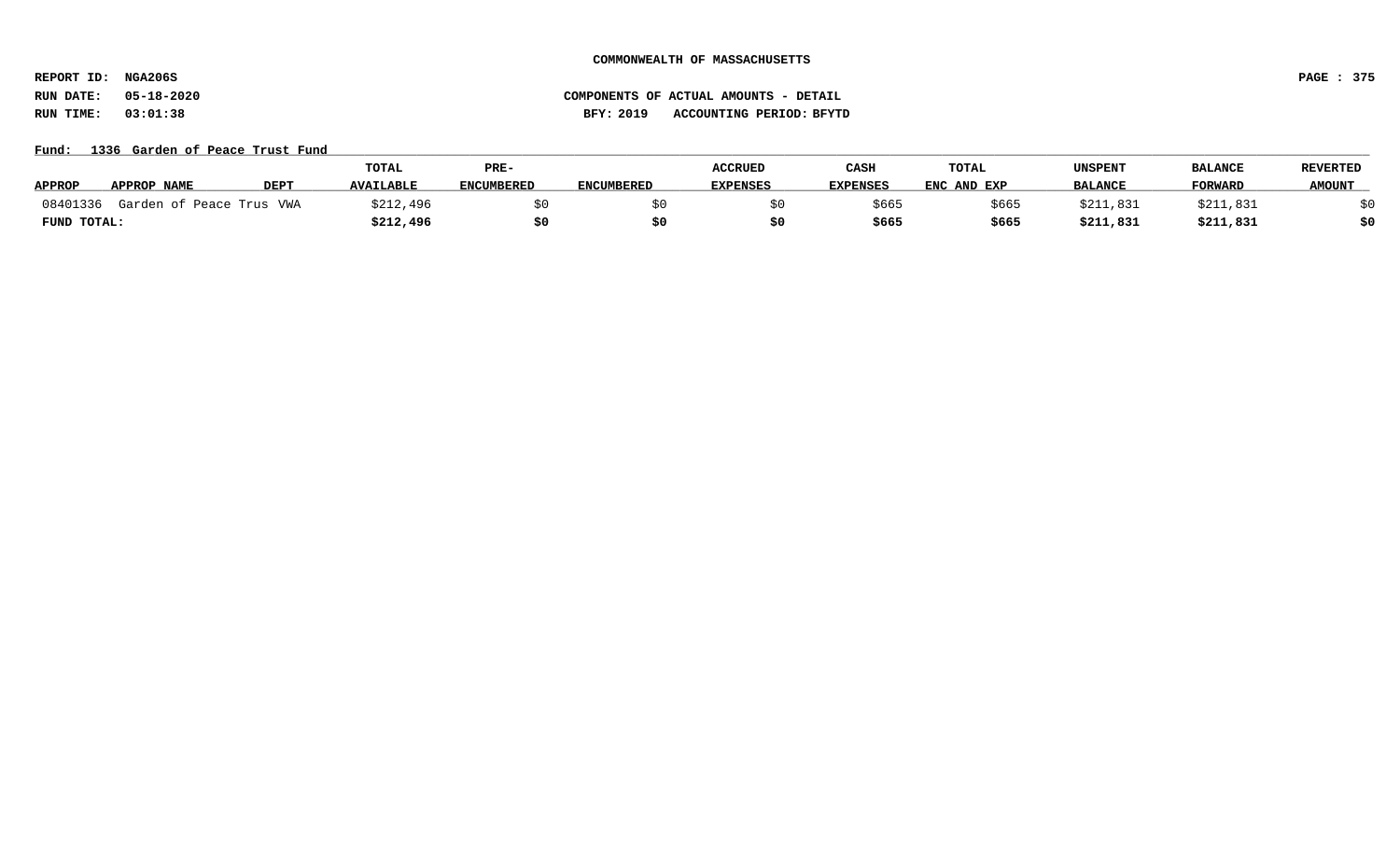**REPORT ID: NGA206S PAGE : 376**

# **RUN DATE: 05-18-2020 COMPONENTS OF ACTUAL AMOUNTS - DETAIL RUN TIME: 03:01:38 BFY: 2019 ACCOUNTING PERIOD: BFYTD**

Fund: 1337 Community Behavioral Health Promotion & Prevention Trust Fd

|               |                      |             | TOTAL            | PRE-              |                   | <b>ACCRUED</b>  | CASH            | TOTAL       | <b>UNSPENT</b> | <b>BALANCE</b> | <b>REVERTED</b> |
|---------------|----------------------|-------------|------------------|-------------------|-------------------|-----------------|-----------------|-------------|----------------|----------------|-----------------|
| <b>APPROP</b> | APPROP NAME          | <b>DEPT</b> | <b>AVAILABLE</b> | <b>ENCUMBERED</b> | <b>ENCUMBERED</b> | <b>EXPENSES</b> | <b>EXPENSES</b> | ENC AND EXP | <b>BALANCE</b> | <b>FORWARD</b> | <b>AMOUNT</b>   |
| 40001337      | Community Behavioral | EHS         |                  |                   |                   |                 |                 |             |                |                |                 |
| FUND TOTAL:   |                      |             |                  |                   |                   |                 |                 |             |                |                |                 |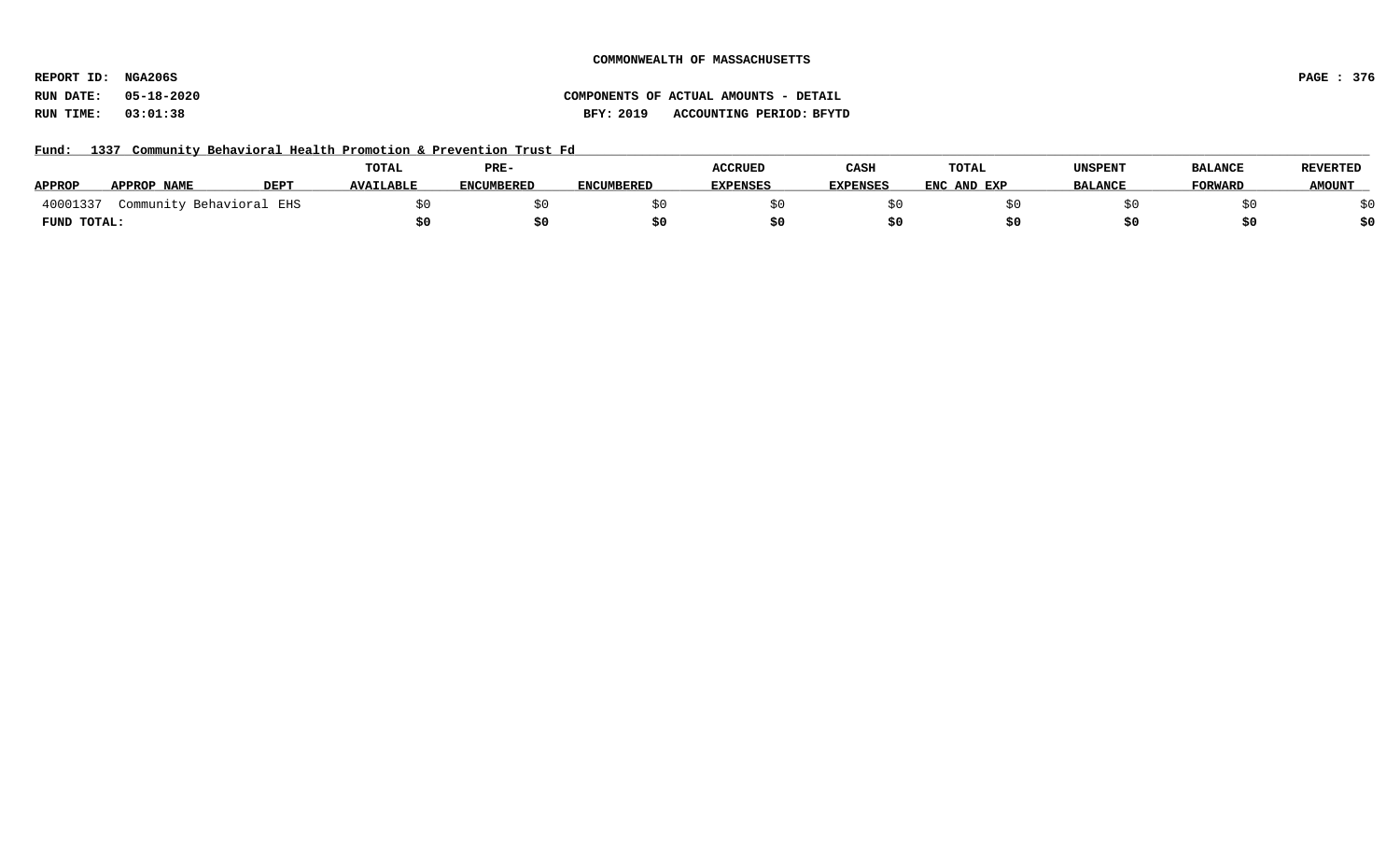**REPORT ID: NGA206S PAGE : 377**

# **RUN DATE: 05-18-2020 COMPONENTS OF ACTUAL AMOUNTS - DETAIL RUN TIME: 03:01:38 BFY: 2019 ACCOUNTING PERIOD: BFYTD**

# Fund: 1338 Chestnut Hill Improvement Fund

|               |                          |                  | <b>TOTAL</b>     | PRE-              |                   | <b>ACCRUED</b>  | CASH     | TOTAL       | UNSPENT        | <b>BALANCE</b> | <b>REVERTED</b> |
|---------------|--------------------------|------------------|------------------|-------------------|-------------------|-----------------|----------|-------------|----------------|----------------|-----------------|
| <b>APPROP</b> | APPROP NAME              | DEP <sub>1</sub> | <b>AVAILABLE</b> | <b>ENCUMBERED</b> | <b>ENCUMBERED</b> | <b>EXPENSES</b> | EXPENSES | ENC AND EXP | <b>BALANCE</b> | <b>FORWARD</b> | <b>AMOUNT</b>   |
| 28001338      | Chestnut Hill Reserv DCR |                  |                  |                   |                   |                 |          |             |                |                |                 |
| FUND TOTAL:   |                          |                  |                  | \$0               |                   |                 |          |             |                |                | \$0             |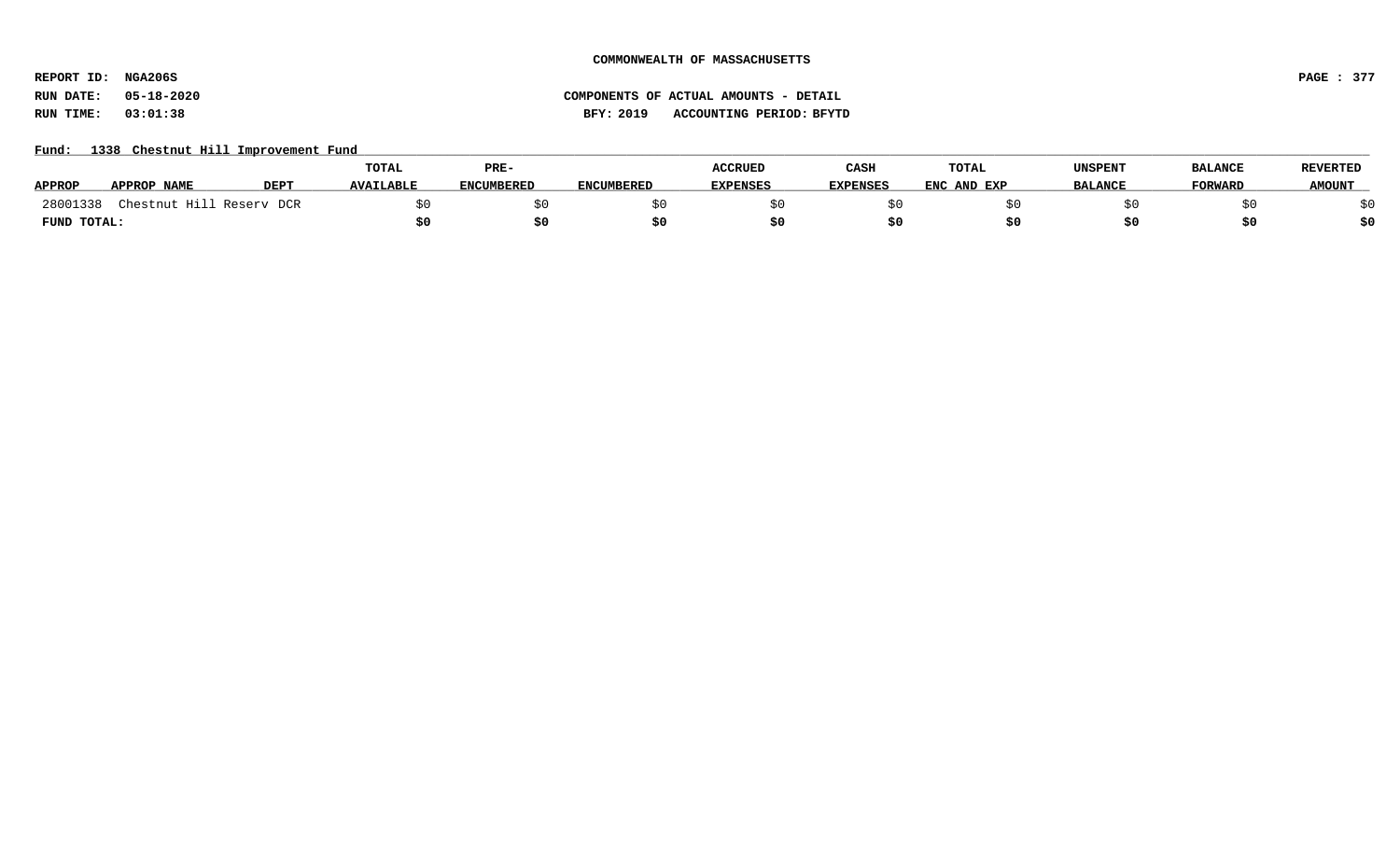**REPORT ID: NGA206S PAGE : 378**

# **RUN DATE: 05-18-2020 COMPONENTS OF ACTUAL AMOUNTS - DETAIL RUN TIME: 03:01:38 BFY: 2019 ACCOUNTING PERIOD: BFYTD**

# Fund: 1339 Civics Project Trust Fund

|               |                          |             | <b>TOTAL</b>     | PRE-              |                   | <b>ACCRUED</b>  | CASH            | TOTAL       | UNSPENT        | <b>BALANCE</b> | <b>REVERTED</b> |
|---------------|--------------------------|-------------|------------------|-------------------|-------------------|-----------------|-----------------|-------------|----------------|----------------|-----------------|
| <b>APPROP</b> | APPROP NAME              | <b>DEPT</b> | <b>AVAILABLE</b> | <b>ENCUMBERED</b> | <b>ENCUMBERED</b> | <b>EXPENSES</b> | <b>EXPENSES</b> | ENC AND EXP | <b>BALANCE</b> | <b>FORWARI</b> | <b>AMOUNT</b>   |
| 70101900      | Civics Project Trust DOE |             |                  |                   |                   |                 |                 |             |                |                |                 |
| FUND TOTAL:   |                          |             |                  | \$0               |                   |                 |                 |             |                |                | \$0             |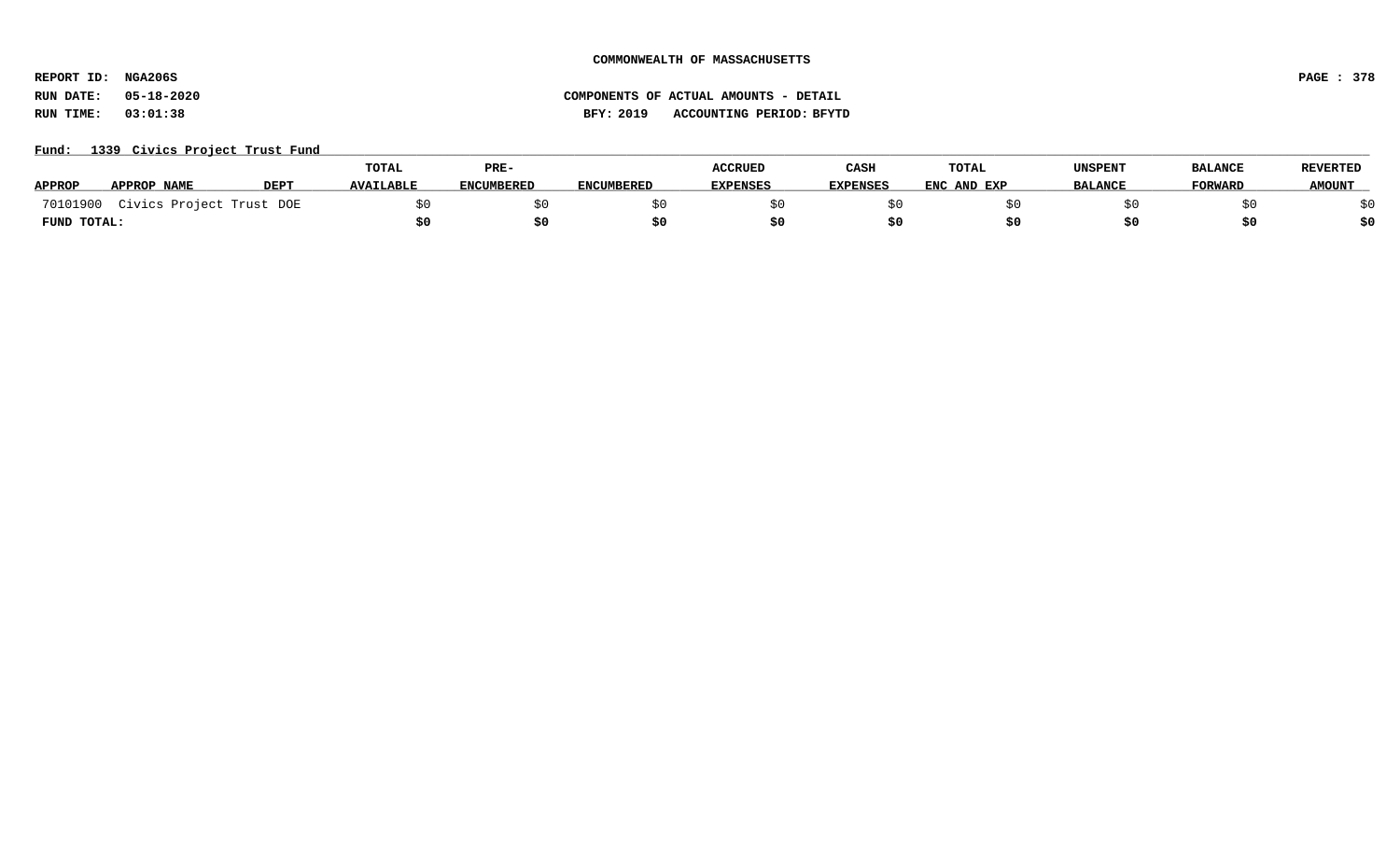**REPORT ID: NGA206S PAGE : 379**

# **RUN DATE: 05-18-2020 COMPONENTS OF ACTUAL AMOUNTS - DETAIL RUN TIME: 03:01:38 BFY: 2019 ACCOUNTING PERIOD: BFYTD**

# Fund: 1340 Technical Rescue Services Fund

|               |                          |                  | <b>TOTAL</b>     | PRE-              |                   | <b>ACCRUED</b>  | CASH     | TOTAL       | UNSPENT        | <b>BALANCE</b> | <b>REVERTED</b> |
|---------------|--------------------------|------------------|------------------|-------------------|-------------------|-----------------|----------|-------------|----------------|----------------|-----------------|
| <b>APPROP</b> | APPROP NAME              | DEP <sub>1</sub> | <b>AVAILABLE</b> | <b>ENCUMBERED</b> | <b>ENCUMBERED</b> | <b>EXPENSES</b> | EXPENSES | ENC AND EXP | <b>BALANCE</b> | <b>FORWARD</b> | <b>AMOUNT</b>   |
| 80001340      | Technical Rescue Ser EPS |                  |                  |                   |                   |                 |          |             |                |                |                 |
| FUND TOTAL:   |                          |                  |                  | \$0               |                   |                 |          |             |                |                | \$0             |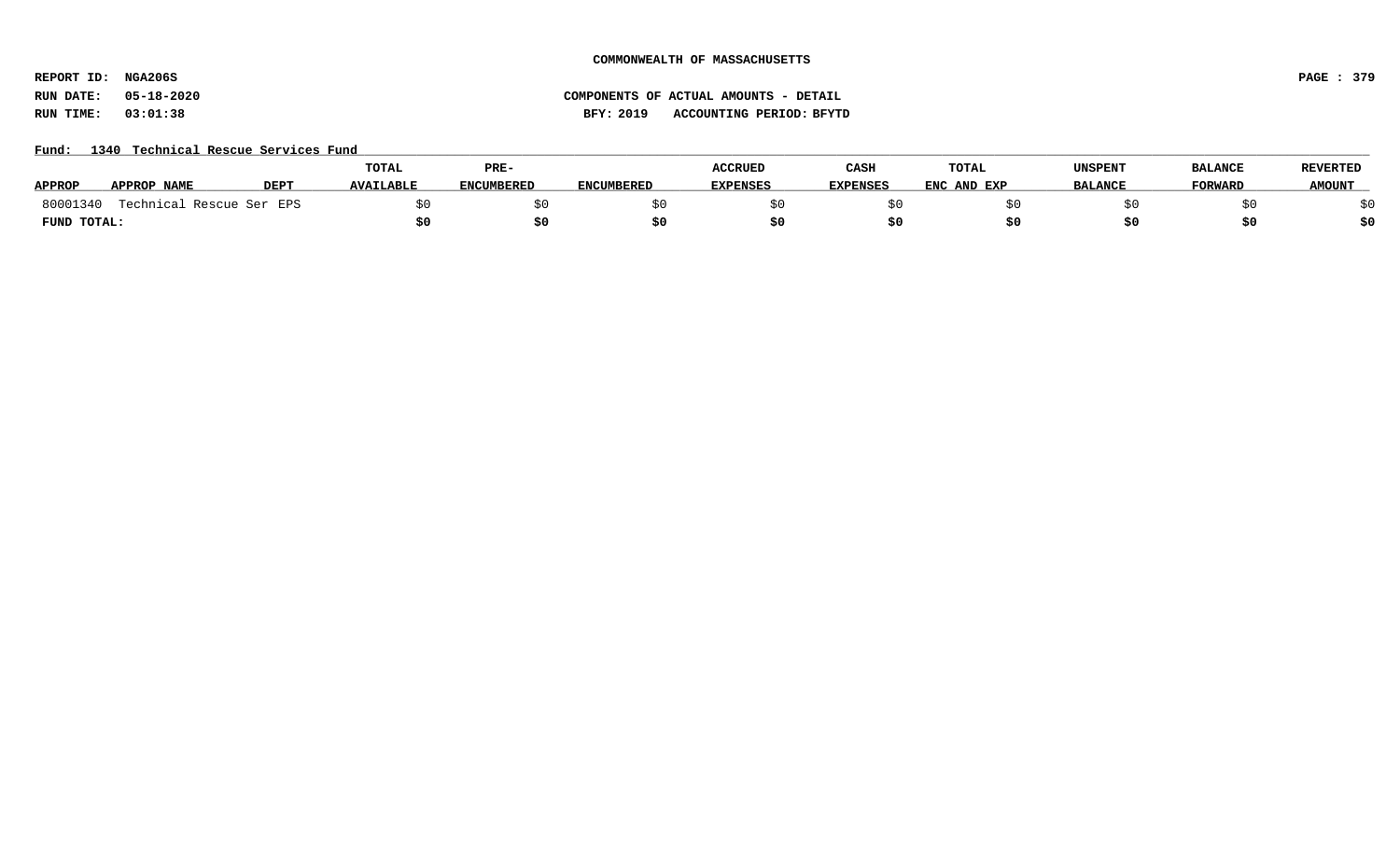**REPORT ID: NGA206S PAGE : 380**

# **RUN DATE: 05-18-2020 COMPONENTS OF ACTUAL AMOUNTS - DETAIL RUN TIME: 03:01:38 BFY: 2019 ACCOUNTING PERIOD: BFYTD**

Fund: 1341 MA Veterans and Warriors to Agriculture Program Fund

|               |                          |             | <b>TOTAL</b>     | PRE-              |                   | <b>ACCRUED</b>  | CASH            | <b>TOTAL</b> | UNSPENT        | <b>BALANCE</b> | <b>REVERTED</b> |
|---------------|--------------------------|-------------|------------------|-------------------|-------------------|-----------------|-----------------|--------------|----------------|----------------|-----------------|
| <b>APPROP</b> | <b>APPROP NAME</b>       | <b>DEPT</b> | <b>AVAILABLE</b> | <b>ENCUMBERED</b> | <b>ENCUMBERED</b> | <b>EXPENSES</b> | <b>EXPENSES</b> | ENC AND EXP  | <b>BALANCE</b> | <b>FORWARD</b> | <b>AMOUNT</b>   |
| 25001341      | MA Veterans and Warr AGR |             |                  |                   |                   |                 |                 |              |                |                |                 |
| FUND TOTAL:   |                          |             |                  |                   |                   |                 |                 |              |                | S0             |                 |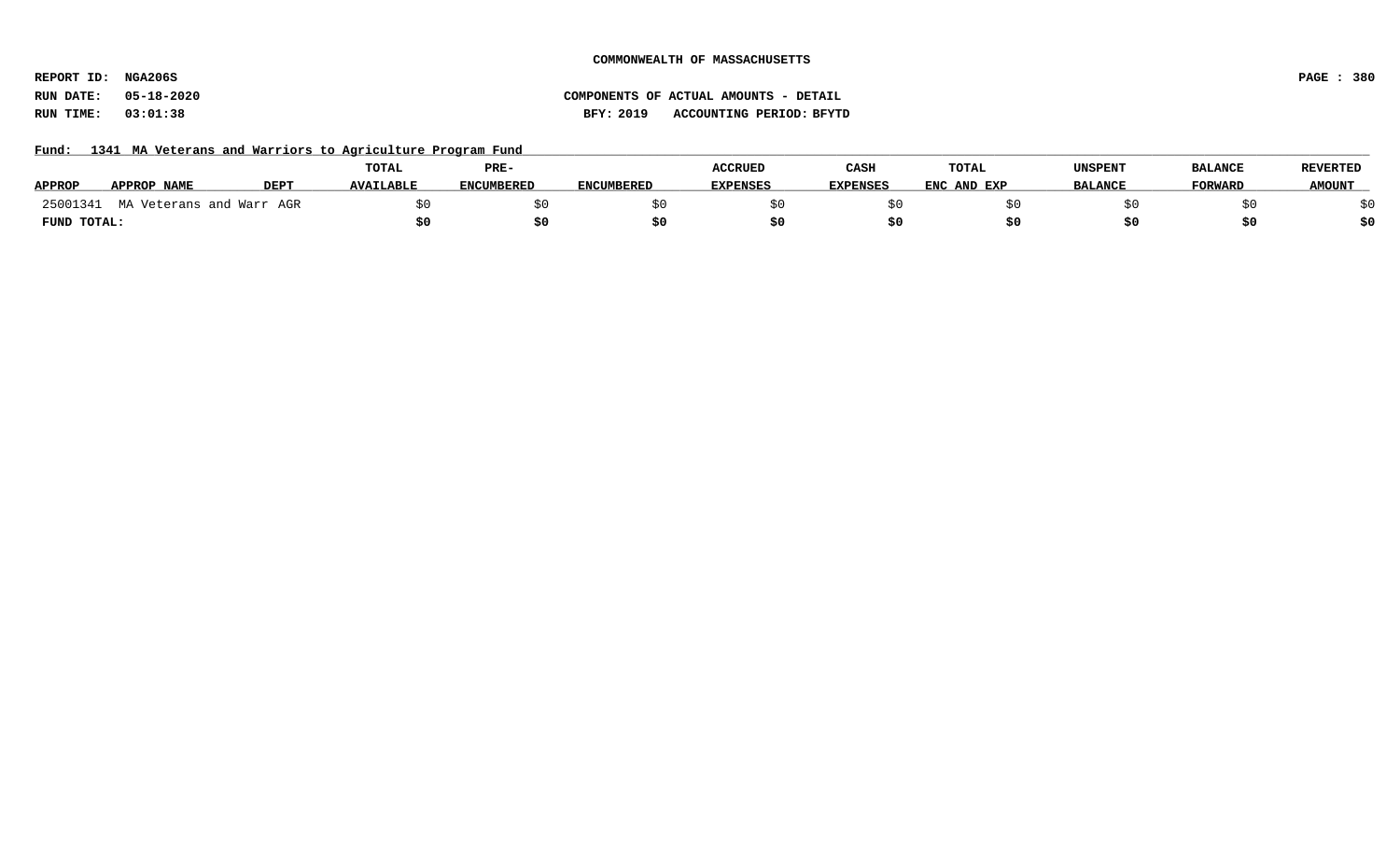**REPORT ID: NGA206S PAGE : 381**

# **RUN DATE: 05-18-2020 COMPONENTS OF ACTUAL AMOUNTS - DETAIL RUN TIME: 03:01:38 BFY: 2019 ACCOUNTING PERIOD: BFYTD**

## Fund: 1342 Home Care Technology Trust Fund

|               |                          |             | <b>TOTAL</b>     | PRE-              |                   | <b>ACCRUED</b>  | CASH            | TOTAL       | UNSPENT        | <b>BALANCE</b> | <b>REVERTED</b> |
|---------------|--------------------------|-------------|------------------|-------------------|-------------------|-----------------|-----------------|-------------|----------------|----------------|-----------------|
| <b>APPROP</b> | APPROP NAME              | <b>DEPT</b> | <b>AVAILABLE</b> | <b>ENCUMBERED</b> | <b>ENCUMBERED</b> | <b>EXPENSES</b> | <b>EXPENSES</b> | ENC AND EXP | <b>BALANCE</b> | <b>FORWARI</b> | <b>AMOUNT</b>   |
| 91101342      | Home Care Technology ELD |             | \$1,799,151      |                   |                   |                 | \$908,010       | \$908,010   | \$891,141      | \$891,141      |                 |
| FUND TOTAL:   |                          |             | \$1,799,151      |                   |                   |                 | \$908,010       | \$908,010   | \$891,141      | \$891,141      | \$0             |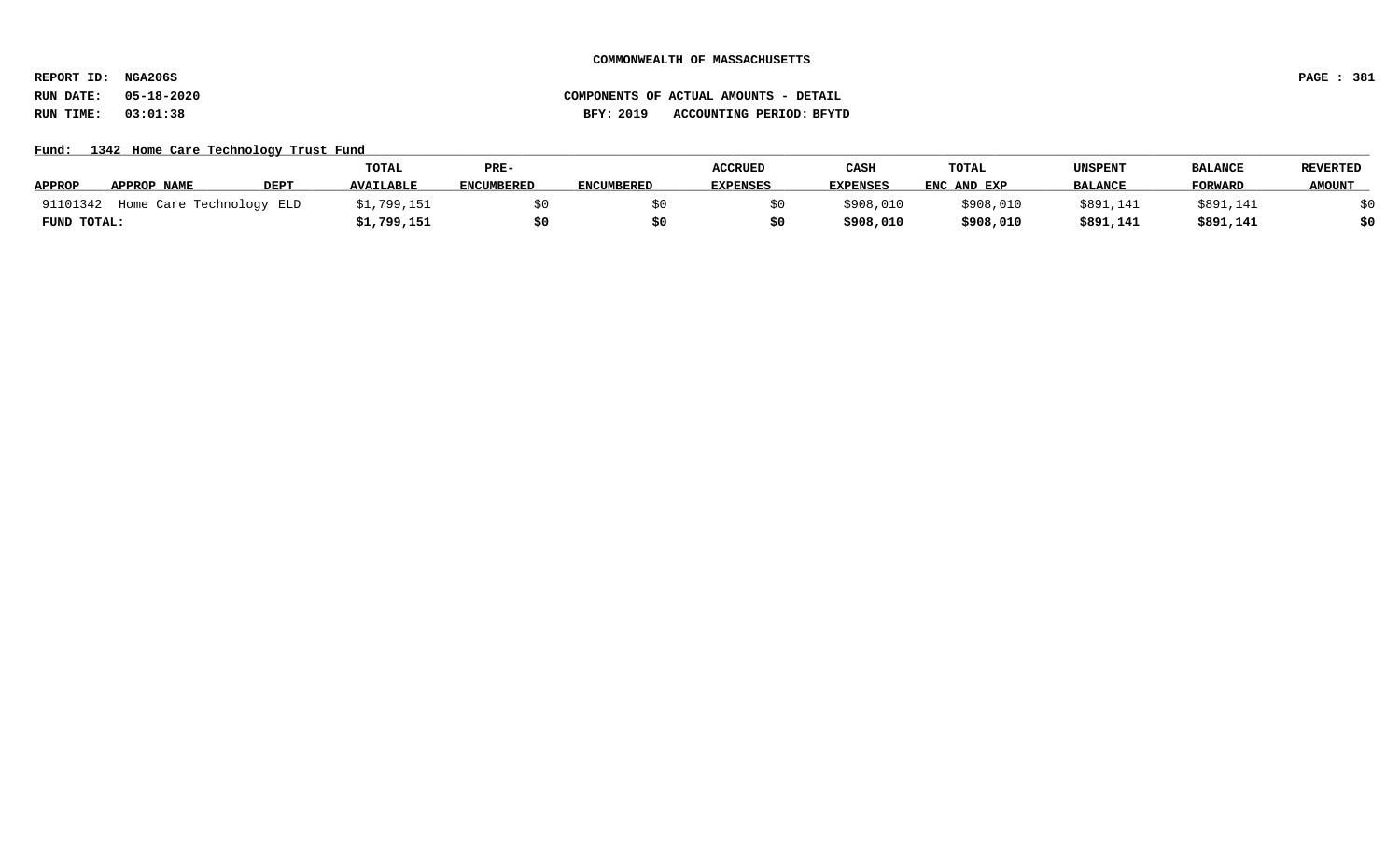**REPORT ID: NGA206S PAGE : 382**

# **RUN DATE: 05-18-2020 COMPONENTS OF ACTUAL AMOUNTS - DETAIL RUN TIME: 03:01:38 BFY: 2019 ACCOUNTING PERIOD: BFYTD**

Fund: 1349 Mass Cultural and PerformingArts Mitigation Trust Fund

|               |                          |             | TOTAL            | PRE-              |                   | <b>ACCRUED</b>  | CASH            | TOTAL       | UNSPENT        | <b>BALANCE</b> | REVERTED      |
|---------------|--------------------------|-------------|------------------|-------------------|-------------------|-----------------|-----------------|-------------|----------------|----------------|---------------|
| <b>APPROP</b> | APPROP NAME              | <b>DEPT</b> | <b>AVAILABLE</b> | <b>ENCUMBERED</b> | <b>ENCUMBERED</b> | <b>EXPENSES</b> | <b>EXPENSES</b> | ENC AND EXP | <b>BALANCE</b> | FORWARD        | <b>AMOUNT</b> |
| 06401349      | Mass Cultural and Pe ART |             | \$1,956,167      |                   |                   |                 |                 |             | \$1,956,167    | \$1,956,167    |               |
| FUND TOTAL:   |                          |             | 1,956,167ء       |                   |                   |                 |                 |             | \$1,956,167    | \$1,956,167    | \$0           |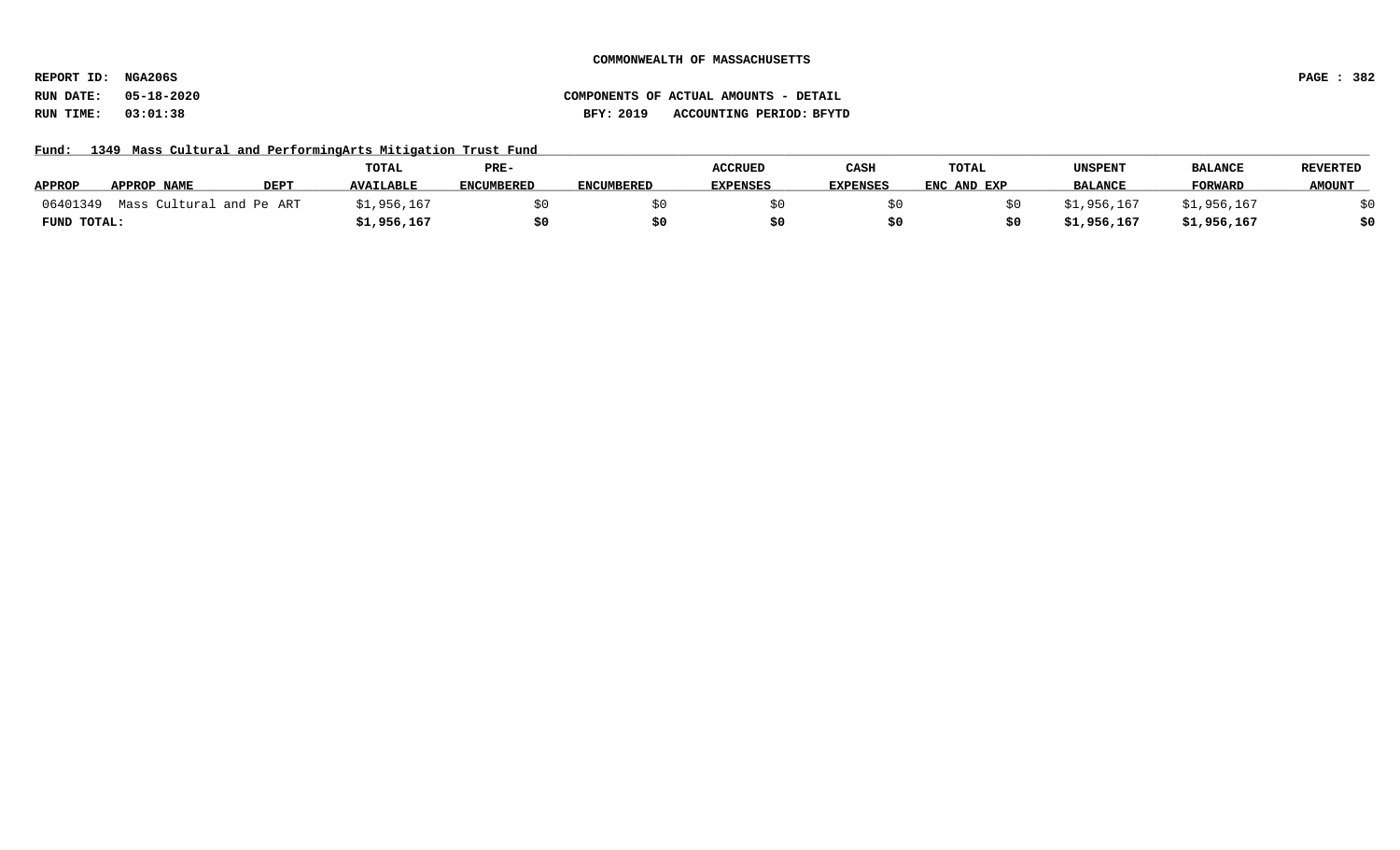**REPORT ID: NGA206S PAGE : 383**

# **RUN DATE: 05-18-2020 COMPONENTS OF ACTUAL AMOUNTS - DETAIL RUN TIME: 03:01:38 BFY: 2019 ACCOUNTING PERIOD: BFYTD**

Fund: 2001 Marijuana Regulation Fund

|               |                          |      | TOTAL            | PRE-       |                   | <b>ACCRUED</b>  | CASH        | TOTAL       | <b>UNSPENT</b> | <b>BALANCE</b> | REVERTED         |
|---------------|--------------------------|------|------------------|------------|-------------------|-----------------|-------------|-------------|----------------|----------------|------------------|
| <b>APPROP</b> | APPROP NAME              | DEPT | <b>AVAILABLE</b> | ENCUMBERED | <b>ENCUMBERED</b> | <b>EXPENSES</b> | EXPENSES    | ENC AND EXP | <b>BALANCE</b> | FORWARD        | <b>AMOUNT</b>    |
| 10700842      | Cannabis Control Com CNB |      | \$2,796,478      | \$0        | \$0               | \$0             | \$1,728,384 | \$1,728,384 | \$1,068,094    | \$0            | \$1,068,094      |
| 10700842      | Cannabis Control Com EHS |      | \$203,522        | \$0        | \$0               | \$0             | \$203,522   | \$203,522   | \$0            | \$0            | \$0              |
| 15952002      | Fringe: Marijuana Re CTR |      | \$0              | \$0        | \$0               | S0              | \$1,563,051 | \$1,563,051 | (S1, 563, 051) | SO.            | (S1, 563, 051)   |
| 15952391      | Transfer frm Marijua CTR |      | \$0              | \$0        | S0                | S0              | \$2,698,712 | \$2,698,712 | (S2, 698, 712) | \$0            | (S2, 698, 712)   |
| 25110103      | Cannabis and Hemp Ov AGR |      | \$1,241,466      | \$0        | \$0               | S0              | \$603,869   | \$603,869   | \$637,597      | \$625,000      | \$12,597         |
| FUND TOTAL:   |                          |      | \$4,241,466      | \$0        | S0                | \$0             | \$6,797,538 | \$6,797,538 | ( \$2,556,072) | \$625,000      | $($ \$3,181,072) |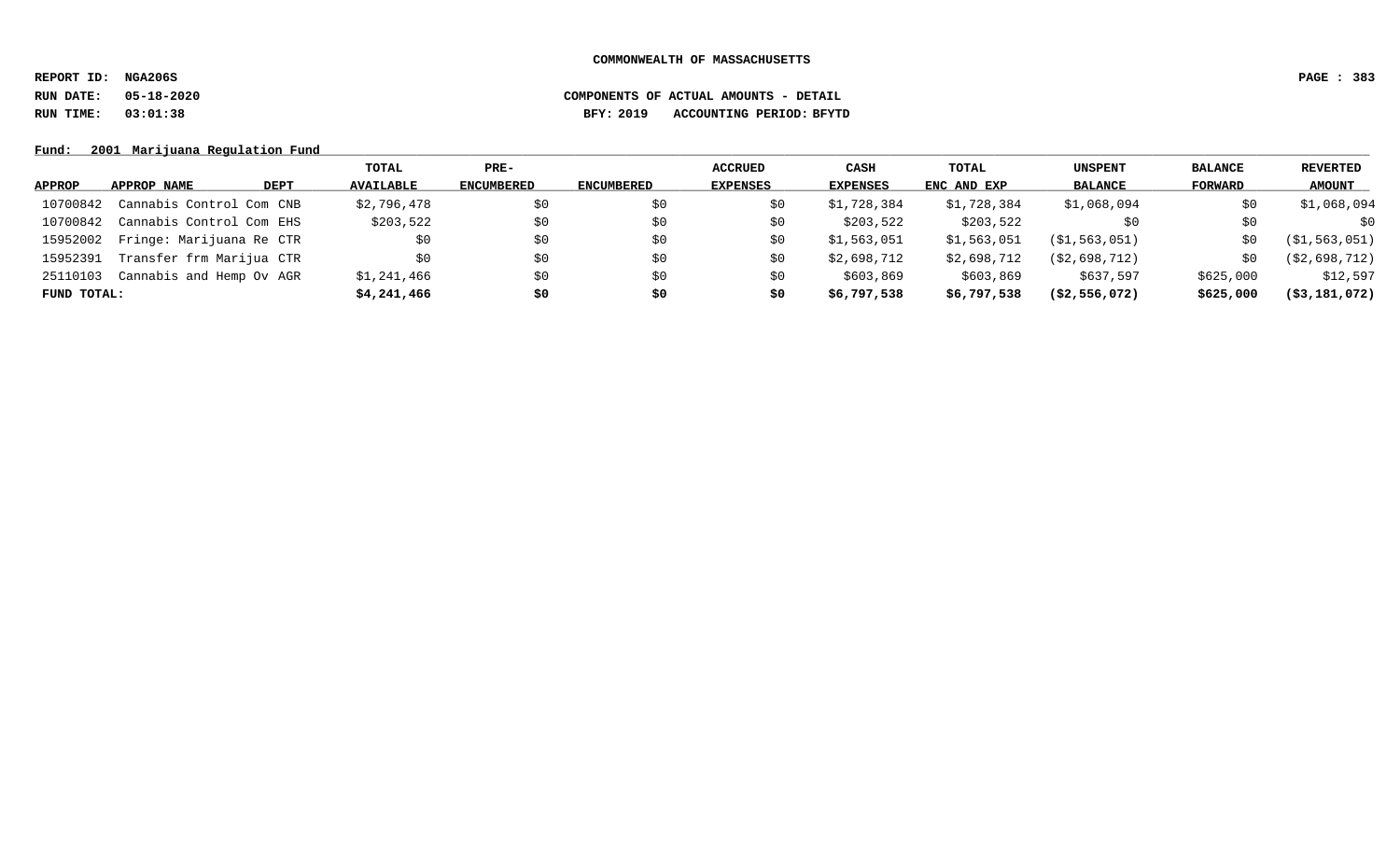**REPORT ID: NGA206S PAGE : 384**

# **RUN DATE: 05-18-2020 COMPONENTS OF ACTUAL AMOUNTS - DETAIL RUN TIME: 03:01:38 BFY: 2019 ACCOUNTING PERIOD: BFYTD**

Fund: 2003 Underground Storage Tank Petroleum Product Cleanup fund

|               |                     |      | TOTAL            | PRE-              |                   | <b>ACCRUED</b>  | CASH            | TOTAL        | <b>UNSPENT</b> | <b>BALANCE</b> | <b>REVERTED</b> |
|---------------|---------------------|------|------------------|-------------------|-------------------|-----------------|-----------------|--------------|----------------|----------------|-----------------|
| <b>APPROP</b> | APPROP NAME         | DEPT | <b>AVAILABLE</b> | <b>ENCUMBERED</b> | <b>ENCUMBERED</b> | <b>EXPENSES</b> | <b>EXPENSES</b> | ENC AND EXP  | <b>BALANCE</b> | FORWARD        | <b>AMOUNT</b>   |
| 12320100      | UNDERGROUND STORAGE | DOR  | \$28,000,000     | S0                |                   |                 | \$12,354,621    | \$12,354,621 | \$15,645,379   | \$15,645,379   | \$0             |
| 15952003      | Fringe: Underground | CTR  | SO.              | SO.               |                   |                 | \$377,728       | \$377,728    | $($ \$377,728) | SO.            | ( \$377, 728)   |
| 15952004      | Underground Storage | CTR  | SO.              | \$0               |                   |                 |                 |              |                | \$0            | \$0             |
| FUND TOTAL:   |                     |      | \$28,000,000     | \$0               | \$0               | S0              | \$12,732,349    | \$12,732,349 | \$15,267,651   | \$15,645,379   | $($ \$377,728)  |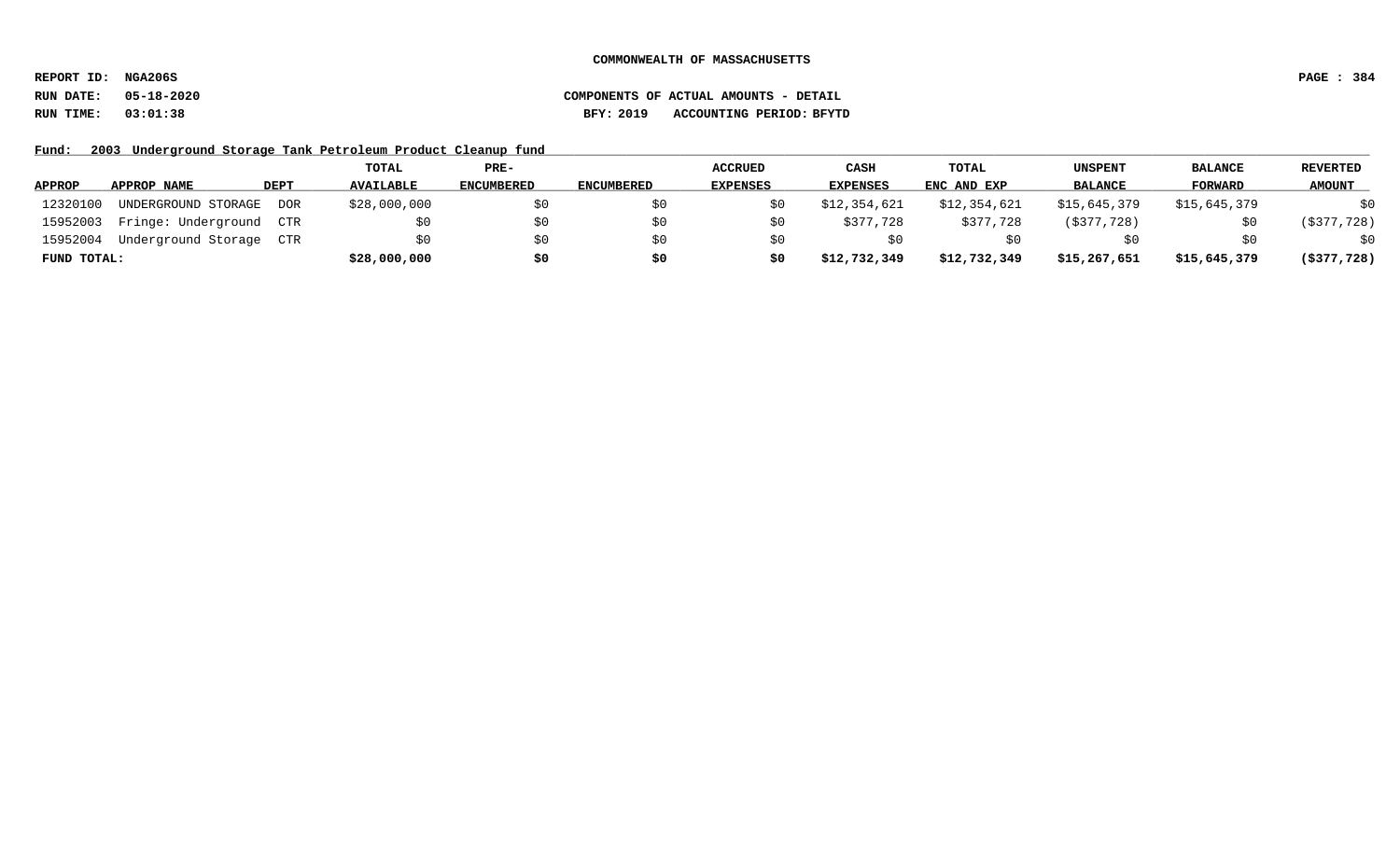**REPORT ID: NGA206S PAGE : 385**

# **RUN DATE: 05-18-2020 COMPONENTS OF ACTUAL AMOUNTS - DETAIL RUN TIME: 03:01:38 BFY: 2019 ACCOUNTING PERIOD: BFYTD**

Fund: T100 Federal Expendable Trust Fund

|             |                          |             | TOTAL            | $PRE-$            |                   | ACCRUED         | CASH     | <b>TOTAL</b> | <b>UNSPENT</b> | <b>BALANCE</b> | REVERTED      |
|-------------|--------------------------|-------------|------------------|-------------------|-------------------|-----------------|----------|--------------|----------------|----------------|---------------|
| APPROP      | APPROP NAME              | <b>DEPT</b> | <b>AVAILABLE</b> | <b>ENCUMBERED</b> | <b>ENCUMBERED</b> | <b>EXPENSES</b> | EXPENSES | ENC AND EXP  | <b>BALANCE</b> | FORWARD        | <b>AMOUNT</b> |
| 03400116    | Federal Equitable Sh SUF |             | \$0              | \$0               | \$0               | Ş0              |          | S0           | Ş0             | \$0            | \$0           |
| 08100345    | Forfeited Funds - Tr AGO |             | \$450,986        | \$0               | \$0               | S0              | \$30,709 | \$30,709     | \$420,276      | \$420,276      | \$0           |
| 08100345    | Forfeited Funds - Tr DOC |             | \$10,754         | \$0               | \$0               | \$0             | \$10,754 | \$10,754     | \$0            | \$0            | \$0           |
| 70030003    | Federal Grants Incom EOL |             | SO.              | \$0               | \$0               | S0              | S0       | \$0          | S0             | \$0            | \$0           |
| 70030004    | Federal Grants Incom EOL |             | \$1,663          | \$0               | \$0               | \$0             | \$1,663  | \$1,663      | \$0            | \$0            | \$0           |
| 70030006    | SCEP Infrastructure      | EOL         | \$0              | \$0               | \$0               | S0              | SO.      | \$0          | \$0            | \$0            | \$0           |
| FUND TOTAL: |                          |             | \$463,403        | \$0               | \$0               | \$0             | \$43,126 | \$43,126     | \$420,276      | \$420,276      | \$0           |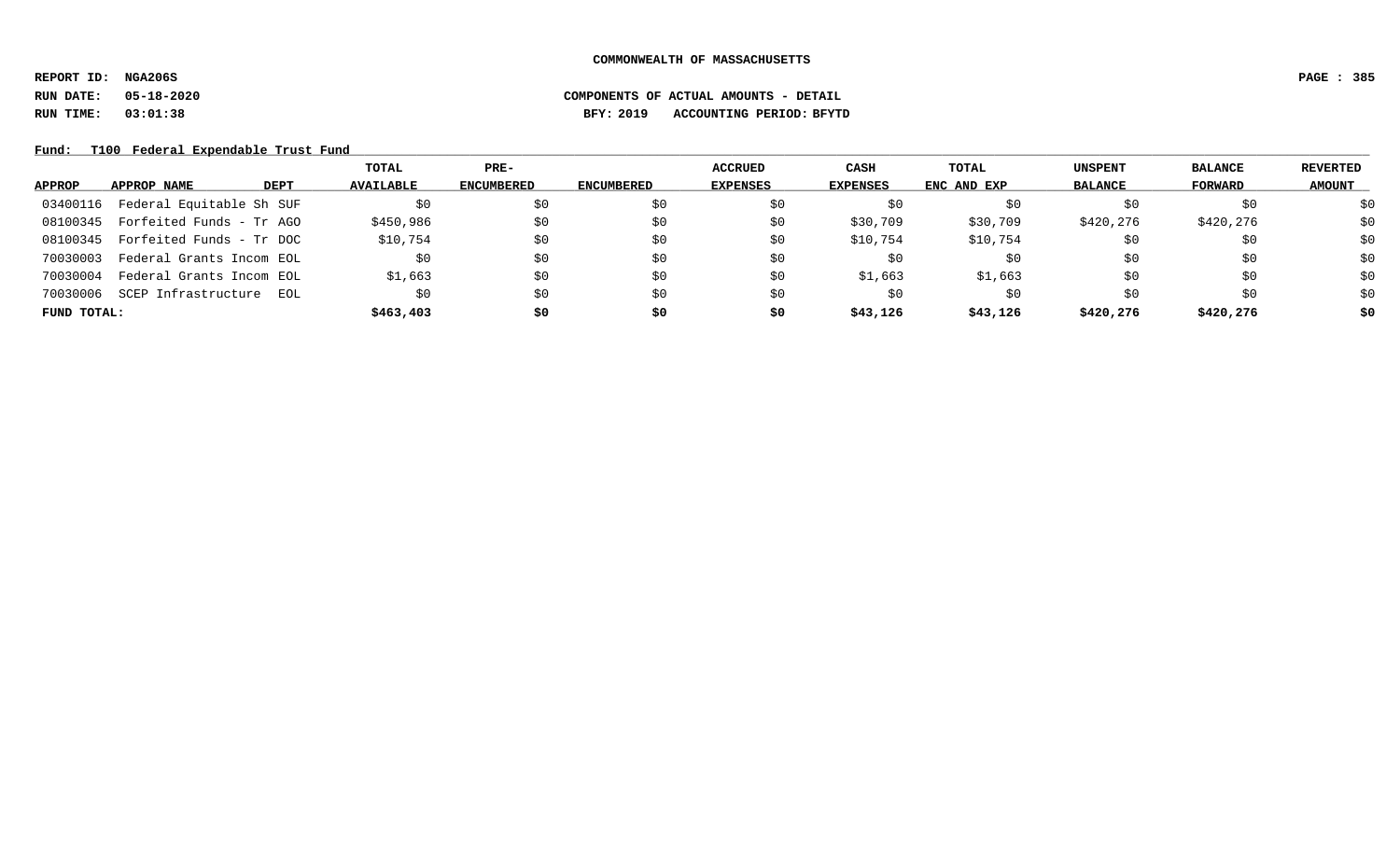**REPORT ID: NGA206S PAGE : 386**

**RUN DATE: 05-18-2020 COMPONENTS OF ACTUAL AMOUNTS - DETAIL**

**RUN TIME: 03:01:38 BFY: 2019 ACCOUNTING PERIOD: BFYTD**

## **Fund: \_\_\_\_\_\_\_\_\_\_\_\_\_\_\_\_\_\_\_\_\_\_\_\_\_\_\_\_\_\_\_\_\_\_\_\_\_\_\_\_\_\_\_\_\_\_\_\_\_\_\_\_\_\_\_\_\_\_\_\_\_\_\_\_\_\_\_\_\_\_\_\_\_\_\_\_\_\_\_\_\_\_\_\_\_\_\_\_\_\_\_\_\_\_\_\_\_\_\_\_\_\_\_\_\_\_\_\_\_\_\_\_\_\_\_\_\_\_\_\_\_\_\_\_\_\_\_\_\_\_\_\_\_\_\_\_\_\_\_\_\_\_\_\_\_\_\_\_\_\_\_\_\_\_\_\_\_\_\_\_\_\_\_\_\_\_\_\_\_\_\_\_\_\_\_\_\_\_ ZFFP Capital FFP Retained**

|                     |                                   | TOTAL             | $PRE-$            |                   | <b>ACCRUED</b>  | <b>CASH</b>  | <b>TOTAL</b>                                                                                 | <b>UNSPENT</b> | <b>BALANCE</b> | <b>REVERTED</b> |
|---------------------|-----------------------------------|-------------------|-------------------|-------------------|-----------------|--------------|----------------------------------------------------------------------------------------------|----------------|----------------|-----------------|
| <b>APPROP</b>       | APPROP NAME<br>DEPT               | <b>AVAILABLE</b>  | <b>ENCUMBERED</b> | <b>ENCUMBERED</b> | <b>EXPENSES</b> | EXPENSES     | ENC AND EXP                                                                                  | <b>BALANCE</b> | FORWARD        | <b>AMOUNT</b>   |
| 17904000            | E-GOVERNMENT RESERVE EHS          | \$259             | \$0               | \$0               | \$0             | \$0          | \$0                                                                                          | \$259          | \$259          | \$0             |
| 17904000            | E-GOVERNMENT RESERVE ITD          | \$67,092          | \$0               | \$0               | \$0             | \$0          | \$0                                                                                          | \$67,092       | \$67,092       | \$0             |
| 17904001            | Information Technolo EHS          | \$473,511         | \$0               | \$0               | \$0             | \$0          | \$0                                                                                          | \$473,511      | \$473,511      | \$0             |
| 17904001            | Information Technolo ITD          | \$898,452         | \$0               | \$0               | \$0             | \$0          | \$0                                                                                          | \$898,452      | \$898,452      | \$0             |
| 17904002            | IT Equipment and Pro EHS          | \$67,065,478      | \$0               | \$0               | \$0             | \$61,369,019 | \$61,369,019                                                                                 | \$5,696,459    | \$5,696,459    | \$0             |
|                     | 17904002 IT Equipment and Pro ITD | \$13,220,863      | \$0               | \$0               | \$0             | \$0          | \$0                                                                                          | \$13,220,863   | \$13,220,863   | \$0             |
| 17904003            | Health and Human Ser DCP          | \$0               | \$0               | \$0               | \$0             | \$0          | \$0                                                                                          | S0             | \$0            | \$0             |
| 17904003            | Health and Human Ser EHS          | \$28,193,536      | \$0               | \$0               | \$0             | \$23,939,221 | \$23,939,221                                                                                 | \$4,254,315    | \$4,254,315    | \$0             |
| 17904003            | Health and Human Ser ITD          | \$8,957,936       | \$0               | \$0               | \$0             | \$8,957,648  | \$8,957,648                                                                                  | \$288          | \$288          | \$0             |
| FUND TOTAL:         |                                   | \$118,877,127     | \$0               | \$0               | \$0             | \$94,265,888 | \$94,265,888                                                                                 | \$24,611,239   | \$24,611,239   | \$0             |
| <b>GRAND TOTAL:</b> |                                   | \$128,494,017,386 | \$0               | \$60              |                 |              | \$1,699 \$91,419,676,289 \$91,419,678,048 \$37,074,339,338 \$40,952,414,997(\$3,878,075,659) |                |                |                 |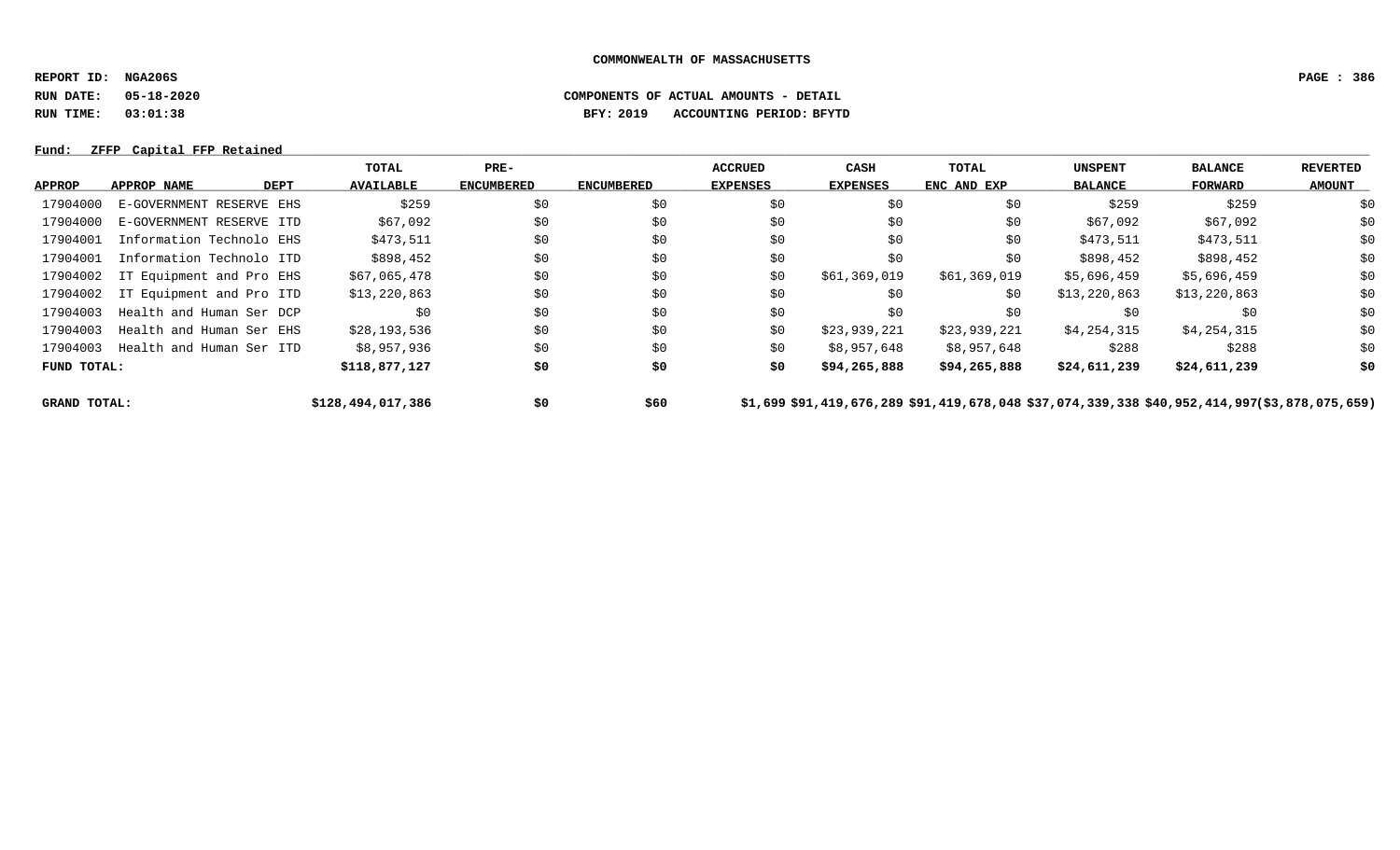**REPORT ID: NGA206S PAGE : 387**

# **RUN DATE: 05-18-2020 COMPONENTS OF ACTUAL AMOUNTS - SUMMARY RUN TIME: 03:01:38 BFY: 2019 ACCOUNTING PERIOD: BFYTD**

# Fund: 0009 Temporary Holding Fund

|                             | TOTAL            | PRE-              |                   | <b>ACCRUED</b>  | CASH            | TOTAL       | UNSPENT        | <b>BALANCE</b> | <b>REVERTED</b> |
|-----------------------------|------------------|-------------------|-------------------|-----------------|-----------------|-------------|----------------|----------------|-----------------|
| <b>CABINET</b>              | <b>AVAILABLF</b> | <b>ENCUMBERED</b> | <b>ENCUMBERED</b> | <b>EXPENSES</b> | <b>EXPENSES</b> | ENC AND EXP | <b>BALANCE</b> | <b>FORWARD</b> | <b>AMOUNT</b>   |
| CTR/FAD ACCOUNTING ENTITIES |                  |                   |                   |                 |                 |             |                |                |                 |
| FUND TOTAL:                 |                  | S0                |                   |                 |                 |             |                |                | \$0             |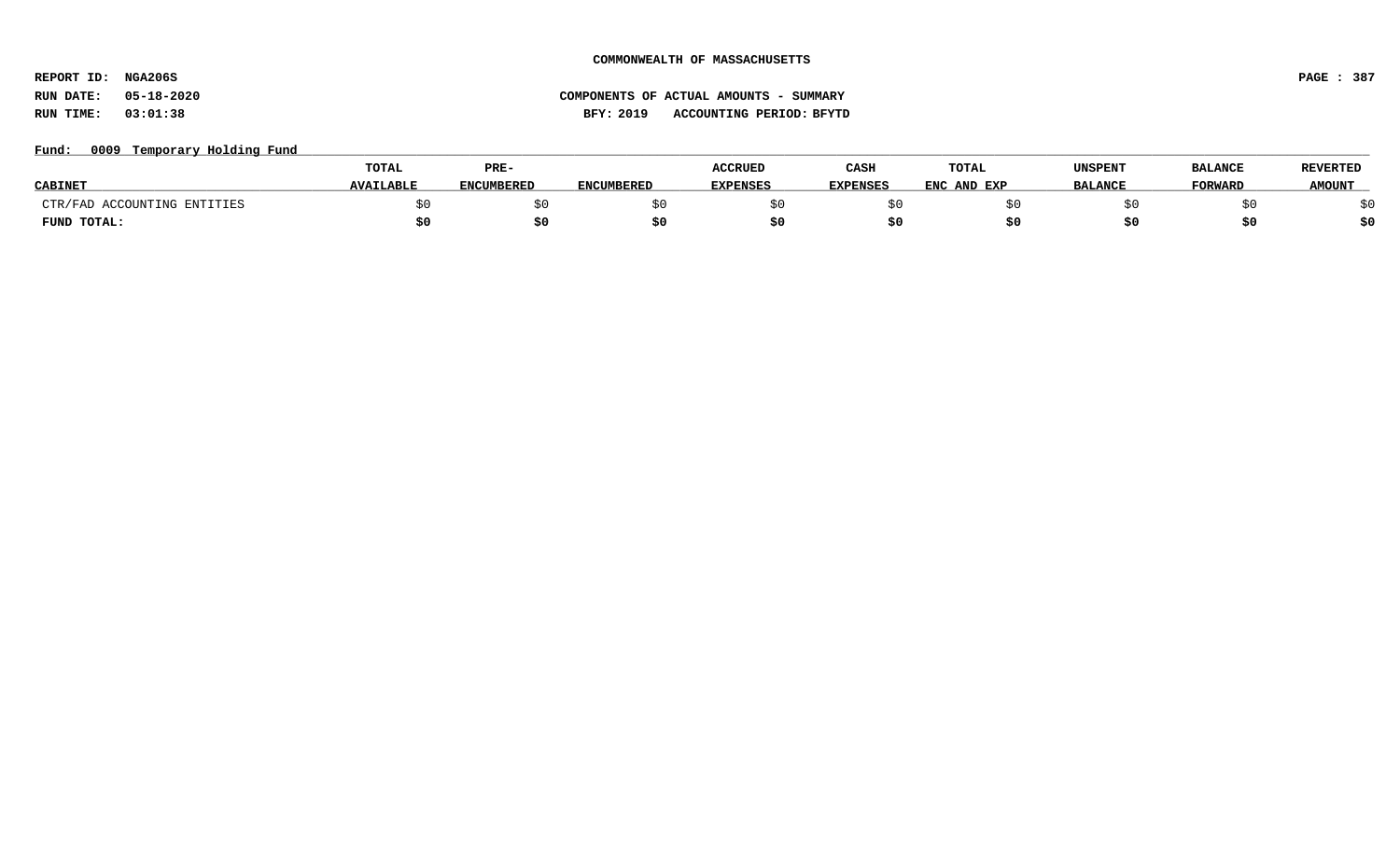**REPORT ID: NGA206S PAGE : 388**

**RUN DATE: 05-18-2020 COMPONENTS OF ACTUAL AMOUNTS - SUMMARY**

**RUN TIME: 03:01:38 BFY: 2019 ACCOUNTING PERIOD: BFYTD**

## **Fund: \_\_\_\_\_\_\_\_\_\_\_\_\_\_\_\_\_\_\_\_\_\_\_\_\_\_\_\_\_\_\_\_\_\_\_\_\_\_\_\_\_\_\_\_\_\_\_\_\_\_\_\_\_\_\_\_\_\_\_\_\_\_\_\_\_\_\_\_\_\_\_\_\_\_\_\_\_\_\_\_\_\_\_\_\_\_\_\_\_\_\_\_\_\_\_\_\_\_\_\_\_\_\_\_\_\_\_\_\_\_\_\_\_\_\_\_\_\_\_\_\_\_\_\_\_\_\_\_\_\_\_\_\_\_\_\_\_\_\_\_\_\_\_\_\_\_\_\_\_\_\_\_\_\_\_\_\_\_\_\_\_\_\_\_\_\_\_\_\_\_\_\_\_\_\_\_\_\_ 0010 General Fund**

|                                | TOTAL            | PRE-              |                   | <b>ACCRUED</b>  | CASH                                   | TOTAL                                                       | <b>UNSPENT</b> | <b>BALANCE</b> | <b>REVERTED</b>                |
|--------------------------------|------------------|-------------------|-------------------|-----------------|----------------------------------------|-------------------------------------------------------------|----------------|----------------|--------------------------------|
| <b>CABINET</b>                 | <b>AVAILABLE</b> | <b>ENCUMBERED</b> | <b>ENCUMBERED</b> | <b>EXPENSES</b> | <b>EXPENSES</b>                        | ENC AND EXP                                                 | <b>BALANCE</b> | <b>FORWARD</b> | <b>AMOUNT</b>                  |
| LEGISLATURE                    | \$105,510,875    | \$0               | \$0               | \$0             | \$67,642,591                           | \$67,642,591                                                | \$37,868,284   | \$37,868,284   | \$0                            |
| JUDICIARY                      | \$1,002,178,436  | \$0               | \$0               | \$0             | \$982,465,677                          | \$982,465,677                                               | \$19,712,759   | \$6,355,849    | \$13,356,910                   |
| INSPECTOR GENERAL              | \$5,086,137      | \$0               | \$0               | \$0             | \$5,082,454                            | \$5,082,454                                                 | \$3,683        | \$0            | \$3,683                        |
| GOVERNOR'S COUNCIL             | \$300,402        | \$0               | \$0               | \$0             | \$298,348                              | \$298,348                                                   | \$2,055        | \$2,055        | \$0                            |
| SECRETARY OF STATE             | \$55,916,207     | \$0               | \$0               | \$0             | \$50,756,660                           | \$50,756,660                                                | \$5,159,547    | \$3,725,000    | \$1,434,547                    |
| TREASURER & RECEIVER GENERAL   | \$2,419,969,548  | \$0\$             | \$0               |                 | $$0$ $$2,392,080,765$ $$2,392,080,765$ |                                                             | \$27,888,784   | \$0            | \$27,888,784                   |
| STATE AUDITOR                  | \$19,179,532     | \$0               | \$0               | \$0             | \$18,378,581                           | \$18,378,581                                                | \$800,951      | \$300,000      | \$500,951                      |
| ATTORNEY GENERAL               | \$53,242,309     | \$0               | \$0               | \$0             | \$51,550,823                           | \$51,550,823                                                | \$1,691,486    | \$5,000        | \$1,686,486                    |
| ETHICS COMMISSION              | \$2,254,948      | \$0               | \$0               | \$0             | \$2,197,925                            | \$2,197,925                                                 | \$57,023       | \$0            | \$57,023                       |
| DISTRICT ATTORNEY              | \$130,578,528    | \$0               | \$0               | \$0             | \$129,043,069                          | \$129,043,069                                               | \$1,535,459    | \$1,216,302    | \$319,157                      |
| CAMPAIGN & POLITICAL FINANCE   | \$1,654,533      | \$0\$             | \$0               | \$0             | \$1,617,888                            | \$1,617,888                                                 | \$36,645       | \$0            | \$36,645                       |
| SHERIFF DEPARTMENTS            | \$650,696,443    | \$0               | \$0               | \$0             | \$657,969,144                          | \$657,969,144                                               | (\$7,272,701)  | \$5,214        | ( \$7, 277, 915 )              |
| DISABLED PERSONS PROTECTION CO | \$4,250,742      | \$0               | \$0               | \$0             | \$4,248,885                            | \$4,248,885                                                 | \$1,857        | \$0            | \$1,857                        |
| COMMISSION ON STATUS OF WOMEN  | \$195,563        | \$0               | \$0               | \$0             | \$170,353                              | \$170,353                                                   | \$25,210       | \$25,000       | \$210                          |
| MA GAMING COMMISSION           | \$721,350        | \$0               | \$0               | \$0             | \$721,350                              | \$721,350                                                   | \$0            | \$0            | \$0                            |
| GOVERNOR                       | \$7,673,592      | \$0               | \$0               | \$0             | \$6,508,835                            | \$6,508,835                                                 | \$1,164,757    | \$1,147,190    | \$17,567                       |
| OFFICE OF COMPTROLLER          | \$9,222,762      | \$0               | \$0               | \$0             | \$9,170,255                            | \$9,170,255                                                 | \$52,507       | \$0            | \$52,507                       |
| EXECUTIVE OFFICE FOR ADMINSTRA | \$8,378,035,129  | \$0               | \$0\$             | \$0             |                                        | \$8,213,228,743 \$8,213,228,743                             | \$164,806,386  | \$64,320,508   | \$100,485,878                  |
| ENVIRONMENTAL AFFAIRS          | \$256,870,385    | \$0               | \$0               | \$0             | \$238,058,792                          | \$238,058,792                                               | \$18,811,593   | \$15,281,669   | \$3,529,924                    |
| EXECUTIVE OFFICE OF HEALTH & H | \$23,009,682,478 | \$0               | \$0               |                 | \$0\$22,802,084,427\$22,802,084,427    |                                                             | \$207,598,051  | \$70,077,242   | \$137,520,809                  |
| EXECUTIVE OFFICE OF TECHNOLOGY | \$37,329,059     | \$0               | \$0               | \$0             | \$35,845,671                           | \$35,845,671                                                | \$1,483,388    | \$0            | \$1,483,388                    |
| MASSACHUSETTS DEPARTMENT OF TR | \$0              | \$0               | \$0               | \$0             | \$0                                    | \$0                                                         | \$0            | \$0            | \$0                            |
| OFFICE OF THE CHILD ADVOCATE   | \$1,229,103      | \$0               | \$0               | \$0             | \$771,703                              | \$771,703                                                   | \$457,400      | \$300,000      | \$157,400                      |
| COMMISSION AGAINST DISCRIMINAT | \$7,611,460      | \$0               | \$0               | \$0             | \$7,154,107                            | \$7,154,107                                                 | \$457,353      | \$150,000      | \$307,353                      |
| CANNABIS CONTROL COMMISSION    | \$10, 258, 816   | \$0               | \$0               | \$0             | \$8,119,739                            | \$8,119,739                                                 | \$2,139,077    | \$500,000      | \$1,639,077                    |
| BOARD OF LIBRARY COMMISSIONERS | \$27,240,649     | \$0\$             | \$0               | \$0             | \$27,178,734                           | \$27,178,734                                                | \$61,915       | \$0            | \$61,915                       |
| EXECUTIVE OFFICE OF EDUCATION  | \$2,575,539,528  | \$0               | \$0               |                 |                                        | $$0$ $$2,479,794,316$ $$2,479,794,316$                      | \$95,745,212   | \$91,030,529   | \$4,714,682                    |
| THE CENTER FOR HEALTH INFORMAT | \$30,121,452     | \$0               | \$0               | \$0             | \$30,088,755                           | \$30,088,755                                                | \$32,697       | \$0            | \$32,697                       |
| EXECUTIVE OFFICE OF PUBLIC SAF | \$1,223,737,924  | \$0               | \$0               | SO 1            |                                        | \$1,168,117,644 \$1,168,117,644                             | \$55,620,280   | \$37,501,317   | \$18,118,963                   |
| EXECUTIVE OFFICE OF ECONOMIC D | \$619,938,245    | \$0               | \$0               | \$0             | \$580,602,558                          | \$580,602,558                                               | \$39,335,688   | \$34,194,837   | \$5,140,851                    |
| EXECUTIVE OFFICE of LABOR and  | \$76,448,273     | \$0\$             | \$0               | \$0             | \$52,113,920                           | \$52,113,920                                                | \$24,334,354   | \$20,831,357   | \$3,502,997                    |
| CTR/FAD ACCOUNTING ENTITIES    | \$1,352,240,368  | \$0               | \$0               |                 |                                        | $$0$ $$5,072,323,425$ $$5,072,323,425$ ( $$3,720,083,057$ ) |                |                | \$52,768,329(\$3,772,851,387)  |
| FUND TOTAL:                    | \$42,074,914,777 | \$0               | \$0               |                 |                                        | \$0\$45,095,386,135\$45,095,386,135(\$3,020,471,358)        |                |                | \$437,605,682(\$3,458,077,039) |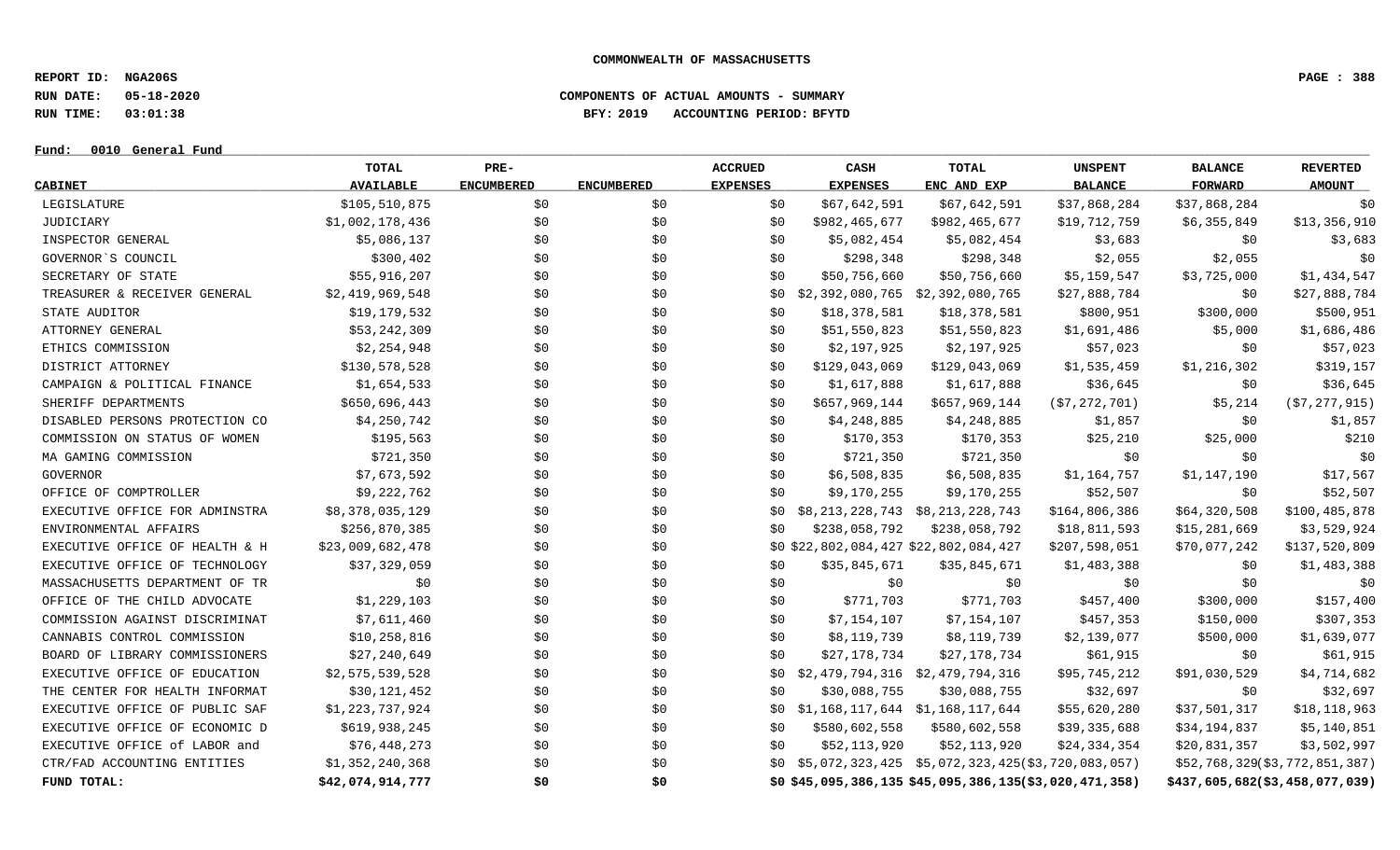**REPORT ID: NGA206S PAGE : 389**

# **RUN DATE: 05-18-2020 COMPONENTS OF ACTUAL AMOUNTS - SUMMARY RUN TIME: 03:01:38 BFY: 2019 ACCOUNTING PERIOD: BFYTD**

# Fund: 0011 Commonwealth Stabilization Fund

|                             | <b>TOTAL</b>     | PRE-              |                   | <b>ACCRUED</b> | CASH            | <b>TOTAL</b> | UNSPENT           | <b>BALANCE</b> | <b>REVERTED</b>   |
|-----------------------------|------------------|-------------------|-------------------|----------------|-----------------|--------------|-------------------|----------------|-------------------|
| <b>CABINET</b>              | <b>AVAILABLE</b> | <b>ENCUMBERED</b> | <b>ENCUMBERED</b> | EXPENSES       | <b>EXPENSES</b> | ENC AND EXP  | <b>BALANCE</b>    | <b>FORWARD</b> | <b>AMOUNT</b>     |
| CTR/FAD ACCOUNTING ENTITIES |                  |                   |                   |                | \$84,839,945    | \$84,839,945 | $($ \$84,839,945) |                | $($ \$84,839,945) |
| FUND TOTAL:                 |                  | \$0               |                   |                | \$84,839,945    | \$84,839,945 | $($ \$84,839,945) |                | $($ \$84,839,945) |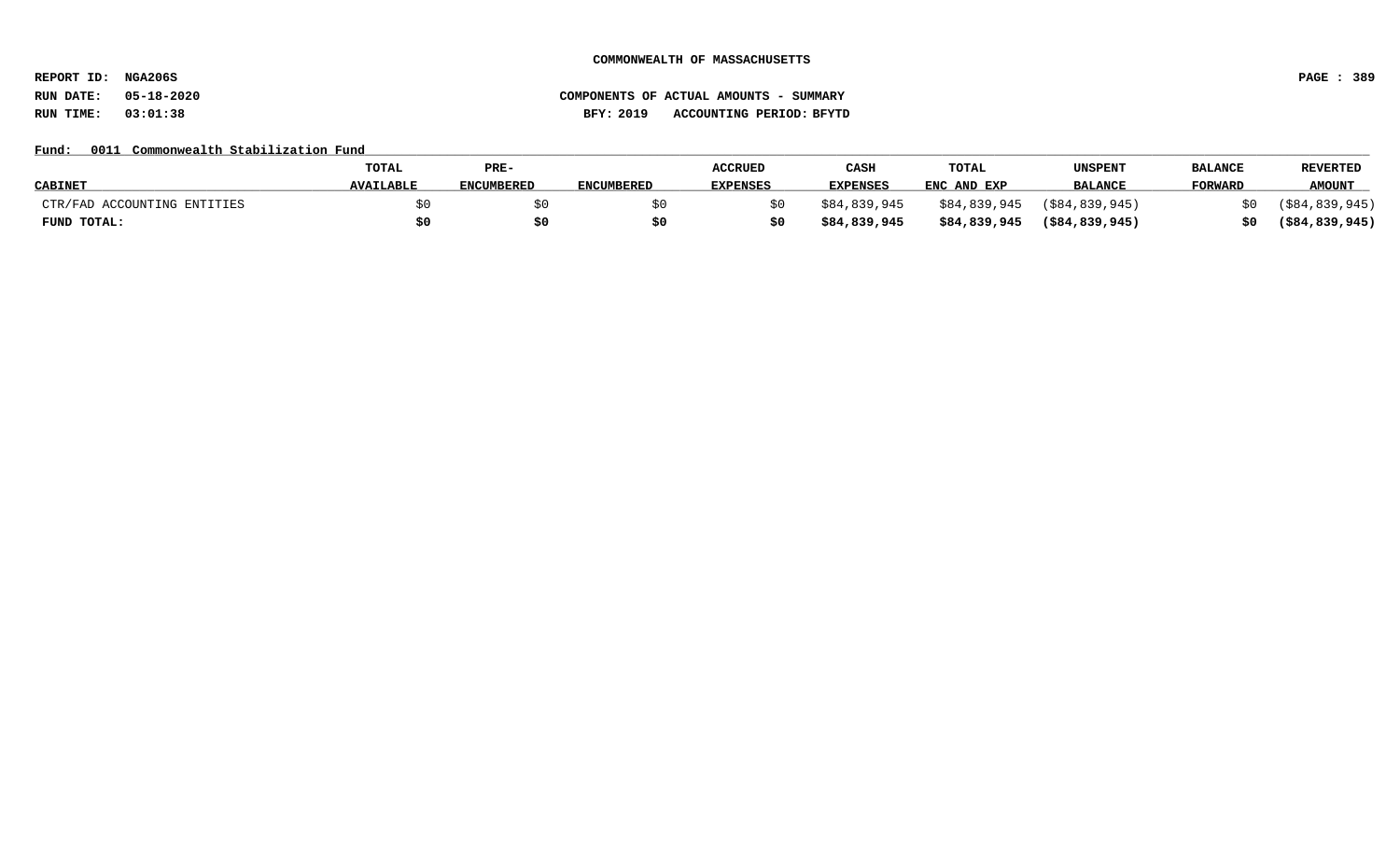## **REPORT ID: NGA206S PAGE : 390**

# **RUN DATE: 05-18-2020 COMPONENTS OF ACTUAL AMOUNTS - SUMMARY RUN TIME: 03:01:38 BFY: 2019 ACCOUNTING PERIOD: BFYTD**

# Fund: 0015 Intragovernmental Services Fund

|                                | <b>TOTAL</b>     | PRE-              |                   | <b>ACCRUED</b>  | CASH            | TOTAL         | <b>UNSPENT</b> | <b>BALANCE</b> | <b>REVERTED</b> |
|--------------------------------|------------------|-------------------|-------------------|-----------------|-----------------|---------------|----------------|----------------|-----------------|
| <b>CABINET</b>                 | <b>AVAILABLE</b> | <b>ENCUMBERED</b> | <b>ENCUMBERED</b> | <b>EXPENSES</b> | <b>EXPENSES</b> | ENC AND EXP   | <b>BALANCE</b> | FORWARD        | <b>AMOUNT</b>   |
| JUDICIARY                      | \$0              | \$0               | \$0               | \$0             | \$0             | \$0           | \$0            | \$0            | \$0             |
| SECRETARY OF STATE             | \$15,011         | \$0               | \$0               | \$0             | \$0             | \$0           | \$15,011       | \$0            | \$15,011        |
| TREASURER & RECEIVER GENERAL   | \$16,066,434     | \$0               | \$0               | \$0             | \$16,066,434    | \$16,066,434  | \$0            | \$0            | \$0             |
| GOVERNOR                       | \$44,038         | \$0               | \$0               | \$0             | \$44,038        | \$44,038      | \$0            | \$0            | \$0             |
| OFFICE OF COMPTROLLER          | \$5,503,425      | \$0               | \$0               | \$0             | \$4,893,690     | \$4,893,690   | \$609,735      | \$608,678      | \$1,057         |
| EXECUTIVE OFFICE FOR ADMINSTRA | \$110,119,651    | \$0               | \$0               | \$0             | \$106,344,404   | \$106,344,404 | \$3,775,247    | \$2,486,201    | \$1,289,046     |
| ENVIRONMENTAL AFFAIRS          | \$1,850,956      | \$0               | \$0               | \$0             | \$1,741,382     | \$1,741,382   | \$109,574      | \$0            | \$109,574       |
| EXECUTIVE OFFICE OF HEALTH & H | \$116,240,724    | \$0               | \$0               | \$0             | \$114,832,092   | \$114,832,092 | \$1,408,631    | \$0            | \$1,408,631     |
| EXECUTIVE OFFICE OF TECHNOLOGY | \$84,311,841     | \$0               | \$0               | \$0             | \$77,085,929    | \$77,085,929  | \$7,225,912    | \$7,174,401    | \$51,511        |
| EXECUTIVE OFFICE OF EDUCATION  | \$618,666        | \$0               | \$0               | \$0             | \$611,838       | \$611,838     | \$6,828        | \$0            | \$6,828         |
| EXECUTIVE OFFICE OF PUBLIC SAF | \$59,944,660     | \$0               | \$0               | \$0             | \$58,118,501    | \$58,118,501  | \$1,826,158    | \$400,000      | \$1,426,158     |
| EXECUTIVE OFFICE OF ECONOMIC D | \$1,895,390      | \$0               | \$0               | \$0             | \$1,895,390     | \$1,895,390   | \$0            | \$0            | \$0             |
| EXECUTIVE OFFICE of LABOR and  | \$0              | \$0               | \$0               | \$0             | \$0             | \$0           | \$0            | \$0            | \$0             |
| CTR/FAD ACCOUNTING ENTITIES    | \$43,194,452     | \$0               | \$0               | \$0             | \$46,342,048    | \$46,342,048  | (S3, 147, 596) | \$300,000      | ( \$3,447,596)  |
| FUND TOTAL:                    | \$439,805,247    | \$0               | \$0               | \$0             | \$427,975,746   | \$427,975,746 | \$11,829,500   | \$10,969,281   | \$860,220       |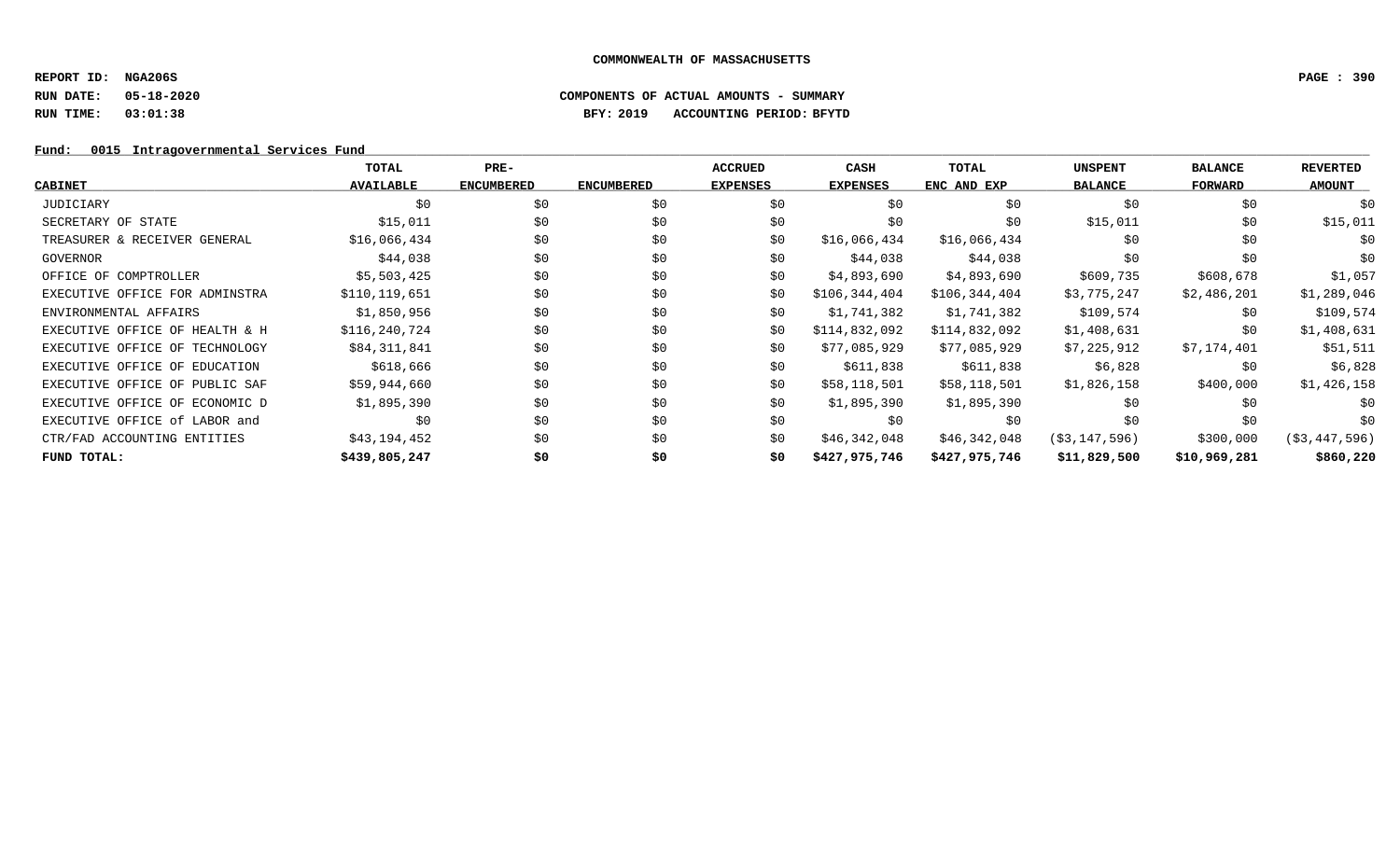**REPORT ID: NGA206S PAGE : 391**

# **RUN DATE: 05-18-2020 COMPONENTS OF ACTUAL AMOUNTS - SUMMARY RUN TIME: 03:01:38 BFY: 2019 ACCOUNTING PERIOD: BFYTD**

# Fund: 0018 Dam and Seawall Repair or Removal Fund

|                       | TOTAL            | PRE-              |            | ACCRUED         | CASH            | TOTAL       | UNSPENT        | <b>BALANCE</b> | <b>REVERTED</b> |
|-----------------------|------------------|-------------------|------------|-----------------|-----------------|-------------|----------------|----------------|-----------------|
| <b>CABINET</b>        | <b>AVAILABLE</b> | <b>ENCUMBERED</b> | ENCUMBERED | <b>EXPENSES</b> | <b>EXPENSES</b> | ENC AND EXP | <b>BALANCE</b> | <b>FORWARD</b> | <b>AMOUNT</b>   |
| ENVIRONMENTAL AFFAIRS | \$6,333,964      |                   |            |                 |                 |             | \$6,333,964    | \$6,333,964    |                 |
| FUND TOTAL:           | \$6,333,964      | \$0               |            |                 |                 |             | \$6,333,964    | \$6,333,964    | \$0             |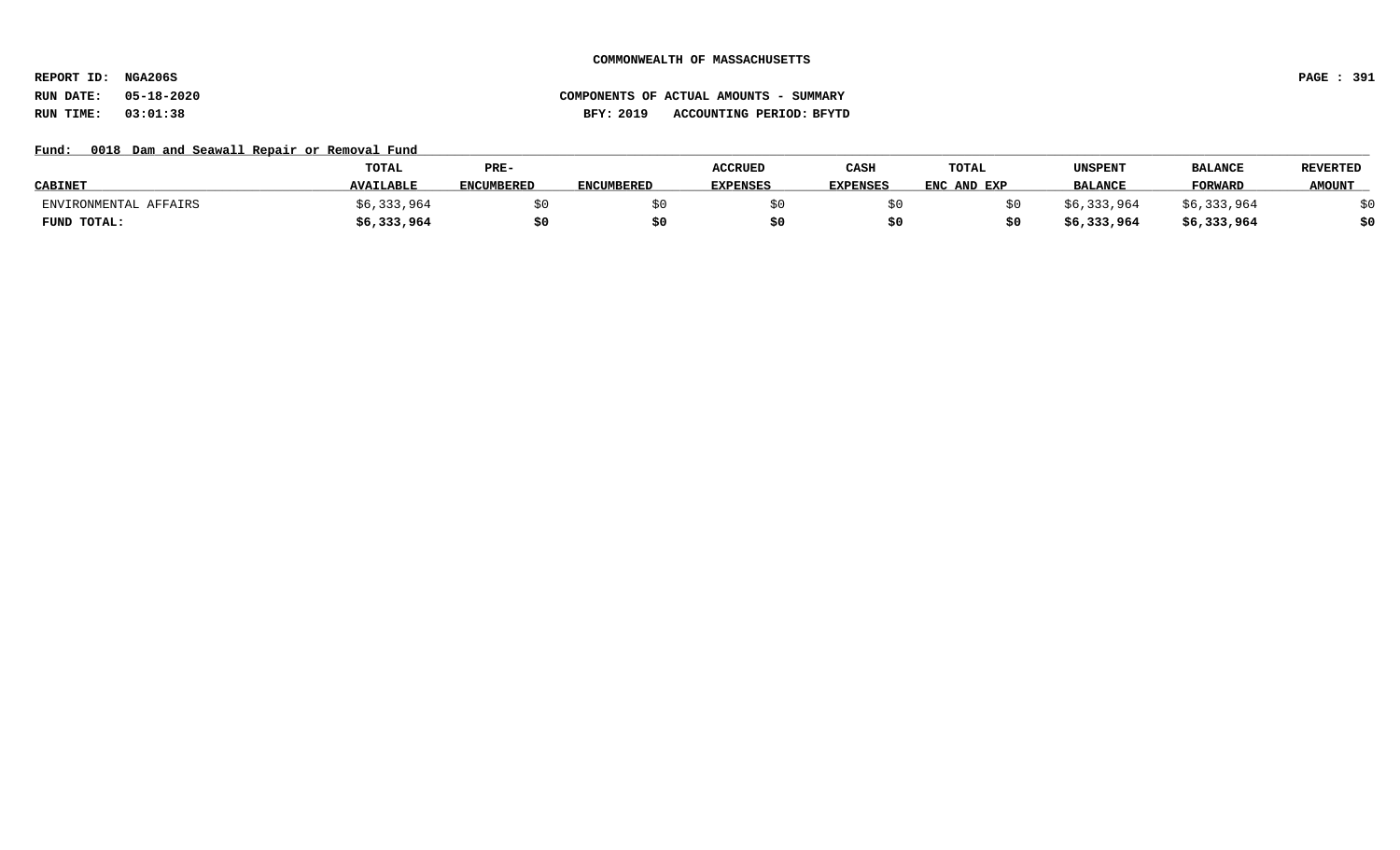**REPORT ID: NGA206S PAGE : 392**

# **RUN DATE: 05-18-2020 COMPONENTS OF ACTUAL AMOUNTS - SUMMARY RUN TIME: 03:01:38 BFY: 2019 ACCOUNTING PERIOD: BFYTD**

## Fund: 0020 Department of Telecom & Energy Fund

|                       | TOTAL            | PRE-              |                   | <b>ACCRUED</b>  | CASH            | TOTAL       | UNSPENT        | <b>BALANCE</b> | <b>REVERTED</b> |
|-----------------------|------------------|-------------------|-------------------|-----------------|-----------------|-------------|----------------|----------------|-----------------|
| <b>CABINET</b>        | <b>AVAILABLE</b> | <b>ENCUMBERED</b> | <b>ENCUMBERED</b> | <b>EXPENSES</b> | <b>EXPENSES</b> | ENC AND EXP | <b>BALANCE</b> | <b>FORWARD</b> | <b>AMOUNT</b>   |
| ENVIRONMENTAL AFFAIRS | \$9,101,291      |                   |                   |                 | \$5.842.143     | \$5,842,143 | \$3.259.147    | \$3,259,147    |                 |
| FUND TOTAL:           | \$9,101,291      | \$0               | S0                |                 | 5,842,143,      | \$5,842,143 | \$3,259,147    | \$3,259,147    | \$0             |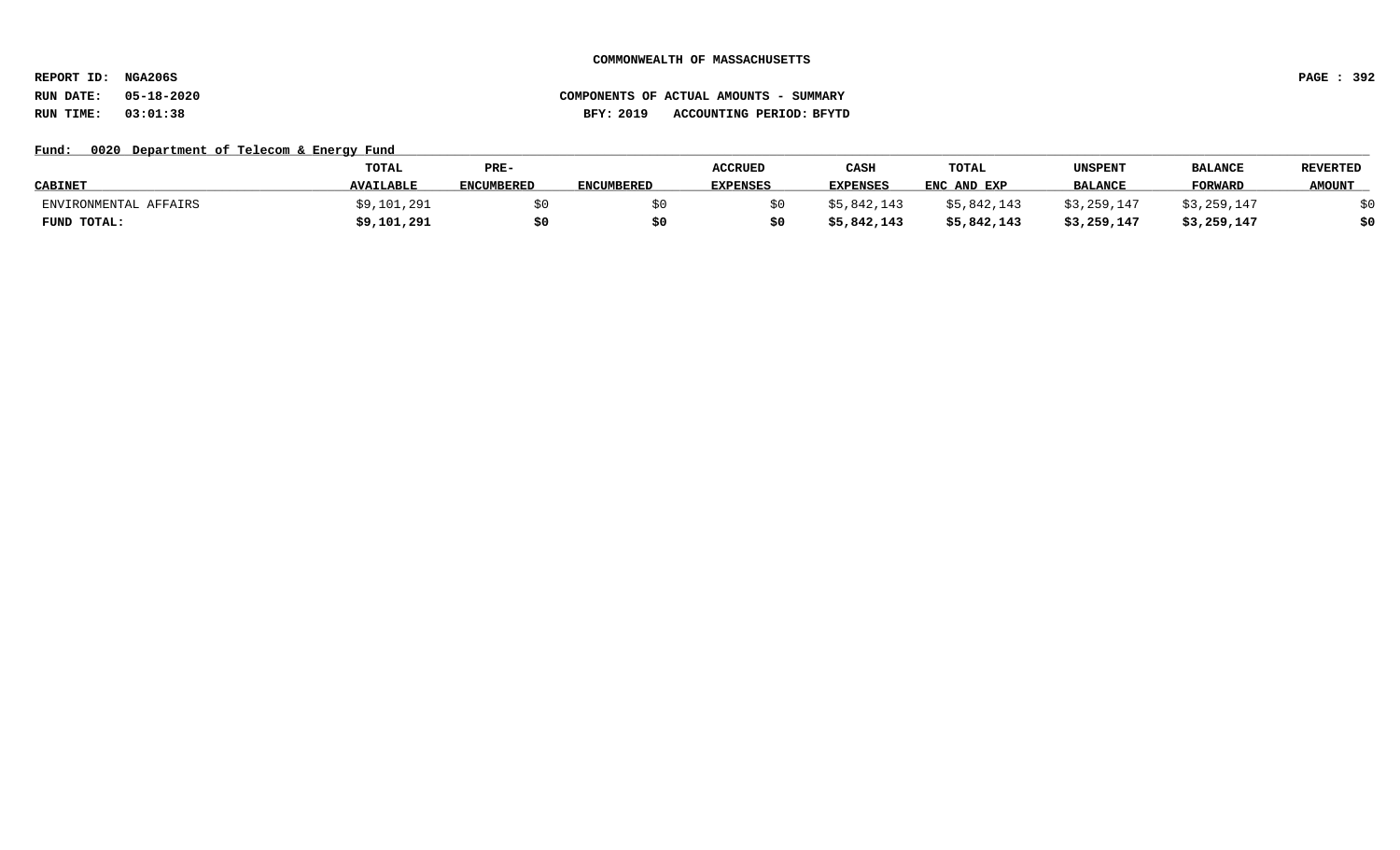**REPORT ID: NGA206S PAGE : 393**

# **RUN DATE: 05-18-2020 COMPONENTS OF ACTUAL AMOUNTS - SUMMARY RUN TIME: 03:01:38 BFY: 2019 ACCOUNTING PERIOD: BFYTD**

# Fund: 0024 Fingerprint-Based Background Check Fund

|                                | <b>TOTAL</b>     | PRE-              |                   | <b>ACCRUED</b>  | CASH            | TOTAL       | UNSPENT        | <b>BALANCE</b> | <b>REVERTED</b> |
|--------------------------------|------------------|-------------------|-------------------|-----------------|-----------------|-------------|----------------|----------------|-----------------|
| <b>CABINET</b>                 | <b>AVAILABLE</b> | <b>ENCUMBERED</b> | <b>ENCUMBERED</b> | <b>EXPENSES</b> | <b>EXPENSES</b> | ENC AND EXP | <b>BALANCE</b> | <b>FORWARD</b> | <b>AMOUNT</b>   |
| EXECUTIVE OFFICE OF PUBLIC SAF | \$10,485,009     |                   |                   |                 | \$4,446,269     | \$4,446,269 | \$6,038,740    | \$6,038,740    |                 |
| FUND TOTAL:                    | \$10,485,009     |                   |                   |                 | \$4,446,269     | \$4,446,269 | \$6,038,740    | \$6,038,740    | \$0             |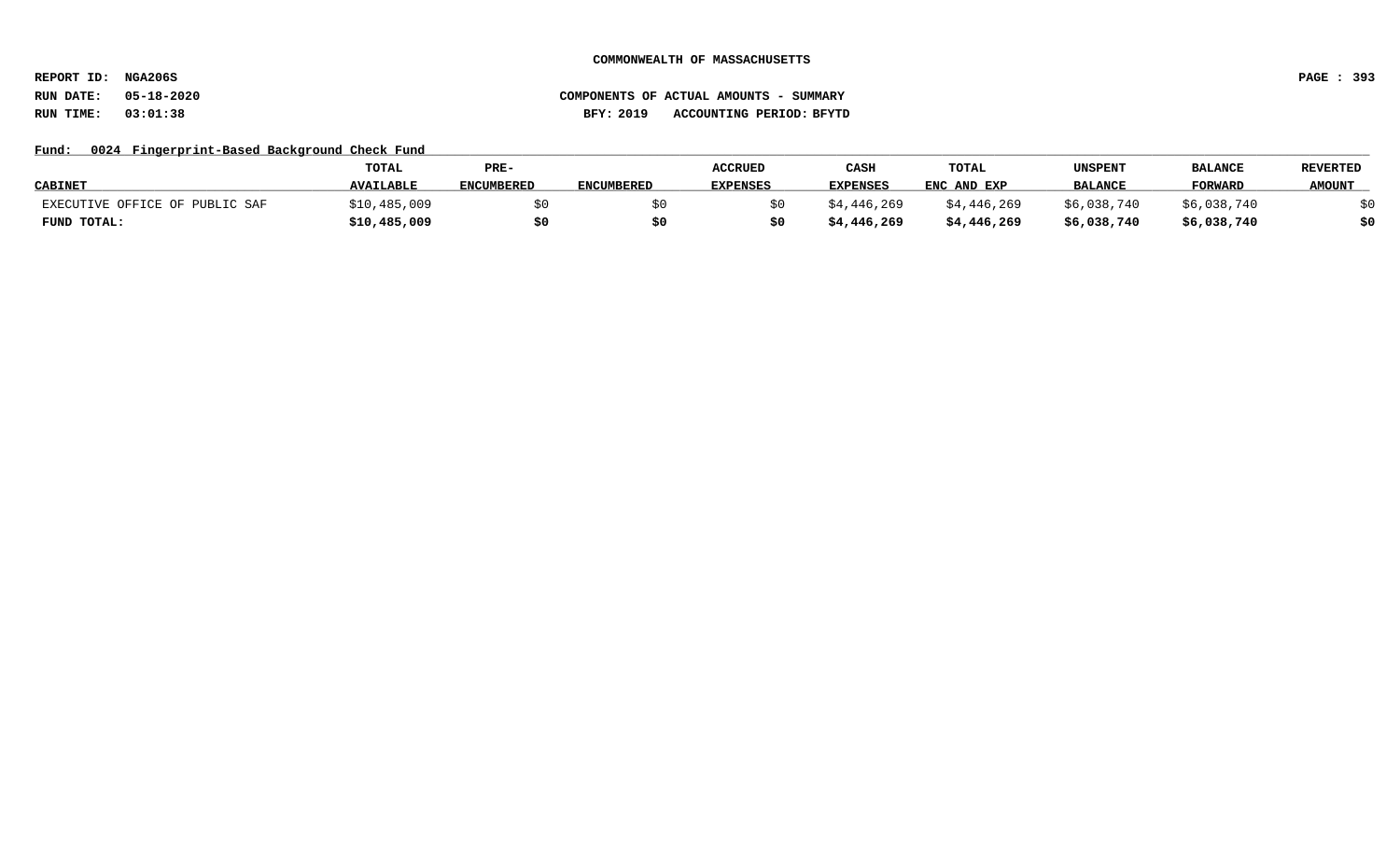**REPORT ID: NGA206S PAGE : 394**

# **RUN DATE: 05-18-2020 COMPONENTS OF ACTUAL AMOUNTS - SUMMARY RUN TIME: 03:01:38 BFY: 2019 ACCOUNTING PERIOD: BFYTD**

Fund: 0025 Liability Management and Reduction Fund

|                             | TOTAL            | PRE-              |                   | <b>ACCRUED</b>  | CASH            | TOTAL       | <b>UNSPENT</b> | <b>BALANCE</b> | <b>REVERTED</b> |
|-----------------------------|------------------|-------------------|-------------------|-----------------|-----------------|-------------|----------------|----------------|-----------------|
| <b>CABINET</b>              | <b>AVAILABLE</b> | <b>ENCUMBERED</b> | <b>ENCUMBERED</b> | <b>EXPENSES</b> | <b>EXPENSES</b> | ENC AND EXP | <b>BALANCE</b> | FORWARD        | <b>AMOUNT</b>   |
| ATTORNEY GENERAL            | \$183,826        | S0                |                   |                 | \$67,920        | \$67,920    | \$115,906      | \$115,906      | \$0             |
| OFFICE OF COMPTROLLER       | \$119,811        | \$0               |                   |                 | \$119,811       | \$119,811   | SU.            | \$0            | \$0             |
| CTR/FAD ACCOUNTING ENTITIES | \$3,914,791      | SO.               |                   |                 | \$1,492,424     | \$1,492,424 | \$2,422,367    | \$2,422,367    | \$0             |
| FUND TOTAL:                 | \$4,218,428      | \$0               | s0                |                 | \$1,680,154     | \$1,680,154 | \$2,538,273    | \$2,538,273    | \$0             |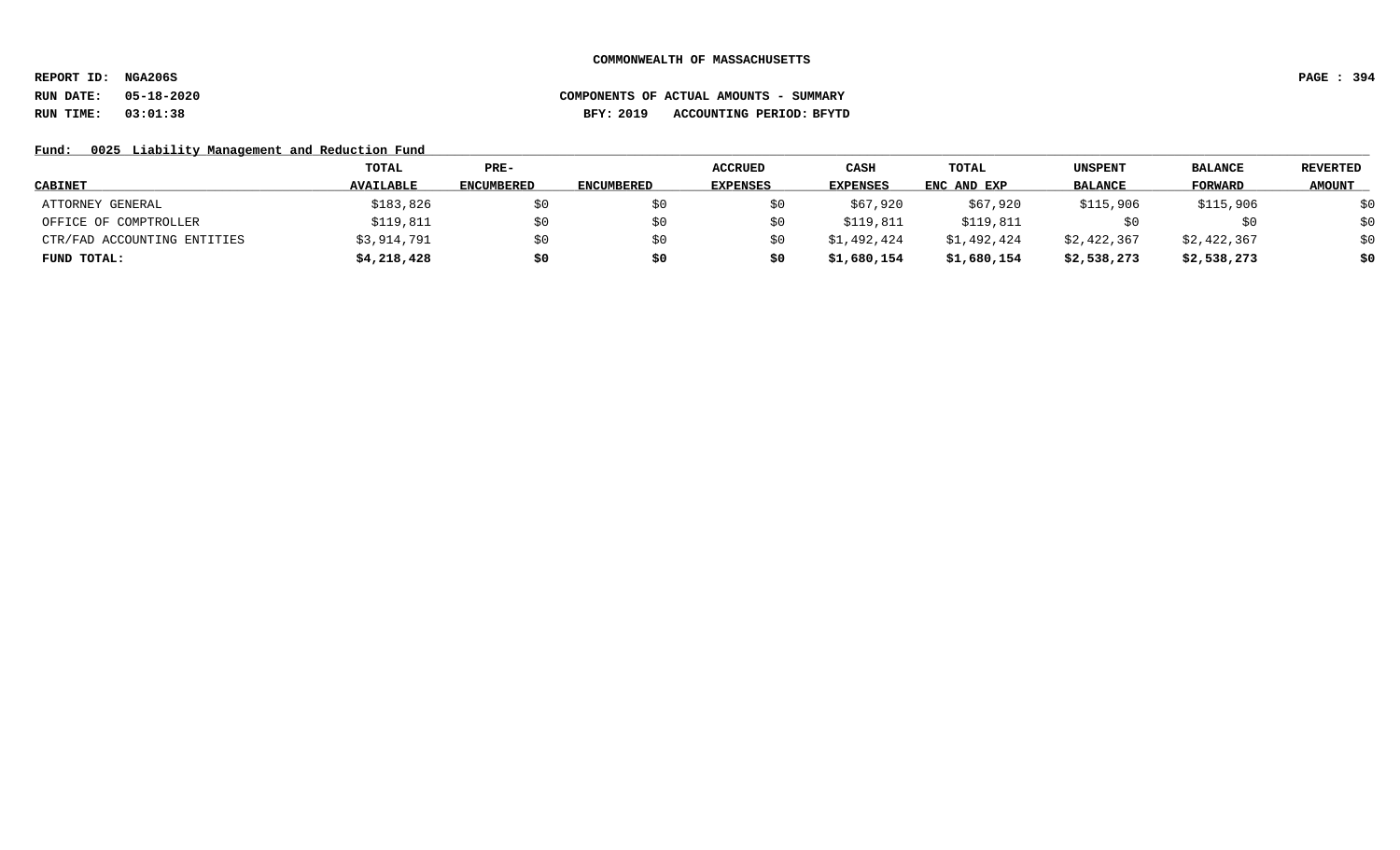**REPORT ID: NGA206S PAGE : 395**

# **RUN DATE: 05-18-2020 COMPONENTS OF ACTUAL AMOUNTS - SUMMARY RUN TIME: 03:01:38 BFY: 2019 ACCOUNTING PERIOD: BFYTD**

# Fund: 0027 Medical Marijuana Trust Fund

|                                | <b>TOTAL</b>     | PRE-              |            | <b>ACCRUED</b> | CASH            | TOTAL        | UNSPENT        | <b>BALANCE</b> | <b>REVERTED</b> |
|--------------------------------|------------------|-------------------|------------|----------------|-----------------|--------------|----------------|----------------|-----------------|
| <b>CABINET</b>                 | <b>AVAILABLE</b> | <b>ENCUMBERED</b> | ENCUMBERED | EXPENSES       | <b>EXPENSES</b> | ENC AND EXP  | <b>BALANCE</b> | <b>FORWARD</b> | <b>AMOUNT</b>   |
| EXECUTIVE OFFICE OF HEALTH & H | \$24,771,337     | \$0               |            |                | \$24,771,337    | \$24,771,337 |                |                | \$0             |
| EXECUTIVE OFFICE OF PUBLIC SAF | \$21,359         | \$0               |            |                | \$21,359        | \$21,359     |                |                | \$0             |
| FUND TOTAL:                    | \$24,792,696     | \$0               | S0         | \$0            | \$24,792,696    | \$24,792,696 |                |                | \$0             |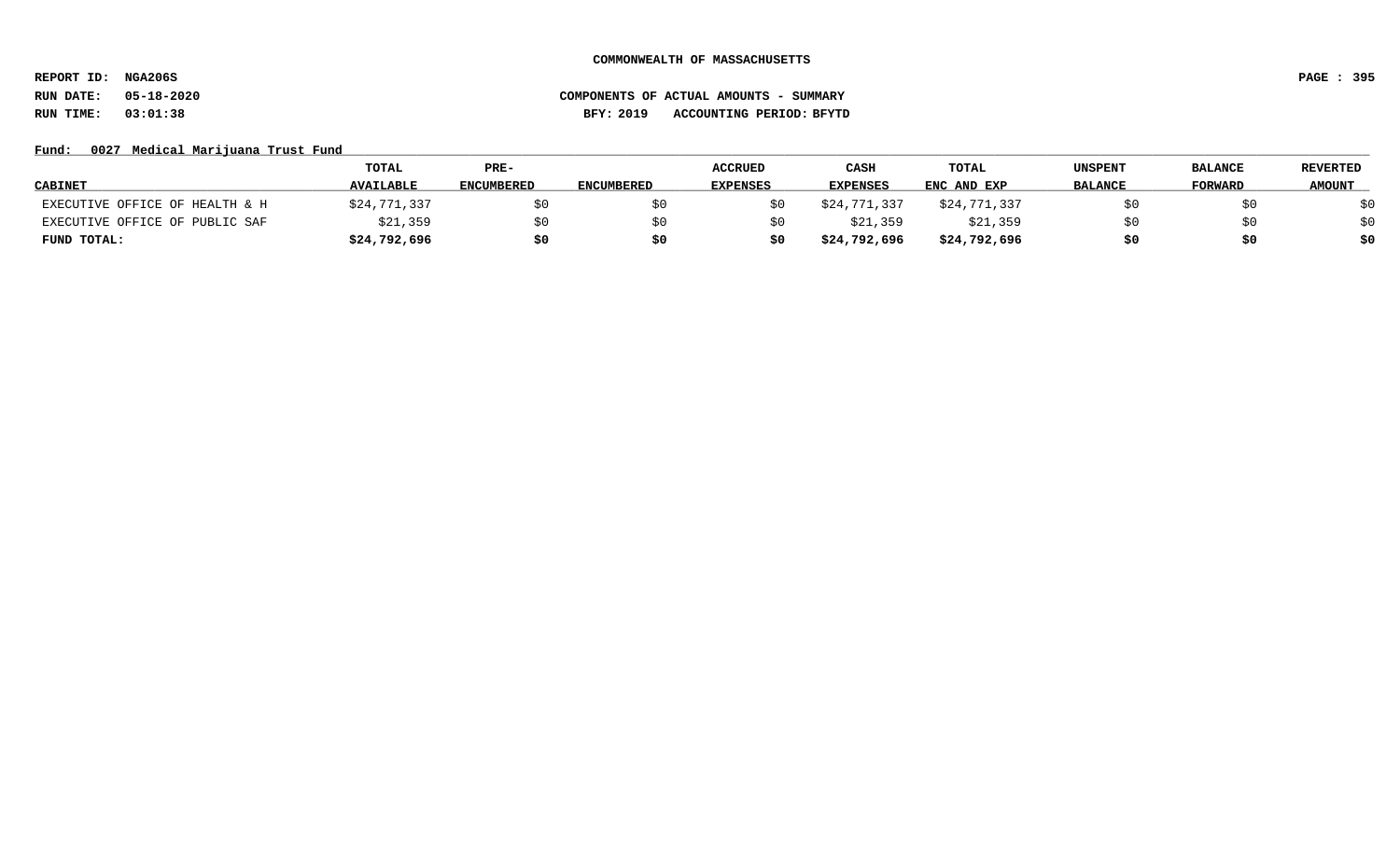**REPORT ID: NGA206S PAGE : 396**

# **RUN DATE: 05-18-2020 COMPONENTS OF ACTUAL AMOUNTS - SUMMARY RUN TIME: 03:01:38 BFY: 2019 ACCOUNTING PERIOD: BFYTD**

# Fund: 0028 Essex Regional Emerg Comm Center Fund

|                     | TOTAL            | PRE-              |                   | <b>ACCRUED</b>  | CASH            | <b>TOTAL</b> | UNSPENT        | <b>BALANCE</b> | <b>REVERTED</b> |
|---------------------|------------------|-------------------|-------------------|-----------------|-----------------|--------------|----------------|----------------|-----------------|
| <b>CABINET</b>      | <b>AVAILABLE</b> | <b>ENCUMBERED</b> | <b>ENCUMBERED</b> | <b>EXPENSES</b> | <b>EXPENSES</b> | ENC AND EXP  | <b>BALANCE</b> | <b>FORWARD</b> | <b>AMOUNT</b>   |
| SHERIFF DEPARTMENTS | \$633,999        |                   |                   |                 | \$595,849       | \$595,849    | \$38,151       | \$38,151       |                 |
| FUND TOTAL:         | \$633,999        |                   |                   |                 | \$595,849       | \$595,849    | \$38,151       | \$38,151       | \$0             |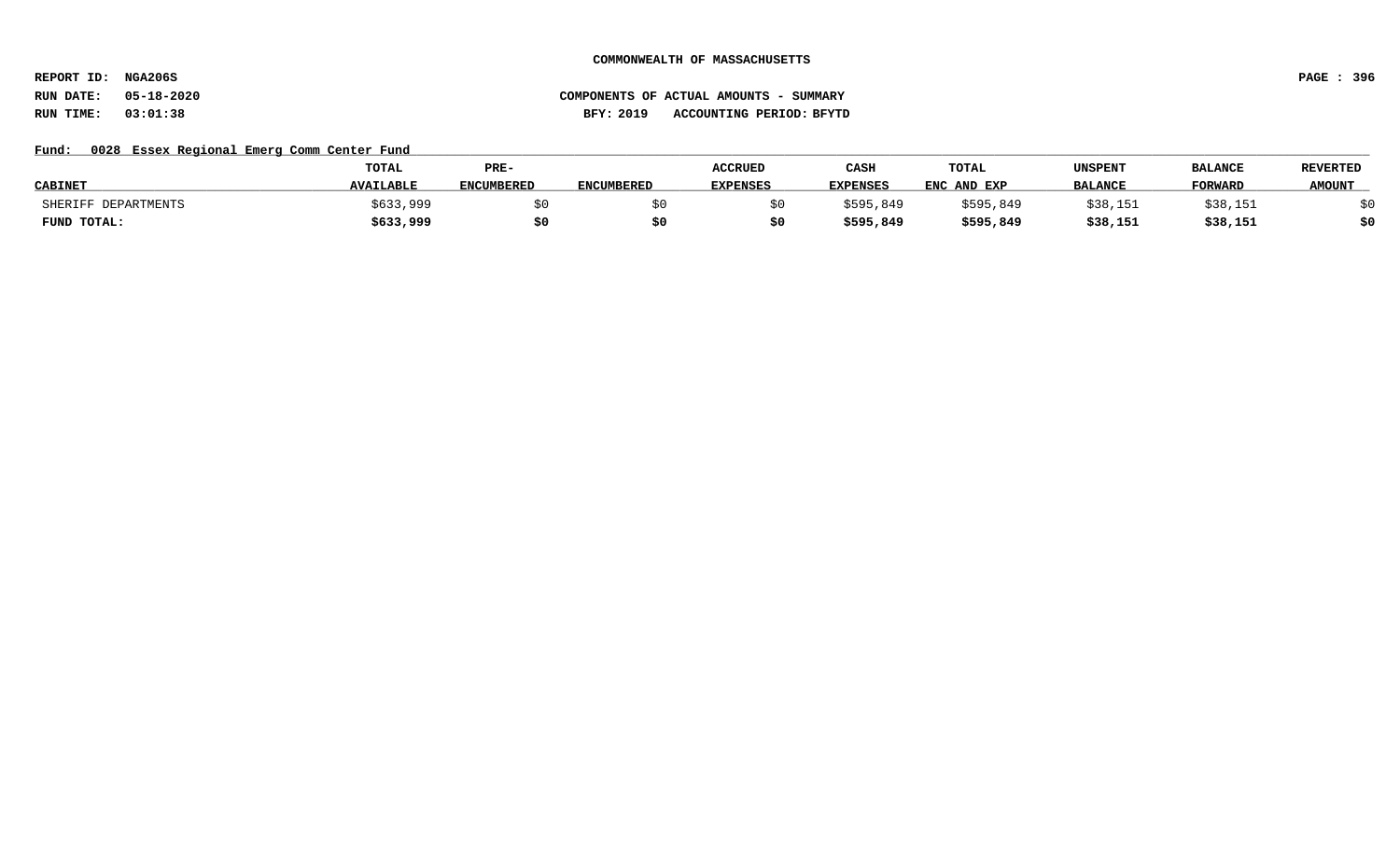**REPORT ID: NGA206S PAGE : 397**

# **RUN DATE: 05-18-2020 COMPONENTS OF ACTUAL AMOUNTS - SUMMARY RUN TIME: 03:01:38 BFY: 2019 ACCOUNTING PERIOD: BFYTD**

## Fund: 0031 Dockside Testing Trust Fund

|                                | TOTAL            | PRE-              |                   | <b>ACCRUED</b>  | CASH            | TOTAL       | UNSPENT        | <b>BALANCI</b> | <b>REVERTED</b> |
|--------------------------------|------------------|-------------------|-------------------|-----------------|-----------------|-------------|----------------|----------------|-----------------|
| <b>CABINET</b>                 | <b>AVAILABLE</b> | <b>ENCUMBERED</b> | <b>ENCUMBERED</b> | <b>EXPENSES</b> | <b>EXPENSES</b> | ENC AND EXP | <b>BALANCE</b> | <b>FORWARD</b> | <b>AMOUNT</b>   |
| EXECUTIVE OFFICE OF HEALTH & H | \$436,378        |                   |                   |                 | \$210,287       | \$210,287   | \$226,091      | \$226,091      |                 |
| FUND TOTAL:                    | \$436,378        |                   |                   |                 | \$210,287       | \$210,287   | \$226,091      | \$226,091      | \$0             |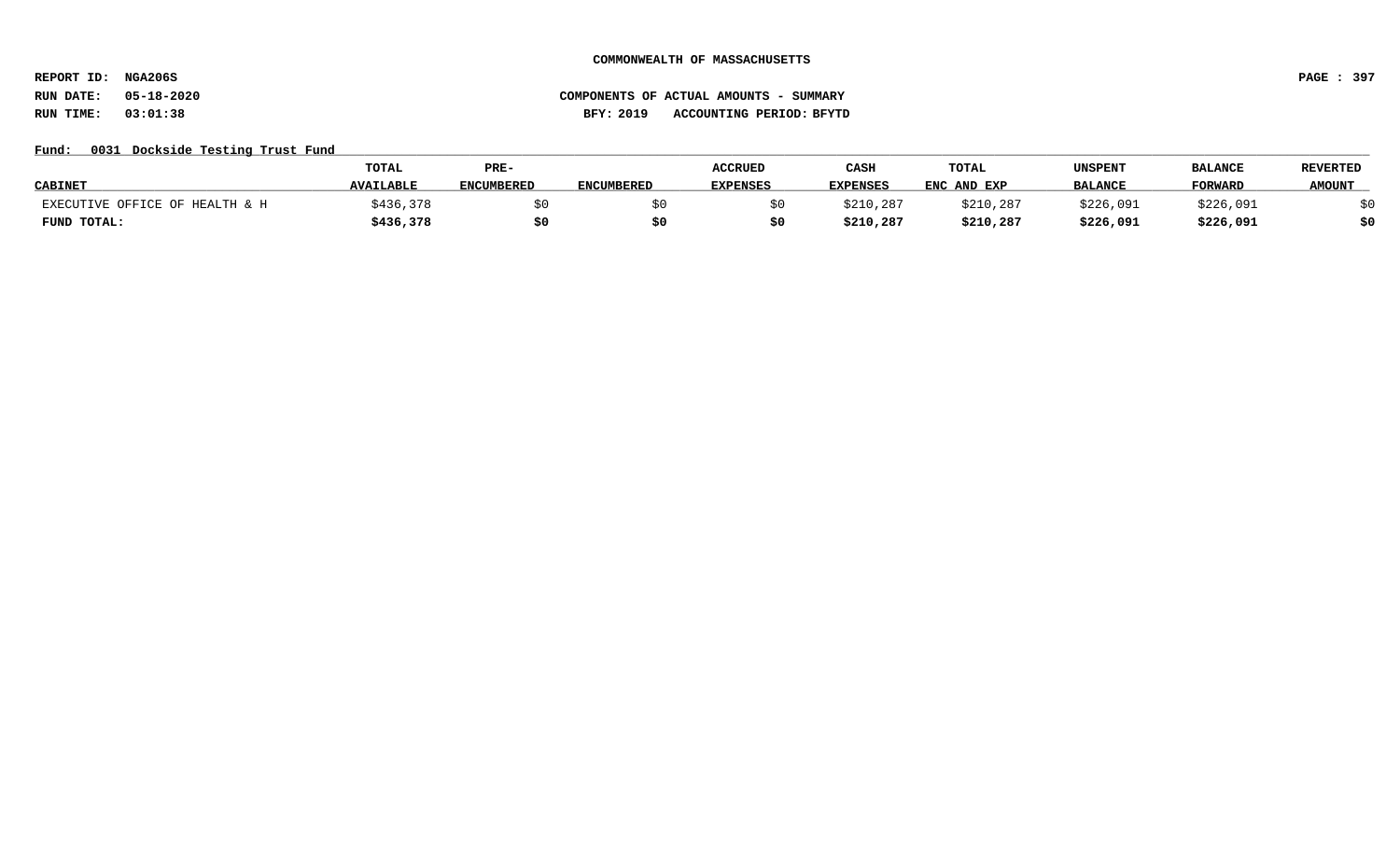**REPORT ID: NGA206S PAGE : 398**

# **RUN DATE: 05-18-2020 COMPONENTS OF ACTUAL AMOUNTS - SUMMARY RUN TIME: 03:01:38 BFY: 2019 ACCOUNTING PERIOD: BFYTD**

## Fund: 0033 Commonwealth of Massachusetts Civil Monetary Penalty (CMP) F

|                                | <b>TOTAL</b>     | PRE-              |                   |                 | CASH            | <b>TOTAL</b> | UNSPENT        | <b>BALANCE</b> | <b>REVERTED</b> |
|--------------------------------|------------------|-------------------|-------------------|-----------------|-----------------|--------------|----------------|----------------|-----------------|
| <b>CABINET</b>                 | <b>AVAILABLE</b> | <b>ENCUMBERED</b> | <b>ENCUMBERED</b> | <b>EXPENSES</b> | <b>EXPENSES</b> | ENC AND EXP  | <b>BALANCE</b> | <b>FORWARD</b> | <b>AMOUNT</b>   |
| EXECUTIVE OFFICE OF HEALTH & H | \$9,837,683      |                   |                   |                 | \$311,945       | \$311,945    | \$9,525,738    | \$9,525,738    |                 |
| FUND TOTAL:                    | \$9,837,683      | \$0               |                   |                 | \$311,945       | \$311,945    | \$9,525,738    | \$9,525,738    | \$0             |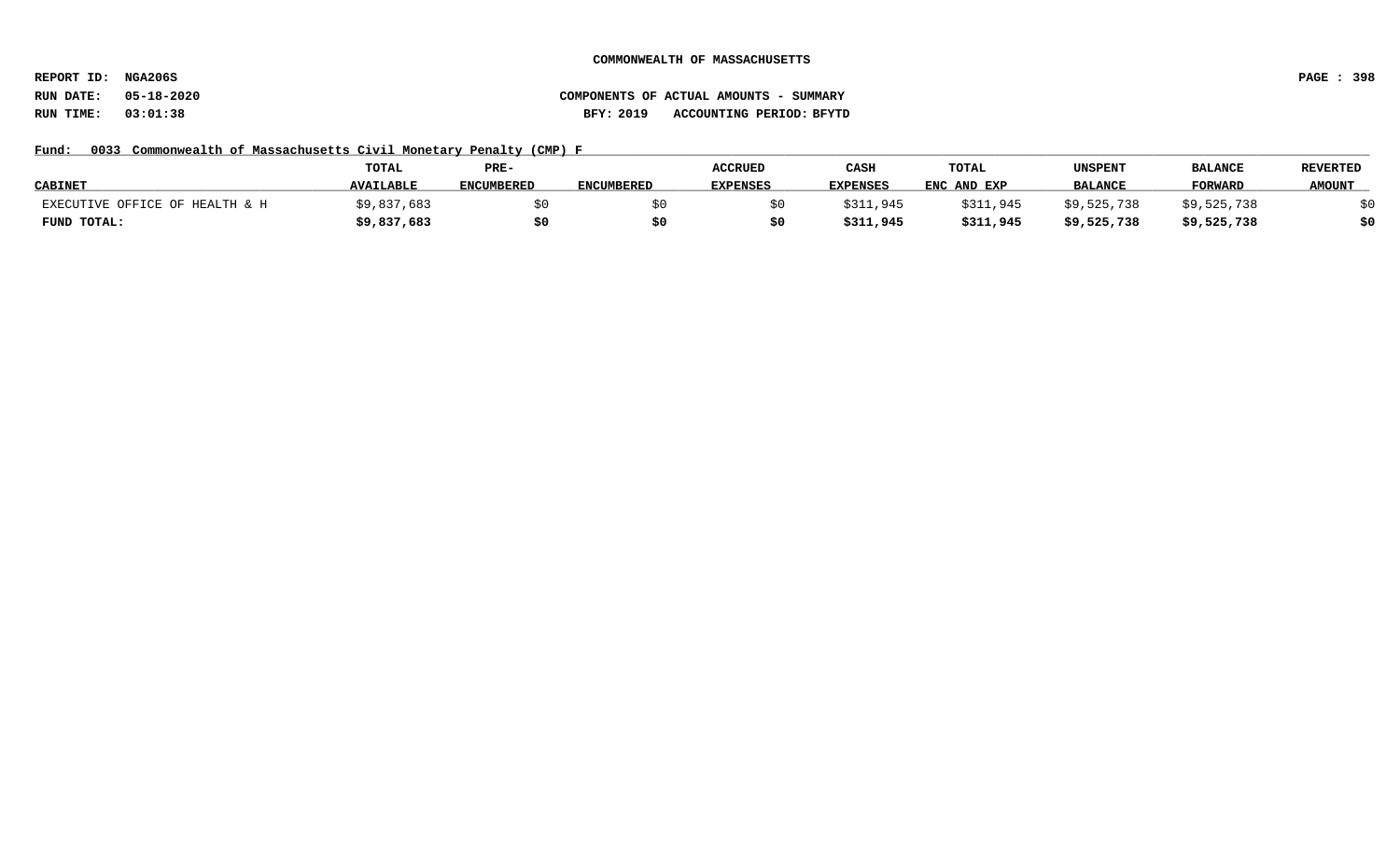**REPORT ID: NGA206S PAGE : 399**

## Fund: 0034 MBTA State & Local Contributions Fund

|                              | TOTAL            | PRE-              |                   | <b>ACCRUED</b>  | CASH                              | <b>TOTAL</b>                        | UNSPENT        | <b>BALANCE</b> | <b>REVERTED</b> |
|------------------------------|------------------|-------------------|-------------------|-----------------|-----------------------------------|-------------------------------------|----------------|----------------|-----------------|
| <b>CABINET</b>               | <b>AVAILABLE</b> | <b>ENCUMBERED</b> | <b>ENCUMBERED</b> | <b>EXPENSES</b> | <b>EXPENSES</b>                   | ENC AND EXP                         | <b>BALANCE</b> | <b>FORWARD</b> | <b>AMOUNT</b>   |
| TREASURER & RECEIVER GENERAL | 1,223,321,212    |                   |                   |                 |                                   | \$0 \$1,223,321,212 \$1,223,321,212 |                |                |                 |
| FUND TOTAL:                  | \$1,223,321,212  | \$0               |                   |                 | \$0\$1,223,321,212\$1,223,321,212 |                                     |                |                | \$0             |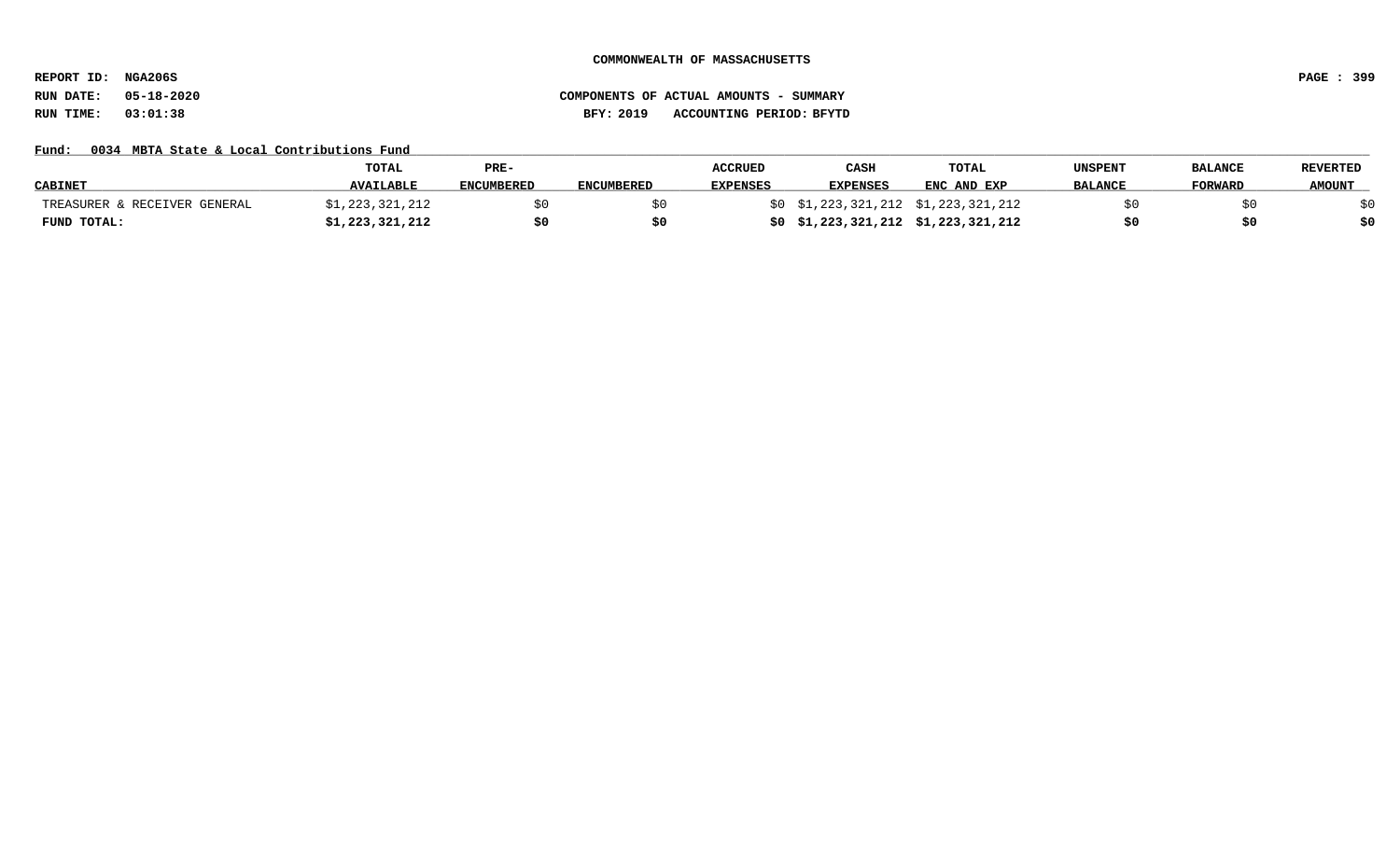**REPORT ID: NGA206S PAGE : 400**

## **RUN DATE: 05-18-2020 COMPONENTS OF ACTUAL AMOUNTS - SUMMARY RUN TIME: 03:01:38 BFY: 2019 ACCOUNTING PERIOD: BFYTD**

# Fund: 0036 Catastrophic Illness in Children Relief Fund

|                                | TOTAL            | PRE-              |                   | <b>ACCRUED</b>  | CASH            | TOTAL       | <b>UNSPENT</b> | <b>BALANCE</b> | <b>REVERTED</b> |
|--------------------------------|------------------|-------------------|-------------------|-----------------|-----------------|-------------|----------------|----------------|-----------------|
| <b>CABINET</b>                 | <b>AVAILABLE</b> | <b>ENCUMBERED</b> | <b>ENCUMBERED</b> | <b>EXPENSES</b> | <b>EXPENSES</b> | ENC AND EXP | <b>BALANCE</b> | <b>FORWARD</b> | <b>AMOUNT</b>   |
| EXECUTIVE OFFICE OF HEALTH & H | \$8,455,933      |                   |                   |                 | \$2,774,665     | \$2,774,665 | \$5,681,268    | \$5.681.268    |                 |
| FUND TOTAL:                    | \$8,455,933      | \$0               | S0                |                 | \$2,774,665     | \$2,774,665 | \$5,681,268    | \$5,681,268    | \$0             |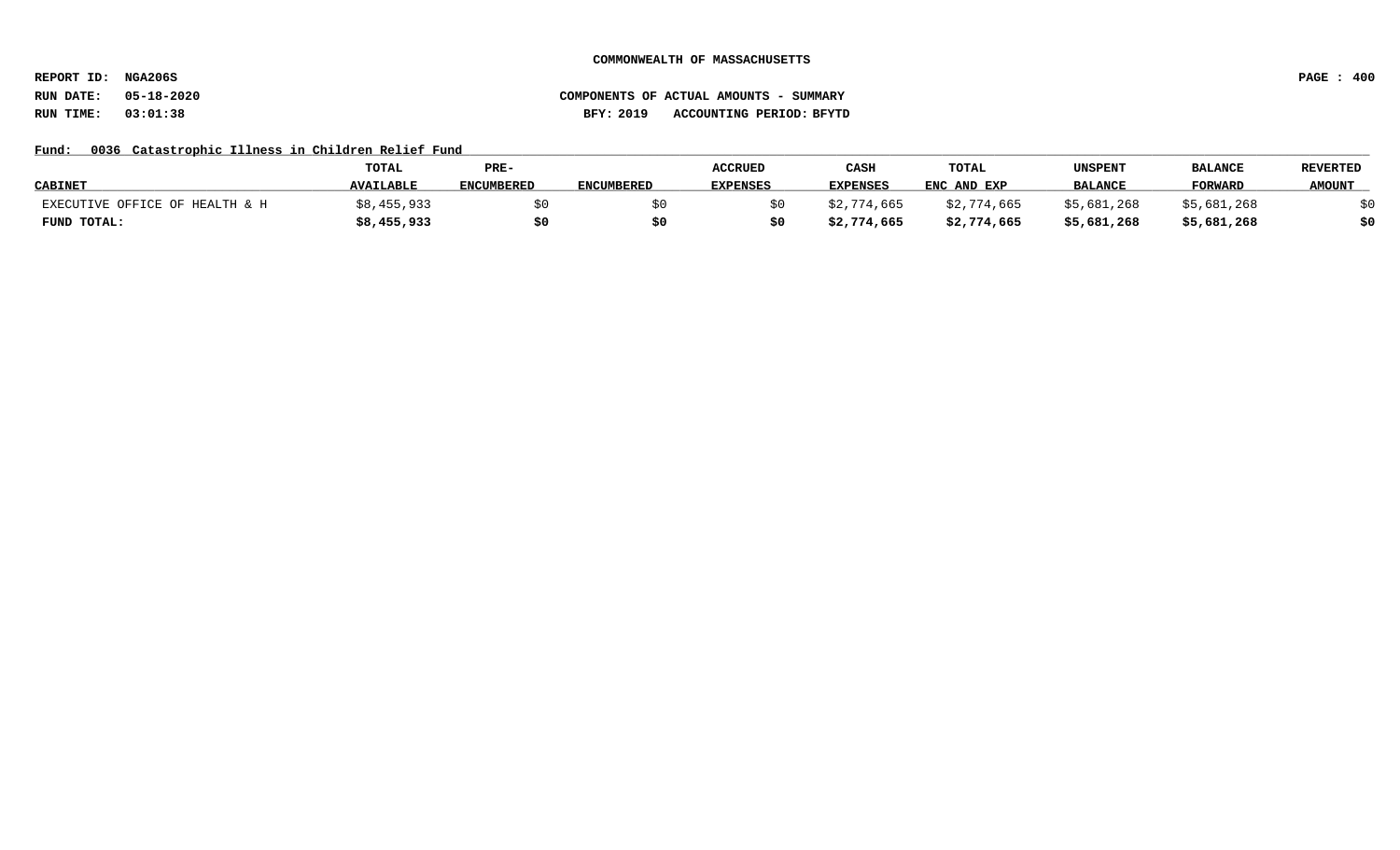**REPORT ID: NGA206S PAGE : 401**

# **RUN DATE: 05-18-2020 COMPONENTS OF ACTUAL AMOUNTS - SUMMARY RUN TIME: 03:01:38 BFY: 2019 ACCOUNTING PERIOD: BFYTD**

## Fund: 0037 MBTA Infrastructure Renovation Fund

|                               | <b>TOTAL</b>     | PRE-       |                   | <b>ACCRUED</b>  | CASH            | <b>TOTAL</b> | UNSPENT        | <b>BALANCE</b> | <b>REVERTED</b> |
|-------------------------------|------------------|------------|-------------------|-----------------|-----------------|--------------|----------------|----------------|-----------------|
| <b>CABINET</b>                | <b>AVAILABLE</b> | ENCUMBERED | <b>ENCUMBERED</b> | <b>EXPENSES</b> | <b>EXPENSES</b> | ENC AND EXP  | <b>BALANCE</b> | <b>FORWARD</b> | <b>AMOUNT</b>   |
| RECEIVER GENERAL<br>TREASURER |                  |            |                   |                 |                 |              |                |                |                 |
| FUND TOTAL:                   |                  | \$0        |                   |                 |                 |              |                |                | \$0             |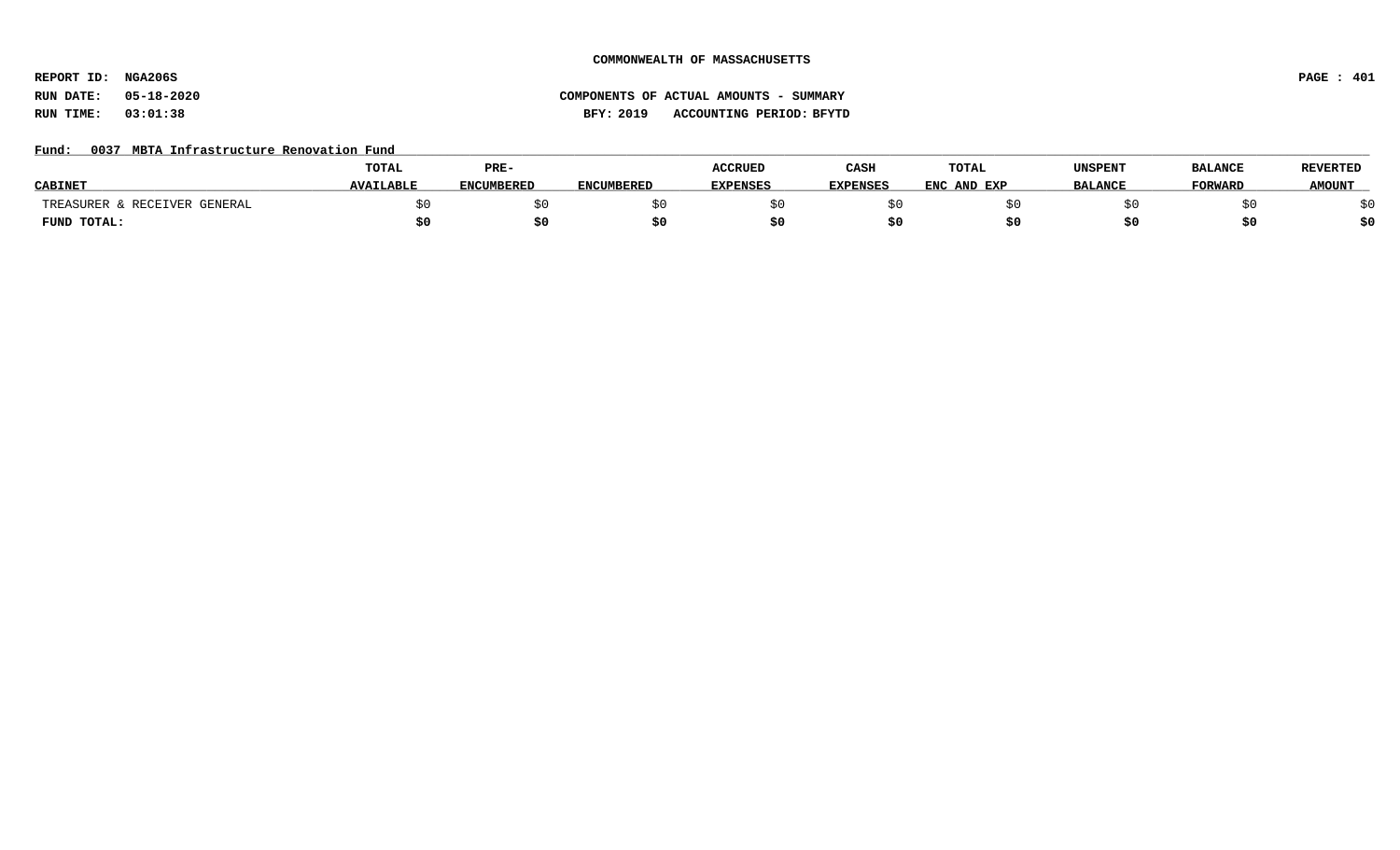**REPORT ID: NGA206S PAGE : 402**

# **RUN DATE: 05-18-2020 COMPONENTS OF ACTUAL AMOUNTS - SUMMARY RUN TIME: 03:01:38 BFY: 2019 ACCOUNTING PERIOD: BFYTD**

## Fund: 0038 Community Preservation Trust Fund

|                                | TOTAL            | PRE-              |                   | <b>ACCRUED</b>  | CASH            | TOTAL        | UNSPENT        | <b>BALANCI</b> | <b>REVERTED</b> |
|--------------------------------|------------------|-------------------|-------------------|-----------------|-----------------|--------------|----------------|----------------|-----------------|
| <b>CABINET</b>                 | <b>AVAILABLE</b> | <b>ENCUMBERED</b> | <b>ENCUMBERED</b> | <b>EXPENSES</b> | <b>EXPENSES</b> | ENC AND EXP  | <b>BALANCE</b> | <b>FORWARD</b> | <b>AMOUNT</b>   |
| EXECUTIVE OFFICE FOR ADMINSTRA | \$54,610,452     |                   |                   |                 | \$33,855,708    | \$33,855,708 | \$20,754,744   | \$20,754,744   |                 |
| FUND TOTAL:                    | \$54,610,452     | \$C               |                   |                 | \$33,855,708    | \$33,855,708 | \$20,754,744   | \$20,754,744   | \$0             |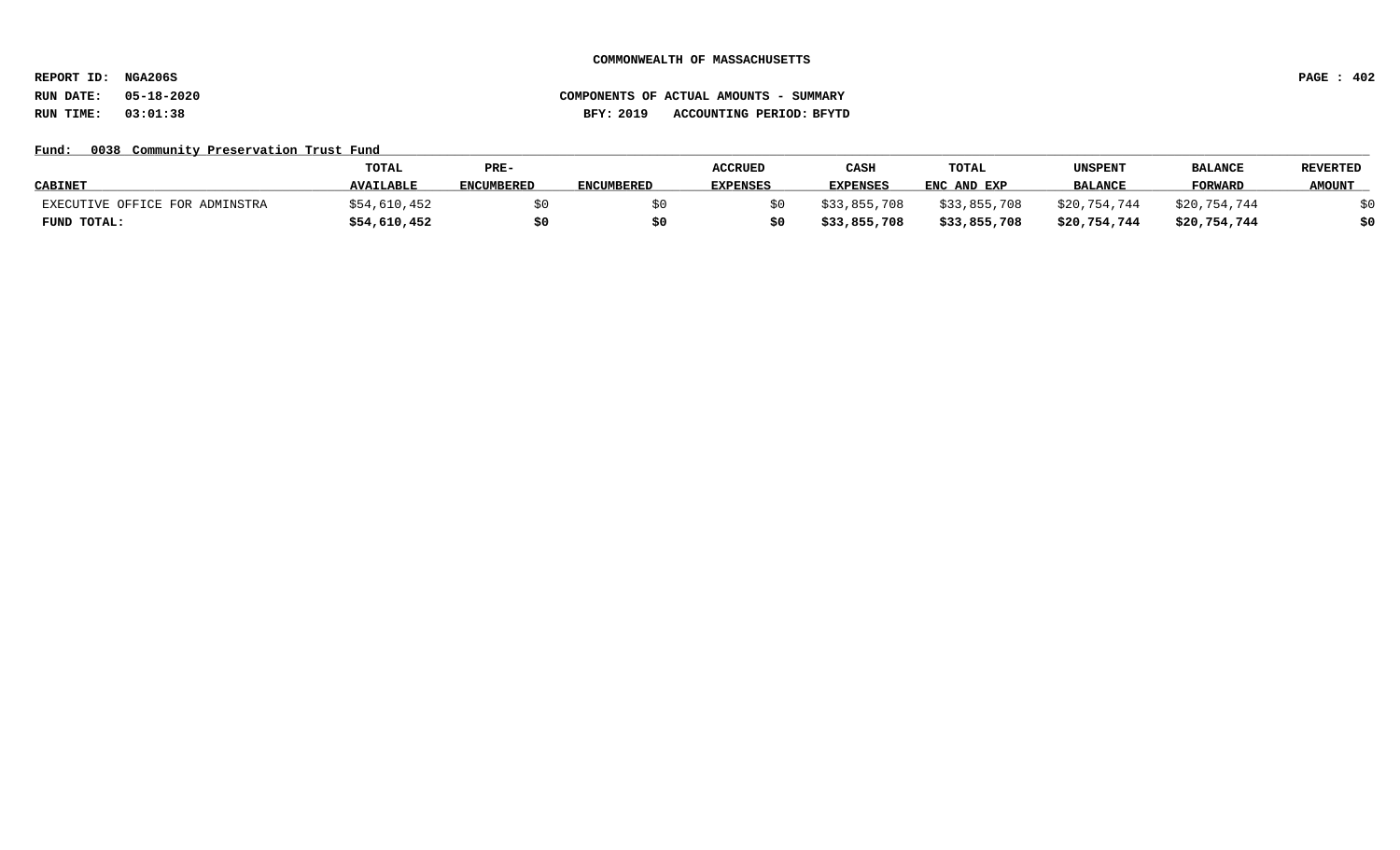**REPORT ID: NGA206S PAGE : 403**

# **RUN DATE: 05-18-2020 COMPONENTS OF ACTUAL AMOUNTS - SUMMARY RUN TIME: 03:01:38 BFY: 2019 ACCOUNTING PERIOD: BFYTD**

# Fund: 0039 Health Insurance Portability & Accountability Act Fund (HIPP

|                                | <b>TOTAL</b>     | PRE-              |                   | <b>ACCRUED</b>  | CASH            | TOTAL        | UNSPENT        | <b>BALANCE</b> | <b>REVERTED</b> |
|--------------------------------|------------------|-------------------|-------------------|-----------------|-----------------|--------------|----------------|----------------|-----------------|
| <b>CABINET</b>                 | <b>AVAILABLE</b> | <b>ENCUMBERED</b> | <b>ENCUMBERED</b> | <b>EXPENSES</b> | <b>EXPENSES</b> | ENC AND EXP  | <b>BALANCE</b> | <b>FORWARD</b> | <b>AMOUNT</b>   |
| EXECUTIVE OFFICE OF HEALTH & H | \$17,756,078     |                   |                   |                 | \$13,951,673    | \$13,951,673 | \$3,804,405    | \$3,804,405    |                 |
| FUND TOTAL:                    | \$17,756,078     | \$0               |                   |                 | \$13,951,673    | \$13,951,673 | \$3,804,405    | \$3,804,405    | \$0             |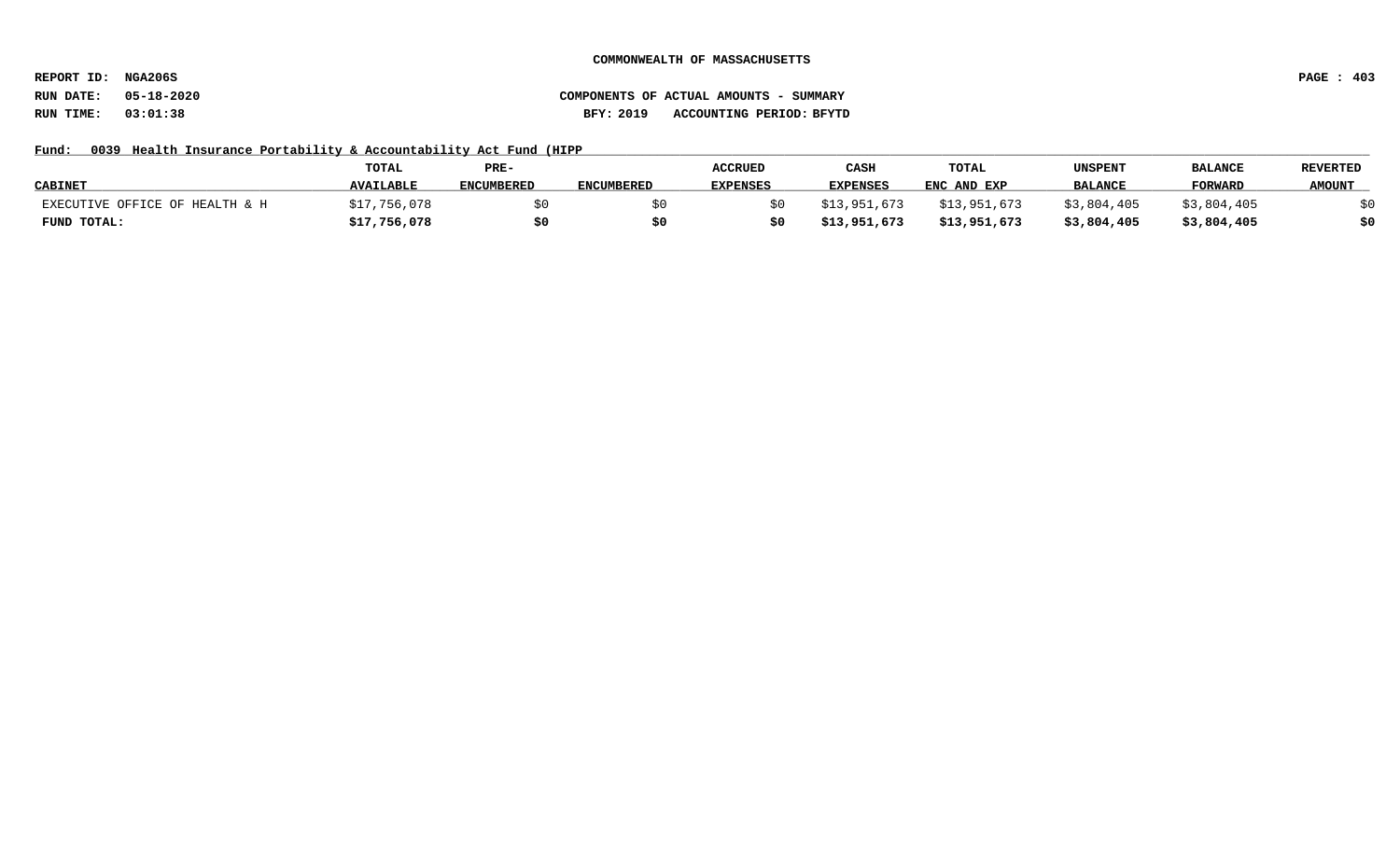**REPORT ID: NGA206S PAGE : 404 RUN DATE: 05-18-2020 COMPONENTS OF ACTUAL AMOUNTS - SUMMARY**

**RUN TIME: 03:01:38 BFY: 2019 ACCOUNTING PERIOD: BFYTD**

## **Fund: \_\_\_\_\_\_\_\_\_\_\_\_\_\_\_\_\_\_\_\_\_\_\_\_\_\_\_\_\_\_\_\_\_\_\_\_\_\_\_\_\_\_\_\_\_\_\_\_\_\_\_\_\_\_\_\_\_\_\_\_\_\_\_\_\_\_\_\_\_\_\_\_\_\_\_\_\_\_\_\_\_\_\_\_\_\_\_\_\_\_\_\_\_\_\_\_\_\_\_\_\_\_\_\_\_\_\_\_\_\_\_\_\_\_\_\_\_\_\_\_\_\_\_\_\_\_\_\_\_\_\_\_\_\_\_\_\_\_\_\_\_\_\_\_\_\_\_\_\_\_\_\_\_\_\_\_\_\_\_\_\_\_\_\_\_\_\_\_\_\_\_\_\_\_\_\_\_\_ 0040 State Racing Fund**

|                                | TOTAL            | $PRE-$            |                   | <b>ACCRUED</b>  | <b>CASH</b>     | TOTAL       | UNSPENT        | <b>BALANCE</b> | <b>REVERTED</b> |
|--------------------------------|------------------|-------------------|-------------------|-----------------|-----------------|-------------|----------------|----------------|-----------------|
| <b>CABINET</b>                 | <b>AVAILABLE</b> | <b>ENCUMBERED</b> | <b>ENCUMBERED</b> | <b>EXPENSES</b> | <b>EXPENSES</b> | ENC AND EXP | <b>BALANCE</b> | <b>FORWARD</b> | <b>AMOUNT</b>   |
| MA GAMING COMMISSION           | \$3,977,462      |                   |                   | SO.             | \$2,953,384     | \$2,953,384 | \$1,024,079    | \$1,024,079    | \$0             |
| EXECUTIVE OFFICE OF HEALTH & H | \$70,000         | \$0               | SO.               | \$0             | \$70,000        | \$70,000    |                |                | \$0             |
| EXECUTIVE OFFICE OF ECONOMIC D |                  | \$0               | \$0               | SO.             | SO.             | Sυ          |                | SU             | \$0             |
| FUND TOTAL:                    | \$4,047,462      | \$0               | \$0               | \$0             | \$3,023,384     | \$3,023,384 | \$1,024,079    | \$1,024,079    | \$0             |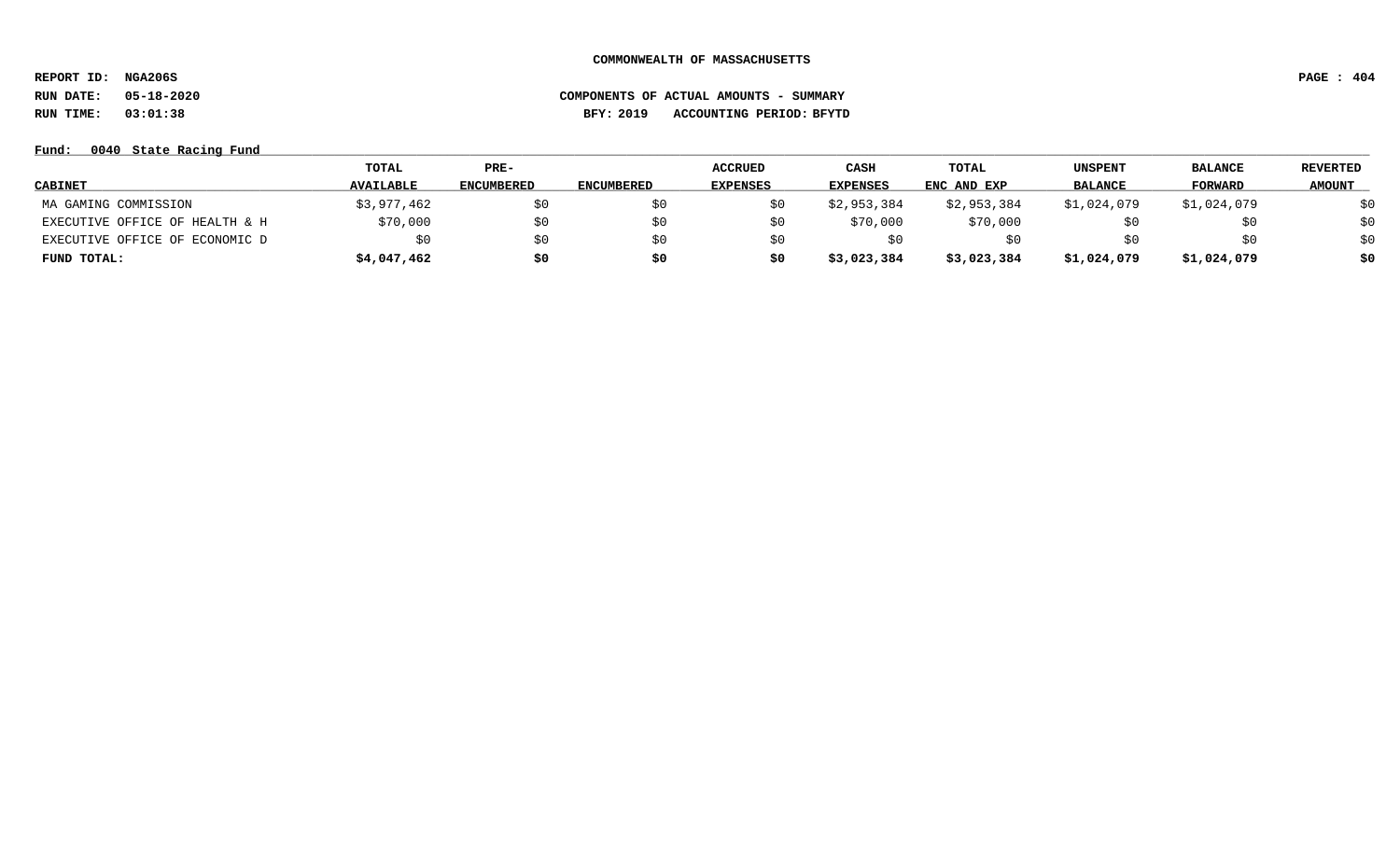**REPORT ID: NGA206S PAGE : 405**

**RUN DATE: 05-18-2020 COMPONENTS OF ACTUAL AMOUNTS - SUMMARY RUN TIME: 03:01:38 BFY: 2019 ACCOUNTING PERIOD: BFYTD**

## Fund: 0041 Division of Professional Licensure Fund

|                                | TOTAL            | $PRE-$            |                   | <b>ACCRUED</b>  | CASH            | <b>TOTAL</b> | <b>UNSPENT</b> | <b>BALANCE</b> | <b>REVERTED</b> |
|--------------------------------|------------------|-------------------|-------------------|-----------------|-----------------|--------------|----------------|----------------|-----------------|
| <b>CABINET</b>                 | <b>AVAILABLE</b> | <b>ENCUMBERED</b> | <b>ENCUMBERED</b> | <b>EXPENSES</b> | <b>EXPENSES</b> | ENC AND EXP  | <b>BALANCE</b> | <b>FORWARD</b> | <b>AMOUNT</b>   |
| EXECUTIVE OFFICE FOR ADMINSTRA | \$33,572         | \$0               |                   |                 | \$33,572        | \$33,572     |                | SO.            | \$0             |
| EXECUTIVE OFFICE OF ECONOMIC D | \$15,965,818     | \$0               |                   |                 | \$11,106,728    | \$11,106,728 | \$4,859,090    | \$4,859,090    | \$0             |
| CTR/FAD ACCOUNTING ENTITIES    | \$0              | \$0               |                   |                 | S O I           |              |                | SO.            | \$0             |
| FUND TOTAL:                    | \$15,999,390     | \$0               | \$0               |                 | \$11,140,300    | \$11,140,300 | \$4,859,090    | \$4,859,090    | \$0             |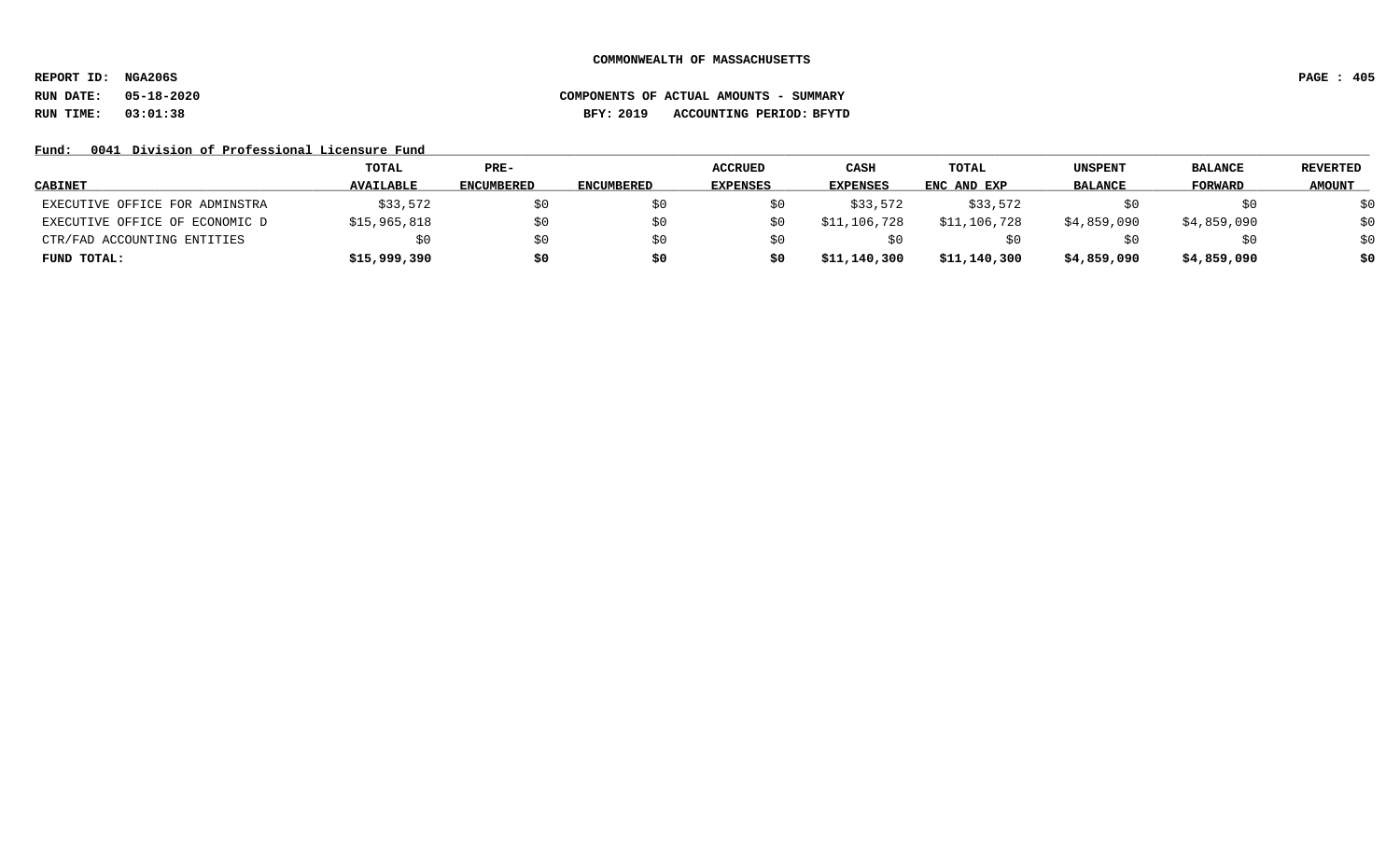**REPORT ID: NGA206S PAGE : 406**

# **RUN DATE: 05-18-2020 COMPONENTS OF ACTUAL AMOUNTS - SUMMARY RUN TIME: 03:01:38 BFY: 2019 ACCOUNTING PERIOD: BFYTD**

## Fund: 0042 Victims of Drunk Driving Trust Fund

|                                | TOTAL            | $PRE-$            |                   | <b>ACCRUED</b>  | <b>CASH</b> | <b>TOTAL</b> | <b>UNSPENT</b> | <b>BALANCE</b> | REVERTED      |
|--------------------------------|------------------|-------------------|-------------------|-----------------|-------------|--------------|----------------|----------------|---------------|
| <b>CABINET</b>                 | <b>AVAILABLE</b> | <b>ENCUMBERED</b> | <b>ENCUMBERED</b> | <b>EXPENSES</b> | EXPENSES    | ENC AND EXP  | <b>BALANCE</b> | FORWARD        | <b>AMOUNT</b> |
| JUDICIARY                      | \$4,368          | \$0               | SO.               | \$0             | Şυ          | \$0          | \$4,368        | \$4,368        | \$0           |
| TREASURER & RECEIVER GENERAL   | \$455,412        | \$0               | \$0               | \$0             | \$0         | \$0          | \$455,412      | \$455,412      | \$0           |
| ATTORNEY GENERAL               | \$436,634        | \$0               | \$0               | \$0             | \$210,672   | \$210,672    | \$225,962      | \$225,962      | \$0           |
| DISTRICT ATTORNEY              | \$89,956         | \$0               | \$0               | \$0             | \$88,979    | \$88,979     | \$977          | \$977          | \$0           |
| EXECUTIVE OFFICE OF PUBLIC SAF | \$0              | \$0               | \$0               | \$0             | S0          | \$0          | S0             | \$0            | \$0           |
| FUND TOTAL:                    | \$986,370        | \$0               | \$0               | \$0             | \$299,651   | \$299,651    | \$686,719      | \$686,719      | \$0           |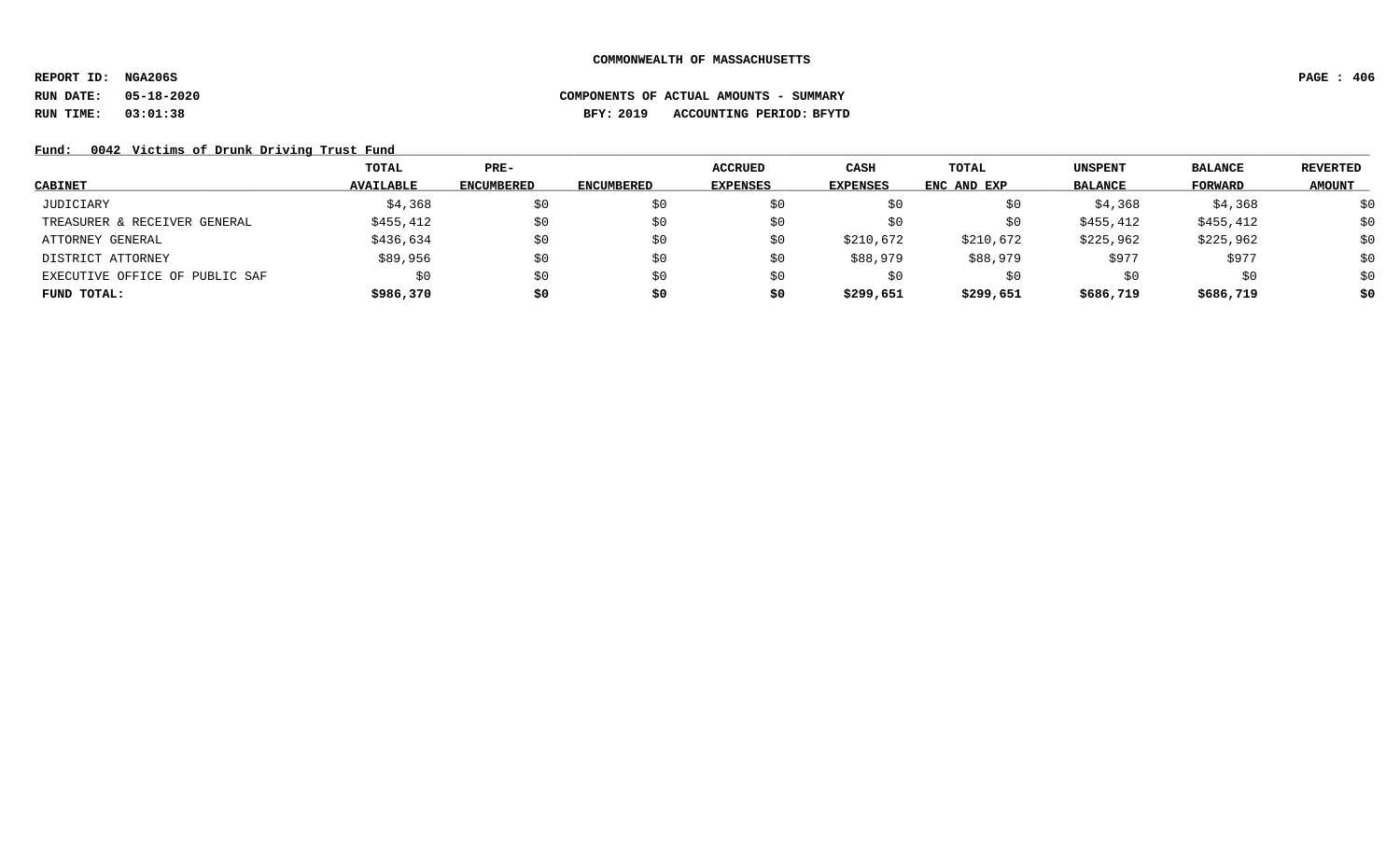**REPORT ID: NGA206S PAGE : 407**

# **RUN DATE: 05-18-2020 COMPONENTS OF ACTUAL AMOUNTS - SUMMARY RUN TIME: 03:01:38 BFY: 2019 ACCOUNTING PERIOD: BFYTD**

## Fund: 0043 State Athletic Commission Fund

|                                | <b>TOTAL</b>     | PRE-              |                   | <b>ACCRUED</b>  | CASH            | <b>TOTAL</b> | UNSPENT        | <b>BALANCE</b> | <b>REVERTED</b> |
|--------------------------------|------------------|-------------------|-------------------|-----------------|-----------------|--------------|----------------|----------------|-----------------|
| <b>CABINET</b>                 | <b>AVAILABLE</b> | <b>ENCUMBERED</b> | <b>ENCUMBERED</b> | <b>EXPENSES</b> | <b>EXPENSES</b> | ENC AND EXP  | <b>BALANCE</b> | <b>FORWARD</b> | <b>AMOUNT</b>   |
| EXECUTIVE OFFICE OF ECONOMIC D | \$425,829        |                   |                   |                 | \$108,101       | \$108,101    | \$317<br>. 728 | \$317,728      |                 |
| FUND TOTAL:                    | \$425,829        | \$0               |                   |                 | \$108,101       | \$108,101    | \$317,728      | \$317,728      | 40              |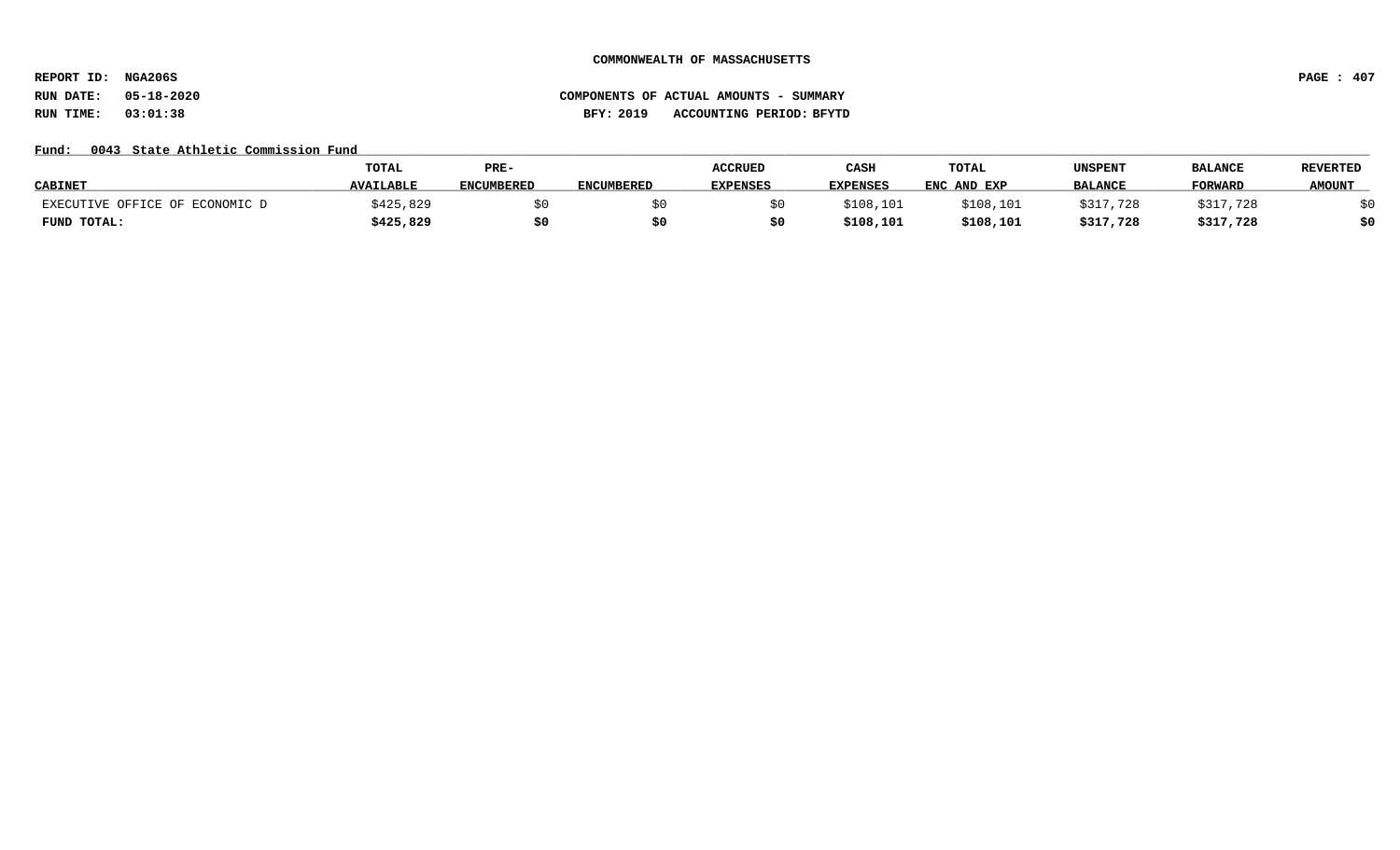## **REPORT ID: NGA206S PAGE : 408**

**RUN DATE: 05-18-2020 COMPONENTS OF ACTUAL AMOUNTS - SUMMARY**

**RUN TIME: 03:01:38 BFY: 2019 ACCOUNTING PERIOD: BFYTD**

# Fund: 0044 Massachusetts Transportation Trust Fund

|                                | TOTAL            | PRE-              |                   | <b>ACCRUED</b>  | CASH                                                                     | TOTAL                                                               | <b>UNSPENT</b> | <b>BALANCE</b> | <b>REVERTED</b> |
|--------------------------------|------------------|-------------------|-------------------|-----------------|--------------------------------------------------------------------------|---------------------------------------------------------------------|----------------|----------------|-----------------|
| <b>CABINET</b>                 | <b>AVAILABLE</b> | <b>ENCUMBERED</b> | <b>ENCUMBERED</b> | <b>EXPENSES</b> | <b>EXPENSES</b>                                                          | ENC AND EXP                                                         | <b>BALANCE</b> | FORWARD        | <b>AMOUNT</b>   |
| INSPECTOR GENERAL              | \$0              | \$0               | \$0               | \$0             | \$0                                                                      | \$0                                                                 | \$0            | \$0            | \$0             |
| TREASURER & RECEIVER GENERAL   | \$230,000        | \$0               | \$0               | \$0             | \$206,335                                                                | \$206,335                                                           | \$23,665       | \$23,665       | \$0             |
| SHERIFF DEPARTMENTS            | \$1,110,160      | \$0               | \$0               | \$0             | \$996,435                                                                | \$996,435                                                           | \$113,725      | \$113,725      | \$0             |
| GOVERNOR                       | \$113,790        | \$0               | \$0               | \$0             | \$113,790                                                                | \$113,790                                                           | \$0            | \$0            | \$0             |
| EXECUTIVE OFFICE FOR ADMINSTRA | \$6,728,398      | \$0               | \$0               | \$0             | \$6,108,961                                                              | \$6,108,961                                                         | \$619,437      | \$619,437      | \$0             |
| ENVIRONMENTAL AFFAIRS          | \$565,213        | \$0               | \$0               | \$0             | \$472,707                                                                | \$472,707                                                           | \$92,506       | \$92,506       | \$0             |
| EXECUTIVE OFFICE OF HEALTH & H | \$71,572         | \$0               | \$0               | \$0             | \$71,573                                                                 | \$71,573                                                            | (51)           | (\$1)          | \$0             |
| EXECUTIVE OFFICE OF TECHNOLOGY | \$0              | \$0               | \$0               | \$0             | SO.                                                                      | \$0                                                                 | \$0            | \$0            | \$0             |
| MASSACHUSETTS DEPARTMENT OF TR | \$2,574,747,772  | \$0               | \$0               | SO.             |                                                                          | $$1,559,493,157$ $$1,559,493,157$ $$1,015,254,614$ $$1,015,251,566$ |                |                | \$3,048         |
| EXECUTIVE OFFICE OF PUBLIC SAF | \$302,531        | \$0               | \$0               | \$0             | \$100,776                                                                | \$100,776                                                           | \$201,755      | \$201,755      | \$0             |
| EXECUTIVE OFFICE OF ECONOMIC D | \$71,596         | \$0               | \$0               | \$0             | \$71,596                                                                 | \$71,596                                                            | \$0            | \$0            | \$0             |
| EXECUTIVE OFFICE of LABOR and  | \$0              | \$0               | \$0               | \$0             | SO.                                                                      | \$0                                                                 | \$0            | \$0            | \$0             |
| FUND TOTAL:                    | \$2,583,941,032  | \$0               | \$0               |                 | $$0$ $$1,567,635,329$ $$1,567,635,329$ $$1,016,305,702$ $$1,016,302,654$ |                                                                     |                |                | \$3,048         |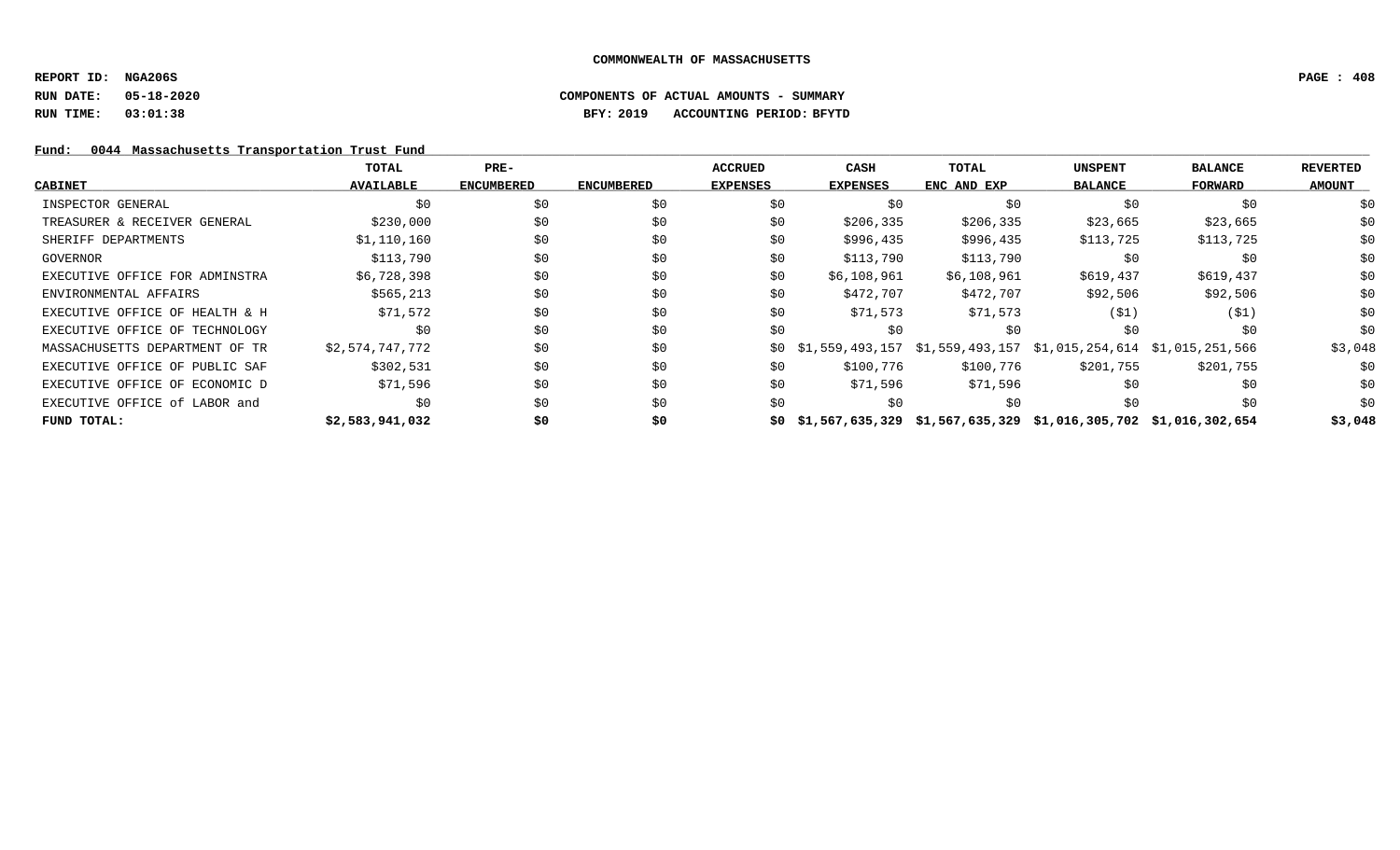**REPORT ID: NGA206S PAGE : 409**

# **RUN DATE: 05-18-2020 COMPONENTS OF ACTUAL AMOUNTS - SUMMARY RUN TIME: 03:01:38 BFY: 2019 ACCOUNTING PERIOD: BFYTD**

## Fund: 0047 Organ and Tissue Donor Registration Fund

|                                | TOTAL            | PRE-              |                   | <b>ACCRUED</b>  | CASH            | TOTAL       | UNSPENT        | <b>BALANCE</b> | <b>REVERTED</b> |
|--------------------------------|------------------|-------------------|-------------------|-----------------|-----------------|-------------|----------------|----------------|-----------------|
| <b>CABINET</b>                 | <b>AVAILABLE</b> | <b>ENCUMBERED</b> | <b>ENCUMBERED</b> | <b>EXPENSES</b> | <b>EXPENSES</b> | ENC AND EXP | <b>BALANCE</b> | <b>FORWARD</b> | <b>AMOUNT</b>   |
| EXECUTIVE OFFICE OF HEALTH & H | ;959,135         |                   |                   |                 | \$197,963       | \$197,963   | \$761,172      | \$761,172      |                 |
| FUND TOTAL:                    | \$959,135        | \$0               |                   |                 | \$197,963       | \$197,963   | \$761,172      | \$761,172      | \$0             |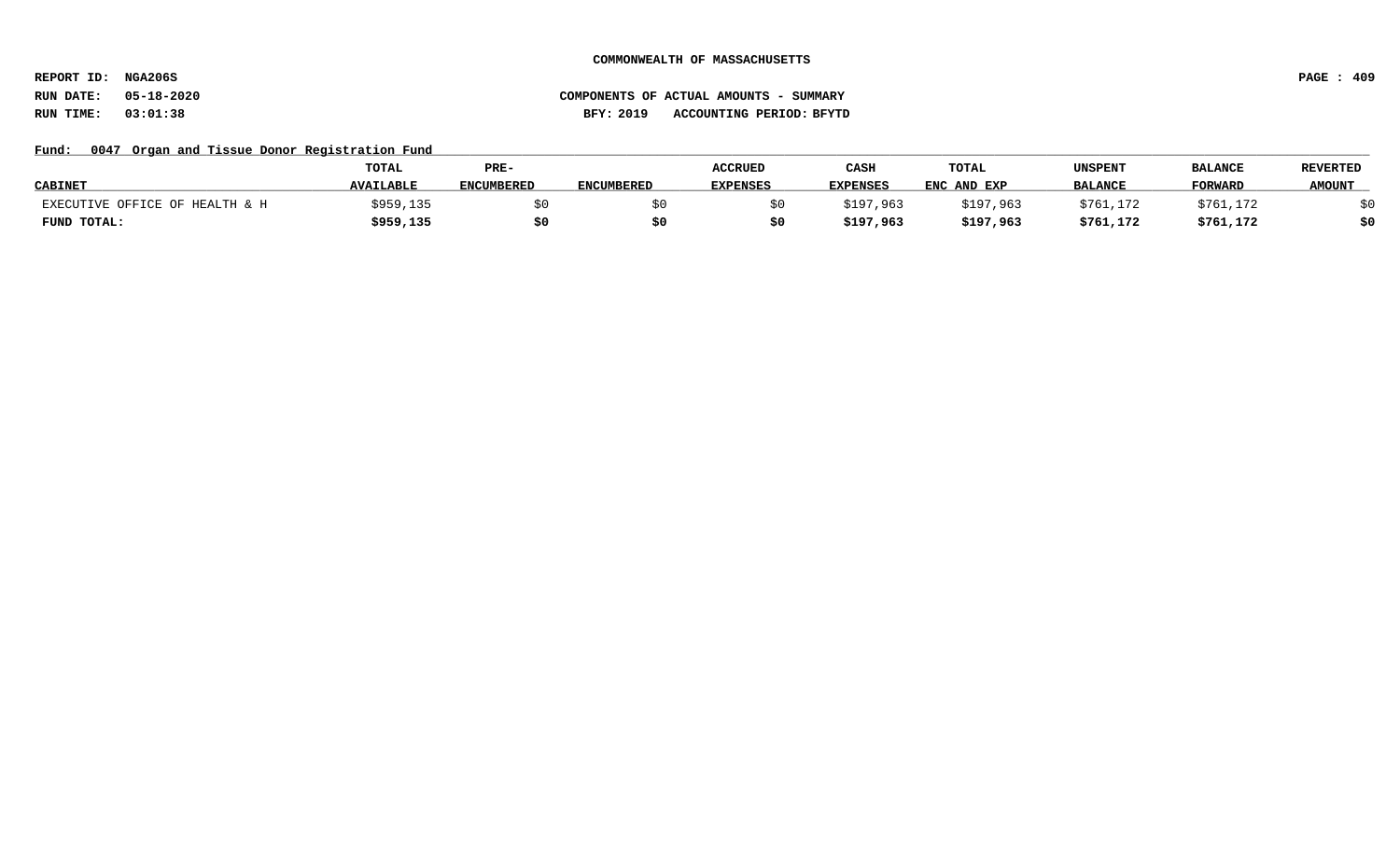**REPORT ID: NGA206S PAGE : 410**

# **RUN DATE: 05-18-2020 COMPONENTS OF ACTUAL AMOUNTS - SUMMARY RUN TIME: 03:01:38 BFY: 2019 ACCOUNTING PERIOD: BFYTD**

## Fund: 0048 Department of Fire Services Hazardous Material Emergency Mit

|                                | <b>TOTAL</b>     | PRE-              |                   | <b>ACCRUED</b>  | CASH            | TOTAL       | UNSPENT        | <b>BALANCE</b> | <b>REVERTED</b> |
|--------------------------------|------------------|-------------------|-------------------|-----------------|-----------------|-------------|----------------|----------------|-----------------|
| <b>CABINET</b>                 | <b>AVAILABLE</b> | <b>ENCUMBERED</b> | <b>ENCUMBERED</b> | <b>EXPENSES</b> | <b>EXPENSES</b> | ENC AND EXP | <b>BALANCE</b> | <b>FORWARL</b> | <b>AMOUNT</b>   |
| EXECUTIVE OFFICE OF PUBLIC SAF | \$842,366        |                   |                   |                 | \$592,331       | \$592,331   | \$250,035      | \$250,035      |                 |
| FUND TOTAL:                    | \$842,366        |                   |                   |                 | \$592,331       | \$592,331   | \$250,035      | \$250,035      | \$0             |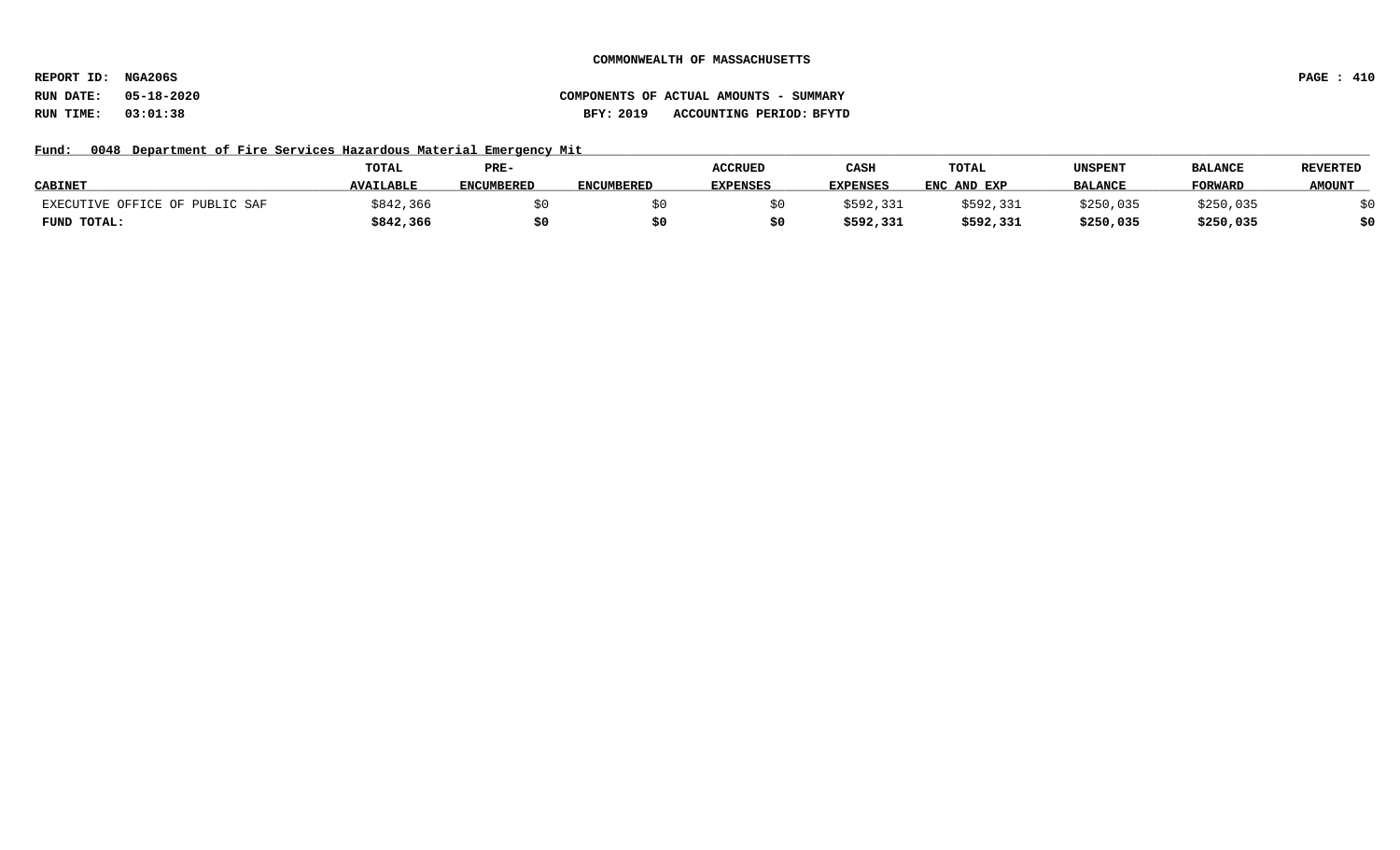**REPORT ID: NGA206S PAGE : 411**

# **RUN DATE: 05-18-2020 COMPONENTS OF ACTUAL AMOUNTS - SUMMARY RUN TIME: 03:01:38 BFY: 2019 ACCOUNTING PERIOD: BFYTD**

## Fund: 0049 Registers Technological Fund

|                    | TOTAL            | PRE-              |                   | <b>ACCRUED</b>  | CASH            | TOTAL       | UNSPENT        | <b>BALANCE</b> | <b>REVERTED</b> |
|--------------------|------------------|-------------------|-------------------|-----------------|-----------------|-------------|----------------|----------------|-----------------|
| <b>CABINET</b>     | <b>AVAILABLE</b> | <b>ENCUMBERED</b> | <b>ENCUMBERED</b> | <b>EXPENSES</b> | <b>EXPENSES</b> | ENC AND EXP | <b>BALANCE</b> | <b>FORWARD</b> | <b>AMOUNT</b>   |
| SECRETARY OF STATE | \$5,101,956      |                   |                   |                 | \$4,173,235     | \$4,173,235 | \$928,721      | \$928,721      |                 |
| FUND TOTAL:        | \$5,101,956      |                   |                   |                 | \$4,173,235     | \$4,173,235 | \$928,721      | \$928,721      | \$0             |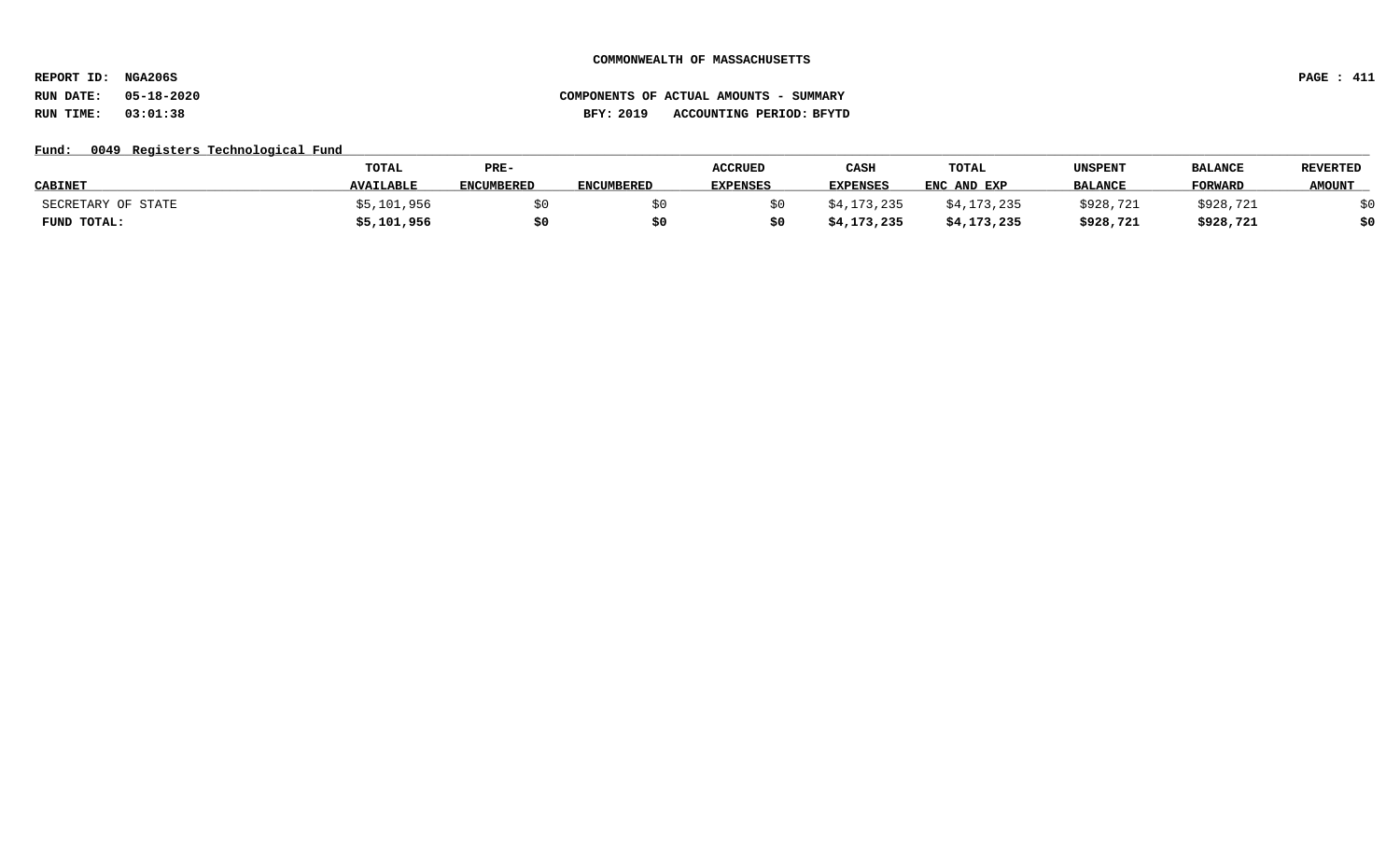**REPORT ID: NGA206S PAGE : 412**

# **RUN DATE: 05-18-2020 COMPONENTS OF ACTUAL AMOUNTS - SUMMARY RUN TIME: 03:01:38 BFY: 2019 ACCOUNTING PERIOD: BFYTD**

## Fund: 0050 County Registers Techological Fund

|                                | TOTAL            | PRE-              |                   | <b>ACCRUED</b>  | CASH            | TOTAL       | UNSPENT        | <b>BALANCI</b> | <b>REVERTED</b> |
|--------------------------------|------------------|-------------------|-------------------|-----------------|-----------------|-------------|----------------|----------------|-----------------|
| <b>CABINET</b>                 | <b>AVAILABLE</b> | <b>ENCUMBERED</b> | <b>ENCUMBERED</b> | <b>EXPENSES</b> | <b>EXPENSES</b> | ENC AND EXP | <b>BALANCE</b> | <b>FORWARD</b> | <b>AMOUNT</b>   |
| EXECUTIVE OFFICE OF TECHNOLOGY | ,493,006         |                   |                   |                 |                 | \$1,114,178 | \$4,378,829    | 378,829, 4,    |                 |
| FUND TOTAL:                    | \$5,493,006      | \$0               |                   |                 | \$1,114,178     | \$1,114,178 | \$4,378,829    | \$4,378,829    | \$0             |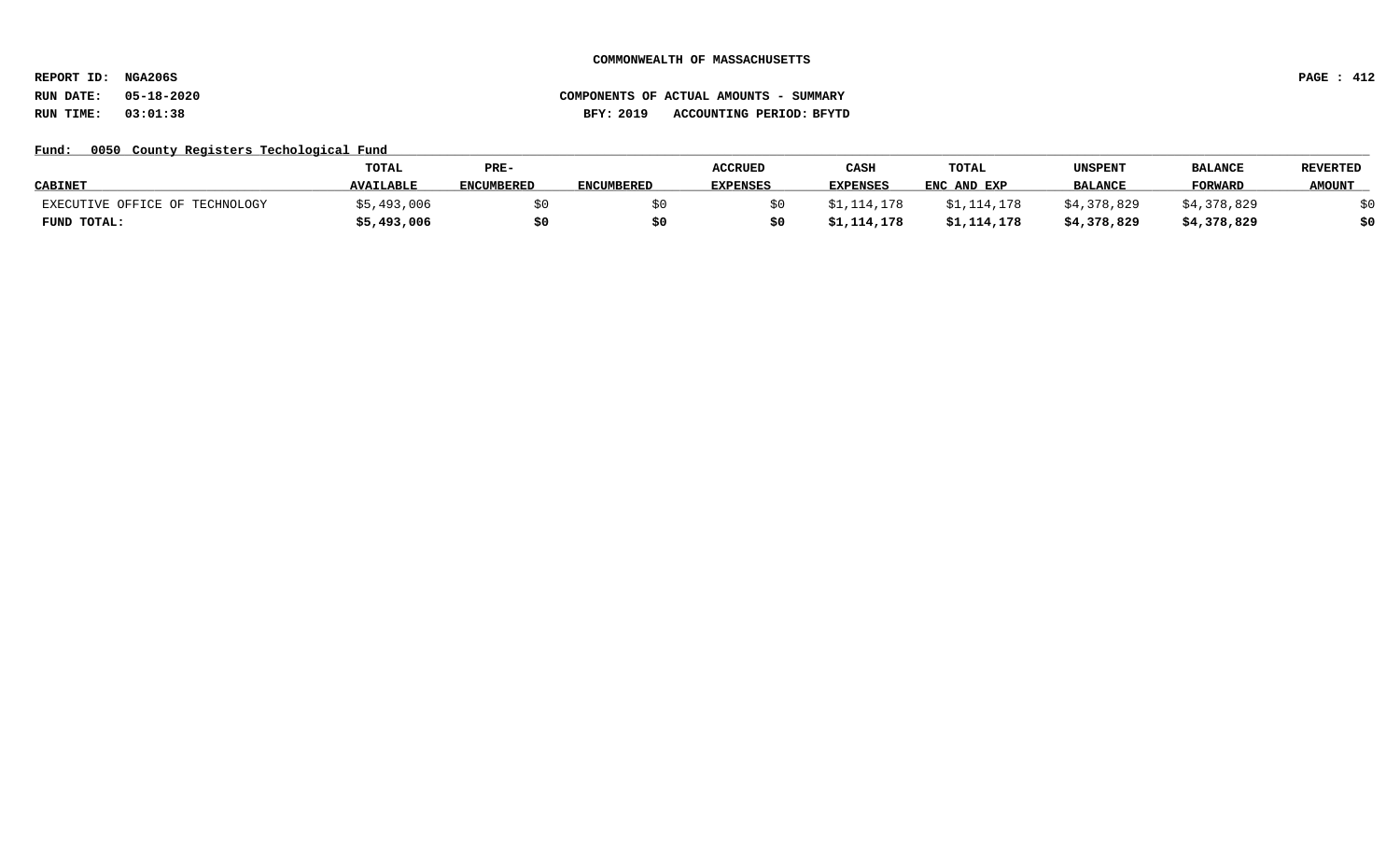**REPORT ID: NGA206S PAGE : 413**

# **RUN DATE: 05-18-2020 COMPONENTS OF ACTUAL AMOUNTS - SUMMARY RUN TIME: 03:01:38 BFY: 2019 ACCOUNTING PERIOD: BFYTD**

## **Fund: \_\_\_\_\_\_\_\_\_\_\_\_\_\_\_\_\_\_\_\_\_\_\_\_\_\_\_\_\_\_\_\_\_\_\_\_\_\_\_\_\_\_\_\_\_\_\_\_\_\_\_\_\_\_\_\_\_\_\_\_\_\_\_\_\_\_\_\_\_\_\_\_\_\_\_\_\_\_\_\_\_\_\_\_\_\_\_\_\_\_\_\_\_\_\_\_\_\_\_\_\_\_\_\_\_\_\_\_\_\_\_\_\_\_\_\_\_\_\_\_\_\_\_\_\_\_\_\_\_\_\_\_\_\_\_\_\_\_\_\_\_\_\_\_\_\_\_\_\_\_\_\_\_\_\_\_\_\_\_\_\_\_\_\_\_\_\_\_\_\_\_\_\_\_\_\_\_\_ 0051 State Elections Fund**

|                                | <b>TOTAL</b>     | PRE-              |                   | <b>ACCRUED</b>  | CASH            | TOTAL       | <b>UNSPENT</b> | <b>BALANCE</b> | <b>REVERTED</b> |
|--------------------------------|------------------|-------------------|-------------------|-----------------|-----------------|-------------|----------------|----------------|-----------------|
| <b>CABINET</b>                 | <b>AVAILABLE</b> | <b>ENCUMBERED</b> | <b>ENCUMBERED</b> | <b>EXPENSES</b> | <b>EXPENSES</b> | ENC AND EXP | <b>BALANCE</b> | <b>FORWARD</b> | <b>AMOUNT</b>   |
| CAMPAIGN & POLITICAL FINANCE   | \$1,210,258      | \$0               |                   |                 | \$1,087,992     | \$1,087,992 | \$122,266      | \$122, 266     | \$0             |
| EXECUTIVE OFFICE FOR ADMINSTRA | \$236,310        | \$0               |                   |                 |                 |             | \$236,310      | \$236,310      | \$0             |
| FUND TOTAL:                    | \$1,446,567      | \$0               | \$0               |                 | \$1,087,992     | \$1,087,992 | \$358,576      | \$358,576      | \$0             |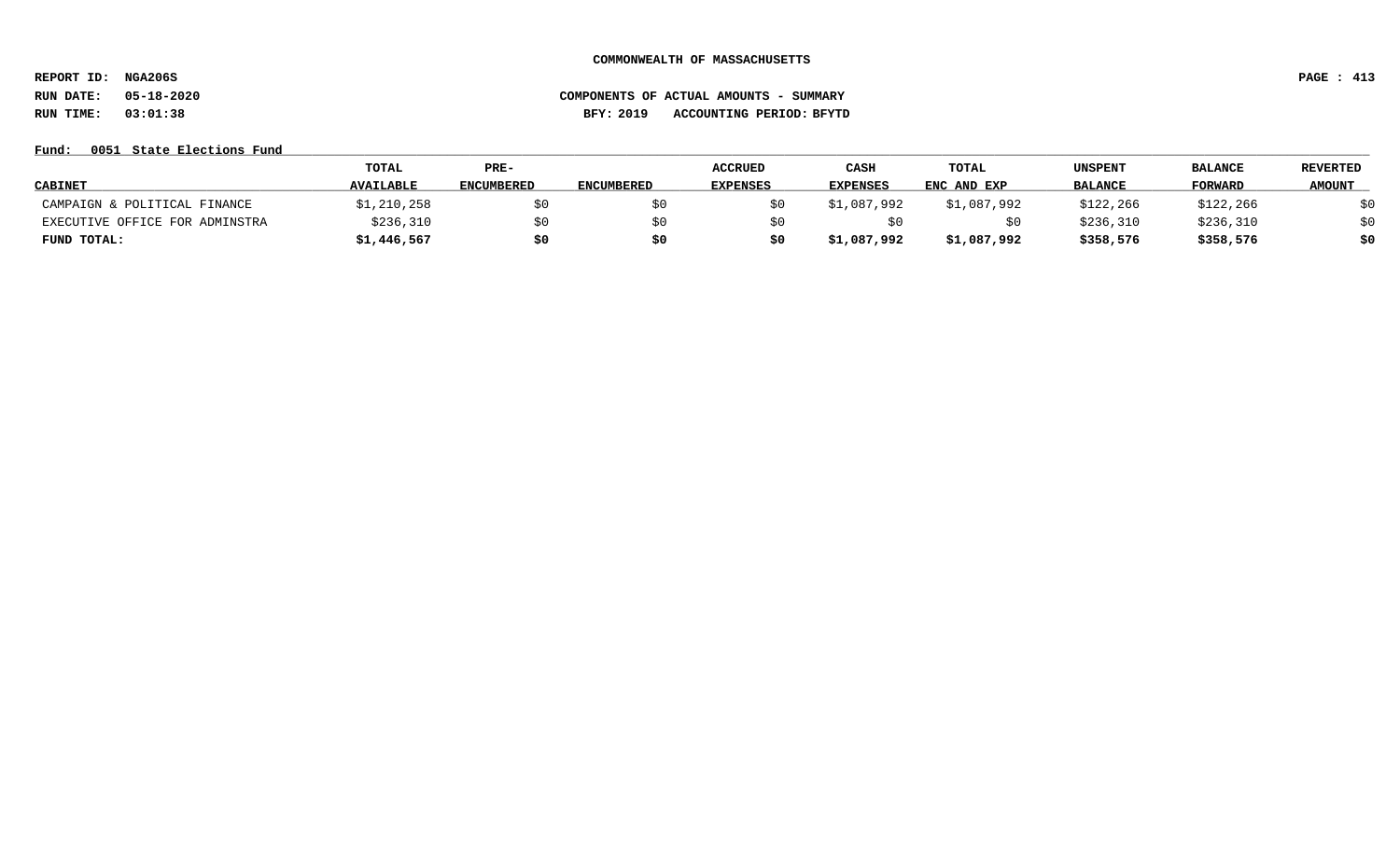**REPORT ID: NGA206S PAGE : 414**

**RUN DATE: 05-18-2020 COMPONENTS OF ACTUAL AMOUNTS - SUMMARY**

**RUN TIME: 03:01:38 BFY: 2019 ACCOUNTING PERIOD: BFYTD**

# **Fund: \_\_\_\_\_\_\_\_\_\_\_\_\_\_\_\_\_\_\_\_\_\_\_\_\_\_\_\_\_\_\_\_\_\_\_\_\_\_\_\_\_\_\_\_\_\_\_\_\_\_\_\_\_\_\_\_\_\_\_\_\_\_\_\_\_\_\_\_\_\_\_\_\_\_\_\_\_\_\_\_\_\_\_\_\_\_\_\_\_\_\_\_\_\_\_\_\_\_\_\_\_\_\_\_\_\_\_\_\_\_\_\_\_\_\_\_\_\_\_\_\_\_\_\_\_\_\_\_\_\_\_\_\_\_\_\_\_\_\_\_\_\_\_\_\_\_\_\_\_\_\_\_\_\_\_\_\_\_\_\_\_\_\_\_\_\_\_\_\_\_\_\_\_\_\_\_\_\_ 0056 Enhanced 911 Fund**

|                                | TOTAL            | $PRE-$            |                   | <b>ACCRUED</b>  | CASH            | TOTAL        | <b>UNSPENT</b> | <b>BALANCE</b> | <b>REVERTED</b> |
|--------------------------------|------------------|-------------------|-------------------|-----------------|-----------------|--------------|----------------|----------------|-----------------|
| CABINET                        | <b>AVAILABLE</b> | <b>ENCUMBERED</b> | <b>ENCUMBERED</b> | <b>EXPENSES</b> | <b>EXPENSES</b> | ENC AND EXP  | <b>BALANCE</b> | <b>FORWARD</b> | <b>AMOUNT</b>   |
| SHERIFF DEPARTMENTS            | \$8,984,615      |                   | \$0               | S0              | \$8,984,615     | \$8,984,615  |                | S0             | \$0             |
| EXECUTIVE OFFICE OF HEALTH & H | \$85,000         | \$0               | \$0               | \$0             | \$85,000        | \$85,000     | SO.            | \$0            | \$0             |
| EXECUTIVE OFFICE OF TECHNOLOGY | \$374,103        | \$0               | \$0               | \$0             | \$374,103       | \$374,103    | SO.            | S0             | \$0             |
| EXECUTIVE OFFICE OF PUBLIC SAF | \$230,016,637    | \$0               | \$0               | \$0             | \$83,381,697    | \$83,381,697 | \$146,634,940  | \$146,634,940  | \$0             |
| FUND TOTAL:                    | \$239,460,355    | \$0               | \$0               | \$0             | \$92,825,415    | \$92,825,415 | \$146,634,940  | \$146,634,940  | \$0             |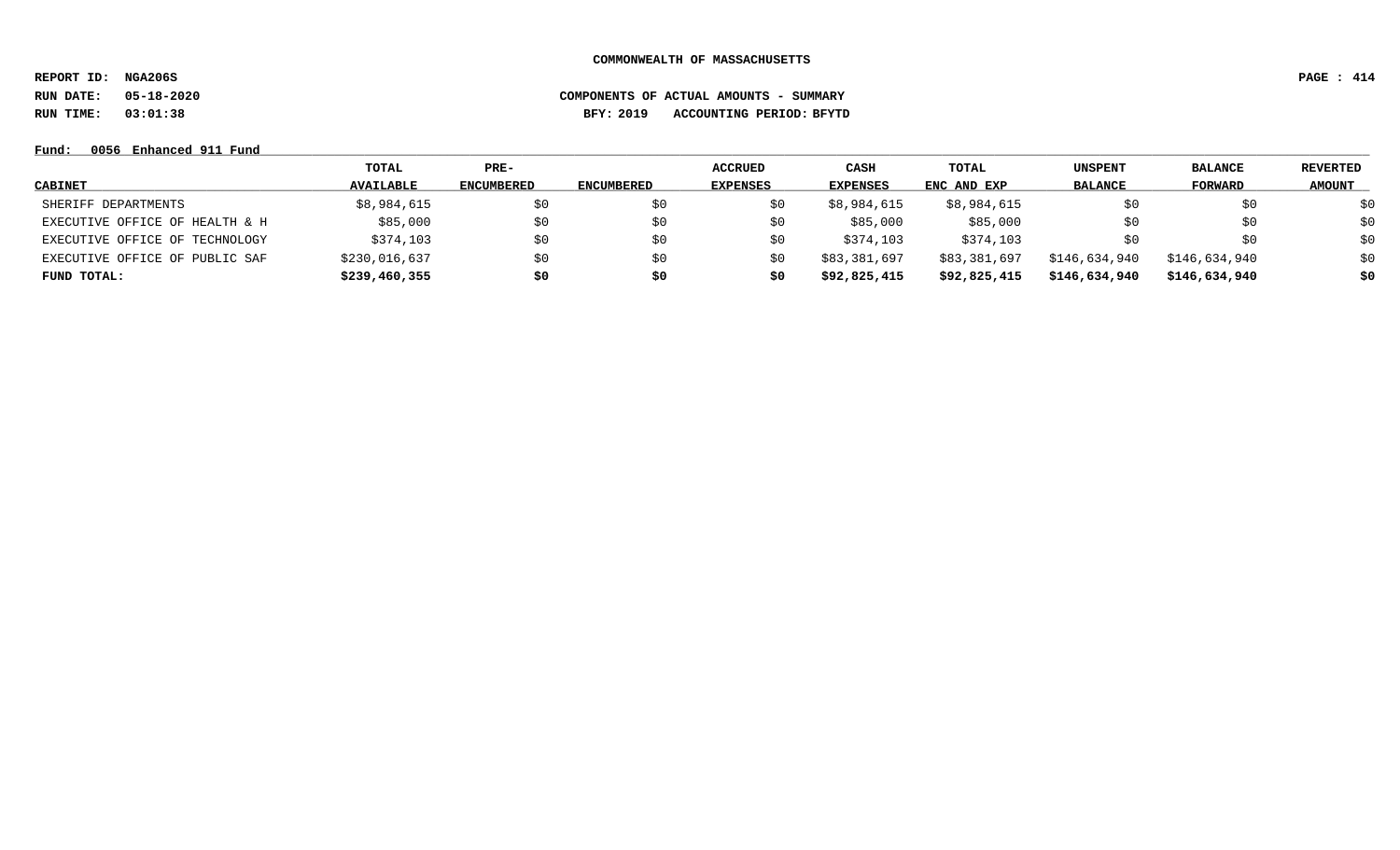**REPORT ID: NGA206S PAGE : 415**

# **RUN DATE: 05-18-2020 COMPONENTS OF ACTUAL AMOUNTS - SUMMARY RUN TIME: 03:01:38 BFY: 2019 ACCOUNTING PERIOD: BFYTD**

## Fund: 0057 Counsel for Indigent Salary Enhancement Trust Fund

|                | TOTAL            | PRE-       |                   | <b>ACCRUED</b>  | CASH     | TOTAL       | UNSPENT        | <b>BALANCE</b> | <b>REVERTED</b> |
|----------------|------------------|------------|-------------------|-----------------|----------|-------------|----------------|----------------|-----------------|
| <b>CABINET</b> | <b>AVAILABLE</b> | ENCUMBERED | <b>ENCUMBERED</b> | <b>EXPENSES</b> | EXPENSES | ENC AND EXP | <b>BALANCE</b> | FORWARD        | <b>AMOUNT</b>   |
| JUDICIARY      | \$2,245          |            |                   |                 |          |             | \$2,245        | \$2,245        |                 |
| FUND TOTAL:    | \$2,245          | \$0        |                   |                 |          |             | \$2,245        | \$2,245        | \$0             |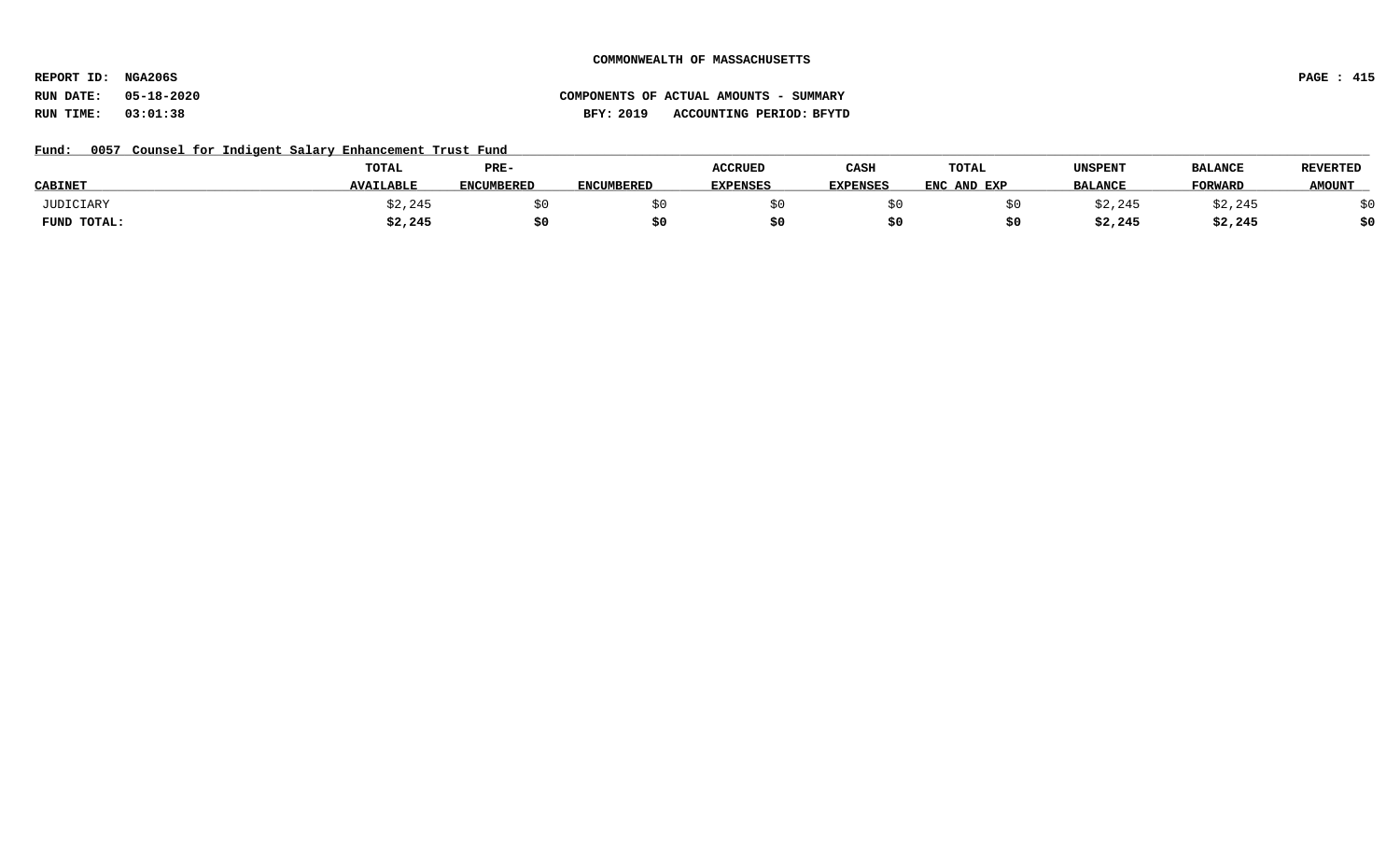**REPORT ID: NGA206S PAGE : 416**

# **RUN DATE: 05-18-2020 COMPONENTS OF ACTUAL AMOUNTS - SUMMARY RUN TIME: 03:01:38 BFY: 2019 ACCOUNTING PERIOD: BFYTD**

## Fund: 0058 Smart Growth Housing Trust Fund

|                                | <b>TOTAL</b>     | PRE-              |                   | <b>ACCRUED</b>  | CASH            | <b>TOTAL</b>     | UNSPENT        | <b>BALANCE</b> | <b>REVERTED</b> |
|--------------------------------|------------------|-------------------|-------------------|-----------------|-----------------|------------------|----------------|----------------|-----------------|
| <b>CABINE</b>                  | <b>AVAILABLE</b> | <b>ENCUMBERED</b> | <b>ENCUMBERED</b> | <b>EXPENSES</b> | <b>EXPENSES</b> | ENC<br>. AND EXP | <b>BALANCE</b> | <b>TORWARD</b> | <b>AMOUNT</b>   |
| EXECUTIVE OFFICE OF ECONOMIC D |                  |                   |                   |                 |                 |                  |                |                |                 |
| FUND TOTAL:                    |                  |                   |                   |                 |                 |                  |                |                | \$0             |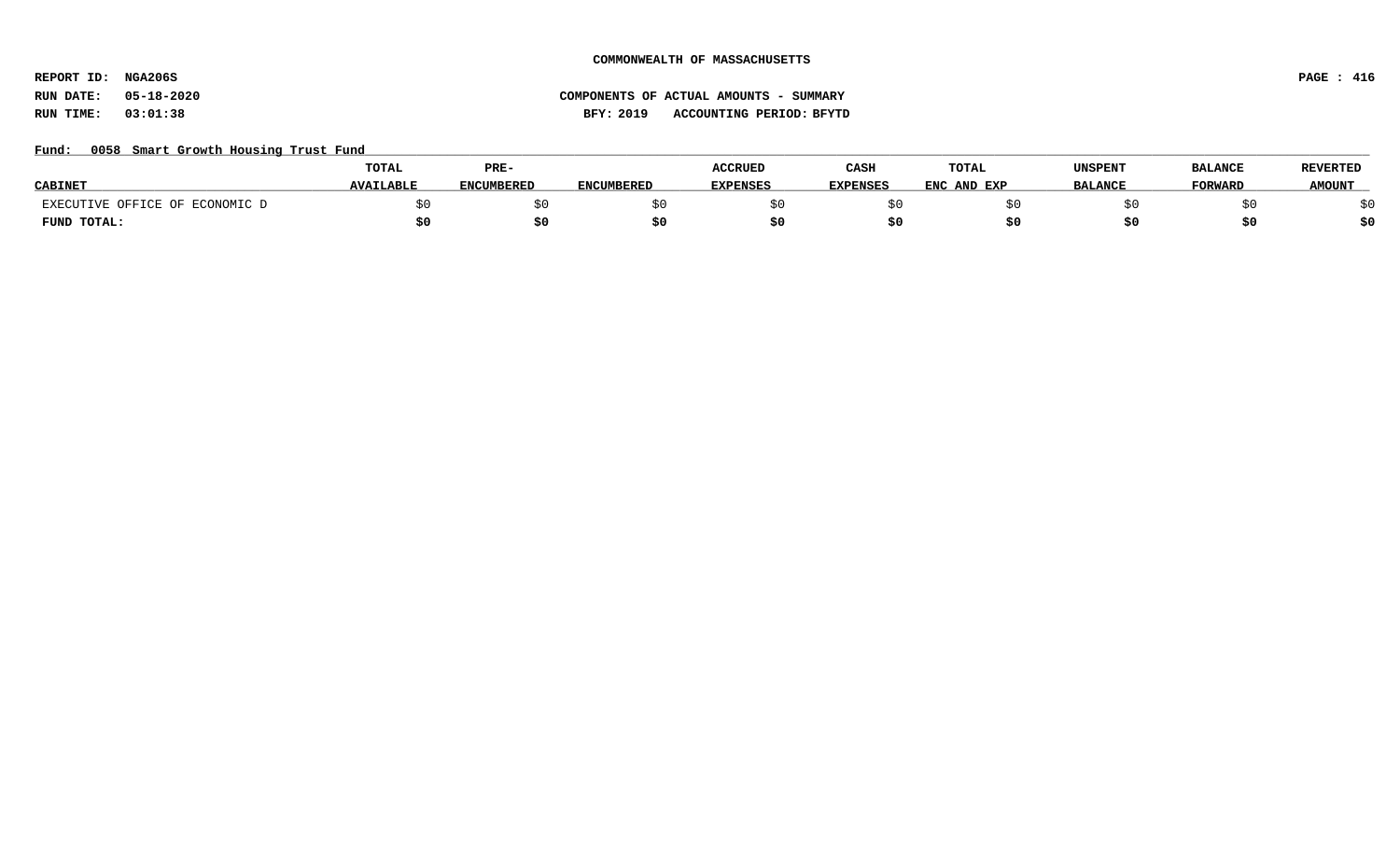**REPORT ID: NGA206S PAGE : 417**

## Fund: 0059 Special Projects Permitting and Oversight Fund

|                       | <b>TOTAL</b>     | PRE-              |                   | <b>ACCRUED</b>  | CASH            | <b>TOTAL</b> | UNSPENT        | <b>BALANCI</b> | <b>REVERTED</b> |
|-----------------------|------------------|-------------------|-------------------|-----------------|-----------------|--------------|----------------|----------------|-----------------|
| <b>CABINET</b>        | <b>AVAILABLE</b> | <b>ENCUMBERED</b> | <b>ENCUMBERED</b> | <b>EXPENSES</b> | <b>EXPENSES</b> | ENC AND EXP  | <b>BALANCE</b> | <b>FORWARD</b> | <b>AMOUNT</b>   |
| ENVIRONMENTAL AFFAIRS | \$9,666,899      |                   |                   |                 | \$2,628,084     | \$2,628,084  | ,038,814       | ,038,814       |                 |
| FUND TOTAL:           | \$9,666,899      | \$0               |                   |                 | \$2,628,084     | \$2,628,084  | \$7,038,814    | \$7,038,814    | 40              |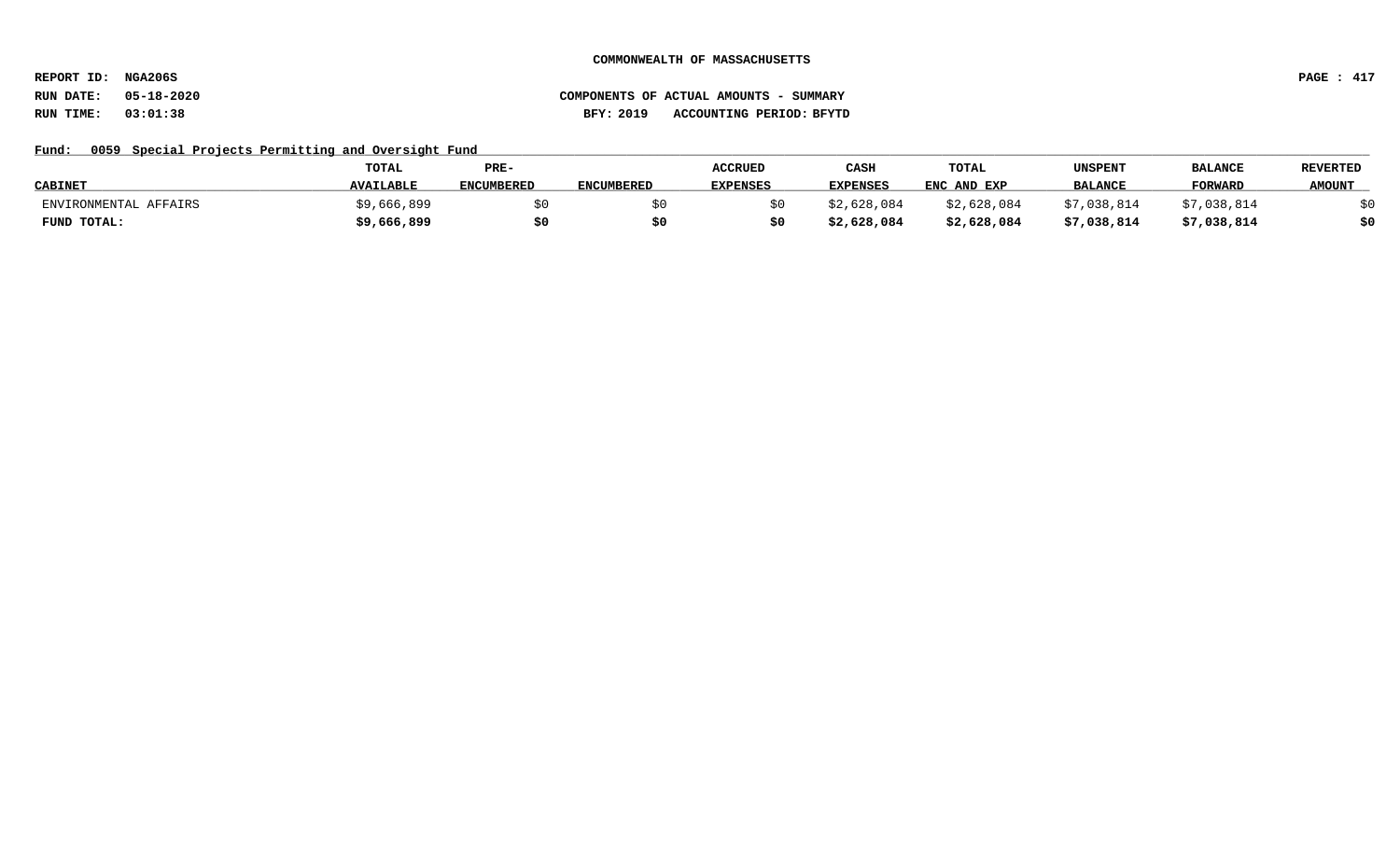**REPORT ID: NGA206S PAGE : 418**

## Fund: 0060 Division of Energy Resources Credit Trust Fund

|                       | <b>TOTAL</b>     | PRE-              |                   | <b>ACCRUED</b>  | CASH            | <b>TOTAL</b> | UNSPENT        | <b>BALANCE</b> | <b>REVERTED</b> |
|-----------------------|------------------|-------------------|-------------------|-----------------|-----------------|--------------|----------------|----------------|-----------------|
| <b>CABINET</b>        | <b>AVAILABLE</b> | <b>ENCUMBERED</b> | <b>ENCUMBERED</b> | <b>EXPENSES</b> | <b>EXPENSES</b> | ENC AND EXP  | <b>BALANCE</b> | <b>FORWARD</b> | <b>AMOUNT</b>   |
| ENVIRONMENTAL AFFAIRS | 700,581          |                   |                   |                 | フちく             | \$1,657,753  | \$42,828       | \$42,828       |                 |
| FUND TOTAL:           | \$1,700,581      | \$0               |                   |                 | ;1,657,753      | \$1,657,753  | \$42,828       | \$42,828       | ċ٨              |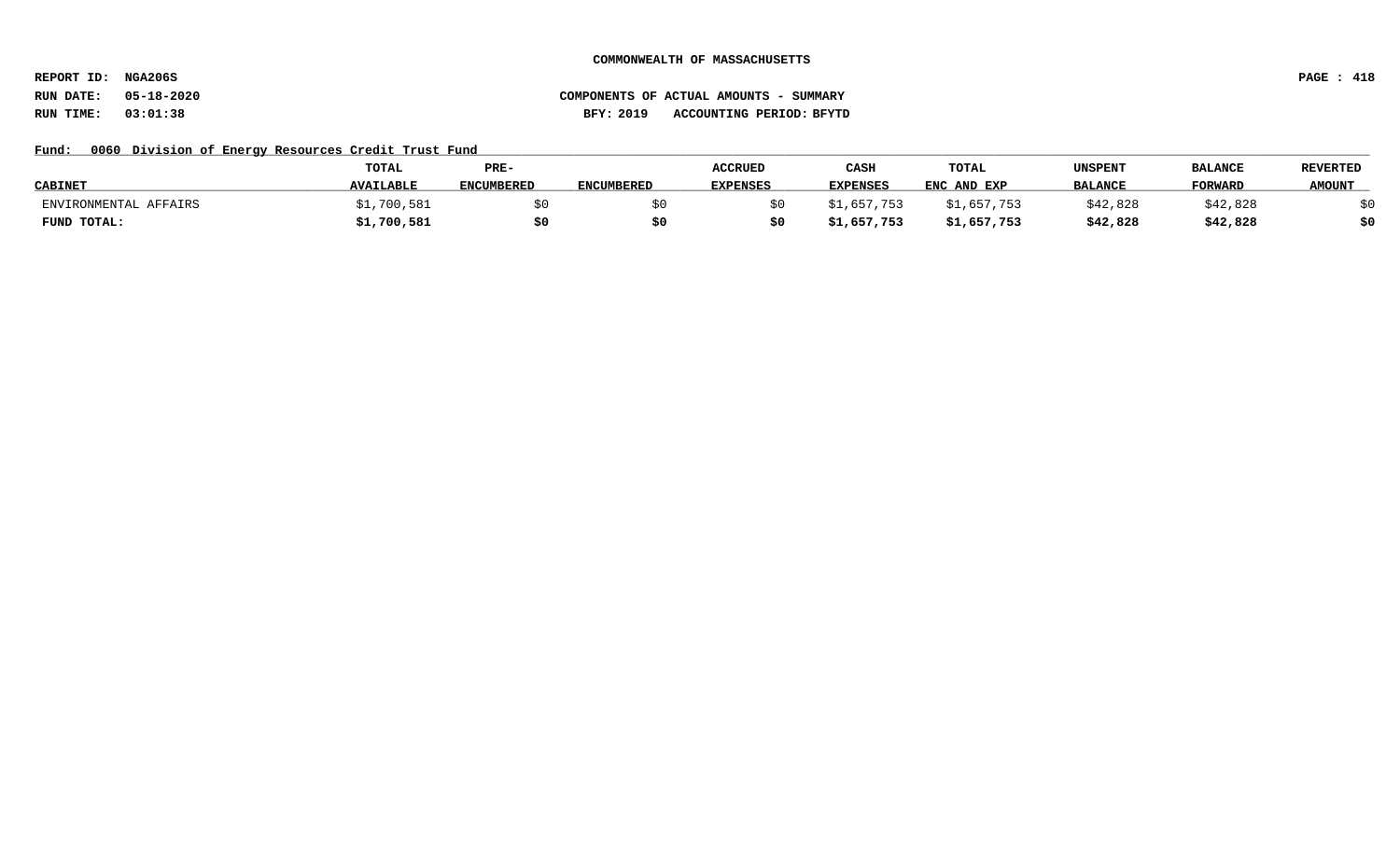**REPORT ID: NGA206S PAGE : 419**

# **RUN DATE: 05-18-2020 COMPONENTS OF ACTUAL AMOUNTS - SUMMARY RUN TIME: 03:01:38 BFY: 2019 ACCOUNTING PERIOD: BFYTD**

## Fund: 0062 School Modernization and Reconstruction Trust Fund

|                              | <b>TOTAL</b>     | PRE-              |                   | <b>ACCRUED</b>  | CASH            | <b>TOTAL</b>  | UNSPENT        | <b>BALANCE</b> | <b>REVERTED</b> |
|------------------------------|------------------|-------------------|-------------------|-----------------|-----------------|---------------|----------------|----------------|-----------------|
| <b>CABINET</b>               | <b>AVAILABLE</b> | <b>ENCUMBERED</b> | <b>ENCUMBERED</b> | <b>EXPENSES</b> | <b>EXPENSES</b> | ENC AND EXP   | <b>BALANCE</b> | <b>FORWARD</b> | <b>AMOUNT</b>   |
| TREASURER & RECEIVER GENERAL | \$893,200,383    |                   |                   |                 | \$893,200,383   | \$893,200,383 |                |                |                 |
| FUND TOTAL:                  | \$893,200,383    |                   |                   |                 | \$893,200,383   | \$893,200,383 |                |                | \$0             |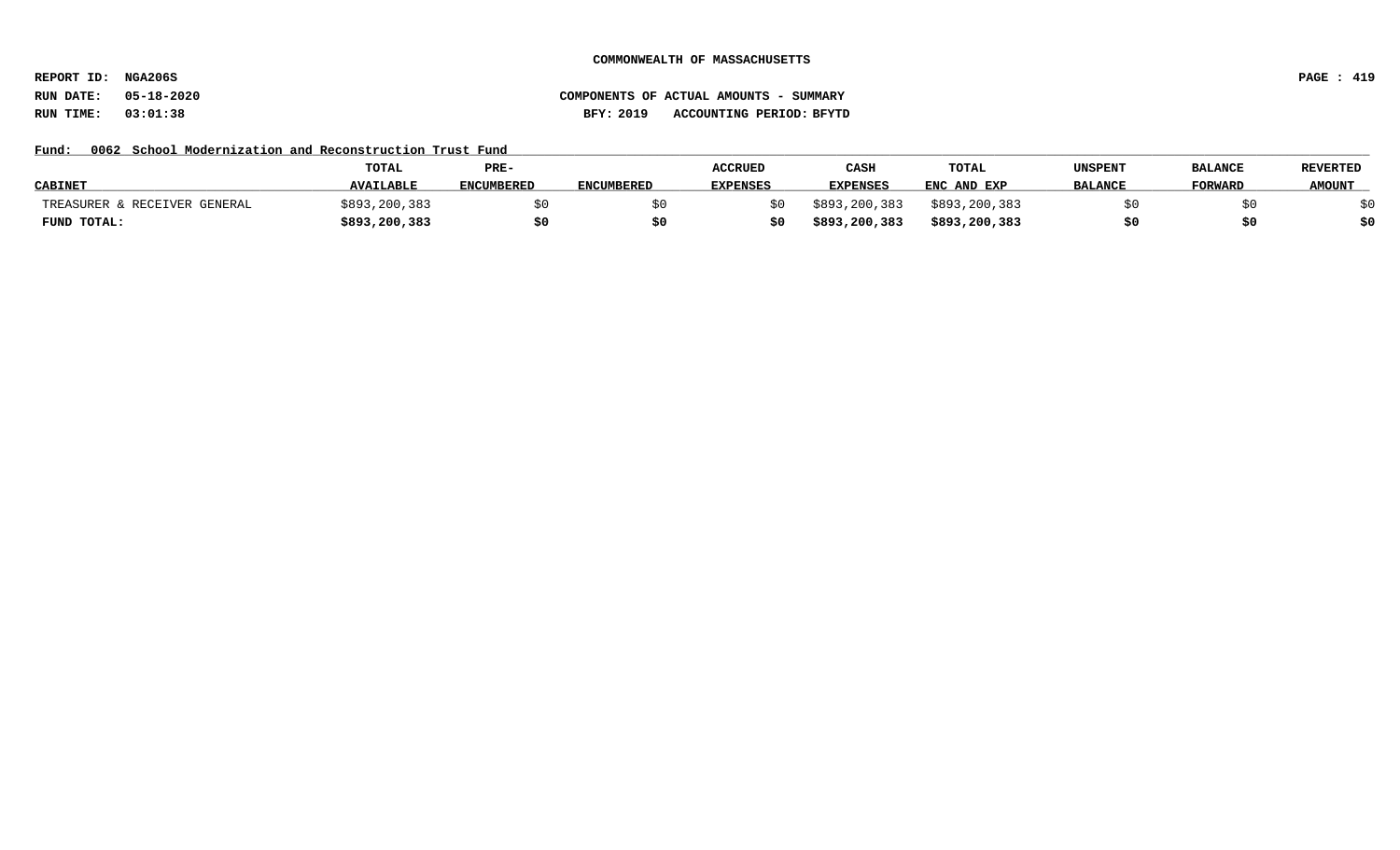**REPORT ID: NGA206S PAGE : 420**

# **RUN DATE: 05-18-2020 COMPONENTS OF ACTUAL AMOUNTS - SUMMARY RUN TIME: 03:01:38 BFY: 2019 ACCOUNTING PERIOD: BFYTD**

## Fund: 0065 Roche Community Rink Fund

|                       | TOTAL            | PRE-              |                   | <b>ACCRUED</b>  | CASH            | TOTAL       | UNSPENT        | <b>BALANCE</b> | <b>REVERTED</b> |
|-----------------------|------------------|-------------------|-------------------|-----------------|-----------------|-------------|----------------|----------------|-----------------|
| <b>CABINET</b>        | <b>AVAILABLE</b> | <b>ENCUMBERED</b> | <b>ENCUMBERED</b> | <b>EXPENSES</b> | <b>EXPENSES</b> | ENC AND EXP | <b>BALANCE</b> | <b>FORWARD</b> | <b>AMOUNT</b>   |
| ENVIRONMENTAL AFFAIRS | \$592,579        |                   |                   |                 |                 |             | \$592.579      | \$592,579      |                 |
| FUND TOTAL:           | \$592,579        |                   |                   |                 |                 |             | \$592,579      | \$592,579      | \$0             |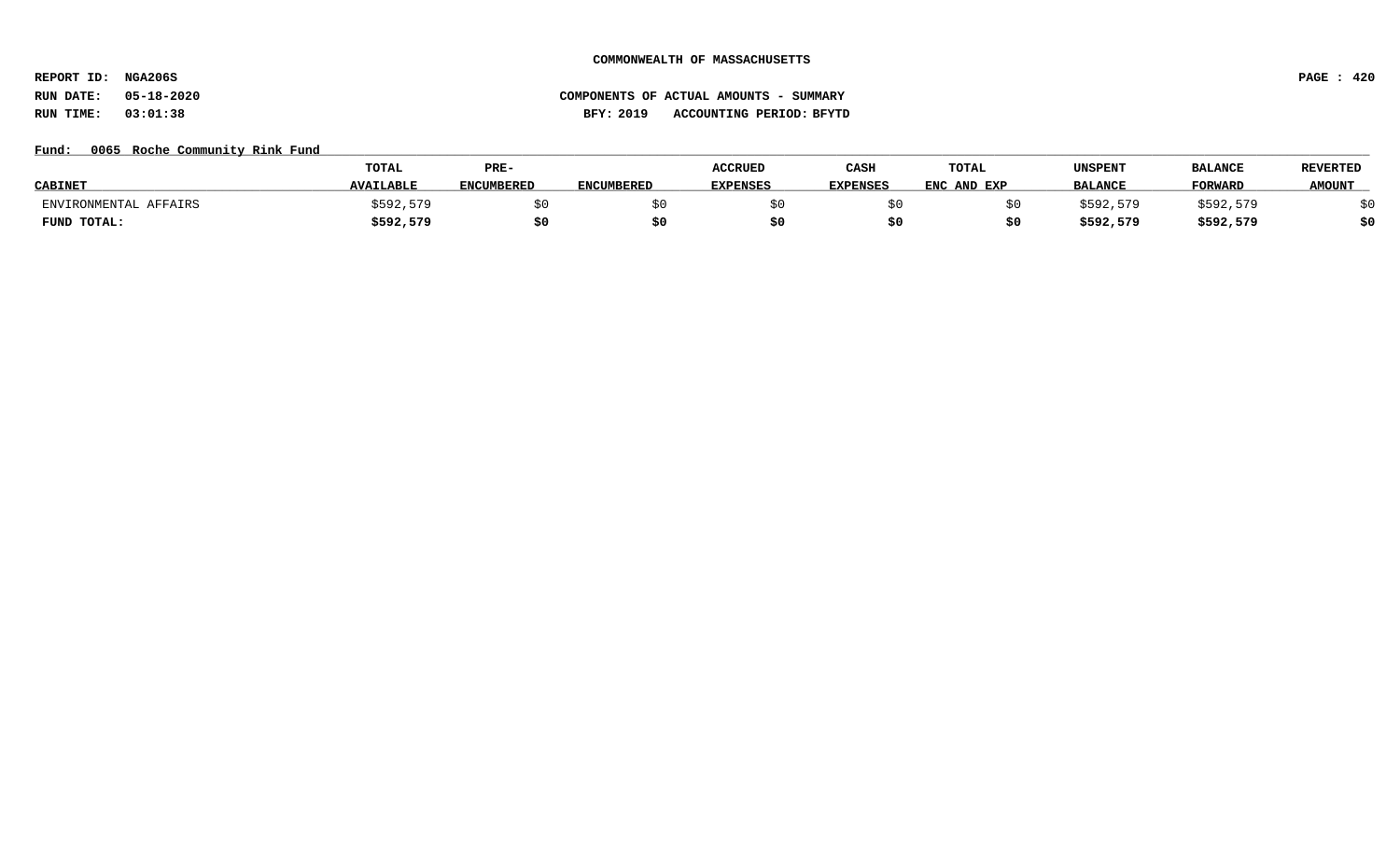**REPORT ID: NGA206S PAGE : 421**

# **RUN DATE: 05-18-2020 COMPONENTS OF ACTUAL AMOUNTS - SUMMARY RUN TIME: 03:01:38 BFY: 2019 ACCOUNTING PERIOD: BFYTD**

## Fund: 0066 Commonwealth Care Trust Fund

|                                | TOTAL            | PRE-              |                   | <b>ACCRUED</b>  | CASH            | TOTAL         | <b>UNSPENT</b> | <b>BALANCE</b> | <b>REVERTED</b> |
|--------------------------------|------------------|-------------------|-------------------|-----------------|-----------------|---------------|----------------|----------------|-----------------|
| <b>CABINET</b>                 | <b>AVAILABLE</b> | <b>ENCUMBERED</b> | <b>ENCUMBERED</b> | <b>EXPENSES</b> | <b>EXPENSES</b> | ENC AND EXP   | BALANCE        | <b>FORWARD</b> | <b>AMOUNT</b>   |
| EXECUTIVE OFFICE FOR ADMINSTRA | \$488,102,782    | \$0               |                   |                 | \$358,582,880   | \$358,582,880 | \$129,519,902  | \$129,519,902  | \$0             |
| EXECUTIVE OFFICE of LABOR and  | \$3,408,276      | \$0               |                   |                 | \$3,127,350     | \$3,127,350   | \$280,925      | \$280,925      | \$0             |
| FUND TOTAL:                    | \$491,511,058    | \$0               | \$0               |                 | \$361,710,230   | \$361,710,230 | \$129,800,828  | \$129,800,828  | \$0             |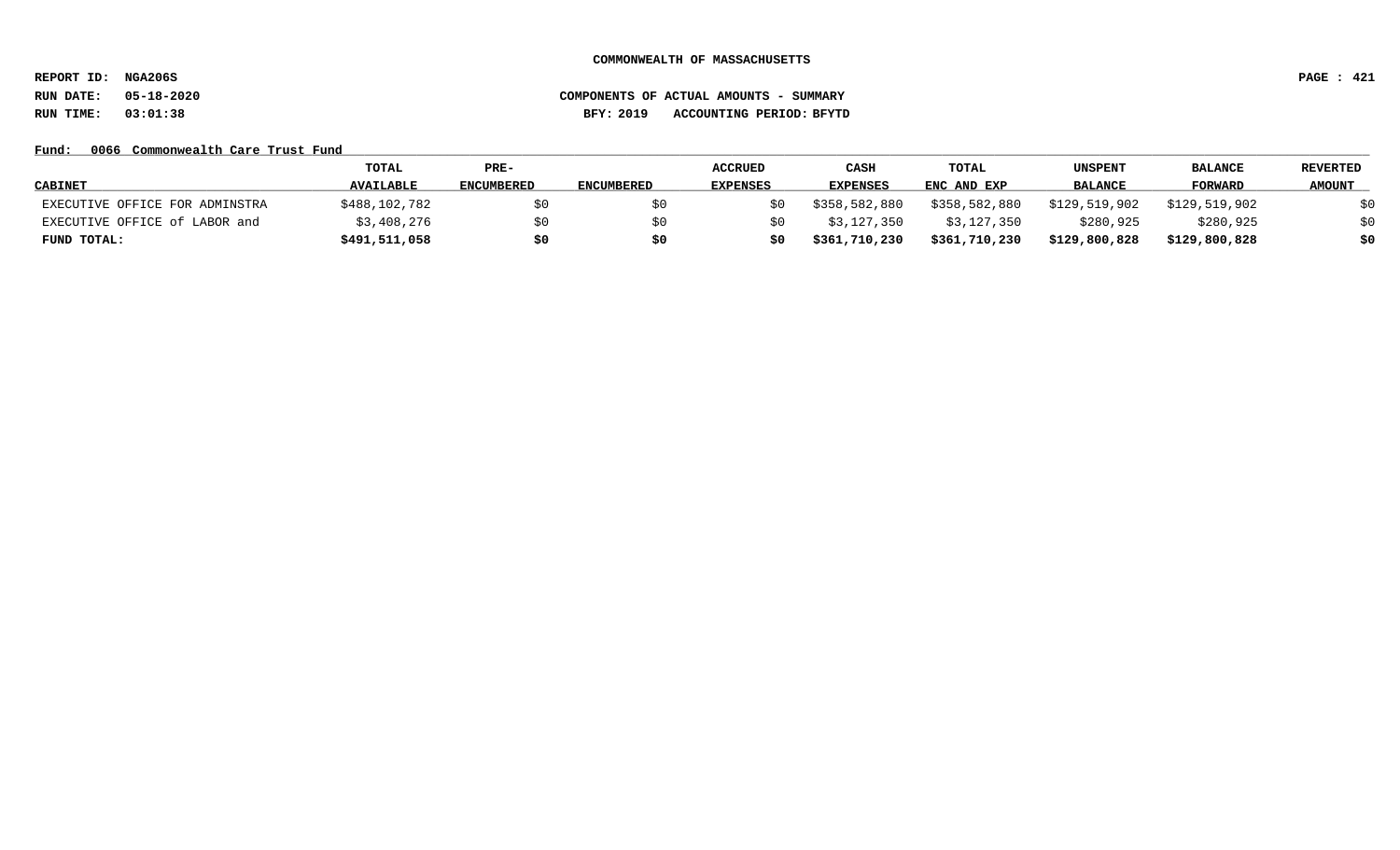**REPORT ID: NGA206S PAGE : 422**

# **RUN DATE: 05-18-2020 COMPONENTS OF ACTUAL AMOUNTS - SUMMARY RUN TIME: 03:01:38 BFY: 2019 ACCOUNTING PERIOD: BFYTD**

## Fund: 0068 Medical Assistance Trust Fund

|                                | TOTAL            | PRE-              |                   | <b>ACCRUED</b>  | CASE            | <b>TOTAL</b>  | UNSPENT        | <b>BALANCE</b> | <b>REVERTED</b> |
|--------------------------------|------------------|-------------------|-------------------|-----------------|-----------------|---------------|----------------|----------------|-----------------|
| <b>CABINET</b>                 | <b>AVAILABLE</b> | <b>ENCUMBERED</b> | <b>ENCUMBERED</b> | <b>EXPENSES</b> | <b>EXPENSES</b> | ENC AND EXP   | <b>BALANCE</b> | <b>FORWARD</b> | <b>AMOUNT</b>   |
| EXECUTIVE OFFICE OF HEALTH & H | \$530,881,110    |                   |                   |                 | \$530,881,110   | \$530,881,110 |                |                |                 |
| FUND TOTAL:                    | \$530,881,110    | \$0               | S0                |                 | \$530,881,110   | \$530,881,110 |                |                | \$0             |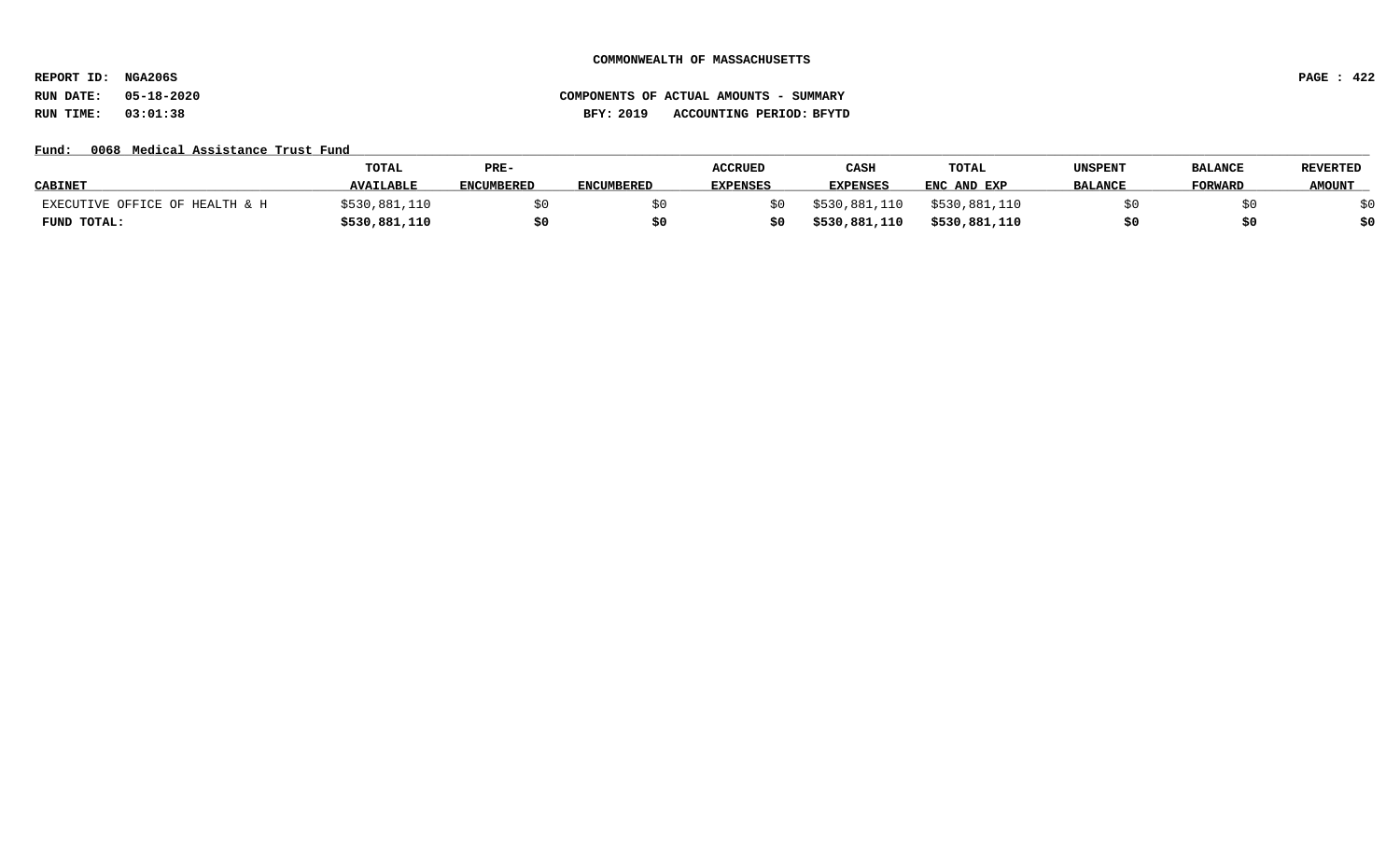**REPORT ID: NGA206S PAGE : 423**

# **RUN DATE: 05-18-2020 COMPONENTS OF ACTUAL AMOUNTS - SUMMARY RUN TIME: 03:01:38 BFY: 2019 ACCOUNTING PERIOD: BFYTD**

## Fund: 0071 Healthcare Workforce Transformation Fd

|                                | <b>TOTAL</b>     | PRE-              |                   | <b>ACCRUED</b>  | CASH            | TOTAL       | UNSPENT        | <b>BALANCE</b> | <b>REVERTED</b> |
|--------------------------------|------------------|-------------------|-------------------|-----------------|-----------------|-------------|----------------|----------------|-----------------|
| <b>CABINET</b>                 | <b>AVAILABLE</b> | <b>ENCUMBERED</b> | <b>ENCUMBERED</b> | <b>EXPENSES</b> | <b>EXPENSES</b> | ENC AND EXP | <b>BALANCE</b> | <b>FORWARD</b> | <b>AMOUNT</b>   |
| EXECUTIVE OFFICE OF HEALTH & H | \$257,536        |                   |                   |                 | \$257,500       | \$257,500   | \$36           | \$36           | \$0             |
| EXECUTIVE OFFICE of LABOR and  |                  | SO.               |                   |                 |                 |             |                |                | \$0             |
| FUND TOTAL:                    | \$257,537        | \$0               |                   |                 | \$257,500       | \$257,500   | \$37           | \$37           | \$0             |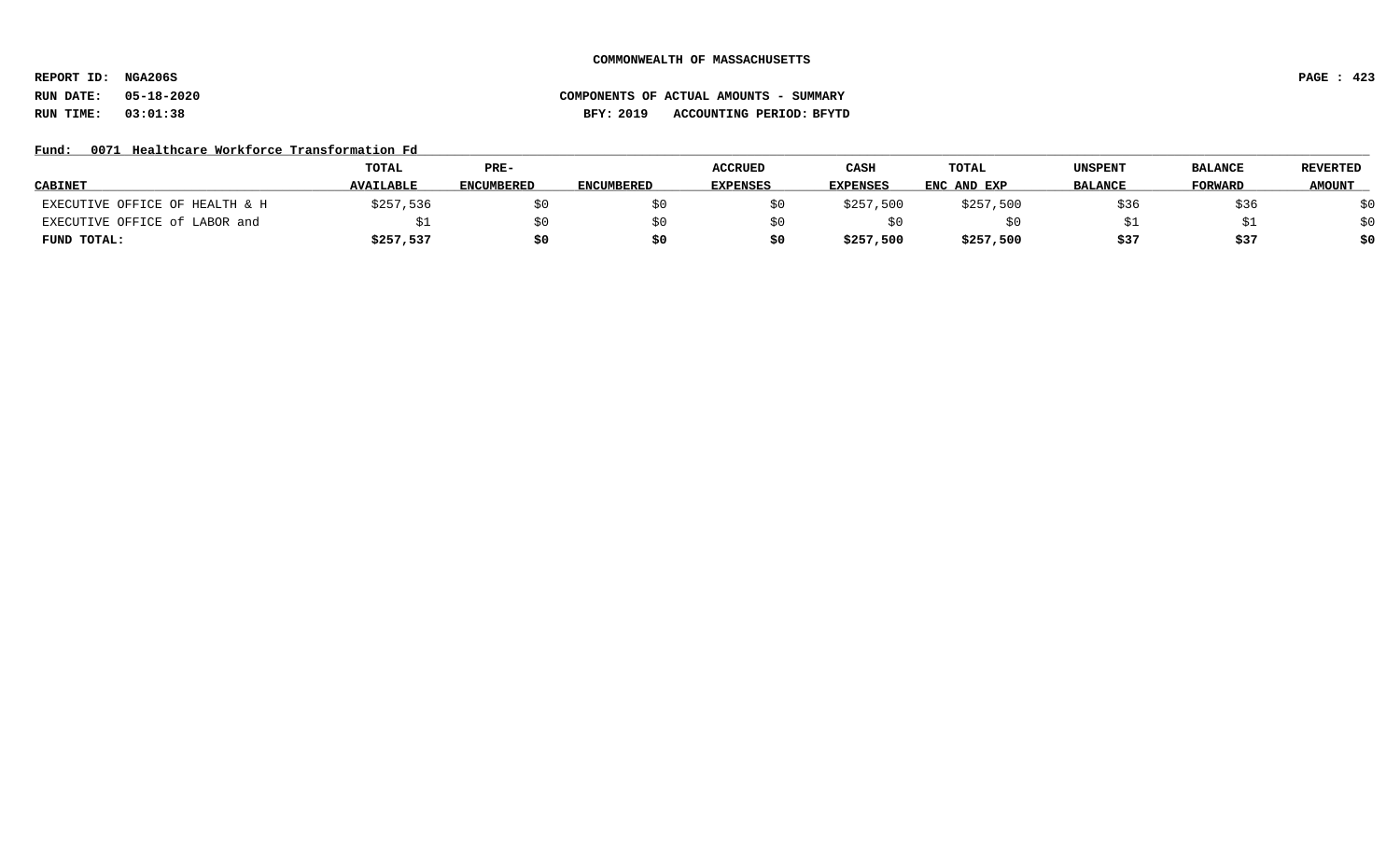**REPORT ID: NGA206S PAGE : 424**

# **RUN DATE: 05-18-2020 COMPONENTS OF ACTUAL AMOUNTS - SUMMARY RUN TIME: 03:01:38 BFY: 2019 ACCOUNTING PERIOD: BFYTD**

## Fund: 0074 Workforce Competitiveness Trust Fund

|                               | <b>TOTAL</b>     | PRE-              |                   | <b>ACCRUED</b>  | CASH            | <b>TOTAL</b> | UNSPENT        | <b>BALANCI</b> | <b>REVERTED</b> |
|-------------------------------|------------------|-------------------|-------------------|-----------------|-----------------|--------------|----------------|----------------|-----------------|
| <b>CABINET</b>                | <b>AVAILABLE</b> | <b>ENCUMBERED</b> | <b>ENCUMBERED</b> | <b>EXPENSES</b> | <b>EXPENSES</b> | ENC AND EXP  | <b>BALANCE</b> | <b>FORWARD</b> | <b>AMOUNT</b>   |
| EXECUTIVE OFFICE of LABOR and | :7,938,044       |                   |                   |                 | \$1,060,514     | \$1,060,514  | \$6,877,530    | \$6,877,530    |                 |
| FUND TOTAL:                   | \$7,938,044      | \$0               | S0                |                 | \$1,060,514     | \$1,060,514  | \$6,877,530    | \$6,877,530    | \$0             |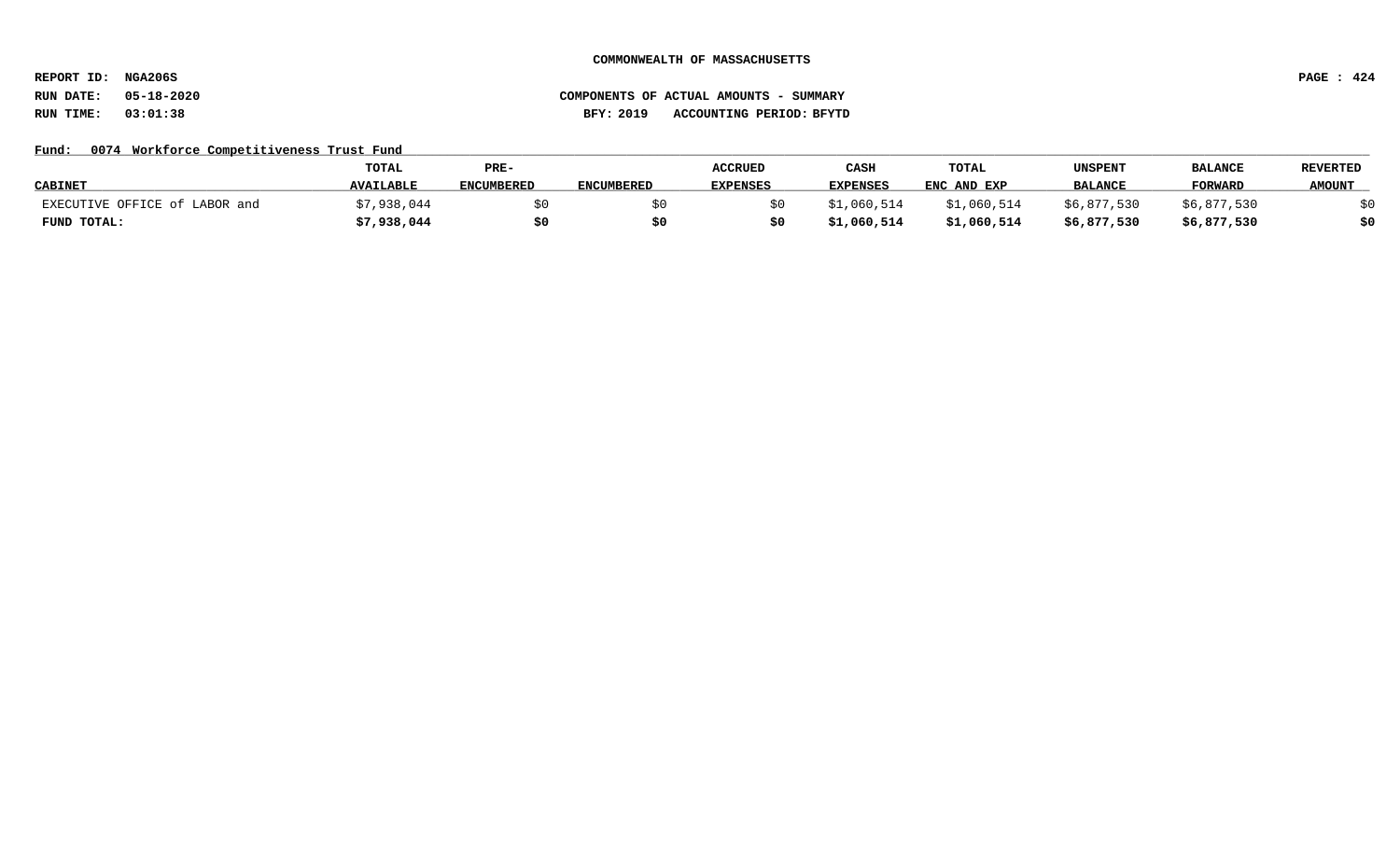**REPORT ID: NGA206S PAGE : 425**

# **RUN DATE: 05-18-2020 COMPONENTS OF ACTUAL AMOUNTS - SUMMARY RUN TIME: 03:01:38 BFY: 2019 ACCOUNTING PERIOD: BFYTD**

## Fund: 0076 Fire Prevention and Public Safety Fund

|                                | <b>TOTAL</b>     | PRE-              |            | <b>ACCRUED</b>  | CASH            | TOTAL       | UNSPENT        | <b>BALANCE</b> | <b>REVERTED</b> |
|--------------------------------|------------------|-------------------|------------|-----------------|-----------------|-------------|----------------|----------------|-----------------|
| <b>CABINET</b>                 | <b>AVAILABLE</b> | <b>ENCUMBERED</b> | ENCUMBERED | <b>EXPENSES</b> | <b>EXPENSES</b> | ENC AND EXP | <b>BALANCE</b> | <b>FORWARD</b> | <b>AMOUNT</b>   |
| EXECUTIVE OFFICE OF PUBLIC SAF | 174,792          |                   |            |                 | \$23,252        | \$23,252    | \$51.540       | \$51,540       |                 |
| FUND TOTAL:                    | \$74,792         |                   |            |                 | \$23,252        | \$23,252    | \$51,540       | \$51,540       | \$0             |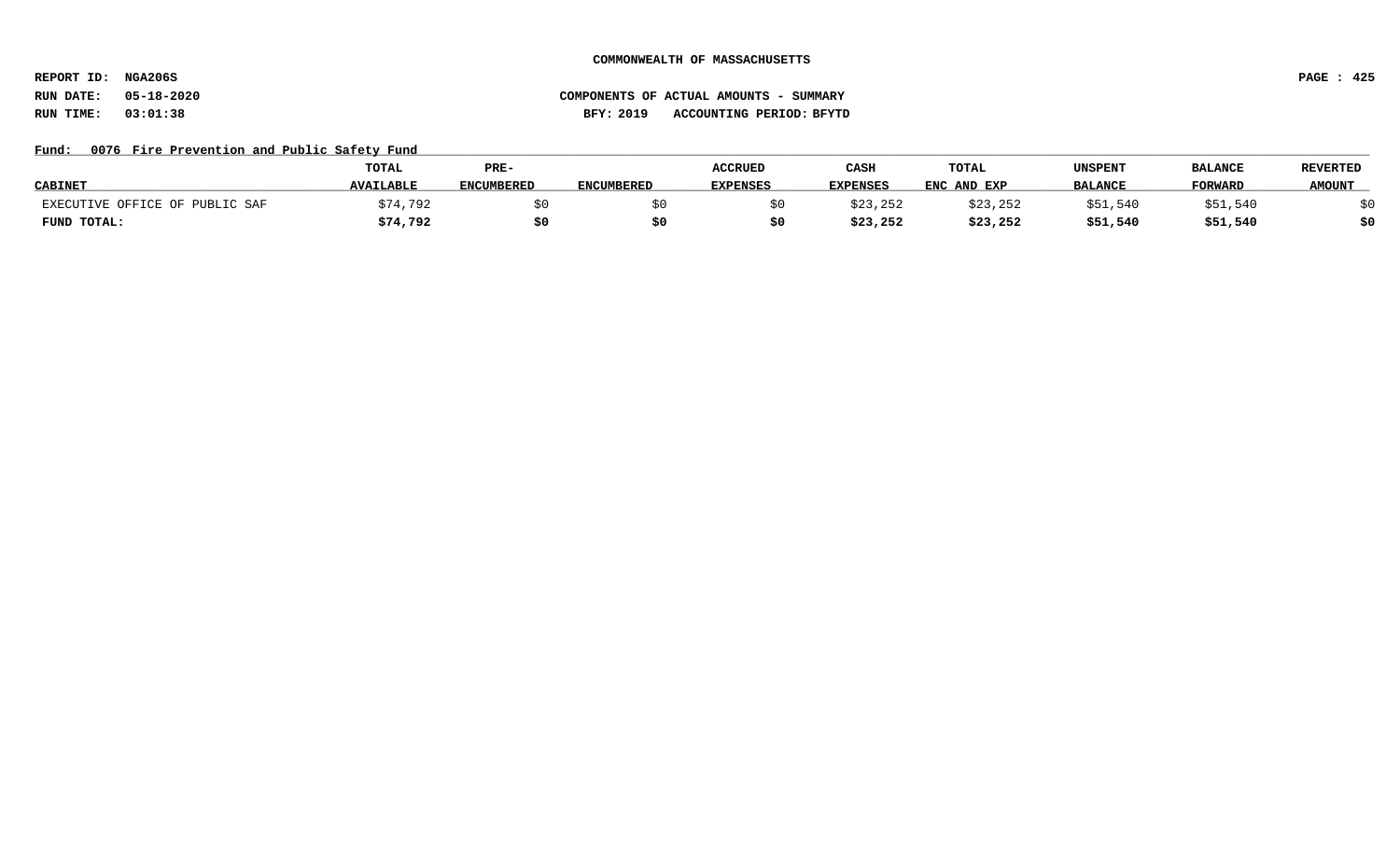**REPORT ID: NGA206S PAGE : 426**

# **RUN DATE: 05-18-2020 COMPONENTS OF ACTUAL AMOUNTS - SUMMARY RUN TIME: 03:01:38 BFY: 2019 ACCOUNTING PERIOD: BFYTD**

## Fund: 0077 Health Safety Net Trust Fund

|                                | TOTAL            | $PRE-$            |                   | <b>ACCRUED</b>  | CASH            | <b>TOTAL</b>  | UNSPENT        | <b>BALANCE</b> | <b>REVERTED</b> |
|--------------------------------|------------------|-------------------|-------------------|-----------------|-----------------|---------------|----------------|----------------|-----------------|
| <b>CABINET</b>                 | <b>AVAILABLE</b> | <b>ENCUMBERED</b> | <b>ENCUMBERED</b> | <b>EXPENSES</b> | <b>EXPENSES</b> | ENC AND EXP   | <b>BALANCE</b> | <b>FORWARD</b> | <b>AMOUNT</b>   |
| INSPECTOR GENERAL              | \$831,071        | \$0               |                   |                 | \$316,957       | \$316,957     | \$514,115      | \$514,115      | \$0             |
| EXECUTIVE OFFICE OF HEALTH & H | \$497,030,560    | \$0               | SO.               | SO.             | \$392,646,488   | \$392,646,488 | \$104,384,072  | \$104,384,072  | \$0             |
| THE CENTER FOR HEALTH INFORMAT |                  | \$0               | SO.               |                 |                 |               |                |                | \$0             |
| FUND TOTAL:                    | \$497,861,631    | \$0               | S0                | S0              | \$392,963,445   | \$392,963,445 | \$104,898,187  | \$104,898,187  | \$0             |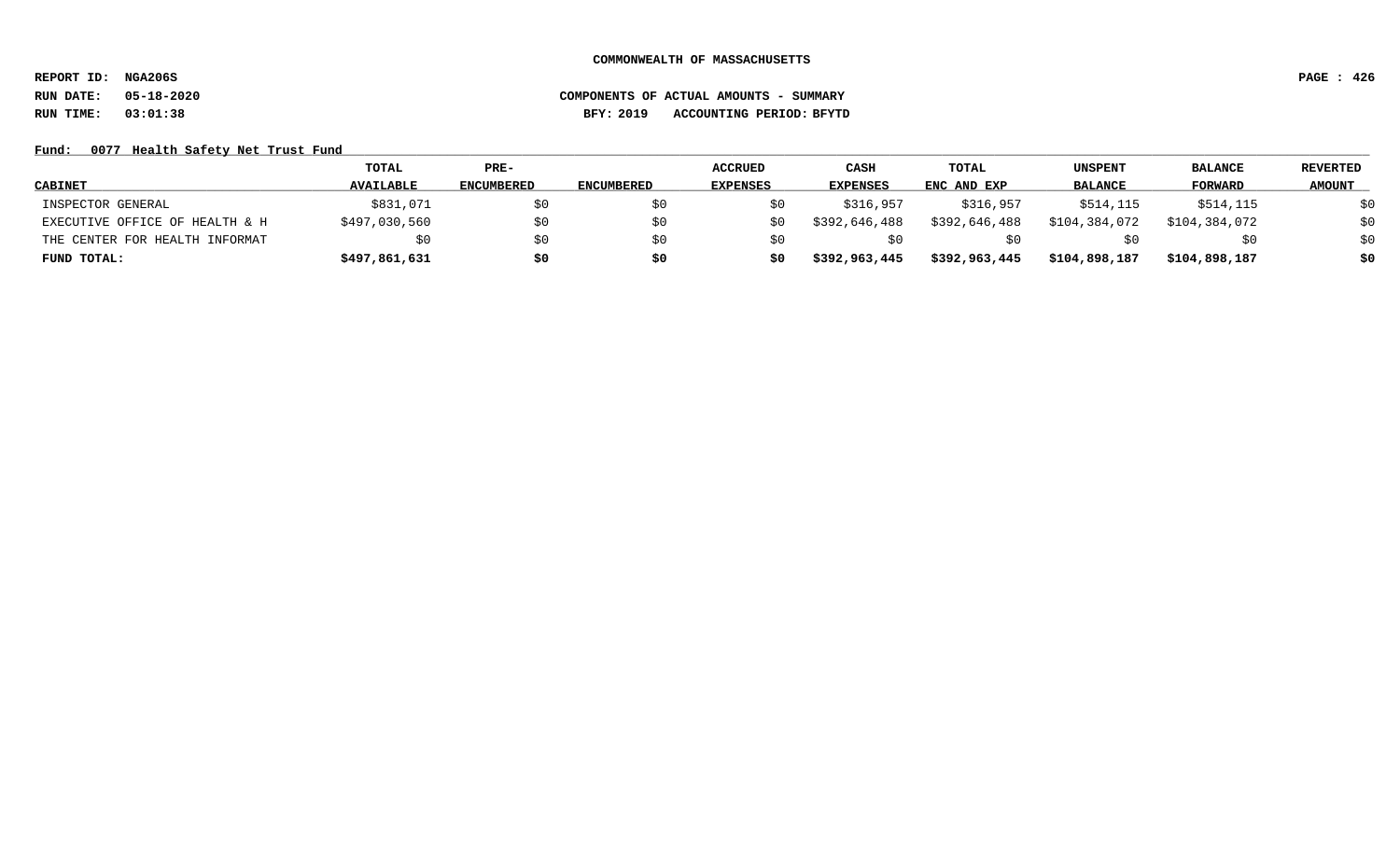**REPORT ID: NGA206S PAGE : 427**

# **RUN DATE: 05-18-2020 COMPONENTS OF ACTUAL AMOUNTS - SUMMARY RUN TIME: 03:01:38 BFY: 2019 ACCOUNTING PERIOD: BFYTD**

## Fund: 0078 Cigarette Fire Safety & Firefighter Protection Enforcement

|                                | <b>TOTAL</b>     | PRE-              |                   | <b>ACCRUED</b>  | CASH            | TOTAL       | UNSPENT        | <b>BALANCI</b> | <b>REVERTED</b> |
|--------------------------------|------------------|-------------------|-------------------|-----------------|-----------------|-------------|----------------|----------------|-----------------|
| <b>CABINET</b>                 | <b>AVAILABLE</b> | <b>ENCUMBERED</b> | <b>ENCUMBERED</b> | <b>EXPENSES</b> | <b>EXPENSES</b> | ENC AND EXP | <b>BALANCE</b> | <b>FORWARD</b> | <b>AMOUNT</b>   |
| EXECUTIVE OFFICE OF PUBLIC SAF | 3,662,866;       |                   |                   |                 | .1,029,077      | \$1,029,077 | \$1,633,790    | \$1,633,790    |                 |
| FUND TOTAL:                    | \$2,662,866      | \$0               |                   |                 | \$1,029,077     | \$1,029,077 | \$1,633,790    | \$1,633,790    | \$0             |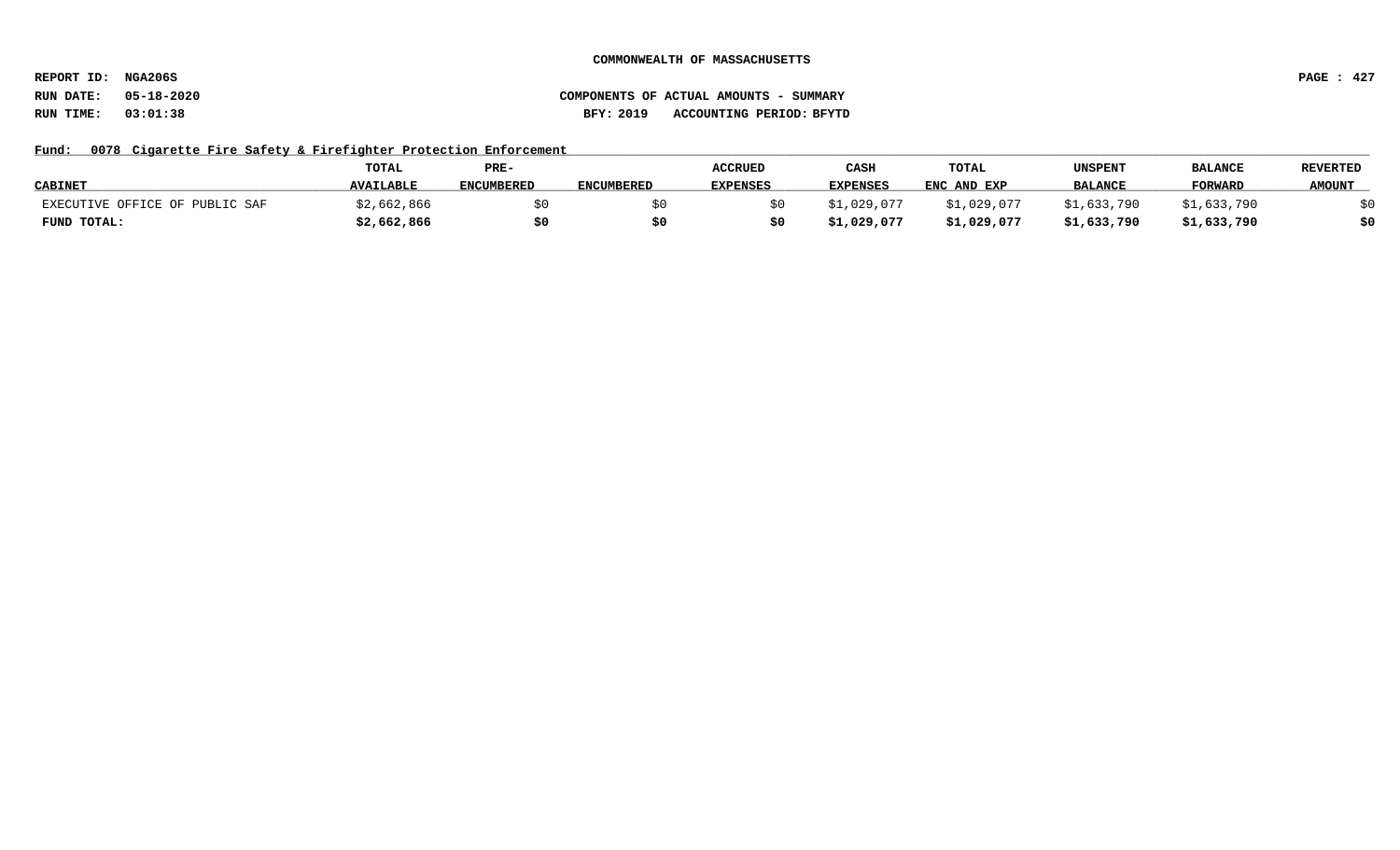**REPORT ID: NGA206S PAGE : 428**

# **RUN DATE: 05-18-2020 COMPONENTS OF ACTUAL AMOUNTS - SUMMARY RUN TIME: 03:01:38 BFY: 2019 ACCOUNTING PERIOD: BFYTD**

## Fund: 0079 Agricultural Inspection & Infrastructure Fund

|                       | <b>TOTAL</b>     | PRE-              |                   | <b>ACCRUED</b>  | CASH            | TOTAL       | UNSPENT        | <b>BALANCE</b> | <b>REVERTED</b> |
|-----------------------|------------------|-------------------|-------------------|-----------------|-----------------|-------------|----------------|----------------|-----------------|
| <b>CABINET</b>        | <b>AVAILABLE</b> | <b>ENCUMBERED</b> | <b>ENCUMBERED</b> | <b>EXPENSES</b> | <b>EXPENSES</b> | ENC AND EXP | <b>BALANCE</b> | <b>FORWARD</b> | <b>AMOUNT</b>   |
| AFFAIRS<br>"RONMENTAL |                  |                   |                   |                 |                 |             |                |                | ςU<br>Y V       |
| FUND TOTAL:           | S0               |                   |                   |                 |                 |             |                | ъu             | \$0             |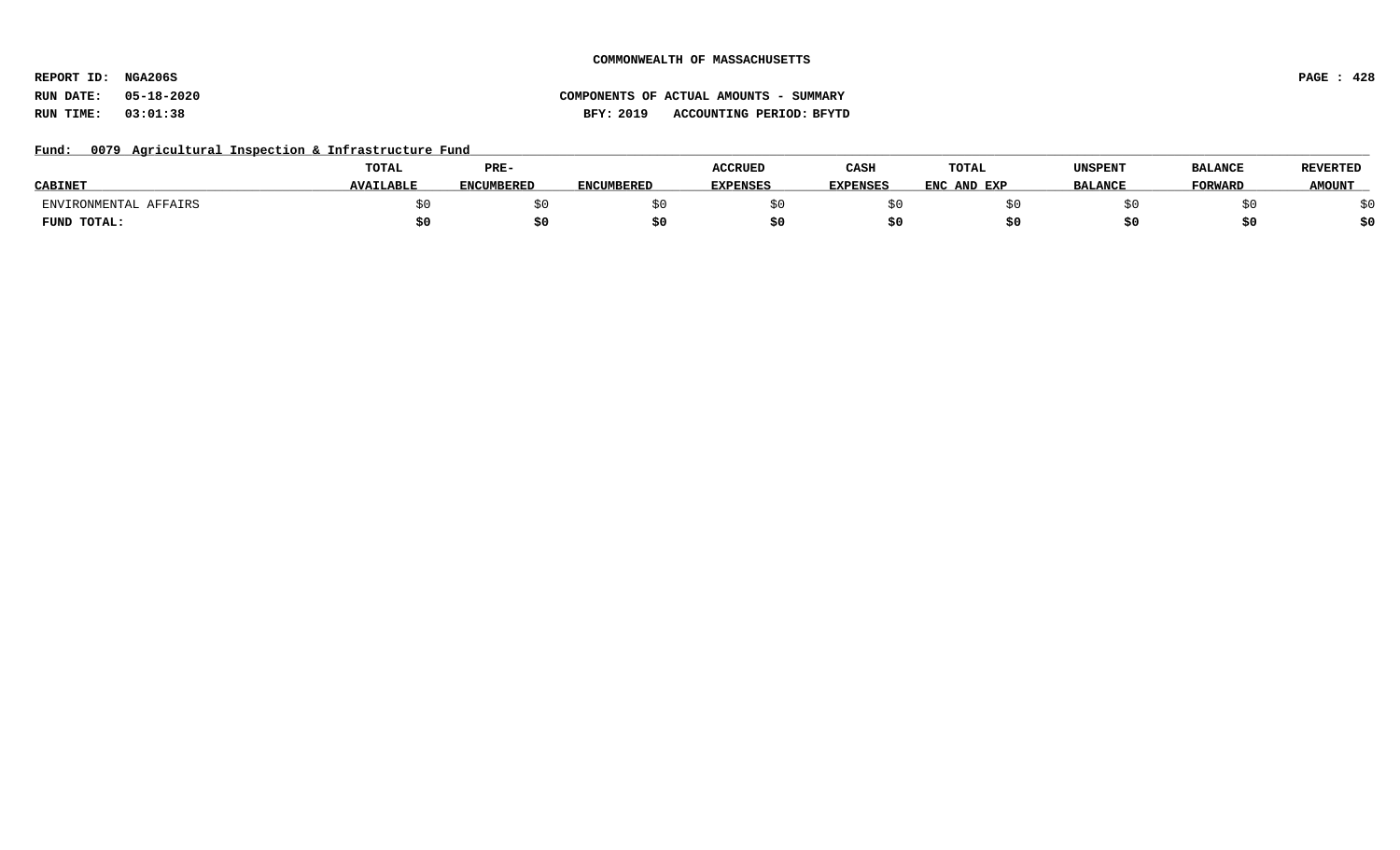**REPORT ID: NGA206S PAGE : 429**

# **RUN DATE: 05-18-2020 COMPONENTS OF ACTUAL AMOUNTS - SUMMARY RUN TIME: 03:01:38 BFY: 2019 ACCOUNTING PERIOD: BFYTD**

## Fund: 0082 Central Artery/Tunnel PProject Repair & Maintenance Trust Fu

|                                     | <b>TOTAL</b>     | PRE-              |                   | ACCRUED         | CASE            | <b>TOTAL</b> | UNSPENT        | <b>BALANCI</b> | <b>REVERTED</b> |
|-------------------------------------|------------------|-------------------|-------------------|-----------------|-----------------|--------------|----------------|----------------|-----------------|
| <b>CABINET</b>                      | <b>AVAILABLE</b> | <b>ENCUMBERED</b> | <b>ENCUMBERED</b> | <b>EXPENSES</b> | <b>EXPENSES</b> | ENC AND EXP  | <b>BALANCE</b> | <b>FORWARD</b> | <b>AMOUNT</b>   |
| MASSACHUSETTS<br>, DEPARTMENT OF TR | \$393,278,696    |                   |                   |                 | \$40,637,625    | \$40,637,625 | \$352,641,071  | \$352,641,071  |                 |
| FUND TOTAL:                         | \$393,278,696    | \$0               |                   |                 | \$40,637,625    | \$40,637,625 | \$352,641,071  | \$352,641,071  | \$0             |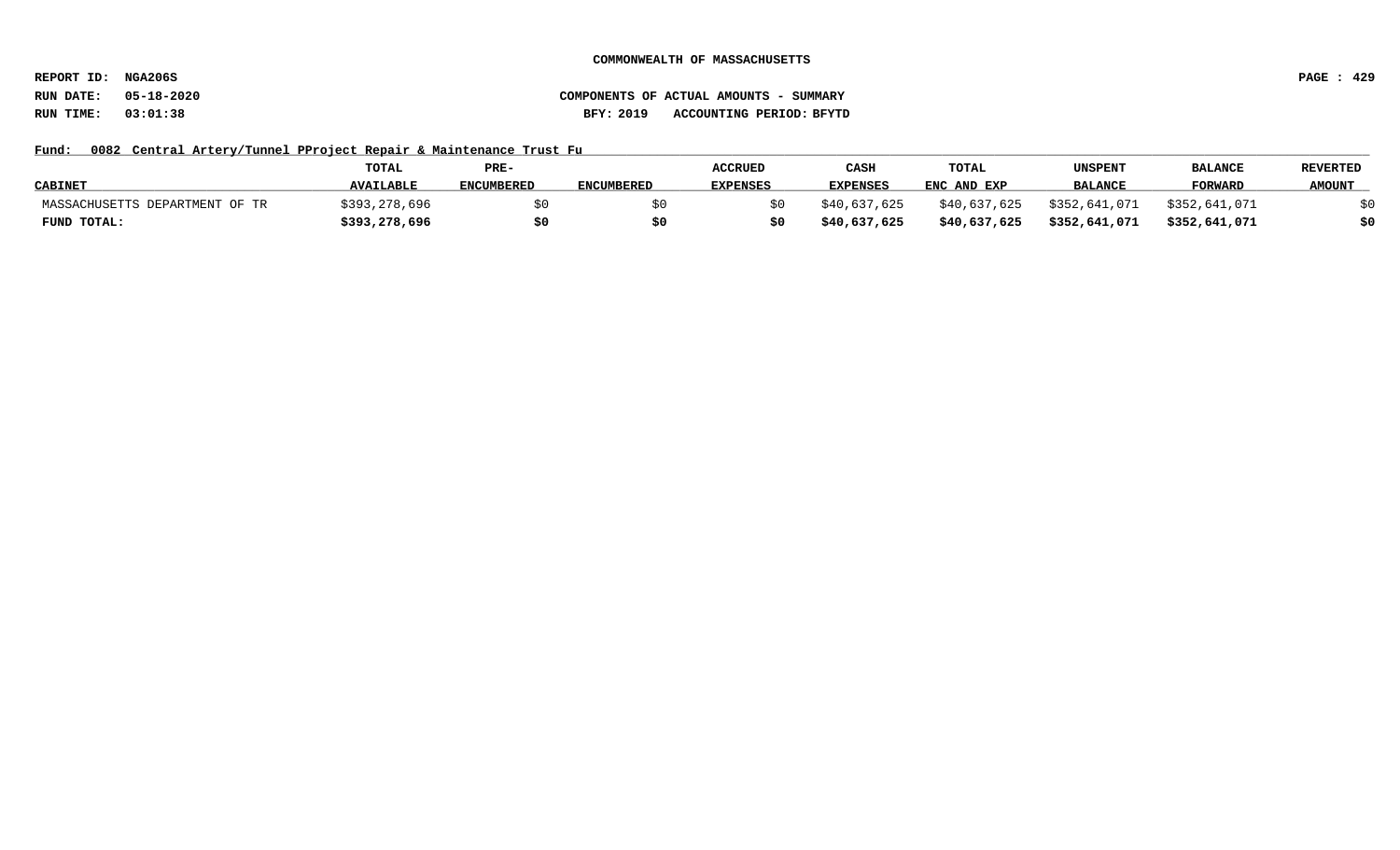**REPORT ID: NGA206S PAGE : 430**

# **RUN DATE: 05-18-2020 COMPONENTS OF ACTUAL AMOUNTS - SUMMARY RUN TIME: 03:01:38 BFY: 2019 ACCOUNTING PERIOD: BFYTD**

## Fund: 0085 Mass. Nursing & Allied Health Workforce Development Trust Fd

|                                | <b>TOTAL</b>     | PRE-              |                   | <b>ACCRUED</b>  | CASH            | TOTAL       | UNSPENT        | <b>BALANCE</b> | <b>REVERTED</b> |
|--------------------------------|------------------|-------------------|-------------------|-----------------|-----------------|-------------|----------------|----------------|-----------------|
| <b>CABINET</b>                 | <b>AVAILABLE</b> | <b>ENCUMBERED</b> | <b>ENCUMBERED</b> | <b>EXPENSES</b> | <b>EXPENSES</b> | ENC AND EXP | <b>BALANCE</b> | <b>FORWARD</b> | <b>AMOUNT</b>   |
| EXECUTIVE OFFICE OF HEALTH & H | \$546,625        | \$0               |                   |                 | \$11,685        | \$11,685    | \$534,940      | \$534,940      | \$0             |
| EXECUTIVE OFFICE OF EDUCATION  | \$453,571        | \$0               |                   |                 | \$452,068       | \$452,068   | \$1,503        | \$1,503        | \$0             |
| FUND TOTAL:                    | \$1,000,196      | \$0               |                   |                 | \$463,753       | \$463,753   | \$536,443      | \$536,443      | \$0             |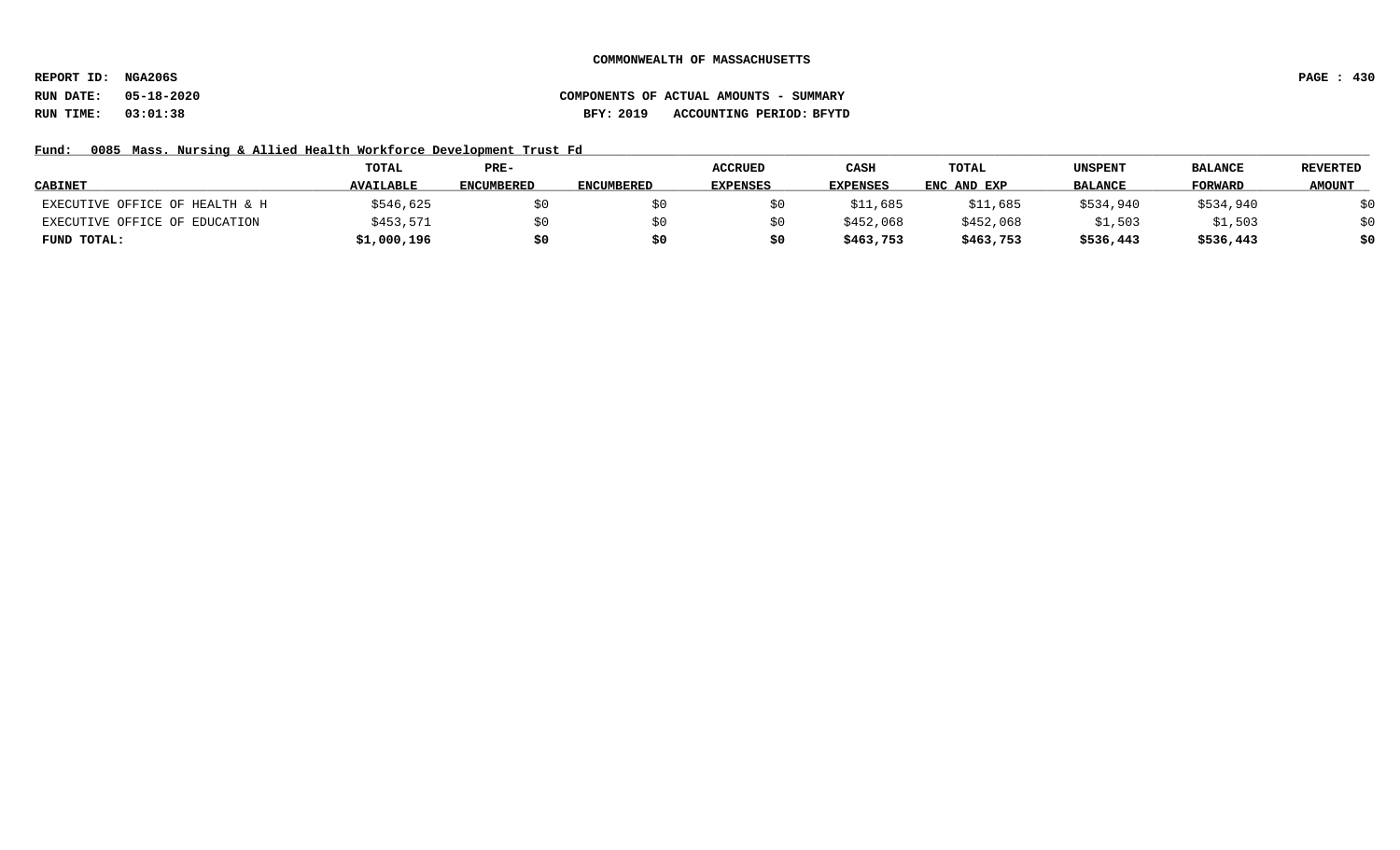**REPORT ID: NGA206S PAGE : 431**

# **RUN DATE: 05-18-2020 COMPONENTS OF ACTUAL AMOUNTS - SUMMARY RUN TIME: 03:01:38 BFY: 2019 ACCOUNTING PERIOD: BFYTD**

Fund: 0086 Health Information Technology Trust Fund

|                                | TOTAL            | PRE-       |                   | <b>ACCRUED</b>  | <b>CASH</b>   | <b>TOTAL</b>  | UNSPENT        | <b>BALANCE</b>   | REVERTED      |
|--------------------------------|------------------|------------|-------------------|-----------------|---------------|---------------|----------------|------------------|---------------|
| <b>CABINET</b>                 | <b>AVAILABLE</b> | ENCUMBERED | <b>ENCUMBERED</b> | <b>EXPENSES</b> | EXPENSES      | ENC AND EXP   | <b>BALANCE</b> | FORWARD          | <b>AMOUNT</b> |
| EXECUTIVE OFFICE FOR ADMINSTRA | \$123,290        | \$0        |                   |                 | \$123,290     | \$123,290     |                | SO.              | \$0           |
| EXECUTIVE OFFICE OF HEALTH & H | \$91,731,927     | \$0        |                   |                 | \$98,760,484  | \$98,760,484  | (\$7,028,557)  | (S7, 028, 557)   | \$0           |
| EXECUTIVE OFFICE OF TECHNOLOGY | \$6,398,763      | \$0        |                   |                 | \$3,832,724   | \$3,832,724   | \$2,566,039    | \$2,566,039      | \$0           |
| FUND TOTAL:                    | \$98,253,981     | \$0        | \$0               |                 | \$102,716,498 | \$102,716,498 | (54, 462, 517) | $($ \$4,462,517) | \$0           |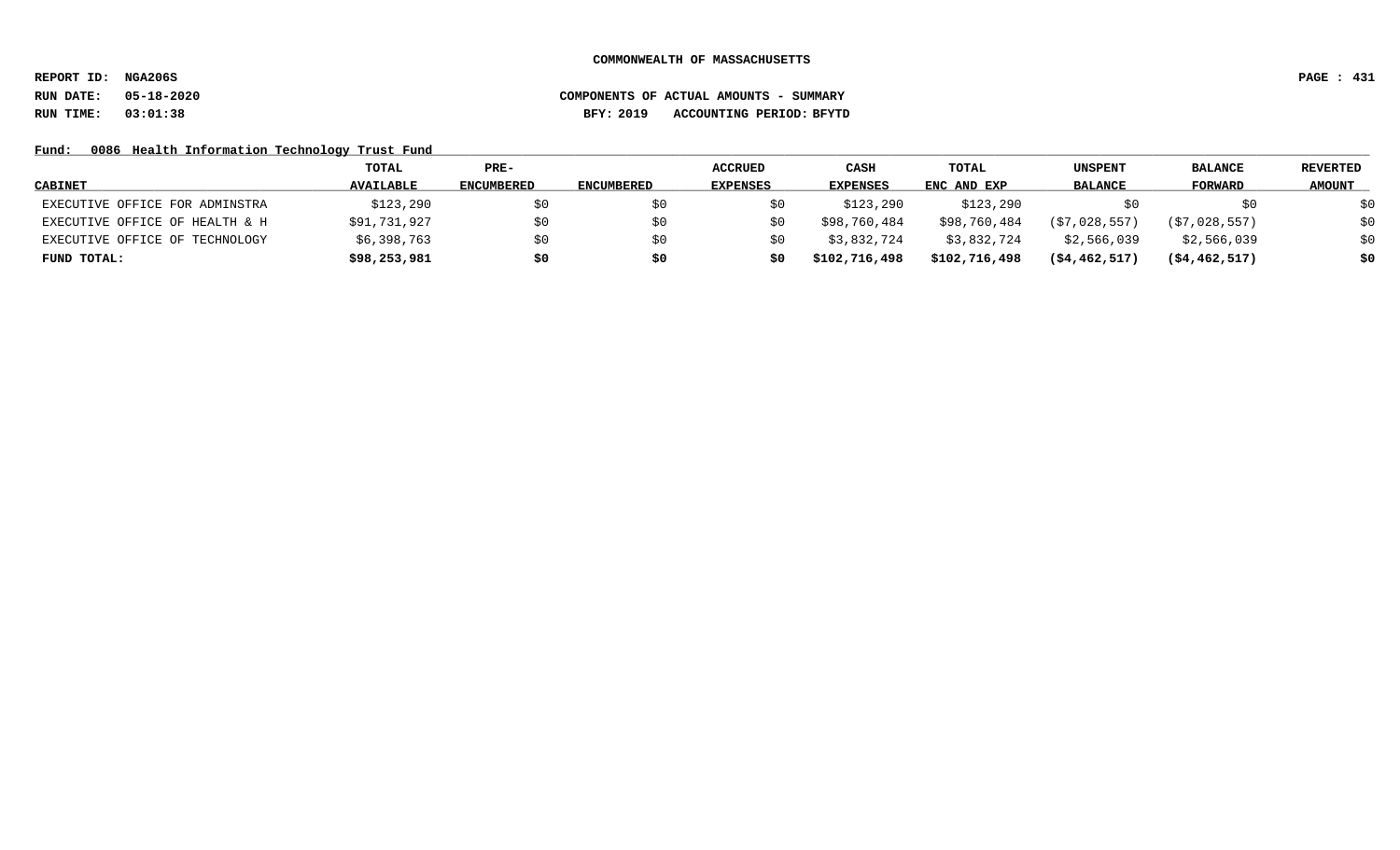**REPORT ID: NGA206S PAGE : 432**

# **RUN DATE: 05-18-2020 COMPONENTS OF ACTUAL AMOUNTS - SUMMARY RUN TIME: 03:01:38 BFY: 2019 ACCOUNTING PERIOD: BFYTD**

## Fund: 0087 Build America Bonds Subsidy Trust Fund

|                              | <b>TOTAL</b>     | PRE-       |                   | <b>ACCRUED</b>  | CASH         | <b>TOTAL</b> | UNSPENT        | <b>BALANCE</b> | <b>REVERTED</b> |
|------------------------------|------------------|------------|-------------------|-----------------|--------------|--------------|----------------|----------------|-----------------|
| <b>CABINET</b>               | <b>AVAILABLE</b> | ENCUMBERED | <b>ENCUMBERED</b> | <b>EXPENSES</b> | EXPENSES     | ENC AND EXP  | <b>BALANCE</b> | <b>FORWARD</b> | <b>AMOUNT</b>   |
| TREASURER & RECEIVER GENERAL | \$55,476,732     |            |                   |                 | \$46,661,939 | \$46,661,939 | \$8,814,792    | \$8,814,792    |                 |
| FUND TOTAL:                  | \$55,476,732     | \$0        |                   |                 | \$46,661,939 | \$46,661,939 | \$8,814,792    | \$8,814,792    | \$0             |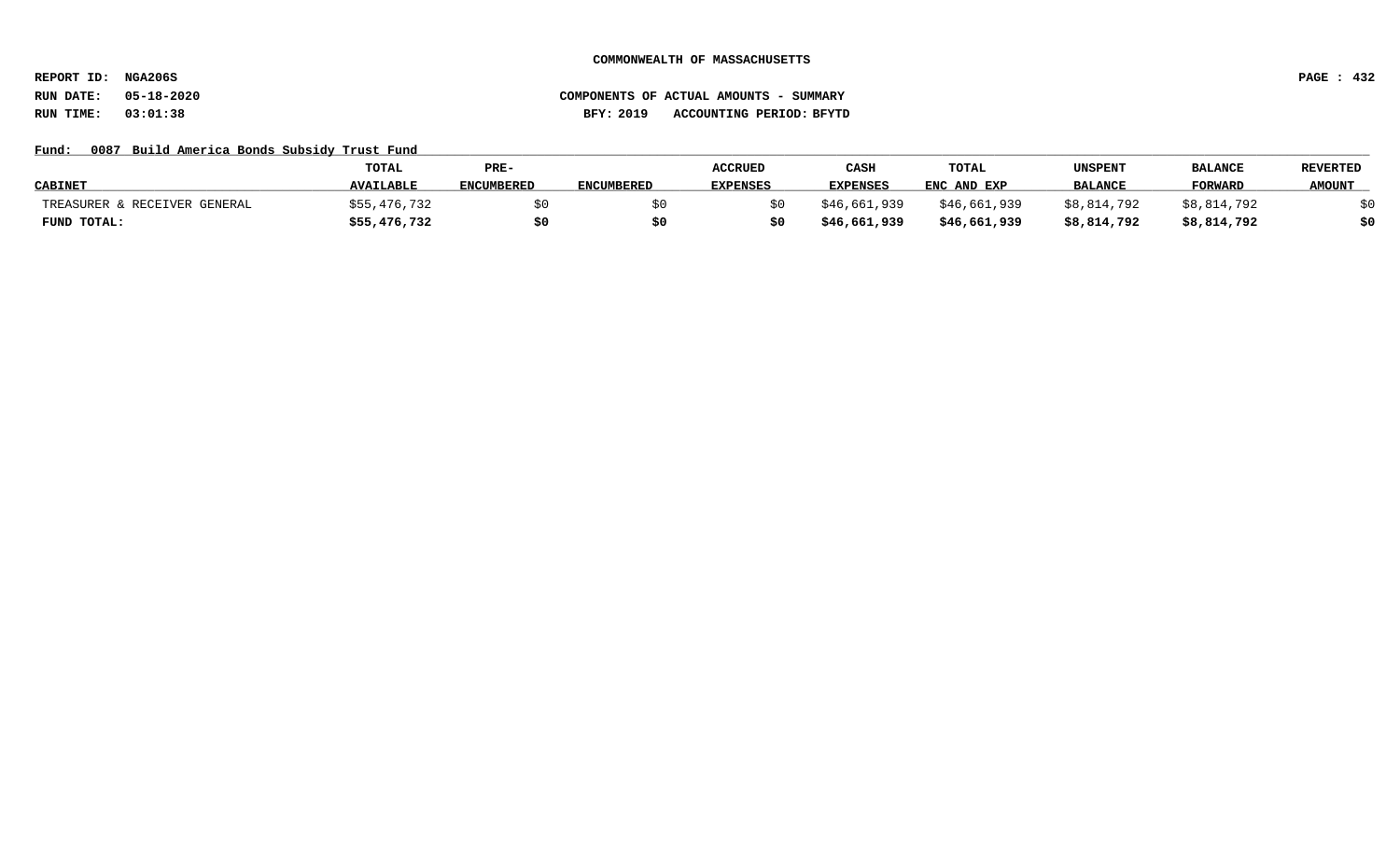**REPORT ID: NGA206S PAGE : 433**

## Fund: 0089 Housing Preservation and Stabilizaion Fund

|                                | TOTAL            | PRE-              |                   | <b>ACCRUED</b>  | CASE            | TOTAL       | UNSPENT        | <b>BALANCE</b> | <b>REVERTED</b> |
|--------------------------------|------------------|-------------------|-------------------|-----------------|-----------------|-------------|----------------|----------------|-----------------|
| <b>CABINET</b>                 | <b>AVAILABLE</b> | <b>ENCUMBERED</b> | <b>ENCUMBERED</b> | <b>EXPENSES</b> | <b>EXPENSES</b> | ENC AND EXP | <b>BALANCE</b> | <b>FORWARD</b> | <b>AMOUNT</b>   |
| EXECUTIVE OFFICE OF ECONOMIC D | \$20,051,233     |                   |                   |                 | \$5.345.017     | \$5,345,017 | \$14,706,216   | \$14,706,216   |                 |
| FUND TOTAL:                    | \$20,051,233     | \$0               | S0                |                 | \$5,345,017     | \$5,345,017 | \$14,706,216   | \$14,706,216   | \$0             |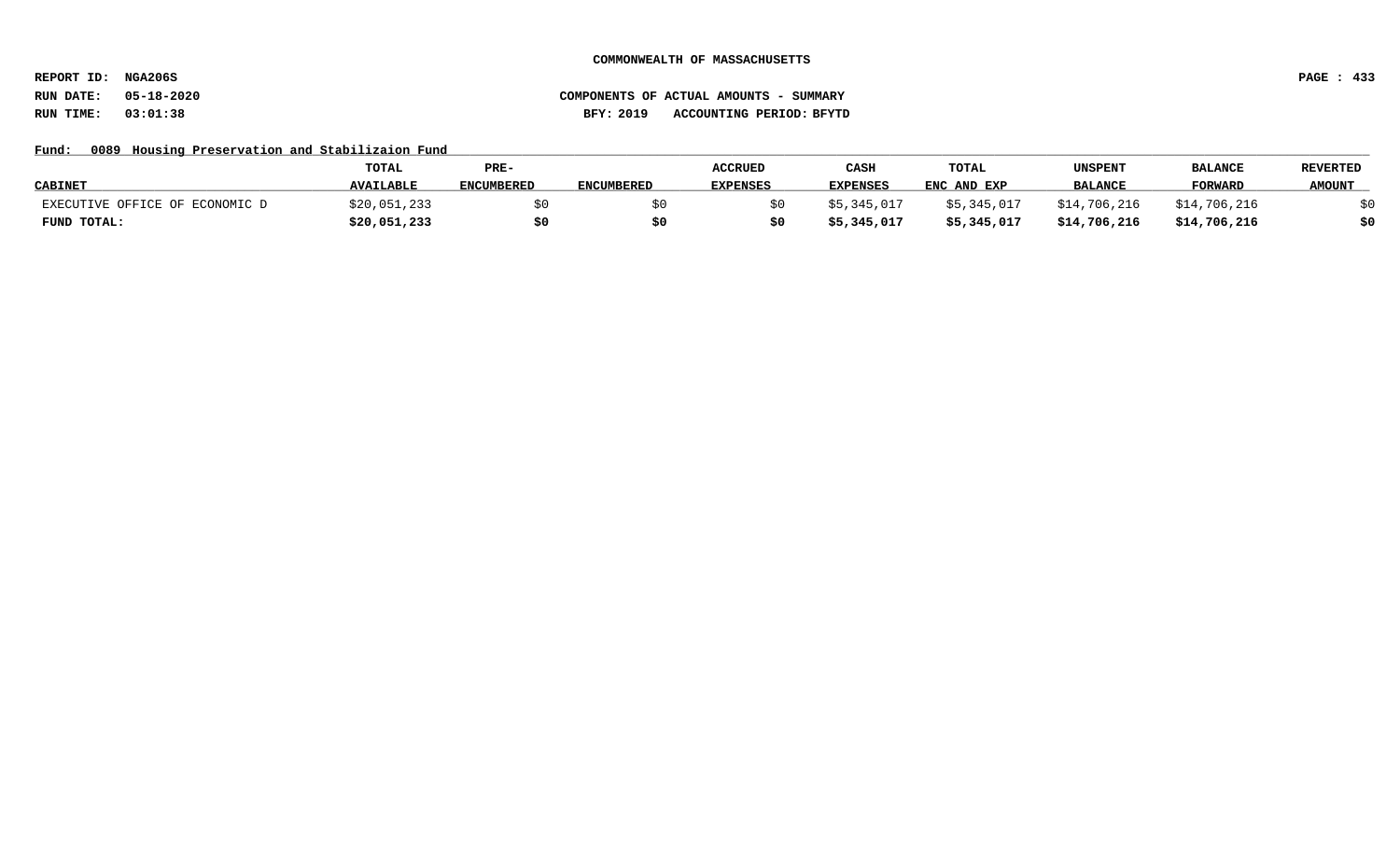**REPORT ID: NGA206S PAGE : 434**

### Fund: 0090 Public Safety Training Fund

|                             | <b>TOTAL</b>     | PRE-              |                   | <b>ACCRUED</b>  | CASH            | TOTAL       | UNSPENT        | <b>BALANCE</b> | <b>REVERTED</b> |
|-----------------------------|------------------|-------------------|-------------------|-----------------|-----------------|-------------|----------------|----------------|-----------------|
| <b>CABINET</b>              | <b>AVAILABLE</b> | <b>ENCUMBERED</b> | <b>ENCUMBERED</b> | <b>EXPENSES</b> | <b>EXPENSES</b> | ENC AND EXP | <b>BALANCE</b> | <b>FORWARI</b> | <b>AMOUNT</b>   |
| CTR/FAD ACCOUNTING ENTITIES |                  |                   |                   |                 | \$358,194       | \$358,194   | \$358,194      |                | (\$358,194)     |
| FUND TOTAL:                 |                  | \$0               |                   |                 | \$358,194       | \$358,194   | $($ \$358,194  |                | (\$358,194)     |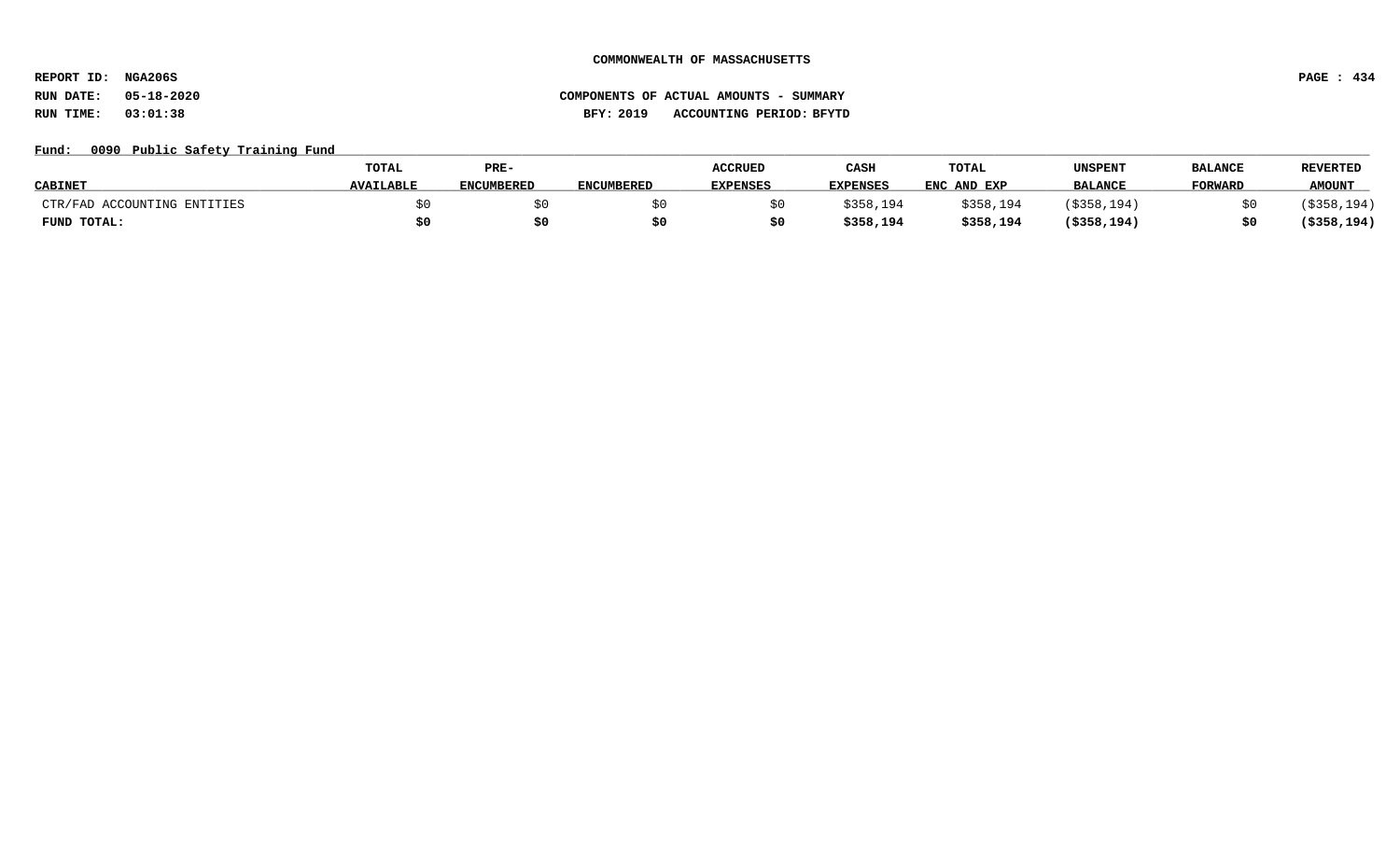**REPORT ID: NGA206S PAGE : 435**

# **RUN DATE: 05-18-2020 COMPONENTS OF ACTUAL AMOUNTS - SUMMARY RUN TIME: 03:01:38 BFY: 2019 ACCOUNTING PERIOD: BFYTD**

### Fund: 0091 Office of Refugees and Immigrants Trust

|                                | <b>TOTAL</b>     | PRE-              |                   | <b>ACCRUED</b> | CASH            | TOTAL       | UNSPENT        | <b>BALANCE</b> | <b>REVERTED</b> |
|--------------------------------|------------------|-------------------|-------------------|----------------|-----------------|-------------|----------------|----------------|-----------------|
| <b>CABINET</b>                 | <b>AVAILABLE</b> | <b>ENCUMBERED</b> | <b>ENCUMBERED</b> | EXPENSES       | <b>EXPENSES</b> | ENC AND EXP | <b>BALANCE</b> | <b>FORWARD</b> | <b>AMOUNT</b>   |
| EXECUTIVE OFFICE OF HEALTH & H | \$211,529        |                   |                   |                | \$65,865        | \$65,865    | \$145,664      | \$145,664      |                 |
| FUND TOTAL:                    | \$211,529        | \$0               |                   |                | \$65,865        | \$65,865    | \$145,664      | \$145,664      | \$0             |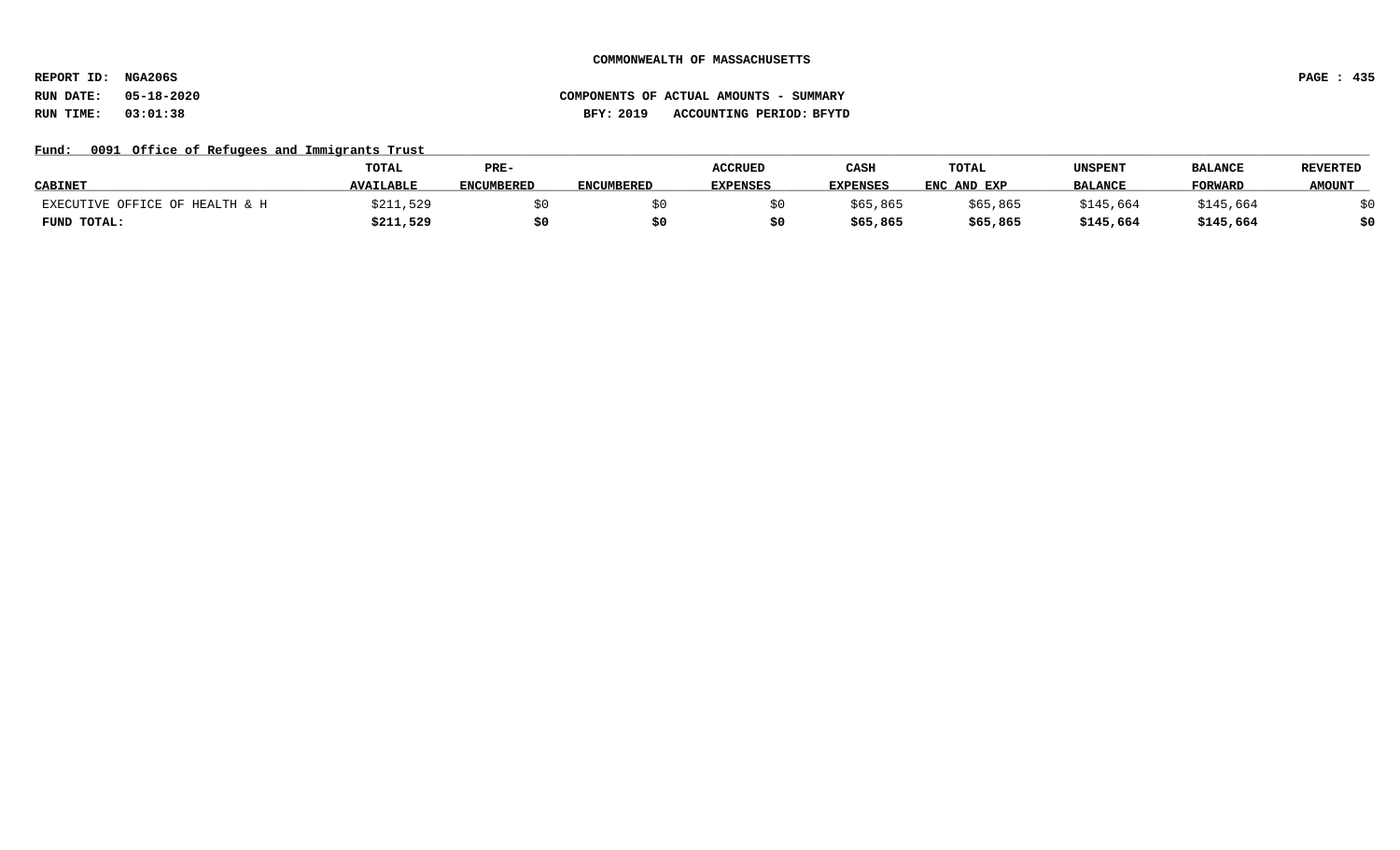**REPORT ID: NGA206S PAGE : 436**

# **RUN DATE: 05-18-2020 COMPONENTS OF ACTUAL AMOUNTS - SUMMARY RUN TIME: 03:01:38 BFY: 2019 ACCOUNTING PERIOD: BFYTD**

### Fund: 0092 Housing and Economic Development Trust Fund

|                                | <b>TOTAL</b>     | PRE-       |                   | <b>ACCRUED</b>  | CASH            | TOTAL       | UNSPENT        | <b>BALANCE</b> | <b>REVERTED</b> |
|--------------------------------|------------------|------------|-------------------|-----------------|-----------------|-------------|----------------|----------------|-----------------|
| <b>CABINET</b>                 | <b>AVAILABLE</b> | ENCUMBERED | <b>ENCUMBERED</b> | <b>EXPENSES</b> | <b>EXPENSES</b> | ENC AND EXP | <b>BALANCE</b> | <b>FORWARD</b> | <b>AMOUNT</b>   |
| EXECUTIVE OFFICE OF ECONOMIC D |                  |            |                   |                 |                 |             |                |                |                 |
| FUND TOTAL:                    |                  | \$0        |                   |                 |                 |             |                | \$0            |                 |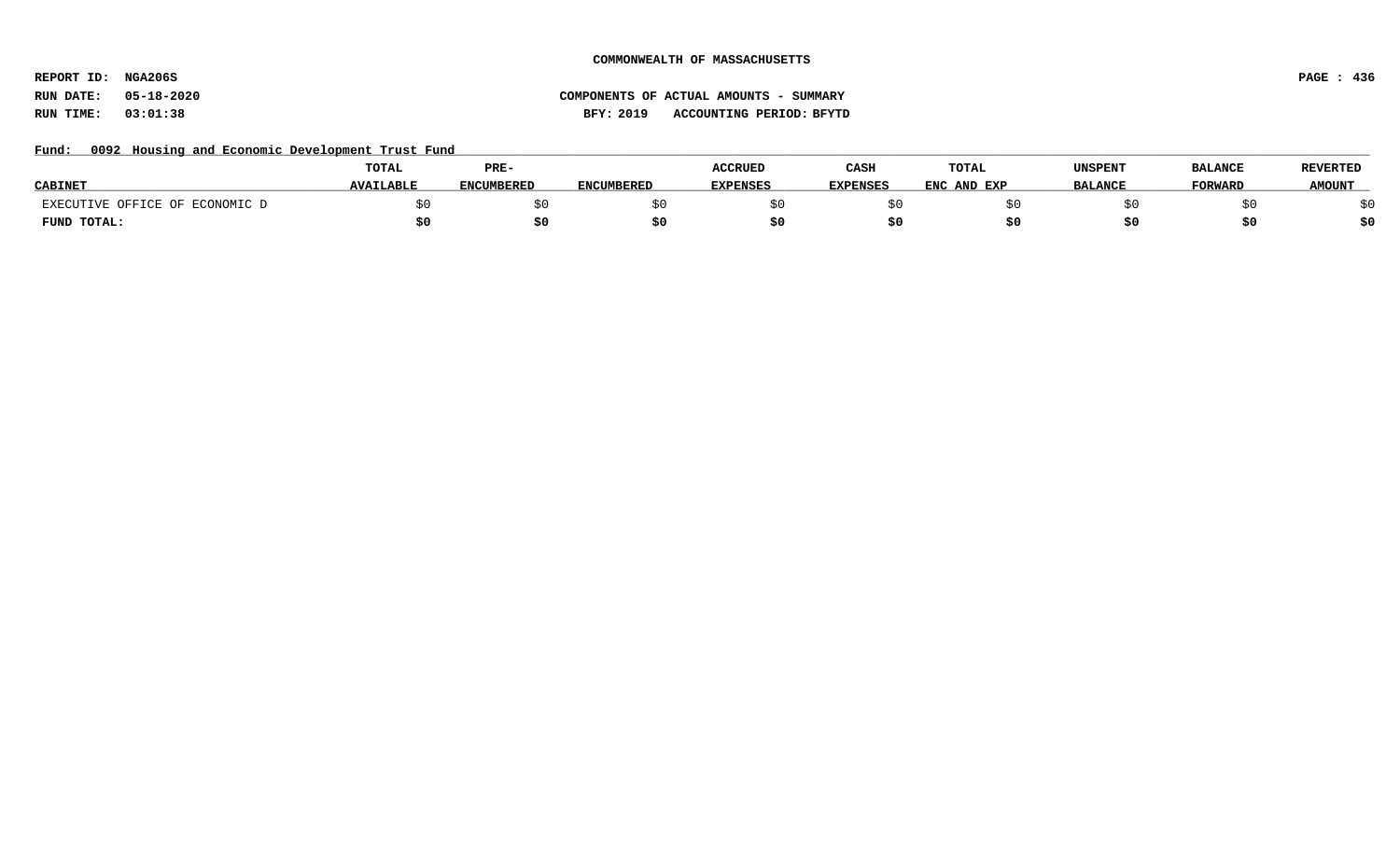**REPORT ID: NGA206S PAGE : 437**

# **RUN DATE: 05-18-2020 COMPONENTS OF ACTUAL AMOUNTS - SUMMARY RUN TIME: 03:01:38 BFY: 2019 ACCOUNTING PERIOD: BFYTD**

### Fund: 0093 Veterans Independence Plus Initiative Fund

|                                | TOTAL            | PRE-       |                   | <b>ACCRUED</b>  | CASH     | <b>TOTAL</b> | UNSPENT        | <b>BALANCE</b> | <b>REVERTED</b> |
|--------------------------------|------------------|------------|-------------------|-----------------|----------|--------------|----------------|----------------|-----------------|
| <b>CABINET</b>                 | <b>AVAILABLE</b> | ENCUMBERED | <b>ENCUMBERED</b> | <b>EXPENSES</b> | EXPENSES | ENC AND EXP  | <b>BALANCE</b> | FORWARD        | <b>AMOUNT</b>   |
| EXECUTIVE OFFICE OF HEALTH & H | ;70,045          |            |                   |                 | \$20,897 | \$20,897     | \$49,148       | \$49,148       |                 |
| FUND TOTAL:                    | \$70,045         | \$0        |                   |                 | \$20,897 | \$20,897     | \$49,148       | \$49,148       | \$0             |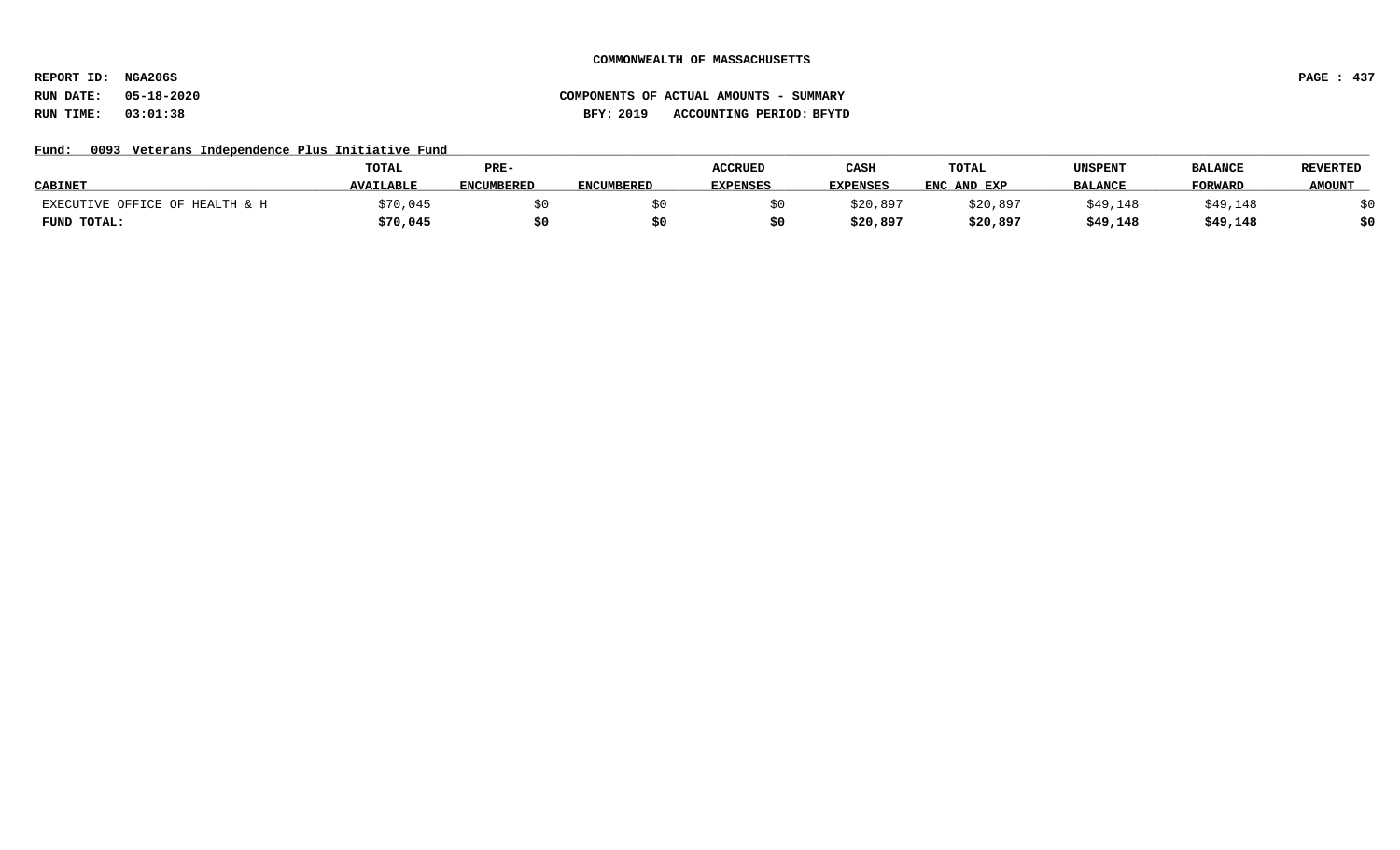**REPORT ID: NGA206S PAGE : 438**

# **RUN DATE: 05-18-2020 COMPONENTS OF ACTUAL AMOUNTS - SUMMARY RUN TIME: 03:01:38 BFY: 2019 ACCOUNTING PERIOD: BFYTD**

### Fund: 0094 Children and Families Protection Fund

|                             | TOTAL            | PRE-              |            | ACCRUED         | CASH            | TOTAL       | UNSPENT        | <b>BALANCE</b> | <b>REVERTED</b> |
|-----------------------------|------------------|-------------------|------------|-----------------|-----------------|-------------|----------------|----------------|-----------------|
| <b>CABINET</b>              | <b>AVAILABLE</b> | <b>ENCUMBERED</b> | ENCUMBERED | <b>EXPENSES</b> | <b>EXPENSES</b> | ENC AND EXP | <b>BALANCE</b> | <b>FORWARD</b> | <b>AMOUNT</b>   |
| CTR/FAD ACCOUNTING ENTITIES |                  |                   |            |                 |                 |             |                |                |                 |
| FUND TOTAL:                 |                  | \$0               |            |                 |                 |             |                |                | \$0             |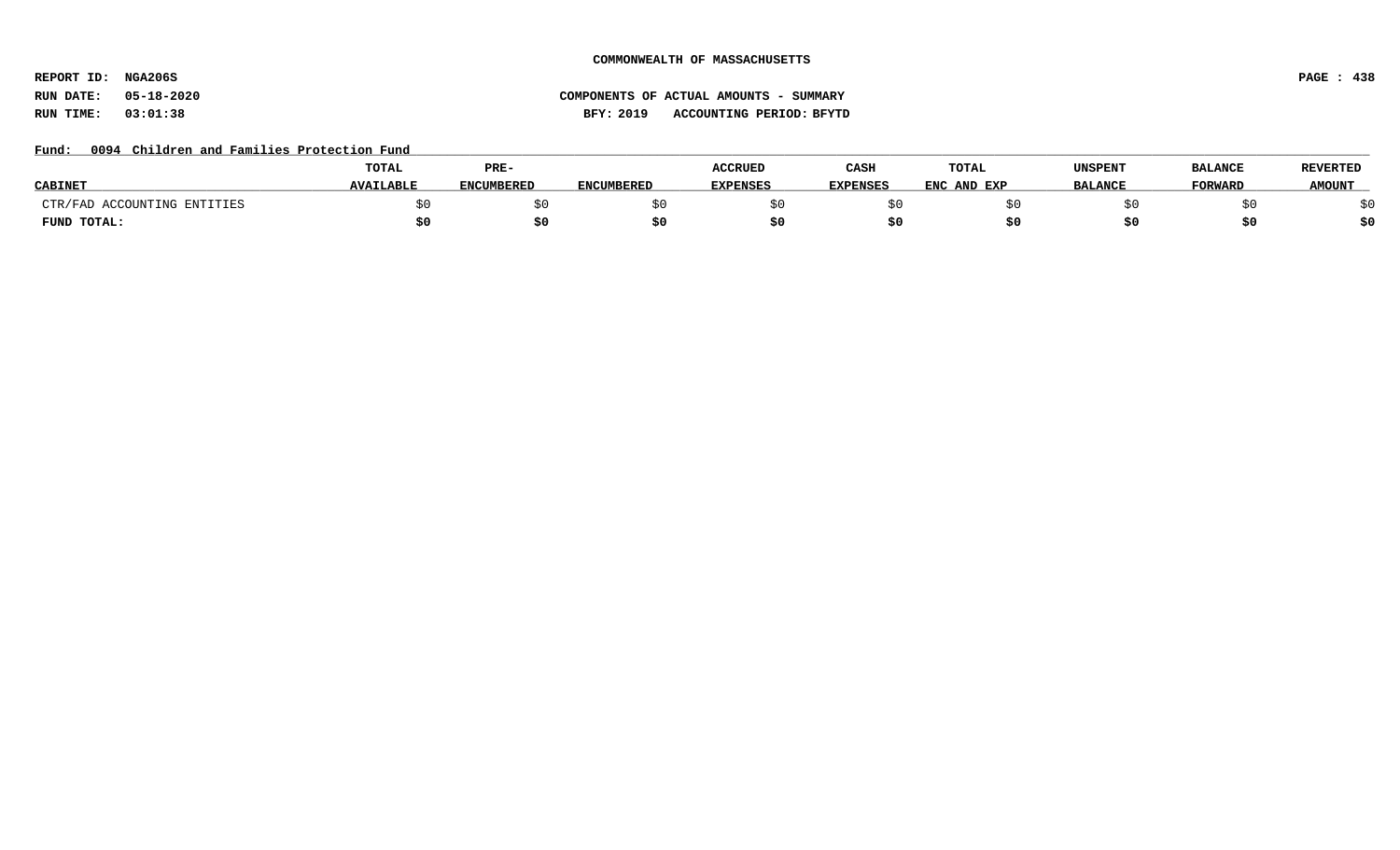**REPORT ID: NGA206S PAGE : 439**

# **RUN DATE: 05-18-2020 COMPONENTS OF ACTUAL AMOUNTS - SUMMARY RUN TIME: 03:01:38 BFY: 2019 ACCOUNTING PERIOD: BFYTD**

### Fund: 0095 Community First Trust Fund - Budgeted

|                             | <b>TOTAL</b>     | PRE-              |                   |                 | CASH            | <b>TOTAL</b> | UNSPENT        | <b>BALANCE</b> | <b>REVERTED</b> |
|-----------------------------|------------------|-------------------|-------------------|-----------------|-----------------|--------------|----------------|----------------|-----------------|
| <b>CABINET</b>              | <b>AVAILABLE</b> | <b>ENCUMBERED</b> | <b>ENCUMBERED</b> | <b>EXPENSES</b> | <b>EXPENSES</b> | ENC AND EXP  | <b>BALANCE</b> | FORWARD        | <b>AMOUNT</b>   |
| CTR/FAD ACCOUNTING ENTITIES |                  |                   |                   |                 |                 |              |                |                |                 |
| FUND TOTAL:                 |                  | \$0               |                   |                 |                 |              |                |                | \$0             |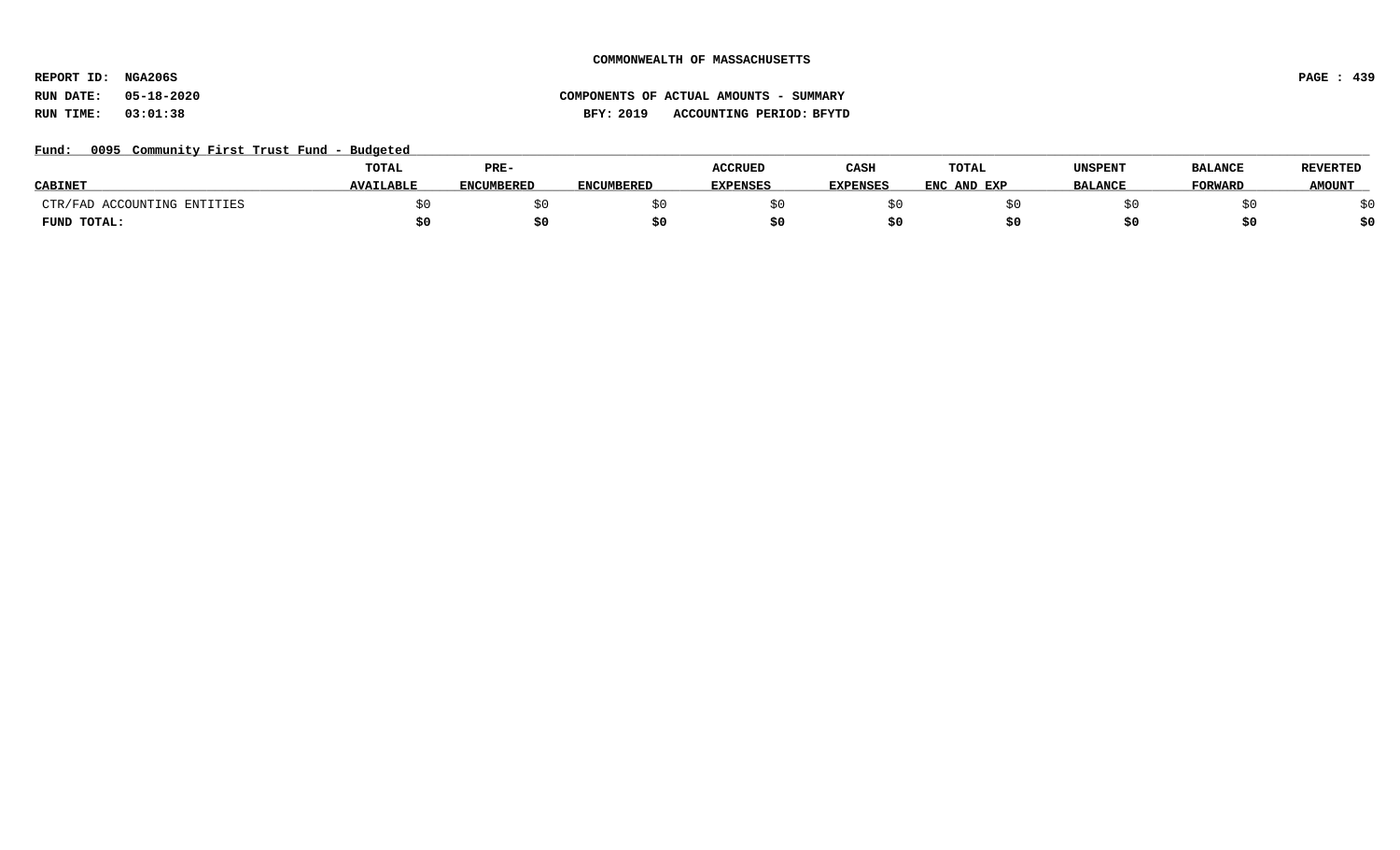**REPORT ID: NGA206S PAGE : 440**

# **RUN DATE: 05-18-2020 COMPONENTS OF ACTUAL AMOUNTS - SUMMARY RUN TIME: 03:01:38 BFY: 2019 ACCOUNTING PERIOD: BFYTD**

### Fund: 0096 Massachusetts Environmental Police Tr Fund

|                       | <b>TOTAL</b>     | PRE-              |                   | <b>ACCRUED</b>  | CASH            | TOTAL       | UNSPENT        | <b>BALANCE</b> | <b>REVERTED</b> |
|-----------------------|------------------|-------------------|-------------------|-----------------|-----------------|-------------|----------------|----------------|-----------------|
| <b>CABINET</b>        | <b>AVAILABLE</b> | <b>ENCUMBERED</b> | <b>ENCUMBERED</b> | <b>EXPENSES</b> | <b>EXPENSES</b> | ENC AND EXP | <b>BALANCE</b> | <b>FORWARI</b> | <b>AMOUNT</b>   |
| ENVIRONMENTAL AFFAIRS | \$603,785        |                   |                   |                 | \$277,215       | \$277,215   | \$326,570      | \$326,570      |                 |
| FUND TOTAL:           | \$603,785        |                   |                   |                 | \$277,215       | \$277,215   | \$326,570      | \$326,570      | \$0             |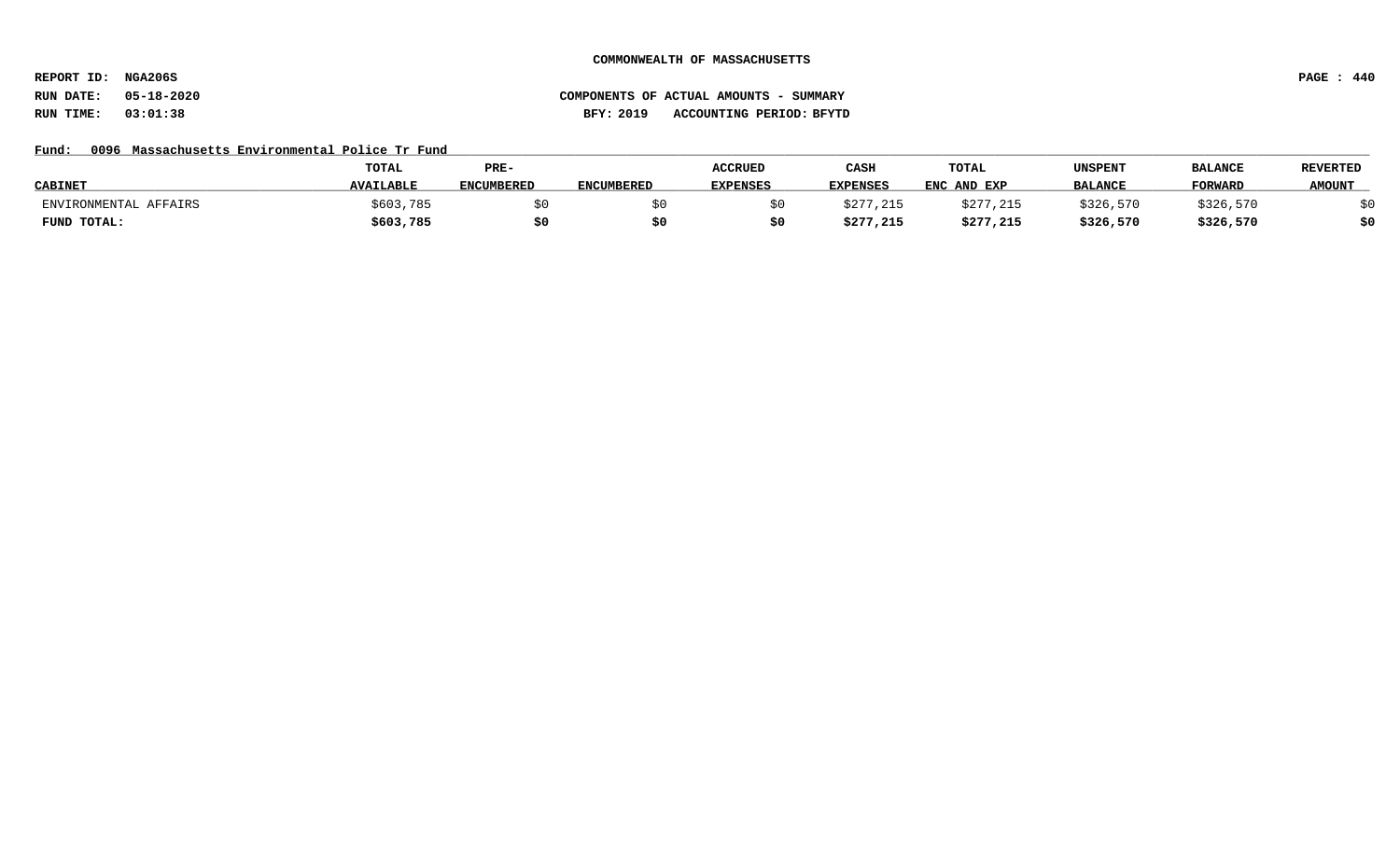**REPORT ID: NGA206S PAGE : 441**

# **RUN DATE: 05-18-2020 COMPONENTS OF ACTUAL AMOUNTS - SUMMARY RUN TIME: 03:01:38 BFY: 2019 ACCOUNTING PERIOD: BFYTD**

### Fund: 0097 Community First Trust Fund - Non-Budgeted

|                                | TOTAL            | PRE-       |                   | <b>ACCRUED</b>  | CASH        | <b>TOTAL</b> | UNSPENT        | <b>BALANCE</b> | <b>REVERTED</b> |
|--------------------------------|------------------|------------|-------------------|-----------------|-------------|--------------|----------------|----------------|-----------------|
| <b>CABINET</b>                 | <b>AVAILABLE</b> | ENCUMBERED | <b>ENCUMBERED</b> | <b>EXPENSES</b> | EXPENSES    | ENC AND EXP  | <b>BALANCE</b> | <b>FORWARD</b> | <b>AMOUNT</b>   |
| EXECUTIVE OFFICE OF HEALTH & H | \$1,327,703      |            |                   |                 | \$1,322,900 | \$1,322,900  | \$4,803        | ;4,803         | どの              |
| FUND TOTAL:                    | \$1,327,703      | \$0        |                   |                 | \$1,322,900 | \$1,322,900  | \$4,803        | \$4,803        | \$0             |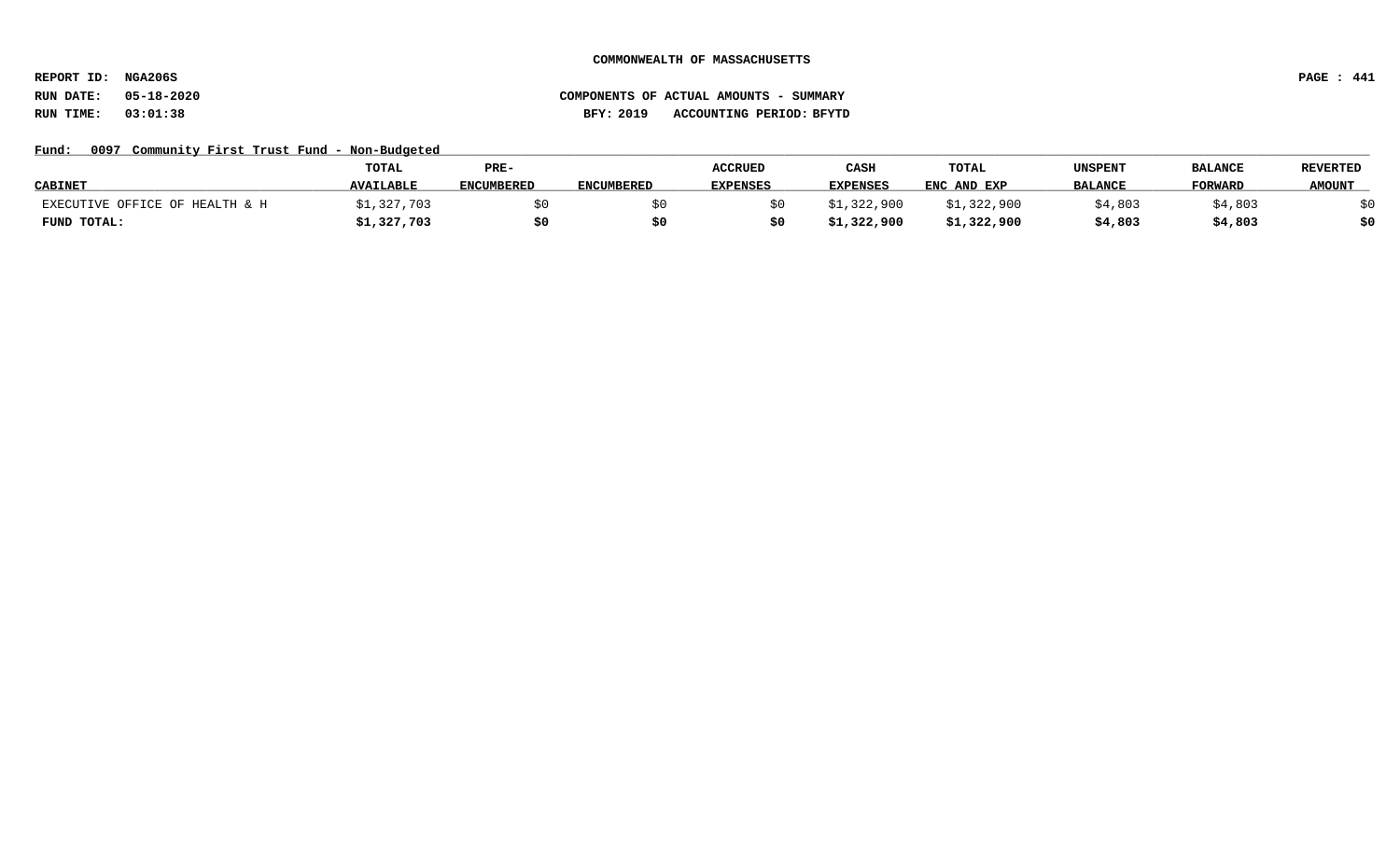**REPORT ID: NGA206S PAGE : 442**

# **RUN DATE: 05-18-2020 COMPONENTS OF ACTUAL AMOUNTS - SUMMARY RUN TIME: 03:01:38 BFY: 2019 ACCOUNTING PERIOD: BFYTD**

Fund: 0099 Domestic and Sexual Violence Prevention & Victim Assist Fund

|                                | <b>TOTAL</b>     | PRE-              |                   | <b>ACCRUED</b>  | CASH            | <b>TOTAL</b> | UNSPENT        | <b>BALANCE</b> | <b>REVERTED</b> |
|--------------------------------|------------------|-------------------|-------------------|-----------------|-----------------|--------------|----------------|----------------|-----------------|
| <b>CABINET</b>                 | <b>AVAILABLE</b> | <b>ENCUMBERED</b> | <b>ENCUMBERED</b> | <b>EXPENSES</b> | <b>EXPENSES</b> | ENC AND EXP  | <b>BALANCE</b> | <b>FORWARD</b> | <b>AMOUNT</b>   |
| EXECUTIVE OFFICE OF HEALTH & H | ;48,182          |                   |                   |                 |                 |              | \$48,182       | \$48,182       |                 |
| FUND TOTAL:                    | \$48,182         |                   |                   |                 |                 |              | \$48,182       | \$48,182       |                 |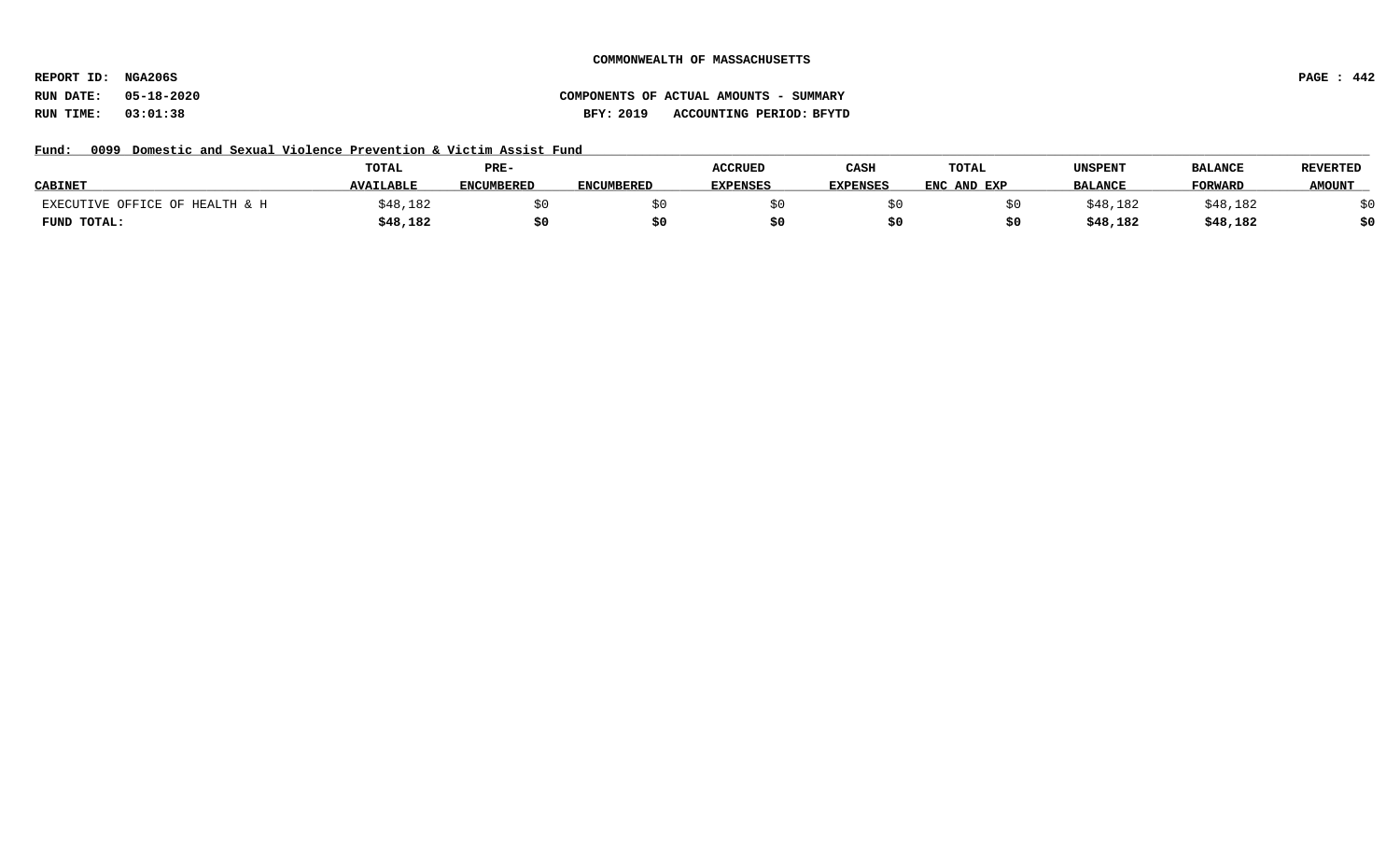**REPORT ID: NGA206S PAGE : 443**

**RUN DATE: 05-18-2020 COMPONENTS OF ACTUAL AMOUNTS - SUMMARY**

**RUN TIME: 03:01:38 BFY: 2019 ACCOUNTING PERIOD: BFYTD**

### **Fund: \_\_\_\_\_\_\_\_\_\_\_\_\_\_\_\_\_\_\_\_\_\_\_\_\_\_\_\_\_\_\_\_\_\_\_\_\_\_\_\_\_\_\_\_\_\_\_\_\_\_\_\_\_\_\_\_\_\_\_\_\_\_\_\_\_\_\_\_\_\_\_\_\_\_\_\_\_\_\_\_\_\_\_\_\_\_\_\_\_\_\_\_\_\_\_\_\_\_\_\_\_\_\_\_\_\_\_\_\_\_\_\_\_\_\_\_\_\_\_\_\_\_\_\_\_\_\_\_\_\_\_\_\_\_\_\_\_\_\_\_\_\_\_\_\_\_\_\_\_\_\_\_\_\_\_\_\_\_\_\_\_\_\_\_\_\_\_\_\_\_\_\_\_\_\_\_\_\_ 0100 Federal Grants Fund**

|                                | TOTAL            | PRE-              |                   | <b>ACCRUED</b>  | CASH                            | TOTAL                           | <b>UNSPENT</b>   | <b>BALANCE</b>   | <b>REVERTED</b> |
|--------------------------------|------------------|-------------------|-------------------|-----------------|---------------------------------|---------------------------------|------------------|------------------|-----------------|
| <b>CABINET</b>                 | <b>AVAILABLE</b> | <b>ENCUMBERED</b> | <b>ENCUMBERED</b> | <b>EXPENSES</b> | <b>EXPENSES</b>                 | ENC AND EXP                     | <b>BALANCE</b>   | FORWARD          | <b>AMOUNT</b>   |
| JUDICIARY                      | \$2,687,734      | \$0               | \$0               | \$0             | \$2,732,175                     | \$2,732,175                     | ( \$44, 441)     | ( \$44, 441)     | \$0             |
| SECRETARY OF STATE             | \$1,009,112      | \$0               | \$0               | \$0             | \$989,389                       | \$989,389                       | \$19,723         | \$19,723         | \$0             |
| TREASURER & RECEIVER GENERAL   | \$1,056,788      | \$0               | \$0               | \$0             | \$1,061,772                     | \$1,061,772                     | ( \$4, 984)      | ( \$4, 984)      | \$0             |
| ATTORNEY GENERAL               | \$46,082,659     | \$0               | \$0               | \$0             | \$45,617,363                    | \$45,617,363                    | \$465,296        | \$465,296        | \$0             |
| DISTRICT ATTORNEY              | \$3,564,200      | \$0               | \$0               | \$0             | \$3,695,652                     | \$3,695,652                     | ( \$131, 451)    | ( \$131, 451)    | \$0             |
| SHERIFF DEPARTMENTS            | \$3,221,130      | \$0               | \$0               | \$0             | \$3,212,198                     | \$3,212,198                     | \$8,932          | \$8,932          | \$0             |
| DISABLED PERSONS PROTECTION CO | \$913,230        | \$0               | \$0               | \$0             | \$925,567                       | \$925,567                       | (\$12,337)       | ( \$12, 337)     | \$0             |
| EXECUTIVE OFFICE FOR ADMINSTRA | \$5,652,576      | \$0               | \$0               | \$0             | \$6,022,868                     | \$6,022,868                     | (\$370,292)      | ( \$370, 292)    | \$0             |
| ENVIRONMENTAL AFFAIRS          | \$66,198,992     | \$0               | \$0               | \$0             | \$52,432,994                    | \$52,432,994                    | \$13,765,998     | \$13,758,959     | \$7,039         |
| EXECUTIVE OFFICE OF HEALTH & H | \$484,102,808    | \$0               | \$0               | \$0             | \$477,128,035                   | \$477,128,035                   | \$6,974,774      | \$6,974,774      | \$0             |
| MASSACHUSETTS DEPARTMENT OF TR | \$399,947        | \$0               | \$0               | \$0             | \$438,927                       | \$438,927                       | ( \$38, 980)     | ( \$38, 980)     | \$0             |
| BOARD OF LIBRARY COMMISSIONERS | \$3,278,594      | \$0               | \$0               | \$0             | \$3,121,594                     | \$3,121,594                     | \$156,999        | \$156,999        | \$0             |
| EXECUTIVE OFFICE OF EDUCATION  | \$1,048,236,019  | \$0               | \$0               | \$0             |                                 | \$1,042,052,222 \$1,042,052,222 | \$6,183,797      | \$6,179,660      | \$4,137         |
| THE CENTER FOR HEALTH INFORMAT | \$0              | \$0               | \$0               | \$0             | \$0                             | \$0                             | \$0              | \$0              | \$0             |
| EXECUTIVE OFFICE OF PUBLIC SAF | \$116,134,461    | \$0               | \$0               | \$0             | \$118,054,947                   | \$118,054,947                   | ( \$1, 920, 486) | ( \$1, 920, 486) | \$0             |
| EXECUTIVE OFFICE OF ECONOMIC D | \$531,463,989    | \$0               | \$0               | \$0             | \$533,007,964                   | \$533,007,964                   | (S1, 543, 974)   | ( \$1, 543, 974) | \$0             |
| EXECUTIVE OFFICE of LABOR and  | \$147,347,539    | \$0               | \$0               | \$0             | \$146,551,879                   | \$146,551,879                   | \$795,660        | \$795,660        | \$0             |
| FUND TOTAL:                    | \$2,461,349,778  | \$0               | \$0               | SO.             | \$2,437,045,545 \$2,437,045,545 |                                 | \$24,304,232     | \$24,293,056     | \$11,176        |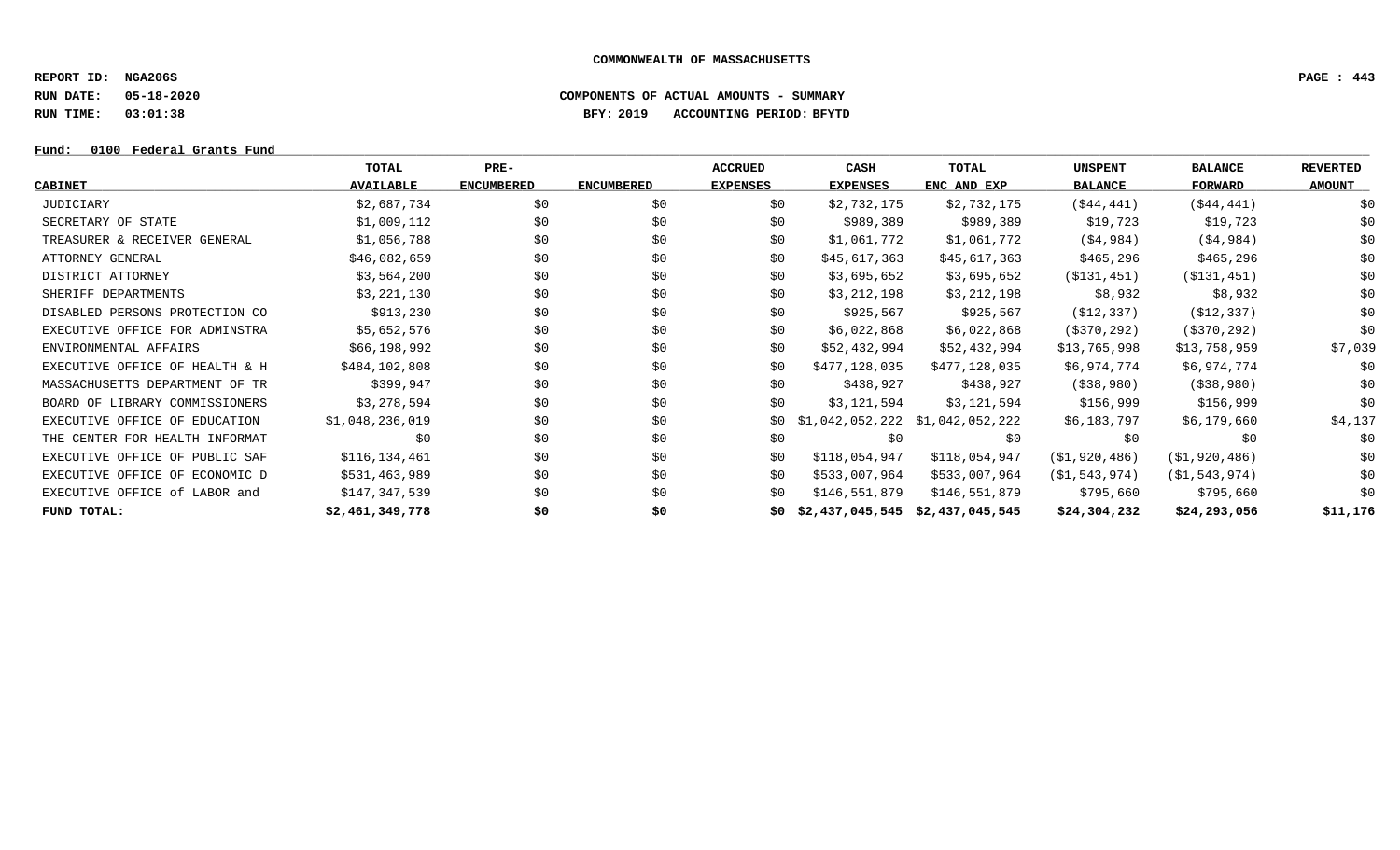**REPORT ID: NGA206S PAGE : 444**

# **RUN DATE: 05-18-2020 COMPONENTS OF ACTUAL AMOUNTS - SUMMARY RUN TIME: 03:01:38 BFY: 2019 ACCOUNTING PERIOD: BFYTD**

### Fund: 0103 Commonwealth Transportation Fund

|                                | <b>TOTAL</b>     | $PRE-$            |            | <b>ACCRUED</b> | <b>CASH</b>     | TOTAL                             | <b>UNSPENT</b>     | <b>BALANCE</b> | <b>REVERTED</b>          |
|--------------------------------|------------------|-------------------|------------|----------------|-----------------|-----------------------------------|--------------------|----------------|--------------------------|
| <b>CABINET</b>                 | <b>AVAILABLE</b> | <b>ENCUMBERED</b> | ENCUMBERED | EXPENSES       | <b>EXPENSES</b> | ENC AND EXP                       | <b>BALANCE</b>     | FORWARD        | <b>AMOUNT</b>            |
| TREASURER & RECEIVER GENERAL   | \$257,711,660    | \$0               | \$0        | S0             | \$243,280,402   | \$243,280,402                     | \$14,431,258       | \$0            | \$14,431,258             |
| EXECUTIVE OFFICE FOR ADMINSTRA |                  | \$0               | \$0        | 5U             |                 |                                   |                    | \$0            | \$0                      |
| MASSACHUSETTS DEPARTMENT OF TR |                  | \$0               | \$60       | S0             | SU.             | \$60                              | (\$60)             | \$0            | ( \$60)                  |
| CTR/FAD ACCOUNTING ENTITIES    | \$615,057,497    | \$0               | \$0        | S0             | \$887,102,045   | \$887,102,045                     | (\$272,044,548)    |                | $$0$ $( $272, 044, 548)$ |
| FUND TOTAL:                    | \$872,769,157    | \$0               | \$60       |                |                 | \$0\$1,130,382,447\$1,130,382,507 | ( \$257, 613, 350) |                | $$0$ (\$257,613,350)     |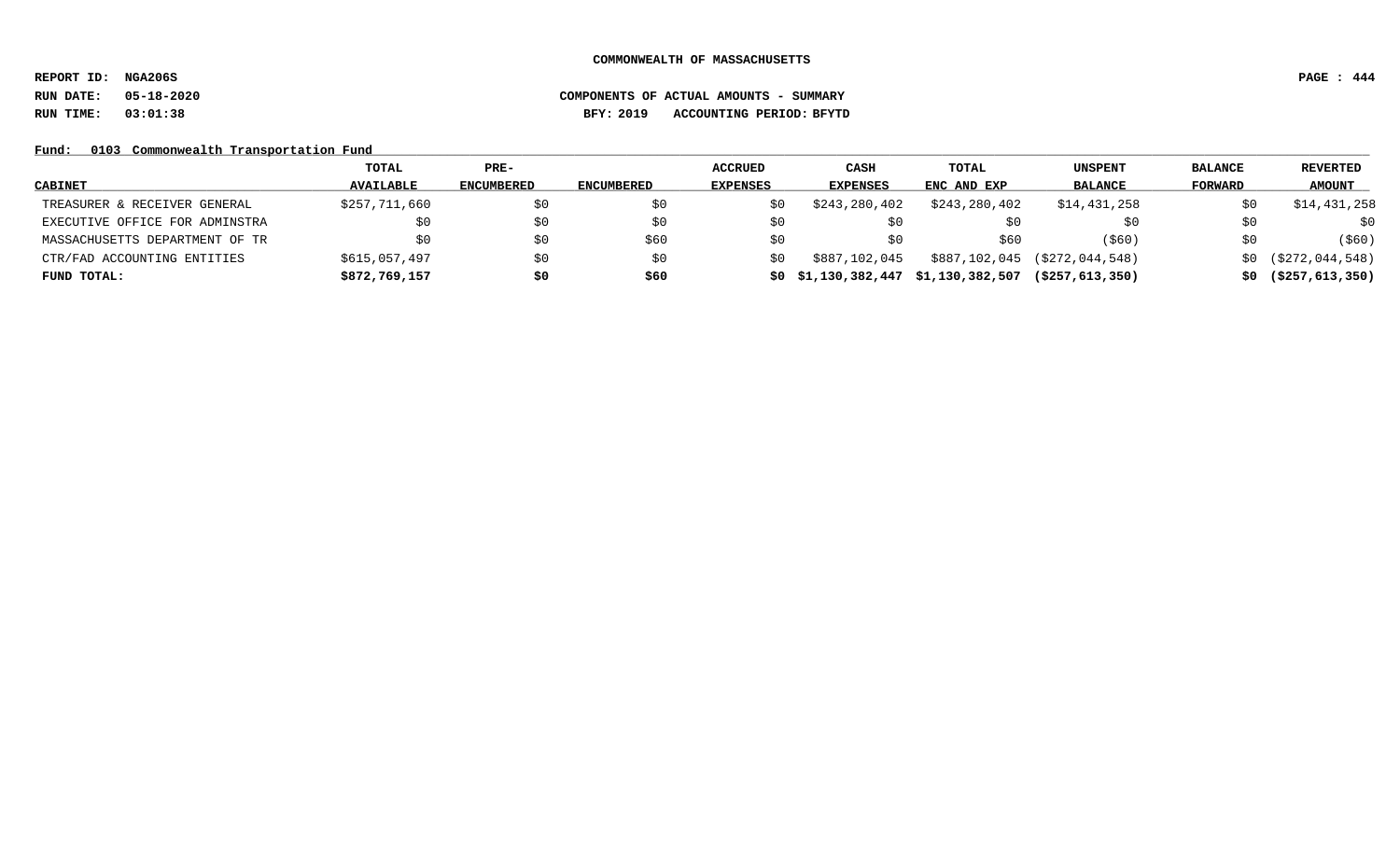**REPORT ID: NGA206S PAGE : 445**

# **RUN DATE: 05-18-2020 COMPONENTS OF ACTUAL AMOUNTS - SUMMARY RUN TIME: 03:01:38 BFY: 2019 ACCOUNTING PERIOD: BFYTD**

### Fund: 0104 Climate Change Adaptation Infrastructure Investment Fund

|                       | TOTAL            | PRE-              |                   | <b>ACCRUED</b>  | CASH            | <b>TOTAL</b> | UNSPENT        | <b>BALANCE</b> | <b>REVERTED</b> |
|-----------------------|------------------|-------------------|-------------------|-----------------|-----------------|--------------|----------------|----------------|-----------------|
| <b>CABINET</b>        | <b>AVAILABLE</b> | <b>ENCUMBERED</b> | <b>ENCUMBERED</b> | <b>EXPENSES</b> | <b>EXPENSES</b> | ENC AND EXP  | <b>BALANCE</b> | FORWARD        | <b>AMOUNT</b>   |
| ENVIRONMENTAL AFFAIRS |                  |                   |                   |                 |                 |              |                |                |                 |
| FUND TOTAL:           |                  |                   |                   |                 |                 |              |                |                | \$0             |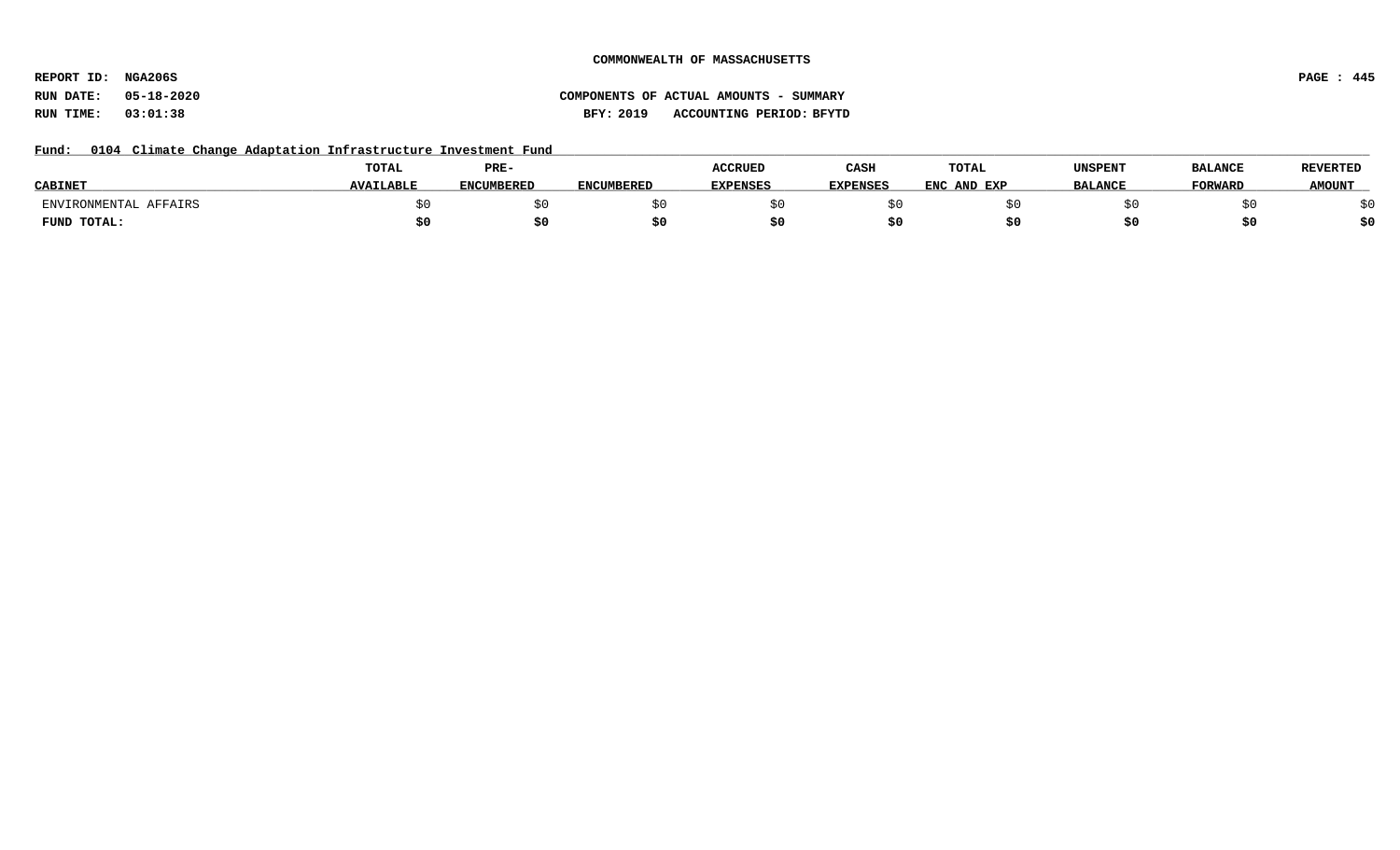**REPORT ID: NGA206S PAGE : 446**

# **RUN DATE: 05-18-2020 COMPONENTS OF ACTUAL AMOUNTS - SUMMARY RUN TIME: 03:01:38 BFY: 2019 ACCOUNTING PERIOD: BFYTD**

### Fund: 0105 Massachusetts Seafood Marketing Program Fund

|                       | <b>TOTAL</b>     | PRE-              |                   | <b>ACCRUED</b>  | CASH              | TOTAL       | UNSPENT        | <b>BALANCE</b> | <b>REVERTED</b> |
|-----------------------|------------------|-------------------|-------------------|-----------------|-------------------|-------------|----------------|----------------|-----------------|
| <b>CABINET</b>        | <b>AVAILABLE</b> | <b>ENCUMBERED</b> | <b>ENCUMBERED</b> | <b>EXPENSES</b> | <b>EXPENSES</b>   | ENC AND EXP | <b>BALANCE</b> | <b>FORWARL</b> | <b>AMOUNT</b>   |
| ENVIRONMENTAL AFFAIRS | \$512,083        |                   |                   |                 | \$168,7.<br>. 774 | \$168,774   | \$343,309      | \$343,309      |                 |
| FUND TOTAL:           | \$512,083        |                   |                   |                 | \$168,774         | \$168,774   | \$343,309      | \$343,309      | \$0             |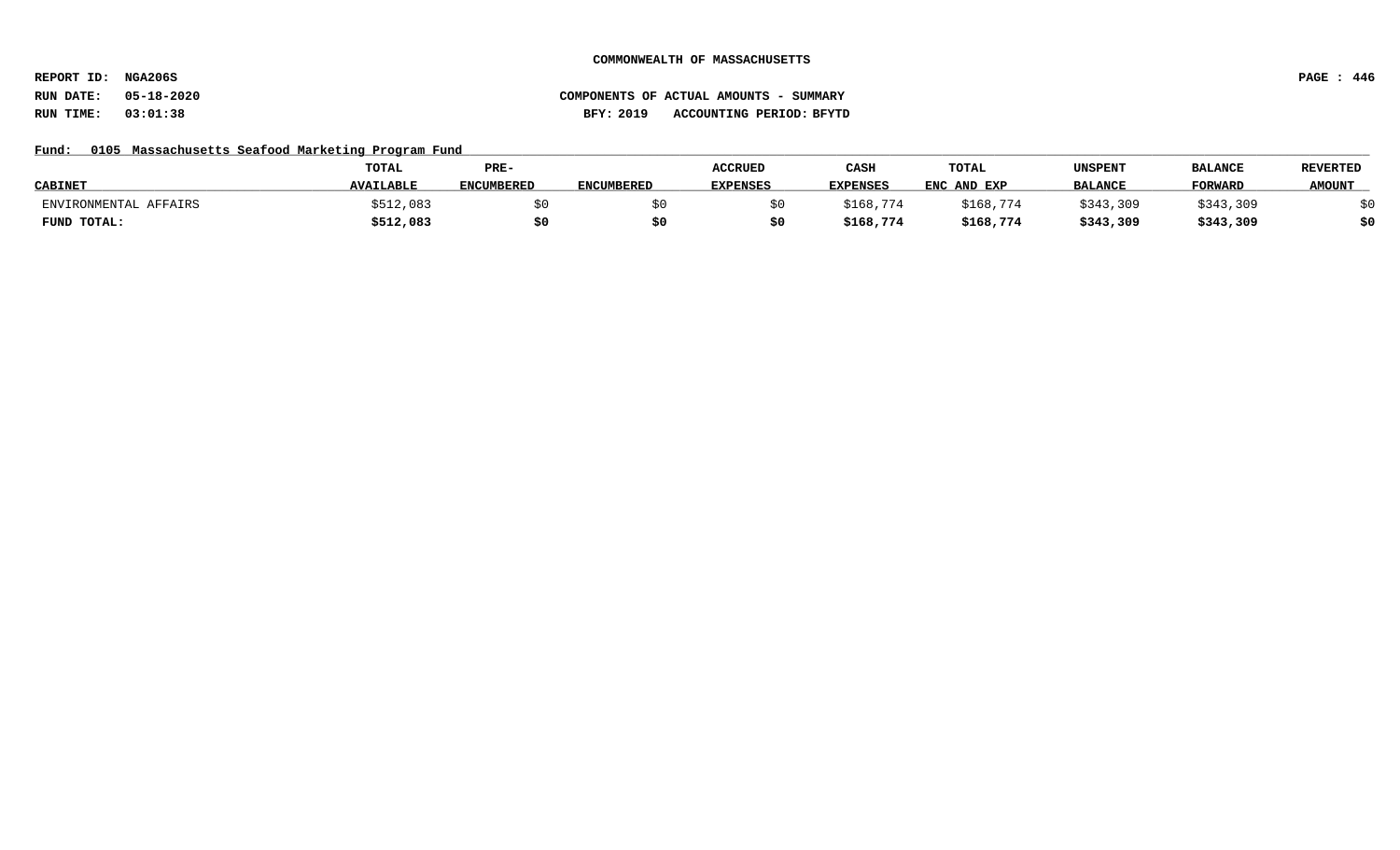**REPORT ID: NGA206S PAGE : 447**

# **RUN DATE: 05-18-2020 COMPONENTS OF ACTUAL AMOUNTS - SUMMARY RUN TIME: 03:01:38 BFY: 2019 ACCOUNTING PERIOD: BFYTD**

### Fund: 0107 Government Land Bank Fund

|                              | TOTAL             | PRE-              |                   | <b>ACCRUED</b>  | CASH            | TOTAL       | UNSPENT           | <b>BALANCE</b>    | <b>REVERTED</b> |
|------------------------------|-------------------|-------------------|-------------------|-----------------|-----------------|-------------|-------------------|-------------------|-----------------|
| <b>CABINET</b>               | <b>AVAILABLE</b>  | <b>ENCUMBERED</b> | <b>ENCUMBERED</b> | <b>EXPENSES</b> | <b>EXPENSES</b> | ENC AND EXP | <b>BALANCE</b>    | <b>FORWARD</b>    | <b>AMOUNT</b>   |
| TREASURER & RECEIVER GENERAL | (530.778.187)     |                   |                   |                 | \$4,254,638     | \$4,254,638 | (\$35,032,825)    | $($ \$35,032,825) |                 |
| FUND TOTAL:                  | $($ \$30,778,187) | \$0               |                   |                 | \$4,254,638     | \$4,254,638 | $($ \$35,032,825) | ( \$35,032,825)   | \$0             |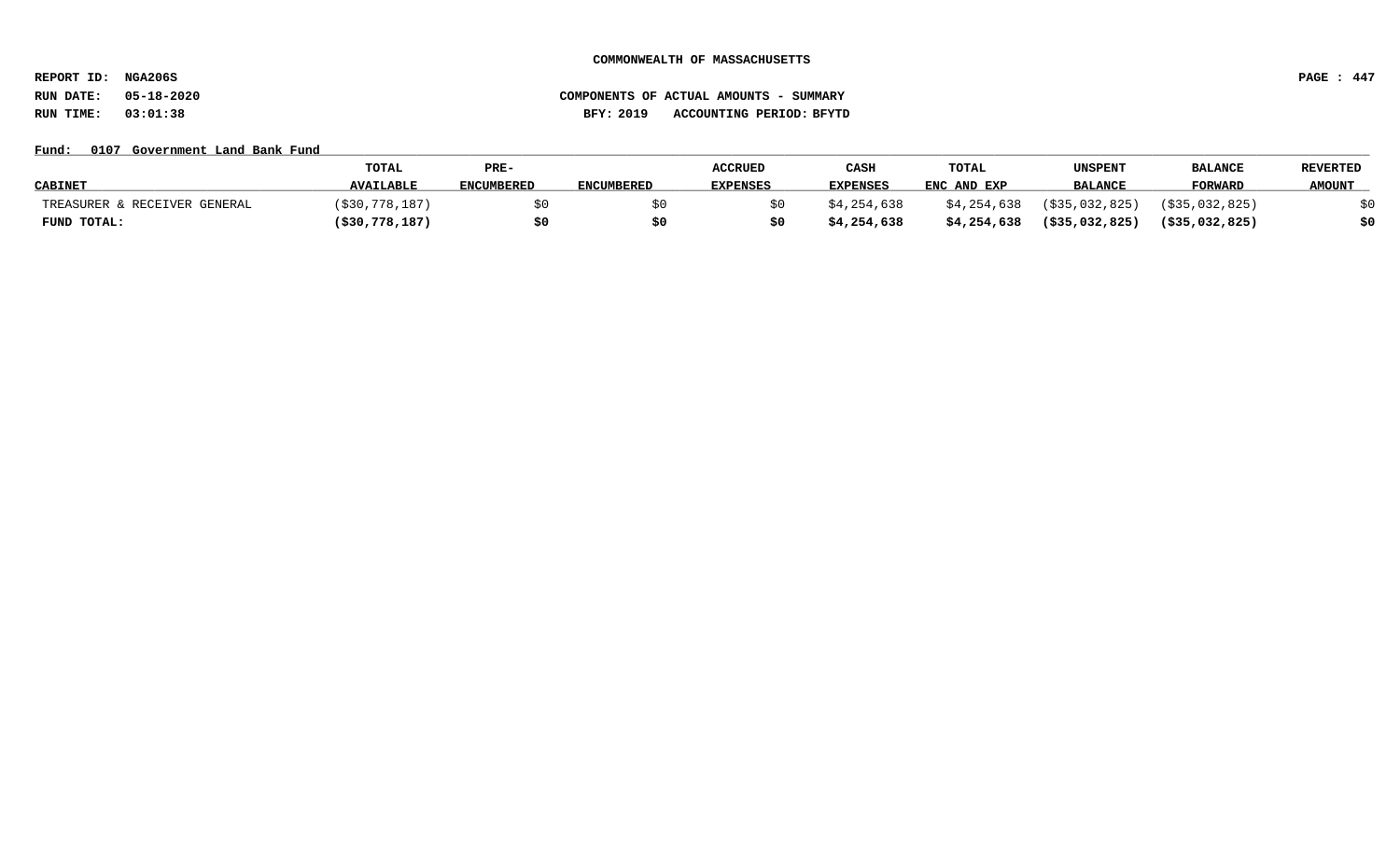**REPORT ID: NGA206S PAGE : 448**

# **RUN DATE: 05-18-2020 COMPONENTS OF ACTUAL AMOUNTS - SUMMARY RUN TIME: 03:01:38 BFY: 2019 ACCOUNTING PERIOD: BFYTD**

### Fund: 0108 Natural Heritage and Endangered Species Fund

|                       | TOTAL            | PRE-       |                   | <b>ACCRUED</b>  | CASH        | <b>TOTAL</b> | UNSPENT        | <b>BALANCE</b> | <b>REVERTED</b> |
|-----------------------|------------------|------------|-------------------|-----------------|-------------|--------------|----------------|----------------|-----------------|
| <b>CABINET</b>        | <b>AVAILABLE</b> | ENCUMBERED | <b>ENCUMBERED</b> | <b>EXPENSES</b> | EXPENSES    | ENC AND EXP  | <b>BALANCE</b> | <b>FORWARD</b> | <b>AMOUNT</b>   |
| ENVIRONMENTAL AFFAIRS | \$4,933,340      |            |                   |                 | \$2,547,205 | \$2,547,205  | \$2,386,135    | \$2,386,135    |                 |
| FUND TOTAL:           | \$4,933,340      | \$0        |                   |                 | \$2,547,205 | \$2,547,205  | \$2,386,135    | \$2,386,135    | \$0             |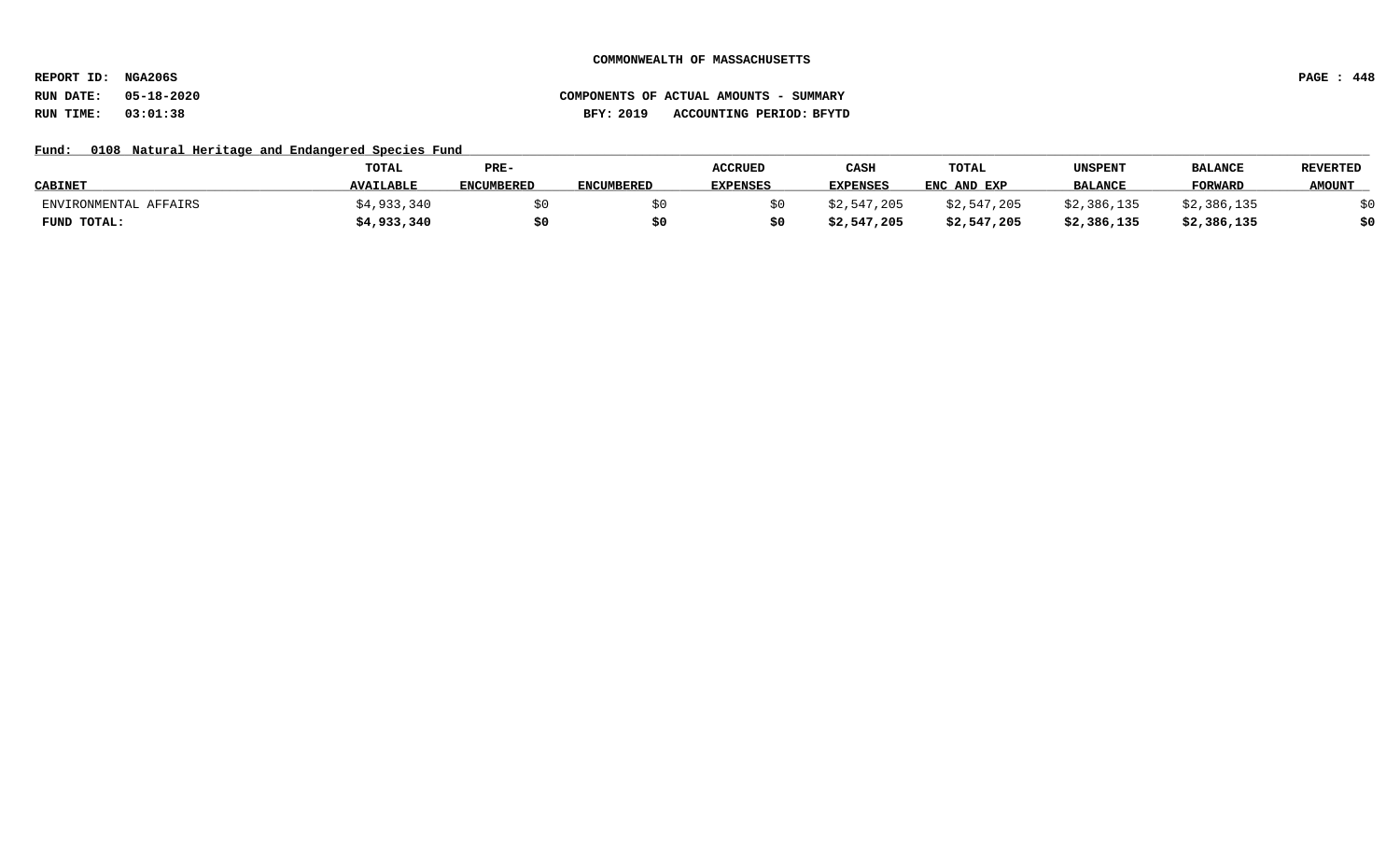**REPORT ID: NGA206S PAGE : 449**

# **RUN DATE: 05-18-2020 COMPONENTS OF ACTUAL AMOUNTS - SUMMARY RUN TIME: 03:01:38 BFY: 2019 ACCOUNTING PERIOD: BFYTD**

### Fund: 0109 Massachusetts Mathematics, Science, Technology and Engineer

|                               | TOTAL            | PRE-              |                   | <b>ACCRUED</b> | CASH            | TOTAL       | UNSPENT        | <b>BALANCE</b> | <b>REVERTED</b> |
|-------------------------------|------------------|-------------------|-------------------|----------------|-----------------|-------------|----------------|----------------|-----------------|
| <b>CABINET</b>                | <b>AVAILABLE</b> | <b>ENCUMBERED</b> | <b>ENCUMBERED</b> | EXPENSES       | <b>EXPENSES</b> | ENC AND EXP | <b>BALANCE</b> | <b>FORWARL</b> | <b>AMOUNT</b>   |
| EXECUTIVE OFFICE OF EDUCATION | ,599,415         |                   |                   |                | \$1,032,776     | \$1,032,776 | 566,639 ک      | ,566,639       |                 |
| FUND TOTAL:                   | \$2,599,415      | \$0               |                   |                | \$1,032,776     | \$1,032,776 | \$1,566,639    | \$1,566,639    | \$0             |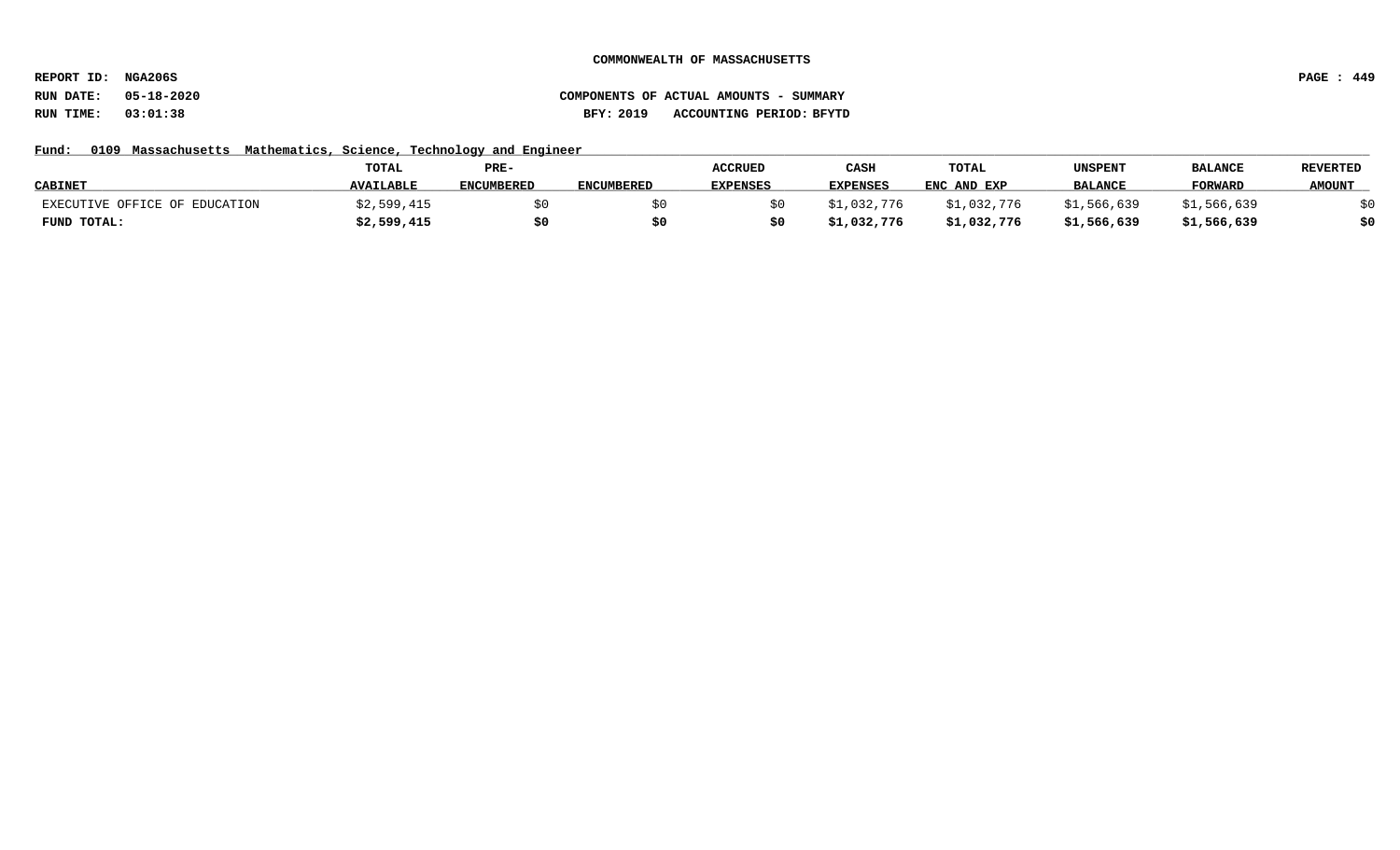**REPORT ID: NGA206S PAGE : 450**

# **RUN DATE: 05-18-2020 COMPONENTS OF ACTUAL AMOUNTS - SUMMARY RUN TIME: 03:01:38 BFY: 2019 ACCOUNTING PERIOD: BFYTD**

### Fund: 0111 MA Alternative & Clean Energy Inv Tr Fund

|                              | TOTAL            | PRE-              |                   | <b>ACCRUED</b>  | CASH            | <b>TOTAL</b> | UNSPENT        | <b>BALANCE</b> | <b>REVERTED</b> |
|------------------------------|------------------|-------------------|-------------------|-----------------|-----------------|--------------|----------------|----------------|-----------------|
| <b>CABINET</b>               | <b>AVAILABLE</b> | <b>ENCUMBERED</b> | <b>ENCUMBERED</b> | <b>EXPENSES</b> | <b>EXPENSES</b> | ENC AND EXP  | <b>BALANCE</b> | <b>FORWARD</b> | <b>AMOUNT</b>   |
| TREASURER & RECEIVER GENERAL | \$23,567         |                   |                   |                 |                 |              | \$23,567       | \$23,567       | \$0             |
| ENVIRONMENTAL AFFAIRS        |                  | \$0               |                   |                 |                 |              |                |                | \$0             |
| FUND TOTAL:                  | \$23,567         | \$0               |                   |                 | \$0             | S0           | \$23,567       | \$23,567       | \$0             |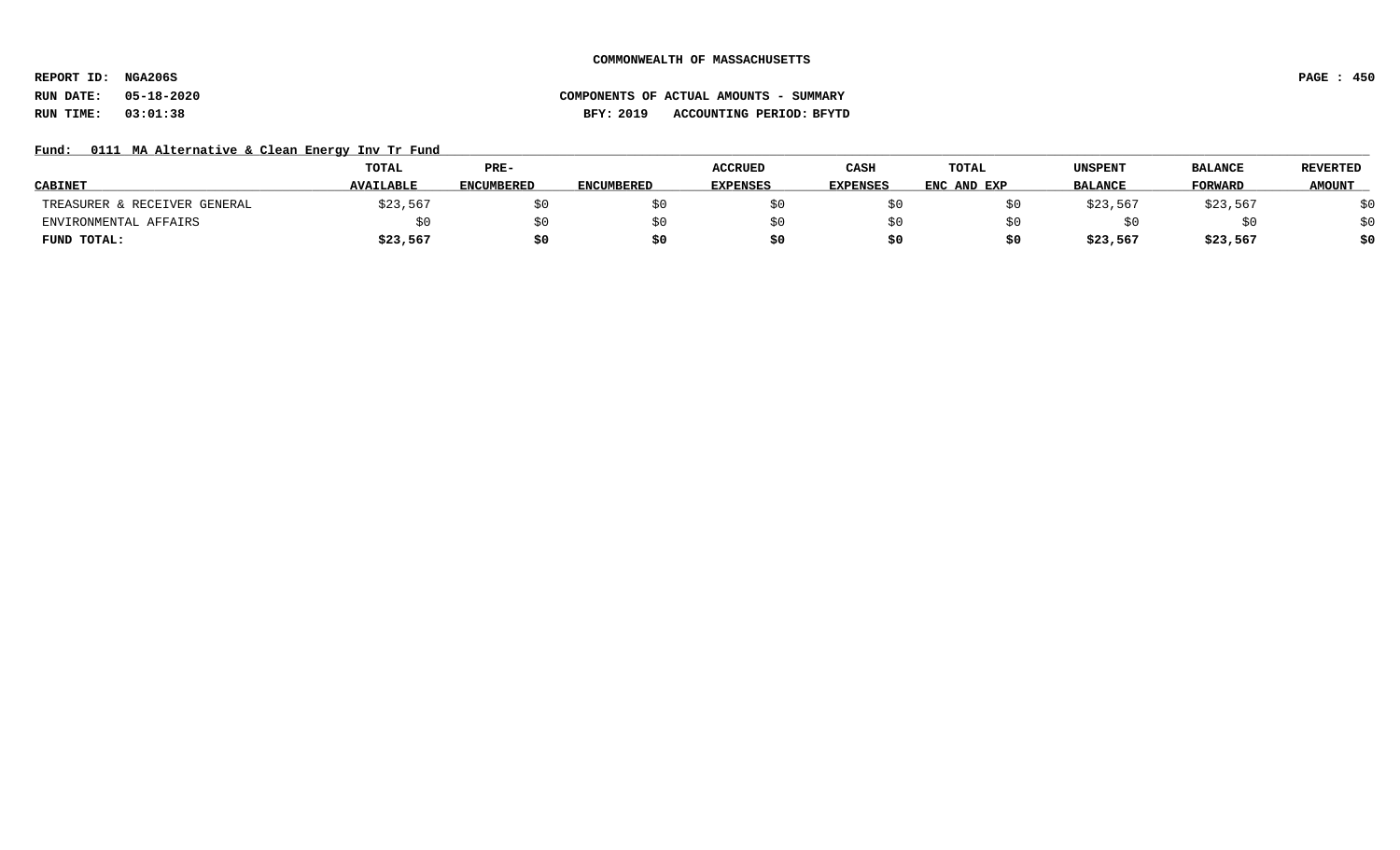**REPORT ID: NGA206S PAGE : 451**

# **RUN DATE: 05-18-2020 COMPONENTS OF ACTUAL AMOUNTS - SUMMARY RUN TIME: 03:01:38 BFY: 2019 ACCOUNTING PERIOD: BFYTD**

Fund: 0112 RGGI Auction Trust Fund

|                                | TOTAL            | PRE-              |                   | <b>ACCRUED</b>  | CASH            | <b>TOTAL</b> | <b>UNSPENT</b> | <b>BALANCE</b> | REVERTED      |
|--------------------------------|------------------|-------------------|-------------------|-----------------|-----------------|--------------|----------------|----------------|---------------|
| <b>CABINET</b>                 | <b>AVAILABLE</b> | <b>ENCUMBERED</b> | <b>ENCUMBERED</b> | <b>EXPENSES</b> | <b>EXPENSES</b> | ENC AND EXP  | <b>BALANCE</b> | FORWARD        | <b>AMOUNT</b> |
| EXECUTIVE OFFICE FOR ADMINSTRA | \$41,772         | \$0               |                   | Şυ              | \$4,988         | \$4,988      | \$36,785       | \$36,785       | \$0           |
| ENVIRONMENTAL AFFAIRS          | \$60,515,765     | \$0               | Ş0                | \$0             | \$40,901,978    | \$40,901,978 | \$19,613,787   | \$19,613,787   | \$0           |
| EXECUTIVE OFFICE OF HEALTH & H | \$0              | \$0               |                   | ŞΟ              |                 |              | SU.            | \$0            | \$0           |
| EXECUTIVE OFFICE OF PUBLIC SAF | \$0              | \$0               | SΟ                | SU              | SO.             |              | \$0            | \$0            | \$0           |
| FUND TOTAL:                    | \$60,557,538     | \$0               | \$0               | so              | \$40,906,966    | \$40,906,966 | \$19,650,572   | \$19,650,572   | \$0           |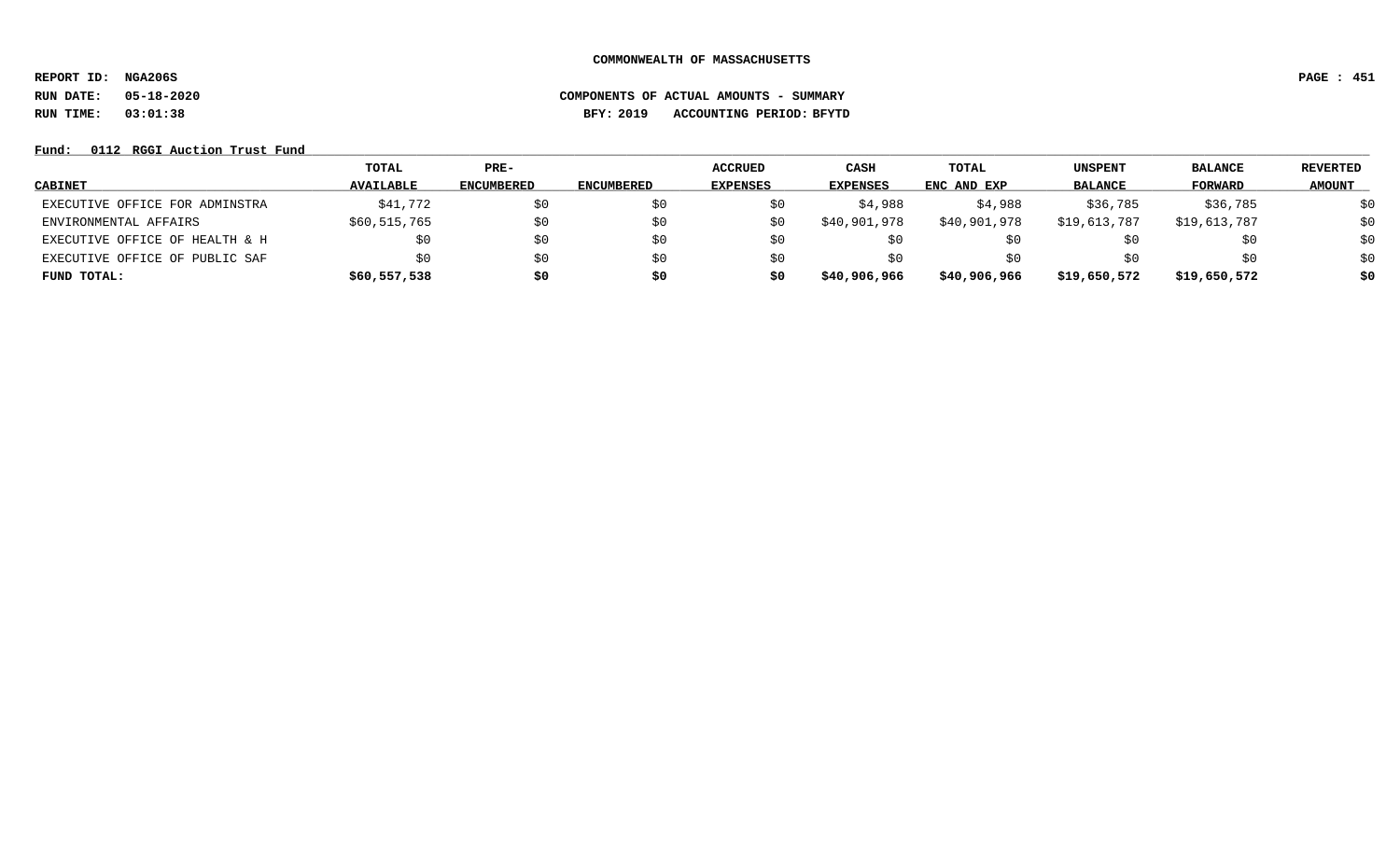**REPORT ID: NGA206S PAGE : 452**

# **RUN DATE: 05-18-2020 COMPONENTS OF ACTUAL AMOUNTS - SUMMARY RUN TIME: 03:01:38 BFY: 2019 ACCOUNTING PERIOD: BFYTD**

### Fund: 0113 Mosquito and Greenhead Fly Control Fund

|                                | TOTAL            | $PRE-$            |                   | <b>ACCRUED</b>  | CASH            | <b>TOTAL</b> | UNSPENT        | <b>BALANCE</b> | <b>REVERTED</b> |
|--------------------------------|------------------|-------------------|-------------------|-----------------|-----------------|--------------|----------------|----------------|-----------------|
| <b>CABINET</b>                 | <b>AVAILABLE</b> | <b>ENCUMBERED</b> | <b>ENCUMBERED</b> | <b>EXPENSES</b> | <b>EXPENSES</b> | ENC AND EXP  | <b>BALANCE</b> | <b>FORWARD</b> | <b>AMOUNT</b>   |
| ENVIRONMENTAL AFFAIRS          | \$15,390,671     | \$0               |                   |                 | \$13,472,276    | \$13,472,276 | \$1,918,396    | \$1,918,396    | \$0             |
| EXECUTIVE OFFICE OF HEALTH & H | \$124,832        | \$0               |                   |                 | \$123,094       | \$123,094    | \$1,738        | \$1,738        | \$0             |
| FUND TOTAL:                    | \$15,515,503     | \$0               |                   |                 | \$13,595,369    | \$13,595,369 | \$1,920,133    | \$1,920,133    | \$0             |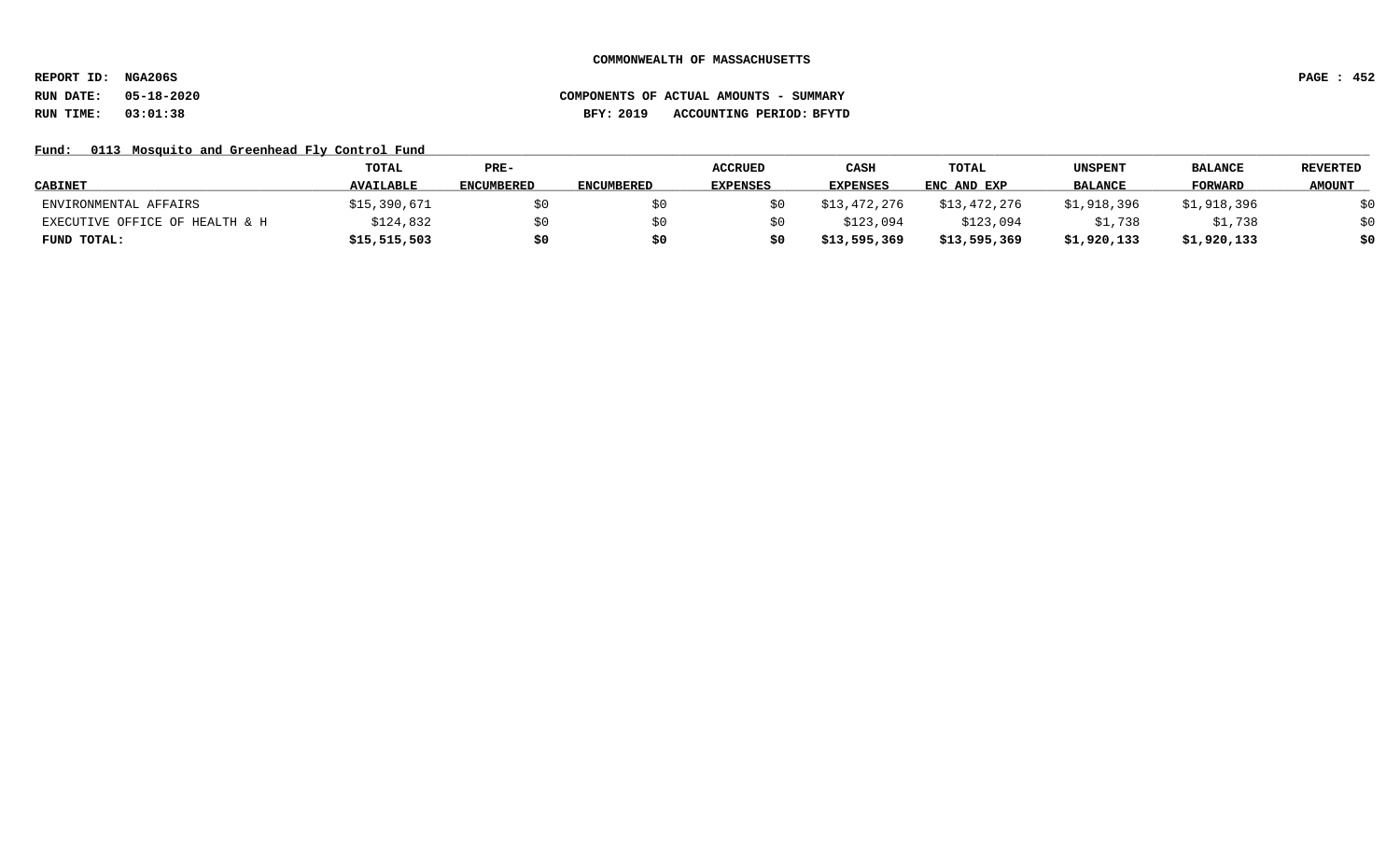**REPORT ID: NGA206S PAGE : 453**

# **RUN DATE: 05-18-2020 COMPONENTS OF ACTUAL AMOUNTS - SUMMARY RUN TIME: 03:01:38 BFY: 2019 ACCOUNTING PERIOD: BFYTD**

### Fund: 0114 Inland Fisheries and Game Fund

|                                | TOTAL            | $PRE-$            |            | <b>ACCRUED</b>  | CASH            | <b>TOTAL</b> | UNSPENT        | <b>BALANCE</b> | REVERTED       |
|--------------------------------|------------------|-------------------|------------|-----------------|-----------------|--------------|----------------|----------------|----------------|
| <b>CABINET</b>                 | <b>AVAILABLE</b> | <b>ENCUMBERED</b> | ENCUMBERED | <b>EXPENSES</b> | <b>EXPENSES</b> | ENC AND EXP  | <b>BALANCE</b> | FORWARD        | <b>AMOUNT</b>  |
| ATTORNEY GENERAL               | \$5,000          | \$0               | S0         |                 | SÜ              | S0           | \$5,000        | \$0            | \$5,000        |
| EXECUTIVE OFFICE FOR ADMINSTRA | \$160,954        | \$0               | SO.        | S0              | \$74,982        | \$74,982     | \$85,972       | \$0            | \$85,972       |
| ENVIRONMENTAL AFFAIRS          | \$17,596,691     | \$0               | S0         | S0              | \$14,907,377    | \$14,907,377 | \$2,689,314    | \$0            | \$2,689,314    |
| CTR/FAD ACCOUNTING ENTITIES    |                  | \$0               | S0         | S0              | \$3,473,350     | \$3,473,350  | (S3, 473, 350) | SO.            | ( \$3,473,350) |
| FUND TOTAL:                    | \$17,762,645     | \$0               | \$0        | S0              | \$18,455,708    | \$18,455,708 | ( \$693, 063)  | \$0            | $($ \$693,063) |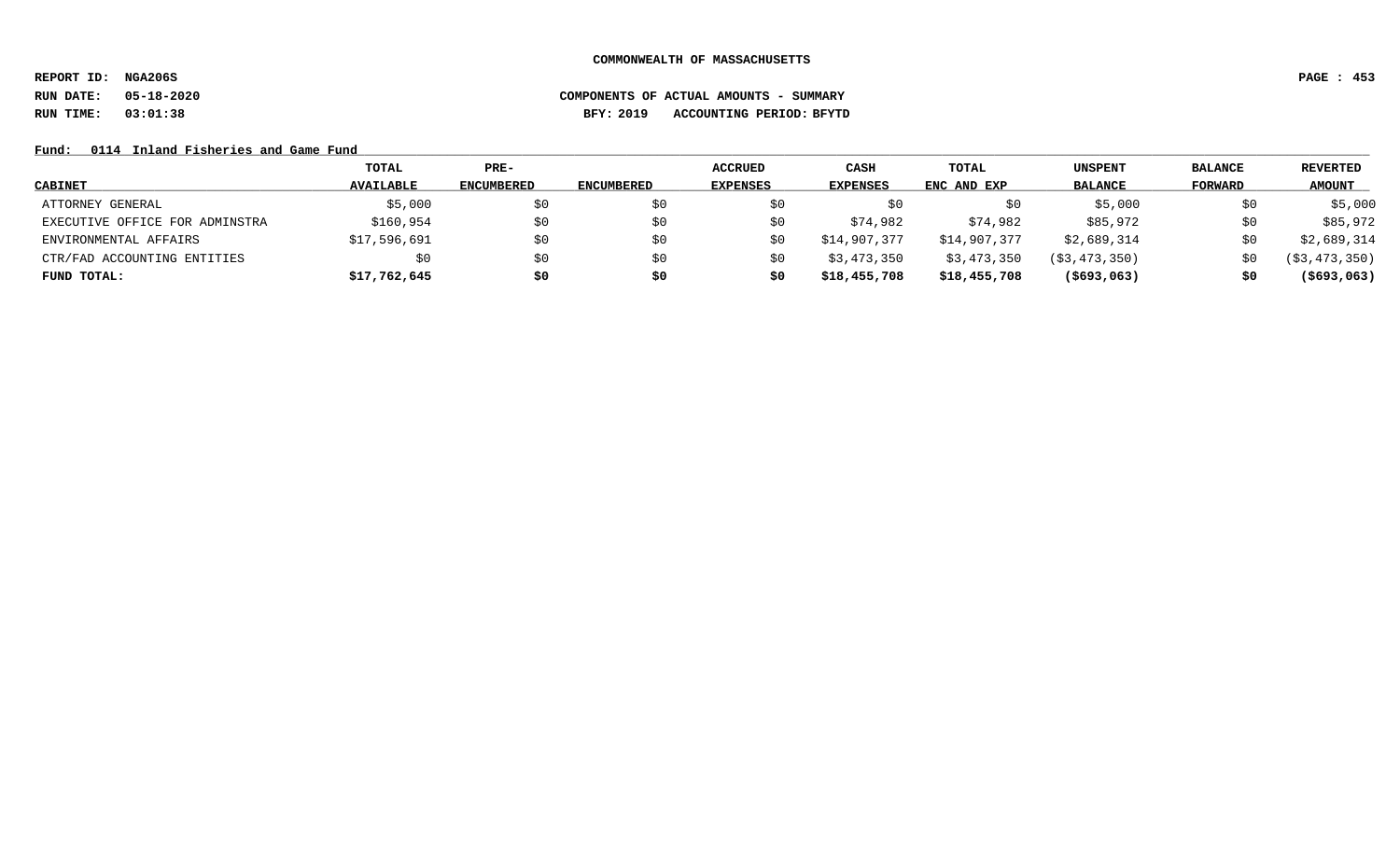**REPORT ID: NGA206S PAGE : 454**

# **RUN DATE: 05-18-2020 COMPONENTS OF ACTUAL AMOUNTS - SUMMARY RUN TIME: 03:01:38 BFY: 2019 ACCOUNTING PERIOD: BFYTD**

### Fund: 0115 Ocean Resources and Waterways Tr Fund

|                       | <b>TOTAL</b>     | PRE-              |                   | <b>ACCRUED</b>  | CASH            | <b>TOTAL</b> | UNSPENT        | <b>BALANCE</b> | <b>REVERTED</b> |
|-----------------------|------------------|-------------------|-------------------|-----------------|-----------------|--------------|----------------|----------------|-----------------|
| <b>CABINET</b>        | <b>AVAILABLE</b> | <b>ENCUMBERED</b> | <b>ENCUMBERED</b> | <b>EXPENSES</b> | <b>EXPENSES</b> | ENC AND EXP  | <b>BALANCE</b> | <b>FORWARD</b> | <b>AMOUNT</b>   |
| ENVIRONMENTAL AFFAIRS | \$377,991        |                   |                   |                 |                 |              | ;377.991       | \$377,991      |                 |
| FUND TOTAL:           | \$377,991        | \$0               |                   |                 |                 |              | \$377,991      | \$377,991      | \$0             |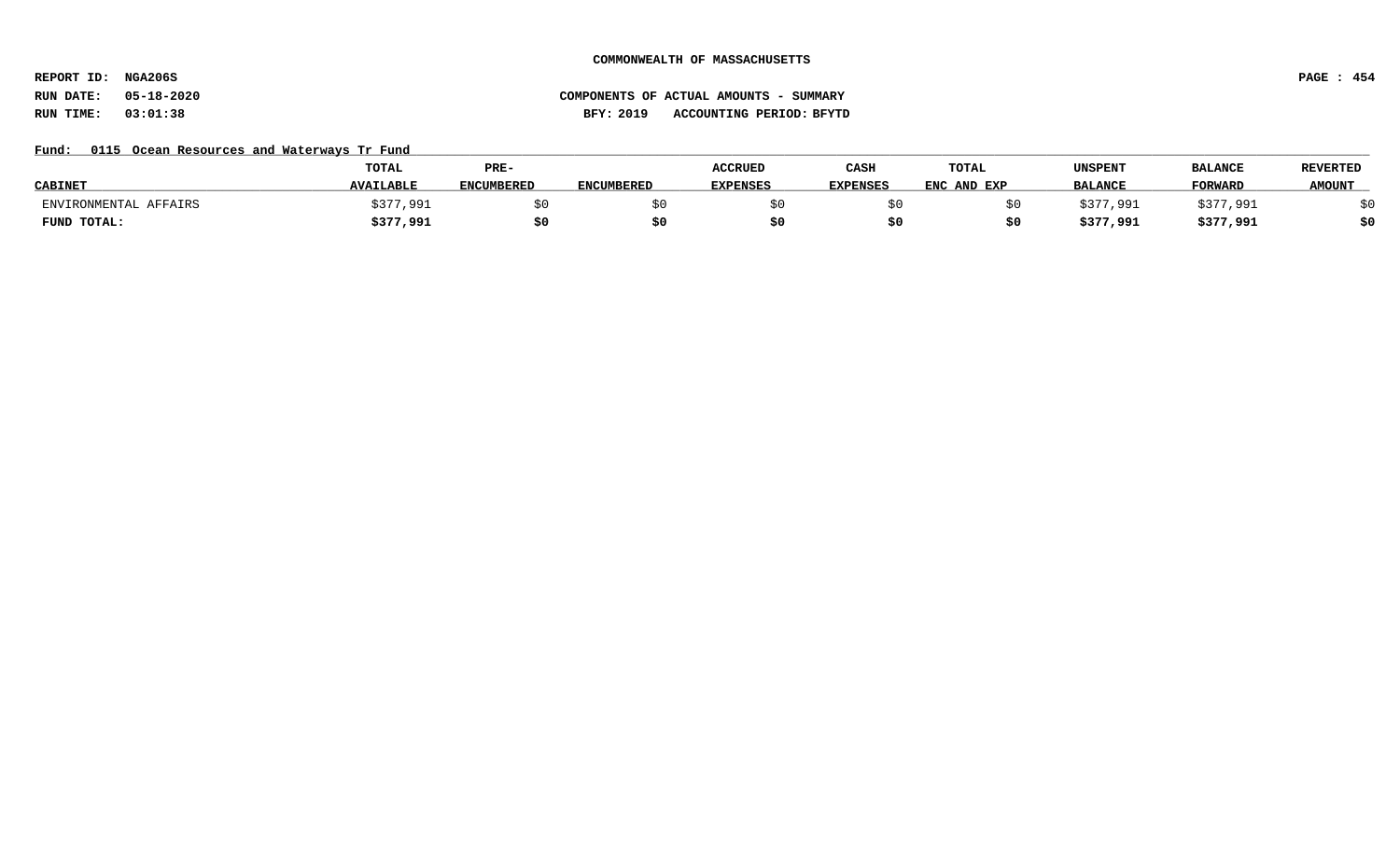**REPORT ID: NGA206S PAGE : 455**

# **RUN DATE: 05-18-2020 COMPONENTS OF ACTUAL AMOUNTS - SUMMARY RUN TIME: 03:01:38 BFY: 2019 ACCOUNTING PERIOD: BFYTD**

### Fund: 0116 Marine Recreational Fisheries Development Fd

|                             | <b>TOTAL</b>     | PRE-              |                   | <b>ACCRUED</b>  | CASH            | TOTAL       | <b>UNSPENT</b> | <b>BALANCE</b> | <b>REVERTED</b> |
|-----------------------------|------------------|-------------------|-------------------|-----------------|-----------------|-------------|----------------|----------------|-----------------|
| <b>CABINET</b>              | <b>AVAILABLE</b> | <b>ENCUMBERED</b> | <b>ENCUMBERED</b> | <b>EXPENSES</b> | <b>EXPENSES</b> | ENC AND EXP | <b>BALANCE</b> | <b>FORWARD</b> | <b>AMOUNT</b>   |
| ENVIRONMENTAL AFFAIRS       | \$2,424,160      | \$0               |                   |                 | \$1,563,613     | \$1,563,613 | \$860,547      | \$750,000      | \$110,547       |
| CTR/FAD ACCOUNTING ENTITIES | \$0              | \$0               |                   |                 | \$182,744       | \$182,744   | (\$182,744)    |                | (\$182,744)     |
| FUND TOTAL:                 | \$2,424,160      | \$0               |                   |                 | \$1,746,357     | \$1,746,357 | \$677,803      | \$750,000      | (572, 197)      |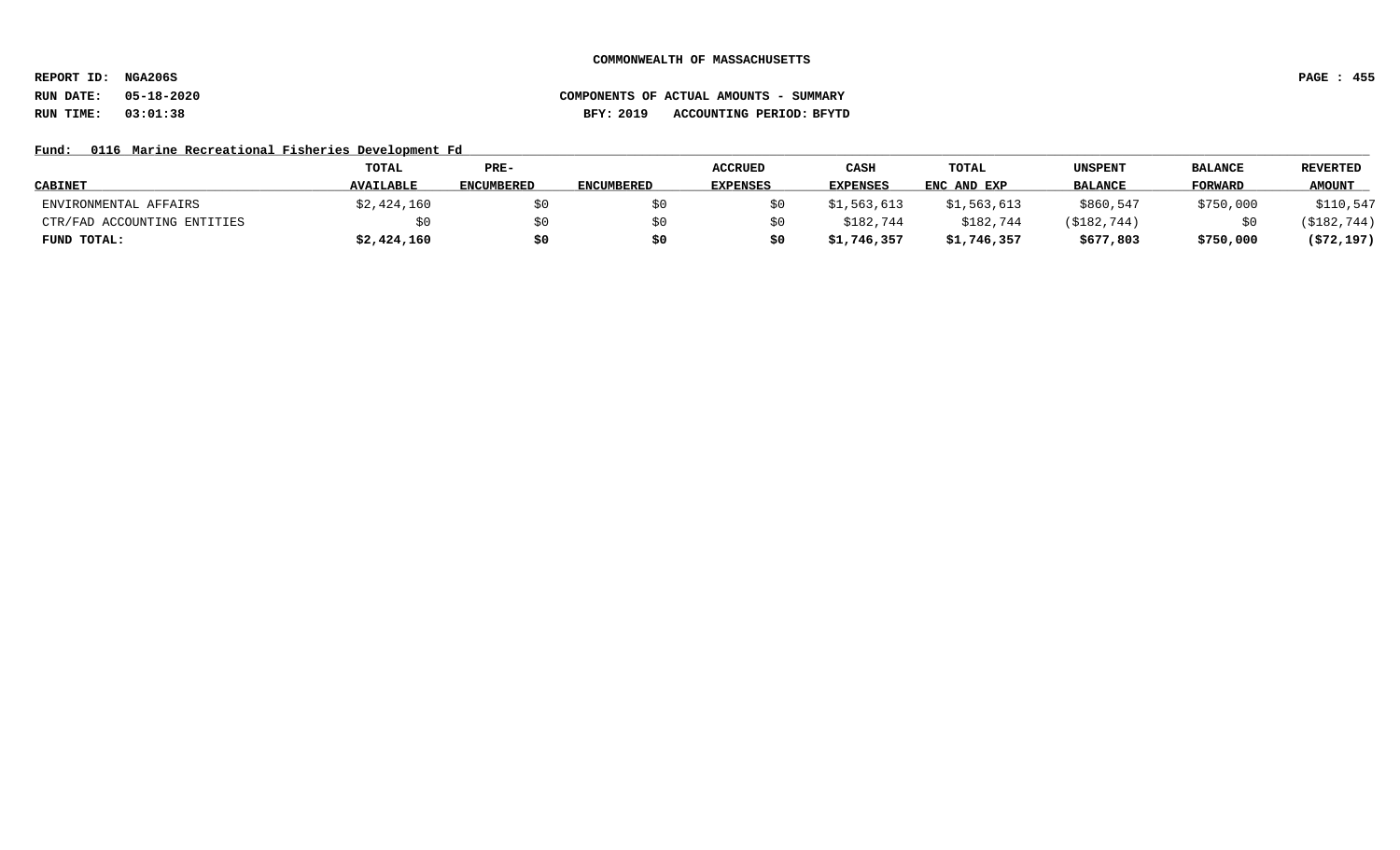**REPORT ID: NGA206S PAGE : 456**

# **RUN DATE: 05-18-2020 COMPONENTS OF ACTUAL AMOUNTS - SUMMARY RUN TIME: 03:01:38 BFY: 2019 ACCOUNTING PERIOD: BFYTD**

### Fund: 0117 Off-Highway Vehicle Program fund

|                       | TOTAL            | PRE-              |                   | <b>ACCRUED</b>  | CASH            | TOTAL       | UNSPENT        | <b>BALANCE</b> | <b>REVERTED</b> |
|-----------------------|------------------|-------------------|-------------------|-----------------|-----------------|-------------|----------------|----------------|-----------------|
| <b>CABINET</b>        | <b>AVAILABLE</b> | <b>ENCUMBERED</b> | <b>ENCUMBERED</b> | <b>EXPENSES</b> | <b>EXPENSES</b> | ENC AND EXP | <b>BALANCE</b> | <b>FORWARD</b> | <b>AMOUNT</b>   |
| ENVIRONMENTAL AFFAIRS | ;1,179,271       |                   |                   |                 | \$592,573       | \$592.573   | \$586,698      | \$586,698      |                 |
| FUND TOTAL:           | \$1,179,271      | \$0               |                   |                 | \$592,573       | \$592,573   | \$586,698      | \$586,698      | 40              |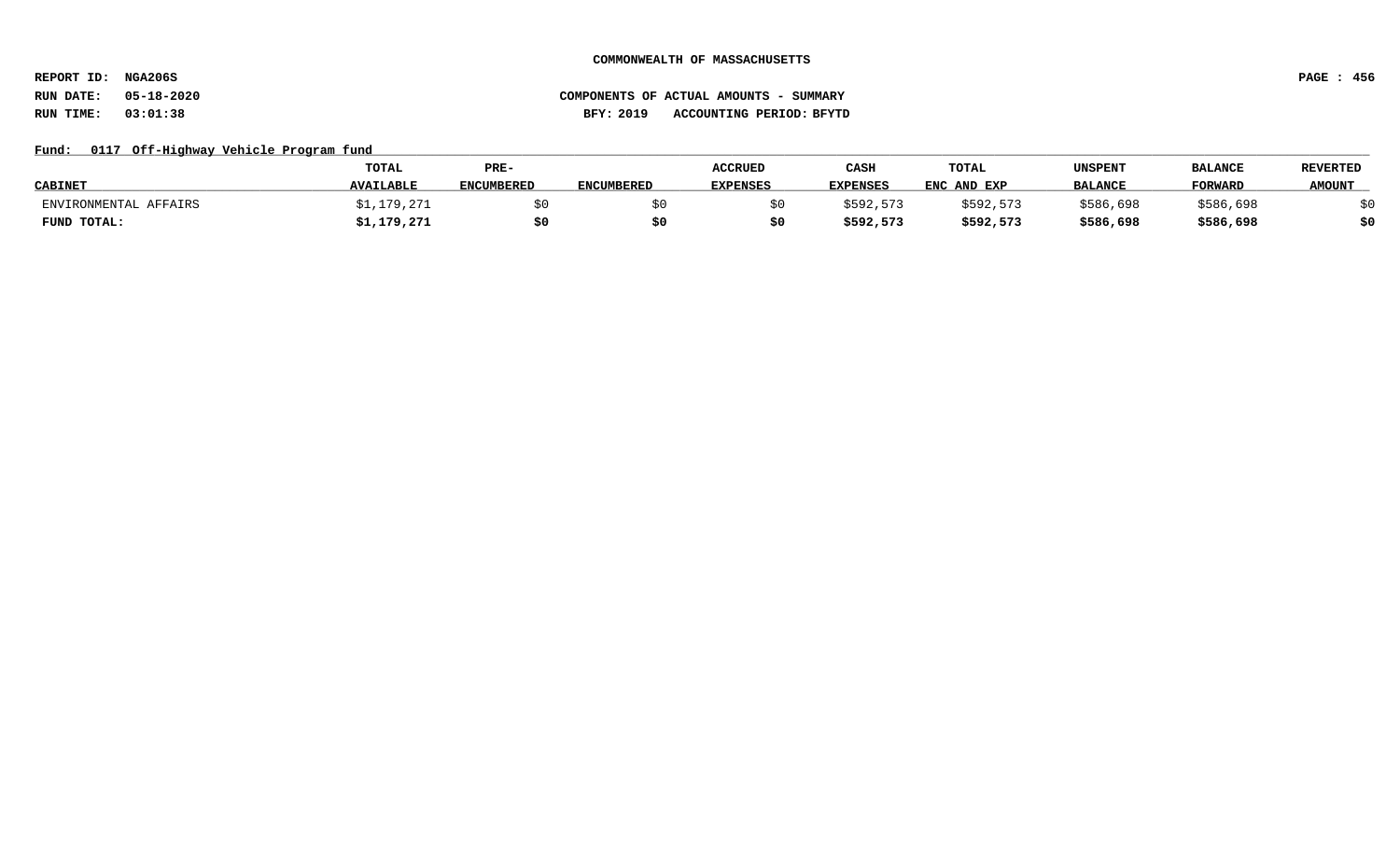**REPORT ID: NGA206S PAGE : 457**

# **RUN DATE: 05-18-2020 COMPONENTS OF ACTUAL AMOUNTS - SUMMARY RUN TIME: 03:01:38 BFY: 2019 ACCOUNTING PERIOD: BFYTD**

### Fund: 0121 Workforce Training Trust Fund

|                               | TOTAL            | PRE-              |                   | <b>ACCRUED</b>  | CASH            | TOTAL        | UNSPENT        | <b>BALANCI</b> | <b>REVERTED</b> |
|-------------------------------|------------------|-------------------|-------------------|-----------------|-----------------|--------------|----------------|----------------|-----------------|
| <b>CABINET</b>                | <b>AVAILABLE</b> | <b>ENCUMBERED</b> | <b>ENCUMBERED</b> | <b>EXPENSES</b> | <b>EXPENSES</b> | ENC AND EXP  | <b>BALANCE</b> | <b>FORWARD</b> | <b>AMOUNT</b>   |
| EXECUTIVE OFFICE of LABOR and | \$66,275,380     |                   |                   |                 | \$27,815,037    | \$27,815,037 | \$38,460,343   | \$38,460,343   |                 |
| FUND TOTAL:                   | \$66, 275, 380   | \$0               |                   |                 | \$27,815,037    | \$27,815,037 | \$38,460,343   | \$38,460,343   |                 |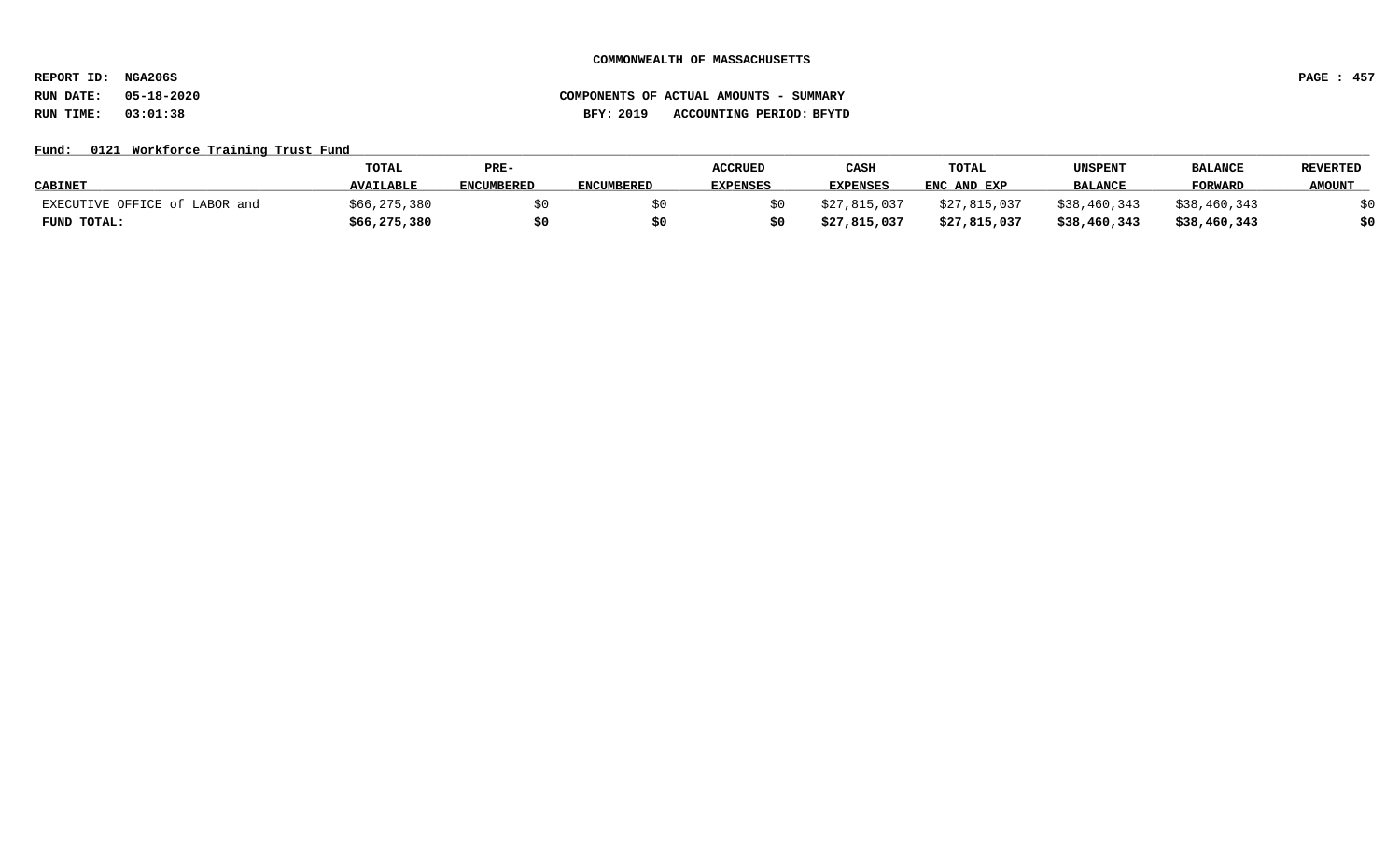**REPORT ID: NGA206S PAGE : 458**

# **RUN DATE: 05-18-2020 COMPONENTS OF ACTUAL AMOUNTS - SUMMARY RUN TIME: 03:01:38 BFY: 2019 ACCOUNTING PERIOD: BFYTD**

### Fund:  $0122$  Oil Overcharge Fund

|                       | <b>TOTAL</b>     | PRE-              |                   | <b>ACCRUED</b>  | CASH            | TOTAL       | UNSPENT        | <b>BALANCE</b> | <b>REVERTED</b> |
|-----------------------|------------------|-------------------|-------------------|-----------------|-----------------|-------------|----------------|----------------|-----------------|
| <b>CABINET</b>        | <b>AVAILABLE</b> | <b>ENCUMBERED</b> | <b>ENCUMBERED</b> | <b>EXPENSES</b> | <b>EXPENSES</b> | ENC AND EXP | <b>BALANCE</b> | <b>FORWARL</b> | <b>AMOUNT</b>   |
| ENVIRONMENTAL AFFAIRS | \$396,288        |                   |                   |                 | \$2,290         | \$2,290     | \$393,997      | \$393,997      |                 |
| FUND TOTAL:           | \$396,288        | \$0               |                   |                 | \$2,290         | \$2,290     | \$393,997      | \$393,997      | \$0             |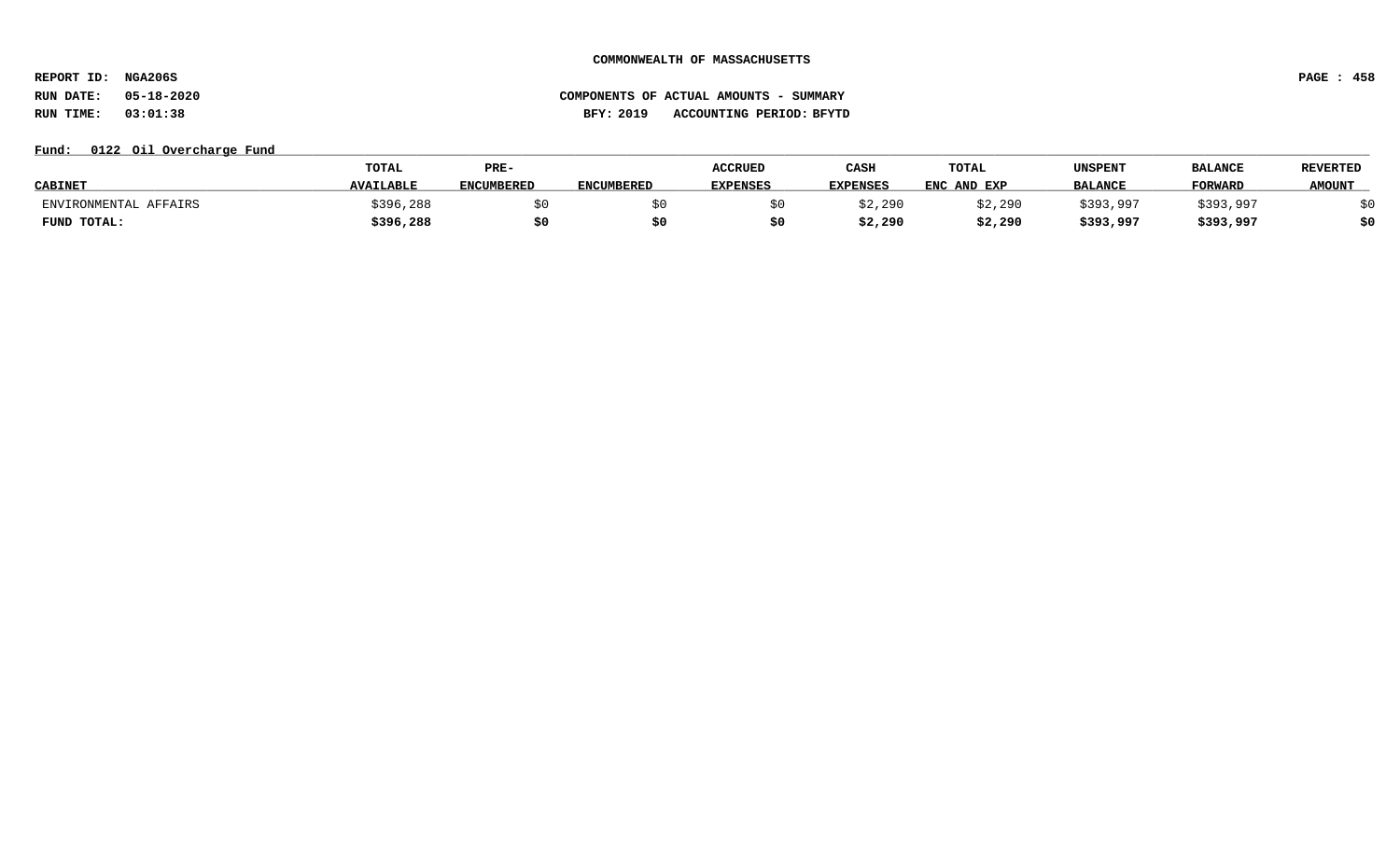**REPORT ID: NGA206S PAGE : 459**

### Fund: 0124 Substance Abuse Services Fund

|                                | TOTAL            | PRE-              |                   | <b>ACCRUED</b>  | CASH            | TOTAL       | UNSPENT        | <b>BALANCE</b> | <b>REVERTED</b> |
|--------------------------------|------------------|-------------------|-------------------|-----------------|-----------------|-------------|----------------|----------------|-----------------|
| <b>CABINET</b>                 | <b>AVAILABLE</b> | <b>ENCUMBERED</b> | <b>ENCUMBERED</b> | <b>EXPENSES</b> | <b>EXPENSES</b> | ENC AND EXP | <b>BALANCE</b> | <b>TORWARD</b> | <b>AMOUNT</b>   |
| EXECUTIVE OFFICE OF HEALTH & H | 59,348           |                   |                   |                 | \$59,348        | \$59,348    |                |                |                 |
| FUND TOTAL:                    | \$59,348         | \$0               |                   |                 | \$59,348        | \$59,348    |                |                | \$0             |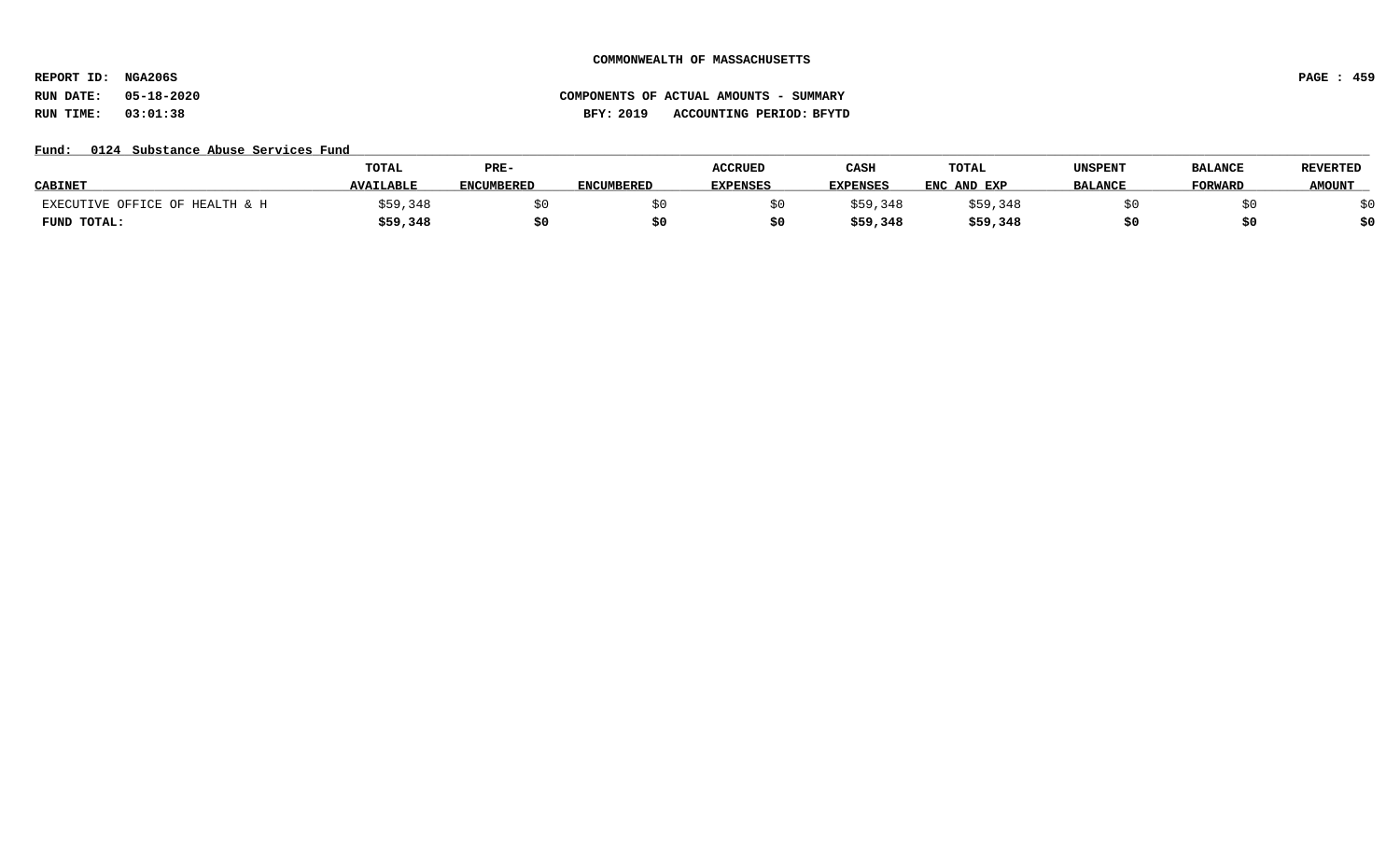**REPORT ID: NGA206S PAGE : 460**

# **RUN DATE: 05-18-2020 COMPONENTS OF ACTUAL AMOUNTS - SUMMARY RUN TIME: 03:01:38 BFY: 2019 ACCOUNTING PERIOD: BFYTD**

### Fund: 0127 Victims of Human Trafficking Trust Fund

|                              | TOTAL            | PRE-              |                   | <b>ACCRUED</b>  | CASH            | TOTAL       | UNSPENT        | <b>BALANCE</b> | <b>REVERTED</b> |
|------------------------------|------------------|-------------------|-------------------|-----------------|-----------------|-------------|----------------|----------------|-----------------|
| <b>CABINET</b>               | <b>AVAILABLE</b> | <b>ENCUMBERED</b> | <b>ENCUMBERED</b> | <b>EXPENSES</b> | <b>EXPENSES</b> | ENC AND EXP | <b>BALANCE</b> | <b>FORWARD</b> | <b>AMOUNT</b>   |
| TREASURER & RECEIVER GENERAL | \$116,738        |                   |                   |                 | 50              |             | \$116,738      | \$116,738      | \$0             |
| ATTORNEY GENERAL             |                  |                   |                   |                 |                 |             |                |                | \$0             |
| FUND TOTAL:                  | \$116,738        | \$0               |                   |                 | \$0             | SO.         | \$116,738      | \$116,738      | \$0             |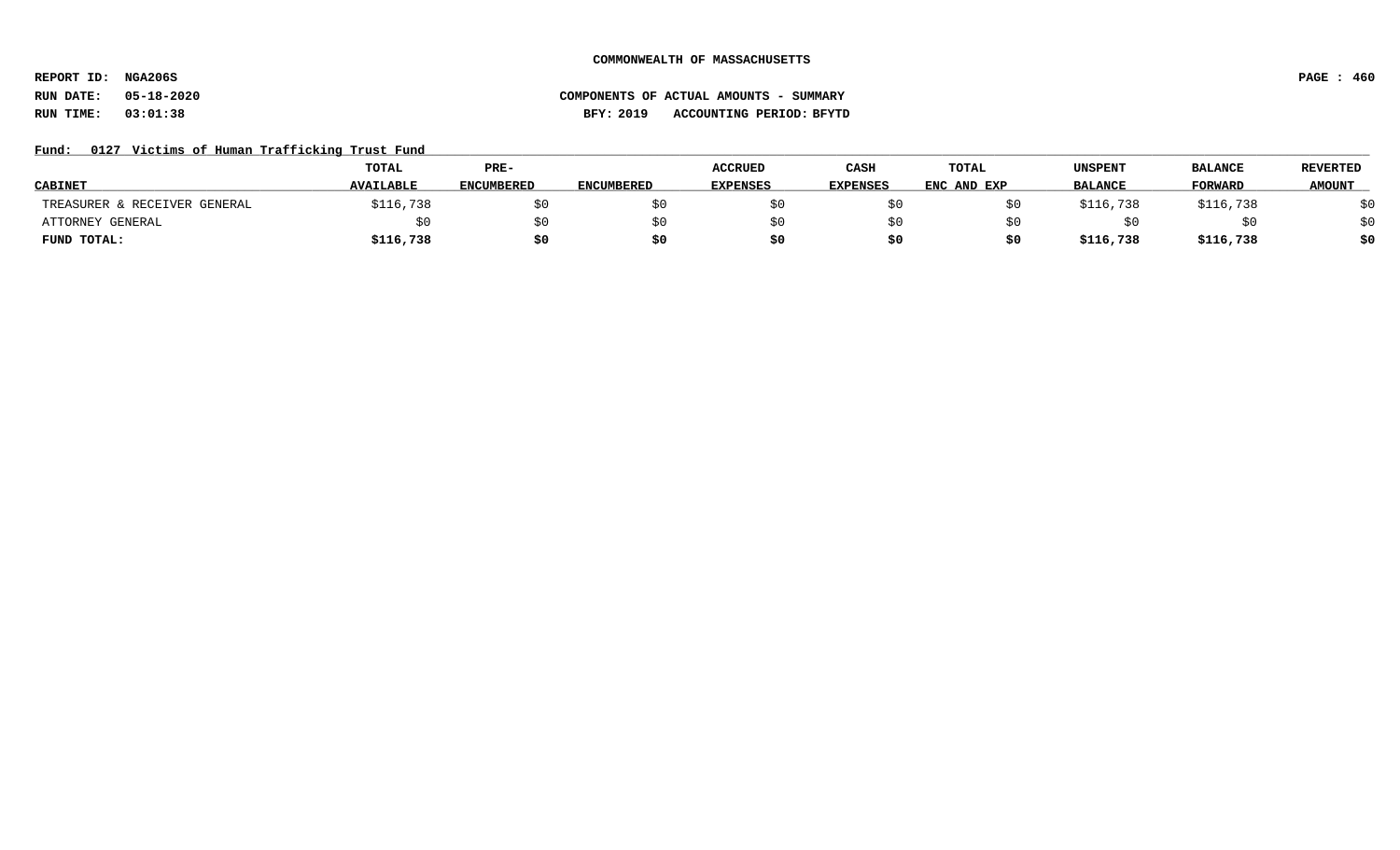**REPORT ID: NGA206S PAGE : 461**

# **RUN DATE: 05-18-2020 COMPONENTS OF ACTUAL AMOUNTS - SUMMARY RUN TIME: 03:01:38 BFY: 2019 ACCOUNTING PERIOD: BFYTD**

### Fund: 0128 Delivery System Transformation Initiatives Trust Fund

|                                    | TOTAL            | PRE-              |                   | <b>ACCRUED</b>  | CASH            | TOTAL       | UNSPENT        | <b>BALANCE</b> | <b>REVERTED</b> |
|------------------------------------|------------------|-------------------|-------------------|-----------------|-----------------|-------------|----------------|----------------|-----------------|
| <b>CABINET</b>                     | <b>AVAILABLE</b> | <b>ENCUMBERED</b> | <b>ENCUMBERED</b> | <b>EXPENSES</b> | <b>EXPENSES</b> | ENC AND EXP | <b>BALANCE</b> | <b>TORWARD</b> | <b>AMOUNT</b>   |
| TIVE OFFICE OF HEALTH & H<br>EXECU |                  |                   |                   |                 |                 |             |                |                |                 |
| FUND TOTAL:                        |                  |                   |                   |                 |                 |             |                |                | \$0             |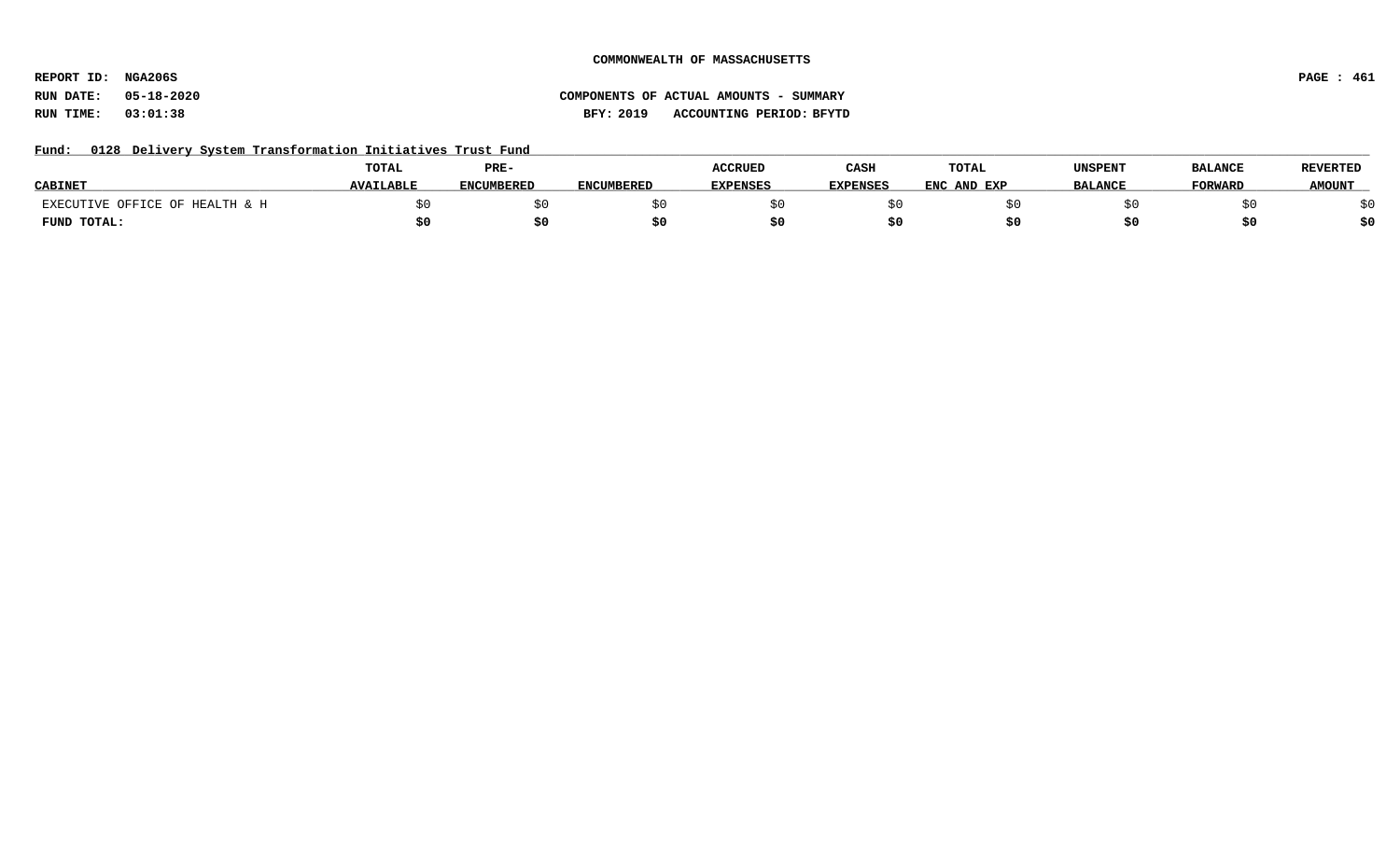**REPORT ID: NGA206S PAGE : 462**

# **RUN DATE: 05-18-2020 COMPONENTS OF ACTUAL AMOUNTS - SUMMARY RUN TIME: 03:01:38 BFY: 2019 ACCOUNTING PERIOD: BFYTD**

### Fund: 0129 Money Follows the Person Rebalancing Demonstration Grant Tr

|                                | <b>TOTAL</b>     | PRE-              |                   | <b>ACCRUED</b>  | CASH            | <b>TOTAL</b> | UNSPENT        | <b>BALANCE</b> | <b>REVERTED</b> |
|--------------------------------|------------------|-------------------|-------------------|-----------------|-----------------|--------------|----------------|----------------|-----------------|
| <b>CABINET</b>                 | <b>AVAILABLE</b> | <b>ENCUMBERED</b> | <b>ENCUMBERED</b> | <b>EXPENSES</b> | <b>EXPENSES</b> | ENC AND EXP  | <b>BALANCE</b> | FORWARD        | <b>AMOUNT</b>   |
| EXECUTIVE OFFICE OF HEALTH & H | \$11,389,131     |                   |                   |                 | \$9,594,708     | \$9,594,708  | \$1,794,423    | 794,423        |                 |
| FUND TOTAL:                    | \$11,389,131     | \$0               |                   |                 | \$9,594,708     | \$9,594,708  | \$1,794,423    | \$1,794,423    | \$0             |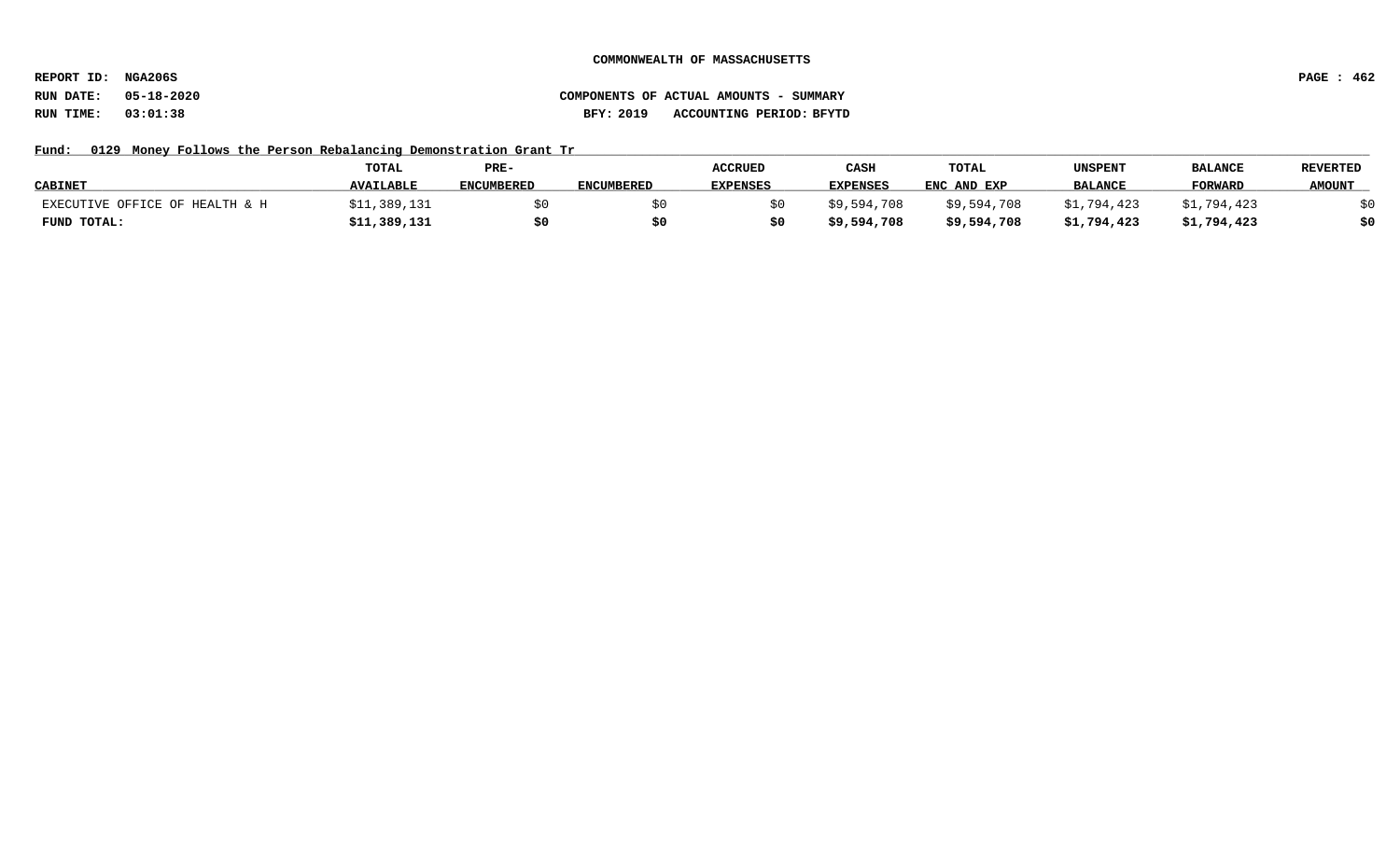**REPORT ID: NGA206S PAGE : 463**

# **RUN DATE: 05-18-2020 COMPONENTS OF ACTUAL AMOUNTS - SUMMARY RUN TIME: 03:01:38 BFY: 2019 ACCOUNTING PERIOD: BFYTD**

Fund: 0130 State Lottery and Gaming Fund

|                              | <b>TOTAL</b>     | PRE-              |                   | <b>ACCRUED</b>  | CASH            | TOTAL                             | UNSPENT        | <b>BALANCE</b> | <b>REVERTED</b> |
|------------------------------|------------------|-------------------|-------------------|-----------------|-----------------|-----------------------------------|----------------|----------------|-----------------|
| <b>CABINET</b>               | <b>AVAILABLE</b> | <b>ENCUMBERED</b> | <b>ENCUMBERED</b> | <b>EXPENSES</b> | <b>EXPENSES</b> | ENC AND EXP                       | <b>BALANCE</b> | <b>FORWARI</b> | <b>AMOUNT</b>   |
| TREASURER & RECEIVER GENERAL | \$5,649,055,336  |                   |                   |                 |                 | ) \$5,615,461,467 \$5,615,461,467 | \$33,593,869   | \$33,593,869   |                 |
| FUND TOTAL:                  | \$5,649,055,336  |                   |                   |                 |                 | \$5,615,461,467 \$5,615,461,467   | \$33,593,869   | \$33,593,869   | \$0             |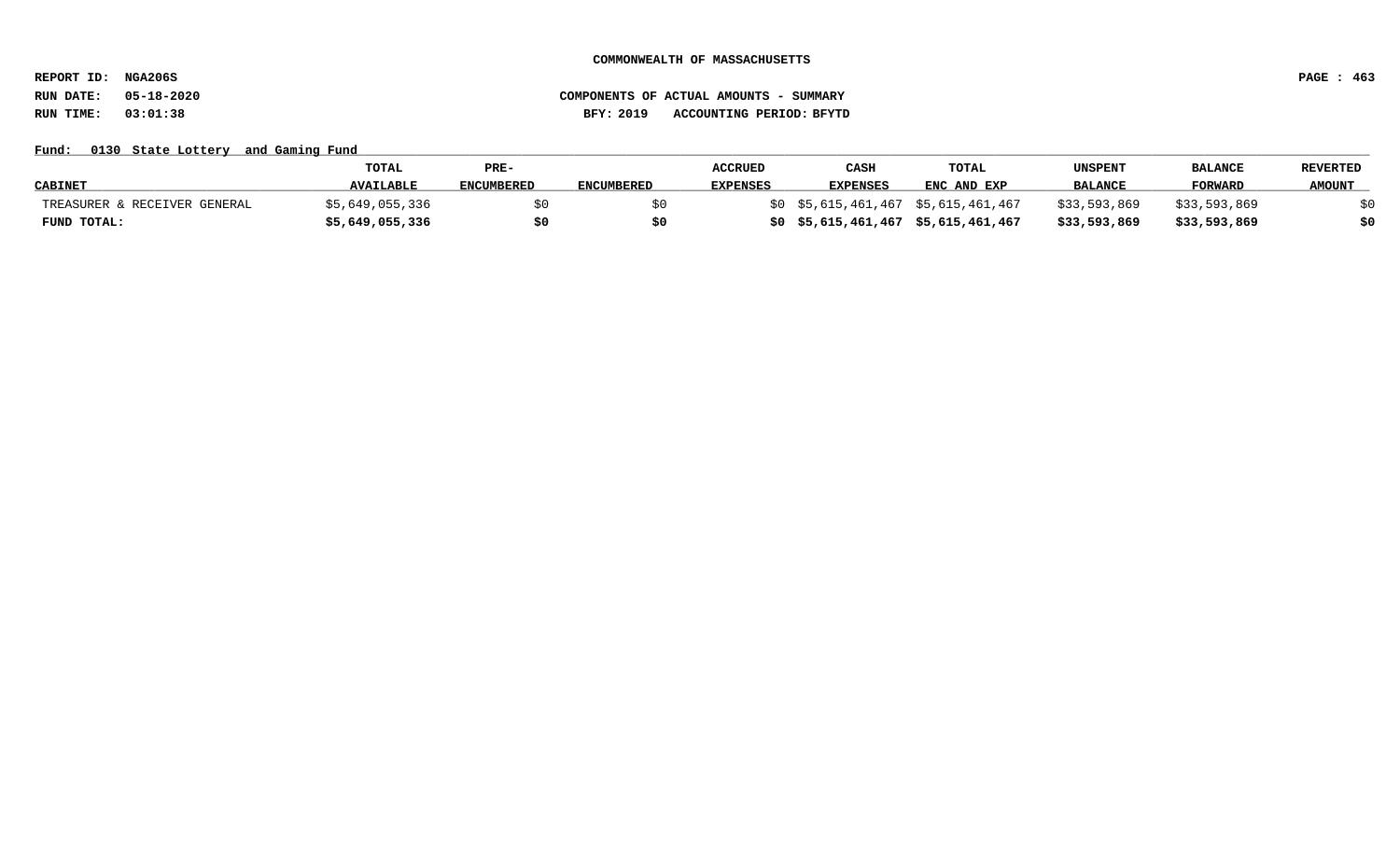**REPORT ID: NGA206S PAGE : 464**

**RUN DATE: 05-18-2020 COMPONENTS OF ACTUAL AMOUNTS - SUMMARY RUN TIME: 03:01:38 BFY: 2019 ACCOUNTING PERIOD: BFYTD**

**Fund: \_\_\_\_\_\_\_\_\_\_\_\_\_\_\_\_\_\_\_\_\_\_\_\_\_\_\_\_\_\_\_\_\_\_\_\_\_\_\_\_\_\_\_\_\_\_\_\_\_\_\_\_\_\_\_\_\_\_\_\_\_\_\_\_\_\_\_\_\_\_\_\_\_\_\_\_\_\_\_\_\_\_\_\_\_\_\_\_\_\_\_\_\_\_\_\_\_\_\_\_\_\_\_\_\_\_\_\_\_\_\_\_\_\_\_\_\_\_\_\_\_\_\_\_\_\_\_\_\_\_\_\_\_\_\_\_\_\_\_\_\_\_\_\_\_\_\_\_\_\_\_\_\_\_\_\_\_\_\_\_\_\_\_\_\_\_\_\_\_\_\_\_\_\_\_\_\_\_ 0131 Arts Lottery Fund**

|                              | TOTAL            | PRE-              |                   | <b>ACCRUED</b>  | CASH         | <b>TOTAL</b> | <b>UNSPENT</b> | <b>BALANCE</b> | <b>REVERTED</b> |
|------------------------------|------------------|-------------------|-------------------|-----------------|--------------|--------------|----------------|----------------|-----------------|
| <b>CABINET</b>               | <b>AVAILABLE</b> | <b>ENCUMBERED</b> | <b>ENCUMBERED</b> | <b>EXPENSES</b> | EXPENSES     | ENC AND EXP  | <b>BALANCE</b> | FORWARD        | <b>AMOUNT</b>   |
| TREASURER & RECEIVER GENERAL | \$41,131,737     | \$0               |                   |                 | \$37,239,306 | \$37,239,306 | \$3,892,431    | \$3,892,431    | \$0             |
| CTR/FAD ACCOUNTING ENTITIES  | \$0              | \$0               |                   |                 | \$33         | (\$33        | \$33           | \$0            | \$33            |
| FUND TOTAL:                  | \$41,131,737     | \$0               |                   |                 | \$37,239,273 | \$37,239,273 | \$3,892,464    | \$3,892,431    | \$33            |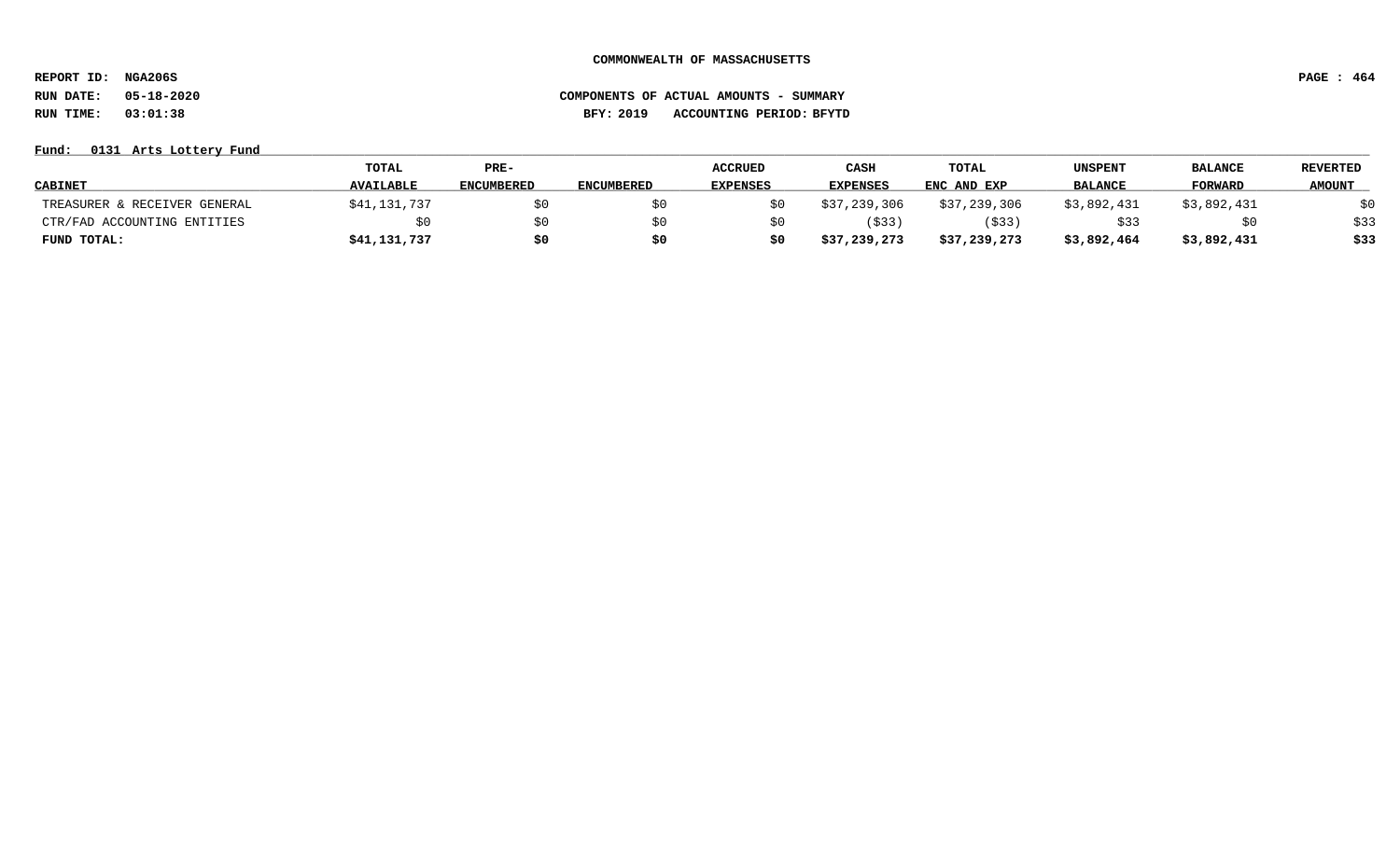**REPORT ID: NGA206S PAGE : 465**

# **RUN DATE: 05-18-2020 COMPONENTS OF ACTUAL AMOUNTS - SUMMARY RUN TIME: 03:01:38 BFY: 2019 ACCOUNTING PERIOD: BFYTD**

### Fund: 0132 Dept Public Utilities Storm Trust Fund

|                       | <b>TOTAL</b>     | PRE-              |                   | <b>ACCRUED</b> | CASH            | TOTAL       | UNSPENT        | <b>BALANCE</b> | <b>REVERTED</b> |
|-----------------------|------------------|-------------------|-------------------|----------------|-----------------|-------------|----------------|----------------|-----------------|
| <b>CABINET</b>        | <b>AVAILABLE</b> | <b>ENCUMBERED</b> | <b>ENCUMBERED</b> | EXPENSES       | <b>EXPENSES</b> | ENC AND EXP | <b>BALANCE</b> | <b>FORWARI</b> | <b>AMOUNT</b>   |
| ENVIRONMENTAL AFFAIRS | \$626,701        |                   |                   |                | \$333,514       | \$333,514   | \$293,187      | \$293,187      |                 |
| FUND TOTAL:           | \$626,701        |                   |                   |                | \$333,514       | \$333,514   | \$293,187      | \$293,187      | \$0             |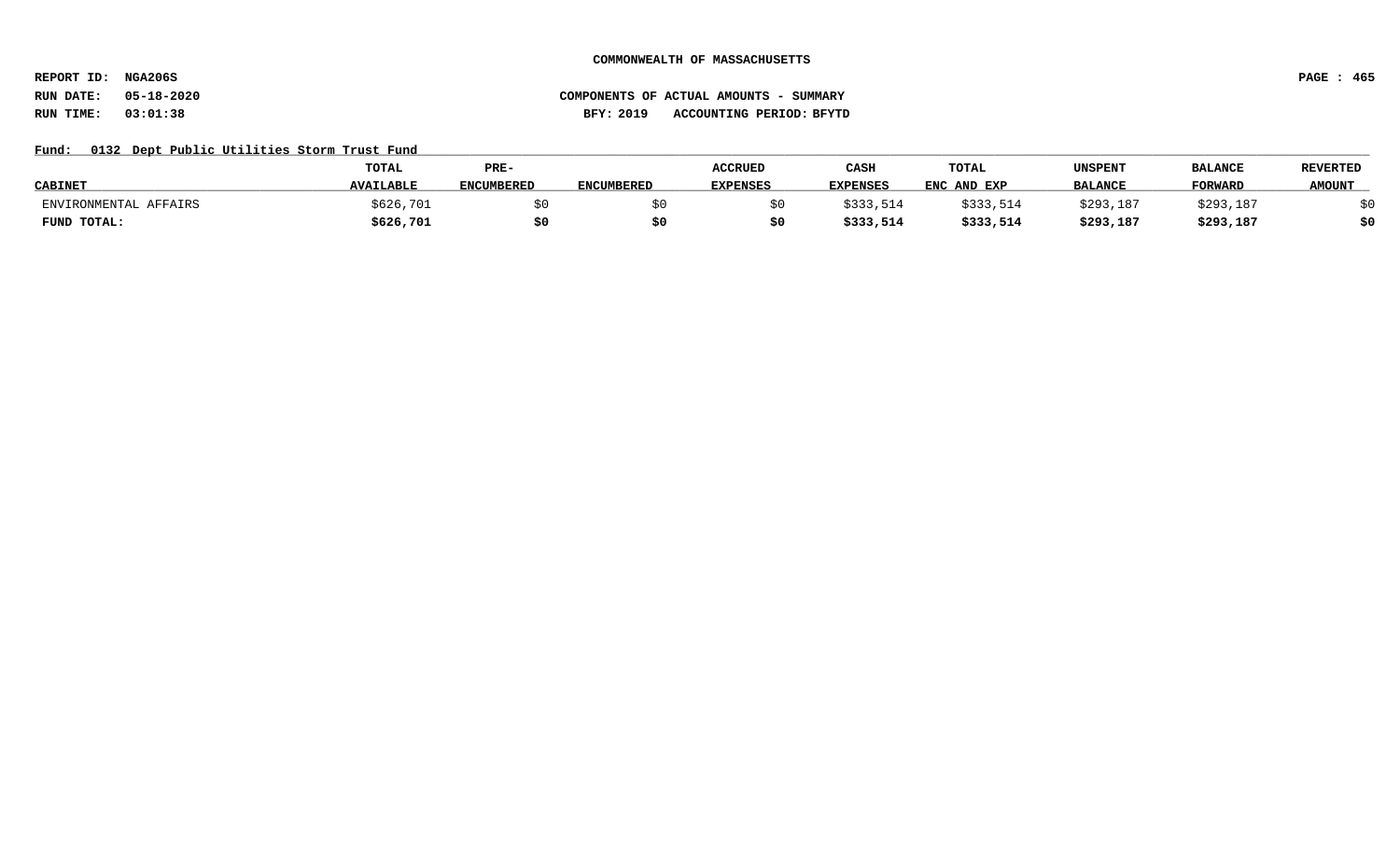**REPORT ID: NGA206S PAGE : 466**

# **RUN DATE: 05-18-2020 COMPONENTS OF ACTUAL AMOUNTS - SUMMARY RUN TIME: 03:01:38 BFY: 2019 ACCOUNTING PERIOD: BFYTD**

### Fund: 0134 Homeless Animal Prev & Care Fund

|                       | <b>TOTAL</b>     | PRE-              |                   | <b>ACCRUED</b>  | CASH            | TOTAL       | UNSPENT        | <b>BALANCE</b> | <b>REVERTED</b> |
|-----------------------|------------------|-------------------|-------------------|-----------------|-----------------|-------------|----------------|----------------|-----------------|
| <b>CABINET</b>        | <b>AVAILABLE</b> | <b>ENCUMBERED</b> | <b>ENCUMBERED</b> | <b>EXPENSES</b> | <b>EXPENSES</b> | ENC AND EXP | <b>BALANCE</b> | <b>FORWARD</b> | <b>AMOUNT</b>   |
| ENVIRONMENTAL AFFAIRS | \$749,422        |                   |                   |                 | \$352,566       | \$352,566   | \$396,856      | \$396,856      |                 |
| FUND TOTAL:           | \$749,422        | \$0               |                   |                 | \$352,566       | \$352,566   | \$396,856      | \$396,856      | \$0             |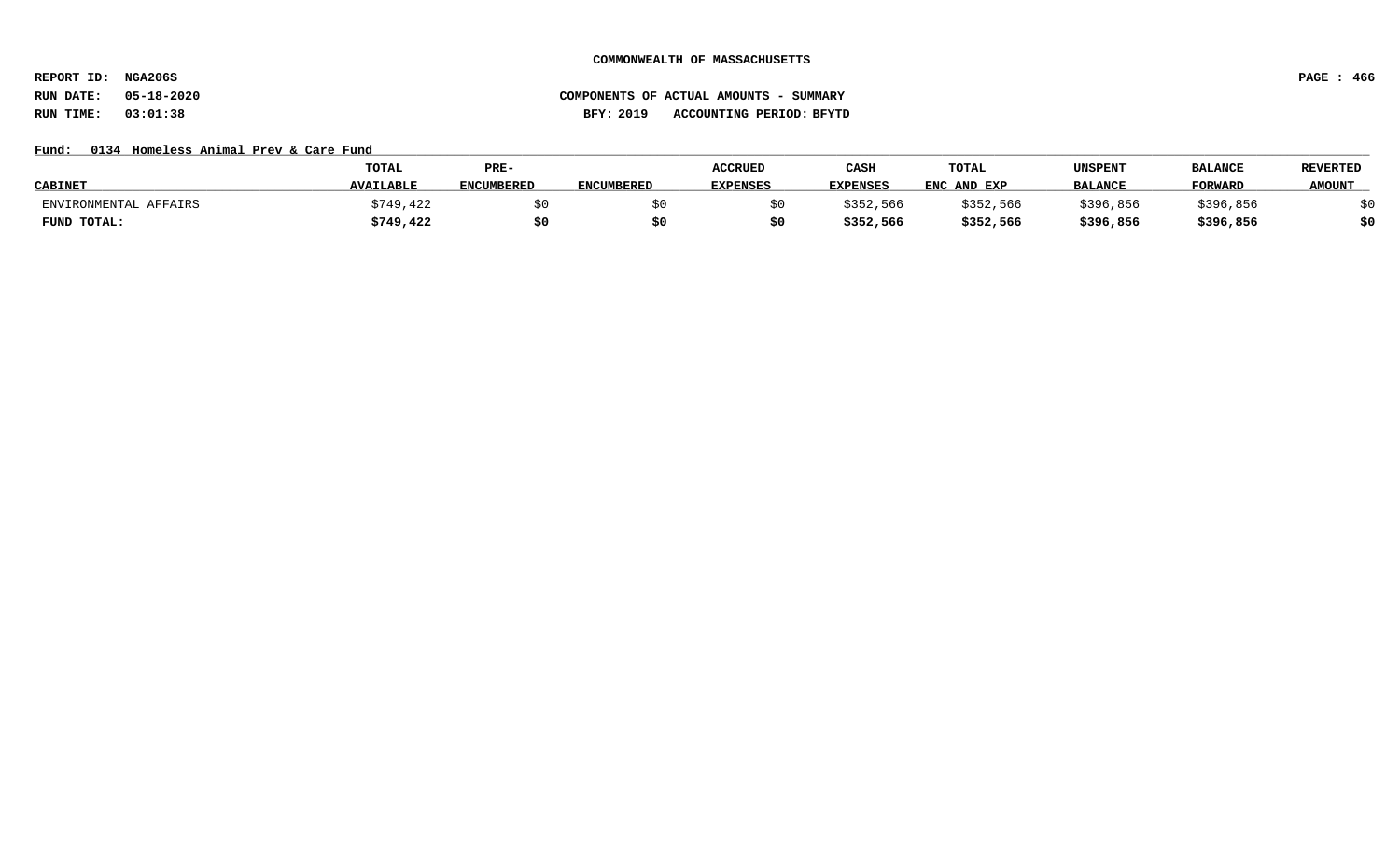**REPORT ID: NGA206S PAGE : 467**

# **RUN DATE: 05-18-2020 COMPONENTS OF ACTUAL AMOUNTS - SUMMARY RUN TIME: 03:01:38 BFY: 2019 ACCOUNTING PERIOD: BFYTD**

# Fund: 0135 Horseneck Beach Reservation Trust Fund

|                       | TOTAL            | PRE-       |                   | <b>ACCRUED</b>  | CASH     | <b>TOTAL</b> | UNSPENT        | <b>BALANCE</b> | <b>REVERTED</b> |
|-----------------------|------------------|------------|-------------------|-----------------|----------|--------------|----------------|----------------|-----------------|
| <b>CABINET</b>        | <b>AVAILABLE</b> | ENCUMBERED | <b>ENCUMBERED</b> | <b>EXPENSES</b> | EXPENSES | ENC AND EXP  | <b>BALANCE</b> | FORWARD        | <b>AMOUNT</b>   |
| ENVIRONMENTAL AFFAIRS | ;84,348          |            |                   |                 | \$27,168 | \$27,168     | \$57.180       | :57,180        |                 |
| FUND TOTAL:           | \$84,348         | \$0        |                   |                 | \$27,168 | \$27,168     | \$57,180       | \$57,180       | \$0             |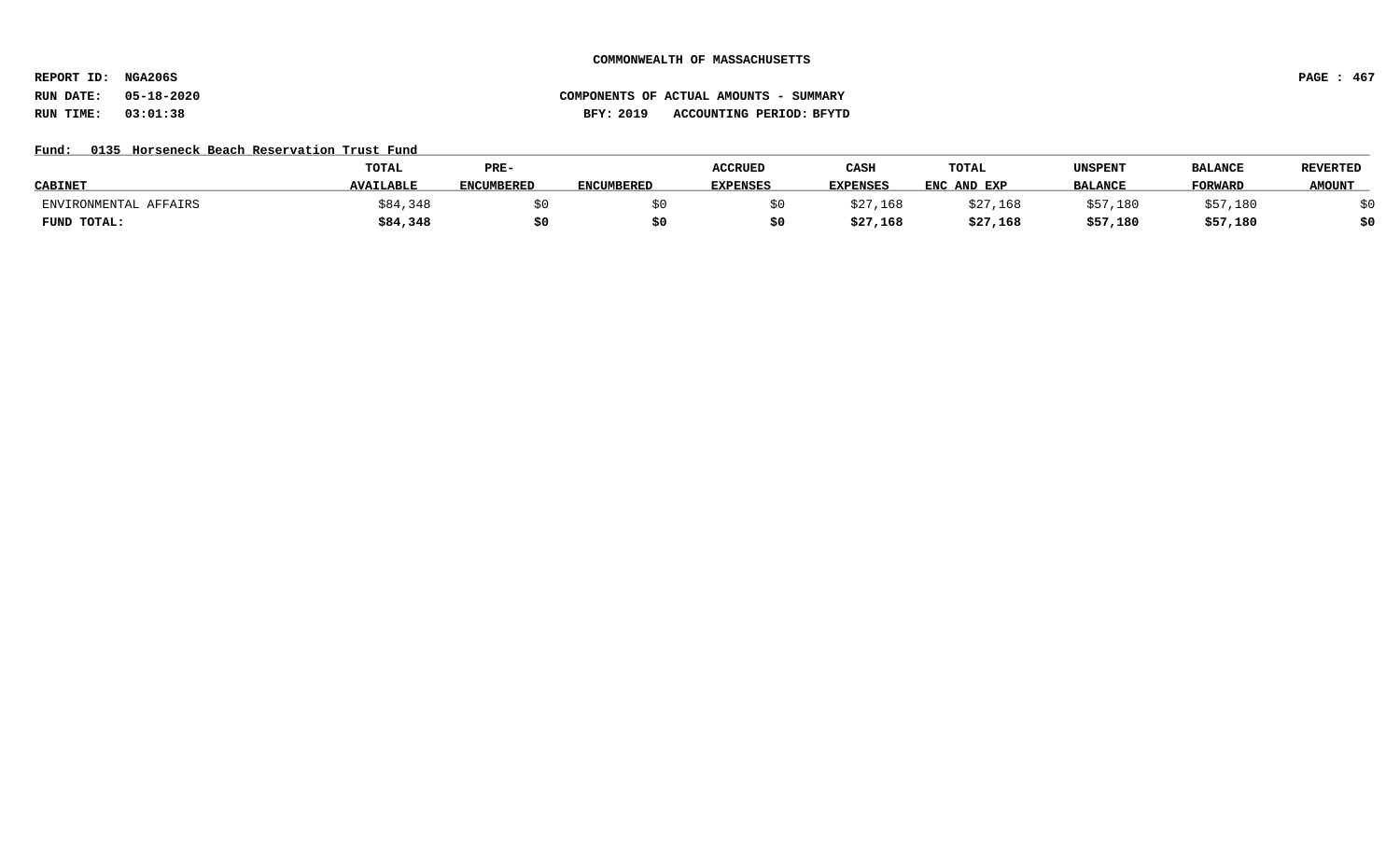**REPORT ID: NGA206S PAGE : 468**

# **RUN DATE: 05-18-2020 COMPONENTS OF ACTUAL AMOUNTS - SUMMARY RUN TIME: 03:01:38 BFY: 2019 ACCOUNTING PERIOD: BFYTD**

# Fund: 0136 Environmental Trust Fund

|                       | <b>TOTAL</b>     | PRE-              |                   | <b>ACCRUED</b>  | CASH            | TOTAL       | UNSPENT        | <b>BALANCE</b> | <b>REVERTED</b> |
|-----------------------|------------------|-------------------|-------------------|-----------------|-----------------|-------------|----------------|----------------|-----------------|
| <b>CABINET</b>        | <b>AVAILABLE</b> | <b>ENCUMBERED</b> | <b>ENCUMBERED</b> | <b>EXPENSES</b> | <b>EXPENSES</b> | ENC AND EXP | <b>BALANCE</b> | <b>FORWARD</b> | <b>AMOUNT</b>   |
| ENVIRONMENTAL AFFAIRS | \$2,992,941      |                   |                   |                 | \$1,303,201     | \$1,303,201 | \$1,689,740    | \$1,689,740    |                 |
| FUND TOTAL:           | \$2,992,941      |                   | S0                |                 | \$1,303,201     | \$1,303,201 | \$1,689,740    | \$1,689,740    | \$0             |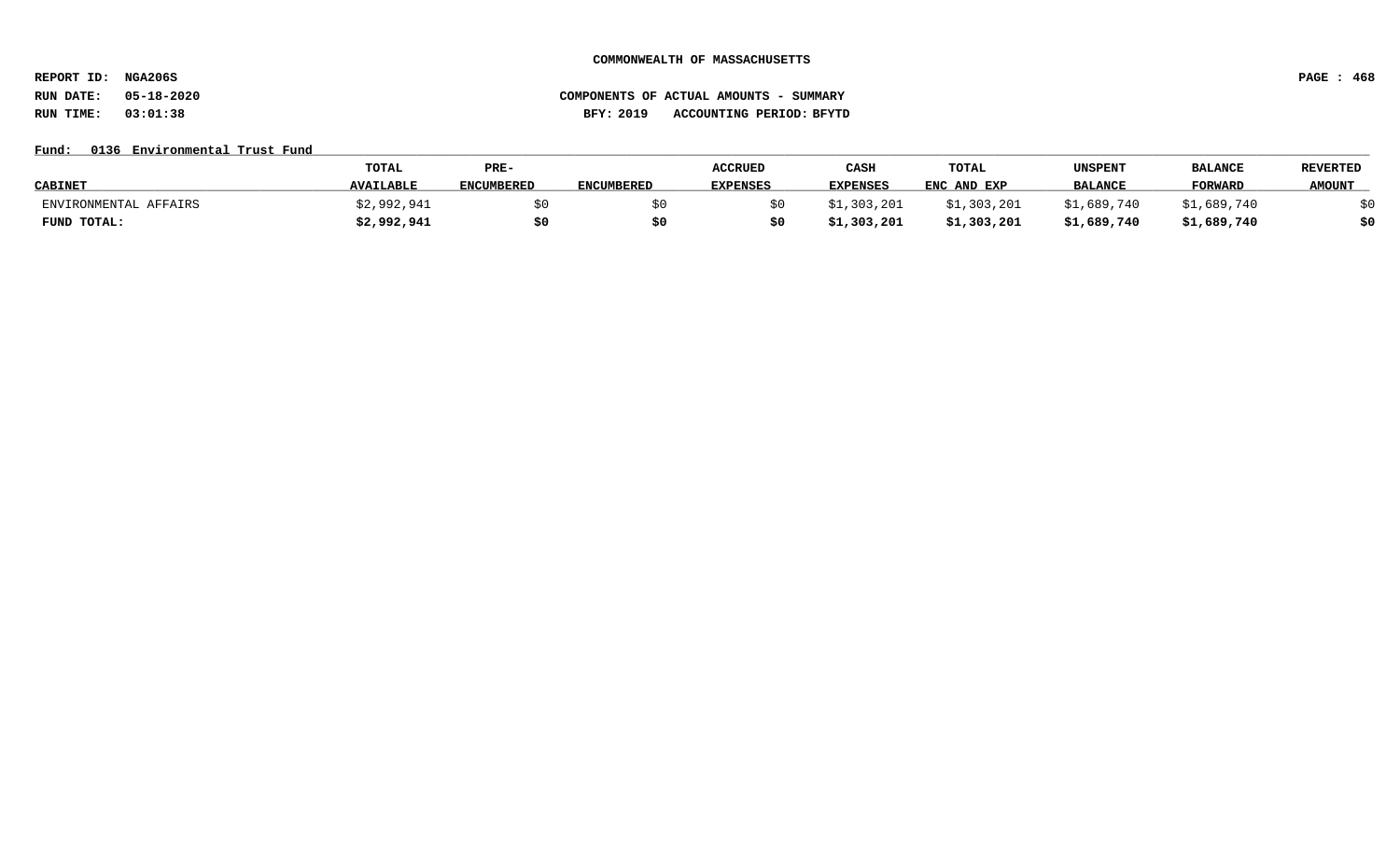**REPORT ID: NGA206S PAGE : 469**

# **RUN DATE: 05-18-2020 COMPONENTS OF ACTUAL AMOUNTS - SUMMARY RUN TIME: 03:01:38 BFY: 2019 ACCOUNTING PERIOD: BFYTD**

## Fund: 0137 Social Innovation Financing Trust Fd

|                                | <b>TOTAL</b>     | PRE-              |                   | <b>ACCRUED</b>  | CASH            | <b>TOTAL</b> | UNSPENT        | <b>BALANCE</b> | <b>REVERTED</b> |
|--------------------------------|------------------|-------------------|-------------------|-----------------|-----------------|--------------|----------------|----------------|-----------------|
| <b>CABINET</b>                 | <b>AVAILABLE</b> | <b>ENCUMBERED</b> | <b>ENCUMBERED</b> | <b>EXPENSES</b> | <b>EXPENSES</b> | ENC AND EXP  | <b>BALANCE</b> | <b>FORWARD</b> | <b>AMOUNT</b>   |
| EXECUTIVE OFFICE FOR ADMINSTRA | \$20,083,139     |                   |                   |                 | \$4,661,925     | \$4,661,925  | \$15,421,214   | \$15,421,214   | ረ ሀ             |
| FUND TOTAL:                    | \$20,083,139     |                   |                   |                 | \$4,661,925     | \$4,661,925  | \$15,421,214   | \$15,421,214   | \$0             |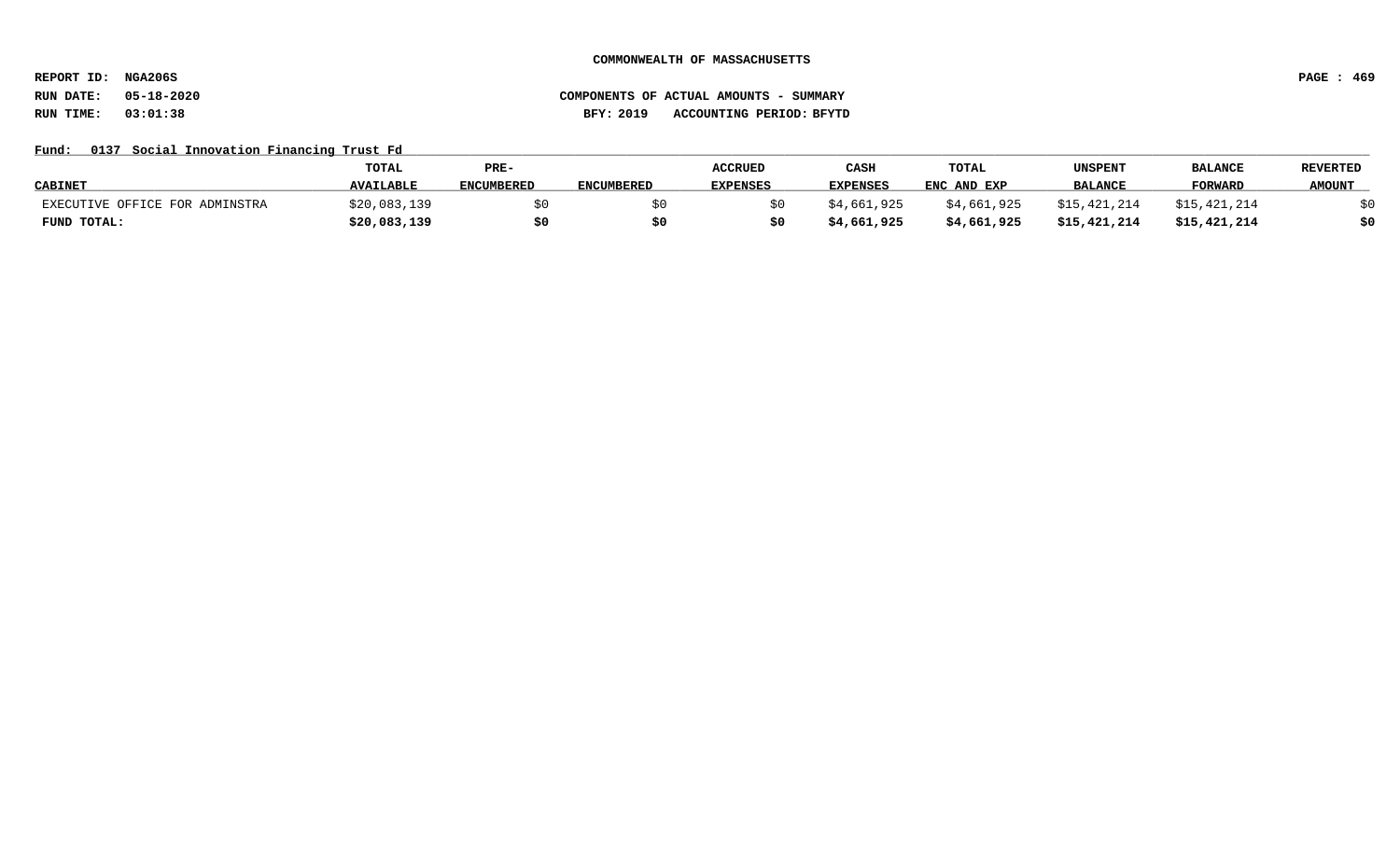**REPORT ID: NGA206S PAGE : 470**

# **RUN DATE: 05-18-2020 COMPONENTS OF ACTUAL AMOUNTS - SUMMARY RUN TIME: 03:01:38 BFY: 2019 ACCOUNTING PERIOD: BFYTD**

## Fund: 0138 Children's Trust Fund

|                               | <b>TOTAL</b>     | PRE-              |                   | <b>ACCRUED</b>  | CASH            | TOTAL       | UNSPENT        | <b>BALANCE</b> | <b>REVERTED</b> |
|-------------------------------|------------------|-------------------|-------------------|-----------------|-----------------|-------------|----------------|----------------|-----------------|
| <b>CABINET</b>                | <b>AVAILABLE</b> | <b>ENCUMBERED</b> | <b>ENCUMBERED</b> | <b>EXPENSES</b> | <b>EXPENSES</b> | ENC AND EXP | <b>BALANCE</b> | <b>FORWARD</b> | <b>AMOUNT</b>   |
| JUDICIARY                     |                  | \$0               |                   |                 |                 |             |                |                | \$0             |
| EXECUTIVE OFFICE OF EDUCATION | \$201,286        | \$0               |                   |                 | \$5,260         | \$5,260     | \$196,026      | \$196,026      | \$0             |
| FUND TOTAL:                   | \$201,286        | \$0               |                   |                 | \$5,260         | \$5,260     | \$196,026      | \$196,026      | \$0             |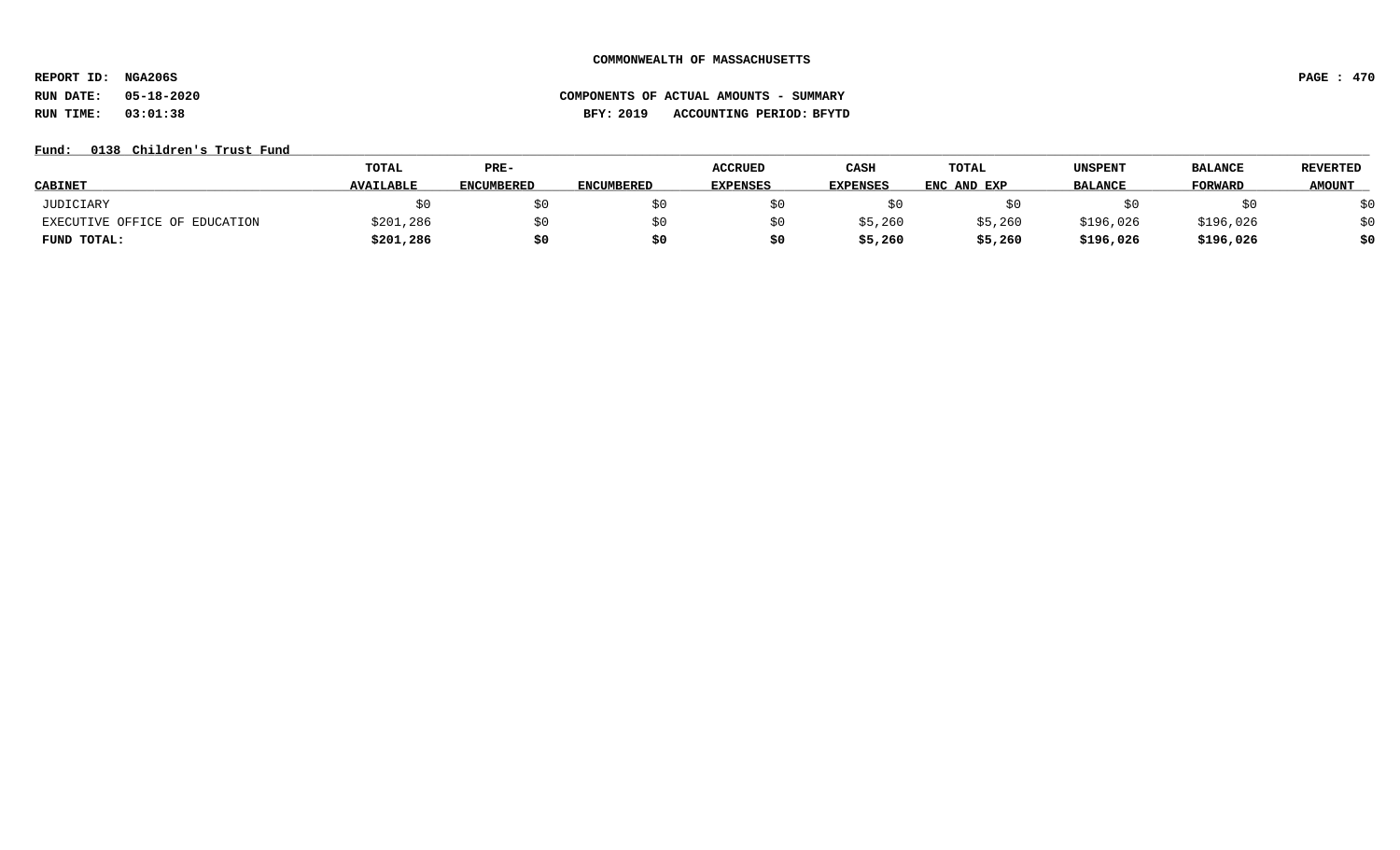**REPORT ID: NGA206S PAGE : 471**

# **RUN DATE: 05-18-2020 COMPONENTS OF ACTUAL AMOUNTS - SUMMARY RUN TIME: 03:01:38 BFY: 2019 ACCOUNTING PERIOD: BFYTD**

## Fund: 0142 Child Support Enforcement Fund

|                                | TOTAL            | PRE-              |                   | <b>ACCRUED</b>  | CASH            | TOTAL        | UNSPENT        | <b>BALANCE</b> | <b>REVERTED</b> |
|--------------------------------|------------------|-------------------|-------------------|-----------------|-----------------|--------------|----------------|----------------|-----------------|
| <b>CABINET</b>                 | <b>AVAILABLE</b> | <b>ENCUMBERED</b> | <b>ENCUMBERED</b> | <b>EXPENSES</b> | <b>EXPENSES</b> | ENC AND EXP  | <b>BALANCE</b> | <b>FORWARD</b> | <b>AMOUNT</b>   |
| TREASURER & RECEIVER GENERAL   | \$9,145          | \$0               |                   | S0              |                 | S U          | \$9,145        | \$9,145        | \$0             |
| DISTRICT ATTORNEY              | \$266,815        | \$0               |                   | S0              | \$266,815       | \$266,815    |                |                | \$0             |
| EXECUTIVE OFFICE FOR ADMINSTRA | \$34,422,174     | \$0               | S0                | S0              | \$26,224,414    | \$26,224,414 | \$8,197,759    | \$8,164,267    | \$33,492        |
| FUND TOTAL:                    | \$34,698,133     | \$0               | S0                | s0              | \$26,491,229    | \$26,491,229 | \$8,206,904    | \$8,173,412    | \$33,492        |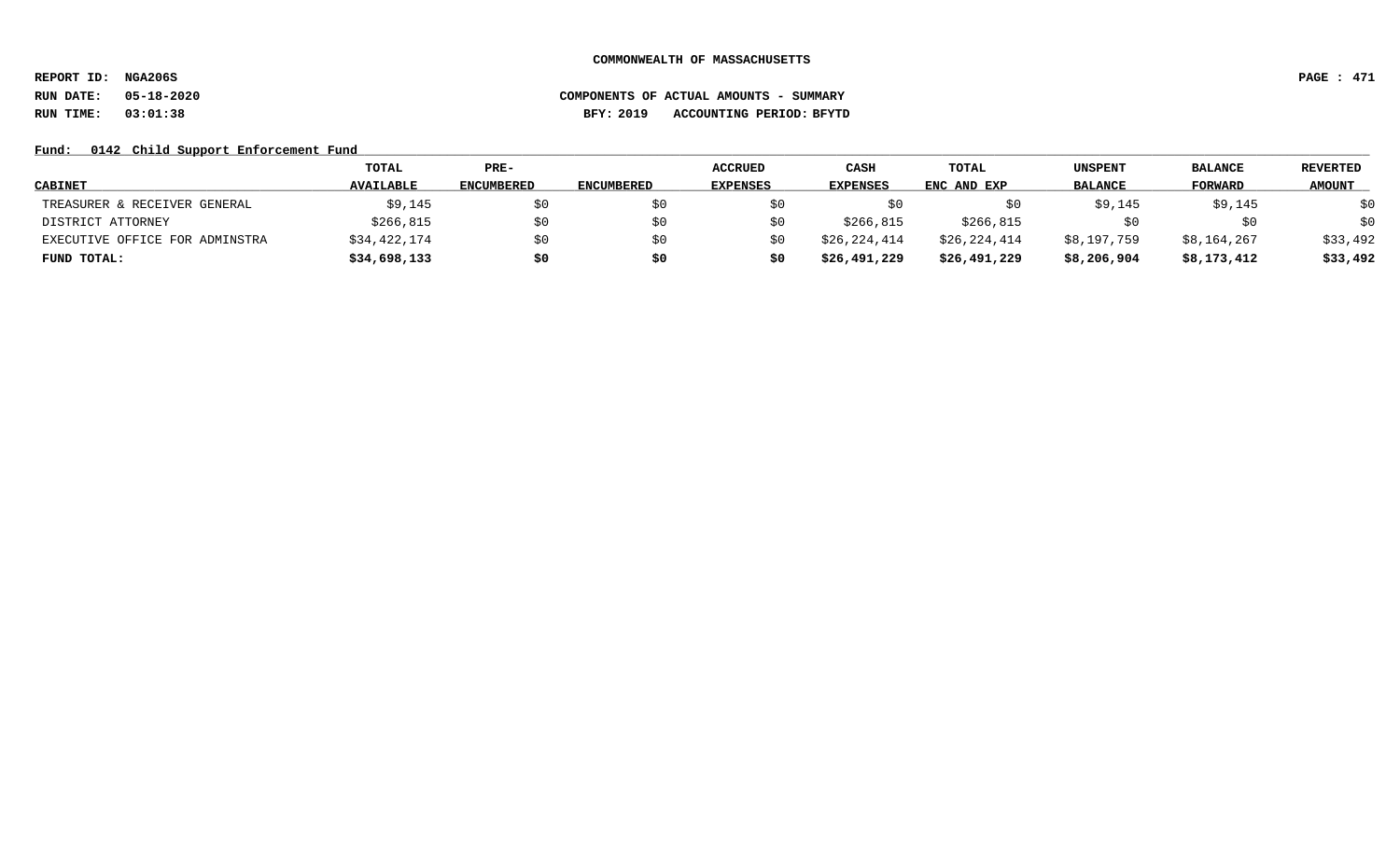**REPORT ID: NGA206S PAGE : 472**

## Fund: 0143 Massachusetts Military Family Relief Fund

|                                | <b>TOTAL</b>     | PRE-              |                   | <b>ACCRUED</b>  | CASH            | TOTAL       | UNSPENT        | <b>BALANCE</b> | <b>REVERTED</b> |
|--------------------------------|------------------|-------------------|-------------------|-----------------|-----------------|-------------|----------------|----------------|-----------------|
| <b>CABINET</b>                 | <b>AVAILABLE</b> | <b>ENCUMBERED</b> | <b>ENCUMBERED</b> | <b>EXPENSES</b> | <b>EXPENSES</b> | ENC AND EXP | <b>BALANCE</b> | <b>FORWARD</b> | <b>AMOUNT</b>   |
| EXECUTIVE OFFICE OF PUBLIC SAF | \$892,247        |                   |                   |                 | \$250,000       | \$250,000   | \$642,247      | \$642,247      |                 |
| FUND TOTAL:                    | \$892,247        | \$0               |                   |                 | \$250,000       | \$250,000   | \$642,247      | \$642,247      | \$0             |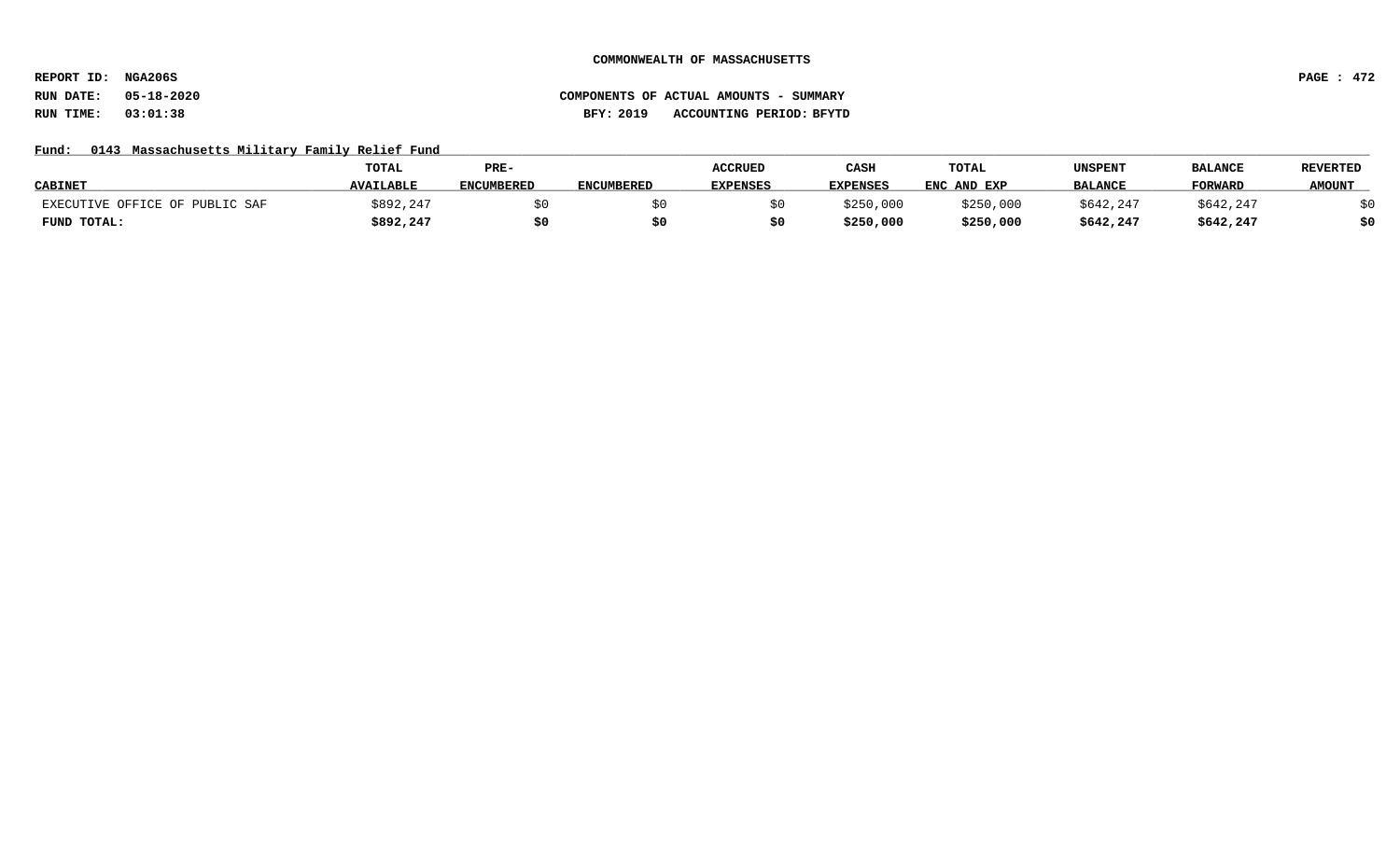**REPORT ID: NGA206S PAGE : 473**

## **RUN DATE: 05-18-2020 COMPONENTS OF ACTUAL AMOUNTS - SUMMARY RUN TIME: 03:01:38 BFY: 2019 ACCOUNTING PERIOD: BFYTD**

## Fund: 0145 Department of Industrial Accidents Special Fund

|                               | <b>TOTAL</b>     | PRE-              |                   | <b>ACCRUED</b>  | CASH            | <b>TOTAL</b> | UNSPENT        | <b>BALANCI</b> | <b>REVERTED</b> |
|-------------------------------|------------------|-------------------|-------------------|-----------------|-----------------|--------------|----------------|----------------|-----------------|
| <b>CABINET</b>                | <b>AVAILABLE</b> | <b>ENCUMBERED</b> | <b>ENCUMBERED</b> | <b>EXPENSES</b> | <b>EXPENSES</b> | ENC AND EXP  | <b>BALANCE</b> | <b>FORWARD</b> | <b>AMOUNT</b>   |
| EXECUTIVE OFFICE of LABOR and | \$42,391,734     |                   |                   |                 | \$26,839,130    | \$26,839,130 | \$15,552,604   | \$15,552,604   |                 |
| FUND TOTAL:                   | \$42,391,734     | \$0               | S0                |                 | \$26,839,130    | \$26,839,130 | \$15,552,604   | \$15,552,604   | \$0             |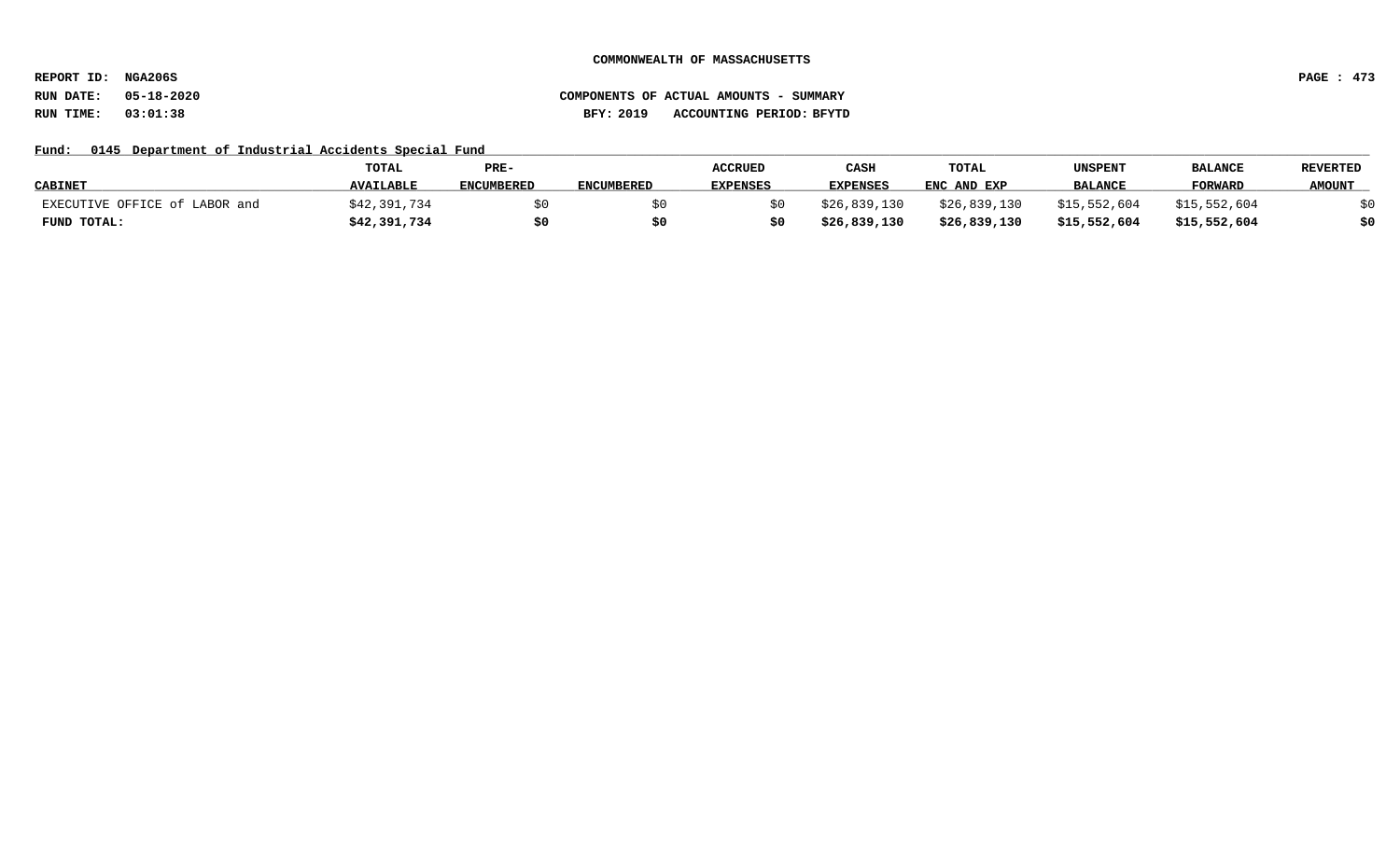**REPORT ID: NGA206S PAGE : 474**

# **RUN DATE: 05-18-2020 COMPONENTS OF ACTUAL AMOUNTS - SUMMARY RUN TIME: 03:01:38 BFY: 2019 ACCOUNTING PERIOD: BFYTD**

## Fund: 0148 Logan airport Health Study Trust Fund

|                                | TOTAL            | PRE-              |                   | <b>ACCRUED</b>  | CASH            | TOTAL       | UNSPENT        | <b>BALANCE</b> | <b>REVERTED</b> |
|--------------------------------|------------------|-------------------|-------------------|-----------------|-----------------|-------------|----------------|----------------|-----------------|
| <b>CABINET</b>                 | <b>AVAILABLE</b> | <b>ENCUMBERED</b> | <b>ENCUMBERED</b> | <b>EXPENSES</b> | <b>EXPENSES</b> | ENC AND EXP | <b>BALANCE</b> | <b>FORWARD</b> | <b>AMOUNT</b>   |
| EXECUTIVE OFFICE OF HEALTH & H | 190,433          |                   |                   |                 | \$75,624        | \$75,624    | \$14,809       | \$14,809       |                 |
| FUND TOTAL:                    | \$90,433         | \$0               |                   |                 | \$75,624        | \$75,624    | \$14,809       | \$14,809       | \$0             |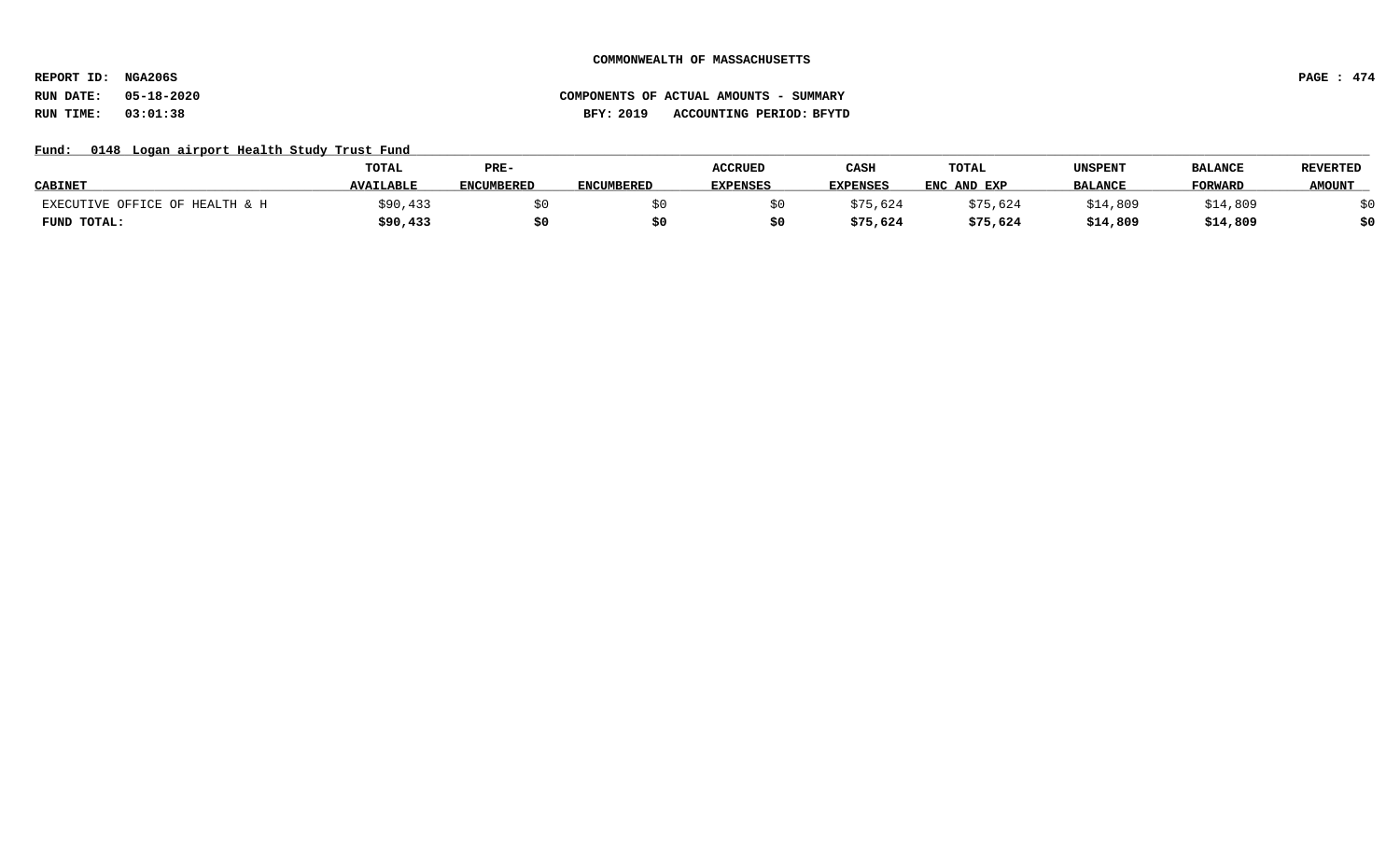**REPORT ID: NGA206S PAGE : 475**

# **RUN DATE: 05-18-2020 COMPONENTS OF ACTUAL AMOUNTS - SUMMARY RUN TIME: 03:01:38 BFY: 2019 ACCOUNTING PERIOD: BFYTD**

## Fund: 0153 Massachusetts State Public Health HIV and Hepatitis Fund

|                                | <b>TOTAL</b>     | PRE-              |                   | <b>ACCRUED</b>  | CASH            | TOTAL       | UNSPENT        | <b>BALANCE</b> | <b>REVERTED</b> |
|--------------------------------|------------------|-------------------|-------------------|-----------------|-----------------|-------------|----------------|----------------|-----------------|
| <b>CABINET</b>                 | <b>AVAILABLE</b> | <b>ENCUMBERED</b> | <b>ENCUMBERED</b> | <b>EXPENSES</b> | <b>EXPENSES</b> | ENC AND EXP | <b>BALANCE</b> | <b>FORWARD</b> | <b>AMOUNT</b>   |
| EXECUTIVE OFFICE OF HEALTH & H | \$330,096        |                   |                   |                 | \$93,450        | \$93,450    | \$236,646      | \$236,646      |                 |
| FUND TOTAL:                    | \$330,096        |                   |                   |                 | \$93,450        | \$93,450    | \$236,646      | \$236,646      | \$0             |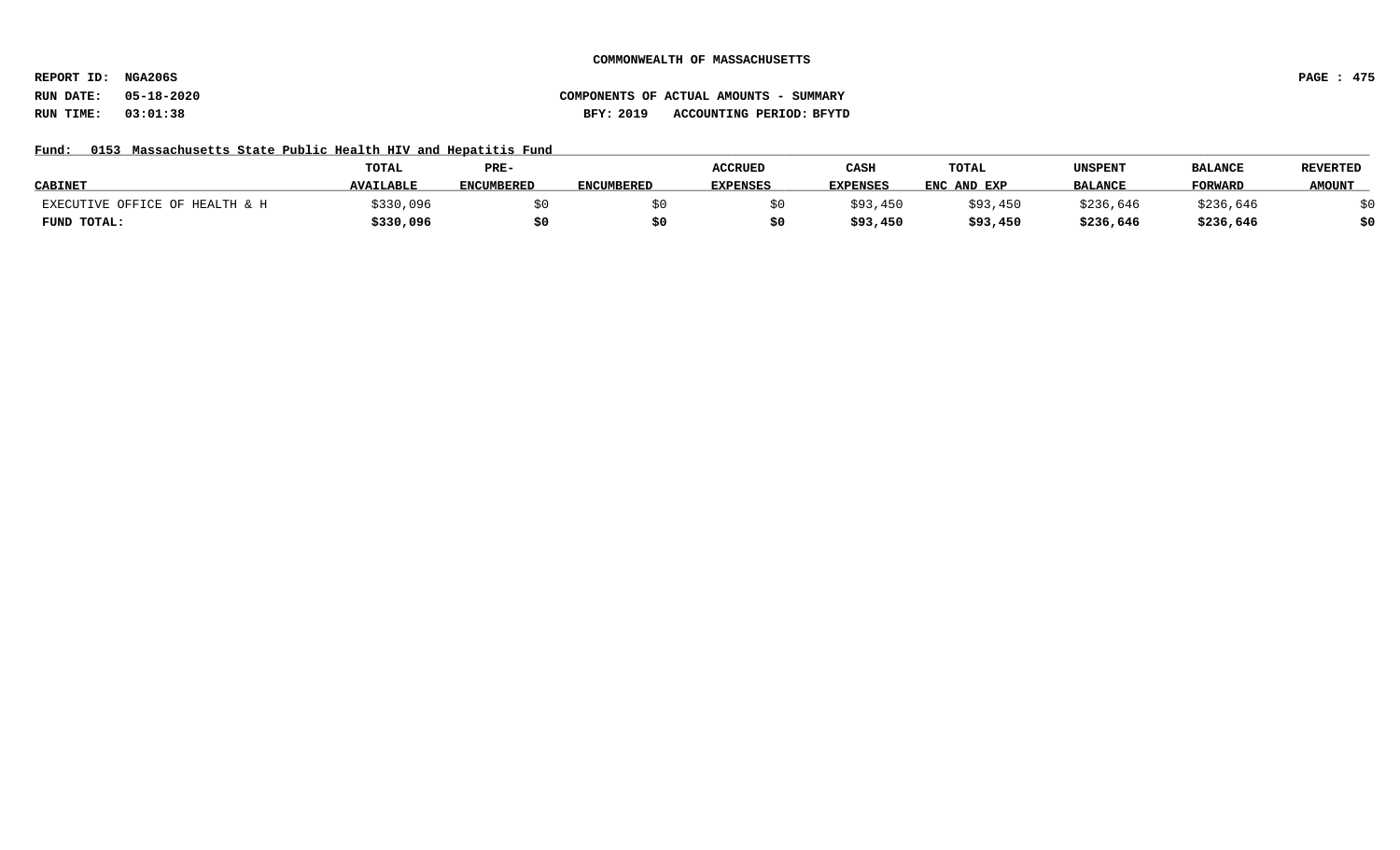**REPORT ID: NGA206S PAGE : 476**

# **RUN DATE: 05-18-2020 COMPONENTS OF ACTUAL AMOUNTS - SUMMARY RUN TIME: 03:01:38 BFY: 2019 ACCOUNTING PERIOD: BFYTD**

## Fund: 0162 Trust Fund For the Head Injury Treatment Service Fund

|                                | <b>TOTAL</b>     | PRE-              |                   | <b>ACCRUED</b>  | CASH            | TOTAL       | UNSPENT        | <b>BALANCI</b> | <b>REVERTED</b> |
|--------------------------------|------------------|-------------------|-------------------|-----------------|-----------------|-------------|----------------|----------------|-----------------|
| <b>CABINET</b>                 | <b>AVAILABLE</b> | <b>ENCUMBERED</b> | <b>ENCUMBERED</b> | <b>EXPENSES</b> | <b>EXPENSES</b> | ENC AND EXP | <b>BALANCE</b> | <b>FORWARD</b> | <b>AMOUNT</b>   |
| EXECUTIVE OFFICE OF HEALTH & H | \$10,977,535     |                   |                   |                 | \$6,589,672     | \$6,589,672 | \$4,387,863    | \$4,387,863    |                 |
| FUND TOTAL:                    | \$10,977,535     | \$0               | SO.               |                 | \$6,589,672     | \$6,589,672 | \$4,387,863    | \$4,387,863    | \$0             |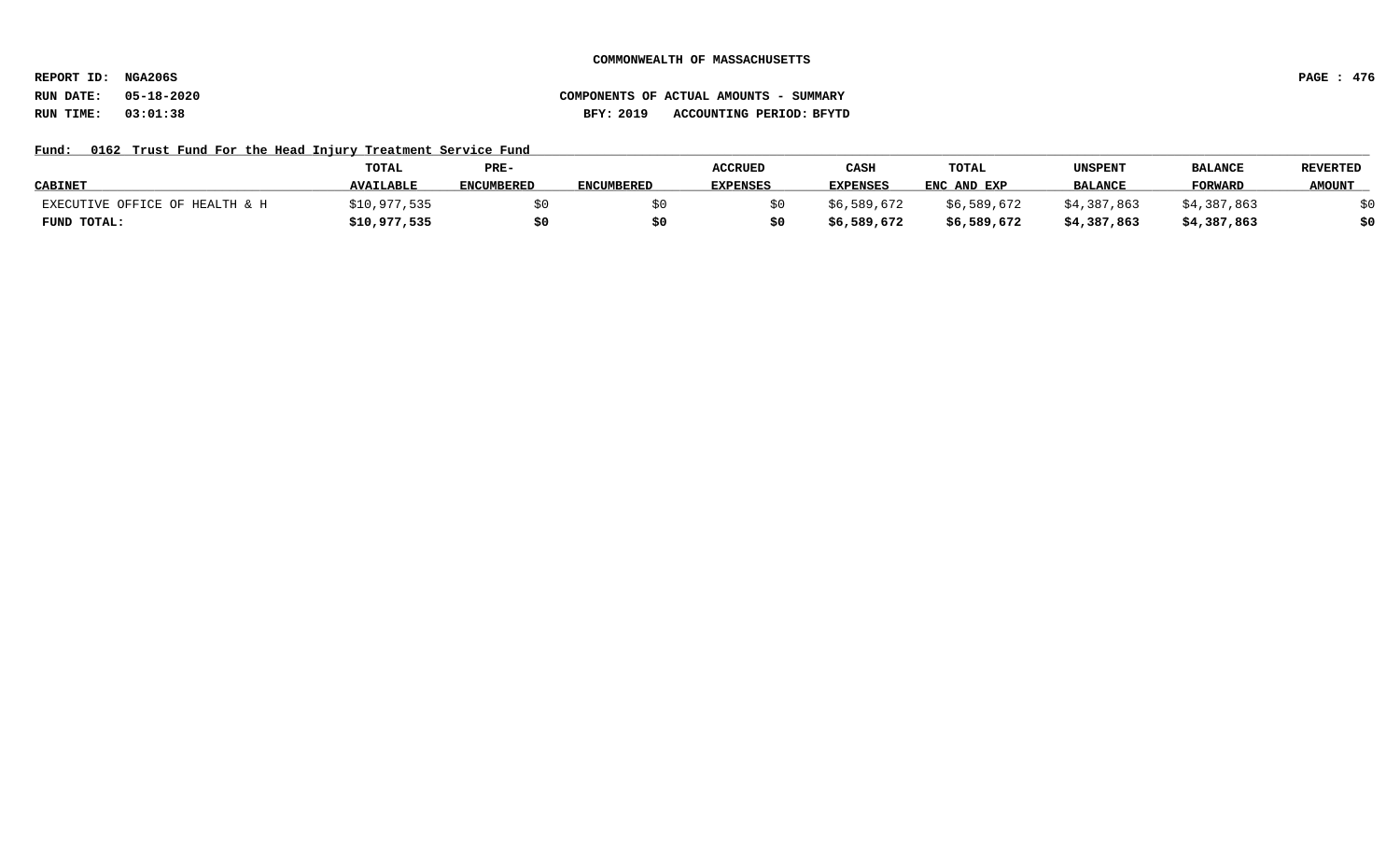**REPORT ID: NGA206S PAGE : 477**

# **RUN DATE: 05-18-2020 COMPONENTS OF ACTUAL AMOUNTS - SUMMARY RUN TIME: 03:01:38 BFY: 2019 ACCOUNTING PERIOD: BFYTD**

## Fund: 0163 Massachusetts Tourism Fund

|                                | TOTAL            | $PRE-$            |                   | <b>ACCRUED</b>  | CASH            | TOTAL       | UNSPENT        | <b>BALANCE</b> | <b>REVERTED</b> |
|--------------------------------|------------------|-------------------|-------------------|-----------------|-----------------|-------------|----------------|----------------|-----------------|
| <b>CABINET</b>                 | <b>AVAILABLE</b> | <b>ENCUMBERED</b> | <b>ENCUMBERED</b> | <b>EXPENSES</b> | <b>EXPENSES</b> | ENC AND EXP | <b>BALANCE</b> | FORWARD        | <b>AMOUNT</b>   |
| ENVIRONMENTAL AFFAIRS          |                  | \$0               | \$0               | SO.             | SΟ              | SO.         | \$0            | \$0            | \$0             |
| EXECUTIVE OFFICE OF EDUCATION  | S0               | \$0               | \$0               | SO.             | \$0             | S0          | \$0            | \$0            | \$0             |
| EXECUTIVE OFFICE OF PUBLIC SAF |                  | \$0               | \$0               | \$0             | \$0             | SO.         | S0             | \$0            | \$0             |
| EXECUTIVE OFFICE OF ECONOMIC D | \$5,758,388      | \$0               | \$0               | \$0             | \$5,378,232     | \$5,378,232 | \$380,156      | \$250,000      | \$130,156       |
| CTR/FAD ACCOUNTING ENTITIES    | S0               | \$0               | \$0               | SO.             |                 | S0          | S0             | \$0            | \$0             |
| FUND TOTAL:                    | \$5,758,388      | \$0               | \$0               | \$0             | \$5,378,232     | \$5,378,232 | \$380,156      | \$250,000      | \$130,156       |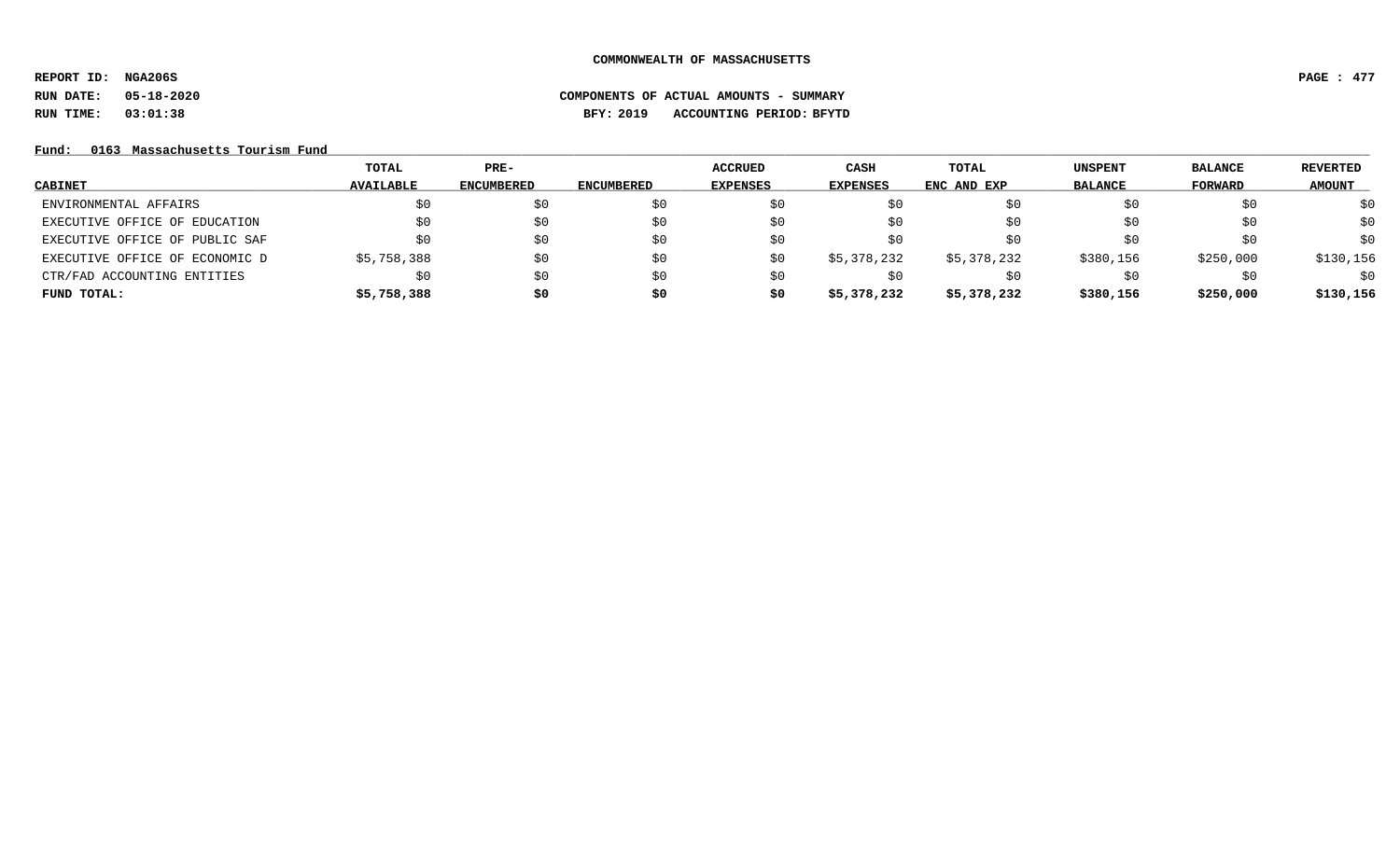**REPORT ID: NGA206S PAGE : 478**

## **RUN DATE: 05-18-2020 COMPONENTS OF ACTUAL AMOUNTS - SUMMARY RUN TIME: 03:01:38 BFY: 2019 ACCOUNTING PERIOD: BFYTD**

## Fund: 0168 Board of Registration in Medicine Fund

|                                | <b>TOTAL</b>     | PRE-              |                   | <b>ACCRUED</b>  | CASH            | TOTAL        | UNSPENT        | <b>BALANCE</b> | <b>REVERTED</b> |
|--------------------------------|------------------|-------------------|-------------------|-----------------|-----------------|--------------|----------------|----------------|-----------------|
| <b>CABINET</b>                 | <b>AVAILABLE</b> | <b>ENCUMBERED</b> | <b>ENCUMBERED</b> | <b>EXPENSES</b> | <b>EXPENSES</b> | ENC AND EXP  | <b>BALANCE</b> | <b>FORWARD</b> | <b>AMOUNT</b>   |
| EXECUTIVE OFFICE OF HEALTH & H | \$18,651,502     |                   |                   |                 | \$10,372,145    | \$10,372,145 | \$8,279,357    | \$8,279,357    |                 |
| FUND TOTAL:                    | \$18,651,502     | \$0               | S0                |                 | \$10,372,145    | \$10,372,145 | \$8,279,357    | \$8,279,357    | \$0             |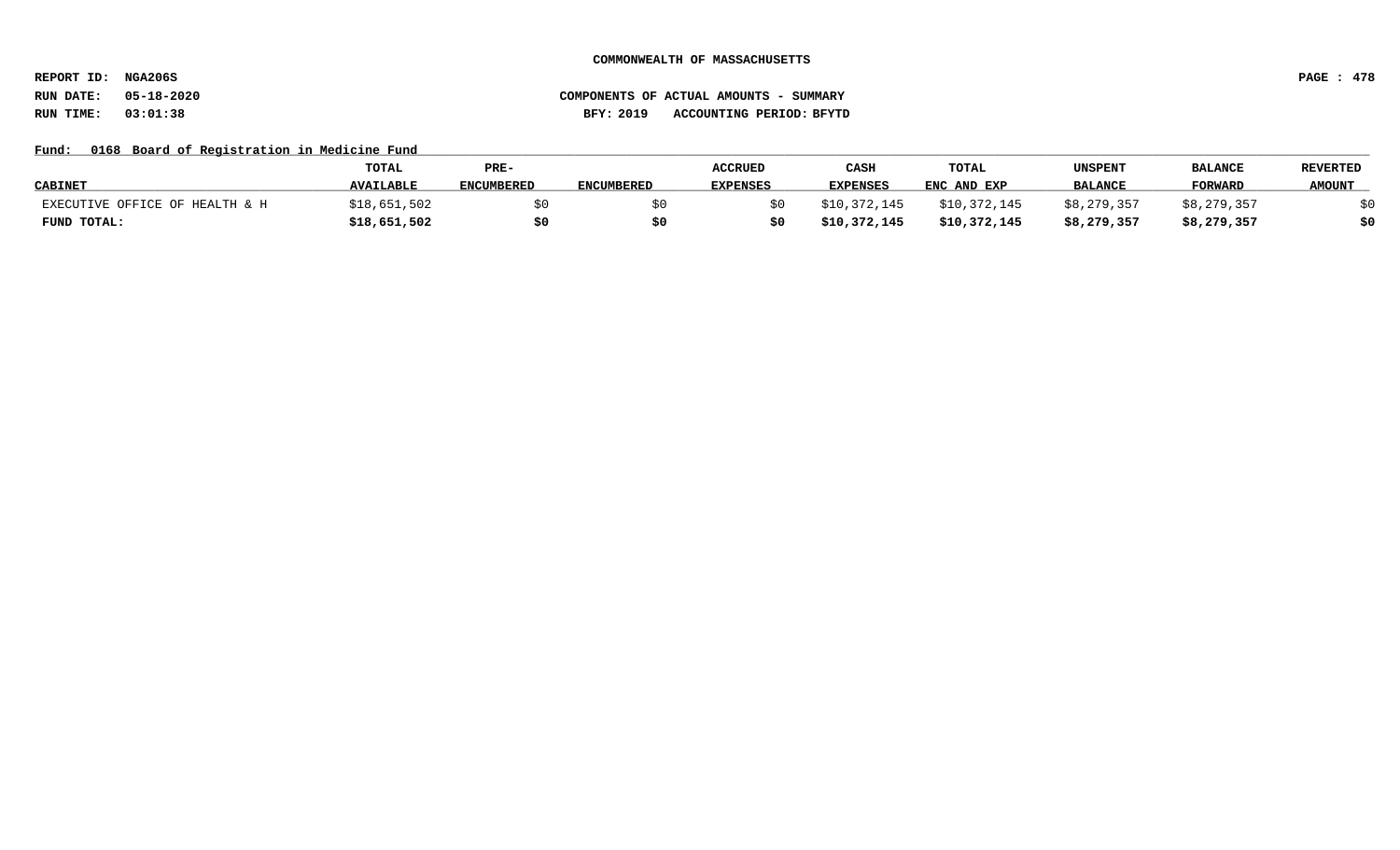**REPORT ID: NGA206S PAGE : 479**

## **RUN DATE: 05-18-2020 COMPONENTS OF ACTUAL AMOUNTS - SUMMARY RUN TIME: 03:01:38 BFY: 2019 ACCOUNTING PERIOD: BFYTD**

## Fund: 0170 Water Pollution Abatement Projects Administration Fund

|                       | TOTAL            | PRE-              |                   | <b>ACCRUED</b>  | CASH            | TOTAL       | UNSPENT        | <b>BALANCE</b> | <b>REVERTED</b> |
|-----------------------|------------------|-------------------|-------------------|-----------------|-----------------|-------------|----------------|----------------|-----------------|
| <b>CABINET</b>        | <b>AVAILABLE</b> | <b>ENCUMBERED</b> | <b>ENCUMBERED</b> | <b>EXPENSES</b> | <b>EXPENSES</b> | ENC AND EXP | <b>BALANCE</b> | <b>FORWARD</b> | <b>AMOUNT</b>   |
| ENVIRONMENTAL AFFAIRS | 7,935,108        |                   |                   |                 | \$7,007,670     | \$7,007,670 | \$927,439      | \$927,439      |                 |
| FUND TOTAL:           | \$7,935,108      | \$0               |                   |                 | \$7,007,670     | \$7,007,670 | \$927,439      | \$927,439      | \$0             |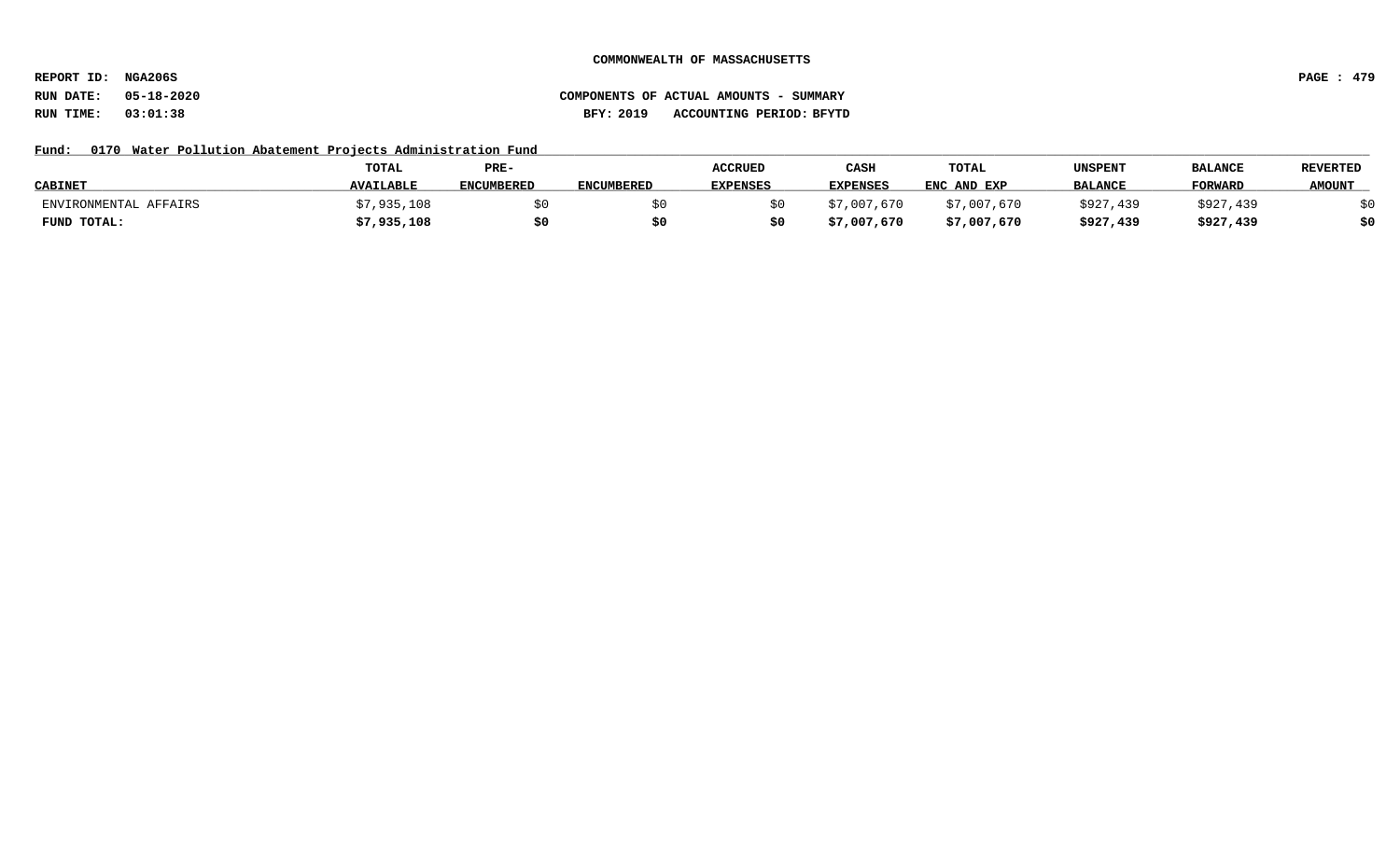**REPORT ID: NGA206S PAGE : 480**

# **RUN DATE: 05-18-2020 COMPONENTS OF ACTUAL AMOUNTS - SUMMARY RUN TIME: 03:01:38 BFY: 2019 ACCOUNTING PERIOD: BFYTD**

## Fund: 0174 Commonwealth Sewer Rate Relief Fund

|                                | <b>TOTAL</b>     | PRE-              |                   | <b>ACCRUED</b>  | CASH            | <b>TOTAL</b>     | UNSPENT        | <b>BALANCE</b> | <b>REVERTED</b> |
|--------------------------------|------------------|-------------------|-------------------|-----------------|-----------------|------------------|----------------|----------------|-----------------|
| <b>CABINE</b>                  | <b>AVAILABLE</b> | <b>ENCUMBERED</b> | <b>ENCUMBERED</b> | <b>EXPENSES</b> | <b>EXPENSES</b> | ENC<br>: AND EXP | <b>BALANCE</b> | <b>TORWARD</b> | <b>AMOUNT</b>   |
| EXECUTIVE OFFICE FOR ADMINSTRA |                  |                   |                   |                 |                 |                  |                |                |                 |
| FUND TOTAL:                    |                  |                   |                   |                 |                 |                  |                |                | \$0             |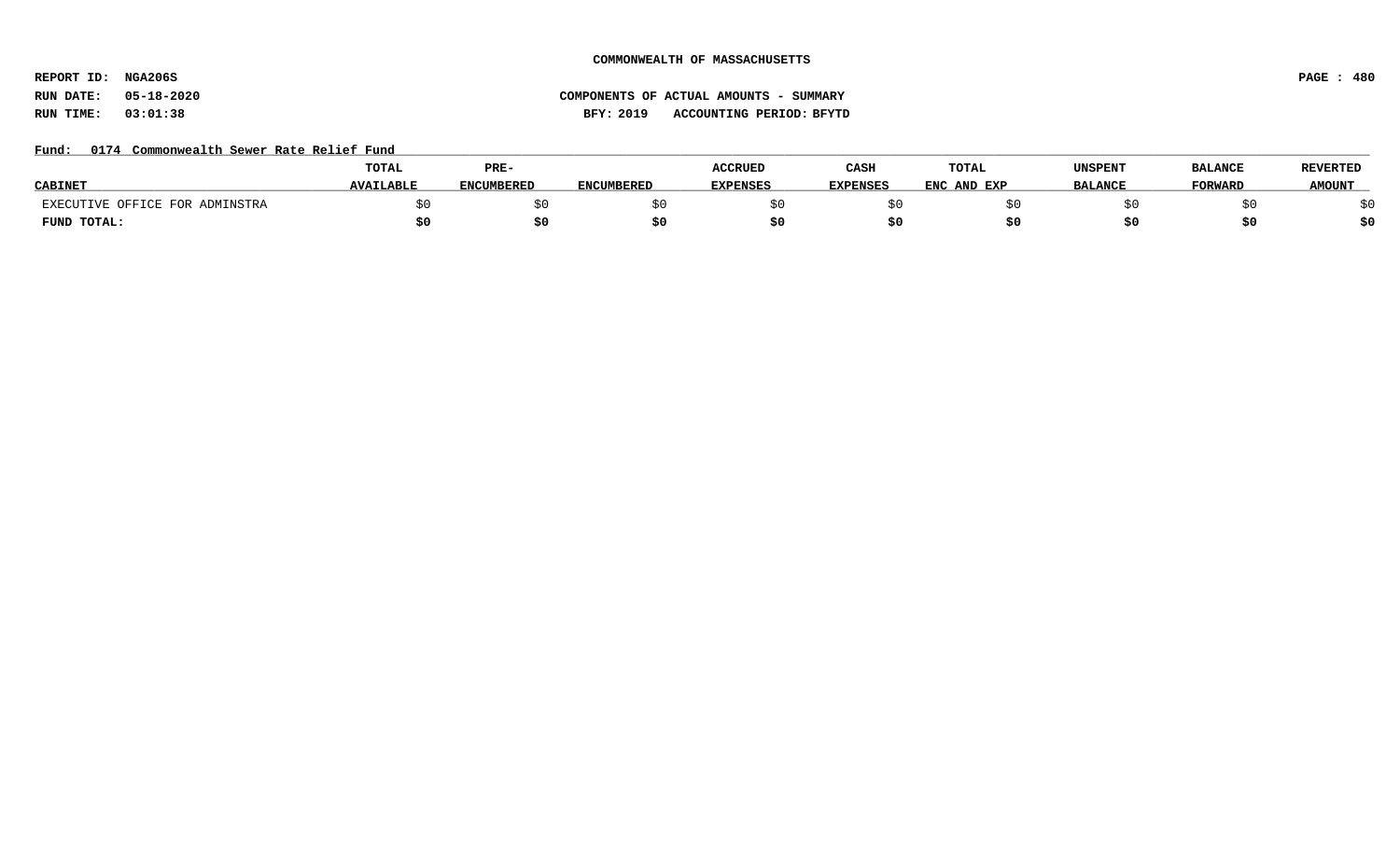**REPORT ID: NGA206S PAGE : 481**

# **RUN DATE: 05-18-2020 COMPONENTS OF ACTUAL AMOUNTS - SUMMARY RUN TIME: 03:01:38 BFY: 2019 ACCOUNTING PERIOD: BFYTD**

## Fund: 0176 Motor Vehicle Safety Inspection Trust Fund

|                                | TOTAL            | $PRE-$            |                   | <b>ACCRUED</b>  | CASH            | TOTAL        | UNSPENT        | <b>BALANCE</b> | <b>REVERTED</b> |
|--------------------------------|------------------|-------------------|-------------------|-----------------|-----------------|--------------|----------------|----------------|-----------------|
| <b>CABINET</b>                 | <b>AVAILABLE</b> | <b>ENCUMBERED</b> | <b>ENCUMBERED</b> | <b>EXPENSES</b> | <b>EXPENSES</b> | ENC AND EXP  | <b>BALANCE</b> | <b>FORWARD</b> | <b>AMOUNT</b>   |
| ENVIRONMENTAL AFFAIRS          | \$3,784,696      | \$0               |                   |                 | \$3,062,467     | \$3,062,467  | \$722,229      | \$722,229      | \$0             |
| MASSACHUSETTS DEPARTMENT OF TR | \$60,018,847     | \$0               |                   |                 | \$58,467,265    | \$58,467,265 | \$1,551,582    | \$1,551,582    | \$0             |
| FUND TOTAL:                    | \$63,803,543     | \$0               |                   |                 | \$61,529,732    | \$61,529,732 | \$2,273,811    | \$2,273,811    | \$0             |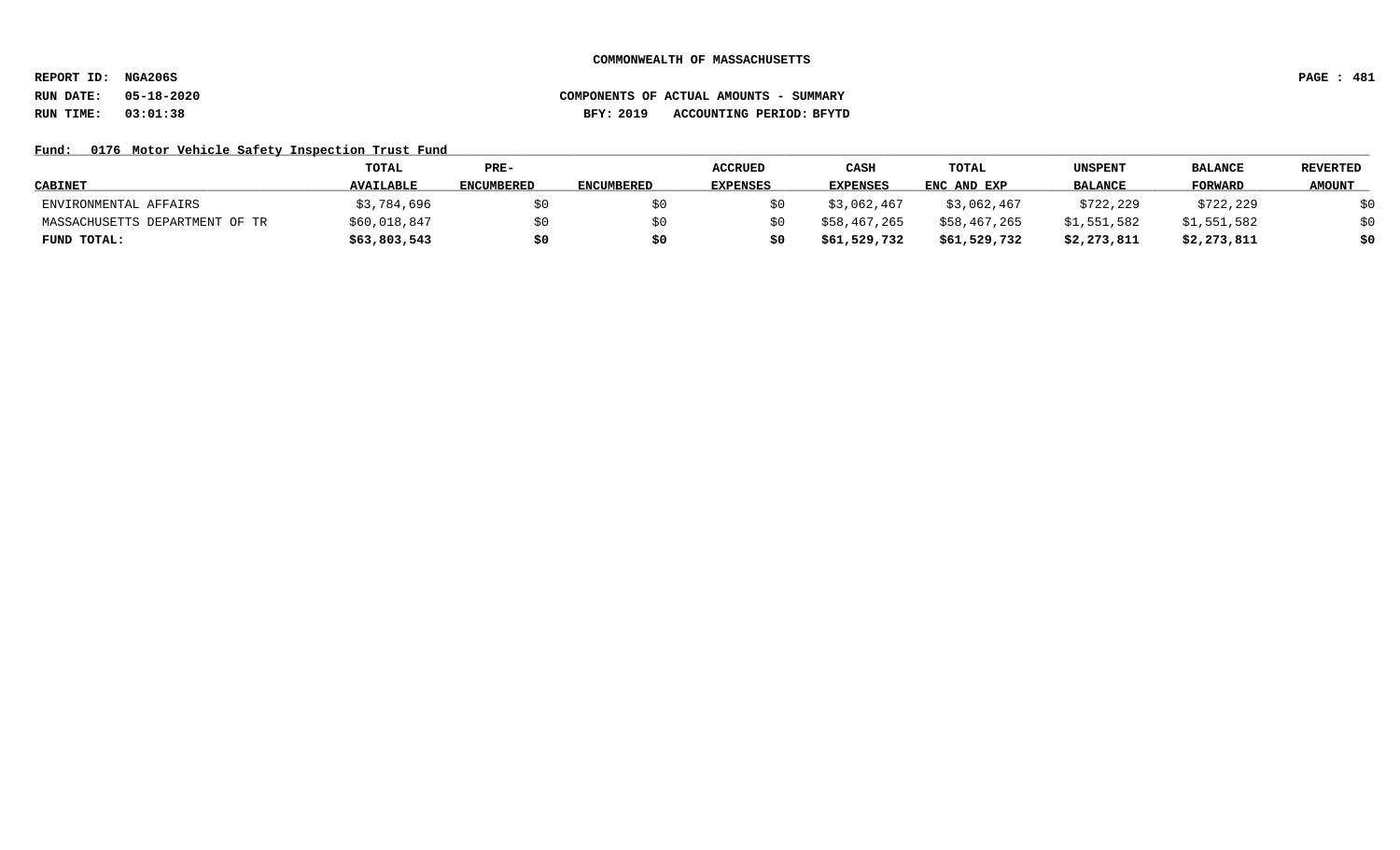**REPORT ID: NGA206S PAGE : 482**

# **RUN DATE: 05-18-2020 COMPONENTS OF ACTUAL AMOUNTS - SUMMARY RUN TIME: 03:01:38 BFY: 2019 ACCOUNTING PERIOD: BFYTD**

## Fund: 0182 Capital Expenditure Reserve Fund

|                                | <b>TOTAL</b>     | PRE-              |                   | <b>ACCRUED</b>  | CASH            | <b>TOTAL</b>   | UNSPENT        | <b>BALANCE</b> | <b>REVERTED</b> |
|--------------------------------|------------------|-------------------|-------------------|-----------------|-----------------|----------------|----------------|----------------|-----------------|
| <b>CABINE</b>                  | <b>AVAILABLE</b> | <b>ENCUMBERED</b> | <b>ENCUMBERED</b> | <b>EXPENSES</b> | <b>EXPENSES</b> | ENC<br>AND EXP | <b>BALANCE</b> | <b>FORWARD</b> | <b>AMOUNT</b>   |
| EXECUTIVE OFFICE FOR ADMINSTRA |                  |                   |                   |                 |                 |                |                |                |                 |
| FUND TOTAL:                    |                  | S0.               |                   |                 |                 |                |                |                | \$0             |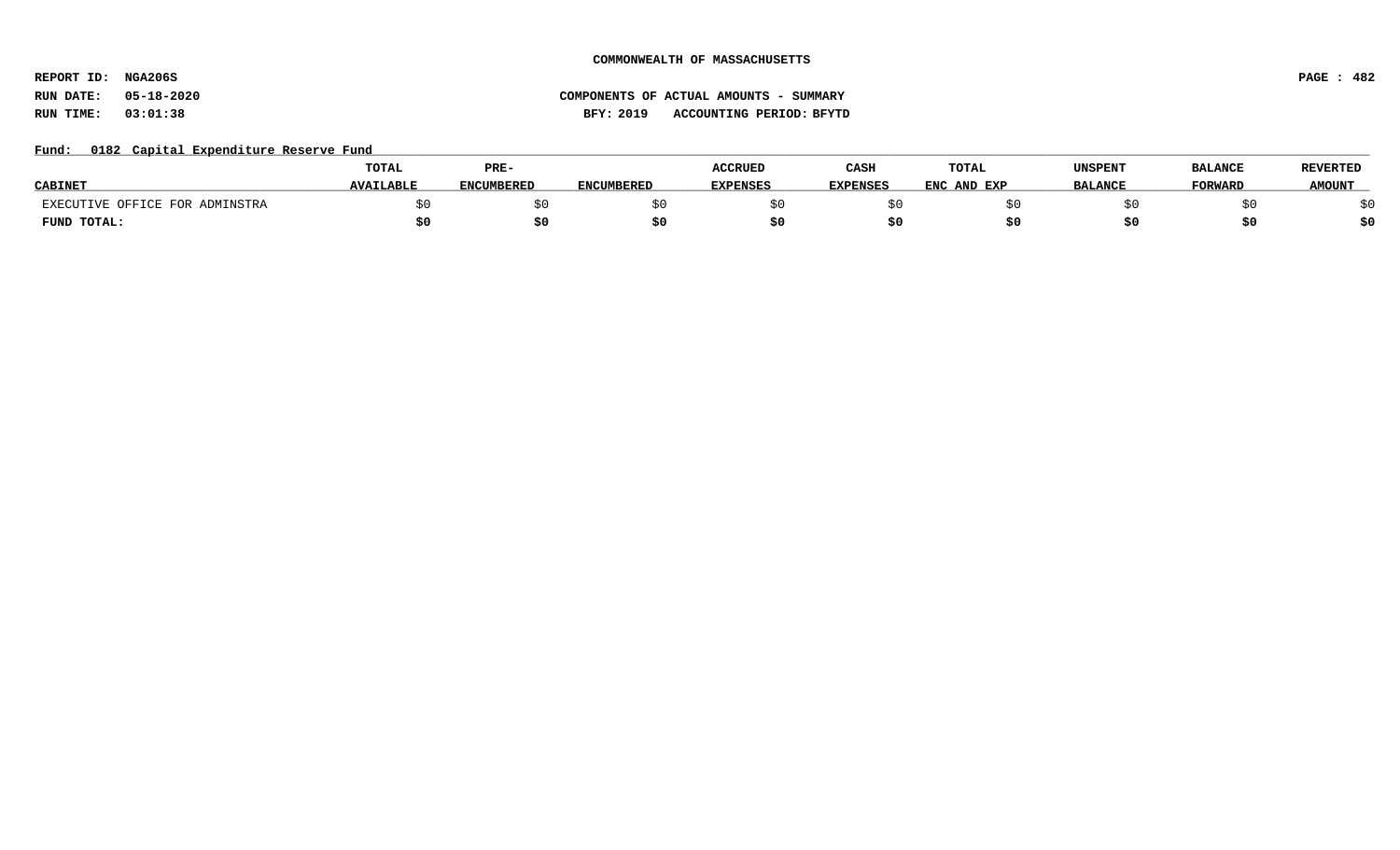**REPORT ID: NGA206S PAGE : 483**

# **RUN DATE: 05-18-2020 COMPONENTS OF ACTUAL AMOUNTS - SUMMARY RUN TIME: 03:01:38 BFY: 2019 ACCOUNTING PERIOD: BFYTD**

## Fund: 0190 Child Care Quality Fund

|                               | TOTAL            | PRE-              |                   | <b>ACCRUED</b>  | CASH            | TOTAL       | UNSPENT        | <b>BALANCE</b> | <b>REVERTED</b> |
|-------------------------------|------------------|-------------------|-------------------|-----------------|-----------------|-------------|----------------|----------------|-----------------|
| <b>CABINET</b>                | <b>AVAILABLE</b> | <b>ENCUMBERED</b> | <b>ENCUMBERED</b> | <b>EXPENSES</b> | <b>EXPENSES</b> | ENC AND EXP | <b>BALANCE</b> | <b>FORWARD</b> | <b>AMOUNT</b>   |
| EXECUTIVE OFFICE OF EDUCATION | 327,314,         |                   |                   |                 |                 |             | \$1,327,314    | \$1,327,314    |                 |
| FUND TOTAL:                   | ;1,327,314       | \$0               |                   |                 |                 |             | \$1,327,314    | \$1,327,314    | \$0             |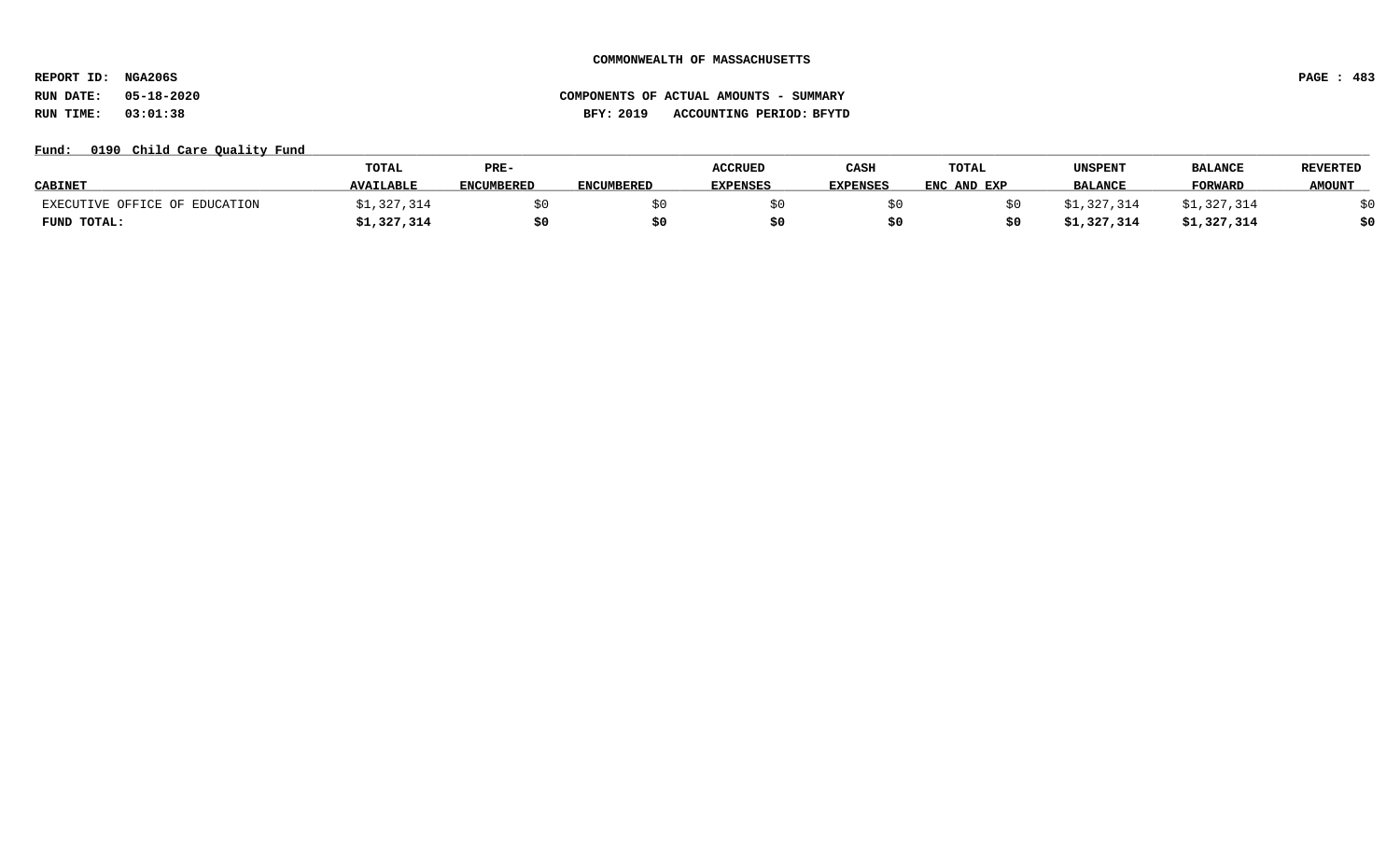**REPORT ID: NGA206S PAGE : 484**

# **RUN DATE: 05-18-2020 COMPONENTS OF ACTUAL AMOUNTS - SUMMARY RUN TIME: 03:01:38 BFY: 2019 ACCOUNTING PERIOD: BFYTD**

## Fund: 0197 Convention and Exhibition Center Fund

|                                | <b>TOTAL</b>     | PRE-              |                   | <b>ACCRUED</b>  | CASH            | <b>TOTAL</b> | UNSPENT        | <b>BALANCE</b> | <b>REVERTED</b> |
|--------------------------------|------------------|-------------------|-------------------|-----------------|-----------------|--------------|----------------|----------------|-----------------|
| <b>CABINET</b>                 | <b>AVAILABLE</b> | <b>ENCUMBERED</b> | <b>ENCUMBERED</b> | <b>EXPENSES</b> | <b>EXPENSES</b> | ENC AND EXP  | <b>BALANCE</b> | FORWARD        | <b>AMOUNT</b>   |
| TREASURER & RECEIVER GENERAL   | \$265,968,489    | \$0               |                   |                 | \$54,601,438    | \$54,601,438 | \$211,367,051  | \$211,367,051  | \$0             |
| EXECUTIVE OFFICE FOR ADMINSTRA | \$97,198,334     | \$0               |                   |                 | \$39,710,656    | \$39,710,656 | \$57,487,678   | \$57,487,678   | \$0             |
| FUND TOTAL:                    | \$363,166,822    | \$0               | S0                |                 | \$94,312,093    | \$94,312,093 | \$268,854,729  | \$268,854,729  | \$0             |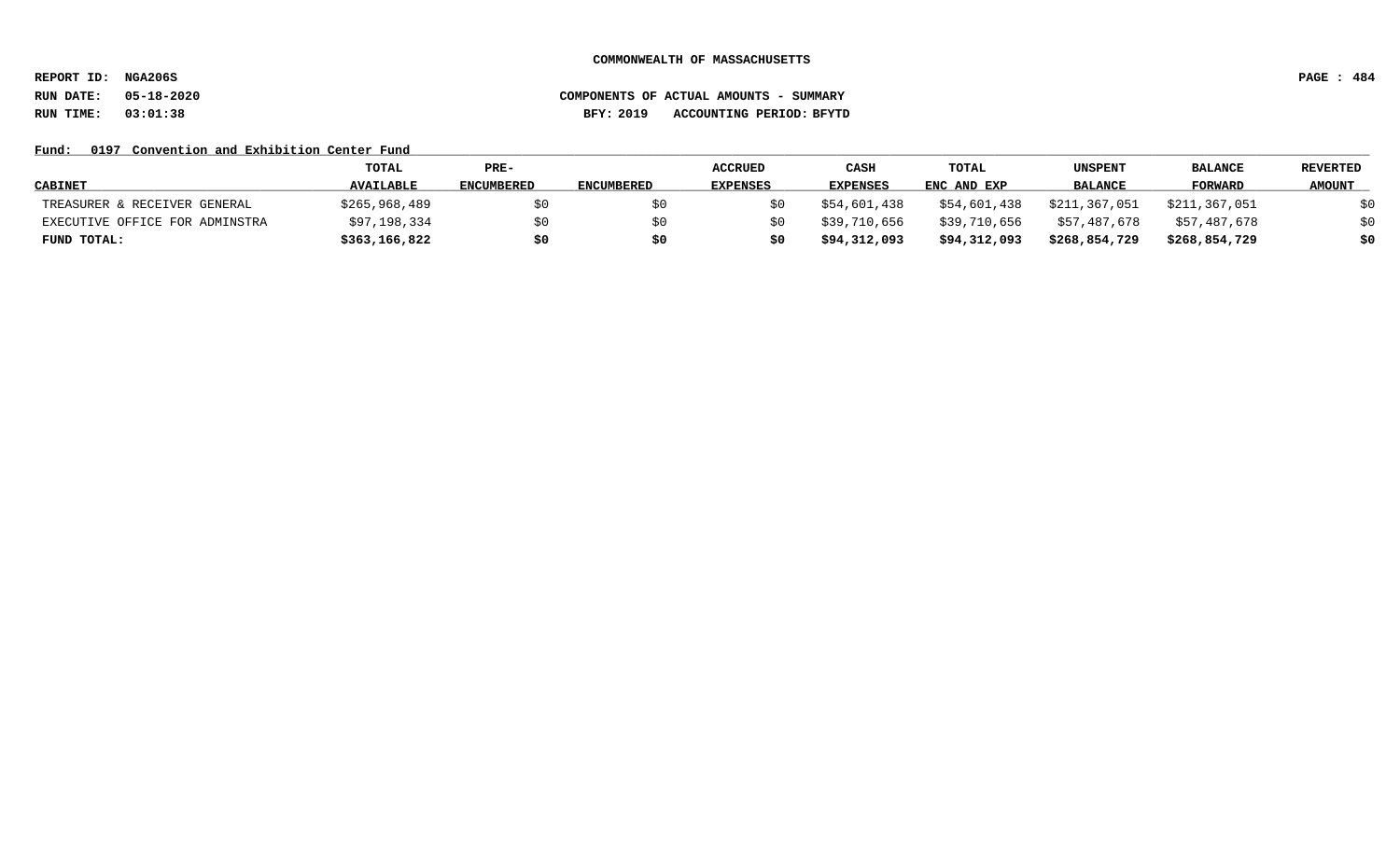**REPORT ID: NGA206S PAGE : 485**

# **RUN DATE: 05-18-2020 COMPONENTS OF ACTUAL AMOUNTS - SUMMARY RUN TIME: 03:01:38 BFY: 2019 ACCOUNTING PERIOD: BFYTD**

## Fund: 0199 Firearms Fingerprint Identity Verification Trust Fund

|                                | <b>TOTAL</b>     | PRE-       |                   | <b>ACCRUED</b>  | CASH            | <b>TOTAL</b> | UNSPENT        | <b>BALANCE</b> | <b>REVERTED</b> |
|--------------------------------|------------------|------------|-------------------|-----------------|-----------------|--------------|----------------|----------------|-----------------|
| <b>CABINET</b>                 | <b>AVAILABLE</b> | ENCUMBERED | <b>ENCUMBERED</b> | <b>EXPENSES</b> | <b>EXPENSES</b> | ENC AND EXP  | <b>BALANCE</b> | FORWARD        | <b>AMOUNT</b>   |
| EXECUTIVE OFFICE OF PUBLIC SAF | \$6,292,509      |            |                   |                 | \$1,163,290     | \$1,163,290  | \$5,129,219    | \$5,129,219    |                 |
| FUND TOTAL:                    | \$6,292,509      | \$0        |                   |                 | \$1,163,290     | \$1,163,290  | \$5,129,219    | \$5,129,219    | \$0             |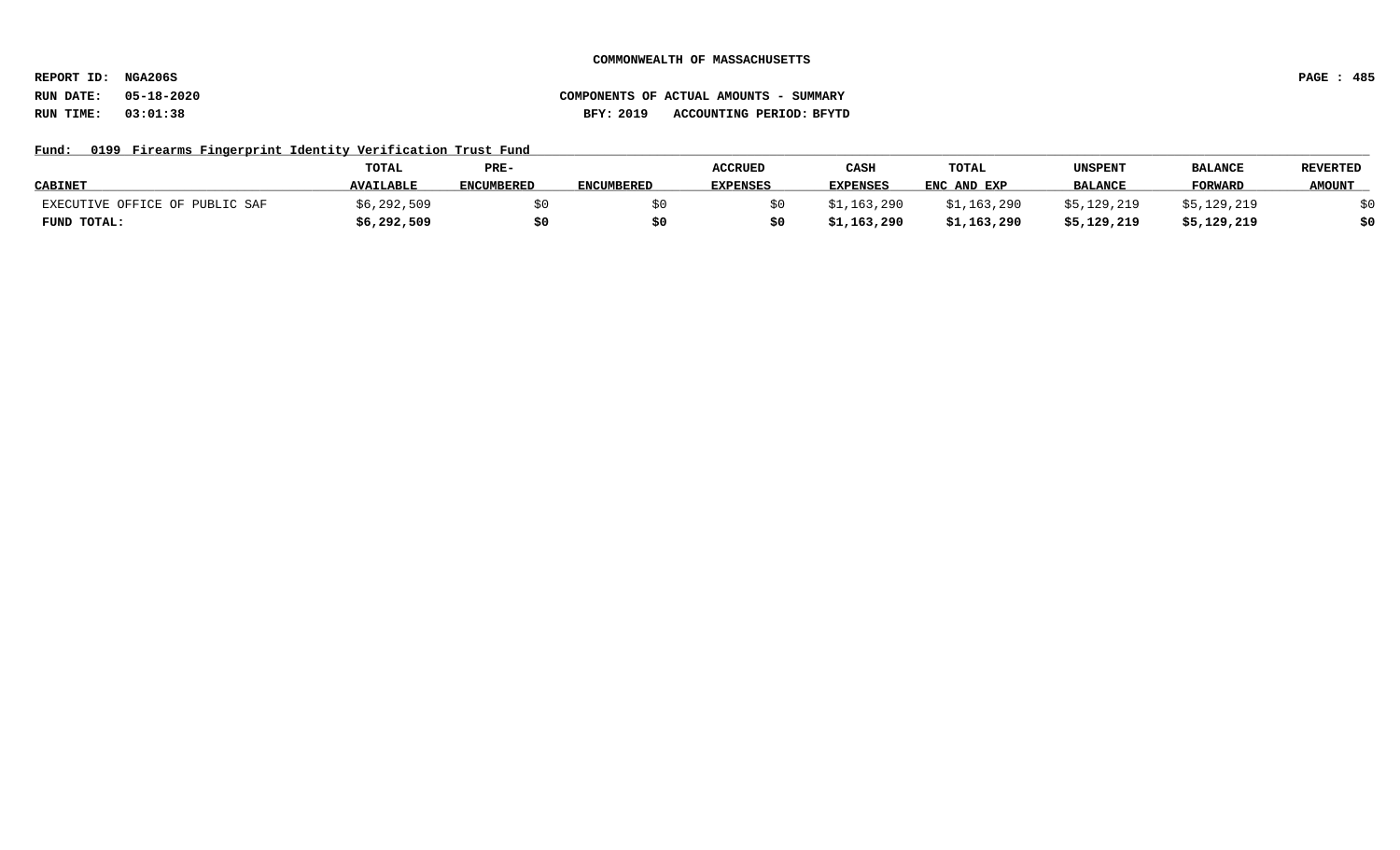**REPORT ID: NGA206S PAGE : 486**

## **RUN DATE: 05-18-2020 COMPONENTS OF ACTUAL AMOUNTS - SUMMARY RUN TIME: 03:01:38 BFY: 2019 ACCOUNTING PERIOD: BFYTD**

## Fund: 0200 General Capital Projects Fund

|                                | <b>TOTAL</b>     | PRE-              |                   | <b>ACCRUED</b>  | CASH            | TOTAL         | <b>UNSPENT</b>                                                        | <b>BALANCE</b> | <b>REVERTED</b> |
|--------------------------------|------------------|-------------------|-------------------|-----------------|-----------------|---------------|-----------------------------------------------------------------------|----------------|-----------------|
| <b>CABINET</b>                 | <b>AVAILABLE</b> | <b>ENCUMBERED</b> | <b>ENCUMBERED</b> | <b>EXPENSES</b> | <b>EXPENSES</b> | ENC AND EXP   | <b>BALANCE</b>                                                        | <b>FORWARD</b> | <b>AMOUNT</b>   |
| JUDICIARY                      | \$32,712,672     | \$0               | \$0               | \$0             | \$11,434,635    | \$11,434,635  | \$21,278,038                                                          | \$21,278,038   | \$0             |
| SECRETARY OF STATE             | \$22,535,332     | \$0               | \$0               | \$0             | \$1,536,974     | \$1,536,974   | \$20,998,358                                                          | \$20,998,358   | \$0             |
| TREASURER & RECEIVER GENERAL   | \$387,406,124    | \$0               | \$0               | \$0             | \$323,887,321   | \$323,887,321 | \$63,518,803                                                          | \$63,518,803   | \$0             |
| STATE AUDITOR                  | \$0              | \$0               | \$0               | \$0             | \$0             | \$0           | \$0                                                                   | \$0            | \$0             |
| ATTORNEY GENERAL               | \$861,128        | \$0               | \$0               | \$0             | \$849,513       | \$849,513     | \$11,615                                                              | \$11,615       | \$0             |
| ETHICS COMMISSION              | \$0              | \$0               | \$0               | \$0             | \$0             | \$0           | \$0                                                                   | \$0            | \$0             |
| DISTRICT ATTORNEY              | S0               | \$0               | \$0               | \$0             | \$0             | \$0           | \$0                                                                   | \$0            | \$0             |
| SHERIFF DEPARTMENTS            | \$14,073,643     | \$0               | \$0               | \$0             | \$3,804,706     | \$3,804,706   | \$10, 268, 937                                                        | \$10,268,937   | \$0             |
| OFFICE OF COMPTROLLER          | \$0              | \$0               | \$0               | \$0             | \$0             | \$0           | \$0                                                                   | \$0            | \$0             |
| EXECUTIVE OFFICE FOR ADMINSTRA | \$7,205,642,646  | \$0               | \$0               | \$0             | \$389,302,598   |               | \$389,302,598 \$6,816,340,048 \$6,816,337,170                         |                | \$2,879         |
| ENVIRONMENTAL AFFAIRS          | \$3,609,621,789  | \$0               | \$0               | \$0             | \$214,473,263   |               | $$214, 473, 263 \t$3, 395, 148, 526 \t$3, 395, 141, 794$              |                | \$6,732         |
| EXECUTIVE OFFICE OF HEALTH & H | \$40,007,582     | \$0               | \$0               | \$0             | \$29,297,401    | \$29,297,401  | \$10,710,182                                                          | \$10,710,182   | \$0             |
| EXECUTIVE OFFICE OF TECHNOLOGY | \$158,295,752    | \$0               | \$0               | \$0             | \$39,842,137    | \$39,842,137  | \$118,453,615                                                         | \$118,453,615  | \$0             |
| MASSACHUSETTS DEPARTMENT OF TR | \$1,578,552,742  | \$0               | \$0               | \$0             | \$94,778,080    |               | \$94,778,080 \$1,483,774,662 \$1,483,774,662                          |                | \$0             |
| BOARD OF LIBRARY COMMISSIONERS | \$113,400,235    | \$0               | \$0               | \$0             | \$19,972,268    | \$19,972,268  | \$93,427,967                                                          | \$93,427,967   | \$0             |
| EXECUTIVE OFFICE OF EDUCATION  | \$309,210,137    | \$0               | \$0               | \$0             | \$91,121,247    | \$91,121,247  | \$218,088,890                                                         | \$218,088,890  | \$0             |
| THE CENTER FOR HEALTH INFORMAT | \$3,042,572      | \$0               | \$0               | \$0             | \$2,880,155     | \$2,880,155   | \$162,417                                                             | \$162,417      | \$0             |
| EXECUTIVE OFFICE OF PUBLIC SAF | \$272,253,565    | \$0               | \$0               | \$0             | \$40,110,832    | \$40,110,832  | \$232,142,733                                                         | \$232,142,733  | \$0             |
| EXECUTIVE OFFICE OF ECONOMIC D | \$4,302,415,322  | \$0               | \$0               | \$0             | \$449,214,122   |               | \$449,214,122 \$3,853,201,199 \$3,853,201,199                         |                | \$0             |
| EXECUTIVE OFFICE of LABOR and  | \$1,894,106      | \$0               | \$0               | \$0             | \$1,885,485     | \$1,885,485   | \$8,620                                                               | \$8,620        | \$0             |
| CTR/FAD ACCOUNTING ENTITIES    | \$175,000        | \$0               | \$0               | \$0             | \$167,670       | \$167,670     | \$7,330                                                               | \$7,330        | \$0             |
| FUND TOTAL:                    | \$18,052,100,347 | \$0               | \$0               |                 |                 |               | $$1,714,558,406$ $$1,714,558,406$ $$16,337,541,941$ $$16,337,532,330$ |                | \$9,610         |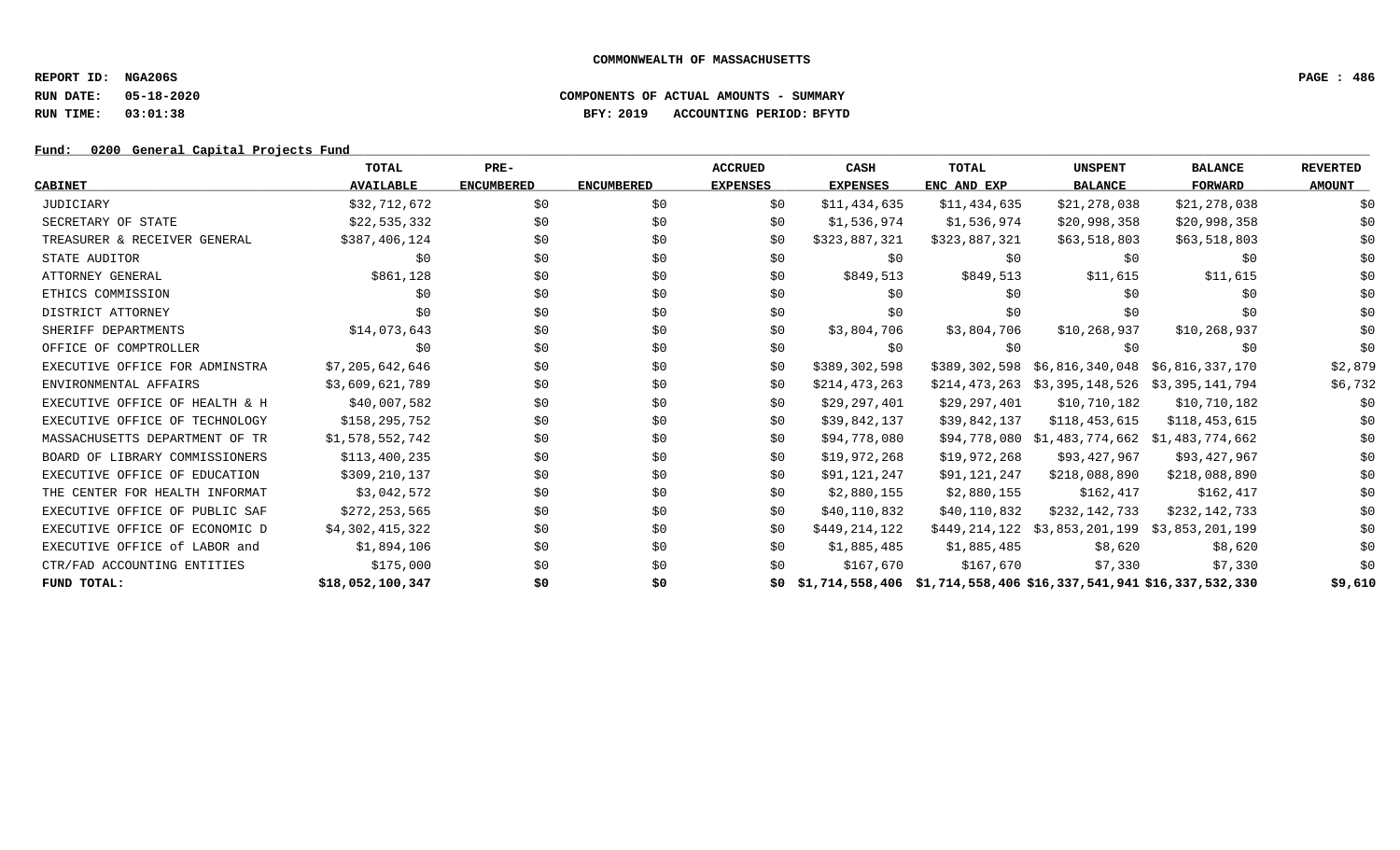**REPORT ID: NGA206S PAGE : 487**

# **RUN DATE: 05-18-2020 COMPONENTS OF ACTUAL AMOUNTS - SUMMARY RUN TIME: 03:01:38 BFY: 2019 ACCOUNTING PERIOD: BFYTD**

## Fund: 0203 Convention Center and Exhibition Center Projects Fund

|                                | TOTAL            | PRE-              |                   | <b>ACCRUED</b>  | CASH            | <b>TOTAL</b> | UNSPENT        | <b>BALANCE</b>                      | <b>REVERTED</b> |
|--------------------------------|------------------|-------------------|-------------------|-----------------|-----------------|--------------|----------------|-------------------------------------|-----------------|
| <b>CABINET</b>                 | <b>AVAILABLE</b> | <b>ENCUMBERED</b> | <b>ENCUMBERED</b> | <b>EXPENSES</b> | <b>EXPENSES</b> | ENC AND EXP  | <b>BALANCE</b> | <b>FORWARD</b>                      | <b>AMOUNT</b>   |
| EXECUTIVE OFFICE FOR ADMINSTRA | \$1,004,575,750  |                   |                   |                 |                 |              |                | \$0 \$1,004,575,750 \$1,004,575,750 |                 |
| FUND TOTAL:                    | \$1,004,575,750  |                   |                   |                 |                 |              |                | \$0 \$1,004,575,750 \$1,004,575,750 |                 |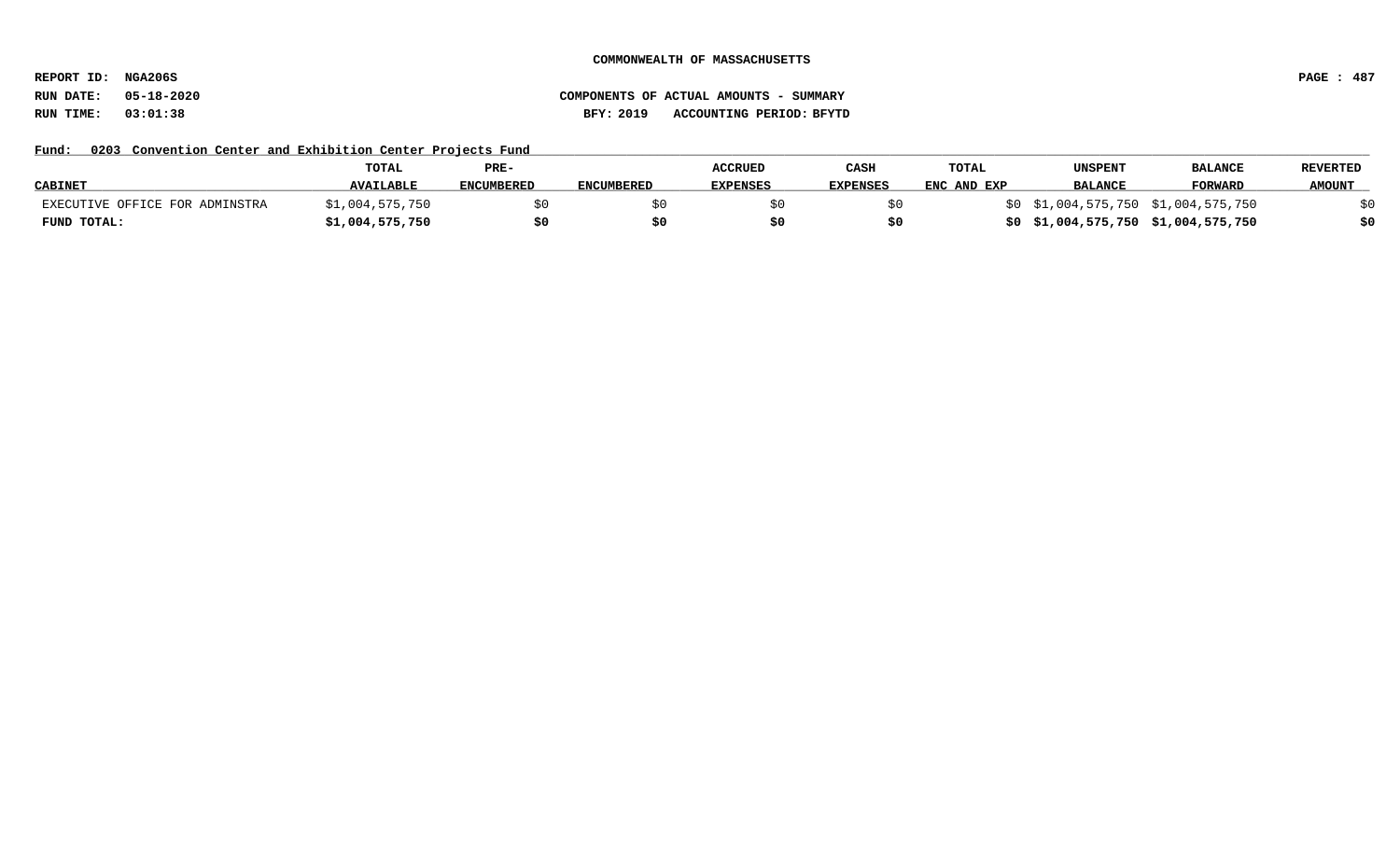**REPORT ID: NGA206S PAGE : 488**

# **RUN DATE: 05-18-2020 COMPONENTS OF ACTUAL AMOUNTS - SUMMARY RUN TIME: 03:01:38 BFY: 2019 ACCOUNTING PERIOD: BFYTD**

Fund: 0204 Capital Improvement and Investment Trust Fund

|                                | TOTAL            | $PRE-$            |                   | ACCRUED         | CASH        | TOTAL       | <b>UNSPENT</b> | <b>BALANCE</b> | <b>REVERTED</b> |
|--------------------------------|------------------|-------------------|-------------------|-----------------|-------------|-------------|----------------|----------------|-----------------|
| <b>CABINET</b>                 | <b>AVAILABLE</b> | <b>ENCUMBERED</b> | <b>ENCUMBERED</b> | <b>EXPENSES</b> | EXPENSES    | ENC AND EXP | <b>BALANCE</b> | <b>FORWARD</b> | <b>AMOUNT</b>   |
| SECRETARY OF STATE             | \$0              | \$0               | SO.               |                 | SO.         | SO.         | \$0            | \$0            | \$0             |
| TREASURER & RECEIVER GENERAL   | \$3,049,266      | \$0               | \$0               | S0              | \$3,049,266 | \$3,049,266 | S0             | \$0            | \$0             |
| EXECUTIVE OFFICE FOR ADMINSTRA | \$0              | \$0               | \$0               | \$0             | \$0         | \$0         | S0             | \$0            | \$0             |
| ENVIRONMENTAL AFFAIRS          | \$3,053,235      | \$0               | \$0               | \$0             | \$0         | \$0         | \$3,053,235    | \$3,053,235    | \$0             |
| EXECUTIVE OFFICE OF EDUCATION  |                  | \$0               | \$0               | \$0             | \$0         | S0          | \$0            | \$0            | \$0             |
| EXECUTIVE OFFICE OF PUBLIC SAF | \$0              | \$0               | \$0               | \$0             | \$0         | \$0         | S0             | \$0            | \$0             |
| FUND TOTAL:                    | \$6,102,501      | \$0               | \$0               | \$0             | \$3,049,266 | \$3,049,266 | \$3,053,235    | \$3,053,235    | \$0             |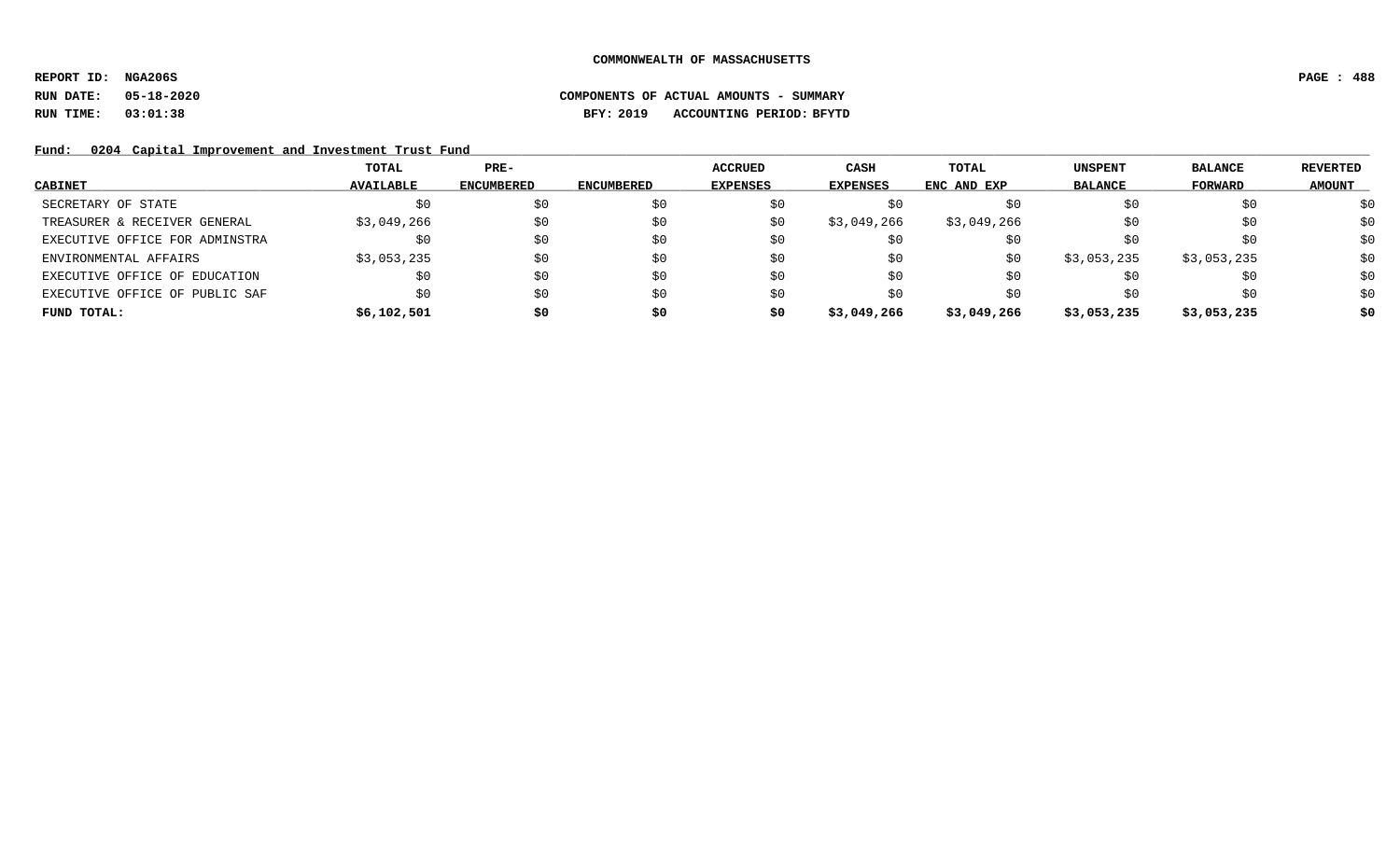**REPORT ID: NGA206S PAGE : 489**

# **RUN DATE: 05-18-2020 COMPONENTS OF ACTUAL AMOUNTS - SUMMARY RUN TIME: 03:01:38 BFY: 2019 ACCOUNTING PERIOD: BFYTD**

Fund: 0210 Highway Capital Projects Fund

|                                | TOTAL            | $PRE-$            |                   | <b>ACCRUED</b>  | CASH                                                                     | TOTAL         | <b>UNSPENT</b> | <b>BALANCE</b> | REVERTED      |
|--------------------------------|------------------|-------------------|-------------------|-----------------|--------------------------------------------------------------------------|---------------|----------------|----------------|---------------|
| <b>CABINET</b>                 | <b>AVAILABLE</b> | <b>ENCUMBERED</b> | <b>ENCUMBERED</b> | <b>EXPENSES</b> | <b>EXPENSES</b>                                                          | ENC AND EXP   | <b>BALANCE</b> | FORWARD        | <b>AMOUNT</b> |
| TREASURER & RECEIVER GENERAL   | \$517,013,660    | \$0               | \$0               | \$0             | \$505,053,772                                                            | \$505,053,772 | \$11,959,888   | \$11,959,888   | \$0           |
| ATTORNEY GENERAL               | \$815,801        | \$0               | \$0               | \$0             | \$168,519                                                                | \$168,519     | \$647,282      | \$647,282      | \$0           |
| EXECUTIVE OFFICE FOR ADMINSTRA | \$53,075,290     | \$0               | \$0               | \$0             | \$3,303,615                                                              | \$3,303,615   | \$49,771,675   | \$49,771,675   | \$0           |
| ENVIRONMENTAL AFFAIRS          | \$132,116,195    | \$0               | \$0               | \$0             | \$3,158,610                                                              | \$3,158,610   | \$128,957,585  | \$128,957,585  | \$0           |
| MASSACHUSETTS DEPARTMENT OF TR | \$10,021,157,057 | \$0               | \$0               |                 | $$0$ $$1,052,434,901$ $$1,052,434,901$ $$8,968,722,156$ $$8,968,722,156$ |               |                |                | \$0           |
| EXECUTIVE OFFICE OF PUBLIC SAF | \$0              | \$0               | \$0               | \$0             | \$0                                                                      | \$0           |                | \$0            | \$0           |
| EXECUTIVE OFFICE OF ECONOMIC D | \$8,493,450      | \$0               | \$0               | \$0             | \$0                                                                      | \$0           | \$8,493,450    | \$8,493,450    | \$0           |
| FUND TOTAL:                    | \$10,732,671,452 | \$0               | \$0               |                 | $$0$ $$1,564,119,416$ $$1,564,119,416$ $$9,168,552,036$ $$9,168,552,036$ |               |                |                | \$0           |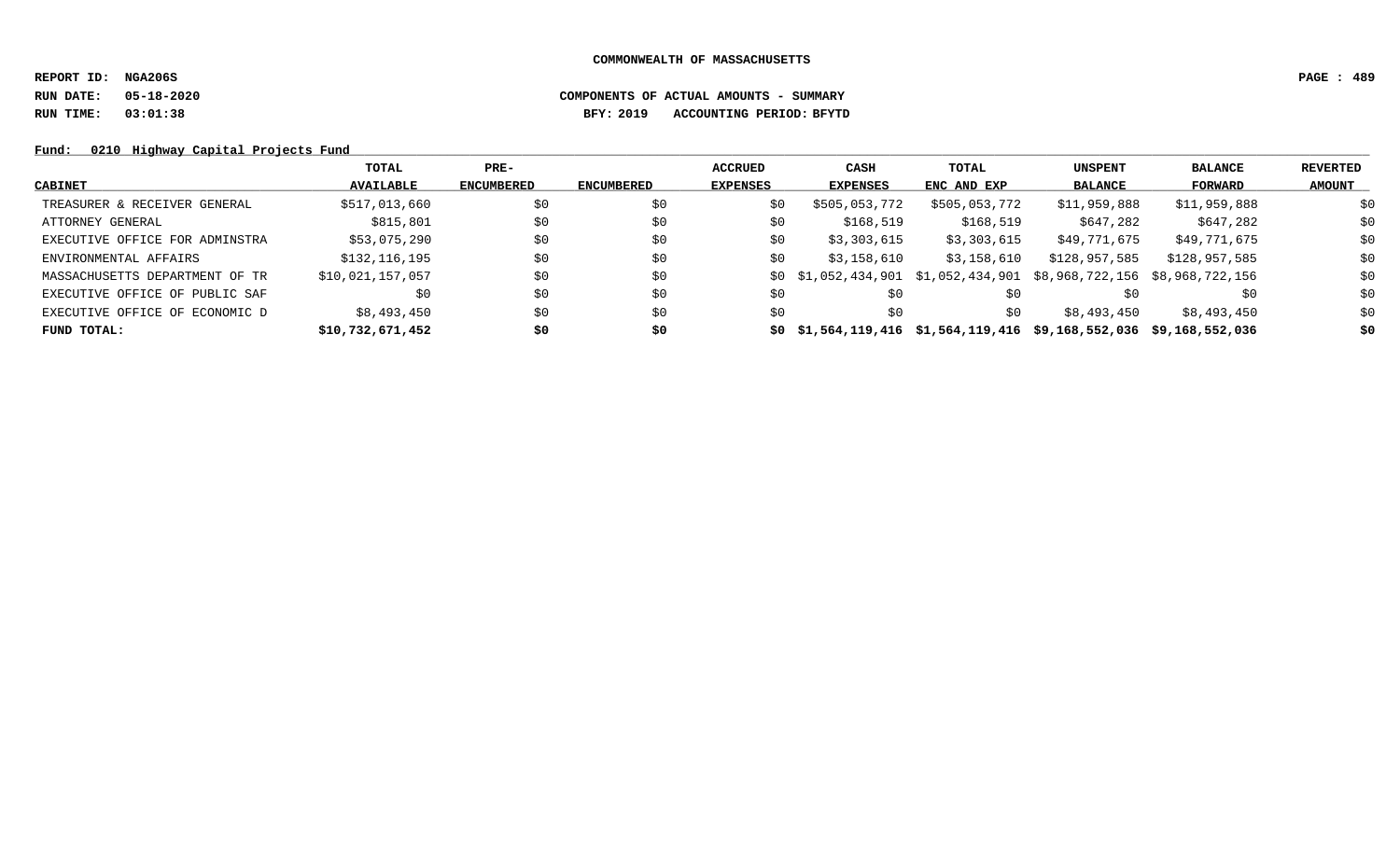**REPORT ID: NGA206S PAGE : 490**

# **RUN DATE: 05-18-2020 COMPONENTS OF ACTUAL AMOUNTS - SUMMARY RUN TIME: 03:01:38 BFY: 2019 ACCOUNTING PERIOD: BFYTD**

### Fund: 0211 State Bond Share Fund

|                                | TOTAL            | $PRE-$            |                   | <b>ACCRUED</b>  | CASH            | <b>TOTAL</b> | UNSPENT                                       | <b>BALANCE</b> | REVERTED      |
|--------------------------------|------------------|-------------------|-------------------|-----------------|-----------------|--------------|-----------------------------------------------|----------------|---------------|
| <b>CABINET</b>                 | <b>AVAILABLE</b> | <b>ENCUMBERED</b> | <b>ENCUMBERED</b> | <b>EXPENSES</b> | <b>EXPENSES</b> | ENC AND EXP  | <b>BALANCE</b>                                | FORWARD        | <b>AMOUNT</b> |
| TREASURER & RECEIVER GENERAL   | \$70,713,160     |                   | \$0               |                 | \$70,713,160    | \$70,713,160 |                                               |                |               |
| MASSACHUSETTS DEPARTMENT OF TR | \$1,451,370,326  |                   |                   |                 | \$109,729,274   |              | \$109,729,274 \$1,341,641,052 \$1,341,641,052 |                |               |
| FUND TOTAL:                    | \$1,522,083,486  |                   | \$0               | \$0             | \$180,442,434   |              | \$180,442,434 \$1,341,641,052 \$1,341,641,052 |                |               |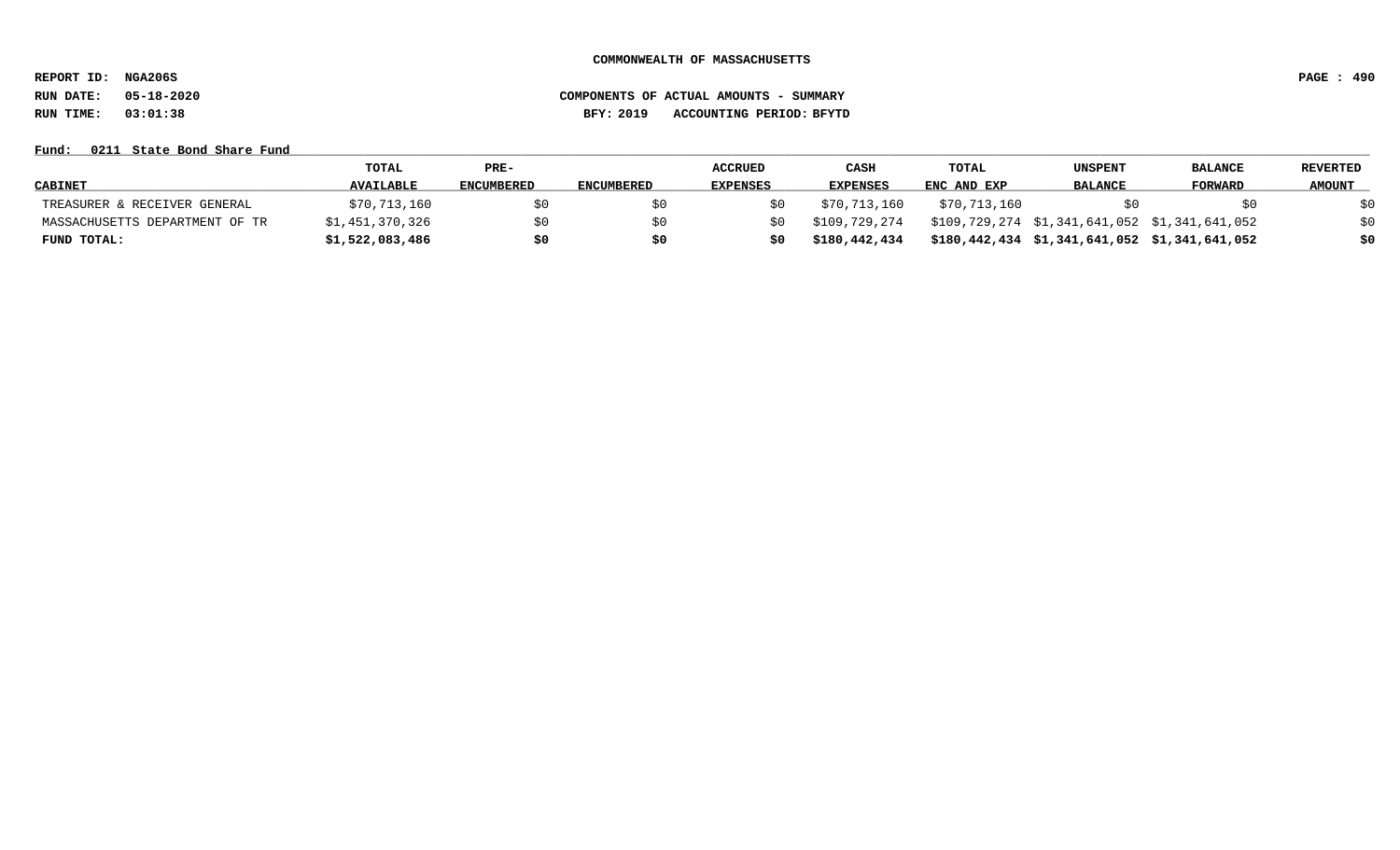**REPORT ID: NGA206S PAGE : 491**

# **RUN DATE: 05-18-2020 COMPONENTS OF ACTUAL AMOUNTS - SUMMARY RUN TIME: 03:01:38 BFY: 2019 ACCOUNTING PERIOD: BFYTD**

## Fund: 0212 Central Artery Statewide Road & Bridge Infrastructure Fund

|                                | TOTAL            | PRE-              |                   | <b>ACCRUED</b>  | CASH            | <b>TOTAL</b> | UNSPENT        | <b>BALANCE</b> | <b>REVERTED</b> |
|--------------------------------|------------------|-------------------|-------------------|-----------------|-----------------|--------------|----------------|----------------|-----------------|
| <b>CABINET</b>                 | <b>AVAILABLE</b> | <b>ENCUMBERED</b> | <b>ENCUMBERED</b> | <b>EXPENSES</b> | <b>EXPENSES</b> | ENC AND EXP  | <b>BALANCE</b> | <b>FORWARD</b> | <b>AMOUNT</b>   |
| TREASURER & RECEIVER GENERAL   | \$68,066,339     | S0                |                   |                 | \$68,066,339    | \$68,066,339 |                | \$0            | \$0             |
| MASSACHUSETTS DEPARTMENT OF TR | \$69,441,926     | S0                |                   |                 | \$3,907         | \$3,907      | \$69,438,019   | \$69,438,019   | \$0             |
| FUND TOTAL:                    | \$137,508,264    | \$0               |                   |                 | \$68,070,245    | \$68,070,245 | \$69,438,019   | \$69,438,019   | \$0             |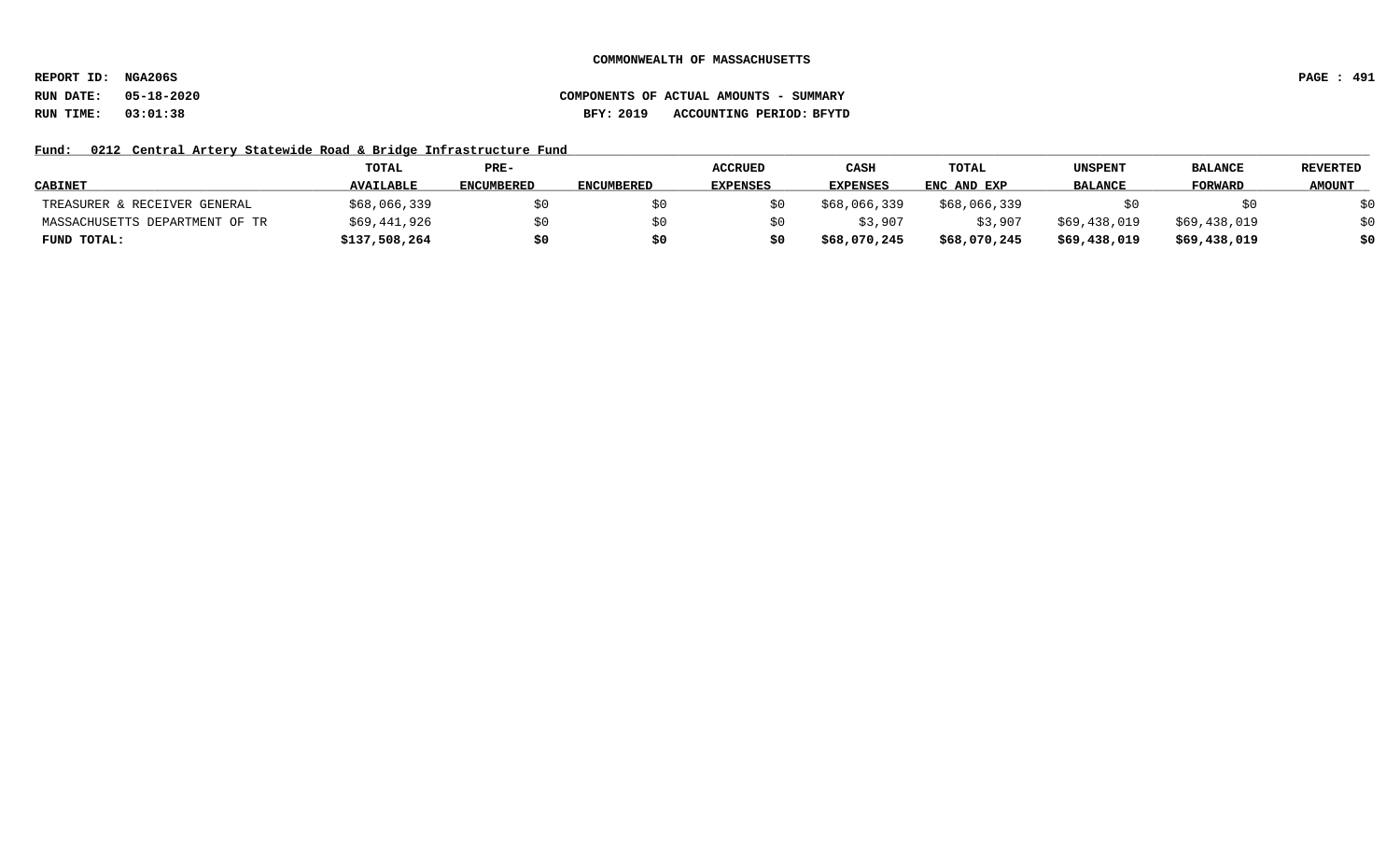**REPORT ID: NGA206S PAGE : 492**

# **RUN DATE: 05-18-2020 COMPONENTS OF ACTUAL AMOUNTS - SUMMARY RUN TIME: 03:01:38 BFY: 2019 ACCOUNTING PERIOD: BFYTD**

Fund: 0271 Local Aid Capital Fund

|                                | TOTAL            | PRE-              |                   | <b>ACCRUED</b>  | CASH            | TOTAL        | <b>UNSPENT</b> | <b>BALANCE</b> | <b>REVERTED</b> |
|--------------------------------|------------------|-------------------|-------------------|-----------------|-----------------|--------------|----------------|----------------|-----------------|
| <b>CABINET</b>                 | <b>AVAILABLE</b> | <b>ENCUMBERED</b> | <b>ENCUMBERED</b> | <b>EXPENSES</b> | <b>EXPENSES</b> | ENC AND EXP  | <b>BALANCE</b> | <b>FORWARD</b> | <b>AMOUNT</b>   |
| TREASURER & RECEIVER GENERAL   | \$26,466,559     | \$0               |                   |                 | \$26,466,559    | \$26,466,559 | \$0            | \$0            | \$0             |
| EXECUTIVE OFFICE FOR ADMINSTRA | \$8,518,622      | \$0               |                   | SU              | \$0             |              | \$8,518,622    | \$8,518,622    | \$0             |
| ENVIRONMENTAL AFFAIRS          | \$379,952        | \$0               |                   | S0              | SO.             |              | \$379,952      | \$379,952      | \$0             |
| EXECUTIVE OFFICE OF PUBLIC SAF | \$227,690        | \$0               |                   | S0              | \$0             |              | \$227,690      | \$227,690      | \$0             |
| FUND TOTAL:                    | \$35,592,823     | \$0               | s0                | s0              | \$26,466,559    | \$26,466,559 | \$9,126,264    | \$9,126,264    | \$0             |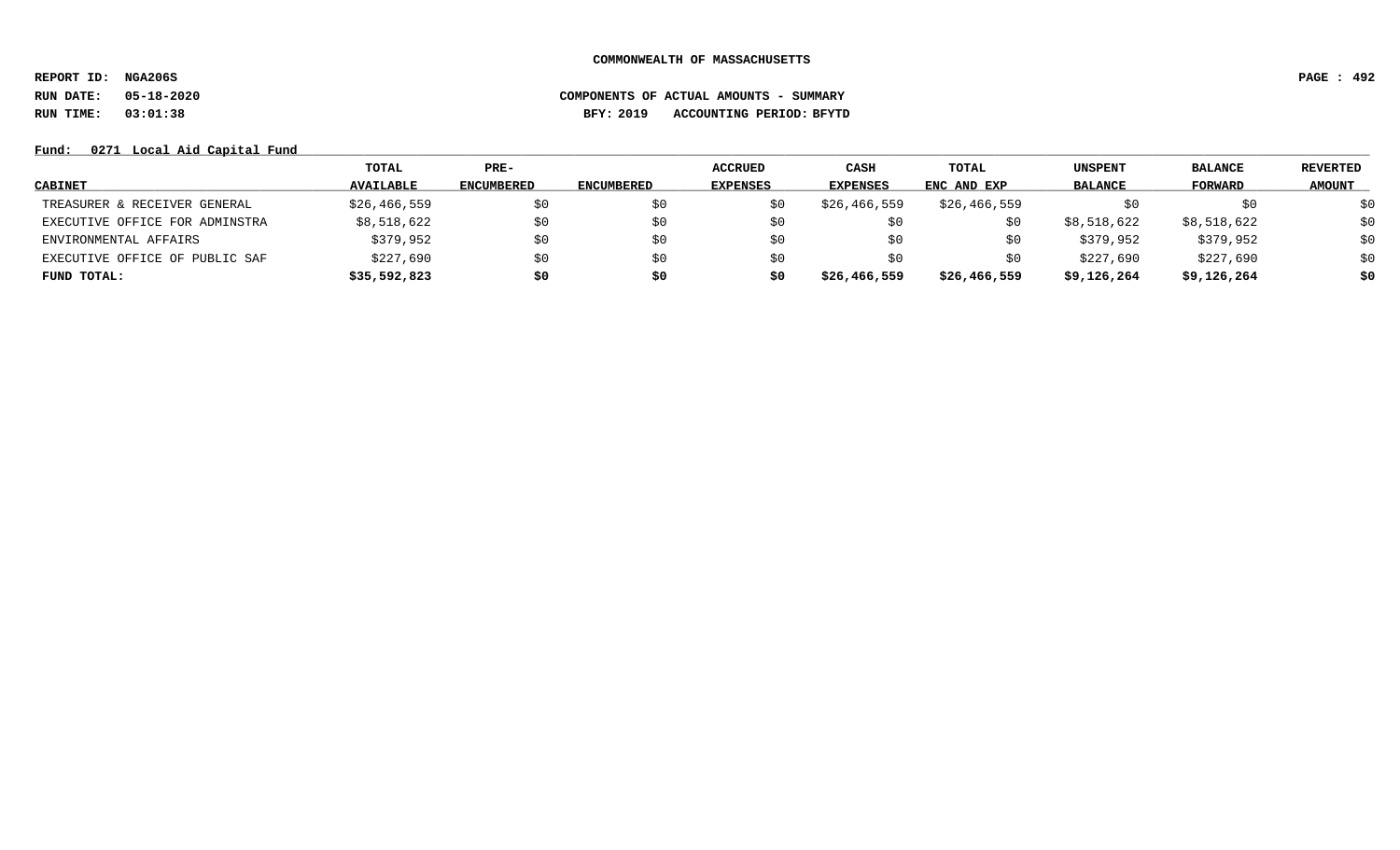**REPORT ID: NGA206S PAGE : 493**

# **RUN DATE: 05-18-2020 COMPONENTS OF ACTUAL AMOUNTS - SUMMARY RUN TIME: 03:01:38 BFY: 2019 ACCOUNTING PERIOD: BFYTD**

Fund: 0278 Government Land Bank Capital Projects Fund

|                                | TOTAL            | $PRE-$            |                   | <b>ACCRUED</b>  | CASH            | TOTAL       | <b>UNSPENT</b> | <b>BALANCE</b> | <b>REVERTED</b> |
|--------------------------------|------------------|-------------------|-------------------|-----------------|-----------------|-------------|----------------|----------------|-----------------|
| <b>CABINET</b>                 | <b>AVAILABLE</b> | <b>ENCUMBERED</b> | <b>ENCUMBERED</b> | <b>EXPENSES</b> | <b>EXPENSES</b> | ENC AND EXP | <b>BALANCE</b> | FORWARD        | <b>AMOUNT</b>   |
| TREASURER & RECEIVER GENERAL   | SO.              | S0                |                   |                 |                 |             |                | SO.            | \$0             |
| EXECUTIVE OFFICE FOR ADMINSTRA | \$1,978,867      | SO.               |                   |                 |                 |             | \$1,978,867    | \$1,978,867    | \$0             |
| EXECUTIVE OFFICE OF ECONOMIC D | \$500,000        | \$0               |                   |                 | \$500,000       | \$500,000   |                | \$0            | \$0             |
| FUND TOTAL:                    | \$2,478,867      | \$0               |                   |                 | \$500,000       | \$500,000   | \$1,978,867    | \$1,978,867    | \$0             |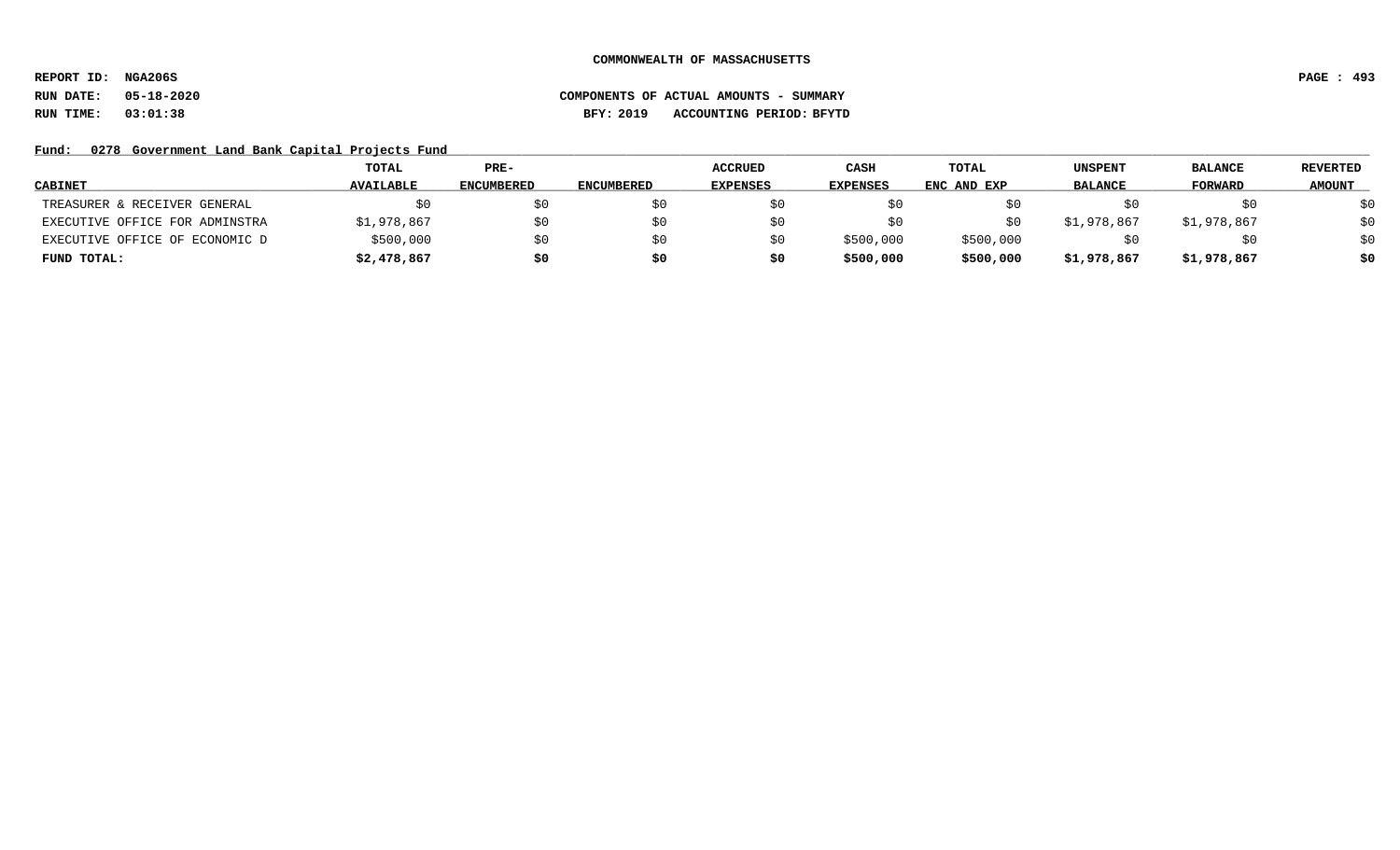**REPORT ID: NGA206S PAGE : 494**

## **RUN DATE: 05-18-2020 COMPONENTS OF ACTUAL AMOUNTS - SUMMARY RUN TIME: 03:01:38 BFY: 2019 ACCOUNTING PERIOD: BFYTD**

Fund: 0290 Federal Highway Construction Program Capital Projects Fund

|                                | TOTAL            | $PRE-$            |            | ACCRUED         | <b>CASH</b>     | TOTAL       | <b>UNSPENT</b>                                | <b>BALANCE</b> | REVERTED      |
|--------------------------------|------------------|-------------------|------------|-----------------|-----------------|-------------|-----------------------------------------------|----------------|---------------|
| <b>CABINET</b>                 | <b>AVAILABLE</b> | <b>ENCUMBERED</b> | ENCUMBERED | <b>EXPENSES</b> | <b>EXPENSES</b> | ENC AND EXP | <b>BALANCE</b>                                | FORWARD        | <b>AMOUNT</b> |
| ATTORNEY GENERAL               | \$45,014         | \$0               | S0         |                 | SO.             | ŜΟ          | \$45,014                                      | \$45,014       | \$0           |
| ENVIRONMENTAL AFFAIRS          | \$4,851,850      | \$0               | SO.        |                 | \$4,179,101     | \$4,179,101 | \$672,749                                     | \$672,749      | \$0           |
| EXECUTIVE OFFICE OF HEALTH & H | \$100,000        | \$0               | SO.        | S0              | \$99,775        | \$99,775    | \$225                                         | \$225          | \$0           |
| EXECUTIVE OFFICE OF TECHNOLOGY | \$1,000          | \$0               | \$0        | S0              | \$0             |             | \$1,000                                       | \$1,000        | \$0           |
| MASSACHUSETTS DEPARTMENT OF TR | \$4,636,185,274  | \$0               | \$0        | S0              | \$617,326,288   |             | \$617,326,288 \$4,018,858,986 \$4,018,858,986 |                | \$0           |
| FUND TOTAL:                    | \$4,641,183,138  | \$0               | S0         | S0              | \$621,605,165   |             | \$621,605,165 \$4,019,577,973 \$4,019,577,973 |                | \$0           |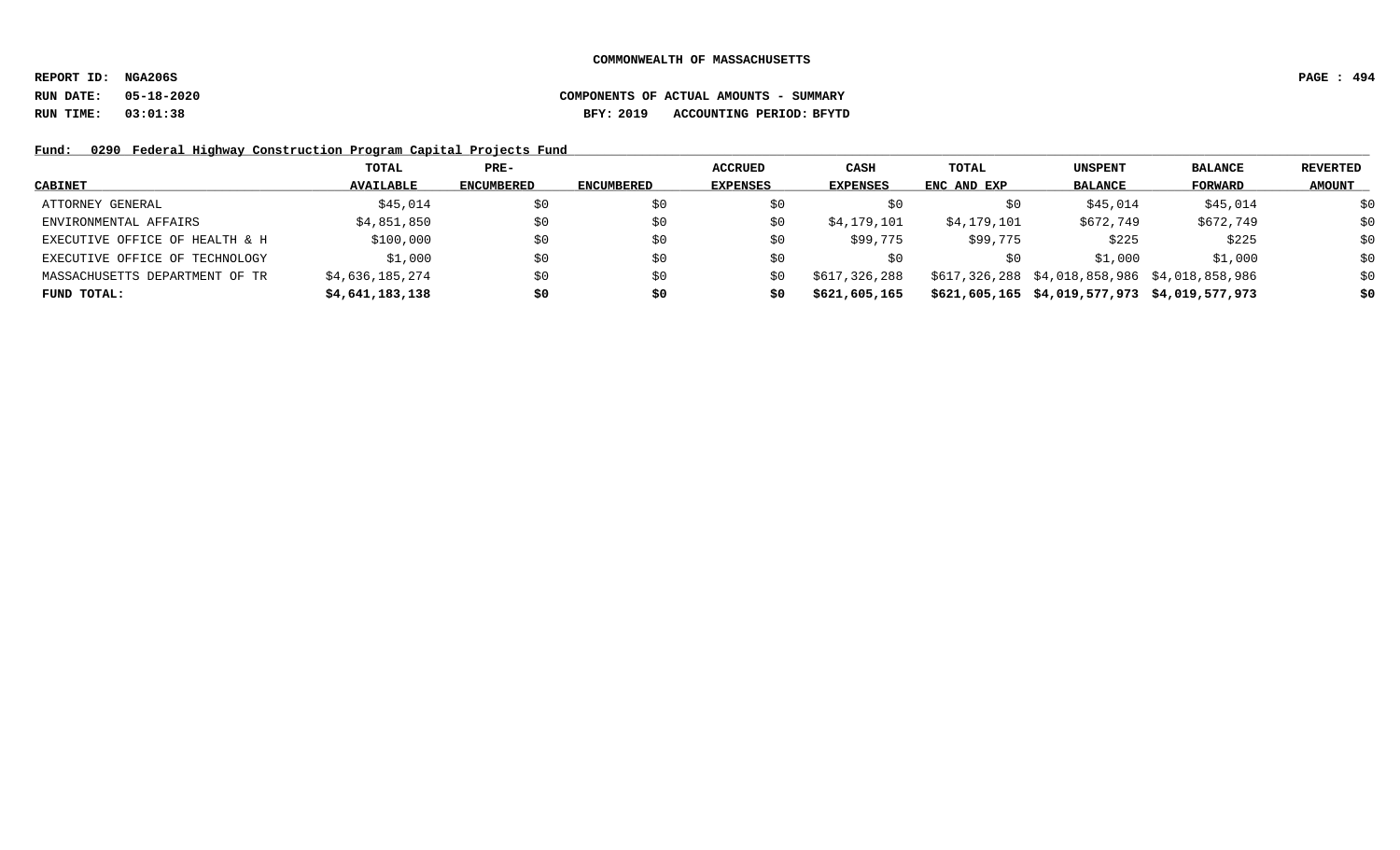**REPORT ID: NGA206S PAGE : 495**

# **RUN DATE: 05-18-2020 COMPONENTS OF ACTUAL AMOUNTS - SUMMARY RUN TIME: 03:01:38 BFY: 2019 ACCOUNTING PERIOD: BFYTD**

## Fund: 0300 Expendable Trust Fund - External

|                                | <b>TOTAL</b>     | PRE-              |                   | <b>ACCRUED</b>  | CASH            | <b>TOTAL</b>  | <b>UNSPENT</b>  | <b>BALANCE</b>  | <b>REVERTED</b> |
|--------------------------------|------------------|-------------------|-------------------|-----------------|-----------------|---------------|-----------------|-----------------|-----------------|
| <b>CABINET</b>                 | <b>AVAILABLE</b> | <b>ENCUMBERED</b> | <b>ENCUMBERED</b> | <b>EXPENSES</b> | <b>EXPENSES</b> | ENC AND EXP   | <b>BALANCE</b>  | <b>FORWARD</b>  | <b>AMOUNT</b>   |
| JUDICIARY                      | \$1,185,746      | \$0               | \$0               | \$0             | \$313,921       | \$313,921     | \$871,825       | \$871,825       | \$0             |
| INSPECTOR GENERAL              | \$199,387        | \$0               | \$0               | \$0             | \$16,679        | \$16,679      | \$182,709       | \$182,709       | \$0             |
| SECRETARY OF STATE             | \$109,390        | \$0               | \$0               | \$0             | \$0             | \$0           | \$109,390       | \$109,390       | \$0             |
| TREASURER & RECEIVER GENERAL   | \$301,738,955    | \$0               | \$0               | \$12            | \$286,447,760   | \$286,447,771 | \$15,291,184    | \$15,291,184    | \$0             |
| STATE AUDITOR                  | \$920,547        | \$0               | \$0               | \$0             | \$0             | \$0           | \$920,547       | \$920,547       | \$0             |
| ATTORNEY GENERAL               | \$21,181,578     | \$0               | \$0               | \$0             | \$8,191,302     | \$8,191,302   | \$12,990,276    | \$12,990,276    | \$0             |
| DISTRICT ATTORNEY              | \$16,765,640     | \$0               | \$0               | \$0             | \$6,208,342     | \$6,208,342   | \$10,557,298    | \$10,557,298    | \$0             |
| SHERIFF DEPARTMENTS            | \$4,452,258      | \$0               | \$0               | SO.             | \$3,206,844     | \$3,206,844   | \$1,245,414     | \$1,245,414     | \$0             |
| COMMISSION ON STATUS OF WOMEN  | \$48,082         | \$0               | \$0               | \$0             | \$0             | \$0           | \$48,082        | \$48,082        | \$0             |
| MA GAMING COMMISSION           | \$311,688        | \$0               | \$0               | \$0             | \$0             | SO.           | \$311,688       | \$311,688       | \$0             |
| GOVERNOR                       | \$0              | \$0               | \$0               | \$0             | \$0             | \$0           | \$0             | \$0             | \$0             |
| OFFICE OF COMPTROLLER          | \$3,597,370      | \$0               | \$0               | \$0             | \$392,669       | \$392,669     | \$3,204,701     | \$3,204,701     | \$0             |
| EXECUTIVE OFFICE FOR ADMINSTRA | \$123,829,766    | \$0               | \$0               | \$34            | \$46,875,288    | \$46,875,322  | \$76,954,444    | \$76,952,256    | \$2,187         |
| ENVIRONMENTAL AFFAIRS          | \$351,085,153    | \$0               | \$0               | \$0             | \$102,718,846   | \$102,718,846 | \$248, 366, 307 | \$248, 366, 307 | \$0             |
| EXECUTIVE OFFICE OF HEALTH & H | \$287,542,525    | \$0               | \$0               | \$0             | \$139,141,136   | \$139,141,136 | \$148,401,388   | \$148,401,388   | \$0             |
| EXECUTIVE OFFICE OF TECHNOLOGY | \$1,259,580      | \$0               | \$0               | \$0             | \$1,187,957     | \$1,187,957   | \$71,623        | \$71,623        | \$0             |
| MASSACHUSETTS DEPARTMENT OF TR | \$0              | \$0               | \$0               | \$0             | \$0             | \$0           | \$0             | \$0             | \$0             |
| COMMISSION AGAINST DISCRIMINAT | \$223            | \$0               | \$0               | \$0             | \$0             | \$0           | \$223           | \$223           | \$0             |
| BOARD OF LIBRARY COMMISSIONERS | \$131            | \$0               | \$0               | \$0             | \$0             | \$0           | \$131           | \$131           | \$0             |
| EXECUTIVE OFFICE OF EDUCATION  | \$49,653,049     | \$0               | \$0               | \$0             | \$27,198,759    | \$27,198,759  | \$22,454,290    | \$22,451,593    | \$2,697         |
| THE CENTER FOR HEALTH INFORMAT | \$0              | \$0               | \$0               | \$0             | \$0             | \$0           | \$0             | \$0             | \$0             |
| EXECUTIVE OFFICE OF PUBLIC SAF | \$63,420,864     | \$0               | \$0               | \$0             | \$48,623,937    | \$48,623,937  | \$14,796,927    | \$14,796,927    | \$0             |
| EXECUTIVE OFFICE OF ECONOMIC D | \$54,169,104     | \$0               | \$0               | \$0             | \$21,102,902    | \$21,102,902  | \$33,066,201    | \$33,066,201    | \$0             |
| EXECUTIVE OFFICE of LABOR and  | \$123,656,865    | \$0               | \$0               | \$0             | \$69,628,837    | \$69,628,837  | \$54,028,028    | \$54,028,028    | \$0             |
| CTR/FAD ACCOUNTING ENTITIES    | \$2,835,943      | \$0               | \$0               | \$0             | \$671,462       | \$671,462     | \$2,164,481     | \$2,164,481     | \$0             |
| FUND TOTAL:                    | \$1,407,963,843  | \$0               | \$0               | \$46            | \$761,926,640   | \$761,926,686 | \$646,037,157   | \$646,032,272   | \$4,885         |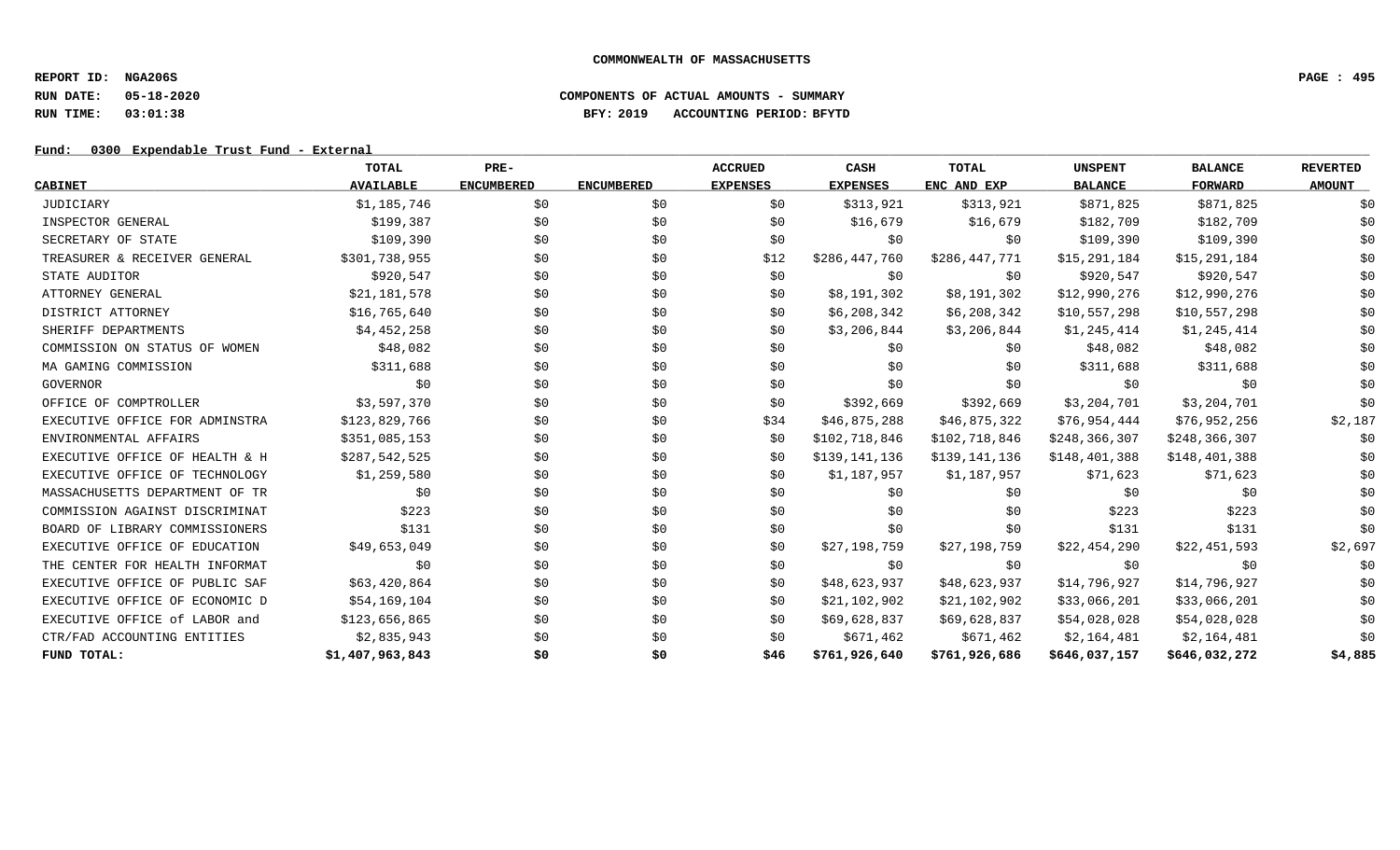**REPORT ID: NGA206S PAGE : 496**

# **RUN DATE: 05-18-2020 COMPONENTS OF ACTUAL AMOUNTS - SUMMARY RUN TIME: 03:01:38 BFY: 2019 ACCOUNTING PERIOD: BFYTD**

## **Fund: \_\_\_\_\_\_\_\_\_\_\_\_\_\_\_\_\_\_\_\_\_\_\_\_\_\_\_\_\_\_\_\_\_\_\_\_\_\_\_\_\_\_\_\_\_\_\_\_\_\_\_\_\_\_\_\_\_\_\_\_\_\_\_\_\_\_\_\_\_\_\_\_\_\_\_\_\_\_\_\_\_\_\_\_\_\_\_\_\_\_\_\_\_\_\_\_\_\_\_\_\_\_\_\_\_\_\_\_\_\_\_\_\_\_\_\_\_\_\_\_\_\_\_\_\_\_\_\_\_\_\_\_\_\_\_\_\_\_\_\_\_\_\_\_\_\_\_\_\_\_\_\_\_\_\_\_\_\_\_\_\_\_\_\_\_\_\_\_\_\_\_\_\_\_\_\_\_\_ 0330 Revolving Loan Fund**

|                                     | TOTAL            | PRE-              |                   | <b>ACCRUED</b>  | CASH            | TOTAL       | UNSPENT        | <b>BALANCI</b> | <b>REVERTED</b> |
|-------------------------------------|------------------|-------------------|-------------------|-----------------|-----------------|-------------|----------------|----------------|-----------------|
| <b>CABINET</b>                      | <b>AVAILABLE</b> | <b>ENCUMBERED</b> | <b>ENCUMBERED</b> | <b>EXPENSES</b> | <b>EXPENSES</b> | ENC AND EXP | <b>BALANCE</b> | <b>FORWARD</b> | <b>AMOUNT</b>   |
| ECONOMIC D<br>EXECUTIVE OFFICE OF 1 | \$98,802         |                   |                   |                 | \$19,862        | \$19,862    | \$78,940       | \$78,940       |                 |
| FUND TOTAL:                         | \$98,802         |                   |                   |                 | \$19,862        | \$19,862    | \$78,940       | \$78,940       | \$0             |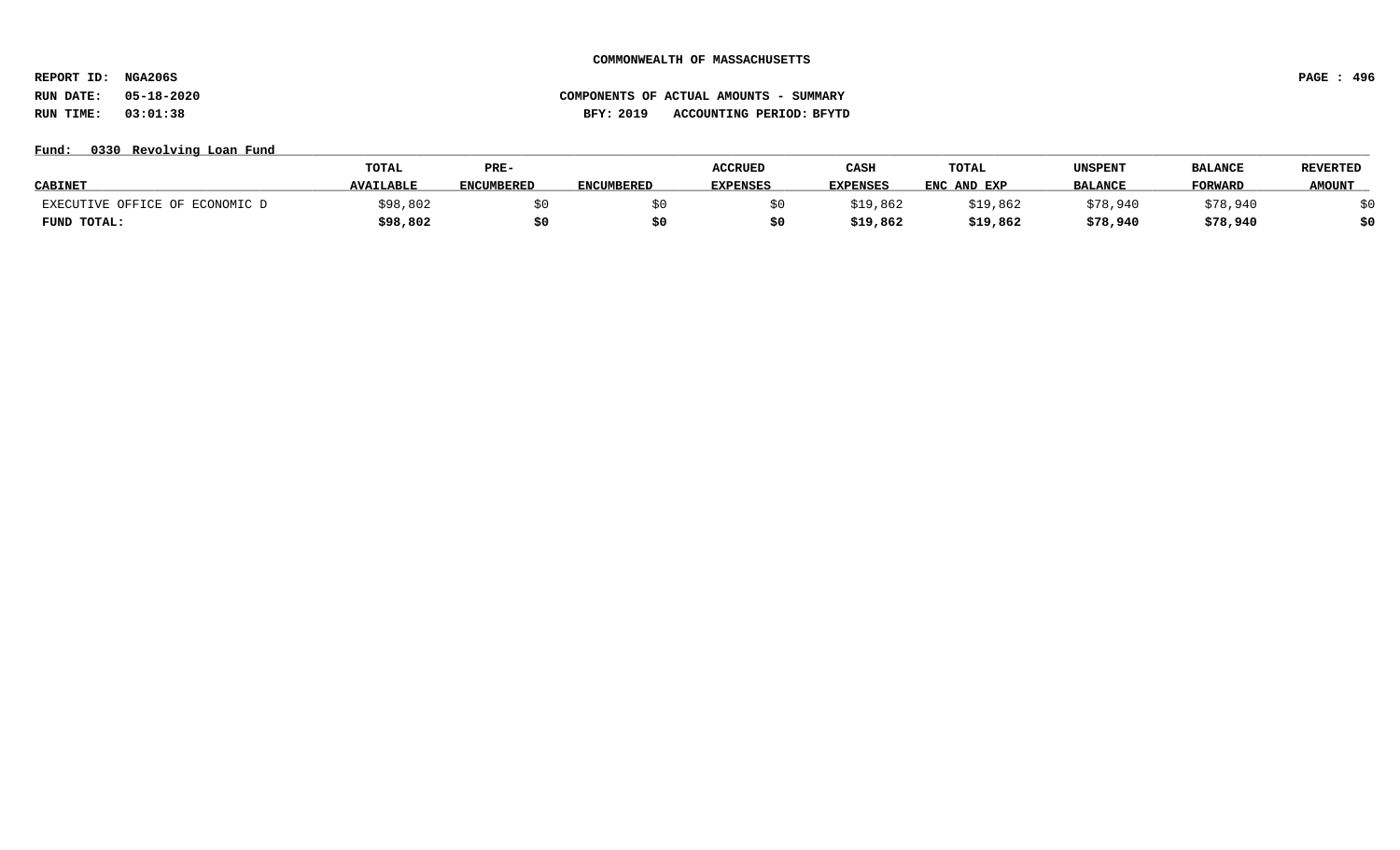**REPORT ID: NGA206S PAGE : 497**

# **RUN DATE: 05-18-2020 COMPONENTS OF ACTUAL AMOUNTS - SUMMARY RUN TIME: 03:01:38 BFY: 2019 ACCOUNTING PERIOD: BFYTD**

## Fund: 0350 Expendable Trust Fund - Internal

|                                | TOTAL            | $PRE-$            |                   | <b>ACCRUED</b>  | CASH            | TOTAL       | <b>UNSPENT</b> | <b>BALANCE</b> | <b>REVERTED</b> |
|--------------------------------|------------------|-------------------|-------------------|-----------------|-----------------|-------------|----------------|----------------|-----------------|
| <b>CABINET</b>                 | <b>AVAILABLE</b> | <b>ENCUMBERED</b> | <b>ENCUMBERED</b> | <b>EXPENSES</b> | <b>EXPENSES</b> | ENC AND EXP | <b>BALANCE</b> | FORWARD        | <b>AMOUNT</b>   |
| TREASURER & RECEIVER GENERAL   | \$2,151,727      | \$0               | \$0               | \$0             | \$1,762,609     | \$1,762,609 | \$389,119      | \$389,119      | \$0             |
| ATTORNEY GENERAL               | \$127,718        | \$0               | \$0               | \$0             | \$8,255         | \$8,255     | \$119,462      | \$119,462      | \$0             |
| DISTRICT ATTORNEY              | \$448,590        | \$0               | \$0               | \$0             | \$301,189       | \$301,189   | \$147,401      | \$147,401      | \$0             |
| SHERIFF DEPARTMENTS            | \$34,013         | \$0               | \$0               | \$0             | \$0             | \$0         | \$34,013       | \$34,013       | \$0             |
| OFFICE OF COMPTROLLER          | \$0              | \$0               | \$0               | \$0             | \$0             | \$0         | \$0            | \$0            | \$0             |
| EXECUTIVE OFFICE FOR ADMINSTRA | \$4,726,409      | \$0               | \$0               | \$0             | \$0             | \$0         | \$4,726,409    | \$4,726,409    | \$0             |
| ENVIRONMENTAL AFFAIRS          | \$6,501,106      | \$0               | \$0               | \$0             | \$2,378,601     | \$2,378,601 | \$4,122,505    | \$4,122,505    | \$0             |
| EXECUTIVE OFFICE OF HEALTH & H | \$1,660,645      | \$0               | \$0               | \$438           | \$293,746       | \$294,184   | \$1,366,461    | \$1,366,899    | ( \$438)        |
| COMMISSION AGAINST DISCRIMINAT | \$0              | \$0               | \$0               | \$0             | \$0             | \$0         | \$0            | \$0            | \$0             |
| EXECUTIVE OFFICE OF EDUCATION  | \$630            | \$0               | \$0               | \$0             | \$0             | \$0         | \$630          | \$630          | \$0             |
| EXECUTIVE OFFICE OF PUBLIC SAF | \$9,621          | \$0               | \$0               | \$0             | \$0             | \$0         | \$9,621        | \$9,621        | \$0             |
| EXECUTIVE OFFICE OF ECONOMIC D | \$680,818        | \$0               | \$0               | \$0             | \$325,694       | \$325,694   | \$355,124      | \$355,124      | \$0             |
| EXECUTIVE OFFICE of LABOR and  | \$789,309        | \$0               | \$0               | \$0             | \$0             | \$0         | \$789,309      | \$789,309      | \$0             |
| FUND TOTAL:                    | \$17,130,585     | \$0               | \$0               | \$438           | \$5,070,095     | \$5,070,532 | \$12,060,053   | \$12,060,491   | ( \$438)        |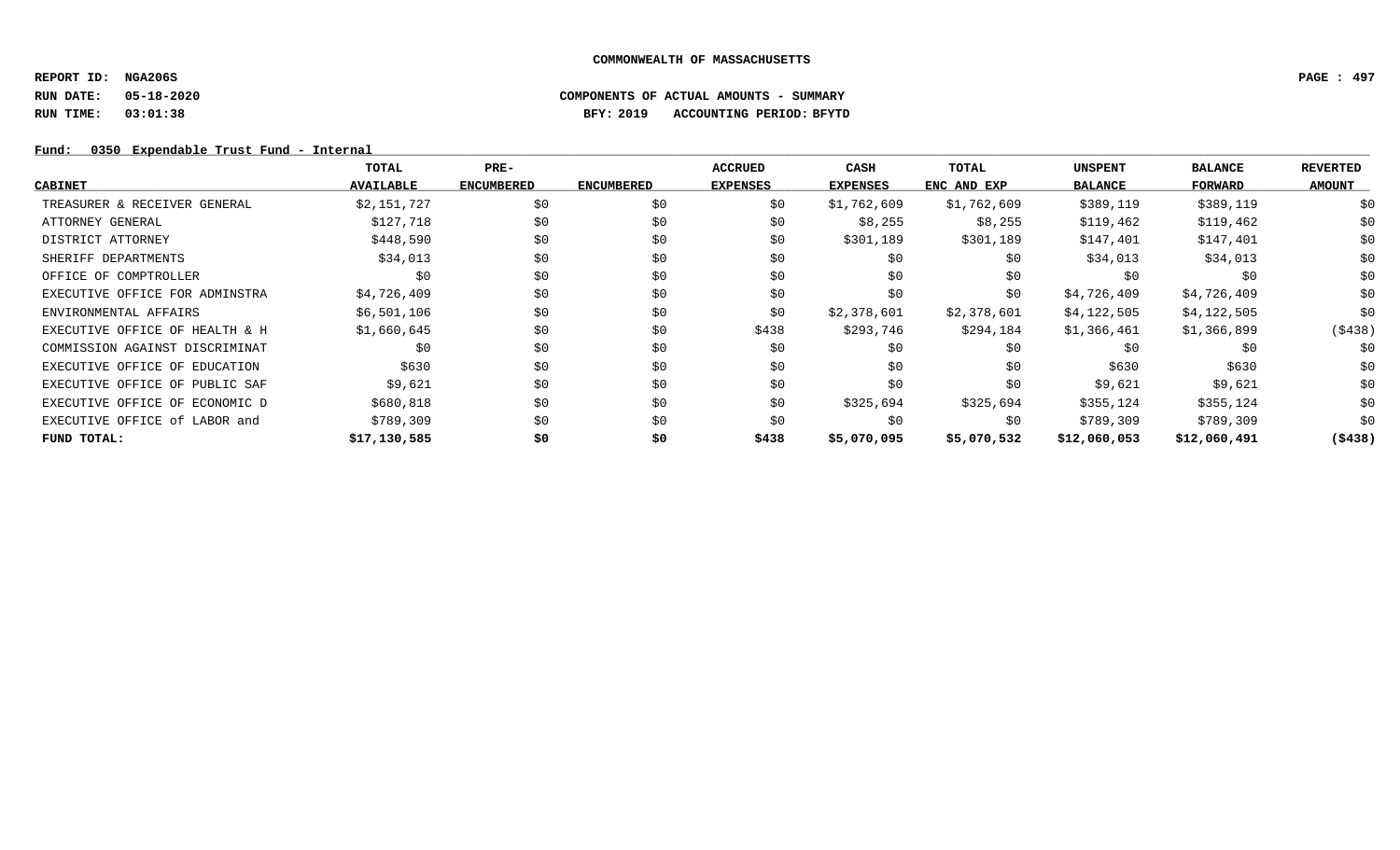**REPORT ID: NGA206S PAGE : 498**

# **RUN DATE: 05-18-2020 COMPONENTS OF ACTUAL AMOUNTS - SUMMARY RUN TIME: 03:01:38 BFY: 2019 ACCOUNTING PERIOD: BFYTD**

Fund: 0400 Nonexpendable Trust Fund

|                                | TOTAL            | PRE-              |                   | <b>ACCRUED</b>  | CASH            | <b>TOTAL</b> | <b>UNSPENT</b> | <b>BALANCE</b> | REVERTED      |
|--------------------------------|------------------|-------------------|-------------------|-----------------|-----------------|--------------|----------------|----------------|---------------|
| <b>CABINET</b>                 | <b>AVAILABLE</b> | <b>ENCUMBERED</b> | <b>ENCUMBERED</b> | <b>EXPENSES</b> | <b>EXPENSES</b> | ENC AND EXP  | <b>BALANCE</b> | FORWARD        | <b>AMOUNT</b> |
| TREASURER & RECEIVER GENERAL   | \$429,921        | S0                |                   | S U             |                 |              | \$429,921      | \$429,921      | \$0           |
| EXECUTIVE OFFICE OF HEALTH & H | \$115,978        | \$0               | S0                | \$0             | \$0             |              | \$115,978      | \$115,978      | \$0           |
| EXECUTIVE OFFICE OF EDUCATION  | \$200,598        | \$0               |                   | S0              | SO.             |              | \$200,598      | \$200,598      | \$0           |
| EXECUTIVE OFFICE OF PUBLIC SAF | \$20,000         | \$0               |                   | S0              | \$0             |              | \$20,000       | \$20,000       | \$0           |
| FUND TOTAL:                    | \$766,498        | \$0               | s0                | S0              | \$0             | S0           | \$766,498      | \$766,498      | \$0           |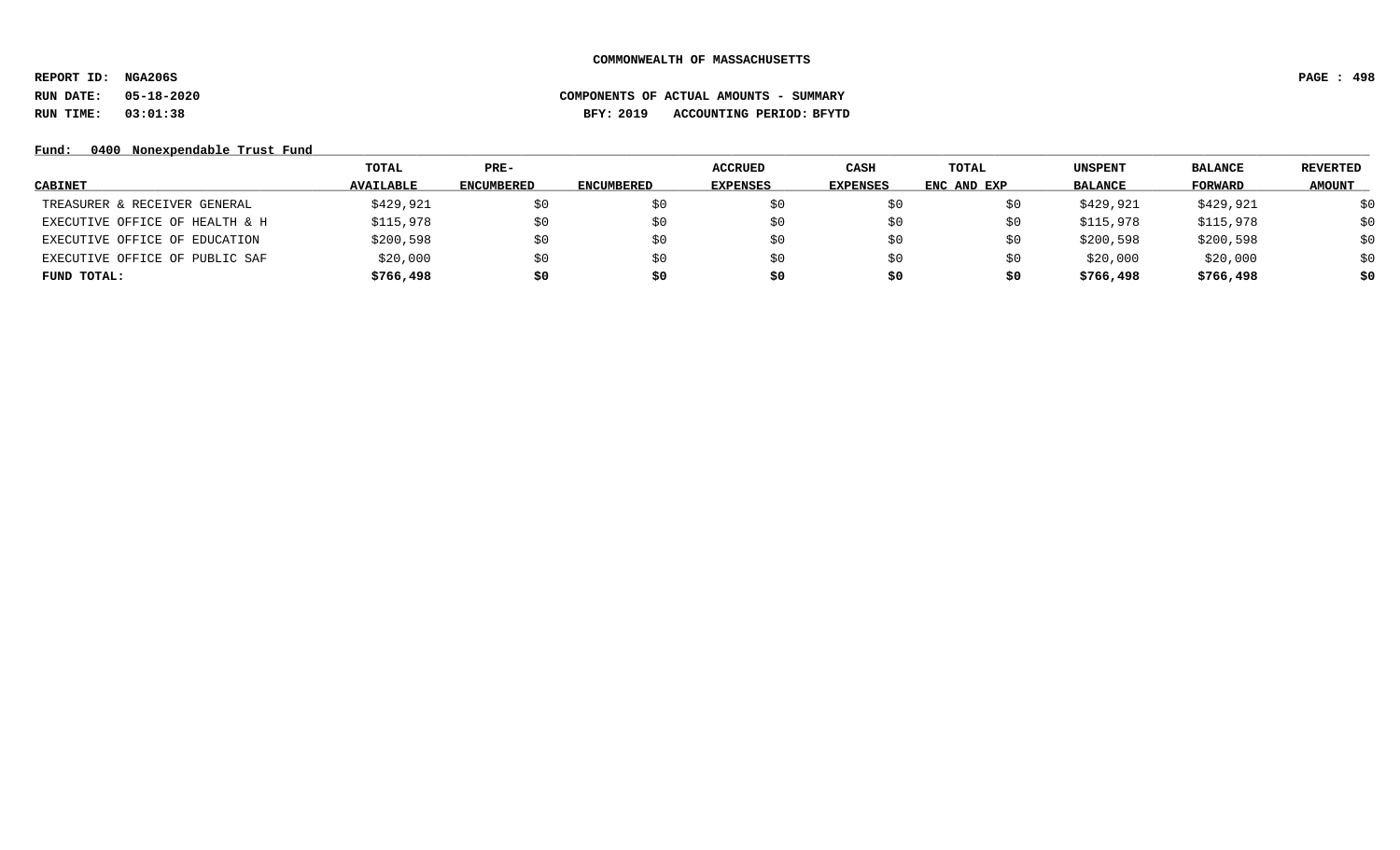**REPORT ID: NGA206S PAGE : 499**

# **RUN DATE: 05-18-2020 COMPONENTS OF ACTUAL AMOUNTS - SUMMARY RUN TIME: 03:01:38 BFY: 2019 ACCOUNTING PERIOD: BFYTD**

### **Fund: \_\_\_\_\_\_\_\_\_\_\_\_\_\_\_\_\_\_\_\_\_\_\_\_\_\_\_\_\_\_\_\_\_\_\_\_\_\_\_\_\_\_\_\_\_\_\_\_\_\_\_\_\_\_\_\_\_\_\_\_\_\_\_\_\_\_\_\_\_\_\_\_\_\_\_\_\_\_\_\_\_\_\_\_\_\_\_\_\_\_\_\_\_\_\_\_\_\_\_\_\_\_\_\_\_\_\_\_\_\_\_\_\_\_\_\_\_\_\_\_\_\_\_\_\_\_\_\_\_\_\_\_\_\_\_\_\_\_\_\_\_\_\_\_\_\_\_\_\_\_\_\_\_\_\_\_\_\_\_\_\_\_\_\_\_\_\_\_\_\_\_\_\_\_\_\_\_\_ 0410 Water Pollution Fund**

|                              | TOTAL            | PRE-              |                   | <b>ACCRUED</b>  | CASH            | TOTAL       | UNSPENT        | <b>BALANCI</b> | <b>REVERTED</b> |
|------------------------------|------------------|-------------------|-------------------|-----------------|-----------------|-------------|----------------|----------------|-----------------|
| <b>CABINET</b>               | <b>AVAILABLE</b> | <b>ENCUMBERED</b> | <b>ENCUMBERED</b> | <b>EXPENSES</b> | <b>EXPENSES</b> | ENC AND EXP | <b>BALANCE</b> | <b>FORWARD</b> | <b>AMOUNT</b>   |
| TREASURER & RECEIVER GENERAL | 3,005,216        |                   |                   |                 | \$2,740,454     | \$2,740,454 | \$264,761      | \$264,761      |                 |
| FUND TOTAL:                  | \$3,005,216      |                   |                   |                 | \$2,740,454     | \$2,740,454 | \$264,761      | \$264,761      | \$0             |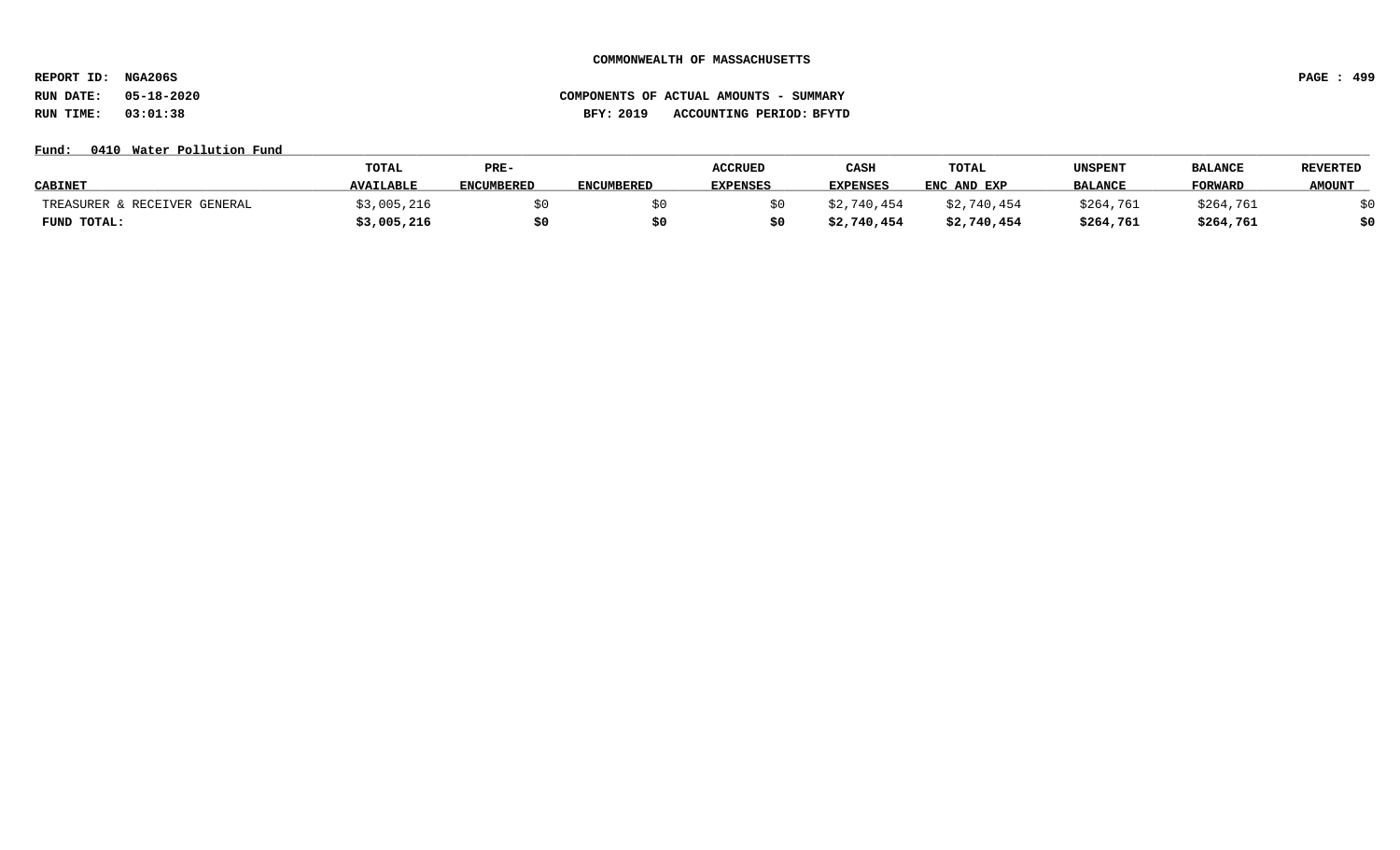**REPORT ID: NGA206S PAGE : 500**

# **RUN DATE: 05-18-2020 COMPONENTS OF ACTUAL AMOUNTS - SUMMARY RUN TIME: 03:01:38 BFY: 2019 ACCOUNTING PERIOD: BFYTD**

## Fund: 0412 Drinking Water Revolving Fund

|                              | <b>TOTAL</b>     | PRE-              |                   | <b>ACCRUED</b>  | CASH            | TOTAL       | UNSPENT        | <b>BALANCE</b> | <b>REVERTED</b> |
|------------------------------|------------------|-------------------|-------------------|-----------------|-----------------|-------------|----------------|----------------|-----------------|
| <b>CABINET</b>               | <b>AVAILABLE</b> | <b>ENCUMBERED</b> | <b>ENCUMBERED</b> | <b>EXPENSES</b> | <b>EXPENSES</b> | ENC AND EXP | <b>BALANCE</b> | <b>FORWARD</b> | <b>AMOUNT</b>   |
| TREASURER & RECEIVER GENERAL | ;3,996,724       |                   |                   |                 | \$3,996,724     | \$3,996,724 |                |                |                 |
| FUND TOTAL:                  | \$3,996,724      | \$0               |                   |                 | \$3,996,724     | \$3,996,724 |                |                | \$0             |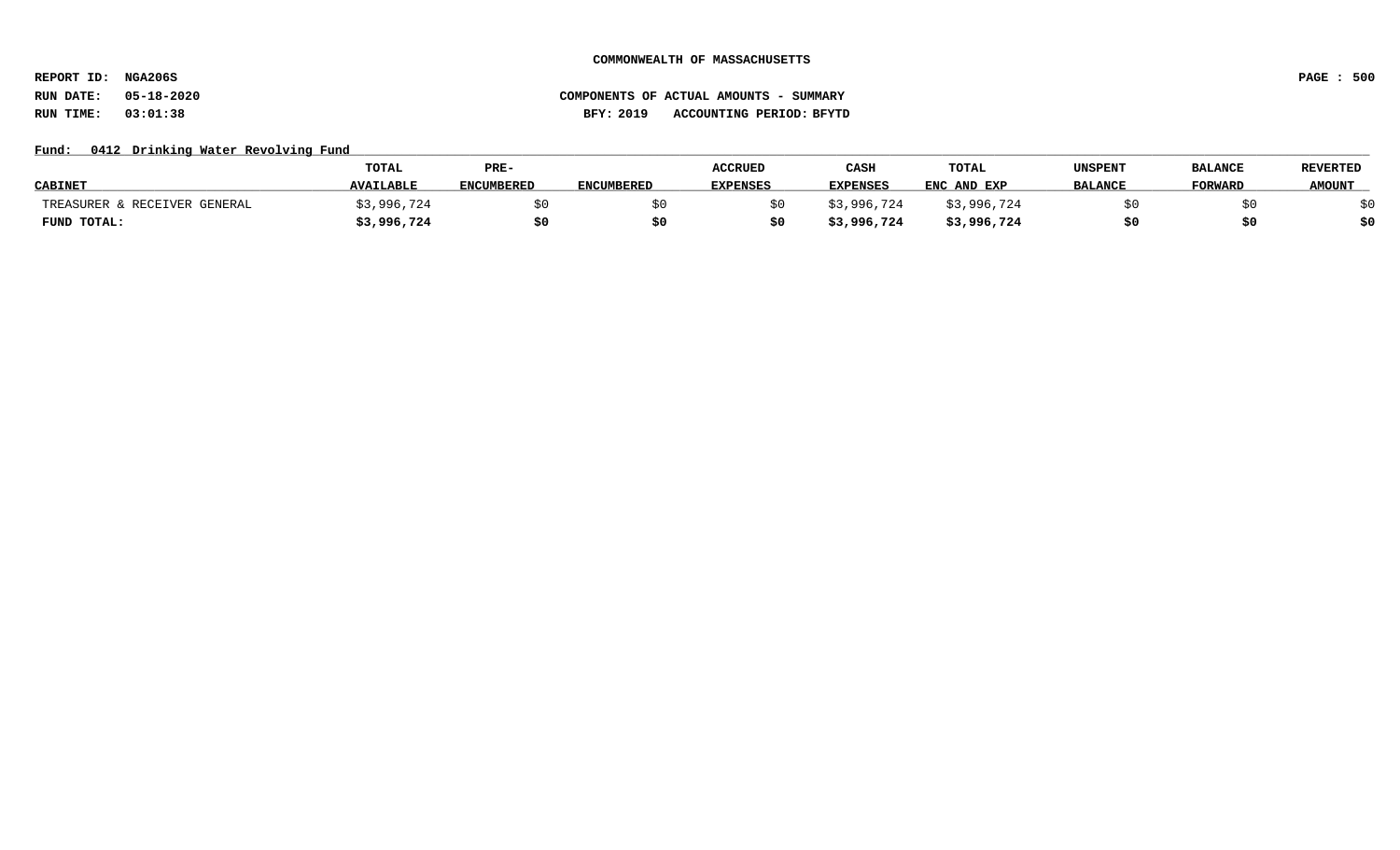**REPORT ID: NGA206S PAGE : 501**

# **RUN DATE: 05-18-2020 COMPONENTS OF ACTUAL AMOUNTS - SUMMARY RUN TIME: 03:01:38 BFY: 2019 ACCOUNTING PERIOD: BFYTD**

### Fund: 0500 State Retirement Fund

|                              | <b>TOTAL</b>     | PRE-              |                   | <b>ACCRUED</b>  | CASH            | TOTAL         | <b>UNSPENT</b> | <b>BALANCI</b> | <b>REVERTED</b> |
|------------------------------|------------------|-------------------|-------------------|-----------------|-----------------|---------------|----------------|----------------|-----------------|
| <b>CABINET</b>               | <b>AVAILABLE</b> | <b>ENCUMBERED</b> | <b>ENCUMBERED</b> | <b>EXPENSES</b> | <b>EXPENSES</b> | ENC AND EXP   | BALANCE        | <b>FORWARD</b> | <b>AMOUNT</b>   |
| TREASURER & RECEIVER GENERAL | \$562,783,031    |                   |                   |                 | \$518,922,554   | \$518,922,554 | \$43,860,478   | \$43,860,478   |                 |
| FUND TOTAL:                  | \$562,783,031    |                   | S0                |                 | \$518,922,554   | \$518,922,554 | \$43,860,478   | \$43,860,478   | \$0             |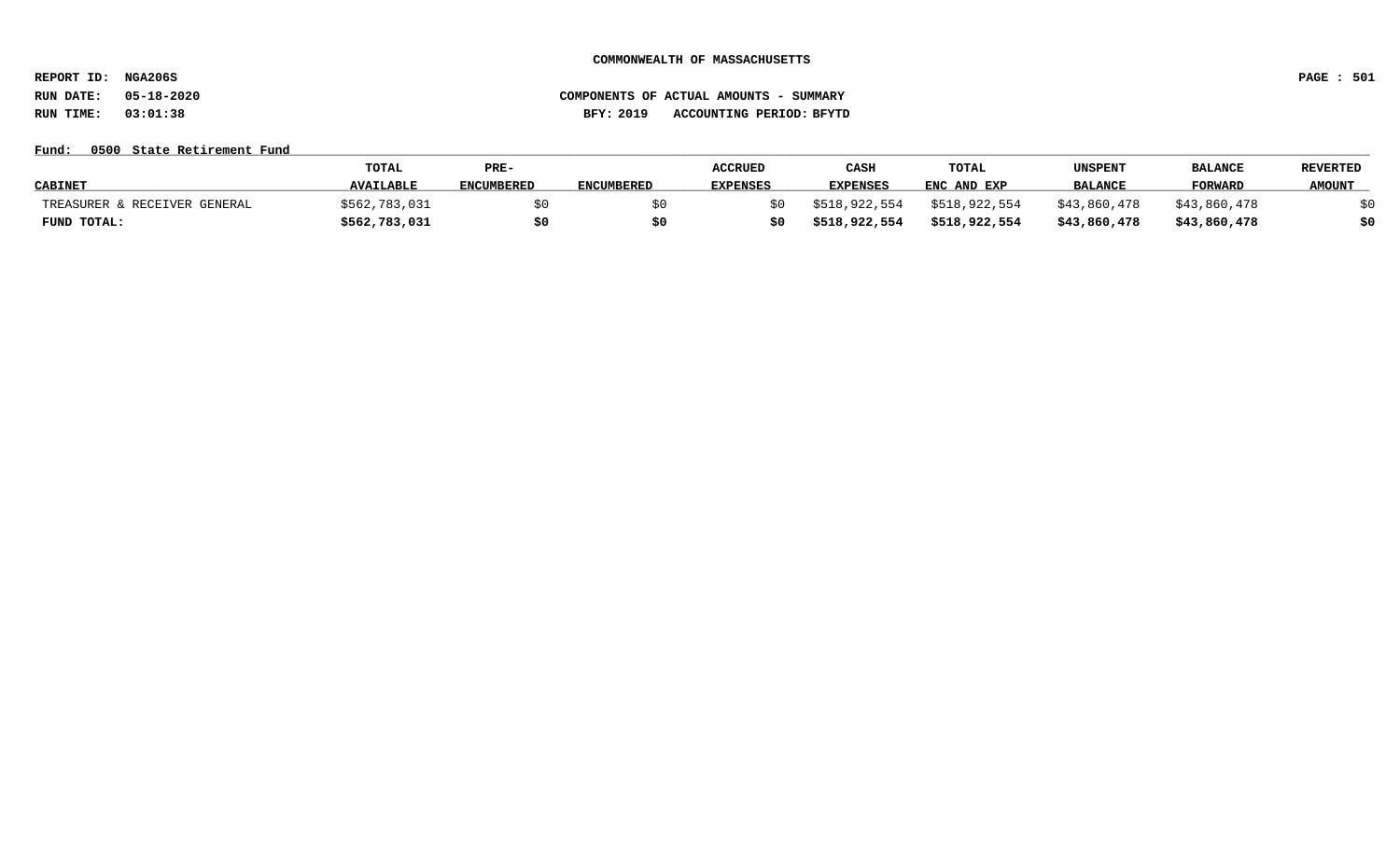**REPORT ID: NGA206S PAGE : 502**

# **RUN DATE: 05-18-2020 COMPONENTS OF ACTUAL AMOUNTS - SUMMARY RUN TIME: 03:01:38 BFY: 2019 ACCOUNTING PERIOD: BFYTD**

### Fund: 0520 Teacher's Retirement Fund

|                                | <b>TOTAL</b>     | PRE-              |                   | <b>ACCRUED</b>  | CASH            | TOTAL         | UNSPENT        | <b>BALANCE</b> | <b>REVERTED</b> |
|--------------------------------|------------------|-------------------|-------------------|-----------------|-----------------|---------------|----------------|----------------|-----------------|
| <b>CABINET</b>                 | <b>AVAILABLE</b> | <b>ENCUMBERED</b> | <b>ENCUMBERED</b> | <b>EXPENSES</b> | <b>EXPENSES</b> | ENC AND EXP   | <b>BALANCE</b> | FORWARD        | <b>AMOUNT</b>   |
| EXECUTIVE OFFICE FOR ADMINSTRA | \$717,800,888    |                   |                   | SO.             | \$655,352,945   | \$655,352,945 | \$62,447,943   | \$62,447,943   |                 |
| FUND TOTAL:                    | \$717,800,888    |                   |                   | \$0             | \$655,352,945   | \$655,352,945 | \$62,447,943   | \$62,447,943   |                 |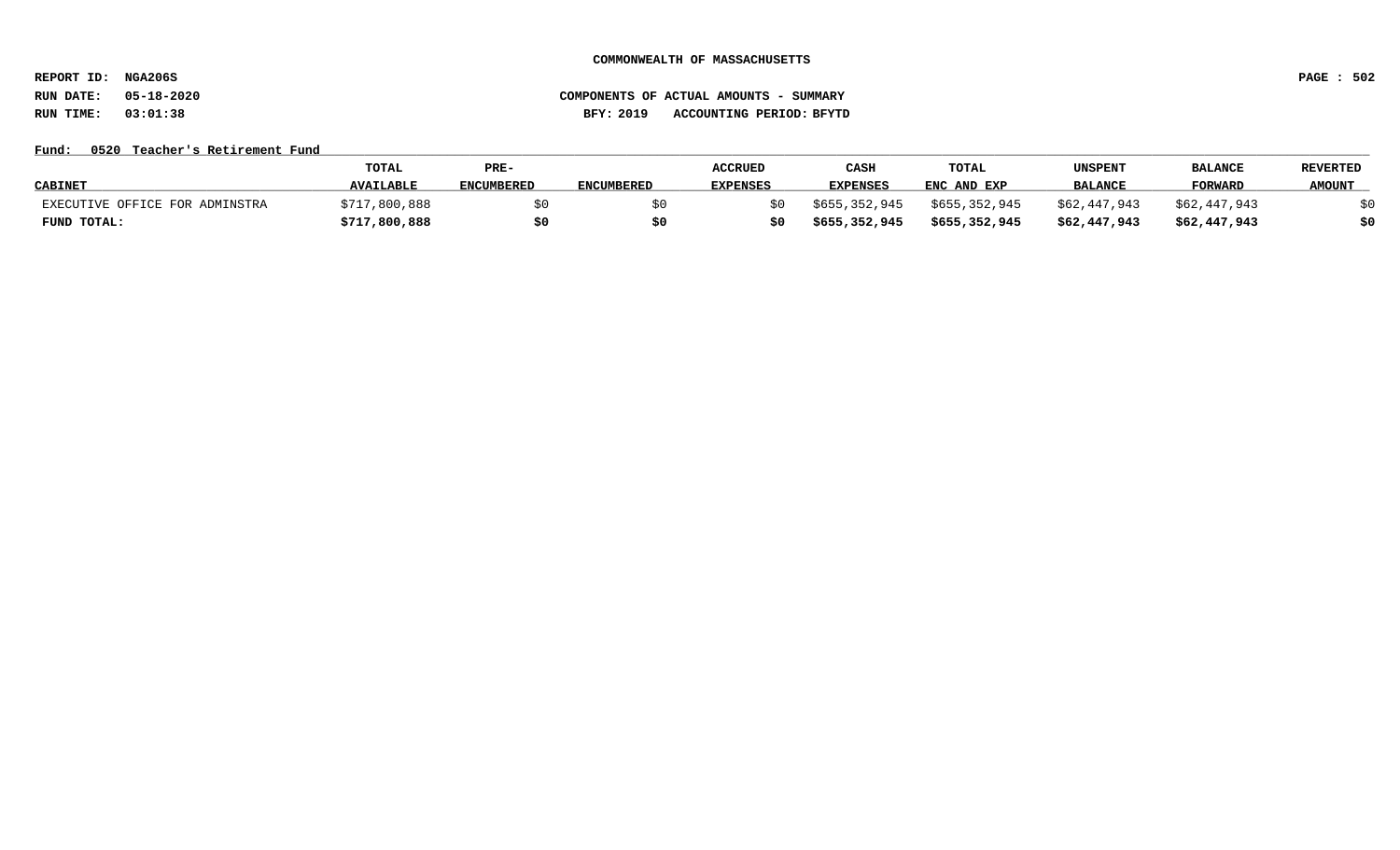**REPORT ID: NGA206S PAGE : 503**

# **RUN DATE: 05-18-2020 COMPONENTS OF ACTUAL AMOUNTS - SUMMARY RUN TIME: 03:01:38 BFY: 2019 ACCOUNTING PERIOD: BFYTD**

## Fund: 0530 Teacher's Military Retirement Fund

|                                | <b>TOTAL</b>     | PRE-              |                   | <b>ACCRUED</b> | CASH            | TOTAL       | UNSPENT        | <b>BALANCE</b> | <b>REVERTED</b> |
|--------------------------------|------------------|-------------------|-------------------|----------------|-----------------|-------------|----------------|----------------|-----------------|
| <b>CABINET</b>                 | <b>AVAILABLE</b> | <b>ENCUMBERED</b> | <b>ENCUMBERED</b> | EXPENSES       | <b>EXPENSES</b> | ENC AND EXP | <b>BALANCE</b> | <b>FORWARD</b> | <b>AMOUNT</b>   |
| EXECUTIVE OFFICE FOR ADMINSTRA | \$378,983        |                   |                   |                |                 |             | ;378,983       | \$378,983      |                 |
| FUND TOTAL:                    | \$378,983        | \$0               |                   |                |                 |             | \$378,983      | \$378,983      | 40              |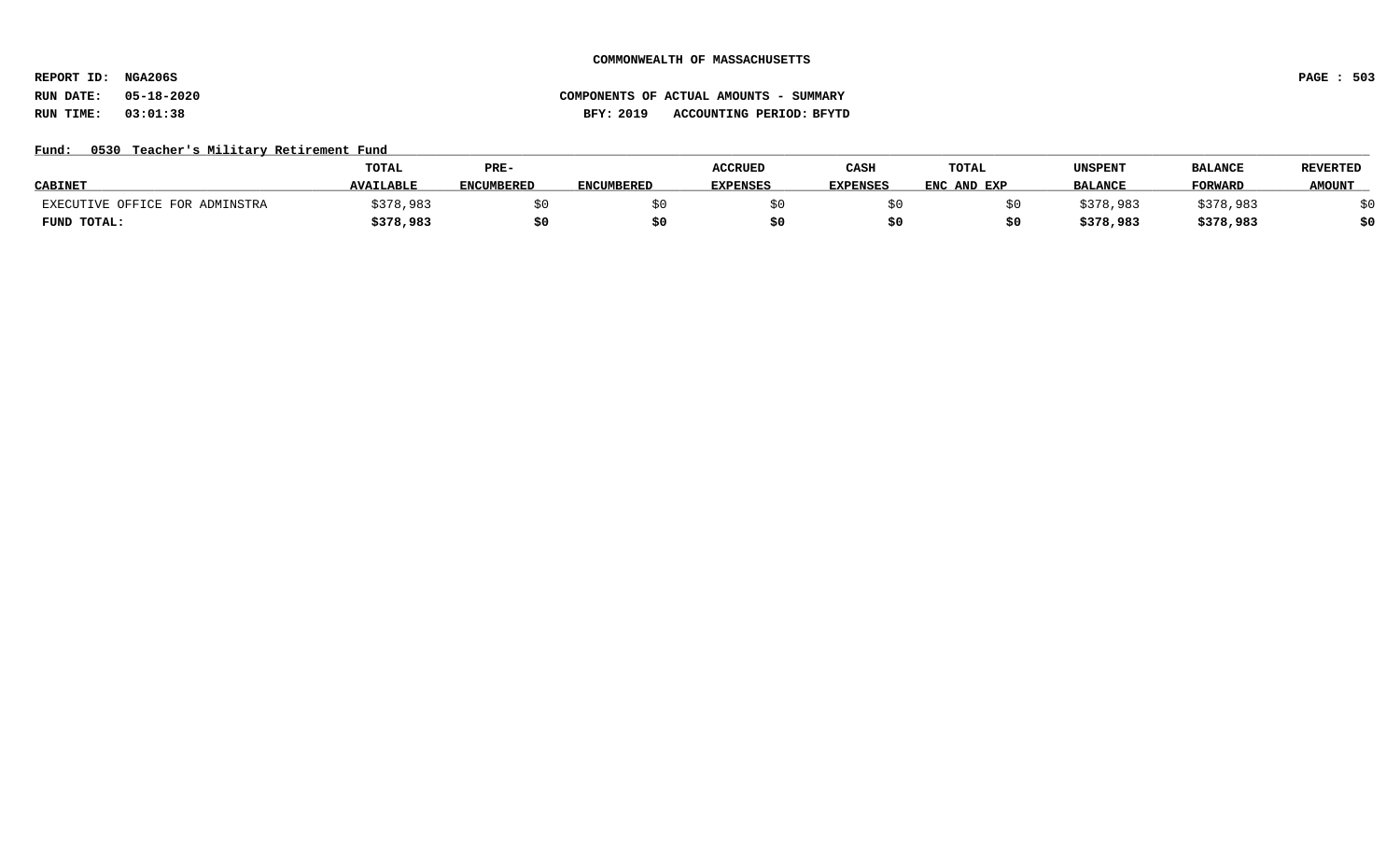**REPORT ID: NGA206S PAGE : 504**

# **RUN DATE: 05-18-2020 COMPONENTS OF ACTUAL AMOUNTS - SUMMARY RUN TIME: 03:01:38 BFY: 2019 ACCOUNTING PERIOD: BFYTD**

## Fund: 0540 State Retiree Benefits Trust Fund

|                                | TOTAL            | $PRE-$            |            | <b>ACCRUED</b>  | <b>CASH</b>     | TOTAL         | UNSPENT        | <b>BALANCE</b> | <b>REVERTED</b> |
|--------------------------------|------------------|-------------------|------------|-----------------|-----------------|---------------|----------------|----------------|-----------------|
| <b>CABINET</b>                 | <b>AVAILABLE</b> | <b>ENCUMBERED</b> | ENCUMBERED | <b>EXPENSES</b> | <b>EXPENSES</b> | ENC AND EXP   | <b>BALANCE</b> | <b>FORWARD</b> | <b>AMOUNT</b>   |
| THE HEALTH CARE SECURITY TRUST | \$251,456        | \$0               | \$0        |                 | \$170,797       | \$170,797     | \$80,659       | \$80,659       | \$0             |
| EXECUTIVE OFFICE FOR ADMINSTRA | \$441,179,578    | \$0               | \$0        | S0              | \$441,179,578   | \$441,179,578 |                | \$0            | \$0             |
| MASSACHUSETTS DEPARTMENT OF TR | \$1,447,772      | \$0               | \$0        | S0              | \$676,314       | \$676,314     | \$771,458      | \$771,458      | \$0             |
| CTR/FAD ACCOUNTING ENTITIES    | \$0              | \$0               | \$0        | S0              | SO.             | S0            | SU.            | \$0            | \$0             |
| FUND TOTAL:                    | \$442,878,806    | \$0               | \$0        | s0              | \$442,026,689   | \$442,026,689 | \$852,117      | \$852,117      | \$0             |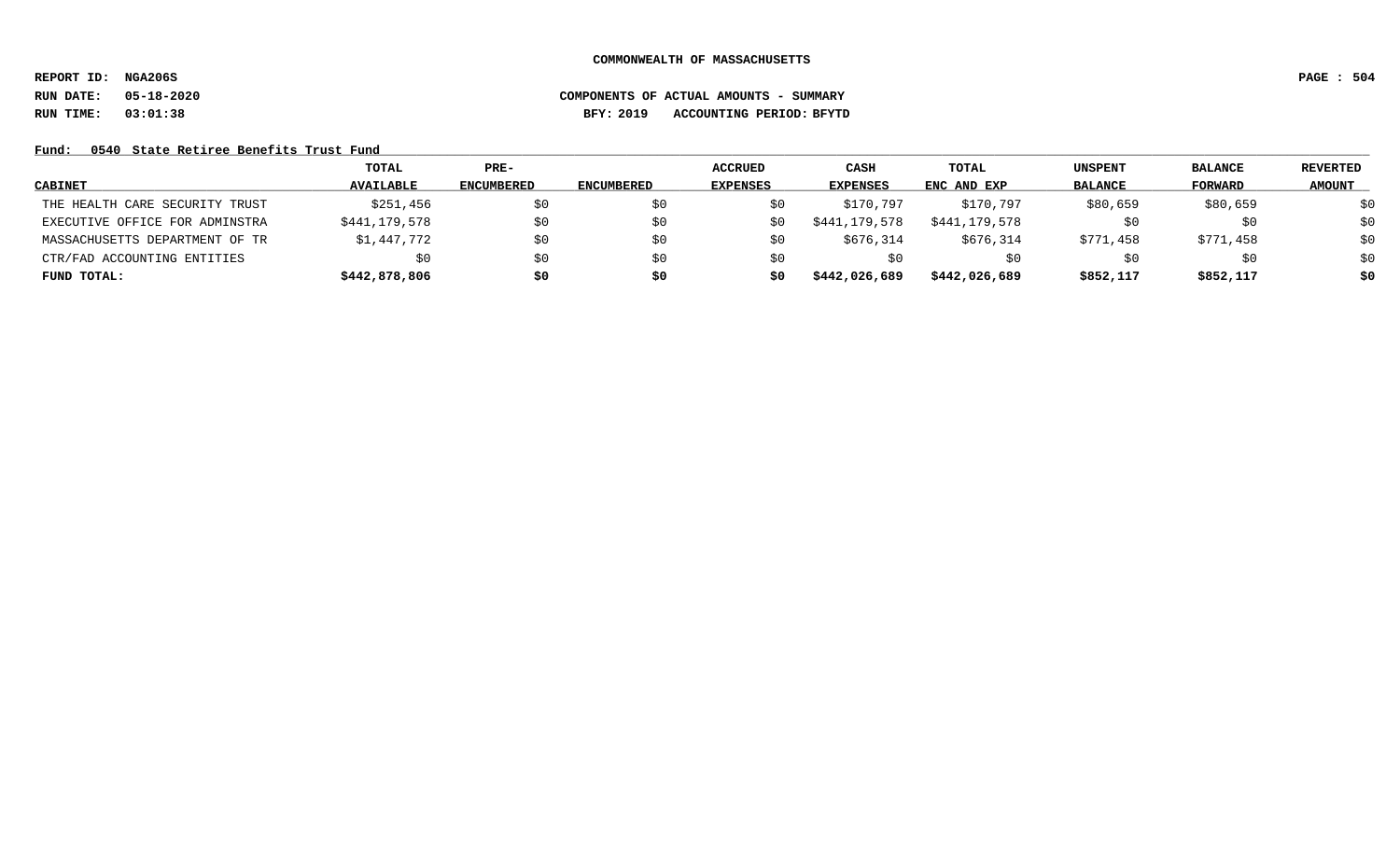**REPORT ID: NGA206S PAGE : 505**

# **RUN DATE: 05-18-2020 COMPONENTS OF ACTUAL AMOUNTS - SUMMARY RUN TIME: 03:01:38 BFY: 2019 ACCOUNTING PERIOD: BFYTD**

### Fund: 0550 Pension Reserves Investment Fund

|                                | TOTAL            | $PRE-$            |                   | <b>ACCRUED</b>  | CASH            | TOTAL                               | UNSPENT        | <b>BALANCE</b> | REVERTED      |
|--------------------------------|------------------|-------------------|-------------------|-----------------|-----------------|-------------------------------------|----------------|----------------|---------------|
| <b>CABINET</b>                 | <b>AVAILABLE</b> | <b>ENCUMBERED</b> | <b>ENCUMBERED</b> | <b>EXPENSES</b> | <b>EXPENSES</b> | ENC AND EXP                         | <b>BALANCE</b> | FORWARD        | <b>AMOUNT</b> |
| TREASURER & RECEIVER GENERAL   | \$1,935,879,033  | \$0               | SO.               |                 |                 | \$0 \$1,909,137,853 \$1,909,137,853 | \$26,741,180   | \$26,741,180   | \$0           |
| EXECUTIVE OFFICE FOR ADMINSTRA | \$2,599,097,953  | \$0               | \$0               |                 |                 | \$0 \$2,579,779,570 \$2,579,779,570 | \$19,318,383   | \$19,318,383   | \$0           |
| EXECUTIVE OFFICE OF EDUCATION  | \$1,824,444      | \$0               | \$0               |                 |                 | S0                                  | \$1,824,444    | \$1,824,444    | \$0           |
| FUND TOTAL:                    | \$4,536,801,430  | \$0               | \$0               |                 |                 | \$0\$4,488,917,422\$4,488,917,422   | \$47,884,007   | \$47,884,007   | \$0           |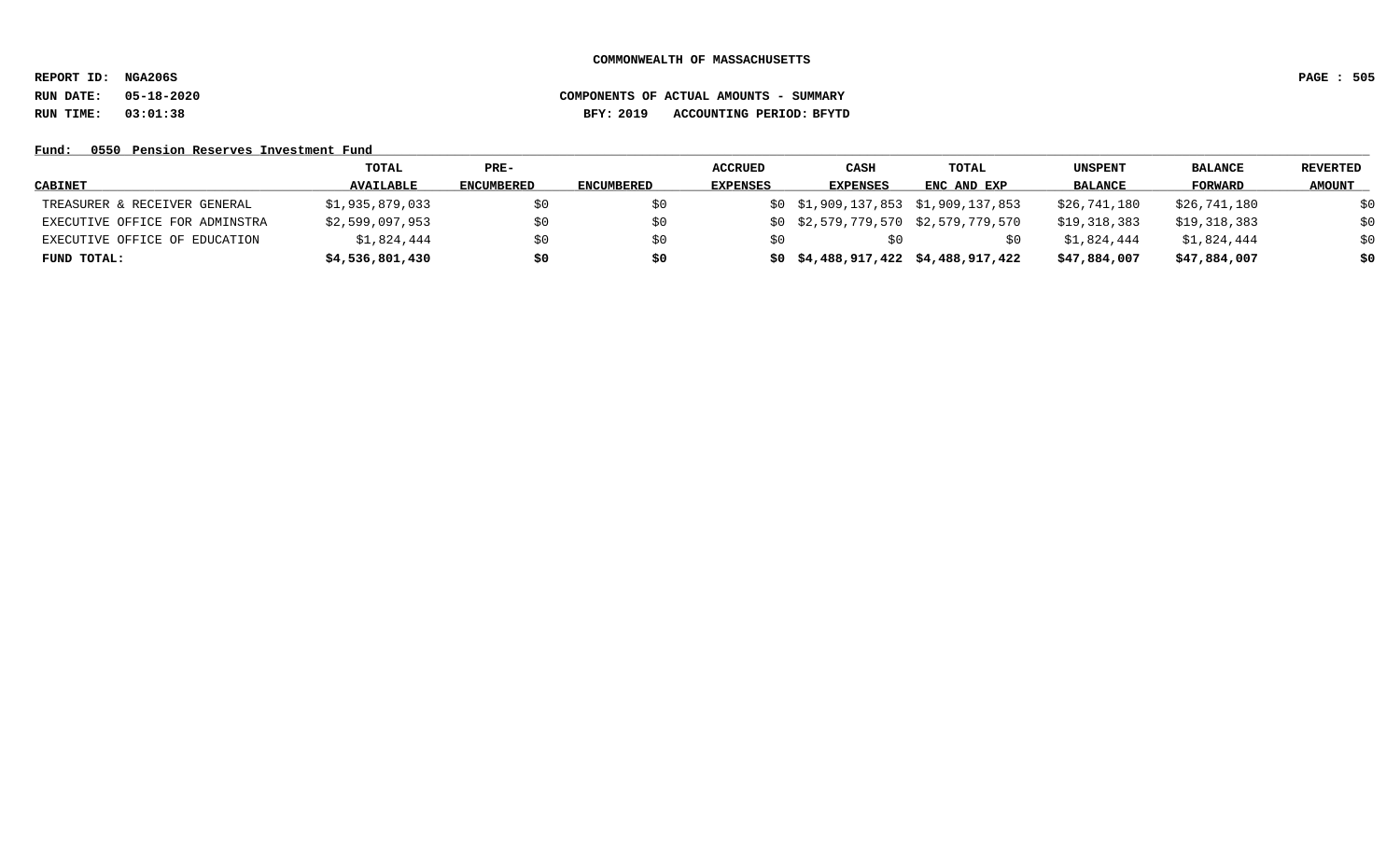**REPORT ID: NGA206S PAGE : 506**

### Fund: 0560 MTA Employee Retirement System

|                                 | <b>TOTAL</b>     | PRE-              |                   | <b>ACCRUED</b>  | CASH            | TOTAL          | UNSPENT        | <b>BALANCE</b> | <b>REVERTED</b> |
|---------------------------------|------------------|-------------------|-------------------|-----------------|-----------------|----------------|----------------|----------------|-----------------|
| <b>CABINE</b>                   | <b>AVAILABLE</b> | <b>ENCUMBERED</b> | <b>ENCUMBERED</b> | <b>EXPENSES</b> | <b>EXPENSES</b> | ENC<br>AND EXP | <b>BALANCE</b> | <b>TORWARD</b> | <b>AMOUNT</b>   |
| & RECEIVER GENERAL<br>TREASURER |                  |                   |                   |                 |                 |                |                |                |                 |
| FUND TOTAL:                     |                  | S0.               |                   |                 |                 |                |                |                | \$0             |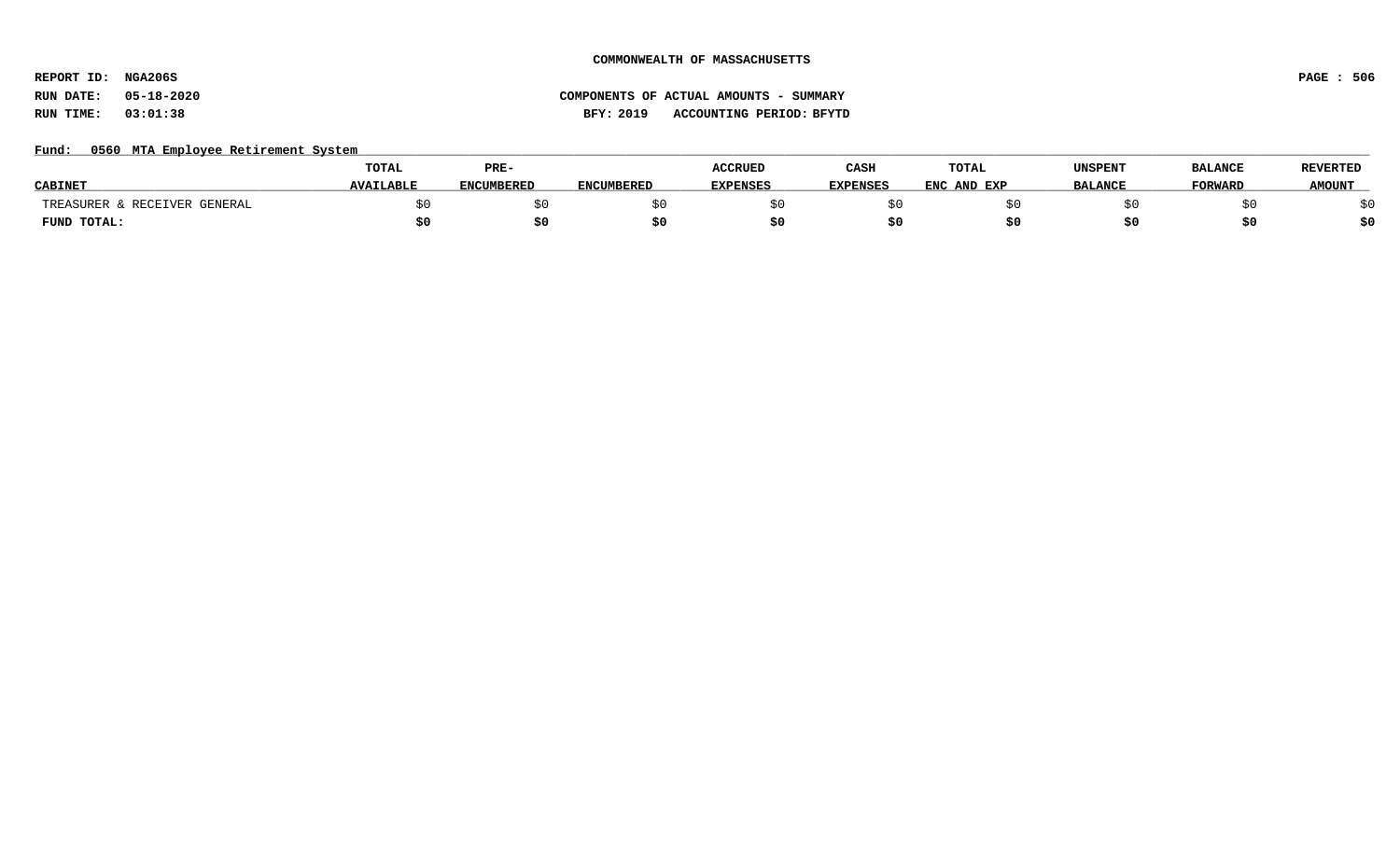**REPORT ID: NGA206S PAGE : 507**

**RUN DATE: 05-18-2020 COMPONENTS OF ACTUAL AMOUNTS - SUMMARY**

**RUN TIME: 03:01:38 BFY: 2019 ACCOUNTING PERIOD: BFYTD**

### $Fund: 0600 Agency Fund$ </u>

|                                | TOTAL            | $PRE-$            |                   | <b>ACCRUED</b>  | <b>CASH</b>                     | TOTAL         | <b>UNSPENT</b> | <b>BALANCE</b> | <b>REVERTED</b> |
|--------------------------------|------------------|-------------------|-------------------|-----------------|---------------------------------|---------------|----------------|----------------|-----------------|
| CABINET                        | <b>AVAILABLE</b> | <b>ENCUMBERED</b> | <b>ENCUMBERED</b> | <b>EXPENSES</b> | <b>EXPENSES</b>                 | ENC AND EXP   | <b>BALANCE</b> | FORWARD        | <b>AMOUNT</b>   |
| INSPECTOR GENERAL              | \$0              | \$0               | \$0               | \$0             | \$0                             | \$0           | \$0            | \$0            | \$0             |
| SECRETARY OF STATE             | \$54,409,946     | \$0               | \$0               | \$0             | \$4,926,412                     | \$4,926,412   | \$49,483,535   | \$49,483,535   | \$0             |
| TREASURER & RECEIVER GENERAL   | \$6,498,018      | \$0               | \$0               | \$0             | \$3,765,112                     | \$3,765,112   | \$2,732,905    | \$2,732,905    | \$0             |
| DISTRICT ATTORNEY              | \$811,089        | \$0               | \$0               | \$0             | \$0                             | \$0           | \$811,089      | \$811,089      | \$0             |
| MA GAMING COMMISSION           | \$3,294,934      | \$0               | \$0               | \$0             | \$297,344                       | \$297,344     | \$2,997,590    | \$2,997,590    | \$0             |
| EXECUTIVE OFFICE FOR ADMINSTRA | \$1,877,977,075  | \$0               | \$0               | SO.             | \$1,809,654,241 \$1,809,654,241 |               | \$68,322,834   | \$68,322,834   | \$0             |
| EXECUTIVE OFFICE OF HEALTH & H | \$104,212,982    | \$0               | \$0               | \$0             | \$101,457,463                   | \$101,457,463 | \$2,755,519    | \$2,755,519    | \$0             |
| EXECUTIVE OFFICE OF TECHNOLOGY | \$999,149        | \$0               | \$0               | \$0             | \$954,343                       | \$954,343     | \$44,806       | \$44,806       | \$0             |
| EXECUTIVE OFFICE OF PUBLIC SAF | S0               | \$0               | \$0               | \$0             | SO.                             | \$0           | S0             | \$0            | \$0             |
| EXECUTIVE OFFICE OF ECONOMIC D | \$129,940        | \$0               | \$0               | \$0             | \$56,440                        | \$56,440      | \$73,500       | \$73,500       | \$0             |
| CTR/FAD ACCOUNTING ENTITIES    | \$10,003,893     | \$0               | \$0               | \$0             | \$10,000,000                    | \$10,000,000  | \$3,893        | \$3,893        | \$0             |
| FUND TOTAL:                    | \$2,058,337,025  | \$0               | \$0               | SO.             | \$1,931,111,354 \$1,931,111,354 |               | \$127,225,671  | \$127,225,671  | \$0             |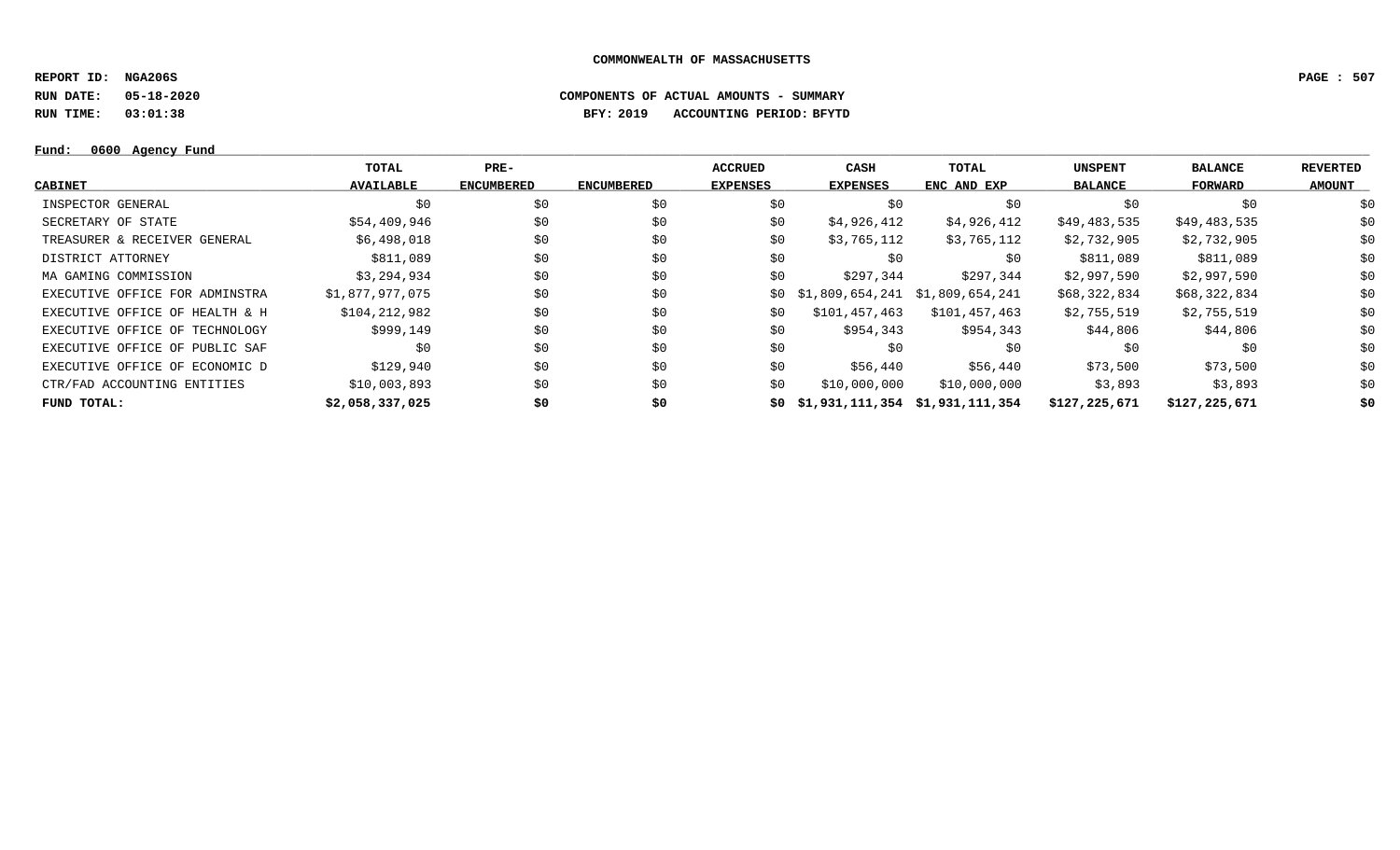**REPORT ID: NGA206S PAGE : 508**

**RUN DATE: 05-18-2020 COMPONENTS OF ACTUAL AMOUNTS - SUMMARY**

**RUN TIME: 03:01:38 BFY: 2019 ACCOUNTING PERIOD: BFYTD**

### **Fund: \_\_\_\_\_\_\_\_\_\_\_\_\_\_\_\_\_\_\_\_\_\_\_\_\_\_\_\_\_\_\_\_\_\_\_\_\_\_\_\_\_\_\_\_\_\_\_\_\_\_\_\_\_\_\_\_\_\_\_\_\_\_\_\_\_\_\_\_\_\_\_\_\_\_\_\_\_\_\_\_\_\_\_\_\_\_\_\_\_\_\_\_\_\_\_\_\_\_\_\_\_\_\_\_\_\_\_\_\_\_\_\_\_\_\_\_\_\_\_\_\_\_\_\_\_\_\_\_\_\_\_\_\_\_\_\_\_\_\_\_\_\_\_\_\_\_\_\_\_\_\_\_\_\_\_\_\_\_\_\_\_\_\_\_\_\_\_\_\_\_\_\_\_\_\_\_\_\_ 0610 Suspense Fund**

|                                | TOTAL            | PRE-              |                   | <b>ACCRUED</b>  | <b>CASH</b>     | TOTAL        | <b>UNSPENT</b> | <b>BALANCE</b> | <b>REVERTED</b> |
|--------------------------------|------------------|-------------------|-------------------|-----------------|-----------------|--------------|----------------|----------------|-----------------|
| CABINET                        | <b>AVAILABLE</b> | <b>ENCUMBERED</b> | <b>ENCUMBERED</b> | <b>EXPENSES</b> | <b>EXPENSES</b> | ENC AND EXP  | <b>BALANCE</b> | FORWARD        | <b>AMOUNT</b>   |
| TREASURER & RECEIVER GENERAL   | \$112,784,839    | \$0               | \$0               | \$0             | \$39,403,032    | \$39,403,032 | \$73,381,807   | \$73,381,807   | \$0             |
| ATTORNEY GENERAL               | \$59,422,530     | \$0               | \$0               | \$1,216         | \$7,483,067     | \$7,484,282  | \$51,938,247   | \$51,938,247   | \$0             |
| ETHICS COMMISSION              | \$0              | \$0               | \$0               | \$0             | \$0             | \$0          | \$0            | \$0            | \$0             |
| DISTRICT ATTORNEY              | \$31,978         | \$0               | \$0               | \$0             | \$31,978        | \$31,978     | \$0            | \$0            | \$0             |
| MA GAMING COMMISSION           | \$0              | \$0               | \$0               | \$0             | \$0             | \$0          | \$0            | \$0            | \$0             |
| EXECUTIVE OFFICE FOR ADMINSTRA | \$2,888,397      | \$0               | \$0               | \$0             | \$1,887,068     | \$1,887,068  | \$1,001,330    | \$1,001,330    | \$0             |
| ENVIRONMENTAL AFFAIRS          | \$110,000        | \$0               | \$0               | \$0             | \$26,000        | \$26,000     | \$84,000       | \$84,000       | \$0             |
| EXECUTIVE OFFICE OF HEALTH & H | \$5,354,592      | \$0               | \$0               | \$0             | \$1,336,050     | \$1,336,050  | \$4,018,542    | \$4,018,542    | \$0             |
| EXECUTIVE OFFICE OF PUBLIC SAF | \$1,681,635      | \$0               | \$0               | \$0             | \$935           | \$935        | \$1,680,700    | \$1,680,700    | \$0             |
| EXECUTIVE OFFICE of LABOR and  | \$246,665        | \$0               | \$0               | \$0             | \$16,455        | \$16,455     | \$230,210      | \$230,210      | \$0             |
| CTR/FAD ACCOUNTING ENTITIES    | \$1,521,602      | \$0               | \$0               | \$0             | \$29,278        | \$29,278     | \$1,492,324    | \$1,492,324    | \$0             |
| FUND TOTAL:                    | \$184,042,238    | \$0               | \$0               | \$1,216         | \$50,213,863    | \$50,215,079 | \$133,827,160  | \$133,827,160  | \$0             |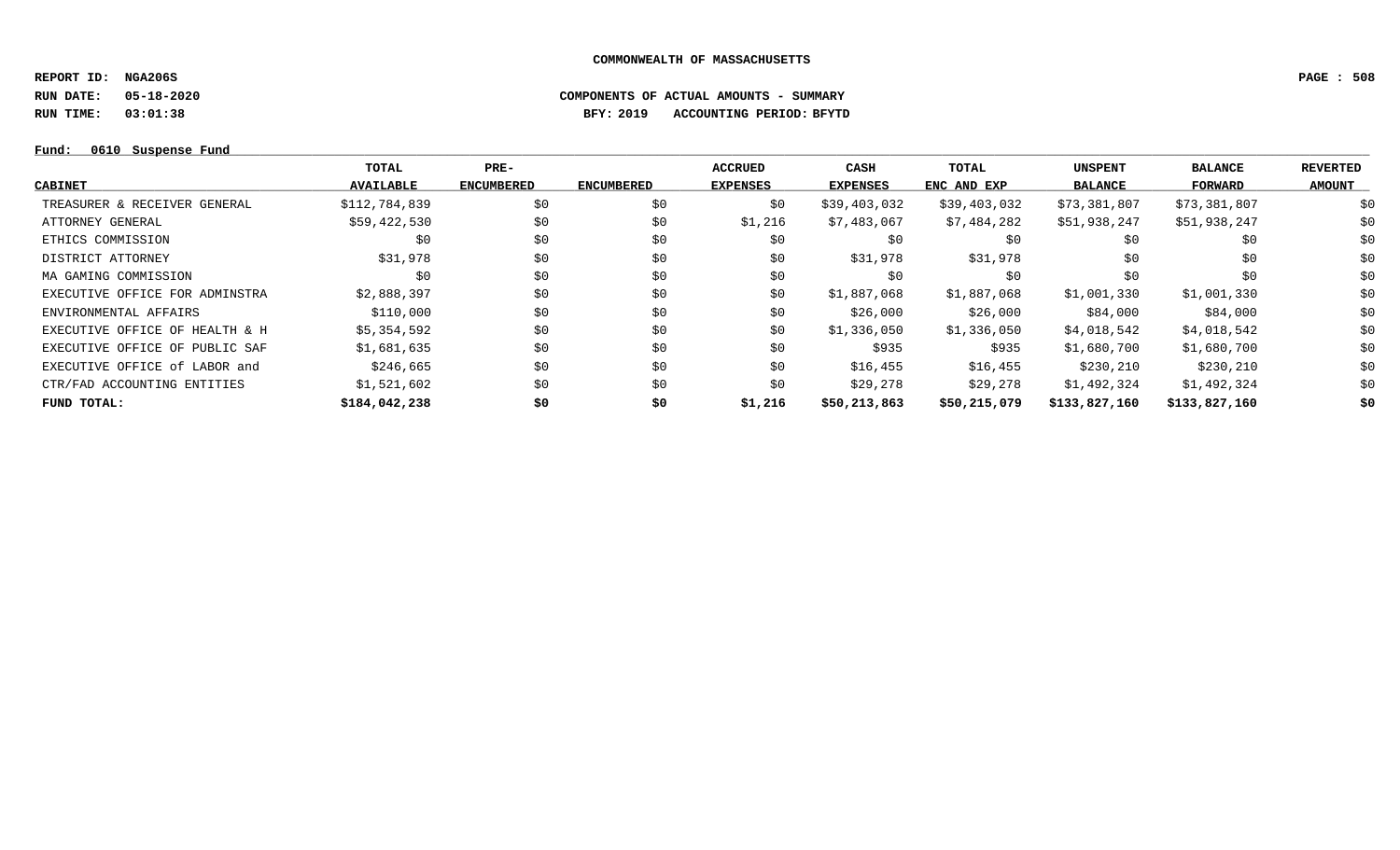**REPORT ID: NGA206S PAGE : 509**

# **RUN DATE: 05-18-2020 COMPONENTS OF ACTUAL AMOUNTS - SUMMARY RUN TIME: 03:01:38 BFY: 2019 ACCOUNTING PERIOD: BFYTD**

### **Fund: \_\_\_\_\_\_\_\_\_\_\_\_\_\_\_\_\_\_\_\_\_\_\_\_\_\_\_\_\_\_\_\_\_\_\_\_\_\_\_\_\_\_\_\_\_\_\_\_\_\_\_\_\_\_\_\_\_\_\_\_\_\_\_\_\_\_\_\_\_\_\_\_\_\_\_\_\_\_\_\_\_\_\_\_\_\_\_\_\_\_\_\_\_\_\_\_\_\_\_\_\_\_\_\_\_\_\_\_\_\_\_\_\_\_\_\_\_\_\_\_\_\_\_\_\_\_\_\_\_\_\_\_\_\_\_\_\_\_\_\_\_\_\_\_\_\_\_\_\_\_\_\_\_\_\_\_\_\_\_\_\_\_\_\_\_\_\_\_\_\_\_\_\_\_\_\_\_\_ 0612 Inmates Escrow Fund**

|                                | <b>TOTAL</b>     | $PRE-$            |                   | <b>ACCRUED</b>  | CASH         | TOTAL        | <b>UNSPENT</b> | <b>BALANCE</b> | <b>REVERTED</b> |
|--------------------------------|------------------|-------------------|-------------------|-----------------|--------------|--------------|----------------|----------------|-----------------|
| <b>CABINET</b>                 | <b>AVAILABLE</b> | <b>ENCUMBERED</b> | <b>ENCUMBERED</b> | <b>EXPENSES</b> | EXPENSES     | ENC AND EXP  | <b>BALANCE</b> | <b>FORWARD</b> | <b>AMOUNT</b>   |
| SHERIFF DEPARTMENTS            | \$566,782        | \$0               |                   |                 | \$2,655      | \$2,655      | \$564,126      | \$564,126      | \$0             |
| EXECUTIVE OFFICE OF PUBLIC SAF | \$37,125,853     | \$0               | S O               |                 | \$23,539,689 | \$23,539,689 | \$13,586,164   | \$13,586,164   | \$0             |
| FUND TOTAL:                    | \$37,692,634     | \$0               | S0                |                 | \$23,542,344 | \$23,542,344 | \$14,150,291   | \$14,150,291   | \$0             |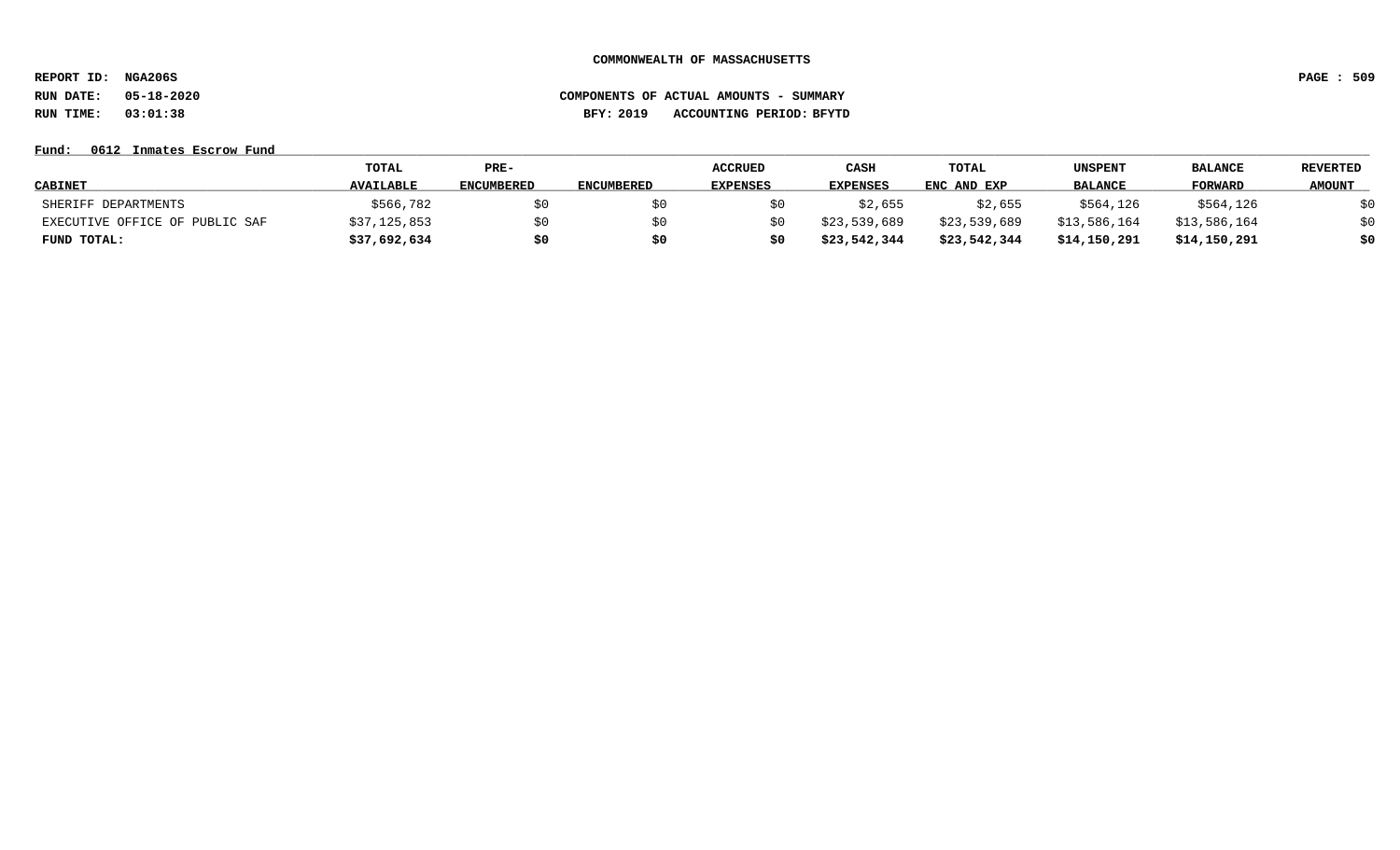**REPORT ID: NGA206S PAGE : 510**

# **RUN DATE: 05-18-2020 COMPONENTS OF ACTUAL AMOUNTS - SUMMARY RUN TIME: 03:01:38 BFY: 2019 ACCOUNTING PERIOD: BFYTD**

## Fund: 0630 Unemployment Compensation Fund

|                               | <b>TOTAL</b>     | PRE-              |                   | <b>ACCRUED</b>  | CASH                                                                | TOTAL       | <b>UNSPENT</b> | <b>BALANCE</b> | <b>REVERTED</b> |
|-------------------------------|------------------|-------------------|-------------------|-----------------|---------------------------------------------------------------------|-------------|----------------|----------------|-----------------|
| <b>CABINET</b>                | <b>AVAILABLE</b> | <b>ENCUMBERED</b> | <b>ENCUMBERED</b> | <b>EXPENSES</b> | <b>EXPENSES</b>                                                     | ENC AND EXP | <b>BALANCE</b> | <b>FORWARD</b> | <b>AMOUNT</b>   |
| EXECUTIVE OFFICE of LABOR and | \$3,095,921,292  |                   |                   |                 | \$0 \$1,464,642,710 \$1,464,642,710 \$1,631,278,582 \$1,631,278,582 |             |                |                |                 |
| FUND TOTAL:                   | \$3,095,921,292  |                   |                   |                 | \$0\$1,464,642,710\$1,464,642,710\$1,631,278,582\$1,631,278,582     |             |                |                |                 |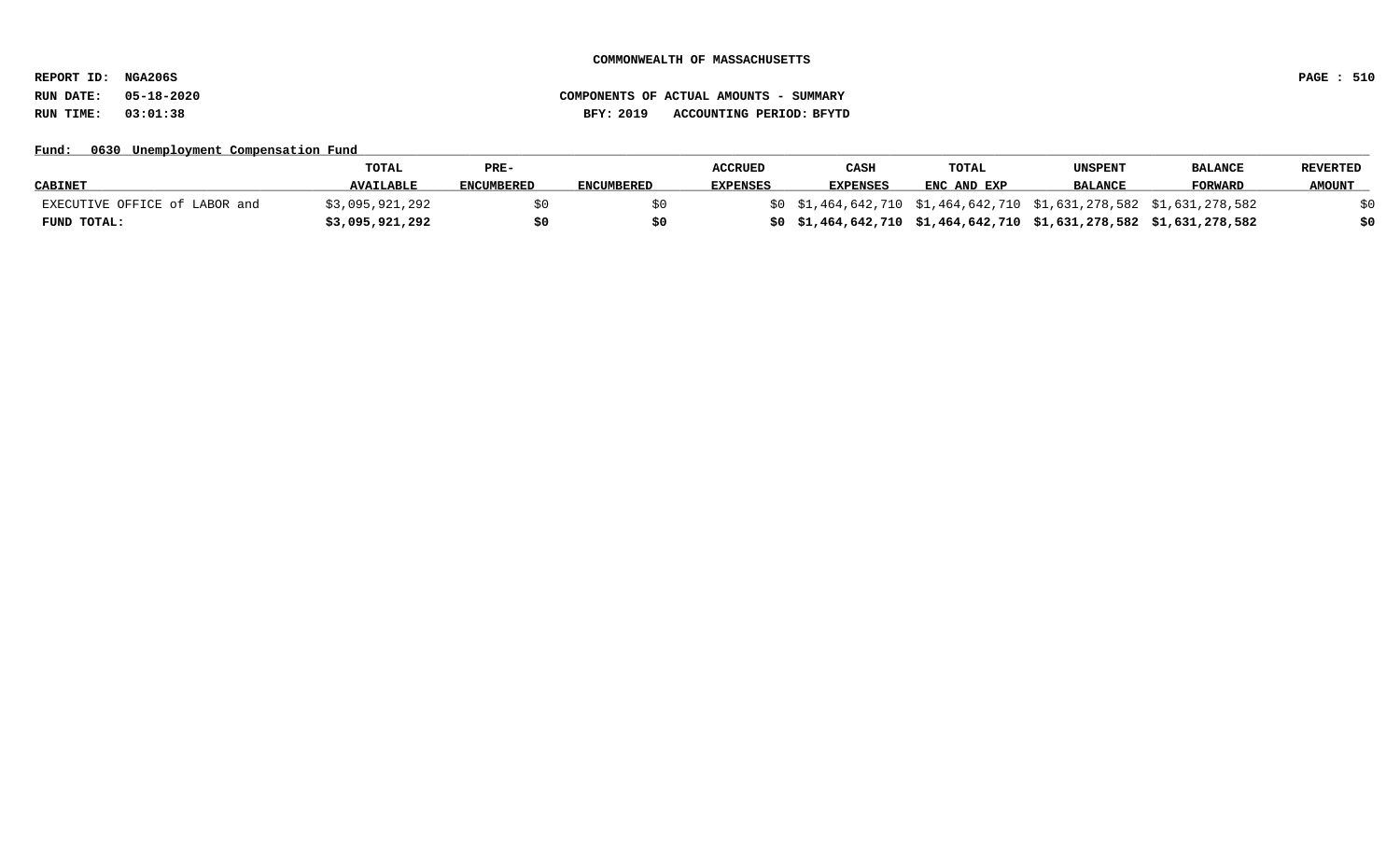**REPORT ID: NGA206S PAGE : 511**

# **RUN DATE: 05-18-2020 COMPONENTS OF ACTUAL AMOUNTS - SUMMARY RUN TIME: 03:01:38 BFY: 2019 ACCOUNTING PERIOD: BFYTD**

## Fund: 0641 DUA Assets Held in Trust

|                               | <b>TOTAL</b>     | PRE-              |                   | <b>ACCRUED</b>  | CASH            | TOTAL                               | <b>UNSPENT</b> | <b>BALANCE</b> | <b>REVERTED</b> |
|-------------------------------|------------------|-------------------|-------------------|-----------------|-----------------|-------------------------------------|----------------|----------------|-----------------|
| <b>CABINET</b>                | <b>AVAILABLE</b> | <b>ENCUMBERED</b> | <b>ENCUMBERED</b> | <b>EXPENSES</b> | <b>EXPENSES</b> | ENC AND EXP                         | <b>BALANCE</b> | FORWARD        | <b>AMOUNT</b>   |
| EXECUTIVE OFFICE of LABOR and | \$2,406,587,854  |                   |                   |                 |                 | \$0 \$2,307,438,869 \$2,307,438,869 | \$99,148,985   | \$99,148,985   |                 |
| FUND TOTAL:                   | \$2,406,587,854  |                   |                   |                 |                 | \$0\$2,307,438,869\$2,307,438,869   | \$99,148,985   | \$99,148,985   |                 |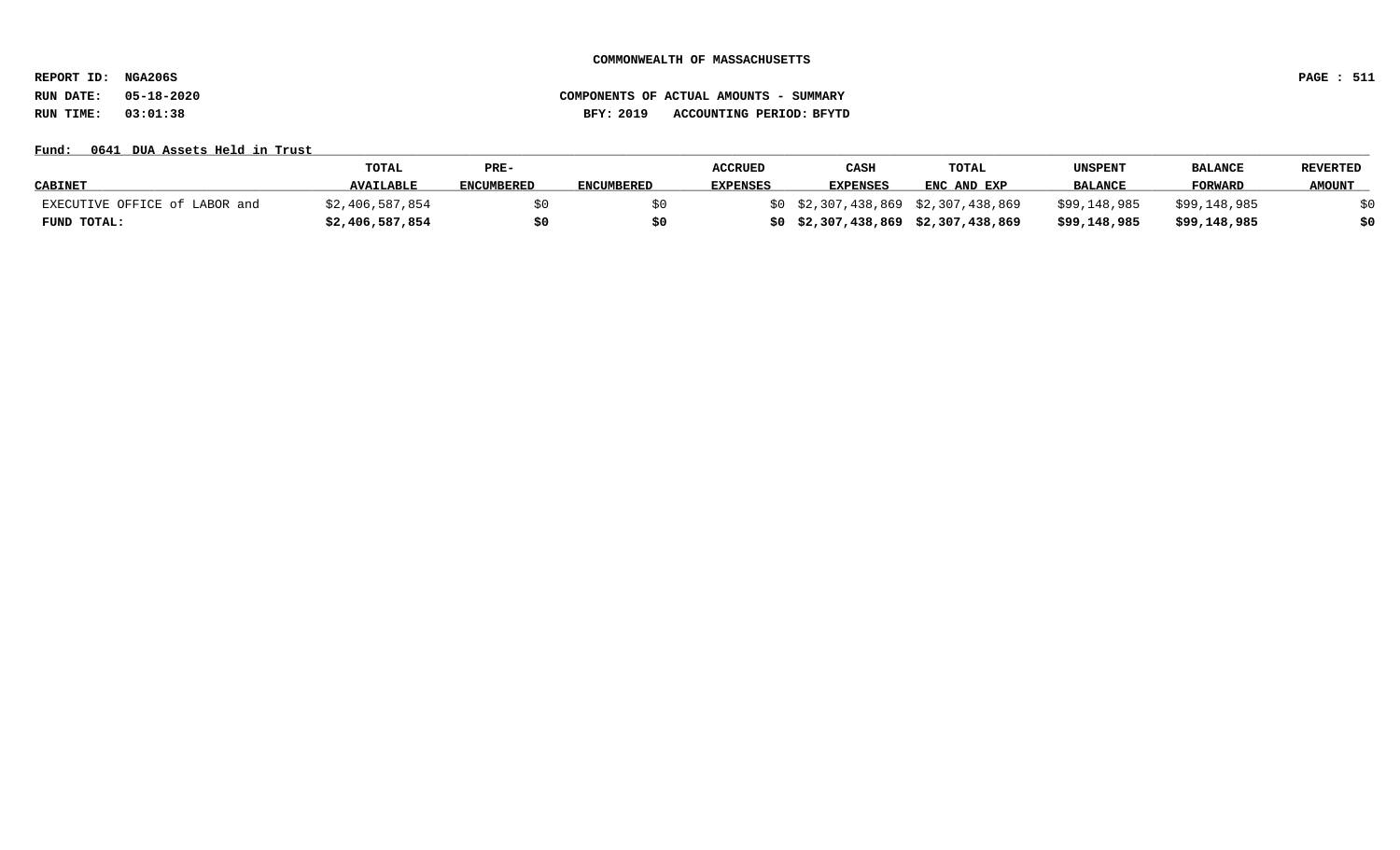**REPORT ID: NGA206S PAGE : 512**

## **RUN DATE: 05-18-2020 COMPONENTS OF ACTUAL AMOUNTS - SUMMARY RUN TIME: 03:01:38 BFY: 2019 ACCOUNTING PERIOD: BFYTD**

## Fund: 0642 GIC Assets Held in Trust

|                                | <b>TOTAL</b>     | PRE-              |                   | <b>ACCRUED</b>  | CASH            | TOTAL         | UNSPENT        | <b>BALANCI</b> | <b>REVERTED</b> |
|--------------------------------|------------------|-------------------|-------------------|-----------------|-----------------|---------------|----------------|----------------|-----------------|
| <b>CABINET</b>                 | <b>AVAILABLE</b> | <b>ENCUMBERED</b> | <b>ENCUMBERED</b> | <b>EXPENSES</b> | <b>EXPENSES</b> | ENC AND EXP   | <b>BALANCE</b> | FORWARD        | <b>AMOUNT</b>   |
| EXECUTIVE OFFICE FOR ADMINSTRA | \$756,250,575    |                   |                   | S O             | \$637,844,676   | \$637,844,676 | \$118,405,899  | \$118,405,899  |                 |
| FUND TOTAL:                    | \$756,250,575    |                   |                   | \$0             | \$637,844,676   | \$637,844,676 | \$118,405,899  | \$118,405,899  |                 |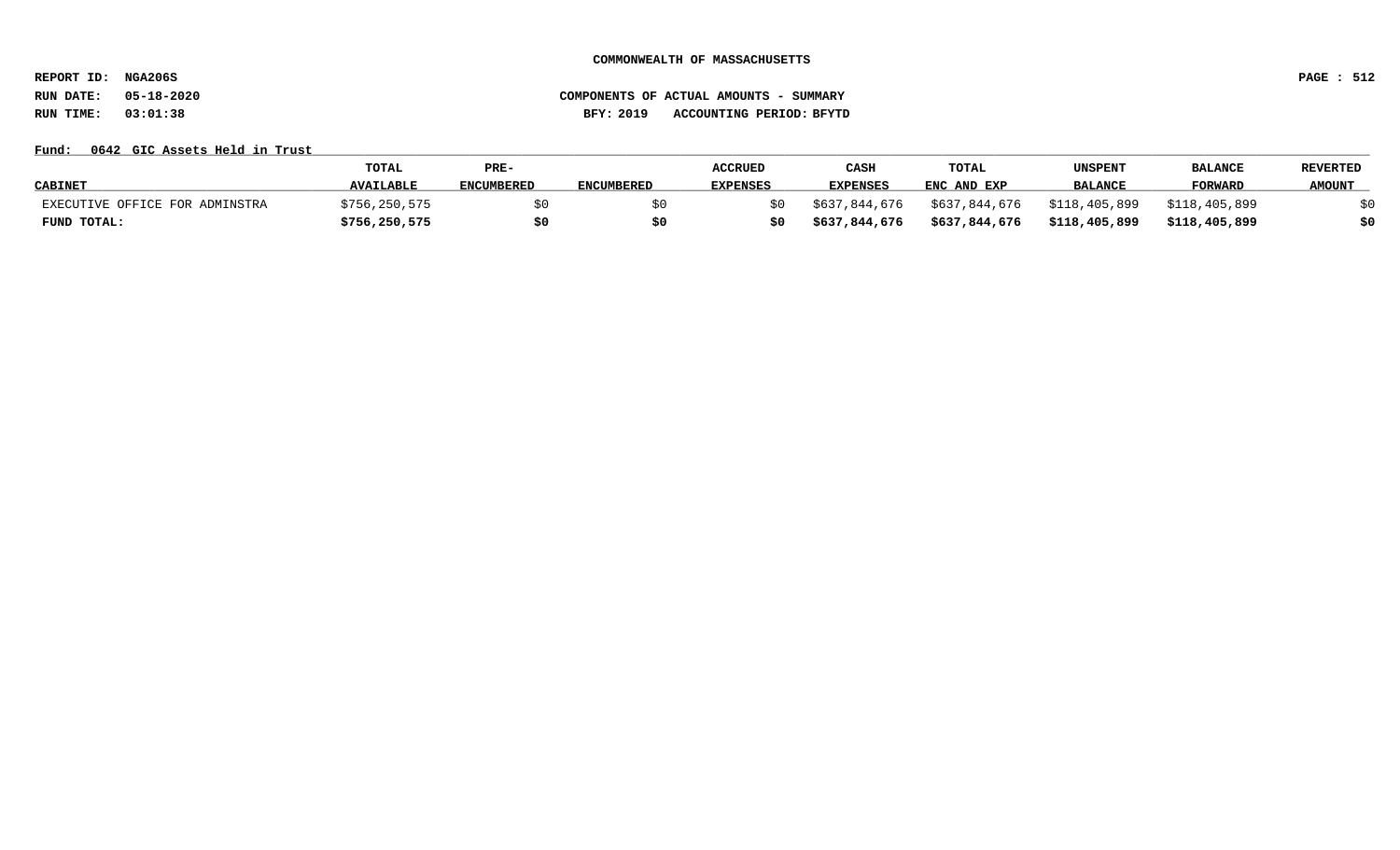**REPORT ID: NGA206S PAGE : 513**

## **RUN DATE: 05-18-2020 COMPONENTS OF ACTUAL AMOUNTS - SUMMARY RUN TIME: 03:01:38 BFY: 2019 ACCOUNTING PERIOD: BFYTD**

### **Fund: \_\_\_\_\_\_\_\_\_\_\_\_\_\_\_\_\_\_\_\_\_\_\_\_\_\_\_\_\_\_\_\_\_\_\_\_\_\_\_\_\_\_\_\_\_\_\_\_\_\_\_\_\_\_\_\_\_\_\_\_\_\_\_\_\_\_\_\_\_\_\_\_\_\_\_\_\_\_\_\_\_\_\_\_\_\_\_\_\_\_\_\_\_\_\_\_\_\_\_\_\_\_\_\_\_\_\_\_\_\_\_\_\_\_\_\_\_\_\_\_\_\_\_\_\_\_\_\_\_\_\_\_\_\_\_\_\_\_\_\_\_\_\_\_\_\_\_\_\_\_\_\_\_\_\_\_\_\_\_\_\_\_\_\_\_\_\_\_\_\_\_\_\_\_\_\_\_\_ 0644 DOT Escrows Fund**

|                                | TOTAL            | PRE-              |                   | <b>ACCRUED</b>  | CASH            | TOTAL         | UNSPENT        | <b>BALANCE</b> | <b>REVERTED</b> |
|--------------------------------|------------------|-------------------|-------------------|-----------------|-----------------|---------------|----------------|----------------|-----------------|
| <b>CABINET</b>                 | <b>AVAILABLE</b> | <b>ENCUMBERED</b> | <b>ENCUMBERED</b> | <b>EXPENSES</b> | <b>EXPENSES</b> | ENC AND EXP   | <b>BALANCE</b> | FORWARD        | <b>AMOUNT</b>   |
| MASSACHUSETTS DEPARTMENT OF TR | \$284,124,028    |                   |                   | S O             | \$267,939,461   | \$267,939,461 | \$16,184,567   | \$16,184,567   |                 |
| FUND TOTAL:                    | \$284,124,028    |                   | \$0               | \$0             | \$267,939,461   | \$267,939,461 | \$16,184,567   | \$16,184,567   | \$0             |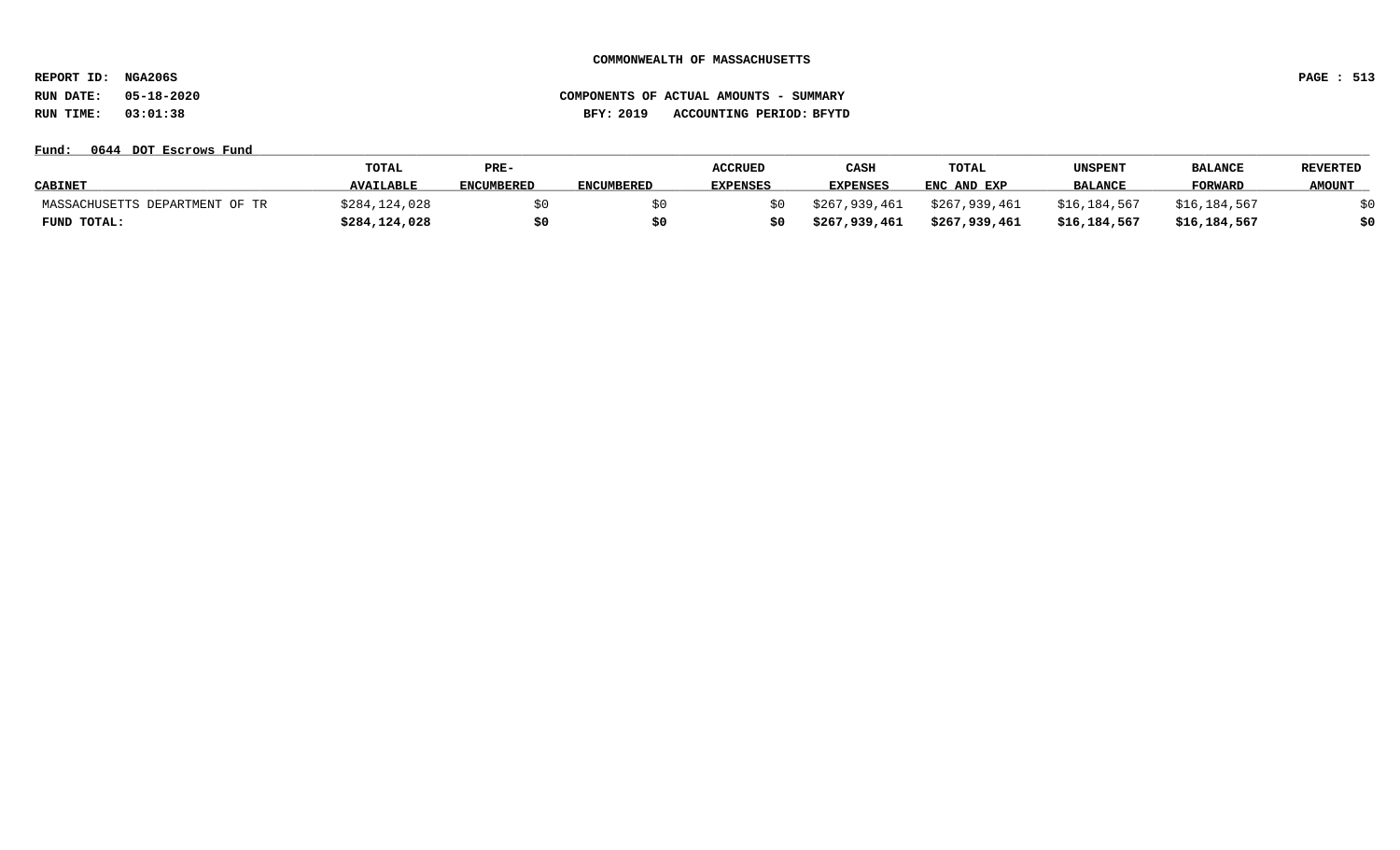**REPORT ID: NGA206S PAGE : 514**

# **RUN DATE: 05-18-2020 COMPONENTS OF ACTUAL AMOUNTS - SUMMARY RUN TIME: 03:01:38 BFY: 2019 ACCOUNTING PERIOD: BFYTD**

## Fund: 0680 Payroll Withholdings Fund

|                                | TOTAL            | $PRE-$            |                   | <b>ACCRUED</b>  | <b>CASH</b>                            | TOTAL       | UNSPENT        | <b>BALANCE</b> | <b>REVERTED</b> |
|--------------------------------|------------------|-------------------|-------------------|-----------------|----------------------------------------|-------------|----------------|----------------|-----------------|
| <b>CABINET</b>                 | <b>AVAILABLE</b> | <b>ENCUMBERED</b> | <b>ENCUMBERED</b> | <b>EXPENSES</b> | <b>EXPENSES</b>                        | ENC AND EXP | <b>BALANCE</b> | <b>FORWARD</b> | <b>AMOUNT</b>   |
| TREASURER & RECEIVER GENERAL   | \$2,007,208,899  |                   | SO.               |                 | \$0 \$2,014,767,188 \$2,014,767,188    |             | (S7, 558, 289) | (57, 558, 289) |                 |
| MASSACHUSETTS DEPARTMENT OF TR | \$184,121        | \$0               | SO.               | \$0             | \$184,121                              | \$184,121   |                | Ş0             | \$0             |
| CTR/FAD ACCOUNTING ENTITIES    | \$5,250          | \$0               | \$0               | \$0             |                                        |             | \$5,250        | \$5,250        | \$0             |
| FUND TOTAL:                    | \$2,007,398,270  | \$0               | \$0               |                 | $$0$ $$2,014,951,309$ $$2,014,951,309$ |             | (57, 553, 039) | (57, 553, 039) | \$0             |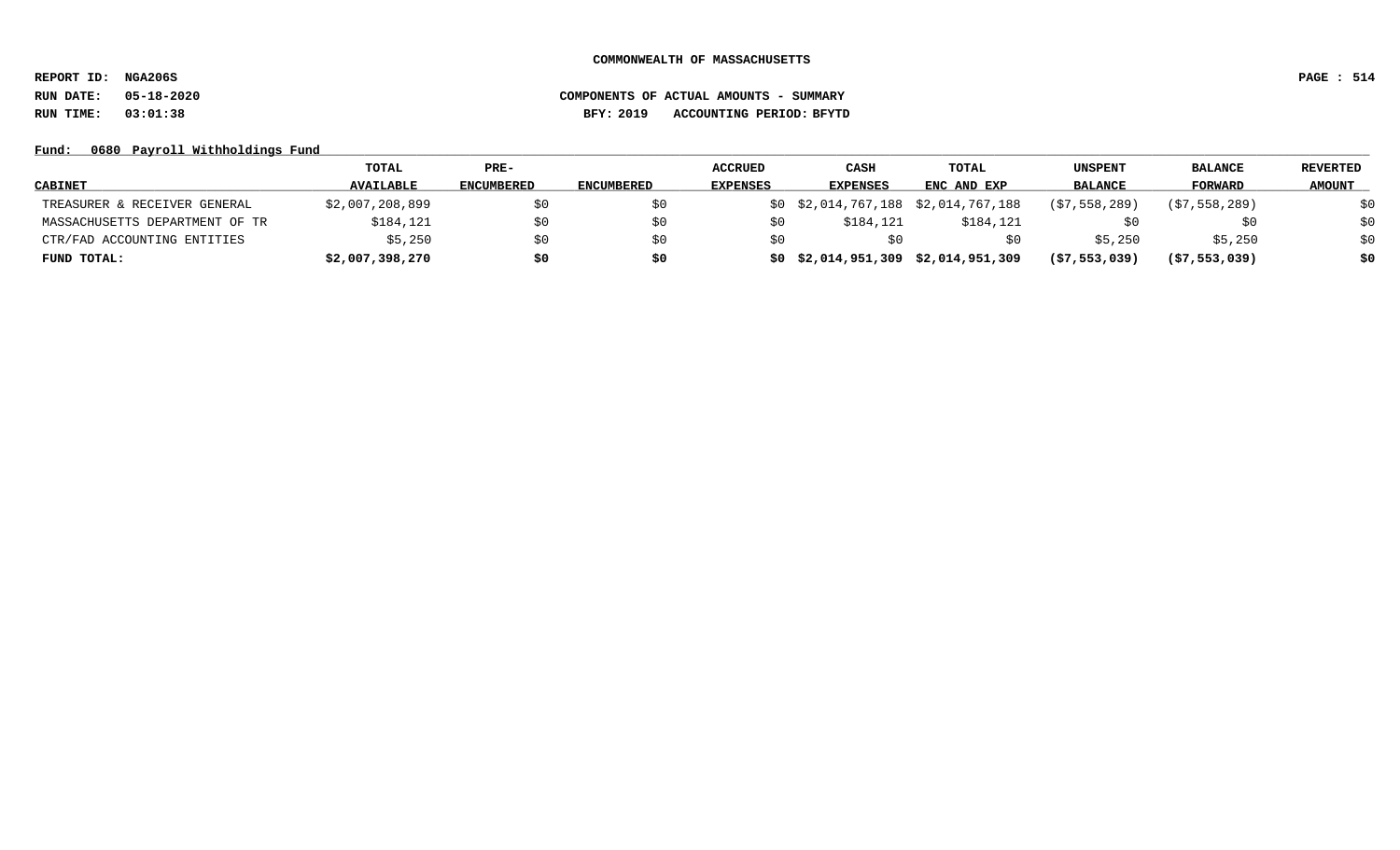**REPORT ID: NGA206S PAGE : 515**

**RUN DATE: 05-18-2020 COMPONENTS OF ACTUAL AMOUNTS - SUMMARY RUN TIME: 03:01:38 BFY: 2019 ACCOUNTING PERIOD: BFYTD**

**Fund: \_\_\_\_\_\_\_\_\_\_\_\_\_\_\_\_\_\_\_\_\_\_\_\_\_\_\_\_\_\_\_\_\_\_\_\_\_\_\_\_\_\_\_\_\_\_\_\_\_\_\_\_\_\_\_\_\_\_\_\_\_\_\_\_\_\_\_\_\_\_\_\_\_\_\_\_\_\_\_\_\_\_\_\_\_\_\_\_\_\_\_\_\_\_\_\_\_\_\_\_\_\_\_\_\_\_\_\_\_\_\_\_\_\_\_\_\_\_\_\_\_\_\_\_\_\_\_\_\_\_\_\_\_\_\_\_\_\_\_\_\_\_\_\_\_\_\_\_\_\_\_\_\_\_\_\_\_\_\_\_\_\_\_\_\_\_\_\_\_\_\_\_\_\_\_\_\_\_ 0690 MBTA Payroll**

|                                | <b>TOTAL</b>     | PRE-              |                   | <b>ACCRUED</b>  | CASH            | <b>TOTAL</b>  | UNSPENT        | <b>BALANCE</b> | REVERTED      |
|--------------------------------|------------------|-------------------|-------------------|-----------------|-----------------|---------------|----------------|----------------|---------------|
| <b>CABINET</b>                 | <b>AVAILABLE</b> | <b>ENCUMBERED</b> | <b>ENCUMBERED</b> | <b>EXPENSES</b> | <b>EXPENSES</b> | ENC AND EXP   | <b>BALANCE</b> | <b>FORWARD</b> | <b>AMOUNT</b> |
| MASSACHUSETTS DEPARTMENT OF TR | /,121,320        |                   |                   |                 | \$573,038,884   | \$573,038,884 | \$4,082,436    | \$4,082,436    |               |
| FUND TOTAL:                    | \$577,121,320    | \$0               |                   |                 | \$573,038,884   | \$573,038,884 | \$4,082,436    | \$4,082,436    |               |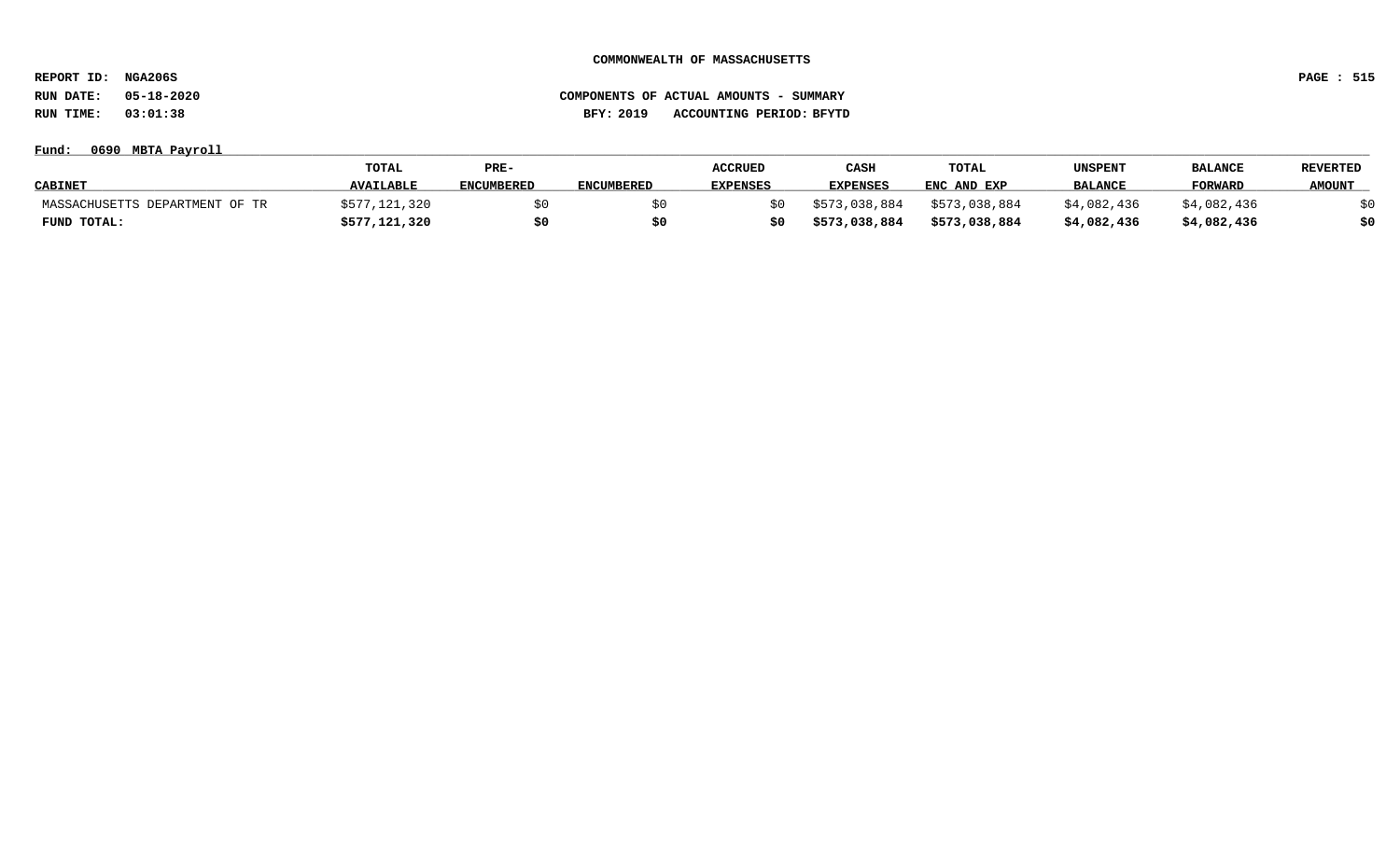**REPORT ID: NGA206S PAGE : 516**

## **Fund: \_\_\_\_\_\_\_\_\_\_\_\_\_\_\_\_\_\_\_\_\_\_\_\_\_\_\_\_\_\_\_\_\_\_\_\_\_\_\_\_\_\_\_\_\_\_\_\_\_\_\_\_\_\_\_\_\_\_\_\_\_\_\_\_\_\_\_\_\_\_\_\_\_\_\_\_\_\_\_\_\_\_\_\_\_\_\_\_\_\_\_\_\_\_\_\_\_\_\_\_\_\_\_\_\_\_\_\_\_\_\_\_\_\_\_\_\_\_\_\_\_\_\_\_\_\_\_\_\_\_\_\_\_\_\_\_\_\_\_\_\_\_\_\_\_\_\_\_\_\_\_\_\_\_\_\_\_\_\_\_\_\_\_\_\_\_\_\_\_\_\_\_\_\_\_\_\_\_ 0693 MSBA Payroll**

|                              | <b>TOTAL</b>     | PRE-              |                   | <b>ACCRUED</b>  | CASH            | TOTAL       | <b>UNSPENT</b> | <b>BALANCE</b> | <b>REVERTED</b> |
|------------------------------|------------------|-------------------|-------------------|-----------------|-----------------|-------------|----------------|----------------|-----------------|
| <b>CABINET</b>               | <b>AVAILABLE</b> | <b>ENCUMBERED</b> | <b>ENCUMBERED</b> | <b>EXPENSES</b> | <b>EXPENSES</b> | ENC AND EXP | <b>BALANCE</b> | <b>FORWARD</b> | <b>AMOUNT</b>   |
| TREASURER & RECEIVER GENERAL | \$6,709,656      |                   |                   |                 | \$6,510,477     | \$6,510,477 | \$199,179      | \$199,179      |                 |
| FUND TOTAL:                  | \$6,709,656      |                   | S0                |                 | \$6,510,477     | \$6,510,477 | \$199,179      | \$199,179      | \$0             |

# **RUN DATE: 05-18-2020 COMPONENTS OF ACTUAL AMOUNTS - SUMMARY RUN TIME: 03:01:38 BFY: 2019 ACCOUNTING PERIOD: BFYTD**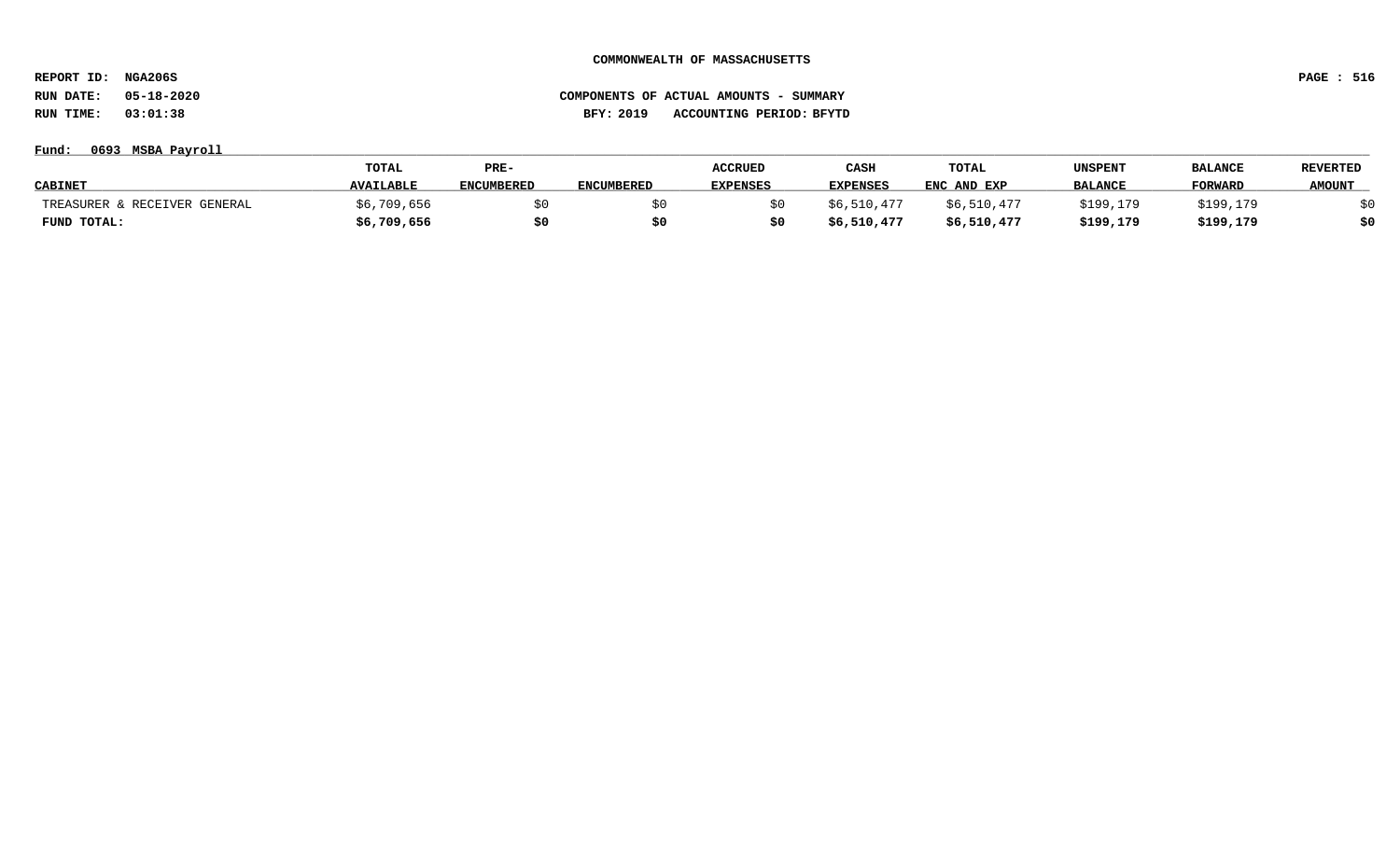**REPORT ID: NGA206S PAGE : 517**

## **RUN DATE: 05-18-2020 COMPONENTS OF ACTUAL AMOUNTS - SUMMARY RUN TIME: 03:01:38 BFY: 2019 ACCOUNTING PERIOD: BFYTD**

## Fund: 0703 Grant Anticipation Note Trust Fund

|                              | <b>TOTAL</b>     | PRE-              |                   | <b>ACCRUED</b>  | CASH            | <b>TOTAL</b>  | <b>UNSPENT</b> | <b>BALANCE</b> | <b>REVERTED</b>   |
|------------------------------|------------------|-------------------|-------------------|-----------------|-----------------|---------------|----------------|----------------|-------------------|
| <b>CABINET</b>               | <b>AVAILABLE</b> | <b>ENCUMBERED</b> | <b>ENCUMBERED</b> | <b>EXPENSES</b> | <b>EXPENSES</b> | ENC AND EXP   | <b>BALANCE</b> | FORWARD        | <b>AMOUNT</b>     |
| TREASURER & RECEIVER GENERAL | \$838,987,146    |                   |                   | S O             | \$604,690,749   | \$604,690,749 | \$234,296,398  | \$307,640,075  | (\$73,343,677)    |
| FUND TOTAL:                  | \$838,987,146    |                   |                   | \$0             | \$604,690,749   | \$604,690,749 | \$234,296,398  | \$307,640,075  | $($ \$73,343,677) |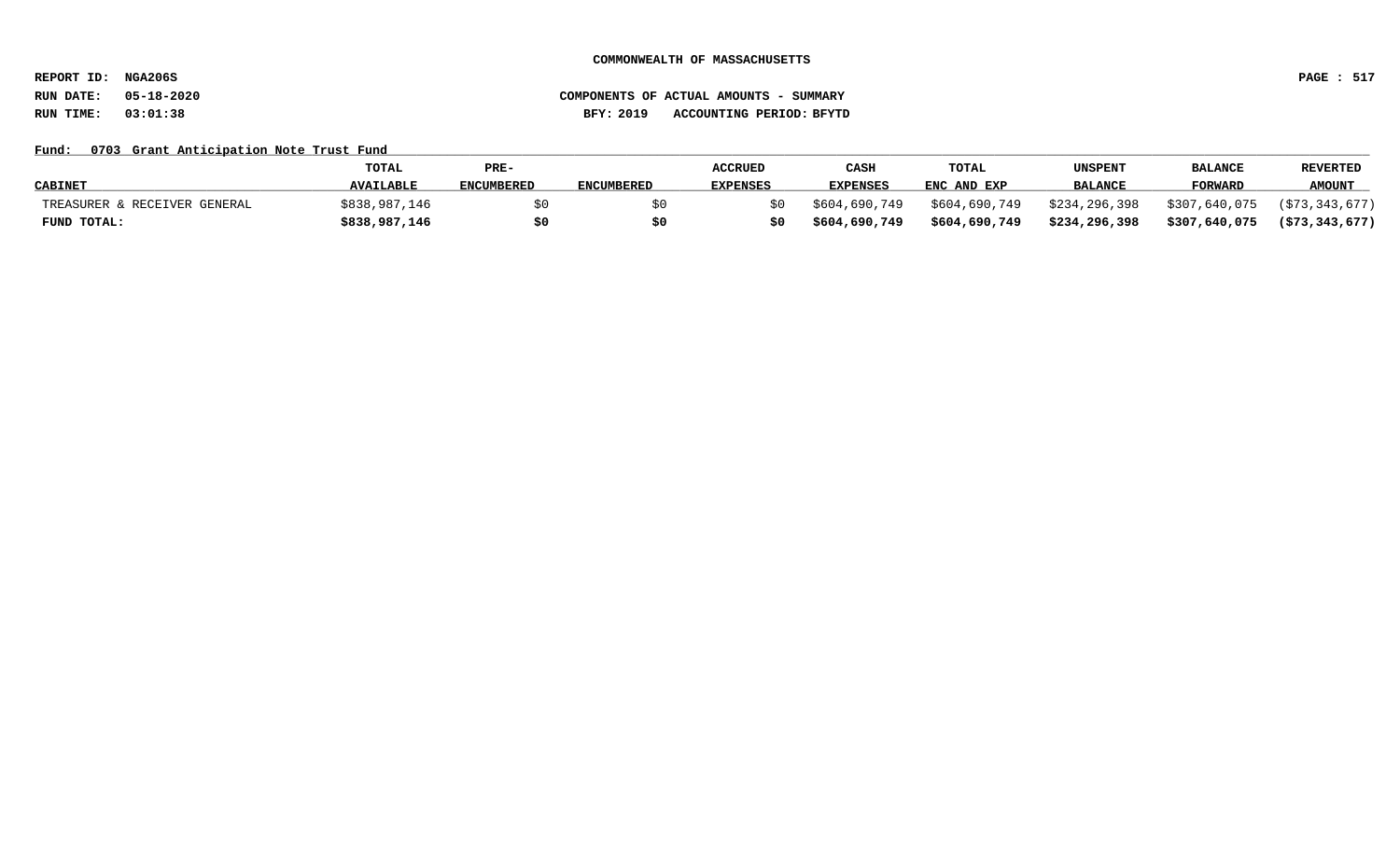**REPORT ID: NGA206S PAGE : 518**

# **RUN DATE: 05-18-2020 COMPONENTS OF ACTUAL AMOUNTS - SUMMARY RUN TIME: 03:01:38 BFY: 2019 ACCOUNTING PERIOD: BFYTD**

### Fund: 0710 Debt Services Bonds Matured

|                              | <b>TOTAL</b>     | PRE-              |                   | <b>ACCRUED</b>  | CASH                                | TOTAL       | <b>UNSPENT</b> | <b>BALANCE</b> | <b>REVERTED</b> |
|------------------------------|------------------|-------------------|-------------------|-----------------|-------------------------------------|-------------|----------------|----------------|-----------------|
| <b>CABINET</b>               | <b>AVAILABLE</b> | <b>ENCUMBERED</b> | <b>ENCUMBERED</b> | <b>EXPENSES</b> | <b>EXPENSES</b>                     | ENC AND EXP | <b>BALANCE</b> | <b>FORWARD</b> | <b>AMOUNT</b>   |
| TREASURER & RECEIVER GENERAL | \$3,651,916,212  |                   |                   |                 | \$0 \$3,600,265,618 \$3,600,265,618 |             | \$51,650,595   | \$51,650,595   |                 |
| FUND TOTAL:                  | \$3,651,916,212  |                   |                   |                 | \$0\$3,600,265,618\$3,600,265,618   |             | \$51,650,595   | \$51,650,595   |                 |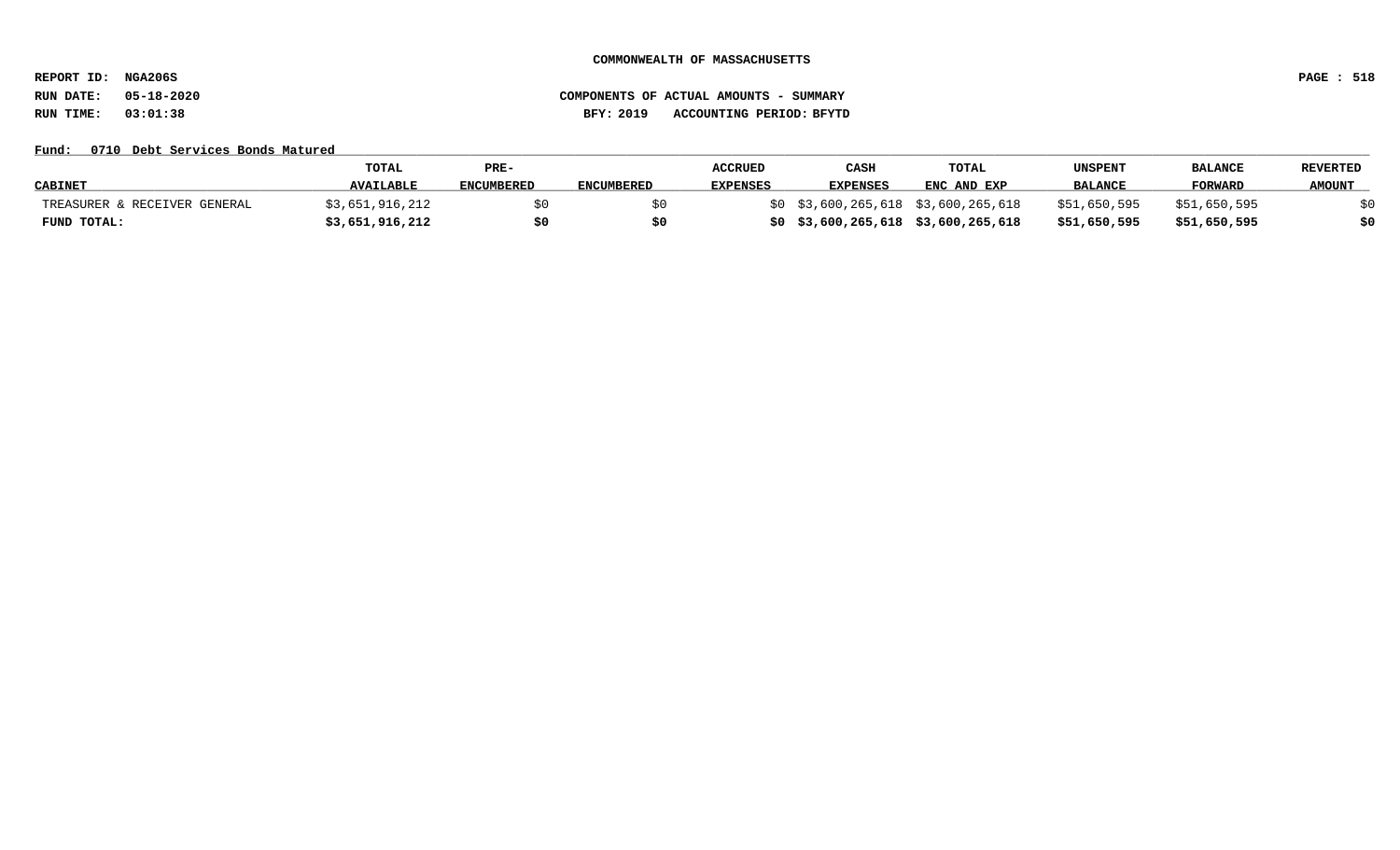**REPORT ID: NGA206S PAGE : 519**

# **RUN DATE: 05-18-2020 COMPONENTS OF ACTUAL AMOUNTS - SUMMARY RUN TIME: 03:01:38 BFY: 2019 ACCOUNTING PERIOD: BFYTD**

## Fund: 0711 Debt Service - Highway Fund

|                              | <b>TOTAL</b>     | PRE-              |                   | <b>ACCRUED</b>  | CASE          | <b>TOTAL</b>  | UNSPENT        | <b>BALANCE</b> | <b>REVERTED</b> |
|------------------------------|------------------|-------------------|-------------------|-----------------|---------------|---------------|----------------|----------------|-----------------|
| <b>CABINET</b>               | <b>AVAILABLE</b> | <b>ENCUMBERED</b> | <b>ENCUMBERED</b> | <b>EXPENSES</b> | EXPENSES      | ENC AND EXP   | <b>BALANCE</b> | <b>FORWARD</b> | <b>AMOUNT</b>   |
| TREASURER & RECEIVER GENERAL | \$235,344,987    |                   |                   |                 | \$206,007,115 | \$206,007,115 | \$29,337,872   | \$29,337,872   |                 |
| FUND TOTAL:                  | \$235,344,987    | \$0               | S0                |                 | \$206,007,115 | \$206,007,115 | \$29,337,872   | \$29,337,872   | \$0             |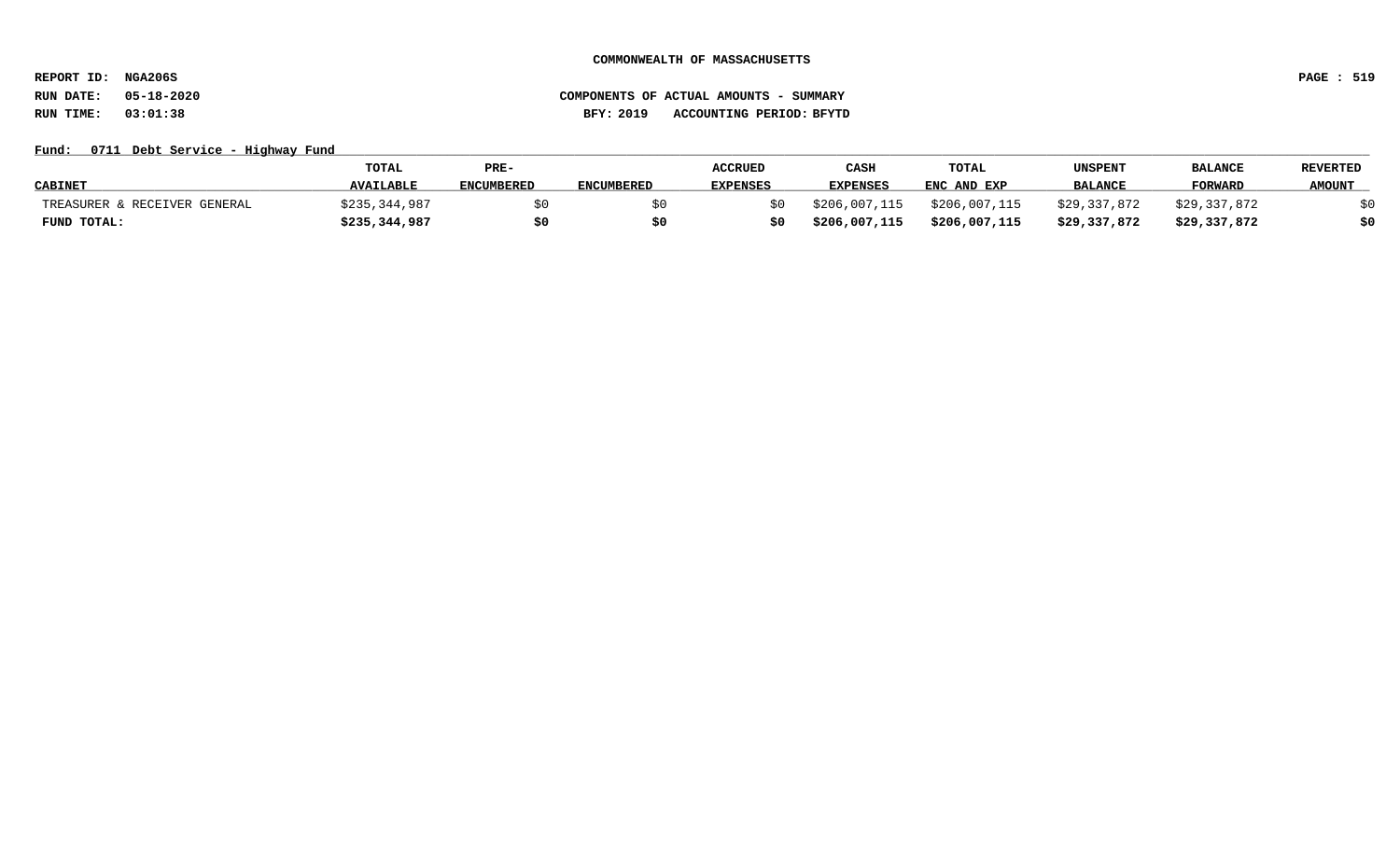**REPORT ID: NGA206S PAGE : 520**

# **RUN DATE: 05-18-2020 COMPONENTS OF ACTUAL AMOUNTS - SUMMARY RUN TIME: 03:01:38 BFY: 2019 ACCOUNTING PERIOD: BFYTD**

Fund: 0900 Higher Education Treasury Managed (Statutory only)

|                               | TOTAL            | PRE-              |                   | <b>ACCRUED</b>  | CASH          | TOTAL         | UNSPENT        | <b>BALANCE</b> | <b>REVERTED</b> |
|-------------------------------|------------------|-------------------|-------------------|-----------------|---------------|---------------|----------------|----------------|-----------------|
| <b>CABINET</b>                | <b>AVAILABLE</b> | <b>ENCUMBERED</b> | <b>ENCUMBERED</b> | <b>EXPENSES</b> | EXPENSES      | ENC AND EXP   | <b>BALANCE</b> | <b>FORWARD</b> | <b>AMOUNT</b>   |
| ATTORNEY GENERAL              |                  |                   |                   |                 |               |               |                |                | \$0             |
| EXECUTIVE OFFICE OF EDUCATION | \$593,519,809    | SO.               |                   |                 | \$565,630,974 | \$565,630,974 | \$27,888,835   | \$27,888,835   | \$0             |
| FUND TOTAL:                   | \$593,519,809    | \$0               |                   |                 | \$565,630,974 | \$565,630,974 | \$27,888,835   | \$27,888,835   | \$0             |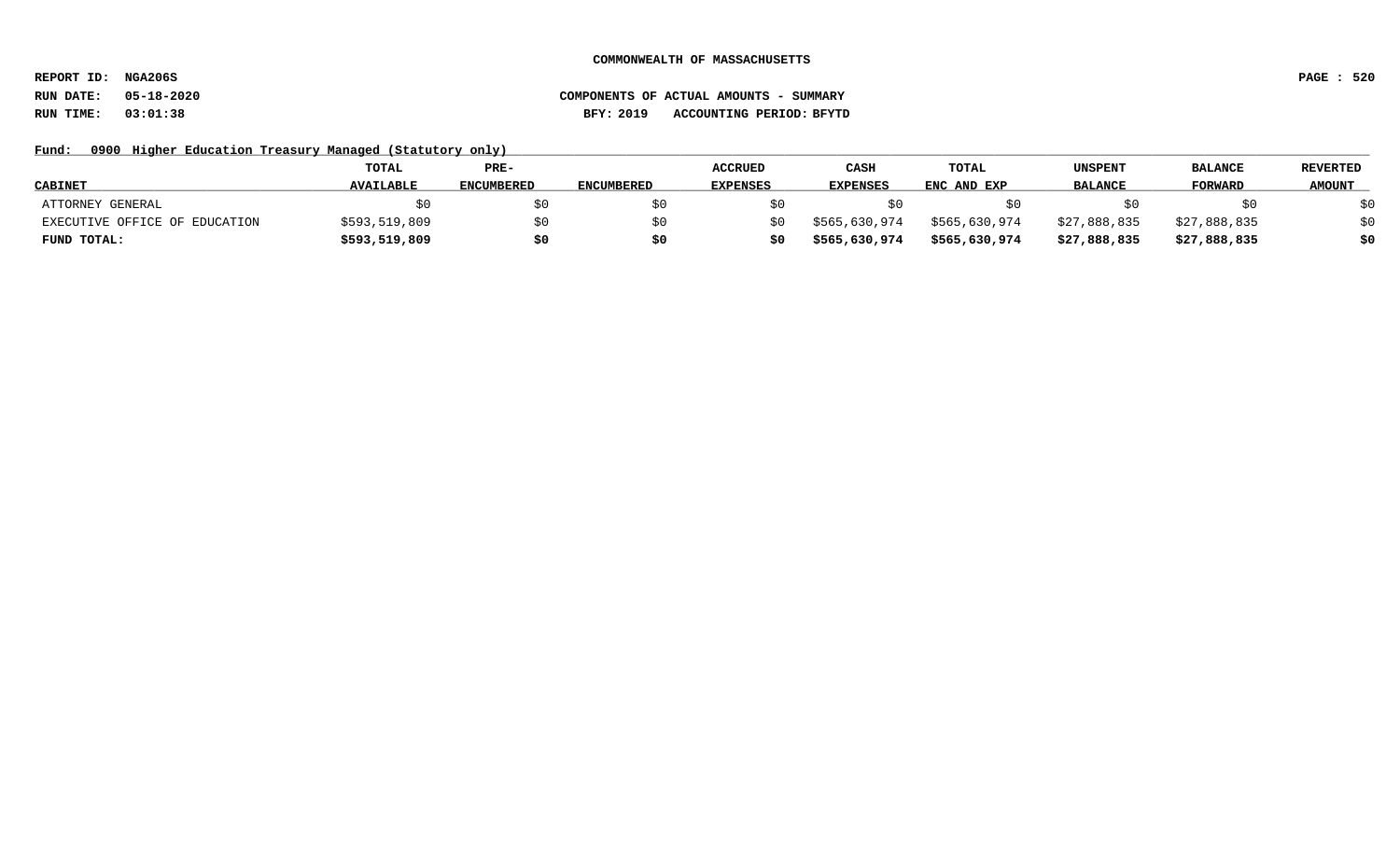**REPORT ID: NGA206S PAGE : 521**

Fund: 0901 Higher Education Campus Managed (Statutory only)

|                               | <b>TOTAL</b>     | PRE-       |                   | <b>ACCRUED</b>  | CASH            | <b>TOTAL</b> | UNSPENT        | <b>BALANCE</b>                                                      | <b>REVERTED</b> |
|-------------------------------|------------------|------------|-------------------|-----------------|-----------------|--------------|----------------|---------------------------------------------------------------------|-----------------|
| <b>CABINET</b>                | <b>AVAILABLE</b> | ENCUMBERED | <b>ENCUMBERED</b> | <b>EXPENSES</b> | <b>EXPENSES</b> | ENC AND EXP  | <b>BALANCE</b> | <b>FORWARD</b>                                                      | <b>AMOUNT</b>   |
| EXECUTIVE OFFICE OF EDUCATION | \$7,018,021,293  |            |                   |                 |                 |              |                | \$0 \$4,350,334,037 \$4,350,334,037 \$2,667,687,256 \$2,667,687,256 |                 |
| FUND TOTAL:                   | \$7,018,021,293  | \$0        |                   |                 |                 |              |                | \$0 \$4,350,334,037 \$4,350,334,037 \$2,667,687,256 \$2,667,687,256 | \$0             |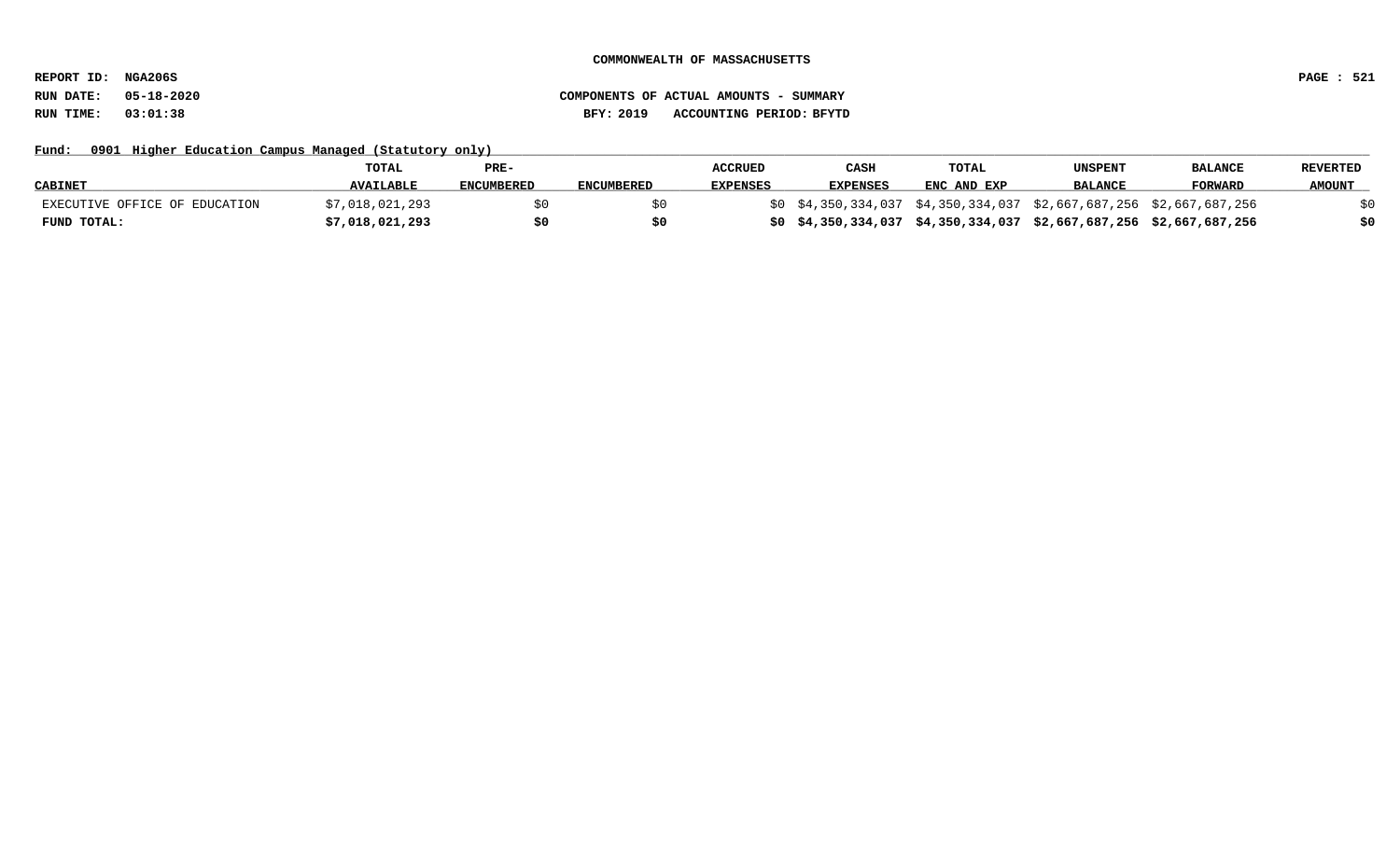**REPORT ID: NGA206S PAGE : 522**

## **RUN DATE: 05-18-2020 COMPONENTS OF ACTUAL AMOUNTS - SUMMARY RUN TIME: 03:01:38 BFY: 2019 ACCOUNTING PERIOD: BFYTD**

## Fund: 0902 The Haverhill Satellite Center Trust Fund

|                               | <b>TOTAL</b>     | PRE-       |                   | <b>ACCRUED</b>  | CASH      | <b>TOTAL</b> | UNSPENT        | <b>BALANCE</b> | <b>REVERTED</b> |
|-------------------------------|------------------|------------|-------------------|-----------------|-----------|--------------|----------------|----------------|-----------------|
| <b>CABINET</b>                | <b>AVAILABLE</b> | ENCUMBERED | <b>ENCUMBERED</b> | <b>EXPENSES</b> | EXPENSES  | ENC AND EXP  | <b>BALANCE</b> | <b>FORWARD</b> | <b>AMOUNT</b>   |
| EXECUTIVE OFFICE OF EDUCATION | \$5,407,015      |            |                   |                 | \$743,125 | \$743,125    | \$4,663,890    | \$4,663,890    |                 |
| FUND TOTAL:                   | \$5,407,015      | \$0        |                   |                 | \$743,125 | \$743,125    | \$4,663,890    | \$4,663,890    | \$0             |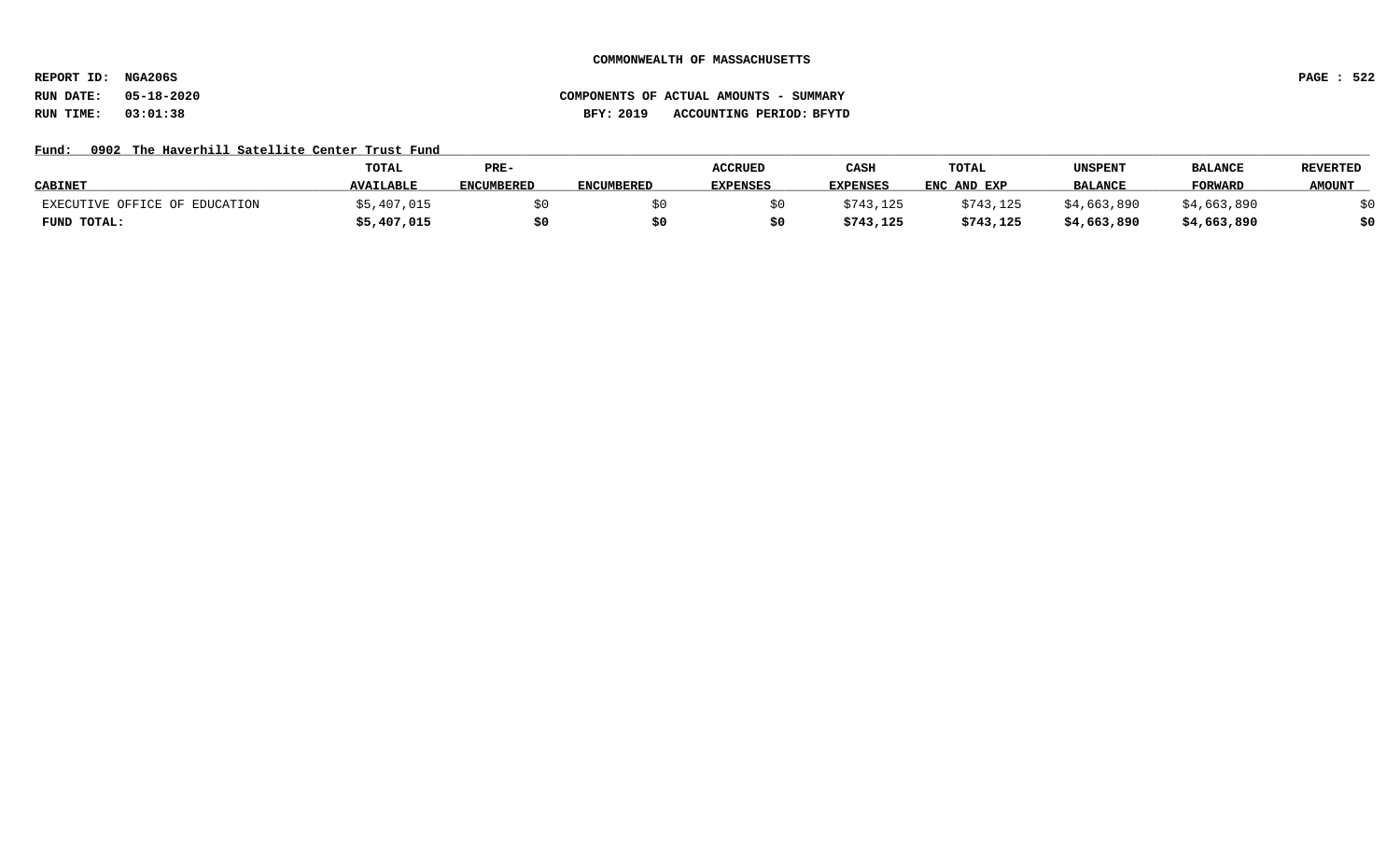**REPORT ID: NGA206S PAGE : 523**

**RUN DATE: 05-18-2020 COMPONENTS OF ACTUAL AMOUNTS - SUMMARY**

**RUN TIME: 03:01:38 BFY: 2019 ACCOUNTING PERIOD: BFYTD**

## **Fund: \_\_\_\_\_\_\_\_\_\_\_\_\_\_\_\_\_\_\_\_\_\_\_\_\_\_\_\_\_\_\_\_\_\_\_\_\_\_\_\_\_\_\_\_\_\_\_\_\_\_\_\_\_\_\_\_\_\_\_\_\_\_\_\_\_\_\_\_\_\_\_\_\_\_\_\_\_\_\_\_\_\_\_\_\_\_\_\_\_\_\_\_\_\_\_\_\_\_\_\_\_\_\_\_\_\_\_\_\_\_\_\_\_\_\_\_\_\_\_\_\_\_\_\_\_\_\_\_\_\_\_\_\_\_\_\_\_\_\_\_\_\_\_\_\_\_\_\_\_\_\_\_\_\_\_\_\_\_\_\_\_\_\_\_\_\_\_\_\_\_\_\_\_\_\_\_\_\_ 0999 Payroll Reject Fund**

|                                | <b>TOTAL</b>     | PRE-              |                   | <b>ACCRUED</b>  | CASH            | <b>TOTAL</b> | <b>UNSPENT</b> | <b>BALANCE</b> | <b>REVERTED</b> |
|--------------------------------|------------------|-------------------|-------------------|-----------------|-----------------|--------------|----------------|----------------|-----------------|
| <u>CABINET</u>                 | <b>AVAILABLE</b> | <b>ENCUMBERED</b> | <b>ENCUMBERED</b> | <b>EXPENSES</b> | <b>EXPENSES</b> | ENC AND EXP  | <b>BALANCE</b> | <b>FORWARD</b> | <b>AMOUNT</b>   |
| LEGISLATURE                    | \$0              | \$0               | \$0               | \$0             | \$0             | \$0\$        | \$0            | \$0            | \$0             |
| JUDICIARY                      | \$0              | \$0               | \$0               | \$0             | \$0             | \$0          | \$0            | \$0            | \$0             |
| INSPECTOR GENERAL              | \$0              | \$0               | \$0               | \$0             | \$0             | \$0          | \$0            | \$0            | \$0             |
| GOVERNOR'S COUNCIL             | \$0              | \$0               | \$0               | \$0             | \$0             | \$0          | \$0            | \$0            | \$0             |
| SECRETARY OF STATE             | \$0              | \$0               | \$0               | \$0             | \$0             | \$0          | \$0            | \$0            | \$0             |
| TREASURER & RECEIVER GENERAL   | \$0              | \$0               | \$0               | \$0             | \$0             | \$0          | \$0            | \$0            | \$0             |
| STATE AUDITOR                  | \$0              | \$0               | \$0               | \$0             | \$0             | \$0          | \$0            | \$0            | \$0             |
| ATTORNEY GENERAL               | \$0              | \$0               | \$0               | \$0             | \$0             | \$0          | \$0            | \$0            | \$0             |
| ETHICS COMMISSION              | \$0              | \$0               | \$0               | \$0             | \$0             | \$0          | \$0            | \$0            | \$0             |
| DISTRICT ATTORNEY              | \$0              | \$0               | \$0               | \$0             | \$0             | \$0          | \$0            | \$0            | \$0             |
| CAMPAIGN & POLITICAL FINANCE   | \$0              | \$0               | \$0               | \$0             | \$0             | \$0          | \$0            | \$0            | \$0             |
| SHERIFF DEPARTMENTS            | \$0              | \$0               | \$0               | \$0             | \$0             | \$0          | \$0            | \$0            | \$0             |
| DISABLED PERSONS PROTECTION CO | \$0              | \$0               | \$0               | \$0             | \$0             | \$0          | \$0            | \$0            | \$0             |
| COMMISSION ON STATUS OF WOMEN  | \$0              | \$0               | \$0               | \$0             | \$0             | \$0          | \$0            | \$0            | \$0             |
| THE HEALTH CARE SECURITY TRUST | \$0              | \$0               | \$0               | \$0             | \$0             | \$0          | \$0            | \$0            | \$0             |
| MA GAMING COMMISSION           | \$0              | \$0               | \$0               | \$0             | \$0             | \$0          | \$0            | \$0            | \$0             |
| GOVERNOR                       | \$0              | \$0               | \$0               | \$0             | \$0             | \$0          | \$0            | \$0            | \$0             |
| OFFICE OF COMPTROLLER          | \$0              | \$0               | \$0               | \$0             | \$0             | \$0          | \$0            | \$0            | \$0             |
| EXECUTIVE OFFICE FOR ADMINSTRA | \$0              | \$0               | \$0               | \$0             | \$0             | \$0          | \$0            | \$0            | \$0             |
| ENVIRONMENTAL AFFAIRS          | \$0              | \$0               | \$0               | \$0             | \$0             | \$0          | \$0            | \$0            | \$0             |
| EXECUTIVE OFFICE OF HEALTH & H | \$0              | \$0               | \$0               | \$0             | \$0             | \$0          | \$0            | \$0            | \$0             |
| EXECUTIVE OFFICE OF TECHNOLOGY | \$0              | \$0               | \$0               | \$0             | \$0             | \$0          | \$0            | \$0            | \$0             |
| MASSACHUSETTS DEPARTMENT OF TR | \$0              | \$0               | \$0               | \$0             | \$0             | \$0          | \$0            | \$0            | \$0             |
| OFFICE OF THE CHILD ADVOCATE   | \$0              | \$0               | \$0               | \$0             | \$0             | \$0          | \$0            | \$0            | \$0             |
| COMMISSION AGAINST DISCRIMINAT | \$0              | \$0               | \$0               | \$0             | \$0             | \$0          | \$0            | \$0            | \$0             |
| CANNABIS CONTROL COMMISSION    | \$0              | \$0               | \$0               | \$0             | \$0             | \$0          | \$0            | \$0            | \$0             |
| BOARD OF LIBRARY COMMISSIONERS | \$0              | \$0               | \$0               | \$0             | \$0             | \$0          | \$0            | \$0            | \$0             |
| EXECUTIVE OFFICE OF EDUCATION  | \$0              | \$0               | \$0               | \$0             | \$0             | \$0          | \$0            | \$0            | \$0             |
| THE CENTER FOR HEALTH INFORMAT | \$0              | \$0               | \$0               | \$0             | \$0             | \$0          | \$0            | \$0            | \$0             |
| EXECUTIVE OFFICE OF PUBLIC SAF | \$0              | \$0               | \$0               | \$0             | \$0             | \$0          | \$0            | \$0            | \$0             |
| EXECUTIVE OFFICE OF ECONOMIC D | \$0              | \$0               | \$0               | \$0             | \$0             | \$0          | \$0\$          | \$0            | \$0             |
| EXECUTIVE OFFICE of LABOR and  | \$0              | \$0               | \$0               | \$0             | \$0             | \$0          | \$0            | \$0            | \$0             |
| CTR/FAD ACCOUNTING ENTITIES    | \$0              | \$0               | \$0               | \$0             | \$0             | \$0          | \$0            | \$0            | \$0             |
| FUND TOTAL:                    | \$0              | \$0               | \$0               | S0              | \$0             | S0           | \$0            | \$0            | \$0             |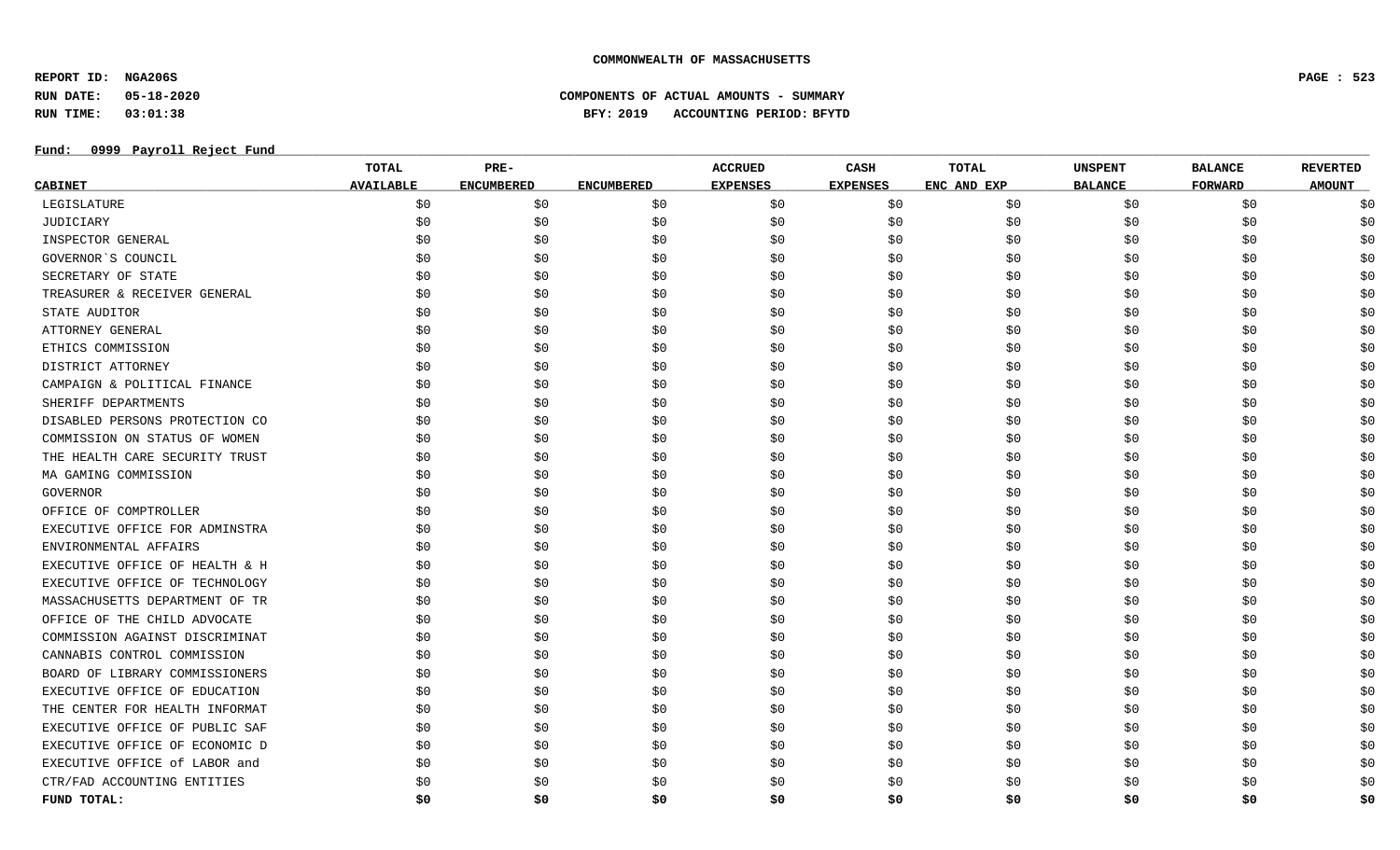**REPORT ID: NGA206S PAGE : 524**

# **RUN DATE: 05-18-2020 COMPONENTS OF ACTUAL AMOUNTS - SUMMARY RUN TIME: 03:01:38 BFY: 2019 ACCOUNTING PERIOD: BFYTD**

Fund: 1100 Mass Gaming Control Fund

|                                | TOTAL            | PRE-              |            | <b>ACCRUED</b>  | CASH            | TOTAL        | <b>UNSPENT</b> | <b>BALANCE</b> | <b>REVERTED</b> |
|--------------------------------|------------------|-------------------|------------|-----------------|-----------------|--------------|----------------|----------------|-----------------|
| <b>CABINET</b>                 | <b>AVAILABLE</b> | <b>ENCUMBERED</b> | ENCUMBERED | <b>EXPENSES</b> | <b>EXPENSES</b> | ENC AND EXP  | <b>BALANCE</b> | <b>FORWARD</b> | <b>AMOUNT</b>   |
| TREASURER & RECEIVER GENERAL   | \$0              | \$0               | \$0        | \$0             | \$0             | S0           | S0             | \$0            | \$0             |
| ATTORNEY GENERAL               | \$2,313,653      | \$0               | S0         | \$0             | \$2,278,666     | \$2,278,666  | \$34,987       | \$34,987       | \$0             |
| MA GAMING COMMISSION           | \$38,297,247     | \$0               | S0         | \$0             | \$33,015,731    | \$33,015,731 | \$5,281,516    | \$5,281,516    | \$0             |
| EXECUTIVE OFFICE OF HEALTH & H | \$1,002,568      | \$0               | \$0        | S0              | \$990,568       | \$990,568    | \$12,000       | \$12,000       | \$0             |
| EXECUTIVE OFFICE OF EDUCATION  | \$45,000         | \$0               | \$0        | \$0             | \$0             | \$0          | \$45,000       | \$45,000       | \$0             |
| EXECUTIVE OFFICE OF PUBLIC SAF | \$60,382         | \$0               | \$0        | S0              | \$60,382        | \$60,382     | S0             | \$0            | \$0             |
| FUND TOTAL:                    | \$41,718,850     | \$0               | \$0        | \$0             | \$36,345,347    | \$36,345,347 | \$5,373,503    | \$5,373,503    | \$0             |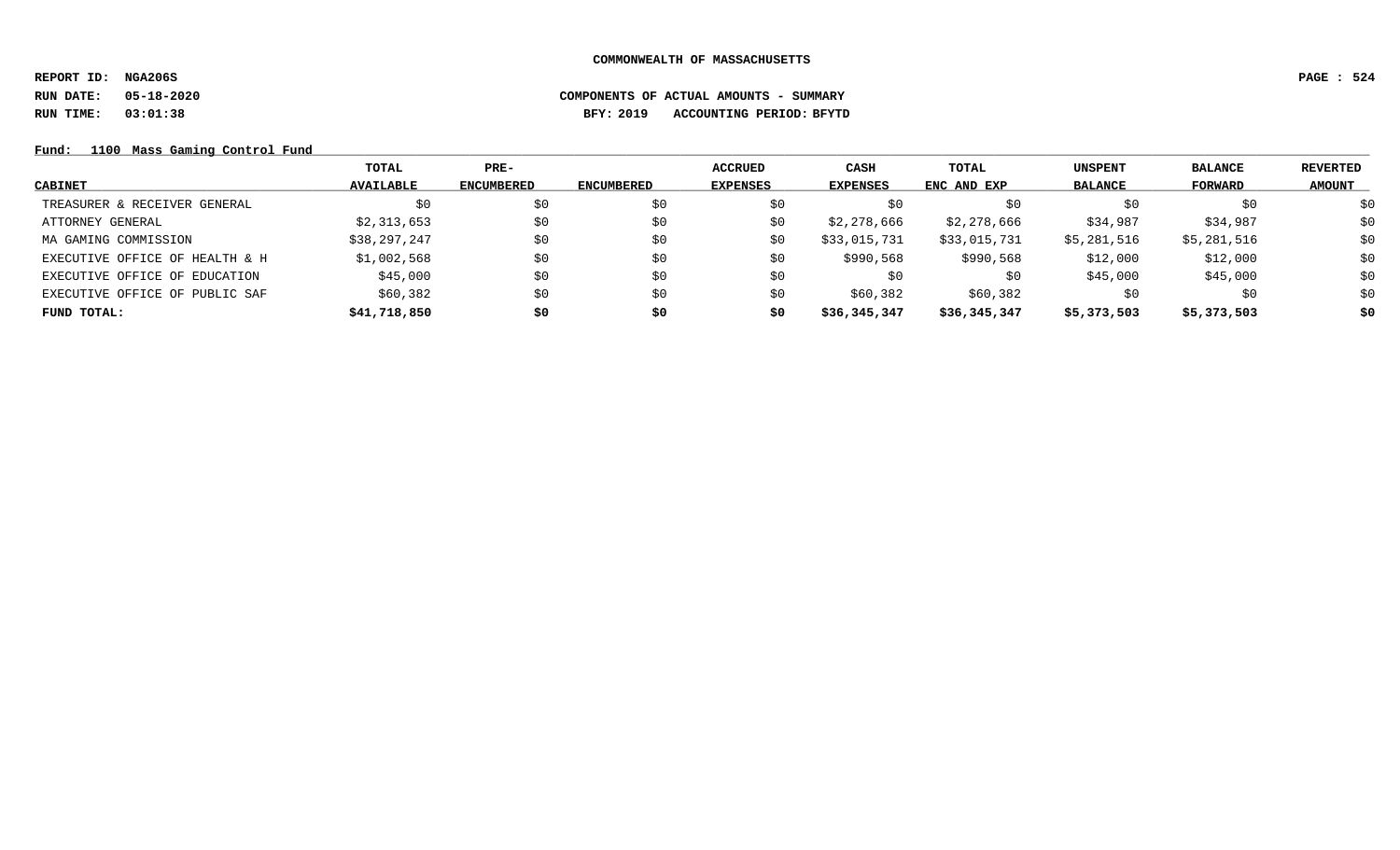**REPORT ID: NGA206S PAGE : 525**

# **RUN DATE: 05-18-2020 COMPONENTS OF ACTUAL AMOUNTS - SUMMARY RUN TIME: 03:01:38 BFY: 2019 ACCOUNTING PERIOD: BFYTD**

## Fund: 1101 Public Health Trust Fund

|                                | <b>TOTAL</b>     | PRE-              |            | <b>ACCRUED</b>  | CASH        | TOTAL       | UNSPENT        | <b>BALANCE</b> | <b>REVERTED</b> |
|--------------------------------|------------------|-------------------|------------|-----------------|-------------|-------------|----------------|----------------|-----------------|
| <b>CABINET</b>                 | <b>AVAILABLE</b> | <b>ENCUMBERED</b> | ENCUMBERED | <b>EXPENSES</b> | EXPENSES    | ENC AND EXP | <b>BALANCE</b> | <b>FORWARD</b> | <b>AMOUNT</b>   |
| MA GAMING COMMISSION           | \$1,000,000      | \$0               |            |                 | \$1,000,000 | \$1,000,000 |                |                | \$0             |
| EXECUTIVE OFFICE OF HEALTH & H | \$3,890,417      | \$0               |            |                 | \$849,168   | \$849,168   | \$3,041,249    | \$3,041,249    | \$0             |
| FUND TOTAL:                    | \$4,890,417      | \$0               | S0         | \$0             | \$1,849,168 | \$1,849,168 | \$3,041,249    | \$3,041,249    | \$0             |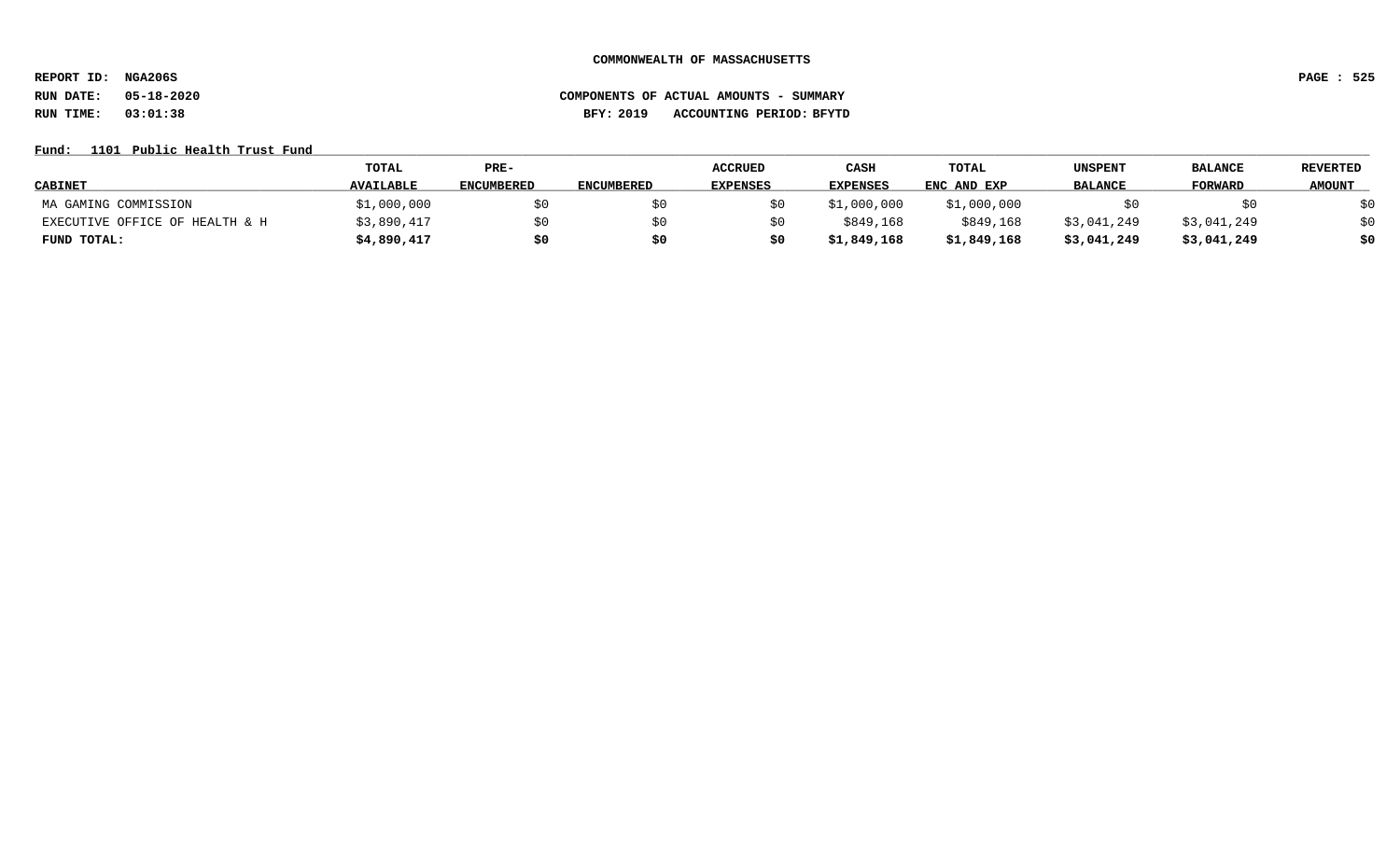**REPORT ID: NGA206S PAGE : 526**

## **RUN DATE: 05-18-2020 COMPONENTS OF ACTUAL AMOUNTS - SUMMARY RUN TIME: 03:01:38 BFY: 2019 ACCOUNTING PERIOD: BFYTD**

## **Fund: \_\_\_\_\_\_\_\_\_\_\_\_\_\_\_\_\_\_\_\_\_\_\_\_\_\_\_\_\_\_\_\_\_\_\_\_\_\_\_\_\_\_\_\_\_\_\_\_\_\_\_\_\_\_\_\_\_\_\_\_\_\_\_\_\_\_\_\_\_\_\_\_\_\_\_\_\_\_\_\_\_\_\_\_\_\_\_\_\_\_\_\_\_\_\_\_\_\_\_\_\_\_\_\_\_\_\_\_\_\_\_\_\_\_\_\_\_\_\_\_\_\_\_\_\_\_\_\_\_\_\_\_\_\_\_\_\_\_\_\_\_\_\_\_\_\_\_\_\_\_\_\_\_\_\_\_\_\_\_\_\_\_\_\_\_\_\_\_\_\_\_\_\_\_\_\_\_\_ 1102 Gaming Revenue Fund**

|                      | <b>TOTAL</b>     | PRE-              |                   | <b>ACCRUED</b>  | CASH            | TOTAL         | UNSPENT        | <b>BALANCE</b> | <b>REVERTED</b> |
|----------------------|------------------|-------------------|-------------------|-----------------|-----------------|---------------|----------------|----------------|-----------------|
| <b>CABINET</b>       | <b>AVAILABLE</b> | <b>ENCUMBERED</b> | <b>ENCUMBERED</b> | <b>EXPENSES</b> | <b>EXPENSES</b> | ENC AND EXP   | <b>BALANCE</b> | FORWARD        | <b>AMOUNT</b>   |
| MA GAMING COMMISSION | \$166,201,550    |                   |                   |                 | \$166,201,550   | \$166,201,550 |                |                |                 |
| FUND TOTAL:          | \$166,201,550    |                   |                   |                 | \$166,201,550   | \$166,201,550 |                |                | \$0             |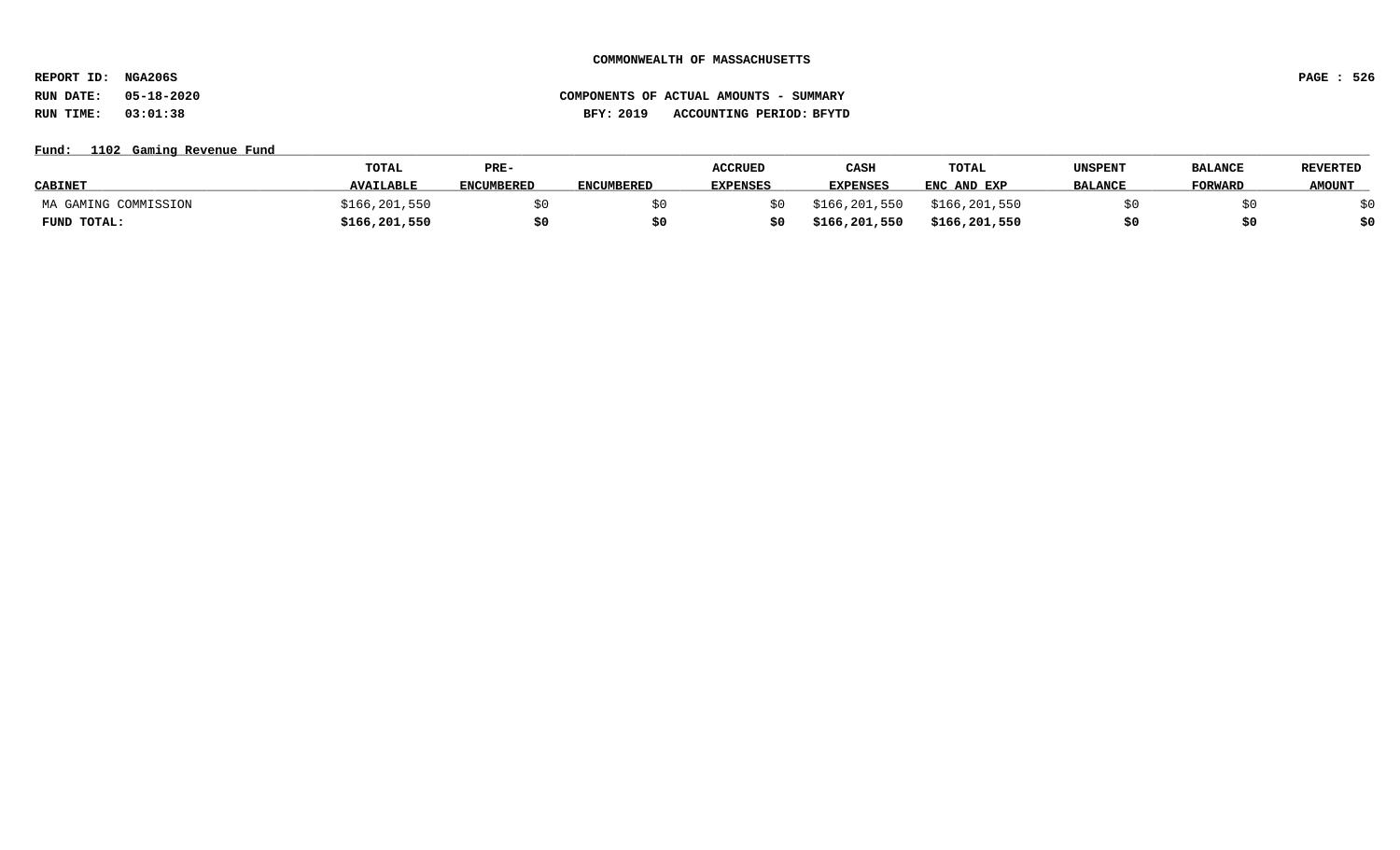**REPORT ID: NGA206S PAGE : 527**

# **RUN DATE: 05-18-2020 COMPONENTS OF ACTUAL AMOUNTS - SUMMARY RUN TIME: 03:01:38 BFY: 2019 ACCOUNTING PERIOD: BFYTD**

### Fund: 1103 Race Horse Development Fund

|                      | TOTAL            | PRE-              |                   | <b>ACCRUED</b>  | CASH            | TOTAL        | UNSPENT        | <b>BALANCE</b> | <b>REVERTED</b> |
|----------------------|------------------|-------------------|-------------------|-----------------|-----------------|--------------|----------------|----------------|-----------------|
| <b>CABINET</b>       | <b>AVAILABLE</b> | <b>ENCUMBERED</b> | <b>ENCUMBERED</b> | <b>EXPENSES</b> | <b>EXPENSES</b> | ENC AND EXP  | <b>BALANCE</b> | <b>FORWARD</b> | <b>AMOUNT</b>   |
| MA GAMING COMMISSION | \$30,391,797     |                   |                   |                 | \$17,073,217    | \$17,073,217 | \$13,318,580   | \$13,318,580   |                 |
| FUND TOTAL:          | \$30,391,797     | \$C               |                   |                 | \$17,073,217    | \$17,073,217 | \$13,318,580   | \$13,318,580   | \$0             |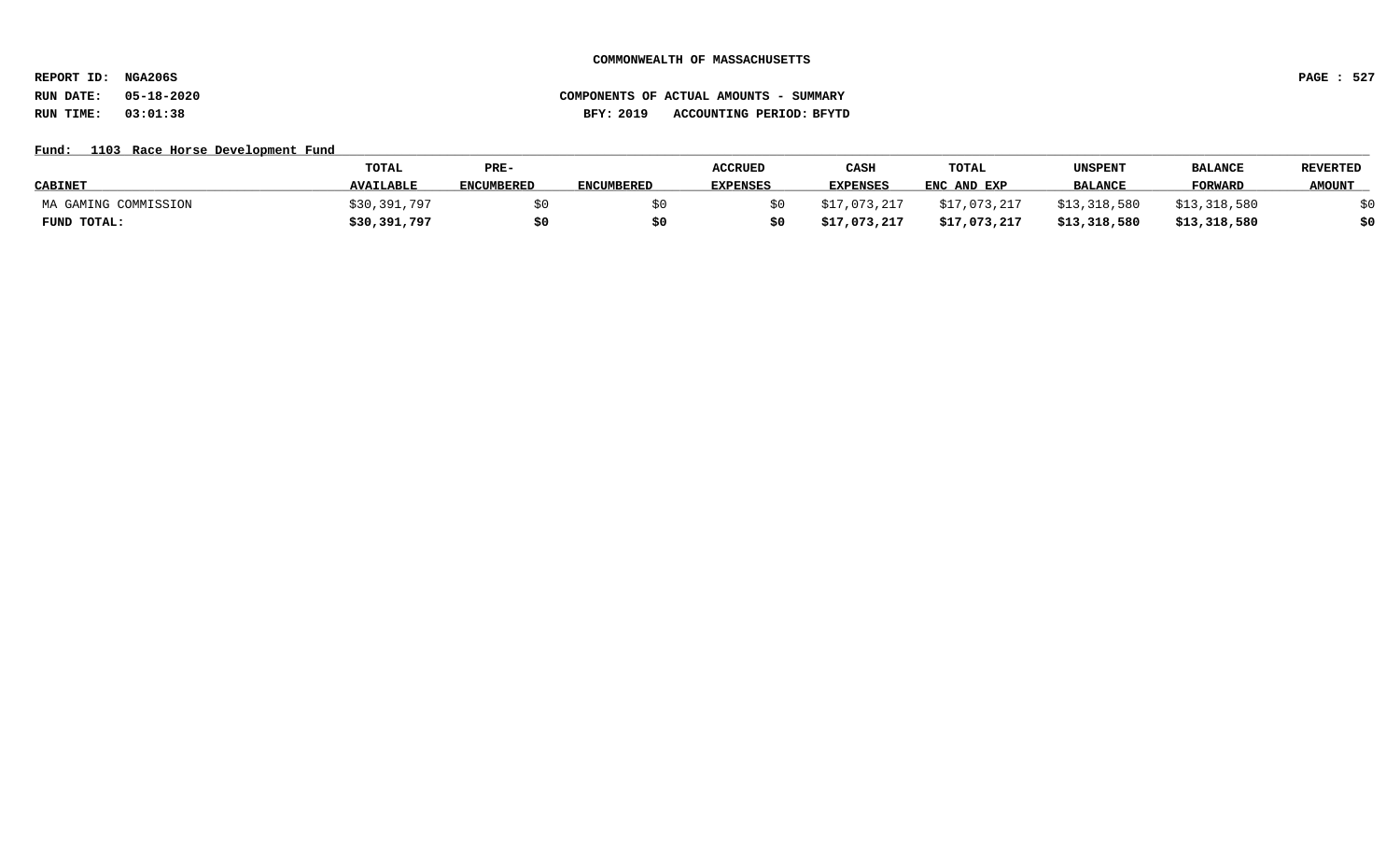**REPORT ID: NGA206S PAGE : 528 RUN DATE: 05-18-2020 COMPONENTS OF ACTUAL AMOUNTS - SUMMARY**

**RUN TIME: 03:01:38 BFY: 2019 ACCOUNTING PERIOD: BFYTD**

## Fund: 1104 Community Mitigation Fund

|                               | TOTAL            | $PRE-$            |                   | <b>ACCRUED</b>  | CASH            | TOTAL       | <b>UNSPENT</b> | <b>BALANCE</b> | REVERTED      |
|-------------------------------|------------------|-------------------|-------------------|-----------------|-----------------|-------------|----------------|----------------|---------------|
| <b>CABINET</b>                | <b>AVAILABLE</b> | <b>ENCUMBERED</b> | <b>ENCUMBERED</b> | <b>EXPENSES</b> | <b>EXPENSES</b> | ENC AND EXP | <b>BALANCE</b> | FORWARD        | <b>AMOUNT</b> |
| DISTRICT ATTORNEY             | \$12,258         | \$0               | S0                | \$0             | \$12,258        | \$12,258    |                | \$0            | \$0           |
| SHERIFF DEPARTMENTS           | \$400,000        | \$0               | SO.               | \$0             | \$400,000       | \$400,000   |                | \$0            | \$0           |
| MA GAMING COMMISSION          | \$18,224,737     | \$0               | SO.               | \$0             | \$1,809,049     | \$1,809,049 | \$16,415,688   | \$16,415,688   | \$0           |
| EXECUTIVE OFFICE OF EDUCATION | \$394,748        | \$0               | SO.               | SO.             | \$349,322       | \$349,322   | \$45,426       | \$45,426       | \$0           |
| FUND TOTAL:                   | \$19,031,743     | \$0               | \$0               | \$0             | \$2,570,628     | \$2,570,628 | \$16,461,114   | \$16,461,114   | \$0           |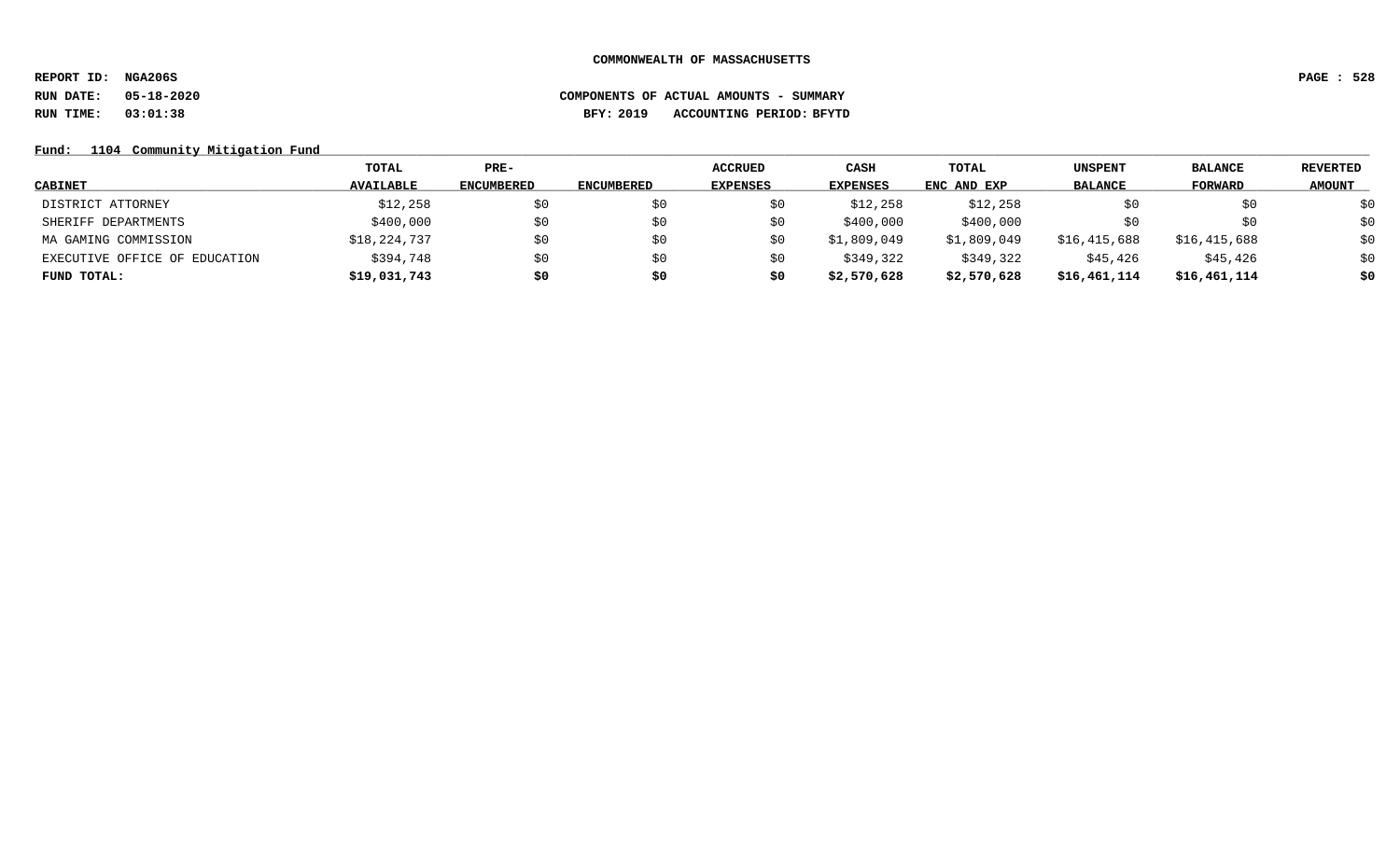**REPORT ID: NGA206S PAGE : 529**

## **RUN DATE: 05-18-2020 COMPONENTS OF ACTUAL AMOUNTS - SUMMARY RUN TIME: 03:01:38 BFY: 2019 ACCOUNTING PERIOD: BFYTD**

## Fund: 1105 Transportation Infrastructure & Development Fund

|                                | <b>TOTAL</b>     | PRE-              |                   | <b>ACCRUED</b>  | CASH            | TOTAL       | UNSPENT        | <b>BALANCE</b> | <b>REVERTED</b> |
|--------------------------------|------------------|-------------------|-------------------|-----------------|-----------------|-------------|----------------|----------------|-----------------|
| <b>CABINET</b>                 | <b>AVAILABLE</b> | <b>ENCUMBERED</b> | <b>ENCUMBERED</b> | <b>EXPENSES</b> | <b>EXPENSES</b> | ENC AND EXP | <b>BALANCE</b> | <b>FORWARD</b> | <b>AMOUNT</b>   |
| MASSACHUSETTS DEPARTMENT OF TR | 766,568          |                   |                   |                 | \$1,601,849     | \$1,601,849 | \$3,164,720    | \$3,164,720    |                 |
| FUND TOTAL:                    | \$4,766,568      |                   |                   |                 | \$1,601,849     | \$1,601,849 | \$3,164,720    | \$3,164,720    | \$0             |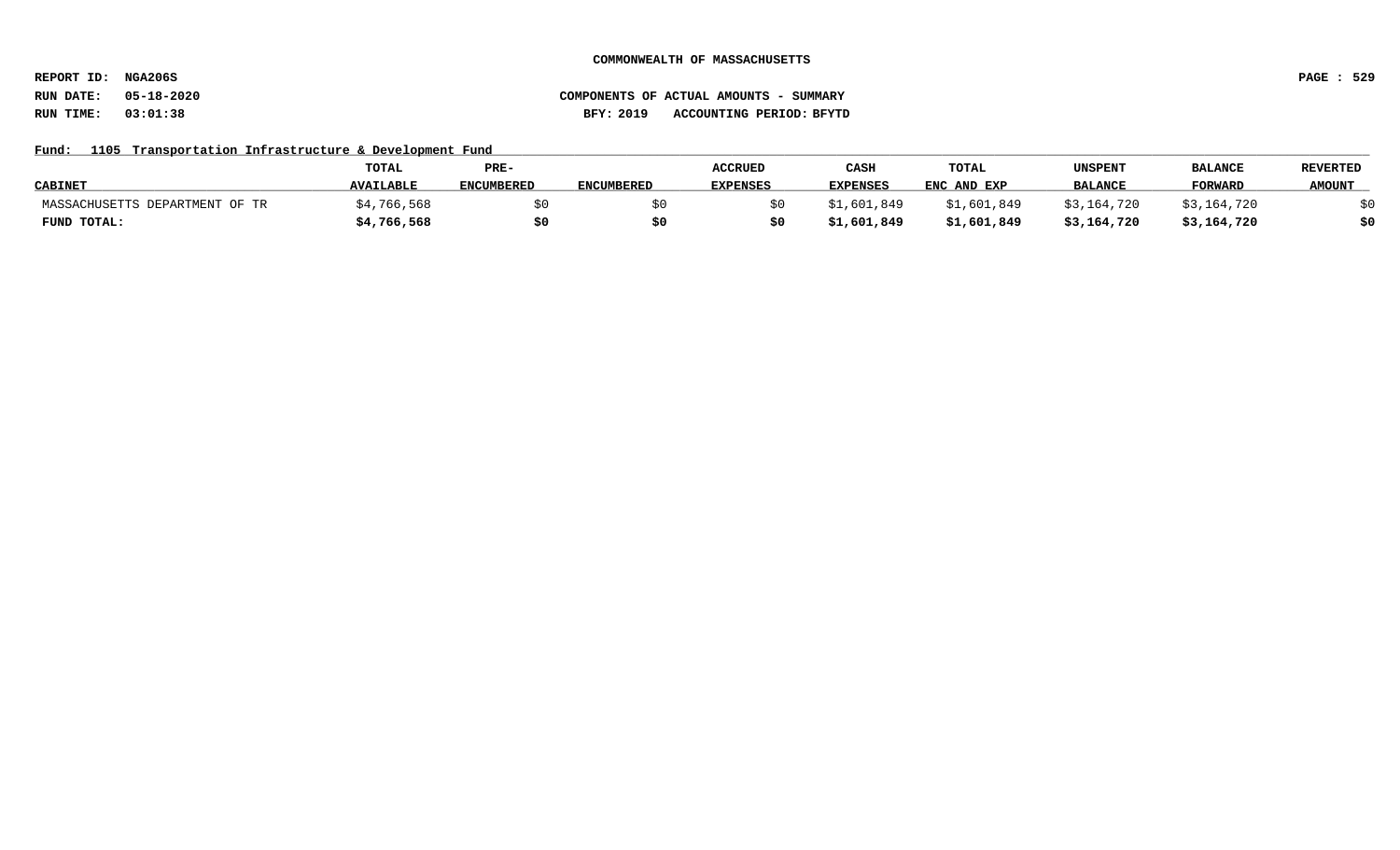**REPORT ID: NGA206S PAGE : 530**

# **RUN DATE: 05-18-2020 COMPONENTS OF ACTUAL AMOUNTS - SUMMARY RUN TIME: 03:01:38 BFY: 2019 ACCOUNTING PERIOD: BFYTD**

## Fund: 1106 Local Capital Projects Fund

|                                | <b>TOTAL</b>     | PRE-              |                   | <b>ACCRUED</b>  | CASH            | TOTAL       | <b>UNSPENT</b> | <b>BALANCE</b> | <b>REVERTED</b> |
|--------------------------------|------------------|-------------------|-------------------|-----------------|-----------------|-------------|----------------|----------------|-----------------|
| <b>CABINET</b>                 | <b>AVAILABLE</b> | <b>ENCUMBERED</b> | <b>ENCUMBERED</b> | <b>EXPENSES</b> | <b>EXPENSES</b> | ENC AND EXP | <b>BALANCE</b> | <b>FORWARD</b> | <b>AMOUNT</b>   |
| EXECUTIVE OFFICE OF ECONOMIC D | \$2,698,841      | SO.               |                   |                 | \$2,698,841     | \$2,698,841 |                |                | \$0             |
| CTR/FAD ACCOUNTING ENTITIES    |                  | \$0               |                   |                 | \$105,034       | \$105,034   | (\$105,034)    |                | ( \$105, 034)   |
| FUND TOTAL:                    | \$2,698,841      | \$0               | \$0               |                 | \$2,803,875     | \$2,803,875 | ( \$105, 034 ) |                | ( \$105, 034)   |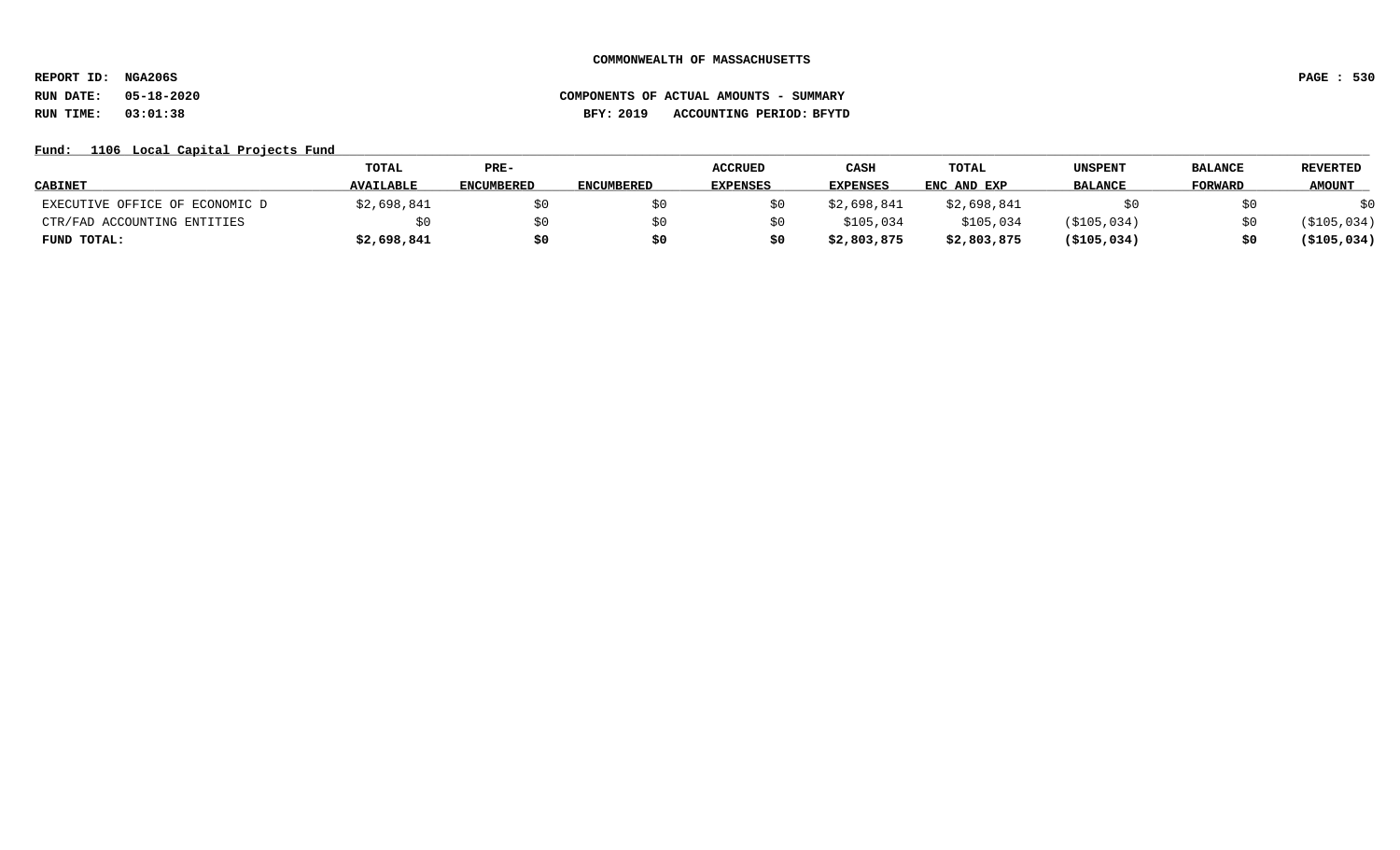**REPORT ID: NGA206S PAGE : 531**

# **RUN DATE: 05-18-2020 COMPONENTS OF ACTUAL AMOUNTS - SUMMARY RUN TIME: 03:01:38 BFY: 2019 ACCOUNTING PERIOD: BFYTD**

## Fund: 1150 Gaming Local Aid Fund

|                             | TOTAL            | PRE-              |                   | <b>ACCRUED</b>  | CASH            | TOTAL       | UNSPENT        | <b>BALANCE</b> | <b>REVERTED</b> |
|-----------------------------|------------------|-------------------|-------------------|-----------------|-----------------|-------------|----------------|----------------|-----------------|
| <b>CABINE</b> .             | <b>AVAILABLE</b> | <b>ENCUMBERED</b> | <b>ENCUMBERED</b> | <b>EXPENSES</b> | <b>EXPENSES</b> | ENC AND EXP | <b>BALANCE</b> | <b>FORWARD</b> | <b>AMOUNT</b>   |
| CTR/FAD ACCOUNTING ENTITIES |                  |                   |                   |                 |                 |             |                |                |                 |
| FUND TOTAL:                 |                  |                   |                   |                 |                 |             |                |                | \$0             |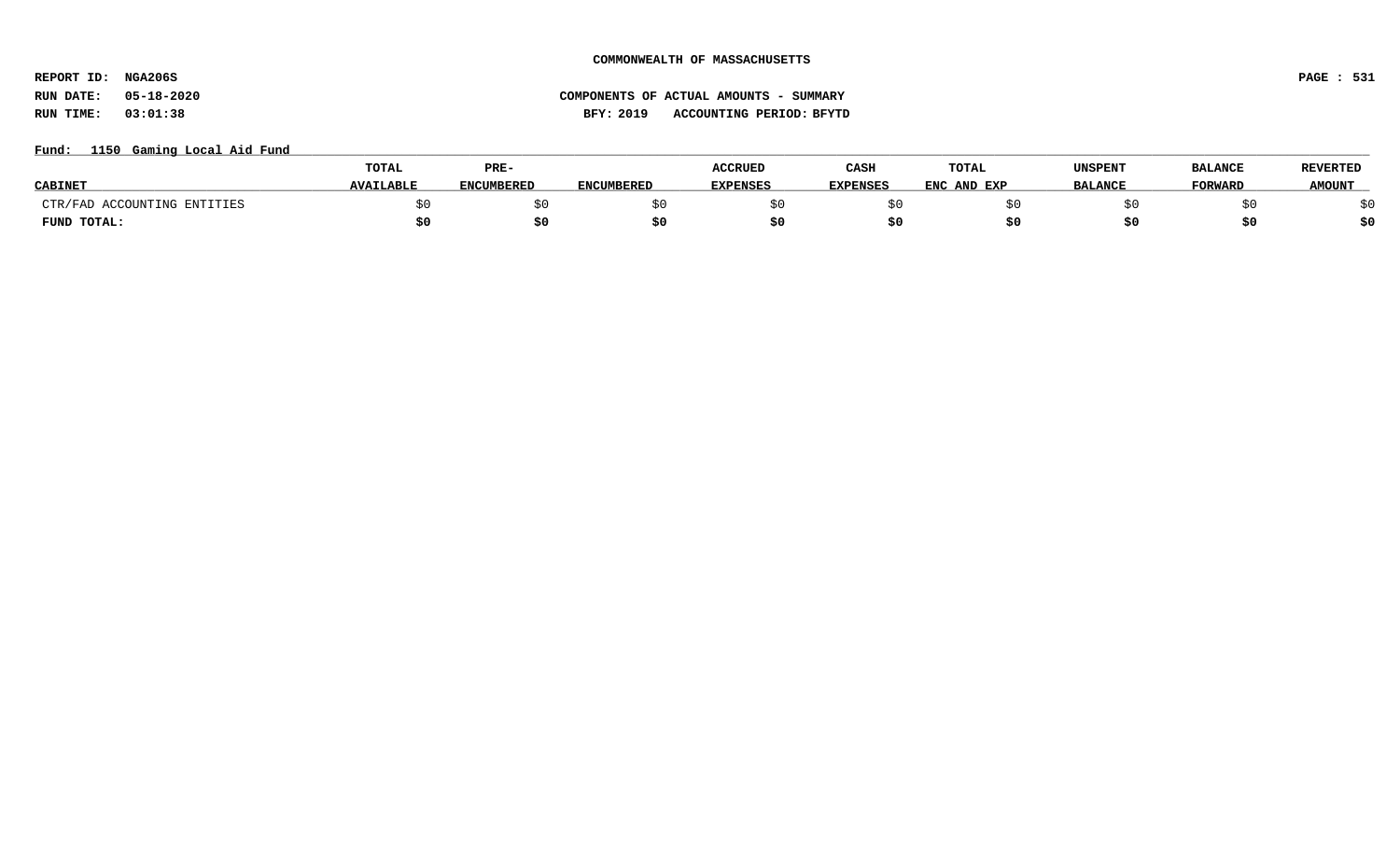**REPORT ID: NGA206S PAGE : 532**

# **RUN DATE: 05-18-2020 COMPONENTS OF ACTUAL AMOUNTS - SUMMARY RUN TIME: 03:01:38 BFY: 2019 ACCOUNTING PERIOD: BFYTD**

**Fund: \_\_\_\_\_\_\_\_\_\_\_\_\_\_\_\_\_\_\_\_\_\_\_\_\_\_\_\_\_\_\_\_\_\_\_\_\_\_\_\_\_\_\_\_\_\_\_\_\_\_\_\_\_\_\_\_\_\_\_\_\_\_\_\_\_\_\_\_\_\_\_\_\_\_\_\_\_\_\_\_\_\_\_\_\_\_\_\_\_\_\_\_\_\_\_\_\_\_\_\_\_\_\_\_\_\_\_\_\_\_\_\_\_\_\_\_\_\_\_\_\_\_\_\_\_\_\_\_\_\_\_\_\_\_\_\_\_\_\_\_\_\_\_\_\_\_\_\_\_\_\_\_\_\_\_\_\_\_\_\_\_\_\_\_\_\_\_\_\_\_\_\_\_\_\_\_\_\_ 1151 Education Fund**

|                             | TOTAL            | PRE-              |                   | <b>ACCRUED</b>  | CASH            | TOTAL       | UNSPENT        | <b>BALANCE</b> | <b>REVERTED</b> |
|-----------------------------|------------------|-------------------|-------------------|-----------------|-----------------|-------------|----------------|----------------|-----------------|
| <b>CABINET</b>              | <b>AVAILABLE</b> | <b>ENCUMBERED</b> | <b>ENCUMBERED</b> | <b>EXPENSES</b> | <b>EXPENSES</b> | ENC AND EXP | <b>BALANCE</b> | <b>FORWARD</b> | <b>AMOUNT</b>   |
| CTR/FAD ACCOUNTING ENTITIES |                  |                   |                   |                 | \$286,729       | \$286,729   | ( \$286, 729 ) |                | \$286,729)      |
| FUND TOTAL:                 |                  | \$0               |                   |                 | \$286,729       | \$286,729   | (\$286,729)    | \$0            | ( \$286, 729)   |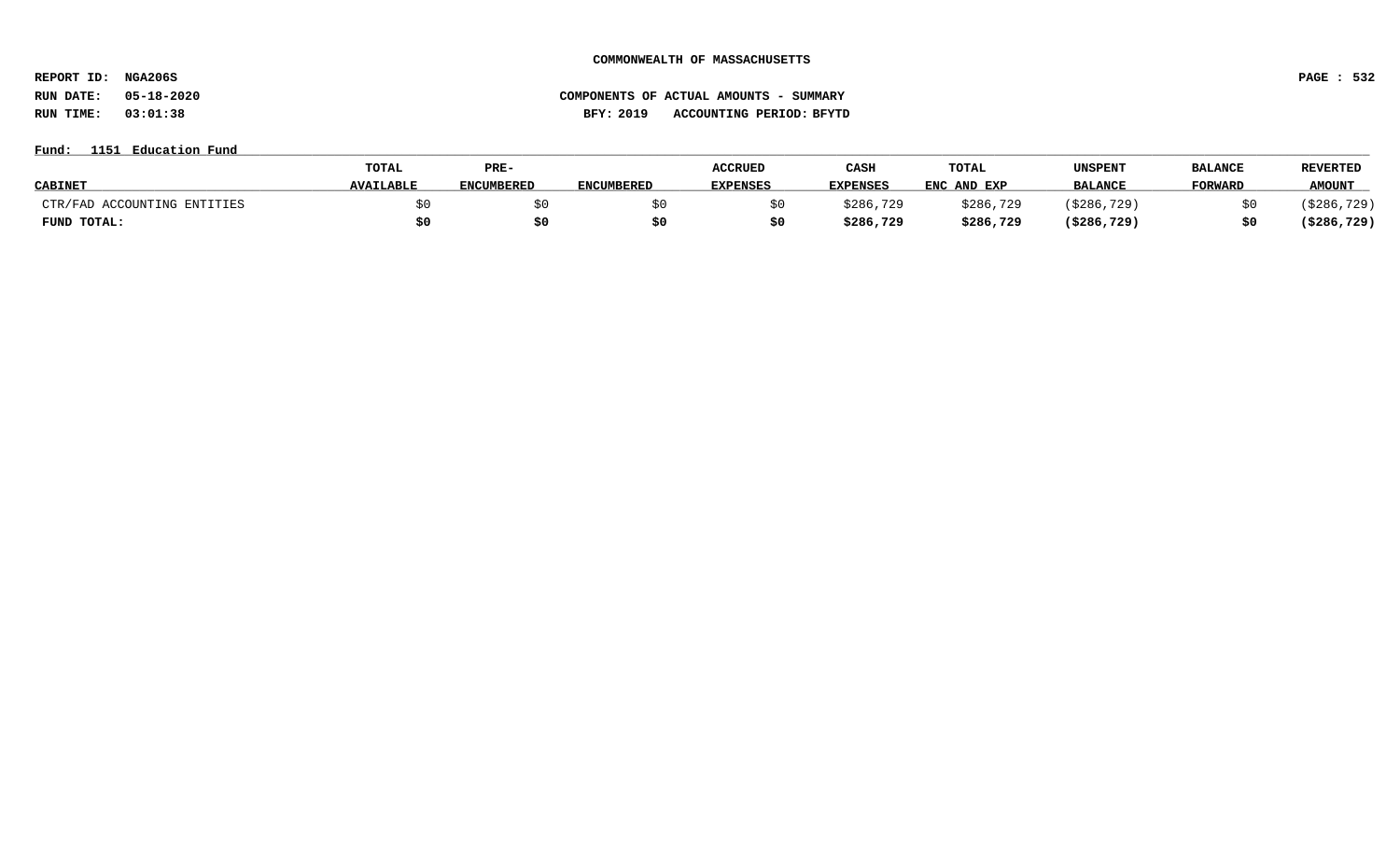**REPORT ID: NGA206S PAGE : 533**

# **RUN DATE: 05-18-2020 COMPONENTS OF ACTUAL AMOUNTS - SUMMARY RUN TIME: 03:01:38 BFY: 2019 ACCOUNTING PERIOD: BFYTD**

## Fund: 1152 Local Aid Stabilzation Fund

|                               | TOTAL            | PRE-              |                   | <b>ACCRUED</b>  | CASH            | TOTAL       | UNSPENT        | <b>BALANCI</b> | <b>REVERTED</b> |
|-------------------------------|------------------|-------------------|-------------------|-----------------|-----------------|-------------|----------------|----------------|-----------------|
| <b>CABINET</b>                | <b>AVAILABLE</b> | <b>ENCUMBERED</b> | <b>ENCUMBERED</b> | <b>EXPENSES</b> | <b>EXPENSES</b> | ENC AND EXP | <b>BALANCE</b> | <b>FORWARD</b> | <b>AMOUNT</b>   |
| EXECUTIVE OFFICE OF EDUCATION | \$11,099,500     |                   |                   |                 | \$9,099,500     | \$9,099,500 | \$2,000,000    | \$2,000,000    |                 |
| FUND TOTAL:                   | \$11,099,500     | \$0               |                   |                 | \$9,099,500     | \$9,099,500 | \$2,000,000    | \$2,000,000    |                 |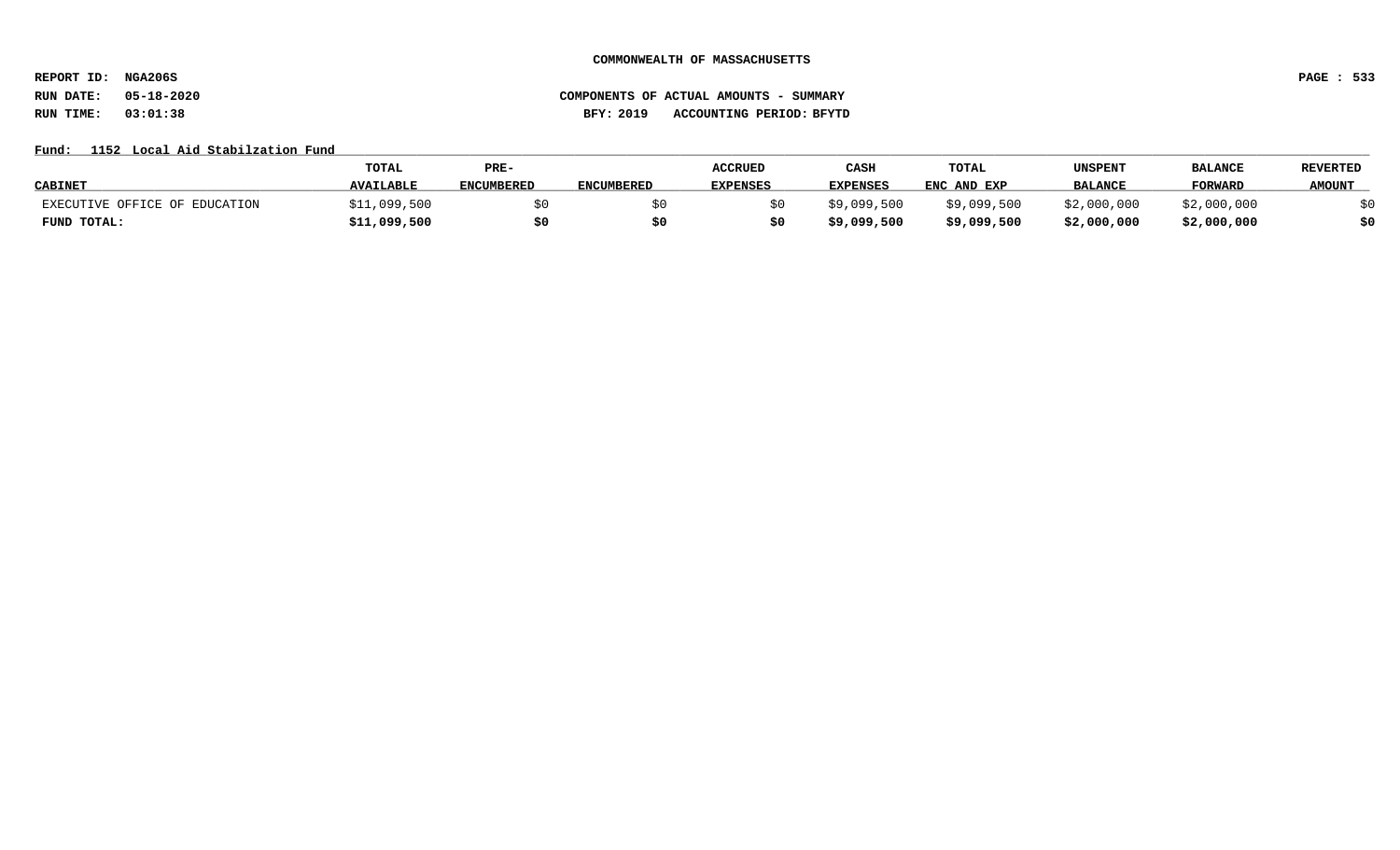**REPORT ID: NGA206S PAGE : 534**

# **RUN DATE: 05-18-2020 COMPONENTS OF ACTUAL AMOUNTS - SUMMARY RUN TIME: 03:01:38 BFY: 2019 ACCOUNTING PERIOD: BFYTD**

## Fund: 1153 Gaming Economic Devl Fund

|                               | TOTAL            | $PRE-$            |            | <b>ACCRUED</b>  | CASH            | <b>TOTAL</b> | <b>UNSPENT</b> | <b>BALANCE</b> | <b>REVERTED</b> |
|-------------------------------|------------------|-------------------|------------|-----------------|-----------------|--------------|----------------|----------------|-----------------|
| <b>CABINET</b>                | <b>AVAILABLE</b> | <b>ENCUMBERED</b> | ENCUMBERED | <b>EXPENSES</b> | <b>EXPENSES</b> | ENC AND EXP  | <b>BALANCE</b> | <b>FORWARD</b> | <b>AMOUNT</b>   |
| EXECUTIVE OFFICE OF EDUCATION | \$10,000,000     | \$0               |            |                 | \$2,030,552     | \$2,030,552  | \$7,969,448    | \$7,969,448    | \$0             |
| CTR/FAD ACCOUNTING ENTITIES   |                  | \$0               |            |                 | \$317,392       | \$317,392    | (\$317,392)    |                | (\$317,392)     |
| FUND TOTAL:                   | \$10,000,000     | \$0               |            |                 | \$2,347,944     | \$2,347,944  | \$7,652,056    | \$7,969,448    | $($ \$317,392)  |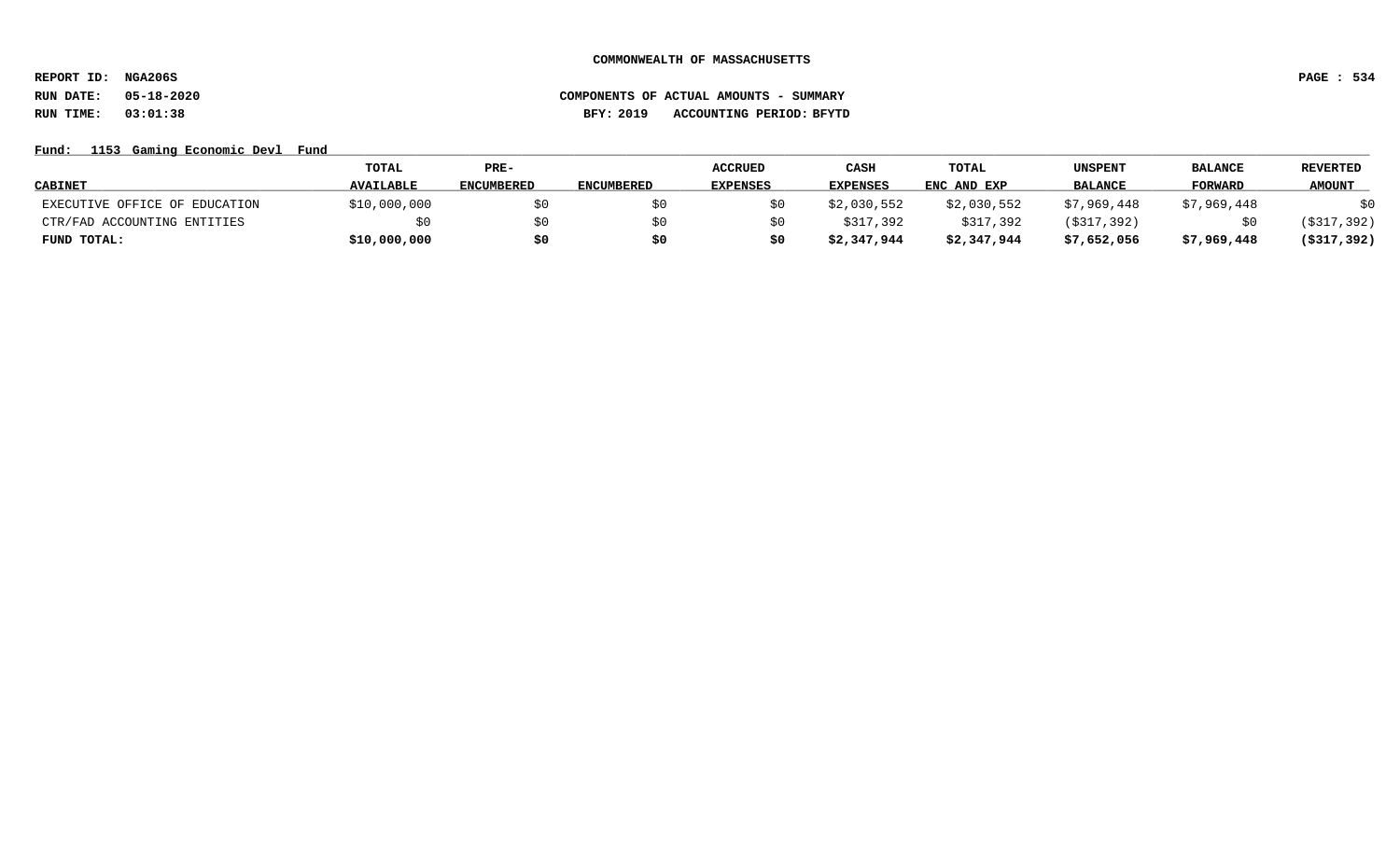**REPORT ID: NGA206S PAGE : 535**

# **RUN DATE: 05-18-2020 COMPONENTS OF ACTUAL AMOUNTS - SUMMARY RUN TIME: 03:01:38 BFY: 2019 ACCOUNTING PERIOD: BFYTD**

**Fund: \_\_\_\_\_\_\_\_\_\_\_\_\_\_\_\_\_\_\_\_\_\_\_\_\_\_\_\_\_\_\_\_\_\_\_\_\_\_\_\_\_\_\_\_\_\_\_\_\_\_\_\_\_\_\_\_\_\_\_\_\_\_\_\_\_\_\_\_\_\_\_\_\_\_\_\_\_\_\_\_\_\_\_\_\_\_\_\_\_\_\_\_\_\_\_\_\_\_\_\_\_\_\_\_\_\_\_\_\_\_\_\_\_\_\_\_\_\_\_\_\_\_\_\_\_\_\_\_\_\_\_\_\_\_\_\_\_\_\_\_\_\_\_\_\_\_\_\_\_\_\_\_\_\_\_\_\_\_\_\_\_\_\_\_\_\_\_\_\_\_\_\_\_\_\_\_\_\_ 1154 Manufacturing Fund**

|                                | TOTAL            | $PRE-$            |                   | <b>ACCRUED</b>  | CASH     | TOTAL       | <b>UNSPENT</b> | <b>BALANCE</b> | REVERTED      |
|--------------------------------|------------------|-------------------|-------------------|-----------------|----------|-------------|----------------|----------------|---------------|
| <b>CABINET</b>                 | <b>AVAILABLE</b> | <b>ENCUMBERED</b> | <b>ENCUMBERED</b> | <b>EXPENSES</b> | EXPENSES | ENC AND EXP | <b>BALANCE</b> | FORWARD        | <b>AMOUNT</b> |
| EXECUTIVE OFFICE FOR ADMINSTRA |                  | \$0               |                   |                 |          |             | ŞΟ             | \$0            | \$0           |
| EXECUTIVE OFFICE OF ECONOMIC D | \$0              | \$0               |                   | SU.             | S0       |             | SU.            | \$0            | \$0           |
| EXECUTIVE OFFICE of LABOR and  | \$0              | \$0               |                   | SU.             | SO.      |             | S0             | \$0            | \$0           |
| CTR/FAD ACCOUNTING ENTITIES    | \$0              | \$0               |                   | SU.             | S0       |             | S0             | \$0            | \$0           |
| FUND TOTAL:                    | \$0              | \$0               | s0                | Ş0              | S0       | S0          | \$0            | \$0            | \$0           |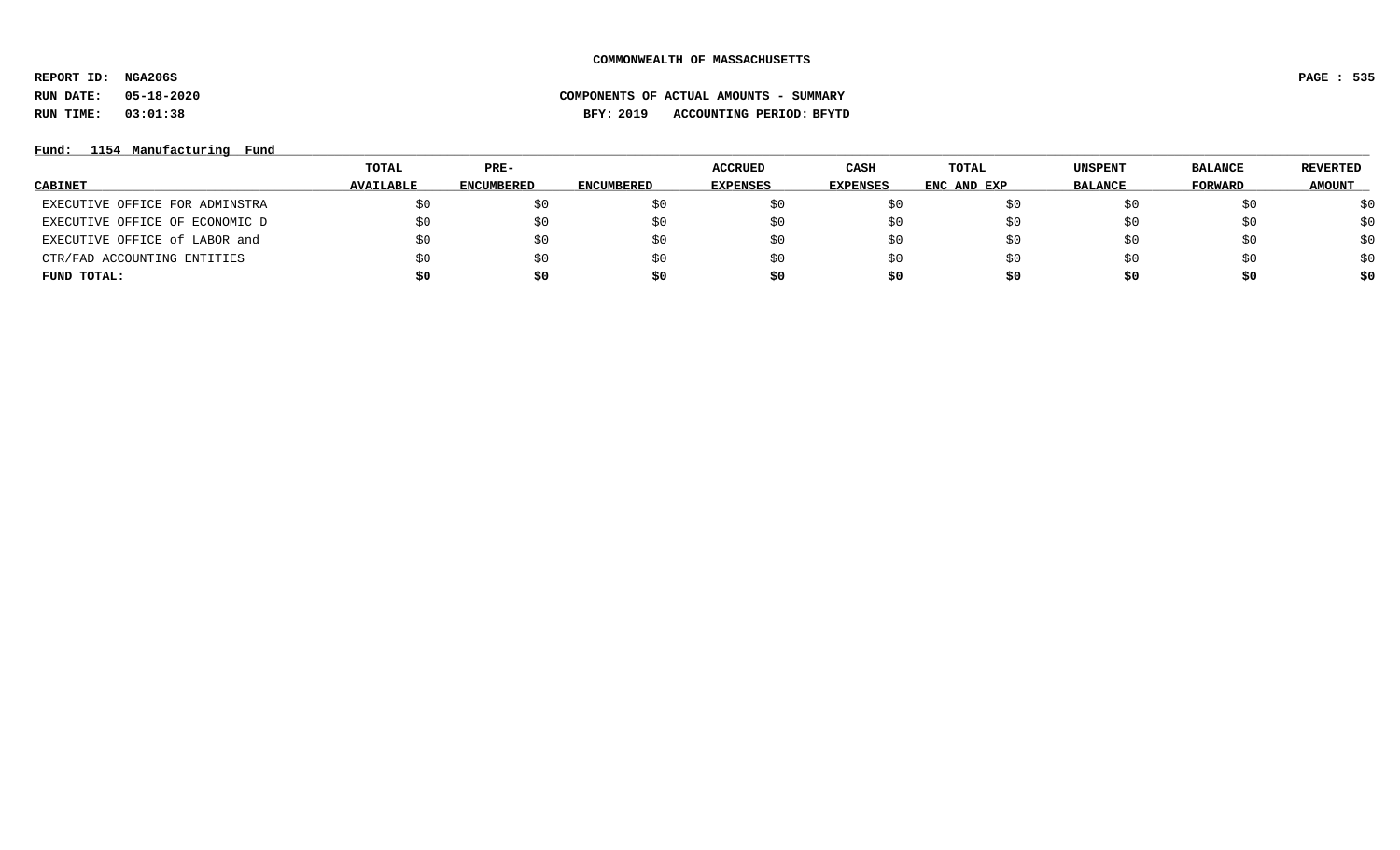**REPORT ID: NGA206S PAGE : 536**

# **RUN DATE: 05-18-2020 COMPONENTS OF ACTUAL AMOUNTS - SUMMARY RUN TIME: 03:01:38 BFY: 2019 ACCOUNTING PERIOD: BFYTD**

## Fund: 1155 Community College Fund

|                               | <b>TOTAL</b>     | PRE-              |                   | <b>ACCRUED</b>  | CASH            | TOTAL       | UNSPENT        | <b>BALANCE</b> | <b>REVERTED</b> |
|-------------------------------|------------------|-------------------|-------------------|-----------------|-----------------|-------------|----------------|----------------|-----------------|
| <b>CABINET</b>                | <b>AVAILABLE</b> | <b>ENCUMBERED</b> | <b>ENCUMBERED</b> | <b>EXPENSES</b> | <b>EXPENSES</b> | ENC AND EXP | <b>BALANCE</b> | <b>FORWARD</b> | <b>AMOUNT</b>   |
| EXECUTIVE OFFICE OF EDUCATION | \$4,775,000      | \$0               |                   |                 | \$4,587,421     | \$4,587,421 | \$187,579      | \$50,000       | \$137,579       |
| CTR/FAD ACCOUNTING ENTITIES   |                  | \$0               |                   |                 |                 |             |                |                | \$0             |
| FUND TOTAL:                   | \$4,775,000      | \$0               | S0                |                 | \$4,587,421     | \$4,587,421 | \$187,579      | \$50,000       | \$137,579       |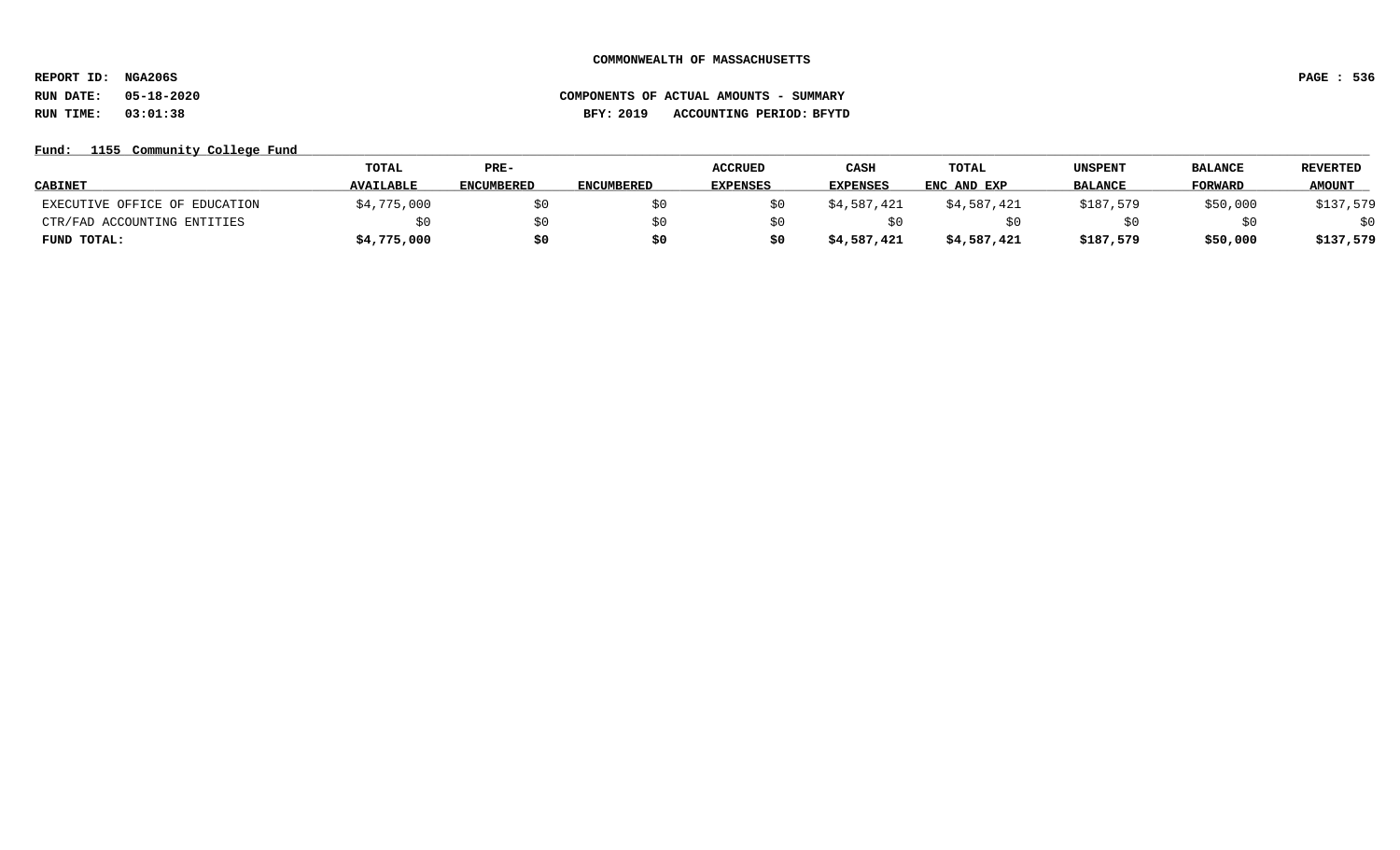**REPORT ID: NGA206S PAGE : 537**

# **RUN DATE: 05-18-2020 COMPONENTS OF ACTUAL AMOUNTS - SUMMARY RUN TIME: 03:01:38 BFY: 2019 ACCOUNTING PERIOD: BFYTD**

### Fund: 1201 Healthcare Payment Reform Fund

|                                | TOTAL            | PRE-              |                   | <b>ACCRUED</b>  | CASH            | TOTAL       | UNSPENT        | <b>BALANCI</b> | <b>REVERTED</b> |
|--------------------------------|------------------|-------------------|-------------------|-----------------|-----------------|-------------|----------------|----------------|-----------------|
| <b>CABINET</b>                 | <b>AVAILABLE</b> | <b>ENCUMBERED</b> | <b>ENCUMBERED</b> | <b>EXPENSES</b> | <b>EXPENSES</b> | ENC AND EXP | <b>BALANCE</b> | <b>FORWARD</b> | <b>AMOUNT</b>   |
| EXECUTIVE OFFICE FOR ADMINSTRA | \$10,078,145     |                   |                   |                 | \$2,591,579     | \$2,591,579 | \$7,486,566    | \$7,486,566    |                 |
| FUND TOTAL:                    | \$10,078,145     |                   |                   |                 | \$2,591,579     | \$2,591,579 | \$7,486,566    | \$7,486,566    | \$0             |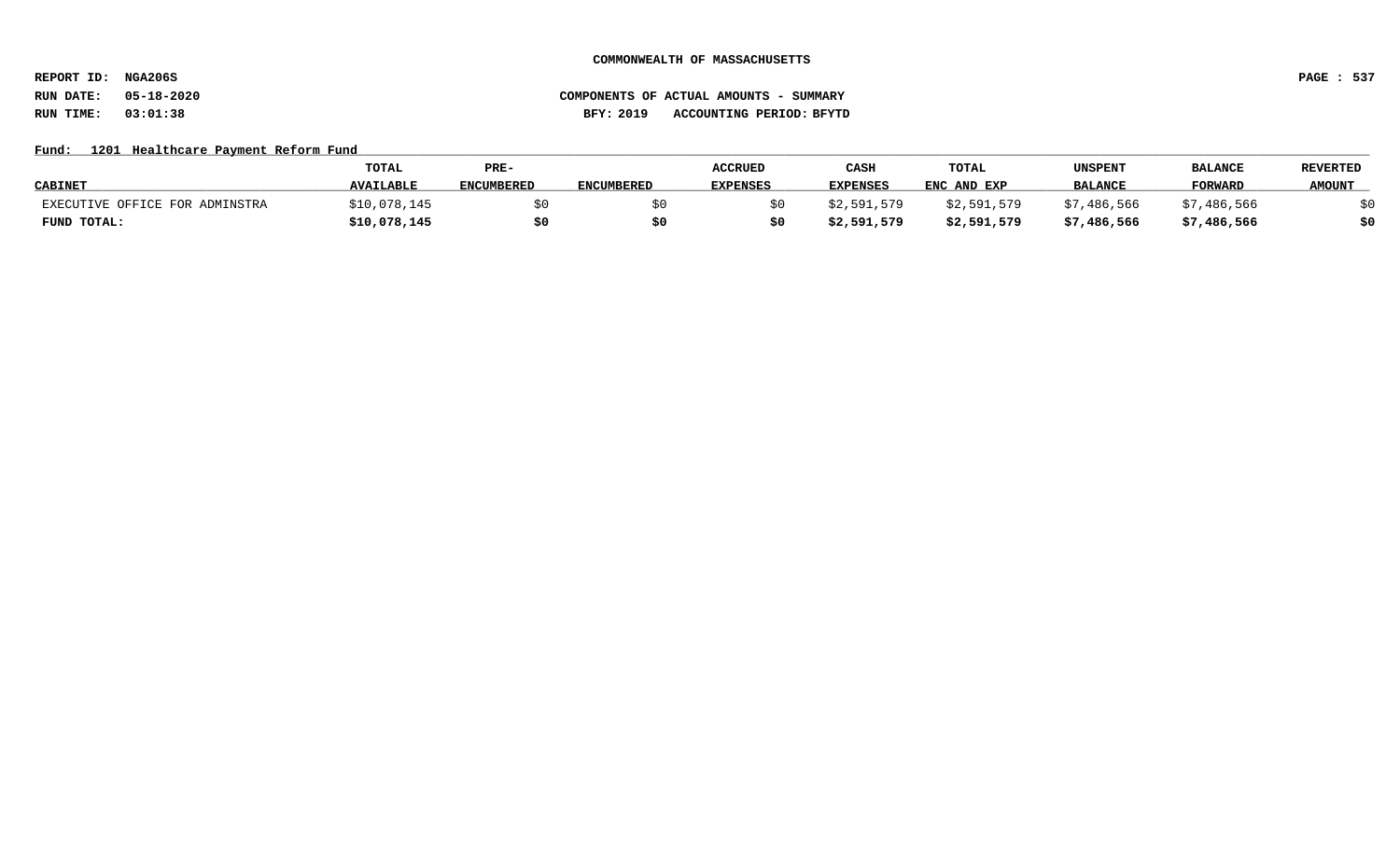**REPORT ID: NGA206S PAGE : 538**

# **RUN DATE: 05-18-2020 COMPONENTS OF ACTUAL AMOUNTS - SUMMARY RUN TIME: 03:01:38 BFY: 2019 ACCOUNTING PERIOD: BFYTD**

## Fund: 1202 Distressed Hospital Trust Fund

|                                | <b>TOTAL</b>     | PRE-              |            | <b>ACCRUED</b> | CASH        | TOTAL       | UNSPENT        | <b>BALANCE</b> | <b>REVERTED</b> |
|--------------------------------|------------------|-------------------|------------|----------------|-------------|-------------|----------------|----------------|-----------------|
| <b>CABINET</b>                 | <b>AVAILABLE</b> | <b>ENCUMBERED</b> | ENCUMBERED | EXPENSES       | EXPENSES    | ENC AND EXP | <b>BALANCE</b> | <b>FORWARD</b> | <b>AMOUNT</b>   |
| EXECUTIVE OFFICE FOR ADMINSTRA | \$16,685,389     | \$0               |            |                | \$2,760,018 | \$2,760,018 | \$13,925,370   | \$13,925,370   | \$0             |
| EXECUTIVE OFFICE OF HEALTH & H | \$475,922        | \$0               |            |                | \$444,681   | \$444,681   | \$31,241       | \$31,241       | \$0             |
| FUND TOTAL:                    | \$17,161,310     | \$0               | S0         | \$0            | \$3,204,699 | \$3,204,699 | \$13,956,611   | \$13,956,611   | \$0             |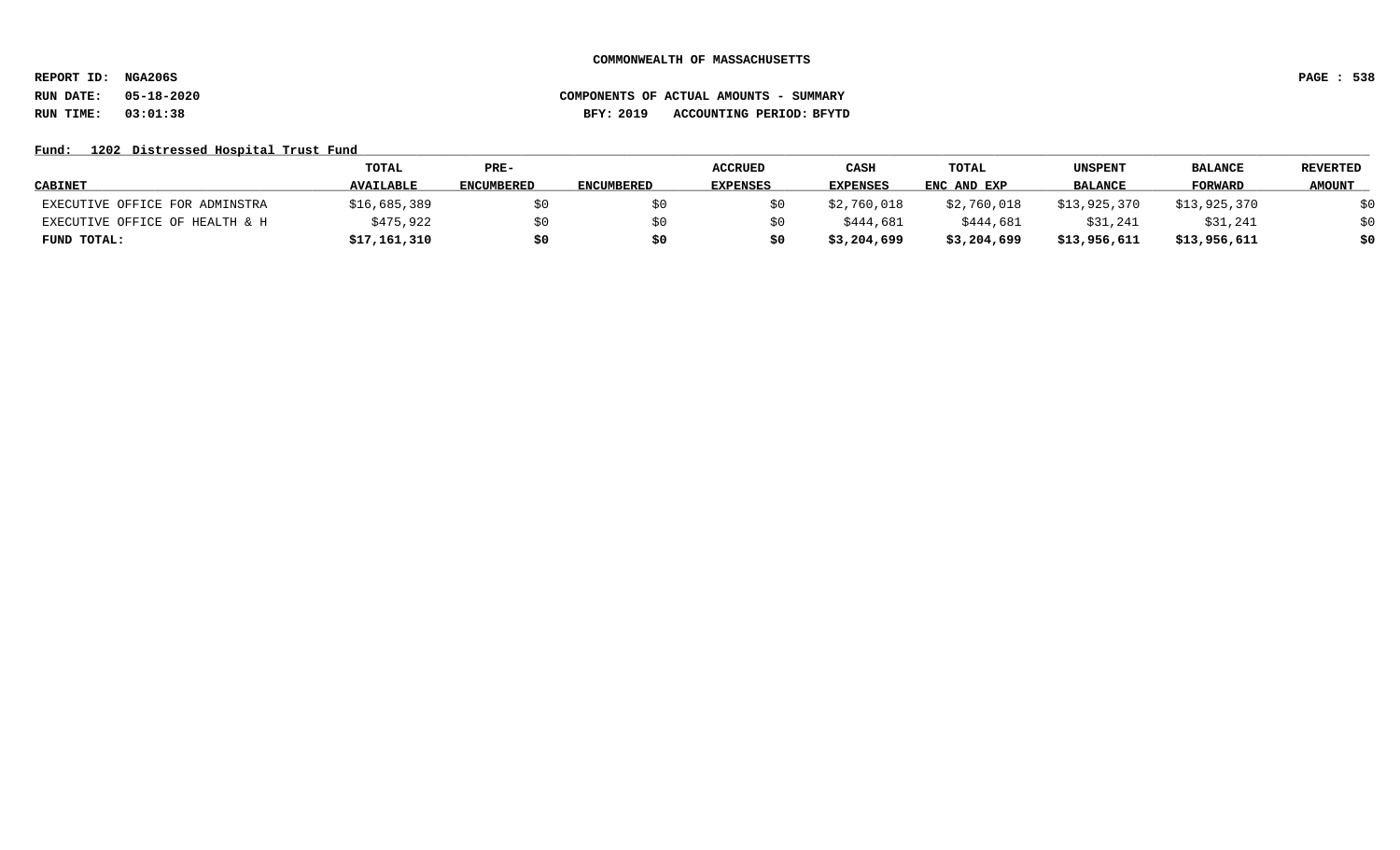**REPORT ID: NGA206S PAGE : 539**

# **RUN DATE: 05-18-2020 COMPONENTS OF ACTUAL AMOUNTS - SUMMARY RUN TIME: 03:01:38 BFY: 2019 ACCOUNTING PERIOD: BFYTD**

## Fund: 1203 Prevention and Wellness Trust Fund

|                                | <b>TOTAL</b>     | PRE-              |                   | <b>ACCRUED</b>  | CASH            | <b>TOTAL</b> | UNSPENT        | <b>BALANCI</b> | <b>REVERTED</b> |
|--------------------------------|------------------|-------------------|-------------------|-----------------|-----------------|--------------|----------------|----------------|-----------------|
| <b>CABINET</b>                 | <b>AVAILABLE</b> | <b>ENCUMBERED</b> | <b>ENCUMBERED</b> | <b>EXPENSES</b> | <b>EXPENSES</b> | ENC AND EXP  | <b>BALANCE</b> | <b>FORWARD</b> | <b>AMOUNT</b>   |
| EXECUTIVE OFFICE OF HEALTH & H | ;2,013,431       |                   |                   |                 | \$180,161       | \$180.161    | \$1,833,270    | \$1,833,270    |                 |
| FUND TOTAL:                    | \$2,013,431      | \$0               |                   |                 | \$180,161       | \$180,161    | \$1,833,270    | \$1,833,270    | \$0             |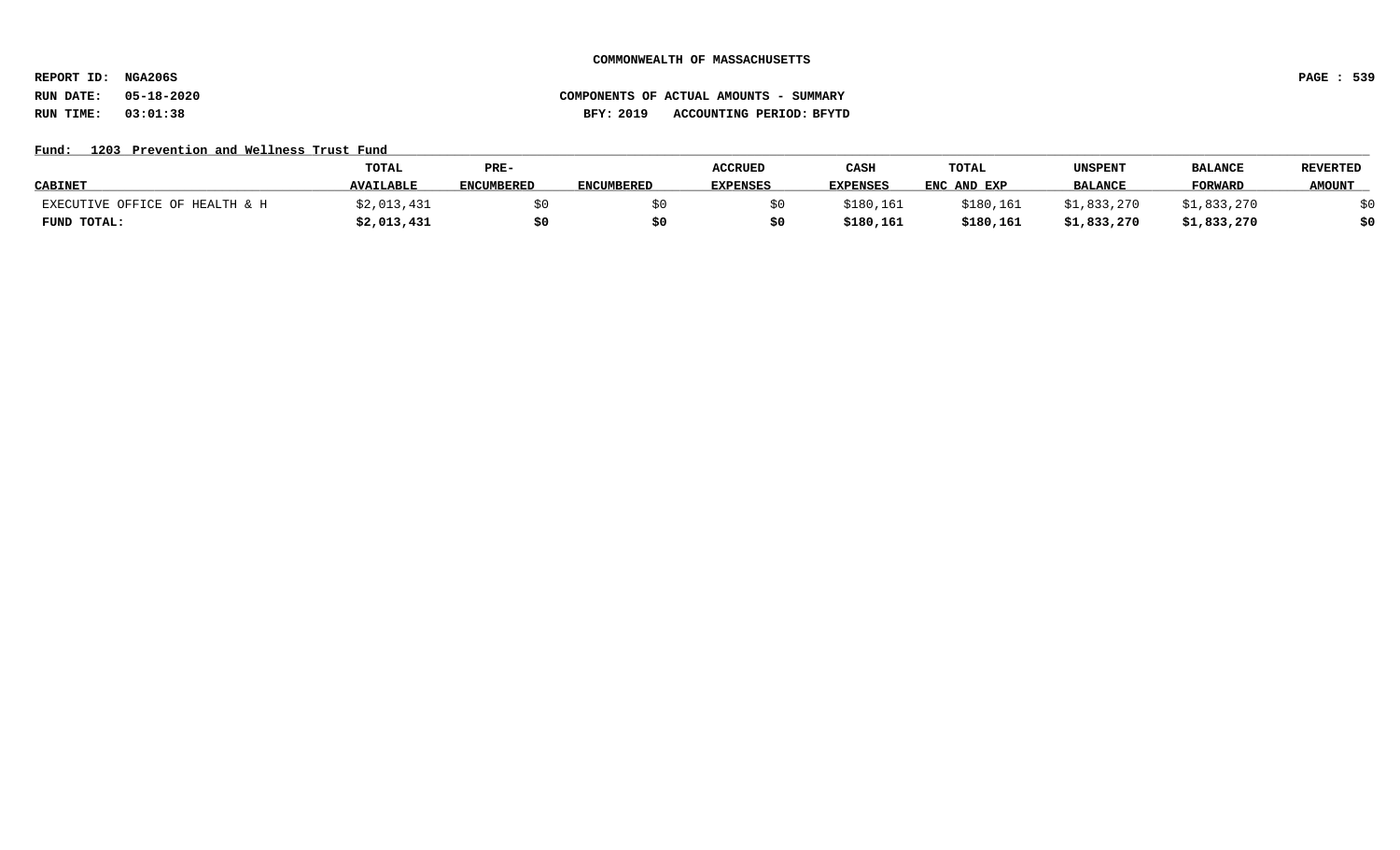**REPORT ID: NGA206S PAGE : 540**

## **RUN DATE: 05-18-2020 COMPONENTS OF ACTUAL AMOUNTS - SUMMARY RUN TIME: 03:01:38 BFY: 2019 ACCOUNTING PERIOD: BFYTD**

## Fund: 1204 Massachusetts Health Info Exchange Fund

|                                | <b>TOTAL</b>     | PRE-              |                   | <b>ACCRUED</b> | CASH            | TOTAL       | UNSPENT        | <b>BALANCE</b> | <b>REVERTED</b> |
|--------------------------------|------------------|-------------------|-------------------|----------------|-----------------|-------------|----------------|----------------|-----------------|
| <b>CABINET</b>                 | <b>AVAILABLE</b> | <b>ENCUMBERED</b> | <b>ENCUMBERED</b> | EXPENSES       | <b>EXPENSES</b> | ENC AND EXP | <b>BALANCE</b> | <b>FORWARI</b> | <b>AMOUNT</b>   |
| EXECUTIVE OFFICE OF HEALTH & H | \$695,074        |                   |                   |                | \$411,614       | \$411,614   | \$283,460      | \$283,460      |                 |
| FUND TOTAL:                    | \$695,074        |                   |                   |                | \$411,614       | \$411,614   | \$283,460      | \$283,460      | \$0             |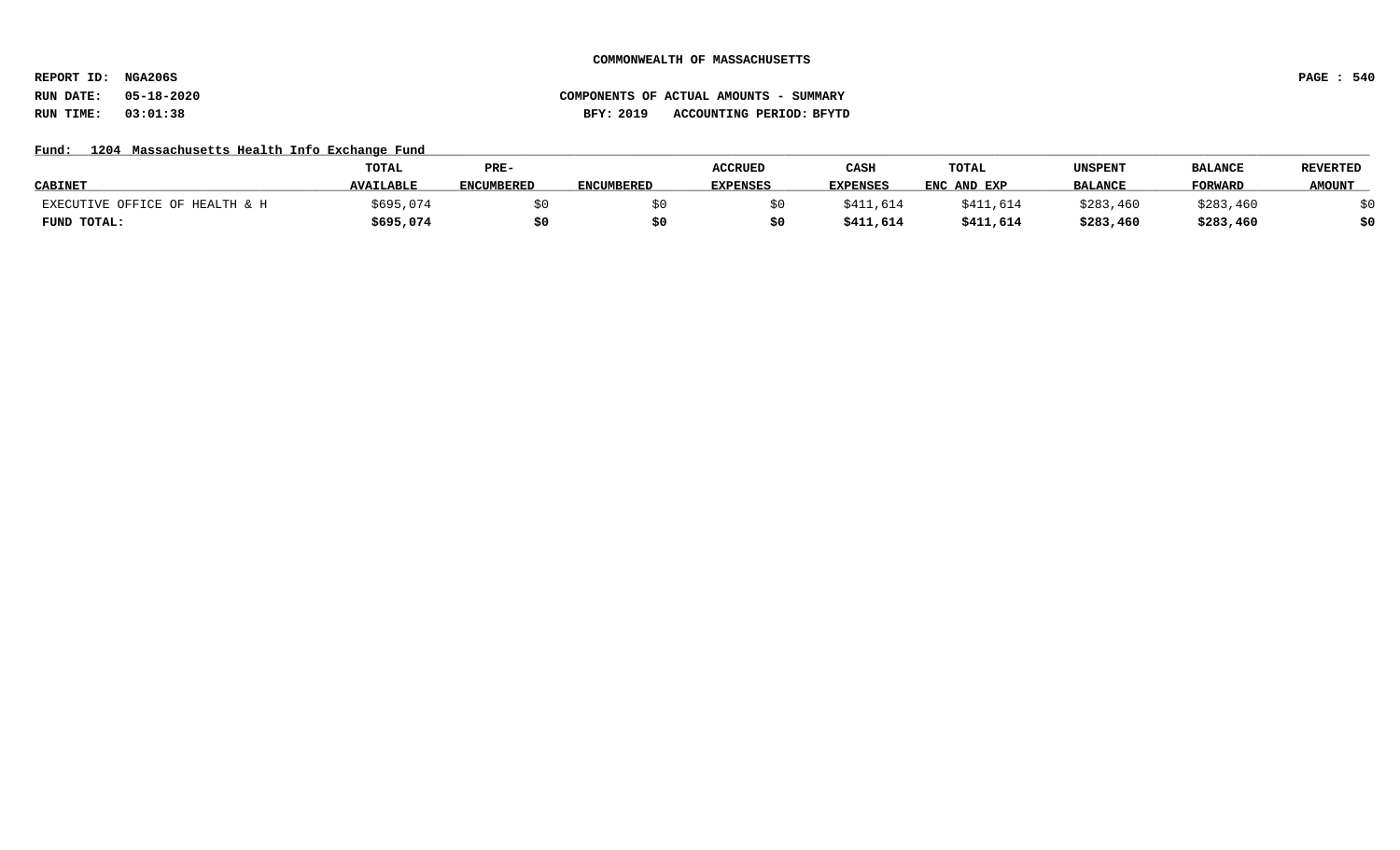**REPORT ID: NGA206S PAGE : 541**

# **RUN DATE: 05-18-2020 COMPONENTS OF ACTUAL AMOUNTS - SUMMARY RUN TIME: 03:01:38 BFY: 2019 ACCOUNTING PERIOD: BFYTD**

# Fund: 1300 Capital Needs Investment Fund

|                                | <b>TOTAL</b>     | PRE-              |                   | <b>ACCRUED</b>  | CASH            | TOTAL       | UNSPENT        | <b>BALANCE</b> | <b>REVERTED</b> |
|--------------------------------|------------------|-------------------|-------------------|-----------------|-----------------|-------------|----------------|----------------|-----------------|
| <b>CABINET</b>                 | <b>AVAILABLE</b> | <b>ENCUMBERED</b> | <b>ENCUMBERED</b> | <b>EXPENSES</b> | <b>EXPENSES</b> | ENC AND EXP | <b>BALANCE</b> | <b>FORWARD</b> | <b>AMOUNT</b>   |
| EXECUTIVE OFFICE OF ECONOMIC D | \$721,638        |                   |                   |                 | \$23,059        | \$23,059    | \$698,579      | \$698,579      |                 |
| FUND TOTAL:                    | \$721,638        | \$0               |                   |                 | \$23,059        | \$23,059    | \$698,579      | \$698,579      | \$0             |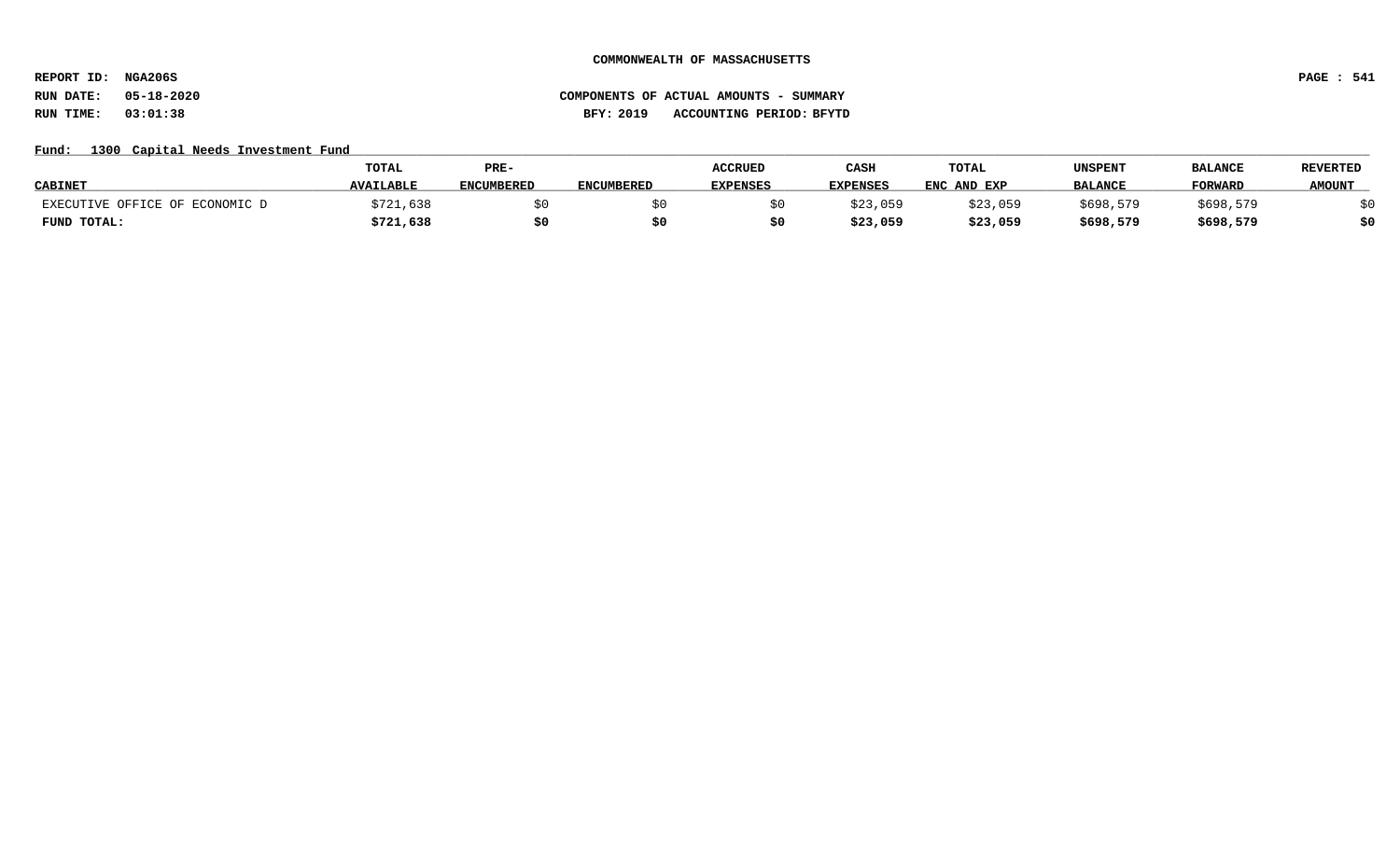**REPORT ID: NGA206S PAGE : 542**

# **RUN DATE: 05-18-2020 COMPONENTS OF ACTUAL AMOUNTS - SUMMARY RUN TIME: 03:01:38 BFY: 2019 ACCOUNTING PERIOD: BFYTD**

## Fund: 1301 Securities Fraud Prosecution Fund

|                    | <b>TOTAL</b>     | PRE-              |                   | <b>ACCRUED</b>  | CASH            | TOTAL            | UNSPENT        | <b>BALANCE</b> | <b>REVERTED</b> |
|--------------------|------------------|-------------------|-------------------|-----------------|-----------------|------------------|----------------|----------------|-----------------|
| <b>CABINE</b>      | <b>AVAILABLE</b> | <b>ENCUMBERED</b> | <b>ENCUMBERED</b> | <b>EXPENSES</b> | <b>EXPENSES</b> | ENC<br>: AND EXP | <b>BALANCE</b> | <b>TORWARD</b> | <b>AMOUNT</b>   |
| SECRETARY OF STATE |                  |                   |                   |                 |                 |                  |                |                |                 |
| FUND TOTAL:        |                  |                   |                   |                 |                 |                  |                |                | \$0             |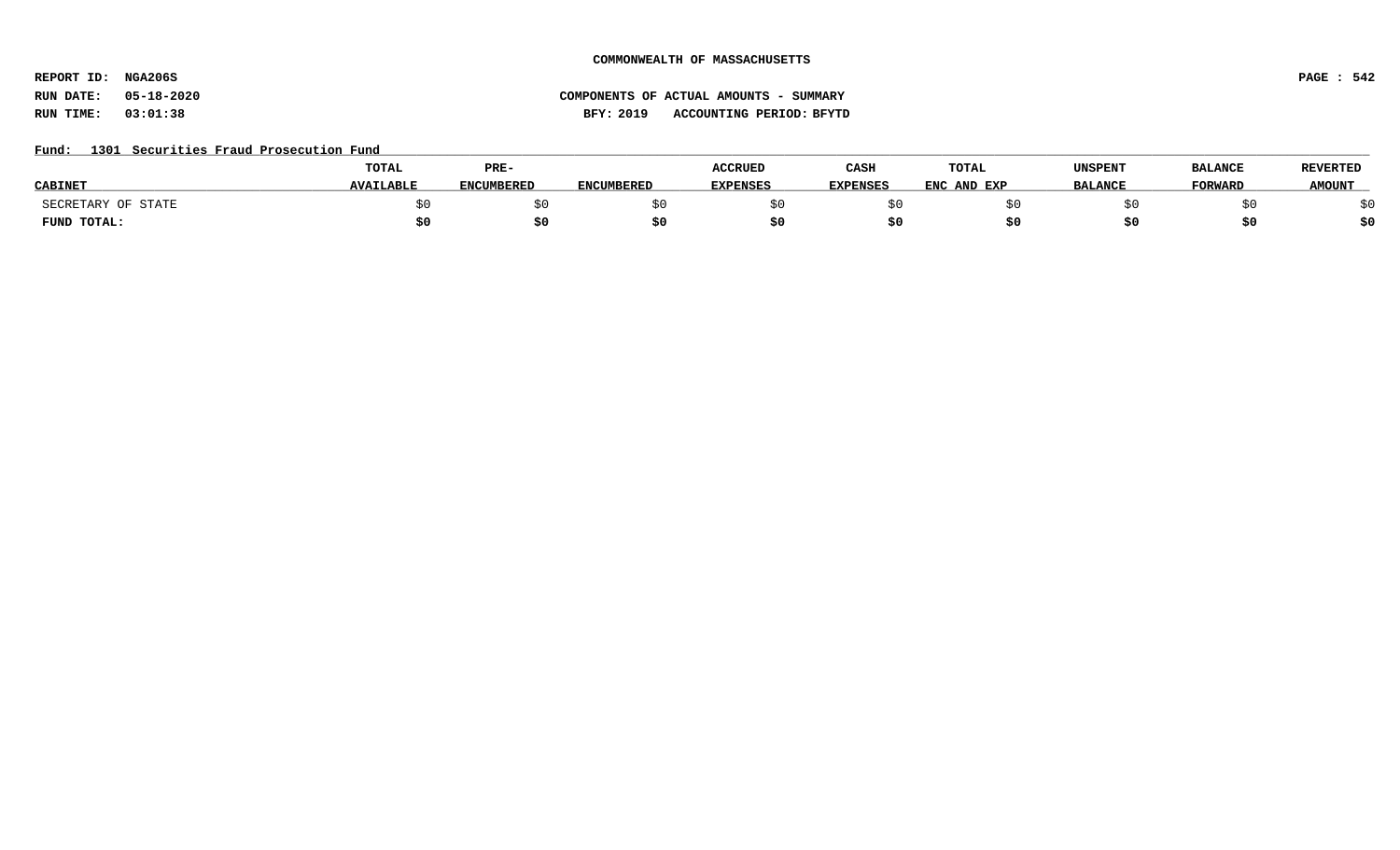**REPORT ID: NGA206S PAGE : 543**

# **RUN DATE: 05-18-2020 COMPONENTS OF ACTUAL AMOUNTS - SUMMARY RUN TIME: 03:01:38 BFY: 2019 ACCOUNTING PERIOD: BFYTD**

## Fund: 1304 Flood Control Compact Fund

|                          | <b>TOTAL</b>     | PRE-              |                   | <b>ACCRUED</b>  | CASH            | <b>TOTAL</b> | UNSPENT        | <b>BALANCE</b> | <b>REVERTED</b> |
|--------------------------|------------------|-------------------|-------------------|-----------------|-----------------|--------------|----------------|----------------|-----------------|
| <b>CABINET</b>           | <b>AVAILABLE</b> | <b>ENCUMBERED</b> | <b>ENCUMBERED</b> | <b>EXPENSES</b> | <b>EXPENSES</b> | ENC AND EXP  | <b>BALANCE</b> | <b>FORWARD</b> | <b>AMOUNT</b>   |
| ENVIRONMENTAL<br>AFFAIRS |                  |                   |                   |                 |                 |              |                |                |                 |
| FUND TOTAL:              |                  |                   |                   |                 | эı.             |              |                |                | \$0             |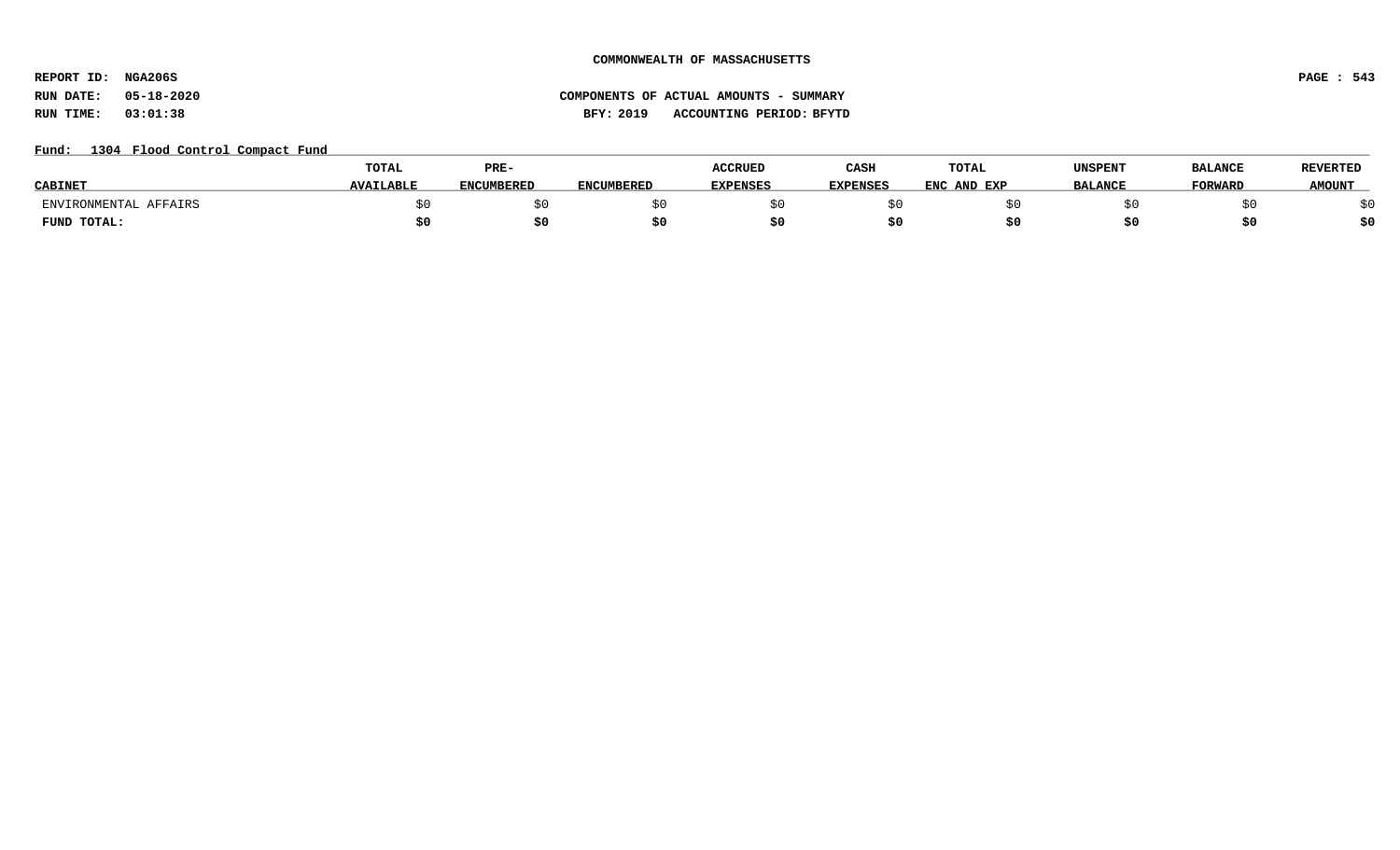**REPORT ID: NGA206S PAGE : 544**

# **RUN DATE: 05-18-2020 COMPONENTS OF ACTUAL AMOUNTS - SUMMARY RUN TIME: 03:01:38 BFY: 2019 ACCOUNTING PERIOD: BFYTD**

## Fund: 1305 Massachusetts Tourism Trust Fund

|                                | <b>TOTAL</b>     | PRE-              |                   | <b>ACCRUED</b>  | CASH            | <b>TOTAL</b> | UNSPENT        | <b>BALANCE</b> | REVERTED      |
|--------------------------------|------------------|-------------------|-------------------|-----------------|-----------------|--------------|----------------|----------------|---------------|
| <b>CABINET</b>                 | <b>AVAILABLE</b> | <b>ENCUMBERED</b> | <b>ENCUMBERED</b> | <b>EXPENSES</b> | <b>EXPENSES</b> | ENC AND EXP  | <b>BALANCE</b> | FORWARD        | <b>AMOUNT</b> |
| GOVERNOR                       |                  | \$0               |                   |                 |                 |              |                |                | \$0           |
| EXECUTIVE OFFICE OF ECONOMIC D | \$11,801,242     | \$0               |                   |                 | \$9,180,611     | \$9,180,611  | \$2,620,631    | \$2,620,631    | \$0           |
| FUND TOTAL:                    | \$11,801,242     | \$0               |                   |                 | \$9,180,611     | \$9,180,611  | \$2,620,631    | \$2,620,631    | \$0           |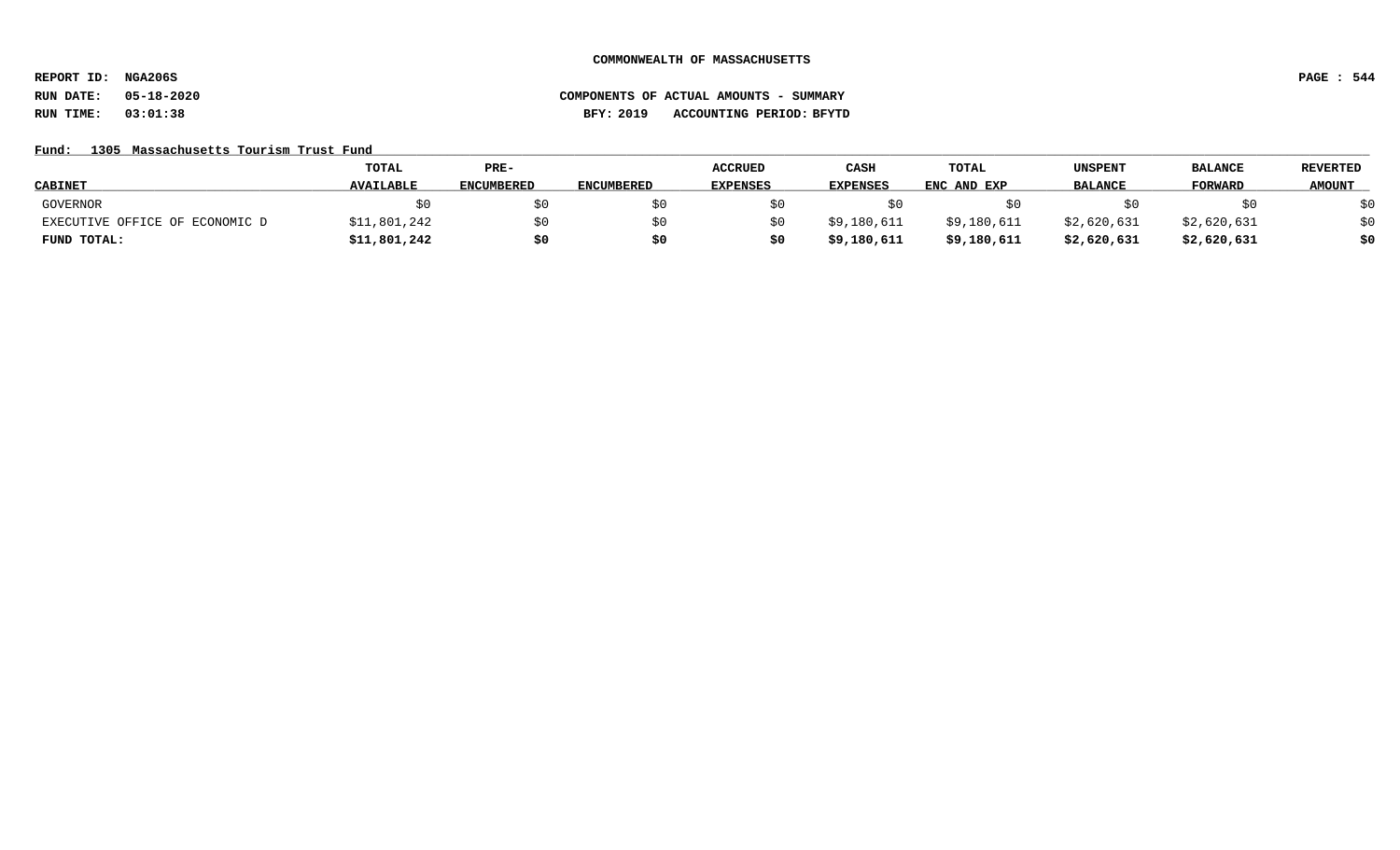**REPORT ID: NGA206S PAGE : 545**

# Fund: 1306 Long-Term Care Facility Quality Improvement Fund

|                                | <b>TOTAL</b>     | PRE-              |                   | <b>ACCRUED</b>  | CASH            | <b>TOTAL</b> | UNSPENT        | <b>BALANCE</b> | <b>REVERTED</b> |
|--------------------------------|------------------|-------------------|-------------------|-----------------|-----------------|--------------|----------------|----------------|-----------------|
| <b>CABINET</b>                 | <b>AVAILABLE</b> | <b>ENCUMBERED</b> | <b>ENCUMBERED</b> | <b>EXPENSES</b> | <b>EXPENSES</b> | ENC AND EXP  | <b>BALANCE</b> | <b>FORWARD</b> | <b>AMOUNT</b>   |
| EXECUTIVE OFFICE OF HEALTH & H | \$180,100        |                   |                   |                 |                 |              | 3180.100       | \$180,100      |                 |
| FUND TOTAL:                    | \$180,100        | \$0               |                   |                 |                 |              | \$180,100      | \$180,100      | \$0             |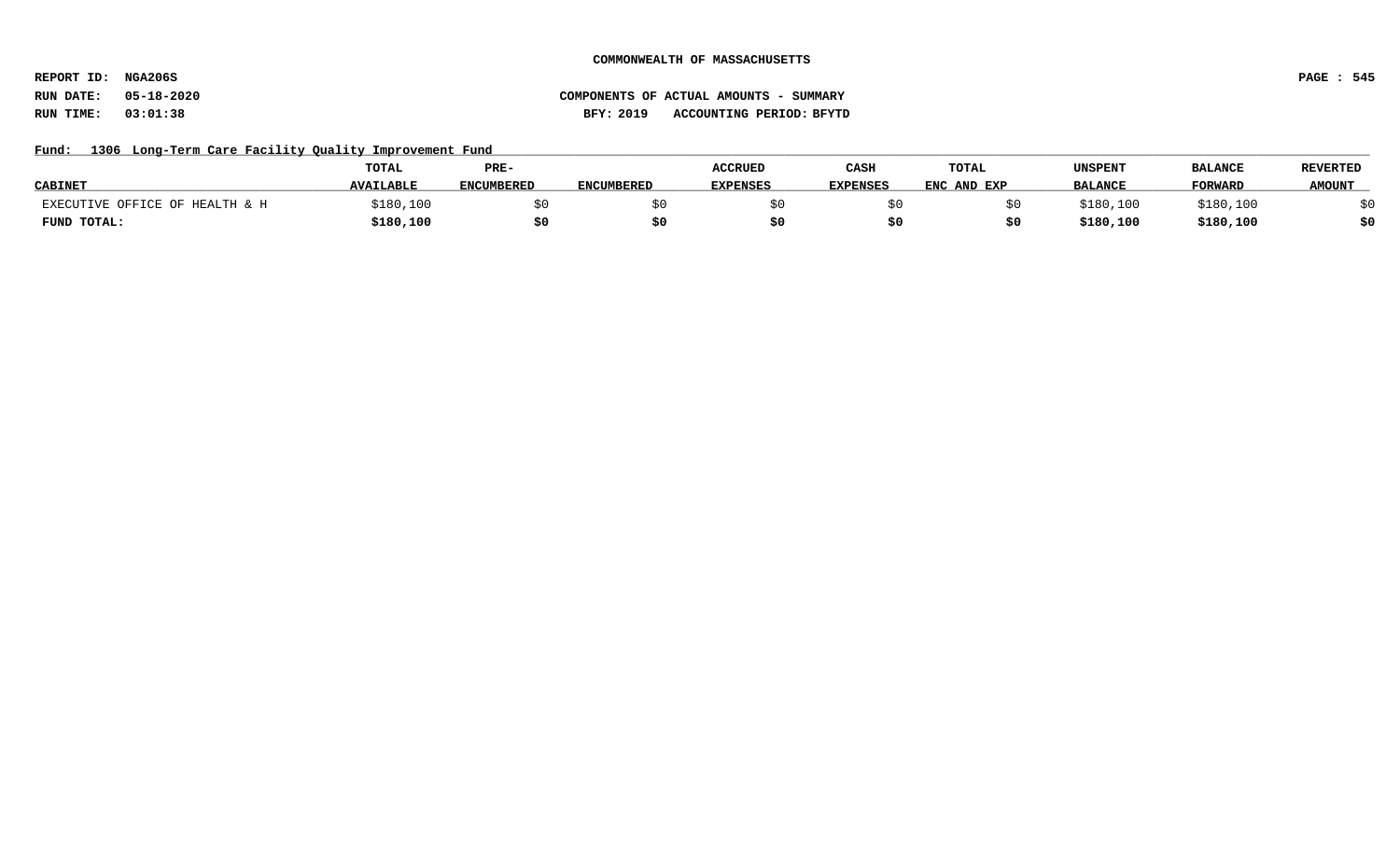**REPORT ID: NGA206S PAGE : 546**

## **RUN DATE: 05-18-2020 COMPONENTS OF ACTUAL AMOUNTS - SUMMARY RUN TIME: 03:01:38 BFY: 2019 ACCOUNTING PERIOD: BFYTD**

## Fund: 1307 Sexual Assault Nurse Examiner Trust Fund

|                                | TOTAL            | PRE-              |                   | <b>ACCRUED</b>  | CASH            | TOTAL       | UNSPENT        | <b>BALANCE</b> | <b>REVERTED</b> |
|--------------------------------|------------------|-------------------|-------------------|-----------------|-----------------|-------------|----------------|----------------|-----------------|
| <b>CABINET</b>                 | <b>AVAILABLE</b> | <b>ENCUMBERED</b> | <b>ENCUMBERED</b> | <b>EXPENSES</b> | <b>EXPENSES</b> | ENC AND EXP | <b>BALANCE</b> | <b>FORWARD</b> | <b>AMOUNT</b>   |
| EXECUTIVE OFFICE OF HEALTH & H | :1,903           |                   |                   |                 |                 |             | \$1,903        | 903,           |                 |
| FUND TOTAL:                    | 31,903           | \$0               |                   |                 |                 |             | 31,903         | \$1,903        | ċ٨              |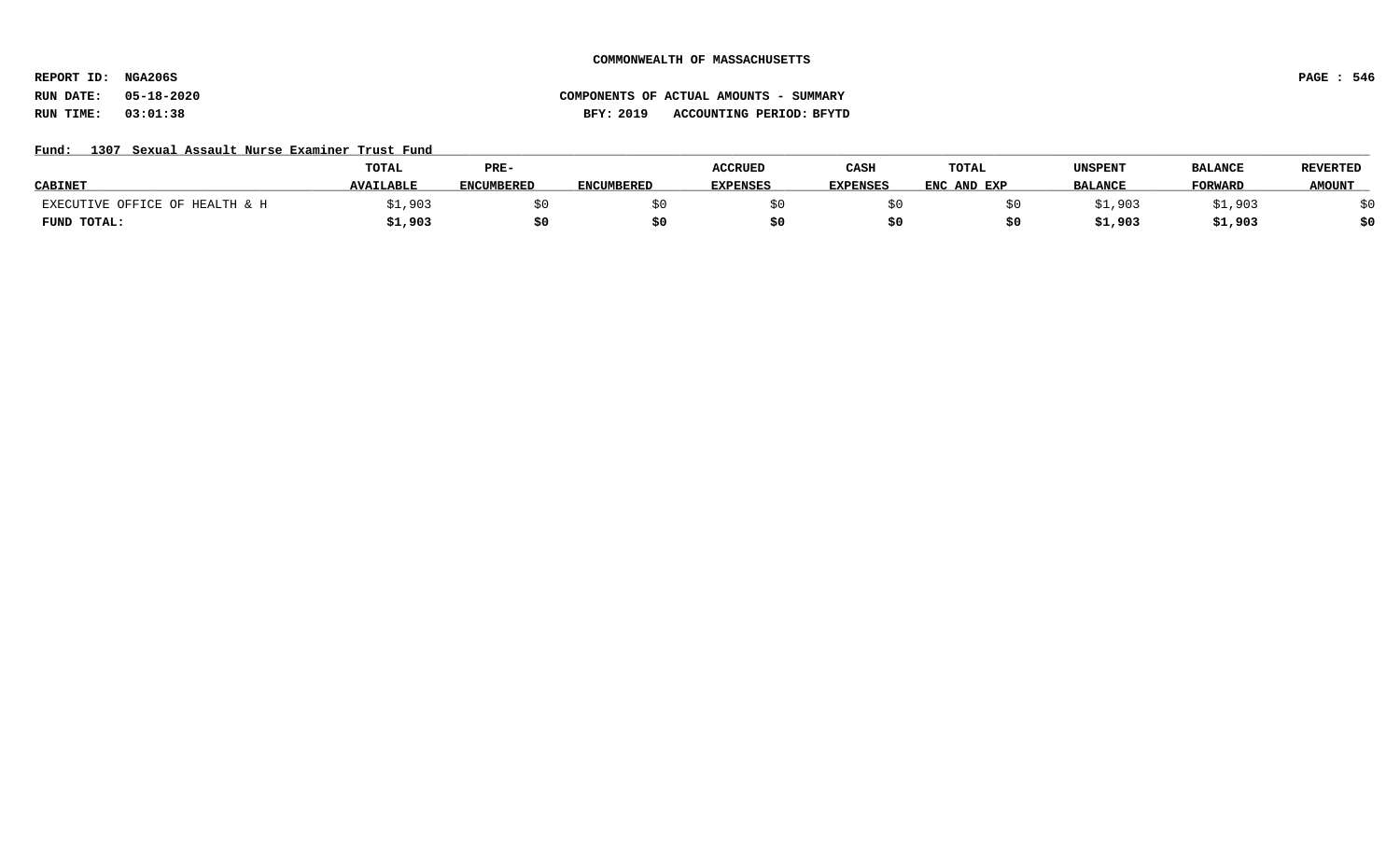**REPORT ID: NGA206S PAGE : 547**

## Fund: 1308 Public Records Assistance Fund

|                                | TOTAL            | PRE-              |                   | <b>ACCRUED</b>  | CASH            | TOTAL            | UNSPENT        | <b>BALANCE</b> | <b>REVERTED</b> |
|--------------------------------|------------------|-------------------|-------------------|-----------------|-----------------|------------------|----------------|----------------|-----------------|
| <b>CABINE</b>                  | <b>AVAILABLE</b> | <b>ENCUMBERED</b> | <b>ENCUMBERED</b> | <b>EXPENSES</b> | <b>EXPENSES</b> | . AND EXP<br>ENC | <b>BALANCE</b> | <b>FORWARD</b> | <b>AMOUNT</b>   |
| EXECUTIVE OFFICE OF TECHNOLOGY |                  |                   |                   |                 |                 |                  |                |                |                 |
| FUND TOTAL:                    |                  | . .<br>5U         |                   |                 |                 |                  |                |                | ċ٨              |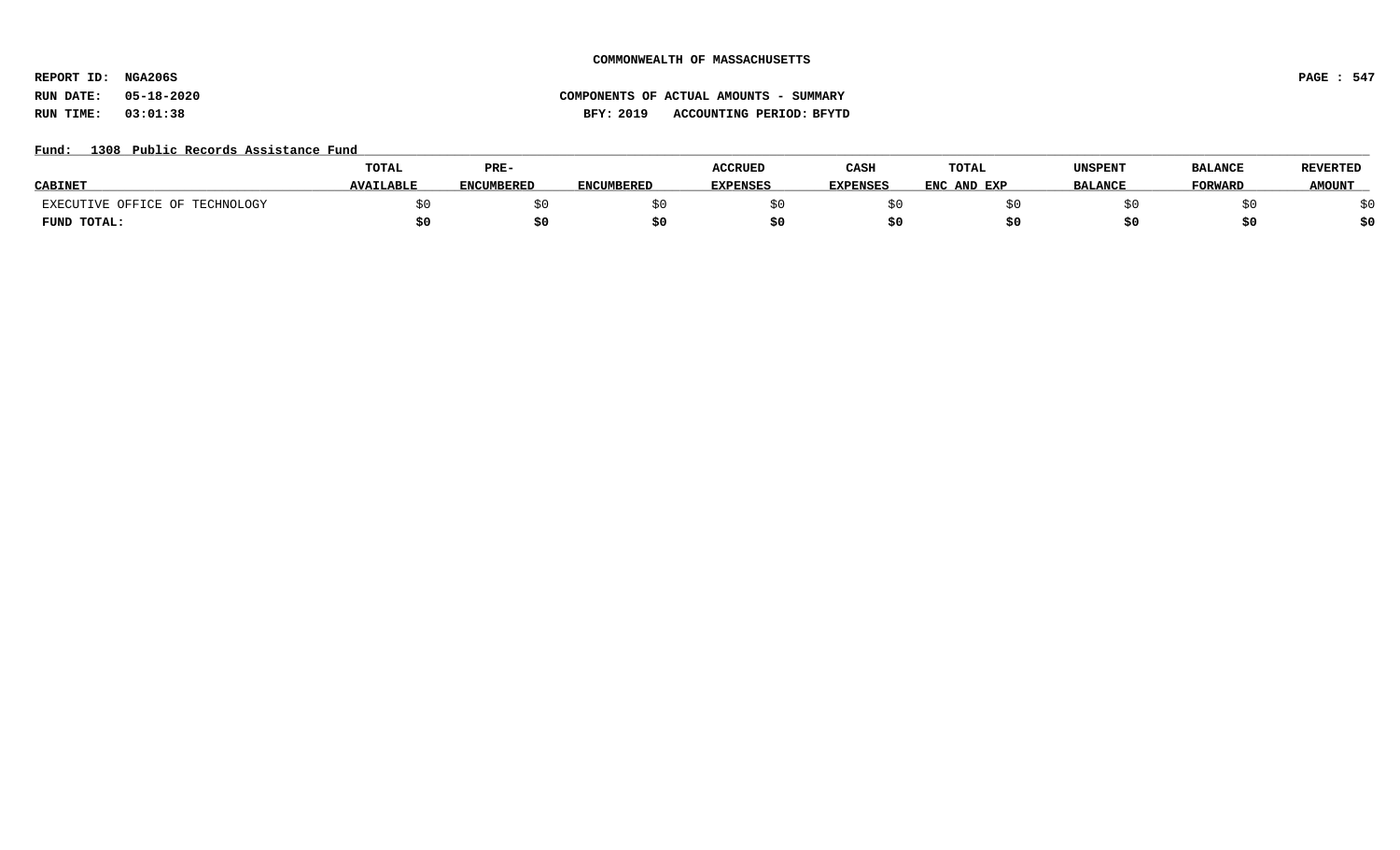**REPORT ID: NGA206S PAGE : 548**

# **RUN DATE: 05-18-2020 COMPONENTS OF ACTUAL AMOUNTS - SUMMARY RUN TIME: 03:01:38 BFY: 2019 ACCOUNTING PERIOD: BFYTD**

## Fund: 1309 MassHealth Delivery System Reform Trust Fund

|                                | TOTAL            | PRE-              |                   | <b>ACCRUED</b>  | CASH            | <b>TOTAL</b>  | UNSPENT        | <b>BALANCE</b> | <b>REVERTED</b> |
|--------------------------------|------------------|-------------------|-------------------|-----------------|-----------------|---------------|----------------|----------------|-----------------|
| <b>CABINET</b>                 | <b>AVAILABLE</b> | <b>ENCUMBERED</b> | <b>ENCUMBERED</b> | <b>EXPENSES</b> | <b>EXPENSES</b> | ENC AND EXP   | <b>BALANCE</b> | FORWARD        | <b>AMOUNT</b>   |
| EXECUTIVE OFFICE OF HEALTH & H | \$612,866,455    | \$0               |                   |                 | \$585,338,567   | \$585,338,567 | \$27,527,888   | \$27,527,888   | \$0             |
| EXECUTIVE OFFICE of LABOR and  | \$2,920,750      | \$0               |                   |                 | \$2,920,750     | \$2,920,750   |                |                | \$0             |
| FUND TOTAL:                    | \$615,787,205    | \$0               |                   |                 | \$588,259,317   | \$588,259,317 | \$27,527,888   | \$27,527,888   | \$0             |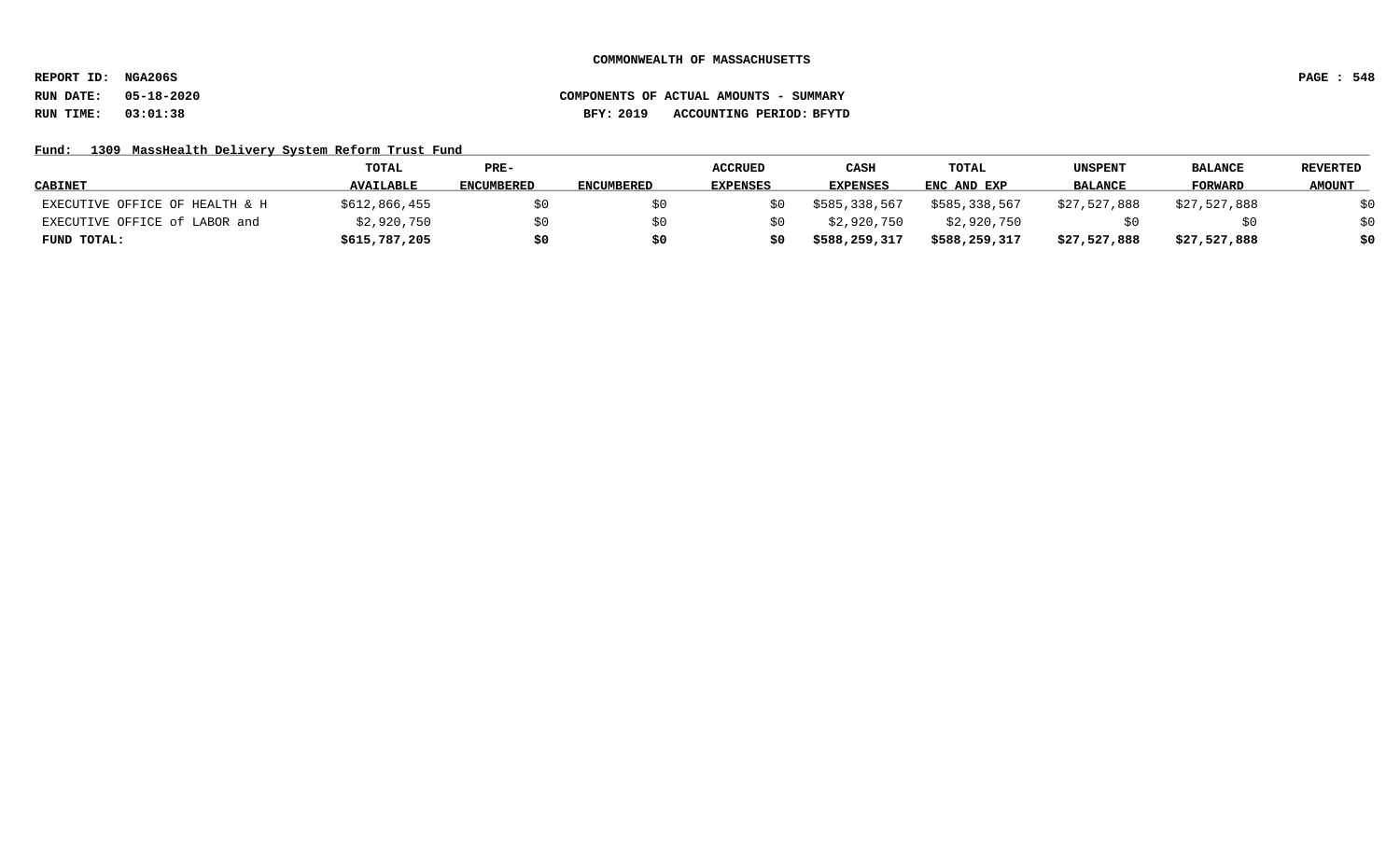**REPORT ID: NGA206S PAGE : 549**

# **RUN DATE: 05-18-2020 COMPONENTS OF ACTUAL AMOUNTS - SUMMARY RUN TIME: 03:01:38 BFY: 2019 ACCOUNTING PERIOD: BFYTD**

## Fund: 1310 Community Hospital Reinvestment Trust Fund

|                                | <b>TOTAL</b>     | PRE-              |                   | <b>ACCRUED</b>  | CASH            | TOTAL         | UNSPENT        | <b>BALANCE</b> | <b>REVERTED</b> |
|--------------------------------|------------------|-------------------|-------------------|-----------------|-----------------|---------------|----------------|----------------|-----------------|
| <b>CABINET</b>                 | <b>AVAILABLE</b> | <b>ENCUMBERED</b> | <b>ENCUMBERED</b> | <b>EXPENSES</b> | <b>EXPENSES</b> | ENC AND EXP   | <b>BALANCE</b> | <b>FORWARD</b> | <b>AMOUNT</b>   |
| EXECUTIVE OFFICE OF HEALTH & H | \$10,834,766     |                   |                   |                 | ( \$155, 362)   | (S155, 362)   | \$10,990,128   | \$10,990,128   |                 |
| FUND TOTAL:                    | \$10,834,766     |                   |                   |                 | ( \$155, 362)   | ( \$155, 362) | \$10,990,128   | \$10,990,128   | \$0             |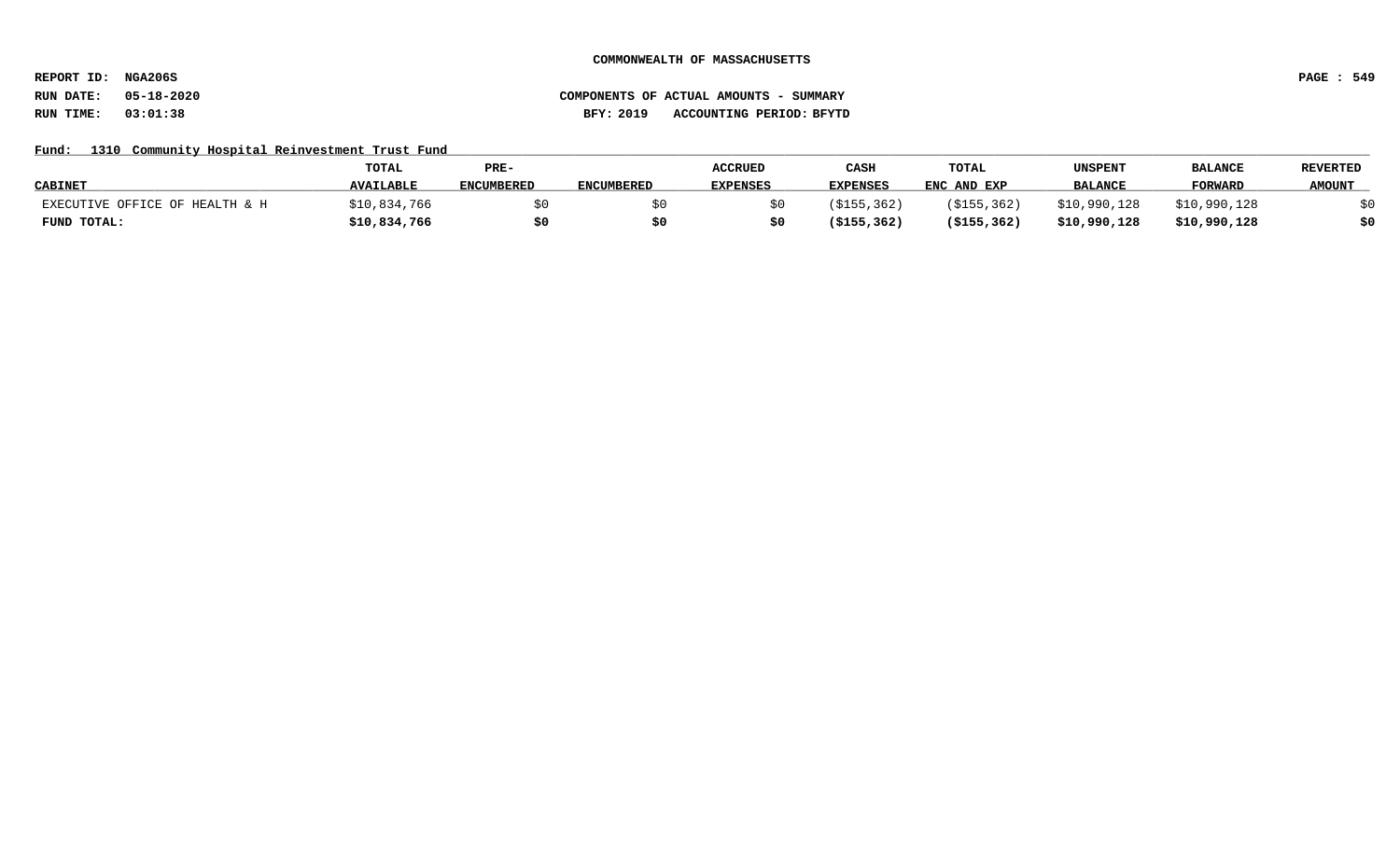**REPORT ID: NGA206S PAGE : 550**

# **RUN DATE: 05-18-2020 COMPONENTS OF ACTUAL AMOUNTS - SUMMARY RUN TIME: 03:01:38 BFY: 2019 ACCOUNTING PERIOD: BFYTD**

## Fund: 1311 Olmsted Park Improvement Fund

|                       | TOTAL            | PRE-       |                   | <b>ACCRUED</b>  | CASH            | <b>TOTAL</b> | UNSPENT        | <b>BALANCE</b> | <b>REVERTED</b> |
|-----------------------|------------------|------------|-------------------|-----------------|-----------------|--------------|----------------|----------------|-----------------|
| <b>CABINET</b>        | <b>AVAILABLE</b> | ENCUMBERED | <b>ENCUMBERED</b> | <b>EXPENSES</b> | <b>EXPENSES</b> | ENC AND EXP  | <b>BALANCE</b> | <b>FORWARD</b> | <b>AMOUNT</b>   |
| ENVIRONMENTAL AFFAIRS |                  |            |                   |                 |                 |              |                |                |                 |
| FUND TOTAL:           |                  | \$0        |                   |                 |                 |              |                |                | \$0             |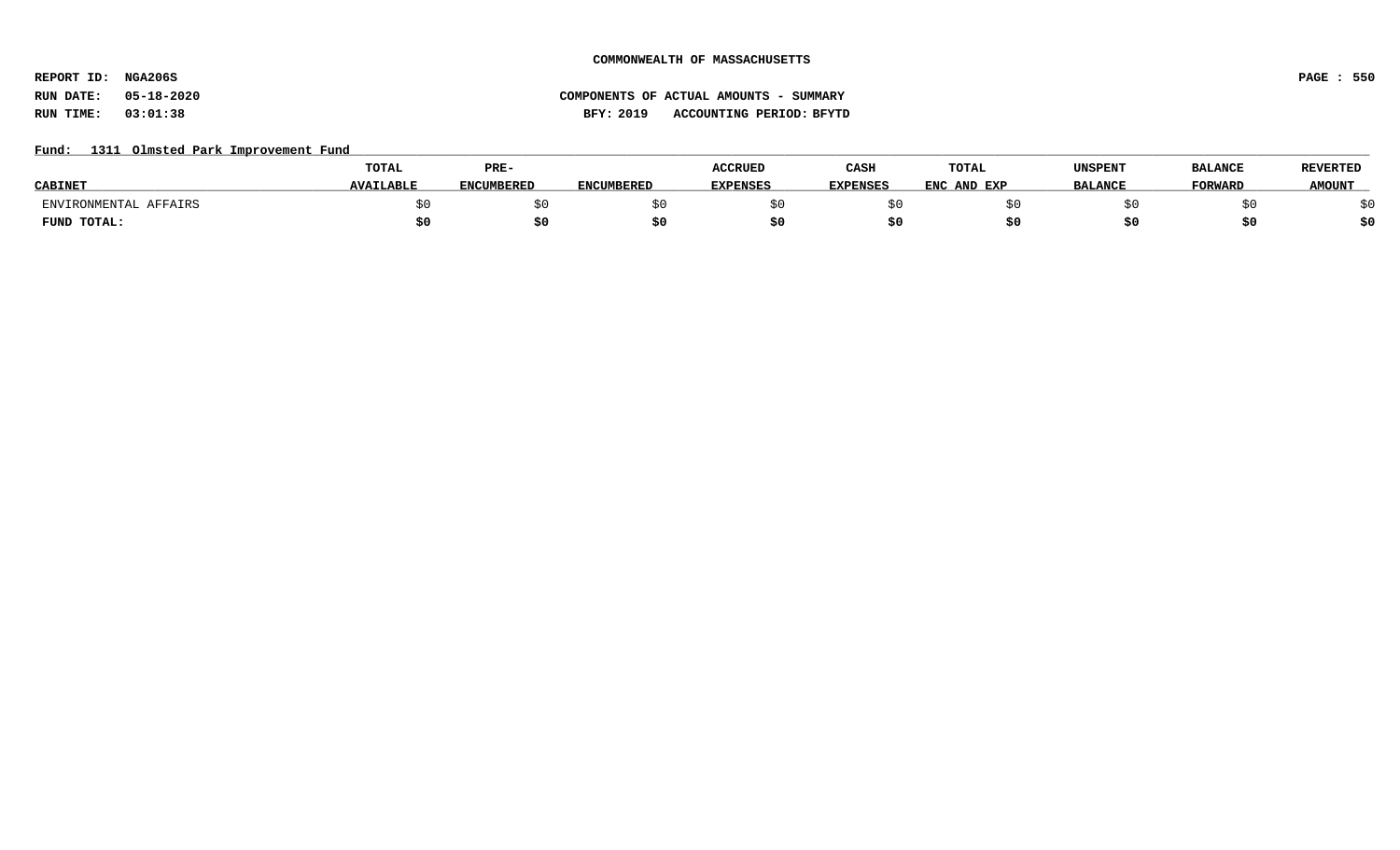**REPORT ID: NGA206S PAGE : 551**

# **RUN DATE: 05-18-2020 COMPONENTS OF ACTUAL AMOUNTS - SUMMARY RUN TIME: 03:01:38 BFY: 2019 ACCOUNTING PERIOD: BFYTD**

# Fund: 1312 Transportation Infrastructure Enhancement Trust Fund

|                       | <b>TOTAL</b>     | PRE-              |                   | <b>ACCRUED</b> | CASH            | TOTAL          | UNSPENT        | <b>BALANCE</b> | <b>REVERTED</b> |
|-----------------------|------------------|-------------------|-------------------|----------------|-----------------|----------------|----------------|----------------|-----------------|
| <b>CABINET</b>        | <b>AVAILABLE</b> | <b>ENCUMBERED</b> | <b>ENCUMBERED</b> | EXPENSES       | <b>EXPENSES</b> | ENC AND EXP    | <b>BALANCE</b> | <b>FORWARL</b> | <b>AMOUNT</b>   |
| ENVIRONMENTAL AFFAIRS | \$16,264,511     |                   |                   |                | \$16,262,530    | \$16, 262, 530 | \$1,981        | ;1,981         |                 |
| FUND TOTAL:           | \$16, 264, 511   | \$0               |                   |                | \$16,262,530    | \$16,262,530   | \$1,981        | \$1,981        | \$0             |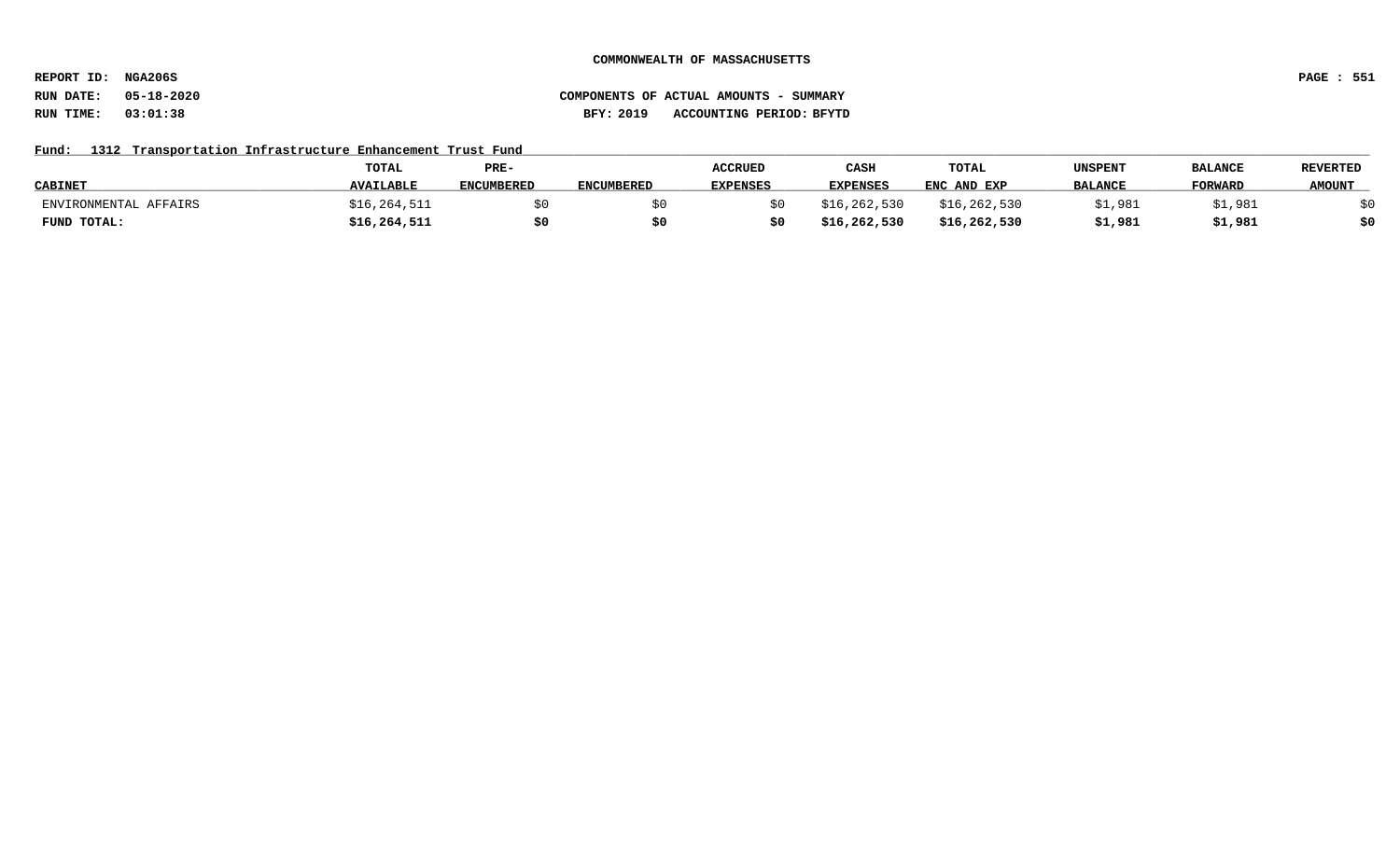**REPORT ID: NGA206S PAGE : 552**

# **RUN DATE: 05-18-2020 COMPONENTS OF ACTUAL AMOUNTS - SUMMARY RUN TIME: 03:01:38 BFY: 2019 ACCOUNTING PERIOD: BFYTD**

## Fund: 1314 Non-Acute Care Hospital Reimbursement Trust Fund

|                                | <b>TOTAL</b>     | PRE-              |                   | <b>ACCRUED</b>  | CASH            | TOTAL        | UNSPENT        | <b>BALANCE</b> | <b>REVERTED</b> |
|--------------------------------|------------------|-------------------|-------------------|-----------------|-----------------|--------------|----------------|----------------|-----------------|
| <b>CABINET</b>                 | <b>AVAILABLE</b> | <b>ENCUMBERED</b> | <b>ENCUMBERED</b> | <b>EXPENSES</b> | <b>EXPENSES</b> | ENC AND EXP  | <b>BALANCE</b> | <b>FORWARD</b> | <b>AMOUNT</b>   |
| EXECUTIVE OFFICE OF HEALTH & H | \$17,651,720     |                   |                   |                 | \$10,704,180    | \$10,704,180 | \$6,947,540    | \$6,947,540    |                 |
| FUND TOTAL:                    | \$17,651,720     | \$0               | 50.               |                 | \$10,704,180    | \$10,704,180 | \$6,947,540    | \$6,947,540    | \$0             |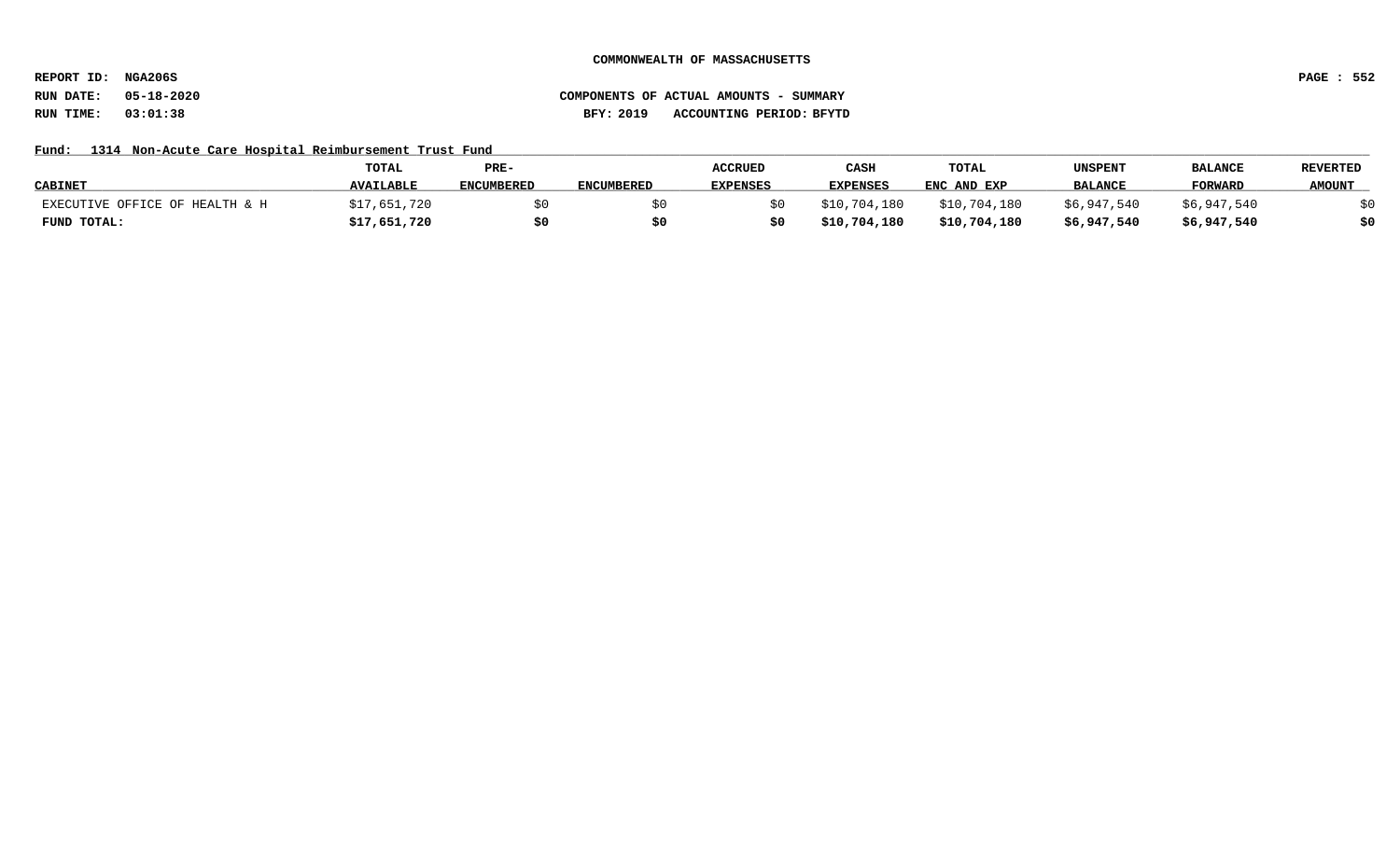**REPORT ID: NGA206S PAGE : 553**

# **RUN DATE: 05-18-2020 COMPONENTS OF ACTUAL AMOUNTS - SUMMARY RUN TIME: 03:01:38 BFY: 2019 ACCOUNTING PERIOD: BFYTD**

## Fund: 1315 Municipal Epinephrine Bulk Purchase Trust Fund

|                                | <b>TOTAL</b>     | PRE-              |                   | <b>ACCRUED</b>  | CASH            | <b>TOTAL</b> | UNSPENT        | <b>BALANCE</b> | REVERTED      |
|--------------------------------|------------------|-------------------|-------------------|-----------------|-----------------|--------------|----------------|----------------|---------------|
| <b>CABINET</b>                 | <b>AVAILABLE</b> | <b>ENCUMBERED</b> | <b>ENCUMBERED</b> | <b>EXPENSES</b> | <b>EXPENSES</b> | ENC AND EXP  | <b>BALANCE</b> | <b>FORWARD</b> | <b>AMOUNT</b> |
| EXECUTIVE OFFICE OF HEALTH & H |                  |                   |                   |                 |                 |              |                |                |               |
| FUND TOTAL:                    |                  |                   |                   |                 |                 |              |                |                | \$0           |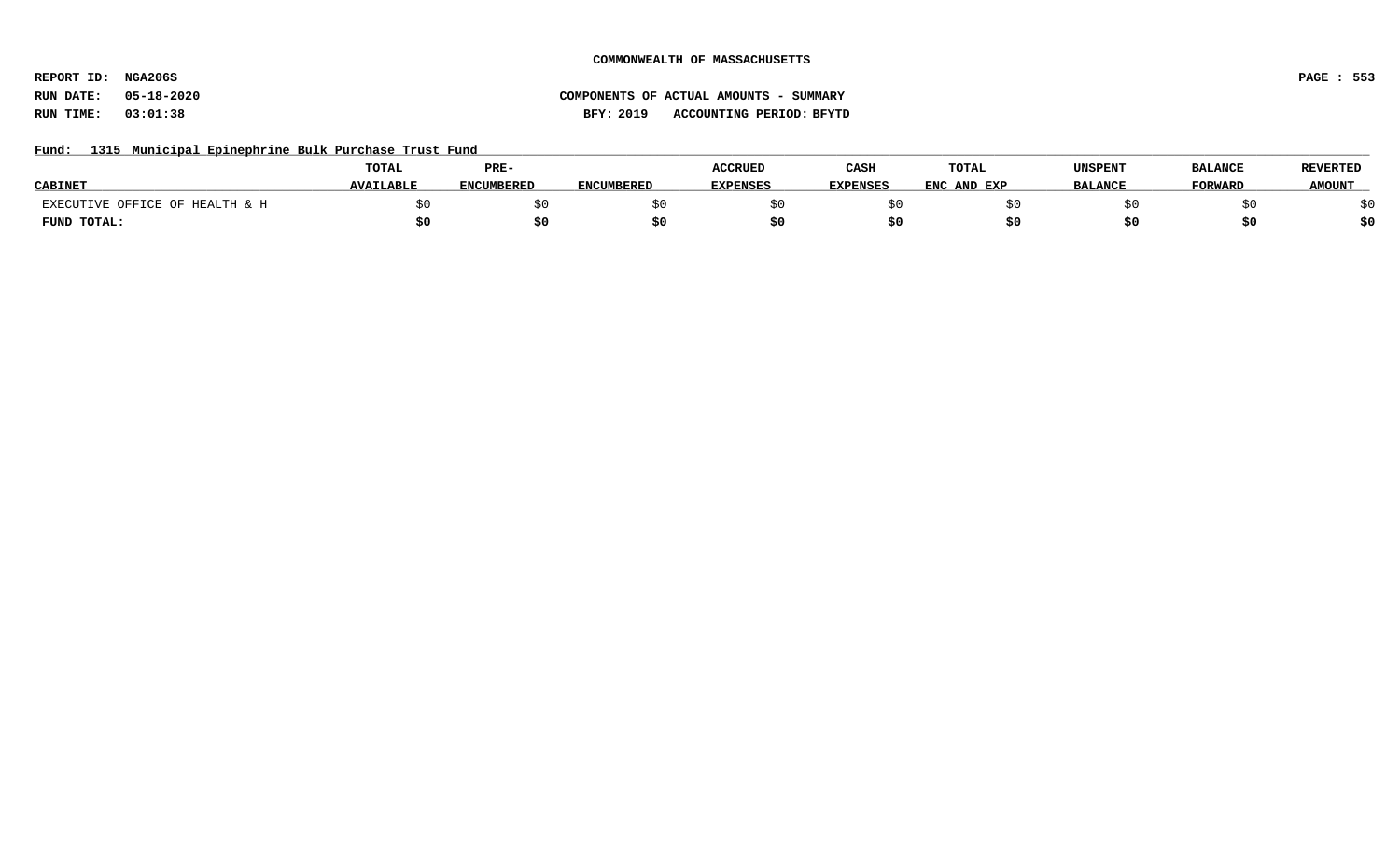**REPORT ID: NGA206S PAGE : 554**

# **RUN DATE: 05-18-2020 COMPONENTS OF ACTUAL AMOUNTS - SUMMARY RUN TIME: 03:01:38 BFY: 2019 ACCOUNTING PERIOD: BFYTD**

## Fund: 1316 Substance Use Disorder Federal Reinvestment Trust Fund

|                                | <b>TOTAL</b>     | PRE-              |            | <b>ACCRUED</b>  | CASH            | TOTAL        | UNSPENT        | <b>BALANCE</b> | <b>REVERTED</b> |
|--------------------------------|------------------|-------------------|------------|-----------------|-----------------|--------------|----------------|----------------|-----------------|
| <b>CABINET</b>                 | <b>AVAILABLE</b> | <b>ENCUMBERED</b> | ENCUMBERED | <b>EXPENSES</b> | <b>EXPENSES</b> | ENC AND EXP  | <b>BALANCE</b> | <b>FORWARD</b> | <b>AMOUNT</b>   |
| EXECUTIVE OFFICE OF HEALTH & H | \$38,508,424     |                   |            |                 | \$11,002,760    | \$11,002,760 | \$27,505,664   | \$27,505,664   |                 |
| FUND TOTAL:                    | \$38,508,424     | \$0               |            |                 | \$11,002,760    | \$11,002,760 | \$27,505,664   | \$27,505,664   | \$0             |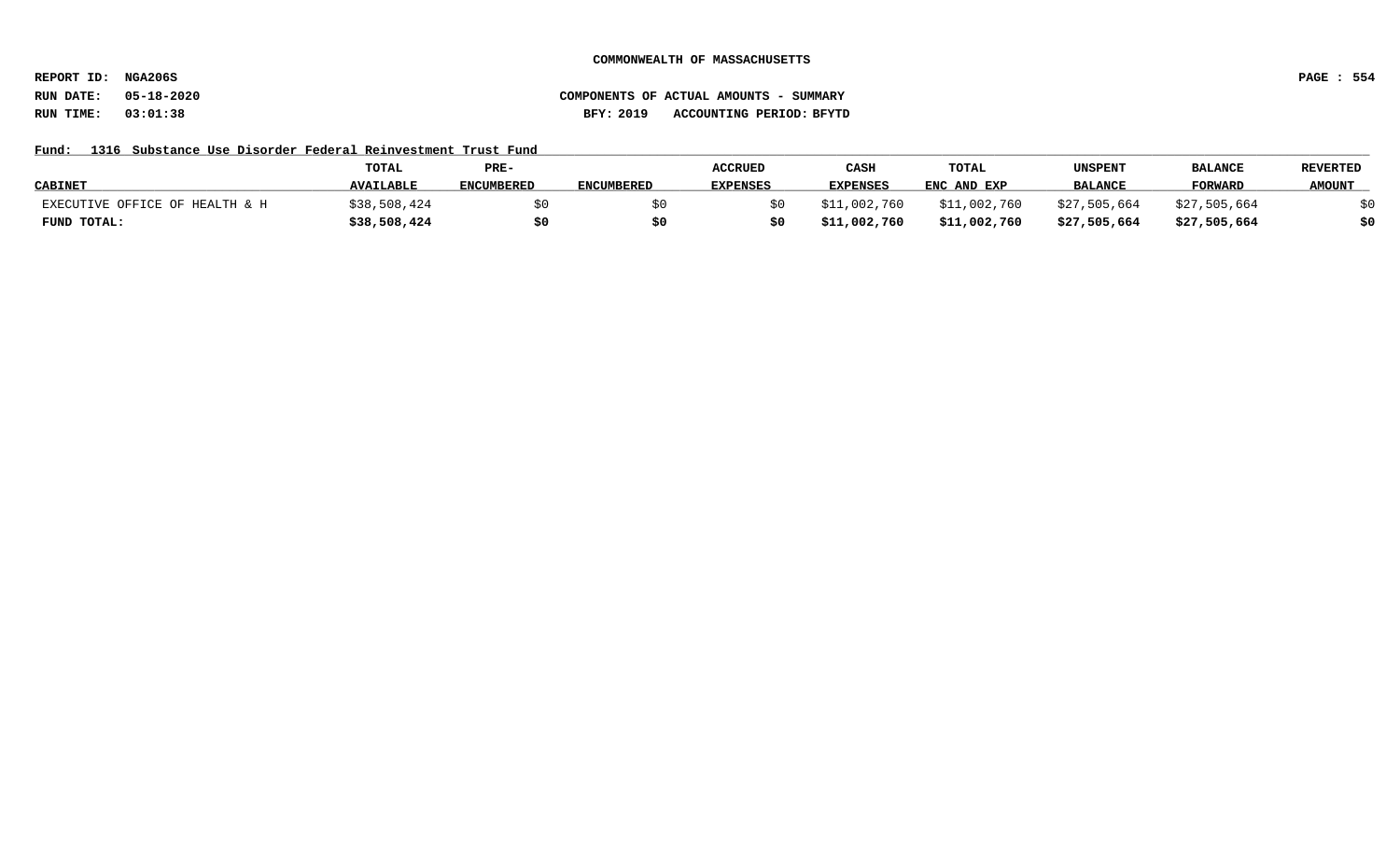**REPORT ID: NGA206S PAGE : 555**

# **RUN DATE: 05-18-2020 COMPONENTS OF ACTUAL AMOUNTS - SUMMARY RUN TIME: 03:01:38 BFY: 2019 ACCOUNTING PERIOD: BFYTD**

### Fund: 1317 Nickerson State Park Trust Fund

|                       | <b>TOTAL</b>     | PRE-              |            | <b>ACCRUED</b>  | CASH            | <b>TOTAL</b> | UNSPENT        | <b>BALANCE</b> | <b>REVERTED</b> |
|-----------------------|------------------|-------------------|------------|-----------------|-----------------|--------------|----------------|----------------|-----------------|
| <b>CABINET</b>        | <b>AVAILABLE</b> | <b>ENCUMBERED</b> | ENCUMBERED | <b>EXPENSES</b> | <b>EXPENSES</b> | ENC AND EXP  | <b>BALANCE</b> | <b>FORWARD</b> | <b>AMOUNT</b>   |
| ENVIRONMENTAL AFFAIRS | 113,752ء         |                   |            |                 |                 |              | 5113.752       | \$113,752      |                 |
| FUND TOTAL:           | \$113,752        | \$0               |            |                 |                 |              | \$113,752      | \$113,752      | \$0             |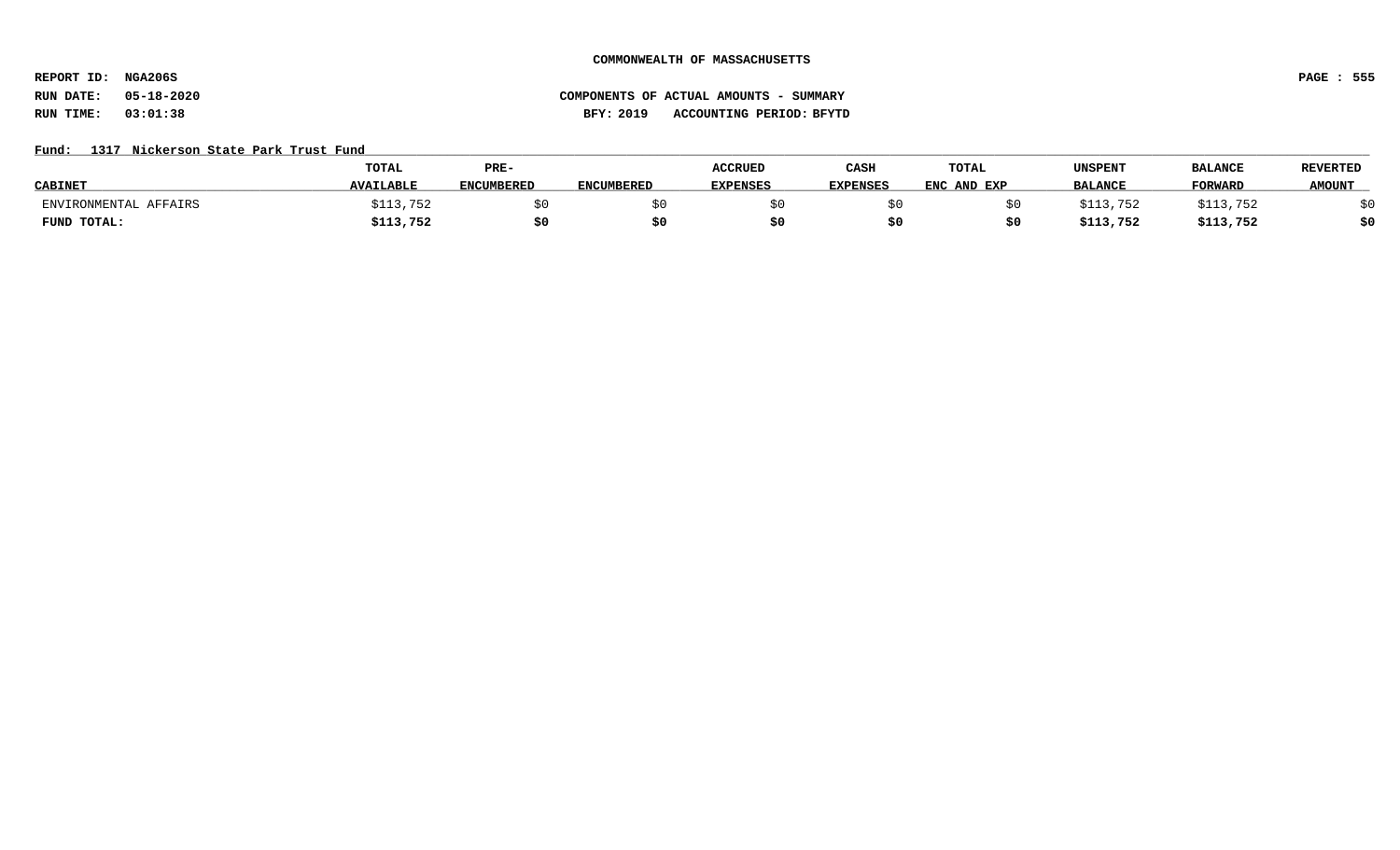**REPORT ID: NGA206S PAGE : 556**

## **RUN DATE: 05-18-2020 COMPONENTS OF ACTUAL AMOUNTS - SUMMARY RUN TIME: 03:01:38 BFY: 2019 ACCOUNTING PERIOD: BFYTD**

## Fund: 1318 Massachusetts United States Olympic Fund

|                                | TOTAL            | PRE-              |                   | <b>ACCRUED</b>  | CASH            | TOTAL       | UNSPENT        | <b>BALANCE</b> | <b>REVERTED</b> |
|--------------------------------|------------------|-------------------|-------------------|-----------------|-----------------|-------------|----------------|----------------|-----------------|
| <b>CABINET</b>                 | <b>AVAILABLE</b> | <b>ENCUMBERED</b> | <b>ENCUMBERED</b> | <b>EXPENSES</b> | <b>EXPENSES</b> | ENC AND EXP | <b>BALANCE</b> | <b>FORWARD</b> | <b>AMOUNT</b>   |
| EXECUTIVE OFFICE FOR ADMINSTRA | \$150,308        |                   |                   |                 | \$75,080        | \$75,080    | \$75,228       | \$75,228       |                 |
| FUND TOTAL:                    | \$150,308        | \$0               |                   |                 | \$75,080        | \$75,080    | \$75,228       | \$75,228       | \$0             |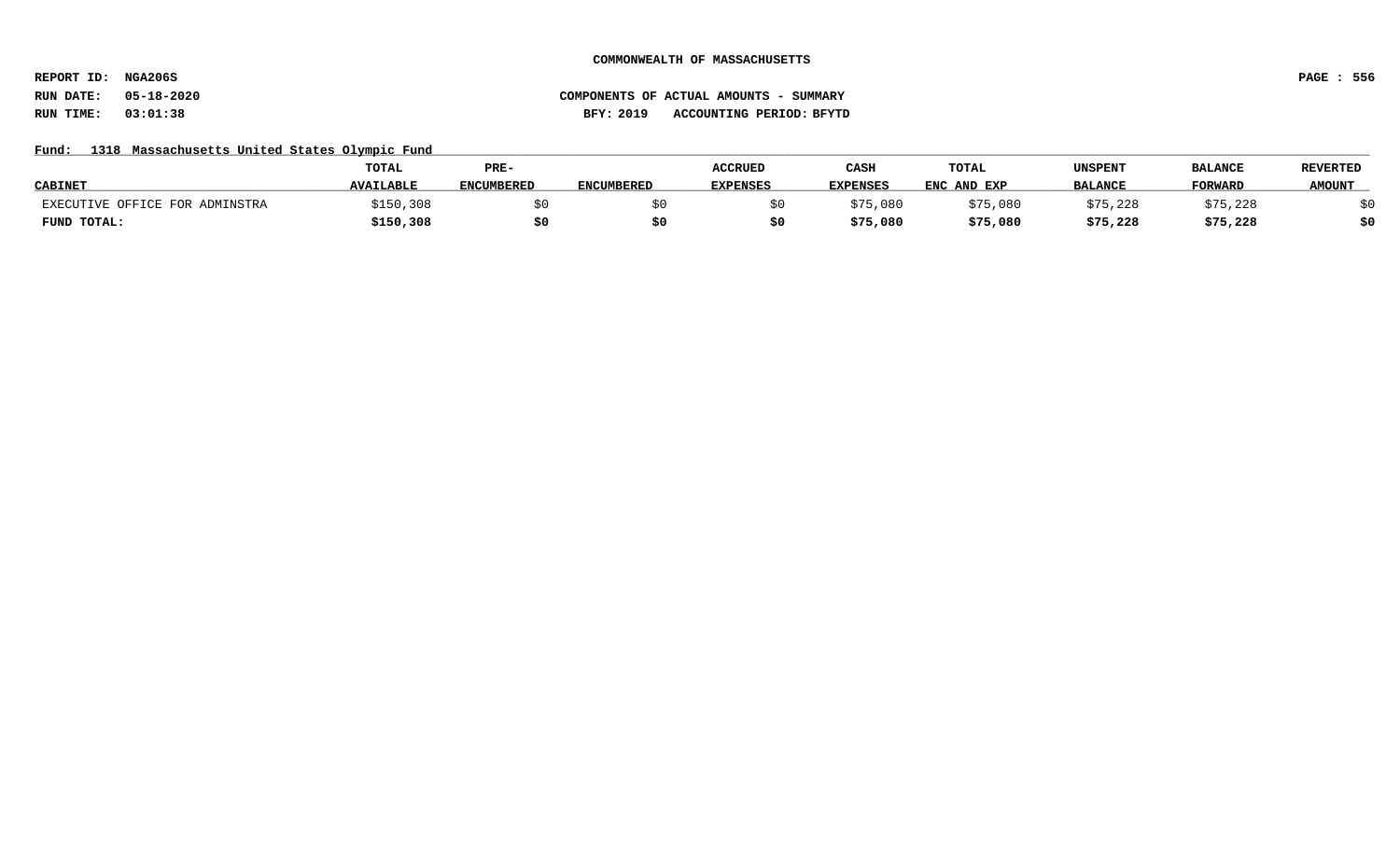**REPORT ID: NGA206S PAGE : 557**

# **RUN DATE: 05-18-2020 COMPONENTS OF ACTUAL AMOUNTS - SUMMARY RUN TIME: 03:01:38 BFY: 2019 ACCOUNTING PERIOD: BFYTD**

## Fund: 1319 State House Special Event Fund

|                                | <b>TOTAL</b>     | PRE-              |                   | <b>ACCRUED</b>  | CASH            | TOTAL       | UNSPENT        | <b>BALANCE</b> | <b>REVERTED</b> |
|--------------------------------|------------------|-------------------|-------------------|-----------------|-----------------|-------------|----------------|----------------|-----------------|
| <b>CABINET</b>                 | <b>AVAILABLE</b> | <b>ENCUMBERED</b> | <b>ENCUMBERED</b> | <b>EXPENSES</b> | <b>EXPENSES</b> | ENC AND EXP | <b>BALANCE</b> | <b>FORWARD</b> | <b>AMOUNT</b>   |
| EXECUTIVE OFFICE FOR ADMINSTRA | \$266,702        | \$0               |                   |                 | \$72,708        | \$72,708    | \$193,994      | \$193,994      | \$0             |
| ENVIRONMENTAL AFFAIRS          |                  | \$0               |                   |                 |                 |             |                |                | \$0             |
| FUND TOTAL:                    | \$266,702        | \$0               | S0                |                 | \$72,708        | \$72,708    | \$193,994      | \$193,994      | \$0             |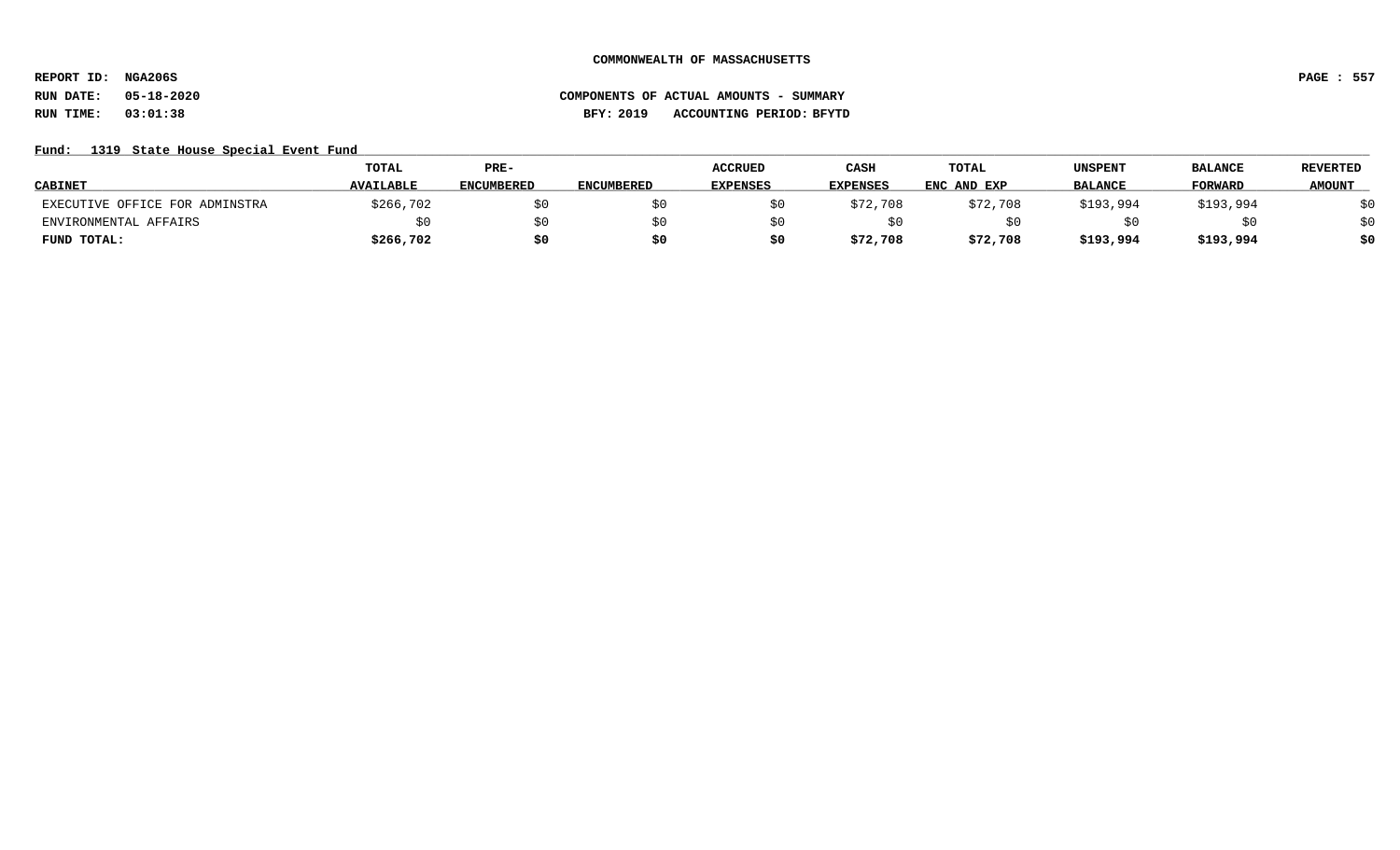**REPORT ID: NGA206S PAGE : 558**

# **RUN DATE: 05-18-2020 COMPONENTS OF ACTUAL AMOUNTS - SUMMARY RUN TIME: 03:01:38 BFY: 2019 ACCOUNTING PERIOD: BFYTD**

## Fund: 1320 Quality in Health Professions Trust Fund

|                                | <b>TOTAL</b>     | $PRE-$            |                   | <b>ACCRUED</b>  | CASH            | <b>TOTAL</b> | UNSPENT        | <b>BALANCE</b> | <b>REVERTED</b> |
|--------------------------------|------------------|-------------------|-------------------|-----------------|-----------------|--------------|----------------|----------------|-----------------|
| <b>CABINET</b>                 | <b>AVAILABLE</b> | <b>ENCUMBERED</b> | <b>ENCUMBERED</b> | <b>EXPENSES</b> | <b>EXPENSES</b> | ENC AND EXP  | <b>BALANCE</b> | <b>FORWARD</b> | <b>AMOUNT</b>   |
| TREASURER & RECEIVER GENERAL   |                  | \$0               |                   |                 |                 |              |                |                | \$0             |
| EXECUTIVE OFFICE OF HEALTH & H | \$15,705,796     | \$0               |                   |                 | \$11,523,853    | \$11,523,853 | \$4,181,943    | \$4,181,943    | \$0             |
| FUND TOTAL:                    | \$15,705,796     | \$0               |                   |                 | \$11,523,853    | \$11,523,853 | \$4,181,943    | \$4,181,943    | \$0             |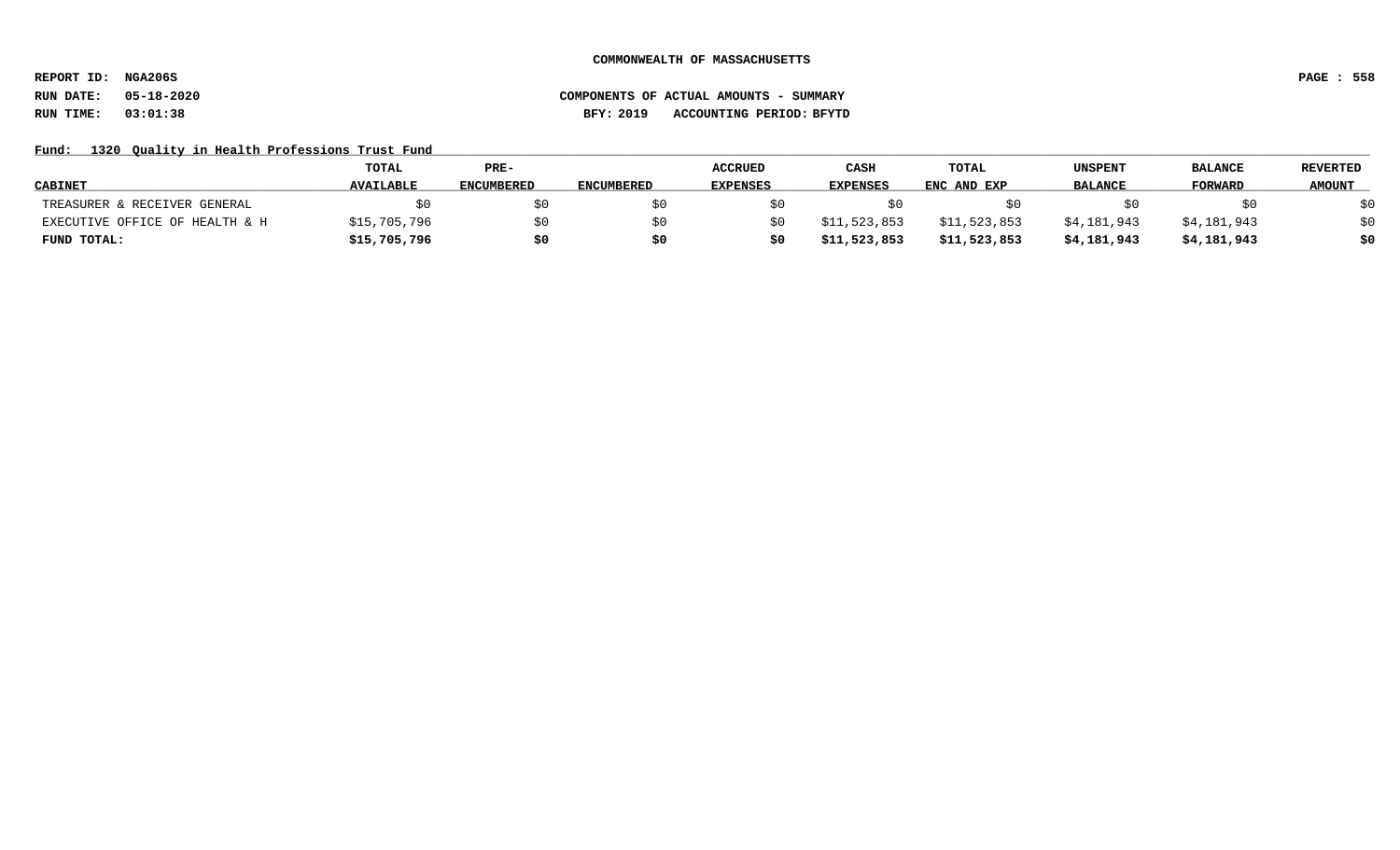**REPORT ID: NGA206S PAGE : 559**

# **RUN DATE: 05-18-2020 COMPONENTS OF ACTUAL AMOUNTS - SUMMARY RUN TIME: 03:01:38 BFY: 2019 ACCOUNTING PERIOD: BFYTD**

## Fund: 1321 State Parks Preservation Trust Fund

|                       | <b>TOTAL</b>     | PRE-              |            | <b>ACCRUED</b>  | CASH            | <b>TOTAL</b> | UNSPENT        | <b>BALANCE</b> | <b>REVERTED</b> |
|-----------------------|------------------|-------------------|------------|-----------------|-----------------|--------------|----------------|----------------|-----------------|
| <b>CABINE</b>         | <b>AVAILABLE</b> | <b>ENCUMBERED</b> | ENCUMBERED | <b>EXPENSES</b> | <b>EXPENSES</b> | ENC AND EXP  | <b>BALANCE</b> | <b>FORWARD</b> | <b>AMOUNT</b>   |
| ENVIRONMENTAL AFFAIRS |                  |                   |            |                 |                 |              |                |                |                 |
| FUND TOTAL:           |                  | S0                |            |                 |                 |              |                |                | \$0             |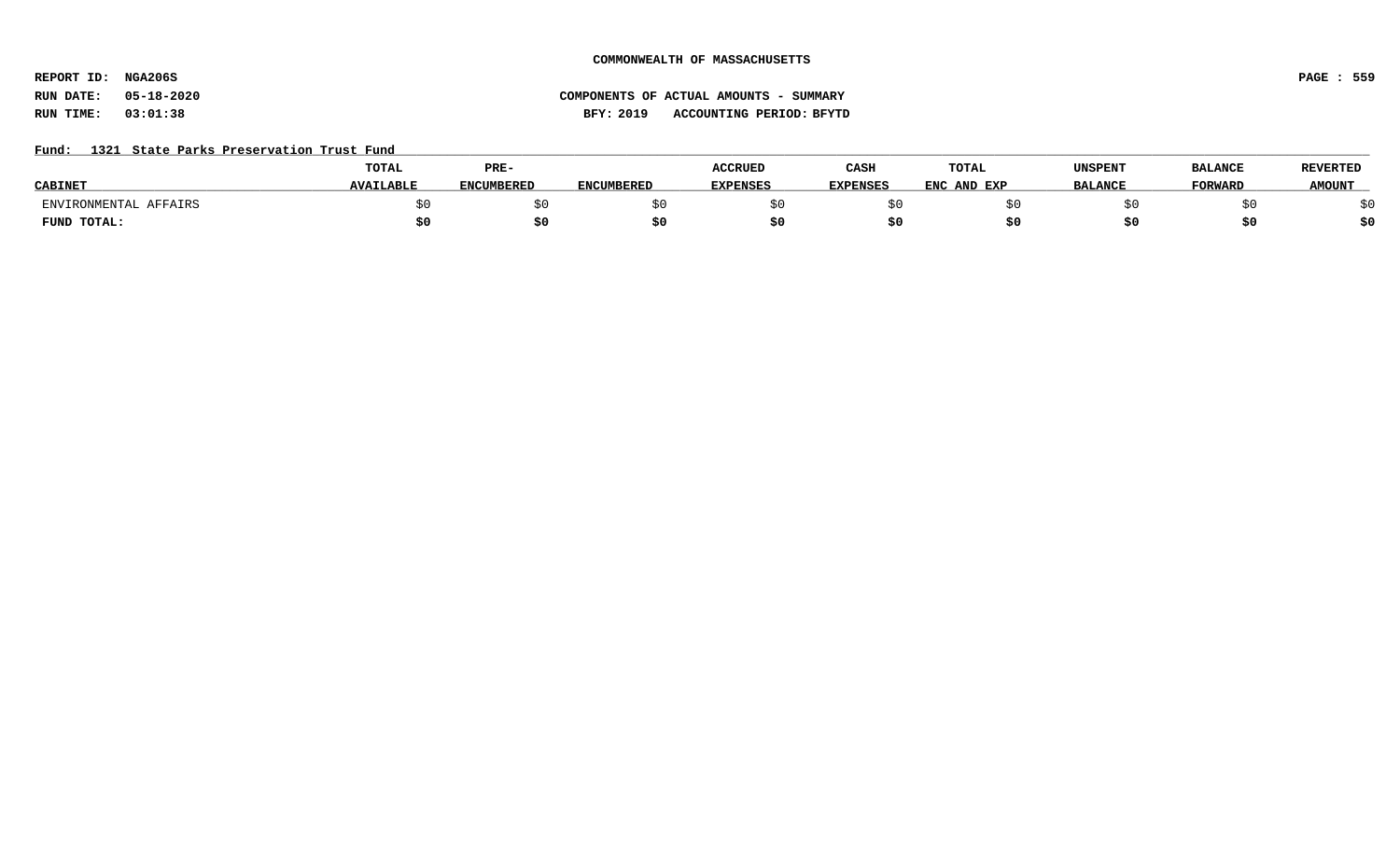**REPORT ID: NGA206S PAGE : 560**

## Fund: 1322 Abandoned Vessel Trust Fund

|                       | TOTAL            | PRE-              |            | ACCRUED         | CASH            | TOTAL       | UNSPENT        | <b>BALANCE</b> | <b>REVERTED</b> |
|-----------------------|------------------|-------------------|------------|-----------------|-----------------|-------------|----------------|----------------|-----------------|
| <b>CABINET</b>        | <b>AVAILABLE</b> | <b>ENCUMBERED</b> | ENCUMBERED | <b>EXPENSES</b> | <b>EXPENSES</b> | ENC AND EXP | <b>BALANCE</b> | <b>FORWARL</b> | <b>AMOUNT</b>   |
| ENVIRONMENTAL AFFAIRS |                  |                   |            |                 |                 |             |                |                |                 |
| FUND TOTAL:           |                  | \$0               |            |                 |                 |             |                |                | \$0             |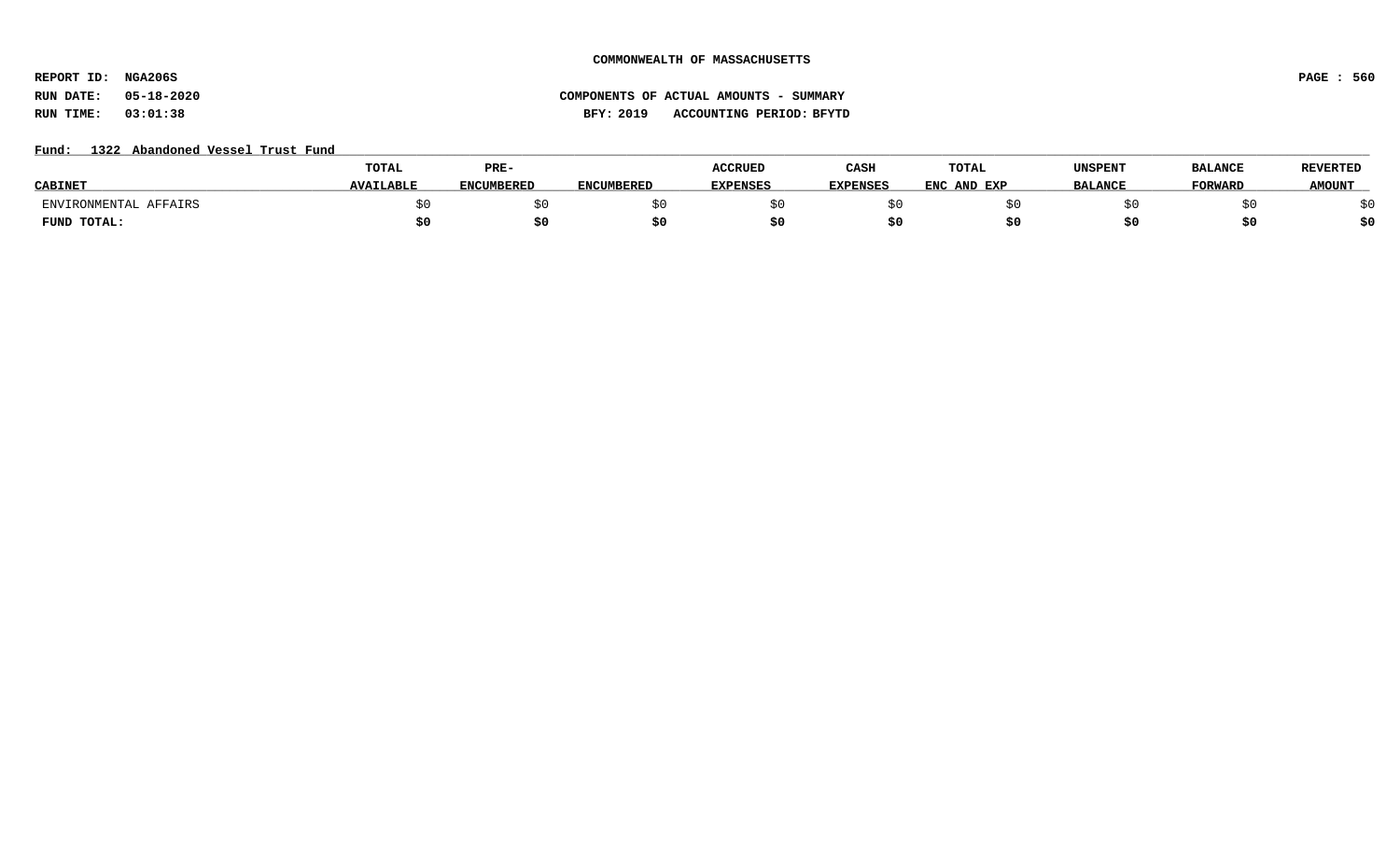**REPORT ID: NGA206S PAGE : 561**

# **RUN DATE: 05-18-2020 COMPONENTS OF ACTUAL AMOUNTS - SUMMARY RUN TIME: 03:01:38 BFY: 2019 ACCOUNTING PERIOD: BFYTD**

## Fund: 1323 Nantasket Beach Reservation Trust Fund

|                       | <b>TOTAL</b>     | PRE-              |                   | <b>ACCRUED</b>  | CASH            | TOTAL       | UNSPENT        | <b>BALANCE</b> | <b>REVERTED</b> |
|-----------------------|------------------|-------------------|-------------------|-----------------|-----------------|-------------|----------------|----------------|-----------------|
| <b>CABINE</b> .       | <b>AVAILABLE</b> | <b>ENCUMBERED</b> | <b>ENCUMBERED</b> | <b>EXPENSES</b> | <b>EXPENSES</b> | ENC AND EXP | <b>BALANCE</b> | <b>FORWARD</b> | <b>AMOUNT</b>   |
| ENVIRONMENTAL AFFAIRS | \$588,255        |                   |                   |                 | \$19,071        | \$19,071    | \$569,184      | \$569,184      |                 |
| FUND TOTAL:           | \$588,255        | \$0               |                   |                 | \$19,071        | \$19,071    | \$569,184      | \$569,184      | \$0             |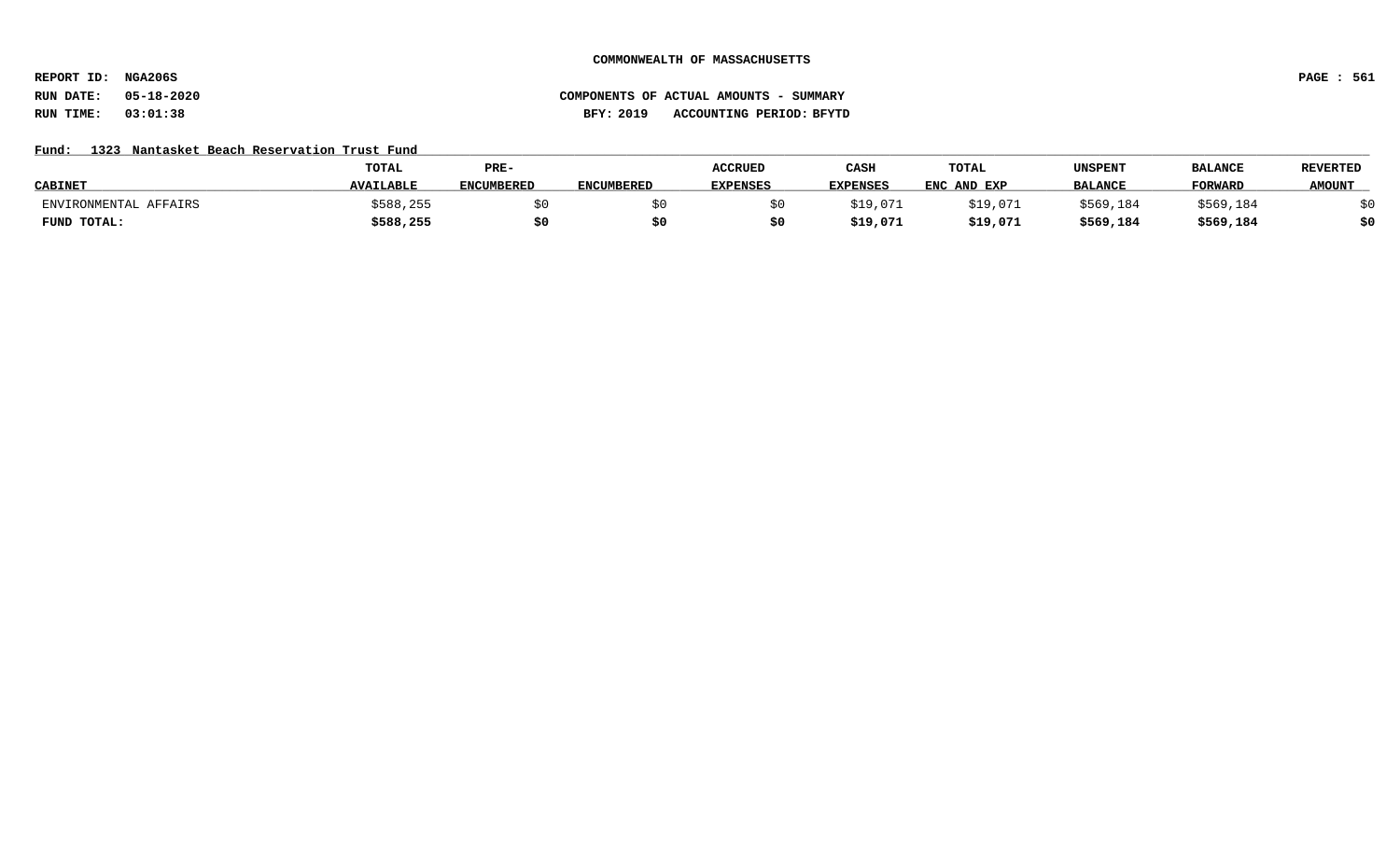**REPORT ID: NGA206S PAGE : 562**

# **RUN DATE: 05-18-2020 COMPONENTS OF ACTUAL AMOUNTS - SUMMARY RUN TIME: 03:01:38 BFY: 2019 ACCOUNTING PERIOD: BFYTD**

## Fund: 1324 Milk Producers Security Fund

|                       | TOTAL            | PRE-              |            | <b>ACCRUED</b>  | CASH            | TOTAL       | UNSPENT        | <b>BALANCE</b> | <b>REVERTED</b> |
|-----------------------|------------------|-------------------|------------|-----------------|-----------------|-------------|----------------|----------------|-----------------|
| <b>CABINET</b>        | <b>AVAILABLE</b> | <b>ENCUMBERED</b> | ENCUMBERED | <b>EXPENSES</b> | <b>EXPENSES</b> | ENC AND EXP | <b>BALANCE</b> | <b>FORWARD</b> | <b>AMOUNT</b>   |
| ENVIRONMENTAL AFFAIRS | \$1,217,442      |                   |            |                 |                 |             | \$1,217,442    | \$1,217,442    |                 |
| FUND TOTAL:           | \$1,217,442      | \$0               |            |                 |                 |             | \$1,217,442    | \$1,217,442    | \$0             |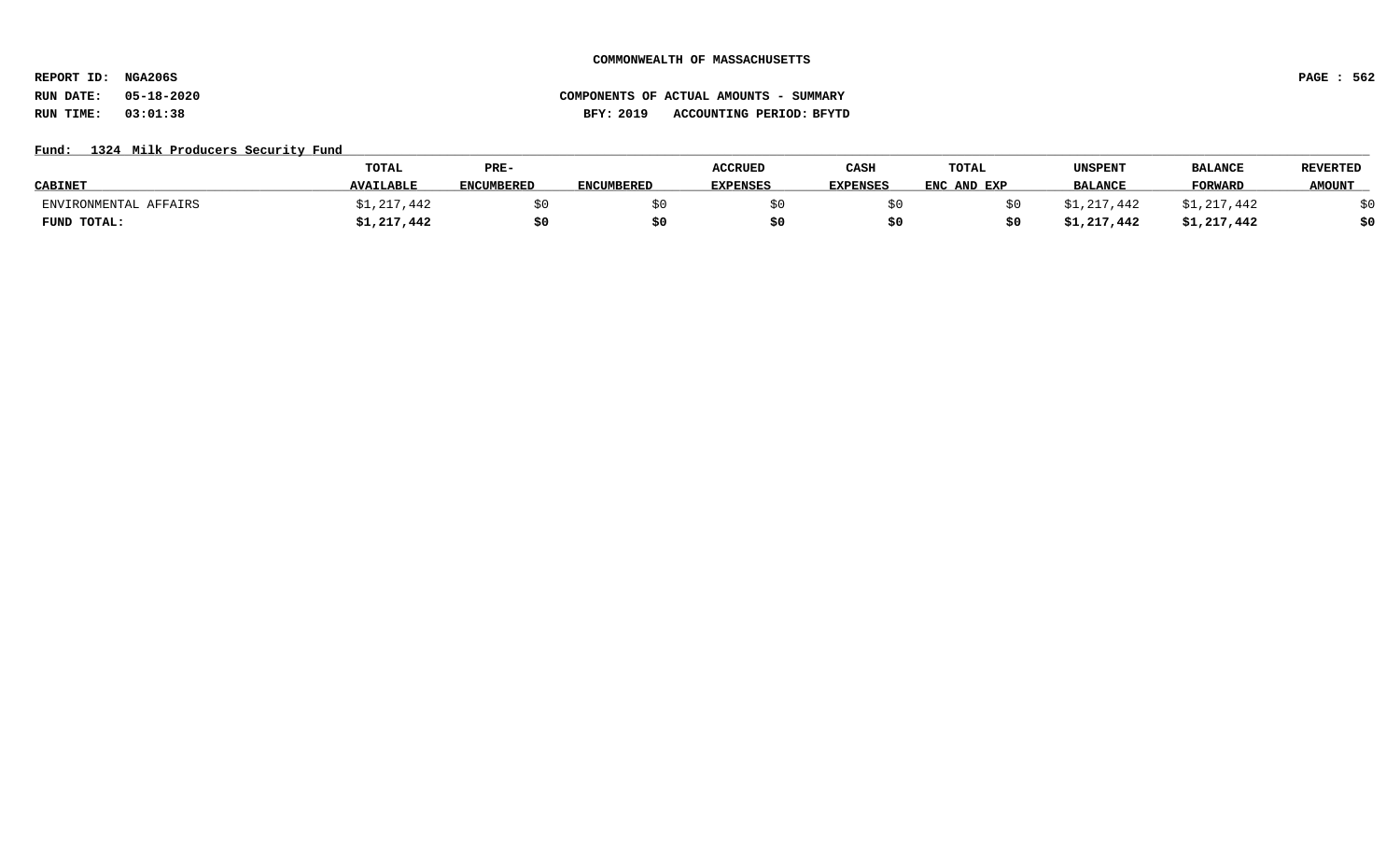**REPORT ID: NGA206S PAGE : 563**

# **RUN DATE: 05-18-2020 COMPONENTS OF ACTUAL AMOUNTS - SUMMARY RUN TIME: 03:01:38 BFY: 2019 ACCOUNTING PERIOD: BFYTD**

## Fund: 1325 Commonwealth Security Trust Fund

|                        | <b>TOTAL</b>     | PRE-              |                   | <b>ACCRUED</b>  | CASH            | <b>TOTAL</b> | UNSPENT        | <b>BALANCE</b> | <b>REVERTED</b> |
|------------------------|------------------|-------------------|-------------------|-----------------|-----------------|--------------|----------------|----------------|-----------------|
| <b>CABINET</b>         | <b>AVAILABLE</b> | <b>ENCUMBERED</b> | <b>ENCUMBERED</b> | <b>EXPENSES</b> | <b>EXPENSES</b> | ENC AND EXP  | <b>BALANCE</b> | FORWARD        | <b>AMOUNT</b>   |
| C OFFICE OF PUBLIC SAF | \$332,226        |                   |                   |                 |                 |              | 1332,226       | \$332,226      |                 |
| FUND TOTAL:            | \$332,226        | \$0               |                   |                 |                 |              | \$332,226      | \$332,226      | \$0             |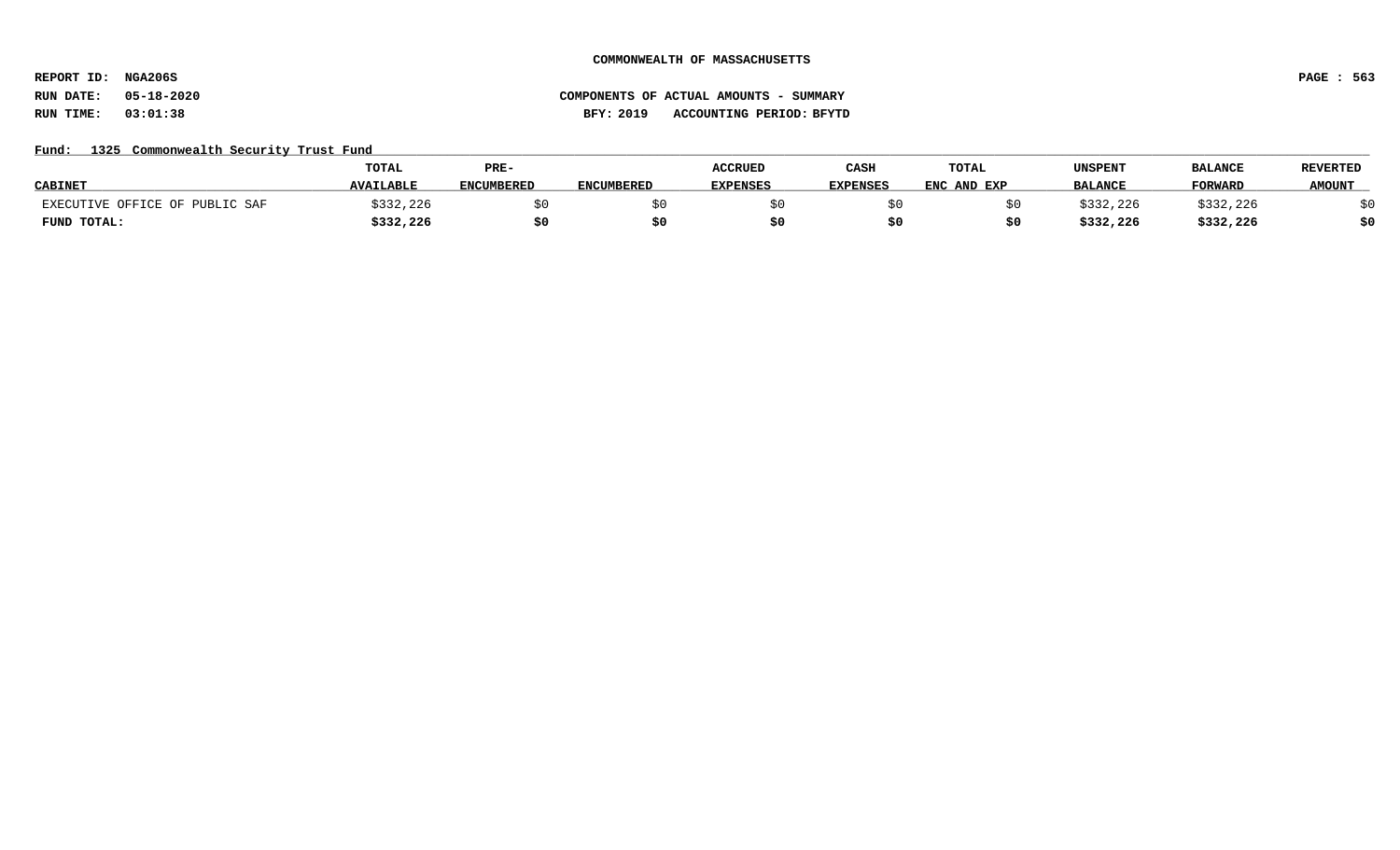**REPORT ID: NGA206S PAGE : 564**

## Fund: 1326 Endowment Incentive Holding Fund

|                               | TOTAL            | PRE-       |                   | <b>ACCRUED</b>  | CASH            | <b>TOTAL</b> | UNSPENT        | <b>BALANCE</b> | <b>REVERTED</b> |
|-------------------------------|------------------|------------|-------------------|-----------------|-----------------|--------------|----------------|----------------|-----------------|
| <b>CABINET</b>                | <b>AVAILABLE</b> | ENCUMBERED | <b>ENCUMBERED</b> | <b>EXPENSES</b> | <b>EXPENSES</b> | ENC AND EXP  | <b>BALANCE</b> | FORWARD        | <b>AMOUNT</b>   |
| EXECUTIVE OFFICE OF EDUCATION |                  |            |                   |                 |                 |              |                |                |                 |
| FUND TOTAL:                   |                  | \$0        |                   |                 |                 |              |                |                | \$0             |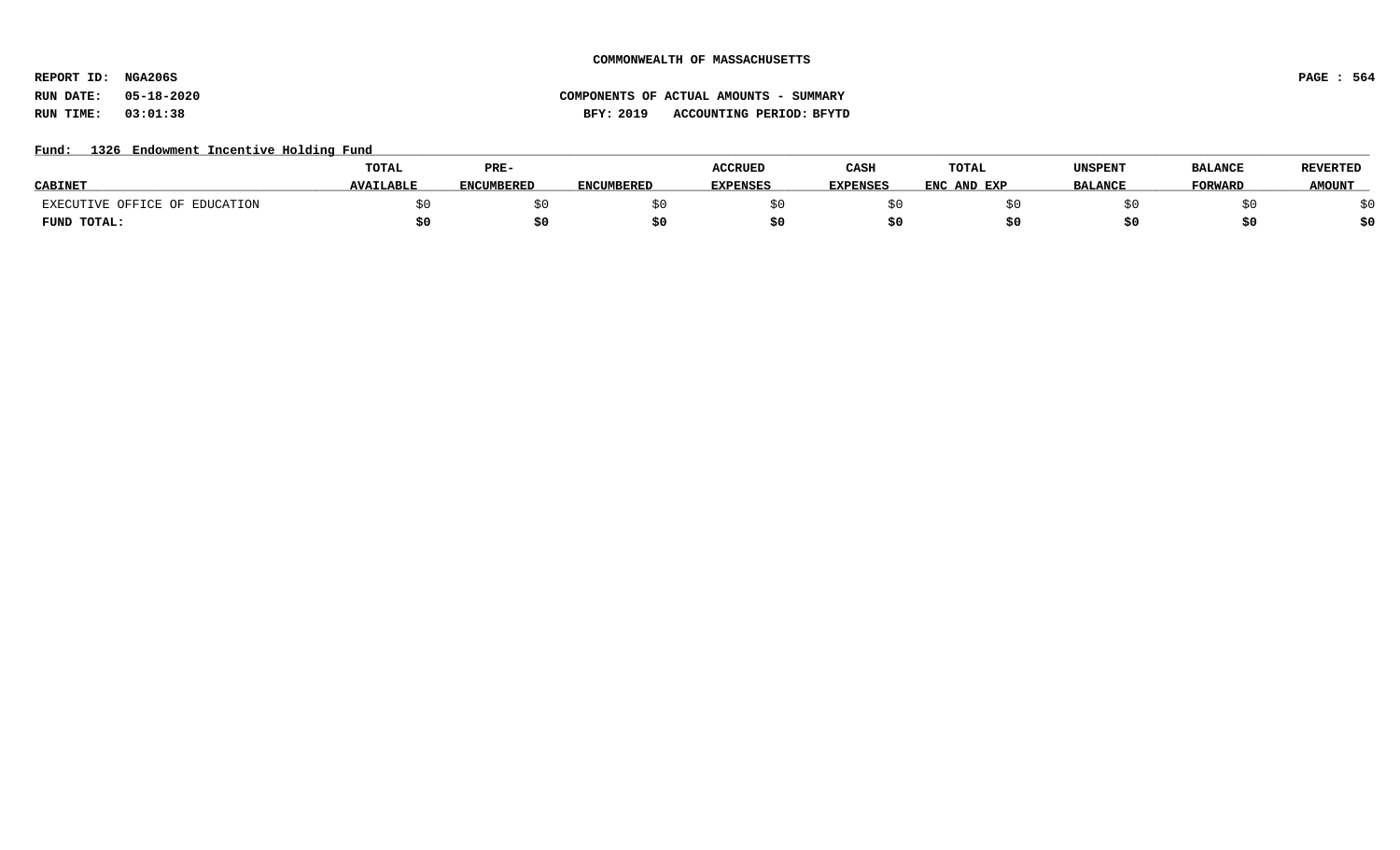**REPORT ID: NGA206S PAGE : 565**

# **RUN DATE: 05-18-2020 COMPONENTS OF ACTUAL AMOUNTS - SUMMARY RUN TIME: 03:01:38 BFY: 2019 ACCOUNTING PERIOD: BFYTD**

## Fund: 1327 Organ Transplant Fund

|                                | <b>TOTAL</b>     | PRE-              |                   | <b>ACCRUED</b>  | CASH            | TOTAL       | UNSPENT        | <b>BALANCI</b> | <b>REVERTED</b> |
|--------------------------------|------------------|-------------------|-------------------|-----------------|-----------------|-------------|----------------|----------------|-----------------|
| <b>CABINET</b>                 | <b>AVAILABLE</b> | <b>ENCUMBERED</b> | <b>ENCUMBERED</b> | <b>EXPENSES</b> | <b>EXPENSES</b> | ENC AND EXP | <b>BALANCE</b> | <b>FORWARD</b> | <b>AMOUNT</b>   |
| EXECUTIVE OFFICE OF HEALTH & H | 325,825∠         |                   |                   |                 | \$27,299        | \$27,299    | \$1,198,526    | \$1,198,526    |                 |
| FUND TOTAL:                    | \$1,225,825      |                   |                   |                 | \$27,299        | \$27,299    | \$1,198,526    | \$1,198,526    | \$0             |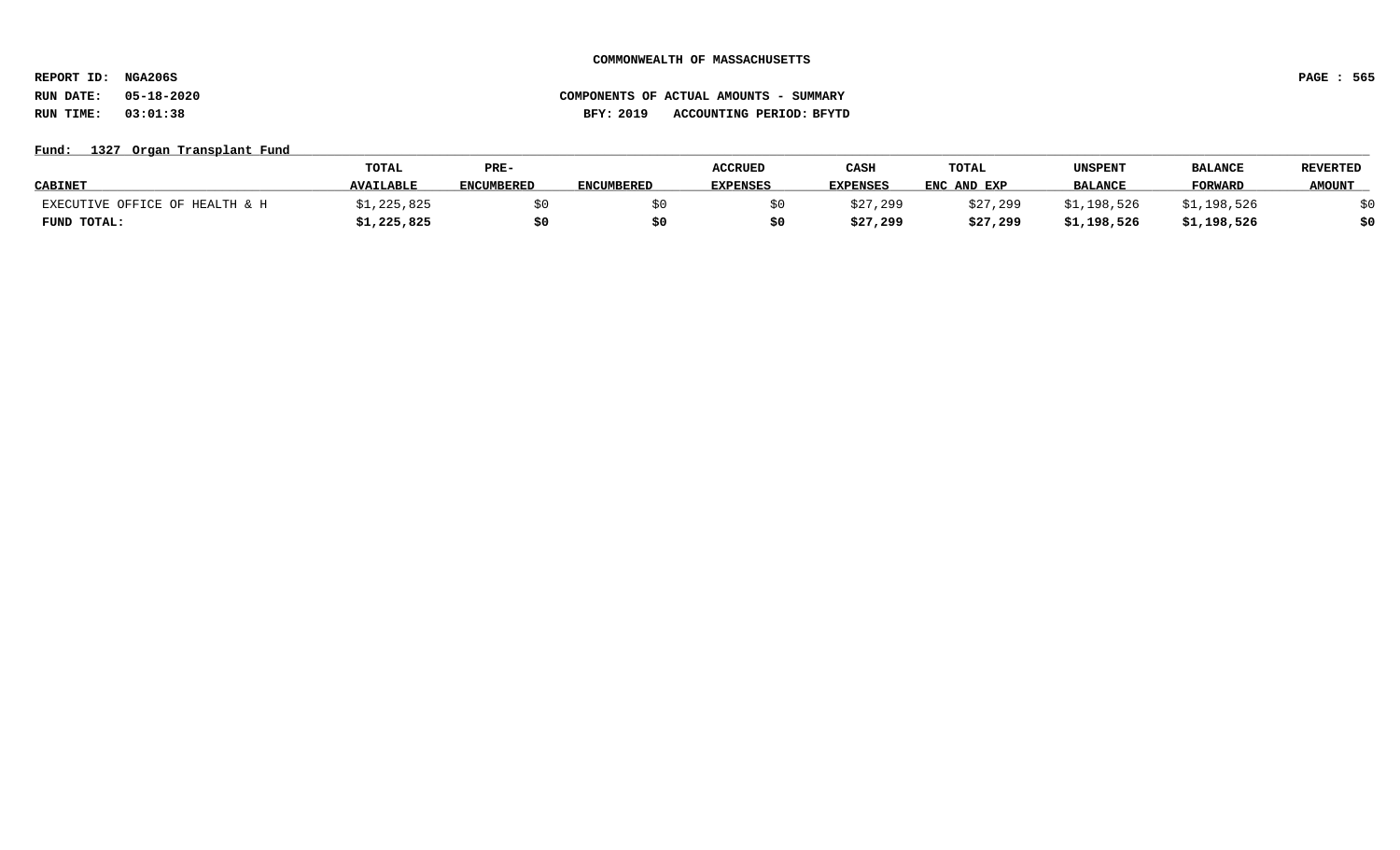**REPORT ID: NGA206S PAGE : 566**

# **RUN DATE: 05-18-2020 COMPONENTS OF ACTUAL AMOUNTS - SUMMARY RUN TIME: 03:01:38 BFY: 2019 ACCOUNTING PERIOD: BFYTD**

## Fund: 1328 Municipal Police Training Fnd

|                                | <b>TOTAL</b>     | PRE-              |                   | ACCRUED         | CASH            | TOTAL       | UNSPENT        | <b>BALANCE</b> | <b>REVERTED</b> |
|--------------------------------|------------------|-------------------|-------------------|-----------------|-----------------|-------------|----------------|----------------|-----------------|
| <b>CABINET</b>                 | <b>AVAILABLE</b> | <b>ENCUMBERED</b> | <b>ENCUMBERED</b> | <b>EXPENSES</b> | <b>EXPENSES</b> | ENC AND EXP | <b>BALANCE</b> | <b>FORWARD</b> | <b>AMOUNT</b>   |
| EXECUTIVE OFFICE OF PUBLIC SAF | ,094,524         |                   |                   |                 |                 |             | 1,094,524ټ     | \$1,094,524    |                 |
| FUND TOTAL:                    | \$1,094,524      | \$0               |                   |                 |                 |             | \$1,094,524    | \$1,094,524    | \$0             |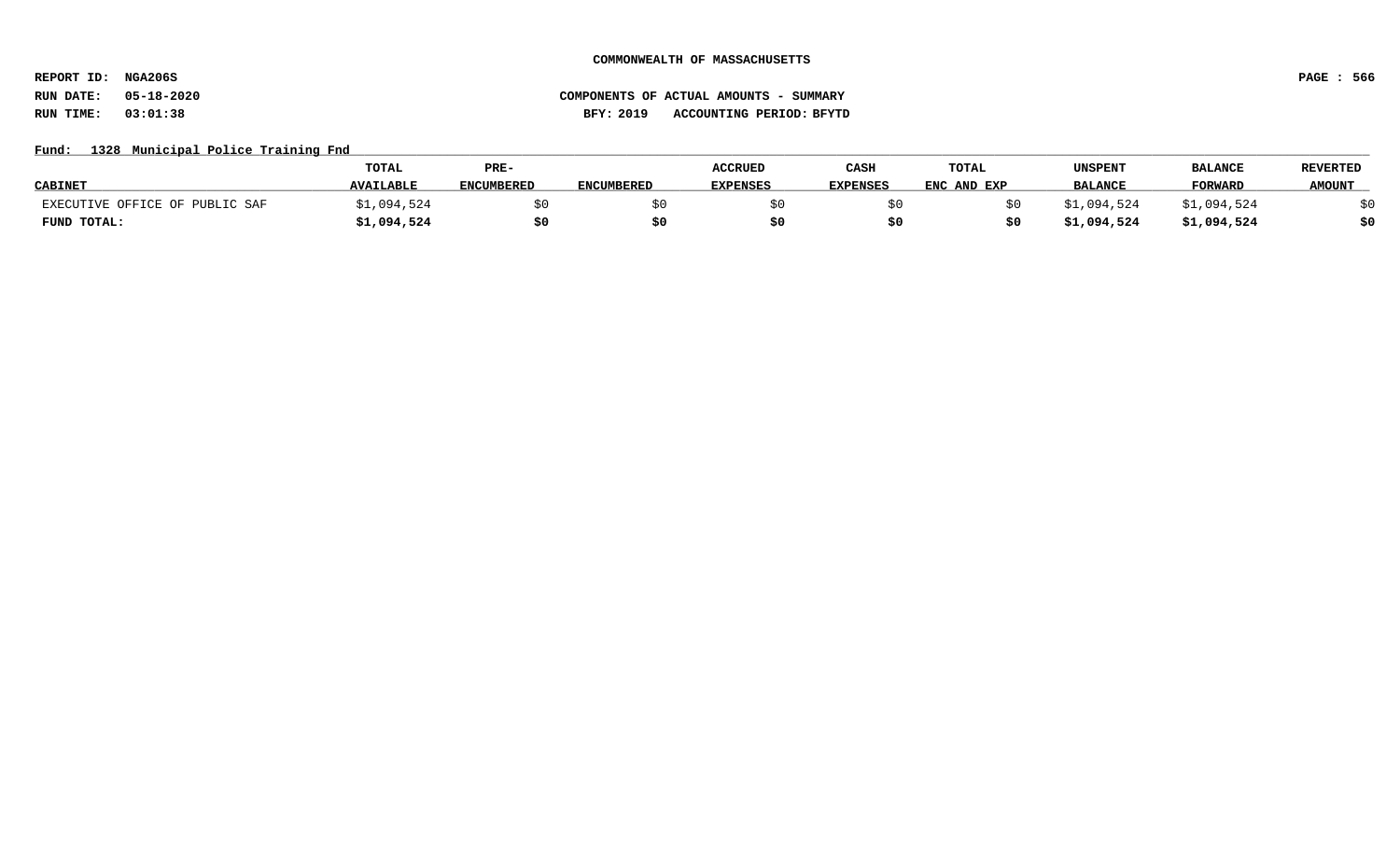**REPORT ID: NGA206S PAGE : 567**

## Fund: 1329 Energy Facilities Siting Board Trust Fund

|                       | <b>TOTAL</b>     | PRE-              |                   | <b>ACCRUED</b>  | CASH            | TOTAL       | UNSPENT        | <b>BALANCE</b> | <b>REVERTED</b> |
|-----------------------|------------------|-------------------|-------------------|-----------------|-----------------|-------------|----------------|----------------|-----------------|
| <b>CABINET</b>        | <b>AVAILABLE</b> | <b>ENCUMBERED</b> | <b>ENCUMBERED</b> | <b>EXPENSES</b> | <b>EXPENSES</b> | ENC AND EXP | <b>BALANCE</b> | <b>FORWARD</b> | <b>AMOUNT</b>   |
| ENVIRONMENTAL AFFAIRS | \$168,669        |                   |                   |                 |                 |             | \$168.669      | \$168,669      |                 |
| FUND TOTAL:           | \$168,669        |                   |                   |                 |                 |             | \$168,669      | \$168,669      | 40              |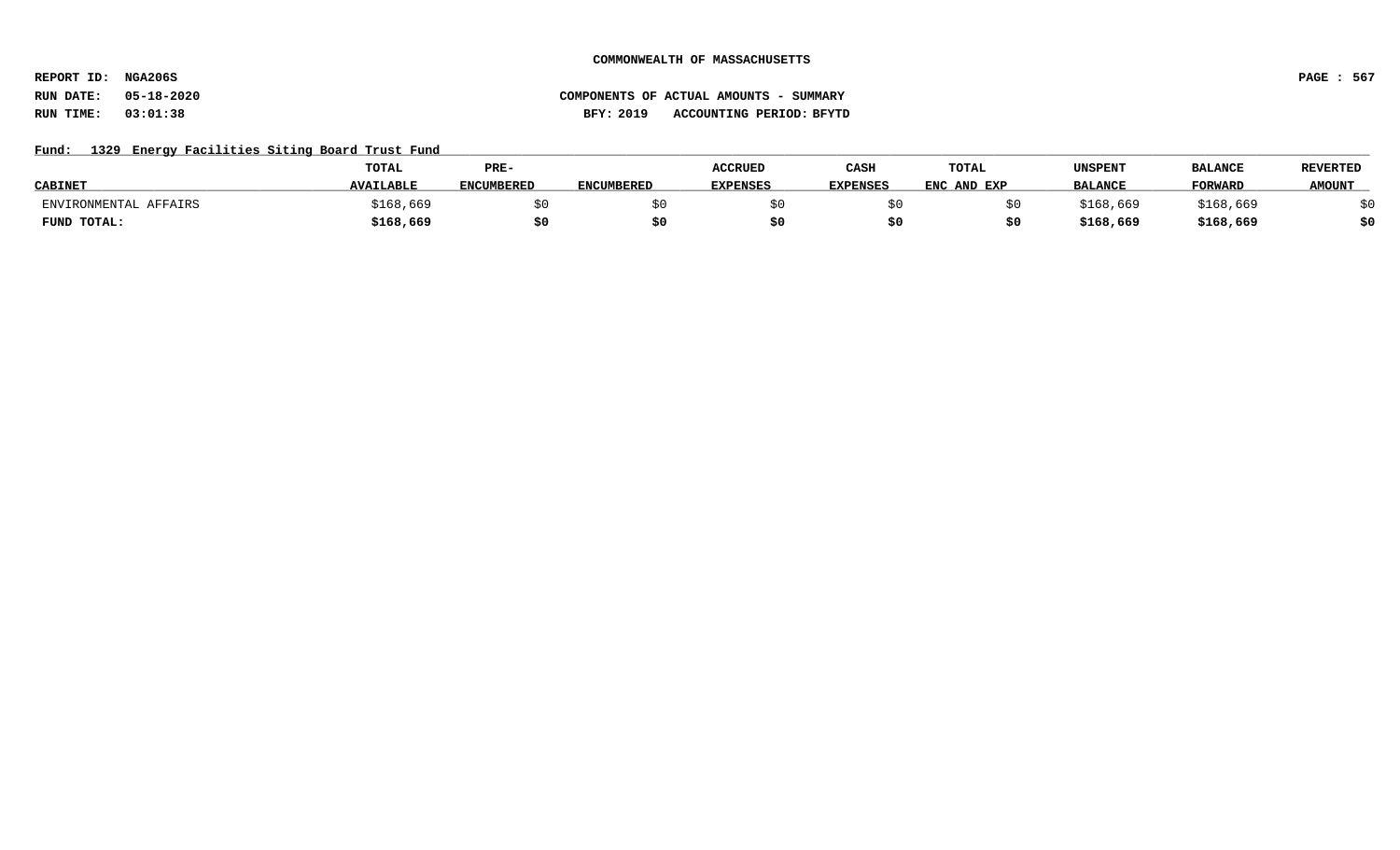**REPORT ID: NGA206S PAGE : 568**

# **RUN DATE: 05-18-2020 COMPONENTS OF ACTUAL AMOUNTS - SUMMARY RUN TIME: 03:01:38 BFY: 2019 ACCOUNTING PERIOD: BFYTD**

## Fund: 1330 Unified Carrier Registration Trust Fund

|                       | <b>TOTAL</b>     | PRE-              |                   | <b>ACCRUED</b>  | CASH            | <b>TOTAL</b> | UNSPENT        | <b>BALANCE</b> | <b>REVERTED</b> |
|-----------------------|------------------|-------------------|-------------------|-----------------|-----------------|--------------|----------------|----------------|-----------------|
| <b>CABINET</b>        | <b>AVAILABLE</b> | <b>ENCUMBERED</b> | <b>ENCUMBERED</b> | <b>EXPENSES</b> | <b>EXPENSES</b> | ENC AND EXP  | <b>BALANCE</b> | <b>FORWARD</b> | <b>AMOUNT</b>   |
| ENVIRONMENTAL AFFAIRS | 937,526          |                   |                   |                 | ;2,071,352      | \$2,071,352  | \$866,174      | \$866,174      |                 |
| FUND TOTAL:           | \$2,937,526      | \$0               |                   |                 | \$2,071,352     | \$2,071,352  | \$866,174      | \$866,174      | 40              |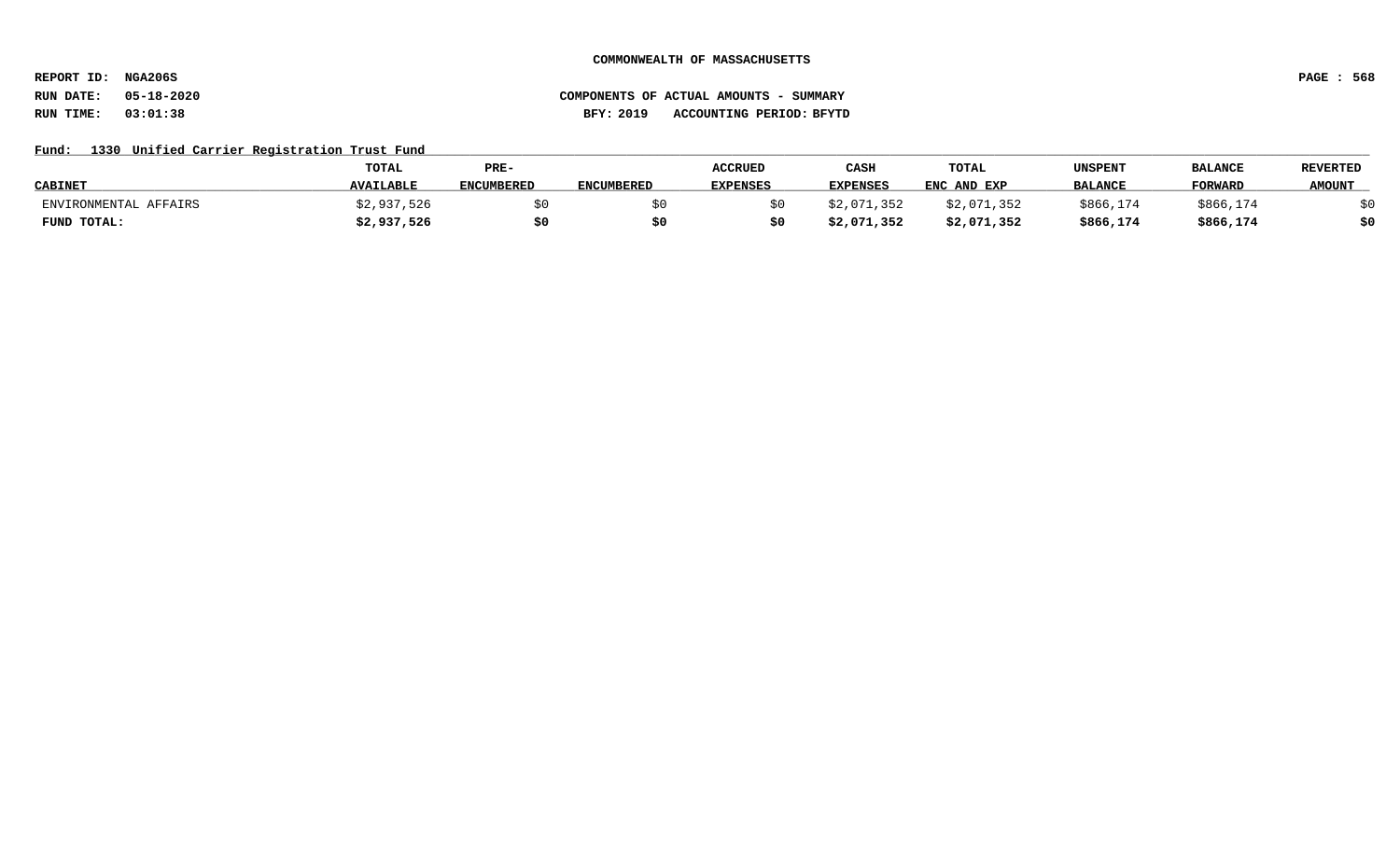**REPORT ID: NGA206S PAGE : 569**

## Fund: 1331 Municipal Naloxone Bulk Purchase Trust Fund

|                                | TOTAL            | PRE-              |                   | <b>ACCRUED</b>  | CASH            | <b>TOTAL</b> | UNSPENT        | <b>BALANCE</b> | <b>REVERTED</b> |
|--------------------------------|------------------|-------------------|-------------------|-----------------|-----------------|--------------|----------------|----------------|-----------------|
| <b>CABINET</b>                 | <b>AVAILABLE</b> | <b>ENCUMBERED</b> | <b>ENCUMBERED</b> | <b>EXPENSES</b> | <b>EXPENSES</b> | ENC AND EXP  | <b>BALANCE</b> | <b>FORWARD</b> | <b>AMOUNT</b>   |
| EXECUTIVE OFFICE OF HEALTH & H | ;1,231,970       |                   |                   |                 | \$946,124       | \$946,124    | \$285,846      | \$285,846      |                 |
| FUND TOTAL:                    | \$1,231,970      | \$0               |                   |                 | \$946,124       | \$946,124    | \$285,846      | \$285,846      | \$0             |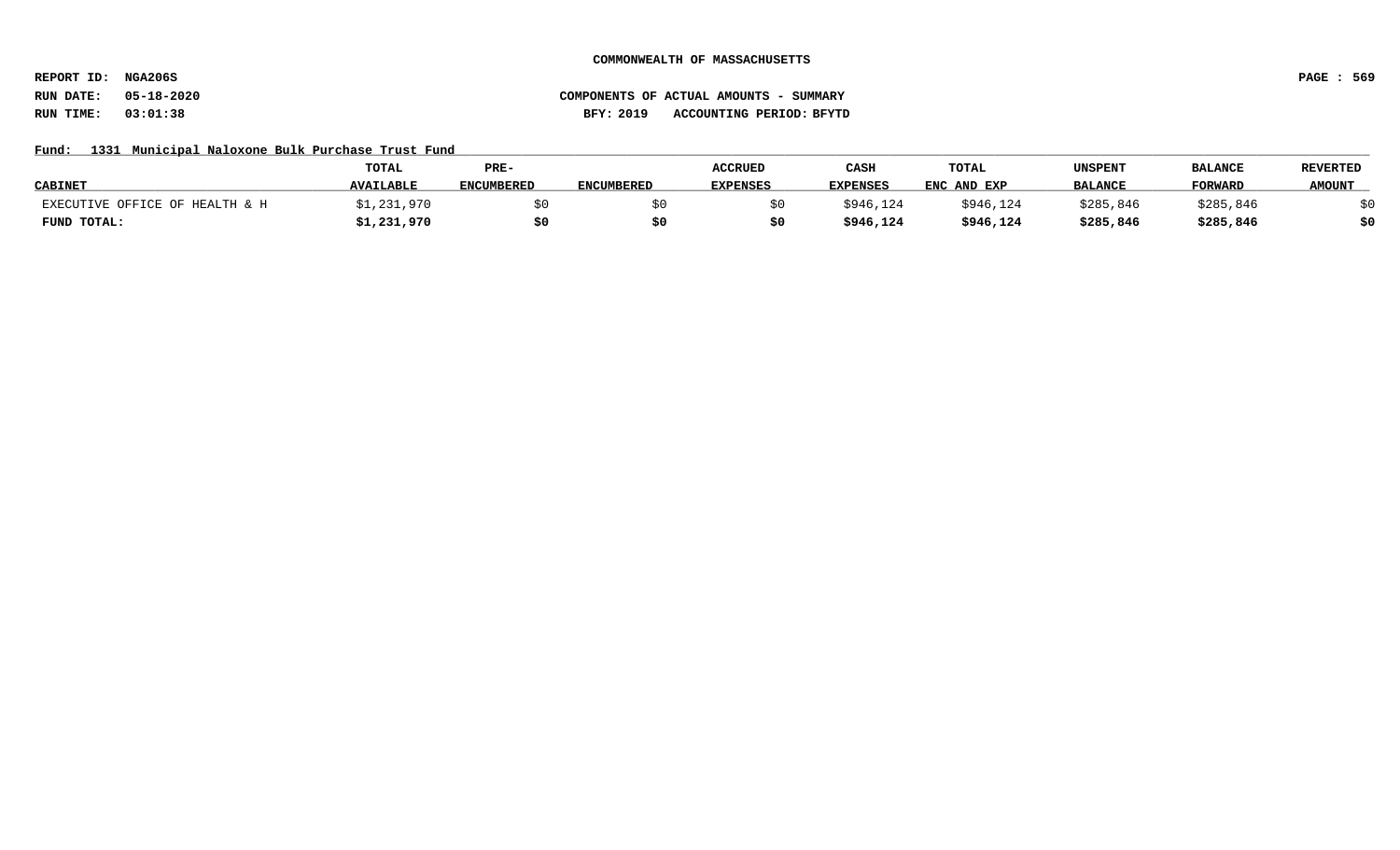**REPORT ID: NGA206S PAGE : 570**

# **RUN DATE: 05-18-2020 COMPONENTS OF ACTUAL AMOUNTS - SUMMARY RUN TIME: 03:01:38 BFY: 2019 ACCOUNTING PERIOD: BFYTD**

## Fund: 1332 Debt and Long - Term Liability Reduction Trust Fund

|                                | TOTAL            | PRE-              |                   | <b>ACCRUED</b>  | CASH     | TOTAL       | UNSPENT        | <b>BALANCE</b>   | <b>REVERTED</b> |
|--------------------------------|------------------|-------------------|-------------------|-----------------|----------|-------------|----------------|------------------|-----------------|
| <b>CABINET</b>                 | <b>AVAILABLE</b> | <b>ENCUMBERED</b> | <b>ENCUMBERED</b> | <b>EXPENSES</b> | EXPENSES | ENC AND EXP | <b>BALANCE</b> | <b>FORWARD</b>   | <b>AMOUNT</b>   |
| EXECUTIVE OFFICE FOR ADMINSTRA | ,780,834         |                   |                   |                 |          |             | \$9,780,834    | \$9.<br>,780,834 |                 |
| FUND TOTAL:                    | \$9,780,834      | \$0               |                   |                 |          |             | \$9,780,834    | \$9,780,834      | \$0             |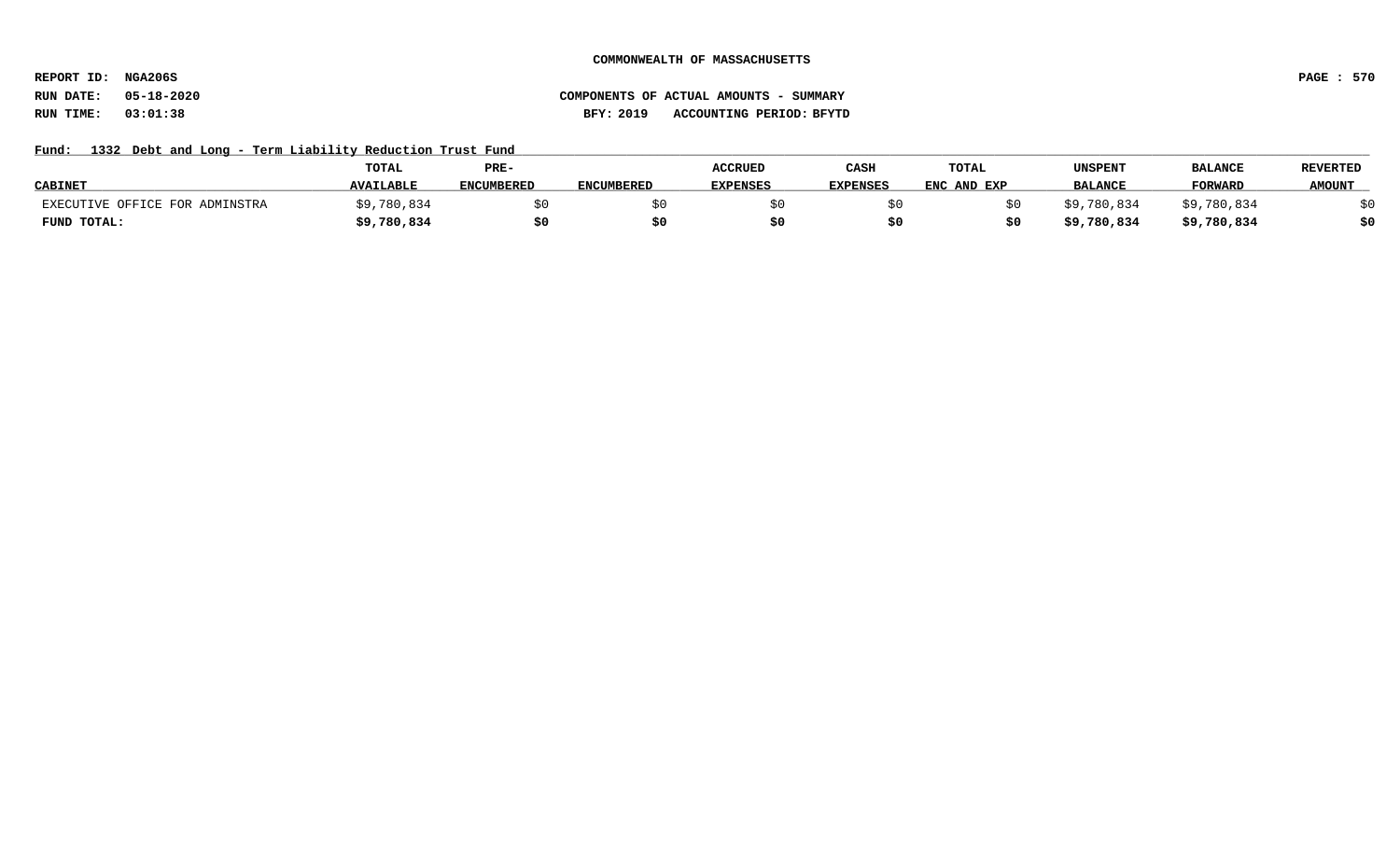**REPORT ID: NGA206S PAGE : 571**

# **RUN DATE: 05-18-2020 COMPONENTS OF ACTUAL AMOUNTS - SUMMARY RUN TIME: 03:01:38 BFY: 2019 ACCOUNTING PERIOD: BFYTD**

### Fund: 1333 Safety Net Provider Trust Fund

|                                | TOTAL            | PRE-              |                   | <b>ACCRUED</b>  | CASH            | TOTAL         | UNSPENT        | <b>BALANCI</b> | <b>REVERTED</b> |
|--------------------------------|------------------|-------------------|-------------------|-----------------|-----------------|---------------|----------------|----------------|-----------------|
| <b>CABINET</b>                 | <b>AVAILABLE</b> | <b>ENCUMBERED</b> | <b>ENCUMBERED</b> | <b>EXPENSES</b> | <b>EXPENSES</b> | ENC AND EXP   | <b>BALANCE</b> | FORWARD        | <b>AMOUNT</b>   |
| EXECUTIVE OFFICE OF HEALTH & H | \$171,640,000    |                   |                   |                 | \$167,599,000   | \$167,599,000 | \$4,041,000    | \$4,041,000    |                 |
| FUND TOTAL:                    | \$171,640,000    |                   |                   |                 | \$167,599,000   | \$167,599,000 | \$4,041,000    | \$4,041,000    |                 |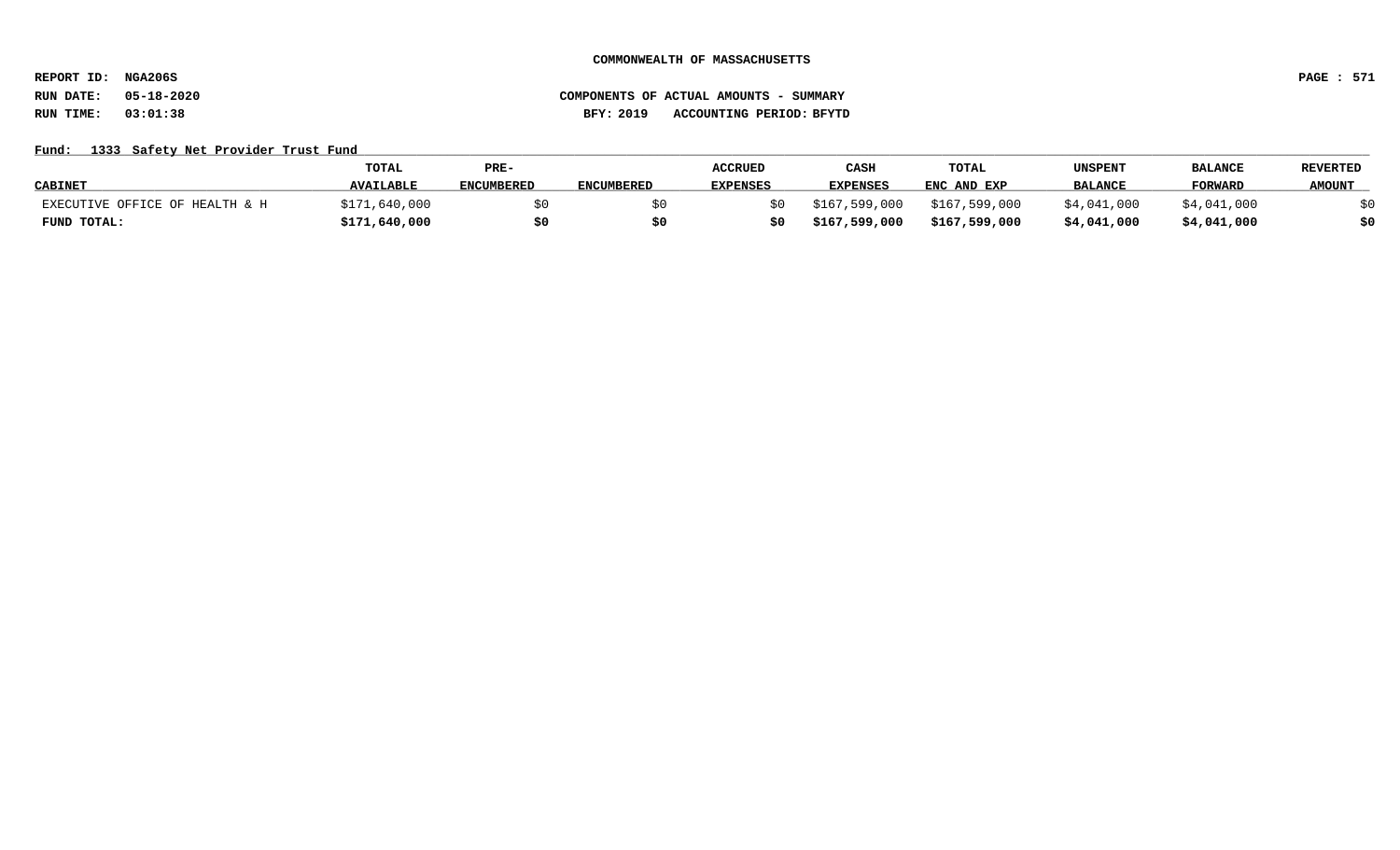**REPORT ID: NGA206S PAGE : 572**

# **RUN DATE: 05-18-2020 COMPONENTS OF ACTUAL AMOUNTS - SUMMARY RUN TIME: 03:01:38 BFY: 2019 ACCOUNTING PERIOD: BFYTD**

## Fund: 1334 Public Health Grant Trust Fund

|                                | TOTAL            | PRE-              |                   | <b>ACCRUED</b>  | CASH            | TOTAL       | UNSPENT        | <b>BALANCE</b> | <b>REVERTED</b> |
|--------------------------------|------------------|-------------------|-------------------|-----------------|-----------------|-------------|----------------|----------------|-----------------|
| <b>CABINET</b>                 | <b>AVAILABLE</b> | <b>ENCUMBERED</b> | <b>ENCUMBERED</b> | <b>EXPENSES</b> | <b>EXPENSES</b> | ENC AND EXP | <b>BALANCE</b> | <b>FORWARD</b> | <b>AMOUNT</b>   |
| EXECUTIVE OFFICE OF HEALTH & H | 175,381          |                   |                   |                 | \$170,046       | \$170.046   | \$5,335        | 335, دَ        |                 |
| FUND TOTAL:                    | \$175,381        | \$0               |                   |                 | \$170,046       | \$170,046   | \$5,335        | \$5,335        | \$0             |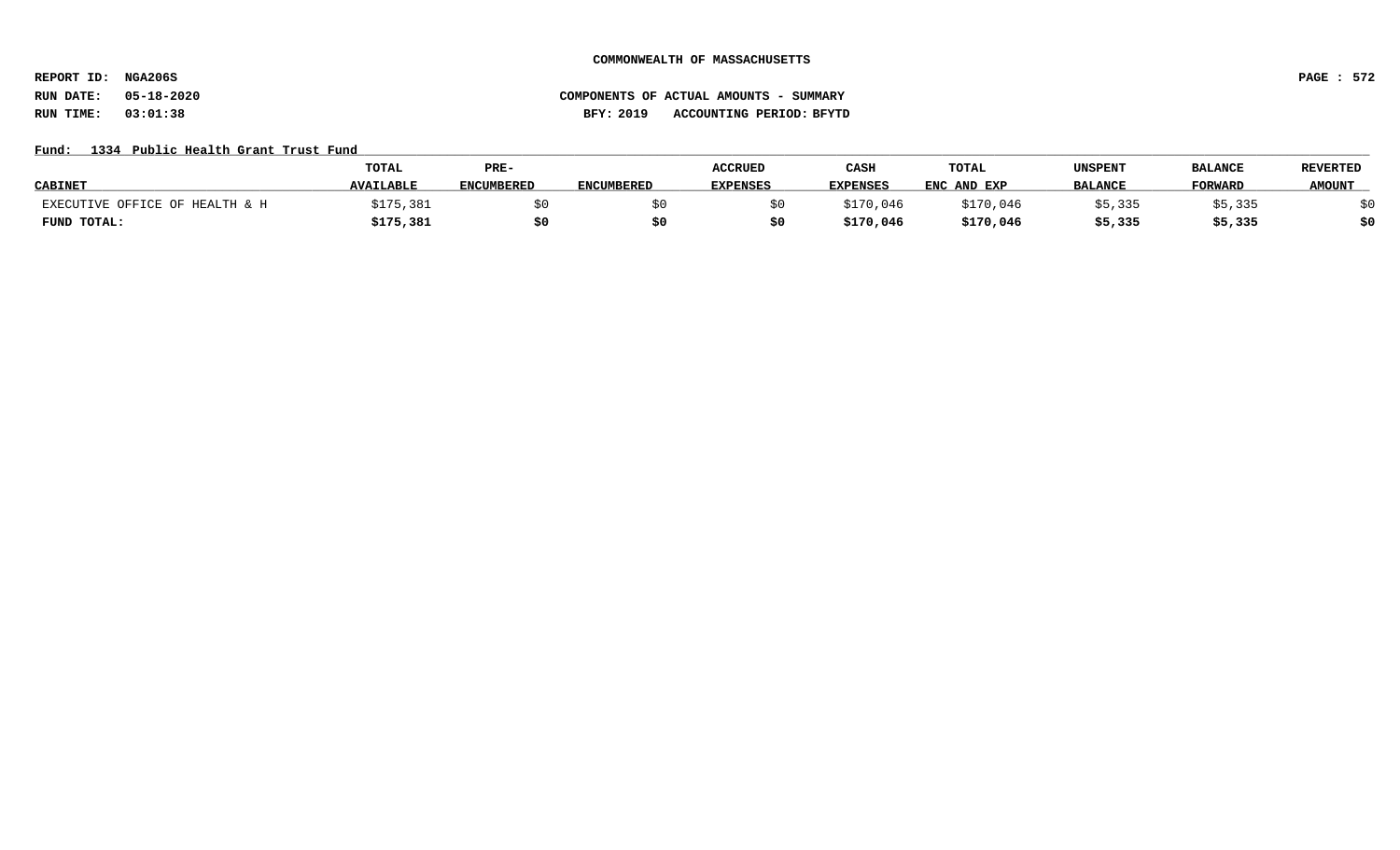**REPORT ID: NGA206S PAGE : 573**

# Fund: 1335 Commonwealth Facility Trust for Energy Efficiency

|                                | TOTAL            | PRE-              |                   | <b>ACCRUED</b>  | CASH            | TOTAL       | <b>UNSPENT</b> | <b>BALANCE</b> | <b>REVERTED</b> |
|--------------------------------|------------------|-------------------|-------------------|-----------------|-----------------|-------------|----------------|----------------|-----------------|
| <b>CABINET</b>                 | <b>AVAILABLE</b> | <b>ENCUMBERED</b> | <b>ENCUMBERED</b> | <b>EXPENSES</b> | <b>EXPENSES</b> | ENC AND EXP | <b>BALANCE</b> | <b>FORWARD</b> | <b>AMOUNT</b>   |
| JUDICIARY                      | \$151,419        | \$0               |                   |                 | \$151,419       | \$151,419   |                |                | \$0             |
| EXECUTIVE OFFICE FOR ADMINSTRA | \$348,581        | \$0               |                   |                 |                 |             | \$348,581      | \$348,581      | \$0             |
| FUND TOTAL:                    | \$500,000        | \$0               |                   |                 | \$151,419       | \$151,419   | \$348,581      | \$348,581      | \$0             |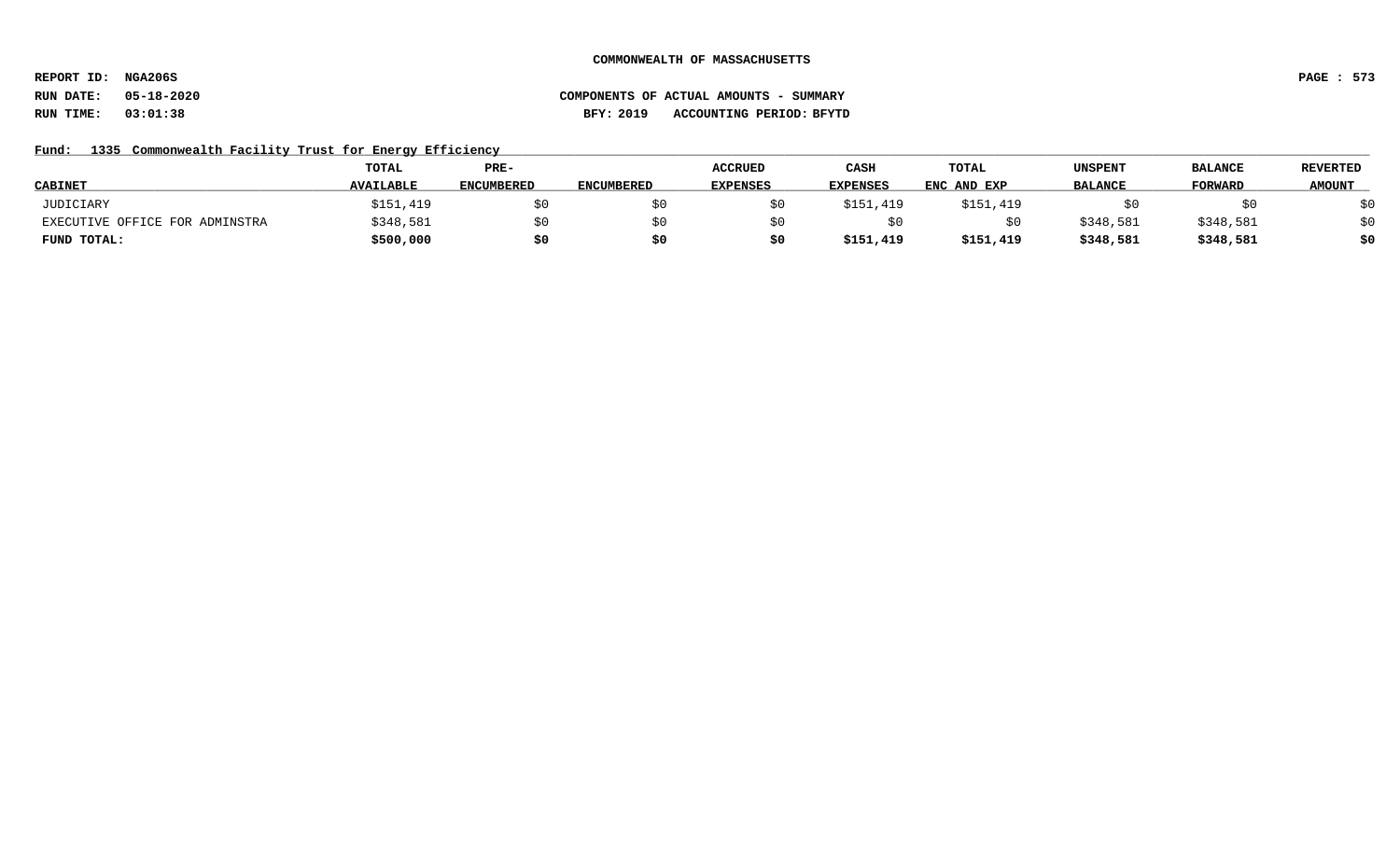**REPORT ID: NGA206S PAGE : 574**

# **RUN DATE: 05-18-2020 COMPONENTS OF ACTUAL AMOUNTS - SUMMARY RUN TIME: 03:01:38 BFY: 2019 ACCOUNTING PERIOD: BFYTD**

### Fund: 1336 Garden of Peace Trust Fund

|                            | TOTAL            | PRE-              |                   | <b>ACCRUED</b>  | CASH            | TOTAL       | UNSPENT        | <b>BALANCE</b> | <b>REVERTED</b> |
|----------------------------|------------------|-------------------|-------------------|-----------------|-----------------|-------------|----------------|----------------|-----------------|
| <b>CABINET</b>             | <b>AVAILABLE</b> | <b>ENCUMBERED</b> | <b>ENCUMBERED</b> | <b>EXPENSES</b> | <b>EXPENSES</b> | ENC AND EXP | <b>BALANCE</b> | <b>FORWARL</b> | <b>AMOUNT</b>   |
| ATTORNEY<br><b>GENERAL</b> | \$212,496        |                   |                   |                 | \$665           | \$665       | \$211,831      | \$211,831      |                 |
| FUND TOTAL:                | \$212,496        | \$0               |                   |                 | \$665           | \$665       | \$211,831      | \$211,831      | \$0             |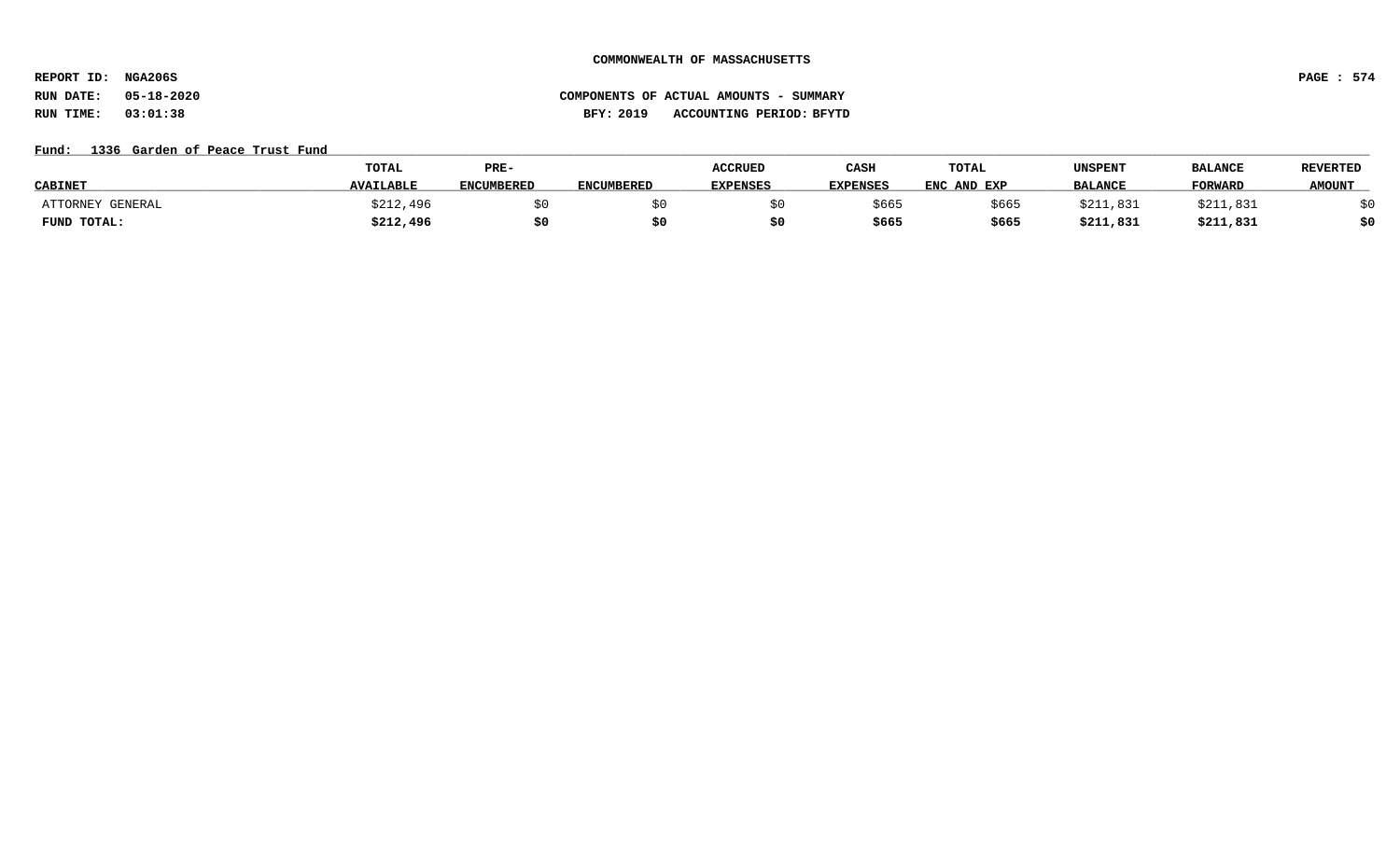**REPORT ID: NGA206S PAGE : 575**

# **RUN DATE: 05-18-2020 COMPONENTS OF ACTUAL AMOUNTS - SUMMARY RUN TIME: 03:01:38 BFY: 2019 ACCOUNTING PERIOD: BFYTD**

Fund: 1337 Community Behavioral Health Promotion & Prevention Trust Fd

|                                | <b>TOTAL</b>     | PRE-              |                   | <b>ACCRUED</b>  | CASH            | TOTAL       | <b>UNSPENT</b> | <b>BALANCE</b> | <b>REVERTED</b> |
|--------------------------------|------------------|-------------------|-------------------|-----------------|-----------------|-------------|----------------|----------------|-----------------|
| <b>CABINET</b>                 | <b>AVAILABLE</b> | <b>ENCUMBERED</b> | <b>ENCUMBERED</b> | <b>EXPENSES</b> | <b>EXPENSES</b> | ENC AND EXP | <b>BALANCE</b> | <b>FORWARD</b> | <b>AMOUNT</b>   |
| EXECUTIVE OFFICE OF HEALTH & H |                  |                   |                   |                 |                 |             |                |                |                 |
| FUND TOTAL:                    |                  |                   |                   |                 |                 |             |                | S0             |                 |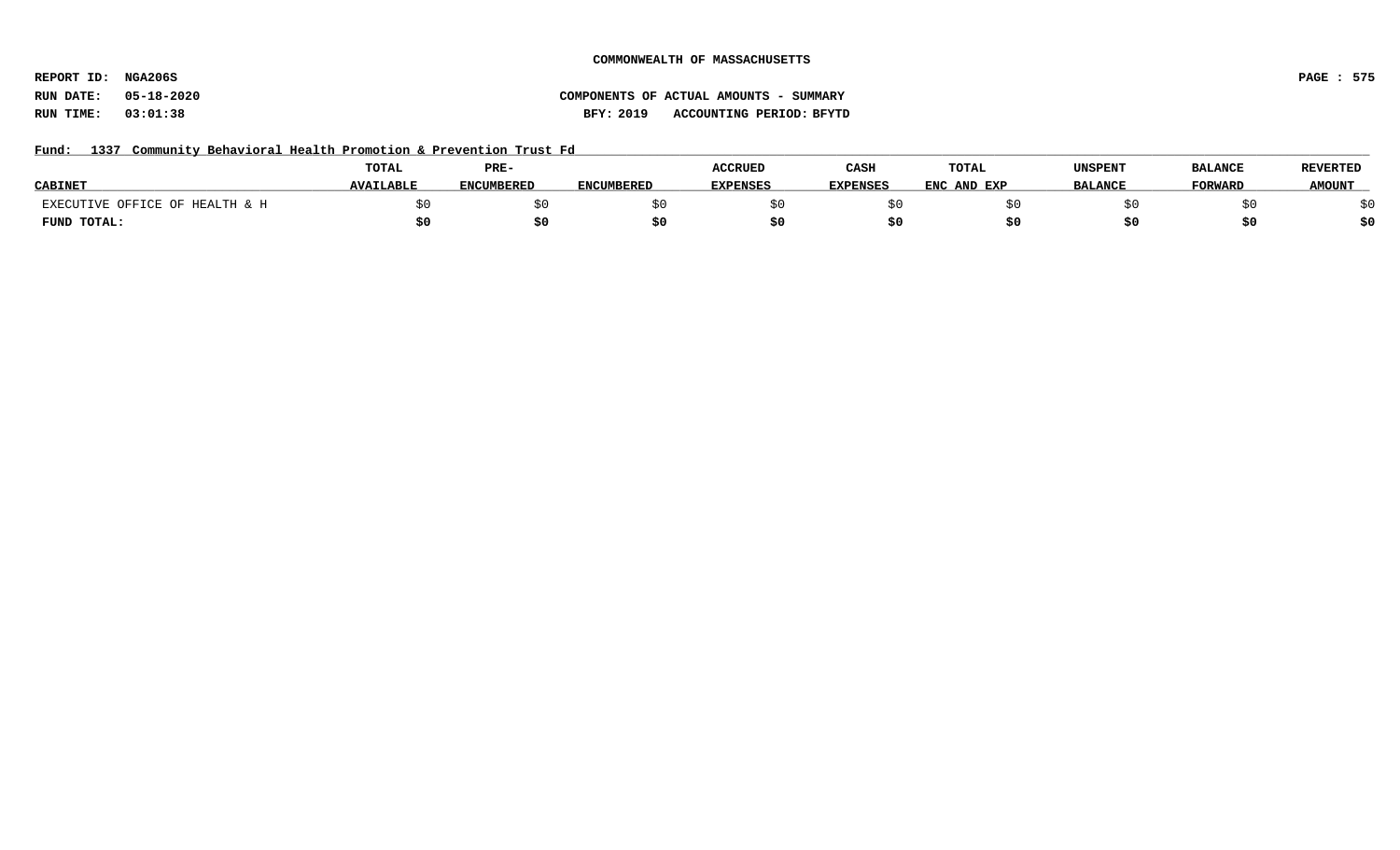**REPORT ID: NGA206S PAGE : 576**

# **RUN DATE: 05-18-2020 COMPONENTS OF ACTUAL AMOUNTS - SUMMARY RUN TIME: 03:01:38 BFY: 2019 ACCOUNTING PERIOD: BFYTD**

## Fund: 1338 Chestnut Hill Improvement Fund

|                       | <b>TOTAL</b>     | PRE-              |                   | <b>ACCRUED</b>  | CASH            | <b>TOTAL</b>     | UNSPENT        | <b>BALANCE</b> | <b>REVERTED</b> |
|-----------------------|------------------|-------------------|-------------------|-----------------|-----------------|------------------|----------------|----------------|-----------------|
| <b>CABINE</b>         | <b>AVAILABLE</b> | <b>ENCUMBERED</b> | <b>ENCUMBERED</b> | <b>EXPENSES</b> | <b>EXPENSES</b> | ENC .<br>AND EXP | <b>BALANCE</b> | <b>FORWARD</b> | <b>AMOUNT</b>   |
| ENVIRONMENTAL AFFAIRS |                  |                   |                   |                 |                 |                  |                |                |                 |
| FUND TOTAL:           |                  | S0.               |                   |                 |                 |                  |                |                | \$0             |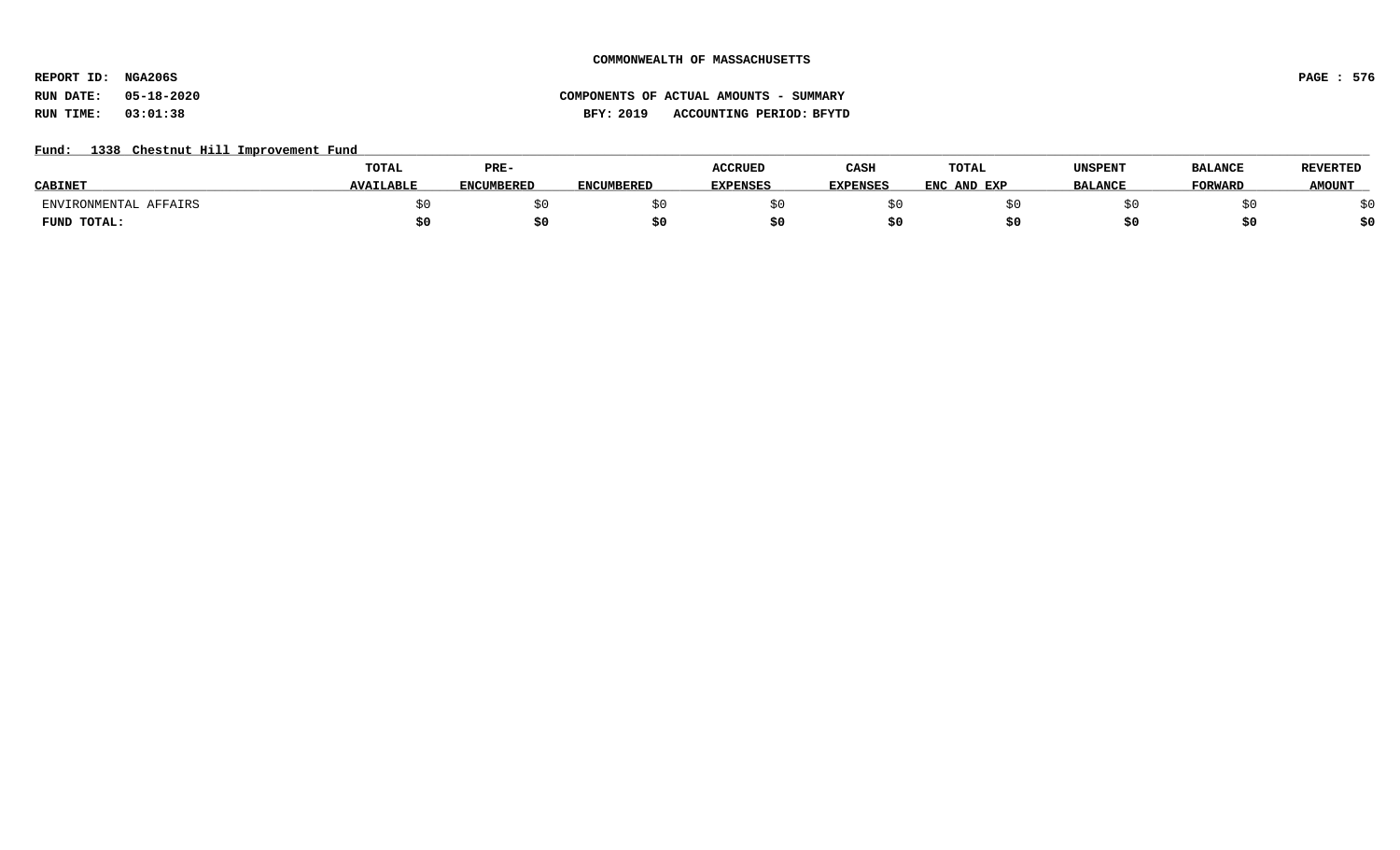**REPORT ID: NGA206S PAGE : 577**

### Fund: 1339 Civics Project Trust Fund

|                               | TOTAL            | PRE-              |            | <b>ACCRUED</b>  | CASH            | <b>TOTAL</b> | UNSPENT        | <b>BALANCE</b> | <b>REVERTED</b> |
|-------------------------------|------------------|-------------------|------------|-----------------|-----------------|--------------|----------------|----------------|-----------------|
| <b>CABINET</b>                | <b>AVAILABLE</b> | <b>ENCUMBERED</b> | ENCUMBERED | <b>EXPENSES</b> | <b>EXPENSES</b> | ENC AND EXP  | <b>BALANCE</b> | <b>FORWARD</b> | <b>AMOUNT</b>   |
| EXECUTIVE OFFICE OF EDUCATION |                  |                   |            |                 |                 |              |                |                |                 |
| FUND TOTAL:                   |                  | \$0               |            |                 |                 |              |                |                | ċ٨              |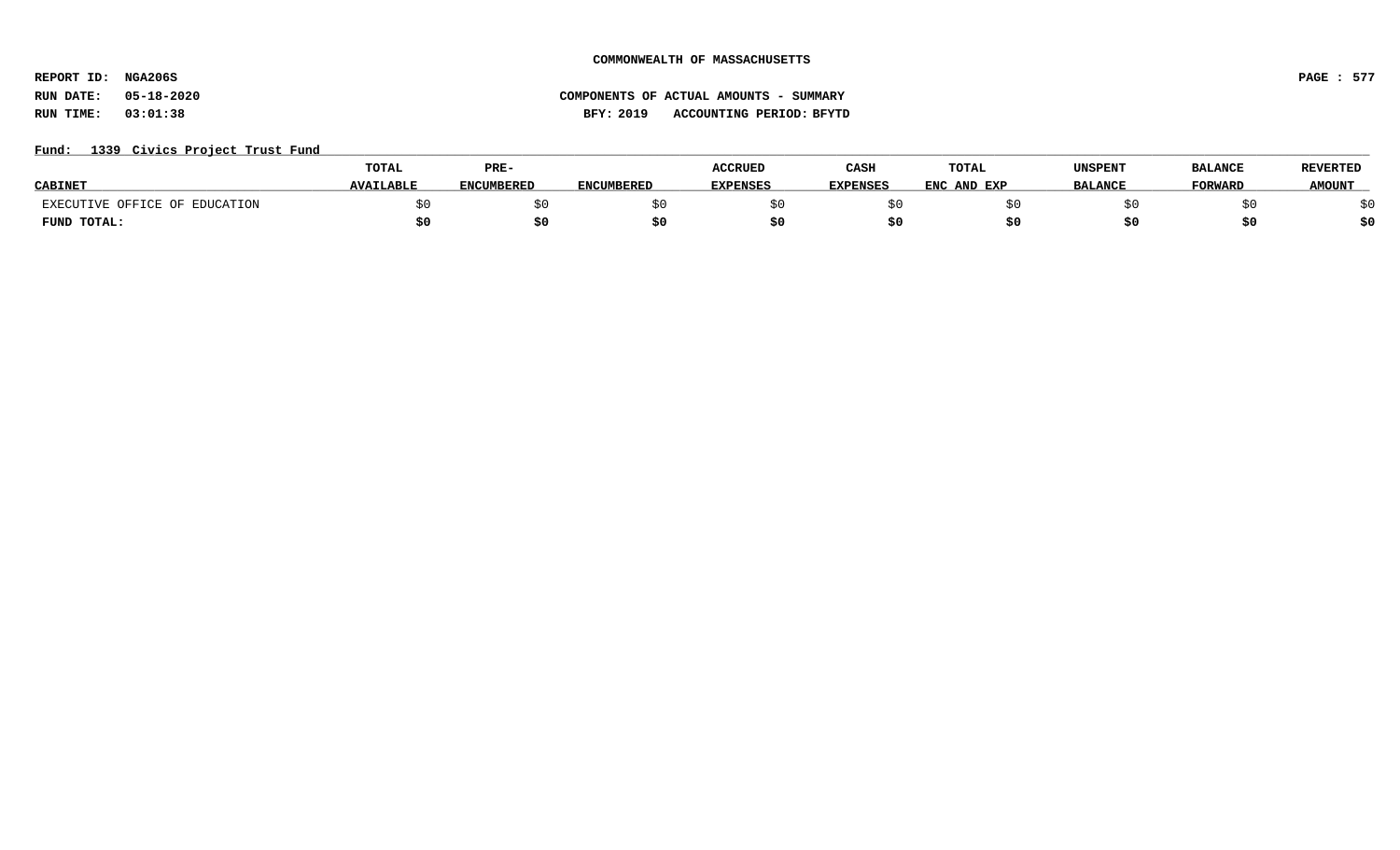**REPORT ID: NGA206S PAGE : 578**

# **RUN DATE: 05-18-2020 COMPONENTS OF ACTUAL AMOUNTS - SUMMARY RUN TIME: 03:01:38 BFY: 2019 ACCOUNTING PERIOD: BFYTD**

### Fund: 1340 Technical Rescue Services Fund

|                                | <b>TOTAL</b>     | PRE-              |                   | <b>ACCRUED</b>  | CASH            | <b>TOTAL</b>   | UNSPENT        | <b>BALANCE</b> | <b>REVERTED</b> |
|--------------------------------|------------------|-------------------|-------------------|-----------------|-----------------|----------------|----------------|----------------|-----------------|
| <b>CABINE</b>                  | <b>AVAILABLE</b> | <b>ENCUMBERED</b> | <b>ENCUMBERED</b> | <b>EXPENSES</b> | <b>EXPENSES</b> | ENC<br>AND EXP | <b>BALANCE</b> | <b>FORWARD</b> | <b>AMOUNT</b>   |
| EXECUTIVE OFFICE OF PUBLIC SAF |                  |                   |                   |                 |                 |                |                |                |                 |
| FUND TOTAL:                    |                  | S0                |                   |                 |                 |                |                |                | \$0             |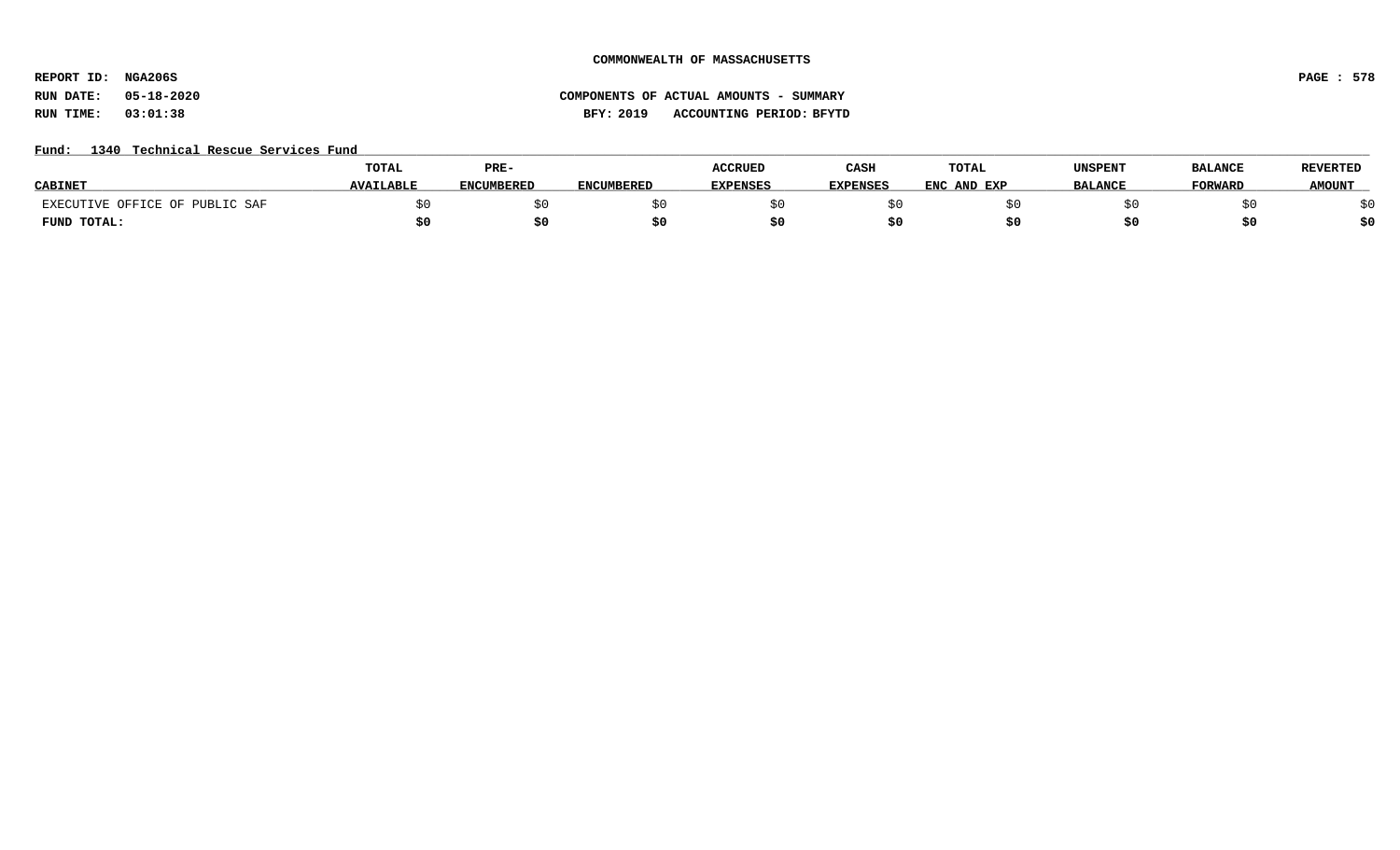**REPORT ID: NGA206S PAGE : 579**

# **RUN DATE: 05-18-2020 COMPONENTS OF ACTUAL AMOUNTS - SUMMARY RUN TIME: 03:01:38 BFY: 2019 ACCOUNTING PERIOD: BFYTD**

### Fund: 1341 MA Veterans and Warriors to Agriculture Program Fund

| <b>CABINET</b>        | <b>TOTAL</b><br><b>AVAILABLE</b> | PRE-              |                   | <b>ACCRUED</b><br><b>EXPENSES</b> | CASH            | TOTAL       | UNSPENT        | <b>BALANCE</b><br><b>FORWARD</b> | <b>REVERTED</b><br><b>AMOUNT</b> |
|-----------------------|----------------------------------|-------------------|-------------------|-----------------------------------|-----------------|-------------|----------------|----------------------------------|----------------------------------|
|                       |                                  | <b>ENCUMBERED</b> | <b>ENCUMBERED</b> |                                   | <b>EXPENSES</b> | ENC AND EXP | <b>BALANCE</b> |                                  |                                  |
| AFFAIRS<br>TRONMENTAL |                                  |                   |                   |                                   |                 |             |                |                                  | ςU<br>Y U                        |
| FUND TOTAL:           | S0                               |                   |                   |                                   |                 |             |                | טכ                               | \$0                              |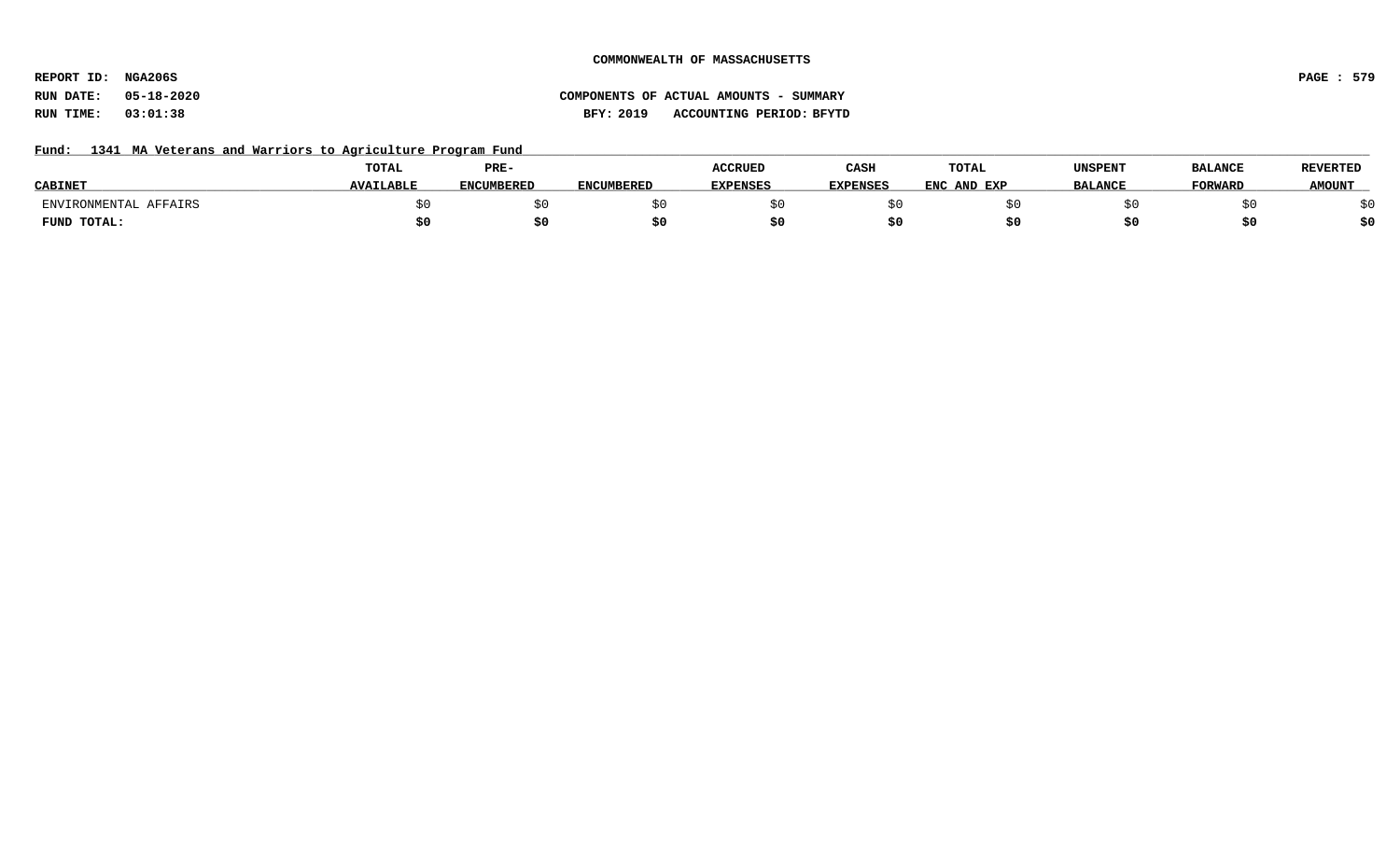**REPORT ID: NGA206S PAGE : 580**

# **RUN DATE: 05-18-2020 COMPONENTS OF ACTUAL AMOUNTS - SUMMARY RUN TIME: 03:01:38 BFY: 2019 ACCOUNTING PERIOD: BFYTD**

### Fund: 1342 Home Care Technology Trust Fund

|                                | <b>TOTAL</b>     | PRE-              |                   | <b>ACCRUED</b>  | CASH            | <b>TOTAL</b> | UNSPENT        | <b>BALANCI</b> | <b>REVERTED</b> |
|--------------------------------|------------------|-------------------|-------------------|-----------------|-----------------|--------------|----------------|----------------|-----------------|
| <b>CABINET</b>                 | <b>AVAILABLE</b> | <b>ENCUMBERED</b> | <b>ENCUMBERED</b> | <b>EXPENSES</b> | <b>EXPENSES</b> | ENC AND EXP  | <b>BALANCE</b> | <b>FORWARD</b> | <b>AMOUNT</b>   |
| EXECUTIVE OFFICE OF HEALTH & H | .799,151         |                   |                   |                 | \$908,010       | \$908,010    | \$891,141      | \$891,141      |                 |
| FUND TOTAL:                    | \$1,799,151      | \$0               |                   |                 | \$908,010       | \$908,010    | \$891,141      | \$891,141      | \$0             |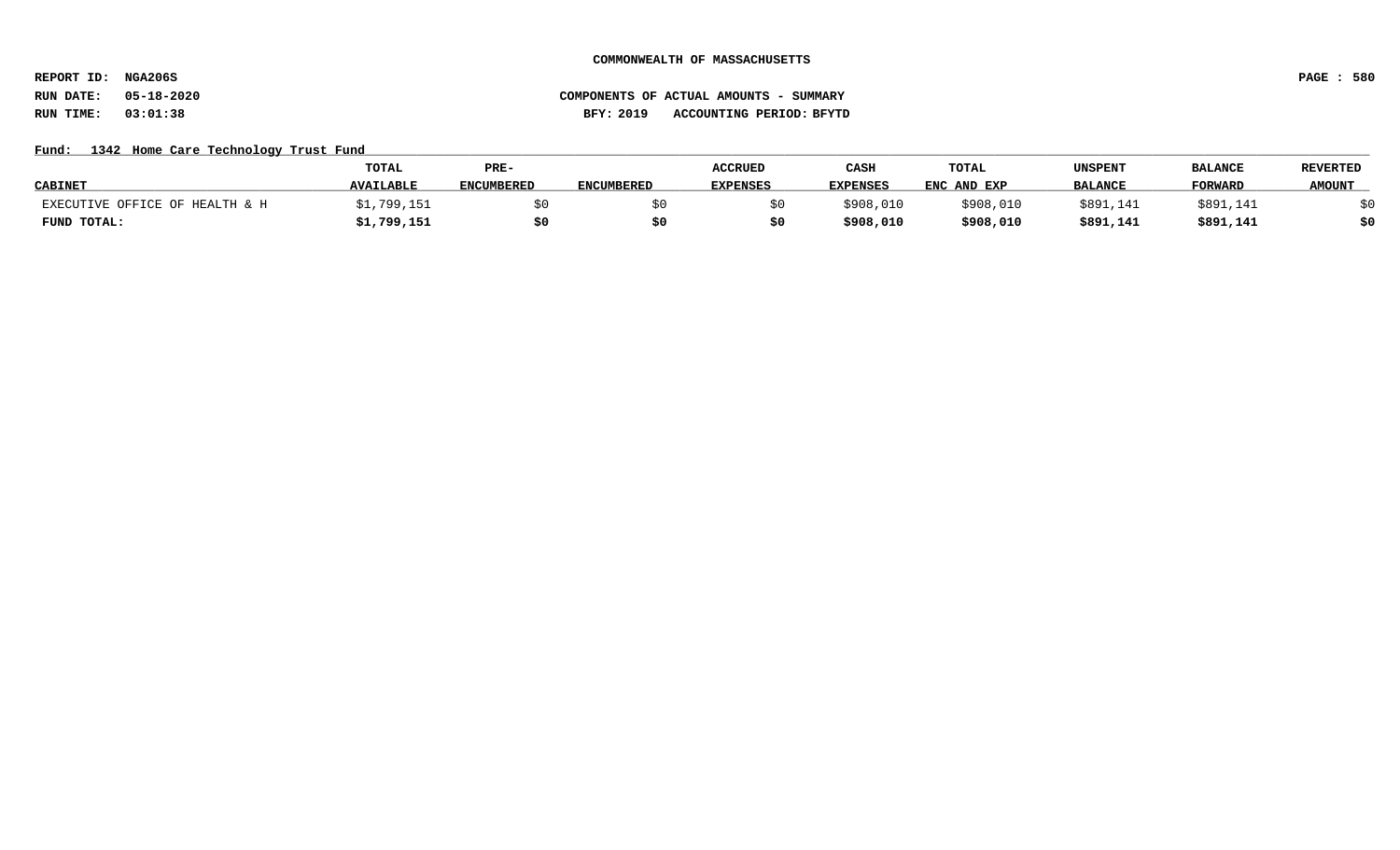**REPORT ID: NGA206S PAGE : 581**

## **RUN DATE: 05-18-2020 COMPONENTS OF ACTUAL AMOUNTS - SUMMARY RUN TIME: 03:01:38 BFY: 2019 ACCOUNTING PERIOD: BFYTD**

### Fund: 1349 Mass Cultural and PerformingArts Mitigation Trust Fund

|                              | <b>TOTAL</b>     | PRE-              |                   | <b>ACCRUED</b>  | CASH            | TOTAL       | UNSPENT        | <b>BALANCI</b> | <b>REVERTED</b> |
|------------------------------|------------------|-------------------|-------------------|-----------------|-----------------|-------------|----------------|----------------|-----------------|
| <b>CABINET</b>               | <b>AVAILABLE</b> | <b>ENCUMBERED</b> | <b>ENCUMBERED</b> | <b>EXPENSES</b> | <b>EXPENSES</b> | ENC AND EXP | <b>BALANCE</b> | <b>FORWARD</b> | <b>AMOUNT</b>   |
| TREASURER & RECEIVER GENERAL | 956,167          |                   |                   |                 |                 |             | 167, 956, 1؍   | 167,956,⊥ډ     |                 |
| FUND TOTAL:                  | ,1,956,167       | \$0               |                   |                 |                 |             | 167, 956, 15   | \$1,956,167    | ċ٨              |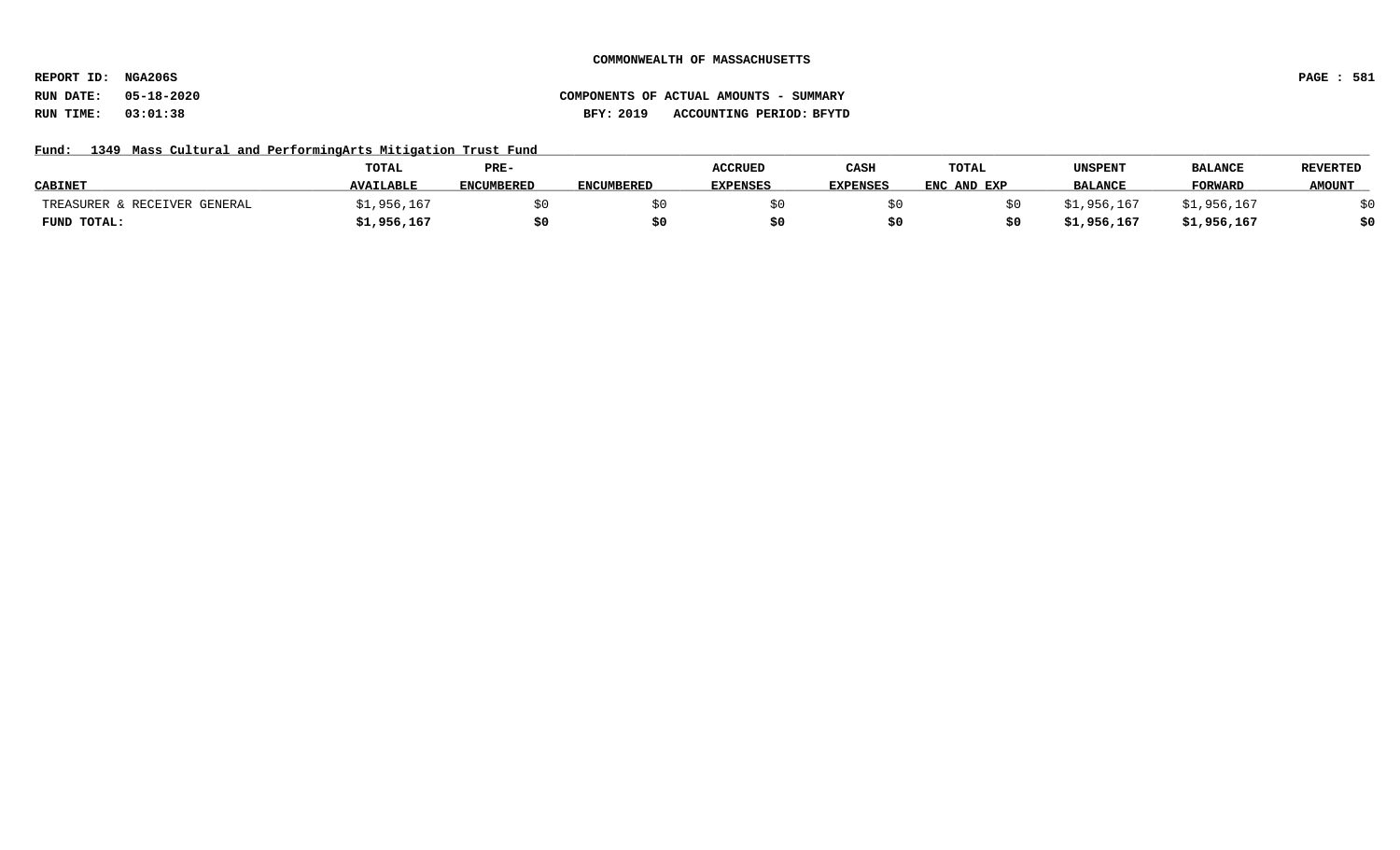**REPORT ID: NGA206S PAGE : 582**

# **RUN DATE: 05-18-2020 COMPONENTS OF ACTUAL AMOUNTS - SUMMARY RUN TIME: 03:01:38 BFY: 2019 ACCOUNTING PERIOD: BFYTD**

### Fund: 2001 Marijuana Regulation Fund

|                                | TOTAL            | $PRE-$            |                   | ACCRUED         | CASH            | TOTAL       | <b>UNSPENT</b> | <b>BALANCE</b> | <b>REVERTED</b>  |
|--------------------------------|------------------|-------------------|-------------------|-----------------|-----------------|-------------|----------------|----------------|------------------|
| <b>CABINET</b>                 | <b>AVAILABLE</b> | <b>ENCUMBERED</b> | <b>ENCUMBERED</b> | <b>EXPENSES</b> | <b>EXPENSES</b> | ENC AND EXP | <b>BALANCE</b> | FORWARD        | <b>AMOUNT</b>    |
| ENVIRONMENTAL AFFAIRS          | \$1,241,466      | \$0               |                   |                 | \$603,869       | \$603,869   | \$637,597      | \$625,000      | \$12,597         |
| EXECUTIVE OFFICE OF HEALTH & H | \$203,522        | \$0               | SO.               | S0              | \$203,522       | \$203,522   |                | \$0            | \$0              |
| CANNABIS CONTROL COMMISSION    | \$2,796,478      | \$0               | S0                |                 | \$1,728,384     | \$1,728,384 | \$1,068,094    | SO.            | \$1,068,094      |
| CTR/FAD ACCOUNTING ENTITIES    | \$0              | \$0               | S0                |                 | \$4,261,763     | \$4,261,763 | (S4, 261, 763) | SO.            | ( \$4, 261, 763) |
| FUND TOTAL:                    | \$4,241,466      | \$0               | \$0               | \$0             | \$6,797,538     | \$6,797,538 | (S2, 556, 072) | \$625,000      | $($ \$3,181,072) |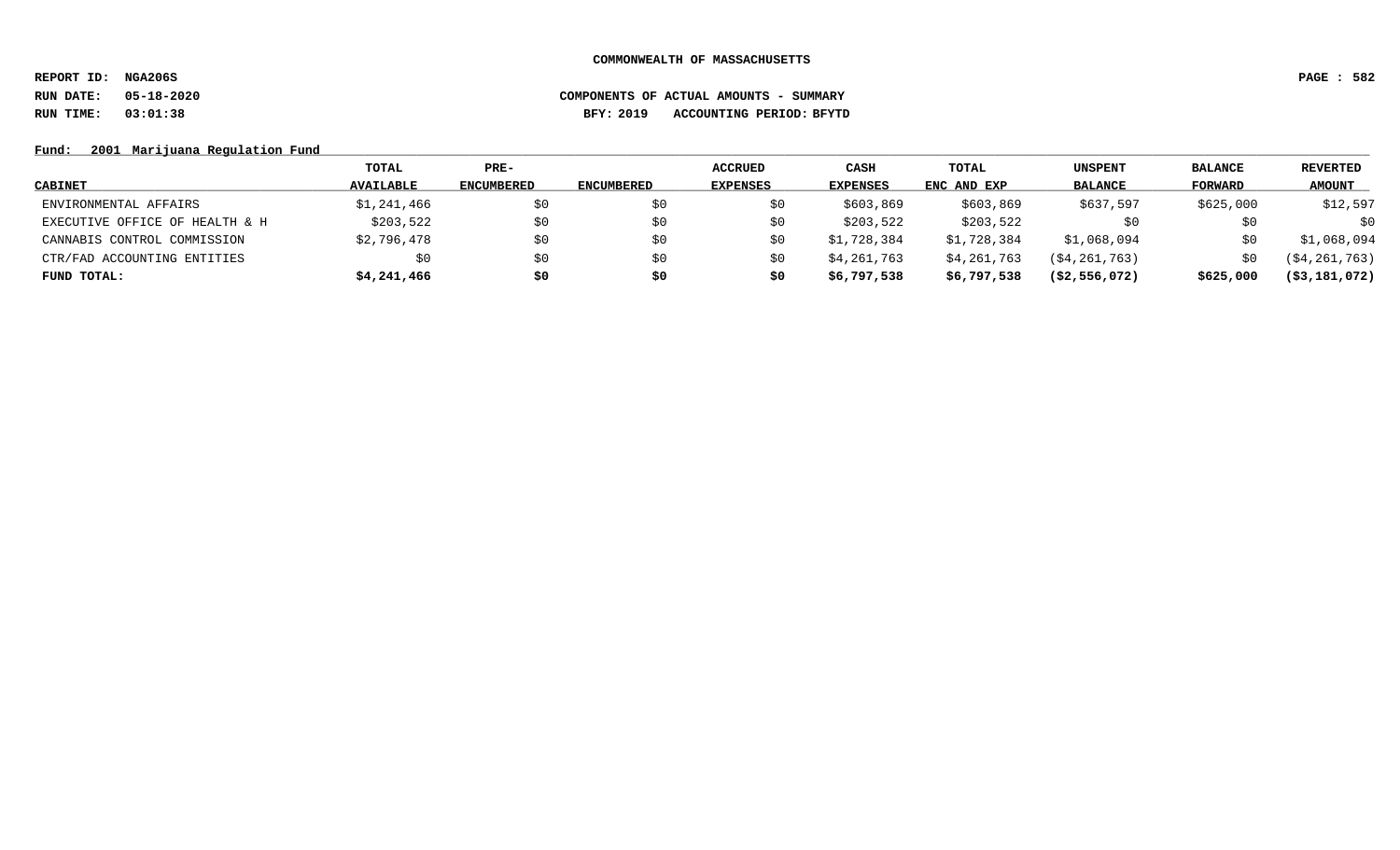**REPORT ID: NGA206S PAGE : 583**

## **RUN DATE: 05-18-2020 COMPONENTS OF ACTUAL AMOUNTS - SUMMARY RUN TIME: 03:01:38 BFY: 2019 ACCOUNTING PERIOD: BFYTD**

### Fund: 2003 Underground Storage Tank Petroleum Product Cleanup fund

|                                | <b>TOTAL</b>     | PRE-              |                   | <b>ACCRUED</b>  | CASH         | <b>TOTAL</b> | UNSPENT        | <b>BALANCE</b> | REVERTED       |
|--------------------------------|------------------|-------------------|-------------------|-----------------|--------------|--------------|----------------|----------------|----------------|
| <b>CABINET</b>                 | <b>AVAILABLE</b> | <b>ENCUMBERED</b> | <b>ENCUMBERED</b> | <b>EXPENSES</b> | EXPENSES     | ENC AND EXP  | <b>BALANCE</b> | <b>FORWARD</b> | <b>AMOUNT</b>  |
| EXECUTIVE OFFICE FOR ADMINSTRA | \$28,000,000     | \$0               |                   |                 | \$12,354,621 | \$12,354,621 | \$15,645,379   | \$15,645,379   | \$0            |
| CTR/FAD ACCOUNTING ENTITIES    | \$0              | \$0               |                   |                 | \$377,728    | \$377,728    | ( \$377, 728)  |                | ( \$377, 728)  |
| FUND TOTAL:                    | \$28,000,000     | \$0               |                   |                 | \$12,732,349 | \$12,732,349 | \$15,267,651   | \$15,645,379   | $($ \$377,728) |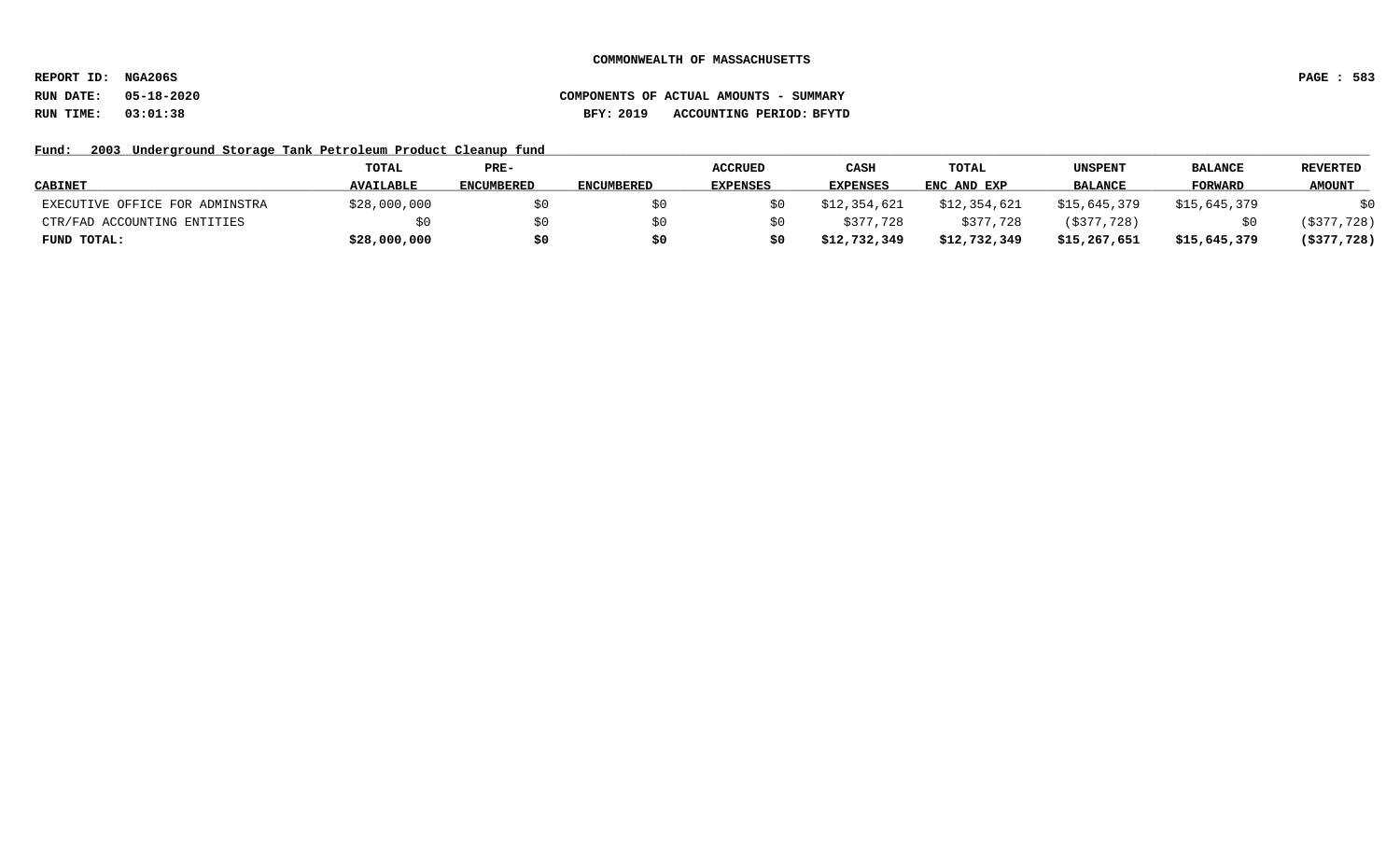**REPORT ID: NGA206S PAGE : 584**

# **RUN DATE: 05-18-2020 COMPONENTS OF ACTUAL AMOUNTS - SUMMARY RUN TIME: 03:01:38 BFY: 2019 ACCOUNTING PERIOD: BFYTD**

### Fund: T100 Federal Expendable Trust Fund

|                                | TOTAL            | $PRE-$            |                   | <b>ACCRUED</b>  | <b>CASH</b>     | TOTAL       | UNSPENT        | <b>BALANCE</b> | REVERTED      |
|--------------------------------|------------------|-------------------|-------------------|-----------------|-----------------|-------------|----------------|----------------|---------------|
| <b>CABINET</b>                 | <b>AVAILABLE</b> | <b>ENCUMBERED</b> | <b>ENCUMBERED</b> | <b>EXPENSES</b> | <b>EXPENSES</b> | ENC AND EXP | <b>BALANCE</b> | FORWARD        | <b>AMOUNT</b> |
| ATTORNEY GENERAL               | \$450,986        | \$0               |                   |                 | \$30,709        | \$30,709    | \$420,276      | \$420,276      | \$0           |
| DISTRICT ATTORNEY              | \$0              | \$0               | \$0               | Şυ              | Şυ              |             |                | \$0            | \$0           |
| EXECUTIVE OFFICE OF PUBLIC SAF | \$10,754         | \$0               | \$0               |                 | \$10,754        | \$10,754    |                | \$0            | \$0           |
| EXECUTIVE OFFICE of LABOR and  | \$1,663          | \$0               | SO.               | Şυ              | \$1,663         | \$1,663     | S0             | \$0            | \$0           |
| FUND TOTAL:                    | \$463,403        | \$0               | S0                | S0              | \$43,126        | \$43,126    | \$420,276      | \$420,276      | \$0           |